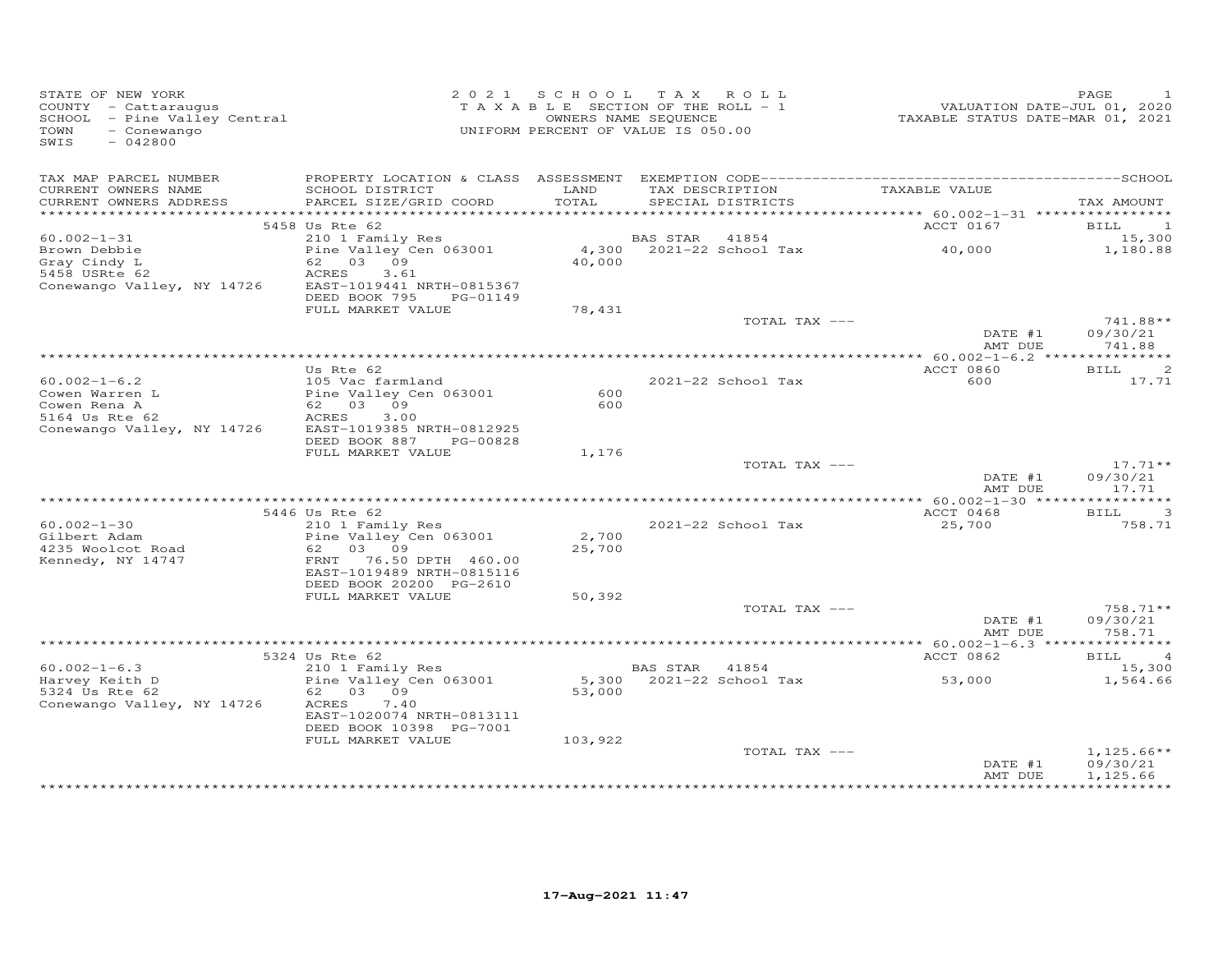| STATE OF NEW YORK<br>COUNTY - Cattaraugus<br>SCHOOL - Pine Valley Central<br>TOWN<br>- Conewango<br>SWIS<br>$-042800$     |                                                                                                                                            |                 | 2021 SCHOOL TAX ROLL<br>TAXABLE SECTION OF THE ROLL - 1<br>OWNERS NAME SEQUENCE<br>UNIFORM PERCENT OF VALUE IS 050.00                                | VALUATION DATE-JUL 01, 2020<br>TAXABLE STATUS DATE-MAR 01, 2021 | PAGE                                                |
|---------------------------------------------------------------------------------------------------------------------------|--------------------------------------------------------------------------------------------------------------------------------------------|-----------------|------------------------------------------------------------------------------------------------------------------------------------------------------|-----------------------------------------------------------------|-----------------------------------------------------|
| TAX MAP PARCEL NUMBER<br>CURRENT OWNERS NAME<br>CURRENT OWNERS ADDRESS<br>***********************                         | SCHOOL DISTRICT<br>PARCEL SIZE/GRID COORD                                                                                                  | LAND<br>TOTAL   | TAX DESCRIPTION<br>SPECIAL DISTRICTS                                                                                                                 | TAXABLE VALUE                                                   | TAX AMOUNT                                          |
| $51.004 - 2 - 1.2$<br>Hostetler Harvey E<br>Hostetler Drusilla L<br>12433 Youngs Rd<br>Conewango Valley, NY 14726         | Youngs Rd<br>105 Vac farmland<br>Pine Valley Cen 063001<br>56 04 09<br>ACRES 19.00<br>EAST-1025061 NRTH-0821584<br>DEED BOOK 22116 PG-7002 | 4,750<br>4,750  | 2021-22 School Tax                                                                                                                                   | ACCT 0999<br>4,750                                              | 5<br>BILL<br>140.23                                 |
|                                                                                                                           | FULL MARKET VALUE                                                                                                                          | 9,314           | TOTAL TAX ---                                                                                                                                        | DATE #1<br>AMT DUE                                              | $140.23**$<br>09/30/21<br>140.23                    |
|                                                                                                                           |                                                                                                                                            |                 |                                                                                                                                                      |                                                                 |                                                     |
| $51.004 - 1 - 1$<br>Hostetler Mose E<br>Hostetler Clara A<br>5983 Flat Iron Rd                                            | 5983 Co Rd 44<br>112 Dairy farm<br>Pine Valley Cen 063001<br>56 03 09<br>Life Use                                                          |                 | 38 PCT OF VALUE USED FOR EXEMPTION PURPOSES ACCT 0206<br>AGED C/T/S 41800<br>22,700 SILO T/C/S 42100<br>104,000 ENH STAR 41834<br>2021-22 School Tax | 82,640                                                          | -6<br>BILL<br>19,760<br>1,600<br>36,060<br>2,439.70 |
| Conewango Valley, NY 14726                                                                                                | 5984 2nd site<br>ACRES 101.69<br>EAST-1021591 NRTH-0823451<br>DEED BOOK 00926 PG-00518<br>FULL MARKET VALUE                                | 203,922         | TOTAL TAX ---                                                                                                                                        |                                                                 | $1,461.70**$                                        |
|                                                                                                                           |                                                                                                                                            |                 |                                                                                                                                                      | DATE #1                                                         | 09/30/21                                            |
|                                                                                                                           |                                                                                                                                            |                 |                                                                                                                                                      | AMT DUE                                                         | 1,461.70                                            |
|                                                                                                                           | 12995 Us Rte 62                                                                                                                            |                 |                                                                                                                                                      | ACCT 0427                                                       | <b>BILL</b><br>-7                                   |
| $51.004 - 1 - 16$<br>Labrador Lending LLC<br>9805 York Rd Ste B#249<br>Cockeysville, MD 21030<br>PRIOR OWNER ON 3/01/2021 | 210 1 Family Res<br>Pine Valley Cen 063001<br>63 03 09<br>FRNT 240.00 DPTH 45.00<br>EAST-1019365 NRTH-0816628<br>DEED BOOK 20201 PG-4183   | 3,900<br>29,500 | 2021-22 School Tax                                                                                                                                   | 29,500                                                          | 870.90                                              |
| Stonecrest Investments, LLC                                                                                               | FULL MARKET VALUE                                                                                                                          | 57,843          |                                                                                                                                                      |                                                                 |                                                     |
|                                                                                                                           |                                                                                                                                            |                 | TOTAL TAX ---                                                                                                                                        | DATE #1<br>AMT DUE                                              | 870.90**<br>09/30/21<br>870.90                      |
|                                                                                                                           |                                                                                                                                            |                 |                                                                                                                                                      |                                                                 |                                                     |
|                                                                                                                           | 5352 Us Rte 62                                                                                                                             |                 |                                                                                                                                                      | ACCT 0923                                                       | 8<br><b>BILL</b>                                    |
| $60.002 - 1 - 6.4$<br>Merrill Douglas C<br>Merrill Pamela<br>5352 Us Rte 62<br>Conewango Valley, NY 14726                 | 240 Rural res<br>Pine Valley Cen 063001<br>62 03 09<br>ACRES 45.10<br>EAST-1020896 NRTH-0813326<br>DEED BOOK 00946 PG-00273                | 43,000          | ENH STAR 41834<br>12,800 2021-22 School Tax                                                                                                          | 43,000                                                          | 36,060<br>1,269.44                                  |
|                                                                                                                           | FULL MARKET VALUE                                                                                                                          | 84,314          |                                                                                                                                                      |                                                                 |                                                     |
|                                                                                                                           |                                                                                                                                            |                 | TOTAL TAX ---                                                                                                                                        | DATE #1<br>AMT DUE                                              | 291.44**<br>09/30/21<br>291.44                      |
|                                                                                                                           |                                                                                                                                            |                 |                                                                                                                                                      |                                                                 | **********                                          |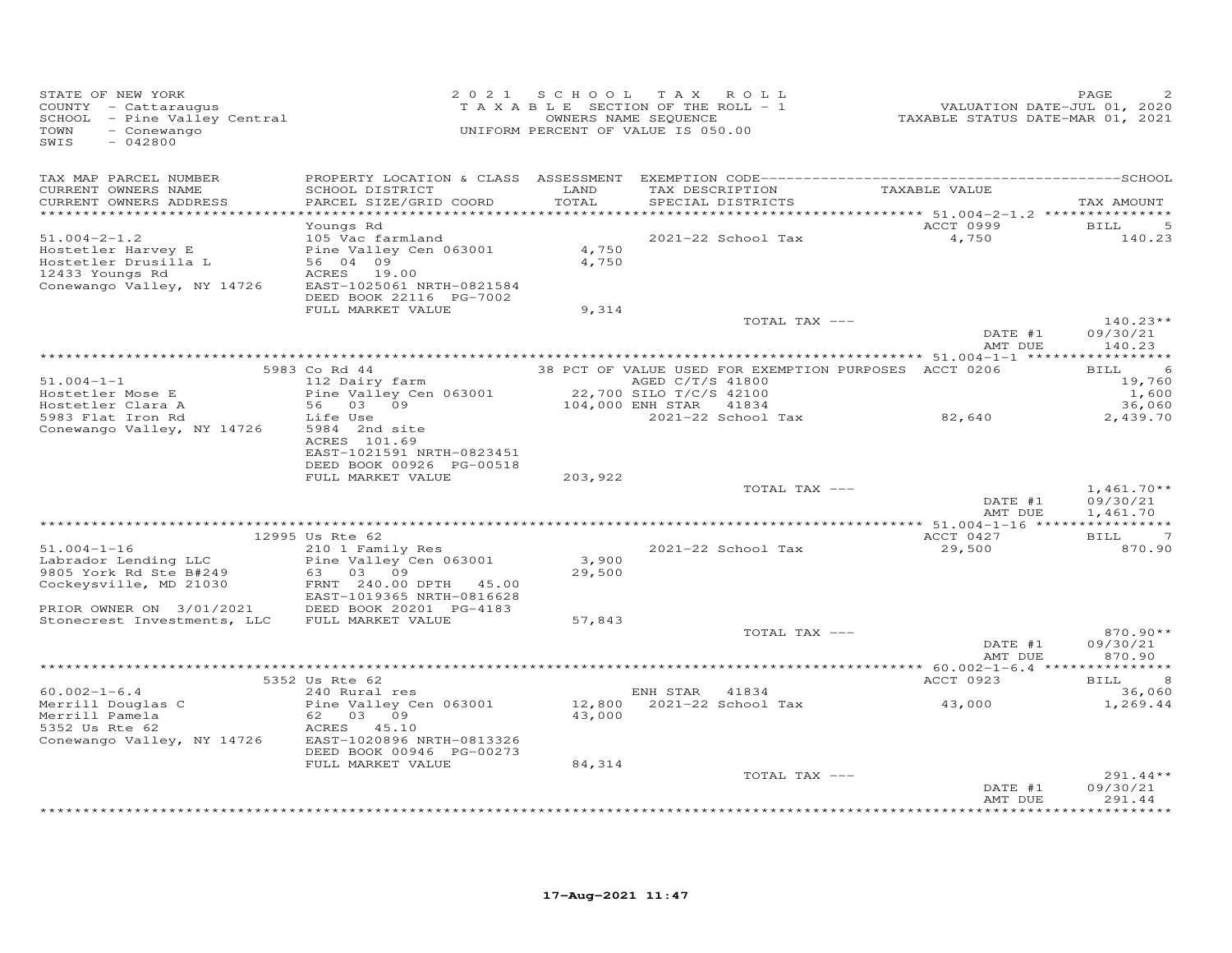| STATE OF NEW YORK<br>STAIL OF NEW TORE<br>COUNTY - Cattaraugus<br>SCHOOL - Pine Valley Central<br>- Conewango<br>TOWN<br>$-042800$<br>SWIS |                                                                           | 2021 SCHOOL   | TAX ROLL<br>TAXABLE SECTION OF THE ROLL - 1<br>L L SECTION OF THE ROLL - 1<br>OWNERS NAME SEQUENCE<br>"POENT OF WAINT TO COMP<br>UNIFORM PERCENT OF VALUE IS 050.00 | 720 VALUATION DATE-JUL 01, 2020<br>TAXABLE STATUS DATE-MAR 01, 2021 | PAGE                               |
|--------------------------------------------------------------------------------------------------------------------------------------------|---------------------------------------------------------------------------|---------------|---------------------------------------------------------------------------------------------------------------------------------------------------------------------|---------------------------------------------------------------------|------------------------------------|
| TAX MAP PARCEL NUMBER<br>CURRENT OWNERS NAME<br>CURRENT OWNERS ADDRESS                                                                     | SCHOOL DISTRICT<br>PARCEL SIZE/GRID COORD                                 | LAND<br>TOTAL | TAX DESCRIPTION<br>SPECIAL DISTRICTS                                                                                                                                | TAXABLE VALUE                                                       | TAX AMOUNT                         |
|                                                                                                                                            |                                                                           |               |                                                                                                                                                                     |                                                                     |                                    |
|                                                                                                                                            | 5861 Co Rd 44                                                             |               |                                                                                                                                                                     | ACCT 0287                                                           | - 9<br>BILL                        |
| $51.004 - 1 - 22$<br>Miller John A & Susan N                                                                                               | 112 Dairy farm<br>Pine Valley Cen 063001                                  |               | BAS STAR 41854                                                                                                                                                      | 75,000                                                              | 15,300<br>2,214.15                 |
| Miller Levi J.<br>5932 Flatiron Road                                                                                                       | 64 03 09<br>ACRES 160.21                                                  |               | 38,825 2021-22 School Tax<br>75,000                                                                                                                                 |                                                                     |                                    |
| Conewango Valley, NY 14726                                                                                                                 | EAST-1021125 NRTH-0822062<br>DEED BOOK 2020 PG-12196<br>FULL MARKET VALUE | 147,059       |                                                                                                                                                                     |                                                                     |                                    |
|                                                                                                                                            |                                                                           |               | TOTAL TAX ---                                                                                                                                                       | DATE #1                                                             | $1,775.15**$<br>09/30/21           |
|                                                                                                                                            |                                                                           |               |                                                                                                                                                                     | AMT DUE                                                             | 1,775.15                           |
|                                                                                                                                            | 12654 Youngs Rd                                                           |               |                                                                                                                                                                     | ACCT 0314                                                           | BILL 10                            |
| $51.004 - 2 - 1.1$                                                                                                                         | 105 Vac farmland                                                          |               | AG DISTOUT 41730<br>24,550 2021-22 School Tax 22,921<br>24,550 2021-22 School Tax 22,921                                                                            |                                                                     | 1,629                              |
| Miller Sam D                                                                                                                               | Pine Valley Cen 063001<br>56 03 09                                        |               |                                                                                                                                                                     |                                                                     | 676.67                             |
| Miller Naomi C<br>12654 Youngs Rd<br>Conewango Valley, NY                                                                                  | ACRES 82.35                                                               |               |                                                                                                                                                                     |                                                                     |                                    |
|                                                                                                                                            | EAST-1025063 NRTH-0822862                                                 |               |                                                                                                                                                                     |                                                                     |                                    |
|                                                                                                                                            | 14726-9717 DEED BOOK 748 PG-01081<br>FULL MARKET VALUE                    | 48,137        |                                                                                                                                                                     |                                                                     |                                    |
| MAY BE SUBJECT TO PAYMENT<br>UNDER AGDIST LAW TIL 2028                                                                                     |                                                                           |               |                                                                                                                                                                     |                                                                     |                                    |
|                                                                                                                                            |                                                                           |               | TOTAL TAX ---                                                                                                                                                       | DATE #1                                                             | $676.67**$<br>09/30/21             |
|                                                                                                                                            |                                                                           |               |                                                                                                                                                                     | AMT DUE                                                             | 676.67                             |
|                                                                                                                                            | 13000 Us Rte 62                                                           |               |                                                                                                                                                                     | ACCT 0124                                                           | BILL 11                            |
| $51.004 - 1 - 19$                                                                                                                          | 210 1 Family Res                                                          |               | ENH STAR 41834<br>1,900 2021-22 School Tax                                                                                                                          |                                                                     | 35,000                             |
| Morrison James R<br>Morrison Priscilla A                                                                                                   | Pine Valley Cen 063001<br>63 03 09                                        | 35,000        |                                                                                                                                                                     | 35,000                                                              | 1,033.27                           |
| $\begin{array}{cccc}\n & \text{} & \text{} & \text{} & \text{} \\ 13000 \text{ Us} & \text{Rte} & 62\n\end{array}$                         | FRNT 80.00 DPTH 92.00                                                     |               |                                                                                                                                                                     |                                                                     |                                    |
| Conewango Valley, NY 14726                                                                                                                 | EAST-1019251 NRTH-0816860<br>DEED BOOK 12558 PG-3001                      |               |                                                                                                                                                                     |                                                                     |                                    |
|                                                                                                                                            | FULL MARKET VALUE                                                         | 68,627        |                                                                                                                                                                     |                                                                     |                                    |
|                                                                                                                                            |                                                                           |               | TOTAL TAX ---                                                                                                                                                       |                                                                     | $55.27**$                          |
|                                                                                                                                            |                                                                           |               |                                                                                                                                                                     | DATE #1<br>AMT DUE                                                  | 09/30/21<br>55.27                  |
|                                                                                                                                            |                                                                           |               |                                                                                                                                                                     |                                                                     |                                    |
|                                                                                                                                            | 5512 Us Rte 62                                                            |               |                                                                                                                                                                     | ACCT 0094                                                           | BILL 12                            |
| $51.004 - 1 - 10$<br>NYP Ag Services, Inc.                                                                                                 | 443 Feed sales<br>Pine Valley Cen 063001                                  | 2,700         | 2021-22 School Tax                                                                                                                                                  | 200,000                                                             | 5,904.39                           |
| 496 Maple Ave, PO Box 119 62 03 09<br>Cherry Creek, NY 14723 FRNT 145.00                                                                   |                                                                           | 200,000       |                                                                                                                                                                     |                                                                     |                                    |
|                                                                                                                                            | FRNT 145.00 DPTH 150.00<br>BANK<br>017                                    |               |                                                                                                                                                                     |                                                                     |                                    |
|                                                                                                                                            | EAST-1019307 NRTH-0816113<br>DEED BOOK 25891 PG-8001                      |               |                                                                                                                                                                     |                                                                     |                                    |
|                                                                                                                                            | FULL MARKET VALUE                                                         | 392,157       |                                                                                                                                                                     |                                                                     |                                    |
|                                                                                                                                            |                                                                           |               | TOTAL TAX ---                                                                                                                                                       |                                                                     | $5,904.39**$                       |
|                                                                                                                                            |                                                                           |               |                                                                                                                                                                     | DATE #1<br>AMT DUE                                                  | 09/30/21<br>5,904.39<br>********** |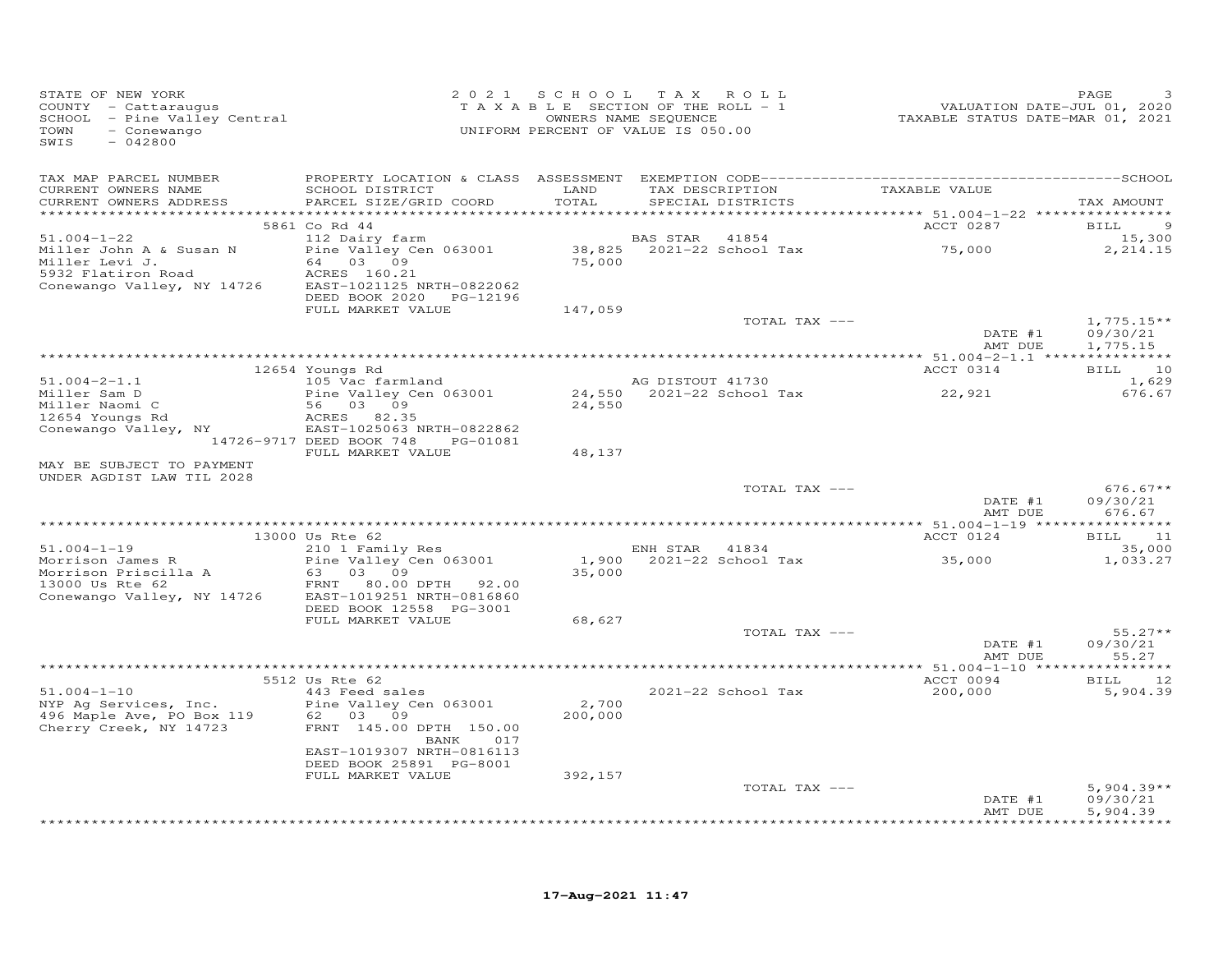| STATE OF NEW YORK<br>COUNTY - Cattaraugus<br>SCHOOL - Pine Valley Central<br>- Conewango<br>TOWN<br>SWIS<br>$-042800$ |                                                                                              |                 | 2021 SCHOOL TAX ROLL<br>TAXABLE SECTION OF THE ROLL - 1<br>OWNERS NAME SEQUENCE<br>UNIFORM PERCENT OF VALUE IS 050.00 | VALUATION DATE-JUL 01, 2020<br>TAXABLE STATUS DATE-MAR 01, 2021 | PAGE                             |
|-----------------------------------------------------------------------------------------------------------------------|----------------------------------------------------------------------------------------------|-----------------|-----------------------------------------------------------------------------------------------------------------------|-----------------------------------------------------------------|----------------------------------|
| TAX MAP PARCEL NUMBER<br>CURRENT OWNERS NAME<br>CURRENT OWNERS ADDRESS                                                | SCHOOL DISTRICT<br>PARCEL SIZE/GRID COORD                                                    | LAND<br>TOTAL   | TAX DESCRIPTION TAXABLE VALUE<br>SPECIAL DISTRICTS                                                                    |                                                                 | TAX AMOUNT                       |
|                                                                                                                       | 5512 Us Rte 62                                                                               |                 |                                                                                                                       | ACCT 0095                                                       | <b>BILL</b><br>13                |
| $51.004 - 1 - 11$<br>NYP Ag Services, Inc.<br>496 Maple Ave, PO Box 119<br>Cherry Creek, NY 14723                     | 449 Other Storag<br>Pine Valley Cen 063001<br>63 03 09<br>FRNT 80.00 DPTH<br>65.00           | 1,800<br>18,900 | 2021-22 School Tax                                                                                                    | 18,900                                                          | 557.97                           |
|                                                                                                                       | <b>BANK</b> 017<br>EAST-1019281 NRTH-0816238<br>DEED BOOK 25891 PG-8001<br>FULL MARKET VALUE | 37,059          |                                                                                                                       |                                                                 |                                  |
|                                                                                                                       |                                                                                              |                 | TOTAL TAX ---                                                                                                         | DATE #1<br>AMT DUE                                              | $557.97**$<br>09/30/21<br>557.97 |
|                                                                                                                       |                                                                                              |                 |                                                                                                                       |                                                                 |                                  |
| $51.004 - 1 - 13$                                                                                                     | 5512 Us Rte 62 (Off)<br>449 Other Storag                                                     |                 | 2021-22 School Tax                                                                                                    | ACCT 0471<br>7,900                                              | <b>BILL</b><br>14<br>233.22      |
| NYP Ag Services, Inc.<br>496 Maple Ave, PO Box 119<br>Cherry Creek, NY 14723                                          | Pine Valley Cen 063001<br>63 03 09<br>FRNT 177.74 DPTH 132.00<br>BANK 017                    | 3,300<br>7,900  |                                                                                                                       |                                                                 |                                  |
|                                                                                                                       | EAST-1019405 NRTH-0816445<br>DEED BOOK 25891 PG-8001<br>FULL MARKET VALUE                    | 15,490          |                                                                                                                       |                                                                 |                                  |
|                                                                                                                       |                                                                                              |                 | TOTAL TAX ---                                                                                                         | DATE #1                                                         | $233.22**$<br>09/30/21           |
|                                                                                                                       |                                                                                              |                 |                                                                                                                       | AMT DUE                                                         | 233.22                           |
|                                                                                                                       | 5372 Us Rte 62                                                                               |                 |                                                                                                                       | ACCT 0003                                                       | 15<br>BILL                       |
| $60.002 - 1 - 27$                                                                                                     | 210 1 Family Res                                                                             |                 | BAS STAR 41854                                                                                                        |                                                                 | 15,300                           |
| Pfleuger Garrett<br>Pfleuger Stacey<br>5372 Us Rte 62<br>Conewango Valley, NY 14726 EAST-1019785 NRTH-0813999         | Pine Valley Cen 063001<br>62 03 09<br>ACRES<br>4.77 BANK<br>005<br>DEED BOOK 6434    PG-5001 | 28,500          | 4,800 2021-22 School Tax                                                                                              | 28,500                                                          | 841.38                           |
|                                                                                                                       | FULL MARKET VALUE                                                                            | 55,882          |                                                                                                                       |                                                                 |                                  |
|                                                                                                                       |                                                                                              |                 | TOTAL TAX ---                                                                                                         | DATE #1<br>AMT DUE                                              | $402.38**$<br>09/30/21<br>402.38 |
|                                                                                                                       | Us Rte 62                                                                                    |                 |                                                                                                                       | ACCT 0116                                                       | BILL 16                          |
| $60.002 - 1 - 26$<br>Powell Linda J<br>5853 Rte 83<br>Conewango Valley, NY 14726                                      | 314 Rural vac<10<br>Pine Valley Cen 063001<br>62 03 09<br>2.86<br>ACRES                      | 300<br>300      | 2021-22 School Tax                                                                                                    | 300                                                             | 8.86                             |
|                                                                                                                       | EAST-1019324 NRTH-0813820<br>DEED BOOK 00983 PG-01162                                        |                 |                                                                                                                       |                                                                 |                                  |
|                                                                                                                       | FULL MARKET VALUE                                                                            | 588             |                                                                                                                       |                                                                 |                                  |
|                                                                                                                       |                                                                                              |                 | TOTAL TAX ---                                                                                                         | DATE #1<br>AMT DUE                                              | $8.86**$<br>09/30/21<br>8.86     |
|                                                                                                                       |                                                                                              |                 |                                                                                                                       |                                                                 | ******                           |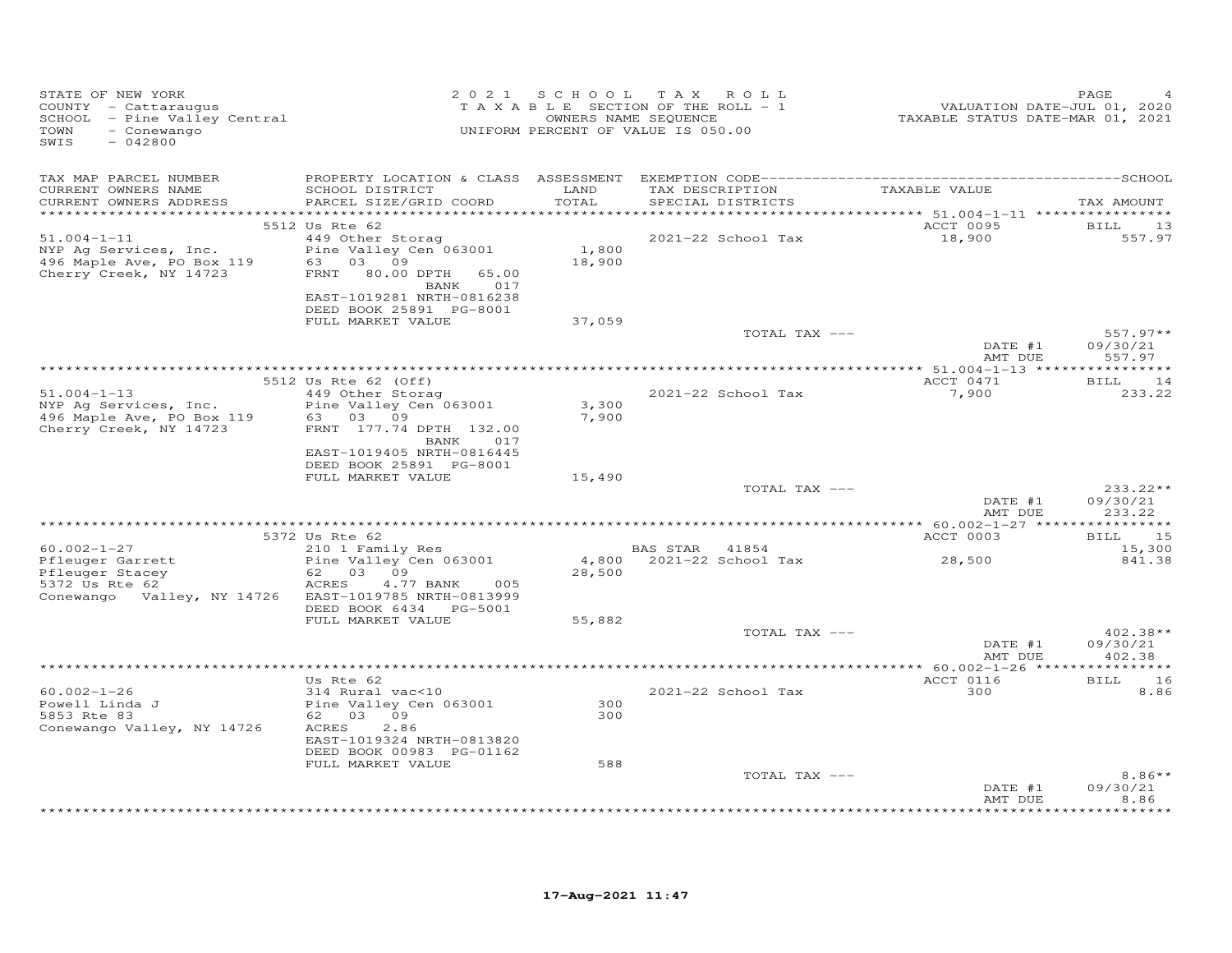| STATE OF NEW YORK<br>COUNTY - Cattaraugus<br>SCHOOL - Pine Valley Central<br>- Conewango<br>TOWN<br>SWIS<br>$-042800$ |                                                       | 2021 SCHOOL TAX ROLL<br>TAXABLE SECTION OF THE ROLL - 1<br>UNIFORM PERCENT OF VALUE IS 050.00 | OWNERS NAME SEQUENCE |                                      | VALUATION DATE-JUL 01, 2020<br>TAXABLE STATUS DATE-MAR 01, 2021 | PAGE                   |
|-----------------------------------------------------------------------------------------------------------------------|-------------------------------------------------------|-----------------------------------------------------------------------------------------------|----------------------|--------------------------------------|-----------------------------------------------------------------|------------------------|
| TAX MAP PARCEL NUMBER                                                                                                 |                                                       |                                                                                               |                      |                                      |                                                                 |                        |
| CURRENT OWNERS NAME<br>CURRENT OWNERS ADDRESS                                                                         | SCHOOL DISTRICT<br>PARCEL SIZE/GRID COORD             | LAND<br>TOTAL                                                                                 |                      | TAX DESCRIPTION<br>SPECIAL DISTRICTS | TAXABLE VALUE                                                   | TAX AMOUNT             |
|                                                                                                                       |                                                       |                                                                                               |                      |                                      |                                                                 |                        |
| $60.002 - 1 - 6.1$                                                                                                    | 5333 Us Rte 62                                        |                                                                                               | BAS STAR             | 41854                                | ACCT 0458                                                       | BILL 17<br>15,300      |
| Price Leona                                                                                                           | 210 1 Family Res<br>Pine Valley Cen 063001            |                                                                                               |                      | 5,600 2021-22 School Tax             | 25,000                                                          | 738.05                 |
| Olson Donna G                                                                                                         | 62 03 09                                              | 25,000                                                                                        |                      |                                      |                                                                 |                        |
| 5333 US Rte 62                                                                                                        | ACRES<br>3.30                                         |                                                                                               |                      |                                      |                                                                 |                        |
| Coneweango Valley, NY 14726                                                                                           | EAST-1019377 NRTH-0813320                             |                                                                                               |                      |                                      |                                                                 |                        |
|                                                                                                                       | DEED BOOK 1010 PG-1076                                |                                                                                               |                      |                                      |                                                                 |                        |
|                                                                                                                       | FULL MARKET VALUE                                     | 49,020                                                                                        |                      |                                      |                                                                 |                        |
|                                                                                                                       |                                                       |                                                                                               |                      | TOTAL TAX ---                        | DATE #1                                                         | $299.05**$<br>09/30/21 |
|                                                                                                                       |                                                       |                                                                                               |                      |                                      | AMT DUE                                                         | 299.05                 |
|                                                                                                                       |                                                       |                                                                                               |                      |                                      |                                                                 |                        |
|                                                                                                                       | 5416 Us Rte 62                                        |                                                                                               |                      |                                      | ACCT 0115                                                       | BILL 18                |
| $60.002 - 1 - 4$                                                                                                      | 240 Rural res<br>Pine Valley Cen 063001               |                                                                                               | BAS STAR 41854       |                                      | $8,000$ 2021-22 School Tax 28,500                               | 15,300<br>841.38       |
| Ray Lacey Marie<br>5416 Rte 62<br>5416 Rte 62                                                                         | 62 03 09                                              | 28,500                                                                                        |                      |                                      |                                                                 |                        |
| Conewango Valley, NY 14726                                                                                            | ACRES 41.13                                           |                                                                                               |                      |                                      |                                                                 |                        |
|                                                                                                                       | EAST-1020441 NRTH-0814399                             |                                                                                               |                      |                                      |                                                                 |                        |
|                                                                                                                       | DEED BOOK 21896 PG-3001                               |                                                                                               |                      |                                      |                                                                 |                        |
|                                                                                                                       | FULL MARKET VALUE                                     | 55,882                                                                                        |                      |                                      |                                                                 |                        |
|                                                                                                                       |                                                       |                                                                                               |                      | TOTAL TAX ---                        |                                                                 | $402.38**$             |
|                                                                                                                       |                                                       |                                                                                               |                      |                                      | DATE #1<br>AMT DUE                                              | 09/30/21<br>402.38     |
|                                                                                                                       |                                                       |                                                                                               |                      |                                      |                                                                 |                        |
|                                                                                                                       | Us Rte 62                                             |                                                                                               |                      |                                      | ACCT 0378                                                       | BILL 19                |
| $60.002 - 1 - 28$                                                                                                     | 314 Rural vac<10                                      |                                                                                               |                      | 2021-22 School Tax                   | 2,000                                                           | 59.04                  |
| Reynolds Jeffrey D                                                                                                    |                                                       | 2,000                                                                                         |                      |                                      |                                                                 |                        |
| Reynolds Diane                                                                                                        | Pine Valley Cen 063001<br>62 03 09                    | 2,000                                                                                         |                      |                                      |                                                                 |                        |
| 5405 Rte 62                                                                                                           | FRNT 570.00 DPTH 128.00                               |                                                                                               |                      |                                      |                                                                 |                        |
| Conewango Valley, NY 14726                                                                                            | EAST-1019261 NRTH-0814382<br>DEED BOOK 00961 PG-00365 |                                                                                               |                      |                                      |                                                                 |                        |
|                                                                                                                       | FULL MARKET VALUE                                     | 3,922                                                                                         |                      |                                      |                                                                 |                        |
|                                                                                                                       |                                                       |                                                                                               |                      | TOTAL TAX ---                        |                                                                 | $59.04**$              |
|                                                                                                                       |                                                       |                                                                                               |                      |                                      | DATE #1                                                         | 09/30/21               |
|                                                                                                                       |                                                       |                                                                                               |                      |                                      | AMT DUE                                                         | 59.04                  |
|                                                                                                                       |                                                       |                                                                                               |                      |                                      |                                                                 |                        |
|                                                                                                                       | Us Rte 62                                             |                                                                                               |                      |                                      | ACCT 0379                                                       | 20<br>BILL             |
| $60.002 - 1 - 2$<br>Reynolds Roger                                                                                    | 323 Vacant rural<br>Pine Valley Cen 063001            |                                                                                               |                      | 2021-22 School Tax                   | 5,900                                                           | 174.18                 |
| Reynolds Scott                                                                                                        | 62 03 09                                              | 5,900<br>5,900                                                                                |                      |                                      |                                                                 |                        |
| 5529 Swamp Rd                                                                                                         | ACRES 20.01                                           |                                                                                               |                      |                                      |                                                                 |                        |
| Conewango Valley, NY 14726                                                                                            | EAST-1020181 NRTH-0815350                             |                                                                                               |                      |                                      |                                                                 |                        |
|                                                                                                                       | DEED BOOK 1006 PG-965                                 |                                                                                               |                      |                                      |                                                                 |                        |
|                                                                                                                       | FULL MARKET VALUE                                     | 11,569                                                                                        |                      |                                      |                                                                 |                        |
|                                                                                                                       |                                                       |                                                                                               |                      | TOTAL TAX ---                        |                                                                 | $174.18**$             |
|                                                                                                                       |                                                       |                                                                                               |                      |                                      | DATE #1<br>AMT DUE                                              | 09/30/21<br>174.18     |
|                                                                                                                       |                                                       |                                                                                               |                      |                                      |                                                                 | **********             |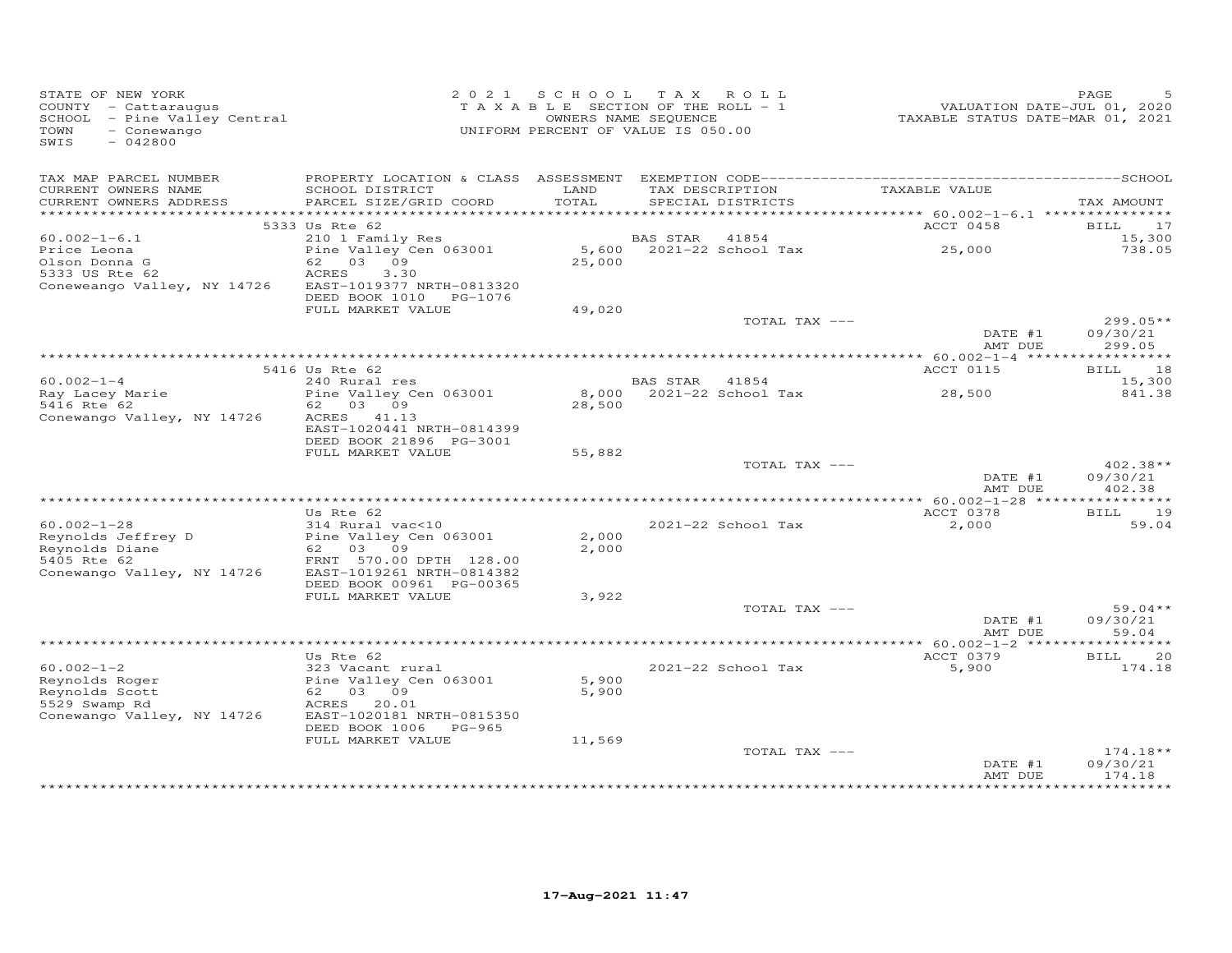| STATE OF NEW YORK<br>COUNTY - Cattaraugus<br>SCHOOL - Pine Valley Central<br>- Conewango<br>TOWN<br>SWIS<br>$-042800$ |                                                                                                                                                                                    |                            | 2021 SCHOOL TAX ROLL<br>TAXABLE SECTION OF THE ROLL - 1<br>OWNERS NAME SEQUENCE<br>UNIFORM PERCENT OF VALUE IS 050.00 | VALUATION DATE-JUL 01, 2020<br>TAXABLE STATUS DATE-MAR 01, 2021 | PAGE                                 |
|-----------------------------------------------------------------------------------------------------------------------|------------------------------------------------------------------------------------------------------------------------------------------------------------------------------------|----------------------------|-----------------------------------------------------------------------------------------------------------------------|-----------------------------------------------------------------|--------------------------------------|
| TAX MAP PARCEL NUMBER<br>CURRENT OWNERS NAME<br>CURRENT OWNERS ADDRESS                                                | SCHOOL DISTRICT<br>PARCEL SIZE/GRID COORD                                                                                                                                          | LAND<br>TOTAL              | TAX DESCRIPTION<br>SPECIAL DISTRICTS                                                                                  | TAXABLE VALUE                                                   | TAX AMOUNT                           |
| ***********************<br>$60.002 - 1 - 29$<br>Reynolds Scott<br>5529 Swamp Rd<br>Conewango Valley, NY               | 5438 Us Rte 62<br>210 1 Family Res<br>Pine Valley Cen 063001<br>62 03 09<br>ACRES<br>1.45<br>14726-0077 EAST-1019510 NRTH-0815006<br>DEED BOOK 00930 PG-00548<br>FULL MARKET VALUE | 4,300<br>58,000<br>113,725 | 2021-22 School Tax                                                                                                    | ACCT 0447<br>58,000                                             | BILL<br>21<br>1,712.27               |
|                                                                                                                       |                                                                                                                                                                                    |                            | TOTAL TAX ---                                                                                                         | DATE #1<br>AMT DUE                                              | $1,712.27**$<br>09/30/21<br>1,712.27 |
|                                                                                                                       |                                                                                                                                                                                    |                            |                                                                                                                       |                                                                 |                                      |
| $60.002 - 1 - 1$<br>Schulz Jeffrey A                                                                                  | 5500 Us Rte 62<br>280 Res Multiple<br>Pine Valley Cen 063001                                                                                                                       | 6,100                      | 2021-22 School Tax                                                                                                    | ACCT 0038<br>43,400                                             | <b>BILL</b><br>22<br>1,281.25        |
| 4354 Bush Rd<br>Kennedy, NY 14747                                                                                     | 62 03 09<br>post office 5496<br>ACRES<br>5.12<br>EAST-1019735 NRTH-0815895<br>DEED BOOK 00994 PG-01112                                                                             | 43,400                     |                                                                                                                       |                                                                 |                                      |
|                                                                                                                       | FULL MARKET VALUE                                                                                                                                                                  | 85,098                     | TOTAL TAX ---                                                                                                         |                                                                 | $1,281.25**$                         |
|                                                                                                                       |                                                                                                                                                                                    |                            |                                                                                                                       | DATE #1<br>AMT DUE                                              | 09/30/21<br>1,281.25                 |
|                                                                                                                       | Us Rte 62                                                                                                                                                                          |                            |                                                                                                                       | ACCT 0377                                                       | 23<br>BILL                           |
| $51.004 - 1 - 18$<br>Secor Wayne<br>Reynolds Lucille<br>Box 428<br>Amancelona, ME 49659                               | 105 Vac farmland<br>Pine Valley Cen 063001<br>63 03 09<br>Life Use<br>ACRES<br>6.44                                                                                                | 2,800<br>2,800             | 2021-22 School Tax                                                                                                    | 2,800                                                           | 82.66                                |
|                                                                                                                       | EAST-1019629 NRTH-0816817<br>DEED BOOK 2020 PG-13469<br>FULL MARKET VALUE                                                                                                          | 5,490                      |                                                                                                                       |                                                                 |                                      |
|                                                                                                                       |                                                                                                                                                                                    |                            | TOTAL TAX ---                                                                                                         | DATE #1<br>AMT DUE                                              | $82.66**$<br>09/30/21<br>82.66       |
|                                                                                                                       |                                                                                                                                                                                    |                            |                                                                                                                       |                                                                 |                                      |
| $51.004 - 1 - 2$<br>Shetler Ben C<br>Shetler Katieann J<br>5932 Flat Iron Rd<br>Conewango Valley, NY 14726            | 5932 Co Rd 44<br>210 1 Family Res<br>Pine Valley Cen 063001<br>56 03 09<br>ACRES<br>1.66<br>EAST-1023200 NRTH-0822953<br>DEED BOOK 28530 PG-6001                                   | 4,400<br>40,000            | 2021-22 School Tax                                                                                                    | ACCT 0055<br>40,000                                             | <b>BILL</b><br>24<br>1,180.88        |
|                                                                                                                       | FULL MARKET VALUE                                                                                                                                                                  | 78,431                     |                                                                                                                       |                                                                 |                                      |
|                                                                                                                       |                                                                                                                                                                                    |                            | TOTAL TAX ---                                                                                                         | DATE #1<br>AMT DUE                                              | $1,180.88**$<br>09/30/21<br>1,180.88 |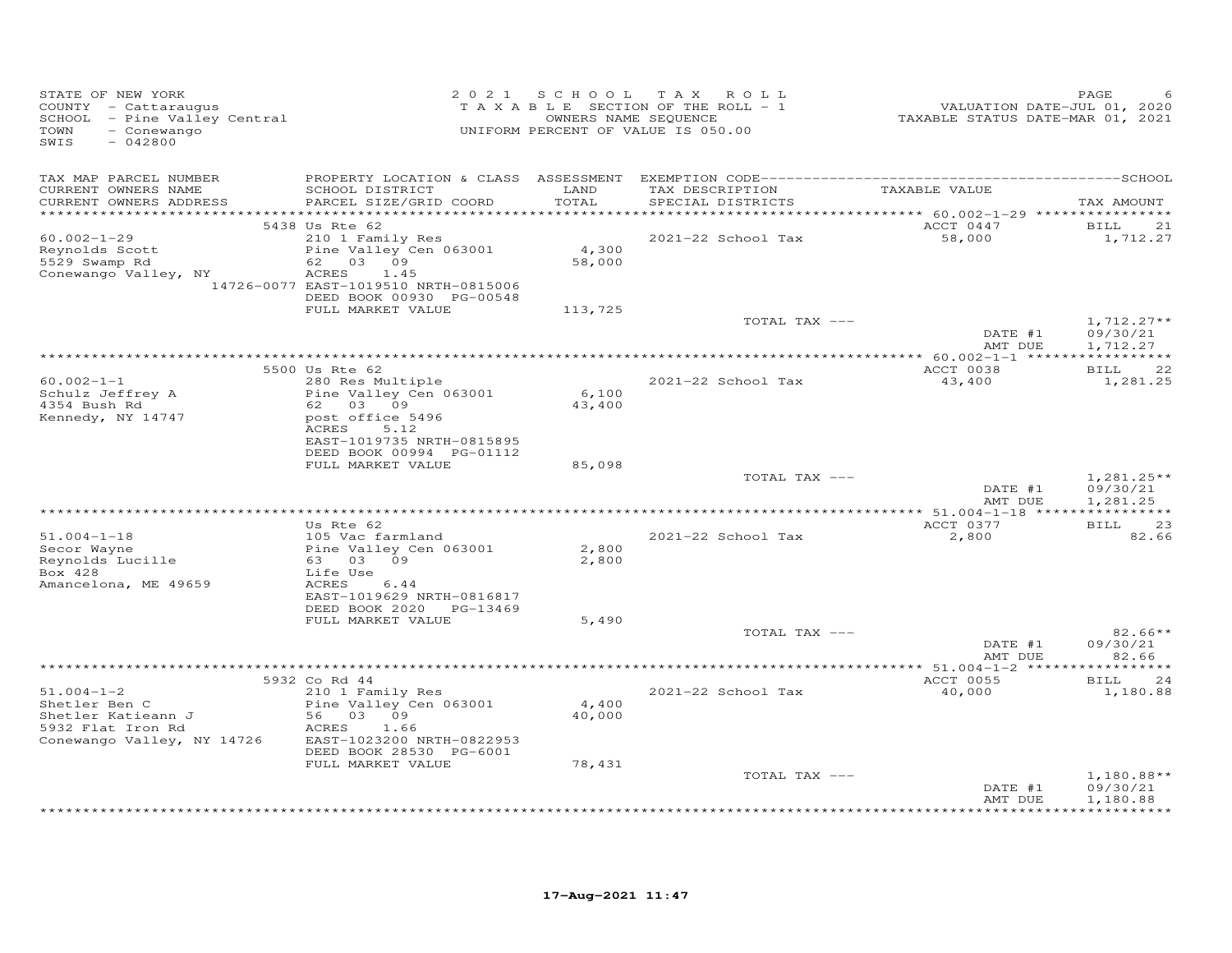| STATE OF NEW YORK<br>COUNTY - Cattaraugus<br>SCHOOL - Pine Valley Central<br>TOWN<br>- Conewango<br>$-042800$<br>SWIS                 |                                                                                                                                                                       | 2021 SCHOOL TAX ROLL<br>TAXABLE SECTION OF THE ROLL - 1<br>UNIFORM PERCENT OF VALUE IS 050.00 | OWNERS NAME SEQUENCE                                                                  |                                      | VALUATION DATE-JUL 01, 2020<br>TAXABLE STATUS DATE-MAR 01, 2021  | PAGE                                                          |
|---------------------------------------------------------------------------------------------------------------------------------------|-----------------------------------------------------------------------------------------------------------------------------------------------------------------------|-----------------------------------------------------------------------------------------------|---------------------------------------------------------------------------------------|--------------------------------------|------------------------------------------------------------------|---------------------------------------------------------------|
| TAX MAP PARCEL NUMBER<br>CURRENT OWNERS NAME<br>CURRENT OWNERS ADDRESS<br>************************                                    | SCHOOL DISTRICT<br>PARCEL SIZE/GRID COORD                                                                                                                             | LAND<br>TOTAL                                                                                 |                                                                                       | TAX DESCRIPTION<br>SPECIAL DISTRICTS | TAXABLE VALUE                                                    | TAX AMOUNT                                                    |
| $51.004 - 1 - 3$<br>Shetler Ben C<br>Shetler Katieann J<br>5932 Flatiron Rd<br>Conewango Valley, NY 14726                             | $Co$ Rd 44<br>105 Vac farmland<br>Pine Valley Cen 063001<br>56 03 09<br>Life Use<br>ACRES 42.57<br>EAST-1023695 NRTH-0822206<br>DEED BOOK 2020 PG-1048                | 13,425<br>13,425                                                                              |                                                                                       | 2021-22 School Tax                   | ACCT 0288<br>13,425                                              | BILL<br>25<br>396.33                                          |
|                                                                                                                                       | FULL MARKET VALUE                                                                                                                                                     | 26,324                                                                                        |                                                                                       | TOTAL TAX ---                        | DATE #1                                                          | $396.33**$<br>09/30/21                                        |
| $51.004 - 1 - 4$<br>Shetler Harvey M<br>Shetler Lydia<br>5819 Flatiron Rd<br>Conewango Valley, NY 14726                               | Co Rd 44<br>105 Vac farmland<br>Pine Valley Cen 063001<br>56 03 09<br>ACRES 33.16<br>EAST-1023658 NRTH-0820681<br>DEED BOOK 1000 PG-498                               | 3,500<br>3,500                                                                                |                                                                                       | 2021-22 School Tax                   | AMT DUE<br>ACCT 0422<br>3,500                                    | 396.33<br><b>BILL</b><br>26<br>103.33                         |
|                                                                                                                                       | FULL MARKET VALUE                                                                                                                                                     | 6,863                                                                                         |                                                                                       | TOTAL TAX ---                        | DATE #1<br>AMT DUE                                               | $103.33**$<br>09/30/21<br>103.33                              |
| $51.004 - 1 - 21$<br>Shetler Harvey M<br>Shetler Lydia<br>5819 Flatiron Rd<br>Conewango Valley, NY 14726<br>MAY BE SUBJECT TO PAYMENT | 5819&5821 Co Rd 44<br>112 Dairy farm<br>Pine Valley Cen 063001<br>64 03 09<br>ACRES 100.06<br>EAST-1021124 NRTH-0820588<br>DEED BOOK 1000 PG-498<br>FULL MARKET VALUE | 139,706                                                                                       | AG BLDG 41700<br>24,600 AGED C/T/S 41800<br>71,250 SILO T/C/S 42100<br>ENH STAR 41834 | 2021-22 School Tax                   | 50 PCT OF VALUE USED FOR EXEMPTION PURPOSES ACCT 0420<br>42, 137 | 27<br>BILL<br>10,000<br>17,813<br>1,300<br>36,060<br>1,243.97 |
| UNDER RPTL483 UNTIL 2026                                                                                                              |                                                                                                                                                                       |                                                                                               |                                                                                       | TOTAL TAX ---                        | DATE #1<br>AMT DUE                                               | $265.97**$<br>09/30/21<br>265.97                              |
| $51.004 - 1 - 9.1$<br>Swanson Cathleen<br>12977 Us Rte 62<br>Conewango Valley, NY 14726                                               | Us Rte 62<br>314 Rural vac<10<br>Pine Valley Cen 063001<br>63 03 09<br>ACRES<br>4.16<br>EAST-1019712 NRTH-0816261<br>DEED BOOK 854<br>PG-00168<br>FULL MARKET VALUE   | 1,000<br>1,000<br>1,961                                                                       |                                                                                       | 2021-22 School Tax                   | ACCT 0457<br>1,000                                               | 28<br><b>BILL</b><br>29.52                                    |
|                                                                                                                                       |                                                                                                                                                                       |                                                                                               |                                                                                       | TOTAL TAX ---                        | DATE #1<br>AMT DUE                                               | $29.52**$<br>09/30/21<br>29.52<br>********                    |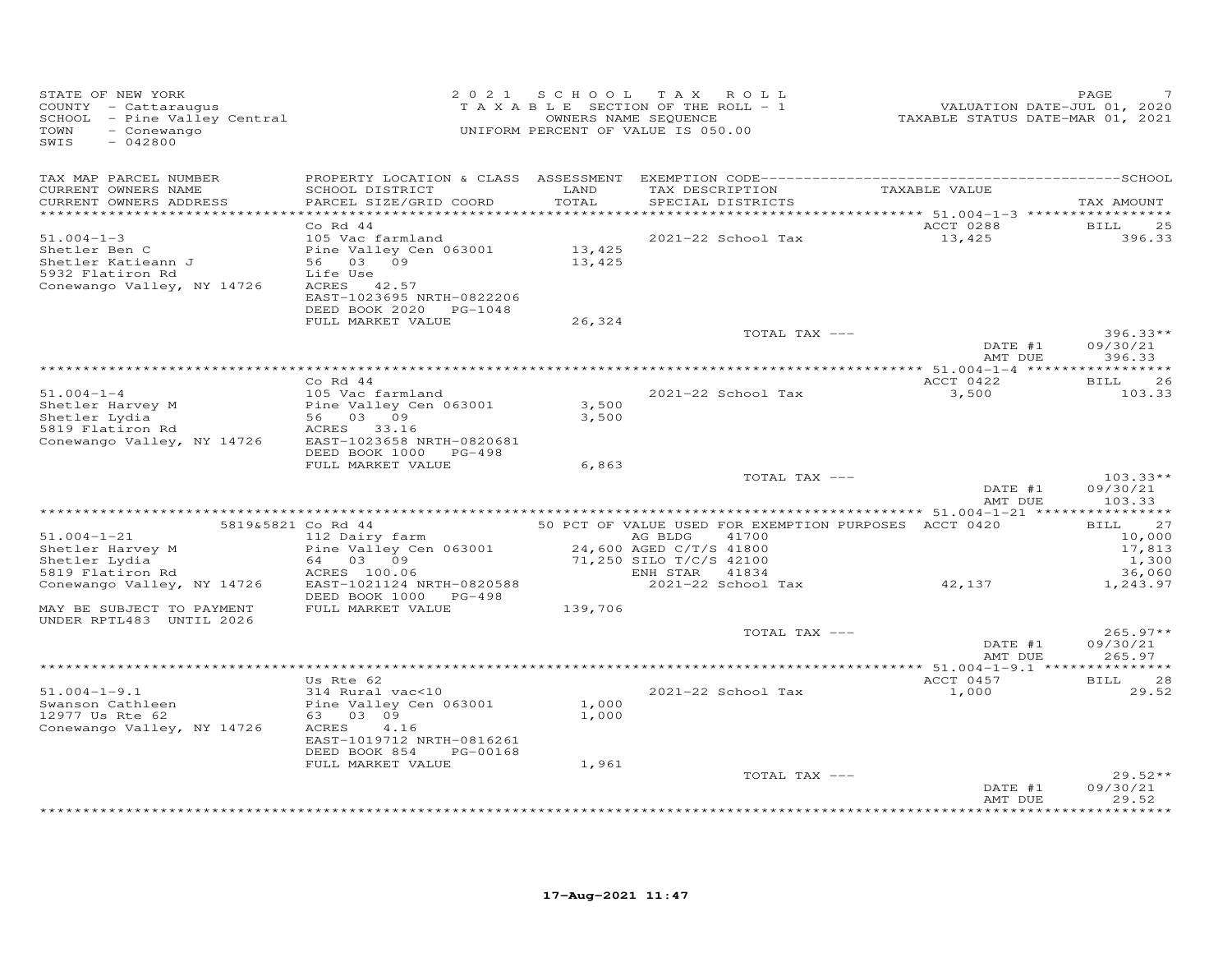| STATE OF NEW YORK<br>COUNTY - Cattaraugus<br>COUNTY - Cattaraugus<br>SCHOOL - Pine Valley Central<br>- Conewango<br>TOWN<br>$-042800$<br>SWIS |                                                                                 |                | 2021 SCHOOL TAX ROLL<br>TAXABLE SECTION OF THE ROLL - 1<br>OWNERS NAME SEQUENCE<br>UNIFORM PERCENT OF VALUE IS 050.00 | VALUATION DATE-JUL 01, 2020<br>TAXABLE STATUS DATE-MAR 01, 2021 | PAGE                                 |
|-----------------------------------------------------------------------------------------------------------------------------------------------|---------------------------------------------------------------------------------|----------------|-----------------------------------------------------------------------------------------------------------------------|-----------------------------------------------------------------|--------------------------------------|
| TAX MAP PARCEL NUMBER<br>CURRENT OWNERS NAME<br>CURRENT OWNERS ADDRESS                                                                        | SCHOOL DISTRICT<br>PARCEL SIZE/GRID COORD                                       | LAND<br>TOTAL  | TAX DESCRIPTION<br>SPECIAL DISTRICTS                                                                                  | TAXABLE VALUE                                                   | TAX AMOUNT                           |
|                                                                                                                                               |                                                                                 |                |                                                                                                                       |                                                                 |                                      |
| $51.004 - 1 - 17.1$                                                                                                                           | 12977 Us Rte 62                                                                 |                |                                                                                                                       | ACCT 0456                                                       | BILL 29                              |
| Swanson Cathleen<br>swanson Cathleen<br>12977 Us Rte 62                                                                                       | 05 ALE 02<br>210 1 Family Res<br>Pine Valley Cen 063001<br>63 03 09             | 20,000         |                                                                                                                       |                                                                 | 20,000<br>590.44                     |
| Conewango Valley, NY 14726                                                                                                                    | FRNT 271.00 DPTH 60.00<br>EAST-1019629 NRTH-0816542<br>DEED BOOK 854 PG-00170   |                |                                                                                                                       |                                                                 |                                      |
|                                                                                                                                               | FULL MARKET VALUE                                                               | 39,216         |                                                                                                                       |                                                                 |                                      |
|                                                                                                                                               |                                                                                 |                |                                                                                                                       | TOTAL TAX ---                                                   | $0.00**$                             |
|                                                                                                                                               | Us Rte 62                                                                       |                |                                                                                                                       | ACCT 0092                                                       | BILL 30                              |
| $51.004 - 1 - 12$                                                                                                                             | 314 Rural vac<10                                                                | 2,400          | 2021-22 School Tax                                                                                                    | 2,400                                                           | 70.85                                |
| Swanson Cathleen A<br>12977 Us Rte 62<br>Conewango Valley, NY 14726 FRNT 82.50 DPTH 132.00                                                    | EAST-1019445 NRTH-0816315<br>DEED BOOK 837 PG-00582                             | 2,400          |                                                                                                                       |                                                                 |                                      |
|                                                                                                                                               | FULL MARKET VALUE                                                               | 4,706          |                                                                                                                       |                                                                 |                                      |
|                                                                                                                                               |                                                                                 |                |                                                                                                                       | TOTAL TAX ---<br>DATE #1<br>AMT DUE                             | $70.85**$<br>09/30/21<br>70.85       |
|                                                                                                                                               | 12983 Us Rte 62                                                                 |                |                                                                                                                       | ACCT 1051                                                       | BILL 31                              |
| $51.004 - 1 - 9.2$                                                                                                                            | $210$ 1 Family Res                                                              |                | BAS STAR 41854                                                                                                        |                                                                 | 15,300                               |
| 31.004-1-9.2<br>Swanson Chad<br>Swanson Chaine<br>12983 Us Rte 62<br>Conewango Valley, NY 14726<br>EAST-1019615 NRTH-0816450                  |                                                                                 | 50,160         | 7,200 2021-22 School Tax                                                                                              | 50,160                                                          | 1,480.82                             |
|                                                                                                                                               | DEED BOOK 11284 PG-2001                                                         |                |                                                                                                                       |                                                                 |                                      |
|                                                                                                                                               | FULL MARKET VALUE                                                               | 98,353         |                                                                                                                       |                                                                 |                                      |
|                                                                                                                                               |                                                                                 |                |                                                                                                                       | TOTAL TAX ---<br>DATE #1<br>AMT DUE                             | $1,041.82**$<br>09/30/21<br>1,041.82 |
|                                                                                                                                               |                                                                                 |                |                                                                                                                       |                                                                 |                                      |
|                                                                                                                                               | Us Rte 62                                                                       |                |                                                                                                                       | ACCT 0165                                                       | BILL 32                              |
| $51.004 - 1 - 15$<br>Swanson Chad<br>Swanson Jamie<br>12983 Rte 62                                                                            | 311 Res vac land<br>Pine Valley Cen 063001<br>63 03 09<br>L/p 901-686 & 766-136 | 1,800<br>1,800 | 2021-22 School Tax                                                                                                    | 1,800                                                           | 53.14                                |
| Conewango Valley, NY 14726                                                                                                                    | FRNT 100.00 DPTH 161.00<br>EAST-1019297 NRTH-0816623<br>DEED BOOK 26005 PG-8002 |                |                                                                                                                       |                                                                 |                                      |
|                                                                                                                                               | FULL MARKET VALUE                                                               | 3,529          |                                                                                                                       |                                                                 |                                      |
|                                                                                                                                               |                                                                                 |                | TOTAL TAX ---                                                                                                         | DATE #1<br>AMT DUE                                              | $53.14**$<br>09/30/21<br>53.14       |
|                                                                                                                                               |                                                                                 |                |                                                                                                                       |                                                                 |                                      |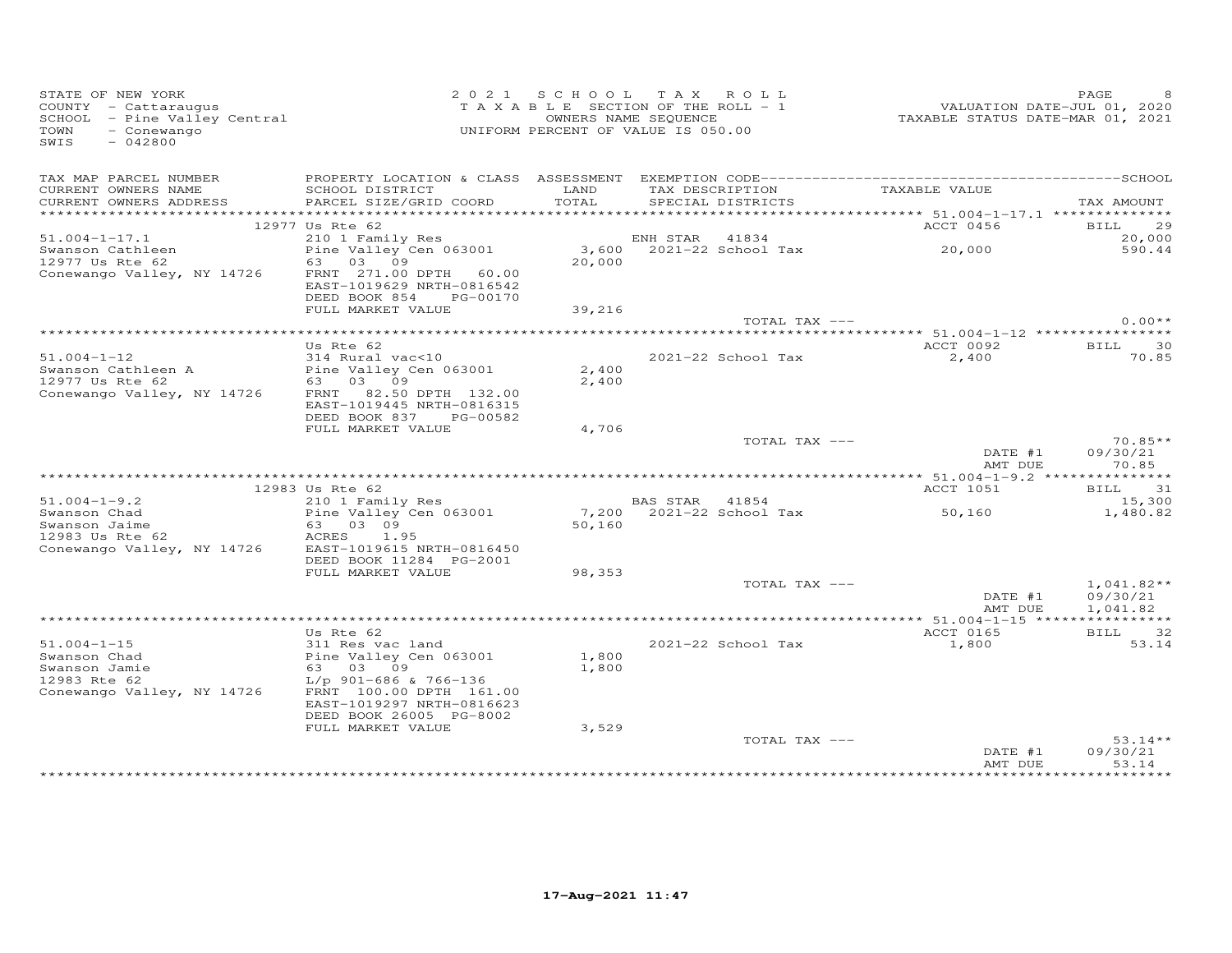| STATE OF NEW YORK<br>$COUNTY - Cattarauqus$<br>SCHOOL - Pine Valley Central | 2021 SCHOOL TAX ROLL<br>T A X A B L E SECTION OF THE ROLL - 1 | - 9<br>PAGE<br>VALUATION DATE-JUL 01, 2020<br>TAXABLE STATUS DATE-MAR 01, 2021 |
|-----------------------------------------------------------------------------|---------------------------------------------------------------|--------------------------------------------------------------------------------|
| TOWN<br>- Conewango<br>SWIS<br>- 042800                                     | UNIFORM PERCENT OF VALUE IS 050.00                            | RPS155/V04/L015<br>CURRENT DATE 8/17/2021                                      |
|                                                                             | ROLL SUB SECTION- -TOTALS                                     |                                                                                |
|                                                                             | *** SPECIAL DISTRICT SUMMARY ***                              |                                                                                |

|      |                                | $m \wedge m$<br>$\overline{\phantom{a}}$ | <b>TYTTMCTOM</b><br>1111<br>ה צוי | $\Box$<br>$\mathbf{v}$<br>- UN | AI.<br>JREI | <b>YFMDT</b> | -----         |
|------|--------------------------------|------------------------------------------|-----------------------------------|--------------------------------|-------------|--------------|---------------|
| CODE | NAMF<br>$\cdots$ $\cdots$<br>. | PARU                                     | <b>TVDL</b>                       | ′A⊥∪⊥                          | 'A⊥∪⊥       | <b>MOUN'</b> | ----<br>- ∠∡∨ |

### NO SPECIAL DISTRICTS AT THIS LEVEL

## \*\*\* S C H O O L D I S T R I C T S U M M A R Y \*\*\*

| CODE   | DISTRICT NAME                    | TOTAL<br>PARCELS | ASSESSED<br>LAND | ASSESSED<br>TOTAL | <b>EXEMPT</b><br>AMOUNT | TOTAL<br>TAXABLE |           |
|--------|----------------------------------|------------------|------------------|-------------------|-------------------------|------------------|-----------|
|        |                                  |                  |                  |                   | STAR AMOUNT             | STAR TAXABLE     | TOTAL TAX |
|        | Pine Valley Central              | 32               | 231,850          | 1059,835          | 52,102                  | 1,007,733        |           |
| 063001 |                                  |                  |                  |                   | 270,280                 | 737,453          | 21,771.04 |
|        | $SUB - TO T AL$                  | 32               | 231,850          | 1059,835          | 52,102                  | 1,007,733        |           |
|        | $S \cup B - T \cup T A L (CONT)$ |                  |                  |                   | 270,280                 | 737,453          | 21,771.04 |
|        | TOTAL                            | 32               | 231,850          | 1059,835          | 52,102                  | 1,007,733        |           |
|        | T O T A L (CONT)                 |                  |                  |                   | 270,280                 | 737,453          | 21,771.04 |

# \*\*\* S Y S T E M C O D E S S U M M A R Y \*\*\*

## NO SYSTEM EXEMPTIONS AT THIS LEVEL

| CODE  | DESCRIPTION     | TOTAL<br>PARCELS | SCHOOL  |
|-------|-----------------|------------------|---------|
| 41700 | AG BLDG         |                  | 10,000  |
| 41730 | AG DISTOUT      |                  | 1,629   |
| 41800 | AGED C/T/S      |                  | 37,573  |
| 41834 | ENH STAR        | 5                | 163,180 |
| 41854 | <b>BAS STAR</b> | ⇁                | 107,100 |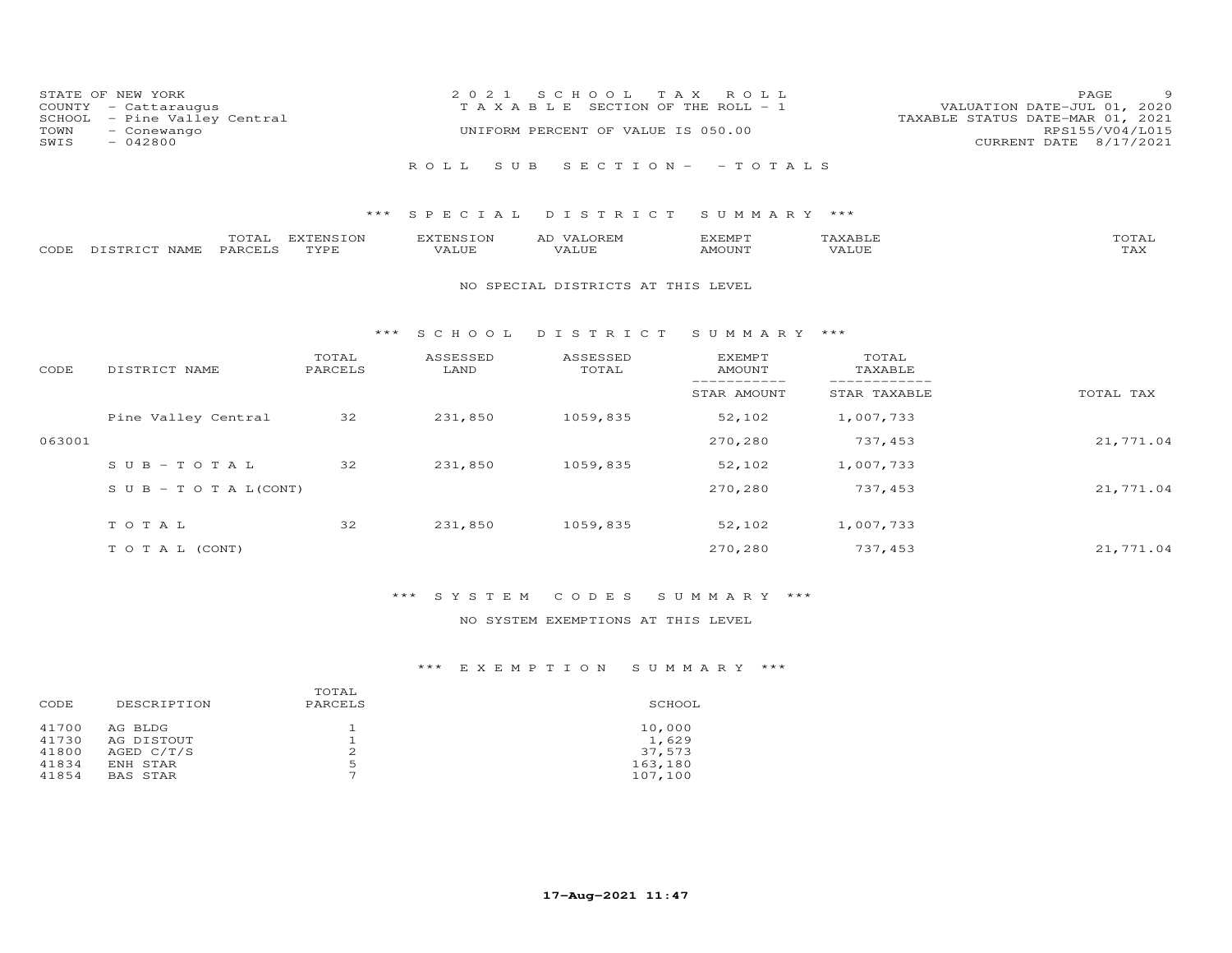|      | STATE OF NEW YORK                                    | 2021 SCHOOL TAX ROLL                  | 10<br>PAGE                                                      |
|------|------------------------------------------------------|---------------------------------------|-----------------------------------------------------------------|
|      | COUNTY - Cattaraugus<br>SCHOOL - Pine Valley Central | T A X A B L E SECTION OF THE ROLL - 1 | VALUATION DATE-JUL 01, 2020<br>TAXABLE STATUS DATE-MAR 01, 2021 |
| TOWN | - Conewango                                          | UNIFORM PERCENT OF VALUE IS 050.00    | RPS155/V04/L015                                                 |
| SWIS | $-042800$                                            |                                       | CURRENT DATE 8/17/2021                                          |
|      |                                                      | ROLL SUB SECTION- - TOTALS            |                                                                 |

# \*\*\* E X E M P T I O N S U M M A R Y \*\*\*

| CODE  | DESCRIPTION | TOTAL<br>PARCELS | SCHOOL  |
|-------|-------------|------------------|---------|
| 42100 | SILO T/C/S  | ∠                | 2,900   |
|       | TOTAL       | 18               | 322,382 |

| ROLL<br>SEC | DESCRIPTION                | TOTAL<br>PARCELS | ASSESSED<br>LAND | ASSESSED<br>TOTAL | EXEMPT<br><b>AMOUNT</b> | TOTAL<br>TAXABLE     | TOTAL<br>TAX |
|-------------|----------------------------|------------------|------------------|-------------------|-------------------------|----------------------|--------------|
|             |                            |                  |                  |                   | STAR AMOUNT             | STAR TAXABLE         |              |
|             | $2021-22$ School Tax       |                  | 231,850          | 1059,835          | 52,102<br>270,280       | 1,007,733<br>737,453 | 21,771.04    |
|             | SPEC DIST TAXES<br>TAXABLE | 32               |                  |                   |                         |                      | 21,771.04    |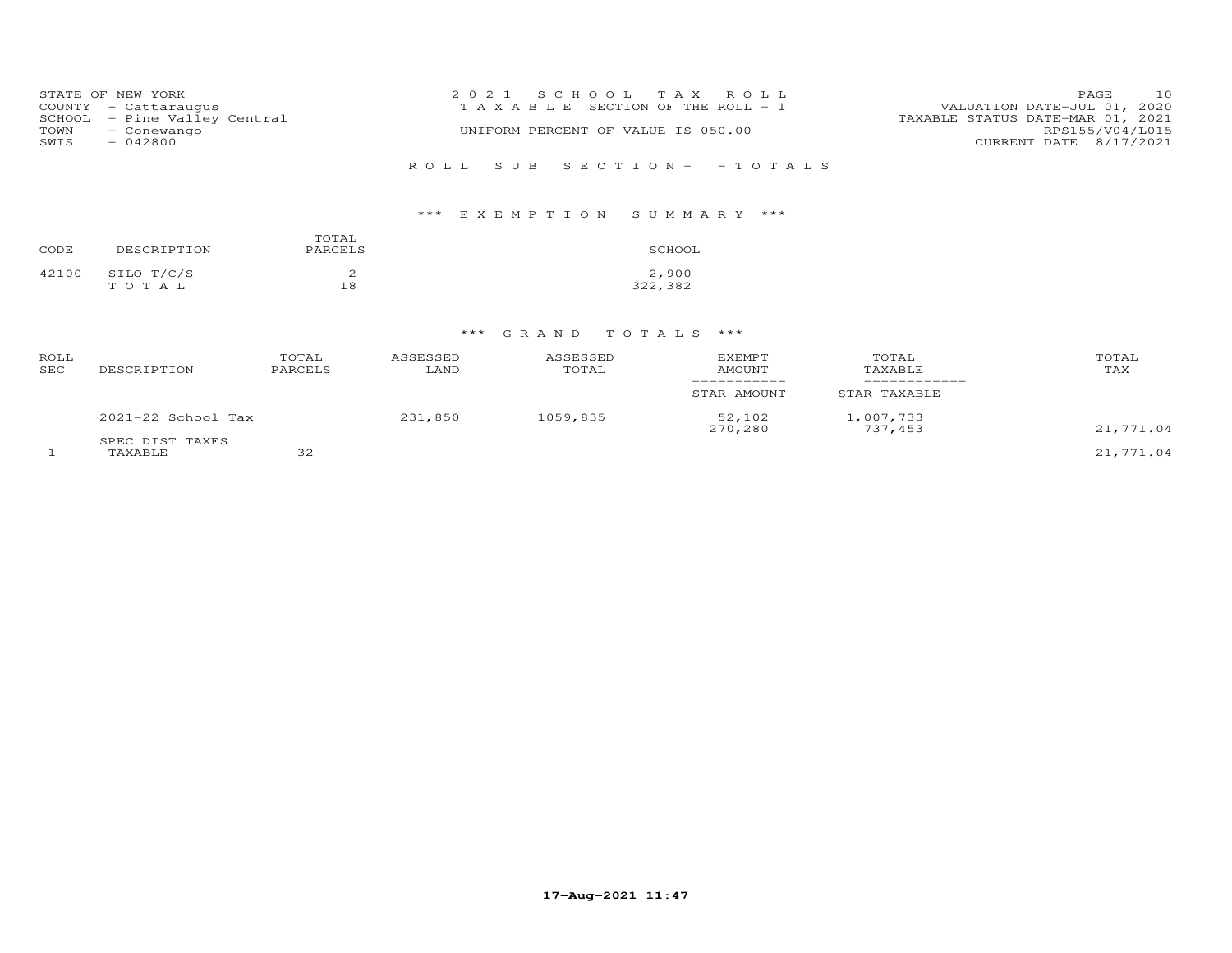| STATE OF NEW YORK<br>COUNTY - Cattaraugus<br>SCHOOL<br>- Pine Valley Central<br>TOWN<br>- Conewango<br>SWIS<br>$-042800$ | 2 0 2 1                                                                                                                  | SCHOOL<br>OWNERS NAME SEQUENCE | T A X<br>ROLL ROLL<br>TAXABLE SECTION OF THE ROLL - 1<br>UNIFORM PERCENT OF VALUE IS 050.00 | SUB-SECT - 1 VALUATION DATE-JUL 01, 2020<br>TAXABLE STATUS DATE-MAR 01, 2021 | PAGE<br>11                     |
|--------------------------------------------------------------------------------------------------------------------------|--------------------------------------------------------------------------------------------------------------------------|--------------------------------|---------------------------------------------------------------------------------------------|------------------------------------------------------------------------------|--------------------------------|
| TAX MAP PARCEL NUMBER<br>CURRENT OWNERS NAME<br>CURRENT OWNERS ADDRESS                                                   | PROPERTY LOCATION & CLASS ASSESSMENT<br>SCHOOL DISTRICT<br>PARCEL SIZE/GRID COORD                                        | LAND<br>TOTAL                  | TAX DESCRIPTION<br>SPECIAL DISTRICTS<br>****************************                        | TAXABLE VALUE<br>****************** 51.004-2-1./1 **************             | TAX AMOUNT                     |
|                                                                                                                          | 22234 Miller S Unit 1                                                                                                    |                                |                                                                                             | ACCT 0885                                                                    | 33<br>BILL                     |
| $51.004 - 2 - 1.71$<br>Empire Energy<br>PO Box 187<br>Mayville, NY 14757                                                 | 733 Gas well<br>Pine Valley Cen 063001<br>19393 Mcf<br>$31 - 009$<br>ACRES<br>0.01                                       | $\Omega$<br>1,851              | $2021 - 22$ School Tax                                                                      | 1,851                                                                        | 54.65                          |
|                                                                                                                          | EAST-1025109 NRTH-0822854<br>FULL MARKET VALUE                                                                           | 3,702                          |                                                                                             |                                                                              |                                |
|                                                                                                                          |                                                                                                                          |                                | TOTAL TAX ---                                                                               | DATE #1<br>AMT DUE                                                           | $54.65**$<br>09/30/21<br>54.65 |
|                                                                                                                          |                                                                                                                          |                                |                                                                                             |                                                                              |                                |
| $51.004 - 2 - 2.1/1$                                                                                                     | 21938 Miller Sam Unit 2<br>733 Gas well                                                                                  |                                | $2021 - 22$ School Tax                                                                      | <b>ACCT 0897</b><br>843                                                      | 34<br>BILL<br>24.89            |
| Empire Energy<br>PO Box 187<br>Mayville, NY 14757                                                                        | Pine Valley Cen 063001<br>Mcf 9358<br>$31 - 009$<br>EAST-1026519 NRTH-0822034                                            | $\Omega$<br>843                |                                                                                             |                                                                              |                                |
|                                                                                                                          | FULL MARKET VALUE                                                                                                        | 1,686                          | TOTAL TAX ---                                                                               | DATE #1<br>AMT DUE                                                           | $24.89**$<br>09/30/21<br>24.89 |
|                                                                                                                          |                                                                                                                          |                                |                                                                                             | $*****$ 51.004-2-2.1/2 **                                                    | ***********                    |
| $51.004 - 2 - 2.1/2$<br>Empire Energy<br>PO Box 187<br>Mayville, NY 14757                                                | 21965 Miller Sam Unit 3<br>733 Gas well<br>Pine Valley Cen 063001<br>3747 Mcf<br>$31 - 009$<br>EAST-1025109 NRTH-0822854 | $\circ$<br>882                 | $2021 - 22$ School Tax                                                                      | <b>ACCT 0898</b><br>882                                                      | 35<br>BILL<br>26.04            |
|                                                                                                                          | FULL MARKET VALUE                                                                                                        | 1,729                          | TOTAL TAX ---                                                                               | DATE #1<br>AMT DUE                                                           | $26.04**$<br>09/30/21<br>26.04 |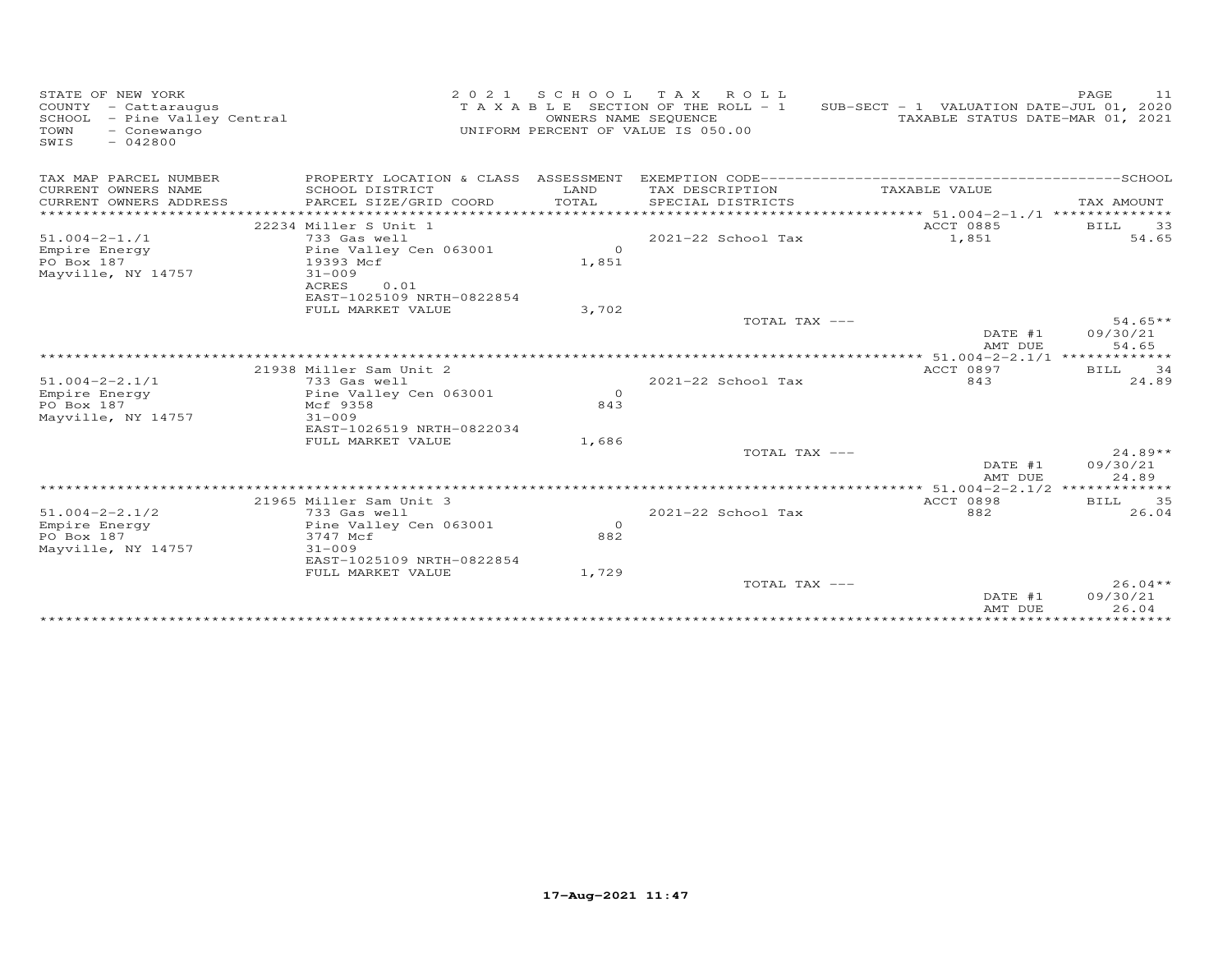| STATE OF NEW YORK<br>COUNTY<br>- Cattaraugus<br>SCHOOL<br>TOWN<br>- Conewango<br>$-042800$<br>SWIS | - Pine Valley Central |                          | 2 0 2 1<br>TAXABLE        | S C H O O L<br>UNIFORM PERCENT OF VALUE IS 050.00 | T A X<br>ROLL<br>SECTION OF THE ROLL - 1    |                                 | 12<br>PAGE<br>SUB-SECT - 1 VALUATION DATE-JUL 01,<br>2020<br>TAXABLE STATUS DATE-MAR 01, 2021<br>RPS155/V04/L015<br>CURRENT DATE 8/17/2021 |
|----------------------------------------------------------------------------------------------------|-----------------------|--------------------------|---------------------------|---------------------------------------------------|---------------------------------------------|---------------------------------|--------------------------------------------------------------------------------------------------------------------------------------------|
|                                                                                                    |                       |                          | ROLL<br>S U B             |                                                   | SECTION $-1$ -TOTALS                        |                                 |                                                                                                                                            |
|                                                                                                    |                       | $***$                    | SPECIAL                   | DISTRICT                                          | SUMMARY ***                                 |                                 |                                                                                                                                            |
| DISTRICT NAME<br>CODE                                                                              | TOTAL<br>PARCELS      | <b>EXTENSION</b><br>TYPE | <b>EXTENSION</b><br>VALUE | AD VALOREM<br><b>VALUE</b>                        | <b>EXEMPT</b><br>AMOUNT                     | TAXABLE<br><b>VALUE</b>         | TOTAL<br><b>TAX</b>                                                                                                                        |
|                                                                                                    |                       |                          |                           |                                                   |                                             |                                 |                                                                                                                                            |
|                                                                                                    |                       |                          |                           | NO SPECIAL DISTRICTS AT THIS LEVEL                |                                             |                                 |                                                                                                                                            |
|                                                                                                    |                       |                          |                           |                                                   |                                             |                                 |                                                                                                                                            |
|                                                                                                    |                       | ***                      | S C H O O L               | DISTRICT                                          | SUMMARY ***                                 |                                 |                                                                                                                                            |
| CODE<br>DISTRICT NAME                                                                              |                       | TOTAL<br>PARCELS         | ASSESSED<br>LAND          | ASSESSED<br>TOTAL                                 | <b>EXEMPT</b><br><b>AMOUNT</b><br>--------- | TOTAL<br>TAXABLE<br>___________ |                                                                                                                                            |
|                                                                                                    |                       |                          |                           |                                                   | STAR AMOUNT                                 | STAR TAXABLE                    | TOTAL TAX                                                                                                                                  |
|                                                                                                    | Pine Valley Central   | 3                        |                           | 3,576                                             |                                             | 3,576                           |                                                                                                                                            |
| 063001                                                                                             |                       |                          |                           |                                                   |                                             | 3,576                           | 105.58                                                                                                                                     |
|                                                                                                    | $SUB - TO TAL$        | 3                        |                           | 3,576                                             |                                             | 3,576                           |                                                                                                                                            |

| SUB - TO TA L(CONT) |       | 3,576 | 105.58 |  |
|---------------------|-------|-------|--------|--|
| TOTAL               | 3,576 | 3,576 |        |  |
| T O T A L (CONT)    |       | 3,576 | 105.58 |  |

\*\*\* S Y S T E M C O D E S S U M M A R Y \*\*\*

NO SYSTEM EXEMPTIONS AT THIS LEVEL

\*\*\* E X E M P T I O N S U M M A R Y \*\*\*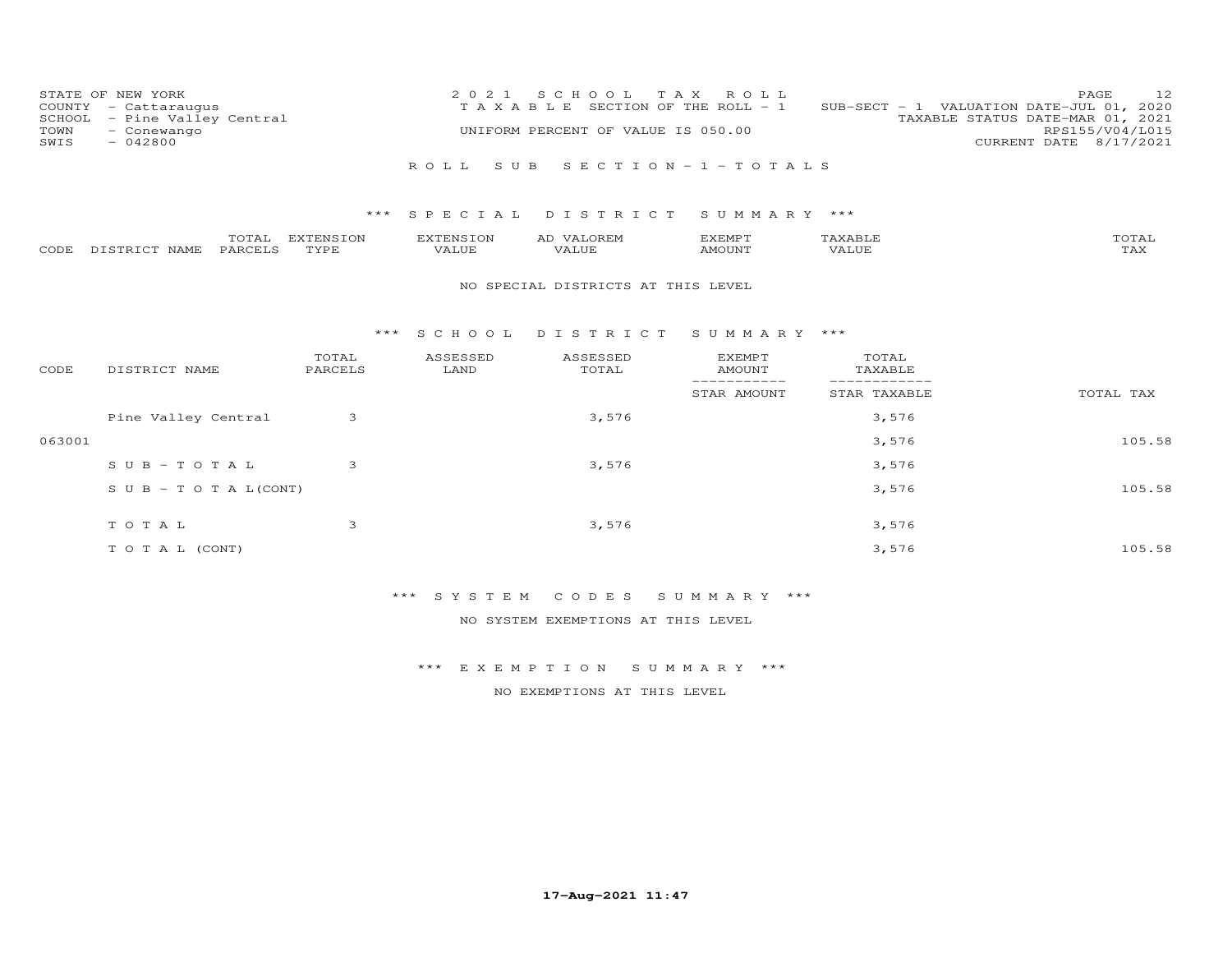| STATE OF NEW YORK            | 2021 SCHOOL TAX ROLL                  | 13<br><b>PAGE</b>                           |
|------------------------------|---------------------------------------|---------------------------------------------|
| COUNTY - Cattaraugus         | T A X A B L E SECTION OF THE ROLL - 1 | SUB-SECT - 1 VALUATION DATE-JUL $01$ , 2020 |
| SCHOOL - Pine Valley Central |                                       | TAXABLE STATUS DATE-MAR 01, 2021            |
| TOWN<br>- Conewango          | UNIFORM PERCENT OF VALUE IS 050.00    | RPS155/V04/L015                             |
| SWIS<br>$-042800$            |                                       | CURRENT DATE 8/17/2021                      |
|                              |                                       |                                             |

# R O L L S U B S E C T I O N - 1 - T O T A L S

| ROLL<br>SEC | DESCRIPTION        | TOTAL<br>PARCELS | ASSESSED<br>LAND | ASSESSED<br>TOTAL | <b>EXEMPT</b><br><b>AMOUNT</b> | TOTAL<br>TAXABLE | TOTAL<br>TAX |
|-------------|--------------------|------------------|------------------|-------------------|--------------------------------|------------------|--------------|
|             |                    |                  |                  |                   | STAR AMOUNT                    | STAR TAXABLE     |              |
|             | 2021-22 School Tax |                  |                  | 3,576             |                                | 3,576            |              |
|             | SPEC DIST TAXES    |                  |                  |                   |                                | 3,576            | 105.58       |
|             | TAXABLE            |                  |                  |                   |                                |                  | 105.58       |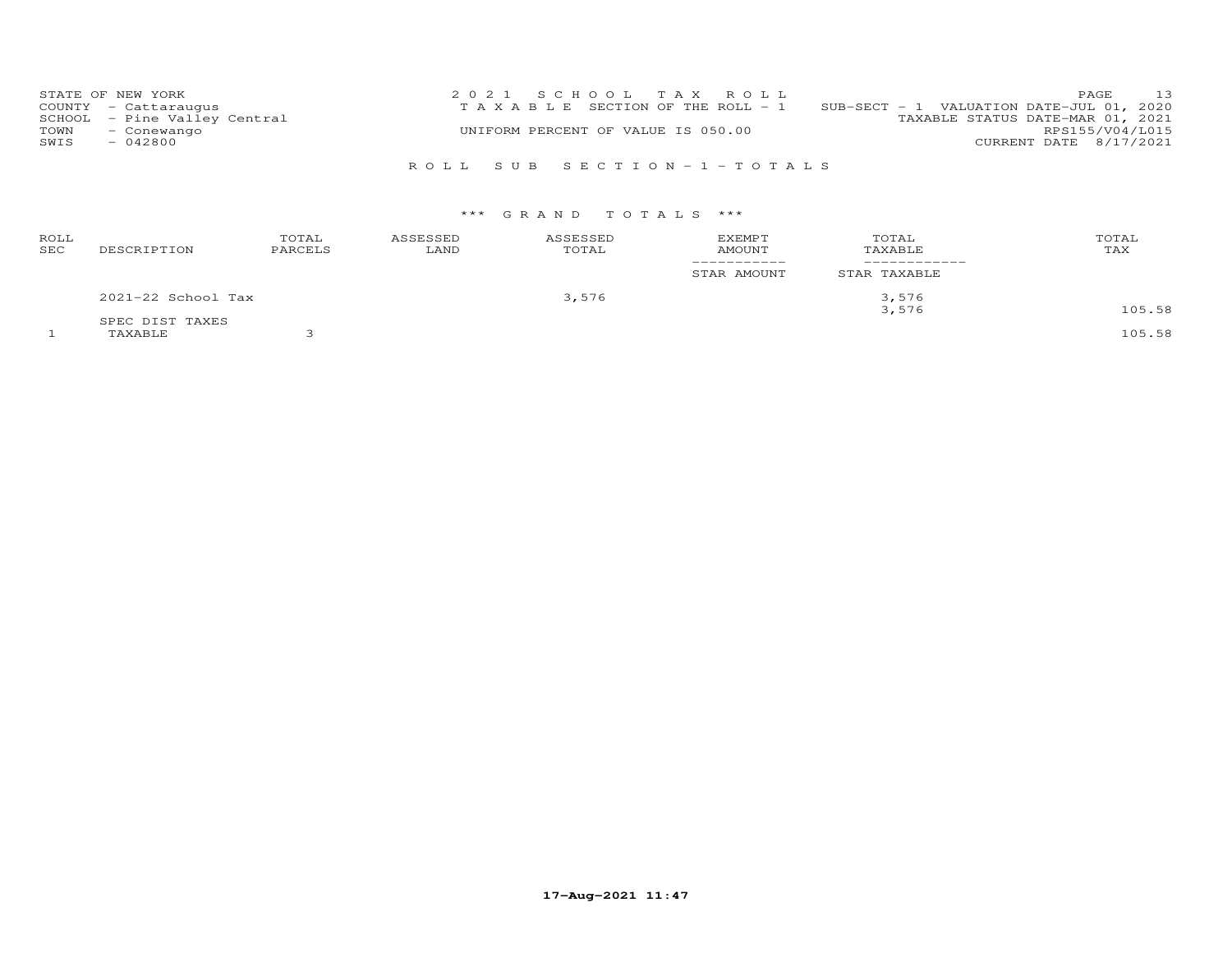|      | STATE OF NEW YORK            | 2021 SCHOOL TAX ROLL                  | PAGE                        | 14 |
|------|------------------------------|---------------------------------------|-----------------------------|----|
|      | COUNTY - Cattaraugus         | T A X A B L E SECTION OF THE ROLL - 1 | VALUATION DATE-JUL 01, 2020 |    |
|      | SCHOOL - Pine Valley Central | TAXABLE STATUS DATE-MAR 01, 2021      |                             |    |
| TOWN | - Conewango                  | UNIFORM PERCENT OF VALUE IS 050.00    | RPS155/V04/L015             |    |
| SWIS | $-042800$                    |                                       | CURRENT DATE 8/17/2021      |    |
|      |                              |                                       |                             |    |
|      |                              | ROLL SECTION TOTALS                   |                             |    |

## \*\*\* S P E C I A L D I S T R I C T S U M M A R Y \*\*\*

|      |                            | $m \wedge m \wedge$<br>UIAL | EXTENSION | <b>EXTENSION</b>        | AL | EXEMPT | $\mathbf{r}$<br>AAADII | $T \cap T$<br>.OTAT |
|------|----------------------------|-----------------------------|-----------|-------------------------|----|--------|------------------------|---------------------|
| CODE | רת <b>דפי</b> ף דח<br>NAME | PARCELS                     | TVDF      | . <del>.</del><br>√ALUF |    | MOUNT  | .                      | $m \times r$<br>⊥冖◠ |

### NO SPECIAL DISTRICTS AT THIS LEVEL

#### \*\*\* S C H O O L D I S T R I C T S U M M A R Y \*\*\*

| CODE   | DISTRICT NAME                    | TOTAL<br>PARCELS | ASSESSED<br>LAND | ASSESSED<br>TOTAL | <b>EXEMPT</b><br>AMOUNT | TOTAL<br>TAXABLE |           |
|--------|----------------------------------|------------------|------------------|-------------------|-------------------------|------------------|-----------|
|        |                                  |                  |                  |                   | STAR AMOUNT             | STAR TAXABLE     | TOTAL TAX |
|        | Pine Valley Central              | 35               | 231,850          | 1063,411          | 52,102                  | 1,011,309        |           |
| 063001 |                                  |                  |                  |                   | 270,280                 | 741,029          | 21,876.62 |
|        | $SUB - TO T AL$                  | 35               | 231,850          | 1063, 411         | 52,102                  | 1,011,309        |           |
|        | $S \cup B - T \cup T A L (CONT)$ |                  |                  |                   | 270,280                 | 741,029          | 21,876.62 |
|        | TOTAL                            | 35               | 231,850          | 1063,411          | 52,102                  | 1,011,309        |           |
|        | T O T A L (CONT)                 |                  |                  |                   | 270,280                 | 741,029          | 21,876.62 |

# \*\*\* S Y S T E M C O D E S S U M M A R Y \*\*\*

## NO SYSTEM EXEMPTIONS AT THIS LEVEL

|       |                 | TOTAL   |         |
|-------|-----------------|---------|---------|
| CODE  | DESCRIPTION     | PARCELS | SCHOOL  |
| 41700 | AG BLDG         |         | 10,000  |
| 41730 | AG DISTOUT      |         | 1,629   |
| 41800 | AGED C/T/S      |         | 37.573  |
| 41834 | ENH STAR        | 5       | 163,180 |
| 41854 | <b>BAS STAR</b> | ⇁       | 107,100 |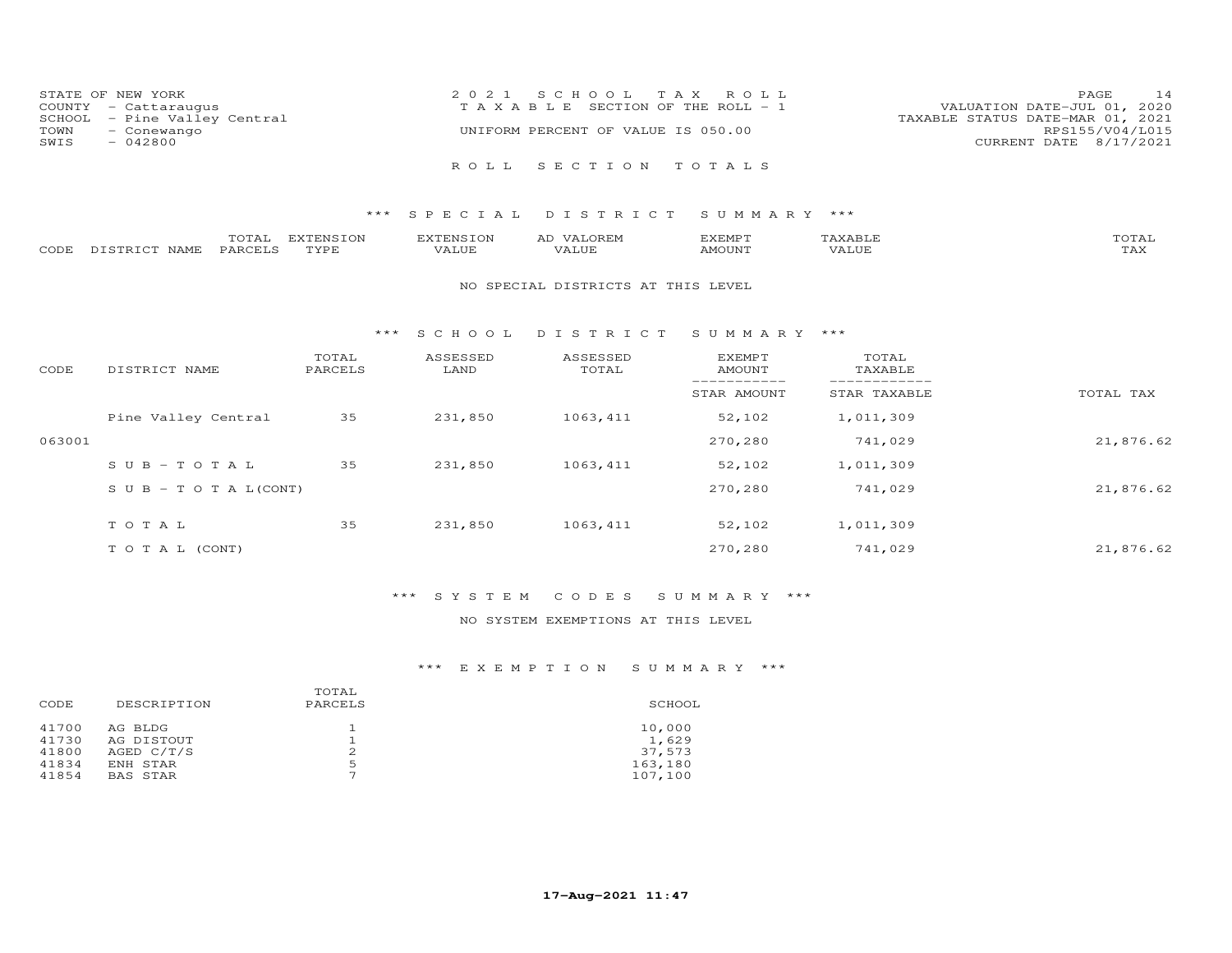|                     | STATE OF NEW YORK            | 2021 SCHOOL TAX ROLL                                                 | <b>PAGE</b>            | 15 |
|---------------------|------------------------------|----------------------------------------------------------------------|------------------------|----|
|                     | COUNTY - Cattaraugus         | VALUATION DATE-JUL 01, 2020<br>T A X A B L E SECTION OF THE ROLL - 1 |                        |    |
|                     | SCHOOL - Pine Valley Central | TAXABLE STATUS DATE-MAR 01, 2021                                     |                        |    |
| TOWN<br>- Conewango |                              | UNIFORM PERCENT OF VALUE IS 050.00                                   | RPS155/V04/L015        |    |
| $-042800$<br>SWIS   |                              |                                                                      | CURRENT DATE 8/17/2021 |    |
|                     |                              | ROLL SECTION TOTALS                                                  |                        |    |

# \*\*\* E X E M P T I O N S U M M A R Y \*\*\*

| CODE  | DESCRIPTION | TOTAL<br>PARCELS | SCHOOL  |
|-------|-------------|------------------|---------|
| 42100 | SILO T/C/S  | ∼                | 2,900   |
|       | TOTAL       | 18               | 322,382 |

| ROLL<br>SEC | DESCRIPTION                | TOTAL<br>PARCELS | ASSESSED<br>LAND | ASSESSED<br>TOTAL | <b>EXEMPT</b><br><b>AMOUNT</b> | TOTAL<br>TAXABLE     | TOTAL<br>TAX |
|-------------|----------------------------|------------------|------------------|-------------------|--------------------------------|----------------------|--------------|
|             |                            |                  |                  |                   | STAR AMOUNT                    | STAR TAXABLE         |              |
|             | 2021-22 School Tax         |                  | 231,850          | 1063,411          | 52,102<br>270,280              | 1,011,309<br>741,029 | 21,876.62    |
|             | SPEC DIST TAXES<br>TAXABLE | 35               |                  |                   |                                |                      | 21,876.62    |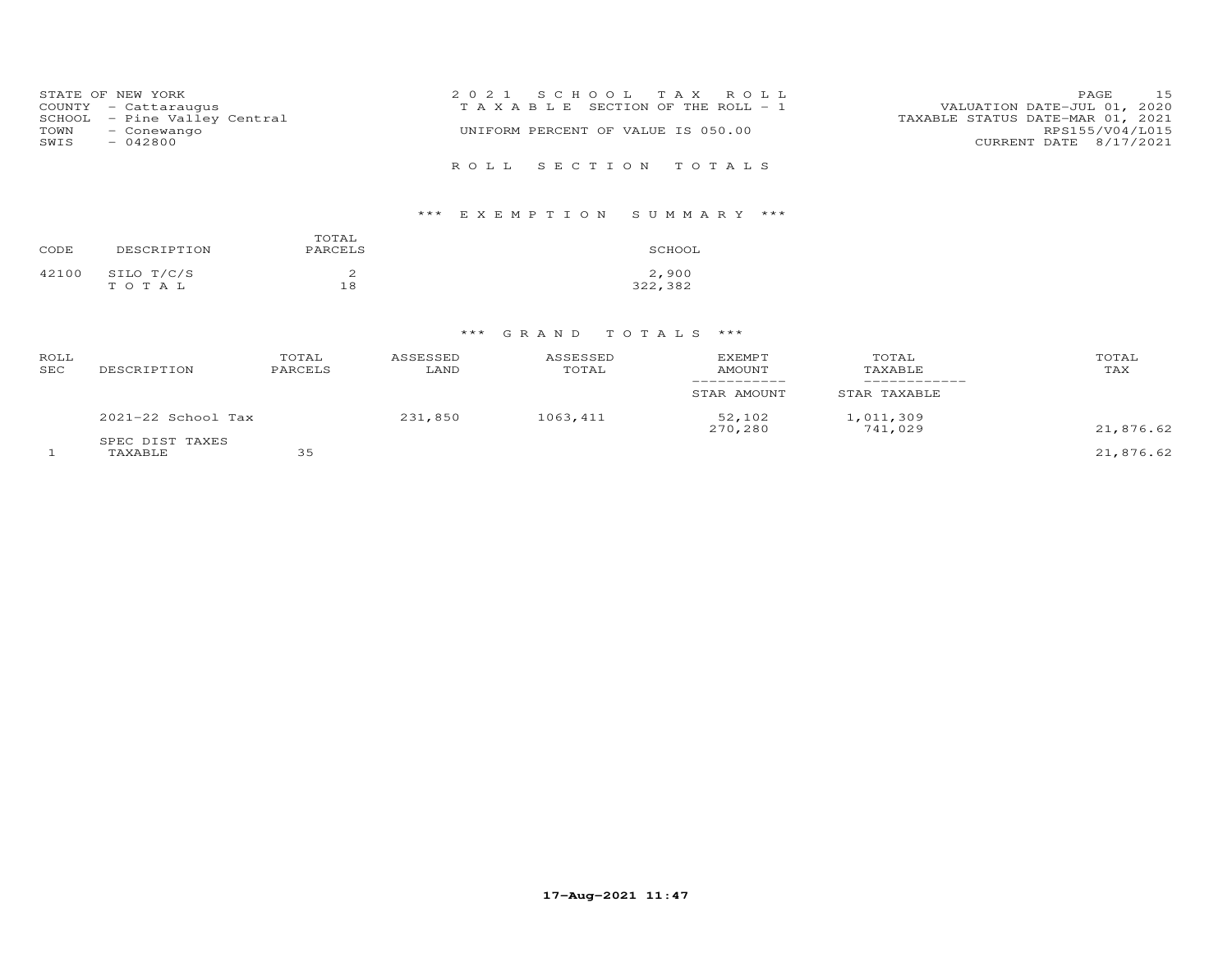| STATE OF NEW YORK<br>COUNTY<br>- Cattaraugus<br>SCHOOL<br>- Pine Valley Central<br>- Conewango<br>TOWN<br>$-042800$<br>SWIS | 2 0 2 1<br>SCHOOL TAX<br>ROLL.<br>SPECIAL FRANCHISE SECTION OF THE ROLL - 5<br>OWNERS NAME SEQUENCE<br>UNIFORM PERCENT OF VALUE IS 050.00 |            |                      | VALUATION DATE-JUL 01, 2020<br>TAXABLE STATUS DATE-MAR 01, 2021 | -16<br>PAGE        |
|-----------------------------------------------------------------------------------------------------------------------------|-------------------------------------------------------------------------------------------------------------------------------------------|------------|----------------------|-----------------------------------------------------------------|--------------------|
| TAX MAP PARCEL NUMBER                                                                                                       | PROPERTY LOCATION & CLASS                                                                                                                 | ASSESSMENT | EXEMPTION CODE------ | ------------------------------------SCHOOL                      |                    |
| CURRENT OWNERS NAME                                                                                                         | SCHOOL DISTRICT                                                                                                                           | LAND       | TAX DESCRIPTION      | TAXABLE VALUE                                                   |                    |
| CURRENT OWNERS ADDRESS                                                                                                      | PARCEL SIZE/GRID COORD                                                                                                                    | TOTAL      | SPECIAL DISTRICTS    |                                                                 | TAX AMOUNT         |
|                                                                                                                             | * * * * * * * * * * * * * * * *                                                                                                           |            |                      | ***** 528.000-9916-131.600 *******                              |                    |
|                                                                                                                             | Special Franchise                                                                                                                         |            |                      | ACCT 0678                                                       | 36<br>BILL         |
| 528.000-9916-131.600                                                                                                        | 861 Elec & gas                                                                                                                            |            | 2021-22 School Tax   | 16,274                                                          | 480.44             |
| Nys Electric & Gas Corp                                                                                                     | Pine Valley Cen 063001                                                                                                                    | $\circ$    |                      |                                                                 |                    |
| Avangrid Manag Co.-Local Tax                                                                                                | Town Outside                                                                                                                              | 16,274     |                      |                                                                 |                    |
| 1 City Center Fl 5th                                                                                                        | 6.4% Pine Valley                                                                                                                          |            |                      |                                                                 |                    |
| Portland, ME 04101                                                                                                          | FULL MARKET VALUE                                                                                                                         | 31,910     | TOTAL TAX ---        |                                                                 | $480.44**$         |
|                                                                                                                             |                                                                                                                                           |            |                      | DATE #1<br>AMT DUE                                              | 09/30/21<br>480.44 |
|                                                                                                                             |                                                                                                                                           |            |                      | 528.000-9916-629                                                | ***********        |
|                                                                                                                             | Special Franchise                                                                                                                         |            |                      | ACCT 0679                                                       | BILL 37            |
| 528.000-9916-629                                                                                                            | 866 Telephone                                                                                                                             |            | 2021-22 School Tax   | 8,708                                                           | 257.08             |
| Windstream NY Inc                                                                                                           | Pine Valley Cen 063001                                                                                                                    | $\Omega$   |                      |                                                                 |                    |
| PO Box 2629                                                                                                                 | Town Outside                                                                                                                              | 8,708      |                      |                                                                 |                    |
| Addison, TX 75001                                                                                                           | $0.1000 -$ Pine Valley                                                                                                                    |            |                      |                                                                 |                    |
|                                                                                                                             | FULL MARKET VALUE                                                                                                                         | 17,416     |                      |                                                                 |                    |
|                                                                                                                             |                                                                                                                                           |            | TOTAL TAX ---        |                                                                 | $257.08**$         |
|                                                                                                                             |                                                                                                                                           |            |                      | DATE #1                                                         | 09/30/21           |
|                                                                                                                             |                                                                                                                                           |            |                      | AMT DUE                                                         | 257.08             |
|                                                                                                                             |                                                                                                                                           |            |                      |                                                                 |                    |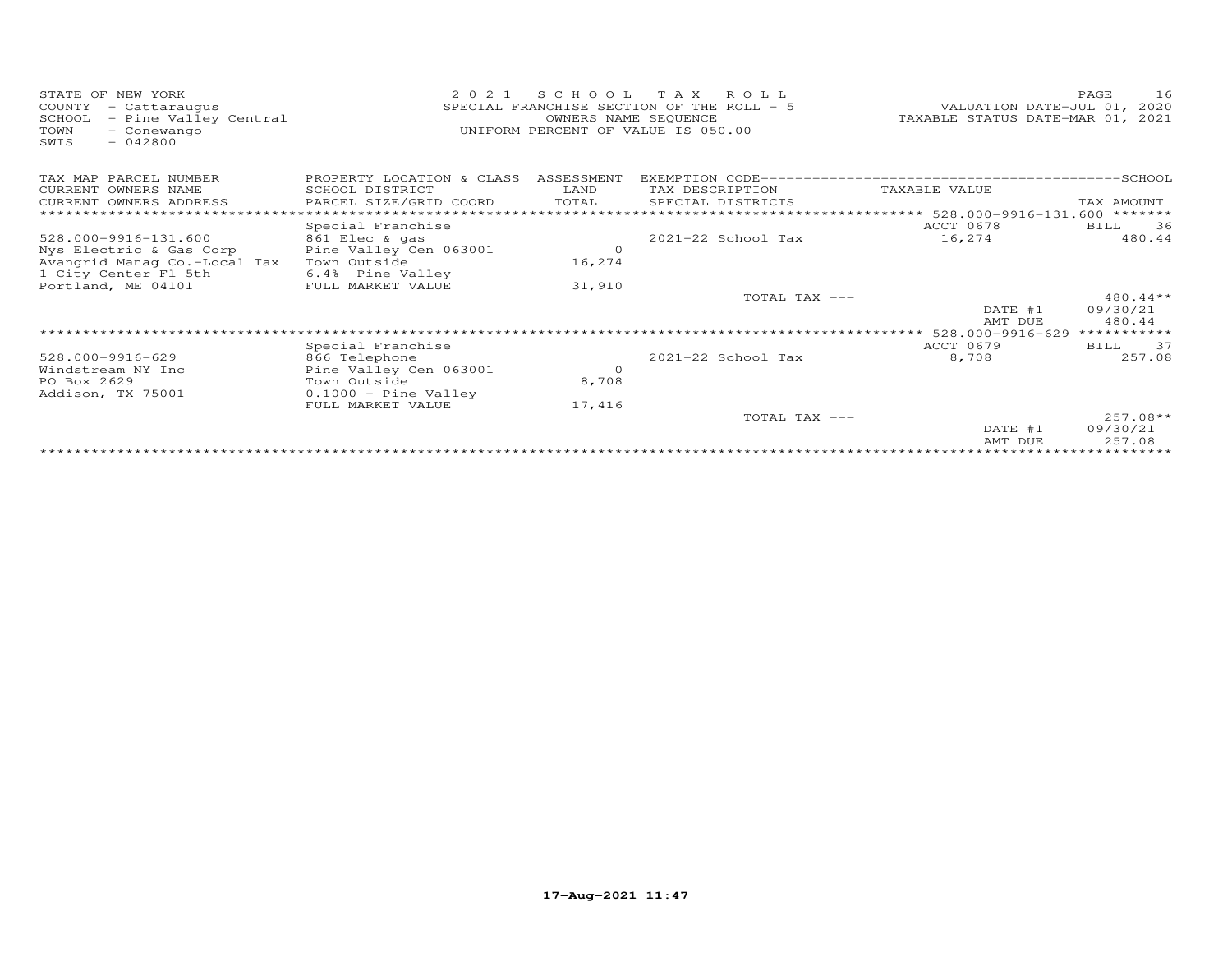| COUNTY<br>SCHOOL<br>TOWN<br>SWIS | STATE OF NEW YORK<br>- Cattaraugus<br>- Pine Valley Central<br>- Conewango<br>$-042800$ |                          | 2 0 2 1                          | S C H O O L<br>SPECIAL FRANCHISE SECTION OF THE ROLL - 5 | T A X<br>R O L L                |                              | 17<br>PAGE<br>VALUATION DATE-JUL 01, 2020<br>TAXABLE STATUS DATE-MAR 01, 2021<br>RPS155/V04/L015<br>CURRENT DATE 8/17/2021 |
|----------------------------------|-----------------------------------------------------------------------------------------|--------------------------|----------------------------------|----------------------------------------------------------|---------------------------------|------------------------------|----------------------------------------------------------------------------------------------------------------------------|
|                                  |                                                                                         |                          | ROLL<br>S U B                    |                                                          | $S E C T I O N - - T O T A L S$ |                              |                                                                                                                            |
|                                  |                                                                                         | ***                      | SPECIAL                          | DISTRICT                                                 | SUMMARY ***                     |                              |                                                                                                                            |
| CODE                             | TOTAL<br>DISTRICT NAME<br>PARCELS                                                       | <b>EXTENSION</b><br>TYPE | <b>EXTENSION</b><br><b>VALUE</b> | AD VALOREM<br><b>VALUE</b>                               | <b>EXEMPT</b><br><b>AMOUNT</b>  | TAXABLE<br>VALUE             | TOTAL<br><b>TAX</b>                                                                                                        |
|                                  |                                                                                         |                          |                                  | NO SPECIAL DISTRICTS AT THIS LEVEL                       |                                 |                              |                                                                                                                            |
|                                  |                                                                                         | ***                      | S C H O O L                      | DISTRICT                                                 | SUMMARY ***                     |                              |                                                                                                                            |
| CODE                             | DISTRICT NAME                                                                           | TOTAL<br>PARCELS         | ASSESSED<br>LAND                 | ASSESSED<br>TOTAL                                        | <b>EXEMPT</b><br><b>AMOUNT</b>  | TOTAL<br>TAXABLE             |                                                                                                                            |
|                                  |                                                                                         |                          |                                  |                                                          | -----------<br>STAR AMOUNT      | ____________<br>STAR TAXABLE | TOTAL TAX                                                                                                                  |
|                                  | Pine Valley Central                                                                     | 2                        |                                  | 24,982                                                   |                                 | 24,982                       |                                                                                                                            |
| 063001                           |                                                                                         |                          |                                  |                                                          |                                 | 24,982                       | 737.52                                                                                                                     |
|                                  | $S \cup B - T \cup T A L$                                                               | 2                        |                                  | 24,982                                                   |                                 | 24,982                       |                                                                                                                            |
|                                  | $S \cup B - T \cup T A L (CONT)$                                                        |                          |                                  |                                                          |                                 | 24,982                       | 737.52                                                                                                                     |
|                                  | TOTAL                                                                                   | 2                        |                                  | 24,982                                                   |                                 | 24,982                       |                                                                                                                            |
|                                  | T O T A L (CONT)                                                                        |                          |                                  |                                                          |                                 | 24,982                       | 737.52                                                                                                                     |

# \*\*\* S Y S T E M C O D E S S U M M A R Y \*\*\*

NO SYSTEM EXEMPTIONS AT THIS LEVEL

\*\*\* E X E M P T I O N S U M M A R Y \*\*\*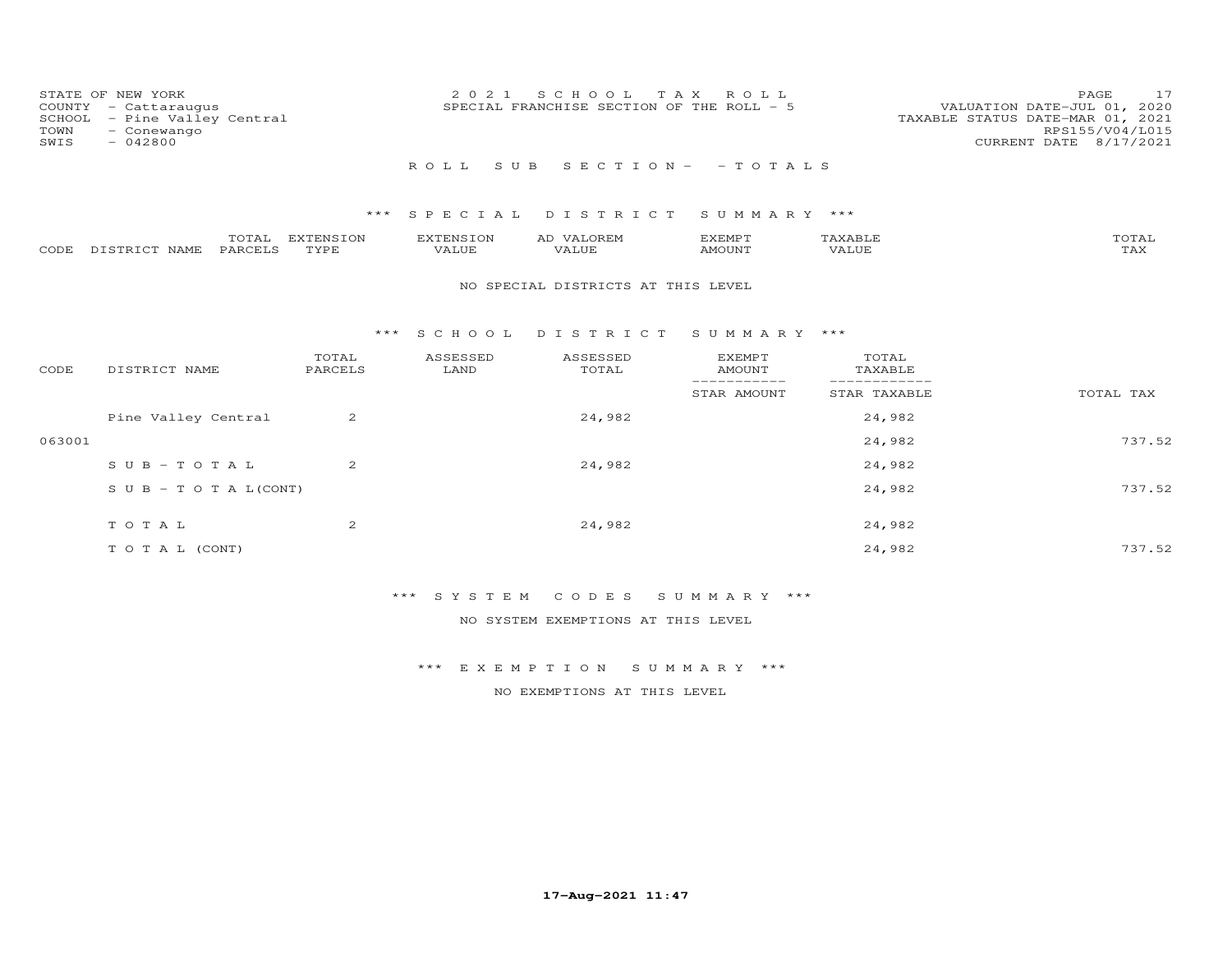|              | STATE OF NEW YORK<br>COUNTY - Cattaraugus<br>SCHOOL - Pine Valley Central | 2021 SCHOOL TAX ROLL<br>VALUATION DATE-JUL 01, 2020<br>SPECIAL FRANCHISE SECTION OF THE ROLL - 5<br>TAXABLE STATUS DATE-MAR 01, 2021 | 18<br><b>PAGE</b>                         |
|--------------|---------------------------------------------------------------------------|--------------------------------------------------------------------------------------------------------------------------------------|-------------------------------------------|
| TOWN<br>SWIS | - Conewango<br>$-042800$                                                  |                                                                                                                                      | RPS155/V04/L015<br>CURRENT DATE 8/17/2021 |
|              |                                                                           | ROLL SUB SECTION- - TOTALS                                                                                                           |                                           |

## \*\*\* G R A N D T O T A L S \*\*\*

| ROLL<br><b>SEC</b> | DESCRIPTION          | TOTAL<br>PARCELS | ASSESSED<br>LAND | ASSESSED<br>TOTAL | <b>EXEMPT</b><br><b>AMOUNT</b> | TOTAL<br>TAXABLE | TOTAL<br>TAX |
|--------------------|----------------------|------------------|------------------|-------------------|--------------------------------|------------------|--------------|
|                    |                      |                  |                  |                   | STAR AMOUNT                    | STAR TAXABLE     |              |
|                    | $2021-22$ School Tax |                  |                  | 24,982            |                                | 24,982           |              |
|                    | SPEC DIST TAXES      |                  |                  |                   |                                | 24,982           | 737.52       |

5 SPECIAL FRANCHISE 2 737.52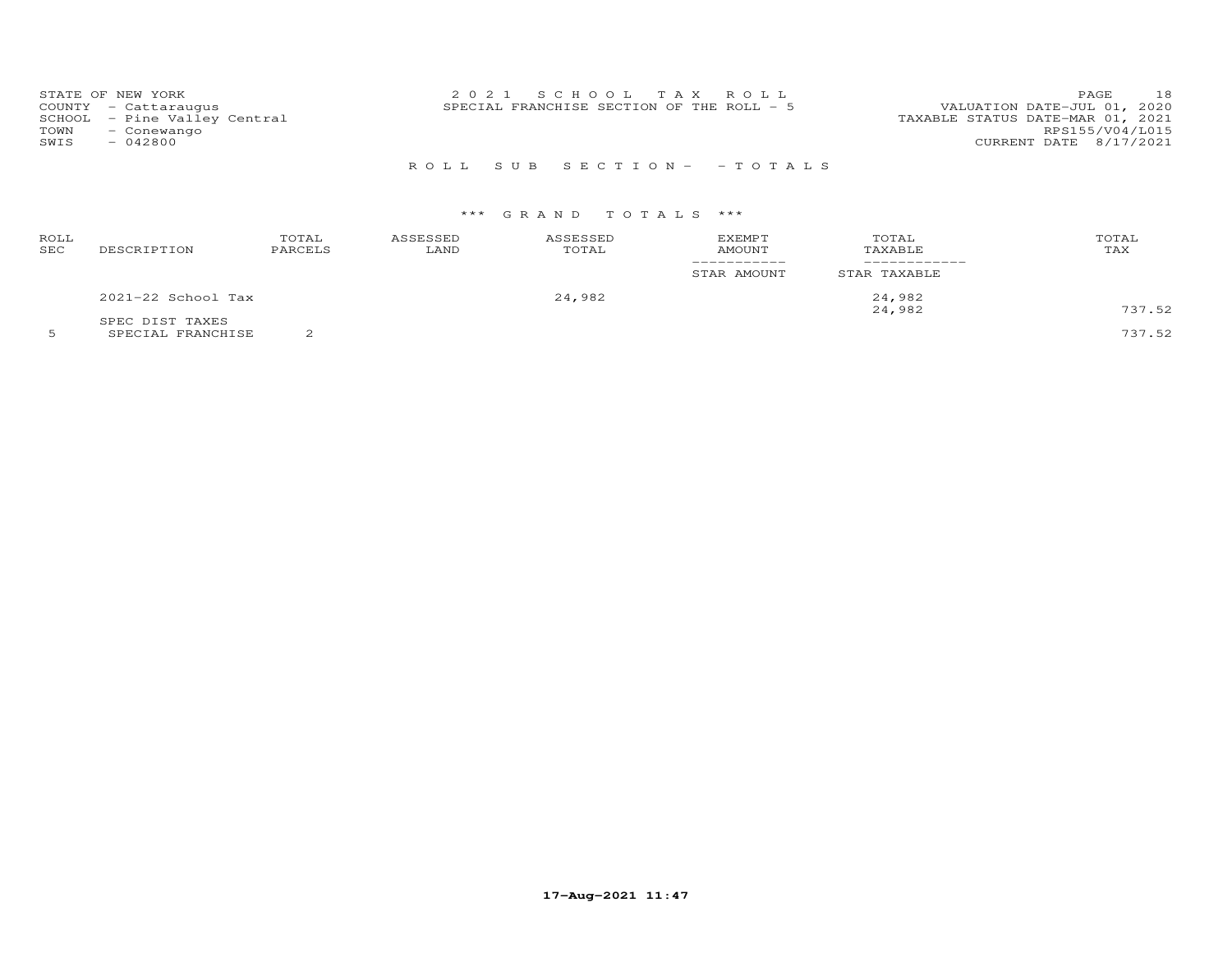| STATE OF NEW YORK<br>COUNTY - Cattaraugus<br>SCHOOL - Pine Valley Central<br>TOWN<br>- Conewango<br>SWIS<br>$-042800$ |  |  | 2021 SCHOOL TAX ROLL<br>SPECIAL FRANCHISE SECTION OF THE ROLL - 5 | PAGE<br>VALUATION DATE-JUL 01, 2020<br>TAXABLE STATUS DATE-MAR 01, 2021<br>RPS155/V04/L015<br>CURRENT DATE 8/17/2021 |  | 19 |  |
|-----------------------------------------------------------------------------------------------------------------------|--|--|-------------------------------------------------------------------|----------------------------------------------------------------------------------------------------------------------|--|----|--|
|                                                                                                                       |  |  | ROLL SECTION TOTALS                                               |                                                                                                                      |  |    |  |
|                                                                                                                       |  |  |                                                                   | *** SPECIAL DISTRICT SUMMARY ***                                                                                     |  |    |  |

|       |                           | $-1$<br>$ \blacksquare$ .<br>- - - - | m szm<br><b>TNIC TON</b> | v z r          | ΑL      | YFMD'         |              | $m \wedge m \wedge$             |
|-------|---------------------------|--------------------------------------|--------------------------|----------------|---------|---------------|--------------|---------------------------------|
| CODE. | $T \cap T$<br><b>NAME</b> | . PARCET                             | <b>TVDL</b>              | ് ച<br>۳ لیا د | تنتلطين | <b>MOTIN'</b> | 77777<br>, A | $m \times r$<br>⊥ <i>⊥</i> ⊥∡ ⊾ |

#### NO SPECIAL DISTRICTS AT THIS LEVEL

## \*\*\* S C H O O L D I S T R I C T S U M M A R Y \*\*\*

| CODE   | DISTRICT NAME                    | TOTAL<br>PARCELS | ASSESSED<br>LAND | ASSESSED<br>TOTAL | <b>EXEMPT</b><br>AMOUNT | TOTAL<br>TAXABLE |           |
|--------|----------------------------------|------------------|------------------|-------------------|-------------------------|------------------|-----------|
|        |                                  |                  |                  |                   | STAR AMOUNT             | STAR TAXABLE     | TOTAL TAX |
|        | Pine Valley Central              | 2                |                  | 24,982            |                         | 24,982           |           |
| 063001 |                                  |                  |                  |                   |                         | 24,982           | 737.52    |
|        | $SUB - TO T AL$                  | 2                |                  | 24,982            |                         | 24,982           |           |
|        | $S \cup B - T \cup T A L (CONT)$ |                  |                  |                   |                         | 24,982           | 737.52    |
|        | TOTAL                            | 2                |                  | 24,982            |                         | 24,982           |           |
|        | T O T A L (CONT)                 |                  |                  |                   |                         | 24,982           | 737.52    |

# \*\*\* S Y S T E M C O D E S S U M M A R Y \*\*\*

NO SYSTEM EXEMPTIONS AT THIS LEVEL

\*\*\* E X E M P T I O N S U M M A R Y \*\*\*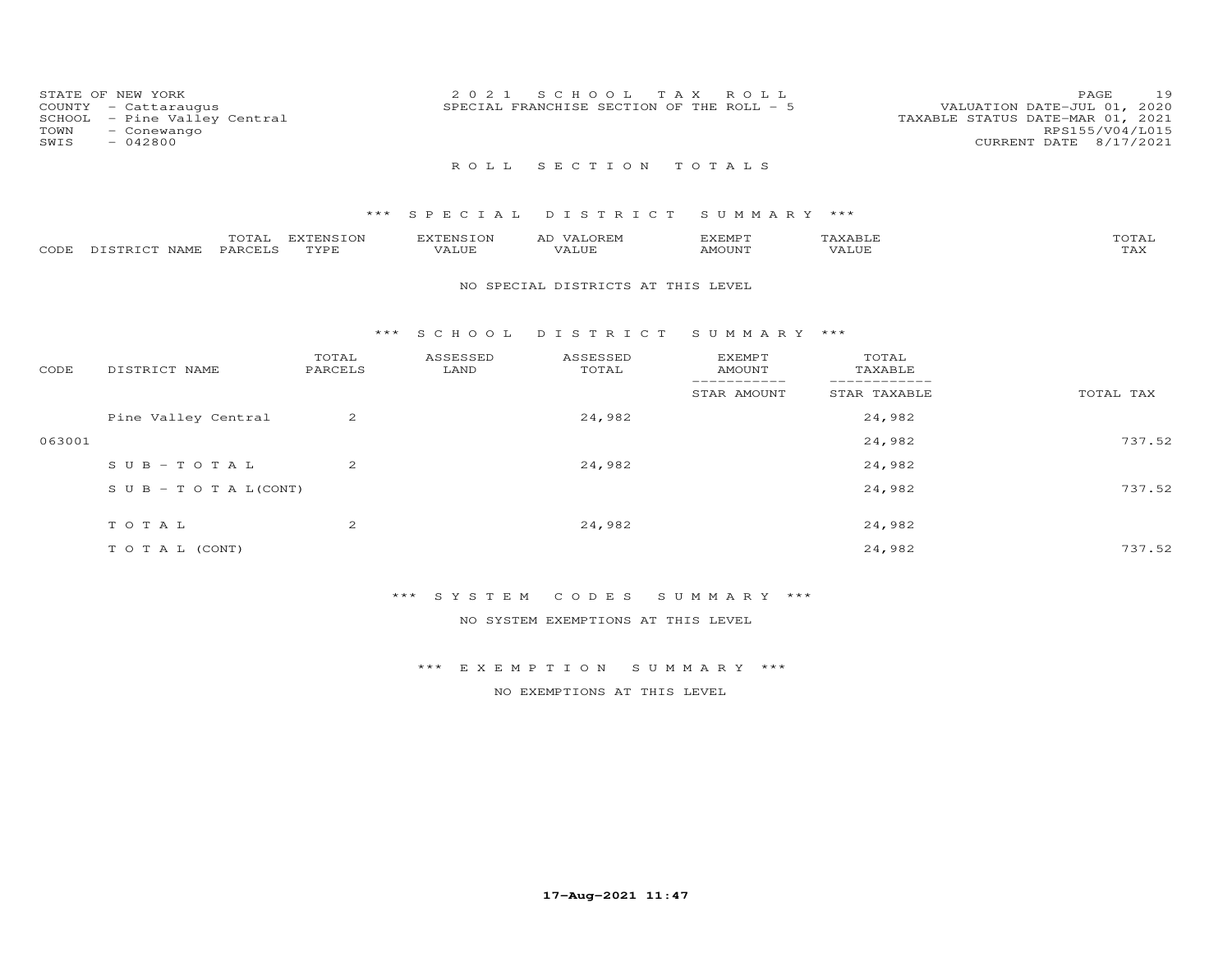| STATE OF NEW YORK<br>COUNTY - Cattaraugus<br>SCHOOL - Pine Valley Central<br>TOWN<br>- Conewango<br>SWIS<br>- 042800 | 2021 SCHOOL TAX ROLL<br>SPECIAL FRANCHISE SECTION OF THE ROLL - 5 | 20<br>PAGE.<br>VALUATION DATE-JUL 01, 2020<br>TAXABLE STATUS DATE-MAR 01, 2021<br>RPS155/V04/L015<br>CURRENT DATE 8/17/2021 |
|----------------------------------------------------------------------------------------------------------------------|-------------------------------------------------------------------|-----------------------------------------------------------------------------------------------------------------------------|
|                                                                                                                      | ROLL SECTION TOTALS                                               |                                                                                                                             |

## \*\*\* G R A N D T O T A L S \*\*\*

| ROLL<br>SEC | DESCRIPTION          | TOTAL<br>PARCELS | ASSESSED<br>LAND | ASSESSED<br>TOTAL | <b>EXEMPT</b><br>AMOUNT | TOTAL<br>TAXABLE | TOTAL<br>TAX |
|-------------|----------------------|------------------|------------------|-------------------|-------------------------|------------------|--------------|
|             |                      |                  |                  |                   | STAR AMOUNT             | STAR TAXABLE     |              |
|             | $2021-22$ School Tax |                  |                  | 24,982            |                         | 24,982<br>24,982 | 737.52       |
|             | SPEC DIST TAXES      |                  |                  |                   |                         |                  |              |

5 SPECIAL FRANCHISE 2 737.52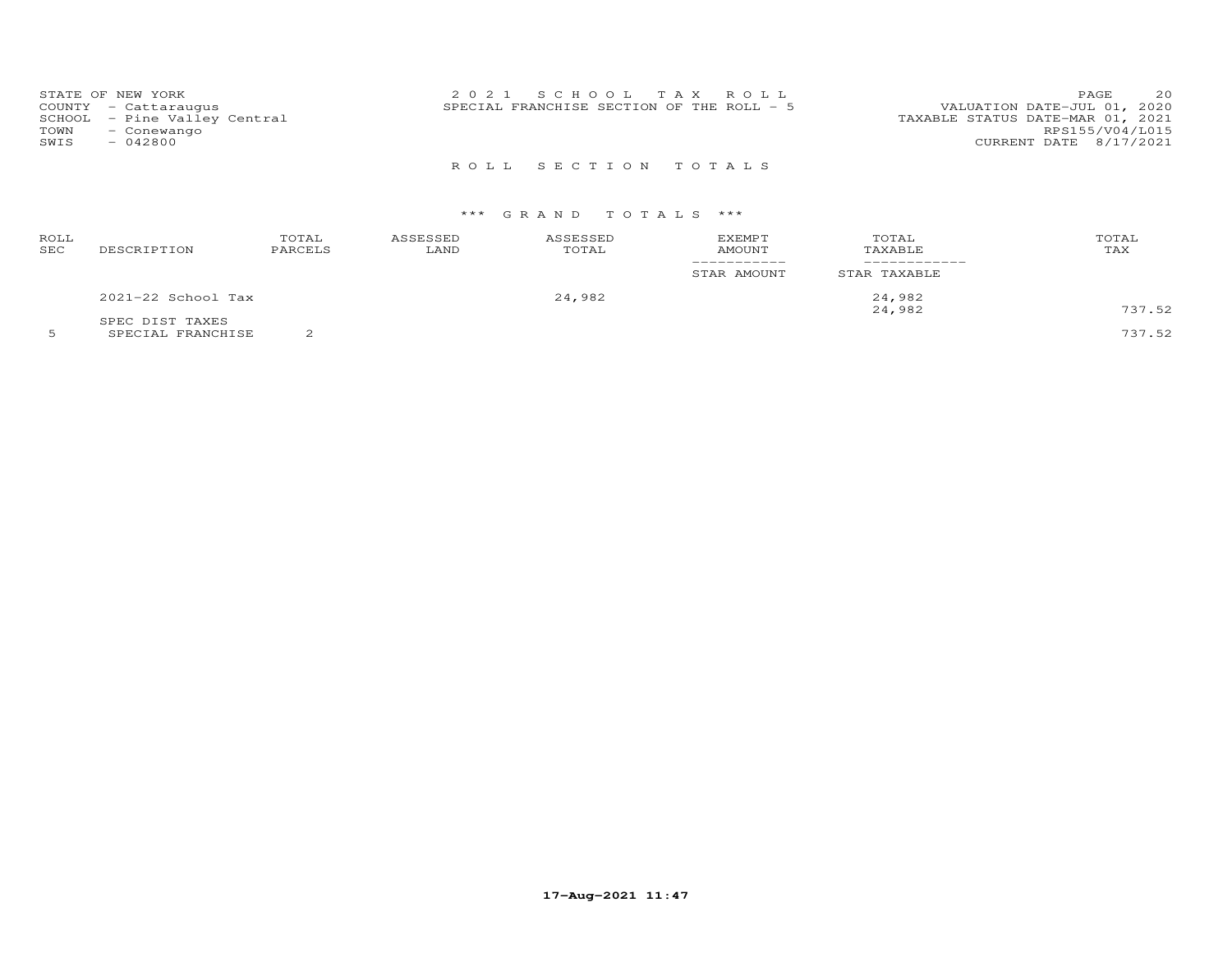| STATE OF NEW YORK<br>COUNTY - Cattaraugus<br>SCHOOL - Pine Valley Central<br>- Conewango<br>TOWN<br>SWIS<br>$-042800$             |                                                                                                                                            |                          | 2021 SCHOOL TAX ROLL<br>UTILITY & R.R. SECTION OF THE ROLL - 6<br>OWNERS NAME SEQUENCE<br>UNIFORM PERCENT OF VALUE IS 050.00 | VALUATION DATE-JUL 01, 2020<br>TAXABLE STATUS DATE-MAR 01, 2021 | PAGE<br>21                       |
|-----------------------------------------------------------------------------------------------------------------------------------|--------------------------------------------------------------------------------------------------------------------------------------------|--------------------------|------------------------------------------------------------------------------------------------------------------------------|-----------------------------------------------------------------|----------------------------------|
| TAX MAP PARCEL NUMBER<br>CURRENT OWNERS NAME<br>CURRENT OWNERS ADDRESS                                                            | SCHOOL DISTRICT<br>PARCEL SIZE/GRID COORD                                                                                                  | LAND<br>TOTAL            | TAX DESCRIPTION<br>SPECIAL DISTRICTS                                                                                         | TAXABLE VALUE                                                   | TAX AMOUNT                       |
| *************************                                                                                                         |                                                                                                                                            |                          |                                                                                                                              |                                                                 |                                  |
| 628.089-9916-810.500/288<br>Emkey Gathering<br>558 W 6th St Ste 200<br>Erie, PA 16507                                             | Outside Plant<br>883 Gas Trans Impr<br>Pine Valley Cen 063001<br>888888<br>$0.1200$ - Pine Valley<br>4000' 12 In Pipeline<br>0.01<br>ACRES | $\overline{0}$<br>17,210 | 2021-22 School Tax                                                                                                           | ACCT 0736<br>17,210                                             | BILL<br>38<br>508.07             |
|                                                                                                                                   | FULL MARKET VALUE                                                                                                                          | 33,745                   |                                                                                                                              |                                                                 |                                  |
|                                                                                                                                   |                                                                                                                                            |                          | TOTAL TAX ---                                                                                                                | DATE #1<br>AMT DUE                                              | $508.07**$<br>09/30/21<br>508.07 |
|                                                                                                                                   |                                                                                                                                            |                          |                                                                                                                              |                                                                 | <b>BILL</b>                      |
| 628.089-9916-131.600/188<br>Nys Electric & Gas Corp<br>Avangrid Manag Co.-Local Tax<br>1 City Center Fl 5th<br>Portland, ME 04101 | Outside Plant<br>884 Elec Dist Out<br>Pine Valley Cen 063001<br>888888<br>$.0300 -$ Pine Valley<br>Total Elec Dist<br>ACRES<br>0.01        | $\overline{O}$<br>14,100 | 2021-22 School Tax                                                                                                           | ACCT 0686<br>14,100                                             | 39<br>416.26                     |
|                                                                                                                                   | FULL MARKET VALUE                                                                                                                          | 27,647                   |                                                                                                                              |                                                                 |                                  |
|                                                                                                                                   |                                                                                                                                            |                          | TOTAL TAX ---                                                                                                                | DATE #1<br>AMT DUE                                              | $416.26**$<br>09/30/21<br>416.26 |
|                                                                                                                                   | Outside Plant                                                                                                                              |                          |                                                                                                                              | ACCT 0597                                                       | BILL 40                          |
| 628.089-9916-631.900/188<br>Verizon New York Inc<br>Duff & Phelps<br>PO Box 2749                                                  | 836 Telecom. eq.<br>Pine Valley Cen 063001<br>888888<br>$1.0000 -$ Pine Valley                                                             | $\Omega$<br>278          | 2021-22 School Tax                                                                                                           | 278                                                             | 8.21                             |
| Addison, TX 75001                                                                                                                 | Poles, Wires, Cable, Etc                                                                                                                   |                          |                                                                                                                              |                                                                 |                                  |
|                                                                                                                                   | ACRES<br>0.01<br>FULL MARKET VALUE                                                                                                         | 545                      |                                                                                                                              |                                                                 |                                  |
|                                                                                                                                   |                                                                                                                                            |                          | TOTAL TAX ---                                                                                                                | DATE #1<br>AMT DUE                                              | $8.21**$<br>09/30/21<br>8.21     |
|                                                                                                                                   |                                                                                                                                            |                          |                                                                                                                              |                                                                 |                                  |
| 628.089-9916-629./188<br>Windstream NY Inc<br>PO Box 2629<br>Addison, TX 75001                                                    | Outside Plant<br>831 Tele Comm<br>Pine Valley Cen 063001<br>888888<br>$0.0400 -$ Pine Valley<br>Poles, Wires, Cable, Etc<br>ACRES<br>0.01  | $\Omega$<br>494          | 2021-22 School Tax                                                                                                           | ACCT 0683<br>494                                                | BILL 41<br>14.58                 |
|                                                                                                                                   | FULL MARKET VALUE                                                                                                                          | 969                      | TOTAL TAX ---                                                                                                                | DATE #1<br>AMT DUE                                              | $14.58**$<br>09/30/21<br>14.58   |
|                                                                                                                                   |                                                                                                                                            |                          |                                                                                                                              |                                                                 | **********                       |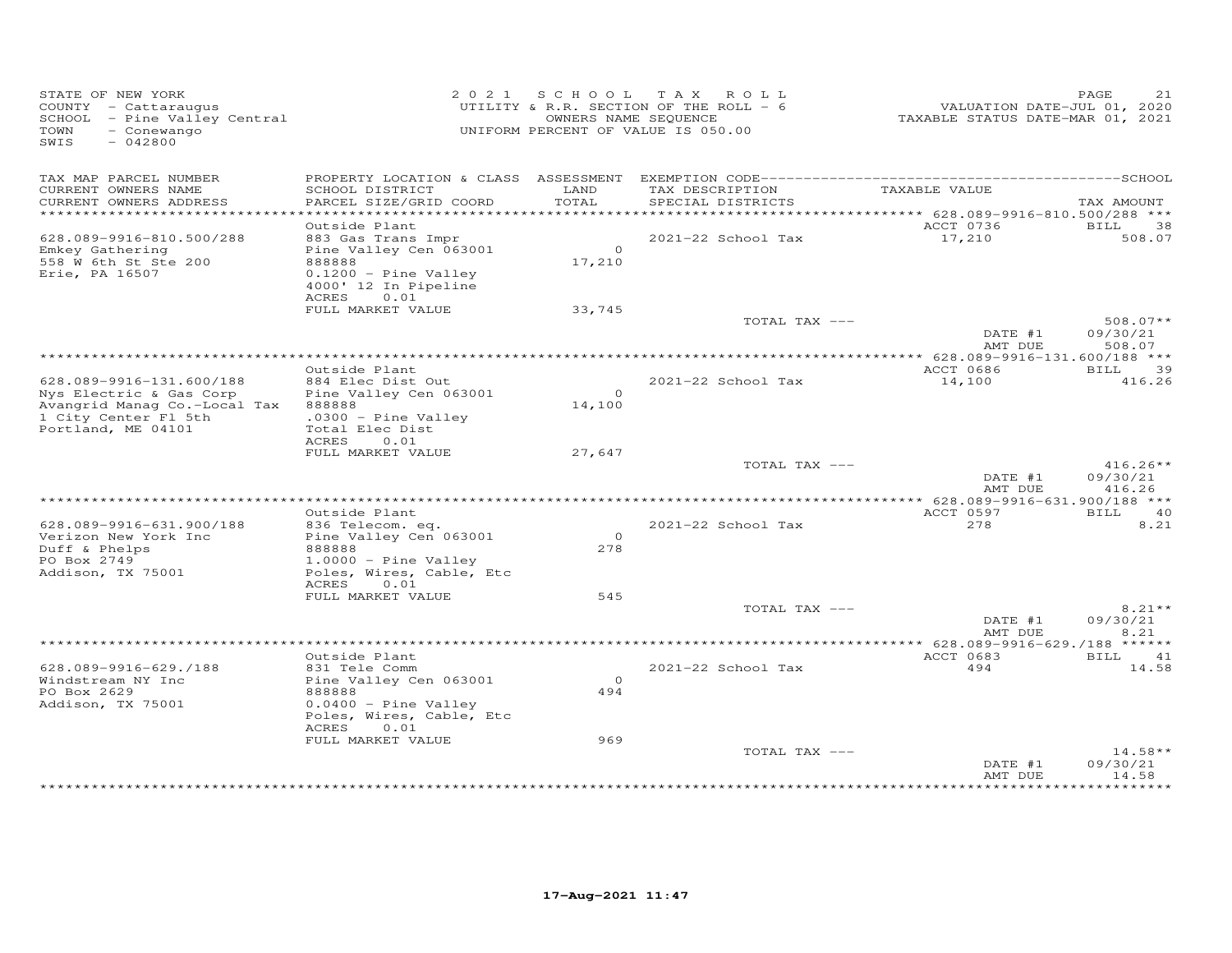| STATE OF NEW YORK<br>COUNTY - Cattaraugus<br>SCHOOL - Pine Valley Central<br>TOWN<br>- Conewango<br>SWIS<br>- 042800 | 2021 SCHOOL TAX ROLL<br>UTILITY & R.R. SECTION OF THE ROLL - 6 | 22<br>PAGE<br>VALUATION DATE-JUL 01, 2020<br>TAXABLE STATUS DATE-MAR 01, 2021<br>RPS155/V04/L015<br>CURRENT DATE 8/17/2021 |
|----------------------------------------------------------------------------------------------------------------------|----------------------------------------------------------------|----------------------------------------------------------------------------------------------------------------------------|
|                                                                                                                      | ROLL SUB SECTION- - TOTALS                                     |                                                                                                                            |

## \*\*\* S P E C I A L D I S T R I C T S U M M A R Y \*\*\*

|      |            | $- - -$<br>$7 + A +$ | <b>EYTEMSION</b> | A <sub>1</sub> | ,,, <del>,</del> ,,,,,<br>$\sim$ $\sim$ $\sim$ $\sim$ $\sim$ $\sim$ $\sim$ |      | $T\cap T\mathbb{Z}$ T |
|------|------------|----------------------|------------------|----------------|----------------------------------------------------------------------------|------|-----------------------|
| CODE | NAMF.<br>. | . PARCET C           | TVDF             |                | MOUNT                                                                      | ALUE | -∠∆∠                  |

## NO SPECIAL DISTRICTS AT THIS LEVEL

#### \*\*\* S C H O O L D I S T R I C T S U M M A R Y \*\*\*

| CODE   | DISTRICT NAME                    | TOTAL<br>PARCELS | ASSESSED<br>LAND | ASSESSED<br>TOTAL | <b>EXEMPT</b><br>AMOUNT | TOTAL<br>TAXABLE |           |
|--------|----------------------------------|------------------|------------------|-------------------|-------------------------|------------------|-----------|
|        |                                  |                  |                  |                   | STAR AMOUNT             | STAR TAXABLE     | TOTAL TAX |
|        | Pine Valley Central              | 4                |                  | 32,082            |                         | 32,082           |           |
| 063001 |                                  |                  |                  |                   |                         | 32,082           | 947.12    |
|        | $SUB - TO TAL$                   | 4                |                  | 32,082            |                         | 32,082           |           |
|        | $S \cup B - T \cup T A L (CONT)$ |                  |                  |                   |                         | 32,082           | 947.12    |
|        | TOTAL                            | 4                |                  | 32,082            |                         | 32,082           |           |
|        |                                  |                  |                  |                   |                         |                  |           |
|        | T O T A L (CONT)                 |                  |                  |                   |                         | 32,082           | 947.12    |

# \*\*\* S Y S T E M C O D E S S U M M A R Y \*\*\*

NO SYSTEM EXEMPTIONS AT THIS LEVEL

## \*\*\* E X E M P T I O N S U M M A R Y \*\*\*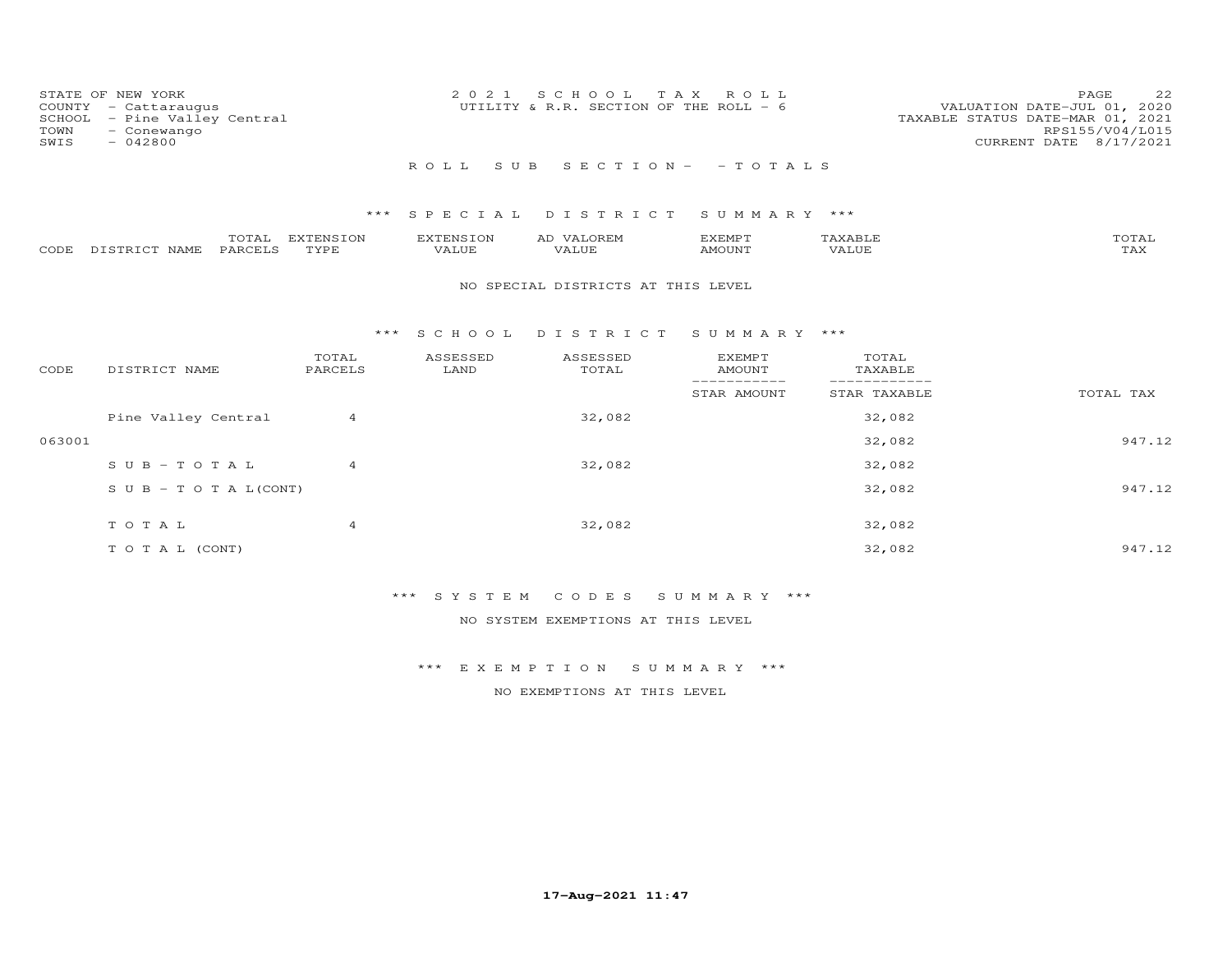| STATE OF NEW YORK            | 2021 SCHOOL TAX ROLL                    | 23<br><b>PAGE</b>                |
|------------------------------|-----------------------------------------|----------------------------------|
| COUNTY - Cattaraugus         | UTILITY & R.R. SECTION OF THE ROLL $-6$ | VALUATION DATE-JUL 01, 2020      |
| SCHOOL - Pine Valley Central |                                         | TAXABLE STATUS DATE-MAR 01, 2021 |
| TOWN<br>- Conewango          |                                         | RPS155/V04/L015                  |
| SWIS<br>$-042800$            |                                         | CURRENT DATE 8/17/2021           |
|                              |                                         |                                  |

# R O L L S U B S E C T I O N - - T O T A L S

| ROLL<br>SEC | DESCRIPTION          | TOTAL<br>PARCELS | ASSESSED<br>LAND | ASSESSED<br>TOTAL | <b>EXEMPT</b><br><b>AMOUNT</b> | TOTAL<br>TAXABLE | TOTAL<br>TAX |
|-------------|----------------------|------------------|------------------|-------------------|--------------------------------|------------------|--------------|
|             |                      |                  |                  |                   | STAR AMOUNT                    | STAR TAXABLE     |              |
|             | $2021-22$ School Tax |                  |                  | 32,082            |                                | 32,082           |              |
|             | SPEC DIST TAXES      |                  |                  |                   |                                | 32,082           | 947.12       |
|             | UTILITIES & N.C.     |                  |                  |                   |                                |                  | 947.12       |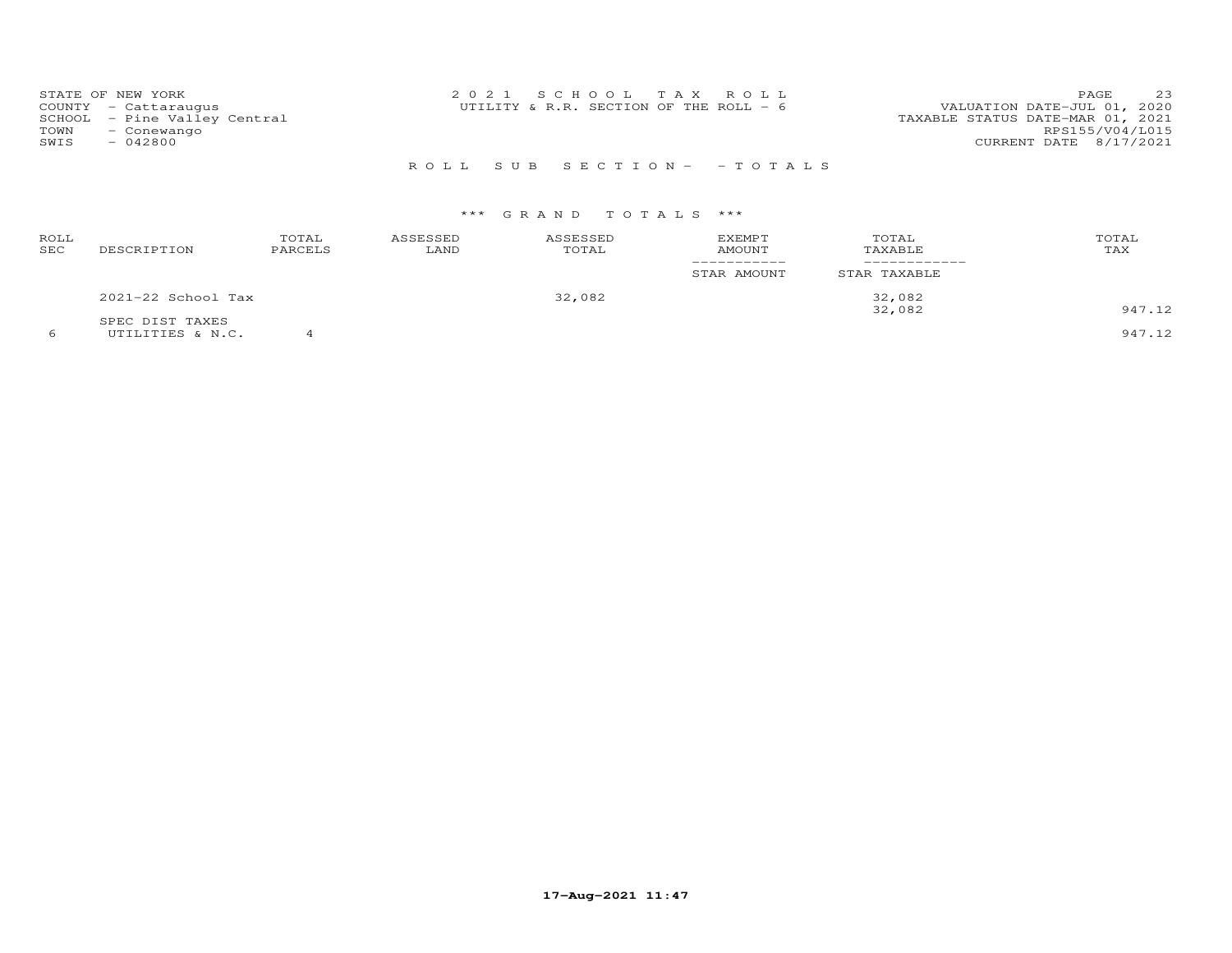| STATE OF NEW YORK<br>COUNTY - Cattaraugus<br>SCHOOL - Pine Valley Central<br>TOWN<br>- Conewango<br>SWIS<br>$-042800$ | 2021 SCHOOL TAX ROLL<br>UTILITY & R.R. SECTION OF THE ROLL - $6$ | 24<br>PAGE<br>VALUATION DATE-JUL 01, 2020<br>TAXABLE STATUS DATE-MAR 01, 2021<br>RPS155/V04/L015<br>CURRENT DATE 8/17/2021 |
|-----------------------------------------------------------------------------------------------------------------------|------------------------------------------------------------------|----------------------------------------------------------------------------------------------------------------------------|
|                                                                                                                       | ROLL SECTION TOTALS                                              |                                                                                                                            |

# \*\*\* S P E C I A L D I S T R I C T S U M M A R Y \*\*\*

|      |                  | $- - - -$<br>UIAL | <b>DYPRNCTOM</b><br>FNS. | EXTENSION                   | <b>OREM</b><br>AD.    | IXEMP T | 1 X A B I I            | TOTAI |
|------|------------------|-------------------|--------------------------|-----------------------------|-----------------------|---------|------------------------|-------|
| CODE | NAME<br>DISTRICT | PARCELS           | TVDE                     | -- - - <i>-</i> -<br>'A LUT | $- - - - - -$<br>ALUF | AMOUNT  | , 7 7 T T T T<br>JU E' | ⊥冖⌒   |

#### NO SPECIAL DISTRICTS AT THIS LEVEL

#### \*\*\* S C H O O L D I S T R I C T S U M M A R Y \*\*\*

| CODE   | DISTRICT NAME                    | TOTAL<br>PARCELS | ASSESSED<br>LAND | ASSESSED<br>TOTAL | <b>EXEMPT</b><br>AMOUNT | TOTAL<br>TAXABLE |           |
|--------|----------------------------------|------------------|------------------|-------------------|-------------------------|------------------|-----------|
|        |                                  |                  |                  |                   | STAR AMOUNT             | STAR TAXABLE     | TOTAL TAX |
|        | Pine Valley Central              | 4                |                  | 32,082            |                         | 32,082           |           |
| 063001 |                                  |                  |                  |                   |                         | 32,082           | 947.12    |
|        | $SUB - TO T AL$                  | $\overline{4}$   |                  | 32,082            |                         | 32,082           |           |
|        | $S \cup B - T \cup T A L (CONT)$ |                  |                  |                   |                         | 32,082           | 947.12    |
|        |                                  |                  |                  |                   |                         |                  |           |
|        | TOTAL                            | 4                |                  | 32,082            |                         | 32,082           |           |
|        | T O T A L (CONT)                 |                  |                  |                   |                         | 32,082           | 947.12    |

# \*\*\* S Y S T E M C O D E S S U M M A R Y \*\*\*

NO SYSTEM EXEMPTIONS AT THIS LEVEL

## \*\*\* E X E M P T I O N S U M M A R Y \*\*\*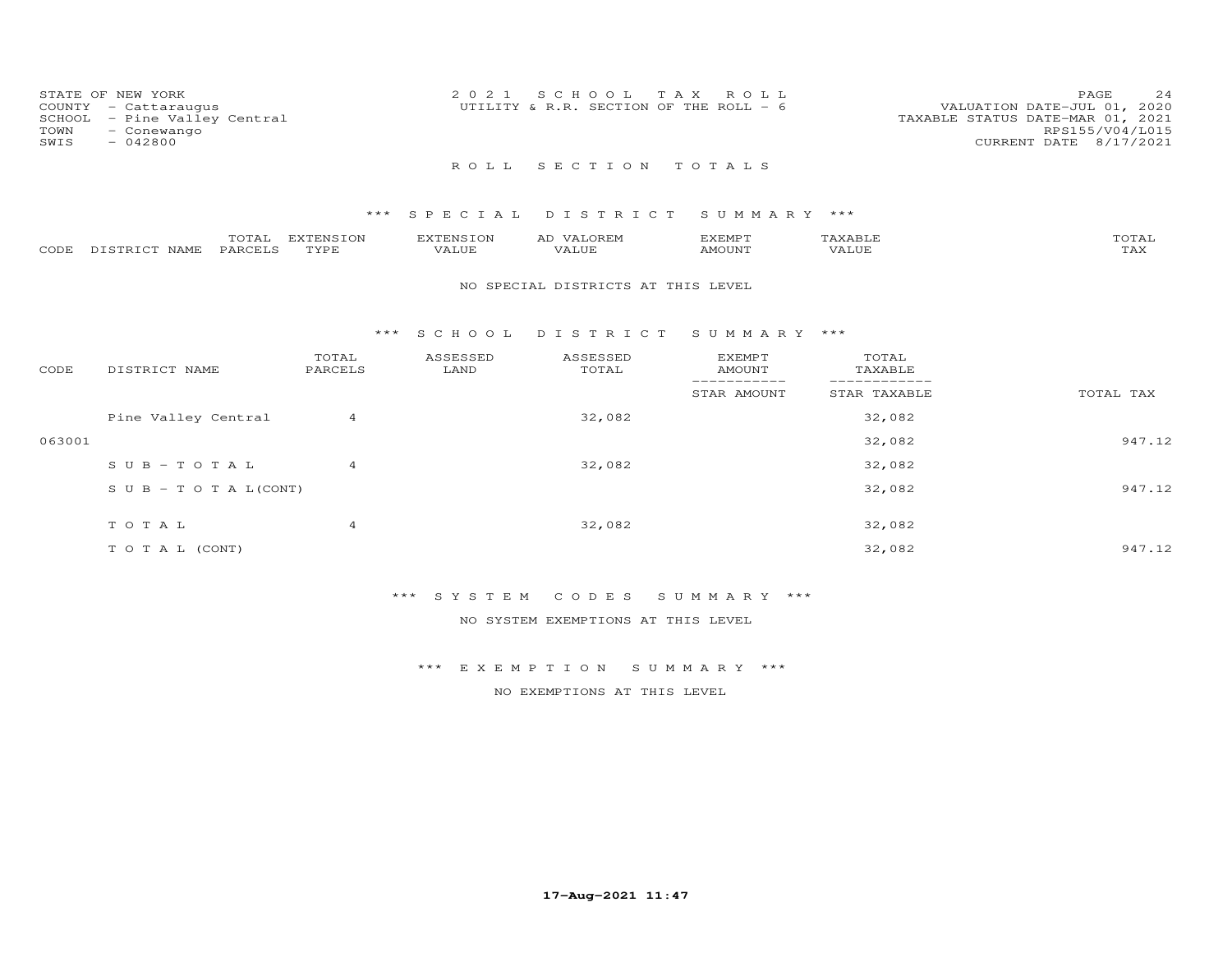| STATE OF NEW YORK            | 2021 SCHOOL TAX ROLL                   | 25<br>PAGE                       |
|------------------------------|----------------------------------------|----------------------------------|
| COUNTY - Cattaraugus         | UTILITY & R.R. SECTION OF THE ROLL - 6 | VALUATION DATE-JUL 01, 2020      |
| SCHOOL - Pine Valley Central |                                        | TAXABLE STATUS DATE-MAR 01, 2021 |
| TOWN<br>- Conewango          |                                        | RPS155/V04/L015                  |
| SWIS<br>$-042800$            |                                        | CURRENT DATE 8/17/2021           |
|                              |                                        |                                  |

R O L L S E C T I O N T O T A L S

| ROLL<br>SEC | DESCRIPTION            | TOTAL<br>PARCELS | ASSESSED<br>LAND | ASSESSED<br>TOTAL | <b>EXEMPT</b><br><b>AMOUNT</b> | TOTAL<br>TAXABLE | TOTAL<br>TAX |
|-------------|------------------------|------------------|------------------|-------------------|--------------------------------|------------------|--------------|
|             |                        |                  |                  |                   | STAR AMOUNT                    | STAR TAXABLE     |              |
|             | $2021 - 22$ School Tax |                  |                  | 32,082            |                                | 32,082           |              |
|             | SPEC DIST TAXES        |                  |                  |                   |                                | 32,082           | 947.12       |
|             | UTILITIES & N.C.       |                  |                  |                   |                                |                  | 947.12       |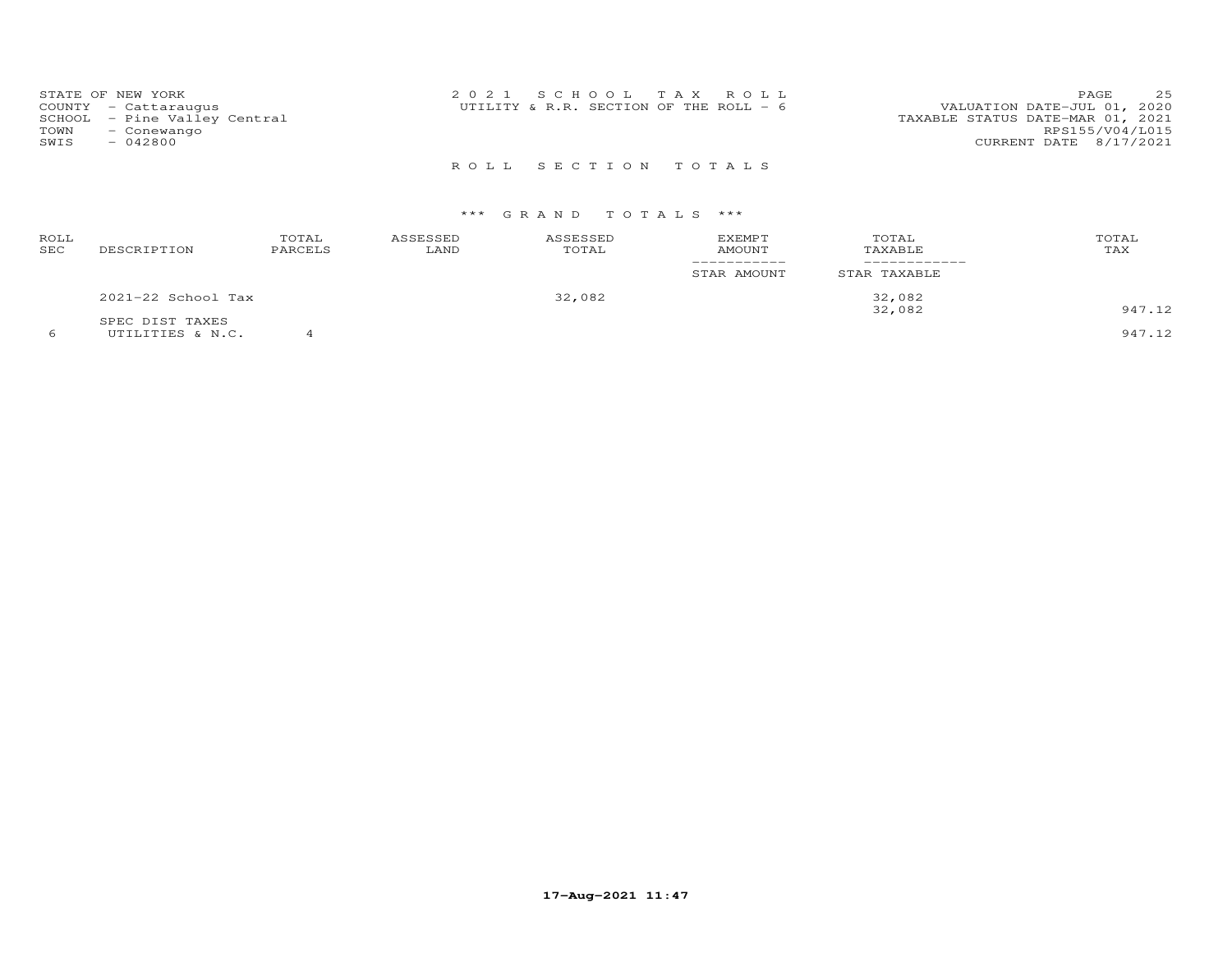| STATE OF NEW YORK<br>COUNTY<br>- Cattaraugus<br>SCHOOL<br>- Pine Valley Central<br>TOWN<br>- Conewango<br>$-042800$<br>SWIS | 2 0 2 1                              | SCHOOL TAX ROLL<br>WHOLLY EXEMPT SECTION OF THE ROLL - 8<br>OWNERS NAME SEQUENCE<br>UNIFORM PERCENT OF VALUE IS 050.00 |          |                        |                                                              | 26<br>PAGE<br>VALUATION DATE-JUL 01, 2020<br>TAXABLE STATUS DATE-MAR 01, 2021 |
|-----------------------------------------------------------------------------------------------------------------------------|--------------------------------------|------------------------------------------------------------------------------------------------------------------------|----------|------------------------|--------------------------------------------------------------|-------------------------------------------------------------------------------|
| TAX MAP PARCEL NUMBER                                                                                                       | PROPERTY LOCATION & CLASS ASSESSMENT |                                                                                                                        |          |                        |                                                              |                                                                               |
| CURRENT OWNERS NAME                                                                                                         | SCHOOL DISTRICT                      | LAND                                                                                                                   |          | TAX DESCRIPTION        | TAXABLE VALUE                                                |                                                                               |
| CURRENT OWNERS ADDRESS                                                                                                      | PARCEL SIZE/GRID COORD               | TOTAL                                                                                                                  |          | SPECIAL DISTRICTS      |                                                              | TAX AMOUNT                                                                    |
|                                                                                                                             |                                      |                                                                                                                        |          |                        |                                                              | ****************                                                              |
|                                                                                                                             | Town Of Conewango                    |                                                                                                                        |          |                        | <b>ACCT 0680</b>                                             |                                                                               |
| $60.002 - 1 - 32$                                                                                                           | 843 Non-ceil. rr                     |                                                                                                                        | IND DEV  | 18020                  |                                                              | 8,800                                                                         |
| Catt County Industrial Dev                                                                                                  | Pine Valley Cen 063001               | 8,800                                                                                                                  |          | 2021-22 School Tax     | 0.00                                                         | 0.00                                                                          |
| PO Box 1749                                                                                                                 | 62/63 03 09                          | 8,800                                                                                                                  |          |                        |                                                              |                                                                               |
| Ellicottville, NY 14731                                                                                                     | 10% Pine Valley<br>9.50<br>ACRES     |                                                                                                                        |          |                        |                                                              |                                                                               |
|                                                                                                                             | EAST-1019892 NRTH-0814751            |                                                                                                                        |          |                        |                                                              |                                                                               |
|                                                                                                                             | DEED BOOK 823<br>PG-00486            |                                                                                                                        |          |                        |                                                              |                                                                               |
|                                                                                                                             | FULL MARKET VALUE                    | 17,255                                                                                                                 |          |                        |                                                              |                                                                               |
|                                                                                                                             |                                      |                                                                                                                        |          | TOTAL TAX ---          |                                                              | $0.00**$                                                                      |
|                                                                                                                             |                                      |                                                                                                                        |          |                        | ******************************* 51.004-1-4./2 ************** |                                                                               |
|                                                                                                                             | 5775 Co Rd 44                        |                                                                                                                        |          |                        | <b>ACCT 0990</b>                                             |                                                                               |
| $51.004 - 1 - 4.72$                                                                                                         | 612 School                           |                                                                                                                        | SCH-DIST | 13800                  |                                                              | 19,000                                                                        |
| Shetler Mose B                                                                                                              | Pine Valley Cen 063001               | 4,000                                                                                                                  |          | $2021 - 22$ School Tax | 0.00                                                         | 0.00                                                                          |
| Shetler Martha H                                                                                                            | ACRES 1.00                           | 19,000                                                                                                                 |          |                        |                                                              |                                                                               |
| $Co$ Rd $44$                                                                                                                | FULL MARKET VALUE                    | 37,255                                                                                                                 |          |                        |                                                              |                                                                               |
| Conewango Valley, NY 14726                                                                                                  |                                      |                                                                                                                        |          |                        |                                                              |                                                                               |
|                                                                                                                             |                                      |                                                                                                                        |          | TOTAL TAX ---          |                                                              | $0.00**$                                                                      |
|                                                                                                                             |                                      |                                                                                                                        |          |                        |                                                              |                                                                               |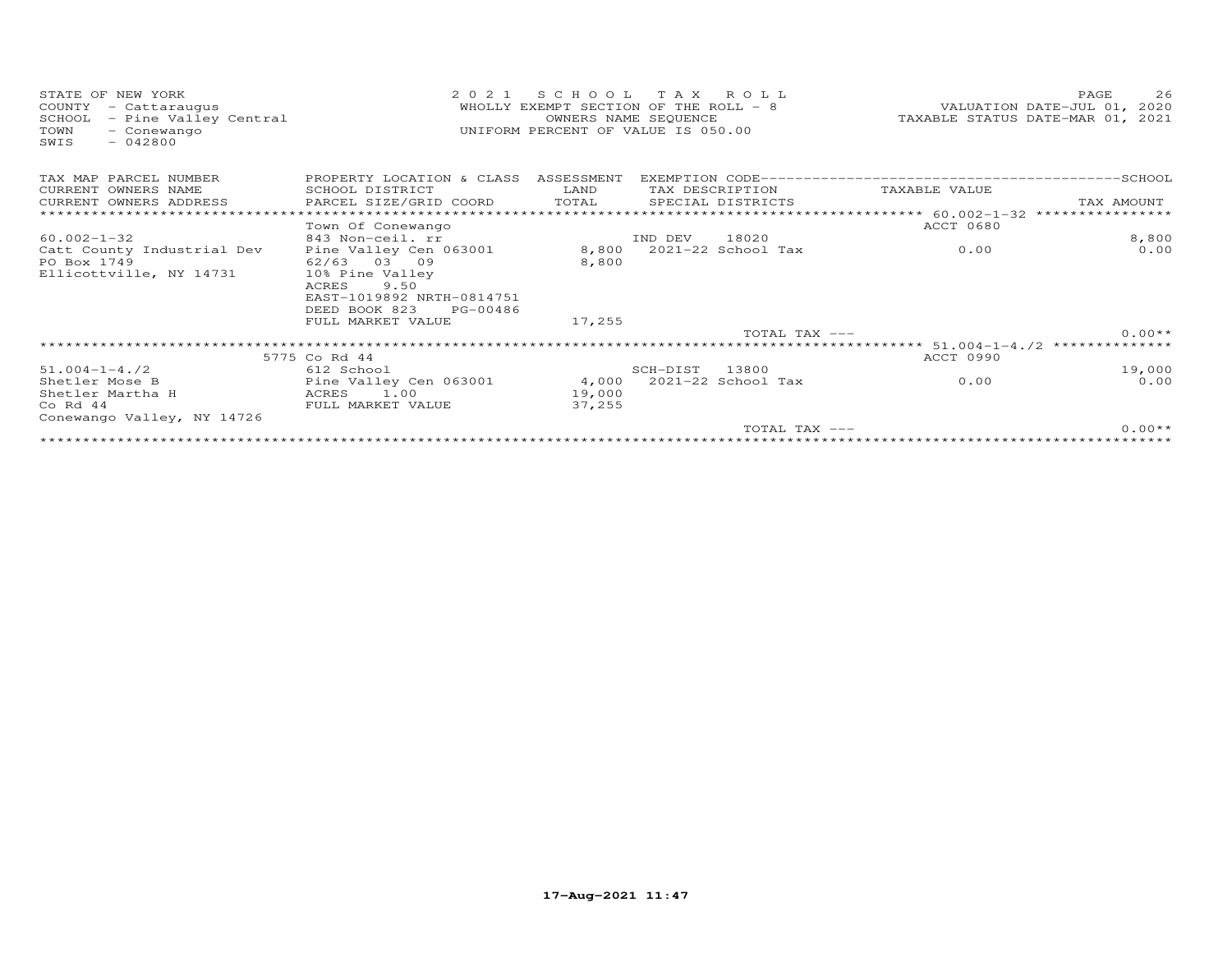| COUNTY<br>SCHOOL<br>TOWN<br>SWIS | STATE OF NEW YORK<br>- Cattaraugus<br>- Pine Valley Central<br>- Conewango<br>$-042800$ |                   | 2 0 2 1                   | S C H O O L<br>WHOLLY EXEMPT SECTION OF THE ROLL - 8 | T A X<br>ROLL                   |                  | 27<br>PAGE<br>VALUATION DATE-JUL 01, 2020<br>TAXABLE STATUS DATE-MAR 01, 2021<br>RPS155/V04/L015<br>CURRENT DATE 8/17/2021 |
|----------------------------------|-----------------------------------------------------------------------------------------|-------------------|---------------------------|------------------------------------------------------|---------------------------------|------------------|----------------------------------------------------------------------------------------------------------------------------|
|                                  |                                                                                         |                   | ROLL<br>S U B             |                                                      | $S E C T I O N - - T O T A L S$ |                  |                                                                                                                            |
|                                  |                                                                                         | $***$             | SPECIAL                   | DISTRICT                                             | SUMMARY ***                     |                  |                                                                                                                            |
| CODE                             | TOTAL<br>PARCELS<br>DISTRICT NAME                                                       | EXTENSION<br>TYPE | <b>EXTENSION</b><br>VALUE | AD VALOREM<br>VALUE                                  | EXEMPT<br>AMOUNT                | TAXABLE<br>VALUE | TOTAL<br>TAX                                                                                                               |
|                                  |                                                                                         |                   |                           | NO SPECIAL DISTRICTS AT THIS LEVEL                   |                                 |                  |                                                                                                                            |
|                                  |                                                                                         |                   | $***$ SCHOOL              | DISTRICT                                             | SUMMARY ***                     |                  |                                                                                                                            |
| CODE                             | DISTRICT NAME                                                                           | TOTAL<br>PARCELS  | ASSESSED<br>LAND          | ASSESSED<br>TOTAL                                    | EXEMPT<br><b>AMOUNT</b>         | TOTAL<br>TAXABLE |                                                                                                                            |
|                                  |                                                                                         |                   |                           |                                                      | -----------<br>STAR AMOUNT      | STAR TAXABLE     | TOTAL TAX                                                                                                                  |
|                                  | Pine Valley Central                                                                     | $\overline{2}$    | 12,800                    | 27,800                                               | 27,800                          |                  |                                                                                                                            |
| 063001                           |                                                                                         |                   |                           |                                                      |                                 |                  |                                                                                                                            |
|                                  | $SUB - TO T AL$                                                                         | 2                 | 12,800                    | 27,800                                               | 27,800                          |                  |                                                                                                                            |
|                                  | S U B - T O T A $L$ (CONT)                                                              |                   |                           |                                                      |                                 |                  |                                                                                                                            |
|                                  | TOTAL                                                                                   | $\overline{c}$    | 12,800                    | 27,800                                               | 27,800                          |                  |                                                                                                                            |
|                                  | TO TAL (CONT)                                                                           |                   |                           |                                                      |                                 |                  |                                                                                                                            |

# \*\*\* S Y S T E M C O D E S S U M M A R Y \*\*\*

## NO SYSTEM EXEMPTIONS AT THIS LEVEL

| CODE           | DESCRIPTION         | TOTAL<br>PARCELS | SCHOOL          |
|----------------|---------------------|------------------|-----------------|
| 13800<br>18020 | SCH-DIST<br>IND DEV | ᅩ                | 19,000<br>8,800 |
|                | TOTAL               | ∸                | 27,800          |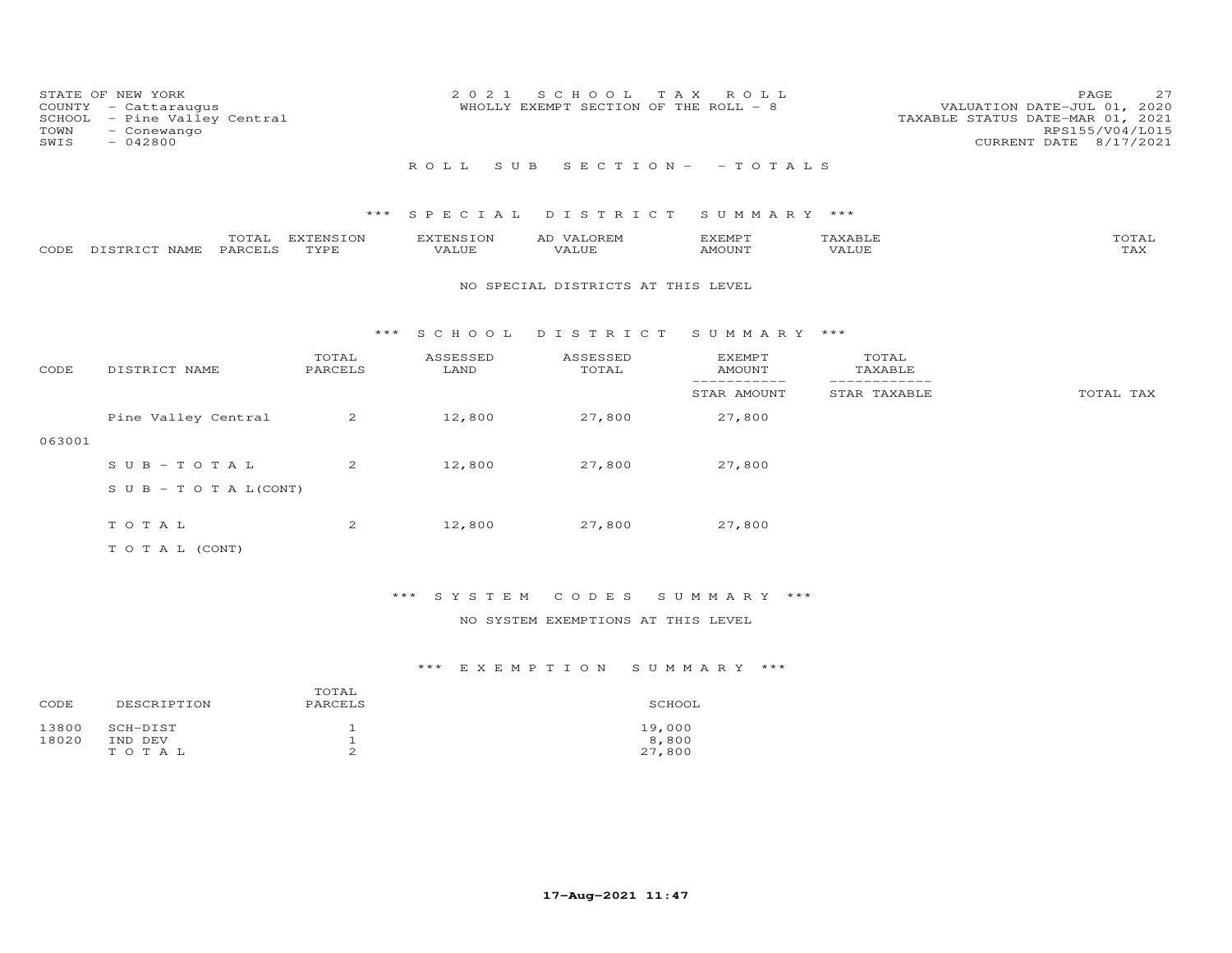| STATE OF NEW YORK<br>COUNTY - Cattaraugus<br>SCHOOL - Pine Valley Central<br>TOWN<br>- Conewango<br>$-042800$<br>SWIS | 2021 SCHOOL TAX ROLL<br>WHOLLY EXEMPT SECTION OF THE ROLL - 8 | 28<br>PAGE<br>VALUATION DATE-JUL 01, 2020<br>TAXABLE STATUS DATE-MAR 01, 2021<br>RPS155/V04/L015<br>CURRENT DATE 8/17/2021 |
|-----------------------------------------------------------------------------------------------------------------------|---------------------------------------------------------------|----------------------------------------------------------------------------------------------------------------------------|
|                                                                                                                       |                                                               |                                                                                                                            |

R O L L S U B S E C T I O N - - T O T A L S

# \*\*\* G R A N D T O T A L S \*\*\*

| ROLL<br>SEC<br>DESCRIPTION                                     | TOTAL<br>PARCELS | ASSESSED<br>LAND | ASSESSED<br>TOTAL | EXEMPT<br>AMOUNT | TOTAL<br>TAXABLE | TOTAL<br>TAX |
|----------------------------------------------------------------|------------------|------------------|-------------------|------------------|------------------|--------------|
|                                                                |                  |                  |                   | STAR AMOUNT      | STAR TAXABLE     |              |
| RS 8 TOTAL<br>SPEC DIST TAXES<br>EULAIR VERTICATUR<br>$\Omega$ | $\sim$           | 12,800           | 27,800            | 27,800           |                  |              |

8 WHOLLY EXEMPT 2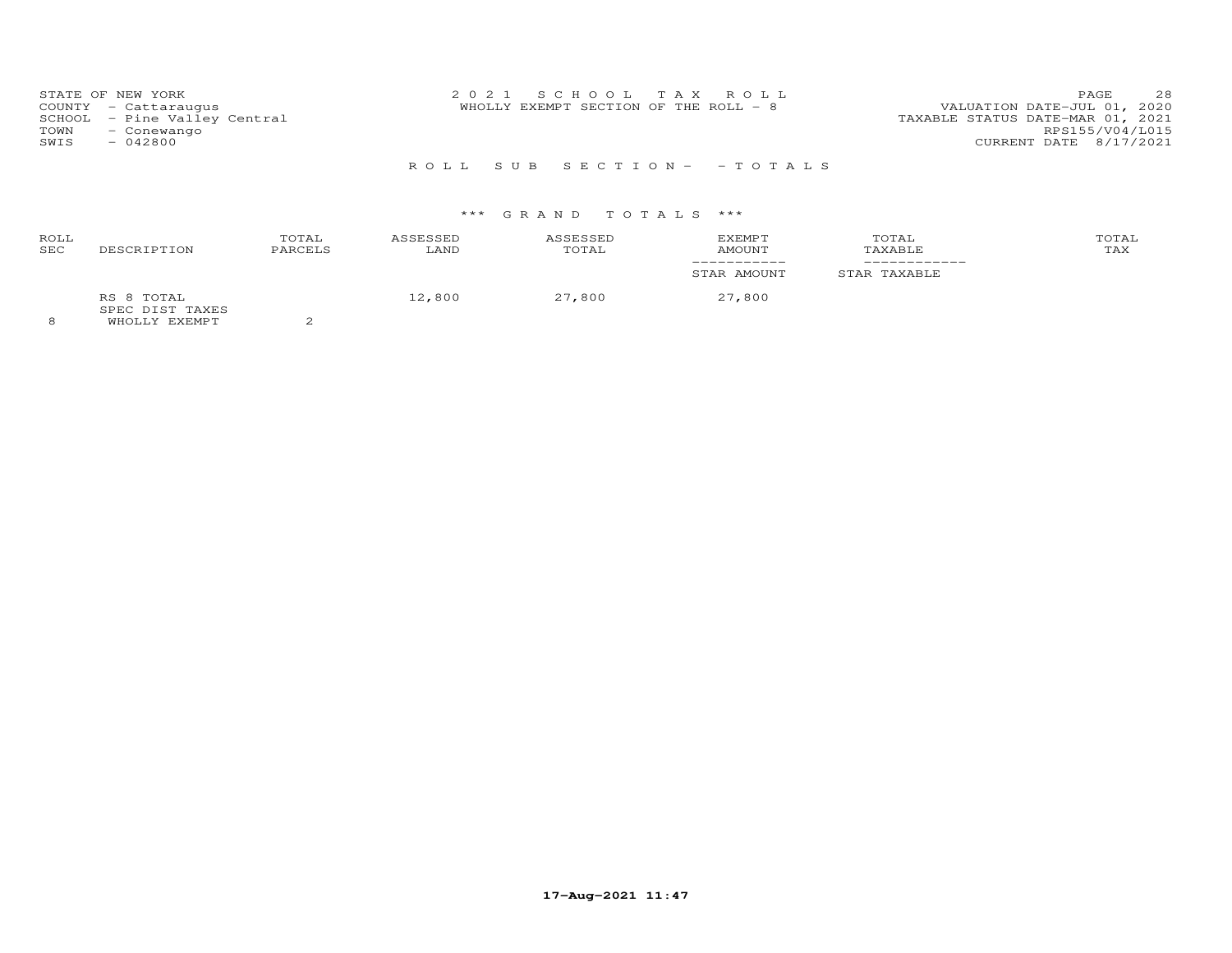| COUNTY<br>SCHOOL<br>TOWN<br>SWIS | STATE OF NEW YORK<br>- Cattaraugus<br>- Pine Valley Central<br>- Conewango<br>$-042800$ |                   | 2 0 2 1                   | S C H O O L<br>T A X<br>WHOLLY EXEMPT SECTION OF THE ROLL - 8 | ROLL                           |                              | 29<br>PAGE<br>VALUATION DATE-JUL 01, 2020<br>TAXABLE STATUS DATE-MAR 01, 2021<br>RPS155/V04/L015<br>CURRENT DATE 8/17/2021 |
|----------------------------------|-----------------------------------------------------------------------------------------|-------------------|---------------------------|---------------------------------------------------------------|--------------------------------|------------------------------|----------------------------------------------------------------------------------------------------------------------------|
|                                  |                                                                                         |                   | R O L L                   | SECTION TOTALS                                                |                                |                              |                                                                                                                            |
|                                  |                                                                                         | $***$             | SPECIAL                   | DISTRICT                                                      | SUMMARY ***                    |                              |                                                                                                                            |
| CODE                             | TOTAL<br>PARCELS<br>DISTRICT NAME                                                       | EXTENSION<br>TYPE | <b>EXTENSION</b><br>VALUE | AD VALOREM<br>VALUE                                           | <b>EXEMPT</b><br><b>AMOUNT</b> | TAXABLE<br>VALUE             | TOTAL<br>TAX                                                                                                               |
|                                  |                                                                                         |                   |                           | NO SPECIAL DISTRICTS AT THIS LEVEL                            |                                |                              |                                                                                                                            |
|                                  |                                                                                         | ***               | S C H O O L               | DISTRICT                                                      | SUMMARY ***                    |                              |                                                                                                                            |
| CODE                             | DISTRICT NAME                                                                           | TOTAL<br>PARCELS  | ASSESSED<br>LAND          | ASSESSED<br>TOTAL                                             | <b>EXEMPT</b><br><b>AMOUNT</b> | TOTAL<br>TAXABLE             |                                                                                                                            |
|                                  |                                                                                         |                   |                           |                                                               | -----------<br>STAR AMOUNT     | ------------<br>STAR TAXABLE | TOTAL TAX                                                                                                                  |
|                                  | Pine Valley Central                                                                     | 2                 | 12,800                    | 27,800                                                        | 27,800                         |                              |                                                                                                                            |
| 063001                           |                                                                                         |                   |                           |                                                               |                                |                              |                                                                                                                            |
|                                  | $SUB - TO T AL$                                                                         | 2                 | 12,800                    | 27,800                                                        | 27,800                         |                              |                                                                                                                            |
|                                  | S U B - T O T A $L$ (CONT)                                                              |                   |                           |                                                               |                                |                              |                                                                                                                            |
|                                  | TOTAL                                                                                   | 2                 | 12,800                    | 27,800                                                        | 27,800                         |                              |                                                                                                                            |

T O T A L (CONT)

\*\*\* S Y S T E M C O D E S S U M M A R Y \*\*\*

NO SYSTEM EXEMPTIONS AT THIS LEVEL

| CODE           | DESCRIPTION         | TOTAL<br>PARCELS | SCHOOL          |
|----------------|---------------------|------------------|-----------------|
| 13800<br>18020 | SCH-DIST<br>IND DEV |                  | 19,000<br>8,800 |
|                | TOTAL               | ∸                | 27,800          |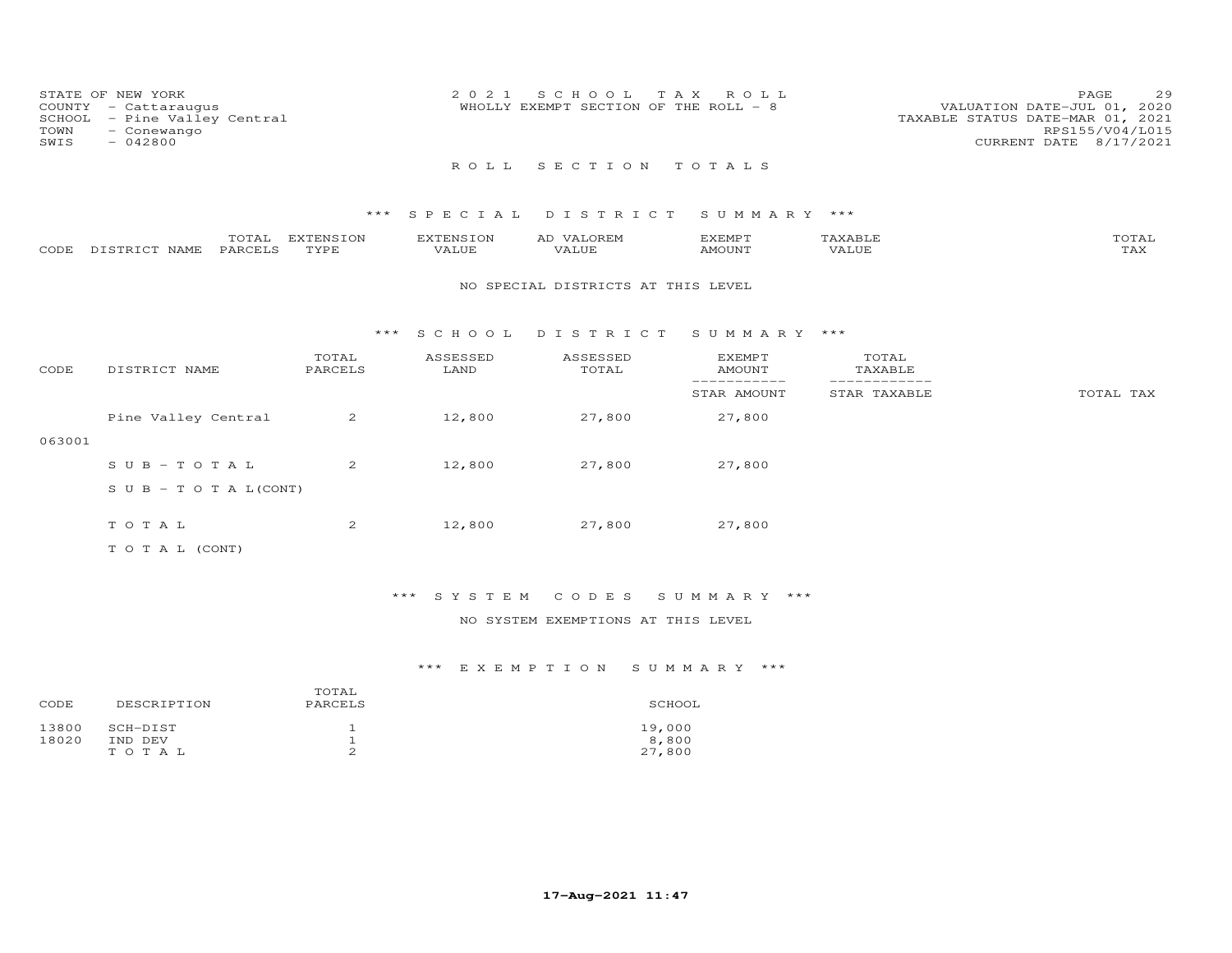| STATE OF NEW YORK<br>COUNTY - Cattaraugus<br>SCHOOL - Pine Valley Central<br>TOWN<br>- Conewango<br>SWIS<br>- 042800 | 2021 SCHOOL TAX ROLL<br>WHOLLY EXEMPT SECTION OF THE ROLL - 8 | 30<br>PAGE.<br>VALUATION DATE-JUL 01, 2020<br>TAXABLE STATUS DATE-MAR 01, 2021<br>RPS155/V04/L015<br>CURRENT DATE 8/17/2021 |
|----------------------------------------------------------------------------------------------------------------------|---------------------------------------------------------------|-----------------------------------------------------------------------------------------------------------------------------|
|                                                                                                                      | ROLL SECTION TOTALS                                           |                                                                                                                             |

# \*\*\* G R A N D T O T A L S \*\*\*

| ROLL<br>SEC | DESCRIPTION                                           | TOTAL<br>PARCELS | ASSESSED<br>LAND | ASSESSED<br>TOTAL | EXEMPT<br>AMOUNT | TOTAL<br>TAXABLE | TOTAL<br>TAX |
|-------------|-------------------------------------------------------|------------------|------------------|-------------------|------------------|------------------|--------------|
|             |                                                       |                  |                  |                   | STAR AMOUNT      | STAR TAXABLE     |              |
| $\Omega$    | RS 8 TOTAL<br>SPEC DIST TAXES<br>EUDATION TO STRAIGHT |                  | 12,800           | 27,800            | 27,800           |                  |              |

8 WHOLLY EXEMPT 2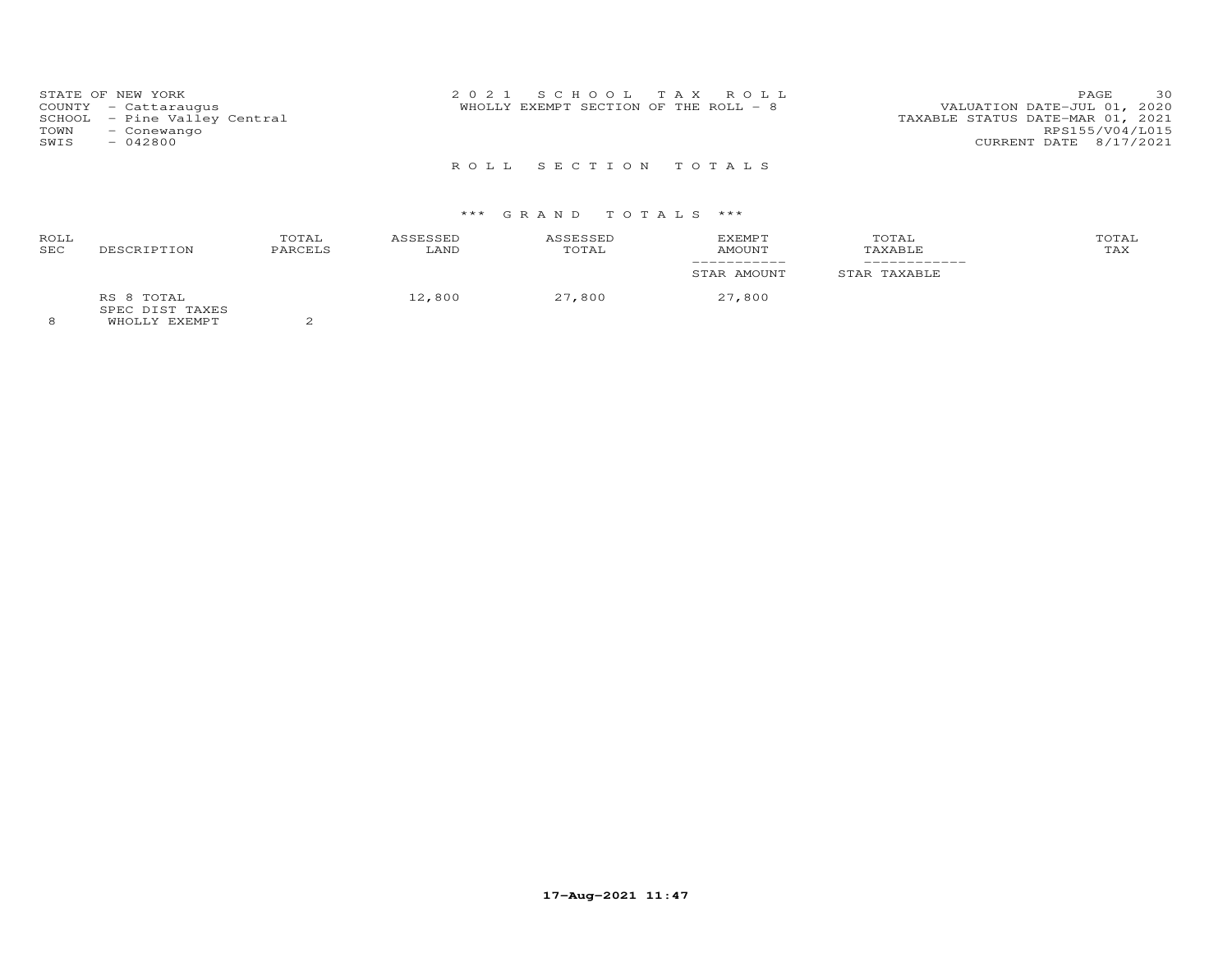| STATE OF NEW YORK            | 2021 SCHOOL TAX ROLL | 31<br>PAGE                       |
|------------------------------|----------------------|----------------------------------|
| COUNTY - Cattaraugus         |                      | VALUATION DATE-JUL 01, 2020      |
| SCHOOL - Pine Valley Central | SWIS TOTALS          | TAXABLE STATUS DATE-MAR 01, 2021 |
| TOWN<br>- Conewango          |                      | RPS155/V04/L015                  |
| SWIS<br>- 042800             |                      | CURRENT DATE 8/17/2021           |

## \*\*\* S P E C I A L D I S T R I C T S U M M A R Y \*\*\*

| CODE   | TOTAL<br>PARCELS<br>DISTRICT NAME | <b>EXTENSION</b><br>TYPE | <b>EXTENSION</b><br>VALUE | AD VALOREM<br>VALUE                | <b>EXEMPT</b><br>AMOUNT | TAXABLE<br>VALUE | TAX<br>RATE | TOTAL<br>TAX |
|--------|-----------------------------------|--------------------------|---------------------------|------------------------------------|-------------------------|------------------|-------------|--------------|
|        |                                   |                          |                           | NO SPECIAL DISTRICTS AT THIS LEVEL |                         |                  |             |              |
|        |                                   | * * *                    | S C H O O L               | DISTRICT                           | SUMMARY ***             |                  |             |              |
| CODE   | DISTRICT NAME                     | TOTAL<br>PARCELS         | ASSESSED<br>LAND          | ASSESSED<br>TOTAL                  | EXEMPT<br>AMOUNT        | TOTAL<br>TAXABLE |             |              |
|        |                                   |                          |                           |                                    | STAR AMOUNT             | STAR TAXABLE     | TAX RATE    | TOTAL TAX    |
|        | Pine Valley Central               | 43                       | 244,650                   | 1148,275                           | 79,902                  | 1,068,373        |             |              |
| 063001 |                                   |                          |                           |                                    | 270,280                 | 798,093          | 29.521973   | 23,561.26    |
|        | $SUB - TO T AL$                   | 43                       | 244,650                   | 1148,275                           | 79,902                  | 1,068,373        |             |              |
|        | S U B - T O T A $L$ (CONT)        |                          |                           |                                    | 270,280                 | 798,093          |             | 23,561.26    |
|        | TOTAL                             | 43                       | 244,650                   | 1148,275                           | 79,902                  | 1,068,373        |             |              |
|        | TO TAL (CONT)                     |                          |                           |                                    | 270,280                 | 798,093          |             | 23,561.26    |

## \*\*\* S Y S T E M C O D E S S U M M A R Y \*\*\*

## NO SYSTEM EXEMPTIONS AT THIS LEVEL

| CODE                             | DESCRIPTION                                  | TOTAL<br>PARCELS | SCHOOL                             |
|----------------------------------|----------------------------------------------|------------------|------------------------------------|
| 13800<br>18020<br>41700<br>41730 | SCH-DIST<br>IND DEV<br>AG BLDG<br>AG DISTOUT |                  | 19,000<br>8,800<br>10,000<br>1,629 |
| 41800                            | AGED C/T/S                                   | ∠                | 37,573                             |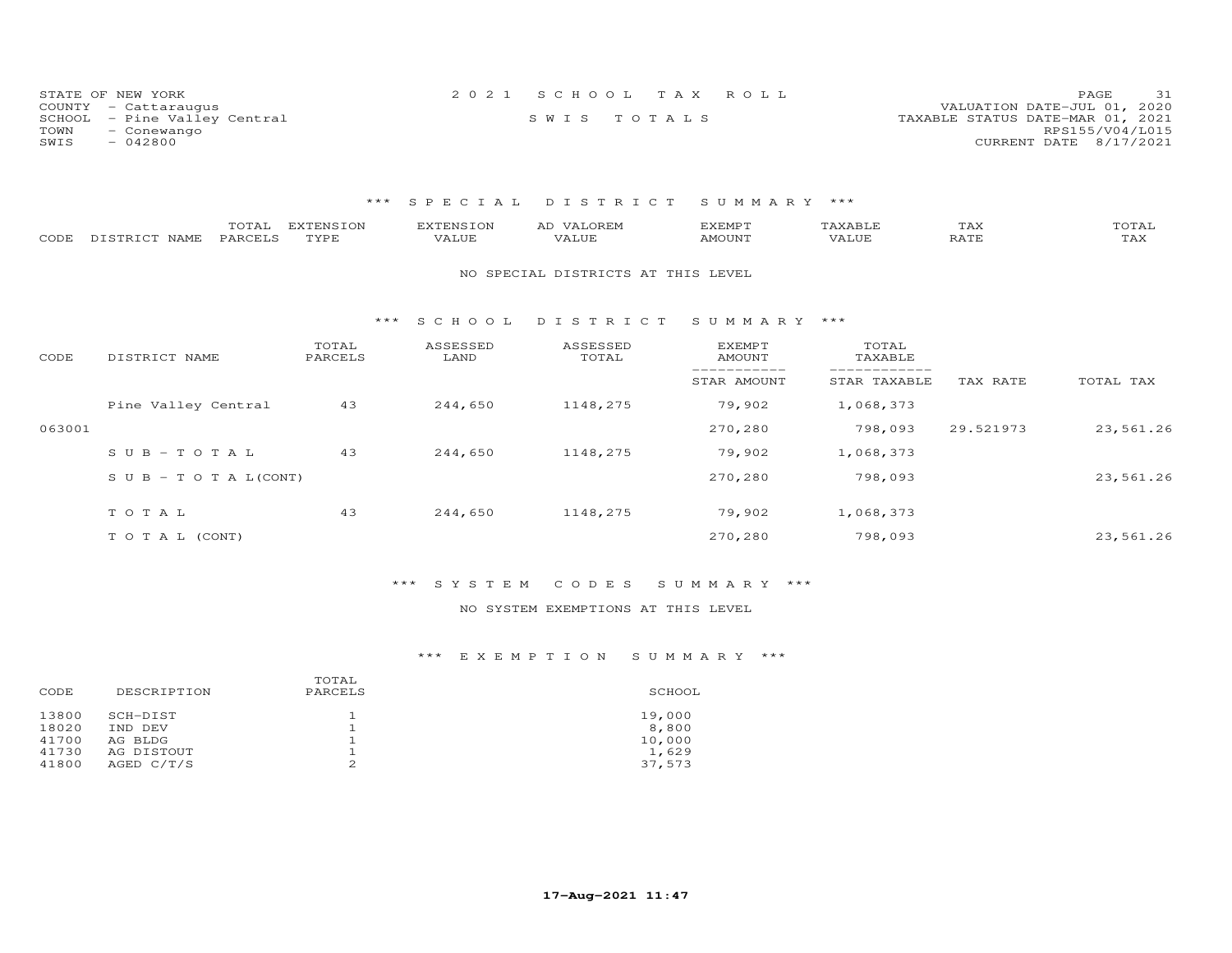| STATE OF NEW YORK            | 2021 SCHOOL TAX ROLL |             |  | 32<br>PAGE.                      |
|------------------------------|----------------------|-------------|--|----------------------------------|
| COUNTY - Cattaraugus         |                      |             |  | VALUATION DATE-JUL 01, 2020      |
| SCHOOL - Pine Valley Central |                      | SWIS TOTALS |  | TAXABLE STATUS DATE-MAR 01, 2021 |
| TOWN<br>- Conewango          |                      |             |  | RPS155/V04/L015                  |
| SWIS<br>- 042800             |                      |             |  | CURRENT DATE 8/17/2021           |

# \*\*\* E X E M P T I O N S U M M A R Y \*\*\*

| CODE  | DESCRIPTION | TOTAL<br>PARCELS | SCHOOL  |
|-------|-------------|------------------|---------|
| 41834 | ENH STAR    | 5                | 163,180 |
| 41854 | BAS STAR    | $\overline{ }$   | 107,100 |
| 42100 | SILO T/C/S  | 2                | 2,900   |
|       | TOTAL       | 20               | 350,182 |

| <b>ROLL</b><br><b>SEC</b> | DESCRIPTION                          | TOTAL<br>PARCELS | ASSESSED<br>LAND | ASSESSED<br>TOTAL | <b>EXEMPT</b><br><b>AMOUNT</b><br>----------- | TOTAL<br>TAXABLE<br>------------- |                    |           |
|---------------------------|--------------------------------------|------------------|------------------|-------------------|-----------------------------------------------|-----------------------------------|--------------------|-----------|
|                           |                                      |                  |                  |                   | STAR AMOUNT                                   | STAR TAXABLE                      | TAX<br><b>RATE</b> |           |
|                           | 2021-22 School Tax                   |                  | 231,850          | 1063, 411         | 52,102<br>270,280                             | 1,011,309<br>741,029              | 29.521973          | 21,876.62 |
| $\mathbf{1}$              | SPEC DIST TAXES<br>TAXABLE           | 35               |                  |                   |                                               |                                   |                    | 21,876.62 |
|                           | 2021-22 School Tax                   |                  |                  | 24,982            |                                               | 24,982<br>24,982                  | 29.521973          | 737.52    |
| 5                         | SPEC DIST TAXES<br>SPECIAL FRANCHISE | 2                |                  |                   |                                               |                                   |                    | 737.52    |
|                           | 2021-22 School Tax                   |                  |                  | 32,082            |                                               | 32,082<br>32,082                  | 29.521973          | 947.12    |
| 6                         | SPEC DIST TAXES<br>UTILITIES & N.C.  | $\overline{4}$   |                  |                   |                                               |                                   |                    | 947.12    |
|                           | SPEC DIST TAXES                      |                  |                  |                   | 27,800                                        |                                   |                    |           |
| 8                         | WHOLLY EXEMPT                        | 2                |                  |                   |                                               |                                   |                    |           |
|                           | 2021-22 School Tax                   |                  | 244,650          | 1148,275          | 79,902<br>270,280                             | 1,068,373<br>798,093              | 29.521973          | 23,561.26 |
|                           | SPEC DIST TAXES                      |                  |                  |                   |                                               |                                   |                    |           |
| $\star$                   | TOTAL<br>SUB                         | 43               |                  |                   |                                               |                                   |                    | 23,561.26 |
|                           | 2021-22 School Tax                   |                  | 244,650          | 1148,275          | 79,902<br>270,280                             | 1,068,373<br>798,093              | 29.521973          | 23,561.26 |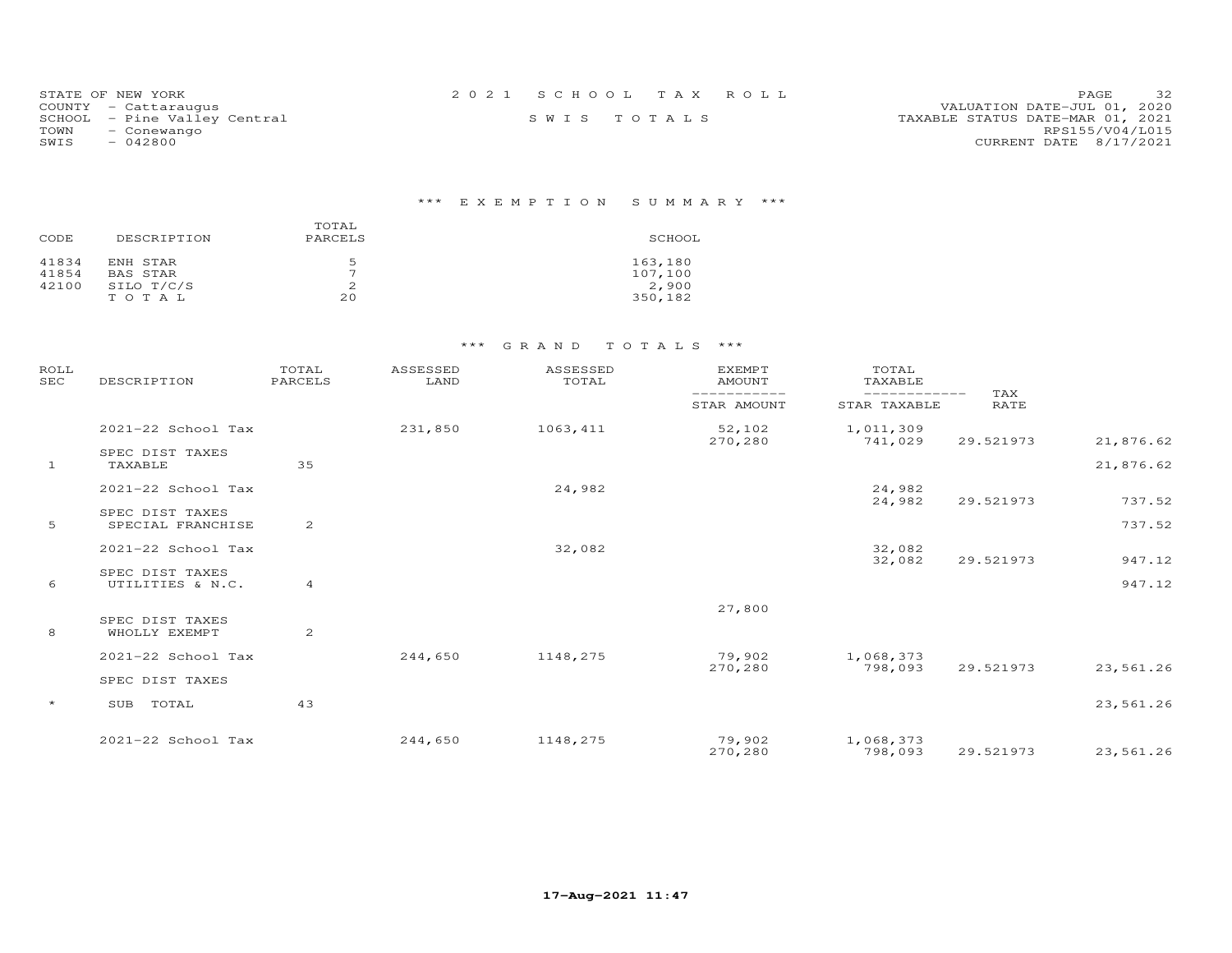| STATE OF NEW YORK            | 2021 SCHOOL TAX ROLL | 33<br>PAGE.                      |
|------------------------------|----------------------|----------------------------------|
| COUNTY - Cattaraugus         |                      | VALUATION DATE-JUL 01, 2020      |
| SCHOOL - Pine Valley Central | SWIS TOTALS          | TAXABLE STATUS DATE-MAR 01, 2021 |
| TOWN<br>- Conewango          |                      | RPS155/V04/L015                  |
| $-042800$<br>SWIS            |                      | CURRENT DATE 8/17/2021           |

# \*\*\* G R A N D T O T A L S \*\*\*

| ROLL<br><b>SEC</b> | DESCRIPTION     | TOTAL<br>PARCELS | ASSESSED<br>LAND | ASSESSED<br>TOTAL | <b>EXEMPT</b><br>AMOUNT | TOTAL<br>TAXABLE |                    |
|--------------------|-----------------|------------------|------------------|-------------------|-------------------------|------------------|--------------------|
|                    |                 |                  |                  |                   | STAR AMOUNT             | STAR TAXABLE     | TAX<br><b>RATE</b> |
|                    | SPEC DIST TAXES |                  |                  |                   |                         |                  |                    |

\*\* GRAND TOTAL 43 23,561.26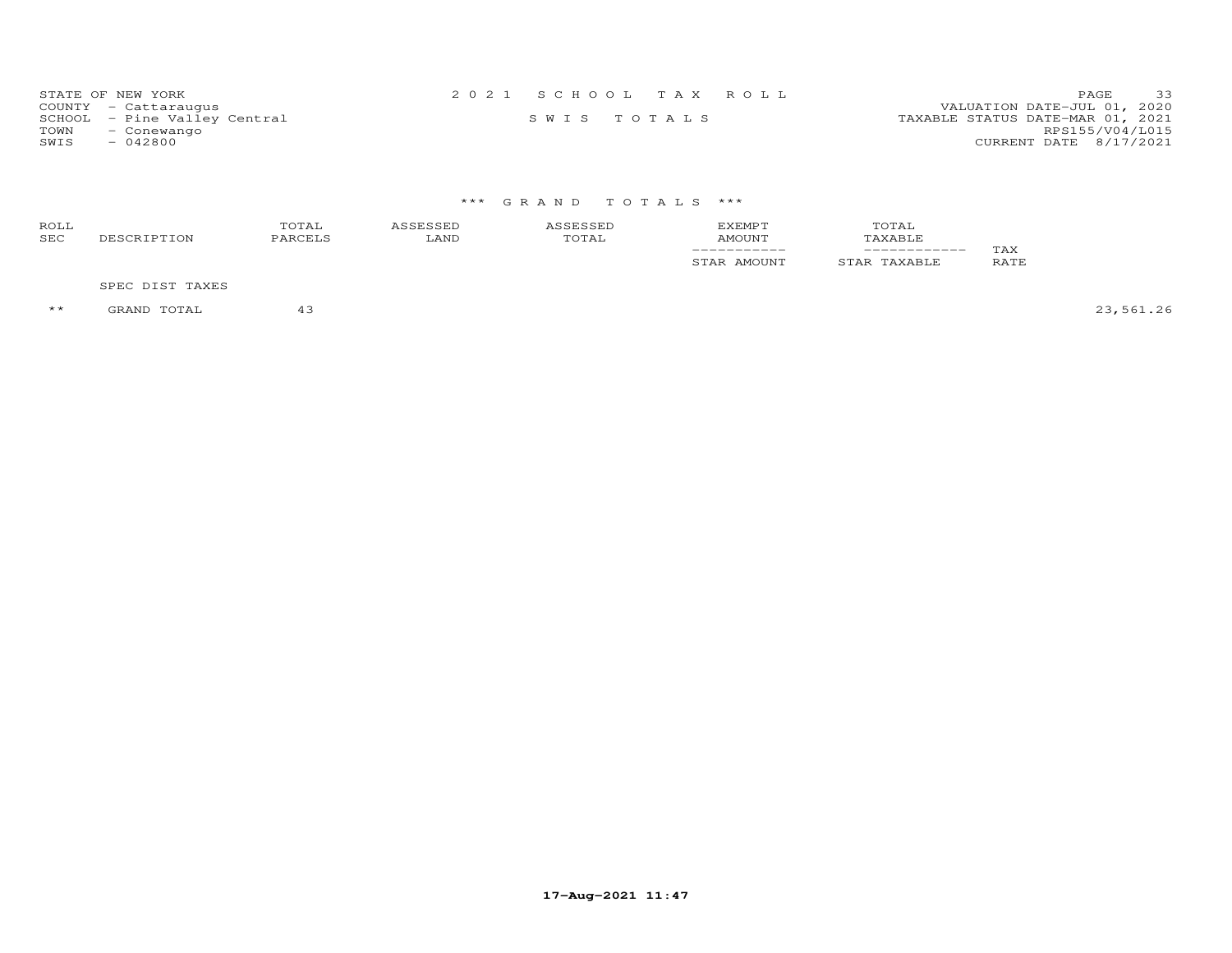| VILLAGE - South Dayton<br>$-043001$<br>SWIS                                                                                                                                                                                                                                            |                                                      |
|----------------------------------------------------------------------------------------------------------------------------------------------------------------------------------------------------------------------------------------------------------------------------------------|------------------------------------------------------|
| TAX MAP PARCEL NUMBER<br>CURRENT OWNERS NAME<br>LAND<br>TAX DESCRIPTION<br>TAXABLE VALUE<br>SCHOOL DISTRICT<br>TOTAL<br>CURRENT OWNERS ADDRESS<br>PARCEL SIZE/GRID COORD<br>SPECIAL DISTRICTS                                                                                          | TAX AMOUNT                                           |
| ***********************                                                                                                                                                                                                                                                                |                                                      |
| ACCT 0794<br>209 Pine St                                                                                                                                                                                                                                                               | 42<br>BILL                                           |
| 70,000<br>$33.033 - 5 - 37$<br>481 Att row bldg<br>2021-22 School Tax<br>24 Seal Place LLC<br>Pine Valley Cen 063001<br>1,300<br>58 05 09<br>70,000<br>9045 Sisson Hwy<br>Eden, NY 14057<br>FRNT 50.00 DPTH 150.00<br>017                                                              | 1,031.95                                             |
| BANK<br>PRIOR OWNER ON 3/01/2021<br>EAST-1022188 NRTH-0860442<br>24 Seal Place LLC<br>DEED BOOK 20200 PG-4135<br>FULL MARKET VALUE<br>70,000                                                                                                                                           |                                                      |
| TOTAL TAX ---                                                                                                                                                                                                                                                                          | $1,031.95**$<br>DATE #1<br>09/30/21                  |
|                                                                                                                                                                                                                                                                                        | AMT DUE<br>1,031.95                                  |
| 44 Main St<br>ACCT 0737                                                                                                                                                                                                                                                                | BILL<br>43                                           |
| $33.033 - 2 - 3$<br>2021-22 School Tax<br>311 Res vac land<br>1,400<br>Abbey Edwin P<br>Pine Valley Cen 063001<br>1,400<br>1,400<br>Abbey Shawn E<br>58 05 09<br>P.O. Box 145<br>FRNT 49.50 DPTH 304.00<br>Cherry Creek, NY 14723<br>EAST-1020287 NRTH-0861031                         | 20.64                                                |
| DEED BOOK 29435 PG-8004<br>FULL MARKET VALUE<br>1,400                                                                                                                                                                                                                                  |                                                      |
| TOTAL TAX ---                                                                                                                                                                                                                                                                          | $20.64**$<br>DATE #1<br>09/30/21<br>AMT DUE<br>20.64 |
|                                                                                                                                                                                                                                                                                        |                                                      |
| ACCT 0747<br>46 Main St<br>$33.033 - 2 - 7.2$<br>210 1 Family Res<br>2021-22 School Tax<br>64,500<br>Abbey Edwin P<br>Pine Valley Cen 063001<br>44,700<br>Abbey Shawn E<br>58 05<br>09<br>64,500<br>P.O. Box 145<br>ACRES 23.04<br>Cherry Creek, NY 14723<br>EAST-1020532 NRTH-0860650 | BILL 44<br>950.87                                    |
| DEED BOOK 29435 PG-8005                                                                                                                                                                                                                                                                |                                                      |
| FULL MARKET VALUE<br>64,500<br>TOTAL TAX ---                                                                                                                                                                                                                                           | $950.87**$                                           |
| DATE #1                                                                                                                                                                                                                                                                                | 09/30/21<br>AMT DUE<br>950.87                        |
|                                                                                                                                                                                                                                                                                        |                                                      |
| 316 Pine St<br>ACCT 0665                                                                                                                                                                                                                                                               | 45<br>BILL                                           |
| $33.033 - 4 - 30$<br>2021-22 School Tax<br>55,700<br>210 1 Family Res<br>Pine Valley Cen 063001<br>1,700<br>Abers Crystal<br>05 09<br>55,700<br>9822 Mosher Rd<br>58<br>South Dayton, NY 14138<br>62.50 DPTH 150.00<br>FRNT<br>EAST-1021645 NRTH-0861095<br>DEED BOOK 00947 PG-00174   | 821.14                                               |
| FULL MARKET VALUE<br>55,700                                                                                                                                                                                                                                                            |                                                      |
| TOTAL TAX ---                                                                                                                                                                                                                                                                          | 821.14**<br>09/30/21<br>DATE #1<br>AMT DUE<br>821.14 |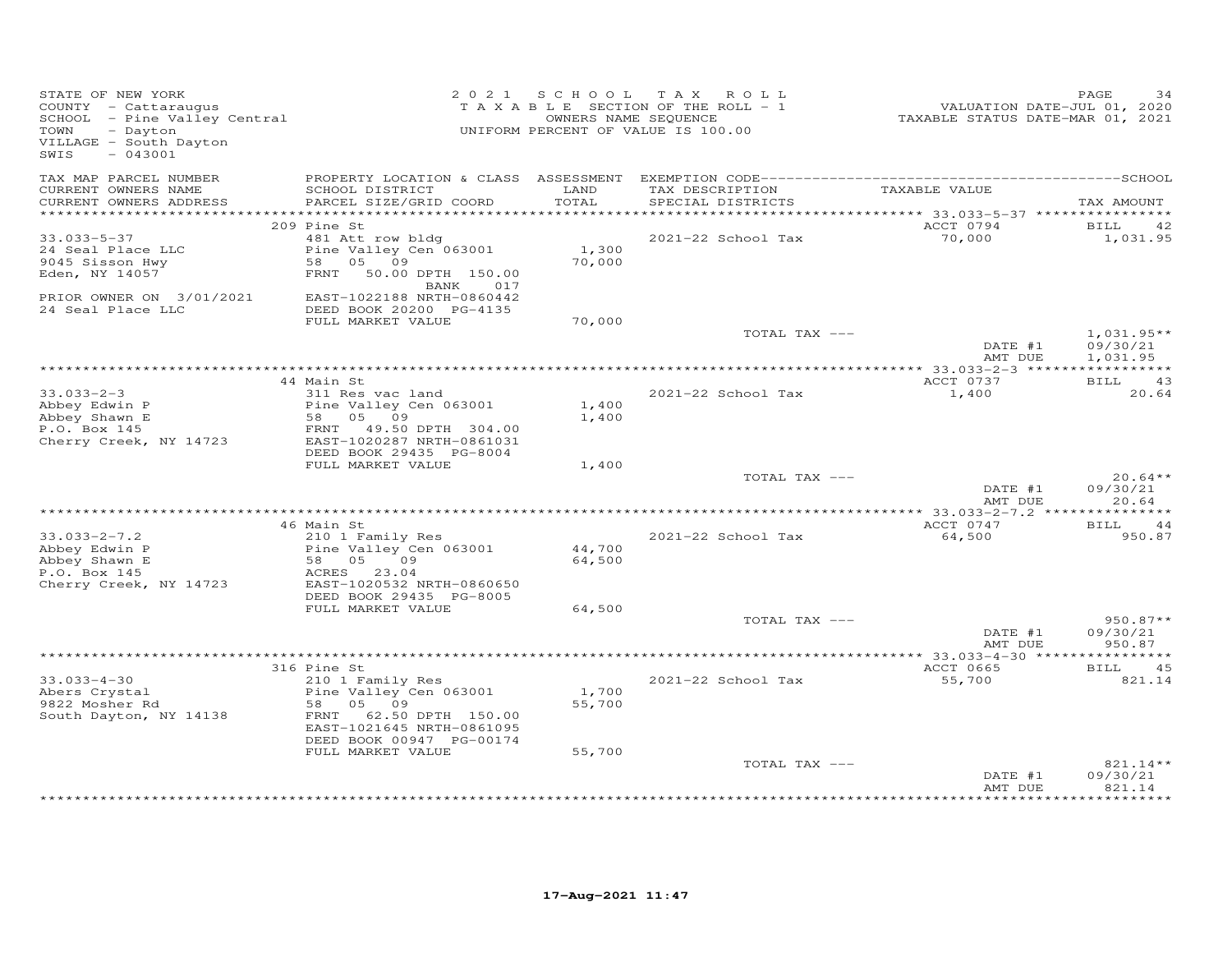| STATE OF NEW YORK<br>COUNTY - Cattaraugus<br>COONII - Cattaraugus<br>SCHOOL - Pine Valley Central<br>- Dayton<br>TOWN<br>VILLAGE - South Dayton<br>SWIS<br>$-043001$ |                                                                                                                                                                               |                           | 2021 SCHOOL TAX ROLL<br>TAXABLE SECTION OF THE ROLL - 1<br>OWNERS NAME SEQUENCE<br>UNIFORM PERCENT OF VALUE IS 100.00 | VALUATION DATE-JUL 01, 2020<br>TAXABLE STATUS DATE-MAR 01, 2021 | PAGE<br>35                           |
|----------------------------------------------------------------------------------------------------------------------------------------------------------------------|-------------------------------------------------------------------------------------------------------------------------------------------------------------------------------|---------------------------|-----------------------------------------------------------------------------------------------------------------------|-----------------------------------------------------------------|--------------------------------------|
| TAX MAP PARCEL NUMBER<br>CURRENT OWNERS NAME                                                                                                                         | SCHOOL DISTRICT                                                                                                                                                               | LAND                      | TAX DESCRIPTION                                                                                                       | TAXABLE VALUE                                                   |                                      |
| CURRENT OWNERS ADDRESS                                                                                                                                               | PARCEL SIZE/GRID COORD                                                                                                                                                        | TOTAL                     | SPECIAL DISTRICTS                                                                                                     |                                                                 | TAX AMOUNT                           |
|                                                                                                                                                                      | 36 Second Ave                                                                                                                                                                 |                           |                                                                                                                       | ACCT 0717                                                       | BILL<br>46                           |
| $33.033 - 6 - 9$<br>Abers Rick A<br>Abers Crystal J<br>9822 Mosher Rd<br>9822 Mosher Rd<br>South Dayton, NY 14138                                                    | 210 1 Family Res<br>Pine Valley Cen 063001<br>58 05 09<br>FRNT 60.00 DPTH 150.00<br>EAST-1021315 NRTH-0860425<br>DEED BOOK 01013 PG-00717                                     | 1,700<br>37,400           | 2021-22 School Tax                                                                                                    | 37,400                                                          | 551.36                               |
|                                                                                                                                                                      | FULL MARKET VALUE                                                                                                                                                             | 37,400                    |                                                                                                                       |                                                                 |                                      |
|                                                                                                                                                                      |                                                                                                                                                                               |                           | TOTAL TAX ---                                                                                                         | DATE #1<br>AMT DUE                                              | $551.36**$<br>09/30/21<br>551.36     |
|                                                                                                                                                                      |                                                                                                                                                                               |                           |                                                                                                                       |                                                                 |                                      |
|                                                                                                                                                                      | Prospect St                                                                                                                                                                   |                           |                                                                                                                       | ACCT 0797                                                       | BILL 47                              |
| $33.025 - 1 - 20$<br>Ackley Dennis D<br>413 Second St<br>PO Box 181<br>South Dayton, NY 14138                                                                        | 311 Res vac land<br>Pine Valley Cen 063001<br>58 05 09<br>FRNT 50.00 DPTH 150.00<br>EAST-1021693 NRTH-0862126<br>DEED BOOK 6310 PG-6001                                       | 1,400<br>1,400            | 2021-22 School Tax                                                                                                    | 1,400                                                           | 20.64                                |
|                                                                                                                                                                      | FULL MARKET VALUE                                                                                                                                                             | 1,400                     |                                                                                                                       |                                                                 |                                      |
|                                                                                                                                                                      |                                                                                                                                                                               |                           | TOTAL TAX ---                                                                                                         | DATE #1<br>AMT DUE                                              | $20.64**$<br>09/30/21<br>20.64       |
|                                                                                                                                                                      |                                                                                                                                                                               |                           |                                                                                                                       | ACCT 0636                                                       |                                      |
| $33.025 - 1 - 21$<br>Ackley Dennis D<br>413 Second St<br>PO Box 181<br>PO Box 181                                                                                    | 413 Second St<br>210 1 Family Res<br>Pine Valley Cen 063001<br>58 05 09<br>FRNT 125.00 DPTH 150.00                                                                            | 3,500<br>72,500           | 2021-22 School Tax                                                                                                    | 72,500                                                          | BILL<br>48<br>1,068.81               |
| South Dayton, NY 14138                                                                                                                                               | EAST-1021764 NRTH-0862075<br>DEED BOOK 6310 PG-6001                                                                                                                           |                           |                                                                                                                       |                                                                 |                                      |
|                                                                                                                                                                      | FULL MARKET VALUE                                                                                                                                                             | 72,500                    |                                                                                                                       |                                                                 |                                      |
|                                                                                                                                                                      |                                                                                                                                                                               |                           | TOTAL TAX ---                                                                                                         | DATE #1<br>AMT DUE                                              | $1,068.81**$<br>09/30/21<br>1,068.81 |
|                                                                                                                                                                      |                                                                                                                                                                               |                           |                                                                                                                       |                                                                 |                                      |
| $33.025 - 1 - 26$<br>Ackley Gary I<br>Ackley Pamela M<br>12385 Cherry Creek Hill Rd<br>Conewango Valley, NY 14726                                                    | 524 Pine St<br>484 1 use sm bld<br>Pine Valley Cen 063001<br>58 05 09<br>FRNT 195.34 DPTH 190.00<br>EAST-1020287 NRTH-0862052<br>DEED BOOK 1001 PG-00684<br>FULL MARKET VALUE | 5,100<br>72,100<br>72,100 | 2021-22 School Tax                                                                                                    | ACCT 0694<br>72,100                                             | 49<br>BILL<br>1,062.91               |
|                                                                                                                                                                      |                                                                                                                                                                               |                           | TOTAL TAX ---                                                                                                         | DATE #1<br>AMT DUE                                              | $1,062.91**$<br>09/30/21<br>1,062.91 |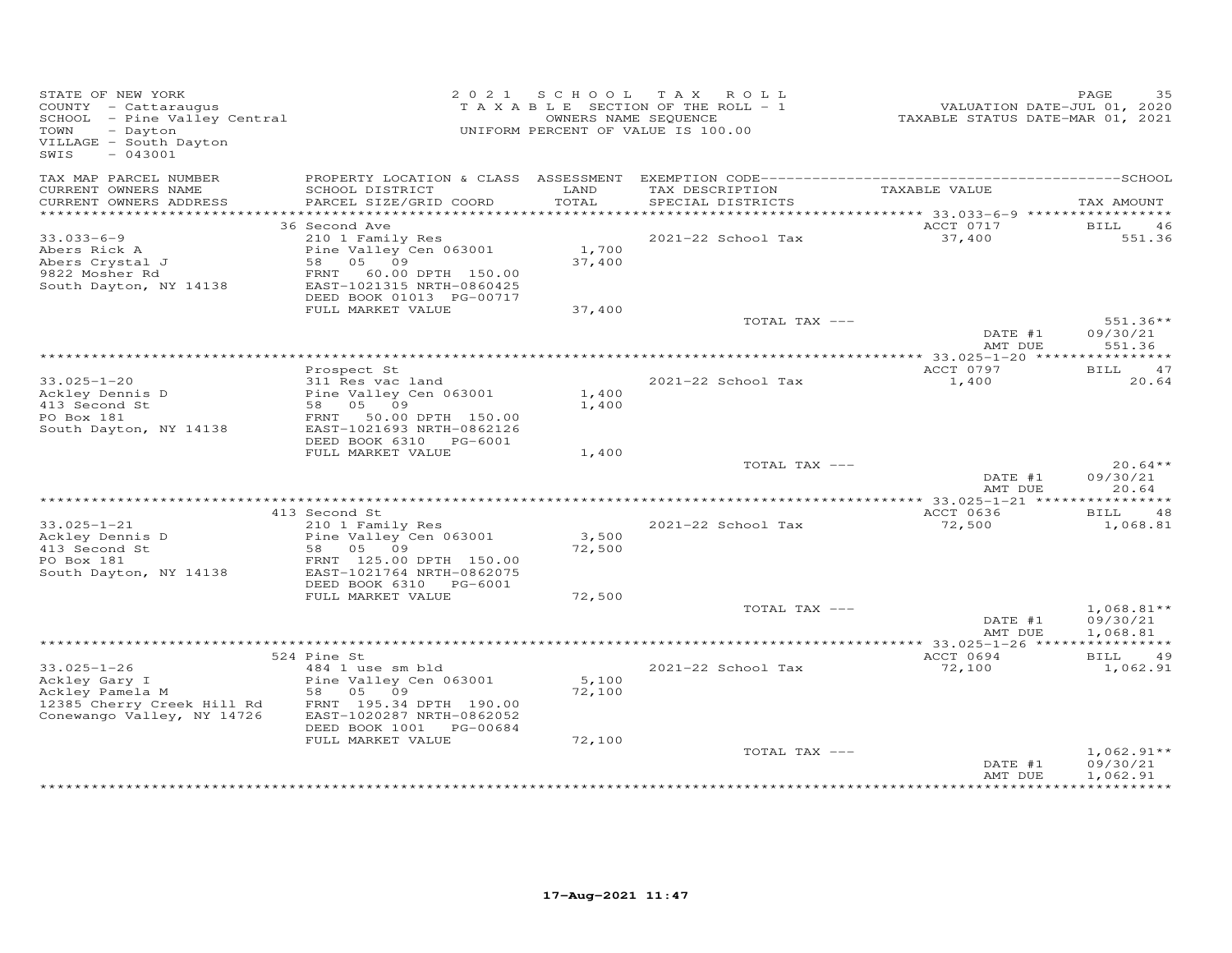| STATE OF NEW YORK<br>COUNTY - Cattaraugus<br>SCHOOL - Pine Valley Central<br>TOWN<br>- Dayton<br>VILLAGE - South Dayton<br>SWIS<br>$-043001$ |                                                                                                                                                                         |                           | 2021 SCHOOL TAX ROLL<br>TAXABLE SECTION OF THE ROLL - 1<br>OWNERS NAME SEQUENCE<br>UNIFORM PERCENT OF VALUE IS 100.00 | VALUATION DATE-JUL 01, 2020<br>TAXABLE STATUS DATE-MAR 01, 2021 | PAGE<br>36                                   |
|----------------------------------------------------------------------------------------------------------------------------------------------|-------------------------------------------------------------------------------------------------------------------------------------------------------------------------|---------------------------|-----------------------------------------------------------------------------------------------------------------------|-----------------------------------------------------------------|----------------------------------------------|
| TAX MAP PARCEL NUMBER<br>CURRENT OWNERS NAME<br>CURRENT OWNERS ADDRESS                                                                       | SCHOOL DISTRICT<br>PARCEL SIZE/GRID COORD                                                                                                                               | LAND<br>TOTAL             | TAX DESCRIPTION<br>SPECIAL DISTRICTS                                                                                  | TAXABLE VALUE                                                   | TAX AMOUNT                                   |
| $33.033 - 1 - 6$<br>Amerigas Propane Lp<br>PO Box 798<br>Valley Forge, PA 19482-9908                                                         | 555 Pine St<br>441 Fuel Store&D<br>Pine Valley Cen 063001<br>58 05<br>09<br>ACRES<br>1.59<br>EAST-1019405 NRTH-0862282<br>DEED BOOK 00946 PG-01158<br>FULL MARKET VALUE | 8,800<br>57,800<br>57,800 | 2021-22 School Tax                                                                                                    | ACCT 0829<br>57,800                                             | BILL<br>50<br>852.10                         |
|                                                                                                                                              |                                                                                                                                                                         |                           | TOTAL TAX ---                                                                                                         | DATE #1<br>AMT DUE                                              | 852.10**<br>09/30/21<br>852.10               |
|                                                                                                                                              |                                                                                                                                                                         |                           |                                                                                                                       |                                                                 |                                              |
| $33.033 - 3 - 12$<br>Aponte Jesse<br>113 Cherry Street<br>South Dayton, NY 14138                                                             | 113 Cherry St<br>210 1 Family Res<br>Pine Valley Cen 063001<br>58 05 09<br>FRNT 50.00 DPTH 150.00                                                                       | 1,400<br>64,400           | 2021-22 School Tax                                                                                                    | ACCT 0862<br>64,400                                             | 51<br><b>BILL</b><br>949.39                  |
| PRIOR OWNER ON 3/01/2021<br>Aponte Jesse                                                                                                     | BANK<br>017<br>EAST-1021390 NRTH-0861911<br>DEED BOOK 2020 PG-11674<br>FULL MARKET VALUE                                                                                | 64,400                    | TOTAL TAX ---                                                                                                         |                                                                 | $949.39**$                                   |
|                                                                                                                                              |                                                                                                                                                                         |                           |                                                                                                                       | DATE #1<br>AMT DUE                                              | 09/30/21<br>949.39                           |
|                                                                                                                                              |                                                                                                                                                                         |                           |                                                                                                                       |                                                                 |                                              |
| $33.033 - 5 - 38$<br>Astry Robert<br>Mary Kay<br>PO Box 158<br>South Dayton, NY 14138                                                        | 122 Oak St<br>484 1 use sm bld<br>Pine Valley Cen 063001<br>58 05 09<br>FRNT 60.00 DPTH 125.00<br>EAST-1022106 NRTH-0860334<br>DEED BOOK 00941 PG-00488                 | 4,000<br>71,100           | 2021-22 School Tax                                                                                                    | ACCT 0644<br>71,100                                             | <b>BILL</b><br>52<br>1,048.17                |
|                                                                                                                                              | FULL MARKET VALUE                                                                                                                                                       | 71,100                    |                                                                                                                       |                                                                 |                                              |
|                                                                                                                                              |                                                                                                                                                                         |                           | TOTAL TAX ---                                                                                                         | DATE #1<br>AMT DUE                                              | $1,048.17**$<br>09/30/21<br>1,048.17         |
|                                                                                                                                              |                                                                                                                                                                         |                           |                                                                                                                       |                                                                 |                                              |
| $33.033 - 6 - 19$<br>Astry Robert L<br>117 Oak St<br>South Dayton, NY 14138                                                                  | 33 First St<br>480 Mult-use bld<br>Pine Valley Cen 063001<br>Garage South Dayton<br>FRNT 60.00 DPTH 115.00<br>EAST-1021601 NRTH-0860487<br>DEED BOOK 24417 PG-2002      | 1,600<br>13,900           | 2021-22 School Tax                                                                                                    | ACCT 5008<br>13,900                                             | <b>BILL</b><br>53<br>204.92                  |
|                                                                                                                                              | FULL MARKET VALUE                                                                                                                                                       | 13,900                    | TOTAL TAX ---                                                                                                         | DATE #1<br>AMT DUE                                              | $204.92**$<br>09/30/21<br>204.92<br>$******$ |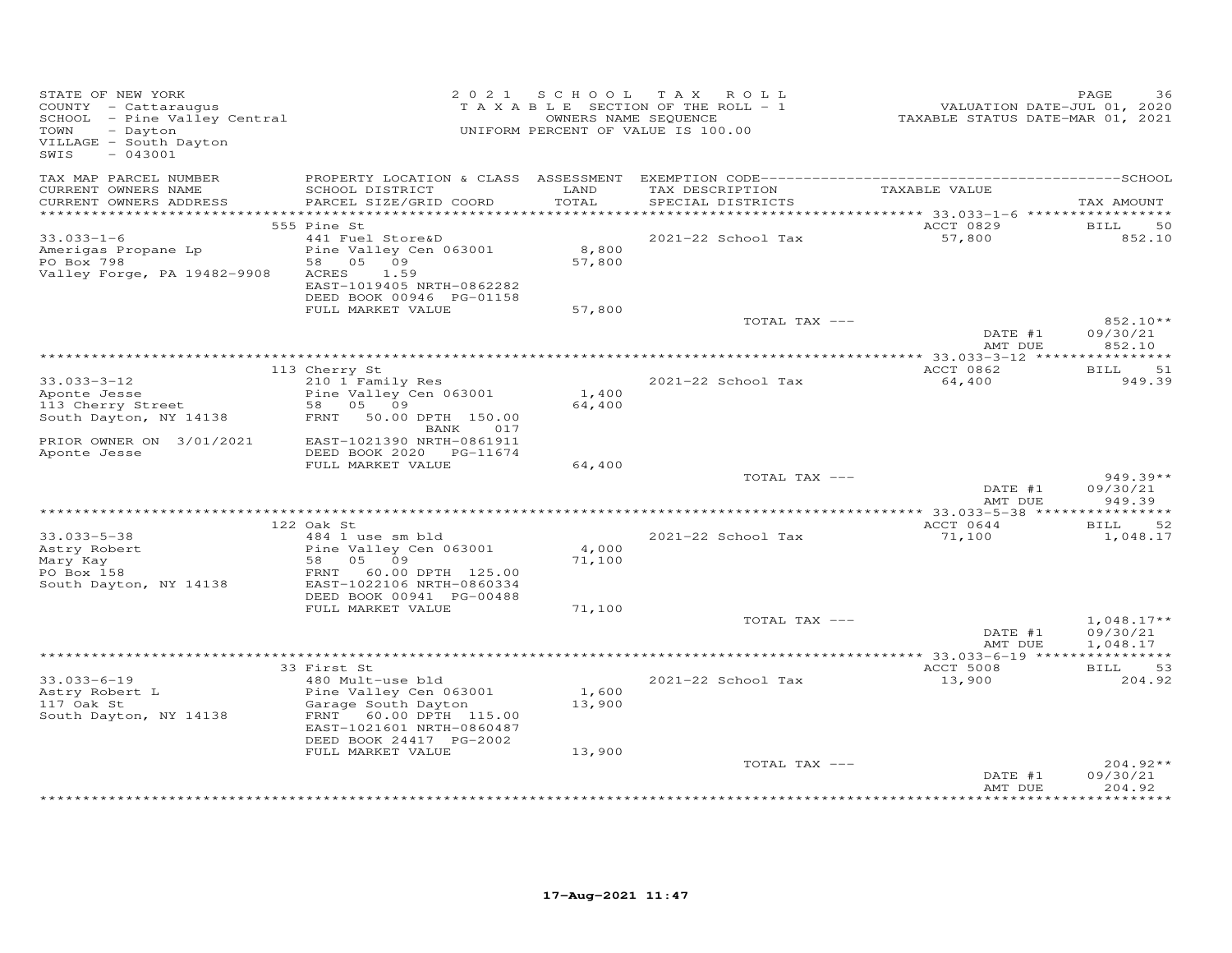| STATE OF NEW YORK<br>STATE OF NEW YORN<br>COUNTY - Cattaraugus<br>SCHOOL - Pine Valley Central<br>- CHOOL - CHOO<br>VILLAGE - South Dayton<br>$-043001$<br>SWIS |                                                                                                                                             |                | 2021 SCHOOL TAX ROLL<br>TAXABLE SECTION OF THE ROLL - 1<br>OWNERS NAME SEQUENCE<br>UNIFORM PERCENT OF VALUE IS 100.00 | VALUATION DATE-JUL 01, 2020<br>TAXABLE STATUS DATE-MAR 01, 2021 | PAGE<br>37                       |
|-----------------------------------------------------------------------------------------------------------------------------------------------------------------|---------------------------------------------------------------------------------------------------------------------------------------------|----------------|-----------------------------------------------------------------------------------------------------------------------|-----------------------------------------------------------------|----------------------------------|
| TAX MAP PARCEL NUMBER<br>CURRENT OWNERS NAME                                                                                                                    | SCHOOL DISTRICT                                                                                                                             | LAND           | TAX DESCRIPTION                                                                                                       | TAXABLE VALUE                                                   |                                  |
| CURRENT OWNERS ADDRESS                                                                                                                                          | PARCEL SIZE/GRID COORD                                                                                                                      | TOTAL          | SPECIAL DISTRICTS                                                                                                     |                                                                 | TAX AMOUNT                       |
|                                                                                                                                                                 | 117 Oak St                                                                                                                                  |                |                                                                                                                       | ACCT 0826                                                       | <b>BILL</b><br>54                |
| $33.033 - 6 - 37$                                                                                                                                               | 210 1 Family Res                                                                                                                            |                | ENH STAR<br>41834                                                                                                     |                                                                 | 71,760                           |
| Astry Robert L<br>PO Box 158<br>South Dayton, NY 14138                                                                                                          | Pine Valley Cen 063001<br>58 05 09<br>FRNT 89.00 DPTH 126.00<br>EAST-1022082 NRTH-0860140<br>DEED BOOK 886 PG-00389                         | 78,600         | 2,500 2021-22 School Tax                                                                                              | 78,600                                                          | 1,158.73                         |
|                                                                                                                                                                 | FULL MARKET VALUE                                                                                                                           | 78,600         |                                                                                                                       |                                                                 |                                  |
|                                                                                                                                                                 |                                                                                                                                             |                | TOTAL TAX ---                                                                                                         | DATE #1                                                         | $100.84**$<br>09/30/21           |
|                                                                                                                                                                 |                                                                                                                                             |                |                                                                                                                       | AMT DUE                                                         | 100.84                           |
|                                                                                                                                                                 | 109 Oak St                                                                                                                                  |                |                                                                                                                       | ACCT 0871                                                       | <b>BILL</b><br>55                |
| $33.033 - 6 - 38$<br>Astry Robert L<br>PO Box 158<br>South Dayton, NY 14138                                                                                     | 449 Other Storag<br>Pine Valley Cen 063001<br>58 05 09<br>FRNT 217.00 DPTH 105.00<br>EAST-1022304 NRTH-0859992<br>DEED BOOK 868<br>PG-01193 | 5,600<br>7,800 | 2021-22 School Tax                                                                                                    | 7,800                                                           | 114.99                           |
|                                                                                                                                                                 | FULL MARKET VALUE                                                                                                                           | 7,800          |                                                                                                                       |                                                                 |                                  |
|                                                                                                                                                                 |                                                                                                                                             |                | TOTAL TAX ---                                                                                                         | DATE #1<br>AMT DUE                                              | $114.99**$<br>09/30/21<br>114.99 |
|                                                                                                                                                                 |                                                                                                                                             |                |                                                                                                                       |                                                                 |                                  |
| $33.033 - 1 - 11$                                                                                                                                               | 55 Main St<br>220 2 Family Res                                                                                                              |                | BAS STAR 41854                                                                                                        | ACCT 0857                                                       | BILL 56                          |
| Baker Jeanne M<br>PO Box 128                                                                                                                                    | Pine Valley Cen 063001<br>58 05 09                                                                                                          | 70,100         | 3,600 2021-22 School Tax                                                                                              | 70,100                                                          | 30,850<br>1,033.42               |
| South Dayton, NY 14138                                                                                                                                          | FRNT 130.50 DPTH 234.79<br>EAST-1020331 NRTH-0861452<br>DEED BOOK 861<br>PG-00331                                                           |                |                                                                                                                       |                                                                 |                                  |
|                                                                                                                                                                 | FULL MARKET VALUE                                                                                                                           | 70,100         |                                                                                                                       |                                                                 |                                  |
|                                                                                                                                                                 |                                                                                                                                             |                | TOTAL TAX ---                                                                                                         | DATE #1<br>AMT DUE                                              | $578.63**$<br>09/30/21<br>578.63 |
|                                                                                                                                                                 |                                                                                                                                             |                |                                                                                                                       |                                                                 |                                  |
| $33.033 - 1 - 12.2$                                                                                                                                             | (off) Main St<br>311 Res vac land                                                                                                           |                | 2021-22 School Tax                                                                                                    | ACCT 0978<br>4,800                                              | BILL 57<br>70.76                 |
| Baker Jeanne M<br>PO Box 128                                                                                                                                    | Pine Valley Cen 063001<br>58 05 09                                                                                                          | 4,800<br>4,800 |                                                                                                                       |                                                                 |                                  |
| South Dayton, NY 14138                                                                                                                                          | FRNT 173.00 DPTH 147.58<br>EAST-1020080 NRTH-0861433<br>DEED BOOK 861<br>PG-00331                                                           |                |                                                                                                                       |                                                                 |                                  |
|                                                                                                                                                                 | FULL MARKET VALUE                                                                                                                           | 4,800          |                                                                                                                       |                                                                 |                                  |
|                                                                                                                                                                 |                                                                                                                                             |                | TOTAL TAX ---                                                                                                         | DATE #1<br>AMT DUE                                              | $70.76**$<br>09/30/21<br>70.76   |
|                                                                                                                                                                 |                                                                                                                                             |                |                                                                                                                       |                                                                 |                                  |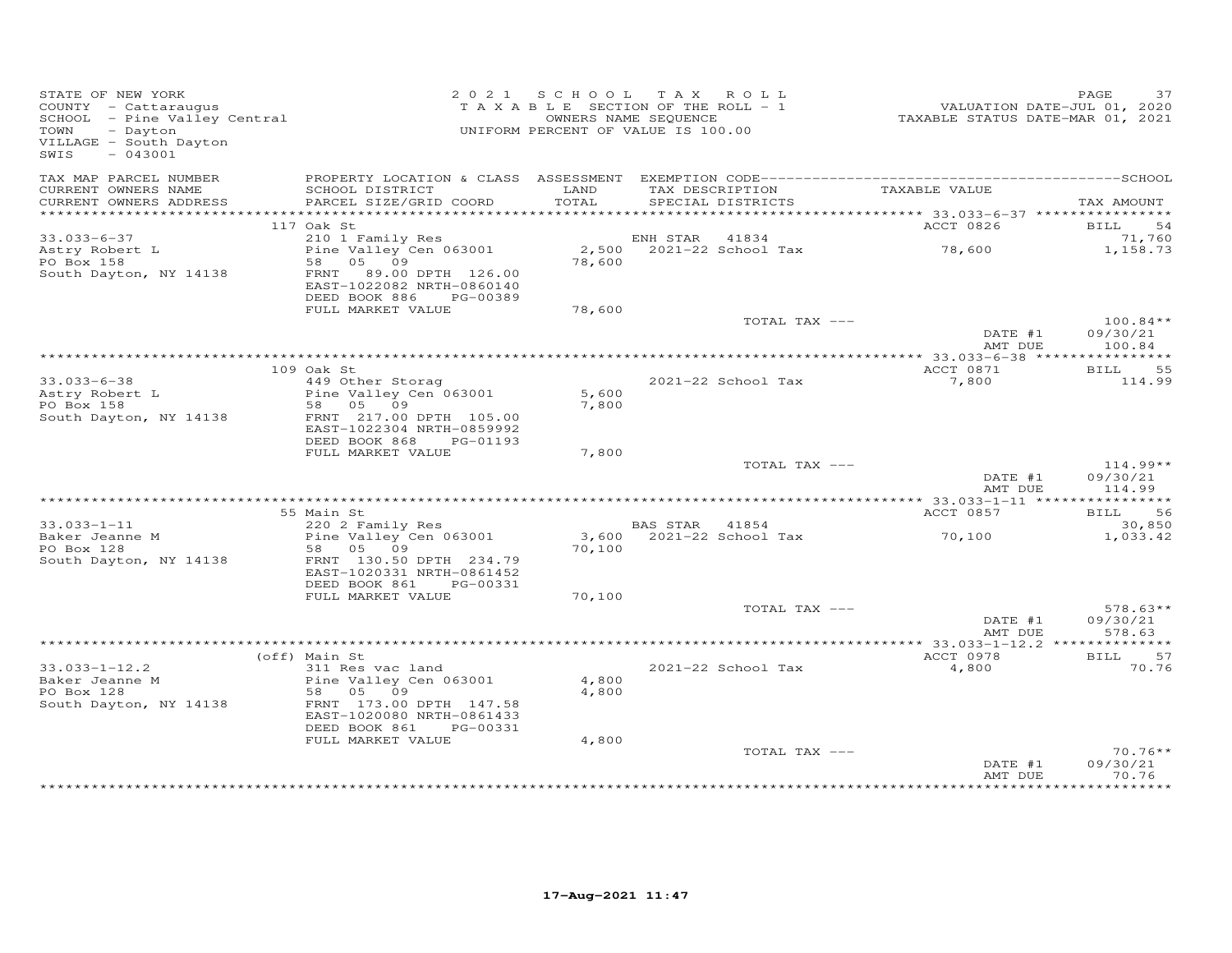| STATE OF NEW YORK<br>COUNTY - Cattaraugus<br>SCHOOL - Pine Valley Central<br>TOWN<br>- Dayton<br>VILLAGE - South Dayton<br>$-043001$<br>SWIS                     |                                                                                                                                                                     |                            | 2021 SCHOOL TAX ROLL<br>T A X A B L E SECTION OF THE ROLL - 1<br>OWNERS NAME SEQUENCE<br>UNIFORM PERCENT OF VALUE IS 100.00 | VALUATION DATE-JUL 01, 2020<br>TAXABLE STATUS DATE-MAR 01, 2021 | PAGE<br>38                                                          |
|------------------------------------------------------------------------------------------------------------------------------------------------------------------|---------------------------------------------------------------------------------------------------------------------------------------------------------------------|----------------------------|-----------------------------------------------------------------------------------------------------------------------------|-----------------------------------------------------------------|---------------------------------------------------------------------|
| TAX MAP PARCEL NUMBER<br>CURRENT OWNERS NAME<br>CURRENT OWNERS ADDRESS<br>************************                                                               | SCHOOL DISTRICT<br>PARCEL SIZE/GRID COORD                                                                                                                           | LAND<br>TOTAL              | TAX DESCRIPTION TAXABLE VALUE<br>SPECIAL DISTRICTS                                                                          |                                                                 | TAX AMOUNT                                                          |
| 33.033-2-6<br>Baldwin Susan L<br>1141 Rte 83<br>South Dayton, NY 14138                                                                                           | 62 Main St<br>210 1 Family Res<br>Pine Valley Cen 063001<br>58 05 09<br>FRNT 97.00 DPTH 227.00<br>BANK 017<br>EAST-1020598 NRTH-0861335<br>DEED BOOK 01008 PG-00761 | 2,700<br>47,500            | 2021-22 School Tax                                                                                                          | ACCT 0702<br>47,500                                             | <b>BILL</b><br>58<br>700.25                                         |
|                                                                                                                                                                  | FULL MARKET VALUE                                                                                                                                                   | 47,500                     | TOTAL TAX ---                                                                                                               | DATE #1<br>AMT DUE                                              | 700.25**<br>09/30/21<br>700.25                                      |
| $33.041 - 1 - 4$<br>Barber Wayne<br>63 First Ave<br>South Dayton, NY 14138                                                                                       | 63 First Ave<br>210 1 Family Res<br>Pine Valley Cen 063001<br>58 05 09<br>ACRES<br>1.31<br>EAST-1021339 NRTH-0859630<br>DEED BOOK 20190 PG-8406                     | 16,000<br>58,300           | 2021-22 School Tax                                                                                                          | ACCT 0801<br>58,300                                             | <b>BILL</b><br>59<br>859.47                                         |
|                                                                                                                                                                  | FULL MARKET VALUE                                                                                                                                                   | 58,300                     | TOTAL TAX ---                                                                                                               | DATE #1<br>AMT DUE                                              | $859.47**$<br>09/30/21<br>859.47                                    |
|                                                                                                                                                                  |                                                                                                                                                                     |                            |                                                                                                                             |                                                                 |                                                                     |
| $33.033 - 4 - 36$<br>33.055-4 52<br>Barnes Glenn E<br>Comment of the Bd<br>South Dayton, NY 14138                                                                | 324 Pine St<br>210 1 Family Res<br>Pine Valley Cen 063001<br>58 05 09<br>FRNT 100.00 DPTH 150.00<br>EAST-1021438 NRTH-0861243                                       | 2,800<br>44,700            | 2021-22 School Tax                                                                                                          | ACCT 0655<br>44,700                                             | BILL 60<br>658.97                                                   |
|                                                                                                                                                                  | DEED BOOK 837 PG-00223<br>FULL MARKET VALUE                                                                                                                         | 44,700                     | TOTAL TAX ---                                                                                                               | DATE #1<br>AMT DUE                                              | 658.97**<br>09/30/21<br>658.97                                      |
|                                                                                                                                                                  |                                                                                                                                                                     |                            |                                                                                                                             |                                                                 |                                                                     |
| $33.034 - 2 - 9$<br>Bartlett Donald L Jr<br>Bartlett Janice L<br>258 Mill St<br>South Dayton, NY 14138<br>MAY BE SUBJECT TO PAYMENT<br>UNDER AGDIST LAW TIL 2025 | 258 Mill St<br>112 Dairy farm<br>Pine Valley Cen 063001<br>58 05 09<br>ACRES<br>8.44<br>EAST-1024309 NRTH-0861745<br>DEED BOOK 00994 PG-00217<br>FULL MARKET VALUE  | 24,900 ENH STAR<br>104,200 | AG DIST<br>41720<br>41834<br>104,200 2021-22 School Tax                                                                     | ACCT 0641<br>99,256                                             | BILL 61<br>4,944<br>71,760<br>1,463.25                              |
|                                                                                                                                                                  |                                                                                                                                                                     |                            | TOTAL TAX ---                                                                                                               | DATE #1<br>AMT DUE                                              | $405.35**$<br>09/30/21<br>405.35<br>بله بله بله بله بله بله بله بله |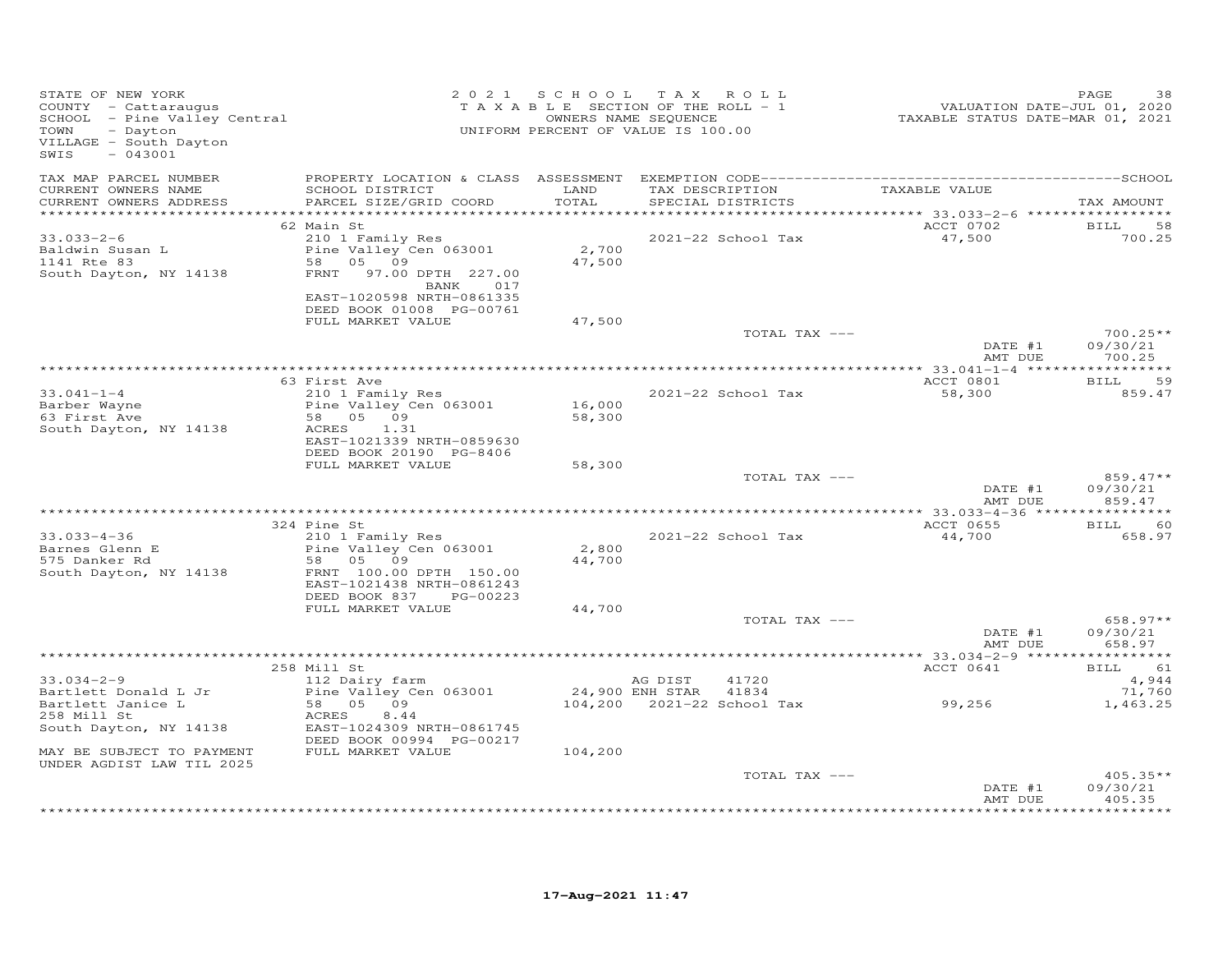| STATE OF NEW YORK<br>COUNTY - Cattaraugus<br>SCHOOL - Pine Valley Central<br>TOWN<br>- Dayton<br>VILLAGE - South Dayton<br>$-043001$<br>SWIS | 2 0 2 1                                      | S C H O O L<br>TAXABLE SECTION OF THE ROLL - 1<br>UNIFORM PERCENT OF VALUE IS 100.00 | T A X<br>OWNERS NAME SEQUENCE | R O L L                              | VALUATION DATE-JUL 01, 2020<br>TAXABLE STATUS DATE-MAR 01, 2021 | PAGE<br>39           |
|----------------------------------------------------------------------------------------------------------------------------------------------|----------------------------------------------|--------------------------------------------------------------------------------------|-------------------------------|--------------------------------------|-----------------------------------------------------------------|----------------------|
| TAX MAP PARCEL NUMBER                                                                                                                        | PROPERTY LOCATION & CLASS ASSESSMENT         |                                                                                      |                               |                                      |                                                                 |                      |
| CURRENT OWNERS NAME<br>CURRENT OWNERS ADDRESS                                                                                                | SCHOOL DISTRICT<br>PARCEL SIZE/GRID COORD    | LAND<br>TOTAL                                                                        |                               | TAX DESCRIPTION<br>SPECIAL DISTRICTS | TAXABLE VALUE                                                   | TAX AMOUNT           |
|                                                                                                                                              |                                              |                                                                                      |                               |                                      |                                                                 |                      |
|                                                                                                                                              | 127 Cherry St                                |                                                                                      |                               |                                      | ACCT 0677                                                       | BILL<br>62           |
| $33.033 - 3 - 8$                                                                                                                             | 210 1 Family Res                             |                                                                                      |                               | 2021-22 School Tax                   | 53,700                                                          | 791.65               |
| Baskin Bennie                                                                                                                                | Pine Valley Cen 063001                       | 2,500                                                                                |                               |                                      |                                                                 |                      |
| PO Box 364<br>South Dayton, NY 14138                                                                                                         | 58<br>05 09<br>90.00 DPTH 150.00<br>FRNT     | 53,700                                                                               |                               |                                      |                                                                 |                      |
|                                                                                                                                              | EAST-1021133 NRTH-0862094                    |                                                                                      |                               |                                      |                                                                 |                      |
|                                                                                                                                              | DEED BOOK 20190 PG-8068                      |                                                                                      |                               |                                      |                                                                 |                      |
|                                                                                                                                              | FULL MARKET VALUE                            | 53,700                                                                               |                               |                                      |                                                                 |                      |
|                                                                                                                                              |                                              |                                                                                      |                               | TOTAL TAX ---                        |                                                                 | $791.65**$           |
|                                                                                                                                              |                                              |                                                                                      |                               |                                      | DATE #1<br>AMT DUE                                              | 09/30/21<br>791.65   |
|                                                                                                                                              |                                              |                                                                                      |                               |                                      |                                                                 |                      |
|                                                                                                                                              | 216 Pine St                                  |                                                                                      |                               |                                      | ACCT 0643                                                       | BILL<br>63           |
| $33.033 - 5 - 23$<br>Batt Paul C                                                                                                             | 210 1 Family Res                             | 4,200                                                                                | BAS STAR                      | 41854<br>2021-22 School Tax          |                                                                 | 30,850               |
| Weber Sherri                                                                                                                                 | Pine Valley Cen 063001<br>58 05 09           | 92,000                                                                               |                               |                                      | 92,000                                                          | 1,356.28             |
| PO Box 314                                                                                                                                   | merged with 33.033-5-21                      |                                                                                      |                               |                                      |                                                                 |                      |
| South Dayton, NY 14138                                                                                                                       | FRNT 150.00 DPTH 150.00                      |                                                                                      |                               |                                      |                                                                 |                      |
|                                                                                                                                              | EAST-1022112 NRTH-0860760                    |                                                                                      |                               |                                      |                                                                 |                      |
|                                                                                                                                              | DEED BOOK 00948 PG-00019                     |                                                                                      |                               |                                      |                                                                 |                      |
|                                                                                                                                              | FULL MARKET VALUE                            | 92,000                                                                               |                               | TOTAL TAX ---                        |                                                                 | $901.48**$           |
|                                                                                                                                              |                                              |                                                                                      |                               |                                      | DATE #1                                                         | 09/30/21             |
|                                                                                                                                              |                                              |                                                                                      |                               |                                      | AMT DUE                                                         | 901.48               |
|                                                                                                                                              |                                              |                                                                                      |                               |                                      |                                                                 |                      |
| $33.033 - 5 - 26$                                                                                                                            | 214 Pine St<br>312 Vac w/imprv               |                                                                                      |                               | 2021-22 School Tax                   | ACCT 0904<br>10,700                                             | BILL<br>64<br>157.74 |
| Batt Paul C                                                                                                                                  | Pine Valley Cen 063001                       | 2,800                                                                                |                               |                                      |                                                                 |                      |
| Batt Sherri Lee                                                                                                                              | 58 05<br>09                                  | 10,700                                                                               |                               |                                      |                                                                 |                      |
| 216 Pine St                                                                                                                                  | FRNT 100.00 DPTH 150.00                      |                                                                                      |                               |                                      |                                                                 |                      |
| South Dayton, NY 14138                                                                                                                       | EAST-1022211 NRTH-0860691                    |                                                                                      |                               |                                      |                                                                 |                      |
|                                                                                                                                              | DEED BOOK 2020 PG-12012<br>FULL MARKET VALUE | 10,700                                                                               |                               |                                      |                                                                 |                      |
|                                                                                                                                              |                                              |                                                                                      |                               | TOTAL TAX ---                        |                                                                 | $157.74**$           |
|                                                                                                                                              |                                              |                                                                                      |                               |                                      | DATE #1                                                         | 09/30/21             |
|                                                                                                                                              |                                              |                                                                                      |                               |                                      | AMT DUE                                                         | 157.74               |
|                                                                                                                                              |                                              |                                                                                      |                               |                                      |                                                                 |                      |
| $33.033 - 4 - 31$                                                                                                                            | 119 Maple St<br>210 1 Family Res             |                                                                                      | ENH STAR 41834                |                                      | ACCT 0853                                                       | BILL<br>65<br>58,400 |
| Beightol Jeffrey L                                                                                                                           | Pine Valley Cen 063001                       | 2,800                                                                                |                               | 2021-22 School Tax                   | 58,400                                                          | 860.94               |
| Dawley David M Pamela J B                                                                                                                    | 58 05 09                                     | 58,400                                                                               |                               |                                      |                                                                 |                      |
| Josephine Beightol                                                                                                                           | FRNT 100.00 DPTH 150.00                      |                                                                                      |                               |                                      |                                                                 |                      |
| 119 Maple St                                                                                                                                 | EAST-1021687 NRTH-0861250                    |                                                                                      |                               |                                      |                                                                 |                      |
| PO Box 106                                                                                                                                   | DEED BOOK 22672 PG-5002<br>FULL MARKET VALUE | 58,400                                                                               |                               |                                      |                                                                 |                      |
| South Dayton, NY 14138                                                                                                                       |                                              |                                                                                      |                               | TOTAL TAX ---                        |                                                                 | $0.00**$             |
| ********************                                                                                                                         |                                              |                                                                                      |                               |                                      |                                                                 |                      |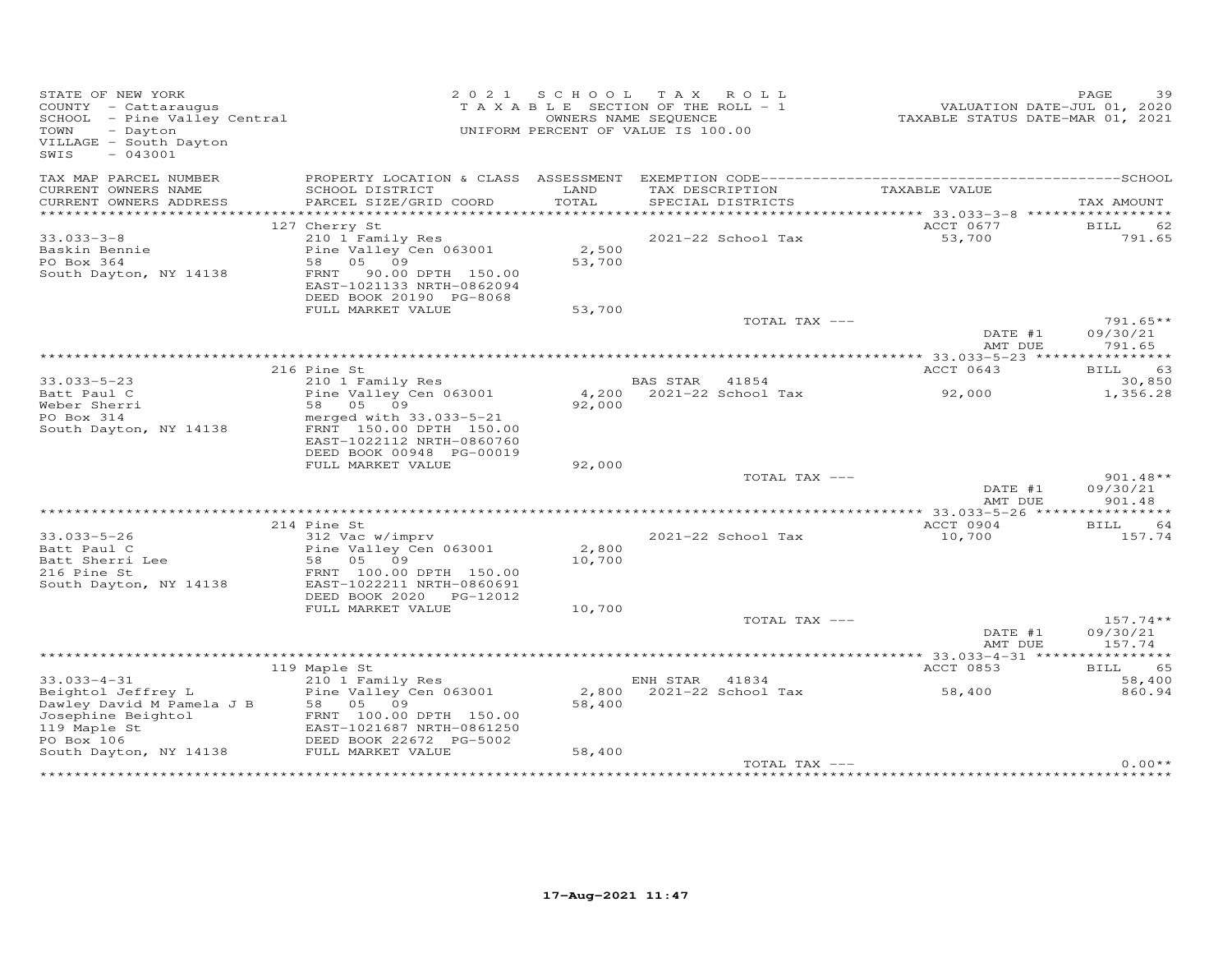| STATE OF NEW YORK<br>COUNTY - Cattaraugus<br>COONII - Caccaraugus<br>SCHOOL - Pine Valley Central<br>- Dayton<br>TOWN<br>VILLAGE - South Dayton<br>$-043001$<br>SWIS |                                                                                                                                                           | 2021 SCHOOL             | TAX ROLL<br>TAXABLE SECTION OF THE ROLL - 1<br>OWNERS NAME SEQUENCE<br>UNIFORM PERCENT OF VALUE IS 100.00 | VALUATION DATE-JUL 01, 2020<br>TAXABLE STATUS DATE-MAR 01, 2021 | PAGE                             |
|----------------------------------------------------------------------------------------------------------------------------------------------------------------------|-----------------------------------------------------------------------------------------------------------------------------------------------------------|-------------------------|-----------------------------------------------------------------------------------------------------------|-----------------------------------------------------------------|----------------------------------|
| TAX MAP PARCEL NUMBER<br>CURRENT OWNERS NAME<br>CURRENT OWNERS ADDRESS<br>************************                                                                   | SCHOOL DISTRICT<br>PARCEL SIZE/GRID COORD                                                                                                                 | LAND<br>TOTAL           | TAX DESCRIPTION<br>SPECIAL DISTRICTS                                                                      | TAXABLE VALUE                                                   | TAX AMOUNT                       |
|                                                                                                                                                                      | Main St                                                                                                                                                   |                         |                                                                                                           | ACCT 1282                                                       | BILL<br>66                       |
| $33.033 - 1 - 3.3$<br>Bradigan Kyle<br>8259 Mile Strip Rd<br>South Dayton, NY 14138-9650                                                                             | 311 Res vac land<br>Pine Valley Cen 063001<br>58/02-05-09/10<br>ACRES<br>2.15<br>EAST-1019354 NRTH-0860730<br>DEED BOOK 8337 PG-6001<br>FULL MARKET VALUE | 5,400<br>5,400<br>5,400 | 2021-22 School Tax                                                                                        | 5,400                                                           | 79.61                            |
|                                                                                                                                                                      |                                                                                                                                                           |                         | TOTAL TAX ---                                                                                             |                                                                 | $79.61**$                        |
|                                                                                                                                                                      |                                                                                                                                                           |                         |                                                                                                           | DATE #1<br>AMT DUE                                              | 09/30/21<br>79.61                |
|                                                                                                                                                                      | 204 Maple St                                                                                                                                              |                         |                                                                                                           | ACCT 0670                                                       | <b>BILL</b><br>67                |
| $33.033 - 3 - 16$                                                                                                                                                    | 210 1 Family Res                                                                                                                                          |                         | BAS STAR 41854                                                                                            |                                                                 | 30,850                           |
| Brewster Laurie A                                                                                                                                                    | Pine Valley Cen 063001                                                                                                                                    |                         | 2,800 2021-22 School Tax                                                                                  | 65,500                                                          | 965.61                           |
| PO Box 84<br>South Dayton, NY 14138                                                                                                                                  | 58 05 09<br>Life Use - Florence                                                                                                                           | 65,500                  |                                                                                                           |                                                                 |                                  |
| PRIOR OWNER ON 3/01/2021                                                                                                                                             | FRNT 100.00 DPTH 150.00<br>EAST-1021487 NRTH-0861657                                                                                                      |                         |                                                                                                           |                                                                 |                                  |
| Marcilliott Diane M                                                                                                                                                  | DEED BOOK 20210 PG-3186<br>FULL MARKET VALUE                                                                                                              | 65,500                  |                                                                                                           |                                                                 |                                  |
|                                                                                                                                                                      |                                                                                                                                                           |                         | TOTAL TAX ---                                                                                             | DATE #1<br>AMT DUE                                              | $510.82**$<br>09/30/21<br>510.82 |
|                                                                                                                                                                      |                                                                                                                                                           |                         |                                                                                                           |                                                                 |                                  |
|                                                                                                                                                                      | 112 Maple St                                                                                                                                              |                         |                                                                                                           | ACCT 0718                                                       | BILL 68                          |
| $33.033 - 4 - 14$                                                                                                                                                    | 210 1 Family Res                                                                                                                                          |                         | BAS STAR 41854<br>2,800 2021-22 School Tax                                                                |                                                                 | 30,850                           |
| Brown Adam M<br>Brown Kenton L                                                                                                                                       | Pine Valley Cen 063001<br>58 05 09                                                                                                                        | 37,800                  |                                                                                                           | 37,800                                                          | 557.25                           |
| 89 E Main St<br>Fredonia, NY 14063                                                                                                                                   | FRNT 100.00 DPTH 150.00<br>EAST-1021894 NRTH-0861367<br>DEED BOOK 20190 PG-2645                                                                           |                         |                                                                                                           |                                                                 |                                  |
|                                                                                                                                                                      | FULL MARKET VALUE                                                                                                                                         | 37,800                  |                                                                                                           |                                                                 |                                  |
|                                                                                                                                                                      |                                                                                                                                                           |                         | TOTAL TAX ---                                                                                             | DATE #1                                                         | $102.46**$<br>09/30/21           |
|                                                                                                                                                                      |                                                                                                                                                           |                         |                                                                                                           | AMT DUE                                                         | 102.46                           |
|                                                                                                                                                                      | Second Ave                                                                                                                                                |                         |                                                                                                           | ACCT 0653                                                       | BILL<br>69                       |
| $33.033 - 2 - 13.1$<br>Bruyer Joshua A<br>Bruyer Crystal L<br>31 Second Ave<br>PO Box 458                                                                            | 311 Res vac land<br>Pine Valley Cen 063001<br>58 05 09<br>FRNT 120.00 DPTH 150.00<br>EAST-1021134 NRTH-0860514                                            | 3,400<br>3,400          | 2021-22 School Tax                                                                                        | 3,400                                                           | 50.12                            |
| South Dayton, NY 14138                                                                                                                                               | DEED BOOK 17988 PG-2003                                                                                                                                   |                         |                                                                                                           |                                                                 |                                  |
|                                                                                                                                                                      | FULL MARKET VALUE                                                                                                                                         | 3,400                   |                                                                                                           |                                                                 |                                  |
|                                                                                                                                                                      |                                                                                                                                                           |                         | TOTAL TAX ---                                                                                             | DATE #1<br>AMT DUE                                              | $50.12**$<br>09/30/21<br>50.12   |
|                                                                                                                                                                      |                                                                                                                                                           |                         |                                                                                                           |                                                                 | ********                         |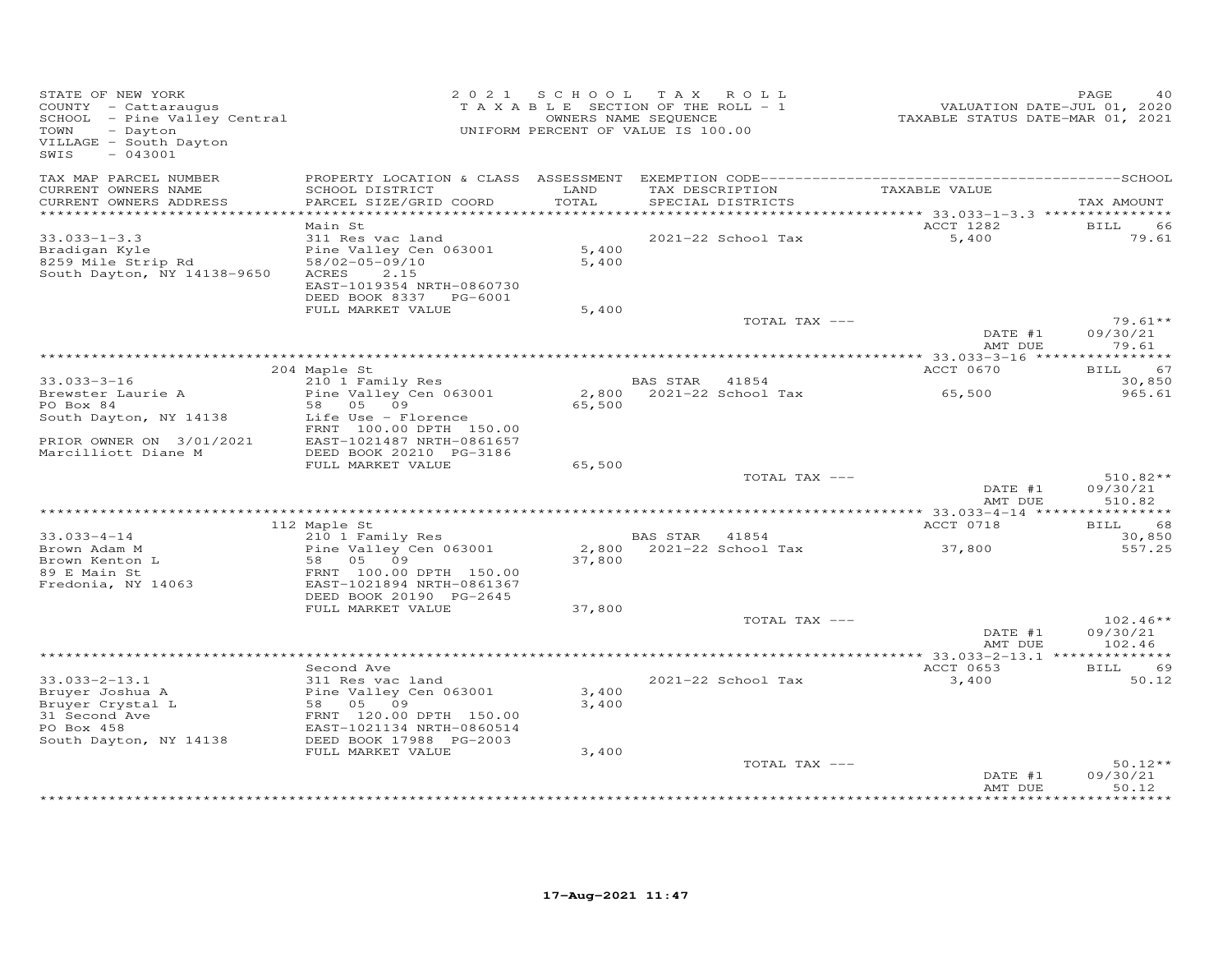| STATE OF NEW YORK<br>COUNTY - Cattaraugus<br>SCHOOL - Pine Valley Central<br>- Dayton<br>TOWN<br>VILLAGE - South Dayton<br>$-043001$<br>SWIS |                                                                                                                                                                                                 | 2021 SCHOOL TAX ROLL<br>TAXABLE SECTION OF THE ROLL - 1<br>UNIFORM PERCENT OF VALUE IS 100.00 | OWNERS NAME SEQUENCE |                                      | VALUATION DATE-JUL 01, 2020<br>TAXABLE STATUS DATE-MAR 01, 2021 | PAGE<br>41                           |
|----------------------------------------------------------------------------------------------------------------------------------------------|-------------------------------------------------------------------------------------------------------------------------------------------------------------------------------------------------|-----------------------------------------------------------------------------------------------|----------------------|--------------------------------------|-----------------------------------------------------------------|--------------------------------------|
| TAX MAP PARCEL NUMBER<br>CURRENT OWNERS NAME<br>CURRENT OWNERS ADDRESS<br>***********************                                            | SCHOOL DISTRICT<br>PARCEL SIZE/GRID COORD                                                                                                                                                       | LAND<br>TOTAL                                                                                 |                      | TAX DESCRIPTION<br>SPECIAL DISTRICTS | TAXABLE VALUE                                                   | TAX AMOUNT                           |
|                                                                                                                                              | 31 Second Ave                                                                                                                                                                                   |                                                                                               |                      |                                      | ACCT 0761                                                       | BILL 70                              |
| $33.033 - 2 - 14$<br>Bruyer Joshua A<br>Bruyer Crystal L<br>31 Second Ave                                                                    | 210 1 Family Res<br>Pine Valley Cen 063001<br>58 05 09<br>FRNT 90.00 DPTH 150.00                                                                                                                | 70,000                                                                                        | BAS STAR             | 41854<br>2,500 2021-22 School Tax    | 70,000                                                          | 30,850<br>1,031.95                   |
| PO Box 458<br>South Dayton, NY 14138                                                                                                         | BANK<br>017<br>EAST-1021073 NRTH-0860430<br>DEED BOOK 17988 PG-2001<br>FULL MARKET VALUE                                                                                                        | 70,000                                                                                        |                      |                                      |                                                                 |                                      |
|                                                                                                                                              |                                                                                                                                                                                                 |                                                                                               |                      | TOTAL TAX ---                        |                                                                 | $577.15**$                           |
|                                                                                                                                              |                                                                                                                                                                                                 |                                                                                               |                      |                                      | DATE #1<br>AMT DUE                                              | 09/30/21<br>577.15                   |
|                                                                                                                                              |                                                                                                                                                                                                 |                                                                                               |                      |                                      |                                                                 |                                      |
| $33.033 - 3 - 15$                                                                                                                            | 311 Second St<br>210 1 Family Res                                                                                                                                                               |                                                                                               | BAS STAR             | 41854                                | ACCT 0888                                                       | 71<br>BILL<br>30,850                 |
| Burkholder Alvin J<br>Burkholder Marilu R<br>PO Box 32<br>South Dayton, NY 14138                                                             | Pine Valley Cen 063001<br>58 05 09<br>FRNT 100.00 DPTH 150.00<br>EAST-1021574 NRTH-0861780                                                                                                      | 43,000                                                                                        |                      | 2,800 2021-22 School Tax             | 43,000                                                          | 633.91                               |
|                                                                                                                                              | DEED BOOK 00967 PG-00086<br>FULL MARKET VALUE                                                                                                                                                   | 43,000                                                                                        |                      |                                      |                                                                 |                                      |
|                                                                                                                                              |                                                                                                                                                                                                 |                                                                                               |                      | TOTAL TAX ---                        | DATE #1<br>AMT DUE                                              | $179.12**$<br>09/30/21<br>179.12     |
|                                                                                                                                              |                                                                                                                                                                                                 |                                                                                               |                      |                                      |                                                                 |                                      |
| $33.033 - 3 - 39$<br>Burns Jessica L<br>8380 Dibble Hill Rd<br>Cherry Creek, NY 14723                                                        | 425 Pine St<br>449 Other Storag<br>Pine Valley Cen 063001<br>58 05 09<br>FRNT 181.80 DPTH 113.90<br>EAST-1020729 NRTH-0861473                                                                   | 3,500<br>70,600                                                                               |                      | 2021-22 School Tax                   | ACCT 0919<br>70,600                                             | 72<br><b>BILL</b><br>1,040.80        |
|                                                                                                                                              | DEED BOOK 11389 PG-9002<br>FULL MARKET VALUE                                                                                                                                                    |                                                                                               |                      |                                      |                                                                 |                                      |
|                                                                                                                                              |                                                                                                                                                                                                 | 70,600                                                                                        |                      | TOTAL TAX ---                        | DATE #1<br>AMT DUE                                              | $1,040.80**$<br>09/30/21<br>1,040.80 |
|                                                                                                                                              |                                                                                                                                                                                                 |                                                                                               |                      |                                      |                                                                 |                                      |
| $33.033 - 3 - 5$<br>Butcher Julia<br>216 Maple St<br>PO Box 13<br>South Dayton, NY 14138                                                     | 216 Maple St<br>210 1 Family Res<br>Pine Valley Cen 063001<br>58<br>05 09<br>FRNT 75.00 DPTH 150.00<br>BANK<br>032<br>EAST-1021213 NRTH-0861855<br>DEED BOOK 19438 PG-2005<br>FULL MARKET VALUE | 2,100<br>82,700<br>82,700                                                                     |                      | 2021-22 School Tax                   | ACCT 0669<br>82,700                                             | BILL 73<br>1,219.17                  |
|                                                                                                                                              |                                                                                                                                                                                                 |                                                                                               |                      | TOTAL TAX ---                        | DATE #1                                                         | $1,219.17**$<br>09/30/21             |
|                                                                                                                                              |                                                                                                                                                                                                 |                                                                                               |                      |                                      | AMT DUE                                                         | 1,219.17<br>*********                |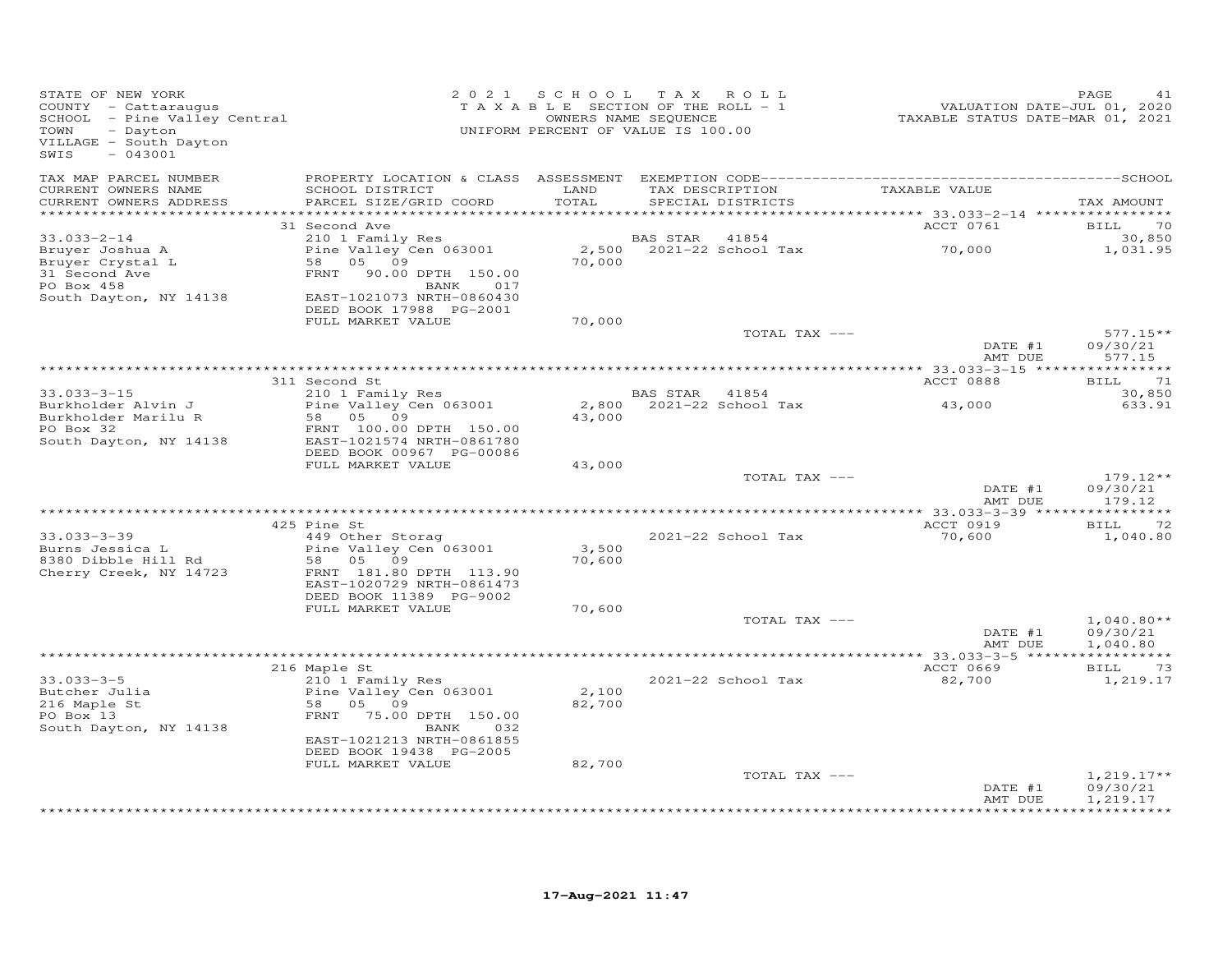| STATE OF NEW YORK<br>COUNTY - Cattaraugus<br>COONII - Cattalaugus<br>SCHOOL - Pine Valley Central<br>TOWN<br>- Dayton<br>VILLAGE - South Dayton<br>SWIS<br>$-043001$ |                                                                                             | 2021 SCHOOL TAX ROLL<br>TAXABLE SECTION OF THE ROLL - 1<br>UNIFORM PERCENT OF VALUE IS 100.00 | OWNERS NAME SEQUENCE |                                                    | VALUATION DATE-JUL 01, 2020<br>TAXABLE STATUS DATE-MAR 01, 2021 | PAGE<br>42                       |
|----------------------------------------------------------------------------------------------------------------------------------------------------------------------|---------------------------------------------------------------------------------------------|-----------------------------------------------------------------------------------------------|----------------------|----------------------------------------------------|-----------------------------------------------------------------|----------------------------------|
| TAX MAP PARCEL NUMBER<br>CURRENT OWNERS NAME<br>CURRENT OWNERS ADDRESS                                                                                               | SCHOOL DISTRICT<br>PARCEL SIZE/GRID COORD                                                   | LAND<br>TOTAL                                                                                 |                      | TAX DESCRIPTION TAXABLE VALUE<br>SPECIAL DISTRICTS |                                                                 | TAX AMOUNT                       |
| *************************                                                                                                                                            |                                                                                             |                                                                                               |                      |                                                    |                                                                 |                                  |
| $33.033 - 4 - 19$                                                                                                                                                    | 120 Maple St<br>210 1 Family Res                                                            |                                                                                               | BAS STAR             | 41854                                              | ACCT 0907                                                       | BILL<br>74                       |
| Butcher Kevin P<br>Butcher Diana L<br>PO Box 392                                                                                                                     | Pine Valley Cen 063001<br>58 05 09<br>FRNT 100.00 DPTH 150.00                               | 52,900                                                                                        |                      | 2,800 2021-22 School Tax                           | 52,900                                                          | 30,850<br>779.86                 |
| South Dayton, NY 14138                                                                                                                                               | EAST-1021731 NRTH-0861483<br>DEED BOOK 00969 PG-00535                                       |                                                                                               |                      |                                                    |                                                                 |                                  |
|                                                                                                                                                                      | FULL MARKET VALUE                                                                           | 52,900                                                                                        |                      | TOTAL TAX ---                                      |                                                                 | $325.06**$                       |
|                                                                                                                                                                      |                                                                                             |                                                                                               |                      |                                                    | DATE #1<br>AMT DUE                                              | 09/30/21<br>325.06               |
|                                                                                                                                                                      |                                                                                             |                                                                                               |                      |                                                    |                                                                 |                                  |
| $33.033 - 6 - 25$                                                                                                                                                    | 85 First Ave<br>210 1 Family Res                                                            |                                                                                               | BAS STAR 41854       |                                                    | ACCT 0671                                                       | 75<br><b>BILL</b><br>30,850      |
|                                                                                                                                                                      | Pine Valley Cen 063001                                                                      |                                                                                               |                      | 1,700 2021-22 School Tax                           | 38,900                                                          | 573.47                           |
| Butcher Marily<br>Butcher Rex E                                                                                                                                      | Pine $var_{1}$<br>58 05 09                                                                  | 38,900                                                                                        |                      |                                                    |                                                                 |                                  |
| 85 First Ave                                                                                                                                                         |                                                                                             |                                                                                               |                      |                                                    |                                                                 |                                  |
| PO Box 173                                                                                                                                                           | 90 0 0 0<br>ERNT 60.00 DPTH 150.00<br>EAST-1021757 NRTH-0860185<br>DEED BOOK 202000 PG-7126 |                                                                                               |                      |                                                    |                                                                 |                                  |
| South Dayton, NY 14138                                                                                                                                               | FULL MARKET VALUE                                                                           | 38,900                                                                                        |                      |                                                    |                                                                 |                                  |
|                                                                                                                                                                      |                                                                                             |                                                                                               |                      | TOTAL TAX ---                                      |                                                                 | $118.67**$                       |
|                                                                                                                                                                      |                                                                                             |                                                                                               |                      |                                                    | DATE #1<br>AMT DUE                                              | 09/30/21<br>118.67               |
|                                                                                                                                                                      |                                                                                             |                                                                                               |                      |                                                    |                                                                 |                                  |
| $33.033 - 4 - 16$                                                                                                                                                    | 116 Maple St<br>210 1 Family Res                                                            |                                                                                               |                      | 2021-22 School Tax                                 | ACCT 0731<br>51,500                                             | BILL<br>76<br>759.22             |
| Caparco Jeffery S<br>Caparco Nicholas A<br>9365 Merrill Dr                                                                                                           | Pine Valley Cen 063001<br>rine Valley ب<br>58   05   09                                     | 2,800<br>51,500                                                                               |                      |                                                    |                                                                 |                                  |
| 9365 Merrill Dr<br>South Dayton, NY 14138                                                                                                                            | FRNT 100.00 DPTH 150.00<br>EAST-1021812 NRTH-0861426<br>DEED BOOK 30779 PG-3001             |                                                                                               |                      |                                                    |                                                                 |                                  |
|                                                                                                                                                                      | FULL MARKET VALUE                                                                           | 51,500                                                                                        |                      |                                                    |                                                                 |                                  |
|                                                                                                                                                                      |                                                                                             |                                                                                               |                      | TOTAL TAX ---                                      | DATE #1<br>AMT DUE                                              | $759.22**$<br>09/30/21<br>759.22 |
|                                                                                                                                                                      |                                                                                             |                                                                                               |                      |                                                    |                                                                 |                                  |
| $33.025 - 1 - 1$                                                                                                                                                     | (off) Main St<br>105 Vac farmland                                                           |                                                                                               | AG DIST              | 41720                                              | ACCT 0766                                                       | 77<br>BILL                       |
| Carl L. Kerr, Trustee Carl L. Pine Valley Cen 063001                                                                                                                 |                                                                                             |                                                                                               |                      | 64,700 2021-22 School Tax                          | 22,131                                                          | 42,569<br>326.26                 |
| 149 Maple St., PO Box 163<br>South Dayton, NY 14138                                                                                                                  | 58 05 09<br>Inc $33.002 - 1 - 25$ (3.26A)                                                   | 64,700                                                                                        |                      |                                                    |                                                                 |                                  |
| MAY BE SUBJECT TO PAYMENT<br>UNDER AGDIST LAW TIL 2025                                                                                                               | ACRES 51.11<br>EAST-1020206 NRTH-0863130<br>DEED BOOK 19374 PG-7002                         |                                                                                               |                      |                                                    |                                                                 |                                  |
|                                                                                                                                                                      | FULL MARKET VALUE                                                                           | 64,700                                                                                        |                      |                                                    |                                                                 |                                  |
|                                                                                                                                                                      |                                                                                             |                                                                                               |                      | TOTAL TAX ---                                      | DATE #1<br>AMT DUE                                              | $326.26**$<br>09/30/21<br>326.26 |
|                                                                                                                                                                      |                                                                                             |                                                                                               |                      |                                                    |                                                                 |                                  |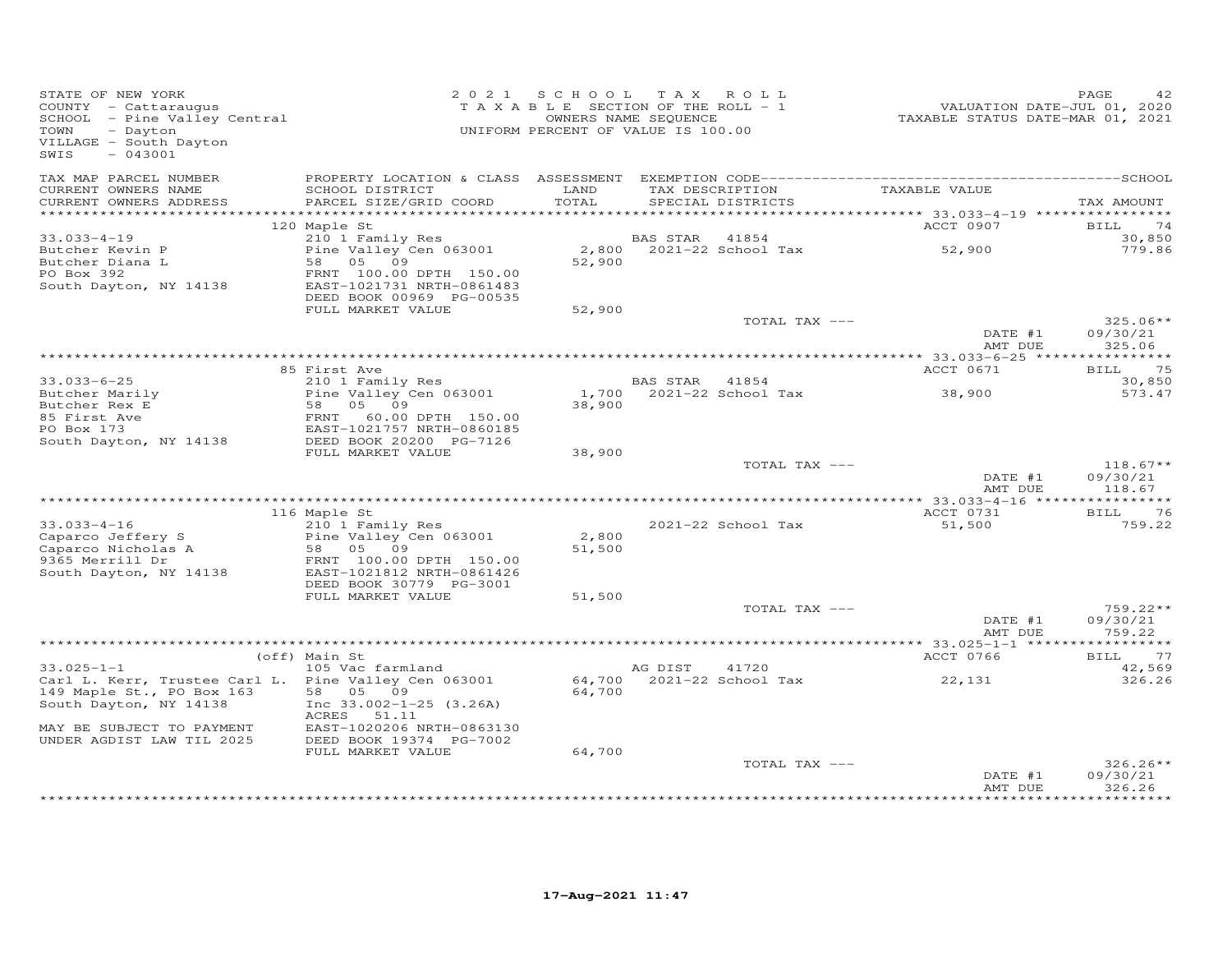| STATE OF NEW YORK<br>COUNTY - Cattaraugus<br>SCHOOL - Pine Valley Central<br>TOWN<br>- Dayton<br>VILLAGE - South Dayton<br>SWIS<br>$-043001$ |                                                                                   |                   | 2021 SCHOOL TAX ROLL<br>TAXABLE SECTION OF THE ROLL - 1<br>OWNERS NAME SEQUENCE<br>UNIFORM PERCENT OF VALUE IS 100.00 | VALUATION DATE-JUL 01, 2020<br>TAXABLE STATUS DATE-MAR 01, 2021 | PAGE<br>43                     |
|----------------------------------------------------------------------------------------------------------------------------------------------|-----------------------------------------------------------------------------------|-------------------|-----------------------------------------------------------------------------------------------------------------------|-----------------------------------------------------------------|--------------------------------|
| TAX MAP PARCEL NUMBER<br>CURRENT OWNERS NAME                                                                                                 | SCHOOL DISTRICT                                                                   | LAND<br>TOTAL     | TAX DESCRIPTION                                                                                                       | TAXABLE VALUE                                                   |                                |
| CURRENT OWNERS ADDRESS                                                                                                                       | PARCEL SIZE/GRID COORD                                                            |                   | SPECIAL DISTRICTS                                                                                                     |                                                                 | TAX AMOUNT                     |
|                                                                                                                                              | 149 Main St                                                                       |                   |                                                                                                                       | ACCT 0765                                                       | BILL<br>78                     |
| $33.025 - 1 - 3$                                                                                                                             | 446 Cold storage                                                                  |                   | 2021-22 School Tax                                                                                                    | 103,000                                                         | 1,518.44                       |
| Carl L. Kerr, Trustee Carl L. Pine Valley Cen 063001<br>149 Maple St., PO Box 163<br>South Dayton, NY 14138                                  | 58 05 09<br>ACRES<br>2.87<br>EAST-1021177 NRTH-0862804<br>DEED BOOK 19374 PG-7002 | 27,000<br>103,000 |                                                                                                                       |                                                                 |                                |
|                                                                                                                                              | FULL MARKET VALUE                                                                 | 103,000           | TOTAL TAX ---                                                                                                         |                                                                 | $1,518.44**$                   |
|                                                                                                                                              |                                                                                   |                   |                                                                                                                       | DATE #1<br>AMT DUE                                              | 09/30/21<br>1,518.44           |
|                                                                                                                                              |                                                                                   |                   |                                                                                                                       |                                                                 |                                |
|                                                                                                                                              | Prospect St                                                                       |                   |                                                                                                                       | ACCT 0764                                                       | BILL 79                        |
| $33.025 - 1 - 9$<br>Carl L. Kerr, Trustee Carl L. Pine Valley Cen 063001                                                                     | 311 Res vac land                                                                  | 2,800             | 2021-22 School Tax                                                                                                    | 2,800                                                           | 41.28                          |
| PO Box 304                                                                                                                                   | 58 05 09                                                                          | 2,800             |                                                                                                                       |                                                                 |                                |
| South Dayton, NY 14138                                                                                                                       | FRNT 100.00 DPTH 200.00<br>EAST-1021767 NRTH-0862323                              |                   |                                                                                                                       |                                                                 |                                |
| PRIOR OWNER ON 3/01/2021                                                                                                                     | DEED BOOK 19374 PG-7001                                                           |                   |                                                                                                                       |                                                                 |                                |
| Carl L. Kerr, Trustee Carl L. FULL MARKET VALUE                                                                                              |                                                                                   | 2,800             |                                                                                                                       |                                                                 |                                |
|                                                                                                                                              |                                                                                   |                   | TOTAL TAX ---                                                                                                         | DATE #1<br>AMT DUE                                              | $41.28**$<br>09/30/21<br>41.28 |
|                                                                                                                                              |                                                                                   |                   |                                                                                                                       |                                                                 |                                |
|                                                                                                                                              | 6 First St                                                                        |                   |                                                                                                                       | ACCT 0849                                                       | 80<br>BILL                     |
| $33.033 - 6 - 32$<br>Castellano Dustin B                                                                                                     | 210 1 Family Res<br>Pine Valley Cen 063001                                        |                   | BAS STAR 41854<br>5,500 2021-22 School Tax                                                                            | 60,000                                                          | 30,850<br>884.53               |
| 6 First St                                                                                                                                   | 58 05 09                                                                          | 60,000            |                                                                                                                       |                                                                 |                                |
| PO Box 151<br>South Dayton, NY 14138                                                                                                         | FRNT 195.00 DPTH 123.00<br>EAST-1021289 NRTH-0859852                              |                   |                                                                                                                       |                                                                 |                                |
|                                                                                                                                              | DEED BOOK 23484 PG-3001                                                           |                   |                                                                                                                       |                                                                 |                                |
|                                                                                                                                              | FULL MARKET VALUE                                                                 | 60,000            |                                                                                                                       |                                                                 |                                |
|                                                                                                                                              |                                                                                   |                   | TOTAL TAX ---                                                                                                         | DATE #1<br>AMT DUE                                              | 429.73**<br>09/30/21<br>429.73 |
|                                                                                                                                              |                                                                                   |                   |                                                                                                                       |                                                                 | ***********                    |
|                                                                                                                                              | 209 Oak St                                                                        |                   |                                                                                                                       | ACCT 0809                                                       | BILL 81                        |
| $33.033 - 6 - 16$                                                                                                                            | 210 1 Family Res                                                                  |                   | BAS STAR 41854                                                                                                        |                                                                 | 30,850                         |
| Castellano Samuel S<br>209 Oak St                                                                                                            | Pine Valley Cen 063001<br>58 05 09                                                | 58,700            | 1,700 2021-22 School Tax                                                                                              | 58,700                                                          | 865.36                         |
| PO Box 406<br>S. Dayton, NY 14138                                                                                                            | FRNT 60.00 DPTH 125.00<br>EAST-1021452 NRTH-0860587<br>DEED BOOK 13792 PG-9001    |                   |                                                                                                                       |                                                                 |                                |
|                                                                                                                                              | FULL MARKET VALUE                                                                 | 58,700            |                                                                                                                       |                                                                 |                                |
|                                                                                                                                              |                                                                                   |                   | TOTAL TAX ---                                                                                                         | DATE #1                                                         | $410.57**$<br>09/30/21         |
|                                                                                                                                              |                                                                                   |                   |                                                                                                                       | AMT DUE                                                         | 410.57                         |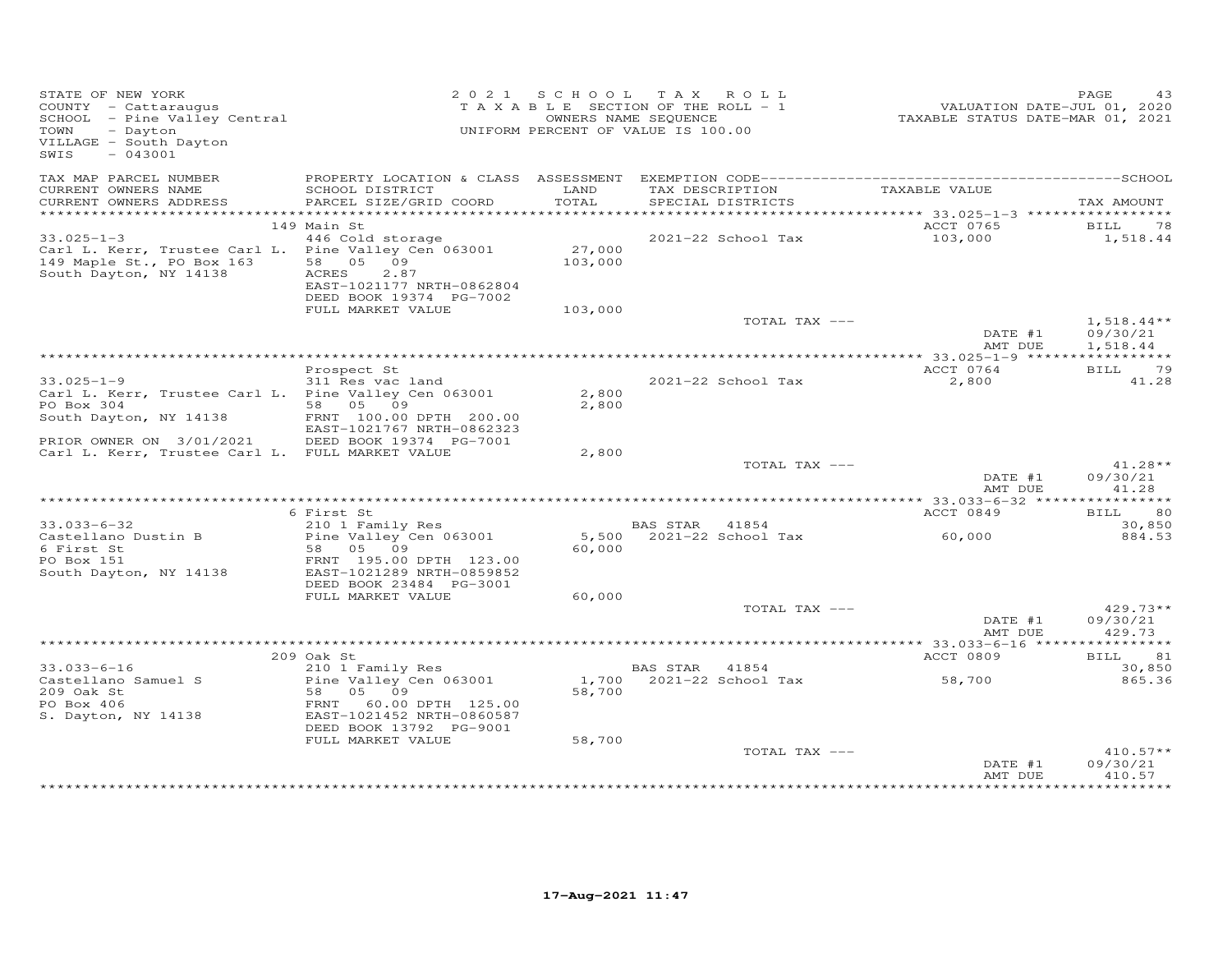| STATE OF NEW YORK<br>COUNTY - Cattaraugus<br>COUNTY - Cattaraugus<br>SCHOOL - Pine Valley Central<br>- Dayton<br>TOWN<br>VILLAGE - South Dayton<br>SWIS<br>$-043001$ |                                                                                                                      | 2021 SCHOOL TAX ROLL<br>T A X A B L E SECTION OF THE ROLL - 1<br>UNIFORM PERCENT OF VALUE IS 100.00 | OWNERS NAME SEQUENCE |                           | <br>2020 VALUATION DATE-JUL 01, 2020<br>2021 TAXABLE STATUS DATE-MAR | PAGE<br>44                |
|----------------------------------------------------------------------------------------------------------------------------------------------------------------------|----------------------------------------------------------------------------------------------------------------------|-----------------------------------------------------------------------------------------------------|----------------------|---------------------------|----------------------------------------------------------------------|---------------------------|
| TAX MAP PARCEL NUMBER<br>CURRENT OWNERS NAME                                                                                                                         | SCHOOL DISTRICT                                                                                                      | LAND                                                                                                |                      | TAX DESCRIPTION           | TAXABLE VALUE                                                        |                           |
| CURRENT OWNERS ADDRESS                                                                                                                                               | PARCEL SIZE/GRID COORD                                                                                               | TOTAL                                                                                               |                      | SPECIAL DISTRICTS         |                                                                      | TAX AMOUNT                |
|                                                                                                                                                                      | Oak St                                                                                                               |                                                                                                     |                      |                           | ACCT 0808                                                            | <b>BILL</b><br>82         |
| $33.033 - 6 - 17$                                                                                                                                                    | 311 Res vac land                                                                                                     |                                                                                                     |                      | 2021-22 School Tax        | 1,700                                                                | 25.06                     |
| Castellano Samuel S<br>209 Oak St<br>PO Box 406<br>South Dayton, NY 14138                                                                                            | Pine Valley Cen 063001<br>58 05 09<br>FRNT 60.00 DPTH 125.00<br>EAST-1021500 NRTH-0860552<br>DEED BOOK 13792 PG-9001 | 1,700<br>1,700                                                                                      |                      |                           |                                                                      |                           |
|                                                                                                                                                                      | FULL MARKET VALUE                                                                                                    | 1,700                                                                                               |                      |                           |                                                                      |                           |
|                                                                                                                                                                      |                                                                                                                      |                                                                                                     |                      | TOTAL TAX ---             | DATE #1                                                              | $25.06**$<br>09/30/21     |
|                                                                                                                                                                      |                                                                                                                      |                                                                                                     |                      |                           | AMT DUE                                                              | 25.06                     |
|                                                                                                                                                                      | Oak St                                                                                                               |                                                                                                     |                      |                           | ACCT 0662                                                            | BILL 83                   |
| $33.033 - 6 - 18$                                                                                                                                                    | 311 Res vac land                                                                                                     |                                                                                                     |                      | 2021-22 School Tax        | 1,700                                                                | 25.06                     |
| Castellano Samuel S                                                                                                                                                  | Pine Valley Cen 063001                                                                                               | 1,700                                                                                               |                      |                           |                                                                      |                           |
| 209 Oak St                                                                                                                                                           | 58 05 09                                                                                                             | 1,700                                                                                               |                      |                           |                                                                      |                           |
| PO Box 406<br>South Dayton, NY 14138                                                                                                                                 | FRNT 60.00 DPTH 57.25<br>EAST-1021569 NRTH-0860545                                                                   |                                                                                                     |                      |                           |                                                                      |                           |
|                                                                                                                                                                      | DEED BOOK 15534 PG-7001<br>FULL MARKET VALUE                                                                         | 1,700                                                                                               |                      |                           |                                                                      |                           |
|                                                                                                                                                                      |                                                                                                                      |                                                                                                     |                      | TOTAL TAX ---             |                                                                      | $25.06**$                 |
|                                                                                                                                                                      |                                                                                                                      |                                                                                                     |                      |                           | DATE #1<br>AMT DUE                                                   | 09/30/21<br>25.06         |
|                                                                                                                                                                      |                                                                                                                      |                                                                                                     |                      |                           |                                                                      |                           |
| $33.033 - 1 - 7.1$                                                                                                                                                   | 517 Pine St<br>460 Bank/Office                                                                                       |                                                                                                     |                      |                           | ACCT 0855                                                            | <b>BILL</b><br>84         |
| Cattaraugus County Bank                                                                                                                                              | Pine Valley Cen 063001                                                                                               | 19,400                                                                                              |                      | 2021-22 School Tax        | 550,000                                                              | 8,108.18                  |
| 120 Main St                                                                                                                                                          | 58 05 09                                                                                                             | 550,000                                                                                             |                      |                           |                                                                      |                           |
| Little Valley, NY 14755                                                                                                                                              | 2.55<br>ACRES                                                                                                        |                                                                                                     |                      |                           |                                                                      |                           |
|                                                                                                                                                                      | EAST-1020080 NRTH-0861847<br>DEED BOOK 17603 PG-3001                                                                 |                                                                                                     |                      |                           |                                                                      |                           |
|                                                                                                                                                                      | FULL MARKET VALUE                                                                                                    | 550,000                                                                                             |                      | TOTAL TAX ---             |                                                                      | $8,108.18**$              |
|                                                                                                                                                                      |                                                                                                                      |                                                                                                     |                      |                           | DATE #1<br>AMT DUE                                                   | 09/30/21<br>8,108.18      |
|                                                                                                                                                                      |                                                                                                                      |                                                                                                     |                      |                           |                                                                      |                           |
|                                                                                                                                                                      | 157 Main St                                                                                                          |                                                                                                     |                      |                           | ACCT 0823                                                            | BILL 85                   |
| $33.025 - 1 - 2.1$<br>Cettell Richard                                                                                                                                | 210 1 Family Res<br>Pine Valley Cen 063001                                                                           |                                                                                                     | BAS STAR 41854       | 19,300 2021-22 School Tax | 68,000                                                               | 30,850<br>1,002.47        |
| 157 Main St<br>S. Dayton, NY 14138                                                                                                                                   | 58 05 09<br>ACRES<br>4.95 BANK<br>017                                                                                | 68,000                                                                                              |                      |                           |                                                                      |                           |
|                                                                                                                                                                      | EAST-1021372 NRTH-0863250<br>DEED BOOK 15600 PG-4002                                                                 |                                                                                                     |                      |                           |                                                                      |                           |
|                                                                                                                                                                      | FULL MARKET VALUE                                                                                                    | 68,000                                                                                              |                      |                           |                                                                      |                           |
|                                                                                                                                                                      |                                                                                                                      |                                                                                                     |                      | TOTAL TAX ---             | DATE #1                                                              | $547.67**$<br>09/30/21    |
|                                                                                                                                                                      |                                                                                                                      |                                                                                                     |                      |                           | AMT DUE                                                              | 547.67<br>* * * * * * * * |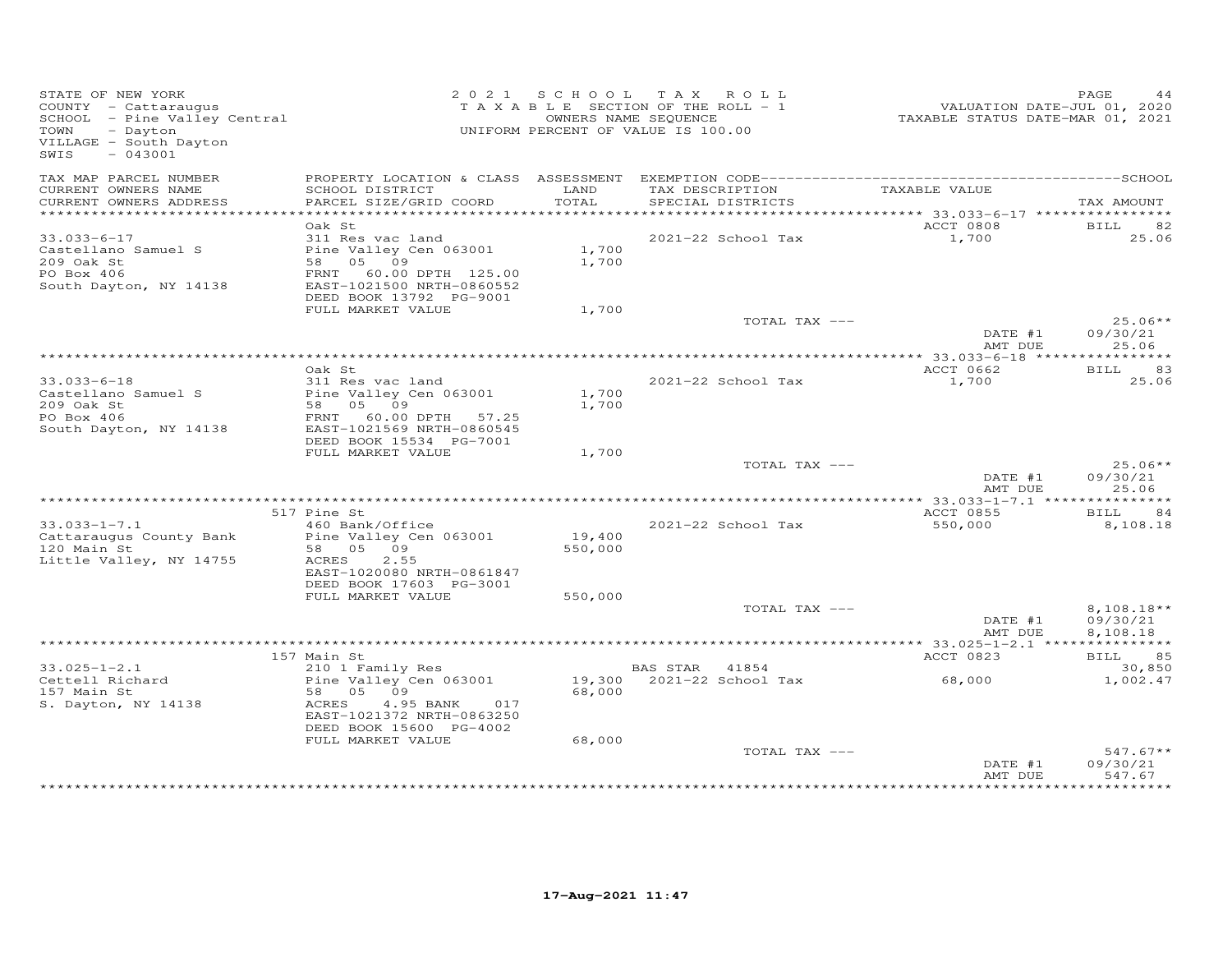| STATE OF NEW YORK<br>COUNTY - Cattaraugus<br>SCHOOL - Pine Valley Central<br>- Dayton<br>TOWN<br>VILLAGE - South Dayton<br>SWIS<br>$-043001$ |                                                                                                                                            |                   | 2021 SCHOOL TAX ROLL<br>TAXABLE SECTION OF THE ROLL - 1<br>OWNERS NAME SEQUENCE<br>UNIFORM PERCENT OF VALUE IS 100.00 | VALUATION DATE-JUL 01, 2020<br>TAXABLE STATUS DATE-MAR 01, 2021 | PAGE                             |
|----------------------------------------------------------------------------------------------------------------------------------------------|--------------------------------------------------------------------------------------------------------------------------------------------|-------------------|-----------------------------------------------------------------------------------------------------------------------|-----------------------------------------------------------------|----------------------------------|
| TAX MAP PARCEL NUMBER<br>CURRENT OWNERS NAME<br>CURRENT OWNERS ADDRESS<br>***********************                                            | SCHOOL DISTRICT<br>PARCEL SIZE/GRID COORD                                                                                                  | LAND<br>TOTAL     | TAX DESCRIPTION<br>SPECIAL DISTRICTS                                                                                  | TAXABLE VALUE                                                   | TAX AMOUNT                       |
|                                                                                                                                              | Mill St                                                                                                                                    |                   |                                                                                                                       | ACCT 0805                                                       | BILL<br>86                       |
| $33.034 - 2 - 10.1$<br>Chase Ronald E II<br>Chase Cheryl A<br>12350 Rte 322<br>South Dayton, NY 14138                                        | 105 Vac farmland<br>Pine Valley Cen 063001<br>58 05 09<br>ACRES 13.35<br>EAST-1024060 NRTH-0861141                                         | 19,900            | AG DIST<br>41720<br>19,900 2021-22 School Tax                                                                         | 7,557                                                           | 12,343<br>111.41                 |
| MAY BE SUBJECT TO PAYMENT                                                                                                                    | DEED BOOK 18931 PG-8001<br>FULL MARKET VALUE                                                                                               | 19,900            |                                                                                                                       |                                                                 |                                  |
| UNDER AGDIST LAW TIL 2025                                                                                                                    |                                                                                                                                            |                   | TOTAL TAX ---                                                                                                         | DATE #1                                                         | $111.41**$<br>09/30/21           |
|                                                                                                                                              |                                                                                                                                            |                   |                                                                                                                       | AMT DUE<br>*************** 33.034-1-12 *****************        | 111.41                           |
| $33.034 - 1 - 12$<br>Cherry Creek Woodcraft Inc<br>PO Box 267                                                                                | 28 Maple St<br>710 Manufacture<br>Pine Valley Cen 063001<br>50 05 09                                                                       | 35,100<br>660,000 | 2021-22 School Tax                                                                                                    | ACCT 0679<br>660,000                                            | BILL<br>87<br>9,729.81           |
| South Dayton, NY 14138                                                                                                                       | Pilot Ex 10/01/01<br>ACRES 11.38<br>EAST-1023226 NRTH-0861910<br>DEED BOOK 5032 PG-4001                                                    |                   |                                                                                                                       |                                                                 |                                  |
|                                                                                                                                              | FULL MARKET VALUE                                                                                                                          | 660,000           | TOTAL TAX ---                                                                                                         |                                                                 | $9,729.81**$                     |
|                                                                                                                                              |                                                                                                                                            |                   |                                                                                                                       | DATE #1<br>AMT DUE                                              | 09/30/21<br>9,729.81             |
|                                                                                                                                              |                                                                                                                                            |                   |                                                                                                                       | ************** 33.034-3-21.1 ***************                    |                                  |
| $33.034 - 3 - 21.1$<br>Cherry Creek Woodcraft Inc<br>Inc<br>PO Box 267<br>South Dayton, NY 14138                                             | Mill St<br>330 Vacant comm<br>Pine Valley Cen 063001<br>58 05 09<br>ACRES<br>2.00<br>EAST-1022573 NRTH-0859810<br>DEED BOOK 00958 PG-01109 | 18,200<br>18,200  | 2021-22 School Tax                                                                                                    | ACCT 0895<br>18,200                                             | BILL<br>88<br>268.31             |
|                                                                                                                                              | FULL MARKET VALUE                                                                                                                          | 18,200            |                                                                                                                       |                                                                 |                                  |
|                                                                                                                                              |                                                                                                                                            |                   | TOTAL TAX ---                                                                                                         | DATE #1<br>AMT DUE                                              | $268.31**$<br>09/30/21<br>268.31 |
|                                                                                                                                              |                                                                                                                                            |                   |                                                                                                                       |                                                                 |                                  |
| $33.042 - 1 - 1.1$<br>Cherry Creek Woodcraft Inc<br>PO Box 267<br>South Dayton, NY 14138                                                     | Mill St<br>710 Manufacture<br>Pine Valley Cen 063001<br>58/57/49 05 09<br>ACRES 20.50                                                      | 49,300<br>254,300 | 2021-22 School Tax                                                                                                    | ACCT 0682<br>254,300                                            | 89<br>BILL<br>3,748.93           |
|                                                                                                                                              | EAST-1022150 NRTH-0859080<br>DEED BOOK 00958 PG-01109                                                                                      |                   |                                                                                                                       |                                                                 |                                  |
|                                                                                                                                              | FULL MARKET VALUE                                                                                                                          | 254,300           | TOTAL TAX ---                                                                                                         |                                                                 | $3,748.93**$                     |
|                                                                                                                                              |                                                                                                                                            |                   |                                                                                                                       | DATE #1<br>AMT DUE                                              | 09/30/21<br>3,748.93             |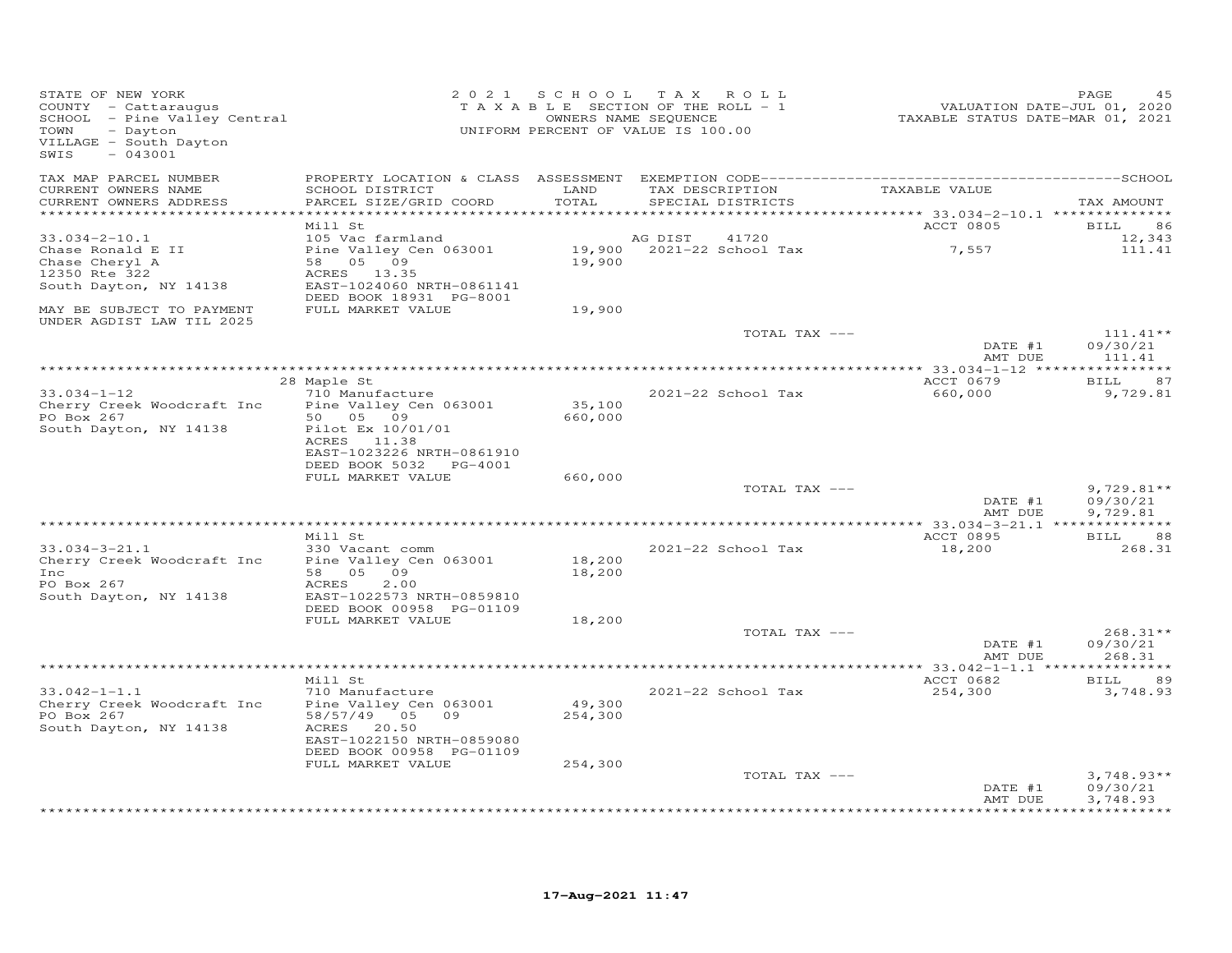| STATE OF NEW YORK<br>COUNTY - Cattaraugus<br>SCHOOL - Pine Valley Central<br>TAXABLE SECTION OF VALUE IS 100.00<br>OWNERS NAME SEQUENCE<br>Tayton<br>Davton<br>SWIS<br>$-043001$ |                                                                                                                                   |                            | 2021 SCHOOL TAX ROLL  |                               | FAGE 46<br>TAXABLE SECTION OF THE ROLL - 1 VALUATION DATE-JUL 01, 2020<br>OWNERS NAME SEQUENCE TAXABLE STATUS DATE-MAR 01, 2021 | PAGE<br>46                               |
|----------------------------------------------------------------------------------------------------------------------------------------------------------------------------------|-----------------------------------------------------------------------------------------------------------------------------------|----------------------------|-----------------------|-------------------------------|---------------------------------------------------------------------------------------------------------------------------------|------------------------------------------|
| TAX MAP PARCEL NUMBER<br>CURRENT OWNERS NAME<br>CURRENT OWNERS ADDRESS                                                                                                           | SCHOOL DISTRICT LAND<br>PARCEL SIZE/GRID COORD                                                                                    | TOTAL                      | SPECIAL DISTRICTS     | TAX DESCRIPTION TAXABLE VALUE |                                                                                                                                 | TAX AMOUNT                               |
|                                                                                                                                                                                  | OFF Mill St                                                                                                                       |                            |                       |                               | ACCT 1330 BILL                                                                                                                  | 90                                       |
| $33.042 - 1 - 1.4$<br>Cherry Creek Woodcraft Inc Pine Valley Cen 063001<br>PO Box 267<br>South Dayton, NY 14138                                                                  | 312 Vac w/imprv<br>$49/57$ $05$ 09<br>ACRES<br>3.35<br>EAST-1022599 NRTH-0859520<br>DEED BOOK 00958 PG-01109<br>FULL MARKET VALUE | 20,900<br>21,700<br>21,700 |                       | 2021-22 School Tax            | 21,700                                                                                                                          | 319.90                                   |
|                                                                                                                                                                                  |                                                                                                                                   |                            |                       | TOTAL TAX ---                 |                                                                                                                                 | $319.90**$                               |
|                                                                                                                                                                                  |                                                                                                                                   |                            |                       |                               | DATE #1<br>AMT DUE                                                                                                              | 09/30/21<br>319.90                       |
|                                                                                                                                                                                  |                                                                                                                                   |                            |                       |                               |                                                                                                                                 | BILL 91                                  |
| $33.033 - 6 - 26$                                                                                                                                                                | 22 First St<br>210 1 Family Res                                                                                                   |                            | <b>BAS STAR</b> 41854 |                               | ACCT 0821                                                                                                                       | 30,850                                   |
| Collver Ruth-Elaine<br>(Bolles)<br>2424 County Road 222<br>Wildwood, FL 34785                                                                                                    | Pine Valley Cen 063001<br>58 05 09<br>FRNT 120.00 DPTH 150.00<br>BANK 032<br>EAST-1021582 NRTH-0860197                            | 82,800                     |                       |                               |                                                                                                                                 | 1,220.65                                 |
|                                                                                                                                                                                  | DEED BOOK 865 PG-00539<br>FULL MARKET VALUE                                                                                       | 82,800                     |                       |                               |                                                                                                                                 |                                          |
|                                                                                                                                                                                  |                                                                                                                                   |                            |                       | TOTAL TAX ---                 | DATE #1                                                                                                                         | $765.85**$<br>09/30/21<br>AMT DUE 765.85 |
|                                                                                                                                                                                  |                                                                                                                                   |                            |                       |                               | <b>ACCT 0832</b>                                                                                                                | BILL 92                                  |
| $33.033 - 6 - 22$<br>Colvenbach Bruce<br>127 Oak St<br>127 Oak St                                                                                                                | 127 Oak St<br>210 1 Family Res<br>Pine Valley Cen 063001<br>58 05 09                                                              | 79,100                     | <b>BAS STAR</b> 41854 |                               |                                                                                                                                 | 30,850<br>1,166.10                       |
| South Dayton, NY 14138                                                                                                                                                           | FRNT 120.00 DPTH 125.00<br>EAST-1021857 NRTH-0860298<br>DEED BOOK 29147 PG-4001<br>FULL MARKET VALUE                              | 79,100                     |                       |                               |                                                                                                                                 |                                          |
|                                                                                                                                                                                  |                                                                                                                                   |                            |                       | TOTAL TAX ---                 |                                                                                                                                 | $711.31**$                               |
|                                                                                                                                                                                  |                                                                                                                                   |                            |                       |                               | $\text{DATE}$ #1<br>AMT DUE                                                                                                     | 09/30/21<br>711.31                       |
|                                                                                                                                                                                  | 117 Main St                                                                                                                       |                            |                       |                               | ACCT 0690                                                                                                                       | BILL 93                                  |
| $33.025 - 1 - 24$                                                                                                                                                                | 210 1 Family Res                                                                                                                  |                            | <b>BAS STAR 41854</b> |                               |                                                                                                                                 | 30,850                                   |
| South Dayton, NY 14138                                                                                                                                                           | ACRES<br>3.10 BANK 017<br>EAST-1020575 NRTH-0862210<br>DEED BOOK 5284 PG-4002                                                     | 98,400                     |                       |                               | BAS STAR 41854<br>17,300 2021-22 School Tax 98,400                                                                              | 1,450.63                                 |
|                                                                                                                                                                                  | FULL MARKET VALUE                                                                                                                 | 98,400                     |                       |                               |                                                                                                                                 |                                          |
|                                                                                                                                                                                  |                                                                                                                                   |                            |                       | TOTAL TAX ---                 | DATE #1<br>AMT DUE                                                                                                              | 995.83**<br>09/30/21<br>995.83           |
|                                                                                                                                                                                  |                                                                                                                                   |                            |                       |                               |                                                                                                                                 | * * * * * * * * * *                      |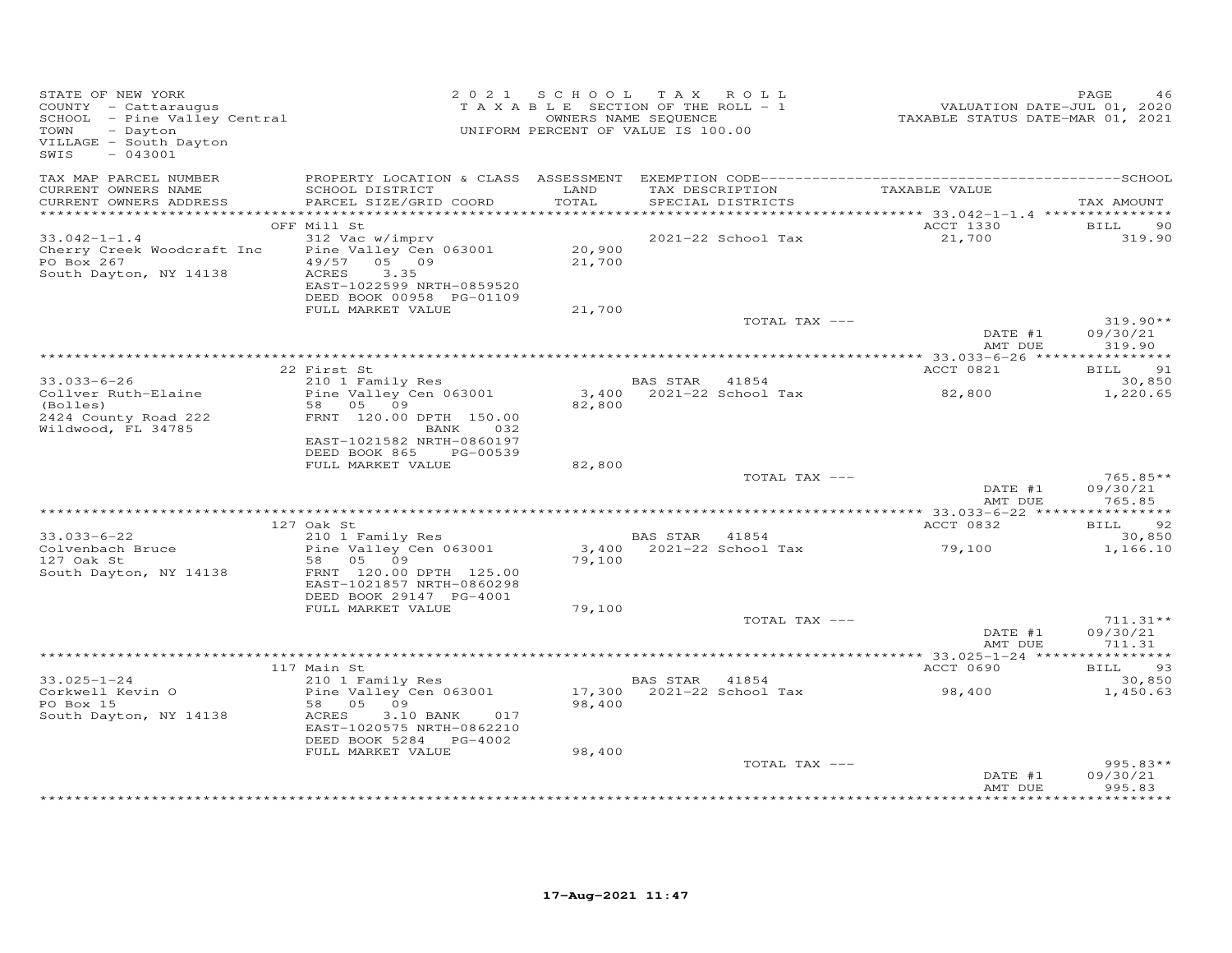| STATE OF NEW YORK<br>COUNTY - Cattaraugus<br>SCHOOL - Pine Valley Central<br>Desiter<br>VILLAGE - South Dayton<br>SWIS<br>$-043001$ |                                                                                             |                 | 2021 SCHOOL TAX ROLL<br>TAXABLE SECTION OF THE ROLL - 1<br>OWNERS NAME SEQUENCE<br>UNIFORM PERCENT OF VALUE IS 100.00 | 1, 1412<br>7020, VALUATION DATE-JUL<br>7021 TAXABLE STATUS DATE-MAR | PAGE<br>47           |
|-------------------------------------------------------------------------------------------------------------------------------------|---------------------------------------------------------------------------------------------|-----------------|-----------------------------------------------------------------------------------------------------------------------|---------------------------------------------------------------------|----------------------|
| TAX MAP PARCEL NUMBER<br>CURRENT OWNERS NAME<br>CURRENT OWNERS ADDRESS                                                              | SCHOOL DISTRICT<br>PARCEL SIZE/GRID COORD                                                   | LAND<br>TOTAL   | TAX DESCRIPTION TAXABLE VALUE<br>SPECIAL DISTRICTS                                                                    |                                                                     | TAX AMOUNT           |
|                                                                                                                                     |                                                                                             |                 |                                                                                                                       |                                                                     |                      |
|                                                                                                                                     | 60 Pine St                                                                                  |                 |                                                                                                                       | ACCT 0847                                                           | <b>BILL</b><br>94    |
| $33.034 - 2 - 1$                                                                                                                    | 210 1 Family Res                                                                            |                 | BAS STAR 41854                                                                                                        |                                                                     | 30,850               |
| Cortright John<br>60 Pine St                                                                                                        | Pine Valley Cen 063001                                                                      |                 | 1,700 $2021-22$ School Tax                                                                                            | 36,500                                                              | 538.09               |
| 60 Pine St<br>S. Dayton, NY 14138                                                                                                   | 58 05 09<br>FRNT 60.00 DPTH 213.00<br>EAST-1023072 NRTH-0860028                             | 36,500          |                                                                                                                       |                                                                     |                      |
|                                                                                                                                     | DEED BOOK 11334 PG-4001                                                                     |                 |                                                                                                                       |                                                                     |                      |
|                                                                                                                                     | FULL MARKET VALUE                                                                           | 36,500          | TOTAL TAX ---                                                                                                         |                                                                     | $83.29**$            |
|                                                                                                                                     |                                                                                             |                 |                                                                                                                       | DATE #1                                                             | 09/30/21             |
|                                                                                                                                     |                                                                                             |                 |                                                                                                                       | AMT DUE                                                             | 83.29                |
|                                                                                                                                     |                                                                                             |                 |                                                                                                                       |                                                                     |                      |
|                                                                                                                                     | 3 Third St                                                                                  |                 |                                                                                                                       | ACCT 0882                                                           | <b>BILL</b><br>95    |
| $33.025 - 1 - 15$                                                                                                                   | 210 1 Family Res                                                                            |                 | 2021-22 School Tax                                                                                                    | 79,500                                                              | 1,172.00             |
| Dahl Jason R<br>Dahl Gabriela R                                                                                                     |                                                                                             | 2,800<br>79,500 |                                                                                                                       |                                                                     |                      |
| 19801 Bellehurst Loop                                                                                                               |                                                                                             |                 |                                                                                                                       |                                                                     |                      |
| Land O Lakes, FL 34638                                                                                                              | 2.0 1 ramily Res 063001<br>58 05 09<br>FRNT 100.00 DPTH 112.50<br>EAST-1021303 NRTH-0862184 |                 |                                                                                                                       |                                                                     |                      |
|                                                                                                                                     | DEED BOOK 2019    PG-15110                                                                  |                 |                                                                                                                       |                                                                     |                      |
|                                                                                                                                     | FULL MARKET VALUE                                                                           | 79,500          |                                                                                                                       |                                                                     |                      |
|                                                                                                                                     |                                                                                             |                 | TOTAL TAX ---                                                                                                         |                                                                     | $1,172.00**$         |
|                                                                                                                                     |                                                                                             |                 |                                                                                                                       | $\overline{\text{DATE}}$ #1<br>AMT DUE                              | 09/30/21<br>1,172.00 |
|                                                                                                                                     |                                                                                             |                 |                                                                                                                       |                                                                     |                      |
|                                                                                                                                     | 412 Second St                                                                               |                 |                                                                                                                       | ACCT 0711                                                           | BILL 96              |
| $33.033 - 4 - 1$                                                                                                                    | 210 1 Family Res                                                                            |                 | <b>BAS STAR</b> 41854                                                                                                 |                                                                     | 30,850               |
| Danner Michael P<br>Pillard Tracy L<br>412 Second St<br>Pillard Tracy L<br>412 Second St<br>PERNT 150.00 DPTH 150.00<br>BANK 017    | Pine Valley Cen 063001                                                                      |                 | 4,200 2021-22 School Tax                                                                                              | 88,400                                                              | 1,303.21             |
|                                                                                                                                     |                                                                                             | 88,400          |                                                                                                                       |                                                                     |                      |
| PO Box 238                                                                                                                          | 017                                                                                         |                 |                                                                                                                       |                                                                     |                      |
| S. Dayton, NY 14138                                                                                                                 | BANK<br>EAST-1021924 NRTH-0861967                                                           |                 |                                                                                                                       |                                                                     |                      |
|                                                                                                                                     | DEED BOOK 11341 PG-7003                                                                     |                 |                                                                                                                       |                                                                     |                      |
|                                                                                                                                     | FULL MARKET VALUE                                                                           | 88,400          |                                                                                                                       |                                                                     |                      |
|                                                                                                                                     |                                                                                             |                 | TOTAL TAX ---                                                                                                         |                                                                     | 848.41**             |
|                                                                                                                                     |                                                                                             |                 |                                                                                                                       | DATE #1<br>AMT DUE                                                  | 09/30/21<br>848.41   |
|                                                                                                                                     | 115 Maple St                                                                                |                 |                                                                                                                       | ACCT 0728                                                           | BILL 97              |
| $33.033 - 4 - 28$                                                                                                                   | 210 1 Family Res                                                                            |                 | BAS STAR 41854                                                                                                        |                                                                     | 30,850               |
| Dawley Bryan C                                                                                                                      | Pine Valley Cen 063001                                                                      |                 | 2,800 2021-22 School Tax 49,200                                                                                       |                                                                     | 725.31               |
| PO Box 70                                                                                                                           | 58 05 09                                                                                    | 49,200          |                                                                                                                       |                                                                     |                      |
| South Dayton, NY 14138                                                                                                              | FRNT 100.00 DPTH 150.00<br>EAST-1021769 NRTH-0861192<br>DEED BOOK 00938 PG-00672            |                 |                                                                                                                       |                                                                     |                      |
|                                                                                                                                     | FULL MARKET VALUE                                                                           | 49,200          |                                                                                                                       |                                                                     |                      |
|                                                                                                                                     |                                                                                             |                 | TOTAL TAX ---                                                                                                         |                                                                     | $270.52**$           |
|                                                                                                                                     |                                                                                             |                 |                                                                                                                       | DATE #1<br>AMT DUE                                                  | 09/30/21<br>270.52   |
|                                                                                                                                     |                                                                                             |                 |                                                                                                                       |                                                                     | *********            |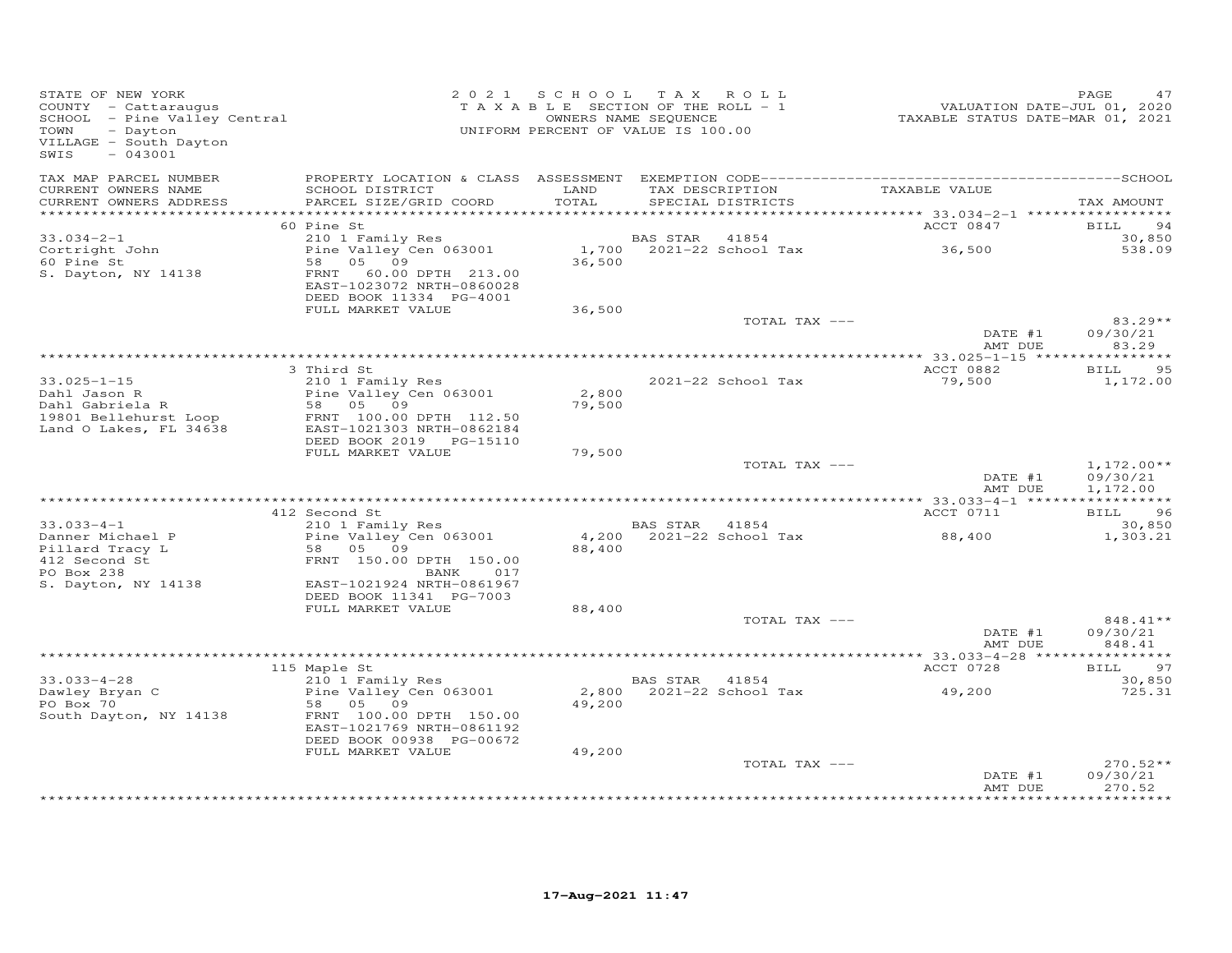| STATE OF NEW YORK<br>COUNTY - Cattaraugus<br>SCHOOL - Pine Valley Central<br>VILLAGE - South Dayton<br>SWIS<br>$-043001$                         |                                                      |        | 2021 SCHOOL TAX ROLL<br>TAXABLE SECTION OF THE ROLL - 1<br>OWNERS NAME SEQUENCE<br>UNIFORM PERCENT OF VALUE IS 100.00 | VALUATION DATE-JUL 01, 2020<br>TAXABLE STATUS DATE-MAR 01, 2021 | PAGE<br>48               |
|--------------------------------------------------------------------------------------------------------------------------------------------------|------------------------------------------------------|--------|-----------------------------------------------------------------------------------------------------------------------|-----------------------------------------------------------------|--------------------------|
| TAX MAP PARCEL NUMBER<br>CURRENT OWNERS NAME                                                                                                     | SCHOOL DISTRICT                                      | LAND   | TAX DESCRIPTION TAXABLE VALUE                                                                                         |                                                                 |                          |
| CURRENT OWNERS ADDRESS                                                                                                                           | PARCEL SIZE/GRID COORD                               | TOTAL  | SPECIAL DISTRICTS                                                                                                     |                                                                 | TAX AMOUNT               |
|                                                                                                                                                  | 123 Maple St                                         |        |                                                                                                                       | ACCT 0795                                                       | <b>BILL</b><br>98        |
| $33.033 - 4 - 33$                                                                                                                                | 210 1 Family Res                                     |        | 2021-22 School Tax                                                                                                    | 63,300                                                          | 933.18                   |
| Dawley Kyle C<br>Dawley Kyle C<br>Beightol Jeffrey Bine Valley Cen 063001<br>123 Maple St<br>South Dayton, NY 14138<br>EAST-1021607 NRTH-0861308 | 210 1 Family Res<br>Pine Valley Cen 063001 2,800     | 63,300 |                                                                                                                       |                                                                 |                          |
|                                                                                                                                                  | DEED BOOK 22672 PG-5001                              |        |                                                                                                                       |                                                                 |                          |
|                                                                                                                                                  | FULL MARKET VALUE                                    | 63,300 |                                                                                                                       |                                                                 |                          |
|                                                                                                                                                  |                                                      |        | TOTAL TAX ---                                                                                                         |                                                                 | $933.18**$               |
|                                                                                                                                                  |                                                      |        |                                                                                                                       | DATE #1<br>AMT DUE                                              | 09/30/21<br>933.18       |
|                                                                                                                                                  |                                                      |        |                                                                                                                       |                                                                 |                          |
|                                                                                                                                                  | 11 Third St                                          |        |                                                                                                                       | ACCT 5018                                                       | <b>BILL</b><br>99        |
| $33.025 - 1 - 12$                                                                                                                                | 210 1 Family Res                                     |        | 2021-22 School Tax                                                                                                    | 70,100                                                          | 1,033.42                 |
| DiPietro Taylor                                                                                                                                  | Pine Valley Cen 063001                               | 70,100 |                                                                                                                       |                                                                 | 331.61                   |
| Dunkirk, NY 14048                                                                                                                                | FRNT 55.00 DPTH 244.00<br>BANK<br>017                |        |                                                                                                                       |                                                                 |                          |
|                                                                                                                                                  | EAST-1021351 NRTH-0862364<br>DEED BOOK 20200 PG-5324 |        |                                                                                                                       |                                                                 |                          |
|                                                                                                                                                  | FULL MARKET VALUE                                    | 70,100 |                                                                                                                       |                                                                 |                          |
|                                                                                                                                                  |                                                      |        | TOTAL TAX ---                                                                                                         | DATE $#1$                                                       | $1,365.03**$<br>09/30/21 |
|                                                                                                                                                  |                                                      |        |                                                                                                                       | AMT DUE                                                         | 1,365.03                 |
|                                                                                                                                                  | 281 Mill St                                          |        |                                                                                                                       | ACCT 1388                                                       | BILL 100                 |
| $33.034 - 1 - 13.2$                                                                                                                              | 270 Mfg housing                                      |        | ENH STAR 41834                                                                                                        |                                                                 | 50,400                   |
| Duntley Luise M<br>281 Mill St                                                                                                                   | Pine Valley Cen 063001                               |        | $23,200$ $2021-22$ School Tax 50,400                                                                                  |                                                                 | 743.00                   |
| 281 Mill St                                                                                                                                      | 50 05 09                                             | 50,400 |                                                                                                                       |                                                                 |                          |
| South Dayton, NY 14138                                                                                                                           | ACRES<br>4.80<br>EAST-1023915 NRTH-0861813           |        |                                                                                                                       |                                                                 |                          |
|                                                                                                                                                  | DEED BOOK 12136 PG-8001                              |        |                                                                                                                       |                                                                 |                          |
|                                                                                                                                                  | FULL MARKET VALUE                                    | 50,400 | TOTAL TAX ---                                                                                                         |                                                                 | $0.00**$                 |
|                                                                                                                                                  |                                                      |        |                                                                                                                       |                                                                 |                          |
|                                                                                                                                                  | Pine St                                              |        |                                                                                                                       | <b>ACCT 1225</b>                                                | <b>BILL</b> 101          |
| $33.025 - 1 - 28$                                                                                                                                | 311 Res vac land                                     |        | AG DIST 41720                                                                                                         |                                                                 | 9,632                    |
| Dye James N                                                                                                                                      | Pine Valley Cen 063001                               |        | AG DISI 41720<br>12,500 2021-22 School Tax 2,868                                                                      |                                                                 | 42.28                    |
| Dye Jennifer J                                                                                                                                   | 58 05 09                                             | 12,500 |                                                                                                                       |                                                                 |                          |
| 8568 Silver Creek Rd                                                                                                                             | 5.60<br>ACRES                                        |        |                                                                                                                       |                                                                 |                          |
| South Dayton, NY 14138                                                                                                                           | EAST-1019833 NRTH-0862413<br>DEED BOOK 25761 PG-3001 |        |                                                                                                                       |                                                                 |                          |
| MAY BE SUBJECT TO PAYMENT                                                                                                                        | FULL MARKET VALUE                                    | 12,500 |                                                                                                                       |                                                                 |                          |
| UNDER AGDIST LAW TIL 2025                                                                                                                        |                                                      |        |                                                                                                                       |                                                                 |                          |
|                                                                                                                                                  |                                                      |        | TOTAL TAX ---                                                                                                         |                                                                 | $42.28**$                |
|                                                                                                                                                  |                                                      |        |                                                                                                                       | DATE #1<br>AMT DUE                                              | 09/30/21<br>42.28        |
|                                                                                                                                                  |                                                      |        |                                                                                                                       |                                                                 | *********                |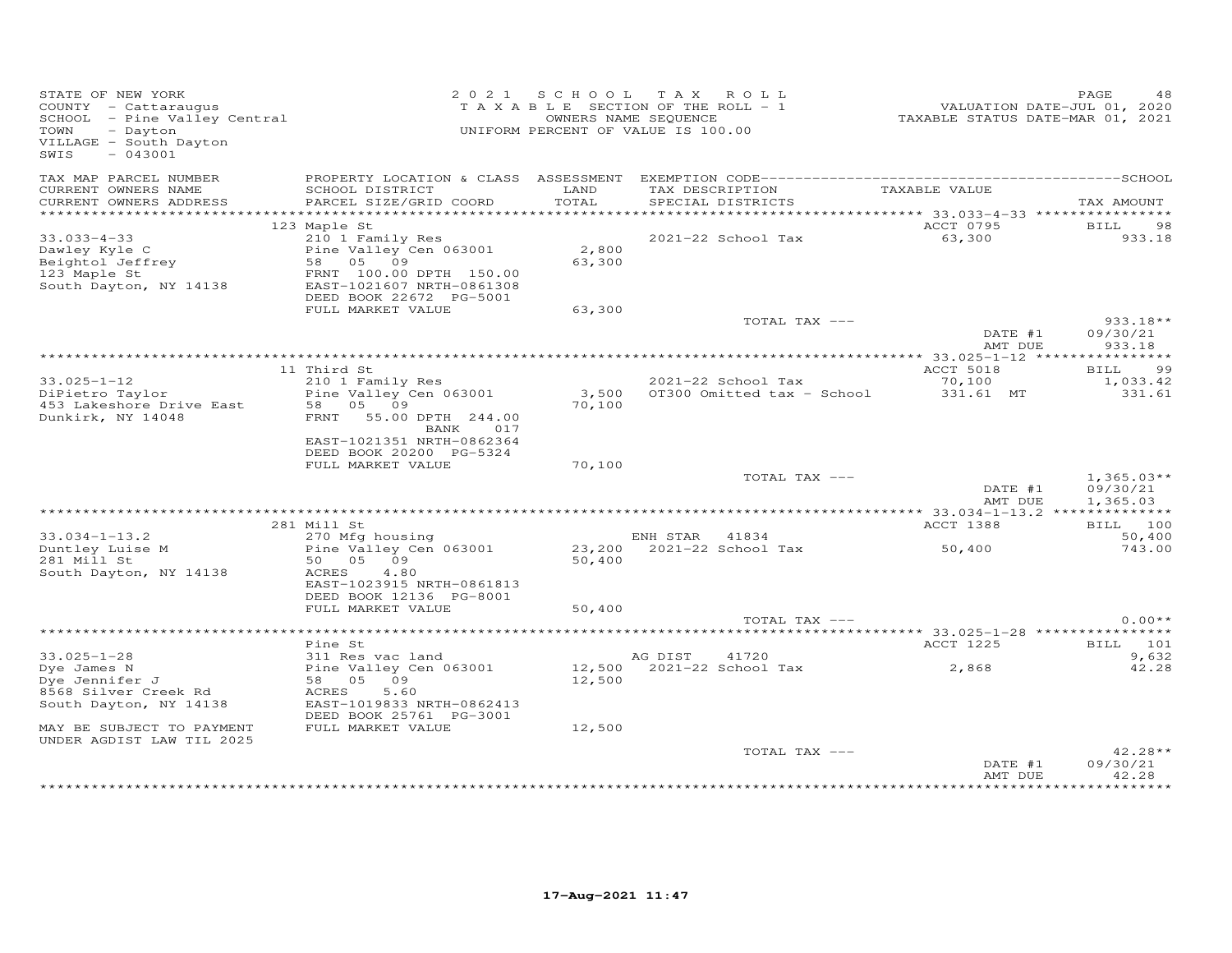| STATE OF NEW YORK<br>COUNTY - Cattaraugus<br>SCHOOL - Pine Valley Central<br>TOWN<br>- Dayton<br>VILLAGE - South Dayton<br>SWIS<br>$-043001$ |                                           |                 | 2021 SCHOOL TAX ROLL<br>TAXABLE SECTION OF THE ROLL - 1<br>OWNERS NAME SEQUENCE<br>UNIFORM PERCENT OF VALUE IS 100.00 | VALUATION DATE-JUL 01, 2020<br>TAXABLE STATUS DATE-MAR 01, 2021 | PAGE<br>49                    |
|----------------------------------------------------------------------------------------------------------------------------------------------|-------------------------------------------|-----------------|-----------------------------------------------------------------------------------------------------------------------|-----------------------------------------------------------------|-------------------------------|
| TAX MAP PARCEL NUMBER<br>CURRENT OWNERS NAME<br>CURRENT OWNERS ADDRESS                                                                       | SCHOOL DISTRICT<br>PARCEL SIZE/GRID COORD | LAND<br>TOTAL   | TAX DESCRIPTION<br>SPECIAL DISTRICTS                                                                                  | TAXABLE VALUE                                                   | TAX AMOUNT                    |
|                                                                                                                                              |                                           |                 |                                                                                                                       | ********** 33.041-1-1.1 ****************                        |                               |
|                                                                                                                                              | 7 Oaks Rd                                 |                 |                                                                                                                       | ACCT 0707                                                       | BILL 102                      |
| $33.041 - 1 - 1.1$                                                                                                                           | 100 Agricultural                          |                 | AG DIST<br>41720                                                                                                      |                                                                 | 41,603                        |
| Dye Timothy & Margaret                                                                                                                       | Pine Valley Cen 063001                    |                 | 84,200 2021-22 School Tax                                                                                             | 47,497                                                          | 700.21                        |
| King Rebecca                                                                                                                                 | 57/58 05 09                               | 89,100          |                                                                                                                       |                                                                 |                               |
| 7 Allegany Rd                                                                                                                                | $L/p$ 919-115                             |                 |                                                                                                                       |                                                                 |                               |
| South Dayton, NY 14138                                                                                                                       | ACRES<br>56.50                            |                 |                                                                                                                       |                                                                 |                               |
|                                                                                                                                              | EAST-1020286 NRTH-0859167                 |                 |                                                                                                                       |                                                                 |                               |
| MAY BE SUBJECT TO PAYMENT                                                                                                                    | DEED BOOK 30518 PG-9001                   |                 |                                                                                                                       |                                                                 |                               |
| UNDER AGDIST LAW TIL 2025                                                                                                                    | FULL MARKET VALUE                         | 89,100          | TOTAL TAX ---                                                                                                         |                                                                 | $700.21**$                    |
|                                                                                                                                              |                                           |                 |                                                                                                                       | DATE #1                                                         | 09/30/21                      |
|                                                                                                                                              |                                           |                 |                                                                                                                       | AMT DUE                                                         | 700.21                        |
|                                                                                                                                              |                                           |                 |                                                                                                                       | ** 33.033-3-26 *****************                                |                               |
|                                                                                                                                              | 404 Pine St                               |                 |                                                                                                                       | ACCT 0713                                                       | BILL 103                      |
| $33.033 - 3 - 26$                                                                                                                            | 210 1 Family Res                          |                 | 2021-22 School Tax                                                                                                    | 68,100                                                          | 1,003.94                      |
| Eklund Londa L<br>Eklund Larry C                                                                                                             | Pine Valley Cen 063001<br>58 05 09        | 2,800<br>68,100 |                                                                                                                       |                                                                 |                               |
| PO Box 136                                                                                                                                   | FRNT 100.00 DPTH 150.00                   |                 |                                                                                                                       |                                                                 |                               |
| South Dayton, NY 14138                                                                                                                       | EAST-1021274 NRTH-0861360                 |                 |                                                                                                                       |                                                                 |                               |
|                                                                                                                                              | DEED BOOK 865<br>PG-00323                 |                 |                                                                                                                       |                                                                 |                               |
|                                                                                                                                              | FULL MARKET VALUE                         | 68,100          |                                                                                                                       |                                                                 |                               |
|                                                                                                                                              |                                           |                 | TOTAL TAX ---                                                                                                         |                                                                 | $1,003.94**$                  |
|                                                                                                                                              |                                           |                 |                                                                                                                       | DATE #1                                                         | 09/30/21                      |
|                                                                                                                                              |                                           |                 |                                                                                                                       | AMT DUE                                                         | 1,003.94                      |
|                                                                                                                                              |                                           |                 |                                                                                                                       |                                                                 |                               |
|                                                                                                                                              | 11 Cherry St                              |                 |                                                                                                                       | ACCT 0803                                                       | BILL 104                      |
| $33.033 - 4 - 15$                                                                                                                            | 210 1 Family Res                          |                 | ENH STAR 41834                                                                                                        |                                                                 | 67,000                        |
| Ellis Jack L Jr                                                                                                                              | Pine Valley Cen 063001                    | 2,800           | 2021-22 School Tax                                                                                                    | 67,000                                                          | 987.72                        |
| PO Box 344                                                                                                                                   | 58 05 09                                  | 67,000          |                                                                                                                       |                                                                 |                               |
| South Dayton, NY 14138                                                                                                                       | FRNT 100.00 DPTH 150.00                   |                 |                                                                                                                       |                                                                 |                               |
|                                                                                                                                              | BANK<br>081<br>EAST-1022022 NRTH-0861462  |                 |                                                                                                                       |                                                                 |                               |
|                                                                                                                                              | DEED BOOK 00939 PG-00277                  |                 |                                                                                                                       |                                                                 |                               |
|                                                                                                                                              | FULL MARKET VALUE                         | 67,000          |                                                                                                                       |                                                                 |                               |
|                                                                                                                                              |                                           |                 | TOTAL TAX ---                                                                                                         |                                                                 | $0.00**$                      |
|                                                                                                                                              |                                           |                 |                                                                                                                       |                                                                 |                               |
|                                                                                                                                              | 1 Mill St                                 |                 |                                                                                                                       | ACCT 0692                                                       | <b>BILL</b> 105               |
| $33.033 - 6 - 39$                                                                                                                            | 210 1 Family Res                          |                 | 2021-22 School Tax                                                                                                    | 39,400                                                          | 580.84                        |
| Ellis Justin                                                                                                                                 | Pine Valley Cen 063001                    | 15,100          |                                                                                                                       |                                                                 |                               |
| 7 Mill St                                                                                                                                    | 58 05 09                                  | 39,400          |                                                                                                                       |                                                                 |                               |
| PO Box 12                                                                                                                                    | ACRES<br>$1.03$ BANK<br>017               |                 |                                                                                                                       |                                                                 |                               |
| South Dayton, NY 14138                                                                                                                       | EAST-1022200 NRTH-0859859                 |                 |                                                                                                                       |                                                                 |                               |
|                                                                                                                                              | DEED BOOK 4334 PG-7002                    |                 |                                                                                                                       |                                                                 |                               |
|                                                                                                                                              | FULL MARKET VALUE                         | 39,400          |                                                                                                                       |                                                                 |                               |
|                                                                                                                                              |                                           |                 | TOTAL TAX ---                                                                                                         |                                                                 | 580.84**                      |
|                                                                                                                                              |                                           |                 |                                                                                                                       | DATE #1                                                         | 09/30/21                      |
|                                                                                                                                              |                                           |                 |                                                                                                                       | AMT DUE                                                         | 580.84<br>* * * * * * * * * * |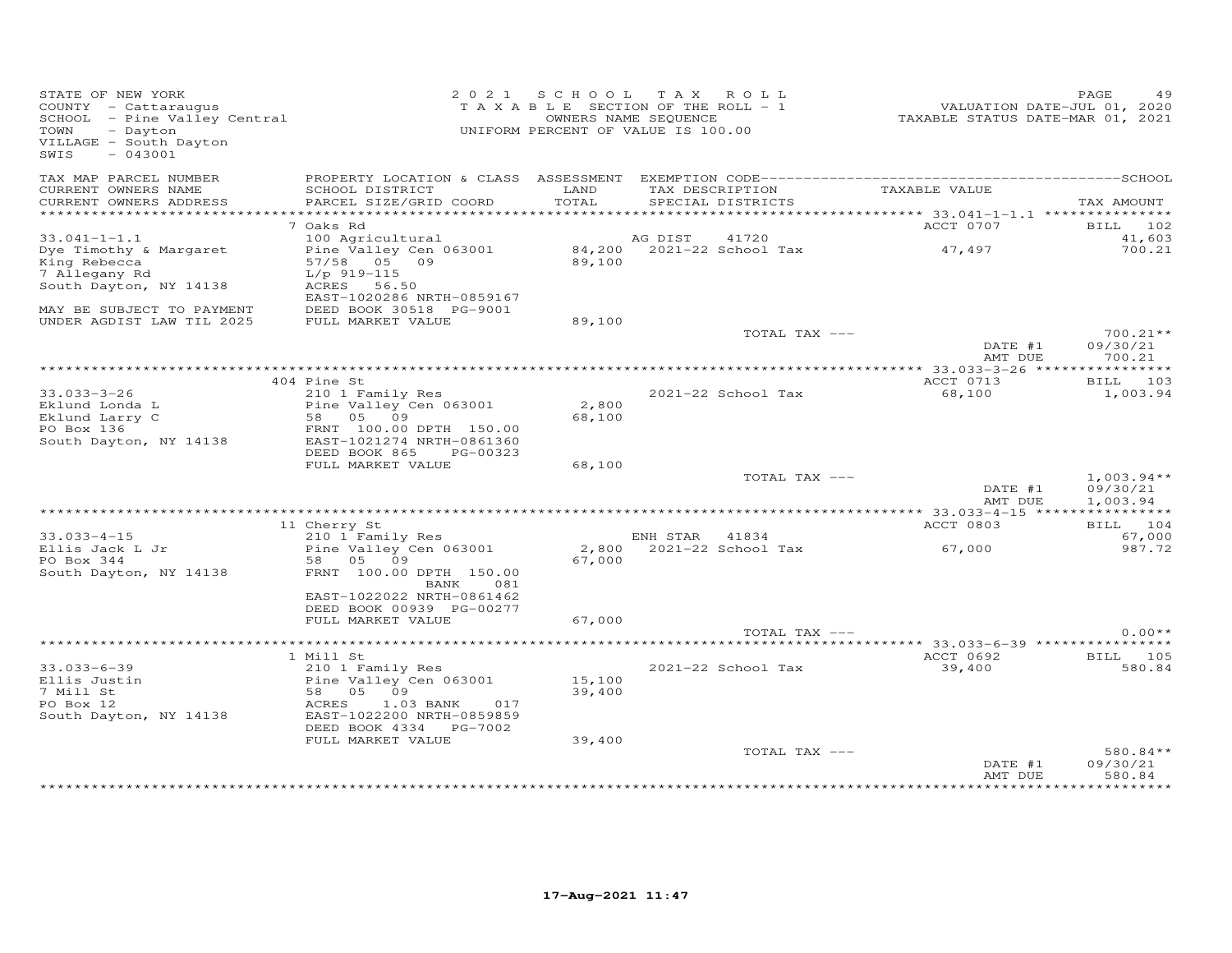| STATE OF NEW YORK<br>STATE OF NEW YORN<br>COUNTY - Cattaraugus<br>SCHOOL - Pine Valley Central<br>- CHOOL - CHOO<br>- Dayton<br>VILLAGE - South Dayton<br>$-043001$<br>SWIS |                                                                                                                                                 |                   | 2021 SCHOOL TAX ROLL<br>TAXABLE SECTION OF THE ROLL - 1<br>OWNERS NAME SEQUENCE<br>UNIFORM PERCENT OF VALUE IS 100.00 | VALUATION DATE-JUL 01, 2020<br>TAXABLE STATUS DATE-MAR 01, 2021 | 50<br>PAGE                                           |
|-----------------------------------------------------------------------------------------------------------------------------------------------------------------------------|-------------------------------------------------------------------------------------------------------------------------------------------------|-------------------|-----------------------------------------------------------------------------------------------------------------------|-----------------------------------------------------------------|------------------------------------------------------|
| TAX MAP PARCEL NUMBER<br>CURRENT OWNERS NAME                                                                                                                                | SCHOOL DISTRICT                                                                                                                                 | LAND              | TAX DESCRIPTION TAXABLE VALUE                                                                                         |                                                                 |                                                      |
| CURRENT OWNERS ADDRESS                                                                                                                                                      | PARCEL SIZE/GRID COORD                                                                                                                          | TOTAL             | SPECIAL DISTRICTS                                                                                                     |                                                                 | TAX AMOUNT                                           |
|                                                                                                                                                                             | 133 Oak St                                                                                                                                      |                   |                                                                                                                       | ACCT 0872                                                       | BILL 106                                             |
| $33.033 - 6 - 21$<br>Ellis Laurence E<br>11969 Ruckh Hill Rd<br>PO Box 13<br>Leon, NY 14751                                                                                 | 210 1 Family Res<br>Pine Valley Cen 063001<br>58 05 09<br>FRNT 60.00 DPTH 125.00<br>EAST-1021785 NRTH-0860350<br>DEED BOOK 16175 PG-4002        | 1,700<br>29,500   | 2021-22 School Tax                                                                                                    | 29,500                                                          | 434.89                                               |
|                                                                                                                                                                             | FULL MARKET VALUE                                                                                                                               | 29,500            |                                                                                                                       |                                                                 |                                                      |
|                                                                                                                                                                             |                                                                                                                                                 |                   | TOTAL TAX ---                                                                                                         | DATE #1                                                         | 434.89**<br>09/30/21                                 |
|                                                                                                                                                                             |                                                                                                                                                 |                   |                                                                                                                       | AMT DUE                                                         | 434.89                                               |
|                                                                                                                                                                             | 19 First St                                                                                                                                     |                   |                                                                                                                       | ACCT 0773                                                       | BILL 107                                             |
| $33.033 - 6 - 6$                                                                                                                                                            | 270 Mfg housing                                                                                                                                 |                   | BAS STAR 41854                                                                                                        |                                                                 | 30,850                                               |
| Ellis Rhoda<br>Enyder Terry<br>19 First St<br>PO Box 337<br>PO Box 337<br>South Dayton, NY 14138                                                                            | Pine Valley Cen 063001<br>58 05 09<br>FRNT 260.00 DPTH 150.00<br>EAST-1021389 NRTH-0860231<br>DEED BOOK 00953 PG-00736                          | 65,000            |                                                                                                                       |                                                                 | 958.24                                               |
|                                                                                                                                                                             | FULL MARKET VALUE                                                                                                                               | 65,000            |                                                                                                                       |                                                                 |                                                      |
|                                                                                                                                                                             |                                                                                                                                                 |                   | TOTAL TAX ---                                                                                                         | DATE #1<br>AMT DUE                                              | $503.44**$<br>09/30/21<br>503.44                     |
|                                                                                                                                                                             | 321 Pine St                                                                                                                                     |                   |                                                                                                                       | ACCT 0686                                                       | BILL 108                                             |
| $33.033 - 5 - 6$                                                                                                                                                            | 210 1 Family Res                                                                                                                                |                   | BAS STAR 41854                                                                                                        |                                                                 | 30,850                                               |
| Elwell n/k/a Hosmer Jayette n/ Pine Valley Cen 063001<br>321 Pine Street<br>South Dayton, NY 14138                                                                          | 58 05 09<br>FRNT 100.00 DPTH 150.00<br>EAST-1021355 NRTH-0861039                                                                                | 37,600            | 2,800 2021-22 School Tax                                                                                              | 37,600                                                          | 554.30                                               |
|                                                                                                                                                                             | DEED BOOK 20210 PG-2090<br>FULL MARKET VALUE                                                                                                    | 37,600            |                                                                                                                       |                                                                 |                                                      |
|                                                                                                                                                                             |                                                                                                                                                 |                   | TOTAL TAX ---                                                                                                         |                                                                 | $99.51**$                                            |
|                                                                                                                                                                             |                                                                                                                                                 |                   |                                                                                                                       | DATE #1<br>AMT DUE                                              | 09/30/21<br>99.51                                    |
|                                                                                                                                                                             |                                                                                                                                                 |                   |                                                                                                                       |                                                                 | $*********$                                          |
| $33.026 - 1 - 5$<br>Feger Paul<br>177 Tremont Ave<br>Kenmore, NY 14217                                                                                                      | 2 Prospect St<br>210 1 Family Res<br>Pine Valley Cen 063001<br>58 05 09<br>ACRES<br>5.60<br>EAST-1022796 NRTH-0862203<br>DEED BOOK 7591 PG-3001 | 20,100<br>101,100 | 2021-22 School Tax                                                                                                    | ACCT 5031<br>101,100                                            | <b>BILL</b> 109<br>1,490.43                          |
|                                                                                                                                                                             | FULL MARKET VALUE                                                                                                                               | 101,100           | TOTAL TAX ---                                                                                                         | DATE #1<br>AMT DUE                                              | $1,490.43**$<br>09/30/21<br>1,490.43<br>************ |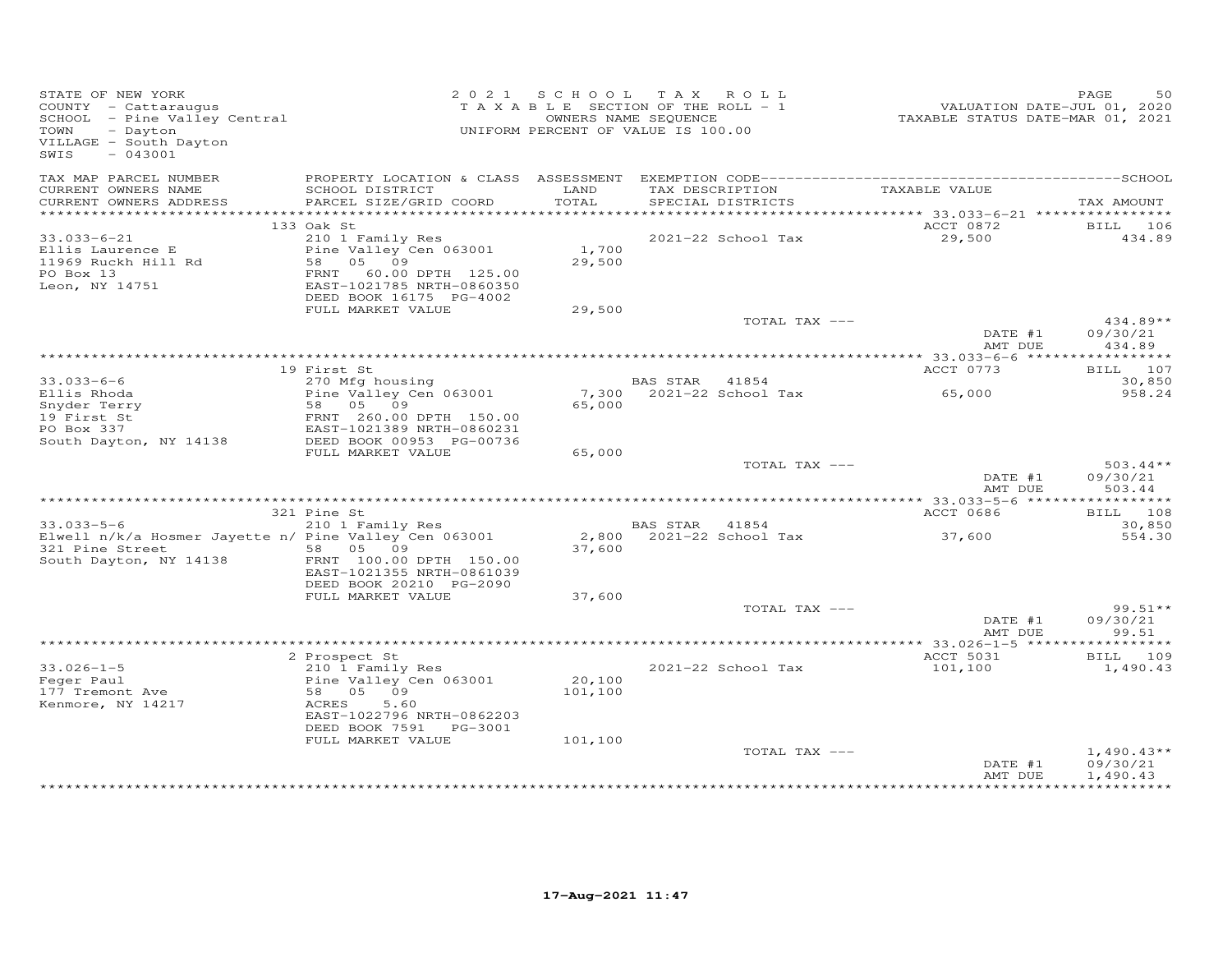| STATE OF NEW YORK<br>COUNTY - Cattaraugus<br>COONII - Cattalaugus<br>SCHOOL - Pine Valley Central<br>TOWN<br>- Dayton<br>VILLAGE - South Dayton<br>$-043001$<br>SWIS |                                                                                                                                                                                        |                           | 2021 SCHOOL TAX ROLL<br>TAXABLE SECTION OF THE ROLL - 1<br>OWNERS NAME SEQUENCE<br>UNIFORM PERCENT OF VALUE IS 100.00 | VALUATION DATE-JUL 01, 2020<br>TAXABLE STATUS DATE-MAR 01, 2021 | PAGE<br>51                       |
|----------------------------------------------------------------------------------------------------------------------------------------------------------------------|----------------------------------------------------------------------------------------------------------------------------------------------------------------------------------------|---------------------------|-----------------------------------------------------------------------------------------------------------------------|-----------------------------------------------------------------|----------------------------------|
| TAX MAP PARCEL NUMBER<br>CURRENT OWNERS NAME<br>CURRENT OWNERS ADDRESS                                                                                               | SCHOOL DISTRICT<br>PARCEL SIZE/GRID COORD                                                                                                                                              | LAND<br>TOTAL             | TAX DESCRIPTION TAXABLE VALUE<br>SPECIAL DISTRICTS                                                                    |                                                                 | TAX AMOUNT                       |
|                                                                                                                                                                      | 56 Main St                                                                                                                                                                             |                           |                                                                                                                       | ACCT 1162                                                       | BILL 110                         |
| $33.033 - 2 - 5.2$<br>Feger Paul<br>177 Tremont Ave<br>Kenmore, NY 14217                                                                                             | 310 Res Vac<br>Pine Valley Cen 063001<br>58 05 09<br>FRNT<br>99.94 DPTH 65.58<br>EAST-1020561 NRTH-0861234<br>DEED BOOK 23942 PG-5006                                                  | 2,800<br>2,800            | 2021-22 School Tax                                                                                                    | 2,800                                                           | 41.28                            |
|                                                                                                                                                                      | FULL MARKET VALUE                                                                                                                                                                      | 2,800                     | TOTAL TAX ---                                                                                                         |                                                                 | $41.28**$                        |
|                                                                                                                                                                      |                                                                                                                                                                                        |                           |                                                                                                                       | DATE #1<br>AMT DUE                                              | 09/30/21<br>41.28                |
|                                                                                                                                                                      | 135 Oaks Rd                                                                                                                                                                            |                           |                                                                                                                       | ACCT 0756                                                       | <b>BILL</b> 111                  |
| $33.033 - 1 - 4.1$<br>Fellinger Jeffrey R<br>717 137 St NE<br>Bradenton, FL 34212                                                                                    | 311 Res vac land<br>Pine Valley Cen 063001<br>58 05 09<br>FRNT 225.00 DPTH 110.00<br>EAST-1019301 NRTH-0861670                                                                         | 3,200<br>3,200            | 2021-22 School Tax                                                                                                    | 3,200                                                           | 47.17                            |
|                                                                                                                                                                      | DEED BOOK 5808 PG-6015<br>FULL MARKET VALUE                                                                                                                                            | 3,200                     |                                                                                                                       |                                                                 |                                  |
|                                                                                                                                                                      |                                                                                                                                                                                        |                           | TOTAL TAX ---                                                                                                         | DATE #1<br>AMT DUE                                              | $47.17**$<br>09/30/21<br>47.17   |
|                                                                                                                                                                      |                                                                                                                                                                                        |                           |                                                                                                                       |                                                                 |                                  |
|                                                                                                                                                                      | 83 First Ave                                                                                                                                                                           |                           |                                                                                                                       | ACCT 0742                                                       | BILL 112                         |
| $33.033 - 6 - 27.1$<br>Fisher James R<br>8790 Dve Rd<br>8790 Dye Rd<br>South Dayton, NY 14138                                                                        | 270 Mfg housing<br>Pine Valley Cen 063001<br>58 05 09<br>FRNT 80.00 DPTH 150.00<br>ACRES 0.28 BANK<br>017<br>EAST-1021687 NRTH-0860086<br>DEED BOOK 23219 PG-7001<br>FULL MARKET VALUE | 8,700<br>16,700<br>16,700 | 2021-22 School Tax                                                                                                    | 16,700                                                          | 246.19                           |
|                                                                                                                                                                      |                                                                                                                                                                                        |                           | TOTAL TAX ---                                                                                                         |                                                                 | $246.19**$                       |
|                                                                                                                                                                      |                                                                                                                                                                                        |                           |                                                                                                                       | DATE #1<br>AMT DUE                                              | 09/30/21<br>246.19               |
|                                                                                                                                                                      | 38 Second Ave                                                                                                                                                                          |                           |                                                                                                                       | ACCT 0781                                                       | BILL 113                         |
| $33.033 - 6 - 12$                                                                                                                                                    | 210 1 Family Res                                                                                                                                                                       |                           | BAS STAR 41854                                                                                                        |                                                                 | 30,850                           |
| Foster Stephen M<br>PO Box 82<br>South Dayton, NY 14138                                                                                                              | Pine Valley Cen 063001<br>58 05 09<br>FRNT 60.00 DPTH 150.00<br>EAST-1021350 NRTH-0860473<br>DEED BOOK 00949 PG-00461<br>FULL MARKET VALUE                                             | 38,200<br>38,200          | 1,700 2021-22 School Tax                                                                                              | 38,200                                                          | 563.15                           |
|                                                                                                                                                                      |                                                                                                                                                                                        |                           | TOTAL TAX ---                                                                                                         | DATE #1<br>AMT DUE                                              | $108.35**$<br>09/30/21<br>108.35 |
|                                                                                                                                                                      |                                                                                                                                                                                        |                           |                                                                                                                       |                                                                 |                                  |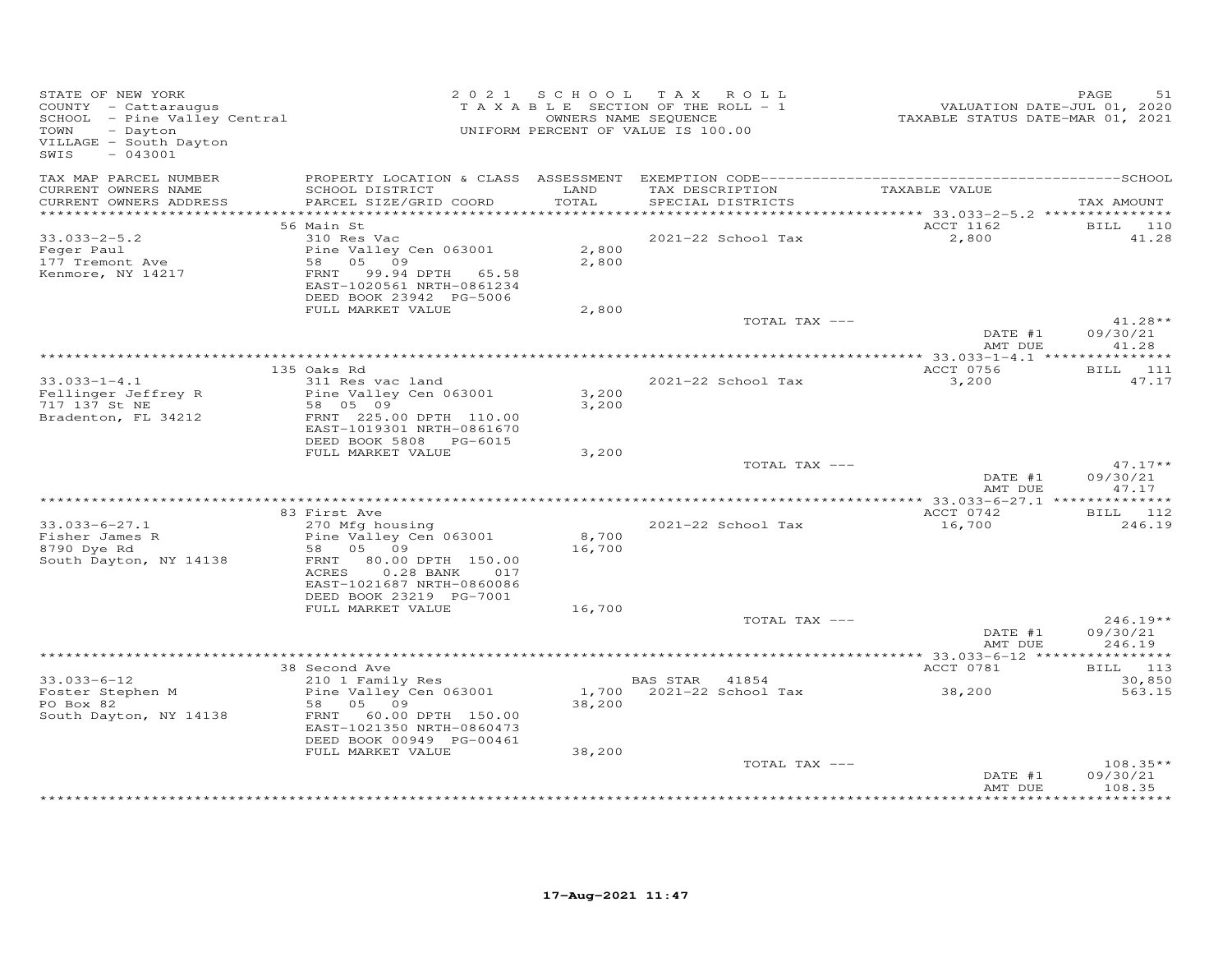| STATE OF NEW YORK<br>COUNTY - Cattaraugus<br>COUNTY - Cattaraugus<br>SCHOOL - Pine Valley Central<br>- Dayton<br>TOWN<br>VILLAGE - South Dayton<br>$-043001$<br>SWIS |                                                                                                               |                 | 2021 SCHOOL TAX ROLL<br>T A X A B L E SECTION OF THE ROLL - 1<br>OWNERS NAME SEQUENCE<br>UNIFORM PERCENT OF VALUE IS 100.00 | VALUATION DATE-JUL 01, 2020<br>TAXABLE STATUS DATE-MAR 01, 2021 | PAGE<br>52                           |
|----------------------------------------------------------------------------------------------------------------------------------------------------------------------|---------------------------------------------------------------------------------------------------------------|-----------------|-----------------------------------------------------------------------------------------------------------------------------|-----------------------------------------------------------------|--------------------------------------|
| TAX MAP PARCEL NUMBER<br>CURRENT OWNERS NAME<br>CURRENT OWNERS ADDRESS                                                                                               | SCHOOL DISTRICT<br>PARCEL SIZE/GRID COORD                                                                     | LAND<br>TOTAL   | TAX DESCRIPTION TAXABLE VALUE<br>SPECIAL DISTRICTS                                                                          |                                                                 | TAX AMOUNT                           |
|                                                                                                                                                                      |                                                                                                               |                 |                                                                                                                             |                                                                 |                                      |
|                                                                                                                                                                      | 419 Pine St                                                                                                   |                 |                                                                                                                             | ACCT 0846                                                       | BILL 114                             |
| $33.033 - 3 - 38$<br>Frederickson Melinda<br>PO Box 263<br>South Dayton, NY 14138                                                                                    | 210 1 Family Res<br>Pine Valley Cen 063001<br>58 05 09<br>FRNT 85.00 DPTH 100.00                              | 44,500          | BAS STAR<br>41854<br>2,400 2021-22 School Tax                                                                               | 44,500                                                          | 30,850<br>656.03                     |
|                                                                                                                                                                      | BANK 012<br>EAST-1020863 NRTH-0861420<br>DEED BOOK 00969 PG-00266<br>FULL MARKET VALUE                        | 44,500          |                                                                                                                             |                                                                 |                                      |
|                                                                                                                                                                      |                                                                                                               |                 | TOTAL TAX ---                                                                                                               | DATE #1<br>AMT DUE                                              | $201.23**$<br>09/30/21<br>201.23     |
|                                                                                                                                                                      |                                                                                                               |                 |                                                                                                                             |                                                                 |                                      |
| $33.033 - 5 - 19$                                                                                                                                                    | 224 Pine St<br>220 2 Family Res                                                                               |                 | 2021-22 School Tax                                                                                                          | ACCT 0776<br>70,100                                             | BILL 115<br>1,033.42                 |
| Fryer Jonathan W<br>224 Pine St<br>South Dayton, NY 14138                                                                                                            | Pine Valley Cen 063001<br>58 05 09<br>FRNT 59.00 DPTH 150.00<br>BANK<br>017                                   | 1,700<br>70,100 |                                                                                                                             |                                                                 |                                      |
|                                                                                                                                                                      | EAST-1021991 NRTH-0860849<br>DEED BOOK 27899 PG-5002<br>FULL MARKET VALUE                                     | 70,100          |                                                                                                                             |                                                                 |                                      |
|                                                                                                                                                                      |                                                                                                               |                 | TOTAL TAX ---                                                                                                               | DATE #1<br>AMT DUE                                              | $1,033.42**$<br>09/30/21<br>1,033.42 |
|                                                                                                                                                                      |                                                                                                               |                 |                                                                                                                             |                                                                 |                                      |
| $33.034 - 3 - 14$<br>33.034-3 I.<br>Fye Rodger A Jr<br>68 Pine St.                                                                                                   | 68 Pine St<br>210 1 Family Res<br>Pine Valley Cen 063001<br>58 05 09                                          | 3,400<br>54,600 | 2021-22 School Tax                                                                                                          | ACCT 0740<br>54,600                                             | <b>BILL</b> 116<br>804.92            |
| South Dayton, NY 14138                                                                                                                                               | FRNT 120.00 DPTH 125.00<br>BANK 017<br>EAST-1022925 NRTH-0860172<br>DEED BOOK 24182 PG-9002                   |                 |                                                                                                                             |                                                                 |                                      |
|                                                                                                                                                                      | FULL MARKET VALUE                                                                                             | 54,600          | TOTAL TAX ---                                                                                                               | DATE #1                                                         | $804.92**$<br>09/30/21               |
|                                                                                                                                                                      |                                                                                                               |                 |                                                                                                                             | AMT DUE                                                         | 804.92                               |
|                                                                                                                                                                      | 54 Main St                                                                                                    |                 |                                                                                                                             | ACCT 0807                                                       | BILL 117                             |
| $33.033 - 2 - 5.1$<br>Galenda Andre J<br>1689 Sturgeon Point Rd<br>Derby, NY 14047                                                                                   | 210 1 Family Res<br>Pine Valley Cen 063001<br>58 05 09<br>FRNT 99.00 DPTH 149.32<br>EAST-1020492 NRTH-0861312 | 2,800<br>46,800 | 2021-22 School Tax                                                                                                          | 46,800                                                          | 689.93                               |
| PRIOR OWNER ON 3/01/2021 DEED BOOK 2020 PG-13270<br>Galenda Andre J FULL MARKET VALUE                                                                                |                                                                                                               | 46,800          |                                                                                                                             |                                                                 |                                      |
|                                                                                                                                                                      |                                                                                                               |                 | TOTAL TAX ---                                                                                                               | DATE #1<br>AMT DUE                                              | $689.93**$<br>09/30/21<br>689.93     |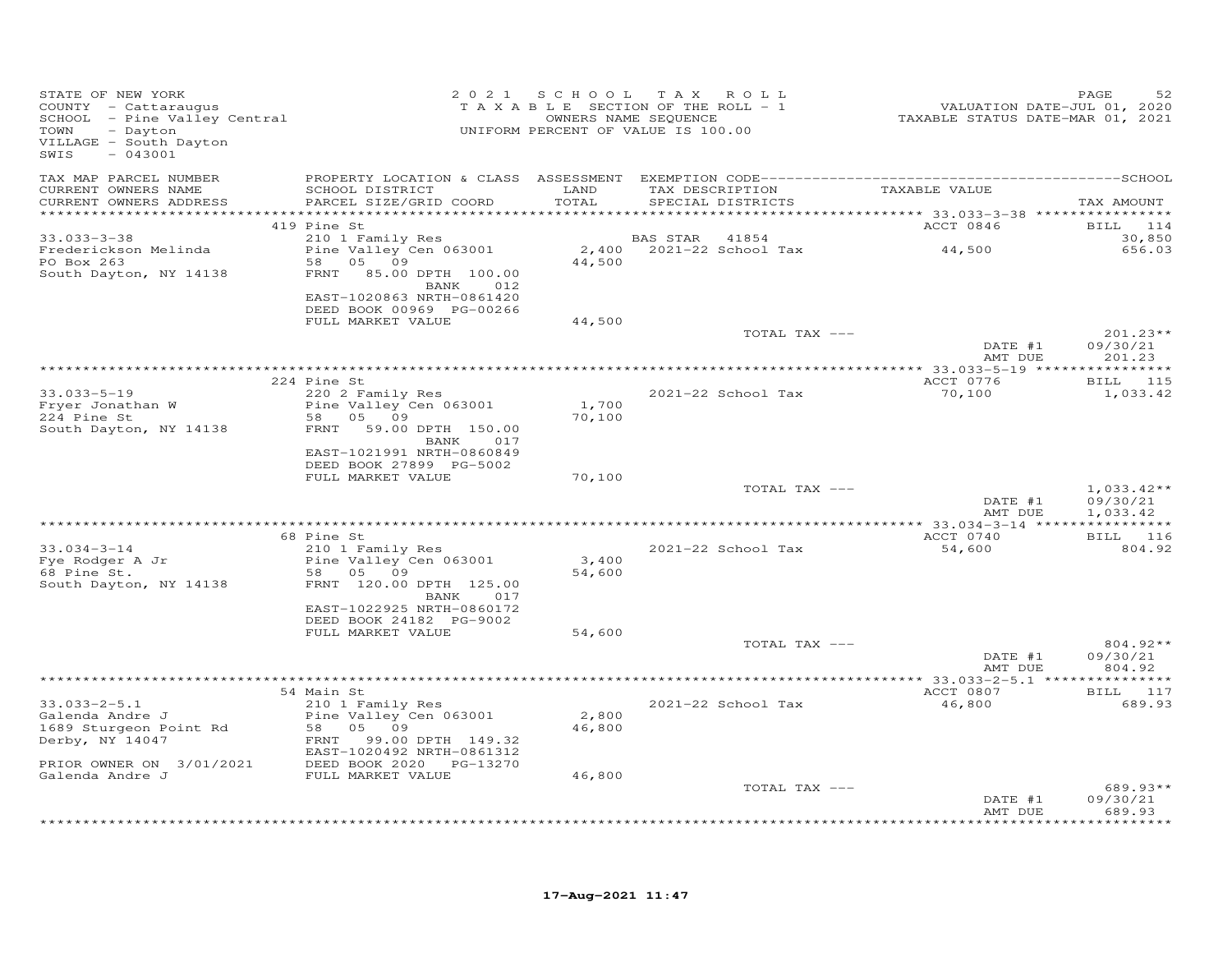| STATE OF NEW YORK<br>STATE OF NEW TODA<br>COUNTY - Cattaraugus<br>SCHOOL - Pine Valley Central<br>TOWN<br>- Dayton<br>VILLAGE - South Dayton<br>$-043001$<br>SWIS |                                                                                                                                                 |                 | 2021 SCHOOL TAX ROLL<br>T A X A B L E SECTION OF THE ROLL - 1<br>OWNERS NAME SEQUENCE<br>UNIFORM PERCENT OF VALUE IS 100.00 | VALUATION DATE-JUL 01, 2020<br>TAXABLE STATUS DATE-MAR 01, 2021 | 53<br>PAGE                       |
|-------------------------------------------------------------------------------------------------------------------------------------------------------------------|-------------------------------------------------------------------------------------------------------------------------------------------------|-----------------|-----------------------------------------------------------------------------------------------------------------------------|-----------------------------------------------------------------|----------------------------------|
| TAX MAP PARCEL NUMBER<br>CURRENT OWNERS NAME                                                                                                                      | SCHOOL DISTRICT                                                                                                                                 | LAND<br>TOTAL   | TAX DESCRIPTION                                                                                                             | TAXABLE VALUE                                                   |                                  |
| CURRENT OWNERS ADDRESS                                                                                                                                            | PARCEL SIZE/GRID COORD                                                                                                                          |                 | SPECIAL DISTRICTS                                                                                                           |                                                                 | TAX AMOUNT                       |
|                                                                                                                                                                   | 107 Pine St                                                                                                                                     |                 |                                                                                                                             | ACCT 0691                                                       | BILL 118                         |
| $33.034 - 3 - 3$<br>Genovese Jason<br>3628 Straight Rd<br>Fredonia, NY 14063                                                                                      | 433 Auto body<br>Pine Valley Cen 063001<br>58 05 09<br>FRNT 100.00 DPTH 139.00<br>EAST-1022475 NRTH-0860248<br>DEED BOOK 14280 PG-2002          | 5,000<br>25,000 | 2021-22 School Tax                                                                                                          | 25,000                                                          | 368.55                           |
|                                                                                                                                                                   | FULL MARKET VALUE                                                                                                                               | 25,000          |                                                                                                                             |                                                                 |                                  |
|                                                                                                                                                                   |                                                                                                                                                 |                 | TOTAL TAX ---                                                                                                               | DATE #1                                                         | $368.55**$<br>09/30/21           |
|                                                                                                                                                                   |                                                                                                                                                 |                 |                                                                                                                             | AMT DUE                                                         | 368.55                           |
|                                                                                                                                                                   | 215 Pine St                                                                                                                                     |                 |                                                                                                                             | ACCT 0799                                                       | BILL 119                         |
| $33.033 - 5 - 44.1$<br>Gernatt Brian<br>Gernatt Beverly<br>2600 Gowanda-Zoar Rd<br>Gowanda, NY 14070                                                              | 426 Fast food<br>Pine Valley Cen 063001<br>58 05 09<br>FRNT 42.33 DPTH 75.00<br>EAST-1022059 NRTH-0860582                                       | 2,000<br>34,700 | 2021-22 School Tax                                                                                                          | 34,700                                                          | 511.55                           |
|                                                                                                                                                                   | DEED BOOK 11201 PG-6003                                                                                                                         |                 |                                                                                                                             |                                                                 |                                  |
|                                                                                                                                                                   | FULL MARKET VALUE                                                                                                                               | 34,700          | TOTAL TAX ---                                                                                                               |                                                                 | $511.55**$                       |
|                                                                                                                                                                   |                                                                                                                                                 |                 |                                                                                                                             | DATE #1<br>AMT DUE                                              | 09/30/21<br>511.55               |
|                                                                                                                                                                   |                                                                                                                                                 |                 |                                                                                                                             | ACCT 0722                                                       | BILL 120                         |
| $33.033 - 5 - 22$                                                                                                                                                 | 47 Maple St<br>210 1 Family Res                                                                                                                 |                 | BAS STAR 41854                                                                                                              |                                                                 | 30,850                           |
| Giannini Marily A<br>47 Maple St<br>PO Box 126<br>South Dayton, NY 14138                                                                                          | Pine Valley<br>58 05 09<br>100.00<br>Pine Valley Cen 063001<br>FRNT 100.00 DPTH 150.00<br>EAST-1022217 NRTH-0860873<br>DEED BOOK 01010 PG-00291 | 65,600          | 2,800 2021-22 School Tax                                                                                                    | 65,600                                                          | 967.08                           |
|                                                                                                                                                                   | FULL MARKET VALUE                                                                                                                               | 65,600          |                                                                                                                             |                                                                 |                                  |
|                                                                                                                                                                   |                                                                                                                                                 |                 | TOTAL TAX ---                                                                                                               | DATE #1<br>AMT DUE                                              | $512.29**$<br>09/30/21<br>512.29 |
|                                                                                                                                                                   |                                                                                                                                                 |                 |                                                                                                                             |                                                                 |                                  |
|                                                                                                                                                                   | 37 Main St                                                                                                                                      |                 |                                                                                                                             | ACCT 1142                                                       | BILL 121                         |
| $33.033 - 1 - 14.2$<br>Gierszewski Rhonda C<br>Gierszewski Mark A<br>37 Main St<br>South Dayton, NY 14138                                                         | 210 1 Family Res<br>Pine Valley Cen 063001<br>58 05 09<br>FRNT 112.00 DPTH 150.00<br>EAST-1019994 NRTH-0861140<br>DEED BOOK 2707    PG-7001     | 44,800          | BAS STAR 41854<br>3,100 2021-22 School Tax                                                                                  | 44,800                                                          | 30,850<br>660.45                 |
|                                                                                                                                                                   | FULL MARKET VALUE                                                                                                                               | 44,800          | TOTAL TAX ---                                                                                                               | DATE #1                                                         | $205.65**$<br>09/30/21           |
|                                                                                                                                                                   |                                                                                                                                                 |                 |                                                                                                                             | AMT DUE                                                         | 205.65                           |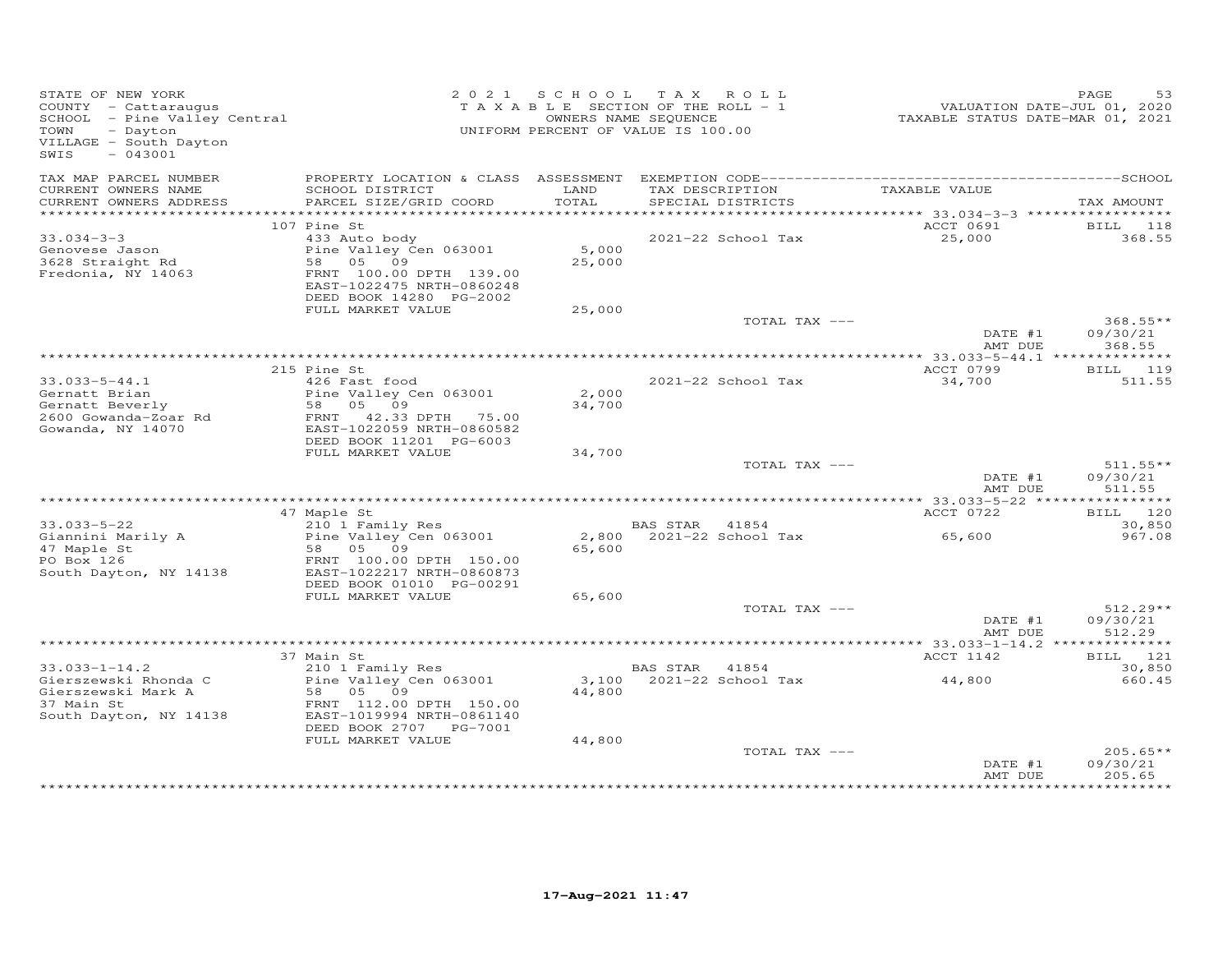| STATE OF NEW YORK<br>COUNTY - Cattaraugus<br>SCHOOL - Pine Valley Central<br>TOWN<br>- Dayton<br>VILLAGE - South Dayton<br>SWIS<br>$-043001$ |                                                                                                                       |                 | 2021 SCHOOL TAX ROLL<br>T A X A B L E SECTION OF THE ROLL - 1<br>OWNERS NAME SEQUENCE<br>UNIFORM PERCENT OF VALUE IS 100.00 | VALUATION DATE-JUL 01, 2020<br>TAXABLE STATUS DATE-MAR 01, 2021 | PAGE<br>54                     |
|----------------------------------------------------------------------------------------------------------------------------------------------|-----------------------------------------------------------------------------------------------------------------------|-----------------|-----------------------------------------------------------------------------------------------------------------------------|-----------------------------------------------------------------|--------------------------------|
| TAX MAP PARCEL NUMBER<br>CURRENT OWNERS NAME                                                                                                 | SCHOOL DISTRICT                                                                                                       | LAND            | TAX DESCRIPTION                                                                                                             | TAXABLE VALUE                                                   |                                |
| CURRENT OWNERS ADDRESS<br>***********************                                                                                            | PARCEL SIZE/GRID COORD                                                                                                | TOTAL           | SPECIAL DISTRICTS                                                                                                           |                                                                 | TAX AMOUNT                     |
|                                                                                                                                              | 210 Maple St                                                                                                          |                 |                                                                                                                             | ACCT 0912                                                       | BILL 122                       |
| $33.033 - 3 - 18$                                                                                                                            | 312 Vac w/imprv                                                                                                       |                 | 2021-22 School Tax                                                                                                          | 3,000                                                           | 44.23                          |
| Gould Donald J II<br>206 Maple St<br>PO Box 166<br>South Dayton, NY 14138                                                                    | Pine Valley Cen 063001<br>58 05 09<br>FRNT 100.00 DPTH 150.00<br>EAST-1021363 NRTH-0861746<br>DEED BOOK 25185 PG-2001 | 2,800<br>3,000  |                                                                                                                             |                                                                 |                                |
|                                                                                                                                              | FULL MARKET VALUE                                                                                                     | 3,000           |                                                                                                                             |                                                                 |                                |
|                                                                                                                                              |                                                                                                                       |                 | TOTAL TAX ---                                                                                                               | DATE #1                                                         | $44.23**$<br>09/30/21          |
|                                                                                                                                              |                                                                                                                       |                 |                                                                                                                             | AMT DUE                                                         | 44.23                          |
|                                                                                                                                              |                                                                                                                       |                 |                                                                                                                             |                                                                 |                                |
| $33.033 - 3 - 17$                                                                                                                            | 206 Maple St<br>210 1 Family Res                                                                                      |                 | 41854                                                                                                                       | ACCT 0706                                                       | BILL 123                       |
| Gould Donald John II<br>206 Maple St<br>PO Box 166                                                                                           | Pine Valley Cen 063001<br>58 05 09<br>FRNT 50.00 DPTH 150.00                                                          | 50,300          | <b>BAS STAR</b><br>1,400 2021-22 School Tax                                                                                 | 50,300                                                          | 30,850<br>741.53               |
| South Dayton, NY 14138                                                                                                                       | EAST-1021424 NRTH-0861703<br>DEED BOOK 22263 PG-6001                                                                  |                 |                                                                                                                             |                                                                 |                                |
|                                                                                                                                              | FULL MARKET VALUE                                                                                                     | 50,300          | TOTAL TAX ---                                                                                                               |                                                                 | $286.73**$                     |
|                                                                                                                                              |                                                                                                                       |                 |                                                                                                                             | DATE #1<br>AMT DUE                                              | 09/30/21<br>286.73             |
|                                                                                                                                              | 411 Pine St                                                                                                           |                 |                                                                                                                             | ACCT 0664                                                       | BILL 124                       |
| $33.033 - 3 - 32$                                                                                                                            | 210 1 Family Res                                                                                                      |                 | 2021-22 School Tax                                                                                                          | 43,900                                                          | 647.18                         |
| Granger Dylan<br>12650 Smith Road<br>South Dayton, NY 14138                                                                                  | Pine Valley Cen 063001<br>58 05 09<br>FRNT 74.00 DPTH 150.00                                                          | 2,100<br>43,900 |                                                                                                                             |                                                                 |                                |
|                                                                                                                                              | EAST-1021019 NRTH-0861279                                                                                             |                 |                                                                                                                             |                                                                 |                                |
|                                                                                                                                              | DEED BOOK 20200 PG-6493<br>FULL MARKET VALUE                                                                          | 43,900          |                                                                                                                             |                                                                 |                                |
|                                                                                                                                              |                                                                                                                       |                 | TOTAL TAX ---                                                                                                               |                                                                 | $647.18**$                     |
|                                                                                                                                              |                                                                                                                       |                 |                                                                                                                             | DATE #1<br>AMT DUE                                              | 09/30/21<br>647.18             |
|                                                                                                                                              |                                                                                                                       |                 |                                                                                                                             |                                                                 |                                |
|                                                                                                                                              | 27 Cherry St                                                                                                          |                 |                                                                                                                             | ACCT 5026                                                       | BILL 125                       |
| $33.033 - 4 - 20$<br>Griffin Mark G                                                                                                          | 311 Res vac land<br>Pine Valley Cen 063001                                                                            | 2,100           | 2021-22 School Tax                                                                                                          | 2,100                                                           | 30.96                          |
| Griffin Kristen H                                                                                                                            | 58 05 09                                                                                                              | 2,100           |                                                                                                                             |                                                                 |                                |
| 27 Cherry St<br>PO Box 27                                                                                                                    | FRNT 75.00 DPTH 150.00<br>EAST-1021768 NRTH-0861643                                                                   |                 |                                                                                                                             |                                                                 |                                |
| South Dayton, NY 14138                                                                                                                       | DEED BOOK 14981 PG-4001                                                                                               |                 |                                                                                                                             |                                                                 |                                |
|                                                                                                                                              | FULL MARKET VALUE                                                                                                     | 2,100           |                                                                                                                             |                                                                 |                                |
|                                                                                                                                              |                                                                                                                       |                 | TOTAL TAX ---                                                                                                               | DATE #1<br>AMT DUE                                              | $30.96**$<br>09/30/21<br>30.96 |
|                                                                                                                                              |                                                                                                                       |                 |                                                                                                                             |                                                                 | **********                     |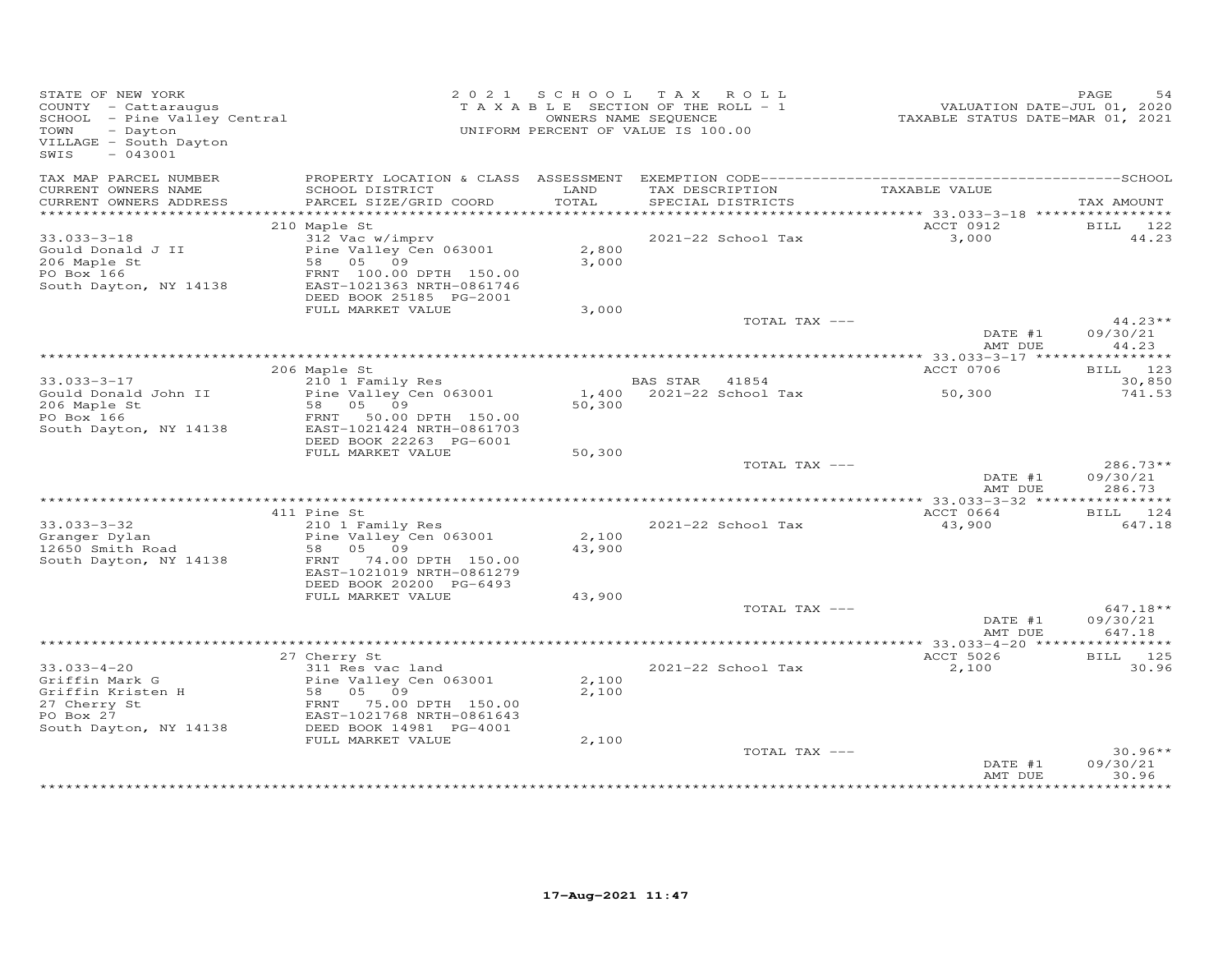| STATE OF NEW YORK<br>COUNTY - Cattaraugus<br>COUNTY - Cattaraugus<br>SCHOOL - Pine Valley Central<br>TOWN<br>- Dayton<br>VILLAGE - South Dayton<br>$-043001$<br>SWIS |                                                                                                                                                                |                           | 2021 SCHOOL TAX ROLL<br>TAXABLE SECTION OF THE ROLL - 1<br>OWNERS NAME SEQUENCE<br>UNIFORM PERCENT OF VALUE IS 100.00 | VALUATION DATE-JUL 01, 2020<br>TAXABLE STATUS DATE-MAR 01, 2021 | PAGE<br>55                       |
|----------------------------------------------------------------------------------------------------------------------------------------------------------------------|----------------------------------------------------------------------------------------------------------------------------------------------------------------|---------------------------|-----------------------------------------------------------------------------------------------------------------------|-----------------------------------------------------------------|----------------------------------|
| TAX MAP PARCEL NUMBER<br>CURRENT OWNERS NAME<br>CURRENT OWNERS ADDRESS                                                                                               | SCHOOL DISTRICT<br>PARCEL SIZE/GRID COORD                                                                                                                      | LAND<br>TOTAL             | TAX DESCRIPTION<br>SPECIAL DISTRICTS                                                                                  | TAXABLE VALUE                                                   | TAX AMOUNT                       |
| *********************                                                                                                                                                |                                                                                                                                                                |                           |                                                                                                                       |                                                                 |                                  |
|                                                                                                                                                                      | 27 Cherry St                                                                                                                                                   |                           |                                                                                                                       | ACCT 0703                                                       | BILL 126                         |
| $33.033 - 4 - 21$<br>Griffin Mark G<br>Griffin Kristen H<br>27 Cherry St<br>PO Box 27<br>South Dayton, NY 14138                                                      | 210 1 Family Res<br>Pine Valley Cen 063001<br>58 05 09<br>FRNT 101.30 DPTH 150.00<br>EAST-1021698 NRTH-0861693<br>DEED BOOK 14981 PG-4001                      | 47,100                    | BAS STAR 41854<br>2,800 2021-22 School Tax                                                                            | 47,100                                                          | 30,850<br>694.35                 |
|                                                                                                                                                                      | FULL MARKET VALUE                                                                                                                                              | 47,100                    |                                                                                                                       |                                                                 |                                  |
|                                                                                                                                                                      |                                                                                                                                                                |                           | TOTAL TAX ---                                                                                                         | DATE #1<br>AMT DUE                                              | 239.56**<br>09/30/21<br>239.56   |
|                                                                                                                                                                      |                                                                                                                                                                |                           |                                                                                                                       |                                                                 |                                  |
|                                                                                                                                                                      | 75 First Ave                                                                                                                                                   |                           |                                                                                                                       | ACCT 0772                                                       | BILL 127                         |
| 33.033-6-29<br>Halftown Nathan                                                                                                                                       | 210 1 Family Res<br>Pine Valley Cen 063001                                                                                                                     | 3,400                     | 2021-22 School Tax                                                                                                    | 31,500                                                          | 464.38                           |
| 124 Buffalo St                                                                                                                                                       | 58 05 09                                                                                                                                                       | 31,500                    |                                                                                                                       |                                                                 |                                  |
| Gowanda, NY 14070                                                                                                                                                    | FRNT 120.00 DPTH 150.00<br>EAST-1021600 NRTH-0859963<br>DEED BOOK 27904 PG-6006                                                                                |                           |                                                                                                                       |                                                                 |                                  |
|                                                                                                                                                                      | FULL MARKET VALUE                                                                                                                                              | 31,500                    |                                                                                                                       |                                                                 |                                  |
|                                                                                                                                                                      |                                                                                                                                                                |                           | TOTAL TAX ---                                                                                                         | DATE #1<br>AMT DUE                                              | $464.38**$<br>09/30/21<br>464.38 |
|                                                                                                                                                                      |                                                                                                                                                                |                           |                                                                                                                       |                                                                 |                                  |
| $33.033 - 5 - 14$                                                                                                                                                    | 309 Pine St<br>210 1 Family Res                                                                                                                                |                           | ENH STAR 41834                                                                                                        | ACCT 0735                                                       | BILL 128<br>50,000               |
| Halloran James Life Us<br>Astry Mary<br>PO Box 197<br>South Dayton, NY 14138                                                                                         | Pine Valley Cen 063001<br>58 05 09<br>FRNT 40.00 DPTH 150.00<br>EAST-1021654 NRTH-0860825                                                                      | 50,000                    | 4,600 2021-22 School Tax                                                                                              | 50,000                                                          | 737.11                           |
|                                                                                                                                                                      | DEED BOOK 00933 PG-00919                                                                                                                                       |                           |                                                                                                                       |                                                                 |                                  |
|                                                                                                                                                                      | FULL MARKET VALUE                                                                                                                                              | 50,000                    |                                                                                                                       |                                                                 |                                  |
|                                                                                                                                                                      |                                                                                                                                                                |                           | TOTAL TAX ---                                                                                                         |                                                                 | $0.00**$                         |
|                                                                                                                                                                      | 420 Pine St                                                                                                                                                    |                           |                                                                                                                       | ACCT 0827                                                       | BILL 129                         |
| $33.033 - 3 - 22$<br>Hansen Minnie A<br>Hansen-Ivett Jake<br>9424 Route 62<br>Gowanda, NY 14070                                                                      | 210 1 Family Res<br>Pine Valley Cen 063001<br>58 05 09<br>FRNT 100.00 DPTH 150.00<br>EAST-1020949 NRTH-0861592<br>DEED BOOK 20190 PG-6873<br>FULL MARKET VALUE | 2,800<br>36,800<br>36,800 | 2021-22 School Tax                                                                                                    | 36,800                                                          | 542.51                           |
|                                                                                                                                                                      |                                                                                                                                                                |                           | TOTAL TAX ---                                                                                                         | DATE #1<br>AMT DUE                                              | $542.51**$<br>09/30/21<br>542.51 |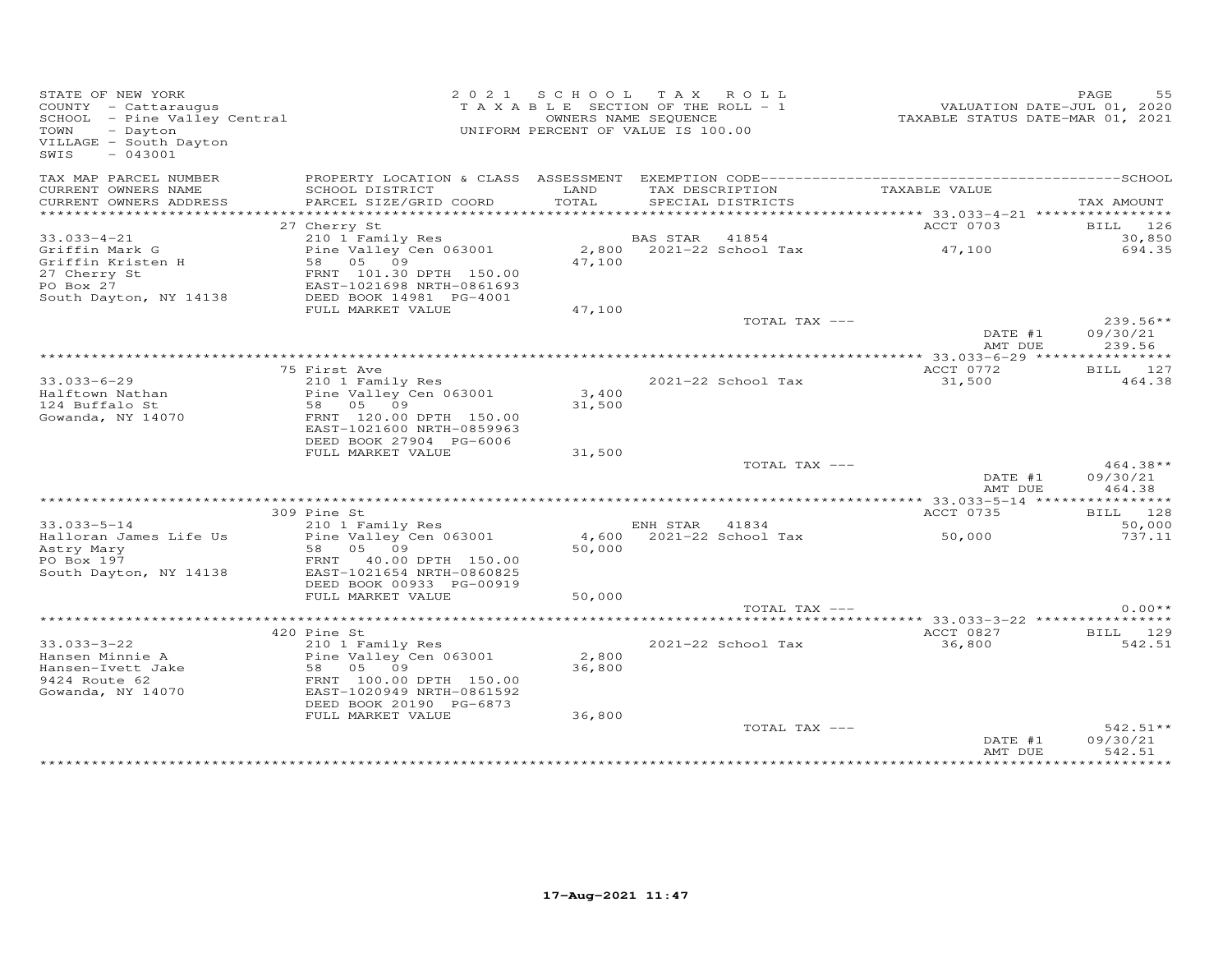| STATE OF NEW YORK<br>COUNTY - Cattaraugus<br>SCHOOL - Pine Valley Central<br>TOWN<br>- Dayton<br>VILLAGE - South Dayton<br>SWIS<br>$-043001$ |                                                                                                                                           |                 | 2021 SCHOOL TAX ROLL<br>TAXABLE SECTION OF THE ROLL - 1<br>OWNERS NAME SEQUENCE<br>UNIFORM PERCENT OF VALUE IS 100.00 | VALUATION DATE-JUL 01, 2020<br>TAXABLE STATUS DATE-MAR 01, 2021 | PAGE<br>56                     |
|----------------------------------------------------------------------------------------------------------------------------------------------|-------------------------------------------------------------------------------------------------------------------------------------------|-----------------|-----------------------------------------------------------------------------------------------------------------------|-----------------------------------------------------------------|--------------------------------|
| TAX MAP PARCEL NUMBER<br>CURRENT OWNERS NAME<br>CURRENT OWNERS ADDRESS                                                                       | SCHOOL DISTRICT<br>PARCEL SIZE/GRID COORD                                                                                                 | LAND<br>TOTAL   | TAX DESCRIPTION<br>SPECIAL DISTRICTS                                                                                  | TAXABLE VALUE                                                   | TAX AMOUNT                     |
|                                                                                                                                              |                                                                                                                                           |                 |                                                                                                                       |                                                                 |                                |
|                                                                                                                                              | 304 Pine St                                                                                                                               |                 |                                                                                                                       | ACCT 0637                                                       | BILL 130                       |
| $33.033 - 4 - 24$<br>Hansen Minnie A<br>Ivett Bryon R<br>9424 Route 62<br>Gowanda, NY 14070                                                  | 210 1 Family Res<br>Pine Valley Cen 063001<br>58 05 09<br>FRNT 100.00 DPTH 150.00<br>EAST-1021884 NRTH-0860925<br>DEED BOOK 31105 PG-7003 | 2,800<br>73,700 | 2021-22 School Tax                                                                                                    | 73,700                                                          | 1,086.50                       |
|                                                                                                                                              | FULL MARKET VALUE                                                                                                                         | 73,700          |                                                                                                                       |                                                                 |                                |
|                                                                                                                                              |                                                                                                                                           |                 | TOTAL TAX ---                                                                                                         | DATE #1                                                         | $1,086.50**$<br>09/30/21       |
|                                                                                                                                              |                                                                                                                                           |                 |                                                                                                                       | AMT DUE                                                         | 1,086.50                       |
|                                                                                                                                              | 213 Maple St                                                                                                                              |                 |                                                                                                                       | ACCT 0819                                                       | BILL 131                       |
| $33.033 - 3 - 19$                                                                                                                            | 210 1 Family Res                                                                                                                          |                 | ENH STAR<br>41834                                                                                                     |                                                                 | 71,760                         |
| Hardy Barbara<br>Hardy Gary<br>PO Box 191<br>South Dayton, NY 14138                                                                          | Pine Valley Cen 063001<br>58 05 09<br>FRNT 150.00 DPTH 150.00<br>EAST-1021138 NRTH-0861643<br>DEED BOOK 20190 PG-6582                     | 110,000         | 4,200 2021-22 School Tax                                                                                              | 110,000                                                         | 1,621.64                       |
|                                                                                                                                              | FULL MARKET VALUE                                                                                                                         | 110,000         |                                                                                                                       |                                                                 |                                |
|                                                                                                                                              |                                                                                                                                           |                 | TOTAL TAX ---                                                                                                         | DATE #1<br>AMT DUE                                              | $563.74**$<br>09/30/21         |
|                                                                                                                                              |                                                                                                                                           |                 |                                                                                                                       |                                                                 | 563.74                         |
|                                                                                                                                              | 414 Pine St                                                                                                                               |                 |                                                                                                                       | ACCT 0818                                                       | BILL 132                       |
| $33.033 - 3 - 24$<br>Hardy Barbara<br>Hardy Gary<br>PO Box 191                                                                               | 311 Res vac land<br>Pine Valley Cen 063001<br>58 05 09<br>FRNT 150.00 DPTH 150.00                                                         | 4,200<br>4,200  | 2021-22 School Tax                                                                                                    | 4,200                                                           | 61.92                          |
| South Dayton, NY 14138                                                                                                                       | EAST-1021090 NRTH-0861491                                                                                                                 |                 |                                                                                                                       |                                                                 |                                |
|                                                                                                                                              | DEED BOOK 20190 PG-6582<br>FULL MARKET VALUE                                                                                              | 4,200           |                                                                                                                       |                                                                 |                                |
|                                                                                                                                              |                                                                                                                                           |                 | TOTAL TAX ---                                                                                                         |                                                                 | $61.92**$                      |
|                                                                                                                                              |                                                                                                                                           |                 |                                                                                                                       | DATE #1<br>AMT DUE                                              | 09/30/21<br>61.92              |
|                                                                                                                                              |                                                                                                                                           |                 |                                                                                                                       |                                                                 |                                |
|                                                                                                                                              | 114 Main St                                                                                                                               |                 |                                                                                                                       | ACCT 0790                                                       | BILL 133                       |
| $33.033 - 3 - 3$                                                                                                                             | 210 1 Family Res                                                                                                                          |                 | BAS STAR 41854                                                                                                        |                                                                 | 30,850                         |
| Hardy Gary E<br>Hardy Janet L<br>114 Main St                                                                                                 | Pine Valley Cen 063001<br>58 05 09<br>FRNT 100.00 DPTH 235.00                                                                             | 2,800<br>91,800 | 2021-22 School Tax                                                                                                    | 91,800                                                          | 1,353.33                       |
| PO Box 189<br>South Dayton, NY 14138                                                                                                         | EAST-1020997 NRTH-0861758<br>DEED BOOK 00994 PG-00665                                                                                     |                 |                                                                                                                       |                                                                 |                                |
|                                                                                                                                              | FULL MARKET VALUE                                                                                                                         | 91,800          |                                                                                                                       |                                                                 |                                |
|                                                                                                                                              |                                                                                                                                           |                 | TOTAL TAX ---                                                                                                         | DATE #1<br>AMT DUE                                              | 898.53**<br>09/30/21<br>898.53 |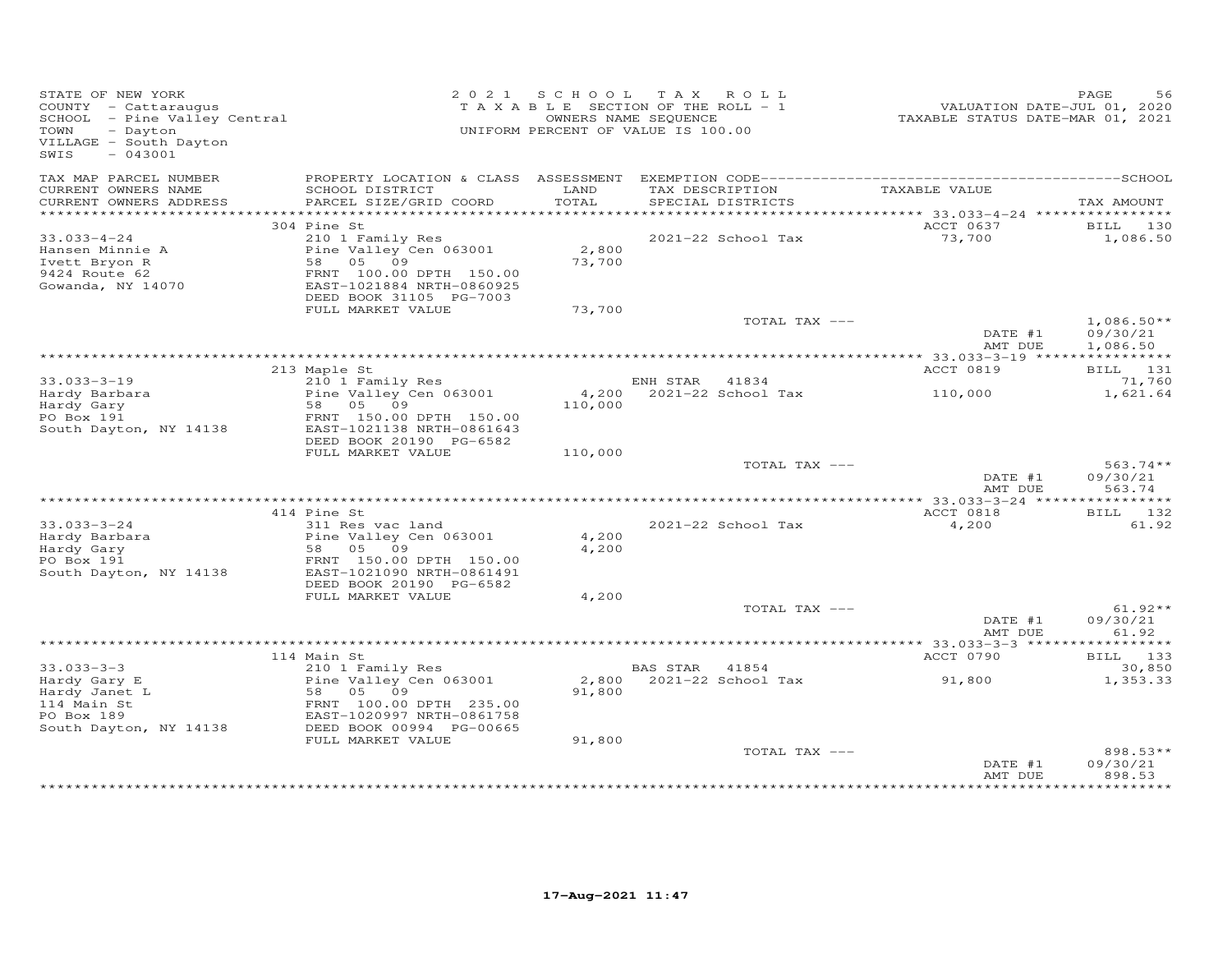| STATE OF NEW YORK<br>COUNTY - Cattaraugus<br>SCHOOL - Pine Valley Central<br>TOWN<br>- Dayton<br>VILLAGE - South Dayton<br>$-043001$<br>SWIS |                                                                                                                                                           |                  | 2021 SCHOOL TAX ROLL<br>TAXABLE SECTION OF THE ROLL - 1<br>OWNERS NAME SEQUENCE<br>UNIFORM PERCENT OF VALUE IS 100.00 | VALUATION DATE-JUL 01, 2020<br>TAXABLE STATUS DATE-MAR 01, 2021 | PAGE<br>57                           |
|----------------------------------------------------------------------------------------------------------------------------------------------|-----------------------------------------------------------------------------------------------------------------------------------------------------------|------------------|-----------------------------------------------------------------------------------------------------------------------|-----------------------------------------------------------------|--------------------------------------|
| TAX MAP PARCEL NUMBER<br>CURRENT OWNERS NAME<br>CURRENT OWNERS ADDRESS                                                                       | SCHOOL DISTRICT<br>PARCEL SIZE/GRID COORD                                                                                                                 | LAND<br>TOTAL    | TAX DESCRIPTION<br>SPECIAL DISTRICTS                                                                                  | TAXABLE VALUE                                                   | TAX AMOUNT                           |
| **********************                                                                                                                       |                                                                                                                                                           |                  |                                                                                                                       |                                                                 |                                      |
|                                                                                                                                              | Mill St                                                                                                                                                   |                  |                                                                                                                       | ACCT 0650                                                       | BILL 134                             |
| $33.034 - 1 - 18$<br>Harry Austin Milling Inc<br>PO Box 287<br>South Dayton, NY 14138                                                        | 312 Vac w/imprv<br>Pine Valley Cen 063001<br>58 05 09<br>ACRES<br>1.55<br>EAST-1022976 NRTH-0860730                                                       | 4,300<br>59,300  | 2021-22 School Tax                                                                                                    | 59,300                                                          | 874.21                               |
|                                                                                                                                              | FULL MARKET VALUE                                                                                                                                         | 59,300           | TOTAL TAX ---                                                                                                         |                                                                 | $874.21**$                           |
|                                                                                                                                              |                                                                                                                                                           |                  |                                                                                                                       | DATE #1<br>AMT DUE                                              | 09/30/21<br>874.21                   |
|                                                                                                                                              |                                                                                                                                                           |                  |                                                                                                                       |                                                                 |                                      |
| $33.034 - 3 - 5$<br>Harry Austin Milling Inc<br>PO Box 287<br>South Dayton, NY 14138                                                         | 112 E Railroad St<br>443 Feed sales<br>Pine Valley Cen 063001<br>58 05 09<br>FRNT 210.00 DPTH 100.00                                                      | 6,000<br>167,900 | 2021-22 School Tax                                                                                                    | ACCT 0651<br>167,900                                            | BILL 135<br>2,475.21                 |
|                                                                                                                                              | EAST-1022697 NRTH-0860496<br>FULL MARKET VALUE                                                                                                            | 167,900          |                                                                                                                       |                                                                 |                                      |
|                                                                                                                                              |                                                                                                                                                           |                  | TOTAL TAX ---                                                                                                         | DATE #1<br>AMT DUE                                              | $2,475.21**$<br>09/30/21<br>2,475.21 |
|                                                                                                                                              | * * * * * * * * * * * * * * * *                                                                                                                           |                  |                                                                                                                       | ACCT 0687                                                       |                                      |
| $33.034 - 3 - 6$<br>Harry Austin Milling Inc<br>PO Box 287<br>South Dayton, NY 14138                                                         | 109 Mill St<br>210 1 Family Res<br>Pine Valley Cen 063001<br>58 05 09<br>FRNT 150.00 DPTH 100.00<br>EAST-1022800 NRTH-0860460<br>DEED BOOK 00960 PG-00004 | 4,200<br>52,100  | 2021-22 School Tax                                                                                                    | 52,100                                                          | BILL 136<br>768.07                   |
|                                                                                                                                              | FULL MARKET VALUE                                                                                                                                         | 52,100           |                                                                                                                       |                                                                 |                                      |
|                                                                                                                                              |                                                                                                                                                           |                  | TOTAL TAX ---                                                                                                         | DATE #1<br>AMT DUE                                              | $768.07**$<br>09/30/21<br>768.07     |
|                                                                                                                                              |                                                                                                                                                           |                  |                                                                                                                       |                                                                 |                                      |
| $33.034 - 3 - 7$<br>Harry Austin Milling Inc<br>PO Box 287<br>South Dayton, NY 14138                                                         | 238 Mill St<br>312 Vac w/imprv<br>Pine Valley Cen 063001<br>58 05 09<br>FRNT 70.00 DPTH 100.00<br>EAST-1022726 NRTH-0860377<br>DEED BOOK 00922 PG-01033   | 2,000<br>10,900  | 2021-22 School Tax                                                                                                    | ACCT 0833<br>10,900                                             | BILL 137<br>160.69                   |
|                                                                                                                                              | FULL MARKET VALUE                                                                                                                                         | 10,900           | TOTAL TAX ---                                                                                                         | DATE #1                                                         | $160.69**$<br>09/30/21               |
|                                                                                                                                              |                                                                                                                                                           |                  |                                                                                                                       | AMT DUE                                                         | 160.69                               |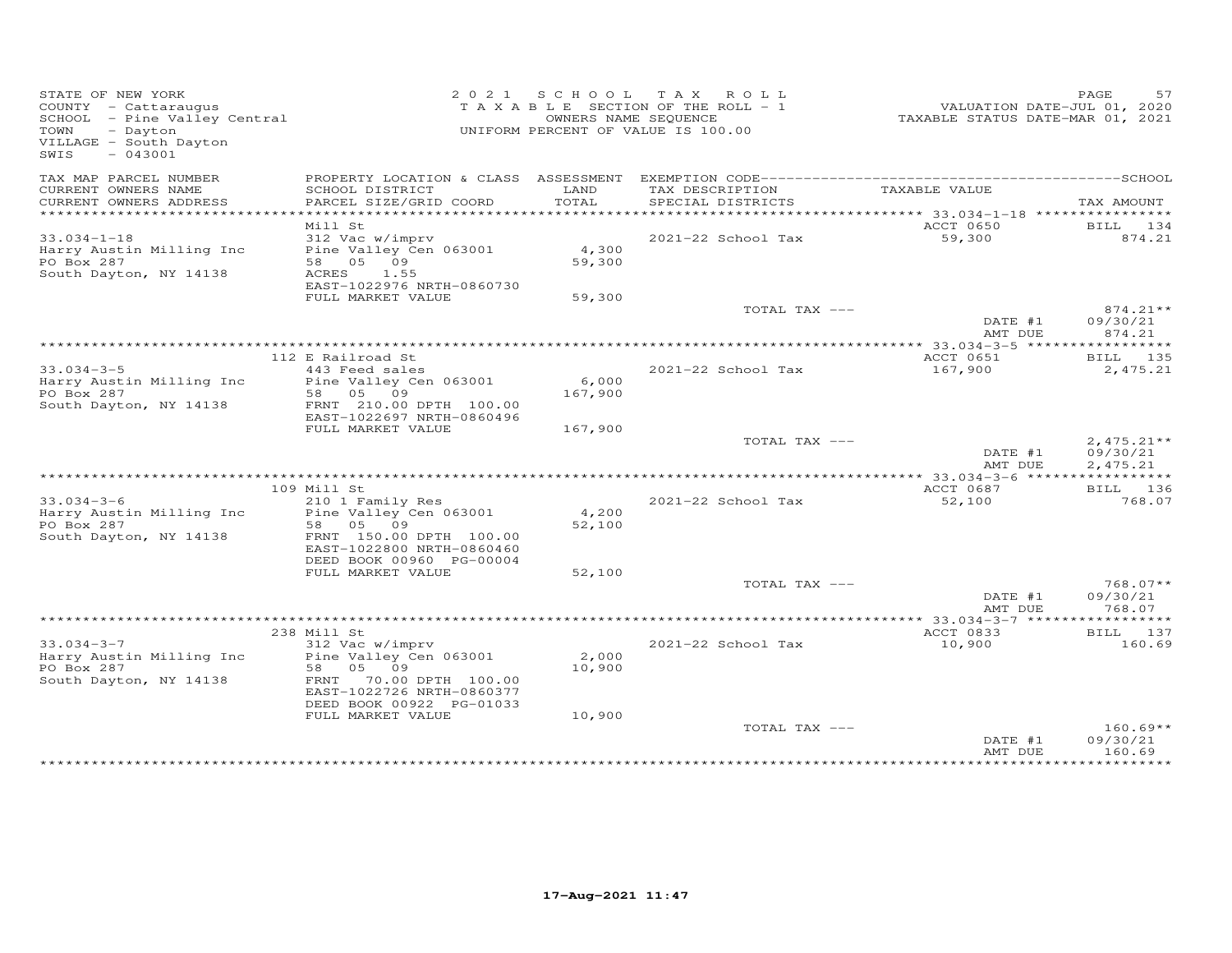| STATE OF NEW YORK<br>COUNTY - Cattaraugus<br>SCHOOL - Pine Valley Central<br>TOWN<br>- Dayton<br>VILLAGE - South Dayton<br>$-043001$<br>SWIS |                                                                                                                          |                 | 2021 SCHOOL TAX ROLL<br>TAXABLE SECTION OF THE ROLL - 1<br>OWNERS NAME SEQUENCE<br>UNIFORM PERCENT OF VALUE IS 100.00 | VALUATION DATE-JUL 01, 2020<br>TAXABLE STATUS DATE-MAR 01, 2021 | PAGE<br>58                                  |
|----------------------------------------------------------------------------------------------------------------------------------------------|--------------------------------------------------------------------------------------------------------------------------|-----------------|-----------------------------------------------------------------------------------------------------------------------|-----------------------------------------------------------------|---------------------------------------------|
| TAX MAP PARCEL NUMBER<br>CURRENT OWNERS NAME                                                                                                 | SCHOOL DISTRICT                                                                                                          | LAND            | TAX DESCRIPTION                                                                                                       | TAXABLE VALUE                                                   |                                             |
| CURRENT OWNERS ADDRESS<br>************************                                                                                           | PARCEL SIZE/GRID COORD                                                                                                   | TOTAL           | SPECIAL DISTRICTS                                                                                                     |                                                                 | TAX AMOUNT                                  |
|                                                                                                                                              | 27 First St                                                                                                              |                 |                                                                                                                       | ACCT 0714                                                       | BILL 138                                    |
| $33.033 - 6 - 13$                                                                                                                            | 210 1 Family Res                                                                                                         |                 | 41854<br>BAS STAR                                                                                                     |                                                                 | 30,850                                      |
| Harter Gary R<br>Harter Beverly<br>PO Box 367<br>South Dayton, NY 14138                                                                      | Pine Valley Cen 063001<br>58 05 09<br>FRNT 70.00 DPTH 150.00<br>017<br>BANK<br>EAST-1021517 NRTH-0860453                 | 2,000<br>45,800 | 2021-22 School Tax                                                                                                    | 45,800                                                          | 675.19                                      |
|                                                                                                                                              | DEED BOOK 00968 PG-00679                                                                                                 |                 |                                                                                                                       |                                                                 |                                             |
|                                                                                                                                              | FULL MARKET VALUE                                                                                                        | 45,800          |                                                                                                                       |                                                                 |                                             |
|                                                                                                                                              |                                                                                                                          |                 | TOTAL TAX ---                                                                                                         | DATE #1<br>AMT DUE                                              | $220.39**$<br>09/30/21<br>220.39            |
|                                                                                                                                              |                                                                                                                          |                 |                                                                                                                       |                                                                 | ************                                |
| $33.033 - 3 - 4$                                                                                                                             | 214 Maple St                                                                                                             |                 | 2021-22 School Tax                                                                                                    | ACCT 0864<br>18,800                                             | BILL 139<br>277.15                          |
| Heilman Eugene                                                                                                                               | 210 1 Family Res<br>Pine Valley Cen 063001                                                                               | 2,800           |                                                                                                                       |                                                                 |                                             |
| 7819 Farrington Hollow Rd<br>Cherry Creek, NY 14723                                                                                          | 58 05 09<br>FRNT 100.00 DPTH 150.00<br>EAST-1021283 NRTH-0861805<br>DEED BOOK 00964 PG-00073                             | 18,800          |                                                                                                                       |                                                                 |                                             |
|                                                                                                                                              | FULL MARKET VALUE                                                                                                        | 18,800          |                                                                                                                       |                                                                 |                                             |
|                                                                                                                                              |                                                                                                                          |                 | TOTAL TAX ---                                                                                                         | DATE #1<br>AMT DUE                                              | $277.15**$<br>09/30/21<br>277.15            |
|                                                                                                                                              |                                                                                                                          |                 |                                                                                                                       |                                                                 |                                             |
|                                                                                                                                              | 103 Maple St                                                                                                             |                 |                                                                                                                       | ACCT 0738                                                       | BILL 140                                    |
| $33.033 - 4 - 23$<br>Henderson Jerry R Jr.<br>Henderson Crystal A                                                                            | 210 1 Family Res<br>Pine Valley Cen 063001<br>58 05 09                                                                   | 4,200<br>55,500 | 2021-22 School Tax                                                                                                    | 55,500                                                          | 818.19                                      |
| 103 Maple St<br>South Dayton, NY 14135                                                                                                       | FRNT 150.00 DPTH 150.00<br>EAST-1021951 NRTH-0861061<br>DEED BOOK 20200 PG-6372<br>FULL MARKET VALUE                     | 55,500          |                                                                                                                       |                                                                 |                                             |
|                                                                                                                                              |                                                                                                                          |                 | TOTAL TAX ---                                                                                                         |                                                                 | 818.19**                                    |
|                                                                                                                                              |                                                                                                                          |                 |                                                                                                                       | DATE #1<br>AMT DUE                                              | 09/30/21<br>818.19                          |
|                                                                                                                                              |                                                                                                                          |                 |                                                                                                                       |                                                                 |                                             |
| $33.033 - 5 - 42$                                                                                                                            | 126 Oak St<br>210 1 Family Res                                                                                           |                 | BAS STAR 41854                                                                                                        | ACCT 0841                                                       | BILL 141<br>30,850                          |
| Himes Brian K<br>Himes Kim M<br>4398 Route 60 St<br>Gerry, NY 14740                                                                          | Pine Valley Cen 063001<br>58 05 09<br>FRNT<br>66.00 DPTH 150.00<br>EAST-1022008 NRTH-0860405<br>DEED BOOK 00977 PG-00754 | 1,800<br>43,400 | 2021-22 School Tax                                                                                                    | 43,400                                                          | 639.81                                      |
|                                                                                                                                              | FULL MARKET VALUE                                                                                                        | 43,400          |                                                                                                                       |                                                                 |                                             |
|                                                                                                                                              |                                                                                                                          |                 | TOTAL TAX ---                                                                                                         | DATE #1<br>AMT DUE                                              | 185.01**<br>09/30/21<br>185.01<br>********* |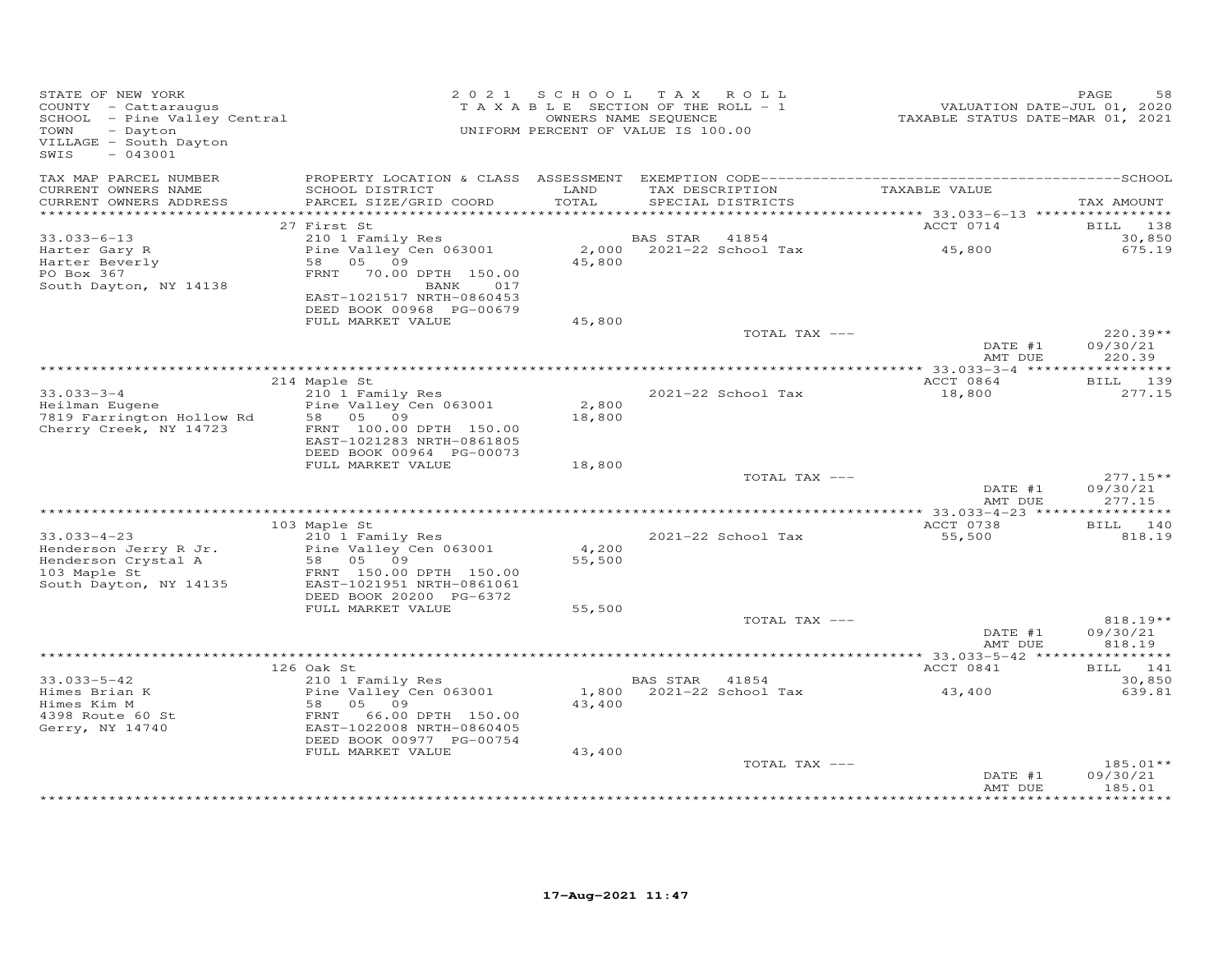| STATE OF NEW YORK<br>COUNTY - Cattaraugus<br>SCHOOL - Pine Valley Central<br>TOWN - Dayton<br>VILLAGE - South Dayton<br>$-043001$<br>SWIS |                                                                                                                                                                      |                            | 2021 SCHOOL TAX ROLL<br>TAXABLE SECTION OF THE ROLL - 1<br>OWNERS NAME SEQUENCE<br>UNIFORM PERCENT OF VALUE IS 100.00 | VALUATION DATE-JUL 01, 2020<br>TAXABLE STATUS DATE-MAR 01, 2021 | PAGE<br>59                       |
|-------------------------------------------------------------------------------------------------------------------------------------------|----------------------------------------------------------------------------------------------------------------------------------------------------------------------|----------------------------|-----------------------------------------------------------------------------------------------------------------------|-----------------------------------------------------------------|----------------------------------|
| TAX MAP PARCEL NUMBER<br>CURRENT OWNERS NAME<br>CURRENT OWNERS ADDRESS                                                                    | SCHOOL DISTRICT<br>PARCEL SIZE/GRID COORD                                                                                                                            | LAND<br>TOTAL              | TAX DESCRIPTION TAXABLE VALUE<br>SPECIAL DISTRICTS                                                                    |                                                                 | TAX AMOUNT                       |
|                                                                                                                                           | 285 Mill St                                                                                                                                                          |                            |                                                                                                                       | ACCT 0642                                                       | BILL 142                         |
| $33.034 - 1 - 13.1$<br>Hohl Brian J<br>Hohl Melissa L<br>285 Mill St<br>285 Mill St<br>South Dayton, NY 14138                             | 210 1 Family Res<br>Pine Valley Cen 063001<br>58 05 09<br>FRNT 148.30 DPTH 123.00<br>EAST-1024276 NRTH-0862132<br>DEED BOOK 12263 PG-3001<br>FULL MARKET VALUE       | 10,400<br>77,700<br>77,700 | 2021-22 School Tax                                                                                                    | 77,700                                                          | 1,145.46                         |
|                                                                                                                                           |                                                                                                                                                                      |                            | TOTAL TAX ---                                                                                                         |                                                                 | $1,145.46**$                     |
|                                                                                                                                           |                                                                                                                                                                      |                            |                                                                                                                       | DATE #1<br>AMT DUE                                              | 09/30/21<br>1,145.46             |
|                                                                                                                                           | 79 First Ave                                                                                                                                                         |                            |                                                                                                                       | ACCT 1372                                                       | BILL 143                         |
| $33.033 - 6 - 27.2$<br>Horvath Danielle M<br>79 First Ave<br>South Dayton, NY 14138                                                       | 210 1 Family Res<br>Pine Valley Cen 063001<br>58 05 09<br>FRNT 100.00 DPTH 150.00<br>ACRES   0.34 BANK   017<br>EAST-1021687 NRTH-0860086<br>DEED BOOK 22916 PG-6001 | 2,800<br>66,400            | 2021-22 School Tax                                                                                                    | 66,400                                                          | 978.88                           |
|                                                                                                                                           | FULL MARKET VALUE                                                                                                                                                    | 66,400                     |                                                                                                                       |                                                                 |                                  |
|                                                                                                                                           |                                                                                                                                                                      |                            | TOTAL TAX ---                                                                                                         | DATE #1<br>AMT DUE                                              | $978.88**$<br>09/30/21<br>978.88 |
|                                                                                                                                           | 52 Main St                                                                                                                                                           |                            |                                                                                                                       | ACCT 0745                                                       | BILL 144                         |
| $33.033 - 2 - 4$<br>Howard Carol<br>Howard Carol<br>PO Box 302                                                                            | 210 1 Family Res<br>Pine Valley Cen 063001<br>58 05 09                                                                                                               | 75,600                     | ENH STAR 41834                                                                                                        |                                                                 | 71,760<br>1,114.51               |
| South Dayton, NY 14138                                                                                                                    | FRNT 100.00 DPTH 200.00<br>EAST-1020435 NRTH-0861224<br>FULL MARKET VALUE                                                                                            | 75,600                     |                                                                                                                       |                                                                 |                                  |
|                                                                                                                                           |                                                                                                                                                                      |                            | TOTAL TAX ---                                                                                                         | DATE #1<br>AMT DUE                                              | $56.61**$<br>09/30/21<br>56.61   |
|                                                                                                                                           | 46 Main St                                                                                                                                                           |                            |                                                                                                                       | ACCT 0747                                                       | BILL 145                         |
| $33.033 - 2 - 7.1$<br>Howard Carol<br>52 Main St<br>South Dayton, NY 14138                                                                | 311 Res vac land<br>Pine Valley Cen 063001<br>58 05<br>09<br>FRNT 21.00 DPTH 200.00<br>0.10<br>ACRES<br>EAST-1020386 NRTH-0861186<br>DEED BOOK 29572 PG-7001         | 300<br>300                 | 2021-22 School Tax                                                                                                    | 300                                                             | 4.42                             |
|                                                                                                                                           | FULL MARKET VALUE                                                                                                                                                    | 300                        |                                                                                                                       |                                                                 |                                  |
|                                                                                                                                           |                                                                                                                                                                      |                            | TOTAL TAX ---                                                                                                         | DATE #1<br>AMT DUE                                              | $4.42**$<br>09/30/21<br>4.42     |
|                                                                                                                                           |                                                                                                                                                                      |                            |                                                                                                                       |                                                                 |                                  |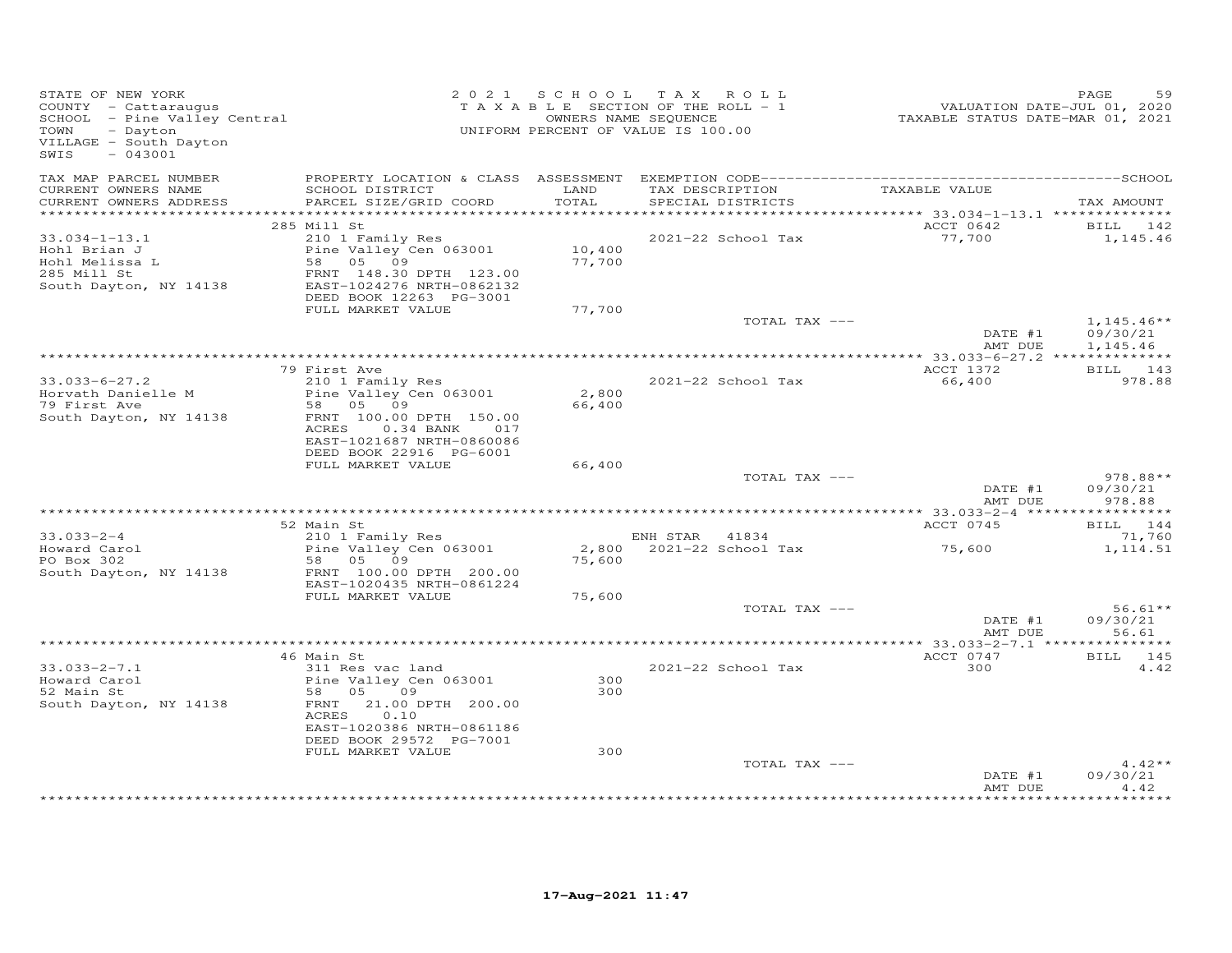| STATE OF NEW YORK<br>COUNTY - Cattaraugus<br>SCHOOL - Pine Valley Central<br>- Dayton<br>TOWN<br>VILLAGE - South Dayton<br>$-043001$<br>SWIS |                                                                                                                              | 2021 SCHOOL      | TAX ROLL<br>TAXABLE SECTION OF THE ROLL - 1<br>OWNERS NAME SEQUENCE<br>UNIFORM PERCENT OF VALUE IS 100.00 |               | VALUATION DATE-JUL 01, 2020<br>TAXABLE STATUS DATE-MAR 01, 2021 | PAGE<br>60                       |
|----------------------------------------------------------------------------------------------------------------------------------------------|------------------------------------------------------------------------------------------------------------------------------|------------------|-----------------------------------------------------------------------------------------------------------|---------------|-----------------------------------------------------------------|----------------------------------|
| TAX MAP PARCEL NUMBER<br>CURRENT OWNERS NAME                                                                                                 | SCHOOL DISTRICT                                                                                                              | LAND             | TAX DESCRIPTION                                                                                           | TAXABLE VALUE |                                                                 |                                  |
| CURRENT OWNERS ADDRESS                                                                                                                       | PARCEL SIZE/GRID COORD                                                                                                       | TOTAL            | SPECIAL DISTRICTS                                                                                         |               |                                                                 | TAX AMOUNT                       |
|                                                                                                                                              | 111 Maple St                                                                                                                 |                  |                                                                                                           |               | ACCT 0820                                                       | BILL 146                         |
| $33.033 - 4 - 26$                                                                                                                            | 312 Vac w/imprv                                                                                                              |                  | 2021-22 School Tax                                                                                        |               | 3,300                                                           | 48.65                            |
| Howard Christopher<br>Howard Jessica<br>PO Box 90<br>S. Dayton, NY 14138                                                                     | Pine Valley Cen 063001<br>58 05 09<br>FRNT 100.00 DPTH 150.00<br>BANK<br>081                                                 | 2,800<br>3,300   |                                                                                                           |               |                                                                 |                                  |
|                                                                                                                                              | EAST-1021851 NRTH-0861134<br>DEED BOOK 8806 PG-5001                                                                          |                  |                                                                                                           |               |                                                                 |                                  |
|                                                                                                                                              | FULL MARKET VALUE                                                                                                            | 3,300            |                                                                                                           | TOTAL TAX --- |                                                                 | $48.65**$                        |
|                                                                                                                                              |                                                                                                                              |                  |                                                                                                           |               | DATE #1<br>AMT DUE                                              | 09/30/21<br>48.65                |
|                                                                                                                                              |                                                                                                                              |                  |                                                                                                           |               |                                                                 |                                  |
|                                                                                                                                              | 310 Pine St                                                                                                                  |                  |                                                                                                           |               | ACCT 0712                                                       | BILL 147                         |
| $33.033 - 4 - 27$<br>Howard Christopher<br>Howard Jessica<br>PO Box 90                                                                       | 210 1 Family Res<br>Pine Valley Cen 063001<br>58 05 09<br>FRNT 75.00 DPTH 150.00                                             | 79,100           | BAS STAR 41854<br>2,100 2021-22 School Tax                                                                |               | 79,100                                                          | 30,850<br>1,166.10               |
| S. Dayton, NY 14138                                                                                                                          | BANK 081<br>EAST-1021753 NRTH-0861018<br>DEED BOOK 8806 PG-5001                                                              |                  |                                                                                                           |               |                                                                 |                                  |
|                                                                                                                                              | FULL MARKET VALUE                                                                                                            | 79,100           |                                                                                                           |               |                                                                 |                                  |
|                                                                                                                                              |                                                                                                                              |                  |                                                                                                           | TOTAL TAX --- |                                                                 | $711.31**$                       |
|                                                                                                                                              |                                                                                                                              |                  |                                                                                                           |               | DATE #1<br>AMT DUE                                              | 09/30/21<br>711.31               |
|                                                                                                                                              |                                                                                                                              |                  |                                                                                                           |               |                                                                 |                                  |
|                                                                                                                                              | Oaks Rd                                                                                                                      |                  |                                                                                                           |               | ACCT 0749                                                       | BILL 148                         |
| $33.033 - 1 - 3.1$<br>Howard David R<br>79 Allegany Rd<br>South Dayton, NY 14138                                                             | 312 Vac w/imprv<br>Pine Valley Cen 063001<br>58 05 09<br>ACRES<br>9.50<br>EAST-1019599 NRTH-0860139                          | 29,500<br>41,600 | 2021-22 School Tax                                                                                        |               | 41,600                                                          | 613.27                           |
|                                                                                                                                              | DEED BOOK 01000 PG-00101                                                                                                     |                  |                                                                                                           |               |                                                                 |                                  |
|                                                                                                                                              | FULL MARKET VALUE                                                                                                            | 41,600           |                                                                                                           |               |                                                                 |                                  |
|                                                                                                                                              |                                                                                                                              |                  |                                                                                                           | TOTAL TAX --- | DATE #1<br>AMT DUE                                              | $613.27**$<br>09/30/21<br>613.27 |
|                                                                                                                                              |                                                                                                                              |                  |                                                                                                           |               |                                                                 |                                  |
|                                                                                                                                              | 18 Main St                                                                                                                   |                  |                                                                                                           |               | ACCT 0988                                                       | BILL 149                         |
| $33.033 - 1 - 3.2$                                                                                                                           | 210 1 Family Res                                                                                                             |                  | ENH STAR 41834                                                                                            |               |                                                                 | 63,300                           |
| Howard David R<br>Howard Nancy G<br>18 Main St<br>South Dayton, NY 14138                                                                     | Pine Valley Cen $063001$<br>58 05<br>09<br>FRNT 250.00 DPTH 190.00<br>EAST-1019709 NRTH-0860622<br>DEED BOOK 786<br>PG-00730 | 63,300           | 7,000 2021-22 School Tax                                                                                  |               | 63,300                                                          | 933.18                           |
|                                                                                                                                              | FULL MARKET VALUE                                                                                                            | 63,300           |                                                                                                           |               |                                                                 |                                  |
|                                                                                                                                              |                                                                                                                              |                  |                                                                                                           | TOTAL TAX --- |                                                                 | $0.00**$                         |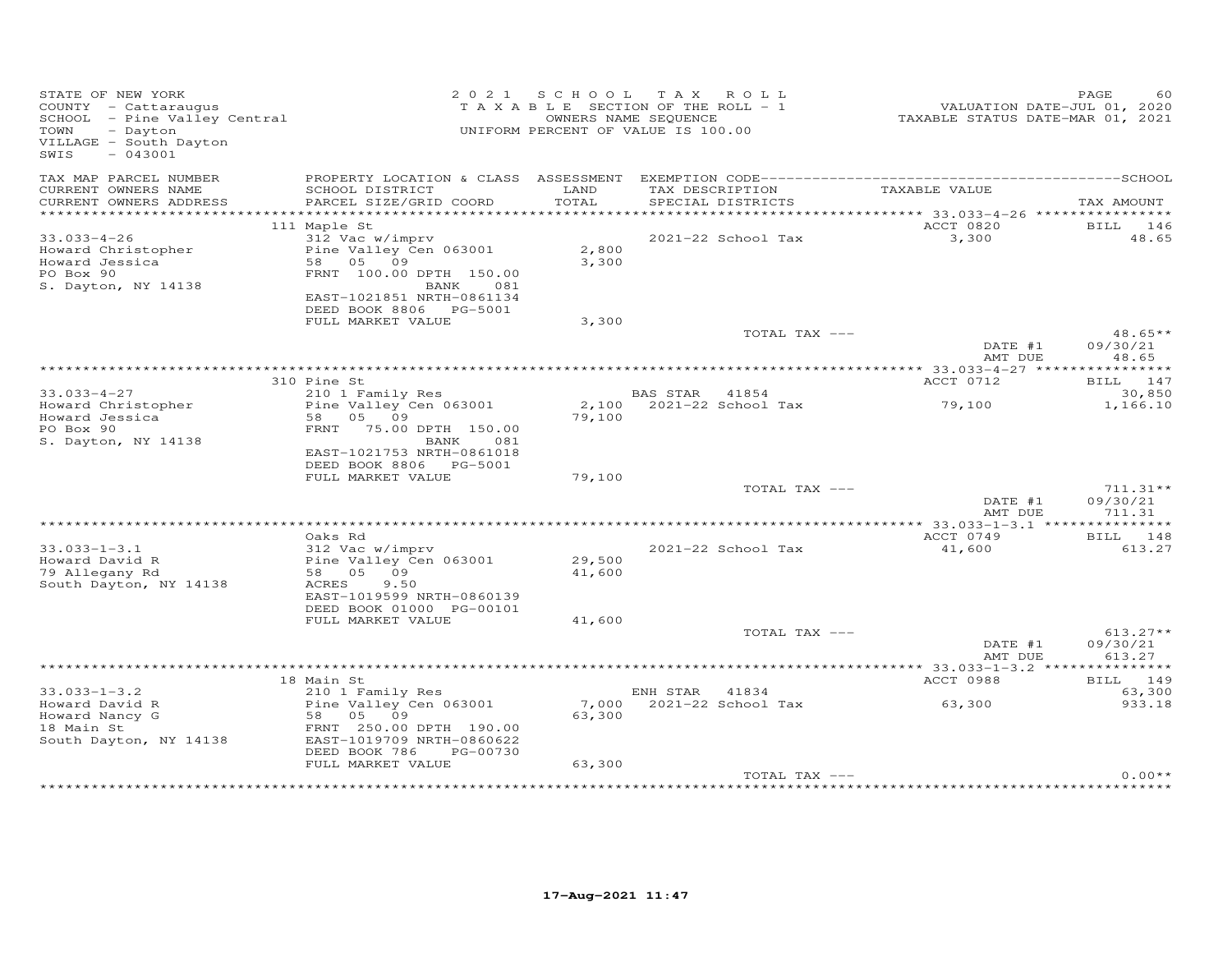| STATE OF NEW YORK<br>STATE OF NEW IVAN<br>COUNTY - Cattaraugus<br>SCHOOL - Pine Valley Central<br>- Dayton<br>VILLAGE - South Dayton<br>$-043001$<br>SWIS |                                                                                                                                             | 2021 SCHOOL<br>TAXABLE SECTION OF THE ROLL - 1<br>UNIFORM PERCENT OF VALUE IS 100.00 | OWNERS NAME SEQUENCE | TAX ROLL                  | VALUATION DATE-JUL 01, 2020<br>TAXABLE STATUS DATE-MAR 01, 2021 | PAGE<br>61                       |
|-----------------------------------------------------------------------------------------------------------------------------------------------------------|---------------------------------------------------------------------------------------------------------------------------------------------|--------------------------------------------------------------------------------------|----------------------|---------------------------|-----------------------------------------------------------------|----------------------------------|
| TAX MAP PARCEL NUMBER<br>CURRENT OWNERS NAME                                                                                                              | SCHOOL DISTRICT                                                                                                                             | LAND                                                                                 |                      | TAX DESCRIPTION           | TAXABLE VALUE                                                   |                                  |
| CURRENT OWNERS ADDRESS                                                                                                                                    | PARCEL SIZE/GRID COORD                                                                                                                      | TOTAL                                                                                |                      | SPECIAL DISTRICTS         |                                                                 | TAX AMOUNT                       |
|                                                                                                                                                           | 303 Oak St                                                                                                                                  |                                                                                      |                      |                           | ACCT 0780                                                       | <b>BILL</b> 150                  |
| $33.033 - 2 - 8$                                                                                                                                          | 210 1 Family Res                                                                                                                            |                                                                                      | BAS STAR             | 41854                     |                                                                 | 30,850                           |
| Howard Harriet M<br>PO Box 5<br>South Dayton, NY 14138                                                                                                    | Zio I family Res<br>Pine Valley Cen 063001<br>58 05 09<br>FRNT 100.00 DPTH 125.00<br>EAST-1020983 NRTH-0860939<br>DEED BOOK 795<br>PG-00661 | 51,300                                                                               |                      | 2,800 2021-22 School Tax  | 51,300                                                          | 756.27                           |
|                                                                                                                                                           | FULL MARKET VALUE                                                                                                                           | 51,300                                                                               |                      |                           |                                                                 |                                  |
|                                                                                                                                                           |                                                                                                                                             |                                                                                      |                      | TOTAL TAX ---             | DATE #1                                                         | $301.48**$<br>09/30/21           |
|                                                                                                                                                           |                                                                                                                                             |                                                                                      |                      |                           | AMT DUE                                                         | 301.48                           |
|                                                                                                                                                           | 118 Prospect St                                                                                                                             |                                                                                      |                      |                           | ACCT 0667                                                       | BILL 151                         |
| $33.025 - 1 - 10$                                                                                                                                         | 210 1 Family Res                                                                                                                            |                                                                                      | BAS STAR             | 41854                     |                                                                 | 30,850                           |
| Howard Joshua D<br>118 Prospect St<br>South Dayton, NY 14138                                                                                              | Pine Valley Cen 063001<br>58 05 09<br>ACRES<br>3.68 BANK<br>032<br>EAST-1021643 NRTH-0862624<br>DEED BOOK 20221 PG-9001                     | 65,300                                                                               |                      | 17,900 2021-22 School Tax | 65,300                                                          | 962.66                           |
|                                                                                                                                                           | FULL MARKET VALUE                                                                                                                           | 65,300                                                                               |                      |                           |                                                                 |                                  |
|                                                                                                                                                           |                                                                                                                                             |                                                                                      |                      | TOTAL TAX ---             | DATE #1<br>AMT DUE                                              | $507.87**$<br>09/30/21<br>507.87 |
|                                                                                                                                                           |                                                                                                                                             |                                                                                      |                      |                           |                                                                 |                                  |
|                                                                                                                                                           | 72 Pine St                                                                                                                                  |                                                                                      |                      |                           | ACCT 1015                                                       | BILL 152                         |
| $33.034 - 3 - 13.2$<br>Howard Ronald                                                                                                                      | 210 1 Family Res<br>Pine Valley Cen 063001                                                                                                  | 2,400                                                                                |                      | 2021-22 School Tax        | 28,000                                                          | 412.78                           |
| 63 Main St Apt 109<br>South Dayton, NY 14138                                                                                                              | 58 05 09<br>FRNT 85.00 DPTH 125.00<br>EAST-1022811 NRTH-0860228                                                                             | 28,000                                                                               |                      |                           |                                                                 |                                  |
|                                                                                                                                                           | DEED BOOK 23122 PG-9001                                                                                                                     |                                                                                      |                      |                           |                                                                 |                                  |
|                                                                                                                                                           | FULL MARKET VALUE                                                                                                                           | 28,000                                                                               |                      |                           |                                                                 |                                  |
|                                                                                                                                                           |                                                                                                                                             |                                                                                      |                      | TOTAL TAX ---             | DATE #1<br>AMT DUE                                              | 412.78**<br>09/30/21<br>412.78   |
|                                                                                                                                                           |                                                                                                                                             |                                                                                      |                      |                           |                                                                 |                                  |
|                                                                                                                                                           | 225 Oak St                                                                                                                                  |                                                                                      |                      |                           | ACCT 0751                                                       | BILL 153                         |
| $33.033 - 2 - 10$<br>Hunt Eli R<br>225 Oak St<br>South Dayton, NY 14138                                                                                   | 210 1 Family Res<br>Pine Valley Cen 063001<br>58<br>05 09<br>FRNT<br>70.00 DPTH 125.00<br>EAST-1021141 NRTH-0860810                         | 2,000<br>37,700                                                                      |                      | 2021-22 School Tax        | 37,700                                                          | 555.78                           |
|                                                                                                                                                           | DEED BOOK 2019 PG-15564                                                                                                                     |                                                                                      |                      |                           |                                                                 |                                  |
|                                                                                                                                                           | FULL MARKET VALUE                                                                                                                           | 37,700                                                                               |                      |                           |                                                                 |                                  |
|                                                                                                                                                           |                                                                                                                                             |                                                                                      |                      | TOTAL TAX ---             | DATE #1<br>AMT DUE                                              | $555.78**$<br>09/30/21<br>555.78 |
|                                                                                                                                                           |                                                                                                                                             |                                                                                      |                      |                           |                                                                 | <b>++++++++</b>                  |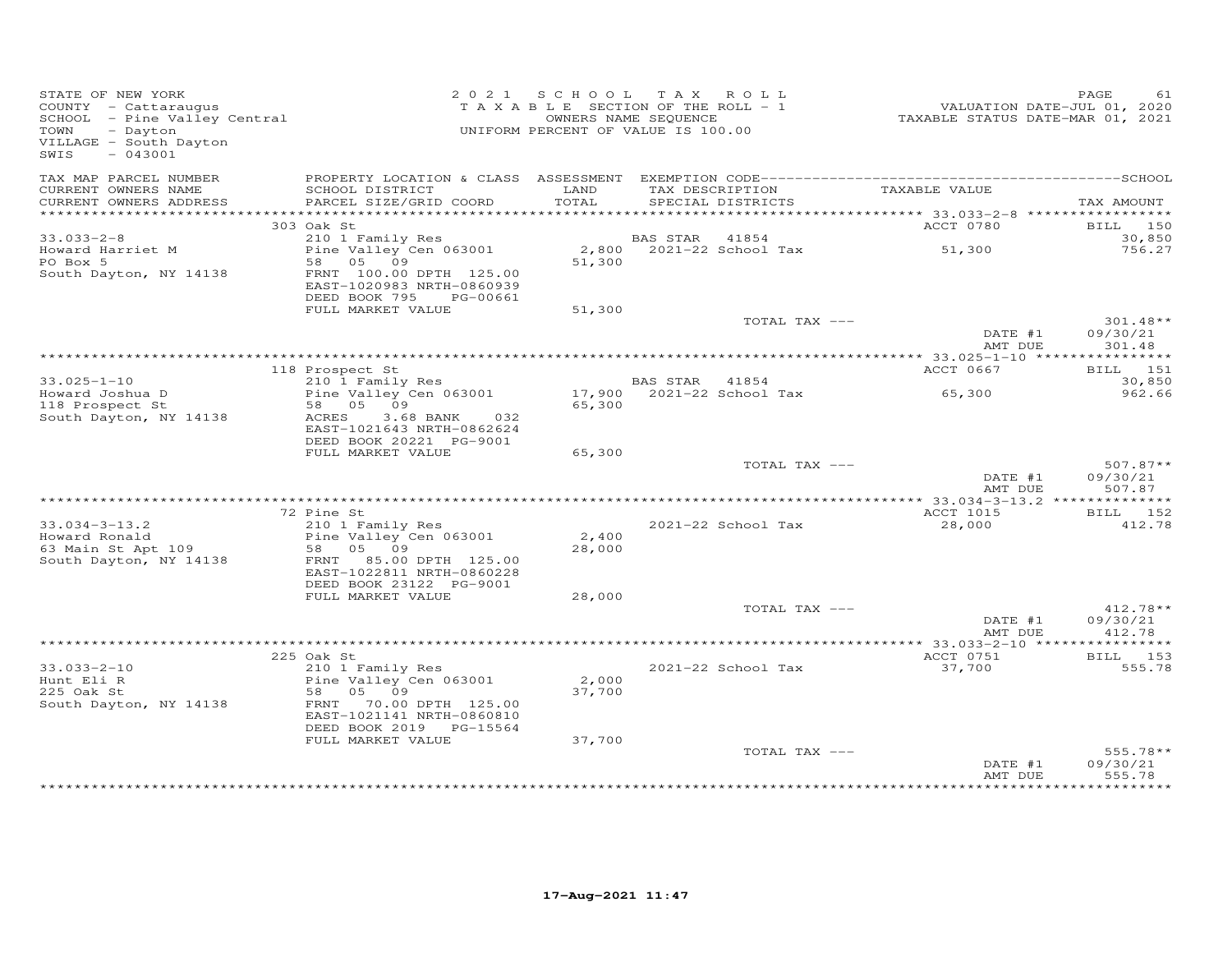| STATE OF NEW YORK<br>COUNTY - Cattaraugus<br>COONII - Cattaraugus<br>SCHOOL - Pine Valley Central<br>TOWN - Dayton<br>VILLAGE - South Dayton<br>SWIS<br>$-043001$ |                                                                                                                                                                                                  |                           | 2021 SCHOOL TAX ROLL<br>TAXABLE SECTION OF THE ROLL - 1<br>OWNERS NAME SEQUENCE<br>UNIFORM PERCENT OF VALUE IS 100.00 | VALUATION DATE-JUL 01, 2020<br>TAXABLE STATUS DATE-MAR 01, 2021 | PAGE                           |
|-------------------------------------------------------------------------------------------------------------------------------------------------------------------|--------------------------------------------------------------------------------------------------------------------------------------------------------------------------------------------------|---------------------------|-----------------------------------------------------------------------------------------------------------------------|-----------------------------------------------------------------|--------------------------------|
| TAX MAP PARCEL NUMBER<br>CURRENT OWNERS NAME<br>CURRENT OWNERS ADDRESS                                                                                            | SCHOOL DISTRICT<br>PARCEL SIZE/GRID COORD                                                                                                                                                        | LAND<br>TOTAL             | TAX DESCRIPTION TAXABLE VALUE<br>SPECIAL DISTRICTS                                                                    |                                                                 | TAX AMOUNT                     |
|                                                                                                                                                                   | 318 Pine St                                                                                                                                                                                      |                           |                                                                                                                       | ACCT 0786                                                       | BILL 154                       |
| $33.033 - 4 - 32$<br>Jarma Ace H<br>Jarma Patricia A<br>981 Ben Milam Rd<br>Cameron, TX 76520                                                                     | 210 1 Family Res<br>Pine Valley Cen 063001<br>58 05 09<br>FRNT 100.00 DPTH 150.00<br>EAST-1021579 NRTH-0861142<br>DEED BOOK 20190 PG-9112<br>FULL MARKET VALUE                                   | 2,800<br>69,200<br>69,200 | 2021-22 School Tax                                                                                                    | 69,200                                                          | 1,020.16                       |
|                                                                                                                                                                   |                                                                                                                                                                                                  |                           | TOTAL TAX ---                                                                                                         |                                                                 | $1,020.16**$                   |
|                                                                                                                                                                   |                                                                                                                                                                                                  |                           |                                                                                                                       | DATE #1<br>AMT DUE                                              | 09/30/21<br>1,020.16           |
|                                                                                                                                                                   | 59 Pine St                                                                                                                                                                                       |                           |                                                                                                                       | ACCT 0759                                                       | BILL 155                       |
| $33.034 - 3 - 18$<br>Johnson Charles H Jr<br>Johnson Bonnie<br>8476 Wolfe Rd<br>Cattaraugus, NY 14719                                                             | 210 1 Family Res<br>Pine Valley Cen 063001<br>Pine varring<br>58 05 09<br>57 00<br>FRNT 57.00 DPTH 302.00<br>EAST-1022908 NRTH-0859854<br>EAST-1022908 NRTH-0859854<br>DEED BOOK 874<br>PG-00778 | 1,600<br>23,200           | 2021-22 School Tax                                                                                                    | 23,200                                                          | 342.02                         |
|                                                                                                                                                                   | FULL MARKET VALUE                                                                                                                                                                                | 23,200                    | TOTAL TAX ---                                                                                                         | DATE #1                                                         | $342.02**$<br>09/30/21         |
|                                                                                                                                                                   |                                                                                                                                                                                                  |                           |                                                                                                                       | AMT DUE<br>*************** 33.026-1-2.2 ****************        | 342.02                         |
|                                                                                                                                                                   | OFF Main St                                                                                                                                                                                      |                           |                                                                                                                       | ACCT 1286                                                       | <b>BILL</b> 156                |
| $33.026 - 1 - 2.2$<br>Johnston Gas Service Inc<br>182 Main St<br>South Dayton, NY 14138                                                                           | 105 Vac farmland<br>Pine Valley Cen 063001<br>50 58 05 09<br>ACRES<br>4.80<br>EAST-1022969 NRTH-0863053<br>DEED BOOK 00979 PG-01023                                                              | 3,300<br>3,300            | 2021-22 School Tax                                                                                                    | 3,300                                                           | 48.65                          |
|                                                                                                                                                                   | FULL MARKET VALUE                                                                                                                                                                                | 3,300                     |                                                                                                                       |                                                                 |                                |
|                                                                                                                                                                   |                                                                                                                                                                                                  |                           | TOTAL TAX ---                                                                                                         | DATE #1<br>AMT DUE                                              | $48.65**$<br>09/30/21<br>48.65 |
|                                                                                                                                                                   | 314 Oak St                                                                                                                                                                                       |                           |                                                                                                                       | ACCT 0836                                                       | BILL 157                       |
| $33.033 - 3 - 33$                                                                                                                                                 | 210 1 Family Res                                                                                                                                                                                 |                           | BAS STAR 41854                                                                                                        |                                                                 | 30,850                         |
| Sahabka Thomas<br>314 Oak St<br>PO Box 196<br>South Dayton, NY 14138                                                                                              | Pine Valley Cen 063001<br>58 05 09<br>FRNT 117.97 DPTH 78.87<br>080<br>BANK<br>EAST-1020921 NRTH-0861220                                                                                         | 41,200                    | 3,300 2021-22 School Tax                                                                                              | 41,200                                                          | 607.38                         |
|                                                                                                                                                                   | DEED BOOK 14253 PG-7001                                                                                                                                                                          |                           |                                                                                                                       |                                                                 |                                |
|                                                                                                                                                                   | FULL MARKET VALUE                                                                                                                                                                                | 41,200                    | TOTAL TAX ---                                                                                                         | DATE #1<br>AMT DUE                                              | 152.58**<br>09/30/21<br>152.58 |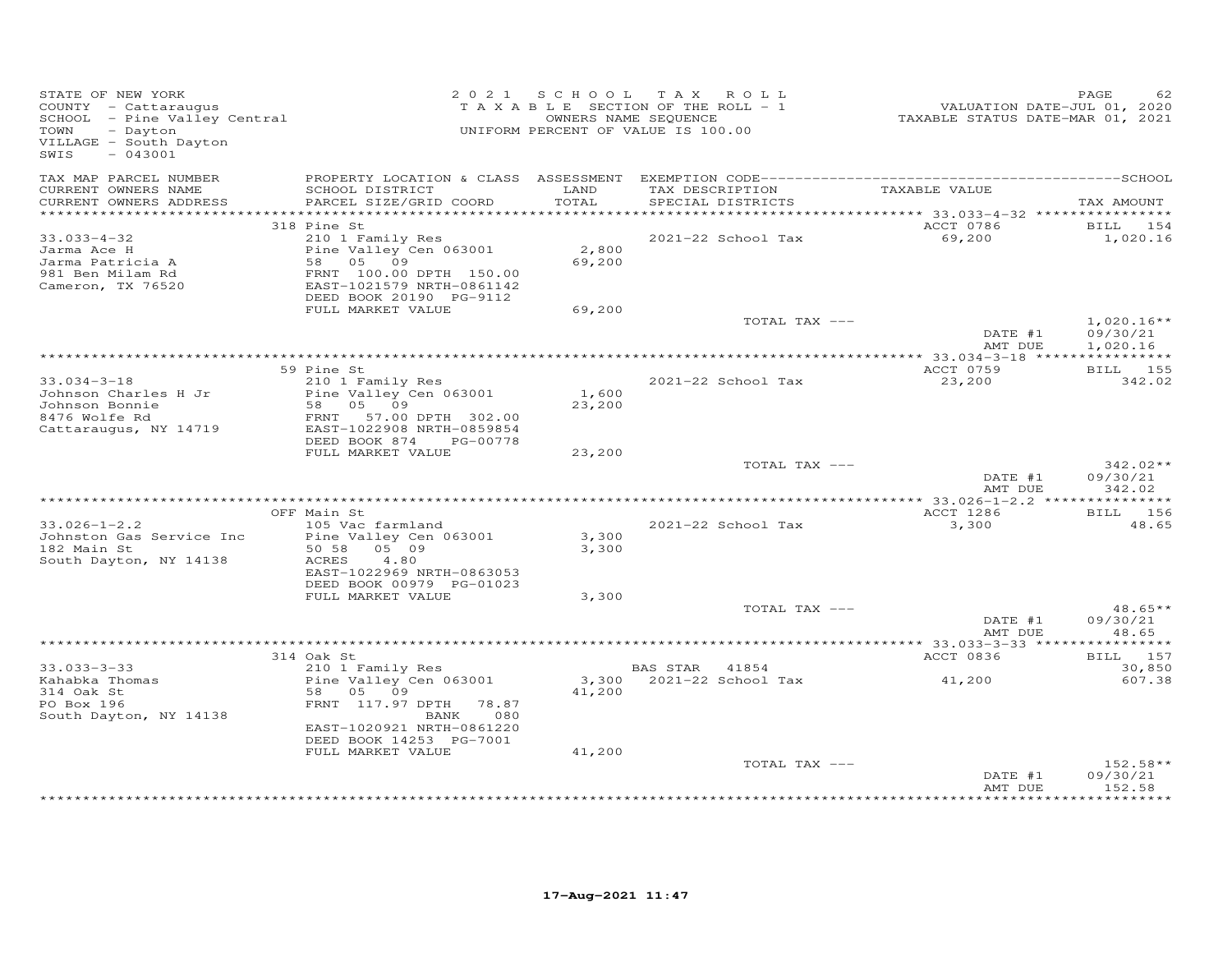| TAX MAP PARCEL NUMBER<br>TAX DESCRIPTION<br>CURRENT OWNERS NAME<br>SCHOOL DISTRICT<br>LAND<br>TAXABLE VALUE<br>PARCEL SIZE/GRID COORD<br>TOTAL<br>CURRENT OWNERS ADDRESS<br>SPECIAL DISTRICTS                                                                                             | TAX AMOUNT<br>BILL 158<br>30,850 |
|-------------------------------------------------------------------------------------------------------------------------------------------------------------------------------------------------------------------------------------------------------------------------------------------|----------------------------------|
|                                                                                                                                                                                                                                                                                           |                                  |
|                                                                                                                                                                                                                                                                                           |                                  |
| 322 Pine St<br>ACCT 0775                                                                                                                                                                                                                                                                  |                                  |
| $33.033 - 4 - 34$<br>210 1 Family Res<br>BAS STAR<br>41854                                                                                                                                                                                                                                |                                  |
| 67,900<br>2,100 2021-22 School Tax<br>Pine Valley Cen 063001<br>Kelley Frank E<br>67,900<br>58 05 09<br>Kelley Kathy<br>322 Pine St<br>FRNT 75.00 DPTH 150.00<br>PO Box 425<br>EAST-1021508 NRTH-0861193<br>DEED BOOK 8468 PG-3002<br>S. Dayton, NY 14138                                 | 1,000.99                         |
| FULL MARKET VALUE<br>67,900                                                                                                                                                                                                                                                               |                                  |
| TOTAL TAX ---<br>DATE #1                                                                                                                                                                                                                                                                  | $546.20**$<br>09/30/21           |
| AMT DUE                                                                                                                                                                                                                                                                                   | 546.20                           |
| ACCT 1236<br>Second Ave                                                                                                                                                                                                                                                                   | BILL 159                         |
| $33.033 - 2 - 15.2$<br>311 Res vac land<br>2021-22 School Tax<br>3,500<br>Kerr Allan A<br>Pine Valley Cen 063001<br>3,500<br>58 05 09<br>Crowell Alyce Marie<br>3,500<br>PO Box 73<br>FRNT 125.00 DPTH 151.39<br>Dayton, NY 14041<br>EAST-1021009 NRTH-0860344<br>DEED BOOK 24556 PG-6001 | 51.60                            |
| FULL MARKET VALUE<br>3,500                                                                                                                                                                                                                                                                |                                  |
| TOTAL TAX ---<br>DATE #1                                                                                                                                                                                                                                                                  | $51.60**$<br>09/30/21            |
| AMT DUE                                                                                                                                                                                                                                                                                   | 51.60                            |
| ACCT 0654<br>104 Maple St                                                                                                                                                                                                                                                                 | BILL 160                         |
| 210 1 Family Res<br>$33.033 - 4 - 11$<br>BAS STAR 41854                                                                                                                                                                                                                                   | 30,850                           |
| 2,800 2021-22 School Tax<br>Kerr Melody L<br>Pine Valley Cen 063001<br>49,600<br>PO Box 129<br>58 05 09<br>49,600<br>FRNT 100.00 DPTH 150.00<br>S. Dayton, NY 14138<br>EAST-1022097 NRTH-0861223                                                                                          | 731.21                           |
| DEED BOOK 11999 PG-3001                                                                                                                                                                                                                                                                   |                                  |
| FULL MARKET VALUE<br>49,600<br>TOTAL TAX ---                                                                                                                                                                                                                                              | $276.42**$                       |
| DATE #1<br>AMT DUE                                                                                                                                                                                                                                                                        | 09/30/21<br>276.42               |
|                                                                                                                                                                                                                                                                                           |                                  |
| 30 Maple St<br>ACCT 0909                                                                                                                                                                                                                                                                  | BILL 161                         |
| 481 Att row bldg<br>$33.034 - 1 - 1$<br>ENH STAR<br>41834<br>Pine Valley Cen 063001<br>1,700 2021-22 School Tax<br>25,800<br>Kerr Rev Trust I Carl L<br>58 05 09<br>25,800<br>30 Maple St<br>FRNT 67.00 DPTH 151.00<br>South Dayton, NY 14138<br>EAST-1022661 NRTH-0860827                | 15,480<br>380.35                 |
| DEED BOOK 19374 PG-7001<br>FULL MARKET VALUE<br>25,800                                                                                                                                                                                                                                    |                                  |
| TOTAL TAX ---<br>DATE #1<br>AMT DUE                                                                                                                                                                                                                                                       | 152.14**<br>09/30/21<br>152.14   |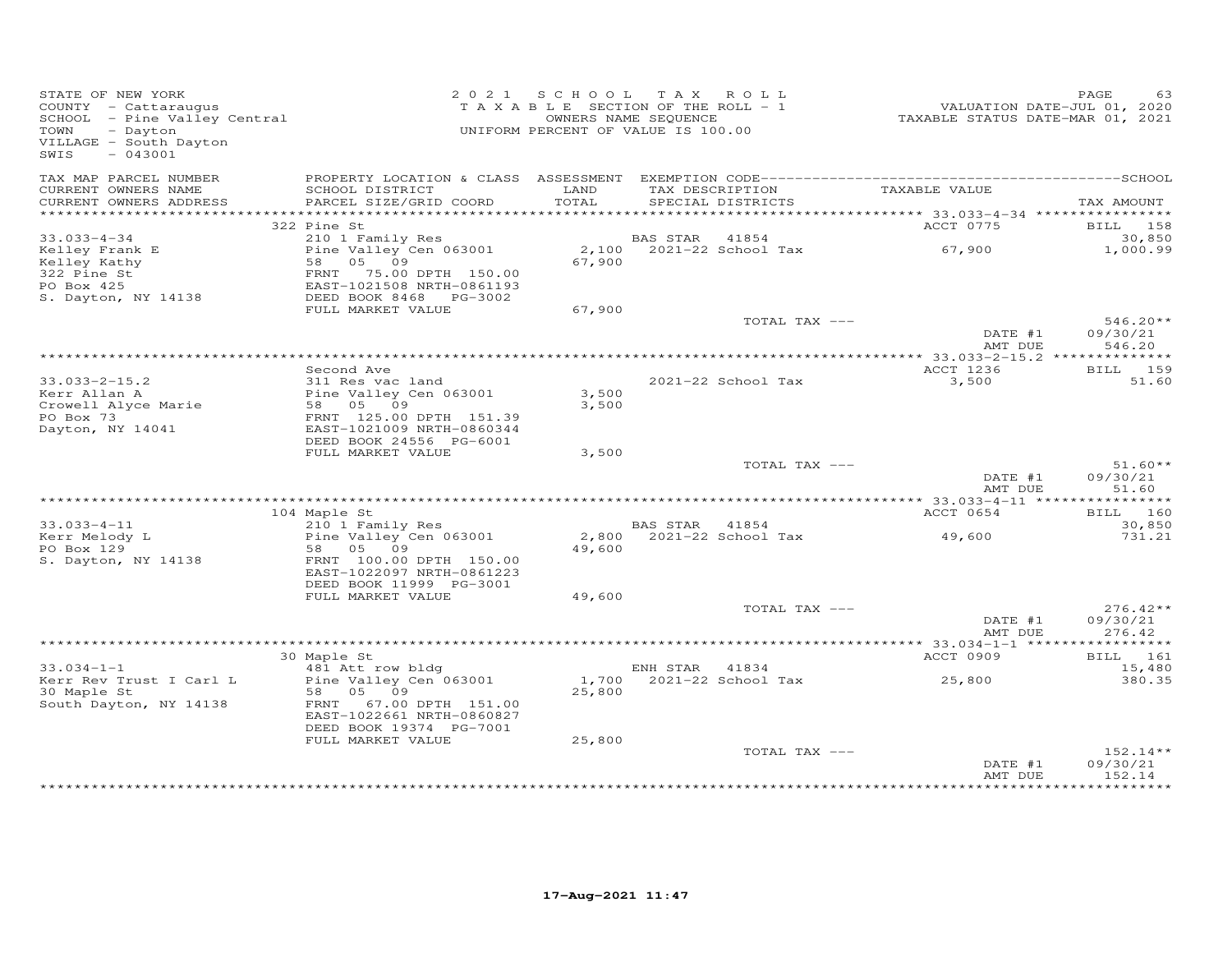| STATE OF NEW YORK<br>STATE OF NEW YORA<br>COUNTY - Cattaraugus<br>SCHOOL - Pine Valley Central<br>Distance<br>VILLAGE - South Dayton<br>SWIS<br>$-043001$ |                                                                                                                                                                      | 2021 SCHOOL     | TAX ROLL<br>TAXABLE SECTION OF THE ROLL - 1<br>OWNERS NAME SEQUENCE<br>UNIFORM PERCENT OF VALUE IS 100.00 | VALUATION DATE-JUL 01, 2020<br>TAXABLE STATUS DATE-MAR 01, 2021 | PAGE                             |
|-----------------------------------------------------------------------------------------------------------------------------------------------------------|----------------------------------------------------------------------------------------------------------------------------------------------------------------------|-----------------|-----------------------------------------------------------------------------------------------------------|-----------------------------------------------------------------|----------------------------------|
| TAX MAP PARCEL NUMBER<br>CURRENT OWNERS NAME<br>CURRENT OWNERS ADDRESS                                                                                    | SCHOOL DISTRICT<br>PARCEL SIZE/GRID COORD                                                                                                                            | LAND<br>TOTAL   | TAX DESCRIPTION TAXABLE VALUE<br>SPECIAL DISTRICTS                                                        |                                                                 | TAX AMOUNT                       |
|                                                                                                                                                           | 311 Pine St                                                                                                                                                          |                 |                                                                                                           | ACCT 0757                                                       | BILL 162                         |
| 33.033-5-12                                                                                                                                               | 210 1 Family Res                                                                                                                                                     |                 | BAS STAR 41854                                                                                            |                                                                 | 30,850                           |
| Kerr Scott<br>In Pine St<br>South Dayton, NY 14138                                                                                                        | Pine Valley Cen 063001<br>58 05 09<br>FRNT 88.00 DPTH 150.00<br>EAST-1021605 NRTH-0860861                                                                            | 77,800          | 2,500 2021-22 School Tax 77,800                                                                           |                                                                 | 1,146.94                         |
|                                                                                                                                                           | DEED BOOK 19410 PG-3001                                                                                                                                              |                 |                                                                                                           |                                                                 |                                  |
|                                                                                                                                                           | FULL MARKET VALUE                                                                                                                                                    | 77,800          | TOTAL TAX ---                                                                                             |                                                                 | $692.14**$                       |
|                                                                                                                                                           |                                                                                                                                                                      |                 |                                                                                                           | DATE #1<br>AMT DUE                                              | 09/30/21<br>692.14               |
|                                                                                                                                                           |                                                                                                                                                                      |                 |                                                                                                           |                                                                 |                                  |
| $33.033 - 4 - 5.2$                                                                                                                                        | Prospect Ave<br>310 Res Vac                                                                                                                                          |                 | 2021-22 School Tax                                                                                        | ACCT 5043<br>3,500                                              | <b>BILL</b> 163<br>51.60         |
| Killock Estate Ronald                                                                                                                                     | Pine Valley Cen 063001                                                                                                                                               | 3,500           |                                                                                                           |                                                                 |                                  |
| Killock Barbara<br>2301 SE 29 th St<br>Okeechobee, FL 34974                                                                                               | 58 05 09<br>$3/9$ --merged $4-3.2$ into pr<br>FRNT 200.00 DPTH 150.00<br>EAST-1022141 NRTH-0861753                                                                   | 3,500           |                                                                                                           |                                                                 |                                  |
|                                                                                                                                                           | DEED BOOK 15895 PG-4001                                                                                                                                              |                 |                                                                                                           |                                                                 |                                  |
|                                                                                                                                                           | FULL MARKET VALUE                                                                                                                                                    | 3,500           | TOTAL TAX ---                                                                                             |                                                                 | $51.60**$                        |
|                                                                                                                                                           |                                                                                                                                                                      |                 |                                                                                                           | DATE #1<br>AMT DUE                                              | 09/30/21<br>51.60                |
|                                                                                                                                                           |                                                                                                                                                                      |                 |                                                                                                           |                                                                 |                                  |
| $33.033 - 3 - 7$                                                                                                                                          | 224 Maple St                                                                                                                                                         |                 |                                                                                                           | ACCT 0771                                                       | BILL 164                         |
| Killock Robert W<br>Killock Robert & Patricia L/U 58 05 09<br>PO Box 359                                                                                  | 312 Vac w/imprv<br>Pine Valley Cen 063001<br>FRNT 123.00 DPTH 150.00                                                                                                 | 3,400<br>19,500 | 2021-22 School Tax                                                                                        | 19,500                                                          | 287.47                           |
| South Dayton, NY 14138                                                                                                                                    | EAST-1021071 NRTH-0861957<br>DEED BOOK 20877 PG-4001                                                                                                                 |                 |                                                                                                           |                                                                 |                                  |
|                                                                                                                                                           | FULL MARKET VALUE                                                                                                                                                    | 19,500          |                                                                                                           |                                                                 |                                  |
|                                                                                                                                                           |                                                                                                                                                                      |                 | TOTAL TAX ---                                                                                             | DATE #1<br>AMT DUE                                              | $287.47**$<br>09/30/21<br>287.47 |
|                                                                                                                                                           |                                                                                                                                                                      |                 |                                                                                                           |                                                                 |                                  |
|                                                                                                                                                           | 121 Cherry St                                                                                                                                                        |                 |                                                                                                           | ACCT 0770                                                       | <b>BILL</b> 165                  |
| $33.033 - 3 - 9$<br>Killock Robert W<br>Killock Patrica<br>121 Cherry St<br>PO Box 359                                                                    | 210 1 Family Res<br>Pine Valley Cen 063001<br>Pine Valley Cen 063001<br>58 05 09<br>FRNT 75.00 DPTH 150.00<br>EAST-1021196 NRTH-0862047<br>EAST-1021196 NRTH-0862047 | 88,100          | <b>BAS STAR</b> 41854<br>2,100 2021-22 School Tax                                                         | 88,100                                                          | 30,850<br>1,298.78               |
| South Dayton, NY 14138                                                                                                                                    | DEED BOOK 20877 PG-4001                                                                                                                                              |                 |                                                                                                           |                                                                 |                                  |
|                                                                                                                                                           | FULL MARKET VALUE                                                                                                                                                    | 88,100          | TOTAL TAX ---                                                                                             | DATE #1<br>AMT DUE                                              | 843.99**<br>09/30/21<br>843.99   |
|                                                                                                                                                           |                                                                                                                                                                      |                 |                                                                                                           |                                                                 |                                  |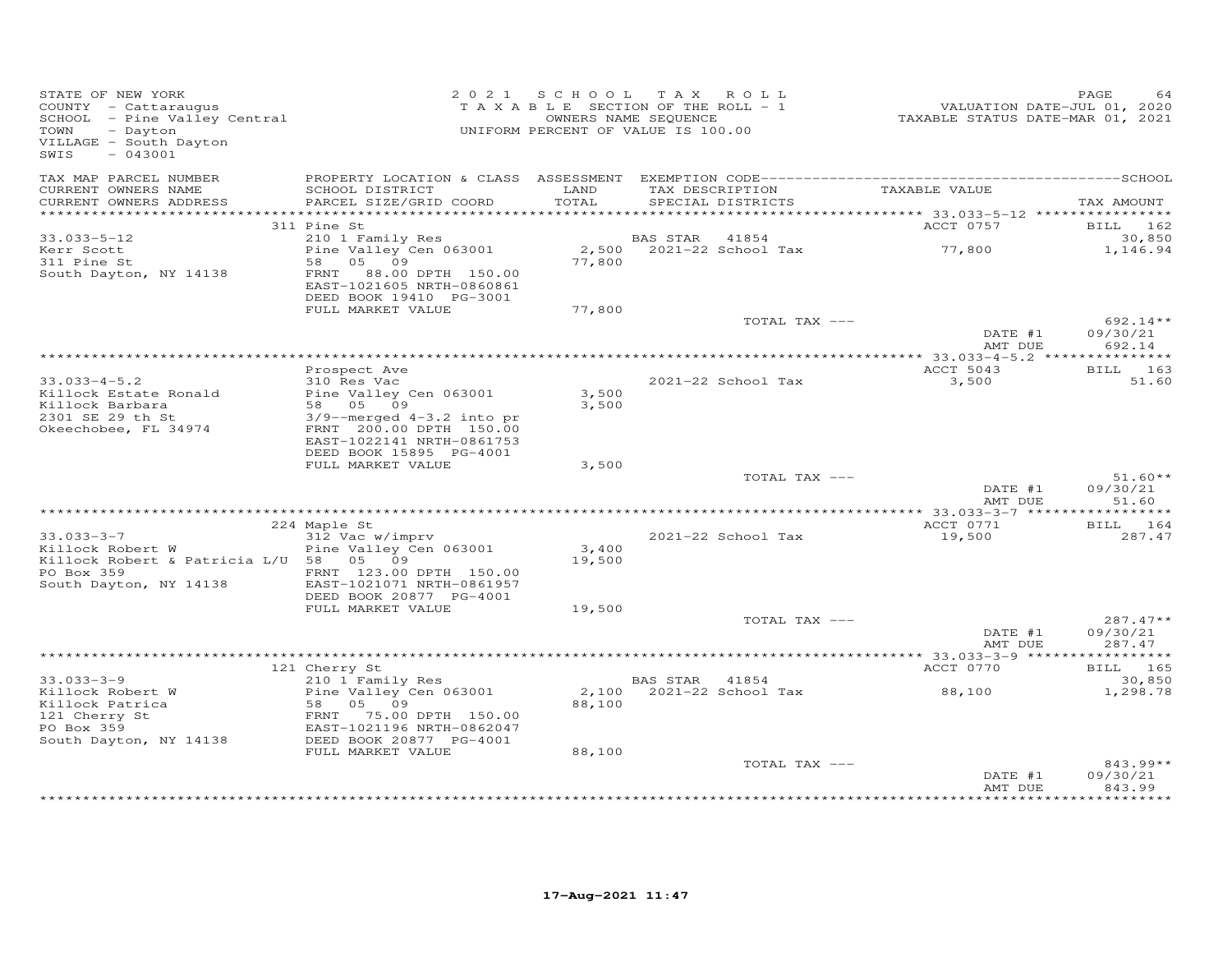| STATE OF NEW YORK<br>COUNTY - Cattaraugus<br>SCHOOL - Pine Valley Central<br>TOWN<br>- Dayton<br>VILLAGE - South Dayton<br>$-043001$<br>SWIS |                                                                                                                                                                    |                            | 2021 SCHOOL TAX ROLL<br>TAXABLE SECTION OF THE ROLL - 1<br>OWNERS NAME SEQUENCE<br>UNIFORM PERCENT OF VALUE IS 100.00 | VALUATION DATE-JUL 01, 2020<br>TAXABLE STATUS DATE-MAR 01, 2021 | PAGE<br>65                       |
|----------------------------------------------------------------------------------------------------------------------------------------------|--------------------------------------------------------------------------------------------------------------------------------------------------------------------|----------------------------|-----------------------------------------------------------------------------------------------------------------------|-----------------------------------------------------------------|----------------------------------|
| TAX MAP PARCEL NUMBER<br>CURRENT OWNERS NAME<br>CURRENT OWNERS ADDRESS<br>***********************                                            | SCHOOL DISTRICT<br>PARCEL SIZE/GRID COORD                                                                                                                          | LAND<br>TOTAL              | TAX DESCRIPTION<br>SPECIAL DISTRICTS                                                                                  | TAXABLE VALUE                                                   | TAX AMOUNT                       |
| $33.042 - 1 - 2.1$<br>Killock Rosina M<br>Blair Milly<br>12307 Bentley Rd<br>South Dayton, NY 14138                                          | Dredge Rd<br>311 Res vac land<br>Pine Valley Cen 063001<br>50 05 09<br>ACRES<br>2.80<br>EAST-1023266 NRTH-0859426<br>DEED BOOK 01003 PG-00260<br>FULL MARKET VALUE | 19,900<br>19,900<br>19,900 | 2021-22 School Tax                                                                                                    | ACCT 0767<br>19,900                                             | BILL 166<br>293.37               |
|                                                                                                                                              |                                                                                                                                                                    |                            | TOTAL TAX ---                                                                                                         | DATE #1<br>AMT DUE                                              | $293.37**$<br>09/30/21<br>293.37 |
|                                                                                                                                              |                                                                                                                                                                    |                            |                                                                                                                       |                                                                 |                                  |
| $33.033 - 5 - 9$<br>Klepfer Bonnie C<br>Klepfer Justin W<br>2206 Main St                                                                     | 216 Oak St<br>210 1 Family Res<br>Pine Valley Cen 063001<br>58 05 09<br>FRNT 75.00 DPTH 125.00<br>EAST-1021410 NRTH-0860832                                        | 2,100<br>60,500            | 2021-22 School Tax                                                                                                    | ACCT 0894<br>60,500                                             | BILL 167<br>891.90               |
| Collins, NY 14034                                                                                                                            | DEED BOOK 24795 PG-5001<br>FULL MARKET VALUE                                                                                                                       | 60,500                     | TOTAL TAX ---                                                                                                         | DATE #1<br>AMT DUE                                              | 891.90**<br>09/30/21<br>891.90   |
|                                                                                                                                              |                                                                                                                                                                    |                            |                                                                                                                       |                                                                 |                                  |
| $33.033 - 6 - 23$<br>Kortz Joseph<br>Russo Brianne<br>87 Ruggles St<br>Dunkirk, NY 14038                                                     | 28 First St<br>210 1 Family Res<br>Pine Valley Cen 063001<br>58 05 09<br>FRNT 120.00 DPTH 150.00<br>017                                                            | 3,400<br>55,100            | 2021-22 School Tax                                                                                                    | ACCT 0725<br>55,100                                             | BILL 168<br>812.29               |
|                                                                                                                                              | BANK<br>EAST-1021651 NRTH-0860295<br>DEED BOOK 20200 PG-6026<br>FULL MARKET VALUE                                                                                  | 55,100                     | TOTAL TAX ---                                                                                                         |                                                                 | 812.29**                         |
|                                                                                                                                              |                                                                                                                                                                    |                            |                                                                                                                       | DATE #1<br>AMT DUE                                              | 09/30/21<br>812.29               |
|                                                                                                                                              |                                                                                                                                                                    |                            |                                                                                                                       |                                                                 |                                  |
| $33.026 - 1 - 4$<br>Kraemer Gary A<br>Kraemer Linda A<br>8406 Mill St<br>South Dayton, NY 14138                                              | Mill St<br>105 Vac farmland<br>Pine Valley Cen 063001<br>58 05 09<br>ACRES<br>1.97<br>EAST-1024410 NRTH-0862379<br>DEED BOOK 768<br>PG-00372<br>FULL MARKET VALUE  | 1,700<br>1,700<br>1,700    | 2021-22 School Tax                                                                                                    | ACCT 0774<br>1,700                                              | BILL 169<br>25.06                |
|                                                                                                                                              |                                                                                                                                                                    |                            | TOTAL TAX ---                                                                                                         | DATE #1<br>AMT DUE                                              | $25.06**$<br>09/30/21<br>25.06   |
|                                                                                                                                              |                                                                                                                                                                    |                            |                                                                                                                       |                                                                 |                                  |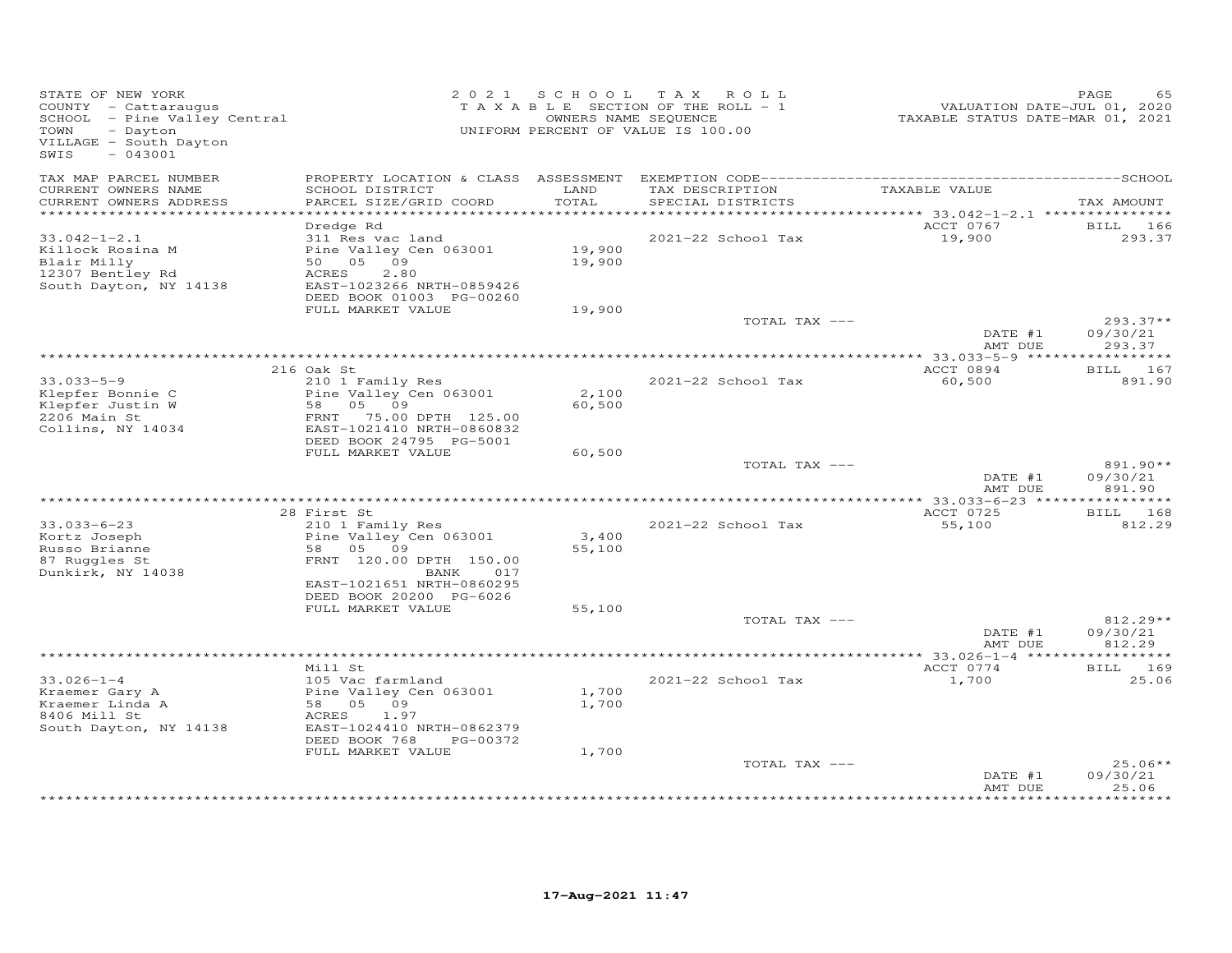| STATE OF NEW YORK<br>COUNTY - Cattaraugus<br>SCHOOL - Pine Valley Central<br>TOWN<br>- Dayton<br>VILLAGE - South Dayton<br>SWIS<br>$-043001$ |                                                                                             |                 | 2021 SCHOOL TAX ROLL<br>T A X A B L E SECTION OF THE ROLL - 1<br>OWNERS NAME SEQUENCE<br>UNIFORM PERCENT OF VALUE IS 100.00 | VALUATION DATE-JUL 01, 2020<br>TAXABLE STATUS DATE-MAR 01, 2021 | PAGE<br>66                           |
|----------------------------------------------------------------------------------------------------------------------------------------------|---------------------------------------------------------------------------------------------|-----------------|-----------------------------------------------------------------------------------------------------------------------------|-----------------------------------------------------------------|--------------------------------------|
| TAX MAP PARCEL NUMBER                                                                                                                        |                                                                                             |                 |                                                                                                                             |                                                                 |                                      |
| CURRENT OWNERS NAME<br>CURRENT OWNERS ADDRESS                                                                                                | SCHOOL DISTRICT<br>PARCEL SIZE/GRID COORD                                                   | LAND<br>TOTAL   | TAX DESCRIPTION TAXABLE VALUE<br>SPECIAL DISTRICTS                                                                          |                                                                 | TAX AMOUNT                           |
|                                                                                                                                              |                                                                                             |                 |                                                                                                                             |                                                                 |                                      |
|                                                                                                                                              | 112 Mill St                                                                                 |                 |                                                                                                                             | ACCT 0804                                                       | BILL 170                             |
| $33.034 - 3 - 9$                                                                                                                             | 210 1 Family Res                                                                            |                 | 2021-22 School Tax                                                                                                          | 29,200                                                          | 430.47                               |
| Kutschke Heidi                                                                                                                               | Pine Valley Cen 063001                                                                      | 3,200           |                                                                                                                             |                                                                 |                                      |
| 112 Mill St<br>South Dayton, NY 14138                                                                                                        | 58 05 09<br>FRNT 116.00 DPTH 125.00<br>EAST-1022945 NRTH-0860379<br>DEED BOOK 19307 PG-7001 | 29,200          |                                                                                                                             |                                                                 |                                      |
|                                                                                                                                              | FULL MARKET VALUE                                                                           | 29,200          |                                                                                                                             |                                                                 |                                      |
|                                                                                                                                              |                                                                                             |                 | TOTAL TAX ---                                                                                                               | DATE #1                                                         | $430.47**$<br>09/30/21               |
|                                                                                                                                              |                                                                                             |                 |                                                                                                                             | AMT DUE                                                         | 430.47                               |
|                                                                                                                                              |                                                                                             |                 |                                                                                                                             |                                                                 |                                      |
|                                                                                                                                              | 221 Oak St                                                                                  |                 |                                                                                                                             | ACCT 0732                                                       | BILL 171                             |
| $33.033 - 2 - 11$<br>33.030 L<br>Lachut Aimee                                                                                                | 210 1 Family Res<br>Pine Valley Cen 063001                                                  | 2,000           | 2021-22 School Tax                                                                                                          | 70,000                                                          | 1,031.95                             |
|                                                                                                                                              | 58 05 09                                                                                    | 70,000          |                                                                                                                             |                                                                 |                                      |
| South Dayton, NY 14138                                                                                                                       | FRNT 70.00 DPTH 125.00<br>EAST-1021196 NRTH-0860769                                         |                 |                                                                                                                             |                                                                 |                                      |
|                                                                                                                                              | DEED BOOK 29220 PG-9001                                                                     |                 |                                                                                                                             |                                                                 |                                      |
|                                                                                                                                              | FULL MARKET VALUE                                                                           | 70,000          |                                                                                                                             |                                                                 |                                      |
|                                                                                                                                              |                                                                                             |                 | TOTAL TAX ---                                                                                                               | DATE #1<br>AMT DUE                                              | $1,031.95**$<br>09/30/21<br>1,031.95 |
|                                                                                                                                              |                                                                                             |                 |                                                                                                                             |                                                                 |                                      |
|                                                                                                                                              | 103 Second St                                                                               |                 |                                                                                                                             | ACCT 0721                                                       | BILL 172                             |
| $33.033 - 3 - 28$                                                                                                                            | 210 1 Family Res                                                                            |                 | 2021-22 School Tax                                                                                                          | 41,100                                                          | 605.90                               |
| Laemmerhirt Ernest Philip                                                                                                                    | Pine Valley Cen 063001                                                                      | 3,100           |                                                                                                                             |                                                                 |                                      |
| 2574 Hanson Rd                                                                                                                               | 58 05 09                                                                                    | 41,100          |                                                                                                                             |                                                                 |                                      |
| Gerry, NY 14740                                                                                                                              | FRNT 110.00 DPTH 135.00<br>EAST-1021082 NRTH-0861088                                        |                 |                                                                                                                             |                                                                 |                                      |
| PRIOR OWNER ON 3/01/2021                                                                                                                     | DEED BOOK 30668 PG-8002                                                                     |                 |                                                                                                                             |                                                                 |                                      |
| Laemmerhirt Ernest Philip                                                                                                                    | DEED BOOK 30668 F<br>FULL MARKET VALUE                                                      | 41,100          |                                                                                                                             |                                                                 |                                      |
|                                                                                                                                              |                                                                                             |                 | TOTAL TAX ---                                                                                                               |                                                                 | $605.90**$                           |
|                                                                                                                                              |                                                                                             |                 |                                                                                                                             | DATE #1                                                         | 09/30/21                             |
|                                                                                                                                              |                                                                                             |                 |                                                                                                                             | AMT DUE                                                         | 605.90                               |
|                                                                                                                                              | 413 Pine St                                                                                 |                 |                                                                                                                             | ACCT 0837                                                       | BILL 173                             |
| $33.033 - 3 - 34$                                                                                                                            | 433 Auto body                                                                               |                 | 2021-22 School Tax                                                                                                          | 28,000                                                          | 412.78                               |
| Lambert Thomas J<br>8503 Falls Rd                                                                                                            | Pine Valley Cen 063001<br>58 05 09                                                          | 1,900<br>28,000 |                                                                                                                             |                                                                 |                                      |
| West Falls, NY 14170                                                                                                                         | FRNT 67.50 DPTH 131.00<br>EAST-1020963 NRTH-0861328                                         |                 |                                                                                                                             |                                                                 |                                      |
|                                                                                                                                              | DEED BOOK 904<br>PG-00561                                                                   |                 |                                                                                                                             |                                                                 |                                      |
|                                                                                                                                              | FULL MARKET VALUE                                                                           | 28,000          |                                                                                                                             |                                                                 |                                      |
|                                                                                                                                              |                                                                                             |                 | TOTAL TAX ---                                                                                                               | DATE #1<br>AMT DUE                                              | $412.78**$<br>09/30/21<br>412.78     |
|                                                                                                                                              |                                                                                             |                 |                                                                                                                             |                                                                 |                                      |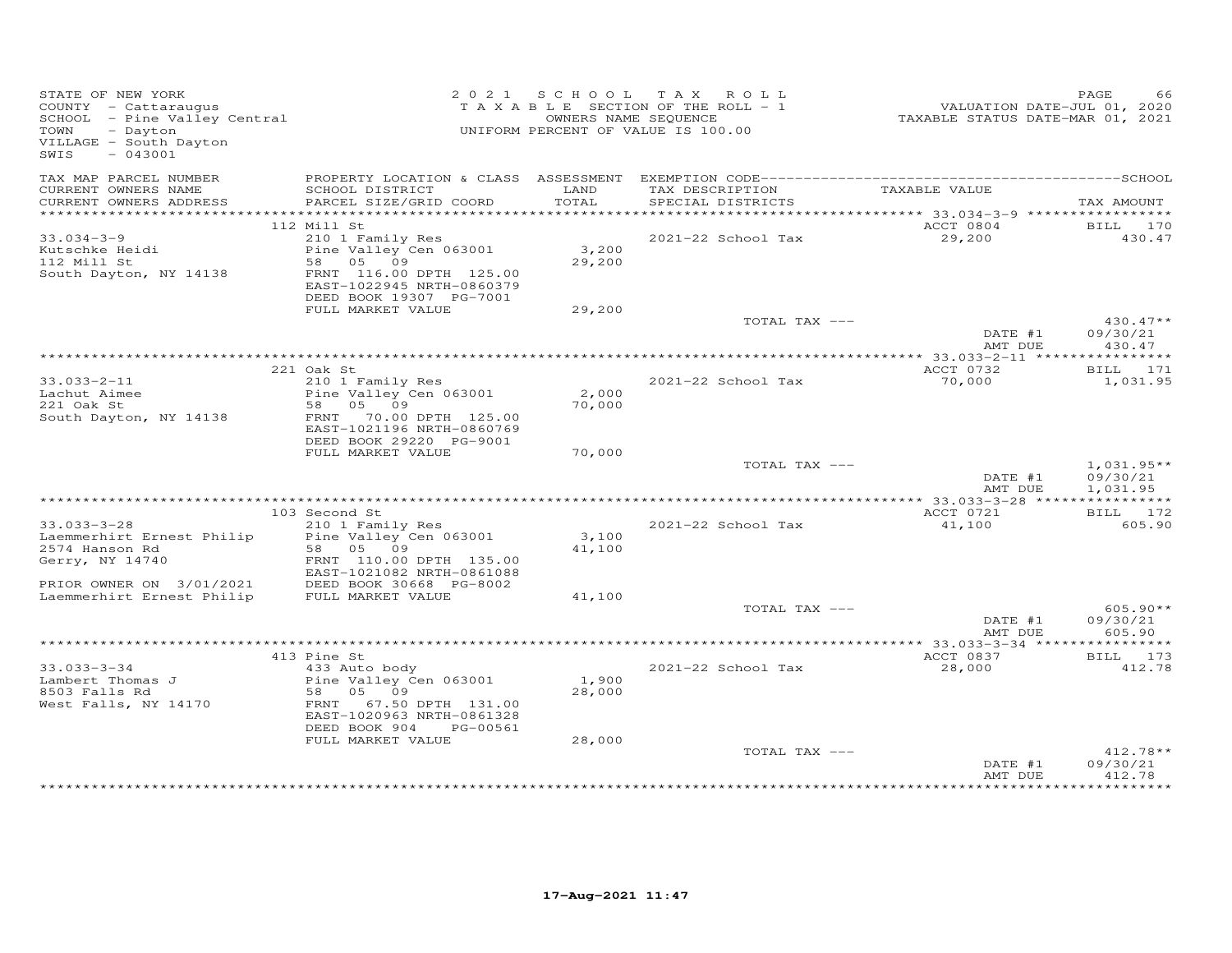| STATE OF NEW YORK<br>COUNTY - Cattaraugus<br>COONII - Cattaraugus<br>SCHOOL - Pine Valley Central<br>- Dayton<br>TOWN<br>VILLAGE - South Dayton<br>$-043001$<br>SWIS |                                                                                             |               | 2021 SCHOOL TAX ROLL<br>T A X A B L E SECTION OF THE ROLL - 1<br>OWNERS NAME SEQUENCE<br>UNIFORM PERCENT OF VALUE IS 100.00 | VALUATION DATE-JUL 01, 2020<br>TAXABLE STATUS DATE-MAR 01, 2021 | PAGE<br>67                      |
|----------------------------------------------------------------------------------------------------------------------------------------------------------------------|---------------------------------------------------------------------------------------------|---------------|-----------------------------------------------------------------------------------------------------------------------------|-----------------------------------------------------------------|---------------------------------|
| TAX MAP PARCEL NUMBER<br>CURRENT OWNERS NAME<br>CURRENT OWNERS ADDRESS<br>************************                                                                   | SCHOOL DISTRICT<br>PARCEL SIZE/GRID COORD                                                   | LAND<br>TOTAL | TAX DESCRIPTION TAXABLE VALUE<br>SPECIAL DISTRICTS                                                                          |                                                                 | TAX AMOUNT                      |
|                                                                                                                                                                      | 33 Pine St                                                                                  |               |                                                                                                                             | ACCT 0657                                                       | BILL 174                        |
| $33.042 - 1 - 3.1$<br>Lawton Henry J Jr<br>Rugg Victoria L<br>33 Pine St                                                                                             | 210 1 Family Res<br>Pine Valley Cen 063001                                                  |               | BAS STAR 41854<br>15,500 2021-22 School Tax<br>70.000                                                                       | 70,000                                                          | 30,850<br>1,031.95              |
| PO Box 71<br>S. Dayton, NY 14138                                                                                                                                     | FULL MARKET VALUE                                                                           | 70,000        |                                                                                                                             |                                                                 |                                 |
|                                                                                                                                                                      |                                                                                             |               | TOTAL TAX ---                                                                                                               | DATE #1                                                         | $577.15**$<br>09/30/21          |
|                                                                                                                                                                      |                                                                                             |               |                                                                                                                             | AMT DUE                                                         | 577.15                          |
| $33.033 - 4 - 17$                                                                                                                                                    | 15 Cherry St<br>210 1 Family Res                                                            |               | 2021-22 School Tax                                                                                                          | ACCT 0778<br>76,300                                             | <b>BILL</b> 175<br>1,124.83     |
| Leach Evelyn                                                                                                                                                         | Pine Valley Cen 063001                                                                      | 2,800         |                                                                                                                             |                                                                 |                                 |
| weach Evelyn<br>Nobles Joan M<br>Leach Evelyn Estate<br>7978 83 Rte<br>South Dayton, NY 14138                                                                        | 58 05 09<br>FRNT 100.00 DPTH 150.00<br>EAST-1021941 NRTH-0861519<br>DEED BOOK 20408 PG-3002 | 76,300        |                                                                                                                             |                                                                 |                                 |
|                                                                                                                                                                      | FULL MARKET VALUE                                                                           | 76,300        | TOTAL TAX ---                                                                                                               | DATE #1                                                         | $1,124.83**$<br>09/30/21        |
|                                                                                                                                                                      |                                                                                             |               |                                                                                                                             | AMT DUE                                                         | 1,124.83                        |
|                                                                                                                                                                      | 202 Mechanic St                                                                             |               |                                                                                                                             | ACCT 0743                                                       | BILL 176                        |
| $33.034 - 2 - 11$                                                                                                                                                    | 120 Field crops                                                                             |               | AG DIST<br>41720                                                                                                            |                                                                 | 24,966                          |
| Legacy Acres, LLC<br>8568 Silver Creek Rd                                                                                                                            | Pine Valley Cen 063001 37,700 SILO T/C/S 42100<br>58 05 09                                  |               | 42,800 2021-22 School Tax                                                                                                   | 16,184                                                          | 1,650<br>238.59                 |
| South Dayton, NY 14138                                                                                                                                               | Merged with $33.034-2-2$<br>ACRES 18.43                                                     |               |                                                                                                                             |                                                                 |                                 |
| MAY BE SUBJECT TO PAYMENT<br>UNDER AGDIST LAW TIL 2025                                                                                                               | EAST-1023880 NRTH-0860525<br>DEED BOOK 20961 PG-9002<br>FULL MARKET VALUE                   | 42,800        |                                                                                                                             |                                                                 |                                 |
|                                                                                                                                                                      |                                                                                             |               | TOTAL TAX ---                                                                                                               |                                                                 | $238.59**$                      |
|                                                                                                                                                                      |                                                                                             |               |                                                                                                                             | DATE #1<br>AMT DUE                                              | 09/30/21<br>238.59              |
|                                                                                                                                                                      | 47 Second Ave                                                                               |               |                                                                                                                             | ACCT 0652                                                       | BILL 177                        |
| $33.033 - 2 - 12$<br>33.035-2-12<br>Lillie Brian S<br>PO Box 204                                                                                                     | 210 1 Family Res<br>Pine Valley Cen 063001<br>58 05 09                                      | 99,700        | BAS STAR 41854                                                                                                              |                                                                 | 30,850<br>1,469.79              |
| South Dayton, NY 14138                                                                                                                                               | FRNT 140.00 DPTH 125.00<br>BANK<br>081                                                      |               |                                                                                                                             |                                                                 |                                 |
|                                                                                                                                                                      | EAST-1021282 NRTH-0860709<br>DEED BOOK 01001 PG-01196<br>FULL MARKET VALUE                  | 99,700        |                                                                                                                             |                                                                 |                                 |
|                                                                                                                                                                      |                                                                                             |               | TOTAL TAX ---                                                                                                               | DATE #1                                                         | $1,015.00**$<br>09/30/21        |
|                                                                                                                                                                      |                                                                                             |               |                                                                                                                             | AMT DUE                                                         | 1,015.00<br><b>++++++++++++</b> |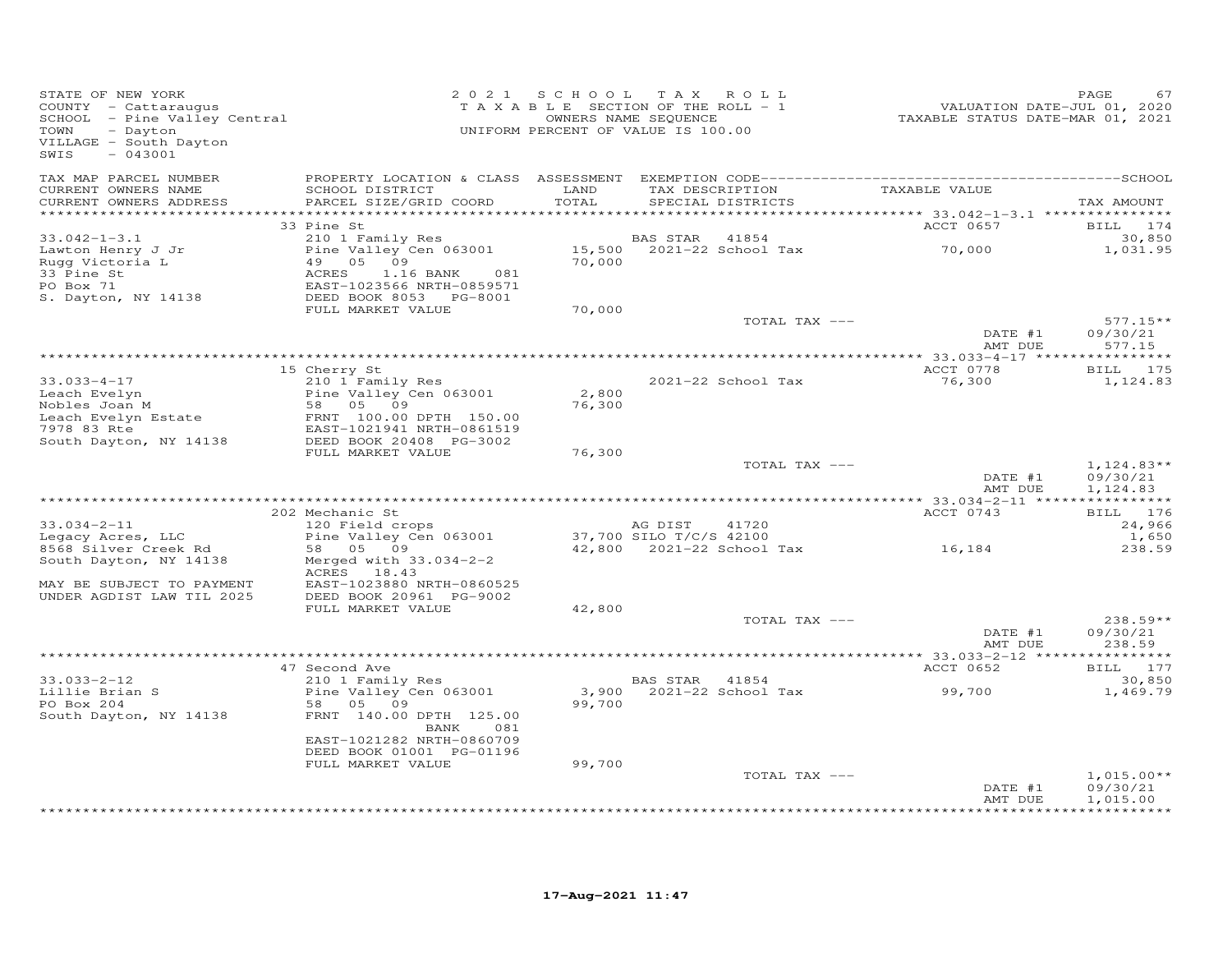| STATE OF NEW YORK<br>COUNTY - Cattaraugus<br>SCHOOL - Pine Valley Central<br>TOWN<br>- Dayton<br>VILLAGE - South Dayton<br>SWIS<br>$-043001$ | 2021                                                   | SCHOOL        | TAX ROLL<br>T A X A B L E SECTION OF THE ROLL - 1<br>OWNERS NAME SEQUENCE<br>UNIFORM PERCENT OF VALUE IS 100.00 | TAXABLE STATUS DATE-MAR 01, 2021 | 68<br>PAGE<br>VALUATION DATE-JUL 01, 2020 |
|----------------------------------------------------------------------------------------------------------------------------------------------|--------------------------------------------------------|---------------|-----------------------------------------------------------------------------------------------------------------|----------------------------------|-------------------------------------------|
| TAX MAP PARCEL NUMBER                                                                                                                        |                                                        |               |                                                                                                                 |                                  |                                           |
| CURRENT OWNERS NAME<br>CURRENT OWNERS ADDRESS                                                                                                | SCHOOL DISTRICT<br>PARCEL SIZE/GRID COORD              | LAND<br>TOTAL | TAX DESCRIPTION<br>SPECIAL DISTRICTS                                                                            | TAXABLE VALUE                    | TAX AMOUNT                                |
| ************************                                                                                                                     |                                                        |               |                                                                                                                 |                                  |                                           |
|                                                                                                                                              | Second Ave                                             |               |                                                                                                                 | ACCT 1319                        | BILL 178                                  |
| $33.033 - 2 - 13.2$                                                                                                                          | 311 Res vac land                                       |               | 2021-22 School Tax                                                                                              | 3,400                            | 50.12                                     |
| Lillie Brian S                                                                                                                               | Pine Valley Cen 063001                                 | 3,400         |                                                                                                                 |                                  |                                           |
| PO Box 204                                                                                                                                   | 58 05 09                                               | 3,400         |                                                                                                                 |                                  |                                           |
| South Dayton, NY 14138                                                                                                                       | FRNT 120.00 DPTH 150.00<br>BANK<br>081                 |               |                                                                                                                 |                                  |                                           |
|                                                                                                                                              | EAST-1021205 NRTH-0860611                              |               |                                                                                                                 |                                  |                                           |
|                                                                                                                                              | DEED BOOK 01001 PG-01196                               |               |                                                                                                                 |                                  |                                           |
|                                                                                                                                              | FULL MARKET VALUE                                      | 3,400         |                                                                                                                 |                                  |                                           |
|                                                                                                                                              |                                                        |               | TOTAL TAX ---                                                                                                   |                                  | $50.12**$                                 |
|                                                                                                                                              |                                                        |               |                                                                                                                 | DATE #1                          | 09/30/21                                  |
|                                                                                                                                              |                                                        |               |                                                                                                                 | AMT DUE                          | 50.12                                     |
|                                                                                                                                              |                                                        |               |                                                                                                                 |                                  |                                           |
| $33.033 - 4 - 5.1$                                                                                                                           | 14 Cherry St<br>210 1 Family Res                       |               | ENH STAR<br>41834                                                                                               | ACCT 0777                        | BILL 179<br>71,760                        |
| Lycett Prisilla S                                                                                                                            | Pine Valley Cen 063001                                 | 3,500         | 2021-22 School Tax                                                                                              | 87,900                           | 1,295.83                                  |
| 14 Cherry St                                                                                                                                 | 05 09<br>58                                            | 87,900        |                                                                                                                 |                                  |                                           |
| PO Box 221                                                                                                                                   | $3/9$ --merged $4-3.2$ into pr                         |               |                                                                                                                 |                                  |                                           |
| S. Dayton, NY 14138                                                                                                                          | FRNT 125.00 DPTH 150.00                                |               |                                                                                                                 |                                  |                                           |
|                                                                                                                                              | BANK<br>017                                            |               |                                                                                                                 |                                  |                                           |
|                                                                                                                                              | EAST-1022141 NRTH-0861663                              |               |                                                                                                                 |                                  |                                           |
|                                                                                                                                              | DEED BOOK 15895 PG-4001                                |               |                                                                                                                 |                                  |                                           |
|                                                                                                                                              | FULL MARKET VALUE                                      | 87,900        | TOTAL TAX ---                                                                                                   |                                  | $237.94**$                                |
|                                                                                                                                              |                                                        |               |                                                                                                                 | DATE #1                          | 09/30/21                                  |
|                                                                                                                                              |                                                        |               |                                                                                                                 | AMT DUE                          | 237.94                                    |
|                                                                                                                                              |                                                        |               |                                                                                                                 |                                  |                                           |
|                                                                                                                                              | 312 Pine St                                            |               |                                                                                                                 | ACCT 0900                        | BILL 180                                  |
| $33.033 - 4 - 29$                                                                                                                            | 210 1 Family Res                                       |               | ENH STAR<br>41834                                                                                               |                                  | 71,760                                    |
| Majak Coryn                                                                                                                                  | Pine Valley Cen 063001                                 | 1,700         | 2021-22 School Tax                                                                                              | 83,000                           | 1,223.60                                  |
| Majak Robert III                                                                                                                             | 05 09<br>58                                            | 83,000        |                                                                                                                 |                                  |                                           |
| 312 Pine St<br>South Dayton, NY 14138                                                                                                        | 62.50 DPTH 150.00<br>FRNT<br>EAST-1021697 NRTH-0861058 |               |                                                                                                                 |                                  |                                           |
|                                                                                                                                              | DEED BOOK 20210 PG-6455                                |               |                                                                                                                 |                                  |                                           |
| PRIOR OWNER ON 3/01/2021                                                                                                                     | FULL MARKET VALUE                                      | 83,000        |                                                                                                                 |                                  |                                           |
| Tiller Ella M Life Us                                                                                                                        |                                                        |               |                                                                                                                 |                                  |                                           |
|                                                                                                                                              |                                                        |               | TOTAL TAX ---                                                                                                   |                                  | $165.70**$                                |
|                                                                                                                                              |                                                        |               |                                                                                                                 | DATE #1                          | 09/30/21                                  |
|                                                                                                                                              |                                                        |               |                                                                                                                 | AMT DUE                          | 165.70<br>**********                      |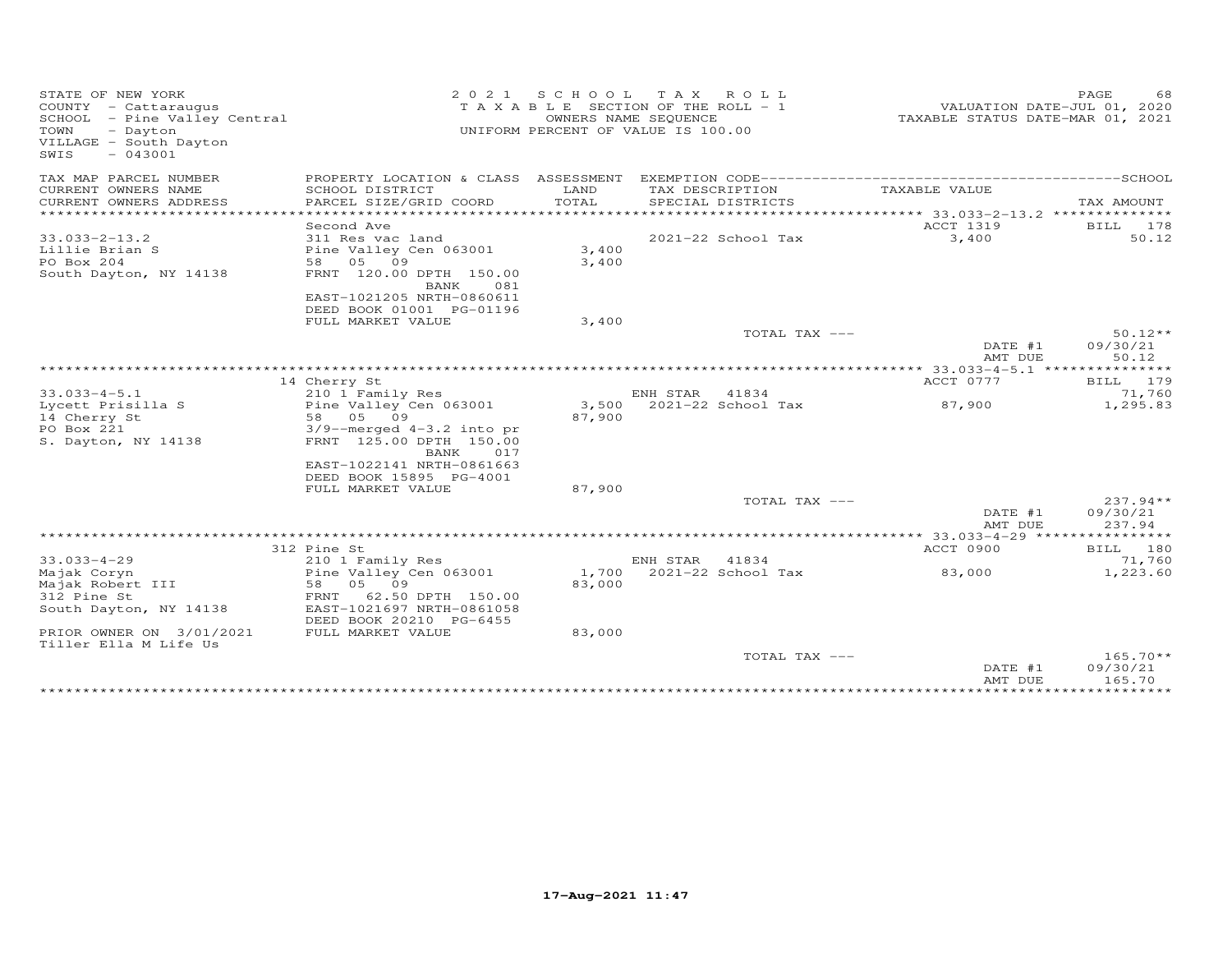| STATE OF NEW YORK<br>STATE OF NEW YORK<br>COUNTY - Cattaraugus<br>SCHOOL - Pine Valley Central<br>TOWN - Dayton<br>VILLAGE - South Dayton<br>$-043001$<br>SWIS                                                                                         | UNIFORM PERCENT OF VALUE IS 100.00                                                           | 2021 SCHOOL TAX ROLL |                   | T A X A B L E SECTION OF THE ROLL - 1<br>T A X A B L E SECTION OF THE ROLL - 1<br>OWNERS NAME SEQUENCE TAXABLE STATUS DATE-MAR 01, 2021 | PAGE<br>69                |
|--------------------------------------------------------------------------------------------------------------------------------------------------------------------------------------------------------------------------------------------------------|----------------------------------------------------------------------------------------------|----------------------|-------------------|-----------------------------------------------------------------------------------------------------------------------------------------|---------------------------|
| TAX MAP PARCEL NUMBER<br>CURRENT OWNERS NAME<br>CURRENT OWNERS ADDRESS                                                                                                                                                                                 | SCHOOL DISTRICT<br>PARCEL SIZE/GRID COORD                                                    | LAND<br>TOTAL        | SPECIAL DISTRICTS | TAX DESCRIPTION TAXABLE VALUE                                                                                                           | TAX AMOUNT                |
|                                                                                                                                                                                                                                                        |                                                                                              |                      |                   |                                                                                                                                         |                           |
|                                                                                                                                                                                                                                                        | 29 Main St                                                                                   |                      |                   | <b>ACCT 1288</b>                                                                                                                        | BILL 181                  |
| $33.033 - 1 - 14.3$                                                                                                                                                                                                                                    | 270 Mfg housing<br>Pine Valley Cen 063001 3,900 2021-22 School Tax 30,400<br>58 05 09 30,400 |                      |                   |                                                                                                                                         | 30,400                    |
|                                                                                                                                                                                                                                                        |                                                                                              |                      |                   |                                                                                                                                         | 448.16                    |
|                                                                                                                                                                                                                                                        |                                                                                              |                      |                   |                                                                                                                                         |                           |
| Valley Cen 063001<br>Manners Margaret E<br>29 Main St<br>S. Dayton, NY 14138<br>S. Dayton, NY 14138<br>PEED BOOK 8079<br>PG-8003                                                                                                                       |                                                                                              |                      |                   |                                                                                                                                         |                           |
|                                                                                                                                                                                                                                                        | FULL MARKET VALUE                                                                            | 30,400               |                   |                                                                                                                                         |                           |
|                                                                                                                                                                                                                                                        |                                                                                              |                      |                   | TOTAL TAX ---                                                                                                                           | $0.00**$                  |
|                                                                                                                                                                                                                                                        |                                                                                              |                      |                   | <b>ACCT 0649</b>                                                                                                                        |                           |
|                                                                                                                                                                                                                                                        |                                                                                              |                      |                   |                                                                                                                                         | <b>BILL</b> 182<br>30,850 |
|                                                                                                                                                                                                                                                        |                                                                                              |                      |                   |                                                                                                                                         | 713.52                    |
|                                                                                                                                                                                                                                                        |                                                                                              |                      |                   |                                                                                                                                         |                           |
| 132 Main St<br>S. Dayton, NY 14138                                                                                                                                                                                                                     | FRNT 100.00 DPTH 100.00                                                                      |                      |                   |                                                                                                                                         |                           |
|                                                                                                                                                                                                                                                        | <b>BANK</b><br>017                                                                           |                      |                   |                                                                                                                                         |                           |
|                                                                                                                                                                                                                                                        | EAST-1021219 NRTH-0862245                                                                    |                      |                   |                                                                                                                                         |                           |
|                                                                                                                                                                                                                                                        | DEED BOOK 11044 PG-6002                                                                      |                      |                   |                                                                                                                                         |                           |
|                                                                                                                                                                                                                                                        | FULL MARKET VALUE                                                                            | 48,400               | TOTAL TAX ---     |                                                                                                                                         | 258.72**                  |
|                                                                                                                                                                                                                                                        |                                                                                              |                      |                   | DATE $#1$                                                                                                                               | 09/30/21                  |
|                                                                                                                                                                                                                                                        |                                                                                              |                      |                   | AMT DUE                                                                                                                                 | 258.72                    |
| 33.025-1-25.1<br>33.025-1-25.1<br>210 1 Family Res<br>210 1 Family Res<br>210 1 Family Res<br>210 1 Family Res<br>210 1 Family Res<br>210 1 Family Res<br>210 1 Family Res<br>210 1 Family Res<br>210 1 Family Res<br>210 1 Family Res<br>210 1 Family |                                                                                              |                      |                   |                                                                                                                                         |                           |
|                                                                                                                                                                                                                                                        |                                                                                              |                      |                   | ACCT 0854                                                                                                                               | BILL 183                  |
|                                                                                                                                                                                                                                                        |                                                                                              |                      |                   |                                                                                                                                         | 30,850<br>1,297.31        |
|                                                                                                                                                                                                                                                        |                                                                                              |                      |                   |                                                                                                                                         |                           |
|                                                                                                                                                                                                                                                        |                                                                                              |                      |                   |                                                                                                                                         |                           |
|                                                                                                                                                                                                                                                        |                                                                                              |                      |                   |                                                                                                                                         |                           |
|                                                                                                                                                                                                                                                        | DEED BOOK 24860 PG-5001                                                                      |                      |                   |                                                                                                                                         |                           |
|                                                                                                                                                                                                                                                        | FULL MARKET VALUE                                                                            | 88,000               |                   |                                                                                                                                         |                           |
|                                                                                                                                                                                                                                                        |                                                                                              |                      | TOTAL TAX ---     |                                                                                                                                         | $842.51**$                |
|                                                                                                                                                                                                                                                        |                                                                                              |                      |                   | $DATAF$ #1<br>AMT DUE                                                                                                                   | 09/30/21<br>842.51        |
|                                                                                                                                                                                                                                                        |                                                                                              |                      |                   |                                                                                                                                         |                           |
|                                                                                                                                                                                                                                                        | 9 Third St                                                                                   |                      |                   | <b>ACCT 0709</b>                                                                                                                        | BILL 184                  |
|                                                                                                                                                                                                                                                        |                                                                                              |                      |                   |                                                                                                                                         |                           |
| 33.025-1-13<br>Mathews Neal R<br>Mathews Trudy A<br>9 Third St<br>Se 05 09<br>9 Third St<br>Se 05 09<br>9 Third St<br>Se 05 09<br>FRNT 97.00 DPTH 232.00<br>So Dayton, NY 14062<br>EAST-1021314 NRTH-0862298                                           |                                                                                              |                      |                   | BAS STAR 41854<br>2,700 2021-22 School Tax 105,200 1,550.87                                                                             |                           |
|                                                                                                                                                                                                                                                        |                                                                                              |                      |                   |                                                                                                                                         |                           |
|                                                                                                                                                                                                                                                        |                                                                                              |                      |                   |                                                                                                                                         |                           |
|                                                                                                                                                                                                                                                        | DEED BOOK 00954 PG-00266                                                                     |                      |                   |                                                                                                                                         |                           |
|                                                                                                                                                                                                                                                        | FULL MARKET VALUE                                                                            | 105,200              |                   |                                                                                                                                         |                           |
|                                                                                                                                                                                                                                                        |                                                                                              |                      | TOTAL TAX ---     |                                                                                                                                         | $1,096.08**$              |
|                                                                                                                                                                                                                                                        |                                                                                              |                      |                   | DATE #1                                                                                                                                 | 09/30/21                  |
|                                                                                                                                                                                                                                                        |                                                                                              |                      |                   | AMT DUE                                                                                                                                 | 1,096.08                  |
|                                                                                                                                                                                                                                                        |                                                                                              |                      |                   |                                                                                                                                         |                           |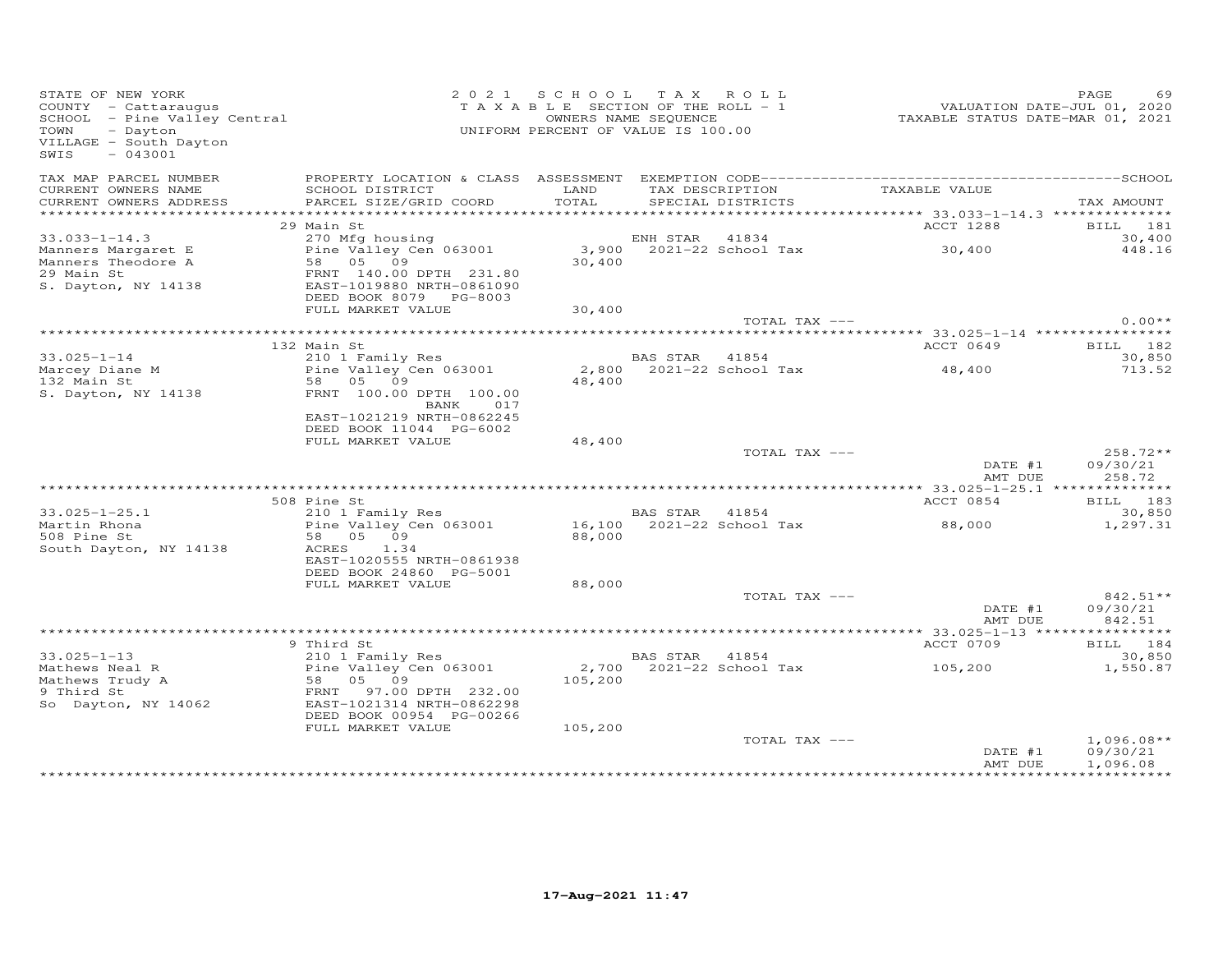| STATE OF NEW YORK<br>STATE OF NEW IONA<br>COUNTY - Cattaraugus<br>SCHOOL - Pine Valley Central<br>- Alley Central<br>- Dayton<br>VILLAGE - South Dayton<br>$-043001$<br>SWIS |                                                                                                                                                      | 2021 SCHOOL                  | TAX ROLL<br>T A X A B L E SECTION OF THE ROLL - 1<br>OWNERS NAME SEQUENCE<br>UNIFORM PERCENT OF VALUE IS 100.00 | 01, 2020<br>TAXABLE STATUS DATE-JUL 01, 2020<br>TAXABLE STATUS DATE-MAR 01, 2021 | PAGE<br>70                       |
|------------------------------------------------------------------------------------------------------------------------------------------------------------------------------|------------------------------------------------------------------------------------------------------------------------------------------------------|------------------------------|-----------------------------------------------------------------------------------------------------------------|----------------------------------------------------------------------------------|----------------------------------|
| TAX MAP PARCEL NUMBER<br>CURRENT OWNERS NAME<br>CURRENT OWNERS ADDRESS                                                                                                       | SCHOOL DISTRICT<br>PARCEL SIZE/GRID COORD                                                                                                            | LAND<br>TOTAL                | TAX DESCRIPTION<br>SPECIAL DISTRICTS                                                                            | TAXABLE VALUE                                                                    | TAX AMOUNT                       |
|                                                                                                                                                                              | 43 Main St                                                                                                                                           |                              |                                                                                                                 | ACCT 0881                                                                        | BILL 185                         |
| $33.033 - 1 - 10.1$<br>Matta Abisai P<br>PO Box 26<br>South Dayton, NY 14138                                                                                                 | 210 1 Family Res<br>Pine Valley Cen 063001<br>58 05 09<br>ACRES<br>4.30<br>EAST-1019978 NRTH-0861615<br>DEED BOOK 27717 PG-4002<br>FULL MARKET VALUE | 22,400<br>127,600<br>127,600 | 2021-22 School Tax                                                                                              | 127,600                                                                          | 1,881.10                         |
|                                                                                                                                                                              |                                                                                                                                                      |                              | TOTAL TAX ---                                                                                                   |                                                                                  | $1,881.10**$                     |
|                                                                                                                                                                              |                                                                                                                                                      |                              |                                                                                                                 | DATE #1<br>AMT DUE                                                               | 09/30/21<br>1,881.10             |
|                                                                                                                                                                              | 41 Main St                                                                                                                                           |                              |                                                                                                                 | ACCT 1289                                                                        | BILL 186                         |
| $33.033 - 1 - 14.4$<br>Matta Abisai P                                                                                                                                        | 311 Res vac land                                                                                                                                     | 3,000                        | 2021-22 School Tax                                                                                              | 3,000                                                                            | 44.23                            |
| Bradigan Brooke L<br>43 Main Street<br>PO Box 26<br>PO Box 26<br>South Dayton, NY 14138                                                                                      | Pine Valley Cen 063001<br>58 05 09<br>FRNT 38.00 DPTH 228.80<br>EAST-1019993 NRTH-0861214<br>DEED BOOK 2020 PG-16542                                 | 3,000                        |                                                                                                                 |                                                                                  |                                  |
|                                                                                                                                                                              | FULL MARKET VALUE                                                                                                                                    | 3,000                        | TOTAL TAX ---                                                                                                   |                                                                                  | $44.23**$                        |
|                                                                                                                                                                              |                                                                                                                                                      |                              |                                                                                                                 | DATE #1<br>AMT DUE                                                               | 09/30/21<br>44.23                |
|                                                                                                                                                                              | 12 First St                                                                                                                                          |                              |                                                                                                                 | ACCT 0733                                                                        | BILL 187                         |
| $33.033 - 6 - 30.1$<br>McPeek Rebecca J<br>12 First St<br>PO Box 46                                                                                                          | 210 1 Family Res<br>Pine Valley Cen 063001<br>58   05   09<br>FRNT 230.00 DPTH 150.00                                                                | 85,000                       | BAS STAR 41854<br>6,400 2021-22 School Tax                                                                      | 85,000                                                                           | 30,850<br>1,253.08               |
| South Dayton, NY 14138                                                                                                                                                       | EAST-1021440 NRTH-0859998<br>DEED BOOK 01013 PG-00940<br>FULL MARKET VALUE                                                                           | 85,000                       |                                                                                                                 |                                                                                  |                                  |
|                                                                                                                                                                              |                                                                                                                                                      |                              | TOTAL TAX ---                                                                                                   | DATE #1                                                                          | 798.29**<br>09/30/21             |
|                                                                                                                                                                              |                                                                                                                                                      |                              |                                                                                                                 | AMT DUE                                                                          | 798.29                           |
|                                                                                                                                                                              | 8 Third St                                                                                                                                           |                              |                                                                                                                 | ACCT 0817                                                                        | BILL 188                         |
| $33.025 - 1 - 17$<br>Meacham Sasha M<br>8 Third St<br>South Dayton, NY 14138                                                                                                 | 210 1 Family Res<br>Pine Valley Cen 063001<br>58 05 09<br>FRNT 125.00 DPTH 150.00<br>BANK<br>017                                                     | 3,500<br>63,400              | 2021-22 School Tax                                                                                              | 63,400                                                                           | 934.65                           |
|                                                                                                                                                                              | EAST-1021516 NRTH-0862176<br>DEED BOOK 30990 PG-3002<br>FULL MARKET VALUE                                                                            | 63,400                       |                                                                                                                 |                                                                                  |                                  |
|                                                                                                                                                                              |                                                                                                                                                      |                              | TOTAL TAX ---                                                                                                   | DATE #1<br>AMT DUE                                                               | $934.65**$<br>09/30/21<br>934.65 |
|                                                                                                                                                                              |                                                                                                                                                      |                              | ********************************                                                                                |                                                                                  | ******                           |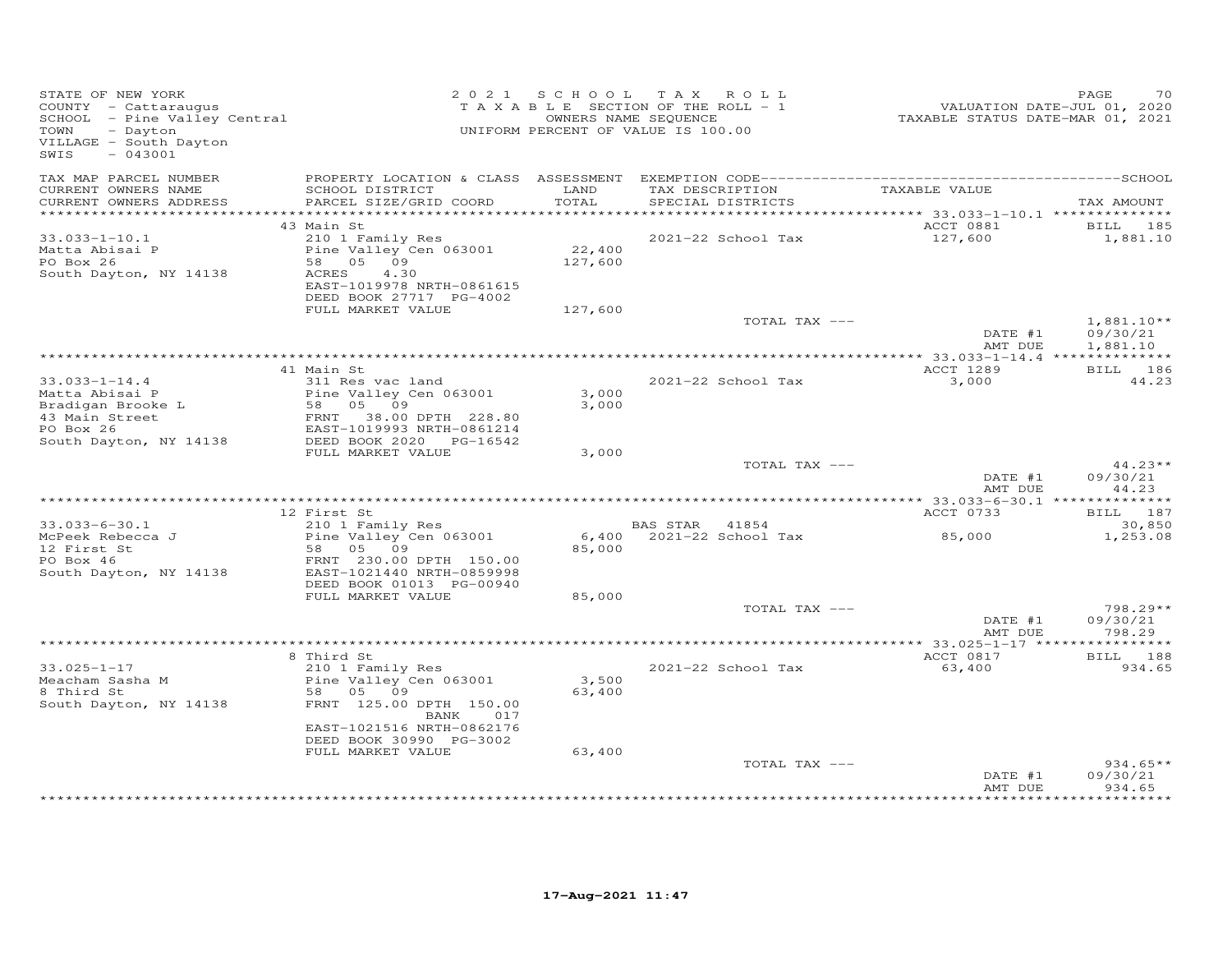| STATE OF NEW YORK<br>COUNTY - Cattaraugus<br>SCHOOL - Pine Valley Central<br>- Dayton<br>TOWN<br>VILLAGE - South Dayton<br>$-043001$<br>SWIS | 2 0 2 1                                                                                                                                     | SCHOOL TAX ROLL<br>T A X A B L E SECTION OF THE ROLL - 1<br>UNIFORM PERCENT OF VALUE IS 100.00 | OWNERS NAME SEQUENCE |                                      | VALUATION DATE-JUL 01, 2020<br>TAXABLE STATUS DATE-MAR 01, 2021 | PAGE<br>71                       |
|----------------------------------------------------------------------------------------------------------------------------------------------|---------------------------------------------------------------------------------------------------------------------------------------------|------------------------------------------------------------------------------------------------|----------------------|--------------------------------------|-----------------------------------------------------------------|----------------------------------|
| TAX MAP PARCEL NUMBER<br>CURRENT OWNERS NAME<br>CURRENT OWNERS ADDRESS                                                                       | SCHOOL DISTRICT<br>PARCEL SIZE/GRID COORD                                                                                                   | LAND<br>TOTAL                                                                                  |                      | TAX DESCRIPTION<br>SPECIAL DISTRICTS | TAXABLE VALUE                                                   | TAX AMOUNT                       |
|                                                                                                                                              |                                                                                                                                             |                                                                                                |                      |                                      |                                                                 |                                  |
| $33.033 - 3 - 29$                                                                                                                            | 405 Pine St<br>210 1 Family Res                                                                                                             |                                                                                                | BAS STAR             | 41854                                | ACCT 0720                                                       | BILL 189<br>30,850               |
| Meacham Tim A<br>Meacham Dawn M<br>PO Box 210<br>South Dayton, NY 14138                                                                      | Pine Valley Cen 063001<br>58 05 09<br>FRNT<br>50.00 DPTH 150.00<br>BANK<br>017<br>EAST-1021110 NRTH-0861219                                 | 66,400                                                                                         |                      | 1,400 2021-22 School Tax             | 66,400                                                          | 978.88                           |
|                                                                                                                                              | DEED BOOK 00975 PG-00942<br>FULL MARKET VALUE                                                                                               | 66,400                                                                                         |                      |                                      |                                                                 |                                  |
|                                                                                                                                              |                                                                                                                                             |                                                                                                |                      | TOTAL TAX ---                        | DATE #1<br>AMT DUE                                              | 524.08**<br>09/30/21<br>524.08   |
|                                                                                                                                              | 5 Prospect St                                                                                                                               |                                                                                                |                      |                                      | ACCT 0867                                                       | BILL 190                         |
| $33.033 - 4 - 8$<br>Mead Cassandra M<br>320 Central Ave<br>Hanover, NY 14136                                                                 | 312 Vac w/imprv<br>Pine Valley Cen 063001<br>58 05 09<br>FRNT 100.00 DPTH 150.00<br>EAST-1022392 NRTH-0861631                               | 2,800<br>3,200                                                                                 |                      | 2021-22 School Tax                   | 3,200                                                           | 47.17                            |
|                                                                                                                                              | DEED BOOK 20190 PG-5057<br>FULL MARKET VALUE                                                                                                | 3,200                                                                                          |                      |                                      |                                                                 |                                  |
|                                                                                                                                              |                                                                                                                                             |                                                                                                |                      | TOTAL TAX ---                        | DATE #1<br>AMT DUE                                              | $47.17**$<br>09/30/21<br>47.17   |
|                                                                                                                                              | 41 Maple St                                                                                                                                 |                                                                                                |                      |                                      | ACCT 0754                                                       | BILL 191                         |
| $33.033 - 5 - 24$<br>Merrill Anna<br>3528 14 th St W Lot L7<br>Bradenton, FL 34205                                                           | 220 2 Family Res<br>Pine Valley Cen 063001<br>58<br>05 09<br>Part Of Sublot 18 & 20<br>FRNT 100.00 DPTH 150.00<br>EAST-1022298 NRTH-0860815 | 2,800<br>40,900                                                                                |                      | 2021-22 School Tax                   | 40,900                                                          | 602.95                           |
|                                                                                                                                              | DEED BOOK 00934 PG-01008                                                                                                                    |                                                                                                |                      |                                      |                                                                 |                                  |
|                                                                                                                                              | FULL MARKET VALUE                                                                                                                           | 40,900                                                                                         |                      | TOTAL TAX ---                        | DATE #1<br>AMT DUE                                              | $602.95**$<br>09/30/21<br>602.95 |
|                                                                                                                                              |                                                                                                                                             |                                                                                                |                      |                                      |                                                                 |                                  |
| $33.033 - 6 - 2$                                                                                                                             | 5 First St<br>210 1 Family Res                                                                                                              |                                                                                                | ENH STAR 41834       |                                      | ACCT 0689                                                       | BILL 192<br>50,500               |
| Meyer Mary<br>Corkwell Tina M<br>PO Box 183<br>South Dayton, NY 14138                                                                        | Pine Valley Cen 063001<br>58<br>05<br>09<br>FRNT 158.00 DPTH 193.00<br>EAST-1021068 NRTH-0859834<br>DEED BOOK 1032 PG-877                   | 50,500                                                                                         |                      | 4,400 2021-22 School Tax             | 50,500                                                          | 744.48                           |
|                                                                                                                                              | FULL MARKET VALUE                                                                                                                           | 50,500                                                                                         |                      | TOTAL TAX ---                        |                                                                 | $0.00**$                         |
|                                                                                                                                              |                                                                                                                                             |                                                                                                |                      |                                      |                                                                 |                                  |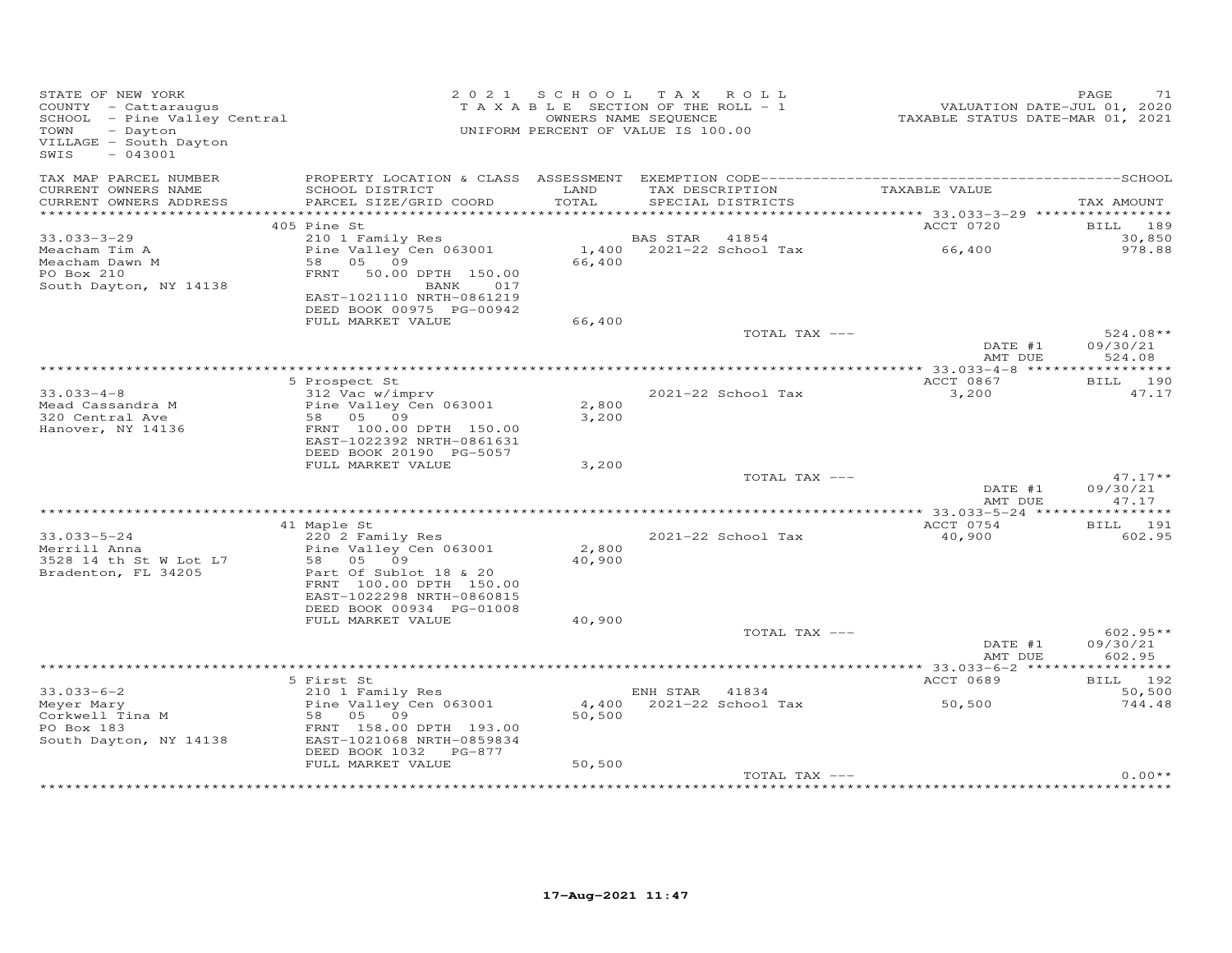| STATE OF NEW YORK<br>COUNTY - Cattaraugus<br>SCHOOL - Pine Valley Central<br>- Dayton<br>TOWN<br>VILLAGE - South Dayton<br>$-043001$<br>SWIS |                                                                                                                               | OWNERS NAME SEQUENCE | 2021 SCHOOL TAX ROLL<br>T A X A B L E SECTION OF THE ROLL - 1<br>UNIFORM PERCENT OF VALUE IS 100.00 | VALUATION DATE-JUL 01, 2020<br>TAXABLE STATUS DATE-MAR 01, 2021 | 72<br>PAGE                           |
|----------------------------------------------------------------------------------------------------------------------------------------------|-------------------------------------------------------------------------------------------------------------------------------|----------------------|-----------------------------------------------------------------------------------------------------|-----------------------------------------------------------------|--------------------------------------|
| TAX MAP PARCEL NUMBER<br>CURRENT OWNERS NAME<br>CURRENT OWNERS ADDRESS                                                                       | SCHOOL DISTRICT<br>PARCEL SIZE/GRID COORD                                                                                     | LAND<br>TOTAL        | TAX DESCRIPTION<br>SPECIAL DISTRICTS                                                                | TAXABLE VALUE                                                   | TAX AMOUNT                           |
|                                                                                                                                              |                                                                                                                               |                      |                                                                                                     |                                                                 |                                      |
|                                                                                                                                              | 203 Pine St                                                                                                                   |                      |                                                                                                     | ACCT 0916                                                       | BILL 193                             |
| $33.033 - 5 - 35$<br>Meyers Karen<br>PO Box 251<br>South Dayton, NY 14138-0251                                                               | 421 Restaurant<br>Pine Valley Cen 063001<br>58 05 09<br>By Will<br>FRNT<br>70.00 DPTH 277.00<br>EAST-1022214 NRTH-0860337     | 4,300<br>109,200     | 2021-22 School Tax                                                                                  | 109,200                                                         | 1,609.84                             |
|                                                                                                                                              | DEED BOOK 00922 PG-01158<br>FULL MARKET VALUE                                                                                 | 109,200              |                                                                                                     |                                                                 |                                      |
|                                                                                                                                              |                                                                                                                               |                      | TOTAL TAX ---                                                                                       | DATE #1<br>AMT DUE                                              | $1,609.84**$<br>09/30/21<br>1,609.84 |
|                                                                                                                                              |                                                                                                                               |                      |                                                                                                     |                                                                 |                                      |
| $33.033 - 5 - 36$                                                                                                                            | 207 Pine St<br>484 1 use sm bld                                                                                               |                      | 2021-22 School Tax                                                                                  | ACCT 0914<br>10,300                                             | BILL 194<br>151.84                   |
| Meyers Karen L<br>PO Box 251<br>South Dayton, NY 14138-0251                                                                                  | Pine Valley Cen 063001<br>58 05 09<br>FRNT 37.00 DPTH 150.00<br>EAST-1022223 NRTH-0860417                                     | 1,000<br>10,300      |                                                                                                     |                                                                 |                                      |
|                                                                                                                                              | DEED BOOK 00922 PG-01160<br>FULL MARKET VALUE                                                                                 | 10,300               |                                                                                                     |                                                                 |                                      |
|                                                                                                                                              |                                                                                                                               |                      | TOTAL TAX ---                                                                                       | DATE #1<br>AMT DUE                                              | $151.84**$<br>09/30/21<br>151.84     |
|                                                                                                                                              | 4 Cherry St                                                                                                                   |                      |                                                                                                     | ACCT 0695                                                       | BILL 195                             |
| $33.033 - 4 - 9$<br>Miller Christopher R<br>4 Cherry St<br>South Dayton, NY 14138                                                            | 210 1 Family Res<br>Pine Valley Cen 063001<br>58 05 09<br>FRNT 100.00 DPTH 150.00<br>BANK<br>017<br>EAST-1022303 NRTH-0861508 | 2,800<br>62,800      | 2021-22 School Tax                                                                                  | 62,800                                                          | 925.81                               |
|                                                                                                                                              | DEED BOOK 27665 PG-2001                                                                                                       |                      |                                                                                                     |                                                                 |                                      |
|                                                                                                                                              | FULL MARKET VALUE                                                                                                             | 62,800               | TOTAL TAX ---                                                                                       |                                                                 | 925.81**                             |
|                                                                                                                                              |                                                                                                                               |                      |                                                                                                     | DATE #1<br>AMT DUE                                              | 09/30/21<br>925.81                   |
|                                                                                                                                              |                                                                                                                               |                      |                                                                                                     | ACCT 0796                                                       |                                      |
| $33.025 - 1 - 22$                                                                                                                            | 108 Cherry St<br>210 1 Family Res                                                                                             |                      | ENH STAR 41834                                                                                      |                                                                 | BILL 196<br>51,100                   |
| Miller Jeffery B<br>Miller Linda M<br>PO Box 243<br>South Dayton, NY 14138                                                                   | Pine Valley Cen 063001<br>58 05<br>09<br>FRNT 175.00 DPTH 150.00<br>EAST-1021659 NRTH-0861966<br>DEED BOOK 901<br>PG-00421    | 51,100               | 4,900 2021-22 School Tax                                                                            | 51,100                                                          | 753.32                               |
|                                                                                                                                              | FULL MARKET VALUE                                                                                                             | 51,100               |                                                                                                     |                                                                 |                                      |
|                                                                                                                                              |                                                                                                                               |                      | TOTAL TAX ---                                                                                       |                                                                 | $0.00**$                             |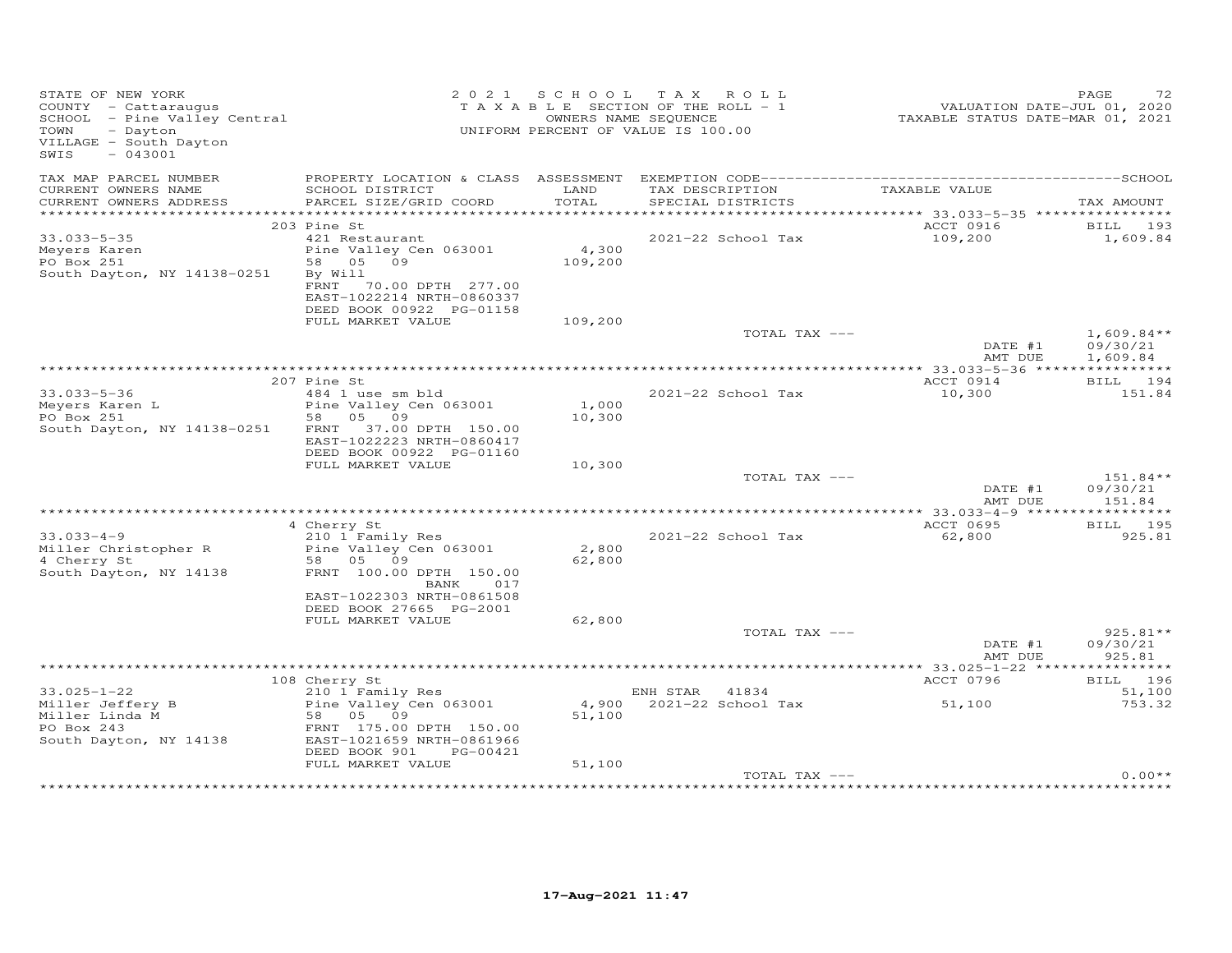| TAX MAP PARCEL NUMBER<br>TAXABLE VALUE<br>CURRENT OWNERS NAME<br>SCHOOL DISTRICT<br>LAND<br>TAX DESCRIPTION<br>TOTAL<br>CURRENT OWNERS ADDRESS<br>PARCEL SIZE/GRID COORD<br>SPECIAL DISTRICTS<br>*************<br>135 Oaks Rd<br>ACCT 1302<br>210 1 Family Res<br>49,300<br>$33.033 - 1 - 4.2$<br>2021-22 School Tax<br>Mitchell Keith<br>Pine Valley Cen 063001<br>8,300<br>8890 Cottage Road<br>58 05 09<br>49,300<br>FRNT 295.00 DPTH 230.00<br>South Dayton, NY 14138<br>EAST-1019357 NRTH-0861458<br>DEED BOOK 20200 PG-3608<br>FULL MARKET VALUE<br>49,300<br>TOTAL TAX ---<br>DATE #1<br>726.79<br>AMT DUE<br>118 Oaks Rd<br>ACCT 0881<br>271 Mfg housings<br>$33.033 - 1 - 10.3$<br>2021-22 School Tax<br>100,000<br>Pine Valley Cen 063001<br>17,500<br>Mitchell Keith<br>58 05 09<br>8890 Cottage Rd<br>100,000<br>South Dayton, NY 14138<br>ACRES<br>2.70<br>EAST-1019694 NRTH-0861298<br>DEED BOOK 27717 PG-4002<br>FULL MARKET VALUE<br>100,000<br>TOTAL TAX ---<br>DATE #1<br>AMT DUE<br>BILL 199<br>224 Oak St<br>ACCT 0748<br>$33.033 - 5 - 5$<br>210 1 Family Res<br>2021-22 School Tax<br>50,300<br>Mitchell Keith<br>8890 Cottage Rd<br>2,700<br>Pine Valley Cen 063001<br>50,300<br>58 05 09<br>South Dayton, NY 14138<br>FRNT 95.00 DPTH 125.00<br>EAST-1021250 NRTH-0860947<br>PRIOR OWNER ON 3/01/2021<br>DEED BOOK 2020 PG-12621<br>Mitchell Keith<br>50,300<br>FULL MARKET VALUE<br>TOTAL TAX ---<br>DATE #1<br>AMT DUE<br>ACCT 1223<br>130 Oaks Rd<br>$33.033 - 1 - 7.7$<br>271 Mfg housings<br>2021-22 School Tax<br>46,800<br>14,400<br>Pine Valley Cen 063001<br>Mitchell Keith H<br>58 05 09<br>46,800<br>8890 Cottage Rd<br>South Dayton, NY 14138<br>land contract Woltz<br>FRNT 40.00 DPTH 288.00<br>ACRES<br>0.80<br>EAST-1019584 NRTH-0861617<br>DEED BOOK 27717 PG-4002<br>46,800<br>FULL MARKET VALUE<br>TOTAL TAX ---<br>DATE #1 | STATE OF NEW YORK<br>COUNTY - Cattaraugus<br>SCHOOL - Pine Valley Central<br>- Alley Central<br>- Dayton<br>TOWN<br>VILLAGE - South Dayton<br>$-043001$<br>SWIS | 2021 SCHOOL | TAX ROLL<br>T A X A B L E SECTION OF THE ROLL - 1<br>OWNERS NAME SEQUENCE<br>UNIFORM PERCENT OF VALUE IS 100.00 | VALUATION DATE-JUL 01, 2020<br>TAXABLE STATUS DATE-MAR 01, 2021 | PAGE<br>73                                     |
|------------------------------------------------------------------------------------------------------------------------------------------------------------------------------------------------------------------------------------------------------------------------------------------------------------------------------------------------------------------------------------------------------------------------------------------------------------------------------------------------------------------------------------------------------------------------------------------------------------------------------------------------------------------------------------------------------------------------------------------------------------------------------------------------------------------------------------------------------------------------------------------------------------------------------------------------------------------------------------------------------------------------------------------------------------------------------------------------------------------------------------------------------------------------------------------------------------------------------------------------------------------------------------------------------------------------------------------------------------------------------------------------------------------------------------------------------------------------------------------------------------------------------------------------------------------------------------------------------------------------------------------------------------------------------------------------------------------------------------------------------------------------------------------------------------------------------------------------------------------------|-----------------------------------------------------------------------------------------------------------------------------------------------------------------|-------------|-----------------------------------------------------------------------------------------------------------------|-----------------------------------------------------------------|------------------------------------------------|
|                                                                                                                                                                                                                                                                                                                                                                                                                                                                                                                                                                                                                                                                                                                                                                                                                                                                                                                                                                                                                                                                                                                                                                                                                                                                                                                                                                                                                                                                                                                                                                                                                                                                                                                                                                                                                                                                        |                                                                                                                                                                 |             |                                                                                                                 |                                                                 | TAX AMOUNT                                     |
|                                                                                                                                                                                                                                                                                                                                                                                                                                                                                                                                                                                                                                                                                                                                                                                                                                                                                                                                                                                                                                                                                                                                                                                                                                                                                                                                                                                                                                                                                                                                                                                                                                                                                                                                                                                                                                                                        |                                                                                                                                                                 |             |                                                                                                                 |                                                                 | BILL 197<br>726.79                             |
|                                                                                                                                                                                                                                                                                                                                                                                                                                                                                                                                                                                                                                                                                                                                                                                                                                                                                                                                                                                                                                                                                                                                                                                                                                                                                                                                                                                                                                                                                                                                                                                                                                                                                                                                                                                                                                                                        |                                                                                                                                                                 |             |                                                                                                                 |                                                                 | $726.79**$<br>09/30/21                         |
|                                                                                                                                                                                                                                                                                                                                                                                                                                                                                                                                                                                                                                                                                                                                                                                                                                                                                                                                                                                                                                                                                                                                                                                                                                                                                                                                                                                                                                                                                                                                                                                                                                                                                                                                                                                                                                                                        |                                                                                                                                                                 |             |                                                                                                                 |                                                                 |                                                |
|                                                                                                                                                                                                                                                                                                                                                                                                                                                                                                                                                                                                                                                                                                                                                                                                                                                                                                                                                                                                                                                                                                                                                                                                                                                                                                                                                                                                                                                                                                                                                                                                                                                                                                                                                                                                                                                                        |                                                                                                                                                                 |             |                                                                                                                 |                                                                 | BILL 198                                       |
|                                                                                                                                                                                                                                                                                                                                                                                                                                                                                                                                                                                                                                                                                                                                                                                                                                                                                                                                                                                                                                                                                                                                                                                                                                                                                                                                                                                                                                                                                                                                                                                                                                                                                                                                                                                                                                                                        |                                                                                                                                                                 |             |                                                                                                                 |                                                                 | 1,474.21                                       |
|                                                                                                                                                                                                                                                                                                                                                                                                                                                                                                                                                                                                                                                                                                                                                                                                                                                                                                                                                                                                                                                                                                                                                                                                                                                                                                                                                                                                                                                                                                                                                                                                                                                                                                                                                                                                                                                                        |                                                                                                                                                                 |             |                                                                                                                 |                                                                 | $1,474.21**$<br>09/30/21<br>1,474.21           |
|                                                                                                                                                                                                                                                                                                                                                                                                                                                                                                                                                                                                                                                                                                                                                                                                                                                                                                                                                                                                                                                                                                                                                                                                                                                                                                                                                                                                                                                                                                                                                                                                                                                                                                                                                                                                                                                                        |                                                                                                                                                                 |             |                                                                                                                 |                                                                 |                                                |
|                                                                                                                                                                                                                                                                                                                                                                                                                                                                                                                                                                                                                                                                                                                                                                                                                                                                                                                                                                                                                                                                                                                                                                                                                                                                                                                                                                                                                                                                                                                                                                                                                                                                                                                                                                                                                                                                        |                                                                                                                                                                 |             |                                                                                                                 |                                                                 | 741.53                                         |
|                                                                                                                                                                                                                                                                                                                                                                                                                                                                                                                                                                                                                                                                                                                                                                                                                                                                                                                                                                                                                                                                                                                                                                                                                                                                                                                                                                                                                                                                                                                                                                                                                                                                                                                                                                                                                                                                        |                                                                                                                                                                 |             |                                                                                                                 |                                                                 |                                                |
|                                                                                                                                                                                                                                                                                                                                                                                                                                                                                                                                                                                                                                                                                                                                                                                                                                                                                                                                                                                                                                                                                                                                                                                                                                                                                                                                                                                                                                                                                                                                                                                                                                                                                                                                                                                                                                                                        |                                                                                                                                                                 |             |                                                                                                                 |                                                                 | $741.53**$<br>09/30/21<br>741.53               |
|                                                                                                                                                                                                                                                                                                                                                                                                                                                                                                                                                                                                                                                                                                                                                                                                                                                                                                                                                                                                                                                                                                                                                                                                                                                                                                                                                                                                                                                                                                                                                                                                                                                                                                                                                                                                                                                                        |                                                                                                                                                                 |             |                                                                                                                 |                                                                 |                                                |
|                                                                                                                                                                                                                                                                                                                                                                                                                                                                                                                                                                                                                                                                                                                                                                                                                                                                                                                                                                                                                                                                                                                                                                                                                                                                                                                                                                                                                                                                                                                                                                                                                                                                                                                                                                                                                                                                        |                                                                                                                                                                 |             |                                                                                                                 |                                                                 | BILL 200<br>689.93                             |
|                                                                                                                                                                                                                                                                                                                                                                                                                                                                                                                                                                                                                                                                                                                                                                                                                                                                                                                                                                                                                                                                                                                                                                                                                                                                                                                                                                                                                                                                                                                                                                                                                                                                                                                                                                                                                                                                        |                                                                                                                                                                 |             |                                                                                                                 | AMT DUE                                                         | $689.93**$<br>09/30/21<br>689.93<br>********** |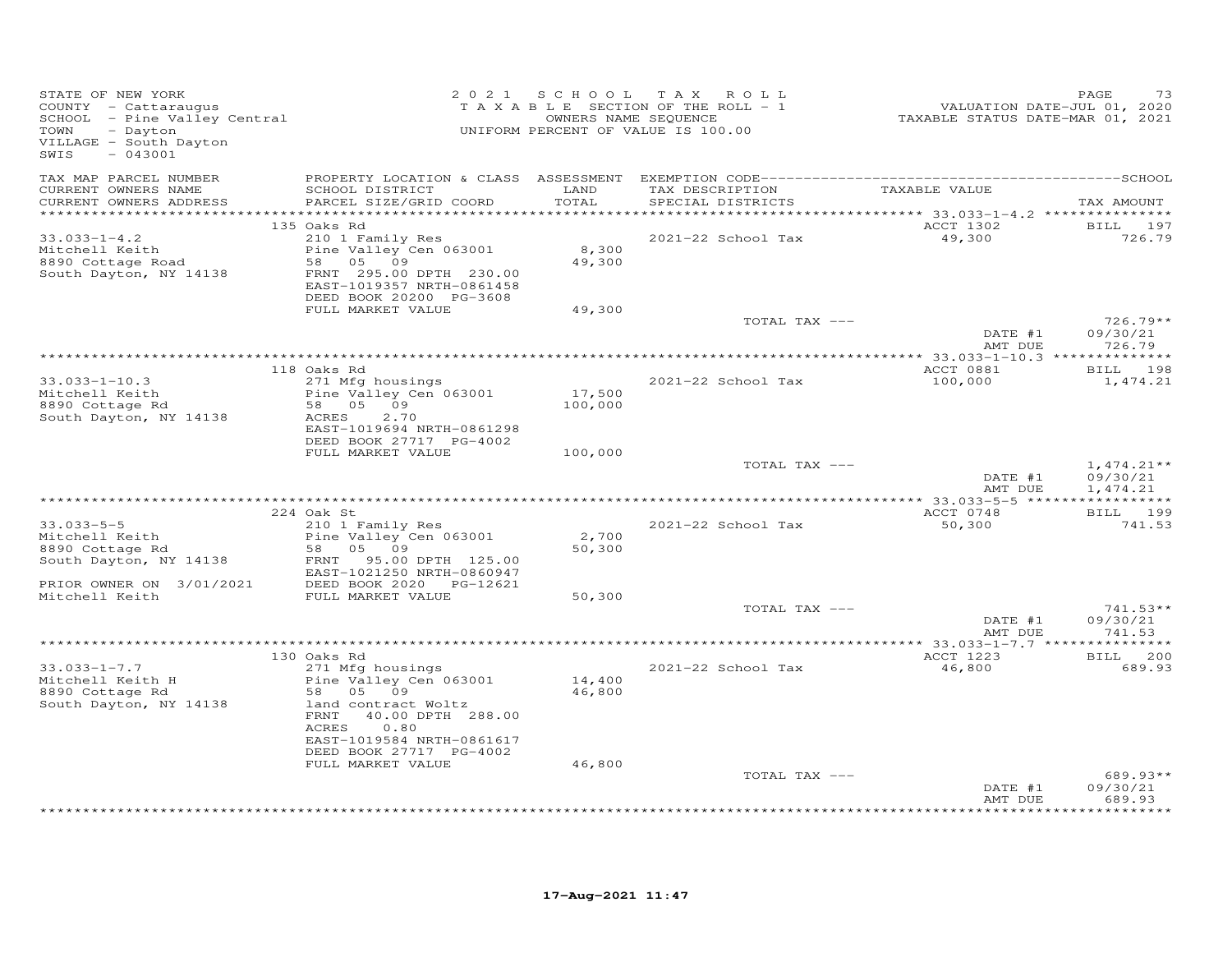| STATE OF NEW YORK<br>VILLAGE - South Dayton<br>$-043001$<br>SWIS                                                       |                                                                                                                                           | 2021 SCHOOL                   | TAX ROLL<br>T A X A B L E SECTION OF THE ROLL - 1<br>OWNERS NAME SEQUENCE<br>UNIFORM PERCENT OF VALUE IS 100.00 | 4, 2020<br>VALUATION DATE-JUL 01, 2020<br>TAXABLE STATUS DATE-MAR 01, 2021 | PAGE<br>74                                     |
|------------------------------------------------------------------------------------------------------------------------|-------------------------------------------------------------------------------------------------------------------------------------------|-------------------------------|-----------------------------------------------------------------------------------------------------------------|----------------------------------------------------------------------------|------------------------------------------------|
| TAX MAP PARCEL NUMBER<br>CURRENT OWNERS NAME<br>CURRENT OWNERS ADDRESS                                                 | SCHOOL DISTRICT<br>PARCEL SIZE/GRID COORD                                                                                                 | LAND<br>TOTAL<br>************ | TAX DESCRIPTION<br>SPECIAL DISTRICTS                                                                            | TAXABLE VALUE                                                              | TAX AMOUNT                                     |
|                                                                                                                        | 29 Main St                                                                                                                                |                               |                                                                                                                 | ************ 33.033-1-14.1 ***************<br>ACCT 0734                    | <b>BILL</b> 201                                |
| $33.033 - 1 - 14.1$<br>Mitchell Keith H<br>8890 Cottage Rd<br>South Dayton, NY 14138                                   | 271 Mfg housings<br>Pine Valley Cen 063001<br>58 05 09<br>FRNT 139.30 DPTH 211.20<br>EAST-1019795 NRTH-0860996<br>DEED BOOK 27717 PG-4002 | 3,900<br>28,300               | 2021-22 School Tax                                                                                              | 28,300                                                                     | 417.20                                         |
|                                                                                                                        | FULL MARKET VALUE                                                                                                                         | 28,300                        | TOTAL TAX ---                                                                                                   |                                                                            | $417.20**$                                     |
|                                                                                                                        |                                                                                                                                           |                               |                                                                                                                 | DATE #1<br>AMT DUE                                                         | 09/30/21<br>417.20                             |
|                                                                                                                        |                                                                                                                                           |                               |                                                                                                                 |                                                                            |                                                |
|                                                                                                                        | 106 Main St<br>434 Auto carwash                                                                                                           |                               |                                                                                                                 | ACCT 0789                                                                  | BILL 202                                       |
| $33.033 - 3 - 1$<br>Mitchell Keith H<br>8809 Cottage Rd<br>South Dayton, NY 14138                                      | Pine Valley Cen 063001<br>58 05 09<br>also 424 Pine St<br>FRNT 125.00 DPTH 150.00<br>EAST-1020841 NRTH-0861655<br>DEED BOOK 2019 PG-10455 | 3,400<br>50,000               | 2021-22 School Tax                                                                                              | 50,000                                                                     | 737.11                                         |
|                                                                                                                        | FULL MARKET VALUE                                                                                                                         | 50,000                        |                                                                                                                 |                                                                            |                                                |
|                                                                                                                        |                                                                                                                                           |                               | TOTAL TAX ---                                                                                                   | DATE #1<br>AMT DUE                                                         | $737.11**$<br>09/30/21<br>737.11               |
|                                                                                                                        |                                                                                                                                           |                               |                                                                                                                 |                                                                            |                                                |
|                                                                                                                        | 245 Mill St                                                                                                                               |                               |                                                                                                                 | ACCT 0896                                                                  | BILL 203                                       |
| $33.034 - 1 - 14$<br>Mitchell Keith H<br>9933 Edwards Corners Rd<br>South Dayton, NY 14138<br>PRIOR OWNER ON 3/01/2021 | 210 1 Family Res<br>Pine Valley Cen 063001<br>50 05 09<br>combined with 33.034-1-15<br>2.25<br>ACRES<br>EAST-1023465 NRTH-0861270         | 18,700<br>28,700              | 2021-22 School Tax                                                                                              | 28,700                                                                     | 423.10                                         |
| Mitchell Keith H                                                                                                       | DEED BOOK 30136 PG-8002                                                                                                                   |                               |                                                                                                                 |                                                                            |                                                |
|                                                                                                                        | FULL MARKET VALUE                                                                                                                         | 28,700                        | TOTAL TAX ---                                                                                                   | DATE #1                                                                    | $423.10**$<br>09/30/21                         |
|                                                                                                                        |                                                                                                                                           |                               |                                                                                                                 | AMT DUE                                                                    | 423.10                                         |
|                                                                                                                        | 227 Mill St                                                                                                                               |                               |                                                                                                                 | ACCT 0850                                                                  | BILL 204                                       |
| $33.034 - 1 - 16$<br>Mitchell Keith H                                                                                  | 310 Res Vac                                                                                                                               | 4,500                         | 2021-22 School Tax                                                                                              | 4,500                                                                      | 66.34                                          |
| 8890 Cottage Rd<br>South Dayton, NY 14138                                                                              | Pine Valley Cen 063001<br>58 05 09<br>FRNT 160.00 DPTH 220.00<br>EAST-1023259 NRTH-0861083<br>DEED BOOK 27797 PG-9010                     | 4,500                         |                                                                                                                 |                                                                            |                                                |
|                                                                                                                        | FULL MARKET VALUE                                                                                                                         | 4,500                         |                                                                                                                 |                                                                            |                                                |
|                                                                                                                        |                                                                                                                                           |                               | TOTAL TAX ---                                                                                                   | DATE #1<br>AMT DUE                                                         | $66.34**$<br>09/30/21<br>66.34<br>************ |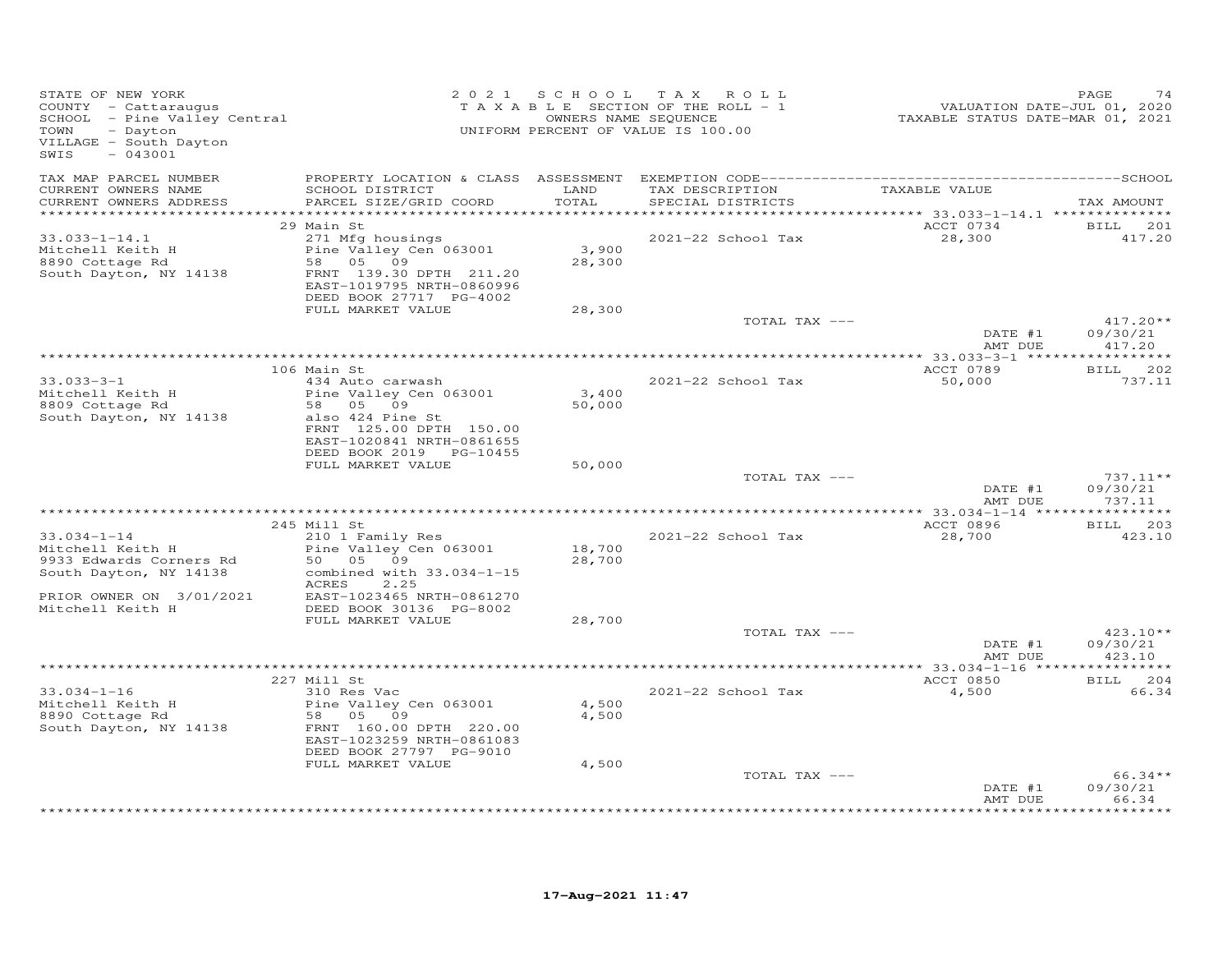| STATE OF NEW YORK<br>COUNTY - Cattaraugus<br>SCHOOL - Pine Valley Central<br>Devision<br>VILLAGE - South Dayton<br>$-043001$<br>SWIS |                                                                                                                                                              |                 | 2021 SCHOOL TAX ROLL<br>TAXABLE SECTION OF THE ROLL - 1<br>OWNERS NAME SEQUENCE<br>UNIFORM PERCENT OF VALUE IS 100.00 | VALUATION DATE-JUL 01, 2020<br>TAXABLE STATUS DATE-MAR 01, 2021 | 75<br>PAGE                     |
|--------------------------------------------------------------------------------------------------------------------------------------|--------------------------------------------------------------------------------------------------------------------------------------------------------------|-----------------|-----------------------------------------------------------------------------------------------------------------------|-----------------------------------------------------------------|--------------------------------|
| TAX MAP PARCEL NUMBER<br>CURRENT OWNERS NAME                                                                                         | SCHOOL DISTRICT                                                                                                                                              | LAND            | TAX DESCRIPTION TAXABLE VALUE                                                                                         |                                                                 |                                |
| CURRENT OWNERS ADDRESS<br>************************                                                                                   | PARCEL SIZE/GRID COORD                                                                                                                                       | TOTAL           | SPECIAL DISTRICTS                                                                                                     |                                                                 | TAX AMOUNT                     |
|                                                                                                                                      | 6 Maple St                                                                                                                                                   |                 |                                                                                                                       | ACCT 0865                                                       | <b>BILL</b> 205                |
| $33.034 - 2 - 4$<br>Mitchell Keith H<br>8890 Cottage Rd<br>South Dayton, NY 14138                                                    | 210 1 Family Res<br>Pine Valley Cen 063001<br>50/58 05 09<br>FRNT 114.00 DPTH 120.00<br>EAST-1023123 NRTH-0860468<br>DEED BOOK 30136 PG-8003                 | 3,200<br>25,800 | 2021-22 School Tax                                                                                                    | 25,800                                                          | 380.35                         |
|                                                                                                                                      | FULL MARKET VALUE                                                                                                                                            | 25,800          |                                                                                                                       |                                                                 |                                |
|                                                                                                                                      |                                                                                                                                                              |                 | TOTAL TAX ---                                                                                                         | DATE #1<br>AMT DUE                                              | 380.35**<br>09/30/21<br>380.35 |
|                                                                                                                                      |                                                                                                                                                              |                 |                                                                                                                       |                                                                 |                                |
|                                                                                                                                      | 108 Oak St                                                                                                                                                   |                 |                                                                                                                       | ACCT 0869                                                       | <b>BILL</b> 206                |
| $33.034 - 3 - 1.1$<br>33.034-3 I.I<br>Mitchell Keith H<br>South Dayton, NY 14138                                                     | 270 Mfg housing<br>Pine Valley Cen 063001<br>58 05 09<br>FRNT 200.00 DPTH 69.50<br>EAST-1022402 NRTH-0860091<br>DEED BOOK 2019 PG-10440                      | 5,600<br>24,000 | 2021-22 School Tax                                                                                                    | 24,000                                                          | 353.81                         |
|                                                                                                                                      | FULL MARKET VALUE                                                                                                                                            | 24,000          |                                                                                                                       |                                                                 |                                |
|                                                                                                                                      |                                                                                                                                                              |                 | TOTAL TAX ---                                                                                                         | DATE #1<br>AMT DUE                                              | 353.81**<br>09/30/21<br>353.81 |
|                                                                                                                                      |                                                                                                                                                              |                 |                                                                                                                       |                                                                 |                                |
|                                                                                                                                      | 220 Maple St                                                                                                                                                 |                 |                                                                                                                       | ACCT 0782                                                       | BILL 207                       |
| $33.033 - 3 - 6$<br>Mosher (Utley) Tammy<br>12504 Dredge Rd<br>South Dayton, NY 14138                                                | 210 1 Family Res<br>Pine Valley Cen 063001<br>58 05 09<br>FRNT 75.00 DPTH 150.00<br>EAST-1021152 NRTH-0861898                                                | 2,100<br>36,800 | 2021-22 School Tax                                                                                                    | 36,800                                                          | 542.51                         |
|                                                                                                                                      | DEED BOOK 23135 PG-6001                                                                                                                                      |                 |                                                                                                                       |                                                                 |                                |
|                                                                                                                                      | FULL MARKET VALUE                                                                                                                                            | 36,800          | TOTAL TAX ---                                                                                                         |                                                                 | $542.51**$                     |
|                                                                                                                                      |                                                                                                                                                              |                 |                                                                                                                       | DATE #1<br>AMT DUE                                              | 09/30/21<br>542.51             |
|                                                                                                                                      |                                                                                                                                                              |                 |                                                                                                                       |                                                                 |                                |
| $33.033 - 4 - 12$<br>Mosher (Utley) Tammy<br>12504 Dredge Rd<br>South Dayton, NY 14138                                               | 106 Maple St<br>210 1 Family Res<br>Pine Valley Cen 063001<br>58   05   09<br>FRNT 50.00 DPTH 150.00<br>EAST-1022035 NRTH-0861266<br>DEED BOOK 18364 PG-6001 | 1,400<br>41,300 | 2021-22 School Tax                                                                                                    | ACCT 0810<br>41,300                                             | <b>BILL</b> 208<br>608.85      |
|                                                                                                                                      | FULL MARKET VALUE                                                                                                                                            | 41,300          |                                                                                                                       |                                                                 |                                |
|                                                                                                                                      |                                                                                                                                                              |                 | TOTAL TAX ---                                                                                                         | DATE #1<br>AMT DUE                                              | 608.85**<br>09/30/21<br>608.85 |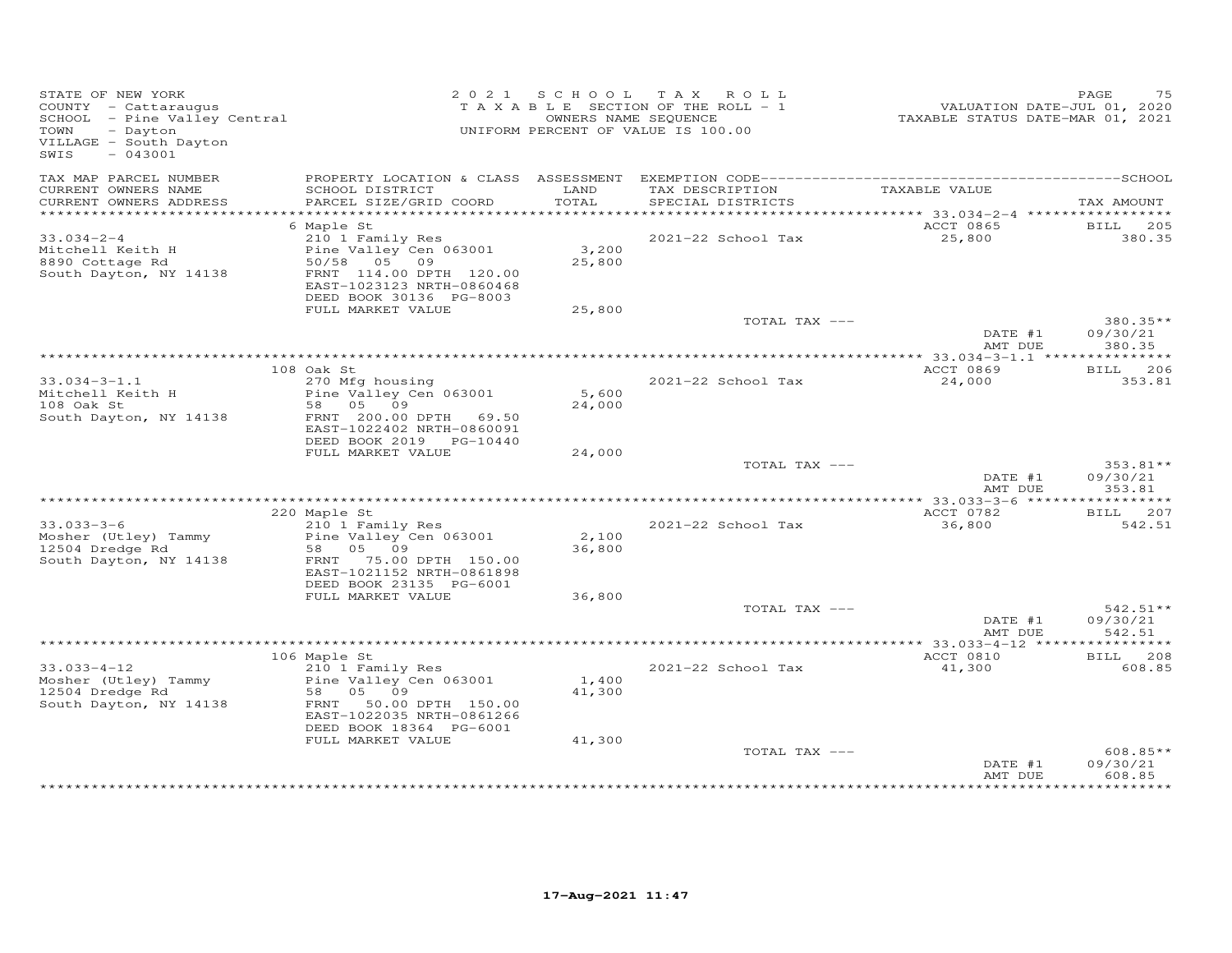| STATE OF NEW YORK<br>COUNTY - Cattaraugus<br>SCHOOL - Pine Valley Central<br>TOWN<br>- Dayton<br>VILLAGE - South Dayton<br>$-043001$<br>SWIS |                                                                                              | 2021 SCHOOL     | TAX ROLL<br>T A X A B L E SECTION OF THE ROLL - 1<br>OWNERS NAME SEQUENCE<br>UNIFORM PERCENT OF VALUE IS 100.00 | VALUATION DATE-JUL 01, 2020<br>TAXABLE STATUS DATE-MAR 01, 2021 | PAGE<br>76                       |
|----------------------------------------------------------------------------------------------------------------------------------------------|----------------------------------------------------------------------------------------------|-----------------|-----------------------------------------------------------------------------------------------------------------|-----------------------------------------------------------------|----------------------------------|
| TAX MAP PARCEL NUMBER                                                                                                                        | PROPERTY LOCATION & CLASS ASSESSMENT                                                         |                 |                                                                                                                 |                                                                 |                                  |
| CURRENT OWNERS NAME<br>CURRENT OWNERS ADDRESS                                                                                                | SCHOOL DISTRICT<br>PARCEL SIZE/GRID COORD                                                    | LAND<br>TOTAL   | TAX DESCRIPTION<br>SPECIAL DISTRICTS                                                                            | TAXABLE VALUE                                                   | TAX AMOUNT                       |
| **********************                                                                                                                       |                                                                                              |                 |                                                                                                                 |                                                                 |                                  |
|                                                                                                                                              | 220 Oak St                                                                                   |                 |                                                                                                                 | ACCT 0716                                                       | BILL 209                         |
| $33.033 - 5 - 7$                                                                                                                             | 210 1 Family Res<br>Pine Valley Cen 063001                                                   |                 | BAS STAR 41854<br>3,200 2021-22 School Tax                                                                      | 49,500                                                          | 30,850<br>729.74                 |
| Mosher (Utley) Tammy<br>12504 Dredge Rd<br>South Dayton, NY 14138                                                                            | 58 05 09<br>FRNT 115.00 DPTH 125.00<br>EAST-1021333 NRTH-0860888<br>DEED BOOK 01000 PG-00704 | 49,500          |                                                                                                                 |                                                                 |                                  |
|                                                                                                                                              | FULL MARKET VALUE                                                                            | 49,500          |                                                                                                                 |                                                                 |                                  |
|                                                                                                                                              |                                                                                              |                 | TOTAL TAX ---                                                                                                   | DATE #1<br>AMT DUE                                              | $274.94**$<br>09/30/21<br>274.94 |
|                                                                                                                                              |                                                                                              |                 |                                                                                                                 |                                                                 |                                  |
|                                                                                                                                              | 110 Maple St                                                                                 |                 |                                                                                                                 | ACCT 0723                                                       | BILL 210<br>801.97               |
| $33.033 - 4 - 13$<br>Moynihan Scott D<br>110 Maple Street                                                                                    | 210 1 Family Res<br>Pine Valley Cen 063001<br>58 05 09                                       | 2,800<br>54,400 | 2021-22 School Tax                                                                                              | 54,400                                                          |                                  |
| South Dayton, NY 14138                                                                                                                       | FRNT 100.00 DPTH 150.00<br>EAST-1021975 NRTH-0861309<br>DEED BOOK 30200 PG-3001              |                 |                                                                                                                 |                                                                 |                                  |
|                                                                                                                                              | FULL MARKET VALUE                                                                            | 54,400          |                                                                                                                 |                                                                 |                                  |
|                                                                                                                                              |                                                                                              |                 | TOTAL TAX ---                                                                                                   | DATE #1<br>AMT DUE                                              | 801.97**<br>09/30/21<br>801.97   |
|                                                                                                                                              |                                                                                              |                 |                                                                                                                 |                                                                 |                                  |
|                                                                                                                                              | 139 Main St                                                                                  |                 |                                                                                                                 | ACCT 0806                                                       | BILL 211                         |
| $33.025 - 1 - 4$<br>Nagel Richard A                                                                                                          | 210 1 Family Res<br>Pine Valley Cen 063001                                                   |                 | ENH STAR 41834<br>19,000 2021-22 School Tax                                                                     | 85,100                                                          | 71,760<br>1,254.56               |
| Nagel Marlene R<br>139 Main St<br>South Dayton, NY 14138                                                                                     | 58 05<br>09<br>2.39<br>ACRES<br>EAST-1021030 NRTH-0862518                                    | 85,100          |                                                                                                                 |                                                                 |                                  |
|                                                                                                                                              | DEED BOOK 756<br>PG-00086                                                                    |                 |                                                                                                                 |                                                                 |                                  |
|                                                                                                                                              | FULL MARKET VALUE                                                                            | 85,100          | TOTAL TAX ---                                                                                                   |                                                                 | $196.66**$                       |
|                                                                                                                                              |                                                                                              |                 |                                                                                                                 | DATE #1<br>AMT DUE                                              | 09/30/21<br>196.66               |
|                                                                                                                                              |                                                                                              |                 |                                                                                                                 |                                                                 |                                  |
|                                                                                                                                              | 408 Pine St                                                                                  |                 |                                                                                                                 | ACCT 0741                                                       | BILL 212                         |
| $33.033 - 3 - 25$                                                                                                                            | 210 1 Family Res                                                                             |                 | ENH STAR 41834                                                                                                  |                                                                 | 50,000                           |
| Newcomb Gene A                                                                                                                               | Pine Valley Cen 063001                                                                       | 2,800           | 2021-22 School Tax                                                                                              | 50,000                                                          | 737.11                           |
| PO Box 75<br>South Dayton, NY 14138                                                                                                          | 58 05 09<br>FRNT 100.00 DPTH 150.00<br>EAST-1021193 NRTH-0861418<br>DEED BOOK 5906 PG-7001   | 50,000          |                                                                                                                 |                                                                 |                                  |
|                                                                                                                                              | FULL MARKET VALUE                                                                            | 50,000          |                                                                                                                 |                                                                 |                                  |
|                                                                                                                                              |                                                                                              |                 | TOTAL TAX ---                                                                                                   |                                                                 | $0.00**$                         |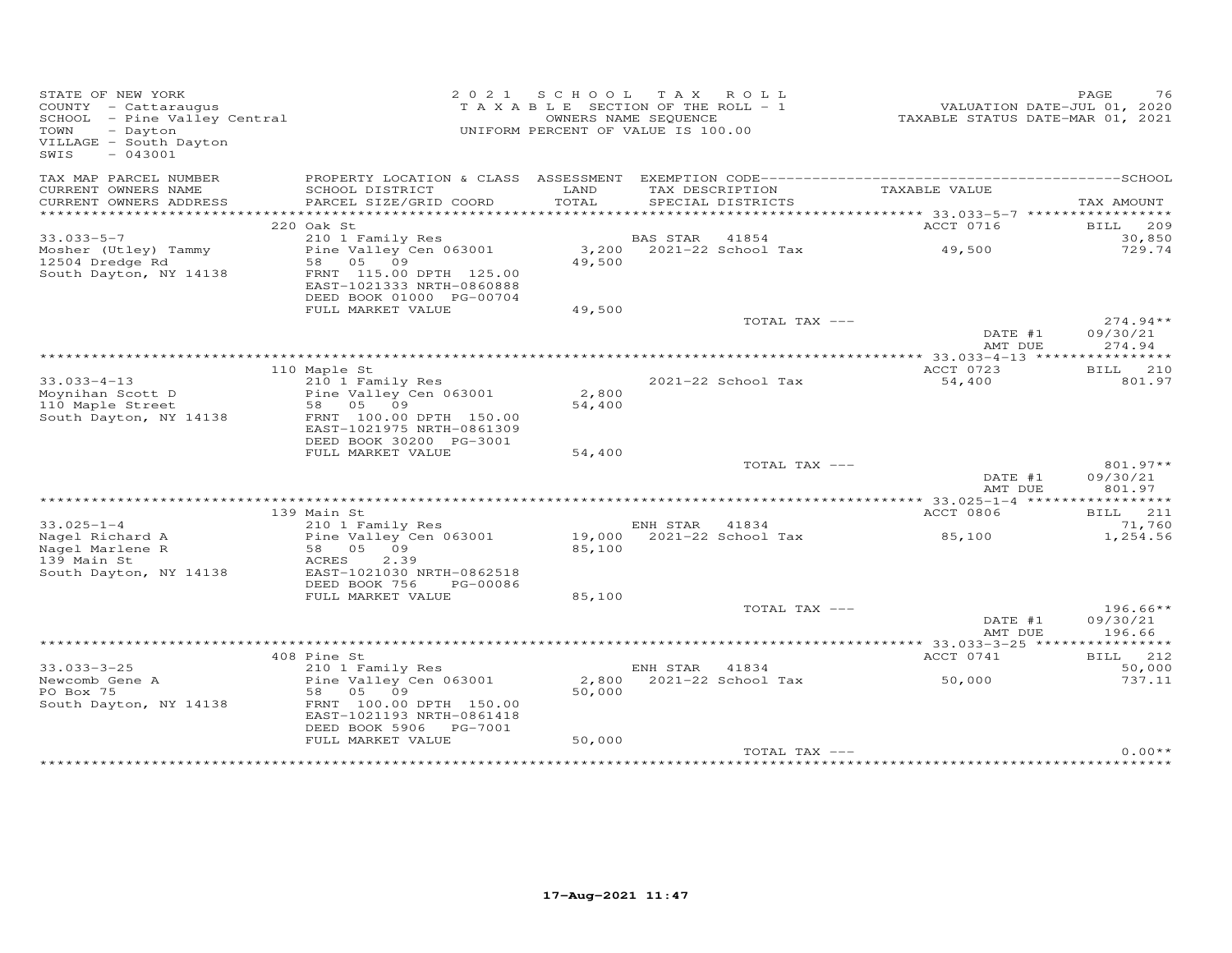| STATE OF NEW YORK<br>COUNTY - Cattaraugus<br>SCHOOL - Pine Valley Central<br>TOWN<br>- Dayton<br>VILLAGE - South Dayton<br>$-043001$<br>SWIS |                                                                                                                                           | 2021 SCHOOL     | TAX ROLL<br>TAXABLE SECTION OF THE ROLL - 1<br>OWNERS NAME SEQUENCE<br>UNIFORM PERCENT OF VALUE IS 100.00 | VALUATION DATE-JUL 01, 2020<br>TAXABLE STATUS DATE-MAR 01, 2021 | PAGE<br>77                       |
|----------------------------------------------------------------------------------------------------------------------------------------------|-------------------------------------------------------------------------------------------------------------------------------------------|-----------------|-----------------------------------------------------------------------------------------------------------|-----------------------------------------------------------------|----------------------------------|
| TAX MAP PARCEL NUMBER<br>CURRENT OWNERS NAME<br>CURRENT OWNERS ADDRESS                                                                       | SCHOOL DISTRICT<br>PARCEL SIZE/GRID COORD                                                                                                 | LAND<br>TOTAL   | TAX DESCRIPTION<br>SPECIAL DISTRICTS                                                                      | TAXABLE VALUE                                                   | TAX AMOUNT                       |
|                                                                                                                                              | 227 Oak St                                                                                                                                |                 |                                                                                                           | ACCT 0845                                                       | <b>BILL</b><br>213               |
| $33.033 - 2 - 9$<br>Newton Catherine<br>PO Box 945<br>Sinclairville, NY 14782                                                                | 210 1 Family Res<br>Pine Valley Cen 063001<br>58 05 09<br>FRNT 120.00 DPTH 125.00<br>EAST-1021065 NRTH-0860867<br>DEED BOOK 30715 PG-2001 | 3,400<br>45,800 | 2021-22 School Tax                                                                                        | 45,800                                                          | 675.19                           |
|                                                                                                                                              | FULL MARKET VALUE                                                                                                                         | 45,800          | TOTAL TAX ---                                                                                             |                                                                 | $675.19**$                       |
|                                                                                                                                              |                                                                                                                                           |                 |                                                                                                           | DATE #1<br>AMT DUE                                              | 09/30/21<br>675.19               |
|                                                                                                                                              |                                                                                                                                           |                 |                                                                                                           |                                                                 |                                  |
| $33.034 - 2 - 12.1$                                                                                                                          | Pine St<br>105 Vac farmland                                                                                                               |                 | AG DIST 41720                                                                                             | ACCT 0831                                                       | BILL 214<br>14,103               |
| Nobles Nelson B                                                                                                                              | Pine Valley Cen 063001                                                                                                                    |                 | 20,200 2021-22 School Tax                                                                                 | 6,097                                                           | 89.88                            |
| 7690 Rte 83                                                                                                                                  | $58 - 05 - 09$                                                                                                                            | 20,200          |                                                                                                           |                                                                 |                                  |
| South Dayton, NY 14138                                                                                                                       | ACRES 12.00<br>EAST-1024045 NRTH-0859969                                                                                                  |                 |                                                                                                           |                                                                 |                                  |
| MAY BE SUBJECT TO PAYMENT                                                                                                                    | DEED BOOK 25688 PG-9002                                                                                                                   |                 |                                                                                                           |                                                                 |                                  |
| UNDER AGDIST LAW TIL 2025                                                                                                                    | FULL MARKET VALUE                                                                                                                         | 20,200          |                                                                                                           |                                                                 |                                  |
|                                                                                                                                              |                                                                                                                                           |                 | TOTAL TAX ---                                                                                             | DATE #1<br>AMT DUE                                              | 89.88**<br>09/30/21<br>89.88     |
| ***********************                                                                                                                      |                                                                                                                                           |                 |                                                                                                           |                                                                 |                                  |
|                                                                                                                                              | 219 Pine St                                                                                                                               |                 |                                                                                                           | ACCT 0752                                                       | <b>BILL</b> 215                  |
| $33.033 - 5 - 48$<br>Nobles Zachary C<br>14542 Bagdad Road<br>Collins, NY 14034                                                              | 210 1 Family Res<br>Pine Valley Cen 063001<br>58 05 09<br>FRNT 65.00 DPTH 150.00<br>EAST-1021951 NRTH-0860612                             | 1,800<br>67,100 | 2021-22 School Tax                                                                                        | 67,100                                                          | 989.20                           |
|                                                                                                                                              | DEED BOOK 20200 PG-6233                                                                                                                   |                 |                                                                                                           |                                                                 |                                  |
|                                                                                                                                              | FULL MARKET VALUE                                                                                                                         | 67,100          | TOTAL TAX ---                                                                                             | DATE #1                                                         | $989.20**$<br>09/30/21           |
|                                                                                                                                              |                                                                                                                                           |                 |                                                                                                           | AMT DUE                                                         | 989.20                           |
|                                                                                                                                              | 238 Mill St                                                                                                                               |                 |                                                                                                           |                                                                 | BILL 216                         |
| $33.034 - 2 - 10.2$<br>Ortel Stacy<br>Koningisor Noreen<br>238 Mill St                                                                       | 210 1 Family Res<br>Pine Valley Cen 063001<br>58 05 09<br>split from 33.034-2-10.1<br>FRNT 208.10 DPTH 231.50                             | 6,900<br>47,100 | 2021-22 School Tax                                                                                        | 47,100                                                          | 694.35                           |
| South Dayton, NY 14138                                                                                                                       | EAST-1023629 NRTH-0861094                                                                                                                 |                 |                                                                                                           |                                                                 |                                  |
| MAY BE SUBJECT TO PAYMENT<br>UNDER AGDIST LAW TIL 2024                                                                                       | DEED BOOK 20210 PG-1490<br>FULL MARKET VALUE                                                                                              | 47,100          |                                                                                                           |                                                                 |                                  |
|                                                                                                                                              |                                                                                                                                           |                 | TOTAL TAX ---                                                                                             | DATE #1<br>AMT DUE                                              | $694.35**$<br>09/30/21<br>694.35 |
|                                                                                                                                              |                                                                                                                                           |                 |                                                                                                           |                                                                 |                                  |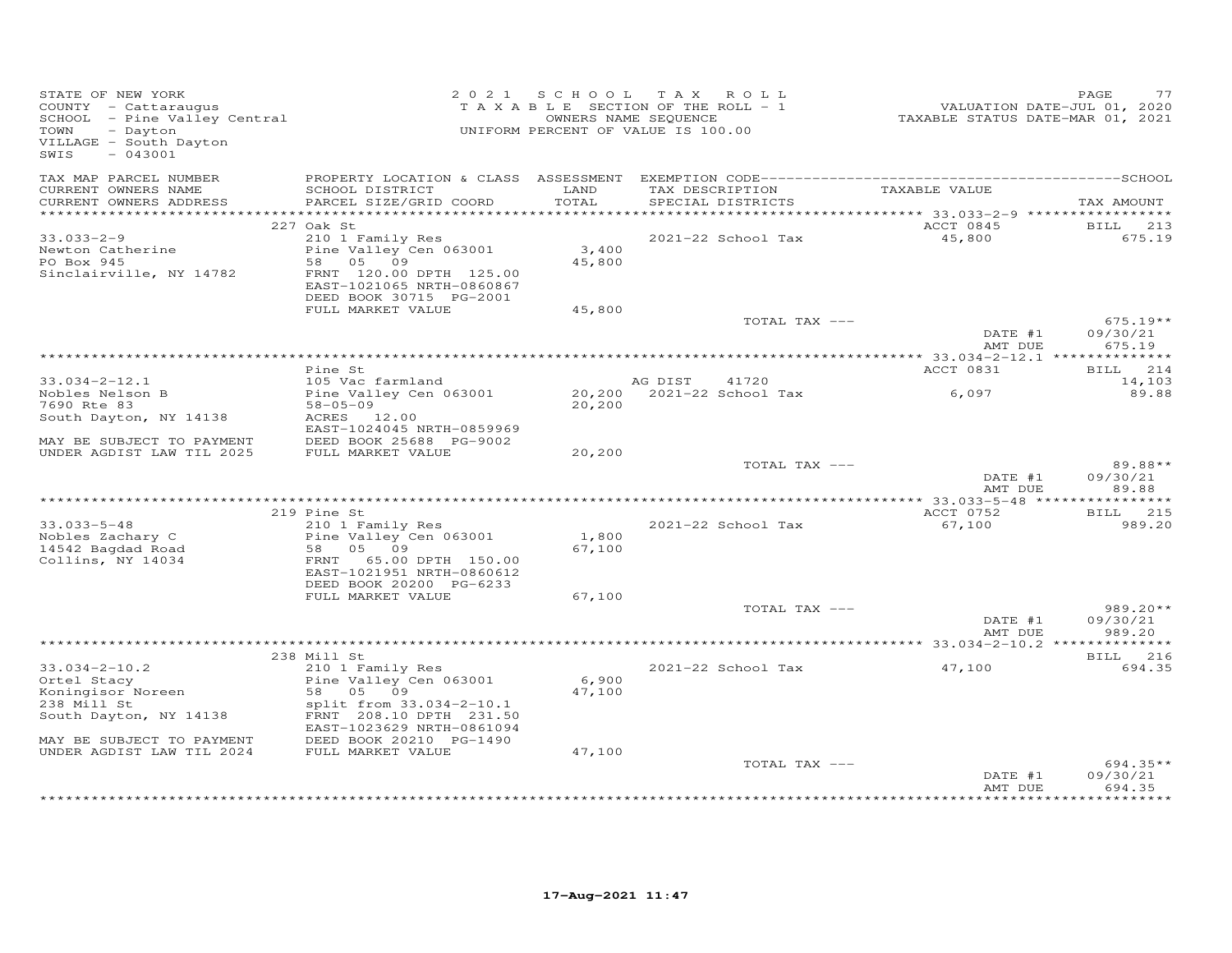| STATE OF NEW YORK<br>COUNTY - Cattaraugus<br>SCHOOL - Pine Valley Central<br>Douton<br>VILLAGE - South Dayton<br>$-043001$<br>SWIS |                                                                                                                                                                                          | 2021 SCHOOL      | TAX ROLL<br>TAXABLE SECTION OF THE ROLL - 1<br>OWNERS NAME SEQUENCE<br>UNIFORM PERCENT OF VALUE IS 100.00 | 01, 2020<br>TAXABLE STATUS DATE-JUL 01, 2020<br>TAXABLE STATUS DATE-MAR 01, 2021 | 78<br>PAGE                       |
|------------------------------------------------------------------------------------------------------------------------------------|------------------------------------------------------------------------------------------------------------------------------------------------------------------------------------------|------------------|-----------------------------------------------------------------------------------------------------------|----------------------------------------------------------------------------------|----------------------------------|
| TAX MAP PARCEL NUMBER<br>CURRENT OWNERS NAME<br>CURRENT OWNERS ADDRESS                                                             | SCHOOL DISTRICT<br>PARCEL SIZE/GRID COORD                                                                                                                                                | LAND<br>TOTAL    | TAX DESCRIPTION TAXABLE VALUE<br>SPECIAL DISTRICTS                                                        |                                                                                  | TAX AMOUNT                       |
|                                                                                                                                    | 25 First St                                                                                                                                                                              |                  |                                                                                                           | ACCT 0739                                                                        | BILL 217                         |
| 33.033-6-10<br>Paff David Ari<br>8142 Route 380<br>Brocton, NY 14716                                                               | 210 1 Family Res<br>Pine Valley Cen 063001<br>---= valley C<br>58 05 09<br>FRNT --<br>FRNT 60.00 DPTH 150.00<br>EAST-1021472 NRTH-0860386<br>DEED BOOK 20210 PG-724<br>FULL MARKET VALUE | 1,700<br>37,700  | 2021-22 School Tax                                                                                        | 37,700                                                                           | 555.78                           |
|                                                                                                                                    |                                                                                                                                                                                          | 37,700           | TOTAL TAX ---                                                                                             |                                                                                  | $555.78**$                       |
|                                                                                                                                    |                                                                                                                                                                                          |                  |                                                                                                           | DATE #1<br>AMT DUE                                                               | 09/30/21<br>555.78               |
|                                                                                                                                    | 206 Oak St                                                                                                                                                                               |                  |                                                                                                           | ACCT 0661                                                                        | BILL 218                         |
| $33.033 - 5 - 16$                                                                                                                  | 210 1 Family Res                                                                                                                                                                         |                  | BAS STAR 41854                                                                                            |                                                                                  | 30,850                           |
| Panton Jan M<br>Po Box 213<br>So Dayton, NY 14138                                                                                  | Pine Valley Cen 063001<br>58 05 09<br>FRNT 50.00 DPTH 125.00                                                                                                                             | 53,600           | 1,400 2021-22 School Tax 53,600                                                                           |                                                                                  | 790.18                           |
|                                                                                                                                    | EAST-1021626 NRTH-0860676<br>DEED BOOK 12540 PG-8001<br>FULL MARKET VALUE                                                                                                                | 53,600           |                                                                                                           |                                                                                  |                                  |
|                                                                                                                                    |                                                                                                                                                                                          |                  | TOTAL TAX ---                                                                                             | DATE #1<br>AMT DUE                                                               | 335.38**<br>09/30/21<br>335.38   |
|                                                                                                                                    |                                                                                                                                                                                          |                  |                                                                                                           |                                                                                  |                                  |
|                                                                                                                                    | 38 Main St                                                                                                                                                                               |                  |                                                                                                           | ACCT 0917                                                                        | BILL 219                         |
| $33.033 - 2 - 2$<br>Petersen Francis<br>Petersen Lori K<br>45 Main Street<br>South Dayton, NY 14138                                | 312 Vac w/imprv<br>Pine Valley Cen 063001<br>58   05   09<br><b>ACRES</b><br>3.76<br>EAST-1020067 NRTH-0860825<br>DEED BOOK 30455 PG-8001                                                | 21,500<br>40,500 | 2021-22 School Tax                                                                                        | 40,500                                                                           | 597.06                           |
|                                                                                                                                    | FULL MARKET VALUE                                                                                                                                                                        | 40,500           |                                                                                                           |                                                                                  |                                  |
|                                                                                                                                    |                                                                                                                                                                                          |                  | TOTAL TAX ---                                                                                             | DATE #1<br>AMT DUE                                                               | $597.06**$<br>09/30/21<br>597.06 |
|                                                                                                                                    |                                                                                                                                                                                          |                  |                                                                                                           |                                                                                  |                                  |
| $33.033 - 1 - 13$                                                                                                                  | 45 Main St<br>281 Multiple res                                                                                                                                                           |                  | ENH STAR 41834                                                                                            | ACCT 0785                                                                        | BILL 220<br>71,760               |
| Petersen Francis R<br>Petersen Lori K<br>45 Main St<br>South Dayton, NY 14138                                                      | Pine Valley C<br>58 05 09<br>Pine Valley Cen 063001<br>merged $1-12.1$ into parcl<br>ACRES $\frac{1}{1}$ 05<br>EAST-1020186 NRTH-0861313<br>DEED BOOK 6513 PG-4001                       | 86,500           | 15,100 2021-22 School Tax                                                                                 | 86,500                                                                           | 1,275.20                         |
|                                                                                                                                    | FULL MARKET VALUE                                                                                                                                                                        | 86,500           |                                                                                                           |                                                                                  |                                  |
|                                                                                                                                    |                                                                                                                                                                                          |                  | TOTAL TAX ---                                                                                             | DATE #1<br>AMT DUE                                                               | $217.30**$<br>09/30/21<br>217.30 |
|                                                                                                                                    |                                                                                                                                                                                          |                  |                                                                                                           |                                                                                  |                                  |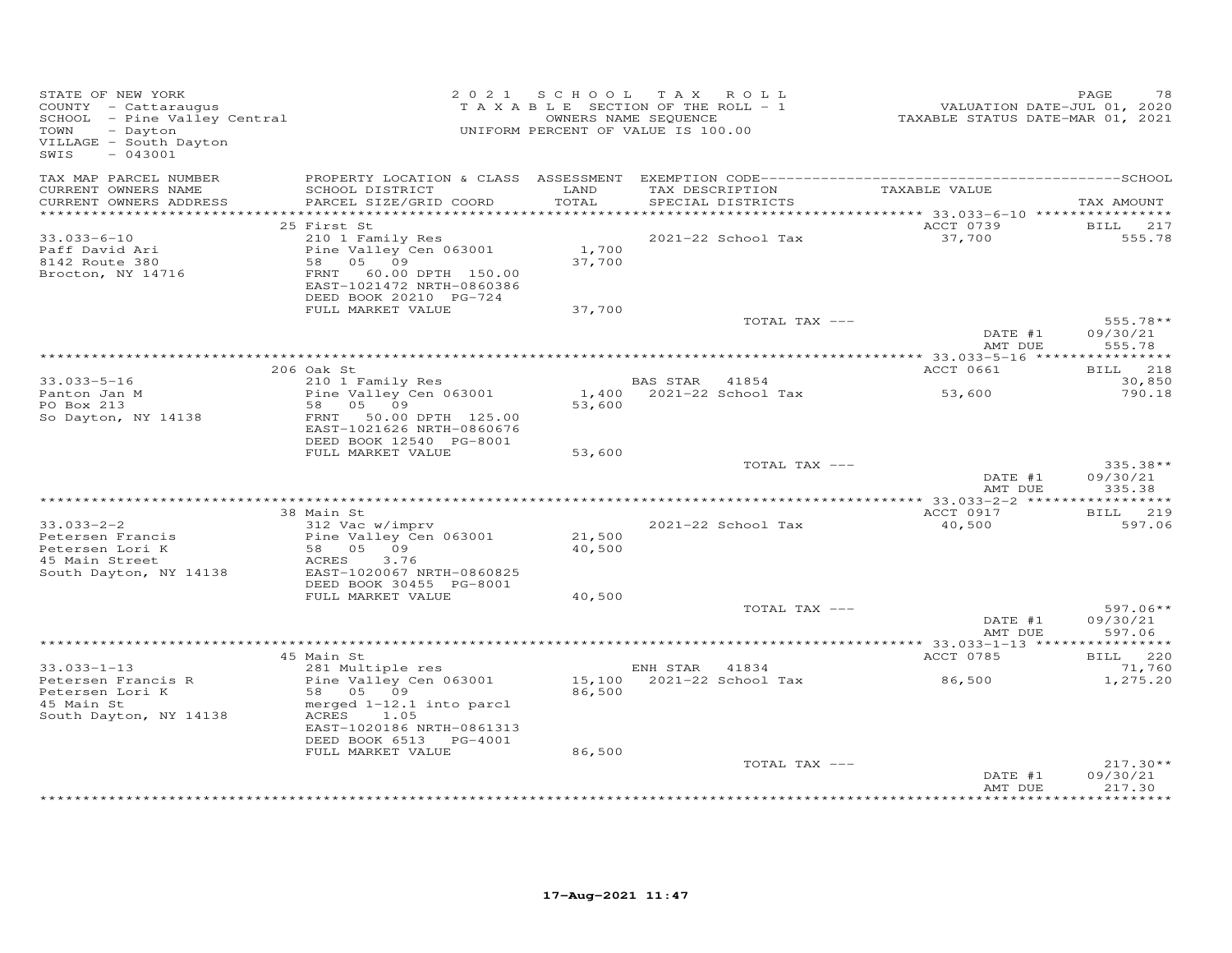| TAX MAP PARCEL NUMBER<br>TAX DESCRIPTION TAXABLE VALUE<br>CURRENT OWNERS NAME<br>SCHOOL DISTRICT<br>LAND<br>TOTAL<br>CURRENT OWNERS ADDRESS<br>PARCEL SIZE/GRID COORD<br>SPECIAL DISTRICTS<br>************************                                                                                                 | TAX AMOUNT                     |
|------------------------------------------------------------------------------------------------------------------------------------------------------------------------------------------------------------------------------------------------------------------------------------------------------------------------|--------------------------------|
| 26 Cherry St<br>ACCT 0729                                                                                                                                                                                                                                                                                              | BILL 221                       |
| $33.033 - 4 - 2$<br>210 1 Family Res<br>41854<br>BAS STAR<br>75,000<br>2,800 2021-22 School Tax<br>Pine Valley Cen 063001<br>Pollock Stephen J<br>58 05 09<br>75,000<br>Pollock Joetta<br>FRNT 100.00 DPTH 150.00<br>26 Cherry St<br>PO Box 16<br>BANK<br>081                                                          | 30,850<br>1,105.66             |
| South Dayton, NY 14138<br>EAST-1021817 NRTH-0861860<br>DEED BOOK 6062 PG-4001                                                                                                                                                                                                                                          |                                |
| 75,000<br>FULL MARKET VALUE                                                                                                                                                                                                                                                                                            |                                |
| TOTAL TAX ---<br>DATE #1<br>AMT DUE                                                                                                                                                                                                                                                                                    | 650.87**<br>09/30/21<br>650.87 |
|                                                                                                                                                                                                                                                                                                                        |                                |
| ACCT 0750<br>Dredge Rd<br>2021-22 School Tax<br>$33.042 - 1 - 5$<br>323 Vacant rural<br>36,600<br>Pine Valley Cen 063001<br>36,600<br>Pore David<br>36,600<br>Pore Michele<br>49 05 09                                                                                                                                 | BILL 222<br>539.56             |
| 150 Samaj Dr<br>ACRES 23.20<br>Kittanning, PA 16201<br>EAST-1024051 NRTH-0858985<br>DEED BOOK 17820 PG-8001                                                                                                                                                                                                            |                                |
| FULL MARKET VALUE<br>36,600<br>TOTAL TAX ---                                                                                                                                                                                                                                                                           | $539.56**$                     |
| DATE #1<br>AMT DUE                                                                                                                                                                                                                                                                                                     | 09/30/21<br>539.56             |
| ACCT 0640<br>316 Oak St                                                                                                                                                                                                                                                                                                | BILL 223                       |
| 210 1 Family Res<br>$33.033 - 3 - 35$<br>BAS STAR 41854                                                                                                                                                                                                                                                                | 30,850                         |
| Pine Valley Cen 063001<br>1,700 2021-22 School Tax<br>36,700<br>Press Mary E<br>316 Oak St<br>58 05 09<br>36,700<br>PO Box 385<br>60.00 DPTH 109.00<br>FRNT                                                                                                                                                            | 541.04                         |
| EAST-1020863 NRTH-0861296<br>South Dayton, NY 14138<br>DEED BOOK 5216 PG-6002                                                                                                                                                                                                                                          |                                |
| FULL MARKET VALUE<br>36,700<br>TOTAL TAX ---                                                                                                                                                                                                                                                                           | 86.24**                        |
| DATE #1<br>AMT DUE                                                                                                                                                                                                                                                                                                     | 09/30/21<br>86.24              |
| 9 Prospect St<br>ACCT 0934                                                                                                                                                                                                                                                                                             | BILL 224                       |
| 271 Mfg housings<br>$33.033 - 4 - 7.2$<br>2021-22 School Tax<br>19,200<br>Priest Patricia A<br>Pine Valley Cen 063001<br>4,200<br>9 Prospect Street<br>58 05 09<br>19,200<br>PO Box 330<br>7 & 9 Prospect<br>FRNT 150.00 DPTH 150.00<br>South Dayton, NY 14138<br>EAST-1022289 NRTH-0861705<br>DEED BOOK 20200 PG-6015 | 283.05                         |
| FULL MARKET VALUE<br>19,200                                                                                                                                                                                                                                                                                            |                                |
| TOTAL TAX ---<br>DATE #1<br>AMT DUE                                                                                                                                                                                                                                                                                    | 283.05**<br>09/30/21<br>283.05 |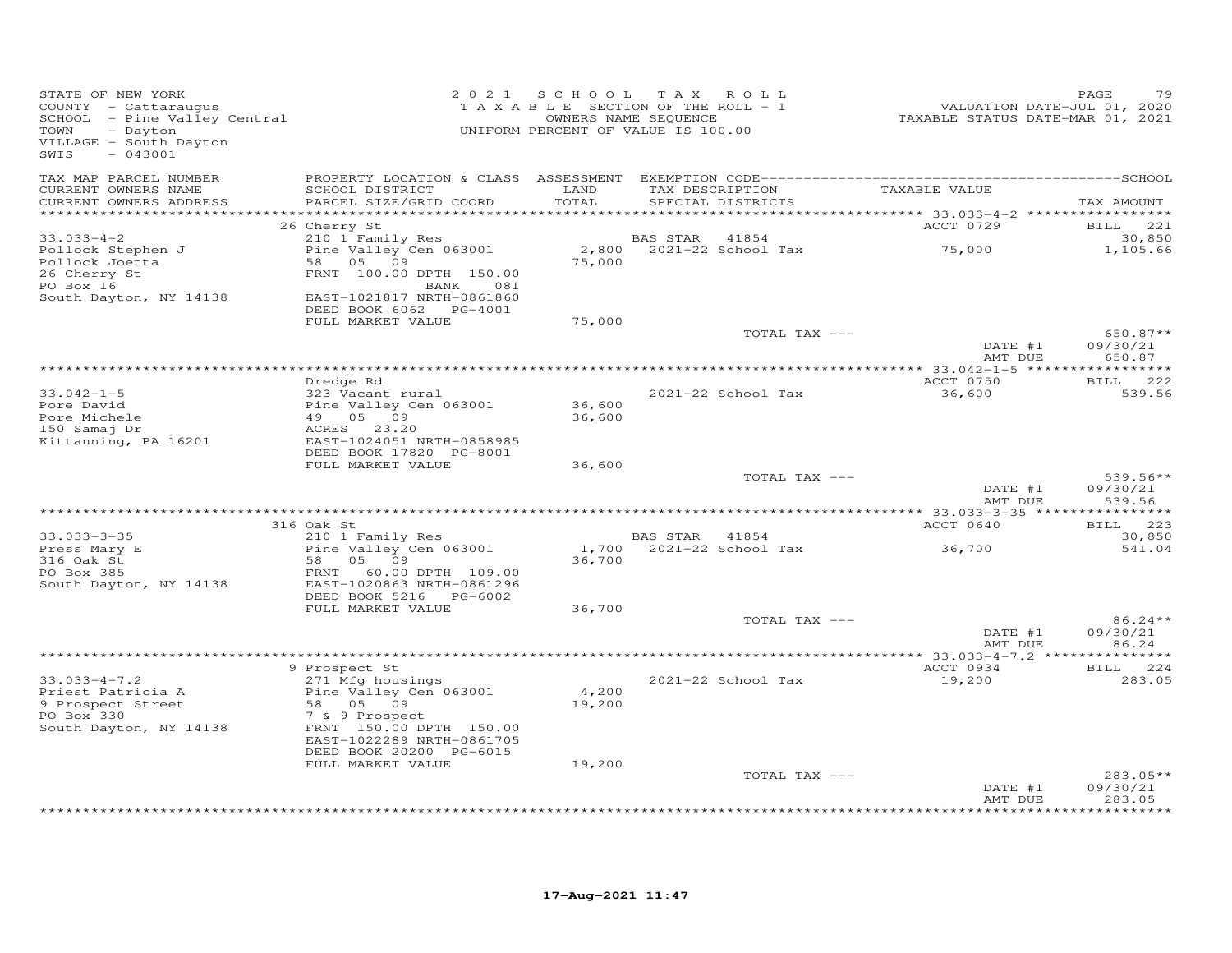| STATE OF NEW YORK<br>COUNTY - Cattaraugus<br>SCHOOL - Pine Valley Central<br>TOWN<br>- Dayton<br>VILLAGE - South Dayton<br>$-043001$<br>SWIS |                                                                                                |                 | 2021 SCHOOL TAX ROLL<br>TAXABLE SECTION OF THE ROLL - 1<br>OWNERS NAME SEQUENCE<br>UNIFORM PERCENT OF VALUE IS 100.00 | VALUATION DATE-JUL 01, 2020<br>TAXABLE STATUS DATE-MAR 01, 2021 | PAGE<br>80                           |
|----------------------------------------------------------------------------------------------------------------------------------------------|------------------------------------------------------------------------------------------------|-----------------|-----------------------------------------------------------------------------------------------------------------------|-----------------------------------------------------------------|--------------------------------------|
| TAX MAP PARCEL NUMBER<br>CURRENT OWNERS NAME<br>CURRENT OWNERS ADDRESS                                                                       | SCHOOL DISTRICT<br>PARCEL SIZE/GRID COORD                                                      | LAND<br>TOTAL   | TAX DESCRIPTION<br>SPECIAL DISTRICTS                                                                                  | TAXABLE VALUE                                                   | TAX AMOUNT                           |
| ***********************                                                                                                                      |                                                                                                |                 |                                                                                                                       |                                                                 |                                      |
| $33.033 - 5 - 10$<br>Puleff Annette H<br>Gage Gretchen Alida                                                                                 | 315 Pine St<br>210 1 Family Res<br>Pine Valley Cen 063001<br>58 05 09                          | 3,300<br>61,700 | 41854<br>BAS STAR<br>2021-22 School Tax                                                                               | ACCT 0705<br>61,700                                             | BILL 225<br>30,850<br>909.59         |
| P.O. Box 145<br>South Dayton, NY 14138                                                                                                       | FRNT 117.00 DPTH 150.00<br>BANK<br>017<br>EAST-1021524 NRTH-0860919<br>DEED BOOK 20200 PG-2849 |                 |                                                                                                                       |                                                                 |                                      |
|                                                                                                                                              | FULL MARKET VALUE                                                                              | 61,700          |                                                                                                                       |                                                                 |                                      |
|                                                                                                                                              |                                                                                                |                 | TOTAL TAX ---                                                                                                         | DATE #1<br>AMT DUE                                              | $454.79**$<br>09/30/21<br>454.79     |
|                                                                                                                                              |                                                                                                |                 |                                                                                                                       | ACCT 0710                                                       |                                      |
| $33.033 - 4 - 3.1$<br>Ramirez Doris J                                                                                                        | 22 Cherry St<br>210 1 Family Res<br>Pine Valley Cen 063001                                     | 2,800           | 2021-22 School Tax                                                                                                    | 71,600                                                          | BILL 226<br>1,055.54                 |
| 22 Cherry St<br>PO Box 86<br>South Dayton, NY 14138                                                                                          | 58 05 09<br>FRNT 100.00 DPTH 150.00<br>EAST-1021967 NRTH-0861851                               | 71,600          |                                                                                                                       |                                                                 |                                      |
|                                                                                                                                              | DEED BOOK 26928 PG-3002<br>FULL MARKET VALUE                                                   | 71,600          |                                                                                                                       |                                                                 |                                      |
|                                                                                                                                              |                                                                                                |                 | TOTAL TAX ---                                                                                                         | DATE #1<br>AMT DUE                                              | $1,055.54**$<br>09/30/21<br>1,055.54 |
|                                                                                                                                              |                                                                                                |                 |                                                                                                                       | ACCT 0874                                                       | BILL 227                             |
| $33.033 - 3 - 20$<br>Reed Kimberly A                                                                                                         | 209 Maple St<br>210 1 Family Res<br>Pine Valley Cen 063001                                     | 2,800           | 2021-22 School Tax                                                                                                    | 52,400                                                          | 772.49                               |
| 7063 Main St<br>Cherry Creek, NY 14723                                                                                                       | 58 05 09<br>FRNT 100.00 DPTH 150.00<br>EAST-1021239 NRTH-0861570                               | 52,400          |                                                                                                                       |                                                                 |                                      |
|                                                                                                                                              | DEED BOOK 21681 PG-8001<br>FULL MARKET VALUE                                                   | 52,400          |                                                                                                                       |                                                                 |                                      |
|                                                                                                                                              |                                                                                                |                 | TOTAL TAX ---                                                                                                         | DATE #1<br>AMT DUE                                              | $772.49**$<br>09/30/21<br>772.49     |
|                                                                                                                                              |                                                                                                |                 |                                                                                                                       |                                                                 |                                      |
| $33.033 - 4 - 25$                                                                                                                            | 308 Pine St                                                                                    |                 | 2021-22 School Tax                                                                                                    | ACCT 0802<br>39,000                                             | BILL 228<br>574.94                   |
| Reed Kimberly A<br>7063 Main St<br>Cherry Creek, NY 14723                                                                                    | 210 1 Family Res<br>Pine Valley Cen 063001<br>58 05 09<br>FRNT 75.00 DPTH 150.00               | 2,100<br>39,000 |                                                                                                                       |                                                                 |                                      |
|                                                                                                                                              | EAST-1021813 NRTH-0860975<br>DEED BOOK 22437 PG-6001<br>FULL MARKET VALUE                      | 39,000          |                                                                                                                       |                                                                 |                                      |
|                                                                                                                                              |                                                                                                |                 | TOTAL TAX ---                                                                                                         | DATE #1                                                         | $574.94**$<br>09/30/21               |
|                                                                                                                                              |                                                                                                |                 |                                                                                                                       | AMT DUE                                                         | 574.94                               |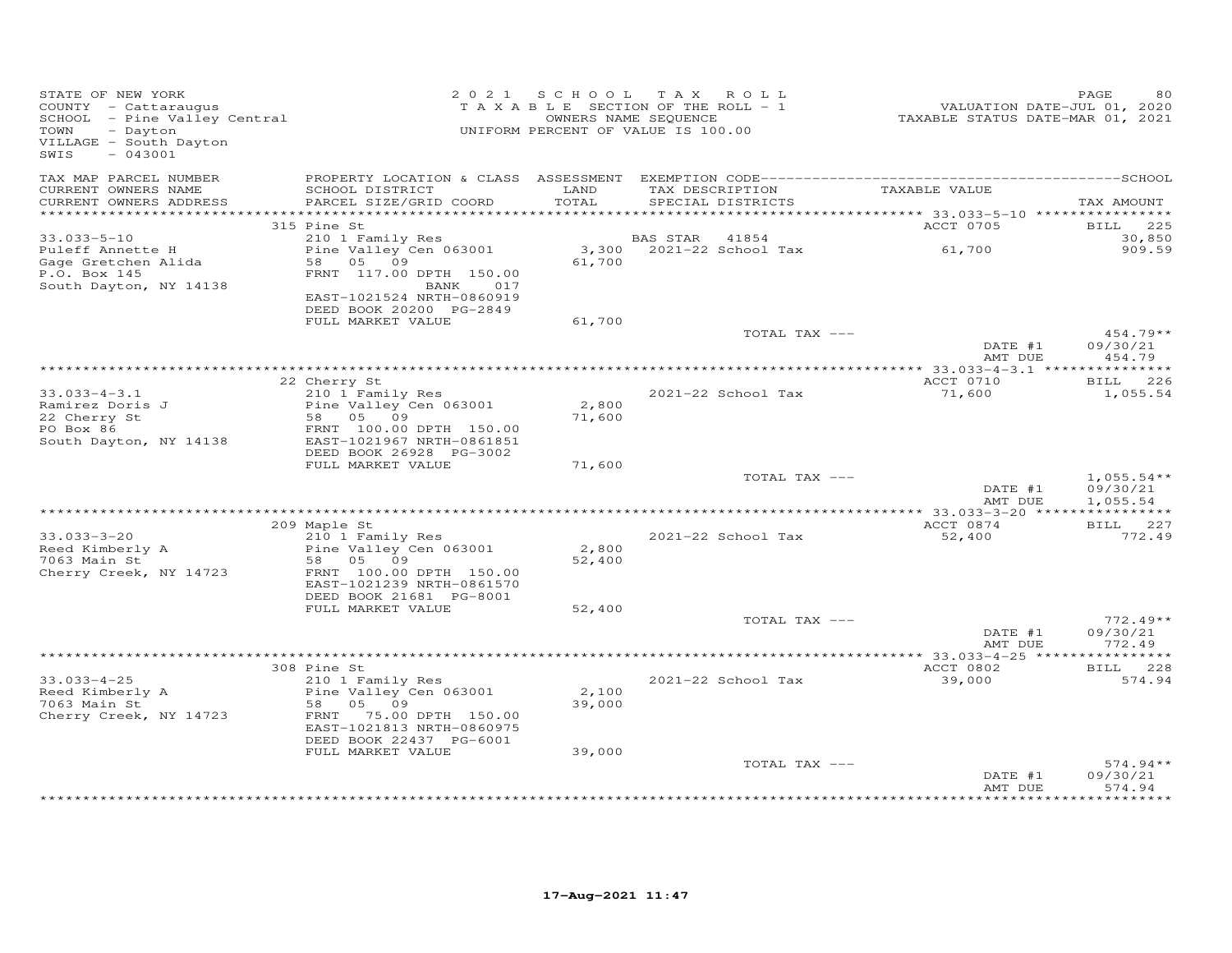| STATE OF NEW YORK<br>COUNTY - Cattaraugus<br>SCHOOL - Pine Valley Central<br>- Dayton<br>TOWN<br>VILLAGE - South Dayton<br>$-043001$<br>SWIS |                                                       |                | 2021 SCHOOL TAX ROLL<br>TAXABLE SECTION OF THE ROLL - 1<br>OWNERS NAME SEQUENCE<br>UNIFORM PERCENT OF VALUE IS 100.00 | VALUATION DATE-JUL 01, 2020<br>TAXABLE STATUS DATE-MAR 01, 2021 | PAGE<br>81                     |
|----------------------------------------------------------------------------------------------------------------------------------------------|-------------------------------------------------------|----------------|-----------------------------------------------------------------------------------------------------------------------|-----------------------------------------------------------------|--------------------------------|
| TAX MAP PARCEL NUMBER                                                                                                                        |                                                       |                |                                                                                                                       |                                                                 |                                |
| CURRENT OWNERS NAME<br>CURRENT OWNERS ADDRESS<br>***********************                                                                     | SCHOOL DISTRICT<br>PARCEL SIZE/GRID COORD             | LAND<br>TOTAL  | TAX DESCRIPTION TAXABLE VALUE<br>SPECIAL DISTRICTS                                                                    |                                                                 | TAX AMOUNT                     |
|                                                                                                                                              | 203 Maple St                                          |                |                                                                                                                       | ACCT 0848                                                       | BILL 229                       |
| $33.033 - 3 - 21$                                                                                                                            | 210 1 Family Res                                      |                | BAS STAR<br>41854                                                                                                     |                                                                 | 30,850                         |
| Reed Matthew A                                                                                                                               | Pine Valley Cen 063001                                |                | 4,200 2021-22 School Tax                                                                                              | 57,700                                                          | 850.62                         |
| Reed Danielle P                                                                                                                              | 58 05 09                                              | 57,700         |                                                                                                                       |                                                                 |                                |
| 203 Maple St                                                                                                                                 | FRNT 150.00 DPTH 150.00                               |                |                                                                                                                       |                                                                 |                                |
| PO Box 325                                                                                                                                   | BANK<br>017                                           |                |                                                                                                                       |                                                                 |                                |
| South Dayton, NY 14138                                                                                                                       | EAST-1021342 NRTH-0861498<br>DEED BOOK 16175 PG-20111 |                |                                                                                                                       |                                                                 |                                |
|                                                                                                                                              | FULL MARKET VALUE                                     | 57,700         |                                                                                                                       |                                                                 |                                |
|                                                                                                                                              |                                                       |                | TOTAL TAX ---                                                                                                         |                                                                 | 395.83**                       |
|                                                                                                                                              |                                                       |                |                                                                                                                       | DATE #1                                                         | 09/30/21                       |
|                                                                                                                                              |                                                       |                |                                                                                                                       | AMT DUE                                                         | 395.83                         |
|                                                                                                                                              |                                                       |                |                                                                                                                       | ************** 33.033-3-36 *****************<br>ACCT 0892       | BILL 230                       |
| $33.033 - 3 - 36$                                                                                                                            | 417 Pine St<br>210 1 Family Res                       |                | 2021-22 School Tax                                                                                                    | 32,400                                                          | 477.65                         |
| Rettig Tammy                                                                                                                                 | Pine Valley Cen 063001                                | 1,700          |                                                                                                                       |                                                                 |                                |
| 417 Pine St                                                                                                                                  | 58 05 09                                              | 32,400         |                                                                                                                       |                                                                 |                                |
| South Dayton, NY 14138                                                                                                                       | FRNT 60.00 DPTH 100.00<br>BANK<br>081                 |                |                                                                                                                       |                                                                 |                                |
|                                                                                                                                              | EAST-1020920 NRTH-0861380<br>DEED BOOK 28843 PG-9001  |                |                                                                                                                       |                                                                 |                                |
|                                                                                                                                              | FULL MARKET VALUE                                     | 32,400         | TOTAL TAX ---                                                                                                         |                                                                 | $477.65**$                     |
|                                                                                                                                              |                                                       |                |                                                                                                                       | DATE #1<br>AMT DUE                                              | 09/30/21<br>477.65             |
|                                                                                                                                              |                                                       |                |                                                                                                                       | ************** 33.033-1-7.6 ****************                    |                                |
|                                                                                                                                              | Pine St                                               |                |                                                                                                                       | ACCT 2013001                                                    | BILL 231                       |
| $33.033 - 1 - 7.6$<br>RFEC V INVESTMENTS LLC                                                                                                 | 450 Retail srvce<br>Pine Valley Cen 063001            | 16,400         | 2021-22 School Tax                                                                                                    | 525,400                                                         | 7,745.52                       |
| 117 N Jefferson St #303                                                                                                                      | 58 05 09                                              | 525,400        |                                                                                                                       |                                                                 |                                |
| Chicago, IL 60661                                                                                                                            | 1.44<br>ACRES                                         |                |                                                                                                                       |                                                                 |                                |
|                                                                                                                                              | EAST-1020013 NRTH-0861889                             |                |                                                                                                                       |                                                                 |                                |
| PRIOR OWNER ON 3/01/2021                                                                                                                     | DEED BOOK 28919 PG-4001                               |                |                                                                                                                       |                                                                 |                                |
| RFEC V INVESTMENTS LLC                                                                                                                       | FULL MARKET VALUE                                     | 525,400        | TOTAL TAX ---                                                                                                         |                                                                 | $7,745.52**$                   |
|                                                                                                                                              |                                                       |                |                                                                                                                       | DATE #1                                                         | 09/30/21                       |
|                                                                                                                                              |                                                       |                |                                                                                                                       | AMT DUE                                                         | 7,745.52                       |
|                                                                                                                                              |                                                       |                |                                                                                                                       |                                                                 |                                |
|                                                                                                                                              | 18 Second Ave                                         |                |                                                                                                                       | ACCT 0700                                                       | BILL 232                       |
| $33.033 - 6 - 3$                                                                                                                             | 312 Vac w/imprv                                       |                | 2021-22 School Tax                                                                                                    | 4,100                                                           | 60.44                          |
| Richter Dylan<br>DBA Richter Roofing                                                                                                         | Pine Valley Cen 063001<br>58 05 09                    | 4,100<br>4,100 |                                                                                                                       |                                                                 |                                |
| 9412 New Albion Rd                                                                                                                           | FRNT 145.20 DPTH 305.00                               |                |                                                                                                                       |                                                                 |                                |
| Cattaraugus, NY 14719                                                                                                                        | EAST-1021116 NRTH-0860020<br>DEED BOOK 20210 PG-880   |                |                                                                                                                       |                                                                 |                                |
|                                                                                                                                              | FULL MARKET VALUE                                     | 4,100          |                                                                                                                       |                                                                 |                                |
|                                                                                                                                              |                                                       |                | TOTAL TAX ---                                                                                                         |                                                                 | $60.44**$                      |
|                                                                                                                                              |                                                       |                |                                                                                                                       | DATE #1<br>AMT DUE                                              | 09/30/21<br>60.44<br>********* |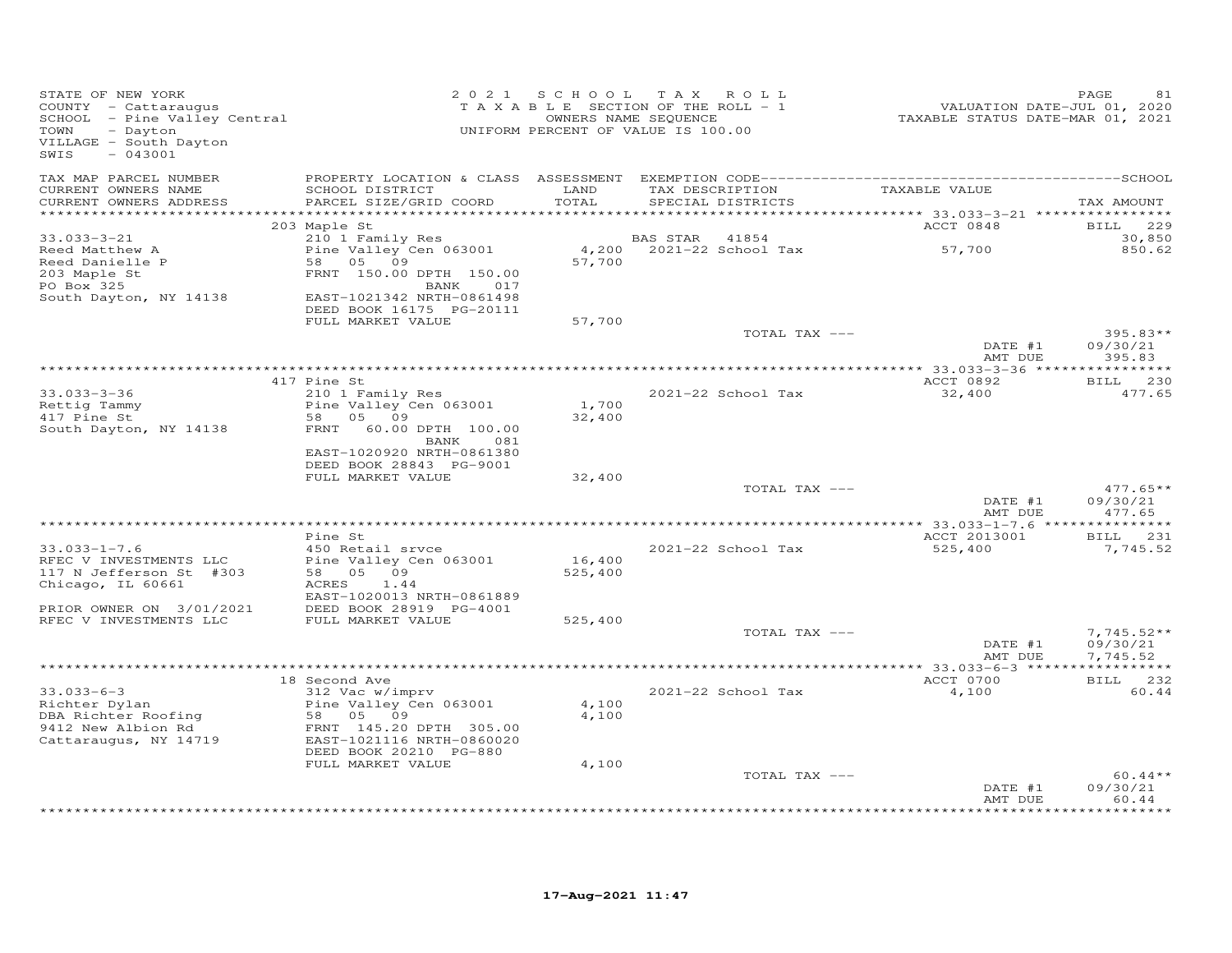| STATE OF NEW YORK<br>STATE OF NEW IORA<br>COUNTY - Cattaraugus<br>SCHOOL - Pine Valley Central<br>Dington<br>VILLAGE - South Dayton<br>$-043001$<br>SWIS |                                           |                 | 2021 SCHOOL TAX ROLL<br>TAXABLE SECTION OF THE ROLL - 1<br>OWNERS NAME SEQUENCE<br>UNIFORM PERCENT OF VALUE IS 100.00 | VALUATION DATE-JUL 01, 2020<br>TAXABLE STATUS DATE-MAR 01, 2021 | PAGE<br>82                |
|----------------------------------------------------------------------------------------------------------------------------------------------------------|-------------------------------------------|-----------------|-----------------------------------------------------------------------------------------------------------------------|-----------------------------------------------------------------|---------------------------|
| TAX MAP PARCEL NUMBER                                                                                                                                    |                                           |                 |                                                                                                                       |                                                                 |                           |
| CURRENT OWNERS NAME<br>CURRENT OWNERS ADDRESS                                                                                                            | SCHOOL DISTRICT<br>PARCEL SIZE/GRID COORD | LAND<br>TOTAL   | TAX DESCRIPTION TAXABLE VALUE<br>SPECIAL DISTRICTS                                                                    |                                                                 | TAX AMOUNT                |
|                                                                                                                                                          |                                           |                 |                                                                                                                       |                                                                 |                           |
| $33.034 - 2 - 12.2$                                                                                                                                      | 46 Pine St<br>210 1 Family Res            |                 | BAS STAR<br>41854                                                                                                     | ACCT 1256                                                       | <b>BILL</b> 233<br>30,850 |
| Richter Michael R                                                                                                                                        |                                           |                 |                                                                                                                       | 54,600                                                          | 804.92                    |
| PO Box 228                                                                                                                                               | $50 - 05 - 09$                            | 54,600          |                                                                                                                       |                                                                 |                           |
| South Dayton, NY 14138                                                                                                                                   | 4.00<br>ACRES                             |                 |                                                                                                                       |                                                                 |                           |
|                                                                                                                                                          | EAST-1023369 NRTH-0860010                 |                 |                                                                                                                       |                                                                 |                           |
|                                                                                                                                                          | DEED BOOK 00961 PG-00970                  |                 |                                                                                                                       |                                                                 |                           |
|                                                                                                                                                          | FULL MARKET VALUE                         | 54,600          | TOTAL TAX ---                                                                                                         |                                                                 | $350.13**$                |
|                                                                                                                                                          |                                           |                 |                                                                                                                       | DATE #1                                                         | 09/30/21                  |
|                                                                                                                                                          |                                           |                 |                                                                                                                       | AMT DUE                                                         | 350.13                    |
|                                                                                                                                                          |                                           |                 |                                                                                                                       |                                                                 |                           |
|                                                                                                                                                          | 10 Cherry St                              |                 |                                                                                                                       | ACCT 0828                                                       | BILL 234                  |
| $33.033 - 4 - 7.1$                                                                                                                                       | 210 1 Family Res                          |                 | 2021-22 School Tax                                                                                                    | 57,800                                                          | 852.10                    |
| Rose Shawna M<br>PO Box 64                                                                                                                               | Pine Valley Cen 063001<br>58 05 09        | 4,200<br>57,800 |                                                                                                                       |                                                                 |                           |
| South Dayton, NY 14138                                                                                                                                   | FRNT 150.00 DPTH 150.00                   |                 |                                                                                                                       |                                                                 |                           |
|                                                                                                                                                          | EAST-1022201 NRTH-0861582                 |                 |                                                                                                                       |                                                                 |                           |
|                                                                                                                                                          | DEED BOOK 4970 PG-6001                    |                 |                                                                                                                       |                                                                 |                           |
|                                                                                                                                                          | FULL MARKET VALUE                         | 57,800          |                                                                                                                       |                                                                 |                           |
|                                                                                                                                                          |                                           |                 | TOTAL TAX ---                                                                                                         | DATE #1                                                         | 852.10**<br>09/30/21      |
|                                                                                                                                                          |                                           |                 |                                                                                                                       | AMT DUE                                                         | 852.10                    |
|                                                                                                                                                          |                                           |                 |                                                                                                                       |                                                                 |                           |
|                                                                                                                                                          | 23 Main St                                |                 |                                                                                                                       | ACCT 0835                                                       | BILL 235                  |
| $33.033 - 1 - 2$                                                                                                                                         | 210 1 Family Res                          |                 | 2021-22 School Tax                                                                                                    | 25,900                                                          | 381.82                    |
| Rowland Brinton F<br>25 Main St                                                                                                                          | Pine Valley Cen 063001<br>58 05 09        | 2,900<br>25,900 |                                                                                                                       |                                                                 |                           |
| South Dayton, NY 14138                                                                                                                                   | FRNT 105.00 DPTH 150.00                   |                 |                                                                                                                       |                                                                 |                           |
|                                                                                                                                                          | EAST-1019660 NRTH-0860800                 |                 |                                                                                                                       |                                                                 |                           |
|                                                                                                                                                          | DEED BOOK 737<br>PG-00389                 |                 |                                                                                                                       |                                                                 |                           |
|                                                                                                                                                          | FULL MARKET VALUE                         | 25,900          |                                                                                                                       |                                                                 |                           |
|                                                                                                                                                          |                                           |                 | TOTAL TAX ---                                                                                                         | DATE #1                                                         | 381.82**<br>09/30/21      |
|                                                                                                                                                          |                                           |                 |                                                                                                                       | AMT DUE                                                         | 381.82                    |
|                                                                                                                                                          |                                           |                 |                                                                                                                       |                                                                 |                           |
|                                                                                                                                                          | 25 Main St                                |                 |                                                                                                                       | ACCT 0889                                                       | BILL 236                  |
| $33.033 - 1 - 1$                                                                                                                                         | 210 1 Family Res                          |                 | BAS STAR 41854                                                                                                        |                                                                 | 30,850                    |
| Rowland Brinton F Jr<br>25 Main St                                                                                                                       | Pine Valley Cen 063001<br>58<br>05 09     | 51,400          | 1,900 2021-22 School Tax                                                                                              | 51,400                                                          | 757.75                    |
| South Dayton, NY 14138                                                                                                                                   | 69.00 DPTH 107.00<br>FRNT                 |                 |                                                                                                                       |                                                                 |                           |
|                                                                                                                                                          | EAST-1019703 NRTH-0860859                 |                 |                                                                                                                       |                                                                 |                           |
|                                                                                                                                                          | DEED BOOK 882<br>PG-00003                 |                 |                                                                                                                       |                                                                 |                           |
|                                                                                                                                                          | FULL MARKET VALUE                         | 51,400          |                                                                                                                       |                                                                 |                           |
|                                                                                                                                                          |                                           |                 | TOTAL TAX ---                                                                                                         |                                                                 | $302.95**$                |
|                                                                                                                                                          |                                           |                 |                                                                                                                       | DATE #1<br>AMT DUE                                              | 09/30/21<br>302.95        |
|                                                                                                                                                          |                                           |                 |                                                                                                                       |                                                                 |                           |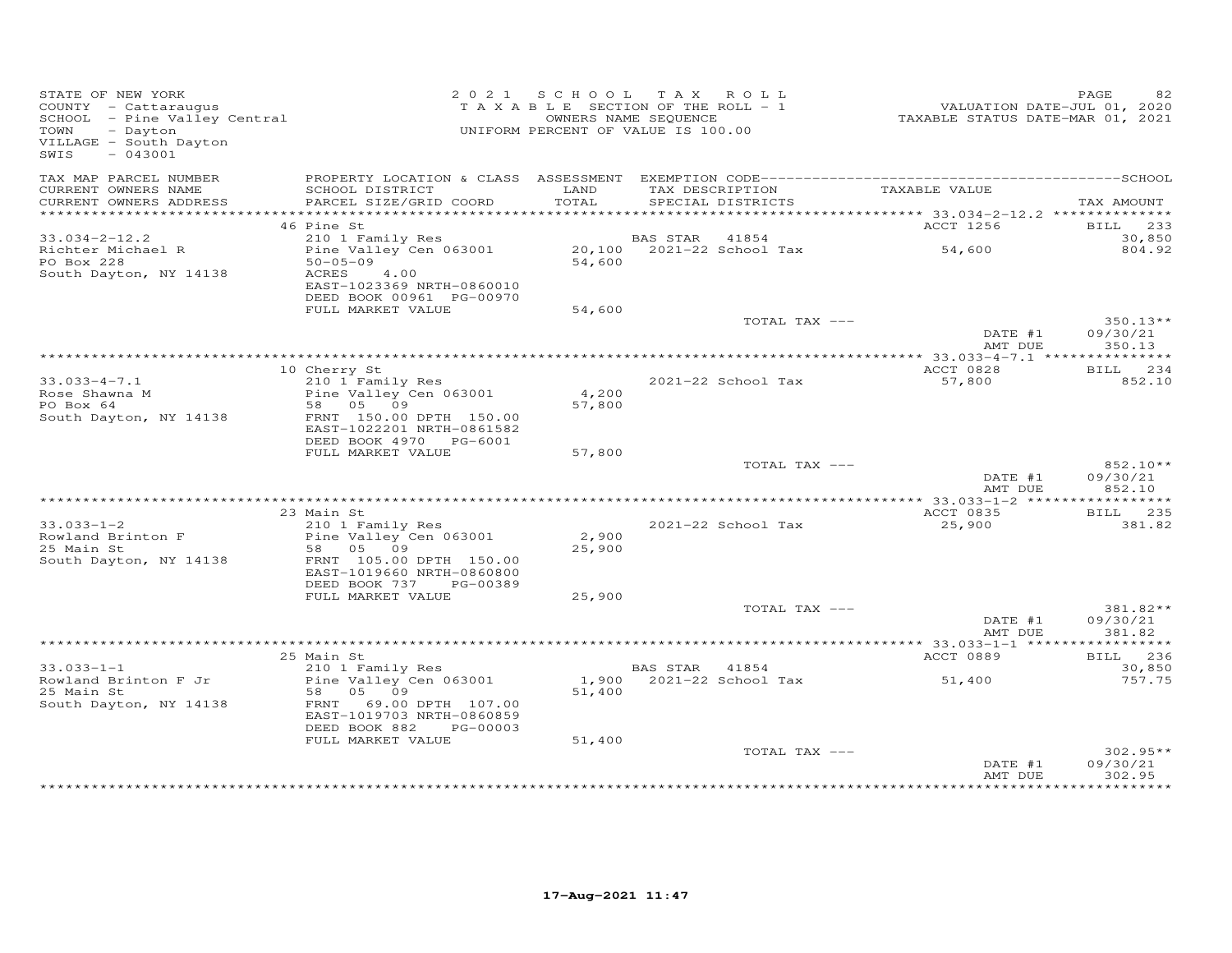| STATE OF NEW YORK<br>STATE OF NEW YORK<br>COUNTY - Cattaraugus<br>SCHOOL - Pine Valley Central<br>- Alley Central<br>TOWN<br>- Dayton<br>VILLAGE - South Dayton<br>$-043001$<br>SWIS |                                            | 2021 SCHOOL TAX ROLL<br>UNIFORM PERCENT OF VALUE IS 100.00 | OWNERS NAME SEQUENCE | TAXABLE SECTION OF THE ROLL - 1      | 2020<br>VALUATION DATE-JUL 01, 2020<br>TAXABLE STATUS DATE-MAR 01, 2021 | PAGE<br>83         |
|--------------------------------------------------------------------------------------------------------------------------------------------------------------------------------------|--------------------------------------------|------------------------------------------------------------|----------------------|--------------------------------------|-------------------------------------------------------------------------|--------------------|
| TAX MAP PARCEL NUMBER                                                                                                                                                                |                                            |                                                            |                      |                                      |                                                                         |                    |
| CURRENT OWNERS NAME<br>CURRENT OWNERS ADDRESS                                                                                                                                        | SCHOOL DISTRICT<br>PARCEL SIZE/GRID COORD  | LAND<br>TOTAL                                              |                      | TAX DESCRIPTION<br>SPECIAL DISTRICTS | TAXABLE VALUE                                                           | TAX AMOUNT         |
|                                                                                                                                                                                      |                                            |                                                            |                      |                                      |                                                                         |                    |
|                                                                                                                                                                                      | 28 Main St                                 |                                                            |                      |                                      | ACCT 0834                                                               | BILL 237           |
| $33.033 - 2 - 1$                                                                                                                                                                     | 210 1 Family Res                           |                                                            |                      |                                      |                                                                         | 14,800             |
| Rowland Sharon<br>Waite Richard                                                                                                                                                      | Pine Valley Cen 063001<br>58 05 09         |                                                            |                      |                                      | ENH STAR 41834<br>3,000 2021-22 School Tax 14,800                       | 218.18             |
| value such an ERNT 107.00 DPTH 64.00<br>PO Box 397 EAST-1019838 NRTH-0860779<br>South Dayton, NY 14138 DEED BOOK 20224 PG-3001                                                       |                                            |                                                            |                      |                                      |                                                                         |                    |
|                                                                                                                                                                                      |                                            |                                                            |                      |                                      |                                                                         |                    |
|                                                                                                                                                                                      |                                            |                                                            |                      |                                      |                                                                         |                    |
|                                                                                                                                                                                      | FULL MARKET VALUE                          | 14,800                                                     |                      |                                      |                                                                         |                    |
|                                                                                                                                                                                      |                                            |                                                            |                      | TOTAL TAX ---                        |                                                                         | $0.00**$           |
|                                                                                                                                                                                      |                                            |                                                            |                      |                                      |                                                                         |                    |
|                                                                                                                                                                                      | 34 Second Ave                              |                                                            |                      |                                      | ACCT 0693                                                               | BILL 238           |
| $33.033 - 6 - 7$<br>Ruckh Sharon L                                                                                                                                                   | 210 1 Family Res<br>Pine Valley Cen 063001 |                                                            | BAS STAR 41854       | 3,400 2021-22 School Tax             | 28,300                                                                  | 28,300<br>417.20   |
| 34 Second Ave                                                                                                                                                                        | 58 05 09                                   | 28,300                                                     |                      |                                      |                                                                         |                    |
| PO Box 132                                                                                                                                                                           | FRNT 120.00 DPTH 150.50                    |                                                            |                      |                                      |                                                                         |                    |
| South Dayton, NY 14138                                                                                                                                                               | EAST-1021263 NRTH-0860356                  |                                                            |                      |                                      |                                                                         |                    |
|                                                                                                                                                                                      | DEED BOOK 19628 PG-6001                    |                                                            |                      |                                      |                                                                         |                    |
|                                                                                                                                                                                      | FULL MARKET VALUE                          | 28,300                                                     |                      |                                      |                                                                         |                    |
|                                                                                                                                                                                      |                                            |                                                            |                      | TOTAL TAX ---                        |                                                                         | $0.00**$           |
|                                                                                                                                                                                      |                                            |                                                            |                      |                                      |                                                                         |                    |
| $33.033 - 3 - 14$                                                                                                                                                                    | 107 Cherry St                              |                                                            |                      |                                      | ACCT 5015                                                               | BILL 239<br>787.23 |
| Rugg Kristen                                                                                                                                                                         | 210 1 Family Res<br>Pine Valley Cen 063001 | 1,400                                                      |                      | 2021-22 School Tax                   | 53,400                                                                  |                    |
| 107 Cherry St                                                                                                                                                                        | Pine Valley (<br>58    05    09            | 53,400                                                     |                      |                                      |                                                                         |                    |
| PO Box 330                                                                                                                                                                           | FRNT 50.00 DPTH 150.00                     |                                                            |                      |                                      |                                                                         |                    |
| South Dayton, NY 14138                                                                                                                                                               | EAST-1021511 NRTH-0861825                  |                                                            |                      |                                      |                                                                         |                    |
|                                                                                                                                                                                      | DEED BOOK 22634 PG-3001                    |                                                            |                      |                                      |                                                                         |                    |
|                                                                                                                                                                                      | FULL MARKET VALUE                          | 53,400                                                     |                      |                                      |                                                                         |                    |
|                                                                                                                                                                                      |                                            |                                                            |                      | TOTAL TAX ---                        |                                                                         | 787.23**           |
|                                                                                                                                                                                      |                                            |                                                            |                      |                                      | DATE #1                                                                 | 09/30/21           |
|                                                                                                                                                                                      |                                            |                                                            |                      |                                      | AMT DUE                                                                 | 787.23             |
|                                                                                                                                                                                      | 319 Pine St                                |                                                            |                      |                                      | ACCT 0813                                                               | BILL 240           |
| $33.033 - 5 - 8$                                                                                                                                                                     | 210 1 Family Res                           |                                                            | BAS STAR 41854       |                                      |                                                                         | 30,850             |
| Rugg Ryan T                                                                                                                                                                          | Pine Valley Cen 063001                     | 2,800                                                      |                      | 2021-22 School Tax                   | 73,400                                                                  | 1,082.07           |
| Rugg Ryan I<br>Rugg Elizabeth A                                                                                                                                                      | 58 05 09                                   | 73,400                                                     |                      |                                      |                                                                         |                    |
| 319 Pine St                                                                                                                                                                          | FRNT 100.00 DPTH 150.00                    |                                                            |                      |                                      |                                                                         |                    |
| PO Box 177                                                                                                                                                                           | BANK<br>012                                |                                                            |                      |                                      |                                                                         |                    |
| S. Dayton, NY 14138                                                                                                                                                                  | EAST-1021435 NRTH-0860982                  |                                                            |                      |                                      |                                                                         |                    |
|                                                                                                                                                                                      | DEED BOOK 7247 PG-5002                     |                                                            |                      |                                      |                                                                         |                    |
|                                                                                                                                                                                      | FULL MARKET VALUE                          | 73,400                                                     |                      | TOTAL TAX ---                        |                                                                         | $627.28**$         |
|                                                                                                                                                                                      |                                            |                                                            |                      |                                      | DATE #1                                                                 | 09/30/21           |
|                                                                                                                                                                                      |                                            |                                                            |                      |                                      | AMT DUE                                                                 | 627.28             |
|                                                                                                                                                                                      |                                            |                                                            |                      |                                      |                                                                         | ***********        |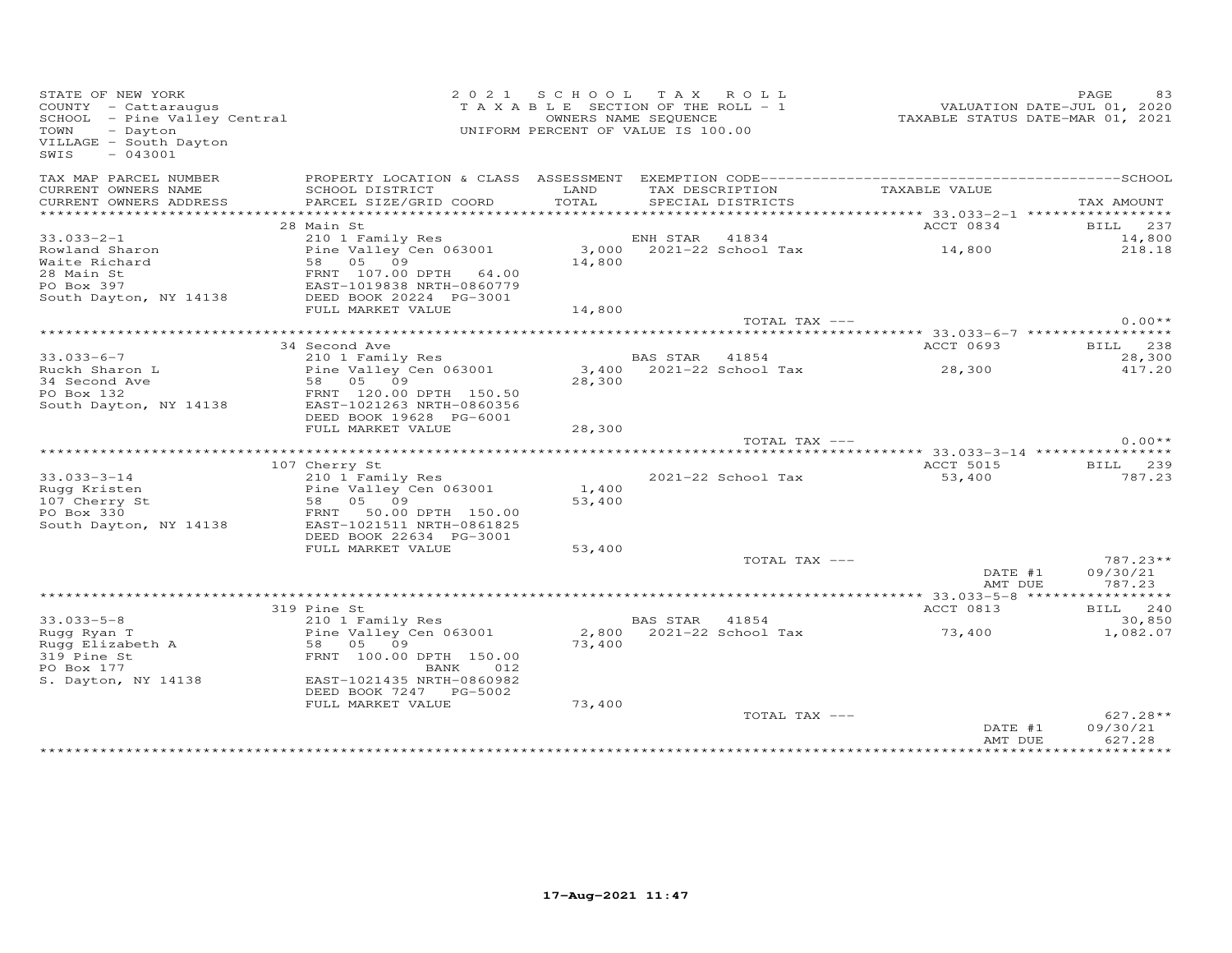| STATE OF NEW YORK<br>COUNTY - Cattaraugus<br>SCHOOL - Pine Valley Central<br>TOWN<br>- Dayton<br>VILLAGE - South Dayton<br>$-043001$<br>SWIS | 2 0 2 1                                               | SCHOOL<br>T A X A B L E SECTION OF THE ROLL - 1<br>UNIFORM PERCENT OF VALUE IS 100.00 | TAX ROLL<br>OWNERS NAME SEQUENCE |                           | VALUATION DATE-JUL 01, 2020<br>TAXABLE STATUS DATE-MAR 01, 2021 | PAGE<br>84         |
|----------------------------------------------------------------------------------------------------------------------------------------------|-------------------------------------------------------|---------------------------------------------------------------------------------------|----------------------------------|---------------------------|-----------------------------------------------------------------|--------------------|
| TAX MAP PARCEL NUMBER                                                                                                                        | PROPERTY LOCATION & CLASS ASSESSMENT                  |                                                                                       |                                  |                           |                                                                 |                    |
| CURRENT OWNERS NAME                                                                                                                          | SCHOOL DISTRICT                                       | LAND<br>TOTAL                                                                         |                                  | TAX DESCRIPTION           | TAXABLE VALUE                                                   |                    |
| CURRENT OWNERS ADDRESS<br>*************************                                                                                          | PARCEL SIZE/GRID COORD                                |                                                                                       |                                  | SPECIAL DISTRICTS         |                                                                 | TAX AMOUNT         |
|                                                                                                                                              | 182 Main St                                           |                                                                                       |                                  |                           | ACCT 0760                                                       | 241<br>BILL        |
| $33.026 - 1 - 2.1$                                                                                                                           | 240 Rural res                                         |                                                                                       | AG DIST                          | 41720                     |                                                                 | 8,355              |
| Rupp Lynn                                                                                                                                    | Pine Valley Cen 063001                                |                                                                                       | 42,600 BAS STAR                  | 41854                     |                                                                 | 30,850             |
| Rupp Christine M                                                                                                                             | 58 05 09                                              |                                                                                       |                                  | 86,500 2021-22 School Tax | 78,145                                                          | 1,152.02           |
| 182 Main St                                                                                                                                  | ACRES<br>31.55                                        |                                                                                       |                                  |                           |                                                                 |                    |
| South Dayton, NY 14138                                                                                                                       | EAST-1022552 NRTH-0862895<br>DEED BOOK 00979 PG-01026 |                                                                                       |                                  |                           |                                                                 |                    |
| MAY BE SUBJECT TO PAYMENT<br>UNDER AGDIST LAW TIL 2025                                                                                       | FULL MARKET VALUE                                     | 86,500                                                                                |                                  |                           |                                                                 |                    |
|                                                                                                                                              |                                                       |                                                                                       |                                  | TOTAL TAX ---             |                                                                 | $697.23**$         |
|                                                                                                                                              |                                                       |                                                                                       |                                  |                           | DATE #1                                                         | 09/30/21           |
|                                                                                                                                              |                                                       |                                                                                       |                                  |                           | AMT DUE                                                         | 697.23             |
|                                                                                                                                              |                                                       | ***********************************                                                   |                                  |                           | ** $33.026 - 1 - 2.3$ ***************                           |                    |
|                                                                                                                                              | Main St                                               |                                                                                       |                                  |                           | ACCT 1287                                                       | 242<br>BILL        |
| $33.026 - 1 - 2.3$                                                                                                                           | 105 Vac farmland                                      |                                                                                       | AG DIST                          | 41720                     |                                                                 | 10,434             |
| Rupp Lynn<br>Rupp Christine M                                                                                                                | Pine Valley Cen 063001<br>58 05 09                    | 28,100                                                                                |                                  | 28,100 2021-22 School Tax | 17,666                                                          | 260.43             |
| 182 Main St                                                                                                                                  | Inc $33.002 - 1 - 27$ $(1.25Ac)$                      |                                                                                       |                                  |                           |                                                                 |                    |
| South Dayton, NY 14138                                                                                                                       | Inc $24.004 - 1 - 38$ (1.68Ac)<br>29.60<br>ACRES      |                                                                                       |                                  |                           |                                                                 |                    |
| MAY BE SUBJECT TO PAYMENT<br>UNDER AGDIST LAW TIL 2025                                                                                       | EAST-1023478 NRTH-0863055<br>DEED BOOK 00979 PG-01026 |                                                                                       |                                  |                           |                                                                 |                    |
|                                                                                                                                              | FULL MARKET VALUE                                     | 28,100                                                                                |                                  |                           |                                                                 |                    |
|                                                                                                                                              |                                                       |                                                                                       |                                  | TOTAL TAX ---             |                                                                 | $260.43**$         |
|                                                                                                                                              |                                                       |                                                                                       |                                  |                           | DATE #1<br>AMT DUE                                              | 09/30/21<br>260.43 |
|                                                                                                                                              |                                                       |                                                                                       |                                  |                           |                                                                 |                    |
|                                                                                                                                              | 20 First St                                           |                                                                                       |                                  |                           | ACCT 0666                                                       | BILL<br>243        |
| $33.033 - 6 - 28$                                                                                                                            | 210 1 Family Res                                      |                                                                                       | <b>BAS STAR</b>                  | 41854                     |                                                                 | 30,850             |
| Salzman Scott                                                                                                                                | Pine Valley Cen 063001                                | 2,000                                                                                 |                                  | 2021-22 School Tax        | 37,100                                                          | 546.93             |
| Salzman Victoria                                                                                                                             | 58<br>05 09                                           | 37,100                                                                                |                                  |                           |                                                                 |                    |
| 20 First St                                                                                                                                  | merged 6-30.2 into prcl                               |                                                                                       |                                  |                           |                                                                 |                    |
| PO Box 20<br>South Dayton, NY 14138                                                                                                          | FRNT<br>70.00 DPTH 150.00<br>BANK<br>017              |                                                                                       |                                  |                           |                                                                 |                    |
|                                                                                                                                              | EAST-1021530 NRTH-0860124                             |                                                                                       |                                  |                           |                                                                 |                    |
|                                                                                                                                              | DEED BOOK 5975<br>PG-3001<br>FULL MARKET VALUE        |                                                                                       |                                  |                           |                                                                 |                    |
|                                                                                                                                              |                                                       | 37,100                                                                                |                                  | TOTAL TAX ---             |                                                                 | $92.14**$          |
|                                                                                                                                              |                                                       |                                                                                       |                                  |                           | DATE #1<br>AMT DUE                                              | 09/30/21<br>92.14  |
|                                                                                                                                              |                                                       |                                                                                       |                                  |                           |                                                                 |                    |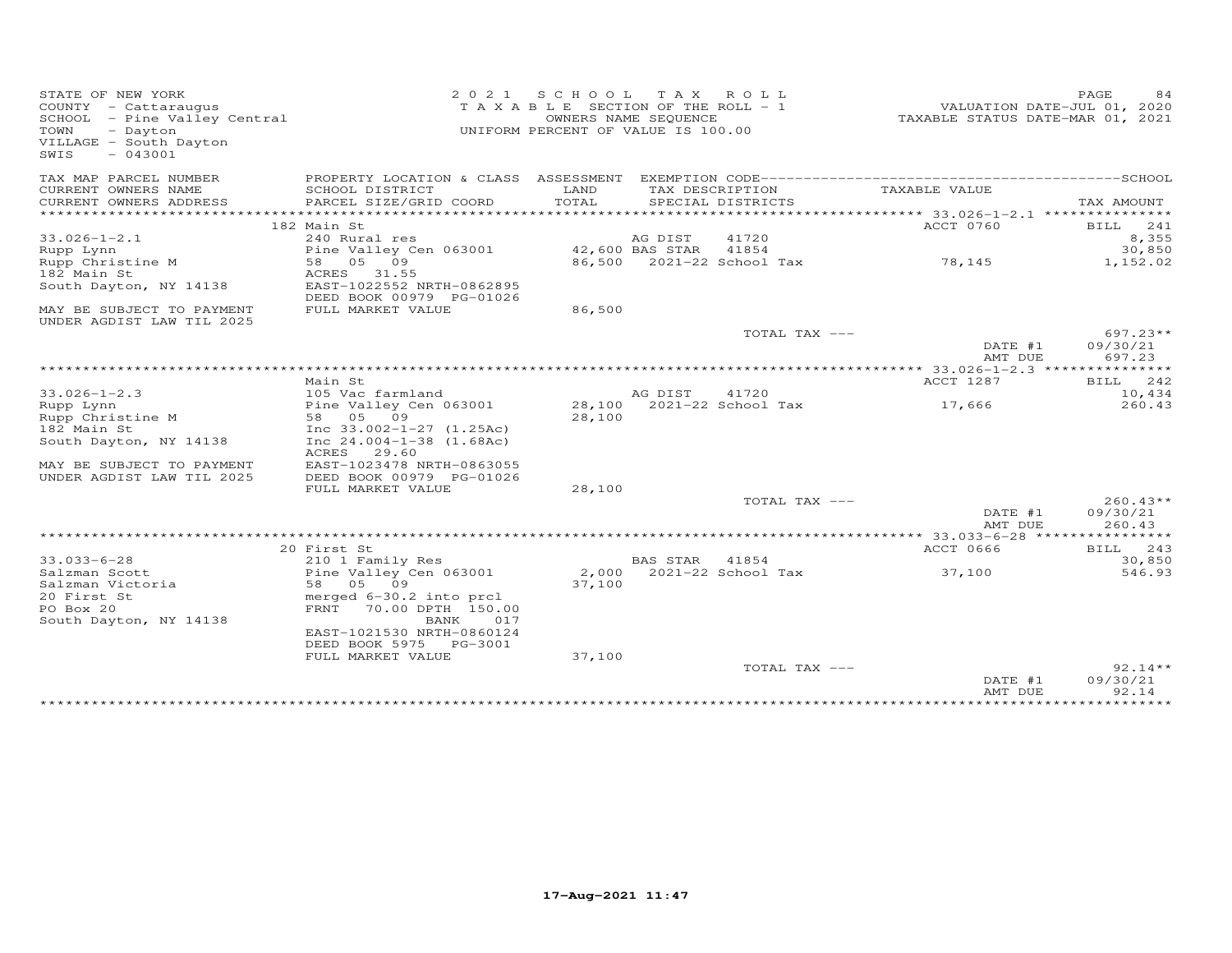| STATE OF NEW YORK<br>STATE OF NEW YORA<br>COUNTY - Cattaraugus<br>SCHOOL - Pine Valley Central<br>- Time<br>VILLAGE - South Dayton<br>$-043001$<br>SWIS |                                                                       |               | 2021 SCHOOL TAX ROLL<br>TAXABLE SECTION OF THE ROLL - 1<br>OWNERS NAME SEQUENCE<br>UNIFORM PERCENT OF VALUE IS 100.00 | VALUATION DATE-JUL 01, 2020<br>TAXABLE STATUS DATE-MAR 01, 2021 | PAGE<br>85             |
|---------------------------------------------------------------------------------------------------------------------------------------------------------|-----------------------------------------------------------------------|---------------|-----------------------------------------------------------------------------------------------------------------------|-----------------------------------------------------------------|------------------------|
| TAX MAP PARCEL NUMBER                                                                                                                                   |                                                                       |               |                                                                                                                       |                                                                 |                        |
| CURRENT OWNERS NAME<br>CURRENT OWNERS ADDRESS                                                                                                           | SCHOOL DISTRICT<br>PARCEL SIZE/GRID COORD                             | LAND<br>TOTAL | TAX DESCRIPTION<br>SPECIAL DISTRICTS                                                                                  | TAXABLE VALUE                                                   | TAX AMOUNT             |
|                                                                                                                                                         |                                                                       |               |                                                                                                                       |                                                                 |                        |
| $33.025 - 1 - 5$                                                                                                                                        | 121 Main St<br>210 1 Family Res                                       |               | BAS STAR 41854                                                                                                        | ACCT 0646                                                       | BILL 244<br>30,850     |
| Sanders Bruce D                                                                                                                                         | $20,100$ $2021-22$ School Tax 91,900                                  |               |                                                                                                                       |                                                                 | 1,354.80               |
| 121 Main St                                                                                                                                             | 58 05 09                                                              | 91,900        |                                                                                                                       |                                                                 |                        |
| South Dayton, NY 14138                                                                                                                                  | 2.92<br>ACRES<br>EAST-1020887 NRTH-0862225<br>DEED BOOK 20638 PG-5001 |               |                                                                                                                       |                                                                 |                        |
|                                                                                                                                                         | FULL MARKET VALUE                                                     | 91,900        |                                                                                                                       |                                                                 |                        |
|                                                                                                                                                         |                                                                       |               | TOTAL TAX ---                                                                                                         | DATE #1                                                         | $900.01**$<br>09/30/21 |
|                                                                                                                                                         |                                                                       |               |                                                                                                                       | AMT DUE                                                         | 900.01                 |
|                                                                                                                                                         |                                                                       |               |                                                                                                                       |                                                                 |                        |
|                                                                                                                                                         | 214 Mill St                                                           |               |                                                                                                                       | ACCT 0840                                                       | BILL 245               |
| $33.034 - 2 - 7$                                                                                                                                        | 210 1 Family Res                                                      |               | ENH STAR 41834                                                                                                        |                                                                 | 43,000                 |
| Sandy Richard D Pine Valley Cen 063001                                                                                                                  |                                                                       |               | 3,500 2021-22 School Tax                                                                                              | 43,000                                                          | 633.91                 |
| 8904 Silver Creek Rd                                                                                                                                    | 58 05 09                                                              | 43,000        |                                                                                                                       |                                                                 |                        |
| South Dayton, NY 14138                                                                                                                                  | FRNT 124.00 DPTH 126.00<br>EAST-1023201 NRTH-0860676                  |               |                                                                                                                       |                                                                 |                        |
|                                                                                                                                                         | DEED BOOK 1021 PG-600                                                 |               |                                                                                                                       |                                                                 |                        |
|                                                                                                                                                         | FULL MARKET VALUE                                                     | 43,000        | TOTAL TAX ---                                                                                                         |                                                                 | $0.00**$               |
|                                                                                                                                                         |                                                                       |               |                                                                                                                       |                                                                 |                        |
|                                                                                                                                                         | 123 Oak St                                                            |               |                                                                                                                       | ACCT 0893                                                       | <b>BILL</b> 246        |
| $33.033 - 6 - 35$                                                                                                                                       | 311 Res vac land                                                      |               | 2021-22 School Tax                                                                                                    | 1,700                                                           | 25.06                  |
| Santarelli Victor III                                                                                                                                   | Pine Valley Cen 063001                                                | 1,700         |                                                                                                                       |                                                                 |                        |
| PO Box 274                                                                                                                                              | 58 05 09                                                              | 1,700         |                                                                                                                       |                                                                 |                        |
| Jessup, PA 18434                                                                                                                                        | FRNT 60.00 DPTH 125.00                                                |               |                                                                                                                       |                                                                 |                        |
|                                                                                                                                                         | EAST-1021973 NRTH-0860216                                             |               |                                                                                                                       |                                                                 |                        |
| PRIOR OWNER ON 3/01/2021                                                                                                                                | DEED BOOK 20190 PG-7552                                               |               |                                                                                                                       |                                                                 |                        |
| Santarelli Victor III                                                                                                                                   | FULL MARKET VALUE                                                     | 1,700         | TOTAL TAX ---                                                                                                         |                                                                 | $25.06**$              |
|                                                                                                                                                         |                                                                       |               |                                                                                                                       | DATE #1                                                         | 09/30/21               |
|                                                                                                                                                         |                                                                       |               |                                                                                                                       | AMT DUE                                                         | 25.06                  |
|                                                                                                                                                         |                                                                       |               |                                                                                                                       |                                                                 |                        |
|                                                                                                                                                         | 87 First Ave                                                          |               |                                                                                                                       | ACCT 0908                                                       | BILL 247               |
| $33.033 - 6 - 24$                                                                                                                                       | 210 1 Family Res                                                      |               | ENH STAR 41834                                                                                                        |                                                                 | 34,000                 |
| Saye-Johnson Susan                                                                                                                                      | Pine Valley Cen 063001                                                |               | 1,700 2021-22 School Tax                                                                                              | 34,000                                                          | 501.23                 |
| 87 First St                                                                                                                                             | 58 05 09                                                              | 34,000        |                                                                                                                       |                                                                 |                        |
| PO Box 56<br>South Dayton, NY 14138                                                                                                                     | FRNT 60.00 DPTH 150.00<br>BANK 081                                    |               |                                                                                                                       |                                                                 |                        |
|                                                                                                                                                         | EAST-1021791 NRTH-0860234                                             |               |                                                                                                                       |                                                                 |                        |
|                                                                                                                                                         | DEED BOOK 00931 PG-00372                                              |               |                                                                                                                       |                                                                 |                        |
|                                                                                                                                                         | FULL MARKET VALUE                                                     | 34,000        |                                                                                                                       |                                                                 |                        |
|                                                                                                                                                         |                                                                       |               | TOTAL TAX ---                                                                                                         |                                                                 | $0.00**$               |
|                                                                                                                                                         |                                                                       |               |                                                                                                                       | *********************************                               |                        |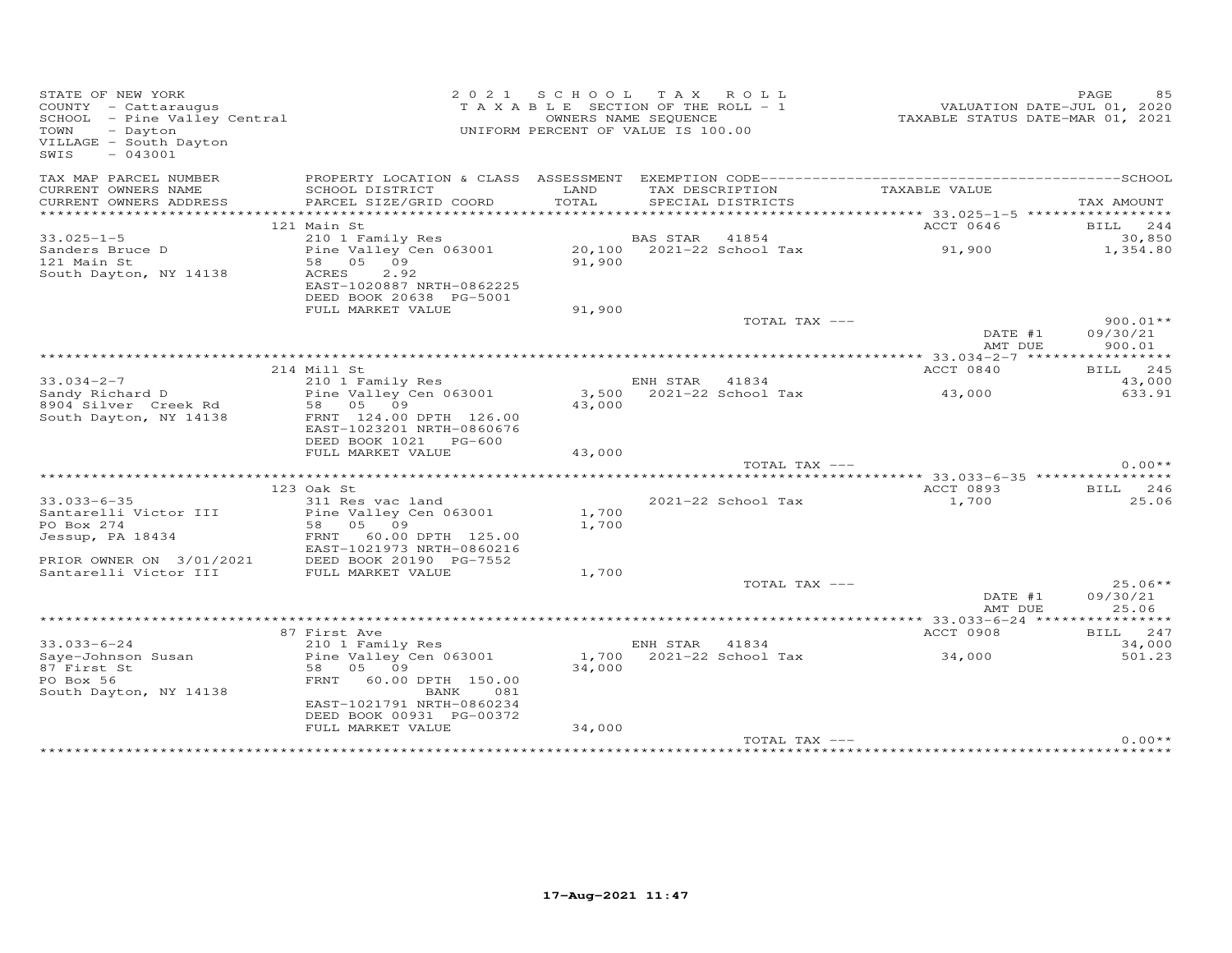| STATE OF NEW YORK<br>COUNTY - Cattaraugus<br>COONII - Cattalaugus<br>SCHOOL - Pine Valley Central<br>TOWN<br>- Dayton<br>VILLAGE - South Dayton<br>SWIS<br>$-043001$ |                                                                                                                                                                | 2021 SCHOOL     | TAX ROLL<br>T A X A B L E SECTION OF THE ROLL - 1<br>OWNERS NAME SEQUENCE<br>UNIFORM PERCENT OF VALUE IS 100.00 | VALUATION DATE-JUL 01, 2020<br>TAXABLE STATUS DATE-MAR 01, 2021 | PAGE<br>86                       |
|----------------------------------------------------------------------------------------------------------------------------------------------------------------------|----------------------------------------------------------------------------------------------------------------------------------------------------------------|-----------------|-----------------------------------------------------------------------------------------------------------------|-----------------------------------------------------------------|----------------------------------|
| TAX MAP PARCEL NUMBER<br>CURRENT OWNERS NAME<br>CURRENT OWNERS ADDRESS                                                                                               | SCHOOL DISTRICT<br>PARCEL SIZE/GRID COORD                                                                                                                      | LAND<br>TOTAL   | TAX DESCRIPTION<br>SPECIAL DISTRICTS                                                                            | TAXABLE VALUE                                                   | TAX AMOUNT                       |
|                                                                                                                                                                      |                                                                                                                                                                |                 |                                                                                                                 |                                                                 |                                  |
| $33.034 - 2 - 8$<br>Schroeder James<br>211 Mechanic Street<br>South Dayton, NY 14138                                                                                 | 211 Mechanic St<br>210 1 Family Res<br>Pine Valley Cen 063001<br>58 05 09<br>FRNT<br>49.00 DPTH 125.00<br>EAST-1023303 NRTH-0860607<br>DEED BOOK 20200 PG-6357 | 1,400<br>53,800 | 2021-22 School Tax                                                                                              | ACCT 0890<br>53,800                                             | BILL 248<br>793.13               |
|                                                                                                                                                                      | FULL MARKET VALUE                                                                                                                                              | 53,800          |                                                                                                                 |                                                                 |                                  |
|                                                                                                                                                                      |                                                                                                                                                                |                 | TOTAL TAX ---                                                                                                   | DATE #1<br>AMT DUE                                              | 793.13**<br>09/30/21<br>793.13   |
|                                                                                                                                                                      |                                                                                                                                                                |                 |                                                                                                                 |                                                                 |                                  |
| $33.033 - 6 - 31$<br>Schwertfager David E<br>Schwertfager Lisa<br>PO Box 35<br>South Dayton, NY 14138                                                                | 69 First Ave<br>210 1 Family Res<br>Pine Valley Cen 063001<br>58 05 09<br>FRNT 120.00 DPTH 150.00<br>EAST-1021531 NRTH-0859866                                 | 3,400<br>34,000 | 2021-22 School Tax                                                                                              | ACCT 0688<br>34,000                                             | <b>BILL</b><br>249<br>501.23     |
|                                                                                                                                                                      | DEED BOOK 00951 PG-00252<br>FULL MARKET VALUE                                                                                                                  | 34,000          |                                                                                                                 |                                                                 |                                  |
|                                                                                                                                                                      |                                                                                                                                                                |                 | TOTAL TAX ---                                                                                                   | DATE #1<br>AMT DUE                                              | $501.23**$<br>09/30/21<br>501.23 |
|                                                                                                                                                                      |                                                                                                                                                                |                 |                                                                                                                 |                                                                 |                                  |
| $33.034 - 3 - 17$<br>Seabolt Wayne<br>Seabolt Helen<br>PO Box 63<br>South Dayton, NY 14070                                                                           | 63 Pine St<br>210 1 Family Res<br>Pine Valley Cen 063001<br>58 05 09<br>FRNT 80.00 DPTH 139.00<br>EAST-1022892 NRTH-0859954<br>DEED BOOK 15999 PG-9001         | 29,700          | ENH STAR 41834<br>2,200 2021-22 School Tax                                                                      | ACCT 0858<br>29,700                                             | BILL 250<br>29,700<br>437.84     |
|                                                                                                                                                                      | FULL MARKET VALUE                                                                                                                                              | 29,700          |                                                                                                                 |                                                                 |                                  |
|                                                                                                                                                                      |                                                                                                                                                                |                 | TOTAL TAX ---                                                                                                   |                                                                 | $0.00**$                         |
|                                                                                                                                                                      | 105 First St                                                                                                                                                   |                 |                                                                                                                 | ACCT 0762                                                       | <b>BILL</b> 251                  |
| $33.033 - 5 - 18$<br>Selig Phyllis<br>105 First St<br>South Dayton, NY 14138                                                                                         | 210 1 Family Res<br>Pine Valley Cen 063001<br>58 05 09<br>FRNT<br>90.00 DPTH<br>96.00<br>017<br>BANK<br>EAST-1021676 NRTH-0860624<br>DEED BOOK 2019 PG-11246   | 2,500<br>28,800 | 2021-22 School Tax                                                                                              | 28,800                                                          | 424.57                           |
|                                                                                                                                                                      | FULL MARKET VALUE                                                                                                                                              | 28,800          |                                                                                                                 |                                                                 |                                  |
|                                                                                                                                                                      |                                                                                                                                                                |                 | TOTAL TAX ---                                                                                                   | DATE #1<br>AMT DUE                                              | $424.57**$<br>09/30/21<br>424.57 |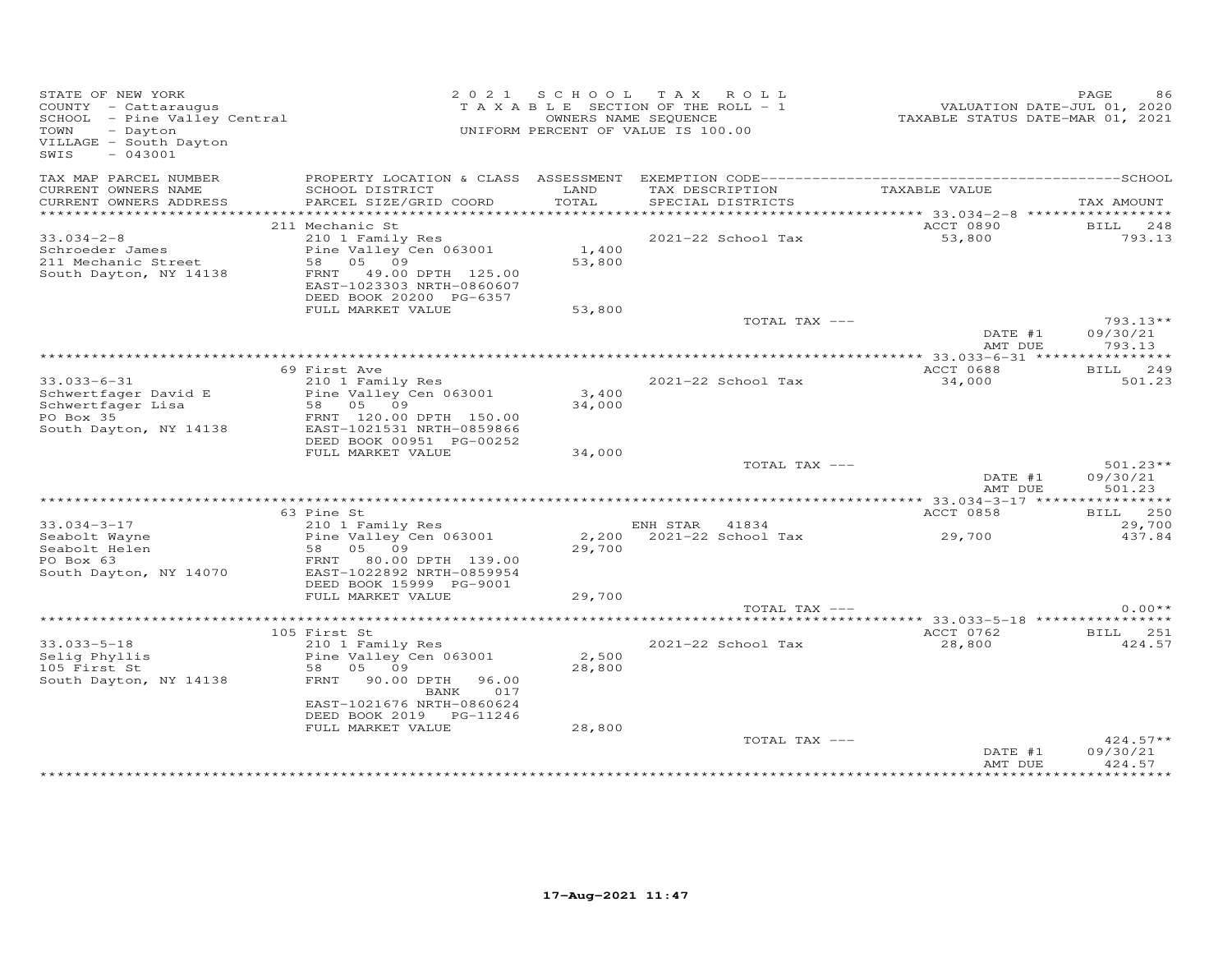| STATE OF NEW YORK<br>COUNTY - Cattaraugus<br>SCHOOL - Pine Valley Central<br>TOWN<br>- Dayton<br>VILLAGE - South Dayton<br>SWIS<br>$-043001$                                                |                                                         |                 | 2021 SCHOOL TAX ROLL<br>TAXABLE SECTION OF THE ROLL - 1<br>OWNERS NAME SEQUENCE<br>UNIFORM PERCENT OF VALUE IS 100.00 | VALUATION DATE-JUD V.,<br>TAXABLE STATUS DATE-MAR 01, 2021 | PAGE<br>87             |
|---------------------------------------------------------------------------------------------------------------------------------------------------------------------------------------------|---------------------------------------------------------|-----------------|-----------------------------------------------------------------------------------------------------------------------|------------------------------------------------------------|------------------------|
| TAX MAP PARCEL NUMBER<br>CURRENT OWNERS NAME<br>CURRENT OWNERS ADDRESS                                                                                                                      | SCHOOL DISTRICT<br>PARCEL SIZE/GRID COORD               | LAND<br>TOTAL   | TAX DESCRIPTION<br>SPECIAL DISTRICTS                                                                                  | TAXABLE VALUE                                              | TAX AMOUNT             |
|                                                                                                                                                                                             |                                                         |                 |                                                                                                                       |                                                            |                        |
|                                                                                                                                                                                             | 42 Maple St                                             |                 |                                                                                                                       | ACCT 0271                                                  | <b>BILL</b><br>252     |
| $33.034 - 1 - 4$                                                                                                                                                                            | 210 1 Family Res<br>Pine Valley Cen 063001              |                 | 2021-22 School Tax                                                                                                    | 58,600                                                     | 863.89                 |
| Senn Karen L                                                                                                                                                                                |                                                         | 1,400<br>58,600 |                                                                                                                       |                                                            |                        |
| Textor Ellsworth A<br>42 Maple Street<br>PO Box 95                                                                                                                                          | 58 05 09<br>58 05 09<br>FRNT 50.00<br>50.00 DPTH 150.00 |                 |                                                                                                                       |                                                            |                        |
| PO Box 95                                                                                                                                                                                   | EAST-1022402 NRTH-0861005                               |                 |                                                                                                                       |                                                            |                        |
| South Dayton, NY 14138                                                                                                                                                                      | EAST-1022402 NRTH-0861005<br>DEED BOOK 2019 PG-15278    |                 |                                                                                                                       |                                                            |                        |
|                                                                                                                                                                                             | FULL MARKET VALUE                                       | 58,600          |                                                                                                                       |                                                            |                        |
|                                                                                                                                                                                             |                                                         |                 | TOTAL TAX ---                                                                                                         | DATE #1                                                    | $863.89**$<br>09/30/21 |
|                                                                                                                                                                                             |                                                         |                 |                                                                                                                       | AMT DUE                                                    | 863.89                 |
|                                                                                                                                                                                             |                                                         |                 |                                                                                                                       |                                                            |                        |
|                                                                                                                                                                                             | 42 Second Ave                                           |                 |                                                                                                                       | ACCT 0868                                                  | BILL 253               |
| $33.033 - 6 - 14$                                                                                                                                                                           | 210 1 Family Res                                        |                 | BAS STAR 41854                                                                                                        |                                                            | 30,850                 |
| Seward Jason D                                                                                                                                                                              | Zio I Family Res<br>Pine Valley Cen 063001              |                 | $1,700$ $2021-22$ School Tax                                                                                          | 55,000                                                     | 810.82                 |
| 42 Second Ave<br>PO Box 201                                                                                                                                                                 | 58 05 09<br>FRNT<br>60.00 DPTH 150.00                   | 55,000          |                                                                                                                       |                                                            |                        |
| South Dayton, NY 14138                                                                                                                                                                      | EAST-1021384 NRTH-0860521                               |                 |                                                                                                                       |                                                            |                        |
|                                                                                                                                                                                             | DEED BOOK 18709 PG-8001                                 |                 |                                                                                                                       |                                                            |                        |
|                                                                                                                                                                                             | FULL MARKET VALUE                                       | 55,000          |                                                                                                                       |                                                            |                        |
|                                                                                                                                                                                             |                                                         |                 | TOTAL TAX ---                                                                                                         |                                                            | $356.02**$             |
|                                                                                                                                                                                             |                                                         |                 |                                                                                                                       | DATE #1<br>AMT DUE                                         | 09/30/21<br>356.02     |
|                                                                                                                                                                                             |                                                         |                 |                                                                                                                       |                                                            |                        |
|                                                                                                                                                                                             | 318 Oak St                                              |                 |                                                                                                                       | ACCT 0663                                                  | BILL 254               |
| $33.033 - 3 - 37$                                                                                                                                                                           | 210 1 Family Res                                        |                 | 2021-22 School Tax                                                                                                    | 38,000                                                     | 560.20                 |
| Shaw Randi N                                                                                                                                                                                | Pine Valley Cen 063001                                  | 3,400           |                                                                                                                       |                                                            |                        |
| PO Box 235                                                                                                                                                                                  | 58 05 09                                                | 38,000          |                                                                                                                       |                                                            |                        |
| South Dayton, NY 14138                                                                                                                                                                      | FRNT 120.00 DPTH 98.00<br>EAST-1020800 NRTH-0861347     |                 |                                                                                                                       |                                                            |                        |
|                                                                                                                                                                                             | DEED BOOK 28544 PG-1                                    |                 |                                                                                                                       |                                                            |                        |
|                                                                                                                                                                                             | FULL MARKET VALUE                                       | 38,000          |                                                                                                                       |                                                            |                        |
|                                                                                                                                                                                             |                                                         |                 | TOTAL TAX ---                                                                                                         |                                                            | $560.20**$             |
|                                                                                                                                                                                             |                                                         |                 |                                                                                                                       | DATE #1                                                    | 09/30/21               |
|                                                                                                                                                                                             |                                                         |                 |                                                                                                                       | AMT DUE                                                    | 560.20                 |
|                                                                                                                                                                                             | 51 Pine St                                              |                 |                                                                                                                       | ACCT 0768                                                  | <b>BILL</b> 255        |
| $33.034 - 3 - 20$                                                                                                                                                                           | 210 1 Family Res                                        |                 | 2021-22 School Tax                                                                                                    | 38,000                                                     | 560.20                 |
| Sheldon Peggy L<br>Blair Millv                                                                                                                                                              | Pine Valley Cen 063001                                  | 5,000           |                                                                                                                       |                                                            |                        |
|                                                                                                                                                                                             |                                                         | 38,000          |                                                                                                                       |                                                            |                        |
| Blair Milly<br>Killock Rosina M Life Use<br>12307 Bentley St<br>Se 05 09<br>EAST-1023128 NRTH-0859767<br>South Dayton, NY 14138<br>DEED BOOK 01003 PG-00260<br>THE DEED BOOK 01003 PG-00260 |                                                         |                 |                                                                                                                       |                                                            |                        |
|                                                                                                                                                                                             |                                                         |                 |                                                                                                                       |                                                            |                        |
|                                                                                                                                                                                             | FULL MARKET VALUE                                       | 38,000          |                                                                                                                       |                                                            |                        |
|                                                                                                                                                                                             |                                                         |                 | TOTAL TAX ---                                                                                                         |                                                            | $560.20**$             |
|                                                                                                                                                                                             |                                                         |                 |                                                                                                                       | DATE #1                                                    | 09/30/21               |
|                                                                                                                                                                                             |                                                         |                 |                                                                                                                       | AMT DUE                                                    | 560.20<br>**********   |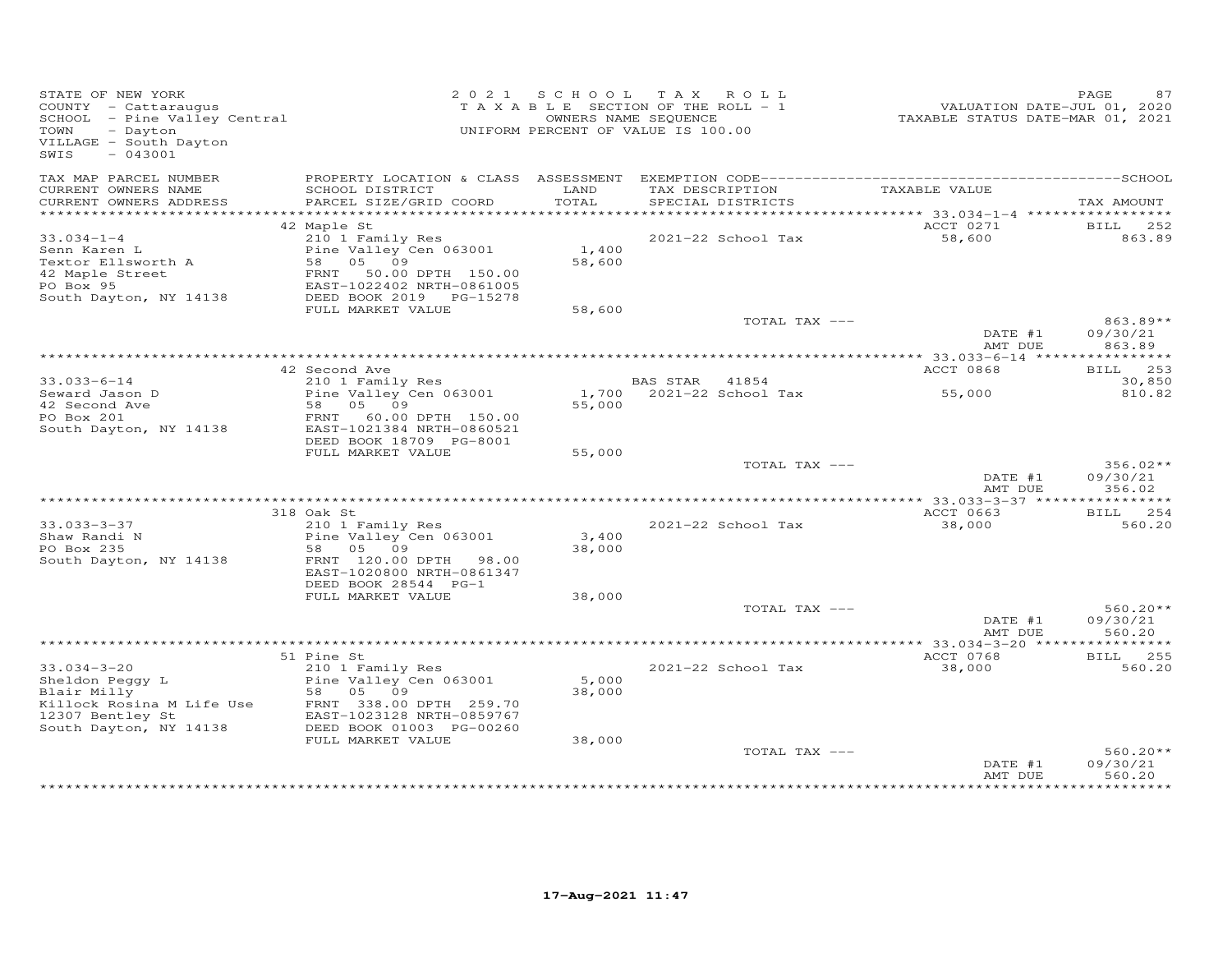| STATE OF NEW YORK<br>COUNTY - Cattaraugus<br>SCHOOL - Pine Valley Central<br>- Dayton<br>TOWN<br>VILLAGE - South Dayton<br>$-043001$<br>SWIS                     |                                                                                                                      | 2021 SCHOOL      | TAX ROLL<br>TAXABLE SECTION OF THE ROLL - 1<br>OWNERS NAME SEQUENCE<br>UNIFORM PERCENT OF VALUE IS 100.00 | VALUATION DATE-JUL 01, 2020<br>TAXABLE STATUS DATE-MAR 01, 2021 | PAGE                             |
|------------------------------------------------------------------------------------------------------------------------------------------------------------------|----------------------------------------------------------------------------------------------------------------------|------------------|-----------------------------------------------------------------------------------------------------------|-----------------------------------------------------------------|----------------------------------|
| TAX MAP PARCEL NUMBER<br>CURRENT OWNERS NAME<br>CURRENT OWNERS ADDRESS                                                                                           | PROPERTY LOCATION & CLASS ASSESSMENT<br>SCHOOL DISTRICT<br>PARCEL SIZE/GRID COORD                                    | LAND<br>TOTAL    | TAX DESCRIPTION<br>SPECIAL DISTRICTS                                                                      | TAXABLE VALUE                                                   | TAX AMOUNT                       |
| ***********************                                                                                                                                          |                                                                                                                      |                  |                                                                                                           |                                                                 |                                  |
| $33.034 - 3 - 16$<br>Sheldon Timothy A<br>Sheldon Sharlene R<br>Attn: John & Daphne Cortright FRNT 114.00 DPTH 139.00<br>535 Goldmine Trl<br>Fairbanks, AK 99712 | 67 Pine St<br>210 1 Family Res<br>Pine Valley Cen 063001<br>58<br>05 09<br>017<br>BANK<br>EAST-1022813 NRTH-0860010  | 3,200<br>32,300  | 2021-22 School Tax                                                                                        | ACCT 0811<br>32,300                                             | BILL 256<br>476.17               |
|                                                                                                                                                                  | DEED BOOK 00926 PG-00064<br>FULL MARKET VALUE                                                                        | 32,300           |                                                                                                           |                                                                 |                                  |
|                                                                                                                                                                  |                                                                                                                      |                  | TOTAL TAX ---                                                                                             | DATE #1<br>AMT DUE                                              | $476.17**$<br>09/30/21<br>476.17 |
|                                                                                                                                                                  |                                                                                                                      |                  |                                                                                                           |                                                                 |                                  |
|                                                                                                                                                                  | 15 Second Ave                                                                                                        |                  |                                                                                                           | ACCT 0763                                                       | BILL 257                         |
| $33.033 - 2 - 15.1$<br>Simmons Anna Marie<br>401 Cherry Street<br>South Dayton, NY 14138                                                                         | 210 1 Family Res<br>Pine Valley Cen 063001<br>58<br>05 09<br>ACRES<br>1.10                                           | 15,300<br>15,300 | 2021-22 School Tax                                                                                        | 15,300                                                          | 225.55                           |
| PRIOR OWNER ON 3/01/2021<br>Simmons Anna Marie                                                                                                                   | EAST-1020876 NRTH-0860163<br>DEED BOOK 2020 PG-13481<br>FULL MARKET VALUE                                            | 15,300           |                                                                                                           |                                                                 |                                  |
|                                                                                                                                                                  |                                                                                                                      |                  | TOTAL TAX ---                                                                                             | DATE #1<br>AMT DUE                                              | $225.55**$<br>09/30/21<br>225.55 |
|                                                                                                                                                                  | Second Ave                                                                                                           |                  |                                                                                                           | ACCT 0727                                                       | BILL 258                         |
| $33.033 - 2 - 16$<br>Simmons Anna Marie<br>401 Cherry St<br>South Dayton, NY 14138                                                                               | 311 Res vac land<br>Pine Valley Cen 063001<br>58 05 09<br>FRNT 140.12 DPTH 155.40                                    | 3,900<br>3,900   | 2021-22 School Tax                                                                                        | 3,900                                                           | 57.49                            |
| PRIOR OWNER ON 3/01/2021                                                                                                                                         | EAST-1020739 NRTH-0859977<br>DEED BOOK 2020 PG-13481                                                                 |                  |                                                                                                           |                                                                 |                                  |
| Simmons Anna Marie                                                                                                                                               | FULL MARKET VALUE                                                                                                    | 3,900            | TOTAL TAX ---                                                                                             |                                                                 | $57.49**$                        |
|                                                                                                                                                                  |                                                                                                                      |                  |                                                                                                           | DATE #1<br>AMT DUE                                              | 09/30/21<br>57.49                |
|                                                                                                                                                                  |                                                                                                                      |                  |                                                                                                           |                                                                 | ********                         |
| $33.033 - 3 - 10$                                                                                                                                                | 119 Cherry St<br>210 1 Family Res                                                                                    |                  | BAS STAR<br>41854                                                                                         | ACCT 0876                                                       | 259<br><b>BILL</b><br>30,850     |
| Smallback Thomas D<br>119 Cherry St<br>PO Box 115<br>South Dayton, NY 14138                                                                                      | Pine Valley Cen 063001<br>58 05 09<br>FRNT 100.00 DPTH 150.00<br>EAST-1021268 NRTH-0861996<br>DEED BOOK 3830 PG-7003 | 2,800<br>57,800  | 2021-22 School Tax                                                                                        | 57,800                                                          | 852.10                           |
|                                                                                                                                                                  | FULL MARKET VALUE                                                                                                    | 57,800           | TOTAL TAX ---                                                                                             | DATE #1                                                         | 397.30**<br>09/30/21             |
|                                                                                                                                                                  |                                                                                                                      |                  |                                                                                                           | AMT DUE                                                         | 397.30                           |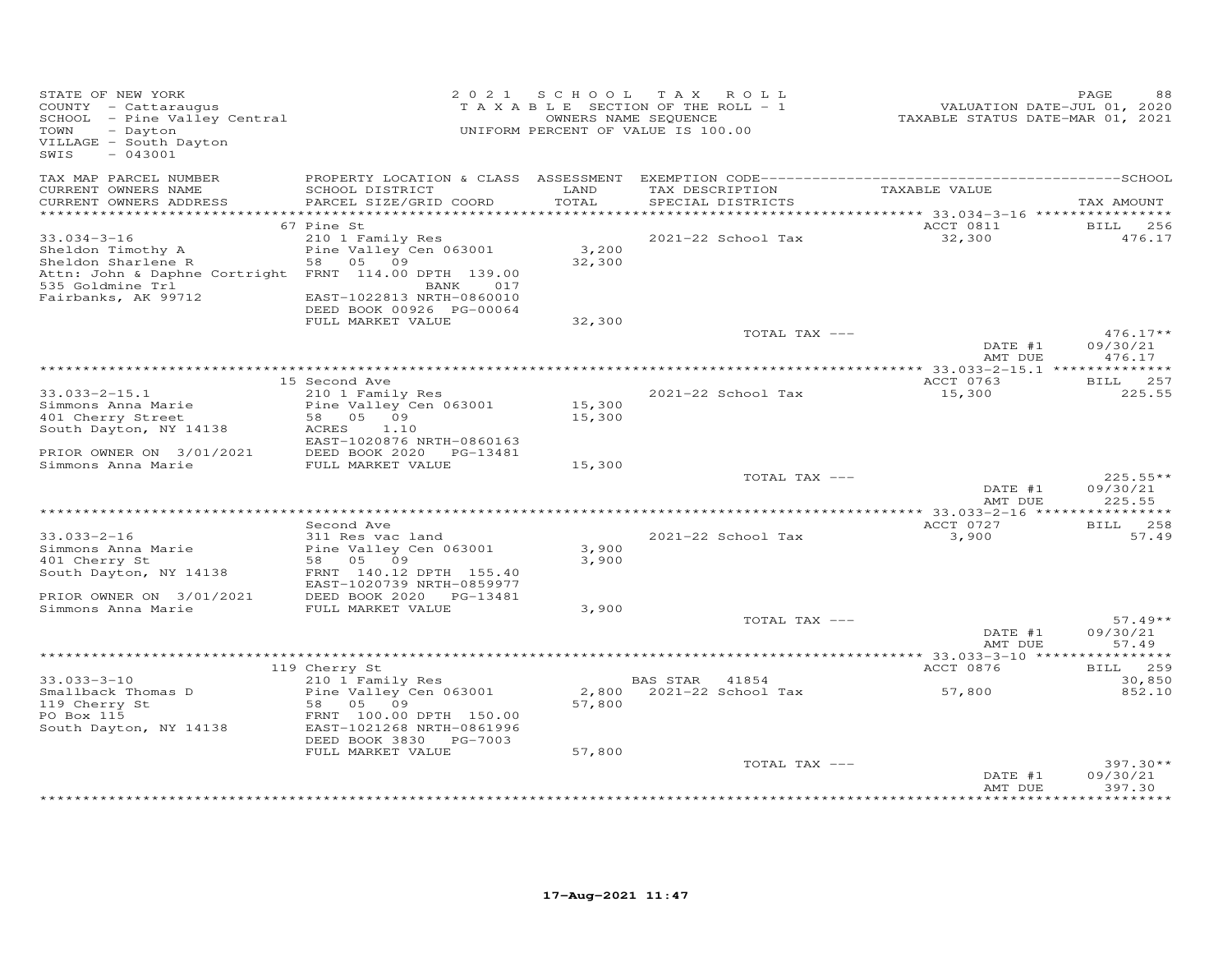| STATE OF NEW YORK<br>STATE OF NEW YORN<br>COUNTY - Cattaraugus<br>SCHOOL - Pine Valley Central<br>- CHOOL - CHOO<br>- Dayton<br>VILLAGE - South Dayton<br>$-043001$<br>SWIS |                                                                                                                                                                 |                         | 2021 SCHOOL TAX ROLL<br>T A X A B L E SECTION OF THE ROLL - 1<br>OWNERS NAME SEQUENCE<br>UNIFORM PERCENT OF VALUE IS 100.00 | <br>VALUATION DATE-JUL 01, 2020<br>TAXABLE STATUS DATE-MAR 01, 2021 | PAGE                             |
|-----------------------------------------------------------------------------------------------------------------------------------------------------------------------------|-----------------------------------------------------------------------------------------------------------------------------------------------------------------|-------------------------|-----------------------------------------------------------------------------------------------------------------------------|---------------------------------------------------------------------|----------------------------------|
| TAX MAP PARCEL NUMBER<br>CURRENT OWNERS NAME<br>CURRENT OWNERS ADDRESS                                                                                                      | SCHOOL DISTRICT<br>PARCEL SIZE/GRID COORD                                                                                                                       | LAND<br>TOTAL           | TAX DESCRIPTION<br>SERCIAL DISTRICTS<br>SPECIAL DISTRICTS                                                                   |                                                                     | TAX AMOUNT                       |
|                                                                                                                                                                             |                                                                                                                                                                 |                         |                                                                                                                             |                                                                     |                                  |
|                                                                                                                                                                             | R215 Pine St                                                                                                                                                    |                         |                                                                                                                             | ACCT 1163                                                           | BILL 260                         |
| $33.033 - 5 - 44.2$<br>Smith Douglas<br>137 Oak St<br>PO Box 144<br>South Dayton, NY 14138                                                                                  | 220 2 Family Res<br>Pine Valley Cen 063001<br>58 05 09<br>FRNT 43.00 DPTH 75.00<br>EAST-1022015 NRTH-0860520<br>DEED BOOK 17637 PG-7001                         | 1,200<br>52,000         | 2021-22 School Tax                                                                                                          | 52,000                                                              | 766.59                           |
|                                                                                                                                                                             | FULL MARKET VALUE                                                                                                                                               | 52,000                  |                                                                                                                             |                                                                     |                                  |
|                                                                                                                                                                             |                                                                                                                                                                 |                         | TOTAL TAX ---                                                                                                               | DATE #1<br>AMT DUE                                                  | $766.59**$<br>09/30/21<br>766.59 |
|                                                                                                                                                                             |                                                                                                                                                                 |                         |                                                                                                                             |                                                                     |                                  |
|                                                                                                                                                                             | Oak St.                                                                                                                                                         |                         |                                                                                                                             | ACCT 0800                                                           | BILL 261                         |
| $33.033 - 5 - 45$<br>Smith Douglas<br>137 Oak St<br>PO Box 144<br>South Dayton, NY 14138                                                                                    | 312 Vac w/imprv<br>Pine Valley Cen 063001<br>58 05 09<br>FRNT 66.00 DPTH 125.00<br>EAST-1021953 NRTH-0860443<br>DEED BOOK 17637 PG-7001                         | 1,800<br>6,500          | 2021-22 School Tax                                                                                                          | 6,500                                                               | 95.82                            |
|                                                                                                                                                                             | FULL MARKET VALUE                                                                                                                                               | 6,500                   |                                                                                                                             |                                                                     |                                  |
|                                                                                                                                                                             |                                                                                                                                                                 |                         | TOTAL TAX ---                                                                                                               | DATE #1<br>AMT DUE                                                  | $95.82**$<br>09/30/21<br>95.82   |
|                                                                                                                                                                             |                                                                                                                                                                 |                         |                                                                                                                             |                                                                     |                                  |
| $33.033 - 6 - 20$                                                                                                                                                           | 137 Oak St<br>210 1 Family Res                                                                                                                                  |                         | BAS STAR 41854                                                                                                              | ACCT 0658                                                           | BILL 262<br>30,850               |
| Smith Douglas D<br>PO Box 144<br>PO Box 144<br>South Dayton, NY 14138                                                                                                       | 210 I Family Res<br>Pine Valley Cen 063001<br>58 05 09<br>FRNT 120.00 DPTH 125.00<br>EAST-1021711 NRTH-0860403<br>DEED BOOK 897<br>PG-00195                     | 93,700                  | 3,400 2021-22 School Tax                                                                                                    | 93,700                                                              | 1,381.34                         |
|                                                                                                                                                                             | FULL MARKET VALUE                                                                                                                                               | 93,700                  |                                                                                                                             |                                                                     |                                  |
|                                                                                                                                                                             |                                                                                                                                                                 |                         | TOTAL TAX ---                                                                                                               | DATE #1<br>AMT DUE                                                  | $926.54**$<br>09/30/21<br>926.54 |
|                                                                                                                                                                             |                                                                                                                                                                 |                         |                                                                                                                             |                                                                     |                                  |
| $33.033 - 5 - 11$<br>Smith Douglas J<br>Kolodziejewski Stephen - 1111e variey v<br>201 Oswego Ct<br>Mt. Laurel, NJ 08054                                                    | 212 Oak St<br>314 Rural vac<10<br>Pine Valley Cen 063001<br>FRNT 135.00 DPTH 125.00<br>EAST-1021495 NRTH-0860771<br>DEED BOOK 5275 PG-3001<br>FULL MARKET VALUE | 3,800<br>3,800<br>3,800 | 2021-22 School Tax                                                                                                          | ACCT 0698<br>3,800                                                  | BILL 263<br>56.02                |
|                                                                                                                                                                             |                                                                                                                                                                 |                         | TOTAL TAX ---                                                                                                               | DATE #1<br>AMT DUE                                                  | $56.02**$<br>09/30/21<br>56.02   |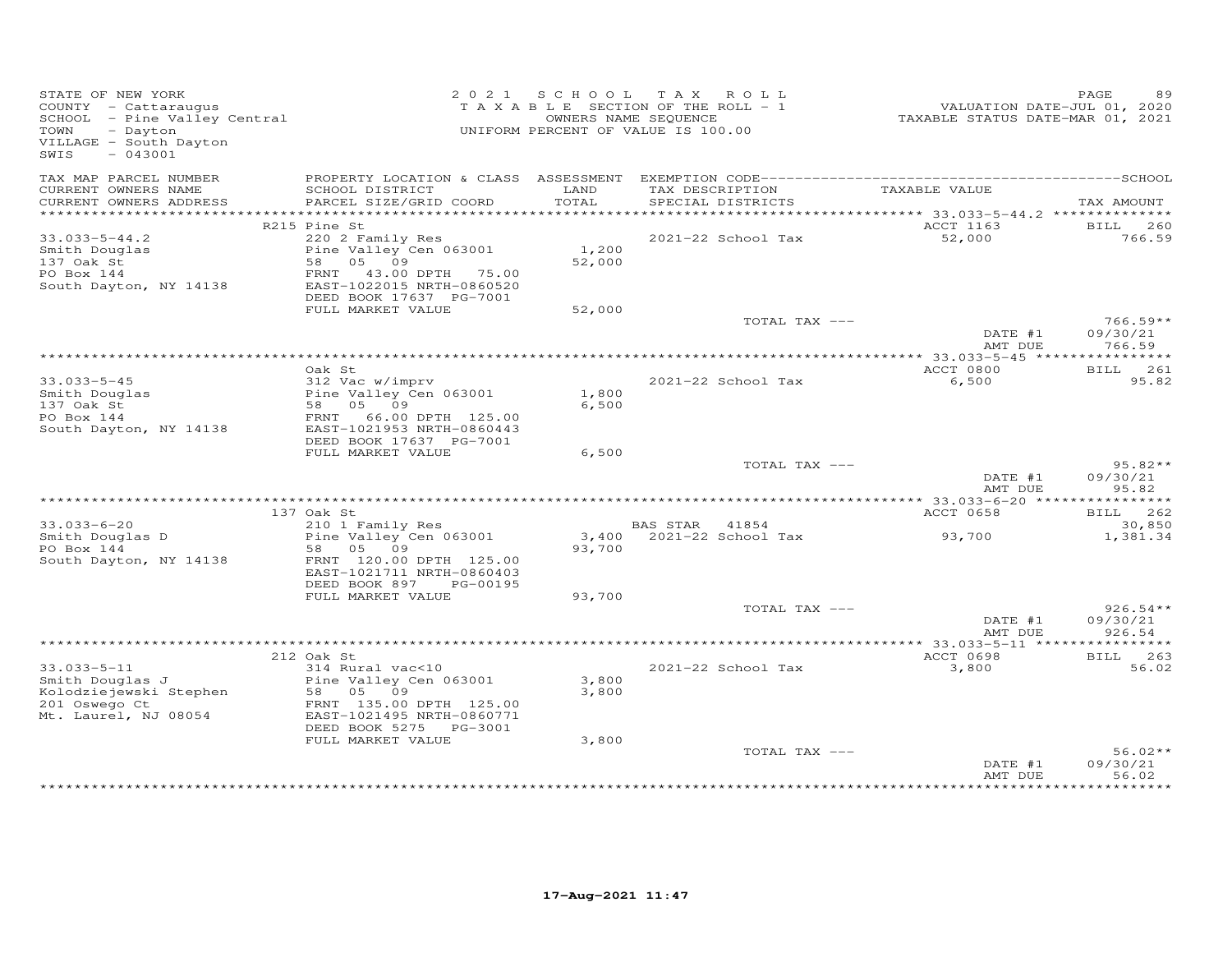| STATE OF NEW YORK<br>COUNTY - Cattaraugus<br>SCHOOL - Pine Valley Central<br>TOWN<br>- Dayton<br>VILLAGE - South Dayton<br>$-043001$<br>SWIS |                                                                                                                             |                 | 2021 SCHOOL TAX ROLL<br>TAXABLE SECTION OF THE ROLL - 1<br>OWNERS NAME SEQUENCE<br>UNIFORM PERCENT OF VALUE IS 100.00 | VALUATION DATE-JUL 01, 2020<br>TAXABLE STATUS DATE-MAR 01, 2021 | PAGE<br>90                           |
|----------------------------------------------------------------------------------------------------------------------------------------------|-----------------------------------------------------------------------------------------------------------------------------|-----------------|-----------------------------------------------------------------------------------------------------------------------|-----------------------------------------------------------------|--------------------------------------|
| TAX MAP PARCEL NUMBER                                                                                                                        |                                                                                                                             |                 |                                                                                                                       |                                                                 |                                      |
| CURRENT OWNERS NAME<br>CURRENT OWNERS ADDRESS                                                                                                | SCHOOL DISTRICT<br>PARCEL SIZE/GRID COORD                                                                                   | LAND<br>TOTAL   | TAX DESCRIPTION<br>SPECIAL DISTRICTS                                                                                  | TAXABLE VALUE                                                   | TAX AMOUNT                           |
|                                                                                                                                              |                                                                                                                             | *************   |                                                                                                                       | ************* 33.025-1-25.2 ***************                     |                                      |
| $33.025 - 1 - 25.2$<br>Smith Estate Rolland<br>PO Box 69<br>South Dayton, NY 14138                                                           | Pine St<br>447 Truck termnl<br>Pine Valley Cen 063001<br>58 05 09<br>2.20<br>ACRES<br>EAST-1020489 NRTH-0861981             | 9,500<br>87,600 | 2021-22 School Tax                                                                                                    | ACCT 1366<br>87,600                                             | 264<br>BILL<br>1,291.41              |
|                                                                                                                                              | DEED BOOK 5783 PG-3003<br>FULL MARKET VALUE                                                                                 | 87,600          |                                                                                                                       |                                                                 |                                      |
|                                                                                                                                              |                                                                                                                             |                 | TOTAL TAX ---                                                                                                         | DATE #1<br>AMT DUE                                              | $1,291.41**$<br>09/30/21<br>1,291.41 |
|                                                                                                                                              |                                                                                                                             |                 |                                                                                                                       |                                                                 |                                      |
|                                                                                                                                              | 309 First St                                                                                                                |                 |                                                                                                                       | ACCT 0816                                                       | BILL 265                             |
| $33.033 - 4 - 10$                                                                                                                            | 210 1 Family Res                                                                                                            |                 | BAS STAR<br>41854                                                                                                     |                                                                 | 30,850                               |
| Smith Jason R<br>309 First St<br>PO Box 100<br>South Dayton, NY 14138                                                                        | Pine Valley Cen 063001<br>58<br>05 09<br>FRNT 200.00 DPTH 150.00<br>EAST-1022144 NRTH-0861374<br>DEED BOOK 00981 PG-00082   | 5,600<br>60,200 | 2021-22 School Tax                                                                                                    | 60,200                                                          | 887.48                               |
|                                                                                                                                              | FULL MARKET VALUE                                                                                                           | 60,200          |                                                                                                                       |                                                                 |                                      |
|                                                                                                                                              |                                                                                                                             |                 | TOTAL TAX ---                                                                                                         | DATE #1<br>AMT DUE                                              | $432.68**$<br>09/30/21<br>432.68     |
|                                                                                                                                              | 208 Oak St                                                                                                                  |                 |                                                                                                                       | ACCT 0852                                                       | BILL 266                             |
| $33.033 - 5 - 13$                                                                                                                            | 210 1 Family Res                                                                                                            |                 | ENH STAR 41834                                                                                                        |                                                                 | 40,300                               |
| Smith John<br>Smith Douglas J<br>PO Box 224<br>South Dayton, NY 14138                                                                        | Pine Valley Cen 063001<br>05 09<br>58<br>70.00 DPTH 125.00<br>FRNT<br>EAST-1021579 NRTH-0860712<br>DEED BOOK 00995 PG-00353 | 2,000<br>40,300 | 2021-22 School Tax                                                                                                    | 40,300                                                          | 594.11                               |
|                                                                                                                                              | FULL MARKET VALUE                                                                                                           | 40,300          |                                                                                                                       |                                                                 |                                      |
|                                                                                                                                              |                                                                                                                             |                 | TOTAL TAX ---                                                                                                         |                                                                 | $0.00**$                             |
|                                                                                                                                              | .                                                                                                                           |                 |                                                                                                                       | ********************************* 33.033–1–5 ****************** |                                      |
| $33.033 - 1 - 5$                                                                                                                             | 148 Oaks Rd<br>270 Mfg housing                                                                                              |                 | ENH STAR<br>41834                                                                                                     | ACCT 0887                                                       | BILL 267<br>40,500                   |
| Smith Keith H<br>Smith Robin M<br>PO Box 87<br>South Dayton, NY 14138                                                                        | Pine Valley Cen 063001<br>58 05 09<br>FRNT 175.00 DPTH 260.00<br>EAST-1019351 NRTH-0861959<br>DEED BOOK 830<br>PG-00389     | 4,900<br>40,500 | 2021-22 School Tax                                                                                                    | 40,500                                                          | 597.06                               |
|                                                                                                                                              | FULL MARKET VALUE                                                                                                           | 40,500          |                                                                                                                       |                                                                 |                                      |
|                                                                                                                                              |                                                                                                                             |                 | TOTAL TAX ---                                                                                                         |                                                                 | $0.00**$                             |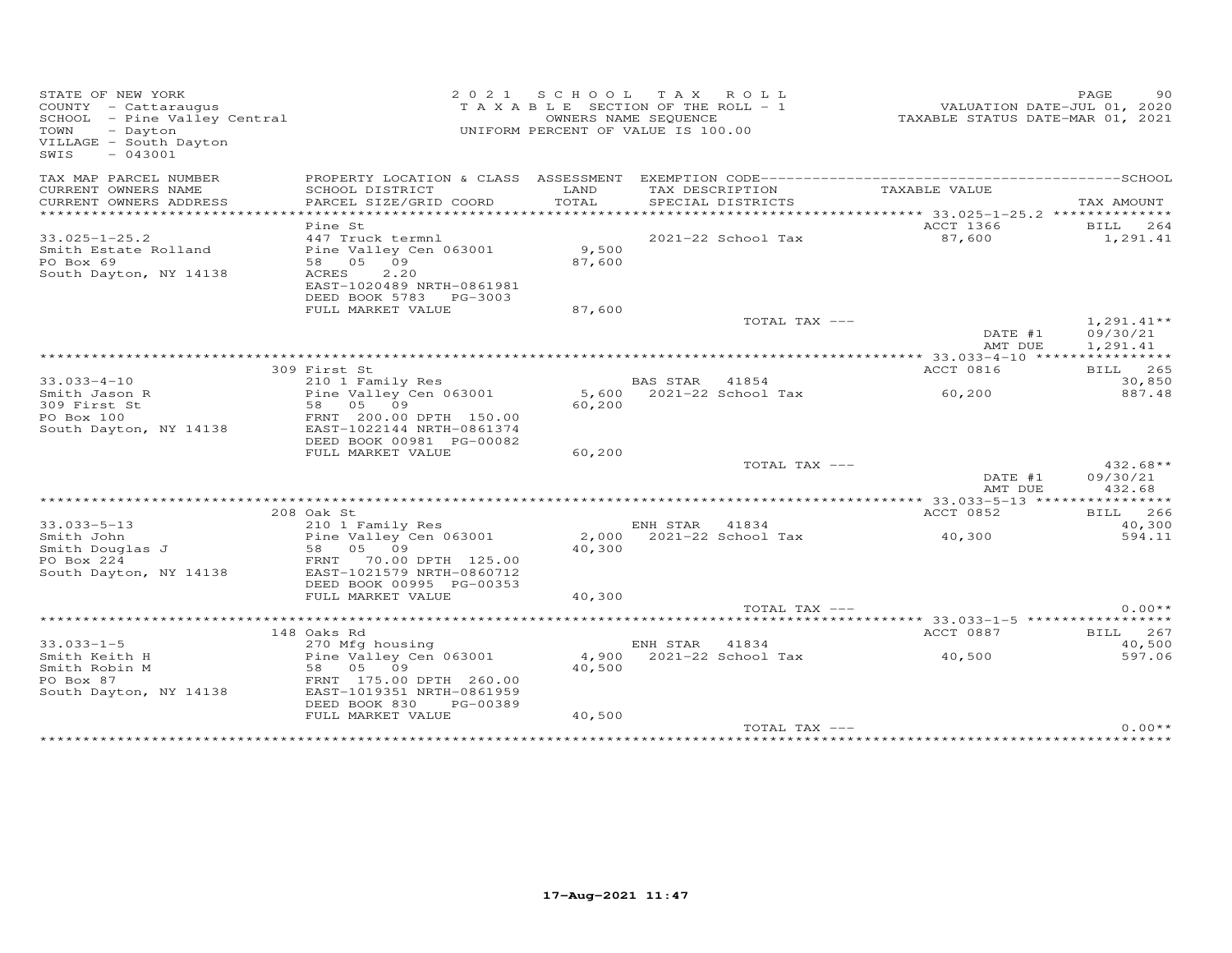| STATE OF NEW YORK<br>COUNTY - Cattaraugus<br>SCHOOL - Pine Valley Central<br>Dowton<br>VILLAGE - South Dayton<br>$-043001$<br>SWIS | UNIFORM PERCENT OF VALUE IS 100.00                                                                                                                                                        | 2021 SCHOOL TAX ROLL<br>T A X A B L E SECTION OF THE ROLL - 1 | OWNERS NAME SEQUENCE |                    | ------<br>VALUATION DATE-JUL 01, 2020<br>TAXABLE STATUS DATE-MAR 01, 2021 | PAGE<br>91                       |
|------------------------------------------------------------------------------------------------------------------------------------|-------------------------------------------------------------------------------------------------------------------------------------------------------------------------------------------|---------------------------------------------------------------|----------------------|--------------------|---------------------------------------------------------------------------|----------------------------------|
| TAX MAP PARCEL NUMBER<br>CURRENT OWNERS NAME<br>CURRENT OWNERS ADDRESS                                                             | SCHOOL DISTRICT LAND<br>PARCEL SIZE/GRID COORD                                                                                                                                            | TOTAL                                                         |                      | SPECIAL DISTRICTS  | TAX DESCRIPTION<br>CONGILI DIGTORICALE VALUE                              | TAX AMOUNT                       |
|                                                                                                                                    |                                                                                                                                                                                           |                                                               |                      |                    |                                                                           |                                  |
|                                                                                                                                    | 110 Main St                                                                                                                                                                               |                                                               |                      |                    | ACCT 0851                                                                 | BILL 268                         |
| $33.033 - 3 - 2$                                                                                                                   |                                                                                                                                                                                           |                                                               |                      |                    |                                                                           | 56,500<br>832.93                 |
| Smith Lucile<br>PO Box 229                                                                                                         |                                                                                                                                                                                           |                                                               |                      |                    |                                                                           |                                  |
| South Dayton, NY 14138                                                                                                             | Main St<br>210 1 Family Res<br>Pine Valley Cen 063001 2,100 2021-22 School Tax 56,500<br>58 05 09 56,500<br>FRNT 75.00 DPTH 146.00<br>EAST-1020902 NRTH-0861735<br>DEED BOOK 551 PG-00171 |                                                               |                      |                    |                                                                           |                                  |
|                                                                                                                                    | FULL MARKET VALUE                                                                                                                                                                         | 56,500                                                        |                      | TOTAL TAX ---      |                                                                           | $0.00**$                         |
|                                                                                                                                    |                                                                                                                                                                                           |                                                               |                      |                    |                                                                           |                                  |
|                                                                                                                                    | 103 Pine St                                                                                                                                                                               |                                                               |                      |                    | ACCT 0758                                                                 | BILL 269                         |
| $33.034 - 3 - 2$                                                                                                                   | 210 1 Family Res                                                                                                                                                                          |                                                               | BAS STAR 41854       |                    |                                                                           | 30,850                           |
| Smith Ortiz Laurie A                                                                                                               | Pine Valley Cen 063001<br>58 05 09                                                                                                                                                        |                                                               |                      |                    | 2,800 2021-22 School Tax 79,100                                           | 1,166.10                         |
| 103 Pine St<br>PO Box 426                                                                                                          | FRNT 100.00 DPTH 139.00                                                                                                                                                                   | 79,100                                                        |                      |                    |                                                                           |                                  |
| South Dayton, NY 14138                                                                                                             | EAST-1022557 NRTH-0860189                                                                                                                                                                 |                                                               |                      |                    |                                                                           |                                  |
|                                                                                                                                    | DEED BOOK 14221 PG-4002                                                                                                                                                                   |                                                               |                      |                    |                                                                           |                                  |
|                                                                                                                                    | FULL MARKET VALUE                                                                                                                                                                         | 79,100                                                        |                      |                    |                                                                           |                                  |
|                                                                                                                                    |                                                                                                                                                                                           |                                                               |                      | TOTAL TAX ---      | DATE #1<br>AMT DUE                                                        | $711.31**$<br>09/30/21<br>711.31 |
|                                                                                                                                    |                                                                                                                                                                                           |                                                               |                      |                    |                                                                           |                                  |
|                                                                                                                                    | 19 Cherry St                                                                                                                                                                              |                                                               |                      |                    | ACCT 0843                                                                 | BILL 270                         |
|                                                                                                                                    |                                                                                                                                                                                           |                                                               |                      | 2021-22 School Tax | 52,000                                                                    | 766.59                           |
|                                                                                                                                    |                                                                                                                                                                                           | 3,500<br>52,000                                               |                      |                    |                                                                           |                                  |
| 33.033-4-18<br>Smuda III Stephen S<br>19 Cherry St. 58 05 09<br>South Dayton, NY 14138<br>TRNT 125.00 DPTH 150.00                  |                                                                                                                                                                                           |                                                               |                      |                    |                                                                           |                                  |
|                                                                                                                                    | BANK<br>081                                                                                                                                                                               |                                                               |                      |                    |                                                                           |                                  |
|                                                                                                                                    | EAST-1021850 NRTH-0861584                                                                                                                                                                 |                                                               |                      |                    |                                                                           |                                  |
|                                                                                                                                    | DEED BOOK 2019 PG-11087<br>FULL MARKET VALUE                                                                                                                                              | 52,000                                                        |                      |                    |                                                                           |                                  |
|                                                                                                                                    |                                                                                                                                                                                           |                                                               |                      | TOTAL TAX ---      |                                                                           | $766.59**$                       |
|                                                                                                                                    |                                                                                                                                                                                           |                                                               |                      |                    | DATE #1                                                                   | 09/30/21                         |
|                                                                                                                                    |                                                                                                                                                                                           |                                                               |                      |                    | AMT DUE                                                                   | 766.59                           |
|                                                                                                                                    | 116 Cherry St                                                                                                                                                                             |                                                               |                      |                    | ACCT 0668                                                                 | BILL 271                         |
| $33.025 - 1 - 18$                                                                                                                  |                                                                                                                                                                                           |                                                               | BAS STAR 41854       |                    |                                                                           | 30,850                           |
| Smuda Jacquelyn B<br>116 Cherry St                                                                                                 | CHEITY SC<br>210 1 Family Res<br>Pine Valley Cen 063001                                                                                                                                   |                                                               |                      |                    | 2,800 $2021-22$ School Tax 81,300                                         | 1,198.54                         |
|                                                                                                                                    | 58 05 09                                                                                                                                                                                  | 81,300                                                        |                      |                    |                                                                           |                                  |
| South Dayton, NY 14138                                                                                                             | FRNT 100.00 DPTH 150.00<br>081<br>BANK                                                                                                                                                    |                                                               |                      |                    |                                                                           |                                  |
|                                                                                                                                    | EAST-1021452 NRTH-0862083                                                                                                                                                                 |                                                               |                      |                    |                                                                           |                                  |
|                                                                                                                                    | DEED BOOK 29246 PG-2001                                                                                                                                                                   |                                                               |                      |                    |                                                                           |                                  |
|                                                                                                                                    | FULL MARKET VALUE                                                                                                                                                                         | 81,300                                                        |                      | TOTAL TAX ---      |                                                                           | $743.74**$                       |
|                                                                                                                                    |                                                                                                                                                                                           |                                                               |                      |                    | DATE #1<br>AMT DUE                                                        | 09/30/21<br>743.74               |
|                                                                                                                                    |                                                                                                                                                                                           |                                                               |                      |                    |                                                                           |                                  |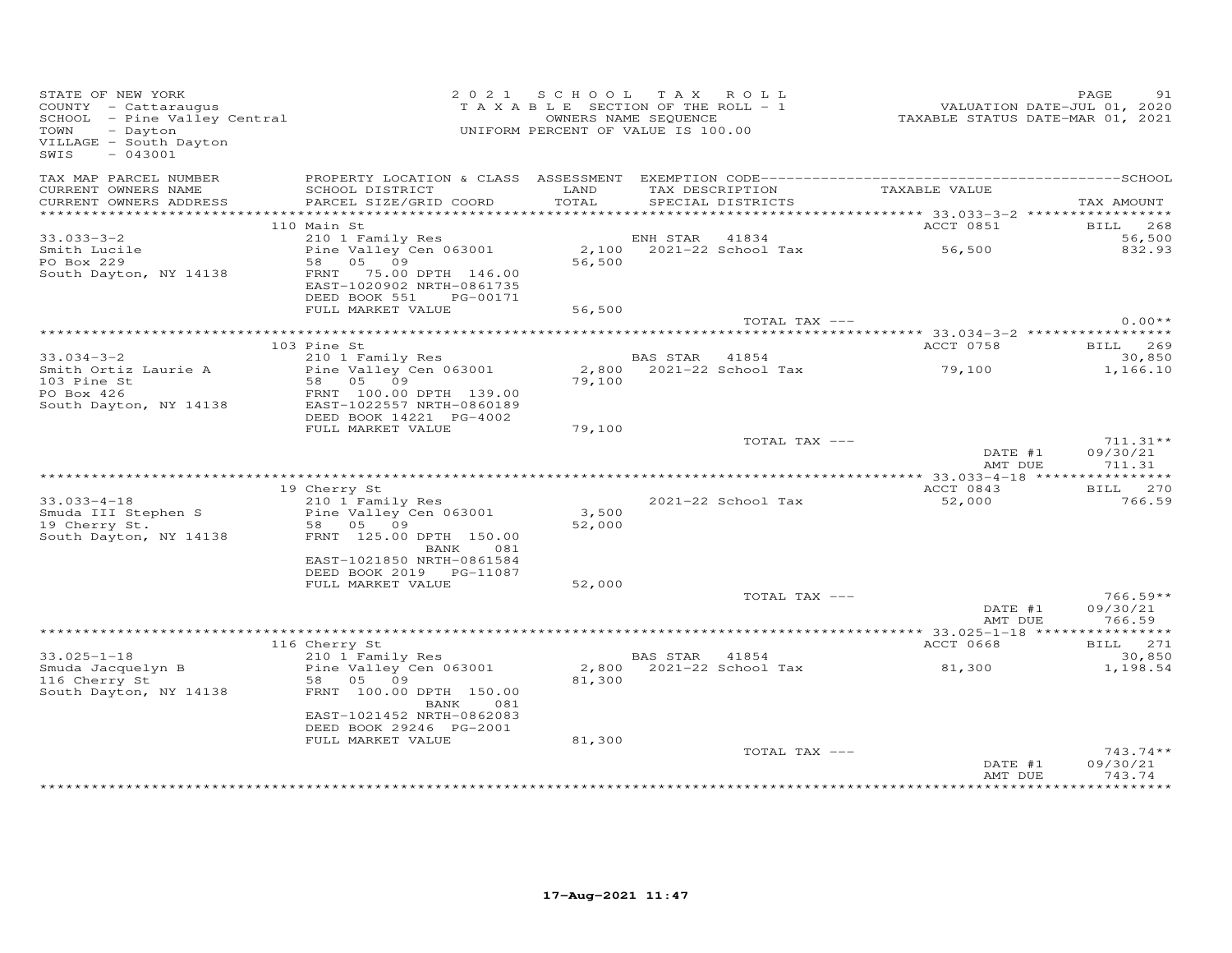| TAX MAP PARCEL NUMBER<br>TAXABLE VALUE<br>CURRENT OWNERS NAME<br>SCHOOL DISTRICT<br>LAND<br>TAX DESCRIPTION<br>TOTAL<br>CURRENT OWNERS ADDRESS<br>PARCEL SIZE/GRID COORD<br>SPECIAL DISTRICTS<br>*************<br>112 Cherry St<br>ACCT 0866                                                                               | TAX AMOUNT<br>BILL 272           |
|----------------------------------------------------------------------------------------------------------------------------------------------------------------------------------------------------------------------------------------------------------------------------------------------------------------------------|----------------------------------|
|                                                                                                                                                                                                                                                                                                                            |                                  |
|                                                                                                                                                                                                                                                                                                                            |                                  |
| 312 Vac w/imprv<br>7,900<br>33.025-1-23<br>2021-22 School Tax<br>Pine Valley Cen 063001<br>2,100<br>Smuda Stephen S III<br>126 Maple St<br>58 05 09<br>7,900<br>FRNT 75.00 DPTH 150.00<br>PO Box 411<br>EAST-1021557 NRTH-0862038<br>South Dayton, NY 14138<br>DEED BOOK 16175 PG-4001                                     | 116.46                           |
| FULL MARKET VALUE<br>7,900<br>TOTAL TAX ---                                                                                                                                                                                                                                                                                | $116.46**$                       |
| DATE #1<br>AMT DUE                                                                                                                                                                                                                                                                                                         | 09/30/21<br>116.46               |
|                                                                                                                                                                                                                                                                                                                            |                                  |
| Second Ave<br>ACCT 0891<br>270 Mfg housing<br>$33.033 - 6 - 5$<br>2021-22 School Tax<br>8,600                                                                                                                                                                                                                              | BILL 273<br>126.78               |
| Pine Valley Cen 063001<br>3,800<br>Snyder Terry L<br>58 05 09<br>8,600<br>Ellis Rhoda A<br>19 First St<br>FRNT 140.00 DPTH 150.00<br>EAST-1021221 NRTH-0860274<br>PO Box 337<br>DEED BOOK 13808 PG-3001<br>South Dayton, NY 14138                                                                                          |                                  |
| FULL MARKET VALUE<br>8,600<br>TOTAL TAX ---<br>DATE #1<br>AMT DUE                                                                                                                                                                                                                                                          | $126.78**$<br>09/30/21<br>126.78 |
|                                                                                                                                                                                                                                                                                                                            |                                  |
| Pine St & First St<br>ACCT 0648<br>$33.033 - 5 - 50$<br>438 Parking lot<br>2021-22 School Tax<br>7,200<br>Pine Valley Cen 063001<br>3,900<br>South Dayton Super Market<br>7,200<br>PO Box 254<br>58 05 09<br>South Dayton, NY 14138<br>Parking Lot<br>FRNT 100.00 DPTH 177.93                                              | BILL 274<br>106.14               |
| EAST-1021876 NRTH-0860645<br>DEED BOOK 00925 PG-00201<br>FULL MARKET VALUE<br>7,200                                                                                                                                                                                                                                        |                                  |
| TOTAL TAX ---<br>DATE #1<br>AMT DUE                                                                                                                                                                                                                                                                                        | $106.14**$<br>09/30/21<br>106.14 |
|                                                                                                                                                                                                                                                                                                                            |                                  |
| 303 Pine St<br>ACCT 0842                                                                                                                                                                                                                                                                                                   | BILL 275                         |
| 454 Supermarket<br>$33.033 - 5 - 17$<br>2021-22 School Tax<br>387,000<br>Pine Valley Cen 063001<br>5,600<br>South Dayton Supermarket Inc<br>$58 - 05 - 09$<br>PO Box 254<br>387,000<br>Includes 33.033-5-15<br>South Dayton, NY 14138<br>FRNT 160.00 DPTH 179.00<br>EAST-1021732 NRTH-0860757<br>DEED BOOK 809<br>PG-01153 | 5,705.21                         |
| 387,000<br>FULL MARKET VALUE                                                                                                                                                                                                                                                                                               | $5,705.21**$                     |
| TOTAL TAX ---<br>DATE #1<br>AMT DUE                                                                                                                                                                                                                                                                                        | 09/30/21<br>5,705.21             |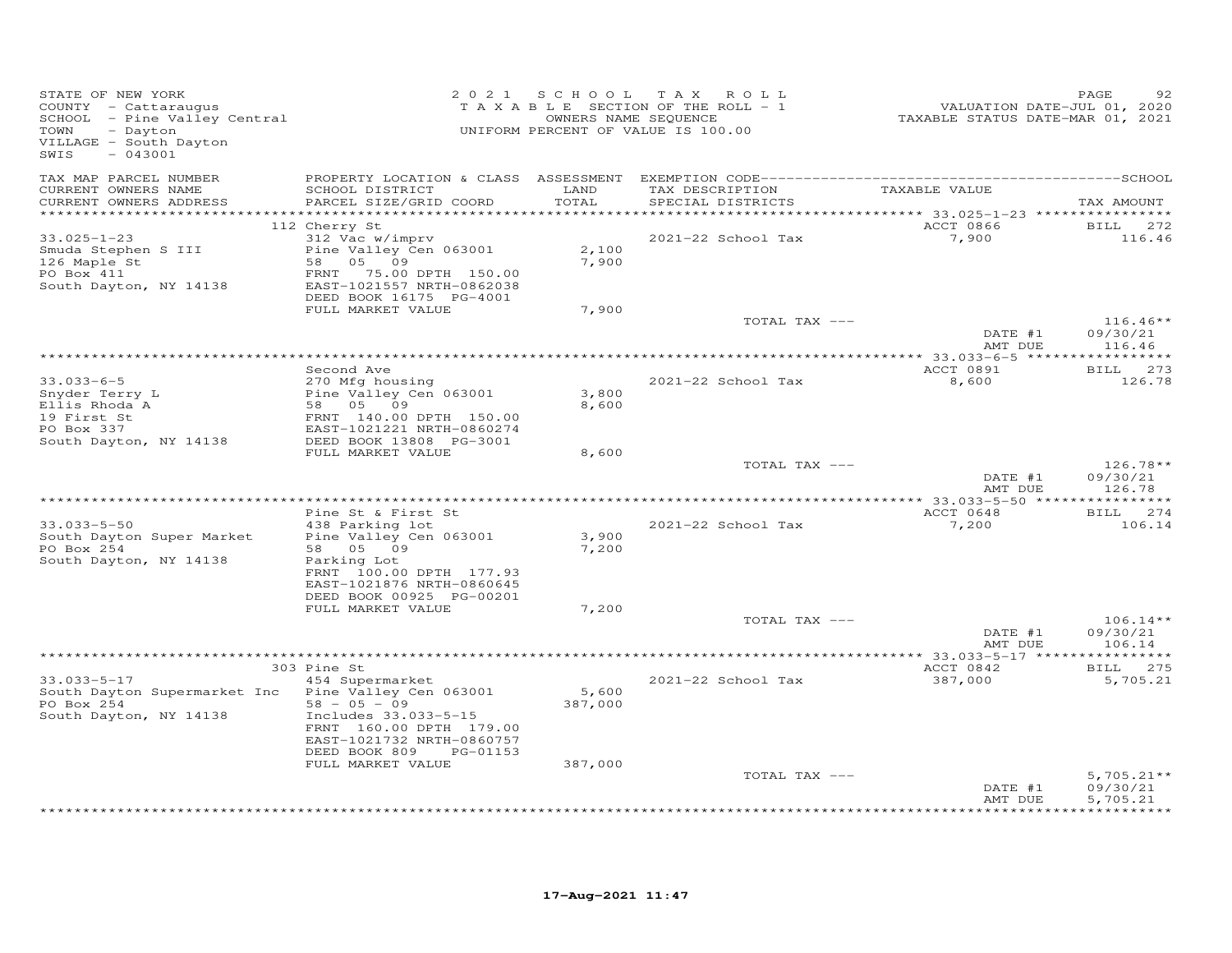| STATE OF NEW YORK<br>COUNTY - Cattaraugus<br>SCHOOL - Pine Valley Central<br>TOWN<br>- Dayton<br>VILLAGE - South Dayton<br>$-043001$<br>SWIS |                                                                                                                                                                   | 2021 SCHOOL               | TAX ROLL<br>TAXABLE SECTION OF THE ROLL - 1<br>OWNERS NAME SEQUENCE<br>UNIFORM PERCENT OF VALUE IS 100.00 | VALUATION DATE-JUL 01, 2020<br>TAXABLE STATUS DATE-MAR 01, 2021 | PAGE<br>93                           |
|----------------------------------------------------------------------------------------------------------------------------------------------|-------------------------------------------------------------------------------------------------------------------------------------------------------------------|---------------------------|-----------------------------------------------------------------------------------------------------------|-----------------------------------------------------------------|--------------------------------------|
| TAX MAP PARCEL NUMBER<br>CURRENT OWNERS NAME                                                                                                 | SCHOOL DISTRICT                                                                                                                                                   | LAND<br>TOTAL             | TAX DESCRIPTION                                                                                           | TAXABLE VALUE                                                   |                                      |
| CURRENT OWNERS ADDRESS                                                                                                                       | PARCEL SIZE/GRID COORD                                                                                                                                            |                           | SPECIAL DISTRICTS                                                                                         |                                                                 | TAX AMOUNT                           |
| $33.034 - 1 - 3$<br>Spence William E Jr<br>40 Maple St<br>PO Box 207<br>South Dayton, NY 14138                                               | 40 Maple St<br>210 1 Family Res<br>Pine Valley Cen 063001<br>58 05 09<br>FRNT 140.00 DPTH 150.00<br>EAST-1022480 NRTH-0860950<br>DEED BOOK 23983 PG-8001          | 3,900<br>110,200          | 2021-22 School Tax                                                                                        | ACCT 0647<br>110,200                                            | 276<br><b>BILL</b><br>1,624.58       |
|                                                                                                                                              | FULL MARKET VALUE                                                                                                                                                 | 110,200                   | TOTAL TAX ---                                                                                             | DATE #1<br>AMT DUE                                              | $1,624.58**$<br>09/30/21<br>1,624.58 |
|                                                                                                                                              |                                                                                                                                                                   |                           |                                                                                                           |                                                                 |                                      |
| $33.034 - 1 - 8$<br>Spencer Dustin<br>52 Maple St<br>South Dayton, NY 14138                                                                  | 52 Maple St<br>270 Mfg housing<br>Pine Valley Cen 063001<br>58 05 09<br>FRNT 90.00 DPTH 150.00<br>EAST-1022213 NRTH-0861138                                       | 2,500<br>20,100           | 2021-22 School Tax                                                                                        | ACCT 0639<br>20,100                                             | BILL 277<br>296.32                   |
|                                                                                                                                              | DEED BOOK 29907 PG-4001<br>FULL MARKET VALUE                                                                                                                      | 20,100                    |                                                                                                           |                                                                 |                                      |
|                                                                                                                                              |                                                                                                                                                                   |                           | TOTAL TAX ---                                                                                             | DATE #1<br>AMT DUE                                              | $296.32**$<br>09/30/21<br>296.32     |
|                                                                                                                                              |                                                                                                                                                                   |                           |                                                                                                           | ACCT 0870                                                       | BILL 278                             |
| $33.034 - 3 - 1.2$<br>Springer Gregory<br>8383 ALDRICH HILL ROAD<br>CHERRY CREEK, NY 14723                                                   | 17 Mill St<br>311 Res vac land<br>Pine Valley Cen 063001<br>58 05 09<br>FRNT 69.50 DPTH 200.00<br>EAST-1022448 NRTH-0860142<br>DEED BOOK 20210 PG-1532            | 1,900<br>1,900            | 2021-22 School Tax                                                                                        | 1,900                                                           | 28.01                                |
|                                                                                                                                              | FULL MARKET VALUE                                                                                                                                                 | 1,900                     |                                                                                                           |                                                                 |                                      |
|                                                                                                                                              |                                                                                                                                                                   |                           | TOTAL TAX ---                                                                                             | DATE #1<br>AMT DUE                                              | $28.01**$<br>09/30/21<br>28.01       |
|                                                                                                                                              |                                                                                                                                                                   |                           |                                                                                                           | *********** 33.033-5-32 ****                                    | ********                             |
| $33.033 - 5 - 32$<br>Steiger Nathan J<br>874 King Road<br>Forestville, NY 14062                                                              | 7 Park St<br>461 Bank<br>Pine Valley Cen 063001<br>58 05 09<br>FRNT 38.00 DPTH 44.00<br>EAST-1022316 NRTH-0860625<br>DEED BOOK 20200 PG-2989<br>FULL MARKET VALUE | 1,000<br>30,000<br>30,000 | 2021-22 School Tax                                                                                        | ACCT 0787<br>30,000                                             | BILL 279<br>442.26                   |
|                                                                                                                                              |                                                                                                                                                                   |                           | TOTAL TAX ---                                                                                             | DATE #1<br>AMT DUE                                              | $442.26**$<br>09/30/21<br>442.26     |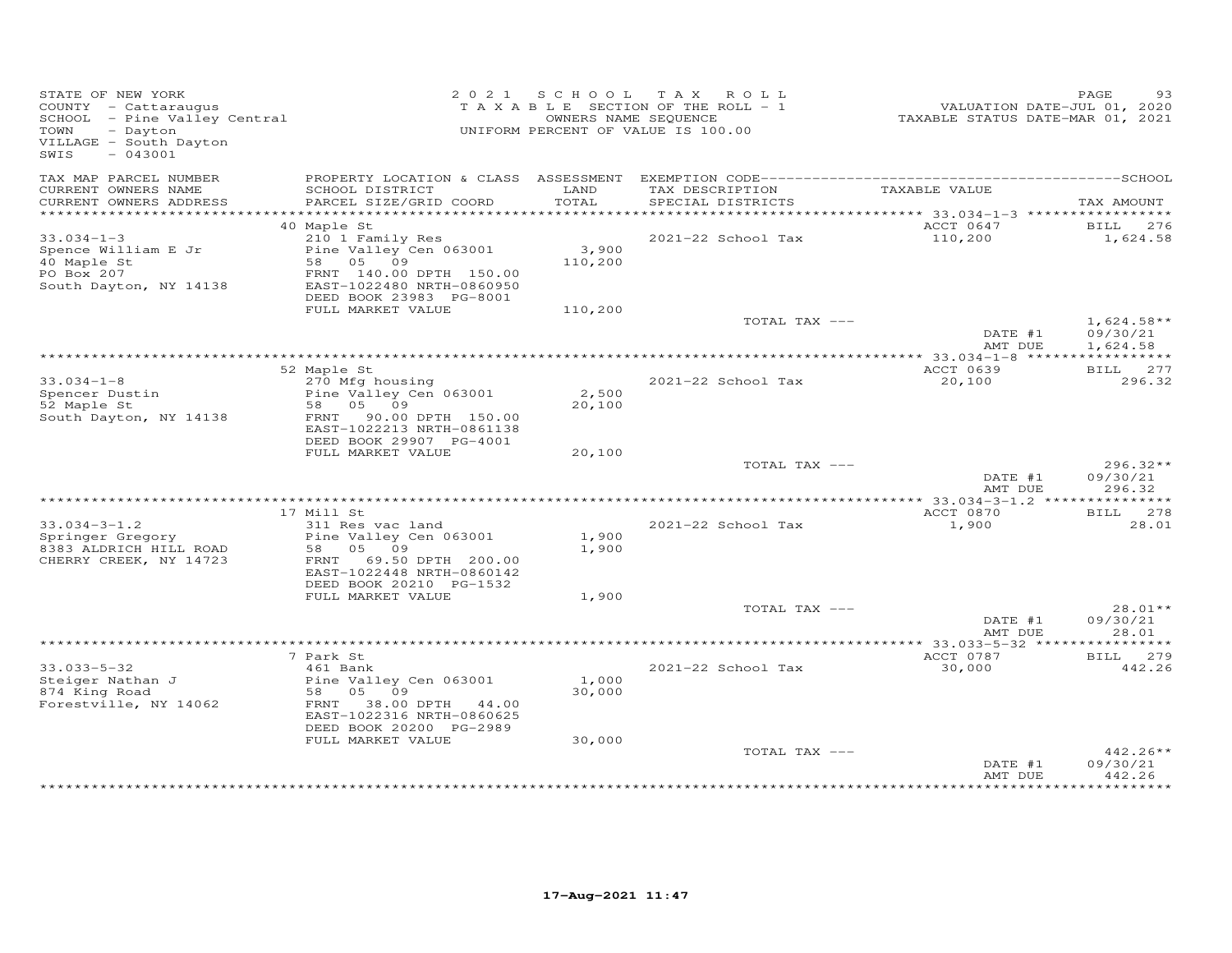| STATE OF NEW YORK<br>COUNTY - Cattaraugus<br>SCHOOL - Pine Valley Central<br>- Dayton<br>TOWN<br>VILLAGE - South Dayton<br>$-043001$<br>SWIS |                                                                                                               | 2021 SCHOOL     | TAX ROLL<br>TAXABLE SECTION OF THE ROLL - 1<br>OWNERS NAME SEQUENCE<br>UNIFORM PERCENT OF VALUE IS 100.00 | VALUATION DATE-JUL 01, 2020<br>TAXABLE STATUS DATE-MAR 01, 2021 | PAGE<br>94                     |
|----------------------------------------------------------------------------------------------------------------------------------------------|---------------------------------------------------------------------------------------------------------------|-----------------|-----------------------------------------------------------------------------------------------------------|-----------------------------------------------------------------|--------------------------------|
| TAX MAP PARCEL NUMBER<br>CURRENT OWNERS NAME<br>CURRENT OWNERS ADDRESS                                                                       | SCHOOL DISTRICT<br>PARCEL SIZE/GRID COORD                                                                     | LAND<br>TOTAL   | TAX DESCRIPTION<br>SPECIAL DISTRICTS                                                                      | TAXABLE VALUE                                                   | TAX AMOUNT                     |
|                                                                                                                                              |                                                                                                               |                 |                                                                                                           |                                                                 |                                |
| $33.033 - 5 - 30$<br>Sterling Misty<br>Sterling Michelle<br>421 Route 322 Apt 2                                                              | 11 Park St<br>482 Det row bldg<br>Pine Valley Cen 063001<br>58 05 09<br>FRNT 42.50 DPTH 91.00                 | 1,100<br>40,800 | 2021-22 School Tax                                                                                        | ACCT 0715<br>40,800                                             | BILL 280<br>601.48             |
| South Dayton, NY 14138                                                                                                                       | EAST-1022347 NRTH-0860700<br>DEED BOOK 20190 PG-4466<br>FULL MARKET VALUE                                     | 40,800          |                                                                                                           |                                                                 |                                |
|                                                                                                                                              |                                                                                                               |                 | TOTAL TAX ---                                                                                             | DATE #1                                                         | $601.48**$<br>09/30/21         |
|                                                                                                                                              |                                                                                                               |                 |                                                                                                           | AMT DUE                                                         | 601.48                         |
|                                                                                                                                              | 57 Pine St                                                                                                    |                 |                                                                                                           | ACCT 0863                                                       | BILL 281                       |
| $33.034 - 3 - 19$<br>Sticek Kenneth                                                                                                          | 210 1 Family Res<br>Pine Valley Cen 063001                                                                    |                 | ENH STAR 41834<br>2,500 2021-22 School Tax                                                                | 39,700                                                          | 39,700<br>585.26               |
| 57 Pine St<br>PO Box 103<br>South Dayton, NY 14138                                                                                           | 58 05 09<br>90.00 DPTH 302.00<br>FRNT<br>EAST-1022968 NRTH-0859808<br>DEED BOOK 799<br>PG-00547               | 39,700          |                                                                                                           |                                                                 |                                |
|                                                                                                                                              | FULL MARKET VALUE                                                                                             | 39,700          |                                                                                                           |                                                                 |                                |
|                                                                                                                                              |                                                                                                               |                 | TOTAL TAX ---                                                                                             |                                                                 | $0.00**$                       |
|                                                                                                                                              |                                                                                                               |                 |                                                                                                           |                                                                 |                                |
| $33.025 - 1 - 11$                                                                                                                            | 13 Third St<br>210 1 Family Res                                                                               |                 | ENH STAR<br>41834                                                                                         | ACCT 0886<br>98,500                                             | BILL 282<br>71,760             |
| Stockman Timmie J<br>Stockman Troy J<br>13 Third St                                                                                          | Pine Valley Cen 063001<br>58 05 09<br>1.20<br>ACRES                                                           | 98,500          | 15,600 2021-22 School Tax                                                                                 |                                                                 | 1,452.10                       |
| South Dayton, NY 14138                                                                                                                       | EAST-1021397 NRTH-0862504<br>DEED BOOK 30953 PG-6001                                                          |                 |                                                                                                           |                                                                 |                                |
|                                                                                                                                              | FULL MARKET VALUE                                                                                             | 98,500          | TOTAL TAX ---                                                                                             | DATE #1<br>AMT DUE                                              | 394.20**<br>09/30/21<br>394.20 |
|                                                                                                                                              |                                                                                                               |                 |                                                                                                           |                                                                 |                                |
|                                                                                                                                              | 530 Pine St                                                                                                   |                 |                                                                                                           | ACCT 0877                                                       | BILL 283                       |
| $33.025 - 1 - 27$<br>Stoll Jason J<br>530 Pine St<br>South Dayton, NY 14138                                                                  | 270 Mfg housing<br>Pine Valley Cen 063001<br>58 05 09<br>FRNT 195.34 DPTH 190.00<br>EAST-1020132 NRTH-0862168 | 5,500<br>30,300 | 2021-22 School Tax                                                                                        | 30,300                                                          | 446.69                         |
| PRIOR OWNER ON 3/01/2021<br>Mardino Debra L                                                                                                  | DEED BOOK 20210 PG-3277                                                                                       |                 |                                                                                                           |                                                                 |                                |
| Mardino Debra L                                                                                                                              | FULL MARKET VALUE                                                                                             | 30,300          | TOTAL TAX ---                                                                                             | DATE #1                                                         | $446.69**$<br>09/30/21         |
|                                                                                                                                              |                                                                                                               |                 |                                                                                                           | AMT DUE                                                         | 446.69                         |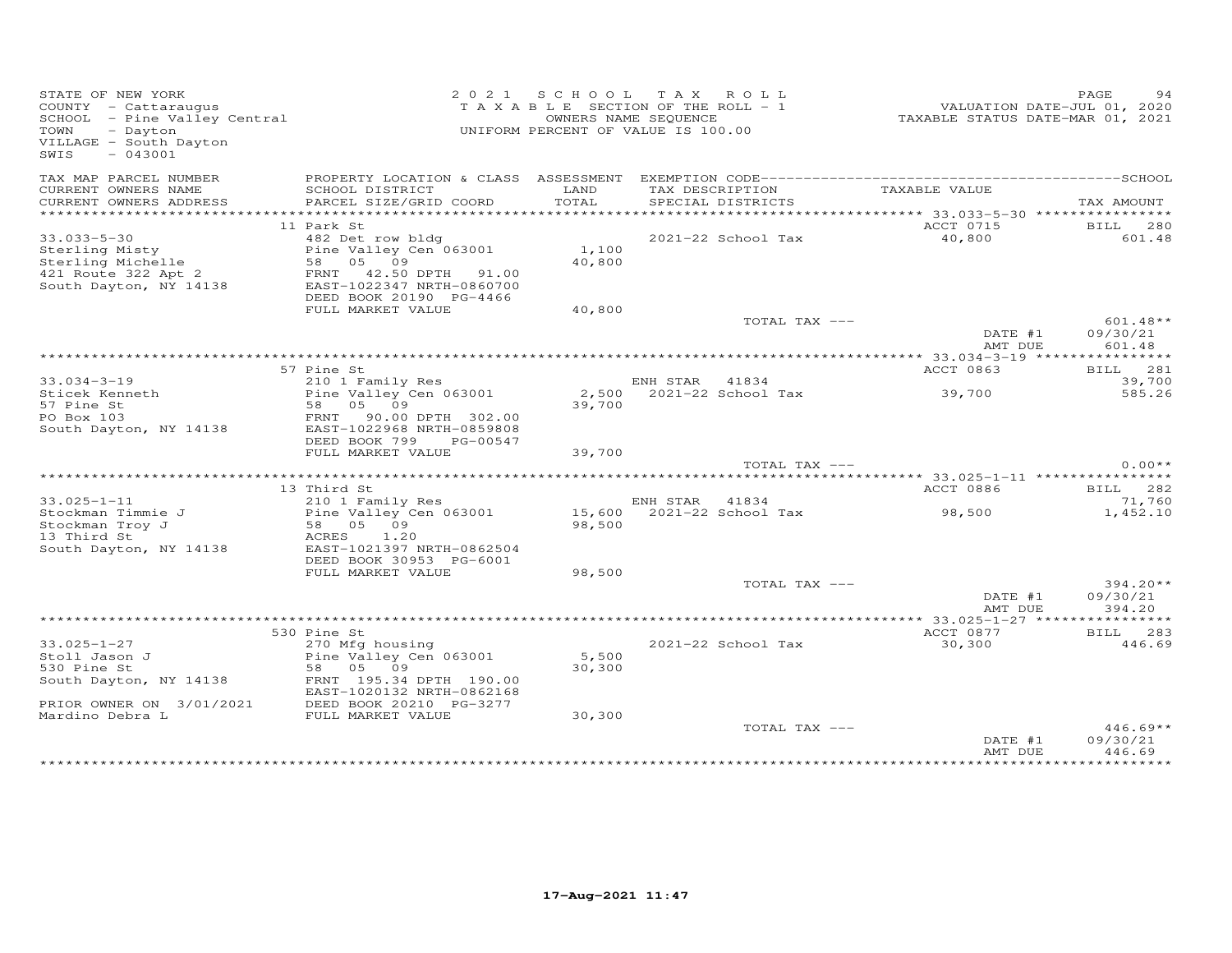| STATE OF NEW YORK<br>COUNTY - Cattaraugus<br>SCHOOL - Pine Valley Central<br>- Dayton<br>TOWN<br>VILLAGE - South Dayton<br>$-043001$<br>SWIS |                                                                                                                                         |                 | 2021 SCHOOL TAX ROLL<br>TAXABLE SECTION OF THE ROLL - 1<br>OWNERS NAME SEQUENCE<br>UNIFORM PERCENT OF VALUE IS 100.00 | VALUATION DATE-JUL 01, 2020<br>TAXABLE STATUS DATE-MAR 01, 2021 | PAGE                             |
|----------------------------------------------------------------------------------------------------------------------------------------------|-----------------------------------------------------------------------------------------------------------------------------------------|-----------------|-----------------------------------------------------------------------------------------------------------------------|-----------------------------------------------------------------|----------------------------------|
| TAX MAP PARCEL NUMBER<br>CURRENT OWNERS NAME                                                                                                 | SCHOOL DISTRICT                                                                                                                         | LAND<br>TOTAL   | TAX DESCRIPTION                                                                                                       | TAXABLE VALUE                                                   |                                  |
| CURRENT OWNERS ADDRESS                                                                                                                       | PARCEL SIZE/GRID COORD                                                                                                                  |                 | SPECIAL DISTRICTS                                                                                                     |                                                                 | TAX AMOUNT                       |
|                                                                                                                                              | 126 Maple St                                                                                                                            |                 |                                                                                                                       | ACCT 5027                                                       | BILL 284                         |
| $33.033 - 4 - 22$<br>Stoltenberg Family Trust I<br>Steven Paul Stoltenberg Truste 58 05 09<br>PO Box 57<br>South Dayton, NY 14138            | 411 Apartment<br>Pine Valley Cen 063001<br>FRNT 150.00 DPTH 150.00<br>EAST-1021631 NRTH-0861555<br>DEED BOOK 28699 PG-8001              | 4,900<br>90,600 | 2021-22 School Tax                                                                                                    | 90,600                                                          | 1,335.64                         |
|                                                                                                                                              | FULL MARKET VALUE                                                                                                                       | 90,600          |                                                                                                                       |                                                                 |                                  |
|                                                                                                                                              |                                                                                                                                         |                 | TOTAL TAX ---                                                                                                         | DATE #1                                                         | $1,335.64**$<br>09/30/21         |
|                                                                                                                                              |                                                                                                                                         |                 |                                                                                                                       | AMT DUE                                                         | 1,335.64                         |
|                                                                                                                                              | 74 First Ave                                                                                                                            |                 |                                                                                                                       | ACCT 0672                                                       | <b>BILL</b> 285                  |
| $33.033 - 6 - 42$<br>Strickland Jessie D                                                                                                     | 210 1 Family Res<br>Pine Valley Cen 063001                                                                                              |                 | ENH STAR 41834<br>3,100 2021-22 School Tax                                                                            | 63,300                                                          | 63,300<br>933.18                 |
| Strickland Karen A<br>PO Box 58<br>South Dayton, NY 14138                                                                                    | 58 05 09<br>FRNT 110.00 DPTH 250.46<br>017<br>BANK<br>EAST-1021766 NRTH-0859780<br>DEED BOOK 795<br>PG-01061                            | 63,300          |                                                                                                                       |                                                                 |                                  |
|                                                                                                                                              | FULL MARKET VALUE                                                                                                                       | 63,300          |                                                                                                                       |                                                                 |                                  |
|                                                                                                                                              |                                                                                                                                         |                 | TOTAL TAX ---                                                                                                         |                                                                 | $0.00**$                         |
|                                                                                                                                              | 15 Park St                                                                                                                              |                 |                                                                                                                       | ACCT 0736                                                       | BILL 286                         |
| $33.033 - 5 - 28$<br>Sunnyvale Properties, LLC<br>PO Box 193<br>South Dayton, NY 14138                                                       | 421 Restaurant<br>58 05 09<br>FRNT 58.00 DPTH 91.00<br>EAST-1022376 NRTH-0860742<br>DEED BOOK 27886 PG-6001                             | 700<br>30,900   | 2021-22 School Tax                                                                                                    | 30,900                                                          | 455.53                           |
|                                                                                                                                              | FULL MARKET VALUE                                                                                                                       | 30,900          |                                                                                                                       |                                                                 |                                  |
|                                                                                                                                              |                                                                                                                                         |                 | TOTAL TAX ---                                                                                                         | DATE #1<br>AMT DUE                                              | $455.53**$<br>09/30/21<br>455.53 |
|                                                                                                                                              |                                                                                                                                         |                 |                                                                                                                       |                                                                 |                                  |
|                                                                                                                                              | 9 Park St                                                                                                                               |                 |                                                                                                                       | ACCT 0897                                                       | BILL 287                         |
| $33.033 - 5 - 31$<br>Sunnyvale Properties, LLC<br>PO Box 193<br>South Dayton, NY 14138                                                       | 482 Det row bldg<br>Pine Valley Cen 063001<br>58 05 09<br>FRNT 25.00 DPTH 91.00<br>EAST-1022319 NRTH-0860661<br>DEED BOOK 22927 PG-5001 | 2,000<br>22,200 | 2021-22 School Tax                                                                                                    | 22,200                                                          | 327.28                           |
|                                                                                                                                              | FULL MARKET VALUE                                                                                                                       | 22,200          |                                                                                                                       |                                                                 | $327.28**$                       |
|                                                                                                                                              |                                                                                                                                         |                 | TOTAL TAX ---                                                                                                         | DATE #1<br>AMT DUE                                              | 09/30/21<br>327.28               |
|                                                                                                                                              |                                                                                                                                         |                 |                                                                                                                       |                                                                 |                                  |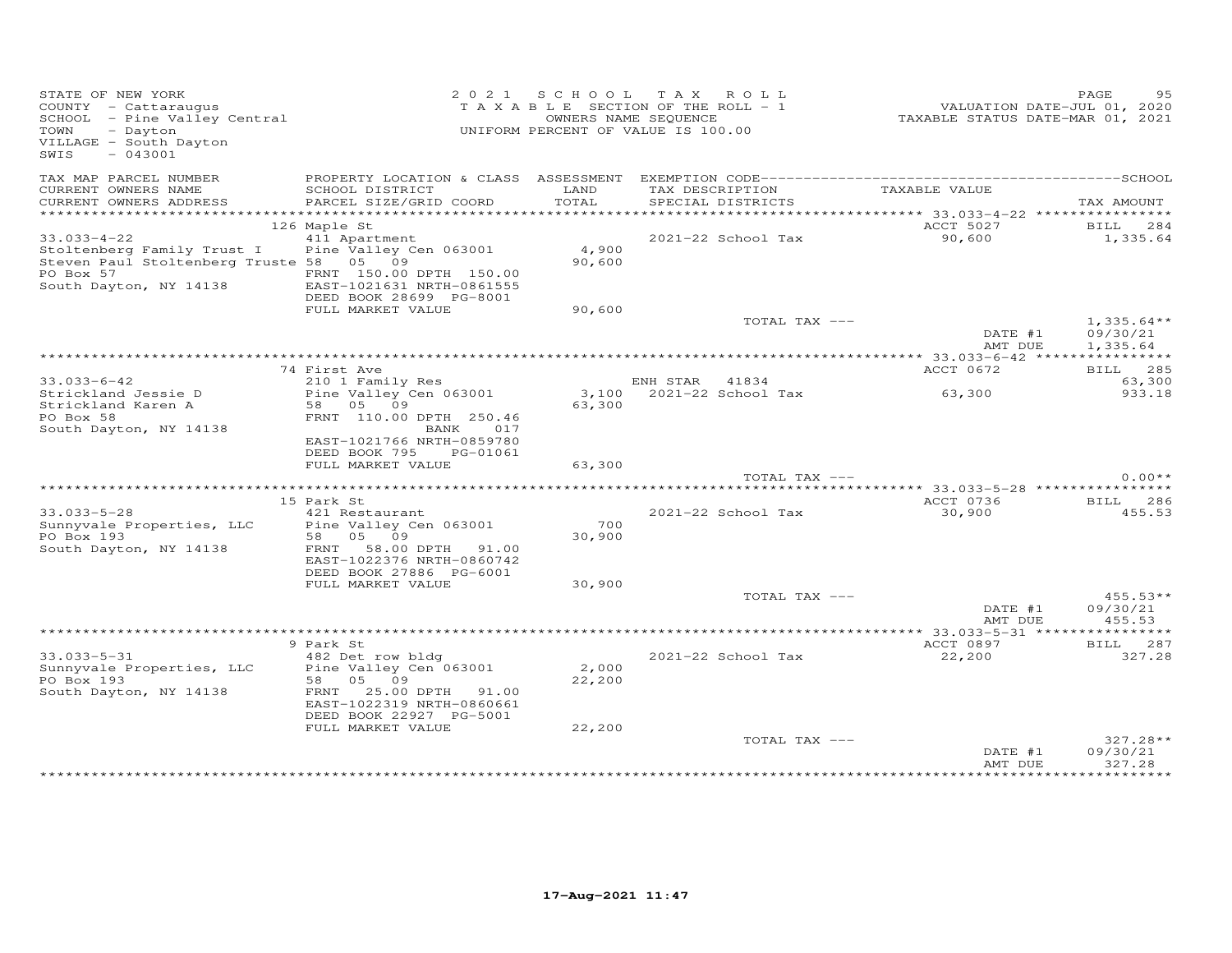| STATE OF NEW YORK<br>STATE OF NEW YORN<br>COUNTY - Cattaraugus<br>SCHOOL - Pine Valley Central<br>Distance<br>VILLAGE - South Dayton<br>$-043001$<br>SWIS |                                                                                                                                       |                 | 2021 SCHOOL TAX ROLL<br>TAXABLE SECTION OF THE ROLL - 1<br>OWNERS NAME SEQUENCE<br>UNIFORM PERCENT OF VALUE IS 100.00 |                    | PAGE<br>96                       |
|-----------------------------------------------------------------------------------------------------------------------------------------------------------|---------------------------------------------------------------------------------------------------------------------------------------|-----------------|-----------------------------------------------------------------------------------------------------------------------|--------------------|----------------------------------|
| TAX MAP PARCEL NUMBER<br>CURRENT OWNERS NAME<br>CURRENT OWNERS ADDRESS<br>*************************                                                       | SCHOOL DISTRICT<br>PARCEL SIZE/GRID COORD                                                                                             | LAND<br>TOTAL   | TAX DESCRIPTION<br>SPECIAL DISTRICTS                                                                                  | TAXABLE VALUE      | TAX AMOUNT                       |
|                                                                                                                                                           | 67 First Ave                                                                                                                          |                 |                                                                                                                       | ACCT 0791          | BILL 288                         |
| $33.033 - 6 - 34$<br>Swank Katarina S<br>67 Frist Ave<br>South Dayton, NY 14138                                                                           | 210 1 Family Res<br>Pine Valley Cen 063001<br>58 05 09<br>FRNT 50.00 DPTH 149.00<br>EAST-1021469 NRTH-0859776<br>DEED BOOK 24485 PG-2 | 1,400<br>40,500 | 2021-22 School Tax                                                                                                    | 40,500             | 597.06                           |
|                                                                                                                                                           | FULL MARKET VALUE                                                                                                                     | 40,500          | TOTAL TAX ---                                                                                                         |                    | 597.06**                         |
|                                                                                                                                                           |                                                                                                                                       |                 |                                                                                                                       | DATE #1<br>AMT DUE | 09/30/21<br>597.06               |
|                                                                                                                                                           |                                                                                                                                       |                 |                                                                                                                       |                    |                                  |
| $33.025 - 1 - 2.2$                                                                                                                                        | 191 Main St<br>210 1 Family Res                                                                                                       |                 | BAS STAR 41854                                                                                                        | ACCT 1176          | BILL 289<br>30,850               |
| Swanson Kevin R<br>Swanson Kellie                                                                                                                         | Pine Valley Cen 063001<br>58 05 09                                                                                                    | 84,300          | 17,000 2021-22 School Tax                                                                                             | 84,300             | 1,242.76                         |
| 191 Main St<br>South Dayton, NY 14138                                                                                                                     | Inc $33.002 - 1 - 26$ (1A)<br>ACRES<br>2.85 BANK<br>017<br>EAST-1021447 NRTH-0863636<br>DEED BOOK 884<br>PG-01141                     |                 |                                                                                                                       |                    |                                  |
|                                                                                                                                                           | FULL MARKET VALUE                                                                                                                     | 84,300          |                                                                                                                       |                    |                                  |
|                                                                                                                                                           |                                                                                                                                       |                 | TOTAL TAX ---                                                                                                         | DATE #1<br>AMT DUE | 787.97**<br>09/30/21<br>787.97   |
|                                                                                                                                                           |                                                                                                                                       |                 |                                                                                                                       |                    |                                  |
|                                                                                                                                                           | 217 Pine St                                                                                                                           |                 |                                                                                                                       | ACCT 0638          | BILL 290                         |
| $33.033 - 5 - 46$<br>Syracuse Jason M<br>518 Maple Ave                                                                                                    | 421 Restaurant<br>Pine Valley Cen 063001<br>58 05 09                                                                                  | 1,300<br>47,300 | 2021-22 School Tax                                                                                                    | 47,300             | 697.30                           |
| Cherry Creek, NY 14723                                                                                                                                    | FRNT 53.67 DPTH 150.00<br>EAST-1021998 NRTH-0860578<br>DEED BOOK 20200 PG-8889                                                        |                 |                                                                                                                       |                    |                                  |
|                                                                                                                                                           | FULL MARKET VALUE                                                                                                                     | 47,300          |                                                                                                                       |                    |                                  |
|                                                                                                                                                           |                                                                                                                                       |                 | TOTAL TAX ---                                                                                                         | DATE #1<br>AMT DUE | $697.30**$<br>09/30/21<br>697.30 |
|                                                                                                                                                           |                                                                                                                                       |                 |                                                                                                                       |                    |                                  |
|                                                                                                                                                           | 12 Third St                                                                                                                           |                 |                                                                                                                       | ACCT 0673          | BILL 291                         |
| $33.025 - 1 - 16$<br>Szymanski Deborah S<br>PO Box 304                                                                                                    | 210 1 Family Res<br>Pine Valley Cen 063001<br>58 05 09                                                                                | 57,200          | BAS STAR 41854<br>2,100 2021-22 School Tax                                                                            | 57,200             | 30,850<br>843.25                 |
| South Dayton, NY 14138                                                                                                                                    | FRNT 75.00 DPTH 150.00<br>EAST-1021572 NRTH-0862257<br>DEED BOOK 894<br>PG-00938                                                      |                 |                                                                                                                       |                    |                                  |
|                                                                                                                                                           | FULL MARKET VALUE                                                                                                                     | 57,200          |                                                                                                                       |                    |                                  |
|                                                                                                                                                           |                                                                                                                                       |                 | TOTAL TAX ---                                                                                                         | DATE #1<br>AMT DUE | 388.46**<br>09/30/21<br>388.46   |
|                                                                                                                                                           |                                                                                                                                       |                 |                                                                                                                       |                    | ********                         |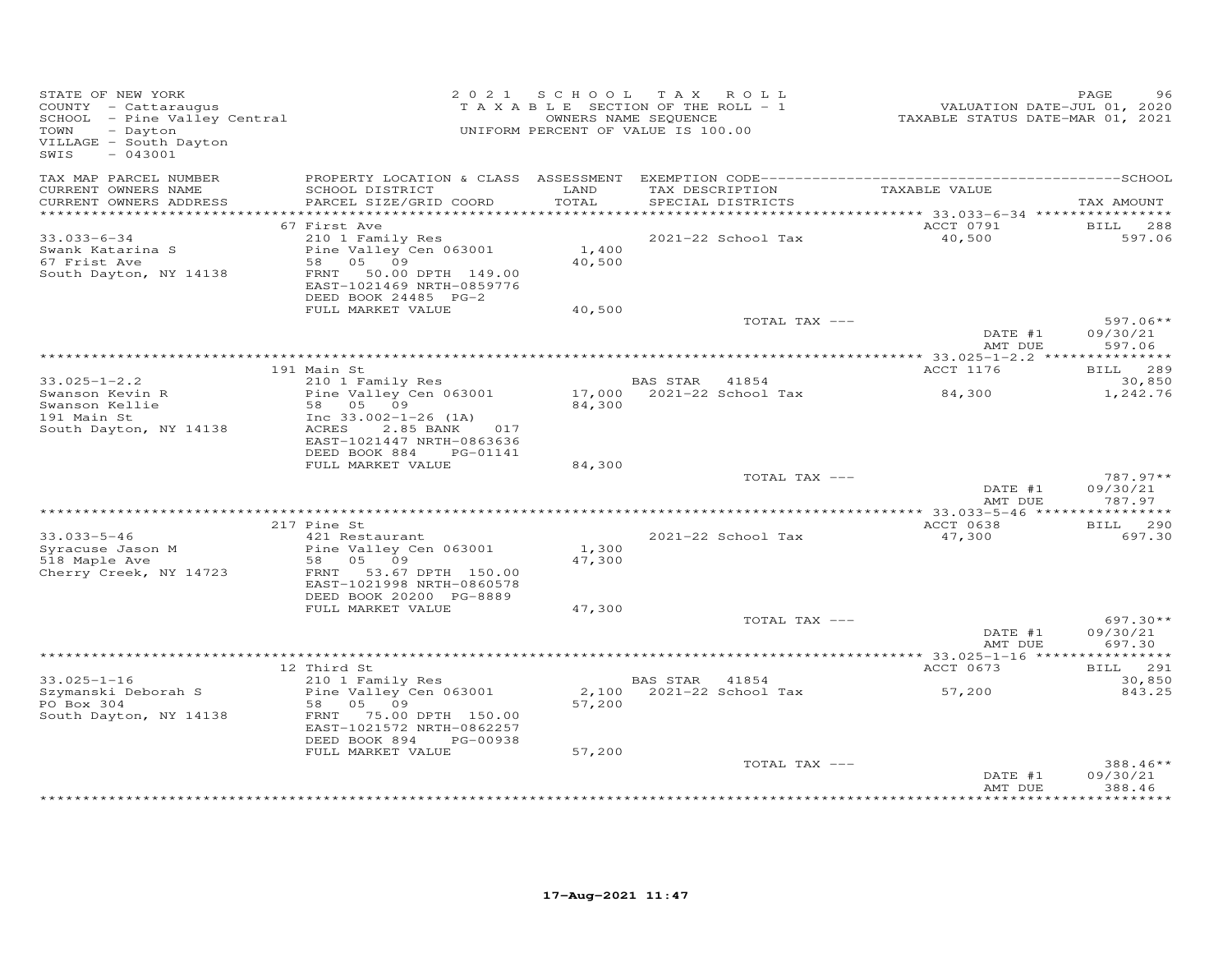| STATE OF NEW YORK<br>COUNTY - Cattaraugus<br>SCHOOL - Pine Valley Central<br>TOWN<br>- Dayton<br>VILLAGE - South Dayton<br>SWIS<br>$-043001$                   |                                                                                                                                                                                        | 2021 SCHOOL<br>T A X A B L E SECTION OF THE ROLL - 1<br>UNIFORM PERCENT OF VALUE IS 100.00 | T A X<br>OWNERS NAME SEQUENCE | ROLL                        | TAXABLE STATUS DATE-MAR 01, 2021                                                 | 97<br>PAGE<br>VALUATION DATE-JUL 01, 2020 |
|----------------------------------------------------------------------------------------------------------------------------------------------------------------|----------------------------------------------------------------------------------------------------------------------------------------------------------------------------------------|--------------------------------------------------------------------------------------------|-------------------------------|-----------------------------|----------------------------------------------------------------------------------|-------------------------------------------|
| TAX MAP PARCEL NUMBER<br>CURRENT OWNERS NAME<br>CURRENT OWNERS ADDRESS<br>**********************                                                               | PROPERTY LOCATION & CLASS ASSESSMENT<br>SCHOOL DISTRICT<br>PARCEL SIZE/GRID COORD                                                                                                      | LAND<br>TOTAL<br>* * * * * * * * * *                                                       | TAX DESCRIPTION               | SPECIAL DISTRICTS           | TAXABLE VALUE<br>********************************** 33.025–1–19 **************** | TAX AMOUNT                                |
| $33.025 - 1 - 19$<br>Szymanski Derek<br>PO Box 141<br>South Dayton, NY 14138                                                                                   | 111 Prospect St<br>210 1 Family Res<br>Pine Valley Cen 063001<br>58<br>05 09<br>FRNT<br>75.00 DPTH 150.00<br>EAST-1021642 NRTH-0862161<br>DEED BOOK 28265 PG-4001<br>FULL MARKET VALUE | 2,100<br>52,300<br>52,300                                                                  |                               | 2021-22 School Tax          | ACCT 0844<br>52,300                                                              | <b>BILL</b><br>292<br>771.01              |
|                                                                                                                                                                |                                                                                                                                                                                        |                                                                                            |                               | TOTAL TAX ---               | DATE #1                                                                          | $771.01**$<br>09/30/21<br>771.01          |
|                                                                                                                                                                | Oaks Rd                                                                                                                                                                                |                                                                                            |                               |                             | AMT DUE<br>ACCT 1254                                                             | BILL 293                                  |
| $33.033 - 1 - 3.4$<br>T & M Dye Family Trust I<br>King, Rebecca & Jennifer Jo Dy 58-05-09<br>7 Allegany Rd<br>South Dayton, NY 14138                           | 105 Vac farmland<br>Pine Valley Cen 063001<br>ACRES<br>4.25<br>EAST-1019474 NRTH-0861039<br>DEED BOOK 30518 PG-9001<br>FULL MARKET VALUE                                               | 7,200<br>7,200                                                                             | AG DIST                       | 41720<br>2021-22 School Tax | 3,088                                                                            | 4,112<br>45.52                            |
| MAY BE SUBJECT TO PAYMENT<br>UNDER AGDIST LAW TIL 2025                                                                                                         |                                                                                                                                                                                        | 7,200                                                                                      |                               | TOTAL TAX ---               | DATE #1<br>AMT DUE                                                               | $45.52**$<br>09/30/21<br>45.52            |
|                                                                                                                                                                |                                                                                                                                                                                        |                                                                                            |                               |                             |                                                                                  |                                           |
| $33.041 - 1 - 1.2$                                                                                                                                             | 7 Allegany Rd<br>210 1 Family Res                                                                                                                                                      |                                                                                            | BAS STAR 41854                |                             | ACCT 0993                                                                        | BILL 294<br>30,850                        |
| T & M Dye Family Trust I<br>King, Rebecca & Jennifer Jo Dy 58<br>7 Allegany Rd<br>South Dayton, NY 14138                                                       | Pine Valley Cen 063001<br>05 09<br>ACRES<br>1.31<br>EAST-1020133 NRTH-0858806                                                                                                          | 15,400<br>76,700                                                                           |                               | 2021-22 School Tax          | 76,700                                                                           | 1,130.72                                  |
|                                                                                                                                                                | DEED BOOK 788<br>PG-00372<br>FULL MARKET VALUE                                                                                                                                         | 76,700                                                                                     |                               | TOTAL TAX ---               | DATE #1                                                                          | $675.93**$<br>09/30/21                    |
|                                                                                                                                                                |                                                                                                                                                                                        |                                                                                            |                               |                             | AMT DUE                                                                          | 675.93                                    |
| $33.041 - 1 - 1.4$<br>T & M Dye Family Trust I<br>King, Rebecca & Jennifer Jo Dy 57 05<br>7 Allegany Rd<br>South Dayton, NY 14138<br>MAY BE SUBJECT TO PAYMENT | Mill St<br>105 Vac farmland<br>Pine Valley Cen 063001<br>09<br>ACRES<br>3.65<br>EAST-1022494 NRTH-0858542<br>DEED BOOK 30518 PG-9001<br>FULL MARKET VALUE                              | 5,700<br>5,700<br>5,700                                                                    | AG DIST                       | 41720<br>2021-22 School Tax | ACCT 1206<br>1,580                                                               | 295<br><b>BILL</b><br>4,120<br>23.29      |
| UNDER AGDIST LAW TIL 2025                                                                                                                                      |                                                                                                                                                                                        |                                                                                            |                               | TOTAL TAX ---               | DATE #1                                                                          | $23.29**$<br>09/30/21                     |
|                                                                                                                                                                |                                                                                                                                                                                        |                                                                                            |                               |                             | AMT DUE                                                                          | 23.29<br>********                         |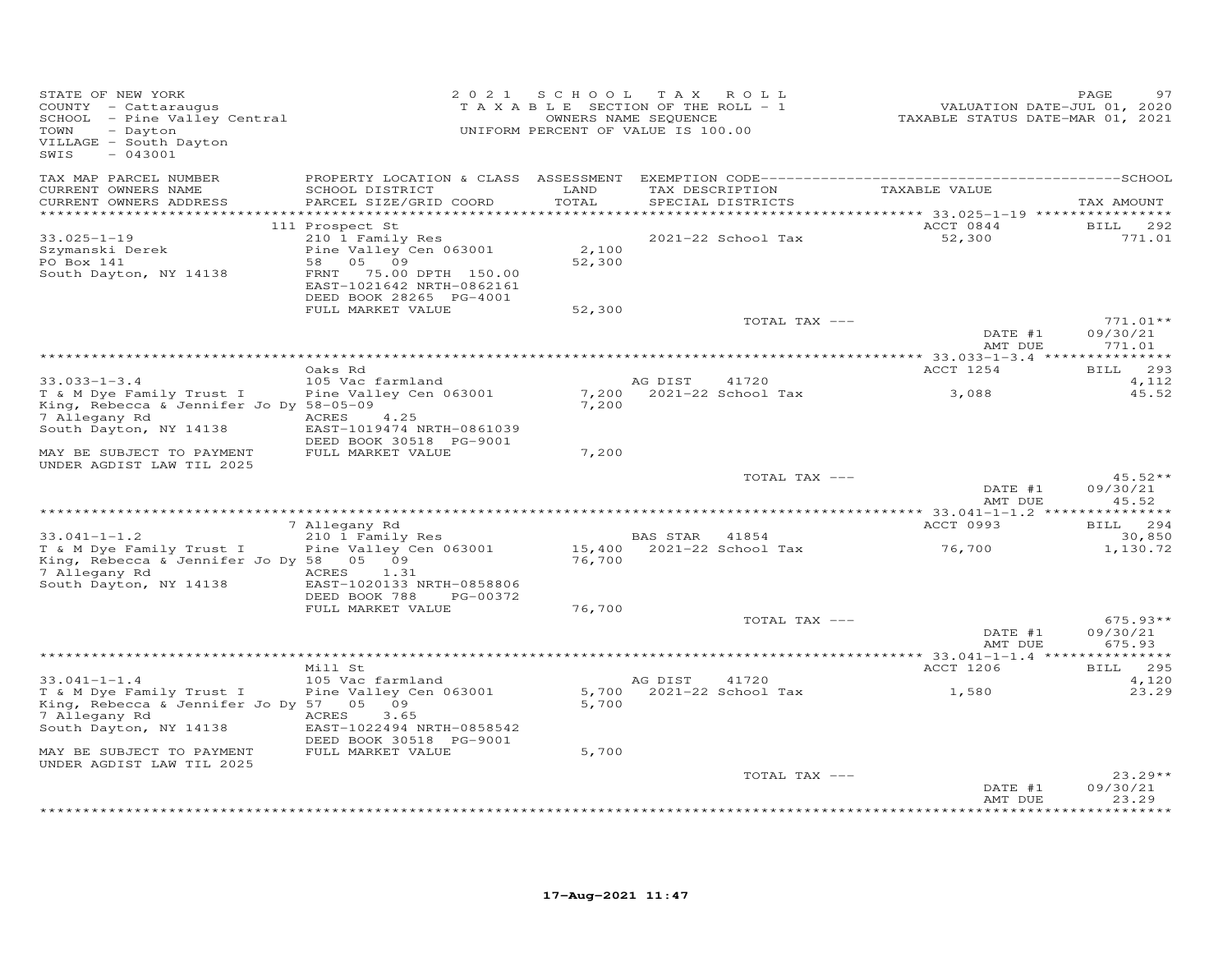| STATE OF NEW YORK<br>- Dayton<br>TOWN<br>VILLAGE - South Dayton<br>$-043001$<br>SWIS                                                         |                                                                                    | 2021 SCHOOL TAX ROLL<br>TAXABLE SECTION OF THE ROLL - 1<br>OWNERS NAME SEQUENCE<br>UNIFORM PERCENT OF VALUE IS 100.00 |                |                                      | VALUATION DATE-JUL V., -<br>TAXABLE STATUS DATE-MAR 01, 2021 | PAGE<br>98                       |
|----------------------------------------------------------------------------------------------------------------------------------------------|------------------------------------------------------------------------------------|-----------------------------------------------------------------------------------------------------------------------|----------------|--------------------------------------|--------------------------------------------------------------|----------------------------------|
| TAX MAP PARCEL NUMBER<br>CURRENT OWNERS NAME<br>CURRENT OWNERS ADDRESS                                                                       | SCHOOL DISTRICT<br>PARCEL SIZE/GRID COORD                                          | LAND<br>TOTAL                                                                                                         |                | TAX DESCRIPTION<br>SPECIAL DISTRICTS | TAXABLE VALUE                                                | TAX AMOUNT                       |
|                                                                                                                                              |                                                                                    |                                                                                                                       |                |                                      |                                                              |                                  |
|                                                                                                                                              | 46 Maple St                                                                        |                                                                                                                       |                |                                      | ACCT 0879                                                    | <b>BILL</b> 296                  |
| $33.034 - 1 - 6$                                                                                                                             | 210 1 Family Res<br>ZIO I Family Res<br>Pine Valley Cen 063001                     |                                                                                                                       | ENH STAR 41834 |                                      | 49,300                                                       | 49,300                           |
| Tabak Gerd W<br>Tabak Kathy A<br>PO Box 66                                                                                                   | 58 05 09<br>FRNT 100.00 DPTH 150.00                                                | 49,300                                                                                                                |                | $1,400$ $2021-22$ School Tax         |                                                              | 726.79                           |
| South Dayton, NY 14138                                                                                                                       | EAST-1022321 NRTH-0861063<br>DEED BOOK 762<br>PG-00366<br>FULL MARKET VALUE        | 49,300                                                                                                                |                |                                      |                                                              |                                  |
|                                                                                                                                              |                                                                                    |                                                                                                                       |                | TOTAL TAX ---                        |                                                              | $0.00**$                         |
|                                                                                                                                              |                                                                                    |                                                                                                                       |                |                                      |                                                              | BILL 297                         |
| $33.034 - 1 - 7$                                                                                                                             | 48 Maple St<br>210 1 Family Res                                                    |                                                                                                                       | BAS STAR 41854 |                                      | ACCT 1299                                                    | 30,850                           |
| Tabak Heath G<br>PO Boy 431                                                                                                                  | Pine Valley Cen 063001                                                             |                                                                                                                       |                |                                      | 1,700 2021-22 School Tax 41,000                              | 604.43                           |
| PO Box 431                                                                                                                                   | 58 05 09                                                                           | 41,000                                                                                                                |                |                                      |                                                              |                                  |
| South Dayton, NY 14138                                                                                                                       | 60.00 DPTH 150.00<br>FRNT<br>EAST-1022275 NRTH-0861094<br>DEED BOOK 00992 PG-00539 |                                                                                                                       |                |                                      |                                                              |                                  |
|                                                                                                                                              | FULL MARKET VALUE                                                                  | 41,000                                                                                                                |                |                                      |                                                              |                                  |
|                                                                                                                                              |                                                                                    |                                                                                                                       |                | TOTAL TAX ---                        | DATE #1<br>AMT DUE                                           | $149.63**$<br>09/30/21<br>149.63 |
|                                                                                                                                              |                                                                                    |                                                                                                                       |                |                                      |                                                              |                                  |
|                                                                                                                                              | 409 Pine St                                                                        |                                                                                                                       |                |                                      | ACCT 0656                                                    | BILL 298                         |
| $33.033 - 3 - 31$                                                                                                                            | 210 1 Family Res                                                                   | 1,400                                                                                                                 |                | 2021-22 School Tax                   | 36,700                                                       | 541.04                           |
| Tabak Kathy                                                                                                                                  | Pine Valley Cen 063001                                                             | 36,700                                                                                                                |                |                                      |                                                              |                                  |
|                                                                                                                                              |                                                                                    |                                                                                                                       |                |                                      |                                                              |                                  |
|                                                                                                                                              |                                                                                    |                                                                                                                       |                |                                      |                                                              |                                  |
| 2007 March 1990<br>Tabak Richard J<br>46 Maple St<br>PO Box 66<br>South Dayton, NY 14138<br>South Dayton, NY 14138<br>DEED BOOK 20210 PG-863 | FULL MARKET VALUE                                                                  | 36,700                                                                                                                |                |                                      |                                                              |                                  |
| PRIOR OWNER ON 3/01/2021                                                                                                                     |                                                                                    |                                                                                                                       |                |                                      |                                                              |                                  |
| Tabak Kathy                                                                                                                                  |                                                                                    |                                                                                                                       |                | TOTAL TAX ---                        |                                                              | $541.04**$                       |
|                                                                                                                                              |                                                                                    |                                                                                                                       |                |                                      | DATE #1<br>AMT DUE                                           | 09/30/21<br>541.04               |
|                                                                                                                                              |                                                                                    |                                                                                                                       |                |                                      | *********** 33.033-4-4 *****                                 | ***********                      |
| $33.033 - 4 - 4$                                                                                                                             | 18 Cherry St<br>210 1 Family Res                                                   |                                                                                                                       | BAS STAR 41854 |                                      | ACCT 0753                                                    | BILL 299<br>30,850               |
| Thompson Andrea J<br>PO Box 371                                                                                                              | Pine Valley Cen 063001<br>58 05 09                                                 | 74,000                                                                                                                |                | 3,500 2021-22 School Tax             | 74,000                                                       | 1,090.92                         |
| South Dayton, NY 14138                                                                                                                       | FRNT 125.00 DPTH 150.00<br>EAST-1021987 NRTH-0861736                               |                                                                                                                       |                |                                      |                                                              |                                  |
| PRIOR OWNER ON 3/01/2021 DEED BOOK 01017 PG-00956<br>Partyka Andrea J FULL MARKET VALUE                                                      |                                                                                    |                                                                                                                       |                |                                      |                                                              |                                  |
|                                                                                                                                              |                                                                                    | 74,000                                                                                                                |                | TOTAL TAX ---                        | DATE #1                                                      | 636.12**<br>09/30/21             |
|                                                                                                                                              |                                                                                    |                                                                                                                       |                |                                      | AMT DUE                                                      | 636.12                           |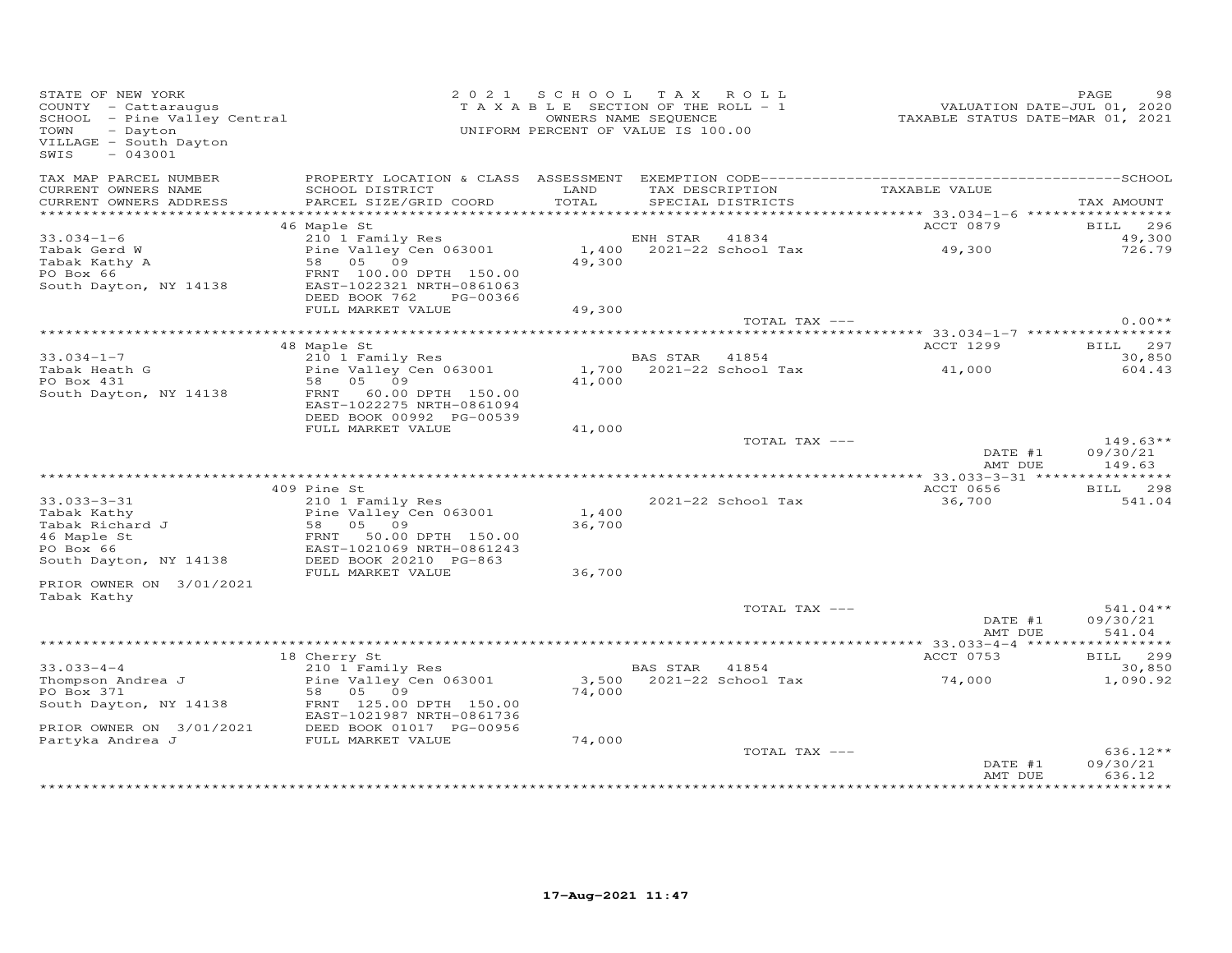| STATE OF NEW YORK<br>COUNTY - Cattaraugus<br>SCHOOL - Pine Valley Central<br>TOWN<br>- Dayton<br>VILLAGE - South Dayton<br>$-043001$<br>SWIS |                                                                                                                                                                                      |                           | 2021 SCHOOL TAX ROLL<br>TAXABLE SECTION OF THE ROLL - 1<br>OWNERS NAME SEQUENCE<br>UNIFORM PERCENT OF VALUE IS 100.00 | VALUATION DATE-JUL 01, 2020<br>TAXABLE STATUS DATE-MAR 01, 2021 | PAGE<br>99                           |
|----------------------------------------------------------------------------------------------------------------------------------------------|--------------------------------------------------------------------------------------------------------------------------------------------------------------------------------------|---------------------------|-----------------------------------------------------------------------------------------------------------------------|-----------------------------------------------------------------|--------------------------------------|
| TAX MAP PARCEL NUMBER<br>CURRENT OWNERS NAME<br>CURRENT OWNERS ADDRESS<br>***********************                                            | SCHOOL DISTRICT<br>PARCEL SIZE/GRID COORD                                                                                                                                            | LAND<br>TOTAL             | TAX DESCRIPTION TAXABLE VALUE<br>SPECIAL DISTRICTS                                                                    |                                                                 | TAX AMOUNT                           |
| $33.033 - 5 - 20$<br>Tore Realty Holdings LLC<br>440 E Sanford Blvd Unit 3722<br>Mt. Vernon, NY 10553                                        | First St & Maple St<br>312 Vac w/imprv<br>Pine Valley Cen 063001<br>58 05 09<br>FRNT 150.00 DPTH 150.00<br>EAST-1022115 NRTH-0860946<br>DEED BOOK 22186 PG-5001<br>FULL MARKET VALUE | 4,200<br>11,800<br>11,800 | 2021-22 School Tax                                                                                                    | ACCT 5024<br>11,800                                             | <b>BILL</b><br>300<br>173.96         |
|                                                                                                                                              |                                                                                                                                                                                      |                           | TOTAL TAX ---                                                                                                         | DATE #1<br>AMT DUE                                              | $173.96**$<br>09/30/21<br>173.96     |
|                                                                                                                                              |                                                                                                                                                                                      |                           |                                                                                                                       |                                                                 |                                      |
|                                                                                                                                              | 222 Pine St                                                                                                                                                                          |                           |                                                                                                                       | ACCT 5030                                                       | BILL 301                             |
| $33.033 - 5 - 51$<br>Tore Realty Holdings LLC<br>440 E Sanford Blvd Unit 3722<br>Mt. Vernon, NY 10553                                        | 464 Office bldg.<br>Pine Valley Cen 063001<br>58 05 09<br>39.00 DPTH 150.00<br>FRNT<br>EAST-1022033 NRTH-0860820<br>DEED BOOK 22186 PG-5001                                          | 1,000<br>26,800           | 2021-22 School Tax                                                                                                    | 26,800                                                          | 395.09                               |
|                                                                                                                                              | FULL MARKET VALUE                                                                                                                                                                    | 26,800                    |                                                                                                                       |                                                                 |                                      |
|                                                                                                                                              |                                                                                                                                                                                      |                           | TOTAL TAX ---                                                                                                         | DATE #1<br>AMT DUE                                              | $395.09**$<br>09/30/21<br>395.09     |
|                                                                                                                                              |                                                                                                                                                                                      |                           |                                                                                                                       |                                                                 |                                      |
|                                                                                                                                              | 111 Cherry St                                                                                                                                                                        |                           |                                                                                                                       | ACCT 0873                                                       | BILL 302                             |
| $33.033 - 3 - 13$<br>Troutman Richard L<br>Troutman Jill M<br>111 Cherry St<br>PO Box 492<br>South Dayton, NY 14138                          | 210 1 Family Res<br>Pine Valley Cen 063001<br>58 05 09<br>FRNT 100.00 DPTH 150.00<br>BANK<br>081<br>EAST-1021450 NRTH-0861868<br>DEED BOOK 1431 PG-7002                              | 60,800                    | BAS STAR 41854<br>2,800 2021-22 School Tax                                                                            | 60,800                                                          | 30,850<br>896.32                     |
|                                                                                                                                              | FULL MARKET VALUE                                                                                                                                                                    | 60,800                    |                                                                                                                       |                                                                 |                                      |
|                                                                                                                                              |                                                                                                                                                                                      |                           | TOTAL TAX ---                                                                                                         | DATE #1<br>AMT DUE                                              | $441.53**$<br>09/30/21<br>441.53     |
|                                                                                                                                              |                                                                                                                                                                                      |                           |                                                                                                                       |                                                                 |                                      |
| $33.034 - 2 - 5$<br>Tyma Linda<br>Tyma Richard L Sr<br>PO Box 17<br>South Dayton, NY 14138                                                   | 206 Mill St<br>210 1 Family Res<br>Pine Valley Cen 063001<br>09<br>58 05<br>FRNT 120.00 DPTH 125.00<br>EAST-1023062 NRTH-0860532<br>DEED BOOK 833<br>PG-625                          | 3,400<br>109,600          | 2021-22 School Tax                                                                                                    | ACCT 0913<br>109,600                                            | 303<br><b>BILL</b><br>1,615.74       |
|                                                                                                                                              | FULL MARKET VALUE                                                                                                                                                                    | 109,600                   | TOTAL TAX ---                                                                                                         | DATE #1<br>AMT DUE                                              | $1,615.74**$<br>09/30/21<br>1,615.74 |
|                                                                                                                                              |                                                                                                                                                                                      |                           |                                                                                                                       |                                                                 | · * * * * * * * * *                  |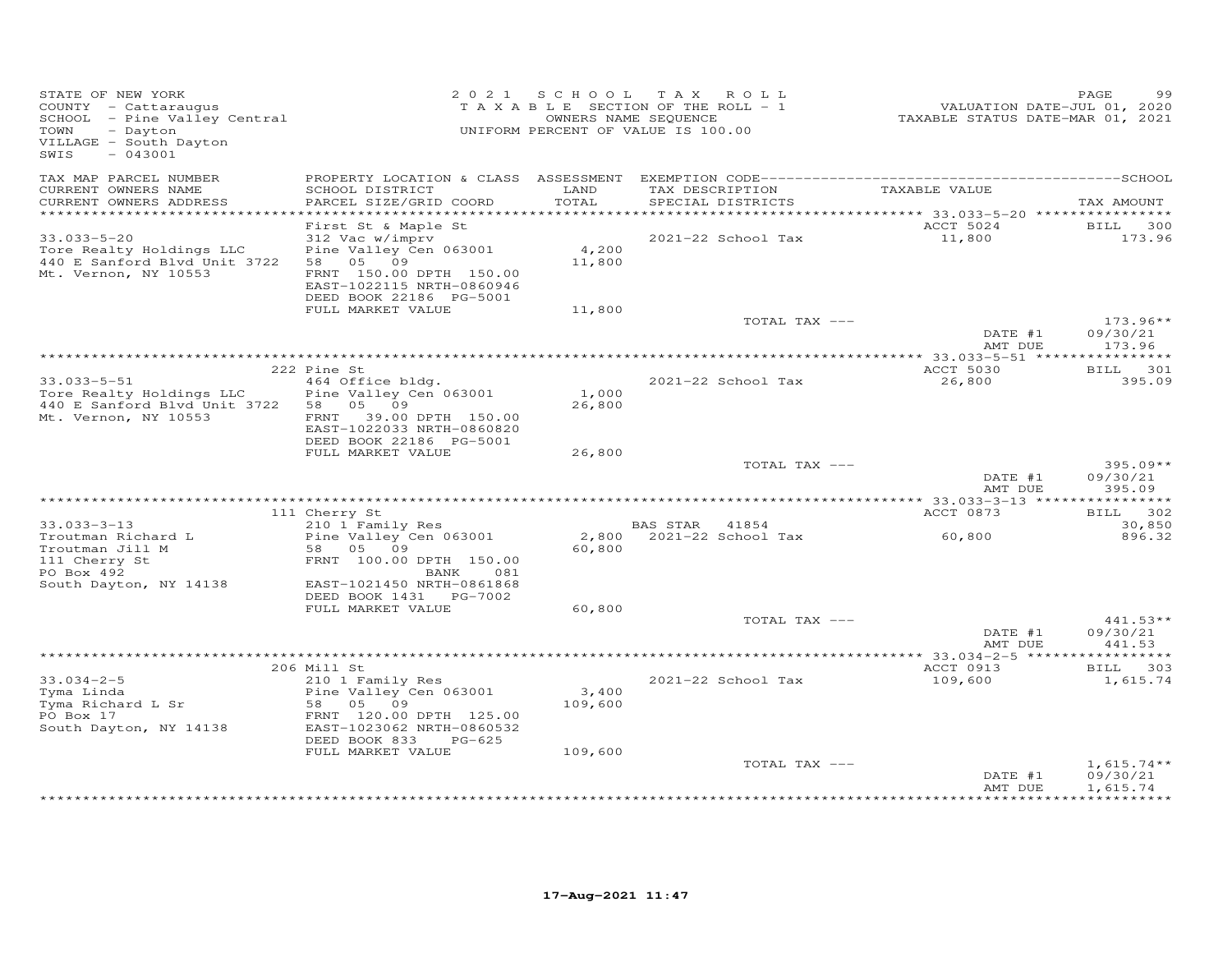| STATE OF NEW YORK<br>STATE OF NEW IONN<br>COUNTY - Cattaraugus<br>SCHOOL - Pine Valley Central<br>- Dayton<br>TOWN<br>VILLAGE - South Dayton<br>$-043001$<br>SWIS |                                                      |                  | 2021 SCHOOL TAX ROLL<br>T A X A B L E SECTION OF THE ROLL - 1<br>OWNERS NAME SEQUENCE<br>UNIFORM PERCENT OF VALUE IS 100.00 | VALUATION DATE-JUL 01, 2020<br>TAXABLE STATUS DATE-MAR 01, 2021 | 100<br>PAGE              |
|-------------------------------------------------------------------------------------------------------------------------------------------------------------------|------------------------------------------------------|------------------|-----------------------------------------------------------------------------------------------------------------------------|-----------------------------------------------------------------|--------------------------|
| TAX MAP PARCEL NUMBER<br>CURRENT OWNERS NAME<br>CURRENT OWNERS ADDRESS                                                                                            | SCHOOL DISTRICT<br>PARCEL SIZE/GRID COORD            | LAND<br>TOTAL    | TAX DESCRIPTION<br>SPECIAL DISTRICTS                                                                                        | TAXABLE VALUE                                                   | TAX AMOUNT               |
|                                                                                                                                                                   |                                                      |                  |                                                                                                                             |                                                                 |                          |
|                                                                                                                                                                   | 73 Pine St                                           |                  |                                                                                                                             | ACCT 1134                                                       | BILL 304                 |
| $33.034 - 3 - 21.2$                                                                                                                                               | 210 1 Family Res                                     |                  | 2021-22 School Tax                                                                                                          | 76,700                                                          | 1,130.72                 |
| VanHorn Todd<br>PO Box 97                                                                                                                                         | Pine Valley Cen 063001                               | 15,600<br>76,700 |                                                                                                                             |                                                                 |                          |
| South Dayton, NY 14138                                                                                                                                            | 58 05 09<br>ACRES<br>1.20 BANK<br>017                |                  |                                                                                                                             |                                                                 |                          |
|                                                                                                                                                                   | EAST-1022708 NRTH-0859973<br>DEED BOOK 29313 PG-6002 |                  |                                                                                                                             |                                                                 |                          |
|                                                                                                                                                                   | FULL MARKET VALUE                                    | 76,700           |                                                                                                                             |                                                                 |                          |
|                                                                                                                                                                   |                                                      |                  | TOTAL TAX ---                                                                                                               | DATE #1                                                         | $1,130.72**$<br>09/30/21 |
|                                                                                                                                                                   |                                                      |                  |                                                                                                                             | AMT DUE                                                         | 1,130.72                 |
|                                                                                                                                                                   | 108 Pine St                                          |                  |                                                                                                                             | ACCT 0875                                                       | BILL 305                 |
| $33.034 - 3 - 8$                                                                                                                                                  | 230 3 Family Res                                     |                  | 2021-22 School Tax                                                                                                          | 70,900                                                          | 1,045.22                 |
| Volk Rodney                                                                                                                                                       | Pine Valley Cen 063001                               | 5,600            |                                                                                                                             |                                                                 |                          |
| PO Box 182                                                                                                                                                        | 58 05 09                                             | 70,900           |                                                                                                                             |                                                                 |                          |
| South Dayton, NY 14138                                                                                                                                            | FRNT 200.00 DPTH 80.00<br>EAST-1022634 NRTH-0860353  |                  |                                                                                                                             |                                                                 |                          |
|                                                                                                                                                                   | DEED BOOK 694 PG-00881<br>FULL MARKET VALUE          | 70,900           |                                                                                                                             |                                                                 |                          |
|                                                                                                                                                                   |                                                      |                  | TOTAL TAX ---                                                                                                               |                                                                 | $1,045.22**$             |
|                                                                                                                                                                   |                                                      |                  |                                                                                                                             | DATE #1<br>AMT DUE                                              | 09/30/21<br>1,045.22     |
|                                                                                                                                                                   |                                                      |                  |                                                                                                                             |                                                                 |                          |
|                                                                                                                                                                   | 121 Oak St<br>210 1 Family Res                       |                  |                                                                                                                             | ACCT 0915                                                       | BILL 306<br>412.78       |
| $33.033 - 6 - 36$                                                                                                                                                 | Pine Valley Cen 063001                               | 1,700            | 2021-22 School Tax                                                                                                          | 28,000                                                          |                          |
|                                                                                                                                                                   | Pine $var_{1}$<br>58 05 09                           | 28,000           |                                                                                                                             |                                                                 |                          |
| Walker James E<br>Walker Susan E<br>2908 Route 39                                                                                                                 | FRNT 60.00 DPTH 150.00                               |                  |                                                                                                                             |                                                                 |                          |
| Forestville, NY 14062                                                                                                                                             | EAST-1022023 NRTH-0860181                            |                  |                                                                                                                             |                                                                 |                          |
|                                                                                                                                                                   | DEED BOOK 20190 PG-2583<br>FULL MARKET VALUE         | 28,000           |                                                                                                                             |                                                                 |                          |
|                                                                                                                                                                   |                                                      |                  | TOTAL TAX ---                                                                                                               |                                                                 | $412.78**$               |
|                                                                                                                                                                   |                                                      |                  |                                                                                                                             | DATE #1                                                         | 09/30/21                 |
|                                                                                                                                                                   |                                                      |                  |                                                                                                                             | AMT DUE                                                         | 412.78                   |
|                                                                                                                                                                   |                                                      |                  |                                                                                                                             |                                                                 |                          |
|                                                                                                                                                                   | Oak St.<br>310 Res Vac                               |                  | 2021-22 School Tax                                                                                                          | ACCT 0884<br>1,800                                              | BILL 307<br>26.54        |
|                                                                                                                                                                   | Pine Valley Cen 063001                               | 1,800            |                                                                                                                             |                                                                 |                          |
| 33.033-5-47<br>Walters Kenneth<br>Alters Jessie M                                                                                                                 | $58$ 05 09                                           | 1,800            |                                                                                                                             |                                                                 |                          |
| 136 Oak St                                                                                                                                                        | FRNT 66.00 DPTH 125.00                               |                  |                                                                                                                             |                                                                 |                          |
| South Dayton, NY 14138                                                                                                                                            | EAST-1021898 NRTH-0860483                            |                  |                                                                                                                             |                                                                 |                          |
|                                                                                                                                                                   | DEED BOOK 28842 PG-3001<br>FULL MARKET VALUE         | 1,800            |                                                                                                                             |                                                                 |                          |
|                                                                                                                                                                   |                                                      |                  | TOTAL TAX ---                                                                                                               |                                                                 | $26.54**$                |
|                                                                                                                                                                   |                                                      |                  |                                                                                                                             | DATE #1                                                         | 09/30/21                 |
|                                                                                                                                                                   |                                                      |                  |                                                                                                                             | AMT DUE                                                         | 26.54                    |
|                                                                                                                                                                   |                                                      |                  |                                                                                                                             |                                                                 |                          |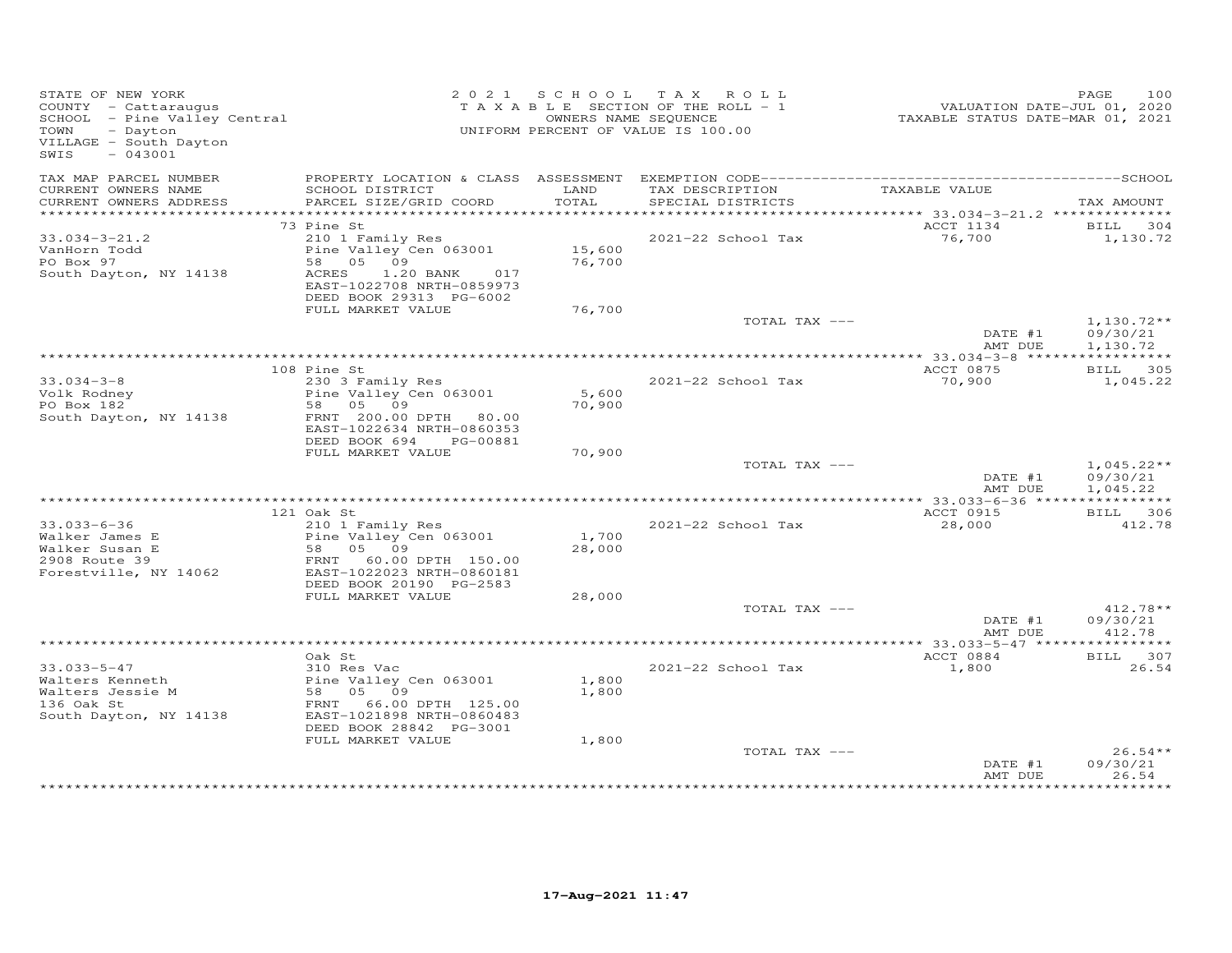| STATE OF NEW YORK<br>COUNTY - Cattaraugus<br>SCHOOL - Pine Valley Central<br>- Dayton<br>TOWN<br>VILLAGE - South Dayton<br>$-043001$<br>SWIS |                                                                                                                      | 2021 SCHOOL     | TAX ROLL<br>TAXABLE SECTION OF THE ROLL - 1<br>OWNERS NAME SEQUENCE<br>UNIFORM PERCENT OF VALUE IS 100.00 | VALUATION DATE-JUL 01, 2020<br>TAXABLE STATUS DATE-MAR 01, 2021 | 101<br>PAGE                          |
|----------------------------------------------------------------------------------------------------------------------------------------------|----------------------------------------------------------------------------------------------------------------------|-----------------|-----------------------------------------------------------------------------------------------------------|-----------------------------------------------------------------|--------------------------------------|
| TAX MAP PARCEL NUMBER<br>CURRENT OWNERS NAME<br>CURRENT OWNERS ADDRESS                                                                       | SCHOOL DISTRICT<br>PARCEL SIZE/GRID COORD                                                                            | LAND<br>TOTAL   | TAX DESCRIPTION<br>SPECIAL DISTRICTS                                                                      | TAXABLE VALUE                                                   | TAX AMOUNT                           |
|                                                                                                                                              |                                                                                                                      |                 |                                                                                                           |                                                                 |                                      |
|                                                                                                                                              | 136 Oak St                                                                                                           |                 |                                                                                                           | ACCT 0769                                                       | BILL 308                             |
| $33.033 - 5 - 49$                                                                                                                            | 210 1 Family Res                                                                                                     |                 | BAS STAR 41854                                                                                            |                                                                 | 30,850                               |
| Walters Kenneth<br>Walters Jessie M<br>136 Oak St<br>South Dayton, NY 14138                                                                  | Pine Valley Cen 063001<br>58 05 09<br>FRNT 132.00 DPTH 97.00<br>EAST-1021810 NRTH-0860529<br>DEED BOOK 28842 PG-3001 | 39,900          | 3,700 2021-22 School Tax                                                                                  | 39,900                                                          | 588.21                               |
|                                                                                                                                              | FULL MARKET VALUE                                                                                                    | 39,900          |                                                                                                           |                                                                 |                                      |
|                                                                                                                                              |                                                                                                                      |                 | TOTAL TAX ---                                                                                             | DATE #1<br>AMT DUE                                              | $133.42**$<br>09/30/21<br>133.42     |
|                                                                                                                                              |                                                                                                                      |                 |                                                                                                           |                                                                 |                                      |
|                                                                                                                                              | 18 Prospect St                                                                                                       |                 |                                                                                                           | ACCT 0898                                                       | BILL 309                             |
| $33.026 - 1 - 1$<br>Westlake Edgar George                                                                                                    | 210 1 Family Res<br>Pine Valley Cen 063001                                                                           | 18,400          | 2021-22 School Tax                                                                                        | 102,300                                                         | 1,508.12                             |
| PO Box 323                                                                                                                                   | 58 05 09                                                                                                             | 102,300         |                                                                                                           |                                                                 |                                      |
| South Dayton, NY 14138                                                                                                                       | ACRES 10.15 BANK<br>017<br>EAST-1022506 NRTH-0862322<br>DEED BOOK 28632 PG-8003                                      |                 |                                                                                                           |                                                                 |                                      |
|                                                                                                                                              | FULL MARKET VALUE                                                                                                    | 102,300         |                                                                                                           |                                                                 |                                      |
|                                                                                                                                              |                                                                                                                      |                 | TOTAL TAX ---                                                                                             | DATE #1<br>AMT DUE                                              | $1,508.12**$<br>09/30/21<br>1,508.12 |
|                                                                                                                                              |                                                                                                                      |                 |                                                                                                           |                                                                 |                                      |
|                                                                                                                                              | 226 Oak St                                                                                                           |                 |                                                                                                           | ACCT 0822                                                       | BILL 310                             |
| $33.033 - 5 - 1$<br>Westling Joseph                                                                                                          | 210 1 Family Res<br>Pine Valley Cen 063001                                                                           | 2,100           | BAS STAR 41854<br>2021-22 School Tax                                                                      | 30,200                                                          | 30,200<br>445.21                     |
| Westling Betty Jo<br>226 Oak St<br>PO Box 433                                                                                                | 58 05 09<br>58 05 09<br>FRNT 75.00 DPTH 125.00<br>FAST 1021183 NPTH 0860005<br>EAST-1021183 NRTH-0860995             | 30,200          |                                                                                                           |                                                                 |                                      |
| South Dayton, NY 14138                                                                                                                       | DEED BOOK 4829 PG-2001                                                                                               |                 |                                                                                                           |                                                                 |                                      |
|                                                                                                                                              | FULL MARKET VALUE                                                                                                    | 30,200          |                                                                                                           |                                                                 |                                      |
|                                                                                                                                              |                                                                                                                      |                 | TOTAL TAX ---                                                                                             |                                                                 | $0.00**$                             |
|                                                                                                                                              | 69 Pine St                                                                                                           |                 |                                                                                                           | ACCT 0660                                                       | BILL 311                             |
| $33.034 - 3 - 15$                                                                                                                            | 270 Mfg housing                                                                                                      |                 | 2021-22 School Tax                                                                                        | 30,400                                                          | 448.16                               |
| Wickmark Bradley E<br>Wickmark Janet L<br>11246 Leon Rd                                                                                      | Pine Valley Cen 063001<br>58 05 09<br>FRNT<br>55.50 DPTH 139.00                                                      | 1,600<br>30,400 |                                                                                                           |                                                                 |                                      |
| Cattaraugus, NY 14719                                                                                                                        | EAST-1022744 NRTH-0860059<br>DEED BOOK 8058<br>PG-2001<br>FULL MARKET VALUE                                          | 30,400          |                                                                                                           |                                                                 |                                      |
|                                                                                                                                              |                                                                                                                      |                 | TOTAL TAX ---                                                                                             | DATE #1<br>AMT DUE                                              | $448.16**$<br>09/30/21<br>448.16     |
|                                                                                                                                              |                                                                                                                      |                 |                                                                                                           |                                                                 |                                      |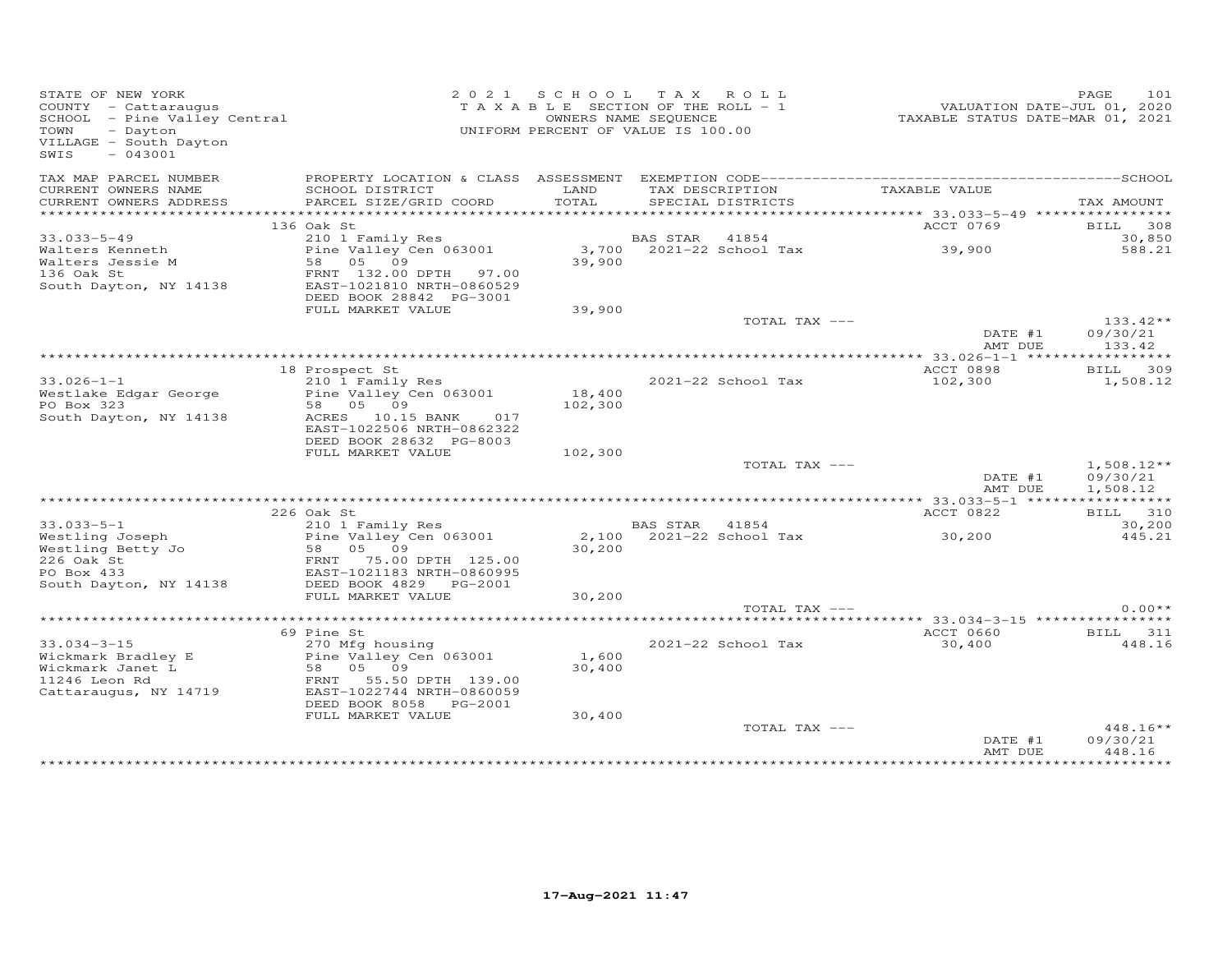| STATE OF NEW YORK<br>COUNTY - Cattaraugus<br>COUNTY – Cattaraugus<br>SCHOOL – Pine Valley Central<br>TOWN – Davton<br>TOWN<br>- Dayton<br>VILLAGE - South Dayton<br>$-043001$<br>SWIS |                                                                                                                                            |                 | 2021 SCHOOL TAX ROLL<br>TAXABLE SECTION OF THE ROLL - 1<br>OWNERS NAME SEQUENCE<br>UNIFORM PERCENT OF VALUE IS 100.00 | VALUATION DATE-JUL 01, 2020<br>TAXABLE STATUS DATE-MAR 01, 2021 | 102<br>PAGE                      |
|---------------------------------------------------------------------------------------------------------------------------------------------------------------------------------------|--------------------------------------------------------------------------------------------------------------------------------------------|-----------------|-----------------------------------------------------------------------------------------------------------------------|-----------------------------------------------------------------|----------------------------------|
| TAX MAP PARCEL NUMBER<br>CURRENT OWNERS NAME<br>CURRENT OWNERS ADDRESS                                                                                                                | SCHOOL DISTRICT<br>PARCEL SIZE/GRID COORD                                                                                                  | LAND<br>TOTAL   | TAX DESCRIPTION<br>SPECIAL DISTRICTS                                                                                  | TAXABLE VALUE                                                   | TAX AMOUNT                       |
|                                                                                                                                                                                       |                                                                                                                                            |                 |                                                                                                                       |                                                                 |                                  |
|                                                                                                                                                                                       | 211 Oak St                                                                                                                                 |                 |                                                                                                                       | ACCT 0704                                                       | BILL 312                         |
| $33.033 - 6 - 15$                                                                                                                                                                     | 210 1 Family Res                                                                                                                           |                 | BAS STAR 41854                                                                                                        |                                                                 | 30,850                           |
| Wightman Jace H<br>211 Oak St<br>PO Box 383<br>S. Dayton, NY 14138                                                                                                                    | Pine Valley Cen 063001<br>58 05 09<br>FRNT 60.00 DPTH 125.00<br>EAST-1021402 NRTH-0860622                                                  | 33,900          | 1,700 2021-22 School Tax                                                                                              | 33,900                                                          | 499.76                           |
|                                                                                                                                                                                       | DEED BOOK 9465 PG-8001                                                                                                                     |                 |                                                                                                                       |                                                                 |                                  |
|                                                                                                                                                                                       | FULL MARKET VALUE                                                                                                                          | 33,900          |                                                                                                                       |                                                                 |                                  |
|                                                                                                                                                                                       |                                                                                                                                            |                 | TOTAL TAX ---                                                                                                         | DATE #1<br>AMT DUE                                              | $44.96**$<br>09/30/21<br>44.96   |
|                                                                                                                                                                                       |                                                                                                                                            |                 |                                                                                                                       |                                                                 |                                  |
|                                                                                                                                                                                       | 88 First Ave                                                                                                                               |                 |                                                                                                                       | ACCT 0880                                                       | BILL 313                         |
| $33.033 - 6 - 40$<br>Wilkey Edward<br>78                                                                                                                                              | 310 Res Vac<br>Pine Valley Cen 063001<br>58 05 09                                                                                          | 6,700<br>6,700  | 2021-22 School Tax<br>OT300 Omitted tax - School                                                                      | 6,700<br>1.83 MT                                                | 98.77<br>1.83                    |
| PO Box 186<br>South Dayton, NY 14138                                                                                                                                                  | FRNT 240.00 DPTH 180.00<br>EAST-1021915 NRTH-0860040<br>DEED BOOK 20200 PG-8061                                                            |                 |                                                                                                                       |                                                                 |                                  |
|                                                                                                                                                                                       | FULL MARKET VALUE                                                                                                                          | 6,700           |                                                                                                                       |                                                                 |                                  |
|                                                                                                                                                                                       |                                                                                                                                            |                 | TOTAL TAX ---                                                                                                         | DATE #1<br>AMT DUE                                              | $100.60**$<br>09/30/21<br>100.60 |
|                                                                                                                                                                                       |                                                                                                                                            |                 |                                                                                                                       |                                                                 |                                  |
|                                                                                                                                                                                       | 78 First Ave                                                                                                                               |                 |                                                                                                                       | ACCT 0856                                                       | BILL 314                         |
| $33.033 - 6 - 41$<br>Wilkey Edward & Judy<br>Wilkey Timothy E<br>22 First St<br>South Dayton, NY 14138                                                                                | 270 Mfg housing<br>Pine Valley Cen 063001<br>58 05 09<br>FRNT 120.00 DPTH 208.00<br>EAST-1021825 NRTH-0859883                              | 66,500          | ENH STAR 41834<br>3,400 2021-22 School Tax                                                                            | 66,500                                                          | 66,500<br>980.35                 |
|                                                                                                                                                                                       | DEED BOOK 2019 PG-11926<br>FULL MARKET VALUE                                                                                               | 66,500          |                                                                                                                       |                                                                 |                                  |
|                                                                                                                                                                                       |                                                                                                                                            |                 | TOTAL TAX ---                                                                                                         |                                                                 | $0.00**$                         |
|                                                                                                                                                                                       | 124 Oak St                                                                                                                                 |                 |                                                                                                                       | ACCT 0899                                                       | BILL 315                         |
| $33.033 - 5 - 40$<br>$33.033 - 5 - 40$<br>Williams Helen<br>PO Box 233<br>South Dayton, NY 14138                                                                                      | 210 1 Family Res<br>Pine Valley Cen 063001<br>58 05 09<br>FRNT 60.00 DPTH 125.00<br>EAST-1022058 NRTH-0860368<br>DEED BOOK 561<br>PG-00410 | 1,700<br>43,700 | 2021-22 School Tax                                                                                                    | 43,700                                                          | 644.23                           |
|                                                                                                                                                                                       | FULL MARKET VALUE                                                                                                                          | 43,700          | TOTAL TAX ---                                                                                                         | DATE #1                                                         | $644.23**$<br>09/30/21           |
|                                                                                                                                                                                       |                                                                                                                                            |                 |                                                                                                                       | AMT DUE                                                         | 644.23                           |
|                                                                                                                                                                                       |                                                                                                                                            |                 |                                                                                                                       |                                                                 |                                  |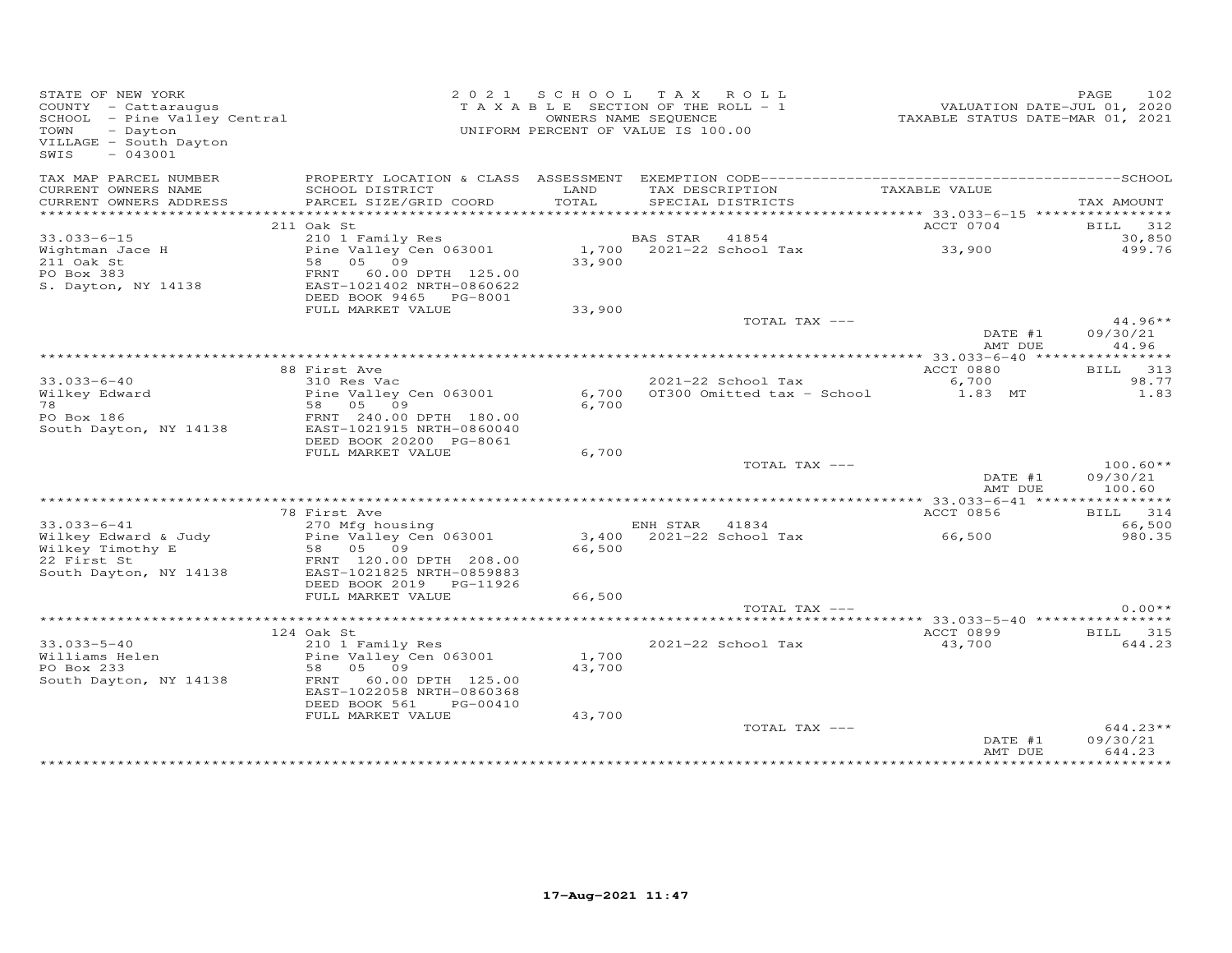| STATE OF NEW YORK<br>COUNTY - Cattaraugus<br>SCHOOL - Pine Valley Central<br>TOWN<br>- Dayton<br>VILLAGE - South Dayton<br>SWIS<br>$-043001$ |                                                |                 | 2021 SCHOOL TAX ROLL<br>T A X A B L E SECTION OF THE ROLL - 1<br>OWNERS NAME SEQUENCE<br>UNIFORM PERCENT OF VALUE IS 100.00 | VALUATION DATE-JUL 01, 2020<br>TAXABLE STATUS DATE-MAR 01, 2021 | 103<br>PAGE            |
|----------------------------------------------------------------------------------------------------------------------------------------------|------------------------------------------------|-----------------|-----------------------------------------------------------------------------------------------------------------------------|-----------------------------------------------------------------|------------------------|
| TAX MAP PARCEL NUMBER                                                                                                                        |                                                |                 |                                                                                                                             |                                                                 |                        |
| CURRENT OWNERS NAME<br>CURRENT OWNERS ADDRESS                                                                                                | SCHOOL DISTRICT<br>PARCEL SIZE/GRID COORD      | LAND<br>TOTAL   | TAX DESCRIPTION<br>SPECIAL DISTRICTS                                                                                        | TAXABLE VALUE                                                   | TAX AMOUNT             |
|                                                                                                                                              |                                                |                 |                                                                                                                             |                                                                 |                        |
|                                                                                                                                              | 3 Park St                                      |                 |                                                                                                                             | ACCT 0719                                                       | <b>BILL</b> 316        |
| $33.033 - 5 - 34$<br>Winship Craig                                                                                                           | 482 Det row bldg<br>Pine Valley Cen 063001     | 900             | 2021-22 School Tax                                                                                                          | 48,800                                                          | 719.42                 |
| 9508 Cottage Road                                                                                                                            | 58 05 09                                       | 48,800          |                                                                                                                             |                                                                 |                        |
| South Dayton, NY 14138                                                                                                                       | FRNT 35.10 DPTH 95.00                          |                 |                                                                                                                             |                                                                 |                        |
|                                                                                                                                              | EAST-1022264 NRTH-0860581                      |                 |                                                                                                                             |                                                                 |                        |
|                                                                                                                                              | DEED BOOK 21002 PG-6002                        |                 |                                                                                                                             |                                                                 |                        |
|                                                                                                                                              | FULL MARKET VALUE                              | 48,800          |                                                                                                                             |                                                                 |                        |
|                                                                                                                                              |                                                |                 | TOTAL TAX ---                                                                                                               | DATE #1                                                         | $719.42**$<br>09/30/21 |
|                                                                                                                                              |                                                |                 |                                                                                                                             | AMT DUE                                                         | 719.42                 |
|                                                                                                                                              |                                                |                 |                                                                                                                             |                                                                 |                        |
|                                                                                                                                              | 5 Park St                                      |                 |                                                                                                                             | ACCT 0902                                                       | BILL 317               |
| $33.033 - 5 - 33$                                                                                                                            | 464 Office bldg.                               |                 | 2021-22 School Tax                                                                                                          | 69,600                                                          | 1,026.05               |
| Winship Craig B                                                                                                                              | Pine Valley Cen 063001                         | 1,000           |                                                                                                                             |                                                                 |                        |
| 9508 Cottage Road<br>South Dayton, NY 14138                                                                                                  | 58 05 09<br>FRNT 37.00 DPTH 91.00              | 69,600          |                                                                                                                             |                                                                 |                        |
|                                                                                                                                              | EAST-1022281 NRTH-0860622                      |                 |                                                                                                                             |                                                                 |                        |
|                                                                                                                                              | DEED BOOK 21002 PG-6002                        |                 |                                                                                                                             |                                                                 |                        |
|                                                                                                                                              | FULL MARKET VALUE                              | 69,600          |                                                                                                                             |                                                                 |                        |
|                                                                                                                                              |                                                |                 | TOTAL TAX ---                                                                                                               |                                                                 | $1,026.05**$           |
|                                                                                                                                              |                                                |                 |                                                                                                                             | DATE #1                                                         | 09/30/21               |
|                                                                                                                                              |                                                |                 |                                                                                                                             | AMT DUE                                                         | 1,026.05               |
|                                                                                                                                              | Main St                                        |                 |                                                                                                                             | ************** 33.026-1-3 ******************<br>ACCT 0903       | BILL 318               |
| $33.026 - 1 - 3$                                                                                                                             | 323 Vacant rural                               |                 | 2021-22 School Tax                                                                                                          | 7,400                                                           | 109.09                 |
| Winship Don B                                                                                                                                | Pine Valley Cen 063001                         | 7,400           |                                                                                                                             |                                                                 |                        |
| PO Box 271                                                                                                                                   | 58 05 09                                       | 7,400           |                                                                                                                             |                                                                 |                        |
| South Dayton, NY 14138                                                                                                                       | ACRES 18.33                                    |                 |                                                                                                                             |                                                                 |                        |
|                                                                                                                                              | EAST-1023855 NRTH-0863467                      |                 |                                                                                                                             |                                                                 |                        |
|                                                                                                                                              | DEED BOOK 760<br>PG-00095<br>FULL MARKET VALUE | 7,400           |                                                                                                                             |                                                                 |                        |
|                                                                                                                                              |                                                |                 | TOTAL TAX ---                                                                                                               |                                                                 | $109.09**$             |
|                                                                                                                                              |                                                |                 |                                                                                                                             | DATE #1                                                         | 09/30/21               |
|                                                                                                                                              |                                                |                 |                                                                                                                             | AMT DUE                                                         | 109.09                 |
|                                                                                                                                              |                                                |                 |                                                                                                                             |                                                                 |                        |
|                                                                                                                                              | 125 Maple St                                   |                 |                                                                                                                             | ACCT 0814                                                       | BILL 319               |
| $33.033 - 4 - 35$                                                                                                                            | 210 1 Family Res                               |                 | ENH STAR 41834                                                                                                              |                                                                 | 68,000                 |
| Witherell Gloria<br>PO Box 18                                                                                                                | Pine Valley Cen 063001<br>58 05 09             | 4,200<br>68,000 | 2021-22 School Tax                                                                                                          | 68,000                                                          | 1,002.47               |
| South Dayton, NY 14138                                                                                                                       | FRNT 150.00 DPTH 150.00                        |                 |                                                                                                                             |                                                                 |                        |
|                                                                                                                                              | EAST-1021506 NRTH-0861380                      |                 |                                                                                                                             |                                                                 |                        |
|                                                                                                                                              | DEED BOOK 864<br>PG-00112                      |                 |                                                                                                                             |                                                                 |                        |
|                                                                                                                                              | FULL MARKET VALUE                              | 68,000          |                                                                                                                             |                                                                 |                        |
|                                                                                                                                              |                                                |                 | TOTAL TAX ---                                                                                                               |                                                                 | $0.00**$               |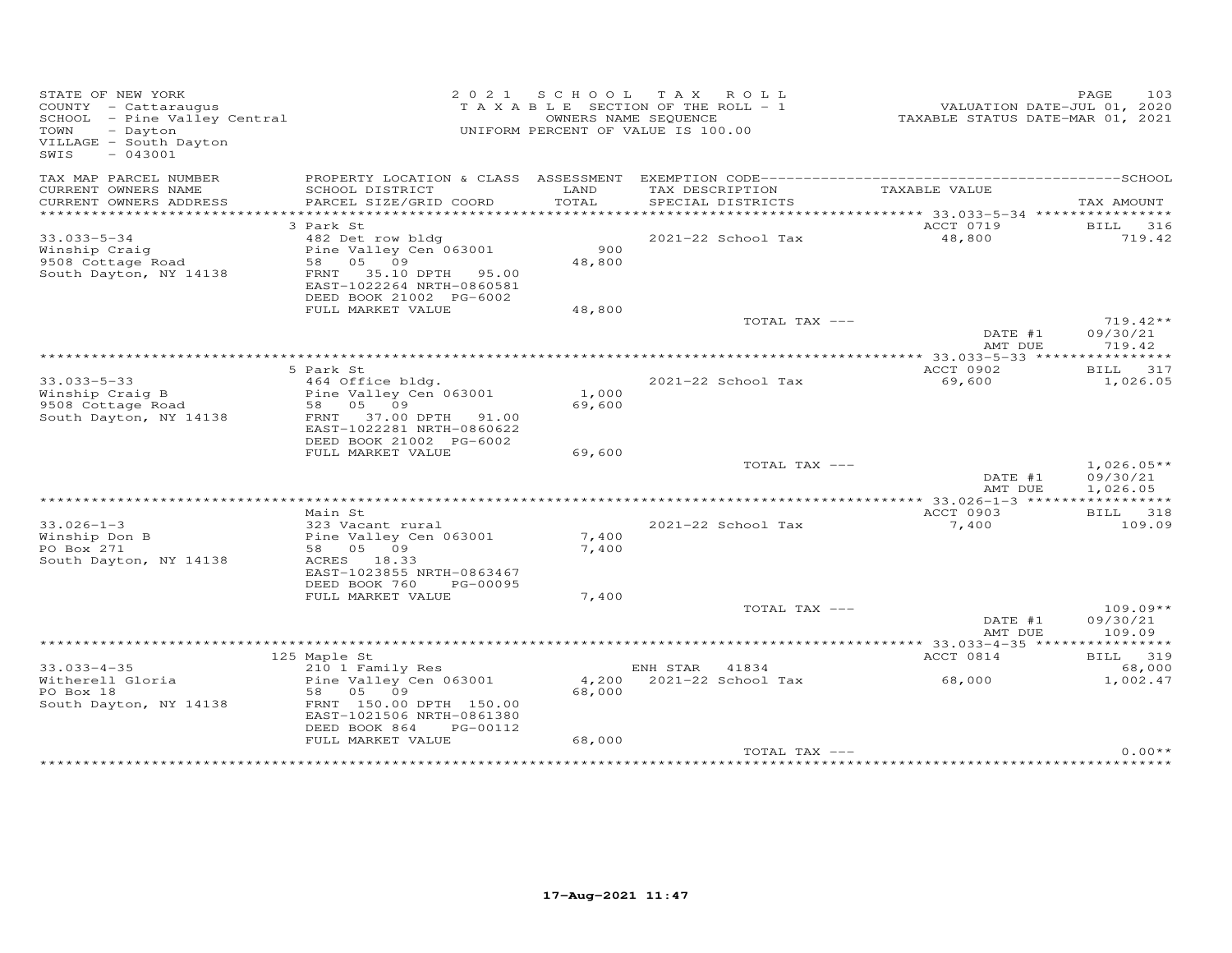| STATE OF NEW YORK<br>COUNTY - Cattaraugus<br>SCHOOL - Pine Valley Central<br>TOWN<br>- Dayton<br>VILLAGE - South Dayton<br>$-043001$<br>SWIS |                                                                                                                 | 2021 SCHOOL TAX ROLL<br>T A X A B L E SECTION OF THE ROLL - 1<br>OWNERS NAME SEQUENCE<br>UNIFORM PERCENT OF VALUE IS 100.00 |                |                                      | TAXABLE STATUS DATE-MAR 01, 2021     | 104<br>PAGE<br>VALUATION DATE-JUL 01, 2020 |
|----------------------------------------------------------------------------------------------------------------------------------------------|-----------------------------------------------------------------------------------------------------------------|-----------------------------------------------------------------------------------------------------------------------------|----------------|--------------------------------------|--------------------------------------|--------------------------------------------|
| TAX MAP PARCEL NUMBER                                                                                                                        | PROPERTY LOCATION & CLASS ASSESSMENT                                                                            |                                                                                                                             |                |                                      |                                      |                                            |
| CURRENT OWNERS NAME<br>CURRENT OWNERS ADDRESS                                                                                                | SCHOOL DISTRICT<br>PARCEL SIZE/GRID COORD                                                                       | LAND<br>TOTAL                                                                                                               |                | TAX DESCRIPTION<br>SPECIAL DISTRICTS | TAXABLE VALUE                        | TAX AMOUNT                                 |
| **********************                                                                                                                       | ******************                                                                                              |                                                                                                                             |                |                                      |                                      |                                            |
|                                                                                                                                              | Mill St                                                                                                         |                                                                                                                             |                |                                      | ACCT 0905                            | BILL 320                                   |
| $33.034 - 3 - 13.1$<br>Witherell Margaret<br>10341 Rte 62<br>Gowanda, NY 14070                                                               | 312 Vac w/imprv<br>Pine Valley Cen 063001<br>58 05 09<br>FRNT<br>35.00 DPTH 125.00<br>EAST-1022851 NRTH-0860275 | 1,000<br>3,700                                                                                                              |                | 2021-22 School Tax                   | 3,700                                | 54.55                                      |
|                                                                                                                                              | DEED BOOK 892<br>PG-01007                                                                                       |                                                                                                                             |                |                                      |                                      |                                            |
|                                                                                                                                              | FULL MARKET VALUE                                                                                               | 3,700                                                                                                                       |                |                                      |                                      |                                            |
|                                                                                                                                              |                                                                                                                 |                                                                                                                             |                | TOTAL TAX ---                        |                                      | $54.55**$                                  |
|                                                                                                                                              |                                                                                                                 |                                                                                                                             |                |                                      | DATE #1<br>AMT DUE                   | 09/30/21<br>54.55                          |
|                                                                                                                                              | 23 First St                                                                                                     |                                                                                                                             |                |                                      | ACCT 0825                            | ***********<br>321<br>BILL                 |
| $33.033 - 6 - 8$                                                                                                                             | 210 1 Family Res                                                                                                |                                                                                                                             | ENH STAR 41834 |                                      |                                      | 40,300                                     |
| Woltz Betty B<br>Woltz Martin D                                                                                                              | Pine Valley Cen 063001<br>58 05 09                                                                              | 40,300                                                                                                                      |                | 1,700 2021-22 School Tax             | 40,300                               | 594.11                                     |
| 23 First St<br>PO Box 164                                                                                                                    | FRNT 60.00 DPTH 150.00<br>032<br>BANK                                                                           |                                                                                                                             |                |                                      |                                      |                                            |
| South Dayton, NY 14138                                                                                                                       | EAST-1021437 NRTH-0860337<br>DEED BOOK 10559 PG-3001<br>FULL MARKET VALUE                                       | 40,300                                                                                                                      |                |                                      |                                      |                                            |
|                                                                                                                                              |                                                                                                                 |                                                                                                                             |                | TOTAL TAX ---                        |                                      | $0.00**$                                   |
|                                                                                                                                              |                                                                                                                 |                                                                                                                             |                |                                      |                                      |                                            |
|                                                                                                                                              | 24 Second Ave                                                                                                   |                                                                                                                             |                |                                      | ACCT 0885                            | BILL 322                                   |
| $33.033 - 6 - 4$                                                                                                                             | 210 1 Family Res                                                                                                |                                                                                                                             | ENH STAR 41834 |                                      |                                      | 59,400                                     |
| Wutz Thomas M<br>Wutz Mary Ann                                                                                                               | Pine Valley Cen 063001<br>58 05 09                                                                              | 15,600<br>59,400                                                                                                            |                | 2021-22 School Tax                   | 59,400                               | 875.68                                     |
| PO Box 68<br>South Dayton, NY 14138                                                                                                          | 1.20<br>ACRES<br>EAST-1021217 NRTH-0860143<br>DEED BOOK 867<br>PG-00663                                         |                                                                                                                             |                |                                      |                                      |                                            |
|                                                                                                                                              | FULL MARKET VALUE                                                                                               | 59,400                                                                                                                      |                |                                      |                                      |                                            |
|                                                                                                                                              |                                                                                                                 |                                                                                                                             |                | TOTAL TAX ---                        |                                      | $0.00**$                                   |
|                                                                                                                                              |                                                                                                                 |                                                                                                                             |                |                                      | ******* 33.034-3-10.2 ************** |                                            |
|                                                                                                                                              | Mechanic St                                                                                                     |                                                                                                                             |                |                                      | ACCT 1241                            | BILL 323                                   |
| $33.034 - 3 - 10.2$                                                                                                                          | 210 1 Family Res                                                                                                |                                                                                                                             | ENH STAR 41834 |                                      |                                      | 56,000                                     |
| Youmans Claudia                                                                                                                              | Pine Valley Cen 063001                                                                                          |                                                                                                                             |                | 3,400 2021-22 School Tax             | 56,000                               | 825.56                                     |
| PO Box 345<br>South Dayton, NY 14138                                                                                                         | 58 05 09<br>FRNT 120.00 DPTH 125.00<br>EAST-1023007 NRTH-0860263<br>DEED BOOK 00935 PG-00717                    | 56,000                                                                                                                      |                |                                      |                                      |                                            |
|                                                                                                                                              | FULL MARKET VALUE                                                                                               | 56,000                                                                                                                      |                |                                      |                                      |                                            |
|                                                                                                                                              |                                                                                                                 |                                                                                                                             |                | TOTAL TAX ---                        |                                      | $0.00**$                                   |
|                                                                                                                                              |                                                                                                                 |                                                                                                                             |                |                                      |                                      |                                            |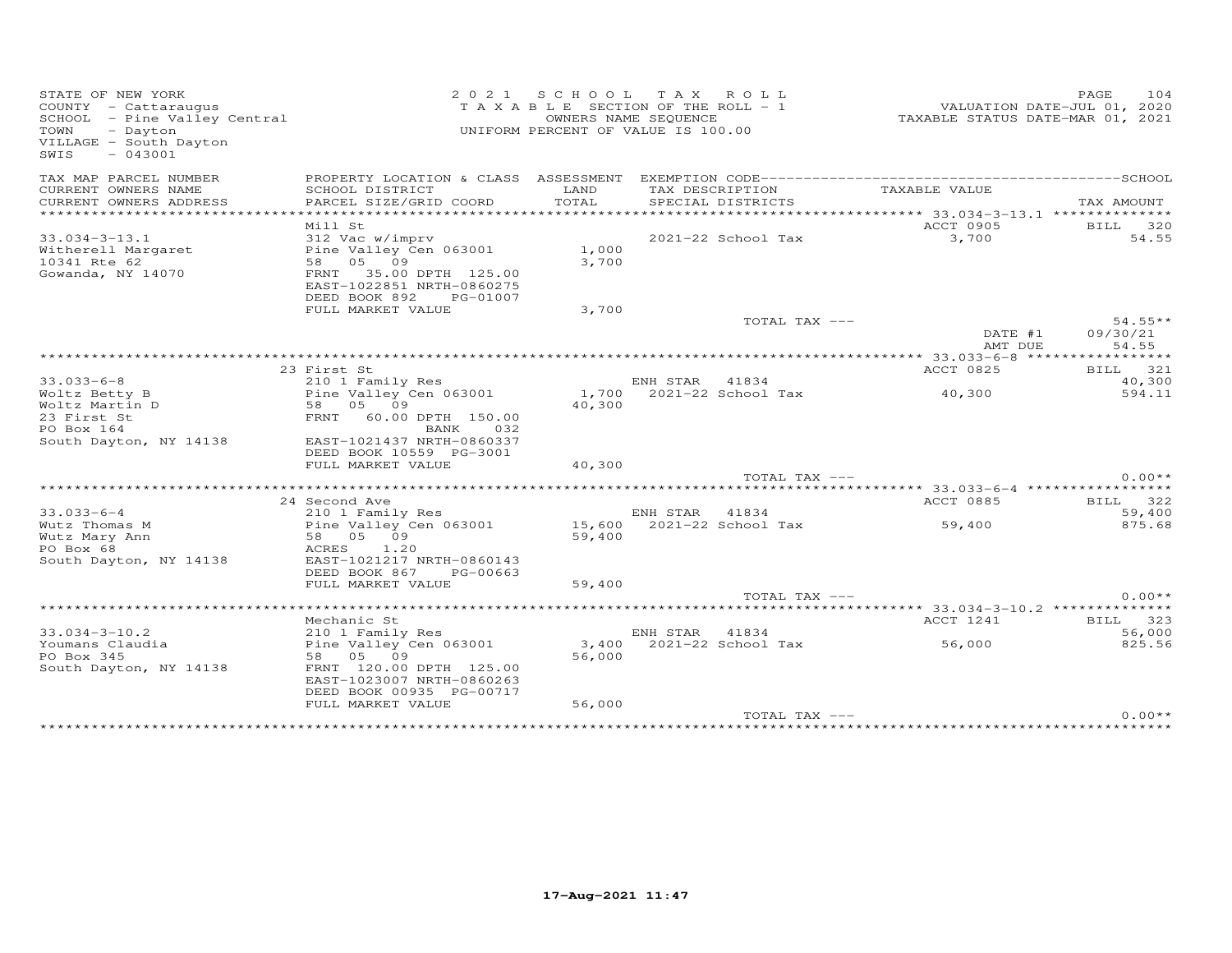| STATE OF NEW YORK<br>COUNTY - Cattaraugus<br>SCHOOL - Pine Valley Central<br>TOWN<br>- Dayton<br>VILLAGE - South Dayton<br>$-043001$<br>SWIS |                                                                                                                                                                          | 2021 SCHOOL      | TAX ROLL<br>TAXABLE SECTION OF THE ROLL - 1<br>OWNERS NAME SEQUENCE<br>UNIFORM PERCENT OF VALUE IS 100.00 | VALUATION DATE-JUL 01, 2020<br>TAXABLE STATUS DATE-MAR 01, 2021 | 105<br>PAGE                      |
|----------------------------------------------------------------------------------------------------------------------------------------------|--------------------------------------------------------------------------------------------------------------------------------------------------------------------------|------------------|-----------------------------------------------------------------------------------------------------------|-----------------------------------------------------------------|----------------------------------|
| TAX MAP PARCEL NUMBER<br>CURRENT OWNERS NAME<br>CURRENT OWNERS ADDRESS                                                                       | SCHOOL DISTRICT<br>PARCEL SIZE/GRID COORD                                                                                                                                | LAND<br>TOTAL    | TAX DESCRIPTION<br>SPECIAL DISTRICTS                                                                      | TAXABLE VALUE                                                   | TAX AMOUNT                       |
|                                                                                                                                              |                                                                                                                                                                          |                  |                                                                                                           |                                                                 |                                  |
|                                                                                                                                              | 111 Maple St                                                                                                                                                             |                  |                                                                                                           | ACCT 0783                                                       | BILL 324                         |
| $33.034 - 3 - 10.1$<br>Youmans Claudia J<br>111 Mechanic St<br>PO Box 345<br>South Dayton, NY 14138                                          | 312 Vac w/imprv<br>Pine Valley Cen 063001<br>58 05 09<br>FRNT 60.00 DPTH 125.00<br>EAST-1023065 NRTH-0860330                                                             | 1,700<br>3,300   | 2021-22 School Tax                                                                                        | 3,300                                                           | 48.65                            |
|                                                                                                                                              | DEED BOOK 00992 PG-00916<br>FULL MARKET VALUE                                                                                                                            | 3,300            |                                                                                                           |                                                                 |                                  |
|                                                                                                                                              |                                                                                                                                                                          |                  | TOTAL TAX ---                                                                                             | DATE #1                                                         | $48.65**$<br>09/30/21            |
|                                                                                                                                              |                                                                                                                                                                          |                  |                                                                                                           | AMT DUE                                                         | 48.65                            |
|                                                                                                                                              |                                                                                                                                                                          |                  |                                                                                                           |                                                                 |                                  |
| $33.034 - 3 - 12$                                                                                                                            | 108 Mill St<br>310 Res Vac                                                                                                                                               |                  | $2021-22$ School Tax                                                                                      | ACCT 0724<br>1,800                                              | BILL 325<br>26.54                |
| Youmans Claudia J<br>111 Mechanic St<br>South Dayton, NY 14138                                                                               | Pine Valley Cen 063001<br>58 05 09<br>FRNT 64.00 DPTH 125.00<br>EAST-1022885 NRTH-0860313<br>DEED BOOK 2020 PG-11410                                                     | 1,800            | 1,800 OT300 Omitted tax - School                                                                          | 20.69 MT                                                        | 20.69                            |
|                                                                                                                                              | FULL MARKET VALUE                                                                                                                                                        | 1,800            |                                                                                                           |                                                                 |                                  |
|                                                                                                                                              |                                                                                                                                                                          |                  | TOTAL TAX ---                                                                                             | DATE #1<br>AMT DUE                                              | $47.23**$<br>09/30/21<br>47.23   |
|                                                                                                                                              |                                                                                                                                                                          |                  |                                                                                                           |                                                                 |                                  |
|                                                                                                                                              | 28 Prospect St                                                                                                                                                           |                  |                                                                                                           | ACCT 0910                                                       | BILL 326                         |
| $33.025 - 1 - 7$<br>Young Judson J<br>Young Joanne K<br>28 Prospect St<br>PO Box 102<br>South Dayton, NY 14138                               | 210 1 Family Res<br>Pine Valley Cen 063001<br>58 05 09<br>FRNT 200.00 DPTH 150.00<br>FAST-1022013 NRTH-0862147<br>EAST-1022013 NRTH-0862147<br>DEED BOOK 708<br>PG-00975 | 95,400           | ENH STAR 41834<br>5,600 2021-22 School Tax                                                                | 95,400                                                          | 71,760<br>1,406.40               |
|                                                                                                                                              | FULL MARKET VALUE                                                                                                                                                        | 95,400           |                                                                                                           |                                                                 |                                  |
|                                                                                                                                              |                                                                                                                                                                          |                  | TOTAL TAX ---                                                                                             | DATE #1<br>AMT DUE                                              | $348.50**$<br>09/30/21<br>348.50 |
|                                                                                                                                              |                                                                                                                                                                          |                  |                                                                                                           |                                                                 |                                  |
|                                                                                                                                              | Prospect St                                                                                                                                                              |                  |                                                                                                           | ACCT 0911                                                       | BILL 327                         |
| $33.025 - 1 - 8$<br>Young Judson J<br>Young Joanne K<br>28 Prospect St<br>PO Box 102                                                         | 314 Rural vac<10<br>Pine Valley Cen 063001<br>58 05 09<br>ACRES<br>6.70<br>EAST-1022092 NRTH-0862500                                                                     | 21,300<br>21,300 | 2021-22 School Tax                                                                                        | 21,300                                                          | 314.01                           |
| South Dayton, NY 14138                                                                                                                       | DEED BOOK 708<br>PG-00975<br>FULL MARKET VALUE                                                                                                                           | 21,300           |                                                                                                           |                                                                 |                                  |
|                                                                                                                                              |                                                                                                                                                                          |                  | TOTAL TAX ---                                                                                             | DATE #1                                                         | $314.01**$<br>09/30/21           |
|                                                                                                                                              |                                                                                                                                                                          |                  |                                                                                                           | AMT DUE                                                         | 314.01<br>* * * * * * * * *      |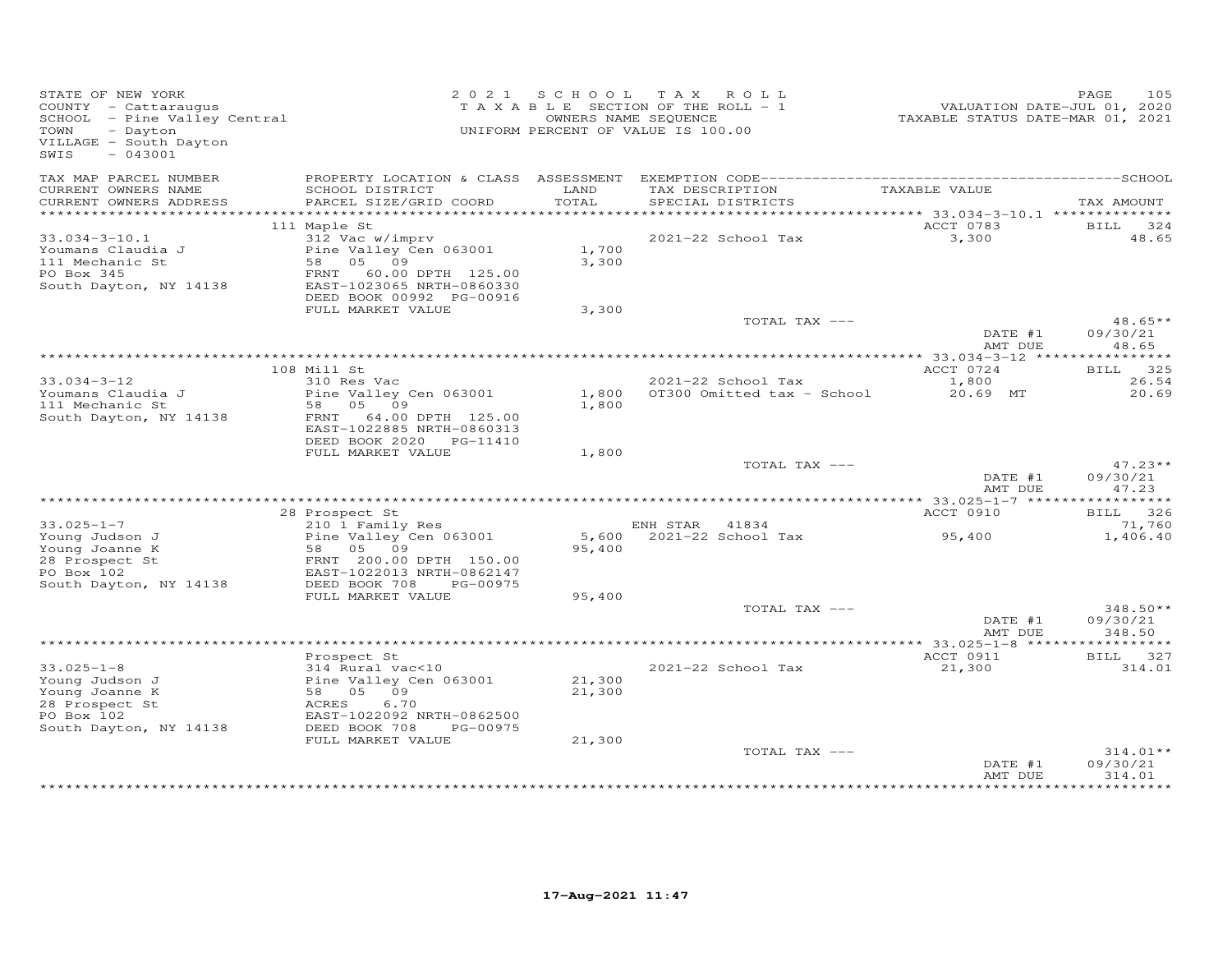| STATE OF NEW YORK<br>COUNTY - Cattaraugus<br>COUNTY - Cattaraugus<br>SCHOOL - Pine Valley Central<br>- Dayton<br>TOWN<br>VILLAGE - South Dayton<br>$-043001$<br>SWIS |                                                                                                                                                | 2021 SCHOOL TAX ROLL<br>T A X A B L E SECTION OF THE ROLL - 1<br>UNIFORM PERCENT OF VALUE IS 100.00 | OWNERS NAME SEQUENCE |                           | VALUATION DATE-JUL 01, 2020<br>TAXABLE STATUS DATE-MAR 01, 2021 | PAGE       | 106                |
|----------------------------------------------------------------------------------------------------------------------------------------------------------------------|------------------------------------------------------------------------------------------------------------------------------------------------|-----------------------------------------------------------------------------------------------------|----------------------|---------------------------|-----------------------------------------------------------------|------------|--------------------|
| TAX MAP PARCEL NUMBER<br>CURRENT OWNERS NAME                                                                                                                         | SCHOOL DISTRICT                                                                                                                                | LAND                                                                                                |                      | TAX DESCRIPTION           | TAXABLE VALUE                                                   |            |                    |
| CURRENT OWNERS ADDRESS                                                                                                                                               | PARCEL SIZE/GRID COORD                                                                                                                         | TOTAL                                                                                               |                      | SPECIAL DISTRICTS         |                                                                 | TAX AMOUNT |                    |
|                                                                                                                                                                      | 115 Cherry St                                                                                                                                  |                                                                                                     |                      |                           | ACCT 0906                                                       |            | BILL 328           |
| $33.033 - 3 - 11$                                                                                                                                                    | 210 1 Family Res                                                                                                                               |                                                                                                     | BAS STAR 41854       |                           |                                                                 |            | 30,850             |
| Youngman Christine A<br>Meacham Birt<br>PO Box 146<br>South Dayton, NY 14138                                                                                         | Pine Valley Cen 063001<br>58 05 09<br>FRNT 75.00 DPTH 150.00<br>BANK<br>017                                                                    | 44,400                                                                                              |                      |                           | 2,100 2021-22 School Tax 44,400                                 |            | 654.55             |
|                                                                                                                                                                      | EAST-1021338 NRTH-0861947<br>DEED BOOK 3362 PG-7002                                                                                            |                                                                                                     |                      |                           |                                                                 |            |                    |
|                                                                                                                                                                      | FULL MARKET VALUE                                                                                                                              | 44,400                                                                                              |                      |                           |                                                                 |            |                    |
|                                                                                                                                                                      |                                                                                                                                                |                                                                                                     |                      | TOTAL TAX ---             | DATE #1<br>AMT DUE                                              | 09/30/21   | 199.76**<br>199.76 |
|                                                                                                                                                                      |                                                                                                                                                |                                                                                                     |                      |                           |                                                                 |            |                    |
|                                                                                                                                                                      | 4 Maple St                                                                                                                                     |                                                                                                     |                      |                           | ACCT 0645                                                       |            | BILL 329           |
| $33.034 - 2 - 3$                                                                                                                                                     | 210 1 Family Res                                                                                                                               |                                                                                                     | BAS STAR 41854       |                           |                                                                 |            | 29,000             |
| Zollinger Geist Melanie<br>4 Maple St<br>PO Box 123<br>South Dayton, NY 14138                                                                                        | Pine Valley Cen 063001<br>50/58 05 09<br>FRNT 240.00 DPTH 125.00<br>EAST-1023229 NRTH-0860500<br>DEED BOOK 00849 PG-00901<br>FULL MARKET VALUE | 29,000<br>29,000                                                                                    |                      | 6,700 2021-22 School Tax  | 29,000                                                          |            | 427.52             |
|                                                                                                                                                                      |                                                                                                                                                |                                                                                                     |                      | TOTAL TAX ---             |                                                                 |            | $0.00**$           |
|                                                                                                                                                                      |                                                                                                                                                |                                                                                                     |                      |                           |                                                                 |            |                    |
|                                                                                                                                                                      | 219 Mill St                                                                                                                                    |                                                                                                     |                      |                           | ACCT 0878                                                       |            | BILL 330           |
| $33.034 - 1 - 17$                                                                                                                                                    | 210 1 Family Res                                                                                                                               |                                                                                                     | BAS STAR 41854       |                           |                                                                 |            | 30,800             |
| Zollinger Jason L<br>219 Mill St<br>S. Dayton, NY 14138                                                                                                              | Pine Valley Cen 063001<br>58 05 09<br>Lot 50<br>ACRES<br>$1.00$ BANK<br>081<br>EAST-1023164 NRTH-0860938<br>DEED BOOK 9688 PG-6001             | 30,800                                                                                              |                      | 15,000 2021-22 School Tax | 30,800                                                          |            | 454.06             |
|                                                                                                                                                                      | FULL MARKET VALUE                                                                                                                              | 30,800                                                                                              |                      |                           |                                                                 |            |                    |
|                                                                                                                                                                      |                                                                                                                                                |                                                                                                     |                      | TOTAL TAX ---             |                                                                 |            | $0.00**$           |
|                                                                                                                                                                      |                                                                                                                                                |                                                                                                     |                      |                           |                                                                 |            |                    |
| $33.034 - 2 - 6$                                                                                                                                                     | 210 Mill St<br>210 1 Family Res                                                                                                                |                                                                                                     | ENH STAR 41834       |                           | ACCT 0812                                                       |            | BILL 331<br>47,900 |
| Zollinger Wanda<br>PO Box 38                                                                                                                                         | Pine Valley Cen 063001<br>58 05 09                                                                                                             | 2,500<br>47,900                                                                                     |                      | 2021-22 School Tax        | 47,900                                                          |            | 706.15             |
| South Dayton, NY 14138                                                                                                                                               | FRNT 90.00 DPTH 125.00<br>EAST-1023135 NRTH-0860599<br>DEED BOOK 785<br>PG-00444                                                               |                                                                                                     |                      |                           |                                                                 |            |                    |
|                                                                                                                                                                      | FULL MARKET VALUE                                                                                                                              | 47,900                                                                                              |                      |                           |                                                                 |            |                    |
|                                                                                                                                                                      |                                                                                                                                                |                                                                                                     |                      | TOTAL TAX ---             |                                                                 |            | $0.00**$           |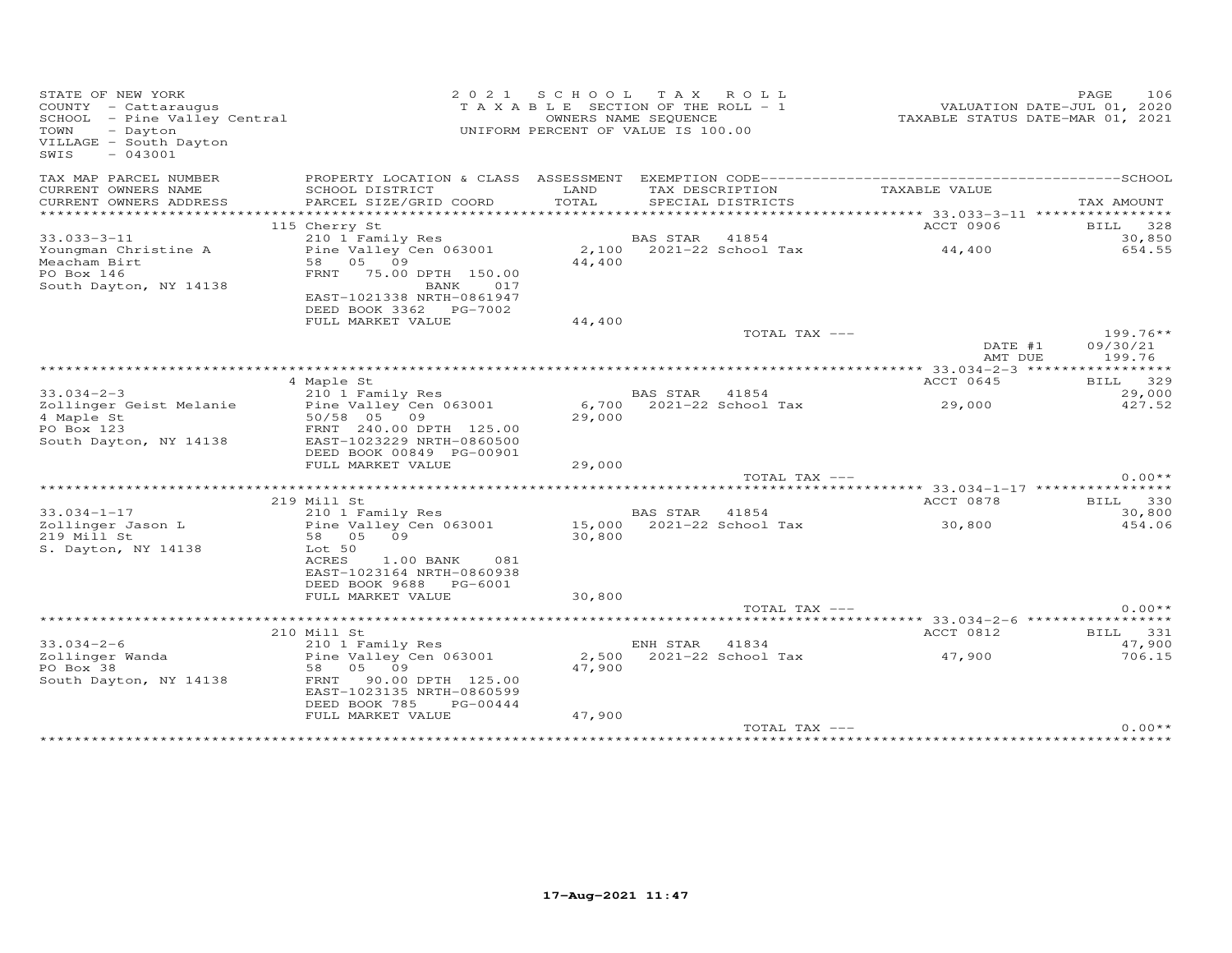| STATE OF NEW YORK<br>COUNTY<br>- Cattaraugus<br>SCHOOL<br>- Pine Valley Central<br>TOWN<br>- Dayton<br>VILLAGE - South Dayton<br>$-043001$<br>SWIS | 2021<br>TAXABLE             | SCHOOL<br>OWNERS NAME SEQUENCE | T A X<br>ROLL<br>SECTION OF THE ROLL $-1$<br>UNIFORM PERCENT OF VALUE IS 100.00 |               | 107<br>PAGE<br>VALUATION DATE-JUL 01,<br>2020<br>TAXABLE STATUS DATE-MAR 01, 2021 |
|----------------------------------------------------------------------------------------------------------------------------------------------------|-----------------------------|--------------------------------|---------------------------------------------------------------------------------|---------------|-----------------------------------------------------------------------------------|
| TAX MAP PARCEL NUMBER                                                                                                                              | PROPERTY LOCATION & CLASS   | ASSESSMENT                     |                                                                                 |               |                                                                                   |
| CURRENT OWNERS NAME                                                                                                                                | SCHOOL DISTRICT             | LAND                           | TAX DESCRIPTION                                                                 | TAXABLE VALUE |                                                                                   |
| CURRENT OWNERS ADDRESS                                                                                                                             | PARCEL SIZE/GRID COORD      | TOTAL                          | SPECIAL DISTRICTS                                                               |               | TAX AMOUNT                                                                        |
| **************************                                                                                                                         |                             |                                |                                                                                 |               | ****************                                                                  |
|                                                                                                                                                    | 308 Oak St                  |                                |                                                                                 | ACCT 0918     | 332<br>BILL                                                                       |
| $33.033 - 3 - 30$                                                                                                                                  | 210 1 Family Res            |                                | $2021 - 22$ School Tax                                                          | 57,000        | 840.30                                                                            |
| Zynda Thomas C                                                                                                                                     | Pine Valley Cen 063001      | 2,600                          |                                                                                 |               |                                                                                   |
| Zynda Kathleen M                                                                                                                                   | 05<br>58<br>09              | 57,000                         |                                                                                 |               |                                                                                   |
| 308 Oak St                                                                                                                                         | 93.00 DPTH<br>FRNT<br>95.40 |                                |                                                                                 |               |                                                                                   |
| South Dayton, NY 14138                                                                                                                             | EAST-1021005 NRTH-0861144   |                                |                                                                                 |               |                                                                                   |
|                                                                                                                                                    | DEED BOOK 29979 PG-2001     |                                |                                                                                 |               |                                                                                   |
|                                                                                                                                                    | FULL MARKET VALUE           | 57,000                         |                                                                                 |               |                                                                                   |
|                                                                                                                                                    |                             |                                | TOTAL TAX ---                                                                   |               | $840.30**$                                                                        |
|                                                                                                                                                    |                             |                                |                                                                                 | DATE #1       | 09/30/21                                                                          |
|                                                                                                                                                    |                             |                                |                                                                                 | AMT DUE       | 840.30                                                                            |
|                                                                                                                                                    |                             |                                |                                                                                 |               |                                                                                   |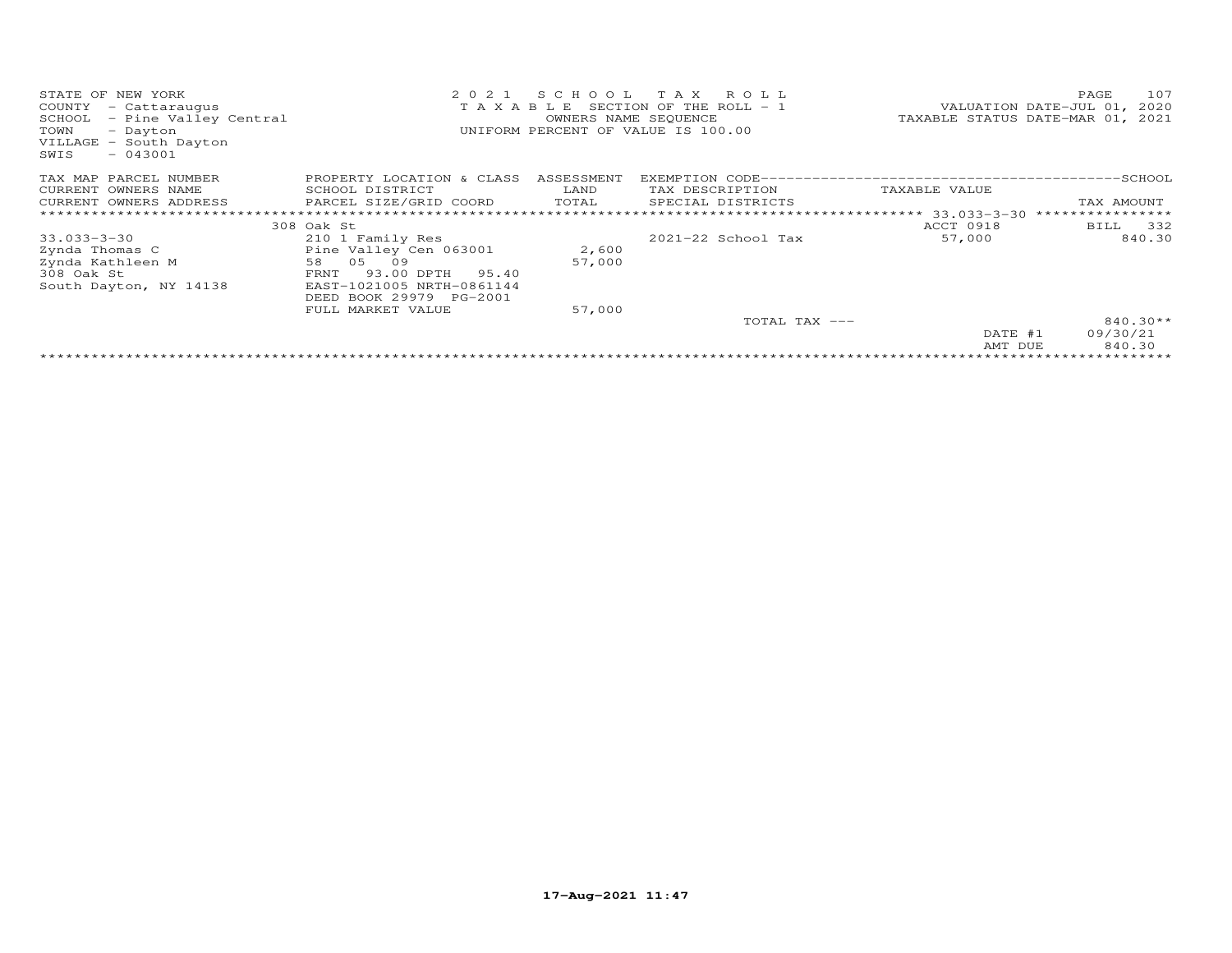| COUNTY<br>SCHOOL<br>TOWN<br>SWIS | STATE OF NEW YORK<br>- Cattaraugus<br>- Pine Valley Central<br>- Dayton<br>VILLAGE - South Dayton<br>$-043001$ |                          | 2 0 2 1<br>TAXABLE               | S C H O O L<br>UNIFORM PERCENT OF VALUE IS 100.00 | T A X<br>R O L L<br>SECTION OF THE ROLL - 1 |                              | PAGE<br>108<br>VALUATION DATE-JUL 01, 2020<br>TAXABLE STATUS DATE-MAR 01, 2021<br>RPS155/V04/L015<br>CURRENT DATE 8/17/2021 |
|----------------------------------|----------------------------------------------------------------------------------------------------------------|--------------------------|----------------------------------|---------------------------------------------------|---------------------------------------------|------------------------------|-----------------------------------------------------------------------------------------------------------------------------|
|                                  |                                                                                                                |                          | ROLL<br>S U B                    | SECTION-                                          | $-TOTALS$                                   |                              |                                                                                                                             |
|                                  |                                                                                                                | ***                      | SPECIAL                          | DISTRICT                                          | SUMMARY ***                                 |                              |                                                                                                                             |
| CODE                             | TOTAL<br>DISTRICT NAME<br>PARCELS                                                                              | <b>EXTENSION</b><br>TYPE | <b>EXTENSION</b><br><b>VALUE</b> | AD VALOREM<br><b>VALUE</b>                        | <b>EXEMPT</b><br><b>AMOUNT</b>              | TAXABLE<br><b>VALUE</b>      | TOTAL<br>TAX                                                                                                                |
|                                  | OT300 Omitted tax -                                                                                            | 3 MOVTAX                 | 354.13                           |                                                   |                                             | 354.13                       | 354.13                                                                                                                      |
|                                  |                                                                                                                | $***$                    | S C H O O L                      | DISTRICT                                          | SUMMARY ***                                 |                              |                                                                                                                             |
| CODE                             | DISTRICT NAME                                                                                                  | TOTAL<br>PARCELS         | ASSESSED<br>LAND                 | ASSESSED<br>TOTAL                                 | <b>EXEMPT</b><br><b>AMOUNT</b>              | TOTAL<br>TAXABLE             |                                                                                                                             |
|                                  |                                                                                                                |                          |                                  |                                                   | ___________<br>STAR AMOUNT                  | ------------<br>STAR TAXABLE | TOTAL TAX                                                                                                                   |
|                                  | Pine Valley Central                                                                                            | 291                      | 1882,700                         | 15948,900                                         | 178,831                                     | 15,770,069                   |                                                                                                                             |
| 063001                           |                                                                                                                |                          |                                  |                                                   | 4231,180                                    | 11,538,889                   | 170,107.89                                                                                                                  |
|                                  | $S \cup B - TO T A L$                                                                                          | 291                      | 1882,700                         | 15948,900                                         | 178,831                                     | 15,770,069                   |                                                                                                                             |
|                                  | $S \cup B - T \cup T A L (CONT)$                                                                               |                          |                                  |                                                   | 4231,180                                    | 11,538,889                   | 170,107.89                                                                                                                  |
|                                  | TO TAL                                                                                                         | 291                      | 1882,700                         | 15948,900                                         | 178,831                                     | 15,770,069                   |                                                                                                                             |
|                                  | TO TAL (CONT)                                                                                                  |                          |                                  |                                                   | 4231,180                                    | 11,538,889                   | 170,107.89                                                                                                                  |

## \*\*\* S Y S T E M C O D E S S U M M A R Y \*\*\*

## NO SYSTEM EXEMPTIONS AT THIS LEVEL

## \*\*\* E X E M P T I O N S U M M A R Y \*\*\*

| CODE                             | DESCRIPTION                                            | TOTAL<br>PARCELS      | SCHOOL                                               |
|----------------------------------|--------------------------------------------------------|-----------------------|------------------------------------------------------|
| 41720<br>41834<br>41854<br>42100 | AG DIST<br>ENH STAR<br>BAS STAR<br>SILO T/C/S<br>TOTAL | 11<br>36<br>74<br>122 | 177,181<br>1953,380<br>2277,800<br>1,650<br>4410,011 |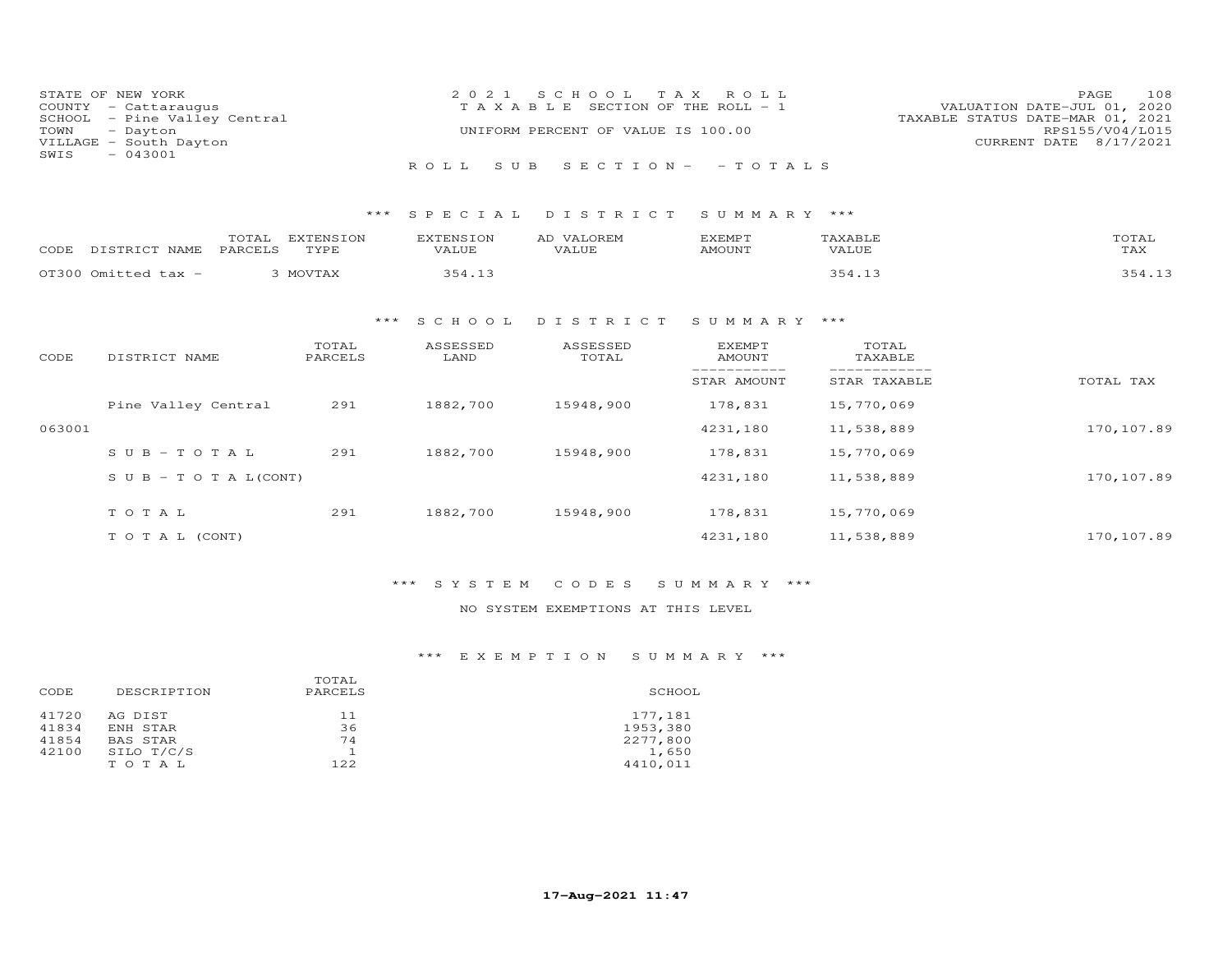| STATE OF NEW YORK            | 2021 SCHOOL TAX ROLL                  | 109<br><b>PAGE</b>               |
|------------------------------|---------------------------------------|----------------------------------|
| COUNTY - Cattaraugus         | T A X A B L E SECTION OF THE ROLL - 1 | VALUATION DATE-JUL 01, 2020      |
| SCHOOL - Pine Valley Central |                                       | TAXABLE STATUS DATE-MAR 01, 2021 |
| TOWN - Dayton                | UNIFORM PERCENT OF VALUE IS 100.00    | RPS155/V04/L015                  |
| VILLAGE - South Dayton       |                                       | CURRENT DATE 8/17/2021           |
| $-043001$<br>SWIS            |                                       |                                  |
|                              | ROLL SUB SECTION- - TOTALS            |                                  |

| ROLL<br>SEC | DESCRIPTION            | TOTAL<br>PARCELS | ASSESSED<br>LAND | ASSESSED<br>TOTAL | EXEMPT<br>AMOUNT    | TOTAL<br>TAXABLE         | TAX  | TOTAL<br>TAX |
|-------------|------------------------|------------------|------------------|-------------------|---------------------|--------------------------|------|--------------|
|             |                        |                  |                  |                   | STAR AMOUNT         | STAR TAXABLE             | RATE |              |
|             | $2021 - 22$ School Tax |                  | 1882,700         | 15948,900         | 178,831<br>4231,180 | 15,770,069<br>11,538,889 |      | 170,107.89   |
|             | SPEC DIST TAXES        |                  |                  |                   |                     |                          |      | 354.13       |
|             | TAXABLE                | 291              |                  |                   |                     |                          |      | 170,462.02   |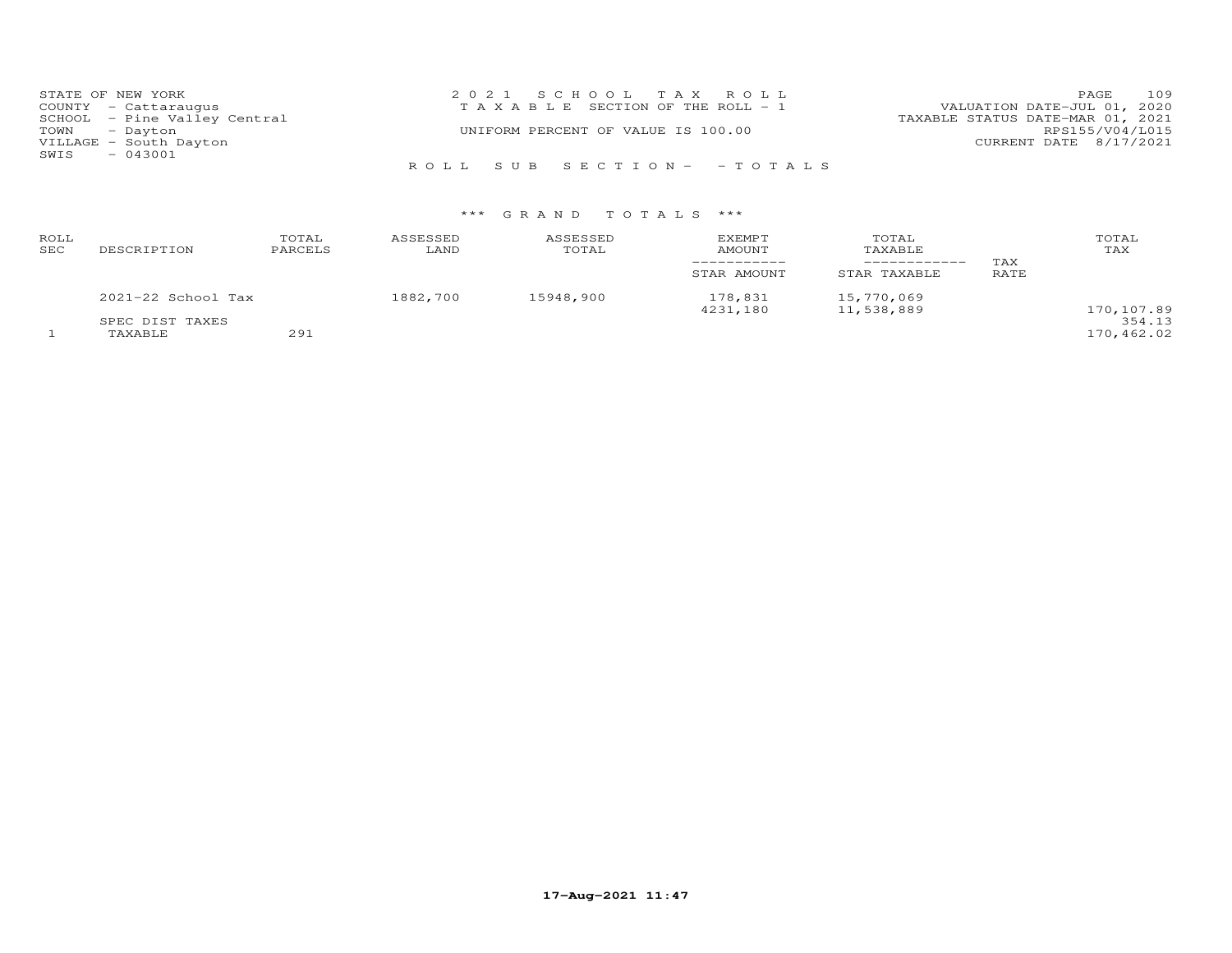| STATE OF NEW YORK<br>COUNTY - Cattaraugus<br>- Pine Valley Central<br>SCHOOL<br>TOWN<br>- Dayton<br>VILLAGE - South Dayton<br>$-043001$<br>SWIS | 2 0 2 1                                                                                                                                         | S C H O O L<br>OWNERS NAME SEQUENCE | T A X<br>ROLL<br>TAXABLE SECTION OF THE ROLL - 1<br>UNIFORM PERCENT OF VALUE IS 100.00 | SUB-SECT - 1 VALUATION DATE-JUL 01, 2020<br>TAXABLE STATUS DATE-MAR 01, 2021 | 110<br>PAGE                  |
|-------------------------------------------------------------------------------------------------------------------------------------------------|-------------------------------------------------------------------------------------------------------------------------------------------------|-------------------------------------|----------------------------------------------------------------------------------------|------------------------------------------------------------------------------|------------------------------|
| TAX MAP PARCEL NUMBER<br>CURRENT OWNERS NAME                                                                                                    | PROPERTY LOCATION & CLASS ASSESSMENT<br>SCHOOL DISTRICT                                                                                         | LAND                                | TAX DESCRIPTION                                                                        | TAXABLE VALUE                                                                |                              |
| CURRENT OWNERS ADDRESS<br>*************************                                                                                             | PARCEL SIZE/GRID COORD                                                                                                                          | TOTAL                               | SPECIAL DISTRICTS                                                                      |                                                                              | TAX AMOUNT                   |
|                                                                                                                                                 | Gas Well Robert Johnston                                                                                                                        |                                     |                                                                                        | ACCT 1249                                                                    | BILL<br>333                  |
| $33.026 - 1 - 2.71$<br>Johnston Gas Service Inc<br>182 Main St<br>South Dayton, NY 14138                                                        | 733 Gas well<br>Pine Valley Cen 063001<br>2020 mcf 92<br>$31 - 009 - 18254$<br>Winship-Johnston 1<br>0.01<br>ACRES                              | $\circ$<br>197                      | 2021-22 School Tax                                                                     | 197                                                                          | 2.90                         |
|                                                                                                                                                 | EAST-1023360 NRTH-0862935<br>FULL MARKET VALUE                                                                                                  | 197                                 |                                                                                        |                                                                              |                              |
|                                                                                                                                                 |                                                                                                                                                 |                                     | TOTAL TAX ---                                                                          |                                                                              | $2.90**$                     |
|                                                                                                                                                 |                                                                                                                                                 |                                     |                                                                                        | DATE #1<br>AMT DUE                                                           | 09/30/21<br>2.90             |
|                                                                                                                                                 |                                                                                                                                                 |                                     |                                                                                        | **************** 33.026-1-2./2                                               | **************               |
|                                                                                                                                                 | Gas Well Robert Johnston                                                                                                                        |                                     |                                                                                        | ACCT 1250                                                                    | 334<br>BILL                  |
| $33.026 - 1 - 2.72$<br>Johnston Gas Service Inc<br>182 Main St<br>South Dayton, NY 14138                                                        | 733 Gas well<br>Pine Valley Cen 063001<br>2020 mcf 92<br>$31 - 009 - 18939$<br>Winship-Johnston 2<br>ACRES<br>0.01<br>EAST-1023360 NRTH-0862935 | $\circ$<br>197                      | 2021-22 School Tax                                                                     | 197                                                                          | 2.90                         |
|                                                                                                                                                 | FULL MARKET VALUE                                                                                                                               | 197                                 |                                                                                        |                                                                              |                              |
|                                                                                                                                                 |                                                                                                                                                 |                                     | TOTAL TAX ---                                                                          | DATE #1<br>AMT DUE                                                           | $2.90**$<br>09/30/21<br>2.90 |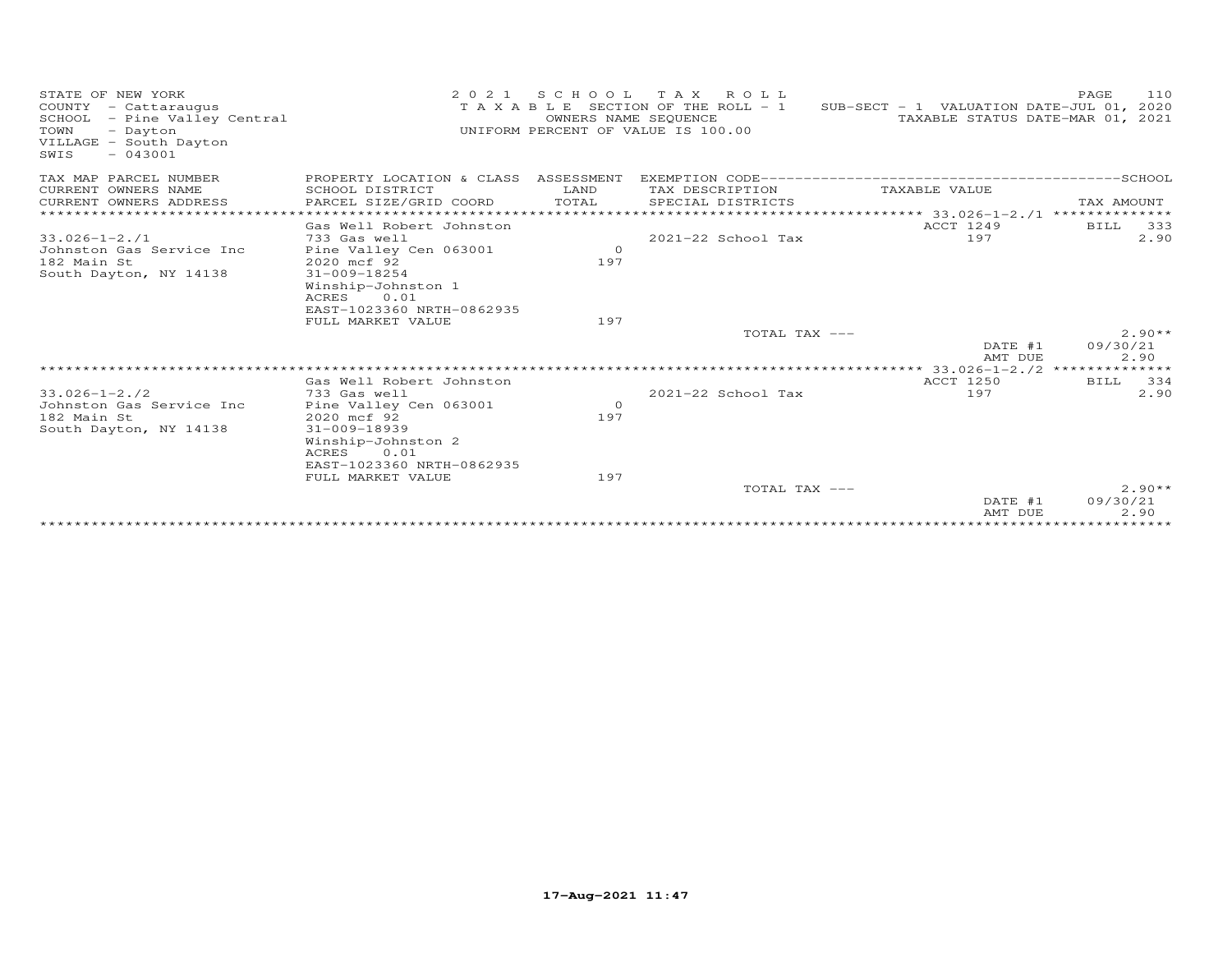| COUNTY<br>SCHOOL<br>TOWN<br>SWIS | STATE OF NEW YORK<br>- Cattaraugus<br>- Pine Valley Central<br>- Dayton<br>VILLAGE - South Dayton<br>$-043001$ |                  | 2 0 2 1<br>TAXABLE | S C H O O L<br>T A X<br>UNIFORM PERCENT OF VALUE IS 100.00 | ROLL<br>SECTION OF THE ROLL - 1              |                                 | 111<br>PAGE<br>SUB-SECT - 1 VALUATION DATE-JUL 01, 2020<br>TAXABLE STATUS DATE-MAR 01, 2021<br>RPS155/V04/L015<br>CURRENT DATE 8/17/2021 |
|----------------------------------|----------------------------------------------------------------------------------------------------------------|------------------|--------------------|------------------------------------------------------------|----------------------------------------------|---------------------------------|------------------------------------------------------------------------------------------------------------------------------------------|
|                                  |                                                                                                                |                  | ROLL.              | SUB SECTION-1-TOTALS                                       |                                              |                                 |                                                                                                                                          |
|                                  |                                                                                                                |                  |                    |                                                            |                                              |                                 |                                                                                                                                          |
|                                  |                                                                                                                | ***              | SPECIAL            | DISTRICT                                                   | SUMMARY ***                                  |                                 |                                                                                                                                          |
|                                  | TOTAL                                                                                                          | EXTENSION        | <b>EXTENSION</b>   | AD VALOREM                                                 | <b>EXEMPT</b>                                | TAXABLE                         | TOTAL                                                                                                                                    |
| CODE                             | DISTRICT NAME<br>PARCELS                                                                                       | TYPE             | VALUE              | VALUE                                                      | <b>AMOUNT</b>                                | VALUE                           | <b>TAX</b>                                                                                                                               |
|                                  |                                                                                                                |                  |                    | NO SPECIAL DISTRICTS AT THIS LEVEL                         |                                              |                                 |                                                                                                                                          |
|                                  |                                                                                                                |                  |                    |                                                            |                                              |                                 |                                                                                                                                          |
|                                  |                                                                                                                | $***$            | S C H O O L        | DISTRICT                                                   | SUMMARY ***                                  |                                 |                                                                                                                                          |
| CODE                             | DISTRICT NAME                                                                                                  | TOTAL<br>PARCELS | ASSESSED<br>LAND   | ASSESSED<br>TOTAL                                          | <b>EXEMPT</b><br><b>AMOUNT</b><br>---------- | TOTAL<br>TAXABLE<br>___________ |                                                                                                                                          |
|                                  |                                                                                                                |                  |                    |                                                            | STAR AMOUNT                                  | STAR TAXABLE                    | TOTAL TAX                                                                                                                                |
|                                  | Pine Valley Central                                                                                            | $\overline{2}$   |                    | 394                                                        |                                              | 394                             |                                                                                                                                          |
| 063001                           |                                                                                                                |                  |                    |                                                            |                                              | 394                             | 5.80                                                                                                                                     |
|                                  | $S \cup B - T \cup T A$                                                                                        | $\overline{2}$   |                    | 394                                                        |                                              | 394                             |                                                                                                                                          |
|                                  |                                                                                                                |                  |                    |                                                            |                                              |                                 |                                                                                                                                          |

| SUB-TOTAL(CONT)  |   |     | 394 | 5.80 |
|------------------|---|-----|-----|------|
| TOTAL            | ∼ | 394 | 394 |      |
| T O T A L (CONT) |   |     | 394 | 5.80 |

NO SYSTEM EXEMPTIONS AT THIS LEVEL

\*\*\* E X E M P T I O N S U M M A R Y \*\*\*

NO EXEMPTIONS AT THIS LEVEL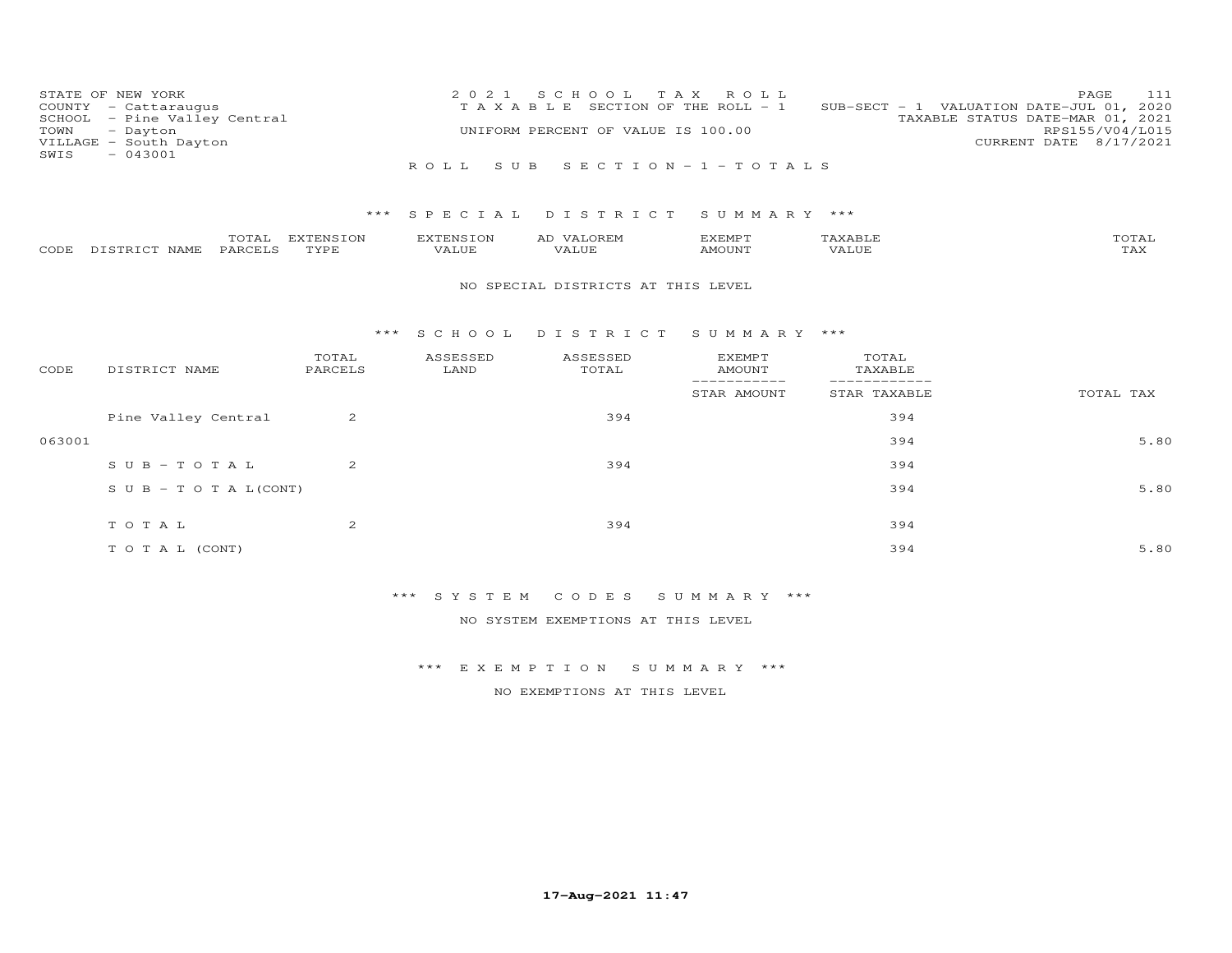| STATE OF NEW YORK |                              | 2021 SCHOOL TAX ROLL                  | 112<br>PAGE                              |
|-------------------|------------------------------|---------------------------------------|------------------------------------------|
|                   | COUNTY - Cattaraugus         | T A X A B L E SECTION OF THE ROLL - 1 | SUB-SECT - 1 VALUATION DATE-JUL 01, 2020 |
|                   | SCHOOL - Pine Valley Central |                                       | TAXABLE STATUS DATE-MAR 01, 2021         |
| TOWN - Dayton     |                              | UNIFORM PERCENT OF VALUE IS 100.00    | RPS155/V04/L015                          |
|                   | VILLAGE - South Dayton       |                                       | CURRENT DATE 8/17/2021                   |
| SWIS              | $-043001$                    |                                       |                                          |
|                   |                              | ROLL SUB SECTION-1-TOTALS             |                                          |

| ROLL<br>SEC | DESCRIPTION                | TOTAL<br>PARCELS | ASSESSED<br>LAND | ASSESSED<br>TOTAL | <b>EXEMPT</b><br><b>AMOUNT</b><br>STAR AMOUNT | TOTAL<br>TAXABLE<br>STAR TAXABLE | TAX<br>RATE | TOTAL<br>TAX |
|-------------|----------------------------|------------------|------------------|-------------------|-----------------------------------------------|----------------------------------|-------------|--------------|
|             | 2021-22 School Tax         |                  |                  | 394               |                                               | 394                              |             |              |
|             |                            |                  |                  |                   |                                               | 394                              |             | 5.80         |
|             | SPEC DIST TAXES<br>TAXABLE |                  |                  |                   |                                               |                                  |             | 5.80         |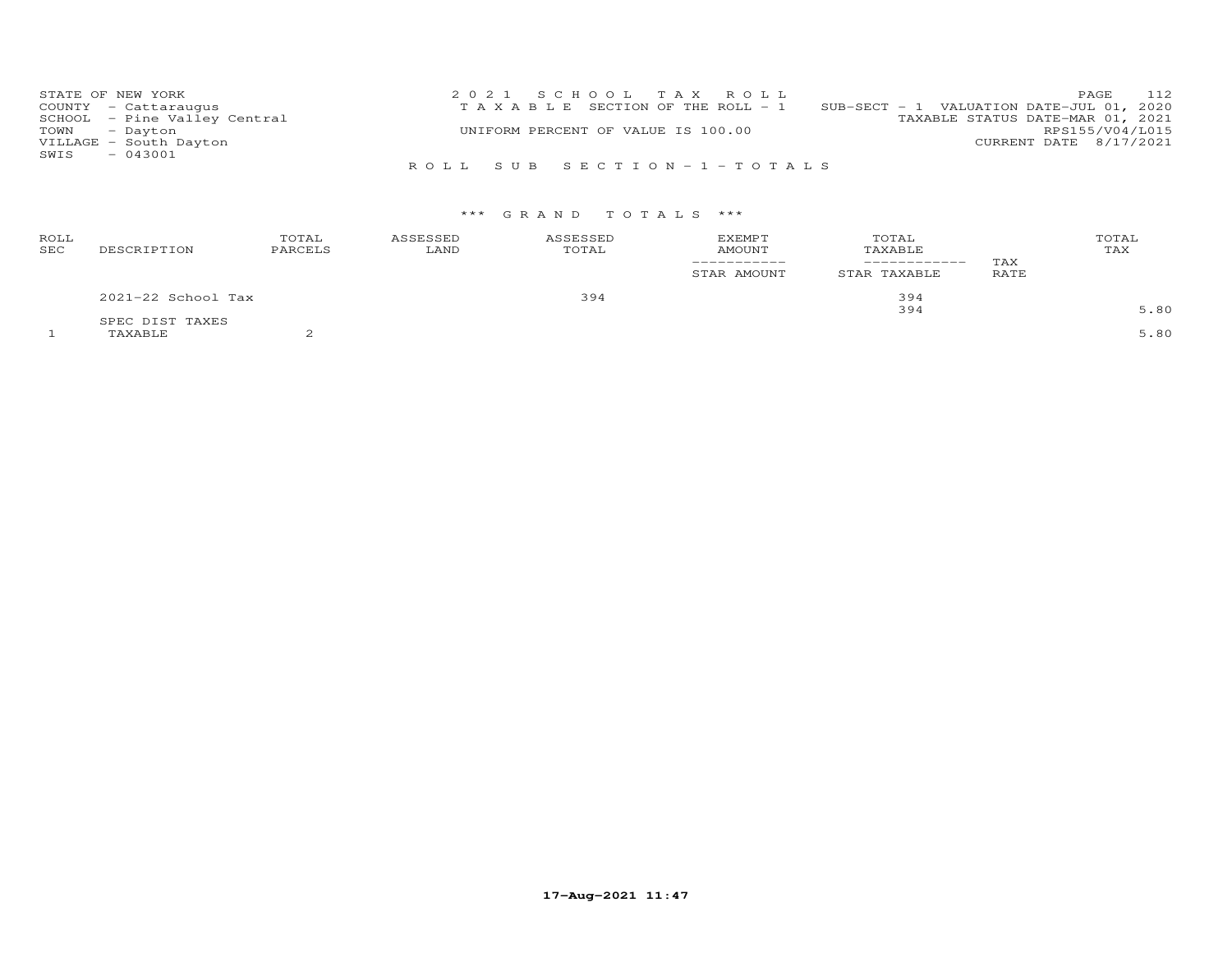|      | STATE OF NEW YORK            | 2021 SCHOOL TAX ROLL                  | PAGE 113                         |
|------|------------------------------|---------------------------------------|----------------------------------|
|      | COUNTY - Cattaraugus         | T A X A B L E SECTION OF THE ROLL - 1 | VALUATION DATE-JUL 01, 2020      |
|      | SCHOOL - Pine Valley Central |                                       | TAXABLE STATUS DATE-MAR 01, 2021 |
|      | TOWN - Dayton                | UNIFORM PERCENT OF VALUE IS 100.00    | RPS155/V04/L015                  |
|      | VILLAGE - South Dayton       |                                       | CURRENT DATE 8/17/2021           |
| SWIS | $-043001$                    |                                       |                                  |
|      |                              | ROLL SECTION TOTALS                   |                                  |

| CODE | DISTRICT NAME       | TOTAL<br><b>EXTENSION</b><br>TYPE<br>PARCELS | FYTFNSTON<br>VALUE | <b>VALOREM</b><br>VALUE | EXEMPT<br>AMOUNT | TAXABLE<br>VALUE | TOTAL<br>TAX |
|------|---------------------|----------------------------------------------|--------------------|-------------------------|------------------|------------------|--------------|
|      | OT300 Omitted tax - | MOVTAX                                       | ₹54                |                         |                  |                  |              |

## \*\*\* S C H O O L D I S T R I C T S U M M A R Y \*\*\*

| CODE   | DISTRICT NAME                    | TOTAL<br>PARCELS | ASSESSED<br>LAND | ASSESSED<br>TOTAL | <b>EXEMPT</b><br>AMOUNT | TOTAL<br>TAXABLE |             |
|--------|----------------------------------|------------------|------------------|-------------------|-------------------------|------------------|-------------|
|        |                                  |                  |                  |                   | STAR AMOUNT             | STAR TAXABLE     | TOTAL TAX   |
|        | Pine Valley Central              | 293              | 1882,700         | 15949,294         | 178,831                 | 15,770,463       |             |
| 063001 |                                  |                  |                  |                   | 4231,180                | 11,539,283       | 170, 113.69 |
|        | $SUB - TO T AL$                  | 293              | 1882,700         | 15949,294         | 178,831                 | 15,770,463       |             |
|        | $S \cup B - T \cup T A L (CONT)$ |                  |                  |                   | 4231,180                | 11,539,283       | 170, 113.69 |
|        | TOTAL                            | 293              | 1882,700         | 15949,294         | 178,831                 | 15,770,463       |             |
|        | T O T A L (CONT)                 |                  |                  |                   | 4231,180                | 11,539,283       | 170, 113.69 |

### \*\*\* S Y S T E M C O D E S S U M M A R Y \*\*\*

### NO SYSTEM EXEMPTIONS AT THIS LEVEL

### \*\*\* E X E M P T I O N S U M M A R Y \*\*\*

|                       | SCHOOL                                               |
|-----------------------|------------------------------------------------------|
| 11<br>36<br>74<br>122 | 177,181<br>1953,380<br>2277,800<br>1,650<br>4410.011 |
|                       | PARCELS                                              |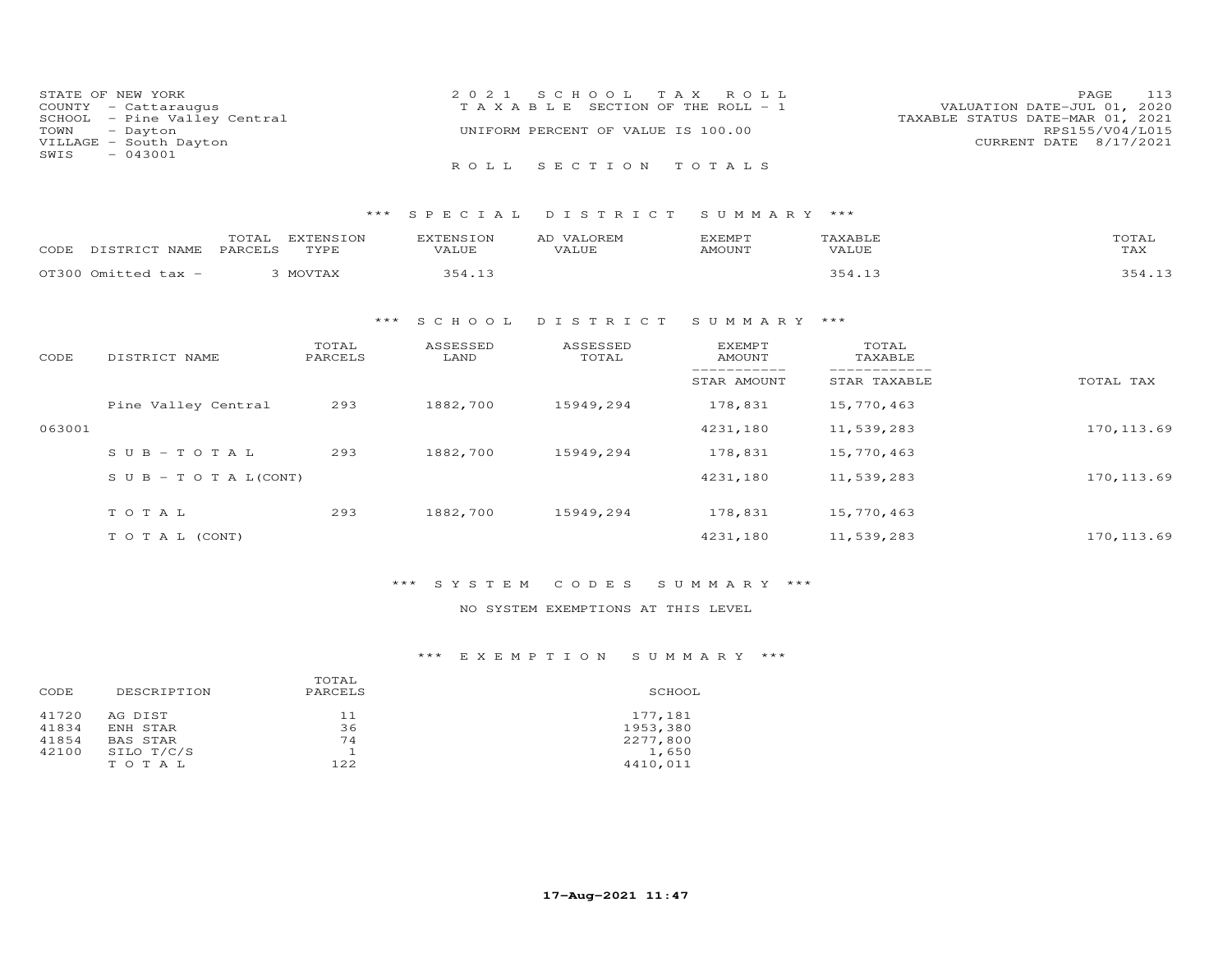| STATE OF NEW YORK            | 2021 SCHOOL TAX ROLL                  | PAGE 114                         |
|------------------------------|---------------------------------------|----------------------------------|
| COUNTY - Cattaraugus         | T A X A B L E SECTION OF THE ROLL - 1 | VALUATION DATE-JUL 01, 2020      |
| SCHOOL - Pine Valley Central |                                       | TAXABLE STATUS DATE-MAR 01, 2021 |
| TOWN - Dayton                | UNIFORM PERCENT OF VALUE IS 100.00    | RPS155/V04/L015                  |
| VILLAGE - South Dayton       |                                       | CURRENT DATE 8/17/2021           |
| $-043001$<br>SWIS            |                                       |                                  |
|                              | ROLL SECTION TOTALS                   |                                  |

| ROLL<br>SEC | DESCRIPTION            | TOTAL<br>PARCELS | ASSESSED<br>LAND | ASSESSED<br>TOTAL | <b>EXEMPT</b><br>AMOUNT<br>------------ | TOTAL<br>TAXABLE<br>------------ | TAX  | TOTAL<br>TAX          |
|-------------|------------------------|------------------|------------------|-------------------|-----------------------------------------|----------------------------------|------|-----------------------|
|             |                        |                  |                  |                   | STAR AMOUNT                             | STAR TAXABLE                     | RATE |                       |
|             | $2021 - 22$ School Tax |                  | 1882,700         | 15949,294         | 178,831<br>4231,180                     | 15,770,463<br>11,539,283         |      |                       |
|             | SPEC DIST TAXES        |                  |                  |                   |                                         |                                  |      | 170, 113.69<br>354.13 |
|             | TAXABLE                | 293              |                  |                   |                                         |                                  |      | 170,467.82            |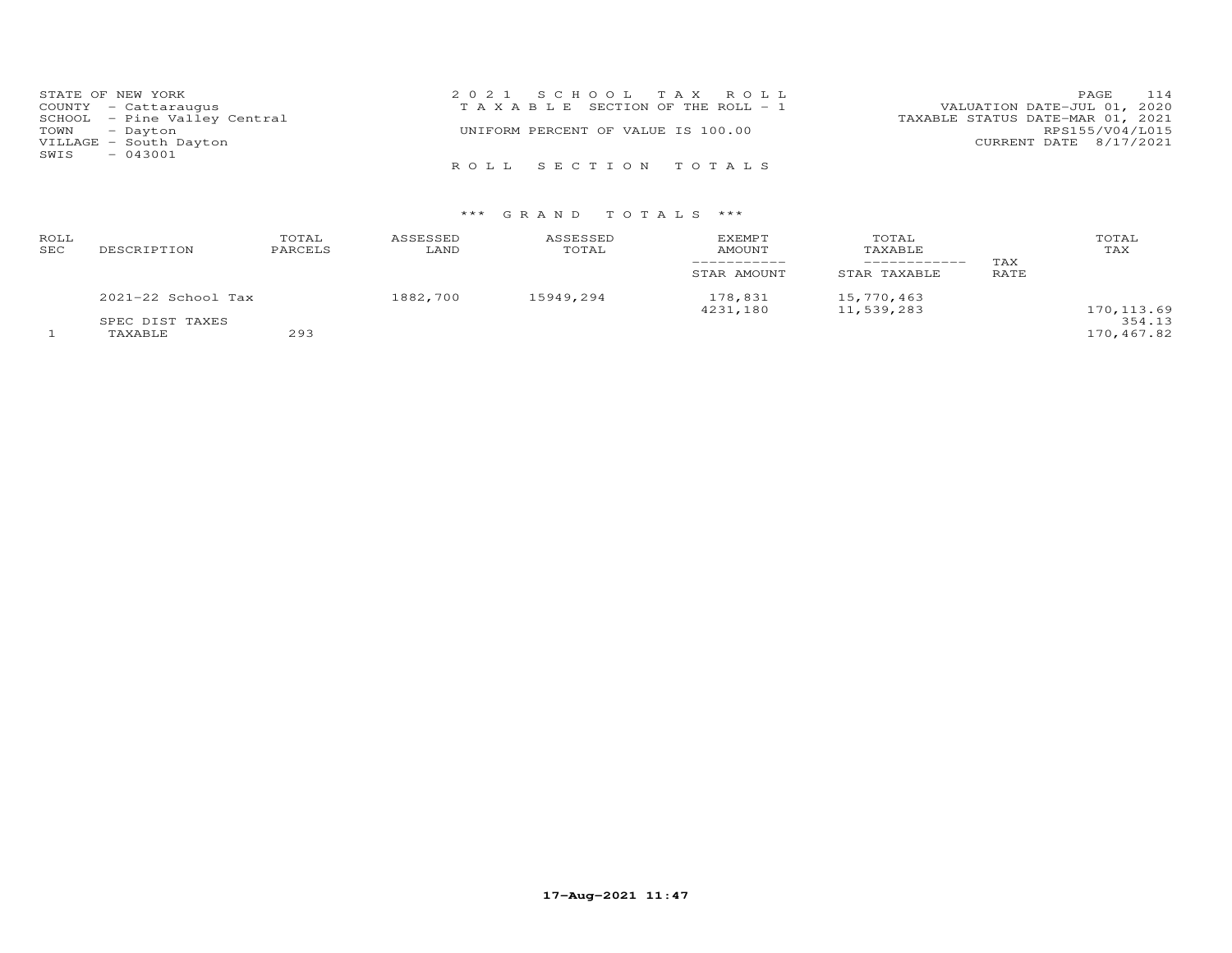| STATE OF NEW YORK<br>COUNTY - Cattaraugus<br>SCHOOL - Pine Valley Central<br>TOWN<br>- Dayton<br>VILLAGE - South Dayton<br>$-043001$<br>SWIS | 2021                                                                                                           |                          | SCHOOL TAX ROLL<br>SPECIAL FRANCHISE SECTION OF THE ROLL - 5<br>OWNERS NAME SEQUENCE<br>UNIFORM PERCENT OF VALUE IS 100.00 | VALUATION DATE-JUL 01, 2020<br>TAXABLE STATUS DATE-MAR 01, 2021 | PAGE<br>115                                     |
|----------------------------------------------------------------------------------------------------------------------------------------------|----------------------------------------------------------------------------------------------------------------|--------------------------|----------------------------------------------------------------------------------------------------------------------------|-----------------------------------------------------------------|-------------------------------------------------|
| TAX MAP PARCEL NUMBER                                                                                                                        | PROPERTY LOCATION & CLASS ASSESSMENT                                                                           |                          |                                                                                                                            |                                                                 |                                                 |
| CURRENT OWNERS NAME<br>CURRENT OWNERS ADDRESS                                                                                                | SCHOOL DISTRICT<br>PARCEL SIZE/GRID COORD                                                                      | LAND<br>TOTAL            | TAX DESCRIPTION<br>SPECIAL DISTRICTS                                                                                       | TAXABLE VALUE                                                   | TAX AMOUNT                                      |
| ********************                                                                                                                         |                                                                                                                |                          | ********************************* 530.001-9916-131.600/188 ***                                                             |                                                                 |                                                 |
| 530.001-9916-131.600/188<br>New York State Electric & Gas<br>c/o Avangrid Management Co<br>Local Tax                                         | Special Franchise<br>861 Elec & gas<br>Pine Valley Cen 063001<br>Village Of South Dayton<br>1.0000 Pine Valley | $\circ$<br>718,138       | 2021-22 School Tax                                                                                                         | ACCT 0997<br>718,138                                            | BILL<br>335<br>10,586.89                        |
| One City Center Fl 5<br>Portland, ME 04101                                                                                                   | ACRES<br>0.01<br>FULL MARKET VALUE                                                                             | 718,138                  |                                                                                                                            |                                                                 |                                                 |
|                                                                                                                                              |                                                                                                                |                          | TOTAL TAX ---                                                                                                              | DATE #1<br>AMT DUE                                              | $10,586.89**$<br>09/30/21<br>10,586.89          |
|                                                                                                                                              |                                                                                                                |                          |                                                                                                                            | ************** 530.001-9916-901.300/188 ***                     |                                                 |
| 530.001-9916-901.300/188                                                                                                                     | Special Franchise<br>869 Television                                                                            |                          | 2021-22 School Tax                                                                                                         | ACCT 1221<br>10,349                                             | BILL<br>336<br>152.57                           |
| Time Warner Cable Tax Dept<br>PO Box 7467<br>Charlotte, NC 28241-7467                                                                        | Pine Valley Cen 063001<br>Village Of South Dayton<br>1.0000 Pine Valley<br>ACRES<br>0.01                       | $\circ$<br>10,349        |                                                                                                                            |                                                                 |                                                 |
|                                                                                                                                              | FULL MARKET VALUE                                                                                              | 10,349                   |                                                                                                                            |                                                                 |                                                 |
|                                                                                                                                              |                                                                                                                |                          | TOTAL TAX ---                                                                                                              | DATE #1<br>AMT DUE                                              | $152.57**$<br>09/30/21<br>152.57                |
|                                                                                                                                              |                                                                                                                |                          |                                                                                                                            |                                                                 |                                                 |
| 530.001-9916-631.900/188<br>Verizon New York Inc<br>PO Box 2749<br>Addison, TX 75001                                                         | Special Franchise<br>866 Telephone<br>Pine Valley Cen 063001<br>Village Of South Dayton<br>1.0000 Pine Valley  | $\overline{0}$<br>40,281 | 2021-22 School Tax                                                                                                         | ACCT 0996<br>40,281                                             | BILL 337<br>593.83                              |
|                                                                                                                                              | <b>ACRES</b><br>0.01                                                                                           |                          |                                                                                                                            |                                                                 |                                                 |
|                                                                                                                                              | FULL MARKET VALUE                                                                                              | 40,281                   | TOTAL TAX ---                                                                                                              | DATE #1<br>AMT DUE                                              | $593.83**$<br>09/30/21<br>593.83<br>*********** |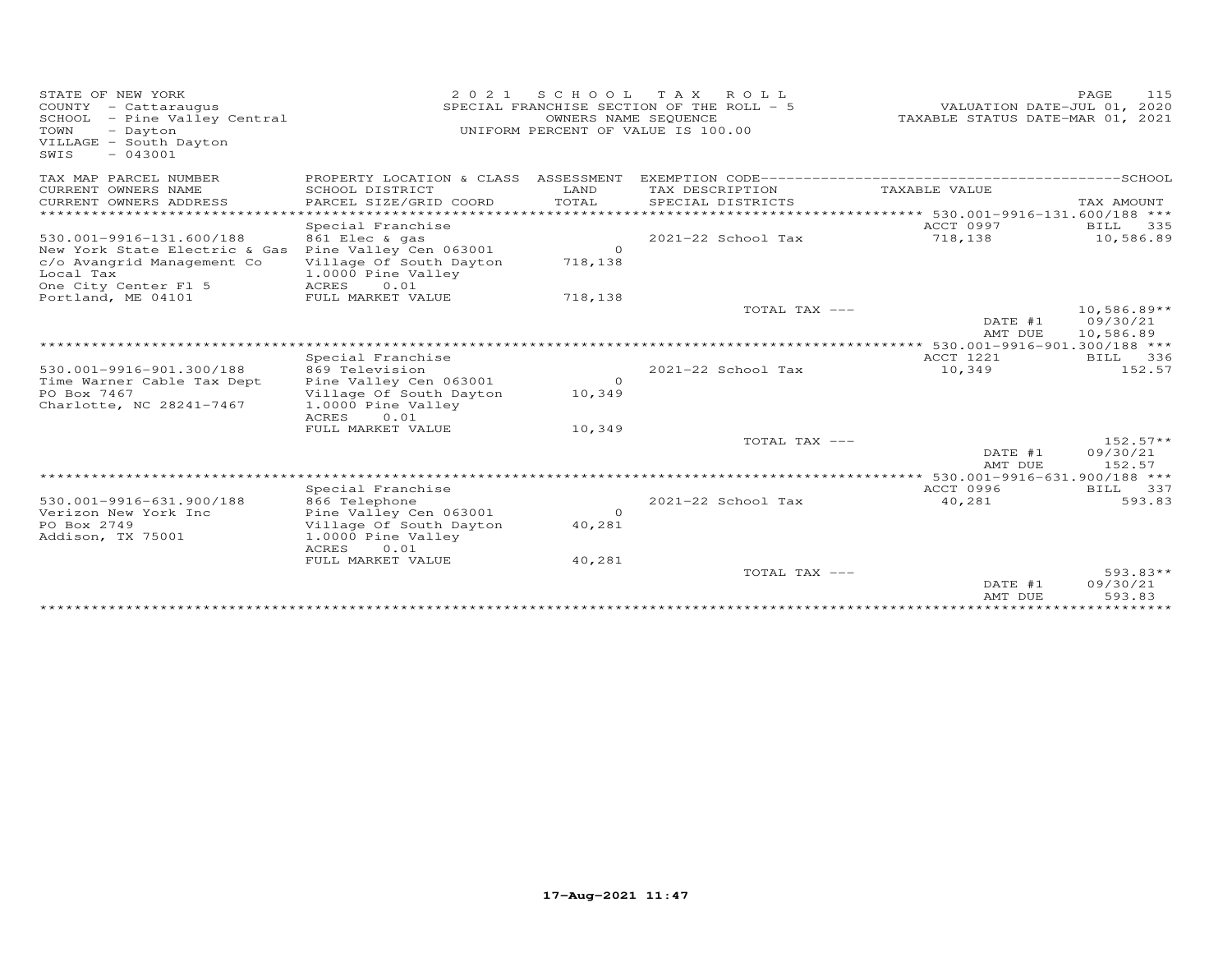| SCHOOL<br>TOWN<br>SWIS | STATE OF NEW YORK<br>COUNTY - Cattaraugus<br>- Pine Valley Central<br>- Dayton<br>VILLAGE - South Dayton<br>$-043001$ |                   | 2 0 2 1<br>ROLL<br>S U B  | S C H O O L<br>SPECIAL FRANCHISE SECTION OF THE ROLL - 5 | T A X<br>ROLL<br>$S E C T I O N - - T O T A L S$            |                                | PAGE<br>116<br>VALUATION DATE-JUL 01, 2020<br>TAXABLE STATUS DATE-MAR 01, 2021<br>RPS155/V04/L015<br>CURRENT DATE 8/17/2021 |
|------------------------|-----------------------------------------------------------------------------------------------------------------------|-------------------|---------------------------|----------------------------------------------------------|-------------------------------------------------------------|--------------------------------|-----------------------------------------------------------------------------------------------------------------------------|
|                        |                                                                                                                       | ***               | SPECIAL                   | DISTRICT                                                 | SUMMARY ***                                                 |                                |                                                                                                                             |
| CODE                   | TOTAL<br>PARCELS<br>DISTRICT NAME                                                                                     | EXTENSION<br>TYPE | <b>EXTENSION</b><br>VALUE | AD VALOREM<br><b>VALUE</b>                               | <b>EXEMPT</b><br>AMOUNT                                     | TAXABLE<br>VALUE               | TOTAL<br>TAX                                                                                                                |
|                        |                                                                                                                       |                   |                           | NO SPECIAL DISTRICTS AT THIS LEVEL                       |                                                             |                                |                                                                                                                             |
|                        |                                                                                                                       | ***               | S C H O O L               | DISTRICT                                                 | SUMMARY ***                                                 |                                |                                                                                                                             |
| CODE                   | DISTRICT NAME                                                                                                         | TOTAL<br>PARCELS  | ASSESSED<br>LAND          | ASSESSED<br>TOTAL                                        | <b>EXEMPT</b><br><b>AMOUNT</b><br>$\qquad \qquad - - - - -$ | TOTAL<br>TAXABLE<br>---------- |                                                                                                                             |
|                        |                                                                                                                       |                   |                           |                                                          | STAR AMOUNT                                                 | STAR TAXABLE                   | TOTAL TAX                                                                                                                   |
|                        | Pine Valley Central                                                                                                   | 3                 |                           | 768,768                                                  |                                                             | 768,768                        |                                                                                                                             |
| 063001                 |                                                                                                                       |                   |                           |                                                          |                                                             | 768,768                        | 11,333.29                                                                                                                   |
|                        | $S \cup B - T \cup T A L$                                                                                             | 3                 |                           | 768,768                                                  |                                                             | 768,768                        |                                                                                                                             |
|                        | $S \cup B - T \cup T A L (CONT)$                                                                                      |                   |                           |                                                          |                                                             | 768,768                        | 11,333.29                                                                                                                   |
|                        | TOTAL                                                                                                                 | 3                 |                           | 768,768                                                  |                                                             | 768,768                        |                                                                                                                             |
|                        | TO TAL (CONT)                                                                                                         |                   |                           |                                                          |                                                             | 768,768                        | 11,333.29                                                                                                                   |

NO SYSTEM EXEMPTIONS AT THIS LEVEL

\*\*\* E X E M P T I O N S U M M A R Y \*\*\*

NO EXEMPTIONS AT THIS LEVEL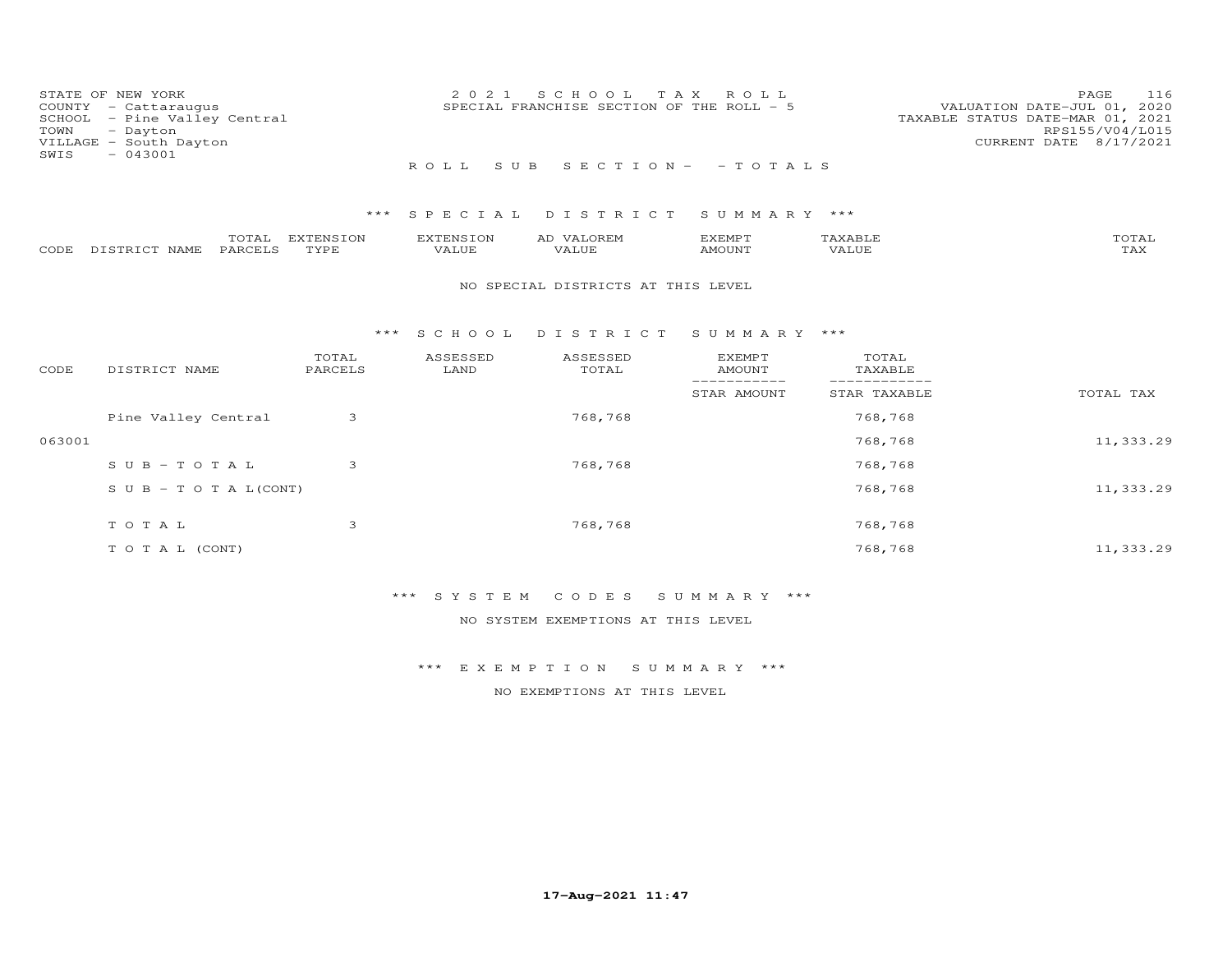| STATE OF NEW YORK |                              | 2021 SCHOOL TAX ROLL                                                     |                        | PAGE 117        |
|-------------------|------------------------------|--------------------------------------------------------------------------|------------------------|-----------------|
|                   | COUNTY - Cattaraugus         | VALUATION DATE-JUL 01, 2020<br>SPECIAL FRANCHISE SECTION OF THE ROLL - 5 |                        |                 |
|                   | SCHOOL - Pine Valley Central | TAXABLE STATUS DATE-MAR 01, 2021                                         |                        |                 |
| TOWN - Dayton     |                              |                                                                          |                        | RPS155/V04/L015 |
|                   | VILLAGE - South Dayton       |                                                                          | CURRENT DATE 8/17/2021 |                 |
| SWIS              | $-043001$                    |                                                                          |                        |                 |
|                   |                              | ROLL SUB SECTION- - TOTALS                                               |                        |                 |

| ROLL<br>SEC | DESCRIPTION                          | TOTAL<br>PARCELS | ASSESSED<br>LAND | ASSESSED<br>TOTAL | <b>EXEMPT</b><br><b>AMOUNT</b><br>-----------<br>STAR AMOUNT | TOTAL<br>TAXABLE<br>__________<br>STAR TAXABLE | TAX<br>RATE | TOTAL<br>TAX |
|-------------|--------------------------------------|------------------|------------------|-------------------|--------------------------------------------------------------|------------------------------------------------|-------------|--------------|
|             | 2021-22 School Tax                   |                  |                  | 768,768           |                                                              | 768,768<br>768,768                             |             | 11,333.29    |
|             | SPEC DIST TAXES<br>SPECIAL FRANCHISE |                  |                  |                   |                                                              |                                                |             | 11,333.29    |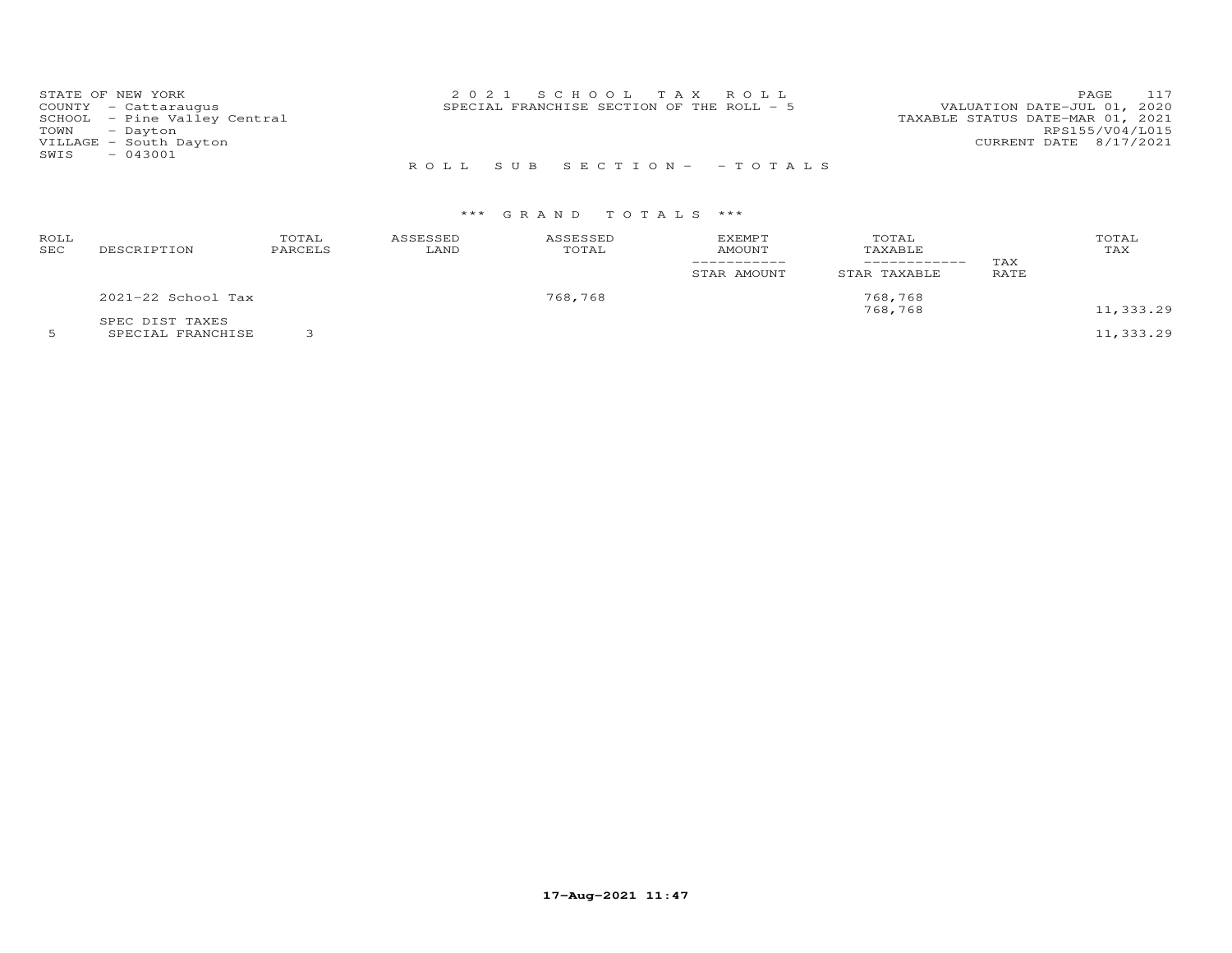| STATE OF NEW YORK |                              | 2021 SCHOOL TAX ROLL                                                     | PAGE            | 118 |
|-------------------|------------------------------|--------------------------------------------------------------------------|-----------------|-----|
|                   | COUNTY - Cattaraugus         | VALUATION DATE-JUL 01, 2020<br>SPECIAL FRANCHISE SECTION OF THE ROLL - 5 |                 |     |
|                   | SCHOOL - Pine Valley Central | TAXABLE STATUS DATE-MAR 01, 2021                                         |                 |     |
| TOWN - Dayton     |                              |                                                                          | RPS155/V04/L015 |     |
|                   | VILLAGE - South Dayton       | CURRENT DATE 8/17/2021                                                   |                 |     |
| SWIS              | $-043001$                    |                                                                          |                 |     |
|                   |                              | ROLL SECTION TOTALS                                                      |                 |     |

|      |            | $m \wedge m \wedge n$<br>UIAL | m<br>I ON | <b>EXTENSION</b> | $\sqrt{4}$ .<br>A <sub>L</sub> | ,,, <del>,</del> ,,, <del>,</del> ,<br>$\sim$ $\sim$ $\sim$ $\sim$ $\sim$ $\sim$ | $\times$ $\Delta$  | $T$ $\cap$ $T$ $\Delta$ $T$<br>UIAI |
|------|------------|-------------------------------|-----------|------------------|--------------------------------|----------------------------------------------------------------------------------|--------------------|-------------------------------------|
| CODE | NAME.<br>. | PARCEIC                       | TVDE      | ALUE             | 'ALUE                          | AMOUNT                                                                           | <b><i>ALUE</i></b> | $m \times r$<br>⊥ 冖                 |

### NO SPECIAL DISTRICTS AT THIS LEVEL

#### \*\*\* S C H O O L D I S T R I C T S U M M A R Y \*\*\*

| CODE   | DISTRICT NAME                    | TOTAL<br>PARCELS | ASSESSED<br>LAND | ASSESSED<br>TOTAL | <b>EXEMPT</b><br><b>AMOUNT</b> | TOTAL<br>TAXABLE |           |
|--------|----------------------------------|------------------|------------------|-------------------|--------------------------------|------------------|-----------|
|        |                                  |                  |                  |                   | STAR AMOUNT                    | STAR TAXABLE     | TOTAL TAX |
|        | Pine Valley Central              | 3                |                  | 768,768           |                                | 768,768          |           |
| 063001 |                                  |                  |                  |                   |                                | 768,768          | 11,333.29 |
|        | $SUB - TO TAL$                   | 3                |                  | 768,768           |                                | 768,768          |           |
|        | $S \cup B - T \cup T A L (CONT)$ |                  |                  |                   |                                | 768,768          | 11,333.29 |
|        | TOTAL                            | 3                |                  | 768,768           |                                | 768,768          |           |
|        | T O T A L (CONT)                 |                  |                  |                   |                                | 768,768          | 11,333.29 |

## \*\*\* S Y S T E M C O D E S S U M M A R Y \*\*\*

NO SYSTEM EXEMPTIONS AT THIS LEVEL

\*\*\* E X E M P T I O N S U M M A R Y \*\*\*

NO EXEMPTIONS AT THIS LEVEL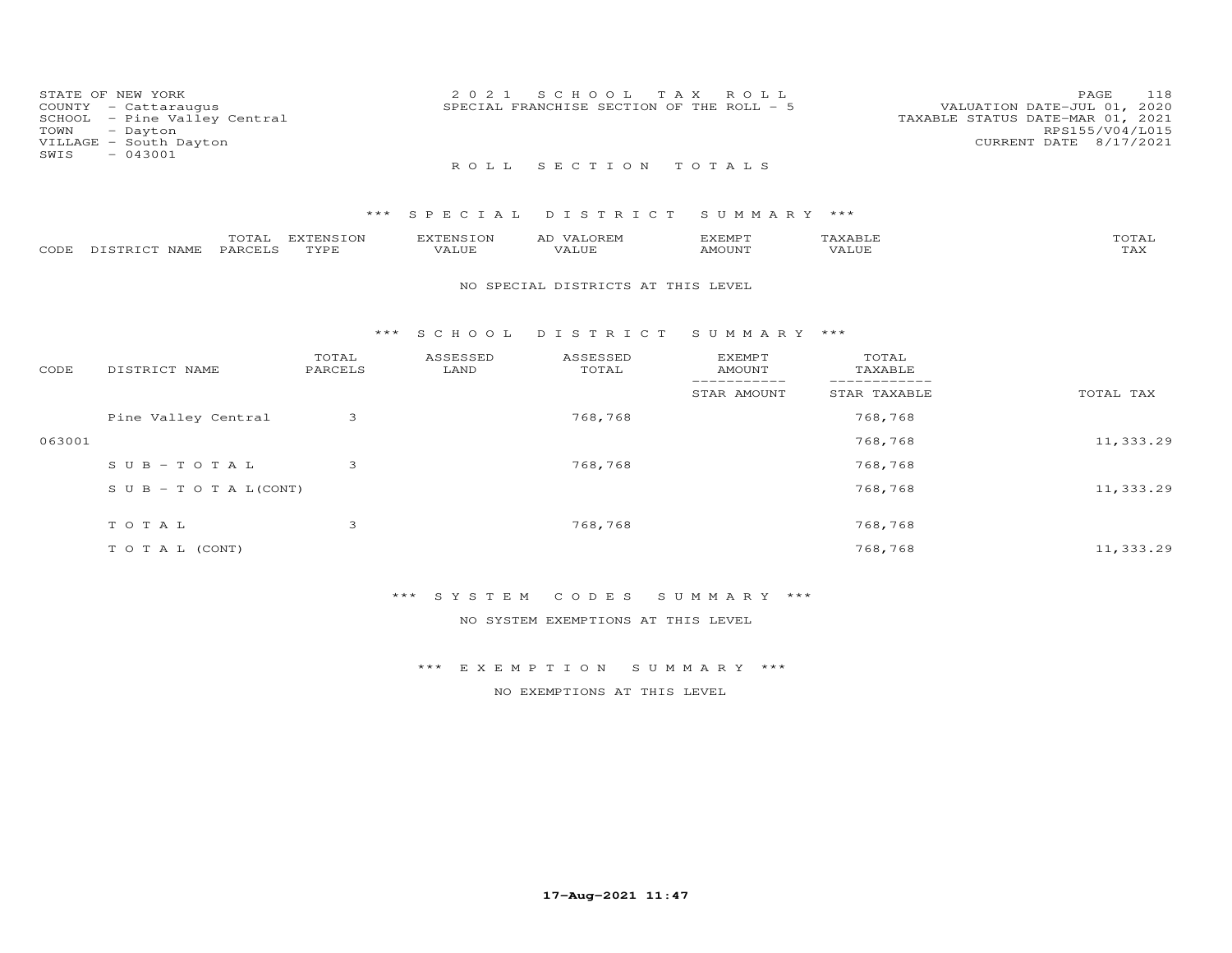| STATE OF NEW YORK            | 2021 SCHOOL TAX ROLL                      | 119<br>PAGE                      |
|------------------------------|-------------------------------------------|----------------------------------|
| COUNTY - Cattaraugus         | SPECIAL FRANCHISE SECTION OF THE ROLL - 5 | VALUATION DATE-JUL 01, 2020      |
| SCHOOL - Pine Valley Central |                                           | TAXABLE STATUS DATE-MAR 01, 2021 |
| TOWN - Dayton                |                                           | RPS155/V04/L015                  |
| VILLAGE - South Dayton       |                                           | CURRENT DATE 8/17/2021           |
| SWIS<br>$-043001$            |                                           |                                  |
|                              | ROLL SECTION TOTALS                       |                                  |

| ROLL<br>SEC | DESCRIPTION                          | TOTAL<br>PARCELS | ASSESSED<br>LAND | ASSESSED<br>TOTAL | <b>EXEMPT</b><br><b>AMOUNT</b><br>-----------<br>STAR AMOUNT | TOTAL<br>TAXABLE<br>----------<br>STAR TAXABLE | TAX<br>RATE | TOTAL<br>TAX |
|-------------|--------------------------------------|------------------|------------------|-------------------|--------------------------------------------------------------|------------------------------------------------|-------------|--------------|
|             | 2021-22 School Tax                   |                  |                  | 768,768           |                                                              | 768,768<br>768,768                             |             | 11,333.29    |
|             | SPEC DIST TAXES<br>SPECIAL FRANCHISE |                  |                  |                   |                                                              |                                                |             | 11,333.29    |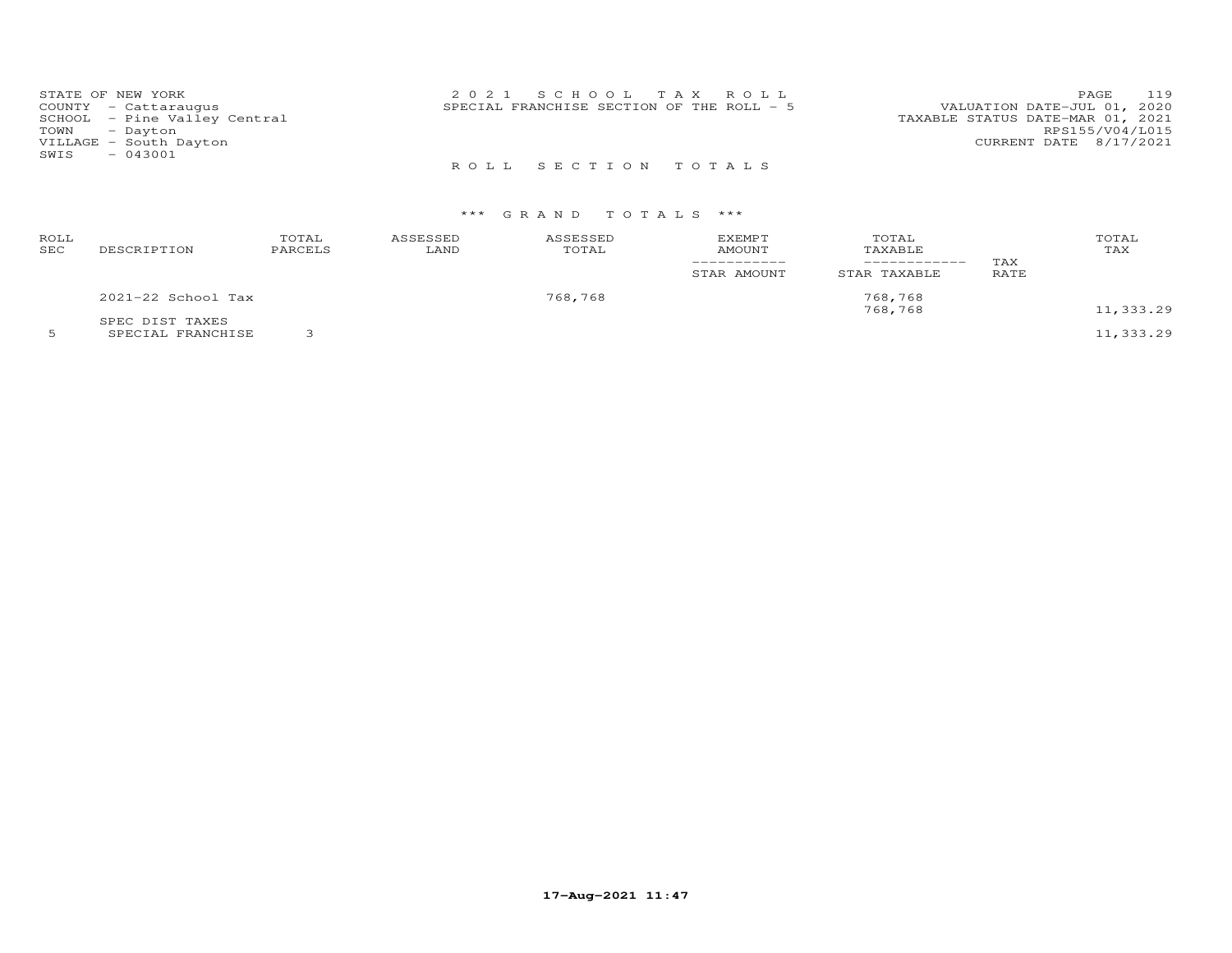| STATE OF NEW YORK<br>COUNTY - Cattaraugus<br>SCHOOL - Pine Valley Central<br>- Dayton<br>TOWN<br>VILLAGE - South Dayton<br>$-043001$<br>SWIS                                |                                                                                                                                                                             |                               | 2021 SCHOOL TAX ROLL<br>UTILITY & R.R. SECTION OF THE ROLL - 6<br>OWNERS NAME SEQUENCE<br>UNIFORM PERCENT OF VALUE IS 100.00 | VALUATION DATE-JUL 01, 2020<br>TAXABLE STATUS DATE-MAR 01, 2021 | 120<br>PAGE                          |
|-----------------------------------------------------------------------------------------------------------------------------------------------------------------------------|-----------------------------------------------------------------------------------------------------------------------------------------------------------------------------|-------------------------------|------------------------------------------------------------------------------------------------------------------------------|-----------------------------------------------------------------|--------------------------------------|
| TAX MAP PARCEL NUMBER<br>CURRENT OWNERS NAME<br>CURRENT OWNERS ADDRESS<br>***********************                                                                           | SCHOOL DISTRICT<br>PARCEL SIZE/GRID COORD                                                                                                                                   | LAND<br>TOTAL                 | TAX DESCRIPTION<br>SPECIAL DISTRICTS                                                                                         | TAXABLE VALUE                                                   | TAX AMOUNT                           |
| $33.033 - 6 - 33$<br>New York State Electric & Gas Pine Valley Cen 063001<br>Avangrid Management Co<br>Local Tax<br>One City Center Fl 5<br>Portland, ME 04101              | First St<br>311 Res vac land<br>FRNT 60.00 DPTH 123.00<br>EAST-1021258 NRTH-0859764<br>FULL MARKET VALUE                                                                    | 1,700<br>1,700<br>1,700       | 2021-22 School Tax                                                                                                           | ACCT 1310<br>1,700                                              | BILL<br>338<br>25.06                 |
|                                                                                                                                                                             |                                                                                                                                                                             |                               | TOTAL TAX ---                                                                                                                | DATE #1<br>AMT DUE                                              | $25.06**$<br>09/30/21<br>25.06       |
| $33.041 - 1 - 2$<br>New York State Electric & Gas Pine Valley Cen 063001<br>c/o Avangrid Management Co<br>Local Tax<br>One City Center Fl 5<br>Portland, ME 04101           | 38 Oaks Rd<br>872 Elec-Substation<br>Loc #001859<br>1.0000 Pine Valley<br>Frog Val Rd Substation<br>ACRES<br>3.26<br>EAST-1020395 NRTH-0859654<br>DEED BOOK 694<br>PG-00808 | 21,000<br>512,463             | 2021-22 School Tax                                                                                                           | ACCT 1001<br>512,463                                            | BILL 339<br>7,554.80                 |
|                                                                                                                                                                             | FULL MARKET VALUE                                                                                                                                                           | 512,463                       | TOTAL TAX ---                                                                                                                | DATE #1<br>AMT DUE                                              | $7,554.80**$<br>09/30/21<br>7,554.80 |
| 630.001-9916-131.600/100<br>New York State Electric & Gas Pine Valley Cen 063001<br>c/o Avangrid Management Co<br>Local Tax<br>One City Center Fl 5<br>Portland, ME 04101   | Elec Trans Line<br>882 Elec Trans Imp<br>$Loc$ $#000080$<br>1.0000 Pine Valley<br>Lancaster Gr Trans Line<br>ACRES<br>0.01                                                  | $\circ$<br>108,125            | 2021-22 School Tax                                                                                                           | ACCT 1320<br>108,125                                            | BILL 340<br>1,593.99                 |
|                                                                                                                                                                             | FULL MARKET VALUE                                                                                                                                                           | 108,125                       | TOTAL TAX ---                                                                                                                | DATE #1                                                         | $1,593.99**$<br>09/30/21             |
|                                                                                                                                                                             |                                                                                                                                                                             |                               |                                                                                                                              | AMT DUE                                                         | 1,593.99                             |
| 630.001-9916-131.600/188<br>New York State Electric & Gas Pine Valley Cen 063001<br>c/o Avangrid Management Co<br>Local Tax<br>One City Center Fl 5th<br>Portland, ME 04101 | Utility Outside Plant<br>884 Elec Dist Out<br>Loc #888888<br>1.0000 Pine Valley<br>Elec Dist<br>ACRES<br>0.01<br>FULL MARKET VALUE                                          | $\circ$<br>330,376<br>330,376 | 2021-22 School Tax                                                                                                           | ACCT 1322<br>330,376                                            | BILL 341<br>4,870.45                 |
|                                                                                                                                                                             |                                                                                                                                                                             |                               | TOTAL TAX ---                                                                                                                | DATE #1<br>AMT DUE                                              | $4,870.45**$<br>09/30/21<br>4,870.45 |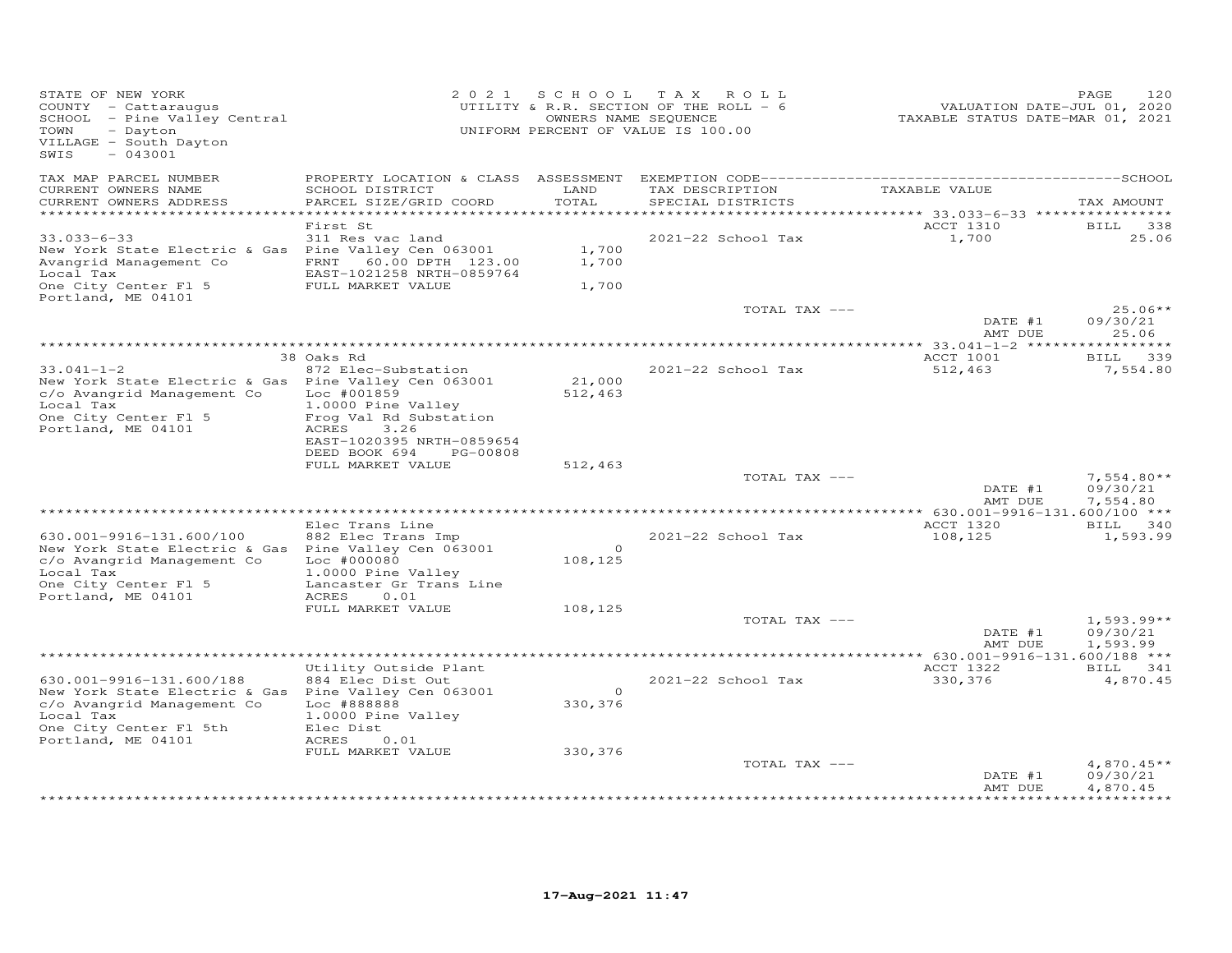| STATE OF NEW YORK<br>COUNTY - Cattaraugus<br>SCHOOL<br>- Pine Valley Central<br>TOWN<br>- Dayton<br>VILLAGE - South Dayton<br>SWIS<br>$-043001$ | 2 0 2 1                              | S C H O O L<br>OWNERS NAME SEQUENCE | T A X<br>ROLL<br>UTILITY & R.R. SECTION OF THE ROLL - 6<br>UNIFORM PERCENT OF VALUE IS 100.00 | TAXABLE STATUS DATE-MAR 01, 2021       | 121<br>PAGE<br>VALUATION DATE-JUL 01, 2020 |
|-------------------------------------------------------------------------------------------------------------------------------------------------|--------------------------------------|-------------------------------------|-----------------------------------------------------------------------------------------------|----------------------------------------|--------------------------------------------|
| TAX MAP PARCEL NUMBER                                                                                                                           | PROPERTY LOCATION & CLASS ASSESSMENT |                                     |                                                                                               |                                        |                                            |
| CURRENT OWNERS NAME                                                                                                                             | SCHOOL DISTRICT                      | LAND                                | TAX DESCRIPTION                                                                               | TAXABLE VALUE                          |                                            |
| CURRENT OWNERS ADDRESS                                                                                                                          | PARCEL SIZE/GRID COORD               | TOTAL                               | SPECIAL DISTRICTS                                                                             |                                        | TAX AMOUNT                                 |
|                                                                                                                                                 |                                      |                                     |                                                                                               |                                        | *****************                          |
|                                                                                                                                                 | 416 Pine St                          |                                     |                                                                                               | ACCT 0922                              | 342<br>BILL                                |
| $33.033 - 3 - 23$                                                                                                                               | 831 Tele Comm                        |                                     | 2021-22 School Tax                                                                            | 44,133                                 | 650.61                                     |
| Verizon New York Inc                                                                                                                            | Pine Valley Cen 063001<br>58 05 09   | 3,000                               |                                                                                               |                                        |                                            |
| PO Box 2749                                                                                                                                     | 1.0000 Pine Valley                   | 44,133                              |                                                                                               |                                        |                                            |
| Addison, TX 75001                                                                                                                               | Building & Land                      |                                     |                                                                                               |                                        |                                            |
|                                                                                                                                                 | 50.00 DPTH 150.00<br>FRNT            |                                     |                                                                                               |                                        |                                            |
|                                                                                                                                                 | EAST-1021009 NRTH-0861549            |                                     |                                                                                               |                                        |                                            |
|                                                                                                                                                 | FULL MARKET VALUE                    | 44,133                              |                                                                                               |                                        |                                            |
|                                                                                                                                                 |                                      |                                     | TOTAL TAX ---                                                                                 |                                        | $650.61**$                                 |
|                                                                                                                                                 |                                      |                                     |                                                                                               | DATE #1                                | 09/30/21                                   |
|                                                                                                                                                 |                                      |                                     |                                                                                               | AMT DUE                                | 650.61                                     |
|                                                                                                                                                 |                                      |                                     |                                                                                               | ********* 630.001-9916-631.900/188 *** |                                            |
|                                                                                                                                                 | Utility Outside Plant                |                                     |                                                                                               | <b>ACCT 1000</b>                       | BILL 343                                   |
| 630.001-9916-631.900/188                                                                                                                        | 836 Telecom. eq.                     |                                     | Mass Telec 47100                                                                              |                                        | 3,998                                      |
| Verizon New York Inc                                                                                                                            | Pine Valley Cen 063001               | $\Omega$                            | 2021-22 School Tax                                                                            | 11,173                                 | 164.71                                     |
| PO Box 2749<br>Addison, TX 75001                                                                                                                | Loc #888888<br>1.0000 Pine Valley    | 15,171                              |                                                                                               |                                        |                                            |
|                                                                                                                                                 | Poles, Wire, Cable, etc              |                                     |                                                                                               |                                        |                                            |
|                                                                                                                                                 | ACRES<br>0.01                        |                                     |                                                                                               |                                        |                                            |
|                                                                                                                                                 | FULL MARKET VALUE                    | 15,171                              |                                                                                               |                                        |                                            |
|                                                                                                                                                 |                                      |                                     | TOTAL TAX ---                                                                                 |                                        | $164.71**$                                 |
|                                                                                                                                                 |                                      |                                     |                                                                                               | DATE #1                                | 09/30/21                                   |
|                                                                                                                                                 |                                      |                                     |                                                                                               | AMT DUE                                | 164.71                                     |
|                                                                                                                                                 |                                      |                                     |                                                                                               |                                        |                                            |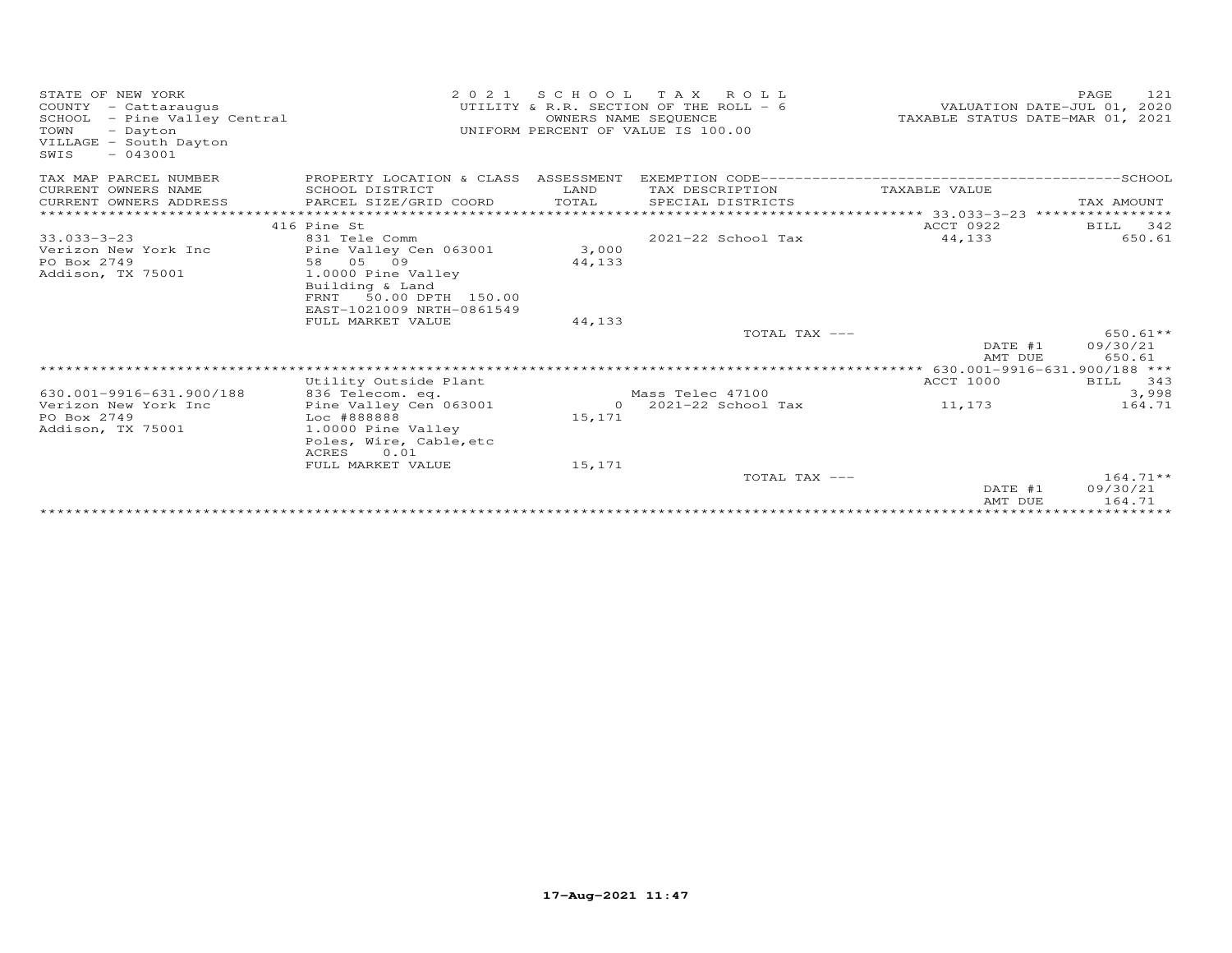| TOWN<br>SWIS | STATE OF NEW YORK<br>COUNTY - Cattaraugus<br>SCHOOL - Pine Valley Central<br>- Dayton<br>VILLAGE - South Dayton<br>$-043001$ |                         | 2 0 2 1                   | S C H O O L<br>UTILITY & R.R. SECTION OF THE ROLL - 6<br>UNIFORM PERCENT OF VALUE IS 100.00 | T A X<br>ROLL           |                  | 122<br>PAGE<br>VALUATION DATE-JUL 01, 2020<br>TAXABLE STATUS DATE-MAR 01, 2021<br>RPS155/V04/L015<br>CURRENT DATE 8/17/2021 |
|--------------|------------------------------------------------------------------------------------------------------------------------------|-------------------------|---------------------------|---------------------------------------------------------------------------------------------|-------------------------|------------------|-----------------------------------------------------------------------------------------------------------------------------|
|              |                                                                                                                              |                         | ROLL<br>S U B             |                                                                                             | SECTION - - TOTALS      |                  |                                                                                                                             |
|              |                                                                                                                              | ***                     | S P E C I A L             | DISTRICT                                                                                    | SUMMARY ***             |                  |                                                                                                                             |
| CODE         | PARCELS<br>DISTRICT NAME                                                                                                     | TOTAL EXTENSION<br>TYPE | <b>EXTENSION</b><br>VALUE | AD VALOREM<br>VALUE                                                                         | EXEMPT<br>AMOUNT        | TAXABLE<br>VALUE | TOTAL<br>TAX                                                                                                                |
|              |                                                                                                                              |                         |                           | NO SPECIAL DISTRICTS AT THIS LEVEL                                                          |                         |                  |                                                                                                                             |
|              |                                                                                                                              | ***                     | SCHOOL                    | DISTRICT                                                                                    | SUMMARY ***             |                  |                                                                                                                             |
| CODE         | DISTRICT NAME                                                                                                                | TOTAL<br>PARCELS        | ASSESSED<br>LAND          | ASSESSED<br>TOTAL                                                                           | EXEMPT<br><b>AMOUNT</b> | TOTAL<br>TAXABLE |                                                                                                                             |
|              |                                                                                                                              |                         |                           |                                                                                             | STAR AMOUNT             | STAR TAXABLE     | TOTAL TAX                                                                                                                   |
|              | Pine Valley Central                                                                                                          | 6                       | 25,700                    | 1011,968                                                                                    | 3,998                   | 1,007,970        |                                                                                                                             |
| 063001       |                                                                                                                              |                         |                           |                                                                                             |                         | 1,007,970        | 14,859.62                                                                                                                   |
|              | $S \cup B - T \cup T A$                                                                                                      | 6                       | 25,700                    | 1011,968                                                                                    | 3,998                   | 1,007,970        |                                                                                                                             |
|              | S U B - T O T A $L$ (CONT)                                                                                                   |                         |                           |                                                                                             |                         | 1,007,970        | 14,859.62                                                                                                                   |
|              | TOTAL                                                                                                                        | 6                       | 25,700                    | 1011,968                                                                                    | 3,998                   | 1,007,970        |                                                                                                                             |
|              | TO TAL (CONT)                                                                                                                |                         |                           |                                                                                             |                         | 1,007,970        | 14,859.62                                                                                                                   |

### NO SYSTEM EXEMPTIONS AT THIS LEVEL

### \*\*\* E X E M P T I O N S U M M A R Y \*\*\*

| CODE  | DESCRIPTION             | TOTAL<br>PARCELS | SCHOOL         |
|-------|-------------------------|------------------|----------------|
| 47100 | Mass Telec<br>T O T A L |                  | 3,998<br>3,998 |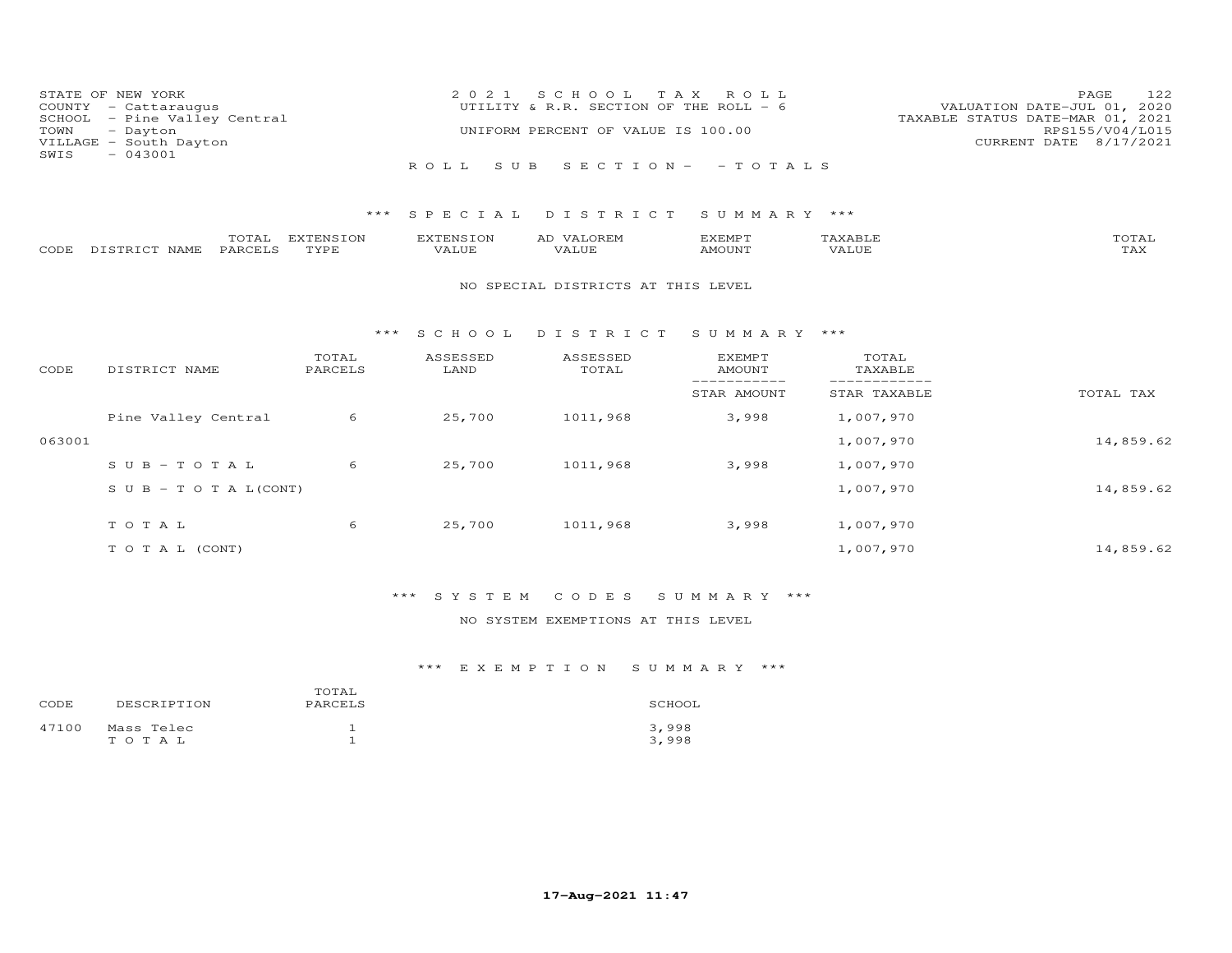| STATE OF NEW YORK            | 2021 SCHOOL TAX ROLL                   | 123<br><b>PAGE</b>               |
|------------------------------|----------------------------------------|----------------------------------|
| COUNTY - Cattaraugus         | UTILITY & R.R. SECTION OF THE ROLL - 6 | VALUATION DATE-JUL 01, 2020      |
| SCHOOL - Pine Valley Central |                                        | TAXABLE STATUS DATE-MAR 01, 2021 |
| TOWN - Dayton                | UNIFORM PERCENT OF VALUE IS 100.00     | RPS155/V04/L015                  |
| VILLAGE - South Dayton       |                                        | CURRENT DATE 8/17/2021           |
| $-043001$<br>SWIS            |                                        |                                  |
|                              | ROLL SUB SECTION- - TOTALS             |                                  |

| ROLL<br>SEC | DESCRIPTION                         | TOTAL<br>PARCELS | ASSESSED<br>LAND | ASSESSED<br>TOTAL | <b>EXEMPT</b><br>AMOUNT<br>STAR AMOUNT | TOTAL<br>TAXABLE<br>___________<br>STAR TAXABLE | TAX<br>RATE | TOTAL<br>TAX |
|-------------|-------------------------------------|------------------|------------------|-------------------|----------------------------------------|-------------------------------------------------|-------------|--------------|
|             | 2021-22 School Tax                  |                  | 25,700           | 1011,968          | 3,998                                  | 1,007,970<br>1,007,970                          |             | 14,859.62    |
|             | SPEC DIST TAXES<br>UTILITIES & N.C. |                  |                  |                   |                                        |                                                 |             | 14,859.62    |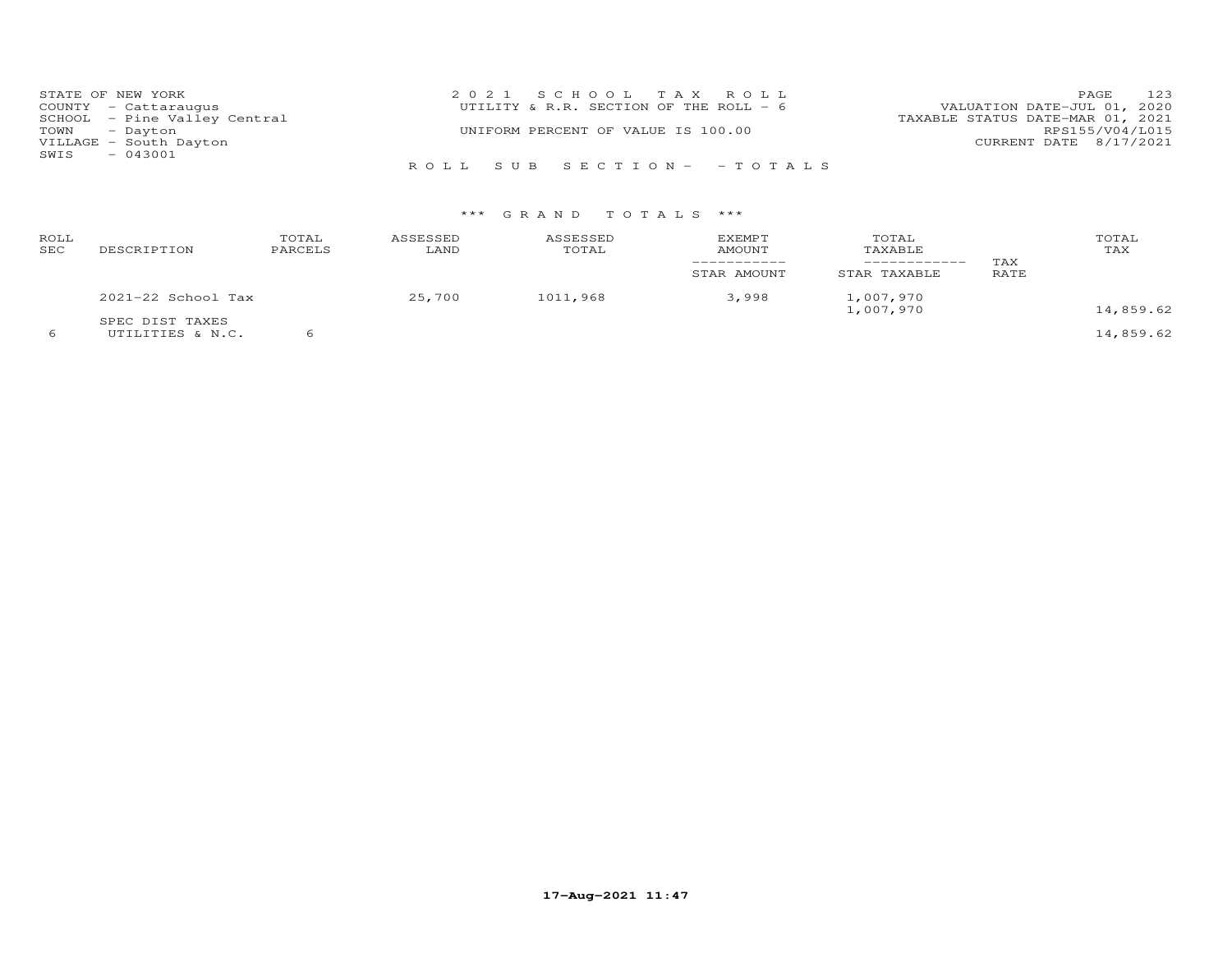| STATE OF NEW YORK            | 2021 SCHOOL TAX ROLL                   | 12.4<br><b>PAGE</b>              |
|------------------------------|----------------------------------------|----------------------------------|
| COUNTY - Cattaraugus         | UTILITY & R.R. SECTION OF THE ROLL - 6 | VALUATION DATE-JUL 01, 2020      |
| SCHOOL - Pine Valley Central |                                        | TAXABLE STATUS DATE-MAR 01, 2021 |
| TOWN - Dayton                | UNIFORM PERCENT OF VALUE IS 100.00     | RPS155/V04/L015                  |
| VILLAGE - South Dayton       |                                        | CURRENT DATE 8/17/2021           |
| $-043001$<br>SWIS            |                                        |                                  |
|                              | ROLL SECTION TOTALS                    |                                  |

|      |               | $T^{\prime}$<br>UIAL | <b>DIZDDAIC TOAI</b><br>LUN | <b>EXTENSION</b> | ΑL<br>$\sqrt{4}$      | TYFMDT<br><b>"ALMA</b> |       | TOTAL               |
|------|---------------|----------------------|-----------------------------|------------------|-----------------------|------------------------|-------|---------------------|
| CODE | DISTRICT NAME | <b>PARCELS</b>       | TVDE                        | VALUE            | , 77 T T T T<br>/ALUE | AMOUNT                 | VALUE | $m \times r$<br>⊥⇔∧ |

#### NO SPECIAL DISTRICTS AT THIS LEVEL

#### \*\*\* S C H O O L D I S T R I C T S U M M A R Y \*\*\*

| CODE   | DISTRICT NAME                    | TOTAL<br>PARCELS | ASSESSED<br>LAND | ASSESSED<br>TOTAL | <b>EXEMPT</b><br>AMOUNT | TOTAL<br>TAXABLE |           |
|--------|----------------------------------|------------------|------------------|-------------------|-------------------------|------------------|-----------|
|        |                                  |                  |                  |                   | STAR AMOUNT             | STAR TAXABLE     | TOTAL TAX |
|        | Pine Valley Central              | 6                | 25,700           | 1011,968          | 3,998                   | 1,007,970        |           |
| 063001 |                                  |                  |                  |                   |                         | 1,007,970        | 14,859.62 |
|        | $SUB - TO TAL$                   | 6                | 25,700           | 1011,968          | 3,998                   | 1,007,970        |           |
|        | $S \cup B - T \cup T A L (CONT)$ |                  |                  |                   |                         | 1,007,970        | 14,859.62 |
|        | TOTAL                            | 6                | 25,700           | 1011,968          | 3,998                   | 1,007,970        |           |
|        | T O T A L (CONT)                 |                  |                  |                   |                         | 1,007,970        | 14,859.62 |

## \*\*\* S Y S T E M C O D E S S U M M A R Y \*\*\*

### NO SYSTEM EXEMPTIONS AT THIS LEVEL

### \*\*\* E X E M P T I O N S U M M A R Y \*\*\*

| CODE  | DESCRIPTION         | TOTAL<br>PARCELS | SCHOOL         |
|-------|---------------------|------------------|----------------|
| 47100 | Mass Telec<br>TOTAL |                  | 3,998<br>3,998 |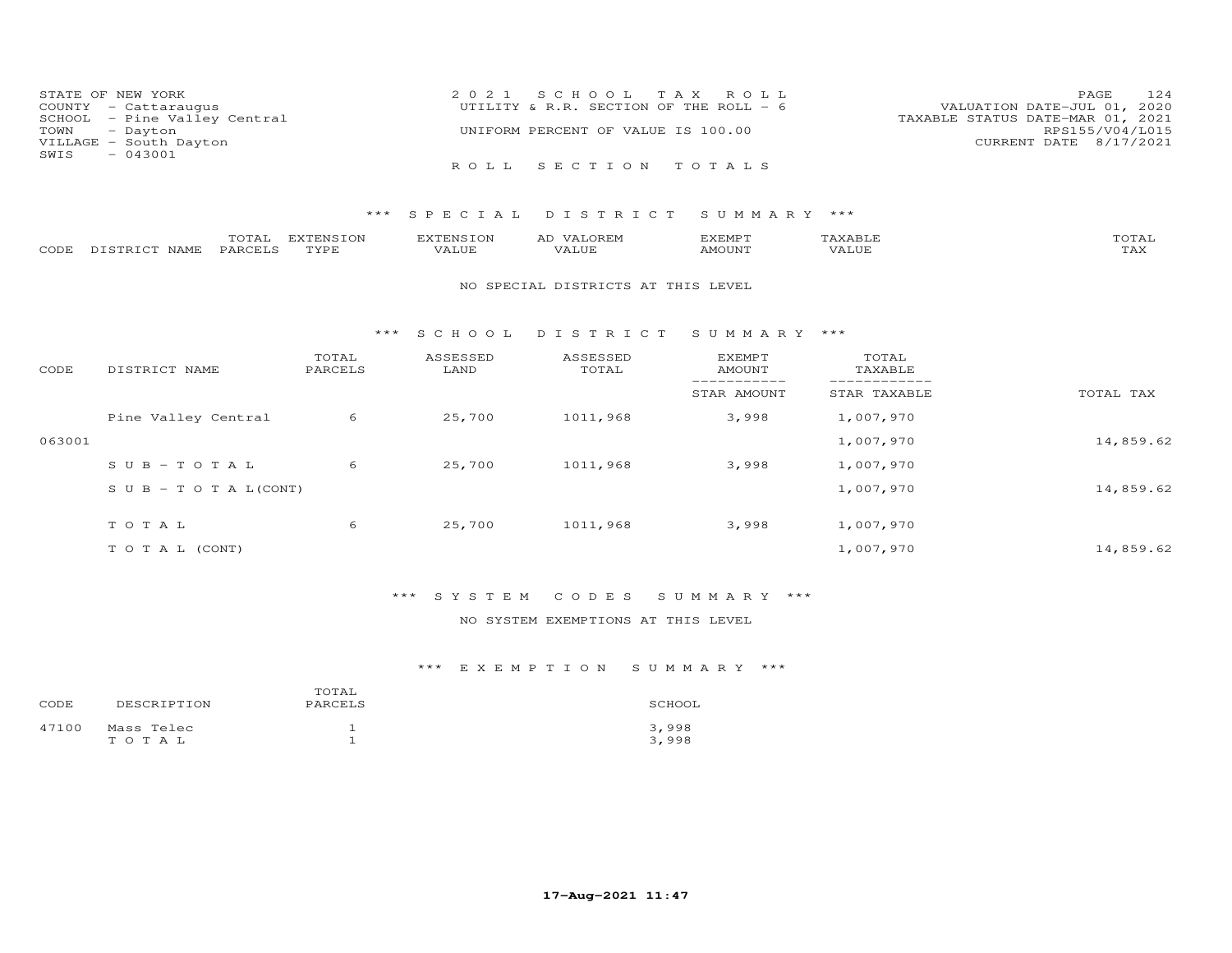|      | STATE OF NEW YORK            | 2021 SCHOOL TAX ROLL                   | 125<br>PAGE                      |
|------|------------------------------|----------------------------------------|----------------------------------|
|      | COUNTY - Cattaraugus         | UTILITY & R.R. SECTION OF THE ROLL - 6 | VALUATION DATE-JUL 01, 2020      |
|      | SCHOOL - Pine Valley Central |                                        | TAXABLE STATUS DATE-MAR 01, 2021 |
|      | TOWN - Dayton                | UNIFORM PERCENT OF VALUE IS 100.00     | RPS155/V04/L015                  |
|      | VILLAGE - South Dayton       |                                        | CURRENT DATE 8/17/2021           |
| SWIS | $-043001$                    |                                        |                                  |
|      |                              | ROLL SECTION TOTALS                    |                                  |

| ROLL<br>SEC | DESCRIPTION                         | TOTAL<br>PARCELS | ASSESSED<br>LAND | ASSESSED<br>TOTAL | <b>EXEMPT</b><br>AMOUNT<br>STAR AMOUNT | TOTAL<br>TAXABLE<br>___________<br>STAR TAXABLE | TAX<br>RATE | TOTAL<br>TAX |
|-------------|-------------------------------------|------------------|------------------|-------------------|----------------------------------------|-------------------------------------------------|-------------|--------------|
|             | 2021-22 School Tax                  |                  | 25,700           | 1011,968          | 3,998                                  | 1,007,970<br>1,007,970                          |             | 14,859.62    |
|             | SPEC DIST TAXES<br>UTILITIES & N.C. |                  |                  |                   |                                        |                                                 |             | 14,859.62    |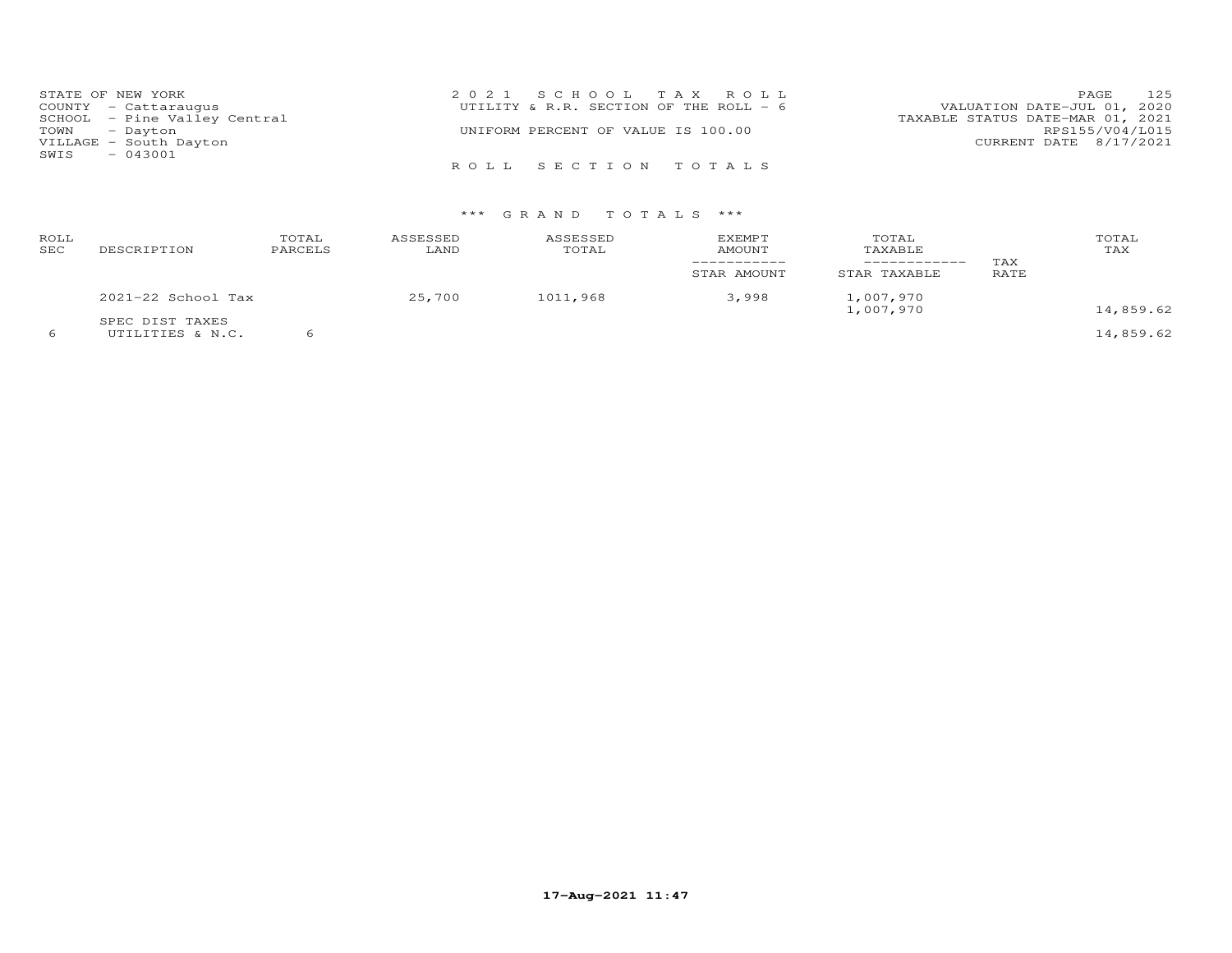| STATE OF NEW YORK<br>COUNTY - Cattaraugus<br>SCHOOL - Pine Valley Central<br>TOWN<br>- Dayton<br>VILLAGE - South Dayton<br>$-043001$<br>SWIS | 2 0 2 1                                                                                                                      | SCHOOL<br>WHOLLY EXEMPT SECTION OF THE ROLL - 8<br>UNIFORM PERCENT OF VALUE IS 100.00 | OWNERS NAME SEQUENCE | TAX ROLL               |                                       | 126<br>PAGE<br>VALUATION DATE-JUL 01, 2020<br>TAXABLE STATUS DATE-MAR 01, 2021 |
|----------------------------------------------------------------------------------------------------------------------------------------------|------------------------------------------------------------------------------------------------------------------------------|---------------------------------------------------------------------------------------|----------------------|------------------------|---------------------------------------|--------------------------------------------------------------------------------|
| TAX MAP PARCEL NUMBER                                                                                                                        |                                                                                                                              |                                                                                       |                      |                        |                                       |                                                                                |
| CURRENT OWNERS NAME                                                                                                                          | SCHOOL DISTRICT                                                                                                              | LAND                                                                                  |                      | TAX DESCRIPTION        | TAXABLE VALUE                         |                                                                                |
| CURRENT OWNERS ADDRESS<br>********************                                                                                               | PARCEL SIZE/GRID COORD<br>*********************                                                                              | TOTAL                                                                                 |                      | SPECIAL DISTRICTS      |                                       | TAX AMOUNT                                                                     |
|                                                                                                                                              | Maple St                                                                                                                     |                                                                                       |                      |                        | ACCT 0998                             |                                                                                |
| $33.034 - 1 - 11.1$                                                                                                                          | 843 Non-ceil. rr                                                                                                             |                                                                                       | IND DEV              | 18020                  |                                       | 86,333                                                                         |
| Cattaraugus County IDA<br>3 E Washington St<br>PO Box 1749<br>Ellicottville, NY 14731                                                        | Pine Valley Cen 063001<br>58 05 09<br>Vill 1.019 Mi Trk Etc<br>54% Village<br>ACRES 13.00<br>EAST-1022808 NRTH-0860730       | 33,000<br>86,333                                                                      |                      | 2021-22 School Tax     | 0.00                                  | 0.00                                                                           |
|                                                                                                                                              | DEED BOOK 823<br>PG-00486                                                                                                    |                                                                                       |                      |                        |                                       |                                                                                |
|                                                                                                                                              | FULL MARKET VALUE                                                                                                            | 86,333                                                                                |                      | TOTAL TAX ---          |                                       | $0.00**$                                                                       |
|                                                                                                                                              |                                                                                                                              |                                                                                       |                      |                        |                                       |                                                                                |
|                                                                                                                                              | Pine St                                                                                                                      |                                                                                       |                      |                        | ACCT 0675                             |                                                                                |
| $33.033 - 5 - 39$                                                                                                                            | 620 Religious                                                                                                                |                                                                                       | RELIGIOUS 25110      |                        |                                       | 1,400                                                                          |
| Family Church of Cattaraugus C Pine Valley Cen 063001<br>PO Box 199<br>South Dayton, NY 14138                                                | 58 05 09<br>50.00 DPTH 150.00<br>FRNT<br>EAST-1022147 NRTH-0860473<br>DEED BOOK 18737 PG-7002<br>FULL MARKET VALUE           | 1,400<br>1,400<br>1,400                                                               |                      | 2021-22 School Tax     | 0.00                                  | 0.00                                                                           |
|                                                                                                                                              |                                                                                                                              |                                                                                       |                      | TOTAL TAX ---          |                                       | $0.00**$                                                                       |
|                                                                                                                                              |                                                                                                                              |                                                                                       |                      |                        |                                       |                                                                                |
|                                                                                                                                              | 213 Pine St                                                                                                                  |                                                                                       |                      |                        | <b>ACCT 0838</b>                      |                                                                                |
| $33.033 - 5 - 43$<br>Family Church of Cattaraugus C Pine Valley Cen 063001<br>PO Box 199<br>South Dayton, NY 14138                           | 620 Religious<br>58 05 09<br>89.00 DPTH 150.00<br>FRNT<br>EAST-1022090 NRTH-0860512<br>DEED BOOK 18737 PG-7002               | 3,900<br>134,200                                                                      | RELIGIOUS 25110      | $2021 - 22$ School Tax | 0.00                                  | 134,200<br>0.00                                                                |
|                                                                                                                                              | FULL MARKET VALUE                                                                                                            | 134,200                                                                               |                      |                        |                                       |                                                                                |
|                                                                                                                                              |                                                                                                                              |                                                                                       |                      | TOTAL TAX ---          |                                       | $0.00**$                                                                       |
|                                                                                                                                              | 403 Pine St                                                                                                                  |                                                                                       |                      |                        | ACCT 0839                             |                                                                                |
| $33.033 - 3 - 27$                                                                                                                            | 311 Res vac land                                                                                                             |                                                                                       | RELIGIOUS 25110      |                        |                                       | 2,100                                                                          |
| Free Methodist Church<br>of South Dayton<br>PO Box 261<br>South Dayton, NY 14138                                                             | Pine Valley Cen 063001<br>05 09<br>58<br>75.00 DPTH 135.00<br>FRNT<br>EAST-1021166 NRTH-0861188<br>DEED BOOK 825<br>PG-00418 | 2,100<br>2,100                                                                        |                      | 2021-22 School Tax     | 0.00                                  | 0.00                                                                           |
|                                                                                                                                              | FULL MARKET VALUE                                                                                                            | 2,100                                                                                 |                      | TOTAL TAX ---          |                                       | $0.00**$                                                                       |
|                                                                                                                                              |                                                                                                                              |                                                                                       |                      |                        | ************************************* |                                                                                |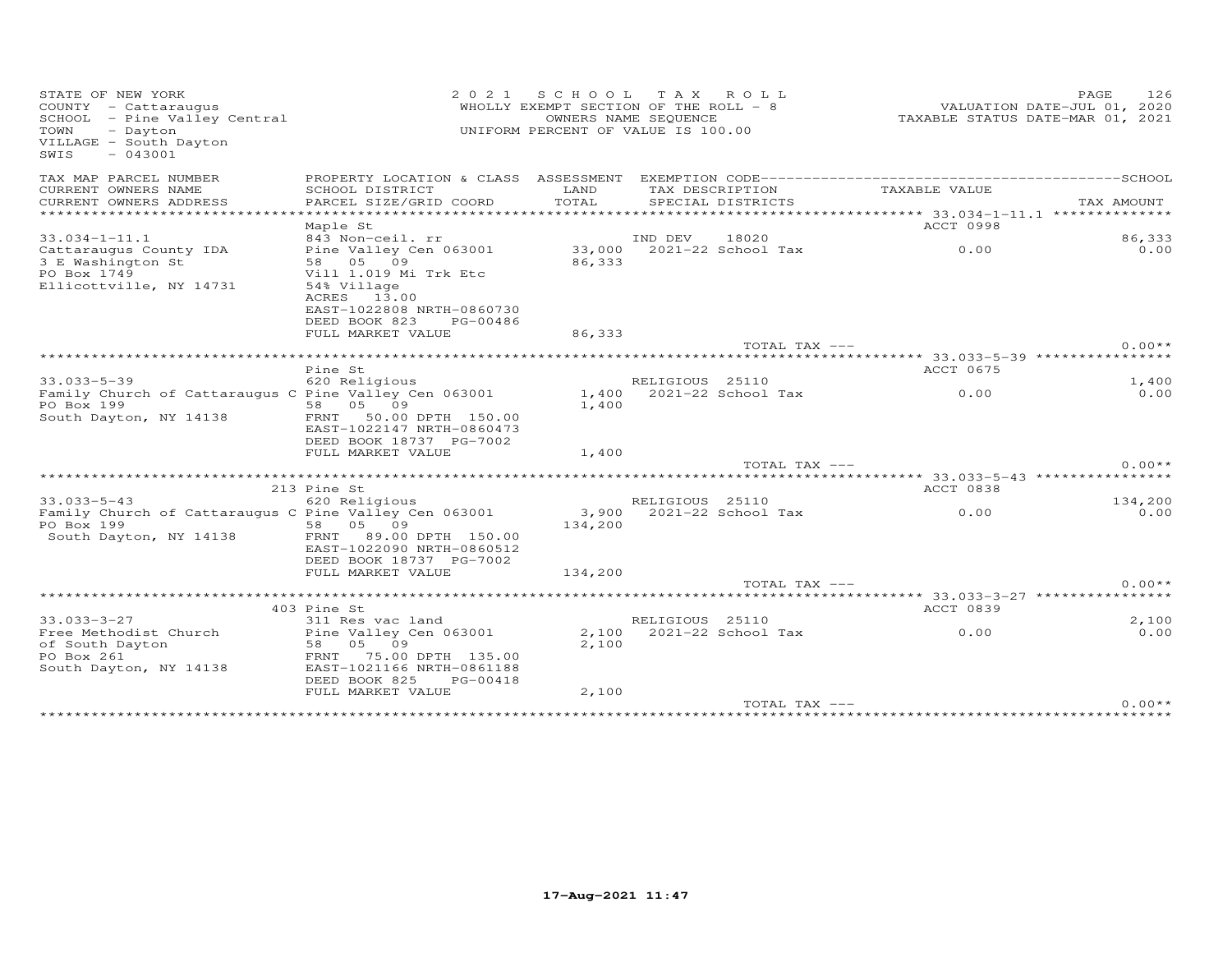| STATE OF NEW YORK<br>COUNTY - Cattaraugus<br>SCHOOL - Pine Valley Central<br>TOWN<br>- Dayton<br>VILLAGE - South Dayton<br>$-043001$<br>SWIS | 2 0 2 1                                               |               | SCHOOL TAX ROLL<br>WHOLLY EXEMPT SECTION OF THE ROLL - 8<br>OWNERS NAME SEQUENCE<br>UNIFORM PERCENT OF VALUE IS 100.00 | VALUATION DATE-JUL 01, 2020<br>TAXABLE STATUS DATE-MAR 01, 2021 | PAGE<br>127 |
|----------------------------------------------------------------------------------------------------------------------------------------------|-------------------------------------------------------|---------------|------------------------------------------------------------------------------------------------------------------------|-----------------------------------------------------------------|-------------|
| TAX MAP PARCEL NUMBER                                                                                                                        |                                                       |               |                                                                                                                        |                                                                 |             |
| CURRENT OWNERS NAME                                                                                                                          | SCHOOL DISTRICT                                       | LAND<br>TOTAL | TAX DESCRIPTION                                                                                                        | TAXABLE VALUE                                                   | TAX AMOUNT  |
| CURRENT OWNERS ADDRESS<br>*************************                                                                                          | PARCEL SIZE/GRID COORD                                |               | SPECIAL DISTRICTS                                                                                                      |                                                                 |             |
|                                                                                                                                              | Second St                                             |               |                                                                                                                        | ACCT 0824                                                       |             |
| $33.033 - 5 - 2$                                                                                                                             | 620 Religious                                         |               | RELIGIOUS 25110                                                                                                        |                                                                 | 7,000       |
| Free Methodist Church                                                                                                                        | Pine Valley Cen 063001                                |               | 7,000 2021-22 School Tax                                                                                               | 0.00                                                            | 0.00        |
| of South Dayton                                                                                                                              | 58 05 09                                              | 7,000         |                                                                                                                        |                                                                 |             |
| PO Box 261                                                                                                                                   | FRNT<br>50.00 DPTH 100.00                             |               |                                                                                                                        |                                                                 |             |
| South Dayton, NY 14138                                                                                                                       | ACRES<br>0.13                                         |               |                                                                                                                        |                                                                 |             |
|                                                                                                                                              | EAST-1021245 NRTH-0861057                             |               |                                                                                                                        |                                                                 |             |
|                                                                                                                                              | DEED BOOK 767<br>PG-01163<br>FULL MARKET VALUE        | 7,000         |                                                                                                                        |                                                                 |             |
|                                                                                                                                              |                                                       |               | TOTAL TAX ---                                                                                                          |                                                                 | $0.00**$    |
|                                                                                                                                              |                                                       |               |                                                                                                                        |                                                                 |             |
|                                                                                                                                              | 327 Pine St                                           |               |                                                                                                                        | ACCT 5014                                                       |             |
| $33.033 - 5 - 3$                                                                                                                             | 620 Religious                                         |               | RELIGIOUS 25110                                                                                                        |                                                                 | 150,000     |
| Free Methodist Church                                                                                                                        | Pine Valley Cen 063001                                | 5,000         | 2021-22 School Tax                                                                                                     | 0.00                                                            | 0.00        |
| of South Dayton                                                                                                                              | 58 05 09                                              | 150,000       |                                                                                                                        |                                                                 |             |
| PO Box 261                                                                                                                                   | FRNT<br>50.00 DPTH 100.00                             |               |                                                                                                                        |                                                                 |             |
| South Dayton, NY 14138                                                                                                                       | EAST-1021268 NRTH-0861133<br>DEED BOOK 00947 PG-00964 |               |                                                                                                                        |                                                                 |             |
|                                                                                                                                              | FULL MARKET VALUE                                     | 150,000       |                                                                                                                        |                                                                 |             |
|                                                                                                                                              |                                                       |               | TOTAL TAX ---                                                                                                          |                                                                 | $0.00**$    |
|                                                                                                                                              |                                                       |               |                                                                                                                        |                                                                 |             |
|                                                                                                                                              | 325 Pine St                                           |               |                                                                                                                        | ACCT 0684                                                       |             |
| $33.033 - 5 - 4$                                                                                                                             | 311 Res vac land                                      |               | RELIGIOUS 25110                                                                                                        |                                                                 | 1,400       |
| Free Methodist Church                                                                                                                        | Pine Valley Cen 063001                                |               | 1,400 2021-22 School Tax                                                                                               | 0.00                                                            | 0.00        |
| of South Dayton                                                                                                                              | 58 05 09                                              | 1,400         |                                                                                                                        |                                                                 |             |
| PO Box 261                                                                                                                                   | FRNT<br>50.00 DPTH 100.00                             |               |                                                                                                                        |                                                                 |             |
| South Dayton, NY 14138                                                                                                                       | EAST-1021311 NRTH-0861102<br>DEED BOOK 00944 PG-00706 |               |                                                                                                                        |                                                                 |             |
|                                                                                                                                              | FULL MARKET VALUE                                     | 1,400         |                                                                                                                        |                                                                 |             |
|                                                                                                                                              |                                                       |               | TOTAL TAX ---                                                                                                          |                                                                 | $0.00**$    |
|                                                                                                                                              |                                                       |               |                                                                                                                        |                                                                 |             |
|                                                                                                                                              | 63 Main St                                            |               |                                                                                                                        | ACCT 1179                                                       |             |
| $33.033 - 1 - 10.2$                                                                                                                          | 411 Apartment                                         |               | NON-PROFIT 25130                                                                                                       |                                                                 | 184,700     |
| PV Housing Dev. Fund Co. Inc. Pine Valley Cen 063001                                                                                         |                                                       |               | 18,400 2021-22 School Tax                                                                                              | 0.00                                                            | 0.00        |
| 715 Central Ave                                                                                                                              | 58 05 09                                              | 184,700       |                                                                                                                        |                                                                 |             |
| Dunkirk, NY 14048                                                                                                                            | 2.10<br>ACRES                                         |               |                                                                                                                        |                                                                 |             |
|                                                                                                                                              | EAST-1020373 NRTH-0861604<br>DEED BOOK 7286 PG-9001   |               |                                                                                                                        |                                                                 |             |
|                                                                                                                                              | FULL MARKET VALUE                                     | 184,700       |                                                                                                                        |                                                                 |             |
|                                                                                                                                              |                                                       |               | TOTAL TAX ---                                                                                                          |                                                                 | $0.00**$    |
|                                                                                                                                              |                                                       |               |                                                                                                                        |                                                                 |             |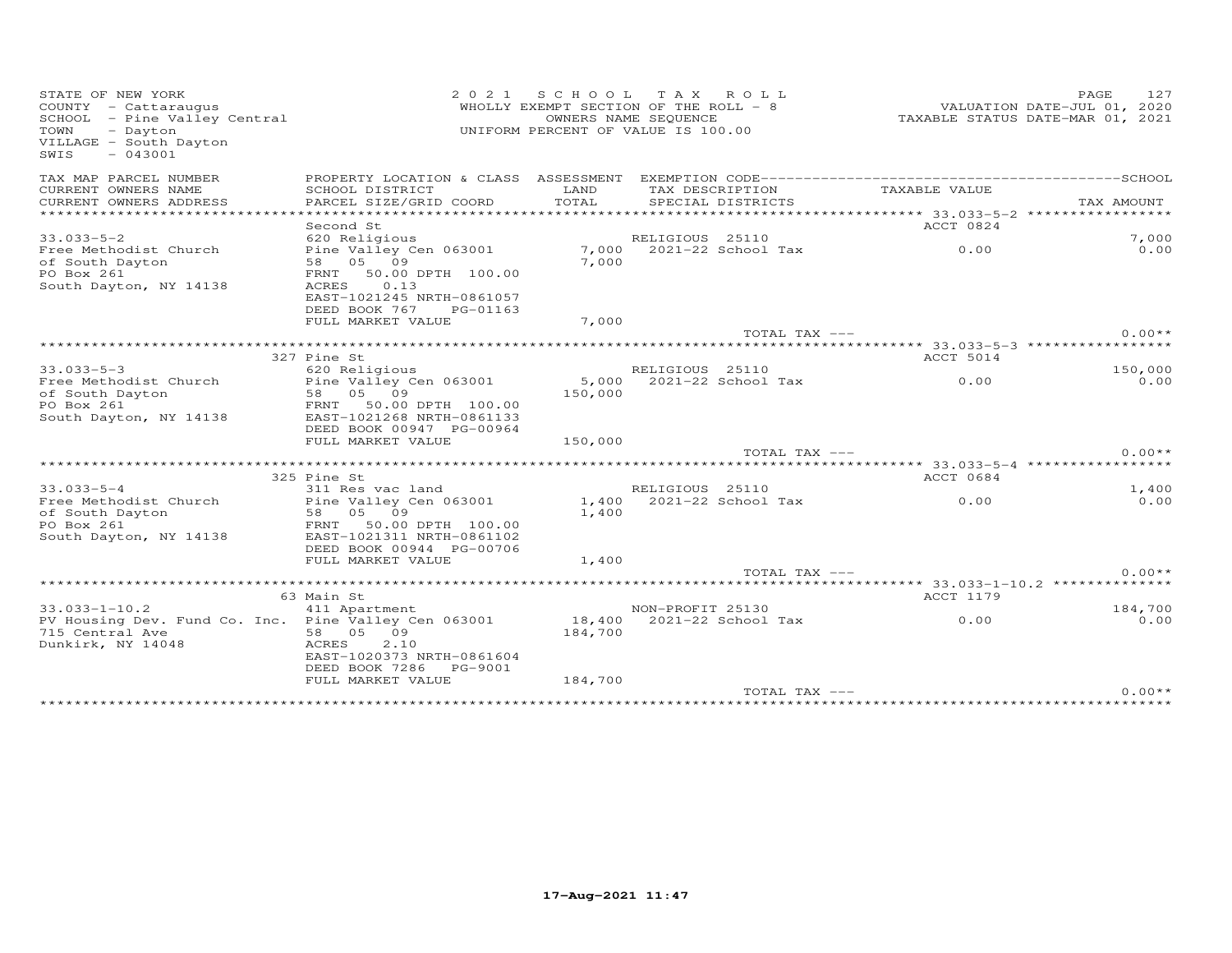| STATE OF NEW YORK<br>COUNTY - Cattaraugus<br>SCHOOL - Pine Valley Central<br>TOWN<br>- Dayton<br>VILLAGE - South Dayton<br>SWIS<br>$-043001$                                                                                                   |                                                       |                  | 2021 SCHOOL TAX ROLL<br>WHOLLY EXEMPT SECTION OF THE ROLL - 8<br>OWNERS NAME SEQUENCE<br>UNIFORM PERCENT OF VALUE IS 100.00 | VALUATION DATE-JUL 01, 2020<br>TAXABLE STATUS DATE-MAR 01, 2021 | 128<br>PAGE |
|------------------------------------------------------------------------------------------------------------------------------------------------------------------------------------------------------------------------------------------------|-------------------------------------------------------|------------------|-----------------------------------------------------------------------------------------------------------------------------|-----------------------------------------------------------------|-------------|
| TAX MAP PARCEL NUMBER<br>CURRENT OWNERS NAME                                                                                                                                                                                                   | SCHOOL DISTRICT                                       | LAND             | TAX DESCRIPTION                                                                                                             | TAXABLE VALUE                                                   |             |
| CURRENT OWNERS ADDRESS                                                                                                                                                                                                                         | PARCEL SIZE/GRID COORD                                | TOTAL            | SPECIAL DISTRICTS                                                                                                           |                                                                 | TAX AMOUNT  |
|                                                                                                                                                                                                                                                | OFF Mill St                                           |                  |                                                                                                                             | ACCT 1281                                                       |             |
| $33.042 - 1 - 1.2$                                                                                                                                                                                                                             | 534 Social org.                                       |                  | VETORG CTS 26100                                                                                                            |                                                                 | 70,000      |
| South Dayton American Legion<br>Post 1593 Inc                                                                                                                                                                                                  | Pine Valley Cen 063001<br>57 05 09                    |                  | 10,000 2021-22 School Tax<br>70,000 2021-22 School Tax                                                                      | 0.00                                                            | 0.00        |
| 22 Pine St                                                                                                                                                                                                                                     | ACRES<br>5.00                                         |                  |                                                                                                                             |                                                                 |             |
| South Dayton, NY 14138                                                                                                                                                                                                                         | EAST-1022936 NRTH-0859400<br>DEED BOOK 00978 PG-00286 |                  |                                                                                                                             |                                                                 |             |
|                                                                                                                                                                                                                                                | FULL MARKET VALUE                                     | 70,000           |                                                                                                                             |                                                                 |             |
|                                                                                                                                                                                                                                                |                                                       |                  | TOTAL TAX ---                                                                                                               |                                                                 | $0.00**$    |
|                                                                                                                                                                                                                                                |                                                       |                  |                                                                                                                             |                                                                 |             |
|                                                                                                                                                                                                                                                | 328 Pine St                                           |                  |                                                                                                                             | ACCT 5011                                                       |             |
| $33.033 - 4 - 37$                                                                                                                                                                                                                              | 620 Religious                                         |                  | RELIGIOUS 25110                                                                                                             |                                                                 | 140,000     |
| South Dayton United                                                                                                                                                                                                                            | Pine Valley Cen 063001                                | 1,400<br>140,000 | 2021-22 School Tax 0.00                                                                                                     |                                                                 | 0.00        |
|                                                                                                                                                                                                                                                |                                                       |                  |                                                                                                                             |                                                                 |             |
| South Dayton United<br>Methodist Church<br>PO Box 272<br>South Dayton, NY 14138<br>PO Box 272<br>South Dayton, NY 14138<br>PO Box 272<br>FRNT 50.00 DPTH 150.00<br>EAST-1021377 NRTH-0861286                                                   |                                                       |                  |                                                                                                                             |                                                                 |             |
|                                                                                                                                                                                                                                                | FULL MARKET VALUE                                     | 140,000          |                                                                                                                             |                                                                 |             |
|                                                                                                                                                                                                                                                |                                                       |                  | TOTAL TAX ---                                                                                                               |                                                                 | $0.00**$    |
|                                                                                                                                                                                                                                                |                                                       |                  |                                                                                                                             |                                                                 |             |
|                                                                                                                                                                                                                                                | 34 Maple St                                           |                  |                                                                                                                             | ACCT 0674                                                       |             |
| $33.034 - 1 - 2$                                                                                                                                                                                                                               | 312 Vac w/imprv                                       |                  | FIRE-DEPT 26400                                                                                                             |                                                                 | 13,700      |
| South Dayton Vol Fire Co                                                                                                                                                                                                                       | Pine Valley Cen 063001                                |                  |                                                                                                                             |                                                                 | 0.00        |
| Number 1 Inc<br>Box 88                                                                                                                                                                                                                         | 58 05 09<br>FRNT 110.00 DPTH 230.00                   | 13,700           |                                                                                                                             |                                                                 |             |
| South Dayton, NY 14138                                                                                                                                                                                                                         | EAST-1022607 NRTH-0860912                             |                  |                                                                                                                             |                                                                 |             |
|                                                                                                                                                                                                                                                | DEED BOOK 825 PG-00648                                |                  |                                                                                                                             |                                                                 |             |
|                                                                                                                                                                                                                                                | FULL MARKET VALUE                                     | 13,700           |                                                                                                                             |                                                                 |             |
|                                                                                                                                                                                                                                                |                                                       |                  | TOTAL TAX ---                                                                                                               |                                                                 | $0.00**$    |
|                                                                                                                                                                                                                                                |                                                       |                  |                                                                                                                             |                                                                 |             |
|                                                                                                                                                                                                                                                | 34 Maple St                                           |                  |                                                                                                                             | ACCT 0678                                                       |             |
| $33.034 - 1 - 10.1$                                                                                                                                                                                                                            | 662 Police/fire                                       |                  | FIRE-DEPT 26400                                                                                                             |                                                                 | 292,300     |
| South Dayton Vol Fire Co<br>Number 1 Inc                                                                                                                                                                                                       | Pine Valley Cen 063001<br>58 05 09                    |                  | $12,100$ $2021-22$ School Tax                                                                                               | 0.00                                                            | 0.00        |
| in the company of the company of the company of the company of the company of the company of the company of the<br>Second the company of the company of the company of the company of the company of the company of the company o<br>PO Box 88 | ACRES<br>7.10                                         | 292,300          |                                                                                                                             |                                                                 |             |
| South Dayton, NY 14138                                                                                                                                                                                                                         | EAST-1022894 NRTH-0861410                             |                  |                                                                                                                             |                                                                 |             |
|                                                                                                                                                                                                                                                | DEED BOOK 825 PG-00646                                |                  |                                                                                                                             |                                                                 |             |
|                                                                                                                                                                                                                                                | FULL MARKET VALUE                                     | 292,300          |                                                                                                                             |                                                                 |             |
|                                                                                                                                                                                                                                                |                                                       |                  | TOTAL TAX ---                                                                                                               |                                                                 | $0.00**$    |
|                                                                                                                                                                                                                                                |                                                       |                  |                                                                                                                             |                                                                 |             |
|                                                                                                                                                                                                                                                | Main St                                               |                  |                                                                                                                             | ACCT 5005                                                       |             |
| $33.025 - 1 - 29$                                                                                                                                                                                                                              | 822 Water supply                                      |                  | VG-INSIDE 13650                                                                                                             |                                                                 | 495,000     |
| Village Of South Dayton                                                                                                                                                                                                                        | Pine Valley Cen 063001                                |                  | 3,200 2021-22 School Tax                                                                                                    | 0.00                                                            | 0.00        |
| PO Box 269                                                                                                                                                                                                                                     | 59 05 09                                              | 495,000          |                                                                                                                             |                                                                 |             |
| South Dayton, NY 14138                                                                                                                                                                                                                         | Water Tower On 33.025-1-2<br>FRNT 100.00 DPTH 92.70   |                  |                                                                                                                             |                                                                 |             |
|                                                                                                                                                                                                                                                | EAST-1021644 NRTH-0863546                             |                  |                                                                                                                             |                                                                 |             |
|                                                                                                                                                                                                                                                | DEED BOOK 00346 PG-00187                              |                  |                                                                                                                             |                                                                 |             |
|                                                                                                                                                                                                                                                | FULL MARKET VALUE                                     | 495,000          |                                                                                                                             |                                                                 |             |
|                                                                                                                                                                                                                                                |                                                       |                  | TOTAL TAX ---                                                                                                               |                                                                 | $0.00**$    |
|                                                                                                                                                                                                                                                |                                                       |                  |                                                                                                                             |                                                                 |             |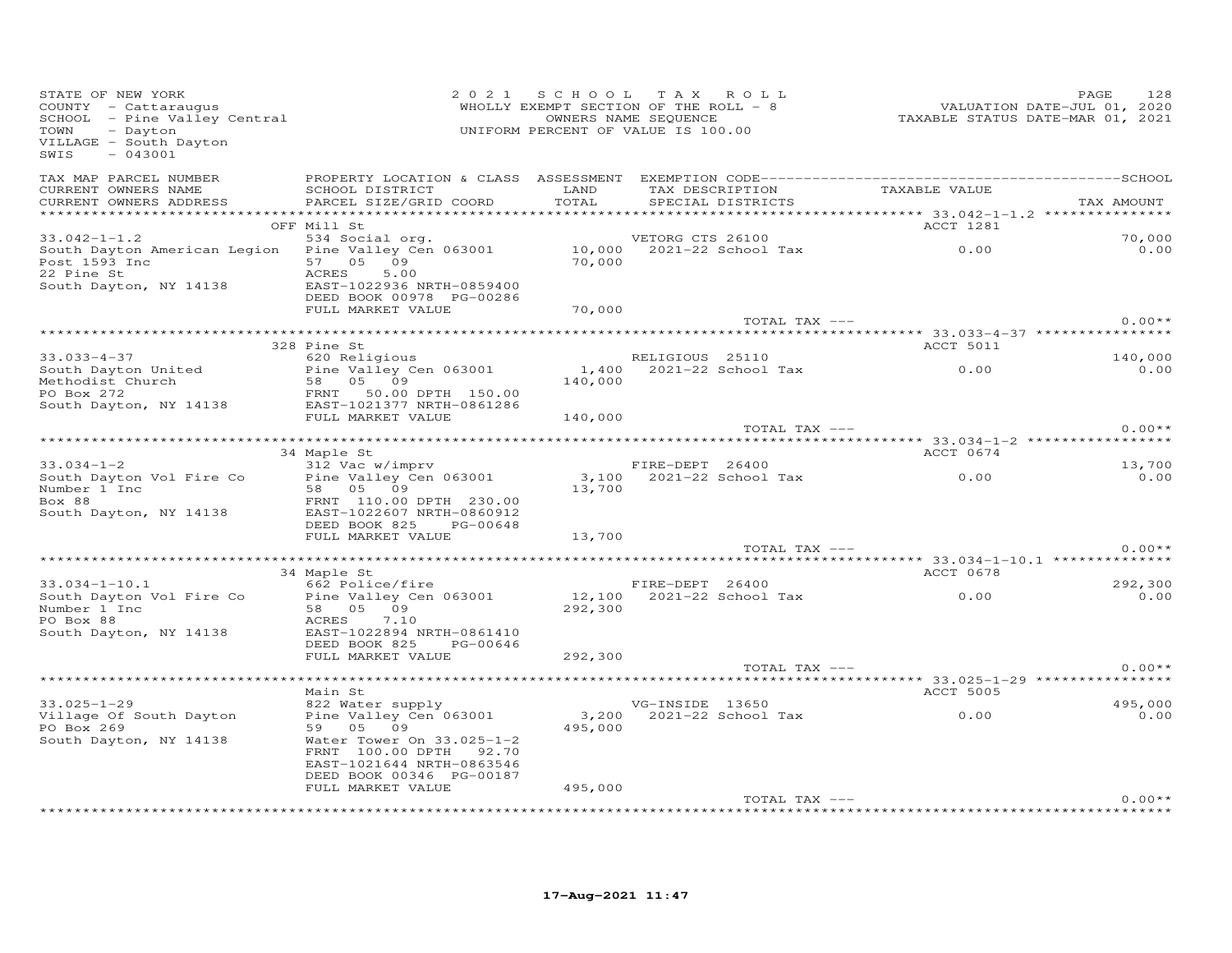| STATE OF NEW YORK<br>COUNTY - Cattaraugus<br>COUNTY - Cattaraugus<br>SCHOOL - Pine Valley Central<br>TOWN<br>- Dayton<br>VILLAGE - South Dayton<br>SWIS<br>$-043001$ | OWNERS NAME SEQUENCE<br>UNIFORM PERCENT OF VALUE IS 100.00                                                                                                    | 2021 SCHOOL TAX ROLL<br>WHOLLY EXEMPT SECTION OF THE ROLL - 8 |                 |                   | 2020<br>7220, VALUATION DATE-JUL 01, 2020<br>7221 TAXABLE STATUS DATE-MAR 01, 2021 | 129<br>PAGE      |
|----------------------------------------------------------------------------------------------------------------------------------------------------------------------|---------------------------------------------------------------------------------------------------------------------------------------------------------------|---------------------------------------------------------------|-----------------|-------------------|------------------------------------------------------------------------------------|------------------|
| TAX MAP PARCEL NUMBER<br>CURRENT OWNERS NAME<br>CURRENT OWNERS ADDRESS                                                                                               | SCHOOL DISTRICT LAND<br>PARCEL SIZE/GRID COORD TOTAL                                                                                                          |                                                               |                 | SPECIAL DISTRICTS | TAX DESCRIPTION TAXABLE VALUE                                                      | TAX AMOUNT       |
|                                                                                                                                                                      |                                                                                                                                                               |                                                               |                 |                   |                                                                                    |                  |
|                                                                                                                                                                      | 547 Pine St                                                                                                                                                   |                                                               |                 |                   | ACCT 1196                                                                          |                  |
| $33.033 - 1 - 7.3$<br>Village of South Dayton Pine Valley Cen 063001 85,000 2021-22 School Tax 0.00<br>17 Park St 58 05 09 118,000<br>South Dayton, NY 14138         | 440 Warehouse<br>ACRES<br>2.85<br>EAST-1019690 NRTH-0862080                                                                                                   |                                                               | WHOLLY EX 50000 |                   |                                                                                    | 118,000<br>0.00  |
|                                                                                                                                                                      | DEED BOOK 20912 PG-6002<br>FULL MARKET VALUE                                                                                                                  | 118,000                                                       |                 |                   |                                                                                    |                  |
|                                                                                                                                                                      |                                                                                                                                                               |                                                               |                 | TOTAL TAX ---     |                                                                                    | $0.00**$         |
|                                                                                                                                                                      |                                                                                                                                                               |                                                               |                 |                   |                                                                                    |                  |
|                                                                                                                                                                      | Oaks Rd                                                                                                                                                       |                                                               |                 |                   | ACCT 1224                                                                          |                  |
| $33.033 - 1 - 7.5$<br>Village of South Dayton<br>17 Park St<br>South Dayton, NY 14138                                                                                | 311 Res vac land<br>311 Res vac land<br>Pine Valley Cen 063001 18,900 2021-22 School Tax (1990 0.00<br>58 05 09<br>ACRES<br>2.35<br>EAST-1019475 NRTH-0861881 | 18,900                                                        |                 |                   |                                                                                    | 18,900<br>0.00   |
|                                                                                                                                                                      | DEED BOOK 5783 PG-3003                                                                                                                                        |                                                               |                 |                   |                                                                                    |                  |
|                                                                                                                                                                      | FULL MARKET VALUE                                                                                                                                             | 18,900                                                        |                 | TOTAL TAX ---     |                                                                                    | $0.00**$         |
|                                                                                                                                                                      |                                                                                                                                                               |                                                               |                 |                   |                                                                                    |                  |
|                                                                                                                                                                      | 17 Park St                                                                                                                                                    |                                                               |                 |                   | <b>ACCT 5002</b>                                                                   |                  |
| $33.033 - 5 - 27$<br>Village Of South Dayton Pine Valley Cen 063001<br>PO Box 269<br>South Dayton, NY 14138                                                          | 652 Govt bldgs<br>58 05 09<br>FRNT 66.00 DPTH 91.00<br>EAST-1022410 NRTH-0860791<br>FULL MARKET VALUE                                                         | 95,000<br>95,000                                              |                 | VG-INSIDE 13650   |                                                                                    | 95,000<br>0.00   |
|                                                                                                                                                                      |                                                                                                                                                               |                                                               |                 | TOTAL TAX ---     |                                                                                    | $0.00**$         |
|                                                                                                                                                                      |                                                                                                                                                               |                                                               |                 |                   |                                                                                    |                  |
|                                                                                                                                                                      | First St                                                                                                                                                      |                                                               |                 |                   | <b>ACCT 5003</b>                                                                   |                  |
| 33.034-1-9<br>VG-INSIDE 13650<br>Village_Of_South_Dayton Pine_Valley_Cen_063001 23,600 2021-22_School_Tax 0.00<br>PO Box 269<br>South Dayton, NY 14138               | 58 05 09<br>ACRES<br>5.05<br>EAST-1022546 NRTH-0861299<br>DEED BOOK 410 PG-00292                                                                              | 31,600                                                        |                 |                   |                                                                                    | $31,600$<br>0.00 |
|                                                                                                                                                                      | FULL MARKET VALUE                                                                                                                                             | 31,600                                                        |                 | TOTAL TAX ---     |                                                                                    | $0.00**$         |
|                                                                                                                                                                      |                                                                                                                                                               |                                                               |                 |                   |                                                                                    |                  |
|                                                                                                                                                                      | First St                                                                                                                                                      |                                                               |                 |                   | <b>ACCT 1201</b>                                                                   |                  |
| $33.034 - 1 - 10.2$<br>Village Of South Dayton<br>Pine Valley Cen 063001<br>PO Box 269<br>South Dayton, NY 14138                                                     | 311 Res vac land<br>58 05 09<br>FRNT 50.00 DPTH 316.00<br>EAST-1022626 NRTH-0861739<br>DEED BOOK 908 PG-00019                                                 | 1,400                                                         | VG-INSIDE 13650 |                   | 1,400 2021-22 School Tax 0.00                                                      | 1,400<br>0.00    |
|                                                                                                                                                                      | FULL MARKET VALUE                                                                                                                                             | 1,400                                                         |                 |                   |                                                                                    | $0.00**$         |
|                                                                                                                                                                      |                                                                                                                                                               |                                                               |                 | TOTAL TAX ---     |                                                                                    |                  |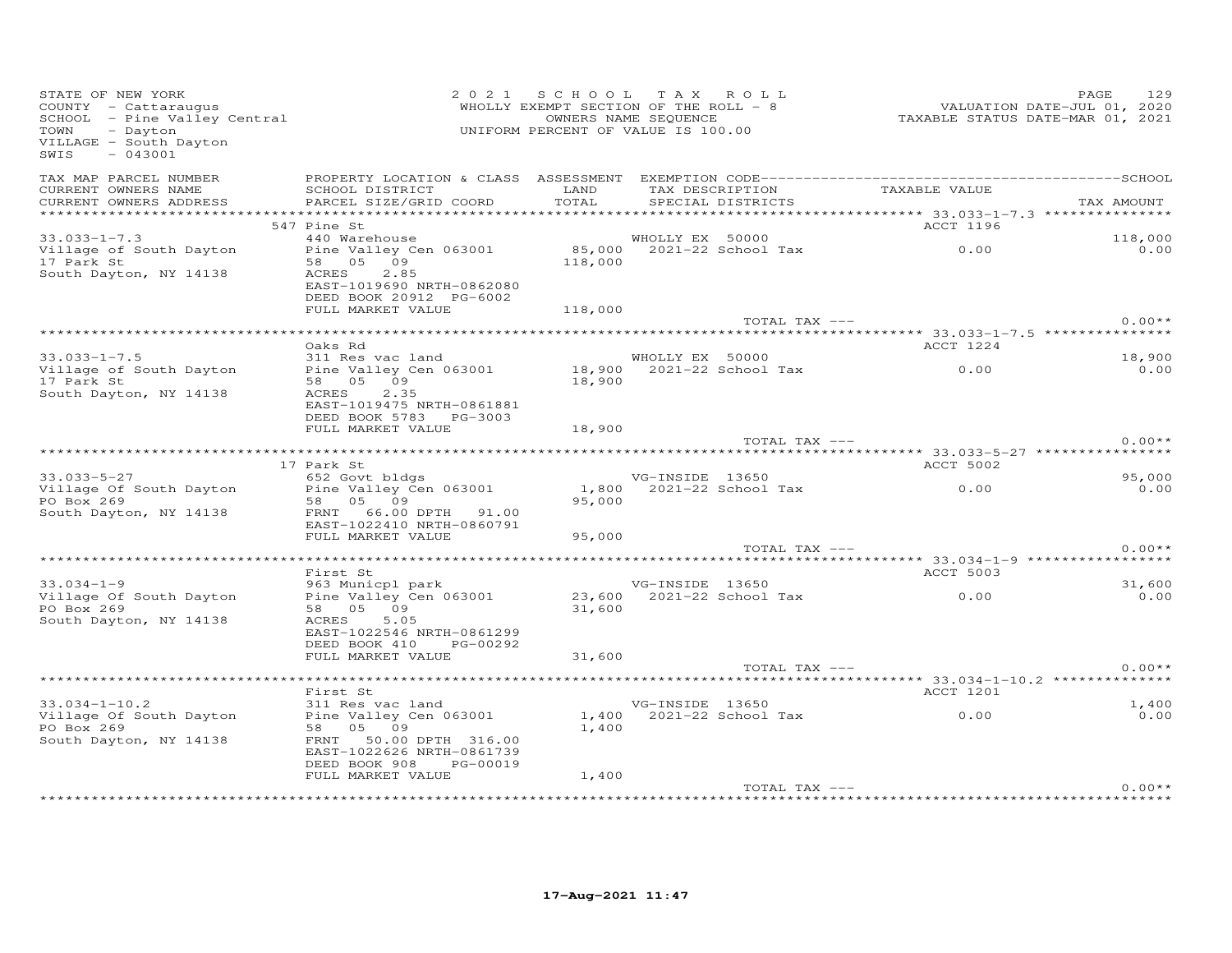| STATE OF NEW YORK<br>COUNTY - Cattaraugus<br>SCHOOL - Pine Valley Central<br>TOWN<br>- Dayton<br>VILLAGE - South Dayton<br>$-043001$<br>SWIS | 2 0 2 1                                                                          |       | SCHOOL TAX ROLL<br>WHOLLY EXEMPT SECTION OF THE ROLL - 8<br>OWNERS NAME SEQUENCE<br>UNIFORM PERCENT OF VALUE IS 100.00 |                                                       | 130<br>PAGE<br>VALUATION DATE-JUL 01, 2020<br>TAXABLE STATUS DATE-MAR 01, 2021 |
|----------------------------------------------------------------------------------------------------------------------------------------------|----------------------------------------------------------------------------------|-------|------------------------------------------------------------------------------------------------------------------------|-------------------------------------------------------|--------------------------------------------------------------------------------|
| TAX MAP PARCEL NUMBER                                                                                                                        |                                                                                  |       |                                                                                                                        |                                                       |                                                                                |
| CURRENT OWNERS NAME                                                                                                                          | SCHOOL DISTRICT                                                                  | LAND  | TAX DESCRIPTION                                                                                                        | TAXABLE VALUE                                         |                                                                                |
| CURRENT OWNERS ADDRESS<br>***********************                                                                                            | PARCEL SIZE/GRID COORD                                                           | TOTAL | SPECIAL DISTRICTS                                                                                                      |                                                       | TAX AMOUNT                                                                     |
|                                                                                                                                              | Maple St (Off)                                                                   |       |                                                                                                                        | ACCT 1202                                             |                                                                                |
| $33.034 - 1 - 10.3$                                                                                                                          | 311 Res vac land                                                                 |       | VG-INSIDE 13650                                                                                                        |                                                       | 1,300                                                                          |
| Village Of South Dayton                                                                                                                      | Pine Valley Cen 063001                                                           |       | 1,300 2021-22 School Tax                                                                                               | 0.00                                                  | 0.00                                                                           |
| PO Box 269                                                                                                                                   | 58 05 09                                                                         | 1,300 |                                                                                                                        |                                                       |                                                                                |
| South Dayton, NY 14138                                                                                                                       | FRNT 46.82 DPTH 271.75<br>EAST-1023234 NRTH-0861383<br>DEED BOOK 908<br>PG-00021 |       |                                                                                                                        |                                                       |                                                                                |
|                                                                                                                                              | FULL MARKET VALUE                                                                | 1,300 |                                                                                                                        |                                                       |                                                                                |
|                                                                                                                                              |                                                                                  |       | TOTAL TAX ---                                                                                                          |                                                       | $0.00**$                                                                       |
|                                                                                                                                              |                                                                                  |       |                                                                                                                        |                                                       |                                                                                |
| $33.034 - 1 - 11.2$                                                                                                                          | Pine St<br>341 Ind vac w/im                                                      |       | VG-INSIDE 13650                                                                                                        |                                                       | 3,500                                                                          |
| Village of South Dayton                                                                                                                      | Pine Valley Cen 063001                                                           |       | 3,000 2021-22 School Tax                                                                                               | $\sim$ 0.00                                           | 0.00                                                                           |
| 17 Park St                                                                                                                                   | FRNT 301.00 DPTH 43.00                                                           | 3,500 |                                                                                                                        |                                                       |                                                                                |
| South Dayton, NY 14138                                                                                                                       | EAST-1022528 NRTH-0860541                                                        |       |                                                                                                                        |                                                       |                                                                                |
|                                                                                                                                              | DEED BOOK 7334 PG-8001                                                           |       |                                                                                                                        |                                                       |                                                                                |
|                                                                                                                                              | FULL MARKET VALUE                                                                | 3,500 |                                                                                                                        |                                                       |                                                                                |
|                                                                                                                                              |                                                                                  |       | TOTAL TAX ---                                                                                                          |                                                       | $0.00**$                                                                       |
|                                                                                                                                              | Park St                                                                          |       |                                                                                                                        | ACCT 5004                                             |                                                                                |
| $33.034 - 3 - 4$                                                                                                                             | 312 Vac w/imprv                                                                  |       | VG-INSIDE 13650                                                                                                        |                                                       | 4,200                                                                          |
| Village Of South Dayton                                                                                                                      | Pine Valley Cen 063001                                                           | 2,200 | 2021-22 School Tax                                                                                                     | 0.00                                                  | 0.00                                                                           |
| PO Box 269                                                                                                                                   | 58 05 09                                                                         | 4,200 |                                                                                                                        |                                                       |                                                                                |
| South Dayton, NY 14138                                                                                                                       | Village Park                                                                     |       |                                                                                                                        |                                                       |                                                                                |
|                                                                                                                                              | FRNT 110.00 DPTH 301.00                                                          |       |                                                                                                                        |                                                       |                                                                                |
|                                                                                                                                              | 0.55<br>ACRES                                                                    |       |                                                                                                                        |                                                       |                                                                                |
|                                                                                                                                              | EAST-1022464 NRTH-0860618<br>DEED BOOK 00982 PG-00487                            |       |                                                                                                                        |                                                       |                                                                                |
|                                                                                                                                              | FULL MARKET VALUE                                                                | 4,200 |                                                                                                                        |                                                       |                                                                                |
|                                                                                                                                              |                                                                                  |       | TOTAL TAX ---                                                                                                          |                                                       | $0.00**$                                                                       |
|                                                                                                                                              |                                                                                  |       |                                                                                                                        | ************************ 33.034-3-21.3 ************** |                                                                                |
|                                                                                                                                              | Mill St                                                                          |       |                                                                                                                        | ACCT 1328                                             |                                                                                |
| $33.034 - 3 - 21.3$                                                                                                                          | 330 Vacant comm                                                                  |       | VG-INSIDE 13650                                                                                                        |                                                       | 600                                                                            |
| Village Of South Dayton                                                                                                                      | Pine Valley Cen 063001                                                           | 600   | 2021-22 School Tax                                                                                                     | 0.00                                                  | 0.00                                                                           |
| PO Box 269                                                                                                                                   | 49/57<br>05 09                                                                   | 600   |                                                                                                                        |                                                       |                                                                                |
| South Dayton, NY 14138                                                                                                                       | FRNT<br>83.00 DPTH 100.00<br>EAST-1022331 NRTH-0859744                           |       |                                                                                                                        |                                                       |                                                                                |
|                                                                                                                                              | DEED BOOK 01010 PG-00627                                                         |       |                                                                                                                        |                                                       |                                                                                |
|                                                                                                                                              | FULL MARKET VALUE                                                                | 600   |                                                                                                                        |                                                       |                                                                                |
|                                                                                                                                              |                                                                                  |       | TOTAL TAX ---                                                                                                          |                                                       | $0.00**$                                                                       |
|                                                                                                                                              |                                                                                  |       |                                                                                                                        |                                                       |                                                                                |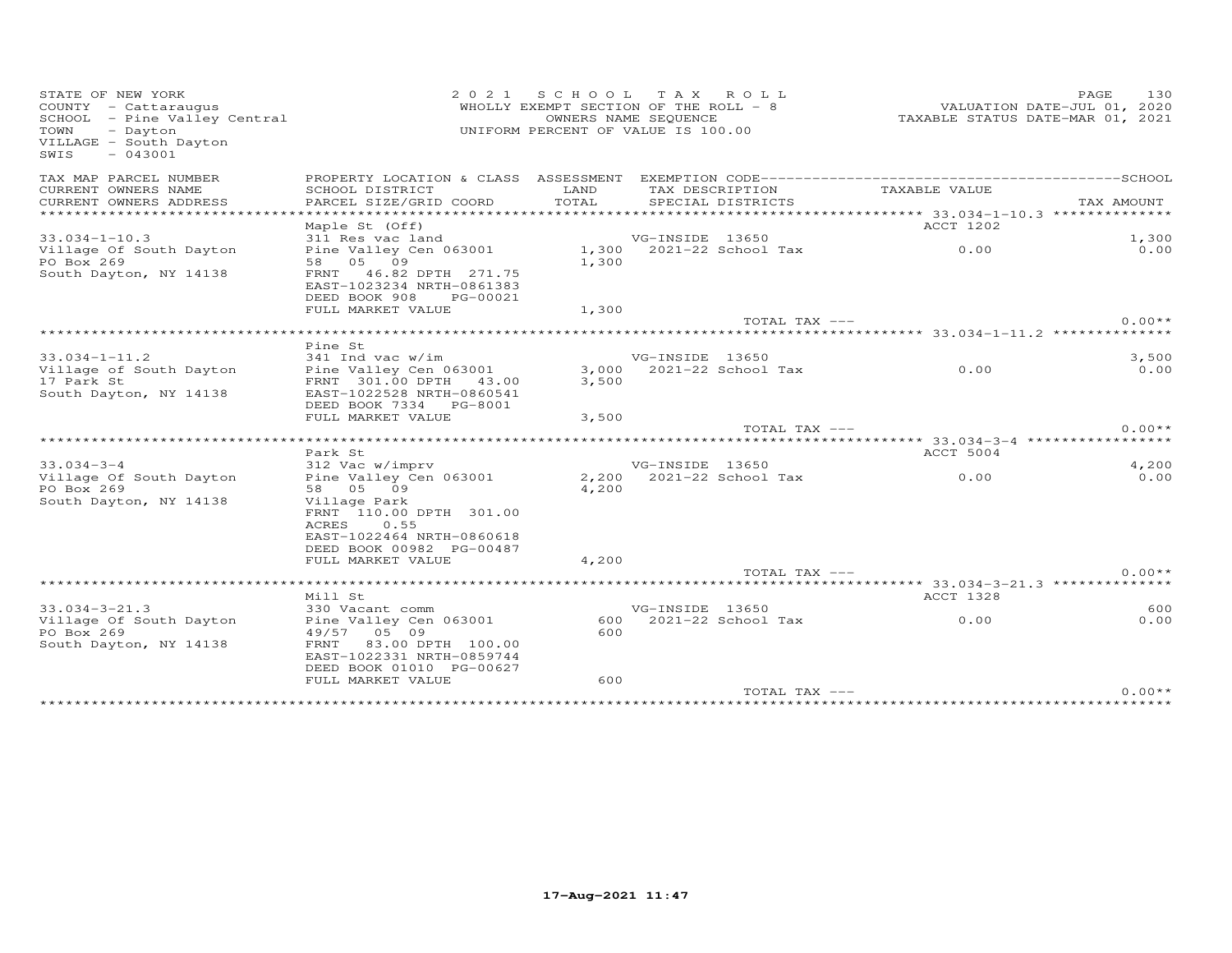| STATE OF NEW YORK<br>COUNTY - Cattaraugus<br>SCHOOL - Pine Valley Central<br>TOWN<br>- Dayton<br>VILLAGE - South Dayton<br>$-043001$<br>SWIS |                                                                                                                 | 2021 SCHOOL TAX ROLL<br>WHOLLY EXEMPT SECTION OF THE ROLL - 8<br>UNIFORM PERCENT OF VALUE IS 100.00 | OWNERS NAME SEQUENCE |                          |                                    | 131<br>PAGE |
|----------------------------------------------------------------------------------------------------------------------------------------------|-----------------------------------------------------------------------------------------------------------------|-----------------------------------------------------------------------------------------------------|----------------------|--------------------------|------------------------------------|-------------|
| TAX MAP PARCEL NUMBER                                                                                                                        |                                                                                                                 | LAND                                                                                                |                      |                          |                                    |             |
| CURRENT OWNERS NAME<br>CURRENT OWNERS ADDRESS                                                                                                | SCHOOL DISTRICT<br>PARCEL SIZE/GRID COORD                                                                       | TOTAL                                                                                               |                      | SPECIAL DISTRICTS        | TAX DESCRIPTION TAXABLE VALUE      | TAX AMOUNT  |
|                                                                                                                                              |                                                                                                                 |                                                                                                     |                      |                          |                                    |             |
|                                                                                                                                              | Mill St                                                                                                         |                                                                                                     |                      |                          | ACCT 1205                          |             |
| $33.041 - 1 - 1.3$                                                                                                                           |                                                                                                                 |                                                                                                     |                      |                          |                                    | 15,800      |
| Village Of South Dayton                                                                                                                      | 330 Vacant comm<br>2031 VG-INSIDE 13650<br>2021-22 School Tax<br>2021-22 School Tax<br>2021-22 School Tax<br>37 |                                                                                                     |                      |                          |                                    | 0.00        |
| PO Box 269                                                                                                                                   | 57 05 09                                                                                                        | 15,800                                                                                              |                      |                          |                                    |             |
| South Dayton, NY 14138                                                                                                                       | ACRES 1.26<br>EAST-1021601 NRTH-0858549                                                                         |                                                                                                     |                      |                          |                                    |             |
|                                                                                                                                              | DEED BOOK 911 PG-00357                                                                                          |                                                                                                     |                      |                          |                                    |             |
|                                                                                                                                              | FULL MARKET VALUE                                                                                               | 15,800                                                                                              |                      |                          |                                    |             |
|                                                                                                                                              |                                                                                                                 |                                                                                                     |                      |                          | TOTAL TAX ---                      | $0.00**$    |
|                                                                                                                                              |                                                                                                                 |                                                                                                     |                      |                          |                                    |             |
|                                                                                                                                              | 50 First Ave                                                                                                    |                                                                                                     |                      |                          | <b>ACCT 0681</b>                   |             |
| $33.041 - 1 - 5$                                                                                                                             | 710 Manufacture                                                                                                 |                                                                                                     | VG-INSIDE 13650      |                          |                                    | 213,400     |
| Village of South Dayton                                                                                                                      | Pine Valley Cen 063001                                                                                          |                                                                                                     |                      |                          | $22,300$ $2021-22$ School Tax 0.00 | 0.00        |
| 17 Park Street<br>- 2 Park 200<br>PO Box 269                                                                                                 | 58 05 09<br>ACRES 3.86                                                                                          | 213,400                                                                                             |                      |                          |                                    |             |
| South Dayton, NY 14138                                                                                                                       | EAST-1021448 NRTH-0859248                                                                                       |                                                                                                     |                      |                          |                                    |             |
|                                                                                                                                              | DEED BOOK 23968 PG-5001                                                                                         |                                                                                                     |                      |                          |                                    |             |
|                                                                                                                                              | FULL MARKET VALUE                                                                                               | 213,400                                                                                             |                      |                          |                                    |             |
|                                                                                                                                              |                                                                                                                 |                                                                                                     |                      | TOTAL TAX ---            |                                    | $0.00**$    |
|                                                                                                                                              |                                                                                                                 |                                                                                                     |                      |                          |                                    |             |
|                                                                                                                                              | First Ave                                                                                                       |                                                                                                     |                      |                          | ACCT 0680                          |             |
| $33.041 - 1 - 6$                                                                                                                             | 330 Vacant comm                                                                                                 |                                                                                                     | VG-INSIDE 13650      |                          |                                    | 5,700       |
| Village of South Dayton                                                                                                                      | Pine Valley Cen 063001                                                                                          |                                                                                                     |                      | 5,700 2021-22 School Tax | 0.00                               | 0.00        |
| 17 Park Street<br>PO Box 269<br>PO Box 269                                                                                                   | 57 05 09<br>FRNT 104.00 DPTH 270.00                                                                             | 5,700                                                                                               |                      |                          |                                    |             |
| South Dayton, NY 14138                                                                                                                       | EAST-1021673 NRTH-0859580                                                                                       |                                                                                                     |                      |                          |                                    |             |
|                                                                                                                                              | DEED BOOK 23968 PG-5001                                                                                         |                                                                                                     |                      |                          |                                    |             |
|                                                                                                                                              | FULL MARKET VALUE                                                                                               | 5,700                                                                                               |                      |                          |                                    |             |
|                                                                                                                                              |                                                                                                                 |                                                                                                     |                      | TOTAL TAX ---            |                                    | $0.00**$    |
|                                                                                                                                              |                                                                                                                 |                                                                                                     |                      |                          |                                    |             |
|                                                                                                                                              | First Ave                                                                                                       |                                                                                                     |                      |                          | <b>ACCT 5009</b>                   |             |
| $33.041 - 1 - 7$                                                                                                                             | 312 Vac w/imprv<br>Siz vac w/imprv<br>Pine Valley Cen 063001                                                    |                                                                                                     | VG-INSIDE 13650      |                          |                                    | 4,800       |
| Village Of South Dayton<br>PO Box 269                                                                                                        | 57/58 05 09                                                                                                     | 4,800                                                                                               |                      |                          | 4,300 2021-22 School Tax 0.00      | 0.00        |
| South Dayton, NY 14138                                                                                                                       | FRNT 153.00 DPTH 155.00                                                                                         |                                                                                                     |                      |                          |                                    |             |
|                                                                                                                                              | EAST-1021657 NRTH-0859697                                                                                       |                                                                                                     |                      |                          |                                    |             |
|                                                                                                                                              | FULL MARKET VALUE                                                                                               | 4,800                                                                                               |                      |                          |                                    |             |
|                                                                                                                                              |                                                                                                                 |                                                                                                     |                      | TOTAL TAX ---            |                                    | $0.00**$    |
|                                                                                                                                              |                                                                                                                 |                                                                                                     |                      |                          |                                    |             |
|                                                                                                                                              | Mill St                                                                                                         |                                                                                                     |                      |                          | ACCT 1329                          |             |
| $33.042 - 1 - 1.3$                                                                                                                           | 822 Water supply                                                                                                |                                                                                                     | VG-INSIDE 13650      |                          |                                    | 50,000      |
| Village Of South Dayton                                                                                                                      | Pine Valley Cen 063001                                                                                          |                                                                                                     |                      |                          | 12,000 2021-22 School Tax 0.00     | 0.00        |
| PO Box 269                                                                                                                                   | ACRES 12.00                                                                                                     | 50,000                                                                                              |                      |                          |                                    |             |
| South Dayton, NY 14138                                                                                                                       | EAST-1022805 NRTH-0858831<br>DEED BOOK 01010 PG-00627                                                           |                                                                                                     |                      |                          |                                    |             |
|                                                                                                                                              | FULL MARKET VALUE                                                                                               | 50,000                                                                                              |                      |                          |                                    |             |
|                                                                                                                                              |                                                                                                                 |                                                                                                     |                      | TOTAL TAX ---            |                                    | $0.00**$    |
|                                                                                                                                              |                                                                                                                 |                                                                                                     |                      |                          |                                    |             |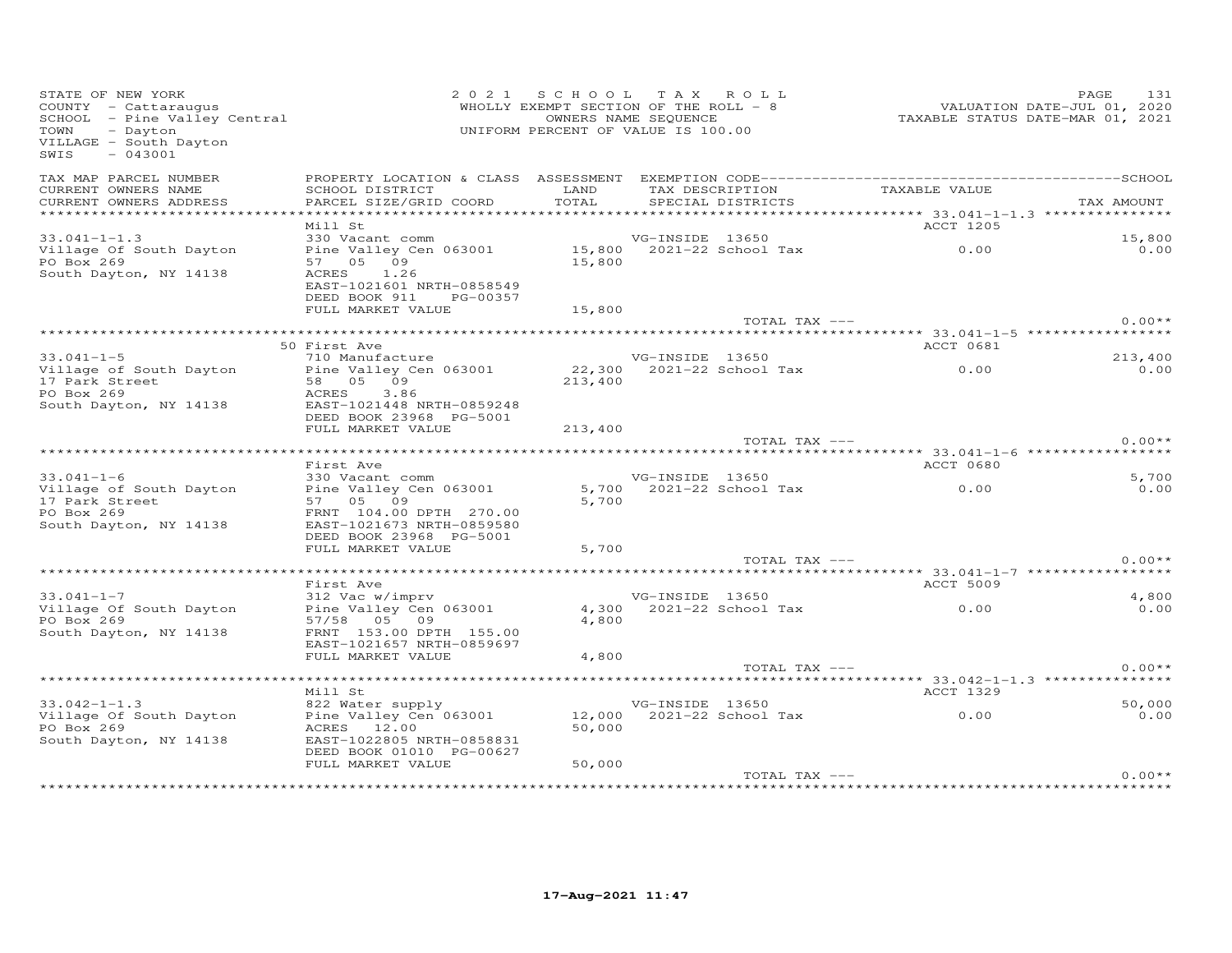| STATE OF NEW YORK<br>COUNTY - Cattaraugus<br>- Pine Valley Central<br>SCHOOL<br>TOWN<br>- Dayton<br>VILLAGE - South Dayton<br>$-043001$<br>SWIS | 2 0 2 1                                                                       | SCHOOL TAX ROLL<br>WHOLLY EXEMPT SECTION OF THE ROLL - 8<br>UNIFORM PERCENT OF VALUE IS 100.00 | OWNERS NAME SEQUENCE                 |                    | TAXABLE STATUS DATE-MAR 01, 2021                | PAGE<br>VALUATION DATE-JUL 01, 2020 | 132      |
|-------------------------------------------------------------------------------------------------------------------------------------------------|-------------------------------------------------------------------------------|------------------------------------------------------------------------------------------------|--------------------------------------|--------------------|-------------------------------------------------|-------------------------------------|----------|
| TAX MAP PARCEL NUMBER                                                                                                                           | PROPERTY LOCATION & CLASS ASSESSMENT                                          |                                                                                                |                                      |                    |                                                 |                                     |          |
| CURRENT OWNERS NAME<br>CURRENT OWNERS ADDRESS                                                                                                   | SCHOOL DISTRICT<br>PARCEL SIZE/GRID COORD                                     | LAND<br>TOTAL                                                                                  | TAX DESCRIPTION<br>SPECIAL DISTRICTS |                    | TAXABLE VALUE                                   | TAX AMOUNT                          |          |
| ***********************                                                                                                                         |                                                                               |                                                                                                |                                      |                    |                                                 |                                     |          |
|                                                                                                                                                 | Dredge Rd                                                                     |                                                                                                |                                      |                    | ACCT 1323                                       |                                     |          |
| $33.042 - 1 - 2.2$                                                                                                                              | 311 Res vac land                                                              |                                                                                                | VG-INSIDE 13650                      |                    |                                                 |                                     | 19,800   |
| Village Of South Dayton<br>PO Box 269                                                                                                           | Pine Valley Cen 063001<br>49 05 09                                            | 19,800                                                                                         | 19,800 2021-22 School Tax            |                    | 0.00                                            |                                     | 0.00     |
| South Dayton, NY 14138                                                                                                                          | <b>ACRES</b><br>2.75<br>EAST-1023301 NRTH-0858991<br>DEED BOOK 01002 PG-00839 |                                                                                                |                                      |                    |                                                 |                                     |          |
|                                                                                                                                                 | FULL MARKET VALUE                                                             | 19,800                                                                                         |                                      | TOTAL TAX $---$    |                                                 |                                     | $0.00**$ |
|                                                                                                                                                 |                                                                               |                                                                                                |                                      |                    | ***************** 33.042-1-3.2 **************** |                                     |          |
|                                                                                                                                                 | Pine St                                                                       |                                                                                                |                                      |                    | <b>ACCT 5028</b>                                |                                     |          |
| $33.042 - 1 - 3.2$                                                                                                                              | 314 Rural vac<10                                                              |                                                                                                | VG-INSIDE 13650                      |                    |                                                 |                                     | 20,100   |
| Village Of South Dayton                                                                                                                         | Pine Valley Cen 063001                                                        | 20,100                                                                                         |                                      | 2021-22 School Tax | 0.00                                            |                                     | 0.00     |
| PO Box 269                                                                                                                                      | 49 05 09                                                                      | 20,100                                                                                         |                                      |                    |                                                 |                                     |          |
| South Dayton, NY 14138                                                                                                                          | 3.30<br>ACRES<br>EAST-1023922 NRTH-0859505                                    |                                                                                                |                                      |                    |                                                 |                                     |          |
|                                                                                                                                                 | DEED BOOK 789<br>PG-01152                                                     |                                                                                                |                                      |                    |                                                 |                                     |          |
|                                                                                                                                                 | FULL MARKET VALUE                                                             | 20,100                                                                                         |                                      |                    |                                                 |                                     |          |
|                                                                                                                                                 |                                                                               |                                                                                                |                                      | TOTAL TAX $---$    |                                                 |                                     | $0.00**$ |
|                                                                                                                                                 |                                                                               |                                                                                                |                                      |                    |                                                 |                                     |          |
|                                                                                                                                                 | W. Of R.r.                                                                    |                                                                                                |                                      |                    | <b>ACCT 1115</b>                                |                                     |          |
| 630.001-9916-999.988/288                                                                                                                        | 744 Petro prod                                                                |                                                                                                | VG-INSIDE 13650                      |                    |                                                 |                                     | 20,000   |
| Village Of South Dayton                                                                                                                         | Pine Valley Cen 063001                                                        | $\overline{O}$                                                                                 |                                      | 2021-22 School Tax | 0.00                                            |                                     | 0.00     |
| PO Box 269<br>South Dayton, NY 14138                                                                                                            | 3950 Ft Of 4 In Plastic<br>0.01<br>ACRES                                      | 20,000                                                                                         |                                      |                    |                                                 |                                     |          |
|                                                                                                                                                 | DEED BOOK 899<br>PG-00926                                                     |                                                                                                |                                      |                    |                                                 |                                     |          |
|                                                                                                                                                 | FULL MARKET VALUE                                                             | 20,000                                                                                         |                                      |                    |                                                 |                                     |          |
|                                                                                                                                                 |                                                                               |                                                                                                |                                      | TOTAL TAX ---      |                                                 |                                     | $0.00**$ |
|                                                                                                                                                 |                                                                               |                                                                                                |                                      |                    |                                                 |                                     |          |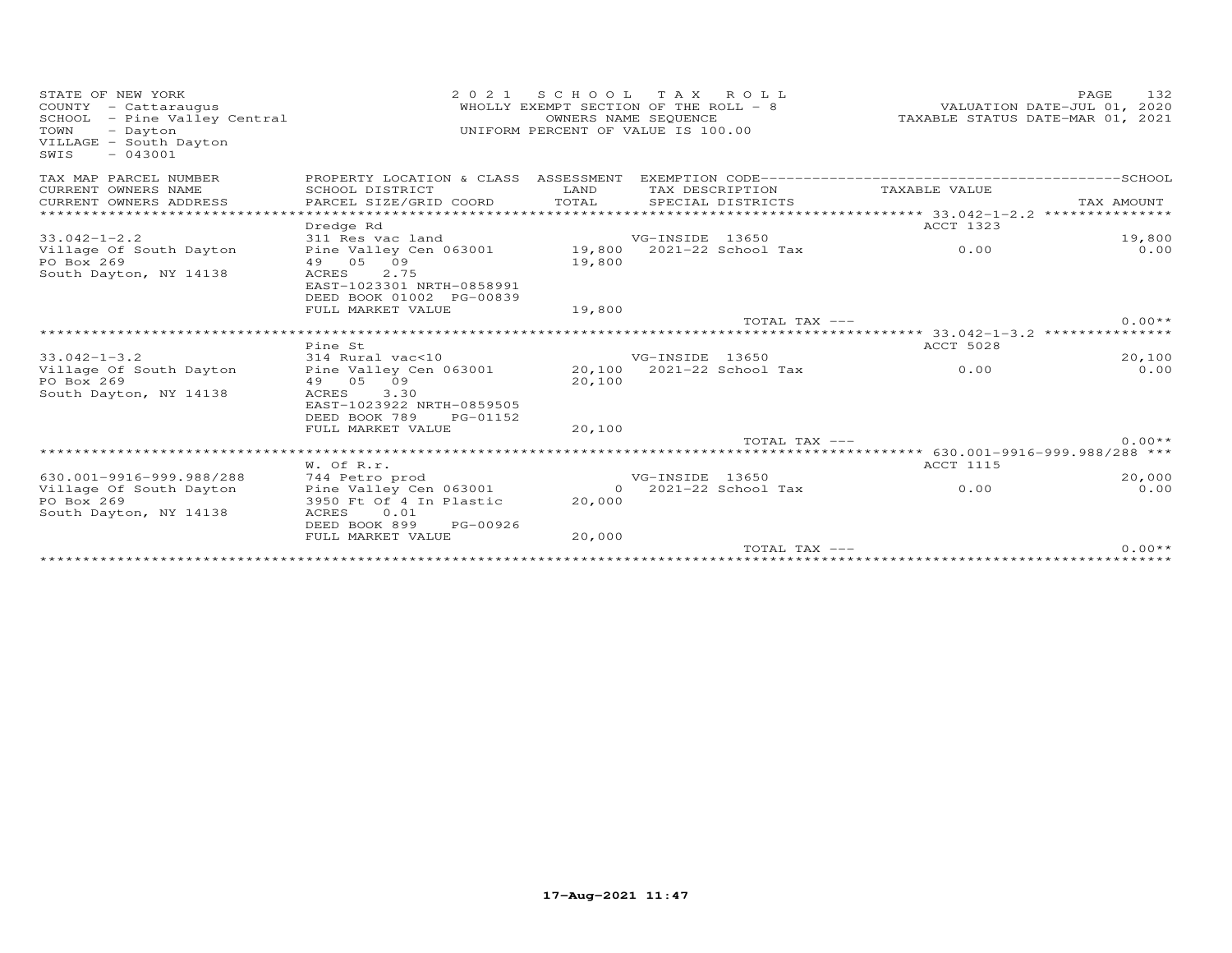| TOWN<br>SWIS | STATE OF NEW YORK<br>COUNTY - Cattaraugus<br>SCHOOL - Pine Valley Central<br>- Dayton<br>VILLAGE - South Dayton<br>$-043001$ |                            | 2 0 2 1<br>ROLL             | S C H O O L<br>WHOLLY EXEMPT SECTION OF THE ROLL - 8<br>UNIFORM PERCENT OF VALUE IS 100.00<br>S U B | T A X<br>ROLL<br>$S E C T I ON - - TO T AL S$ |                               | 133<br>PAGE<br>VALUATION DATE-JUL 01, 2020<br>TAXABLE STATUS DATE-MAR 01, 2021<br>RPS155/V04/L015<br>CURRENT DATE 8/17/2021 |
|--------------|------------------------------------------------------------------------------------------------------------------------------|----------------------------|-----------------------------|-----------------------------------------------------------------------------------------------------|-----------------------------------------------|-------------------------------|-----------------------------------------------------------------------------------------------------------------------------|
|              | TOTAL<br>PARCELS                                                                                                             | $***$<br>EXTENSION<br>TYPE | SPECIAL<br><b>EXTENSION</b> | DISTRICT<br>AD VALOREM<br><b>VALUE</b>                                                              | SUMMARY ***<br><b>EXEMPT</b>                  | TAXABLE<br><b>VALUE</b>       | TOTAL<br>TAX                                                                                                                |
| CODE         | DISTRICT NAME                                                                                                                |                            | VALUE                       | NO SPECIAL DISTRICTS AT THIS LEVEL                                                                  | AMOUNT                                        |                               |                                                                                                                             |
|              |                                                                                                                              | ***                        | S C H O O L                 | DISTRICT                                                                                            | SUMMARY ***                                   |                               |                                                                                                                             |
| CODE         | DISTRICT NAME                                                                                                                | TOTAL<br>PARCELS           | ASSESSED<br>LAND            | ASSESSED<br>TOTAL                                                                                   | <b>EXEMPT</b><br><b>AMOUNT</b>                | TOTAL<br>TAXABLE              |                                                                                                                             |
|              |                                                                                                                              |                            |                             |                                                                                                     | ------------<br>STAR AMOUNT                   | -------------<br>STAR TAXABLE | TOTAL TAX                                                                                                                   |
|              | Pine Valley Central                                                                                                          | 30                         | 339,800                     | 2202,233                                                                                            | 2202,233                                      |                               |                                                                                                                             |
| 063001       |                                                                                                                              |                            |                             |                                                                                                     |                                               |                               |                                                                                                                             |
|              | $S \cup B - TO T A L$                                                                                                        | 30                         | 339,800                     | 2202,233                                                                                            | 2202,233                                      |                               |                                                                                                                             |
|              | S U B - T O T A $L$ (CONT)                                                                                                   |                            |                             |                                                                                                     |                                               |                               |                                                                                                                             |
|              | TOTAL                                                                                                                        | 30                         | 339,800                     | 2202,233                                                                                            | 2202,233                                      |                               |                                                                                                                             |
|              | T O T A L (CONT)                                                                                                             |                            |                             |                                                                                                     |                                               |                               |                                                                                                                             |

| CODE  | DESCRIPTION        | TOTAL<br>PARCELS | SCHOOL             |
|-------|--------------------|------------------|--------------------|
| 50000 | WHOLLY EX<br>TOTAL |                  | 136,900<br>136,900 |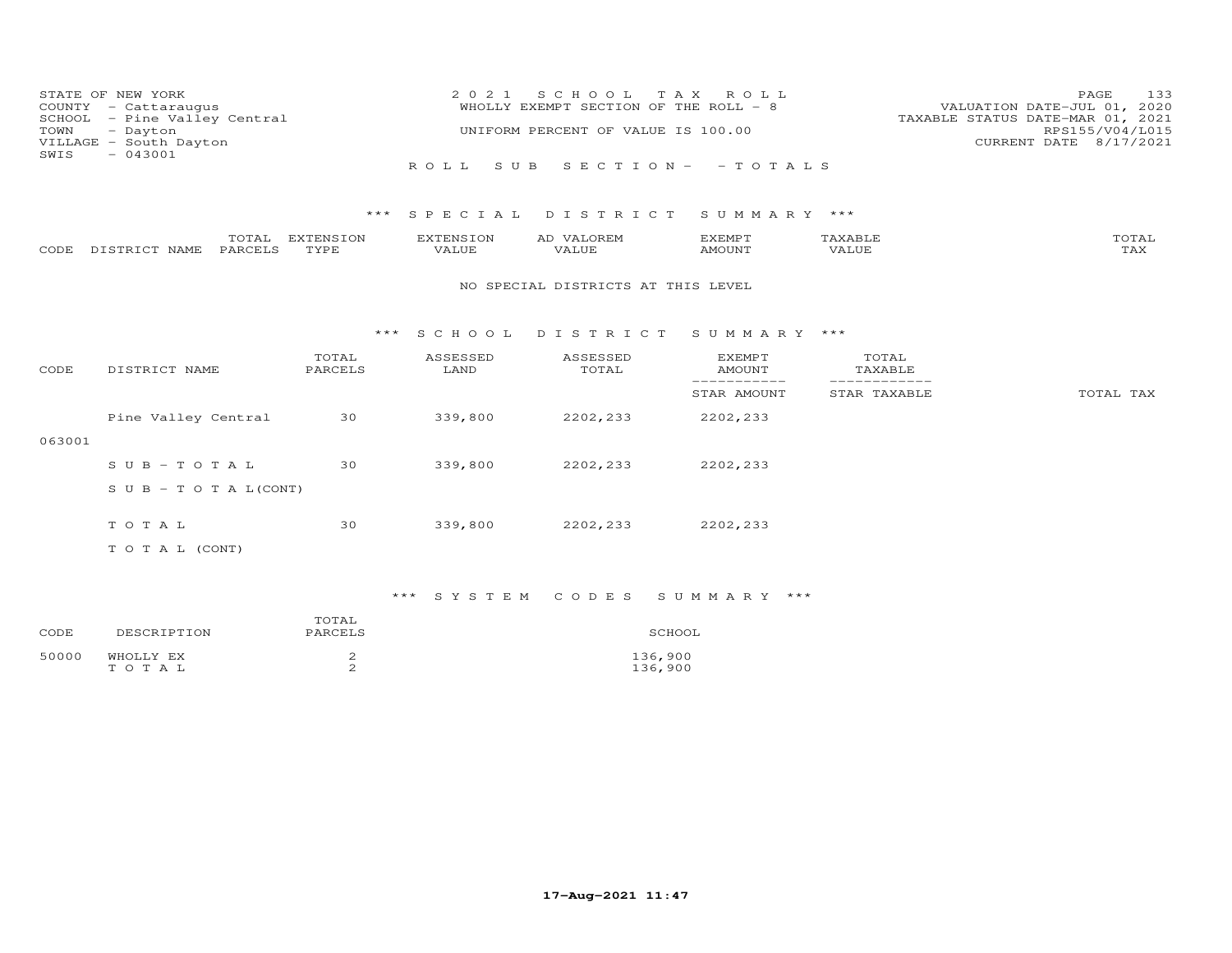| STATE OF NEW YORK            | 2021 SCHOOL TAX ROLL                  | 134<br>PAGE                      |
|------------------------------|---------------------------------------|----------------------------------|
| COUNTY - Cattaraugus         | WHOLLY EXEMPT SECTION OF THE ROLL - 8 | VALUATION DATE-JUL 01, 2020      |
| SCHOOL - Pine Valley Central |                                       | TAXABLE STATUS DATE-MAR 01, 2021 |
| TOWN - Dayton                | UNIFORM PERCENT OF VALUE IS 100.00    | RPS155/V04/L015                  |
| VILLAGE - South Dayton       |                                       | CURRENT DATE 8/17/2021           |
| $-043001$<br>SWIS            |                                       |                                  |
|                              | ROLL SUB SECTION- -TOTALS             |                                  |

### \*\*\* E X E M P T I O N S U M M A R Y \*\*\*

| CODE  | DESCRIPTION | TOTAL<br>PARCELS | SCHOOL    |
|-------|-------------|------------------|-----------|
| 13650 | VG-INSIDE   | 16               | 982,200   |
| 18020 | IND DEV     |                  | 86,333    |
| 25110 | RELIGIOUS   |                  | 436,100   |
| 25130 | NON-PROFIT  |                  | 184,700   |
| 26100 | VETORG CTS  |                  | 70,000    |
| 26400 | FIRE-DEPT   | 2                | 306,000   |
|       | TOTAL       | 28               | 2065, 333 |

### \*\*\* G R A N D T O T A L S \*\*\*

| ROLL<br>SEC | DESCRIPTION                                    | TOTAL<br>PARCELS | ASSESSED<br>LAND | ASSESSED<br>TOTAL | <b>EXEMPT</b><br>AMOUNT<br>STAR AMOUNT | TOTAL<br>TAXABLE<br>STAR TAXABLE | TAX<br>RATE | TOTAL<br>TAX |
|-------------|------------------------------------------------|------------------|------------------|-------------------|----------------------------------------|----------------------------------|-------------|--------------|
|             | RS 8 TOTAL<br>SPEC DIST TAXES<br>WHOLLY EXEMPT | 30               | 339,800          | 2202,233          | 2,202,233                              |                                  |             |              |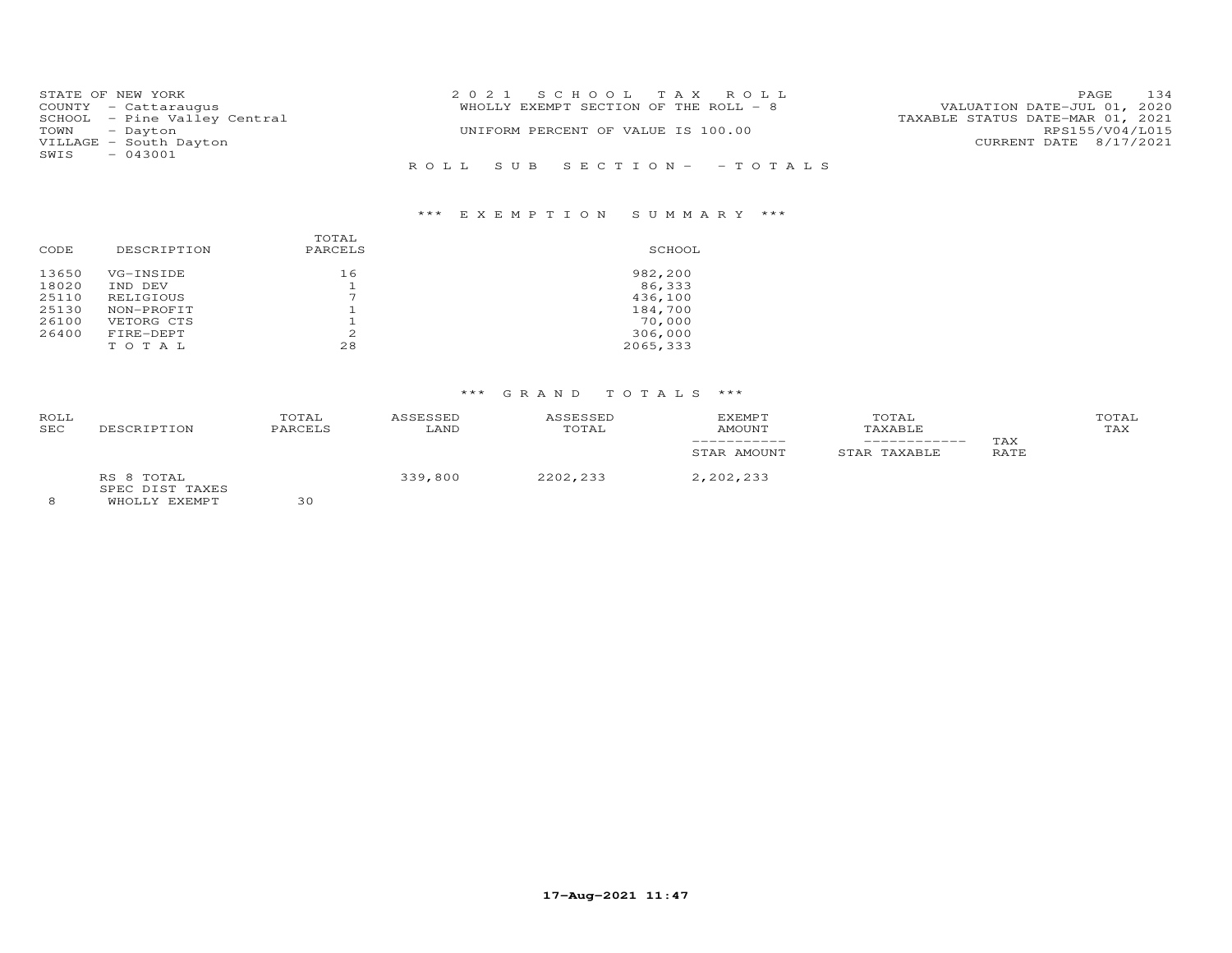| 2021 SCHOOL TAX ROLL                  | 135<br>PAGE                      |
|---------------------------------------|----------------------------------|
| WHOLLY EXEMPT SECTION OF THE ROLL - 8 | VALUATION DATE-JUL 01, 2020      |
|                                       | TAXABLE STATUS DATE-MAR 01, 2021 |
| UNIFORM PERCENT OF VALUE IS 100.00    | RPS155/V04/L015                  |
|                                       | CURRENT DATE 8/17/2021           |
|                                       |                                  |
| ROLL SECTION TOTALS                   |                                  |
|                                       |                                  |

|      |                     | $m \wedge m$<br>r'Ale | <b>EXTENSION</b> | . N $\sim$ | EXEMP T  |       | "OTAL          |
|------|---------------------|-----------------------|------------------|------------|----------|-------|----------------|
| CODE | NAME.<br>᠇ᠬ<br>$ -$ | PARCE <sup>T</sup>    | TVDF             |            | 55077377 | 3 LUF | $- - -$<br>LAX |

#### NO SPECIAL DISTRICTS AT THIS LEVEL

#### \*\*\* S C H O O L D I S T R I C T S U M M A R Y \*\*\*

| CODE   | DISTRICT NAME                    | TOTAL<br>PARCELS | ASSESSED<br>LAND | ASSESSED<br>TOTAL | EXEMPT<br>AMOUNT | TOTAL<br>TAXABLE |           |
|--------|----------------------------------|------------------|------------------|-------------------|------------------|------------------|-----------|
|        |                                  |                  |                  |                   | STAR AMOUNT      | STAR TAXABLE     | TOTAL TAX |
|        | Pine Valley Central              | 30               | 339,800          | 2202,233          | 2202,233         |                  |           |
| 063001 |                                  |                  |                  |                   |                  |                  |           |
|        | SUB-TOTAL                        | 30               | 339,800          | 2202,233          | 2202,233         |                  |           |
|        | $S \cup B - T \cup T A L (CONT)$ |                  |                  |                   |                  |                  |           |
|        |                                  |                  |                  |                   |                  |                  |           |
|        | TOTAL                            | 30               | 339,800          | 2202,233          | 2202,233         |                  |           |
|        | T O T A L (CONT)                 |                  |                  |                   |                  |                  |           |

### \*\*\* S Y S T E M C O D E S S U M M A R Y \*\*\*

| CODE  | DESCRIPTION        | TOTAL<br>PARCELS | SCHOOL             |
|-------|--------------------|------------------|--------------------|
| 50000 | WHOLLY EX<br>TOTAL |                  | 136,900<br>136,900 |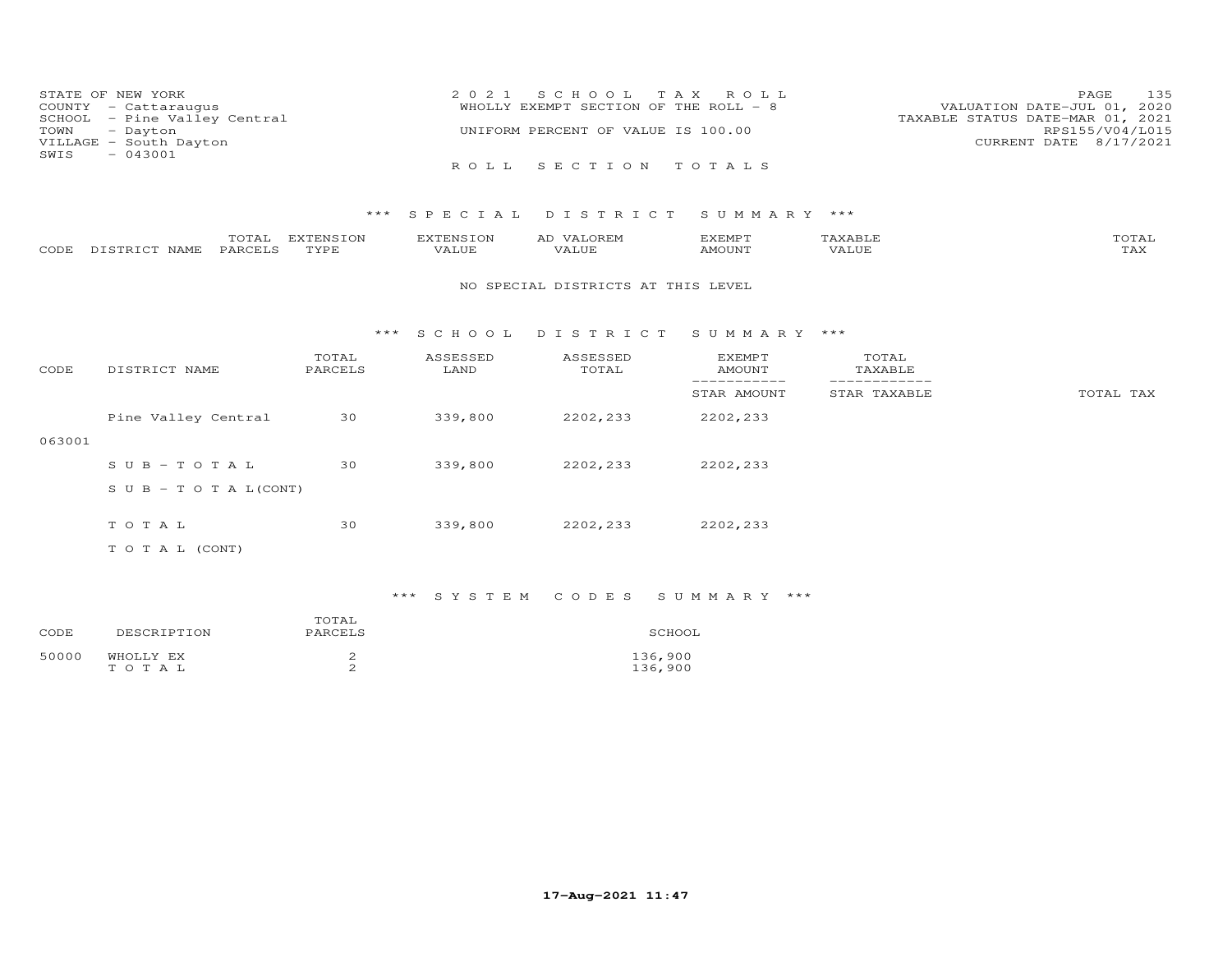| STATE OF NEW YORK            | 2021 SCHOOL TAX ROLL                  | 136<br>PAGE                      |
|------------------------------|---------------------------------------|----------------------------------|
| COUNTY - Cattaraugus         | WHOLLY EXEMPT SECTION OF THE ROLL - 8 | VALUATION DATE-JUL 01, 2020      |
| SCHOOL - Pine Valley Central |                                       | TAXABLE STATUS DATE-MAR 01, 2021 |
| TOWN - Dayton                | UNIFORM PERCENT OF VALUE IS 100.00    | RPS155/V04/L015                  |
| VILLAGE - South Dayton       |                                       | CURRENT DATE 8/17/2021           |
| $-043001$<br>SWIS            |                                       |                                  |
|                              | ROLL SECTION TOTALS                   |                                  |

### \*\*\* E X E M P T I O N S U M M A R Y \*\*\*

| CODE  | DESCRIPTION | TOTAL<br>PARCELS | SCHOOL   |
|-------|-------------|------------------|----------|
| 13650 | VG-INSIDE   | 16               | 982,200  |
| 18020 | IND DEV     |                  | 86,333   |
| 25110 | RELIGIOUS   |                  | 436,100  |
| 25130 | NON-PROFIT  |                  | 184,700  |
| 26100 | VETORG CTS  |                  | 70,000   |
| 26400 | FIRE-DEPT   | 2                | 306,000  |
|       | тотац       | 28               | 2065,333 |

## \*\*\* G R A N D T O T A L S \*\*\*

| ROLL<br><b>SEC</b> | DESCRIPTION                                    | TOTAL<br>PARCELS | ASSESSED<br>LAND | ASSESSED<br>TOTAL | EXEMPT<br>AMOUNT<br>STAR AMOUNT | TOTAL<br>TAXABLE<br>STAR TAXABLE | TAX<br>RATE | TOTAL<br>TAX |
|--------------------|------------------------------------------------|------------------|------------------|-------------------|---------------------------------|----------------------------------|-------------|--------------|
| 8                  | RS 8 TOTAL<br>SPEC DIST TAXES<br>WHOLLY EXEMPT | っへ               | 339,800          | 2202,233          | 2,202,233                       |                                  |             |              |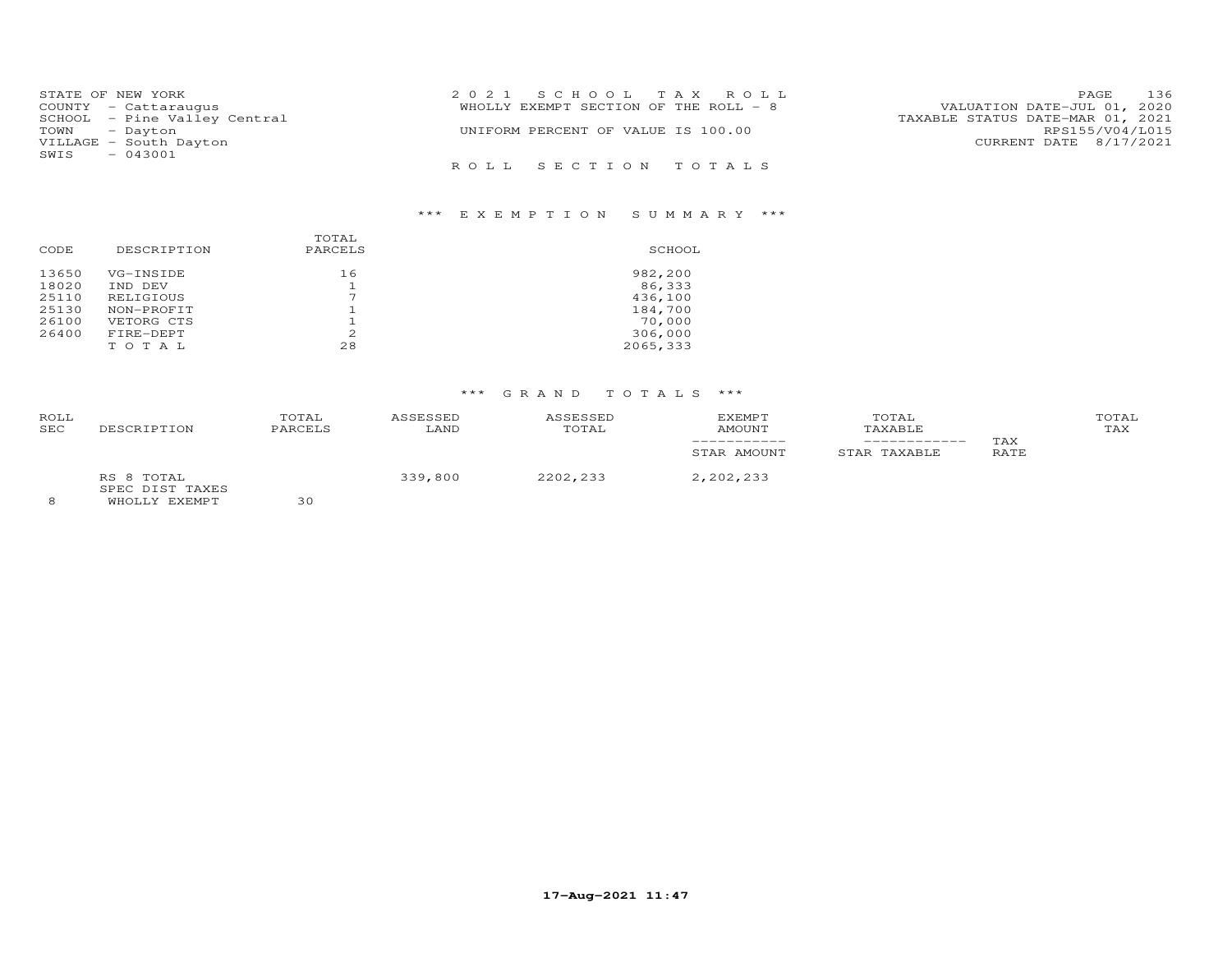| STATE OF NEW YORK            | 2021 SCHOOL TAX ROLL | PAGE 137                         |  |
|------------------------------|----------------------|----------------------------------|--|
| COUNTY - Cattaraugus         |                      | VALUATION DATE-JUL 01, 2020      |  |
| SCHOOL - Pine Valley Central | SWIS TOTALS          | TAXABLE STATUS DATE-MAR 01, 2021 |  |
| TOWN<br>- Dayton             |                      | RPS155/V04/L015                  |  |
| VILLAGE - South Dayton       |                      | CURRENT DATE 8/17/2021           |  |
| SWIS<br>$-043001$            |                      |                                  |  |

| CODE   | TOTAL<br>DISTRICT NAME<br>PARCELS | <b>EXTENSION</b><br>TYPE | <b>EXTENSION</b><br>VALUE | AD VALOREM<br>VALUE | <b>EXEMPT</b><br>AMOUNT | TAXABLE<br>VALUE | TAX<br>RATE | TOTAL<br>TAX |
|--------|-----------------------------------|--------------------------|---------------------------|---------------------|-------------------------|------------------|-------------|--------------|
|        | OT300 Omitted tax -               | 3 MOVTAX                 | 354.13                    |                     |                         | 354.13           |             | 354.13       |
|        |                                   | ***                      | S C H O O L               | DISTRICT            | SUMMARY                 | ***              |             |              |
| CODE   | DISTRICT NAME                     | TOTAL<br>PARCELS         | ASSESSED<br>LAND          | ASSESSED<br>TOTAL   | EXEMPT<br>AMOUNT        | TOTAL<br>TAXABLE |             |              |
|        |                                   |                          |                           |                     | STAR AMOUNT             | STAR TAXABLE     | TAX RATE    | TOTAL TAX    |
|        | Pine Valley Central               | 332                      | 2248,200                  | 19932,263           | 2385,062                | 17,547,201       |             |              |
| 063001 |                                   |                          |                           |                     | 4231,180                | 13,316,021       | 14.742139   | 196,306.60   |
|        | $SUB - TO T AL$                   | 332                      | 2248,200                  | 19932,263           | 2385,062                | 17,547,201       |             |              |
|        | S U B - T O T A $L$ (CONT)        |                          |                           |                     | 4231,180                | 13,316,021       |             | 196,306.60   |
|        |                                   |                          |                           |                     |                         |                  |             |              |
|        | TOTAL                             | 332                      | 2248,200                  | 19932,263           | 2385,062                | 17,547,201       |             |              |
|        | TO TAL (CONT)                     |                          |                           |                     | 4231,180                | 13,316,021       |             | 196,306.60   |

## \*\*\* S Y S T E M C O D E S S U M M A R Y \*\*\*

| CODE  | DESCRIPTION        | TOTAL<br>PARCELS | SCHOOL             |
|-------|--------------------|------------------|--------------------|
| 50000 | WHOLLY EX<br>тотаь |                  | 136,900<br>136,900 |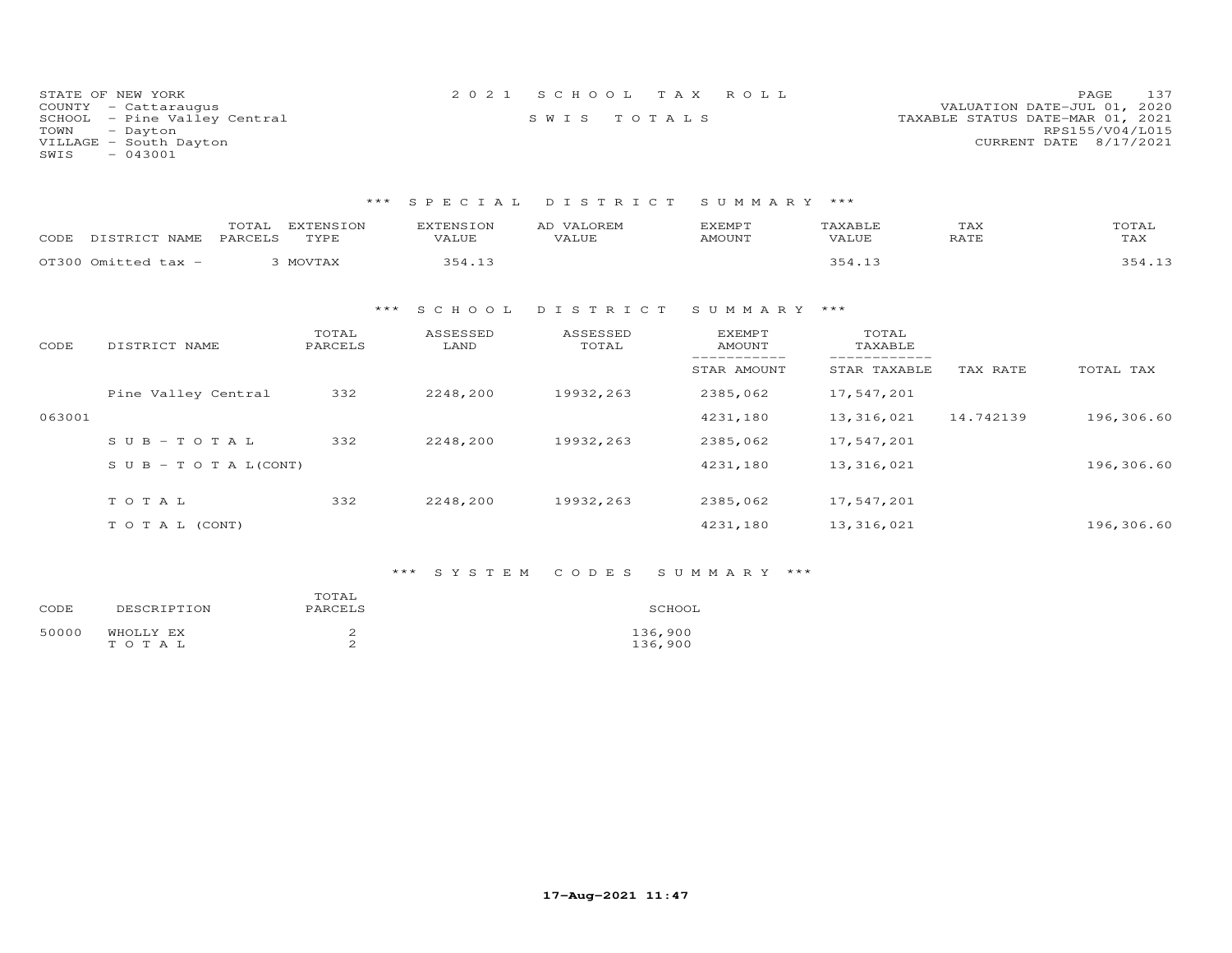| STATE OF NEW YORK            | 2021 SCHOOL TAX ROLL | 138<br>PAGE                      |
|------------------------------|----------------------|----------------------------------|
| COUNTY - Cattaraugus         |                      | VALUATION DATE-JUL 01, 2020      |
| SCHOOL - Pine Valley Central | SWIS TOTALS          | TAXABLE STATUS DATE-MAR 01, 2021 |
| TOWN<br>- Dayton             |                      | RPS155/V04/L015                  |
| VILLAGE - South Dayton       |                      | CURRENT DATE 8/17/2021           |
| $-043001$<br>SWIS            |                      |                                  |

## \*\*\* E X E M P T I O N S U M M A R Y \*\*\*

|       |                 | TOTAL                    |          |
|-------|-----------------|--------------------------|----------|
| CODE  | DESCRIPTION     | PARCELS                  | SCHOOL   |
| 13650 | VG-INSIDE       | 16                       | 982,200  |
| 18020 | IND DEV         |                          | 86,333   |
| 25110 | RELIGIOUS       | $\overline{\phantom{a}}$ | 436,100  |
| 25130 | NON-PROFIT      |                          | 184,700  |
| 26100 | VETORG CTS      |                          | 70,000   |
| 26400 | FIRE-DEPT       | 2                        | 306,000  |
| 41720 | AG DIST         | 11                       | 177,181  |
| 41834 | ENH STAR        | 36                       | 1953,380 |
| 41854 | <b>BAS STAR</b> | 74                       | 2277,800 |
| 42100 | SILO T/C/S      | ٦                        | 1,650    |
| 47100 | Mass Telec      |                          | 3,998    |
|       | T O T A T.      | 151                      | 6479,342 |

| ROLL<br>SEC | DESCRIPTION                          | TOTAL<br>PARCELS | ASSESSED<br>LAND | ASSESSED<br>TOTAL | <b>EXEMPT</b><br>AMOUNT | TOTAL<br>TAXABLE             |             |                      |
|-------------|--------------------------------------|------------------|------------------|-------------------|-------------------------|------------------------------|-------------|----------------------|
|             |                                      |                  |                  |                   | STAR AMOUNT             | ____________<br>STAR TAXABLE | TAX<br>RATE |                      |
|             | 2021-22 School Tax                   |                  | 1882,700         | 15949,294         | 178,831<br>4231,180     | 15,770,463<br>11,539,283     | 14.742139   | 170, 113.69          |
|             | SPEC DIST TAXES<br>TAXABLE           | 293              |                  |                   |                         |                              |             | 354.13<br>170,467.82 |
|             | $2021 - 22$ School Tax               |                  |                  | 768,768           |                         | 768,768<br>768,768           | 14.742139   | 11,333.29            |
| 5           | SPEC DIST TAXES<br>SPECIAL FRANCHISE | 3                |                  |                   |                         |                              |             | 11,333.29            |
|             | 2021-22 School Tax                   |                  | 25,700           | 1011,968          | 3,998                   | 1,007,970<br>1,007,970       | 14.742139   | 14,859.62            |
| 6           | SPEC DIST TAXES<br>UTILITIES & N.C.  | 6                |                  |                   |                         |                              |             | 14,859.62            |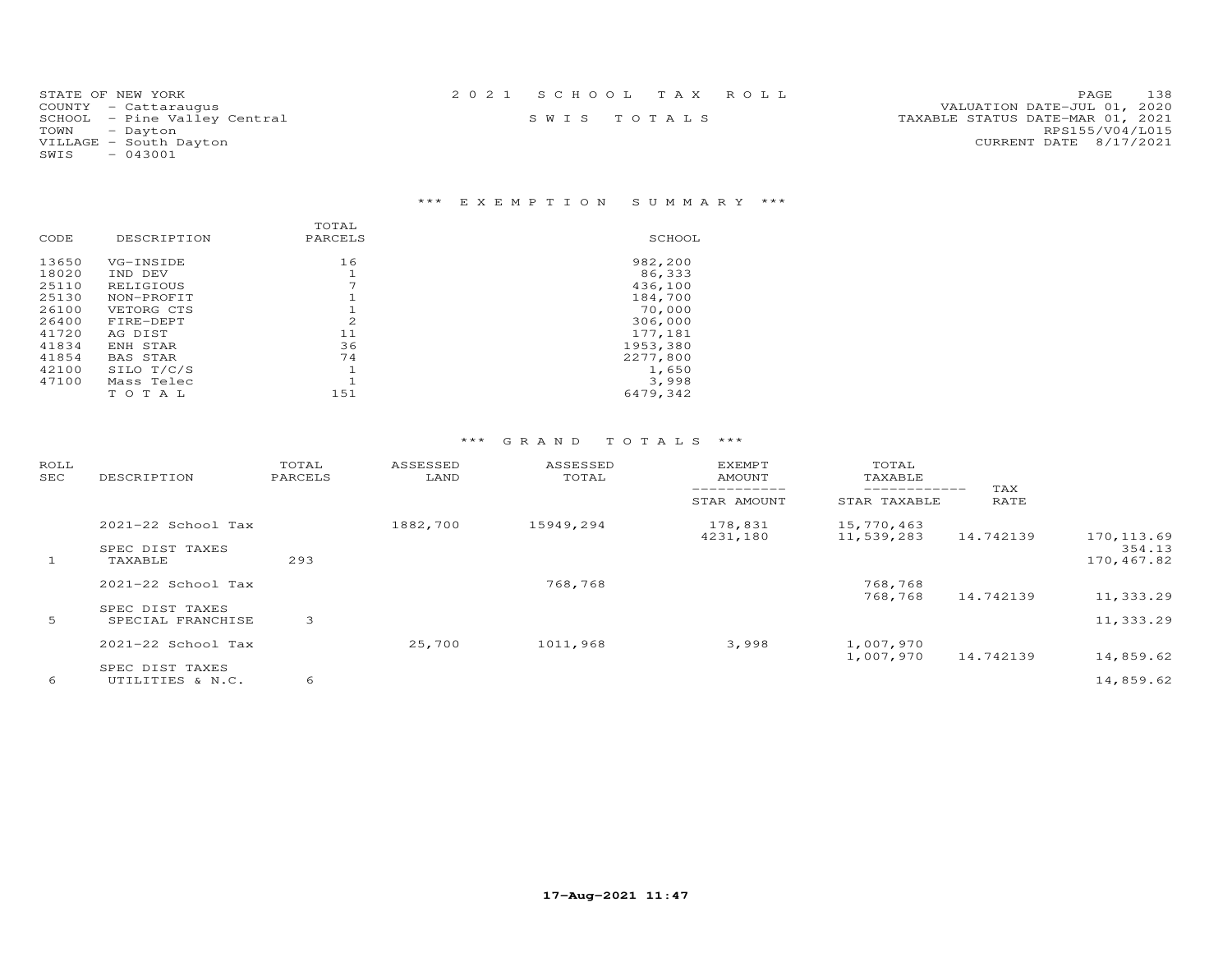| STATE OF NEW YORK            | 2021 SCHOOL TAX ROLL |             |  |                                  | PAGE 139        |  |
|------------------------------|----------------------|-------------|--|----------------------------------|-----------------|--|
| COUNTY - Cattaraugus         |                      |             |  | VALUATION DATE-JUL 01, 2020      |                 |  |
| SCHOOL - Pine Valley Central |                      | SWIS TOTALS |  | TAXABLE STATUS DATE-MAR 01, 2021 |                 |  |
| TOWN - Dayton                |                      |             |  |                                  | RPS155/V04/L015 |  |
| VILLAGE - South Dayton       |                      |             |  | CURRENT DATE 8/17/2021           |                 |  |
| SWIS<br>- 043001             |                      |             |  |                                  |                 |  |

| ROLL<br>SEC | DESCRIPTION                           | TOTAL<br>PARCELS | ASSESSED<br>LAND | ASSESSED<br>TOTAL | <b>EXEMPT</b><br>AMOUNT | TOTAL<br>TAXABLE         | TAX       |                      |
|-------------|---------------------------------------|------------------|------------------|-------------------|-------------------------|--------------------------|-----------|----------------------|
|             |                                       |                  |                  |                   | STAR AMOUNT             | STAR TAXABLE             | RATE      |                      |
| 8           | SPEC DIST TAXES<br>WHOLLY EXEMPT      | 30               |                  |                   | 2202,233                |                          |           |                      |
|             | 2021-22 School Tax<br>SPEC DIST TAXES |                  | 2248,200         | 19932,263         | 2,385,062<br>4231,180   | 17,547,201<br>13,316,021 | 14.742139 | 196,306.60<br>354.13 |
| $\star$     | TOTAL<br>SUB                          | 332              |                  |                   |                         |                          |           | 196,660.73           |
|             | 2021-22 School Tax<br>SPEC DIST TAXES |                  | 2248,200         | 19932,263         | 2,385,062<br>4231,180   | 17,547,201<br>13,316,021 | 14.742139 | 196,306.60<br>354.13 |
| $***$       | GRAND TOTAL                           | 332              |                  |                   |                         |                          |           | 196,660.73           |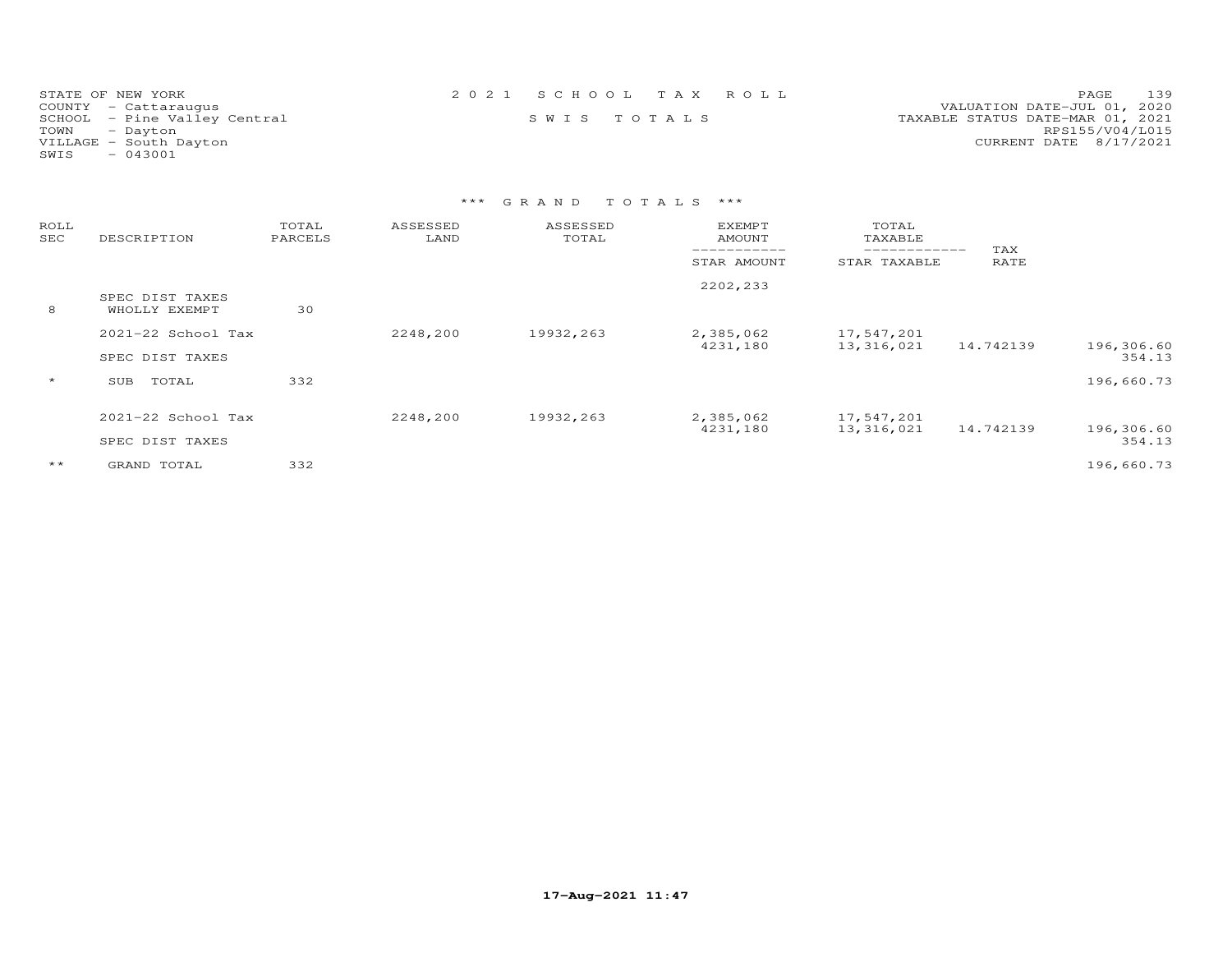| STATE OF NEW YORK<br>COUNTY - Cattaraugus<br>SCHOOL - Pine Valley Central<br>$-$ Dayton<br>TOWN<br>$-043089$<br>SWIS |                                                   |               | 2021 SCHOOL TAX ROLL<br>T A X A B L E SECTION OF THE ROLL - 1<br>OWNERS NAME SEQUENCE<br>UNIFORM PERCENT OF VALUE IS 100.00 | VALUATION DATE-JUL 01, 2020<br>TAXABLE STATUS DATE-MAR 01, 2021 | PAGE<br>140          |
|----------------------------------------------------------------------------------------------------------------------|---------------------------------------------------|---------------|-----------------------------------------------------------------------------------------------------------------------------|-----------------------------------------------------------------|----------------------|
| TAX MAP PARCEL NUMBER                                                                                                |                                                   |               |                                                                                                                             |                                                                 |                      |
| CURRENT OWNERS NAME<br>CURRENT OWNERS ADDRESS                                                                        | SCHOOL DISTRICT<br>PARCEL SIZE/GRID COORD         | LAND<br>TOTAL | TAX DESCRIPTION<br>SPECIAL DISTRICTS                                                                                        | TAXABLE VALUE                                                   | TAX AMOUNT           |
| ***********************                                                                                              |                                                   |               |                                                                                                                             |                                                                 |                      |
| $24.004 - 1 - 25$                                                                                                    | 8689 Cottage-South Dayton Rd<br>240 Rural res     |               | BAS STAR<br>41854                                                                                                           | ACCT 0001                                                       | BILL 344<br>30,850   |
| Abbey Kevin R                                                                                                        | Pine Valley Cen 063001 276,000 2021-22 School Tax |               |                                                                                                                             | 311,000                                                         | 4,584.81             |
| 8689 Cottage Rd                                                                                                      | 59/60 05 09                                       | 311,000       |                                                                                                                             |                                                                 |                      |
| South Dayton, NY 14138                                                                                               | ACRES 234.38                                      |               |                                                                                                                             |                                                                 |                      |
|                                                                                                                      | EAST-1021372 NRTH-0867525                         |               |                                                                                                                             |                                                                 |                      |
|                                                                                                                      | DEED BOOK 00973 PG-00380                          |               |                                                                                                                             |                                                                 |                      |
|                                                                                                                      | FULL MARKET VALUE                                 | 311,000       |                                                                                                                             |                                                                 |                      |
|                                                                                                                      |                                                   |               | TOTAL TAX ---                                                                                                               |                                                                 | $4,130.01**$         |
|                                                                                                                      |                                                   |               |                                                                                                                             | DATE #1<br>AMT DUE                                              | 09/30/21<br>4,130.01 |
|                                                                                                                      |                                                   |               |                                                                                                                             |                                                                 |                      |
|                                                                                                                      | 8683 Cottage-South Dayton Rd                      |               |                                                                                                                             | ACCT 1232                                                       | BILL 345             |
| $24.004 - 1 - 25.72$                                                                                                 | 210 1 Family Res                                  |               | 2021-22 School Tax                                                                                                          | 63,100                                                          | 930.23               |
| Abbey Kevin R                                                                                                        | Pine Valley Cen 063001                            | 15,000        |                                                                                                                             |                                                                 |                      |
| 8689 Cottage Rd                                                                                                      | 59/60 05 09                                       | 63,100        |                                                                                                                             |                                                                 |                      |
| South Dayton, NY 14138                                                                                               | ACRES<br>1.00                                     |               |                                                                                                                             |                                                                 |                      |
|                                                                                                                      | EAST-1021460 NRTH-0867645<br>FULL MARKET VALUE    | 63,100        |                                                                                                                             |                                                                 |                      |
|                                                                                                                      |                                                   |               | TOTAL TAX ---                                                                                                               |                                                                 | $930.23**$           |
|                                                                                                                      |                                                   |               |                                                                                                                             | DATE #1                                                         | 09/30/21             |
|                                                                                                                      |                                                   |               |                                                                                                                             | AMT DUE                                                         | 930.23               |
|                                                                                                                      |                                                   |               |                                                                                                                             |                                                                 |                      |
|                                                                                                                      | 9150 Rte 62                                       |               |                                                                                                                             | ACCT 0967                                                       | BILL 346             |
| $25.001 - 2 - 27.3$                                                                                                  | 270 Mfg housing                                   |               | BAS STAR 41854                                                                                                              |                                                                 | 17,100               |
| Abreu Mariano                                                                                                        | Pine Valley Cen 063001                            | 14,100        | 2021-22 School Tax                                                                                                          | 17,100                                                          | 252.09               |
| 9150 Rte 62<br>Gowanda, NY 14070                                                                                     | 29 05 09<br>FRNT 115.00 DPTH 278.00               | 17,100        |                                                                                                                             |                                                                 |                      |
|                                                                                                                      | EAST-1036057 NRTH-0874381                         |               |                                                                                                                             |                                                                 |                      |
|                                                                                                                      | DEED BOOK 20462 PG-3001                           |               |                                                                                                                             |                                                                 |                      |
|                                                                                                                      | FULL MARKET VALUE                                 | 17,100        |                                                                                                                             |                                                                 |                      |
|                                                                                                                      |                                                   |               | TOTAL TAX ---                                                                                                               |                                                                 | $0.00**$             |
|                                                                                                                      |                                                   |               |                                                                                                                             | ***** 33.002-1-9 *****************                              |                      |
|                                                                                                                      | Rte 322                                           |               |                                                                                                                             | ACCT 0150                                                       | BILL 347             |
| $33.002 - 1 - 9$<br>Adams Cattaraugus County Lands Pine Valley Cen 063001                                            | 323 Vacant rural                                  | 76,000        | 2021-22 School Tax                                                                                                          | 76,000                                                          | 1,120.40             |
| 4284 Elm Creek Rd                                                                                                    | 41 05 09                                          | 76,000        |                                                                                                                             |                                                                 |                      |
| Randolph, NY 14772                                                                                                   | ACRES 143.37                                      |               |                                                                                                                             |                                                                 |                      |
|                                                                                                                      | EAST-1028960 NRTH-0856575                         |               |                                                                                                                             |                                                                 |                      |
|                                                                                                                      | DEED BOOK 11828 PG-6006                           |               |                                                                                                                             |                                                                 |                      |
|                                                                                                                      | FULL MARKET VALUE                                 | 76,000        |                                                                                                                             |                                                                 |                      |
|                                                                                                                      |                                                   |               | TOTAL TAX ---                                                                                                               |                                                                 | $1,120.40**$         |
|                                                                                                                      |                                                   |               |                                                                                                                             | DATE #1<br>AMT DUE                                              | 09/30/21<br>1,120.40 |
|                                                                                                                      |                                                   |               |                                                                                                                             | **************************                                      |                      |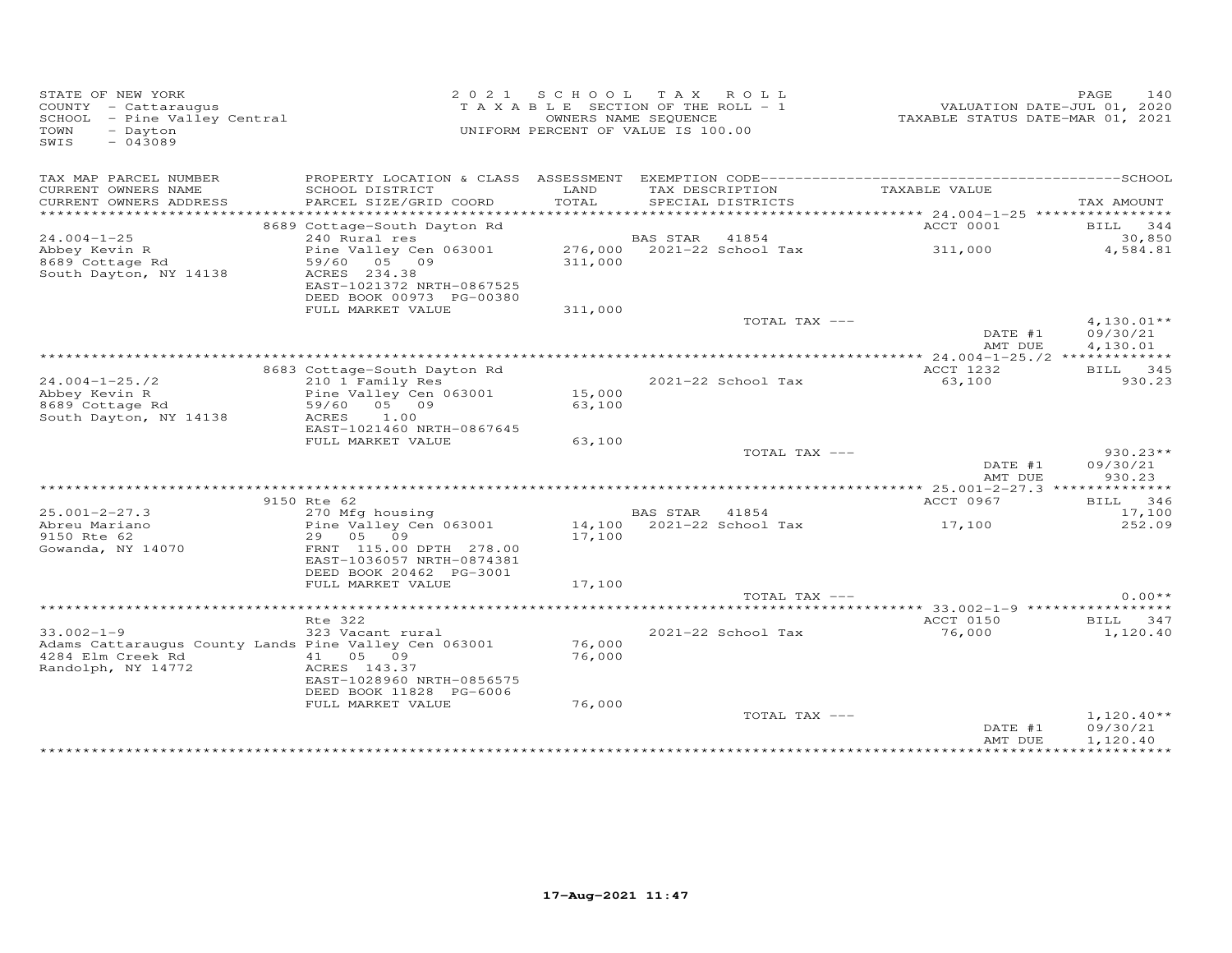| STATE OF NEW YORK<br>COUNTY - Cattaraugus<br>SCHOOL - Pine Valley Central<br>TOWN<br>- Dayton<br>$-043089$<br>SWIS |                                                                                                               |         | 2021 SCHOOL TAX ROLL<br>TAXABLE SECTION OF THE ROLL - 1<br>OWNERS NAME SEQUENCE<br>UNIFORM PERCENT OF VALUE IS 100.00 |               | TAXABLE STATUS DATE-MAR 01, 2021                    | PAGE<br>141<br>VALUATION DATE-JUL 01, 2020      |
|--------------------------------------------------------------------------------------------------------------------|---------------------------------------------------------------------------------------------------------------|---------|-----------------------------------------------------------------------------------------------------------------------|---------------|-----------------------------------------------------|-------------------------------------------------|
| TAX MAP PARCEL NUMBER<br>CURRENT OWNERS NAME                                                                       | SCHOOL DISTRICT                                                                                               | LAND    | TAX DESCRIPTION                                                                                                       |               | TAXABLE VALUE                                       |                                                 |
| CURRENT OWNERS ADDRESS<br>*************************                                                                | PARCEL SIZE/GRID COORD                                                                                        | TOTAL   | SPECIAL DISTRICTS                                                                                                     |               |                                                     | TAX AMOUNT                                      |
| $34.001 - 1 - 28.3$<br>Adams Mosher Lands, LLC<br>4284 Elm Creek Rd<br>Randolph, NY 14772                          | Rte 62<br>100 Agricultural<br>Pine Valley Cen 063001<br>ACRES 66.00<br>EAST-1033443 NRTH-0857436              | 93,900  | AG DIST<br>93,900 2021-22 School Tax                                                                                  | 41720         | ACCT 1363<br>33,990                                 | BILL<br>348<br>59,910<br>501.09                 |
| PRIOR OWNER ON 3/01/2021<br>Adams Mosher Lands, LLC                                                                | DEED BOOK 20210 PG-2850<br>FULL MARKET VALUE                                                                  | 93,900  |                                                                                                                       |               |                                                     |                                                 |
| MAY BE SUBJECT TO PAYMENT<br>UNDER AGDIST LAW TIL 2025                                                             |                                                                                                               |         |                                                                                                                       |               |                                                     |                                                 |
|                                                                                                                    |                                                                                                               |         |                                                                                                                       | TOTAL TAX --- | DATE #1<br>AMT DUE                                  | $501.09**$<br>09/30/21<br>501.09                |
|                                                                                                                    | Rte 322                                                                                                       |         |                                                                                                                       |               | ACCT 0398                                           | BILL 349                                        |
| $34.001 - 1 - 29$<br>Adams Mosher Lands, LLC<br>4284 Elm Creek Rd<br>Randolph, NY 14772                            | 105 Vac farmland<br>Pine Valley Cen 063001<br>33 05 09<br>ACRES 99.94<br>EAST-1032391 NRTH-0857610            | 130,900 | AG DIST<br>130,900 2021-22 School Tax                                                                                 | 41720         | 58,903                                              | 71,997<br>868.36                                |
| PRIOR OWNER ON 3/01/2021<br>Adams Mosher Lands, LLC                                                                | DEED BOOK 6794 PG-3003<br>FULL MARKET VALUE                                                                   | 130,900 |                                                                                                                       |               |                                                     |                                                 |
| MAY BE SUBJECT TO PAYMENT<br>UNDER AGDIST LAW TIL 2025                                                             |                                                                                                               |         |                                                                                                                       |               |                                                     |                                                 |
|                                                                                                                    |                                                                                                               |         |                                                                                                                       | TOTAL TAX --- | DATE #1<br>AMT DUE                                  | 868.36**<br>09/30/21<br>868.36                  |
|                                                                                                                    |                                                                                                               |         |                                                                                                                       |               |                                                     |                                                 |
| $34.001 - 1 - 30.2$<br>Adams Mosher Lands, LLC<br>4284 Elm Creek Rd<br>Randolph, NY 14772                          | Rte 322<br>105 Vac farmland<br>Pine Valley Cen 063001<br>33 05 09<br>ACRES 21.79<br>EAST-1031714 NRTH-0857385 | 40,200  | AG DIST<br>29,300 2021-22 School Tax                                                                                  | 41720         | ACCT 0986<br>39,223                                 | BILL 350<br>977<br>578.23                       |
| PRIOR OWNER ON 3/01/2021<br>Adams Mosher Lands, LLC                                                                | DEED BOOK 20210 PG-2850<br>FULL MARKET VALUE                                                                  | 40,200  |                                                                                                                       |               |                                                     |                                                 |
| MAY BE SUBJECT TO PAYMENT<br>UNDER AGDIST LAW TIL 2025                                                             |                                                                                                               |         |                                                                                                                       |               |                                                     |                                                 |
|                                                                                                                    |                                                                                                               |         |                                                                                                                       | TOTAL TAX --- | DATE #1<br>AMT DUE<br>* * * * * * * * * * * * * * * | $578.23**$<br>09/30/21<br>578.23<br>*********** |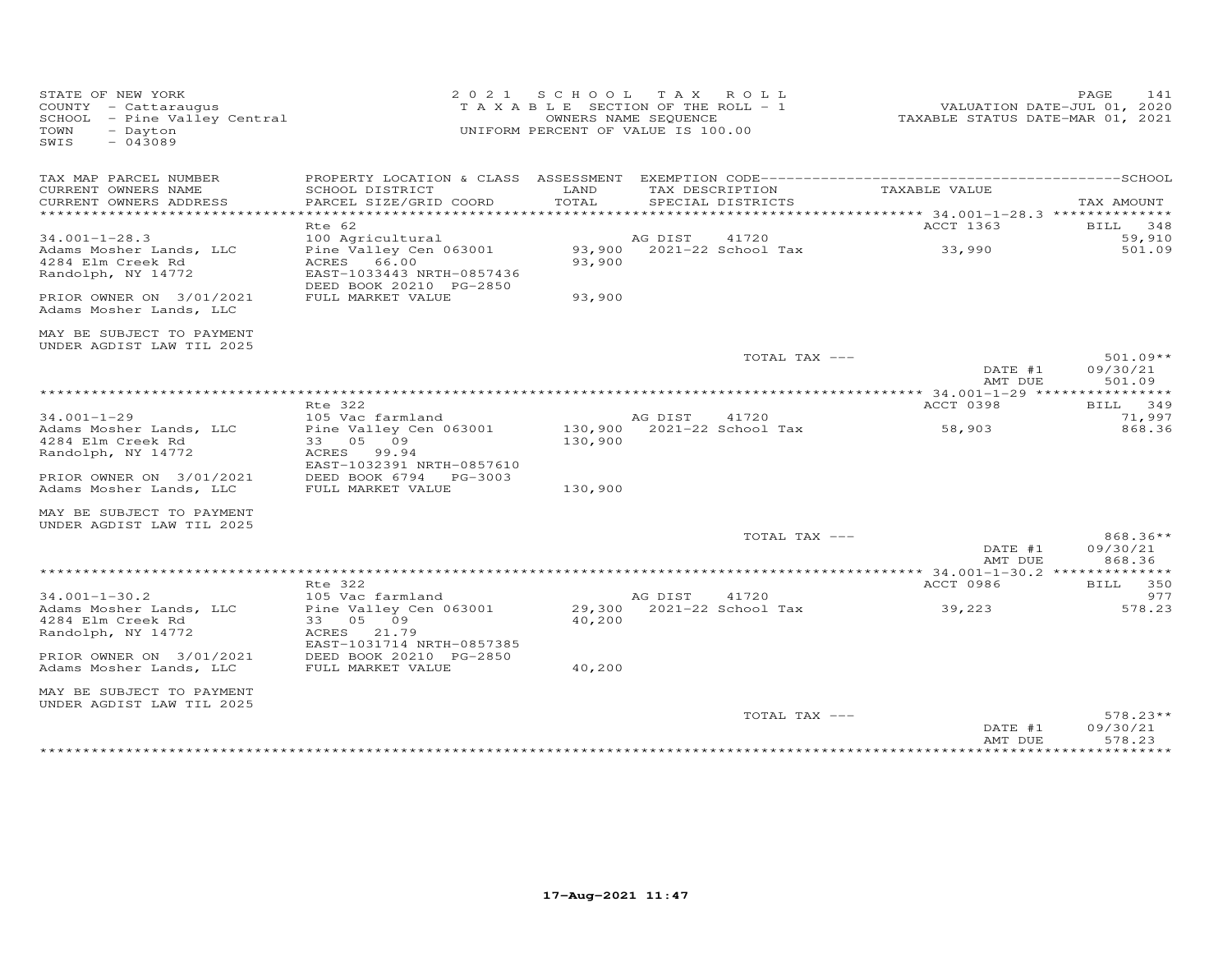| STATE OF NEW YORK<br>COUNTY - Cattaraugus<br>SCHOOL - Pine Valley Central<br>- Dayton<br>TOWN<br>$-043089$<br>SWIS |                                                       |                    | 2021 SCHOOL TAX ROLL<br>T A X A B L E SECTION OF THE ROLL - 1<br>OWNERS NAME SEQUENCE<br>UNIFORM PERCENT OF VALUE IS 100.00 | VALUATION DATE-JUL 01, 2020<br>TAXABLE STATUS DATE-MAR 01, 2021 | 142<br>PAGE                      |
|--------------------------------------------------------------------------------------------------------------------|-------------------------------------------------------|--------------------|-----------------------------------------------------------------------------------------------------------------------------|-----------------------------------------------------------------|----------------------------------|
| TAX MAP PARCEL NUMBER<br>CURRENT OWNERS NAME                                                                       | SCHOOL DISTRICT                                       | LAND               | TAX DESCRIPTION                                                                                                             | TAXABLE VALUE                                                   |                                  |
| CURRENT OWNERS ADDRESS                                                                                             | PARCEL SIZE/GRID COORD                                | TOTAL              | SPECIAL DISTRICTS                                                                                                           |                                                                 | TAX AMOUNT                       |
|                                                                                                                    | Rte 322                                               |                    |                                                                                                                             | ACCT 0990                                                       | <b>BILL</b><br>351               |
| $34.001 - 1 - 31.2$                                                                                                | 105 Vac farmland                                      |                    | 41720<br>AG DIST                                                                                                            |                                                                 | 25,649                           |
| Adams Mosher Lands, LLC<br>4284 Elm Creek Rd<br>Randolph, NY 14772                                                 | Pine Valley Cen 063001<br>33 05 09<br>ACRES 29.24     | 40,500             | 40,500 2021-22 School Tax                                                                                                   | 14,851                                                          | 218.94                           |
|                                                                                                                    | EAST-1031300 NRTH-0857030                             |                    |                                                                                                                             |                                                                 |                                  |
| PRIOR OWNER ON 3/01/2021<br>Adams Mosher Lands, LLC                                                                | DEED BOOK 20210 PG-2850<br>FULL MARKET VALUE          | 40,500             |                                                                                                                             |                                                                 |                                  |
| MAY BE SUBJECT TO PAYMENT<br>UNDER AGDIST LAW TIL 2025                                                             |                                                       |                    |                                                                                                                             |                                                                 |                                  |
|                                                                                                                    |                                                       |                    | TOTAL TAX ---                                                                                                               | DATE #1<br>AMT DUE                                              | $218.94**$<br>09/30/21<br>218.94 |
|                                                                                                                    |                                                       |                    |                                                                                                                             |                                                                 |                                  |
|                                                                                                                    | 8659 Rte 62                                           |                    |                                                                                                                             | ACCT 0193                                                       | BILL 352                         |
| $25.003 - 1 - 22$<br>Adams Penny J<br>Pagett James N                                                               | 210 1 Family Res<br>Pine Valley Cen 063001            | 15,400             | 2021-22 School Tax                                                                                                          | 22,500                                                          | 331.70                           |
| 5016 Elm Creek Rd                                                                                                  | 35 05 09<br>ACRES<br>1.15                             | 22,500             |                                                                                                                             |                                                                 |                                  |
| Randolph, NY 14772                                                                                                 | EAST-1034894 NRTH-0866692                             |                    |                                                                                                                             |                                                                 |                                  |
|                                                                                                                    | DEED BOOK 27850 PG-9001<br>FULL MARKET VALUE          | 22,500             |                                                                                                                             |                                                                 |                                  |
|                                                                                                                    |                                                       |                    | TOTAL TAX ---                                                                                                               |                                                                 | $331.70**$                       |
|                                                                                                                    |                                                       |                    |                                                                                                                             | DATE #1<br>AMT DUE                                              | 09/30/21<br>331.70               |
|                                                                                                                    | 11810 Markham-Wesley Rd                               |                    |                                                                                                                             | ACCT 0040                                                       | BILL 353                         |
| $25.001 - 2 - 22$                                                                                                  | 120 Field crops                                       |                    | BAS STAR 41854                                                                                                              |                                                                 | 30,850                           |
| Adams Robert J Sr<br>Adams Apryl D<br>11810 Markham-Wesley Rd                                                      | Pine Valley Cen 063001<br>21/29 05 09<br>ACRES 109.65 | 243,700            | 118,900 2021-22 School Tax                                                                                                  | 243,700                                                         | 3,592.66                         |
| Gowanda, NY 14070                                                                                                  | EAST-1039558 NRTH-0873222<br>DEED BOOK 00973 PG-00670 |                    |                                                                                                                             |                                                                 |                                  |
| MAY BE SUBJECT TO PAYMENT<br>UNDER AGDIST LAW TIL 2024                                                             | FULL MARKET VALUE                                     | 243,700            |                                                                                                                             |                                                                 |                                  |
|                                                                                                                    |                                                       |                    | TOTAL TAX ---                                                                                                               | DATE #1                                                         | $3,137.86**$<br>09/30/21         |
|                                                                                                                    |                                                       |                    |                                                                                                                             | AMT DUE                                                         | 3,137.86                         |
|                                                                                                                    | 12308 Bentley Rd                                      |                    |                                                                                                                             | ACCT 0035                                                       | BILL 354                         |
| $24.002 - 1 - 9$                                                                                                   | 240 Rural res                                         |                    | 2021-22 School Tax                                                                                                          | 132,500                                                         | 1,953.33                         |
| Allenbrand Diane L<br>6525 Andrews Rd                                                                              | Pine Valley Cen 063001<br>45 05 09                    | 107,700<br>132,500 |                                                                                                                             |                                                                 |                                  |
| Sinclairville, NY 14782                                                                                            | ACRES 183.90<br>EAST-1029320 NRTH-0873579             |                    |                                                                                                                             |                                                                 |                                  |
|                                                                                                                    | DEED BOOK 01017 PG-01131<br>FULL MARKET VALUE         | 132,500            |                                                                                                                             |                                                                 |                                  |
|                                                                                                                    |                                                       |                    | TOTAL TAX ---                                                                                                               |                                                                 | $1,953.33**$                     |
|                                                                                                                    |                                                       |                    |                                                                                                                             | DATE #1<br>AMT DUE                                              | 09/30/21<br>1,953.33             |
|                                                                                                                    |                                                       |                    |                                                                                                                             |                                                                 |                                  |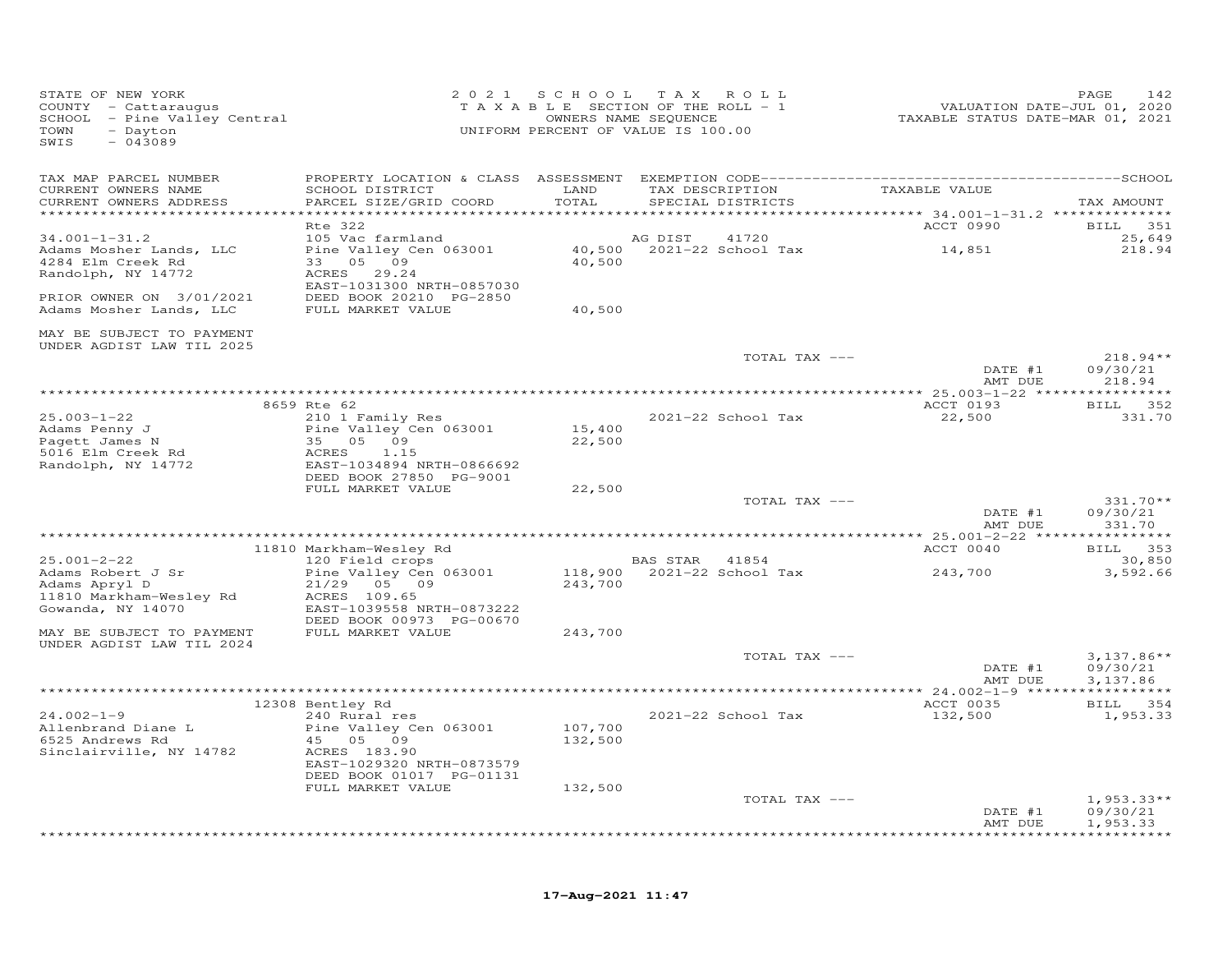| STATE OF NEW YORK<br>COUNTY - Cattaraugus<br>SCHOOL - Pine Valley Central<br>TOWN<br>- Dayton<br>$-043089$<br>SWIS |                                                       | 2021 SCHOOL<br>T A X A B L E SECTION OF THE ROLL - 1<br>OWNERS NAME SEQUENCE<br>UNIFORM PERCENT OF VALUE IS 100.00 |                 | TAX ROLL                            | VALUATION DATE-JUL 01, 2020<br>TAXABLE STATUS DATE-MAR 01, 2021 | 143<br>PAGE              |
|--------------------------------------------------------------------------------------------------------------------|-------------------------------------------------------|--------------------------------------------------------------------------------------------------------------------|-----------------|-------------------------------------|-----------------------------------------------------------------|--------------------------|
| TAX MAP PARCEL NUMBER<br>CURRENT OWNERS NAME                                                                       | SCHOOL DISTRICT                                       | LAND                                                                                                               |                 | TAX DESCRIPTION                     | TAXABLE VALUE                                                   |                          |
| CURRENT OWNERS ADDRESS                                                                                             | PARCEL SIZE/GRID COORD                                | TOTAL                                                                                                              |                 | SPECIAL DISTRICTS                   |                                                                 | TAX AMOUNT               |
|                                                                                                                    |                                                       |                                                                                                                    |                 |                                     | *********** 33.002-1-2 ******************                       |                          |
|                                                                                                                    | White Rd                                              |                                                                                                                    |                 |                                     | ACCT 0009                                                       | BILL 355                 |
| $33.002 - 1 - 2$<br>Bartlett Donald L Jr                                                                           | 105 Vac farmland<br>Pine Valley Cen 063001            |                                                                                                                    | AG DIST         | 41720<br>178,500 2021-22 School Tax | 72,014                                                          | 106,486<br>1,061.64      |
| Bartlett Janice L                                                                                                  | 42/50 05 09                                           | 178,500                                                                                                            |                 |                                     |                                                                 |                          |
| 258 Mill St                                                                                                        | ACRES 150.93                                          |                                                                                                                    |                 |                                     |                                                                 |                          |
| South Dayton, NY 14138                                                                                             | EAST-1026561 NRTH-0861986                             |                                                                                                                    |                 |                                     |                                                                 |                          |
|                                                                                                                    | DEED BOOK 00994 PG-00217                              |                                                                                                                    |                 |                                     |                                                                 |                          |
| MAY BE SUBJECT TO PAYMENT<br>UNDER AGDIST LAW TIL 2025                                                             | FULL MARKET VALUE                                     | 178,500                                                                                                            |                 |                                     |                                                                 |                          |
|                                                                                                                    |                                                       |                                                                                                                    |                 | TOTAL TAX ---                       | DATE #1                                                         | $1,061.64**$<br>09/30/21 |
|                                                                                                                    |                                                       |                                                                                                                    |                 |                                     | AMT DUE                                                         | 1,061.64                 |
|                                                                                                                    |                                                       |                                                                                                                    |                 |                                     |                                                                 |                          |
| $33.002 - 1 - 5$                                                                                                   | White Rd<br>105 Vac farmland                          |                                                                                                                    | AG DIST         | 41720                               | ACCT 0010                                                       | BILL 356<br>4,644        |
| Bartlett Donald L Jr                                                                                               | Pine Valley Cen 063001                                |                                                                                                                    |                 | 18,300 2021-22 School Tax           | 13,656                                                          | 201.32                   |
| Bartlett Janice L                                                                                                  | 42 05 09                                              | 18,300                                                                                                             |                 |                                     |                                                                 |                          |
| 258 Mill St                                                                                                        | ACRES 30.00                                           |                                                                                                                    |                 |                                     |                                                                 |                          |
| South Dayton, NY 14138                                                                                             | EAST-1027803 NRTH-0863186                             |                                                                                                                    |                 |                                     |                                                                 |                          |
| MAY BE SUBJECT TO PAYMENT                                                                                          | DEED BOOK 00994 PG-00217<br>FULL MARKET VALUE         | 18,300                                                                                                             |                 |                                     |                                                                 |                          |
| UNDER AGDIST LAW TIL 2025                                                                                          |                                                       |                                                                                                                    |                 |                                     |                                                                 |                          |
|                                                                                                                    |                                                       |                                                                                                                    |                 | TOTAL TAX ---                       |                                                                 | 201.32**                 |
|                                                                                                                    |                                                       |                                                                                                                    |                 |                                     | DATE #1                                                         | 09/30/21                 |
|                                                                                                                    |                                                       |                                                                                                                    |                 |                                     | AMT DUE                                                         | 201.32                   |
|                                                                                                                    | 8045 Wolfe Rd                                         |                                                                                                                    |                 |                                     | ACCT 0390                                                       | BILL 357                 |
| $34.001 - 1 - 18$                                                                                                  | 210 1 Family Res                                      |                                                                                                                    | <b>BAS STAR</b> | 41854                               |                                                                 | 30,850                   |
| Bennett Raymond K                                                                                                  | Pine Valley Cen 063001                                |                                                                                                                    |                 | 15,900 2021-22 School Tax           | 72,100                                                          | 1,062.91                 |
| 607 Riverside Chase Cir                                                                                            | 25 05 09                                              | 72,100                                                                                                             |                 |                                     |                                                                 |                          |
| Greer, SC 29650-2521                                                                                               | ACRES<br>1.28                                         |                                                                                                                    |                 |                                     |                                                                 |                          |
|                                                                                                                    | EAST-1038929 NRTH-0856580<br>DEED BOOK 01014 PG-00616 |                                                                                                                    |                 |                                     |                                                                 |                          |
|                                                                                                                    | FULL MARKET VALUE                                     | 72,100                                                                                                             |                 |                                     |                                                                 |                          |
|                                                                                                                    |                                                       |                                                                                                                    |                 | TOTAL TAX ---                       |                                                                 | 608.11**                 |
|                                                                                                                    |                                                       |                                                                                                                    |                 |                                     | DATE #1                                                         | 09/30/21                 |
|                                                                                                                    |                                                       |                                                                                                                    |                 |                                     | AMT DUE                                                         | 608.11                   |
|                                                                                                                    | 9222 Cottage-South Dayton Rd                          |                                                                                                                    |                 |                                     | ACCT 0384                                                       | BILL 358                 |
| $24.002 - 1 - 16$                                                                                                  | 210 1 Family Res                                      |                                                                                                                    | ENH STAR 41834  |                                     |                                                                 | 48,000                   |
| Bennett Ruth                                                                                                       | Pine Valley Cen 063001                                |                                                                                                                    |                 | 17,100 2021-22 School Tax           | 48,000                                                          | 707.62                   |
| Bennett Kirstie M                                                                                                  | 53 05 09                                              | 48,000                                                                                                             |                 |                                     |                                                                 |                          |
| 9222 Cottage Rd                                                                                                    | ACRES<br>1.66                                         |                                                                                                                    |                 |                                     |                                                                 |                          |
| South Dayton, NY 14138                                                                                             | EAST-1024337 NRTH-0875207<br>DEED BOOK 21512 PG-4001  |                                                                                                                    |                 |                                     |                                                                 |                          |
|                                                                                                                    | FULL MARKET VALUE                                     | 48,000                                                                                                             |                 |                                     |                                                                 |                          |
|                                                                                                                    |                                                       |                                                                                                                    |                 | TOTAL TAX ---                       |                                                                 | $0.00**$                 |
|                                                                                                                    |                                                       |                                                                                                                    |                 |                                     |                                                                 |                          |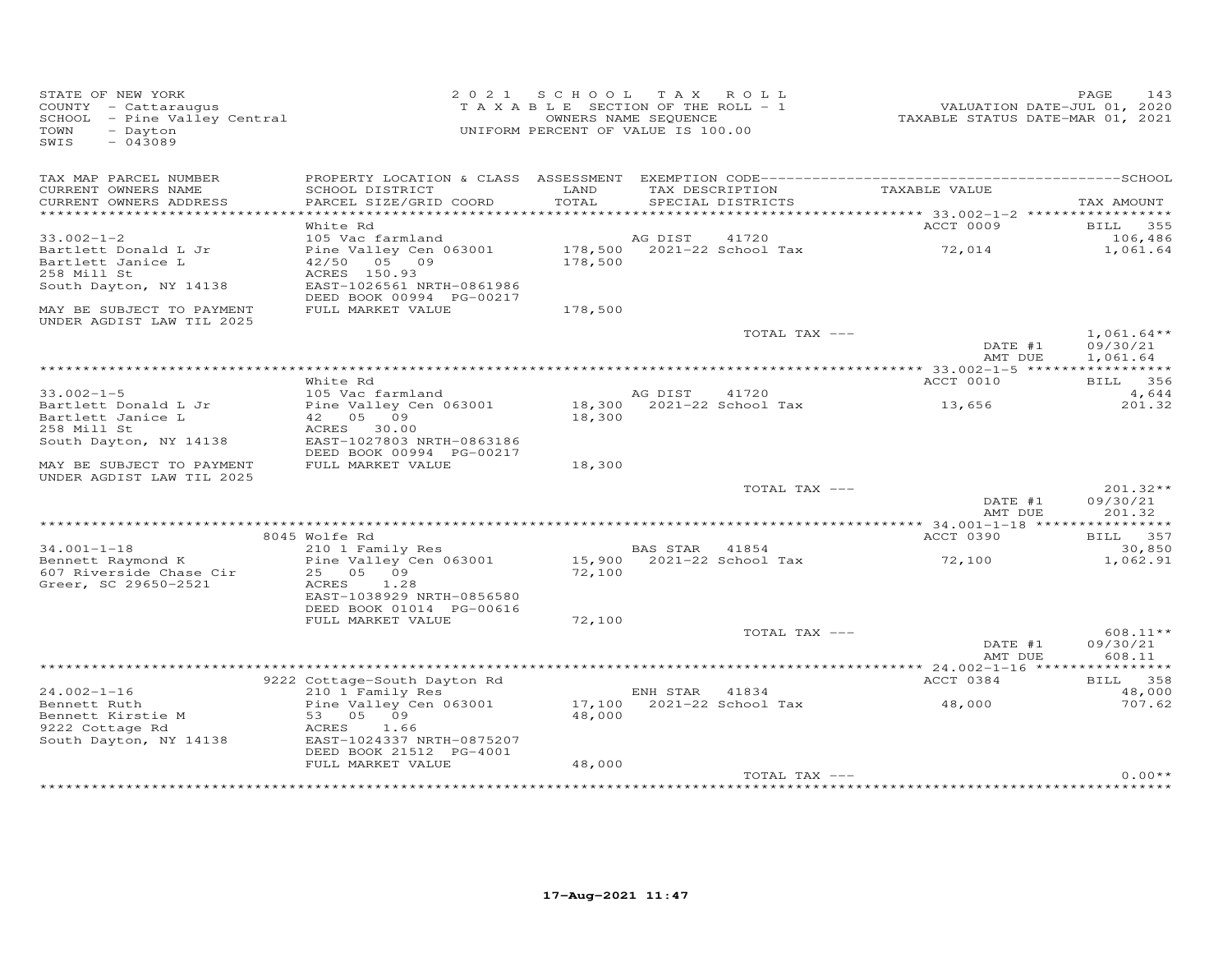| STATE OF NEW YORK<br>COUNTY - Cattaraugus<br>SCHOOL - Pine Valley Central<br>- Dayton<br>TOWN<br>SWIS<br>$-043089$                             | 2 0 2 1                                                                                                  | SCHOOL TAX<br>TAXABLE SECTION OF THE ROLL - 1<br>UNIFORM PERCENT OF VALUE IS 100.00 | OWNERS NAME SEQUENCE | ROLL                                 | VALUATION DATE-JUL 01, 2020<br>TAXABLE STATUS DATE-MAR 01, 2021 | PAGE<br>144                              |
|------------------------------------------------------------------------------------------------------------------------------------------------|----------------------------------------------------------------------------------------------------------|-------------------------------------------------------------------------------------|----------------------|--------------------------------------|-----------------------------------------------------------------|------------------------------------------|
| TAX MAP PARCEL NUMBER<br>CURRENT OWNERS NAME<br>CURRENT OWNERS ADDRESS<br>**********************                                               | SCHOOL DISTRICT<br>PARCEL SIZE/GRID COORD                                                                | LAND<br>TOTAL                                                                       |                      | TAX DESCRIPTION<br>SPECIAL DISTRICTS | TAXABLE VALUE                                                   | TAX AMOUNT                               |
| $24.004 - 1 - 11.2$<br>Bentham Thomas D                                                                                                        | 8782 Cottage-South Dayton Rd<br>210 1 Family Res<br>Pine Valley Cen 063001                               |                                                                                     | BAS STAR             | 41854<br>20,000 2021-22 School Tax   | ACCT 1147<br>94,600                                             | <b>BILL</b><br>359<br>30,850<br>1,394.61 |
| Bentham Kendrick D<br>8782 Cottage Rd<br>South Dayton, NY 14138                                                                                | 52 05 09<br>ACRES<br>2.85<br>EAST-1024153 NRTH-0868302<br>DEED BOOK 857<br>PG-00798<br>FULL MARKET VALUE | 94,600<br>94,600                                                                    |                      |                                      |                                                                 |                                          |
|                                                                                                                                                |                                                                                                          |                                                                                     |                      | TOTAL TAX ---                        | DATE #1<br>AMT DUE                                              | $939.81**$<br>09/30/21<br>939.81         |
|                                                                                                                                                | Rte 62                                                                                                   |                                                                                     |                      |                                      | ACCT 0036                                                       | BILL 360                                 |
| $25.001 - 1 - 7$                                                                                                                               | 100 Agricultural                                                                                         |                                                                                     | AG DIST              | 41720                                |                                                                 | 9,755                                    |
| Bentley Joint Rev Trust I Gord Pine Valley Cen 063001<br>Bentley Joint Rev Trust I Anit 29 05 09<br>12050 Markham Rd<br>South Dayton, NY 14138 | ACRES 17.44<br>EAST-1035580 NRTH-0875054<br>DEED BOOK 15566 PG-4002                                      | 25,700                                                                              |                      | 25,700 2021-22 School Tax            | 15,945                                                          | 235.06                                   |
| MAY BE SUBJECT TO PAYMENT<br>UNDER AGDIST LAW TIL 2025                                                                                         | FULL MARKET VALUE                                                                                        | 25,700                                                                              |                      |                                      |                                                                 |                                          |
|                                                                                                                                                |                                                                                                          |                                                                                     |                      | TOTAL TAX ---                        | DATE #1<br>AMT DUE                                              | $235.06**$<br>09/30/21<br>235.06         |
|                                                                                                                                                | 12050 Markham Rd                                                                                         |                                                                                     |                      |                                      | ACCT 0039                                                       | BILL 361                                 |
| $25.001 - 1 - 29$<br>Bentley Joint Rev Trust I Gord Pine Valley Cen 063001<br>Bentley Joint Rev Trust I Anit 37 05 09<br>12050 Markhams Rd     | 210 1 Family Res<br>FRNT 224.00 DPTH 240.00                                                              | 15,700<br>103,200                                                                   |                      | 2021-22 School Tax                   | 103,200                                                         | 1,521.39                                 |
| South Dayton, NY 14138                                                                                                                         | EAST-1034550 NRTH-0874472<br>DEED BOOK 15566 PG-4002<br>FULL MARKET VALUE                                | 103,200                                                                             |                      |                                      |                                                                 |                                          |
|                                                                                                                                                |                                                                                                          |                                                                                     |                      | TOTAL TAX ---                        | DATE #1<br>AMT DUE                                              | $1,521.39**$<br>09/30/21<br>1,521.39     |
|                                                                                                                                                |                                                                                                          |                                                                                     |                      |                                      |                                                                 |                                          |
| $25.001 - 1 - 30$                                                                                                                              | Markham Rd<br>100 Agricultural                                                                           |                                                                                     | AG DIST              | 41720                                | ACCT 0037                                                       | BILL 362<br>11,781                       |
| Bentley Joint Rev Trust I Gord Pine Valley Cen 063001<br>Bentley Joint Rev Trust I Anit 37 05 09<br>12050 Markham Rd<br>South Dayton, NY 14138 | ACRES 44.57<br>EAST-1034135 NRTH-0874874                                                                 | 45,500<br>45,500                                                                    |                      | 2021-22 School Tax                   | 33,719                                                          | 497.09                                   |
| MAY BE SUBJECT TO PAYMENT<br>UNDER AGDIST LAW TIL 2025                                                                                         | DEED BOOK 15566 PG-4002<br>FULL MARKET VALUE                                                             | 45,500                                                                              |                      |                                      |                                                                 |                                          |
|                                                                                                                                                |                                                                                                          |                                                                                     |                      | TOTAL TAX ---                        | DATE #1                                                         | $497.09**$<br>09/30/21                   |
|                                                                                                                                                |                                                                                                          |                                                                                     |                      |                                      | AMT DUE                                                         | 497.09<br>********                       |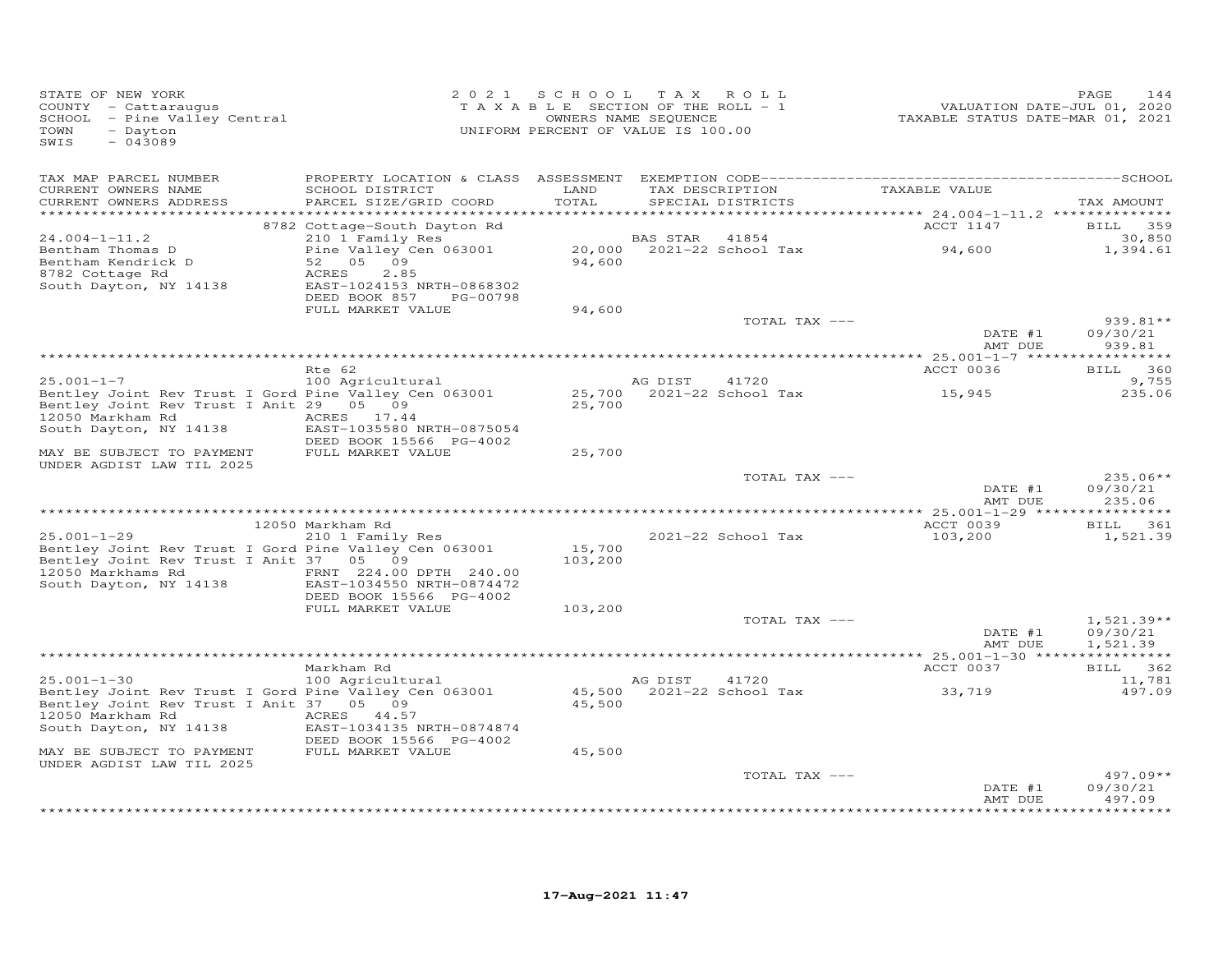| STATE OF NEW YORK<br>COUNTY - Cattaraugus<br>SCHOOL - Pine Valley Central<br>TOWN<br>- Dayton<br>$-043089$<br>SWIS                    |                                                                                                                                                                | 2021 SCHOOL TAX<br>TAXABLE SECTION OF THE ROLL - 1<br>OWNERS NAME SEQUENCE<br>UNIFORM PERCENT OF VALUE IS 100.00 |          | ROLL                                 | VALUATION DATE-JUL 01, 2020<br>TAXABLE STATUS DATE-MAR 01, 2021 | 145<br>PAGE                      |
|---------------------------------------------------------------------------------------------------------------------------------------|----------------------------------------------------------------------------------------------------------------------------------------------------------------|------------------------------------------------------------------------------------------------------------------|----------|--------------------------------------|-----------------------------------------------------------------|----------------------------------|
| TAX MAP PARCEL NUMBER<br>CURRENT OWNERS NAME<br>CURRENT OWNERS ADDRESS<br>***********************                                     | SCHOOL DISTRICT<br>PARCEL SIZE/GRID COORD                                                                                                                      | LAND<br>TOTAL                                                                                                    |          | TAX DESCRIPTION<br>SPECIAL DISTRICTS | TAXABLE VALUE                                                   | TAX AMOUNT                       |
|                                                                                                                                       | 12059 Markham Rd                                                                                                                                               |                                                                                                                  |          |                                      | ACCT 0038                                                       | BILL<br>363                      |
| $25.001 - 1 - 31$<br>Bentley Robert H<br>1280 Brookfield Ave Apt 7<br>Sunnyvale, CA 94087                                             | 105 Vac farmland<br>Pine Valley Cen 063001<br>05 09<br>37<br>Life Use<br>ACRES 44.84<br>EAST-1033267 NRTH-0873728<br>DEED BOOK 24061 PG-5002                   | 63,800<br>63,800                                                                                                 |          | 2021-22 School Tax                   | 63,800                                                          | 940.55                           |
|                                                                                                                                       | FULL MARKET VALUE                                                                                                                                              | 63,800                                                                                                           |          |                                      |                                                                 |                                  |
|                                                                                                                                       |                                                                                                                                                                |                                                                                                                  |          | TOTAL TAX ---                        | DATE #1<br>AMT DUE                                              | $940.55**$<br>09/30/21<br>940.55 |
|                                                                                                                                       |                                                                                                                                                                |                                                                                                                  |          |                                      |                                                                 | ***********                      |
| $24.002 - 1 - 26$                                                                                                                     | 12990 Dye Rd                                                                                                                                                   |                                                                                                                  | ENH STAR | 41834                                | ACCT 0176                                                       | <b>BILL</b><br>364               |
| Bergey Judy M                                                                                                                         | 281 Multiple res<br>Pine Valley Cen 063001                                                                                                                     | 32,500                                                                                                           |          | 2021-22 School Tax                   | 103,400                                                         | 71,760<br>1,524.34               |
| 12990 Dye Rd                                                                                                                          | 61<br>05 09                                                                                                                                                    | 103,400                                                                                                          |          |                                      |                                                                 |                                  |
| South Dayton, NY 14138                                                                                                                | ACRES 14.46<br>EAST-1019785 NRTH-0872114<br>DEED BOOK 00929 PG-00400<br>FULL MARKET VALUE                                                                      | 103,400                                                                                                          |          |                                      |                                                                 |                                  |
|                                                                                                                                       |                                                                                                                                                                |                                                                                                                  |          | TOTAL TAX ---                        | DATE #1                                                         | $466.44**$<br>09/30/21           |
|                                                                                                                                       |                                                                                                                                                                |                                                                                                                  |          |                                      | AMT DUE                                                         | 466.44                           |
|                                                                                                                                       |                                                                                                                                                                |                                                                                                                  |          |                                      |                                                                 |                                  |
|                                                                                                                                       | Earl Hill Rd<br>322 Rural vac>10                                                                                                                               |                                                                                                                  |          | 2021-22 School Tax                   | ACCT 0048<br>18,200                                             | BILL 365<br>268.31               |
| $34.001 - 1 - 17$<br>Bierfeldt Trustee Christopher<br>Bierfeldt L & P Family Tr I<br>4104 Bucktooth Run Rd<br>Little Valley, NY 14755 | Pine Valley Cen 063001<br>25 05 09<br>ACRES 14.18<br>EAST-1038564 NRTH-0855802<br>DEED BOOK 23162 PG-7001                                                      | 18,200<br>18,200                                                                                                 |          |                                      |                                                                 |                                  |
|                                                                                                                                       | FULL MARKET VALUE                                                                                                                                              | 18,200                                                                                                           |          |                                      |                                                                 |                                  |
|                                                                                                                                       |                                                                                                                                                                |                                                                                                                  |          | TOTAL TAX ---                        | DATE #1<br>AMT DUE                                              | $268.31**$<br>09/30/21<br>268.31 |
|                                                                                                                                       |                                                                                                                                                                |                                                                                                                  |          |                                      |                                                                 |                                  |
|                                                                                                                                       | 9114 Rte 62                                                                                                                                                    |                                                                                                                  |          |                                      | ACCT 0222                                                       | BILL 366                         |
| $25.001 - 1 - 14$<br>Bogardus Pamela D<br>9114 Rte 62<br>PO Box 1<br>Dayton, NY 14041                                                 | 210 1 Family Res<br>Pine Valley Cen 063001<br>29 05 09<br>FRNT 180.00 DPTH 170.00<br>EAST-1035485 NRTH-0873963<br>DEED BOOK 27526 PG-5001<br>FULL MARKET VALUE | 13,800<br>57,700<br>57,700                                                                                       |          | 2021-22 School Tax                   | 57,700                                                          | 850.62                           |
|                                                                                                                                       |                                                                                                                                                                |                                                                                                                  |          | TOTAL TAX ---                        | DATE #1                                                         | 850.62**<br>09/30/21             |
|                                                                                                                                       |                                                                                                                                                                |                                                                                                                  |          |                                      | AMT DUE                                                         | 850.62                           |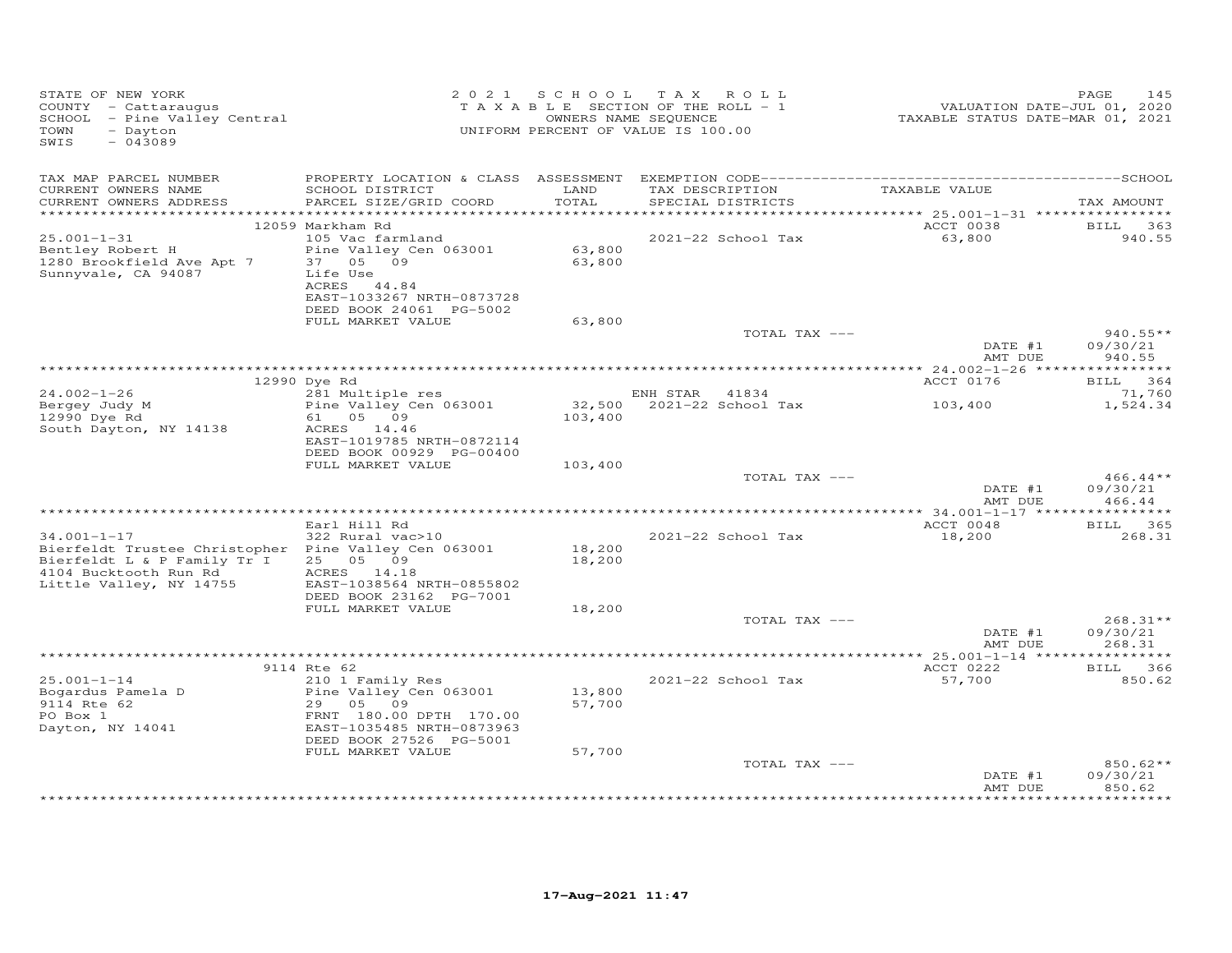| STATE OF NEW YORK<br>COUNTY - Cattaraugus<br>SCHOOL - Pine Valley Central<br>- Dayton<br>TOWN<br>$-043089$<br>SWIS |                                                                                                                                                  |                  | 2021 SCHOOL TAX ROLL<br>T A X A B L E SECTION OF THE ROLL - 1<br>OWNERS NAME SEQUENCE<br>UNIFORM PERCENT OF VALUE IS 100.00 | VALUATION DATE-JUL 01, 2020<br>TAXABLE STATUS DATE-MAR 01, 2021 | PAGE<br>146                      |
|--------------------------------------------------------------------------------------------------------------------|--------------------------------------------------------------------------------------------------------------------------------------------------|------------------|-----------------------------------------------------------------------------------------------------------------------------|-----------------------------------------------------------------|----------------------------------|
| TAX MAP PARCEL NUMBER<br>CURRENT OWNERS NAME<br>CURRENT OWNERS ADDRESS                                             | SCHOOL DISTRICT<br>PARCEL SIZE/GRID COORD                                                                                                        | LAND<br>TOTAL    | TAX DESCRIPTION<br>SPECIAL DISTRICTS                                                                                        | TAXABLE VALUE                                                   | TAX AMOUNT                       |
| **************************************                                                                             |                                                                                                                                                  |                  |                                                                                                                             |                                                                 |                                  |
|                                                                                                                    | 8325 Rte 62                                                                                                                                      |                  |                                                                                                                             | ACCT 1213                                                       | BILL 367                         |
| $34.001 - 1 - 37.2$<br>Britt Patrick E<br>8325 Route 62<br>South Dayton, NY 14138                                  | 210 1 Family Res<br>Pine Valley Cen 063001<br>34 05 09<br>ACRES<br>1.15<br>EAST-1034853 NRTH-0861190<br>DEED BOOK 20190 PG-4366                  | 15,500<br>67,100 | 2021-22 School Tax                                                                                                          | 67,100                                                          | 989.20                           |
|                                                                                                                    | FULL MARKET VALUE                                                                                                                                | 67,100           |                                                                                                                             |                                                                 |                                  |
|                                                                                                                    |                                                                                                                                                  |                  | TOTAL TAX ---                                                                                                               | DATE #1<br>AMT DUE                                              | $989.20**$<br>09/30/21<br>989.20 |
|                                                                                                                    |                                                                                                                                                  |                  |                                                                                                                             |                                                                 |                                  |
|                                                                                                                    | 9213 Cottage-South Dayton Rd                                                                                                                     |                  |                                                                                                                             | ACCT 0061                                                       | BILL 368                         |
| $24.002 - 1 - 17$<br>Brown Dennis C<br>Brown Rhodella M<br>805 E French Ave<br>Orange City, FL 32763               | 270 Mfg housing<br>Pine Valley Cen 063001<br>53 05 09<br>ACRES 15.67<br>EAST-1023714 NRTH-0875268<br>DEED BOOK 13662 PG-7001                     | 36,300<br>49,800 | 2021-22 School Tax                                                                                                          | 49,800                                                          | 734.16                           |
|                                                                                                                    | FULL MARKET VALUE                                                                                                                                | 49,800           |                                                                                                                             |                                                                 |                                  |
|                                                                                                                    |                                                                                                                                                  |                  | TOTAL TAX ---                                                                                                               | DATE #1<br>AMT DUE                                              | $734.16**$<br>09/30/21<br>734.16 |
|                                                                                                                    |                                                                                                                                                  |                  |                                                                                                                             |                                                                 |                                  |
| $24.004 - 1 - 37$<br>Brown Edna B<br>8744 S Dayton-Silver Cr Rd<br>South Dayton, NY 14138                          | Cottage Rd<br>323 Vacant rural<br>Pine Valley Cen 063001<br>60  05  09<br>ACRES 48.68                                                            | 50,000<br>50,000 | 2021-22 School Tax                                                                                                          | ACCT 0065<br>50,000                                             | BILL 369<br>737.11               |
|                                                                                                                    | EAST-1019823 NRTH-0868755<br>DEED BOOK 620<br>PG-00020                                                                                           |                  |                                                                                                                             |                                                                 |                                  |
|                                                                                                                    | FULL MARKET VALUE                                                                                                                                | 50,000           |                                                                                                                             |                                                                 |                                  |
|                                                                                                                    |                                                                                                                                                  |                  | TOTAL TAX ---                                                                                                               | DATE #1<br>AMT DUE                                              | $737.11**$<br>09/30/21<br>737.11 |
|                                                                                                                    |                                                                                                                                                  |                  |                                                                                                                             |                                                                 |                                  |
| $24.004 - 1 - 36$<br>Brown Jamie M<br>12888 Rice Rd<br>South Dayton, NY 14138                                      | 12888 Rice Rd<br>210 1 Family Res<br>Pine Valley Cen 063001<br>59 05 09<br>1.03<br>ACRES<br>EAST-1021021 NRTH-0865257<br>DEED BOOK 22651 PG-6001 | 7,100<br>129,800 | 2021-22 School Tax                                                                                                          | ACCT 0549<br>129,800                                            | BILL 370<br>1,913.53             |
|                                                                                                                    | FULL MARKET VALUE                                                                                                                                | 129,800          | TOTAL TAX ---                                                                                                               | DATE #1                                                         | $1,913.53**$<br>09/30/21         |
|                                                                                                                    |                                                                                                                                                  |                  |                                                                                                                             | AMT DUE                                                         | 1,913.53                         |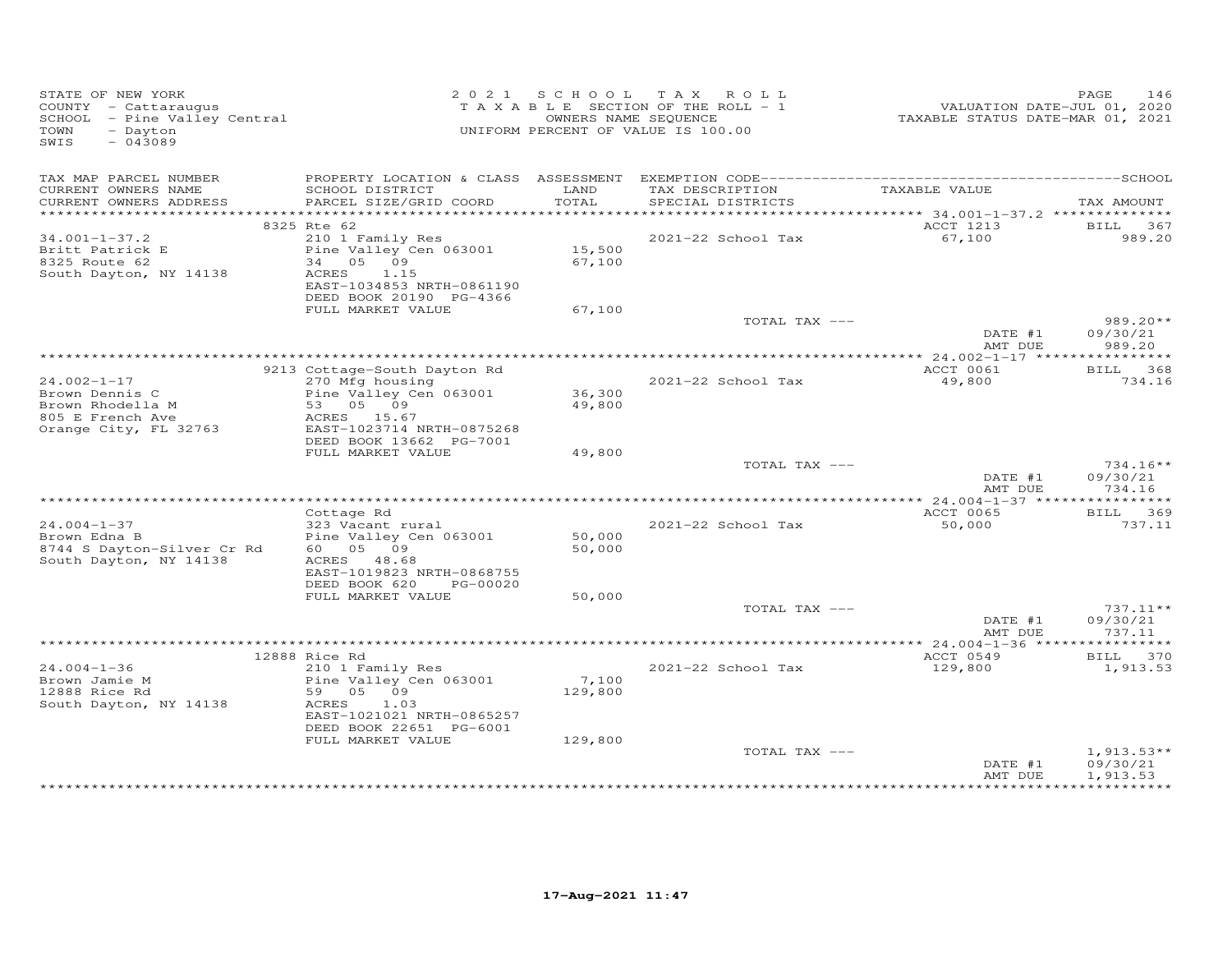| STATE OF NEW YORK<br>COUNTY - Cattaraugus<br>SCHOOL - Pine Valley Central<br>TOWN<br>- Dayton<br>$-043089$<br>SWIS    |                                                                                                                                                               |                            | 2021 SCHOOL TAX ROLL<br>TAXABLE SECTION OF THE ROLL - 1<br>OWNERS NAME SEQUENCE<br>UNIFORM PERCENT OF VALUE IS 100.00 | VALUATION DATE-JUL 01, 2020<br>TAXABLE STATUS DATE-MAR 01, 2021 | PAGE<br>147                          |
|-----------------------------------------------------------------------------------------------------------------------|---------------------------------------------------------------------------------------------------------------------------------------------------------------|----------------------------|-----------------------------------------------------------------------------------------------------------------------|-----------------------------------------------------------------|--------------------------------------|
| TAX MAP PARCEL NUMBER<br>CURRENT OWNERS NAME<br>CURRENT OWNERS ADDRESS                                                | SCHOOL DISTRICT<br>PARCEL SIZE/GRID COORD                                                                                                                     | LAND<br>TOTAL              | TAX DESCRIPTION<br>SPECIAL DISTRICTS                                                                                  | TAXABLE VALUE                                                   | TAX AMOUNT                           |
|                                                                                                                       | 8403 Rte 62                                                                                                                                                   |                            |                                                                                                                       | ACCT 1265                                                       | BILL 371                             |
| $34.001 - 1 - 41.4$<br>Burchalewski Arnold<br>Burchalewski Christine<br>11740 Youngs Rd<br>Conewango Valley, NY 14726 | 423 Snack bar<br>Pine Valley Cen 063001<br>34 05 09<br>ACRES<br>2.40<br>EAST-1034794 NRTH-0862528<br>DEED BOOK 00979 PG-00151                                 | 9,500<br>29,900            | 2021-22 School Tax                                                                                                    | 29,900                                                          | 440.79                               |
|                                                                                                                       | FULL MARKET VALUE                                                                                                                                             | 29,900                     | TOTAL TAX ---                                                                                                         |                                                                 | $440.79**$                           |
|                                                                                                                       |                                                                                                                                                               |                            |                                                                                                                       | DATE #1<br>AMT DUE                                              | 09/30/21<br>440.79                   |
|                                                                                                                       | 8397 Rte 62                                                                                                                                                   |                            |                                                                                                                       | ACCT 1011                                                       | BILL 372                             |
| $34.001 - 1 - 41.2$<br>Burchalewski Frances<br>30 Green Ter<br>Depew, NY 14043                                        | 210 1 Family Res<br>Pine Valley Cen 063001<br>34 05 09<br>98.00 DPTH 400.00<br>FRNT<br>ACRES<br>0.92<br>EAST-1034793 NRTH-0862354<br>DEED BOOK 00989 PG-00053 | 14,800<br>77,800           | 2021-22 School Tax                                                                                                    | 77,800                                                          | 1,146.94                             |
|                                                                                                                       | FULL MARKET VALUE                                                                                                                                             | 77,800                     |                                                                                                                       |                                                                 |                                      |
|                                                                                                                       |                                                                                                                                                               |                            | TOTAL TAX ---                                                                                                         | DATE #1<br>AMT DUE                                              | $1,146.94**$<br>09/30/21<br>1,146.94 |
|                                                                                                                       | Rte 62                                                                                                                                                        |                            |                                                                                                                       | ACCT 1262                                                       | BILL 373                             |
| $34.001 - 1 - 41.3$<br>Burchalewski Frances<br>30 Green Ter<br>Depew, NY 14043                                        | 311 Res vac land<br>Pine Valley Cen 063001<br>34 05 09<br>ACRES<br>$1.80$ BANK<br>032<br>EAST-1034775 NRTH-0862193<br>DEED BOOK 00989 PG-00053                | 17,600<br>17,600           | 2021-22 School Tax                                                                                                    | 17,600                                                          | 259.46                               |
|                                                                                                                       | FULL MARKET VALUE                                                                                                                                             | 17,600                     |                                                                                                                       |                                                                 |                                      |
|                                                                                                                       |                                                                                                                                                               |                            | TOTAL TAX ---                                                                                                         | DATE #1<br>AMT DUE                                              | $259.46**$<br>09/30/21<br>259.46     |
|                                                                                                                       |                                                                                                                                                               |                            |                                                                                                                       |                                                                 |                                      |
| $33.002 - 1 - 8.2$                                                                                                    | Rte 322                                                                                                                                                       |                            |                                                                                                                       | ACCT 1141<br>44,500                                             | BILL 374<br>656.03                   |
| Busch James E<br>Busch David E<br>18 E Main St<br>Hamburg, NY 14075                                                   | 300 Vacant Land<br>Pine Valley Cen 063001<br>41 05 09<br>ACRES 31.10<br>EAST-1030849 NRTH-0857321<br>DEED BOOK 22922 PG-6001<br>FULL MARKET VALUE             | 44,500<br>44,500<br>44,500 | 2021-22 School Tax                                                                                                    |                                                                 |                                      |
|                                                                                                                       |                                                                                                                                                               |                            | TOTAL TAX ---                                                                                                         | DATE #1<br>AMT DUE                                              | $656.03**$<br>09/30/21<br>656.03     |
|                                                                                                                       |                                                                                                                                                               |                            |                                                                                                                       |                                                                 |                                      |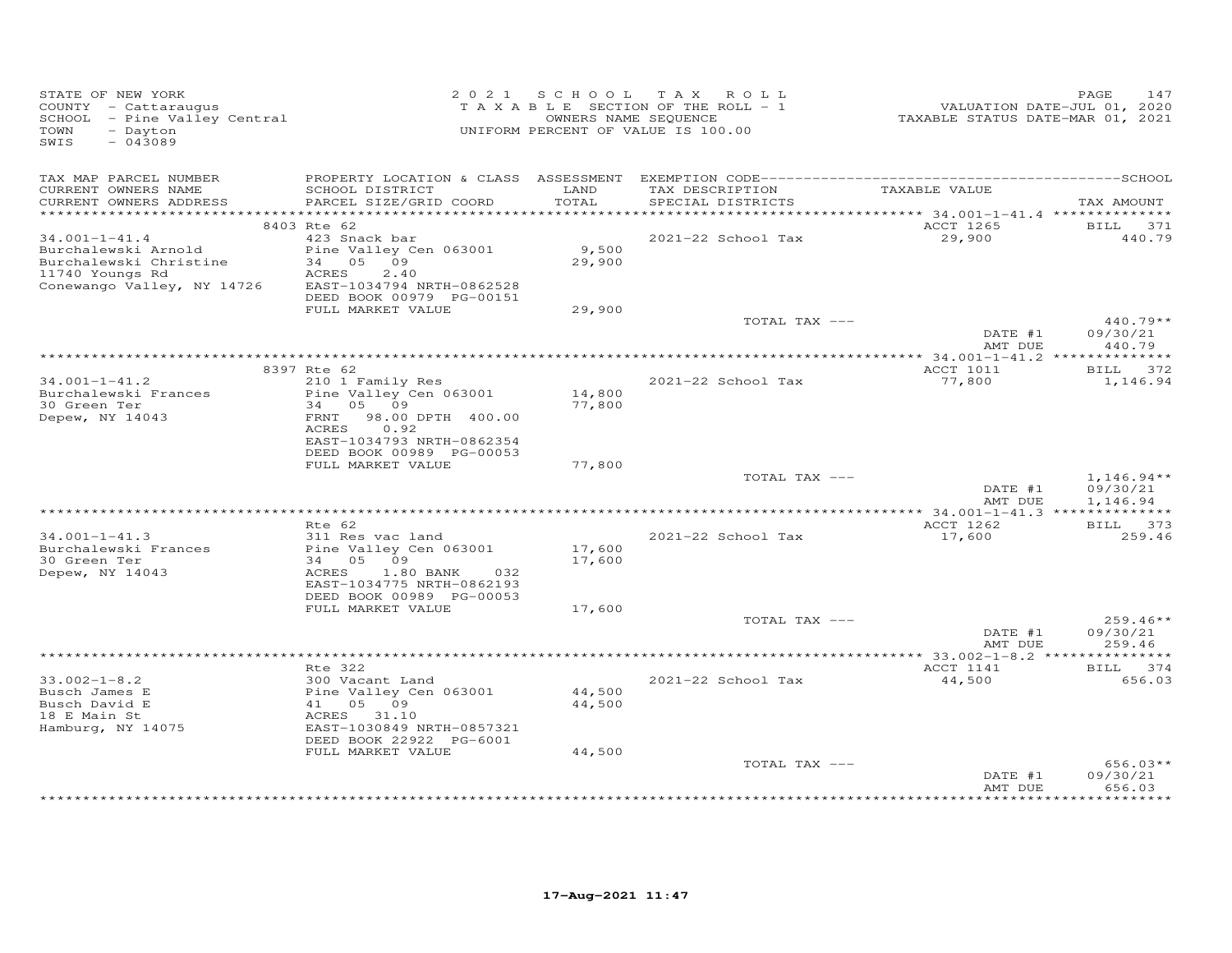| STATE OF NEW YORK<br>COUNTY - Cattaraugus<br>SCHOOL - Pine Valley Central<br>- Dayton<br>TOWN<br>$-043089$<br>SWIS |                                                                                                                                                                       |                            | 2021 SCHOOL TAX ROLL<br>TAXABLE SECTION OF THE ROLL - 1<br>OWNERS NAME SEQUENCE<br>UNIFORM PERCENT OF VALUE IS 100.00 | VALUATION DATE-JUL 01, 2020<br>TAXABLE STATUS DATE-MAR 01, 2021 | 148<br>PAGE                                         |
|--------------------------------------------------------------------------------------------------------------------|-----------------------------------------------------------------------------------------------------------------------------------------------------------------------|----------------------------|-----------------------------------------------------------------------------------------------------------------------|-----------------------------------------------------------------|-----------------------------------------------------|
| TAX MAP PARCEL NUMBER<br>CURRENT OWNERS NAME<br>CURRENT OWNERS ADDRESS                                             | SCHOOL DISTRICT<br>PARCEL SIZE/GRID COORD                                                                                                                             | LAND<br>TOTAL              | TAX DESCRIPTION<br>SPECIAL DISTRICTS                                                                                  | TAXABLE VALUE                                                   | TAX AMOUNT                                          |
|                                                                                                                    |                                                                                                                                                                       |                            |                                                                                                                       |                                                                 |                                                     |
| $34.001 - 1 - 31.3$<br>Busch James E<br>Busch David E<br>18 E Main St<br>Hamburg, NY 14075                         | Rte 322<br>314 Rural vac<10<br>Pine Valley Cen 063001<br>33 05 09<br>6.25<br>ACRES<br>EAST-1031222 NRTH-0858828<br>DEED BOOK 22922 PG-6001                            | 20,200<br>20,200           | 2021-22 School Tax                                                                                                    | ACCT 1279<br>20,200                                             | BILL 375<br>297.79                                  |
|                                                                                                                    | FULL MARKET VALUE                                                                                                                                                     | 20,200                     |                                                                                                                       |                                                                 |                                                     |
|                                                                                                                    |                                                                                                                                                                       |                            | TOTAL TAX ---                                                                                                         | DATE #1<br>AMT DUE                                              | $297.79**$<br>09/30/21<br>297.79                    |
|                                                                                                                    |                                                                                                                                                                       |                            |                                                                                                                       |                                                                 |                                                     |
| $24.002 - 1 - 13.3$<br>Caparco Jeffery S<br>9365 Merrill Dr<br>South Dayton, NY 14138                              | Merrill Dr<br>314 Rural vac<10<br>Pine Valley Cen 063001<br>62 05 09<br>ACRES<br>1.90 BANK<br>017<br>EAST-1023047 NRTH-0875817<br>DEED BOOK 22828 PG-2001             | 17,900<br>17,900           | 2021-22 School Tax                                                                                                    | ACCT 1192<br>17,900                                             | BILL 376<br>263.88                                  |
|                                                                                                                    | FULL MARKET VALUE                                                                                                                                                     | 17,900                     |                                                                                                                       |                                                                 |                                                     |
|                                                                                                                    |                                                                                                                                                                       |                            | TOTAL TAX ---                                                                                                         | DATE #1<br>AMT DUE                                              | 263.88**<br>09/30/21<br>263.88                      |
|                                                                                                                    | 9365 Merrill Dr                                                                                                                                                       |                            |                                                                                                                       | ACCT 0502                                                       | BILL 377                                            |
| $24.002 - 1 - 31$<br>Caparco Jeffery S<br>9365 Merrill Dr<br>South Daytoin, NY 14138                               | 210 1 Family Res<br>Pine Valley Cen 063001<br>62 05 09<br>ACRES<br>1.51 BANK<br>017<br>EAST-1023047 NRTH-0876022                                                      | 16,600<br>123,700          | 2021-22 School Tax                                                                                                    | 123,700                                                         | 1,823.60                                            |
|                                                                                                                    | DEED BOOK 22828 PG-2001<br>FULL MARKET VALUE                                                                                                                          | 123,700                    |                                                                                                                       |                                                                 |                                                     |
|                                                                                                                    |                                                                                                                                                                       |                            | TOTAL TAX ---                                                                                                         | DATE #1<br>AMT DUE                                              | $1,823.60**$<br>09/30/21<br>1,823.60                |
|                                                                                                                    |                                                                                                                                                                       |                            |                                                                                                                       |                                                                 |                                                     |
| $34.001 - 1 - 33$<br>Charles Lewellyn<br>12215 Rte 322 Rd<br>South Dayton, NY 14138                                | 12215 Rte 322<br>210 1 Family Res<br>Pine Valley Cen 063001<br>33 05 09<br>ACRES<br>3.95<br>EAST-1031222 NRTH-0859413<br>DEED BOOK 24695 PG-7002<br>FULL MARKET VALUE | 21,800<br>65,900<br>65,900 | 2021-22 School Tax                                                                                                    | ACCT 0294<br>65,900                                             | BILL 378<br>971.51                                  |
|                                                                                                                    |                                                                                                                                                                       |                            | TOTAL TAX ---                                                                                                         | DATE #1<br>AMT DUE                                              | $971.51**$<br>09/30/21<br>971.51<br>+ + + + + + + + |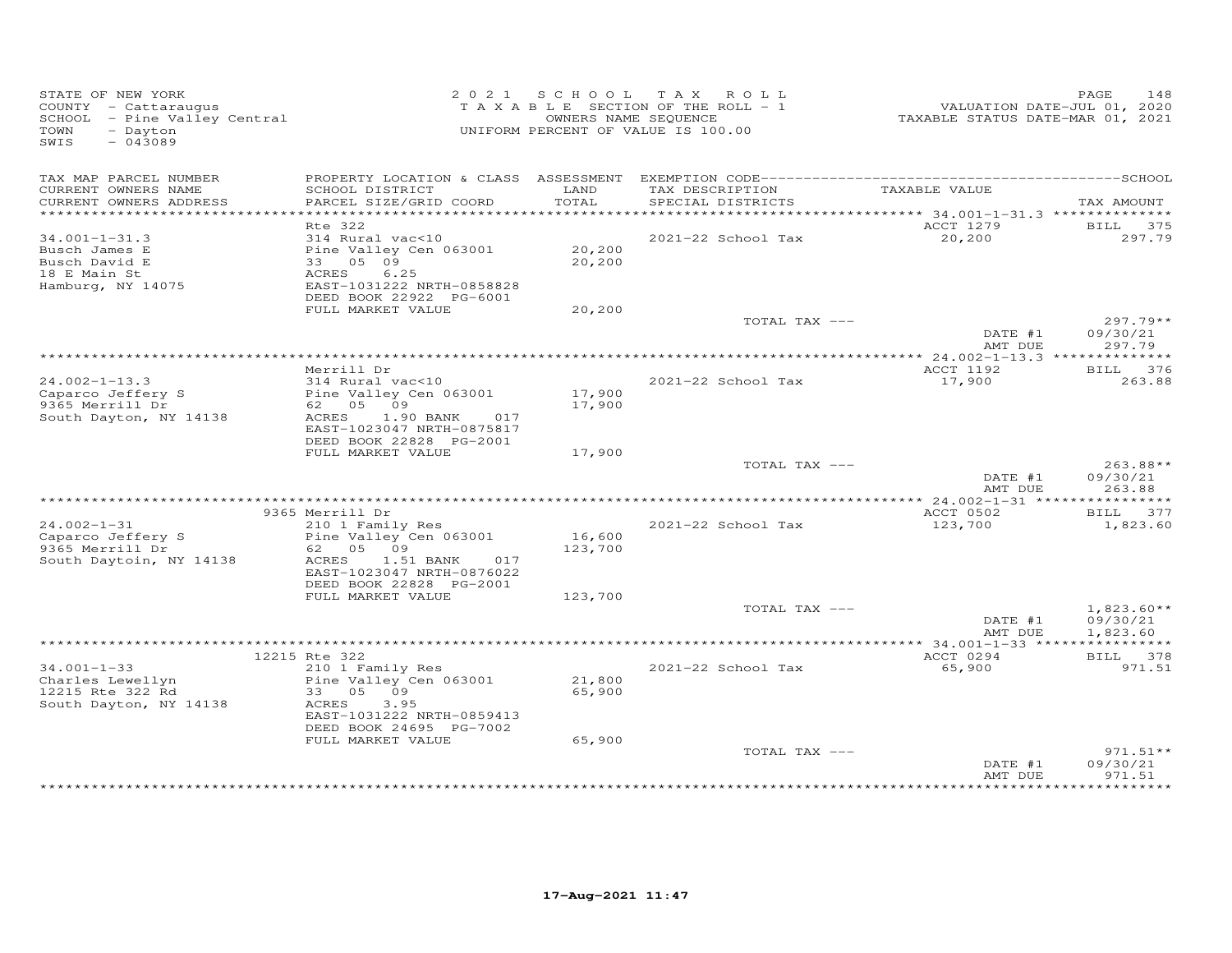| STATE OF NEW YORK<br>COUNTY - Cattaraugus<br>SCHOOL - Pine Valley Central<br>TOWN<br>- Dayton<br>$-043089$<br>SWIS |                                           |                 | 2021 SCHOOL TAX ROLL<br>TAXABLE SECTION OF THE ROLL - 1<br>OWNERS NAME SEQUENCE<br>UNIFORM PERCENT OF VALUE IS 100.00 | VALUATION DATE-JUL 01, 2020<br>TAXABLE STATUS DATE-MAR 01, 2021 | PAGE<br>149          |
|--------------------------------------------------------------------------------------------------------------------|-------------------------------------------|-----------------|-----------------------------------------------------------------------------------------------------------------------|-----------------------------------------------------------------|----------------------|
| TAX MAP PARCEL NUMBER                                                                                              |                                           |                 |                                                                                                                       |                                                                 |                      |
| CURRENT OWNERS NAME<br>CURRENT OWNERS ADDRESS                                                                      | SCHOOL DISTRICT<br>PARCEL SIZE/GRID COORD | LAND<br>TOTAL   | TAX DESCRIPTION<br>SPECIAL DISTRICTS                                                                                  | TAXABLE VALUE                                                   | TAX AMOUNT           |
|                                                                                                                    |                                           |                 |                                                                                                                       |                                                                 |                      |
|                                                                                                                    | <b>Rte 322</b>                            |                 |                                                                                                                       | ACCT 0003                                                       | BILL 379             |
| $33.002 - 1 - 6$                                                                                                   | 105 Vac farmland                          |                 | 2021-22 School Tax                                                                                                    | 15,200                                                          | 224.08               |
| Chase Ronald E                                                                                                     | Pine Valley Cen 063001                    | 15,200          |                                                                                                                       |                                                                 |                      |
| Chase Cheryl A                                                                                                     | 42 05 09                                  | 15,200          |                                                                                                                       |                                                                 |                      |
| 12350 Rte 322<br>South Dayton, NY 14138                                                                            | ACRES 37.98<br>EAST-1029307 NRTH-0863162  |                 |                                                                                                                       |                                                                 |                      |
|                                                                                                                    | DEED BOOK 13838 PG-6002                   |                 |                                                                                                                       |                                                                 |                      |
|                                                                                                                    | FULL MARKET VALUE                         | 15,200          |                                                                                                                       |                                                                 |                      |
|                                                                                                                    |                                           |                 | TOTAL TAX ---                                                                                                         |                                                                 | $224.08**$           |
|                                                                                                                    |                                           |                 |                                                                                                                       | DATE #1                                                         | 09/30/21             |
|                                                                                                                    |                                           |                 |                                                                                                                       | AMT DUE                                                         | 224.08               |
|                                                                                                                    |                                           |                 |                                                                                                                       |                                                                 |                      |
|                                                                                                                    | Rte 322                                   |                 |                                                                                                                       | ACCT 0005                                                       | BILL 380             |
| $33.002 - 1 - 7$                                                                                                   | 105 Vac farmland                          |                 | AG DIST<br>41720                                                                                                      |                                                                 | 50,956               |
| Chase Ronald E                                                                                                     | Pine Valley Cen 063001                    |                 | 115,500 2021-22 School Tax                                                                                            | 64,544                                                          | 951.52               |
| Chase Cheryl A                                                                                                     | 42 05 09                                  | 115,500         |                                                                                                                       |                                                                 |                      |
| 12350 Rte 322<br>South Dayton, NY 14138                                                                            | ACRES 123.78<br>EAST-1030362 NRTH-0861558 |                 |                                                                                                                       |                                                                 |                      |
|                                                                                                                    | DEED BOOK 13838 PG-6002                   |                 |                                                                                                                       |                                                                 |                      |
| MAY BE SUBJECT TO PAYMENT                                                                                          | FULL MARKET VALUE                         | 115,500         |                                                                                                                       |                                                                 |                      |
| UNDER AGDIST LAW TIL 2025                                                                                          |                                           |                 |                                                                                                                       |                                                                 |                      |
|                                                                                                                    |                                           |                 | TOTAL TAX ---                                                                                                         |                                                                 | $951.52**$           |
|                                                                                                                    |                                           |                 |                                                                                                                       | DATE #1                                                         | 09/30/21             |
|                                                                                                                    |                                           |                 |                                                                                                                       | AMT DUE                                                         | 951.52               |
|                                                                                                                    |                                           |                 |                                                                                                                       | *********** 33.002-1-10 ****                                    | ***********          |
| $33.002 - 1 - 10$                                                                                                  | 12321 Rte 322                             |                 | AG BLDG<br>41700                                                                                                      | ACCT 0004                                                       | BILL 381             |
| Chase Ronald E                                                                                                     | 112 Dairy farm<br>Pine Valley Cen 063001  | 249,900 AG DIST | 41720                                                                                                                 |                                                                 | 52,300<br>135,852    |
| Chase Cheryl A                                                                                                     | 41 05 09                                  |                 | 399,600 SILO T/C/S 42100                                                                                              |                                                                 | 3,690                |
| 12350 Rte 322                                                                                                      | ACRES 177.25                              |                 | 2021-22 School Tax                                                                                                    | 207,758                                                         | 3,062.80             |
| South Dayton, NY 14138                                                                                             | EAST-1028827 NRTH-0858471                 |                 |                                                                                                                       |                                                                 |                      |
|                                                                                                                    | DEED BOOK 13838 PG-6002                   |                 |                                                                                                                       |                                                                 |                      |
| MAY BE SUBJECT TO PAYMENT                                                                                          | FULL MARKET VALUE                         | 399,600         |                                                                                                                       |                                                                 |                      |
| UNDER AGDIST LAW TIL 2026                                                                                          |                                           |                 |                                                                                                                       |                                                                 |                      |
|                                                                                                                    |                                           |                 | TOTAL TAX ---                                                                                                         |                                                                 | $3,062.80**$         |
|                                                                                                                    |                                           |                 |                                                                                                                       | DATE #1<br>AMT DUE                                              | 09/30/21<br>3,062.80 |
|                                                                                                                    |                                           |                 |                                                                                                                       |                                                                 |                      |
|                                                                                                                    | 12350 Rte 322                             |                 |                                                                                                                       | ACCT 0006                                                       | BILL 382             |
| $33.002 - 1 - 11.1$                                                                                                | 105 Vac farmland                          |                 | AG DIST<br>41720                                                                                                      |                                                                 | 65,908               |
| Chase Ronald E                                                                                                     | Pine Valley Cen 063001                    |                 | 117,400 2021-22 School Tax                                                                                            | 51,492                                                          | 759.10               |
| Chase Cheryl A                                                                                                     | 42 05 09                                  | 117,400         |                                                                                                                       |                                                                 |                      |
| 12350 Rte 322                                                                                                      | ACRES 101.00                              |                 |                                                                                                                       |                                                                 |                      |
| South Dayton, NY 14138                                                                                             | EAST-1028729 NRTH-0860997                 |                 |                                                                                                                       |                                                                 |                      |
|                                                                                                                    | DEED BOOK 13838 PG-6002                   |                 |                                                                                                                       |                                                                 |                      |
| MAY BE SUBJECT TO PAYMENT                                                                                          | FULL MARKET VALUE                         | 117,400         |                                                                                                                       |                                                                 |                      |
| UNDER AGDIST LAW TIL 2025                                                                                          |                                           |                 |                                                                                                                       |                                                                 |                      |
|                                                                                                                    |                                           |                 | TOTAL TAX ---                                                                                                         |                                                                 | $759.10**$           |
|                                                                                                                    |                                           |                 |                                                                                                                       | DATE #1<br>AMT DUE                                              | 09/30/21<br>759.10   |
|                                                                                                                    |                                           |                 |                                                                                                                       |                                                                 | **********           |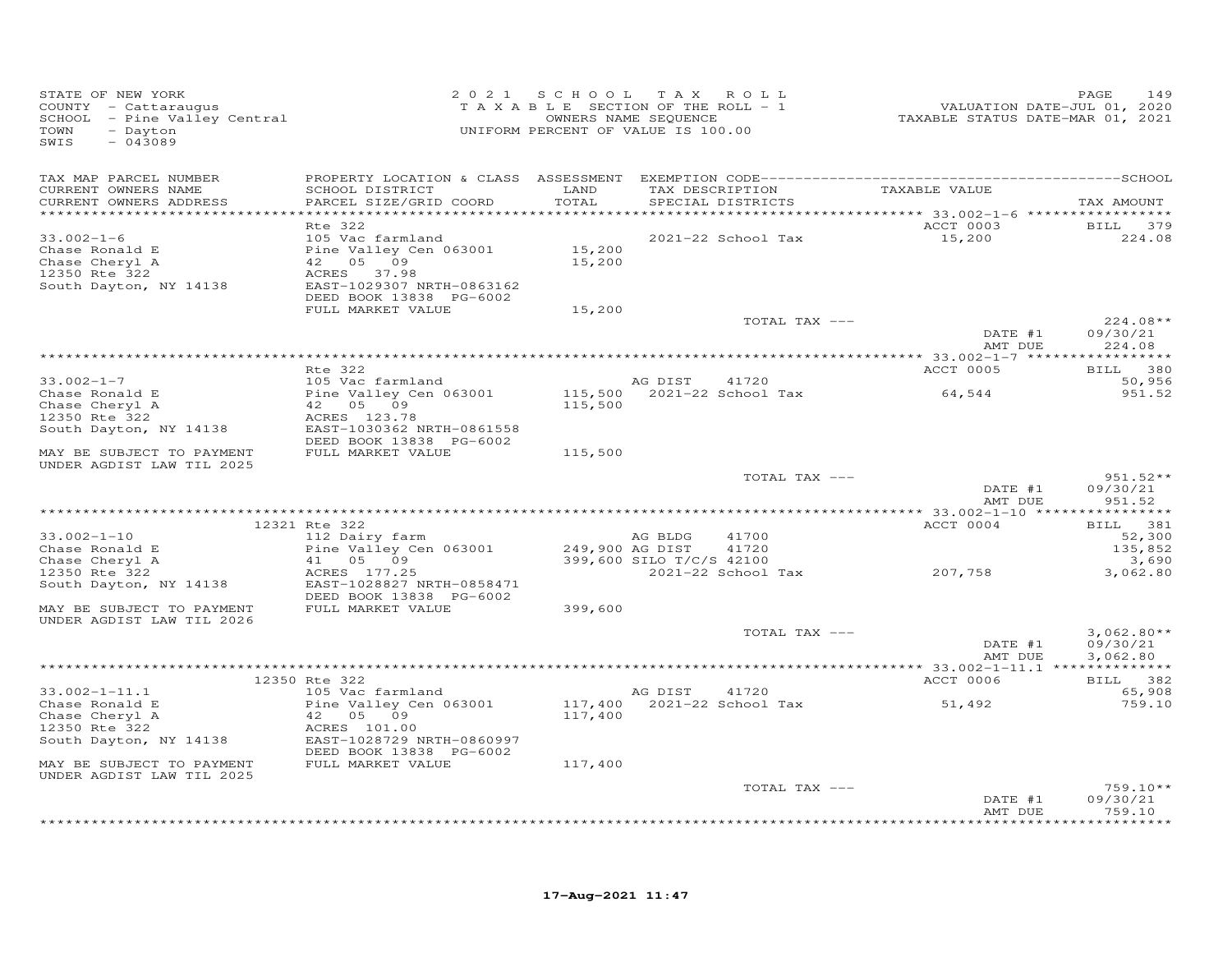| STATE OF NEW YORK<br>COUNTY - Cattaraugus<br>SCHOOL - Pine Valley Central<br>- Dayton<br>TOWN<br>SWIS<br>$-043089$ |                                             |               | 2021 SCHOOL TAX ROLL<br>TAXABLE SECTION OF THE ROLL - 1<br>OWNERS NAME SEQUENCE<br>UNIFORM PERCENT OF VALUE IS 100.00 | --------<br>VALUATION DATE-JUL 01, 2020<br>TAXABLE STATUS DATE-MAR 01, 2021 | 150<br>PAGE            |
|--------------------------------------------------------------------------------------------------------------------|---------------------------------------------|---------------|-----------------------------------------------------------------------------------------------------------------------|-----------------------------------------------------------------------------|------------------------|
| TAX MAP PARCEL NUMBER                                                                                              |                                             |               |                                                                                                                       |                                                                             |                        |
| CURRENT OWNERS NAME<br>CURRENT OWNERS ADDRESS<br>***********************                                           | SCHOOL DISTRICT<br>PARCEL SIZE/GRID COORD   | LAND<br>TOTAL | TAX DESCRIPTION<br>SPECIAL DISTRICTS                                                                                  | TAXABLE VALUE                                                               | TAX AMOUNT             |
|                                                                                                                    | Rte 322                                     |               |                                                                                                                       | ACCT 0007                                                                   | BILL 383               |
| $33.002 - 1 - 13$                                                                                                  | 105 Vac farmland                            |               | AG DIST<br>41720                                                                                                      |                                                                             | 20,145                 |
| Chase Ronald E                                                                                                     | Pine Valley Cen 063001                      |               | 47,200 2021-22 School Tax                                                                                             | 27,055                                                                      | 398.85                 |
| Chase Cheryl A                                                                                                     | 41/49 05 09                                 | 47,200        |                                                                                                                       |                                                                             |                        |
| 12350 Rte 322<br>South Dayton, NY 14138                                                                            | ACRES<br>53.06<br>EAST-1026434 NRTH-0858955 |               |                                                                                                                       |                                                                             |                        |
|                                                                                                                    | DEED BOOK 13838 PG-6002                     |               |                                                                                                                       |                                                                             |                        |
| MAY BE SUBJECT TO PAYMENT<br>UNDER AGDIST LAW TIL 2025                                                             | FULL MARKET VALUE                           | 47,200        |                                                                                                                       |                                                                             |                        |
|                                                                                                                    |                                             |               | TOTAL TAX ---                                                                                                         |                                                                             | 398.85**               |
|                                                                                                                    |                                             |               |                                                                                                                       | DATE #1                                                                     | 09/30/21               |
|                                                                                                                    |                                             |               |                                                                                                                       | AMT DUE                                                                     | 398.85                 |
|                                                                                                                    | White Rd                                    |               |                                                                                                                       | ACCT 0407                                                                   | BILL 384               |
| $33.002 - 1 - 3$                                                                                                   | 105 Vac farmland                            |               | AG DIST<br>41720                                                                                                      |                                                                             | 17,080                 |
| Chase Ronald E II                                                                                                  | Pine Valley Cen 063001                      |               | $35,400$ $2021-22$ School Tax                                                                                         | 18,320                                                                      | 270.08                 |
| Chase Cheryl A<br>12350 Rte 322                                                                                    | 50 05 09<br>ACRES 38.11                     | 35,400        |                                                                                                                       |                                                                             |                        |
| South Dayton, NY 14138                                                                                             | EAST-1025808 NRTH-0861170                   |               |                                                                                                                       |                                                                             |                        |
|                                                                                                                    | DEED BOOK 18931 PG-8001                     |               |                                                                                                                       |                                                                             |                        |
| MAY BE SUBJECT TO PAYMENT                                                                                          | FULL MARKET VALUE                           | 35,400        |                                                                                                                       |                                                                             |                        |
| UNDER AGDIST LAW TIL 2025                                                                                          |                                             |               | TOTAL TAX ---                                                                                                         |                                                                             | $270.08**$             |
|                                                                                                                    |                                             |               |                                                                                                                       | DATE #1                                                                     | 09/30/21               |
|                                                                                                                    |                                             |               |                                                                                                                       | AMT DUE                                                                     | 270.08                 |
|                                                                                                                    | 12350 Rte 322                               |               |                                                                                                                       | ACCT 1327                                                                   | BILL 385               |
| $33.002 - 1 - 11.2$                                                                                                | 210 1 Family Res                            |               | 41720<br>AG DIST                                                                                                      |                                                                             | 5,711                  |
| Chase Ronald E II                                                                                                  | Pine Valley Cen 063001                      |               | 22,800 BAS STAR<br>41854                                                                                              |                                                                             | 30,850                 |
| Chase Cheryl A                                                                                                     | 42 05 09                                    |               | 78,900 2021-22 School Tax                                                                                             | 73,189                                                                      | 1,078.96               |
| 12350 Rte 322<br>South Dayton, NY 14138                                                                            | 4.65<br>ACRES<br>EAST-1028750 NRTH-0859905  |               |                                                                                                                       |                                                                             |                        |
|                                                                                                                    | DEED BOOK 13376 PG-3001                     |               |                                                                                                                       |                                                                             |                        |
| MAY BE SUBJECT TO PAYMENT                                                                                          | FULL MARKET VALUE                           | 78,900        |                                                                                                                       |                                                                             |                        |
| UNDER AGDIST LAW TIL 2025                                                                                          |                                             |               |                                                                                                                       |                                                                             |                        |
|                                                                                                                    |                                             |               | TOTAL TAX ---                                                                                                         | DATE #1                                                                     | $624.17**$<br>09/30/21 |
|                                                                                                                    |                                             |               |                                                                                                                       | AMT DUE                                                                     | 624.17                 |
|                                                                                                                    |                                             |               |                                                                                                                       |                                                                             |                        |
|                                                                                                                    | Dredge Rd                                   |               |                                                                                                                       | ACCT 0479                                                                   | BILL 386               |
| $33.002 - 1 - 16$                                                                                                  | 323 Vacant rural<br>Pine Valley Cen 063001  | 71,800        | 2021-22 School Tax                                                                                                    | 71,800                                                                      | 1,058.49               |
| Cherry Creek Woodcraft Inc<br>PO Box 267                                                                           | 49 05 09                                    | 71,800        |                                                                                                                       |                                                                             |                        |
| South Dayton, NY 14138                                                                                             | ACRES 69.31                                 |               |                                                                                                                       |                                                                             |                        |
|                                                                                                                    | EAST-1025463 NRTH-0856194                   |               |                                                                                                                       |                                                                             |                        |
|                                                                                                                    | DEED BOOK 00958 PG-01109                    |               |                                                                                                                       |                                                                             |                        |
|                                                                                                                    | FULL MARKET VALUE                           | 71,800        | TOTAL TAX ---                                                                                                         |                                                                             | $1,058.49**$           |
|                                                                                                                    |                                             |               |                                                                                                                       | DATE #1                                                                     | 09/30/21               |
|                                                                                                                    |                                             |               |                                                                                                                       | AMT DUE                                                                     | 1,058.49               |
|                                                                                                                    |                                             |               |                                                                                                                       |                                                                             | **************         |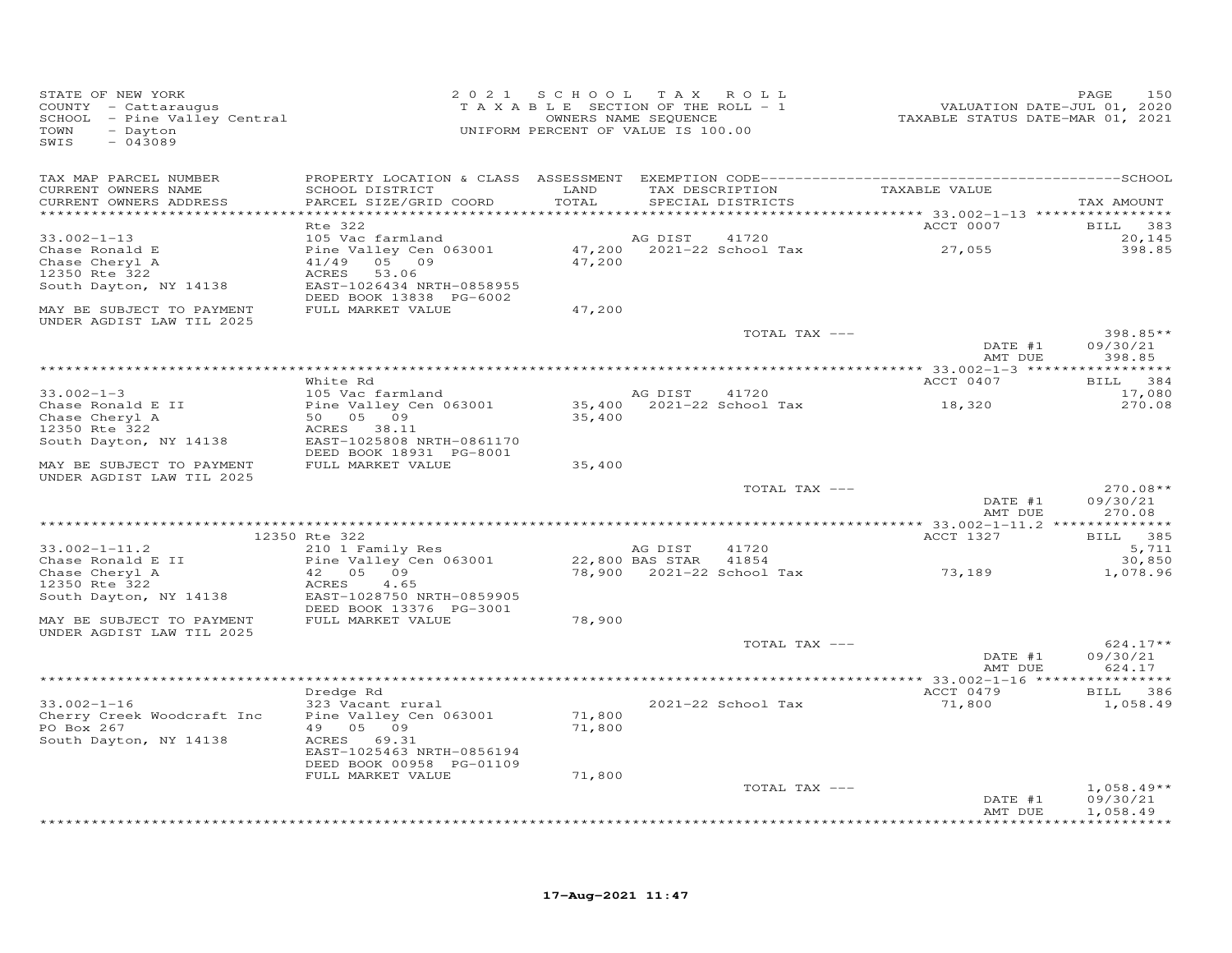| STATE OF NEW YORK<br>COUNTY - Cattaraugus<br>SCHOOL - Pine Valley Central<br>TOWN<br>- Dayton<br>SWIS<br>$-043089$              |                                                                                                                                                                                     | 2021 SCHOOL                | T A X<br>ROLL<br>TAXABLE SECTION OF THE ROLL - 1<br>OWNERS NAME SEQUENCE<br>UNIFORM PERCENT OF VALUE IS 100.00 | VALUATION DATE-JUL 01, 2020<br>TAXABLE STATUS DATE-MAR 01, 2021 | PAGE<br>151                         |
|---------------------------------------------------------------------------------------------------------------------------------|-------------------------------------------------------------------------------------------------------------------------------------------------------------------------------------|----------------------------|----------------------------------------------------------------------------------------------------------------|-----------------------------------------------------------------|-------------------------------------|
| TAX MAP PARCEL NUMBER<br>CURRENT OWNERS NAME<br>CURRENT OWNERS ADDRESS                                                          | SCHOOL DISTRICT<br>PARCEL SIZE/GRID COORD                                                                                                                                           | LAND<br>TOTAL              | TAX DESCRIPTION<br>SPECIAL DISTRICTS                                                                           | TAXABLE VALUE                                                   | TAX AMOUNT                          |
| ***********************<br>$33.002 - 1 - 17$<br>Cherry Creek Woodcraft Inc<br>PO Box 267<br>South Dayton, NY 14138              | Dredge Rd<br>322 Rural vac>10<br>Pine Valley Cen 063001<br>45 05 09<br>ACRES 12.56<br>EAST-1023381 NRTH-0857911<br>DEED BOOK 00958 PG-01109<br>FULL MARKET VALUE                    | 21,500<br>21,500<br>21,500 | 2021-22 School Tax                                                                                             | ACCT 0478<br>21,500                                             | BILL 387<br>316.96                  |
|                                                                                                                                 |                                                                                                                                                                                     |                            | TOTAL TAX ---                                                                                                  | DATE #1<br>AMT DUE                                              | $316.96**$<br>09/30/21<br>316.96    |
|                                                                                                                                 | 8907 Cottage-South Dayton Rd                                                                                                                                                        |                            |                                                                                                                | ACCT 0509                                                       | * * * * * * * * * * * *<br>BILL 388 |
| $24.004 - 1 - 7$<br>Coia David N Jr<br>9716 Prospect St<br>Forestville, NY 14062<br>PRIOR OWNER ON 3/01/2021<br>Coia David N Jr | 210 1 Family Res<br>Pine Valley Cen 063001<br>60 05 09<br>combine $w/24.004-1-3.4$<br>FRNT 240.00 DPTH 160.00<br>BANK 017<br>EAST-1024101 NRTH-0870471<br>DEED BOOK 20139 PG-5002   | 6,200<br>95,300            | 2021-22 School Tax                                                                                             | 95,300                                                          | 1,404.93                            |
|                                                                                                                                 | FULL MARKET VALUE                                                                                                                                                                   | 95,300                     | TOTAL TAX ---                                                                                                  | DATE #1                                                         | $1,404.93**$<br>09/30/21            |
|                                                                                                                                 |                                                                                                                                                                                     |                            |                                                                                                                | AMT DUE                                                         | 1,404.93                            |
|                                                                                                                                 | 12059 Markham Rd                                                                                                                                                                    |                            |                                                                                                                | ACCT 0143                                                       | BILL 389                            |
| $25.001 - 1 - 28$<br>Cole Tricia<br>12059 Markham Rd<br>South Dayton, NY 14138                                                  | 210 1 Family Res<br>Pine Valley Cen 063001<br>37 05 09<br>Life Use<br>ACRES<br>2.34 BANK<br>017<br>EAST-1034478 NRTH-0874078                                                        | 76,100                     | BAS STAR 41854<br>18,900 2021-22 School Tax                                                                    | 76,100                                                          | 30,850<br>1,121.88                  |
|                                                                                                                                 | DEED BOOK 23084 PG-4001<br>FULL MARKET VALUE                                                                                                                                        | 76,100                     | TOTAL TAX ---                                                                                                  | DATE #1<br>AMT DUE                                              | $667.08**$<br>09/30/21<br>667.08    |
|                                                                                                                                 |                                                                                                                                                                                     |                            |                                                                                                                |                                                                 |                                     |
| $34.001 - 1 - 22.2$<br>Colson Joyce C<br>9648 Rt 62<br>Gowanda, NY 14070                                                        | 11863 E Leon Rd<br>210 1 Family Res<br>Pine Valley Cen 063001<br>25 05 09<br>FRNT 140.00 DPTH 153.25<br>EAST-1037261 NRTH-0856150<br>DEED BOOK 874<br>PG-00646<br>FULL MARKET VALUE | 11,900<br>25,000<br>25,000 | 2021-22 School Tax                                                                                             | ACCT 0107<br>25,000                                             | BILL 390<br>368.55                  |
|                                                                                                                                 |                                                                                                                                                                                     |                            | TOTAL TAX ---                                                                                                  | DATE #1<br>AMT DUE                                              | $368.55**$<br>09/30/21<br>368.55    |
|                                                                                                                                 |                                                                                                                                                                                     |                            |                                                                                                                |                                                                 | <b>+++++++++</b>                    |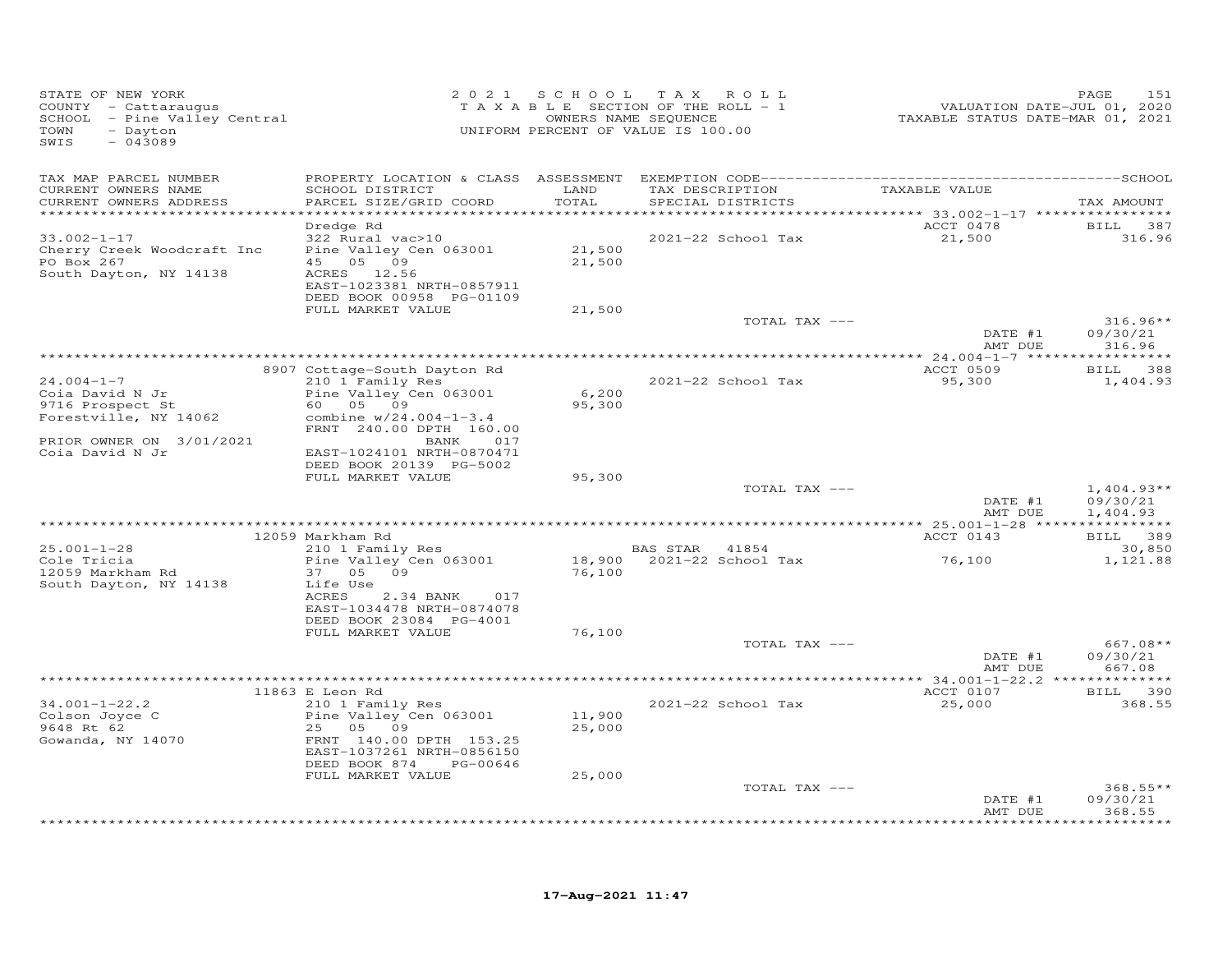| STATE OF NEW YORK<br>COUNTY - Cattaraugus<br>SCHOOL - Pine Valley Central<br>- Dayton<br>TOWN<br>$-043089$<br>SWIS |                                                       |         | 2021 SCHOOL TAX ROLL<br>TAXABLE SECTION OF THE ROLL - 1<br>OWNERS NAME SEQUENCE<br>UNIFORM PERCENT OF VALUE IS 100.00 | 2020<br>1.01, VALUATION DATE-JUL 01, 2020<br>2021, TAXABLE STATUS DATE-MAR 01, 2021 | 152<br>PAGE          |
|--------------------------------------------------------------------------------------------------------------------|-------------------------------------------------------|---------|-----------------------------------------------------------------------------------------------------------------------|-------------------------------------------------------------------------------------|----------------------|
| TAX MAP PARCEL NUMBER<br>CURRENT OWNERS NAME                                                                       | SCHOOL DISTRICT                                       | LAND    |                                                                                                                       |                                                                                     |                      |
| CURRENT OWNERS ADDRESS                                                                                             | PARCEL SIZE/GRID COORD                                | TOTAL   | TAX DESCRIPTION<br>SPECIAL DISTRICTS<br>SPECIAL DISTRICTS                                                             |                                                                                     | TAX AMOUNT           |
|                                                                                                                    |                                                       |         |                                                                                                                       |                                                                                     |                      |
| $24.004 - 1 - 35.2$                                                                                                | 12858 Rice Rd<br>210 1 Family Res                     |         | 2021-22 School Tax                                                                                                    | ACCT 1326<br>33,900                                                                 | BILL 391<br>499.76   |
| Corkwell Christopher S                                                                                             | 210 1 Family Res<br>Pine Valley Cen 063001 17,900     |         |                                                                                                                       |                                                                                     |                      |
| 12858 Rice Rd                                                                                                      | 59 05 09                                              | 33,900  |                                                                                                                       |                                                                                     |                      |
| South Dayton, NY 14138                                                                                             | ACRES<br>1.90                                         |         |                                                                                                                       |                                                                                     |                      |
|                                                                                                                    | EAST-1021506 NRTH-0865298<br>DEED BOOK 01009 PG-00032 |         |                                                                                                                       |                                                                                     |                      |
|                                                                                                                    | FULL MARKET VALUE                                     | 33,900  |                                                                                                                       |                                                                                     |                      |
|                                                                                                                    |                                                       |         | TOTAL TAX ---                                                                                                         |                                                                                     | $499.76**$           |
|                                                                                                                    |                                                       |         |                                                                                                                       | DATE #1<br>AMT DUE                                                                  | 09/30/21<br>499.76   |
|                                                                                                                    |                                                       |         |                                                                                                                       |                                                                                     |                      |
| $24.004 - 1 - 35.1$                                                                                                | 12846 Rice Rd<br>210 1 Family Res                     |         |                                                                                                                       | ACCT 0112                                                                           | BILL 392<br>71,760   |
|                                                                                                                    | Pine Valley Cen 063001                                |         | ENH STAR 41834<br>60,800 2021-22 School Tax 120,900                                                                   |                                                                                     | 1,782.32             |
| Corkwell Douglas C<br>12846 Rice Rd                                                                                | 58 05 09                                              | 120,900 |                                                                                                                       |                                                                                     |                      |
| South Dayton, NY 14138                                                                                             | ACRES 33.40                                           |         |                                                                                                                       |                                                                                     |                      |
|                                                                                                                    | EAST-1021725 NRTH-0865670<br>DEED BOOK 01009 PG-00032 |         |                                                                                                                       |                                                                                     |                      |
|                                                                                                                    | FULL MARKET VALUE                                     | 120,900 |                                                                                                                       |                                                                                     |                      |
|                                                                                                                    |                                                       |         | TOTAL TAX ---                                                                                                         |                                                                                     | $724.43**$           |
|                                                                                                                    |                                                       |         |                                                                                                                       | DATE #1                                                                             | 09/30/21             |
|                                                                                                                    |                                                       |         |                                                                                                                       | AMT DUE                                                                             | 724.43               |
|                                                                                                                    | 9137 Merrill Dr                                       |         |                                                                                                                       | ACCT 0937                                                                           | BILL 393             |
| $24.002 - 1 - 24$                                                                                                  | Merrill Dr<br>240 Rural res                           |         | ENH STAR 41834                                                                                                        |                                                                                     | 71,760               |
| Cortright Deborah A                                                                                                | Pine Valley Cen 063001                                |         | $30,100$ $2021-22$ School Tax $131,400$                                                                               |                                                                                     | 1,937.12             |
| PO Box 303<br>South Dayton, NY 14138                                                                               | 53 05 09<br>ACRES 10.35                               | 131,400 |                                                                                                                       |                                                                                     |                      |
|                                                                                                                    | EAST-1023737 NRTH-0872456                             |         |                                                                                                                       |                                                                                     |                      |
|                                                                                                                    | DEED BOOK 19705 PG-8001                               |         |                                                                                                                       |                                                                                     |                      |
|                                                                                                                    | FULL MARKET VALUE                                     | 131,400 |                                                                                                                       |                                                                                     |                      |
|                                                                                                                    |                                                       |         | TOTAL TAX ---                                                                                                         | DATE #1                                                                             | 879.22**<br>09/30/21 |
|                                                                                                                    |                                                       |         |                                                                                                                       | AMT DUE                                                                             | 879.22               |
|                                                                                                                    |                                                       |         |                                                                                                                       |                                                                                     |                      |
|                                                                                                                    | Rte 62                                                |         |                                                                                                                       | ACCT 0426                                                                           | BILL 394             |
| $25.003 - 1 - 12.1$                                                                                                | 105 Vac farmland                                      | 79,300  | 2021-22 School Tax                                                                                                    | 79,300                                                                              | 1,169.05             |
| Country Side Sand & Gravel<br>13870 Taylor Hollow Rd                                                               | Pine Valley Cen 063001<br>35 05 09                    | 79,300  |                                                                                                                       |                                                                                     |                      |
| Collins, NY 14034                                                                                                  | ACRES 65.30                                           |         |                                                                                                                       |                                                                                     |                      |
|                                                                                                                    | EAST-1032900 NRTH-0864630                             |         |                                                                                                                       |                                                                                     |                      |
| MAY BE SUBJECT TO PAYMENT                                                                                          | DEED BOOK 00987 PG-00355                              |         |                                                                                                                       |                                                                                     |                      |
| UNDER AGDIST LAW TIL 2028                                                                                          | FULL MARKET VALUE                                     | 79,300  | TOTAL TAX ---                                                                                                         |                                                                                     | $1,169.05**$         |
|                                                                                                                    |                                                       |         |                                                                                                                       | DATE #1                                                                             | 09/30/21             |
|                                                                                                                    |                                                       |         |                                                                                                                       | AMT DUE                                                                             | 1,169.05             |
|                                                                                                                    |                                                       |         |                                                                                                                       |                                                                                     | ***********          |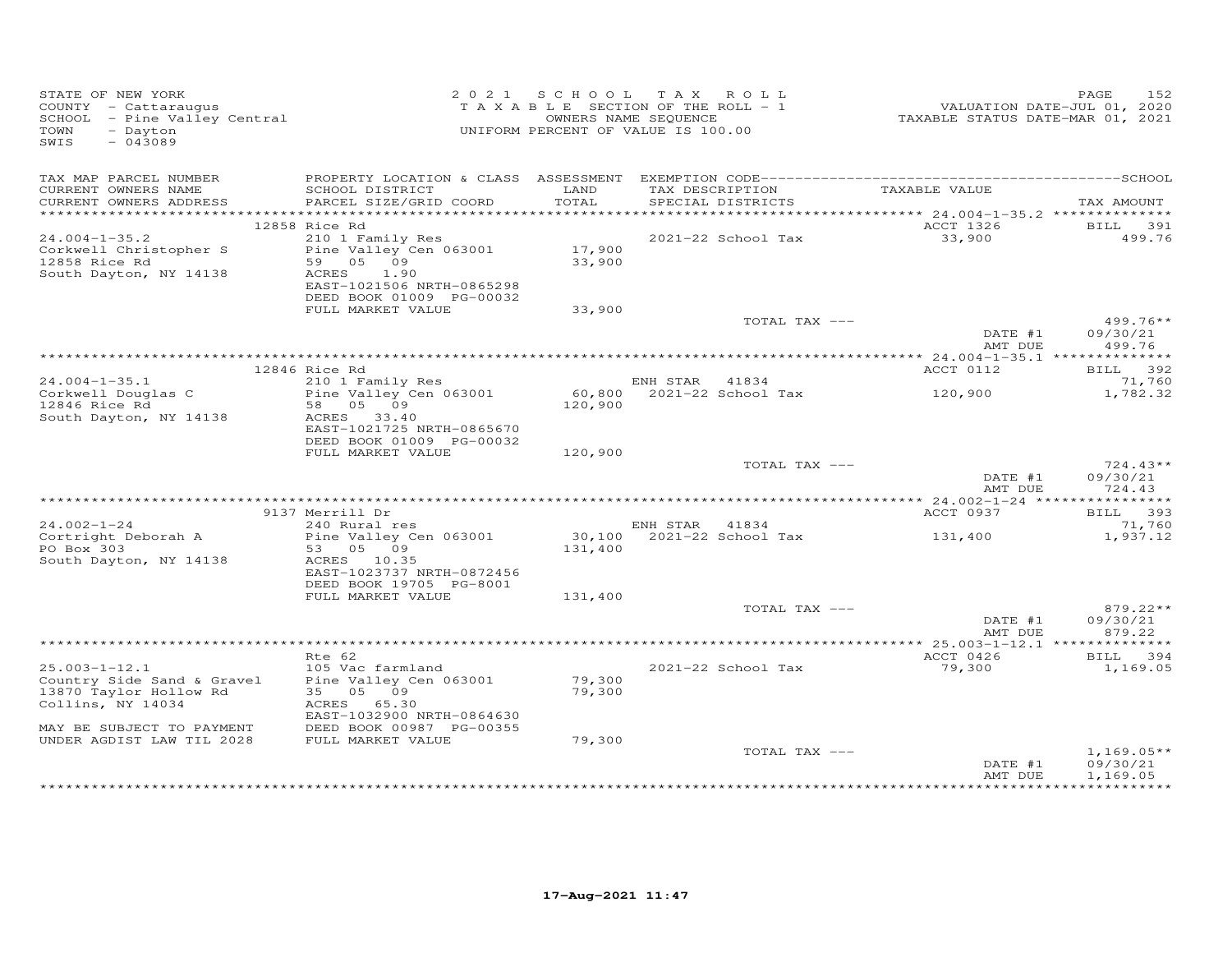| STATE OF NEW YORK<br>COUNTY - Cattaraugus<br>SCHOOL - Pine Valley Central<br>TOWN<br>- Dayton<br>SWIS<br>$-043089$ | 2 0 2 1                                                                                              |                    | SCHOOL TAX ROLL<br>TAXABLE SECTION OF THE ROLL - 1<br>OWNERS NAME SEQUENCE<br>UNIFORM PERCENT OF VALUE IS 100.00 | TAXABLE STATUS DATE-MAR 01, 2021         | PAGE<br>153<br>VALUATION DATE-JUL 01, 2020              |
|--------------------------------------------------------------------------------------------------------------------|------------------------------------------------------------------------------------------------------|--------------------|------------------------------------------------------------------------------------------------------------------|------------------------------------------|---------------------------------------------------------|
| TAX MAP PARCEL NUMBER<br>CURRENT OWNERS NAME                                                                       | SCHOOL DISTRICT                                                                                      | LAND               | TAX DESCRIPTION                                                                                                  | TAXABLE VALUE                            |                                                         |
| CURRENT OWNERS ADDRESS                                                                                             | PARCEL SIZE/GRID COORD                                                                               | TOTAL              | SPECIAL DISTRICTS                                                                                                |                                          | TAX AMOUNT                                              |
|                                                                                                                    |                                                                                                      |                    |                                                                                                                  | *********** 25.003-1-20.2 ************** |                                                         |
| $25.003 - 1 - 20.2$                                                                                                | Rte 62<br>105 Vac farmland                                                                           |                    | AG DIST<br>41720                                                                                                 | ACCT 1031                                | BILL 395<br>31,258                                      |
| Country Side Sand & Gravel<br>13870 Taylor Hollow Rd<br>Collins, NY 14034                                          | Pine Valley Cen 063001<br>27 05 09<br>ACRES 64.50<br>EAST-1037523 NRTH-0865616                       | 82,300             | 82,300 2021-22 School Tax                                                                                        | 51,042                                   | 752.47                                                  |
| MAY BE SUBJECT TO PAYMENT<br>UNDER AGDIST LAW TIL 2025                                                             | DEED BOOK 810<br>PG-00233<br>FULL MARKET VALUE                                                       | 82,300             |                                                                                                                  |                                          |                                                         |
|                                                                                                                    |                                                                                                      |                    | TOTAL TAX ---                                                                                                    | DATE #1                                  | $752.47**$<br>09/30/21                                  |
|                                                                                                                    |                                                                                                      |                    |                                                                                                                  | AMT DUE                                  | 752.47                                                  |
|                                                                                                                    | 8458 Rte 62                                                                                          |                    |                                                                                                                  | ACCT 0120                                | BILL 396                                                |
| $34.001 - 1 - 1$<br>Country Side Sand & Gravel<br>13870 Taylor Hollow Rd<br>Collins, NY 14034                      | 720 Mine/quarry<br>Pine Valley Cen 063001<br>26 05 09<br>Gas Well-Private<br>ACRES 107.06            | 312,600<br>312,600 | 2021-22 School Tax                                                                                               | 312,600                                  | 4,608.39                                                |
|                                                                                                                    | EAST-1036807 NRTH-0862742<br>DEED BOOK 661<br>PG-00105<br>FULL MARKET VALUE                          | 312,600            |                                                                                                                  |                                          |                                                         |
|                                                                                                                    |                                                                                                      |                    | TOTAL TAX ---                                                                                                    |                                          | $4,608.39**$                                            |
|                                                                                                                    |                                                                                                      |                    |                                                                                                                  | DATE #1<br>AMT DUE                       | 09/30/21<br>4,608.39                                    |
|                                                                                                                    |                                                                                                      |                    |                                                                                                                  |                                          |                                                         |
| $34.001 - 1 - 2$<br>Country Side Sand & Gravel                                                                     | Rte 62<br>340 Vacant indus<br>Pine Valley Cen 063001                                                 | 52,900             | 2021-22 School Tax                                                                                               | ACCT 0097<br>52,900                      | BILL 397<br>779.86                                      |
| 13870 Taylor Hollow Rd<br>Collins, NY 14034                                                                        | 18  05  09<br>ACRES 26.38<br>EAST-1037104 NRTH-0862026<br>DEED BOOK 794<br>PG-00105                  | 52,900             |                                                                                                                  |                                          |                                                         |
|                                                                                                                    | FULL MARKET VALUE                                                                                    | 52,900             |                                                                                                                  |                                          |                                                         |
|                                                                                                                    |                                                                                                      |                    | TOTAL TAX ---                                                                                                    | DATE #1<br>AMT DUE                       | $779.86**$<br>09/30/21<br>779.86                        |
|                                                                                                                    |                                                                                                      |                    |                                                                                                                  |                                          |                                                         |
|                                                                                                                    | Rte 62                                                                                               |                    |                                                                                                                  | ACCT 0118                                | BILL 398                                                |
| $34.001 - 1 - 3.1$<br>Country Side Sand & Gravel<br>13870 Taylor Hollow Rd<br>Collins, NY 14034                    | 323 Vacant rural<br>Pine Valley Cen 063001<br>19  05  09<br>ACRES 68.50<br>EAST-1038467 NRTH-0862916 | 55,500<br>55,500   | 2021-22 School Tax                                                                                               | 55,500                                   | 818.19                                                  |
|                                                                                                                    | FULL MARKET VALUE                                                                                    | 55,500             |                                                                                                                  |                                          |                                                         |
|                                                                                                                    |                                                                                                      |                    | TOTAL TAX ---                                                                                                    | DATE #1<br>AMT DUE                       | $818.19**$<br>09/30/21<br>818.19<br>* * * * * * * * * * |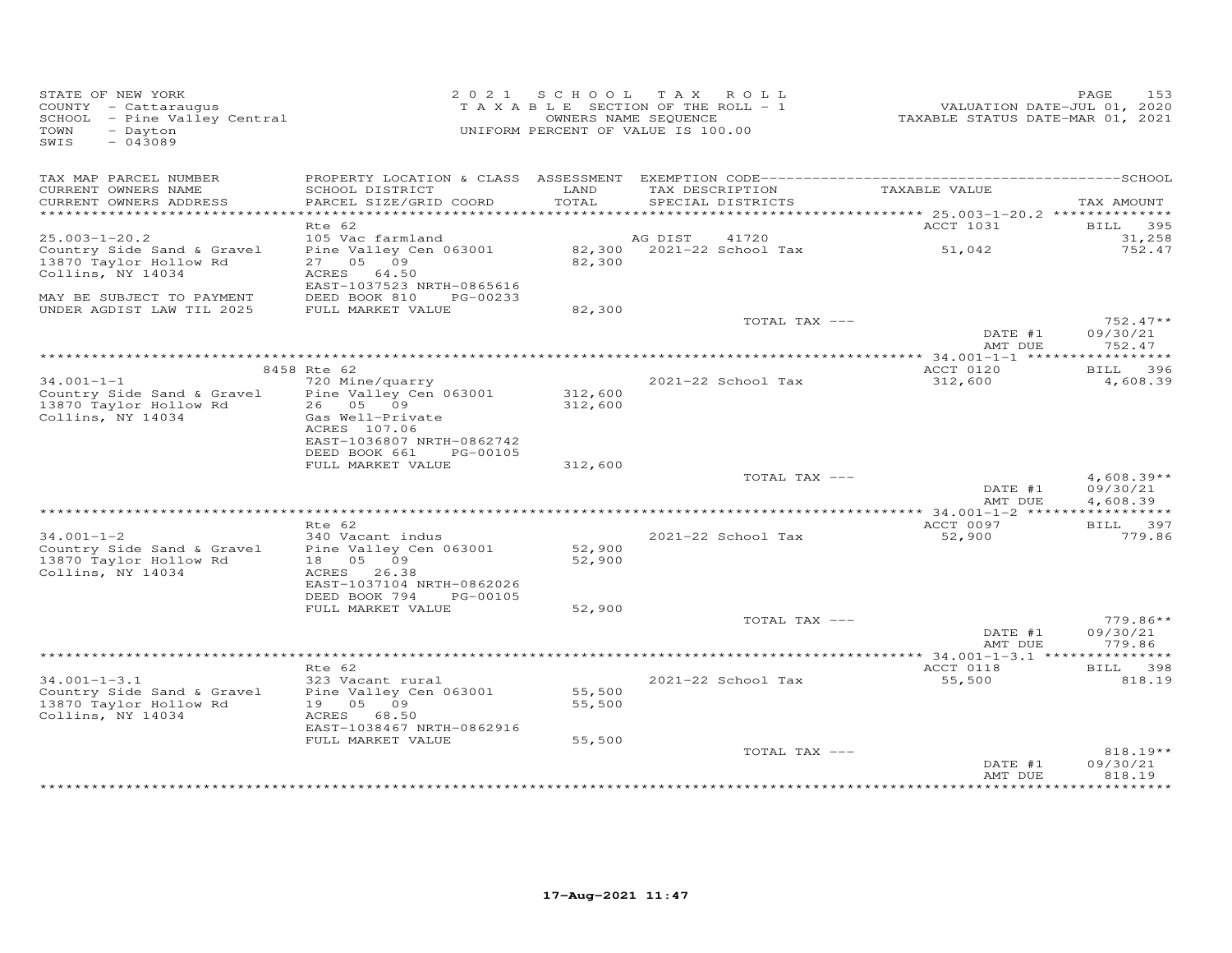| STATE OF NEW YORK<br>COUNTY - Cattaraugus<br>SCHOOL - Pine Valley Central<br>- Dayton<br>TOWN<br>$-043089$<br>SWIS |                                                                                                              | 2021 SCHOOL TAX ROLL<br>TAXABLE SECTION OF THE ROLL - 1<br>UNIFORM PERCENT OF VALUE IS 100.00 | OWNERS NAME SEQUENCE |                                      | VALUATION DATE-JUL 01, 2020<br>TAXABLE STATUS DATE-MAR 01, 2021 | 154<br>PAGE                          |
|--------------------------------------------------------------------------------------------------------------------|--------------------------------------------------------------------------------------------------------------|-----------------------------------------------------------------------------------------------|----------------------|--------------------------------------|-----------------------------------------------------------------|--------------------------------------|
| TAX MAP PARCEL NUMBER<br>CURRENT OWNERS NAME                                                                       | SCHOOL DISTRICT                                                                                              | LAND                                                                                          |                      | TAX DESCRIPTION                      | TAXABLE VALUE                                                   |                                      |
| CURRENT OWNERS ADDRESS                                                                                             | PARCEL SIZE/GRID COORD                                                                                       | TOTAL                                                                                         |                      | SPECIAL DISTRICTS                    |                                                                 | TAX AMOUNT                           |
|                                                                                                                    | E Leon Rd                                                                                                    |                                                                                               |                      | ************************************ | ********** 34.001-1-20.1 ***************<br>ACCT 0372           | 399                                  |
| $34.001 - 1 - 20.1$                                                                                                | 105 Vac farmland                                                                                             |                                                                                               | AG DIST              | 41720                                |                                                                 | <b>BILL</b><br>20,252                |
| Country Side Sand & Gravel<br>13870 Taylor Hollow Rd<br>Collins, NY 14034                                          | Pine Valley Cen 063001<br>17/25 05 09<br>ACRES<br>72.67<br>EAST-1038563 NRTH-0857730                         | 68,100                                                                                        |                      | 68,100 2021-22 School Tax            | 47,848                                                          | 705.38                               |
| MAY BE SUBJECT TO PAYMENT                                                                                          | DEED BOOK 20190 PG-3151                                                                                      |                                                                                               |                      |                                      |                                                                 |                                      |
| UNDER AGDIST LAW TIL 2025                                                                                          | FULL MARKET VALUE                                                                                            | 68,100                                                                                        |                      | TOTAL TAX ---                        |                                                                 | $705.38**$                           |
|                                                                                                                    |                                                                                                              |                                                                                               |                      |                                      | DATE #1<br>AMT DUE                                              | 09/30/21<br>705.38                   |
|                                                                                                                    |                                                                                                              |                                                                                               |                      |                                      |                                                                 |                                      |
| $34.001 - 1 - 23$                                                                                                  | 8260 Rte 62<br>241 Rural res&ag                                                                              |                                                                                               |                      | 2021-22 School Tax                   | ACCT 0095<br>410,100                                            | BILL 400<br>6,045.75                 |
| Country Side Sand & Gravel<br>13870 Taylor Hollow Rd<br>Collins, NY 14034                                          | Pine Valley Cen 063001<br>26 05 09<br>ACRES 218.00<br>EAST-1037082 NRTH-0860722<br>DEED BOOK 794<br>PG-00105 | 213,200<br>410,100                                                                            |                      |                                      |                                                                 |                                      |
|                                                                                                                    | FULL MARKET VALUE                                                                                            | 410,100                                                                                       |                      |                                      |                                                                 |                                      |
|                                                                                                                    |                                                                                                              |                                                                                               |                      | TOTAL TAX ---                        | DATE #1<br>AMT DUE                                              | $6,045.75**$<br>09/30/21<br>6,045.75 |
|                                                                                                                    | Rte 62                                                                                                       |                                                                                               |                      |                                      | ACCT 0098                                                       | BILL 401                             |
| $34.001 - 1 - 24$<br>Country Side Sand & Gravel<br>13870 Taylor Hollow Rd                                          | 323 Vacant rural<br>Pine Valley Cen 063001<br>25 05 09                                                       | 20,400<br>20,400                                                                              |                      | 2021-22 School Tax                   | 20,400                                                          | 300.74                               |
| Collins, NY 14034                                                                                                  | ACRES 23.04<br>EAST-1036353 NRTH-0859151<br>DEED BOOK 808<br>PG-01158                                        |                                                                                               |                      |                                      |                                                                 |                                      |
|                                                                                                                    | FULL MARKET VALUE                                                                                            | 20,400                                                                                        |                      | TOTAL TAX ---                        |                                                                 | $300.74**$                           |
|                                                                                                                    |                                                                                                              |                                                                                               |                      |                                      | DATE #1<br>AMT DUE                                              | 09/30/21<br>300.74                   |
|                                                                                                                    |                                                                                                              |                                                                                               |                      |                                      |                                                                 |                                      |
| $34.001 - 1 - 27.1$                                                                                                | 8047 Rte 62<br>105 Vac farmland                                                                              |                                                                                               | AG DIST              | 41720                                | ACCT 0585                                                       | BILL 402<br>35,738                   |
| Country Side Sand & Gravel<br>13870 Taylor Hollow Rd<br>Collins, NY 14034                                          | Pine Valley Cen 063001<br>25/33 05 09<br>ACRES<br>58.45                                                      | 76,700                                                                                        |                      | 76,700 2021-22 School Tax            | 40,962                                                          | 603.87                               |
|                                                                                                                    | EAST-1035341 NRTH-0857814                                                                                    |                                                                                               |                      |                                      |                                                                 |                                      |
| MAY BE SUBJECT TO PAYMENT<br>UNDER AGDIST LAW TIL 2025                                                             | DEED BOOK 15480 PG-9003<br>FULL MARKET VALUE                                                                 | 76,700                                                                                        |                      |                                      |                                                                 |                                      |
|                                                                                                                    |                                                                                                              |                                                                                               |                      | TOTAL TAX ---                        | DATE #1                                                         | $603.87**$<br>09/30/21               |
|                                                                                                                    |                                                                                                              |                                                                                               |                      |                                      | AMT DUE                                                         | 603.87<br>* * * * * * * *            |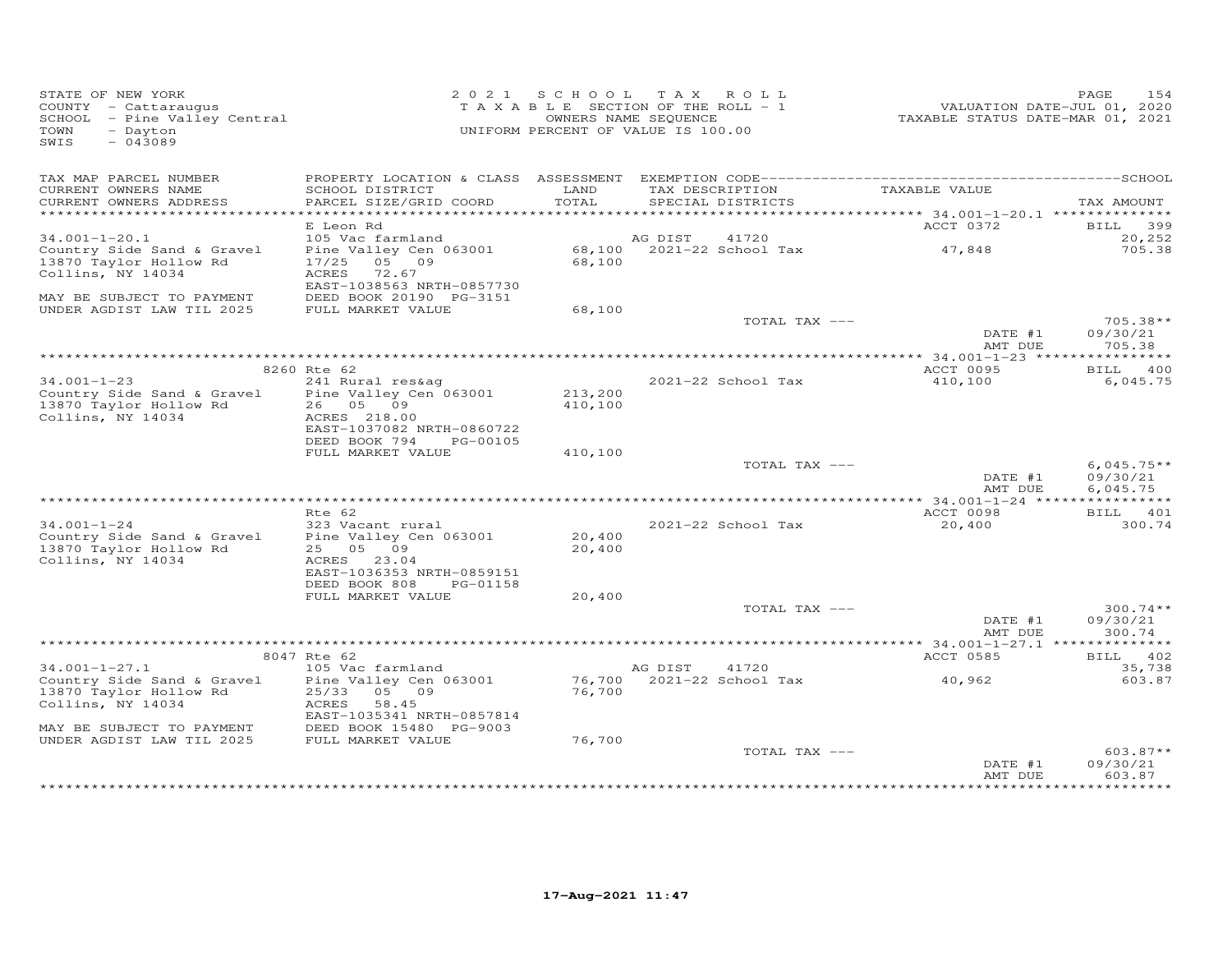| STATE OF NEW YORK<br>COUNTY - Cattaraugus<br>SCHOOL - Pine Valley Central<br>TOWN<br>- Dayton<br>$-043089$<br>SWIS | 2021 SCHOOL<br>TAXABLE SECTION OF THE ROLL - 1<br>UNIFORM PERCENT OF VALUE IS 100.00                          | 155<br>PAGE<br>VALUATION DATE-JUL 01, 2020<br>TAXABLE STATUS DATE-MAR 01, 2021 |                                               |                                                     |                                   |
|--------------------------------------------------------------------------------------------------------------------|---------------------------------------------------------------------------------------------------------------|--------------------------------------------------------------------------------|-----------------------------------------------|-----------------------------------------------------|-----------------------------------|
| TAX MAP PARCEL NUMBER<br>CURRENT OWNERS NAME                                                                       | SCHOOL DISTRICT<br>PARCEL SIZE/GRID COORD                                                                     | LAND<br>TOTAL                                                                  | TAX DESCRIPTION<br>SPECIAL DISTRICTS          | TAXABLE VALUE                                       | TAX AMOUNT                        |
| CURRENT OWNERS ADDRESS                                                                                             |                                                                                                               |                                                                                |                                               |                                                     |                                   |
|                                                                                                                    | Rte 62                                                                                                        |                                                                                |                                               | ACCT 0128                                           | BILL 403                          |
| $34.001 - 1 - 36.1$                                                                                                | 105 Vac farmland                                                                                              |                                                                                | AG DISTOUT 41730                              |                                                     | 50,690                            |
| Country Side Sand & Gravel<br>13870 Taylor Hollow Rd<br>Collins, NY 14034                                          | Pine Valley Cen 063001<br>34 05 09<br>ACRES 78.01<br>EAST-1032969 NRTH-0860616                                | 111,100                                                                        | 111,100 2021-22 School Tax                    | 60,410                                              | 890.57                            |
| MAY BE SUBJECT TO PAYMENT<br>UNDER AGDIST LAW TIL 2028                                                             | DEED BOOK 747<br>PG-00880<br>FULL MARKET VALUE                                                                | 111,100                                                                        |                                               |                                                     |                                   |
|                                                                                                                    |                                                                                                               |                                                                                | TOTAL TAX ---                                 | DATE #1<br>AMT DUE                                  | $890.57**$<br>09/30/21<br>890.57  |
|                                                                                                                    |                                                                                                               |                                                                                |                                               |                                                     |                                   |
|                                                                                                                    | Rte 62                                                                                                        |                                                                                |                                               | ACCT 0429                                           | BILL 404                          |
| $34.001 - 1 - 37.1$<br>Country Side Sand & Gravel<br>13870 Taylor Hollow Rd<br>Collins, NY 14034                   | 323 Vacant rural<br>Pine Valley Cen 063001<br>34 05 09<br>ACRES 65.95<br>EAST-1032899 NRTH-0861442            | 57,300                                                                         | AG DISTOUT 41730<br>57,300 2021-22 School Tax | 32,968                                              | 24,332<br>486.02                  |
| MAY BE SUBJECT TO PAYMENT                                                                                          | DEED BOOK 00987 PG-00355                                                                                      |                                                                                |                                               |                                                     |                                   |
| UNDER AGDIST LAW TIL 2028                                                                                          | FULL MARKET VALUE                                                                                             | 57,300                                                                         | TOTAL TAX ---                                 |                                                     | $486.02**$                        |
|                                                                                                                    |                                                                                                               |                                                                                |                                               | DATE #1<br>AMT DUE                                  | 09/30/21<br>486.02                |
|                                                                                                                    | Rte 62                                                                                                        |                                                                                |                                               | ******** 34.001-1-41.1 ***************<br>ACCT 0427 | BILL 405                          |
| $34.001 - 1 - 41.1$                                                                                                | 323 Vacant rural                                                                                              |                                                                                | AG DIST<br>41720                              |                                                     | 9,485                             |
| Country Side Sand & Gravel<br>13870 Taylor Hollow Rd<br>Collins, NY 14034<br>MAY BE SUBJECT TO PAYMENT             | Pine Valley Cen 063001<br>34 05 09<br>ACRES<br>70.90<br>EAST-1032864 NRTH-0862247<br>DEED BOOK 00987 PG-00355 | 53,700                                                                         | 53,700 2021-22 School Tax                     | 44,215                                              | 651.82                            |
| UNDER AGDIST LAW TIL 2025                                                                                          | FULL MARKET VALUE                                                                                             | 53,700                                                                         |                                               |                                                     |                                   |
|                                                                                                                    |                                                                                                               |                                                                                | TOTAL TAX ---                                 | DATE #1<br>AMT DUE                                  | 651.82**<br>09/30/21<br>651.82    |
|                                                                                                                    |                                                                                                               |                                                                                |                                               |                                                     |                                   |
|                                                                                                                    | Rte 62                                                                                                        |                                                                                |                                               | ACCT 0425                                           | BILL 406                          |
| $34.001 - 1 - 42.1$<br>Country Side Sand & Gravel<br>13870 Taylor Hollow Rd<br>Collins, NY 14034                   | 105 Vac farmland<br>Pine Valley Cen 063001<br>34/35<br>05 09<br>ACRES<br>62.66<br>EAST-1033000 NRTH-0863010   | 67,400<br>67,400                                                               | 2021-22 School Tax                            | 67,400                                              | 993.62                            |
| MAY BE SUBJECT TO PAYMENT                                                                                          | DEED BOOK 00987 PG-00355                                                                                      |                                                                                |                                               |                                                     |                                   |
| UNDER AGDIST LAW TIL 2025                                                                                          | FULL MARKET VALUE                                                                                             | 67,400                                                                         | TOTAL TAX ---                                 |                                                     | $993.62**$                        |
|                                                                                                                    |                                                                                                               |                                                                                |                                               | DATE #1<br>AMT DUE                                  | 09/30/21<br>993.62                |
|                                                                                                                    |                                                                                                               |                                                                                |                                               |                                                     | والمواطئ ملوا ملوا ملوا ملوا ملوا |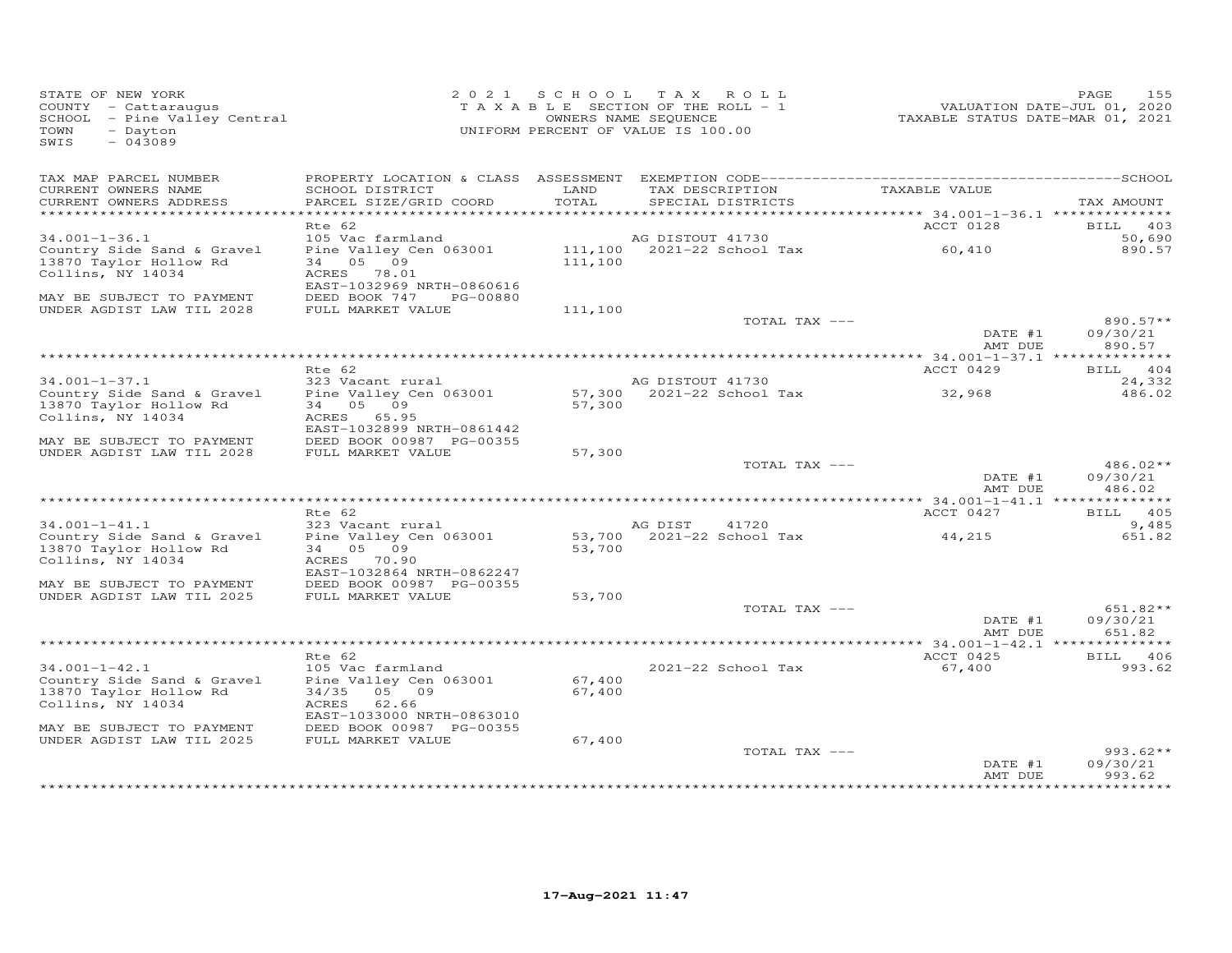| STATE OF NEW YORK<br>COUNTY - Cattaraugus<br>SCHOOL - Pine Valley Central<br>- Dayton<br>TOWN<br>SWIS<br>$-043089$        |                                                                                                                |                  | 2021 SCHOOL TAX ROLL<br>TAXABLE SECTION OF THE ROLL - 1<br>OWNERS NAME SEQUENCE<br>UNIFORM PERCENT OF VALUE IS 100.00 | VALUATION DATE-JUL 01, 2020<br>TAXABLE STATUS DATE-MAR 01, 2021 | 156<br>PAGE                          |
|---------------------------------------------------------------------------------------------------------------------------|----------------------------------------------------------------------------------------------------------------|------------------|-----------------------------------------------------------------------------------------------------------------------|-----------------------------------------------------------------|--------------------------------------|
| TAX MAP PARCEL NUMBER<br>CURRENT OWNERS NAME<br>CURRENT OWNERS ADDRESS                                                    | SCHOOL DISTRICT<br>PARCEL SIZE/GRID COORD                                                                      | LAND<br>TOTAL    | TAX DESCRIPTION<br>SPECIAL DISTRICTS                                                                                  | TAXABLE VALUE                                                   | TAX AMOUNT                           |
| **************************                                                                                                |                                                                                                                |                  |                                                                                                                       |                                                                 |                                      |
|                                                                                                                           | Rte 62                                                                                                         |                  |                                                                                                                       | ACCT 0075                                                       | BILL<br>407                          |
| $25.003 - 1 - 9$<br>Country Side Sand & Gravel, In Pine Valley Cen 063001<br>13870 Taylor Hollow Rd<br>Collins, NY 14034  | 323 Vacant rural<br>19  05  09<br>ACRES 47.86<br>EAST-1039915 NRTH-0864197<br>DEED BOOK 22089 PG-7003          | 45,500<br>45,500 | 2021-22 School Tax                                                                                                    | 45,500                                                          | 670.77                               |
|                                                                                                                           | FULL MARKET VALUE                                                                                              | 45,500           |                                                                                                                       |                                                                 |                                      |
|                                                                                                                           |                                                                                                                |                  | TOTAL TAX ---                                                                                                         | DATE #1<br>AMT DUE                                              | $670.77**$<br>09/30/21<br>670.77     |
|                                                                                                                           |                                                                                                                |                  |                                                                                                                       |                                                                 |                                      |
|                                                                                                                           | Rte 62                                                                                                         |                  |                                                                                                                       | ACCT 0074                                                       | BILL 408                             |
| $25.003 - 1 - 15$<br>Country Side Sand & Gravel, In Pine Valley Cen 063001<br>13870 Taylor Hollow Rd<br>Collins, NY 14034 | 323 Vacant rural<br>27 05 09<br>ACRES 55.00<br>EAST-1037176 NRTH-0864846<br>DEED BOOK 22089 PG-7003            | 85,000<br>85,000 | 2021-22 School Tax                                                                                                    | 85,000                                                          | 1,253.08                             |
|                                                                                                                           | FULL MARKET VALUE                                                                                              | 85,000           |                                                                                                                       |                                                                 |                                      |
|                                                                                                                           |                                                                                                                |                  | TOTAL TAX ---                                                                                                         | DATE #1<br>AMT DUE                                              | $1,253.08**$<br>09/30/21<br>1,253.08 |
|                                                                                                                           | $Rte$ 62                                                                                                       |                  |                                                                                                                       |                                                                 |                                      |
| $25.003 - 1 - 10.1$<br>Country Side Sand And Gravel<br>13870 Taylor Hollow Rd<br>Collins, NY 14034                        | 323 Vacant rural<br>Pine Valley Cen 063001<br>27 05 09<br>ACRES 78.00                                          | 64,400<br>64,400 | 2021-22 School Tax                                                                                                    | ACCT 0117<br>64,400                                             | BILL 409<br>949.39                   |
|                                                                                                                           | EAST-1036810 NRTH-0864079<br>DEED BOOK 656<br>PG-00555                                                         |                  |                                                                                                                       |                                                                 |                                      |
|                                                                                                                           | FULL MARKET VALUE                                                                                              | 64,400           |                                                                                                                       |                                                                 |                                      |
|                                                                                                                           |                                                                                                                |                  | TOTAL TAX ---                                                                                                         | DATE #1<br>AMT DUE                                              | 949.39**<br>09/30/21<br>949.39       |
|                                                                                                                           |                                                                                                                |                  |                                                                                                                       | *************** 34.001-1-35.2 ***                               | *********                            |
| $34.001 - 1 - 35.2$<br>Countryside Sand & Gravel<br>8458 Route 63<br>South Dayton, NY 14138                               | Route 322<br>312 Vac w/imprv<br>Pine Valley Cen 063001<br>34 05 09<br>ACRES 16.20<br>EAST-1031719 NRTH-0859945 | 33,200<br>33,200 | 2021-22 School Tax                                                                                                    | ACCT 1175<br>33,200                                             | <b>BILL</b><br>410<br>489.44         |
|                                                                                                                           | DEED BOOK 30185 PG-4005                                                                                        |                  |                                                                                                                       |                                                                 |                                      |
|                                                                                                                           | FULL MARKET VALUE                                                                                              | 33,200           | TOTAL TAX ---                                                                                                         | DATE #1<br>AMT DUE                                              | $489.44**$<br>09/30/21<br>489.44     |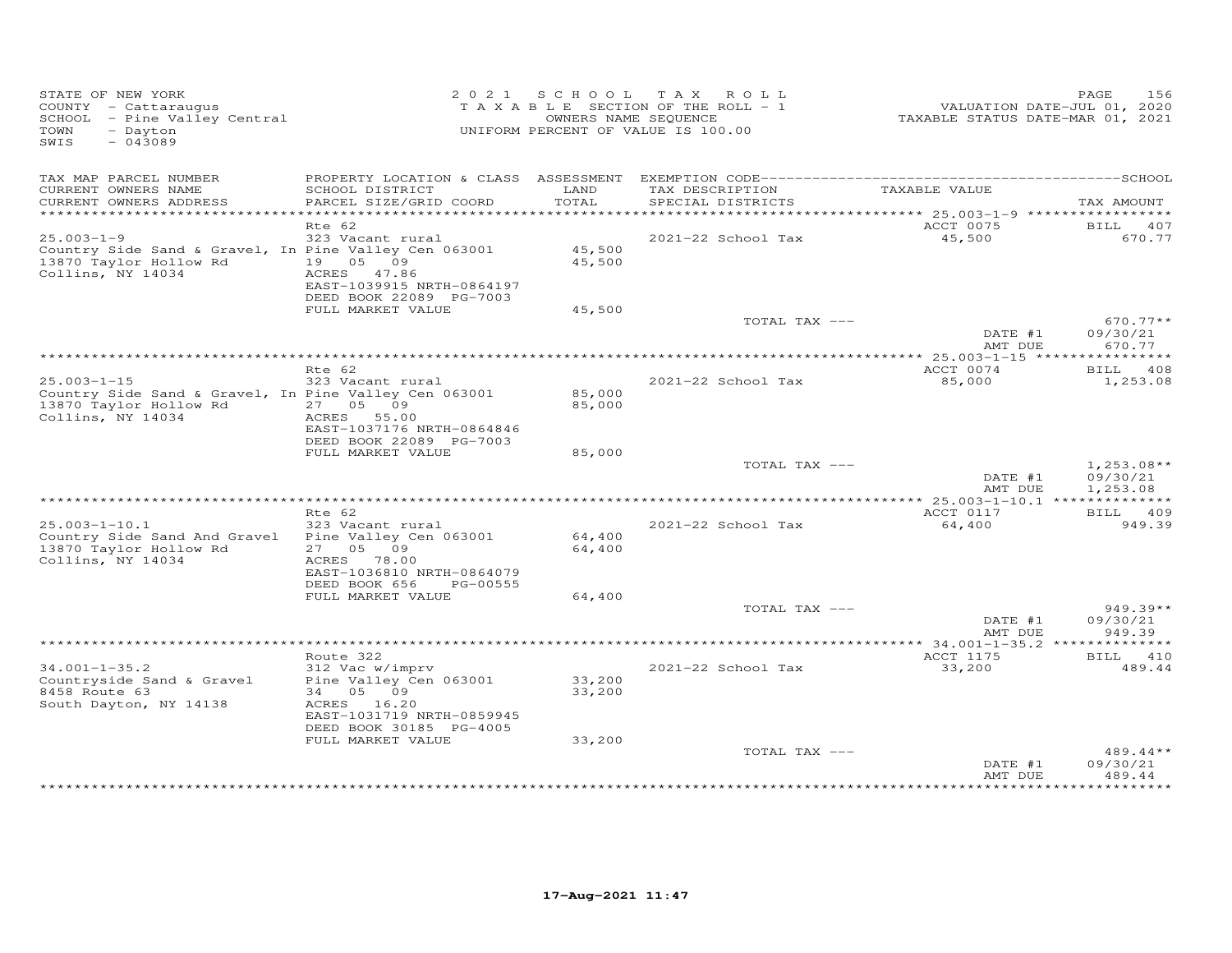| STATE OF NEW YORK<br>COUNTY - Cattaraugus<br>SCHOOL - Pine Valley Central<br>- Dayton<br>TOWN<br>$-043089$<br>SWIS |                                                                                                                                          |                    | 2021 SCHOOL TAX ROLL<br>$T$ A X A B L E SECTION OF THE ROLL - 1<br>OWNERS NAME SEQUENCE<br>UNIFORM PERCENT OF VALUE IS 100.00 | 15, VALUATION DATE-JUL 01, 2020<br>TAXABLE STATUS DATE-MAR 01, 2021 | PAGE<br>157                          |
|--------------------------------------------------------------------------------------------------------------------|------------------------------------------------------------------------------------------------------------------------------------------|--------------------|-------------------------------------------------------------------------------------------------------------------------------|---------------------------------------------------------------------|--------------------------------------|
| TAX MAP PARCEL NUMBER<br>CURRENT OWNERS NAME<br>CURRENT OWNERS ADDRESS                                             | SCHOOL DISTRICT<br>PARCEL SIZE/GRID COORD                                                                                                | LAND<br>TOTAL      | TAX DESCRIPTION TAXABLE VALUE<br>SPECIAL DISTRICTS                                                                            |                                                                     | TAX AMOUNT                           |
|                                                                                                                    | 11995 School St                                                                                                                          |                    |                                                                                                                               | ACCT 0104                                                           | BILL 411                             |
| $25.001 - 1 - 21$<br>Crisanti Stephen<br>11986 School St<br>Gowanda, NY 14070                                      | 210 1 Family Res<br>Pine Valley Cen 063001<br>29 05 09<br>FRNT 130.00 DPTH 140.00<br>EAST-1035370 NRTH-0873194                           | 9,000<br>51,500    | 2021-22 School Tax                                                                                                            | 51,500                                                              | 759.22                               |
|                                                                                                                    | DEED BOOK 30477 PG-4001<br>FULL MARKET VALUE                                                                                             | 51,500             |                                                                                                                               |                                                                     |                                      |
|                                                                                                                    |                                                                                                                                          |                    | TOTAL TAX ---                                                                                                                 | DATE #1                                                             | 759.22**<br>09/30/21<br>759.22       |
|                                                                                                                    |                                                                                                                                          |                    |                                                                                                                               | AMT DUE                                                             |                                      |
|                                                                                                                    | 11986 School St                                                                                                                          |                    |                                                                                                                               | ACCT 0378                                                           | BILL 412                             |
| $25.001 - 1 - 19$<br>Crisanti Stephen W                                                                            | 210 1 Family Res<br>Pine Valley Cen 063001                                                                                               |                    | BAS STAR 41854<br>15,000 2021-22 School Tax                                                                                   | 60,500                                                              | 30,850<br>891.90                     |
| 11986 School St<br>Gowanda, NY 14070                                                                               | 29 05 09<br>2.33<br>ACRES<br>EAST-1035450 NRTH-0873449<br>DEED BOOK 00941 PG-00111<br>FULL MARKET VALUE                                  | 60,500<br>60,500   |                                                                                                                               |                                                                     |                                      |
|                                                                                                                    |                                                                                                                                          |                    | TOTAL TAX ---                                                                                                                 | DATE #1                                                             | $437.10**$<br>09/30/21               |
|                                                                                                                    |                                                                                                                                          |                    |                                                                                                                               | AMT DUE                                                             | 437.10                               |
|                                                                                                                    |                                                                                                                                          |                    |                                                                                                                               |                                                                     |                                      |
| $25.001 - 1 - 18$                                                                                                  | 11982 School St<br>210 1 Family Res                                                                                                      |                    | 2021-22 School Tax                                                                                                            | ACCT 0158<br>43,000                                                 | BILL 413<br>633.91                   |
| Crisanti Steven<br>11986 School St<br>Gowanda, NY 14070                                                            | Pine Valley Cen 063001<br>29 05 09<br>FRNT 152.00 DPTH 115.00<br>EAST-1035777 NRTH-0873608                                               | 8,900<br>43,000    |                                                                                                                               |                                                                     |                                      |
|                                                                                                                    | DEED BOOK 13205 PG-7001<br>FULL MARKET VALUE                                                                                             | 43,000             |                                                                                                                               |                                                                     |                                      |
|                                                                                                                    |                                                                                                                                          |                    | TOTAL TAX ---                                                                                                                 | DATE #1<br>AMT DUE                                                  | $633.91**$<br>09/30/21<br>633.91     |
|                                                                                                                    |                                                                                                                                          |                    |                                                                                                                               |                                                                     |                                      |
| $24.002 - 1 - 29.1$                                                                                                | 9189 Merrill Dr<br>312 Vac w/imprv                                                                                                       |                    | 2021-22 School Tax                                                                                                            | <b>ACCT 0252</b><br>180,200                                         | BILL 414<br>2,656.53                 |
| Czora Douglas J<br>Czora Brian<br>1989 Aries Ave<br>Derby, NY 14047                                                | Pine Valley Cen 063001<br>61 05 09<br>Merged with 24.002-1-29.2<br>ACRES 131.12<br>EAST-1021250 NRTH-0875520<br>DEED BOOK 00999 PG-00645 | 172,200<br>180,200 |                                                                                                                               |                                                                     |                                      |
|                                                                                                                    | FULL MARKET VALUE                                                                                                                        | 180,200            | TOTAL TAX ---                                                                                                                 | DATE #1<br>AMT DUE                                                  | $2,656.53**$<br>09/30/21<br>2,656.53 |
|                                                                                                                    |                                                                                                                                          |                    |                                                                                                                               |                                                                     |                                      |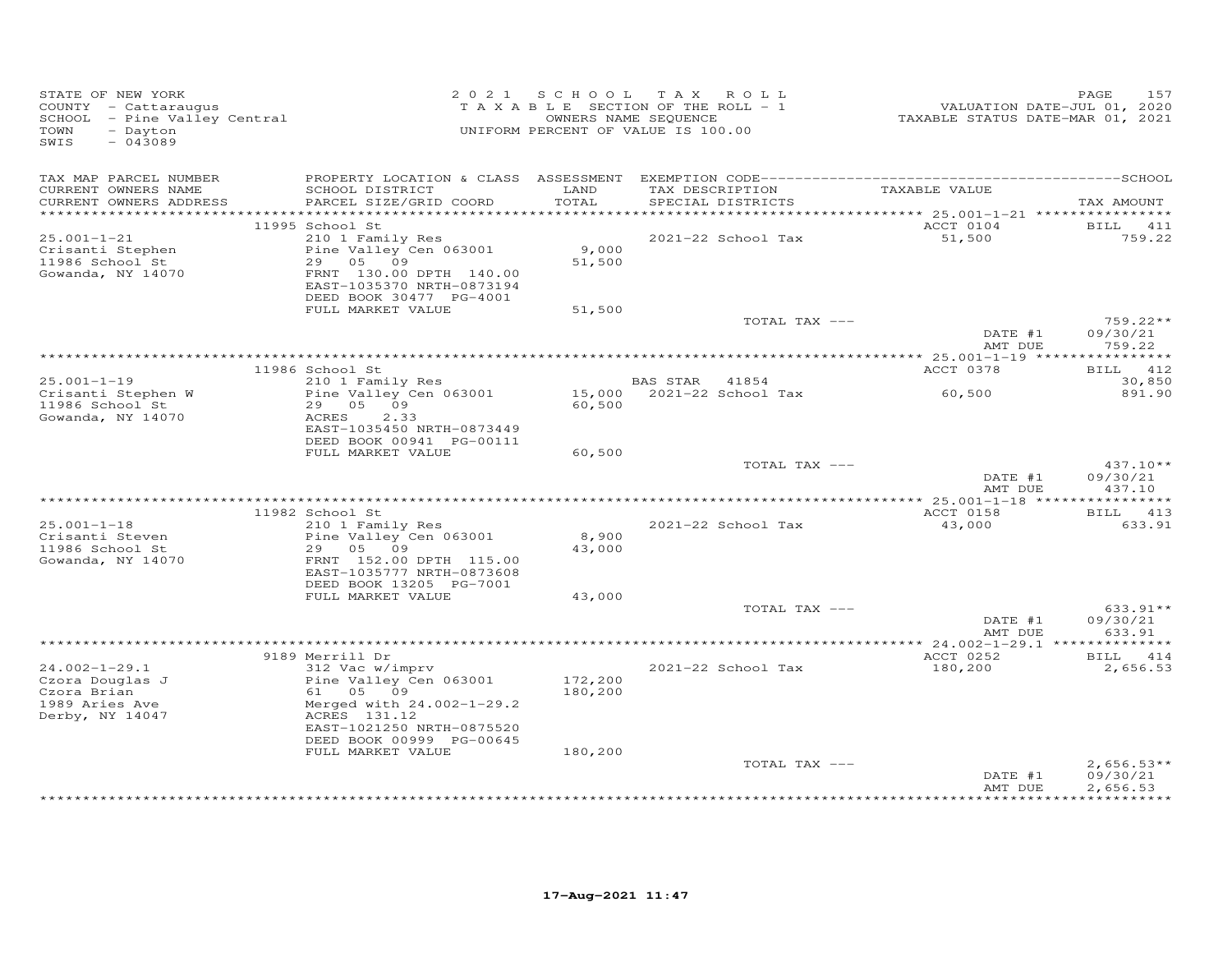| STATE OF NEW YORK<br>COUNTY - Cattaraugus<br>SCHOOL - Pine Valley Central<br>- Dayton<br>TOWN<br>$-043089$<br>SWIS |                                                                                                                           |                   | 2021 SCHOOL TAX ROLL<br>TAXABLE SECTION OF THE ROLL - 1<br>OWNERS NAME SEQUENCE<br>UNIFORM PERCENT OF VALUE IS 100.00 | TAXABLE STATUS DATE-MAR 01, 2021 | PAGE<br>158<br>VALUATION DATE-JUL 01, 2020          |
|--------------------------------------------------------------------------------------------------------------------|---------------------------------------------------------------------------------------------------------------------------|-------------------|-----------------------------------------------------------------------------------------------------------------------|----------------------------------|-----------------------------------------------------|
| TAX MAP PARCEL NUMBER                                                                                              |                                                                                                                           |                   |                                                                                                                       |                                  |                                                     |
| CURRENT OWNERS NAME<br>CURRENT OWNERS ADDRESS                                                                      | SCHOOL DISTRICT<br>PARCEL SIZE/GRID COORD                                                                                 | LAND<br>TOTAL     | TAX DESCRIPTION TAXABLE VALUE<br>SPECIAL DISTRICTS                                                                    |                                  | TAX AMOUNT                                          |
| $24.002 - 1 - 11.1$                                                                                                | 9160 Cottage-South Dayton Rd<br>210 1 Family Res                                                                          |                   | BAS STAR 41854                                                                                                        | ACCT 0416                        | BILL 415<br>30,850                                  |
| Degroot Garry L<br>Degroot Cynthia C<br>9160 Cottage Rd<br>South Dayton, NY 14138                                  | Pine Valley Cen 063001<br>45/53 05 09<br>ACRES 76.80<br>EAST-1026204 NRTH-0874215<br>DEED BOOK 00984 PG-01071             | 216,700           | 99,100 2021-22 School Tax 216,700                                                                                     |                                  | 3,194.62                                            |
|                                                                                                                    | FULL MARKET VALUE                                                                                                         | 216,700           |                                                                                                                       |                                  |                                                     |
|                                                                                                                    |                                                                                                                           |                   | TOTAL TAX ---                                                                                                         | DATE #1<br>AMT DUE               | $2,739.83**$<br>09/30/21<br>2,739.83                |
|                                                                                                                    |                                                                                                                           |                   |                                                                                                                       |                                  |                                                     |
| $33.002 - 1 - 8.1$                                                                                                 | 12233 Rte 322<br>210 1 Family Res                                                                                         |                   | 2021-22 School Tax                                                                                                    | ACCT 0360<br>97,100              | BILL 416<br>1,431.46                                |
| Dorler Samantha<br>12233 Route 322<br>South Dayton, NY 14138                                                       | Pine Valley Cen 063001<br>41 05 09<br>$6.00$ BANK<br>ACRES<br>017<br>EAST-1030802 NRTH-0859226<br>DEED BOOK 20210 PG-1117 | 22,600<br>97,100  |                                                                                                                       |                                  |                                                     |
|                                                                                                                    | FULL MARKET VALUE                                                                                                         | 97,100            | TOTAL TAX ---                                                                                                         |                                  | $1,431.46**$                                        |
|                                                                                                                    |                                                                                                                           |                   |                                                                                                                       | DATE #1<br>AMT DUE               | 09/30/21<br>1,431.46                                |
|                                                                                                                    | 8555 Cottage-South Dayton Rd                                                                                              |                   |                                                                                                                       |                                  | BILL 417                                            |
| $24.004 - 1 - 31.2$                                                                                                | 120 Field crops                                                                                                           |                   | AG DIST<br>41720                                                                                                      |                                  | 58,296                                              |
| Dye James<br>Dye Jennifer<br>8568 Silver Creek Rd<br>South Dayton, NY 14138                                        | Pine Valley Cen 063001<br>59 05 09<br>ACRES 102.05<br>EAST-1020204 NRTH-0864955                                           | 139,300           |                                                                                                                       | 81,004                           | 1,194.17                                            |
| PRIOR OWNER ON 3/01/2021<br>Mosher Mark K                                                                          | DEED BOOK 20210 PG-2772<br>FULL MARKET VALUE                                                                              | 139,300           |                                                                                                                       |                                  |                                                     |
| MAY BE SUBJECT TO PAYMENT                                                                                          |                                                                                                                           |                   |                                                                                                                       |                                  |                                                     |
| UNDER AGDIST LAW TIL 2025                                                                                          |                                                                                                                           |                   | TOTAL TAX ---                                                                                                         |                                  | $1,194.17**$                                        |
|                                                                                                                    |                                                                                                                           |                   |                                                                                                                       | DATE #1<br>AMT DUE               | 09/30/21<br>1,194.17                                |
|                                                                                                                    |                                                                                                                           |                   |                                                                                                                       |                                  |                                                     |
| $24.004 - 1 - 31.1$<br>Dye James N.K.<br>Dye Jennifer J                                                            | 8555 Cottage-South Dayton Rd<br>113 Cattle farm<br>Pine Valley Cen 063001<br>59 05 09                                     | 43,800<br>135,100 | 2021-22 School Tax                                                                                                    | 135,100                          | BILL 418<br>1,991.66                                |
| 8555 Cottage Road<br>South Dayton, NY 14138                                                                        | ACRES 21.25<br>EAST-1021648 NRTH-0864448<br>DEED BOOK 2020 PG-13260                                                       |                   |                                                                                                                       |                                  |                                                     |
|                                                                                                                    | FULL MARKET VALUE                                                                                                         | 135,100           |                                                                                                                       |                                  |                                                     |
|                                                                                                                    |                                                                                                                           |                   | TOTAL TAX ---                                                                                                         | DATE #1<br>AMT DUE               | $1,991.66**$<br>09/30/21<br>1,991.66<br>*********** |
|                                                                                                                    |                                                                                                                           |                   |                                                                                                                       |                                  |                                                     |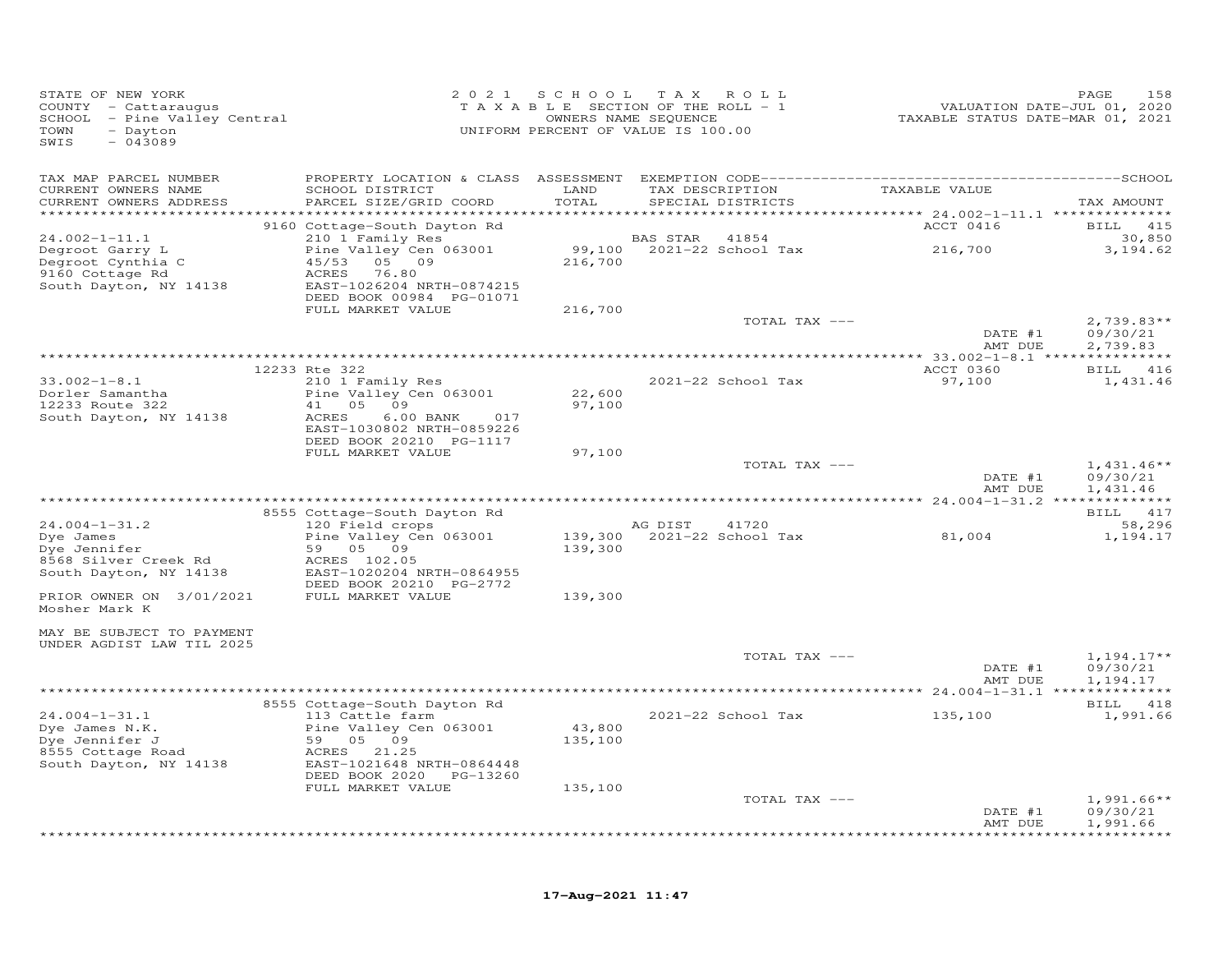| TAX MAP PARCEL NUMBER<br>LAND<br>TAXABLE VALUE<br>CURRENT OWNERS NAME<br>SCHOOL DISTRICT<br>TAX DESCRIPTION<br>TOTAL<br>CURRENT OWNERS ADDRESS<br>PARCEL SIZE/GRID COORD<br>SPECIAL DISTRICTS<br>8143 Oaks Rd<br>ACCT 0145<br>$33.002 - 1 - 18.1$<br>41720<br>112 Dairy farm<br>AG DIST<br>Dye Timothy & Margaret<br>Pine Valley Cen 063001<br>110,800 SILO T/C/S 42100<br>57 05 09<br>198,100 2021-22 School Tax<br>146,126<br>King Rebecca E<br>7 Allegany Rd<br>Life Use<br>South Dayton, NY 14138<br>ACRES 82.75<br>EAST-1021262 NRTH-0857975<br>MAY BE SUBJECT TO PAYMENT<br>DEED BOOK 30518 PG-9001<br>UNDER AGDIST LAW TIL 2025<br>FULL MARKET VALUE<br>198,100<br>TOTAL TAX ---<br>09/30/21<br>DATE #1<br>2,154.21<br>AMT DUE<br>********* 34.001-1-27.2 ***<br>8047 Rte 62<br>ACCT 1293<br>$34.001 - 1 - 27.2$<br>240 Rural res<br>ENH STAR<br>41834<br>106,000 2021-22 School Tax<br>Dzierzanowski Edward R<br>Pine Valley Cen 063001<br>147,600<br>Dzierzanowski Kenneth E. and K 25&33<br>04 09<br>147,600<br>8047 62 Rte<br>68.20<br>ACRES<br>Dayton, NY 14138<br>EAST-1034431 NRTH-0856937<br>DEED BOOK 22453 PG-8001<br>FULL MARKET VALUE<br>147,600<br>TOTAL TAX ---<br>DATE #1<br>AMT DUE<br>ACCT 0152<br>Dve Rd<br>$24.004 - 1 - 1$<br>56,000<br>120 Field crops<br>2021-22 School Tax<br>Emke-Walker Michael<br>Pine Valley Cen 063001<br>56,000<br>Emke-Walker Anna K.<br>60  05  09<br>56,000<br>8577 N Hill Rd<br>ACRES 37.33<br>South Dayton, NY 14138<br>EAST-1019696 NRTH-0870740<br>DEED BOOK 2020<br>PG-10905<br>PRIOR OWNER ON 3/01/2021<br>FULL MARKET VALUE<br>56,000<br>Emke-Walker Michael<br>MAY BE SUBJECT TO PAYMENT<br>UNDER AGDIST LAW TIL 2025<br>TOTAL TAX --- | STATE OF NEW YORK<br>COUNTY - Cattaraugus<br>SCHOOL - Pine Valley Central<br>- Dayton<br>TOWN<br>$-043089$<br>SWIS | 2 0 2 1 | SCHOOL TAX ROLL<br>T A X A B L E SECTION OF THE ROLL - 1<br>OWNERS NAME SEQUENCE<br>UNIFORM PERCENT OF VALUE IS 100.00 | 159<br>PAGE<br>VALUATION DATE-JUL 01, 2020<br>TAXABLE STATUS DATE-MAR 01, 2021 |
|-------------------------------------------------------------------------------------------------------------------------------------------------------------------------------------------------------------------------------------------------------------------------------------------------------------------------------------------------------------------------------------------------------------------------------------------------------------------------------------------------------------------------------------------------------------------------------------------------------------------------------------------------------------------------------------------------------------------------------------------------------------------------------------------------------------------------------------------------------------------------------------------------------------------------------------------------------------------------------------------------------------------------------------------------------------------------------------------------------------------------------------------------------------------------------------------------------------------------------------------------------------------------------------------------------------------------------------------------------------------------------------------------------------------------------------------------------------------------------------------------------------------------------------------------------------------------------------------------------------------------------------------------------------------------------------------------------|--------------------------------------------------------------------------------------------------------------------|---------|------------------------------------------------------------------------------------------------------------------------|--------------------------------------------------------------------------------|
|                                                                                                                                                                                                                                                                                                                                                                                                                                                                                                                                                                                                                                                                                                                                                                                                                                                                                                                                                                                                                                                                                                                                                                                                                                                                                                                                                                                                                                                                                                                                                                                                                                                                                                       |                                                                                                                    |         |                                                                                                                        |                                                                                |
|                                                                                                                                                                                                                                                                                                                                                                                                                                                                                                                                                                                                                                                                                                                                                                                                                                                                                                                                                                                                                                                                                                                                                                                                                                                                                                                                                                                                                                                                                                                                                                                                                                                                                                       |                                                                                                                    |         |                                                                                                                        | TAX AMOUNT                                                                     |
|                                                                                                                                                                                                                                                                                                                                                                                                                                                                                                                                                                                                                                                                                                                                                                                                                                                                                                                                                                                                                                                                                                                                                                                                                                                                                                                                                                                                                                                                                                                                                                                                                                                                                                       |                                                                                                                    |         |                                                                                                                        |                                                                                |
|                                                                                                                                                                                                                                                                                                                                                                                                                                                                                                                                                                                                                                                                                                                                                                                                                                                                                                                                                                                                                                                                                                                                                                                                                                                                                                                                                                                                                                                                                                                                                                                                                                                                                                       |                                                                                                                    |         |                                                                                                                        | BILL 419                                                                       |
|                                                                                                                                                                                                                                                                                                                                                                                                                                                                                                                                                                                                                                                                                                                                                                                                                                                                                                                                                                                                                                                                                                                                                                                                                                                                                                                                                                                                                                                                                                                                                                                                                                                                                                       |                                                                                                                    |         |                                                                                                                        | 49,094                                                                         |
|                                                                                                                                                                                                                                                                                                                                                                                                                                                                                                                                                                                                                                                                                                                                                                                                                                                                                                                                                                                                                                                                                                                                                                                                                                                                                                                                                                                                                                                                                                                                                                                                                                                                                                       |                                                                                                                    |         |                                                                                                                        | 2,880                                                                          |
|                                                                                                                                                                                                                                                                                                                                                                                                                                                                                                                                                                                                                                                                                                                                                                                                                                                                                                                                                                                                                                                                                                                                                                                                                                                                                                                                                                                                                                                                                                                                                                                                                                                                                                       |                                                                                                                    |         |                                                                                                                        | 2,154.21                                                                       |
|                                                                                                                                                                                                                                                                                                                                                                                                                                                                                                                                                                                                                                                                                                                                                                                                                                                                                                                                                                                                                                                                                                                                                                                                                                                                                                                                                                                                                                                                                                                                                                                                                                                                                                       |                                                                                                                    |         |                                                                                                                        |                                                                                |
|                                                                                                                                                                                                                                                                                                                                                                                                                                                                                                                                                                                                                                                                                                                                                                                                                                                                                                                                                                                                                                                                                                                                                                                                                                                                                                                                                                                                                                                                                                                                                                                                                                                                                                       |                                                                                                                    |         |                                                                                                                        |                                                                                |
|                                                                                                                                                                                                                                                                                                                                                                                                                                                                                                                                                                                                                                                                                                                                                                                                                                                                                                                                                                                                                                                                                                                                                                                                                                                                                                                                                                                                                                                                                                                                                                                                                                                                                                       |                                                                                                                    |         |                                                                                                                        |                                                                                |
|                                                                                                                                                                                                                                                                                                                                                                                                                                                                                                                                                                                                                                                                                                                                                                                                                                                                                                                                                                                                                                                                                                                                                                                                                                                                                                                                                                                                                                                                                                                                                                                                                                                                                                       |                                                                                                                    |         |                                                                                                                        | $2,154.21**$                                                                   |
|                                                                                                                                                                                                                                                                                                                                                                                                                                                                                                                                                                                                                                                                                                                                                                                                                                                                                                                                                                                                                                                                                                                                                                                                                                                                                                                                                                                                                                                                                                                                                                                                                                                                                                       |                                                                                                                    |         |                                                                                                                        |                                                                                |
|                                                                                                                                                                                                                                                                                                                                                                                                                                                                                                                                                                                                                                                                                                                                                                                                                                                                                                                                                                                                                                                                                                                                                                                                                                                                                                                                                                                                                                                                                                                                                                                                                                                                                                       |                                                                                                                    |         |                                                                                                                        | ***********                                                                    |
|                                                                                                                                                                                                                                                                                                                                                                                                                                                                                                                                                                                                                                                                                                                                                                                                                                                                                                                                                                                                                                                                                                                                                                                                                                                                                                                                                                                                                                                                                                                                                                                                                                                                                                       |                                                                                                                    |         |                                                                                                                        | BILL 420                                                                       |
|                                                                                                                                                                                                                                                                                                                                                                                                                                                                                                                                                                                                                                                                                                                                                                                                                                                                                                                                                                                                                                                                                                                                                                                                                                                                                                                                                                                                                                                                                                                                                                                                                                                                                                       |                                                                                                                    |         |                                                                                                                        | 71,760                                                                         |
|                                                                                                                                                                                                                                                                                                                                                                                                                                                                                                                                                                                                                                                                                                                                                                                                                                                                                                                                                                                                                                                                                                                                                                                                                                                                                                                                                                                                                                                                                                                                                                                                                                                                                                       |                                                                                                                    |         |                                                                                                                        | 2,175.94                                                                       |
|                                                                                                                                                                                                                                                                                                                                                                                                                                                                                                                                                                                                                                                                                                                                                                                                                                                                                                                                                                                                                                                                                                                                                                                                                                                                                                                                                                                                                                                                                                                                                                                                                                                                                                       |                                                                                                                    |         |                                                                                                                        |                                                                                |
|                                                                                                                                                                                                                                                                                                                                                                                                                                                                                                                                                                                                                                                                                                                                                                                                                                                                                                                                                                                                                                                                                                                                                                                                                                                                                                                                                                                                                                                                                                                                                                                                                                                                                                       |                                                                                                                    |         |                                                                                                                        |                                                                                |
|                                                                                                                                                                                                                                                                                                                                                                                                                                                                                                                                                                                                                                                                                                                                                                                                                                                                                                                                                                                                                                                                                                                                                                                                                                                                                                                                                                                                                                                                                                                                                                                                                                                                                                       |                                                                                                                    |         |                                                                                                                        |                                                                                |
|                                                                                                                                                                                                                                                                                                                                                                                                                                                                                                                                                                                                                                                                                                                                                                                                                                                                                                                                                                                                                                                                                                                                                                                                                                                                                                                                                                                                                                                                                                                                                                                                                                                                                                       |                                                                                                                    |         |                                                                                                                        |                                                                                |
|                                                                                                                                                                                                                                                                                                                                                                                                                                                                                                                                                                                                                                                                                                                                                                                                                                                                                                                                                                                                                                                                                                                                                                                                                                                                                                                                                                                                                                                                                                                                                                                                                                                                                                       |                                                                                                                    |         |                                                                                                                        | $1,118.04**$                                                                   |
|                                                                                                                                                                                                                                                                                                                                                                                                                                                                                                                                                                                                                                                                                                                                                                                                                                                                                                                                                                                                                                                                                                                                                                                                                                                                                                                                                                                                                                                                                                                                                                                                                                                                                                       |                                                                                                                    |         |                                                                                                                        | 09/30/21                                                                       |
|                                                                                                                                                                                                                                                                                                                                                                                                                                                                                                                                                                                                                                                                                                                                                                                                                                                                                                                                                                                                                                                                                                                                                                                                                                                                                                                                                                                                                                                                                                                                                                                                                                                                                                       |                                                                                                                    |         |                                                                                                                        | 1,118.04                                                                       |
|                                                                                                                                                                                                                                                                                                                                                                                                                                                                                                                                                                                                                                                                                                                                                                                                                                                                                                                                                                                                                                                                                                                                                                                                                                                                                                                                                                                                                                                                                                                                                                                                                                                                                                       |                                                                                                                    |         |                                                                                                                        |                                                                                |
|                                                                                                                                                                                                                                                                                                                                                                                                                                                                                                                                                                                                                                                                                                                                                                                                                                                                                                                                                                                                                                                                                                                                                                                                                                                                                                                                                                                                                                                                                                                                                                                                                                                                                                       |                                                                                                                    |         |                                                                                                                        | BILL 421<br>825.56                                                             |
|                                                                                                                                                                                                                                                                                                                                                                                                                                                                                                                                                                                                                                                                                                                                                                                                                                                                                                                                                                                                                                                                                                                                                                                                                                                                                                                                                                                                                                                                                                                                                                                                                                                                                                       |                                                                                                                    |         |                                                                                                                        |                                                                                |
|                                                                                                                                                                                                                                                                                                                                                                                                                                                                                                                                                                                                                                                                                                                                                                                                                                                                                                                                                                                                                                                                                                                                                                                                                                                                                                                                                                                                                                                                                                                                                                                                                                                                                                       |                                                                                                                    |         |                                                                                                                        |                                                                                |
|                                                                                                                                                                                                                                                                                                                                                                                                                                                                                                                                                                                                                                                                                                                                                                                                                                                                                                                                                                                                                                                                                                                                                                                                                                                                                                                                                                                                                                                                                                                                                                                                                                                                                                       |                                                                                                                    |         |                                                                                                                        |                                                                                |
|                                                                                                                                                                                                                                                                                                                                                                                                                                                                                                                                                                                                                                                                                                                                                                                                                                                                                                                                                                                                                                                                                                                                                                                                                                                                                                                                                                                                                                                                                                                                                                                                                                                                                                       |                                                                                                                    |         |                                                                                                                        |                                                                                |
|                                                                                                                                                                                                                                                                                                                                                                                                                                                                                                                                                                                                                                                                                                                                                                                                                                                                                                                                                                                                                                                                                                                                                                                                                                                                                                                                                                                                                                                                                                                                                                                                                                                                                                       |                                                                                                                    |         |                                                                                                                        |                                                                                |
|                                                                                                                                                                                                                                                                                                                                                                                                                                                                                                                                                                                                                                                                                                                                                                                                                                                                                                                                                                                                                                                                                                                                                                                                                                                                                                                                                                                                                                                                                                                                                                                                                                                                                                       |                                                                                                                    |         |                                                                                                                        |                                                                                |
| DATE #1<br>AMT DUE                                                                                                                                                                                                                                                                                                                                                                                                                                                                                                                                                                                                                                                                                                                                                                                                                                                                                                                                                                                                                                                                                                                                                                                                                                                                                                                                                                                                                                                                                                                                                                                                                                                                                    |                                                                                                                    |         |                                                                                                                        | $825.56**$<br>09/30/21<br>825.56                                               |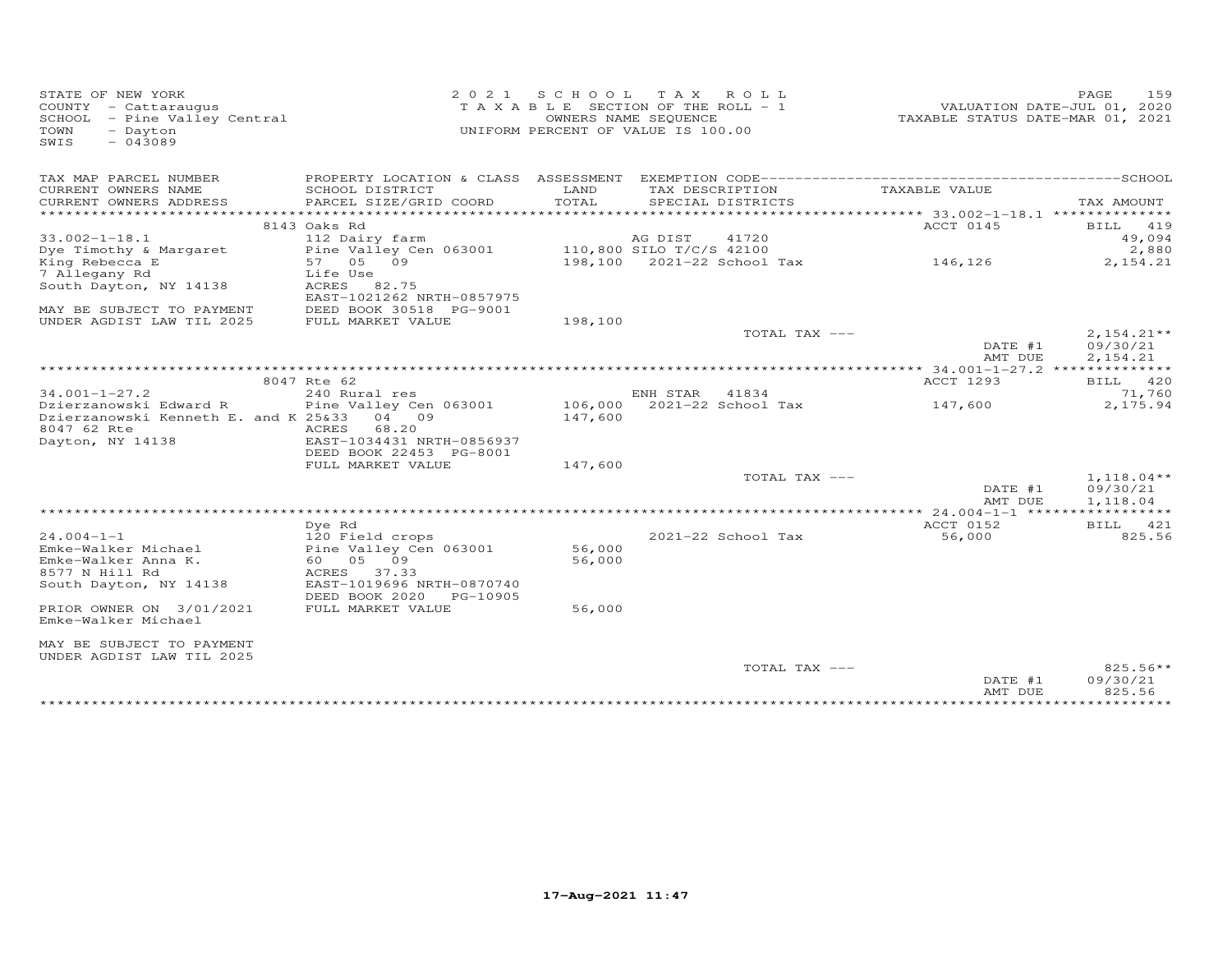| STATE OF NEW YORK<br>COUNTY - Cattaraugus<br>SCHOOL - Pine Valley Central<br>- Dayton<br>TOWN<br>$-043089$<br>SWIS | 2 0 2 1                                                | SCHOOL                       | TAX ROLL<br>T A X A B L E SECTION OF THE ROLL - 1<br>OWNERS NAME SEQUENCE<br>UNIFORM PERCENT OF VALUE IS 100.00 | TAXABLE STATUS DATE-MAR 01, 2021                   | 160<br>PAGE<br>VALUATION DATE-JUL 01, 2020 |
|--------------------------------------------------------------------------------------------------------------------|--------------------------------------------------------|------------------------------|-----------------------------------------------------------------------------------------------------------------|----------------------------------------------------|--------------------------------------------|
| TAX MAP PARCEL NUMBER                                                                                              | PROPERTY LOCATION & CLASS ASSESSMENT                   |                              |                                                                                                                 |                                                    |                                            |
| CURRENT OWNERS NAME<br>CURRENT OWNERS ADDRESS                                                                      | SCHOOL DISTRICT<br>PARCEL SIZE/GRID COORD              | LAND<br>TOTAL<br>*********** | TAX DESCRIPTION<br>SPECIAL DISTRICTS                                                                            | TAXABLE VALUE<br>********* 25.003-1-23 *********** | TAX AMOUNT                                 |
|                                                                                                                    | 8675 Rte 62                                            |                              |                                                                                                                 | ACCT 0192                                          | <b>BILL</b><br>422                         |
| $25.003 - 1 - 23$                                                                                                  | 270 Mfg housing                                        |                              | 2021-22 School Tax                                                                                              | 89,400                                             | 1,317.95                                   |
| Falk Sherman G                                                                                                     | Pine Valley Cen 063001                                 | 52,300                       |                                                                                                                 |                                                    |                                            |
| Wodzinski Karen                                                                                                    | 09<br>35 05                                            | 89,400                       |                                                                                                                 |                                                    |                                            |
| 1609 S Bend Ln                                                                                                     | 33.21<br>ACRES                                         |                              |                                                                                                                 |                                                    |                                            |
| Lake View, NY 14085                                                                                                | EAST-1034073 NRTH-0867150                              |                              |                                                                                                                 |                                                    |                                            |
|                                                                                                                    | DEED BOOK 15181 PG-9001<br>FULL MARKET VALUE           | 89,400                       |                                                                                                                 |                                                    |                                            |
|                                                                                                                    |                                                        |                              | TOTAL TAX ---                                                                                                   |                                                    | $1,317.95**$                               |
|                                                                                                                    |                                                        |                              |                                                                                                                 | DATE #1                                            | 09/30/21                                   |
|                                                                                                                    |                                                        |                              |                                                                                                                 | AMT DUE                                            | 1,317.95                                   |
|                                                                                                                    |                                                        |                              |                                                                                                                 |                                                    |                                            |
|                                                                                                                    | 9273 Cottage-South Dayton Rd                           |                              |                                                                                                                 | ACCT 0966                                          | BILL 423                                   |
| $24.002 - 1 - 13.2$                                                                                                | 210 1 Family Res                                       |                              | ENH STAR 41834                                                                                                  |                                                    | 71,760                                     |
| Fancher Orianne<br>Fancher Charles                                                                                 | Pine Valley Cen 063001<br>54 05 09                     |                              | 35,700 2021-22 School Tax                                                                                       | 134,200                                            | 1,978.40                                   |
| 9273 Cottage Rd                                                                                                    | ACRES 14.20                                            | 134,200                      |                                                                                                                 |                                                    |                                            |
| South Dayton, NY 14138                                                                                             | EAST-1023973 NRTH-0876018                              |                              |                                                                                                                 |                                                    |                                            |
|                                                                                                                    | DEED BOOK 767<br>PG-01185                              |                              |                                                                                                                 |                                                    |                                            |
|                                                                                                                    | FULL MARKET VALUE                                      | 134,200                      |                                                                                                                 |                                                    |                                            |
|                                                                                                                    |                                                        |                              | TOTAL TAX ---                                                                                                   |                                                    | $920.50**$                                 |
|                                                                                                                    |                                                        |                              |                                                                                                                 | DATE #1                                            | 09/30/21                                   |
|                                                                                                                    |                                                        |                              |                                                                                                                 | AMT DUE                                            | 920.50                                     |
|                                                                                                                    | 9266 Cottage-South Dayton Rd                           |                              |                                                                                                                 | ACCT 0375                                          | BILL 424                                   |
| $24.002 - 1 - 13.1$                                                                                                | 240 Rural res                                          |                              | 2021-22 School Tax                                                                                              | 153,000                                            | 2,255.55                                   |
| Fancher Orianne L                                                                                                  | Pine Valley Cen 063001                                 | 65,700                       |                                                                                                                 |                                                    |                                            |
| 9273 Cottage Rd                                                                                                    | 05 09<br>54/62                                         | 153,000                      |                                                                                                                 |                                                    |                                            |
| South Dayton, NY 14138                                                                                             | 38.75<br>ACRES                                         |                              |                                                                                                                 |                                                    |                                            |
|                                                                                                                    | EAST-1025685 NRTH-0875890                              |                              |                                                                                                                 |                                                    |                                            |
|                                                                                                                    | DEED BOOK 905<br>PG-01009                              |                              |                                                                                                                 |                                                    |                                            |
|                                                                                                                    | FULL MARKET VALUE                                      | 153,000                      |                                                                                                                 |                                                    |                                            |
|                                                                                                                    |                                                        |                              | TOTAL TAX ---                                                                                                   | DATE #1                                            | $2,255.55**$<br>09/30/21                   |
|                                                                                                                    |                                                        |                              |                                                                                                                 | AMT DUE                                            | 2,255.55                                   |
|                                                                                                                    |                                                        |                              |                                                                                                                 |                                                    |                                            |
|                                                                                                                    | 11965 Markham-Wesley Rd                                |                              |                                                                                                                 | ACCT 0083                                          | BILL 425                                   |
| $25.001 - 1 - 16$                                                                                                  | 210 1 Family Res                                       |                              | ENH STAR<br>41834                                                                                               |                                                    | 64,100                                     |
| Farley Robert A                                                                                                    | Pine Valley Cen 063001                                 | 11,000                       | 2021-22 School Tax                                                                                              | 64,100                                             | 944.97                                     |
| Farley Lydia                                                                                                       | 29 05<br>09                                            | 64,100                       |                                                                                                                 |                                                    |                                            |
| 11965 Markhams-Wesley Rd                                                                                           | FRNT 119.00 DPTH 158.00                                |                              |                                                                                                                 |                                                    |                                            |
| South Dayton, NY 14138                                                                                             | EAST-1035687 NRTH-0873989<br>DEED BOOK 788<br>PG-00883 |                              |                                                                                                                 |                                                    |                                            |
|                                                                                                                    | FULL MARKET VALUE                                      | 64,100                       |                                                                                                                 |                                                    |                                            |
|                                                                                                                    |                                                        |                              | TOTAL TAX ---                                                                                                   |                                                    | $0.00**$                                   |
|                                                                                                                    |                                                        |                              |                                                                                                                 |                                                    |                                            |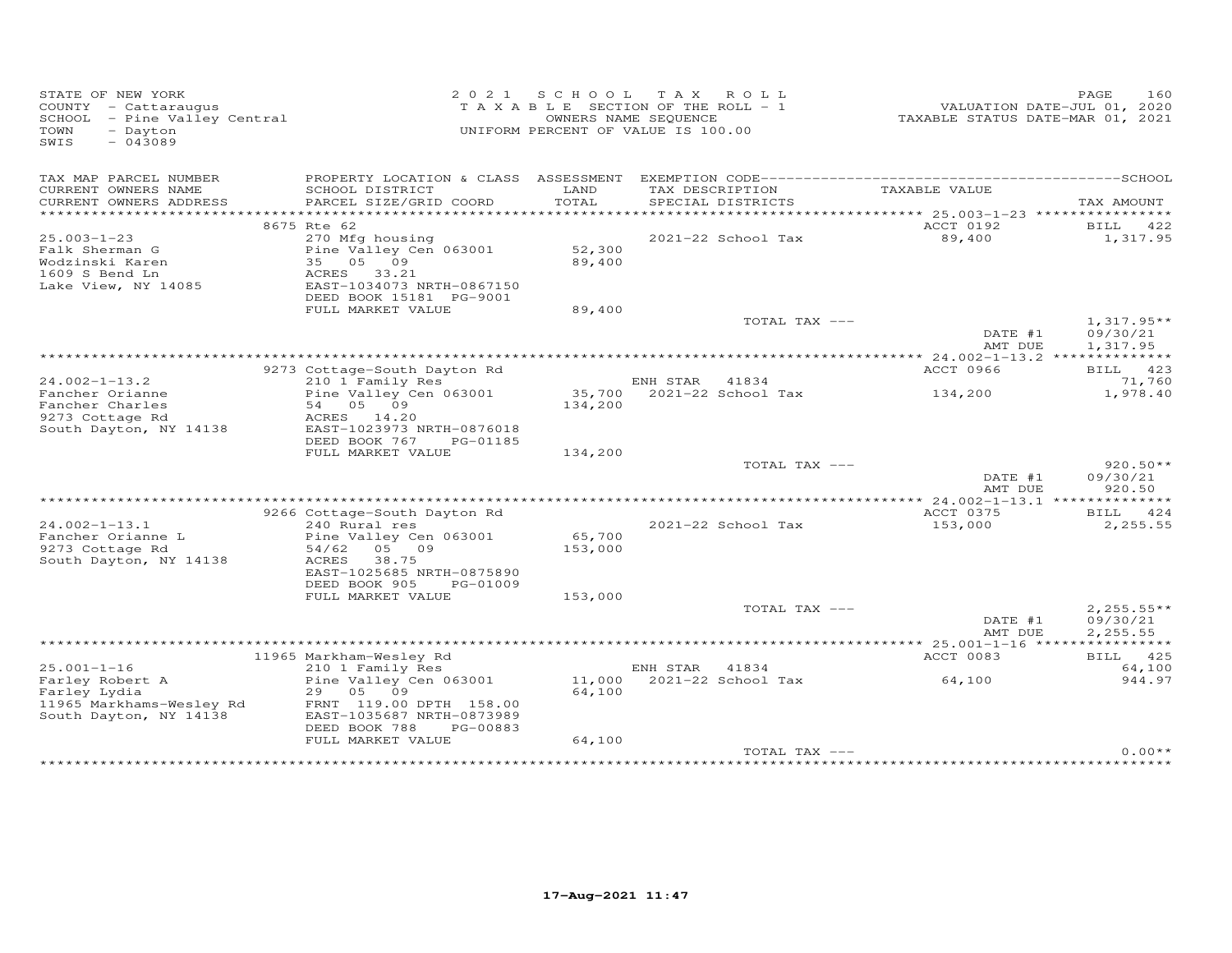| STATE OF NEW YORK<br>COUNTY - Cattaraugus<br>SCHOOL - Pine Valley Central<br>TOWN<br>- Dayton<br>SWIS<br>$-043089$      |                                                                                                                                                              | 2021 SCHOOL         | T A X<br>ROLL<br>TAXABLE SECTION OF THE ROLL - 1<br>OWNERS NAME SEQUENCE<br>UNIFORM PERCENT OF VALUE IS 100.00 | VALUATION DATE-JUL 01, 2020<br>TAXABLE STATUS DATE-MAR 01, 2021 | PAGE<br>161                      |
|-------------------------------------------------------------------------------------------------------------------------|--------------------------------------------------------------------------------------------------------------------------------------------------------------|---------------------|----------------------------------------------------------------------------------------------------------------|-----------------------------------------------------------------|----------------------------------|
| TAX MAP PARCEL NUMBER<br>CURRENT OWNERS NAME<br>CURRENT OWNERS ADDRESS                                                  | SCHOOL DISTRICT<br>PARCEL SIZE/GRID COORD                                                                                                                    | LAND<br>TOTAL       | TAX DESCRIPTION<br>SPECIAL DISTRICTS                                                                           | TAXABLE VALUE                                                   | TAX AMOUNT                       |
| **********************                                                                                                  |                                                                                                                                                              | * * * * * * * * * * |                                                                                                                |                                                                 |                                  |
| $25.001 - 1 - 11$<br>Feger Paul J<br>2015 South Park Ave<br>Buffalo, NY 14220                                           | 9127 Rte 62<br>210 1 Family Res<br>Pine Valley Cen 063001<br>29 05<br>09<br>FRNT 158.00 DPTH 206.00<br>EAST-1035570 NRTH-0874264<br>DEED BOOK 00982 PG-01140 | 14,300<br>33,200    | 2021-22 School Tax                                                                                             | ACCT 0627<br>33,200                                             | <b>BILL</b><br>426<br>489.44     |
|                                                                                                                         | FULL MARKET VALUE                                                                                                                                            | 33,200              | TOTAL TAX ---                                                                                                  |                                                                 | $489.44**$                       |
|                                                                                                                         |                                                                                                                                                              |                     |                                                                                                                | DATE #1                                                         | 09/30/21                         |
|                                                                                                                         |                                                                                                                                                              |                     |                                                                                                                | AMT DUE                                                         | 489.44                           |
|                                                                                                                         | 9212 Rte 62                                                                                                                                                  |                     |                                                                                                                | ACCT 0486                                                       | BILL 427                         |
| $25.001 - 2 - 31$<br>Feger Paul J<br>c/o Hudson Homes Management<br>LLC<br>177 Tremont Ave Ste 200<br>Kenmore, NY 14217 | 210 1 Family Res<br>Pine Valley Cen 063001<br>30  05  09<br>ACRES<br>1.73<br>EAST-1036791 NRTH-0875773<br>DEED BOOK 2020 PG-13167                            | 17,300<br>48,000    | 2021-22 School Tax                                                                                             | 48,000                                                          | 707.62                           |
|                                                                                                                         | FULL MARKET VALUE                                                                                                                                            | 48,000              |                                                                                                                |                                                                 |                                  |
| PRIOR OWNER ON 3/01/2021<br>Feger Paul J                                                                                |                                                                                                                                                              |                     |                                                                                                                |                                                                 |                                  |
|                                                                                                                         |                                                                                                                                                              |                     | TOTAL TAX ---                                                                                                  | DATE #1<br>AMT DUE                                              | $707.62**$<br>09/30/21<br>707.62 |
|                                                                                                                         |                                                                                                                                                              |                     |                                                                                                                |                                                                 |                                  |
|                                                                                                                         | 8393 Rte 62                                                                                                                                                  |                     |                                                                                                                | ACCT 0594                                                       | BILL 428                         |
| $34.001 - 1 - 40$<br>Gabel Grant<br>Hubbard Rebecca<br>27 W Main St<br>Gowanda, NY 14070                                | 210 1 Family Res<br>Pine Valley Cen 063001<br>34<br>05<br>09<br>FRNT 80.00 DPTH 130.00<br>EAST-1034933 NRTH-0862268<br>DEED BOOK 10684 PG-4001               | 7,900<br>43,700     | 2021-22 School Tax                                                                                             | 43,700                                                          | 644.23                           |
|                                                                                                                         | FULL MARKET VALUE                                                                                                                                            | 43,700              |                                                                                                                |                                                                 |                                  |
|                                                                                                                         |                                                                                                                                                              |                     | TOTAL TAX ---                                                                                                  | DATE #1<br>AMT DUE                                              | $644.23**$<br>09/30/21<br>644.23 |
|                                                                                                                         |                                                                                                                                                              |                     |                                                                                                                |                                                                 |                                  |
| $24.004 - 1 - 4$<br>Gage James<br>12723 Dye Rd<br>South Dayton, NY 14138                                                | 12723 Dye Rd<br>210 1 Family Res<br>Pine Valley Cen 063001<br>60  05  09<br>FRNT 105.00 DPTH 165.00<br>EAST-1023834 NRTH-0871628<br>DEED BOOK 18522 PG-5001  | 7,000<br>36,100     | 2021-22 School Tax                                                                                             | ACCT 0249<br>36,100                                             | BILL 429<br>532.19               |
|                                                                                                                         | FULL MARKET VALUE                                                                                                                                            | 36,100              |                                                                                                                |                                                                 |                                  |
|                                                                                                                         |                                                                                                                                                              |                     | TOTAL TAX ---                                                                                                  | DATE #1<br>AMT DUE                                              | $532.19**$<br>09/30/21<br>532.19 |
|                                                                                                                         |                                                                                                                                                              |                     |                                                                                                                |                                                                 |                                  |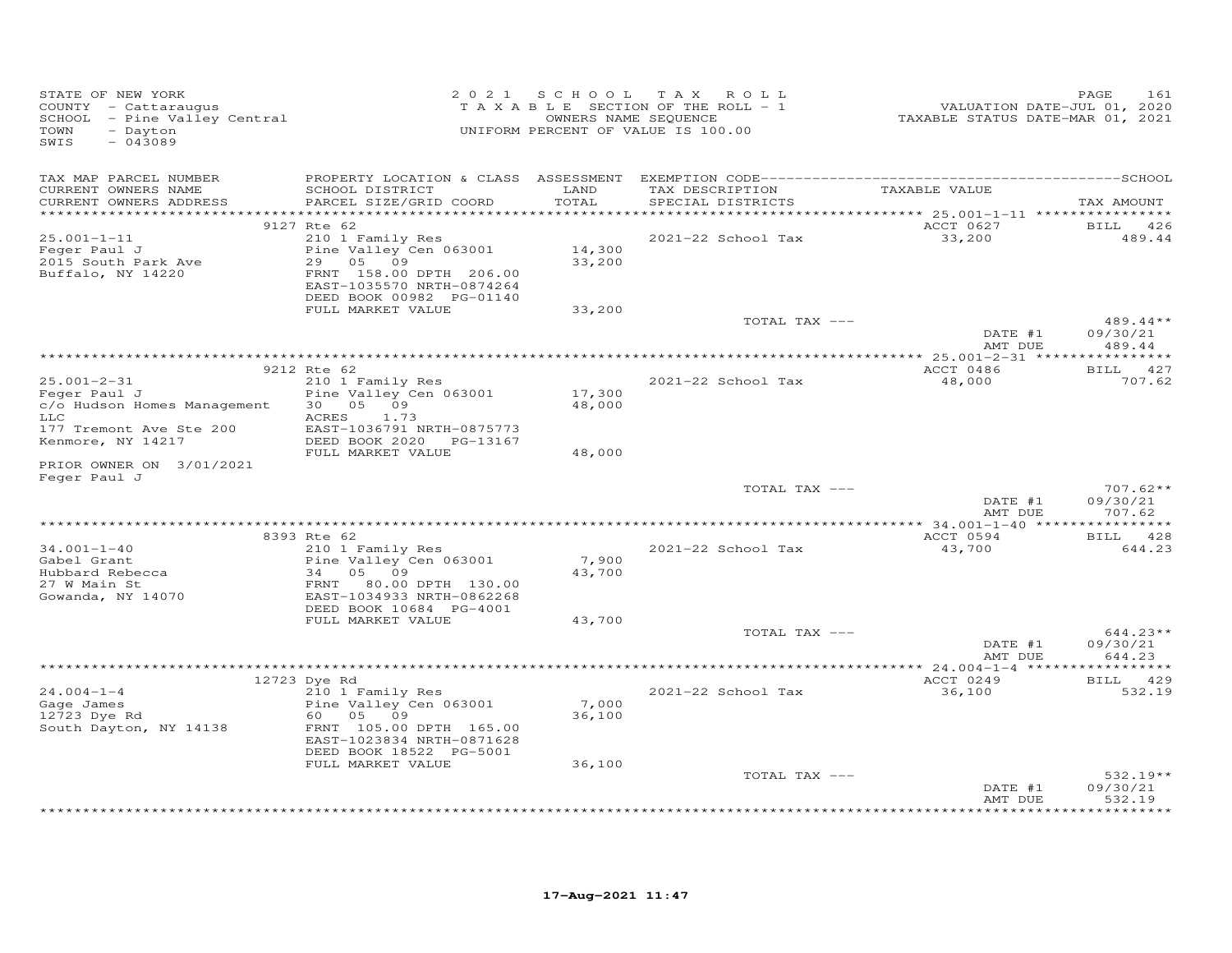| STATE OF NEW YORK<br>COUNTY - Cattaraugus<br>SCHOOL - Pine Valley Central<br>TOWN<br>- Dayton<br>$-043089$<br>SWIS |                                                | 2021 SCHOOL   | TAX ROLL<br>T A X A B L E SECTION OF THE ROLL - 1<br>OWNERS NAME SEQUENCE<br>UNIFORM PERCENT OF VALUE IS 100.00 | TAXABLE STATUS DATE-MAR 01, 2021 | PAGE<br>162<br>VALUATION DATE-JUL 01, 2020 |
|--------------------------------------------------------------------------------------------------------------------|------------------------------------------------|---------------|-----------------------------------------------------------------------------------------------------------------|----------------------------------|--------------------------------------------|
| TAX MAP PARCEL NUMBER                                                                                              |                                                |               |                                                                                                                 |                                  |                                            |
| CURRENT OWNERS NAME<br>CURRENT OWNERS ADDRESS                                                                      | SCHOOL DISTRICT<br>PARCEL SIZE/GRID COORD      | LAND<br>TOTAL | TAX DESCRIPTION<br>SPECIAL DISTRICTS                                                                            | TAXABLE VALUE                    | TAX AMOUNT                                 |
| ***********************                                                                                            |                                                |               |                                                                                                                 |                                  |                                            |
|                                                                                                                    | 9214 Cottage-South Dayton Rd                   |               |                                                                                                                 | ACCT 1245                        | BILL 430                                   |
| $24.002 - 1 - 12.2$                                                                                                | 270 Mfg housing                                |               | BAS STAR<br>41854                                                                                               |                                  | 30,850                                     |
| Gage Ronald H                                                                                                      | Pine Valley Cen 063001<br>09                   |               | 19,600 2021-22 School Tax                                                                                       | 54,500                           | 803.45                                     |
| 9214 Cottage Rd<br>South Dayton, NY 14138                                                                          | 53 05<br>ACRES<br>3.10                         | 54,500        |                                                                                                                 |                                  |                                            |
|                                                                                                                    | EAST-1025739 NRTH-0875071                      |               |                                                                                                                 |                                  |                                            |
|                                                                                                                    | DEED BOOK 7546 PG-2001                         |               |                                                                                                                 |                                  |                                            |
|                                                                                                                    | FULL MARKET VALUE                              | 54,500        |                                                                                                                 |                                  |                                            |
|                                                                                                                    |                                                |               | TOTAL TAX ---                                                                                                   |                                  | $348.65**$                                 |
|                                                                                                                    |                                                |               |                                                                                                                 | DATE #1<br>AMT DUE               | 09/30/21<br>348.65                         |
|                                                                                                                    |                                                |               |                                                                                                                 |                                  |                                            |
|                                                                                                                    | 9214 Cottage-South Dayton Rd                   |               |                                                                                                                 | ACCT 1389                        | BILL 431                                   |
| $24.002 - 1 - 12.3$                                                                                                | 323 Vacant rural                               |               | 2021-22 School Tax                                                                                              | 91,700                           | 1,351.85                                   |
| Gage Ronald H                                                                                                      | Pine Valley Cen 063001                         | 91,700        |                                                                                                                 |                                  |                                            |
| 9214 Cottage Rd<br>South Dayton, NY 14138                                                                          | 53 05<br>09<br>ACRES 69.65                     | 91,700        |                                                                                                                 |                                  |                                            |
|                                                                                                                    | EAST-1025739 NRTH-0875071                      |               |                                                                                                                 |                                  |                                            |
|                                                                                                                    | DEED BOOK 7352<br>PG-9001                      |               |                                                                                                                 |                                  |                                            |
|                                                                                                                    | FULL MARKET VALUE                              | 91,700        |                                                                                                                 |                                  |                                            |
|                                                                                                                    |                                                |               | TOTAL TAX ---                                                                                                   |                                  | $1,351.85**$                               |
|                                                                                                                    |                                                |               |                                                                                                                 | DATE #1<br>AMT DUE               | 09/30/21<br>1,351.85                       |
|                                                                                                                    |                                                |               |                                                                                                                 |                                  |                                            |
|                                                                                                                    | Rte 62                                         |               |                                                                                                                 | ACCT 0096                        | BILL 432                                   |
| $25.003 - 1 - 18$                                                                                                  | 105 Vac farmland                               |               | AG DISTOUT 41730                                                                                                |                                  | 23,488                                     |
| Gernatt Asphalt Products Inc                                                                                       | Pine Valley Cen 063001                         |               | 50,800 2021-22 School Tax                                                                                       | 27,312                           | 402.64                                     |
| 13870 Taylor Hollow Rd                                                                                             | 35 05 09                                       | 50,800        |                                                                                                                 |                                  |                                            |
| Collins, NY 14034                                                                                                  | ACRES 33.70<br>EAST-1032833 NRTH-0865203       |               |                                                                                                                 |                                  |                                            |
| MAY BE SUBJECT TO PAYMENT                                                                                          | DEED BOOK 00987 PG-00355                       |               |                                                                                                                 |                                  |                                            |
| UNDER AGDIST LAW TIL 2028                                                                                          | FULL MARKET VALUE                              | 50,800        |                                                                                                                 |                                  |                                            |
|                                                                                                                    |                                                |               | TOTAL TAX ---                                                                                                   |                                  | $402.64**$                                 |
|                                                                                                                    |                                                |               |                                                                                                                 | DATE #1                          | 09/30/21                                   |
|                                                                                                                    |                                                |               |                                                                                                                 | AMT DUE                          | 402.64                                     |
|                                                                                                                    | Rte 62                                         |               |                                                                                                                 | <b>ACCT 1350</b>                 | BILL 433                                   |
| $34.001 - 1 - 37.4$                                                                                                | 311 Res vac land                               |               | 2021-22 School Tax                                                                                              | 3,800                            | 56.02                                      |
| Gott Patrick                                                                                                       | Pine Valley Cen 063001                         | 3,800         |                                                                                                                 |                                  |                                            |
| 5129 S Orchard                                                                                                     | FRNT 147.70 DPTH 275.00                        | 3,800         |                                                                                                                 |                                  |                                            |
| Hamburg, NY 14075                                                                                                  | EAST-1034855 NRTH-0861512<br>FULL MARKET VALUE | 3,800         |                                                                                                                 |                                  |                                            |
|                                                                                                                    |                                                |               | TOTAL TAX ---                                                                                                   |                                  | $56.02**$                                  |
|                                                                                                                    |                                                |               |                                                                                                                 | DATE #1                          | 09/30/21                                   |
|                                                                                                                    |                                                |               |                                                                                                                 | AMT DUE                          | 56.02                                      |
|                                                                                                                    |                                                |               |                                                                                                                 |                                  |                                            |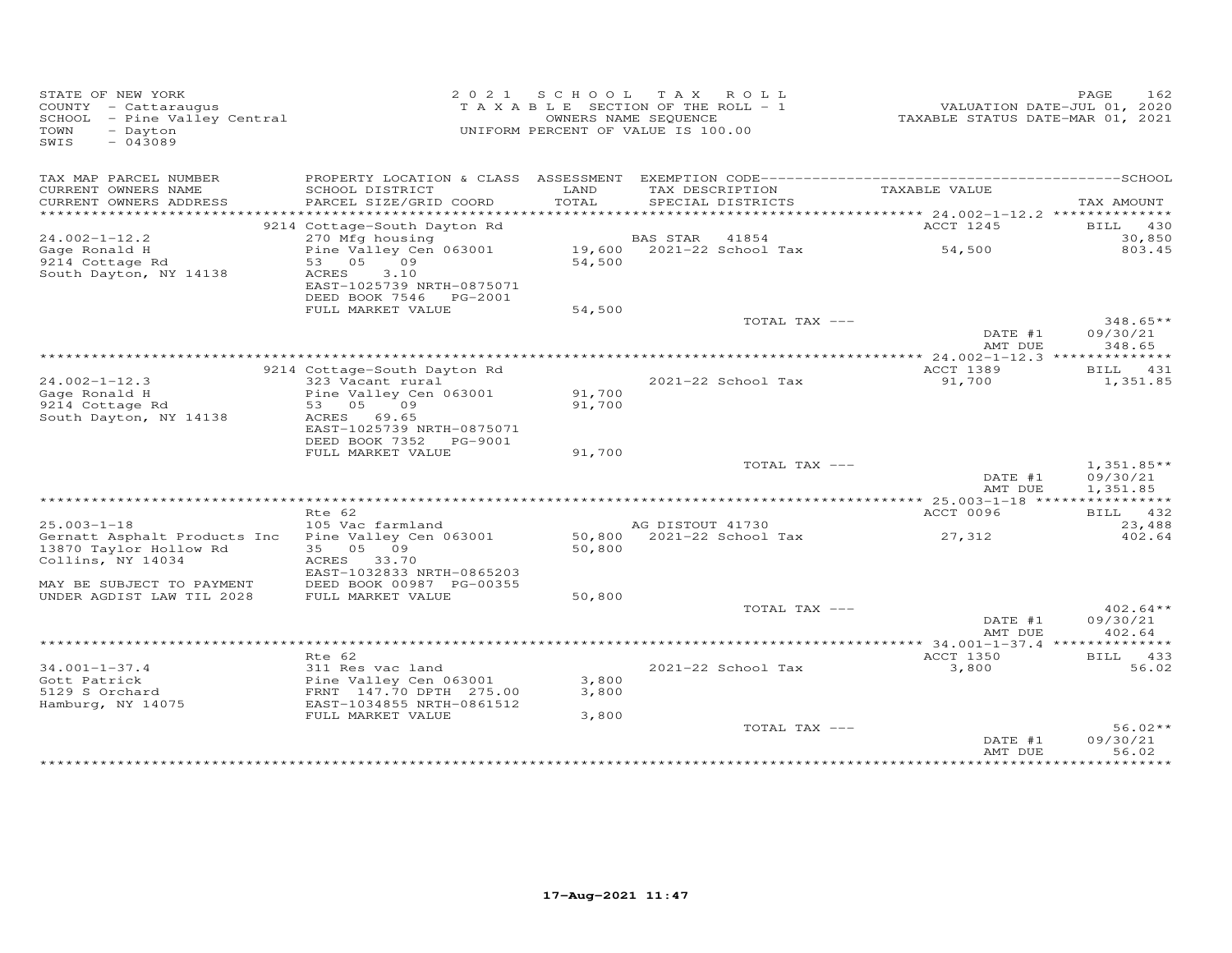| STATE OF NEW YORK<br>COUNTY - Cattaraugus<br>SCHOOL - Pine Valley Central<br>- Dayton<br>TOWN<br>SWIS<br>$-043089$ |                                            | 2021 SCHOOL TAX ROLL<br>T A X A B L E SECTION OF THE ROLL - 1<br>UNIFORM PERCENT OF VALUE IS 100.00 | OWNERS NAME SEQUENCE |                                      | VALUATION DATE-JUL 01, 2020<br>TAXABLE STATUS DATE-MAR 01, 2021 | PAGE<br>163            |
|--------------------------------------------------------------------------------------------------------------------|--------------------------------------------|-----------------------------------------------------------------------------------------------------|----------------------|--------------------------------------|-----------------------------------------------------------------|------------------------|
| TAX MAP PARCEL NUMBER                                                                                              |                                            |                                                                                                     |                      |                                      |                                                                 |                        |
| CURRENT OWNERS NAME<br>CURRENT OWNERS ADDRESS                                                                      | SCHOOL DISTRICT<br>PARCEL SIZE/GRID COORD  | LAND<br>TOTAL                                                                                       |                      | TAX DESCRIPTION<br>SPECIAL DISTRICTS | TAXABLE VALUE                                                   | TAX AMOUNT             |
|                                                                                                                    |                                            |                                                                                                     |                      |                                      |                                                                 |                        |
|                                                                                                                    | 8509 Cottage-South Dayton Rd               |                                                                                                     |                      |                                      | ACCT 0204                                                       | BILL 434               |
| $24.004 - 1 - 30$                                                                                                  | 210 1 Family Res                           |                                                                                                     | ENH STAR             | 41834                                |                                                                 | 71,760                 |
| Gould Vivian D<br>Gould Donald J                                                                                   | Pine Valley Cen 063001<br>59 05 09         | 109,000                                                                                             |                      | 17,900 2021-22 School Tax            | 109,000                                                         | 1,606.89               |
| PO Box 85                                                                                                          | ACRES<br>1.92<br>EAST-1021642 NRTH-0863927 |                                                                                                     |                      |                                      |                                                                 |                        |
| South Dayton, NY 14138                                                                                             | DEED BOOK 00941 PG-00229                   |                                                                                                     |                      |                                      |                                                                 |                        |
|                                                                                                                    | FULL MARKET VALUE                          | 109,000                                                                                             |                      | TOTAL TAX ---                        |                                                                 | $549.00**$             |
|                                                                                                                    |                                            |                                                                                                     |                      |                                      | DATE #1<br>AMT DUE                                              | 09/30/21<br>549.00     |
|                                                                                                                    |                                            |                                                                                                     |                      |                                      |                                                                 |                        |
|                                                                                                                    | 8065 Oaks Rd                               |                                                                                                     |                      |                                      | ACCT 1248                                                       | BILL 435               |
| $33.002 - 1 - 22.2$                                                                                                | 270 Mfg housing                            |                                                                                                     | <b>BAS STAR</b>      | 41854                                |                                                                 | 30,850                 |
| Granger Jon E<br>Granger Jody                                                                                      | Pine Valley Cen 063001<br>57 05 09         | 53,300                                                                                              |                      | 16,900 2021-22 School Tax            | 53,300                                                          | 785.76                 |
| 8065 Oaks Rd                                                                                                       | 1.60<br>ACRES                              |                                                                                                     |                      |                                      |                                                                 |                        |
| South Dayton, NY 14138                                                                                             | EAST-1020100 NRTH-0856800                  |                                                                                                     |                      |                                      |                                                                 |                        |
|                                                                                                                    | DEED BOOK 00942 PG-00167                   |                                                                                                     |                      |                                      |                                                                 |                        |
|                                                                                                                    | FULL MARKET VALUE                          | 53,300                                                                                              |                      |                                      |                                                                 |                        |
|                                                                                                                    |                                            |                                                                                                     |                      | TOTAL TAX ---                        | DATE #1                                                         | $330.96**$<br>09/30/21 |
|                                                                                                                    |                                            |                                                                                                     |                      |                                      | AMT DUE                                                         | 330.96                 |
|                                                                                                                    |                                            |                                                                                                     |                      |                                      |                                                                 |                        |
|                                                                                                                    | Oaks Rd                                    |                                                                                                     |                      |                                      | ACCT 0513                                                       | <b>BILL</b> 436        |
| $33.002 - 1 - 24$                                                                                                  | 314 Rural vac<10                           |                                                                                                     |                      | 2021-22 School Tax                   | 10,400                                                          | 153.32                 |
| Granger Jon E<br>Granger Jody                                                                                      | Pine Valley Cen 063001<br>57 05 07         | 10,400<br>10,400                                                                                    |                      |                                      |                                                                 |                        |
| 8065 Oakes Rd                                                                                                      | ACRES<br>4.64                              |                                                                                                     |                      |                                      |                                                                 |                        |
| South Dayton, NY 14138                                                                                             | EAST-1020367 NRTH-0857235                  |                                                                                                     |                      |                                      |                                                                 |                        |
|                                                                                                                    | DEED BOOK 18864 PG-6002                    |                                                                                                     |                      |                                      |                                                                 |                        |
|                                                                                                                    | FULL MARKET VALUE                          | 10,400                                                                                              |                      | TOTAL TAX ---                        |                                                                 | $153.32**$             |
|                                                                                                                    |                                            |                                                                                                     |                      |                                      | DATE #1                                                         | 09/30/21               |
|                                                                                                                    |                                            |                                                                                                     |                      |                                      | AMT DUE                                                         | 153.32                 |
|                                                                                                                    |                                            |                                                                                                     |                      |                                      |                                                                 |                        |
|                                                                                                                    | 8077 Oaks Rd                               |                                                                                                     |                      |                                      | ACCT 0208                                                       | BILL 437               |
| $33.002 - 1 - 22.1$<br>Granger Keith                                                                               | 281 Multiple res<br>Pine Valley Cen 063001 |                                                                                                     | BAS STAR 41854       | 31,600 2021-22 School Tax            | 96,800                                                          | 30,850<br>1,427.04     |
| 8077 Oaks Rd                                                                                                       | 57 05 09                                   | 96,800                                                                                              |                      |                                      |                                                                 |                        |
| South Dayton, NY 14138                                                                                             | ACRES 16.35                                |                                                                                                     |                      |                                      |                                                                 |                        |
|                                                                                                                    | EAST-1019661 NRTH-0857081                  |                                                                                                     |                      |                                      |                                                                 |                        |
|                                                                                                                    | DEED BOOK 10799 PG-2001                    |                                                                                                     |                      |                                      |                                                                 |                        |
|                                                                                                                    | FULL MARKET VALUE                          | 96,800                                                                                              |                      | TOTAL TAX ---                        |                                                                 | $972.24**$             |
|                                                                                                                    |                                            |                                                                                                     |                      |                                      | DATE #1                                                         | 09/30/21               |
|                                                                                                                    |                                            |                                                                                                     |                      |                                      | AMT DUE                                                         | 972.24                 |
|                                                                                                                    |                                            |                                                                                                     |                      |                                      |                                                                 |                        |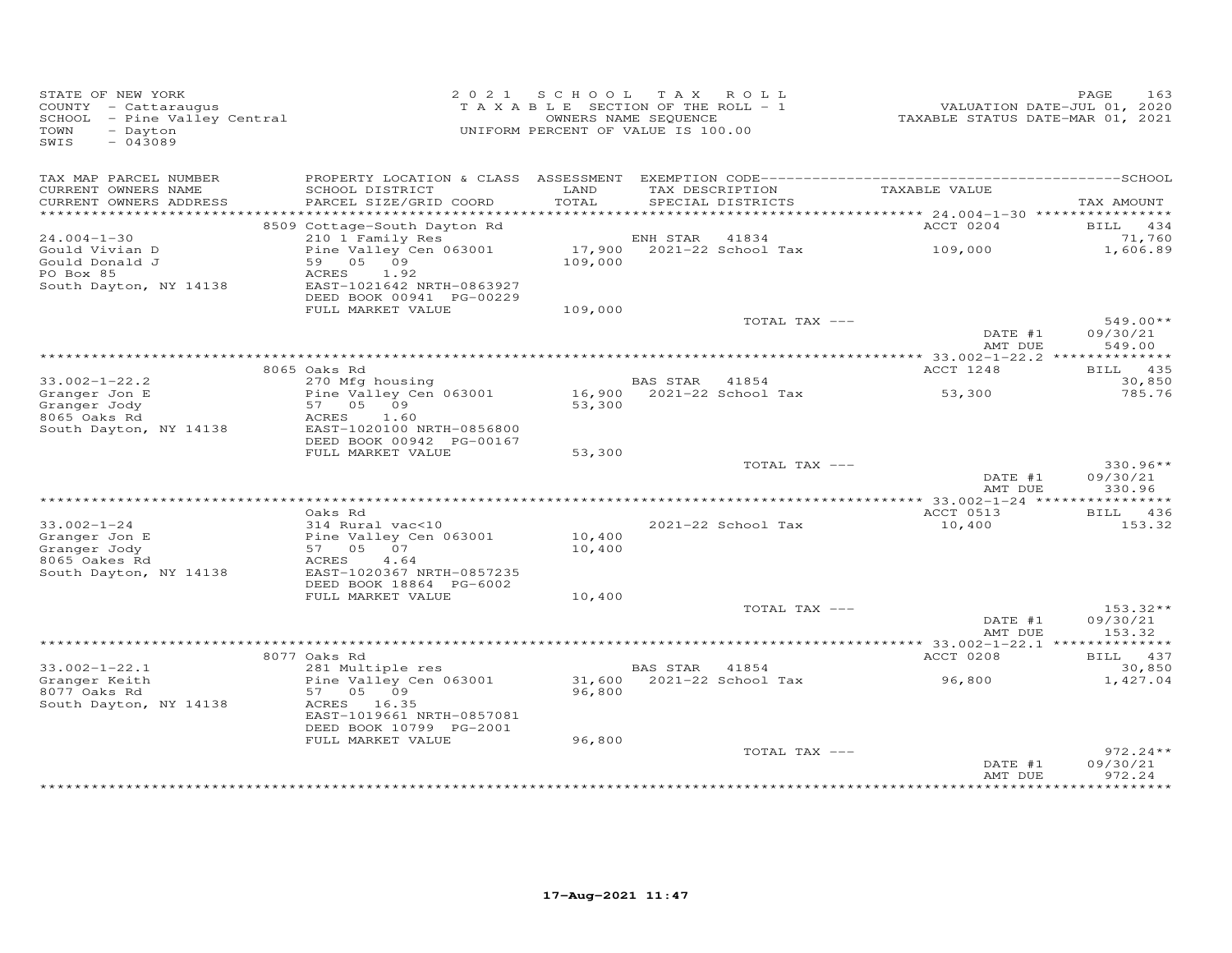| STATE OF NEW YORK<br>COUNTY - Cattaraugus<br>SCHOOL - Pine Valley Central<br>TOWN<br>- Dayton<br>$-043089$<br>SWIS |                                                                                                            | 2021 SCHOOL<br>TAXABLE SECTION OF THE ROLL - 1<br>UNIFORM PERCENT OF VALUE IS 100.00 | OWNERS NAME SEQUENCE | TAX ROLL                           | VALUATION DATE-JUL 01, 2020<br>TAXABLE STATUS DATE-MAR 01, 2021 | 164<br>PAGE                          |
|--------------------------------------------------------------------------------------------------------------------|------------------------------------------------------------------------------------------------------------|--------------------------------------------------------------------------------------|----------------------|------------------------------------|-----------------------------------------------------------------|--------------------------------------|
| TAX MAP PARCEL NUMBER<br>CURRENT OWNERS NAME                                                                       | SCHOOL DISTRICT                                                                                            | LAND                                                                                 |                      | TAX DESCRIPTION                    | TAXABLE VALUE                                                   |                                      |
| CURRENT OWNERS ADDRESS<br>**********************                                                                   | PARCEL SIZE/GRID COORD                                                                                     | TOTAL                                                                                |                      | SPECIAL DISTRICTS                  | *********** 24.002-1-33 *****************                       | TAX AMOUNT                           |
|                                                                                                                    | 9419 Merrill Dr                                                                                            |                                                                                      |                      |                                    | ACCT 0374                                                       | BILL 438                             |
| $24.002 - 1 - 33$                                                                                                  | 210 1 Family Res                                                                                           |                                                                                      | <b>BAS STAR</b>      | 41854                              |                                                                 | 30,850                               |
| Grossman Samuel W<br>9419 Merrill Dr<br>South Dayton, NY 14138                                                     | Pine Valley Cen 063001<br>62 05 09<br>ACRES<br>2.24<br>EAST-1023045 NRTH-0876673                           | 81,100                                                                               |                      | 18,700 2021-22 School Tax          | 81,100                                                          | 1,195.59                             |
|                                                                                                                    | DEED BOOK 00921 PG-00836<br>FULL MARKET VALUE                                                              | 81,100                                                                               |                      |                                    |                                                                 |                                      |
|                                                                                                                    |                                                                                                            |                                                                                      |                      | TOTAL TAX ---                      | DATE #1<br>AMT DUE                                              | $740.79**$<br>09/30/21<br>740.79     |
|                                                                                                                    |                                                                                                            |                                                                                      |                      |                                    |                                                                 |                                      |
|                                                                                                                    | 8737 Cottage-South Dayton Rd                                                                               |                                                                                      |                      |                                    | ACCT 1308                                                       | BILL 439                             |
| $24.004 - 1 - 23.2$<br>Gruszynski Sherry                                                                           | 240 Rural res<br>Pine Valley Cen 063001                                                                    |                                                                                      | <b>BAS STAR</b>      | 41854<br>28,500 2021-22 School Tax | 58,400                                                          | 30,850<br>860.94                     |
| 8737 Cottage Rd<br>So Dayton, NY 14138                                                                             | $51 - 52$<br>05 09<br>ACRES<br>11.80<br>EAST-1023471 NRTH-0867730<br>DEED BOOK 00997 PG-00485              | 58,400                                                                               |                      |                                    |                                                                 |                                      |
|                                                                                                                    | FULL MARKET VALUE                                                                                          | 58,400                                                                               |                      |                                    |                                                                 |                                      |
|                                                                                                                    |                                                                                                            |                                                                                      |                      | TOTAL TAX ---                      | DATE #1<br>AMT DUE                                              | $406.15**$<br>09/30/21<br>406.15     |
|                                                                                                                    |                                                                                                            |                                                                                      |                      |                                    |                                                                 |                                      |
| $25.001 - 2 - 17$                                                                                                  | Markham-Wesley Rd<br>323 Vacant rural                                                                      |                                                                                      |                      | 2021-22 School Tax                 | ACCT 0533<br>20,100                                             | BILL 440<br>296.32                   |
| Hassanwalia Harry<br>151 Buffalo Ave Ste 606<br>Niagara Falls, NY 14303                                            | Pine Valley Cen 063001<br>22 05 09<br>ACRES 39.07                                                          | 20,100<br>20,100                                                                     |                      |                                    |                                                                 |                                      |
|                                                                                                                    | EAST-1039842 NRTH-0875942<br>DEED BOOK 28815 PG-6002                                                       |                                                                                      |                      |                                    |                                                                 |                                      |
|                                                                                                                    | FULL MARKET VALUE                                                                                          | 20,100                                                                               |                      |                                    |                                                                 |                                      |
|                                                                                                                    |                                                                                                            |                                                                                      |                      | TOTAL TAX ---                      | DATE #1<br>AMT DUE                                              | $296.32**$<br>09/30/21<br>296.32     |
|                                                                                                                    |                                                                                                            |                                                                                      |                      |                                    |                                                                 |                                      |
| $25.001 - 2 - 24.1$                                                                                                | Markham-Wesley Rd<br>323 Vacant rural                                                                      |                                                                                      |                      | 2021-22 School Tax                 | ACCT 0534<br>77,400                                             | BILL 441<br>1,141.04                 |
| Hassanwalia Harry<br>151 Buffalo Ave Apt 606<br>Niagara Falls, NY 14303                                            | Pine Valley Cen 063001<br>29 05 09<br>ACRES 113.22<br>EAST-1037781 NRTH-0874384<br>DEED BOOK 28815 PG-6002 | 77,400<br>77,400                                                                     |                      |                                    |                                                                 |                                      |
|                                                                                                                    | FULL MARKET VALUE                                                                                          | 77,400                                                                               |                      |                                    |                                                                 |                                      |
|                                                                                                                    |                                                                                                            |                                                                                      |                      | TOTAL TAX ---                      | DATE #1<br>AMT DUE                                              | $1,141.04**$<br>09/30/21<br>1,141.04 |
|                                                                                                                    |                                                                                                            |                                                                                      |                      | *******************************    |                                                                 |                                      |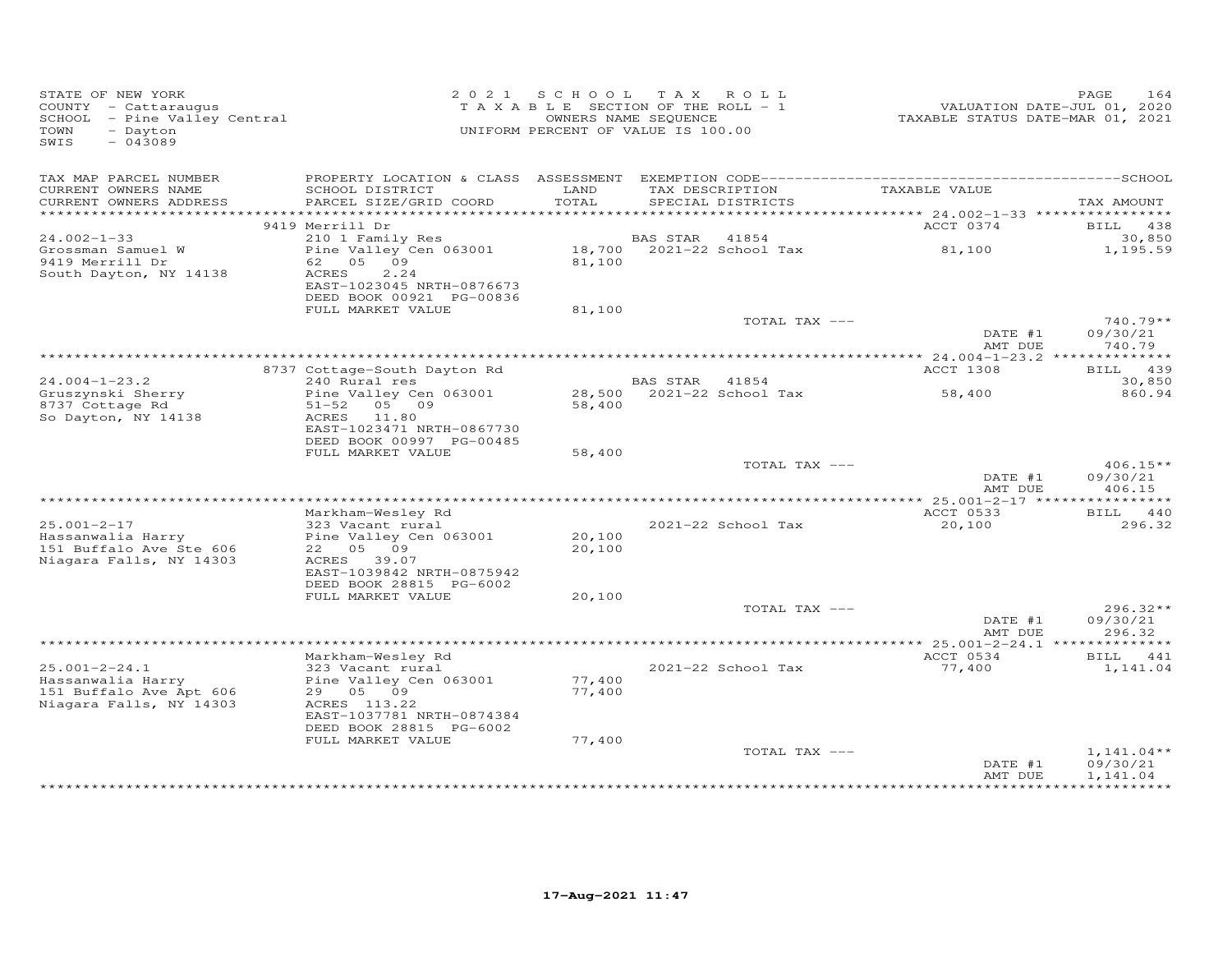| STATE OF NEW YORK<br>COUNTY - Cattaraugus<br>COONII - Cattaraugus<br>SCHOOL - Pine Valley Central<br>- Dayton<br>TOWN<br>$-043089$<br>SWIS |                                                                                                          |                  | 2021 SCHOOL TAX ROLL<br>T A X A B L E SECTION OF THE ROLL - 1<br>OWNERS NAME SEQUENCE<br>UNIFORM PERCENT OF VALUE IS 100.00 |                 | VALUATION DATE-JUL 01, 2020<br>TAXABLE STATUS DATE-MAR 01, 2021 | 165<br>PAGE                          |
|--------------------------------------------------------------------------------------------------------------------------------------------|----------------------------------------------------------------------------------------------------------|------------------|-----------------------------------------------------------------------------------------------------------------------------|-----------------|-----------------------------------------------------------------|--------------------------------------|
| TAX MAP PARCEL NUMBER<br>CURRENT OWNERS NAME                                                                                               | SCHOOL DISTRICT                                                                                          | LAND             |                                                                                                                             | TAX DESCRIPTION | TAXABLE VALUE                                                   |                                      |
| CURRENT OWNERS ADDRESS                                                                                                                     | PARCEL SIZE/GRID COORD                                                                                   | TOTAL            | SPECIAL DISTRICTS                                                                                                           |                 |                                                                 | TAX AMOUNT                           |
|                                                                                                                                            | Markham-Wesley Rd                                                                                        |                  |                                                                                                                             |                 | ACCT 0536                                                       | BILL 442                             |
| $25.001 - 2 - 30$<br>Hassanwalia Harry<br>151 Buffalo Ave Apt 606<br>Niagara Falls, NY 14303                                               | 323 Vacant rural<br>Pine Valley Cen 063001<br>30 05 09<br>ACRES 20.02                                    | 13,200<br>13,200 | 2021-22 School Tax                                                                                                          |                 | 13,200                                                          | 194.60                               |
|                                                                                                                                            | EAST-1038472 NRTH-0875669<br>DEED BOOK 28815 PG-6002                                                     |                  |                                                                                                                             |                 |                                                                 |                                      |
|                                                                                                                                            | FULL MARKET VALUE                                                                                        | 13,200           |                                                                                                                             | TOTAL TAX ---   |                                                                 | $194.60**$                           |
|                                                                                                                                            |                                                                                                          |                  |                                                                                                                             |                 | DATE #1<br>AMT DUE                                              | 09/30/21<br>194.60                   |
|                                                                                                                                            |                                                                                                          |                  |                                                                                                                             |                 |                                                                 |                                      |
| $24.004 - 1 - 16.2$                                                                                                                        | 8596 White Rd<br>240 Rural res                                                                           |                  | BAS STAR 41854                                                                                                              |                 | ACCT 0989                                                       | BILL 443<br>30,850                   |
| Heath Francis                                                                                                                              | Pine Valley Cen 063001                                                                                   |                  | 119,800 2021-22 School Tax                                                                                                  |                 | 160,000                                                         | 2,358.74                             |
| Heath Ruth                                                                                                                                 | 43 05 09                                                                                                 | 160,000          |                                                                                                                             |                 |                                                                 |                                      |
| 8596 White Rd<br>South Dayton, NY 14138                                                                                                    | ACRES 117.83<br>EAST-1029621 NRTH-0866640                                                                |                  |                                                                                                                             |                 |                                                                 |                                      |
|                                                                                                                                            | DEED BOOK 791 PG-00220                                                                                   |                  |                                                                                                                             |                 |                                                                 |                                      |
|                                                                                                                                            | FULL MARKET VALUE                                                                                        | 160,000          |                                                                                                                             |                 |                                                                 |                                      |
|                                                                                                                                            |                                                                                                          |                  |                                                                                                                             | TOTAL TAX ---   |                                                                 | $1,903.95**$                         |
|                                                                                                                                            |                                                                                                          |                  |                                                                                                                             |                 | DATE #1<br>AMT DUE                                              | 09/30/21<br>1,903.95                 |
|                                                                                                                                            | 8564 White Rd                                                                                            |                  |                                                                                                                             |                 | ACCT 0240                                                       | BILL 444                             |
| $24.004 - 1 - 16.1$                                                                                                                        | 281 Multiple res                                                                                         |                  | ENH STAR 41834                                                                                                              |                 |                                                                 | 71,760                               |
| Heath Shirly J<br>8564 White Rd<br>8564 White Rd<br>South Dayton, NY 14138                                                                 | Pine Valley Cen 063001<br>43 05 09<br>ACRES 55.85<br>EAST-1028869 NRTH-0865145<br>DEED BOOK 9770 PG-2002 | 193,100          |                                                                                                                             |                 | EN SIAR TIOUT<br>88,300 2021-22 School Tax 193,100              | 2,846.71                             |
|                                                                                                                                            | FULL MARKET VALUE                                                                                        | 193,100          |                                                                                                                             |                 |                                                                 |                                      |
|                                                                                                                                            |                                                                                                          |                  |                                                                                                                             | TOTAL TAX ---   | DATE #1<br>AMT DUE                                              | $1,788.81**$<br>09/30/21<br>1,788.81 |
|                                                                                                                                            |                                                                                                          |                  |                                                                                                                             |                 |                                                                 |                                      |
| $24.004 - 1 - 16.3$<br>Heath Shirly J                                                                                                      | White Rd<br>300 Vacant Land<br>Pine Valley Cen 063001                                                    | 36,800           | 2021-22 School Tax                                                                                                          |                 | ACCT 1338<br>36,800                                             | BILL 445<br>542.51                   |
| 8564 Mill St<br>South Dayton, NY 14138                                                                                                     | ACRES 176.55<br>EAST-1029294 NRTH-0864685                                                                | 36,800           |                                                                                                                             |                 |                                                                 |                                      |
|                                                                                                                                            | DEED BOOK 1026    PG-905<br>FULL MARKET VALUE                                                            |                  |                                                                                                                             |                 |                                                                 |                                      |
|                                                                                                                                            |                                                                                                          | 36,800           |                                                                                                                             | TOTAL TAX ---   | DATE #1<br>AMT DUE                                              | $542.51**$<br>09/30/21<br>542.51     |
|                                                                                                                                            |                                                                                                          |                  |                                                                                                                             |                 |                                                                 |                                      |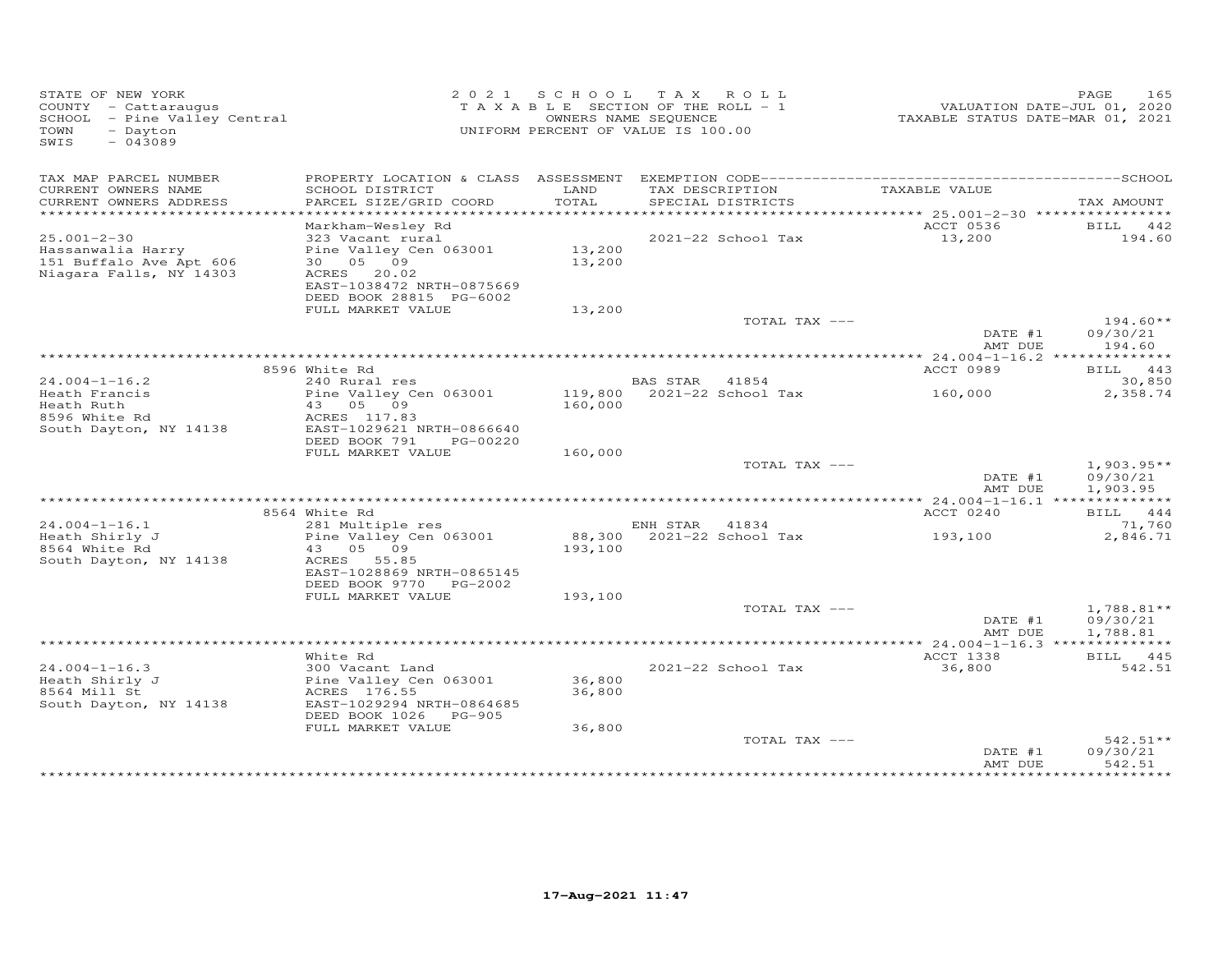| STATE OF NEW YORK<br>COUNTY - Cattaraugus<br>SCHOOL - Pine Valley Central<br>- Dayton<br>TOWN<br>$-043089$<br>SWIS |                                          |         | 2021 SCHOOL TAX ROLL<br>TAXABLE SECTION OF THE ROLL - 1<br>OWNERS NAME SEQUENCE<br>UNIFORM PERCENT OF VALUE IS 100.00 |                 | TAXABLE STATUS DATE-MAR 01, 2021 | PAGE<br>166<br>VALUATION DATE-JUL 01, 2020 |
|--------------------------------------------------------------------------------------------------------------------|------------------------------------------|---------|-----------------------------------------------------------------------------------------------------------------------|-----------------|----------------------------------|--------------------------------------------|
| TAX MAP PARCEL NUMBER<br>CURRENT OWNERS NAME                                                                       | SCHOOL DISTRICT                          | LAND    |                                                                                                                       | TAX DESCRIPTION | TAXABLE VALUE                    |                                            |
| CURRENT OWNERS ADDRESS                                                                                             | PARCEL SIZE/GRID COORD                   | TOTAL   | SPECIAL DISTRICTS                                                                                                     |                 |                                  | TAX AMOUNT                                 |
|                                                                                                                    |                                          |         |                                                                                                                       |                 |                                  |                                            |
|                                                                                                                    | 9168 Rte 62                              |         |                                                                                                                       |                 | ACCT 0026                        | BILL 446                                   |
| $25.001 - 2 - 28$                                                                                                  | 210 1 Family Res                         |         | BAS STAR<br>41854<br>16,800 2021-22 School Tax                                                                        |                 | 70,300                           | 30,850<br>1,036.37                         |
| Heitzenrater George W<br>Heitzenrater Teresa                                                                       | Pine Valley Cen 063001<br>25 05 09       | 70,300  |                                                                                                                       |                 |                                  |                                            |
| 9168 Rte 62                                                                                                        | ACRES<br>3.36 BANK<br>017                |         |                                                                                                                       |                 |                                  |                                            |
| Gowanda, NY 14070                                                                                                  | EAST-1036512 NRTH-0874722                |         |                                                                                                                       |                 |                                  |                                            |
|                                                                                                                    | DEED BOOK 00989 PG-00370                 |         |                                                                                                                       |                 |                                  |                                            |
|                                                                                                                    | FULL MARKET VALUE                        | 70,300  |                                                                                                                       |                 |                                  |                                            |
|                                                                                                                    |                                          |         |                                                                                                                       | TOTAL TAX ---   | DATE #1                          | 581.58**<br>09/30/21                       |
|                                                                                                                    |                                          |         |                                                                                                                       |                 | AMT DUE                          | 581.58                                     |
|                                                                                                                    |                                          |         |                                                                                                                       |                 |                                  |                                            |
|                                                                                                                    | Dredge Rd                                |         |                                                                                                                       |                 | ACCT 0260                        | BILL 447                                   |
| $33.002 - 1 - 19.3$                                                                                                | 105 Vac farmland                         |         | 2021-22 School Tax                                                                                                    |                 | 82,400                           | 1,214.75                                   |
| Hershberger Alvin R                                                                                                | Pine Valley Cen 063001                   | 82,400  |                                                                                                                       |                 |                                  |                                            |
| Hershberger Orrie J<br>7994 Frog Valley Rd                                                                         | 49/57 05 09<br>ACRES 78.20               | 82,400  |                                                                                                                       |                 |                                  |                                            |
| South Dayton, NY 14138                                                                                             | EAST-1022048 NRTH-0856565                |         |                                                                                                                       |                 |                                  |                                            |
|                                                                                                                    | DEED BOOK 28512 PG-4001                  |         |                                                                                                                       |                 |                                  |                                            |
| MAY BE SUBJECT TO PAYMENT                                                                                          | FULL MARKET VALUE                        | 82,400  |                                                                                                                       |                 |                                  |                                            |
| UNDER AGDIST LAW TIL 2022                                                                                          |                                          |         |                                                                                                                       |                 |                                  |                                            |
|                                                                                                                    |                                          |         |                                                                                                                       | TOTAL TAX ---   |                                  | $1,214.75**$                               |
|                                                                                                                    |                                          |         |                                                                                                                       |                 | DATE #1<br>AMT DUE               | 09/30/21<br>1,214.75                       |
|                                                                                                                    |                                          |         |                                                                                                                       |                 |                                  |                                            |
|                                                                                                                    | Oaks Rd                                  |         |                                                                                                                       |                 | ACCT 0417                        | BILL 448                                   |
| $33.002 - 1 - 21$                                                                                                  | 105 Vac farmland                         |         | 2021-22 School Tax                                                                                                    |                 | 19,900                           | 293.37                                     |
| Hershberger Ammon                                                                                                  | Pine Valley Cen 063001                   | 19,900  |                                                                                                                       |                 |                                  |                                            |
| Hershberger Lydia                                                                                                  | 57 05 09                                 | 19,900  |                                                                                                                       |                 |                                  |                                            |
| 8110 Milestrip Rd<br>South Dayton, NY 14138                                                                        | ACRES 14.61<br>EAST-1019641 NRTH-0856239 |         |                                                                                                                       |                 |                                  |                                            |
|                                                                                                                    | DEED BOOK 20494 PG-4002                  |         |                                                                                                                       |                 |                                  |                                            |
|                                                                                                                    | FULL MARKET VALUE                        | 19,900  |                                                                                                                       |                 |                                  |                                            |
|                                                                                                                    |                                          |         |                                                                                                                       | TOTAL TAX ---   |                                  | $293.37**$                                 |
|                                                                                                                    |                                          |         |                                                                                                                       |                 | DATE #1                          | 09/30/21                                   |
|                                                                                                                    |                                          |         |                                                                                                                       |                 | AMT DUE                          | 293.37                                     |
|                                                                                                                    | 8796 Cottage-South Dayton Rd             |         |                                                                                                                       |                 | ACCT 1356                        | BILL 449                                   |
| $24.004 - 1 - 11.5$                                                                                                | 113 Cattle farm                          |         | BAS STAR 41854                                                                                                        |                 |                                  | 30,850                                     |
| Hershberger Daniel H                                                                                               | Pine Valley Cen 063001                   |         | 44,200 2021-22 School Tax                                                                                             |                 | 152,700                          | 2,251.12                                   |
| Hershberger Henry R                                                                                                | ACRES 21.35                              | 152,700 |                                                                                                                       |                 |                                  |                                            |
| 8796 Cottage South Dayton Rd                                                                                       | EAST-1024414 NRTH-0868925                |         |                                                                                                                       |                 |                                  |                                            |
| South Dayton, NY 14138                                                                                             | DEED BOOK 21554 PG-2003                  |         |                                                                                                                       |                 |                                  |                                            |
|                                                                                                                    | FULL MARKET VALUE                        | 152,700 |                                                                                                                       | TOTAL TAX ---   |                                  | $1,796.33**$                               |
|                                                                                                                    |                                          |         |                                                                                                                       |                 | DATE #1                          | 09/30/21                                   |
|                                                                                                                    |                                          |         |                                                                                                                       |                 | AMT DUE                          | 1,796.33                                   |
|                                                                                                                    |                                          |         |                                                                                                                       |                 |                                  |                                            |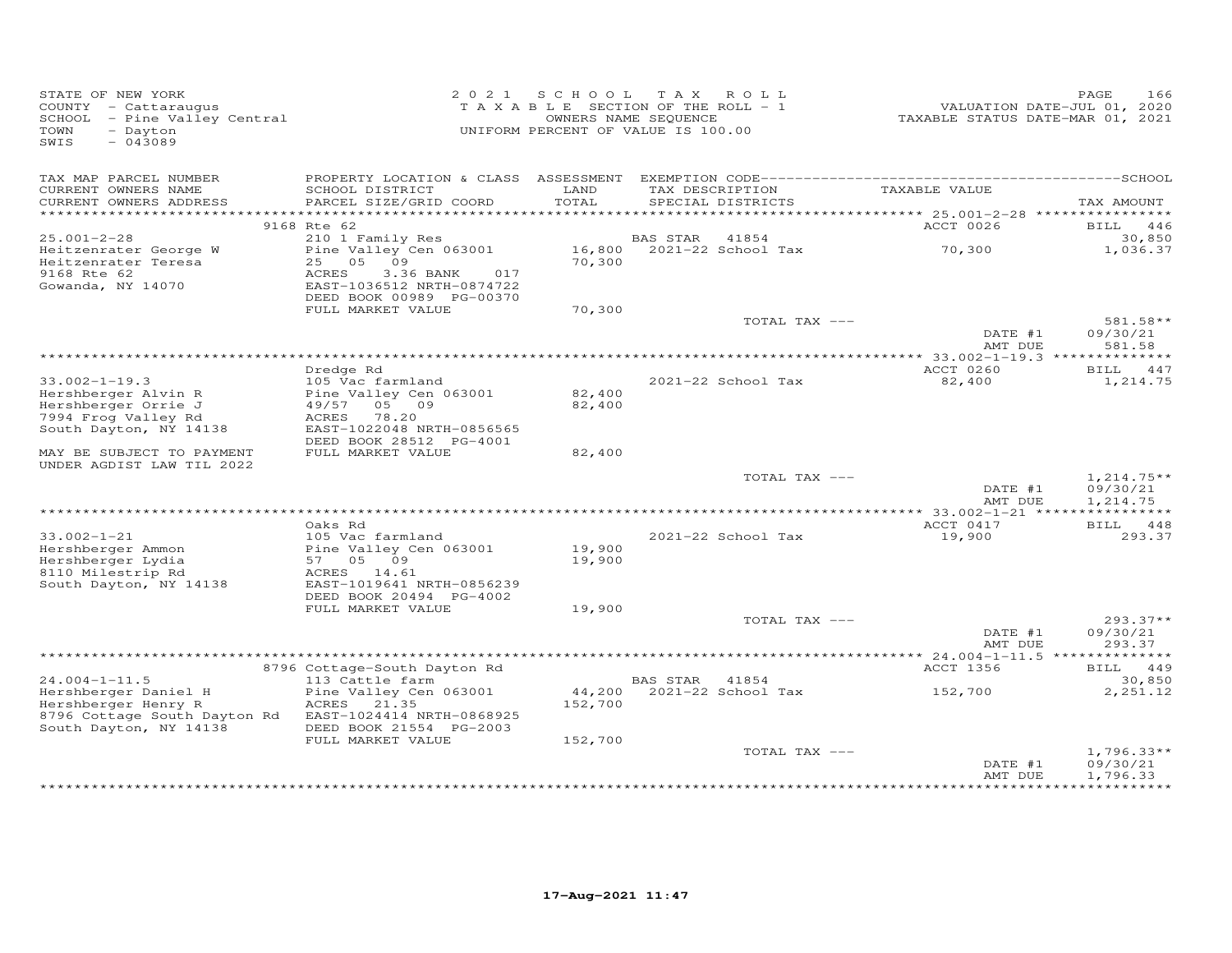| STATE OF NEW YORK<br>COUNTY - Cattaraugus<br>SCHOOL - Pine Valley Central<br>- Dayton<br>TOWN<br>SWIS<br>$-043089$                                        | 2 0 2 1                                                                                                                                                                                              | SCHOOL                        | TAX ROLL<br>T A X A B L E SECTION OF THE ROLL - 1<br>OWNERS NAME SEQUENCE<br>UNIFORM PERCENT OF VALUE IS 100.00 | VALUATION DATE-JUL 01, 2020<br>TAXABLE STATUS DATE-MAR 01, 2021 | 167<br>PAGE                      |
|-----------------------------------------------------------------------------------------------------------------------------------------------------------|------------------------------------------------------------------------------------------------------------------------------------------------------------------------------------------------------|-------------------------------|-----------------------------------------------------------------------------------------------------------------|-----------------------------------------------------------------|----------------------------------|
| TAX MAP PARCEL NUMBER<br>CURRENT OWNERS NAME<br>CURRENT OWNERS ADDRESS                                                                                    | SCHOOL DISTRICT<br>PARCEL SIZE/GRID COORD                                                                                                                                                            | LAND<br>TOTAL                 | TAX DESCRIPTION<br>SPECIAL DISTRICTS                                                                            | TAXABLE VALUE                                                   | TAX AMOUNT                       |
| **********************                                                                                                                                    | 9186 Rte 62                                                                                                                                                                                          | * * * * * * * * * *           |                                                                                                                 | ACCT 0598                                                       | BILL 450                         |
| $25.001 - 2 - 29$<br>Hickin Betty L<br>925 Florida Ave<br>Dundee, FL 33838                                                                                | 270 Mfg housing<br>Pine Valley Cen 063001<br>29 05 09<br>1.44<br>ACRES<br>EAST-1036816 NRTH-0874950<br>DEED BOOK 16385 PG-6001                                                                       | 16,000<br>25,200              | 2021-22 School Tax                                                                                              | 25,200                                                          | 371.50                           |
|                                                                                                                                                           | FULL MARKET VALUE                                                                                                                                                                                    | 25,200                        |                                                                                                                 |                                                                 |                                  |
|                                                                                                                                                           |                                                                                                                                                                                                      |                               | TOTAL TAX ---                                                                                                   | DATE #1<br>AMT DUE                                              | $371.50**$<br>09/30/21<br>371.50 |
|                                                                                                                                                           |                                                                                                                                                                                                      |                               |                                                                                                                 |                                                                 |                                  |
|                                                                                                                                                           | Rte 322                                                                                                                                                                                              |                               |                                                                                                                 | ACCT 0267                                                       | BILL 451                         |
| $33.002 - 1 - 14.1$<br>Howard Donald R<br>Richard Howard J<br>PO Box 302                                                                                  | 105 Vac farmland<br>Pine Valley Cen 063001<br>49 05 09<br>22.70<br>ACRES                                                                                                                             | 10,900<br>10,900              | 2021-22 School Tax                                                                                              | 10,900                                                          | 160.69                           |
| South Dayton, NY 14138                                                                                                                                    | EAST-1025308 NRTH-0858918<br>DEED BOOK 20903 PG-8001                                                                                                                                                 |                               |                                                                                                                 |                                                                 |                                  |
|                                                                                                                                                           | FULL MARKET VALUE                                                                                                                                                                                    | 10,900                        | TOTAL TAX ---                                                                                                   | DATE #1<br>AMT DUE                                              | $160.69**$<br>09/30/21<br>160.69 |
|                                                                                                                                                           |                                                                                                                                                                                                      |                               |                                                                                                                 |                                                                 |                                  |
| $33.002 - 1 - 14.2$<br>Howard Donald R<br>PO Box 302<br>South Dayton, NY 14138                                                                            | Rte 322<br>105 Vac farmland<br>Pine Valley Cen 063001<br>49 05 09<br>ACRES 81.40<br>EAST-1025152 NRTH-0858060<br>DEED BOOK 20903 PG-8001                                                             | 53,100<br>53,100              | 2021-22 School Tax                                                                                              | ACCT 1186<br>53,100                                             | BILL 452<br>782.81               |
|                                                                                                                                                           | FULL MARKET VALUE                                                                                                                                                                                    | 53,100                        |                                                                                                                 |                                                                 |                                  |
|                                                                                                                                                           |                                                                                                                                                                                                      |                               | TOTAL TAX ---                                                                                                   | DATE #1<br>AMT DUE                                              | 782.81**<br>09/30/21<br>782.81   |
|                                                                                                                                                           |                                                                                                                                                                                                      |                               |                                                                                                                 |                                                                 |                                  |
|                                                                                                                                                           | 11940 Markham-Wesley Rd                                                                                                                                                                              |                               |                                                                                                                 | ACCT 0190                                                       | BILL 453                         |
| $25.001 - 2 - 23.1$<br>Ippolito Curt N<br>Ippolito Cari A<br>6135 Salt Rd<br>Clarence, NY 14031<br>MAY BE SUBJECT TO PAYMENT<br>UNDER AGDIST LAW TIL 2025 | 105 Vac farmland<br>Pine Valley Cen 063001<br>29 05 09<br>$9/2008$ -split off 1.09 acr<br>$12.45$ acres<br>ACRES 108.00<br>EAST-1037696 NRTH-0872811<br>DEED BOOK 10867 PG-8001<br>FULL MARKET VALUE | 118,700<br>127,000<br>127,000 | 2021-22 School Tax                                                                                              | 127,000                                                         | 1,872.25                         |
|                                                                                                                                                           |                                                                                                                                                                                                      |                               | TOTAL TAX ---                                                                                                   |                                                                 | $1,872.25**$                     |
|                                                                                                                                                           |                                                                                                                                                                                                      |                               |                                                                                                                 | DATE #1<br>AMT DUE                                              | 09/30/21<br>1,872.25             |
|                                                                                                                                                           |                                                                                                                                                                                                      |                               |                                                                                                                 |                                                                 | * * * * * * * * * *              |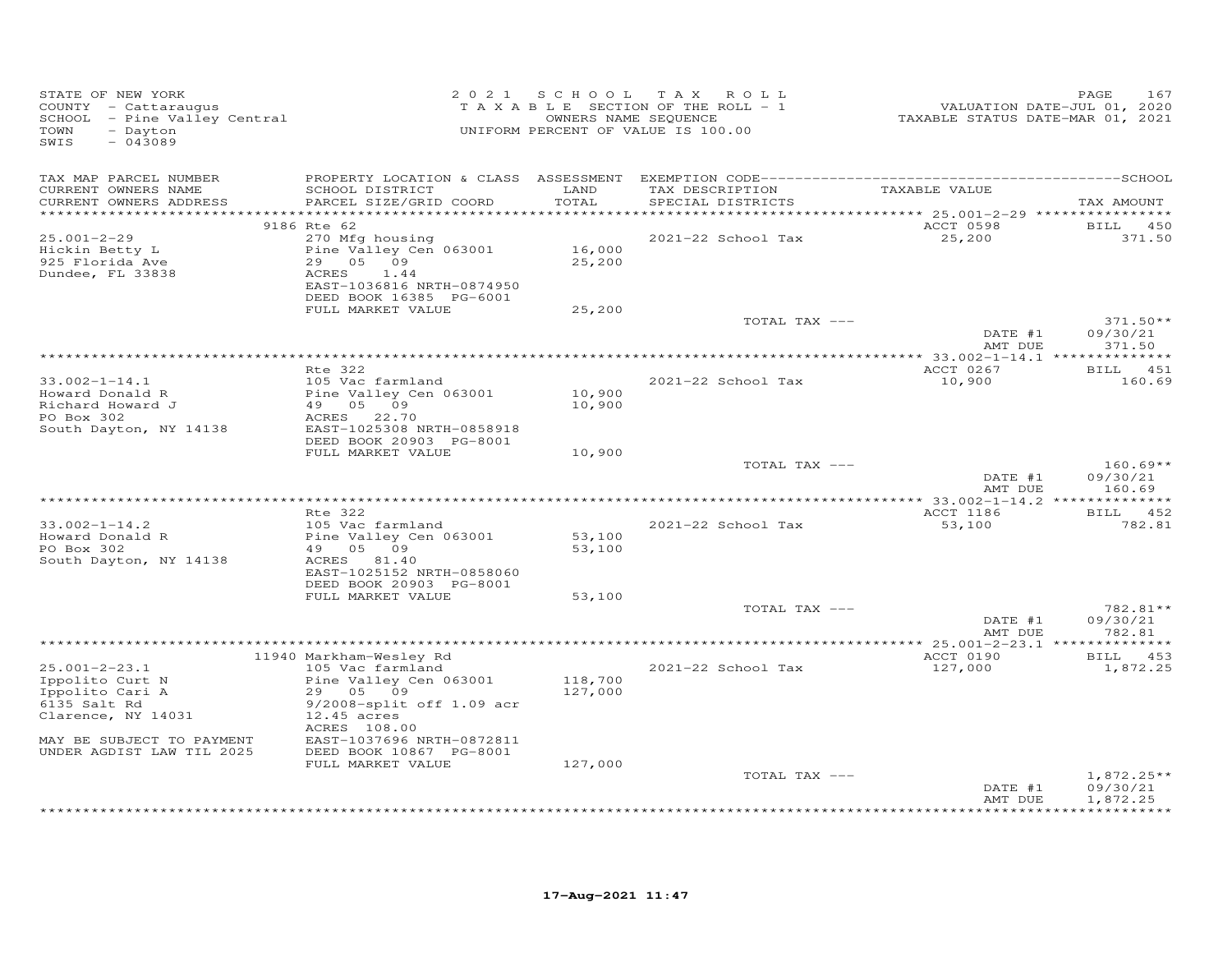| STATE OF NEW YORK<br>COUNTY - Cattaraugus<br>SCHOOL - Pine Valley Central<br>TOWN<br>- Dayton<br>SWIS<br>$-043089$ |                                                        | 2021 SCHOOL<br>TAXABLE SECTION OF THE ROLL - 1<br>OWNERS NAME SEQUENCE<br>UNIFORM PERCENT OF VALUE IS 100.00 | T A X          | ROLL                                   | VALUATION DATE-JUL 01, 2020<br>TAXABLE STATUS DATE-MAR 01, 2021 | PAGE<br>168                      |
|--------------------------------------------------------------------------------------------------------------------|--------------------------------------------------------|--------------------------------------------------------------------------------------------------------------|----------------|----------------------------------------|-----------------------------------------------------------------|----------------------------------|
| TAX MAP PARCEL NUMBER<br>CURRENT OWNERS NAME                                                                       | SCHOOL DISTRICT                                        | LAND                                                                                                         |                |                                        | TAX DESCRIPTION TAXABLE VALUE                                   |                                  |
| CURRENT OWNERS ADDRESS<br>***********************                                                                  | PARCEL SIZE/GRID COORD                                 | TOTAL                                                                                                        |                | SPECIAL DISTRICTS                      |                                                                 | TAX AMOUNT                       |
|                                                                                                                    | 9189 Rte 62                                            |                                                                                                              |                |                                        | ACCT 0414                                                       | BILL 454                         |
| $25.001 - 1 - 8$                                                                                                   | 210 1 Family Res                                       |                                                                                                              | BAS STAR       | 41854                                  |                                                                 | 30,850                           |
| Johnson Stacy                                                                                                      | Pine Valley Cen 063001                                 |                                                                                                              |                | 16,300 2021-22 School Tax              | 79,300                                                          | 1,169.05                         |
| 9189 Rte 62<br>Gowanda, NY 14070                                                                                   | 29 05 09<br>FRNT 530.00 DPTH 240.00<br>ACRES<br>1.40   | 79,300                                                                                                       |                |                                        |                                                                 |                                  |
|                                                                                                                    | EAST-1036539 NRTH-0875145<br>DEED BOOK 19389 PG-6001   |                                                                                                              |                |                                        |                                                                 |                                  |
|                                                                                                                    | FULL MARKET VALUE                                      | 79,300                                                                                                       |                | TOTAL TAX ---                          |                                                                 | $714.26**$                       |
|                                                                                                                    |                                                        |                                                                                                              |                |                                        | DATE #1<br>AMT DUE                                              | 09/30/21<br>714.26               |
|                                                                                                                    |                                                        |                                                                                                              |                |                                        |                                                                 | **********                       |
| $24.002 - 1 - 30$                                                                                                  | Merrill Dr<br>323 Vacant rural                         |                                                                                                              |                | 2021-22 School Tax                     | ACCT 0049<br>75,200                                             | 455<br>BILL<br>1,108.61          |
| JT Allegheny Timberland, LLC Pine Valley Cen 063001<br>c/o F&W Forestry Services, Inc 61 05 09                     |                                                        | 75,200<br>75,200                                                                                             |                |                                        |                                                                 |                                  |
| PO Box 3349                                                                                                        | ACRES 51.88                                            |                                                                                                              |                |                                        |                                                                 |                                  |
| Albany, GA 31706                                                                                                   | EAST-1021271 NRTH-0875424<br>DEED BOOK 153<br>PG-4002  |                                                                                                              |                |                                        |                                                                 |                                  |
| PRIOR OWNER ON 3/01/2021<br>JT Allegheny Timberland, LLC                                                           | FULL MARKET VALUE                                      | 75,200                                                                                                       |                |                                        |                                                                 |                                  |
|                                                                                                                    |                                                        |                                                                                                              |                | TOTAL TAX ---                          |                                                                 | $1,108.61**$                     |
|                                                                                                                    |                                                        |                                                                                                              |                |                                        | DATE #1<br>AMT DUE                                              | 09/30/21<br>1,108.61             |
|                                                                                                                    | 8950 Dredge Rd                                         |                                                                                                              |                |                                        | ACCT 0046                                                       | BILL 456                         |
| $33.002 - 1 - 15$                                                                                                  | 260 Seasonal res                                       |                                                                                                              |                | 2021-22 School Tax                     | 53,900                                                          | 794.60                           |
| Kane Mark J                                                                                                        | Pine Valley Cen 063001                                 | 37,600                                                                                                       |                |                                        |                                                                 |                                  |
| 2051 Transit Rd<br>Elma, NY 14059                                                                                  | 49 05 09<br>ACRES 56.26<br>EAST-1025413 NRTH-0857066   | 53,900                                                                                                       |                |                                        |                                                                 |                                  |
|                                                                                                                    | DEED BOOK 01003 PG-00075                               |                                                                                                              |                |                                        |                                                                 |                                  |
|                                                                                                                    | FULL MARKET VALUE                                      | 53,900                                                                                                       |                |                                        |                                                                 |                                  |
|                                                                                                                    |                                                        |                                                                                                              |                | TOTAL TAX ---                          | DATE #1<br>AMT DUE                                              | $794.60**$<br>09/30/21<br>794.60 |
|                                                                                                                    |                                                        |                                                                                                              |                |                                        |                                                                 |                                  |
|                                                                                                                    | 11966 Markham-Wesley Rd                                |                                                                                                              |                |                                        | ACCT 0319                                                       | BILL 457                         |
| $25.001 - 2 - 25$<br>Kaylor Mary                                                                                   | 210 1 Family Res<br>Pine Valley Cen 063001             |                                                                                                              | ENH STAR 41834 | 16,500 2021-22 School Tax              | 79,200                                                          | 71,760<br>1,167.58               |
| Kaylor Estate Robert E<br>11966 Markhams-Wesley Rd<br>Gowanda, NY 14070                                            | 29 05 09<br>ACRES<br>2.65<br>EAST-1035947 NRTH-0873928 | 79,200                                                                                                       |                |                                        |                                                                 |                                  |
|                                                                                                                    | DEED BOOK 728<br>PG-01157                              |                                                                                                              |                |                                        |                                                                 |                                  |
|                                                                                                                    | FULL MARKET VALUE                                      | 79,200                                                                                                       |                |                                        |                                                                 |                                  |
|                                                                                                                    |                                                        |                                                                                                              |                | TOTAL TAX ---                          | DATE #1                                                         | $109.68**$<br>09/30/21           |
|                                                                                                                    |                                                        |                                                                                                              |                | ************************************** | AMT DUE                                                         | 109.68<br>*********              |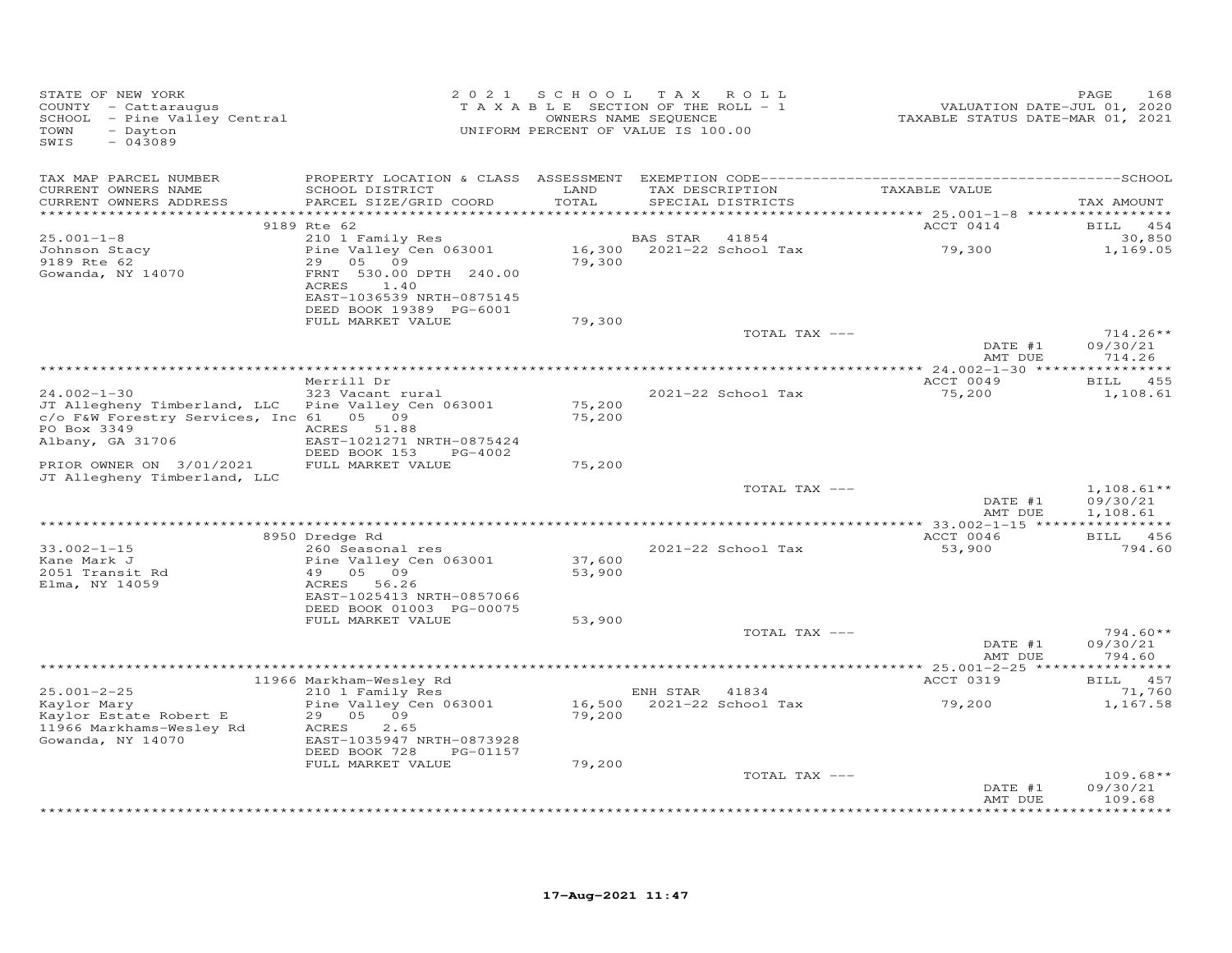| STATE OF NEW YORK<br>COUNTY - Cattaraugus<br>SCHOOL - Pine Valley Central<br>- Dayton<br>TOWN<br>$-043089$<br>SWIS |                                                                      | 2021 SCHOOL<br>TAXABLE SECTION OF THE ROLL - 1<br>UNIFORM PERCENT OF VALUE IS 100.00 | OWNERS NAME SEQUENCE | TAX ROLL                             | VALUATION DATE-JUL 01, 2020<br>TAXABLE STATUS DATE-MAR 01, 2021 | 169<br>PAGE        |
|--------------------------------------------------------------------------------------------------------------------|----------------------------------------------------------------------|--------------------------------------------------------------------------------------|----------------------|--------------------------------------|-----------------------------------------------------------------|--------------------|
| TAX MAP PARCEL NUMBER<br>CURRENT OWNERS NAME<br>CURRENT OWNERS ADDRESS                                             | SCHOOL DISTRICT<br>PARCEL SIZE/GRID COORD                            | LAND<br>TOTAL                                                                        |                      | TAX DESCRIPTION<br>SPECIAL DISTRICTS | TAXABLE VALUE                                                   | TAX AMOUNT         |
|                                                                                                                    |                                                                      |                                                                                      |                      |                                      |                                                                 |                    |
|                                                                                                                    | 9145 Cottage-South Dayton Rd                                         |                                                                                      |                      |                                      | ACCT 1187                                                       | BILL 458           |
| $24.002 - 1 - 11.2$<br>Kennison John E Jr                                                                          | 210 1 Family Res<br>Pine Valley Cen 063001                           |                                                                                      | BAS STAR             | 41854<br>33,100 2021-22 School Tax   | 72,100                                                          | 30,850<br>1,062.91 |
| 9145 Cottage Rd                                                                                                    | 53 05 09                                                             | 72,100                                                                               |                      |                                      |                                                                 |                    |
| South Dayton, NY 14138                                                                                             | ACRES 13.80<br>EAST-1023788 NRTH-0873953<br>DEED BOOK 01017 PG-00831 |                                                                                      |                      |                                      |                                                                 |                    |
|                                                                                                                    | FULL MARKET VALUE                                                    | 72,100                                                                               |                      |                                      |                                                                 |                    |
|                                                                                                                    |                                                                      |                                                                                      |                      | TOTAL TAX ---                        |                                                                 | $608.11**$         |
|                                                                                                                    |                                                                      |                                                                                      |                      |                                      | DATE #1<br>AMT DUE                                              | 09/30/21<br>608.11 |
|                                                                                                                    | 8143 Oaks Rd                                                         |                                                                                      |                      |                                      | ACCT 5044                                                       | BILL 459           |
| $33.002 - 1 - 18.3$                                                                                                | 210 1 Family Res                                                     |                                                                                      | BAS STAR             | 41854                                |                                                                 | 30,850             |
| King Micheal P                                                                                                     | Pine Valley Cen 063001                                               | 7,000                                                                                |                      | 2021-22 School Tax                   | 50,400                                                          | 743.00             |
| King Rebecca E                                                                                                     | 57<br>05<br>09                                                       | 50,400                                                                               |                      |                                      |                                                                 |                    |
| 8143 Oaks Rd<br>Dayton, NY 14138                                                                                   | Life Use<br>FRNT 210.00 DPTH 161.50                                  |                                                                                      |                      |                                      |                                                                 |                    |
|                                                                                                                    | EAST-1020058 NRTH-0858416                                            |                                                                                      |                      |                                      |                                                                 |                    |
|                                                                                                                    | DEED BOOK 15213 PG-4001                                              |                                                                                      |                      |                                      |                                                                 |                    |
|                                                                                                                    | FULL MARKET VALUE                                                    | 50,400                                                                               |                      |                                      |                                                                 |                    |
|                                                                                                                    |                                                                      |                                                                                      |                      | TOTAL TAX ---                        |                                                                 | 288.21**           |
|                                                                                                                    |                                                                      |                                                                                      |                      |                                      | DATE #1<br>AMT DUE                                              | 09/30/21<br>288.21 |
|                                                                                                                    |                                                                      |                                                                                      |                      |                                      |                                                                 |                    |
|                                                                                                                    | 11969 Markham-Wesley Rd                                              |                                                                                      |                      |                                      | ACCT 0454                                                       | <b>BILL</b> 460    |
| $25.001 - 1 - 15$                                                                                                  | 210 1 Family Res                                                     |                                                                                      | ENH STAR 41834       |                                      |                                                                 | 47,000             |
| Kittle Barbara A                                                                                                   | Pine Valley Cen 063001                                               |                                                                                      |                      | 15,700 2021-22 School Tax            | 47,000                                                          | 692.88             |
| 11969 Markhams-Wesley Rd<br>Gowanda, NY 14070                                                                      | 29 05<br>09<br>FRNT 315.00 DPTH 170.00                               | 47,000                                                                               |                      |                                      |                                                                 |                    |
|                                                                                                                    | EAST-1035637 NRTH-0874088                                            |                                                                                      |                      |                                      |                                                                 |                    |
|                                                                                                                    | DEED BOOK 00981 PG-00219                                             |                                                                                      |                      |                                      |                                                                 |                    |
|                                                                                                                    | FULL MARKET VALUE                                                    | 47,000                                                                               |                      |                                      |                                                                 |                    |
|                                                                                                                    |                                                                      |                                                                                      |                      | TOTAL TAX ---                        |                                                                 | $0.00**$           |
|                                                                                                                    | 9177 Rte 62                                                          |                                                                                      |                      |                                      | ACCT 0146                                                       | BILL 461           |
| $25.001 - 1 - 9$                                                                                                   | 210 1 Family Res                                                     |                                                                                      | BAS STAR             | 41854                                |                                                                 | 30,850             |
| Kittle Rocky                                                                                                       | Pine Valley Cen 063001                                               |                                                                                      |                      | 13,300 2021-22 School Tax            | 67,100                                                          | 989.20             |
| Kittle Marsha J                                                                                                    | 29<br>05 09                                                          | 67,100                                                                               |                      |                                      |                                                                 |                    |
| 9177 Rte 62                                                                                                        | FRNT 110.00 DPTH 253.00                                              |                                                                                      |                      |                                      |                                                                 |                    |
| Gowanda, NY 14070                                                                                                  | EAST-1036393 NRTH-0875030                                            |                                                                                      |                      |                                      |                                                                 |                    |
|                                                                                                                    | DEED BOOK 01000 PG-00090<br>FULL MARKET VALUE                        | 67,100                                                                               |                      |                                      |                                                                 |                    |
|                                                                                                                    |                                                                      |                                                                                      |                      | TOTAL TAX ---                        |                                                                 | $534.40**$         |
|                                                                                                                    |                                                                      |                                                                                      |                      |                                      | DATE #1                                                         | 09/30/21           |
|                                                                                                                    |                                                                      |                                                                                      |                      |                                      | AMT DUE                                                         | 534.40             |
|                                                                                                                    |                                                                      |                                                                                      |                      |                                      |                                                                 |                    |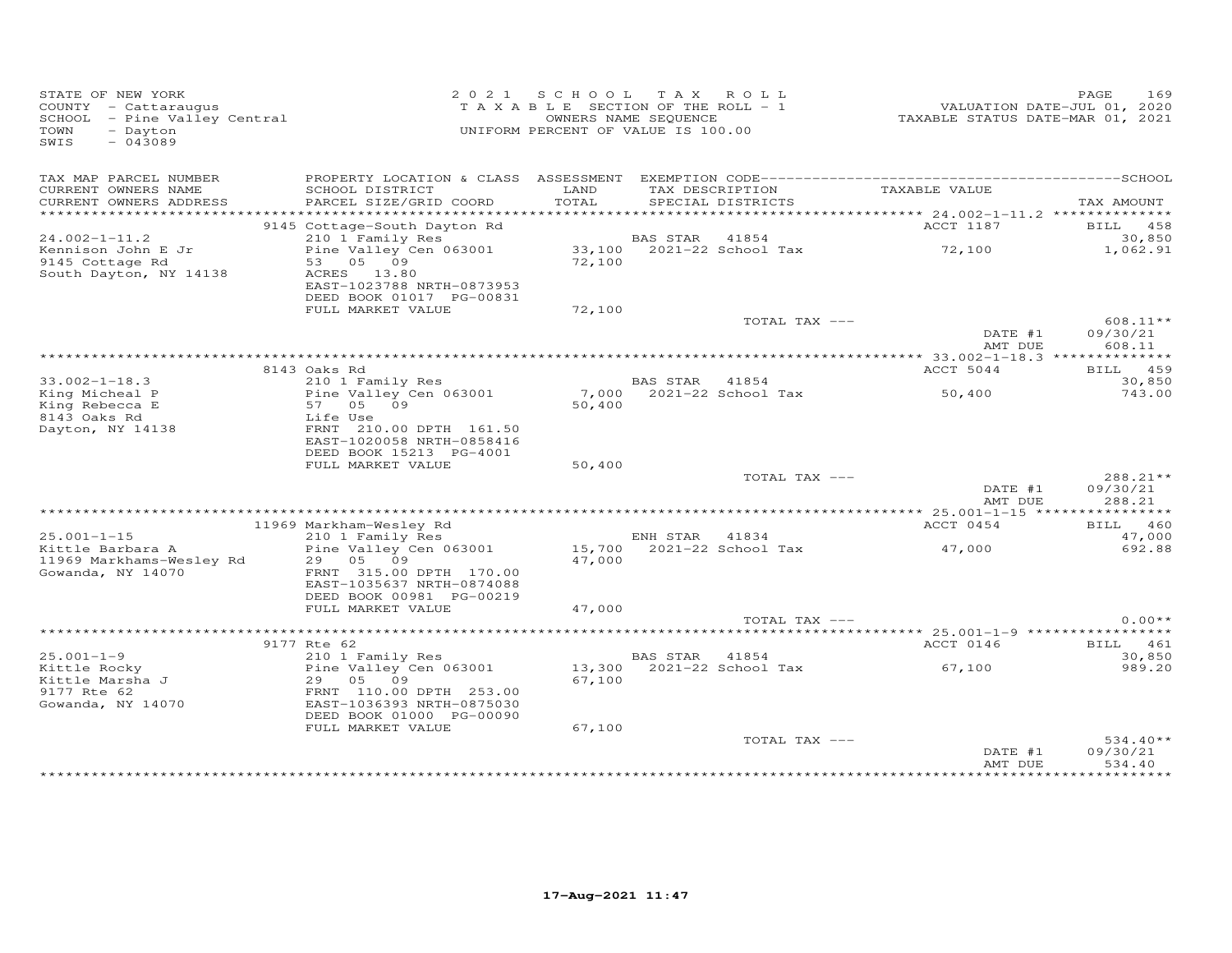| STATE OF NEW YORK<br>COUNTY - Cattaraugus<br>SCHOOL - Pine Valley Central<br>- Dayton<br>TOWN<br>$-043089$<br>SWIS |                                                         | 2021 SCHOOL TAX ROLL<br>TAXABLE SECTION OF THE ROLL - 1<br>UNIFORM PERCENT OF VALUE IS 100.00 | OWNERS NAME SEQUENCE |                           | VALUATION DATE-JUL 01, 2020<br>TAXABLE STATUS DATE-MAR 01, 2021 | PAGE<br>170                          |
|--------------------------------------------------------------------------------------------------------------------|---------------------------------------------------------|-----------------------------------------------------------------------------------------------|----------------------|---------------------------|-----------------------------------------------------------------|--------------------------------------|
| TAX MAP PARCEL NUMBER<br>CURRENT OWNERS NAME                                                                       | SCHOOL DISTRICT                                         | LAND                                                                                          |                      | TAX DESCRIPTION           | TAXABLE VALUE                                                   |                                      |
| CURRENT OWNERS ADDRESS<br>**********************                                                                   | PARCEL SIZE/GRID COORD                                  | TOTAL                                                                                         |                      | SPECIAL DISTRICTS         |                                                                 | TAX AMOUNT                           |
|                                                                                                                    | 8776 Cottage-South Dayton Rd                            |                                                                                               |                      |                           | ACCT 1391                                                       | BILL 462                             |
| $24.004 - 1 - 23.3$                                                                                                | 210 1 Family Res                                        |                                                                                               | BAS STAR 41854       |                           |                                                                 | 30,850                               |
| Kohler David J                                                                                                     | Pine Valley Cen 063001                                  |                                                                                               |                      |                           | 20,000 2021-22 School Tax 142,200                               | 2,096.33                             |
| Kohler Kristy                                                                                                      | ACRES 2.80                                              | 142,200                                                                                       |                      |                           |                                                                 |                                      |
| 8776 Cottage-S. Dayton Rd<br>S. Dayton, NY 14139<br>S. Dayton, NY 14138                                            | EAST-1024048 NRTH-0867982<br>DEED BOOK 11122 PG-9001    |                                                                                               |                      |                           |                                                                 |                                      |
|                                                                                                                    | FULL MARKET VALUE                                       | 142,200                                                                                       |                      |                           |                                                                 |                                      |
|                                                                                                                    |                                                         |                                                                                               |                      | TOTAL TAX ---             | DATE #1<br>AMT DUE                                              | $1,641.54**$<br>09/30/21<br>1,641.54 |
|                                                                                                                    |                                                         |                                                                                               |                      |                           |                                                                 |                                      |
|                                                                                                                    | 8406 White Rd                                           |                                                                                               |                      |                           | ACCT 0329                                                       | BILL 463                             |
| $24.004 - 1 - 20$                                                                                                  | 240 Rural res                                           |                                                                                               | BAS STAR 41854       |                           |                                                                 | 30,850                               |
| Kraemer Gary A                                                                                                     | Pine Valley Cen 063001<br>Pine $\frac{1}{50}{51}$ 05 09 |                                                                                               |                      | 56,700 2021-22 School Tax | 134,100                                                         | 1,976.92                             |
| Kraemer Linda A<br>8406 White Rd                                                                                   | ACRES 49.33                                             | 134,100                                                                                       |                      |                           |                                                                 |                                      |
| South Dayton, NY 14138                                                                                             | EAST-1026348 NRTH-0863825                               |                                                                                               |                      |                           |                                                                 |                                      |
|                                                                                                                    | DEED BOOK 768<br>PG-00372                               |                                                                                               |                      |                           |                                                                 |                                      |
|                                                                                                                    | FULL MARKET VALUE                                       | 134,100                                                                                       |                      |                           |                                                                 |                                      |
|                                                                                                                    |                                                         |                                                                                               |                      | TOTAL TAX ---             |                                                                 | $1,522.13**$                         |
|                                                                                                                    |                                                         |                                                                                               |                      |                           | DATE #1                                                         | 09/30/21                             |
|                                                                                                                    |                                                         |                                                                                               |                      |                           | AMT DUE                                                         | 1,522.13                             |
|                                                                                                                    | White Rd                                                |                                                                                               |                      |                           | ACCT 0328                                                       | BILL 464                             |
| $33.002 - 1 - 1$                                                                                                   | 105 Vac farmland                                        |                                                                                               |                      | 2021-22 School Tax        | 3,600                                                           | 53.07                                |
| Kraemer Gary A                                                                                                     | Pine Valley Cen 063001                                  | 3,600                                                                                         |                      |                           |                                                                 |                                      |
| Kraemer Linda A                                                                                                    | Pine Valley C<br>50 05 09                               | 3,600                                                                                         |                      |                           |                                                                 |                                      |
| 8406 White Rd                                                                                                      | 5.63<br>ACRES                                           |                                                                                               |                      |                           |                                                                 |                                      |
| South Dayton, NY 14138                                                                                             | EAST-1024851 NRTH-0862839                               |                                                                                               |                      |                           |                                                                 |                                      |
|                                                                                                                    | DEED BOOK 768 PG-00372<br>FULL MARKET VALUE             | 3,600                                                                                         |                      |                           |                                                                 |                                      |
|                                                                                                                    |                                                         |                                                                                               |                      | TOTAL TAX ---             |                                                                 | $53.07**$                            |
|                                                                                                                    |                                                         |                                                                                               |                      |                           | DATE #1<br>AMT DUE                                              | 09/30/21<br>53.07                    |
|                                                                                                                    |                                                         |                                                                                               |                      |                           |                                                                 |                                      |
|                                                                                                                    | Markham-Wesley Rd                                       |                                                                                               |                      |                           | ACCT 1525                                                       | BILL 465                             |
| $25.001 - 2 - 23.3$                                                                                                | 322 Rural vac>10                                        |                                                                                               |                      | 2021-22 School Tax        | 13,200                                                          | 194.60                               |
| Kruchten Ippolito Elaine Pine Valley Cen 063001                                                                    |                                                         | 13,200                                                                                        |                      |                           |                                                                 |                                      |
| Wilbur David<br>70 Hill St                                                                                         | ACRES 12.45<br>EAST-1035608 NRTH-0872964                | 13,200                                                                                        |                      |                           |                                                                 |                                      |
| Tonawanda, NY 14150 FULL MARKET VALUE                                                                              |                                                         | 13,200                                                                                        |                      |                           |                                                                 |                                      |
|                                                                                                                    |                                                         |                                                                                               |                      | TOTAL TAX ---             |                                                                 | $194.60**$                           |
|                                                                                                                    |                                                         |                                                                                               |                      |                           | DATE #1                                                         | 09/30/21                             |
|                                                                                                                    |                                                         |                                                                                               |                      |                           | AMT DUE                                                         | 194.60                               |
|                                                                                                                    |                                                         |                                                                                               |                      |                           |                                                                 | ***********                          |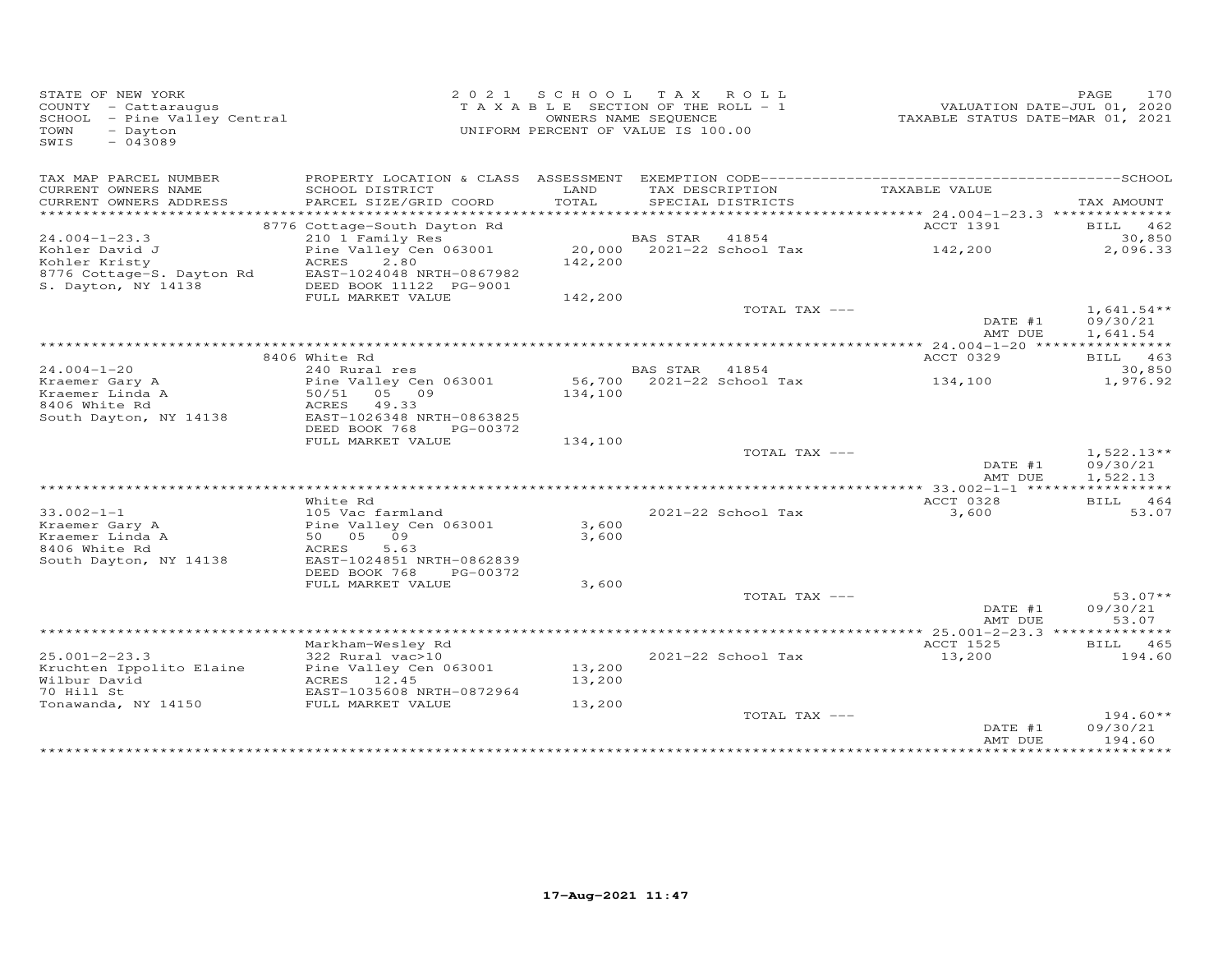| STATE OF NEW YORK<br>COUNTY - Cattaraugus<br>SCHOOL - Pine Valley Central<br>TOWN<br>- Dayton<br>$-043089$<br>SWIS |                                                                                                                                            | 2021 SCHOOL TAX ROLL<br>TAXABLE SECTION OF THE ROLL - 1<br>OWNERS NAME SEQUENCE<br>UNIFORM PERCENT OF VALUE IS 100.00 |                |                           | TAXABLE STATUS DATE-MAR 01, 2021 | 171<br>PAGE<br>VALUATION DATE-JUL 01, 2020 |
|--------------------------------------------------------------------------------------------------------------------|--------------------------------------------------------------------------------------------------------------------------------------------|-----------------------------------------------------------------------------------------------------------------------|----------------|---------------------------|----------------------------------|--------------------------------------------|
| TAX MAP PARCEL NUMBER<br>CURRENT OWNERS NAME<br>CURRENT OWNERS ADDRESS                                             | SCHOOL DISTRICT<br>PARCEL SIZE/GRID COORD                                                                                                  | LAND<br>TOTAL                                                                                                         |                | SPECIAL DISTRICTS         | TAX DESCRIPTION TAXABLE VALUE    | TAX AMOUNT                                 |
|                                                                                                                    |                                                                                                                                            |                                                                                                                       |                |                           |                                  |                                            |
|                                                                                                                    | 8637 Rte 62                                                                                                                                |                                                                                                                       |                |                           | ACCT 0257                        | BILL 466                                   |
| $25.003 - 1 - 19.1$<br>Kruszka George F Jr<br>8637 Rte 62<br>PO Box 273<br>South Dayton, NY 14138                  | 120 Field crops<br>Pine Valley Cen 063001<br>35 05 09<br>9/2008-split off 11.65 ac<br>ACRES 155.00<br>EAST-1033059 NRTH-0866385            | 197,900<br>210,000                                                                                                    |                | 2021-22 School Tax        | 210,000                          | 3,095.85                                   |
|                                                                                                                    | DEED BOOK 1019 PG-1173<br>FULL MARKET VALUE                                                                                                | 210,000                                                                                                               |                |                           |                                  |                                            |
|                                                                                                                    |                                                                                                                                            |                                                                                                                       |                | TOTAL TAX ---             | DATE #1                          | $3,095.85**$<br>09/30/21                   |
|                                                                                                                    |                                                                                                                                            |                                                                                                                       |                |                           | AMT DUE                          | 3,095.85                                   |
|                                                                                                                    | 8621 Rte 62                                                                                                                                |                                                                                                                       |                |                           | ACCT 1523                        | BILL 467                                   |
| $25.003 - 1 - 19.2$                                                                                                | 210 1 Family Res                                                                                                                           |                                                                                                                       | BAS STAR 41854 |                           |                                  | 30,850                                     |
| Kruszka George F Jr<br>Kruszka Rose M<br>8621 Route 62<br>South Dayton, NY 14138                                   | Pine Valley Cen 063001<br>9/2008-split off 1-19<br>ACRES 11.65 BANK<br>032<br>EAST-1034490 NRTH-0865819                                    | 104,700                                                                                                               |                | 32,900 2021-22 School Tax | 104,700                          | 1,543.50                                   |
|                                                                                                                    | DEED BOOK 10845 PG-5002<br>FULL MARKET VALUE                                                                                               | 104,700                                                                                                               |                |                           |                                  |                                            |
|                                                                                                                    |                                                                                                                                            |                                                                                                                       |                | TOTAL TAX ---             | DATE #1<br>AMT DUE               | $1,088.71**$<br>09/30/21<br>1,088.71       |
|                                                                                                                    |                                                                                                                                            |                                                                                                                       |                |                           |                                  |                                            |
|                                                                                                                    | 8563 Rte 62                                                                                                                                |                                                                                                                       |                |                           | ACCT 0442                        | BILL 468                                   |
| $25.003 - 1 - 17$<br>Lang Pamela F<br>432 Nevins St<br>Dunkirk, NY 14048                                           | 210 1 Family Res<br>Pine Valley Cen 063001<br>35 05 09<br>ACRES<br>3.65                                                                    | 69,400                                                                                                                | BAS STAR 41854 | 21,300 2021-22 School Tax | 69,400                           | 30,850<br>1,023.10                         |
|                                                                                                                    | EAST-1034775 NRTH-0865150<br>DEED BOOK 00937 PG-00520                                                                                      |                                                                                                                       |                |                           |                                  |                                            |
|                                                                                                                    | FULL MARKET VALUE                                                                                                                          | 69,400                                                                                                                |                |                           |                                  |                                            |
|                                                                                                                    |                                                                                                                                            |                                                                                                                       |                | TOTAL TAX ---             | DATE #1<br>AMT DUE               | 568.31**<br>09/30/21<br>568.31             |
|                                                                                                                    |                                                                                                                                            |                                                                                                                       |                |                           |                                  |                                            |
|                                                                                                                    | 8585 Cottage-South Dayton Rd                                                                                                               |                                                                                                                       |                |                           | ACCT 0258                        | BILL 469                                   |
| $24.004 - 1 - 32$<br>LaQuay Lisa M<br>LaQuay Nancy L<br>8585 Cottage Rd<br>S. Dayton, NY 14138                     | 210 1 Family Res<br>Pine Valley Cen 063001<br>59 05 09<br>ACRES<br>1.41 BANK<br>017<br>EAST-1022363 NRTH-0865180<br>DEED BOOK 8464 PG-5001 | 139,200                                                                                                               | BAS STAR 41854 | 16,300 2021-22 School Tax | 139,200                          | 30,850<br>2,052.11                         |
|                                                                                                                    | FULL MARKET VALUE                                                                                                                          | 139,200                                                                                                               |                |                           |                                  |                                            |
|                                                                                                                    |                                                                                                                                            |                                                                                                                       |                | TOTAL TAX ---             | DATE #1<br>AMT DUE               | $1,597.31**$<br>09/30/21<br>1,597.31       |
|                                                                                                                    |                                                                                                                                            |                                                                                                                       |                |                           |                                  |                                            |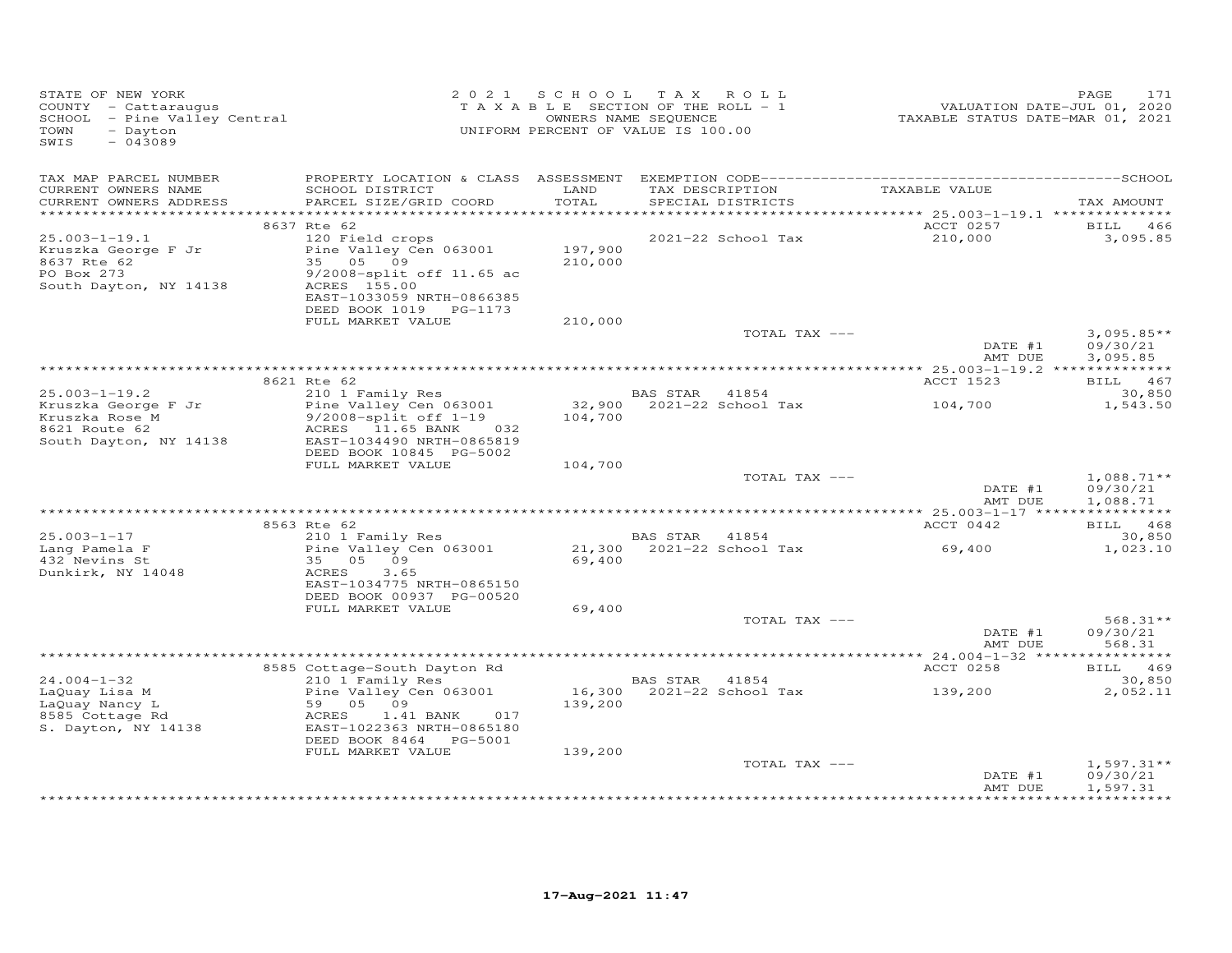| STATE OF NEW YORK<br>COUNTY - Cattaraugus<br>SCHOOL - Pine Valley Central<br>- Dayton<br>TOWN<br>$-043089$<br>SWIS |                                                                                                                                                                                      | 2021 SCHOOL TAX ROLL<br>TAXABLE SECTION OF THE ROLL - 1<br>OWNERS NAME SEQUENCE<br>UNIFORM PERCENT OF VALUE IS 100.00 |                             |                                              | VALUATION DATE-JUL 01, 2020<br>TAXABLE STATUS DATE-MAR 01, 2021 | PAGE<br>172                              |
|--------------------------------------------------------------------------------------------------------------------|--------------------------------------------------------------------------------------------------------------------------------------------------------------------------------------|-----------------------------------------------------------------------------------------------------------------------|-----------------------------|----------------------------------------------|-----------------------------------------------------------------|------------------------------------------|
| TAX MAP PARCEL NUMBER<br>CURRENT OWNERS NAME<br>CURRENT OWNERS ADDRESS                                             | SCHOOL DISTRICT<br>PARCEL SIZE/GRID COORD                                                                                                                                            | LAND<br>TOTAL                                                                                                         |                             | TAX DESCRIPTION<br>SPECIAL DISTRICTS         | TAXABLE VALUE                                                   | TAX AMOUNT                               |
| $34.001 - 1 - 39$<br>Laska Lonny<br>1440 Ellicott Creek Rd<br>Tonawanda, NY 14150                                  | 8387 Rte 62<br>311 Res vac land<br>Pine Valley Cen 063001<br>05<br>09<br>34<br>FRNT 100.00 DPTH 166.00<br>EAST-1034916 NRTH-0862041<br>DEED BOOK 00942 PG-00418<br>FULL MARKET VALUE | 10,200<br>10,200<br>10,200                                                                                            |                             | 2021-22 School Tax                           | ACCT 0024<br>10,200                                             | BILL<br>470<br>150.37                    |
|                                                                                                                    |                                                                                                                                                                                      |                                                                                                                       |                             | TOTAL TAX ---                                | DATE #1<br>AMT DUE                                              | $150.37**$<br>09/30/21<br>150.37         |
|                                                                                                                    |                                                                                                                                                                                      |                                                                                                                       |                             |                                              |                                                                 |                                          |
|                                                                                                                    | 12885 Dye Rd                                                                                                                                                                         |                                                                                                                       |                             |                                              | ACCT 0028                                                       | BILL 471                                 |
| $24.004 - 1 - 2$<br>Latshaw John E<br>Latshaw Jacqueline L                                                         | 240 Rural res<br>Pine Valley Cen 063001<br>05 09<br>60/61                                                                                                                            | 233,100                                                                                                               | BAS STAR 41854              | 81,000 2021-22 School Tax                    | 233,100                                                         | 30,850<br>3,436.39                       |
| 12885 Dye Rd<br>South Dayton, NY 14138                                                                             | ACRES<br>52.35<br>EAST-1020703 NRTH-0870864<br>DEED BOOK 890<br>PG-00687<br>FULL MARKET VALUE                                                                                        | 233,100                                                                                                               |                             |                                              |                                                                 |                                          |
|                                                                                                                    |                                                                                                                                                                                      |                                                                                                                       |                             | TOTAL TAX ---                                | DATE #1<br>AMT DUE                                              | $2,981.60**$<br>09/30/21<br>2,981.60     |
|                                                                                                                    |                                                                                                                                                                                      |                                                                                                                       |                             |                                              |                                                                 |                                          |
| $24.004 - 1 - 11.6$<br>Lawler Brett Z<br>Lawler Kristie L<br>8856 Cottage-South Dayton Rd                          | 8856 Cottage-South Dayton Rd<br>112 Dairy farm<br>Pine Valley Cen 063001<br>ACRES<br>94.70<br>EAST-1025752 NRTH-0869000                                                              |                                                                                                                       | AG DIST<br>115,700 BAS STAR | 41720<br>41854<br>235,500 2021-22 School Tax | ACCT 1357<br>186,540                                            | BILL 472<br>48,960<br>30,850<br>2,750.00 |
| South Dayton, NY 14138                                                                                             | DEED BOOK 20279 PG-2001<br>FULL MARKET VALUE                                                                                                                                         | 235,500                                                                                                               |                             |                                              |                                                                 |                                          |
| MAY BE SUBJECT TO PAYMENT<br>UNDER AGDIST LAW TIL 2025                                                             |                                                                                                                                                                                      |                                                                                                                       |                             |                                              |                                                                 |                                          |
|                                                                                                                    |                                                                                                                                                                                      |                                                                                                                       |                             | TOTAL TAX ---                                | DATE #1<br>AMT DUE                                              | $2,295.20**$<br>09/30/21<br>2,295.20     |
|                                                                                                                    |                                                                                                                                                                                      |                                                                                                                       |                             |                                              |                                                                 |                                          |
|                                                                                                                    | White Rd                                                                                                                                                                             |                                                                                                                       |                             |                                              | ACCT 0266                                                       | BILL 473                                 |
| $33.002 - 1 - 4$<br>Legacy Acres LLC<br>8568 Silver Creek Rd<br>South Dayton, NY 14138                             | 105 Vac farmland<br>Pine Valley Cen 063001<br>50 05 09<br>ACRES<br>36.96<br>EAST-1025812 NRTH-0860542                                                                                | 41,500<br>41,500                                                                                                      | AG DIST                     | 41720<br>2021-22 School Tax                  | 16,925                                                          | 24,575<br>249.51                         |
| MAY BE SUBJECT TO PAYMENT<br>UNDER AGDIST LAW TIL 2025                                                             | DEED BOOK 20961 PG-9002<br>FULL MARKET VALUE                                                                                                                                         | 41,500                                                                                                                |                             | TOTAL TAX ---                                | DATE #1                                                         | $249.51**$<br>09/30/21                   |
|                                                                                                                    |                                                                                                                                                                                      |                                                                                                                       |                             |                                              | AMT DUE                                                         | 249.51                                   |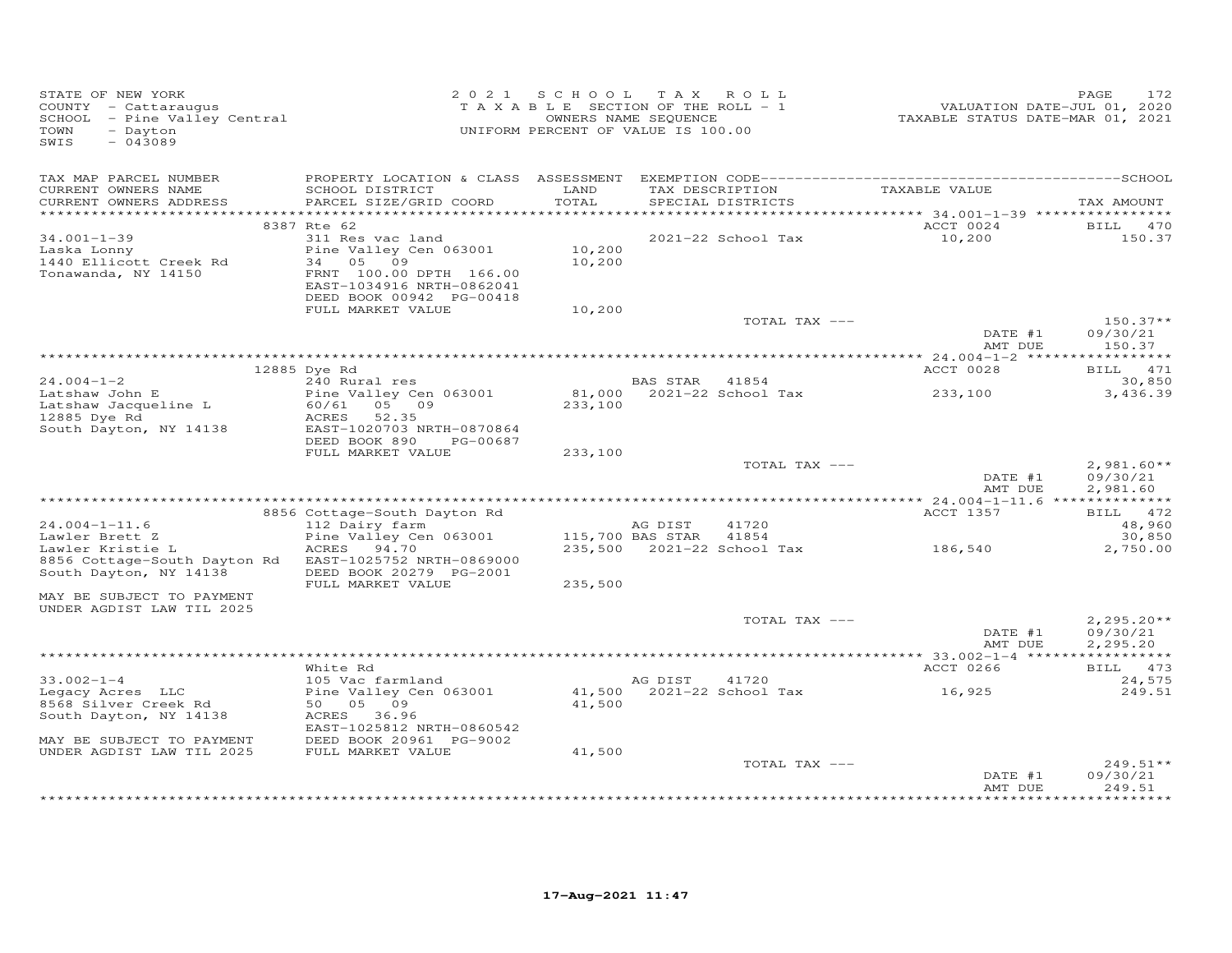| TAX MAP PARCEL NUMBER<br>TAXABLE VALUE<br>CURRENT OWNERS NAME<br>SCHOOL DISTRICT<br>LAND<br>TAX DESCRIPTION                                                                                                                                    | TAX AMOUNT<br>BILL 474<br>30,850<br>992.15 |
|------------------------------------------------------------------------------------------------------------------------------------------------------------------------------------------------------------------------------------------------|--------------------------------------------|
|                                                                                                                                                                                                                                                |                                            |
| CURRENT OWNERS ADDRESS<br>PARCEL SIZE/GRID COORD<br>TOTAL<br>SPECIAL DISTRICTS<br>*****************<br>********************                                                                                                                    |                                            |
| *********** 24.004-1-10 *****************<br>ACCT 0465<br>8857 Cottage-South Dayton Rd                                                                                                                                                         |                                            |
| $24.004 - 1 - 10$<br>210 1 Family Res<br>BAS STAR<br>41854<br>Pine Valley Cen 063001<br>15,000 2021-22 School Tax<br>67,300<br>Lulas Donald R<br>52 05<br>09<br>67,300<br>Lulas Michelle L                                                     |                                            |
| 8857 Cottage Rd<br>ACRES<br>1.01 BANK<br>017<br>S. Dayton, NY 14138<br>EAST-1023973 NRTH-0869613<br>DEED BOOK 13314 PG-6001                                                                                                                    |                                            |
| FULL MARKET VALUE<br>67,300                                                                                                                                                                                                                    |                                            |
| TOTAL TAX ---<br>DATE #1                                                                                                                                                                                                                       | $537.35**$<br>09/30/21                     |
| AMT DUE                                                                                                                                                                                                                                        | 537.35                                     |
| 12039 Markham Rd<br>ACCT 0032                                                                                                                                                                                                                  | BILL 475                                   |
| 210 1 Family Res<br>$25.001 - 1 - 27$<br>BAS STAR 41854                                                                                                                                                                                        | 30,850                                     |
| 17,400 2021-22 School Tax<br>Mac Donald Patrick D<br>Pine Valley Cen 063001<br>97,700<br>Mac Donald Jacqueline M<br>37 05 09<br>97,700<br>12039 Markham Rd<br>ACRES<br>1.76 BANK<br>017<br>South Dayton, NY 14138<br>EAST-1034717 NRTH-0874192 | 1,440.31                                   |
| DEED BOOK 01008 PG-00755                                                                                                                                                                                                                       |                                            |
| FULL MARKET VALUE<br>97,700<br>TOTAL TAX ---<br>DATE #1                                                                                                                                                                                        | $985.51**$<br>09/30/21                     |
| AMT DUE                                                                                                                                                                                                                                        | 985.51                                     |
|                                                                                                                                                                                                                                                | BILL 476                                   |
| 11976 Markham-Wesley Rd<br>ACCT 0359<br>$25.001 - 2 - 27.1$<br>321 Abandoned ag<br>2021-22 School Tax<br>3,000                                                                                                                                 | 44.23                                      |
| 3,000<br>Mardino-Miller Angeline M<br>Pine Valley Cen 063001                                                                                                                                                                                   |                                            |
| 9586 Allen St<br>29 05 09<br>3,000<br>Dayton, NY 14041<br>Life Use                                                                                                                                                                             |                                            |
| FRNT<br>77.00 DPTH<br>52.00<br>EAST-1035861 NRTH-0874292<br>DEED BOOK 2020 PG-11964                                                                                                                                                            |                                            |
| FULL MARKET VALUE<br>3,000                                                                                                                                                                                                                     |                                            |
| TOTAL TAX ---                                                                                                                                                                                                                                  | $44.23**$                                  |
| DATE #1                                                                                                                                                                                                                                        | 09/30/21                                   |
| AMT DUE                                                                                                                                                                                                                                        | 44.23<br>***********                       |
| ACCT 0590<br>11751 Markham-Wesley Rd                                                                                                                                                                                                           | BILL 477                                   |
| $25.003 - 1 - 1$<br>120 Field crops<br>AG DIST<br>41720                                                                                                                                                                                        | 123,662                                    |
| Pine Valley Cen 063001<br>245,000 TMP GHOUSE 42120<br>Markham Charles Jr                                                                                                                                                                       | 21,490                                     |
| 321,800 BAS STAR<br>28/29<br>05 09<br>41854<br>Markham Janet<br>176,648<br>2021-22 School Tax<br>ACRES 170.73<br>11751 Markhams-Wesley Rd                                                                                                      | 30,850<br>2,604.17                         |
| EAST-1037705 NRTH-0869866<br>Gowanda, NY 14070<br>DEED BOOK 762<br>PG-01045                                                                                                                                                                    |                                            |
| FULL MARKET VALUE<br>321,800<br>MAY BE SUBJECT TO PAYMENT<br>UNDER AGDIST LAW TIL 2025                                                                                                                                                         |                                            |
| TOTAL TAX ---                                                                                                                                                                                                                                  | $2,149.37**$                               |
| DATE #1<br>AMT DUE                                                                                                                                                                                                                             | 09/30/21<br>2,149.37                       |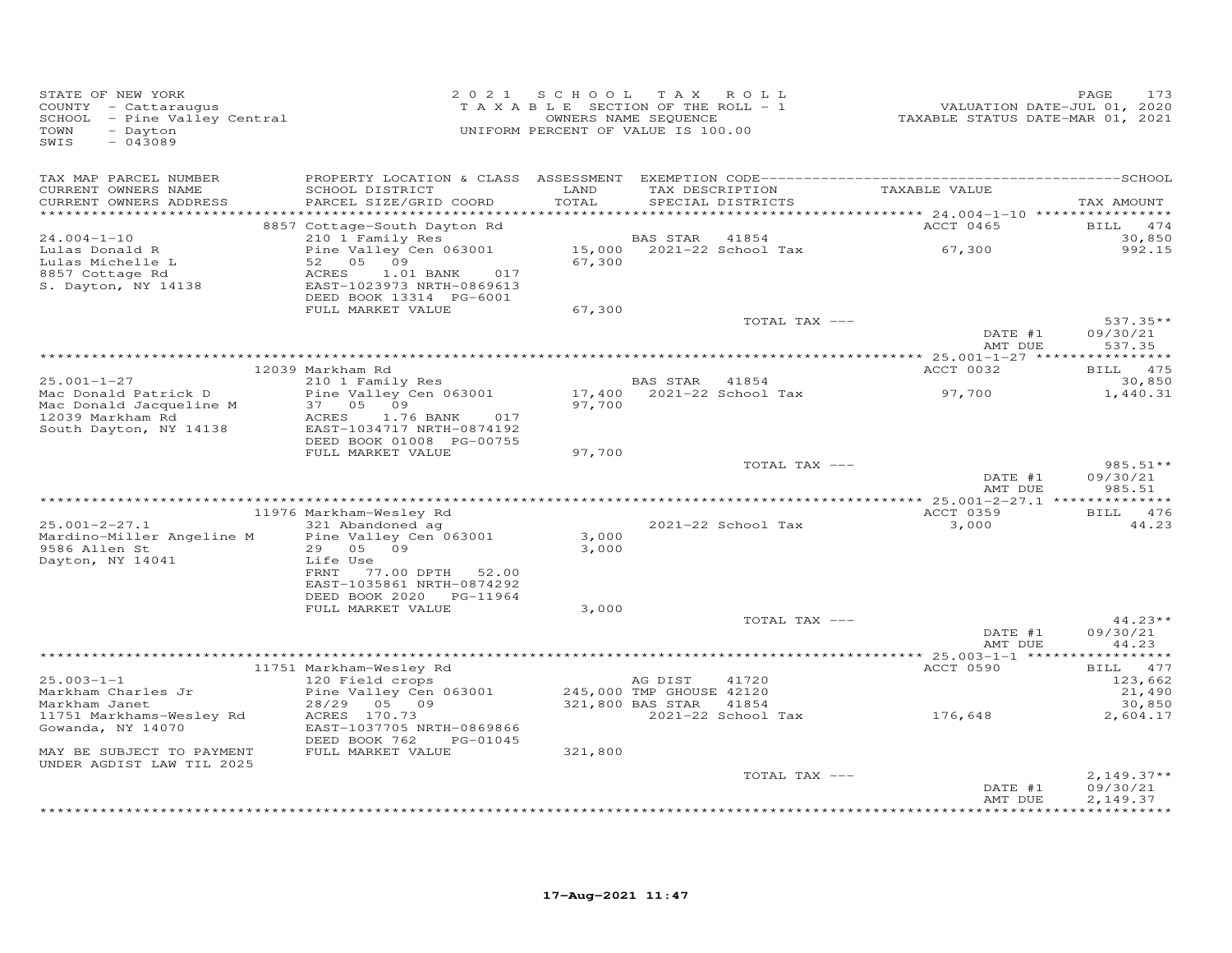| STATE OF NEW YORK<br>COUNTY - Cattaraugus<br>SCHOOL - Pine Valley Central<br>TOWN<br>- Dayton<br>$-043089$<br>SWIS |                                              | 2021 SCHOOL TAX ROLL<br>TAXABLE SECTION OF THE ROLL - 1<br>UNIFORM PERCENT OF VALUE IS 100.00 | OWNERS NAME SEQUENCE |                                             | VALUATION DATE-JUL 01, 2020<br>TAXABLE STATUS DATE-MAR 01, 2021 | PAGE       | 174             |
|--------------------------------------------------------------------------------------------------------------------|----------------------------------------------|-----------------------------------------------------------------------------------------------|----------------------|---------------------------------------------|-----------------------------------------------------------------|------------|-----------------|
| TAX MAP PARCEL NUMBER<br>CURRENT OWNERS NAME                                                                       | SCHOOL DISTRICT                              | LAND                                                                                          |                      | TAX DESCRIPTION                             | TAXABLE VALUE                                                   |            |                 |
| CURRENT OWNERS ADDRESS                                                                                             | PARCEL SIZE/GRID COORD                       | TOTAL                                                                                         |                      | SPECIAL DISTRICTS                           |                                                                 | TAX AMOUNT |                 |
|                                                                                                                    |                                              |                                                                                               |                      |                                             |                                                                 |            |                 |
|                                                                                                                    | 8644 Cottage-South Dayton Rd                 |                                                                                               |                      |                                             | ACCT 0521                                                       |            | <b>BILL</b> 478 |
| $24.004 - 1 - 22.1$                                                                                                | 112 Dairy farm                               |                                                                                               | AG DIST              | 41720                                       |                                                                 |            | 47,265          |
| Masters Anthony John<br>8644 Cottage Road                                                                          | Pine Valley Cen 063001<br>51/59 05 09        | 187,300                                                                                       |                      | 136,600 2021-22 School Tax                  | 140,035                                                         |            | 2,064.42        |
| South Dayton, NY 14138                                                                                             | ACRES 158.55                                 |                                                                                               |                      |                                             |                                                                 |            |                 |
|                                                                                                                    | EAST-1025067 NRTH-0865777                    |                                                                                               |                      |                                             |                                                                 |            |                 |
| MAY BE SUBJECT TO PAYMENT                                                                                          | DEED BOOK 19693 PG-8001                      |                                                                                               |                      |                                             |                                                                 |            |                 |
| UNDER AGDIST LAW TIL 2025                                                                                          | FULL MARKET VALUE                            | 187,300                                                                                       |                      |                                             |                                                                 |            |                 |
|                                                                                                                    |                                              |                                                                                               |                      | TOTAL TAX ---                               |                                                                 |            | $2,064.42**$    |
|                                                                                                                    |                                              |                                                                                               |                      |                                             | DATE #1                                                         |            | 09/30/21        |
|                                                                                                                    |                                              |                                                                                               |                      |                                             | AMT DUE                                                         |            | 2,064.42        |
|                                                                                                                    | 8626 Cottage-South Dayton Rd                 |                                                                                               |                      |                                             | ACCT 0522                                                       |            | BILL 479        |
| $24.004 - 1 - 27$                                                                                                  | 270 Mfg housing                              |                                                                                               | AG DIST              | 41720                                       |                                                                 |            | 11,277          |
| Masters Larry M                                                                                                    | Pine Valley Cen 063001                       |                                                                                               |                      |                                             |                                                                 |            | 28,523          |
| Masters Anthony John                                                                                               | 59 05 09                                     |                                                                                               |                      |                                             | 24,800 ENH STAR 41834<br>39,800 2021-22 School Tax 28,523       |            | 420.49          |
| 8626 Cottage Rd                                                                                                    | ACRES 11.54                                  |                                                                                               |                      |                                             |                                                                 |            |                 |
| South Dayton, NY 14138                                                                                             | EAST-1022912 NRTH-0865327                    |                                                                                               |                      |                                             |                                                                 |            |                 |
| MAY BE SUBJECT TO PAYMENT                                                                                          | DEED BOOK 2019 PG-12007<br>FULL MARKET VALUE | 39,800                                                                                        |                      |                                             |                                                                 |            |                 |
| UNDER AGDIST LAW TIL 2025                                                                                          |                                              |                                                                                               |                      |                                             |                                                                 |            |                 |
|                                                                                                                    |                                              |                                                                                               |                      | TOTAL TAX ---                               |                                                                 |            | $0.00**$        |
|                                                                                                                    |                                              |                                                                                               |                      |                                             |                                                                 |            |                 |
|                                                                                                                    | 12272 Bentley Rd                             |                                                                                               |                      |                                             | ACCT 0034                                                       |            | BILL 480        |
| $24.002 - 1 - 7$                                                                                                   | 240 Rural res                                |                                                                                               |                      | 2021-22 School Tax                          | 75,700                                                          |            | 1,115.98        |
| Masters Monika A                                                                                                   | Pine Valley Cen 063001                       | 60,700                                                                                        |                      |                                             |                                                                 |            |                 |
| 12272 Bentley Rd<br>South Dayton, NY 14136                                                                         | 45 05 09<br>ACRES 84.63                      | 75,700                                                                                        |                      |                                             |                                                                 |            |                 |
|                                                                                                                    | EAST-1030487 NRTH-0873224                    |                                                                                               |                      |                                             |                                                                 |            |                 |
|                                                                                                                    | DEED BOOK 24702 PG-9001                      |                                                                                               |                      |                                             |                                                                 |            |                 |
|                                                                                                                    | FULL MARKET VALUE                            | 75,700                                                                                        |                      |                                             |                                                                 |            |                 |
|                                                                                                                    |                                              |                                                                                               |                      | TOTAL TAX ---                               |                                                                 |            | $1,115.98**$    |
|                                                                                                                    |                                              |                                                                                               |                      |                                             | DATE #1                                                         |            | 09/30/21        |
|                                                                                                                    |                                              |                                                                                               |                      |                                             | AMT DUE                                                         |            | 1,115.98        |
|                                                                                                                    | 12189 Rte 322                                |                                                                                               |                      |                                             | ACCT 0219                                                       |            | BILL 481        |
| $34.001 - 1 - 30.1$                                                                                                | 210 1 Family Res                             |                                                                                               | <b>BAS STAR</b>      | 41854                                       |                                                                 |            | 30,850          |
| Mayers James                                                                                                       | Pine Valley Cen 063001                       |                                                                                               |                      | BAS SIAR 41004<br>18,500 2021-22 School Tax | 46,000                                                          |            | 678.14          |
| Mayers Deborah                                                                                                     | 33 05 09                                     | 46,000                                                                                        |                      |                                             |                                                                 |            |                 |
| 12189 Rte 322                                                                                                      | ACRES<br>2.85                                |                                                                                               |                      |                                             |                                                                 |            |                 |
| South Dayton, NY 14138                                                                                             | EAST-1031721 NRTH-0859417                    |                                                                                               |                      |                                             |                                                                 |            |                 |
|                                                                                                                    | DEED BOOK 878<br>PG-01086                    |                                                                                               |                      |                                             |                                                                 |            |                 |
|                                                                                                                    | FULL MARKET VALUE                            | 46,000                                                                                        |                      | TOTAL TAX ---                               |                                                                 |            | $223.34**$      |
|                                                                                                                    |                                              |                                                                                               |                      |                                             | DATE #1                                                         | 09/30/21   |                 |
|                                                                                                                    |                                              |                                                                                               |                      |                                             | AMT DUE                                                         |            | 223.34          |
|                                                                                                                    |                                              |                                                                                               |                      |                                             |                                                                 |            |                 |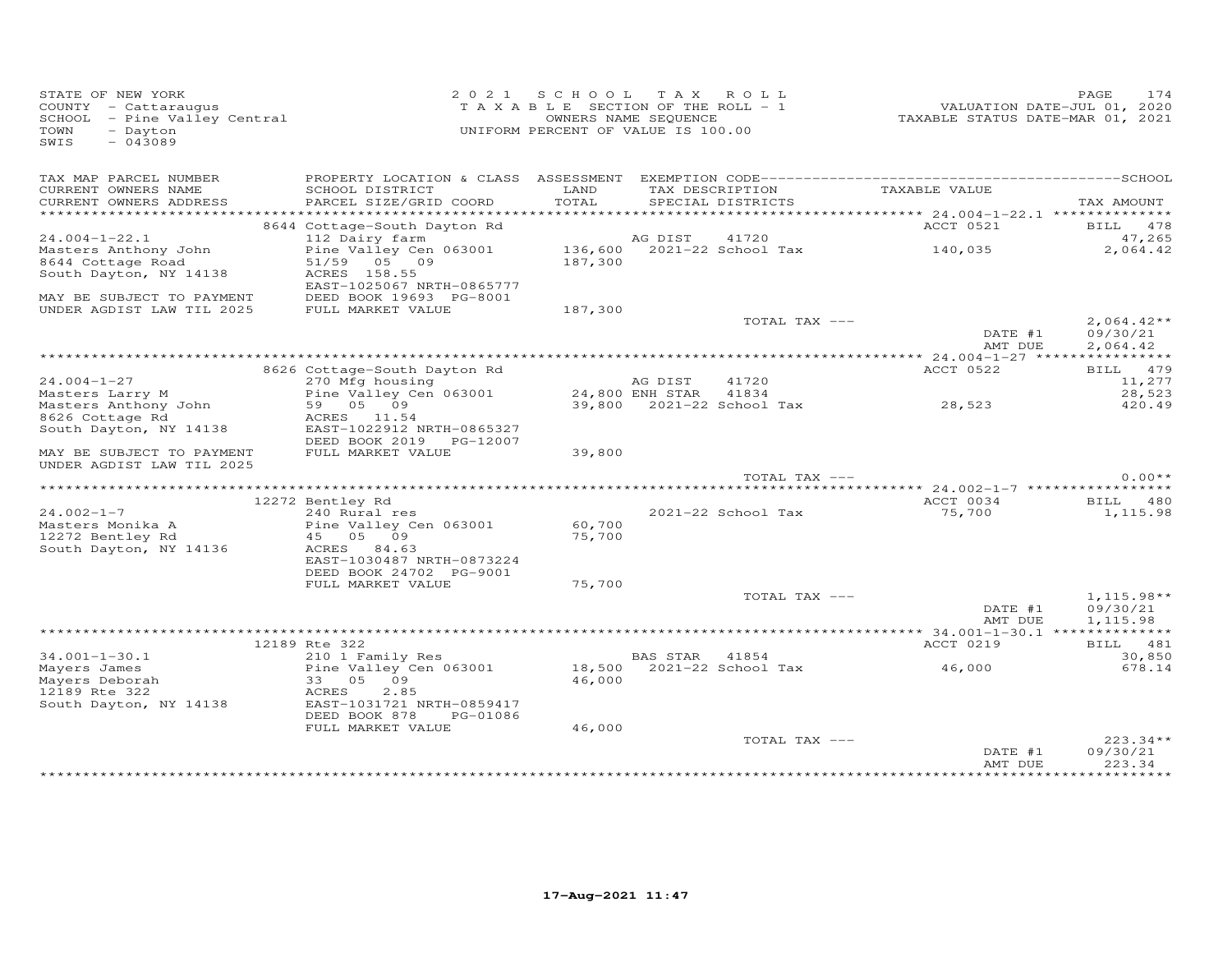| STATE OF NEW YORK<br>COUNTY - Cattaraugus<br>SCHOOL - Pine Valley Central<br>TOWN<br>- Dayton<br>SWIS<br>$-043089$ |                                                                                              |               | 2021 SCHOOL TAX ROLL<br>T A X A B L E SECTION OF THE ROLL - 1<br>OWNERS NAME SEQUENCE<br>UNIFORM PERCENT OF VALUE IS 100.00 |               | VALUATION DATE-JUL 01, 2020<br>TAXABLE STATUS DATE-MAR 01, 2021 | PAGE<br>175                          |
|--------------------------------------------------------------------------------------------------------------------|----------------------------------------------------------------------------------------------|---------------|-----------------------------------------------------------------------------------------------------------------------------|---------------|-----------------------------------------------------------------|--------------------------------------|
| TAX MAP PARCEL NUMBER<br>CURRENT OWNERS NAME<br>CURRENT OWNERS ADDRESS<br>***********************                  | SCHOOL DISTRICT<br>PARCEL SIZE/GRID COORD                                                    | LAND<br>TOTAL | SPECIAL DISTRICTS                                                                                                           |               | TAX DESCRIPTION TAXABLE VALUE                                   | TAX AMOUNT                           |
|                                                                                                                    | 8361 Rte 62                                                                                  |               |                                                                                                                             |               | ACCT 0428                                                       | BILL 482                             |
| $34.001 - 1 - 38$<br>Meacham Deanna M<br>8361 Rte 62                                                               | 271 Mfg housings<br>Pine Valley Cen 063001<br>34 05 09                                       | 55,300        | BAS STAR 41854<br>21,800 2021-22 School Tax                                                                                 |               | 55,300                                                          | 30,850<br>815.24                     |
| South Dayton, NY 14138                                                                                             | 8371 also on site<br>ACRES<br>2.50<br>EAST-1034865 NRTH-0861786<br>DEED BOOK 881<br>PG-00082 |               |                                                                                                                             |               |                                                                 |                                      |
|                                                                                                                    | FULL MARKET VALUE                                                                            | 55,300        |                                                                                                                             | TOTAL TAX --- |                                                                 | $360.45**$                           |
|                                                                                                                    |                                                                                              |               |                                                                                                                             |               | DATE #1<br>AMT DUE                                              | 09/30/21<br>360.45                   |
|                                                                                                                    |                                                                                              |               |                                                                                                                             |               |                                                                 |                                      |
| $24.004 - 1 - 34$                                                                                                  | 8637 Cottage-South Dayton Rd<br>281 Multiple res                                             |               | BAS STAR 41854                                                                                                              |               | ACCT 0025                                                       | BILL 483<br>30,850                   |
| Meier Paul R<br>Warnes Donna M                                                                                     | Pine Valley Cen 063001<br>59 05 09                                                           | 165,700       |                                                                                                                             |               | 165,700                                                         | 2,442.77                             |
| 8637 Cottage South Dayton Rd ACRES<br>South Dayton, NY 14138                                                       | 4.78 BANK<br>017<br>EAST-1022632 NRTH-0865821<br>DEED BOOK 20764 PG-9002                     |               |                                                                                                                             |               |                                                                 |                                      |
|                                                                                                                    | FULL MARKET VALUE                                                                            | 165,700       |                                                                                                                             | TOTAL TAX --- |                                                                 | $1,987.98**$                         |
|                                                                                                                    |                                                                                              |               |                                                                                                                             |               | DATE #1<br>AMT DUE                                              | 09/30/21<br>1,987.98                 |
|                                                                                                                    | 9429 Merrill Dr                                                                              |               |                                                                                                                             |               | ACCT 1194                                                       | BILL 484                             |
| $24.002 - 1 - 13.5$<br>Merrill Brian G                                                                             | 240 Rural res<br>Pine Valley Cen 063001                                                      | 136,600       | 2021-22 School Tax                                                                                                          |               | 244,100                                                         | 3,598.56                             |
| 61 Calumet Str<br>Depew, NY 14043                                                                                  | 62 05 09<br>2019 mcf 1<br>ACRES 94.15                                                        | 244,100       |                                                                                                                             |               |                                                                 |                                      |
|                                                                                                                    | EAST-1021127 NRTH-0876271<br>DEED BOOK 30255 PG-7001<br>FULL MARKET VALUE                    | 244,100       |                                                                                                                             |               |                                                                 |                                      |
|                                                                                                                    |                                                                                              |               |                                                                                                                             | TOTAL TAX --- | DATE #1<br>AMT DUE                                              | $3,598.56**$<br>09/30/21<br>3,598.56 |
|                                                                                                                    |                                                                                              |               |                                                                                                                             |               |                                                                 |                                      |
| $24.004 - 1 - 11.3$                                                                                                | 8865 Cottage-South Dayton Rd<br>210 1 Family Res                                             |               | BAS STAR 41854                                                                                                              |               | ACCT 1266                                                       | BILL 485<br>30,850                   |
| Merrill Kevin D<br>Merrill Kristine L<br>8865 Cottage Rd                                                           | Pine Valley Cen 063001<br>52 05 09<br>ACRES 11.90                                            | 197,100       |                                                                                                                             |               | 32,700  2021-22  School Tax    197,100                          | 2,905.68                             |
| PO Box 44<br>South Dayton, NY 14138                                                                                | EAST-1023623 NRTH-0869965<br>DEED BOOK 00967 PG-01046<br>FULL MARKET VALUE                   | 197,100       |                                                                                                                             |               |                                                                 |                                      |
|                                                                                                                    |                                                                                              |               |                                                                                                                             | TOTAL TAX --- |                                                                 | $2,450.88**$                         |
|                                                                                                                    |                                                                                              |               |                                                                                                                             |               | DATE #1<br>AMT DUE                                              | 09/30/21<br>2,450.88<br>**********   |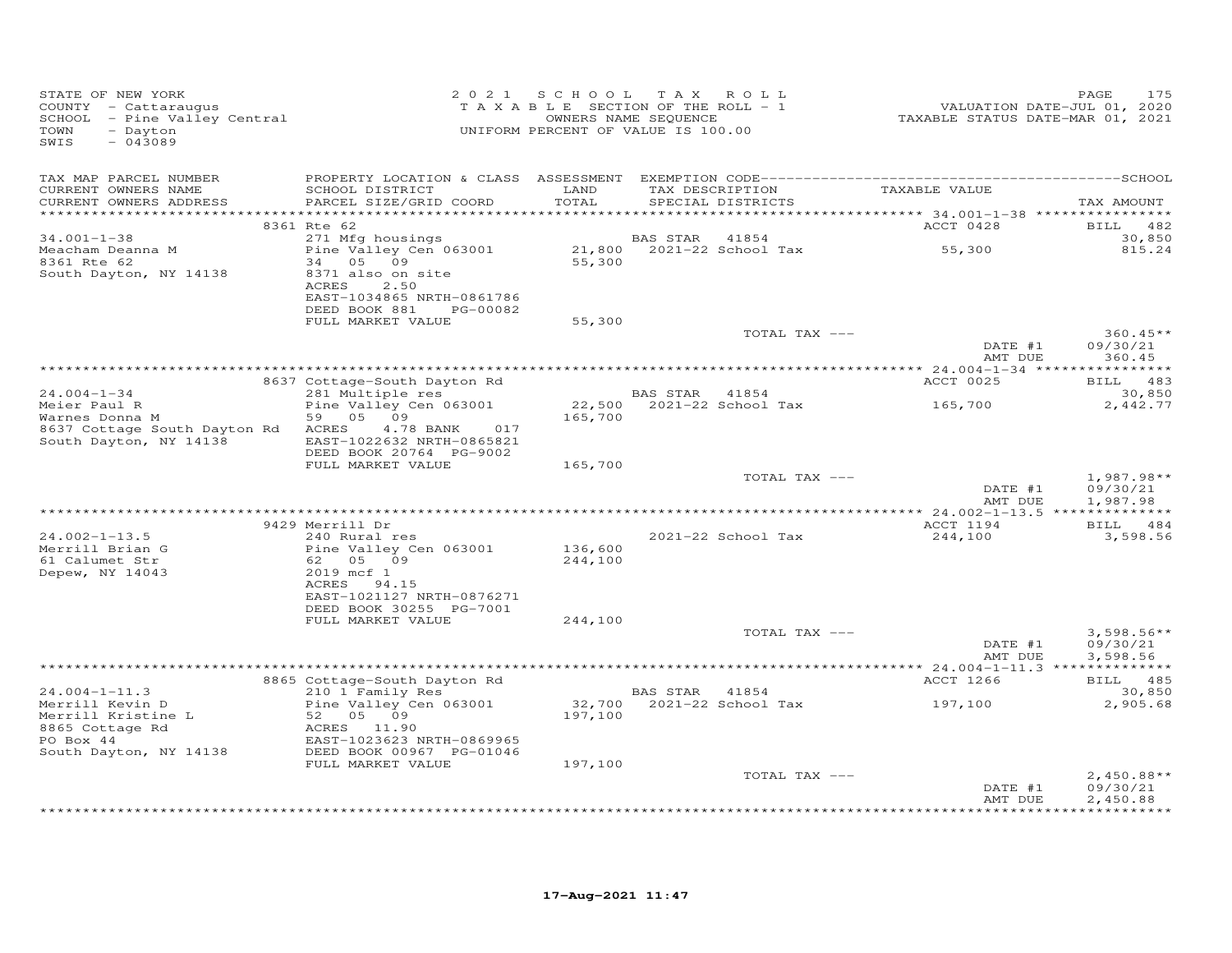| STATE OF NEW YORK<br>COUNTY - Cattaraugus<br>SCHOOL - Pine Valley Central<br>TOWN<br>- Dayton<br>SWIS<br>$-043089$ | 2 0 2 1                                                                              | SCHOOL TAX ROLL<br>TAXABLE SECTION OF THE ROLL - 1<br>OWNERS NAME SEQUENCE<br>UNIFORM PERCENT OF VALUE IS 100.00 |                |                                      | VALUATION DATE-JUL 01, 2020<br>TAXABLE STATUS DATE-MAR 01, 2021 | PAGE<br>176                      |
|--------------------------------------------------------------------------------------------------------------------|--------------------------------------------------------------------------------------|------------------------------------------------------------------------------------------------------------------|----------------|--------------------------------------|-----------------------------------------------------------------|----------------------------------|
| TAX MAP PARCEL NUMBER                                                                                              |                                                                                      |                                                                                                                  |                |                                      |                                                                 |                                  |
| CURRENT OWNERS NAME<br>CURRENT OWNERS ADDRESS<br>***********************                                           | SCHOOL DISTRICT<br>PARCEL SIZE/GRID COORD                                            | LAND<br>TOTAL                                                                                                    |                | TAX DESCRIPTION<br>SPECIAL DISTRICTS | TAXABLE VALUE                                                   | TAX AMOUNT                       |
|                                                                                                                    | Rte 62                                                                               |                                                                                                                  |                |                                      |                                                                 | BILL 486                         |
| $25.003 - 1 - 12.3$<br>Mesmer Robert F                                                                             | 311 Res vac land<br>Pine Valley Cen 063001                                           | 17,700                                                                                                           |                | 2021-22 School Tax                   | 17,700                                                          | 260.94                           |
| 2548 Love Rd                                                                                                       | 35 05 09                                                                             | 17,700                                                                                                           |                |                                      |                                                                 |                                  |
| Grand Island, NY 14072<br>MAY BE SUBJECT TO PAYMENT                                                                | Split from 12.1<br>ACRES<br>1.85<br>EAST-1034700 NRTH-0864300                        |                                                                                                                  |                |                                      |                                                                 |                                  |
| UNDER AGDIST LAW TIL 2028                                                                                          | DEED BOOK 20210 PG-1861<br>FULL MARKET VALUE                                         | 17,700                                                                                                           |                |                                      |                                                                 |                                  |
|                                                                                                                    |                                                                                      |                                                                                                                  |                | TOTAL TAX ---                        |                                                                 | $260.94**$                       |
|                                                                                                                    |                                                                                      |                                                                                                                  |                |                                      | DATE #1<br>AMT DUE                                              | 09/30/21<br>260.94               |
|                                                                                                                    | 8501 Rte 62                                                                          |                                                                                                                  |                |                                      | **************** 34.001-1-42.3 ***************                  | BILL 487                         |
| $34.001 - 1 - 42.3$                                                                                                | 449 Other Storag                                                                     |                                                                                                                  |                | 2021-22 School Tax                   | 150,000                                                         | 2,211.32                         |
| Mesmer Robert F<br>2548 Love Rd                                                                                    | Pine Valley Cen 063001<br>34/35 05 09                                                | 119,100<br>150,000                                                                                               |                |                                      |                                                                 |                                  |
| Grand Island, NY 14072                                                                                             | Split from 42.1<br>81.59<br>ACRES                                                    |                                                                                                                  |                |                                      |                                                                 |                                  |
| MAY BE SUBJECT TO PAYMENT<br>UNDER AGDIST LAW TIL 2025                                                             | EAST-1032980 NRTH-0863800<br>DEED BOOK 20210 PG-1861                                 |                                                                                                                  |                |                                      |                                                                 |                                  |
|                                                                                                                    | FULL MARKET VALUE                                                                    | 150,000                                                                                                          |                | TOTAL TAX ---                        |                                                                 | $2,211.32**$                     |
|                                                                                                                    |                                                                                      |                                                                                                                  |                |                                      | DATE #1<br>AMT DUE                                              | 09/30/21<br>2, 211.32            |
|                                                                                                                    |                                                                                      |                                                                                                                  |                |                                      |                                                                 |                                  |
|                                                                                                                    | 8658 Cottage-South Dayton Rd                                                         |                                                                                                                  |                |                                      | ACCT 0358                                                       | BILL 488<br>753.32               |
| $24.004 - 1 - 26$<br>Meyers Michael<br>8658 Cottage Rd<br>South Dayton, NY 14138                                   | 210 1 Family Res<br>Pine Valley Cen 063001<br>57/59 05 09<br>FRNT 110.00 DPTH 155.00 | 2,900<br>51,100                                                                                                  |                | 2021-22 School Tax                   | 51,100                                                          |                                  |
|                                                                                                                    | EAST-1023123 NRTH-0866237<br>DEED BOOK 31344 PG-1<br>FULL MARKET VALUE               | 51,100                                                                                                           |                |                                      |                                                                 |                                  |
|                                                                                                                    |                                                                                      |                                                                                                                  |                | TOTAL TAX ---                        | DATE #1                                                         | $753.32**$<br>09/30/21           |
|                                                                                                                    |                                                                                      |                                                                                                                  |                |                                      | AMT DUE                                                         | 753.32                           |
|                                                                                                                    |                                                                                      |                                                                                                                  |                |                                      |                                                                 |                                  |
| $25.001 - 1 - 37$                                                                                                  | 12193 Cottage Markham Rd<br>210 1 Family Res                                         |                                                                                                                  | ENH STAR 41834 |                                      | ACCT 0379                                                       | BILL 489<br>71,760               |
| Milks Douglas W<br>12193 Cottage-Markhams Rd                                                                       | Pine Valley Cen 063001 15,600 2021-22 School Tax<br>38 05 09                         | 90,700                                                                                                           |                |                                      | 90,700                                                          | 1,337.11                         |
| South Dayton, NY 14138                                                                                             | FRNT 250.00 DPTH 209.00<br>EAST-1032117 NRTH-0876471<br>DEED BOOK 29239 PG-3001      |                                                                                                                  |                |                                      |                                                                 |                                  |
|                                                                                                                    | FULL MARKET VALUE                                                                    | 90,700                                                                                                           |                |                                      |                                                                 |                                  |
|                                                                                                                    |                                                                                      |                                                                                                                  |                | TOTAL TAX ---                        | DATE #1<br>AMT DUE                                              | $279.22**$<br>09/30/21<br>279.22 |
|                                                                                                                    |                                                                                      |                                                                                                                  |                |                                      |                                                                 | ***********                      |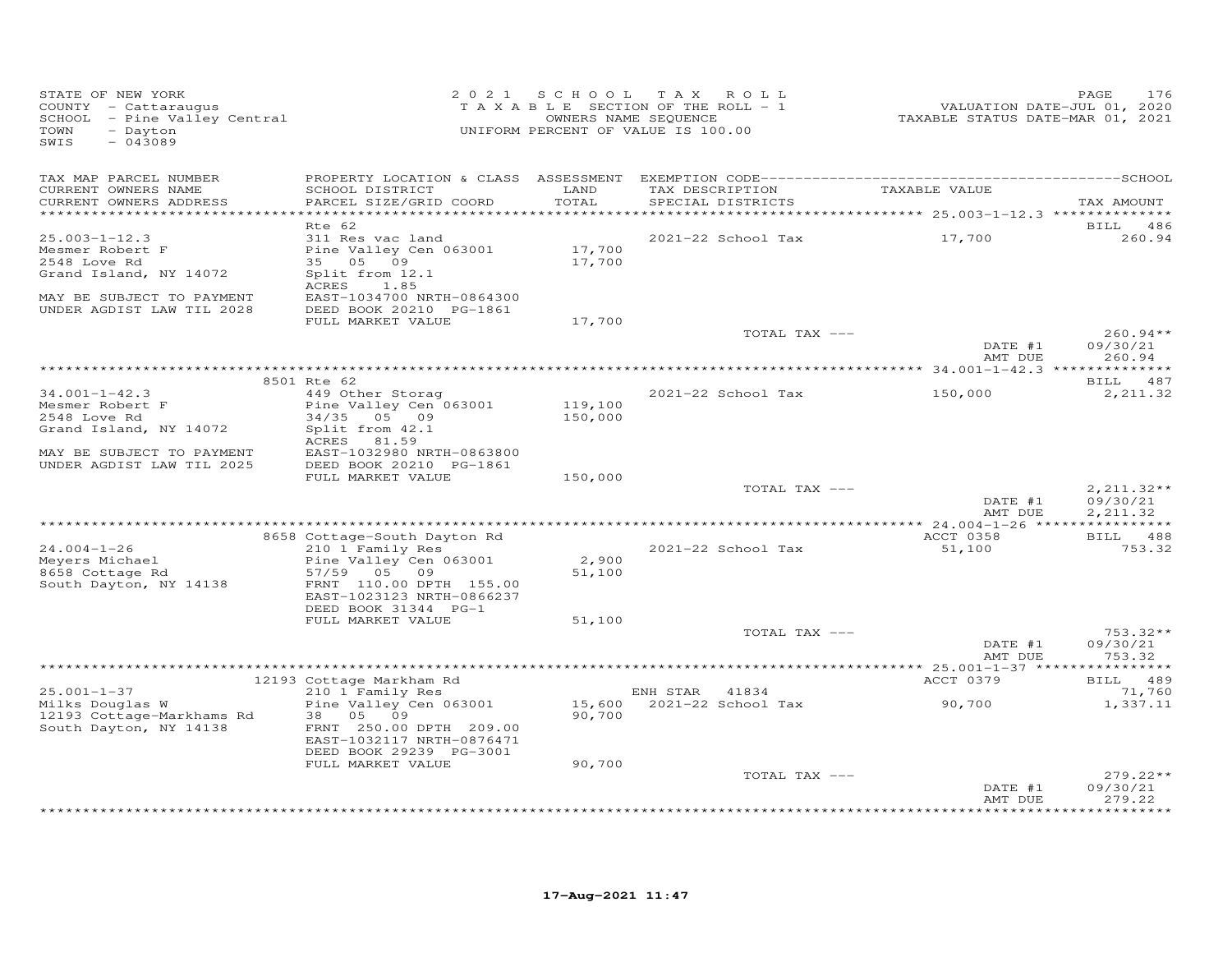| STATE OF NEW YORK<br>COUNTY - Cattaraugus<br>SCHOOL - Pine Valley Central<br>- Dayton<br>TOWN<br>$-043089$<br>SWIS |                                                                                                                                                                |                    | 2021 SCHOOL TAX ROLL<br>TAXABLE SECTION OF THE ROLL - 1<br>OWNERS NAME SEQUENCE<br>UNIFORM PERCENT OF VALUE IS 100.00 |                      | PAGE<br>177                                           |
|--------------------------------------------------------------------------------------------------------------------|----------------------------------------------------------------------------------------------------------------------------------------------------------------|--------------------|-----------------------------------------------------------------------------------------------------------------------|----------------------|-------------------------------------------------------|
| TAX MAP PARCEL NUMBER<br>CURRENT OWNERS NAME<br>CURRENT OWNERS ADDRESS<br>*************************                | SCHOOL DISTRICT<br>PARCEL SIZE/GRID COORD                                                                                                                      | LAND<br>TOTAL      | TAX DESCRIPTION<br>SPECIAL DISTRICTS                                                                                  | TAXABLE VALUE        | TAX AMOUNT                                            |
| $24.002 - 1 - 6$<br>Milks Family Farms<br>2436 Lenox Rd<br>Collins, NY 14034                                       | Cottage Markham Rd<br>112 Dairy farm<br>Pine Valley Cen 063001<br>37/38/46 05 09<br>ACRES 469.21<br>EAST-1030472 NRTH-0877467<br>DEED BOOK 11540 PG-3001       | 438,900<br>482,200 | 2021-22 School Tax                                                                                                    | ACCT 0380<br>482,200 | <b>BILL</b> 490<br>7,108.66                           |
|                                                                                                                    | FULL MARKET VALUE                                                                                                                                              | 482,200            | TOTAL TAX ---                                                                                                         | DATE #1<br>AMT DUE   | $7,108.66**$<br>09/30/21<br>7,108.66                  |
|                                                                                                                    |                                                                                                                                                                |                    |                                                                                                                       |                      |                                                       |
| $25.003 - 1 - 11$                                                                                                  | 8484 Rte 62<br>210 1 Family Res                                                                                                                                |                    | BAS STAR 41854                                                                                                        | ACCT 0062            | BILL 491<br>30,850                                    |
| Miller Daniel L<br>Miller Lydia L<br>8484 Route 62<br>S. Dayton, NY 14138                                          | Pine Valley Cen $063001$<br>27 05 09<br>land contract Dan Miller<br>ACRES 1.35<br>EAST-1035133 NRTH-0863563                                                    | 45,400             | 16,100 2021-22 School Tax                                                                                             | 45,400               | 669.29                                                |
|                                                                                                                    | DEED BOOK 10286 PG-4001<br>FULL MARKET VALUE                                                                                                                   | 45,400             |                                                                                                                       |                      |                                                       |
|                                                                                                                    |                                                                                                                                                                |                    | TOTAL TAX ---                                                                                                         | DATE #1<br>AMT DUE   | $214.50**$<br>09/30/21<br>214.50                      |
|                                                                                                                    | 8510 Rte 62                                                                                                                                                    |                    |                                                                                                                       | ACCT 0437            | BILL 492                                              |
| $25.003 - 1 - 14$<br>Miller Daniel L<br>Miller Lydia L<br>8484 Rte 62<br>8484 Rte 62<br>South Dayton, NY 14138     | 312 Vac w/imprv<br>Pine Valley Cen 063001<br>27 05 09<br>ACRES<br>6.00<br>EAST-1035244 NRTH-0864163<br>DEED BOOK 19900 PG-8007                                 | 25,100<br>102,800  | 2021-22 School Tax                                                                                                    | 102,800              | 1,515.49                                              |
|                                                                                                                    | FULL MARKET VALUE                                                                                                                                              | 102,800            | TOTAL TAX ---                                                                                                         |                      | $1,515.49**$                                          |
|                                                                                                                    |                                                                                                                                                                |                    |                                                                                                                       | DATE #1<br>AMT DUE   | 09/30/21<br>1,515.49                                  |
|                                                                                                                    |                                                                                                                                                                |                    |                                                                                                                       |                      |                                                       |
| $25.003 - 1 - 20.1$<br>Miller Daniel R<br>Milier Dun<br>Miller Ella D<br>IS Die D<br>South Dayton, NY 14138        | 8592 Rte 62<br>240 Rural res<br>Pine Valley Cen 063001<br>27 05 09<br>ACRES 17.25<br>EAST-1035499 NRTH-0865639<br>DEED BOOK 24697 PG-8001<br>FULL MARKET VALUE | 27,800<br>137,800  | 2021-22 School Tax                                                                                                    | ACCT 0500<br>137,800 | BILL 493<br>2,031.47                                  |
|                                                                                                                    |                                                                                                                                                                | 137,800            | TOTAL TAX ---                                                                                                         | DATE #1<br>AMT DUE   | $2,031.47**$<br>09/30/21<br>2,031.47<br>************* |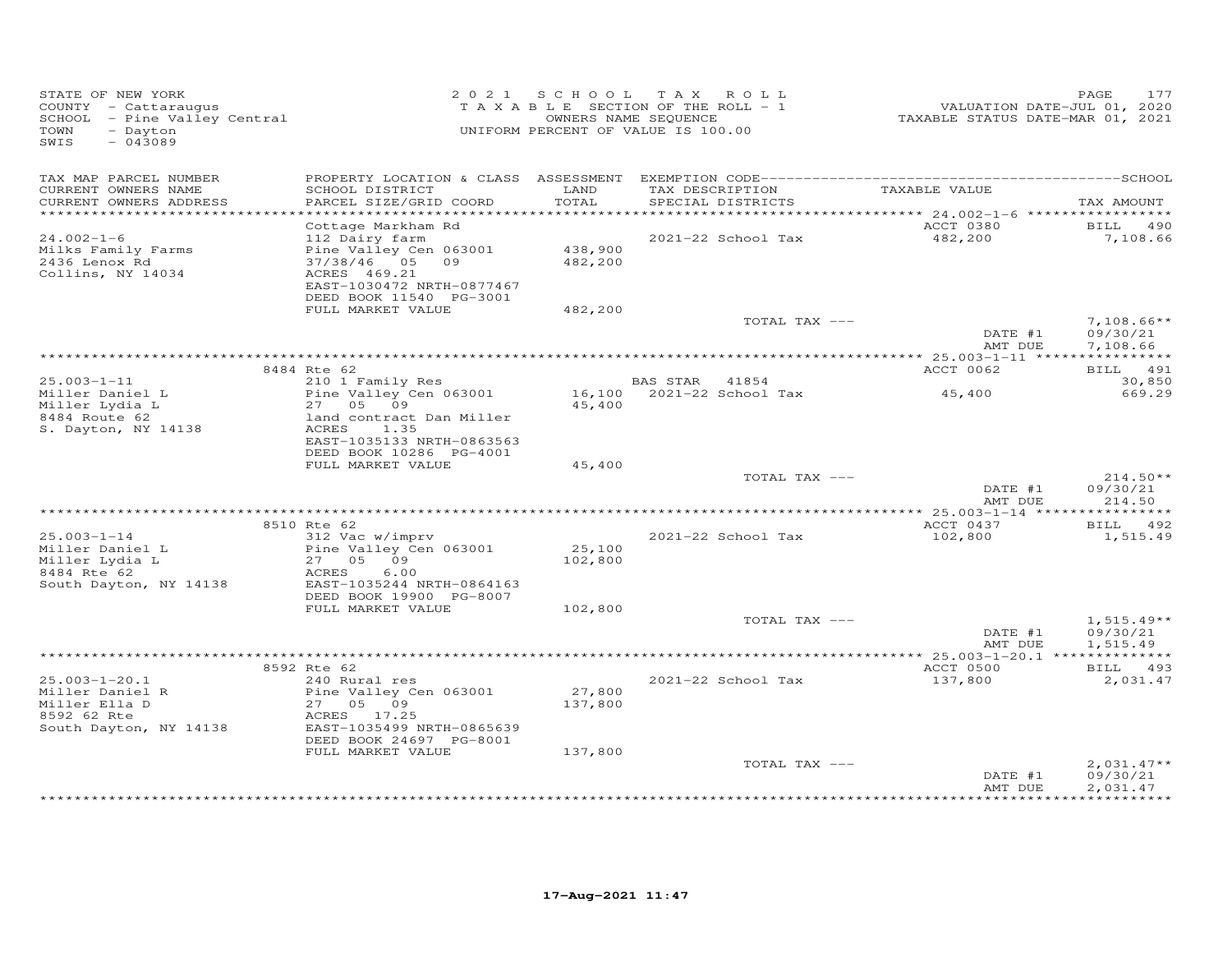| STATE OF NEW YORK<br>COUNTY - Cattaraugus<br>COUNTY - Cattaraugus<br>SCHOOL - Pine Valley Central<br>TOWN<br>- Dayton<br>$-043089$<br>SWIS |                                                                                                                                                                           |                  | 2021 SCHOOL TAX ROLL<br>T A X A B L E SECTION OF THE ROLL - 1<br>OWNERS NAME SEQUENCE<br>UNIFORM PERCENT OF VALUE IS 100.00 | VALUATION DATE-JUL 01, 2020<br>TAXABLE STATUS DATE-MAR 01, 2021 | PAGE<br>178                          |
|--------------------------------------------------------------------------------------------------------------------------------------------|---------------------------------------------------------------------------------------------------------------------------------------------------------------------------|------------------|-----------------------------------------------------------------------------------------------------------------------------|-----------------------------------------------------------------|--------------------------------------|
| TAX MAP PARCEL NUMBER<br>CURRENT OWNERS NAME                                                                                               | SCHOOL DISTRICT                                                                                                                                                           | LAND             | TAX DESCRIPTION TAXABLE VALUE                                                                                               |                                                                 |                                      |
| CURRENT OWNERS ADDRESS                                                                                                                     | PARCEL SIZE/GRID COORD                                                                                                                                                    | TOTAL            | SPECIAL DISTRICTS                                                                                                           |                                                                 | TAX AMOUNT                           |
|                                                                                                                                            | 12671 Bentley Rd                                                                                                                                                          |                  |                                                                                                                             | ACCT 1355                                                       | BILL 494                             |
| $24.004 - 1 - 11.4$                                                                                                                        | 240 Rural res                                                                                                                                                             |                  | 2021-22 School Tax                                                                                                          | 121,200                                                         | 1,786.75                             |
| Miller Harvey R<br>Miller Tena<br>12535 Bentley Rd<br>South Dayton, NY 14138                                                               | Pine Valley Cen 063001 42,700<br>Wengerd-12535 Bentley lan 121,200<br>ACRES 26.64<br>EAST-1026281 NRTH-0869850<br>DEED BOOK 26450 PG-9001                                 |                  |                                                                                                                             |                                                                 |                                      |
|                                                                                                                                            | FULL MARKET VALUE                                                                                                                                                         | 121,200          |                                                                                                                             |                                                                 |                                      |
|                                                                                                                                            |                                                                                                                                                                           |                  | TOTAL TAX ---                                                                                                               | DATE #1                                                         | $1,786.75**$<br>09/30/21             |
|                                                                                                                                            |                                                                                                                                                                           |                  |                                                                                                                             | AMT DUE                                                         | 1,786.75                             |
|                                                                                                                                            | 9117 Cottage-South Dayton Rd                                                                                                                                              |                  |                                                                                                                             | ACCT 0520                                                       | BILL 495                             |
| $24.002 - 1 - 19$                                                                                                                          | 281 Multiple res                                                                                                                                                          |                  | ENH STAR 41834                                                                                                              |                                                                 | 71,760                               |
| Miller John R<br>Miller Jane E<br>9117 Cottage Rd<br>South Dayton, NY 14138                                                                | 281 Multiple res<br>Pine Valley Cen 063001 20,500 2021-22 School Tax<br>Fine $\frac{1}{0}$<br>53 05 09<br>ACRES 4.86<br>EAST-1023899 NRTH-0873529<br>-- FOOK 808 PG-01162 | 80,500           |                                                                                                                             | 80,500                                                          | 1,186.74                             |
|                                                                                                                                            | FULL MARKET VALUE                                                                                                                                                         | 80,500           |                                                                                                                             |                                                                 |                                      |
|                                                                                                                                            |                                                                                                                                                                           |                  | TOTAL TAX ---                                                                                                               | DATE #1<br>AMT DUE                                              | $128.85**$<br>09/30/21<br>128.85     |
|                                                                                                                                            |                                                                                                                                                                           |                  |                                                                                                                             |                                                                 |                                      |
|                                                                                                                                            | 9146 Rte 62                                                                                                                                                               |                  |                                                                                                                             | ACCT 1114                                                       | BILL 496                             |
| $25.001 - 2 - 27.4$<br>Miller-Mardino Angeline M Pine Valley Cen 063001<br>9146 Route 62<br>Dayton, NY 14070                               | 210 1 Family Res<br>29 05 09                                                                                                                                              | 14,800<br>22,500 | 2021-22 School Tax                                                                                                          | 22,500                                                          | 331.70                               |
|                                                                                                                                            | FRNT 190.00 DPTH 215.00<br>EAST-1035947 NRTH-0874340<br>DEED BOOK 2020 PG-13325                                                                                           |                  |                                                                                                                             |                                                                 |                                      |
|                                                                                                                                            | FULL MARKET VALUE                                                                                                                                                         | 22,500           |                                                                                                                             |                                                                 |                                      |
|                                                                                                                                            |                                                                                                                                                                           |                  | TOTAL TAX ---                                                                                                               | DATE #1<br>AMT DUE                                              | $331.70**$<br>09/30/21<br>331.70     |
|                                                                                                                                            |                                                                                                                                                                           |                  |                                                                                                                             |                                                                 |                                      |
|                                                                                                                                            | 8522 Cottage-South Dayton Rd                                                                                                                                              |                  |                                                                                                                             | ACCT 0588                                                       | BILL 497                             |
| $24.004 - 1 - 29$<br>Milliman Brittany<br>8522 Cottage Rd<br>South Datyon, NY 14138                                                        | 210 1 Family Res<br>Pine Valley Cen 063001<br>50/59 05 09<br>ACRES<br>9.85 BANK<br>017<br>EAST-1022998 NRTH-0864050                                                       | 31,300<br>86,000 | 2021-22 School Tax                                                                                                          | 86,000                                                          | 1,267.82                             |
|                                                                                                                                            | DEED BOOK 21851 PG-9006                                                                                                                                                   |                  |                                                                                                                             |                                                                 |                                      |
|                                                                                                                                            | FULL MARKET VALUE                                                                                                                                                         | 86,000           |                                                                                                                             |                                                                 |                                      |
|                                                                                                                                            |                                                                                                                                                                           |                  | TOTAL TAX ---                                                                                                               | DATE #1<br>AMT DUE                                              | $1,267.82**$<br>09/30/21<br>1,267.82 |
|                                                                                                                                            |                                                                                                                                                                           |                  |                                                                                                                             |                                                                 |                                      |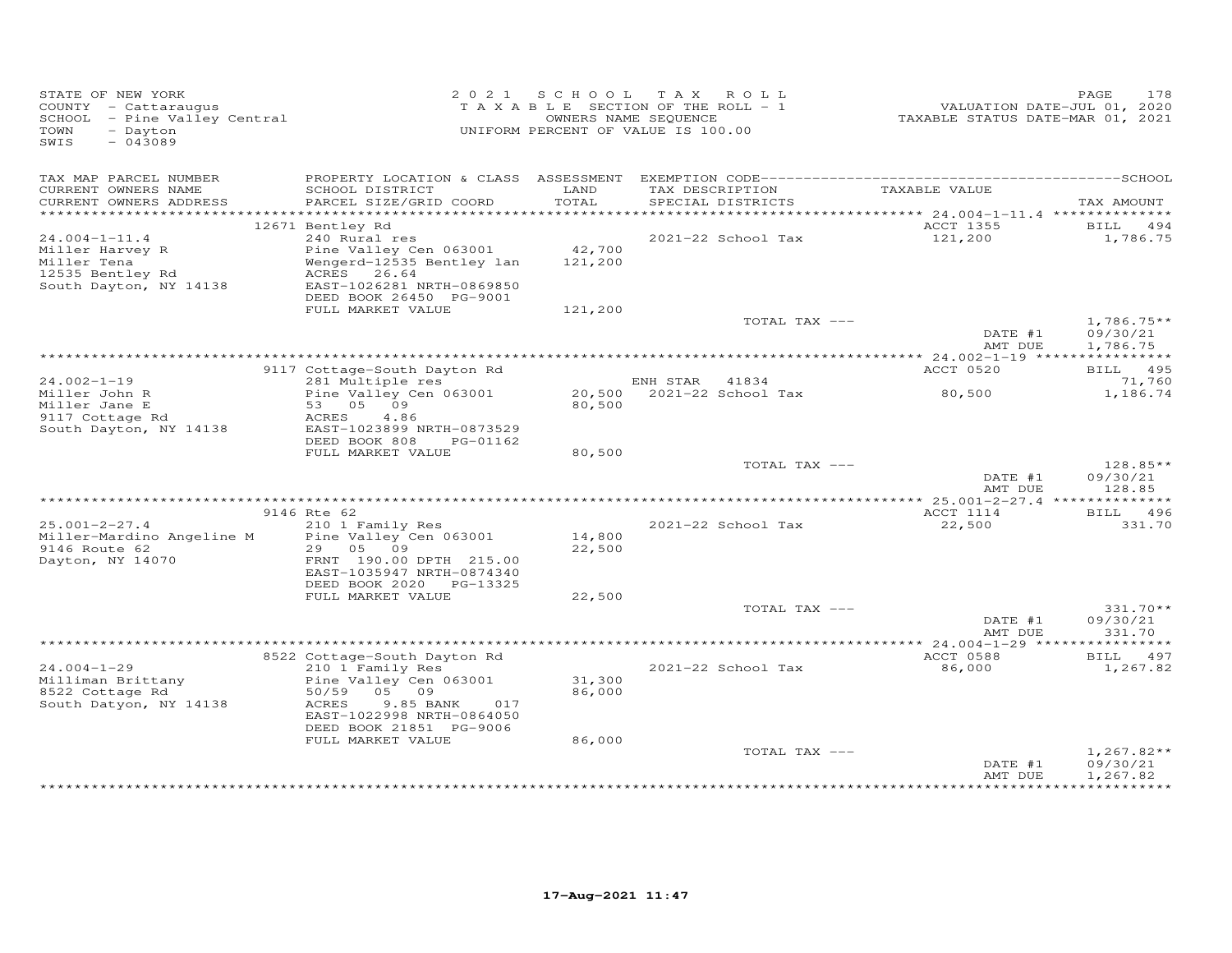| STATE OF NEW YORK<br>COUNTY - Cattaraugus<br>SCHOOL - Pine Valley Central<br>TOWN<br>- Dayton<br>$-043089$<br>SWIS |                                                                                                                       | 2021 SCHOOL       | TAX ROLL<br>TAXABLE SECTION OF THE ROLL - 1<br>OWNERS NAME SEQUENCE<br>UNIFORM PERCENT OF VALUE IS 100.00 | TAXABLE STATUS DATE-MAR 01, 2021              | 179<br>PAGE<br>VALUATION DATE-JUL 01, 2020 |
|--------------------------------------------------------------------------------------------------------------------|-----------------------------------------------------------------------------------------------------------------------|-------------------|-----------------------------------------------------------------------------------------------------------|-----------------------------------------------|--------------------------------------------|
| TAX MAP PARCEL NUMBER                                                                                              | PROPERTY LOCATION & CLASS ASSESSMENT                                                                                  |                   |                                                                                                           |                                               |                                            |
| CURRENT OWNERS NAME<br>CURRENT OWNERS ADDRESS                                                                      | SCHOOL DISTRICT<br>PARCEL SIZE/GRID COORD                                                                             | LAND<br>TOTAL     | TAX DESCRIPTION<br>SPECIAL DISTRICTS                                                                      | TAXABLE VALUE                                 | TAX AMOUNT                                 |
|                                                                                                                    | 8890 Cottage-South Dayton Rd                                                                                          |                   |                                                                                                           | ACCT 0313                                     | BILL 498                                   |
| $24.004 - 1 - 9$<br>Mitchell Keith<br>8890 Cottage Rd<br>S. Dayton, NY 14138                                       | 210 1 Family Res<br>Pine Valley Cen 063001<br>52 05 09<br>land contract<br>ACRES<br>2.64<br>EAST-1024443 NRTH-0870226 | 19,500<br>177,200 | 2021-22 School Tax                                                                                        | 177,200                                       | 2,612.31                                   |
|                                                                                                                    | DEED BOOK 14134 PG-5001<br>FULL MARKET VALUE                                                                          | 177,200           |                                                                                                           |                                               |                                            |
|                                                                                                                    |                                                                                                                       |                   | TOTAL TAX ---                                                                                             | DATE #1<br>AMT DUE                            | $2,612.31**$<br>09/30/21<br>2,612.31       |
|                                                                                                                    |                                                                                                                       |                   |                                                                                                           |                                               |                                            |
| $24.002 - 1 - 10.2$                                                                                                | 9010 Cottage South Dayton Rd<br>312 Vac w/imprv                                                                       |                   | AG DIST<br>41720                                                                                          | ACCT 1305                                     | BILL 499<br>62,467                         |
| Morey Dean H<br>9009 Cottage Rd<br>South Dayton, NY 14138<br>MAY BE SUBJECT TO PAYMENT                             | Pine Valley Cen 063001<br>45/53 05 09<br>ACRES 103.95<br>EAST-1026300 NRTH-0872239<br>DEED BOOK 00997 PG-00118        | 135,800           | 116,200 2021-22 School Tax                                                                                | 73,333                                        | 1,081.09                                   |
| UNDER AGDIST LAW TIL 2025                                                                                          | FULL MARKET VALUE                                                                                                     | 135,800           |                                                                                                           |                                               |                                            |
|                                                                                                                    |                                                                                                                       |                   | TOTAL TAX ---                                                                                             | DATE #1<br>AMT DUE                            | $1,081.09**$<br>09/30/21<br>1,081.09       |
|                                                                                                                    | 9009 Cottage South Dayton Rd                                                                                          |                   |                                                                                                           | ** 24.002-1-10.3 ***************<br>ACCT 1306 | BILL 500                                   |
| $24.002 - 1 - 10.3$                                                                                                | 210 1 Family Res                                                                                                      |                   | ENH STAR 41834                                                                                            |                                               | 51,100                                     |
| Morey Dean H<br>Morey Marvin A<br>9009 Cottage Rd<br>South Dayton, NY 14138                                        | Pine Valley Cen 063001<br>53 05 09<br>ACRES 12.20<br>EAST-1023724 NRTH-0871986<br>DEED BOOK 00997 PG-00126            | 51,100            | 31,800 2021-22 School Tax                                                                                 | 51,100                                        | 753.32                                     |
|                                                                                                                    | FULL MARKET VALUE                                                                                                     | 51,100            |                                                                                                           |                                               |                                            |
|                                                                                                                    |                                                                                                                       |                   | TOTAL TAX ---                                                                                             |                                               | $0.00**$                                   |
|                                                                                                                    | Dye Rd                                                                                                                |                   |                                                                                                           | ACCT 0393                                     | BILL 501                                   |
| $24.002 - 1 - 28.1$                                                                                                | 105 Vac farmland                                                                                                      |                   | AG DIST<br>41720                                                                                          |                                               | 36,614                                     |
| Morey Erwin H<br>641 Route 83<br>South Dayton, NY 14138                                                            | Pine Valley Cen 063001<br>60 05 09<br>ACRES<br>44.25<br>EAST-1022285 NRTH-0872336                                     | 58,000            | 56,100 2021-22 School Tax                                                                                 | 21,386                                        | 315.28                                     |
| MAY BE SUBJECT TO PAYMENT                                                                                          | DEED BOOK 00997 PG-00122                                                                                              |                   |                                                                                                           |                                               |                                            |
| UNDER AGDIST LAW TIL 2025                                                                                          | FULL MARKET VALUE                                                                                                     | 58,000            | TOTAL TAX ---                                                                                             | DATE #1                                       | 315.28**<br>09/30/21                       |
|                                                                                                                    |                                                                                                                       |                   |                                                                                                           | AMT DUE                                       | 315.28<br>**********                       |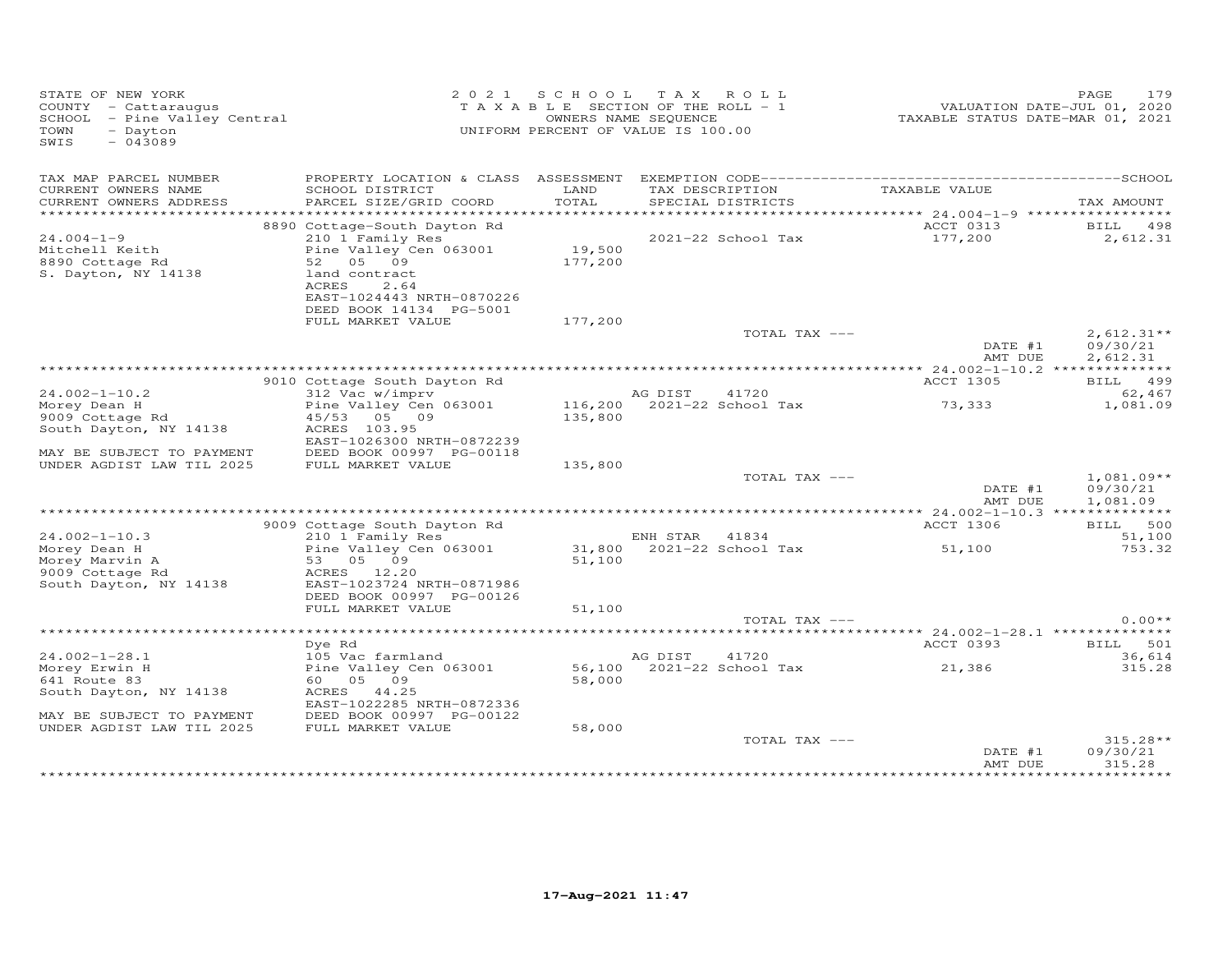| STATE OF NEW YORK<br>COUNTY - Cattaraugus<br>SCHOOL - Pine Valley Central<br>TOWN<br>- Dayton<br>SWIS<br>$-043089$ |                                                      | 2021 SCHOOL TAX ROLL<br>TAXABLE SECTION OF THE ROLL - 1<br>UNIFORM PERCENT OF VALUE IS 100.00 | OWNERS NAME SEQUENCE |                                      | VALUATION DATE-JUL 01, 2020<br>TAXABLE STATUS DATE-MAR 01, 2021 | 180<br>PAGE              |
|--------------------------------------------------------------------------------------------------------------------|------------------------------------------------------|-----------------------------------------------------------------------------------------------|----------------------|--------------------------------------|-----------------------------------------------------------------|--------------------------|
| TAX MAP PARCEL NUMBER                                                                                              |                                                      | LAND                                                                                          |                      |                                      | TAXABLE VALUE                                                   |                          |
| CURRENT OWNERS NAME<br>CURRENT OWNERS ADDRESS<br>************************                                          | SCHOOL DISTRICT<br>PARCEL SIZE/GRID COORD            | TOTAL                                                                                         |                      | TAX DESCRIPTION<br>SPECIAL DISTRICTS |                                                                 | TAX AMOUNT               |
|                                                                                                                    | Cottage Rd                                           |                                                                                               |                      |                                      | ACCT 0394                                                       | <b>BILL</b><br>502       |
| $24.004 - 1 - 5$                                                                                                   | 105 Vac farmland                                     |                                                                                               | AG DIST              | 41720                                |                                                                 | 17,456                   |
| Morey Erwin H                                                                                                      | Pine Valley Cen 063001                               |                                                                                               |                      | 32,800 2021-22 School Tax            | 15,344                                                          | 226.20                   |
| 641 Rte 83                                                                                                         | $^{\circ}$ 2 05 09                                   | 32,800                                                                                        |                      |                                      |                                                                 |                          |
| South Dayton, NY 14138                                                                                             | <b>ACRES</b><br>29.50                                |                                                                                               |                      |                                      |                                                                 |                          |
|                                                                                                                    | EAST-1025251 NRTH-0871521                            |                                                                                               |                      |                                      |                                                                 |                          |
| MAY BE SUBJECT TO PAYMENT                                                                                          | DEED BOOK 00997 PG-00120                             |                                                                                               |                      |                                      |                                                                 |                          |
| UNDER AGDIST LAW TIL 2025                                                                                          | FULL MARKET VALUE                                    | 32,800                                                                                        |                      |                                      |                                                                 |                          |
|                                                                                                                    |                                                      |                                                                                               |                      | TOTAL TAX ---                        | DATE #1                                                         | $226.20**$               |
|                                                                                                                    |                                                      |                                                                                               |                      |                                      | AMT DUE                                                         | 09/30/21<br>226.20       |
|                                                                                                                    |                                                      |                                                                                               |                      |                                      |                                                                 |                          |
|                                                                                                                    | 9120 Cottage-South Dayton Rd                         |                                                                                               |                      |                                      | ACCT 0392                                                       | BILL 503                 |
| $24.002 - 1 - 20$                                                                                                  | 210 1 Family Res                                     |                                                                                               | ENH STAR 41834       |                                      |                                                                 | 71,760                   |
| Morey Glen & Sylvia                                                                                                | Pine Valley Cen 063001                               |                                                                                               |                      | 18,300 2021-22 School Tax            | 96,600                                                          | 1,424.09                 |
| Morey Family Trust                                                                                                 | 53 05 09                                             | 96,600                                                                                        |                      |                                      |                                                                 |                          |
| 9120 Cottage Rd                                                                                                    | 2.07<br>ACRES                                        |                                                                                               |                      |                                      |                                                                 |                          |
| South Dayton, NY 14138                                                                                             | EAST-1024490 NRTH-0873505<br>DEED BOOK 26589 PG-5001 |                                                                                               |                      |                                      |                                                                 |                          |
|                                                                                                                    | FULL MARKET VALUE                                    | 96,600                                                                                        |                      |                                      |                                                                 |                          |
|                                                                                                                    |                                                      |                                                                                               |                      | TOTAL TAX ---                        |                                                                 | $366.19**$               |
|                                                                                                                    |                                                      |                                                                                               |                      |                                      | DATE #1                                                         | 09/30/21                 |
|                                                                                                                    |                                                      |                                                                                               |                      |                                      | AMT DUE                                                         | 366.19                   |
|                                                                                                                    |                                                      |                                                                                               |                      |                                      |                                                                 |                          |
|                                                                                                                    | Dve Rd                                               |                                                                                               |                      |                                      | ACCT 1303                                                       | BILL 504                 |
| $24.002 - 1 - 28.2$                                                                                                | 105 Vac farmland                                     |                                                                                               | AG DIST              | 41720                                |                                                                 | 31,085                   |
| Morey Glen & Sylvia                                                                                                | Pine Valley Cen 063001                               |                                                                                               |                      | 124,900 2021-22 School Tax           | 93,815                                                          | 1,383.03                 |
| G&S Morey Family Trust I<br>9120 Cottage Rd                                                                        | 60 05 09<br>ACRES 100.55                             | 124,900                                                                                       |                      |                                      |                                                                 |                          |
| South Dayton, NY 14138                                                                                             | EAST-1021132 NRTH-0873048                            |                                                                                               |                      |                                      |                                                                 |                          |
|                                                                                                                    | DEED BOOK 26589 PG-5001                              |                                                                                               |                      |                                      |                                                                 |                          |
| MAY BE SUBJECT TO PAYMENT                                                                                          | FULL MARKET VALUE                                    | 124,900                                                                                       |                      |                                      |                                                                 |                          |
| UNDER AGDIST LAW TIL 2025                                                                                          |                                                      |                                                                                               |                      |                                      |                                                                 |                          |
|                                                                                                                    |                                                      |                                                                                               |                      | TOTAL TAX ---                        |                                                                 | $1,383.03**$             |
|                                                                                                                    |                                                      |                                                                                               |                      |                                      | DATE #1                                                         | 09/30/21                 |
|                                                                                                                    |                                                      |                                                                                               |                      |                                      | AMT DUE                                                         | 1,383.03                 |
|                                                                                                                    | 12868 Dye Rd                                         |                                                                                               |                      |                                      | ACCT 1325                                                       | BILL 505                 |
| $24.002 - 1 - 28.3$                                                                                                | 220 2 Family Res                                     |                                                                                               | BAS STAR 41854       |                                      |                                                                 | 30,850                   |
| Morey Harland A                                                                                                    | Pine Valley Cen 063001                               |                                                                                               |                      | 20,000 2021-22 School Tax            | 164,100                                                         | 2,419.19                 |
| 12868 Dye Rd                                                                                                       | 61 05 09                                             | 164,100                                                                                       |                      |                                      |                                                                 |                          |
| South Dayton, NY 14138                                                                                             | ACRES<br>3.75                                        |                                                                                               |                      |                                      |                                                                 |                          |
|                                                                                                                    | EAST-1021658 NRTH-0871956                            |                                                                                               |                      |                                      |                                                                 |                          |
|                                                                                                                    | DEED BOOK 01004 PG-00283                             |                                                                                               |                      |                                      |                                                                 |                          |
|                                                                                                                    | FULL MARKET VALUE                                    | 164,100                                                                                       |                      |                                      |                                                                 |                          |
|                                                                                                                    |                                                      |                                                                                               |                      | TOTAL TAX ---                        | DATE #1                                                         | $1,964.39**$<br>09/30/21 |
|                                                                                                                    |                                                      |                                                                                               |                      |                                      | AMT DUE                                                         | 1,964.39                 |
|                                                                                                                    |                                                      |                                                                                               |                      |                                      |                                                                 |                          |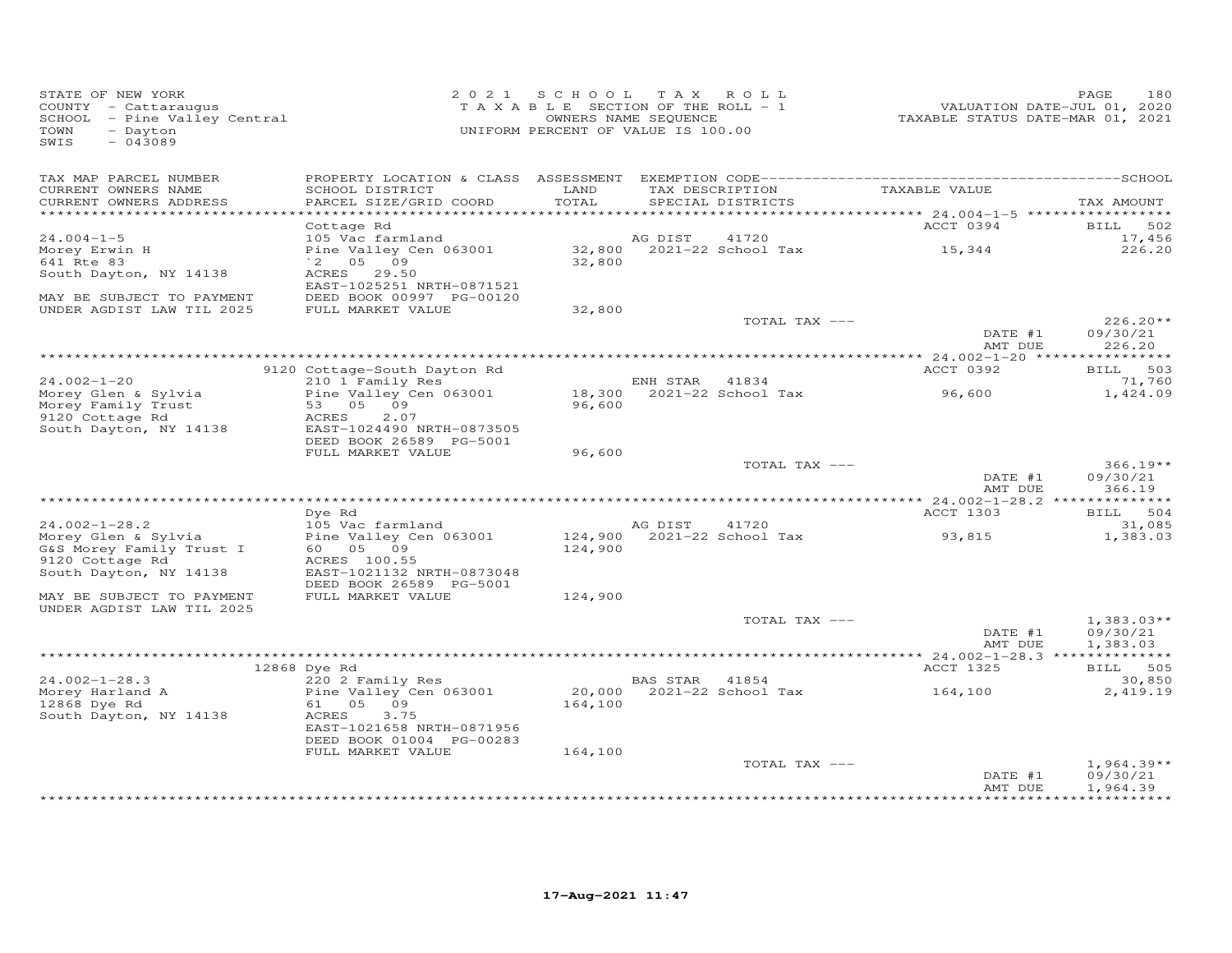| STATE OF NEW YORK<br>COUNTY - Cattaraugus<br>SCHOOL - Pine Valley Central<br>TOWN<br>- Dayton<br>$-043089$<br>SWIS |                                                                           | 2021 SCHOOL TAX ROLL<br>TAXABLE SECTION OF THE ROLL - 1<br>UNIFORM PERCENT OF VALUE IS 100.00 | OWNERS NAME SEQUENCE |                            | VALUATION DATE-JUL 01, 2020<br>TAXABLE STATUS DATE-MAR 01, 2021 | 181<br>PAGE                  |
|--------------------------------------------------------------------------------------------------------------------|---------------------------------------------------------------------------|-----------------------------------------------------------------------------------------------|----------------------|----------------------------|-----------------------------------------------------------------|------------------------------|
| TAX MAP PARCEL NUMBER<br>CURRENT OWNERS NAME                                                                       | SCHOOL DISTRICT                                                           | LAND                                                                                          |                      | TAX DESCRIPTION            | TAXABLE VALUE                                                   |                              |
| CURRENT OWNERS ADDRESS                                                                                             | PARCEL SIZE/GRID COORD                                                    | TOTAL                                                                                         |                      | SPECIAL DISTRICTS          |                                                                 | TAX AMOUNT                   |
|                                                                                                                    |                                                                           |                                                                                               |                      |                            | *********** 24.002-1-10.1 ***************                       |                              |
| $24.002 - 1 - 10.1$                                                                                                | 9009 Cottage South Dayton Rd<br>312 Vac w/imprv                           |                                                                                               | AG DIST              | 41720                      | ACCT 0395                                                       | 506<br><b>BILL</b><br>19,795 |
| Morey Marvin                                                                                                       | Pine Valley Cen 063001                                                    |                                                                                               |                      | 110,300 2021-22 School Tax | 112,605                                                         | 1,660.04                     |
| 4303 Gates Rd                                                                                                      | 53 05 09                                                                  | 132,400                                                                                       |                      |                            |                                                                 |                              |
| Jamesville, NY 13708                                                                                               | ACRES 104.30                                                              |                                                                                               |                      |                            |                                                                 |                              |
| MAY BE SUBJECT TO PAYMENT                                                                                          | EAST-1026841 NRTH-0873615<br>DEED BOOK 00997 PG-00116                     |                                                                                               |                      |                            |                                                                 |                              |
| UNDER AGDIST LAW TIL 2025                                                                                          | FULL MARKET VALUE                                                         | 132,400                                                                                       |                      |                            |                                                                 |                              |
|                                                                                                                    |                                                                           |                                                                                               |                      | TOTAL TAX ---              |                                                                 | $1,660.04**$                 |
|                                                                                                                    |                                                                           |                                                                                               |                      |                            | DATE #1<br>AMT DUE                                              | 09/30/21<br>1,660.04         |
|                                                                                                                    | 9068 Route 62                                                             |                                                                                               |                      |                            | ACCT 0020                                                       | BILL 507                     |
| $25.001 - 1 - 20$                                                                                                  | 210 1 Family Res                                                          |                                                                                               |                      | 2021-22 School Tax         | 37,500                                                          | 552.83                       |
| Morton Cort                                                                                                        | Pine Valley Cen 063001                                                    | 14,900                                                                                        |                      |                            |                                                                 |                              |
| 9068 Route 62<br>South Dayton, NY 14138                                                                            | 29 05 09<br>FRNT 380.00 DPTH 140.00                                       | 37,500                                                                                        |                      |                            |                                                                 |                              |
|                                                                                                                    | EAST-1035172 NRTH-0873474                                                 |                                                                                               |                      |                            |                                                                 |                              |
|                                                                                                                    | DEED BOOK 20200 PG-4330                                                   |                                                                                               |                      |                            |                                                                 |                              |
|                                                                                                                    | FULL MARKET VALUE                                                         | 37,500                                                                                        |                      |                            |                                                                 |                              |
|                                                                                                                    |                                                                           |                                                                                               |                      | TOTAL TAX ---              | DATE #1                                                         | $552.83**$<br>09/30/21       |
|                                                                                                                    |                                                                           |                                                                                               |                      |                            | AMT DUE                                                         | 552.83                       |
|                                                                                                                    |                                                                           |                                                                                               |                      |                            |                                                                 |                              |
|                                                                                                                    | 11974 Markham-Wesley Rd<br>and wesley Rd<br>210 1 Family Res<br>Pine Vell |                                                                                               |                      |                            | ACCT 0424                                                       | BILL 508                     |
| $25.001 - 2 - 26$<br>Mosher Dorothy L                                                                              | Pine Valley Cen 063001                                                    |                                                                                               | BAS STAR 41854       | 16,000 2021-22 School Tax  | 92,000                                                          | 30,850<br>1,356.28           |
| 11974 Markham-Wesley Rd                                                                                            | 29 05 09                                                                  | 92,000                                                                                        |                      |                            |                                                                 |                              |
| Gowanda, NY 14070                                                                                                  | ACRES<br>1.71                                                             |                                                                                               |                      |                            |                                                                 |                              |
|                                                                                                                    | EAST-1036042 NRTH-0874188<br>DEED BOOK 01014 PG-00932                     |                                                                                               |                      |                            |                                                                 |                              |
|                                                                                                                    | FULL MARKET VALUE                                                         | 92,000                                                                                        |                      |                            |                                                                 |                              |
|                                                                                                                    |                                                                           |                                                                                               |                      | TOTAL TAX ---              |                                                                 | $901.48**$                   |
|                                                                                                                    |                                                                           |                                                                                               |                      |                            | DATE #1                                                         | 09/30/21                     |
|                                                                                                                    |                                                                           |                                                                                               |                      |                            | AMT DUE                                                         | 901.48                       |
|                                                                                                                    | 9389 Merrill Dr                                                           |                                                                                               |                      |                            | ACCT 0338                                                       | 509<br><b>BILL</b>           |
| $24.002 - 1 - 32$                                                                                                  | 210 1 Family Res                                                          |                                                                                               |                      | 2021-22 School Tax         | 155,000                                                         | 2,285.03                     |
| Moss Danielle M                                                                                                    | Pine Valley Cen 063001                                                    | 16,700                                                                                        |                      |                            |                                                                 |                              |
| 9389 Merrill Dr<br>South Dayton, NY 14138                                                                          | 62 05 09<br>ACRES<br>1.71                                                 | 155,000                                                                                       |                      |                            |                                                                 |                              |
|                                                                                                                    | EAST-1023039 NRTH-0876224                                                 |                                                                                               |                      |                            |                                                                 |                              |
|                                                                                                                    | DEED BOOK 28073 PG-2003                                                   |                                                                                               |                      |                            |                                                                 |                              |
|                                                                                                                    | FULL MARKET VALUE                                                         | 155,000                                                                                       |                      |                            |                                                                 |                              |
|                                                                                                                    |                                                                           |                                                                                               |                      | TOTAL TAX ---              | DATE #1                                                         | $2,285.03**$<br>09/30/21     |
|                                                                                                                    |                                                                           |                                                                                               |                      |                            | AMT DUE                                                         | 2,285.03                     |
|                                                                                                                    |                                                                           |                                                                                               |                      |                            |                                                                 |                              |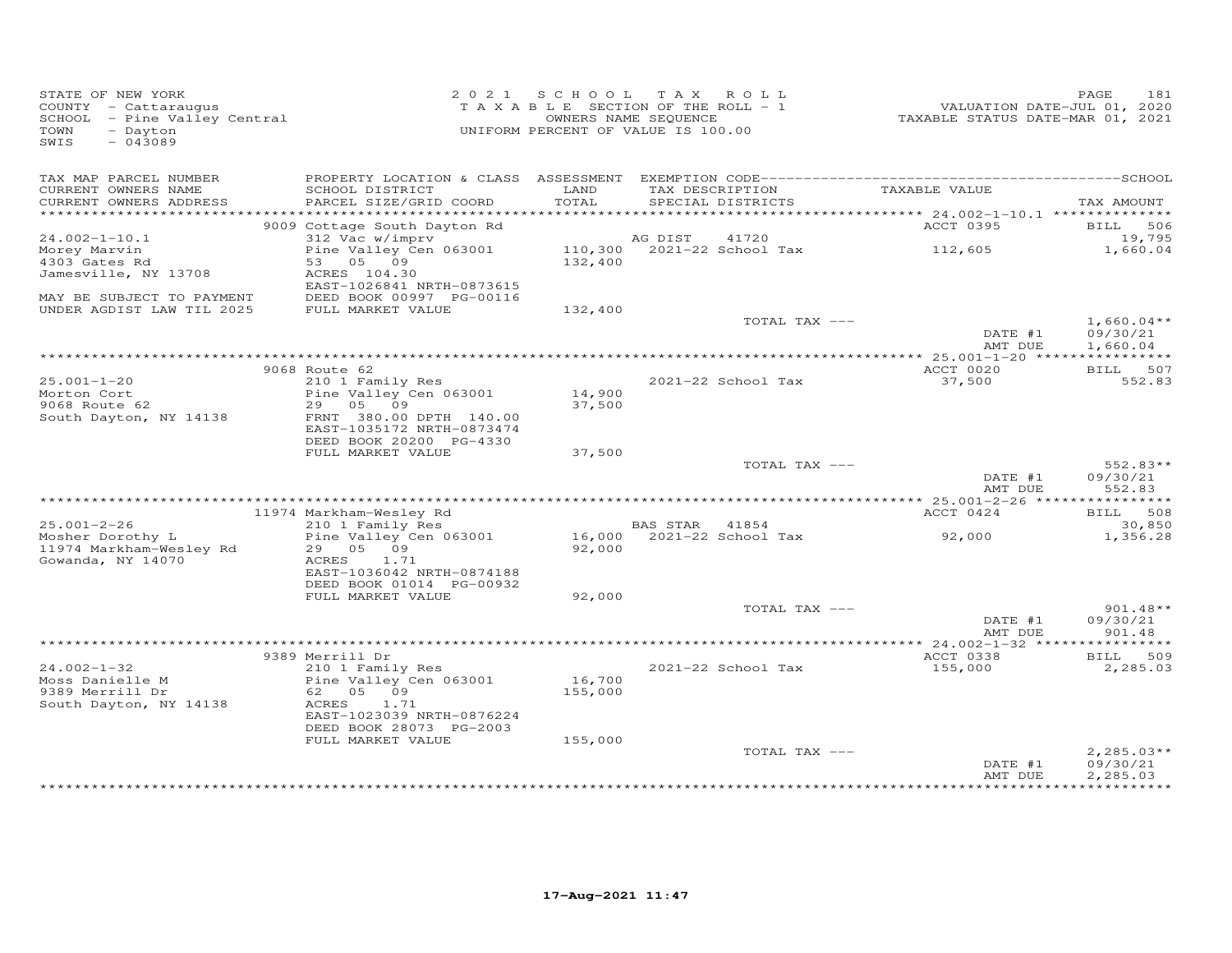| STATE OF NEW YORK<br>COUNTY - Cattaraugus<br>SCHOOL - Pine Valley Central<br>TOWN<br>- Dayton<br>$-043089$<br>SWIS | 2 0 2 1                                              | S C H O O L   | T A X<br>ROLL<br>TAXABLE SECTION OF THE ROLL - 1<br>OWNERS NAME SEQUENCE<br>UNIFORM PERCENT OF VALUE IS 100.00 | TAXABLE STATUS DATE-MAR 01, 2021                       | PAGE<br>182<br>VALUATION DATE-JUL 01, 2020 |
|--------------------------------------------------------------------------------------------------------------------|------------------------------------------------------|---------------|----------------------------------------------------------------------------------------------------------------|--------------------------------------------------------|--------------------------------------------|
| TAX MAP PARCEL NUMBER                                                                                              |                                                      |               |                                                                                                                |                                                        |                                            |
| CURRENT OWNERS NAME<br>CURRENT OWNERS ADDRESS                                                                      | SCHOOL DISTRICT<br>PARCEL SIZE/GRID COORD            | LAND<br>TOTAL | TAX DESCRIPTION<br>SPECIAL DISTRICTS                                                                           | TAXABLE VALUE                                          | TAX AMOUNT                                 |
| ***********************                                                                                            |                                                      |               |                                                                                                                |                                                        |                                            |
|                                                                                                                    | Rte 62                                               |               |                                                                                                                | ACCT 0413                                              | BILL 510                                   |
| $25.001 - 2 - 32.1$                                                                                                | 105 Vac farmland                                     |               | 2021-22 School Tax                                                                                             | 40,200                                                 | 592.63                                     |
| Nelson Garry L                                                                                                     | Pine Valley Cen 063001<br>30  05  09                 | 40,200        |                                                                                                                |                                                        |                                            |
| Nelson Gay Lynn<br>6126 McKinley Pkwy                                                                              | ACRES 40.75                                          | 40,200        |                                                                                                                |                                                        |                                            |
| Hamburg, NY 14075                                                                                                  | EAST-1037851 NRTH-0876081                            |               |                                                                                                                |                                                        |                                            |
|                                                                                                                    | DEED BOOK 10901 PG-8001                              |               |                                                                                                                |                                                        |                                            |
|                                                                                                                    | FULL MARKET VALUE                                    | 40,200        |                                                                                                                |                                                        |                                            |
|                                                                                                                    |                                                      |               | TOTAL TAX ---                                                                                                  |                                                        | $592.63**$                                 |
|                                                                                                                    |                                                      |               |                                                                                                                | DATE #1<br>AMT DUE                                     | 09/30/21<br>592.63                         |
|                                                                                                                    |                                                      |               |                                                                                                                |                                                        |                                            |
|                                                                                                                    | 12011 Rte 322                                        |               |                                                                                                                | ACCT 0361                                              | BILL 511                                   |
| $34.001 - 1 - 28.1$                                                                                                | 311 Res vac land                                     |               | 2021-22 School Tax                                                                                             | 21,500                                                 | 316.96                                     |
| Nicholas John E                                                                                                    | Pine Valley Cen 063001                               | 21,500        |                                                                                                                |                                                        |                                            |
| Nicholas Linda A                                                                                                   | 33 05<br>09                                          | 21,500        |                                                                                                                |                                                        |                                            |
| 9101 Greiner Rd<br>Clarence, NY 14031                                                                              | ACRES<br>3.95<br>EAST-1034844 NRTH-0859189           |               |                                                                                                                |                                                        |                                            |
|                                                                                                                    | DEED BOOK 559<br>PG-2001                             |               |                                                                                                                |                                                        |                                            |
|                                                                                                                    | FULL MARKET VALUE                                    | 21,500        |                                                                                                                |                                                        |                                            |
|                                                                                                                    |                                                      |               | TOTAL TAX ---                                                                                                  |                                                        | $316.96**$                                 |
|                                                                                                                    |                                                      |               |                                                                                                                | DATE #1                                                | 09/30/21                                   |
|                                                                                                                    |                                                      |               |                                                                                                                | AMT DUE                                                | 316.96                                     |
|                                                                                                                    | Rte 322                                              |               |                                                                                                                | *********** 33.002-1-12 *****************<br>ACCT 0498 | BILL 512                                   |
| $33.002 - 1 - 12$                                                                                                  | 105 Vac farmland                                     |               | AG DIST<br>41720                                                                                               |                                                        | 26,536                                     |
| Nobles Nelson B                                                                                                    | Pine Valley Cen 063001                               |               | 41,900 2021-22 School Tax                                                                                      | 15,364                                                 | 226.50                                     |
| 7690 Route 83                                                                                                      | 58 05 09                                             | 41,900        |                                                                                                                |                                                        |                                            |
| South Dayton, NY 14138                                                                                             | ACRES 32.78                                          |               |                                                                                                                |                                                        |                                            |
| MAY BE SUBJECT TO PAYMENT                                                                                          | EAST-1025802 NRTH-0859967<br>DEED BOOK 25688 PG-9002 |               |                                                                                                                |                                                        |                                            |
| UNDER AGDIST LAW TIL 2025                                                                                          | FULL MARKET VALUE                                    | 41,900        |                                                                                                                |                                                        |                                            |
|                                                                                                                    |                                                      |               | TOTAL TAX ---                                                                                                  |                                                        | $226.50**$                                 |
|                                                                                                                    |                                                      |               |                                                                                                                | DATE #1                                                | 09/30/21                                   |
|                                                                                                                    |                                                      |               |                                                                                                                | AMT DUE                                                | 226.50                                     |
|                                                                                                                    |                                                      |               |                                                                                                                |                                                        |                                            |
| $25.001 - 1 - 12$                                                                                                  | 12012 Dole St<br>210 1 Family Res                    |               | ENH STAR<br>41834                                                                                              | ACCT 0017                                              | BILL 513<br>70,800                         |
| Osterstuck Judy A                                                                                                  | Pine Valley Cen 063001                               |               | 21,300 2021-22 School Tax                                                                                      | 70,800                                                 | 1,043.74                                   |
| 12012 Dole St                                                                                                      | 29/37 05 09                                          | 70,800        |                                                                                                                |                                                        |                                            |
| South Dayton, NY 14138                                                                                             | ACRES<br>4.23                                        |               |                                                                                                                |                                                        |                                            |
|                                                                                                                    | EAST-1035207 NRTH-0874095                            |               |                                                                                                                |                                                        |                                            |
|                                                                                                                    | DEED BOOK 861<br>PG-00738                            |               |                                                                                                                |                                                        |                                            |
|                                                                                                                    | FULL MARKET VALUE                                    | 70,800        | TOTAL TAX ---                                                                                                  |                                                        | $0.00**$                                   |
|                                                                                                                    |                                                      |               |                                                                                                                |                                                        |                                            |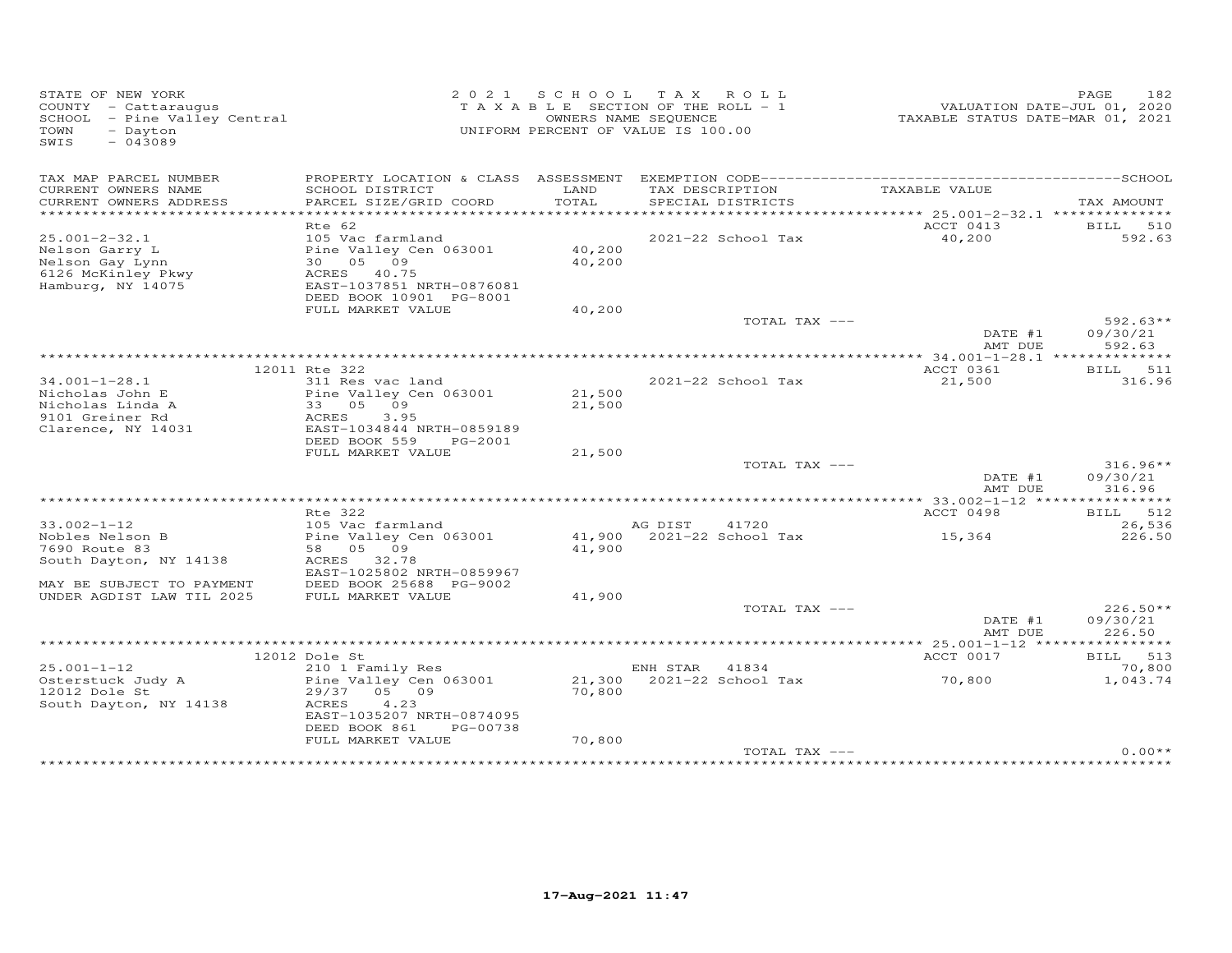| STATE OF NEW YORK            | 2021                                                                    | SCHOOL TAX ROLL                    |                          |                           |                                  | PAGE<br>183  |
|------------------------------|-------------------------------------------------------------------------|------------------------------------|--------------------------|---------------------------|----------------------------------|--------------|
| COUNTY - Cattaraugus         |                                                                         | TAXABLE SECTION OF THE ROLL - 1    |                          |                           | VALUATION DATE-JUL 01, 2020      |              |
| SCHOOL - Pine Valley Central |                                                                         |                                    | OWNERS NAME SEQUENCE     |                           | TAXABLE STATUS DATE-MAR 01, 2021 |              |
| - Davton<br>TOWN             |                                                                         | UNIFORM PERCENT OF VALUE IS 100.00 |                          |                           |                                  |              |
| $-043089$<br>SWIS            |                                                                         |                                    |                          |                           |                                  |              |
|                              |                                                                         |                                    |                          |                           |                                  |              |
|                              |                                                                         |                                    |                          |                           |                                  |              |
| TAX MAP PARCEL NUMBER        |                                                                         |                                    |                          |                           |                                  |              |
| CURRENT OWNERS NAME          | SCHOOL DISTRICT                                                         | LAND                               |                          | TAX DESCRIPTION           | TAXABLE VALUE                    |              |
| CURRENT OWNERS ADDRESS       | PARCEL SIZE/GRID COORD                                                  | TOTAL                              |                          | SPECIAL DISTRICTS         |                                  | TAX AMOUNT   |
|                              |                                                                         |                                    |                          |                           |                                  |              |
|                              | 8793 Rte 62                                                             |                                    |                          |                           | ACCT 0436                        | BILL 514     |
| $25.003 - 1 - 24$            | 112 Dairy farm                                                          |                                    | AG BLDG                  | 41700                     |                                  | 10,500       |
| Pagett James N               | Pine Valley Cen 063001                                                  | 170,500 AG DIST                    |                          | 41720                     |                                  | 56,135       |
| 8793 Rte 62                  | 36 05 09                                                                |                                    | 237,600 SILO T/C/S 42100 |                           |                                  | 780          |
| South Dayton, NY 14138       | ACRES 219.50 BAS STAR 41854<br>EAST-1033060 NRTH-0868742 2021-22 School |                                    |                          |                           |                                  | 30,850       |
|                              |                                                                         |                                    |                          |                           | 2021-22 School Tax 170,185       | 2,508.89     |
| MAY BE SUBJECT TO PAYMENT    | DEED BOOK 00997 PG-00685                                                |                                    |                          |                           |                                  |              |
| UNDER AGDIST LAW TIL 2025    | FULL MARKET VALUE                                                       | 237,600                            |                          |                           |                                  |              |
|                              |                                                                         |                                    |                          | TOTAL TAX ---             |                                  | $2,054.10**$ |
|                              |                                                                         |                                    |                          |                           | DATE #1                          | 09/30/21     |
|                              |                                                                         |                                    |                          |                           | AMT DUE                          | 2,054.10     |
|                              |                                                                         |                                    |                          |                           |                                  |              |
|                              | 9047 Rte 62                                                             |                                    |                          |                           | ACCT 0101                        | BILL 515     |
| $25.001 - 1 - 25$            | 112 Dairy farm                                                          |                                    | AG BLDG                  | 41700                     |                                  | 39,700       |
| Pagett Phillip               | Pine Valley Cen 063001                                                  | 223,300 AG BLDG                    |                          | 41700                     |                                  | 17,800       |
| Pagett Catherine             |                                                                         |                                    |                          | 41700                     |                                  | 8,400        |
| 9047 Rte 62                  | $M = 7,300$ AG BLDG<br>Merged with $25.001-1-26$<br>ACRES $209.10$      |                                    |                          | 41720                     |                                  | 76,942       |
| South Dayton, NY 14138       |                                                                         |                                    | TMP GHOUSE 42120         |                           |                                  | 18,650       |
|                              | EAST-1033715 NRTH-0871380                                               |                                    | ENH STAR                 | 41834                     |                                  | 71,760       |
| MAY BE SUBJECT TO PAYMENT    | DEED BOOK 810 PG-00727                                                  |                                    |                          | 2021-22 School Tax        | 198,808                          | 2,930.86     |
| UNDER AGDIST LAW TIL 2026    | FULL MARKET VALUE                                                       | 360,300                            |                          |                           |                                  |              |
|                              |                                                                         |                                    |                          | TOTAL TAX ---             |                                  | $1,872.96**$ |
|                              |                                                                         |                                    |                          |                           | DATE #1                          | 09/30/21     |
|                              |                                                                         |                                    |                          |                           | AMT DUE                          | 1,872.96     |
|                              |                                                                         |                                    |                          |                           |                                  |              |
|                              | Rte 62                                                                  |                                    |                          |                           | ACCT 0435                        | BILL 516     |
| $25.003 - 1 - 26$            | 312 Vac w/imprv                                                         |                                    | AG DIST                  | 41720                     |                                  | 10,420       |
| Pagett Phillip               | Pine Valley Cen 063001                                                  |                                    |                          | 33,800 2021-22 School Tax | 26,980                           | 397.74       |
| Pagett Catherine             | 28 05 09                                                                | 37,400                             |                          |                           |                                  |              |
| 9047 Us Rte 62               | ACRES 50.41                                                             |                                    |                          |                           |                                  |              |
| South Dayton, NY 14138       | EAST-1036536 NRTH-0867856                                               |                                    |                          |                           |                                  |              |
|                              | DEED BOOK 00961 PG-01189                                                |                                    |                          |                           |                                  |              |
| MAY BE SUBJECT TO PAYMENT    | FULL MARKET VALUE                                                       | 37,400                             |                          |                           |                                  |              |
| UNDER AGDIST LAW TIL 2025    |                                                                         |                                    |                          |                           |                                  |              |
|                              |                                                                         |                                    |                          | TOTAL TAX ---             |                                  | $397.74**$   |
|                              |                                                                         |                                    |                          |                           | DATE #1                          | 09/30/21     |
|                              |                                                                         |                                    |                          |                           | AMT DUE                          | 397.74       |
|                              |                                                                         |                                    |                          |                           |                                  |              |
|                              | Cottage Markham Rd                                                      |                                    |                          |                           | ACCT 0439                        | BILL 517     |
| $25.001 - 1 - 34$            | 105 Vac farmland                                                        |                                    | AG DIST                  | 41720                     |                                  | 10,174       |
| Pagett Phillip C             | Pine Valley Cen 063001                                                  |                                    |                          | 27,100 2021-22 School Tax | 16,926                           | 249.53       |
| Pagett Catherine J           | 37 05 09                                                                | 27,100                             |                          |                           |                                  |              |
| 9047 Us Rte 62               | ACRES 32.41                                                             |                                    |                          |                           |                                  |              |
| South Dayton, NY 14138       | EAST-1032064 NRTH-0874731                                               |                                    |                          |                           |                                  |              |
|                              | DEED BOOK 850<br>PG-00464                                               |                                    |                          |                           |                                  |              |
| MAY BE SUBJECT TO PAYMENT    | FULL MARKET VALUE                                                       | 27,100                             |                          |                           |                                  |              |
| UNDER AGDIST LAW TIL 2025    |                                                                         |                                    |                          |                           |                                  |              |
|                              |                                                                         |                                    |                          | TOTAL TAX ---             |                                  | 249.53**     |
|                              |                                                                         |                                    |                          |                           | DATE #1                          | 09/30/21     |
|                              |                                                                         |                                    |                          |                           | AMT DUE                          | 249.53       |
|                              |                                                                         |                                    |                          |                           |                                  | ******       |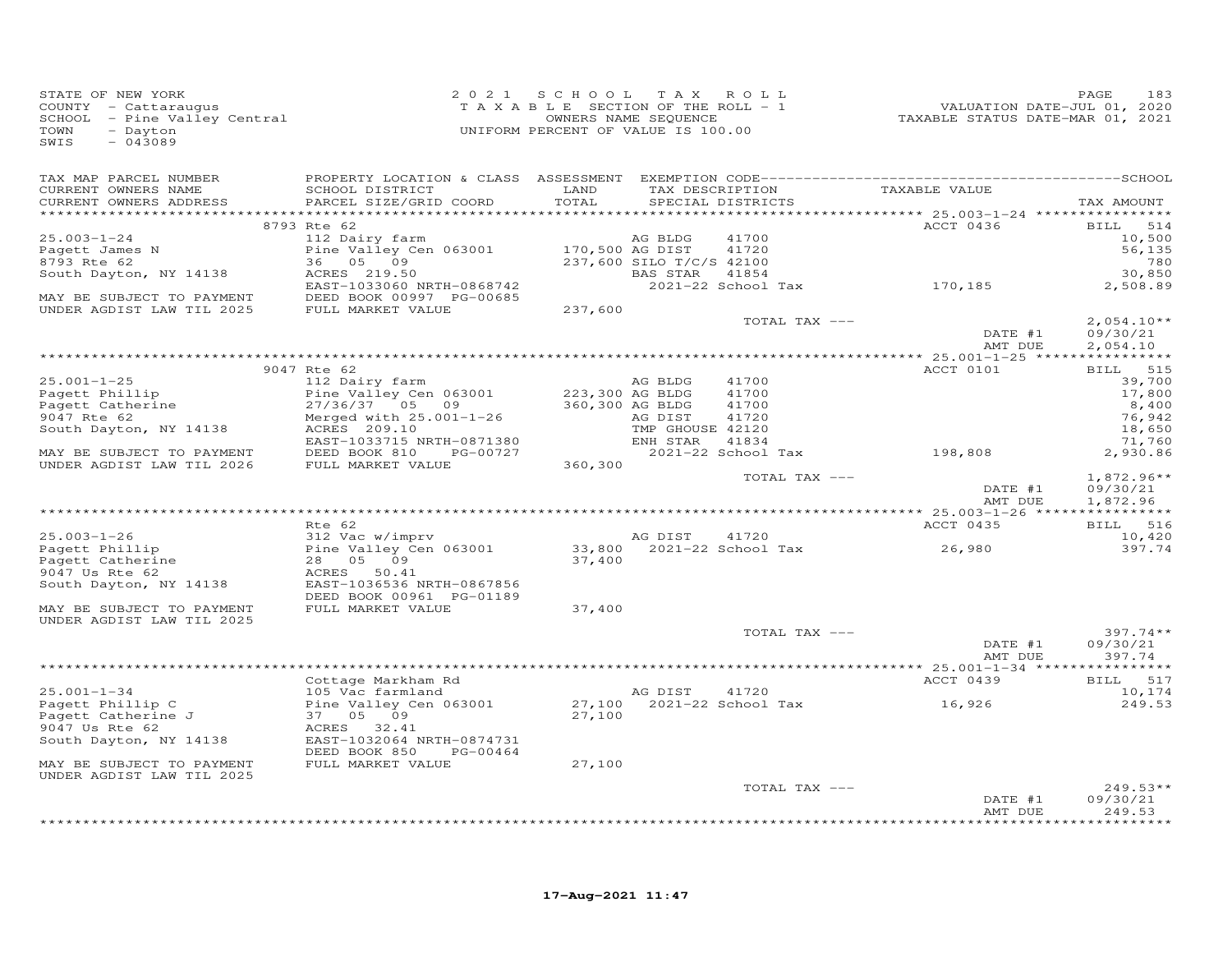| STATE OF NEW YORK<br>COUNTY - Cattaraugus<br>SCHOOL - Pine Valley Central<br>TOWN<br>- Dayton<br>$-043089$<br>SWIS | 2 0 2 1                                               | SCHOOL TAX ROLL<br>TAXABLE SECTION OF THE ROLL - 1<br>UNIFORM PERCENT OF VALUE IS 100.00 | OWNERS NAME SEQUENCE |                                      | TAXABLE STATUS DATE-MAR 01, 2021             | 184<br>PAGE<br>VALUATION DATE-JUL 01, 2020 |
|--------------------------------------------------------------------------------------------------------------------|-------------------------------------------------------|------------------------------------------------------------------------------------------|----------------------|--------------------------------------|----------------------------------------------|--------------------------------------------|
| TAX MAP PARCEL NUMBER                                                                                              |                                                       |                                                                                          |                      |                                      |                                              |                                            |
| CURRENT OWNERS NAME<br>CURRENT OWNERS ADDRESS                                                                      | SCHOOL DISTRICT<br>PARCEL SIZE/GRID COORD             | LAND<br>TOTAL                                                                            |                      | TAX DESCRIPTION<br>SPECIAL DISTRICTS | TAXABLE VALUE                                | TAX AMOUNT                                 |
|                                                                                                                    | 8514 Rte 62                                           |                                                                                          |                      |                                      | ACCT 0434                                    | 518<br><b>BILL</b>                         |
| $25.003 - 1 - 21$                                                                                                  | 105 Vac farmland                                      |                                                                                          | AG DIST              | 41720                                |                                              | 54,209                                     |
| Pagett Phillip C<br>Pagett Cathrine J<br>9047 Rte 62                                                               | Pine Valley Cen 063001<br>27 05 09<br>ACRES 131.60    | 118,800<br>118,800                                                                       |                      | 2021-22 School Tax                   | 64,591                                       | 952.21                                     |
| South Dayton, NY 14138                                                                                             | EAST-1037098 NRTH-0866781<br>DEED BOOK 00961 PG-01189 |                                                                                          |                      |                                      |                                              |                                            |
| MAY BE SUBJECT TO PAYMENT<br>UNDER AGDIST LAW TIL 2025                                                             | FULL MARKET VALUE                                     | 118,800                                                                                  |                      |                                      |                                              |                                            |
|                                                                                                                    |                                                       |                                                                                          |                      | TOTAL TAX ---                        |                                              | 952.21**                                   |
|                                                                                                                    |                                                       |                                                                                          |                      |                                      | DATE #1<br>AMT DUE                           | 09/30/21<br>952.21                         |
|                                                                                                                    | 8788 Rte 62                                           |                                                                                          |                      |                                      | *********** 25.003-1-27.1 *****<br>ACCT 0440 | BILL 519                                   |
| $25.003 - 1 - 27.1$                                                                                                | 112 Dairy farm                                        |                                                                                          | AG DIST              | 41720                                |                                              | 16,819                                     |
| Pagett Phillip C                                                                                                   | Pine Valley Cen 063001                                | 59,700                                                                                   |                      | 2021-22 School Tax                   | 77,681                                       | 1,145.18                                   |
| 9047 Rte 62                                                                                                        | 28 05 09                                              | 94,500                                                                                   |                      |                                      |                                              |                                            |
| South Dayton, NY 14138                                                                                             | ACRES 49.69<br>EAST-1036573 NRTH-0868594              |                                                                                          |                      |                                      |                                              |                                            |
| MAY BE SUBJECT TO PAYMENT<br>UNDER RPTL483 UNTIL 2028                                                              | DEED BOOK 00770 PG-00291<br>FULL MARKET VALUE         | 94,500                                                                                   |                      |                                      |                                              |                                            |
|                                                                                                                    |                                                       |                                                                                          |                      | TOTAL TAX ---                        |                                              | $1,145.18**$                               |
|                                                                                                                    |                                                       |                                                                                          |                      |                                      | DATE #1<br>AMT DUE                           | 09/30/21<br>1,145.18                       |
|                                                                                                                    |                                                       |                                                                                          |                      |                                      |                                              |                                            |
| $25.003 - 1 - 27.2$                                                                                                | $Rte$ 62<br>105 Vac farmland                          |                                                                                          | AG DIST              | 41720                                | ACCT 1030                                    | BILL 520<br>33,481                         |
| Pagett Phillip C<br>9047 Us Rte 62                                                                                 | Pine Valley Cen 063001<br>28 05 09                    | 80,200<br>80,200                                                                         |                      | $2021 - 22$ School Tax               | 46,719                                       | 688.74                                     |
| South Dayton, NY 14138                                                                                             | ACRES 87.87<br>EAST-1035837 NRTH-0870261              |                                                                                          |                      |                                      |                                              |                                            |
| MAY BE SUBJECT TO PAYMENT                                                                                          | DEED BOOK 00770 PG-00291                              |                                                                                          |                      |                                      |                                              |                                            |
| UNDER AGDIST LAW TIL 2025                                                                                          | FULL MARKET VALUE                                     | 80,200                                                                                   |                      |                                      |                                              |                                            |
|                                                                                                                    |                                                       |                                                                                          |                      | TOTAL TAX ---                        | DATE #1<br>AMT DUE                           | 688.74 **<br>09/30/21<br>688.74            |
|                                                                                                                    |                                                       |                                                                                          |                      |                                      |                                              |                                            |
|                                                                                                                    | 11705 E Leon Rd                                       |                                                                                          |                      |                                      | ACCT 0432                                    | BILL 521                                   |
| $34.001 - 1 - 16$                                                                                                  | 281 Multiple res                                      |                                                                                          |                      | 2021-22 School Tax                   | 43,500                                       | 641.28                                     |
| Pasinski Brandon<br>356 Timberland Dr                                                                              | Pine Valley Cen 063001<br>17<br>05 09                 | 21,500<br>43,500                                                                         |                      |                                      |                                              |                                            |
| Angier, NC 27501                                                                                                   | ACRES<br>7.88                                         |                                                                                          |                      |                                      |                                              |                                            |
|                                                                                                                    | EAST-1039571 NRTH-0855714<br>DEED BOOK 29550 PG-8001  |                                                                                          |                      |                                      |                                              |                                            |
|                                                                                                                    | FULL MARKET VALUE                                     | 43,500                                                                                   |                      |                                      |                                              |                                            |
|                                                                                                                    |                                                       |                                                                                          |                      | TOTAL TAX ---                        | DATE #1                                      | $641.28**$<br>09/30/21                     |
|                                                                                                                    |                                                       |                                                                                          |                      |                                      | AMT DUE                                      | 641.28                                     |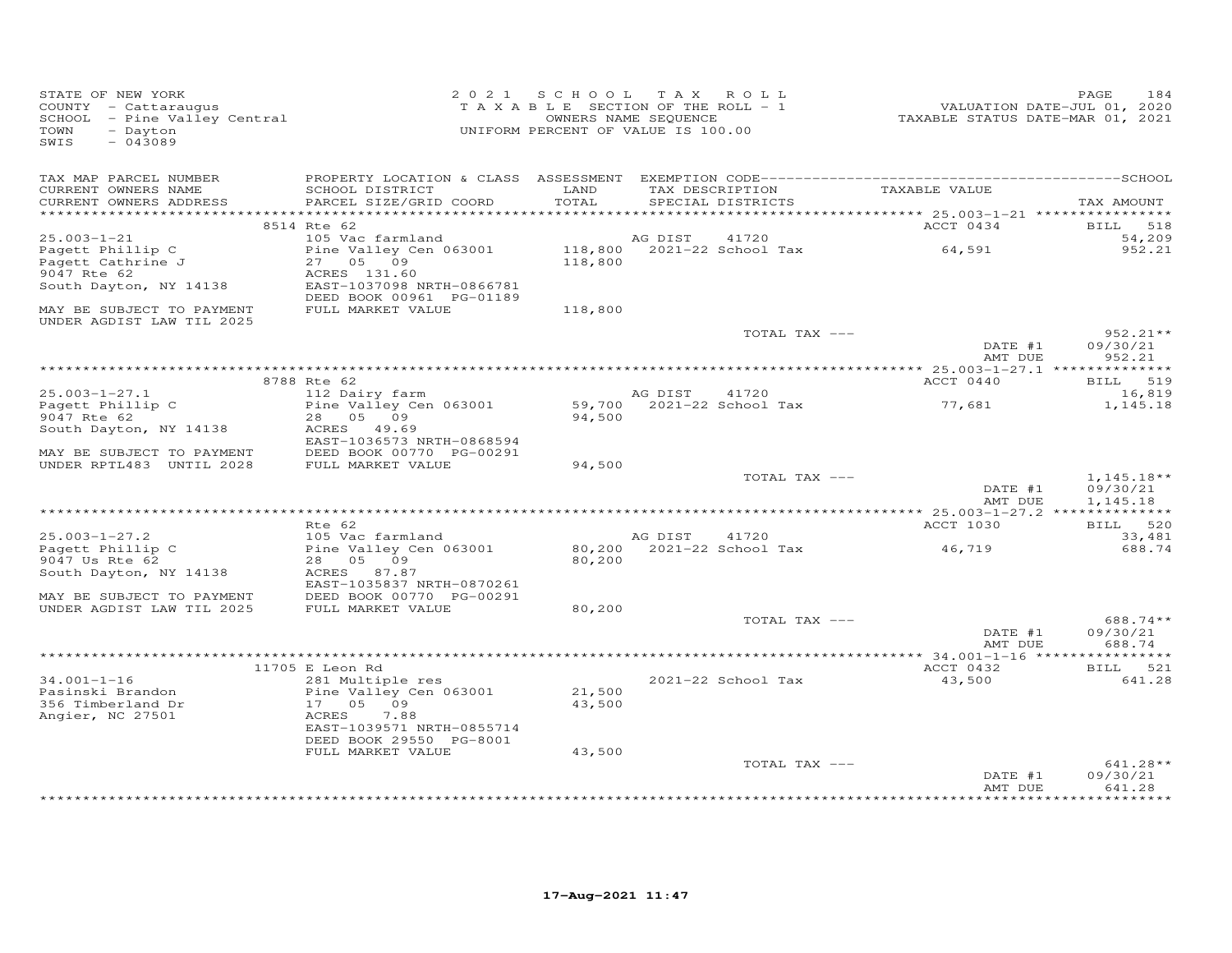| STATE OF NEW YORK<br>COUNTY - Cattaraugus<br>SCHOOL - Pine Valley Central<br>TOWN<br>- Dayton<br>$-043089$<br>SWIS |                                                      | 2021 SCHOOL TAX ROLL<br>TAXABLE SECTION OF THE ROLL - 1<br>UNIFORM PERCENT OF VALUE IS 100.00 | OWNERS NAME SEQUENCE |                          | VALUATION DATE-JUL 01, 2020<br>TAXABLE STATUS DATE-MAR 01, 2021 | 185<br>PAGE              |
|--------------------------------------------------------------------------------------------------------------------|------------------------------------------------------|-----------------------------------------------------------------------------------------------|----------------------|--------------------------|-----------------------------------------------------------------|--------------------------|
| TAX MAP PARCEL NUMBER<br>CURRENT OWNERS NAME                                                                       |                                                      | LAND                                                                                          |                      | TAX DESCRIPTION          | TAXABLE VALUE                                                   |                          |
| CURRENT OWNERS ADDRESS                                                                                             | SCHOOL DISTRICT<br>PARCEL SIZE/GRID COORD            | TOTAL                                                                                         |                      | SPECIAL DISTRICTS        |                                                                 | TAX AMOUNT               |
|                                                                                                                    |                                                      |                                                                                               |                      |                          | *********** 24.004-1-33 *****************                       |                          |
| $24.004 - 1 - 33$                                                                                                  | 8601 Cottage-South Dayton Rd<br>210 1 Family Res     |                                                                                               | BAS STAR 41854       |                          | ACCT 0302                                                       | BILL 522<br>30,850       |
| Paternostro (Sweda) Donna                                                                                          | Pine Valley Cen 063001                               |                                                                                               |                      | 4,200 2021-22 School Tax | 119,100                                                         | 1,755.79                 |
| 8601 Cottage Rd                                                                                                    | 58 05 09                                             | 119,100                                                                                       |                      |                          |                                                                 |                          |
| South Dayton, NY 14138                                                                                             | FRNT 160.00 DPTH 195.00<br>EAST-1022472 NRTH-0865399 |                                                                                               |                      |                          |                                                                 |                          |
|                                                                                                                    | DEED BOOK 00998 PG-00208                             |                                                                                               |                      |                          |                                                                 |                          |
|                                                                                                                    | FULL MARKET VALUE                                    | 119,100                                                                                       |                      |                          |                                                                 |                          |
|                                                                                                                    |                                                      |                                                                                               |                      | TOTAL TAX ---            | DATE #1                                                         | $1,300.99**$<br>09/30/21 |
|                                                                                                                    |                                                      |                                                                                               |                      |                          | AMT DUE                                                         | 1,300.99                 |
|                                                                                                                    | 8305 Rte 62                                          |                                                                                               |                      |                          | ACCT 0965                                                       | BILL 523                 |
| $34.001 - 1 - 36.2$                                                                                                | 210 1 Family Res                                     |                                                                                               |                      | 2021-22 School Tax       | 56,200                                                          | 828.51                   |
| Pfleuger David A                                                                                                   | Pine Valley Cen 063001                               | 17,600                                                                                        |                      |                          |                                                                 |                          |
| Richter Sandra<br>8305 Route 62                                                                                    | 34 05 09<br>ACRES<br>1.81                            | 56,200                                                                                        |                      |                          |                                                                 |                          |
| Dayton, NY 14138                                                                                                   | EAST-1034847 NRTH-0860892                            |                                                                                               |                      |                          |                                                                 |                          |
|                                                                                                                    | DEED BOOK 20190 PG-6893                              |                                                                                               |                      |                          |                                                                 |                          |
|                                                                                                                    | FULL MARKET VALUE                                    | 56,200                                                                                        |                      | TOTAL TAX ---            |                                                                 | 828.51**                 |
|                                                                                                                    |                                                      |                                                                                               |                      |                          | DATE #1                                                         | 09/30/21                 |
|                                                                                                                    |                                                      |                                                                                               |                      |                          | AMT DUE                                                         | 828.51                   |
|                                                                                                                    | 8781 Cottage-South Dayton Rd                         |                                                                                               |                      |                          | ACCT 0462                                                       | BILL 524                 |
| $24.004 - 1 - 24$                                                                                                  | 920 Priv Hunt/Fi                                     |                                                                                               |                      | 2021-22 School Tax       | 27,700                                                          | 408.36                   |
| Pine Valley Rod & Gun Club                                                                                         | Pine Valley Cen 063001                               | 23,100                                                                                        |                      |                          |                                                                 |                          |
| PO Box 9<br>South Dayton, NY 14138                                                                                 | 52/60 05 09<br>ACRES<br>4.93                         | 27,700                                                                                        |                      |                          |                                                                 |                          |
|                                                                                                                    | EAST-1023452 NRTH-0868298                            |                                                                                               |                      |                          |                                                                 |                          |
|                                                                                                                    | DEED BOOK 690<br>PG-00593                            |                                                                                               |                      |                          |                                                                 |                          |
|                                                                                                                    | FULL MARKET VALUE                                    | 27,700                                                                                        |                      | TOTAL TAX ---            |                                                                 | $408.36**$               |
|                                                                                                                    |                                                      |                                                                                               |                      |                          | DATE #1                                                         | 09/30/21                 |
|                                                                                                                    |                                                      |                                                                                               |                      |                          | AMT DUE                                                         | 408.36                   |
|                                                                                                                    | Dve Rd                                               |                                                                                               |                      |                          | ACCT 0557                                                       | BILL 525                 |
| $24.002 - 1 - 27$                                                                                                  | 105 Vac farmland                                     |                                                                                               |                      | 2021-22 School Tax       | 10,800                                                          | 159.22                   |
| Pollock Stephen J                                                                                                  | Pine Valley Cen 063001<br>61 05 09                   | 10,800<br>10,800                                                                              |                      |                          |                                                                 |                          |
| Pollock Joetta<br>26 Cherry St                                                                                     | ACRES 10.00                                          |                                                                                               |                      |                          |                                                                 |                          |
| PO Box 16                                                                                                          | EAST-1019785 NRTH-0872661                            |                                                                                               |                      |                          |                                                                 |                          |
| South Dayton, NY 14138                                                                                             | DEED BOOK 00989 PG-00475<br>FULL MARKET VALUE        | 10,800                                                                                        |                      |                          |                                                                 |                          |
|                                                                                                                    |                                                      |                                                                                               |                      | TOTAL TAX ---            |                                                                 | $159.22**$               |
|                                                                                                                    |                                                      |                                                                                               |                      |                          | DATE #1                                                         | 09/30/21                 |
|                                                                                                                    |                                                      |                                                                                               |                      |                          | AMT DUE                                                         | 159.22<br>.              |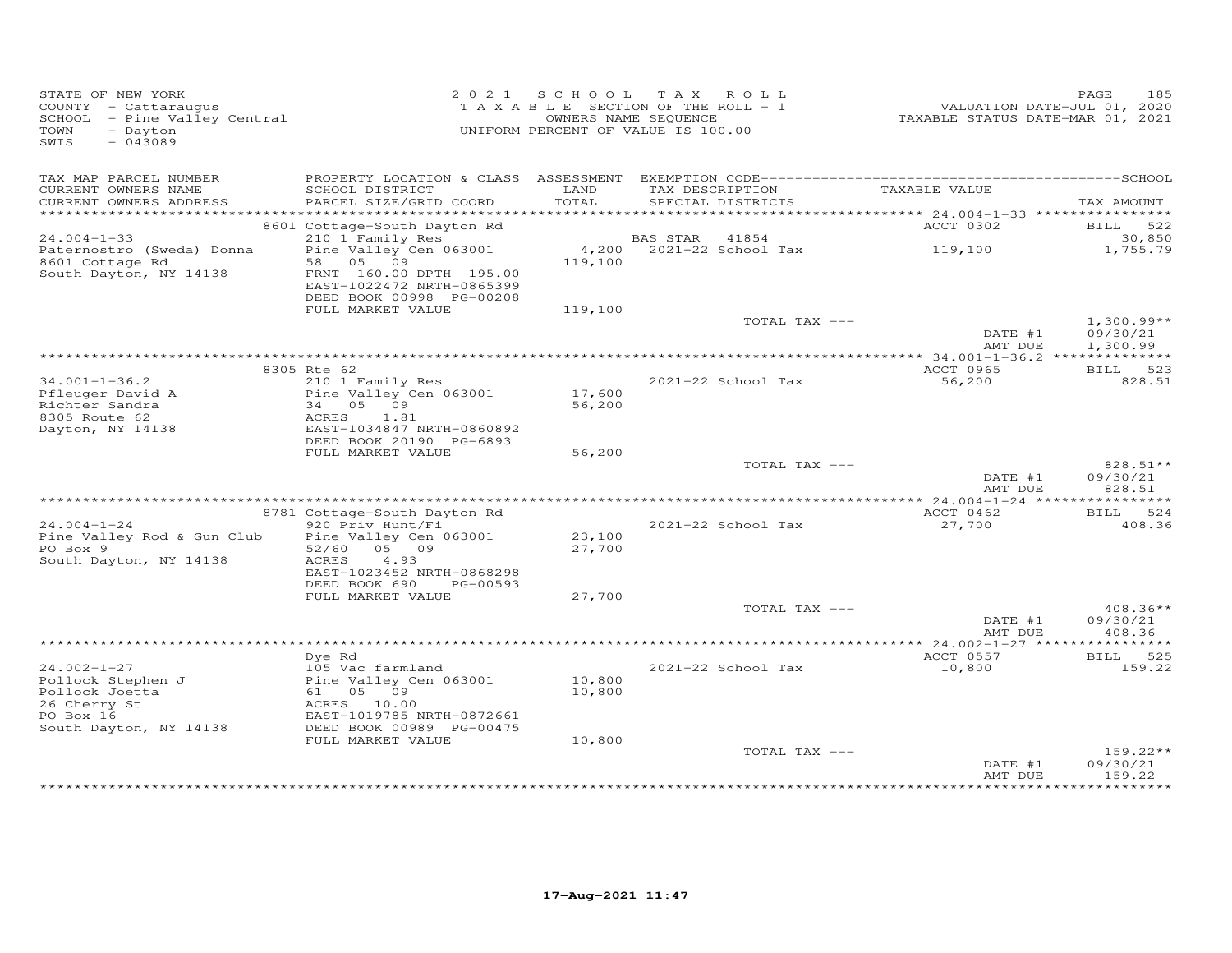| STATE OF NEW YORK<br>COUNTY - Cattaraugus<br>COUNTY - Cattaraugus<br>SCHOOL - Pine Valley Central<br>TOWN<br>- Dayton<br>$-043089$<br>SWIS |                                                                                                                                                                    |                        | 2021 SCHOOL TAX ROLL<br>TAXABLE SECTION OF THE ROLL - 1<br>OWNERS NAME SEQUENCE<br>UNIFORM PERCENT OF VALUE IS 100.00 | VALUATION DATE-JUL 01, 2020<br>TAXABLE STATUS DATE-MAR 01, 2021 | PAGE<br>186                      |
|--------------------------------------------------------------------------------------------------------------------------------------------|--------------------------------------------------------------------------------------------------------------------------------------------------------------------|------------------------|-----------------------------------------------------------------------------------------------------------------------|-----------------------------------------------------------------|----------------------------------|
| TAX MAP PARCEL NUMBER<br>CURRENT OWNERS NAME<br>CURRENT OWNERS ADDRESS<br>***********************                                          | SCHOOL DISTRICT<br>PARCEL SIZE/GRID COORD                                                                                                                          | LAND<br>TOTAL          | TAX DESCRIPTION<br>SPECIAL DISTRICTS                                                                                  | TAXABLE VALUE                                                   | TAX AMOUNT                       |
|                                                                                                                                            | 12197 Rte 322                                                                                                                                                      |                        |                                                                                                                       | ACCT 0467                                                       | BILL 526                         |
| $34.001 - 1 - 31.1$<br>Priest Michael C<br>Priest Michael R<br>12197 Route 322<br>South Dayton, NY 14138                                   | 271 Mfg housings<br>Pine Valley Cen 063001<br>33 05 09<br>ACRES<br>4.80<br>EAST-1031492 NRTH-0859031<br>DEED BOOK 20200 PG-8089                                    | 48,700                 | ENH STAR 41834<br>25,700 2021-22 School Tax                                                                           | 48,700                                                          | 48,700<br>717.94                 |
|                                                                                                                                            | FULL MARKET VALUE                                                                                                                                                  | 48,700                 |                                                                                                                       |                                                                 |                                  |
|                                                                                                                                            |                                                                                                                                                                    | ********************** | TOTAL TAX ---                                                                                                         | ***************************** 34.001-1-34 ****************      | $0.00**$                         |
| $34.001 - 1 - 34$<br>Priest Michael C<br>Priest Michael R<br>12197 Route 322<br>South Dayton, NY 14138                                     | Route 322<br>323 Vacant rural<br>EAST-1031427 NRTH-0859569                                                                                                         | 1,300<br>1,300         | 2021-22 School Tax                                                                                                    | ACCT 1228<br>1,300                                              | BILL 527<br>19.16                |
|                                                                                                                                            | DEED BOOK 20200 PG-8089<br>FULL MARKET VALUE                                                                                                                       | 1,300                  | TOTAL TAX ---                                                                                                         | DATE #1<br>AMT DUE                                              | $19.16**$<br>09/30/21<br>19.16   |
|                                                                                                                                            |                                                                                                                                                                    |                        |                                                                                                                       |                                                                 |                                  |
| $25.003 - 1 - 2$<br>Raby David E<br>Raby Patrica A<br>11742 Markhams Rd<br>Gowanda, NY 14070                                               | 11742 Markham-Wesley Rd<br>210 1 Family Res<br>Pine Valley Cen 063001<br>20/28<br>05 09<br>65.51<br>ACRES<br>EAST-1040614 NRTH-0870476<br>DEED BOOK 01016 PG-00175 | 158,900                | BAS STAR 41854<br>88,900 2021-22 School Tax                                                                           | ACCT 0199<br>158,900                                            | BILL 528<br>30,850<br>2,342.53   |
|                                                                                                                                            | FULL MARKET VALUE                                                                                                                                                  | 158,900                | TOTAL TAX ---                                                                                                         | DATE #1                                                         | $1,887.73**$<br>09/30/21         |
|                                                                                                                                            |                                                                                                                                                                    |                        |                                                                                                                       | AMT DUE                                                         | 1,887.73                         |
| $25.001 - 2 - 27.2$<br>Raiport Stephen G<br>Raiport Stacey                                                                                 | 9162 Rte 62<br>210 1 Family Res<br>Pine Valley Cen 063001<br>29 05 09                                                                                              | 94,300                 | BAS STAR 41854<br>15,400 2021-22 School Tax                                                                           | ACCT 0951<br>94,300                                             | BILL 529<br>30,850<br>1,390.18   |
| 9162 Rte 62<br>Gowanda, NY 14070                                                                                                           | ACRES<br>$1.63$ BANK<br>026<br>EAST-1036209 NRTH-0874439<br>DEED BOOK 00959 PG-01026<br>FULL MARKET VALUE                                                          | 94,300                 |                                                                                                                       |                                                                 |                                  |
|                                                                                                                                            |                                                                                                                                                                    |                        | TOTAL TAX ---                                                                                                         | DATE #1<br>AMT DUE                                              | $935.39**$<br>09/30/21<br>935.39 |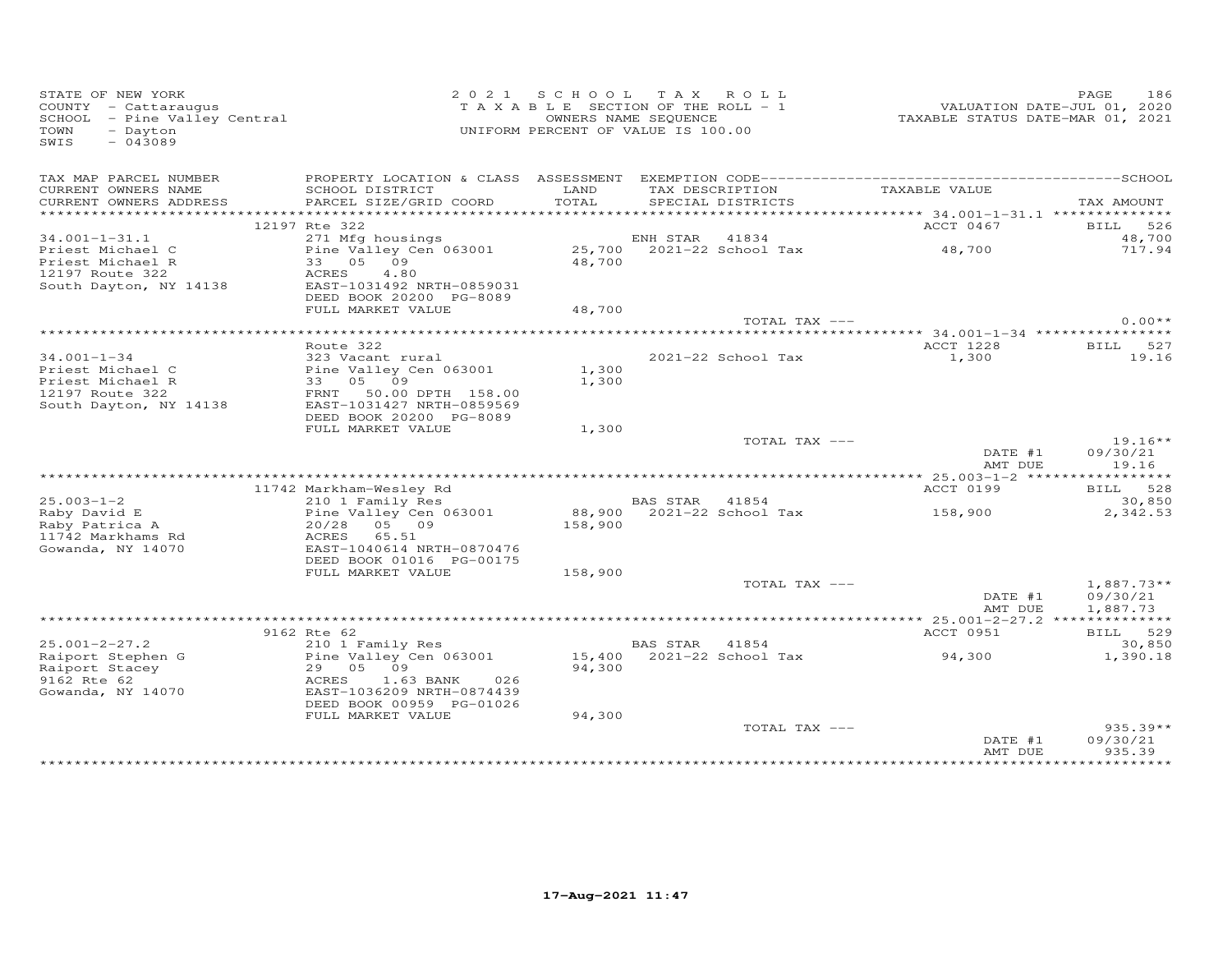| STATE OF NEW YORK<br>COUNTY - Cattaraugus<br>COUNTY - Cattaraugus<br>SCHOOL - Pine Valley Central<br>- Dayton<br>TOWN<br>$-043089$<br>SWIS |                                           | 2021 SCHOOL TAX ROLL<br>TAXABLE SECTION OF THE ROLL - 1<br>UNIFORM PERCENT OF VALUE IS 100.00 | OWNERS NAME SEQUENCE |                                      | VALUATION DATE-JUL 01, 2020<br>TAXABLE STATUS DATE-MAR 01, 2021 | 187<br>PAGE              |
|--------------------------------------------------------------------------------------------------------------------------------------------|-------------------------------------------|-----------------------------------------------------------------------------------------------|----------------------|--------------------------------------|-----------------------------------------------------------------|--------------------------|
| TAX MAP PARCEL NUMBER                                                                                                                      |                                           |                                                                                               |                      |                                      |                                                                 |                          |
| CURRENT OWNERS NAME<br>CURRENT OWNERS ADDRESS                                                                                              | SCHOOL DISTRICT<br>PARCEL SIZE/GRID COORD | LAND<br>TOTAL                                                                                 |                      | TAX DESCRIPTION<br>SPECIAL DISTRICTS | TAXABLE VALUE                                                   | TAX AMOUNT               |
|                                                                                                                                            |                                           |                                                                                               |                      |                                      |                                                                 |                          |
|                                                                                                                                            | 11798 Markham-Wesley Rd                   |                                                                                               |                      |                                      | ACCT 0482                                                       | BILL 530                 |
| $25.001 - 2 - 21$                                                                                                                          | 113 Cattle farm                           |                                                                                               | AG DIST              | 41720                                |                                                                 | 45,407                   |
| Ranke David<br>Ranke Ruth                                                                                                                  | Pine Valley Cen 063001<br>20/21/28 04 09  | 122,400 ENH STAR 41834                                                                        |                      |                                      | 205,900 2021-22 School Tax 160,493                              | 71,760                   |
| 11798 Markham Rd                                                                                                                           | ACRES 125.00                              |                                                                                               |                      |                                      |                                                                 | 2,366.01                 |
| Gowanda, NY 14070                                                                                                                          | EAST-1040484 NRTH-0872037                 |                                                                                               |                      |                                      |                                                                 |                          |
|                                                                                                                                            | DEED BOOK 23842 PG-2001                   |                                                                                               |                      |                                      |                                                                 |                          |
| MAY BE SUBJECT TO PAYMENT                                                                                                                  | FULL MARKET VALUE                         | 205,900                                                                                       |                      |                                      |                                                                 |                          |
| UNDER AGDIST LAW TIL 2025                                                                                                                  |                                           |                                                                                               |                      | TOTAL TAX ---                        | DATE #1                                                         | $1,308.11**$<br>09/30/21 |
|                                                                                                                                            |                                           |                                                                                               |                      |                                      | AMT DUE                                                         | 1,308.11                 |
|                                                                                                                                            |                                           |                                                                                               |                      |                                      |                                                                 |                          |
|                                                                                                                                            | 11780 E Leon Rd                           |                                                                                               |                      |                                      | ACCT 1040                                                       | BILL 531                 |
| $34.001 - 1 - 20.2$                                                                                                                        | 270 Mfg housing                           |                                                                                               | ENH STAR 41834       |                                      |                                                                 | 50,800                   |
| Roselle Cynthia<br>11780 E Leon Rd                                                                                                         | Pine Valley Cen 063001<br>25 05 09        | 50,800                                                                                        |                      | 18,700 2021-22 School Tax            | 50,800                                                          | 748.90                   |
| South Dayton, NY 14138                                                                                                                     | ACRES<br>3.40                             |                                                                                               |                      |                                      |                                                                 |                          |
|                                                                                                                                            | EAST-1038353 NRTH-0856847                 |                                                                                               |                      |                                      |                                                                 |                          |
|                                                                                                                                            | DEED BOOK 825<br>PG-00318                 |                                                                                               |                      |                                      |                                                                 |                          |
|                                                                                                                                            | FULL MARKET VALUE                         | 50,800                                                                                        |                      |                                      |                                                                 |                          |
|                                                                                                                                            |                                           |                                                                                               |                      | TOTAL TAX ---                        |                                                                 | $0.00**$                 |
|                                                                                                                                            |                                           |                                                                                               |                      |                                      |                                                                 |                          |
|                                                                                                                                            | 8040 Oaks Rd                              |                                                                                               |                      |                                      | ACCT 0542                                                       | BILL 532                 |
| $33.002 - 1 - 20$                                                                                                                          | 210 1 Family Res                          |                                                                                               |                      | 2021-22 School Tax                   | 78,800                                                          | 1,161.68                 |
| Roselle Howard III                                                                                                                         | Pine Valley Cen 063001                    | 14,900                                                                                        |                      |                                      |                                                                 |                          |
| Roselle Traci                                                                                                                              | 57 05 09                                  | 78,800                                                                                        |                      |                                      |                                                                 |                          |
| 10888 Mosher Rd<br>Cattaraugus, NY 14719                                                                                                   | FRNT 165.00 DPTH 255.00<br>BANK<br>017    |                                                                                               |                      |                                      |                                                                 |                          |
|                                                                                                                                            | EAST-1020523 NRTH-0856510                 |                                                                                               |                      |                                      |                                                                 |                          |
| PRIOR OWNER ON 3/01/2021                                                                                                                   | DEED BOOK 00940 PG-00023                  |                                                                                               |                      |                                      |                                                                 |                          |
| Roselle Howard III                                                                                                                         | FULL MARKET VALUE                         | 78,800                                                                                        |                      |                                      |                                                                 |                          |
|                                                                                                                                            |                                           |                                                                                               |                      | TOTAL TAX ---                        |                                                                 | $1,161.68**$             |
|                                                                                                                                            |                                           |                                                                                               |                      |                                      | DATE #1                                                         | 09/30/21                 |
|                                                                                                                                            |                                           |                                                                                               |                      |                                      | AMT DUE                                                         | 1,161.68                 |
|                                                                                                                                            |                                           |                                                                                               |                      |                                      |                                                                 |                          |
|                                                                                                                                            | 8845 Cottage-South Dayton Rd              |                                                                                               |                      |                                      | ACCT 0526                                                       | BILL 533                 |
| $24.004 - 1 - 11.1$                                                                                                                        | 112 Dairy farm                            |                                                                                               | SILO T/C/S 42100     |                                      |                                                                 | 1,890                    |
| Scott Arthur<br>Scott Delores                                                                                                              | Pine Valley Cen 063001<br>52 05 09        | 119,600 ENH STAR 41834                                                                        |                      | 185,400 2021-22 School Tax           | 183,510                                                         | 71,760<br>2,705.33       |
| 8845 Cottage Rd                                                                                                                            | ACRES 82.80                               |                                                                                               |                      |                                      |                                                                 |                          |
| South Dayton, NY 14138                                                                                                                     | EAST-1024589 NRTH-0869255                 |                                                                                               |                      |                                      |                                                                 |                          |
|                                                                                                                                            | DEED BOOK 685<br>PG-00242                 |                                                                                               |                      |                                      |                                                                 |                          |
|                                                                                                                                            | FULL MARKET VALUE                         | 185,400                                                                                       |                      |                                      |                                                                 |                          |
|                                                                                                                                            |                                           |                                                                                               |                      | TOTAL TAX ---                        |                                                                 | $1,647.43**$             |
|                                                                                                                                            |                                           |                                                                                               |                      |                                      | DATE #1                                                         | 09/30/21                 |
|                                                                                                                                            |                                           |                                                                                               |                      |                                      | AMT DUE                                                         | 1,647.43                 |
|                                                                                                                                            |                                           |                                                                                               |                      |                                      |                                                                 |                          |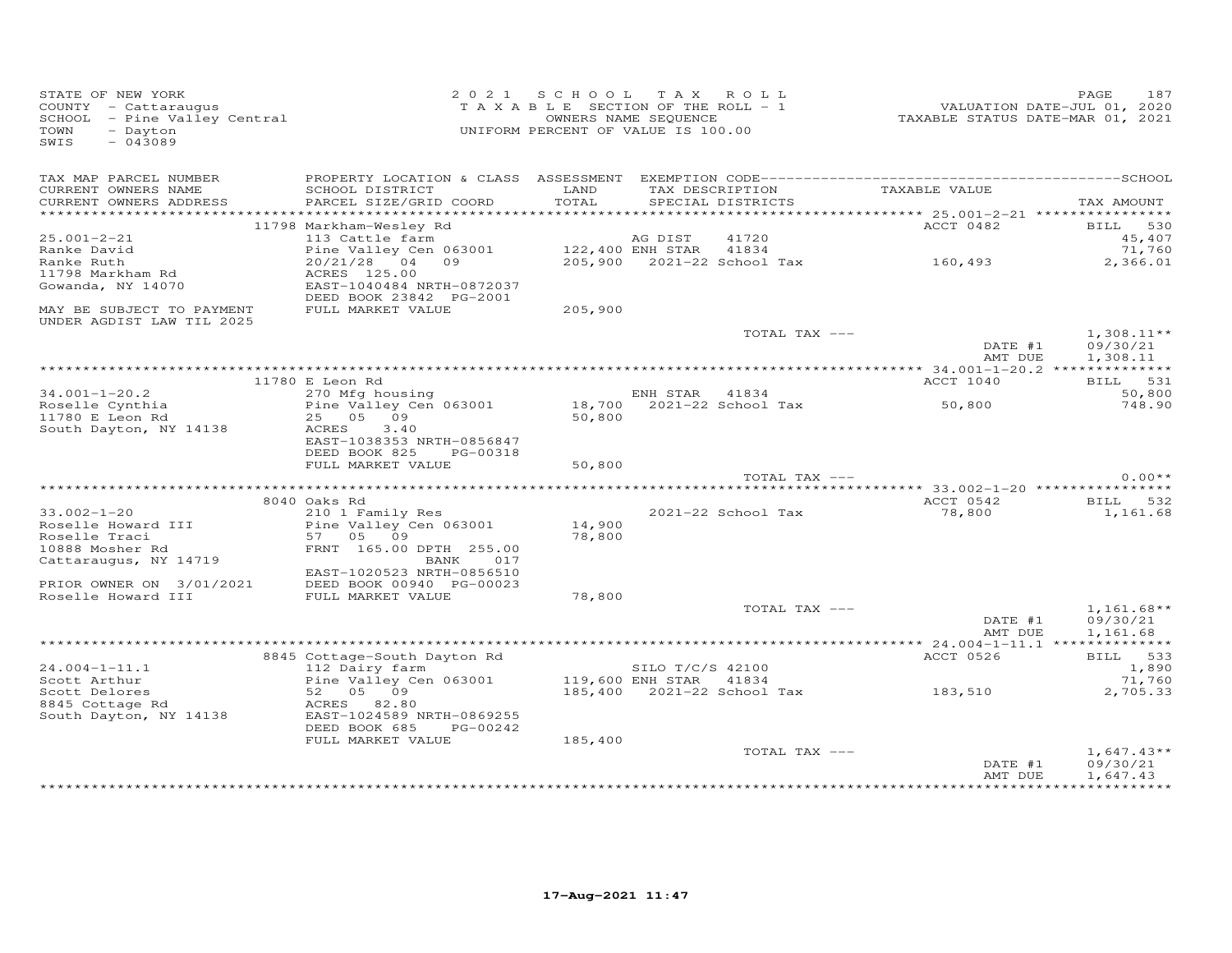| STATE OF NEW YORK<br>COUNTY - Cattaraugus<br>SCHOOL - Pine Valley Central<br>- Dayton<br>TOWN<br>$-043089$<br>SWIS |                                              |        | 2021 SCHOOL TAX ROLL<br>TAXABLE SECTION OF THE ROLL - 1<br>OWNERS NAME SEQUENCE<br>UNIFORM PERCENT OF VALUE IS 100.00 | VALUATION DATE-JUL 01, 2020<br>TAXABLE STATUS DATE-MAR 01, 2021 | 188<br>PAGE            |
|--------------------------------------------------------------------------------------------------------------------|----------------------------------------------|--------|-----------------------------------------------------------------------------------------------------------------------|-----------------------------------------------------------------|------------------------|
| TAX MAP PARCEL NUMBER<br>CURRENT OWNERS NAME                                                                       | SCHOOL DISTRICT                              | LAND   | TAX DESCRIPTION                                                                                                       | TAXABLE VALUE                                                   |                        |
| CURRENT OWNERS ADDRESS                                                                                             | PARCEL SIZE/GRID COORD                       | TOTAL  | SPECIAL DISTRICTS                                                                                                     |                                                                 | TAX AMOUNT             |
|                                                                                                                    |                                              |        |                                                                                                                       |                                                                 |                        |
| $24.004 - 1 - 11.7$                                                                                                | Cottage-South Dayton Rd<br>311 Res vac land  |        | 2021-22 School Tax                                                                                                    | ACCT 1358<br>19,800                                             | BILL 534<br>291.89     |
| Scott Arthur H                                                                                                     | Pine Valley Cen 063001                       | 19,800 |                                                                                                                       |                                                                 |                        |
| Scott Delores J                                                                                                    | ACRES<br>2.75                                | 19,800 |                                                                                                                       |                                                                 |                        |
| 8845 Cottage-South Dayton Rd EAST-1024411 NRTH-0869987                                                             |                                              |        |                                                                                                                       |                                                                 |                        |
| South Dayton, NY 14138                                                                                             | FULL MARKET VALUE                            | 19,800 |                                                                                                                       |                                                                 |                        |
|                                                                                                                    |                                              |        | TOTAL TAX ---                                                                                                         |                                                                 | $291.89**$             |
|                                                                                                                    |                                              |        |                                                                                                                       | DATE #1<br>AMT DUE                                              | 09/30/21<br>291.89     |
|                                                                                                                    |                                              |        |                                                                                                                       |                                                                 |                        |
|                                                                                                                    | 8514 White Rd                                |        |                                                                                                                       | ACCT 0552                                                       | BILL 535               |
| $24.004 - 1 - 18$                                                                                                  | 270 Mfg housing                              |        | 2021-22 School Tax                                                                                                    | 19,100                                                          | 281.57                 |
| Scott Gregory J                                                                                                    | Pine Valley Cen 063001                       | 16,200 |                                                                                                                       |                                                                 |                        |
| 140 James Ave                                                                                                      | 51 05 09                                     | 19,100 |                                                                                                                       |                                                                 |                        |
| Jamestown, NY 14701                                                                                                | ACRES<br>2.02                                |        |                                                                                                                       |                                                                 |                        |
|                                                                                                                    | EAST-1026994 NRTH-0864883                    |        |                                                                                                                       |                                                                 |                        |
|                                                                                                                    | DEED BOOK 2020 PG-10308<br>FULL MARKET VALUE | 19,100 |                                                                                                                       |                                                                 |                        |
|                                                                                                                    |                                              |        | TOTAL TAX ---                                                                                                         |                                                                 | $281.57**$             |
|                                                                                                                    |                                              |        |                                                                                                                       | DATE #1                                                         | 09/30/21               |
|                                                                                                                    |                                              |        |                                                                                                                       | AMT DUE                                                         | 281.57                 |
|                                                                                                                    |                                              |        |                                                                                                                       |                                                                 |                        |
|                                                                                                                    | 12011 Rte 62                                 |        |                                                                                                                       | ACCT 0015                                                       | BILL 536               |
| $34.001 - 1 - 35.1$<br>Scott Robert L                                                                              | 240 Rural res<br>Pine Valley Cen 063001      |        | BAS STAR 41854<br>53,900 2021-22 School Tax                                                                           | 79,100                                                          | 30,850<br>1,166.10     |
| Scott Kathy L                                                                                                      | 34 05 09                                     | 79,100 |                                                                                                                       |                                                                 |                        |
| 8237 Rte 62                                                                                                        | ACRES 30.55                                  |        |                                                                                                                       |                                                                 |                        |
| South Dayton, NY 14138                                                                                             | EAST-1033679 NRTH-0859907                    |        |                                                                                                                       |                                                                 |                        |
|                                                                                                                    | DEED BOOK 24414 PG-9001                      |        |                                                                                                                       |                                                                 |                        |
|                                                                                                                    | FULL MARKET VALUE                            | 79,100 |                                                                                                                       |                                                                 |                        |
|                                                                                                                    |                                              |        | TOTAL TAX ---                                                                                                         | DATE #1                                                         | $711.31**$<br>09/30/21 |
|                                                                                                                    |                                              |        |                                                                                                                       | AMT DUE                                                         | 711.31                 |
|                                                                                                                    |                                              |        |                                                                                                                       |                                                                 |                        |
|                                                                                                                    | Rte 62                                       |        |                                                                                                                       | ACCT 0441                                                       | BILL 537               |
| $25.003 - 1 - 10.2$                                                                                                | 311 Res vac land                             |        | 2021-22 School Tax                                                                                                    | 18,700                                                          | 275.68                 |
| Seybold Priscilla Pagett                                                                                           | Pine Valley Cen 063001                       | 18,700 |                                                                                                                       |                                                                 |                        |
| 8664 N Hill Rd                                                                                                     | 26/27 05 09                                  | 18,700 |                                                                                                                       |                                                                 |                        |
| South Dayton, NY 14138                                                                                             | ACRES<br>2.25<br>EAST-1035309 NRTH-0863564   |        |                                                                                                                       |                                                                 |                        |
|                                                                                                                    | DEED BOOK 635<br>PG-00485                    |        |                                                                                                                       |                                                                 |                        |
|                                                                                                                    | FULL MARKET VALUE                            | 18,700 |                                                                                                                       |                                                                 |                        |
|                                                                                                                    |                                              |        | TOTAL TAX ---                                                                                                         |                                                                 | $275.68**$             |
|                                                                                                                    |                                              |        |                                                                                                                       | DATE #1                                                         | 09/30/21               |
|                                                                                                                    |                                              |        |                                                                                                                       | AMT DUE                                                         | 275.68<br>*****        |
|                                                                                                                    |                                              |        |                                                                                                                       |                                                                 |                        |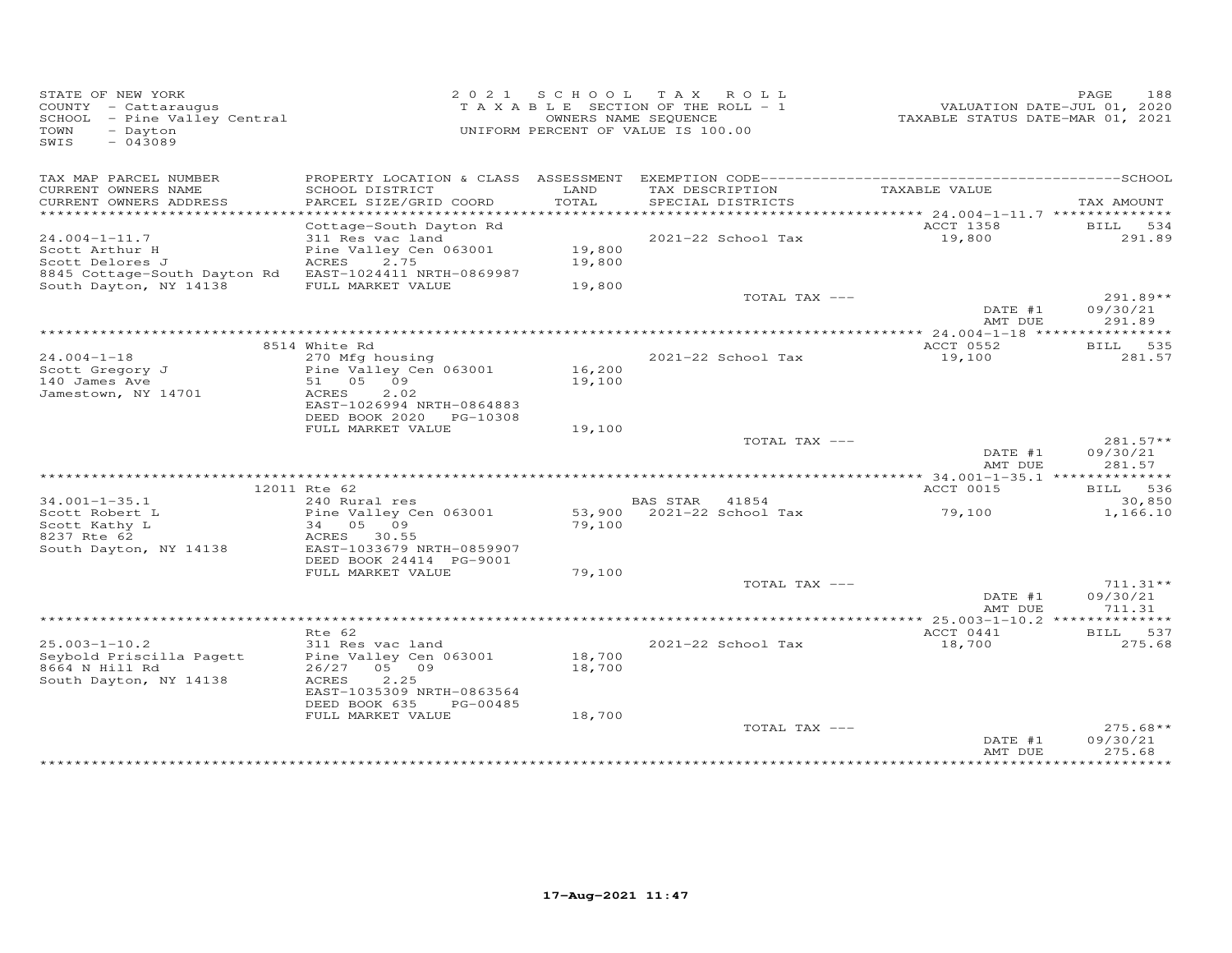| STATE OF NEW YORK<br>COUNTY - Cattaraugus<br>COUNTY - Cattaraugus<br>SCHOOL - Pine Valley Central<br>- Dayton<br>TOWN<br>$-043089$<br>SWIS |                                                                               | 2021 SCHOOL   | TAX ROLL<br>TAXABLE SECTION OF THE ROLL - 1<br>OWNERS NAME SEQUENCE<br>UNIFORM PERCENT OF VALUE IS 100.00 | VALUATION DATE-JUL 01, 2020<br>TAXABLE STATUS DATE-MAR 01, 2021 | PAGE<br>189          |
|--------------------------------------------------------------------------------------------------------------------------------------------|-------------------------------------------------------------------------------|---------------|-----------------------------------------------------------------------------------------------------------|-----------------------------------------------------------------|----------------------|
| TAX MAP PARCEL NUMBER                                                                                                                      |                                                                               |               |                                                                                                           |                                                                 |                      |
| CURRENT OWNERS NAME<br>CURRENT OWNERS ADDRESS                                                                                              | SCHOOL DISTRICT<br>PARCEL SIZE/GRID COORD                                     | LAND<br>TOTAL | TAX DESCRIPTION<br>SPECIAL DISTRICTS                                                                      | TAXABLE VALUE                                                   | TAX AMOUNT           |
| ***********************                                                                                                                    |                                                                               |               |                                                                                                           |                                                                 |                      |
|                                                                                                                                            | 12307 Bentley Rd                                                              |               |                                                                                                           | ACCT 0365                                                       | BILL 538             |
| $24.002 - 1 - 8$                                                                                                                           | 210 1 Family Res                                                              |               | ENH STAR<br>41834                                                                                         |                                                                 | 58,000               |
| Sheldon Peggy                                                                                                                              | Pine Valley Cen 063001                                                        |               | 2,800 2021-22 School Tax                                                                                  | 58,000                                                          | 855.04               |
| 12307 Bentley Rd                                                                                                                           | 45 05 09                                                                      | 58,000        |                                                                                                           |                                                                 |                      |
| South Dayton, NY 14138                                                                                                                     | FRNT 106.00 DPTH 175.00<br>EAST-1030663 NRTH-0872347<br>DEED BOOK 1004 PG-234 |               |                                                                                                           |                                                                 |                      |
|                                                                                                                                            | FULL MARKET VALUE                                                             | 58,000        |                                                                                                           |                                                                 |                      |
|                                                                                                                                            |                                                                               |               | TOTAL TAX ---                                                                                             |                                                                 | $0.00**$             |
|                                                                                                                                            |                                                                               |               |                                                                                                           |                                                                 |                      |
|                                                                                                                                            | Rte 62                                                                        |               |                                                                                                           | ACCT 0220                                                       | BILL 539             |
| $25.001 - 1 - 10$                                                                                                                          | 105 Vac farmland                                                              |               | 2021-22 School Tax                                                                                        | 9,400                                                           | 138.58               |
| Silk JoAnn                                                                                                                                 | Pine Valley Cen 063001                                                        | 9,400         |                                                                                                           |                                                                 |                      |
| 43 N Butts Ave W                                                                                                                           | 29 05<br>09                                                                   | 9,400         |                                                                                                           |                                                                 |                      |
| Jamestown, NY 14701                                                                                                                        | By Will                                                                       |               |                                                                                                           |                                                                 |                      |
|                                                                                                                                            | ACRES<br>6.25                                                                 |               |                                                                                                           |                                                                 |                      |
| MAY BE SUBJECT TO PAYMENT                                                                                                                  | EAST-1035893 NRTH-0874660                                                     |               |                                                                                                           |                                                                 |                      |
| UNDER AGDIST LAW TIL 2024                                                                                                                  | DEED BOOK 4188<br>PG-2005                                                     |               |                                                                                                           |                                                                 |                      |
|                                                                                                                                            | FULL MARKET VALUE                                                             | 9,400         |                                                                                                           |                                                                 |                      |
|                                                                                                                                            |                                                                               |               | TOTAL TAX ---                                                                                             | DATE #1                                                         | 138.58**<br>09/30/21 |
|                                                                                                                                            |                                                                               |               |                                                                                                           | AMT DUE                                                         | 138.58               |
|                                                                                                                                            |                                                                               |               |                                                                                                           |                                                                 |                      |
|                                                                                                                                            | 12065 Rte 322                                                                 |               |                                                                                                           | ACCT 1373                                                       | BILL 540             |
| $34.001 - 1 - 28.4$                                                                                                                        | 270 Mfg housing                                                               |               | BAS STAR 41854                                                                                            |                                                                 | 26,200               |
| Silleman Chad                                                                                                                              | Pine Valley Cen 063001                                                        |               | 16,000 2021-22 School Tax                                                                                 | 26,200                                                          | 386.24               |
| 8548 Rte 62                                                                                                                                | ACRES<br>1.30                                                                 | 26,200        |                                                                                                           |                                                                 |                      |
| South Dayton, NY 14138                                                                                                                     | EAST-1033039 NRTH-0859452                                                     |               |                                                                                                           |                                                                 |                      |
|                                                                                                                                            | DEED BOOK 19513 PG-2011                                                       |               |                                                                                                           |                                                                 |                      |
|                                                                                                                                            | FULL MARKET VALUE                                                             | 26,200        |                                                                                                           |                                                                 |                      |
|                                                                                                                                            |                                                                               |               | TOTAL TAX ---                                                                                             |                                                                 | $0.00**$             |
|                                                                                                                                            |                                                                               |               |                                                                                                           |                                                                 |                      |
|                                                                                                                                            | 8548 Rte 62                                                                   |               |                                                                                                           | ACCT 0105                                                       | BILL 541             |
| $25.003 - 1 - 16$                                                                                                                          | 210 1 Family Res                                                              |               | 2021-22 School Tax                                                                                        | 58,300                                                          | 859.47               |
| Silleman Chad D                                                                                                                            | Pine Valley Cen 063001                                                        | 19,800        |                                                                                                           |                                                                 |                      |
| Johnson Rebecca A                                                                                                                          | 09<br>27 05                                                                   | 58,300        |                                                                                                           |                                                                 |                      |
| 8548 Rte 62                                                                                                                                | ACRES<br>2.75                                                                 |               |                                                                                                           |                                                                 |                      |
| South Dayton, NY 14138                                                                                                                     | EAST-1035240 NRTH-0864814                                                     |               |                                                                                                           |                                                                 |                      |
|                                                                                                                                            | DEED BOOK 18001 PG-5001                                                       |               |                                                                                                           |                                                                 |                      |
|                                                                                                                                            | FULL MARKET VALUE                                                             | 58,300        |                                                                                                           |                                                                 |                      |
|                                                                                                                                            |                                                                               |               | TOTAL TAX ---                                                                                             |                                                                 | $859.47**$           |
|                                                                                                                                            |                                                                               |               |                                                                                                           | DATE #1                                                         | 09/30/21             |
|                                                                                                                                            |                                                                               |               |                                                                                                           | AMT DUE                                                         | 859.47               |
|                                                                                                                                            |                                                                               |               |                                                                                                           |                                                                 |                      |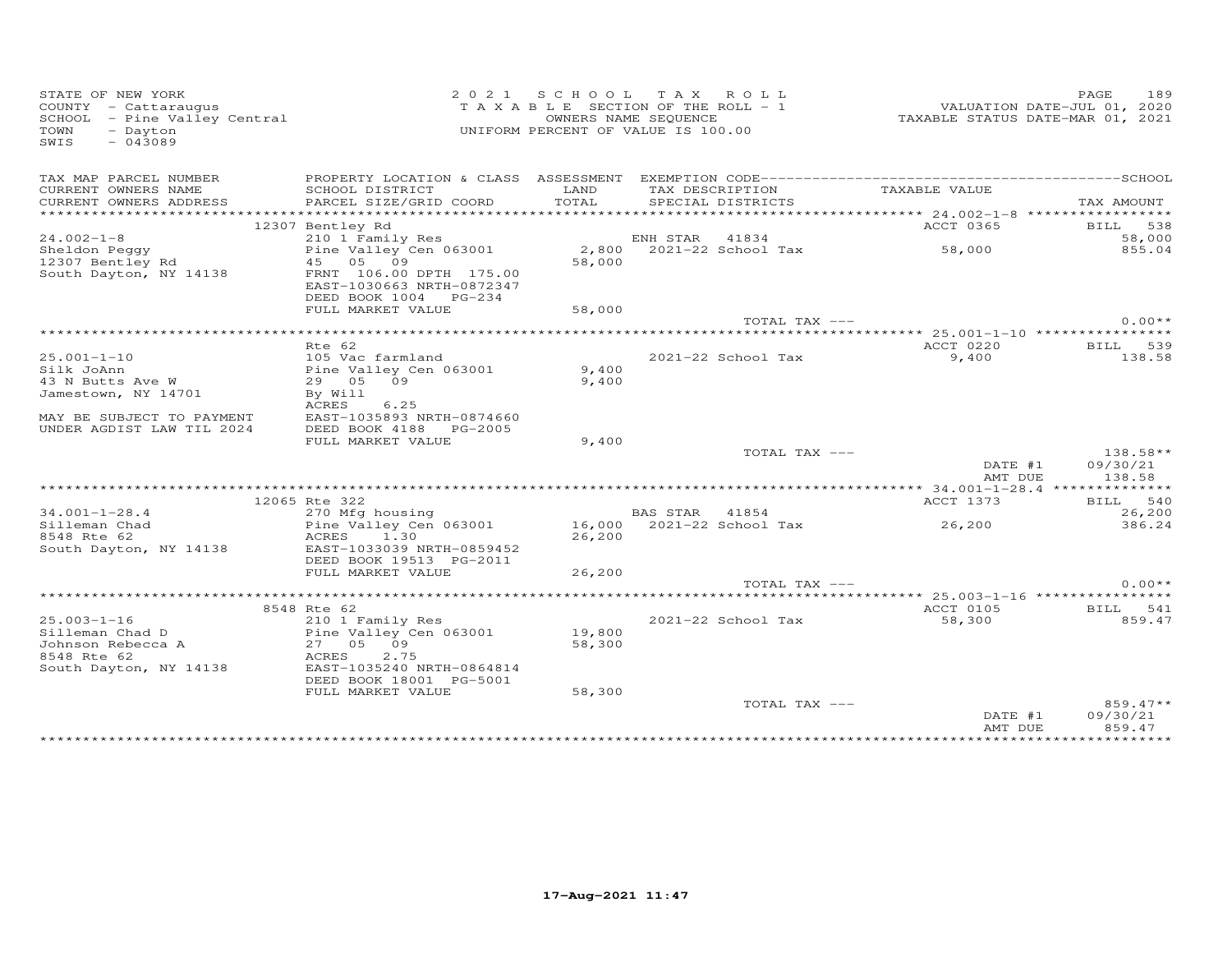| STATE OF NEW YORK<br>COUNTY - Cattaraugus<br>SCHOOL - Pine Valley Central<br>SCHOOL - Pine Valley Central<br>TOWN<br>- Dayton<br>SWIS<br>$-043089$ |                                                                                 | 2021 SCHOOL TAX ROLL<br>TAXABLE SECTION OF THE ROLL - 1<br>OWNERS NAME SEQUENCE<br>UNIFORM PERCENT OF VALUE IS 100.00 |                |                                      |                    | 190<br>PAGE                      |
|----------------------------------------------------------------------------------------------------------------------------------------------------|---------------------------------------------------------------------------------|-----------------------------------------------------------------------------------------------------------------------|----------------|--------------------------------------|--------------------|----------------------------------|
| TAX MAP PARCEL NUMBER<br>CURRENT OWNERS NAME<br>CURRENT OWNERS ADDRESS                                                                             | SCHOOL DISTRICT<br>PARCEL SIZE/GRID COORD                                       | LAND<br>TOTAL                                                                                                         |                | TAX DESCRIPTION<br>SPECIAL DISTRICTS | TAXABLE VALUE      | TAX AMOUNT                       |
| ************************                                                                                                                           | 11923 E Leon Rd                                                                 |                                                                                                                       |                |                                      | ACCT 0980          | BILL 542                         |
| $34.001 - 1 - 25.2$                                                                                                                                | 210 1 Family Res                                                                |                                                                                                                       | ENH STAR       | 41834                                |                    | 71,760                           |
| Silleman Charles<br>Silleman Joan                                                                                                                  | Pine Valley Cen 063001<br>25 05 09                                              |                                                                                                                       |                |                                      | 76,600             | 1,129.25                         |
| 11923 E Leon Rd<br>South Dayton, NY 14138                                                                                                          | ACRES<br>7.57<br>EAST-1036489 NRTH-0855736<br>DEED BOOK 774<br>PG-00081         |                                                                                                                       |                |                                      |                    |                                  |
|                                                                                                                                                    | FULL MARKET VALUE                                                               | 76,600                                                                                                                |                |                                      |                    |                                  |
|                                                                                                                                                    |                                                                                 |                                                                                                                       |                | TOTAL TAX ---                        |                    | $71.35**$                        |
|                                                                                                                                                    |                                                                                 |                                                                                                                       |                |                                      | DATE #1<br>AMT DUE | 09/30/21<br>71.35                |
|                                                                                                                                                    |                                                                                 |                                                                                                                       |                |                                      |                    |                                  |
|                                                                                                                                                    | Rte 322                                                                         |                                                                                                                       |                |                                      | ACCT 0956          | BILL 543                         |
| $34.001 - 1 - 28.2$<br>Silleman Charles                                                                                                            | 105 Vac farmland<br>Pine Valley Cen 063001                                      |                                                                                                                       | AG DIST 41720  | 48,800 2021-22 School Tax            | 24,719             | 24,081<br>364.41                 |
| Silleman Joan                                                                                                                                      | 33 05 09                                                                        | 48,800                                                                                                                |                |                                      |                    |                                  |
| 11923 East Leon Rd                                                                                                                                 | ACRES 41.35                                                                     |                                                                                                                       |                |                                      |                    |                                  |
| South Dayton, NY 14139                                                                                                                             | EAST-1033576 NRTH-0857942<br>DEED BOOK 00965 PG-00271                           |                                                                                                                       |                |                                      |                    |                                  |
| MAY BE SUBJECT TO PAYMENT<br>UNDER AGDIST LAW TIL 2025                                                                                             | FULL MARKET VALUE                                                               | 48,800                                                                                                                |                |                                      |                    |                                  |
|                                                                                                                                                    |                                                                                 |                                                                                                                       |                | TOTAL TAX ---                        | DATE #1<br>AMT DUE | $364.41**$<br>09/30/21<br>364.41 |
|                                                                                                                                                    |                                                                                 |                                                                                                                       |                |                                      |                    |                                  |
|                                                                                                                                                    | 8331 Rte 62                                                                     |                                                                                                                       |                |                                      | ACCT 1280          | BILL 544                         |
| $34.001 - 1 - 37.3$                                                                                                                                | 210 1 Family Res                                                                |                                                                                                                       | BAS STAR 41854 |                                      |                    | 30,850                           |
| Silleman Lisa A<br>8331 Rte 62<br>South Dayton, NY 14138                                                                                           | Pine Valley Cen 063001<br>34 05 09<br>ACRES<br>0.96                             | 99,000                                                                                                                |                | 4,000 2021-22 School Tax             | 99,000             | 1,459.47                         |
|                                                                                                                                                    | EAST-1034857 NRTH-0861431<br>DEED BOOK 19002 PG-7001                            |                                                                                                                       |                |                                      |                    |                                  |
|                                                                                                                                                    | FULL MARKET VALUE                                                               | 99,000                                                                                                                |                |                                      |                    |                                  |
|                                                                                                                                                    |                                                                                 |                                                                                                                       |                | TOTAL TAX ---                        | DATE #1            | $1,004.68**$<br>09/30/21         |
|                                                                                                                                                    |                                                                                 |                                                                                                                       |                |                                      | AMT DUE            | 1,004.68                         |
|                                                                                                                                                    | 12534 Bentley Rd                                                                |                                                                                                                       |                |                                      | ACCT 1260          | BILL 545                         |
| $24.004 - 1 - 12.2$                                                                                                                                | 210 1 Family Res                                                                |                                                                                                                       | BAS STAR 41854 |                                      |                    | 30,850                           |
| Snyder Larry B                                                                                                                                     | Pine Valley Cen 063001                                                          |                                                                                                                       |                | 3,000 2021-22 School Tax             | 56,300             | 829.98                           |
| Snyder Cynthia S                                                                                                                                   | $44 - 05 - 09$                                                                  | 56,300                                                                                                                |                |                                      |                    |                                  |
| 12534 Bentley Rd<br>South Dayton, NY 14138                                                                                                         | FRNT 117.10 DPTH 320.00<br>EAST-1027228 NRTH-0870578<br>DEED BOOK 962<br>PG-916 |                                                                                                                       |                |                                      |                    |                                  |
|                                                                                                                                                    | FULL MARKET VALUE                                                               | 56,300                                                                                                                |                |                                      |                    |                                  |
|                                                                                                                                                    |                                                                                 |                                                                                                                       |                | TOTAL TAX ---                        |                    | $375.19**$                       |
|                                                                                                                                                    |                                                                                 |                                                                                                                       |                |                                      | DATE #1<br>AMT DUE | 09/30/21<br>375.19               |
|                                                                                                                                                    |                                                                                 |                                                                                                                       |                |                                      |                    |                                  |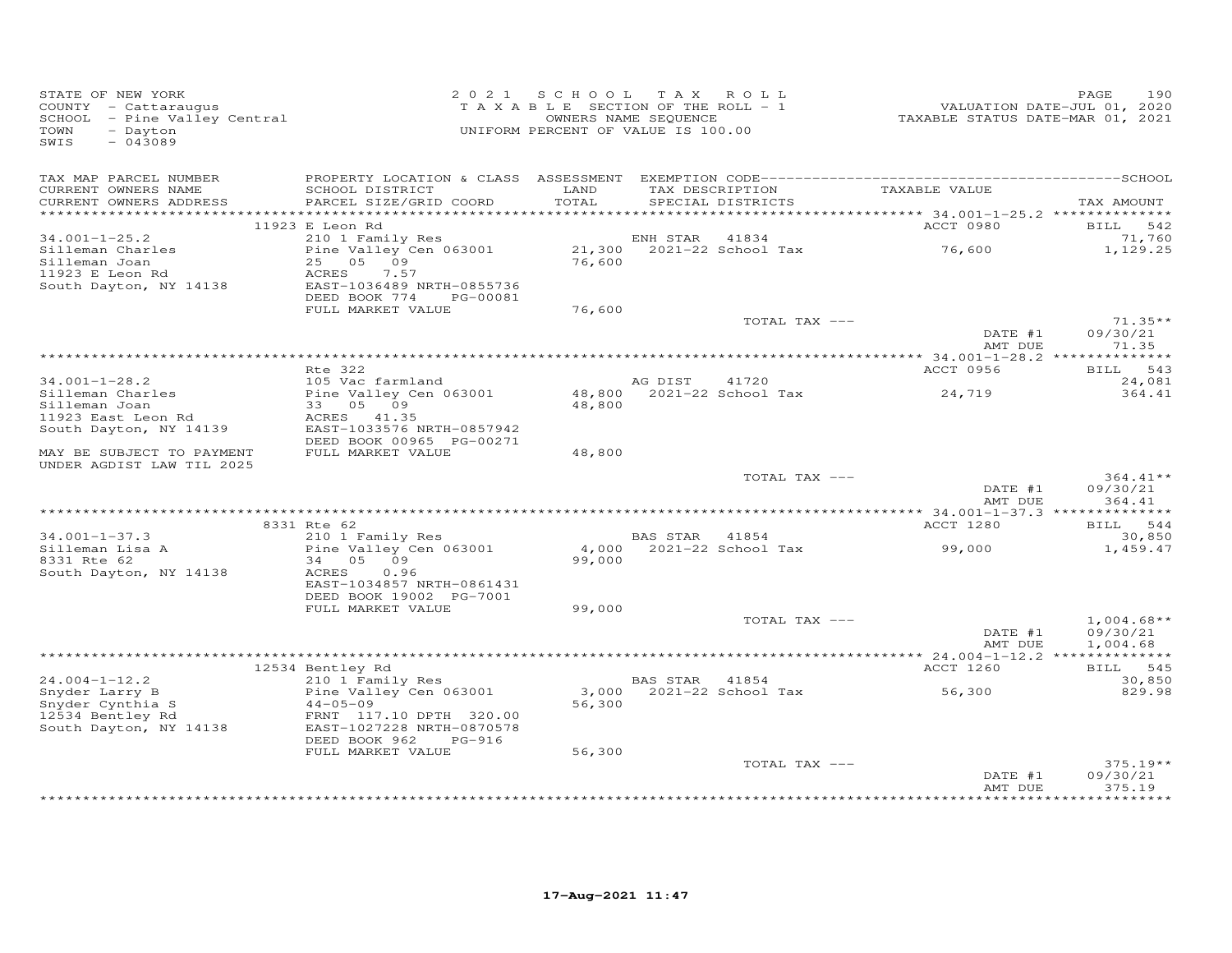| STATE OF NEW YORK<br>COUNTY - Cattaraugus<br>SCHOOL - Pine Valley Central<br>- Dayton<br>TOWN<br>$-043089$<br>SWIS |                                                                                                                                                                                                 | 2021 SCHOOL                | TAX ROLL<br>TAXABLE SECTION OF THE ROLL - 1<br>OWNERS NAME SEQUENCE<br>UNIFORM PERCENT OF VALUE IS 100.00 | VALUATION DATE-JUL 01, 2020<br>TAXABLE STATUS DATE-MAR 01, 2021 | 191<br>PAGE                          |
|--------------------------------------------------------------------------------------------------------------------|-------------------------------------------------------------------------------------------------------------------------------------------------------------------------------------------------|----------------------------|-----------------------------------------------------------------------------------------------------------|-----------------------------------------------------------------|--------------------------------------|
| TAX MAP PARCEL NUMBER<br>CURRENT OWNERS NAME<br>CURRENT OWNERS ADDRESS                                             | SCHOOL DISTRICT<br>PARCEL SIZE/GRID COORD                                                                                                                                                       | LAND<br>TOTAL              | TAX DESCRIPTION<br>SPECIAL DISTRICTS                                                                      | TAXABLE VALUE                                                   | TAX AMOUNT                           |
|                                                                                                                    |                                                                                                                                                                                                 |                            |                                                                                                           |                                                                 |                                      |
| $24.004 - 1 - 14.2$<br>Snyder Larry B<br>Snyder Cnythia<br>12534 Bentley Rd<br>South Dayton, NY 14138              | Bentley Rd<br>105 Vac farmland<br>Pine Valley Cen 063001<br>44 05 09<br>ACRES 44.60<br>EAST-1028021 NRTH-0871089<br>DEED BOOK 01011 PG-00047                                                    | 38,500<br>38,500           | 2021-22 School Tax                                                                                        | ACCT 1332<br>38,500                                             | 546<br><b>BILL</b><br>567.57         |
|                                                                                                                    | FULL MARKET VALUE                                                                                                                                                                               | 38,500                     |                                                                                                           |                                                                 |                                      |
|                                                                                                                    |                                                                                                                                                                                                 |                            | TOTAL TAX ---                                                                                             | DATE #1<br>AMT DUE                                              | $567.57**$<br>09/30/21<br>567.57     |
|                                                                                                                    |                                                                                                                                                                                                 |                            |                                                                                                           |                                                                 |                                      |
| $24.004 - 1 - 14.2/1$<br>Snyder Larry B<br>Snyder Cnythia<br>12534 Bentley Rd<br>South Dayton, NY 14138            | Bentley Rd<br>733 Gas well<br>Pine Valley Cen 063001<br>2019 MCF 1<br>31-009-18629<br>ACRES<br>0.01<br>EAST-1028021 NRTH-0871089                                                                | $\circ$<br>2               | 2021-22 School Tax                                                                                        | ACCT 1332<br>2                                                  | <b>BILL</b><br>547<br>0.03           |
|                                                                                                                    | DEED BOOK 01011 PG-00047<br>FULL MARKET VALUE                                                                                                                                                   | 2                          |                                                                                                           |                                                                 |                                      |
|                                                                                                                    |                                                                                                                                                                                                 |                            | TOTAL TAX ---                                                                                             | DATE #1<br>AMT DUE                                              | $0.03**$<br>09/30/21<br>0.03         |
|                                                                                                                    | 12475 Bentley Rd                                                                                                                                                                                |                            |                                                                                                           | ACCT 1530                                                       | BILL 548                             |
| $24.004 - 1 - 14.4$<br>Snyder Larry G<br>Gage Gretchen<br>12475 Bentley Rd                                         | 210 1 Family Res<br>Pine Valley Cen 063001<br>7/10-splt off 1-14.3<br>1.60<br>ACRES                                                                                                             | 70,000                     | ENH STAR 41834<br>13,500 2021-22 School Tax                                                               | 70,000                                                          | 70,000<br>1,031.95                   |
| S Dayton, NY 14138                                                                                                 | EAST-1028319 NRTH-0870345<br>DEED BOOK 14426 PG-7001<br>FULL MARKET VALUE                                                                                                                       | 70,000                     | TOTAL TAX ---                                                                                             |                                                                 | $0.00**$                             |
|                                                                                                                    |                                                                                                                                                                                                 |                            |                                                                                                           |                                                                 |                                      |
| $24.004 - 1 - 14.3$<br>Snyder Larry G.<br>Snyder Larry B<br>12534 Bentley Rd<br>S. Dayton, NY 14138                | 12475 Bentley Rd<br>100 Agricultural<br>Pine Valley Cen 063001<br>$7/10$ -splt $1.5$ acre to Gag<br>56.30<br>ACRES<br>EAST-1028421 NRTH-0869122<br>DEED BOOK 14426 PG-7002<br>FULL MARKET VALUE | 83,400<br>91,200<br>91,200 | 2021-22 School Tax                                                                                        | ACCT 1341<br>91,200                                             | <b>BILL</b><br>549<br>1,344.48       |
|                                                                                                                    |                                                                                                                                                                                                 |                            | TOTAL TAX ---                                                                                             | DATE #1<br>AMT DUE                                              | $1,344.48**$<br>09/30/21<br>1,344.48 |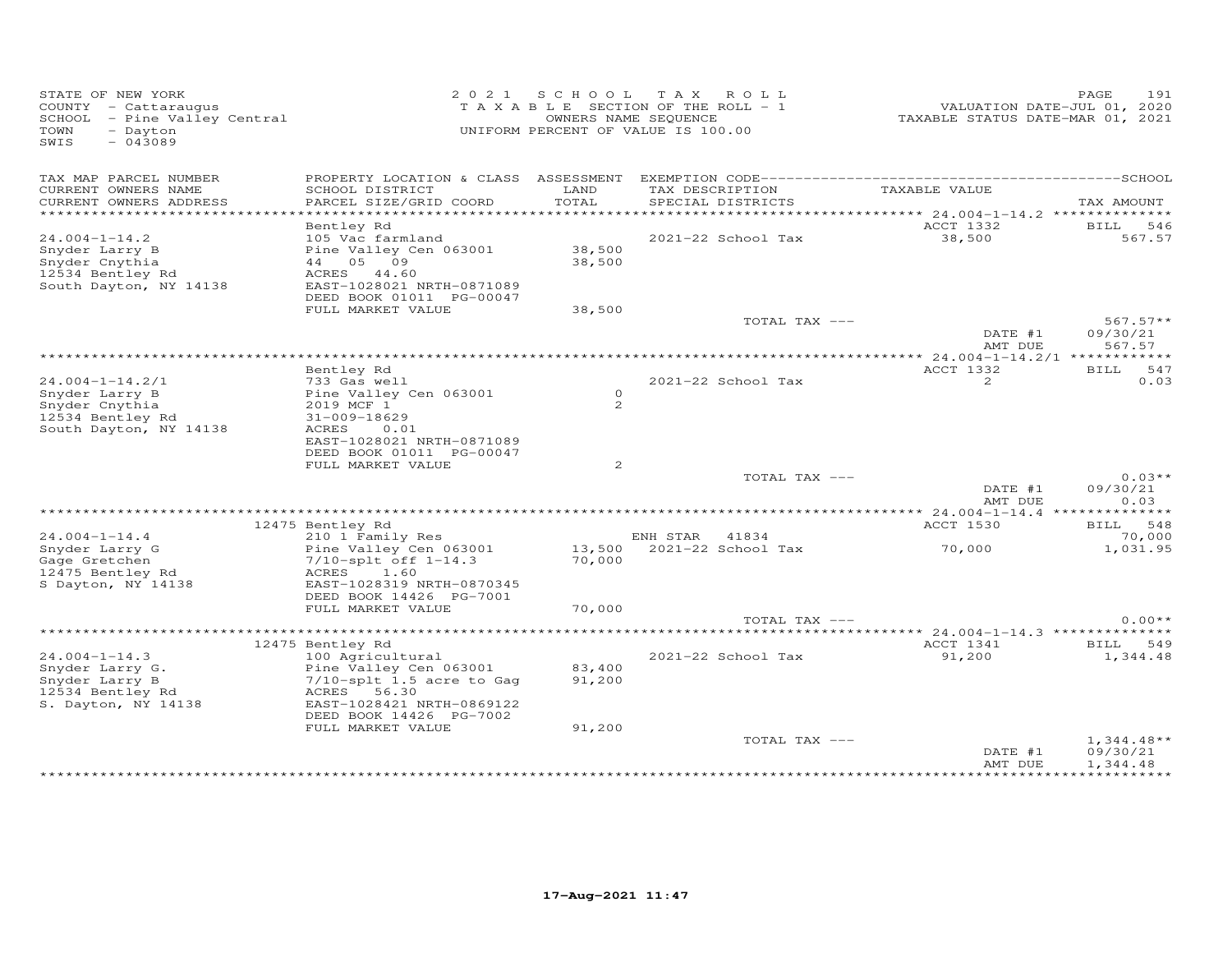| STATE OF NEW YORK<br>COUNTY - Cattaraugus<br>$SCHOOL$ - Pine Valley Central<br>TOWN<br>- Dayton<br>$-043089$<br>SWIS |                                                                                      |         | 2021 SCHOOL TAX ROLL<br>TAXABLE SECTION OF THE ROLL - 1<br>OWNERS NAME SEQUENCE<br>UNIFORM PERCENT OF VALUE IS 100.00 | VALUATION DATE-JUL 01, 2020<br>TAXABLE STATUS DATE-MAR 01, 2021 | 192<br>PAGE                          |
|----------------------------------------------------------------------------------------------------------------------|--------------------------------------------------------------------------------------|---------|-----------------------------------------------------------------------------------------------------------------------|-----------------------------------------------------------------|--------------------------------------|
| TAX MAP PARCEL NUMBER<br>CURRENT OWNERS NAME                                                                         | SCHOOL DISTRICT                                                                      | LAND    | TAX DESCRIPTION                                                                                                       | TAXABLE VALUE                                                   |                                      |
| CURRENT OWNERS ADDRESS                                                                                               | PARCEL SIZE/GRID COORD                                                               | TOTAL   | SPECIAL DISTRICTS                                                                                                     |                                                                 | TAX AMOUNT                           |
|                                                                                                                      | 12533 Bentley Rd                                                                     |         |                                                                                                                       | ACCT 0558                                                       | BILL 550                             |
| $24.004 - 1 - 14.1$                                                                                                  | 312 Vac w/imprv                                                                      |         | SILO T/C/S 42100                                                                                                      |                                                                 | 3,200                                |
| Snyder Larry G. & Jane<br>Snyder Larry B<br>12534 Bentley Rd<br>S. Dayton, NY 14138                                  | Pine Valley Cen 063001<br>$44 - 05 - 09$<br>ACRES 52.85<br>EAST-1028030 NRTH-0869031 | 116,100 | 79,700 2021-22 School Tax 112,900                                                                                     |                                                                 | 1,664.39                             |
|                                                                                                                      | DEED BOOK 14426 PG-7002                                                              |         |                                                                                                                       |                                                                 |                                      |
|                                                                                                                      | FULL MARKET VALUE                                                                    | 116,100 |                                                                                                                       |                                                                 |                                      |
|                                                                                                                      |                                                                                      |         | TOTAL TAX ---                                                                                                         | DATE #1<br>AMT DUE                                              | $1,664.39**$<br>09/30/21<br>1,664.39 |
|                                                                                                                      |                                                                                      |         |                                                                                                                       |                                                                 |                                      |
|                                                                                                                      | 8895 Cottage-South Dayton Rd                                                         |         |                                                                                                                       | ACCT 0587                                                       | BILL 551                             |
| $24.004 - 1 - 6$<br>Snyder Matthew                                                                                   | 210 1 Family Res<br>Pine Valley Cen 063001                                           |         | AG BLDG<br>41700<br>19,600 $2021-22$ School Tax                                                                       | 88,800                                                          | 13,300<br>1,309.10                   |
| 8895 Cottage South Dayton Rd<br>South Dayton, NY 14138                                                               | 52 05 09<br>2.65<br>ACRES<br>EAST-1023929 NRTH-0870216                               | 102,100 |                                                                                                                       |                                                                 |                                      |
| MAY BE SUBJECT TO PAYMENT                                                                                            | DEED BOOK 25883 PG-9003                                                              |         |                                                                                                                       |                                                                 |                                      |
| UNDER RPTL483 UNTIL 2027                                                                                             | FULL MARKET VALUE                                                                    | 102,100 |                                                                                                                       |                                                                 |                                      |
|                                                                                                                      |                                                                                      |         | TOTAL TAX ---                                                                                                         | DATE #1<br>AMT DUE                                              | $1,309.10**$<br>09/30/21<br>1,309.10 |
|                                                                                                                      |                                                                                      |         |                                                                                                                       |                                                                 |                                      |
| $25.003 - 1 - 13$                                                                                                    | 8535 Rte 62<br>210 1 Family Res                                                      |         |                                                                                                                       | ACCT 0422                                                       | BILL 552<br>30,850                   |
| 25.005 1 15<br>Spire Anthony J<br>Spire Monica S                                                                     | Pine Valley Cen 063001<br>35   05   09<br>35 05 09<br>2.01 BANK<br>017               | 80,400  | BAS STAR 41854<br>18,200 2021-22 School Tax                                                                           | 80,400                                                          | 1,185.27                             |
| 8535 Rte 62<br>South Dayton, NY 14138                                                                                | ACRES<br>EAST-1034887 NRTH-0864685<br>DEED BOOK 12727 PG-9001<br>FULL MARKET VALUE   | 80,400  |                                                                                                                       |                                                                 |                                      |
|                                                                                                                      |                                                                                      |         | TOTAL TAX ---                                                                                                         |                                                                 | $730.47**$                           |
|                                                                                                                      |                                                                                      |         |                                                                                                                       | DATE #1<br>AMT DUE                                              | 09/30/21<br>730.47                   |
|                                                                                                                      |                                                                                      |         |                                                                                                                       |                                                                 |                                      |
|                                                                                                                      | 11850 E Leon Rd                                                                      |         |                                                                                                                       | ACCT 0106                                                       | BILL 553                             |
| $34.001 - 1 - 22.1$<br>Stillman Jason                                                                                | 112 Dairy farm<br>Pine Valley Cen 063001                                             | 149,200 | 41720<br>AG DIST<br>2021-22 School Tax                                                                                | 151,440                                                         | 57,060<br>2,232.55                   |
| 11850 E Leon Rd                                                                                                      | 25 05 09                                                                             | 208,500 |                                                                                                                       |                                                                 |                                      |
| South Dayton, NY 14138                                                                                               | ACRES 98.25                                                                          |         |                                                                                                                       |                                                                 |                                      |
| MAY BE SUBJECT TO PAYMENT                                                                                            | EAST-1037459 NRTH-0857532<br>DEED BOOK 836<br>PG-00890                               |         |                                                                                                                       |                                                                 |                                      |
| UNDER AGDIST LAW TIL 2025                                                                                            | FULL MARKET VALUE                                                                    | 208,500 |                                                                                                                       |                                                                 |                                      |
|                                                                                                                      |                                                                                      |         | TOTAL TAX ---                                                                                                         |                                                                 | $2,232.55**$                         |
|                                                                                                                      |                                                                                      |         |                                                                                                                       | DATE #1<br>AMT DUE                                              | 09/30/21<br>2,232.55                 |
|                                                                                                                      |                                                                                      |         |                                                                                                                       |                                                                 | **********                           |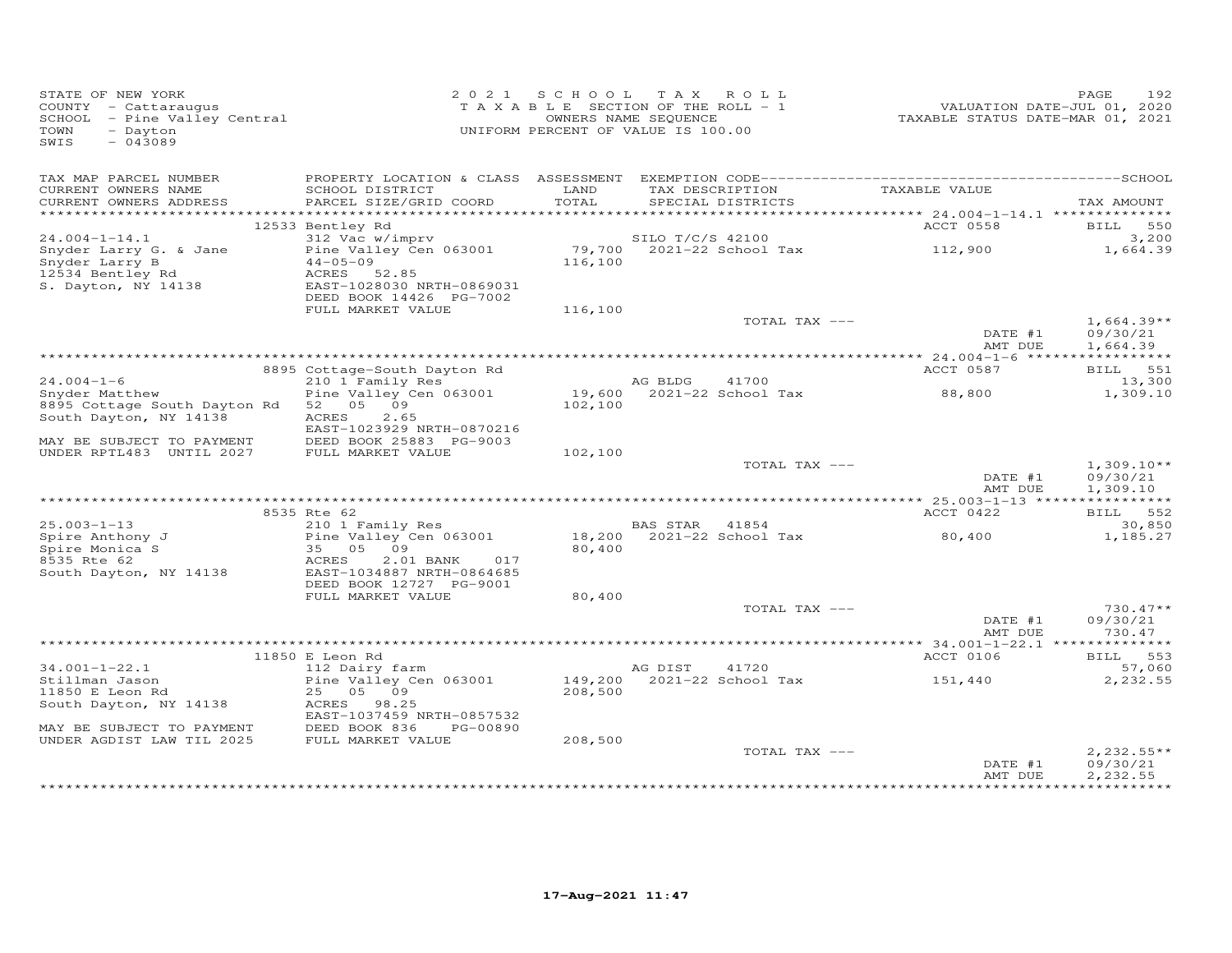| STATE OF NEW YORK<br>COUNTY - Cattaraugus<br>SCHOOL - Pine Valley Central<br>- Dayton<br>TOWN<br>SWIS<br>$-043089$ | 2 0 2 1                                                | SCHOOL TAX ROLL<br>TAXABLE SECTION OF THE ROLL - 1<br>OWNERS NAME SEQUENCE<br>UNIFORM PERCENT OF VALUE IS 100.00 |         |                                                                            | VALUATION DATE-JUL 01, 2020<br>TAXABLE STATUS DATE-MAR 01, 2021 | PAGE<br>193          |
|--------------------------------------------------------------------------------------------------------------------|--------------------------------------------------------|------------------------------------------------------------------------------------------------------------------|---------|----------------------------------------------------------------------------|-----------------------------------------------------------------|----------------------|
| TAX MAP PARCEL NUMBER                                                                                              |                                                        |                                                                                                                  |         |                                                                            |                                                                 |                      |
| CURRENT OWNERS NAME<br>CURRENT OWNERS ADDRESS<br>********************                                              | SCHOOL DISTRICT<br>PARCEL SIZE/GRID COORD              | LAND<br>TOTAL                                                                                                    |         | TAX DESCRIPTION<br>SPECIAL DISTRICTS<br>********************************** | TAXABLE VALUE<br>************ 34.001-1-25.1 ***************     | TAX AMOUNT           |
|                                                                                                                    | Meyers Corners Rd                                      |                                                                                                                  |         |                                                                            | ACCT 0041                                                       | <b>BILL</b><br>554   |
| $34.001 - 1 - 25.1$                                                                                                | 105 Vac farmland                                       |                                                                                                                  | AG DIST | 41720                                                                      |                                                                 | 33,732               |
| Stillman Jason<br>11850 E Leon Rd                                                                                  | Pine Valley Cen 063001<br>25 05 09                     | 84,200                                                                                                           |         | 84,200 2021-22 School Tax                                                  | 50,468                                                          | 744.01               |
| South Dayton, NY 14138                                                                                             | ACRES 70.52                                            |                                                                                                                  |         |                                                                            |                                                                 |                      |
| MAY BE SUBJECT TO PAYMENT                                                                                          | EAST-1036334 NRTH-0857309<br>DEED BOOK 744<br>PG-01123 |                                                                                                                  |         |                                                                            |                                                                 |                      |
| UNDER AGDIST LAW TIL 2025                                                                                          | FULL MARKET VALUE                                      | 84,200                                                                                                           |         |                                                                            |                                                                 |                      |
|                                                                                                                    |                                                        |                                                                                                                  |         | TOTAL TAX ---                                                              |                                                                 | $744.01**$           |
|                                                                                                                    |                                                        |                                                                                                                  |         |                                                                            | DATE #1<br>AMT DUE                                              | 09/30/21<br>744.01   |
|                                                                                                                    |                                                        |                                                                                                                  |         |                                                                            |                                                                 |                      |
|                                                                                                                    | Meyers Corners Rd                                      |                                                                                                                  |         |                                                                            | ACCT 1039                                                       | 555<br><b>BILL</b>   |
| $34.001 - 1 - 26$<br>Stillman Jason                                                                                | 105 Vac farmland<br>Pine Valley Cen 063001             | 23,100                                                                                                           | AG DIST | 41720<br>2021-22 School Tax                                                | 10,888                                                          | 12,212<br>160.51     |
| 11850 E Leon Rd                                                                                                    | 25 05<br>09                                            | 23,100                                                                                                           |         |                                                                            |                                                                 |                      |
| South Dayton, NY 14138                                                                                             | 15.60<br>ACRES                                         |                                                                                                                  |         |                                                                            |                                                                 |                      |
|                                                                                                                    | EAST-1035670 NRTH-0857058                              |                                                                                                                  |         |                                                                            |                                                                 |                      |
| MAY BE SUBJECT TO PAYMENT<br>UNDER AGDIST LAW TIL 2025                                                             | DEED BOOK 836<br>PG-00890<br>FULL MARKET VALUE         | 23,100                                                                                                           |         |                                                                            |                                                                 |                      |
|                                                                                                                    |                                                        |                                                                                                                  |         | TOTAL TAX ---                                                              |                                                                 | $160.51**$           |
|                                                                                                                    |                                                        |                                                                                                                  |         |                                                                            | DATE #1<br>AMT DUE                                              | 09/30/21<br>160.51   |
|                                                                                                                    |                                                        |                                                                                                                  |         |                                                                            | ACCT 0507                                                       | BILL 556             |
| $24.004 - 1 - 3.1$                                                                                                 | 8923 Cottage-South Dayton Rd<br>240 Rural res          |                                                                                                                  | AG DIST | 41720                                                                      |                                                                 | 20,346               |
| Szymanski Janis                                                                                                    | Pine Valley Cen 063001                                 | 128,700                                                                                                          |         | 2021-22 School Tax                                                         | 135,354                                                         | 1,995.41             |
| 8923 Cottage-South Dayton Rd<br>South Dayton, NY 14138                                                             | 52<br>05 09<br>ACRES 88.90                             | 155,700                                                                                                          |         |                                                                            |                                                                 |                      |
| PRIOR OWNER ON 3/01/2021                                                                                           | EAST-1025460 NRTH-0870917<br>DEED BOOK 20210 PG-3281   |                                                                                                                  |         |                                                                            |                                                                 |                      |
| Young Julie S                                                                                                      | FULL MARKET VALUE                                      | 155,700                                                                                                          |         |                                                                            |                                                                 |                      |
| MAY BE SUBJECT TO PAYMENT<br>UNDER AGDIST LAW TIL 2025                                                             |                                                        |                                                                                                                  |         |                                                                            |                                                                 |                      |
|                                                                                                                    |                                                        |                                                                                                                  |         | TOTAL TAX ---                                                              |                                                                 | $1,995.41**$         |
|                                                                                                                    |                                                        |                                                                                                                  |         |                                                                            | DATE #1<br>AMT DUE                                              | 09/30/21<br>1,995.41 |
| ******************************                                                                                     |                                                        |                                                                                                                  |         |                                                                            |                                                                 |                      |
|                                                                                                                    | Dye Rd                                                 |                                                                                                                  |         |                                                                            | ACCT 1371                                                       | BILL 557             |
| $24.004 - 1 - 3.3$<br>Szymanski Janis R                                                                            | 322 Rural vac>10<br>Pine Valley Cen 063001             | 51,100                                                                                                           |         | 2021-22 School Tax                                                         | 51,100                                                          | 753.32               |
| 8923 Cottage St                                                                                                    | 09<br>52 05                                            | 51,100                                                                                                           |         |                                                                            |                                                                 |                      |
| South Dayton, NY 14783                                                                                             | ACRES 36.70                                            |                                                                                                                  |         |                                                                            |                                                                 |                      |
|                                                                                                                    | EAST-1021840 NRTH-0870809<br>DEED BOOK 18646 PG-6001   |                                                                                                                  |         |                                                                            |                                                                 |                      |
|                                                                                                                    | FULL MARKET VALUE                                      | 51,100                                                                                                           |         |                                                                            |                                                                 |                      |
|                                                                                                                    |                                                        |                                                                                                                  |         | TOTAL TAX ---                                                              |                                                                 | $753.32**$           |
|                                                                                                                    |                                                        |                                                                                                                  |         |                                                                            | DATE #1<br>AMT DUE                                              | 09/30/21<br>753.32   |
|                                                                                                                    |                                                        |                                                                                                                  |         |                                                                            |                                                                 |                      |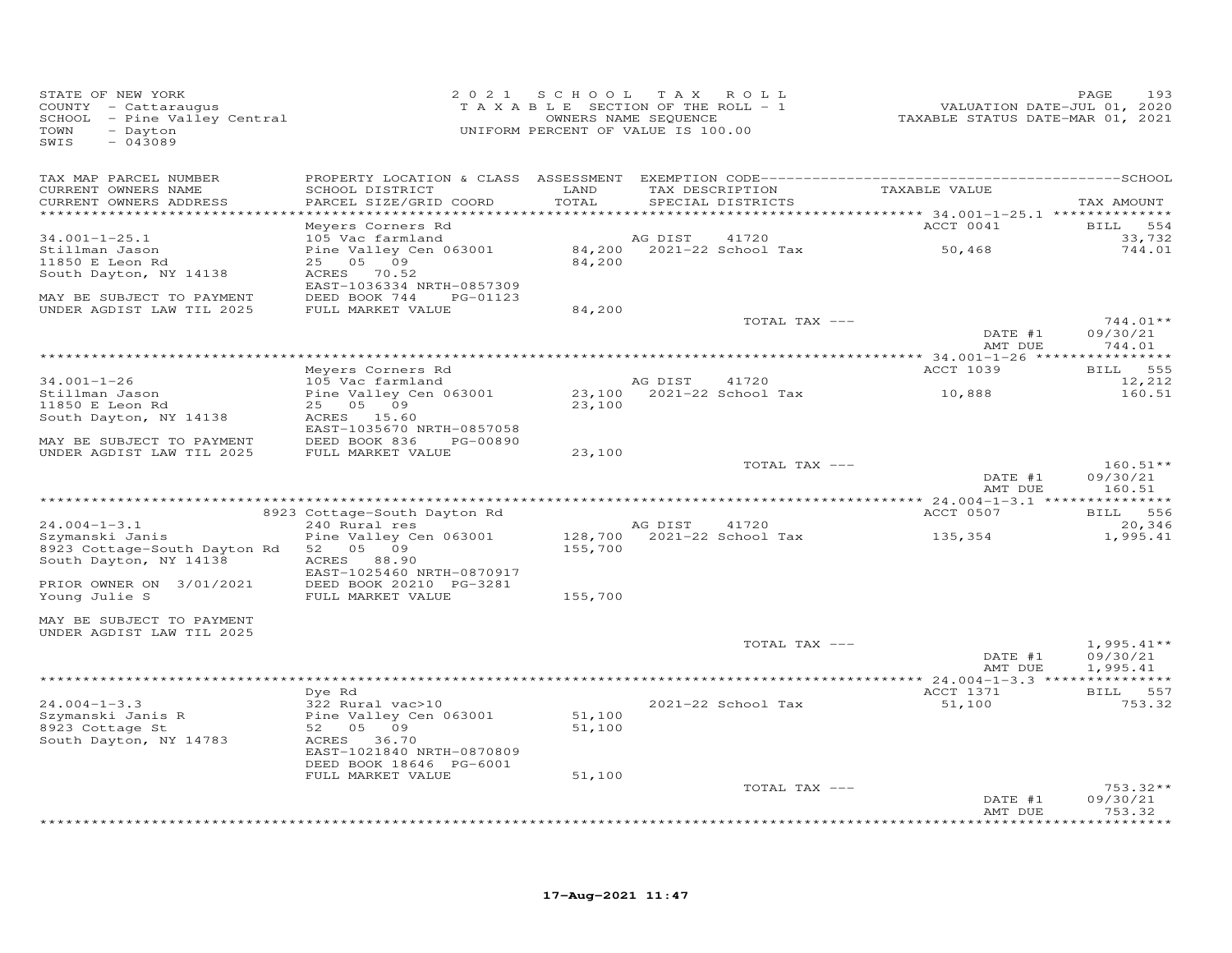| STATE OF NEW YORK<br>COUNTY - Cattaraugus<br>SCHOOL - Pine Valley Central<br>- Dayton<br>TOWN<br>$-043089$<br>SWIS                       |                                                                                                                                                                 | 2021 SCHOOL        | T A X<br>ROLL<br>TAXABLE SECTION OF THE ROLL - 1<br>OWNERS NAME SEQUENCE<br>UNIFORM PERCENT OF VALUE IS 100.00 | VALUATION DATE-JUL 01, 2020<br>TAXABLE STATUS DATE-MAR 01, 2021 | 194<br>PAGE                                |
|------------------------------------------------------------------------------------------------------------------------------------------|-----------------------------------------------------------------------------------------------------------------------------------------------------------------|--------------------|----------------------------------------------------------------------------------------------------------------|-----------------------------------------------------------------|--------------------------------------------|
| TAX MAP PARCEL NUMBER<br>CURRENT OWNERS NAME<br>CURRENT OWNERS ADDRESS<br>**********************                                         | SCHOOL DISTRICT<br>PARCEL SIZE/GRID COORD                                                                                                                       | LAND<br>TOTAL      | TAX DESCRIPTION<br>SPECIAL DISTRICTS                                                                           | TAXABLE VALUE                                                   | TAX AMOUNT                                 |
|                                                                                                                                          | Dredge Rd                                                                                                                                                       |                    |                                                                                                                | ACCT 0260                                                       | 558<br><b>BILL</b>                         |
| $33.002 - 1 - 19.1$<br>T & M Dye Family Trust I<br>King, Rebecca & Jennifer Jo Dy 49/57 05 09<br>7 Allegany Rd<br>South Dayton, NY 14138 | 105 Vac farmland<br>Pine Valley Cen 063001<br>ACRES<br>56.45<br>EAST-1022048 NRTH-0856565                                                                       | 79,700             | AG DIST<br>41720<br>79,700 2021-22 School Tax                                                                  | 34,502                                                          | 45,198<br>508.63                           |
| MAY BE SUBJECT TO PAYMENT<br>UNDER AGDIST LAW TIL 2025                                                                                   | DEED BOOK 30518 PG-9001<br>FULL MARKET VALUE                                                                                                                    | 79,700             |                                                                                                                |                                                                 |                                            |
|                                                                                                                                          |                                                                                                                                                                 |                    | TOTAL TAX ---                                                                                                  | DATE #1<br>AMT DUE                                              | $508.63**$<br>09/30/21<br>508.63           |
|                                                                                                                                          |                                                                                                                                                                 |                    |                                                                                                                |                                                                 |                                            |
| $24.004 - 1 - 15$                                                                                                                        | 12411 Bentley Rd<br>240 Rural res                                                                                                                               |                    | BAS STAR<br>41854                                                                                              | <b>ACCT 0619</b>                                                | 559<br><b>BILL</b><br>30,850               |
| Thompson Mark<br>12411 Bentley Rd<br>South Dayton, NY 14138                                                                              | Pine Valley Cen 063001<br>$mcf$ 1<br>31-009-18001<br>Visco 1                                                                                                    | 110,000<br>160,000 | 2021-22 School Tax                                                                                             | 160,000                                                         | 2,358.74                                   |
|                                                                                                                                          | ACRES 181.96<br>EAST-1030053 NRTH-0869492<br>DEED BOOK 00984 PG-00814<br>FULL MARKET VALUE                                                                      | 160,000            |                                                                                                                |                                                                 |                                            |
|                                                                                                                                          |                                                                                                                                                                 |                    | TOTAL TAX ---                                                                                                  | DATE #1<br>AMT DUE                                              | $1,903.95**$<br>09/30/21<br>1,903.95       |
|                                                                                                                                          | 8052 Oaks Rd                                                                                                                                                    |                    |                                                                                                                | ********** 33.002-1-23 ****<br>ACCT 0463                        | BILL 560                                   |
| $33.002 - 1 - 23$                                                                                                                        | 270 Mfg housing                                                                                                                                                 |                    | BAS STAR<br>41854                                                                                              |                                                                 | 30,850                                     |
| Thuman Kim<br>Thuman John<br>8052 Oaks Rd<br>South Dayton, NY 14138                                                                      | Pine Valley Cen 063001<br>57<br>05 09<br>ACRES<br>4.61<br>EAST-1020662 NRTH-0856934<br>DEED BOOK 01003 PG-00083                                                 | 22,900<br>77,000   | 2021-22 School Tax                                                                                             | 77,000                                                          | 1,135.14                                   |
|                                                                                                                                          | FULL MARKET VALUE                                                                                                                                               | 77,000             |                                                                                                                |                                                                 |                                            |
|                                                                                                                                          |                                                                                                                                                                 |                    | TOTAL TAX ---                                                                                                  | DATE #1<br>AMT DUE                                              | 680.35**<br>09/30/21<br>680.35             |
|                                                                                                                                          |                                                                                                                                                                 |                    | ***************************                                                                                    | ** 24.002-1-23.1 **************<br>ACCT 0602                    | BILL 561                                   |
| $24.002 - 1 - 23.1$<br>Trombley Carol A<br>9081 Cottage Rd<br>South Dayton, NY 14138                                                     | 9069 Cottage-South Dayton Rd<br>312 Vac w/imprv<br>Pine Valley Cen 063001<br>53 05 09<br>ACRES<br>6.31<br>EAST-1023717 NRTH-0872789<br>DEED BOOK 00984 PG-00722 | 24,400<br>35,000   | 2021-22 School Tax                                                                                             | 35,000                                                          | 515.97                                     |
|                                                                                                                                          | FULL MARKET VALUE                                                                                                                                               | 35,000             |                                                                                                                |                                                                 |                                            |
|                                                                                                                                          |                                                                                                                                                                 |                    | TOTAL TAX ---                                                                                                  | DATE #1<br>AMT DUE                                              | $515.97**$<br>09/30/21<br>515.97<br>****** |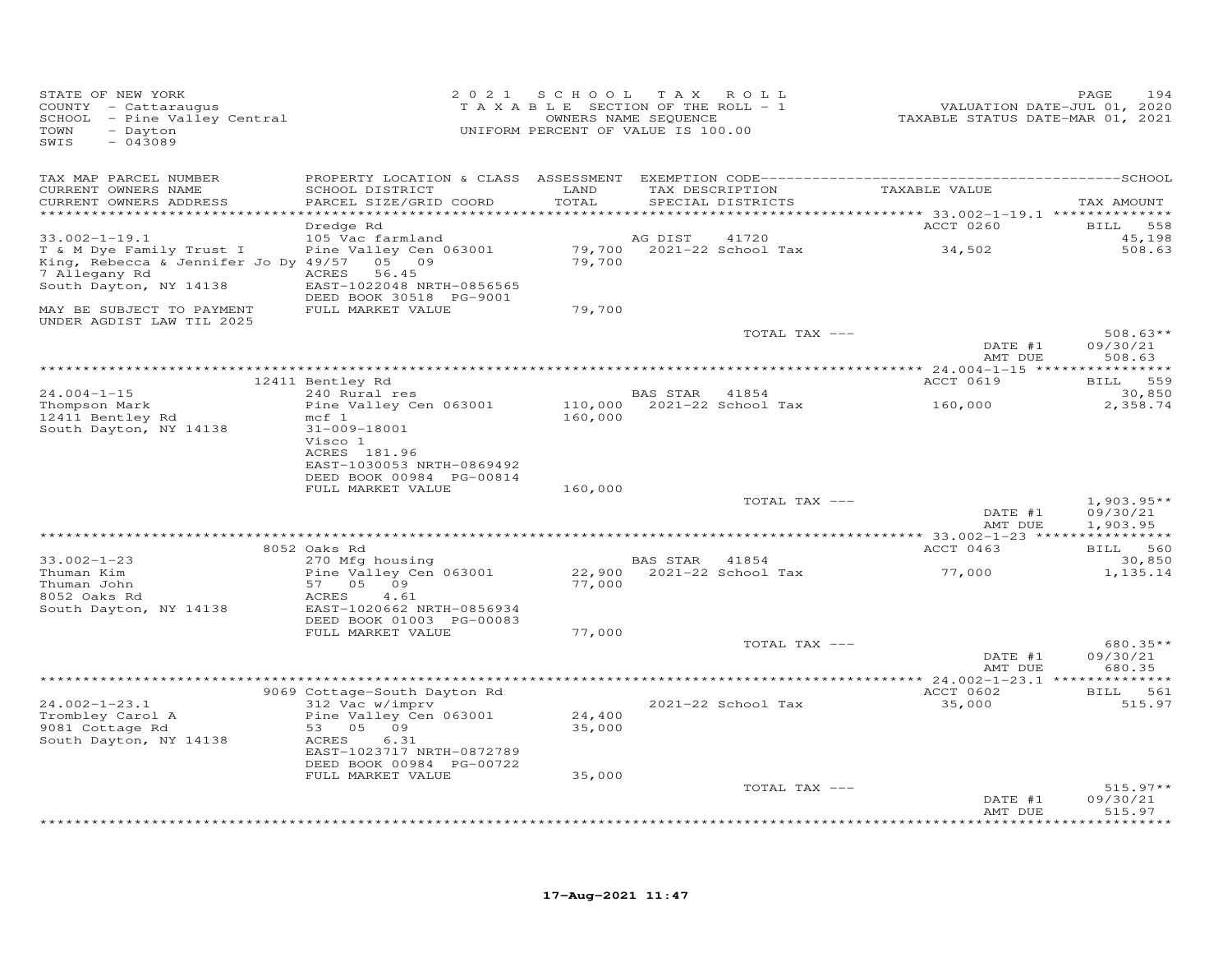| STATE OF NEW YORK<br>COUNTY - Cattaraugus<br>SCHOOL - Pine Valley Central<br>TOWN<br>- Dayton<br>$-043089$<br>SWIS |                                                                                                                                                   |                  | 2021 SCHOOL TAX ROLL<br>TAXABLE SECTION OF THE ROLL - 1<br>OWNERS NAME SEQUENCE<br>UNIFORM PERCENT OF VALUE IS 100.00 | VALUATION DATE-JUL 01, 2020<br>TAXABLE STATUS DATE-MAR 01, 2021 | 195<br>PAGE                          |
|--------------------------------------------------------------------------------------------------------------------|---------------------------------------------------------------------------------------------------------------------------------------------------|------------------|-----------------------------------------------------------------------------------------------------------------------|-----------------------------------------------------------------|--------------------------------------|
| TAX MAP PARCEL NUMBER<br>CURRENT OWNERS NAME<br>CURRENT OWNERS ADDRESS                                             | SCHOOL DISTRICT<br>PARCEL SIZE/GRID COORD                                                                                                         | LAND<br>TOTAL    | TAX DESCRIPTION<br>SPECIAL DISTRICTS                                                                                  | TAXABLE VALUE                                                   | TAX AMOUNT                           |
|                                                                                                                    |                                                                                                                                                   |                  |                                                                                                                       |                                                                 |                                      |
| $24.002 - 1 - 22$                                                                                                  | 9081 Cottage Rd<br>210 1 Family Res                                                                                                               |                  | <b>BAS STAR</b><br>41854                                                                                              | ACCT 0599                                                       | BILL 562<br>30,850                   |
| Trombley David<br>Trombley Carol<br>9081 Cottage Rd<br>South Dayton, NY 14138                                      | Pine Valley Cen 063001<br>45 05 09<br>ACRES<br>1.60<br>EAST-1024095 NRTH-0872999<br>DEED BOOK 617<br>PG-00285                                     | 146,100          | 16,900 2021-22 School Tax                                                                                             | 146,100                                                         | 2,153.83                             |
|                                                                                                                    | FULL MARKET VALUE                                                                                                                                 | 146,100          |                                                                                                                       |                                                                 |                                      |
|                                                                                                                    |                                                                                                                                                   |                  | TOTAL TAX ---                                                                                                         | DATE #1<br>AMT DUE                                              | $1,699.03**$<br>09/30/21<br>1,699.03 |
|                                                                                                                    |                                                                                                                                                   |                  |                                                                                                                       |                                                                 |                                      |
|                                                                                                                    | 9077 Merrill Dr                                                                                                                                   |                  |                                                                                                                       | ACCT 1157                                                       | BILL 563                             |
| $24.002 - 1 - 23.2$<br>Trombley David<br>Trombley Amy<br>9077 Merrill Dr<br>South Dayton, NY 14138                 | 210 1 Family Res<br>Pine Valley Cen 063001<br>53 05 09<br>3.10<br>ACRES<br>EAST-1023560 NRTH-0873019                                              | 114,300          | BAS STAR<br>41854<br>17,500 $2021-22$ School Tax                                                                      | 114,300                                                         | 30,850<br>1,685.03                   |
|                                                                                                                    | DEED BOOK 00963 PG-00640<br>FULL MARKET VALUE                                                                                                     | 114,300          |                                                                                                                       |                                                                 |                                      |
|                                                                                                                    |                                                                                                                                                   |                  | TOTAL TAX ---                                                                                                         | DATE #1<br>AMT DUE                                              | $1,230.23**$<br>09/30/21<br>1,230.23 |
|                                                                                                                    | 9062 Merrill Dr                                                                                                                                   |                  |                                                                                                                       | ACCT 0972                                                       | BILL 564                             |
| $24.002 - 1 - 21.3$<br>Trombley David A<br>Trombley Carol A<br>9081 Cottage Rd<br>South Dayton, NY 14138           | 312 Vac w/imprv<br>Pine Valley Cen 063001<br>53 05 09<br>FRNT 185.25 DPTH 225.00<br>EAST-1024187 NRTH-0873267                                     | 14,900<br>26,100 | 2021-22 School Tax                                                                                                    | 26,100                                                          | 384.77                               |
|                                                                                                                    | DEED BOOK 29077 PG-6002                                                                                                                           |                  |                                                                                                                       |                                                                 |                                      |
|                                                                                                                    | FULL MARKET VALUE                                                                                                                                 | 26,100           | TOTAL TAX ---                                                                                                         | DATE #1                                                         | $384.77**$<br>09/30/21               |
|                                                                                                                    |                                                                                                                                                   |                  |                                                                                                                       | AMT DUE                                                         | 384.77                               |
|                                                                                                                    |                                                                                                                                                   |                  |                                                                                                                       |                                                                 |                                      |
| $24.002 - 1 - 21.2$<br>Trombley David J<br>9077 Merrill Dr<br>S. Dayton, NY 14138                                  | 9088 Merrill Dr<br>270 Mfg housing<br>Pine Valley Cen 063001<br>53 05 09<br>ACRES<br>1.84<br>EAST-1023929 NRTH-0873280<br>DEED BOOK 14870 PG-5001 | 17,700<br>20,700 | 2021-22 School Tax                                                                                                    | ACCT 0973<br>20,700                                             | <b>BILL</b><br>565<br>305.16         |
|                                                                                                                    | FULL MARKET VALUE                                                                                                                                 | 20,700           | TOTAL TAX ---                                                                                                         | DATE #1                                                         | $305.16**$<br>09/30/21               |
|                                                                                                                    |                                                                                                                                                   |                  |                                                                                                                       | AMT DUE                                                         | 305.16                               |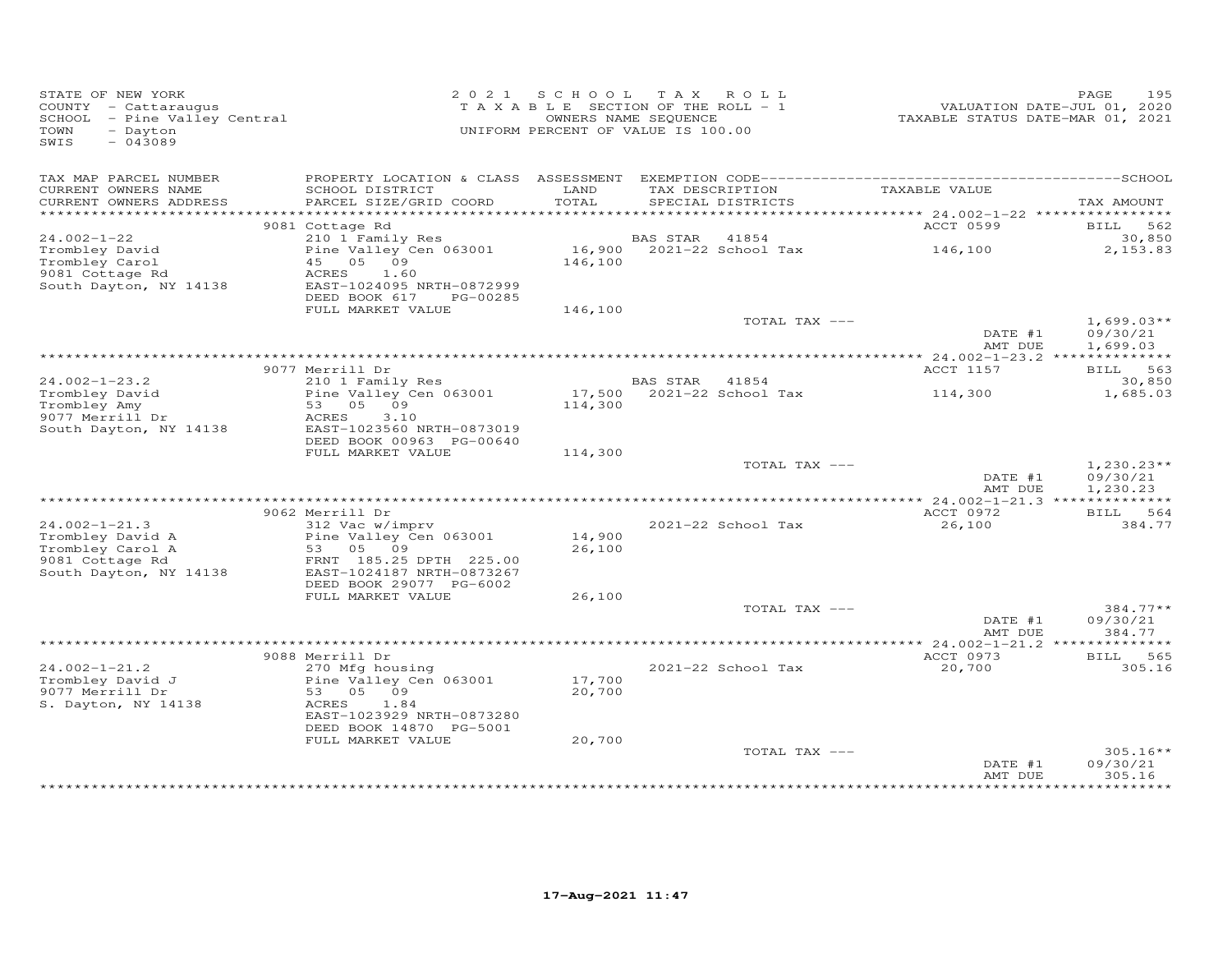| STATE OF NEW YORK<br>COUNTY - Cattaraugus<br>SCHOOL - Pine Valley Central<br>TOWN<br>- Dayton<br>$-043089$<br>SWIS |                                                       | 2021 SCHOOL TAX ROLL<br>T A X A B L E SECTION OF THE ROLL - 1<br>UNIFORM PERCENT OF VALUE IS 100.00 | OWNERS NAME SEQUENCE |                           | VALUATION DATE-JUL U1, 2020<br>TAXABLE STATUS DATE-MAR 01, 2021 | 196<br>PAGE        |
|--------------------------------------------------------------------------------------------------------------------|-------------------------------------------------------|-----------------------------------------------------------------------------------------------------|----------------------|---------------------------|-----------------------------------------------------------------|--------------------|
| TAX MAP PARCEL NUMBER<br>CURRENT OWNERS NAME                                                                       | SCHOOL DISTRICT                                       | LAND                                                                                                |                      | TAX DESCRIPTION           | TAXABLE VALUE                                                   |                    |
| CURRENT OWNERS ADDRESS                                                                                             | PARCEL SIZE/GRID COORD                                | TOTAL                                                                                               |                      | SPECIAL DISTRICTS         |                                                                 | TAX AMOUNT         |
|                                                                                                                    |                                                       |                                                                                                     |                      |                           |                                                                 |                    |
| $25.001 - 1 - 6.1$                                                                                                 | 9209 Rte 62<br>240 Rural res                          |                                                                                                     | BAS STAR 41854       |                           | ACCT 0603                                                       | BILL 566<br>30,850 |
| Troutman Raymond L                                                                                                 | Pine Valley Cen 063001                                |                                                                                                     |                      | 58,300 2021-22 School Tax | 104,000                                                         | 1,533.18           |
| 9209 Rte 62                                                                                                        | 30 05 09                                              | 104,000                                                                                             |                      |                           |                                                                 |                    |
| Gowanda, NY 14070                                                                                                  | ACRES 41.88                                           |                                                                                                     |                      |                           |                                                                 |                    |
|                                                                                                                    | EAST-1035853 NRTH-0876006                             |                                                                                                     |                      |                           |                                                                 |                    |
|                                                                                                                    | DEED BOOK 01013 PG-00047<br>FULL MARKET VALUE         | 104,000                                                                                             |                      |                           |                                                                 |                    |
|                                                                                                                    |                                                       |                                                                                                     |                      | TOTAL TAX ---             |                                                                 | $1,078.39**$       |
|                                                                                                                    |                                                       |                                                                                                     |                      |                           | DATE #1                                                         | 09/30/21           |
|                                                                                                                    |                                                       |                                                                                                     |                      |                           | AMT DUE                                                         | 1,078.39           |
|                                                                                                                    | 9191 Cottage-South Dayton Rd                          |                                                                                                     |                      |                           | ACCT 0605                                                       | BILL 567           |
| $24.002 - 1 - 18$                                                                                                  | 240 Rural res                                         |                                                                                                     |                      | 2021-22 School Tax        | 53,500                                                          | 788.70             |
| Turnbull Jay E                                                                                                     | Pine Valley Cen 063001                                | 35,100                                                                                              |                      |                           |                                                                 |                    |
| Turnbull Bruce                                                                                                     | 53 05 09                                              | 53,500                                                                                              |                      |                           |                                                                 |                    |
| 9191 Cottage Rd<br>South Dayton, NY 14138                                                                          | ACRES 15.32<br>EAST-1023754 NRTH-0874562              |                                                                                                     |                      |                           |                                                                 |                    |
|                                                                                                                    | DEED BOOK 00963 PG-00267                              |                                                                                                     |                      |                           |                                                                 |                    |
|                                                                                                                    | FULL MARKET VALUE                                     | 53,500                                                                                              |                      |                           |                                                                 |                    |
|                                                                                                                    |                                                       |                                                                                                     |                      | TOTAL TAX ---             | DATE #1                                                         | 788.70**           |
|                                                                                                                    |                                                       |                                                                                                     |                      |                           | AMT DUE                                                         | 09/30/21<br>788.70 |
|                                                                                                                    |                                                       |                                                                                                     |                      |                           |                                                                 |                    |
|                                                                                                                    | 8551 Rte 62                                           |                                                                                                     |                      |                           | ACCT 1148                                                       | BILL 568           |
| $25.003 - 1 - 12.2$                                                                                                | 312 Vac w/imprv<br>Pine Valley Cen 063001             |                                                                                                     |                      | 2021-22 School Tax        | 18,900                                                          | 278.63             |
| Van Wormer Margaret A<br>PO Box 107                                                                                | 35 05 09                                              | 15,200<br>18,900                                                                                    |                      |                           |                                                                 |                    |
| South Dayton, NY 14138                                                                                             | ACRES<br>1.05                                         |                                                                                                     |                      |                           |                                                                 |                    |
|                                                                                                                    | EAST-1034776 NRTH-0864927                             |                                                                                                     |                      |                           |                                                                 |                    |
|                                                                                                                    | DEED BOOK 858<br>PG-01013<br>FULL MARKET VALUE        | 18,900                                                                                              |                      |                           |                                                                 |                    |
|                                                                                                                    |                                                       |                                                                                                     |                      | TOTAL TAX ---             |                                                                 | $278.63**$         |
|                                                                                                                    |                                                       |                                                                                                     |                      |                           | DATE #1                                                         | 09/30/21           |
|                                                                                                                    |                                                       |                                                                                                     |                      |                           | AMT DUE                                                         | 278.63             |
|                                                                                                                    |                                                       |                                                                                                     |                      |                           |                                                                 |                    |
| $24.002 - 1 - 21.1$                                                                                                | 9116 Merrill Dr<br>210 1 Family Res                   |                                                                                                     | BAS STAR 41854       |                           | ACCT 0332                                                       | BILL 569<br>30,850 |
| Vanzile David J                                                                                                    | Pine Valley Cen 063001                                |                                                                                                     |                      | 21,800 2021-22 School Tax | 133,100                                                         | 1,962.18           |
| Vanzile Cheryl A                                                                                                   | $53$ 05 09                                            | 133,100                                                                                             |                      |                           |                                                                 |                    |
| 9116 Merrill Dr<br>South Dayton, NY 14138                                                                          | 4.56<br>ACRES                                         |                                                                                                     |                      |                           |                                                                 |                    |
|                                                                                                                    | EAST-1023467 NRTH-0873373<br>DEED BOOK 00925 PG-00690 |                                                                                                     |                      |                           |                                                                 |                    |
|                                                                                                                    | FULL MARKET VALUE                                     | 133,100                                                                                             |                      |                           |                                                                 |                    |
|                                                                                                                    |                                                       |                                                                                                     |                      | TOTAL TAX ---             |                                                                 | $1,507.38**$       |
|                                                                                                                    |                                                       |                                                                                                     |                      |                           | DATE #1                                                         | 09/30/21           |
|                                                                                                                    |                                                       |                                                                                                     |                      |                           | AMT DUE                                                         | 1,507.38           |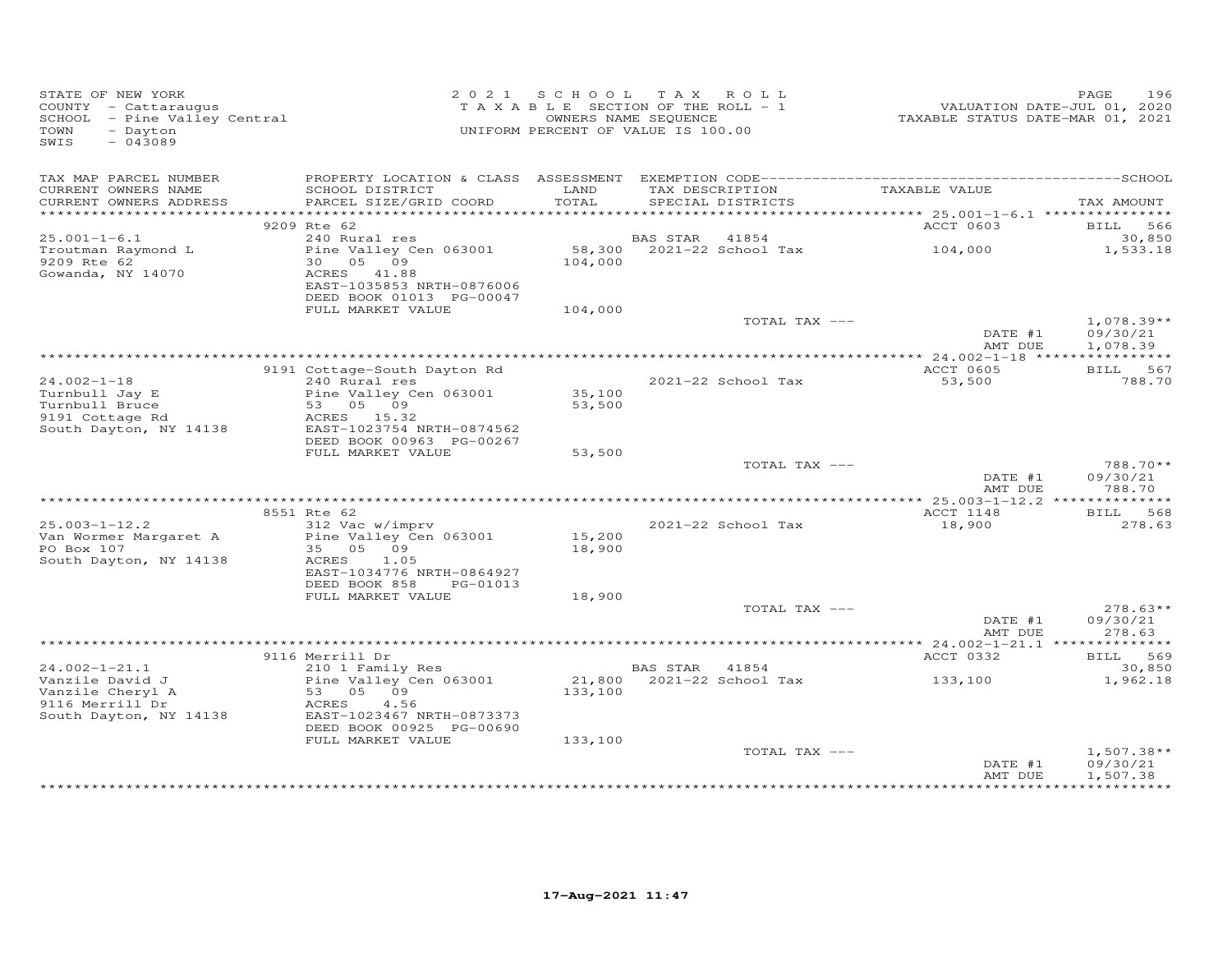| STATE OF NEW YORK<br>COUNTY - Cattaraugus<br>SCHOOL - Pine Valley Central<br>TOWN<br>- Dayton<br>SWIS<br>$-043089$ | 2 0 2 1                                                                                                                                                                                      |                              | SCHOOL TAX ROLL<br>TAXABLE SECTION OF THE ROLL - 1<br>OWNERS NAME SEQUENCE<br>UNIFORM PERCENT OF VALUE IS 100.00 | VALUATION DATE-JUL 01, 2020<br>TAXABLE STATUS DATE-MAR 01, 2021 | PAGE<br>197                                     |
|--------------------------------------------------------------------------------------------------------------------|----------------------------------------------------------------------------------------------------------------------------------------------------------------------------------------------|------------------------------|------------------------------------------------------------------------------------------------------------------|-----------------------------------------------------------------|-------------------------------------------------|
| TAX MAP PARCEL NUMBER<br>CURRENT OWNERS NAME<br>CURRENT OWNERS ADDRESS                                             | SCHOOL DISTRICT<br>PARCEL SIZE/GRID COORD                                                                                                                                                    | LAND<br>TOTAL                | TAX DESCRIPTION<br>SPECIAL DISTRICTS                                                                             | TAXABLE VALUE                                                   | TAX AMOUNT                                      |
| ************************                                                                                           |                                                                                                                                                                                              |                              |                                                                                                                  |                                                                 |                                                 |
| $24.004 - 1 - 23.1$<br>Volk Frederick A<br>Volk Joanne L<br>131 Frederick Dr<br>Lynchburg, VA 24502                | 8738 Cottage-South Dayton Rd<br>120 Field crops<br>Pine Valley Cen 063001<br>51/52 05 09<br>split 2.8 acres 10/08-Koh<br>ACRES 109.10<br>EAST-1025424 NRTH-0867394<br>DEED BOOK 1086 PG-6001 | 150,500<br>165,500           | 2021-22 School Tax                                                                                               | ACCT 0622<br>165,500                                            | 570<br><b>BILL</b><br>2,439.82                  |
|                                                                                                                    | FULL MARKET VALUE                                                                                                                                                                            | 165,500                      |                                                                                                                  |                                                                 |                                                 |
|                                                                                                                    |                                                                                                                                                                                              |                              | TOTAL TAX ---                                                                                                    | DATE #1                                                         | $2,439.82**$<br>09/30/21                        |
|                                                                                                                    |                                                                                                                                                                                              |                              |                                                                                                                  | AMT DUE                                                         | 2,439.82                                        |
|                                                                                                                    | Bentley Rd                                                                                                                                                                                   |                              |                                                                                                                  | ACCT 1277                                                       | BILL 571                                        |
| $24.004 - 1 - 12.3$<br>Weber Jerod M<br>12507 Bentley Rd<br>South Dayton, NY 14138                                 | 312 Vac w/imprv<br>Pine Valley Cen 063001<br>44<br>05 09<br>1.90<br>ACRES<br>EAST-1027762 NRTH-0870226                                                                                       | 17,900<br>39,900             | 2021-22 School Tax                                                                                               | 39,900                                                          | 588.21                                          |
|                                                                                                                    | DEED BOOK 16062 PG-2001                                                                                                                                                                      |                              |                                                                                                                  |                                                                 |                                                 |
|                                                                                                                    | FULL MARKET VALUE                                                                                                                                                                            | 39,900                       | TOTAL TAX ---                                                                                                    | DATE #1                                                         | 588.21**<br>09/30/21                            |
|                                                                                                                    |                                                                                                                                                                                              |                              |                                                                                                                  | AMT DUE                                                         | 588.21                                          |
|                                                                                                                    | 12507 Bentley Rd                                                                                                                                                                             |                              |                                                                                                                  | ACCT 0113                                                       | BILL 572                                        |
| $24.004 - 1 - 13$                                                                                                  | 210 1 Family Res                                                                                                                                                                             |                              | BAS STAR<br>41854                                                                                                |                                                                 | 30,850                                          |
| Weber Jerod M<br>12507 Bentley Rd<br>South Dayton, NY 14138                                                        | Pine Valley Cen 063001<br>44<br>05 09<br>81.00 DPTH 200.00<br>FRNT<br>EAST-1027751 NRTH-0870322<br>DEED BOOK 16062 PG-2001                                                                   | 2,100<br>68,000              | 2021-22 School Tax                                                                                               | 68,000                                                          | 1,002.47                                        |
|                                                                                                                    | FULL MARKET VALUE                                                                                                                                                                            | 68,000                       | TOTAL TAX ---                                                                                                    |                                                                 | $547.67**$                                      |
|                                                                                                                    |                                                                                                                                                                                              |                              |                                                                                                                  | DATE #1<br>AMT DUE                                              | 09/30/21<br>547.67                              |
|                                                                                                                    |                                                                                                                                                                                              |                              |                                                                                                                  |                                                                 | * * * * * * * * * * * *                         |
| $24.004 - 1 - 3.2$<br>Wengerd William N<br>Wengerd John W<br>8555 Mill St<br>South Dayton, NY 14138                | 12795 Dye Rd<br>240 Rural res<br>Pine Valley Cen 063001<br>52<br>05 09<br>ACRES 36.40<br>EAST-1022759 NRTH-8701935<br>DEED BOOK 20210 PG-1107<br>FULL MARKET VALUE                           | 69,700<br>102,700<br>102,700 | 2021-22 School Tax                                                                                               | ACCT 1370<br>102,700                                            | BILL 573<br>1,514.02                            |
|                                                                                                                    |                                                                                                                                                                                              |                              | TOTAL TAX ---                                                                                                    |                                                                 | $1,514.02**$                                    |
|                                                                                                                    |                                                                                                                                                                                              |                              |                                                                                                                  | DATE #1<br>AMT DUE                                              | 09/30/21<br>1,514.02<br>* * * * * * * * * * * * |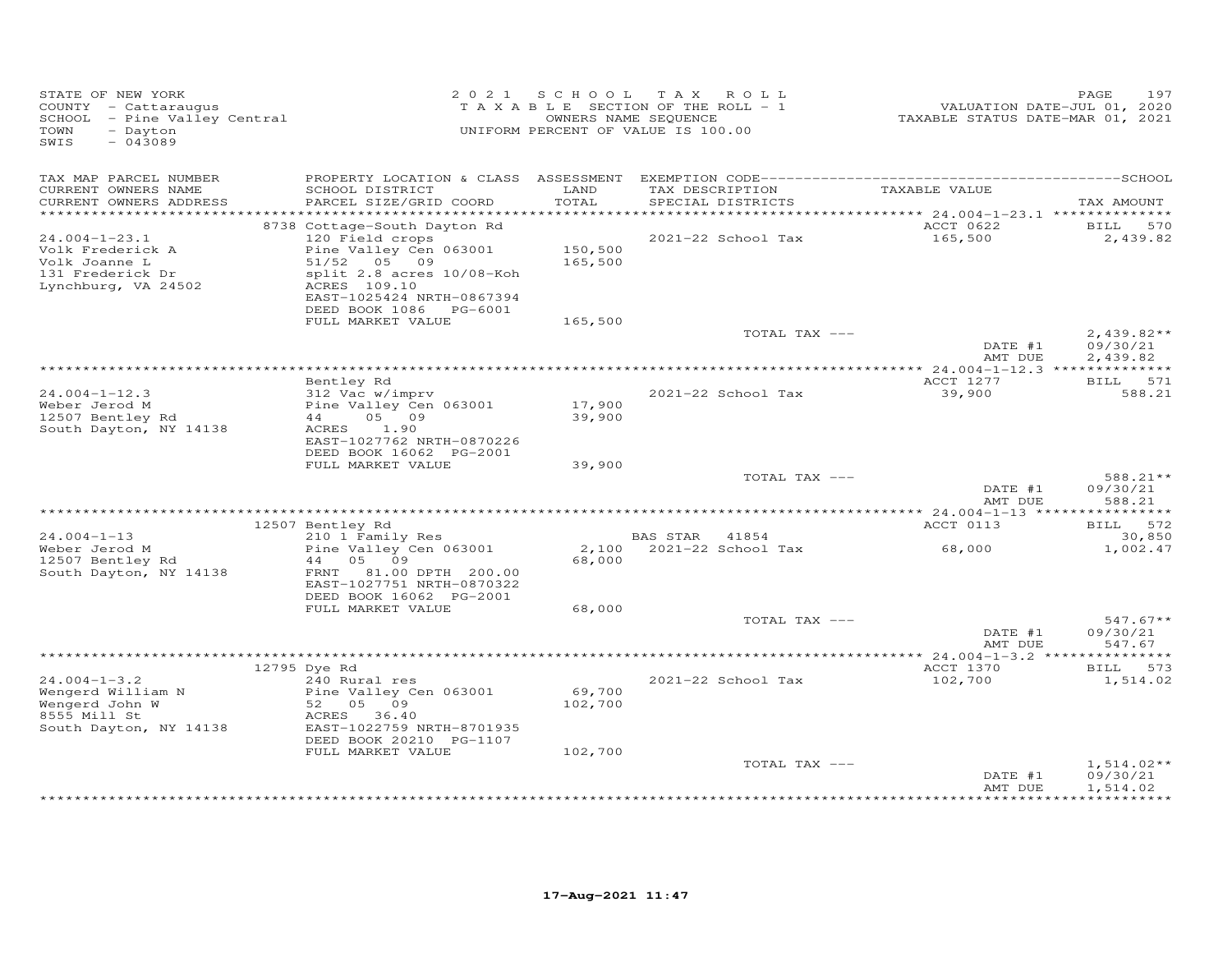| STATE OF NEW YORK<br>COUNTY - Cattaraugus<br>SCHOOL - Pine Valley Central<br>- Dayton<br>TOWN<br>$-043089$<br>SWIS                   | 2 0 2 1                                                                                                                                                                             | SCHOOL TAX                    | ROLL<br>TAXABLE SECTION OF THE ROLL - 1<br>OWNERS NAME SEQUENCE<br>UNIFORM PERCENT OF VALUE IS 100.00 | VALUATION DATE-JUL 01, 2020<br>TAXABLE STATUS DATE-MAR 01, 2021 | PAGE<br>198                      |
|--------------------------------------------------------------------------------------------------------------------------------------|-------------------------------------------------------------------------------------------------------------------------------------------------------------------------------------|-------------------------------|-------------------------------------------------------------------------------------------------------|-----------------------------------------------------------------|----------------------------------|
| TAX MAP PARCEL NUMBER<br>CURRENT OWNERS NAME<br>CURRENT OWNERS ADDRESS                                                               | SCHOOL DISTRICT<br>PARCEL SIZE/GRID COORD                                                                                                                                           | LAND<br>TOTAL<br>************ | TAX DESCRIPTION<br>SPECIAL DISTRICTS                                                                  | TAXABLE VALUE<br>************ 34.001-1-20.3 ***************     | TAX AMOUNT                       |
| $34.001 - 1 - 20.3$<br>Wholf Brian<br>5810 Apollo Dr<br>Lakeview, NY 14085<br>MAY BE SUBJECT TO PAYMENT<br>UNDER AGDIST LAW TIL 2025 | E Leon Rd<br>322 Rural vac>10<br>Pine Valley Cen 063001<br>$17/25$ 05 09<br>split from 20.1<br>ACRES<br>10.24<br>EAST-1038580 NRTH-0856300<br>DEED BOOK 2020 PG-12822               | 15,000<br>15,000              | 2021-22 School Tax                                                                                    | 15,000                                                          | <b>BILL</b><br>574<br>221.13     |
|                                                                                                                                      | FULL MARKET VALUE                                                                                                                                                                   | 15,000                        | TOTAL TAX ---                                                                                         | DATE #1                                                         | $221.13**$<br>09/30/21           |
|                                                                                                                                      | 11939 Markham-Wesley Rd                                                                                                                                                             |                               |                                                                                                       | AMT DUE<br>ACCT 1524                                            | 221.13<br>BILL 575               |
| $25.001 - 2 - 23.2$<br>Wilbur David<br>70 Hill St<br>Tonawanda, NY 14150                                                             | 210 1 Family Res<br>Pine Valley Cen 063001<br>9/2008-split off 2-23<br>1.09<br>ACRES<br>EAST-1035806 NRTH-0873379<br>DEED BOOK 10867 PG-8002                                        | 89,500                        | ENH STAR<br>41834<br>15,300 2021-22 School Tax                                                        | 89,500                                                          | 71,760<br>1,319.42               |
|                                                                                                                                      | FULL MARKET VALUE                                                                                                                                                                   | 89,500                        | TOTAL TAX ---                                                                                         | DATE #1<br>AMT DUE                                              | $261.53**$<br>09/30/21<br>261.53 |
|                                                                                                                                      |                                                                                                                                                                                     |                               |                                                                                                       |                                                                 |                                  |
| $24.004 - 1 - 21$<br>Winship Don B<br>PO Box 271<br>South Dayton, NY 14138                                                           | 8508 Cottage-South Dayton Rd<br>281 Multiple res<br>Pine Valley Cen 063001<br>50/51/58/59 05 09<br>873/468,830/139<br>8570 also on site<br>ACRES 97.65<br>EAST-1024076 NRTH-0864311 | 113,100<br>220,000            | 2021-22 School Tax                                                                                    | ACCT 0630<br>220,000                                            | <b>BILL</b><br>576<br>3,243.27   |
|                                                                                                                                      | DEED BOOK 760<br>PG-00095<br>FULL MARKET VALUE                                                                                                                                      | 220,000                       | TOTAL TAX ---                                                                                         | DATE #1                                                         | $3,243.27**$<br>09/30/21         |
|                                                                                                                                      |                                                                                                                                                                                     |                               |                                                                                                       | AMT DUE                                                         | 3,243.27                         |
|                                                                                                                                      | 12163 Cottage Markham Rd                                                                                                                                                            |                               |                                                                                                       | ACCT 0634                                                       | BILL 577                         |
| $25.001 - 1 - 35$<br>Wood Robert H<br>Wood Joyce F<br>12163 Cottage-Markhams Rd<br>South Dayton, NY 14138                            | 240 Rural res<br>Pine Valley Cen 063001<br>37 05 09<br>ACRES 19.41<br>EAST-1032457 NRTH-0875295<br>DEED BOOK 744<br>PG-00317<br>FULL MARKET VALUE                                   | 78,000<br>78,000              | BAS STAR 41854                                                                                        | 78,000                                                          | 30,850<br>1,149.89               |
|                                                                                                                                      |                                                                                                                                                                                     |                               | TOTAL TAX ---                                                                                         |                                                                 | $695.09**$                       |
|                                                                                                                                      |                                                                                                                                                                                     |                               |                                                                                                       | DATE #1<br>AMT DUE                                              | 09/30/21<br>695.09               |
|                                                                                                                                      |                                                                                                                                                                                     |                               |                                                                                                       |                                                                 | + + + + + + +                    |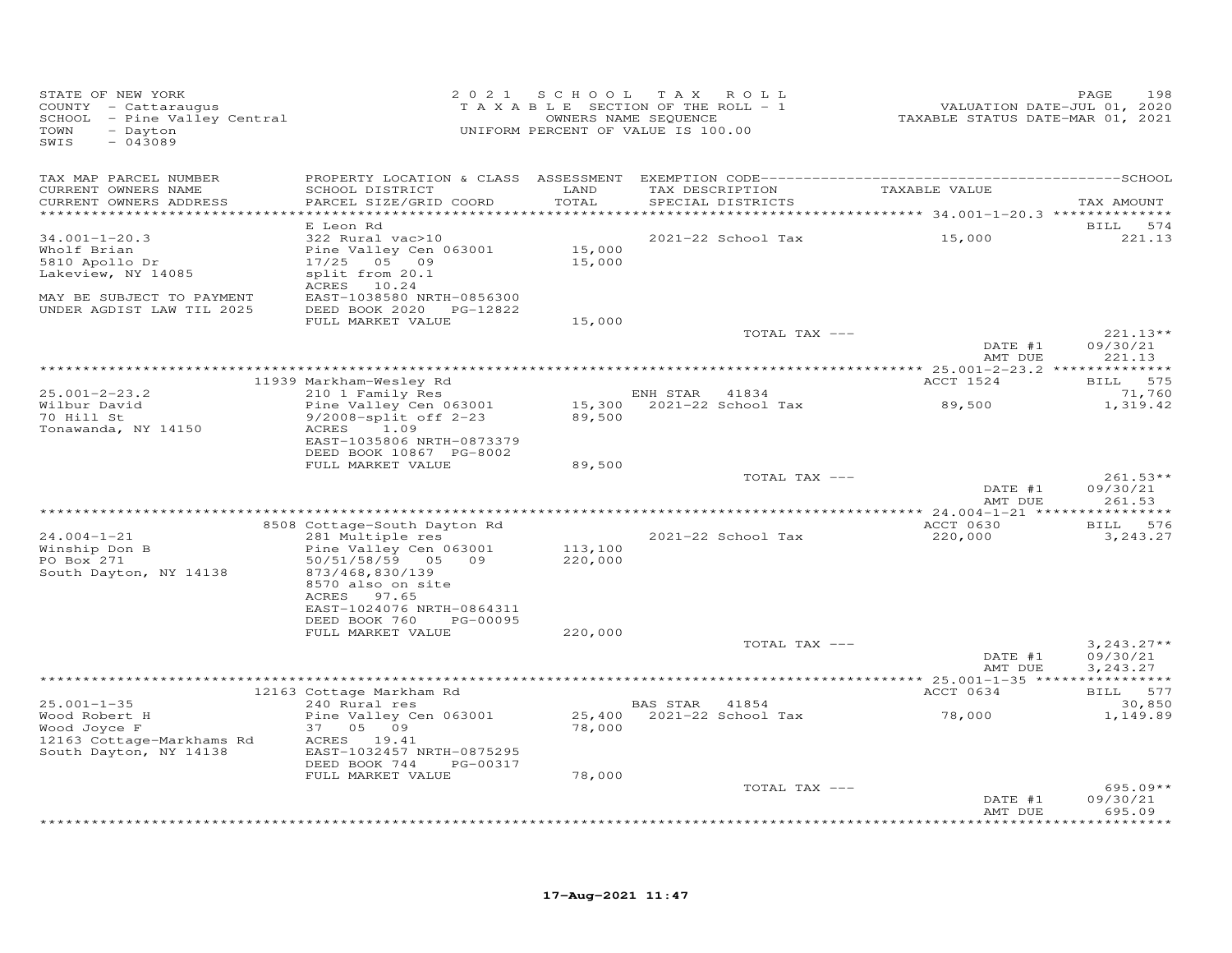| TAX MAP PARCEL NUMBER<br>TAX DESCRIPTION TAXABLE VALUE<br>LAND<br>CURRENT OWNERS NAME<br>SCHOOL DISTRICT<br>TOTAL<br>CURRENT OWNERS ADDRESS<br>PARCEL SIZE/GRID COORD<br>SPECIAL DISTRICTS<br>TAX AMOUNT<br>ACCT 1017<br>578<br>12182 Cottage Markham Rd<br>BILL<br>210 1 Family Res<br>$25.001 - 1 - 38$<br>BAS STAR 41854<br>30,850<br>Pine Valley Cen 063001<br>4,700 2021-22 School Tax 63,400<br>934.65<br>Wood Trevor R<br>38 05 09<br>63,400<br>12182 Cottage Markhams Rd<br>South Dayton, NY 14138<br>FRNT 180.00 DPTH 215.00<br>EAST-1032540 NRTH-0875868<br>DEED BOOK 5623 PG-7001<br>FULL MARKET VALUE<br>63,400<br>$479.86**$<br>TOTAL TAX ---<br>DATE #1<br>09/30/21<br>479.86<br>AMT DUE<br>BILL 579<br>12177 Cottage Markham Rd<br>$25.001 - 1 - 39$<br>100 Agricultural<br>333.17<br>2021-22 School Tax<br>22,600<br>Wood Trevor R<br>Pine Valley Cen 063001<br>22,600<br>37/38/46 05 09<br>Wood Jaclyn S<br>22,600<br>12182 Cottage Markhams Rd<br>ACRES 21.50<br>South Dayton, NY 14138<br>EAST-1032285 NRTH-0875682<br>DEED BOOK 23165 PG-5003<br>FULL MARKET VALUE<br>22,600<br>TOTAL TAX ---<br>$333.17**$<br>DATE #1<br>09/30/21<br>AMT DUE<br>333.17<br>8491 Rte 62<br>ACCT 1214<br>BILL 580<br>210 1 Family Res<br>$34.001 - 1 - 42.2$<br>BAS STAR 41854<br>30,850<br>BAS SIAR 41654<br>17,600 2021-22 School Tax<br>Pine Valley Cen 063001<br>63,600<br>937.60<br>Woodarek Ronda A<br>8491 Rte 62<br>34 05 09<br>63,600<br>2.00<br>South Dayton, NY 14138<br>ACRES<br>EAST-1034907 NRTH-0863746<br>DEED BOOK 10668 PG-6001<br>FULL MARKET VALUE<br>63,600<br>TOTAL TAX ---<br>$482.81**$<br>DATE #1<br>09/30/21<br>AMT DUE<br>482.81<br>BILL 581<br>12535 Bentley Rd<br>ACCT 1355<br>$240$ Rural res<br>$24.004 - 1 - 11.8$<br>BAS STAR 41854<br>30,850<br>21,500 2021-22 School Tax<br>Yoder Benny J<br>Pine Valley Cen 063001<br>51,400<br>757.75<br>Yoder Edna D<br>Wengerd-12535 Bentley lan<br>51,400<br>12535 Bentley Rd<br>Split from 11.4<br>South Dayton, NY 14138<br>ACRES<br>7.35<br>EAST-1026910 NRTH-0869653<br>DEED BOOK 26450 PG-9001<br>FULL MARKET VALUE<br>51,400<br>TOTAL TAX ---<br>$302.95**$<br>09/30/21<br>DATE #1<br>302.95<br>AMT DUE | STATE OF NEW YORK<br>COUNTY - Cattaraugus<br>SCHOOL - Pine Valley Central<br>TOWN<br>- Dayton<br>SWIS<br>$-043089$ | 2021 SCHOOL TAX ROLL<br>T A X A B L E SECTION OF THE ROLL - 1<br>OWNERS NAME SEQUENCE<br>UNIFORM PERCENT OF VALUE IS 100.00 |  | VALUATION DATE-JUL 01, 2020<br>TAXABLE STATUS DATE-MAR 01, 2021 | 199<br>PAGE |
|-----------------------------------------------------------------------------------------------------------------------------------------------------------------------------------------------------------------------------------------------------------------------------------------------------------------------------------------------------------------------------------------------------------------------------------------------------------------------------------------------------------------------------------------------------------------------------------------------------------------------------------------------------------------------------------------------------------------------------------------------------------------------------------------------------------------------------------------------------------------------------------------------------------------------------------------------------------------------------------------------------------------------------------------------------------------------------------------------------------------------------------------------------------------------------------------------------------------------------------------------------------------------------------------------------------------------------------------------------------------------------------------------------------------------------------------------------------------------------------------------------------------------------------------------------------------------------------------------------------------------------------------------------------------------------------------------------------------------------------------------------------------------------------------------------------------------------------------------------------------------------------------------------------------------------------------------------------------------------------------------------------------------------------------------------------------------------------------------------------------------------------------------------------------------------------------|--------------------------------------------------------------------------------------------------------------------|-----------------------------------------------------------------------------------------------------------------------------|--|-----------------------------------------------------------------|-------------|
|                                                                                                                                                                                                                                                                                                                                                                                                                                                                                                                                                                                                                                                                                                                                                                                                                                                                                                                                                                                                                                                                                                                                                                                                                                                                                                                                                                                                                                                                                                                                                                                                                                                                                                                                                                                                                                                                                                                                                                                                                                                                                                                                                                                         |                                                                                                                    |                                                                                                                             |  |                                                                 |             |
|                                                                                                                                                                                                                                                                                                                                                                                                                                                                                                                                                                                                                                                                                                                                                                                                                                                                                                                                                                                                                                                                                                                                                                                                                                                                                                                                                                                                                                                                                                                                                                                                                                                                                                                                                                                                                                                                                                                                                                                                                                                                                                                                                                                         |                                                                                                                    |                                                                                                                             |  |                                                                 |             |
|                                                                                                                                                                                                                                                                                                                                                                                                                                                                                                                                                                                                                                                                                                                                                                                                                                                                                                                                                                                                                                                                                                                                                                                                                                                                                                                                                                                                                                                                                                                                                                                                                                                                                                                                                                                                                                                                                                                                                                                                                                                                                                                                                                                         |                                                                                                                    |                                                                                                                             |  |                                                                 |             |
|                                                                                                                                                                                                                                                                                                                                                                                                                                                                                                                                                                                                                                                                                                                                                                                                                                                                                                                                                                                                                                                                                                                                                                                                                                                                                                                                                                                                                                                                                                                                                                                                                                                                                                                                                                                                                                                                                                                                                                                                                                                                                                                                                                                         |                                                                                                                    |                                                                                                                             |  |                                                                 |             |
|                                                                                                                                                                                                                                                                                                                                                                                                                                                                                                                                                                                                                                                                                                                                                                                                                                                                                                                                                                                                                                                                                                                                                                                                                                                                                                                                                                                                                                                                                                                                                                                                                                                                                                                                                                                                                                                                                                                                                                                                                                                                                                                                                                                         |                                                                                                                    |                                                                                                                             |  |                                                                 |             |
|                                                                                                                                                                                                                                                                                                                                                                                                                                                                                                                                                                                                                                                                                                                                                                                                                                                                                                                                                                                                                                                                                                                                                                                                                                                                                                                                                                                                                                                                                                                                                                                                                                                                                                                                                                                                                                                                                                                                                                                                                                                                                                                                                                                         |                                                                                                                    |                                                                                                                             |  |                                                                 |             |
|                                                                                                                                                                                                                                                                                                                                                                                                                                                                                                                                                                                                                                                                                                                                                                                                                                                                                                                                                                                                                                                                                                                                                                                                                                                                                                                                                                                                                                                                                                                                                                                                                                                                                                                                                                                                                                                                                                                                                                                                                                                                                                                                                                                         |                                                                                                                    |                                                                                                                             |  |                                                                 |             |
|                                                                                                                                                                                                                                                                                                                                                                                                                                                                                                                                                                                                                                                                                                                                                                                                                                                                                                                                                                                                                                                                                                                                                                                                                                                                                                                                                                                                                                                                                                                                                                                                                                                                                                                                                                                                                                                                                                                                                                                                                                                                                                                                                                                         |                                                                                                                    |                                                                                                                             |  |                                                                 |             |
|                                                                                                                                                                                                                                                                                                                                                                                                                                                                                                                                                                                                                                                                                                                                                                                                                                                                                                                                                                                                                                                                                                                                                                                                                                                                                                                                                                                                                                                                                                                                                                                                                                                                                                                                                                                                                                                                                                                                                                                                                                                                                                                                                                                         |                                                                                                                    |                                                                                                                             |  |                                                                 |             |
|                                                                                                                                                                                                                                                                                                                                                                                                                                                                                                                                                                                                                                                                                                                                                                                                                                                                                                                                                                                                                                                                                                                                                                                                                                                                                                                                                                                                                                                                                                                                                                                                                                                                                                                                                                                                                                                                                                                                                                                                                                                                                                                                                                                         |                                                                                                                    |                                                                                                                             |  |                                                                 |             |
|                                                                                                                                                                                                                                                                                                                                                                                                                                                                                                                                                                                                                                                                                                                                                                                                                                                                                                                                                                                                                                                                                                                                                                                                                                                                                                                                                                                                                                                                                                                                                                                                                                                                                                                                                                                                                                                                                                                                                                                                                                                                                                                                                                                         |                                                                                                                    |                                                                                                                             |  |                                                                 |             |
|                                                                                                                                                                                                                                                                                                                                                                                                                                                                                                                                                                                                                                                                                                                                                                                                                                                                                                                                                                                                                                                                                                                                                                                                                                                                                                                                                                                                                                                                                                                                                                                                                                                                                                                                                                                                                                                                                                                                                                                                                                                                                                                                                                                         |                                                                                                                    |                                                                                                                             |  |                                                                 |             |
|                                                                                                                                                                                                                                                                                                                                                                                                                                                                                                                                                                                                                                                                                                                                                                                                                                                                                                                                                                                                                                                                                                                                                                                                                                                                                                                                                                                                                                                                                                                                                                                                                                                                                                                                                                                                                                                                                                                                                                                                                                                                                                                                                                                         |                                                                                                                    |                                                                                                                             |  |                                                                 |             |
|                                                                                                                                                                                                                                                                                                                                                                                                                                                                                                                                                                                                                                                                                                                                                                                                                                                                                                                                                                                                                                                                                                                                                                                                                                                                                                                                                                                                                                                                                                                                                                                                                                                                                                                                                                                                                                                                                                                                                                                                                                                                                                                                                                                         |                                                                                                                    |                                                                                                                             |  |                                                                 |             |
|                                                                                                                                                                                                                                                                                                                                                                                                                                                                                                                                                                                                                                                                                                                                                                                                                                                                                                                                                                                                                                                                                                                                                                                                                                                                                                                                                                                                                                                                                                                                                                                                                                                                                                                                                                                                                                                                                                                                                                                                                                                                                                                                                                                         |                                                                                                                    |                                                                                                                             |  |                                                                 |             |
|                                                                                                                                                                                                                                                                                                                                                                                                                                                                                                                                                                                                                                                                                                                                                                                                                                                                                                                                                                                                                                                                                                                                                                                                                                                                                                                                                                                                                                                                                                                                                                                                                                                                                                                                                                                                                                                                                                                                                                                                                                                                                                                                                                                         |                                                                                                                    |                                                                                                                             |  |                                                                 |             |
|                                                                                                                                                                                                                                                                                                                                                                                                                                                                                                                                                                                                                                                                                                                                                                                                                                                                                                                                                                                                                                                                                                                                                                                                                                                                                                                                                                                                                                                                                                                                                                                                                                                                                                                                                                                                                                                                                                                                                                                                                                                                                                                                                                                         |                                                                                                                    |                                                                                                                             |  |                                                                 |             |
|                                                                                                                                                                                                                                                                                                                                                                                                                                                                                                                                                                                                                                                                                                                                                                                                                                                                                                                                                                                                                                                                                                                                                                                                                                                                                                                                                                                                                                                                                                                                                                                                                                                                                                                                                                                                                                                                                                                                                                                                                                                                                                                                                                                         |                                                                                                                    |                                                                                                                             |  |                                                                 |             |
|                                                                                                                                                                                                                                                                                                                                                                                                                                                                                                                                                                                                                                                                                                                                                                                                                                                                                                                                                                                                                                                                                                                                                                                                                                                                                                                                                                                                                                                                                                                                                                                                                                                                                                                                                                                                                                                                                                                                                                                                                                                                                                                                                                                         |                                                                                                                    |                                                                                                                             |  |                                                                 |             |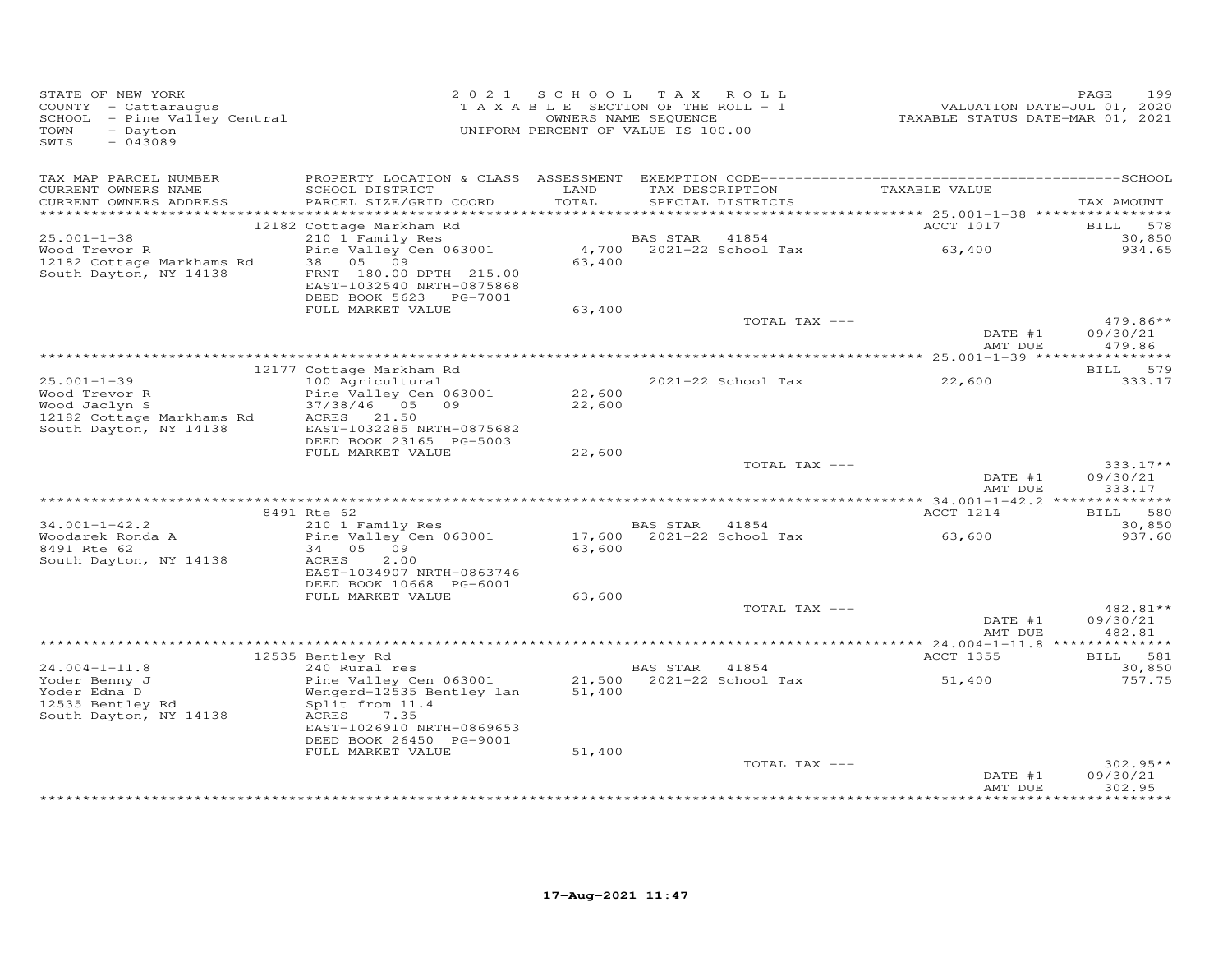| T A X A B L E SECTION OF THE ROLL - 1<br>VALUATION DATE-JUL 01,<br>COUNTY<br>- Cattaraugus<br>TAXABLE STATUS DATE-MAR 01, 2021<br>OWNERS NAME SEQUENCE<br>- Pine Valley Central<br>SCHOOL<br>UNIFORM PERCENT OF VALUE IS 100.00<br>TOWN<br>- Dayton<br>$-043089$<br>SWIS | 2020 |
|--------------------------------------------------------------------------------------------------------------------------------------------------------------------------------------------------------------------------------------------------------------------------|------|
| TAX MAP PARCEL NUMBER<br>PROPERTY LOCATION & CLASS<br>ASSESSMENT                                                                                                                                                                                                         |      |
| LAND<br>CURRENT OWNERS NAME<br>SCHOOL DISTRICT<br>TAX DESCRIPTION<br>TAXABLE VALUE                                                                                                                                                                                       |      |
| PARCEL SIZE/GRID COORD<br>TOTAL<br>CURRENT OWNERS ADDRESS<br>SPECIAL DISTRICTS<br>TAX AMOUNT                                                                                                                                                                             |      |
| ****************<br>******************** 25.001-1-33                                                                                                                                                                                                                     |      |
| ACCT 0217<br>BILL 582<br>12154 Bentley Rd                                                                                                                                                                                                                                |      |
| 2021-22 School Tax<br>190,000<br>2,801.01<br>$25.001 - 1 - 33$<br>240 Rural res                                                                                                                                                                                          |      |
| Pine Valley Cen 063001<br>Ziolkowski Michael R<br>44,200                                                                                                                                                                                                                 |      |
| 37 05<br>190,000<br>12154 Bentley Rd<br>09                                                                                                                                                                                                                               |      |
| 30.03<br>South Dayton, NY 14138<br>ACRES                                                                                                                                                                                                                                 |      |
| EAST-1031843 NRTH-0873980                                                                                                                                                                                                                                                |      |
| DEED BOOK 24831 PG-2                                                                                                                                                                                                                                                     |      |
| FULL MARKET VALUE<br>190,000                                                                                                                                                                                                                                             |      |
| $2,801.01**$<br>TOTAL TAX ---                                                                                                                                                                                                                                            |      |
| 09/30/21<br>DATE #1                                                                                                                                                                                                                                                      |      |
| 2,801.01<br>AMT DUE                                                                                                                                                                                                                                                      |      |
|                                                                                                                                                                                                                                                                          |      |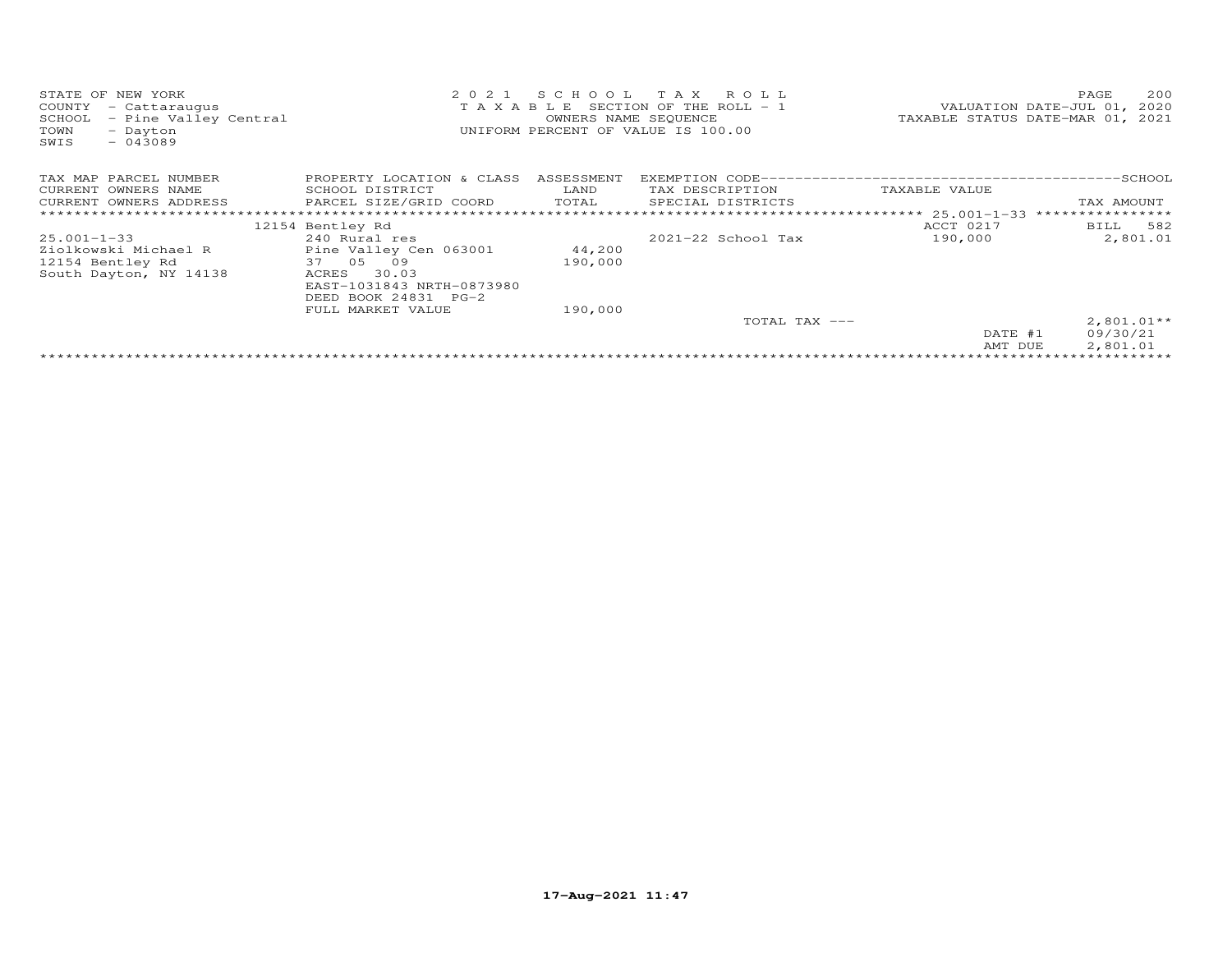| COUNTY<br>SCHOOL<br>TOWN<br>SWIS | STATE OF NEW YORK<br>- Cattaraugus<br>- Pine Valley Central<br>- Dayton<br>$-043089$ |                   | 2 0 2 1                   | S C H O O L<br>T A X<br>TAXABLE SECTION OF THE ROLL - 1<br>UNIFORM PERCENT OF VALUE IS 100.00 | ROLL                            |                              | 201<br>PAGE<br>VALUATION DATE-JUL 01, 2020<br>TAXABLE STATUS DATE-MAR 01, 2021<br>RPS155/V04/L015<br>CURRENT DATE 8/17/2021 |  |  |
|----------------------------------|--------------------------------------------------------------------------------------|-------------------|---------------------------|-----------------------------------------------------------------------------------------------|---------------------------------|------------------------------|-----------------------------------------------------------------------------------------------------------------------------|--|--|
|                                  |                                                                                      |                   | S U B<br>ROLL             |                                                                                               | $S E C T I O N - - T O T A L S$ |                              |                                                                                                                             |  |  |
|                                  |                                                                                      | $***$             | SPECIAL                   | DISTRICT                                                                                      | SUMMARY ***                     |                              |                                                                                                                             |  |  |
| CODE                             | TOTAL<br>DISTRICT NAME<br>PARCELS                                                    | EXTENSION<br>TYPE | <b>EXTENSION</b><br>VALUE | AD VALOREM<br>VALUE                                                                           | EXEMPT<br><b>AMOUNT</b>         | TAXABLE<br>VALUE             | TOTAL<br>TAX                                                                                                                |  |  |
|                                  | NO SPECIAL DISTRICTS AT THIS LEVEL                                                   |                   |                           |                                                                                               |                                 |                              |                                                                                                                             |  |  |
|                                  |                                                                                      | ***               | S C H O O L               | DISTRICT                                                                                      | SUMMARY ***                     |                              |                                                                                                                             |  |  |
| CODE                             | DISTRICT NAME                                                                        | TOTAL<br>PARCELS  | ASSESSED<br>LAND          | ASSESSED<br>TOTAL                                                                             | <b>EXEMPT</b><br>AMOUNT         | TOTAL<br>TAXABLE             |                                                                                                                             |  |  |
|                                  |                                                                                      |                   |                           |                                                                                               | STAR AMOUNT                     | ------------<br>STAR TAXABLE | TOTAL TAX                                                                                                                   |  |  |
|                                  | Pine Valley Central                                                                  | 239               | 12085,900                 | 21280,802                                                                                     | 2029,972                        | 19,250,830                   |                                                                                                                             |  |  |
| 063001                           |                                                                                      |                   |                           |                                                                                               | 3456,083                        | 15,794,747                   | 232,848.38                                                                                                                  |  |  |
|                                  | $S \cup B - TO T A L$                                                                | 239               | 12085,900                 | 21280,802                                                                                     | 2029,972                        | 19,250,830                   |                                                                                                                             |  |  |

| $S \cup B - T \cup T A L (CONT)$ |     |           |           | 3456,083 | 15,794,747 | 232,848.38 |
|----------------------------------|-----|-----------|-----------|----------|------------|------------|
| TOTAL                            | 239 | 12085,900 | 21280,802 | 2029,972 | 19,250,830 |            |
| TO TAL (CONT)                    |     |           |           | 3456,083 | 15,794,747 | 232,848.38 |

# \*\*\* S Y S T E M C O D E S S U M M A R Y \*\*\*

# NO SYSTEM EXEMPTIONS AT THIS LEVEL

# \*\*\* E X E M P T I O N S U M M A R Y \*\*\*

| CODE  | DESCRIPTION     | TOTAL<br>PARCELS | SCHOOL   |
|-------|-----------------|------------------|----------|
| 41700 | AG BLDG         | 4                | 142,000  |
| 41720 | AG DIST         | 45               | 1736,882 |
| 41730 | AG DISTOUT      | 3                | 98,510   |
| 41834 | ENH STAR        | 26               | 1685,183 |
| 41854 | <b>BAS STAR</b> | 58               | 1770,900 |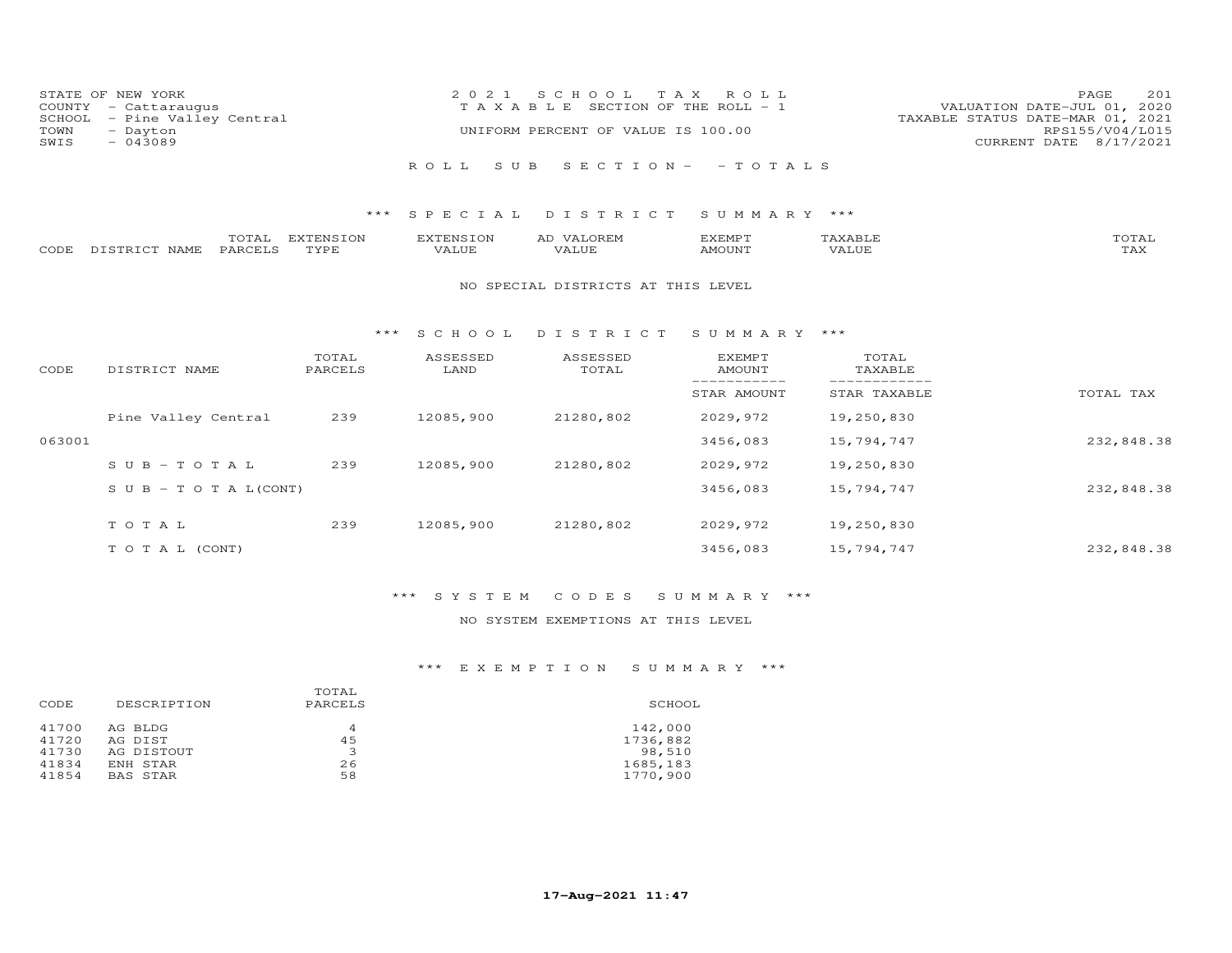|      | STATE OF NEW YORK            | 2021 SCHOOL TAX ROLL                                                 | PAGE            | 202 |
|------|------------------------------|----------------------------------------------------------------------|-----------------|-----|
|      | COUNTY - Cattaraugus         | VALUATION DATE-JUL 01, 2020<br>T A X A B L E SECTION OF THE ROLL - 1 |                 |     |
|      | SCHOOL - Pine Valley Central | TAXABLE STATUS DATE-MAR 01, 2021                                     |                 |     |
| TOWN | - Dayton                     | UNIFORM PERCENT OF VALUE IS 100.00                                   | RPS155/V04/L015 |     |
| SWIS | $-043089$                    | CURRENT DATE 8/17/2021                                               |                 |     |
|      |                              |                                                                      |                 |     |
|      |                              | ROLL SUB SECTION- - TOTALS                                           |                 |     |

# \*\*\* E X E M P T I O N S U M M A R Y \*\*\*

| CODE           | DESCRIPTION                       | TOTAL<br>PARCELS | SCHOOL                       |
|----------------|-----------------------------------|------------------|------------------------------|
| 42100<br>42120 | SILO T/C/S<br>TMP GHOUSE<br>TOTAL | 5<br>2<br>143    | 12,440<br>40,140<br>5486,055 |

# \*\*\* G R A N D T O T A L S \*\*\*

| ROLL<br>SEC | DESCRIPTION                | TOTAL<br>PARCELS | ASSESSED<br>LAND | ASSESSED<br>TOTAL | <b>EXEMPT</b><br>AMOUNT<br>__________<br>STAR AMOUNT | TOTAL<br>TAXABLE<br>-----------<br>STAR TAXABLE | TAX<br>RATE | TOTAL<br>TAX |
|-------------|----------------------------|------------------|------------------|-------------------|------------------------------------------------------|-------------------------------------------------|-------------|--------------|
|             | $2021-22$ School Tax       |                  | 12085,900        | 21280,802         | 2,029,972<br>3456,083                                | 19,250,830<br>15,794,747                        |             | 232,848.38   |
|             | SPEC DIST TAXES<br>TAXABLE | 239              |                  |                   |                                                      |                                                 |             | 232,848.38   |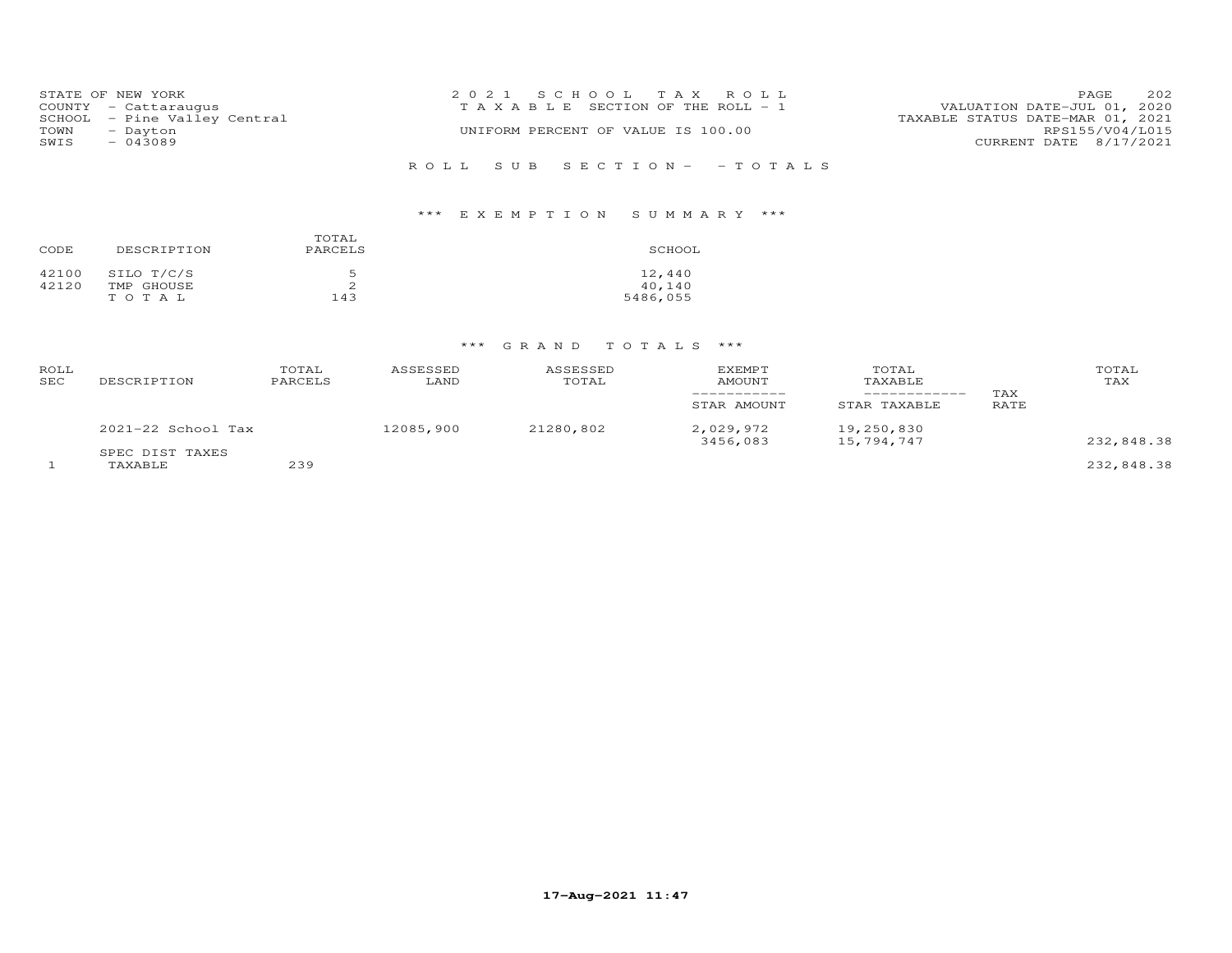| STATE OF NEW YORK<br>COUNTY - Cattaraugus<br>SCHOOL - Pine Valley Central<br>- Dayton<br>TOWN<br>$-043089$<br>SWIS |                                                                                                                                                           | OWNERS NAME SEQUENCE            | 2021 SCHOOL TAX ROLL<br>TAXABLE SECTION OF THE ROLL - 1<br>UNIFORM PERCENT OF VALUE IS 100.00 | SUB-SECT - 1 VALUATION DATE-JUL 01, 2020<br>TAXABLE STATUS DATE-MAR 01, 2021 | 203<br>PAGE                    |
|--------------------------------------------------------------------------------------------------------------------|-----------------------------------------------------------------------------------------------------------------------------------------------------------|---------------------------------|-----------------------------------------------------------------------------------------------|------------------------------------------------------------------------------|--------------------------------|
| TAX MAP PARCEL NUMBER<br>CURRENT OWNERS NAME<br>CURRENT OWNERS ADDRESS                                             | SCHOOL DISTRICT<br>PARCEL SIZE/GRID COORD                                                                                                                 | LAND<br>TOTAL<br>*************  | TAX DESCRIPTION<br>SPECIAL DISTRICTS                                                          | TAXABLE VALUE<br>***************** 34.001-1-1./1 **************              | TAX AMOUNT                     |
| $34.001 - 1 - 1.71$<br>Country Side Sand & Gravel<br>13870 Taylor Hollow Rd<br>Collins, NY 14034                   | 25104 Well Country Side Fee 1<br>733 Gas well<br>Pine Valley Cen 063001<br>2019 MCF 3631<br>$31 - 009 - 05327$<br>Country Side Fee 1<br>FULL MARKET VALUE | $\circ$<br>$\Omega$<br>$\Omega$ | $2021 - 22$ School Tax                                                                        | 0.00                                                                         | BILL 583<br>0.00               |
|                                                                                                                    |                                                                                                                                                           |                                 | TOTAL TAX ---                                                                                 |                                                                              | $0.00**$                       |
| $34.001 - 1 - 36.1/1$<br>Country Side Sand & Gravel<br>13870 Taylor Hollow Rd<br>Collins, NY 14034                 | 25104 GasW-CountrysideS&G 2<br>733 Gas well<br>Pine Valley Cen 063001<br>31-009-25104<br>2020 mcf 1123<br>Countryside Sand & Gravel                       | $\Omega$<br>2,403               | 2021-22 School Tax                                                                            | ACCT 1527<br>2,403                                                           | BILL 584<br>35.43              |
|                                                                                                                    | FULL MARKET VALUE                                                                                                                                         | 2,403                           | TOTAL TAX ---                                                                                 | DATE #1<br>AMT DUE                                                           | $35.43**$<br>09/30/21<br>35.43 |
| $24.002 - 1 - 11.71$<br>DeGroot Garry<br>9160 Cottage Rd<br>South Dayton, NY 14138<br>PRIOR OWNER ON 3/01/2021     | Gas Well Nenno #1<br>733 Gas well<br>Pine Valley Cen 063001<br>2018 MCF 200<br>31-009-18605<br>Nenno #1<br>ACRES<br>0.01                                  | $\overline{0}$<br>456           | $2021 - 22$ School Tax                                                                        | ACCT 1143<br>456                                                             | BILL 585<br>6.72               |
| Chautauqua Energy Inc                                                                                              | EAST-1026270 NRTH-0874195<br>FULL MARKET VALUE                                                                                                            | 456                             | TOTAL TAX ---                                                                                 | DATE #1<br>AMT DUE                                                           | $6.72**$<br>09/30/21<br>6.72   |
|                                                                                                                    |                                                                                                                                                           |                                 |                                                                                               |                                                                              |                                |
| $24.002 - 1 - 11.72$<br>DeGroot Garry<br>9160 Cottage Rd<br>South Dayton, NY 14138                                 | Gas Well Nenno #2<br>733 Gas well<br>Pine Valley Cen 063001<br>2019 mcf 200<br>31-009-19338<br>Nenno #2                                                   | $\Omega$<br>428                 | $2021 - 22$ School Tax                                                                        | ACCT 1144<br>428                                                             | BILL 586<br>6.31               |
| PRIOR OWNER ON 3/01/2021<br>Chautauqua Energy Inc                                                                  | ACRES<br>0.01<br>EAST-1026270 NRTH-0874195<br>FULL MARKET VALUE                                                                                           | 428                             | TOTAL TAX ---                                                                                 | DATE #1<br>AMT DUE                                                           | $6.31**$<br>09/30/21<br>6.31   |
|                                                                                                                    |                                                                                                                                                           |                                 |                                                                                               |                                                                              |                                |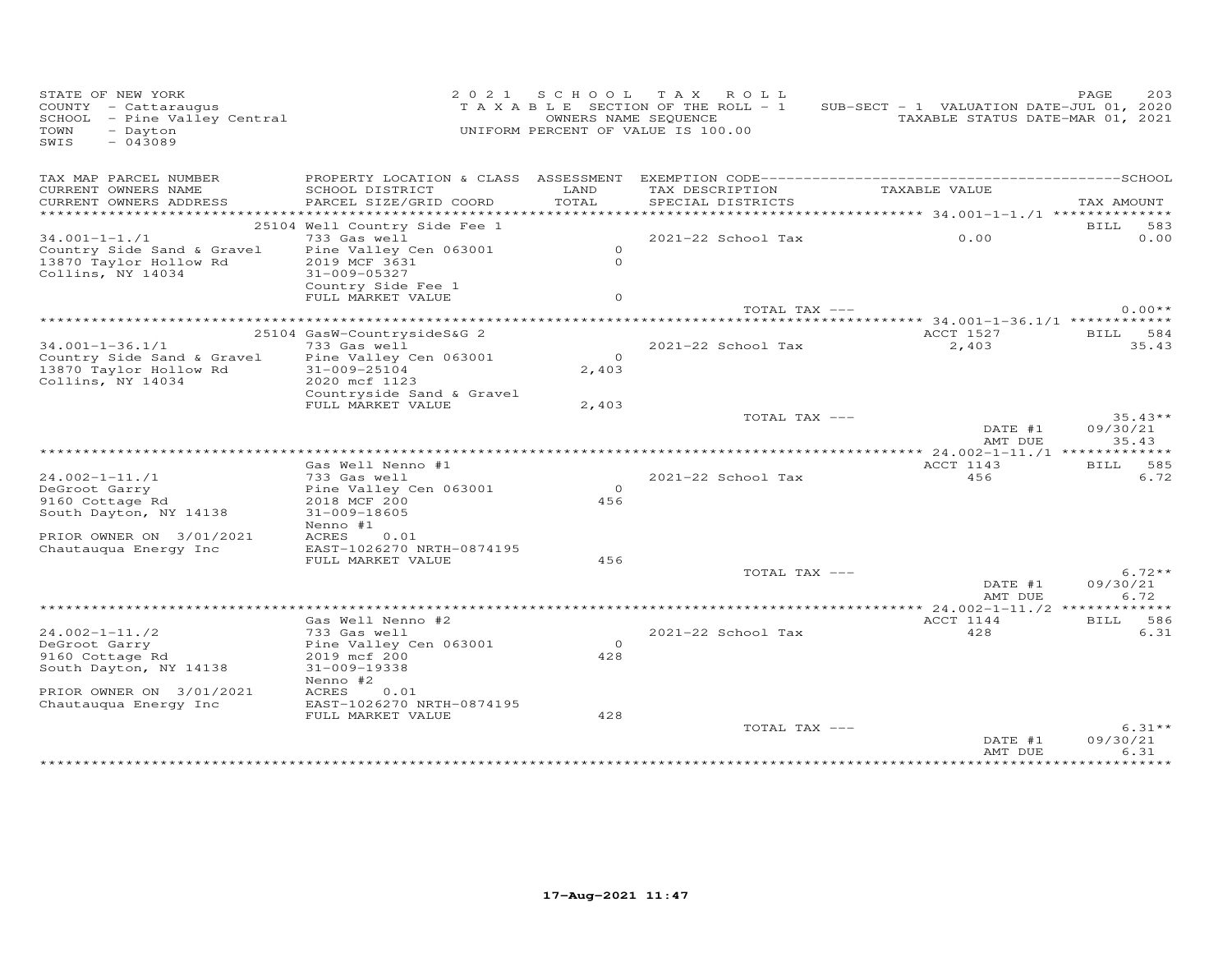| STATE OF NEW YORK<br>COUNTY - Cattaraugus<br>SCHOOL - Pine Valley Central<br>TOWN<br>- Dayton<br>$-043089$<br>SWIS |                                                                                                                                                                   |                         | 2021 SCHOOL TAX ROLL<br>T A X A B L E SECTION OF THE ROLL - 1<br>OWNERS NAME SEQUENCE<br>UNIFORM PERCENT OF VALUE IS 100.00 | SUB-SECT - 1 VALUATION DATE-JUL 01, 2020<br>TAXABLE STATUS DATE-MAR 01, 2021 | 204<br>PAGE                                  |
|--------------------------------------------------------------------------------------------------------------------|-------------------------------------------------------------------------------------------------------------------------------------------------------------------|-------------------------|-----------------------------------------------------------------------------------------------------------------------------|------------------------------------------------------------------------------|----------------------------------------------|
| TAX MAP PARCEL NUMBER<br>CURRENT OWNERS NAME<br>CURRENT OWNERS ADDRESS                                             | SCHOOL DISTRICT<br>PARCEL SIZE/GRID COORD                                                                                                                         | LAND<br>TOTAL           | TAX DESCRIPTION<br>SPECIAL DISTRICTS<br>********************************                                                    | TAXABLE VALUE<br>********** 25.003-1-19./1 *************                     | TAX AMOUNT                                   |
| 25.003-1-19./1<br>Energy Vest<br>Raymond Austin<br>8643 Cottage Rd<br>South Dayton, NY 14138                       | Gas Well Hills G #1<br>733 Gas well<br>Pine Valley Cen 063001<br>$MCF$ 0<br>31-009-18628<br>$Hills$ G #1<br>ACRES 0.01<br>EAST-1032730 NRTH-0866295               | $\Omega$<br>$\Omega$    | 2021-22 School Tax                                                                                                          | ACCT 1088<br>0.00                                                            | BILL 587<br>0.00                             |
|                                                                                                                    | FULL MARKET VALUE<br>***************************                                                                                                                  | $\circ$                 | TOTAL TAX ---                                                                                                               | ******** 24.002-1-6./1 **************                                        | $0.00**$                                     |
| $24.002 - 1 - 6.71$<br>Nucomer Energy LLC<br>558 W 6 th St Ste 100<br>Erie, PA 16507                               | Gas Well Milks, Jr #2 #63<br>733 Gas well<br>Pine Valley Cen 063001<br>2020 MCF 1045<br>31-009-18801<br>Milks, C #6304<br>ACRES 0.01<br>EAST-1029200 NRTH-0877095 | $\overline{0}$<br>2,236 | 2021-22 School Tax                                                                                                          | ACCT 1108<br>2,236                                                           | BILL 588<br>32.96                            |
|                                                                                                                    | FULL MARKET VALUE                                                                                                                                                 | 2,236                   | TOTAL TAX ---                                                                                                               | DATE #1<br>AMT DUE                                                           | $32.96**$<br>09/30/21<br>32.96               |
| $25.001 - 1 - 32.1$<br>Nucomer Energy LLC<br>558 6 th St Ste 100<br>Erie, PA 16507                                 | Gas Well Cooper #225<br>733 Gas well<br>Pine Valley Cen 063001<br>2020 MCF 661<br>31-009-17239<br>Cooper #225                                                     | $\overline{O}$<br>1,415 | 2021-22 School Tax                                                                                                          | ACCT 1051<br>1,415                                                           | BILL 589<br>20.86                            |
|                                                                                                                    | ACRES<br>0.01<br>EAST-1032330 NRTH-0872705<br>FULL MARKET VALUE                                                                                                   | 1,415                   | TOTAL TAX ---                                                                                                               | DATE #1<br>AMT DUE                                                           | $20.86**$<br>09/30/21<br>20.86               |
| $25.003 - 1 - 3.71$<br>Nucomer Energy LLC<br>558 W 6 th St Ste 100<br>Erie, PA 16507                               | Gas Well Wile #237<br>733 Gas well<br>Pine Valley Cen 063001<br>2020 MCF 643<br>31-009-17637<br>Wile #237<br>ACRES<br>0.01                                        | $\overline{0}$<br>1,376 | 2021-22 School Tax                                                                                                          | ACCT 1054<br>1,376                                                           | BILL 590<br>20.29                            |
|                                                                                                                    | EAST-1042090 NRTH-0868335<br>FULL MARKET VALUE                                                                                                                    | 1,376                   | TOTAL TAX ---                                                                                                               | DATE #1<br>AMT DUE                                                           | $20.29**$<br>09/30/21<br>20.29<br>********** |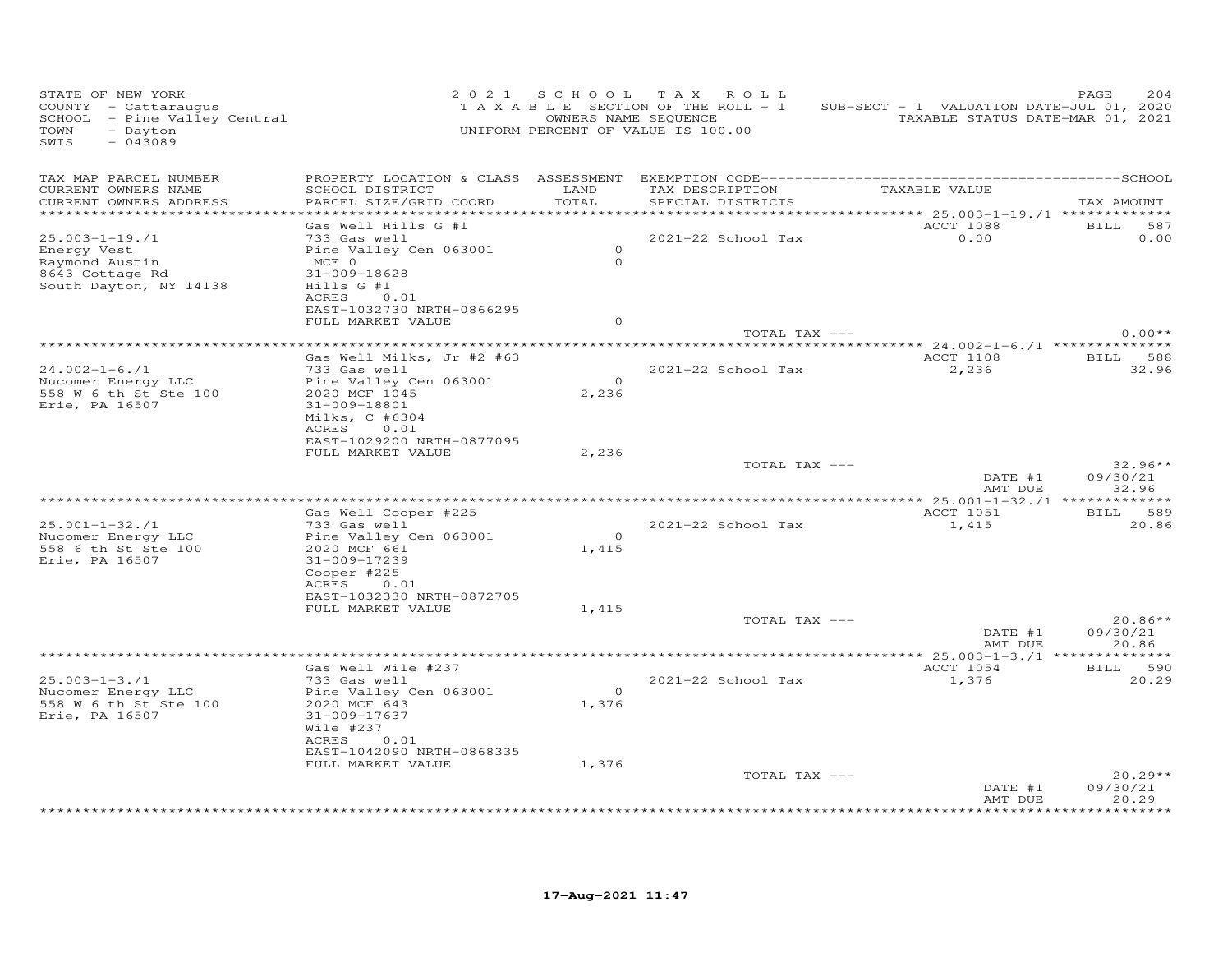| STATE OF NEW YORK<br>COUNTY - Cattaraugus<br>SCHOOL - Pine Valley Central<br>- Dayton<br>TOWN<br>$-043089$<br>SWIS |                                                                                                                                     | 2021 SCHOOL             | TAX ROLL<br>TAXABLE SECTION OF THE ROLL - 1<br>OWNERS NAME SEQUENCE<br>UNIFORM PERCENT OF VALUE IS 100.00 | SUB-SECT - 1 VALUATION DATE-JUL 01, 2020<br>TAXABLE STATUS DATE-MAR 01, 2021 | 205<br>PAGE                      |
|--------------------------------------------------------------------------------------------------------------------|-------------------------------------------------------------------------------------------------------------------------------------|-------------------------|-----------------------------------------------------------------------------------------------------------|------------------------------------------------------------------------------|----------------------------------|
| TAX MAP PARCEL NUMBER<br>CURRENT OWNERS NAME<br>CURRENT OWNERS ADDRESS<br>***********************                  | SCHOOL DISTRICT<br>PARCEL SIZE/GRID COORD<br>************************                                                               | LAND<br>TOTAL           | TAX DESCRIPTION<br>SPECIAL DISTRICTS                                                                      | TAXABLE VALUE                                                                | TAX AMOUNT                       |
|                                                                                                                    | Gas Well P Pagett #224                                                                                                              |                         |                                                                                                           | ACCT 1055                                                                    | BILL 591                         |
| $25.003 - 1 - 25.1/1$<br>Nucomer Energy LLC<br>558 W 6 th St Ste 100<br>Erie, PA 16507                             | 733 Gas well<br>Pine Valley Cen 063001<br>2020 MCF 354<br>31-009-17180<br>Pagett #224<br>0.01<br>ACRES<br>EAST-1033020 NRTH-0869225 | $\circ$<br>758          | 2021-22 School Tax                                                                                        | 758                                                                          | 11.17                            |
|                                                                                                                    | FULL MARKET VALUE                                                                                                                   | 758                     |                                                                                                           |                                                                              |                                  |
|                                                                                                                    |                                                                                                                                     |                         | TOTAL TAX ---                                                                                             | DATE #1<br>AMT DUE                                                           | $11.17**$<br>09/30/21<br>11.17   |
|                                                                                                                    |                                                                                                                                     |                         |                                                                                                           |                                                                              |                                  |
| $25.003 - 1 - 27.2/1$                                                                                              | Gas Well C Pagett #223<br>733 Gas well                                                                                              |                         | 2021-22 School Tax                                                                                        | ACCT 1056<br>950                                                             | BILL 592<br>14.01                |
| Nucomer Energy LLC<br>558 W 6 th St Ste 100<br>Erie, PA 16507                                                      | Pine Valley Cen 063001<br>2020 MCF 444<br>31-009-17220<br>Pagett #223<br>0.01<br>ACRES                                              | $\Omega$<br>950         |                                                                                                           |                                                                              |                                  |
|                                                                                                                    | EAST-1035860 NRTH-0869905<br>FULL MARKET VALUE                                                                                      | 950                     |                                                                                                           |                                                                              |                                  |
|                                                                                                                    |                                                                                                                                     |                         | TOTAL TAX ---                                                                                             | DATE #1<br>AMT DUE                                                           | $14.01**$<br>09/30/21<br>14.01   |
|                                                                                                                    |                                                                                                                                     |                         |                                                                                                           |                                                                              |                                  |
| 34.001-1-20.1/1                                                                                                    | 20924 Wolfe Rd<br>733 Gas well                                                                                                      |                         | 2021-22 School Tax                                                                                        | ACCT 1263<br>1,061                                                           | BILL 593<br>15.64                |
| Nucomer Energy LLC<br>558 W 6 th St Ste 100<br>Erie, PA 16507                                                      | Pine Valley Cen 063001<br>2020 MCF 496<br>31-009-20924<br>Mecca #1                                                                  | $\Omega$<br>1,061       |                                                                                                           |                                                                              |                                  |
|                                                                                                                    | FULL MARKET VALUE                                                                                                                   | 1,061                   |                                                                                                           |                                                                              |                                  |
|                                                                                                                    |                                                                                                                                     |                         | TOTAL TAX ---                                                                                             | DATE #1<br>AMT DUE                                                           | $15.64**$<br>09/30/21<br>15.64   |
|                                                                                                                    |                                                                                                                                     |                         |                                                                                                           |                                                                              |                                  |
|                                                                                                                    | 20840 Gas Well E Leon                                                                                                               |                         |                                                                                                           | ACCT 1264                                                                    | BILL 594                         |
| $34.001 - 1 - 22.1/1$<br>Nucomer Energy LLC<br>558 W 6 th St Ste 100<br>Erie, PA 16507                             | 733 Gas well<br>Pine Valley Cen 063001<br>2020 MCF 3517<br>31-009-20840<br>Berg #1<br>ACRES<br>0.01                                 | $\overline{O}$<br>7,526 | 2021-22 School Tax                                                                                        | 7,526                                                                        | 110.95                           |
|                                                                                                                    | FULL MARKET VALUE                                                                                                                   | 7,526                   | TOTAL TAX ---                                                                                             | DATE #1<br>AMT DUE                                                           | $110.95**$<br>09/30/21<br>110.95 |
|                                                                                                                    |                                                                                                                                     |                         |                                                                                                           |                                                                              |                                  |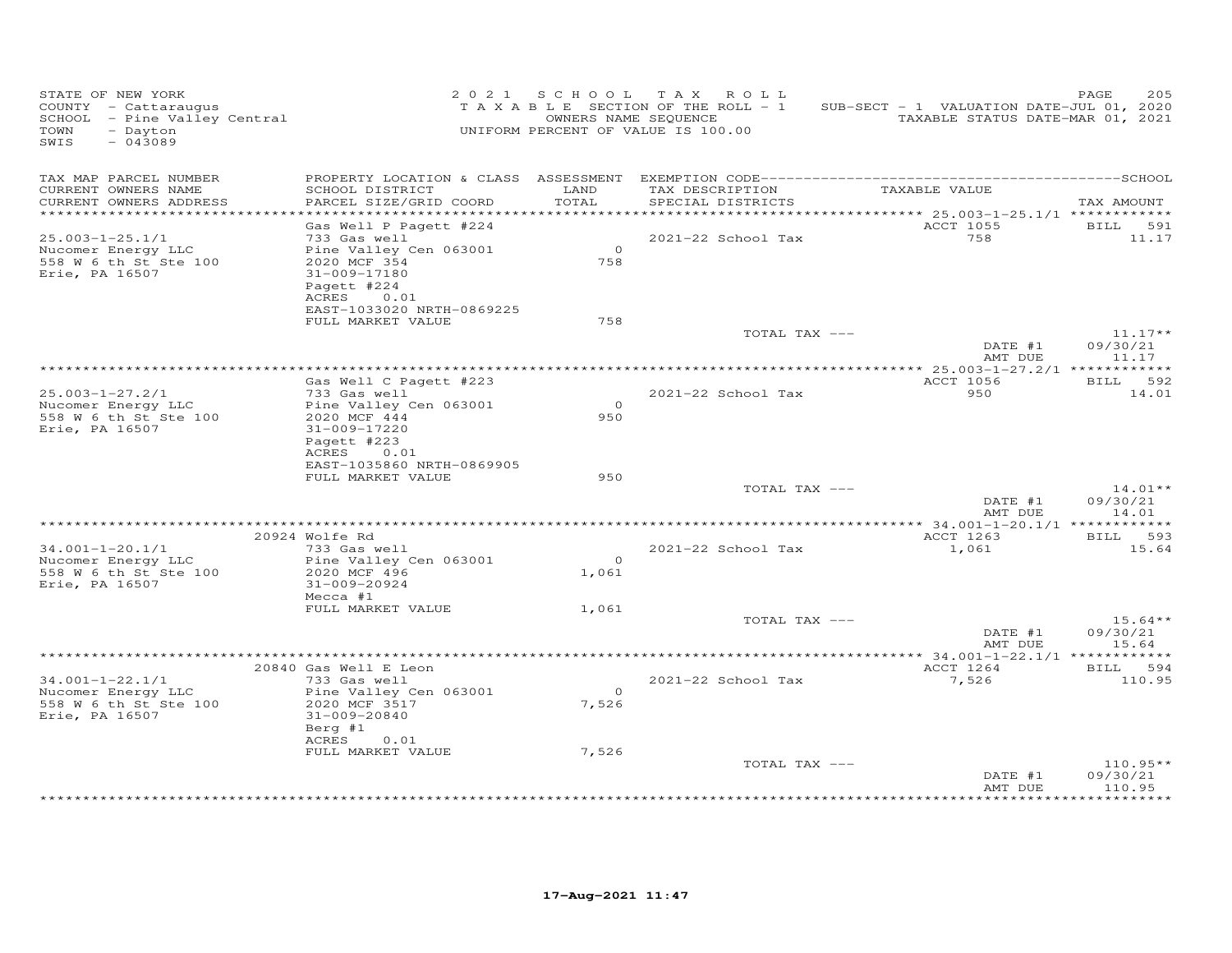| STATE OF NEW YORK<br>COUNTY - Cattaraugus<br>SCHOOL - Pine Valley Central<br>- Dayton<br>TOWN<br>$-043089$<br>SWIS |                                                                                                    | OWNERS NAME SEQUENCE | 2021 SCHOOL TAX ROLL<br>TAXABLE SECTION OF THE ROLL - 1<br>UNIFORM PERCENT OF VALUE IS 100.00 | SUB-SECT - 1 VALUATION DATE-JUL 01, 2020               | PAGE<br>206<br>TAXABLE STATUS DATE-MAR 01, 2021 |
|--------------------------------------------------------------------------------------------------------------------|----------------------------------------------------------------------------------------------------|----------------------|-----------------------------------------------------------------------------------------------|--------------------------------------------------------|-------------------------------------------------|
| TAX MAP PARCEL NUMBER<br>CURRENT OWNERS NAME                                                                       | SCHOOL DISTRICT                                                                                    | LAND                 | TAX DESCRIPTION                                                                               | TAXABLE VALUE                                          |                                                 |
| CURRENT OWNERS ADDRESS<br>***********************                                                                  | PARCEL SIZE/GRID COORD                                                                             | TOTAL                | SPECIAL DISTRICTS                                                                             |                                                        | TAX AMOUNT                                      |
|                                                                                                                    | 17210 Gas Well CountrysideGrave                                                                    |                      |                                                                                               | ACCT 1067                                              | BILL<br>595                                     |
| $34.001 - 1 - 23.71$                                                                                               | 733 Gas well                                                                                       |                      | 2021-22 School Tax                                                                            | 1,806                                                  | 26.62                                           |
| Nucomer Energy LLC<br>558 W 6 th St Ste 100<br>Erie, PA 16507                                                      | Pine Valley Cen 063001<br>2020 mcf 844<br>31-009-17210<br>Countryside Gravel #231<br>ACRES<br>0.01 | $\Omega$<br>1,806    |                                                                                               |                                                        |                                                 |
|                                                                                                                    | EAST-1037030 NRTH-0860815                                                                          |                      |                                                                                               |                                                        |                                                 |
|                                                                                                                    | FULL MARKET VALUE                                                                                  | 1,806                |                                                                                               |                                                        |                                                 |
|                                                                                                                    |                                                                                                    |                      | TOTAL TAX ---                                                                                 |                                                        | $26.62**$                                       |
|                                                                                                                    |                                                                                                    |                      |                                                                                               | DATE #1<br>AMT DUE                                     | 09/30/21<br>26.62                               |
|                                                                                                                    |                                                                                                    |                      |                                                                                               |                                                        |                                                 |
|                                                                                                                    | 25499 Gas Well David #2                                                                            |                      |                                                                                               | <b>ACCT 1528</b>                                       | <b>BILL</b><br>596                              |
| $34.001 - 1 - 29.1$<br>Pan Energy Company Inc                                                                      | 733 Gas well<br>Pine Valley Cen 063001                                                             | $\Omega$             | 2021-22 School Tax                                                                            | 0.00                                                   | 0.00                                            |
| 7301 Mile Strip Rd                                                                                                 | 2020 MCF 0                                                                                         | $\Omega$             |                                                                                               |                                                        |                                                 |
| Orchard Park, NY 14127                                                                                             | $31 - 009 - 25500 - 00 - 01$                                                                       |                      |                                                                                               |                                                        |                                                 |
|                                                                                                                    | David #2                                                                                           |                      |                                                                                               |                                                        |                                                 |
|                                                                                                                    | FULL MARKET VALUE                                                                                  | $\Omega$             |                                                                                               |                                                        |                                                 |
|                                                                                                                    |                                                                                                    |                      | TOTAL TAX ---                                                                                 |                                                        | $0.00**$                                        |
|                                                                                                                    |                                                                                                    |                      |                                                                                               | ************************* 34.001-1-31.2/1 ************ |                                                 |
|                                                                                                                    | 25499 Gas Well David #4                                                                            |                      |                                                                                               | ACCT 1528                                              | <b>BILL</b><br>597                              |
| $34.001 - 1 - 31.2/1$<br>Pan Energy Company Inc                                                                    | 733 Gas well<br>Pine Valley Cen 063001                                                             | $\circ$              | 2021-22 School Tax                                                                            | 0.00                                                   | 0.00                                            |
| 7301 Mile Strip Rd                                                                                                 | 2020 MCF 0                                                                                         | $\Omega$             |                                                                                               |                                                        |                                                 |
| Orchard Park, NY 14127                                                                                             | 31-009-27947                                                                                       |                      |                                                                                               |                                                        |                                                 |
|                                                                                                                    | David #4                                                                                           |                      |                                                                                               |                                                        |                                                 |
|                                                                                                                    | FULL MARKET VALUE                                                                                  | $\Omega$             |                                                                                               |                                                        |                                                 |
|                                                                                                                    |                                                                                                    |                      | TOTAL TAX ---                                                                                 |                                                        | $0.00**$                                        |
|                                                                                                                    |                                                                                                    |                      |                                                                                               |                                                        | **** 33.002-1-19./1 *************               |
|                                                                                                                    | Gas Well-Dye #1 Rd                                                                                 |                      |                                                                                               | ACCT 1364                                              | BILL 598                                        |
| $33.002 - 1 - 19.71$<br>PPP Future Development Inc                                                                 | 733 Gas well<br>Pine Valley Cen 063001                                                             | $\circ$              | 2021-22 School Tax                                                                            | 272                                                    | 4.01                                            |
| 9489 Alexander Rd                                                                                                  | 2020 mcf 127                                                                                       | 272                  |                                                                                               |                                                        |                                                 |
| Alexander, NY 14005                                                                                                | 31-009-24224                                                                                       |                      |                                                                                               |                                                        |                                                 |
|                                                                                                                    | Dye $1-445$                                                                                        |                      |                                                                                               |                                                        |                                                 |
|                                                                                                                    | ACRES<br>0.01                                                                                      |                      |                                                                                               |                                                        |                                                 |
|                                                                                                                    | FULL MARKET VALUE                                                                                  | 272                  |                                                                                               |                                                        |                                                 |
|                                                                                                                    |                                                                                                    |                      | TOTAL TAX ---                                                                                 |                                                        | $4.01**$                                        |
|                                                                                                                    |                                                                                                    |                      |                                                                                               | DATE #1<br>AMT DUE                                     | 09/30/21<br>4.01                                |
|                                                                                                                    |                                                                                                    |                      |                                                                                               |                                                        |                                                 |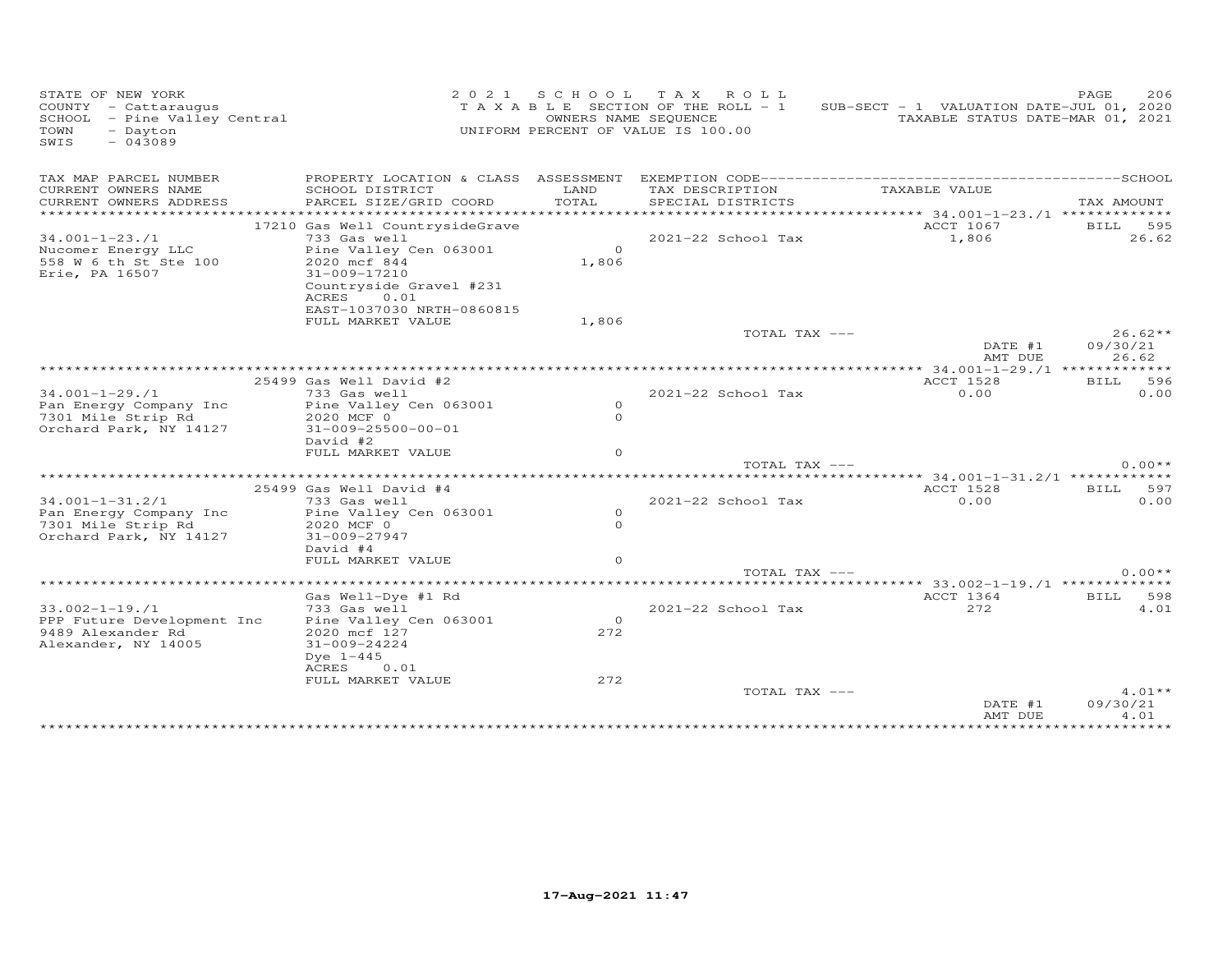| COUNTY<br>SCHOOL<br>TOWN<br>SWIS | STATE OF NEW YORK<br>- Cattaraugus<br>- Pine Valley Central<br>- Dayton<br>$-043089$ |                  |                   |                      | 2021 |  | S C H O O L         | T A X | ROLL<br>T A X A B L E SECTION OF THE ROLL - 1 |                  | SUB-SECT - 1 VALUATION DATE-JUL 01, 2020<br>TAXABLE STATUS DATE-MAR 01, 2021<br>CURRENT DATE 8/17/2021 | 207<br>PAGE<br>RPS155/V04/L015 |
|----------------------------------|--------------------------------------------------------------------------------------|------------------|-------------------|----------------------|------|--|---------------------|-------|-----------------------------------------------|------------------|--------------------------------------------------------------------------------------------------------|--------------------------------|
|                                  |                                                                                      |                  |                   | R O L L              |      |  |                     |       | SUB SECTION-1-TOTALS                          |                  |                                                                                                        |                                |
|                                  |                                                                                      |                  |                   | *** SPECIAL DISTRICT |      |  |                     |       | SUMMARY ***                                   |                  |                                                                                                        |                                |
| CODE                             | DISTRICT NAME                                                                        | TOTAL<br>PARCELS | EXTENSION<br>TYPE | EXTENSION<br>VALUE   |      |  | AD VALOREM<br>VALUE |       | EXEMPT<br>AMOUNT                              | TAXABLE<br>VALUE |                                                                                                        | TOTAL<br>TAX                   |
|                                  | NO SPECIAL DISTRICTS AT THIS LEVEL                                                   |                  |                   |                      |      |  |                     |       |                                               |                  |                                                                                                        |                                |

### \*\*\* S C H O O L D I S T R I C T S U M M A R Y \*\*\*

| CODE   | DISTRICT NAME                    | TOTAL<br>PARCELS | ASSESSED<br>LAND | ASSESSED<br>TOTAL | <b>EXEMPT</b><br>AMOUNT<br>-------- | TOTAL<br>TAXABLE |           |
|--------|----------------------------------|------------------|------------------|-------------------|-------------------------------------|------------------|-----------|
|        |                                  |                  |                  |                   | STAR AMOUNT                         | STAR TAXABLE     | TOTAL TAX |
|        | Pine Valley Central              | 16               |                  | 20,687            |                                     | 20,687           |           |
| 063001 |                                  |                  |                  |                   |                                     | 20,687           | 304.97    |
|        | $SUB - TO T AL$                  | 16               |                  | 20,687            |                                     | 20,687           |           |
|        | $S \cup B - T \cup T A L (CONT)$ |                  |                  |                   |                                     | 20,687           | 304.97    |
|        | TOTAL                            | 16               |                  | 20,687            |                                     | 20,687           |           |
|        | T O T A L (CONT)                 |                  |                  |                   |                                     | 20,687           | 304.97    |

# \*\*\* S Y S T E M C O D E S S U M M A R Y \*\*\*

NO SYSTEM EXEMPTIONS AT THIS LEVEL

\*\*\* E X E M P T I O N S U M M A R Y \*\*\*

NO EXEMPTIONS AT THIS LEVEL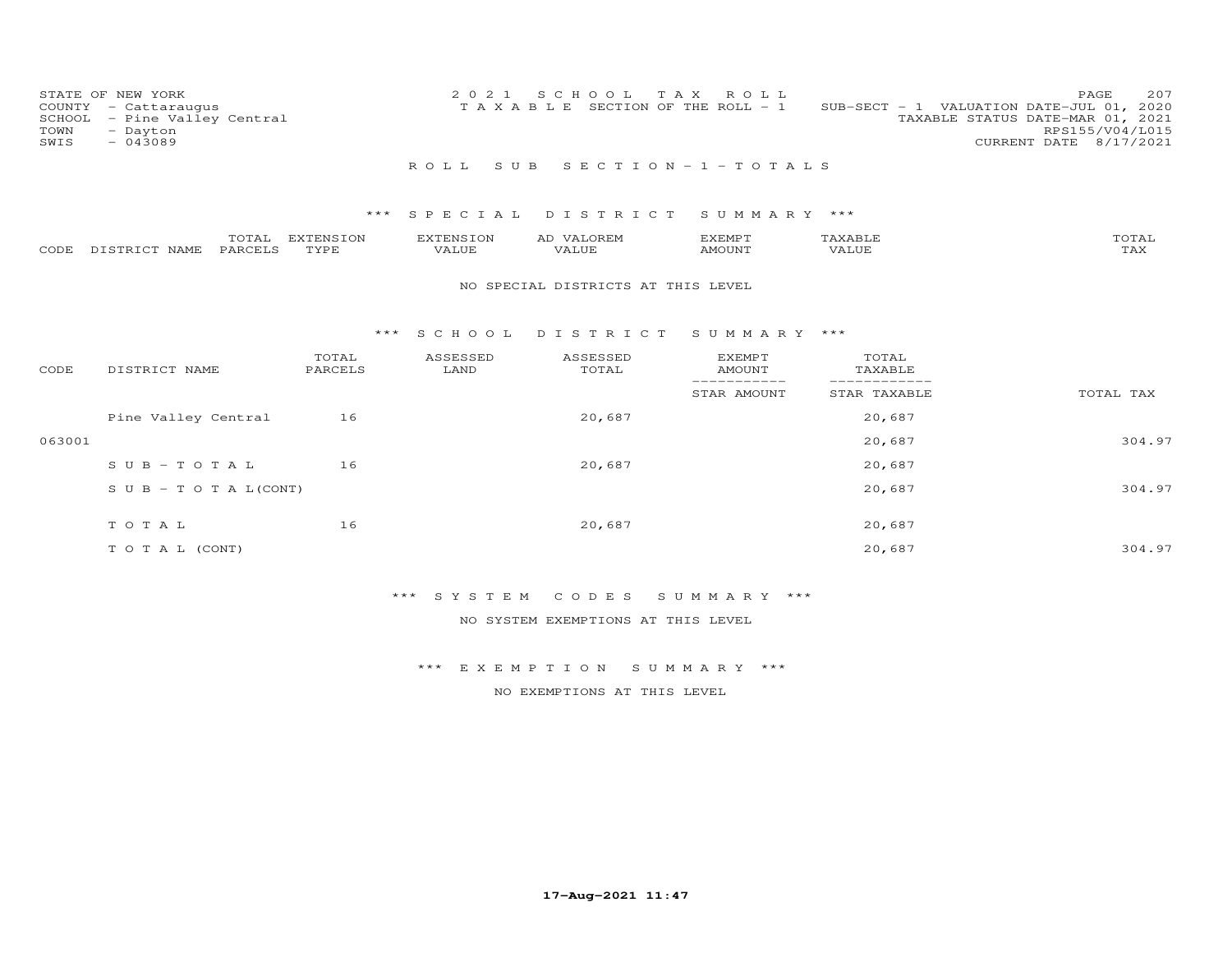| STATE OF NEW YORK            | 2021 SCHOOL TAX ROLL                                                              | 208<br>PAGE            |
|------------------------------|-----------------------------------------------------------------------------------|------------------------|
| COUNTY - Cattaraugus         | SUB-SECT - 1 VALUATION DATE-JUL 01, 2020<br>T A X A B L E SECTION OF THE ROLL - 1 |                        |
| SCHOOL - Pine Valley Central | TAXABLE STATUS DATE-MAR 01, 2021                                                  |                        |
| TOWN<br>- Dayton             |                                                                                   | RPS155/V04/L015        |
| SWIS<br>- 043089             |                                                                                   | CURRENT DATE 8/17/2021 |
|                              |                                                                                   |                        |

# R O L L S U B S E C T I O N - 1 - T O T A L S

# \*\*\* G R A N D T O T A L S \*\*\*

| ROLL<br><b>SEC</b> | DESCRIPTION                | TOTAL<br>PARCELS | ASSESSED<br>LAND | ASSESSED<br>TOTAL | <b>EXEMPT</b><br><b>AMOUNT</b><br>-----------<br>STAR AMOUNT | TOTAL<br>TAXABLE<br>------------<br>STAR TAXABLE | TAX<br>RATE | TOTAL<br>TAX     |
|--------------------|----------------------------|------------------|------------------|-------------------|--------------------------------------------------------------|--------------------------------------------------|-------------|------------------|
|                    | $2021-22$ School Tax       |                  |                  | 20,687            |                                                              | 20,687                                           |             |                  |
|                    | SPEC DIST TAXES<br>TAXABLE |                  |                  |                   |                                                              | 20,687                                           |             | 304.97<br>304.97 |

**17-Aug-2021 11:47**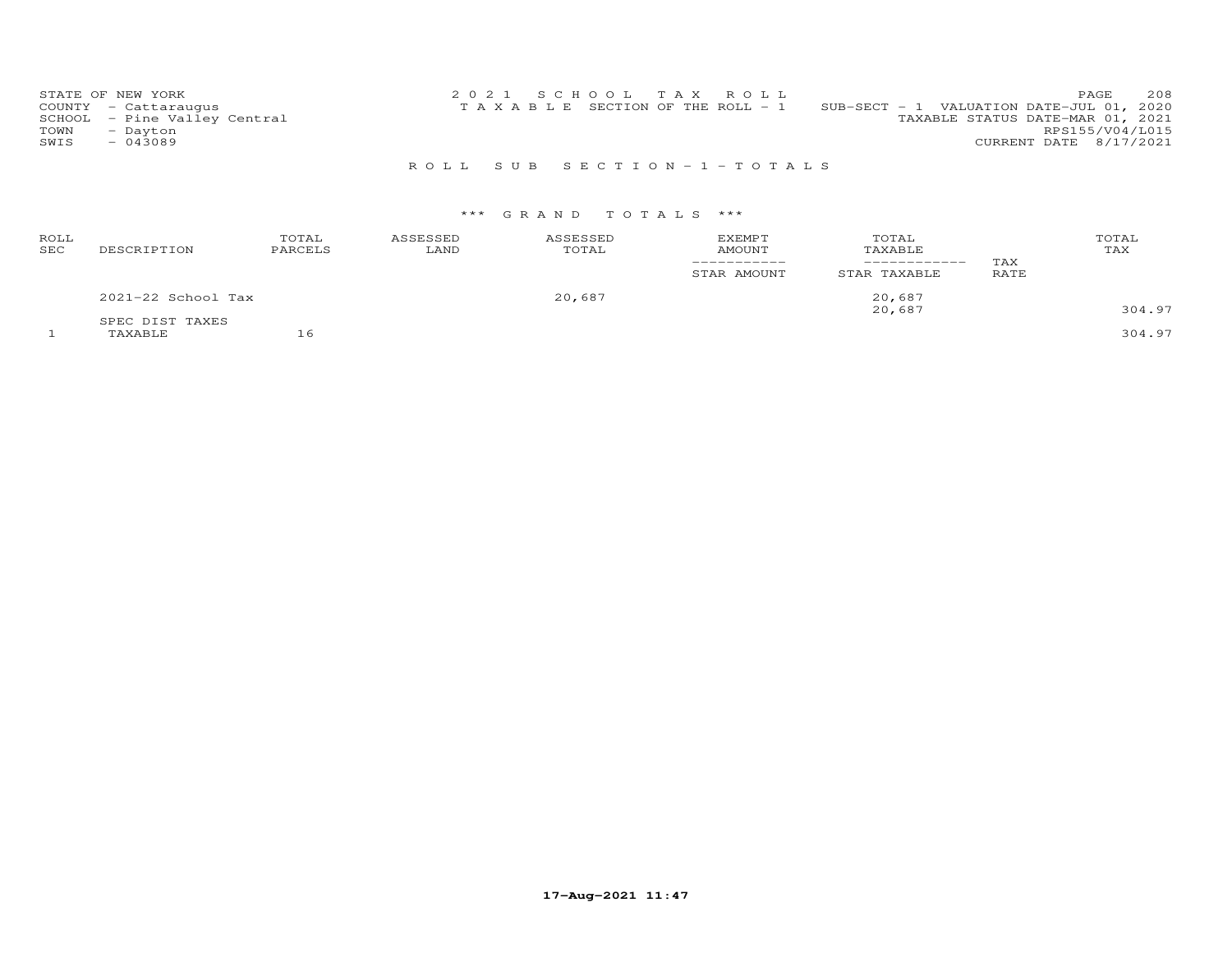| TOWN<br>SWIS | STATE OF NEW YORK<br>COUNTY - Cattaraugus<br>SCHOOL - Pine Valley Central<br>- Dayton<br>$-043089$ | 2021 SCHOOL TAX ROLL<br>T A X A B L E SECTION OF THE ROLL - 1 |  | VALUATION DATE-JUL 01, 2020<br>TAXABLE STATUS DATE-MAR 01, 2021 | PAGE<br>RPS155/V04/L015<br>CURRENT DATE 8/17/2021 | 209 |
|--------------|----------------------------------------------------------------------------------------------------|---------------------------------------------------------------|--|-----------------------------------------------------------------|---------------------------------------------------|-----|
|              |                                                                                                    | ROLL SECTION TOTALS                                           |  |                                                                 |                                                   |     |

# \*\*\* S P E C I A L D I S T R I C T S U M M A R Y \*\*\*

|      |                    | .                   | <b>EXTENSION</b> | $\mathbf{r}$  | OREN<br>$\sim$ | 1377355<br>.XEMF |                | $T$ $\cap$ $T$ $\cap$ $T$ $\cap$ $T$ $T$ |
|------|--------------------|---------------------|------------------|---------------|----------------|------------------|----------------|------------------------------------------|
| CODE | $T \cap T$<br>NAMF | PARCEI <sup>-</sup> | TVDG<br>- - - -  | T T T<br>ALUE |                | <b>MOTTNIT</b>   | 77777<br>/ALUE | ⊥ <i>⊥</i> ⊥∡ ⊾                          |

### NO SPECIAL DISTRICTS AT THIS LEVEL

### \*\*\* S C H O O L D I S T R I C T S U M M A R Y \*\*\*

| CODE   | DISTRICT NAME                    | TOTAL<br>PARCELS | ASSESSED<br>LAND | ASSESSED<br>TOTAL | EXEMPT<br>AMOUNT | TOTAL<br>TAXABLE |             |
|--------|----------------------------------|------------------|------------------|-------------------|------------------|------------------|-------------|
|        |                                  |                  |                  |                   | STAR AMOUNT      | STAR TAXABLE     | TOTAL TAX   |
|        | Pine Valley Central              | 255              | 12085,900        | 21301,489         | 2029,972         | 19,271,517       |             |
| 063001 |                                  |                  |                  |                   | 3456,083         | 15,815,434       | 233, 153.35 |
|        | $SUB - TO T AL$                  | 255              | 12085,900        | 21301,489         | 2029,972         | 19,271,517       |             |
|        | $S \cup B - T \cup T A L (CONT)$ |                  |                  |                   | 3456,083         | 15,815,434       | 233, 153.35 |
|        | TOTAL                            | 255              | 12085,900        | 21301,489         | 2029,972         | 19,271,517       |             |
|        | T O T A L (CONT)                 |                  |                  |                   | 3456,083         | 15,815,434       | 233, 153.35 |

# \*\*\* S Y S T E M C O D E S S U M M A R Y \*\*\*

# NO SYSTEM EXEMPTIONS AT THIS LEVEL

# \*\*\* E X E M P T I O N S U M M A R Y \*\*\*

| DESCRIPTION | TOTAL<br>PARCELS | SCHOOL   |
|-------------|------------------|----------|
| AG BLDG     | 4                | 142,000  |
| AG DIST     | 45               | 1736,882 |
| AG DISTOUT  | 3                | 98,510   |
| ENH STAR    | 26               | 1685,183 |
| BAS STAR    | 58               | 1770,900 |
|             |                  |          |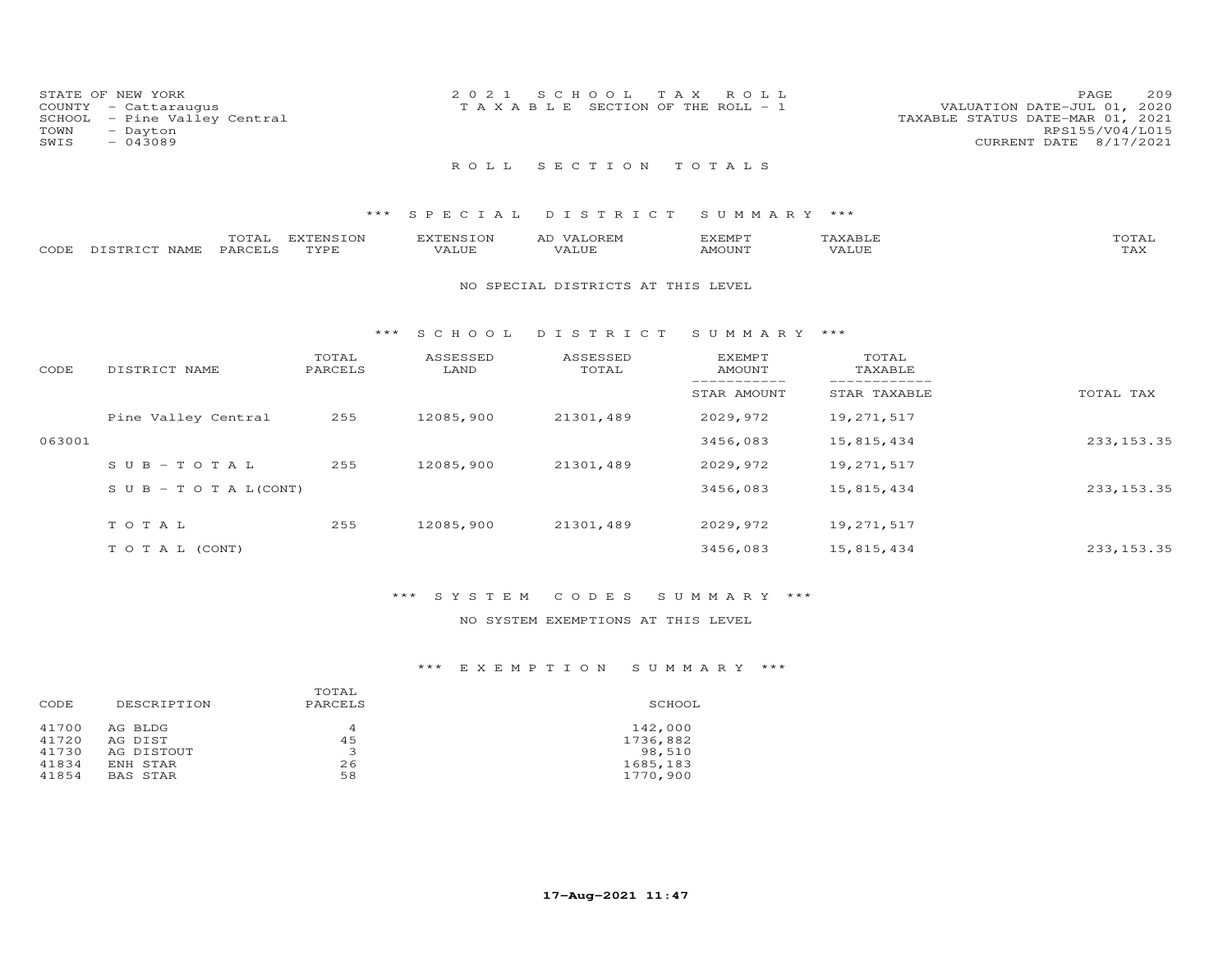| TOWN<br>SWIS | STATE OF NEW YORK<br>COUNTY - Cattaraugus<br>SCHOOL - Pine Valley Central<br>- Dayton<br>- 043089 | 2021 SCHOOL TAX ROLL<br>T A X A B L E SECTION OF THE ROLL - 1 |  | VALUATION DATE-JUL 01, 2020<br>TAXABLE STATUS DATE-MAR 01, 2021<br>CURRENT DATE 8/17/2021 | PAGE<br>RPS155/V04/L015 | 210 |
|--------------|---------------------------------------------------------------------------------------------------|---------------------------------------------------------------|--|-------------------------------------------------------------------------------------------|-------------------------|-----|
|              |                                                                                                   | ROLL SECTION TOTALS                                           |  |                                                                                           |                         |     |

# \*\*\* E X E M P T I O N S U M M A R Y \*\*\*

| CODE  | DESCRIPTION | TOTAL<br>PARCELS | SCHOOL   |
|-------|-------------|------------------|----------|
| 42100 | SILO T/C/S  | 5                | 12,440   |
| 42120 | TMP GHOUSE  | ∠                | 40,140   |
|       | TOTAL       | 143              | 5486,055 |

# \*\*\* G R A N D T O T A L S \*\*\*

| ROLL<br>SEC | DESCRIPTION                | TOTAL<br>PARCELS | ASSESSED<br>LAND | ASSESSED<br>TOTAL | <b>EXEMPT</b><br><b>AMOUNT</b><br>STAR AMOUNT | TOTAL<br>TAXABLE<br>STAR TAXABLE | TAX<br>RATE | TOTAL<br>TAX |
|-------------|----------------------------|------------------|------------------|-------------------|-----------------------------------------------|----------------------------------|-------------|--------------|
|             | $2021 - 22$ School Tax     |                  | 12085,900        | 21301,489         | 2,029,972<br>3456,083                         | 19,271,517<br>15,815,434         |             | 233, 153.35  |
|             | SPEC DIST TAXES<br>TAXABLE | 255              |                  |                   |                                               |                                  |             | 233, 153.35  |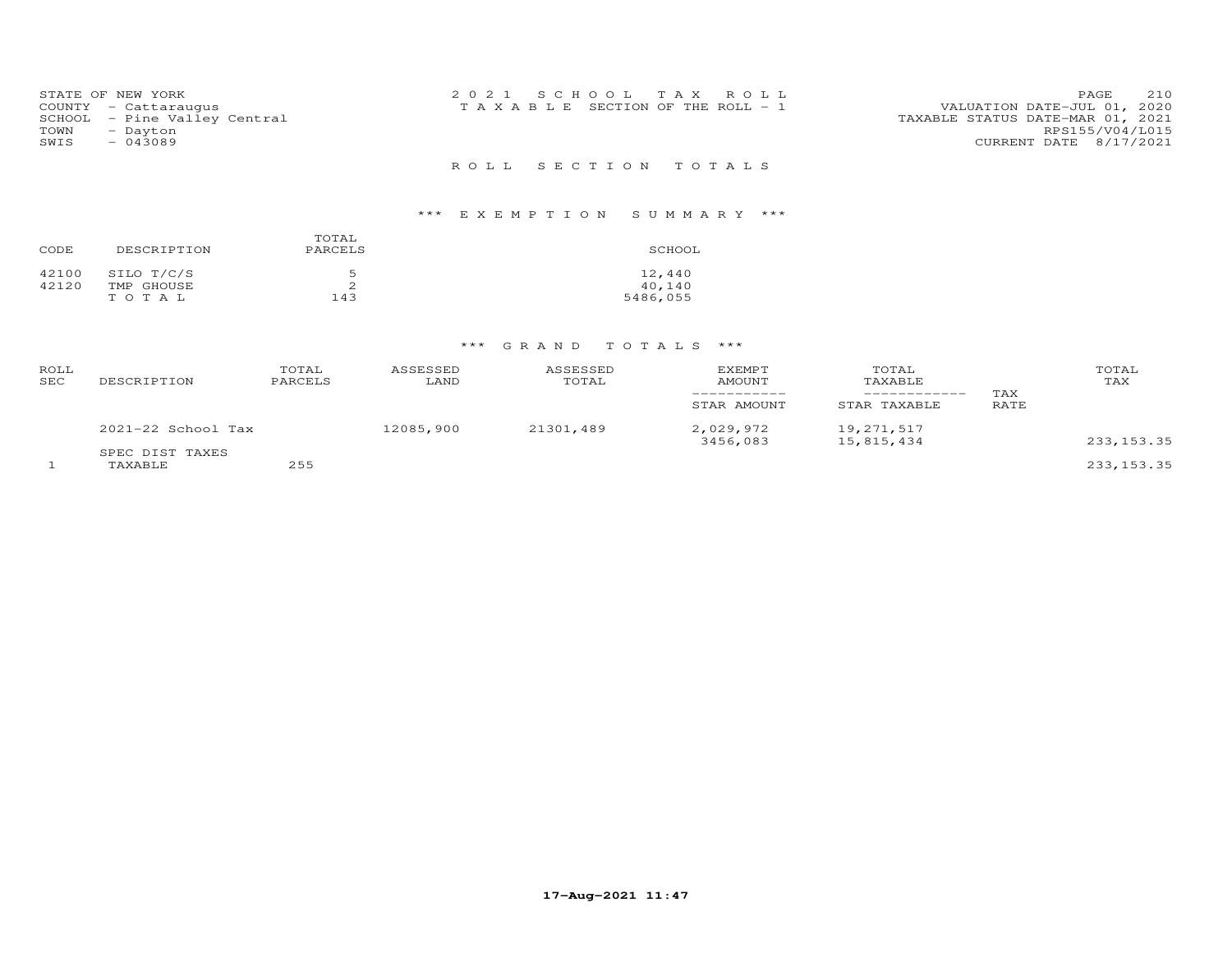| STATE OF NEW YORK<br>COUNTY - Cattaraugus<br>SCHOOL - Pine Valley Central<br>TOWN<br>- Dayton<br>$-043089$<br>SWIS | 2021                                       | SCHOOL<br>OWNERS NAME SEQUENCE | TAX ROLL<br>SPECIAL FRANCHISE SECTION OF THE ROLL - 5<br>UNIFORM PERCENT OF VALUE IS 100.00 | VALUATION DATE-JUL 01, 2020<br>TAXABLE STATUS DATE-MAR 01, 2021 | PAGE<br>211        |
|--------------------------------------------------------------------------------------------------------------------|--------------------------------------------|--------------------------------|---------------------------------------------------------------------------------------------|-----------------------------------------------------------------|--------------------|
| TAX MAP PARCEL NUMBER                                                                                              |                                            |                                |                                                                                             |                                                                 |                    |
| CURRENT OWNERS NAME<br>CURRENT OWNERS ADDRESS                                                                      | SCHOOL DISTRICT<br>PARCEL SIZE/GRID COORD  | LAND<br>TOTAL                  | TAX DESCRIPTION<br>SPECIAL DISTRICTS                                                        | TAXABLE VALUE                                                   | TAX AMOUNT         |
| *******************                                                                                                |                                            |                                |                                                                                             | ********************** 530.089-9916-131.600/188 ***             |                    |
|                                                                                                                    | Special Franchise                          |                                |                                                                                             | ACCT 1006                                                       | 599<br>BILL        |
| 530.089-9916-131.600/188                                                                                           | 861 Elec & gas                             |                                | 2021-22 School Tax                                                                          | 229,316                                                         | 3,380.61           |
| New York State Electric & Gas                                                                                      | Pine Valley Cen 063001                     | $\circ$                        |                                                                                             |                                                                 |                    |
| c/o Avangrid Management Co                                                                                         | Town Of Dayton                             | 229,316                        |                                                                                             |                                                                 |                    |
| Local Tax                                                                                                          | 0.5700 Pine Valley                         |                                |                                                                                             |                                                                 |                    |
| One City Center Fl 5                                                                                               | ACRES<br>0.01                              |                                |                                                                                             |                                                                 |                    |
| Portland, ME 04101                                                                                                 | FULL MARKET VALUE                          | 229,316                        |                                                                                             |                                                                 |                    |
|                                                                                                                    |                                            |                                | TOTAL TAX ---                                                                               |                                                                 | $3,380.61**$       |
|                                                                                                                    |                                            |                                |                                                                                             | DATE #1                                                         | 09/30/21           |
|                                                                                                                    |                                            |                                |                                                                                             | AMT DUE                                                         | 3,380.61           |
|                                                                                                                    | Special Franchise                          |                                |                                                                                             | ACCT 1365                                                       | BILL 600           |
| 530.089-9916-901.300/188                                                                                           | 869 Television                             |                                | $2021 - 22$ School Tax                                                                      | 50,000                                                          | 737.11             |
| Time Warner Cable Tax Dept.                                                                                        | Pine Valley Cen 063001                     | $\Omega$                       |                                                                                             |                                                                 |                    |
| PO Box 7467                                                                                                        | 8.6 miles of cable                         | 50,000                         |                                                                                             |                                                                 |                    |
| Charlotte, NC 28241-7467                                                                                           | ACRES<br>0.01                              |                                |                                                                                             |                                                                 |                    |
|                                                                                                                    | FULL MARKET VALUE                          | 50,000                         |                                                                                             |                                                                 |                    |
|                                                                                                                    |                                            |                                | TOTAL TAX ---                                                                               |                                                                 | 737.11**           |
|                                                                                                                    |                                            |                                |                                                                                             | DATE #1                                                         | 09/30/21           |
|                                                                                                                    |                                            |                                |                                                                                             | AMT DUE                                                         | 737.11             |
|                                                                                                                    |                                            |                                |                                                                                             |                                                                 |                    |
|                                                                                                                    | Special Franchise                          |                                |                                                                                             | ACCT 1007                                                       | BILL 601           |
| 530.089-9916-631.900/188                                                                                           | 861 Elec & gas                             |                                | $2021 - 22$ School Tax                                                                      | 51,001                                                          | 751.86             |
| Verizon New York Inc                                                                                               | Pine Valley Cen 063001                     | $\overline{0}$                 |                                                                                             |                                                                 |                    |
| PO Box 2749                                                                                                        | Town Of Dayton                             | 51,001                         |                                                                                             |                                                                 |                    |
| Addison, TX 75001                                                                                                  | 0.3900 Pine Valley<br><b>ACRES</b><br>0.01 |                                |                                                                                             |                                                                 |                    |
|                                                                                                                    | FULL MARKET VALUE                          | 51,001                         |                                                                                             |                                                                 |                    |
|                                                                                                                    |                                            |                                | TOTAL TAX ---                                                                               |                                                                 | $751.86**$         |
|                                                                                                                    |                                            |                                |                                                                                             | DATE #1<br>AMT DUE                                              | 09/30/21<br>751.86 |
|                                                                                                                    |                                            |                                |                                                                                             |                                                                 |                    |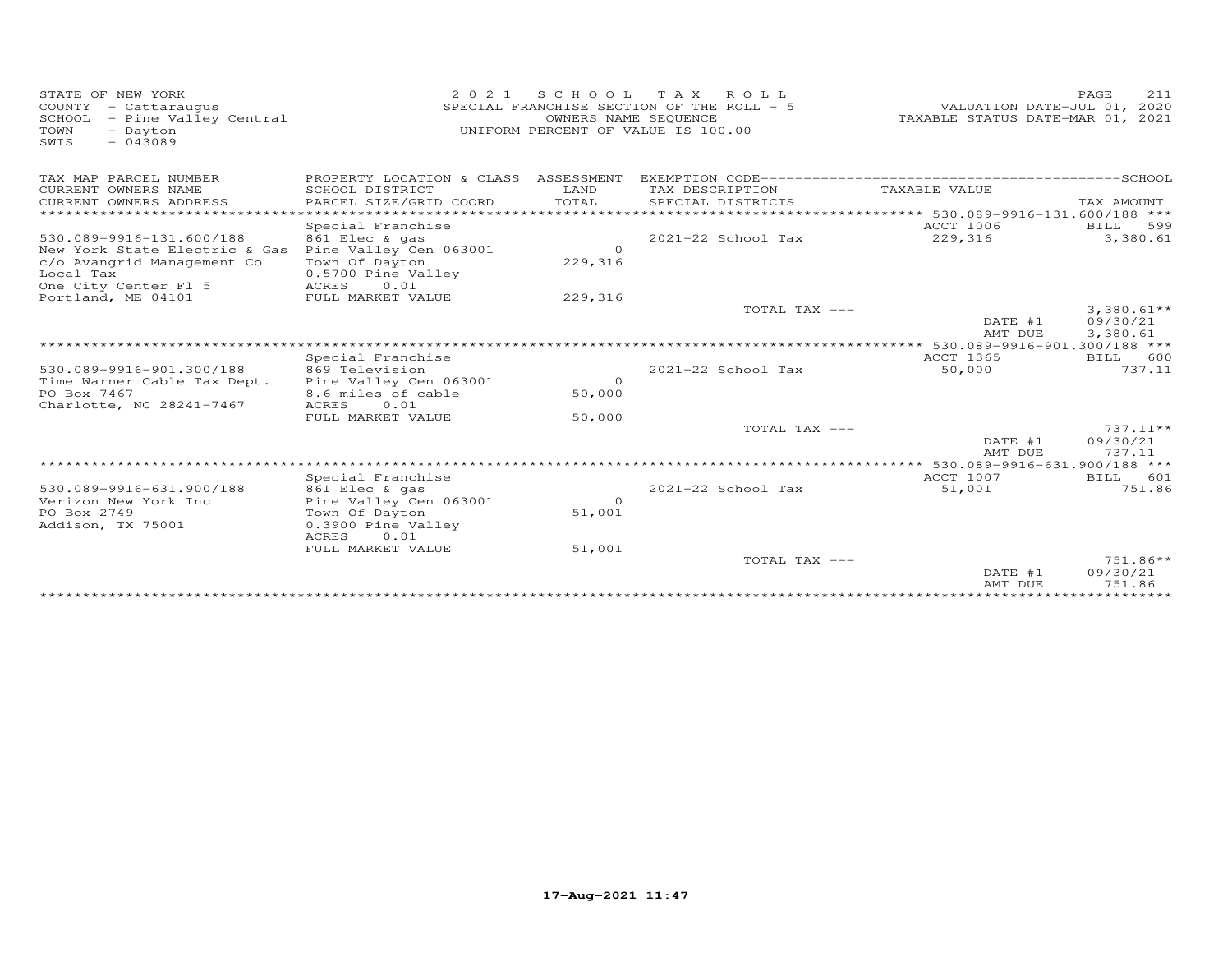| SCHOOL<br>TOWN<br>SWIS | STATE OF NEW YORK<br>COUNTY - Cattaraugus<br>- Pine Valley Central<br>- Dayton<br>$-043089$ |                   | 2021                      | SCHOOL<br>SPECIAL FRANCHISE SECTION OF THE ROLL - 5 | T A X<br>R O L L                |                  | PAGE<br>212<br>VALUATION DATE-JUL 01, 2020<br>TAXABLE STATUS DATE-MAR 01, 2021<br>RPS155/V04/L015<br>CURRENT DATE 8/17/2021 |
|------------------------|---------------------------------------------------------------------------------------------|-------------------|---------------------------|-----------------------------------------------------|---------------------------------|------------------|-----------------------------------------------------------------------------------------------------------------------------|
|                        |                                                                                             |                   | ROLL                      | S U B                                               | $S E C T I O N - - T O T A L S$ |                  |                                                                                                                             |
|                        |                                                                                             | ***               |                           | SPECIAL DISTRICT                                    | SUMMARY ***                     |                  |                                                                                                                             |
| CODE                   | TOTAL<br>PARCELS<br>DISTRICT NAME                                                           | EXTENSION<br>TYPE | <b>EXTENSION</b><br>VALUE | AD VALOREM<br>VALUE                                 | EXEMPT<br>AMOUNT                | TAXABLE<br>VALUE | TOTAL<br>TAX                                                                                                                |
|                        |                                                                                             |                   |                           | NO SPECIAL DISTRICTS AT THIS LEVEL                  |                                 |                  |                                                                                                                             |
|                        |                                                                                             | ***               | S C H O O L               | DISTRICT SUMMARY ***                                |                                 |                  |                                                                                                                             |
| CODE                   | DISTRICT NAME                                                                               | TOTAL<br>PARCELS  | ASSESSED<br>LAND          | ASSESSED<br>TOTAL                                   | <b>EXEMPT</b><br><b>AMOUNT</b>  | TOTAL<br>TAXABLE |                                                                                                                             |
|                        |                                                                                             |                   |                           |                                                     | ------<br>STAR AMOUNT           | STAR TAXABLE     | TOTAL TAX                                                                                                                   |
|                        | Pine Valley Central                                                                         | 3                 |                           | 330, 317                                            |                                 | 330, 317         |                                                                                                                             |
| 063001                 |                                                                                             |                   |                           |                                                     |                                 | 330, 317         | 4,869.58                                                                                                                    |
|                        | $S \cup B - TO T A L$                                                                       | 3                 |                           | 330, 317                                            |                                 | 330, 317         |                                                                                                                             |
|                        | $S \cup B - T \cup T A L (CONT)$                                                            |                   |                           |                                                     |                                 | 330, 317         | 4,869.58                                                                                                                    |
|                        | TOTAL                                                                                       | 3                 |                           | 330, 317                                            |                                 | 330, 317         |                                                                                                                             |
|                        | TO TAL (CONT)                                                                               |                   |                           |                                                     |                                 | 330, 317         | 4,869.58                                                                                                                    |

# \*\*\* S Y S T E M C O D E S S U M M A R Y \*\*\*

NO SYSTEM EXEMPTIONS AT THIS LEVEL

\*\*\* E X E M P T I O N S U M M A R Y \*\*\*

NO EXEMPTIONS AT THIS LEVEL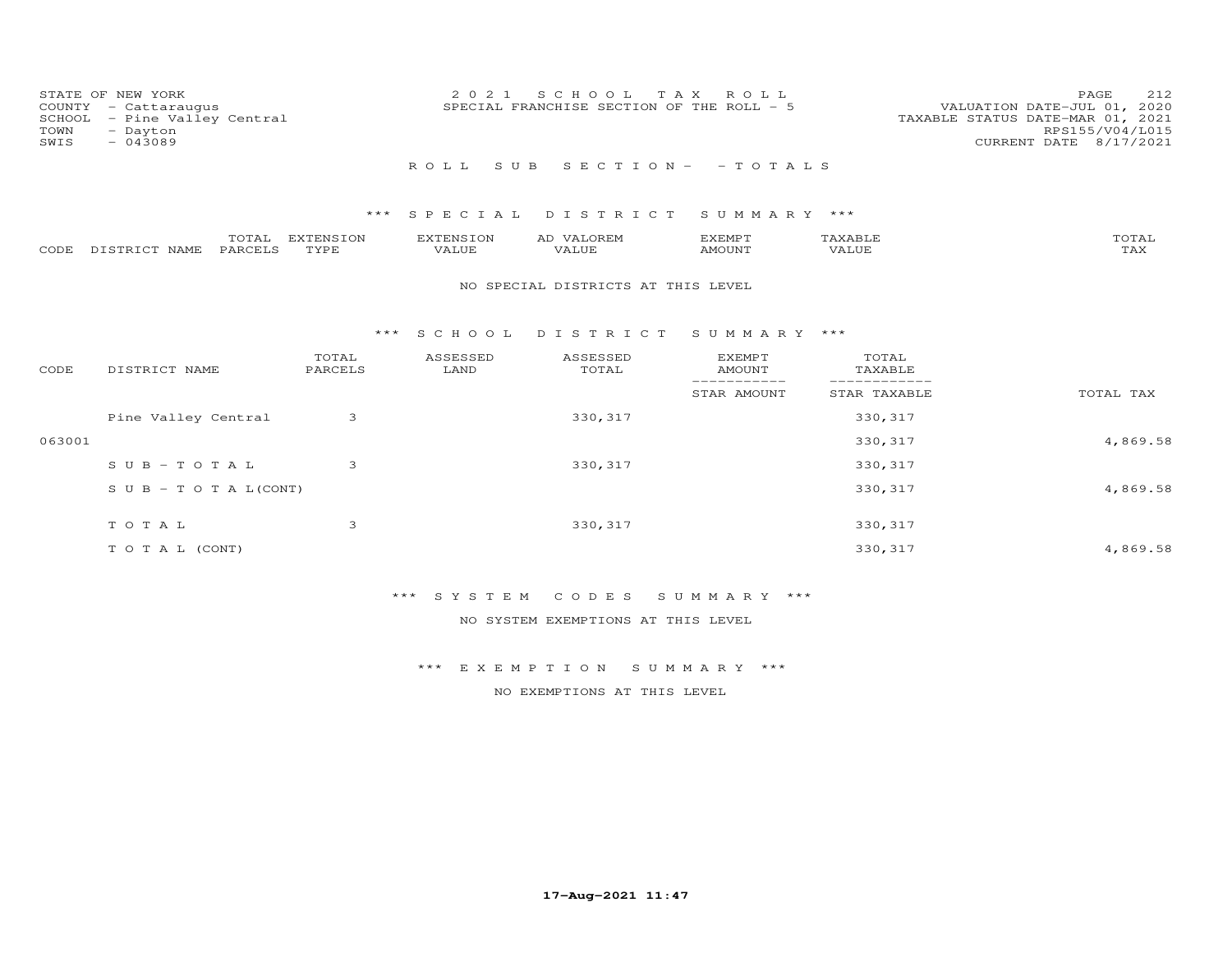| STATE OF NEW YORK<br>COUNTY - Cattaraugus<br>SCHOOL - Pine Valley Central<br>TOWN<br>- Dayton<br>$-043089$<br>SWIS | 2021 SCHOOL TAX ROLL<br>SPECIAL FRANCHISE SECTION OF THE ROLL - 5 | 213<br>PAGE<br>VALUATION DATE-JUL 01, 2020<br>TAXABLE STATUS DATE-MAR 01, 2021<br>RPS155/V04/L015<br>CURRENT DATE 8/17/2021 |
|--------------------------------------------------------------------------------------------------------------------|-------------------------------------------------------------------|-----------------------------------------------------------------------------------------------------------------------------|
|                                                                                                                    | ROLL SUB SECTION- - TOTALS                                        |                                                                                                                             |

# \*\*\* G R A N D T O T A L S \*\*\*

| ROLL<br>SEC | DESCRIPTION        | TOTAL<br>PARCELS | ASSESSED<br>LAND | ASSESSED<br>TOTAL | <b>EXEMPT</b><br>AMOUNT<br>STAR AMOUNT | TOTAL<br>TAXABLE<br>------------<br>STAR TAXABLE | TAX<br><b>RATE</b> | TOTAL<br>TAX |
|-------------|--------------------|------------------|------------------|-------------------|----------------------------------------|--------------------------------------------------|--------------------|--------------|
|             | 2021-22 School Tax |                  |                  | 330, 317          |                                        | 330, 317                                         |                    |              |
|             | SPEC DIST TAXES    |                  |                  |                   |                                        | 330, 317                                         |                    | 4,869.58     |

5 SPECIAL FRANCHISE 3 4,869.58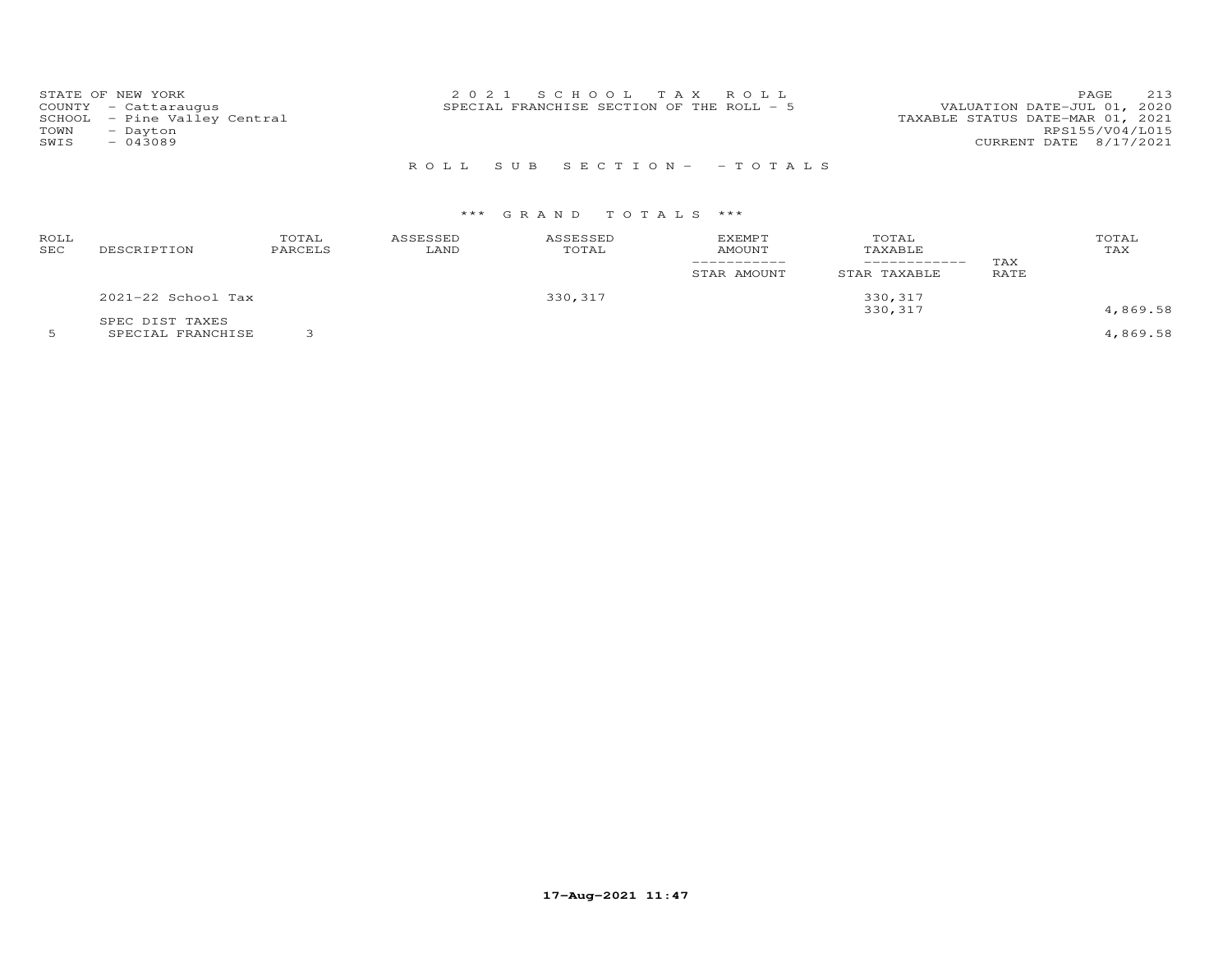| COUNTY<br>SCHOOL<br>TOWN<br>SWIS | STATE OF NEW YORK<br>- Cattaraugus<br>- Pine Valley Central<br>- Dayton<br>$-043089$ |                   | 2021               | S C H O O L<br>T A X<br>SPECIAL FRANCHISE SECTION OF THE ROLL - 5 | ROLL                                        |                                  | PAGE<br>214<br>VALUATION DATE-JUL 01, 2020<br>TAXABLE STATUS DATE-MAR 01, 2021<br>RPS155/V04/L015<br>CURRENT DATE 8/17/2021 |
|----------------------------------|--------------------------------------------------------------------------------------|-------------------|--------------------|-------------------------------------------------------------------|---------------------------------------------|----------------------------------|-----------------------------------------------------------------------------------------------------------------------------|
|                                  |                                                                                      |                   | ROLL               | SECTION                                                           | TOTALS                                      |                                  |                                                                                                                             |
|                                  |                                                                                      | $***$             | SPECIAL            | DISTRICT                                                          | SUMMARY ***                                 |                                  |                                                                                                                             |
| CODE                             | TOTAL<br>DISTRICT NAME<br><b>PARCELS</b>                                             | EXTENSION<br>TYPE | EXTENSION<br>VALUE | AD VALOREM<br>VALUE                                               | <b>EXEMPT</b><br><b>AMOUNT</b>              | TAXABLE<br>VALUE                 | TOTAL<br><b>TAX</b>                                                                                                         |
|                                  |                                                                                      |                   |                    | NO SPECIAL DISTRICTS AT THIS LEVEL                                |                                             |                                  |                                                                                                                             |
|                                  |                                                                                      | $***$             | S C H O O L        | DISTRICT                                                          | SUMMARY ***                                 |                                  |                                                                                                                             |
| CODE                             | DISTRICT NAME                                                                        | TOTAL<br>PARCELS  | ASSESSED<br>LAND   | ASSESSED<br>TOTAL                                                 | <b>EXEMPT</b><br><b>AMOUNT</b><br>_________ | TOTAL<br>TAXABLE<br>____________ |                                                                                                                             |
|                                  |                                                                                      |                   |                    |                                                                   | STAR AMOUNT                                 | STAR TAXABLE                     | TOTAL TAX                                                                                                                   |
|                                  | Pine Valley Central                                                                  | 3                 |                    | 330, 317                                                          |                                             | 330, 317                         |                                                                                                                             |
| 063001                           |                                                                                      |                   |                    |                                                                   |                                             | 330, 317                         | 4,869.58                                                                                                                    |
|                                  | $S \cup B - T \cup T A L$                                                            | 3                 |                    | 330, 317                                                          |                                             | 330, 317                         |                                                                                                                             |
|                                  | $S \cup B - T \cup T A L (CONT)$                                                     |                   |                    |                                                                   |                                             | 330, 317                         | 4,869.58                                                                                                                    |
|                                  |                                                                                      |                   |                    |                                                                   |                                             |                                  |                                                                                                                             |

T O T A L 3 330,317 330,317 330,317 330,317 T O T A L (CONT) 4,869.58

\*\*\* S Y S T E M C O D E S S U M M A R Y \*\*\*

NO SYSTEM EXEMPTIONS AT THIS LEVEL

\*\*\* E X E M P T I O N S U M M A R Y \*\*\*

NO EXEMPTIONS AT THIS LEVEL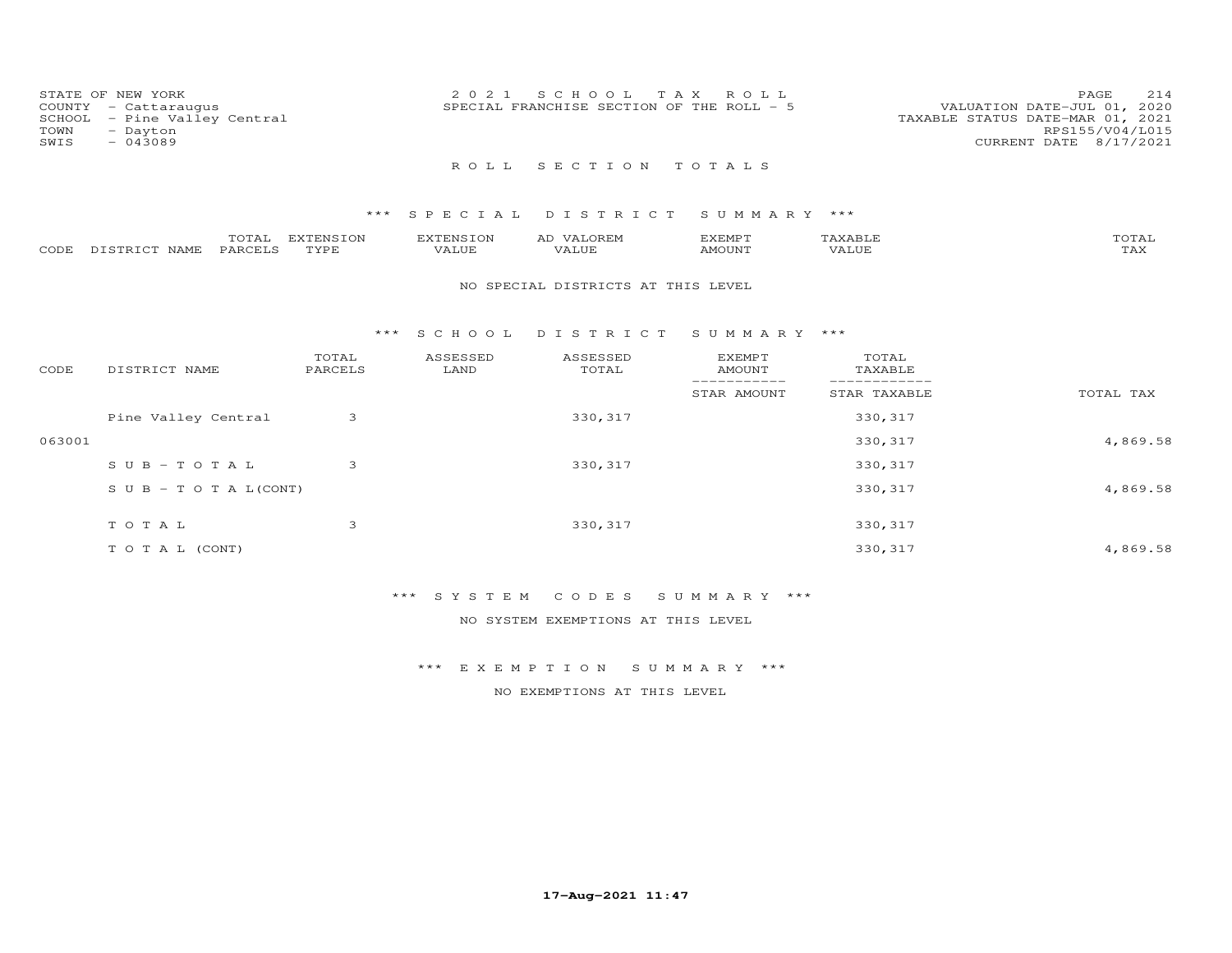| STATE OF NEW YORK<br>COUNTY - Cattaraugus<br>SCHOOL - Pine Valley Central<br>TOWN<br>- Dayton<br>SWIS<br>$-043089$ | 2021 SCHOOL TAX ROLL<br>SPECIAL FRANCHISE SECTION OF THE ROLL - 5 | 215<br>PAGE<br>VALUATION DATE-JUL 01, 2020<br>TAXABLE STATUS DATE-MAR 01, 2021<br>RPS155/V04/L015<br>CURRENT DATE 8/17/2021 |
|--------------------------------------------------------------------------------------------------------------------|-------------------------------------------------------------------|-----------------------------------------------------------------------------------------------------------------------------|
|                                                                                                                    | ROLL SECTION TOTALS                                               |                                                                                                                             |

# \*\*\* G R A N D T O T A L S \*\*\*

| ROLL<br>SEC | DESCRIPTION                           | TOTAL<br>PARCELS | ASSESSED<br>LAND | ASSESSED<br>TOTAL | EXEMPT<br>AMOUNT<br>-----------<br>STAR AMOUNT | TOTAL<br>TAXABLE<br>------------<br>STAR TAXABLE | TAX<br>RATE | TOTAL<br>TAX                                   |
|-------------|---------------------------------------|------------------|------------------|-------------------|------------------------------------------------|--------------------------------------------------|-------------|------------------------------------------------|
|             | 2021-22 School Tax                    |                  |                  | 330,317           |                                                | 330, 317                                         |             |                                                |
|             | SPEC DIST TAXES<br>------------------ | $\sim$           |                  |                   |                                                | 330,317                                          |             | 4,869.58<br>$\sim$ $\sim$ $\sim$ $\sim$ $\sim$ |

5 SPECIAL FRANCHISE 3 4,869.58

**17-Aug-2021 11:47**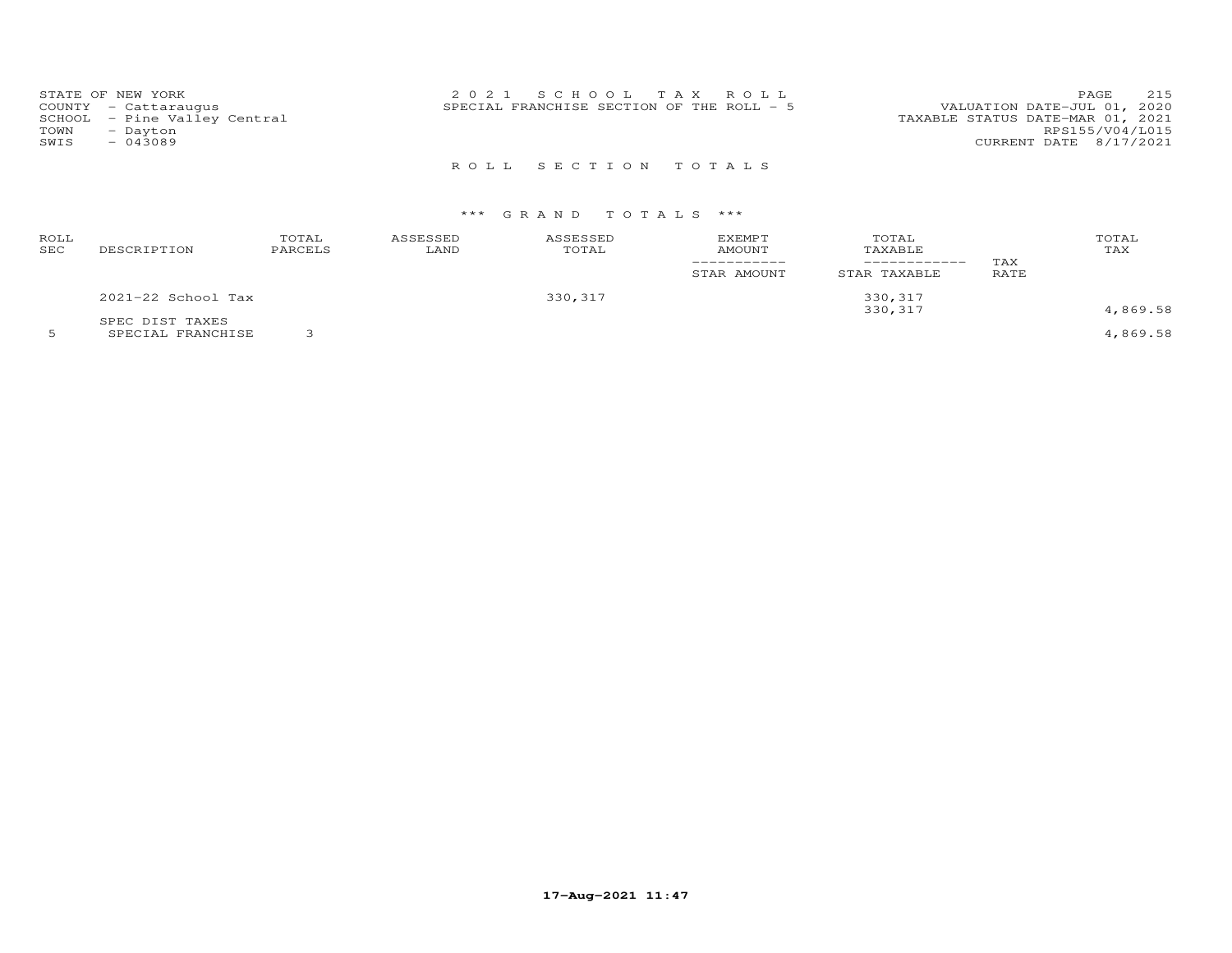| STATE OF NEW YORK<br>COUNTY - Cattaraugus<br>SCHOOL<br>- Pine Valley Central<br>TOWN<br>- Dayton<br>SWIS<br>$-043089$ | 2 0 2 1                                   | SCHOOL<br>OWNERS NAME SEQUENCE | T A X<br>ROLL ROLL<br>UTILITY & R.R. SECTION OF THE ROLL - 6<br>UNIFORM PERCENT OF VALUE IS 100.00 | VALUATION DATE-JUL 01, 2020<br>TAXABLE STATUS DATE-MAR 01, 2021 | PAGE<br>216          |
|-----------------------------------------------------------------------------------------------------------------------|-------------------------------------------|--------------------------------|----------------------------------------------------------------------------------------------------|-----------------------------------------------------------------|----------------------|
| TAX MAP PARCEL NUMBER                                                                                                 | PROPERTY LOCATION & CLASS ASSESSMENT      |                                |                                                                                                    |                                                                 |                      |
| CURRENT OWNERS NAME<br>CURRENT OWNERS ADDRESS                                                                         | SCHOOL DISTRICT<br>PARCEL SIZE/GRID COORD | LAND<br>TOTAL                  | TAX DESCRIPTION<br>SPECIAL DISTRICTS                                                               | TAXABLE VALUE                                                   | TAX AMOUNT           |
| ***********************                                                                                               | *******************                       |                                |                                                                                                    |                                                                 |                      |
|                                                                                                                       | Outside Plant                             |                                |                                                                                                    | ACCT 1100                                                       | 602<br>BILL          |
| 630.089-9916-830.000/200                                                                                              | 883 Gas Trans Impr                        |                                | 2021-22 School Tax                                                                                 | 91,916                                                          | 1,355.04             |
| Emkey Gathering                                                                                                       | Pine Valley Cen 063001                    | $\Omega$                       |                                                                                                    |                                                                 |                      |
| 558 W 6 th St Ste 200                                                                                                 | Loc #888888                               | 91,916                         |                                                                                                    |                                                                 |                      |
| Erie, PA 16507                                                                                                        | 1.0000 Pine Valley                        |                                |                                                                                                    |                                                                 |                      |
|                                                                                                                       | Gas Trans                                 |                                |                                                                                                    |                                                                 |                      |
|                                                                                                                       | ACRES<br>0.01                             |                                |                                                                                                    |                                                                 |                      |
|                                                                                                                       | FULL MARKET VALUE                         | 91,916                         |                                                                                                    |                                                                 |                      |
|                                                                                                                       |                                           |                                | TOTAL TAX ---                                                                                      |                                                                 | $1,355.04**$         |
|                                                                                                                       |                                           |                                |                                                                                                    | DATE #1<br>AMT DUE                                              | 09/30/21<br>1,355.04 |
|                                                                                                                       |                                           |                                |                                                                                                    | ***** 630.089-9916-131.600/188 ***                              |                      |
|                                                                                                                       | Gas Supply                                |                                |                                                                                                    | ACCT 1024                                                       | BILL<br>603          |
| 630.089-9916-131.600/188                                                                                              | 884 Elec Dist Out                         |                                | $2021 - 22$ School Tax                                                                             | 297,639                                                         | 4,387.84             |
| New York State Electric & Gas Pine Valley Cen 063001                                                                  |                                           | $\Omega$                       |                                                                                                    |                                                                 |                      |
| c/o Avangrid Management Co                                                                                            | Loc #888888                               | 297,639                        |                                                                                                    |                                                                 |                      |
| Local Tax                                                                                                             | 0.5500 Pine Valley                        |                                |                                                                                                    |                                                                 |                      |
| One City Center Fl 5th                                                                                                | Elec Dist                                 |                                |                                                                                                    |                                                                 |                      |
| Portland, ME 04101                                                                                                    | ACRES<br>0.01                             |                                |                                                                                                    |                                                                 |                      |
|                                                                                                                       | FULL MARKET VALUE                         | 297,639                        |                                                                                                    |                                                                 |                      |
|                                                                                                                       |                                           |                                | TOTAL TAX ---                                                                                      |                                                                 | $4,387.84**$         |
|                                                                                                                       |                                           |                                |                                                                                                    | DATE #1<br>AMT DUE                                              | 09/30/21<br>4,387.84 |
|                                                                                                                       |                                           |                                |                                                                                                    | ** 630.089-0000-631.900/1883***                                 |                      |
|                                                                                                                       | Outside Plant                             |                                |                                                                                                    | <b>ACCT 1021</b>                                                | 604<br>BILL          |
| 630.089-0000-631.900/1883                                                                                             | 836 Telecom. eq.                          |                                | Mass Telec 47100                                                                                   |                                                                 | 113,694              |
| Verizon New York Inc                                                                                                  | Pine Valley Cen 063001                    |                                | $0$ 2021-22 School Tax                                                                             | 39,527                                                          | 582.71               |
| PO Box 2749                                                                                                           | Loc #888888                               | 153,221                        |                                                                                                    |                                                                 |                      |
| Addison, TX 75001                                                                                                     | 0.319900 Pine Valley                      |                                |                                                                                                    |                                                                 |                      |
|                                                                                                                       | Poles, Wire, Cable, Etc                   |                                |                                                                                                    |                                                                 |                      |
|                                                                                                                       | ACRES<br>0.01                             |                                |                                                                                                    |                                                                 |                      |
|                                                                                                                       | FULL MARKET VALUE                         | 153,221                        |                                                                                                    |                                                                 |                      |
|                                                                                                                       |                                           |                                | TOTAL TAX ---                                                                                      |                                                                 | 582.71**             |
|                                                                                                                       |                                           |                                |                                                                                                    | DATE #1<br>AMT DUE                                              | 09/30/21<br>582.71   |
|                                                                                                                       |                                           |                                |                                                                                                    |                                                                 |                      |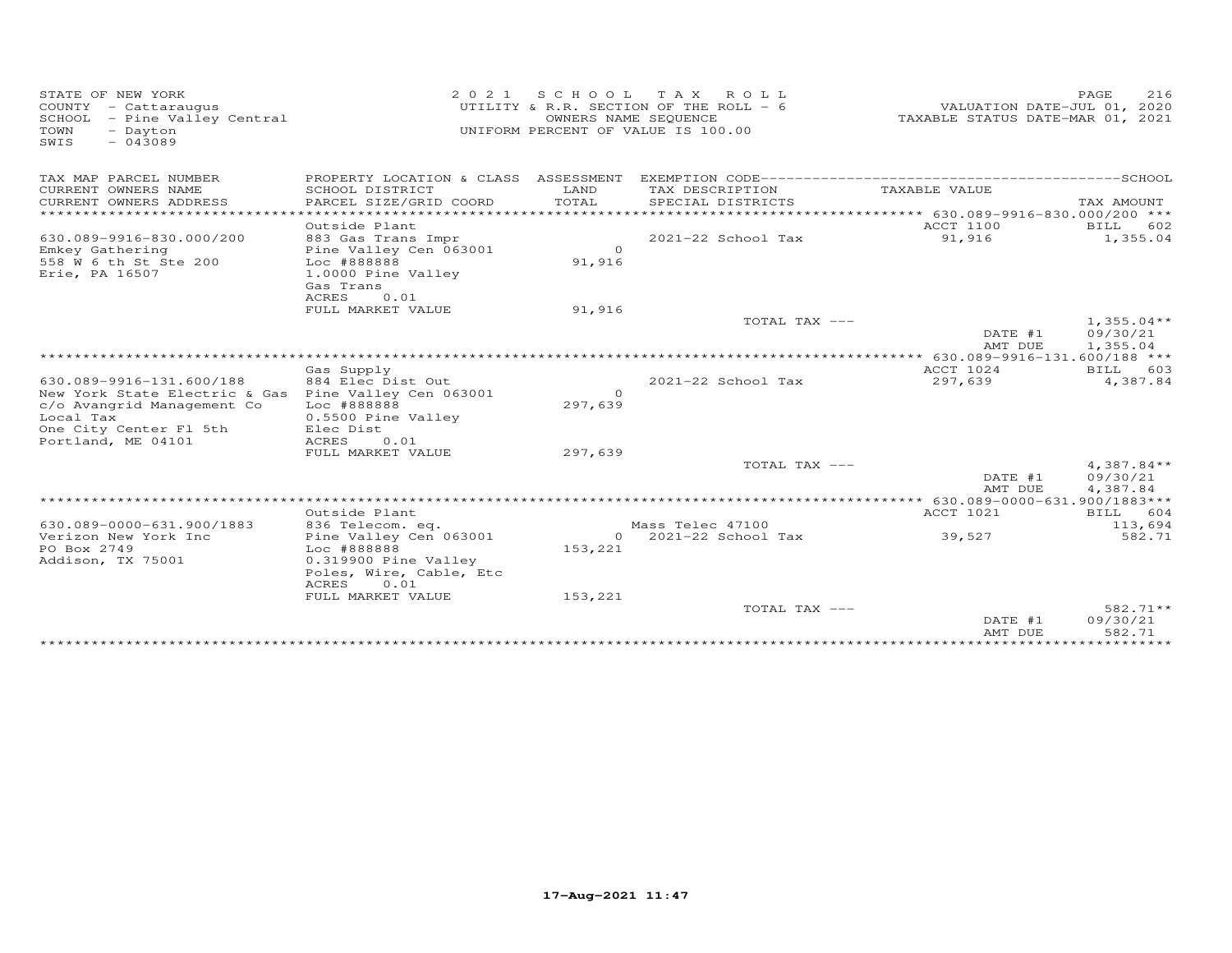| STATE OF NEW YORK<br>COUNTY<br>- Cattaraugus<br>- Pine Valley Central<br>SCHOOL<br>TOWN<br>- Dayton<br>$-043089$<br>SWIS | 2021                          | SCHOOL TAX<br>UTILITY & R.R. SECTION OF THE ROLL - $6$ | R O L L           | 217<br>PAGE<br>VALUATION DATE-JUL 01, 2020<br>TAXABLE STATUS DATE-MAR 01, 2021<br>RPS155/V04/L015<br>CURRENT DATE 8/17/2021 |
|--------------------------------------------------------------------------------------------------------------------------|-------------------------------|--------------------------------------------------------|-------------------|-----------------------------------------------------------------------------------------------------------------------------|
|                                                                                                                          | R O L L                       | SUB SECTION - - TOTALS                                 |                   |                                                                                                                             |
|                                                                                                                          |                               |                                                        |                   |                                                                                                                             |
|                                                                                                                          | *** SPECIAL DISTRICT          |                                                        | SUMMARY ***       |                                                                                                                             |
| TOTAL                                                                                                                    | <b>EXTENSION</b><br>EXTENSION | AD VALOREM                                             | TAXABLE<br>EXEMPT | TOTAL                                                                                                                       |
| DISTRICT NAME<br>PARCELS<br>CODE                                                                                         | TYPE<br>VALUE                 | VALUE                                                  | AMOUNT<br>VALUE   | TAX                                                                                                                         |
|                                                                                                                          |                               | NO SPECIAL DISTRICTS AT THIS LEVEL                     |                   |                                                                                                                             |

### \*\*\* S C H O O L D I S T R I C T S U M M A R Y \*\*\*

| CODE   | DISTRICT NAME                    | TOTAL<br>PARCELS | ASSESSED<br>LAND | ASSESSED<br>TOTAL | EXEMPT<br>AMOUNT | TOTAL<br>TAXABLE |           |
|--------|----------------------------------|------------------|------------------|-------------------|------------------|------------------|-----------|
|        |                                  |                  |                  |                   | STAR AMOUNT      | STAR TAXABLE     | TOTAL TAX |
|        | Pine Valley Central              | 3                |                  | 542,776           | 113,694          | 429,082          |           |
| 063001 |                                  |                  |                  |                   |                  | 429,082          | 6, 325.59 |
|        | $SUB - TO T AL$                  | 3                |                  | 542,776           | 113,694          | 429,082          |           |
|        | $S \cup B - T \cup T A L (CONT)$ |                  |                  |                   |                  | 429,082          | 6,325.59  |
|        |                                  |                  |                  |                   |                  |                  |           |
|        | TOTAL                            | 3                |                  | 542,776           | 113,694          | 429,082          |           |
|        | T O T A L (CONT)                 |                  |                  |                   |                  | 429,082          | 6,325.59  |

# \*\*\* S Y S T E M C O D E S S U M M A R Y \*\*\*

### NO SYSTEM EXEMPTIONS AT THIS LEVEL

| CODE  | DESCRIPTION         | TOTAL<br>PARCELS | SCHOOL             |
|-------|---------------------|------------------|--------------------|
| 47100 | Mass Telec<br>TOTAL |                  | 113,694<br>113,694 |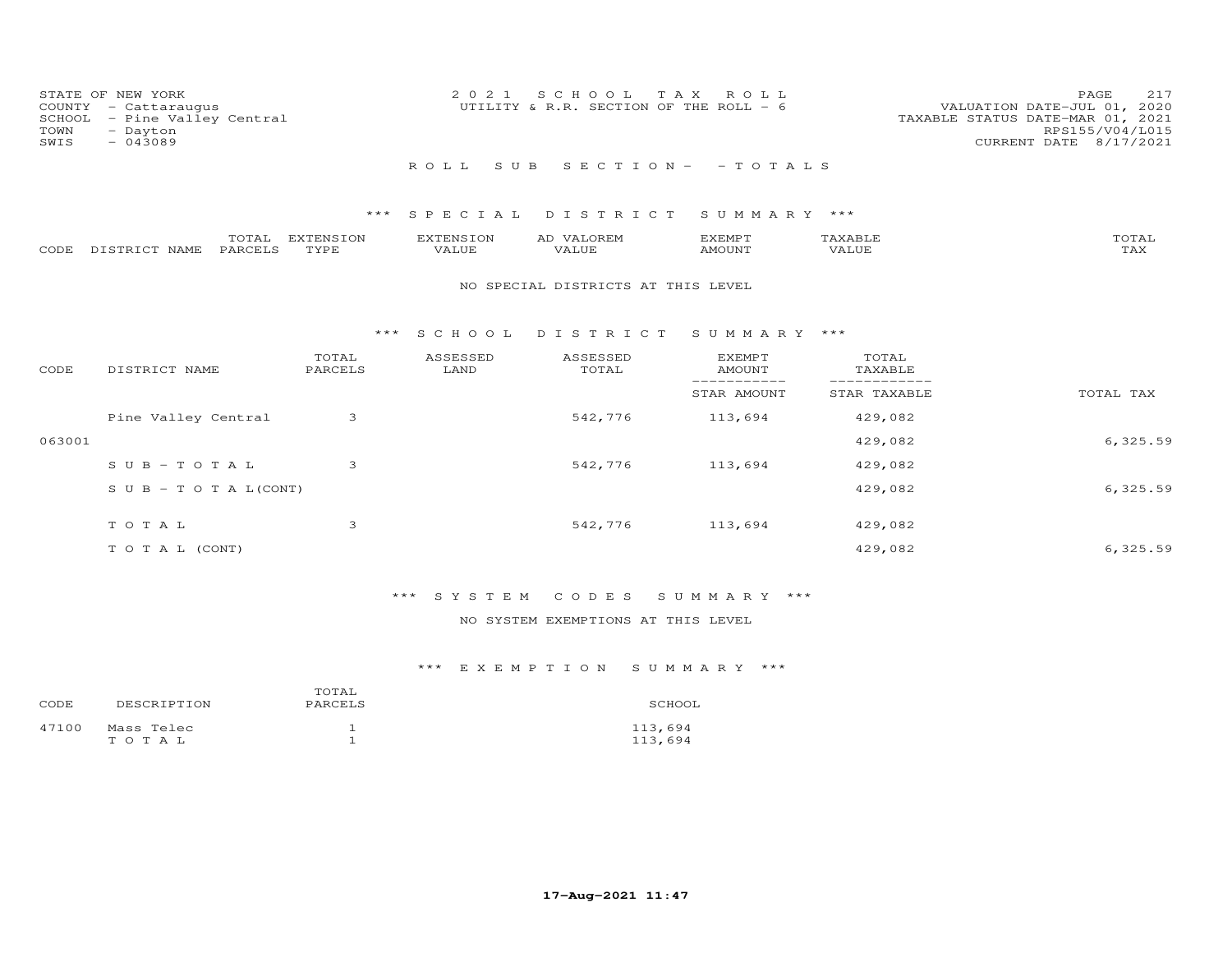| STATE OF NEW YORK            | 2021 SCHOOL TAX ROLL                   | 218<br><b>PAGE</b>               |
|------------------------------|----------------------------------------|----------------------------------|
| COUNTY - Cattaraugus         | UTILITY & R.R. SECTION OF THE ROLL - 6 | VALUATION DATE-JUL 01, 2020      |
| SCHOOL - Pine Valley Central |                                        | TAXABLE STATUS DATE-MAR 01, 2021 |
| TOWN<br>- Dayton             |                                        | RPS155/V04/L015                  |
| SWTS<br>- 043089             |                                        | CURRENT DATE 8/17/2021           |
|                              |                                        |                                  |

# R O L L S U B S E C T I O N - - T O T A L S

# \*\*\* G R A N D T O T A L S \*\*\*

| ROLL<br>SEC | DESCRIPTION                         | TOTAL<br>PARCELS | ASSESSED<br>LAND | ASSESSED<br>TOTAL | <b>EXEMPT</b><br><b>AMOUNT</b><br>STAR AMOUNT | TOTAL<br>TAXABLE<br>-----------<br>STAR TAXABLE | TAX<br>RATE | TOTAL<br>TAX |
|-------------|-------------------------------------|------------------|------------------|-------------------|-----------------------------------------------|-------------------------------------------------|-------------|--------------|
|             | 2021-22 School Tax                  |                  |                  | 542,776           | 113,694                                       | 429,082<br>429,082                              |             | 6,325.59     |
|             | SPEC DIST TAXES<br>UTILITIES & N.C. |                  |                  |                   |                                               |                                                 |             | 6,325.59     |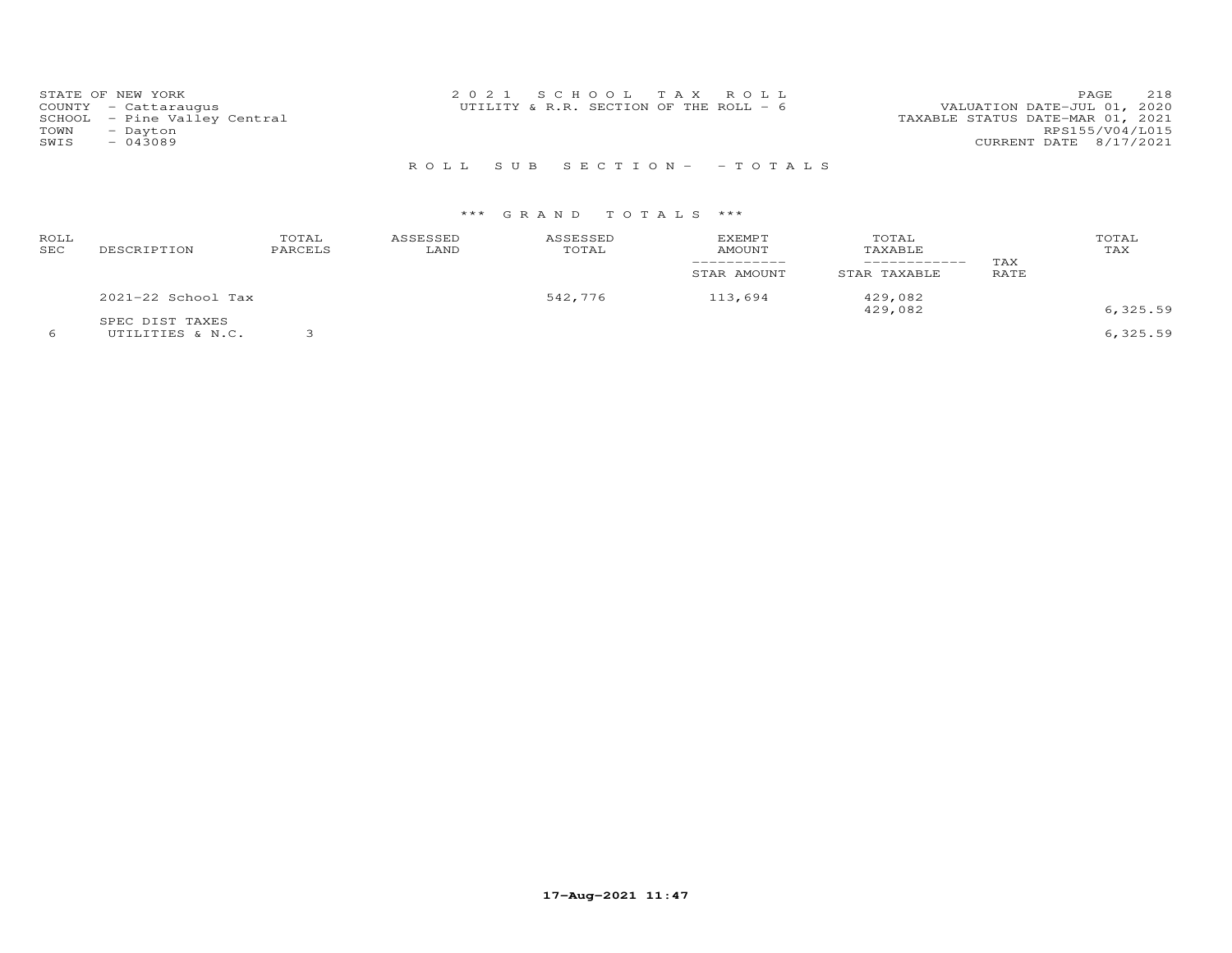| STATE OF NEW YORK<br>COUNTY - Cattaraugus<br>TOWN<br>- Dayton<br>SWIS<br>$-043089$ | SCHOOL - Pine Valley Central | 2021 SCHOOL TAX ROLL<br>UTILITY & R.R. SECTION OF THE ROLL - 6 |  | VALUATION DATE-JUL 01, 2020<br>TAXABLE STATUS DATE-MAR 01, 2021 | PAGE.<br>RPS155/V04/L015<br>CURRENT DATE 8/17/2021 | 219 |
|------------------------------------------------------------------------------------|------------------------------|----------------------------------------------------------------|--|-----------------------------------------------------------------|----------------------------------------------------|-----|
|                                                                                    |                              | ROLL SECTION TOTALS                                            |  |                                                                 |                                                    |     |

### \*\*\* S P E C I A L D I S T R I C T S U M M A R Y \*\*\*

|                    | TOTAL   | EXTENSION | <b>EXTENSION</b> | <b>VALOREM</b><br>AD | EXEMPT |       | TOTAL               |
|--------------------|---------|-----------|------------------|----------------------|--------|-------|---------------------|
| CODE DISTRICT NAME | PARCELS | TYPE      | VALUE            | VALUF                | AMOUNT | VALUE | $m \times r$<br>LAA |

#### NO SPECIAL DISTRICTS AT THIS LEVEL

#### \*\*\* S C H O O L D I S T R I C T S U M M A R Y \*\*\*

| CODE   | DISTRICT NAME                    | TOTAL<br>PARCELS | ASSESSED<br>LAND | ASSESSED<br>TOTAL | <b>EXEMPT</b><br>AMOUNT | TOTAL<br>TAXABLE |           |
|--------|----------------------------------|------------------|------------------|-------------------|-------------------------|------------------|-----------|
|        |                                  |                  |                  |                   | STAR AMOUNT             | STAR TAXABLE     | TOTAL TAX |
|        | Pine Valley Central              | 3                |                  | 542,776           | 113,694                 | 429,082          |           |
| 063001 |                                  |                  |                  |                   |                         | 429,082          | 6,325.59  |
|        | SUB-TOTAL                        | 3                |                  | 542,776           | 113,694                 | 429,082          |           |
|        | $S \cup B - T \cup T A L (CONT)$ |                  |                  |                   |                         | 429,082          | 6,325.59  |
|        | TOTAL                            | 3                |                  | 542,776           | 113,694                 | 429,082          |           |
|        | T O T A L (CONT)                 |                  |                  |                   |                         | 429,082          | 6,325.59  |

# \*\*\* S Y S T E M C O D E S S U M M A R Y \*\*\*

### NO SYSTEM EXEMPTIONS AT THIS LEVEL

| CODE. | DESCRIPTION         | TOTAL<br>PARCELS | SCHOOL             |
|-------|---------------------|------------------|--------------------|
| 47100 | Mass Telec<br>TOTAL |                  | 113,694<br>113,694 |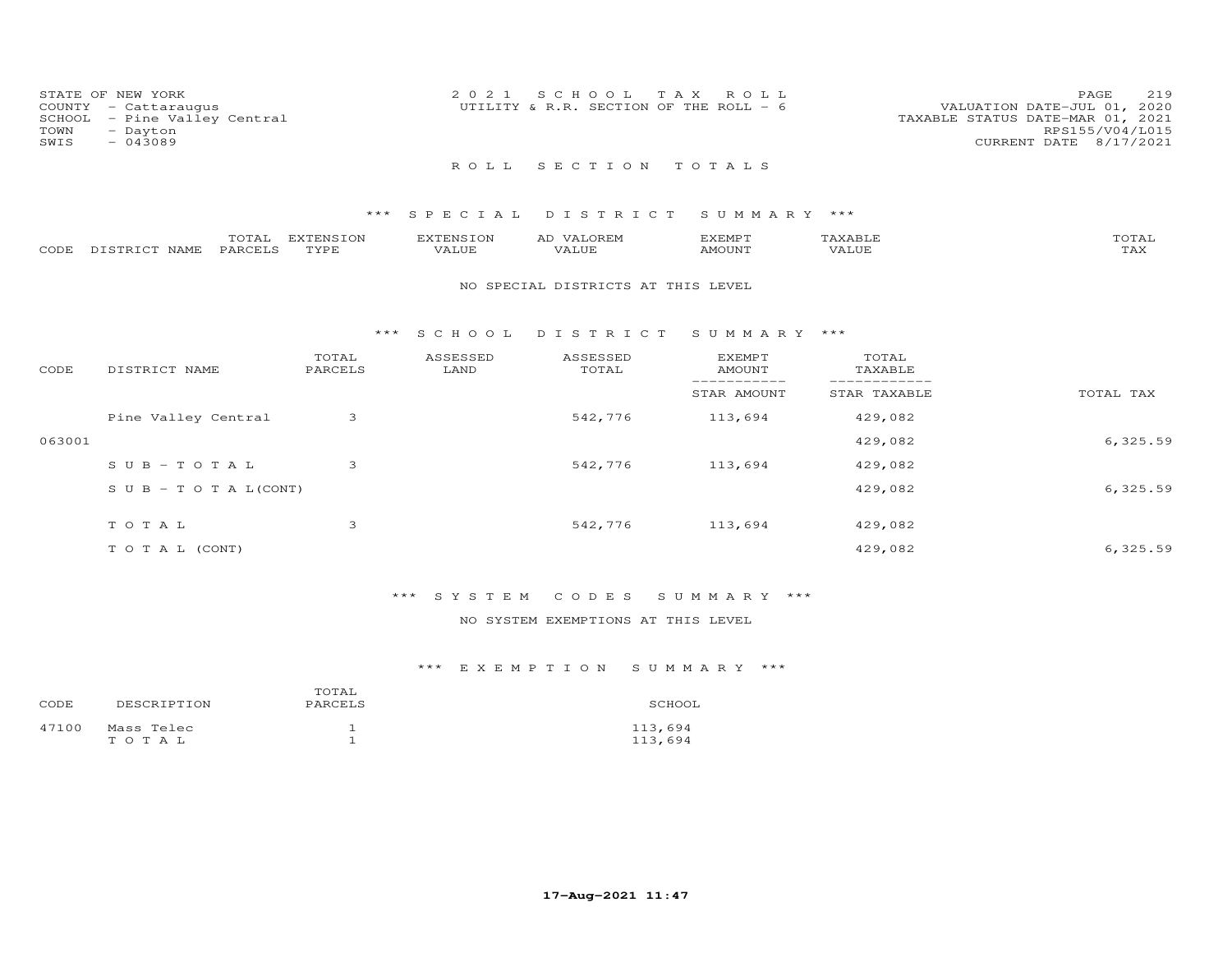|      | STATE OF NEW YORK            | 2021 SCHOOL TAX ROLL                   |  | PAGE                             | 220 |
|------|------------------------------|----------------------------------------|--|----------------------------------|-----|
|      | COUNTY - Cattaraugus         | UTILITY & R.R. SECTION OF THE ROLL - 6 |  | VALUATION DATE-JUL 01, 2020      |     |
|      | SCHOOL - Pine Valley Central |                                        |  | TAXABLE STATUS DATE-MAR 01, 2021 |     |
| TOWN | - Dayton                     |                                        |  | RPS155/V04/L015                  |     |
| SWIS | $-043089$                    |                                        |  | CURRENT DATE 8/17/2021           |     |
|      |                              |                                        |  |                                  |     |

R O L L S E C T I O N T O T A L S

# \*\*\* G R A N D T O T A L S \*\*\*

| ROLL<br><b>SEC</b> | DESCRIPTION                         | TOTAL<br>PARCELS | ASSESSED<br>LAND | ASSESSED<br>TOTAL | EXEMPT<br>AMOUNT<br>STAR AMOUNT | TOTAL<br>TAXABLE<br>------------<br>STAR TAXABLE | TAX<br>RATE | TOTAL<br>TAX |
|--------------------|-------------------------------------|------------------|------------------|-------------------|---------------------------------|--------------------------------------------------|-------------|--------------|
|                    | 2021-22 School Tax                  |                  |                  | 542,776           | 113,694                         | 429,082<br>429,082                               |             | 6, 325.59    |
|                    | SPEC DIST TAXES<br>UTILITIES & N.C. |                  |                  |                   |                                 |                                                  |             | 6,325.59     |

**17-Aug-2021 11:47**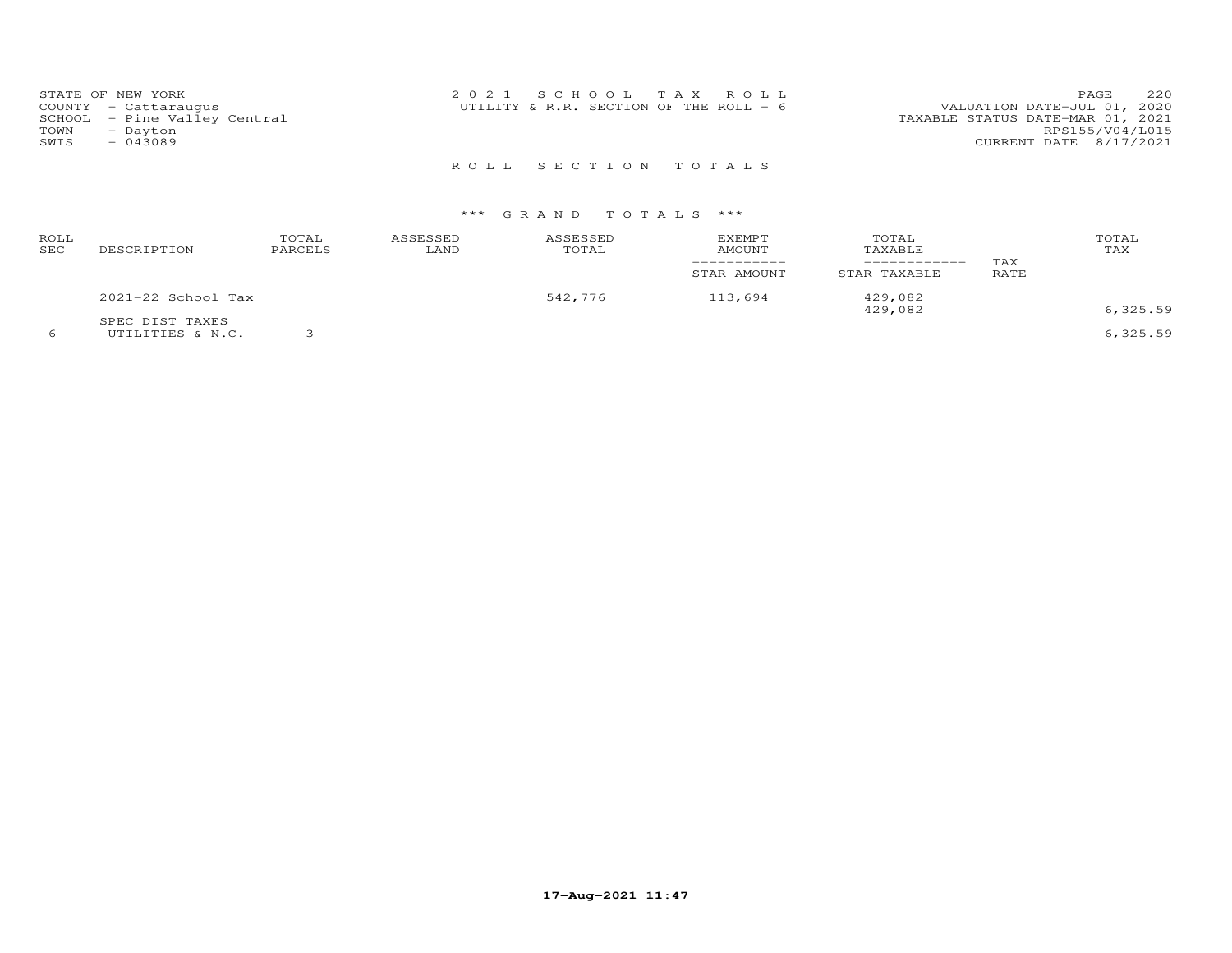| TAX MAP PARCEL NUMBER<br>TAX DESCRIPTION TAXABLE VALUE<br>SCHOOL DISTRICT<br>LAND<br>CURRENT OWNERS NAME<br>TOTAL<br>PARCEL SIZE/GRID COORD<br>SPECIAL DISTRICTS<br>CURRENT OWNERS ADDRESS<br>TAX AMOUNT<br>*************************<br><b>ACCT 5000</b><br>Rte 62<br>13100<br>99,000<br>$25.001 - 2 - 24.2$<br>651 Highway gar<br>COUNTY<br>0.00<br>18,600 2021-22 School Tax<br>Pine Valley Cen 063001<br>0.00<br>Cattaraugus County<br>29 05 09<br>99,000<br>Little Valley, NY 14755<br>ACRES<br>2.21<br>EAST-1036823 NRTH-0875201<br>DEED BOOK 00541 PG-00278<br>99,000<br>FULL MARKET VALUE<br>TOTAL TAX ---<br>9262 Rte 62<br>ACCT 1208<br>$25.001 - 2 - 32.2$<br>234,000<br>642 Health bldg<br>NYS OWNED 12100<br>20,800 2021-22 School Tax<br>0.00<br>J.N. Adam Developmental Center Pine Valley Cen 063001<br>0.00<br>30  05  09<br>9262 Us Rte 62 and 1926<br>234,000<br>Dayton, NY 14070<br>ACRES<br>3.30<br>EAST-1036976 NRTH-0876438<br>DEED BOOK 912<br>PG-01123<br>FULL MARKET VALUE<br>234,000<br>$0.00**$<br>TOTAL TAX ---<br>School St<br>ACCT 5020<br>CEMETERY 27350<br>$25.001 - 1 - 22$<br>311 Res vac land<br>2,600<br>Pine Valley Cen 063001<br>2,600 2021-22 School Tax<br>$\sim$ 0.00<br>0.00<br>Markams German Cemetery<br>2,600<br>9100 Route 62<br>30 05 09<br>South Dayton, NY 14138<br>FRNT 160.00 DPTH 165.00<br>EAST-1035443 NRTH-0873057<br>FULL MARKET VALUE<br>2,600<br>$0.00**$<br>TOTAL TAX ---<br>Rte 62<br>ACCT 5021<br>$25.001 - 1 - 6.2$<br>16,500<br>CEMETERY 27350<br>الد Res vac land<br>Pine Valley Cen 063001<br>30   05   n۹<br>0.00<br>16,500 2021-22 School Tax<br>Markham Cemetery<br>0.00<br>Joan Greenlee<br>16,500<br>10701 Markham Dr<br>ACRES<br>1.67<br>Gowanda, NY 14070<br>EAST-1036466 NRTH-0876037<br>DEED BOOK 804 PG-01153<br>FULL MARKET VALUE<br>16,500<br>$0.00**$<br>TOTAL TAX ---<br>ACCT 0593<br>11920 E Leon Rd<br>$34.001 - 1 - 21$<br>210 1 Family Res<br>NYS OWNED 12100<br>92,600<br>Pine Valley Cen 063001<br>0.00<br>State Of Ny<br>Attn: Office Mental Retardatio 25 05 09<br>92,600<br>Developmental Disability ACRES<br>1.20<br>44 Holland Ave<br>EAST-1036394 NRTH-0856101<br>Albany, NY 12212<br>DEED BOOK 00926 PG-00059<br>FULL MARKET VALUE<br>92,600<br>TOTAL TAX ---<br>and an international and an international and an international and an international and and and and and and and an international | STATE OF NEW YORK<br>COUNTY - Cattaraugus<br>SCHOOL - Pine Valley Central<br>- Dayton<br>TOWN<br>$-043089$<br>SWIS | 2021 SCHOOL TAX ROLL<br>WHOLLY EXEMPT SECTION OF THE ROLL - 8<br>UNIFORM PERCENT OF VALUE IS 100.00 | OWNERS NAME SEQUENCE | VALUATION DATE-JUL 01, 2020<br>TAXABLE STATUS DATE-MAR 01, 2021 | 221<br>PAGE |
|------------------------------------------------------------------------------------------------------------------------------------------------------------------------------------------------------------------------------------------------------------------------------------------------------------------------------------------------------------------------------------------------------------------------------------------------------------------------------------------------------------------------------------------------------------------------------------------------------------------------------------------------------------------------------------------------------------------------------------------------------------------------------------------------------------------------------------------------------------------------------------------------------------------------------------------------------------------------------------------------------------------------------------------------------------------------------------------------------------------------------------------------------------------------------------------------------------------------------------------------------------------------------------------------------------------------------------------------------------------------------------------------------------------------------------------------------------------------------------------------------------------------------------------------------------------------------------------------------------------------------------------------------------------------------------------------------------------------------------------------------------------------------------------------------------------------------------------------------------------------------------------------------------------------------------------------------------------------------------------------------------------------------------------------------------------------------------------------------------------------------------------------------------------------------------------------------------------------------------------------------------------------------------------------------------------------------------------------------------------------------------------------|--------------------------------------------------------------------------------------------------------------------|-----------------------------------------------------------------------------------------------------|----------------------|-----------------------------------------------------------------|-------------|
|                                                                                                                                                                                                                                                                                                                                                                                                                                                                                                                                                                                                                                                                                                                                                                                                                                                                                                                                                                                                                                                                                                                                                                                                                                                                                                                                                                                                                                                                                                                                                                                                                                                                                                                                                                                                                                                                                                                                                                                                                                                                                                                                                                                                                                                                                                                                                                                                |                                                                                                                    |                                                                                                     |                      |                                                                 |             |
|                                                                                                                                                                                                                                                                                                                                                                                                                                                                                                                                                                                                                                                                                                                                                                                                                                                                                                                                                                                                                                                                                                                                                                                                                                                                                                                                                                                                                                                                                                                                                                                                                                                                                                                                                                                                                                                                                                                                                                                                                                                                                                                                                                                                                                                                                                                                                                                                |                                                                                                                    |                                                                                                     |                      |                                                                 |             |
|                                                                                                                                                                                                                                                                                                                                                                                                                                                                                                                                                                                                                                                                                                                                                                                                                                                                                                                                                                                                                                                                                                                                                                                                                                                                                                                                                                                                                                                                                                                                                                                                                                                                                                                                                                                                                                                                                                                                                                                                                                                                                                                                                                                                                                                                                                                                                                                                |                                                                                                                    |                                                                                                     |                      |                                                                 |             |
|                                                                                                                                                                                                                                                                                                                                                                                                                                                                                                                                                                                                                                                                                                                                                                                                                                                                                                                                                                                                                                                                                                                                                                                                                                                                                                                                                                                                                                                                                                                                                                                                                                                                                                                                                                                                                                                                                                                                                                                                                                                                                                                                                                                                                                                                                                                                                                                                |                                                                                                                    |                                                                                                     |                      |                                                                 |             |
|                                                                                                                                                                                                                                                                                                                                                                                                                                                                                                                                                                                                                                                                                                                                                                                                                                                                                                                                                                                                                                                                                                                                                                                                                                                                                                                                                                                                                                                                                                                                                                                                                                                                                                                                                                                                                                                                                                                                                                                                                                                                                                                                                                                                                                                                                                                                                                                                |                                                                                                                    |                                                                                                     |                      |                                                                 | $0.00**$    |
|                                                                                                                                                                                                                                                                                                                                                                                                                                                                                                                                                                                                                                                                                                                                                                                                                                                                                                                                                                                                                                                                                                                                                                                                                                                                                                                                                                                                                                                                                                                                                                                                                                                                                                                                                                                                                                                                                                                                                                                                                                                                                                                                                                                                                                                                                                                                                                                                |                                                                                                                    |                                                                                                     |                      |                                                                 |             |
|                                                                                                                                                                                                                                                                                                                                                                                                                                                                                                                                                                                                                                                                                                                                                                                                                                                                                                                                                                                                                                                                                                                                                                                                                                                                                                                                                                                                                                                                                                                                                                                                                                                                                                                                                                                                                                                                                                                                                                                                                                                                                                                                                                                                                                                                                                                                                                                                |                                                                                                                    |                                                                                                     |                      |                                                                 |             |
|                                                                                                                                                                                                                                                                                                                                                                                                                                                                                                                                                                                                                                                                                                                                                                                                                                                                                                                                                                                                                                                                                                                                                                                                                                                                                                                                                                                                                                                                                                                                                                                                                                                                                                                                                                                                                                                                                                                                                                                                                                                                                                                                                                                                                                                                                                                                                                                                |                                                                                                                    |                                                                                                     |                      |                                                                 |             |
|                                                                                                                                                                                                                                                                                                                                                                                                                                                                                                                                                                                                                                                                                                                                                                                                                                                                                                                                                                                                                                                                                                                                                                                                                                                                                                                                                                                                                                                                                                                                                                                                                                                                                                                                                                                                                                                                                                                                                                                                                                                                                                                                                                                                                                                                                                                                                                                                |                                                                                                                    |                                                                                                     |                      |                                                                 |             |
|                                                                                                                                                                                                                                                                                                                                                                                                                                                                                                                                                                                                                                                                                                                                                                                                                                                                                                                                                                                                                                                                                                                                                                                                                                                                                                                                                                                                                                                                                                                                                                                                                                                                                                                                                                                                                                                                                                                                                                                                                                                                                                                                                                                                                                                                                                                                                                                                |                                                                                                                    |                                                                                                     |                      |                                                                 |             |
|                                                                                                                                                                                                                                                                                                                                                                                                                                                                                                                                                                                                                                                                                                                                                                                                                                                                                                                                                                                                                                                                                                                                                                                                                                                                                                                                                                                                                                                                                                                                                                                                                                                                                                                                                                                                                                                                                                                                                                                                                                                                                                                                                                                                                                                                                                                                                                                                |                                                                                                                    |                                                                                                     |                      |                                                                 |             |
|                                                                                                                                                                                                                                                                                                                                                                                                                                                                                                                                                                                                                                                                                                                                                                                                                                                                                                                                                                                                                                                                                                                                                                                                                                                                                                                                                                                                                                                                                                                                                                                                                                                                                                                                                                                                                                                                                                                                                                                                                                                                                                                                                                                                                                                                                                                                                                                                |                                                                                                                    |                                                                                                     |                      |                                                                 |             |
|                                                                                                                                                                                                                                                                                                                                                                                                                                                                                                                                                                                                                                                                                                                                                                                                                                                                                                                                                                                                                                                                                                                                                                                                                                                                                                                                                                                                                                                                                                                                                                                                                                                                                                                                                                                                                                                                                                                                                                                                                                                                                                                                                                                                                                                                                                                                                                                                |                                                                                                                    |                                                                                                     |                      |                                                                 |             |
|                                                                                                                                                                                                                                                                                                                                                                                                                                                                                                                                                                                                                                                                                                                                                                                                                                                                                                                                                                                                                                                                                                                                                                                                                                                                                                                                                                                                                                                                                                                                                                                                                                                                                                                                                                                                                                                                                                                                                                                                                                                                                                                                                                                                                                                                                                                                                                                                |                                                                                                                    |                                                                                                     |                      |                                                                 |             |
|                                                                                                                                                                                                                                                                                                                                                                                                                                                                                                                                                                                                                                                                                                                                                                                                                                                                                                                                                                                                                                                                                                                                                                                                                                                                                                                                                                                                                                                                                                                                                                                                                                                                                                                                                                                                                                                                                                                                                                                                                                                                                                                                                                                                                                                                                                                                                                                                |                                                                                                                    |                                                                                                     |                      |                                                                 |             |
|                                                                                                                                                                                                                                                                                                                                                                                                                                                                                                                                                                                                                                                                                                                                                                                                                                                                                                                                                                                                                                                                                                                                                                                                                                                                                                                                                                                                                                                                                                                                                                                                                                                                                                                                                                                                                                                                                                                                                                                                                                                                                                                                                                                                                                                                                                                                                                                                |                                                                                                                    |                                                                                                     |                      |                                                                 |             |
|                                                                                                                                                                                                                                                                                                                                                                                                                                                                                                                                                                                                                                                                                                                                                                                                                                                                                                                                                                                                                                                                                                                                                                                                                                                                                                                                                                                                                                                                                                                                                                                                                                                                                                                                                                                                                                                                                                                                                                                                                                                                                                                                                                                                                                                                                                                                                                                                |                                                                                                                    |                                                                                                     |                      |                                                                 |             |
|                                                                                                                                                                                                                                                                                                                                                                                                                                                                                                                                                                                                                                                                                                                                                                                                                                                                                                                                                                                                                                                                                                                                                                                                                                                                                                                                                                                                                                                                                                                                                                                                                                                                                                                                                                                                                                                                                                                                                                                                                                                                                                                                                                                                                                                                                                                                                                                                |                                                                                                                    |                                                                                                     |                      |                                                                 |             |
|                                                                                                                                                                                                                                                                                                                                                                                                                                                                                                                                                                                                                                                                                                                                                                                                                                                                                                                                                                                                                                                                                                                                                                                                                                                                                                                                                                                                                                                                                                                                                                                                                                                                                                                                                                                                                                                                                                                                                                                                                                                                                                                                                                                                                                                                                                                                                                                                |                                                                                                                    |                                                                                                     |                      |                                                                 |             |
|                                                                                                                                                                                                                                                                                                                                                                                                                                                                                                                                                                                                                                                                                                                                                                                                                                                                                                                                                                                                                                                                                                                                                                                                                                                                                                                                                                                                                                                                                                                                                                                                                                                                                                                                                                                                                                                                                                                                                                                                                                                                                                                                                                                                                                                                                                                                                                                                |                                                                                                                    |                                                                                                     |                      |                                                                 | $0.00**$    |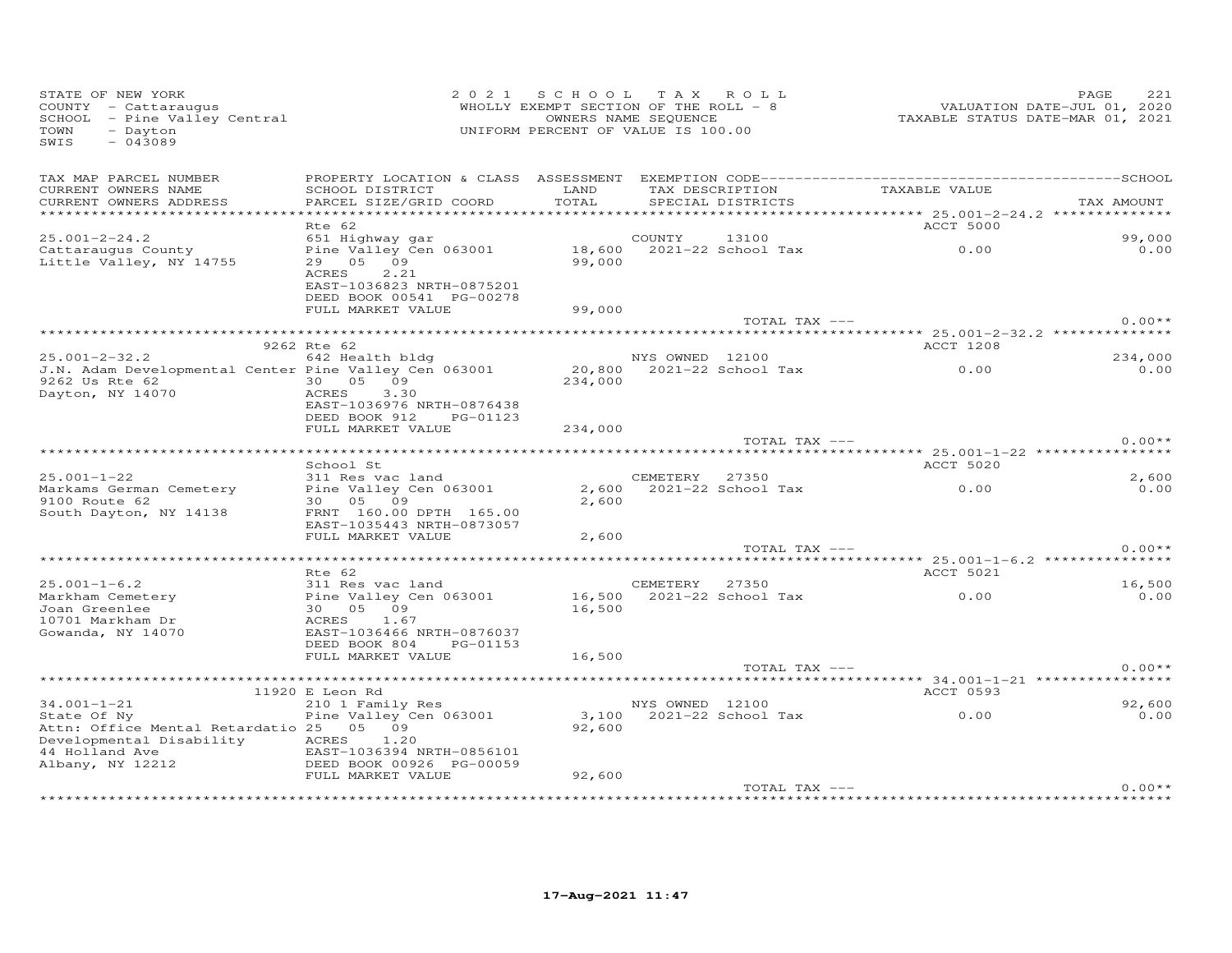| STATE OF NEW YORK<br>COUNTY - Cattaraugus<br>SCHOOL - Pine Valley Central<br>TOWN<br>- Dayton<br>SWIS<br>$-043089$ |                                                                                  | 2021 SCHOOL TAX ROLL<br>WHOLLY EXEMPT SECTION OF THE ROLL - 8<br>OWNERS NAME SEQUENCE<br>UNIFORM PERCENT OF VALUE IS 100.00 |                  |                                      | VALUATION DATE-JUL 01, 2020<br>TAXABLE STATUS DATE-MAR 01, 2021 | 222<br>PAGE     |
|--------------------------------------------------------------------------------------------------------------------|----------------------------------------------------------------------------------|-----------------------------------------------------------------------------------------------------------------------------|------------------|--------------------------------------|-----------------------------------------------------------------|-----------------|
| TAX MAP PARCEL NUMBER<br>CURRENT OWNERS NAME<br>CURRENT OWNERS ADDRESS                                             | SCHOOL DISTRICT<br>PARCEL SIZE/GRID COORD                                        | LAND<br>TOTAL                                                                                                               |                  | TAX DESCRIPTION<br>SPECIAL DISTRICTS | TAXABLE VALUE                                                   | TAX AMOUNT      |
|                                                                                                                    |                                                                                  |                                                                                                                             |                  |                                      |                                                                 |                 |
|                                                                                                                    | 9100 Rte 62                                                                      |                                                                                                                             |                  |                                      | ACCT 0346                                                       |                 |
| $25.001 - 1 - 13$<br>Town Of Dayton<br>9100 Route 62                                                               | 651 Highway gar<br>Pine Valley Cen 063001<br>29 05 09                            | 230,000                                                                                                                     | TOWN-PROP 13500  | 7,900 2021-22 School Tax             | 0.00                                                            | 230,000<br>0.00 |
| South Dayton, NY 14138                                                                                             | ACRES<br>2.90<br>EAST-1035346 NRTH-0873692<br>DEED BOOK 767 PG-00828             |                                                                                                                             |                  |                                      |                                                                 |                 |
|                                                                                                                    | FULL MARKET VALUE                                                                | 230,000                                                                                                                     |                  | TOTAL TAX ---                        |                                                                 | $0.00**$        |
|                                                                                                                    |                                                                                  |                                                                                                                             |                  |                                      |                                                                 |                 |
|                                                                                                                    | Markham-Wesley Rd                                                                |                                                                                                                             |                  |                                      | ACCT 0084                                                       |                 |
| $25.001 - 1 - 17$                                                                                                  | 311 Res vac land                                                                 |                                                                                                                             | TOWN-PROP 13500  |                                      |                                                                 | 15,500          |
| Town Of Dayton                                                                                                     | Pine Valley Cen 063001                                                           |                                                                                                                             |                  | 15,500 2021-22 School Tax            | $\sim$ 0.00                                                     | 0.00            |
| South Dayton, NY 14138                                                                                             | 29 05 09<br>ACRES 1.71<br>EAST-1035644 NRTH-0873770<br>DEED BOOK 794<br>PG-00312 | 15,500                                                                                                                      |                  |                                      |                                                                 |                 |
|                                                                                                                    | FULL MARKET VALUE                                                                | 15,500                                                                                                                      |                  |                                      |                                                                 |                 |
|                                                                                                                    |                                                                                  |                                                                                                                             |                  | TOTAL TAX ---                        |                                                                 | $0.00**$        |
|                                                                                                                    | Oaks Rd                                                                          |                                                                                                                             |                  |                                      | ACCT 1376                                                       |                 |
| $33.002 - 1 - 19.2$                                                                                                | 314 Rural vac<10                                                                 |                                                                                                                             | TOWN-PROP 13500  |                                      |                                                                 | 5,200           |
| Town of Dayton                                                                                                     | Pine Valley Cen 063001                                                           |                                                                                                                             |                  | 5,200 2021-22 School Tax             | 0.00                                                            | 0.00            |
| 9100 Route 62<br>South Dayton, NY 14138                                                                            | FRNT 200.00 DPTH 62.00<br>EAST-1020430 NRTH-0856249<br>FULL MARKET VALUE         | 5,200                                                                                                                       |                  |                                      |                                                                 |                 |
|                                                                                                                    |                                                                                  | 5,200                                                                                                                       |                  | TOTAL TAX ---                        |                                                                 | $0.00**$        |
|                                                                                                                    | White Rd                                                                         |                                                                                                                             |                  |                                      | ACCT 5029                                                       |                 |
| $24.004 - 1 - 17$                                                                                                  | 314 Rural vac<10                                                                 |                                                                                                                             | VG-OUTSIDE 13740 |                                      |                                                                 | 19,600          |
| Village Of South Dayton<br>South Dayton, NY 14138                                                                  | Pine Valley Cen 063001<br>51 05 09                                               | 19,600                                                                                                                      |                  |                                      | VG-OUTSIDE 13740<br>19,600 2021-22 School Tax 0.00              | 0.00            |
|                                                                                                                    | ACRES<br>5.00<br>EAST-1026830 NRTH-0865104<br>DEED BOOK 696 PG-00527             |                                                                                                                             |                  |                                      |                                                                 |                 |
|                                                                                                                    | FULL MARKET VALUE                                                                | 19,600                                                                                                                      |                  | TOTAL TAX ---                        |                                                                 | $0.00**$        |
|                                                                                                                    |                                                                                  |                                                                                                                             |                  |                                      |                                                                 |                 |
|                                                                                                                    | Oaks Rd                                                                          |                                                                                                                             |                  |                                      | <b>ACCT 1207</b>                                                |                 |
| $33.002 - 1 - 18.2$                                                                                                | 314 Rural vac<10                                                                 |                                                                                                                             | VG-OUTSIDE 13740 |                                      |                                                                 | 17,300          |
| Village Of South Dayton<br>Park St                                                                                 | Pine Valley Cen 063001<br>57 05 09                                               | 17,300                                                                                                                      |                  |                                      |                                                                 | 0.00            |
| South Dayton, NY 14138                                                                                             | ACRES<br>1.73<br>EAST-1021528 NRTH-0858417<br>DEED BOOK 911<br>PG-00357          |                                                                                                                             |                  |                                      |                                                                 |                 |
|                                                                                                                    | FULL MARKET VALUE                                                                | 17,300                                                                                                                      |                  |                                      |                                                                 |                 |
|                                                                                                                    |                                                                                  |                                                                                                                             |                  | TOTAL TAX ---                        |                                                                 | $0.00**$        |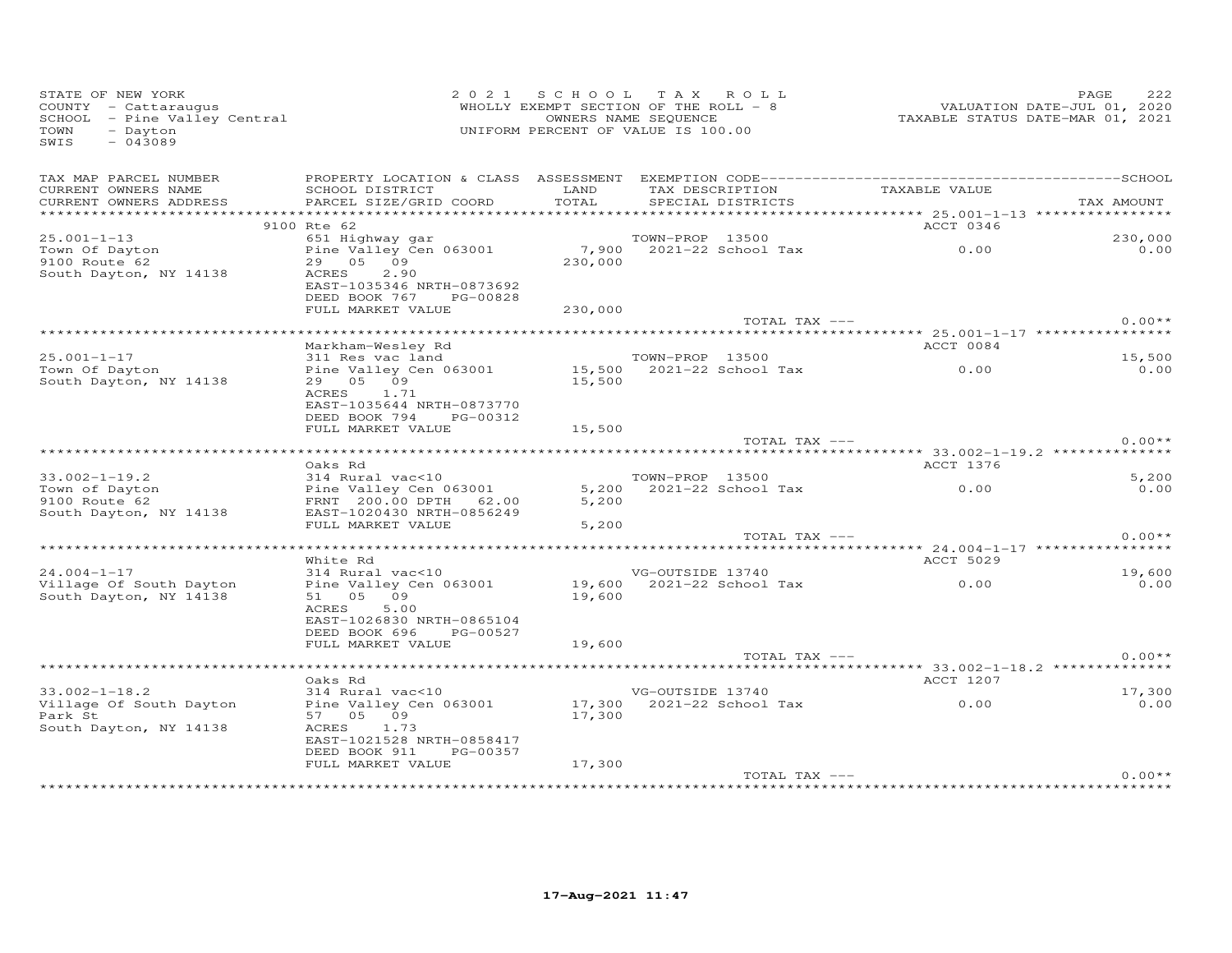| COUNTY<br>SCHOOL<br>TOWN<br>SWIS | STATE OF NEW YORK<br>- Cattaraugus<br>- Pine Valley Central<br>- Dayton<br>$-043089$ |                   | 2 0 2 1            | S C H O O L<br>WHOLLY EXEMPT SECTION OF THE ROLL - 8 | T A X<br>ROLL                   |                  | 223<br>PAGE<br>VALUATION DATE-JUL 01, 2020<br>TAXABLE STATUS DATE-MAR 01, 2021<br>RPS155/V04/L015<br>CURRENT DATE 8/17/2021 |
|----------------------------------|--------------------------------------------------------------------------------------|-------------------|--------------------|------------------------------------------------------|---------------------------------|------------------|-----------------------------------------------------------------------------------------------------------------------------|
|                                  |                                                                                      |                   | ROLL<br>S U B      |                                                      | $S E C T I O N - - T O T A L S$ |                  |                                                                                                                             |
|                                  |                                                                                      | ***               | SPECIAL            | DISTRICT                                             | SUMMARY ***                     |                  |                                                                                                                             |
| CODE                             | TOTAL<br>PARCELS<br>DISTRICT NAME                                                    | EXTENSION<br>TYPE | EXTENSION<br>VALUE | AD VALOREM<br>VALUE                                  | <b>EXEMPT</b><br>AMOUNT         | TAXABLE<br>VALUE | TOTAL<br>TAX                                                                                                                |
|                                  |                                                                                      |                   |                    | NO SPECIAL DISTRICTS AT THIS LEVEL                   |                                 |                  |                                                                                                                             |
|                                  |                                                                                      |                   | *** SCHOOL         | DISTRICT                                             | SUMMARY ***                     |                  |                                                                                                                             |
| CODE                             | DISTRICT NAME                                                                        | TOTAL<br>PARCELS  | ASSESSED<br>LAND   | ASSESSED<br>TOTAL                                    | EXEMPT<br><b>AMOUNT</b>         | TOTAL<br>TAXABLE |                                                                                                                             |
|                                  |                                                                                      |                   |                    |                                                      | -----------<br>STAR AMOUNT      | STAR TAXABLE     | TOTAL TAX                                                                                                                   |
|                                  | Pine Valley Central                                                                  | 10                | 127,100            | 732,300                                              | 732,300                         |                  |                                                                                                                             |
| 063001                           |                                                                                      |                   |                    |                                                      |                                 |                  |                                                                                                                             |
|                                  | $SUB - TO T AL$                                                                      | 10                | 127,100            | 732,300                                              | 732,300                         |                  |                                                                                                                             |
|                                  | $S \cup B - T \cup T A L (CONT)$                                                     |                   |                    |                                                      |                                 |                  |                                                                                                                             |
|                                  | TOTAL                                                                                | 10                | 127,100            | 732,300                                              | 732,300                         |                  |                                                                                                                             |
|                                  | TO TAL (CONT)                                                                        |                   |                    |                                                      |                                 |                  |                                                                                                                             |

\*\*\* S Y S T E M C O D E S S U M M A R Y \*\*\*

NO SYSTEM EXEMPTIONS AT THIS LEVEL

| DESCRIPTION     | PARCELS | SCHOOL  |
|-----------------|---------|---------|
| NYS OWNED       |         | 326,600 |
| COUNTY          |         | 99,000  |
| TOWN-PROP       | ∍       | 250,700 |
| VG-OUTSIDE      | 2       | 36,900  |
| <b>CEMETERY</b> | っ       | 19,100  |
|                 |         | TOTAL   |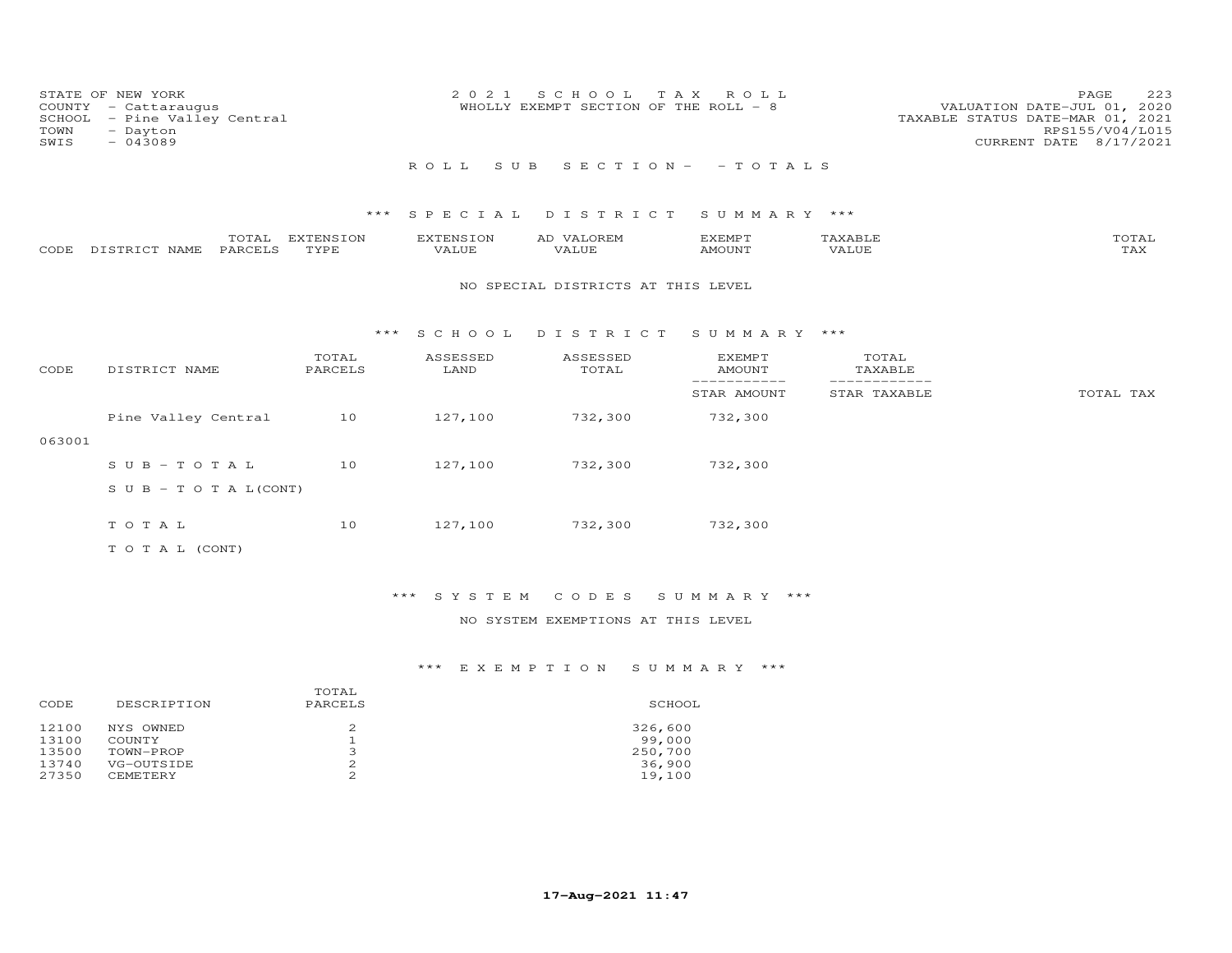| COUNTY<br>SCHOOL<br>TOWN<br>SWIS | STATE OF NEW YORK<br>- Cattaraugus<br>- Pine Valley Central<br>- Dayton<br>$-043089$ |                  | 2021<br>SCHOOL TAX ROLL<br>WHOLLY EXEMPT SECTION OF THE ROLL - 8 | 224<br>PAGE<br>VALUATION DATE-JUL 01, 2020<br>TAXABLE STATUS DATE-MAR 01, 2021<br>RPS155/V04/L015<br>CURRENT DATE 8/17/2021 |
|----------------------------------|--------------------------------------------------------------------------------------|------------------|------------------------------------------------------------------|-----------------------------------------------------------------------------------------------------------------------------|
|                                  |                                                                                      |                  | SUB SECTION - - TOTALS<br>R O L L                                |                                                                                                                             |
|                                  |                                                                                      |                  | *** EXEMPTION SUMMARY ***                                        |                                                                                                                             |
| CODE                             | DESCRIPTION                                                                          | TOTAL<br>PARCELS | SCHOOL                                                           |                                                                                                                             |
|                                  | TOTAL                                                                                | 10               | 732,300                                                          |                                                                                                                             |
|                                  |                                                                                      |                  |                                                                  |                                                                                                                             |

# \*\*\* G R A N D T O T A L S \*\*\*

| ROLL<br><b>SEC</b> | DESCRIPTION                   | TOTAL<br>PARCELS | ASSESSED<br>LAND | ASSESSED<br>TOTAL | <b>EXEMPT</b><br><b>AMOUNT</b><br>STAR AMOUNT | TOTAL<br>TAXABLE<br>------------<br>STAR TAXABLE | TAX<br>RATE | TOTAL<br>TAX |
|--------------------|-------------------------------|------------------|------------------|-------------------|-----------------------------------------------|--------------------------------------------------|-------------|--------------|
|                    | RS 8 TOTAL<br>SPEC DIST TAXES |                  | 127,100          | 732,300           | 732,300                                       |                                                  |             |              |

8 WHOLLY EXEMPT 10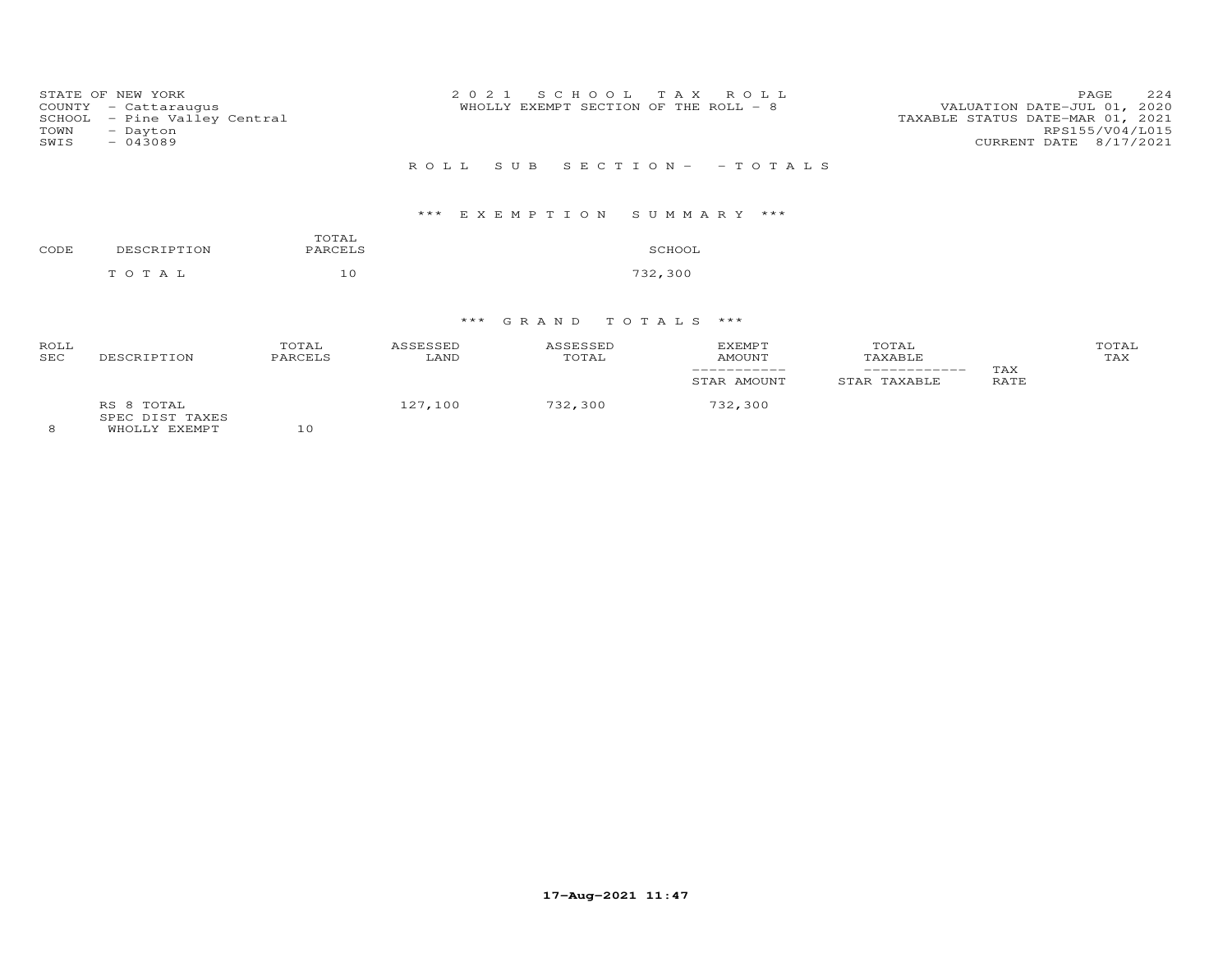| STATE OF NEW YORK<br>- Cattaraugus<br>COUNTY<br>- Pine Valley Central<br>SCHOOL<br>TOWN<br>- Dayton<br>$-043089$<br>SWIS | 2 0 2 1                                                                                                                                 |                    | SCHOOL TAX ROLL<br>WHOLLY EXEMPT SECTION OF THE ROLL - 8<br>OWNERS NAME SEQUENCE<br>UNIFORM PERCENT OF VALUE IS 100.00 | SUB-SECT - A VALUATION DATE-JUL 01, 2020 | 225<br>PAGE<br>TAXABLE STATUS DATE-MAR 01, 2021 |
|--------------------------------------------------------------------------------------------------------------------------|-----------------------------------------------------------------------------------------------------------------------------------------|--------------------|------------------------------------------------------------------------------------------------------------------------|------------------------------------------|-------------------------------------------------|
| TAX MAP PARCEL NUMBER                                                                                                    | PROPERTY LOCATION & CLASS                                                                                                               | ASSESSMENT         |                                                                                                                        |                                          |                                                 |
| CURRENT OWNERS NAME                                                                                                      | SCHOOL DISTRICT                                                                                                                         | LAND               | TAX DESCRIPTION                                                                                                        | TAXABLE VALUE                            |                                                 |
| CURRENT OWNERS ADDRESS                                                                                                   | PARCEL SIZE/GRID COORD                                                                                                                  | TOTAL              | SPECIAL DISTRICTS                                                                                                      |                                          | TAX AMOUNT                                      |
|                                                                                                                          |                                                                                                                                         |                    |                                                                                                                        |                                          |                                                 |
|                                                                                                                          | Bentley Rd                                                                                                                              |                    |                                                                                                                        | ACCT 0448                                |                                                 |
| 25.001-1-32                                                                                                              | 321 Abandoned ag                                                                                                                        |                    | Withdrawal 29700                                                                                                       |                                          | 104,300                                         |
| Peter Cooper Markhams, LLC<br>Michael P Joy, Esq.<br>Reed Smith Ctr<br>225 Fifth Ave<br>Pittsburgh, PA 15222             | Pine Valley Cen 063001 104,300<br>36 05 09<br>ACRES 106.24<br>EAST-1032045 NRTH-0872215<br>DEED BOOK 14034 PG-8002<br>FULL MARKET VALUE | 104,300<br>104,300 | 2021-22 School Tax                                                                                                     | 0.00                                     | 0.00                                            |
|                                                                                                                          |                                                                                                                                         |                    | TOTAL TAX ---                                                                                                          |                                          | $0.00**$                                        |
|                                                                                                                          |                                                                                                                                         |                    |                                                                                                                        |                                          |                                                 |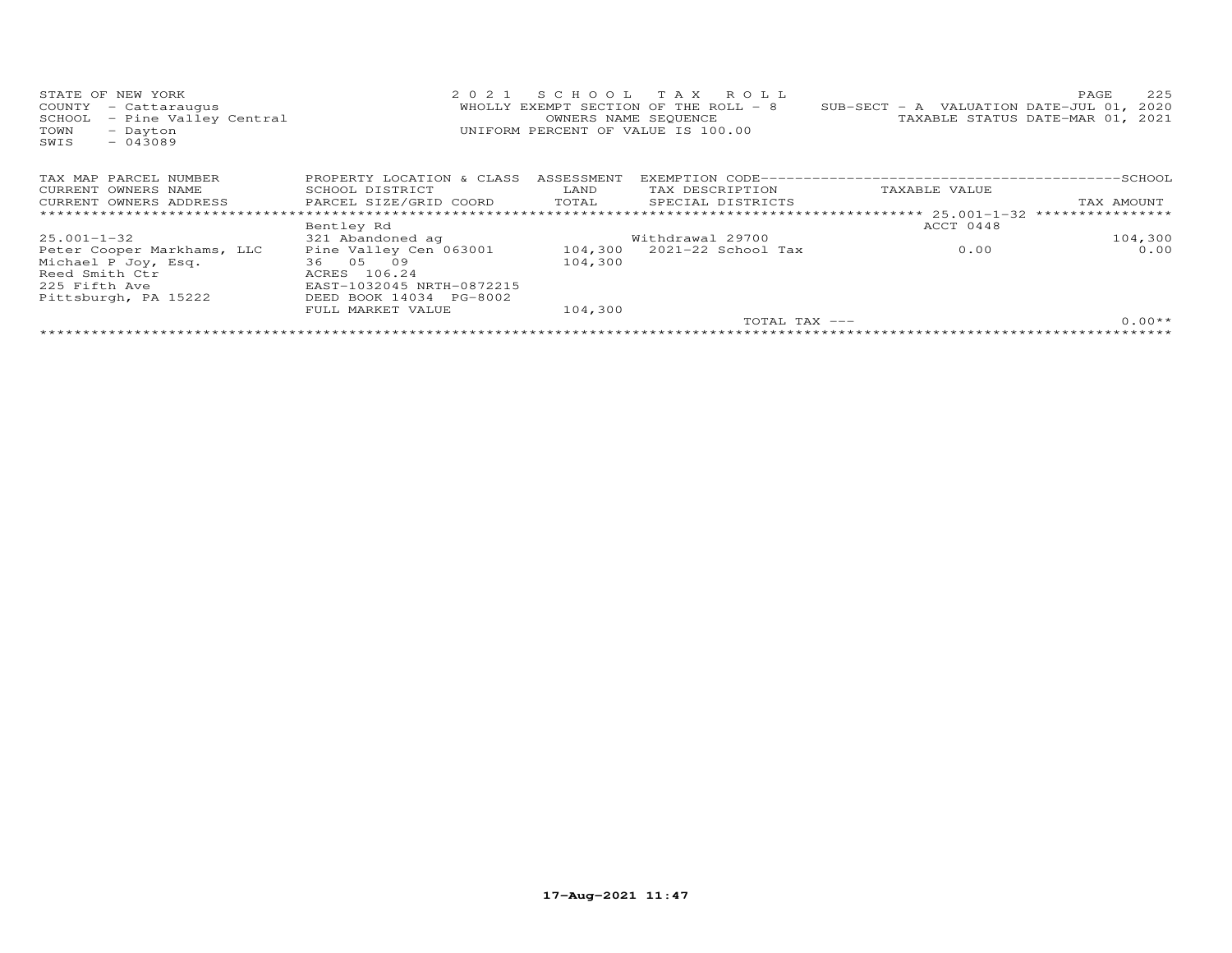| SCHOOL<br>TOWN<br>SWIS | STATE OF NEW YORK<br>COUNTY - Cattaraugus<br>- Pine Valley Central<br>- Dayton<br>$-043089$ |                   | 2 0 2 1                   | S C H O O L<br>WHOLLY EXEMPT SECTION OF THE ROLL - 8<br>UNIFORM PERCENT OF VALUE IS 100.00 | TAX ROLL                          |                              | 226<br>PAGE<br>SUB-SECT - A VALUATION DATE-JUL 01, 2020<br>TAXABLE STATUS DATE-MAR 01, 2021<br>RPS155/V04/L015<br>CURRENT DATE 8/17/2021 |
|------------------------|---------------------------------------------------------------------------------------------|-------------------|---------------------------|--------------------------------------------------------------------------------------------|-----------------------------------|------------------------------|------------------------------------------------------------------------------------------------------------------------------------------|
|                        |                                                                                             |                   | S U B<br>ROLL.            |                                                                                            | $S E C T I O N - A - T O T A L S$ |                              |                                                                                                                                          |
|                        |                                                                                             | ***               | SPECIAL                   | DISTRICT                                                                                   | SUMMARY ***                       |                              |                                                                                                                                          |
| CODE                   | TOTAL<br>PARCELS<br>DISTRICT NAME                                                           | EXTENSION<br>TYPE | <b>EXTENSION</b><br>VALUE | AD VALOREM<br>VALUE                                                                        | <b>EXEMPT</b><br><b>AMOUNT</b>    | TAXABLE<br>VALUE             | TOTAL<br>TAX                                                                                                                             |
|                        |                                                                                             |                   |                           | NO SPECIAL DISTRICTS AT THIS LEVEL                                                         |                                   |                              |                                                                                                                                          |
|                        |                                                                                             | ***               | S C H O O L               | DISTRICT                                                                                   | SUMMARY ***                       |                              |                                                                                                                                          |
| CODE                   | DISTRICT NAME                                                                               | TOTAL<br>PARCELS  | ASSESSED<br>LAND          | ASSESSED<br>TOTAL                                                                          | <b>EXEMPT</b><br><b>AMOUNT</b>    | TOTAL<br>TAXABLE             |                                                                                                                                          |
|                        |                                                                                             |                   |                           |                                                                                            | ------------<br>STAR AMOUNT       | ____________<br>STAR TAXABLE | TOTAL TAX                                                                                                                                |
|                        | Pine Valley Central                                                                         | $\mathbf{1}$      | 104,300                   | 104,300                                                                                    | 104,300                           |                              |                                                                                                                                          |
| 063001                 |                                                                                             |                   |                           |                                                                                            |                                   |                              |                                                                                                                                          |
|                        | $S \cup B - TO T A L$                                                                       | $\mathbf{1}$      | 104,300                   | 104,300                                                                                    | 104,300                           |                              |                                                                                                                                          |
|                        | S U B - T O T A $L$ (CONT)                                                                  |                   |                           |                                                                                            |                                   |                              |                                                                                                                                          |
|                        | TOTAL                                                                                       | $\mathbf{1}$      | 104,300                   | 104,300                                                                                    | 104,300                           |                              |                                                                                                                                          |
|                        | TO TAL (CONT)                                                                               |                   |                           |                                                                                            |                                   |                              |                                                                                                                                          |

\*\*\* S Y S T E M C O D E S S U M M A R Y \*\*\*

NO SYSTEM EXEMPTIONS AT THIS LEVEL

| CODE  | DESCRIPTION             | TOTAL<br>PARCELS | SCHOOL             |
|-------|-------------------------|------------------|--------------------|
| 29700 | Withdrawal<br>T O T A L |                  | 104,300<br>104,300 |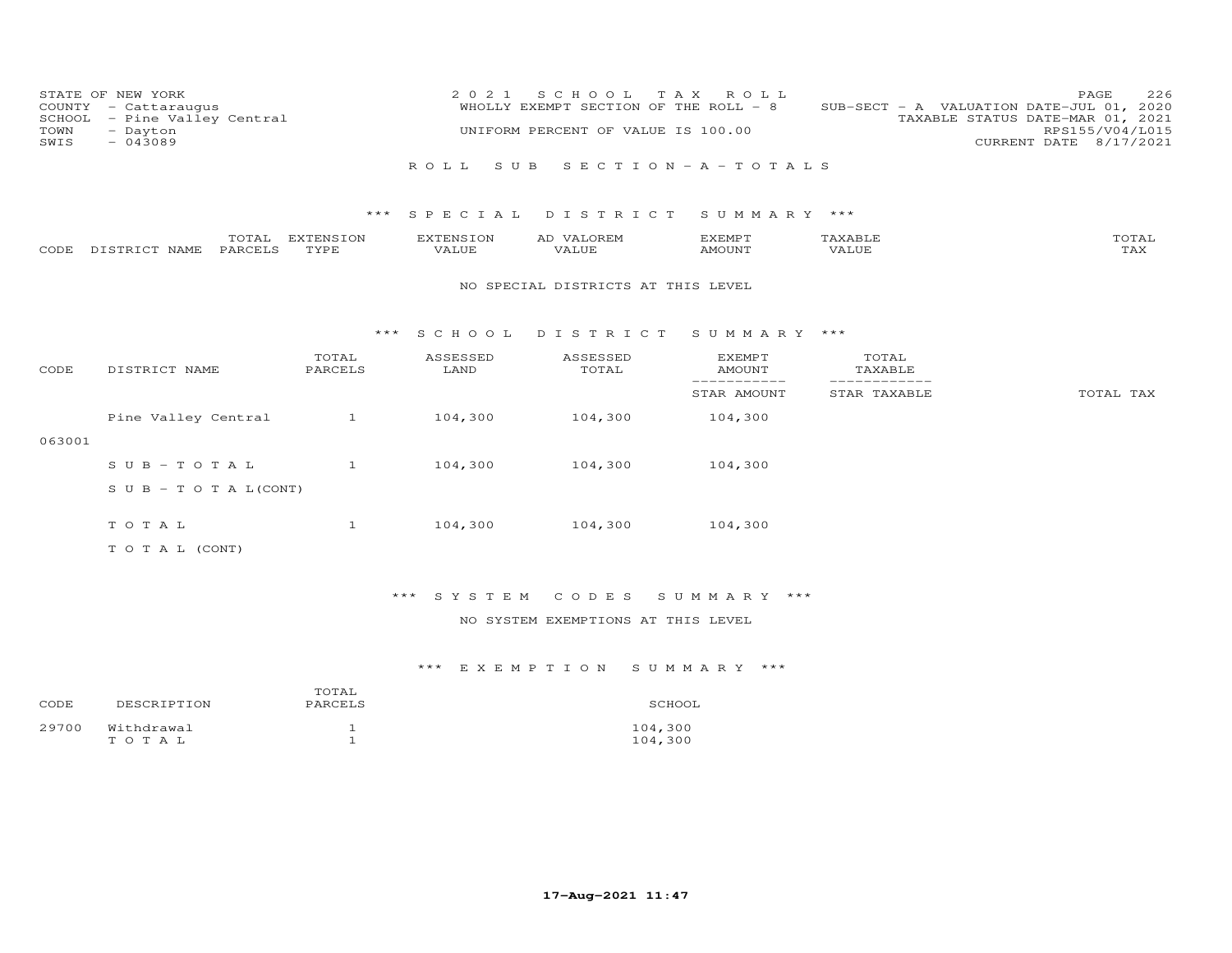|      | STATE OF NEW YORK            | 2021 SCHOOL TAX ROLL                  |                                          | PAGE                   | 227 |
|------|------------------------------|---------------------------------------|------------------------------------------|------------------------|-----|
|      | COUNTY - Cattaraugus         | WHOLLY EXEMPT SECTION OF THE ROLL - 8 | SUB-SECT - A VALUATION DATE-JUL 01, 2020 |                        |     |
|      | SCHOOL - Pine Valley Central |                                       | TAXABLE STATUS DATE-MAR 01, 2021         |                        |     |
| TOWN | - Dayton                     | UNIFORM PERCENT OF VALUE IS 100.00    |                                          | RPS155/V04/L015        |     |
| SWIS | $-043089$                    |                                       |                                          | CURRENT DATE 8/17/2021 |     |
|      |                              |                                       |                                          |                        |     |
|      |                              | ROLL SUB SECTION-A-TOTALS             |                                          |                        |     |

# \*\*\* G R A N D T O T A L S \*\*\*

| ROLL<br>SEC | DESCRIPTION                                     | TOTAL<br>PARCELS | ASSESSED<br>LAND | ASSESSED<br>TOTAL | <b>EXEMPT</b><br>AMOUNT | TOTAL<br>TAXABLE<br>__________ | TAX  | TOTAL<br>TAX |
|-------------|-------------------------------------------------|------------------|------------------|-------------------|-------------------------|--------------------------------|------|--------------|
|             |                                                 |                  |                  |                   | STAR AMOUNT             | STAR TAXABLE                   | RATE |              |
|             | RS 8 TOTAL<br>SPEC DIST TAXES<br>EILOIII DIDADO |                  | 104,300          | 104,300           | 104,300                 |                                |      |              |

8 WHOLLY EXEMPT 1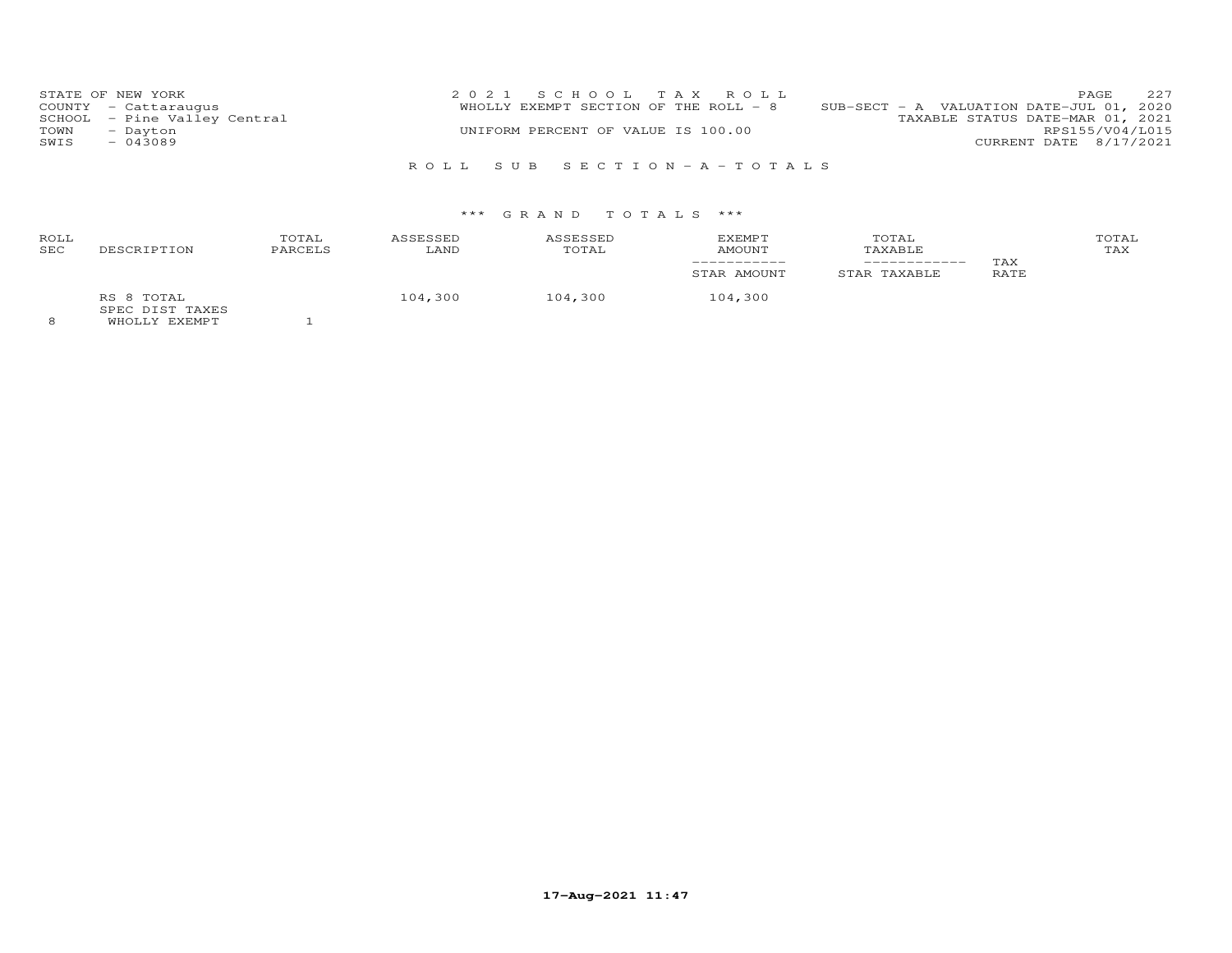| COUNTY<br>SCHOOL<br>TOWN<br>SWIS | STATE OF NEW YORK<br>- Cattaraugus<br>- Pine Valley Central<br>- Dayton<br>$-043089$ |                  |                   | 2 0 2 1            | SCHOOL<br>WHOLLY EXEMPT SECTION OF THE ROLL - 8<br>UNIFORM PERCENT OF VALUE IS 100.00 | T A X<br>ROLL           |                                | PAGE<br>VALUATION DATE-JUL 01, 2020<br>TAXABLE STATUS DATE-MAR 01, 2021<br>RPS155/V04/L015<br>CURRENT DATE | 228<br>8/17/2021 |
|----------------------------------|--------------------------------------------------------------------------------------|------------------|-------------------|--------------------|---------------------------------------------------------------------------------------|-------------------------|--------------------------------|------------------------------------------------------------------------------------------------------------|------------------|
|                                  |                                                                                      |                  |                   | ROLL.              | SECTION                                                                               | TOTALS                  |                                |                                                                                                            |                  |
|                                  |                                                                                      |                  | ***               | S P E C I A L      | DISTRICT                                                                              | SUMMARY ***             |                                |                                                                                                            |                  |
| CODE                             | DISTRICT NAME                                                                        | TOTAL<br>PARCELS | EXTENSION<br>TYPE | EXTENSION<br>VALUE | AD VALOREM<br>VALUE                                                                   | EXEMPT<br>AMOUNT        | TAXABLE<br>VALUE               |                                                                                                            | TOTAL<br>TAX     |
|                                  |                                                                                      |                  |                   |                    | NO SPECIAL DISTRICTS AT THIS LEVEL                                                    |                         |                                |                                                                                                            |                  |
|                                  |                                                                                      |                  | $***$             | S C H O O L        | DISTRICT                                                                              | SUMMARY ***             |                                |                                                                                                            |                  |
| CODE                             | DISTRICT NAME                                                                        |                  | TOTAL<br>PARCELS  | ASSESSED<br>LAND   | ASSESSED<br>TOTAL                                                                     | EXEMPT<br><b>AMOUNT</b> | TOTAL<br>TAXABLE<br>__________ |                                                                                                            |                  |
|                                  |                                                                                      |                  |                   |                    |                                                                                       | STAR AMOUNT             | STAR TAXABLE                   |                                                                                                            | TOTAL TAX        |

063001

S U B - T O T A  $L(CONT)$ 

T O T A L  $\begin{array}{cccc} 11 & 231,400 & 836,600 & 836,600 \end{array}$ 

Pine Valley Central 11 231,400 836,600 836,600

S U B - T O T A L 11 231,400 836,600 836,600

T O T A L (CONT)

\*\*\* S Y S T E M C O D E S S U M M A R Y \*\*\*

NO SYSTEM EXEMPTIONS AT THIS LEVEL

|       |                 | TOTAL   |         |
|-------|-----------------|---------|---------|
| CODE  | DESCRIPTION     | PARCELS | SCHOOL  |
| 12100 | NYS OWNED       |         | 326,600 |
| 13100 | COUNTY          |         | 99,000  |
| 13500 | TOWN-PROP       | ∍<br>ت  | 250,700 |
| 13740 | VG-OUTSIDE      | 2       | 36,900  |
| 27350 | <b>CEMETERY</b> | ⌒       | 19,100  |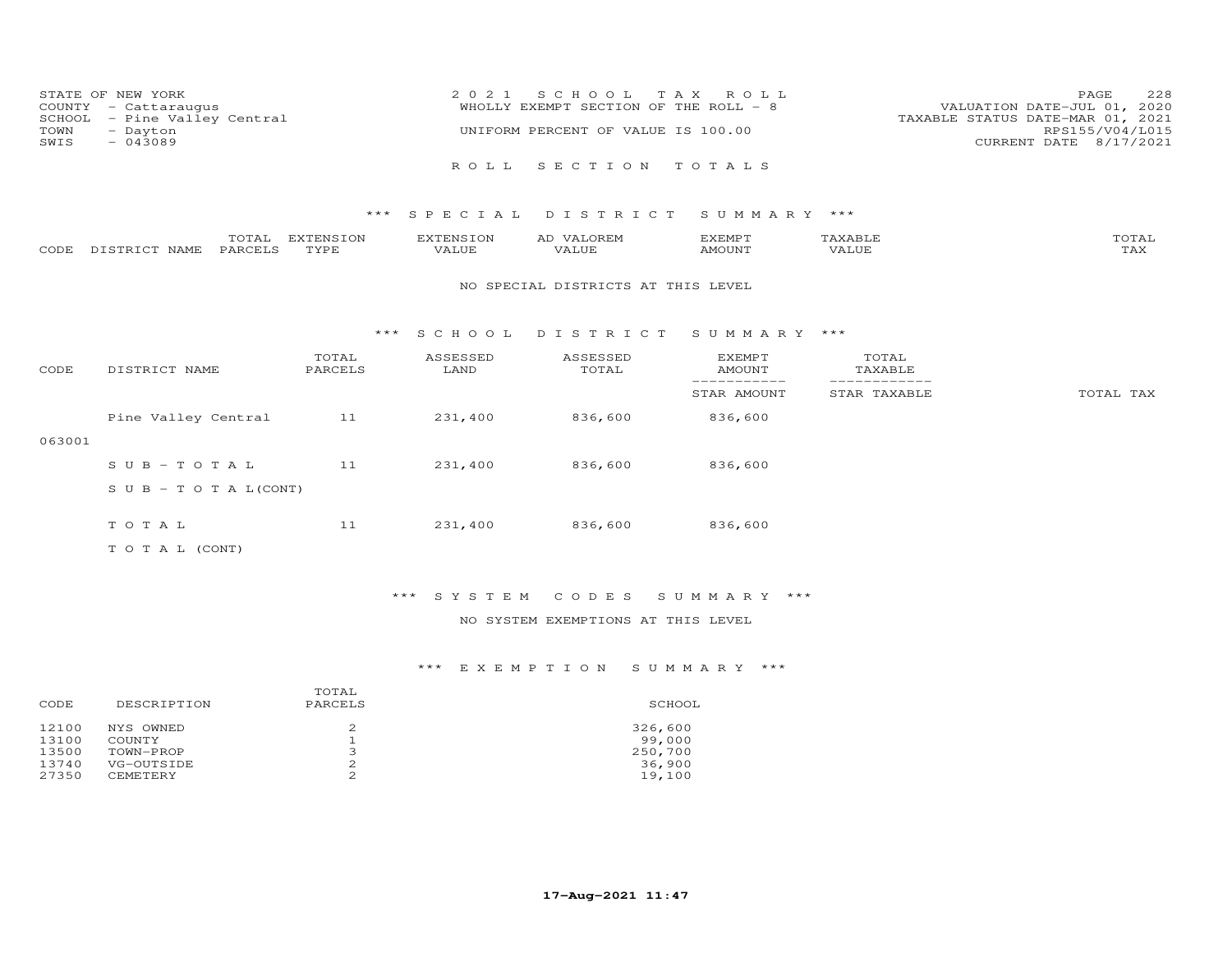|      | STATE OF NEW YORK            | 2021 SCHOOL TAX ROLL                                                 | PAGE                   | 229 |
|------|------------------------------|----------------------------------------------------------------------|------------------------|-----|
|      | COUNTY - Cattaraugus         | VALUATION DATE-JUL 01, 2020<br>WHOLLY EXEMPT SECTION OF THE ROLL - 8 |                        |     |
|      | SCHOOL - Pine Valley Central | TAXABLE STATUS DATE-MAR 01, 2021                                     |                        |     |
| TOWN | - Dayton                     | UNIFORM PERCENT OF VALUE IS 100.00                                   | RPS155/V04/L015        |     |
| SWIS | $-043089$                    |                                                                      | CURRENT DATE 8/17/2021 |     |
|      |                              |                                                                      |                        |     |
|      |                              | ROLL SECTION TOTALS                                                  |                        |     |

# \*\*\* E X E M P T I O N S U M M A R Y \*\*\*

| CODE  | DESCRIPTION         | TOTAL<br>PARCELS | SCHOOL             |
|-------|---------------------|------------------|--------------------|
| 29700 | Withdrawal<br>тотаь |                  | 104,300<br>836,600 |

# \*\*\* G R A N D T O T A L S \*\*\*

| ROLL<br><b>SEC</b> | DESCRIPTION                                    | TOTAL<br>PARCELS | ASSESSED<br>LAND | ASSESSED<br>TOTAL | <b>EXEMPT</b><br><b>AMOUNT</b> | TOTAL<br>TAXABLE | TAX  | TOTAL<br>TAX |
|--------------------|------------------------------------------------|------------------|------------------|-------------------|--------------------------------|------------------|------|--------------|
|                    |                                                |                  |                  |                   | STAR AMOUNT                    | STAR TAXABLE     | RATE |              |
|                    | RS 8 TOTAL<br>SPEC DIST TAXES<br>WHOLLY EXEMPT |                  | 231,400          | 836,600           | 836,600                        |                  |      |              |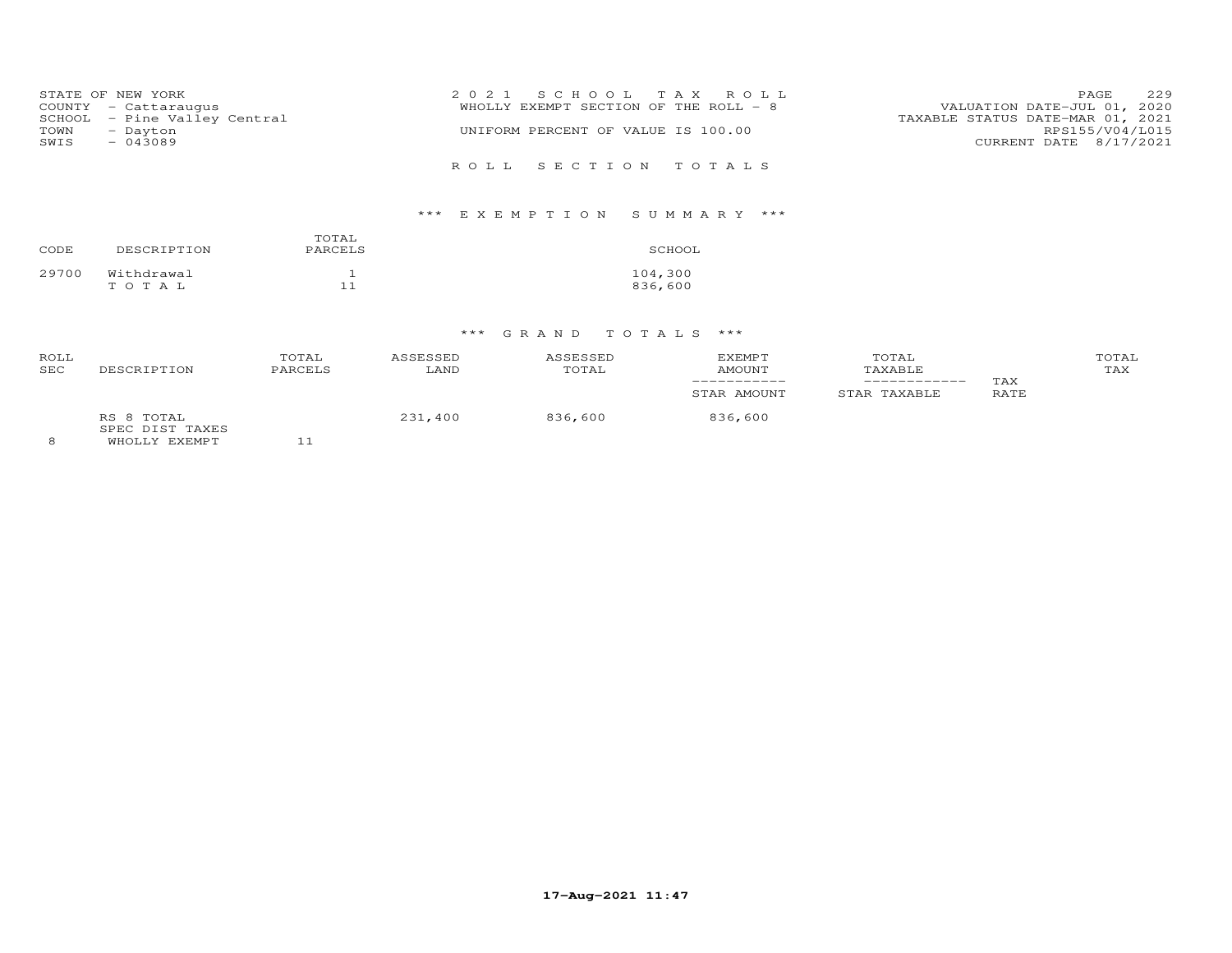|      | STATE OF NEW YORK            | 2021 SCHOOL TAX ROLL |  |                                  | PAGE                   | 230 |
|------|------------------------------|----------------------|--|----------------------------------|------------------------|-----|
|      | COUNTY - Cattaraugus         |                      |  | VALUATION DATE-JUL 01, 2020      |                        |     |
|      | SCHOOL - Pine Valley Central | SWIS TOTALS          |  | TAXABLE STATUS DATE-MAR 01, 2021 |                        |     |
| TOWN | - Dayton                     |                      |  |                                  | RPS155/V04/L015        |     |
| SWIS | $-043089$                    |                      |  |                                  | CURRENT DATE 8/17/2021 |     |

### \*\*\* S P E C I A L D I S T R I C T S U M M A R Y \*\*\*

| CODE   | TOTAL<br>DISTRICT NAME<br>PARCELS | <b>EXTENSION</b><br>TYPE | <b>EXTENSION</b><br>VALUE | AD VALOREM<br>VALUE                | <b>EXEMPT</b><br><b>AMOUNT</b> | TAXABLE<br>VALUE | TAX<br>RATE | TOTAL<br>TAX |
|--------|-----------------------------------|--------------------------|---------------------------|------------------------------------|--------------------------------|------------------|-------------|--------------|
|        |                                   |                          |                           | NO SPECIAL DISTRICTS AT THIS LEVEL |                                |                  |             |              |
|        |                                   | ***                      | S C H O O L               | DISTRICT                           | SUMMARY ***                    |                  |             |              |
| CODE   | DISTRICT NAME                     | TOTAL<br>PARCELS         | ASSESSED<br>LAND          | ASSESSED<br>TOTAL                  | EXEMPT<br><b>AMOUNT</b>        | TOTAL<br>TAXABLE |             |              |
|        |                                   |                          |                           |                                    | STAR AMOUNT                    | STAR TAXABLE     | TAX RATE    | TOTAL TAX    |
|        | Pine Valley Central               | 272                      | 12317,300                 | 23011,182                          | 2980,266                       | 20,030,916       |             |              |
| 063001 |                                   |                          |                           |                                    | 3456,083                       | 16,574,833       | 14.742139   | 244,348.52   |
|        | $SUB - TO T AL$                   | 272                      | 12317,300                 | 23011,182                          | 2980,266                       | 20,030,916       |             |              |
|        | S U B - T O T A $L$ (CONT)        |                          |                           |                                    | 3456,083                       | 16,574,833       |             | 244,348.52   |
|        | TOTAL                             | 272                      | 12317,300                 | 23011,182                          | 2980,266                       | 20,030,916       |             |              |
|        |                                   |                          |                           |                                    |                                |                  |             |              |
|        | TO TAL (CONT)                     |                          |                           |                                    | 3456,083                       | 16,574,833       |             | 244,348.52   |

### \*\*\* S Y S T E M C O D E S S U M M A R Y \*\*\*

### NO SYSTEM EXEMPTIONS AT THIS LEVEL

| CODE                                      | DESCRIPTION                                                | TOTAL<br>PARCELS                            | SCHOOL                                           |
|-------------------------------------------|------------------------------------------------------------|---------------------------------------------|--------------------------------------------------|
| 12100<br>13100<br>13500<br>13740<br>27350 | NYS OWNED<br>COUNTY<br>TOWN-PROP<br>VG-OUTSIDE<br>CEMETERY | 2<br>ᅩ<br>∍<br>ت<br>2<br>$\mathcal{D}$<br>∠ | 326,600<br>99,000<br>250,700<br>36,900<br>19,100 |
|                                           |                                                            |                                             |                                                  |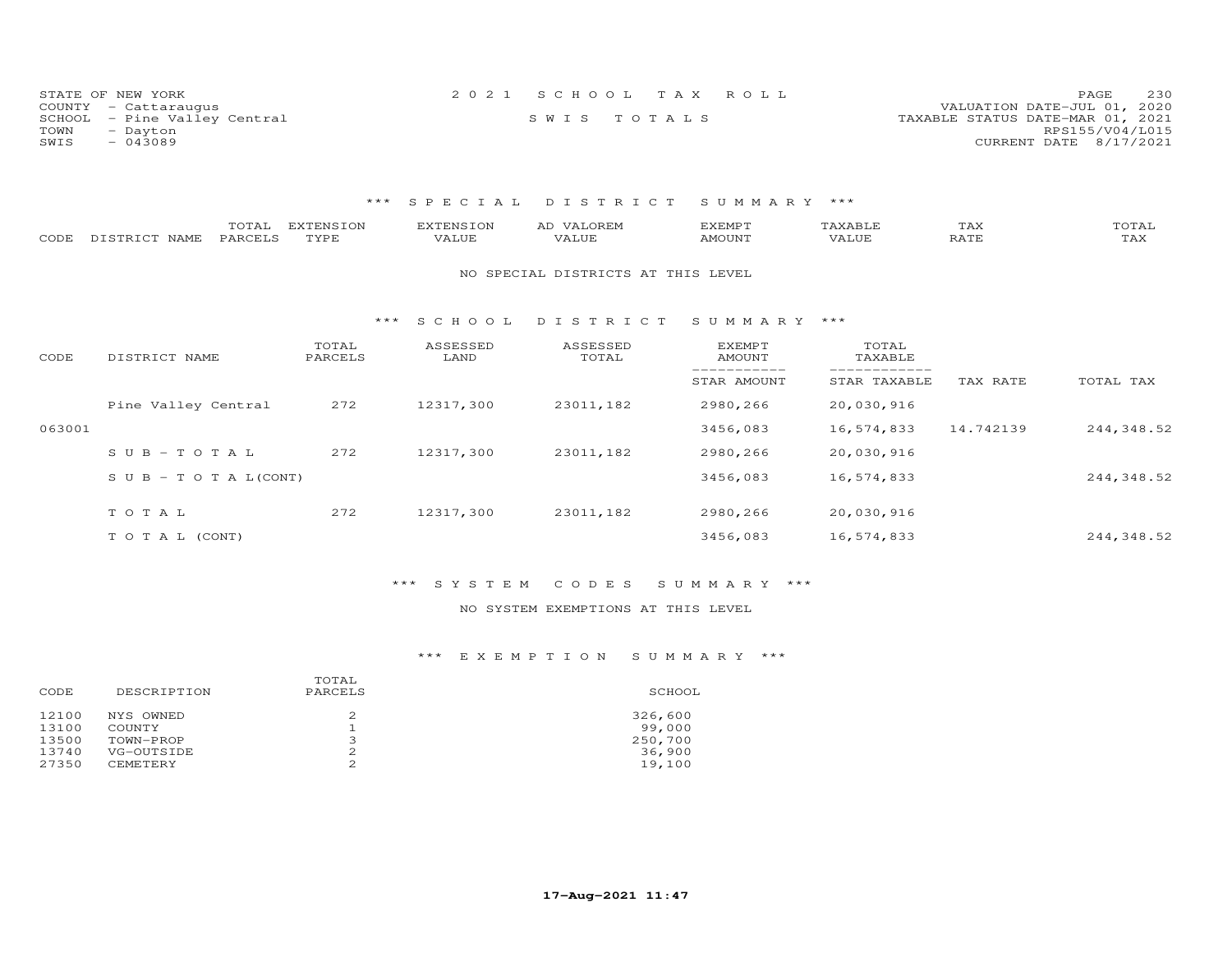| STATE OF NEW YORK            | 2021 SCHOOL TAX ROLL | 231<br><b>PAGE</b>               |
|------------------------------|----------------------|----------------------------------|
| COUNTY - Cattaraugus         |                      | VALUATION DATE-JUL 01, 2020      |
| SCHOOL - Pine Valley Central | SWIS TOTALS          | TAXABLE STATUS DATE-MAR 01, 2021 |
| TOWN<br>- Dayton             |                      | RPS155/V04/L015                  |
| SWIS<br>$-043089$            |                      | CURRENT DATE 8/17/2021           |
|                              |                      |                                  |

# \*\*\* E X E M P T I O N S U M M A R Y \*\*\*

| CODE  | DESCRIPTION | TOTAL<br>PARCELS | SCHOOL   |
|-------|-------------|------------------|----------|
| 29700 | Withdrawal  |                  | 104,300  |
| 41700 | AG BLDG     | 4                | 142,000  |
| 41720 | AG DIST     | 45               | 1736,882 |
| 41730 | AG DISTOUT  | 3                | 98,510   |
| 41834 | ENH STAR    | 26               | 1685,183 |
| 41854 | BAS STAR    | 58               | 1770,900 |
| 42100 | SILO T/C/S  | 5                | 12,440   |
| 42120 | TMP GHOUSE  | $\mathfrak{D}$   | 40,140   |
| 47100 | Mass Telec  |                  | 113,694  |
|       | тотаь       | 155              | 6436,349 |
|       |             |                  |          |

# \*\*\* G R A N D T O T A L S \*\*\*

| ROLL<br>SEC | DESCRIPTION                          | TOTAL<br>PARCELS | ASSESSED<br>LAND | ASSESSED<br>TOTAL | <b>EXEMPT</b><br>AMOUNT<br>___________ | TOTAL<br>TAXABLE<br>------------ | TAX       |                      |
|-------------|--------------------------------------|------------------|------------------|-------------------|----------------------------------------|----------------------------------|-----------|----------------------|
|             |                                      |                  |                  |                   | STAR AMOUNT                            | STAR TAXABLE                     | RATE      |                      |
|             | 2021-22 School Tax                   |                  | 12085,900        | 21301,489         | 2,029,972<br>3456,083                  | 19,271,517<br>15,815,434         | 14.742139 | 233, 153.35          |
| 1           | SPEC DIST TAXES<br>TAXABLE           | 255              |                  |                   |                                        |                                  |           | 233, 153.35          |
|             | 2021-22 School Tax                   |                  |                  | 330, 317          |                                        | 330,317                          |           |                      |
| 5           | SPEC DIST TAXES<br>SPECIAL FRANCHISE | 3                |                  |                   |                                        | 330,317                          | 14.742139 | 4,869.58<br>4,869.58 |
|             | 2021-22 School Tax                   |                  |                  | 542,776           | 113,694                                | 429,082                          |           |                      |
|             | SPEC DIST TAXES                      |                  |                  |                   |                                        | 429,082                          | 14.742139 | 6, 325.59            |
| 6           | UTILITIES & N.C.                     | 3                |                  |                   |                                        |                                  |           | 6,325.59             |

836,600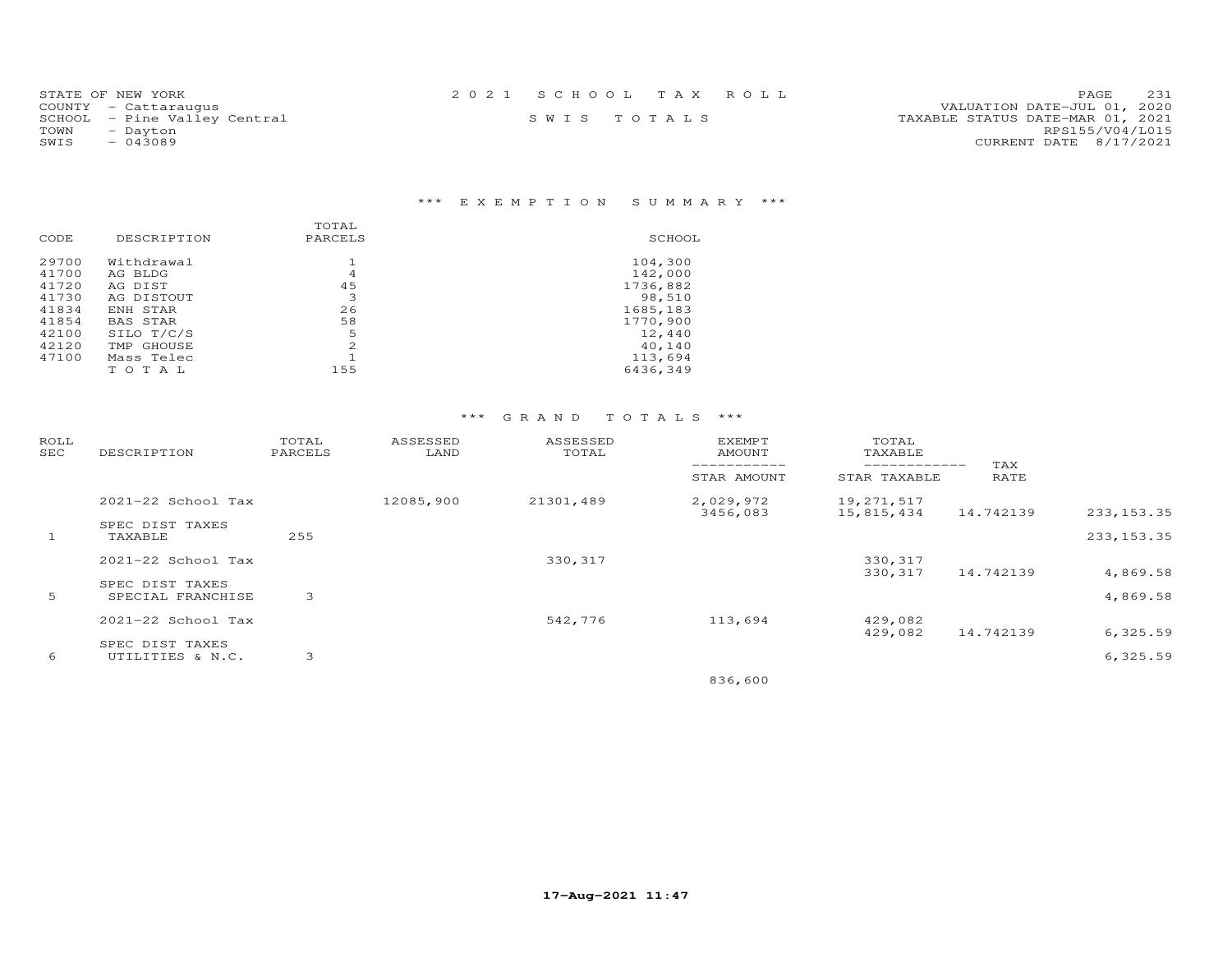| STATE OF NEW YORK            | 2021 SCHOOL TAX ROLL | 2.32<br>PAGE                     |
|------------------------------|----------------------|----------------------------------|
| COUNTY - Cattaraugus         |                      | VALUATION DATE-JUL 01, 2020      |
| SCHOOL - Pine Valley Central | SWIS TOTALS          | TAXABLE STATUS DATE-MAR 01, 2021 |
| TOWN<br>- Dayton             |                      | RPS155/V04/L015                  |
| SWIS<br>$-043089$            |                      | CURRENT DATE 8/17/2021           |

# \*\*\* G R A N D T O T A L S \*\*\*

| ROLL<br>SEC | DESCRIPTION                      | TOTAL<br>PARCELS | ASSESSED<br>LAND | ASSESSED<br>TOTAL | <b>EXEMPT</b><br>AMOUNT<br>------------ | TOTAL<br>TAXABLE<br>------------ | TAX       |            |
|-------------|----------------------------------|------------------|------------------|-------------------|-----------------------------------------|----------------------------------|-----------|------------|
|             |                                  |                  |                  |                   | STAR AMOUNT                             | STAR TAXABLE                     | RATE      |            |
| 8           | SPEC DIST TAXES<br>WHOLLY EXEMPT | 11               |                  |                   |                                         |                                  |           |            |
|             | 2021-22 School Tax               |                  | 12317,300        | 23011,182         | 2,980,266<br>3456,083                   | 20,030,916<br>16,574,833         | 14.742139 |            |
|             | SPEC DIST TAXES                  |                  |                  |                   |                                         |                                  |           | 244,348.52 |
| $\star$     | TOTAL<br>SUB                     | 272              |                  |                   |                                         |                                  |           | 244,348.52 |
|             | $2021 - 22$ School Tax           |                  | 12317,300        | 23011,182         | 2,980,266<br>3456,083                   | 20,030,916<br>16,574,833         | 14.742139 | 244,348.52 |
|             | SPEC DIST TAXES                  |                  |                  |                   |                                         |                                  |           |            |
| $***$       | GRAND TOTAL                      | 272              |                  |                   |                                         |                                  |           | 244,348.52 |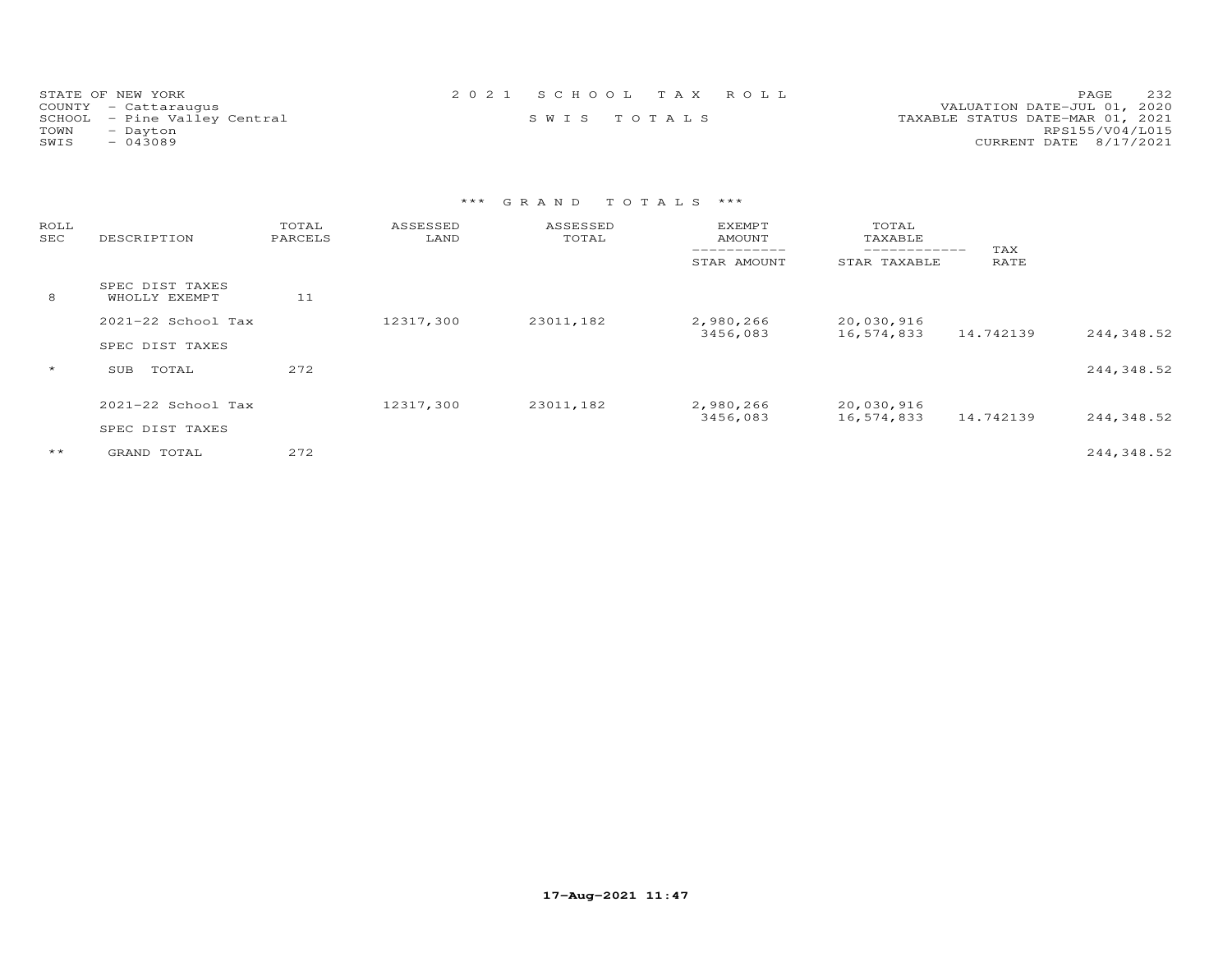| STATE OF NEW YORK<br>STATE OF NEW IONA<br>COUNTY - Cattaraugus<br>SCHOOL - Pine Valley Central<br>TOWN<br>- Leon<br>SWIS<br>$-045200$                                                                                                             |                                                                                                                    |         | 2021 SCHOOL TAX ROLL<br>T A X A B L E SECTION OF THE ROLL - 1<br>OWNERS NAME SEQUENCE<br>UNIFORM PERCENT OF VALUE IS 077.00 | 2020 / PAGE<br>2016 / VALUATION DATE-JUL 01, 2020<br>2021 TAXABLE STATUS DATE-MAR 01, 2021 | PAGE<br>233              |
|---------------------------------------------------------------------------------------------------------------------------------------------------------------------------------------------------------------------------------------------------|--------------------------------------------------------------------------------------------------------------------|---------|-----------------------------------------------------------------------------------------------------------------------------|--------------------------------------------------------------------------------------------|--------------------------|
| CURRENT OWNERS NAME<br>CURRENT OWNERS ADDRESS PARCEL SIZE/GRID COORD                                                                                                                                                                              | SCHOOL DISTRICT LAND                                                                                               | TOTAL   | TAX DESCRIPTION TAXABLE VALUE<br>SPECIAL DISTRICTS                                                                          |                                                                                            | TAX AMOUNT               |
|                                                                                                                                                                                                                                                   | 12565 Smith Rd                                                                                                     |         |                                                                                                                             | ACCT 0262 BILL 605                                                                         |                          |
| $33.004 - 1 - 16$<br>12565 Swamp LLC<br>12727 Smith Road                                                                                                                                                                                          | 120 Field crops<br>Pine Valley Cen 063001<br>47/54 04 09                                                           |         | AG DIST<br>41720<br>AG DISI 41720<br>127,800 2021-22 School Tax 175,265<br>211,200                                          |                                                                                            | 35,935<br>3,359.85       |
| South Dayton, NY 14138<br>MAY BE SUBJECT TO PAYMENT                                                                                                                                                                                               | Ff 700.00<br>ACRES 164.25<br>EAST-1025498 NRTH-0847486                                                             |         |                                                                                                                             |                                                                                            |                          |
| UNDER AGDIST LAW TIL 2025                                                                                                                                                                                                                         | EAST-1025498 NRTH-0847486<br>DEED BOOK 27836 PG-7001                                                               |         |                                                                                                                             |                                                                                            |                          |
|                                                                                                                                                                                                                                                   | FULL MARKET VALUE                                                                                                  | 251,429 | TOTAL TAX ---                                                                                                               |                                                                                            | $3,359.85**$             |
|                                                                                                                                                                                                                                                   |                                                                                                                    |         |                                                                                                                             | $\begin{matrix}\n\text{DATE} & #1 \\ \text{m} & \text{mif}\n\end{matrix}$<br>AMT DUE       | 09/30/21<br>3,359.85     |
|                                                                                                                                                                                                                                                   | 12451 Eldredge Rd                                                                                                  |         |                                                                                                                             | ACCT 0575                                                                                  | BILL 606                 |
| $51.002 - 2 - 8.2$                                                                                                                                                                                                                                | 114 Sheep farm                                                                                                     |         | NON-PROFIT 25130                                                                                                            |                                                                                            | 213,000                  |
| 3G Charitable Foundation<br>64 Allen St.<br>Gowanda, NY 14070                                                                                                                                                                                     | Pine Valley Cen 063001<br>42/41/49 04 09                                                                           | 213,000 | $30,400$ $2021-22$ School Tax 0.00                                                                                          |                                                                                            | 0.00                     |
|                                                                                                                                                                                                                                                   | Ff 1660.00 Eldredge<br>Ff 2370.00 Us Rte 62<br>ACRES 36.85<br>EAST-1027909 NRTH-0827928<br>DEED BOOK 29752 PG-5001 |         |                                                                                                                             |                                                                                            |                          |
|                                                                                                                                                                                                                                                   | FULL MARKET VALUE                                                                                                  | 253,571 |                                                                                                                             |                                                                                            |                          |
|                                                                                                                                                                                                                                                   |                                                                                                                    |         | TOTAL TAX ---                                                                                                               |                                                                                            | $0.00**$                 |
|                                                                                                                                                                                                                                                   | Cross Rd                                                                                                           |         |                                                                                                                             | ACCT 0052 BILL 607                                                                         |                          |
| $33.004 - 2 - 12$                                                                                                                                                                                                                                 | 322 Rural vac>10                                                                                                   | 14,000  | 2021-22 School Tax                                                                                                          | 14,000                                                                                     | 268.38                   |
|                                                                                                                                                                                                                                                   |                                                                                                                    |         |                                                                                                                             |                                                                                            |                          |
|                                                                                                                                                                                                                                                   |                                                                                                                    | 14,000  |                                                                                                                             |                                                                                            |                          |
| 322 Kural vac>10<br>Abers Jerry D<br>Abers Holly M<br>12550 Smith Rd<br>S. Dayton, NY 14138<br>ACRES 14.00<br>S. Dayton, NY 14138<br>MacRES 14.00<br>RAGRES 14.00<br>RAGRES 14.00<br>RAGRES 14.00<br>RAGRES 14.00<br>RAGRES 14.00<br>RAGRES 14.00 | DEED BOOK 24040 PG-2002                                                                                            |         |                                                                                                                             |                                                                                            |                          |
|                                                                                                                                                                                                                                                   | FULL MARKET VALUE                                                                                                  | 16,667  | TOTAL TAX ---                                                                                                               |                                                                                            | $268.38**$               |
|                                                                                                                                                                                                                                                   |                                                                                                                    |         |                                                                                                                             | DATE #1<br>AMT DUE                                                                         | 09/30/21<br>268.38       |
|                                                                                                                                                                                                                                                   |                                                                                                                    |         |                                                                                                                             |                                                                                            |                          |
|                                                                                                                                                                                                                                                   | 12550 Smith Rd                                                                                                     |         |                                                                                                                             | ACCT 0666                                                                                  | BILL 608                 |
| $42.002 - 1 - 8.2$<br>42.002-1-8.2<br>Abers Jerry D<br>Abers Holly M<br>12550 Smith Rd                                                                                                                                                            | Pine Valley Cen oo.<br>46 04 09<br>FRNT 750.00 DPTH                                                                | 161,000 |                                                                                                                             |                                                                                            | 25,200<br>3,086.39       |
| 12550 Smith Rd<br>s. Dayton, NY 14138                                                                                                                                                                                                             | ACRES 7.35<br>EAST-1027539 NRTH-0847420                                                                            |         |                                                                                                                             |                                                                                            |                          |
|                                                                                                                                                                                                                                                   | DEED BOOK 24040 PG-2002<br>FULL MARKET VALUE                                                                       | 191,667 |                                                                                                                             |                                                                                            |                          |
|                                                                                                                                                                                                                                                   |                                                                                                                    |         | TOTAL TAX ---                                                                                                               | DATE #1                                                                                    | $2,603.30**$<br>09/30/21 |
|                                                                                                                                                                                                                                                   |                                                                                                                    |         |                                                                                                                             | AMT DUE                                                                                    | 2,603.30                 |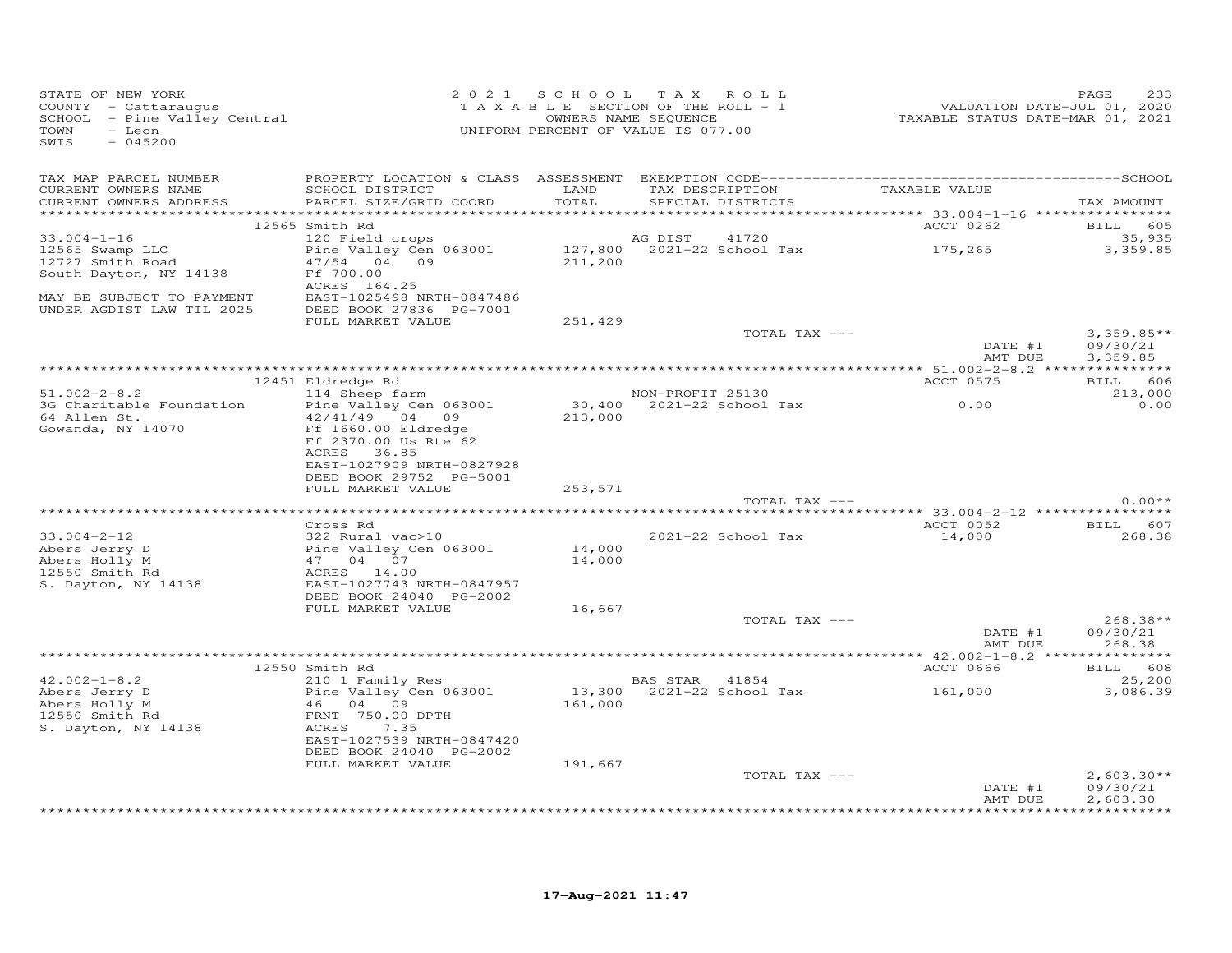| STATE OF NEW YORK<br>COUNTY - Cattaraugus<br>COUNTY – Cattaraugus<br>SCHOOL – Pine Valley Central<br>TOWN – Leon<br>TOWN<br>- Leon<br>SWIS<br>$-045200$ |                                                                  | 2021 SCHOOL TAX ROLL<br>T A X A B L E SECTION OF THE ROLL - 1<br>UNIFORM PERCENT OF VALUE IS 077.00 | OWNERS NAME SEQUENCE |                                                       |                                              | PAGE<br>234          |
|---------------------------------------------------------------------------------------------------------------------------------------------------------|------------------------------------------------------------------|-----------------------------------------------------------------------------------------------------|----------------------|-------------------------------------------------------|----------------------------------------------|----------------------|
| TAX MAP PARCEL NUMBER                                                                                                                                   |                                                                  |                                                                                                     |                      |                                                       |                                              |                      |
| CURRENT OWNERS NAME<br>CURRENT OWNERS ADDRESS                                                                                                           | SCHOOL DISTRICT<br>PARCEL SIZE/GRID COORD                        | LAND<br>TOTAL                                                                                       |                      | SPECIAL DISTRICTS                                     | TAX DESCRIPTION TAXABLE VALUE                | TAX AMOUNT           |
|                                                                                                                                                         |                                                                  |                                                                                                     |                      |                                                       | ACCT 0090                                    |                      |
| $42.004 - 2 - 13$                                                                                                                                       | 12385 Cherry Creek Hill Rd<br>210 1 Family Res                   |                                                                                                     | ENH STAR 41834       |                                                       |                                              | BILL 609<br>59,390   |
| Ackley Gary I<br>Ackley Pamela M                                                                                                                        | Pine Valley Cen 063001<br>43 04 09                               |                                                                                                     |                      |                                                       | 25,300 2021-22 School Tax 122,000<br>122,000 | 2,338.75             |
| 12385 Cherry Creek Hill Rd. St FRNT 275.00 DPTH<br>Conewango Valley, NY 14726                                                                           | ACRES 12.23<br>EAST-1029221 NRTH-0835232                         |                                                                                                     |                      |                                                       |                                              |                      |
|                                                                                                                                                         | DEED BOOK 1016    PG-165<br>FULL MARKET VALUE                    | 145,238                                                                                             |                      |                                                       |                                              |                      |
|                                                                                                                                                         |                                                                  |                                                                                                     |                      | TOTAL TAX ---                                         |                                              | $1,235.75**$         |
|                                                                                                                                                         |                                                                  |                                                                                                     |                      |                                                       | DATE #1<br>AMT DUE                           | 09/30/21<br>1,235.75 |
|                                                                                                                                                         |                                                                  |                                                                                                     |                      |                                                       |                                              | BILL 610             |
| $52.001 - 1 - 16$                                                                                                                                       | 11554 Youngs Rd<br>120 Field crops                               |                                                                                                     | AG DIST 41720        |                                                       | ACCT 0106                                    | 19,289               |
| Adams Kenneth Revoc Trust                                                                                                                               | Pine Valley Cen 063001                                           |                                                                                                     |                      | AG DIST       41720<br>28,500    2021-22  School  Tax | 9,211                                        | 176.58               |
| 111292 Youngs Rd                                                                                                                                        | 17 04 09                                                         | 28,500                                                                                              |                      |                                                       |                                              |                      |
| Cattaraugus, NY 14719                                                                                                                                   | FRNT 1550.00 DPTH<br>ACRES 24.19                                 |                                                                                                     |                      |                                                       |                                              |                      |
| MAY BE SUBJECT TO PAYMENT                                                                                                                               | EAST-1042154 NRTH-0824530                                        |                                                                                                     |                      |                                                       |                                              |                      |
| UNDER AGDIST LAW TIL 2025                                                                                                                               | DEED BOOK 22592 PG-1                                             |                                                                                                     |                      |                                                       |                                              |                      |
|                                                                                                                                                         | FULL MARKET VALUE                                                | 33,929                                                                                              |                      | TOTAL TAX ---                                         |                                              | $176.58**$           |
|                                                                                                                                                         |                                                                  |                                                                                                     |                      |                                                       | DATE #1<br>AMT DUE                           | 09/30/21<br>176.58   |
|                                                                                                                                                         |                                                                  |                                                                                                     |                      |                                                       |                                              |                      |
| $52.002 - 1 - 31$                                                                                                                                       | Youngs Rd                                                        |                                                                                                     |                      | 41720                                                 | ACCT 0008                                    | BILL 611<br>10,818   |
| Adams Kenneth Revoc Trust                                                                                                                               | 120 Field crops<br>Pine Valley Cen 063001                        |                                                                                                     |                      | AG DIST       41720<br>34,500    2021-22 School Tax   | 70,582                                       | 1,353.06             |
| 111292 Youngs Rd<br>Cattaraugus, NY 14719                                                                                                               | 09 04 09<br>Ff 3835.00                                           | 81,400                                                                                              |                      |                                                       |                                              |                      |
| MAY BE SUBJECT TO PAYMENT<br>UNDER AGDIST LAW TIL 2025                                                                                                  | ACRES 40.94<br>EAST-1044343 NRTH-0824050<br>DEED BOOK 22592 PG-1 |                                                                                                     |                      |                                                       |                                              |                      |
|                                                                                                                                                         | FULL MARKET VALUE                                                | 96,905                                                                                              |                      |                                                       |                                              |                      |
|                                                                                                                                                         |                                                                  |                                                                                                     |                      | TOTAL TAX ---                                         |                                              | $1,353.06**$         |
|                                                                                                                                                         |                                                                  |                                                                                                     |                      |                                                       | DATE #1<br>AMT DUE                           | 09/30/21<br>1,353.06 |
|                                                                                                                                                         |                                                                  |                                                                                                     |                      |                                                       |                                              |                      |
|                                                                                                                                                         | Adams Rd                                                         |                                                                                                     |                      |                                                       | ACCT 0012                                    | BILL 612             |
| $52.002 - 1 - 33$<br>Adams Kenneth Revoc Trust                                                                                                          | 105 Vac farmland<br>Pine Valley Cen 063001                       |                                                                                                     | AG DIST 41720        |                                                       | 23,000 2021-22 School Tax 11,161             | 11,839<br>213.96     |
| 111292 Youngs Rd                                                                                                                                        | 01 04 09                                                         | 23,000                                                                                              |                      |                                                       |                                              |                      |
| Cattaraugus, NY 14719                                                                                                                                   | Ff 1200.00 Dugway Rd<br>Ff 1050.00 Eldredge Rd                   |                                                                                                     |                      |                                                       |                                              |                      |
| MAY BE SUBJECT TO PAYMENT<br>UNDER AGDIST LAW TIL 2025                                                                                                  | ACRES 29.86<br>EAST-1047301 NRTH-0827170<br>DEED BOOK 22592 PG-1 |                                                                                                     |                      |                                                       |                                              |                      |
|                                                                                                                                                         | FULL MARKET VALUE                                                | 27,381                                                                                              |                      |                                                       |                                              |                      |
|                                                                                                                                                         |                                                                  |                                                                                                     |                      | TOTAL TAX ---                                         |                                              | $213.96**$           |
|                                                                                                                                                         |                                                                  |                                                                                                     |                      |                                                       | DATE #1<br>AMT DUE                           | 09/30/21<br>213.96   |

\*\*\*\*\*\*\*\*\*\*\*\*\*\*\*\*\*\*\*\*\*\*\*\*\*\*\*\*\*\*\*\*\*\*\*\*\*\*\*\*\*\*\*\*\*\*\*\*\*\*\*\*\*\*\*\*\*\*\*\*\*\*\*\*\*\*\*\*\*\*\*\*\*\*\*\*\*\*\*\*\*\*\*\*\*\*\*\*\*\*\*\*\*\*\*\*\*\*\*\*\*\*\*\*\*\*\*\*\*\*\*\*\*\*\*\*\*\*\*\*\*\*\*\*\*\*\*\*\*\*\*\*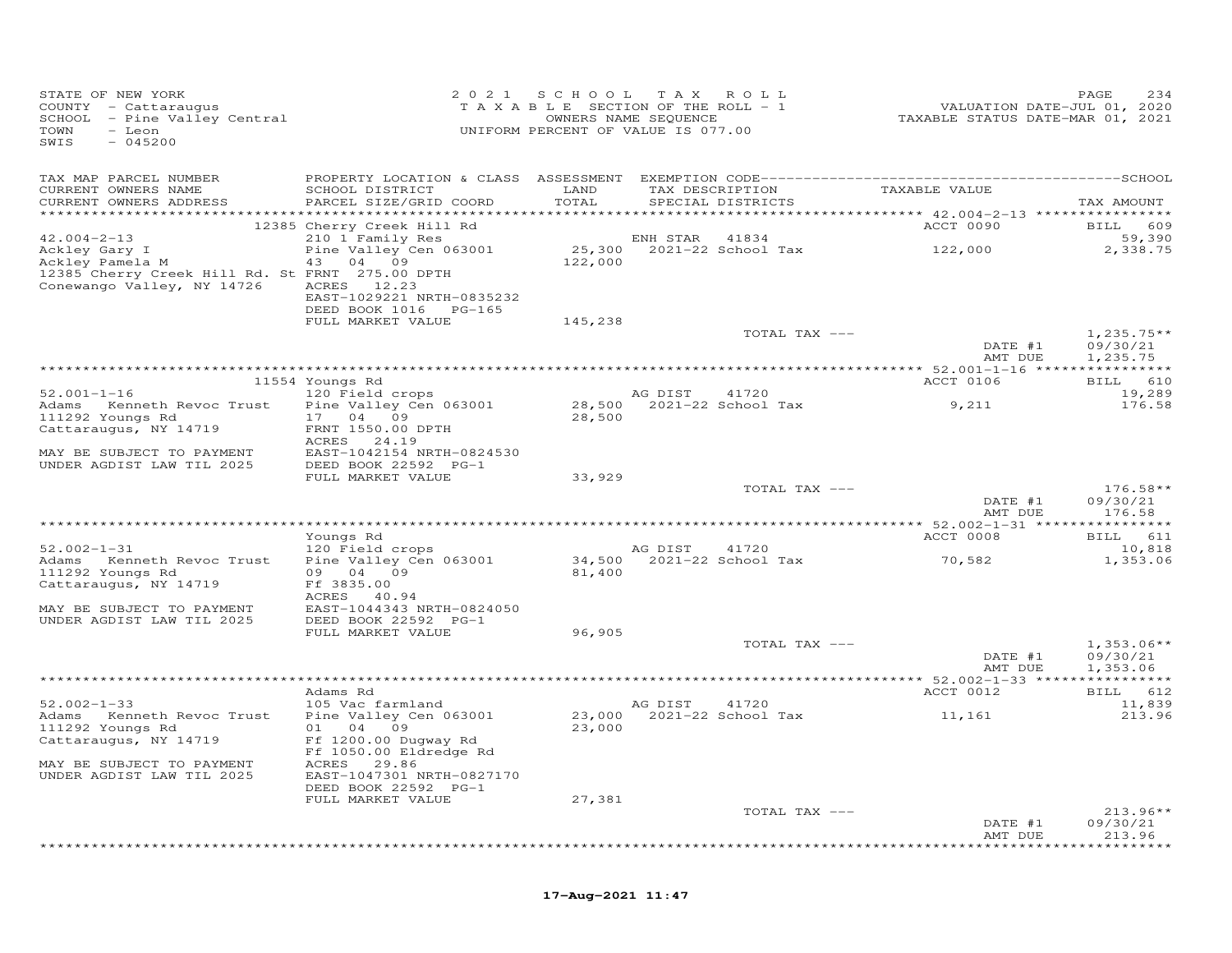| STATE OF NEW YORK<br>COUNTY - Cattaraugus<br>SCHOOL - Pine Valley Central<br>TOWN<br>- Leon<br>$-045200$<br>SWIS |                                                                | 2021 SCHOOL TAX ROLL<br>TAXABLE SECTION OF THE ROLL - 1<br>OWNERS NAME SEQUENCE<br>UNIFORM PERCENT OF VALUE IS 077.00 |                       |                                             | 2020<br>2020 .TAXABLE STATUS DATE-JUL 01,<br>2021 .TAXABLE STATUS DATE-MAR | PAGE<br>235                          |
|------------------------------------------------------------------------------------------------------------------|----------------------------------------------------------------|-----------------------------------------------------------------------------------------------------------------------|-----------------------|---------------------------------------------|----------------------------------------------------------------------------|--------------------------------------|
| TAX MAP PARCEL NUMBER<br>CURRENT OWNERS NAME<br>CURRENT OWNERS ADDRESS                                           | SCHOOL DISTRICT<br>PARCEL SIZE/GRID COORD                      | LAND<br>TOTAL                                                                                                         |                       | SPECIAL DISTRICTS                           | TAX DESCRIPTION TAXABLE VALUE                                              | TAX AMOUNT                           |
|                                                                                                                  | Fancher Rd                                                     |                                                                                                                       |                       |                                             | ACCT 0610                                                                  | BILL 613                             |
| $52.002 - 1 - 39$<br>Adams Kenneth Revoc Trust<br>111292 Youngs Rd                                               | 105 Vac farmland<br>Pine Valley Cen 063001<br>10 04 09         | 61,300                                                                                                                | AG DIST               | 41720<br>61,300 2021-22 School Tax          | 35,088                                                                     | 26,212<br>672.64                     |
| Cattaraugus, NY 14719<br>MAY BE SUBJECT TO PAYMENT                                                               | Ff 1400.30 Eldredge Rd<br>Ff 1590.00 Fancher Rd<br>ACRES 86.30 |                                                                                                                       |                       |                                             |                                                                            |                                      |
| UNDER AGDIST LAW TIL 2025                                                                                        | EAST-1044683 NRTH-0829199<br>DEED BOOK 22592 PG-1              |                                                                                                                       |                       |                                             |                                                                            |                                      |
|                                                                                                                  | FULL MARKET VALUE                                              | 72,976                                                                                                                |                       | TOTAL TAX ---                               |                                                                            | $672.64**$                           |
|                                                                                                                  |                                                                |                                                                                                                       |                       |                                             | DATE #1<br>AMT DUE                                                         | 09/30/21<br>672.64                   |
|                                                                                                                  |                                                                |                                                                                                                       |                       |                                             |                                                                            |                                      |
| $33.004 - 1 - 23.2$                                                                                              | 7829 Frog Valley Rd<br>rrog valley kd<br>322 Rural vac>10      |                                                                                                                       | AG DIST 41720         |                                             | ACCT 0743                                                                  | BILL 614<br>19,094                   |
| Adams Cattaraugus County Lands Pine Valley Cen 063001<br>4284 Elm Creek Rd<br>Randolph, NY 14772                 | 63 04 09<br>ACRES 49.15                                        | 41,700                                                                                                                |                       |                                             | $41,700$ 2021-22 School Tax 22,606                                         | 433.36                               |
| MAY BE SUBJECT TO PAYMENT DEED BOOK 2020 I<br>UNDER AGDIST LAW TIL 2025 FULL MARKET VALUE                        | EAST-1019888 NRTH-0852868<br>DEED BOOK 2020 PG-17572           |                                                                                                                       |                       |                                             |                                                                            |                                      |
|                                                                                                                  |                                                                | 49,643                                                                                                                |                       | TOTAL TAX ---                               |                                                                            | $433.36**$                           |
|                                                                                                                  |                                                                |                                                                                                                       |                       |                                             | DATE #1<br>AMT DUE                                                         | 09/30/21<br>433.36                   |
|                                                                                                                  | 7829 Frog Valley Rd                                            |                                                                                                                       |                       |                                             | ACCT 0744                                                                  | BILL 615                             |
| $33.004 - 1 - 23.3$                                                                                              |                                                                |                                                                                                                       | <b>BAS STAR</b> 41854 |                                             |                                                                            | 25,200                               |
| Adams Cattaraugus County Lands Pine Valley Cen 063001<br>Randolph, NY 14772                                      | EAST-1020546 NRTH-0852594                                      | 95,000                                                                                                                |                       | BAS STAR 41854<br>14,600 2021-22 School Tax | 95,000                                                                     | 1,821.16                             |
|                                                                                                                  | DEED BOOK 2020 PG-17572<br>FULL MARKET VALUE                   | 113,095                                                                                                               |                       |                                             |                                                                            |                                      |
|                                                                                                                  |                                                                |                                                                                                                       |                       | TOTAL TAX ---                               | DATE #1<br>AMT DUE                                                         | $1,338.07**$<br>09/30/21<br>1,338.07 |
|                                                                                                                  |                                                                |                                                                                                                       |                       |                                             |                                                                            |                                      |
| $33.004 - 2 - 1$                                                                                                 | Dredge Rd<br>910 Priv forest                                   |                                                                                                                       |                       | 2021-22 School Tax                          | ACCT 0120<br>60,800                                                        | BILL 616<br>1,165.54                 |
| Adams Cattaraugus County Lands Pine Valley Cen 063001<br>Randolph, NY 14772                                      | ACRES 142.34<br>EAST-1028157 NRTH-0855014                      | 60,800<br>60,800                                                                                                      |                       |                                             |                                                                            |                                      |
|                                                                                                                  | DEED BOOK 11828 PG-6006<br>FULL MARKET VALUE                   | 72,381                                                                                                                |                       |                                             |                                                                            |                                      |
|                                                                                                                  |                                                                |                                                                                                                       |                       | TOTAL TAX ---                               | DATE #1<br>AMT DUE                                                         | $1,165.54**$<br>09/30/21<br>1,165.54 |
|                                                                                                                  |                                                                |                                                                                                                       |                       |                                             |                                                                            |                                      |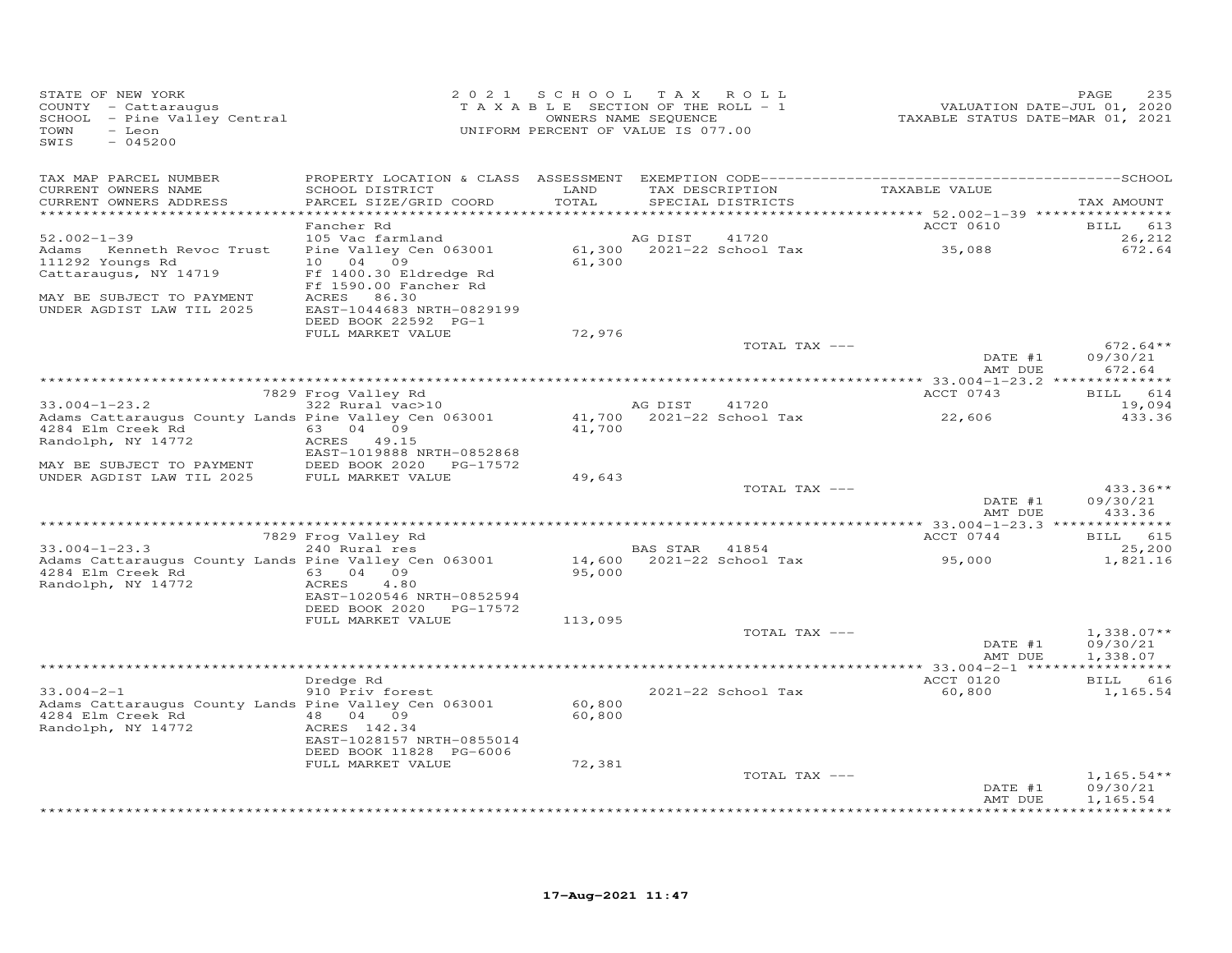| STATE OF NEW YORK<br>COUNTY - Cattaraugus<br>SCHOOL - Pine Valley Central<br>TOWN - Leon<br>$-045200$<br>SWIS |                                                                                                                                                |                  | 2021 SCHOOL TAX ROLL<br>TAXABLE SECTION OF THE ROLL - 1<br>OWNERS NAME SEQUENCE<br>UNIFORM PERCENT OF VALUE IS 077.00 | VALUATION DATE-JUL 01, 2020<br>TAXABLE STATUS DATE-MAR 01, 2021 | PAGE<br>236                          |
|---------------------------------------------------------------------------------------------------------------|------------------------------------------------------------------------------------------------------------------------------------------------|------------------|-----------------------------------------------------------------------------------------------------------------------|-----------------------------------------------------------------|--------------------------------------|
| TAX MAP PARCEL NUMBER<br>CURRENT OWNERS NAME<br>CURRENT OWNERS ADDRESS                                        | SCHOOL DISTRICT<br>PARCEL SIZE/GRID COORD                                                                                                      | LAND<br>TOTAL    | TAX DESCRIPTION TAXABLE VALUE<br>SPECIAL DISTRICTS                                                                    |                                                                 | TAX AMOUNT                           |
| *************************                                                                                     |                                                                                                                                                |                  |                                                                                                                       |                                                                 |                                      |
| $52.001 - 1 - 14.11$<br>Adams David<br>4244 Elm Creek Rd<br>Randolph, NY 14772                                | Fancher Rd<br>910 Priv forest<br>Pine Valley Cen 063001<br>10/11/18/19 04 09<br>Ff 6960.00<br>ACRES 53.79<br>EAST-1043441 NRTH-0830720         | 65,000<br>65,000 | 2021-22 School Tax                                                                                                    | ACCT 0605<br>65,000                                             | BILL 617<br>1,246.06                 |
|                                                                                                               | DEED BOOK 2020 PG-13692                                                                                                                        |                  |                                                                                                                       |                                                                 |                                      |
|                                                                                                               | FULL MARKET VALUE                                                                                                                              | 77,381           | TOTAL TAX ---                                                                                                         | DATE #1<br>AMT DUE                                              | $1,246.06**$<br>09/30/21<br>1,246.06 |
|                                                                                                               |                                                                                                                                                |                  |                                                                                                                       |                                                                 |                                      |
|                                                                                                               | 12468 Youngs Rd                                                                                                                                |                  |                                                                                                                       | ACCT 0270                                                       | BILL 618                             |
| $51.002 - 2 - 13.1$                                                                                           | 105 Vac farmland                                                                                                                               |                  | AG DIST<br>41720                                                                                                      | 76,473                                                          | 42,727                               |
| Adams Kenneth L<br>Adams Stephen L                                                                            | Pine Valley Cen 063001<br>41 04 09                                                                                                             | 119,200          |                                                                                                                       |                                                                 | 1,466.00                             |
| 11292 Youngs Rd                                                                                               | Ff 2598.00                                                                                                                                     |                  |                                                                                                                       |                                                                 |                                      |
| Cattaraugus, NY 14719                                                                                         | ACRES 176.40                                                                                                                                   |                  |                                                                                                                       |                                                                 |                                      |
| MAY BE SUBJECT TO PAYMENT                                                                                     | EAST-1029218 NRTH-0825426                                                                                                                      |                  |                                                                                                                       |                                                                 |                                      |
| UNDER AGDIST LAW TIL 2025                                                                                     | DEED BOOK 00970 PG-01017<br>FULL MARKET VALUE<br>FULL MARKET VALUE                                                                             | 141,905          |                                                                                                                       |                                                                 |                                      |
|                                                                                                               |                                                                                                                                                |                  | TOTAL TAX ---                                                                                                         | DATE #1<br>AMT DUE                                              | $1,466.00**$<br>09/30/21<br>1,466.00 |
|                                                                                                               |                                                                                                                                                |                  |                                                                                                                       |                                                                 |                                      |
| $52.002 - 1 - 4$                                                                                              | Duqway Rd<br>105 Vac farmland                                                                                                                  |                  |                                                                                                                       | ACCT 0233                                                       | BILL 619                             |
| Adams Kenneth L<br>Adams Stephen L<br>11292 Youngs Rd<br>Cattaraugus, NY 14719                                | Pine Valley Control<br>02/03 04 09<br>1000 Duqway<br>Pine Valley Cen 063001<br>Ff 1750.00 Co Rd 6<br>ACRES 212.70<br>EAST-1047747 NRTH-0830375 | 85,800<br>85,800 | 2021-22 School Tax                                                                                                    | 85,800                                                          | 1,644.80                             |
|                                                                                                               | DEED BOOK 4013 PG-952                                                                                                                          |                  |                                                                                                                       |                                                                 |                                      |
|                                                                                                               | FULL MARKET VALUE                                                                                                                              | 102,143          | TOTAL TAX ---                                                                                                         | DATE #1<br>AMT DUE                                              | $1,644.80**$<br>09/30/21<br>1,644.80 |
|                                                                                                               | 11343 Fancher Rd                                                                                                                               |                  |                                                                                                                       | ACCT 0028                                                       | BILL 620                             |
| $52.002 - 1 - 36$<br>Adams Kenneth L<br>Adams Stephen L                                                       | 240 Rural res<br>Pine Valley Cen 063001<br>10 04 09                                                                                            | 25,700<br>74,500 | 2021-22 School Tax                                                                                                    | 74,500                                                          | 1,428.17                             |
| 11292 Youngs Rd<br>Cattaraugus, NY 14719                                                                      | Ff 531.00 Eldredge Rd<br>FRNT 880.00 DPTH<br>ACRES 24.32<br>EAST-1045661 NRTH-0828811<br>DEED BOOK 1021 PG-100<br>FULL MARKET VALUE            | 88,690           |                                                                                                                       |                                                                 |                                      |
|                                                                                                               |                                                                                                                                                |                  | TOTAL TAX ---                                                                                                         | DATE #1<br>AMT DUE                                              | $1,428.17**$<br>09/30/21<br>1,428.17 |
|                                                                                                               |                                                                                                                                                |                  |                                                                                                                       |                                                                 | **********                           |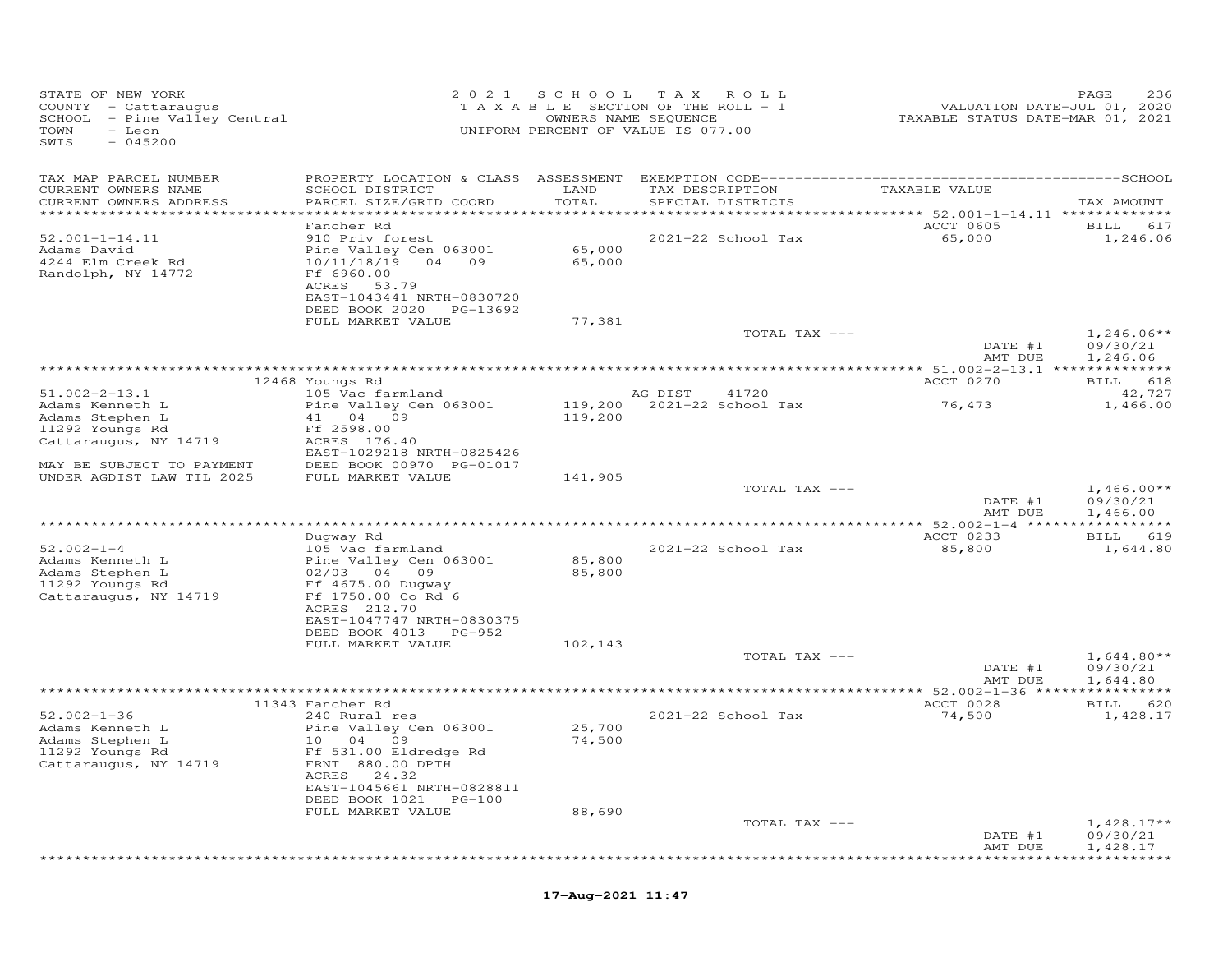| STATE OF NEW YORK<br>COUNTY - Cattaraugus<br>SCHOOL - Pine Valley Central<br>TOWN<br>- Leon<br>SWIS<br>$-045200$ |                                                       |                                        | 2021 SCHOOL TAX ROLL<br>TAXABLE SECTION OF THE ROLL - 1<br>OWNERS NAME SEQUENCE<br>UNIFORM PERCENT OF VALUE IS 077.00 | VALUATION DATE-JUL 01, 2020<br>TAXABLE STATUS DATE-MAR 01, 2021                   | PAGE<br>237                    |
|------------------------------------------------------------------------------------------------------------------|-------------------------------------------------------|----------------------------------------|-----------------------------------------------------------------------------------------------------------------------|-----------------------------------------------------------------------------------|--------------------------------|
| TAX MAP PARCEL NUMBER                                                                                            |                                                       |                                        |                                                                                                                       |                                                                                   |                                |
| CURRENT OWNERS NAME<br>CURRENT OWNERS ADDRESS<br>**********************                                          | SCHOOL DISTRICT<br>PARCEL SIZE/GRID COORD             | LAND<br>TOTAL<br>* * * * * * * * * * * | TAX DESCRIPTION<br>SPECIAL DISTRICTS                                                                                  | TAXABLE VALUE<br>***********************************52.002-1-40 ***************** | TAX AMOUNT                     |
|                                                                                                                  | Fancher Rd                                            |                                        |                                                                                                                       | ACCT 0854                                                                         | <b>BILL</b><br>621             |
| $52.002 - 1 - 40$                                                                                                | 105 Vac farmland                                      |                                        | AG DIST<br>41720                                                                                                      |                                                                                   | 12,546                         |
| Adams Kenneth L                                                                                                  | Pine Valley Cen 063001                                |                                        | 24,400 2021-22 School Tax                                                                                             | 11,854                                                                            | 227.24                         |
| Adams Steven L<br>11292` Youngs Rd                                                                               | $10 - 4 - 9$<br>ACRES 30.45                           | 24,400                                 |                                                                                                                       |                                                                                   |                                |
| Cattaraugus, NY 14719                                                                                            | EAST-1043735 NRTH-0829442<br>DEED BOOK 7381 PG-6003   |                                        |                                                                                                                       |                                                                                   |                                |
| MAY BE SUBJECT TO PAYMENT<br>UNDER AGDIST LAW TIL 2025                                                           | FULL MARKET VALUE                                     | 29,048                                 |                                                                                                                       |                                                                                   |                                |
|                                                                                                                  |                                                       |                                        | TOTAL TAX ---                                                                                                         |                                                                                   | $227.24**$                     |
|                                                                                                                  |                                                       |                                        |                                                                                                                       | DATE #1<br>AMT DUE                                                                | 09/30/21<br>227.24             |
|                                                                                                                  |                                                       |                                        |                                                                                                                       |                                                                                   |                                |
|                                                                                                                  | Fancher Rd                                            |                                        |                                                                                                                       | ACCT 0378                                                                         | BILL 622                       |
| $43.003 - 1 - 12.1$                                                                                              | 311 Res vac land                                      |                                        | 2021-22 School Tax                                                                                                    | 63,900                                                                            | 1,224.97                       |
| Adams Lumber Co Inc<br>6052 Adams Rd                                                                             | Pine Valley Cen 063001<br>18/19 04 09                 | 63,900<br>63,900                       |                                                                                                                       |                                                                                   |                                |
| Cattaraugus, NY 14719                                                                                            | Co Rd 6 Ff - 310'                                     |                                        |                                                                                                                       |                                                                                   |                                |
|                                                                                                                  | FRNT 650.00 DPTH                                      |                                        |                                                                                                                       |                                                                                   |                                |
|                                                                                                                  | ACRES 94.15                                           |                                        |                                                                                                                       |                                                                                   |                                |
|                                                                                                                  | EAST-1040333 NRTH-0831515<br>DEED BOOK 327<br>PG-6002 |                                        |                                                                                                                       |                                                                                   |                                |
|                                                                                                                  | FULL MARKET VALUE                                     | 76,071                                 |                                                                                                                       |                                                                                   |                                |
|                                                                                                                  |                                                       |                                        | TOTAL TAX ---                                                                                                         |                                                                                   | $1,224.97**$                   |
|                                                                                                                  |                                                       |                                        |                                                                                                                       | DATE #1                                                                           | 09/30/21                       |
|                                                                                                                  |                                                       |                                        |                                                                                                                       | AMT DUE                                                                           | 1,224.97                       |
|                                                                                                                  | Eldredge Rd (Off)                                     |                                        |                                                                                                                       | ACCT 0188                                                                         | BILL 623                       |
| $52.001 - 1 - 12$                                                                                                | 910 Priv forest                                       |                                        | 2021-22 School Tax                                                                                                    | 21,000                                                                            | 402.57                         |
| Adams Lumber Co Inc<br>6052 Adams Rd                                                                             | Pine Valley Cen 063001<br>18/26 04 09                 | 21,000<br>21,000                       |                                                                                                                       |                                                                                   |                                |
| Cattaraugus, NY 14719                                                                                            | ACRES<br>27.00                                        |                                        |                                                                                                                       |                                                                                   |                                |
|                                                                                                                  | EAST-1039236 NRTH-0831029                             |                                        |                                                                                                                       |                                                                                   |                                |
|                                                                                                                  | DEED BOOK 767<br>PG-00775                             |                                        |                                                                                                                       |                                                                                   |                                |
|                                                                                                                  | FULL MARKET VALUE                                     | 25,000                                 | TOTAL TAX ---                                                                                                         |                                                                                   | $402.57**$                     |
|                                                                                                                  |                                                       |                                        |                                                                                                                       | DATE #1                                                                           | 09/30/21                       |
|                                                                                                                  |                                                       |                                        |                                                                                                                       | AMT DUE                                                                           | 402.57                         |
|                                                                                                                  |                                                       |                                        |                                                                                                                       |                                                                                   | **********                     |
| $52.001 - 1 - 25$                                                                                                | 11867 Eldredge Rd<br>910 Priv forest                  |                                        | 2021-22 School Tax                                                                                                    | ACCT 0205<br>68,000                                                               | 624<br><b>BILL</b><br>1,303.57 |
| Adams Lumber Co Inc                                                                                              | Pine Valley Cen 063001                                | 68,000                                 |                                                                                                                       |                                                                                   |                                |
| 6052 Adams Rd                                                                                                    | 25 04 09                                              | 68,000                                 |                                                                                                                       |                                                                                   |                                |
| Cattaraugus, NY 14719                                                                                            | FRNT 1317.36 DPTH<br>ACRES 68.25                      |                                        |                                                                                                                       |                                                                                   |                                |
|                                                                                                                  | EAST-1038261 NRTH-0826659                             |                                        |                                                                                                                       |                                                                                   |                                |
|                                                                                                                  | DEED BOOK 00908 PG-01078                              |                                        |                                                                                                                       |                                                                                   |                                |
|                                                                                                                  | FULL MARKET VALUE                                     | 80,952                                 |                                                                                                                       |                                                                                   |                                |
|                                                                                                                  |                                                       |                                        | TOTAL TAX ---                                                                                                         | DATE #1                                                                           | $1,303.57**$<br>09/30/21       |
|                                                                                                                  |                                                       |                                        |                                                                                                                       | AMT DUE                                                                           | 1,303.57                       |
|                                                                                                                  |                                                       |                                        |                                                                                                                       |                                                                                   | * * * * * * * *                |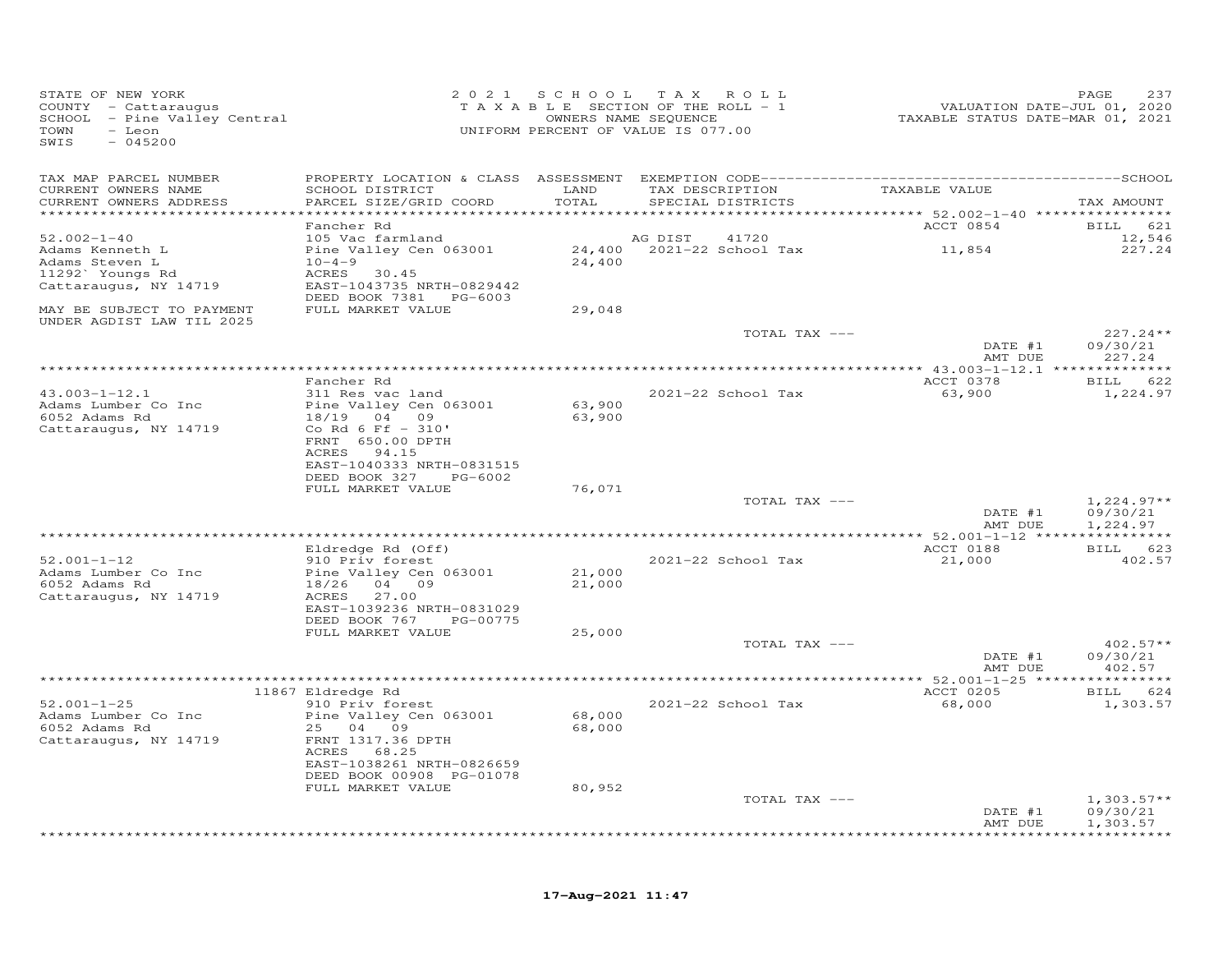| UNIFORM PERCENT OF VALUE IS 077.00<br>TOWN<br>- Leon<br>SWIS<br>$-045200$                                                                                            |                                               |
|----------------------------------------------------------------------------------------------------------------------------------------------------------------------|-----------------------------------------------|
| TAX MAP PARCEL NUMBER                                                                                                                                                |                                               |
| CURRENT OWNERS NAME<br>SCHOOL DISTRICT<br>LAND<br>TAX DESCRIPTION<br>TAXABLE VALUE<br>CURRENT OWNERS ADDRESS<br>PARCEL SIZE/GRID COORD<br>TOTAL<br>SPECIAL DISTRICTS | TAX AMOUNT                                    |
| ******** 52.002-1-27.1 **************                                                                                                                                |                                               |
| ACCT 0417<br>Peters Rd<br>$52.002 - 1 - 27.1$<br>2021-22 School Tax<br>64,600<br>322 Rural vac>10                                                                    | BILL 625<br>1,238.39                          |
| Pine Valley Cen 063001<br>64,600<br>Adams Lumber Co Inc                                                                                                              |                                               |
| 6052 Adams Rd<br>01 04 09<br>64,600                                                                                                                                  |                                               |
| Cattaraugus, NY 14719<br>Ff 350.00 Peters Rd                                                                                                                         |                                               |
| Ff 2885 Eldredge Rd                                                                                                                                                  |                                               |
| ACRES 107.75                                                                                                                                                         |                                               |
| EAST-1049000 NRTH-0826060                                                                                                                                            |                                               |
| DEED BOOK 00962 PG-00448<br>76,905<br>FULL MARKET VALUE                                                                                                              |                                               |
| TOTAL TAX ---                                                                                                                                                        | $1,238.39**$                                  |
| DATE #1                                                                                                                                                              | 09/30/21                                      |
| AMT DUE                                                                                                                                                              | 1,238.39                                      |
|                                                                                                                                                                      |                                               |
| ACCT 0725<br>Peters Rd (Off)                                                                                                                                         | BILL 626                                      |
| $52.002 - 1 - 27.4$<br>322 Rural vac>10<br>2021-22 School Tax<br>62,000                                                                                              | 1,188.55                                      |
| 62,000<br>Adams Lumber Co Inc<br>Pine Valley Cen 063001<br>01 04 09<br>6052 Adams Rd<br>62,000                                                                       |                                               |
| Cattaraugus, NY 14719<br>ACRES 99.50                                                                                                                                 |                                               |
| EAST-1049319 NRTH-0824482                                                                                                                                            |                                               |
| DEED BOOK 00958 PG-00953                                                                                                                                             |                                               |
| 73,810<br>FULL MARKET VALUE                                                                                                                                          |                                               |
| TOTAL TAX ---                                                                                                                                                        | $1,188.55**$                                  |
| DATE #1<br>AMT DUE                                                                                                                                                   | 09/30/21<br>1,188.55                          |
| ******* 52.002-1-29 ****************                                                                                                                                 |                                               |
| ACCT 0011<br>Adams Rd                                                                                                                                                | BILL 627                                      |
| $52.002 - 1 - 29$<br>2021-22 School Tax<br>910 Priv forest<br>52,650                                                                                                 | 1,009.31                                      |
| 52,650<br>Adams Lumber Co Inc<br>Pine Valley Cen 063001                                                                                                              |                                               |
| 6052 Adams Rd<br>01 04 09<br>52,650                                                                                                                                  |                                               |
| FRNT 1500.00 DPTH<br>Cattaraugus, NY 14719<br>ACRES<br>52.65                                                                                                         |                                               |
| EAST-1047367 NRTH-0825420                                                                                                                                            |                                               |
| DEED BOOK 894 PG-00207                                                                                                                                               |                                               |
| FULL MARKET VALUE<br>62,679                                                                                                                                          |                                               |
| TOTAL TAX ---                                                                                                                                                        | $1,009.31**$                                  |
| DATE #1                                                                                                                                                              | 09/30/21                                      |
| AMT DUE<br>***********************************                                                                                                                       | 1,009.31                                      |
| ACCT 0014<br>6052 Adams Rd                                                                                                                                           | *** 52.002-1-30 *****************<br>BILL 628 |
| $52.002 - 1 - 30$<br>2021-22 School Tax<br>289,800<br>444 Lumber yd/ml                                                                                               | 5,555.50                                      |
| 29,700<br>Adams Lumber Co Inc<br>Pine Valley Cen 063001                                                                                                              |                                               |
| 6052 Adams Rd<br>01 04 09<br>289,800                                                                                                                                 |                                               |
| Ff 200.00 Adams<br>Cattaraugus, NY 14719                                                                                                                             |                                               |
| Ff 910 Dugway Rd                                                                                                                                                     |                                               |
| ACRES 19.50<br>EAST-1047026 NRTH-0824416                                                                                                                             |                                               |
| DEED BOOK 737<br>PG-00515                                                                                                                                            |                                               |
| FULL MARKET VALUE<br>345,000                                                                                                                                         |                                               |
| TOTAL TAX ---                                                                                                                                                        | $5,555.50**$                                  |
| DATE #1                                                                                                                                                              | 09/30/21                                      |
| AMT DUE                                                                                                                                                              | 5,555.50                                      |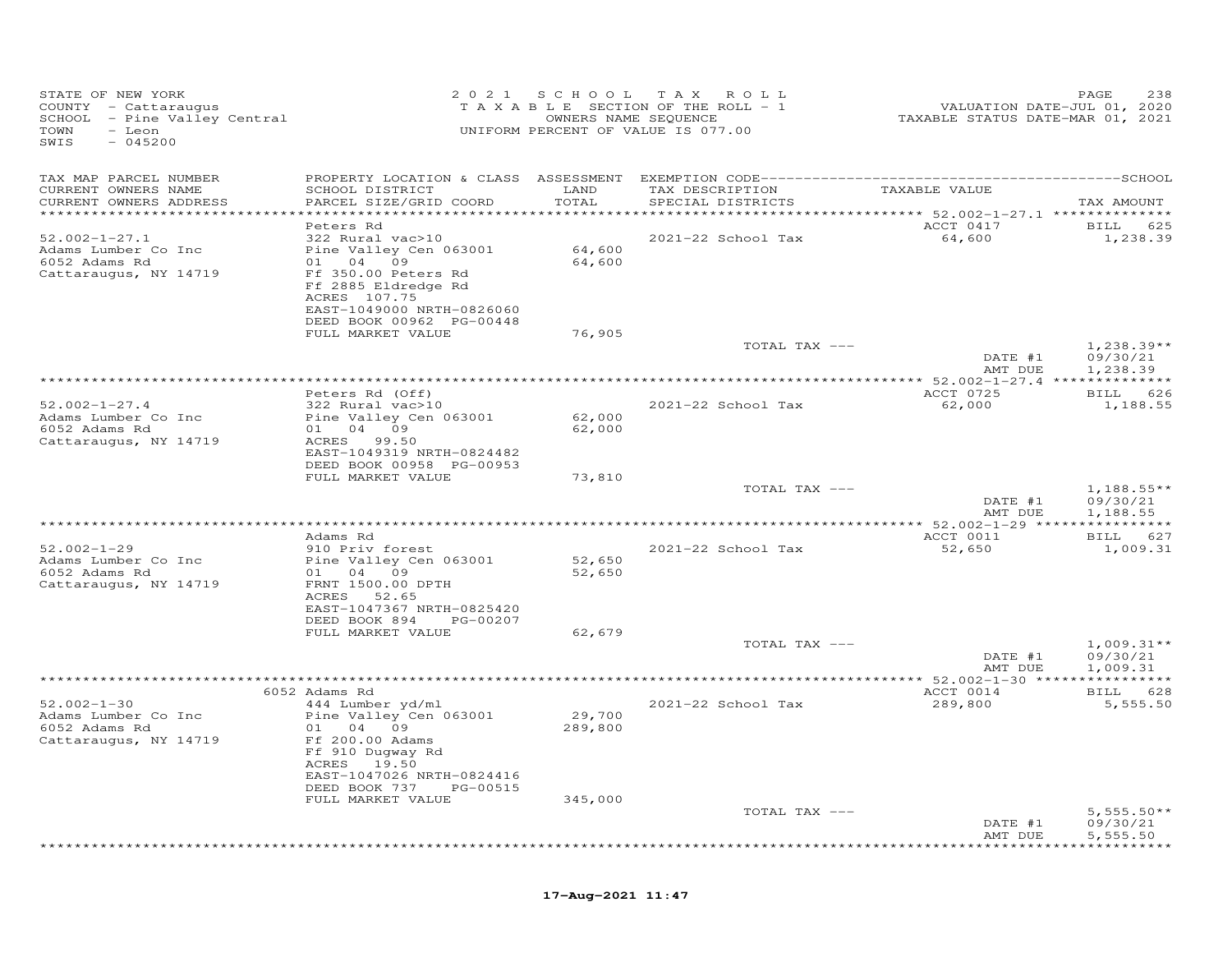| STATE OF NEW YORK<br>COUNTY - Cattaraugus<br>SCHOOL - Pine Valley Central<br>TOWN<br>- Leon<br>$-045200$<br>SWIS |                                                                          |                  | 2021 SCHOOL TAX ROLL<br>T A X A B L E SECTION OF THE ROLL - 1<br>OWNERS NAME SEQUENCE<br>UNIFORM PERCENT OF VALUE IS 077.00 | VALUATION DATE-JUL 01, 2020<br>TAXABLE STATUS DATE-MAR 01, 2021 | 239<br>PAGE                            |
|------------------------------------------------------------------------------------------------------------------|--------------------------------------------------------------------------|------------------|-----------------------------------------------------------------------------------------------------------------------------|-----------------------------------------------------------------|----------------------------------------|
| TAX MAP PARCEL NUMBER                                                                                            |                                                                          |                  |                                                                                                                             |                                                                 |                                        |
| CURRENT OWNERS NAME<br>CURRENT OWNERS ADDRESS<br>***********************                                         | SCHOOL DISTRICT<br>PARCEL SIZE/GRID COORD                                | LAND<br>TOTAL    | TAX DESCRIPTION<br>SPECIAL DISTRICTS                                                                                        | TAXABLE VALUE                                                   | TAX AMOUNT                             |
|                                                                                                                  | 11583 Fancher Rd                                                         |                  |                                                                                                                             | ACCT 0321                                                       | BILL 629                               |
| $52.001 - 1 - 13.1$                                                                                              | 210 1 Family Res                                                         |                  | 2021-22 School Tax                                                                                                          | 40,400                                                          | 774.47                                 |
| Adams Lumber Co, Inc.<br>6052 Adams Rd<br>Cattaraugus, NY 14719                                                  | Pine Valley Cen 063001<br>18/19 04 09<br>Ff 778.00                       | 40,400<br>40,400 |                                                                                                                             |                                                                 |                                        |
|                                                                                                                  | ACRES<br>46.58<br>EAST-1041654 NRTH-0831821<br>DEED BOOK 6536<br>PG-7002 |                  |                                                                                                                             |                                                                 |                                        |
|                                                                                                                  | FULL MARKET VALUE                                                        | 48,095           |                                                                                                                             |                                                                 |                                        |
|                                                                                                                  |                                                                          |                  | TOTAL TAX ---                                                                                                               |                                                                 | $774.47**$                             |
|                                                                                                                  |                                                                          |                  |                                                                                                                             | DATE #1<br>AMT DUE                                              | 09/30/21<br>774.47                     |
|                                                                                                                  |                                                                          |                  |                                                                                                                             |                                                                 |                                        |
|                                                                                                                  | Cross Rd                                                                 |                  |                                                                                                                             | ACCT 0313                                                       | BILL 630                               |
| $33.004 - 2 - 13$                                                                                                | 105 Vac farmland                                                         |                  | AG DIST<br>41720                                                                                                            |                                                                 | 10,851                                 |
| Adams Mosher Lands, LLC                                                                                          | Pine Valley Cen 063001                                                   |                  | 34,100 2021-22 School Tax                                                                                                   | 23,249                                                          | 445.69                                 |
| 4284 Elm Creek Rd<br>Randolph, NY 14772                                                                          | 47 04<br>09<br>FRNT 1820.00 DPTH                                         | 34,100           |                                                                                                                             |                                                                 |                                        |
|                                                                                                                  | ACRES<br>49.26                                                           |                  |                                                                                                                             |                                                                 |                                        |
| PRIOR OWNER ON 3/01/2021                                                                                         | EAST-1026631 NRTH-0848539                                                |                  |                                                                                                                             |                                                                 |                                        |
| Adams Mosher Lands, LLC                                                                                          | DEED BOOK 20210 PG-2850                                                  |                  |                                                                                                                             |                                                                 |                                        |
|                                                                                                                  | FULL MARKET VALUE                                                        | 40,595           |                                                                                                                             |                                                                 |                                        |
| MAY BE SUBJECT TO PAYMENT                                                                                        |                                                                          |                  |                                                                                                                             |                                                                 |                                        |
| UNDER AGDIST LAW TIL 2025                                                                                        |                                                                          |                  |                                                                                                                             |                                                                 |                                        |
|                                                                                                                  |                                                                          |                  | TOTAL TAX ---                                                                                                               | DATE #1                                                         | $445.69**$<br>09/30/21                 |
|                                                                                                                  |                                                                          |                  |                                                                                                                             | AMT DUE                                                         | 445.69                                 |
|                                                                                                                  | 7906 Rte 62                                                              |                  |                                                                                                                             | ACCT 0302                                                       | BILL 631                               |
| $34.003 - 1 - 1$                                                                                                 | 112 Dairy farm                                                           |                  | AG DIST<br>41720                                                                                                            |                                                                 | 64,478                                 |
| Adams Mosher Lands, LLC                                                                                          | Pine Valley Cen 063001                                                   |                  | 245,800 2021-22 School Tax                                                                                                  | 1073,322                                                        | 20,575.70                              |
| 4284 Elm Creek Rd                                                                                                | 48/40 04 09                                                              | 1137,800         |                                                                                                                             |                                                                 |                                        |
| Randolph, NY 14772                                                                                               | Ff 3850.00 Us Rte 62<br>Ff 495.00 Dredge Rd                              |                  |                                                                                                                             |                                                                 |                                        |
| PRIOR OWNER ON 3/01/2021<br>Adams Mosher Lands, LLC                                                              | ACRES 335.10<br>EAST-1031168 NRTH-0853854                                |                  |                                                                                                                             |                                                                 |                                        |
|                                                                                                                  | DEED BOOK 20210 PG-2850                                                  |                  |                                                                                                                             |                                                                 |                                        |
| MAY BE SUBJECT TO PAYMENT<br>UNDER AGDIST LAW TIL 2025                                                           | FULL MARKET VALUE                                                        | 1354,524         |                                                                                                                             |                                                                 |                                        |
|                                                                                                                  |                                                                          |                  | TOTAL TAX ---                                                                                                               | DATE #1<br>AMT DUE                                              | $20,575.70**$<br>09/30/21<br>20,575.70 |
|                                                                                                                  |                                                                          |                  |                                                                                                                             |                                                                 |                                        |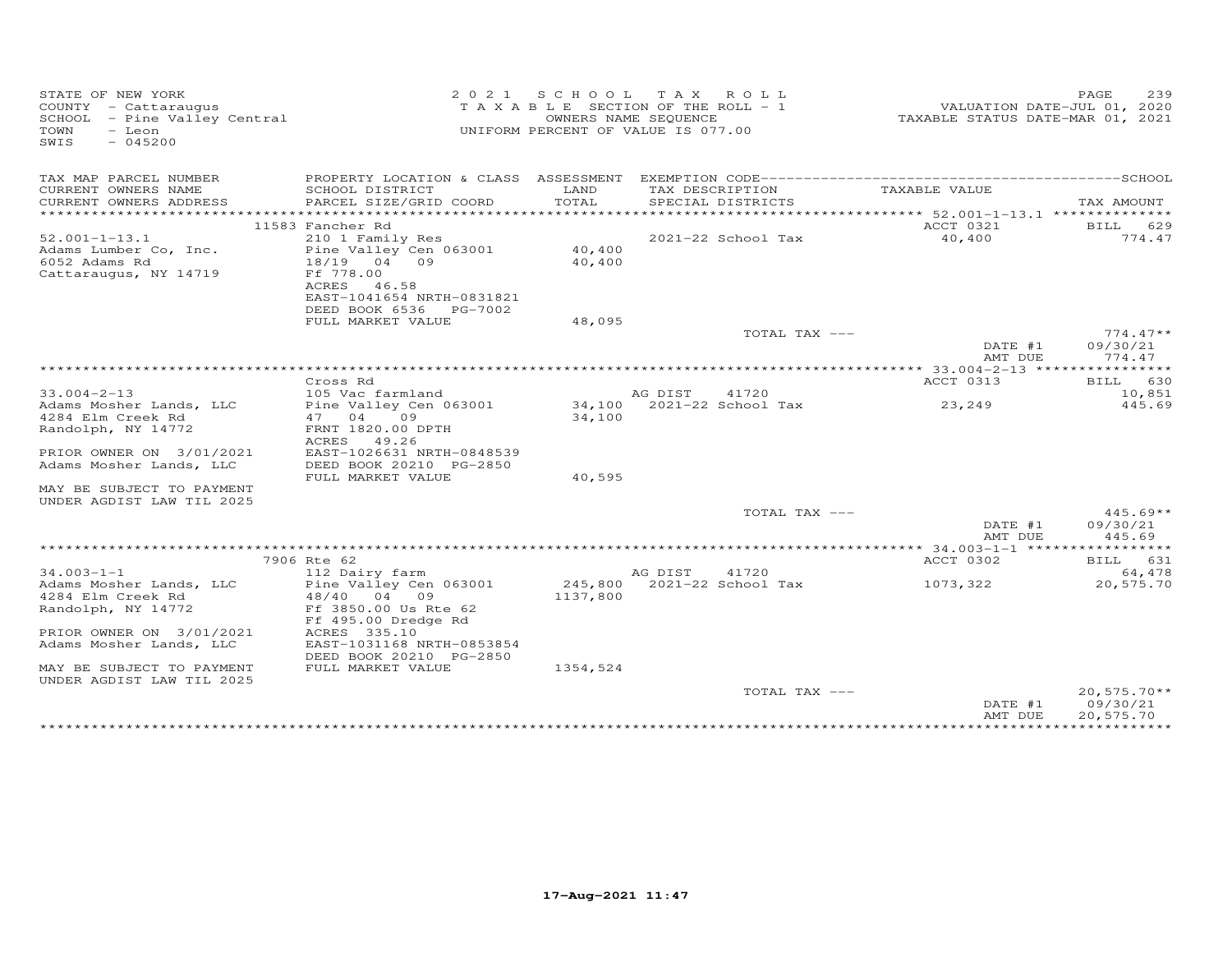| STATE OF NEW YORK<br>COUNTY - Cattaraugus<br>SCHOOL - Pine Valley Central<br>TOWN<br>- Leon<br>$-045200$<br>SWIS |                                                                                           |        | 2021 SCHOOL TAX ROLL<br>TAXABLE SECTION OF THE ROLL - 1<br>OWNERS NAME SEQUENCE<br>UNIFORM PERCENT OF VALUE IS 077.00 | TAXABLE STATUS DATE-MAR 01, 2021     | PAGE<br>240<br>VALUATION DATE-JUL 01, 2020 |
|------------------------------------------------------------------------------------------------------------------|-------------------------------------------------------------------------------------------|--------|-----------------------------------------------------------------------------------------------------------------------|--------------------------------------|--------------------------------------------|
| TAX MAP PARCEL NUMBER<br>CURRENT OWNERS NAME                                                                     | SCHOOL DISTRICT                                                                           | LAND   | TAX DESCRIPTION                                                                                                       | TAXABLE VALUE                        |                                            |
| CURRENT OWNERS ADDRESS                                                                                           | PARCEL SIZE/GRID COORD                                                                    | TOTAL  | SPECIAL DISTRICTS                                                                                                     |                                      | TAX AMOUNT                                 |
|                                                                                                                  | Rte 62                                                                                    |        |                                                                                                                       | ACCT 0301                            | 632<br>BILL                                |
| $34.003 - 1 - 2$<br>Adams Mosher Lands, LLC<br>4284 Elm Creek Rd<br>Randolph, NY 14772                           | 105 Vac farmland<br>Pine Valley Cen 063001<br>40 04 09<br>FRNT 200.00 DPTH<br>ACRES 55.60 | 36,700 | AG DIST<br>41720<br>36,700 2021-22 School Tax                                                                         | 24,463                               | 12,237<br>468.96                           |
| PRIOR OWNER ON 3/01/2021<br>Adams Mosher Lands, LLC                                                              | EAST-1033983 NRTH-0852373<br>DEED BOOK 2020 PG-17571<br>FULL MARKET VALUE                 | 43,690 |                                                                                                                       |                                      |                                            |
| MAY BE SUBJECT TO PAYMENT<br>UNDER AGDIST LAW TIL 2025                                                           |                                                                                           |        |                                                                                                                       |                                      |                                            |
|                                                                                                                  |                                                                                           |        | TOTAL TAX ---                                                                                                         | DATE #1<br>AMT DUE                   | $468.96**$<br>09/30/21<br>468.96           |
|                                                                                                                  |                                                                                           |        |                                                                                                                       |                                      |                                            |
| $34.003 - 1 - 33.1$                                                                                              | 7906 Rte 62<br>105 Vac farmland                                                           |        | 41720<br>AG DIST                                                                                                      | ACCT 0304                            | BILL 633<br>23,765                         |
| Adams Mosher Lands, LLC<br>4284 Elm Creek Rd<br>Randolph, NY 14772                                               | Pine Valley Cen 063001<br>39 04 09<br>FRNT 989.97 DPTH                                    | 73,700 | 73,700 2021-22 School Tax                                                                                             | 49,935                               | 957.26                                     |
| PRIOR OWNER ON 3/01/2021<br>Adams Mosher Lands, LLC                                                              | ACRES 96.30<br>EAST-1033268 NRTH-0851147<br>DEED BOOK 2020 PG-17571                       |        |                                                                                                                       |                                      |                                            |
| MAY BE SUBJECT TO PAYMENT                                                                                        | FULL MARKET VALUE                                                                         | 87,738 |                                                                                                                       |                                      |                                            |
| UNDER AGDIST LAW TIL 2025                                                                                        |                                                                                           |        | TOTAL TAX ---                                                                                                         | DATE #1<br>AMT DUE                   | $957.26**$<br>09/30/21<br>957.26           |
|                                                                                                                  |                                                                                           |        |                                                                                                                       | ****** 42.002-1-1.2 **************** |                                            |
| $42.002 - 1 - 1.2$                                                                                               | Kent Switch Rd<br>105 Vac farmland                                                        |        | 41720<br>AG DIST                                                                                                      | ACCT 0726                            | BILL 634<br>8,493                          |
| Adams Mosher Lands, LLC<br>4284 Elm Creek Rd<br>Randolph, NY 14772                                               | Pine Valley Cen 063001<br>61/62 04 09<br>ACRES 101.25<br>EAST-1020438 NRTH-0848638        | 54,500 | 54,500 2021-22 School Tax                                                                                             | 46,007                               | 881.96                                     |
| PRIOR OWNER ON 3/01/2021<br>Adams Mosher Lands, LLC                                                              | DEED BOOK 6794<br>PG-3003<br>FULL MARKET VALUE                                            | 64,881 |                                                                                                                       |                                      |                                            |
| MAY BE SUBJECT TO PAYMENT<br>UNDER AGDIST LAW TIL 2025                                                           |                                                                                           |        |                                                                                                                       |                                      |                                            |
|                                                                                                                  |                                                                                           |        | TOTAL TAX ---                                                                                                         | DATE #1<br>AMT DUE                   | 881.96**<br>09/30/21<br>881.96             |
|                                                                                                                  |                                                                                           |        |                                                                                                                       |                                      | *********                                  |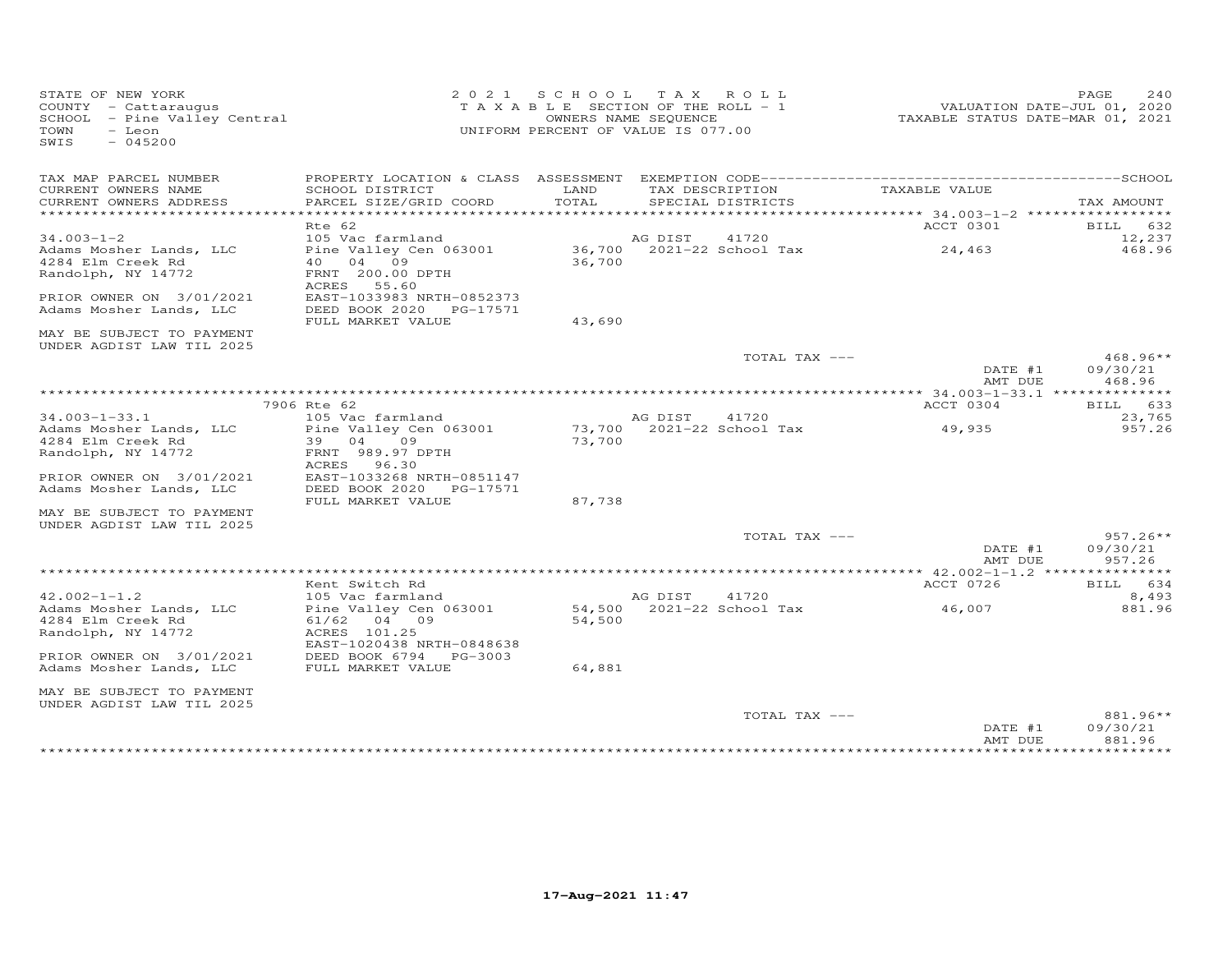| STATE OF NEW YORK<br>COUNTY - Cattaraugus<br>SCHOOL - Pine Valley Central<br>TOWN<br>- Leon<br>$-045200$<br>SWIS |                                                     |               | 2021 SCHOOL TAX ROLL<br>TAXABLE SECTION OF THE ROLL - 1<br>OWNERS NAME SEQUENCE<br>UNIFORM PERCENT OF VALUE IS 077.00 | TAXABLE STATUS DATE-MAR 01, 2021                | PAGE<br>241<br>VALUATION DATE-JUL 01, 2020 |
|------------------------------------------------------------------------------------------------------------------|-----------------------------------------------------|---------------|-----------------------------------------------------------------------------------------------------------------------|-------------------------------------------------|--------------------------------------------|
| TAX MAP PARCEL NUMBER                                                                                            |                                                     |               |                                                                                                                       |                                                 |                                            |
| CURRENT OWNERS NAME<br>CURRENT OWNERS ADDRESS<br>*************************                                       | SCHOOL DISTRICT<br>PARCEL SIZE/GRID COORD           | LAND<br>TOTAL | TAX DESCRIPTION<br>SPECIAL DISTRICTS                                                                                  | TAXABLE VALUE                                   | TAX AMOUNT                                 |
|                                                                                                                  | Cross Rd                                            |               |                                                                                                                       | ACCT 0731                                       | BILL 635                                   |
| $42.002 - 1 - 6.1$                                                                                               | 105 Vac farmland                                    |               | AG DIST<br>41720                                                                                                      |                                                 | 48                                         |
| Adams Mosher Lands, LLC                                                                                          | Pine Valley Cen 063001                              |               | 4,200 2021-22 School Tax                                                                                              | 4,152                                           | 79.59                                      |
| 4284 Elm Creek Rd                                                                                                | 54 04 09                                            | 4,200         |                                                                                                                       |                                                 |                                            |
| Randolph, NY 14772                                                                                               | 46 4 9<br>ACRES<br>7.28                             |               |                                                                                                                       |                                                 |                                            |
| PRIOR OWNER ON 3/01/2021                                                                                         | EAST-1026598 NRTH-0847497                           |               |                                                                                                                       |                                                 |                                            |
| Adams Mosher Lands, LLC                                                                                          | DEED BOOK 6794 PG-3003                              |               |                                                                                                                       |                                                 |                                            |
|                                                                                                                  | FULL MARKET VALUE                                   | 5,000         |                                                                                                                       |                                                 |                                            |
| MAY BE SUBJECT TO PAYMENT<br>UNDER AGDIST LAW TIL 2025                                                           |                                                     |               |                                                                                                                       |                                                 |                                            |
|                                                                                                                  |                                                     |               | TOTAL TAX ---                                                                                                         |                                                 | $79.59**$                                  |
|                                                                                                                  |                                                     |               |                                                                                                                       | DATE #1                                         | 09/30/21                                   |
|                                                                                                                  |                                                     |               |                                                                                                                       | AMT DUE                                         | 79.59                                      |
|                                                                                                                  | Chicken Rd                                          |               |                                                                                                                       | ACCT 0241                                       | BILL 636                                   |
| $42.002 - 1 - 7$                                                                                                 | 105 Vac farmland                                    |               | AG DIST<br>41720                                                                                                      |                                                 | 21,795                                     |
| Adams Mosher Lands, LLC                                                                                          | Pine Valley Cen 063001                              |               | 68,500 2021-22 School Tax                                                                                             | 46,705                                          | 895.34                                     |
| 4284 Elm Creek Rd                                                                                                | 54 04 09                                            | 68,500        |                                                                                                                       |                                                 |                                            |
| Randolph, NY 14772                                                                                               | FRNT 1955.00 DPTH<br>ACRES 101.42                   |               |                                                                                                                       |                                                 |                                            |
| PRIOR OWNER ON 3/01/2021                                                                                         | EAST-1025994 NRTH-0844654<br>DEED BOOK 6794 PG-3001 |               |                                                                                                                       |                                                 |                                            |
| Adams Mosher Lands, LLC                                                                                          | FULL MARKET VALUE                                   | 81,548        |                                                                                                                       |                                                 |                                            |
| MAY BE SUBJECT TO PAYMENT<br>UNDER AGDIST LAW TIL 2025                                                           |                                                     |               |                                                                                                                       |                                                 |                                            |
|                                                                                                                  |                                                     |               | TOTAL TAX ---                                                                                                         |                                                 | 895.34**                                   |
|                                                                                                                  |                                                     |               |                                                                                                                       | DATE #1                                         | 09/30/21                                   |
|                                                                                                                  |                                                     |               | ***********************************                                                                                   | AMT DUE<br>****** 42.002-1-8.1 **************** | 895.34                                     |
|                                                                                                                  | Smith Rd                                            |               |                                                                                                                       | ACCT 0303                                       | BILL 637                                   |
| $42.002 - 1 - 8.1$                                                                                               | 105 Vac farmland                                    |               | AG DIST<br>41720                                                                                                      |                                                 | 6,887                                      |
| Adams Mosher Lands, LLC                                                                                          | Pine Valley Cen 063001                              |               | 31,800 2021-22 School Tax                                                                                             | 24,913                                          | 477.59                                     |
| 4284 Elm Creek Rd                                                                                                | 46 04 09                                            | 31,800        |                                                                                                                       |                                                 |                                            |
| Randolph, NY 14772                                                                                               | Chicken Rd Ff $-1015'$<br>Gulf Rd Ff $-$ 680'       |               |                                                                                                                       |                                                 |                                            |
| PRIOR OWNER ON 3/01/2021                                                                                         | FRNT 1900.00 DPTH                                   |               |                                                                                                                       |                                                 |                                            |
| Adams Mosher Lands, LLC                                                                                          | ACRES 41.95                                         |               |                                                                                                                       |                                                 |                                            |
|                                                                                                                  | EAST-1027985 NRTH-0846862                           |               |                                                                                                                       |                                                 |                                            |
| MAY BE SUBJECT TO PAYMENT                                                                                        | DEED BOOK 6795 PG-3003                              |               |                                                                                                                       |                                                 |                                            |
| UNDER AGDIST LAW TIL 2025                                                                                        | FULL MARKET VALUE                                   | 37,857        | TOTAL TAX ---                                                                                                         |                                                 | $477.59**$                                 |
|                                                                                                                  |                                                     |               |                                                                                                                       | DATE #1                                         | 09/30/21                                   |
|                                                                                                                  |                                                     |               |                                                                                                                       | AMT DUE                                         | 477.59                                     |
|                                                                                                                  |                                                     |               | **********************                                                                                                |                                                 | *********                                  |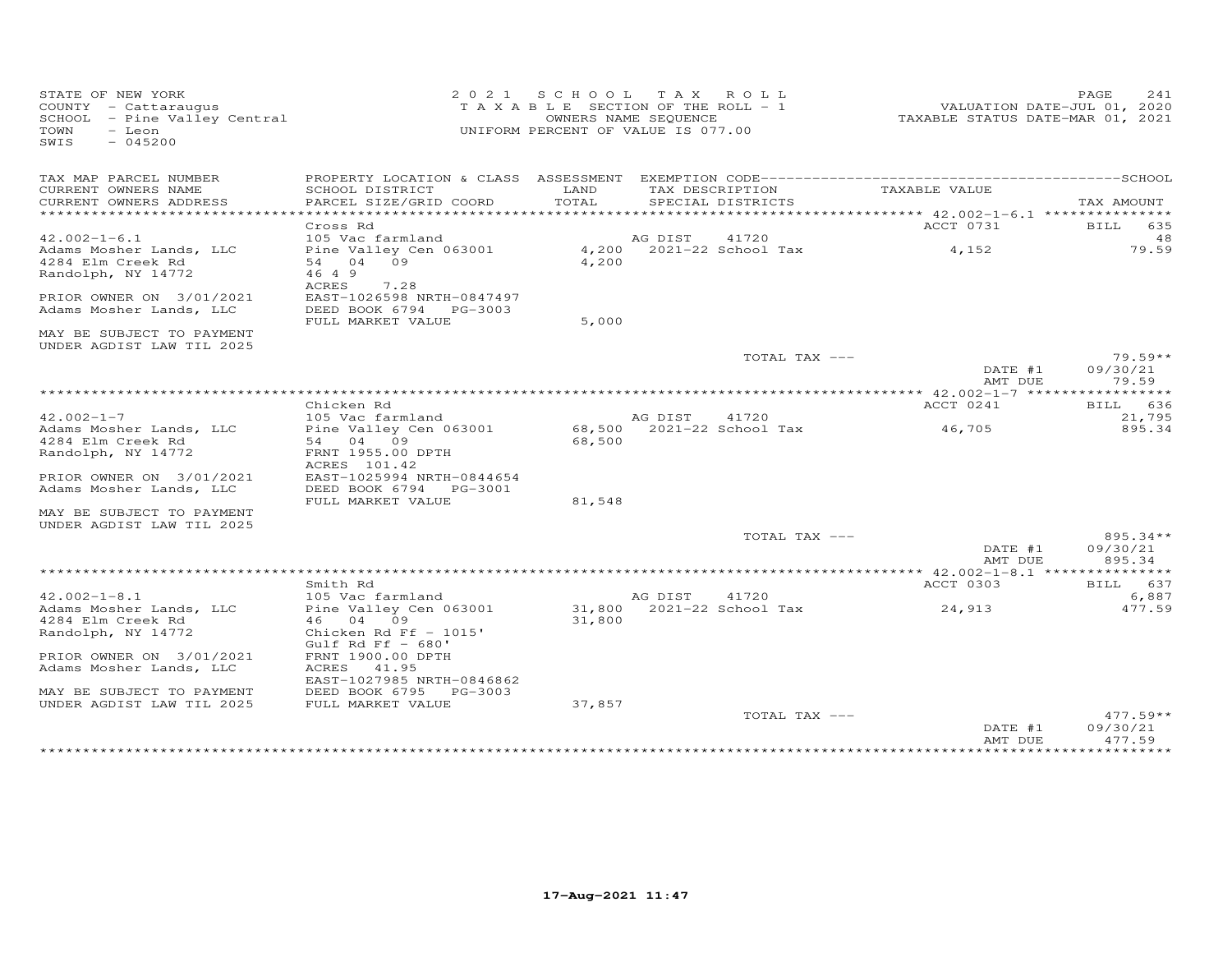| TAX MAP PARCEL NUMBER<br>PROPERTY LOCATION & CLASS ASSESSMENT<br>CURRENT OWNERS NAME<br>SCHOOL DISTRICT<br>LAND<br>TAX DESCRIPTION<br>TAXABLE VALUE<br>PARCEL SIZE/GRID COORD<br>TOTAL<br>CURRENT OWNERS ADDRESS<br>SPECIAL DISTRICTS<br>TAX AMOUNT<br>***********************<br>********************************<br>11045 Eldredge Rd<br>ACCT 0748<br>638<br>BILL<br>2021-22 School Tax<br>80,600<br>1,545.11<br>$52.002 - 1 - 27.8$<br>210 1 Family Res<br>10,600<br>Adkins Josh<br>Pine Valley Cen 063001<br>Adkins Amanda<br>01 04 09<br>80,600<br>11045 Eldredge Rd<br>Lot $#3$<br>Cattaraugus, NY 14719<br>Ff 330.00<br>ACRES<br>4.80<br>EAST-1050148 NRTH-0827446<br>DEED BOOK 18451 PG-3002<br>FULL MARKET VALUE<br>95,952<br>$1,545.11**$<br>TOTAL TAX ---<br>DATE #1<br>09/30/21<br>1,545.11<br>AMT DUE<br>*********** 52.001-1-17 *****<br>ACCT 0016<br>11642 Youngs Rd<br>639<br><b>BILL</b><br>$52.001 - 1 - 17$<br>25,200<br>240 Rural res<br><b>BAS STAR</b><br>41854<br>Alessi Mark<br>Pine Valley Cen 063001<br>77,400<br>2021-22 School Tax<br>87,400<br>1,675.47<br>17 04 09<br>87,400<br>Conewango Valley, NY 14726<br>Life Use<br>Ff 1120 Youngs; 1750 Eldre<br>ACRES 137.03<br>EAST-1040757 NRTH-0825988<br>DEED BOOK 00940 PG-00473<br>FULL MARKET VALUE<br>104,048<br>TOTAL TAX ---<br>$1,192.38**$<br>09/30/21<br>DATE #1<br>AMT DUE<br>1,192.38<br>ACCT 0162<br>12124 Leon-New Albion Rd<br>BILL 640<br>$42.020 - 1 - 24.1$<br>59,390<br>210 1 Family Res<br>ENH STAR<br>41834<br>Pine Valley Cen 063001<br>6,500<br>2021-22 School Tax<br>Allen Linda Lee<br>84,000<br>1,610.29<br>12124 Leon New Albion Rd<br>36 04 09<br>84,000<br>Leon, NY 14751<br>Ff 370.00<br>80.00 DPTH 215.80<br>FRNT<br>EAST-1033113 NRTH-0835869<br>DEED BOOK 31172 PG-7004<br>FULL MARKET VALUE<br>100,000<br>$507.29**$<br>TOTAL TAX ---<br>DATE #1<br>09/30/21<br>507.29<br>AMT DUE<br>*********<br>************ | STATE OF NEW YORK<br>COUNTY - Cattaraugus<br>SCHOOL - Pine Valley Central<br>TOWN<br>- Leon<br>SWIS<br>$-045200$ | 2 0 2 1 | S C H O O L | T A X<br>ROLL<br>T A X A B L E SECTION OF THE ROLL - 1<br>OWNERS NAME SEQUENCE<br>UNIFORM PERCENT OF VALUE IS 077.00 | TAXABLE STATUS DATE-MAR 01, 2021 | 242<br>PAGE<br>VALUATION DATE-JUL 01, 2020 |
|---------------------------------------------------------------------------------------------------------------------------------------------------------------------------------------------------------------------------------------------------------------------------------------------------------------------------------------------------------------------------------------------------------------------------------------------------------------------------------------------------------------------------------------------------------------------------------------------------------------------------------------------------------------------------------------------------------------------------------------------------------------------------------------------------------------------------------------------------------------------------------------------------------------------------------------------------------------------------------------------------------------------------------------------------------------------------------------------------------------------------------------------------------------------------------------------------------------------------------------------------------------------------------------------------------------------------------------------------------------------------------------------------------------------------------------------------------------------------------------------------------------------------------------------------------------------------------------------------------------------------------------------------------------------------------------------------------------------------------------------------------------------------------------------------------------------------------------------------------------------------------------------------------------------------|------------------------------------------------------------------------------------------------------------------|---------|-------------|----------------------------------------------------------------------------------------------------------------------|----------------------------------|--------------------------------------------|
|                                                                                                                                                                                                                                                                                                                                                                                                                                                                                                                                                                                                                                                                                                                                                                                                                                                                                                                                                                                                                                                                                                                                                                                                                                                                                                                                                                                                                                                                                                                                                                                                                                                                                                                                                                                                                                                                                                                           |                                                                                                                  |         |             |                                                                                                                      |                                  |                                            |
|                                                                                                                                                                                                                                                                                                                                                                                                                                                                                                                                                                                                                                                                                                                                                                                                                                                                                                                                                                                                                                                                                                                                                                                                                                                                                                                                                                                                                                                                                                                                                                                                                                                                                                                                                                                                                                                                                                                           |                                                                                                                  |         |             |                                                                                                                      |                                  |                                            |
|                                                                                                                                                                                                                                                                                                                                                                                                                                                                                                                                                                                                                                                                                                                                                                                                                                                                                                                                                                                                                                                                                                                                                                                                                                                                                                                                                                                                                                                                                                                                                                                                                                                                                                                                                                                                                                                                                                                           |                                                                                                                  |         |             |                                                                                                                      |                                  |                                            |
|                                                                                                                                                                                                                                                                                                                                                                                                                                                                                                                                                                                                                                                                                                                                                                                                                                                                                                                                                                                                                                                                                                                                                                                                                                                                                                                                                                                                                                                                                                                                                                                                                                                                                                                                                                                                                                                                                                                           |                                                                                                                  |         |             |                                                                                                                      |                                  |                                            |
|                                                                                                                                                                                                                                                                                                                                                                                                                                                                                                                                                                                                                                                                                                                                                                                                                                                                                                                                                                                                                                                                                                                                                                                                                                                                                                                                                                                                                                                                                                                                                                                                                                                                                                                                                                                                                                                                                                                           |                                                                                                                  |         |             |                                                                                                                      |                                  |                                            |
|                                                                                                                                                                                                                                                                                                                                                                                                                                                                                                                                                                                                                                                                                                                                                                                                                                                                                                                                                                                                                                                                                                                                                                                                                                                                                                                                                                                                                                                                                                                                                                                                                                                                                                                                                                                                                                                                                                                           |                                                                                                                  |         |             |                                                                                                                      |                                  |                                            |
|                                                                                                                                                                                                                                                                                                                                                                                                                                                                                                                                                                                                                                                                                                                                                                                                                                                                                                                                                                                                                                                                                                                                                                                                                                                                                                                                                                                                                                                                                                                                                                                                                                                                                                                                                                                                                                                                                                                           |                                                                                                                  |         |             |                                                                                                                      |                                  |                                            |
|                                                                                                                                                                                                                                                                                                                                                                                                                                                                                                                                                                                                                                                                                                                                                                                                                                                                                                                                                                                                                                                                                                                                                                                                                                                                                                                                                                                                                                                                                                                                                                                                                                                                                                                                                                                                                                                                                                                           |                                                                                                                  |         |             |                                                                                                                      |                                  |                                            |
|                                                                                                                                                                                                                                                                                                                                                                                                                                                                                                                                                                                                                                                                                                                                                                                                                                                                                                                                                                                                                                                                                                                                                                                                                                                                                                                                                                                                                                                                                                                                                                                                                                                                                                                                                                                                                                                                                                                           |                                                                                                                  |         |             |                                                                                                                      |                                  |                                            |
|                                                                                                                                                                                                                                                                                                                                                                                                                                                                                                                                                                                                                                                                                                                                                                                                                                                                                                                                                                                                                                                                                                                                                                                                                                                                                                                                                                                                                                                                                                                                                                                                                                                                                                                                                                                                                                                                                                                           |                                                                                                                  |         |             |                                                                                                                      |                                  |                                            |
|                                                                                                                                                                                                                                                                                                                                                                                                                                                                                                                                                                                                                                                                                                                                                                                                                                                                                                                                                                                                                                                                                                                                                                                                                                                                                                                                                                                                                                                                                                                                                                                                                                                                                                                                                                                                                                                                                                                           |                                                                                                                  |         |             |                                                                                                                      |                                  |                                            |
|                                                                                                                                                                                                                                                                                                                                                                                                                                                                                                                                                                                                                                                                                                                                                                                                                                                                                                                                                                                                                                                                                                                                                                                                                                                                                                                                                                                                                                                                                                                                                                                                                                                                                                                                                                                                                                                                                                                           |                                                                                                                  |         |             |                                                                                                                      |                                  |                                            |
|                                                                                                                                                                                                                                                                                                                                                                                                                                                                                                                                                                                                                                                                                                                                                                                                                                                                                                                                                                                                                                                                                                                                                                                                                                                                                                                                                                                                                                                                                                                                                                                                                                                                                                                                                                                                                                                                                                                           |                                                                                                                  |         |             |                                                                                                                      |                                  |                                            |
|                                                                                                                                                                                                                                                                                                                                                                                                                                                                                                                                                                                                                                                                                                                                                                                                                                                                                                                                                                                                                                                                                                                                                                                                                                                                                                                                                                                                                                                                                                                                                                                                                                                                                                                                                                                                                                                                                                                           |                                                                                                                  |         |             |                                                                                                                      |                                  |                                            |
|                                                                                                                                                                                                                                                                                                                                                                                                                                                                                                                                                                                                                                                                                                                                                                                                                                                                                                                                                                                                                                                                                                                                                                                                                                                                                                                                                                                                                                                                                                                                                                                                                                                                                                                                                                                                                                                                                                                           |                                                                                                                  |         |             |                                                                                                                      |                                  |                                            |
|                                                                                                                                                                                                                                                                                                                                                                                                                                                                                                                                                                                                                                                                                                                                                                                                                                                                                                                                                                                                                                                                                                                                                                                                                                                                                                                                                                                                                                                                                                                                                                                                                                                                                                                                                                                                                                                                                                                           |                                                                                                                  |         |             |                                                                                                                      |                                  |                                            |
|                                                                                                                                                                                                                                                                                                                                                                                                                                                                                                                                                                                                                                                                                                                                                                                                                                                                                                                                                                                                                                                                                                                                                                                                                                                                                                                                                                                                                                                                                                                                                                                                                                                                                                                                                                                                                                                                                                                           |                                                                                                                  |         |             |                                                                                                                      |                                  |                                            |
|                                                                                                                                                                                                                                                                                                                                                                                                                                                                                                                                                                                                                                                                                                                                                                                                                                                                                                                                                                                                                                                                                                                                                                                                                                                                                                                                                                                                                                                                                                                                                                                                                                                                                                                                                                                                                                                                                                                           |                                                                                                                  |         |             |                                                                                                                      |                                  |                                            |
|                                                                                                                                                                                                                                                                                                                                                                                                                                                                                                                                                                                                                                                                                                                                                                                                                                                                                                                                                                                                                                                                                                                                                                                                                                                                                                                                                                                                                                                                                                                                                                                                                                                                                                                                                                                                                                                                                                                           |                                                                                                                  |         |             |                                                                                                                      |                                  |                                            |
|                                                                                                                                                                                                                                                                                                                                                                                                                                                                                                                                                                                                                                                                                                                                                                                                                                                                                                                                                                                                                                                                                                                                                                                                                                                                                                                                                                                                                                                                                                                                                                                                                                                                                                                                                                                                                                                                                                                           | 11642 Youngs Rd                                                                                                  |         |             |                                                                                                                      |                                  |                                            |
|                                                                                                                                                                                                                                                                                                                                                                                                                                                                                                                                                                                                                                                                                                                                                                                                                                                                                                                                                                                                                                                                                                                                                                                                                                                                                                                                                                                                                                                                                                                                                                                                                                                                                                                                                                                                                                                                                                                           |                                                                                                                  |         |             |                                                                                                                      |                                  |                                            |
|                                                                                                                                                                                                                                                                                                                                                                                                                                                                                                                                                                                                                                                                                                                                                                                                                                                                                                                                                                                                                                                                                                                                                                                                                                                                                                                                                                                                                                                                                                                                                                                                                                                                                                                                                                                                                                                                                                                           |                                                                                                                  |         |             |                                                                                                                      |                                  |                                            |
|                                                                                                                                                                                                                                                                                                                                                                                                                                                                                                                                                                                                                                                                                                                                                                                                                                                                                                                                                                                                                                                                                                                                                                                                                                                                                                                                                                                                                                                                                                                                                                                                                                                                                                                                                                                                                                                                                                                           |                                                                                                                  |         |             |                                                                                                                      |                                  |                                            |
|                                                                                                                                                                                                                                                                                                                                                                                                                                                                                                                                                                                                                                                                                                                                                                                                                                                                                                                                                                                                                                                                                                                                                                                                                                                                                                                                                                                                                                                                                                                                                                                                                                                                                                                                                                                                                                                                                                                           |                                                                                                                  |         |             |                                                                                                                      |                                  |                                            |
|                                                                                                                                                                                                                                                                                                                                                                                                                                                                                                                                                                                                                                                                                                                                                                                                                                                                                                                                                                                                                                                                                                                                                                                                                                                                                                                                                                                                                                                                                                                                                                                                                                                                                                                                                                                                                                                                                                                           |                                                                                                                  |         |             |                                                                                                                      |                                  |                                            |
|                                                                                                                                                                                                                                                                                                                                                                                                                                                                                                                                                                                                                                                                                                                                                                                                                                                                                                                                                                                                                                                                                                                                                                                                                                                                                                                                                                                                                                                                                                                                                                                                                                                                                                                                                                                                                                                                                                                           |                                                                                                                  |         |             |                                                                                                                      |                                  |                                            |
|                                                                                                                                                                                                                                                                                                                                                                                                                                                                                                                                                                                                                                                                                                                                                                                                                                                                                                                                                                                                                                                                                                                                                                                                                                                                                                                                                                                                                                                                                                                                                                                                                                                                                                                                                                                                                                                                                                                           |                                                                                                                  |         |             |                                                                                                                      |                                  |                                            |
|                                                                                                                                                                                                                                                                                                                                                                                                                                                                                                                                                                                                                                                                                                                                                                                                                                                                                                                                                                                                                                                                                                                                                                                                                                                                                                                                                                                                                                                                                                                                                                                                                                                                                                                                                                                                                                                                                                                           |                                                                                                                  |         |             |                                                                                                                      |                                  |                                            |
|                                                                                                                                                                                                                                                                                                                                                                                                                                                                                                                                                                                                                                                                                                                                                                                                                                                                                                                                                                                                                                                                                                                                                                                                                                                                                                                                                                                                                                                                                                                                                                                                                                                                                                                                                                                                                                                                                                                           |                                                                                                                  |         |             |                                                                                                                      |                                  |                                            |
|                                                                                                                                                                                                                                                                                                                                                                                                                                                                                                                                                                                                                                                                                                                                                                                                                                                                                                                                                                                                                                                                                                                                                                                                                                                                                                                                                                                                                                                                                                                                                                                                                                                                                                                                                                                                                                                                                                                           |                                                                                                                  |         |             |                                                                                                                      |                                  |                                            |
|                                                                                                                                                                                                                                                                                                                                                                                                                                                                                                                                                                                                                                                                                                                                                                                                                                                                                                                                                                                                                                                                                                                                                                                                                                                                                                                                                                                                                                                                                                                                                                                                                                                                                                                                                                                                                                                                                                                           |                                                                                                                  |         |             |                                                                                                                      |                                  |                                            |
|                                                                                                                                                                                                                                                                                                                                                                                                                                                                                                                                                                                                                                                                                                                                                                                                                                                                                                                                                                                                                                                                                                                                                                                                                                                                                                                                                                                                                                                                                                                                                                                                                                                                                                                                                                                                                                                                                                                           |                                                                                                                  |         |             |                                                                                                                      |                                  |                                            |
|                                                                                                                                                                                                                                                                                                                                                                                                                                                                                                                                                                                                                                                                                                                                                                                                                                                                                                                                                                                                                                                                                                                                                                                                                                                                                                                                                                                                                                                                                                                                                                                                                                                                                                                                                                                                                                                                                                                           |                                                                                                                  |         |             |                                                                                                                      |                                  |                                            |
|                                                                                                                                                                                                                                                                                                                                                                                                                                                                                                                                                                                                                                                                                                                                                                                                                                                                                                                                                                                                                                                                                                                                                                                                                                                                                                                                                                                                                                                                                                                                                                                                                                                                                                                                                                                                                                                                                                                           |                                                                                                                  |         |             |                                                                                                                      |                                  |                                            |
|                                                                                                                                                                                                                                                                                                                                                                                                                                                                                                                                                                                                                                                                                                                                                                                                                                                                                                                                                                                                                                                                                                                                                                                                                                                                                                                                                                                                                                                                                                                                                                                                                                                                                                                                                                                                                                                                                                                           |                                                                                                                  |         |             |                                                                                                                      |                                  |                                            |
|                                                                                                                                                                                                                                                                                                                                                                                                                                                                                                                                                                                                                                                                                                                                                                                                                                                                                                                                                                                                                                                                                                                                                                                                                                                                                                                                                                                                                                                                                                                                                                                                                                                                                                                                                                                                                                                                                                                           |                                                                                                                  |         |             |                                                                                                                      |                                  |                                            |
|                                                                                                                                                                                                                                                                                                                                                                                                                                                                                                                                                                                                                                                                                                                                                                                                                                                                                                                                                                                                                                                                                                                                                                                                                                                                                                                                                                                                                                                                                                                                                                                                                                                                                                                                                                                                                                                                                                                           |                                                                                                                  |         |             |                                                                                                                      |                                  |                                            |
|                                                                                                                                                                                                                                                                                                                                                                                                                                                                                                                                                                                                                                                                                                                                                                                                                                                                                                                                                                                                                                                                                                                                                                                                                                                                                                                                                                                                                                                                                                                                                                                                                                                                                                                                                                                                                                                                                                                           |                                                                                                                  |         |             |                                                                                                                      |                                  |                                            |
|                                                                                                                                                                                                                                                                                                                                                                                                                                                                                                                                                                                                                                                                                                                                                                                                                                                                                                                                                                                                                                                                                                                                                                                                                                                                                                                                                                                                                                                                                                                                                                                                                                                                                                                                                                                                                                                                                                                           |                                                                                                                  |         |             |                                                                                                                      |                                  |                                            |
|                                                                                                                                                                                                                                                                                                                                                                                                                                                                                                                                                                                                                                                                                                                                                                                                                                                                                                                                                                                                                                                                                                                                                                                                                                                                                                                                                                                                                                                                                                                                                                                                                                                                                                                                                                                                                                                                                                                           |                                                                                                                  |         |             |                                                                                                                      |                                  |                                            |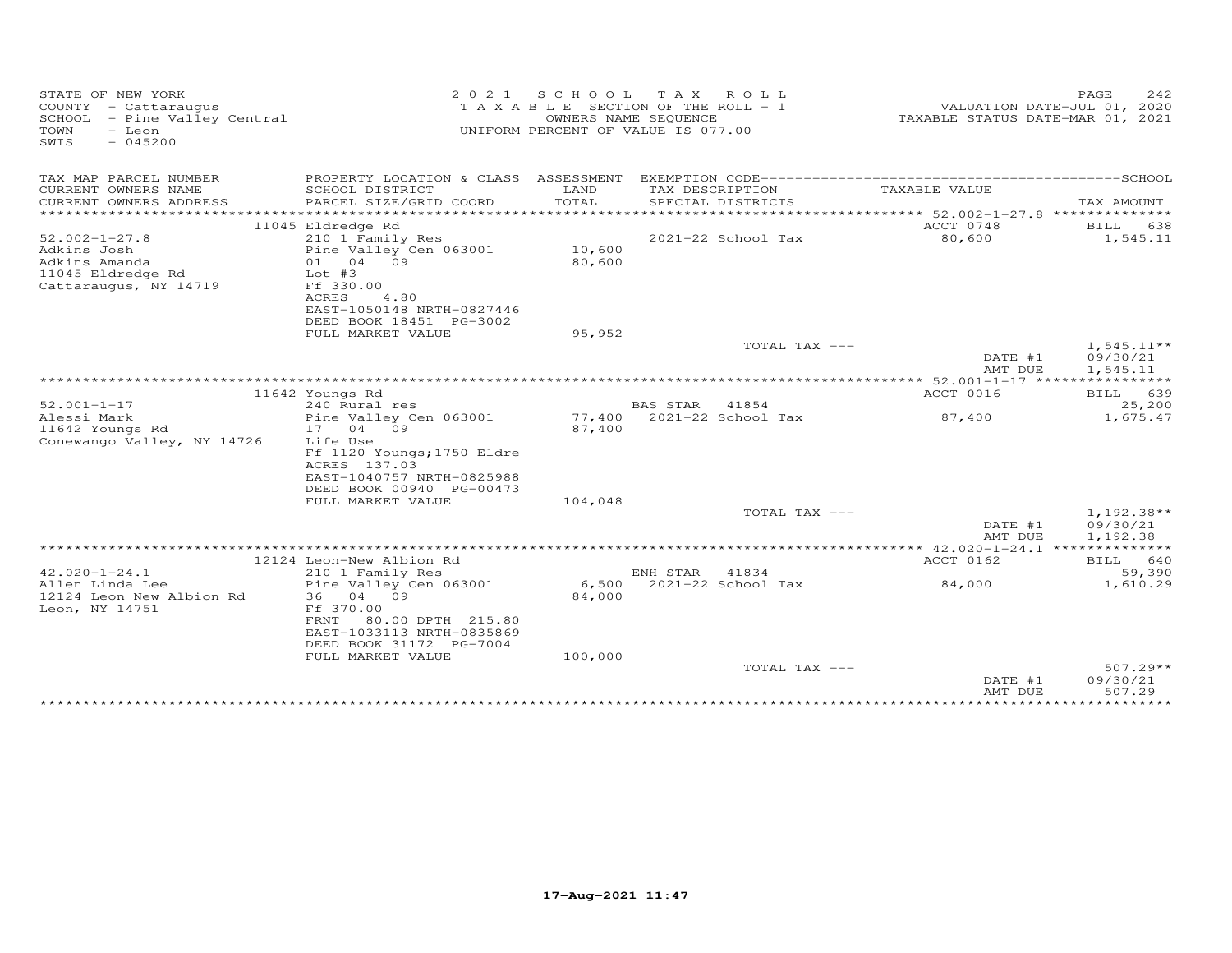| STATE OF NEW YORK<br>STATE OF NEW YORK<br>COUNTY  — Cattaraugus<br>SCHOOL  — Pine Valley Central<br>TOWN<br>- Leon<br>$-045200$<br>SWIS                                     |                                                                                                                                                       | 2021 SCHOOL TAX ROLL<br>UNIFORM PERCENT OF VALUE IS 077.00 |                       |                    | 7 0 2 1 S C H O L H A X R O L L<br>T A X A B L E SECTION OF THE ROLL - 1 VALUATION DATE-JUL 01, 2020<br>OWNERS NAME SEQUENCE TAXABLE STATUS DATE-MAR 01, 2021 | PAGE<br>243                          |
|-----------------------------------------------------------------------------------------------------------------------------------------------------------------------------|-------------------------------------------------------------------------------------------------------------------------------------------------------|------------------------------------------------------------|-----------------------|--------------------|---------------------------------------------------------------------------------------------------------------------------------------------------------------|--------------------------------------|
| TAX MAP PARCEL NUMBER<br>CURRENT OWNERS NAME<br>CURRENT OWNERS ADDRESS PARCEL SIZE/GRID COORD                                                                               | SCHOOL DISTRICT LAND                                                                                                                                  | TOTAL                                                      |                       | SPECIAL DISTRICTS  | TAX DESCRIPTION TAXABLE VALUE                                                                                                                                 | TAX AMOUNT                           |
|                                                                                                                                                                             | 12727 Smith Rd                                                                                                                                        |                                                            |                       |                    |                                                                                                                                                               | ACCT 0503 BILL 641                   |
|                                                                                                                                                                             |                                                                                                                                                       |                                                            |                       |                    |                                                                                                                                                               | 53,000<br>1,016.02                   |
| 12727 Smith Road<br>South Dayton, NY 14138                                                                                                                                  | FRNT 500.00 DPTH<br>ACRES 4.73<br>EAST-1023568 NRTH-0847156<br>DEED BOOK 26672 PG-5001                                                                |                                                            |                       |                    |                                                                                                                                                               |                                      |
|                                                                                                                                                                             | FULL MARKET VALUE                                                                                                                                     | 63,095                                                     |                       |                    |                                                                                                                                                               |                                      |
|                                                                                                                                                                             |                                                                                                                                                       |                                                            |                       | TOTAL TAX ---      |                                                                                                                                                               | $0.00**$                             |
|                                                                                                                                                                             | 7437 Smith Rd                                                                                                                                         |                                                            |                       |                    |                                                                                                                                                               | ACCT 0229 BILL 642                   |
| $42.002 - 1 - 9$<br>Amanda Austin, Trustee N & K M Pine Valley Cen 063001<br>Trust I u/a dtd November __ 46 04 09<br>12727 Smith Road<br>South Dayton, NY 14138 ACRES 18.13 | 312 Vac w/imprv                                                                                                                                       | 14,000<br>14,400                                           |                       | 2021-22 School Tax | 14,400                                                                                                                                                        | 276.05                               |
|                                                                                                                                                                             | EAST-1027849 NRTH-0845891<br>DEED BOOK 26672 PG-5001<br>FULL MARKET VALUE                                                                             | 17,143                                                     |                       |                    |                                                                                                                                                               |                                      |
|                                                                                                                                                                             |                                                                                                                                                       |                                                            |                       | TOTAL TAX ---      | DATE #1<br>AMT DUE                                                                                                                                            | $276.05**$<br>09/30/21<br>276.05     |
|                                                                                                                                                                             |                                                                                                                                                       |                                                            |                       |                    | <b>ACCT 0007</b>                                                                                                                                              | BILL 643                             |
| $42.020 - 1 - 36$                                                                                                                                                           | 6742 Rte 62                                                                                                                                           |                                                            | BAS STAR 41854        |                    |                                                                                                                                                               | 25,200                               |
| Andula Linda<br>6742 Rte 62<br>6742 Rte 62<br>Conewango Valley, NY 14726                                                                                                    | 12 Rte 62<br>210 1 Family Res<br>Pine Valley Cen 063001<br>35 04 09<br>FRNT 136.00 DPTH 77.88<br>EAST-1031188 NRTH-0835473<br>DEED BOOK 10887 PG-7001 | 38,600                                                     |                       |                    | 6,100 $2021-22$ School Tax 38,600                                                                                                                             | 739.97                               |
|                                                                                                                                                                             | FULL MARKET VALUE                                                                                                                                     | 45,952                                                     |                       |                    |                                                                                                                                                               |                                      |
|                                                                                                                                                                             |                                                                                                                                                       |                                                            |                       | TOTAL TAX ---      | DATE #1<br>AMT DUE                                                                                                                                            | $256.88**$<br>09/30/21<br>256.88     |
|                                                                                                                                                                             |                                                                                                                                                       |                                                            |                       |                    |                                                                                                                                                               |                                      |
|                                                                                                                                                                             | 6715 Bailey Hill Rd<br>240 Rural res                                                                                                                  |                                                            |                       |                    | ACCT 0029                                                                                                                                                     | BILL 644                             |
| $43.004 - 1 - 12$<br>Bailey Chris A.                                                                                                                                        | Pine Valley Cen 063001                                                                                                                                |                                                            | <b>BAS STAR</b> 41854 |                    |                                                                                                                                                               | 25,200<br>2,250.57                   |
| 6715 Bailey Hill Rd<br>Cattaraugus, NY 14719                                                                                                                                | 03 04 09<br>Lee Bailey Jr has life us<br>Ff 1660.00<br>ACRES 17.82 BANK 007<br>EAST-1048417 NRTH-0835205                                              |                                                            |                       |                    | 28,700 2021-22 School Tax 117,400<br>117,400                                                                                                                  |                                      |
|                                                                                                                                                                             | DEED BOOK 28122 PG-8001                                                                                                                               |                                                            |                       |                    |                                                                                                                                                               |                                      |
|                                                                                                                                                                             | FULL MARKET VALUE                                                                                                                                     | 139,762                                                    |                       |                    |                                                                                                                                                               |                                      |
|                                                                                                                                                                             |                                                                                                                                                       |                                                            |                       | TOTAL TAX ---      | DATE #1<br>AMT DUE                                                                                                                                            | $1,767.48**$<br>09/30/21<br>1,767.48 |
|                                                                                                                                                                             |                                                                                                                                                       |                                                            |                       |                    |                                                                                                                                                               |                                      |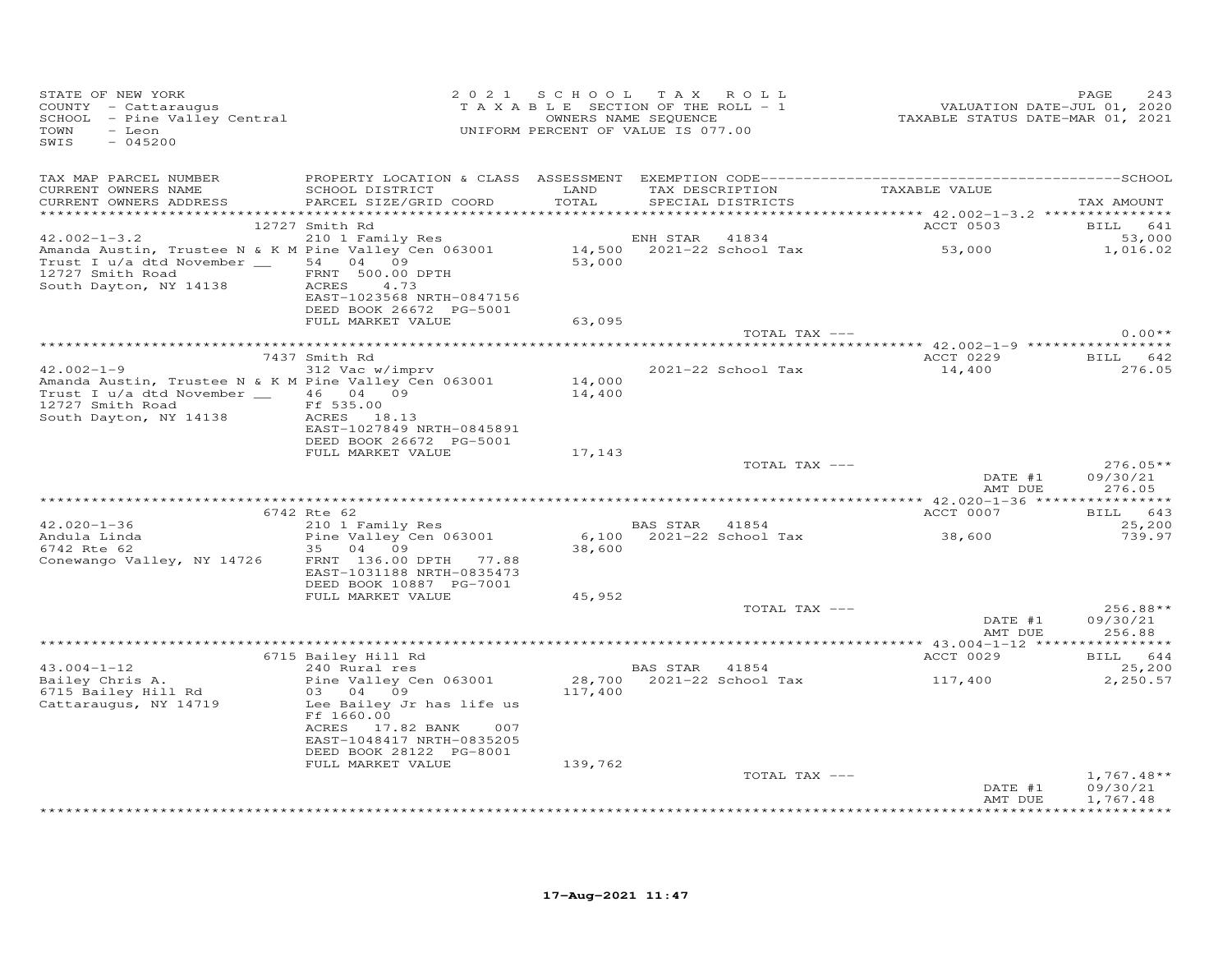| STATE OF NEW YORK<br>COUNTY - Cattaraugus<br>SCHOOL - Pine Valley Central<br>TOWN<br>- Leon<br>SWIS<br>$-045200$ | 2 0 2 1                                        | SCHOOL | T A X<br>R O L L<br>TAXABLE SECTION OF THE ROLL - 1<br>OWNERS NAME SEQUENCE<br>UNIFORM PERCENT OF VALUE IS 077.00 | VALUATION DATE-JUL 01, 2020<br>TAXABLE STATUS DATE-MAR 01, 2021 | PAGE<br>244              |
|------------------------------------------------------------------------------------------------------------------|------------------------------------------------|--------|-------------------------------------------------------------------------------------------------------------------|-----------------------------------------------------------------|--------------------------|
| TAX MAP PARCEL NUMBER                                                                                            | PROPERTY LOCATION & CLASS ASSESSMENT           |        |                                                                                                                   |                                                                 |                          |
| CURRENT OWNERS NAME                                                                                              | SCHOOL DISTRICT                                | LAND   | TAX DESCRIPTION                                                                                                   | TAXABLE VALUE                                                   |                          |
| CURRENT OWNERS ADDRESS<br>***********************                                                                | PARCEL SIZE/GRID COORD                         | TOTAL  | SPECIAL DISTRICTS                                                                                                 |                                                                 | TAX AMOUNT               |
|                                                                                                                  | 6918 Bailey Hill Rd                            |        |                                                                                                                   | ACCT 0020                                                       | BILL 645                 |
| $43.004 - 1 - 4$                                                                                                 | 210 1 Family Res                               |        | 2021-22 School Tax                                                                                                | 56,400                                                          | 1,081.19                 |
| Bailey Joshua A.                                                                                                 | Pine Valley Cen 063001                         | 6,600  |                                                                                                                   |                                                                 |                          |
| Bailey Ashley M.                                                                                                 | 04<br>09<br>04                                 | 56,400 |                                                                                                                   |                                                                 |                          |
| 6918 Bailey Hill Road<br>Cattaraugus, NY 14719                                                                   | Life Use<br>FRNT 132.00 DPTH 180.00            |        |                                                                                                                   |                                                                 |                          |
|                                                                                                                  | BANK<br>017                                    |        |                                                                                                                   |                                                                 |                          |
|                                                                                                                  | EAST-1049199 NRTH-0838660                      |        |                                                                                                                   |                                                                 |                          |
|                                                                                                                  | DEED BOOK 19533 PG-3001                        |        |                                                                                                                   |                                                                 |                          |
|                                                                                                                  | FULL MARKET VALUE                              | 67,143 |                                                                                                                   |                                                                 |                          |
|                                                                                                                  |                                                |        | TOTAL TAX ---                                                                                                     | DATE #1                                                         | $1,081.19**$<br>09/30/21 |
|                                                                                                                  |                                                |        |                                                                                                                   | AMT DUE                                                         | 1,081.19                 |
|                                                                                                                  |                                                |        |                                                                                                                   |                                                                 |                          |
|                                                                                                                  | 12286 Cherry Creek Hill Rd                     |        |                                                                                                                   | ACCT 0087                                                       | BILL 646                 |
| $42.004 - 2 - 14$<br>Baker James A                                                                               | 210 1 Family Res<br>Pine Valley Cen 063001     | 19,500 | 2021-22 School Tax                                                                                                | 52,100                                                          | 998.76                   |
| Baker Diane E                                                                                                    | 44 04 09                                       | 52,100 |                                                                                                                   |                                                                 |                          |
| 12284 Cherry Creek Hill                                                                                          | FRNT 1300.00 DPTH                              |        |                                                                                                                   |                                                                 |                          |
| Conewango Valley, NY 14726                                                                                       | ACRES<br>7.81                                  |        |                                                                                                                   |                                                                 |                          |
|                                                                                                                  | EAST-1030030 NRTH-0835933                      |        |                                                                                                                   |                                                                 |                          |
|                                                                                                                  | DEED BOOK 801<br>PG-00995<br>FULL MARKET VALUE | 62,024 |                                                                                                                   |                                                                 |                          |
|                                                                                                                  |                                                |        | TOTAL TAX ---                                                                                                     |                                                                 | $998.76**$               |
|                                                                                                                  |                                                |        |                                                                                                                   | DATE #1                                                         | 09/30/21                 |
|                                                                                                                  |                                                |        |                                                                                                                   | AMT DUE                                                         | 998.76                   |
|                                                                                                                  | 12284 Cherry Creek Hill Rd                     |        |                                                                                                                   | ACCT 0091                                                       | BILL<br>647              |
| $42.020 - 1 - 1$                                                                                                 | 210 1 Family Res                               |        | ENH STAR 41834                                                                                                    |                                                                 | 56,700                   |
| Baker James A                                                                                                    | Pine Valley Cen 063001                         | 6,500  | 2021-22 School Tax                                                                                                | 56,700                                                          | 1,086.95                 |
| Baker Diane E                                                                                                    | 44 04 09<br>FRNT 66.00 DPTH 290.00             | 56,700 |                                                                                                                   |                                                                 |                          |
| 12284 Cherry Creek Hill Rd<br>Conewango Valley, NY 14726                                                         | 017<br>BANK                                    |        |                                                                                                                   |                                                                 |                          |
|                                                                                                                  | EAST-1030567 NRTH-0835939                      |        |                                                                                                                   |                                                                 |                          |
|                                                                                                                  | DEED BOOK 896<br>PG-00011                      |        |                                                                                                                   |                                                                 |                          |
|                                                                                                                  | FULL MARKET VALUE                              | 67,500 |                                                                                                                   |                                                                 |                          |
|                                                                                                                  |                                                |        | TOTAL TAX ---                                                                                                     |                                                                 | $0.00**$                 |
|                                                                                                                  | 11583 Fancher Rd                               |        |                                                                                                                   | ACCT 0957                                                       | BILL 648                 |
| $52.001 - 1 - 13.2$                                                                                              | 210 1 Family Res                               |        | ENH STAR<br>41834                                                                                                 |                                                                 | 59,390                   |
| Baker Pamela                                                                                                     | Pine Valley Cen 063001                         |        | 15,000 2021-22 School Tax                                                                                         | 62,500                                                          | 1,198.13                 |
| 11583 Fancher Rd                                                                                                 | 18/19<br>04<br>09<br>Ff 778.00                 | 62,500 |                                                                                                                   |                                                                 |                          |
| Cattaraugus, NY 14719                                                                                            | ACRES<br>5.00 BANK<br>017                      |        |                                                                                                                   |                                                                 |                          |
|                                                                                                                  | EAST-1041567 NRTH-0832932                      |        |                                                                                                                   |                                                                 |                          |
|                                                                                                                  | DEED BOOK 24240 PG-9001                        |        |                                                                                                                   |                                                                 |                          |
|                                                                                                                  | FULL MARKET VALUE                              | 74,405 | TOTAL TAX ---                                                                                                     |                                                                 | $95.13**$                |
|                                                                                                                  |                                                |        |                                                                                                                   | DATE #1                                                         | 09/30/21                 |
|                                                                                                                  |                                                |        |                                                                                                                   | AMT DUE                                                         | 95.13                    |
|                                                                                                                  |                                                |        |                                                                                                                   |                                                                 | ********                 |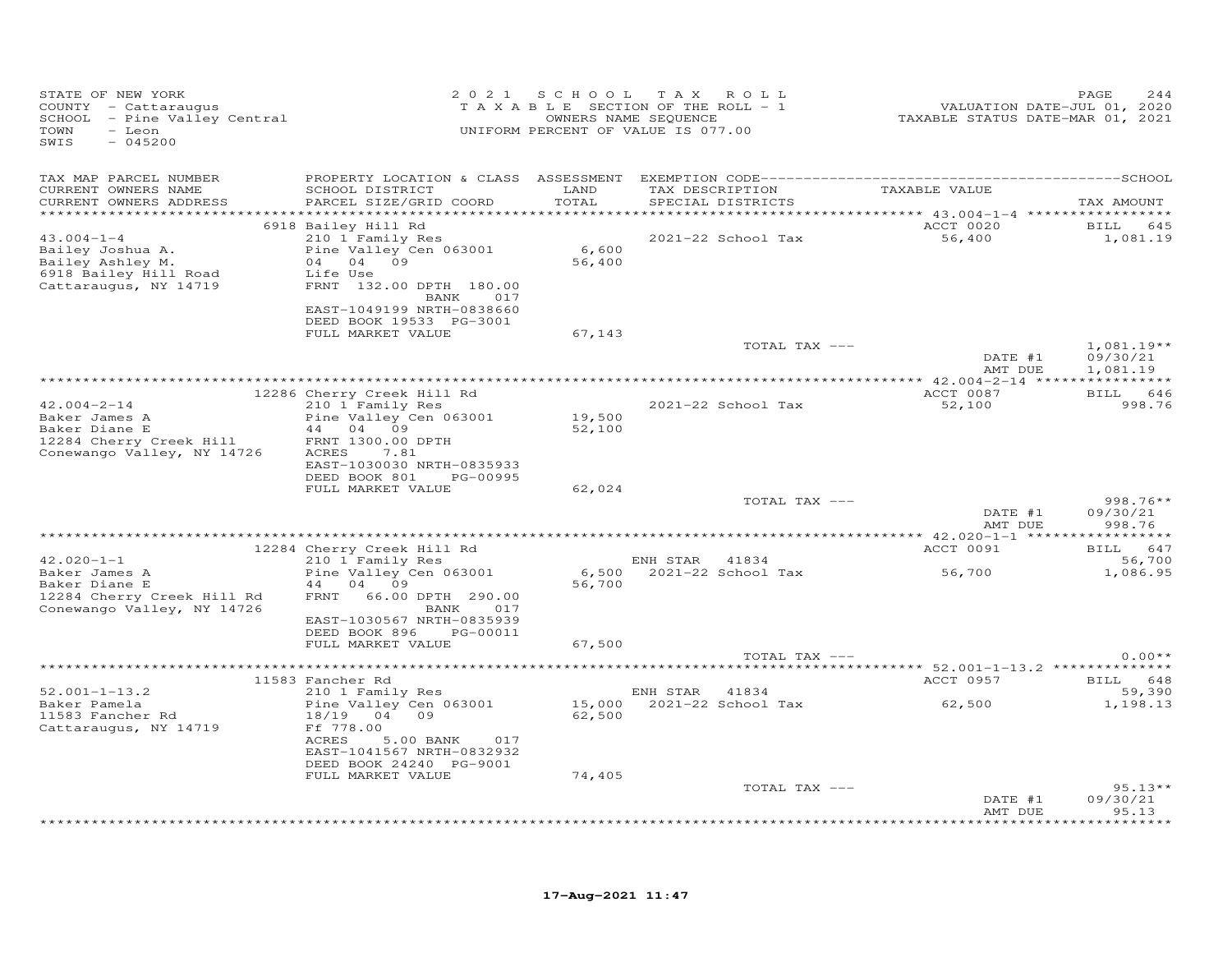| STATE OF NEW YORK<br>COUNTY - Cattaraugus<br>SCHOOL - Pine Valley Central<br>TOWN<br>- Leon<br>$-045200$<br>SWIS |                                                                                                                                 | 2021 SCHOOL      | TAX ROLL<br>T A X A B L E SECTION OF THE ROLL - 1<br>OWNERS NAME SEQUENCE<br>UNIFORM PERCENT OF VALUE IS 077.00 | VALUATION DATE-JUL 01, 2020<br>TAXABLE STATUS DATE-MAR 01, 2021 | PAGE<br>245                      |
|------------------------------------------------------------------------------------------------------------------|---------------------------------------------------------------------------------------------------------------------------------|------------------|-----------------------------------------------------------------------------------------------------------------|-----------------------------------------------------------------|----------------------------------|
| TAX MAP PARCEL NUMBER<br>CURRENT OWNERS NAME                                                                     | SCHOOL DISTRICT<br>PARCEL SIZE/GRID COORD                                                                                       | LAND<br>TOTAL    | TAX DESCRIPTION                                                                                                 | TAXABLE VALUE                                                   |                                  |
| CURRENT OWNERS ADDRESS                                                                                           |                                                                                                                                 |                  | SPECIAL DISTRICTS                                                                                               |                                                                 | TAX AMOUNT                       |
|                                                                                                                  | 10291 Ruckh Hill Rd                                                                                                             |                  |                                                                                                                 | ACCT 0728                                                       | BILL<br>649                      |
| $34.003 - 1 - 27.5$                                                                                              | 260 Seasonal res                                                                                                                |                  | 2021-22 School Tax                                                                                              | 22,700                                                          | 435.16                           |
| Bannister Thomas M<br>Bannister Laura<br>2707 Lakewood Ave<br>Hamburg, NY 14075                                  | Pine Valley Cen 063001<br>39 04 09<br>ACRES<br>3.85<br>EAST-1033906 NRTH-0847970<br>DEED BOOK 9905 PG-7001                      | 12,700<br>22,700 |                                                                                                                 |                                                                 |                                  |
|                                                                                                                  | FULL MARKET VALUE                                                                                                               | 27,024           |                                                                                                                 |                                                                 |                                  |
|                                                                                                                  |                                                                                                                                 |                  | TOTAL TAX ---                                                                                                   | DATE #1<br>AMT DUE                                              | $435.16**$<br>09/30/21<br>435.16 |
|                                                                                                                  |                                                                                                                                 |                  |                                                                                                                 |                                                                 |                                  |
| $34.003 - 1 - 27.6$                                                                                              | 10291 Ruckh Hill Rd                                                                                                             |                  | 2021-22 School Tax                                                                                              | ACCT 0777                                                       | BILL 650                         |
| Bannister Thomas M<br>Bannister Laura<br>2707 Lakewood Ave<br>Hamburg, NY 14075                                  | 314 Rural vac<10<br>Pine Valley Cen 063001<br>39/4/9<br>ACRES<br>3.95<br>EAST-1033971 NRTH-0848363                              | 4,000<br>4,000   |                                                                                                                 | 4,000                                                           | 76.68                            |
|                                                                                                                  | DEED BOOK 9905 PG-7001<br>FULL MARKET VALUE                                                                                     | 4,762            |                                                                                                                 |                                                                 |                                  |
|                                                                                                                  |                                                                                                                                 |                  | TOTAL TAX ---                                                                                                   |                                                                 | $76.68**$                        |
|                                                                                                                  |                                                                                                                                 |                  |                                                                                                                 | DATE #1<br>AMT DUE                                              | 09/30/21<br>76.68                |
|                                                                                                                  | 12122 Ruckh Hill Rd                                                                                                             |                  |                                                                                                                 | ACCT 0729                                                       | BILL 651                         |
| $34.003 - 1 - 29.8$<br>Barrett Zachery<br>12128 Ruckh Hill Rd<br>South Dayton, NY 14138                          | 314 Rural vac<10<br>Pine Valley Cen 063001<br>39 04 09<br>4.30<br>ACRES                                                         | 9,600<br>9,600   | 2021-22 School Tax                                                                                              | 9,600                                                           | 184.03                           |
|                                                                                                                  | EAST-1032782 NRTH-0848262<br>DEED BOOK 26921 PG-5001                                                                            |                  |                                                                                                                 |                                                                 |                                  |
|                                                                                                                  | FULL MARKET VALUE                                                                                                               | 11,429           |                                                                                                                 |                                                                 |                                  |
|                                                                                                                  |                                                                                                                                 |                  | TOTAL TAX ---                                                                                                   | DATE #1<br>AMT DUE                                              | $184.03**$<br>09/30/21<br>184.03 |
|                                                                                                                  |                                                                                                                                 |                  |                                                                                                                 |                                                                 |                                  |
|                                                                                                                  | 12128 Ruckh Hill Rd                                                                                                             |                  |                                                                                                                 | ACCT 0740                                                       | BILL 652                         |
| $34.003 - 1 - 29.9$<br>Barrett Zachery<br>12128 Ruckh Hill Rd<br>South Dayton, NY 14138                          | 210 1 Family Res<br>Pine Valley Cen 063001<br>39 04 09<br>ACRES<br>1.45<br>EAST-1033072 NRTH-0848073<br>DEED BOOK 26921 PG-5001 | 7,900<br>58,600  | 2021-22 School Tax                                                                                              | 58,600                                                          | 1,123.37                         |
|                                                                                                                  | FULL MARKET VALUE                                                                                                               | 69,762           | TOTAL TAX ---                                                                                                   |                                                                 | $1,123.37**$                     |
|                                                                                                                  |                                                                                                                                 |                  |                                                                                                                 | DATE #1<br>AMT DUE                                              | 09/30/21<br>1,123.37             |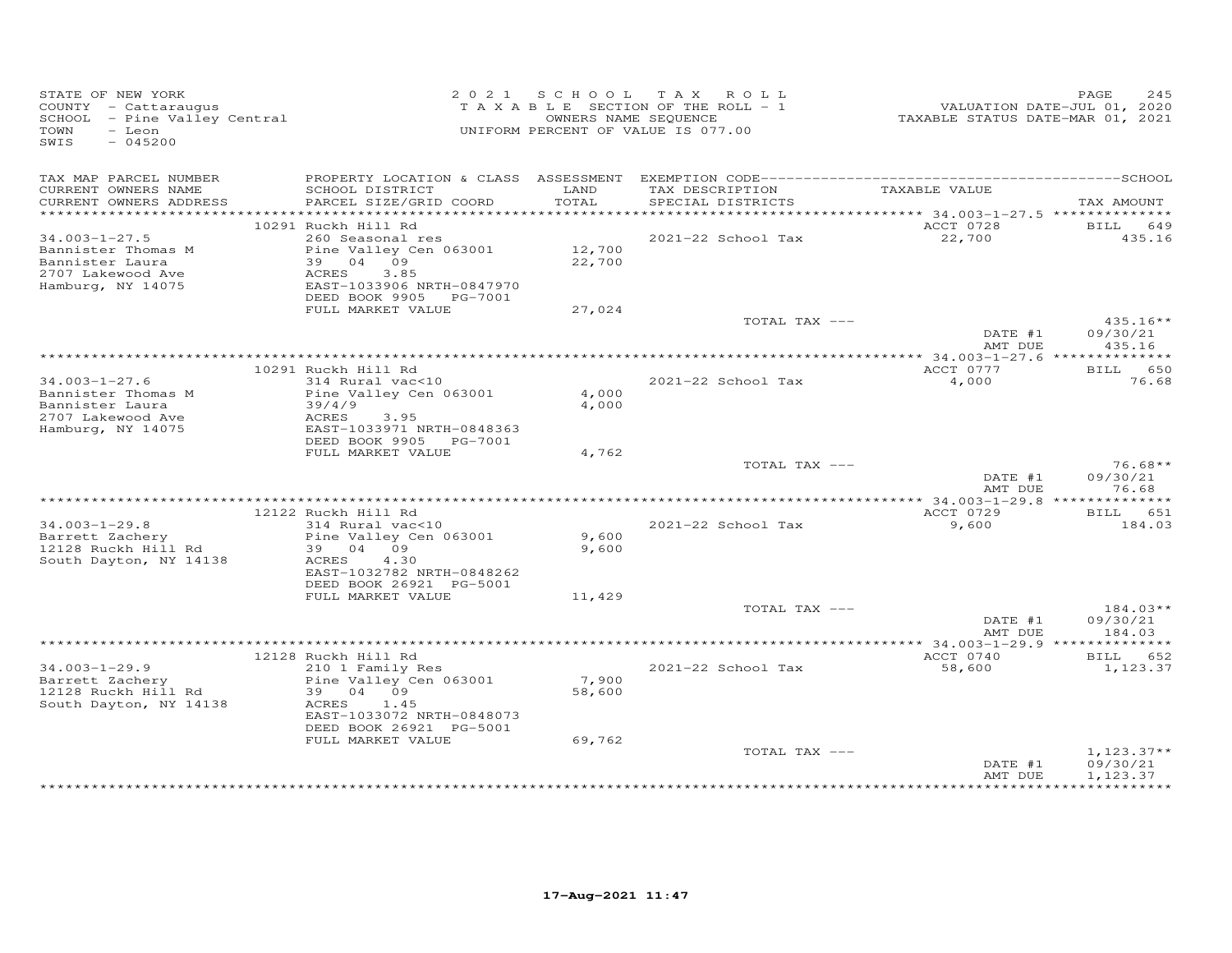| STATE OF NEW YORK<br>COUNTY - Cattaraugus<br>SCHOOL - Pine Valley Central<br>TOWN<br>- Leon<br>SWIS<br>$-045200$ |                                                                                                                                                                       | 2021 SCHOOL               | T A X<br>ROLL<br>TAXABLE SECTION OF THE ROLL - 1<br>OWNERS NAME SEQUENCE<br>UNIFORM PERCENT OF VALUE IS 077.00 | VALUATION DATE-JUL 01, 2020<br>TAXABLE STATUS DATE-MAR 01, 2021 | 246<br>PAGE                              |
|------------------------------------------------------------------------------------------------------------------|-----------------------------------------------------------------------------------------------------------------------------------------------------------------------|---------------------------|----------------------------------------------------------------------------------------------------------------|-----------------------------------------------------------------|------------------------------------------|
| TAX MAP PARCEL NUMBER<br>CURRENT OWNERS NAME<br>CURRENT OWNERS ADDRESS<br>***********************                | SCHOOL DISTRICT<br>PARCEL SIZE/GRID COORD                                                                                                                             | LAND<br>TOTAL             | TAX DESCRIPTION<br>SPECIAL DISTRICTS                                                                           | TAXABLE VALUE                                                   | TAX AMOUNT                               |
| $34.003 - 1 - 29.10$<br>Barrett Zachery<br>12128 Ruckh Hill Rd<br>South Dayton, NY 14138                         | Ruckh Hill Rd<br>314 Rural vac<10<br>Pine Valley Cen 063001<br>39 04 09<br>2.90<br>ACRES<br>EAST-1033013 NRTH-0848534<br>DEED BOOK 26921 PG-5001<br>FULL MARKET VALUE | 6,800<br>6,800<br>8,095   | 2021-22 School Tax                                                                                             | ACCT 0741<br>6,800                                              | BILL 653<br>130.36                       |
|                                                                                                                  |                                                                                                                                                                       |                           | TOTAL TAX ---                                                                                                  | DATE #1<br>AMT DUE                                              | $130.36**$<br>09/30/21<br>130.36         |
| $43.004 - 1 - 8.3$<br>Beck David E                                                                               | 11027 Leon-New Albion Rd<br>240 Rural res<br>Pine Valley Cen 063001                                                                                                   | 37,600                    | ENH STAR 41834<br>2021-22 School Tax                                                                           | ACCT 0085<br>133,900                                            | <b>BILL</b><br>654<br>59,390<br>2,566.88 |
| Beck Nancy M<br>11027 Leon Rd<br>Cattaraugus, NY 14719                                                           | 03 04 09<br>David Beck House<br>ACRES 33.04<br>EAST-1050482 NRTH-0833127<br>DEED BOOK 17565 PG-6002<br>FULL MARKET VALUE                                              | 133,900<br>159,405        |                                                                                                                |                                                                 |                                          |
|                                                                                                                  |                                                                                                                                                                       |                           | TOTAL TAX ---                                                                                                  | DATE #1<br>AMT DUE                                              | $1,463.88**$<br>09/30/21<br>1,463.88     |
|                                                                                                                  |                                                                                                                                                                       |                           |                                                                                                                |                                                                 |                                          |
| $33.004 - 1 - 20$<br>Beck David P.<br>Beck Michele M.<br>2891 Lockport Rd<br>Sanborn, NY 14132                   | 7594 Frog Valley Rd<br>312 Vac w/imprv<br>Pine Valley Cen 063001<br>55 04 09<br>Life Use - Casimera<br>FRNT 436.00 DPTH<br>ACRES 10.83                                | 24,300<br>39,200          | 2021-22 School Tax                                                                                             | ACCT 0437<br>39,200                                             | 655<br><b>BILL</b><br>751.47             |
|                                                                                                                  | EAST-1022257 NRTH-0848702<br>DEED BOOK 24679 PG-4001<br>FULL MARKET VALUE                                                                                             | 46,667                    | TOTAL TAX ---                                                                                                  | DATE #1                                                         | $751.47**$<br>09/30/21                   |
|                                                                                                                  |                                                                                                                                                                       |                           |                                                                                                                | AMT DUE<br>******** 33.004-1-24.3 **************                | 751.47                                   |
|                                                                                                                  | 7855 Frog Valley Rd                                                                                                                                                   |                           |                                                                                                                | ACCT 0518                                                       | <b>BILL</b><br>656                       |
| $33.004 - 1 - 24.3$<br>Becker Michael E<br>12486 Cole Rd<br>Perrysburg, NY 14129                                 | 210 1 Family Res<br>Pine Valley Cen 063001<br>64 04 09<br>FRNT 700.00 DPTH 30.00<br>EAST-1020606 NRTH-0853329<br>DEED BOOK 00964 PG-00997<br>FULL MARKET VALUE        | 6,600<br>53,000<br>63,095 | 2021-22 School Tax                                                                                             | 53,000                                                          | 1,016.02                                 |
|                                                                                                                  |                                                                                                                                                                       |                           | TOTAL TAX ---                                                                                                  | DATE #1<br>AMT DUE                                              | $1,016.02**$<br>09/30/21<br>1,016.02     |
|                                                                                                                  |                                                                                                                                                                       |                           |                                                                                                                |                                                                 | + + + + + + + + + +                      |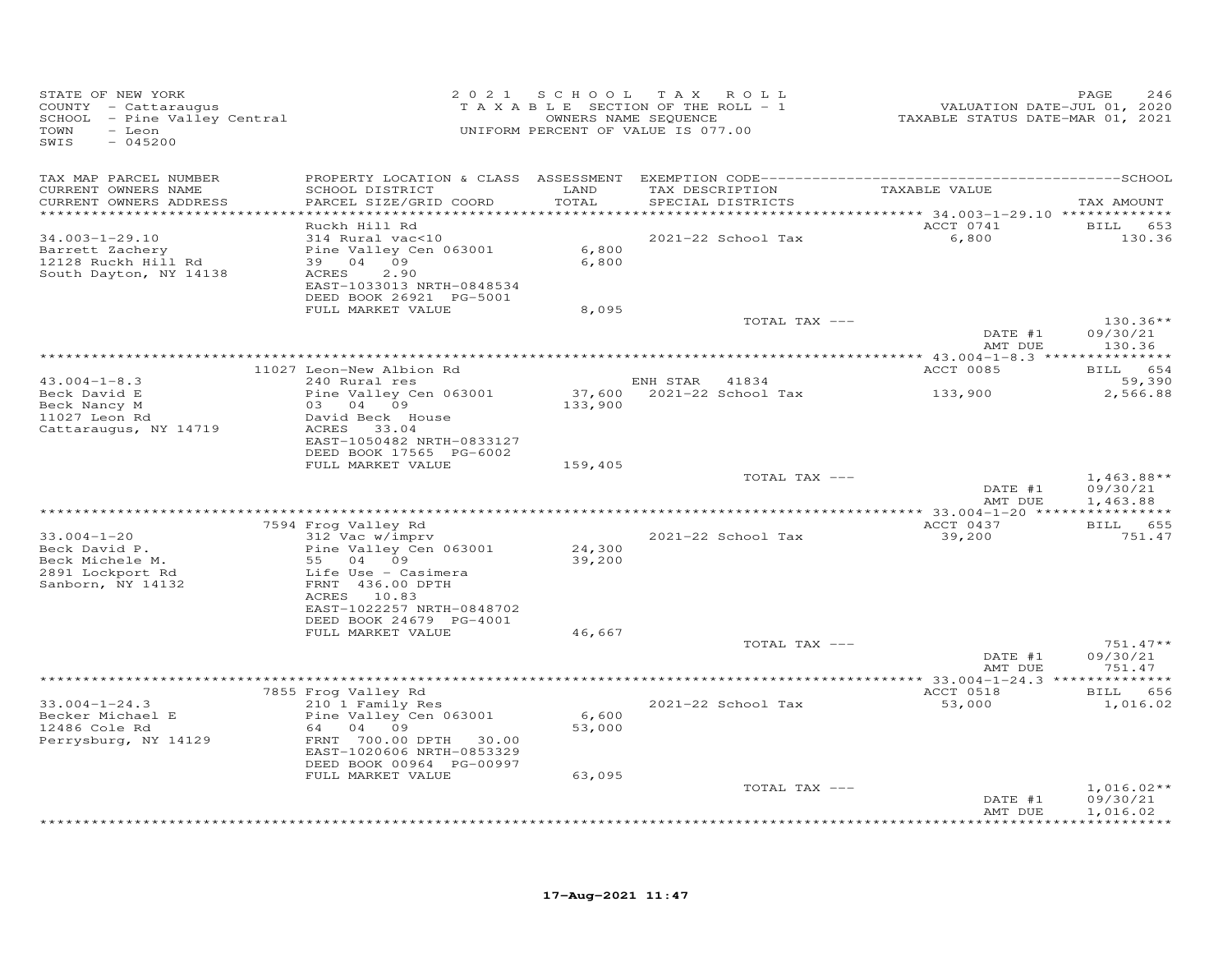| STATE OF NEW YORK<br>COUNTY - Cattaraugus<br>SCHOOL - Pine Valley Central<br>TOWN<br>- Leon<br>SWIS<br>$-045200$    | 2 0 2 1                                                                                                                               |                 | SCHOOL TAX ROLL<br>TAXABLE SECTION OF THE ROLL - 1<br>OWNERS NAME SEQUENCE<br>UNIFORM PERCENT OF VALUE IS 077.00 | VALUATION DATE-JUL 01, 2020<br>TAXABLE STATUS DATE-MAR 01, 2021 | PAGE<br>247                          |
|---------------------------------------------------------------------------------------------------------------------|---------------------------------------------------------------------------------------------------------------------------------------|-----------------|------------------------------------------------------------------------------------------------------------------|-----------------------------------------------------------------|--------------------------------------|
| TAX MAP PARCEL NUMBER<br>CURRENT OWNERS NAME                                                                        | SCHOOL DISTRICT                                                                                                                       | LAND            | TAX DESCRIPTION                                                                                                  | TAXABLE VALUE                                                   |                                      |
| CURRENT OWNERS ADDRESS<br>**********************                                                                    | PARCEL SIZE/GRID COORD                                                                                                                | TOTAL           | SPECIAL DISTRICTS                                                                                                |                                                                 | TAX AMOUNT                           |
|                                                                                                                     | Frog Valley                                                                                                                           |                 |                                                                                                                  | ACCT 0909                                                       | BILL 657                             |
| $33.004 - 1 - 26$<br>Becker Michael E<br>Becker Annmarie<br>12486 Cole Rd<br>Perrysburg, NY 14129                   | 270 Mfg housing<br>Pine Valley Cen 063001<br>1.90<br>ACRES<br>EAST-1020495 NRTH-0854278<br>DEED BOOK 21893 PG-9001                    | 4,600<br>18,300 | 2021-22 School Tax                                                                                               | 18,300                                                          | 350.81                               |
|                                                                                                                     | FULL MARKET VALUE                                                                                                                     | 21,786          |                                                                                                                  |                                                                 |                                      |
|                                                                                                                     |                                                                                                                                       |                 | TOTAL TAX ---                                                                                                    | DATE #1<br>AMT DUE                                              | 350.81**<br>09/30/21<br>350.81       |
|                                                                                                                     |                                                                                                                                       |                 |                                                                                                                  |                                                                 |                                      |
|                                                                                                                     | 7559 Alderbottom Rd                                                                                                                   |                 |                                                                                                                  | ACCT 0340                                                       | BILL 658                             |
| $34.003 - 1 - 16$<br>Benes Rudolf E.                                                                                | 240 Rural res<br>Pine Valley Cen 063001                                                                                               | 33,100          | BAS STAR 41854<br>2021-22 School Tax                                                                             | 55,000                                                          | 25,200<br>1,054.36                   |
| Benes Sally A.<br>4275 Zenner Road<br>Eden, NY 14057                                                                | 23/22<br>04 09<br>Alderbottom Rd Ff - 630'<br>FRNT 805.00 DPTH<br>ACRES 25.09<br>EAST-1041467 NRTH-0848045<br>DEED BOOK 29719 PG-2001 | 55,000          |                                                                                                                  |                                                                 |                                      |
|                                                                                                                     | FULL MARKET VALUE                                                                                                                     | 65,476          | TOTAL TAX ---                                                                                                    |                                                                 | $571.27**$                           |
|                                                                                                                     |                                                                                                                                       |                 |                                                                                                                  | DATE #1<br>AMT DUE                                              | 09/30/21<br>571.27                   |
|                                                                                                                     |                                                                                                                                       |                 |                                                                                                                  |                                                                 |                                      |
| $42.002 - 1 - 23.7$                                                                                                 | 7029 Rte 62<br>240 Rural res                                                                                                          |                 | BAS STAR 41854                                                                                                   | ACCT 0718                                                       | BILL 659<br>25,200                   |
| Berg Linda<br>7029 Rte 62<br>Conewango Valley, NY 14726                                                             | Pine Valley Cen 063001<br>45 04 09<br>Ff 704.00<br>ACRES 35.40<br>EAST-1030002 NRTH-0840033<br>DEED BOOK 5688 PG-3001                 | 98,400          | 38,800 2021-22 School Tax                                                                                        | 98,400                                                          | 1,886.34                             |
|                                                                                                                     | FULL MARKET VALUE                                                                                                                     | 117,143         |                                                                                                                  |                                                                 |                                      |
|                                                                                                                     |                                                                                                                                       |                 | TOTAL TAX ---                                                                                                    | DATE #1<br>AMT DUE                                              | $1,403.25**$<br>09/30/21<br>1,403.25 |
|                                                                                                                     |                                                                                                                                       |                 |                                                                                                                  |                                                                 |                                      |
| $52.001 - 1 - 7.4$                                                                                                  | Town Hill Rd<br>105 Vac farmland                                                                                                      |                 | AG DISTOUT 41730                                                                                                 | ACCT 0281                                                       | BILL 660<br>4,081                    |
| Bobseine Katy-Jan<br>Quamme Jacob<br>6528 Town Hill Road<br>Conewango Valley, NY 14726<br>MAY BE SUBJECT TO PAYMENT | Pine Valley Cen 063001<br>26 04 09<br>Ff 975.00<br>ACRES 47.80<br>EAST-1036408 NRTH-0831233<br>DEED BOOK 2020 PG-16290                | 22,500          | 22,500 2021-22 School Tax                                                                                        | 18,419                                                          | 353.09                               |
| UNDER AGDIST LAW TIL 2028                                                                                           | FULL MARKET VALUE                                                                                                                     | 26,786          |                                                                                                                  |                                                                 |                                      |
|                                                                                                                     |                                                                                                                                       |                 | TOTAL TAX ---                                                                                                    | DATE #1<br>AMT DUE                                              | $353.09**$<br>09/30/21<br>353.09     |
|                                                                                                                     |                                                                                                                                       |                 |                                                                                                                  |                                                                 | ********                             |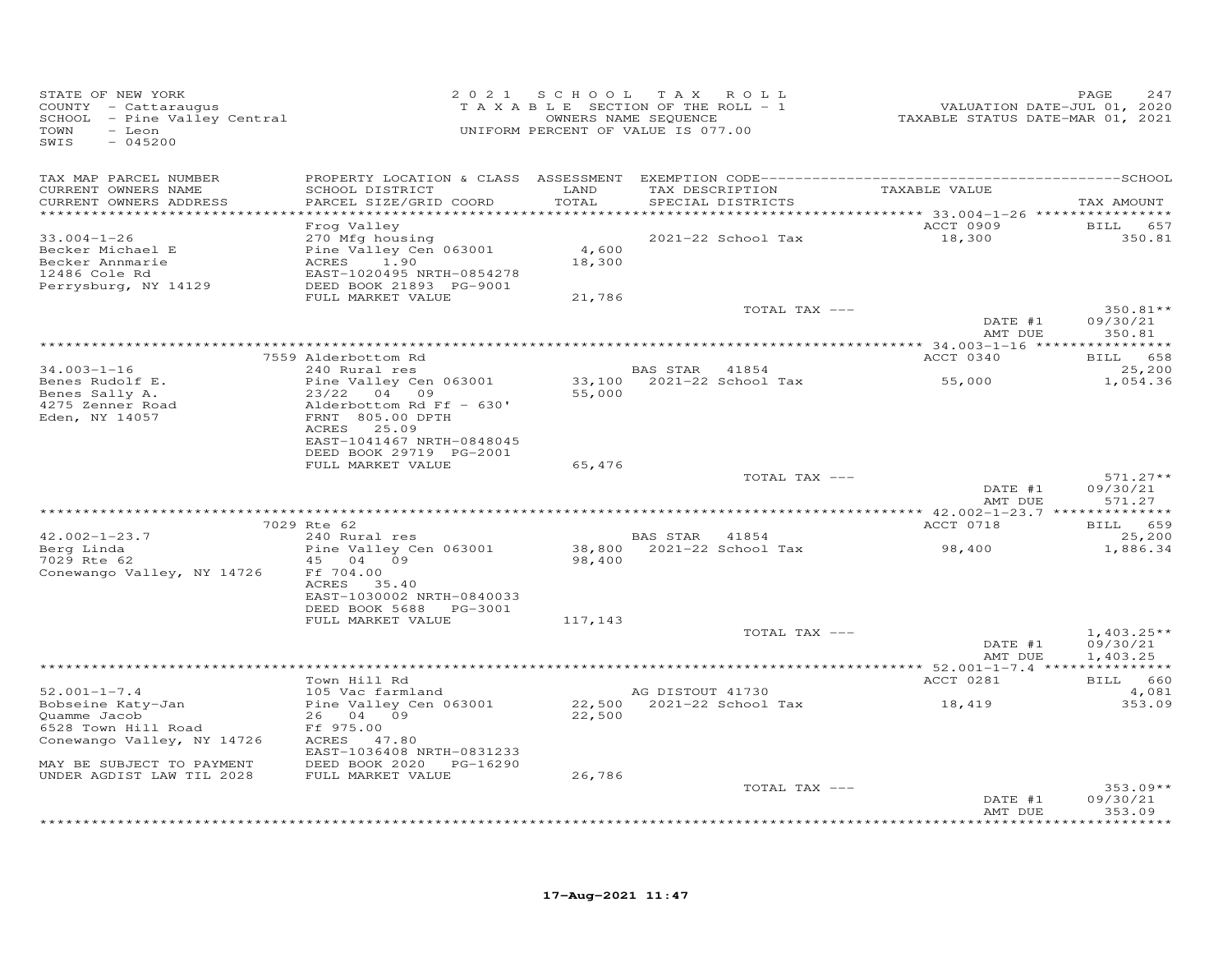| STATE OF NEW YORK<br>COUNTY - Cattaraugus<br>SCHOOL - Pine Valley Central<br>TOWN<br>- Leon<br>SWIS<br>$-045200$ | 2 0 2 1                                                                         |                              | SCHOOL TAX ROLL<br>TAXABLE SECTION OF THE ROLL - 1<br>OWNERS NAME SEQUENCE<br>UNIFORM PERCENT OF VALUE IS 077.00 | VALUATION DATE-JUL 01, 2020<br>TAXABLE STATUS DATE-MAR 01, 2021 | PAGE<br>248          |
|------------------------------------------------------------------------------------------------------------------|---------------------------------------------------------------------------------|------------------------------|------------------------------------------------------------------------------------------------------------------|-----------------------------------------------------------------|----------------------|
| TAX MAP PARCEL NUMBER                                                                                            |                                                                                 |                              |                                                                                                                  |                                                                 |                      |
| CURRENT OWNERS NAME<br>CURRENT OWNERS ADDRESS<br>**********************                                          | SCHOOL DISTRICT<br>PARCEL SIZE/GRID COORD                                       | LAND<br>TOTAL<br>*********** | TAX DESCRIPTION<br>SPECIAL DISTRICTS                                                                             | TAXABLE VALUE                                                   | TAX AMOUNT           |
|                                                                                                                  | Town Hill Rd                                                                    |                              |                                                                                                                  | ACCT 0358                                                       | <b>BILL</b><br>661   |
| $52.001 - 1 - 6$                                                                                                 | 311 Res vac land                                                                |                              | 2021-22 School Tax                                                                                               | 500                                                             | 9.59                 |
| Bobseine Liza-J                                                                                                  | Pine Valley Cen 063001                                                          | 500                          |                                                                                                                  |                                                                 |                      |
| 10527 42nd Street                                                                                                | 26 04 09                                                                        | 500                          |                                                                                                                  |                                                                 |                      |
| Cattaraugus, NY 14719                                                                                            | FRNT 150.00 DPTH 150.00<br>EAST-1035085 NRTH-0830756<br>DEED BOOK 2020 PG-16326 |                              |                                                                                                                  |                                                                 |                      |
|                                                                                                                  | FULL MARKET VALUE                                                               | 595                          |                                                                                                                  |                                                                 |                      |
|                                                                                                                  |                                                                                 |                              | TOTAL TAX ---                                                                                                    |                                                                 | $9.59**$             |
|                                                                                                                  |                                                                                 |                              |                                                                                                                  | DATE #1<br>AMT DUE                                              | 09/30/21<br>9.59     |
|                                                                                                                  |                                                                                 |                              |                                                                                                                  |                                                                 |                      |
|                                                                                                                  | 6440 Town Hill Rd                                                               |                              |                                                                                                                  | ACCT 0281                                                       | BILL 662             |
| $52.001 - 1 - 7.1$<br>Bobseine Liza-J                                                                            | 112 Dairy farm<br>Pine Valley Cen 063001                                        |                              | AG DISTOUT 41730<br>8,300 2021-22 School Tax                                                                     | 21,434                                                          | 9,866<br>410.89      |
| 10527 42nd Street                                                                                                | 26 04 09                                                                        | 31,300                       |                                                                                                                  |                                                                 |                      |
| Cattaraugus, NY 14719                                                                                            | Ff 975.00                                                                       |                              |                                                                                                                  |                                                                 |                      |
|                                                                                                                  | ACRES<br>3.64                                                                   |                              |                                                                                                                  |                                                                 |                      |
| MAY BE SUBJECT TO PAYMENT<br>UNDER AGDIST LAW TIL 2028                                                           | EAST-1036408 NRTH-0831233<br>DEED BOOK 2020 PG-16326                            |                              |                                                                                                                  |                                                                 |                      |
|                                                                                                                  | FULL MARKET VALUE                                                               | 37,262                       |                                                                                                                  |                                                                 |                      |
|                                                                                                                  |                                                                                 |                              | TOTAL TAX ---                                                                                                    |                                                                 | $410.89**$           |
|                                                                                                                  |                                                                                 |                              |                                                                                                                  | DATE #1<br>AMT DUE                                              | 09/30/21<br>410.89   |
|                                                                                                                  |                                                                                 |                              |                                                                                                                  |                                                                 |                      |
| $52.001 - 1 - 7.3$                                                                                               | Town Hill Rd<br>311 Res vac land                                                |                              | 2021-22 School Tax                                                                                               | ACCT 0950<br>2,800                                              | BILL 663<br>53.68    |
| Bobseine Liza-J                                                                                                  | Pine Valley Cen 063001                                                          | 2,800                        |                                                                                                                  |                                                                 |                      |
| Bobseine Polly-Jan                                                                                               | 26 04 09                                                                        | 2,800                        |                                                                                                                  |                                                                 |                      |
| 10527 42nd Street                                                                                                | Ff 975.00                                                                       |                              |                                                                                                                  |                                                                 |                      |
| Cattaraugus, NY 14719                                                                                            | ACRES<br>5.00                                                                   |                              |                                                                                                                  |                                                                 |                      |
|                                                                                                                  | EAST-1036408 NRTH-0831233<br>DEED BOOK 2020<br>PG-16290                         |                              |                                                                                                                  |                                                                 |                      |
|                                                                                                                  | FULL MARKET VALUE                                                               | 3,333                        |                                                                                                                  |                                                                 |                      |
|                                                                                                                  |                                                                                 |                              | TOTAL TAX ---                                                                                                    |                                                                 | $53.68**$            |
|                                                                                                                  |                                                                                 |                              |                                                                                                                  | DATE #1                                                         | 09/30/21             |
|                                                                                                                  |                                                                                 |                              |                                                                                                                  | AMT DUE                                                         | 53.68                |
|                                                                                                                  |                                                                                 |                              |                                                                                                                  | ACCT 0139                                                       | ********<br>BILL 664 |
| $52.001 - 1 - 8$                                                                                                 | Town Hill Rd (Off)<br>910 Priv forest                                           |                              | 2021-22 School Tax                                                                                               | 16,000                                                          | 306.72               |
| Bobseine Liza-J                                                                                                  | Pine Valley Cen 063001                                                          | 16,000                       |                                                                                                                  |                                                                 |                      |
| Bobseine Polly-Jan                                                                                               | 26 04 09                                                                        | 16,000                       |                                                                                                                  |                                                                 |                      |
| PO Box 115                                                                                                       | ACRES 29.06                                                                     |                              |                                                                                                                  |                                                                 |                      |
| Randolph, NY 14772                                                                                               | EAST-1038205 NRTH-0831237                                                       |                              |                                                                                                                  |                                                                 |                      |
|                                                                                                                  | DEED BOOK 2020 PG-16290<br>FULL MARKET VALUE                                    | 19,048                       |                                                                                                                  |                                                                 |                      |
|                                                                                                                  |                                                                                 |                              | TOTAL TAX ---                                                                                                    |                                                                 | $306.72**$           |
|                                                                                                                  |                                                                                 |                              |                                                                                                                  | DATE #1                                                         | 09/30/21             |
|                                                                                                                  |                                                                                 |                              |                                                                                                                  | AMT DUE                                                         | 306.72<br>*********  |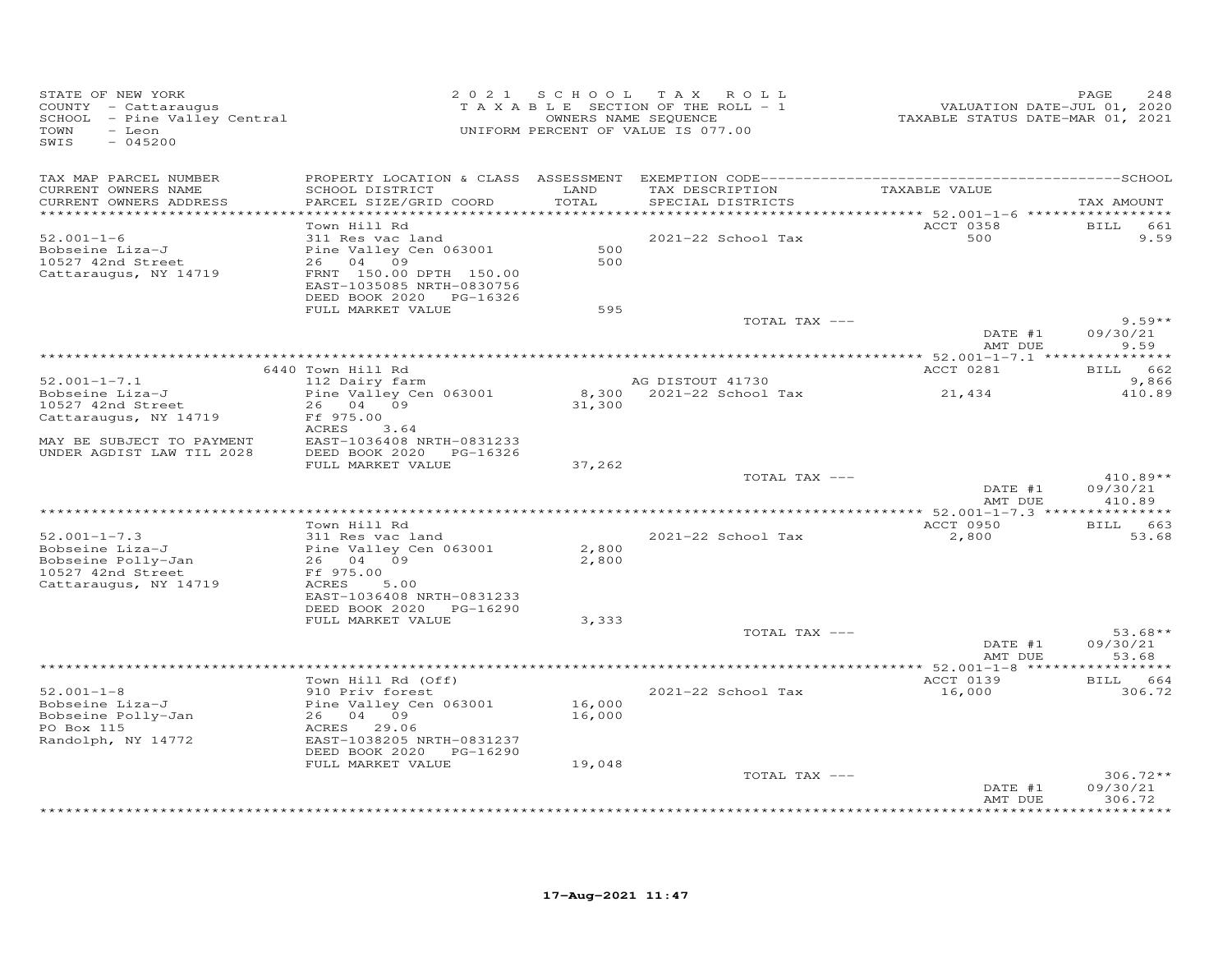| STATE OF NEW YORK<br>COUNTY - Cattaraugus<br>SCHOOL - Pine Valley Central<br>TOWN<br>- Leon<br>SWIS<br>$-045200$ | 2 0 2 1                                                                                                                                                                           | S C H O O L<br>T A X A B L E SECTION OF THE ROLL - 1<br>UNIFORM PERCENT OF VALUE IS 077.00 | T A X<br>OWNERS NAME SEQUENCE | ROLL                                 |                                    | PAGE<br>249                      |
|------------------------------------------------------------------------------------------------------------------|-----------------------------------------------------------------------------------------------------------------------------------------------------------------------------------|--------------------------------------------------------------------------------------------|-------------------------------|--------------------------------------|------------------------------------|----------------------------------|
| TAX MAP PARCEL NUMBER<br>CURRENT OWNERS NAME<br>CURRENT OWNERS ADDRESS<br>**********************                 | SCHOOL DISTRICT<br>PARCEL SIZE/GRID COORD                                                                                                                                         | LAND<br>TOTAL                                                                              |                               | TAX DESCRIPTION<br>SPECIAL DISTRICTS | TAXABLE VALUE                      | TAX AMOUNT                       |
|                                                                                                                  | 7667 Rte 62                                                                                                                                                                       |                                                                                            |                               |                                      | ACCT 0039                          | BILL 665                         |
| $33.004 - 2 - 8$<br>Borda William<br>7667 Rte 62<br>South Dayton, NY 14138<br>MAY BE SUBJECT TO PAYMENT          | 120 Field crops<br>Pine Valley Cen 063001<br>47 04 09<br>Ff 2000.00 Us Rte 62<br>Ff 2121.00 Dredge Rd<br>ACRES 186.71                                                             |                                                                                            | AG DIST<br>106,800 ENH STAR   | 41720<br>41834                       | 142,000 2021-22 School Tax 134,441 | 7,559<br>59,390<br>2,577.25      |
| UNDER AGDIST LAW TIL 2025                                                                                        | EAST-1029664 NRTH-0850149<br>DEED BOOK 719<br>PG-00146                                                                                                                            |                                                                                            |                               |                                      |                                    |                                  |
|                                                                                                                  | FULL MARKET VALUE                                                                                                                                                                 | 169,048                                                                                    |                               | TOTAL TAX ---                        | DATE #1                            | $1,474.25**$<br>09/30/21         |
|                                                                                                                  |                                                                                                                                                                                   |                                                                                            |                               |                                      | AMT DUE                            | 1,474.25                         |
|                                                                                                                  | 11130 Eldredge Rd                                                                                                                                                                 |                                                                                            |                               |                                      | ACCT 0557                          | BILL 666                         |
| $52.002 - 1 - 17.3$<br>Boskat Arthur<br>Boskat Anna L<br>11130 Eldredge Rd<br>Cattaraugus, NY 14719              | 210 1 Family Res<br>Pine Valley Cen 063001<br>02 04 09<br>FRNT 200.00 DPTH<br>ACRES<br>1.95                                                                                       | 70,700                                                                                     | ENH STAR 41834                | 8,900 2021-22 School Tax             | 70,700                             | 59,390<br>1,355.33               |
|                                                                                                                  | EAST-1048719 NRTH-0828038<br>DEED BOOK 848<br>PG-00099<br>FULL MARKET VALUE                                                                                                       | 84,167                                                                                     |                               |                                      |                                    |                                  |
|                                                                                                                  |                                                                                                                                                                                   |                                                                                            |                               | TOTAL TAX ---                        | DATE #1<br>AMT DUE                 | 252.33**<br>09/30/21<br>252.33   |
|                                                                                                                  |                                                                                                                                                                                   |                                                                                            |                               |                                      |                                    |                                  |
| $34.003 - 1 - 26.2$                                                                                              | 11880 Ruckh Hill Rd<br>210 1 Family Res                                                                                                                                           |                                                                                            | BAS STAR 41854                |                                      | ACCT 0800                          | 667<br><b>BILL</b><br>25,200     |
| Bradigan Guglielmi Lori A<br>11880 Ruckh Hill Rd<br>South Dayton, NY 14138                                       | Pine Valley Cen 063001<br>$31 - 4 - 9$<br>ACRES<br>2.65 BANK<br>017<br>EAST-1036770 NRTH-0847795                                                                                  | 10,300<br>50,000                                                                           |                               | 2021-22 School Tax                   | 50,000                             | 958.51                           |
|                                                                                                                  | DEED BOOK 1006 PG-857<br>FULL MARKET VALUE                                                                                                                                        | 59,524                                                                                     |                               |                                      |                                    |                                  |
|                                                                                                                  |                                                                                                                                                                                   |                                                                                            |                               | TOTAL TAX ---                        | DATE #1<br>AMT DUE                 | $475.42**$<br>09/30/21<br>475.42 |
|                                                                                                                  |                                                                                                                                                                                   |                                                                                            |                               |                                      |                                    |                                  |
| $51.002 - 2 - 24.2$<br>Bradigan David B<br>Bradigan Tammy M<br>6304 Riga Rd<br>Conewango Valley, NY 14726        | 6304 Riga Rd<br>270 Mfg housing<br>Pine Valley Cen 063001<br>42 04<br>09<br>FRNT 196.80 DPTH 255.00<br>EAST-1027281 NRTH-0829242<br>DEED BOOK 00948 PG-00873<br>FULL MARKET VALUE | 72,400<br>86,190                                                                           | BAS STAR 41854                | 7,200 2021-22 School Tax             | ACCT 0473<br>72,400                | BILL 668<br>25,200<br>1,387.92   |
|                                                                                                                  |                                                                                                                                                                                   |                                                                                            |                               | TOTAL TAX ---                        |                                    | $904.83**$                       |
|                                                                                                                  |                                                                                                                                                                                   |                                                                                            |                               |                                      | DATE #1<br>AMT DUE                 | 09/30/21<br>904.83<br>********** |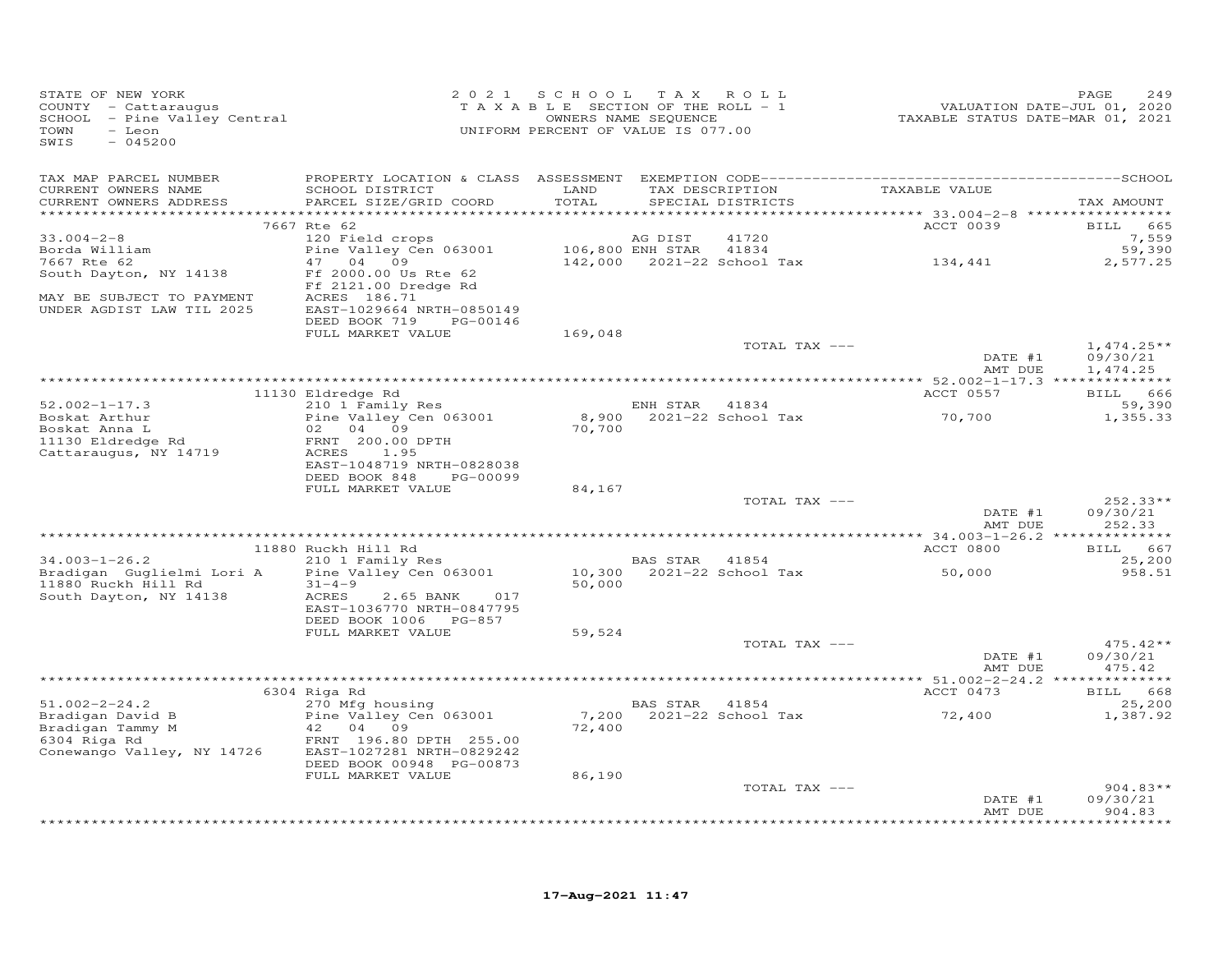| STATE OF NEW YORK<br>COUNTY - Cattaraugus<br>SCHOOL - Pine Valley Central<br>- Leon<br>TOWN<br>$-045200$<br>SWIS |                                                      | 2021 SCHOOL TAX ROLL<br>T A X A B L E SECTION OF THE ROLL - 1<br>OWNERS NAME SEQUENCE<br>UNIFORM PERCENT OF VALUE IS 077.00 |                |                           | VALUATION DATE-JUL 01, 2020<br>TAXABLE STATUS DATE-MAR 01, 2021 | 250<br>PAGE         |
|------------------------------------------------------------------------------------------------------------------|------------------------------------------------------|-----------------------------------------------------------------------------------------------------------------------------|----------------|---------------------------|-----------------------------------------------------------------|---------------------|
| TAX MAP PARCEL NUMBER<br>CURRENT OWNERS NAME                                                                     | SCHOOL DISTRICT                                      | LAND                                                                                                                        |                |                           | TAX DESCRIPTION TAXABLE VALUE                                   |                     |
| CURRENT OWNERS ADDRESS                                                                                           | PARCEL SIZE/GRID COORD                               | TOTAL                                                                                                                       |                | SPECIAL DISTRICTS         |                                                                 | TAX AMOUNT          |
|                                                                                                                  | 11078 Peters Rd                                      |                                                                                                                             |                |                           | ACCT 0755                                                       | BILL 669            |
| $52.002 - 1 - 27.15$                                                                                             | 210 1 Family Res                                     |                                                                                                                             | BAS STAR 41854 |                           |                                                                 | 25,200              |
| Bradigan Thomas R                                                                                                | Pine Valley Cen 063001                               |                                                                                                                             |                |                           | BAS STAR 41854<br>14,800 2021-22 School Tax 110,200             | 2,112.55            |
| Bradigan Joan M                                                                                                  | 01 04 09<br>$Lot$ #11                                | 110,200                                                                                                                     |                |                           |                                                                 |                     |
| 11078 Peters Road<br>Cattaraugus, NY 14719                                                                       | Ff 315.00                                            |                                                                                                                             |                |                           |                                                                 |                     |
|                                                                                                                  | ACRES<br>4.90                                        |                                                                                                                             |                |                           |                                                                 |                     |
|                                                                                                                  | EAST-1049571 NRTH-0826939                            |                                                                                                                             |                |                           |                                                                 |                     |
|                                                                                                                  | DEED BOOK 20200 PG-8813<br>FULL MARKET VALUE         | 131,190                                                                                                                     |                |                           |                                                                 |                     |
|                                                                                                                  |                                                      |                                                                                                                             |                | TOTAL TAX ---             |                                                                 | $1,629.46**$        |
|                                                                                                                  |                                                      |                                                                                                                             |                |                           | DATE #1                                                         | 09/30/21            |
|                                                                                                                  |                                                      |                                                                                                                             |                |                           | AMT DUE                                                         | 1,629.46            |
|                                                                                                                  | 11055 Leon-New Albion Rd (Co 6)                      |                                                                                                                             |                |                           | ACCT 0203                                                       | BILL 670            |
| $52.002 - 1 - 6$                                                                                                 | 210 1 Family Res                                     |                                                                                                                             | ENH STAR 41834 |                           |                                                                 | 51,700              |
| Brainard Cory                                                                                                    | Pine Valley Cen 063001                               |                                                                                                                             |                | 12,500 2021-22 School Tax | 51,700                                                          | 991.09              |
| 11055 Leon-New Albion Rd<br>Cattaraugus, NY 14719                                                                | 02/03 04 09<br>$L/u$ - Thomas Kelly                  | 51,700                                                                                                                      |                |                           |                                                                 |                     |
|                                                                                                                  | Ff 100.00                                            |                                                                                                                             |                |                           |                                                                 |                     |
| PRIOR OWNER ON 3/01/2021                                                                                         | ACRES<br>3.75 BANK 017                               |                                                                                                                             |                |                           |                                                                 |                     |
| Brainard Cory                                                                                                    | EAST-1049761 NRTH-0831627                            |                                                                                                                             |                |                           |                                                                 |                     |
|                                                                                                                  | DEED BOOK 20210 PG-2674<br>FULL MARKET VALUE         | 61,548                                                                                                                      |                |                           |                                                                 |                     |
|                                                                                                                  |                                                      |                                                                                                                             |                | TOTAL TAX ---             |                                                                 | $0.00**$            |
|                                                                                                                  |                                                      |                                                                                                                             |                |                           |                                                                 |                     |
|                                                                                                                  | 12125 Leon-New Albion Rd                             |                                                                                                                             |                |                           | ACCT 0368                                                       | <b>BILL</b> 671     |
| $42.020 - 1 - 25$<br>Bromley Carol B                                                                             | 210 1 Family Res<br>Pine Valley Cen 063001           |                                                                                                                             | ENH STAR 41834 |                           |                                                                 | 56,000<br>1,073.53  |
| Bromley Jeffery                                                                                                  | 35 04 09                                             | 56,000                                                                                                                      |                |                           |                                                                 |                     |
| 12125 Leon-New Albion Rd                                                                                         | Ff 400.00                                            |                                                                                                                             |                |                           |                                                                 |                     |
| PO Box 218                                                                                                       | ACRES<br>1.45                                        |                                                                                                                             |                |                           |                                                                 |                     |
| Leon, NY 14726                                                                                                   | EAST-1033217 NRTH-0835642<br>DEED BOOK 17300 PG-8001 |                                                                                                                             |                |                           |                                                                 |                     |
|                                                                                                                  | FULL MARKET VALUE                                    | 66,667                                                                                                                      |                |                           |                                                                 |                     |
|                                                                                                                  |                                                      |                                                                                                                             |                | TOTAL TAX ---             |                                                                 | $0.00**$            |
|                                                                                                                  |                                                      |                                                                                                                             |                |                           |                                                                 |                     |
| $43.001 - 1 - 1.2$                                                                                               | 12091 Ruckh Hill Rd<br>210 1 Family Res              |                                                                                                                             | ENH STAR 41834 |                           | ACCT 0565 BILL 672                                              | 59,390              |
| Bromley Jeffrey E                                                                                                | Pine Valley Cen 063001                               |                                                                                                                             |                |                           | 12,000 2021-22 School Tax 105,840                               | 2,028.96            |
| Bromley Patricia L                                                                                               | 38 04 09                                             | 105,840                                                                                                                     |                |                           |                                                                 |                     |
| 12091 Ruckh Hill Rd                                                                                              | Life Use                                             |                                                                                                                             |                |                           |                                                                 |                     |
| S. Dayton, NY 14138                                                                                              | Ff 1966.14<br>ACRES<br>3.50                          |                                                                                                                             |                |                           |                                                                 |                     |
|                                                                                                                  | EAST-1033497 NRTH-0847475                            |                                                                                                                             |                |                           |                                                                 |                     |
|                                                                                                                  | DEED BOOK 15937 PG-8001                              |                                                                                                                             |                |                           |                                                                 |                     |
|                                                                                                                  | FULL MARKET VALUE                                    | 126,000                                                                                                                     |                |                           |                                                                 | $925.96**$          |
|                                                                                                                  |                                                      |                                                                                                                             |                | TOTAL TAX ---             | DATE #1                                                         | 09/30/21            |
|                                                                                                                  |                                                      |                                                                                                                             |                |                           | AMT DUE                                                         | 925.96<br>********* |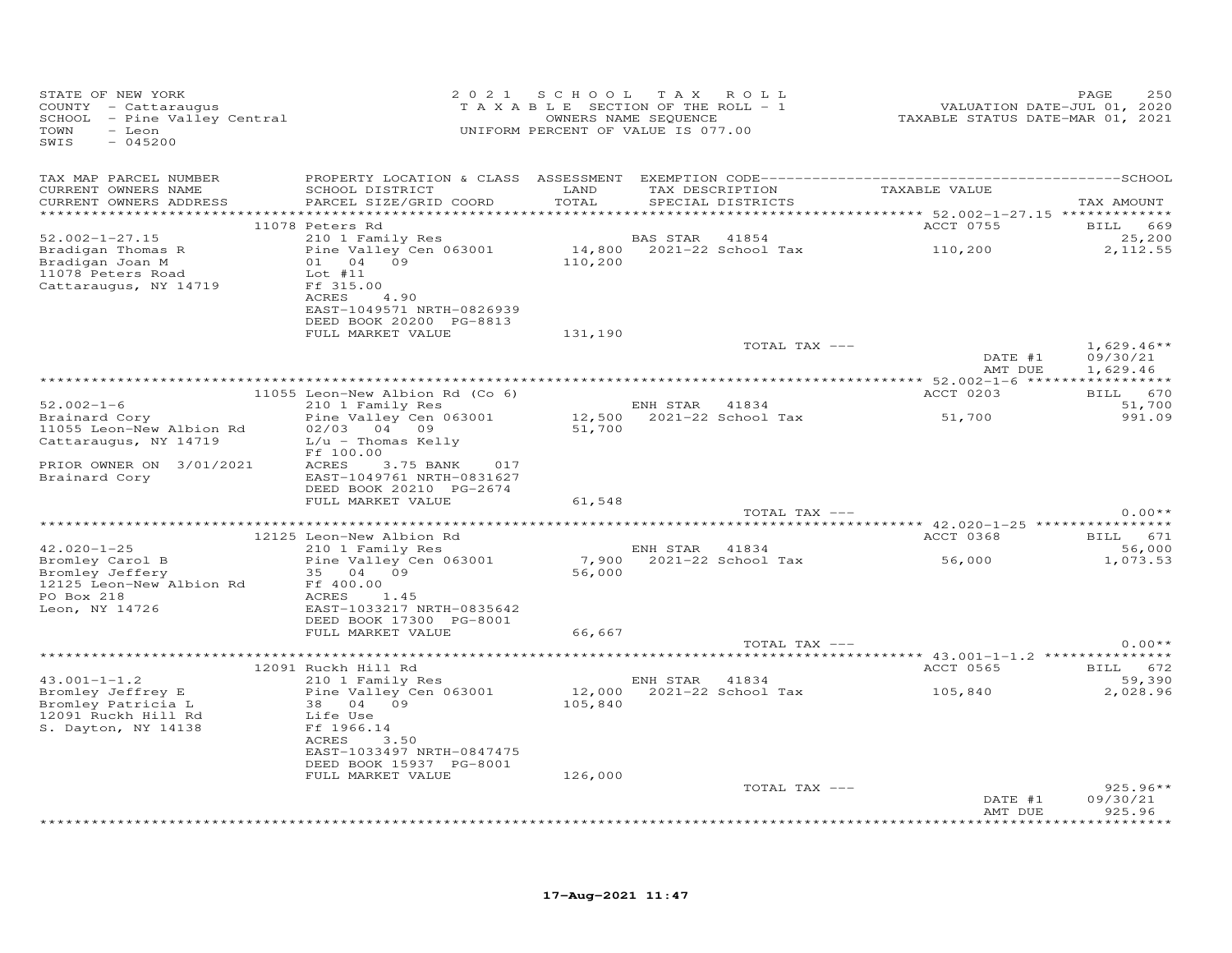| STATE OF NEW YORK<br>COUNTY - Cattaraugus<br>SCHOOL - Pine Valley Central<br>TOWN<br>$-$ Leon<br>$-045200$<br>SWIS | 2 0 2 1                                                                                                                                             | S C H O O L<br>T A X A B L E SECTION OF THE ROLL - 1<br>UNIFORM PERCENT OF VALUE IS 077.00 | T A X<br>OWNERS NAME SEQUENCE        | ROLL          | TAXABLE STATUS DATE-MAR 01, 2021       | 251<br>PAGE<br>VALUATION DATE-JUL 01, 2020 |
|--------------------------------------------------------------------------------------------------------------------|-----------------------------------------------------------------------------------------------------------------------------------------------------|--------------------------------------------------------------------------------------------|--------------------------------------|---------------|----------------------------------------|--------------------------------------------|
| TAX MAP PARCEL NUMBER                                                                                              | PROPERTY LOCATION & CLASS ASSESSMENT                                                                                                                |                                                                                            |                                      |               |                                        |                                            |
| CURRENT OWNERS NAME<br>CURRENT OWNERS ADDRESS<br>**********************                                            | SCHOOL DISTRICT<br>PARCEL SIZE/GRID COORD                                                                                                           | LAND<br>TOTAL                                                                              | TAX DESCRIPTION<br>SPECIAL DISTRICTS |               | TAXABLE VALUE                          | TAX AMOUNT                                 |
| $43.001 - 1 - 1.6$<br>Bromley Jeffrey E<br>Bromley Patricia L<br>6924 Rt 62<br>Conewango Valley, NY 14726          | Ruckh Hill Rd<br>320 Rural vacant<br>Pine Valley Cen 063001<br>38<br>04 09<br>Life Use<br>Ff 1966.14<br>12.35<br>ACRES<br>EAST-1034852 NRTH-0845570 | 5,000<br>5,000                                                                             | 2021-22 School Tax                   |               | ACCT 0960<br>5,000                     | BILL<br>673<br>95.85                       |
|                                                                                                                    | DEED BOOK 15937 PG-8001<br>FULL MARKET VALUE                                                                                                        | 5,952                                                                                      |                                      |               |                                        |                                            |
|                                                                                                                    |                                                                                                                                                     |                                                                                            |                                      | TOTAL TAX --- |                                        | $95.85**$                                  |
|                                                                                                                    |                                                                                                                                                     |                                                                                            |                                      |               | DATE #1<br>AMT DUE                     | 09/30/21<br>95.85                          |
|                                                                                                                    |                                                                                                                                                     |                                                                                            |                                      |               | ** 33.004-2-14 ****                    |                                            |
|                                                                                                                    | 12569 Dredge Rd                                                                                                                                     |                                                                                            |                                      |               | ACCT 0045                              | 674<br>BILL                                |
| $33.004 - 2 - 14$                                                                                                  | 120 Field crops                                                                                                                                     |                                                                                            | AG DIST                              | 41720         |                                        | 10,981                                     |
| Bromley Jerry L                                                                                                    | Pine Valley Cen 063001                                                                                                                              |                                                                                            | 52,000 BAS STAR                      | 41854         |                                        | 25,200                                     |
| Bromley Tammy L                                                                                                    | 47 04 09                                                                                                                                            |                                                                                            | 132,000 2021-22 School Tax           |               | 121,019                                | 2,319.95                                   |
| 12569 Dredge Rd<br>South Dayton, NY 14138                                                                          | Ff 1190.00 Dredge Rd<br>Ff 2175.00 Crossroad<br>62.86<br>ACRES                                                                                      |                                                                                            |                                      |               |                                        |                                            |
| MAY BE SUBJECT TO PAYMENT<br>UNDER AGDIST LAW TIL 2025                                                             | EAST-1026680 NRTH-0850548<br>DEED BOOK 429<br>PG-4003                                                                                               |                                                                                            |                                      |               |                                        |                                            |
|                                                                                                                    | FULL MARKET VALUE                                                                                                                                   | 157,143                                                                                    |                                      |               |                                        |                                            |
|                                                                                                                    |                                                                                                                                                     |                                                                                            |                                      | TOTAL TAX --- | DATE #1<br>AMT DUE                     | $1,836.86**$<br>09/30/21<br>1,836.86       |
|                                                                                                                    |                                                                                                                                                     |                                                                                            |                                      |               | ** $43.001 - 1 - 1.1$ **************** |                                            |
|                                                                                                                    | Ruckh Hill Rd                                                                                                                                       |                                                                                            |                                      |               | ACCT 0050                              | BILL 675                                   |
| $43.001 - 1 - 1.1$                                                                                                 | 105 Vac farmland                                                                                                                                    |                                                                                            | AG DIST                              | 41720         |                                        | 11,978                                     |
| BROMLEY JODI L.                                                                                                    | Pine Valley Cen 063001                                                                                                                              | 41,300                                                                                     | 2021-22 School Tax                   |               | 29,322                                 | 562.11                                     |
| 12169 Ruckh Hill Rd                                                                                                | 38<br>04 09                                                                                                                                         | 41,300                                                                                     |                                      |               |                                        |                                            |
| South Dayton, NY 14138                                                                                             | Ff 750.00<br>ACRES<br>70.00                                                                                                                         |                                                                                            |                                      |               |                                        |                                            |
| MAY BE SUBJECT TO PAYMENT<br>UNDER AGDIST LAW TIL 2025                                                             | EAST-1033667 NRTH-0846535<br>DEED BOOK 30675 PG-8001                                                                                                |                                                                                            |                                      |               |                                        |                                            |
|                                                                                                                    | FULL MARKET VALUE                                                                                                                                   | 49,167                                                                                     |                                      |               |                                        |                                            |
|                                                                                                                    |                                                                                                                                                     |                                                                                            |                                      | TOTAL TAX --- | DATE #1<br>AMT DUE                     | 562.11**<br>09/30/21<br>562.11             |
|                                                                                                                    |                                                                                                                                                     |                                                                                            |                                      |               | * * * * * * * * * * * * * *            | * * * * * * * * * * *                      |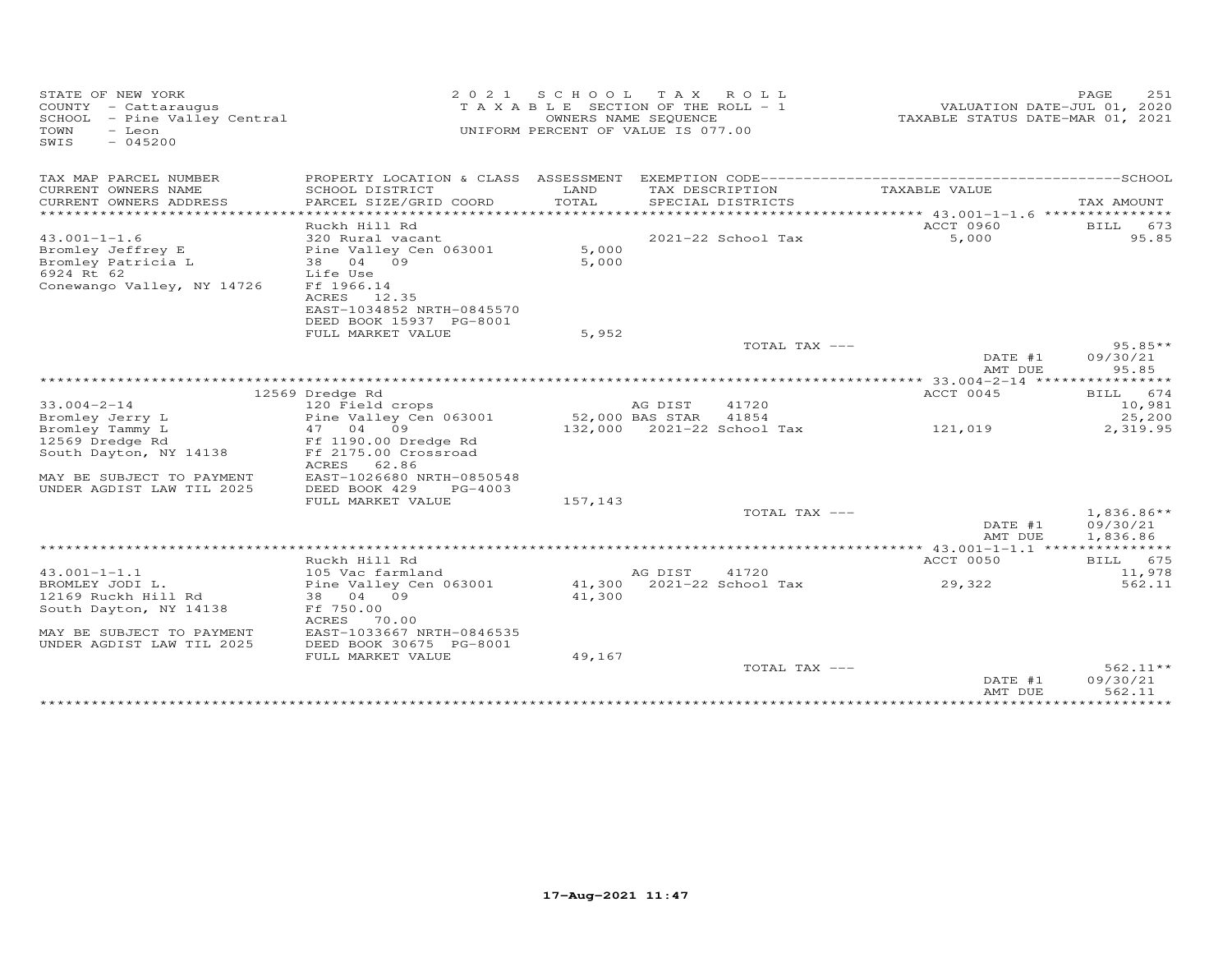| STATE OF NEW YORK<br>COUNTY - Cattaraugus<br>SCHOOL - Pine Valley Central<br>- Leon<br>TOWN<br>SWIS<br>$-045200$                                  | 2 0 2 1                                                                                                                                                                  | S C H O O L<br>TAXABLE SECTION OF THE ROLL - 1<br>UNIFORM PERCENT OF VALUE IS 077.00 | TAX ROLL<br>OWNERS NAME SEQUENCE     |                           | VALUATION DATE-JUL 01, 2020<br>TAXABLE STATUS DATE-MAR 01, 2021 | 252<br>PAGE                           |
|---------------------------------------------------------------------------------------------------------------------------------------------------|--------------------------------------------------------------------------------------------------------------------------------------------------------------------------|--------------------------------------------------------------------------------------|--------------------------------------|---------------------------|-----------------------------------------------------------------|---------------------------------------|
| TAX MAP PARCEL NUMBER<br>CURRENT OWNERS NAME<br>CURRENT OWNERS ADDRESS                                                                            | PROPERTY LOCATION & CLASS ASSESSMENT<br>SCHOOL DISTRICT<br>PARCEL SIZE/GRID COORD                                                                                        | LAND<br>TOTAL<br>*******                                                             | TAX DESCRIPTION                      | SPECIAL DISTRICTS         | TAXABLE VALUE                                                   | TAX AMOUNT                            |
| $43.001 - 1 - 1.4$<br>Bromley Jodi L.<br>12169 Ruckh Hill Rd<br>South Dayton, NY 14138                                                            | 12169 Ruckh Hill Rd<br>270 Mfg housing<br>Pine Valley Cen 063001<br>38/4/9<br>ACRES<br>1.00<br>EAST-1032495 NRTH-0847499<br>DEED BOOK 30342 PG-3001<br>FULL MARKET VALUE | 7,000<br>21,000<br>25,000                                                            |                                      | 2021-22 School Tax        | ******* 43.001-1-1.4 **********<br>ACCT 0809<br>21,000          | BILL 676<br>402.57                    |
|                                                                                                                                                   |                                                                                                                                                                          |                                                                                      |                                      | TOTAL TAX ---             | DATE #1                                                         | $402.57**$<br>09/30/21<br>402.57      |
|                                                                                                                                                   |                                                                                                                                                                          |                                                                                      |                                      |                           | AMT DUE                                                         |                                       |
| $43.003 - 1 - 7.3$<br>Bromley John K                                                                                                              | 6903 Kellogg Hill Rd<br>240 Rural res<br>Pine Valley Cen 063001                                                                                                          |                                                                                      | AG DIST<br>24,600 BAS STAR           | 41720<br>41854            | ACCT 0727                                                       | <b>BILL</b><br>677<br>7,816<br>25,200 |
| 6903 Kellogg Hill Rd<br>Conewango Valley, NY 14726<br>MAY BE SUBJECT TO PAYMENT                                                                   | 28 04 09<br>ACRES 28.45<br>EAST-1037984 NRTH-0838325<br>DEED BOOK 12657 PG-7002                                                                                          |                                                                                      |                                      | 96,400 2021-22 School Tax | 88,584                                                          | 1,698.17                              |
| UNDER AGDIST LAW TIL 2025                                                                                                                         | FULL MARKET VALUE                                                                                                                                                        | 114,762                                                                              |                                      | TOTAL TAX ---             | DATE #1                                                         | $1,215.08**$<br>09/30/21              |
|                                                                                                                                                   |                                                                                                                                                                          |                                                                                      |                                      |                           | AMT DUE                                                         | 1,215.08                              |
|                                                                                                                                                   | 12091 Ruckh Hill Rd                                                                                                                                                      |                                                                                      |                                      |                           | ACCT 0959                                                       | BILL 678                              |
| $43.001 - 1 - 1.5$<br>Bromley Katy Lane<br>2025 Allardt Tinch Rd<br>Jamestown, NY 38556<br>MAY BE SUBJECT TO PAYMENT<br>UNDER AGDIST LAW TIL 2025 | 320 Rural vacant<br>Pine Valley Cen 063001<br>38 04 09<br>Life Use<br>Ff 1966.14<br>22.30<br>ACRES<br>EAST-1034626 NRTH-0847180                                          | 20,160                                                                               | AG DIST<br>20,160 2021-22 School Tax | 41720                     | 9,468                                                           | 10,692<br>181.50                      |
|                                                                                                                                                   | DEED BOOK 17589 PG-9001<br>FULL MARKET VALUE                                                                                                                             | 24,000                                                                               |                                      |                           |                                                                 |                                       |
|                                                                                                                                                   |                                                                                                                                                                          |                                                                                      |                                      | TOTAL TAX ---             | DATE #1<br>AMT DUE                                              | $181.50**$<br>09/30/21<br>181.50      |
|                                                                                                                                                   |                                                                                                                                                                          |                                                                                      |                                      |                           |                                                                 |                                       |
| $43.003 - 1 - 3$<br>Bromley Londa C<br>6737 Alterbottom Rd<br>Conewango Valley, NY 14726                                                          | 12121 Slew Rd<br>314 Rural vac<10<br>Pine Valley Cen 063001<br>36/28<br>04 09<br>4.87<br>ACRES<br>EAST-1033782 NRTH-0839285                                              | 4,900<br>4,900                                                                       |                                      | 2021-22 School Tax        | ACCT 0297<br>4,900                                              | 679<br>BILL<br>93.93                  |
|                                                                                                                                                   | DEED BOOK 13693 PG-3001<br>FULL MARKET VALUE                                                                                                                             | 5,833                                                                                |                                      | TOTAL TAX ---             | DATE #1<br>AMT DUE                                              | $93.93**$<br>09/30/21<br>93.93        |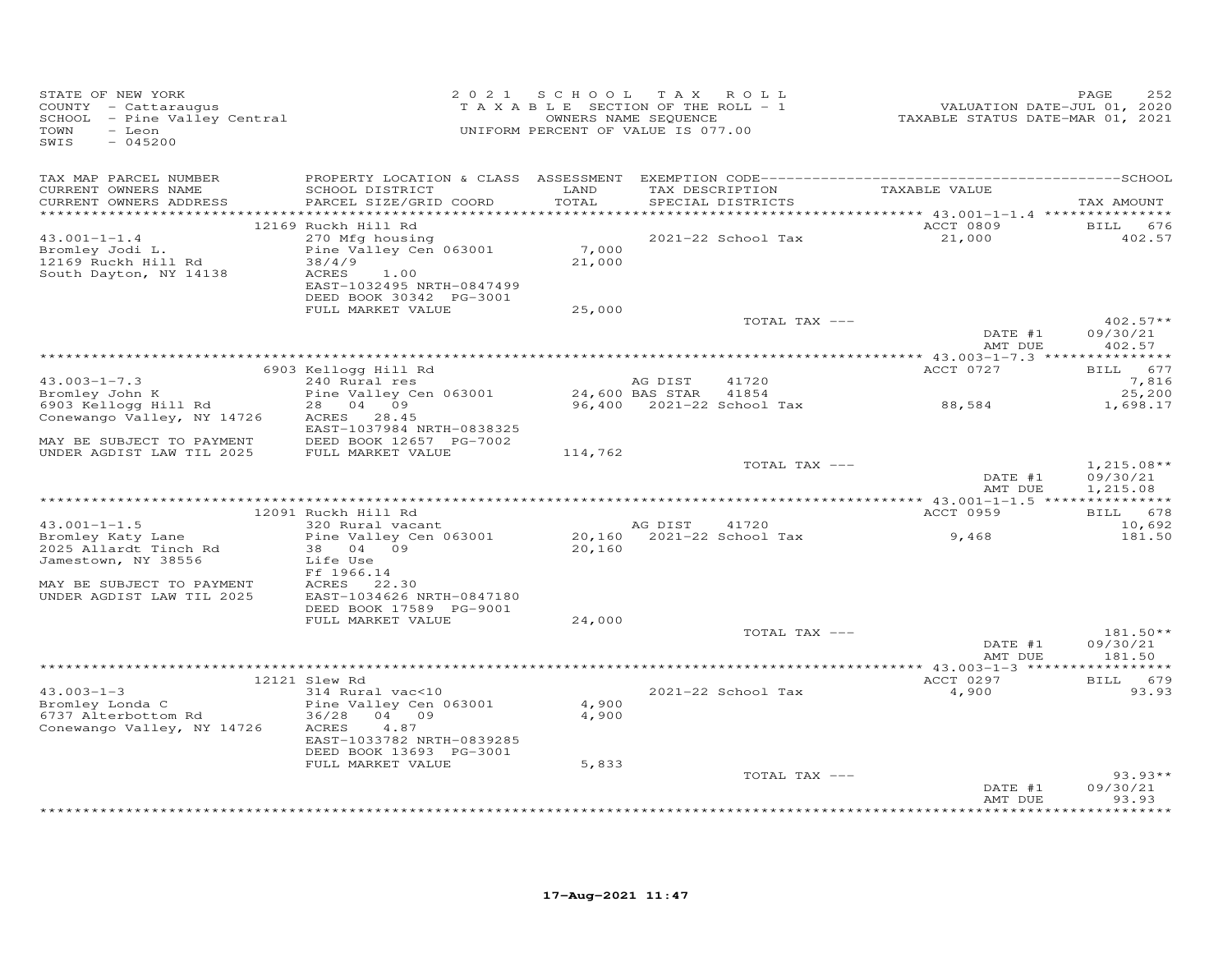| STATE OF NEW YORK<br>COUNTY - Cattaraugus<br>SCHOOL - Pine Valley Central<br>- Leon<br>TOWN<br>$-045200$<br>SWIS |                                                                                                  | 2021 SCHOOL      | TAX ROLL<br>T A X A B L E SECTION OF THE ROLL - 1<br>OWNERS NAME SEQUENCE<br>UNIFORM PERCENT OF VALUE IS 077.00 | VALUATION DATE-JUL 01, 2020<br>TAXABLE STATUS DATE-MAR 01, 2021 | PAGE<br>253                      |
|------------------------------------------------------------------------------------------------------------------|--------------------------------------------------------------------------------------------------|------------------|-----------------------------------------------------------------------------------------------------------------|-----------------------------------------------------------------|----------------------------------|
| TAX MAP PARCEL NUMBER                                                                                            |                                                                                                  |                  |                                                                                                                 |                                                                 |                                  |
| CURRENT OWNERS NAME<br>CURRENT OWNERS ADDRESS<br>************************                                        | SCHOOL DISTRICT<br>PARCEL SIZE/GRID COORD                                                        | LAND<br>TOTAL    | TAX DESCRIPTION<br>SPECIAL DISTRICTS                                                                            | TAXABLE VALUE                                                   | TAX AMOUNT                       |
|                                                                                                                  | 6369 Canyon Dr                                                                                   |                  |                                                                                                                 | ACCT 0457                                                       | BILL 680                         |
| $52.002 - 1 - 7.1$<br>Brown Gary P<br>12 Green St<br>Randolph, NY 14772                                          | 314 Rural vac<10<br>Pine Valley Cen 063001<br>02 04 09<br>$Lot-17$<br>Ff 304.00<br>ACRES<br>2.16 | 5,300<br>5,300   | 2021-22 School Tax                                                                                              | 5,300                                                           | 101.60                           |
|                                                                                                                  | EAST-1048791 NRTH-0830049<br>DEED BOOK 00963 PG-00199                                            |                  |                                                                                                                 |                                                                 |                                  |
|                                                                                                                  | FULL MARKET VALUE                                                                                | 6,310            |                                                                                                                 |                                                                 |                                  |
|                                                                                                                  |                                                                                                  |                  | TOTAL TAX ---                                                                                                   | DATE #1<br>AMT DUE                                              | $101.60**$<br>09/30/21<br>101.60 |
|                                                                                                                  |                                                                                                  |                  |                                                                                                                 |                                                                 |                                  |
|                                                                                                                  | 6369 Canyon Dr                                                                                   |                  |                                                                                                                 | ACCT 0569                                                       | BILL 681                         |
| $52.002 - 1 - 7.2$<br>Brown Gary P<br>12 Green St                                                                | 312 Vac w/imprv<br>Pine Valley Cen 063001<br>02 04 09                                            | 11,200<br>20,000 | 2021-22 School Tax                                                                                              | 20,000                                                          | 383.40                           |
| Randolph, NY 14772                                                                                               | Ff 304.00<br>ACRES<br>3.08<br>EAST-1048780 NRTH-0829822<br>DEED BOOK 00963 PG-00199              |                  |                                                                                                                 |                                                                 |                                  |
|                                                                                                                  | FULL MARKET VALUE                                                                                | 23,810           | TOTAL TAX ---                                                                                                   |                                                                 | 383.40**                         |
|                                                                                                                  |                                                                                                  |                  |                                                                                                                 | DATE #1<br>AMT DUE                                              | 09/30/21<br>383.40               |
|                                                                                                                  |                                                                                                  |                  |                                                                                                                 |                                                                 |                                  |
| $43.004 - 1 - 18$                                                                                                | 11224 Leon-New Albion Rd<br>260 Seasonal res                                                     |                  | 2021-22 School Tax                                                                                              | ACCT 0178<br>21,900                                             | BILL 682<br>419.83               |
| Brundage Melvin F<br>Brundage Jean M<br>181 Frederick Rd<br>Tonawanda, NY 14150                                  | Pine Valley Cen 063001<br>03 04 09<br>FRNT 99.00 DPTH 260.00<br>EAST-1046882 NRTH-0833253        | 6,700<br>21,900  |                                                                                                                 |                                                                 |                                  |
|                                                                                                                  | DEED BOOK 00930 PG-00735                                                                         |                  |                                                                                                                 |                                                                 |                                  |
|                                                                                                                  | FULL MARKET VALUE                                                                                | 26,071           |                                                                                                                 |                                                                 |                                  |
|                                                                                                                  |                                                                                                  |                  | TOTAL TAX ---                                                                                                   | DATE #1                                                         | $419.83**$<br>09/30/21           |
|                                                                                                                  |                                                                                                  |                  |                                                                                                                 | AMT DUE                                                         | 419.83                           |
|                                                                                                                  |                                                                                                  |                  |                                                                                                                 |                                                                 |                                  |
|                                                                                                                  | Rte 62                                                                                           |                  |                                                                                                                 | ACCT 0916                                                       | BILL 683                         |
| $42.002 - 1 - 13.3$<br>Bugman Chad<br>14 Massachusetts St<br>PO Box 131<br>Dalton, NY 14836                      | 322 Rural vac>10<br>Pine Valley Cen 063001<br>46 04 09<br>Ff 1625.00<br>ACRES 23.95              | 22,700<br>22,700 | 2021-22 School Tax                                                                                              | 22,700                                                          | 435.16                           |
|                                                                                                                  | EAST-1030525 NRTH-0845664                                                                        |                  |                                                                                                                 |                                                                 |                                  |
|                                                                                                                  | DEED BOOK 794<br>PG-00308<br>FULL MARKET VALUE                                                   | 27,024           |                                                                                                                 |                                                                 |                                  |
|                                                                                                                  |                                                                                                  |                  | TOTAL TAX ---                                                                                                   |                                                                 | $435.16**$                       |
|                                                                                                                  |                                                                                                  |                  |                                                                                                                 | DATE #1<br>AMT DUE                                              | 09/30/21<br>435.16               |
|                                                                                                                  |                                                                                                  |                  |                                                                                                                 |                                                                 | *******                          |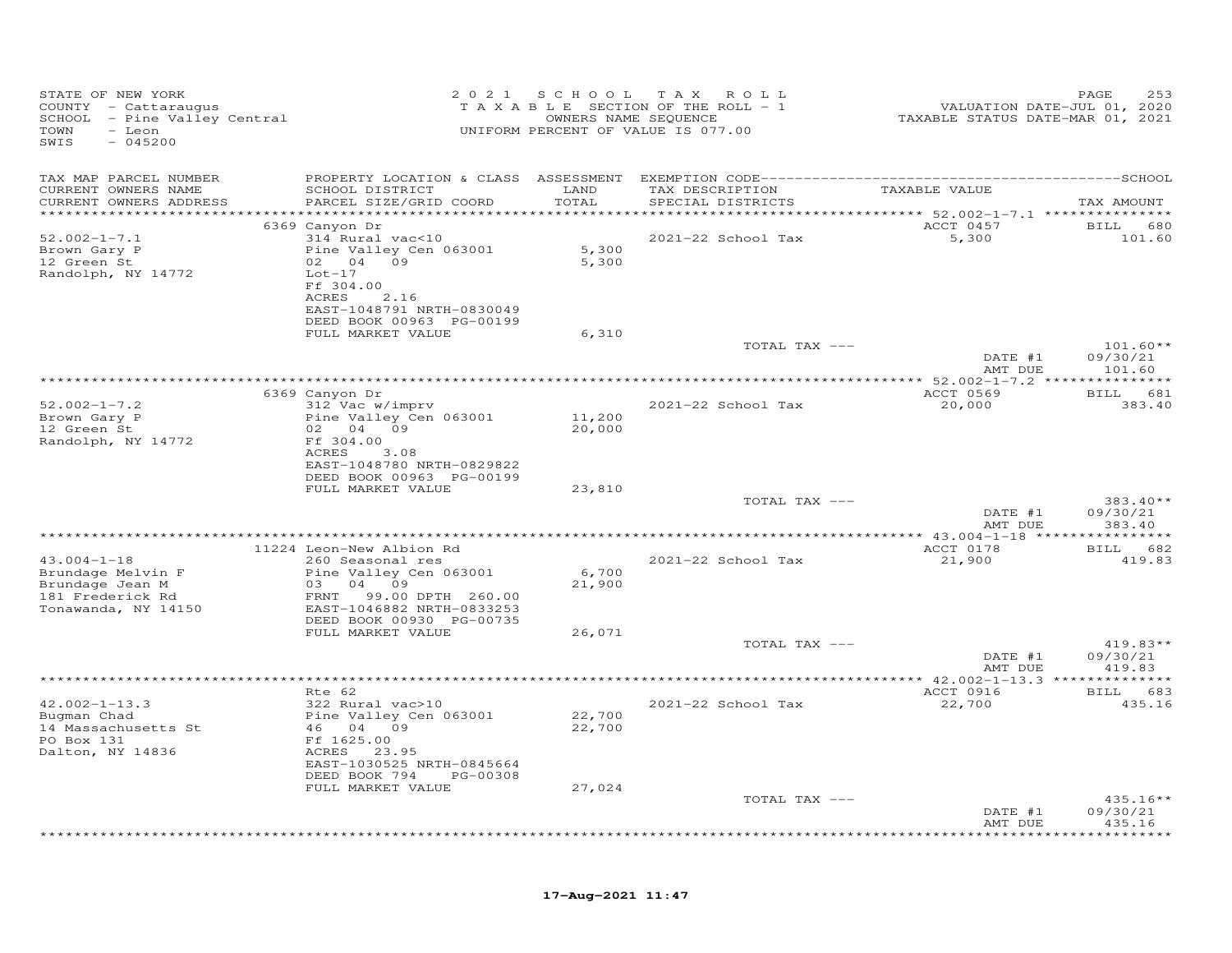| TAX MAP PARCEL NUMBER<br>TAXABLE VALUE<br>CURRENT OWNERS NAME<br>SCHOOL DISTRICT<br>LAND<br>TAX DESCRIPTION<br>TOTAL<br>CURRENT OWNERS ADDRESS<br>PARCEL SIZE/GRID COORD<br>SPECIAL DISTRICTS<br>********** 43.003-1-6.3 ****************<br>***********<br>Leon-New Albion Rd<br>ACCT 0914<br>312 Vac w/imprv<br>$43.003 - 1 - 6.3$<br>2021-22 School Tax<br>31,100<br>21,100<br>Bugman Chad<br>Pine Valley Cen 063001<br>28/27 04 09<br>31,100<br>PO Box 131<br>Ff 460.00<br>Dalton, NY 14836<br>30.10<br>ACRES<br>EAST-1035430 NRTH-0837881<br>DEED BOOK 12671 PG-3001<br>FULL MARKET VALUE<br>37,024<br>TOTAL TAX ---<br>DATE #1<br>AMT DUE<br>ACCT 0955<br>11037 Leon-New Albion Rd<br>$43.004 - 1 - 8.2$<br>240 Rural res<br>BAS STAR 41854<br>37,600 2021-22 School Tax<br>Pine Valley Cen 063001<br>Burdick Tammy J<br>113,800<br>11037 Leon Rd<br>03 04 09<br>113,800<br>Cattaraugus, NY 14719<br>David Beck House<br>ACRES<br>33.05<br>EAST-1049999 NRTH-0833127<br>DEED BOOK 17565 PG-6001<br>FULL MARKET VALUE<br>135,476<br>TOTAL TAX ---<br>DATE #1<br>AMT DUE<br>BILL 686<br>Dredge Rd<br>ACCT 0242<br>$33.004 - 2 - 2$<br>120 Field crops<br>2021-22 School Tax<br>11,400<br>Pine Valley Cen 063001<br>Busch James E<br>11,400<br>48 04 09<br>18 East Main St<br>11,400<br>Hamburg, NY 14075<br>ACRES 14.30<br>EAST-1030913 NRTH-0855024<br>DEED BOOK 22922 PG-6001<br>FULL MARKET VALUE<br>13,571<br>TOTAL TAX ---<br>DATE #1<br>AMT DUE<br>ACCT 0858<br>BILL 687<br>11883 Eldredge Rd<br>112 Dairy farm<br>$52.001 - 1 - 26.2$<br>AG DIST<br>41720<br>35,200 BAS STAR<br>Byler Eli D<br>Pine Valley Cen 063001<br>41854<br>118,193<br>Byler Mattie<br>$25 - 4 - 9$<br>11883 Eldredge Rd<br>ACRES 44.14<br>Conewango Valley, NY 14726<br>EAST-1037130 NRTH-0826416<br>DEED BOOK 10155 PG-4001<br>FULL MARKET VALUE<br>151,905<br>MAY BE SUBJECT TO PAYMENT | STATE OF NEW YORK<br>COUNTY - Cattaraugus<br>SCHOOL - Pine Valley Central<br>TOWN<br>- Leon<br>SWIS<br>$-045200$ | 2021 SCHOOL TAX ROLL<br>TAXABLE SECTION OF THE ROLL - 1<br>UNIFORM PERCENT OF VALUE IS 077.00 | OWNERS NAME SEQUENCE | VALUATION DATE-JUL 01, 2020<br>TAXABLE STATUS DATE-MAR 01, 2021 | PAGE<br>254                          |
|-----------------------------------------------------------------------------------------------------------------------------------------------------------------------------------------------------------------------------------------------------------------------------------------------------------------------------------------------------------------------------------------------------------------------------------------------------------------------------------------------------------------------------------------------------------------------------------------------------------------------------------------------------------------------------------------------------------------------------------------------------------------------------------------------------------------------------------------------------------------------------------------------------------------------------------------------------------------------------------------------------------------------------------------------------------------------------------------------------------------------------------------------------------------------------------------------------------------------------------------------------------------------------------------------------------------------------------------------------------------------------------------------------------------------------------------------------------------------------------------------------------------------------------------------------------------------------------------------------------------------------------------------------------------------------------------------------------------------------------------------------------------------------------------------------------------------------------------------------------------------------|------------------------------------------------------------------------------------------------------------------|-----------------------------------------------------------------------------------------------|----------------------|-----------------------------------------------------------------|--------------------------------------|
|                                                                                                                                                                                                                                                                                                                                                                                                                                                                                                                                                                                                                                                                                                                                                                                                                                                                                                                                                                                                                                                                                                                                                                                                                                                                                                                                                                                                                                                                                                                                                                                                                                                                                                                                                                                                                                                                             |                                                                                                                  |                                                                                               |                      |                                                                 | TAX AMOUNT                           |
|                                                                                                                                                                                                                                                                                                                                                                                                                                                                                                                                                                                                                                                                                                                                                                                                                                                                                                                                                                                                                                                                                                                                                                                                                                                                                                                                                                                                                                                                                                                                                                                                                                                                                                                                                                                                                                                                             |                                                                                                                  |                                                                                               |                      |                                                                 | BILL 684<br>596.19                   |
|                                                                                                                                                                                                                                                                                                                                                                                                                                                                                                                                                                                                                                                                                                                                                                                                                                                                                                                                                                                                                                                                                                                                                                                                                                                                                                                                                                                                                                                                                                                                                                                                                                                                                                                                                                                                                                                                             |                                                                                                                  |                                                                                               |                      |                                                                 | $596.19**$<br>09/30/21               |
|                                                                                                                                                                                                                                                                                                                                                                                                                                                                                                                                                                                                                                                                                                                                                                                                                                                                                                                                                                                                                                                                                                                                                                                                                                                                                                                                                                                                                                                                                                                                                                                                                                                                                                                                                                                                                                                                             |                                                                                                                  |                                                                                               |                      |                                                                 | 596.19                               |
|                                                                                                                                                                                                                                                                                                                                                                                                                                                                                                                                                                                                                                                                                                                                                                                                                                                                                                                                                                                                                                                                                                                                                                                                                                                                                                                                                                                                                                                                                                                                                                                                                                                                                                                                                                                                                                                                             |                                                                                                                  |                                                                                               |                      |                                                                 | BILL 685                             |
|                                                                                                                                                                                                                                                                                                                                                                                                                                                                                                                                                                                                                                                                                                                                                                                                                                                                                                                                                                                                                                                                                                                                                                                                                                                                                                                                                                                                                                                                                                                                                                                                                                                                                                                                                                                                                                                                             |                                                                                                                  |                                                                                               |                      |                                                                 | 25,200<br>2,181.56                   |
|                                                                                                                                                                                                                                                                                                                                                                                                                                                                                                                                                                                                                                                                                                                                                                                                                                                                                                                                                                                                                                                                                                                                                                                                                                                                                                                                                                                                                                                                                                                                                                                                                                                                                                                                                                                                                                                                             |                                                                                                                  |                                                                                               |                      |                                                                 |                                      |
|                                                                                                                                                                                                                                                                                                                                                                                                                                                                                                                                                                                                                                                                                                                                                                                                                                                                                                                                                                                                                                                                                                                                                                                                                                                                                                                                                                                                                                                                                                                                                                                                                                                                                                                                                                                                                                                                             |                                                                                                                  |                                                                                               |                      |                                                                 | $1,698.47**$<br>09/30/21<br>1,698.47 |
|                                                                                                                                                                                                                                                                                                                                                                                                                                                                                                                                                                                                                                                                                                                                                                                                                                                                                                                                                                                                                                                                                                                                                                                                                                                                                                                                                                                                                                                                                                                                                                                                                                                                                                                                                                                                                                                                             |                                                                                                                  |                                                                                               |                      |                                                                 |                                      |
|                                                                                                                                                                                                                                                                                                                                                                                                                                                                                                                                                                                                                                                                                                                                                                                                                                                                                                                                                                                                                                                                                                                                                                                                                                                                                                                                                                                                                                                                                                                                                                                                                                                                                                                                                                                                                                                                             |                                                                                                                  |                                                                                               |                      |                                                                 | 218.54                               |
|                                                                                                                                                                                                                                                                                                                                                                                                                                                                                                                                                                                                                                                                                                                                                                                                                                                                                                                                                                                                                                                                                                                                                                                                                                                                                                                                                                                                                                                                                                                                                                                                                                                                                                                                                                                                                                                                             |                                                                                                                  |                                                                                               |                      |                                                                 |                                      |
|                                                                                                                                                                                                                                                                                                                                                                                                                                                                                                                                                                                                                                                                                                                                                                                                                                                                                                                                                                                                                                                                                                                                                                                                                                                                                                                                                                                                                                                                                                                                                                                                                                                                                                                                                                                                                                                                             |                                                                                                                  |                                                                                               |                      |                                                                 | $218.54**$<br>09/30/21<br>218.54     |
|                                                                                                                                                                                                                                                                                                                                                                                                                                                                                                                                                                                                                                                                                                                                                                                                                                                                                                                                                                                                                                                                                                                                                                                                                                                                                                                                                                                                                                                                                                                                                                                                                                                                                                                                                                                                                                                                             |                                                                                                                  |                                                                                               |                      |                                                                 |                                      |
|                                                                                                                                                                                                                                                                                                                                                                                                                                                                                                                                                                                                                                                                                                                                                                                                                                                                                                                                                                                                                                                                                                                                                                                                                                                                                                                                                                                                                                                                                                                                                                                                                                                                                                                                                                                                                                                                             |                                                                                                                  |                                                                                               |                      |                                                                 | 9,407<br>25,200<br>2,265.77          |
|                                                                                                                                                                                                                                                                                                                                                                                                                                                                                                                                                                                                                                                                                                                                                                                                                                                                                                                                                                                                                                                                                                                                                                                                                                                                                                                                                                                                                                                                                                                                                                                                                                                                                                                                                                                                                                                                             |                                                                                                                  |                                                                                               |                      |                                                                 |                                      |
| TOTAL TAX ---<br>DATE #1<br>AMT DUE                                                                                                                                                                                                                                                                                                                                                                                                                                                                                                                                                                                                                                                                                                                                                                                                                                                                                                                                                                                                                                                                                                                                                                                                                                                                                                                                                                                                                                                                                                                                                                                                                                                                                                                                                                                                                                         | UNDER AGDIST LAW TIL 2025                                                                                        |                                                                                               |                      |                                                                 | $1,782.69**$<br>09/30/21<br>1,782.69 |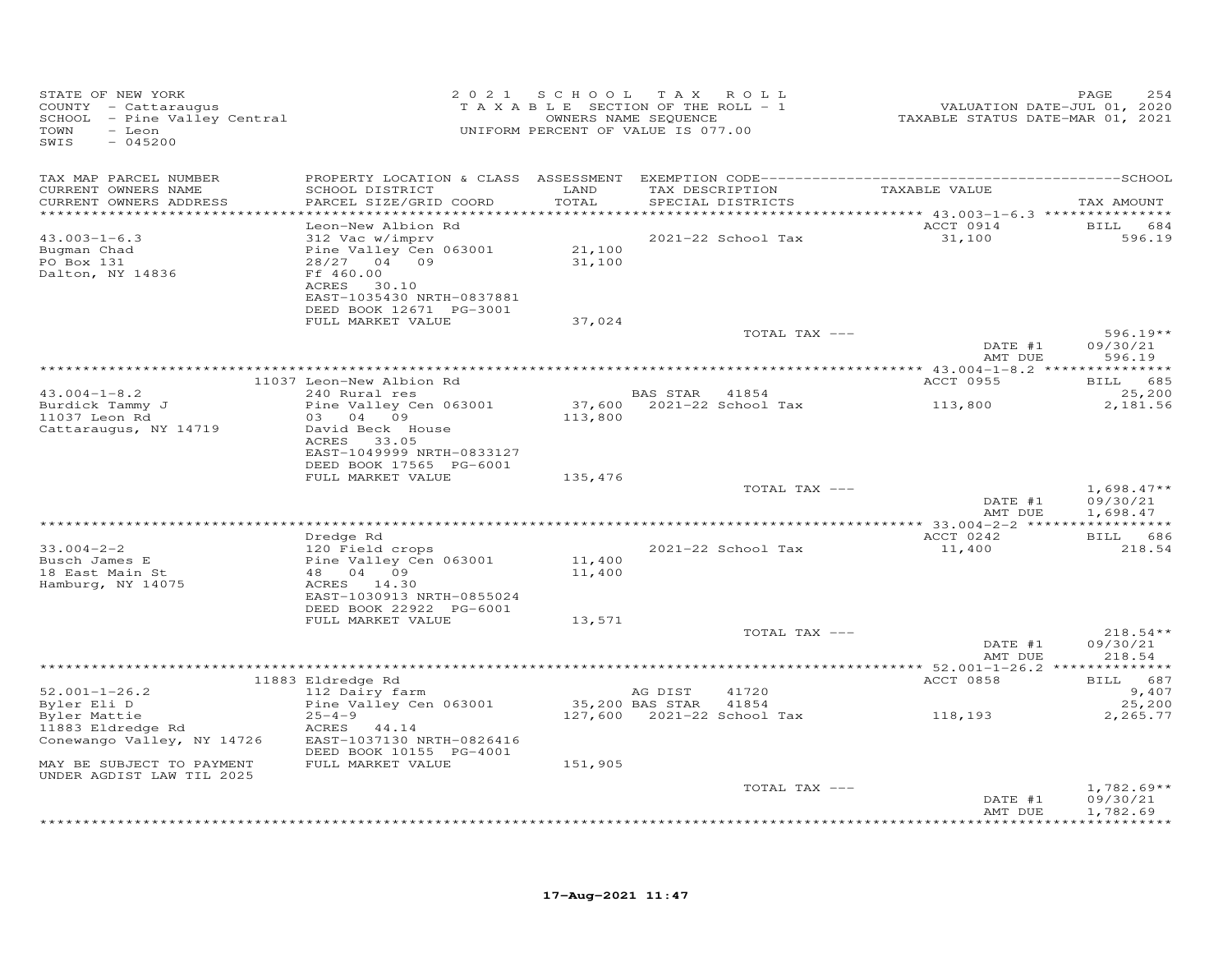| STATE OF NEW YORK<br>COUNTY - Cattaraugus<br>SCHOOL - Pine Valley Central<br>TOWN<br>- Leon<br>SWIS<br>$-045200$ |                                                                |                   | 2021 SCHOOL TAX ROLL<br>T A X A B L E SECTION OF THE ROLL - 1<br>OWNERS NAME SEQUENCE<br>UNIFORM PERCENT OF VALUE IS 077.00 | VALUATION DATE-JUL 01, 2020<br>TAXABLE STATUS DATE-MAR 01, 2021 | PAGE<br>255              |
|------------------------------------------------------------------------------------------------------------------|----------------------------------------------------------------|-------------------|-----------------------------------------------------------------------------------------------------------------------------|-----------------------------------------------------------------|--------------------------|
| TAX MAP PARCEL NUMBER                                                                                            |                                                                |                   |                                                                                                                             |                                                                 |                          |
| CURRENT OWNERS NAME                                                                                              | SCHOOL DISTRICT                                                | LAND              | TAX DESCRIPTION                                                                                                             | TAXABLE VALUE                                                   |                          |
| CURRENT OWNERS ADDRESS                                                                                           | PARCEL SIZE/GRID COORD                                         | TOTAL             | SPECIAL DISTRICTS                                                                                                           |                                                                 | TAX AMOUNT               |
|                                                                                                                  | 11883 Eldredge Rd                                              |                   |                                                                                                                             | ACCT 0252                                                       | BILL 688                 |
| $52.001 - 1 - 26.1$                                                                                              | 270 Mfg housing                                                |                   | BAS STAR 41854                                                                                                              |                                                                 | 25,200                   |
| Byler Eli D.<br>Byler Mattie E.<br>11883 Eldredge Rd<br>Conewango Valley, NY 14726                               | Pine Valley Cen 063001<br>25 04 09<br>Ff 960.00<br>ACRES 10.00 | 50,000            | 16,000 2021-22 School Tax                                                                                                   | 50,000                                                          | 958.51                   |
|                                                                                                                  | EAST-1037122 NRTH-0826545<br>DEED BOOK 26434 PG-2002           |                   |                                                                                                                             |                                                                 |                          |
|                                                                                                                  | FULL MARKET VALUE                                              | 59,524            |                                                                                                                             |                                                                 |                          |
|                                                                                                                  |                                                                |                   | TOTAL TAX ---                                                                                                               | DATE #1                                                         | $475.42**$<br>09/30/21   |
|                                                                                                                  |                                                                |                   |                                                                                                                             | AMT DUE                                                         | 475.42                   |
|                                                                                                                  | 12270 Cherry Creek Hill Rd                                     |                   |                                                                                                                             | ACCT 0123                                                       | BILL 689                 |
| $42.020 - 1 - 3$                                                                                                 | 210 1 Family Res                                               |                   | BAS STAR 41854                                                                                                              |                                                                 | 25,200                   |
| Campbell Benjie J.<br>1178 Lone Elm Rd                                                                           | Pine Valley Cen 063001<br>44 04 09                             | 64,300            | 6,600 2021-22 School Tax 64,300                                                                                             |                                                                 | 1,232.64                 |
| Wakahachie, TX 75167                                                                                             | FRNT 82.00 DPTH 290.00<br>EAST-1030797 NRTH-0835938            |                   |                                                                                                                             |                                                                 |                          |
|                                                                                                                  | DEED BOOK 22253 PG-5001<br>FULL MARKET VALUE                   | 76,548            |                                                                                                                             |                                                                 |                          |
|                                                                                                                  |                                                                |                   | TOTAL TAX ---                                                                                                               |                                                                 | $749.55**$               |
|                                                                                                                  |                                                                |                   |                                                                                                                             | DATE #1<br>AMT DUE                                              | 09/30/21<br>749.55       |
|                                                                                                                  |                                                                |                   |                                                                                                                             |                                                                 |                          |
| $43.004 - 1 - 9$                                                                                                 | 11104 Leon-New Albion Rd<br>270 Mfg housing                    |                   | ENH STAR 41834                                                                                                              | ACCT 0369                                                       | BILL 690<br>57,900       |
| Campbell Tyler M<br>Campbell Ashley N                                                                            | Pine Valley Cen 063001<br>03 04 09                             | 57,900            | $17,400$ $2021-22$ School Tax                                                                                               | 57,900                                                          | 1,109.95                 |
| 151 Dawson Drive<br>Gowanda, NY 14070                                                                            | Ff 1035.00<br>ACRES<br>6.53<br>EAST-1049282 NRTH-0832618       |                   |                                                                                                                             |                                                                 |                          |
|                                                                                                                  | DEED BOOK 20200 PG-2826                                        |                   |                                                                                                                             |                                                                 |                          |
|                                                                                                                  | FULL MARKET VALUE                                              | 68,929            |                                                                                                                             |                                                                 |                          |
|                                                                                                                  |                                                                |                   | TOTAL TAX ---                                                                                                               | DATE #1                                                         | $6.95**$<br>09/30/21     |
|                                                                                                                  |                                                                |                   |                                                                                                                             | AMT DUE                                                         | 6.95                     |
|                                                                                                                  | 11466 Fancher Rd                                               |                   |                                                                                                                             | ACCT 0605                                                       | BILL 691                 |
| $52.001 - 1 - 14.2$<br>Carnrite Farms LLC<br>5375 Lakeside Rd                                                    | 112 Dairy farm<br>Pine Valley Cen 063001<br>10/11/18/19 04 09  | 17,000<br>144,000 | 2021-22 School Tax                                                                                                          | 144,000                                                         | 2,760.50                 |
| Dunkirk, NY 14048                                                                                                | Ff 6960.00<br>ACRES<br>28.95<br>EAST-1043441 NRTH-0830720      |                   |                                                                                                                             |                                                                 |                          |
|                                                                                                                  | DEED BOOK 24368 PG-6001                                        |                   |                                                                                                                             |                                                                 |                          |
|                                                                                                                  | FULL MARKET VALUE                                              | 171,429           |                                                                                                                             |                                                                 |                          |
|                                                                                                                  |                                                                |                   | TOTAL TAX ---                                                                                                               | DATE #1                                                         | $2,760.50**$<br>09/30/21 |
|                                                                                                                  |                                                                |                   |                                                                                                                             | AMT DUE                                                         | 2,760.50<br>**********   |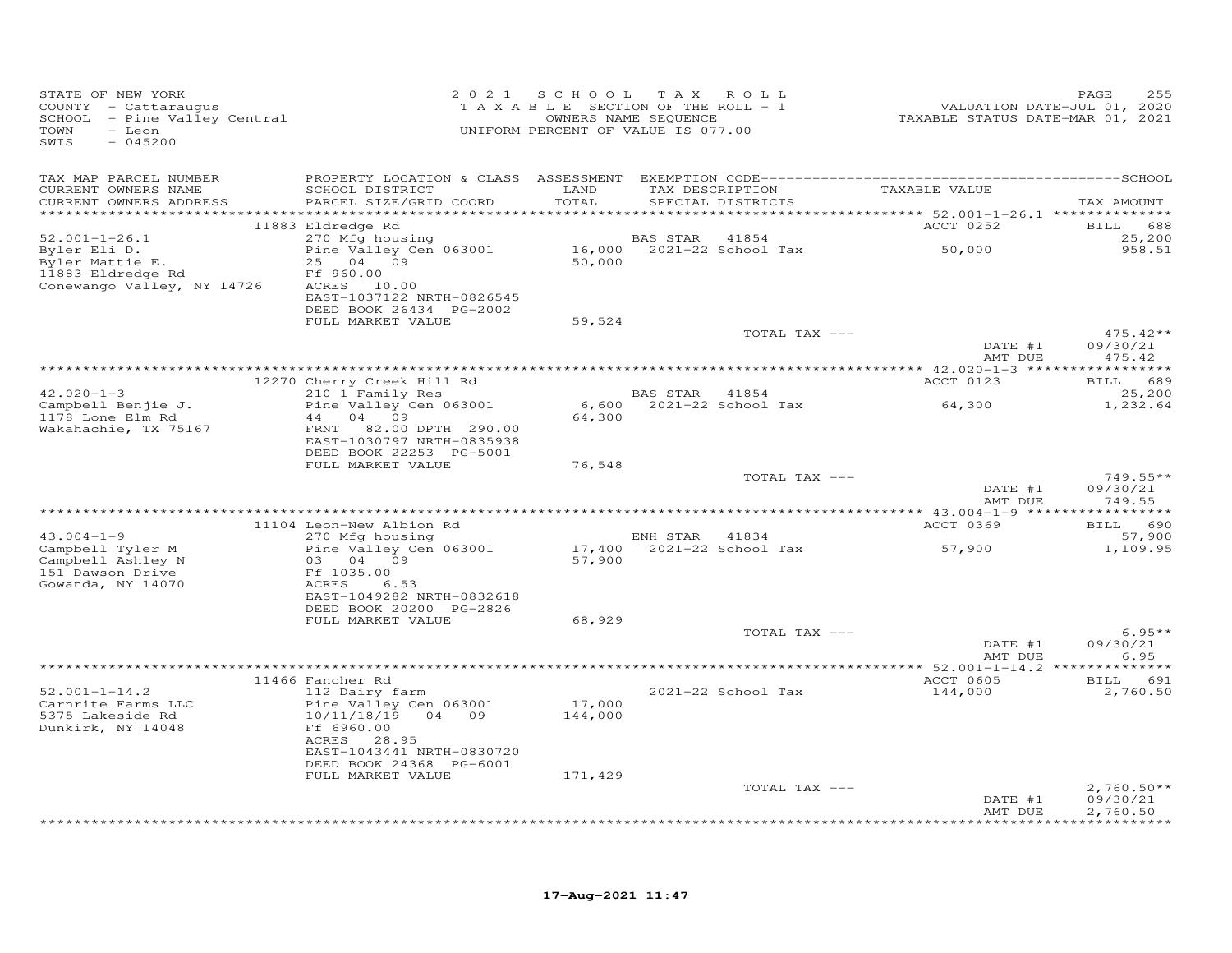| STATE OF NEW YORK<br>COUNTY - Cattaraugus<br>SCHOOL - Pine Valley Central<br>TOWN<br>- Leon<br>SWIS<br>$-045200$ |                                                                         | 2021 SCHOOL<br>TAXABLE SECTION OF THE ROLL - 1<br>UNIFORM PERCENT OF VALUE IS 077.00 | T A X<br>OWNERS NAME SEQUENCE | ROLL                     | TAXABLE STATUS DATE-MAR 01, 2021                       | PAGE<br>256<br>VALUATION DATE-JUL 01, 2020 |
|------------------------------------------------------------------------------------------------------------------|-------------------------------------------------------------------------|--------------------------------------------------------------------------------------|-------------------------------|--------------------------|--------------------------------------------------------|--------------------------------------------|
| TAX MAP PARCEL NUMBER<br>CURRENT OWNERS NAME                                                                     | SCHOOL DISTRICT                                                         | LAND                                                                                 |                               | TAX DESCRIPTION          | TAXABLE VALUE                                          |                                            |
| CURRENT OWNERS ADDRESS                                                                                           | PARCEL SIZE/GRID COORD                                                  | TOTAL                                                                                |                               | SPECIAL DISTRICTS        |                                                        | TAX AMOUNT                                 |
|                                                                                                                  | 11172 Leon-New Albion Rd                                                |                                                                                      |                               |                          | *********** 43.004-1-14 *****************<br>ACCT 0024 | BILL 692                                   |
| $43.004 - 1 - 14$                                                                                                | 210 1 Family Res                                                        |                                                                                      | ENH STAR 41834                |                          |                                                        | 59,390                                     |
| Carter Michael Sr<br>Carter Susan<br>11172 Leon-New Albion Rd                                                    | Pine Valley Cen 063001<br>03 04 09<br>Ff 203.00                         | 95,000                                                                               |                               | 9,700 2021-22 School Tax | 95,000                                                 | 1,821.16                                   |
| Cattaraugus, NY 14719                                                                                            | ACRES<br>2.36<br>EAST-1047814 NRTH-0833334<br>DEED BOOK 795<br>PG-00269 |                                                                                      |                               |                          |                                                        |                                            |
|                                                                                                                  | FULL MARKET VALUE                                                       | 113,095                                                                              |                               | TOTAL TAX ---            |                                                        | $718.16**$                                 |
|                                                                                                                  |                                                                         |                                                                                      |                               |                          | DATE #1                                                | 09/30/21                                   |
|                                                                                                                  |                                                                         |                                                                                      |                               |                          | AMT DUE                                                | 718.16                                     |
|                                                                                                                  | 6720 Riga Rd                                                            |                                                                                      |                               |                          | ACCT 0351                                              | 693<br><b>BILL</b>                         |
| $42.004 - 2 - 11$                                                                                                | 240 Rural res                                                           |                                                                                      | ENH STAR 41834                |                          |                                                        | 59,390                                     |
| Caughel David A                                                                                                  | Pine Valley Cen 063001                                                  | 30,000                                                                               |                               | 2021-22 School Tax       | 172,000                                                | 3,297.26                                   |
| Caughel Martha C<br>6720 Riga Rd                                                                                 | 43 04 09                                                                | 172,000                                                                              |                               |                          |                                                        |                                            |
| Conewango Valley, NY 14726                                                                                       | Raggie Rd Ff $-740'$<br>FRNT 1153.10 DPTH                               |                                                                                      |                               |                          |                                                        |                                            |
|                                                                                                                  | ACRES 20.06                                                             |                                                                                      |                               |                          |                                                        |                                            |
|                                                                                                                  | EAST-1027754 NRTH-0835386                                               |                                                                                      |                               |                          |                                                        |                                            |
|                                                                                                                  | DEED BOOK 883 PG-01062                                                  |                                                                                      |                               |                          |                                                        |                                            |
|                                                                                                                  | FULL MARKET VALUE                                                       | 204,762                                                                              |                               | TOTAL TAX ---            |                                                        | $2,194.26**$                               |
|                                                                                                                  |                                                                         |                                                                                      |                               |                          | DATE #1                                                | 09/30/21                                   |
|                                                                                                                  |                                                                         |                                                                                      |                               |                          | AMT DUE                                                | 2,194.26                                   |
|                                                                                                                  |                                                                         |                                                                                      |                               |                          | **** 33.004-1-9 ******************                     |                                            |
| $33.004 - 1 - 9$                                                                                                 | Dredge Rd                                                               |                                                                                      |                               | 2021-22 School Tax       | ACCT 0063                                              | BILL 694                                   |
| Chaffin Donald M Jr                                                                                              | 322 Rural vac>10<br>Pine Valley Cen 063001                              | 22,100                                                                               |                               |                          | 22,100                                                 | 423.66                                     |
| Chaffin Michelle L                                                                                               | 64 04 09                                                                | 22,100                                                                               |                               |                          |                                                        |                                            |
| 148 Rte 62                                                                                                       | Ff 870.00                                                               |                                                                                      |                               |                          |                                                        |                                            |
| Conewango Valley, NY 14726                                                                                       | ACRES 13.50                                                             |                                                                                      |                               |                          |                                                        |                                            |
|                                                                                                                  | EAST-1024813 NRTH-0852635<br>DEED BOOK 7678 PG-5001                     |                                                                                      |                               |                          |                                                        |                                            |
|                                                                                                                  | FULL MARKET VALUE                                                       | 26,310                                                                               |                               |                          |                                                        |                                            |
|                                                                                                                  |                                                                         |                                                                                      |                               | TOTAL TAX ---            |                                                        | $423.66**$                                 |
|                                                                                                                  |                                                                         |                                                                                      |                               |                          | DATE #1                                                | 09/30/21                                   |
|                                                                                                                  |                                                                         |                                                                                      |                               |                          | AMT DUE                                                | 423.66                                     |
|                                                                                                                  | 7982 Dredge Rd                                                          |                                                                                      |                               |                          | ACCT 0101                                              | BILL 695                                   |
| $33.004 - 1 - 5$                                                                                                 | 312 Vac w/imprv                                                         |                                                                                      |                               | 2021-22 School Tax       | 34,700                                                 | 665.20                                     |
| Checko Nicholas                                                                                                  | Pine Valley Cen 063001                                                  | 26,900                                                                               |                               |                          |                                                        |                                            |
| Checko Alan<br>45 Allegany                                                                                       | 64 04 09<br>Ff 435.00                                                   | 34,700                                                                               |                               |                          |                                                        |                                            |
| Buffalo, NY 14220                                                                                                | ACRES 17.81                                                             |                                                                                      |                               |                          |                                                        |                                            |
|                                                                                                                  | EAST-1025007 NRTH-0855484                                               |                                                                                      |                               |                          |                                                        |                                            |
|                                                                                                                  | DEED BOOK 30811 PG-7001                                                 |                                                                                      |                               |                          |                                                        |                                            |
|                                                                                                                  | FULL MARKET VALUE                                                       | 41,310                                                                               |                               |                          |                                                        |                                            |
|                                                                                                                  |                                                                         |                                                                                      |                               | TOTAL TAX ---            | DATE #1                                                | $665.20**$<br>09/30/21                     |
|                                                                                                                  |                                                                         |                                                                                      |                               |                          | AMT DUE                                                | 665.20                                     |
|                                                                                                                  |                                                                         |                                                                                      |                               |                          |                                                        | ********                                   |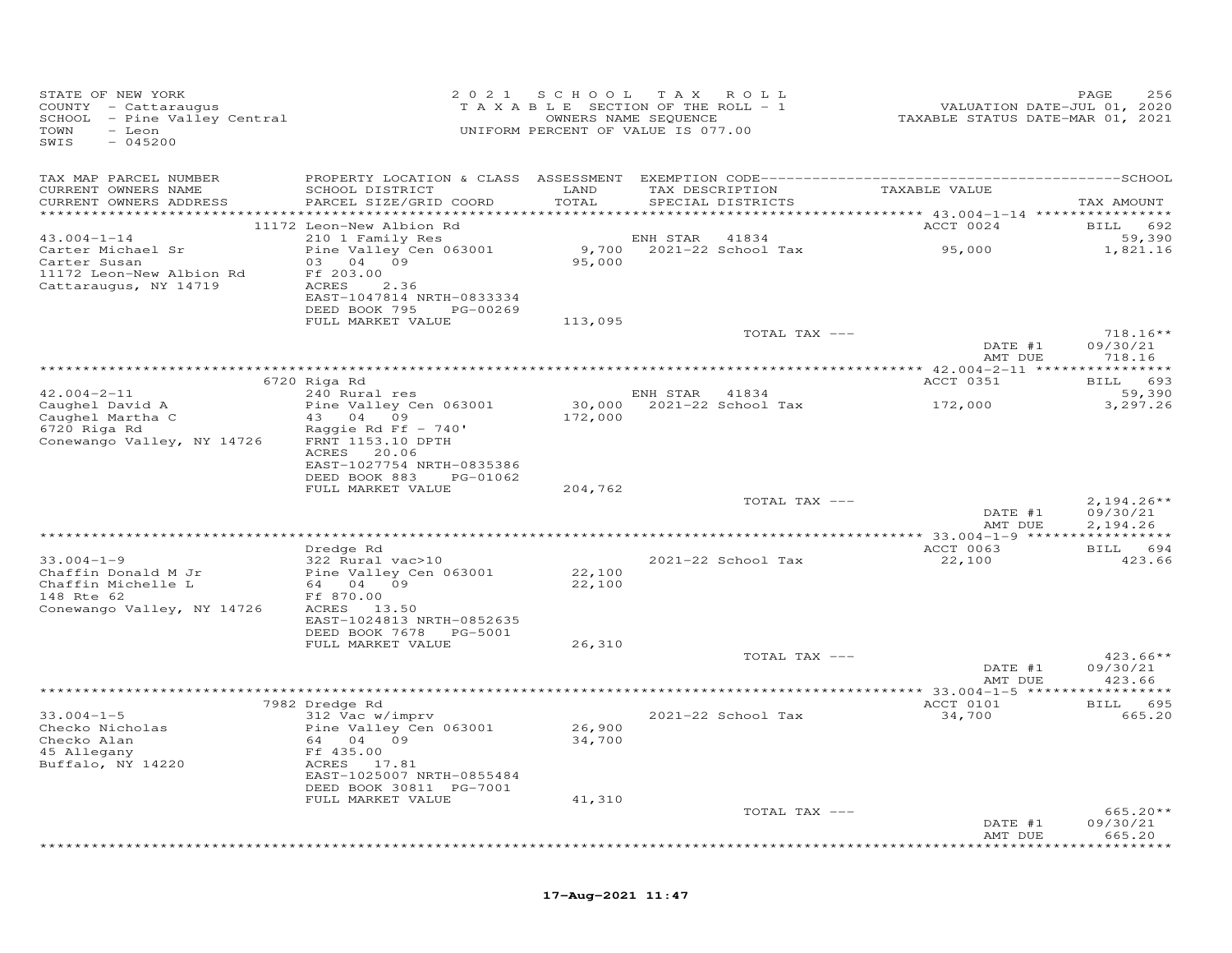| STATE OF NEW YORK<br>COUNTY - Cattaraugus<br>SCHOOL - Pine Valley Central<br>- Leon<br>TOWN<br>SWIS<br>$-045200$ |                                                                                             | 2021 SCHOOL   | TAX ROLL<br>TAXABLE SECTION OF THE ROLL - 1<br>OWNERS NAME SEQUENCE<br>UNIFORM PERCENT OF VALUE IS 077.00 |               | VALUATION DATE-JUL 01, 2020<br>TAXABLE STATUS DATE-MAR 01, 2021 | 257<br>PAGE                       |
|------------------------------------------------------------------------------------------------------------------|---------------------------------------------------------------------------------------------|---------------|-----------------------------------------------------------------------------------------------------------|---------------|-----------------------------------------------------------------|-----------------------------------|
| TAX MAP PARCEL NUMBER                                                                                            |                                                                                             |               |                                                                                                           |               |                                                                 |                                   |
| CURRENT OWNERS NAME<br>CURRENT OWNERS ADDRESS                                                                    | SCHOOL DISTRICT<br>PARCEL SIZE/GRID COORD                                                   | LAND<br>TOTAL | TAX DESCRIPTION<br>SPECIAL DISTRICTS                                                                      |               | TAXABLE VALUE                                                   | TAX AMOUNT                        |
|                                                                                                                  | 6737 Alderbottom Rd                                                                         |               |                                                                                                           |               | ACCT 0288                                                       | <b>BILL</b><br>696                |
| $43.003 - 1 - 16.1$                                                                                              | 270 Mfg housing                                                                             |               | 41854<br>BAS STAR                                                                                         |               |                                                                 | 25,200                            |
| Clark James L                                                                                                    | Pine Valley Cen 063001                                                                      |               | 6,500 2021-22 School Tax                                                                                  |               | 42,000                                                          | 805.14                            |
| 6737 Alderbottom Rd<br>Leon, NY 14751                                                                            | 27 04 09<br>FRNT 200.00 DPTH 100.00<br>EAST-1038450 NRTH-0835341<br>DEED BOOK 10096 PG-8002 | 42,000        |                                                                                                           |               |                                                                 |                                   |
|                                                                                                                  | FULL MARKET VALUE                                                                           | 50,000        |                                                                                                           | TOTAL TAX --- |                                                                 | $322.06**$                        |
|                                                                                                                  |                                                                                             |               |                                                                                                           |               | DATE #1<br>AMT DUE                                              | 09/30/21<br>322.06                |
|                                                                                                                  |                                                                                             |               |                                                                                                           |               |                                                                 |                                   |
|                                                                                                                  | 7775 Kellogg Hill Rd                                                                        |               |                                                                                                           |               | ACCT 0216                                                       | BILL 697                          |
| $34.003 - 1 - 22$<br>Clemens Patrick D                                                                           | 260 Seasonal res<br>Pine Valley Cen 063001                                                  | 9,200         | 2021-22 School Tax                                                                                        |               | 40,300                                                          | 772.56                            |
| 703 Montgomery Drive                                                                                             | 31 04 09                                                                                    | 40,300        |                                                                                                           |               |                                                                 |                                   |
| Brunswick, OH 44212                                                                                              | FRNT 185.00 DPTH                                                                            |               |                                                                                                           |               |                                                                 |                                   |
|                                                                                                                  | ACRES<br>2.09                                                                               |               |                                                                                                           |               |                                                                 |                                   |
|                                                                                                                  | EAST-1038884 NRTH-0851638<br>DEED BOOK 20190 PG-7507                                        |               |                                                                                                           |               |                                                                 |                                   |
|                                                                                                                  | FULL MARKET VALUE                                                                           | 47,976        |                                                                                                           |               |                                                                 |                                   |
|                                                                                                                  |                                                                                             |               |                                                                                                           | TOTAL TAX --- |                                                                 | $772.56**$                        |
|                                                                                                                  |                                                                                             |               |                                                                                                           |               | DATE #1<br>AMT DUE                                              | 09/30/21<br>772.56<br>*********** |
|                                                                                                                  | 12232 Leon-New Albion Rd                                                                    |               |                                                                                                           |               | ACCT 0069                                                       | 698<br><b>BILL</b>                |
| $42.020 - 1 - 12$                                                                                                | 210 1 Family Res                                                                            |               | BAS STAR 41854                                                                                            |               |                                                                 | 25,200                            |
| Cleveland June M<br>12232 Leon-New Abion Rd                                                                      | Pine Valley Cen 063001<br>36 04 09                                                          | 45,400        | 6,500 2021-22 School Tax                                                                                  |               | 45,400                                                          | 870.32                            |
| Conewango Valley, NY 14726                                                                                       | Life Use - Doris<br>FRNT 56.10 DPTH 332.72<br>EAST-1031401 NRTH-0835949                     |               |                                                                                                           |               |                                                                 |                                   |
|                                                                                                                  | DEED BOOK 00968 PG-01060                                                                    |               |                                                                                                           |               |                                                                 |                                   |
|                                                                                                                  | FULL MARKET VALUE                                                                           | 54,048        |                                                                                                           |               |                                                                 |                                   |
|                                                                                                                  |                                                                                             |               |                                                                                                           | TOTAL TAX --- | DATE #1                                                         | 387.24 **<br>09/30/21             |
|                                                                                                                  |                                                                                             |               |                                                                                                           |               | AMT DUE                                                         | 387.24                            |
|                                                                                                                  | 7364 Rte 62                                                                                 |               |                                                                                                           |               | ACCT 0246                                                       | BILL 699                          |
| $43.001 - 1 - 33$                                                                                                | 120 Field crops                                                                             |               | 2021-22 School Tax                                                                                        |               | 107,000                                                         | 2,051.20                          |
| Coblentz Crist B                                                                                                 | Pine Valley Cen 063001                                                                      | 32,900        |                                                                                                           |               |                                                                 |                                   |
| Coblentz Lizzie J<br>7364 Route 62                                                                               | 38 04 09<br>FRNT 930.00 DPTH                                                                | 107,000       |                                                                                                           |               |                                                                 |                                   |
| South Dayton, NY 14138                                                                                           | ACRES<br>60.63                                                                              |               |                                                                                                           |               |                                                                 |                                   |
|                                                                                                                  | EAST-1032645 NRTH-0844923                                                                   |               |                                                                                                           |               |                                                                 |                                   |
|                                                                                                                  | DEED BOOK 30189 PG-7001<br>FULL MARKET VALUE                                                | 127,381       |                                                                                                           |               |                                                                 |                                   |
|                                                                                                                  |                                                                                             |               |                                                                                                           | TOTAL TAX --- |                                                                 | $2,051.20**$                      |
|                                                                                                                  |                                                                                             |               |                                                                                                           |               | DATE #1<br>AMT DUE                                              | 09/30/21<br>2,051.20              |
|                                                                                                                  |                                                                                             |               |                                                                                                           |               |                                                                 | * * * * * * * * * *               |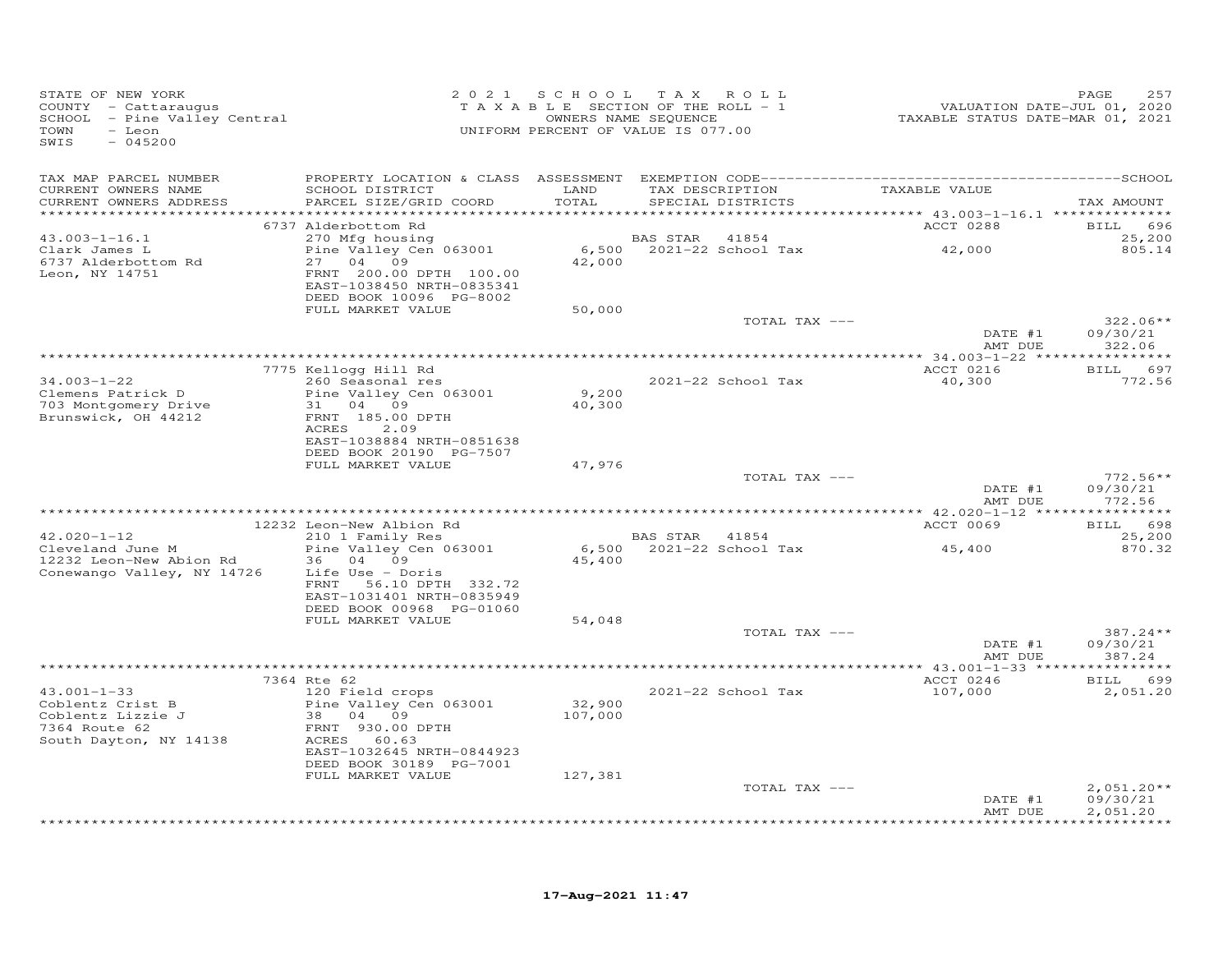| STATE OF NEW YORK<br>COUNTY - Cattaraugus<br>SCHOOL - Pine Valley Central<br>TOWN<br>- Leon<br>$-045200$<br>SWIS | 2021                                                 |                  | SCHOOL TAX ROLL<br>T A X A B L E SECTION OF THE ROLL - 1<br>OWNERS NAME SEQUENCE<br>UNIFORM PERCENT OF VALUE IS 077.00 |                       | PAGE<br>258<br>VALUATION DATE-JUL 01, 2020<br>TAXABLE STATUS DATE-MAR 01, 2021 |  |  |
|------------------------------------------------------------------------------------------------------------------|------------------------------------------------------|------------------|------------------------------------------------------------------------------------------------------------------------|-----------------------|--------------------------------------------------------------------------------|--|--|
| TAX MAP PARCEL NUMBER                                                                                            |                                                      |                  |                                                                                                                        |                       |                                                                                |  |  |
| CURRENT OWNERS NAME                                                                                              | SCHOOL DISTRICT                                      | LAND             | TAX DESCRIPTION                                                                                                        | TAXABLE VALUE         |                                                                                |  |  |
| CURRENT OWNERS ADDRESS                                                                                           | PARCEL SIZE/GRID COORD                               | TOTAL            | SPECIAL DISTRICTS                                                                                                      |                       | TAX AMOUNT                                                                     |  |  |
|                                                                                                                  | 7120 Rte 62                                          |                  |                                                                                                                        | ACCT 0114             | BILL<br>700                                                                    |  |  |
| $43.001 - 1 - 28$                                                                                                | 210 1 Family Res                                     |                  | 2021-22 School Tax                                                                                                     | 21,600                | 414.07                                                                         |  |  |
| Coblentz Henry                                                                                                   | Pine Valley Cen 063001                               | 7,600            |                                                                                                                        |                       |                                                                                |  |  |
| Coblentz Tena<br>5464 Myers Rd                                                                                   | 37<br>04 09<br>FRNT 482.00 DPTH                      | 21,600           |                                                                                                                        |                       |                                                                                |  |  |
| Conewango Valley, NY 14726                                                                                       | ACRES<br>1.28                                        |                  |                                                                                                                        |                       |                                                                                |  |  |
|                                                                                                                  | EAST-1031240 NRTH-0841565                            |                  |                                                                                                                        |                       |                                                                                |  |  |
|                                                                                                                  | DEED BOOK 26414 PG-2001                              |                  |                                                                                                                        |                       |                                                                                |  |  |
|                                                                                                                  | FULL MARKET VALUE                                    | 25,714           |                                                                                                                        |                       |                                                                                |  |  |
|                                                                                                                  |                                                      |                  | TOTAL TAX ---                                                                                                          | DATE #1               | $414.07**$<br>09/30/21                                                         |  |  |
|                                                                                                                  |                                                      |                  |                                                                                                                        | AMT DUE               | 414.07                                                                         |  |  |
|                                                                                                                  |                                                      |                  |                                                                                                                        |                       |                                                                                |  |  |
|                                                                                                                  | 7250 Rte 62                                          |                  |                                                                                                                        | ACCT 0558             | BILL 701                                                                       |  |  |
| $43.001 - 1 - 29.2$                                                                                              | 210 1 Family Res                                     |                  | <b>BAS STAR</b><br>41854                                                                                               |                       | 25,200                                                                         |  |  |
| Coblentz Henry<br>Coblentz Tena                                                                                  | Pine Valley Cen 063001<br>37/38<br>04 09             | 19,800<br>90,000 | 2021-22 School Tax                                                                                                     | 90,000                | 1,725.31                                                                       |  |  |
| 7250 Rte 62                                                                                                      | FRNT 257.00 DPTH                                     |                  |                                                                                                                        |                       |                                                                                |  |  |
| South Dayton, NY 14138                                                                                           | <b>ACRES</b><br>8.00                                 |                  |                                                                                                                        |                       |                                                                                |  |  |
|                                                                                                                  | EAST-1031673 NRTH-0843618                            |                  |                                                                                                                        |                       |                                                                                |  |  |
|                                                                                                                  | DEED BOOK 24839 PG-4001                              |                  |                                                                                                                        |                       |                                                                                |  |  |
|                                                                                                                  | FULL MARKET VALUE                                    | 107,143          | TOTAL TAX ---                                                                                                          |                       | $1,242.22**$                                                                   |  |  |
|                                                                                                                  |                                                      |                  |                                                                                                                        | DATE #1<br>AMT DUE    | 09/30/21<br>1,242.22                                                           |  |  |
|                                                                                                                  |                                                      |                  |                                                                                                                        | **** 43.001-1-29.4 ** |                                                                                |  |  |
|                                                                                                                  | 7138 Rte 62                                          |                  |                                                                                                                        | ACCT 0022             | BILL 702                                                                       |  |  |
| $43.001 - 1 - 29.4$<br>Coblentz Henry                                                                            | 311 Res vac land<br>Pine Valley Cen 063001           | 2,000            | 2021-22 School Tax                                                                                                     | 2,000                 | 38.34                                                                          |  |  |
| Coblentz Tena                                                                                                    | 37/38<br>04 09                                       | 2,000            |                                                                                                                        |                       |                                                                                |  |  |
| 5464 Myers Rd                                                                                                    | Ff 1600.00 Us Rte 62                                 |                  |                                                                                                                        |                       |                                                                                |  |  |
| Conewango Valley, NY 14726                                                                                       | Ff 170.00 Slew Rd                                    |                  |                                                                                                                        |                       |                                                                                |  |  |
|                                                                                                                  | ACRES<br>1.00                                        |                  |                                                                                                                        |                       |                                                                                |  |  |
|                                                                                                                  | EAST-1033144 NRTH-0842656<br>DEED BOOK 27662 PG-4001 |                  |                                                                                                                        |                       |                                                                                |  |  |
|                                                                                                                  | FULL MARKET VALUE                                    | 2,381            |                                                                                                                        |                       |                                                                                |  |  |
|                                                                                                                  |                                                      |                  | TOTAL TAX ---                                                                                                          |                       | $38.34**$                                                                      |  |  |
|                                                                                                                  |                                                      |                  |                                                                                                                        | DATE #1<br>AMT DUE    | 09/30/21<br>38.34                                                              |  |  |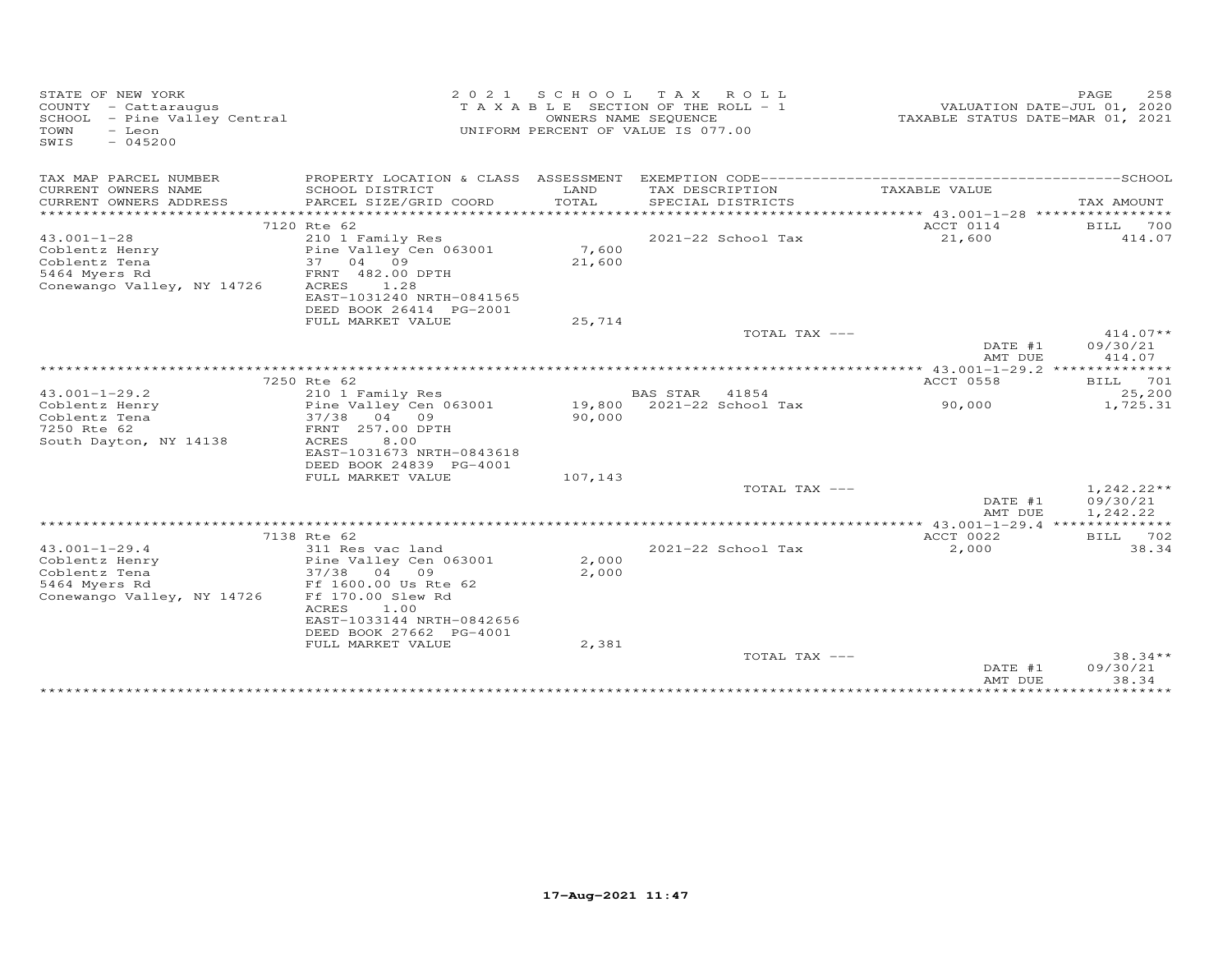| STATE OF NEW YORK<br>COUNTY - Cattaraugus<br>SCHOOL - Pine Valley Central<br>TOWN<br>- Leon<br>$-045200$<br>SWIS |                                                                                           | 2021 SCHOOL TAX ROLL<br>T A X A B L E SECTION OF THE ROLL - 1<br>UNIFORM PERCENT OF VALUE IS 077.00 | OWNERS NAME SEQUENCE |                               | 1<br>2020 VALUATION DATE-JUL 01, 2020<br>2021 TAXABLE STATUS DATE-MART | 259<br>PAGE                          |
|------------------------------------------------------------------------------------------------------------------|-------------------------------------------------------------------------------------------|-----------------------------------------------------------------------------------------------------|----------------------|-------------------------------|------------------------------------------------------------------------|--------------------------------------|
| TAX MAP PARCEL NUMBER<br>CURRENT OWNERS NAME                                                                     | SCHOOL DISTRICT                                                                           | LAND                                                                                                |                      | TAX DESCRIPTION TAXABLE VALUE |                                                                        |                                      |
| CURRENT OWNERS ADDRESS                                                                                           | PARCEL SIZE/GRID COORD                                                                    | TOTAL                                                                                               |                      | SPECIAL DISTRICTS             |                                                                        | TAX AMOUNT                           |
|                                                                                                                  |                                                                                           |                                                                                                     |                      |                               |                                                                        |                                      |
| $42.020 - 1 - 52$                                                                                                | 6728 Rte 62                                                                               |                                                                                                     | BAS STAR             | 41854                         | ACCT 0400                                                              | <b>BILL</b> 703<br>25,200            |
| Colburn Cheri L                                                                                                  | 210 1 Family Res<br>Pine Valley Cen 063001                                                |                                                                                                     |                      | 6,300 2021-22 School Tax      | 30,000                                                                 | 575.10                               |
| 6728 Rte 62<br>Conewango Valley, NY 14726                                                                        | 35 04 09<br>FRNT 99.00 DPTH 110.00<br>EAST-1031172 NRTH-0835186<br>DEED BOOK 2576 PG-4001 | 30,000                                                                                              |                      |                               |                                                                        |                                      |
|                                                                                                                  | FULL MARKET VALUE                                                                         | 35,714                                                                                              |                      |                               |                                                                        |                                      |
|                                                                                                                  |                                                                                           |                                                                                                     |                      | TOTAL TAX ---                 |                                                                        | $92.02**$                            |
|                                                                                                                  |                                                                                           |                                                                                                     |                      |                               | DATE #1<br>AMT DUE                                                     | 09/30/21<br>92.02                    |
|                                                                                                                  | 6829 Rte 62                                                                               |                                                                                                     |                      |                               | ACCT 0571                                                              | BILL 704                             |
|                                                                                                                  |                                                                                           |                                                                                                     | BAS STAR 41854       |                               |                                                                        | 25,200                               |
| Colvin Kathryn<br>Colvin Kathryn<br>6829 Rte 62<br>Conewango Valley NY 14706<br>14 04 09                         |                                                                                           | 98,100                                                                                              |                      | $6,900$ $2021-22$ School Tax  | 98,100                                                                 | 1,880.59                             |
| Conewango Valley, NY 14726 FRNT 173.53 DPTH 215.68                                                               | EAST-1030976 NRTH-0836817                                                                 |                                                                                                     |                      |                               |                                                                        |                                      |
|                                                                                                                  | FULL MARKET VALUE                                                                         | 116,786                                                                                             |                      |                               |                                                                        |                                      |
|                                                                                                                  |                                                                                           |                                                                                                     |                      | TOTAL TAX ---                 | DATE #1<br>AMT DUE                                                     | $1,397.50**$<br>09/30/21<br>1,397.50 |
|                                                                                                                  |                                                                                           |                                                                                                     |                      |                               |                                                                        |                                      |
|                                                                                                                  | Alderbottom Rd                                                                            |                                                                                                     |                      |                               | ACCT 0073                                                              | BILL 705                             |
| $43.003 - 1 - 9$                                                                                                 | 323 Vacant rural                                                                          |                                                                                                     |                      | 2021-22 School Tax            | 7,700                                                                  | 147.61                               |
|                                                                                                                  |                                                                                           | 7,700<br>7,700                                                                                      |                      |                               |                                                                        |                                      |
| Connelly Edith<br>20 04 09<br>12476 Leon-Cherry Creek Rd<br>12476 Leon-Cherry Creek Rd<br>20 04 09               |                                                                                           |                                                                                                     |                      |                               |                                                                        |                                      |
| Conewango Valley, NY 14726                                                                                       | EAST-1040962 NRTH-0839146                                                                 |                                                                                                     |                      |                               |                                                                        |                                      |
|                                                                                                                  | DEED BOOK 616<br>PG-00103                                                                 |                                                                                                     |                      |                               |                                                                        |                                      |
|                                                                                                                  | FULL MARKET VALUE                                                                         | 9,167                                                                                               |                      |                               |                                                                        |                                      |
|                                                                                                                  |                                                                                           |                                                                                                     |                      | TOTAL TAX ---                 | DATE #1<br>AMT DUE                                                     | $147.61**$<br>09/30/21<br>147.61     |
|                                                                                                                  |                                                                                           |                                                                                                     |                      |                               |                                                                        |                                      |
|                                                                                                                  | 7268 Rte 62                                                                               |                                                                                                     |                      |                               | ACCT 0328                                                              | BILL 706                             |
| $43.001 - 1 - 30$                                                                                                | 210 1 Family Res                                                                          |                                                                                                     | BAS STAR 41854       |                               |                                                                        | 25,200                               |
| Cooper Robert Jr<br>Cooper now-<br>Covert Sharon                                                                 | Pine Valley Cen 063001<br>38   04   09                                                    | 68,500                                                                                              |                      | 6,900 2021-22 School Tax      | 68,500                                                                 | 1,313.15                             |
| 7268 Rte 62<br>So. Dayton, NY 14138                                                                              | FRNT 185.00 DPTH 203.00<br>EAST-1031302 NRTH-0843748<br>DEED BOOK 6700 PG-6001            |                                                                                                     |                      |                               |                                                                        |                                      |
|                                                                                                                  | FULL MARKET VALUE                                                                         | 81,548                                                                                              |                      |                               |                                                                        |                                      |
|                                                                                                                  |                                                                                           |                                                                                                     |                      | TOTAL TAX ---                 | DATE #1                                                                | 830.07**<br>09/30/21                 |
|                                                                                                                  |                                                                                           |                                                                                                     |                      |                               | AMT DUE                                                                | 830.07                               |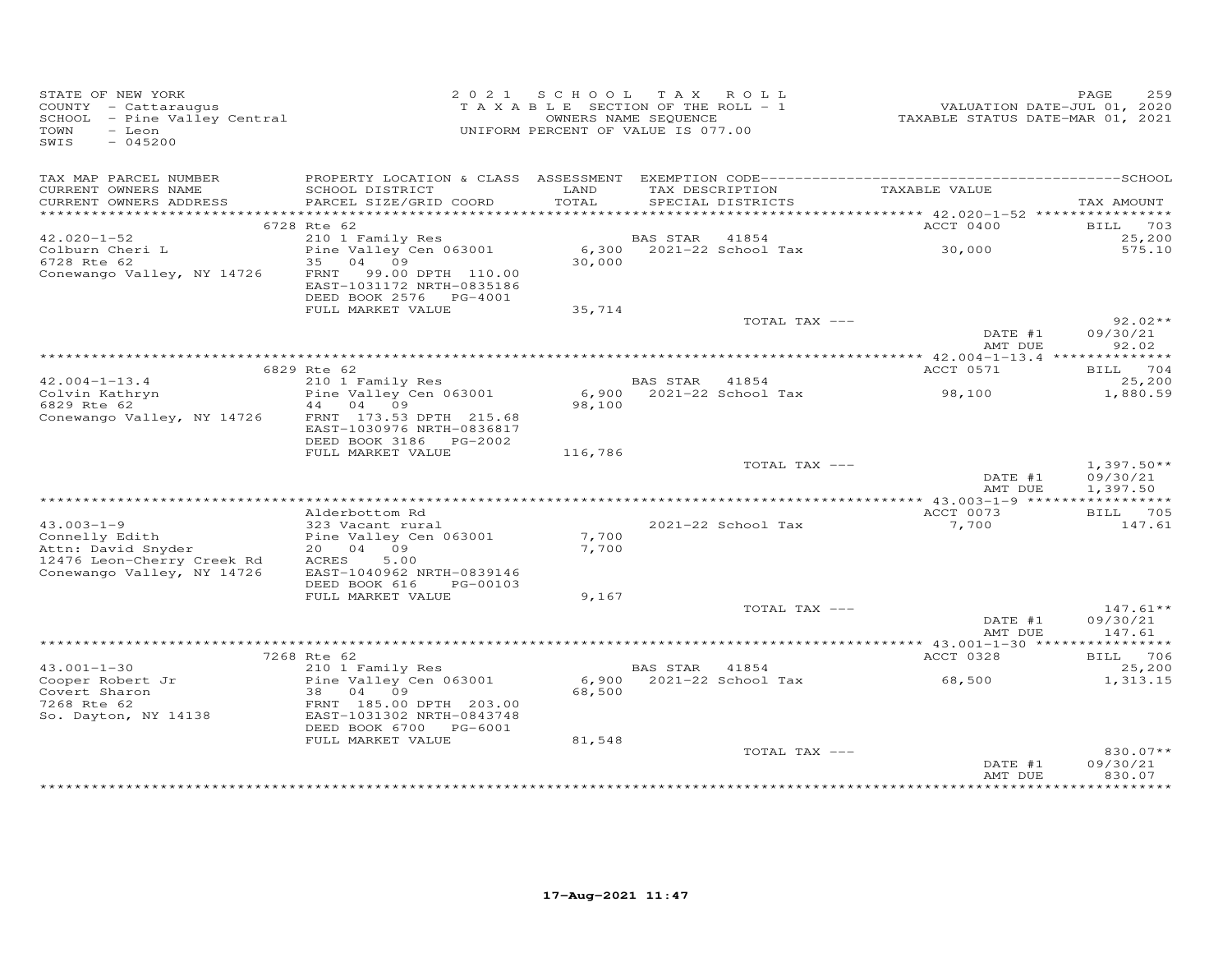| STATE OF NEW YORK<br>COUNTY - Cattaraugus<br>SCHOOL - Pine Valley Central<br>TOWN<br>- Leon<br>SWIS<br>$-045200$ | 2 0 2 1                                              |         | SCHOOL TAX ROLL<br>T A X A B L E SECTION OF THE ROLL - 1<br>OWNERS NAME SEQUENCE<br>UNIFORM PERCENT OF VALUE IS 077.00 |               | VALUATION DATE-JUL 01, 2020<br>TAXABLE STATUS DATE-MAR 01, 2021 | PAGE<br>260              |
|------------------------------------------------------------------------------------------------------------------|------------------------------------------------------|---------|------------------------------------------------------------------------------------------------------------------------|---------------|-----------------------------------------------------------------|--------------------------|
| TAX MAP PARCEL NUMBER                                                                                            |                                                      |         |                                                                                                                        |               |                                                                 |                          |
| CURRENT OWNERS NAME                                                                                              | SCHOOL DISTRICT                                      | LAND    | TAX DESCRIPTION                                                                                                        |               | TAXABLE VALUE                                                   |                          |
| CURRENT OWNERS ADDRESS                                                                                           | PARCEL SIZE/GRID COORD                               | TOTAL   | SPECIAL DISTRICTS                                                                                                      |               |                                                                 | TAX AMOUNT               |
|                                                                                                                  | 12222 Leon-New Albion Rd                             |         |                                                                                                                        |               | ACCT 0342                                                       | BILL 707                 |
| $42.020 - 1 - 14$                                                                                                | 312 Vac w/imprv                                      |         | 2021-22 School Tax                                                                                                     |               | 1,400                                                           | 26.84                    |
| Corson Timothy                                                                                                   | Pine Valley Cen 063001                               | 1,200   |                                                                                                                        |               |                                                                 |                          |
| Schmitt Joseph B<br>PO Box 82                                                                                    | 36 04 09<br>FRNT 105.00 DPTH 120.00                  | 1,400   |                                                                                                                        |               |                                                                 |                          |
| Leon, NY 14751                                                                                                   | EAST-1031572 NRTH-0835825                            |         |                                                                                                                        |               |                                                                 |                          |
|                                                                                                                  | DEED BOOK 25265 PG-4001                              |         |                                                                                                                        |               |                                                                 |                          |
|                                                                                                                  | FULL MARKET VALUE                                    | 1,667   |                                                                                                                        |               |                                                                 |                          |
|                                                                                                                  |                                                      |         |                                                                                                                        | TOTAL TAX --- | DATE #1                                                         | $26.84**$<br>09/30/21    |
|                                                                                                                  |                                                      |         |                                                                                                                        |               | AMT DUE                                                         | 26.84                    |
|                                                                                                                  |                                                      |         |                                                                                                                        |               |                                                                 |                          |
| $42.020 - 1 - 32$                                                                                                | 12229 Leon-New Albion Rd<br>210 1 Family Res         |         | BAS STAR 41854                                                                                                         |               | ACCT 0154                                                       | BILL 708<br>25,200       |
| Corson Timothy J                                                                                                 | Pine Valley Cen 063001                               | 6,800   | 2021-22 School Tax                                                                                                     |               | 61,100                                                          | 1,171.29                 |
| Schmitt Joseph B                                                                                                 | 35 04 09                                             | 61,100  |                                                                                                                        |               |                                                                 |                          |
| PO Box 82                                                                                                        | FRNT 263.00 DPTH 122.00                              |         |                                                                                                                        |               |                                                                 |                          |
| Leon, NY 14751                                                                                                   | EAST-1031509 NRTH-0835670<br>DEED BOOK 19895 PG-6001 |         |                                                                                                                        |               |                                                                 |                          |
|                                                                                                                  | FULL MARKET VALUE                                    | 72,738  |                                                                                                                        |               |                                                                 |                          |
|                                                                                                                  |                                                      |         |                                                                                                                        | TOTAL TAX --- |                                                                 | 688.21**                 |
|                                                                                                                  |                                                      |         |                                                                                                                        |               | DATE #1<br>AMT DUE                                              | 09/30/21<br>688.21       |
|                                                                                                                  | Rte 62 & Youngs Rd                                   |         |                                                                                                                        |               | ACCT 0719                                                       | BILL 709                 |
| $51.002 - 2 - 16.2$                                                                                              | 721 Sand&gravel                                      |         | AG DIST                                                                                                                | 41720         |                                                                 | 38,748                   |
| Country Side Sand & Gravel Inc Pine Valley Cen 063001                                                            |                                                      |         | 180,000 2021-22 School Tax                                                                                             |               | 141,252                                                         | 2,707.82                 |
| 13870 Taylor Hollow Rd                                                                                           | 49 04 09                                             | 180,000 |                                                                                                                        |               |                                                                 |                          |
| Collins, NY 14034                                                                                                | Ff 1665.00 Us Rte 62<br>Ff 1470.00 Youngs Rd         |         |                                                                                                                        |               |                                                                 |                          |
| MAY BE SUBJECT TO PAYMENT                                                                                        | ACRES 39.00                                          |         |                                                                                                                        |               |                                                                 |                          |
| UNDER AGDIST LAW TIL 2025                                                                                        | EAST-1026172 NRTH-0824695                            |         |                                                                                                                        |               |                                                                 |                          |
|                                                                                                                  | DEED BOOK 00950 PG-00283                             |         |                                                                                                                        |               |                                                                 |                          |
|                                                                                                                  | FULL MARKET VALUE                                    | 214,286 |                                                                                                                        | TOTAL TAX --- |                                                                 | $2,707.82**$             |
|                                                                                                                  |                                                      |         |                                                                                                                        |               | DATE #1                                                         | 09/30/21                 |
|                                                                                                                  |                                                      |         |                                                                                                                        |               | AMT DUE                                                         | 2,707.82                 |
|                                                                                                                  | West Rd                                              |         |                                                                                                                        |               | ACCT 0149                                                       | BILL 710                 |
| $42.002 - 1 - 23.1$                                                                                              | 721 Sand&gravel                                      |         | 2021-22 School Tax                                                                                                     |               | 111,000                                                         | 2,127.88                 |
| Countryside Sand & Gravel Inc Pine Valley Cen 063001                                                             |                                                      | 111,000 |                                                                                                                        |               |                                                                 |                          |
| 13870 Taylor Hollow Rd                                                                                           | 45 04 09                                             | 111,000 |                                                                                                                        |               |                                                                 |                          |
| Collins, NY 14034                                                                                                | FRNT 1340.00 DPTH<br>ACRES 62.60                     |         |                                                                                                                        |               |                                                                 |                          |
| MAY BE SUBJECT TO PAYMENT                                                                                        | EAST-1028278 NRTH-0840634                            |         |                                                                                                                        |               |                                                                 |                          |
| UNDER AGDIST LAW TIL 2024                                                                                        | DEED BOOK 752<br>PG-00944                            |         |                                                                                                                        |               |                                                                 |                          |
|                                                                                                                  | FULL MARKET VALUE                                    | 144,156 |                                                                                                                        |               |                                                                 |                          |
|                                                                                                                  |                                                      |         |                                                                                                                        | TOTAL TAX --- | DATE #1                                                         | $2,127.88**$<br>09/30/21 |
|                                                                                                                  |                                                      |         |                                                                                                                        |               | AMT DUE                                                         | 2,127.88                 |
|                                                                                                                  |                                                      |         |                                                                                                                        |               |                                                                 | * * * * * * * * * *      |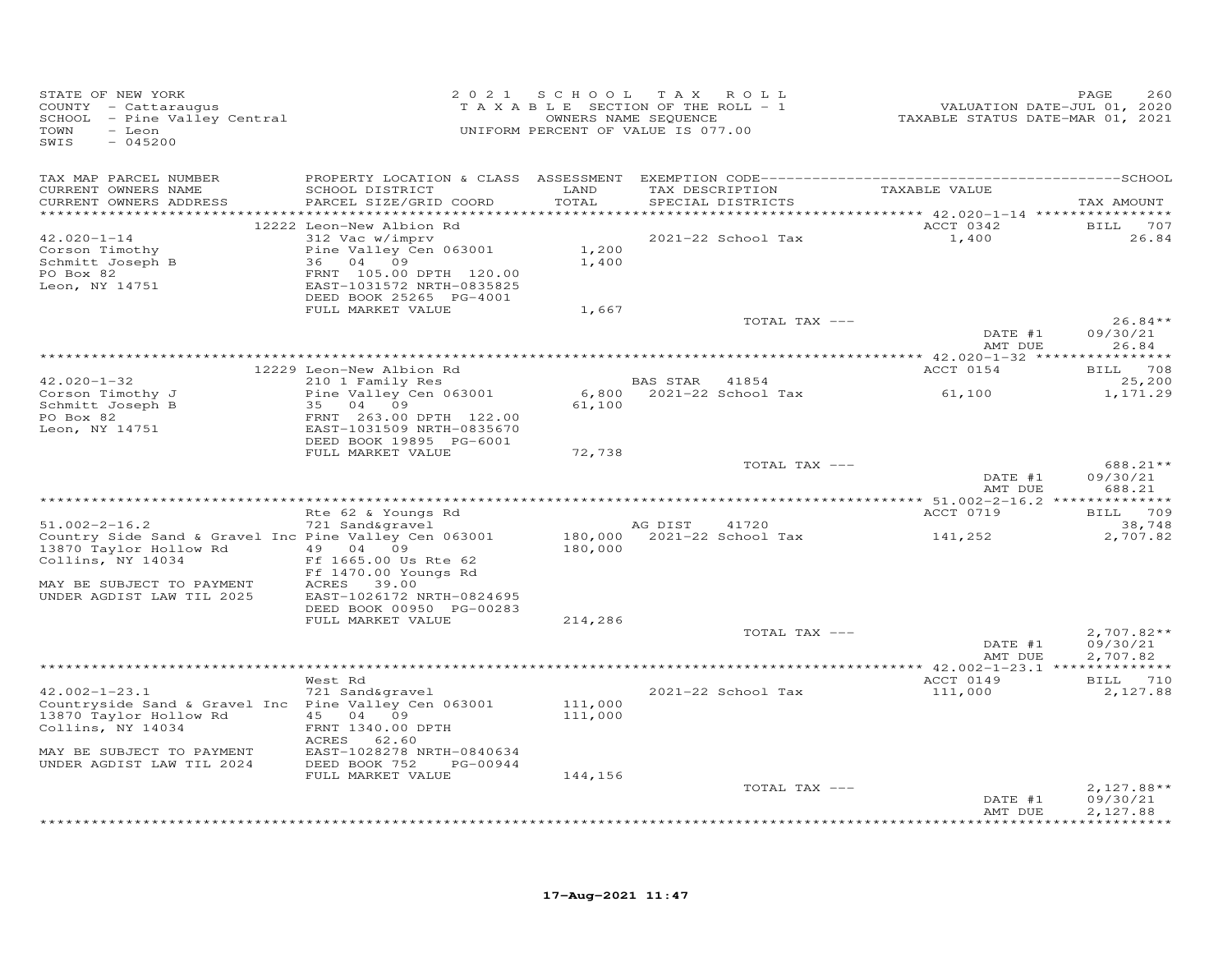| STATE OF NEW YORK<br>COUNTY - Cattaraugus<br>SCHOOL - Pine Valley Central<br>TOWN<br>- Leon<br>SWIS<br>$-045200$ |                                                                                                                                                                    | 2021 SCHOOL<br>TAXABLE SECTION OF THE ROLL - 1<br>UNIFORM PERCENT OF VALUE IS 077.00 | T A X<br>OWNERS NAME SEQUENCE | ROLL                              | VALUATION DATE-JUL 01, 2020<br>TAXABLE STATUS DATE-MAR 01, 2021 | PAGE<br>261                      |
|------------------------------------------------------------------------------------------------------------------|--------------------------------------------------------------------------------------------------------------------------------------------------------------------|--------------------------------------------------------------------------------------|-------------------------------|-----------------------------------|-----------------------------------------------------------------|----------------------------------|
| TAX MAP PARCEL NUMBER<br>CURRENT OWNERS NAME<br>CURRENT OWNERS ADDRESS                                           | SCHOOL DISTRICT<br>PARCEL SIZE/GRID COORD                                                                                                                          | LAND<br>TOTAL                                                                        | TAX DESCRIPTION               | SPECIAL DISTRICTS                 | TAXABLE VALUE                                                   | TAX AMOUNT                       |
|                                                                                                                  |                                                                                                                                                                    |                                                                                      |                               |                                   |                                                                 |                                  |
| $52.002 - 1 - 21.4$<br>Cox Robert L<br>Cox Donna L<br>11078 Eldredge Rd<br>Cattaraugus, NY 14719                 | 11078 Eldredge Rd<br>210 1 Family Res<br>Pine Valley Cen 063001<br>02 04 09<br>Ff 163.30<br>ACRES<br>1.40<br>EAST-1049581 NRTH-0828022<br>DEED BOOK 00929 PG-00592 | 7,800<br>37,600                                                                      |                               | 2021-22 School Tax                | ACCT 0664<br>37,600                                             | <b>BILL</b> 711<br>720.80        |
|                                                                                                                  | FULL MARKET VALUE                                                                                                                                                  | 44,762                                                                               |                               |                                   |                                                                 |                                  |
|                                                                                                                  |                                                                                                                                                                    |                                                                                      |                               | TOTAL TAX ---                     | DATE #1<br>AMT DUE                                              | 720.80**<br>09/30/21<br>720.80   |
|                                                                                                                  |                                                                                                                                                                    |                                                                                      |                               |                                   |                                                                 |                                  |
|                                                                                                                  | 11100 Eldredge Rd &Blue Bird Ln                                                                                                                                    |                                                                                      |                               |                                   | ACCT 0001                                                       | BILL 712                         |
| $52.002 - 1 - 21.1$<br>Cox Robert L.<br>11078 Eldredge Road<br>Cattaraugus, NY 14719                             | 270 Mfg housing<br>Pine Valley Cen 063001<br>02<br>04 09<br>Ff 370 Blue Bird Lane                                                                                  | 11,900<br>53,100                                                                     | ENH STAR                      | 41834<br>2021-22 School Tax       | 53,100                                                          | 53,100<br>1,017.93               |
|                                                                                                                  | Ff 380 Eldredge Rd<br>ACRES<br>3.45<br>EAST-1049335 NRTH-0828004<br>DEED BOOK 29832 PG-3002<br>FULL MARKET VALUE                                                   | 63,214                                                                               |                               |                                   |                                                                 |                                  |
|                                                                                                                  |                                                                                                                                                                    |                                                                                      |                               | TOTAL TAX ---                     |                                                                 | $0.00**$                         |
|                                                                                                                  |                                                                                                                                                                    |                                                                                      |                               |                                   |                                                                 |                                  |
|                                                                                                                  | Bluebird Ln                                                                                                                                                        |                                                                                      |                               |                                   | ACCT 0591                                                       | BILL 713                         |
| $52.002 - 1 - 20.2$<br>Cox Timothy L<br>Cox Susan L<br>11068 Eldredge Rd                                         | 314 Rural vac<10<br>Pine Valley Cen 063001<br>02 04<br>09<br>Ff 500.00                                                                                             | 8,900<br>8,900                                                                       |                               | 2021-22 School Tax                | 8,900                                                           | 170.61                           |
| Cattaraugus, NY 14719                                                                                            | ACRES<br>3.95<br>EAST-1049705 NRTH-0828392<br>DEED BOOK 880<br>PG-01147                                                                                            |                                                                                      |                               |                                   |                                                                 |                                  |
|                                                                                                                  | FULL MARKET VALUE                                                                                                                                                  | 10,595                                                                               |                               |                                   |                                                                 |                                  |
|                                                                                                                  |                                                                                                                                                                    |                                                                                      |                               | TOTAL TAX ---                     | DATE #1<br>AMT DUE                                              | $170.61**$<br>09/30/21<br>170.61 |
|                                                                                                                  |                                                                                                                                                                    |                                                                                      |                               |                                   |                                                                 |                                  |
|                                                                                                                  | 11068 Eldredge Rd                                                                                                                                                  |                                                                                      |                               |                                   | ACCT 0665                                                       | BILL 714                         |
| $52.002 - 1 - 21.5$<br>Cox Timothy L<br>Cox Susan L<br>11068 Eldredge Rd<br>Cattaraugus, NY 14719                | 210 1 Family Res<br>Pine Valley Cen 063001<br>02 04 09<br>Ff 163.30<br>ACRES<br>1.40                                                                               | 35,400                                                                               | <b>BAS STAR</b>               | 41854<br>7,800 2021-22 School Tax | 35,400                                                          | 25,200<br>678.62                 |
|                                                                                                                  | EAST-1049747 NRTH-0828020<br>DEED BOOK 00929 PG-00594<br>FULL MARKET VALUE                                                                                         | 42,143                                                                               |                               |                                   |                                                                 |                                  |
|                                                                                                                  |                                                                                                                                                                    |                                                                                      |                               | TOTAL TAX ---                     |                                                                 | $195.54**$                       |
|                                                                                                                  |                                                                                                                                                                    |                                                                                      |                               |                                   | DATE #1<br>AMT DUE                                              | 09/30/21<br>195.54               |
|                                                                                                                  |                                                                                                                                                                    |                                                                                      |                               |                                   |                                                                 | * * * * * * * *                  |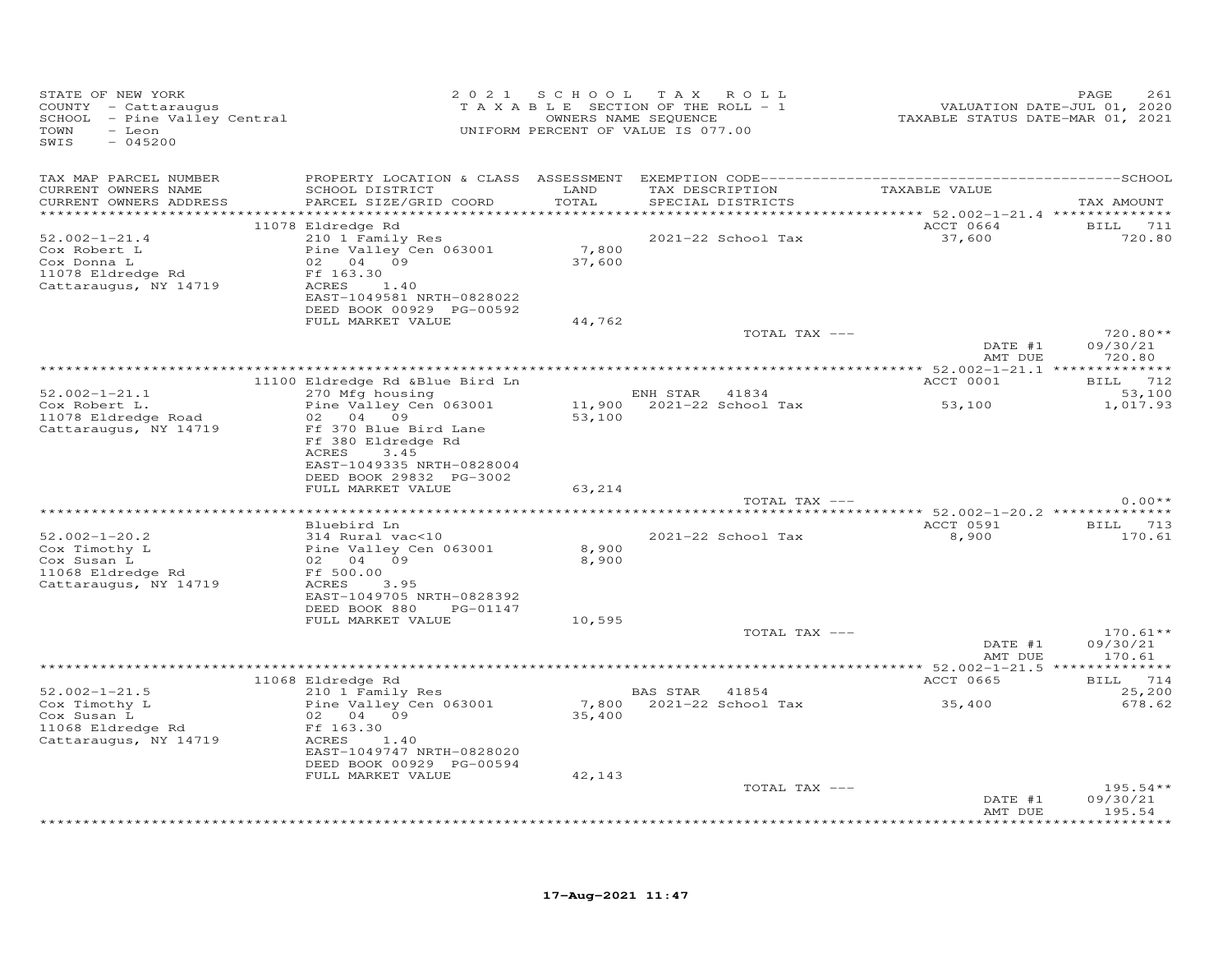| STATE OF NEW YORK<br>COUNTY - Cattaraugus<br>SCHOOL - Pine Valley Central<br>TOWN<br>- Leon<br>SWIS<br>$-045200$      |                                                                                                                                                                       | 2021 SCHOOL TAX<br>TAXABLE SECTION OF THE ROLL - 1<br>UNIFORM PERCENT OF VALUE IS 077.00 | OWNERS NAME SEQUENCE | ROLL                                 | VALUATION DATE-JUL 01, 2020<br>TAXABLE STATUS DATE-MAR 01, 2021 | PAGE<br>262                          |
|-----------------------------------------------------------------------------------------------------------------------|-----------------------------------------------------------------------------------------------------------------------------------------------------------------------|------------------------------------------------------------------------------------------|----------------------|--------------------------------------|-----------------------------------------------------------------|--------------------------------------|
| TAX MAP PARCEL NUMBER<br>CURRENT OWNERS NAME<br>CURRENT OWNERS ADDRESS<br>*************************                   | SCHOOL DISTRICT<br>PARCEL SIZE/GRID COORD                                                                                                                             | LAND<br>TOTAL                                                                            |                      | TAX DESCRIPTION<br>SPECIAL DISTRICTS | TAXABLE VALUE                                                   | TAX AMOUNT                           |
| $43.004 - 1 - 11$<br>Criss Steven<br>918 N. Main St<br>Limestone, NY 14753                                            | 11156 Leon-New Albion Rd<br>240 Rural res<br>Pine Valley Cen 063001<br>03 04 09<br>Ff 337.00<br>ACRES<br>3.42<br>EAST-1048069 NRTH-0833285<br>DEED BOOK 20200 PG-5657 | 11,800<br>37,800                                                                         |                      | 2021-22 School Tax                   | ACCT 0258<br>37,800                                             | <b>BILL</b><br>715<br>724.63         |
|                                                                                                                       | FULL MARKET VALUE                                                                                                                                                     | 45,000                                                                                   |                      | TOTAL TAX ---                        | DATE #1                                                         | $724.63**$<br>09/30/21               |
|                                                                                                                       | 12412 Cherry Creek Hill Rd                                                                                                                                            |                                                                                          |                      |                                      | AMT DUE<br>ACCT 0489                                            | 724.63<br><b>BILL</b> 716            |
| $42.004 - 1 - 17.2$<br>Cross Margaret M<br>12412 Cherry Creek Hill                                                    | 210 1 Family Res<br>Pine Valley Cen 063001<br>44<br>04 09                                                                                                             | 6,400<br>145,000                                                                         | BAS STAR 41854       | 2021-22 School Tax                   | 145,000                                                         | 25,200<br>2,779.67                   |
| Conewango Valley, NY 14726                                                                                            | FRNT 130.00 DPTH 125.00<br>EAST-1028660 NRTH-0835859<br>DEED BOOK 00937 PG-00599                                                                                      |                                                                                          |                      |                                      |                                                                 |                                      |
|                                                                                                                       | FULL MARKET VALUE                                                                                                                                                     | 172,619                                                                                  |                      | TOTAL TAX ---                        | DATE #1<br>AMT DUE                                              | $2,296.58**$<br>09/30/21<br>2,296.58 |
|                                                                                                                       |                                                                                                                                                                       |                                                                                          |                      |                                      |                                                                 |                                      |
| $42.004 - 1 - 17.1$<br>Cross Ralph<br>Cross Margaret                                                                  | 12416 Cherry Creek Hill Rd<br>312 Vac w/imprv<br>Pine Valley Cen 063001<br>44 04 09                                                                                   | 2,500<br>9,600                                                                           |                      | 2021-22 School Tax                   | ACCT 0116<br>9,600                                              | BILL 717<br>184.03                   |
| 12412 Cherry Creek Hill Rd<br>Conewango, NY 14726                                                                     | FRNT 130.00 DPTH 125.00<br>EAST-1028534 NRTH-0835859<br>DEED BOOK 1109 PG-7001<br>FULL MARKET VALUE                                                                   | 11,429                                                                                   |                      |                                      |                                                                 |                                      |
|                                                                                                                       |                                                                                                                                                                       |                                                                                          |                      | TOTAL TAX ---                        | DATE #1                                                         | 184.03**<br>09/30/21                 |
|                                                                                                                       |                                                                                                                                                                       |                                                                                          |                      |                                      | AMT DUE                                                         | 184.03                               |
|                                                                                                                       | 12392 Cherry Creek Hill Rd                                                                                                                                            |                                                                                          |                      |                                      | ACCT 0846                                                       | 718<br>BILL                          |
| $42.004 - 1 - 16.1$<br>Cross Ralph M<br>Cross Margaretg M<br>12412 Cherry Creek Hill Rd<br>Conewango Valley, NY 14726 | 270 Mfg housing<br>Pine Valley Cen 063001<br>44/4/9<br>ACRES<br>8.95<br>EAST-1028912 NRTH-0836329<br>DEED BOOK 26904 PG-9002                                          | 21,300<br>40,000                                                                         |                      | 2021-22 School Tax                   | 40,000                                                          | 766.80                               |
|                                                                                                                       | FULL MARKET VALUE                                                                                                                                                     | 47,619                                                                                   |                      | TOTAL TAX ---                        | DATE #1<br>AMT DUE                                              | $766.80**$<br>09/30/21<br>766.80     |
|                                                                                                                       |                                                                                                                                                                       |                                                                                          |                      |                                      |                                                                 |                                      |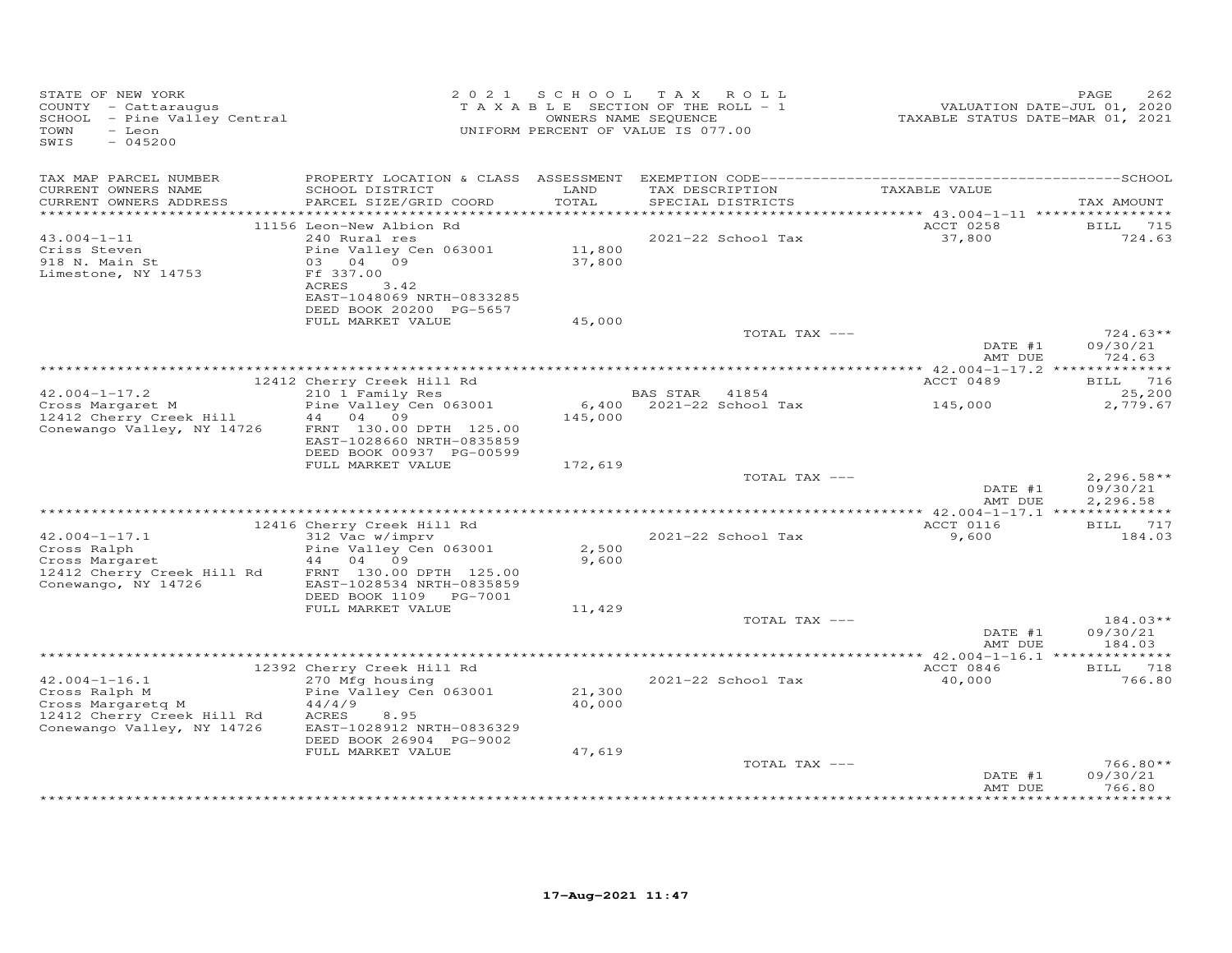| STATE OF NEW YORK<br>COUNTY - Cattaraugus<br>COONII - Cattaraugus<br>SCHOOL - Pine Valley Central<br>TOWN<br>- Leon<br>SWIS<br>$-045200$ |                                                                                                                                                                                                 |                   | 2021 SCHOOL TAX ROLL<br>TAXABLE SECTION OF THE ROLL - 1<br>OWNERS NAME SEQUENCE<br>UNIFORM PERCENT OF VALUE IS 077.00 | VALUATION DATE-JUL 01, 2020<br>TAXABLE STATUS DATE-MAR 01, 2021 | PAGE<br>263                                         |
|------------------------------------------------------------------------------------------------------------------------------------------|-------------------------------------------------------------------------------------------------------------------------------------------------------------------------------------------------|-------------------|-----------------------------------------------------------------------------------------------------------------------|-----------------------------------------------------------------|-----------------------------------------------------|
| TAX MAP PARCEL NUMBER<br>CURRENT OWNERS NAME<br>CURRENT OWNERS ADDRESS                                                                   | SCHOOL DISTRICT<br>PARCEL SIZE/GRID COORD                                                                                                                                                       | LAND<br>TOTAL     | TAX DESCRIPTION<br>SPECIAL DISTRICTS                                                                                  | TAXABLE VALUE                                                   | TAX AMOUNT                                          |
| $42.004 - 1 - 16.2$<br>Cross Ralph M<br>Cross Margaret M<br>12412 Cherry Creek Hill Rd<br>Conewango Valley, NY 14726                     | 12392 Cherry Creek Hill Rd<br>314 Rural vac<10<br>Pine Valley Cen 063001<br>44 04 09<br>FRNT<br>60.00 DPTH 125.00<br>EAST-1028748 NRTH-0835871<br>DEED BOOK 808<br>PG-5001<br>FULL MARKET VALUE | 800<br>800<br>952 | 2021-22 School Tax<br>TOTAL TAX ---                                                                                   | ACCT 0830<br>800                                                | BILL 719<br>15.34<br>$15.34**$                      |
|                                                                                                                                          |                                                                                                                                                                                                 |                   |                                                                                                                       | DATE #1<br>AMT DUE                                              | 09/30/21<br>15.34                                   |
| $34.003 - 1 - 6$<br>Crouse Family Trust I<br>Crouse (L/U) Dennis G Sr<br>7928 Route 62<br>S. Dayton, NY 14138                            | 7968 Rte 62<br>210 1 Family Res<br>Pine Valley Cen 063001<br>40 04 09<br>FRNT 1050.00 DPTH<br>ACRES<br>7.95<br>EAST-1034881 NRTH-0854700                                                        | 125,600           | ENH STAR 41834<br>11,100 2021-22 School Tax                                                                           | ACCT 0306<br>125,600                                            | BILL 720<br>59,390<br>2,407.77                      |
|                                                                                                                                          | DEED BOOK 15316 PG-7002<br>FULL MARKET VALUE                                                                                                                                                    | 149,524           | TOTAL TAX ---                                                                                                         | DATE #1<br>AMT DUE                                              | $1,304.77**$<br>09/30/21<br>1,304.77                |
|                                                                                                                                          |                                                                                                                                                                                                 |                   |                                                                                                                       |                                                                 |                                                     |
| $34.003 - 1 - 4$<br>Crouse Stephen R<br>PO Box 156<br>South Dayton, NY 14138<br>MAY BE SUBJECT TO PAYMENT<br>UNDER AGDIST LAW TIL 2025   | 7928 Rte 62<br>105 Vac farmland<br>Pine Valley Cen 063001<br>40 04 09<br>Ff 865.00<br>ACRES 26.39<br>EAST-1034134 NRTH-0855215<br>DEED BOOK 1020 PG-648                                         | 20,100            | AG DIST<br>41720                                                                                                      | ACCT 0305<br>15,772                                             | BILL 721<br>4,328<br>302.35                         |
|                                                                                                                                          | FULL MARKET VALUE                                                                                                                                                                               | 23,929            | TOTAL TAX ---                                                                                                         | DATE #1                                                         | $302.35**$<br>09/30/21                              |
|                                                                                                                                          |                                                                                                                                                                                                 |                   |                                                                                                                       | AMT DUE                                                         | 302.35                                              |
| $34.003 - 1 - 7$<br>Crouse Stephen R<br>PO Box 156                                                                                       | 7928 Rte 62<br>120 Field crops<br>Pine Valley Cen 063001<br>40 04 09                                                                                                                            |                   | AG DIST<br>41720<br>40,600 BAS STAR<br>41854<br>141,000 2021-22 School Tax                                            | ACCT 0307<br>135,357                                            | BILL 722<br>5,643<br>25,200<br>2,594.81             |
| South Dayton, NY 14138<br>MAY BE SUBJECT TO PAYMENT<br>UNDER AGDIST LAW TIL 2025                                                         | FRNT 700.00 DPTH<br>ACRES 56.24<br>EAST-1035261 NRTH-0853364<br>DEED BOOK 1020 PG-648<br>FULL MARKET VALUE                                                                                      | 167,857           |                                                                                                                       |                                                                 |                                                     |
|                                                                                                                                          |                                                                                                                                                                                                 |                   | TOTAL TAX ---                                                                                                         | DATE #1<br>AMT DUE                                              | $2,111.72**$<br>09/30/21<br>2, 111.72<br>********** |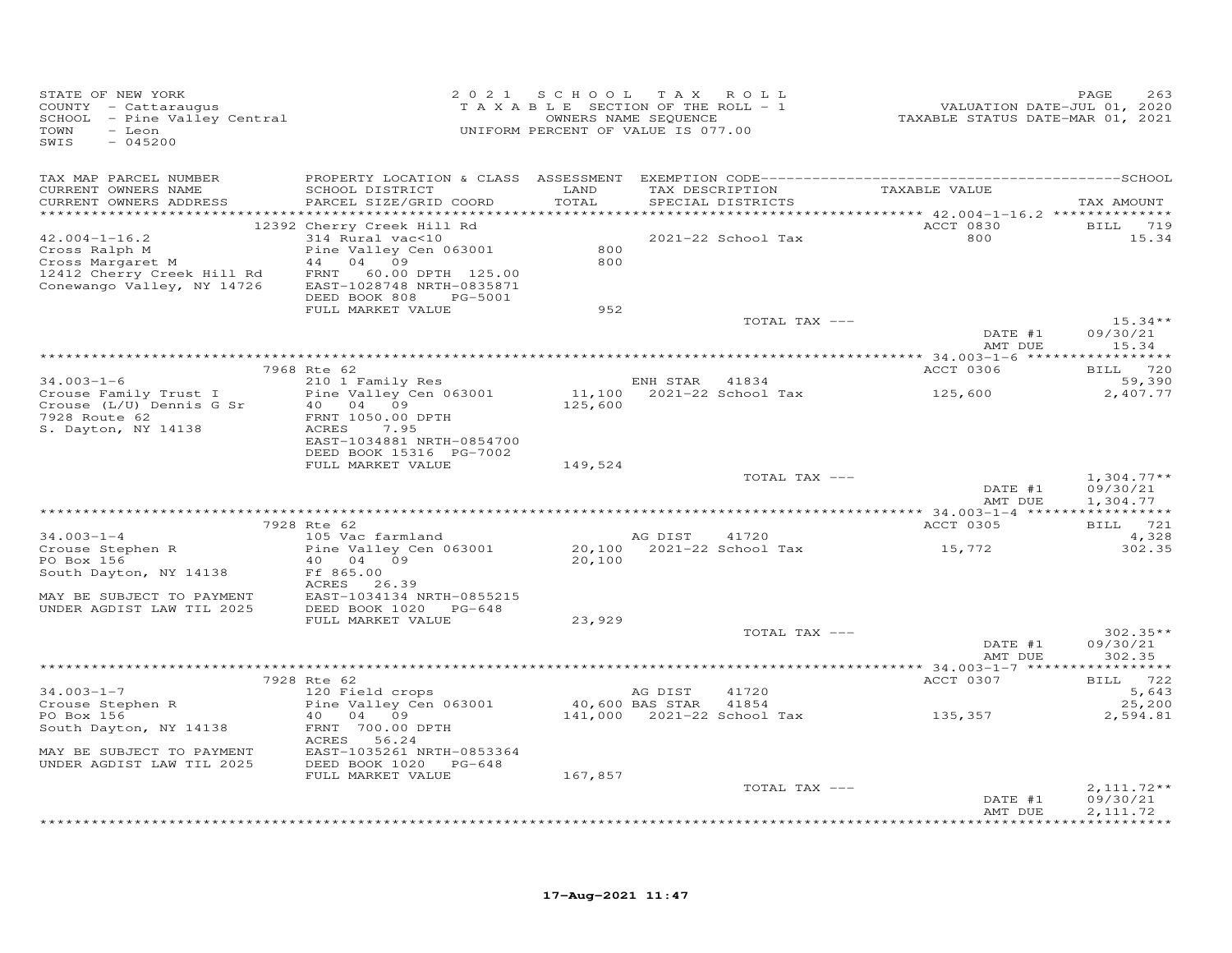| STATE OF NEW YORK<br>COUNTY - Cattaraugus<br>SCHOOL - Pine Valley Central<br>TOWN<br>- Leon<br>SWIS<br>$-045200$ | 2 0 2 1                                                                |               | SCHOOL TAX ROLL<br>TAXABLE SECTION OF THE ROLL - 1<br>OWNERS NAME SEQUENCE<br>UNIFORM PERCENT OF VALUE IS 077.00 | VALUATION DATE-JUL 01, 2020<br>TAXABLE STATUS DATE-MAR 01, 2021 | PAGE<br>264               |
|------------------------------------------------------------------------------------------------------------------|------------------------------------------------------------------------|---------------|------------------------------------------------------------------------------------------------------------------|-----------------------------------------------------------------|---------------------------|
| TAX MAP PARCEL NUMBER                                                                                            |                                                                        |               |                                                                                                                  |                                                                 |                           |
| CURRENT OWNERS NAME<br>CURRENT OWNERS ADDRESS                                                                    | SCHOOL DISTRICT<br>PARCEL SIZE/GRID COORD                              | LAND<br>TOTAL | TAX DESCRIPTION<br>SPECIAL DISTRICTS                                                                             | TAXABLE VALUE                                                   | TAX AMOUNT                |
| **********************                                                                                           |                                                                        |               |                                                                                                                  |                                                                 |                           |
|                                                                                                                  | Riga Rd                                                                |               |                                                                                                                  | ACCT 0760                                                       | BILL 723                  |
| $42.004 - 2 - 28.2$                                                                                              | 837 Cell Tower                                                         |               | 41720<br>AG DIST                                                                                                 |                                                                 | 14,604                    |
| Crown Atlantic Company Ll<br>4017 Washington Rd<br>Mc Murray, PA 15317                                           | Pine Valley Cen 063001<br>43 04 09<br>Ff 719.00                        | 374,300       | 32,300 2021-22 School Tax                                                                                        | 359,696                                                         | 6,895.41                  |
|                                                                                                                  | ACRES 23.85                                                            |               |                                                                                                                  |                                                                 |                           |
| MAY BE SUBJECT TO PAYMENT<br>UNDER AGDIST LAW TIL 2025                                                           | EAST-1027911 NRTH-0834649<br>DEED BOOK 999 PG-207<br>FULL MARKET VALUE | 445,595       |                                                                                                                  |                                                                 |                           |
|                                                                                                                  |                                                                        |               | TOTAL TAX ---                                                                                                    |                                                                 | 6,895.41 **               |
|                                                                                                                  |                                                                        |               |                                                                                                                  | DATE #1                                                         | 09/30/21                  |
|                                                                                                                  |                                                                        |               |                                                                                                                  | AMT DUE                                                         | 6,895.41                  |
|                                                                                                                  | 12166 Leon-New Albion Rd                                               |               |                                                                                                                  | ACCT 0547                                                       | BILL 724                  |
| $42.020 - 1 - 20.2$                                                                                              | 314 Rural vac<10                                                       |               | 2021-22 School Tax                                                                                               | 2,300                                                           | 44.09                     |
| Cullen Eugene                                                                                                    | Pine Valley Cen 063001                                                 | 2,300         |                                                                                                                  |                                                                 |                           |
| 12148 Leon-New Albion Rd<br>Conewango Valley, NY 14726                                                           | 36 04 09<br>FRNT 106.90 DPTH 409.30                                    | 2,300         |                                                                                                                  |                                                                 |                           |
|                                                                                                                  | EAST-1032461 NRTH-0835971                                              |               |                                                                                                                  |                                                                 |                           |
|                                                                                                                  | DEED BOOK 00984 PG-01129                                               |               |                                                                                                                  |                                                                 |                           |
|                                                                                                                  | FULL MARKET VALUE                                                      | 2,738         | TOTAL TAX ---                                                                                                    |                                                                 | $44.09**$                 |
|                                                                                                                  |                                                                        |               |                                                                                                                  | DATE #1                                                         | 09/30/21                  |
|                                                                                                                  |                                                                        |               |                                                                                                                  | AMT DUE                                                         | 44.09                     |
|                                                                                                                  |                                                                        |               |                                                                                                                  |                                                                 |                           |
| $51.002 - 2 - 24.3$                                                                                              | 6358 Riga Rd<br>312 Vac w/imprv                                        |               | BAS STAR 41854                                                                                                   | ACCT 0739                                                       | <b>BILL</b> 725<br>20,691 |
| Cullen Glenn E                                                                                                   | Pine Valley Cen 063001                                                 |               | 12,900 2021-22 School Tax                                                                                        | 20,900                                                          | 400.66                    |
| 6358 Riga Rd                                                                                                     | 42<br>04<br>09                                                         | 20,900        |                                                                                                                  |                                                                 |                           |
| Conewango Valley, NY 14726                                                                                       | FRNT 730.00 DPTH<br>ACRES<br>6.20 BANK<br>017                          |               |                                                                                                                  |                                                                 |                           |
|                                                                                                                  | EAST-0037923 NRTH-0082949                                              |               |                                                                                                                  |                                                                 |                           |
|                                                                                                                  | DEED BOOK 00975 PG-00562                                               |               |                                                                                                                  |                                                                 |                           |
|                                                                                                                  | FULL MARKET VALUE                                                      | 24,881        | TOTAL TAX ---                                                                                                    |                                                                 | $4.01**$                  |
|                                                                                                                  |                                                                        |               |                                                                                                                  | DATE #1                                                         | 09/30/21                  |
|                                                                                                                  |                                                                        |               |                                                                                                                  | AMT DUE                                                         | 4.01                      |
|                                                                                                                  |                                                                        |               |                                                                                                                  | ACCT 0126                                                       | BILL 726                  |
| $42.020 - 1 - 22$                                                                                                | 12148 Leon-New Albion Rd<br>210 1 Family Res                           |               | ENH STAR 41834                                                                                                   |                                                                 | 59,390                    |
| Cullen Mary G L/U                                                                                                | Pine Valley Cen 063001                                                 |               | 7,800 2021-22 School Tax                                                                                         | 76,000                                                          | 1,456.93                  |
| Eller Tanya                                                                                                      | 36 04 09                                                               | 76,000        |                                                                                                                  |                                                                 |                           |
| 12148 Leon-New Albion Rd<br>Leon, NY 14726                                                                       | Ff 170.00<br>ACRES<br>1.38                                             |               |                                                                                                                  |                                                                 |                           |
|                                                                                                                  | EAST-1032819 NRTH-0835943                                              |               |                                                                                                                  |                                                                 |                           |
|                                                                                                                  | DEED BOOK 28088 PG-8001                                                |               |                                                                                                                  |                                                                 |                           |
|                                                                                                                  | FULL MARKET VALUE                                                      | 90,476        | TOTAL TAX ---                                                                                                    |                                                                 | $353.93**$                |
|                                                                                                                  |                                                                        |               |                                                                                                                  | DATE #1                                                         | 09/30/21                  |
|                                                                                                                  |                                                                        |               | **************************************                                                                           | AMT DUE                                                         | 353.93<br>* * * * * * * * |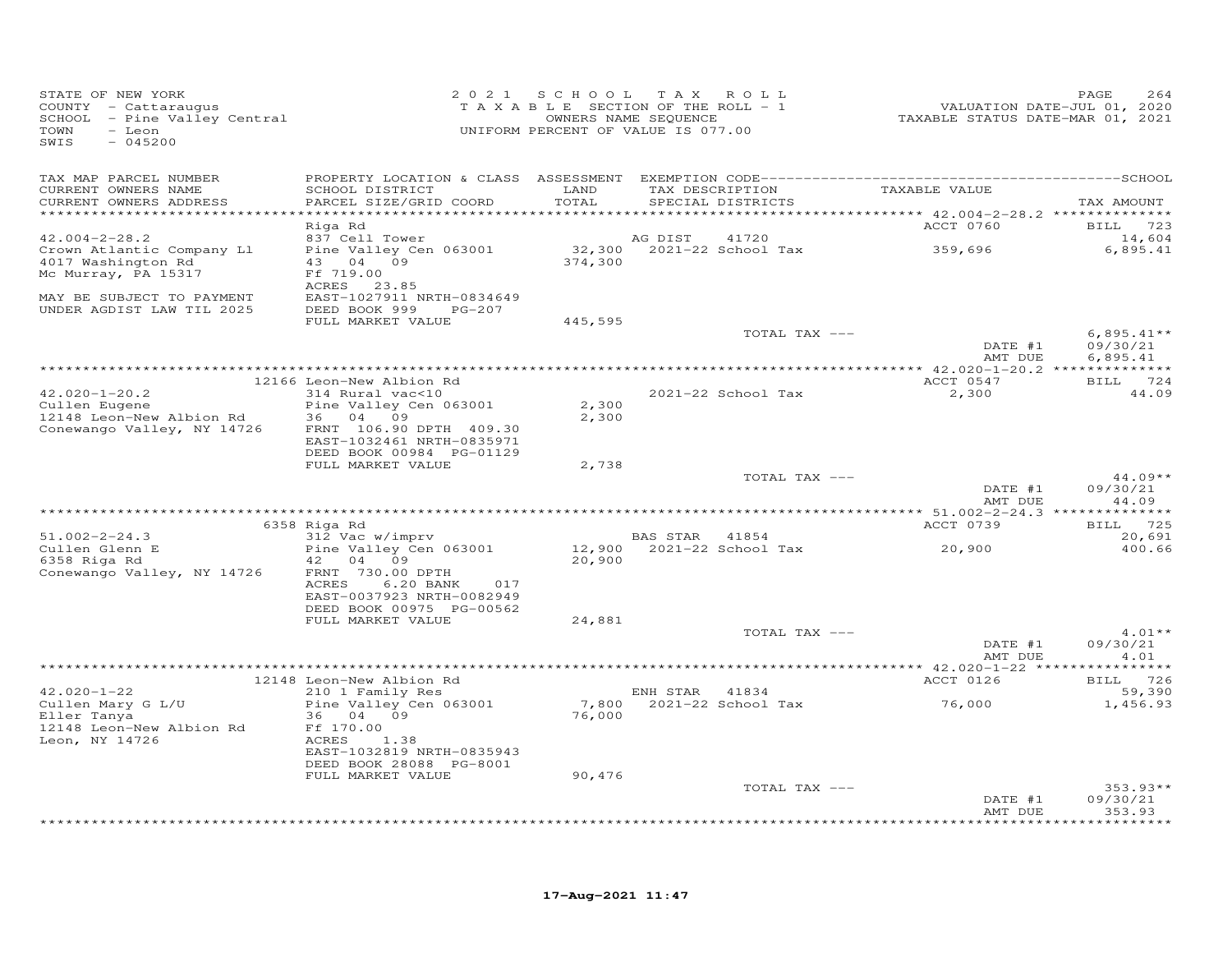| STATE OF NEW YORK<br>COUNTY - Cattaraugus<br>SCHOOL - Pine Valley Central<br>TOWN<br>- Leon<br>SWIS<br>$-045200$                                                                         |                                                                                                                                                    | 2021 SCHOOL TAX ROLL<br>T A X A B L E SECTION OF THE ROLL - 1<br>OWNERS NAME SEQUENCE<br>UNIFORM PERCENT OF VALUE IS 077.00 |                             |                                                            | VALUATION DATE-JUL V., -<br>TAXABLE STATUS DATE-MAR 01, 2021 | PAGE<br>265                                   |
|------------------------------------------------------------------------------------------------------------------------------------------------------------------------------------------|----------------------------------------------------------------------------------------------------------------------------------------------------|-----------------------------------------------------------------------------------------------------------------------------|-----------------------------|------------------------------------------------------------|--------------------------------------------------------------|-----------------------------------------------|
| TAX MAP PARCEL NUMBER<br>CURRENT OWNERS NAME<br>CURRENT OWNERS ADDRESS<br>$42.004 - 2 - 1$<br>Czajkowski Joanne<br>12999 Leon-Cherry Creek Hill R 58 04 09<br>Conewango Valley, NY 14726 | SCHOOL DISTRICT<br>PARCEL SIZE/GRID COORD<br>12999 Cherry Creek Hill Rd<br>210 1 Family Res<br>Pine Valley Cen 063001<br>Ff 1560.00<br>ACRES 42.19 | LAND<br>TOTAL<br>24,600<br>88,000                                                                                           |                             | TAX DESCRIPTION<br>SPECIAL DISTRICTS<br>2021-22 School Tax | TAXABLE VALUE<br>ACCT 0132<br>88,000                         | TAX AMOUNT<br>BILL 727<br>1,686.97            |
|                                                                                                                                                                                          | EAST-1019973 NRTH-0835149<br>DEED BOOK 00964 PG-00553<br>FULL MARKET VALUE                                                                         | 104,762                                                                                                                     |                             | TOTAL TAX ---                                              | DATE #1<br>AMT DUE                                           | $1,686.97**$<br>09/30/21<br>1,686.97          |
|                                                                                                                                                                                          | 11804 Slew Rd                                                                                                                                      |                                                                                                                             |                             |                                                            | ACCT 0143                                                    | BILL 728                                      |
| $43.001 - 1 - 24$<br>Davies Ralph<br>11804 Slew<br>Conewango Valley, NY 14726                                                                                                            | 210 1 Family Res<br>Pine Valley Cen 063001<br>29 04 09<br>FRNT 660.00 DPTH<br>ACRES<br>5.51                                                        | 45,000                                                                                                                      | ENH STAR 41834              | 15,800 2021-22 School Tax                                  | 45,000                                                       | 45,000<br>862.66                              |
|                                                                                                                                                                                          | EAST-1037937 NRTH-0841753<br>DEED BOOK 830<br>PG-00934<br>FULL MARKET VALUE                                                                        | 53,571                                                                                                                      |                             |                                                            |                                                              |                                               |
|                                                                                                                                                                                          |                                                                                                                                                    |                                                                                                                             |                             | TOTAL TAX ---                                              |                                                              | $0.00**$                                      |
|                                                                                                                                                                                          | off US Route 62                                                                                                                                    |                                                                                                                             |                             |                                                            | ACCT 0932                                                    | BILL 729                                      |
| $42.002 - 1 - 15.8$<br>Detweiler Benny<br>Detweiler Malinda<br>7363 Smith Rd<br>South Dayton, NY 14138                                                                                   | 105 Vac farmland<br>Pine Valley Cen 063001<br>RCRES 6.96<br>EAST-1029666 NRTH-0844616<br>DEED BOOK 24206 PG-5001                                   | 3,500<br>3,500                                                                                                              |                             | 2021-22 School Tax                                         | 3,500                                                        | 67.10                                         |
|                                                                                                                                                                                          | FULL MARKET VALUE                                                                                                                                  | 4,167                                                                                                                       |                             |                                                            |                                                              |                                               |
|                                                                                                                                                                                          |                                                                                                                                                    |                                                                                                                             |                             | TOTAL TAX ---                                              | DATE #1<br>AMT DUE                                           | $67.10**$<br>09/30/21<br>67.10                |
|                                                                                                                                                                                          |                                                                                                                                                    |                                                                                                                             |                             |                                                            |                                                              |                                               |
| $42.002 - 1 - 16.2$<br>Detweiler Benny<br>Detweiler Malinda                                                                                                                              | 7363 Smith Rd<br>112 Dairy farm<br>Pine Valley Cen 063001<br>46 04 09                                                                              | 61,400 AG DIST                                                                                                              | AG BLDG<br>160,000 BAS STAR | 41700<br>41720<br>41854                                    | ACCT 0831                                                    | BILL 730<br>46,000<br>24,974<br>25,200        |
| 7363 Smith Rd<br>South Dayton, NY 14138                                                                                                                                                  | Chicken Rd Ff $-$ 1460'<br>ACRES 80.70<br>EAST-1028239 NRTH-0844729                                                                                |                                                                                                                             |                             | 2021-22 School Tax                                         | 89,026                                                       | 1,706.64                                      |
| MAY BE SUBJECT TO PAYMENT<br>UNDER AGDIST LAW TIL 2025                                                                                                                                   | DEED BOOK 24206 PG-5001<br>FULL MARKET VALUE                                                                                                       | 190,476                                                                                                                     |                             | TOTAL TAX ---                                              |                                                              | $1,223.55**$                                  |
|                                                                                                                                                                                          |                                                                                                                                                    |                                                                                                                             |                             |                                                            | DATE #1<br>AMT DUE                                           | 09/30/21<br>1,223.55<br><b>++++++++++++++</b> |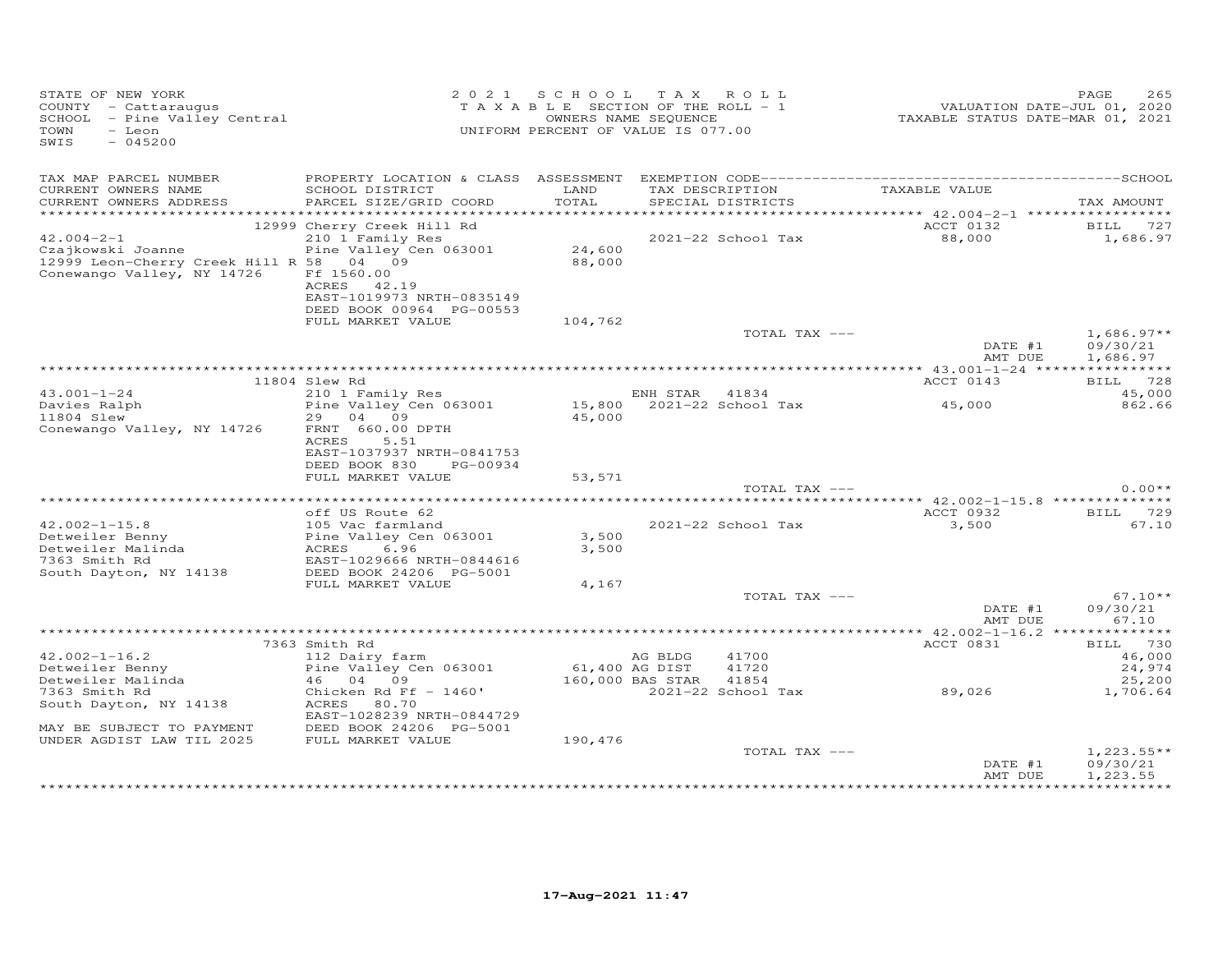| STATE OF NEW YORK<br>COUNTY - Cattaraugus<br>SCHOOL - Pine Valley Central<br>TOWN<br>- Leon<br>SWIS<br>$-045200$ | 2 0 2 1                                                                                                | SCHOOL                | TAX ROLL<br>TAXABLE SECTION OF THE ROLL - 1<br>OWNERS NAME SEQUENCE<br>UNIFORM PERCENT OF VALUE IS 077.00 | VALUATION DATE-JUL 01, 2020<br>TAXABLE STATUS DATE-MAR 01, 2021        | PAGE<br>266              |
|------------------------------------------------------------------------------------------------------------------|--------------------------------------------------------------------------------------------------------|-----------------------|-----------------------------------------------------------------------------------------------------------|------------------------------------------------------------------------|--------------------------|
| TAX MAP PARCEL NUMBER<br>CURRENT OWNERS NAME                                                                     | SCHOOL DISTRICT                                                                                        | LAND                  | TAX DESCRIPTION                                                                                           | TAXABLE VALUE                                                          |                          |
| CURRENT OWNERS ADDRESS<br>***********************                                                                | PARCEL SIZE/GRID COORD<br>************************                                                     | TOTAL<br>************ | SPECIAL DISTRICTS                                                                                         |                                                                        | TAX AMOUNT               |
|                                                                                                                  | Rte 62                                                                                                 |                       |                                                                                                           | **************************** 51.002-2-9.2 ***************<br>ACCT 0848 | <b>BILL</b> 731          |
| $51.002 - 2 - 9.2$<br>Detweiler Emanuel<br>Detweiler Katie<br>6141 Cooper Road<br>Conewango Valley, NY 14726     | 105 Vac farmland<br>Pine Valley Cen 063001<br>41 49 4 9<br>ACRES<br>34.00<br>EAST-1029127 NRTH-9284130 | 22,200<br>22,200      | 2021-22 School Tax                                                                                        | 22,200                                                                 | 425.58                   |
|                                                                                                                  | DEED BOOK 27026 PG-2001                                                                                |                       |                                                                                                           |                                                                        |                          |
|                                                                                                                  | FULL MARKET VALUE                                                                                      | 26,429                | TOTAL TAX ---                                                                                             |                                                                        | 425.58**                 |
|                                                                                                                  |                                                                                                        |                       |                                                                                                           | DATE #1                                                                | 09/30/21                 |
|                                                                                                                  |                                                                                                        |                       |                                                                                                           | AMT DUE                                                                | 425.58                   |
|                                                                                                                  | 6143 Cooper Rd                                                                                         |                       |                                                                                                           | ACCT 0179                                                              | BILL 732                 |
| $51.002 - 2 - 16.1$                                                                                              | 112 Dairy farm                                                                                         |                       | 2021-22 School Tax                                                                                        | 158,800                                                                | 3,044.21                 |
| Detweiler Emanuel<br>Detweiler Katie                                                                             | Pine Valley Cen 063001<br>49 04 09                                                                     | 38,100                |                                                                                                           |                                                                        |                          |
| 6141 Cooper Road                                                                                                 | Ff 1160.00 Cooper Rd                                                                                   | 158,800               |                                                                                                           |                                                                        |                          |
| Conewango Valley, NY 14726                                                                                       | ACRES<br>41.30                                                                                         |                       |                                                                                                           |                                                                        |                          |
|                                                                                                                  | EAST-1026155 NRTH-0825951<br>DEED BOOK 27026 PG-2001                                                   |                       |                                                                                                           |                                                                        |                          |
|                                                                                                                  | FULL MARKET VALUE                                                                                      | 189,048               |                                                                                                           |                                                                        |                          |
|                                                                                                                  |                                                                                                        |                       | TOTAL TAX ---                                                                                             | DATE #1                                                                | $3,044.21**$<br>09/30/21 |
|                                                                                                                  |                                                                                                        |                       |                                                                                                           | AMT DUE                                                                | 3,044.21                 |
|                                                                                                                  |                                                                                                        |                       |                                                                                                           |                                                                        |                          |
| $42.002 - 1 - 20.1$                                                                                              | 7163 Smith Rd<br>105 Vac farmland                                                                      |                       | 2021-22 School Tax                                                                                        | ACCT 0049<br>4,000                                                     | BILL 733<br>76.68        |
| Detweiler Emanuel N                                                                                              | Pine Valley Cen 063001                                                                                 | 4,000                 |                                                                                                           |                                                                        |                          |
| Detweiler Katie J                                                                                                | 45 04 09                                                                                               | 4,000                 |                                                                                                           |                                                                        |                          |
| 7363 Smith Rd<br>South Dayton, NY 14738                                                                          | Ff 330.00<br>ACRES<br>8.05 BANK<br>007                                                                 |                       |                                                                                                           |                                                                        |                          |
|                                                                                                                  | EAST-1030170 NRTH-0842807                                                                              |                       |                                                                                                           |                                                                        |                          |
|                                                                                                                  | DEED BOOK 16116 PG-6001                                                                                |                       |                                                                                                           |                                                                        |                          |
|                                                                                                                  | FULL MARKET VALUE                                                                                      | 4,762                 | TOTAL TAX ---                                                                                             |                                                                        | $76.68**$                |
|                                                                                                                  |                                                                                                        |                       |                                                                                                           | DATE #1                                                                | 09/30/21                 |
|                                                                                                                  |                                                                                                        |                       |                                                                                                           | AMT DUE                                                                | 76.68                    |
|                                                                                                                  | 7163 West Rd                                                                                           |                       |                                                                                                           | ACCT 0947                                                              | BILL 734                 |
| $42.002 - 1 - 24.3$                                                                                              | 120 Field crops                                                                                        |                       | 2021-22 School Tax                                                                                        | 15,300                                                                 | 293.30                   |
| Detweiler Emanuel N                                                                                              | Pine Valley Cen 063001                                                                                 | 15,300                |                                                                                                           |                                                                        |                          |
| Detweiler Katie J<br>7363 Smith Rd                                                                               | 45<br>04<br>09<br>Smith Ff 2080; West Ff                                                               | 15,300                |                                                                                                           |                                                                        |                          |
| South Dayton, NY 14738                                                                                           | 2785; Chicken Ff 1980<br>ACRES 19.10                                                                   |                       |                                                                                                           |                                                                        |                          |
|                                                                                                                  | EAST-1030261 NRTH-0842190                                                                              |                       |                                                                                                           |                                                                        |                          |
|                                                                                                                  | DEED BOOK 16116 PG-6001                                                                                |                       |                                                                                                           |                                                                        |                          |
|                                                                                                                  | FULL MARKET VALUE                                                                                      | 18,214                | TOTAL TAX ---                                                                                             |                                                                        | $293.30**$               |
|                                                                                                                  |                                                                                                        |                       |                                                                                                           | DATE #1                                                                | 09/30/21                 |
|                                                                                                                  |                                                                                                        |                       |                                                                                                           | AMT DUE                                                                | 293.30                   |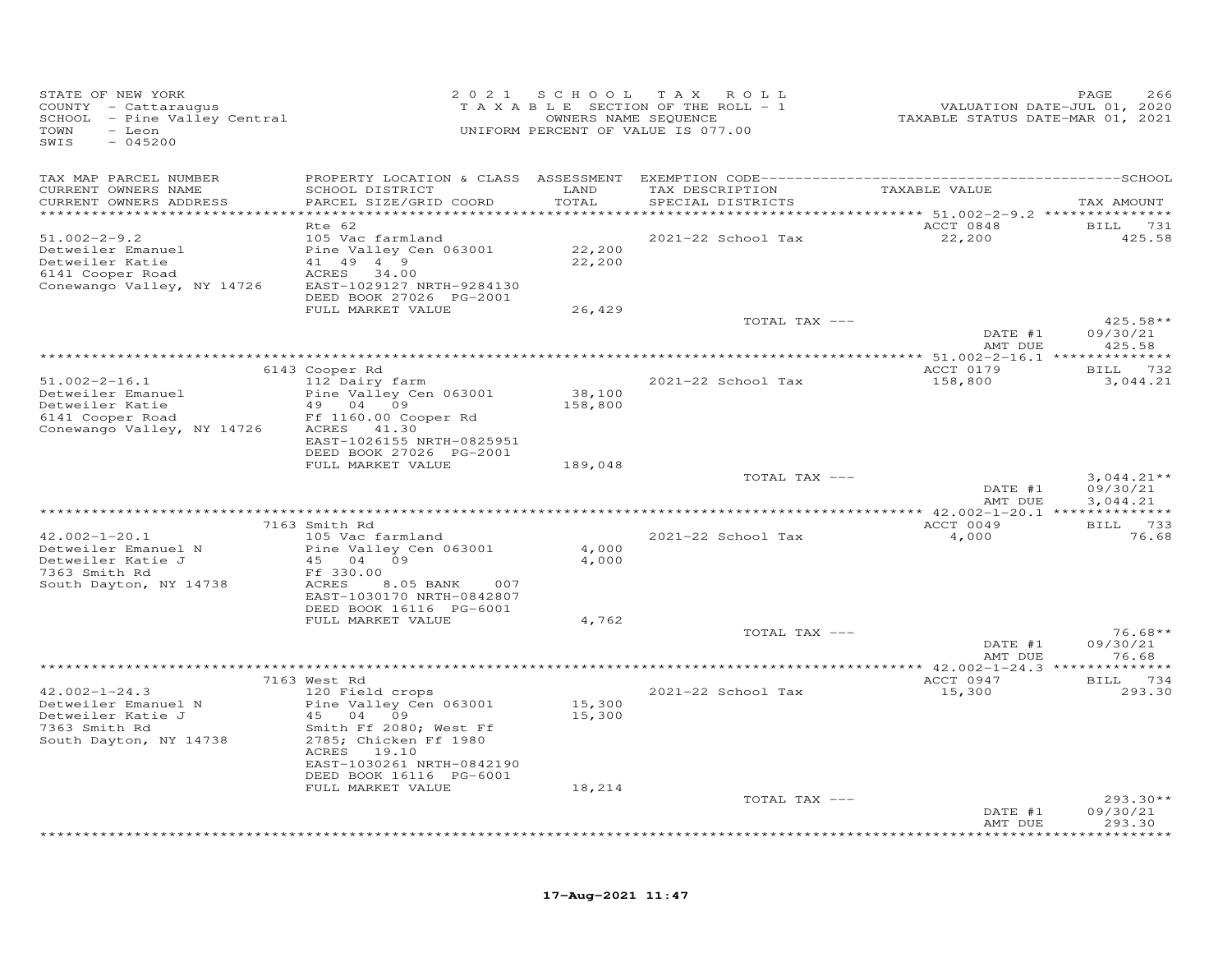| STATE OF NEW YORK<br>COUNTY - Cattaraugus<br>SCHOOL - Pine Valley Central<br>TOWN<br>- Leon<br>SWIS<br>$-045200$ |                                                                           |                  | 2021 SCHOOL TAX ROLL<br>TAXABLE SECTION OF THE ROLL - 1<br>OWNERS NAME SEQUENCE<br>UNIFORM PERCENT OF VALUE IS 077.00 |               | TAXABLE STATUS DATE-MAR 01, 2021 | PAGE<br>267<br>VALUATION DATE-JUL 01, 2020 |
|------------------------------------------------------------------------------------------------------------------|---------------------------------------------------------------------------|------------------|-----------------------------------------------------------------------------------------------------------------------|---------------|----------------------------------|--------------------------------------------|
|                                                                                                                  |                                                                           |                  |                                                                                                                       |               |                                  |                                            |
| TAX MAP PARCEL NUMBER<br>CURRENT OWNERS NAME<br>CURRENT OWNERS ADDRESS                                           | SCHOOL DISTRICT<br>PARCEL SIZE/GRID COORD                                 | LAND<br>TOTAL    | SPECIAL DISTRICTS                                                                                                     |               | TAX DESCRIPTION TAXABLE VALUE    | TAX AMOUNT                                 |
|                                                                                                                  | 12546 Flat Iron Rd                                                        |                  |                                                                                                                       |               | ACCT 0207                        | 735<br>BILL                                |
| $51.002 - 2 - 18.3$                                                                                              | 105 Vac farmland                                                          |                  | AG DISTOUT 41730                                                                                                      |               |                                  | 2,869                                      |
| Detweiler Emanuel N<br>Detweiler Katie J<br>6141 Cooper Rd                                                       | Pine Valley Cen 063001<br>49 04 09<br>Life Use                            | 5,600            | 5,600 2021-22 School Tax                                                                                              |               | 2,731                            | 52.35                                      |
| Conewango Valley, NY 14726                                                                                       | Ff 1800 Flat Iron; 1260 Us<br>ACRES<br>5.20                               |                  |                                                                                                                       |               |                                  |                                            |
| MAY BE SUBJECT TO PAYMENT<br>UNDER AGDIST LAW TIL 2028                                                           | EAST-1026209 NRTH-0827033<br>DEED BOOK 27583 PG-8001<br>FULL MARKET VALUE | 6,667            |                                                                                                                       |               |                                  |                                            |
|                                                                                                                  |                                                                           |                  |                                                                                                                       | TOTAL TAX --- |                                  | $52.35**$                                  |
|                                                                                                                  |                                                                           |                  |                                                                                                                       |               | DATE #1<br>AMT DUE               | 09/30/21<br>52.35                          |
|                                                                                                                  | 6916 west Rd                                                              |                  |                                                                                                                       |               | ACCT 9000                        | BILL 736                                   |
| $42.004 - 1 - 6.1/3$                                                                                             | 210 1 Family Res                                                          |                  | BAS STAR 41854                                                                                                        |               |                                  | 23,600                                     |
| Detweiler Noah                                                                                                   | Pine Valley Cen 063001                                                    | $\overline{0}$   | 2021-22 School Tax                                                                                                    |               | 23,600                           | 452.41                                     |
| Hostetler Raymond                                                                                                | ACRES<br>0.01<br>FULL MARKET VALUE                                        | 23,600<br>28,095 |                                                                                                                       |               |                                  |                                            |
| 6916 west Rd<br>Conewango Valley, NY 14726                                                                       |                                                                           |                  |                                                                                                                       |               |                                  |                                            |
|                                                                                                                  |                                                                           |                  |                                                                                                                       | TOTAL TAX --- |                                  | $0.00**$                                   |
|                                                                                                                  | Alderbottom Rd                                                            |                  |                                                                                                                       |               | ACCT 0098                        | BILL 737                                   |
| $43.001 - 1 - 18$                                                                                                | 322 Rural vac>10                                                          |                  | 2021-22 School Tax                                                                                                    |               | 21,000                           | 402.57                                     |
| Dole John                                                                                                        | Pine Valley Cen 063001                                                    | 21,000           |                                                                                                                       |               |                                  |                                            |
| 1071 Cress Rd                                                                                                    | 21 04 09                                                                  | 21,000           |                                                                                                                       |               |                                  |                                            |
| Phelps, NY 14532                                                                                                 | Ff 300.00<br>ACRES 20.98                                                  |                  |                                                                                                                       |               |                                  |                                            |
|                                                                                                                  | EAST-1041595 NRTH-0839742                                                 |                  |                                                                                                                       |               |                                  |                                            |
|                                                                                                                  | DEED BOOK 21945 PG-9002                                                   |                  |                                                                                                                       |               |                                  |                                            |
|                                                                                                                  | FULL MARKET VALUE                                                         | 25,000           |                                                                                                                       | TOTAL TAX --- |                                  | $402.57**$                                 |
|                                                                                                                  |                                                                           |                  |                                                                                                                       |               | DATE #1<br>AMT DUE               | 09/30/21<br>402.57                         |
|                                                                                                                  |                                                                           |                  |                                                                                                                       |               |                                  |                                            |
| $43.001 - 1 - 22.2$                                                                                              | 7138 Kellogg Hill Rd<br>240 Rural res                                     |                  | 2021-22 School Tax                                                                                                    |               | ACCT 0171<br>91,800              | BILL 738<br>1,759.82                       |
| Domenic Macina Recovable Trust Pine Valley Cen 063001                                                            |                                                                           | 18,100           |                                                                                                                       |               |                                  |                                            |
| 2676 Castle Hill Crescent<br>Oakville, Ontario, L6H 6J1                                                          | 21 04 09<br>Alderbottom Rd Ff - 290'<br>ACRES 19.55                       | 91,800           |                                                                                                                       |               |                                  |                                            |
|                                                                                                                  | EAST-1039624 NRTH-0841548                                                 |                  |                                                                                                                       |               |                                  |                                            |
|                                                                                                                  | DEED BOOK 2020<br>PG-12787<br>FULL MARKET VALUE                           | 109,286          |                                                                                                                       |               |                                  |                                            |
|                                                                                                                  |                                                                           |                  |                                                                                                                       | TOTAL TAX --- |                                  | $1,759.82**$                               |
|                                                                                                                  |                                                                           |                  |                                                                                                                       |               | DATE #1<br>AMT DUE               | 09/30/21<br>1,759.82                       |
|                                                                                                                  |                                                                           |                  |                                                                                                                       |               |                                  | ***********                                |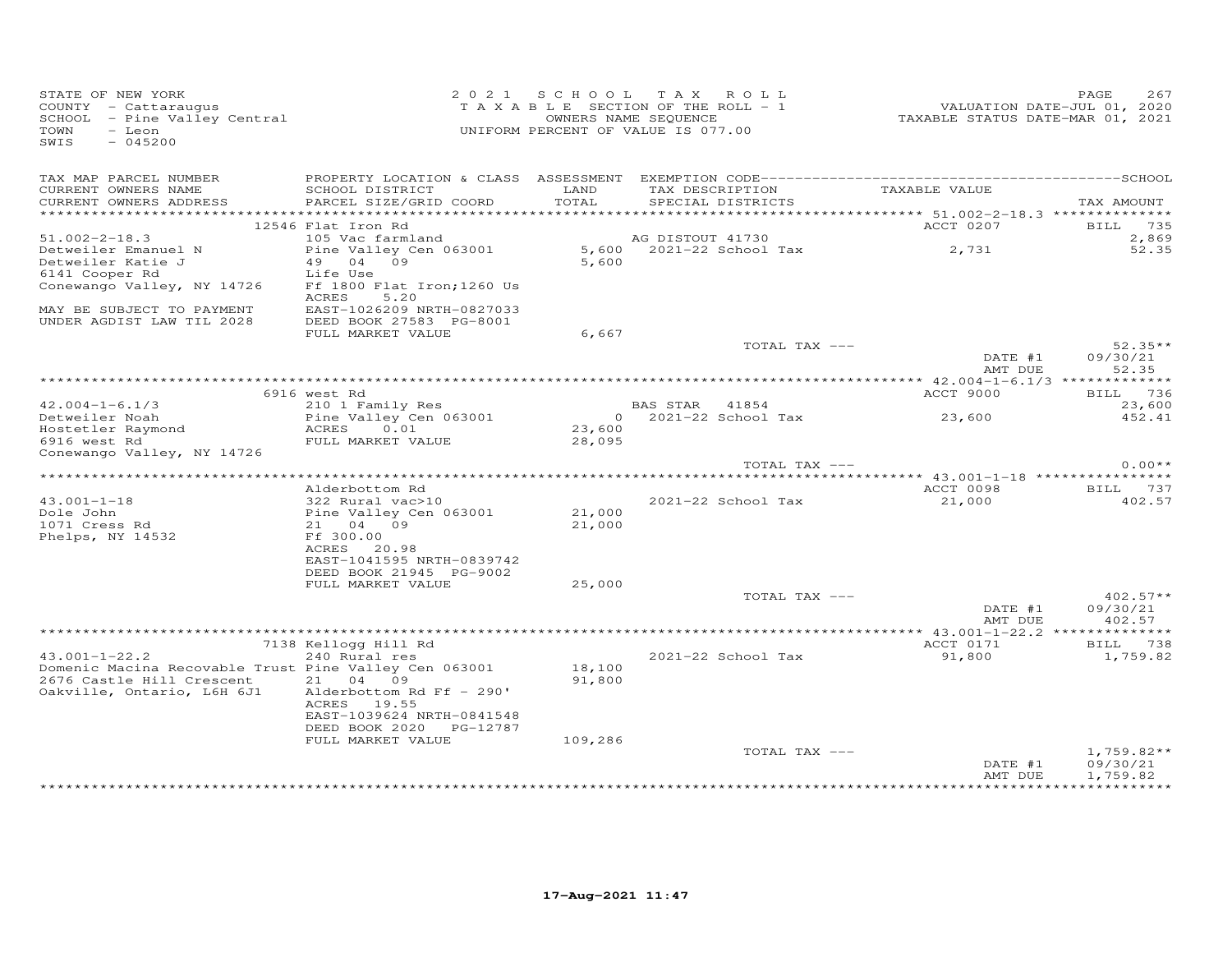| STATE OF NEW YORK<br>COUNTY - Cattaraugus<br>SCHOOL - Pine Valley Central<br>TOWN<br>- Leon<br>$-045200$<br>SWIS |                                                                                                                               |                  | 2021 SCHOOL TAX ROLL<br>TAXABLE SECTION OF THE ROLL - 1<br>OWNERS NAME SEQUENCE<br>UNIFORM PERCENT OF VALUE IS 077.00 |                 | VALUATION DATE-JUL 01, 2020<br>TAXABLE STATUS DATE-MAR 01, 2021 | 268<br>PAGE                    |
|------------------------------------------------------------------------------------------------------------------|-------------------------------------------------------------------------------------------------------------------------------|------------------|-----------------------------------------------------------------------------------------------------------------------|-----------------|-----------------------------------------------------------------|--------------------------------|
| TAX MAP PARCEL NUMBER<br>CURRENT OWNERS NAME<br>CURRENT OWNERS ADDRESS                                           | SCHOOL DISTRICT<br>PARCEL SIZE/GRID COORD                                                                                     | LAND<br>TOTAL    | SPECIAL DISTRICTS                                                                                                     | TAX DESCRIPTION | TAXABLE VALUE                                                   | TAX AMOUNT                     |
|                                                                                                                  |                                                                                                                               |                  |                                                                                                                       |                 |                                                                 |                                |
|                                                                                                                  | 6720 Fox Turn Rd                                                                                                              |                  |                                                                                                                       |                 | ACCT 0165                                                       | BILL 739                       |
| $42.020 - 1 - 40$                                                                                                | 240 Rural res                                                                                                                 |                  | <b>BAS STAR</b>                                                                                                       | 41854           |                                                                 | 25,200                         |
| Doner Sarah J<br>6720 Fox Turn Rd<br>Leon, NY 14751                                                              | Pine Valley Cen 063001<br>35 04 09<br>FRNT 100.00 DPTH<br>ACRES 18.76<br>EAST-1031720 NRTH-0834952<br>DEED BOOK 10262 PG-6004 | 60,000           | $29,300$ $2021-22$ School Tax                                                                                         |                 | 60,000                                                          | 1,150.21                       |
|                                                                                                                  | FULL MARKET VALUE                                                                                                             | 71,429           |                                                                                                                       |                 |                                                                 |                                |
|                                                                                                                  |                                                                                                                               |                  |                                                                                                                       | TOTAL TAX ---   | DATE #1<br>AMT DUE                                              | 667.12**<br>09/30/21<br>667.12 |
|                                                                                                                  |                                                                                                                               |                  |                                                                                                                       |                 |                                                                 |                                |
|                                                                                                                  | 11194 Leon-New Albion & Bailey                                                                                                |                  |                                                                                                                       |                 | ACCT 0231                                                       | BILL 740                       |
| $43.004 - 1 - 15$<br>Dorman David<br>6583 Bailey Hill Rd                                                         | 210 1 Family Res<br>Pine Valley Cen 063001<br>03 04 09                                                                        | 35,000           | BAS STAR 41854<br>7,000 2021-22 School Tax                                                                            |                 | 35,000                                                          | 25,200<br>670.95               |
| Cattaraugus, NY 14719                                                                                            | FRNT 100.00 DPTH 440.00<br>EAST-1047380 NRTH-0833298<br>DEED BOOK 1020 PG-1160<br>FULL MARKET VALUE                           | 41,667           |                                                                                                                       |                 |                                                                 |                                |
|                                                                                                                  |                                                                                                                               |                  |                                                                                                                       | TOTAL TAX ---   |                                                                 | $187.87**$                     |
|                                                                                                                  |                                                                                                                               |                  |                                                                                                                       |                 | DATE #1<br>AMT DUE                                              | 09/30/21<br>187.87             |
|                                                                                                                  |                                                                                                                               |                  |                                                                                                                       |                 |                                                                 |                                |
| $43.004 - 1 - 19$                                                                                                | 11232 Leon-New Albion Rd<br>210 1 Family Res                                                                                  |                  | ENH STAR 41834                                                                                                        |                 | ACCT 0102                                                       | BILL 741                       |
| Dorman Leo G                                                                                                     | Pine Valley Cen 063001                                                                                                        |                  | 8,400 2021-22 School Tax                                                                                              |                 | 55,700                                                          | 55,700<br>1,067.78             |
| Dorman Louise B<br>11232 Leon-New Albion Rd<br>Cattaraugus, NY 14719                                             | 11 04 09<br>FRNT 200.00 DPTH 375.00<br>EAST-1046761 NRTH-0833229<br>DEED BOOK 17285 PG-2002                                   | 55,700           |                                                                                                                       |                 |                                                                 |                                |
|                                                                                                                  | FULL MARKET VALUE                                                                                                             | 66,310           |                                                                                                                       |                 |                                                                 |                                |
|                                                                                                                  |                                                                                                                               |                  |                                                                                                                       | TOTAL TAX ---   |                                                                 | $0.00**$                       |
|                                                                                                                  | 7078 Rte 62                                                                                                                   |                  |                                                                                                                       |                 | ACCT 0464                                                       | BILL 742                       |
| $43.001 - 1 - 26.2$                                                                                              | 270 Mfg housing                                                                                                               |                  | 2021-22 School Tax                                                                                                    |                 | 60,000                                                          | 1,150.21                       |
| Durfey Jennifer<br>7078 Route 62<br>Conewango Valley, NY 14726                                                   | Pine Valley Cen 063001<br>37 04 09<br>FRNT 551.00 DPTH                                                                        | 19,700<br>60,000 |                                                                                                                       |                 |                                                                 |                                |
|                                                                                                                  | ACRES<br>7.93<br>EAST-1031497 NRTH-0841042<br>DEED BOOK 25850 PG-3002                                                         |                  |                                                                                                                       |                 |                                                                 |                                |
|                                                                                                                  | FULL MARKET VALUE                                                                                                             | 71,429           |                                                                                                                       | TOTAL TAX ---   |                                                                 | $1,150.21**$                   |
|                                                                                                                  |                                                                                                                               |                  |                                                                                                                       |                 | DATE #1<br>AMT DUE                                              | 09/30/21<br>1,150.21           |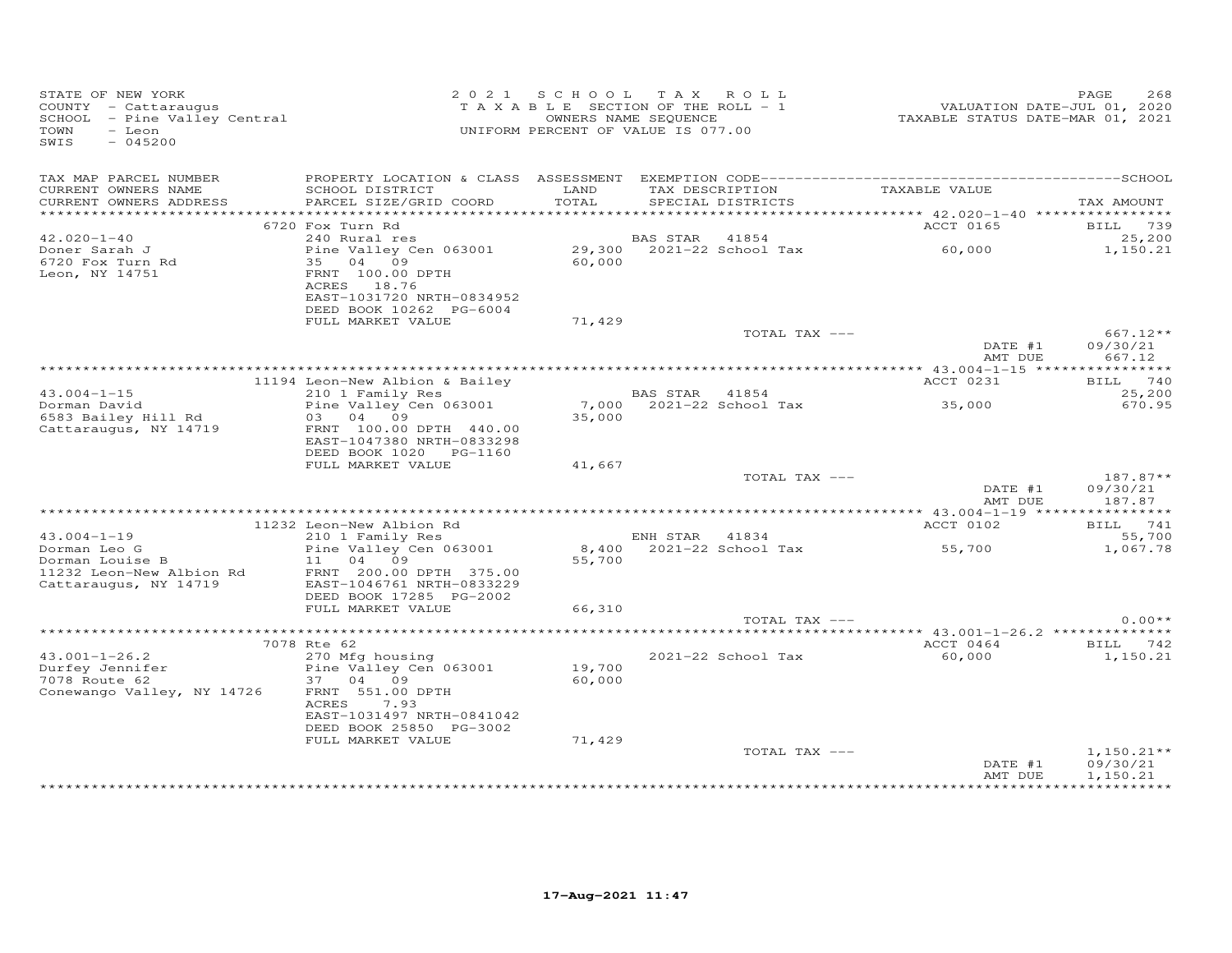| STATE OF NEW YORK<br>STATE OF NEW YORR<br>COUNTY  — Cattaraugus<br>SCHOOL  — Pine Valley Central<br>TOWN<br>- Leon<br>SWIS<br>$-045200$ | UNIFORM PERCENT OF VALUE IS 077.00                                                               | 2021 SCHOOL TAX ROLL |                | T A X A B L E SECTION OF THE ROLL - 1<br>OWNERS NAME SEQUENCE | 1<br>TAXABLE STATUS DATE-JUL 01, 2020<br>TAXABLE STATUS DATE-MAR 01, 2021 | 269<br>PAGE                      |
|-----------------------------------------------------------------------------------------------------------------------------------------|--------------------------------------------------------------------------------------------------|----------------------|----------------|---------------------------------------------------------------|---------------------------------------------------------------------------|----------------------------------|
| TAX MAP PARCEL NUMBER<br>CURRENT OWNERS NAME<br>CURRENT OWNERS ADDRESS                                                                  | SCHOOL DISTRICT LAND<br>PARCEL SIZE/GRID COORD                                                   | TOTAL                |                | SPECIAL DISTRICTS                                             | TAX DESCRIPTION TAXABLE VALUE                                             | TAX AMOUNT                       |
|                                                                                                                                         | 7357 Rte 62                                                                                      |                      |                |                                                               | ACCT 0040                                                                 | BILL 743                         |
| $42.002 - 1 - 14$<br>Durham Kenneth<br>7357 Route 62<br>South Dayton, NY 14138                                                          | 270 Mfg housing<br>Pine Valley Cen 063001<br>46 04 09<br>FRNT 264.00 DPTH                        | 25,000               | BAS STAR 41854 |                                                               |                                                                           | 25,000<br>479.25                 |
|                                                                                                                                         | ACRES 1.08<br>EAST-1031052 NRTH-0844995<br>DEED BOOK 16071 PG-4002<br>FULL MARKET VALUE          | 29,762               |                |                                                               |                                                                           |                                  |
|                                                                                                                                         |                                                                                                  |                      |                | TOTAL TAX ---                                                 |                                                                           | $0.00**$                         |
|                                                                                                                                         |                                                                                                  |                      |                |                                                               |                                                                           |                                  |
|                                                                                                                                         | 11876 Ruckh Hill Rd                                                                              |                      |                |                                                               | ACCT 0349                                                                 | BILL 744                         |
| 34.003-1-26.1                                                                                                                           | 210 1 Family Res                                                                                 |                      | ENH STAR 41834 |                                                               |                                                                           | 51,000                           |
| DUROLEK MARILYN A                                                                                                                       | Pine Valley Cen 063001                                                                           |                      |                |                                                               | ENH SIAR 41634<br>18,800 2021-22 School Tax 51,000                        | 977.68                           |
| DUROLEK BRANDON see attache 31 04 09<br>11876 RUCKH HILL ROAD<br>SOUTH DAYTON, NY 14138                                                 | FRNT 655.00 DPTH<br>ACRES 7.35                                                                   | 51,000               |                |                                                               |                                                                           |                                  |
|                                                                                                                                         | EAST-1037020 NRTH-0847991<br>DEED BOOK 2019 PG-17286                                             |                      |                |                                                               |                                                                           |                                  |
|                                                                                                                                         | FULL MARKET VALUE                                                                                | 60,714               |                |                                                               |                                                                           |                                  |
|                                                                                                                                         |                                                                                                  |                      |                | TOTAL TAX ---                                                 |                                                                           | $0.00**$                         |
|                                                                                                                                         | 6328 Canyon Dr                                                                                   |                      |                |                                                               | ACCT 0485                                                                 | BILL 745                         |
| $52.002 - 1 - 15.2$                                                                                                                     | 260 Seasonal res                                                                                 |                      |                | 2021-22 School Tax                                            | 40,600                                                                    | 778.31                           |
|                                                                                                                                         |                                                                                                  | 9,300                |                |                                                               |                                                                           |                                  |
|                                                                                                                                         |                                                                                                  | 40,600               |                |                                                               |                                                                           |                                  |
|                                                                                                                                         | 2.14<br>ACRES                                                                                    |                      |                |                                                               |                                                                           |                                  |
|                                                                                                                                         | EAST-1049393 NRTH-0829479<br>DEED BOOK 26008 PG-5001                                             |                      |                |                                                               |                                                                           |                                  |
|                                                                                                                                         | FULL MARKET VALUE                                                                                | 48,333               |                | TOTAL TAX ---                                                 |                                                                           | $778.31**$                       |
|                                                                                                                                         |                                                                                                  |                      |                |                                                               | DATE #1<br>AMT DUE                                                        | 09/30/21<br>778.31               |
|                                                                                                                                         |                                                                                                  |                      |                |                                                               |                                                                           |                                  |
|                                                                                                                                         | 12008 Ruckh Hill Rd                                                                              |                      |                |                                                               | ACCT 0107                                                                 | BILL 746                         |
| $34.003 - 1 - 27.1$                                                                                                                     | 240 Rural res                                                                                    |                      |                | ENH STAR 41834<br>33,600 2021-22 School Tax                   |                                                                           | 59,390                           |
| Dustin Est Alwood W<br>Mary Ann Dustin<br>Mary Ann Duscin<br>12008 Ruckh Hill Rd<br>South Davton, NY 14138 ACRES 26.05                  | Pine Valley Cen 063001<br>39   04   09<br>EAST-1034607 NRTH-0848185<br>DEED BOOK 726<br>PG-00241 | 86,800               |                |                                                               | 86,800                                                                    | 1,663.97                         |
|                                                                                                                                         | FULL MARKET VALUE                                                                                | 103,333              |                |                                                               |                                                                           |                                  |
|                                                                                                                                         |                                                                                                  |                      |                | TOTAL TAX ---                                                 | DATE #1<br>AMT DUE                                                        | $560.97**$<br>09/30/21<br>560.97 |
|                                                                                                                                         |                                                                                                  |                      |                |                                                               |                                                                           |                                  |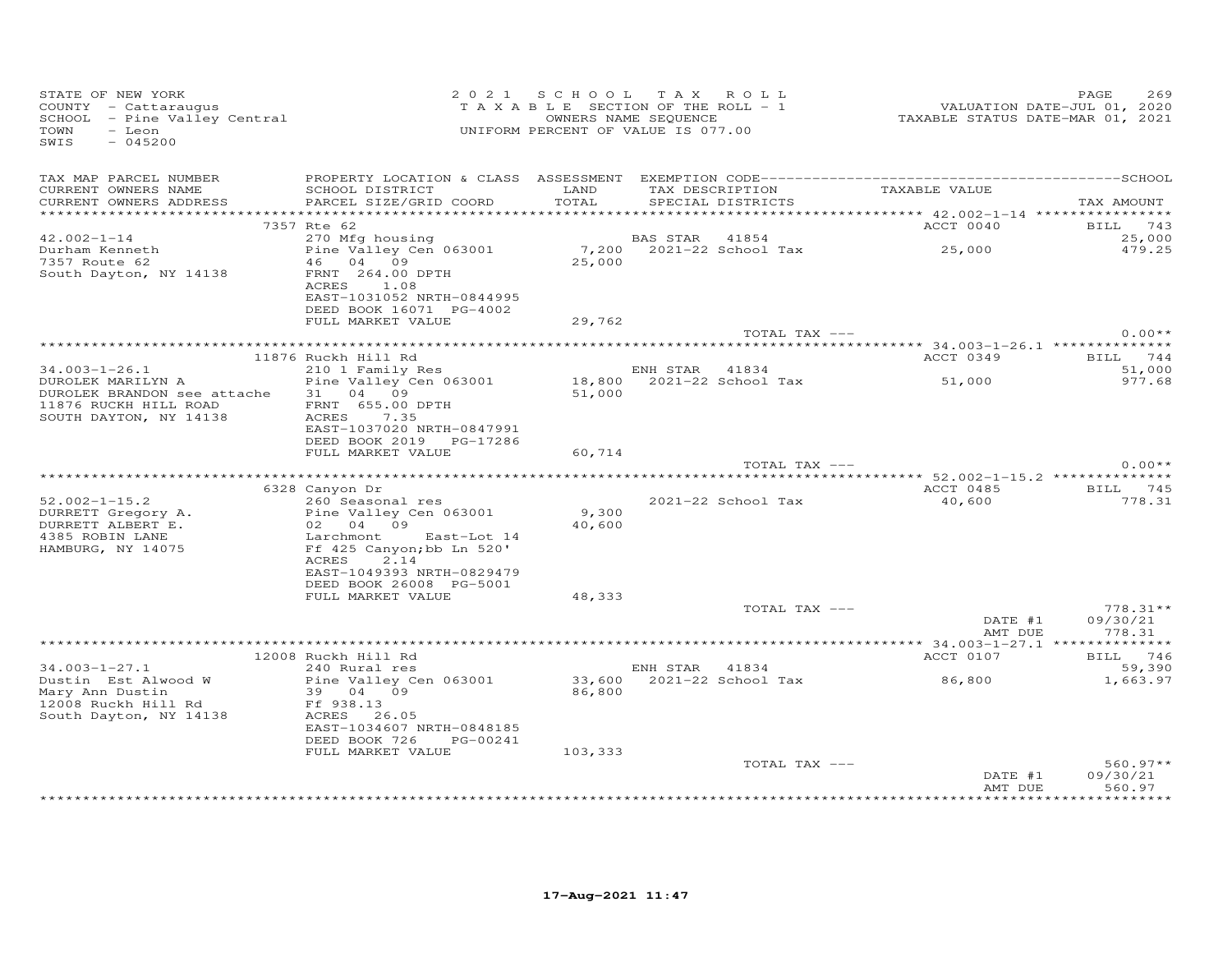| STATE OF NEW YORK<br>COUNTY - Cattaraugus<br>SCHOOL - Pine Valley Central<br>TOWN<br>- Leon<br>SWIS<br>$-045200$                                            | 2 0 2 1                                                                                                                                                        | SCHOOL                    | T A X<br>ROLL<br>TAXABLE SECTION OF THE ROLL - 1<br>OWNERS NAME SEQUENCE<br>UNIFORM PERCENT OF VALUE IS 077.00 | VALUATION DATE-JUL 01, 2020<br>TAXABLE STATUS DATE-MAR 01, 2021            | 270<br>PAGE                           |
|-------------------------------------------------------------------------------------------------------------------------------------------------------------|----------------------------------------------------------------------------------------------------------------------------------------------------------------|---------------------------|----------------------------------------------------------------------------------------------------------------|----------------------------------------------------------------------------|---------------------------------------|
| TAX MAP PARCEL NUMBER                                                                                                                                       | PROPERTY LOCATION & CLASS ASSESSMENT                                                                                                                           |                           |                                                                                                                |                                                                            |                                       |
| CURRENT OWNERS NAME<br>CURRENT OWNERS ADDRESS<br>**********************                                                                                     | SCHOOL DISTRICT<br>PARCEL SIZE/GRID COORD                                                                                                                      | LAND<br>TOTAL<br>******** | TAX DESCRIPTION<br>SPECIAL DISTRICTS                                                                           | TAXABLE VALUE<br>**************************** 34.003-1-27.4 ************** | TAX AMOUNT                            |
| $34.003 - 1 - 27.4$<br>Dustin Alwood<br>Dustin, Est<br>12008 Ruchk Hill Rd<br>South Dayton, NY 14138                                                        | Ruckh Hill Rd<br>314 Rural vac<10<br>Pine Valley Cen 063001<br>39 04<br>09<br>FRNT 150.00 DPTH 266.00<br>EAST-1034634 NRTH-0847765<br>DEED BOOK 1016<br>PG-205 | 3,000<br>3,000            | 2021-22 School Tax                                                                                             | ACCT 0545<br>3,000                                                         | BILL<br>747<br>57.51                  |
|                                                                                                                                                             | FULL MARKET VALUE                                                                                                                                              | 3,571                     | TOTAL TAX ---                                                                                                  | DATE #1                                                                    | $57.51**$<br>09/30/21                 |
|                                                                                                                                                             |                                                                                                                                                                |                           |                                                                                                                | AMT DUE                                                                    | 57.51                                 |
| $43.001 - 1 - 20$<br>Dybalski Robert<br>McCarthy Yvonne<br>4 Drake Ave<br>Silver Creek, NY 14136                                                            | 7105 Alderbottom Rd<br>260 Seasonal res<br>Pine Valley Cen 063001<br>21<br>04 09<br>FRNT 345.00 DPTH<br>ACRES<br>7.90<br>EAST-1040492 NRTH-0840710             | 17,100<br>29,300          | 2021-22 School Tax                                                                                             | ACCT 0237<br>29,300                                                        | 748<br>BILL<br>561.68                 |
|                                                                                                                                                             | DEED BOOK 24700 PG-9001<br>FULL MARKET VALUE                                                                                                                   | 34,881                    | TOTAL TAX ---                                                                                                  |                                                                            | $561.68**$                            |
|                                                                                                                                                             |                                                                                                                                                                |                           |                                                                                                                | DATE #1<br>AMT DUE                                                         | 09/30/21<br>561.68                    |
|                                                                                                                                                             | Kellogg Hill Rd                                                                                                                                                |                           |                                                                                                                | ACCT 0109                                                                  | 749<br>BILL                           |
| $34.003 - 1 - 8.1$<br>Dye James N.K.<br>Dye Jennifer J.<br>8568 Silver Creek Rd.<br>South Dayton, NY 14138                                                  | 322 Rural vac>10<br>Pine Valley Cen 063001<br>32 04<br>09<br>Ff 697.00<br>ACRES 45.90<br>EAST-1037895 NRTH-0854051                                             | 40,100<br>40,100          | AG DIST<br>41720<br>2021-22 School Tax                                                                         | 25,168                                                                     | 14,932<br>482.47                      |
| MAY BE SUBJECT TO PAYMENT<br>UNDER AGDIST LAW TIL 2025                                                                                                      | DEED BOOK 26207 PG-3001<br>FULL MARKET VALUE                                                                                                                   | 47,738                    |                                                                                                                |                                                                            |                                       |
|                                                                                                                                                             |                                                                                                                                                                |                           | TOTAL TAX ---                                                                                                  | DATE #1<br>AMT DUE                                                         | $482.47**$<br>09/30/21<br>482.47      |
|                                                                                                                                                             |                                                                                                                                                                |                           |                                                                                                                |                                                                            |                                       |
| $34.003 - 1 - 8.7$<br>Dye James N.K.<br>Dye Jennifer J.<br>8568 South Dayton-Silver Creek Ff 1078.00<br>South Dayton, NY 14138<br>MAY BE SUBJECT TO PAYMENT | 7985 Kellogg Hill Rd<br>120 Field crops<br>Pine Valley Cen 063001<br>04<br>32<br>09<br>ACRES 11.83<br>EAST-1037911 NRTH-0854998<br>DEED BOOK 20200 PG-6854     | 10,000<br>10,000          | AG DIST<br>41720<br>2021-22 School Tax                                                                         | ACCT 0567<br>7,092                                                         | <b>BILL</b><br>750<br>2,908<br>135.95 |
| UNDER AGDIST LAW TIL 2025                                                                                                                                   | FULL MARKET VALUE                                                                                                                                              | 11,905                    | TOTAL TAX ---                                                                                                  | DATE #1<br>AMT DUE                                                         | $135.95**$<br>09/30/21<br>135.95      |
|                                                                                                                                                             |                                                                                                                                                                |                           |                                                                                                                |                                                                            | ********                              |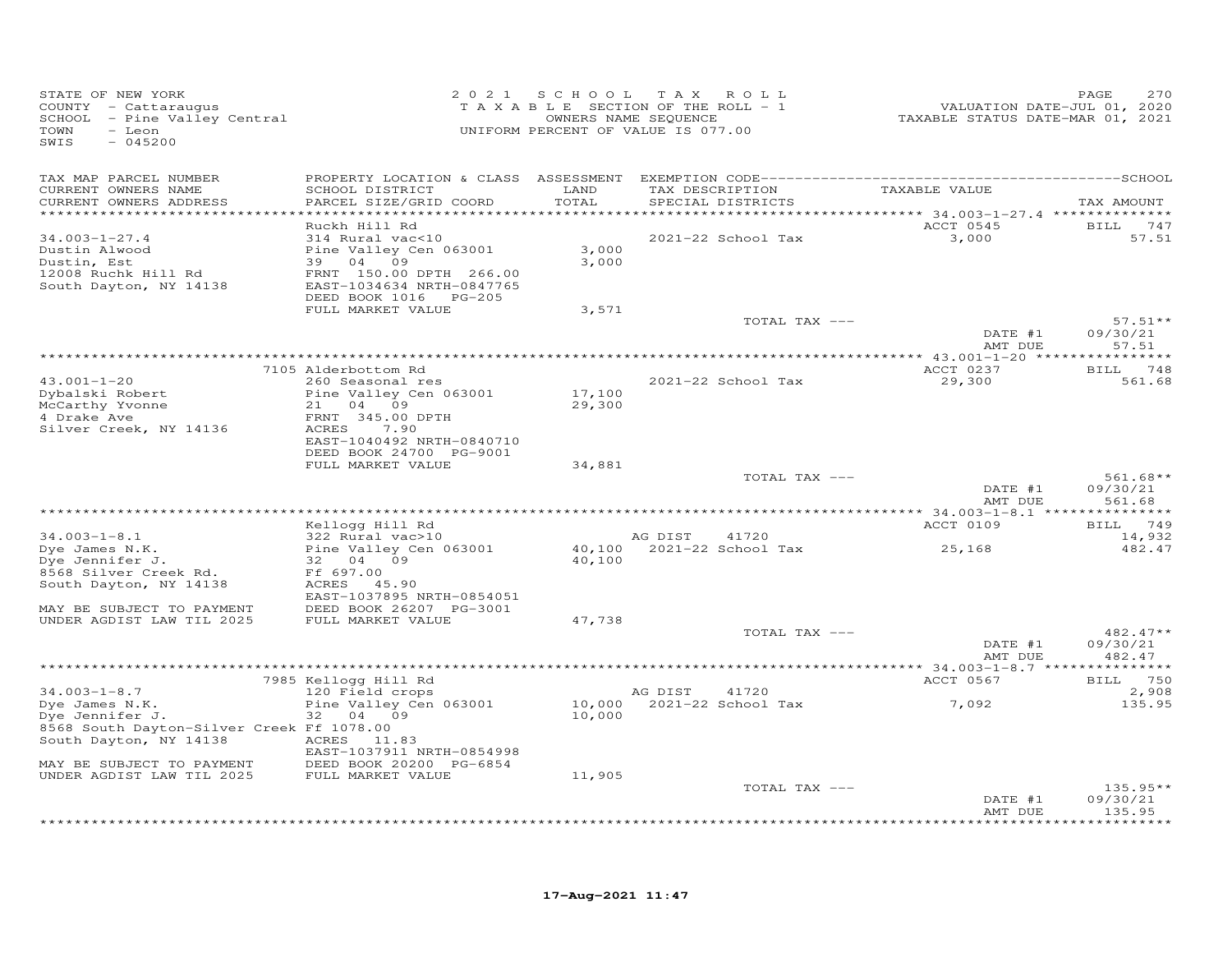| STATE OF NEW YORK<br>COUNTY - Cattaraugus<br>SCHOOL - Pine Valley Central<br>- Leon<br>TOWN<br>SWIS<br>$-045200$                                           |                                                                                                                                  | OWNERS NAME SEQUENCE      | 2021 SCHOOL TAX ROLL<br>T A X A B L E SECTION OF THE ROLL - 1<br>UNIFORM PERCENT OF VALUE IS 077.00 | VALUATION DATE-JUL 01, 2020<br>TAXABLE STATUS DATE-MAR 01, 2021 | 271<br>PAGE                      |
|------------------------------------------------------------------------------------------------------------------------------------------------------------|----------------------------------------------------------------------------------------------------------------------------------|---------------------------|-----------------------------------------------------------------------------------------------------|-----------------------------------------------------------------|----------------------------------|
| TAX MAP PARCEL NUMBER                                                                                                                                      |                                                                                                                                  |                           |                                                                                                     |                                                                 |                                  |
| CURRENT OWNERS NAME<br>CURRENT OWNERS ADDRESS<br>***********************                                                                                   | SCHOOL DISTRICT<br>PARCEL SIZE/GRID COORD                                                                                        | LAND<br>TOTAL             | TAX DESCRIPTION<br>SPECIAL DISTRICTS                                                                | TAXABLE VALUE                                                   | TAX AMOUNT                       |
|                                                                                                                                                            | 6277 Canyon Dr                                                                                                                   |                           |                                                                                                     | ACCT 0541                                                       | BILL 751                         |
| $52.002 - 1 - 17.2$<br>DZIENGIELEWSKI EDWIN C<br>7460 KITTY HAWK DRIVE #23<br>CONVERSE, TX 78109                                                           | 260 Seasonal res<br>Pine Valley Cen 063001<br>02 04 09<br>Larchmont<br>Ff 360.00                                                 | 20,900<br>27,900          | 2021-22 School Tax                                                                                  | 27,900                                                          | 534.85                           |
|                                                                                                                                                            | ACRES<br>2.90<br>EAST-1048798 NRTH-0828733<br>DEED BOOK 2020<br>PG-10861<br>FULL MARKET VALUE                                    | 33,214                    |                                                                                                     |                                                                 |                                  |
|                                                                                                                                                            |                                                                                                                                  |                           | TOTAL TAX ---                                                                                       |                                                                 | 534.85**                         |
|                                                                                                                                                            |                                                                                                                                  |                           |                                                                                                     | DATE #1                                                         | 09/30/21                         |
|                                                                                                                                                            |                                                                                                                                  |                           |                                                                                                     | AMT DUE                                                         | 534.85                           |
|                                                                                                                                                            | 8047 Rte 62                                                                                                                      |                           |                                                                                                     | ACCT 0375                                                       | BILL 752                         |
| $34.003 - 1 - 5$<br>Dzierzanowski Edward R. and Ma Pine Valley Cen 063001<br>Dzierzanowski Kenneth E. and K 32/40 04 09<br>8047 62 Rte<br>Dayton, NY 14138 | 314 Rural vac<10<br>Co Rd 35 Ff 400.00<br>FRNT 425.00 DPTH<br>ACRES<br>2.67                                                      | 6,300<br>6,300            | $2021 - 22$ School Tax                                                                              | 6,300                                                           | 120.77                           |
|                                                                                                                                                            | EAST-1035042 NRTH-0855458<br>DEED BOOK 22453 PG-8001<br>FULL MARKET VALUE                                                        | 7,500                     |                                                                                                     |                                                                 |                                  |
|                                                                                                                                                            |                                                                                                                                  |                           | TOTAL TAX ---                                                                                       |                                                                 | $120.77**$                       |
|                                                                                                                                                            |                                                                                                                                  |                           |                                                                                                     | DATE #1<br>AMT DUE                                              | 09/30/21<br>120.77               |
|                                                                                                                                                            |                                                                                                                                  |                           |                                                                                                     |                                                                 |                                  |
| $42.004 - 2 - 17.3$                                                                                                                                        | 6651 Rte 62<br>240 Rural res                                                                                                     |                           | 2021-22 School Tax                                                                                  | ACCT 0111<br>32,000                                             | BILL 753<br>613.44               |
| Ebel Gary M<br>Baker Katherine M<br>6623 Rte 62<br>Conewango Valley, NY 14726                                                                              | Pine Valley Cen 063001<br>43 04 09<br>ACRES<br>1.00<br>EAST-1030256 NRTH-0834256<br>DEED BOOK 26742 PG-2001<br>FULL MARKET VALUE | 7,000<br>32,000<br>38,095 |                                                                                                     |                                                                 |                                  |
|                                                                                                                                                            |                                                                                                                                  |                           | TOTAL TAX ---                                                                                       | DATE #1<br>AMT DUE                                              | $613.44**$<br>09/30/21<br>613.44 |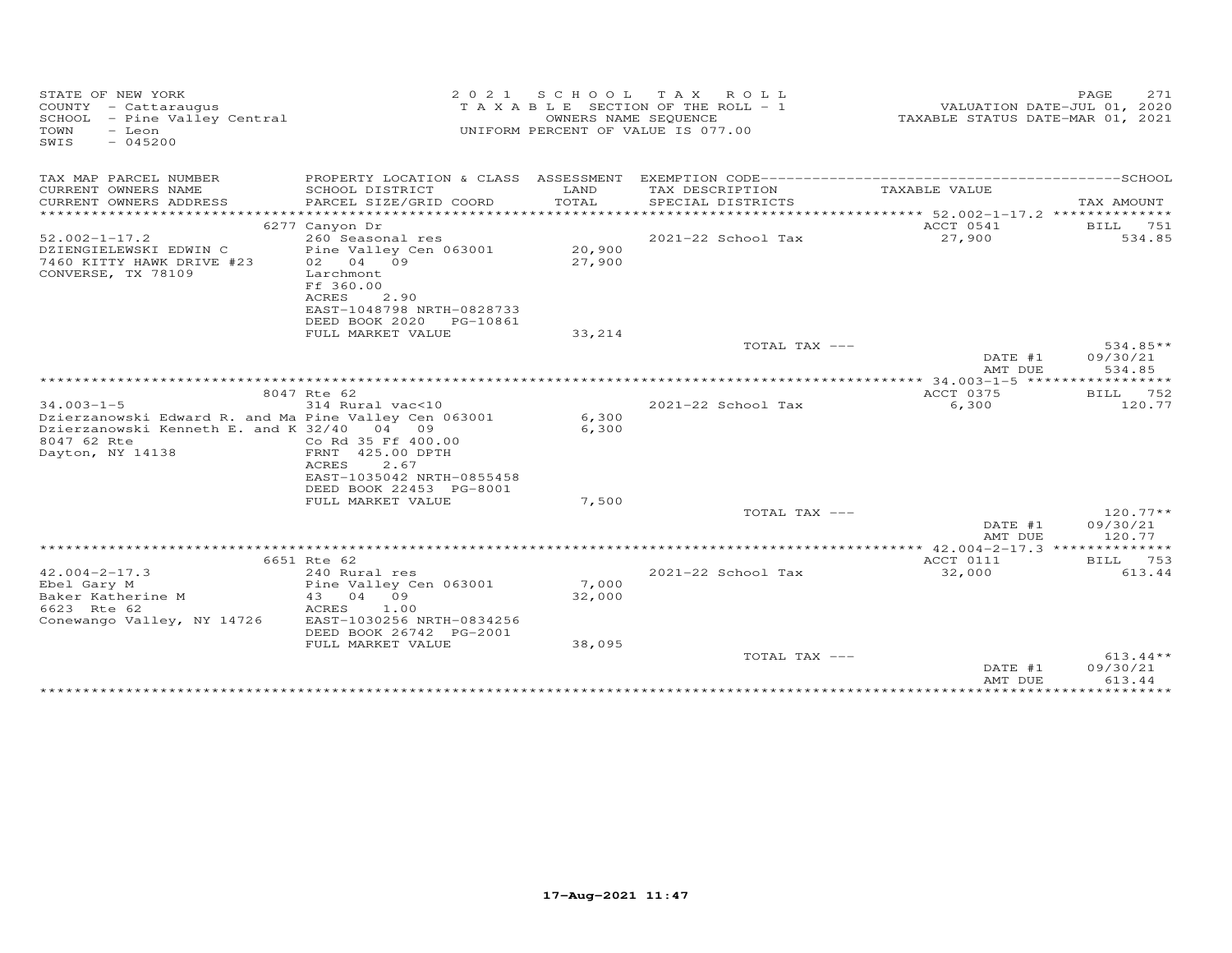| STATE OF NEW YORK<br>COUNTY - Cattaraugus<br>SCHOOL - Pine Valley Central<br>TOWN<br>- Leon<br>SWIS<br>$-045200$ |                                                                                                                                                                    |                  | 2021 SCHOOL TAX ROLL<br>TAXABLE SECTION OF THE ROLL - 1<br>OWNERS NAME SEQUENCE<br>UNIFORM PERCENT OF VALUE IS 077.00 | VALUATION DATE-JUL 01, 2020<br>TAXABLE STATUS DATE-MAR 01, 2021 | 272<br>PAGE                          |
|------------------------------------------------------------------------------------------------------------------|--------------------------------------------------------------------------------------------------------------------------------------------------------------------|------------------|-----------------------------------------------------------------------------------------------------------------------|-----------------------------------------------------------------|--------------------------------------|
| TAX MAP PARCEL NUMBER<br>CURRENT OWNERS NAME<br>CURRENT OWNERS ADDRESS                                           | SCHOOL DISTRICT<br>PARCEL SIZE/GRID COORD                                                                                                                          | LAND<br>TOTAL    | TAX DESCRIPTION<br>SPECIAL DISTRICTS                                                                                  | TAXABLE VALUE                                                   | TAX AMOUNT                           |
|                                                                                                                  |                                                                                                                                                                    |                  |                                                                                                                       |                                                                 |                                      |
| $42.004 - 2 - 18$                                                                                                | 6623 Rte 62<br>210 1 Family Res                                                                                                                                    |                  | BAS STAR<br>41854                                                                                                     | ACCT 0053                                                       | BILL 754<br>25,200                   |
| Ebel Gary M<br>Baker Katherine<br>6623 Rte 62<br>Conewango Valley, NY 14726                                      | Pine Valley Cen 063001<br>43 04 09<br>FRNT 210.00 DPTH<br>ACRES 32.60<br>EAST-1030017 NRTH-0834061<br>DEED BOOK 815 PG-00905                                       | 97,100           | 37,400 2021-22 School Tax                                                                                             | 97,100                                                          | 1,861.42                             |
|                                                                                                                  | FULL MARKET VALUE                                                                                                                                                  | 115,595          |                                                                                                                       |                                                                 |                                      |
|                                                                                                                  |                                                                                                                                                                    |                  | TOTAL TAX ---                                                                                                         | DATE #1<br>AMT DUE                                              | $1,378.33**$<br>09/30/21<br>1,378.33 |
|                                                                                                                  |                                                                                                                                                                    |                  |                                                                                                                       |                                                                 |                                      |
| $42.004 - 1 - 9$                                                                                                 | 6793 Riga Rd<br>210 1 Family Res                                                                                                                                   |                  | ENH STAR 41834                                                                                                        | ACCT 0110                                                       | BILL 755<br>59,390                   |
| Ebel James<br>Ebel Barbara A<br>Ebel Barbara A<br>6793 Riga Rd<br>Conewango Valley, NY 14726                     | Pine Valley Cen 063001<br>44 04 09<br>FRNT 222.00 DPTH<br>ACRES 1.49<br>EAST-1026971 NRTH-0836342                                                                  | 75,000           | 8,000 2021-22 School Tax 75,000                                                                                       |                                                                 | 1,437.76                             |
|                                                                                                                  | DEED BOOK 838<br>PG-00616<br>FULL MARKET VALUE                                                                                                                     | 89,286           |                                                                                                                       |                                                                 |                                      |
|                                                                                                                  |                                                                                                                                                                    |                  | TOTAL TAX ---                                                                                                         | DATE #1                                                         | $334.76**$<br>09/30/21               |
|                                                                                                                  |                                                                                                                                                                    |                  |                                                                                                                       | AMT DUE                                                         | 334.76                               |
|                                                                                                                  | 6661 Rte 62                                                                                                                                                        |                  |                                                                                                                       | ACCT 0175                                                       | BILL 756                             |
| $42.004 - 2 - 16$<br>Ebel John A<br>Ebel Kelly J<br>6661 Rte 62<br>Leon, NY 14751                                | 210 1 Family Res<br>Pine Valley Cen 063001<br>43 04 09<br>ACRES<br>8.80<br>EAST-1030431 NRTH-0834576<br>DEED BOOK 20549 PG-5001                                    | 97,000           | BAS STAR 41854                                                                                                        |                                                                 | 25,200<br>1,859.50                   |
|                                                                                                                  | FULL MARKET VALUE                                                                                                                                                  | 115,476          |                                                                                                                       |                                                                 |                                      |
|                                                                                                                  |                                                                                                                                                                    |                  | TOTAL TAX ---                                                                                                         | DATE #1<br>AMT DUE                                              | $1,376.41**$<br>09/30/21<br>1,376.41 |
|                                                                                                                  |                                                                                                                                                                    |                  |                                                                                                                       |                                                                 |                                      |
| $42.004 - 2 - 24$<br>Ebel John A<br>Ebel James R<br>6793 Riga Rd<br>Conewango Valley, NY 14726                   | 6576 Riga Rd<br>322 Rural vac>10<br>Pine Valley Cen 063001<br>43 04 09<br>FRNT 640.00 DPTH<br>ACRES 29.40<br>EAST-1028178 NRTH-0832817<br>DEED BOOK 00980 PG-00890 | 31,600<br>31,600 | 2021-22 School Tax                                                                                                    | ACCT 0027<br>31,600                                             | BILL 757<br>605.78                   |
|                                                                                                                  | FULL MARKET VALUE                                                                                                                                                  | 37,619           | TOTAL TAX ---                                                                                                         |                                                                 | $605.78**$                           |
|                                                                                                                  |                                                                                                                                                                    |                  |                                                                                                                       | DATE #1<br>AMT DUE                                              | 09/30/21<br>605.78<br>********       |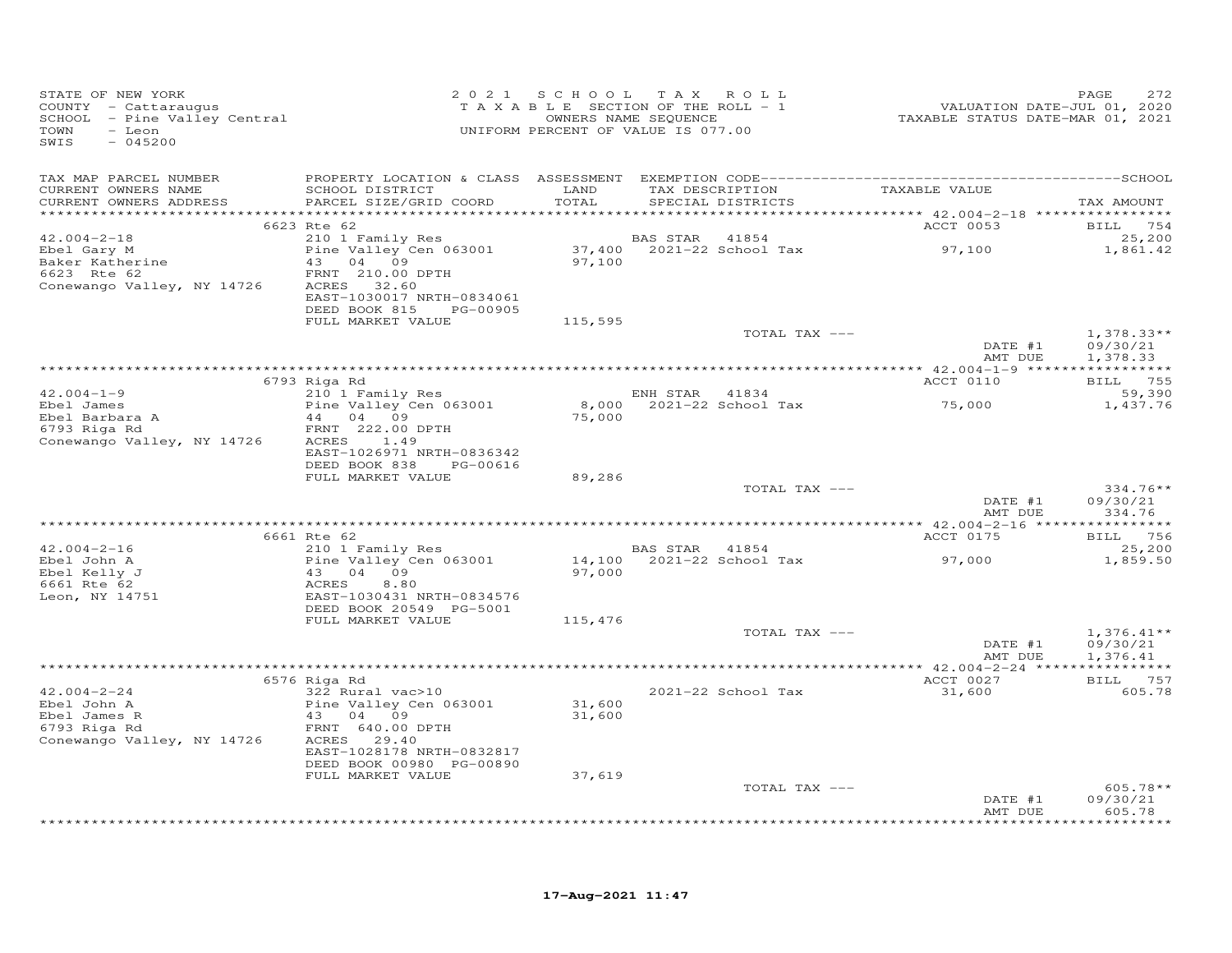| STATE OF NEW YORK            | 2 0 2 1                   | S C H O O L                           |                      | TAX ROLL                  |                                           | 273<br>PAGE                      |
|------------------------------|---------------------------|---------------------------------------|----------------------|---------------------------|-------------------------------------------|----------------------------------|
| COUNTY - Cattaraugus         |                           | T A X A B L E SECTION OF THE ROLL - 1 |                      |                           |                                           | VALUATION DATE-JUL 01, 2020      |
| SCHOOL - Pine Valley Central |                           |                                       | OWNERS NAME SEQUENCE |                           |                                           | TAXABLE STATUS DATE-MAR 01, 2021 |
| - Leon<br>TOWN               |                           | UNIFORM PERCENT OF VALUE IS 077.00    |                      |                           |                                           |                                  |
| SWIS<br>$-045200$            |                           |                                       |                      |                           |                                           |                                  |
|                              |                           |                                       |                      |                           |                                           |                                  |
| TAX MAP PARCEL NUMBER        |                           |                                       |                      |                           |                                           |                                  |
| CURRENT OWNERS NAME          | SCHOOL DISTRICT           | LAND                                  |                      | TAX DESCRIPTION           | TAXABLE VALUE                             |                                  |
| CURRENT OWNERS ADDRESS       | PARCEL SIZE/GRID COORD    | TOTAL                                 |                      | SPECIAL DISTRICTS         |                                           | TAX AMOUNT                       |
| ***********************      | ************************  |                                       |                      |                           |                                           |                                  |
|                              | Cross Rd                  |                                       |                      |                           | ACCT 0510                                 | 758<br>BILL                      |
| $33.004 - 1 - 15$            | 105 Vac farmland          |                                       | AG DIST              | 41720                     |                                           | 14,856                           |
| Eden Valley Farm, LLC        | Pine Valley Cen 063001    |                                       |                      | 42,100 2021-22 School Tax | 27,244                                    | 522.27                           |
| 3940 Hardt Rd                | 47 04 09                  | 42,100                                |                      |                           |                                           |                                  |
| Eden, NY 14057               | FRNT 1115.00 DPTH         |                                       |                      |                           |                                           |                                  |
|                              | ACRES 62.41               |                                       |                      |                           |                                           |                                  |
| MAY BE SUBJECT TO PAYMENT    | EAST-1024814 NRTH-0849975 |                                       |                      |                           |                                           |                                  |
| UNDER AGDIST LAW TIL 2025    | DEED BOOK 24591 PG-9001   |                                       |                      |                           |                                           |                                  |
|                              | FULL MARKET VALUE         | 50,119                                |                      |                           |                                           |                                  |
|                              |                           |                                       |                      | TOTAL TAX ---             |                                           | $522.27**$                       |
|                              |                           |                                       |                      |                           | DATE #1                                   | 09/30/21                         |
|                              |                           |                                       |                      |                           | AMT DUE                                   | 522.27                           |
|                              |                           |                                       |                      |                           | ** 33.004-2-5 *****                       | ********                         |
|                              | 12504 Dredge Rd           |                                       |                      |                           | ACCT 0244                                 | 759<br><b>BILL</b>               |
| $33.004 - 2 - 5$             | 105 Vac farmland          |                                       | AG DIST              | 41720                     |                                           | 5,069                            |
| Eden Valley Farm, LLC        | Pine Valley Cen 063001    |                                       |                      | 23,900 2021-22 School Tax | 18,831                                    | 360.99                           |
| 3940 Hardt Road              | 48 04 09                  | 23,900                                |                      |                           |                                           |                                  |
| Eden, NY 14057               | FRNT 655.00 DPTH          |                                       |                      |                           |                                           |                                  |
|                              | ACRES 29.90               |                                       |                      |                           |                                           |                                  |
| MAY BE SUBJECT TO PAYMENT    | EAST-1028521 NRTH-0852692 |                                       |                      |                           |                                           |                                  |
| UNDER AGDIST LAW TIL 2025    | DEED BOOK 20210 PG-159    |                                       |                      |                           |                                           |                                  |
|                              | FULL MARKET VALUE         | 28,452                                |                      |                           |                                           |                                  |
|                              |                           |                                       |                      | TOTAL TAX ---             |                                           | $360.99**$                       |
|                              |                           |                                       |                      |                           | DATE #1<br>AMT DUE                        | 09/30/21<br>360.99               |
|                              |                           |                                       |                      |                           | ************ 33.004-2-6.2 *************** |                                  |
|                              | 12504 Dredge Rd           |                                       |                      |                           | ACCT 0245                                 | BILL 760                         |
| $33.004 - 2 - 6.2$           | 112 Dairy farm            |                                       | AG DIST              | 41720                     |                                           | 2,011                            |
| Eden Valley Farm, LLC        | Pine Valley Cen 063001    |                                       |                      | 22,350 2021-22 School Tax | 20,339                                    | 389.90                           |
| 3940 Hardt Road              | 48 04 09                  | 22,350                                |                      |                           |                                           |                                  |
| Eden, NY 14057               | Ff 880.00                 |                                       |                      |                           |                                           |                                  |
|                              | ACRES<br>27.87            |                                       |                      |                           |                                           |                                  |
| MAY BE SUBJECT TO PAYMENT    | EAST-1027755 NRTH-0852687 |                                       |                      |                           |                                           |                                  |
| UNDER AGDIST LAW TIL 2025    | DEED BOOK 20210 PG-159    |                                       |                      |                           |                                           |                                  |
|                              | FULL MARKET VALUE         | 26,607                                |                      |                           |                                           |                                  |
|                              |                           |                                       |                      | TOTAL TAX ---             |                                           | $389.90**$                       |
|                              |                           |                                       |                      |                           | DATE #1                                   | 09/30/21                         |
|                              |                           |                                       |                      |                           | AMT DUE                                   | 389.90                           |
|                              |                           |                                       |                      |                           |                                           |                                  |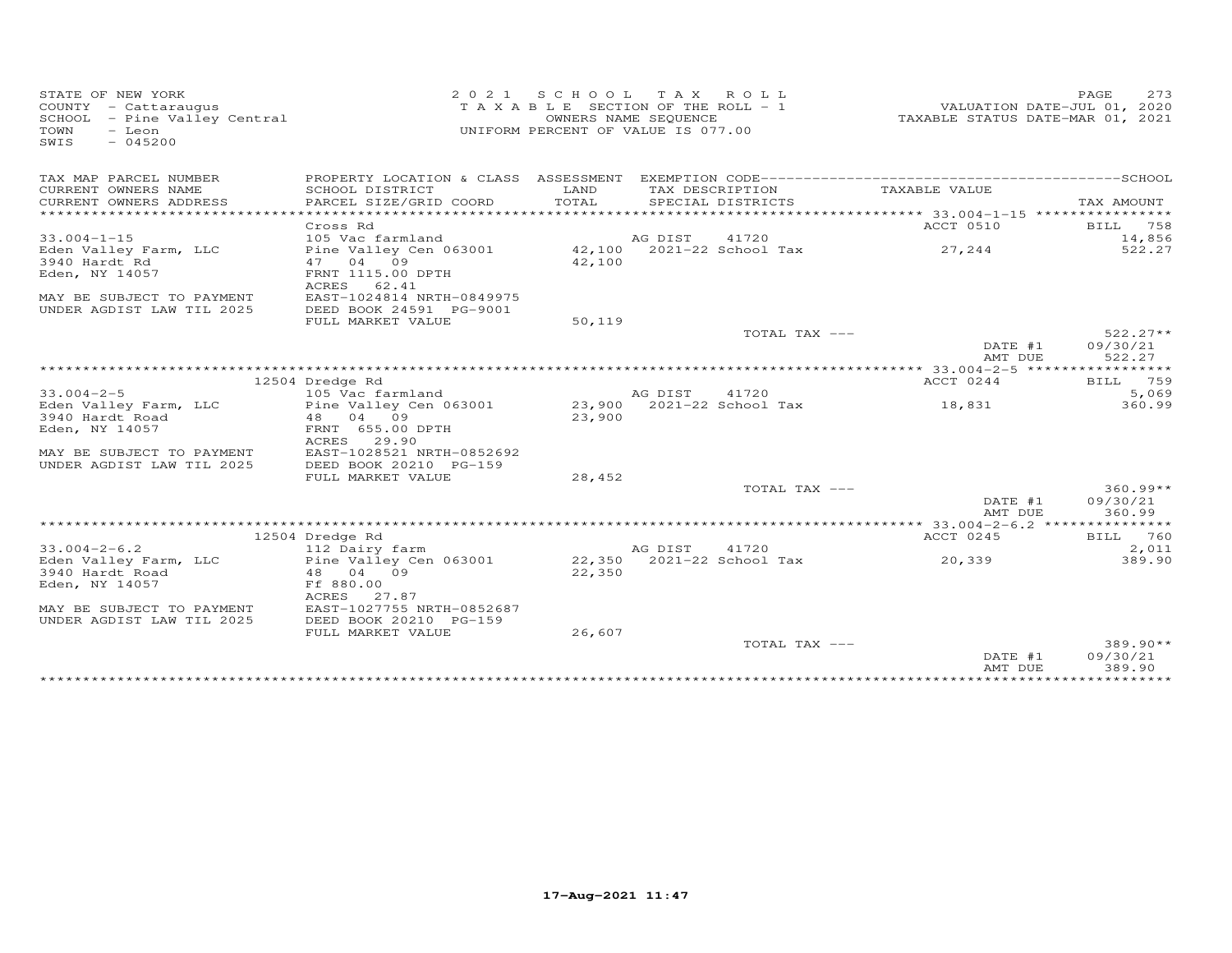| STATE OF NEW YORK<br>COUNTY - Cattaraugus<br>SCHOOL - Pine Valley Central<br>- Leon<br>TOWN<br>SWIS<br>$-045200$ |                                                      |                | 2021 SCHOOL TAX ROLL<br>T A X A B L E SECTION OF THE ROLL - 1<br>OWNERS NAME SEQUENCE<br>UNIFORM PERCENT OF VALUE IS 077.00 | VALUATION DATE-JUL 01, 2020<br>TAXABLE STATUS DATE-MAR 01, 2021 | PAGE<br>274              |
|------------------------------------------------------------------------------------------------------------------|------------------------------------------------------|----------------|-----------------------------------------------------------------------------------------------------------------------------|-----------------------------------------------------------------|--------------------------|
| TAX MAP PARCEL NUMBER<br>CURRENT OWNERS NAME<br>CURRENT OWNERS ADDRESS                                           | SCHOOL DISTRICT<br>PARCEL SIZE/GRID COORD            | LAND<br>TOTAL  | SPECIAL DISTRICTS                                                                                                           | TAX DESCRIPTION TAXABLE VALUE                                   | TAX AMOUNT               |
| ***********************                                                                                          |                                                      |                |                                                                                                                             |                                                                 |                          |
|                                                                                                                  | Dredge Rd                                            |                |                                                                                                                             | ACCT 0377                                                       | <b>BILL</b> 761          |
| $33.004 - 2 - 15.1$                                                                                              | 112 Dairy farm                                       |                | 41700<br>AG BLDG                                                                                                            |                                                                 | 10,000                   |
| Eden Valley Farm, LLC                                                                                            | Pine Valley Cen 063001                               | 61,300 AG DIST | 41720                                                                                                                       |                                                                 | 11,272                   |
| 3940 Hardt Rd<br>Eden, NY 14057                                                                                  | 48,64/4/9<br>ACRES 90.80                             |                | 165,500 TMP GHOUSE 42120<br>TMP GHOUSE 42120                                                                                |                                                                 | 10,000<br>8,000          |
|                                                                                                                  | EAST-1026063 NRTH-0852701                            |                | 2021-22 School Tax                                                                                                          | 126,228                                                         | 2,419.80                 |
| MAY BE SUBJECT TO PAYMENT                                                                                        | DEED BOOK 24591 PG-9001                              |                |                                                                                                                             |                                                                 |                          |
| UNDER AGDIST LAW TIL 2025                                                                                        | FULL MARKET VALUE                                    | 197,024        |                                                                                                                             |                                                                 |                          |
|                                                                                                                  |                                                      |                | TOTAL TAX ---                                                                                                               |                                                                 | $2,419.80**$             |
|                                                                                                                  |                                                      |                |                                                                                                                             | DATE #1<br>AMT DUE                                              | 09/30/21<br>2,419.80     |
|                                                                                                                  |                                                      |                | **************************************                                                                                      | *********** 43.001-1-29.1 **************                        |                          |
|                                                                                                                  | 7138 Rte 62                                          |                |                                                                                                                             | ACCT 0022                                                       | BILL 762                 |
| 43.001-1-29.1                                                                                                    | 112 Dairy farm                                       |                | 2021-22 School Tax                                                                                                          | 159,000                                                         | 3,048.05                 |
| Eden Valley Farm, LLC                                                                                            | Pine Valley Cen 063001<br>37/38 04 09                | 100,000        |                                                                                                                             |                                                                 |                          |
| 3940 4930 Hardt Road<br>Eden, NY 14057                                                                           | Ff 1600.00 Us Rte 62                                 | 159,000        |                                                                                                                             |                                                                 |                          |
|                                                                                                                  | Ff 170.00 Slew Rd                                    |                |                                                                                                                             |                                                                 |                          |
|                                                                                                                  | ACRES 176.19                                         |                |                                                                                                                             |                                                                 |                          |
|                                                                                                                  | EAST-1033144 NRTH-0842656                            |                |                                                                                                                             |                                                                 |                          |
|                                                                                                                  | DEED BOOK 26093 PG-2001<br>FULL MARKET VALUE         | 189,286        |                                                                                                                             |                                                                 |                          |
|                                                                                                                  |                                                      |                | TOTAL TAX ---                                                                                                               |                                                                 | $3,048.05**$             |
|                                                                                                                  |                                                      |                |                                                                                                                             | DATE #1                                                         | 09/30/21                 |
|                                                                                                                  |                                                      |                |                                                                                                                             | AMT DUE                                                         | 3,048.05                 |
|                                                                                                                  |                                                      |                |                                                                                                                             | ACCT 0190                                                       | BILL 763                 |
| $33.004 - 1 - 2.1$                                                                                               | 7923 Frog Valley Rd<br>314 Rural vac<10              |                | 2021-22 School Tax                                                                                                          | 1,000                                                           | 19.17                    |
| Edwards Ronn J.                                                                                                  | Pine Valley Cen 063001                               | 1,000          |                                                                                                                             |                                                                 |                          |
| 133 Cooper Rd                                                                                                    | 64 04 09                                             | 1,000          |                                                                                                                             |                                                                 |                          |
| Rochester, NY 14617                                                                                              | ACRES<br>0.25                                        |                |                                                                                                                             |                                                                 |                          |
|                                                                                                                  | EAST-1020621 NRTH-0855214<br>DEED BOOK 30042 PG-7010 |                |                                                                                                                             |                                                                 |                          |
|                                                                                                                  | FULL MARKET VALUE                                    | 1,190          |                                                                                                                             |                                                                 |                          |
|                                                                                                                  |                                                      |                | TOTAL TAX ---                                                                                                               |                                                                 | $19.17**$                |
|                                                                                                                  |                                                      |                |                                                                                                                             | DATE #1                                                         | 09/30/21                 |
|                                                                                                                  |                                                      |                |                                                                                                                             | AMT DUE                                                         | 19.17                    |
|                                                                                                                  | 11649 Leon-New Albion Rd                             |                |                                                                                                                             | ACCT 0602                                                       | BILL 764                 |
| $43.003 - 1 - 11.2$                                                                                              | 210 1 Family Res                                     |                | 2021-22 School Tax                                                                                                          | 53,400                                                          | 1,023.68                 |
| Eqanski Kenneth J.                                                                                               | Pine Valley Cen 063001                               | 9,600          |                                                                                                                             |                                                                 |                          |
| 11634 Leon-New Albion Road                                                                                       | 19 04 09                                             | 53,400         |                                                                                                                             |                                                                 |                          |
| Cattaraugus, NY 14719                                                                                            | Leon-New Albion Ff - 500'<br>FRNT 540.00 DPTH        |                |                                                                                                                             |                                                                 |                          |
|                                                                                                                  | <b>ACRES</b><br>2.30                                 |                |                                                                                                                             |                                                                 |                          |
|                                                                                                                  | EAST-1040729 NRTH-0833862                            |                |                                                                                                                             |                                                                 |                          |
|                                                                                                                  | DEED BOOK 20190 PG-8786                              |                |                                                                                                                             |                                                                 |                          |
|                                                                                                                  | FULL MARKET VALUE                                    | 63,571         | TOTAL TAX ---                                                                                                               |                                                                 |                          |
|                                                                                                                  |                                                      |                |                                                                                                                             | DATE #1                                                         | $1,023.68**$<br>09/30/21 |
|                                                                                                                  |                                                      |                |                                                                                                                             | AMT DUE                                                         | 1,023.68                 |
|                                                                                                                  |                                                      |                |                                                                                                                             |                                                                 |                          |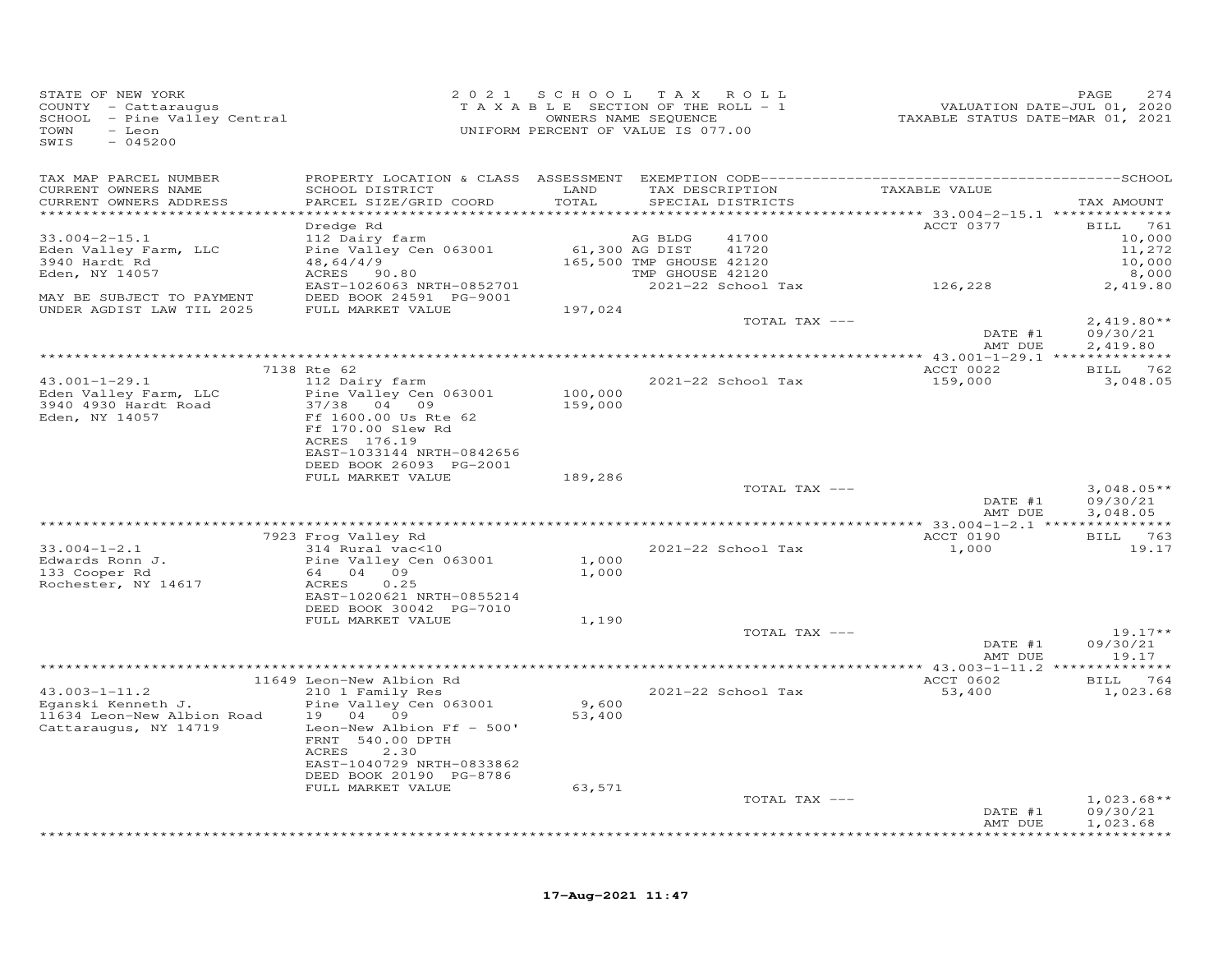| TAX MAP PARCEL NUMBER<br>SCHOOL DISTRICT<br>TAXABLE VALUE<br>CURRENT OWNERS NAME<br>LAND<br>TAX DESCRIPTION<br>CURRENT OWNERS ADDRESS<br>PARCEL SIZE/GRID COORD<br>TOTAL<br>SPECIAL DISTRICTS<br>TAX AMOUNT<br>************<br>******** 43.003-1-11.3 **************<br>ACCT 0604<br>11634 Leon-New Albion Rd<br><b>BILL</b> 765<br>270 Mfg housing<br>2021-22 School Tax<br>18,800<br>$43.003 - 1 - 11.3$<br>360.40<br>8,700<br>Pine Valley Cen 063001<br>Eqanski Kenneth J.<br>19 04 09<br>11634 Leon-New Albion Road<br>18,800<br>Cattaraugus, NY 14719<br>FRNT 280.00 DPTH<br>1.85<br>ACRES<br>EAST-1040823 NRTH-0834142<br>DEED BOOK 20190 PG-8786<br>FULL MARKET VALUE<br>22,381<br>$360.40**$<br>TOTAL TAX ---<br>DATE #1<br>09/30/21<br>360.40<br>AMT DUE<br>ACCT 0834<br>7396 Smith Rd<br>BILL 766<br>$42.002 - 1 - 16.3$<br>2021-22 School Tax<br>270 Mfg housing<br>63,600<br>1,219.22<br>Elberson Brett C<br>Pine Valley Cen 063001<br>9,500<br>7396 Smith Rd<br>46 4 9<br>63,600<br>South Dayton, NY 14138<br>ACRES<br>2.25 BANK<br>017<br>EAST-1029018 NRTH-0845538<br>DEED BOOK 20200 PG-7172<br>FULL MARKET VALUE<br>75,714<br>TOTAL TAX ---<br>$1,219.22**$<br>DATE #1<br>09/30/21<br>AMT DUE<br>1,219.22<br>ACCT 0035<br>BILL 767<br>12148 Leon-New Albion Rd<br>$42.020 - 1 - 21$<br>2021-22 School Tax<br>4,200<br>314 Rural vac<10<br>80.51<br>4,200<br>Eller Tanya E.<br>Pine Valley Cen 063001<br>12148 Leon-New Albion Rd<br>36 04 09<br>4,200<br>Leon, NY 14726<br>Life Use<br>FRNT 161.40 DPTH<br>ACRES<br>2.09<br>EAST-1032637 NRTH-0835994<br>DEED BOOK 28088 PG-8001<br>FULL MARKET VALUE<br>5,000<br>TOTAL TAX ---<br>$80.51**$<br>DATE #1<br>09/30/21<br>AMT DUE<br>80.51<br>7209 Rte 62<br>ACCT 0693<br><b>BILL</b> 768<br>270 Mfg housing<br>$42.002 - 1 - 20.3$<br>2021-22 School Tax<br>39,200<br>751.47<br>6,900<br>Elliott Emily<br>Pine Valley Cen 063001<br>7209 Rte 62<br>45 04 09<br>39,200<br>South Dayton, NY 14138<br>FRNT 150.00 DPTH 265.00<br>EAST-1030991 NRTH-0842705<br>DEED BOOK 30582 PG-5001<br>FULL MARKET VALUE<br>46,667<br>TOTAL TAX ---<br>$751.47**$<br>09/30/21<br>DATE #1<br>AMT DUE<br>751.47<br>******** | STATE OF NEW YORK<br>COUNTY - Cattaraugus<br>SCHOOL - Pine Valley Central<br>TOWN<br>- Leon<br>SWIS<br>$-045200$ | 2 0 2 1 | SCHOOL TAX ROLL<br>T A X A B L E SECTION OF THE ROLL - 1<br>OWNERS NAME SEQUENCE<br>UNIFORM PERCENT OF VALUE IS 077.00 | VALUATION DATE-JUL 01, 2020<br>TAXABLE STATUS DATE-MAR 01, 2021 | PAGE<br>275 |
|-------------------------------------------------------------------------------------------------------------------------------------------------------------------------------------------------------------------------------------------------------------------------------------------------------------------------------------------------------------------------------------------------------------------------------------------------------------------------------------------------------------------------------------------------------------------------------------------------------------------------------------------------------------------------------------------------------------------------------------------------------------------------------------------------------------------------------------------------------------------------------------------------------------------------------------------------------------------------------------------------------------------------------------------------------------------------------------------------------------------------------------------------------------------------------------------------------------------------------------------------------------------------------------------------------------------------------------------------------------------------------------------------------------------------------------------------------------------------------------------------------------------------------------------------------------------------------------------------------------------------------------------------------------------------------------------------------------------------------------------------------------------------------------------------------------------------------------------------------------------------------------------------------------------------------------------------------------------------------------------------------------------------------------------------------------------------------------------------------------------------------------------------------------------------|------------------------------------------------------------------------------------------------------------------|---------|------------------------------------------------------------------------------------------------------------------------|-----------------------------------------------------------------|-------------|
|                                                                                                                                                                                                                                                                                                                                                                                                                                                                                                                                                                                                                                                                                                                                                                                                                                                                                                                                                                                                                                                                                                                                                                                                                                                                                                                                                                                                                                                                                                                                                                                                                                                                                                                                                                                                                                                                                                                                                                                                                                                                                                                                                                         |                                                                                                                  |         |                                                                                                                        |                                                                 |             |
|                                                                                                                                                                                                                                                                                                                                                                                                                                                                                                                                                                                                                                                                                                                                                                                                                                                                                                                                                                                                                                                                                                                                                                                                                                                                                                                                                                                                                                                                                                                                                                                                                                                                                                                                                                                                                                                                                                                                                                                                                                                                                                                                                                         |                                                                                                                  |         |                                                                                                                        |                                                                 |             |
|                                                                                                                                                                                                                                                                                                                                                                                                                                                                                                                                                                                                                                                                                                                                                                                                                                                                                                                                                                                                                                                                                                                                                                                                                                                                                                                                                                                                                                                                                                                                                                                                                                                                                                                                                                                                                                                                                                                                                                                                                                                                                                                                                                         |                                                                                                                  |         |                                                                                                                        |                                                                 |             |
|                                                                                                                                                                                                                                                                                                                                                                                                                                                                                                                                                                                                                                                                                                                                                                                                                                                                                                                                                                                                                                                                                                                                                                                                                                                                                                                                                                                                                                                                                                                                                                                                                                                                                                                                                                                                                                                                                                                                                                                                                                                                                                                                                                         |                                                                                                                  |         |                                                                                                                        |                                                                 |             |
|                                                                                                                                                                                                                                                                                                                                                                                                                                                                                                                                                                                                                                                                                                                                                                                                                                                                                                                                                                                                                                                                                                                                                                                                                                                                                                                                                                                                                                                                                                                                                                                                                                                                                                                                                                                                                                                                                                                                                                                                                                                                                                                                                                         |                                                                                                                  |         |                                                                                                                        |                                                                 |             |
|                                                                                                                                                                                                                                                                                                                                                                                                                                                                                                                                                                                                                                                                                                                                                                                                                                                                                                                                                                                                                                                                                                                                                                                                                                                                                                                                                                                                                                                                                                                                                                                                                                                                                                                                                                                                                                                                                                                                                                                                                                                                                                                                                                         |                                                                                                                  |         |                                                                                                                        |                                                                 |             |
|                                                                                                                                                                                                                                                                                                                                                                                                                                                                                                                                                                                                                                                                                                                                                                                                                                                                                                                                                                                                                                                                                                                                                                                                                                                                                                                                                                                                                                                                                                                                                                                                                                                                                                                                                                                                                                                                                                                                                                                                                                                                                                                                                                         |                                                                                                                  |         |                                                                                                                        |                                                                 |             |
|                                                                                                                                                                                                                                                                                                                                                                                                                                                                                                                                                                                                                                                                                                                                                                                                                                                                                                                                                                                                                                                                                                                                                                                                                                                                                                                                                                                                                                                                                                                                                                                                                                                                                                                                                                                                                                                                                                                                                                                                                                                                                                                                                                         |                                                                                                                  |         |                                                                                                                        |                                                                 |             |
|                                                                                                                                                                                                                                                                                                                                                                                                                                                                                                                                                                                                                                                                                                                                                                                                                                                                                                                                                                                                                                                                                                                                                                                                                                                                                                                                                                                                                                                                                                                                                                                                                                                                                                                                                                                                                                                                                                                                                                                                                                                                                                                                                                         |                                                                                                                  |         |                                                                                                                        |                                                                 |             |
|                                                                                                                                                                                                                                                                                                                                                                                                                                                                                                                                                                                                                                                                                                                                                                                                                                                                                                                                                                                                                                                                                                                                                                                                                                                                                                                                                                                                                                                                                                                                                                                                                                                                                                                                                                                                                                                                                                                                                                                                                                                                                                                                                                         |                                                                                                                  |         |                                                                                                                        |                                                                 |             |
|                                                                                                                                                                                                                                                                                                                                                                                                                                                                                                                                                                                                                                                                                                                                                                                                                                                                                                                                                                                                                                                                                                                                                                                                                                                                                                                                                                                                                                                                                                                                                                                                                                                                                                                                                                                                                                                                                                                                                                                                                                                                                                                                                                         |                                                                                                                  |         |                                                                                                                        |                                                                 |             |
|                                                                                                                                                                                                                                                                                                                                                                                                                                                                                                                                                                                                                                                                                                                                                                                                                                                                                                                                                                                                                                                                                                                                                                                                                                                                                                                                                                                                                                                                                                                                                                                                                                                                                                                                                                                                                                                                                                                                                                                                                                                                                                                                                                         |                                                                                                                  |         |                                                                                                                        |                                                                 |             |
|                                                                                                                                                                                                                                                                                                                                                                                                                                                                                                                                                                                                                                                                                                                                                                                                                                                                                                                                                                                                                                                                                                                                                                                                                                                                                                                                                                                                                                                                                                                                                                                                                                                                                                                                                                                                                                                                                                                                                                                                                                                                                                                                                                         |                                                                                                                  |         |                                                                                                                        |                                                                 |             |
|                                                                                                                                                                                                                                                                                                                                                                                                                                                                                                                                                                                                                                                                                                                                                                                                                                                                                                                                                                                                                                                                                                                                                                                                                                                                                                                                                                                                                                                                                                                                                                                                                                                                                                                                                                                                                                                                                                                                                                                                                                                                                                                                                                         |                                                                                                                  |         |                                                                                                                        |                                                                 |             |
|                                                                                                                                                                                                                                                                                                                                                                                                                                                                                                                                                                                                                                                                                                                                                                                                                                                                                                                                                                                                                                                                                                                                                                                                                                                                                                                                                                                                                                                                                                                                                                                                                                                                                                                                                                                                                                                                                                                                                                                                                                                                                                                                                                         |                                                                                                                  |         |                                                                                                                        |                                                                 |             |
|                                                                                                                                                                                                                                                                                                                                                                                                                                                                                                                                                                                                                                                                                                                                                                                                                                                                                                                                                                                                                                                                                                                                                                                                                                                                                                                                                                                                                                                                                                                                                                                                                                                                                                                                                                                                                                                                                                                                                                                                                                                                                                                                                                         |                                                                                                                  |         |                                                                                                                        |                                                                 |             |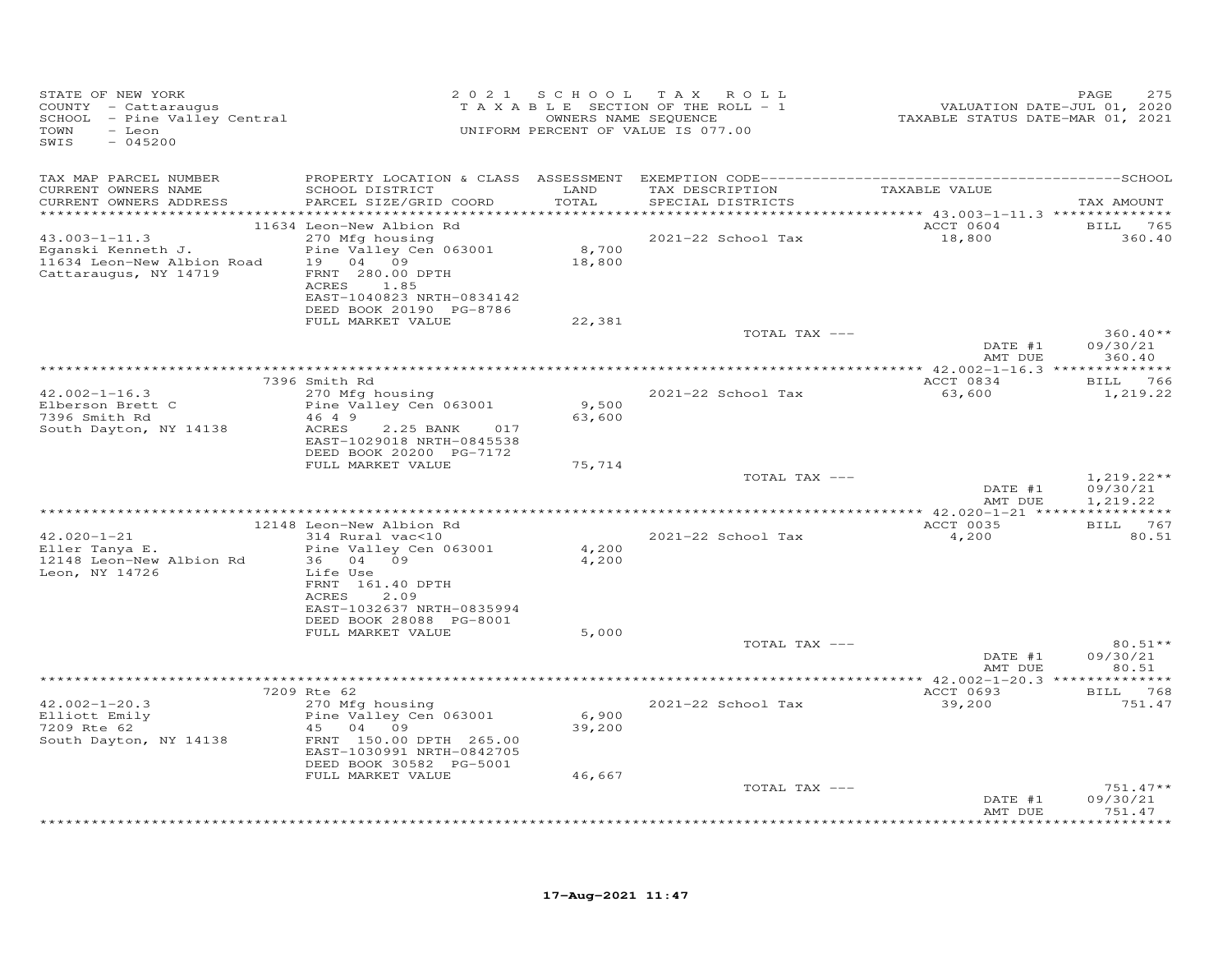| STATE OF NEW YORK<br>COUNTY - Cattaraugus<br>SCHOOL - Pine Valley Central<br>TOWN<br>- Leon<br>SWIS<br>$-045200$ |                                                                                                          | 2021 SCHOOL TAX ROLL<br>TAXABLE SECTION OF THE ROLL - 1<br>OWNERS NAME SEQUENCE<br>UNIFORM PERCENT OF VALUE IS 077.00 |                             |                                   | VALUATION DATE-JUL 01, 2020<br>TAXABLE STATUS DATE-MAR 01, 2021 | PAGE<br>276                                |
|------------------------------------------------------------------------------------------------------------------|----------------------------------------------------------------------------------------------------------|-----------------------------------------------------------------------------------------------------------------------|-----------------------------|-----------------------------------|-----------------------------------------------------------------|--------------------------------------------|
| TAX MAP PARCEL NUMBER<br>CURRENT OWNERS NAME                                                                     | SCHOOL DISTRICT                                                                                          | LAND                                                                                                                  |                             | TAX DESCRIPTION                   | TAXABLE VALUE                                                   |                                            |
| CURRENT OWNERS ADDRESS                                                                                           | PARCEL SIZE/GRID COORD                                                                                   | TOTAL                                                                                                                 |                             | SPECIAL DISTRICTS                 |                                                                 | TAX AMOUNT                                 |
| ************************                                                                                         | *******************************<br>Rte 62                                                                |                                                                                                                       |                             |                                   | ACCT 0912                                                       | BILL 769                                   |
| $42.002 - 1 - 20.5$<br>Elliott Emily                                                                             | 311 Res vac land<br>Pine Valley Cen 063001                                                               | 6,600                                                                                                                 |                             | 2021-22 School Tax                | 6,600                                                           | 126.52                                     |
| 7209 Rte 62<br>South Dayton, NY 14138                                                                            | 45 04 09<br>Ff 360.30<br>FRNT 150.00 DPTH 147.70<br>EAST-1030790 NRTH-0842709<br>DEED BOOK 30582 PG-5001 | 6,600                                                                                                                 |                             |                                   |                                                                 |                                            |
|                                                                                                                  | FULL MARKET VALUE                                                                                        | 7,857                                                                                                                 |                             |                                   |                                                                 |                                            |
|                                                                                                                  |                                                                                                          |                                                                                                                       |                             | TOTAL TAX ---                     | DATE #1                                                         | $126.52**$<br>09/30/21                     |
|                                                                                                                  |                                                                                                          |                                                                                                                       |                             |                                   | AMT DUE                                                         | 126.52                                     |
|                                                                                                                  | 7233 Rte 62                                                                                              |                                                                                                                       |                             |                                   | ACCT 0113                                                       | BILL 770                                   |
| $42.002 - 1 - 19$<br>Elliott Orlo & Elizabeth L/U                                                                | 210 1 Family Res<br>Pine Valley Cen 063001                                                               |                                                                                                                       | ENH STAR                    | 41834<br>8,200 2021-22 School Tax | 76,000                                                          | 59,390<br>1,456.93                         |
| Brainard Cindy L<br>7233 Boute 62<br>7233 Route 62                                                               | 45 04 09<br>ACRES<br>1.60                                                                                | 76,000                                                                                                                |                             |                                   |                                                                 |                                            |
| South Dayton, NY 14138                                                                                           | EAST-1030924 NRTH-0843212<br>DEED BOOK 2020<br>PG-6371<br>FULL MARKET VALUE                              | 90,476                                                                                                                |                             |                                   |                                                                 |                                            |
|                                                                                                                  |                                                                                                          |                                                                                                                       |                             | TOTAL TAX ---                     |                                                                 | $353.93**$                                 |
|                                                                                                                  |                                                                                                          |                                                                                                                       |                             |                                   | DATE #1<br>AMT DUE                                              | 09/30/21<br>353.93                         |
|                                                                                                                  | 7233 Rte 62                                                                                              |                                                                                                                       |                             |                                   | ACCT 0692                                                       | BILL 771                                   |
| $42.002 - 1 - 20.2$                                                                                              | 270 Mfg housing                                                                                          |                                                                                                                       |                             | 2021-22 School Tax                | 25,700                                                          | 492.67                                     |
| Elliott Orlo K L/U<br>Elliott Elizabeth L/U<br>7233 Route 62                                                     | Pine Valley Cen 063001<br>45 04 09<br>Ff 360.30                                                          | 6,900<br>25,700                                                                                                       |                             |                                   |                                                                 |                                            |
| South Dayton, NY 14138                                                                                           | FRNT 150.00 DPTH 260.00<br>EAST-1030989 NRTH-0842862                                                     |                                                                                                                       |                             |                                   |                                                                 |                                            |
|                                                                                                                  | DEED BOOK 2020<br>PG-6371<br>FULL MARKET VALUE                                                           | 30,595                                                                                                                |                             |                                   |                                                                 |                                            |
|                                                                                                                  |                                                                                                          |                                                                                                                       |                             | TOTAL TAX ---                     | DATE #1<br>AMT DUE                                              | $492.67**$<br>09/30/21<br>492.67           |
|                                                                                                                  |                                                                                                          |                                                                                                                       |                             |                                   |                                                                 |                                            |
|                                                                                                                  | 11969 Ruckh Hill Rd                                                                                      |                                                                                                                       |                             |                                   | ACCT 0125                                                       | BILL 772                                   |
| $43.001 - 1 - 2.1$<br>Ellis Carol<br>PO Box 105                                                                  | 240 Rural res<br>Pine Valley Cen 063001<br>29/30 04 09                                                   | 65,300 AG DIST                                                                                                        | AG BLDG<br>197,900 ENH STAR | 41700<br>41720<br>41834           |                                                                 | 15,000<br>11,083<br>59,390                 |
| Leon, NY 14751                                                                                                   | ACRES 115.75<br>EAST-1035650 NRTH-0845636                                                                |                                                                                                                       |                             | 2021-22 School Tax                | 171,817                                                         | 3,293.75                                   |
| MAY BE SUBJECT TO PAYMENT<br>UNDER AGDIST LAW TIL 2025                                                           | DEED BOOK 735<br>PG-00521<br>FULL MARKET VALUE                                                           | 235,595                                                                                                               |                             |                                   |                                                                 |                                            |
|                                                                                                                  |                                                                                                          |                                                                                                                       |                             | TOTAL TAX ---                     |                                                                 | $2,190.75**$                               |
|                                                                                                                  |                                                                                                          |                                                                                                                       |                             |                                   | DATE #1<br>AMT DUE                                              | 09/30/21<br>2,190.75<br><b>+++++++++++</b> |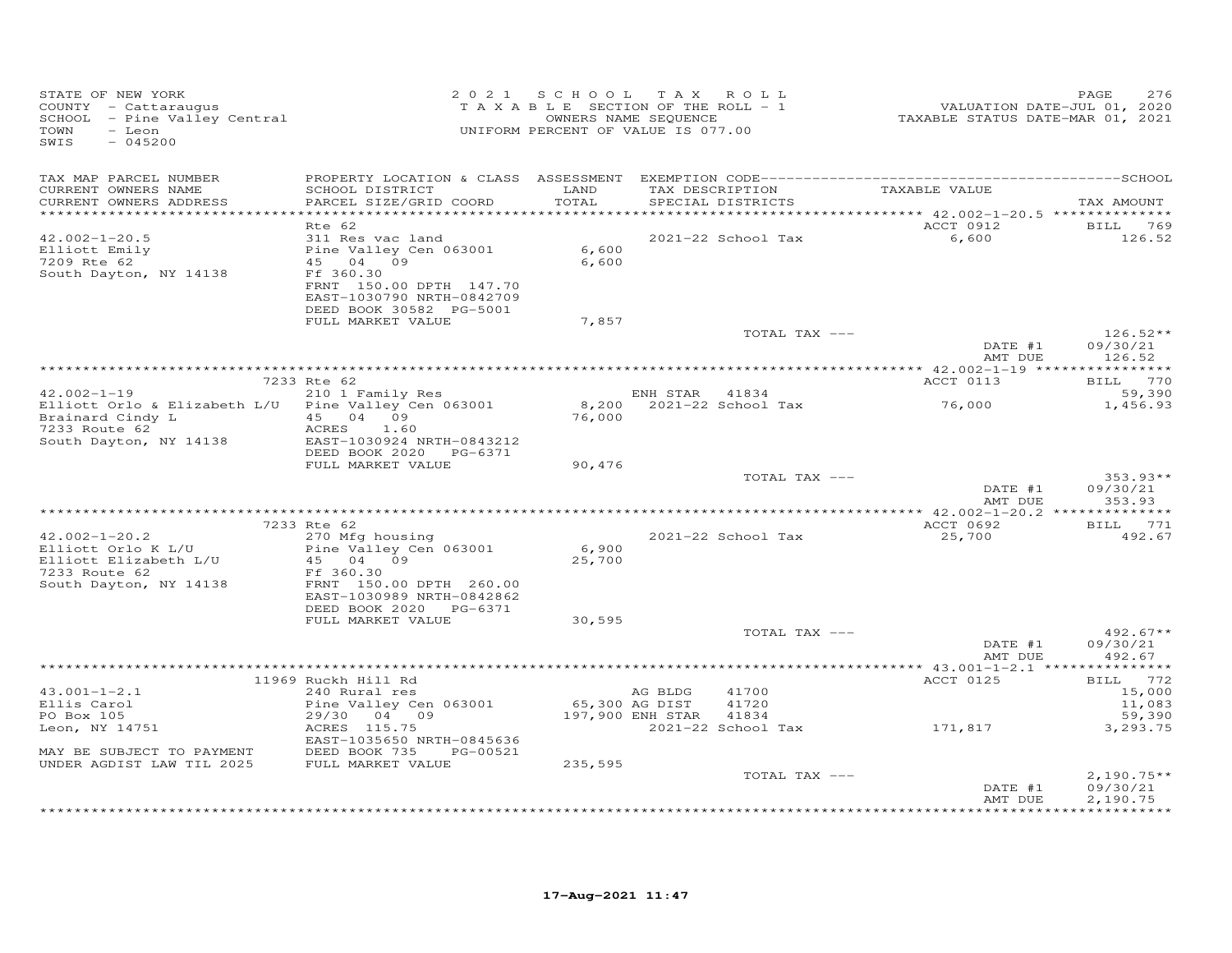| STATE OF NEW YORK<br>COUNTY - Cattaraugus<br>SCHOOL - Pine Valley Central<br>TOWN<br>- Leon<br>SWIS<br>$-045200$ |                                                                                                        |                | 2021 SCHOOL TAX ROLL<br>T A X A B L E SECTION OF THE ROLL - 1<br>OWNERS NAME SEQUENCE<br>UNIFORM PERCENT OF VALUE IS 077.00 | VALUATION DATE-JUL 01, 2020<br>TAXABLE STATUS DATE-MAR 01, 2021 | 277<br>PAGE                          |
|------------------------------------------------------------------------------------------------------------------|--------------------------------------------------------------------------------------------------------|----------------|-----------------------------------------------------------------------------------------------------------------------------|-----------------------------------------------------------------|--------------------------------------|
| TAX MAP PARCEL NUMBER<br>CURRENT OWNERS NAME                                                                     | SCHOOL DISTRICT                                                                                        | LAND           | TAX DESCRIPTION TAXABLE VALUE                                                                                               |                                                                 |                                      |
| CURRENT OWNERS ADDRESS                                                                                           | PARCEL SIZE/GRID COORD                                                                                 | TOTAL          | SPECIAL DISTRICTS                                                                                                           |                                                                 | TAX AMOUNT                           |
|                                                                                                                  | 6794 Rte 62                                                                                            |                |                                                                                                                             | ACCT 0326                                                       | BILL 773                             |
| $43.003 - 1 - 25$                                                                                                | 210 1 Family Res                                                                                       |                | 41854<br>BAS STAR                                                                                                           |                                                                 | 25,200                               |
| Ellis Christopher P<br>PO Box 105<br>Leon, NY 14751                                                              | Pine Valley Cen 063001<br>36 04 09<br>Ff 299.00<br>4.47 BANK 017<br>ACRES<br>EAST-1031491 NRTH-0836389 | 42,300         |                                                                                                                             | 42,300                                                          | 810.90                               |
|                                                                                                                  | DEED BOOK 8812    PG-7001<br>FULL MARKET VALUE                                                         | 50,357         |                                                                                                                             |                                                                 |                                      |
|                                                                                                                  |                                                                                                        |                | TOTAL TAX ---                                                                                                               | DATE #1                                                         | $327.81**$<br>09/30/21               |
|                                                                                                                  |                                                                                                        |                |                                                                                                                             | AMT DUE                                                         | 327.81                               |
|                                                                                                                  | 12204 Leon-New Albion Rd                                                                               |                |                                                                                                                             | ACCT 0005                                                       | BILL 774                             |
| $42.020 - 1 - 16$                                                                                                | 240 Rural res                                                                                          |                | BAS STAR 41854                                                                                                              |                                                                 | 25,200                               |
| Ellis Diane M<br>Ellis Rhoda                                                                                     | Pine Valley Cen 063001<br>36 04 09                                                                     | 83,250         |                                                                                                                             |                                                                 | 1,595.91                             |
| 12204 Leon-New Albion Rd<br>Conewango Valley, NY 14726                                                           | FRNT 112.80 DPTH 363.70<br>EAST-1031874 NRTH-0835959<br>DEED BOOK 12115 PG-3001                        |                |                                                                                                                             |                                                                 |                                      |
|                                                                                                                  | FULL MARKET VALUE                                                                                      | 99,107         |                                                                                                                             |                                                                 |                                      |
|                                                                                                                  |                                                                                                        |                | TOTAL TAX ---                                                                                                               | DATE #1<br>AMT DUE                                              | $1,112.83**$<br>09/30/21<br>1,112.83 |
|                                                                                                                  |                                                                                                        |                |                                                                                                                             |                                                                 |                                      |
| $42.020 - 1 - 39$                                                                                                | 6712 Fox Turn Rd<br>312 Vac w/imprv                                                                    |                | 2021-22 School Tax                                                                                                          | ACCT 0619<br>4,100                                              | BILL 775<br>78.60                    |
| Ellis Ellicott J Jr<br>9979 New Albion Rd<br>Cattaraugus, NY 14719                                               | Pine Valley Cen 063001<br>35 04 09<br>Land Contract                                                    | 3,800<br>4,100 |                                                                                                                             |                                                                 |                                      |
|                                                                                                                  | FRNT 179.52 DPTH 198.00<br>EAST-1031206 NRTH-0834949<br>DEED BOOK 10689 PG-2001                        |                |                                                                                                                             |                                                                 |                                      |
|                                                                                                                  | FULL MARKET VALUE                                                                                      | 4,881          |                                                                                                                             |                                                                 |                                      |
|                                                                                                                  |                                                                                                        |                | TOTAL TAX ---                                                                                                               | DATE #1<br>AMT DUE                                              | $78.60**$<br>09/30/21<br>78.60       |
|                                                                                                                  |                                                                                                        |                |                                                                                                                             |                                                                 |                                      |
| $42.020 - 1 - 10$                                                                                                | 12240 Leon-New Albion Rd<br>210 1 Family Res                                                           |                | ENH STAR 41834                                                                                                              | ACCT 0068                                                       | BILL 776<br>59,390                   |
| Ellis Jerome C<br>Ellis Cheryl J<br>PO Box 17<br>Leon, NY 14751                                                  | Pine Valley Cen 063001<br>36 04 09<br>FRNT 87.00 DPTH 332.72<br>BANK 017                               | 73,700         | $6,800$ $2021-22$ School Tax                                                                                                | 73,700                                                          | 1,412.84                             |
|                                                                                                                  | EAST-1031274 NRTH-0835953<br>DEED BOOK 890 PG-00655                                                    |                |                                                                                                                             |                                                                 |                                      |
|                                                                                                                  | FULL MARKET VALUE                                                                                      | 87,738         |                                                                                                                             |                                                                 |                                      |
|                                                                                                                  |                                                                                                        |                | TOTAL TAX ---                                                                                                               | DATE #1<br>AMT DUE                                              | $309.84**$<br>09/30/21<br>309.84     |
|                                                                                                                  |                                                                                                        |                |                                                                                                                             |                                                                 | * * * * * * * *                      |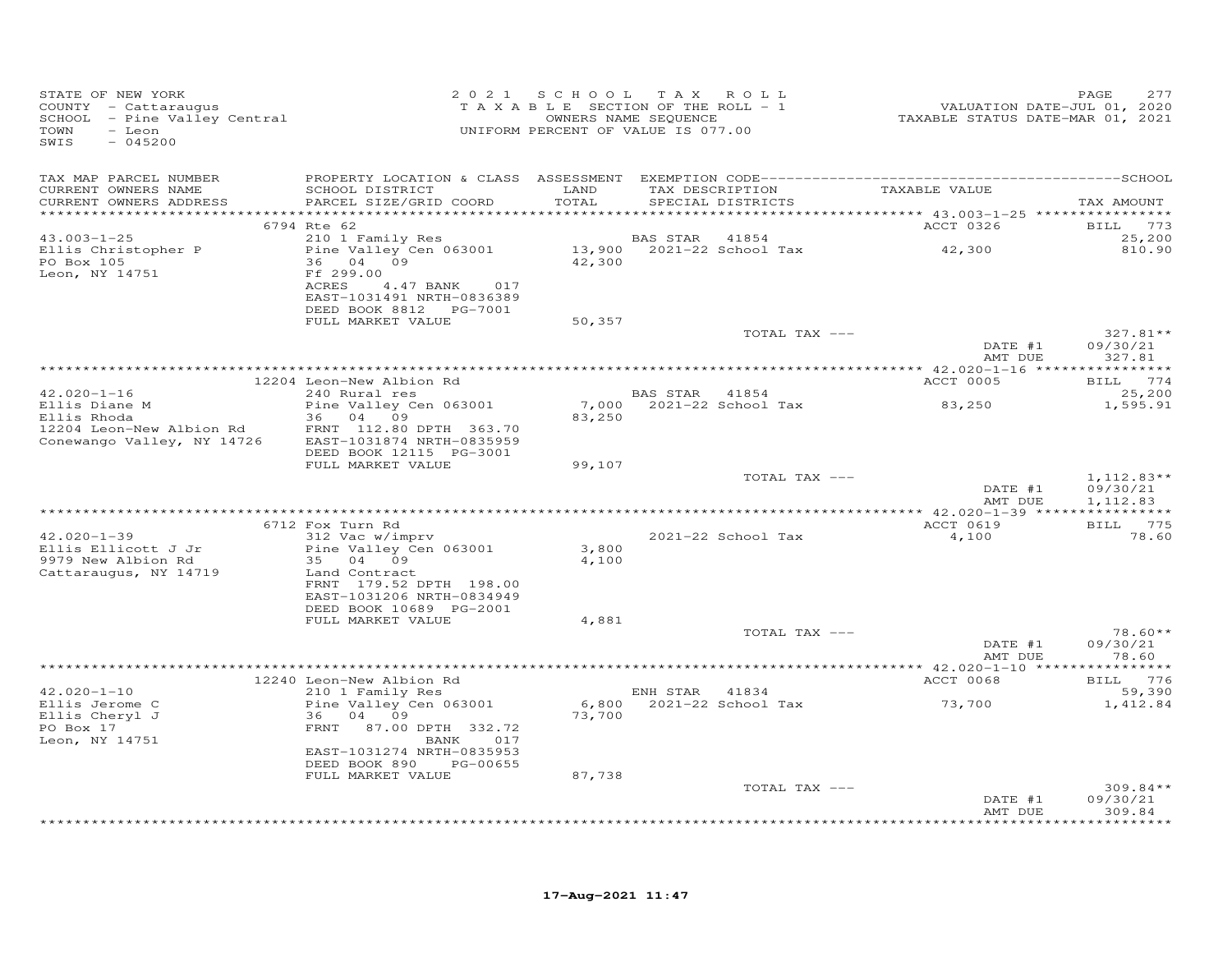| STATE OF NEW YORK<br>COUNTY - Cattaraugus<br>SCHOOL - Pine Valley Central<br>TOWN<br>- Leon<br>SWIS<br>$-045200$ |                                                                                                                                |                  | 2021 SCHOOL TAX ROLL<br>TAXABLE SECTION OF THE ROLL - 1<br>OWNERS NAME SEQUENCE<br>UNIFORM PERCENT OF VALUE IS 077.00 | VALUATION DATE-JUL 01, 2020<br>TAXABLE STATUS DATE-MAR 01, 2021 | PAGE<br>278                      |
|------------------------------------------------------------------------------------------------------------------|--------------------------------------------------------------------------------------------------------------------------------|------------------|-----------------------------------------------------------------------------------------------------------------------|-----------------------------------------------------------------|----------------------------------|
| TAX MAP PARCEL NUMBER<br>CURRENT OWNERS NAME<br>CURRENT OWNERS ADDRESS<br>***********************                | SCHOOL DISTRICT<br>PARCEL SIZE/GRID COORD                                                                                      | LAND<br>TOTAL    | TAX DESCRIPTION<br>SPECIAL DISTRICTS                                                                                  | TAXABLE VALUE                                                   | TAX AMOUNT                       |
|                                                                                                                  | 7961 Dredge Rd                                                                                                                 |                  |                                                                                                                       | ACCT 0842                                                       | <b>BILL</b><br>777               |
| $33.004 - 1 - 3.3$<br>Ellis Rhoda A<br>Snyder Talon L<br>19 First St<br>South Dayton, NY 14138                   | 240 Rural res<br>Pine Valley Cen 063001<br>$64 - 4 - 9$<br>ACRES 15.55<br>EAST-1023041 NRTH-0855017<br>DEED BOOK 18780 PG-9001 | 15,300<br>45,000 | 2021-22 School Tax                                                                                                    | 45,000                                                          | 862.66                           |
|                                                                                                                  | FULL MARKET VALUE                                                                                                              | 53,571           | TOTAL TAX ---                                                                                                         |                                                                 | $862.66**$                       |
|                                                                                                                  |                                                                                                                                |                  |                                                                                                                       | DATE #1<br>AMT DUE                                              | 09/30/21<br>862.66               |
|                                                                                                                  | Dredge Rd                                                                                                                      |                  |                                                                                                                       | ACCT 0119                                                       | 778<br><b>BILL</b>               |
| $33.004 - 1 - 4$<br>Ellis Rhoda A<br>Snyder Talon L<br>19 First Street<br>South Dayton, NY 14138                 | 105 Vac farmland<br>Pine Valley Cen 063001<br>64 04 09<br>FRNT 895.00 DPTH<br>ACRES 37.26<br>EAST-1023312 NRTH-0854353         | 22,000<br>22,000 | 2021-22 School Tax                                                                                                    | 22,000                                                          | 421.74                           |
|                                                                                                                  | DEED BOOK 20190 PG-3934<br>FULL MARKET VALUE                                                                                   | 26,190           | TOTAL TAX ---                                                                                                         |                                                                 | $421.74**$                       |
|                                                                                                                  |                                                                                                                                |                  |                                                                                                                       | DATE #1<br>AMT DUE                                              | 09/30/21<br>421.74               |
|                                                                                                                  | 12188 Leon-New Albion Rd                                                                                                       |                  |                                                                                                                       | ACCT 0330                                                       | BILL 779                         |
| $42.020 - 1 - 18$<br>Ellis Robert<br>Ellis Jacqueline<br>12188 Leon-New Abion Rd<br>Conewango Valley, NY 14726   | 210 1 Family Res<br>Pine Valley Cen 063001<br>36 04 09<br>FRNT 82.50 DPTH 380.90<br>EAST-1032145 NRTH-0835968                  | 6,800<br>73,800  | BAS STAR 41854<br>2021-22 School Tax                                                                                  | 73,800                                                          | 25,200<br>1,414.75               |
|                                                                                                                  | DEED BOOK 874<br>PG-00965                                                                                                      |                  |                                                                                                                       |                                                                 |                                  |
|                                                                                                                  | FULL MARKET VALUE                                                                                                              | 87,857           | TOTAL TAX ---                                                                                                         | DATE #1<br>AMT DUE                                              | $931.67**$<br>09/30/21<br>931.67 |
|                                                                                                                  |                                                                                                                                |                  |                                                                                                                       |                                                                 |                                  |
|                                                                                                                  | 12202 Leon-New Albion Rd                                                                                                       |                  |                                                                                                                       | ACCT 0004                                                       | BILL<br>780                      |
| $43.003 - 1 - 24.1$<br>Ellis Robert<br>12202 Leon-New Albion Rd<br>Conewango Valley, NY 14726                    | 323 Vacant rural<br>Pine Valley Cen 063001<br>36 04 09<br>ACRES<br>3,90<br>EAST-1032037 NRTH-0836328<br>DEED BOOK 3233 PG-3001 | 6,800<br>6,800   | 2021-22 School Tax                                                                                                    | 6,800                                                           | 130.36                           |
|                                                                                                                  | FULL MARKET VALUE                                                                                                              | 8,095            | TOTAL TAX ---                                                                                                         | DATE #1<br>AMT DUE                                              | $130.36**$<br>09/30/21<br>130.36 |
|                                                                                                                  |                                                                                                                                |                  |                                                                                                                       |                                                                 |                                  |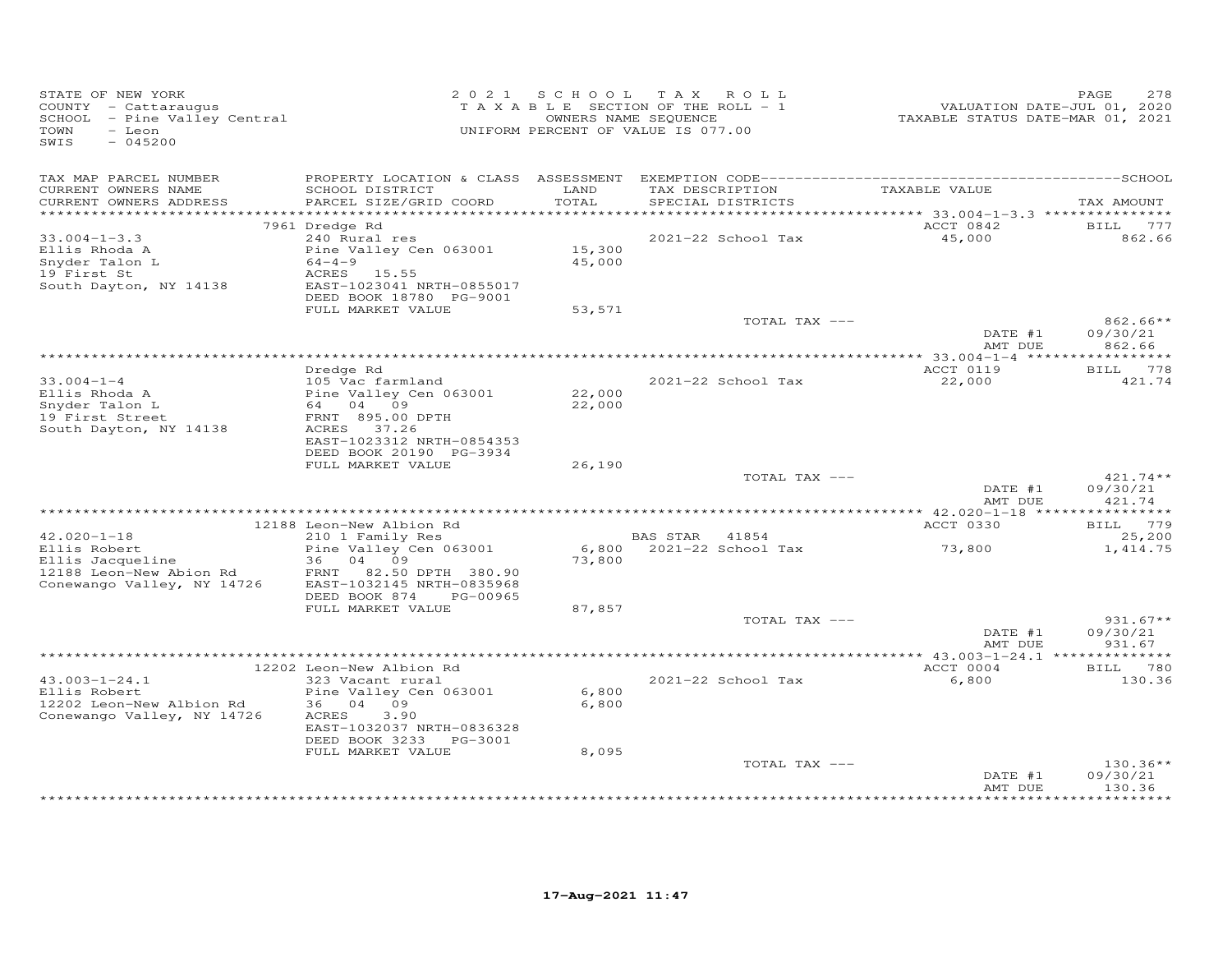| STATE OF NEW YORK<br>COUNTY - Cattaraugus<br>SCHOOL - Pine Valley Central<br>TOWN<br>- Leon<br>SWIS<br>$-045200$ |                                                                                                                                                                        |                         | 2021 SCHOOL TAX ROLL<br>T A X A B L E SECTION OF THE ROLL - 1<br>OWNERS NAME SEQUENCE<br>UNIFORM PERCENT OF VALUE IS 077.00 | VALUATION DATE-JUL 01, 2020<br>TAXABLE STATUS DATE-MAR 01, 2021 | 279<br>PAGE                      |
|------------------------------------------------------------------------------------------------------------------|------------------------------------------------------------------------------------------------------------------------------------------------------------------------|-------------------------|-----------------------------------------------------------------------------------------------------------------------------|-----------------------------------------------------------------|----------------------------------|
| TAX MAP PARCEL NUMBER                                                                                            |                                                                                                                                                                        |                         |                                                                                                                             |                                                                 |                                  |
| CURRENT OWNERS NAME<br>CURRENT OWNERS ADDRESS<br>************************                                        | SCHOOL DISTRICT<br>PARCEL SIZE/GRID COORD                                                                                                                              | LAND<br>TOTAL           | TAX DESCRIPTION<br>SPECIAL DISTRICTS                                                                                        | TAXABLE VALUE                                                   | TAX AMOUNT                       |
| $52.002 - 1 - 27.3$<br>Emke Wendy<br>301 Allen St<br>Jamestown, NY 14701                                         | Peters Rd<br>312 Vac w/imprv<br>Pine Valley Cen 063001<br>01 04 09<br>$lot$ #7<br>Ff 440.00<br>ACRES<br>3.00<br>EAST-1048389 NRTH-0827615<br>DEED BOOK 14423 PG-2001   | 11,000<br>11,400        | 2021-22 School Tax                                                                                                          | ACCT 0724<br>11,400                                             | BILL 781<br>218.54               |
|                                                                                                                  | FULL MARKET VALUE                                                                                                                                                      | 13,571                  | TOTAL TAX ---                                                                                                               |                                                                 | $218.54**$                       |
|                                                                                                                  |                                                                                                                                                                        |                         |                                                                                                                             | DATE #1<br>AMT DUE                                              | 09/30/21<br>218.54               |
|                                                                                                                  | 6770 Rte 62                                                                                                                                                            |                         |                                                                                                                             | ACCT 0410                                                       | BILL 782                         |
| $42.020 - 1 - 7.1$<br>Emmick Ryan<br>6786 62 Rte<br>Conewango Valley, NY 14751                                   | 210 1 Family Res<br>Pine Valley Cen 063001<br>36 04 09<br>FRNT 65.66 DPTH<br>1.45<br>ACRES<br>EAST-1031511 NRTH-0836167                                                | 7,900<br>12,900         | 2021-22 School Tax                                                                                                          | 12,900                                                          | 247.29                           |
|                                                                                                                  | DEED BOOK 16067 PG-7004<br>FULL MARKET VALUE                                                                                                                           | 15,357                  |                                                                                                                             |                                                                 |                                  |
|                                                                                                                  |                                                                                                                                                                        |                         | TOTAL TAX ---                                                                                                               | DATE #1<br>AMT DUE                                              | $247.29**$<br>09/30/21<br>247.29 |
|                                                                                                                  | 6786 Rte 62                                                                                                                                                            |                         |                                                                                                                             | ACCT 0483                                                       | BILL 783                         |
| $42.020 - 1 - 7.2$                                                                                               | 210 1 Family Res                                                                                                                                                       |                         | BAS STAR 41854                                                                                                              |                                                                 | 25,200                           |
| Emmick Ryan<br>6786 Rte 62<br>Leon, NY 14751                                                                     | Pine Valley Cen 063001<br>36 04 09<br>FRNT 90.00 DPTH 142.00<br>BANK 017<br>EAST-1031225 NRTH-0836182                                                                  | 65,000                  | 6,300 2021-22 School Tax                                                                                                    | 65,000                                                          | 1,246.06                         |
|                                                                                                                  | DEED BOOK 6956 PG-3002<br>FULL MARKET VALUE                                                                                                                            | 77,381                  |                                                                                                                             |                                                                 |                                  |
|                                                                                                                  |                                                                                                                                                                        |                         | TOTAL TAX ---                                                                                                               | DATE #1<br>AMT DUE                                              | $762.97**$<br>09/30/21<br>762.97 |
|                                                                                                                  |                                                                                                                                                                        |                         |                                                                                                                             |                                                                 |                                  |
| $42.020 - 1 - 8$<br>Emmick Ryan<br>6786 62 Rte<br>Conewango Valley, NY 14751                                     | Rte 62<br>311 Res vac land<br>Pine Valley Cen 063001<br>36 04 09<br>FRNT 73.85 DPTH 66.00<br>EAST-1031188 NRTH-0836034<br>DEED BOOK 16067 PG-7004<br>FULL MARKET VALUE | 1,100<br>1,100<br>1,310 | 2021-22 School Tax                                                                                                          | ACCT 0411<br>1,100                                              | BILL 784<br>21.09                |
|                                                                                                                  |                                                                                                                                                                        |                         | TOTAL TAX ---                                                                                                               | DATE #1                                                         | $21.09**$<br>09/30/21            |
|                                                                                                                  |                                                                                                                                                                        |                         |                                                                                                                             | AMT DUE                                                         | 21.09<br>*********               |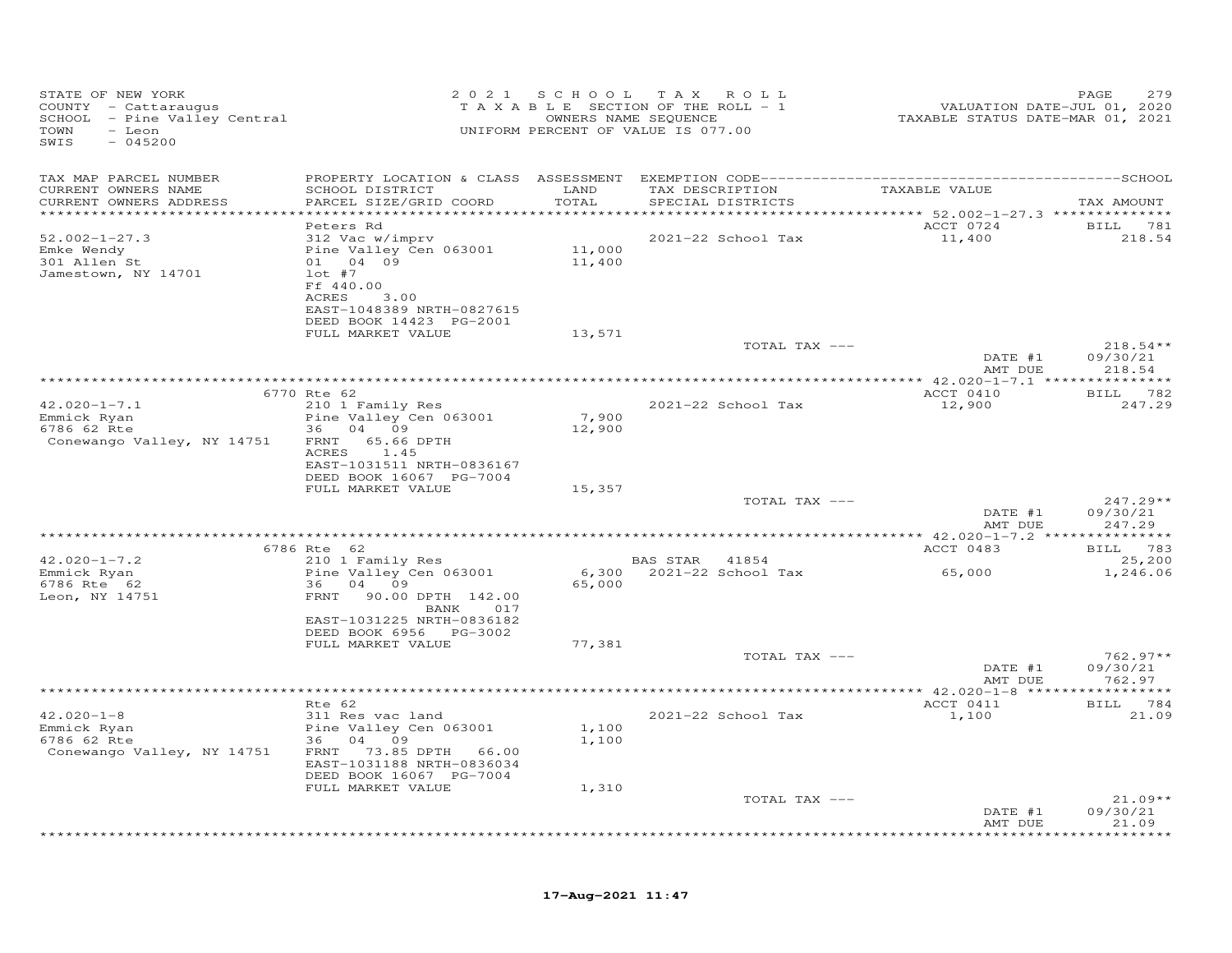| STATE OF NEW YORK<br>COUNTY - Cattaraugus<br>SCHOOL - Pine Valley Central<br>TOWN<br>- Leon<br>SWIS<br>$-045200$ |                                                                                  |                  | 2021 SCHOOL TAX ROLL<br>TAXABLE SECTION OF THE ROLL - 1<br>OWNERS NAME SEQUENCE<br>UNIFORM PERCENT OF VALUE IS 077.00 | 2020<br>72,2020 TAXABLE STATUS DATE-JUL<br>72,2021 TAXABLE STATUS DATE-MAR | PAGE<br>280                          |
|------------------------------------------------------------------------------------------------------------------|----------------------------------------------------------------------------------|------------------|-----------------------------------------------------------------------------------------------------------------------|----------------------------------------------------------------------------|--------------------------------------|
| TAX MAP PARCEL NUMBER                                                                                            |                                                                                  |                  |                                                                                                                       |                                                                            |                                      |
| CURRENT OWNERS NAME<br>CURRENT OWNERS ADDRESS                                                                    | SCHOOL DISTRICT LAND<br>PARCEL SIZE/GRID COORD                                   | TOTAL            | TAX DESCRIPTION TAXABLE VALUE<br>SPECIAL DISTRICTS                                                                    |                                                                            | TAX AMOUNT                           |
|                                                                                                                  |                                                                                  |                  |                                                                                                                       | <b>ACCT 0130</b>                                                           |                                      |
| $51.002 - 1 - 8$                                                                                                 | 12722 Flat Iron Rd<br>210 1 Family Res                                           |                  | BAS STAR 41854                                                                                                        |                                                                            | BILL 785<br>25,200                   |
| Ennis Anne<br>12722 Flat Iron Rd<br>Conewango Valley, NY 14726                                                   | Pine Valley Cen 063001 11,300 2021-22 School Tax 65,000<br>49 04 09<br>Ff 471.00 | 65,000           |                                                                                                                       |                                                                            | 1,246.06                             |
|                                                                                                                  | ACRES<br>3.15<br>EAST-1023666 NRTH-0827492<br>DEED BOOK 9615 PG-4001             |                  |                                                                                                                       |                                                                            |                                      |
|                                                                                                                  | FULL MARKET VALUE                                                                | 77,381           |                                                                                                                       |                                                                            |                                      |
|                                                                                                                  |                                                                                  |                  | TOTAL TAX ---                                                                                                         | DATE #1<br>AMT DUE                                                         | $762.97**$<br>09/30/21<br>762.97     |
|                                                                                                                  |                                                                                  |                  |                                                                                                                       |                                                                            |                                      |
|                                                                                                                  | 6312 West Rd                                                                     |                  |                                                                                                                       | ACCT 0221                                                                  | BILL 786                             |
| $51.002 - 1 - 4$                                                                                                 | 113 Cattle farm                                                                  | 45,500           | 2021-22 School Tax                                                                                                    | 132,300                                                                    | 2,536.21                             |
| Ennis Jason<br>6312 West Rd<br>Conewango Valley, NY 14726                                                        | Pine Valley Cen 063001<br>50 04 09<br>Ff 520.00                                  | 132,300          |                                                                                                                       |                                                                            |                                      |
|                                                                                                                  | ACRES 62.66<br>EAST-1024389 NRTH-0829461                                         |                  |                                                                                                                       |                                                                            |                                      |
|                                                                                                                  | DEED BOOK 9615 PG-2001                                                           |                  |                                                                                                                       |                                                                            |                                      |
|                                                                                                                  | FULL MARKET VALUE                                                                | 157,500          |                                                                                                                       |                                                                            |                                      |
|                                                                                                                  |                                                                                  |                  | TOTAL TAX ---                                                                                                         | DATE #1<br>AMT DUE                                                         | $2,536.21**$<br>09/30/21<br>2,536.21 |
|                                                                                                                  |                                                                                  |                  |                                                                                                                       |                                                                            |                                      |
|                                                                                                                  | 11926 Leon-New Albion Rd                                                         |                  |                                                                                                                       | ACCT 0134                                                                  | BILL 787                             |
| $43.003 - 1 - 19$                                                                                                | 210 1 Family Res                                                                 |                  | ENH STAR 41834                                                                                                        |                                                                            | 59,390                               |
| Exford Linda<br>11926 Leon-New Albion Rd<br>Conewango Valley, NY 14726                                           | Pine Valley Cen 063001<br>27 04 09<br>FRNT 940.00 DPTH                           | 78,000           | 25,000 2021-22 School Tax                                                                                             | 78,000                                                                     | 1,495.27                             |
|                                                                                                                  | ACRES 11.74<br>EAST-1036320 NRTH-0835405<br>DEED BOOK 689<br>PG-00313            |                  |                                                                                                                       |                                                                            |                                      |
|                                                                                                                  | FULL MARKET VALUE                                                                | 92,857           |                                                                                                                       |                                                                            |                                      |
|                                                                                                                  |                                                                                  |                  | TOTAL TAX ---                                                                                                         | DATE #1<br>AMT DUE                                                         | $392.27**$<br>09/30/21<br>392.27     |
|                                                                                                                  |                                                                                  |                  |                                                                                                                       |                                                                            |                                      |
|                                                                                                                  | 12950 Cherry Creek Hill Rd                                                       |                  |                                                                                                                       | ACCT 0100                                                                  | BILL 788                             |
| $42.004 - 1 - 1$<br>Fair Michael<br>5670 Deer Creek Dr<br>Willoughby, OH 44094                                   | 312 Vac w/imprv<br>Pine Valley Cen 063001<br>59 04 09<br>Ff 675.00               | 33,100<br>40,900 | 2021-22 School Tax                                                                                                    | 40,900                                                                     | 784.06                               |
|                                                                                                                  | ACRES 25.11<br>EAST-1019536 NRTH-0836591<br>DEED BOOK 00958 PG-01058             |                  |                                                                                                                       |                                                                            |                                      |
|                                                                                                                  | FULL MARKET VALUE                                                                | 48,690           |                                                                                                                       |                                                                            |                                      |
|                                                                                                                  |                                                                                  |                  | TOTAL TAX ---                                                                                                         | DATE #1<br>AMT DUE                                                         | 784.06**<br>09/30/21<br>784.06       |
|                                                                                                                  |                                                                                  |                  |                                                                                                                       |                                                                            | ********                             |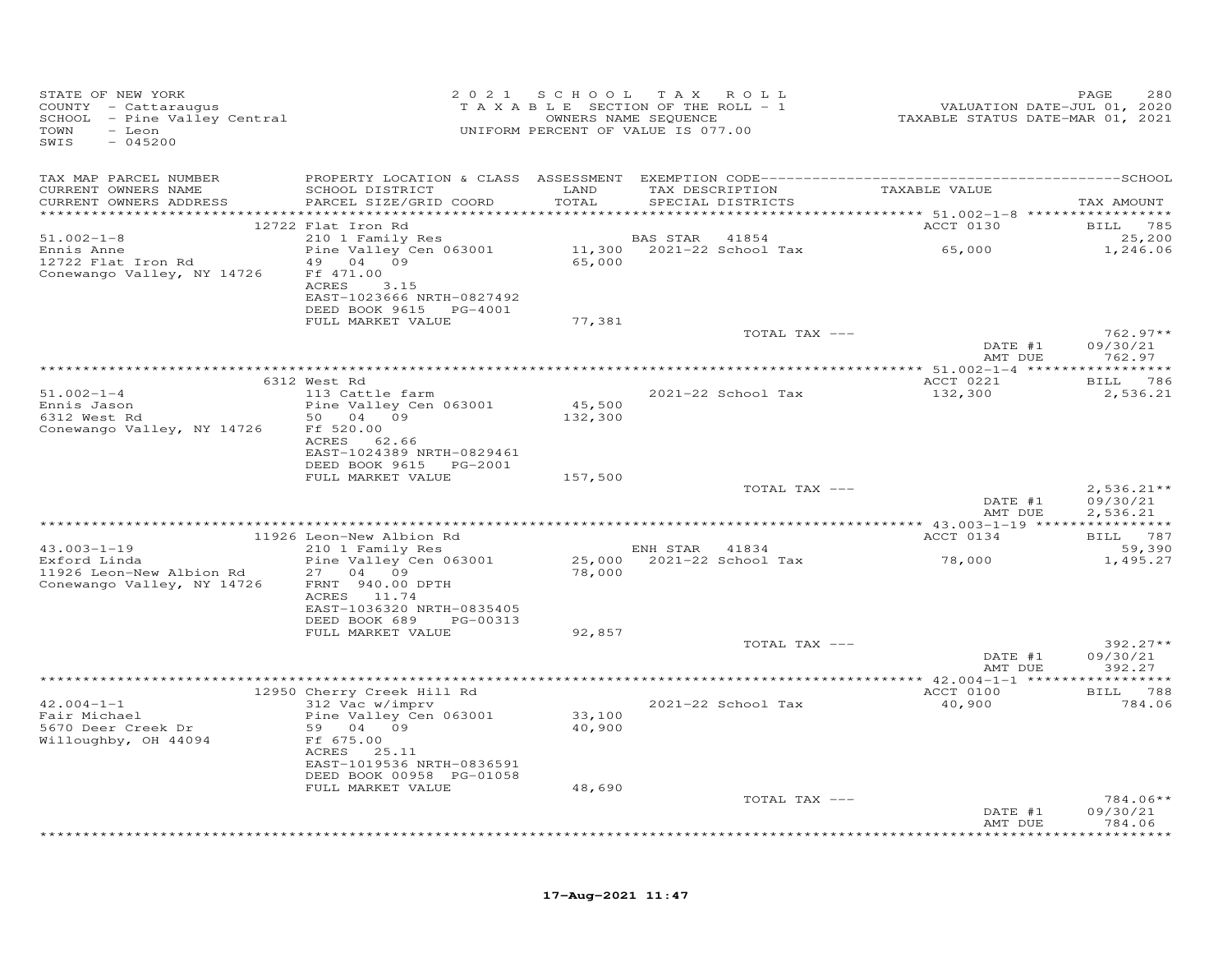| STATE OF NEW YORK<br>COUNTY - Cattaraugus<br>SCHOOL - Pine Valley Central<br>- Leon<br>TOWN<br>SWIS<br>$-045200$ |                                                                                                        | 2021 SCHOOL TAX ROLL<br>T A X A B L E SECTION OF THE ROLL - 1<br>UNIFORM PERCENT OF VALUE IS 077.00 | OWNERS NAME SEQUENCE |                             | VALUATION DATE-JUL 01, 2020<br>TAXABLE STATUS DATE-MAR 01, 2021 | 281<br>PAGE          |
|------------------------------------------------------------------------------------------------------------------|--------------------------------------------------------------------------------------------------------|-----------------------------------------------------------------------------------------------------|----------------------|-----------------------------|-----------------------------------------------------------------|----------------------|
| TAX MAP PARCEL NUMBER<br>CURRENT OWNERS NAME                                                                     | SCHOOL DISTRICT                                                                                        | LAND                                                                                                |                      | TAX DESCRIPTION             | TAXABLE VALUE                                                   |                      |
| CURRENT OWNERS ADDRESS                                                                                           | PARCEL SIZE/GRID COORD                                                                                 | TOTAL                                                                                               |                      | SPECIAL DISTRICTS           |                                                                 | TAX AMOUNT           |
|                                                                                                                  | *************                                                                                          |                                                                                                     |                      |                             | *********** 43.003-1-8 ******************                       |                      |
|                                                                                                                  | 6782 Alderbottom Rd                                                                                    |                                                                                                     |                      |                             | ACCT 0030                                                       | BILL 789             |
| $43.003 - 1 - 8$                                                                                                 | 280 Res Multiple                                                                                       |                                                                                                     | BAS STAR             | 41854                       |                                                                 | 25,200               |
| Farnham Chris T<br>6782 Alderbottom Rd<br>Conewango Valley, NY 14726                                             | Pine Valley Cen 063001<br>20/28 04 09<br>FRNT 2770.00 DPTH<br>ACRES 73.40<br>EAST-1039775 NRTH-0836930 | 85,400                                                                                              |                      |                             | 85,400                                                          | 1,637.13             |
|                                                                                                                  | DEED BOOK 7870 PG-7001                                                                                 |                                                                                                     |                      |                             |                                                                 |                      |
|                                                                                                                  | FULL MARKET VALUE                                                                                      | 101,667                                                                                             |                      | TOTAL TAX ---               |                                                                 | $1,154.04**$         |
|                                                                                                                  |                                                                                                        |                                                                                                     |                      |                             | DATE #1<br>AMT DUE                                              | 09/30/21<br>1,154.04 |
|                                                                                                                  |                                                                                                        |                                                                                                     |                      |                             |                                                                 |                      |
|                                                                                                                  | 7640 Rte 62                                                                                            |                                                                                                     |                      |                             | ACCT 0348                                                       | BILL 790             |
| $34.003 - 1 - 31$                                                                                                | 112 Dairy farm                                                                                         |                                                                                                     | AG DIST              | 41720                       |                                                                 | 17,254               |
| Felton Kathleen                                                                                                  | Pine Valley Cen 063001                                                                                 |                                                                                                     |                      |                             |                                                                 | 1,300.62             |
| 135 Richmond Rd                                                                                                  | 39 04 09                                                                                               |                                                                                                     |                      |                             |                                                                 |                      |
| Warwick, MA 01378                                                                                                | Ff 946.60                                                                                              |                                                                                                     |                      |                             |                                                                 |                      |
|                                                                                                                  | ACRES 89.10                                                                                            |                                                                                                     |                      |                             |                                                                 |                      |
| MAY BE SUBJECT TO PAYMENT<br>UNDER AGDIST LAW TIL 2025                                                           | EAST-1033183 NRTH-0849209<br>FULL MARKET VALUE                                                         | 101,310                                                                                             |                      |                             |                                                                 |                      |
|                                                                                                                  |                                                                                                        |                                                                                                     |                      | TOTAL TAX ---               |                                                                 | $1,300.62**$         |
|                                                                                                                  |                                                                                                        |                                                                                                     |                      |                             | DATE #1<br>AMT DUE                                              | 09/30/21<br>1,300.62 |
|                                                                                                                  |                                                                                                        |                                                                                                     |                      |                             |                                                                 |                      |
|                                                                                                                  | 12180 Leon-New Albion Rd                                                                               |                                                                                                     |                      |                             | ACCT 0033                                                       | BILL 791             |
| $42.020 - 1 - 19$                                                                                                | 210 1 Family Res                                                                                       |                                                                                                     | ENH STAR 41834       |                             |                                                                 | 42,600               |
| Fiebelkorn Ida LU                                                                                                | Pine Valley Cen 063001                                                                                 |                                                                                                     |                      | 7,000 2021-22 School Tax    | 42,600                                                          | 816.65               |
| Fiebelkorn Craig/Joel                                                                                            | 36 04 09                                                                                               | 42,600                                                                                              |                      |                             |                                                                 |                      |
| 12180 Leon-New Albion Rd<br>Conewango Valley, NY 14726                                                           | FRNT 107.00 DPTH 373.00<br>EAST-1032244 NRTH-0835964<br>DEED BOOK 27722 PG-7001                        |                                                                                                     |                      |                             |                                                                 |                      |
|                                                                                                                  | FULL MARKET VALUE                                                                                      | 50,714                                                                                              |                      |                             |                                                                 |                      |
|                                                                                                                  |                                                                                                        |                                                                                                     |                      | TOTAL TAX ---               |                                                                 | $0.00**$             |
|                                                                                                                  |                                                                                                        |                                                                                                     |                      |                             | ********** 34.003-1-20 *****************                        |                      |
|                                                                                                                  | Kellogg Hill Rd                                                                                        |                                                                                                     |                      |                             | ACCT 0374                                                       | BILL 792             |
| $34.003 - 1 - 20$                                                                                                | 322 Rural vac>10                                                                                       |                                                                                                     | AG DIST              | 41720                       |                                                                 | 13,531               |
| Fiebelkorn Joel                                                                                                  | Pine Valley Cen 063001                                                                                 |                                                                                                     |                      | $51,700$ 2021-22 School Tax | 38,169                                                          | 731.70               |
| Fiebelkorn Sheila<br>7765 Kellogg Hill Rd                                                                        | 31 04 09<br>FRNT 645.00 DPTH                                                                           | 51,700                                                                                              |                      |                             |                                                                 |                      |
| South Dayton, NY 14138                                                                                           | ACRES 73.72                                                                                            |                                                                                                     |                      |                             |                                                                 |                      |
|                                                                                                                  | EAST-1037519 NRTH-0851140                                                                              |                                                                                                     |                      |                             |                                                                 |                      |
| MAY BE SUBJECT TO PAYMENT                                                                                        | DEED BOOK 23283 PG-9002                                                                                |                                                                                                     |                      |                             |                                                                 |                      |
| UNDER AGDIST LAW TIL 2025                                                                                        | FULL MARKET VALUE                                                                                      | 61,548                                                                                              |                      |                             |                                                                 |                      |
|                                                                                                                  |                                                                                                        |                                                                                                     |                      | TOTAL TAX ---               |                                                                 | $731.70**$           |
|                                                                                                                  |                                                                                                        |                                                                                                     |                      |                             | DATE #1                                                         | 09/30/21             |
|                                                                                                                  |                                                                                                        |                                                                                                     |                      |                             | AMT DUE                                                         | 731.70<br>********   |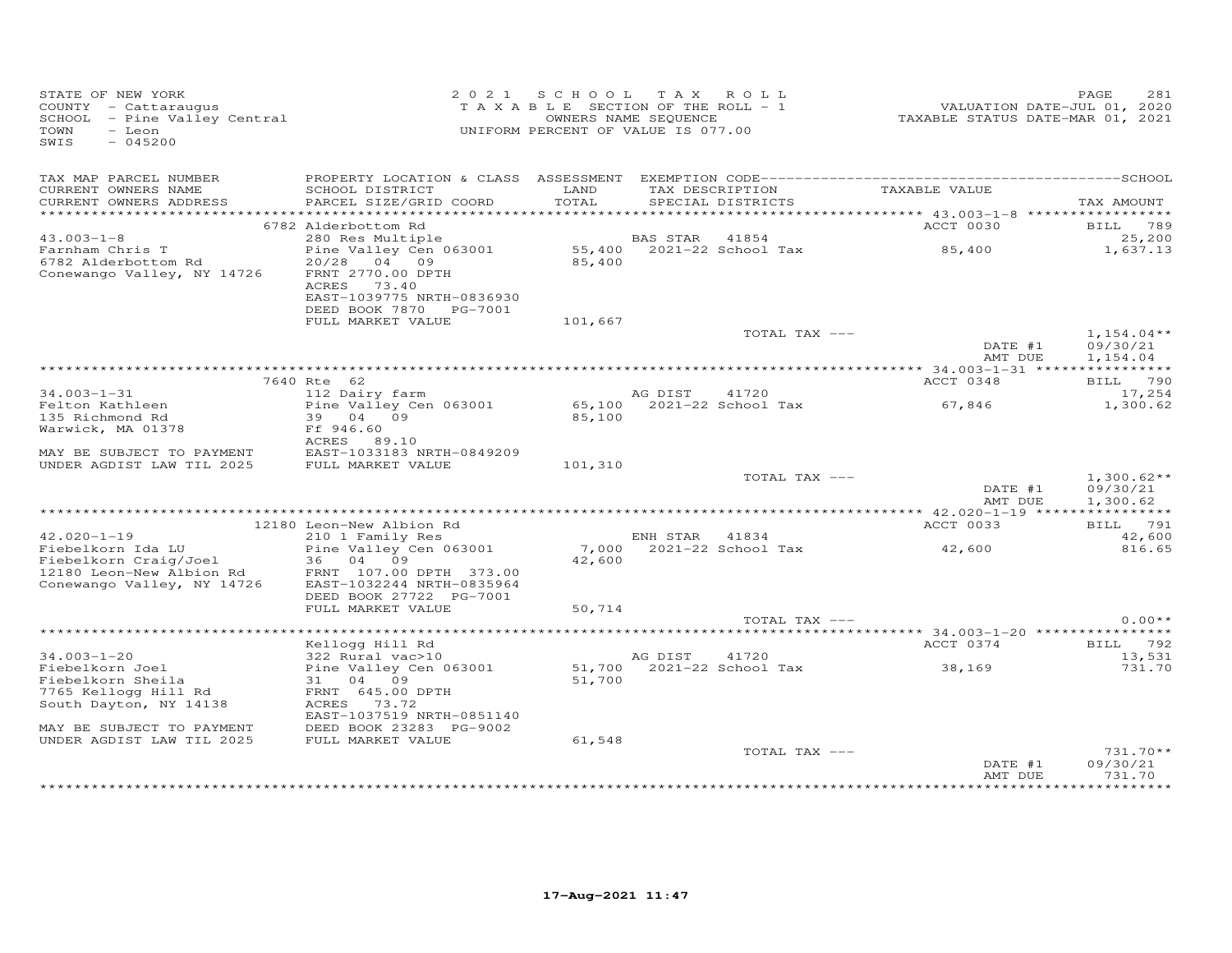| STATE OF NEW YORK<br>COUNTY - Cattaraugus<br>SCHOOL - Pine Valley Central<br>TOWN<br>- Leon<br>SWIS<br>$-045200$        | 2 0 2 1                                                                                                                                                                  | SCHOOL<br>TAXABLE SECTION OF THE ROLL - 1<br>UNIFORM PERCENT OF VALUE IS 077.00 | T A X<br>OWNERS NAME SEQUENCE | ROLL                        | VALUATION DATE-JUL 01, 2020<br>TAXABLE STATUS DATE-MAR 01, 2021 | PAGE<br>282                          |
|-------------------------------------------------------------------------------------------------------------------------|--------------------------------------------------------------------------------------------------------------------------------------------------------------------------|---------------------------------------------------------------------------------|-------------------------------|-----------------------------|-----------------------------------------------------------------|--------------------------------------|
| TAX MAP PARCEL NUMBER<br>CURRENT OWNERS NAME<br>CURRENT OWNERS ADDRESS                                                  | SCHOOL DISTRICT<br>PARCEL SIZE/GRID COORD                                                                                                                                | LAND<br>TOTAL                                                                   | TAX DESCRIPTION               | SPECIAL DISTRICTS           | TAXABLE VALUE                                                   | TAX AMOUNT                           |
| $42.020 - 1 - 35$<br>Fiebelkorn Joel<br>Fiebelkorn Sheila M<br>7765 Kellogg Hill Rd<br>South Dayton, NY 14138           | 6750 Rte 62<br>432 Gas station<br>Pine Valley Cen 063001<br>35<br>04<br>09<br>FRNT 104.00 DPTH<br>85.00<br>EAST-1031192 NRTH-0835590<br>DEED BOOK 00967 PG-01017         | ******<br>5,100<br>64,300                                                       |                               | 2021-22 School Tax          | ********* 42.020-1-35 *****************<br>ACCT 0092<br>64,300  | 793<br>BILL<br>1,232.64              |
|                                                                                                                         | FULL MARKET VALUE                                                                                                                                                        | 76,548                                                                          |                               | TOTAL TAX ---               | DATE #1<br>AMT DUE                                              | $1,232.64**$<br>09/30/21<br>1,232.64 |
|                                                                                                                         |                                                                                                                                                                          |                                                                                 |                               |                             |                                                                 |                                      |
| $34.003 - 1 - 21$                                                                                                       | 7765 Kellogg Hill Rd<br>210 1 Family Res                                                                                                                                 |                                                                                 | BAS STAR                      | 41854                       | ACCT 0019                                                       | BILL 794<br>25,200                   |
| Fiebelkorn Joel A<br>Fiebelkorn Sheila M<br>7765 Kellogg Hill Rd<br>South Dayton, NY 14138                              | Pine Valley Cen 063001<br>04<br>09<br>31<br>FRNT 265.00 DPTH<br>2.88<br>ACRES<br>EAST-1038884 NRTH-0851408<br>DEED BOOK 995<br>PG-581                                    | 10,800<br>80,000                                                                |                               | 2021-22 School Tax          | 80,000                                                          | 1,533.61                             |
|                                                                                                                         | FULL MARKET VALUE                                                                                                                                                        | 95,238                                                                          |                               | TOTAL TAX ---               |                                                                 | $1,050.52**$                         |
|                                                                                                                         |                                                                                                                                                                          |                                                                                 |                               |                             | DATE #1<br>AMT DUE                                              | 09/30/21<br>1,050.52                 |
|                                                                                                                         |                                                                                                                                                                          |                                                                                 |                               |                             |                                                                 | ***********                          |
| $52.001 - 1 - 3$<br>Filey Patrick J.<br>Filey Jocelyn M.<br>292 Southwood Dr.<br>Buffalo, NY 14223                      | 6435 Town Hill Rd<br>210 1 Family Res<br>Pine Valley Cen 063001<br>34<br>04<br>09<br>Ff 1275.00<br>ACRES<br>9.90<br>EAST-1034797 NRTH-0831251<br>DEED BOOK 20559 PG-8002 | 17,700<br>82,700                                                                |                               | 2021-22 School Tax          | ACCT 0071<br>82,700                                             | BILL 795<br>1,585.37                 |
|                                                                                                                         | FULL MARKET VALUE                                                                                                                                                        | 98,452                                                                          |                               |                             |                                                                 |                                      |
|                                                                                                                         |                                                                                                                                                                          |                                                                                 |                               | TOTAL TAX ---               | DATE #1<br>AMT DUE                                              | $1,585.37**$<br>09/30/21<br>1,585.37 |
|                                                                                                                         |                                                                                                                                                                          |                                                                                 |                               |                             | **** $42.020 - 1 - 20.1$ ***                                    | **********                           |
|                                                                                                                         | 12174 Leon-New Albion Rd                                                                                                                                                 |                                                                                 |                               |                             | ACCT 0399                                                       | BILL 796                             |
| $42.020 - 1 - 20.1$<br>Filock Fredrick S<br>Filock Margaret M<br>12174 Leon-New Albion Rd<br>Conewango Valley, NY 14726 | 210 1 Family Res<br>Pine Valley Cen 063001<br>36<br>04<br>09<br>FRNT 92.00 DPTH 387.50<br>EAST-1032352 NRTH-0835978                                                      | 6,900<br>70,000                                                                 | BAS STAR                      | 41854<br>2021-22 School Tax | 70,000                                                          | 25,200<br>1,341.91                   |
|                                                                                                                         | DEED BOOK 10798 PG-7001<br>FULL MARKET VALUE                                                                                                                             | 83,333                                                                          |                               |                             |                                                                 |                                      |
|                                                                                                                         |                                                                                                                                                                          |                                                                                 |                               | TOTAL TAX ---               | DATE #1<br>AMT DUE                                              | 858.82**<br>09/30/21<br>858.82       |
|                                                                                                                         |                                                                                                                                                                          |                                                                                 |                               |                             |                                                                 |                                      |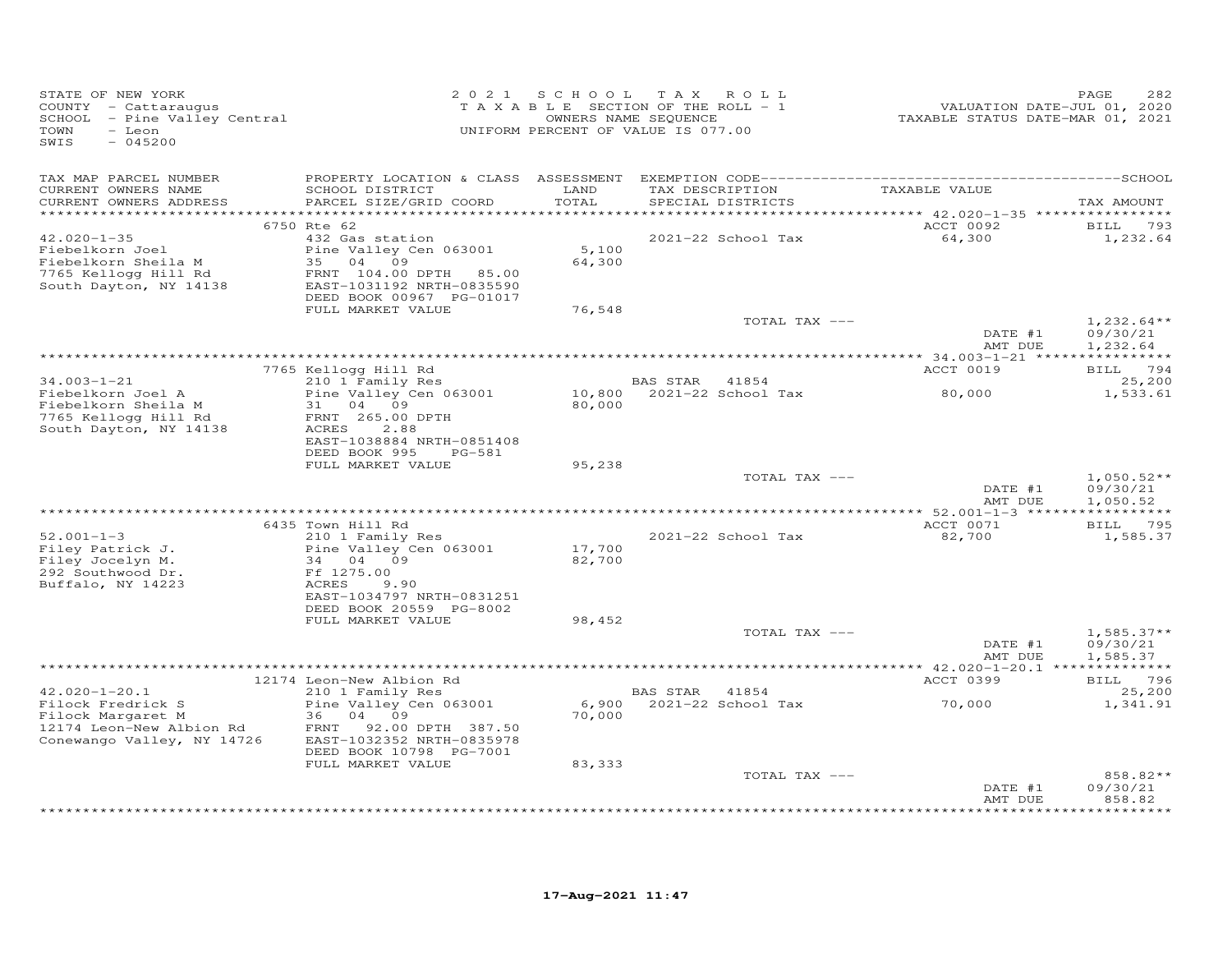| STATE OF NEW YORK<br>COUNTY - Cattaraugus<br>SCHOOL - Pine Valley Central<br>- Leon<br>TOWN<br>SWIS<br>$-045200$ |                                                                                                                                              |                  | 2021 SCHOOL TAX ROLL<br>TAXABLE SECTION OF THE ROLL - 1<br>OWNERS NAME SEQUENCE<br>UNIFORM PERCENT OF VALUE IS 077.00 | 2020<br>VALUATION DATE-JUL 01, 2020<br>TAXABLE STATUS DATE-MAR 01, 2021 | PAGE<br>283              |
|------------------------------------------------------------------------------------------------------------------|----------------------------------------------------------------------------------------------------------------------------------------------|------------------|-----------------------------------------------------------------------------------------------------------------------|-------------------------------------------------------------------------|--------------------------|
| TAX MAP PARCEL NUMBER                                                                                            |                                                                                                                                              |                  |                                                                                                                       |                                                                         |                          |
| CURRENT OWNERS NAME<br>CURRENT OWNERS ADDRESS                                                                    | SCHOOL DISTRICT<br>PARCEL SIZE/GRID COORD                                                                                                    | LAND<br>TOTAL    | TAX DESCRIPTION<br>SPECIAL DISTRICTS                                                                                  | TAXABLE VALUE                                                           | TAX AMOUNT               |
|                                                                                                                  | Alderbottom Rd                                                                                                                               |                  |                                                                                                                       | ACCT 0435 BILL 797                                                      |                          |
| $43.001 - 1 - 13$<br>Finiki Richard P<br>101 Wheatfield St<br>North Tonawanda, NY 14120-6826 FRNT 275.00 DPTH    | 314 Rural vac<10<br>Pine Valley Cen 063001<br>21 04 09<br>ACRES 3.12                                                                         | 7,200<br>7,200   | 2021-22 School Tax                                                                                                    | 7,200                                                                   | 138.02                   |
|                                                                                                                  | EAST-1041269 NRTH-0842182<br>DEED BOOK 901 PG-00179                                                                                          |                  |                                                                                                                       |                                                                         |                          |
|                                                                                                                  | FULL MARKET VALUE                                                                                                                            | 8,571            |                                                                                                                       |                                                                         |                          |
|                                                                                                                  |                                                                                                                                              |                  | TOTAL TAX ---                                                                                                         | DATE #1                                                                 | $138.02**$<br>09/30/21   |
|                                                                                                                  |                                                                                                                                              |                  |                                                                                                                       | AMT DUE                                                                 | 138.02                   |
|                                                                                                                  | 11899 Ruckh Hill Rd                                                                                                                          |                  |                                                                                                                       | ACCT 0137                                                               | BILL 798                 |
| $43.001 - 1 - 3$<br>Flagg Frances L/U B                                                                          | 240 Rural res<br>Pine Valley Cen 063001                                                                                                      |                  | BAS STAR 41854                                                                                                        |                                                                         | 25,200<br>1,706.14       |
| Flagg Jacob<br>11899 Ruckh Hill Rd<br>South Dayton, NY 14138                                                     | 30  04  09<br>Ff 740.00<br>ACRES 72.09<br>EAST-1036573 NRTH-0845556<br>DEED BOOK 22435 PG-9001                                               | 89,000           |                                                                                                                       |                                                                         |                          |
|                                                                                                                  | FULL MARKET VALUE                                                                                                                            | 105,952          |                                                                                                                       |                                                                         |                          |
|                                                                                                                  |                                                                                                                                              |                  | TOTAL TAX ---                                                                                                         | DATE #1                                                                 | $1,223.05**$<br>09/30/21 |
|                                                                                                                  |                                                                                                                                              |                  |                                                                                                                       | AMT DUE                                                                 | 1,223.05                 |
|                                                                                                                  | 12213 Leon-New Albion Rd                                                                                                                     |                  |                                                                                                                       | ACCT 0204                                                               | BILL 799                 |
| $42.020 - 1 - 15$<br>$42.020 - 1 - 1$<br>France Lloyd E<br>$2h \sim m$ P                                         | 311 Res vac land<br>Pine Valley Cen 063001                                                                                                   | 4,700            | 2021-22 School Tax                                                                                                    | 4,700                                                                   | 90.10                    |
| 12213 Leon-New Albion Rd<br>Leon, NY ` 14751                                                                     | 36 04 09<br>FRNT 180.00 DPTH<br>ACRES 1.85<br>EAST-1031695 NRTH-0835962                                                                      | 4,700            |                                                                                                                       |                                                                         |                          |
|                                                                                                                  | DEED BOOK 1516 PG-8002<br>FULL MARKET VALUE                                                                                                  | 5,595            |                                                                                                                       |                                                                         |                          |
|                                                                                                                  |                                                                                                                                              |                  | TOTAL TAX ---                                                                                                         | DATE #1                                                                 | $90.10**$<br>09/30/21    |
|                                                                                                                  |                                                                                                                                              |                  |                                                                                                                       | AMT DUE                                                                 | 90.10                    |
|                                                                                                                  | 12213 Leon-New Albion Rd                                                                                                                     |                  |                                                                                                                       | ACCT 0037                                                               | BILL 800                 |
| $42.020 - 1 - 31.1$                                                                                              | 210 1 Family Res                                                                                                                             |                  | BAS STAR 41854                                                                                                        |                                                                         | 25,200                   |
| France Shawn P<br>12213 Leon-New Albion Rd<br>Leon, NY ` 14751                                                   | Pine Valley Cen 063001<br>35 04 09<br>FRNT 145.00 DPTH 295.00<br>EAST-1031716 NRTH-0835590<br>DEED BOOK 1516    PG-8002<br>FULL MARKET VALUE | 32,200<br>38,333 | 7,000 2021-22 School Tax                                                                                              | 32,200                                                                  | 617.28                   |
|                                                                                                                  |                                                                                                                                              |                  | TOTAL TAX ---                                                                                                         |                                                                         | $134.19**$               |
|                                                                                                                  |                                                                                                                                              |                  |                                                                                                                       | DATE #1<br>AMT DUE                                                      | 09/30/21<br>134.19       |
|                                                                                                                  |                                                                                                                                              |                  |                                                                                                                       |                                                                         | ***********              |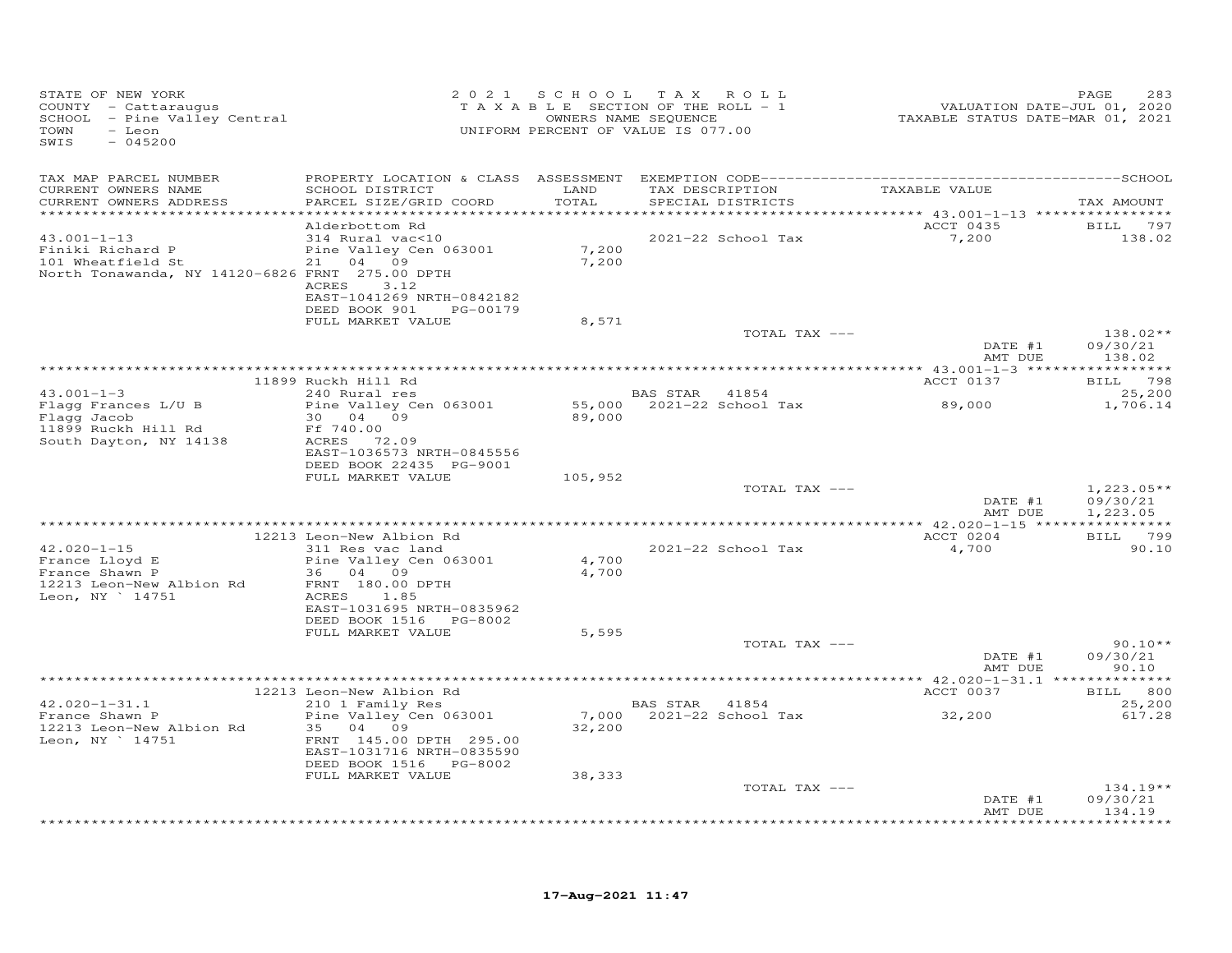| STATE OF NEW YORK<br>COUNTY - Cattaraugus<br>SCHOOL - Pine Valley Central<br>TOWN<br>- Leon<br>$-045200$<br>SWIS | 2021                                                                                         |                | SCHOOL TAX ROLL<br>T A X A B L E SECTION OF THE ROLL - 1<br>OWNERS NAME SEQUENCE<br>UNIFORM PERCENT OF VALUE IS 077.00 |                                                             | 284<br>PAGE<br>VALUATION DATE-JUL 01, 2020<br>TAXABLE STATUS DATE-MAR 01, 2021 |
|------------------------------------------------------------------------------------------------------------------|----------------------------------------------------------------------------------------------|----------------|------------------------------------------------------------------------------------------------------------------------|-------------------------------------------------------------|--------------------------------------------------------------------------------|
| TAX MAP PARCEL NUMBER                                                                                            |                                                                                              |                |                                                                                                                        |                                                             |                                                                                |
| CURRENT OWNERS NAME<br>CURRENT OWNERS ADDRESS                                                                    | SCHOOL DISTRICT<br>PARCEL SIZE/GRID COORD                                                    | LAND<br>TOTAL  | TAX DESCRIPTION<br>SPECIAL DISTRICTS                                                                                   | TAXABLE VALUE                                               | TAX AMOUNT                                                                     |
|                                                                                                                  | 6658 West Rd                                                                                 |                |                                                                                                                        | ACCT 0291                                                   | BILL<br>801                                                                    |
| $42.004 - 2 - 32$<br>Francis James<br>Francis Adrienne U                                                         | 314 Rural vac<10<br>Pine Valley Cen 063001<br>51 04 09                                       | 4,700<br>4,700 | 2021-22 School Tax                                                                                                     | 4,700                                                       | 90.10                                                                          |
| 4048 McLaughlin Dr<br>Tallahassee, FL 32309                                                                      | FRNT 250.00 DPTH<br>ACRES<br>1.83<br>EAST-1023322 NRTH-0833748<br>DEED BOOK 7438<br>PG-7003  |                |                                                                                                                        |                                                             |                                                                                |
|                                                                                                                  | FULL MARKET VALUE                                                                            | 5,595          |                                                                                                                        |                                                             |                                                                                |
|                                                                                                                  |                                                                                              |                | TOTAL TAX ---                                                                                                          | DATE #1                                                     | $90.10**$<br>09/30/21                                                          |
|                                                                                                                  |                                                                                              |                |                                                                                                                        | AMT DUE                                                     | 90.10                                                                          |
|                                                                                                                  | 6658 West Rd                                                                                 |                |                                                                                                                        | **************** 42.004-2-33 *****************<br>ACCT 0289 | BILL<br>802                                                                    |
| $42.004 - 2 - 33$<br>Francis James                                                                               | 210 1 Family Res<br>Pine Valley Cen 063001                                                   | 12,300         | 2021-22 School Tax                                                                                                     | 90,700                                                      | 1,738.73                                                                       |
| Francis Adrienne U<br>4048 McLaughlin Dr<br>Tallahassee, FL 32309                                                | 51 04 09<br>FRNT 495.00 DPTH<br>ACRES<br>3.65<br>EAST-1023322 NRTH-0834096                   | 90,700         |                                                                                                                        |                                                             |                                                                                |
|                                                                                                                  | DEED BOOK 7438 PG-7003                                                                       |                |                                                                                                                        |                                                             |                                                                                |
|                                                                                                                  | FULL MARKET VALUE                                                                            | 107,976        | TOTAL TAX ---                                                                                                          |                                                             | $1,738.73**$                                                                   |
|                                                                                                                  |                                                                                              |                |                                                                                                                        | DATE #1<br>AMT DUE                                          | 09/30/21<br>1,738.73                                                           |
|                                                                                                                  |                                                                                              |                |                                                                                                                        |                                                             |                                                                                |
| $52.002 - 1 - 12$                                                                                                | 11018 Pine Dr<br>210 1 Family Res                                                            |                | ENH STAR<br>41834                                                                                                      | ACCT 0453                                                   | BILL 803<br>59,390                                                             |
| Fronczak David C                                                                                                 | Pine Valley Cen 063001                                                                       | 16,000         | 2021-22 School Tax                                                                                                     | 120,200                                                     | 2,304.25                                                                       |
| Fronczak Margaret A<br>11018 Pine Dr<br>Cattaraugus, NY 14719                                                    | 02 04 09<br>$Lot-8$<br>FRNT 204.00 DPTH                                                      | 120,200        |                                                                                                                        |                                                             |                                                                                |
|                                                                                                                  | ACRES<br>5.60<br>EAST-1050556 NRTH-0829586<br>DEED BOOK 7957<br>PG-7001<br>FULL MARKET VALUE | 143,095        |                                                                                                                        |                                                             |                                                                                |
|                                                                                                                  |                                                                                              |                | TOTAL TAX ---                                                                                                          | DATE #1<br>AMT DUE                                          | $1,201.25**$<br>09/30/21<br>1,201.25                                           |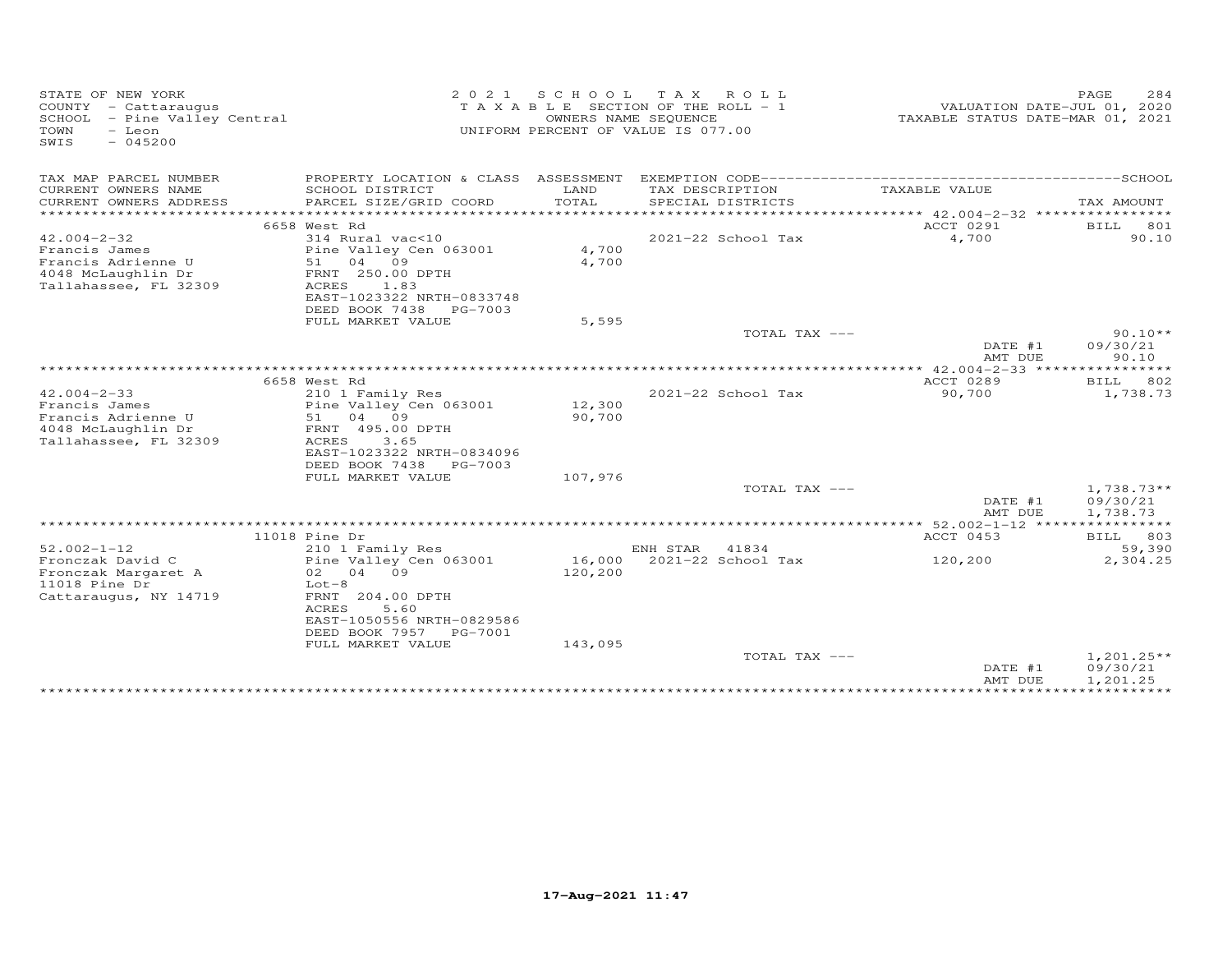| STATE OF NEW YORK<br>COUNTY - Cattaraugus<br>SCHOOL - Pine Valley Central<br>TOWN<br>- Leon<br>$-045200$<br>SWIS |                                                                                  | 2021 SCHOOL TAX ROLL<br>T A X A B L E SECTION OF THE ROLL - 1<br>UNIFORM PERCENT OF VALUE IS 077.00 | OWNERS NAME SEQUENCE |                               | VALUATION DATE-JUL 01, 2020<br>TAXABLE STATUS DATE-MAR 01, 2021 | 285<br>PAGE                      |
|------------------------------------------------------------------------------------------------------------------|----------------------------------------------------------------------------------|-----------------------------------------------------------------------------------------------------|----------------------|-------------------------------|-----------------------------------------------------------------|----------------------------------|
| TAX MAP PARCEL NUMBER<br>CURRENT OWNERS NAME                                                                     | SCHOOL DISTRICT                                                                  | LAND                                                                                                |                      | TAX DESCRIPTION TAXABLE VALUE |                                                                 |                                  |
| CURRENT OWNERS ADDRESS                                                                                           | PARCEL SIZE/GRID COORD                                                           | TOTAL                                                                                               |                      | SPECIAL DISTRICTS             |                                                                 | TAX AMOUNT                       |
|                                                                                                                  |                                                                                  |                                                                                                     |                      |                               |                                                                 |                                  |
| $42.004 - 1 - 13.2$                                                                                              | 6843 Rte 62                                                                      |                                                                                                     | BAS STAR 41854       |                               | ACCT 0520                                                       | BILL 804<br>25,200               |
| Frost Doreen<br>6843 Rte 62                                                                                      | 210 1 Family Res<br>Pine Valley Cen 063001<br>44 04 09                           | 71,000                                                                                              |                      | 7,200 2021-22 School Tax      | 71,000                                                          | 1,361.08                         |
| Conewango Valley, NY 14726                                                                                       | FRNT 222.00 DPTH 222.00<br>EAST-1030977 NRTH-0836997<br>DEED BOOK 00936 PG-00163 |                                                                                                     |                      |                               |                                                                 |                                  |
|                                                                                                                  | FULL MARKET VALUE                                                                | 84,524                                                                                              |                      |                               |                                                                 |                                  |
|                                                                                                                  |                                                                                  |                                                                                                     |                      | TOTAL TAX ---                 | DATE #1<br>AMT DUE                                              | $877.99**$<br>09/30/21<br>877.99 |
|                                                                                                                  |                                                                                  |                                                                                                     |                      |                               |                                                                 |                                  |
|                                                                                                                  | Ruckh Hill Rd                                                                    |                                                                                                     |                      |                               | ACCT 0474                                                       | BILL 805                         |
| $34.003 - 1 - 27.2$                                                                                              | 312 Vac w/imprv                                                                  |                                                                                                     |                      | 2021-22 School Tax            | 4,100                                                           | 78.60                            |
| Frost Phillip O<br>12618 Cottage Rd                                                                              | Pine Valley Cen 063001<br>09 04 09                                               | 2,800<br>4,100                                                                                      |                      |                               |                                                                 |                                  |
| South Dayton, NY 14138                                                                                           | FRNT 159.00 DPTH 175.00                                                          |                                                                                                     |                      |                               |                                                                 |                                  |
|                                                                                                                  | EAST-1033680 NRTH-0847720                                                        |                                                                                                     |                      |                               |                                                                 |                                  |
|                                                                                                                  | DEED BOOK 766<br>PG-00691                                                        |                                                                                                     |                      |                               |                                                                 |                                  |
|                                                                                                                  | FULL MARKET VALUE                                                                | 4,881                                                                                               |                      | TOTAL TAX ---                 |                                                                 | $78.60**$                        |
|                                                                                                                  |                                                                                  |                                                                                                     |                      |                               | DATE #1                                                         | 09/30/21                         |
|                                                                                                                  |                                                                                  |                                                                                                     |                      |                               | AMT DUE                                                         | 78.60                            |
|                                                                                                                  |                                                                                  |                                                                                                     |                      |                               |                                                                 |                                  |
| $42.020 - 1 - 24.2$                                                                                              | 12132 Leon-New Albion Rd<br>210 1 Family Res                                     |                                                                                                     | BAS STAR 41854       |                               | ACCT 0821                                                       | BILL 806<br>25,200               |
| Gabel Michelle M                                                                                                 | Pine Valley Cen 063001                                                           |                                                                                                     |                      | 6,600 2021-22 School Tax      | 69,600                                                          | 1,334.24                         |
| 12132 Leon-New Albion                                                                                            | 36/4/9                                                                           | 69,600                                                                                              |                      |                               |                                                                 |                                  |
| Conewango Valley, NY 14726                                                                                       | FRNT 130.00 DPTH 165.00                                                          |                                                                                                     |                      |                               |                                                                 |                                  |
|                                                                                                                  | EAST-1033210 NRTH-0835875                                                        |                                                                                                     |                      |                               |                                                                 |                                  |
|                                                                                                                  | DEED BOOK 1184 PG-5001<br>FULL MARKET VALUE                                      | 82,857                                                                                              |                      |                               |                                                                 |                                  |
|                                                                                                                  |                                                                                  |                                                                                                     |                      | TOTAL TAX ---                 |                                                                 | 851.15**                         |
|                                                                                                                  |                                                                                  |                                                                                                     |                      |                               | DATE #1                                                         | 09/30/21                         |
|                                                                                                                  |                                                                                  |                                                                                                     |                      |                               | AMT DUE                                                         | 851.15                           |
|                                                                                                                  | 6266 Bluebird Ln                                                                 |                                                                                                     |                      |                               | ACCT 0458                                                       | BILL 807                         |
| $52.002 - 1 - 20.1$                                                                                              | 260 Seasonal res                                                                 |                                                                                                     |                      | 2021-22 School Tax            | 23,900                                                          | 458.17                           |
| Gaglani Rainy                                                                                                    | Pine Valley Cen 063001                                                           | 6,900                                                                                               |                      |                               |                                                                 |                                  |
| Gaglani Judith                                                                                                   | 02 04 09                                                                         | 23,900                                                                                              |                      |                               |                                                                 |                                  |
| RR 5 Hagersville Ont Can                                                                                         | FRNT 200.00 DPTH 190.00                                                          |                                                                                                     |                      |                               |                                                                 |                                  |
| NOA 1HO,                                                                                                         | EAST-1049401 NRTH-0828317<br>DEED BOOK 00917 PG-00224                            |                                                                                                     |                      |                               |                                                                 |                                  |
|                                                                                                                  | FULL MARKET VALUE                                                                | 28,452                                                                                              |                      |                               |                                                                 |                                  |
|                                                                                                                  |                                                                                  |                                                                                                     |                      | TOTAL TAX ---                 |                                                                 | $458.17**$                       |
|                                                                                                                  |                                                                                  |                                                                                                     |                      |                               | DATE #1                                                         | 09/30/21                         |
|                                                                                                                  |                                                                                  |                                                                                                     |                      |                               | AMT DUE                                                         | 458.17<br>* * * * * * * * * * *  |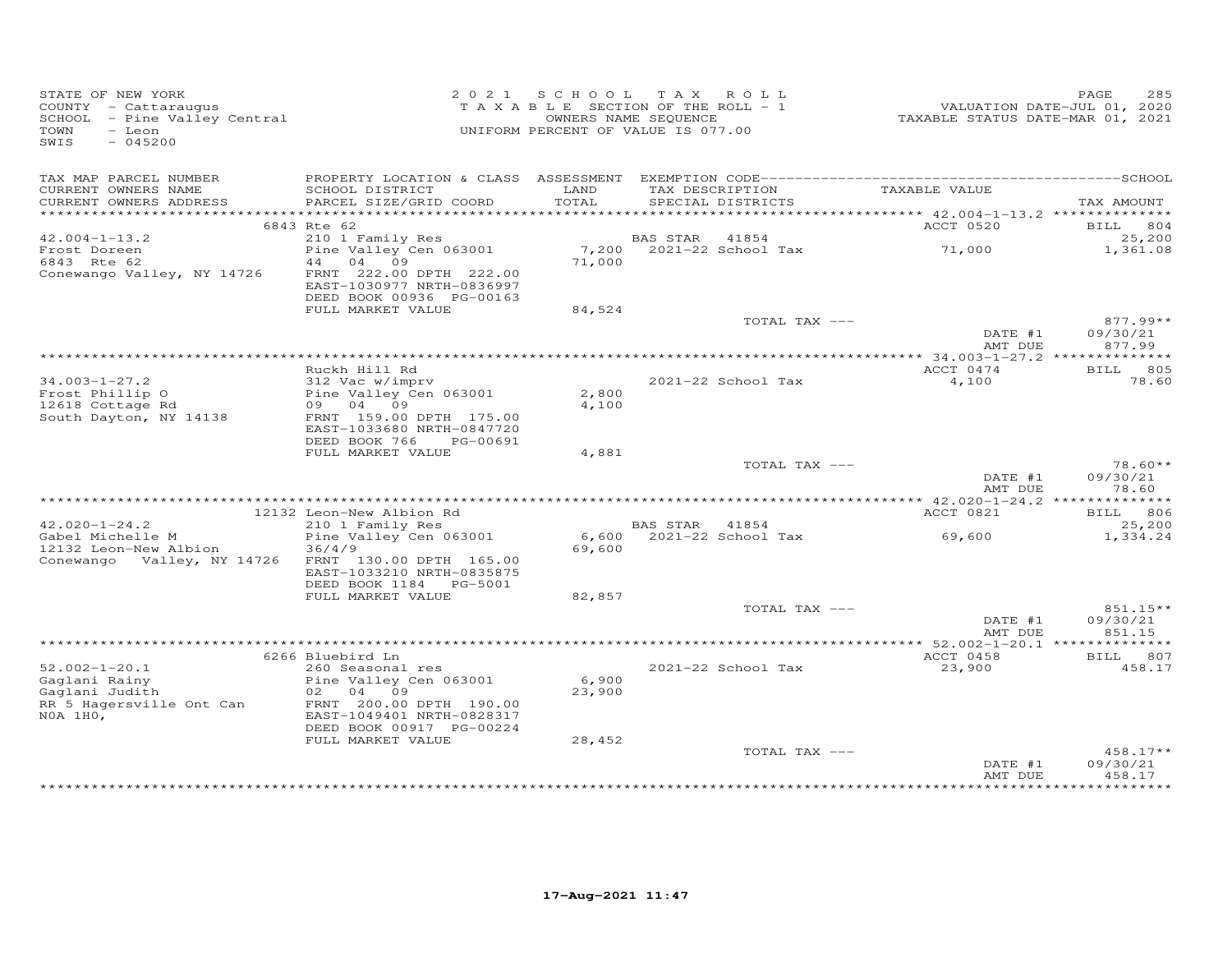| STATE OF NEW YORK<br>COUNTY - Cattaraugus<br>SCHOOL - Pine Valley Central<br>TOWN<br>- Leon<br>SWIS<br>$-045200$ | 2 0 2 1                                              | S C H O O L | T A X<br>ROLL<br>T A X A B L E SECTION OF THE ROLL - 1<br>OWNERS NAME SEQUENCE<br>UNIFORM PERCENT OF VALUE IS 077.00 | VALUATION DATE-JUL 01, 2020<br>TAXABLE STATUS DATE-MAR 01, 2021 | PAGE<br>286         |
|------------------------------------------------------------------------------------------------------------------|------------------------------------------------------|-------------|----------------------------------------------------------------------------------------------------------------------|-----------------------------------------------------------------|---------------------|
| TAX MAP PARCEL NUMBER                                                                                            | PROPERTY LOCATION & CLASS ASSESSMENT                 |             |                                                                                                                      |                                                                 |                     |
| CURRENT OWNERS NAME                                                                                              | SCHOOL DISTRICT                                      | LAND        | TAX DESCRIPTION                                                                                                      | TAXABLE VALUE                                                   |                     |
| CURRENT OWNERS ADDRESS<br>***********************                                                                | PARCEL SIZE/GRID COORD                               | TOTAL       | SPECIAL DISTRICTS                                                                                                    |                                                                 | TAX AMOUNT<br>***** |
|                                                                                                                  | 6257 Larch Ln                                        |             |                                                                                                                      | ACCT 0441                                                       | 808<br>BILL         |
| $52.002 - 1 - 23$                                                                                                | 210 1 Family Res                                     |             | 2021-22 School Tax                                                                                                   | 44,500                                                          | 853.07              |
| Gailor Edward D                                                                                                  | Pine Valley Cen 063001                               | 10,500      |                                                                                                                      |                                                                 |                     |
| 61 Ardmore PL                                                                                                    | 09<br>02<br>04                                       | 44,500      |                                                                                                                      |                                                                 |                     |
| Buffalo, NY 14213                                                                                                | $Lot-E18$                                            |             |                                                                                                                      |                                                                 |                     |
|                                                                                                                  | FRNT 340.00 DPTH                                     |             |                                                                                                                      |                                                                 |                     |
|                                                                                                                  | 2.76<br>ACRES<br>EAST-1050280 NRTH-0828387           |             |                                                                                                                      |                                                                 |                     |
|                                                                                                                  | DEED BOOK 28720 PG-5001                              |             |                                                                                                                      |                                                                 |                     |
|                                                                                                                  | FULL MARKET VALUE                                    | 52,976      |                                                                                                                      |                                                                 |                     |
|                                                                                                                  |                                                      |             | TOTAL TAX ---                                                                                                        |                                                                 | 853.07**            |
|                                                                                                                  |                                                      |             |                                                                                                                      | DATE #1                                                         | 09/30/21            |
|                                                                                                                  |                                                      |             |                                                                                                                      | AMT DUE                                                         | 853.07              |
|                                                                                                                  | 7500 Kellogg Hill Rd                                 |             |                                                                                                                      | $* 34.003 - 1 - 17$ ****<br>ACCT 0145                           | 809<br><b>BILL</b>  |
| $34.003 - 1 - 17$                                                                                                | 312 Vac w/imprv                                      |             | 2021-22 School Tax                                                                                                   | 99,900                                                          | 1,915.09            |
| GARDNER DONALD J.                                                                                                | Pine Valley Cen 063001                               | 92,400      |                                                                                                                      |                                                                 |                     |
| 1980 Baseline Road                                                                                               | 23/31 04 09                                          | 99,900      |                                                                                                                      |                                                                 |                     |
| GRAND ISLAND, NY 14072                                                                                           | Kellogg Hill Ff $-2585'$                             |             |                                                                                                                      |                                                                 |                     |
|                                                                                                                  | Monkey-2020'; Ruckh-1100'                            |             |                                                                                                                      |                                                                 |                     |
|                                                                                                                  | ACRES 200.32                                         |             |                                                                                                                      |                                                                 |                     |
|                                                                                                                  | EAST-1039963 NRTH-0848914<br>DEED BOOK 20200 PG-3801 |             |                                                                                                                      |                                                                 |                     |
|                                                                                                                  | FULL MARKET VALUE                                    | 118,929     |                                                                                                                      |                                                                 |                     |
|                                                                                                                  |                                                      |             | TOTAL TAX ---                                                                                                        |                                                                 | $1,915.09**$        |
|                                                                                                                  |                                                      |             |                                                                                                                      | DATE #1                                                         | 09/30/21            |
|                                                                                                                  |                                                      |             |                                                                                                                      | AMT DUE                                                         | 1,915.09            |
|                                                                                                                  | Kellogg Hill Rd                                      |             |                                                                                                                      | ACCT 0144                                                       | BILL 810            |
| $43.001 - 1 - 7$                                                                                                 | 320 Rural vacant                                     |             | 2021-22 School Tax                                                                                                   | 51,700                                                          | 991.09              |
| GARDNER DONALD J.                                                                                                | Pine Valley Cen 063001                               | 51,700      |                                                                                                                      |                                                                 |                     |
| 1980 Baseline Road                                                                                               | 30<br>04 09                                          | 51,700      |                                                                                                                      |                                                                 |                     |
| GRAND ISLAND, NY 14072                                                                                           | Kellogg Hill Rd Ff 3020.0                            |             |                                                                                                                      |                                                                 |                     |
|                                                                                                                  | ACRES<br>73.74                                       |             |                                                                                                                      |                                                                 |                     |
|                                                                                                                  | EAST-1038546 NRTH-0845074                            |             |                                                                                                                      |                                                                 |                     |
|                                                                                                                  | DEED BOOK 20200 PG-3801<br>FULL MARKET VALUE         | 61,548      |                                                                                                                      |                                                                 |                     |
|                                                                                                                  |                                                      |             | TOTAL TAX ---                                                                                                        |                                                                 | $991.09**$          |
|                                                                                                                  |                                                      |             |                                                                                                                      | DATE #1                                                         | 09/30/21            |
|                                                                                                                  |                                                      |             |                                                                                                                      | AMT DUE                                                         | 991.09              |
|                                                                                                                  |                                                      |             |                                                                                                                      |                                                                 |                     |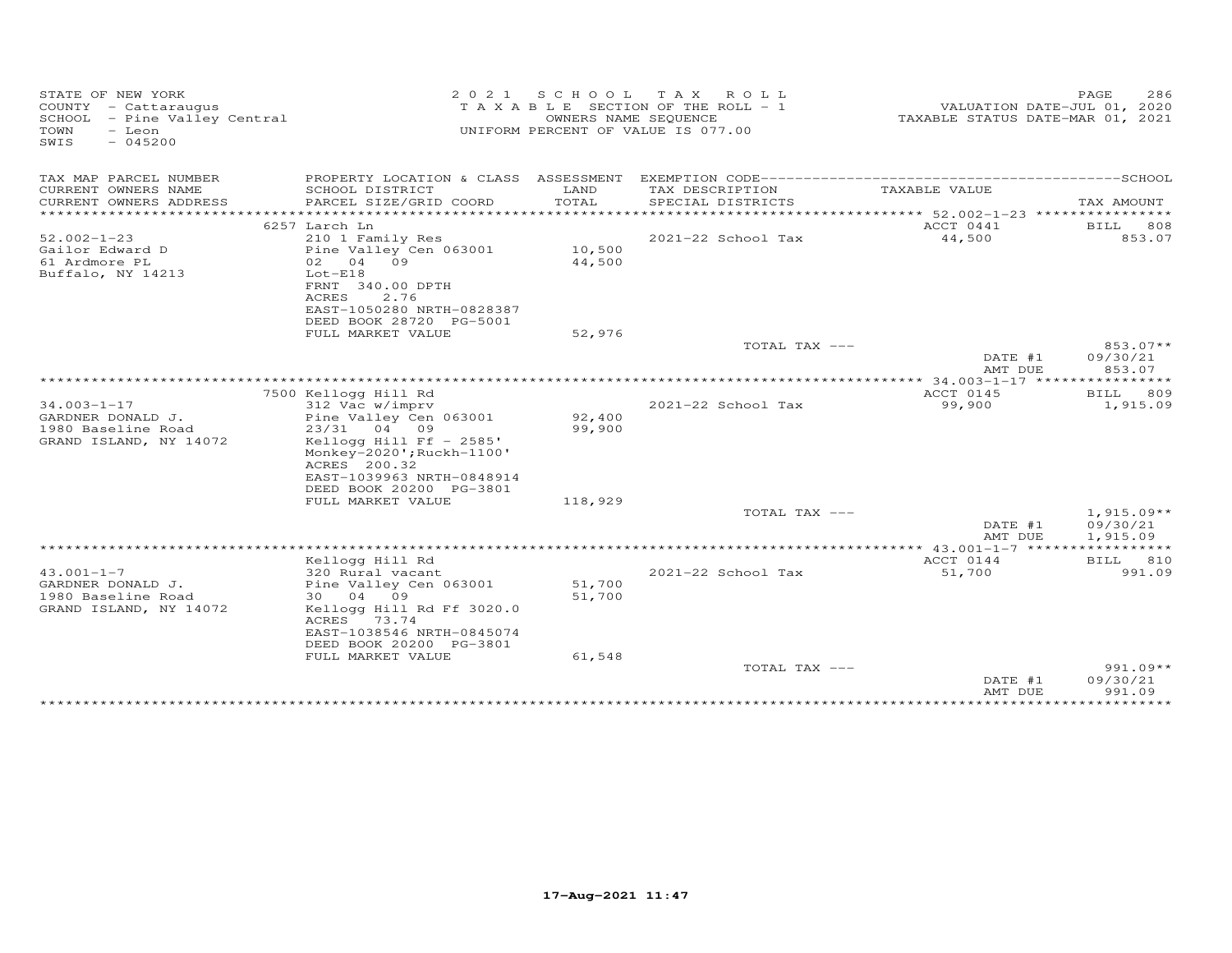| STATE OF NEW YORK<br>COUNTY - Cattaraugus<br>$SCHOOL$ - Pine Valley Central<br>- Leon<br>TOWN<br>SWIS<br>$-045200$ |                                                                           |                  | 2021 SCHOOL TAX ROLL<br>T A X A B L E SECTION OF THE ROLL - 1<br>OWNERS NAME SEQUENCE<br>UNIFORM PERCENT OF VALUE IS 077.00 |               | VALUATION DATE-JUL 01, 2020<br>TAXABLE STATUS DATE-MAR 01, 2021 | PAGE<br>287                          |
|--------------------------------------------------------------------------------------------------------------------|---------------------------------------------------------------------------|------------------|-----------------------------------------------------------------------------------------------------------------------------|---------------|-----------------------------------------------------------------|--------------------------------------|
| TAX MAP PARCEL NUMBER                                                                                              |                                                                           |                  |                                                                                                                             |               |                                                                 |                                      |
| CURRENT OWNERS NAME<br>CURRENT OWNERS ADDRESS<br>************************                                          | SCHOOL DISTRICT LAND<br>PARCEL SIZE/GRID COORD                            | TOTAL            | SPECIAL DISTRICTS                                                                                                           |               | TAX DESCRIPTION TAXABLE VALUE                                   | TAX AMOUNT                           |
|                                                                                                                    | Kellogg Hill Rd                                                           |                  |                                                                                                                             |               | ACCT 0146                                                       | <b>BILL</b> 811                      |
| $43.001 - 1 - 8$<br>GARDNER DONALD J.<br>1980 Baseline Road                                                        | 321 Abandoned ag<br>Pine Valley Cen 063001<br>22/29 04 09                 | 81,400<br>81,400 | 2021-22 School Tax                                                                                                          |               | 81,400                                                          | 1,560.45                             |
| GRAND ISLAND, NY 14072                                                                                             | Kellogg Hill Rd Ff - 5925<br>Slew Rd Ff $-$ 795'<br>ACRES 163.52          |                  |                                                                                                                             |               |                                                                 |                                      |
|                                                                                                                    | EAST-1039182 NRTH-0844473<br>DEED BOOK 20200 PG-3801<br>FULL MARKET VALUE | 96,905           |                                                                                                                             |               |                                                                 |                                      |
|                                                                                                                    |                                                                           |                  |                                                                                                                             | TOTAL TAX --- | DATE #1<br>AMT DUE                                              | $1,560.45**$<br>09/30/21<br>1,560.45 |
|                                                                                                                    |                                                                           |                  |                                                                                                                             |               |                                                                 |                                      |
| $43.002 - 1 - 11$                                                                                                  | Bailey Hill Rd<br>312 Vac w/imprv                                         |                  | 2021-22 School Tax                                                                                                          |               | ACCT 0057<br>9,200                                              | BILL 812<br>176.37                   |
| Gorski Tammy L<br>1624 Olean Rd<br>South Wales, NY 14139                                                           | Pine Valley Cen 063001<br>05 04 09<br>ACRES<br>1.25                       | 7,500<br>9,200   |                                                                                                                             |               |                                                                 |                                      |
|                                                                                                                    | EAST-1049002 NRTH-0839807<br>DEED BOOK 1013 PG-118                        |                  |                                                                                                                             |               |                                                                 |                                      |
|                                                                                                                    | FULL MARKET VALUE                                                         | 10,952           |                                                                                                                             | TOTAL TAX --- |                                                                 | $176.37**$                           |
|                                                                                                                    |                                                                           |                  |                                                                                                                             |               | DATE #1<br>AMT DUE                                              | 09/30/21<br>176.37                   |
|                                                                                                                    | 7308 Rte 62                                                               |                  |                                                                                                                             |               | ACCT 0573                                                       | BILL 813                             |
| $43.001 - 1 - 31.2$                                                                                                | 112 Dairy farm                                                            |                  | BAS STAR 41854                                                                                                              |               |                                                                 | 25,200                               |
| Green Christopher P.<br>7308 Route 62<br>South Dayton, NY 14138                                                    | Pine Valley Cen 063001<br>38 04 09<br>Ff 270.00                           | 133,700          |                                                                                                                             |               | 133,700                                                         | 2,563.04                             |
|                                                                                                                    | ACRES 53.60<br>EAST-1033215 NRTH-0844142<br>DEED BOOK 21570 PG-7001       |                  |                                                                                                                             |               |                                                                 |                                      |
|                                                                                                                    | FULL MARKET VALUE                                                         | 159,167          |                                                                                                                             | TOTAL TAX --- |                                                                 | $2,079.96**$                         |
|                                                                                                                    |                                                                           |                  |                                                                                                                             |               | DATE #1<br>AMT DUE                                              | 09/30/21<br>2,079.96                 |
|                                                                                                                    |                                                                           |                  |                                                                                                                             |               |                                                                 |                                      |
| $43.001 - 1 - 31.1$                                                                                                | 7296 Rte 62<br>270 Mfg housing                                            |                  | 2021-22 School Tax                                                                                                          |               | ACCT 0124<br>14,700                                             | BILL 814<br>281.80                   |
| Green Christopher Perry<br>7308 Rte 62<br>S. Dayton, NY 14138                                                      | Pine Valley Cen 063001<br>38 04 09<br>FRNT 357.00 DPTH<br>ACRES 1.85      | 1,700<br>14,700  |                                                                                                                             |               |                                                                 |                                      |
|                                                                                                                    | EAST-1031311 NRTH-0844018<br>DEED BOOK 27281 PG-6001                      |                  |                                                                                                                             |               |                                                                 |                                      |
|                                                                                                                    | FULL MARKET VALUE                                                         | 19,091           |                                                                                                                             |               |                                                                 |                                      |
|                                                                                                                    |                                                                           |                  |                                                                                                                             | TOTAL TAX --- | DATE #1<br>AMT DUE                                              | 281.80**<br>09/30/21<br>281.80       |
|                                                                                                                    |                                                                           |                  |                                                                                                                             |               |                                                                 | **********                           |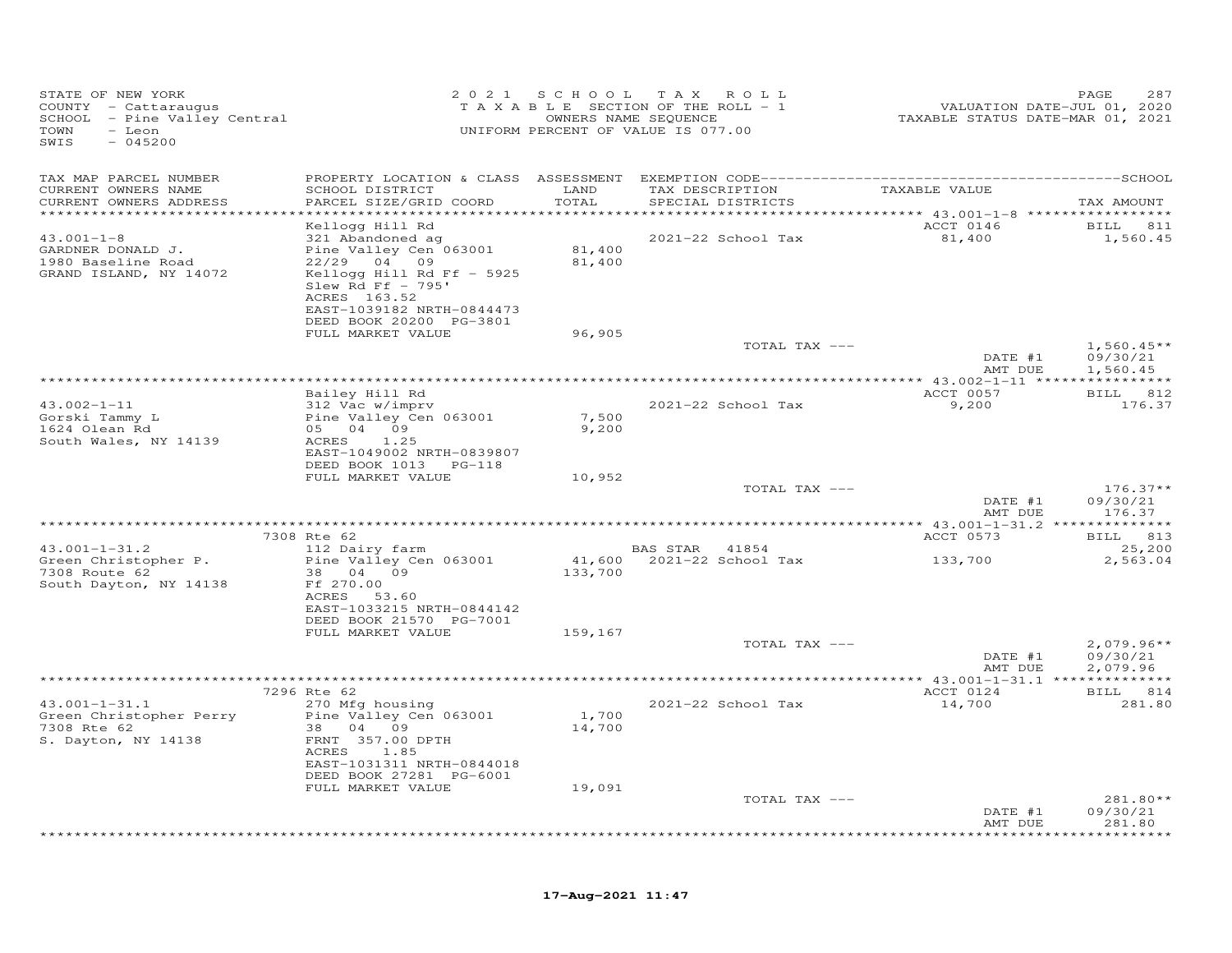| STATE OF NEW YORK<br>SIAIE OF NEW IONS<br>COUNTY - Cattaraugus<br>SCHOOL - Pine Valley Central<br>$-$ Leon<br>TOWN<br>SWIS<br>$-045200$ |                                                                                   |               | 2021 SCHOOL TAX ROLL<br>TAXABLE SECTION OF THE ROLL - 1<br>OWNERS NAME SEQUENCE<br>UNIFORM PERCENT OF VALUE IS 077.00 | VALUATION DATE-JUL 01, 2020<br>TAXABLE STATUS DATE-MAR 01, 2021 | PAGE<br>288          |
|-----------------------------------------------------------------------------------------------------------------------------------------|-----------------------------------------------------------------------------------|---------------|-----------------------------------------------------------------------------------------------------------------------|-----------------------------------------------------------------|----------------------|
| TAX MAP PARCEL NUMBER                                                                                                                   |                                                                                   |               |                                                                                                                       |                                                                 |                      |
| CURRENT OWNERS NAME<br>CURRENT OWNERS ADDRESS                                                                                           | SCHOOL DISTRICT<br>PARCEL SIZE/GRID COORD                                         | LAND<br>TOTAL | TAX DESCRIPTION<br>SPECIAL DISTRICTS                                                                                  | TAXABLE VALUE                                                   | TAX AMOUNT           |
|                                                                                                                                         | 6721 Riga Rd                                                                      |               |                                                                                                                       | ACCT 0164                                                       | <b>BILL</b> 815      |
| $42.004 - 2 - 9$                                                                                                                        |                                                                                   |               |                                                                                                                       |                                                                 | 18,400               |
|                                                                                                                                         |                                                                                   |               |                                                                                                                       |                                                                 | 352.73               |
| Green Clarence<br>6721 Riga Rd                                                                                                          | 51 04 09                                                                          | 18,400        |                                                                                                                       |                                                                 |                      |
| Conewango Valley, NY 14726                                                                                                              | FRNT 264.00 DPTH 135.00<br>EAST-1027062 NRTH-0835260<br>DEED BOOK 536 PG-00032    |               |                                                                                                                       |                                                                 |                      |
|                                                                                                                                         | FULL MARKET VALUE                                                                 | 21,905        | TOTAL TAX ---                                                                                                         |                                                                 | $0.00**$             |
|                                                                                                                                         |                                                                                   |               |                                                                                                                       |                                                                 |                      |
|                                                                                                                                         | 11585 Fancher Rd                                                                  |               |                                                                                                                       | ACCT 0605 BILL 816                                              |                      |
| $52.001 - 1 - 14.9$                                                                                                                     | 220 2 Family Res                                                                  |               | 2021-22 School Tax                                                                                                    | 128,800                                                         | 2,469.11             |
| Green Cole J.                                                                                                                           | Pine Valley Cen 063001                                                            | 8,400         |                                                                                                                       |                                                                 |                      |
| Covert Alicia                                                                                                                           | 10/11/18/19 04 09                                                                 | 128,800       |                                                                                                                       |                                                                 |                      |
| 11585 Fancher Hill Rd.                                                                                                                  | Ff 6960.00                                                                        |               |                                                                                                                       |                                                                 |                      |
| Cattaraugus, NY 14719                                                                                                                   | ACRES<br>2.15 BANK<br>017<br>EAST-1043441 NRTH-0830720<br>DEED BOOK 29033 PG-4001 |               |                                                                                                                       |                                                                 |                      |
|                                                                                                                                         | FULL MARKET VALUE                                                                 | 153,333       |                                                                                                                       |                                                                 |                      |
|                                                                                                                                         |                                                                                   |               | TOTAL TAX ---                                                                                                         |                                                                 | $2,469.11**$         |
|                                                                                                                                         |                                                                                   |               |                                                                                                                       | DATE #1<br>AMT DUE                                              | 09/30/21<br>2,469.11 |
|                                                                                                                                         |                                                                                   |               |                                                                                                                       |                                                                 |                      |
|                                                                                                                                         | 12273 Cherry Creek Hill Rd                                                        |               |                                                                                                                       | ACCT 0080                                                       | BILL 817             |
| $42.020 - 1 - 50$                                                                                                                       | 210 1 Family Res                                                                  |               | ENH STAR 41834                                                                                                        |                                                                 | 56,000               |
| Green Robert E.<br>12273 Cherry Creek Hill Road 43 04 09                                                                                | Pine Valley Cen 063001                                                            | 56,000        | $6,500$ $2021-22$ School Tax                                                                                          | 56,000                                                          | 1,073.53             |
| Conewango, NY 14726                                                                                                                     | FRNT 107.00 DPTH 175.00<br>EAST-1030702 NRTH-0835658<br>DEED BOOK 20190 PG-7638   |               |                                                                                                                       |                                                                 |                      |
|                                                                                                                                         | FULL MARKET VALUE                                                                 | 66,667        |                                                                                                                       |                                                                 |                      |
|                                                                                                                                         |                                                                                   |               | TOTAL TAX ---                                                                                                         |                                                                 | $0.00**$             |
|                                                                                                                                         |                                                                                   |               |                                                                                                                       |                                                                 |                      |
|                                                                                                                                         | 12041 Leon-New Albion Rd                                                          |               |                                                                                                                       | ACCT 0801                                                       | <b>BILL</b> 818      |
| $43.003 - 1 - 22.6$                                                                                                                     | 210 1 Family Res                                                                  |               | BAS STAR 41854                                                                                                        |                                                                 | 25,200               |
| Gugino Frank P                                                                                                                          | Pine Valley Cen 063001                                                            |               | 7,000 2021-22 School Tax 80,000                                                                                       |                                                                 | 1,533.61             |
| Gugino Deborah<br>12041 Leon-New Albion Rd                                                                                              | 35/4/9<br>ACRES<br>017<br>1.00 BANK                                               | 80,000        |                                                                                                                       |                                                                 |                      |
| Conewango Valley, NY 14726                                                                                                              | EAST-1034413 NRTH-0835618<br>DEED BOOK 1007 PG-329                                |               |                                                                                                                       |                                                                 |                      |
|                                                                                                                                         | FULL MARKET VALUE                                                                 | 95,238        |                                                                                                                       |                                                                 |                      |
|                                                                                                                                         |                                                                                   |               | TOTAL TAX ---                                                                                                         |                                                                 | $1,050.52**$         |
|                                                                                                                                         |                                                                                   |               |                                                                                                                       | DATE #1                                                         | 09/30/21             |
|                                                                                                                                         |                                                                                   |               |                                                                                                                       | AMT DUE                                                         | 1,050.52             |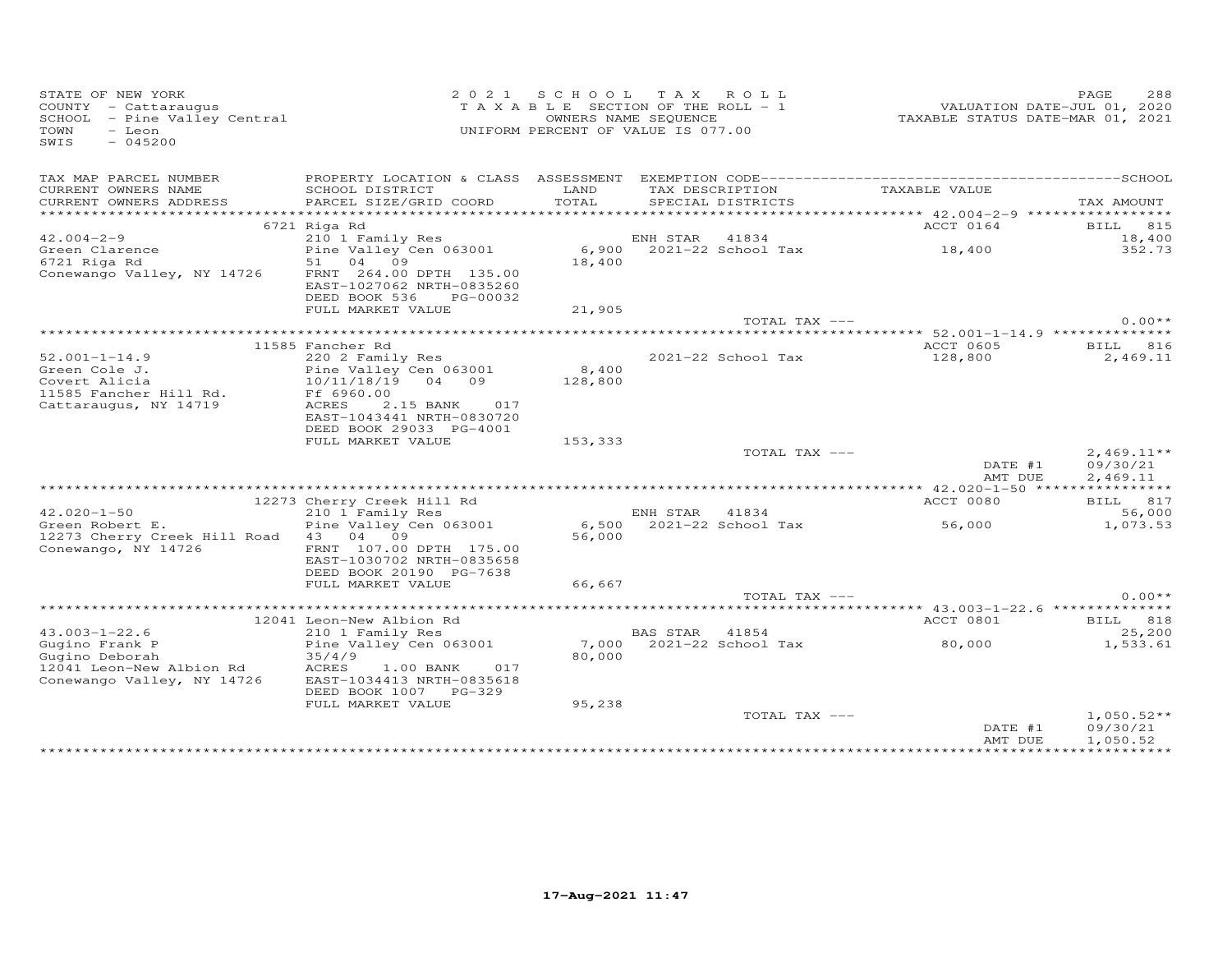| STATE OF NEW YORK<br>COUNTY - Cattaraugus<br>SCHOOL - Pine Valley Central<br>TOWN<br>- Leon<br>$-045200$<br>SWIS                                 |                                                                                                                                                                                                            | 2021 SCHOOL TAX ROLL<br>TAXABLE SECTION OF THE ROLL - 1<br>OWNERS NAME SEQUENCE<br>UNIFORM PERCENT OF VALUE IS 077.00 |                |                               | VALUATION DATE-JUL 01, 2020<br>TAXABLE STATUS DATE-MAR 01, 2021 | PAGE<br>289                               |
|--------------------------------------------------------------------------------------------------------------------------------------------------|------------------------------------------------------------------------------------------------------------------------------------------------------------------------------------------------------------|-----------------------------------------------------------------------------------------------------------------------|----------------|-------------------------------|-----------------------------------------------------------------|-------------------------------------------|
| TAX MAP PARCEL NUMBER<br>CURRENT OWNERS NAME<br>CURRENT OWNERS ADDRESS<br>************************                                               | SCHOOL DISTRICT<br>PARCEL SIZE/GRID COORD                                                                                                                                                                  | LAND<br>TOTAL                                                                                                         |                | SPECIAL DISTRICTS             | TAX DESCRIPTION TAXABLE VALUE                                   | TAX AMOUNT                                |
| $42.004 - 1 - 2$<br>Hackney John H<br>50 Hewitt Ave<br>Buffalo, NY 14215                                                                         | Cherry Creek Hill Rd<br>323 Vacant rural<br>Pine Valley Cen 063001<br>59 04 09<br>FRNT 1330.00 DPTH<br>ACRES 50.35<br>EAST-1020528 NRTH-0836598<br>DEED BOOK 722 PG-00969                                  | 28,700<br>28,700                                                                                                      |                | 2021-22 School Tax            | ACCT 0172<br>28,700                                             | <b>BILL</b><br>819<br>550.18              |
|                                                                                                                                                  | FULL MARKET VALUE                                                                                                                                                                                          | 34,167                                                                                                                |                | TOTAL TAX ---                 | DATE #1<br>AMT DUE                                              | $550.18**$<br>09/30/21<br>550.18          |
|                                                                                                                                                  | 12158 Ruckh Hill Rd                                                                                                                                                                                        |                                                                                                                       |                |                               | ACCT 0194                                                       | BILL 820                                  |
| $34.003 - 1 - 29.1$<br>Haeberle James<br>Haeberle Gwendolyn<br>12158 Ruckh Hill Rd<br>South Dayton, NY 14138                                     | 210 1 Family Res<br>Pine Valley Cen 063001<br>39 04 09<br>FRNT 330.00 DPTH<br>ACRES 4.90<br>EAST-1032750 NRTH-0847905<br>DEED BOOK 00925 PG-00152                                                          | 39,300                                                                                                                | ENH STAR 41834 | $14,800$ $2021-22$ School Tax | 39,300                                                          | 39,300<br>753.39                          |
|                                                                                                                                                  | FULL MARKET VALUE                                                                                                                                                                                          | 46,786                                                                                                                |                | TOTAL TAX ---                 |                                                                 | $0.00**$                                  |
|                                                                                                                                                  |                                                                                                                                                                                                            |                                                                                                                       |                |                               |                                                                 |                                           |
| $43.003 - 1 - 4.1$<br>Hallett Clyde III<br>Hallett Yvonne<br>12012 Leon-New Albion Rd<br>-- Wisk NY 14726<br>Conewango Valley, NY 14726          | 12012 Leon-New Albion Rd<br>210 1 Family Res<br>Pine Valley Cen 063001<br>36 04 09<br>FRNT 440.00 DPTH<br>2.25 BANK<br>ACRES<br>017<br>EAST-1034972 NRTH-0835862                                           | 73,100                                                                                                                | BAS STAR 41854 | 9,500 2021-22 School Tax      | ACCT 0176<br>73,100                                             | <b>BILL</b> 821<br>25,200<br>1,401.34     |
|                                                                                                                                                  | DEED BOOK 00929 PG-00798<br>FULL MARKET VALUE                                                                                                                                                              | 87,024                                                                                                                |                | TOTAL TAX ---                 | DATE #1<br>AMT DUE                                              | $918.25**$<br>09/30/21<br>918.25          |
|                                                                                                                                                  |                                                                                                                                                                                                            |                                                                                                                       |                |                               |                                                                 |                                           |
| $43.003 - 1 - 4.3$<br>Hallett Clyde III<br>Hallett Yvonne<br>12026 Leon-New Albion Rd<br>Concyange Valley NY 14726<br>Conewango Valley, NY 14726 | 12026 Leon-New Albion Rd<br>314 Rural vac<10<br>Pine Valley Cen 063001<br>36 04 09<br>FRNT 46.20 DPTH 228.27<br>BANK<br>017<br>EAST-1034726 NRTH-0835886<br>DEED BOOK 881<br>PG-01033<br>FULL MARKET VALUE | 2,300<br>2,300<br>2,738                                                                                               |                | 2021-22 School Tax            | ACCT 0611<br>2,300                                              | BILL 822<br>44.09                         |
|                                                                                                                                                  |                                                                                                                                                                                                            |                                                                                                                       |                | TOTAL TAX ---                 | DATE #1<br>AMT DUE                                              | $44.09**$<br>09/30/21<br>44.09<br>******* |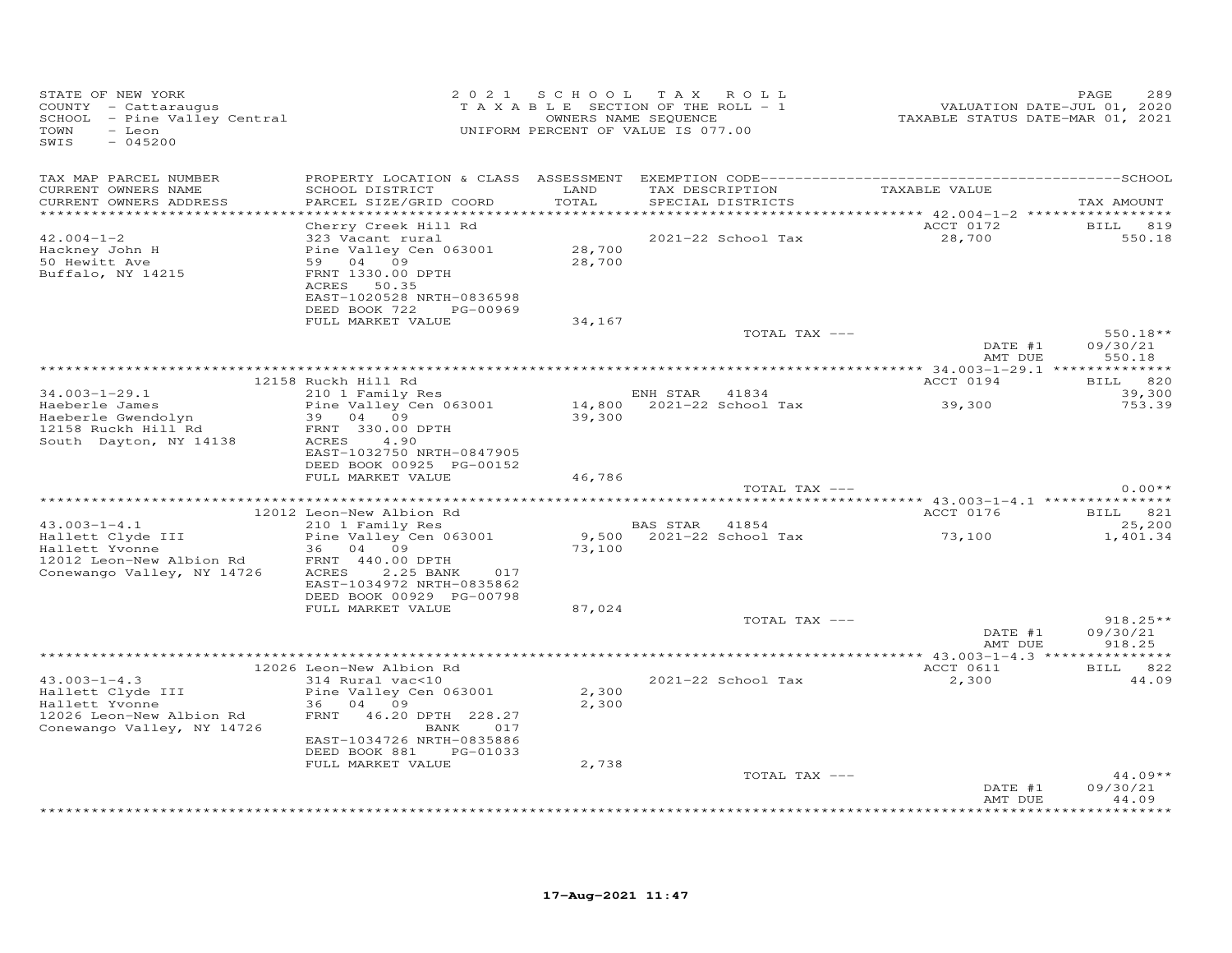| STATE OF NEW YORK<br>COUNTY - Cattaraugus<br>SCHOOL - Pine Valley Central<br>TOWN<br>- Leon<br>$-045200$<br>SWIS | 2 0 2 1                                       | S C H O O L               | T A X<br>ROLL<br>T A X A B L E SECTION OF THE ROLL - 1<br>OWNERS NAME SEQUENCE<br>UNIFORM PERCENT OF VALUE IS 077.00 | TAXABLE STATUS DATE-MAR 01, 2021                     | 290<br>PAGE<br>VALUATION DATE-JUL 01, 2020 |
|------------------------------------------------------------------------------------------------------------------|-----------------------------------------------|---------------------------|----------------------------------------------------------------------------------------------------------------------|------------------------------------------------------|--------------------------------------------|
| TAX MAP PARCEL NUMBER                                                                                            | PROPERTY LOCATION & CLASS ASSESSMENT          |                           | EXEMPTION CODE-----------                                                                                            | ----------------------------SCHOOL                   |                                            |
| CURRENT OWNERS NAME                                                                                              | SCHOOL DISTRICT                               | LAND                      | TAX DESCRIPTION                                                                                                      | TAXABLE VALUE                                        |                                            |
| CURRENT OWNERS ADDRESS<br>*******************                                                                    | PARCEL SIZE/GRID COORD                        | TOTAL<br>**************** | SPECIAL DISTRICTS                                                                                                    | ***************************** 52.002-1-27.6 ******** | TAX AMOUNT<br>*****                        |
|                                                                                                                  | 11101 Eldredge Rd                             |                           |                                                                                                                      | ACCT 0746                                            | BILL<br>823                                |
| $52.002 - 1 - 27.6$                                                                                              | 260 Seasonal res                              |                           | 2021-22 School Tax                                                                                                   | 40,000                                               | 766.80                                     |
| Hart Aaron                                                                                                       | Pine Valley Cen 063001                        | 14,400                    |                                                                                                                      |                                                      |                                            |
| Hart Lynnette<br>11101 Eldredge Rd.                                                                              | 04 09<br>01<br>$1$ ot #5                      | 40,000                    |                                                                                                                      |                                                      |                                            |
| Cattaraugus, NY 14719                                                                                            | Ff 515.00                                     |                           |                                                                                                                      |                                                      |                                            |
|                                                                                                                  | 4.70<br>ACRES                                 |                           |                                                                                                                      |                                                      |                                            |
|                                                                                                                  | EAST-1049303 NRTH-0827574                     |                           |                                                                                                                      |                                                      |                                            |
|                                                                                                                  | DEED BOOK 23021 PG-6002<br>FULL MARKET VALUE  | 47,619                    |                                                                                                                      |                                                      |                                            |
|                                                                                                                  |                                               |                           | TOTAL TAX ---                                                                                                        |                                                      | $766.80**$                                 |
|                                                                                                                  |                                               |                           |                                                                                                                      | DATE #1                                              | 09/30/21                                   |
|                                                                                                                  |                                               |                           |                                                                                                                      | AMT DUE                                              | 766.80<br>*****                            |
|                                                                                                                  | Eldredge Rd                                   |                           |                                                                                                                      | $* 52.002 - 1 - 27.7$ ***<br>ACCT 0747               | 824<br><b>BILL</b>                         |
| $52.002 - 1 - 27.7$                                                                                              | 314 Rural vac<10                              |                           | 2021-22 School Tax                                                                                                   | 10,500                                               | 201.29                                     |
| Hart Aaron                                                                                                       | Pine Valley Cen 063001                        | 10,500                    |                                                                                                                      |                                                      |                                            |
| Hart Lynnette                                                                                                    | 09<br>01 04                                   | 10,500                    |                                                                                                                      |                                                      |                                            |
| 11101 Eldredge Rd.<br>Cattaraugus, NY 14719                                                                      | $1$ ot #4<br>Ff 425.00                        |                           |                                                                                                                      |                                                      |                                            |
|                                                                                                                  | ACRES<br>4.75                                 |                           |                                                                                                                      |                                                      |                                            |
|                                                                                                                  | EAST-1049788 NRTH-0827516                     |                           |                                                                                                                      |                                                      |                                            |
|                                                                                                                  | DEED BOOK 23021 PG-6002                       |                           |                                                                                                                      |                                                      |                                            |
|                                                                                                                  | FULL MARKET VALUE                             | 12,500                    | TOTAL TAX ---                                                                                                        |                                                      | 201.29**                                   |
|                                                                                                                  |                                               |                           |                                                                                                                      | DATE #1                                              | 09/30/21                                   |
|                                                                                                                  |                                               |                           |                                                                                                                      | AMT DUE                                              | 201.29                                     |
|                                                                                                                  |                                               |                           |                                                                                                                      | *** $42.004 - 1 - 5.2$ ****                          | ***********                                |
| $42.004 - 1 - 5.2$                                                                                               | 6773 Cherry Creek Hill Rd<br>210 1 Family Res |                           | 2021-22 School Tax                                                                                                   | ACCT 0780<br>89,200                                  | 825<br><b>BILL</b><br>1,709.97             |
| Hartwig Keith C.                                                                                                 | Pine Valley Cen 063001                        | 15,900                    |                                                                                                                      |                                                      |                                            |
| 6773 Cherry Creek Hill Road                                                                                      | 59<br>04<br>09                                | 89,200                    |                                                                                                                      |                                                      |                                            |
| Conewango Valley, NY 14726                                                                                       | West Rd Ff $-130'$                            |                           |                                                                                                                      |                                                      |                                            |
|                                                                                                                  | ACRES<br>9.75<br>EAST-1022919 NRTH-0837078    |                           |                                                                                                                      |                                                      |                                            |
|                                                                                                                  | DEED BOOK 29825 PG-6002                       |                           |                                                                                                                      |                                                      |                                            |
|                                                                                                                  | FULL MARKET VALUE                             | 106,190                   |                                                                                                                      |                                                      |                                            |
|                                                                                                                  |                                               |                           | TOTAL TAX ---                                                                                                        |                                                      | $1,709.97**$                               |
|                                                                                                                  |                                               |                           |                                                                                                                      | DATE #1<br>AMT DUE                                   | 09/30/21<br>1,709.97                       |
|                                                                                                                  |                                               |                           |                                                                                                                      |                                                      |                                            |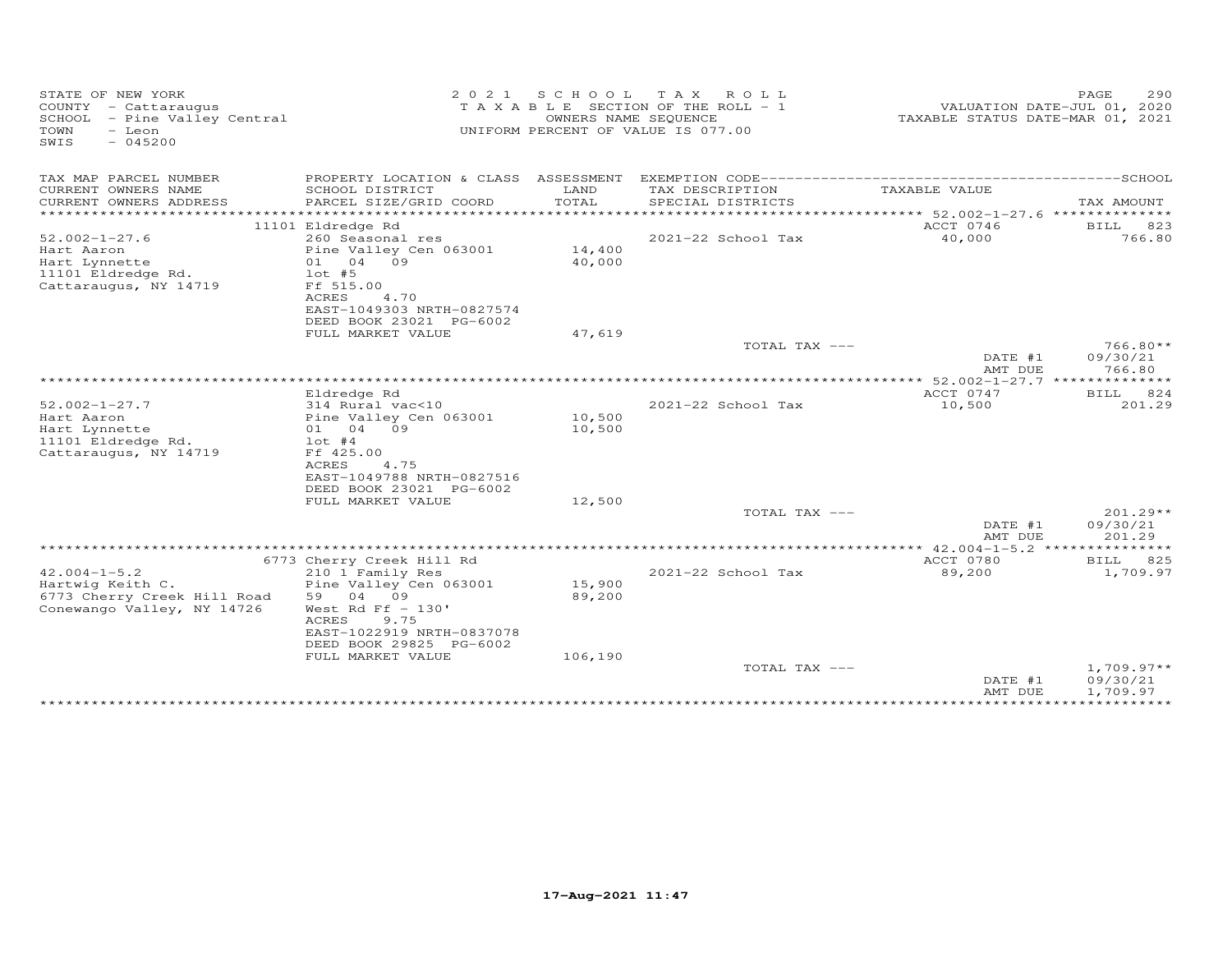| STATE OF NEW YORK<br>COUNTY - Cattaraugus<br>SCHOOL - Pine Valley Central<br>TOWN<br>- Leon<br>$-045200$<br>SWIS |                                                                  | 2021 SCHOOL   | T A X<br>ROLL<br>TAXABLE SECTION OF THE ROLL - 1<br>OWNERS NAME SEQUENCE<br>UNIFORM PERCENT OF VALUE IS 077.00 | VALUATION DATE-JUL 01, 2020<br>TAXABLE STATUS DATE-MAR 01, 2021 | 291<br>PAGE            |
|------------------------------------------------------------------------------------------------------------------|------------------------------------------------------------------|---------------|----------------------------------------------------------------------------------------------------------------|-----------------------------------------------------------------|------------------------|
| TAX MAP PARCEL NUMBER                                                                                            |                                                                  |               |                                                                                                                |                                                                 |                        |
| CURRENT OWNERS NAME<br>CURRENT OWNERS ADDRESS                                                                    | SCHOOL DISTRICT<br>PARCEL SIZE/GRID COORD                        | LAND<br>TOTAL | TAX DESCRIPTION<br>SPECIAL DISTRICTS                                                                           | TAXABLE VALUE                                                   | TAX AMOUNT             |
|                                                                                                                  | 6749 Rte 62                                                      |               |                                                                                                                | ACCT 0115                                                       | 826<br><b>BILL</b>     |
| $42.020 - 1 - 47$                                                                                                | 210 1 Family Res                                                 |               | BAS STAR 41854                                                                                                 |                                                                 | 25,200                 |
| Haskins Scott T.                                                                                                 | Pine Valley Cen 063001                                           |               | 6,400 2021-22 School Tax                                                                                       | 42,000                                                          | 805.14                 |
| 6749 Route 62<br>Conewango Valley, NY 14726                                                                      | 43 04 09<br>FRNT 56.10 DPTH 263.90                               | 42,000        |                                                                                                                |                                                                 |                        |
|                                                                                                                  | BANK 017<br>EAST-1030951 NRTH-0835593<br>DEED BOOK 23904 PG-6001 |               |                                                                                                                |                                                                 |                        |
|                                                                                                                  | FULL MARKET VALUE                                                | 50,000        |                                                                                                                |                                                                 |                        |
|                                                                                                                  |                                                                  |               | TOTAL TAX ---                                                                                                  |                                                                 | $322.06**$             |
|                                                                                                                  |                                                                  |               |                                                                                                                | DATE #1<br>AMT DUE                                              | 09/30/21<br>322.06     |
|                                                                                                                  | 7163 Smith Rd                                                    |               |                                                                                                                | ACCT 0048                                                       | BILL 827               |
| $42.002 - 1 - 24.1$                                                                                              | 240 Rural res                                                    |               | 2021-22 School Tax                                                                                             | 130,000                                                         | 2,492.11               |
| Herman Kevin<br>Herman Jennifer                                                                                  | Pine Valley Cen 063001<br>45 04 09                               | 17,200        |                                                                                                                |                                                                 |                        |
| narman venniler<br>7163 Smith Rd                                                                                 | Smith Ff 2080; West Ff                                           | 130,000       |                                                                                                                |                                                                 |                        |
| South Dayton, NY 14138                                                                                           | 2785; Chicken Ff 1980                                            |               |                                                                                                                |                                                                 |                        |
|                                                                                                                  | ACRES 17.10                                                      |               |                                                                                                                |                                                                 |                        |
|                                                                                                                  | EAST-1028968 NRTH-0842197<br>DEED BOOK 25461 PG-7002             |               |                                                                                                                |                                                                 |                        |
|                                                                                                                  | FULL MARKET VALUE                                                | 154,762       |                                                                                                                |                                                                 |                        |
|                                                                                                                  |                                                                  |               | TOTAL TAX ---                                                                                                  |                                                                 | $2,492.11**$           |
|                                                                                                                  |                                                                  |               |                                                                                                                | DATE #1<br>AMT DUE                                              | 09/30/21<br>2,492.11   |
|                                                                                                                  |                                                                  |               |                                                                                                                |                                                                 |                        |
|                                                                                                                  | 7994 Frog Valley Rd                                              |               |                                                                                                                | ACCT 0580                                                       | <b>BILL</b><br>828     |
| $33.004 - 1 - 2.2$                                                                                               | 210 1 Family Res                                                 |               | AG DIST<br>41720                                                                                               |                                                                 | $\circ$                |
| Hershberger Alvin R<br>Hershberger Orrie J                                                                       | Pine Valley Cen 063001<br>63/64 04 09                            | 130,000       | 20,500 2021-22 School Tax                                                                                      | 130,000                                                         | 2,492.11               |
| 7994 Frog Valley                                                                                                 | Ff 435.00 Dredge Rd                                              |               |                                                                                                                |                                                                 |                        |
| South Dayton, NY 14138                                                                                           | ACRES<br>76.75                                                   |               |                                                                                                                |                                                                 |                        |
| MAY BE SUBJECT TO PAYMENT                                                                                        | EAST-1020915 NRTH-0855000<br>DEED BOOK 28512 PG-4001             |               |                                                                                                                |                                                                 |                        |
| UNDER AGDIST LAW TIL 2025                                                                                        | FULL MARKET VALUE                                                | 154,762       |                                                                                                                |                                                                 |                        |
|                                                                                                                  |                                                                  |               | TOTAL TAX ---                                                                                                  |                                                                 | $2,492.11**$           |
|                                                                                                                  |                                                                  |               |                                                                                                                | DATE #1<br>AMT DUE                                              | 09/30/21<br>2,492.11   |
|                                                                                                                  | Frog Valley Rd                                                   |               |                                                                                                                | ACCT 0317                                                       | BILL 829               |
| $33.004 - 1 - 1$                                                                                                 | 314 Rural vac<10                                                 |               | 2021-22 School Tax                                                                                             | 5,780                                                           | 110.80                 |
| HERSHBERGER AMMON                                                                                                | Pine Valley Cen 063001                                           | 5,780         |                                                                                                                |                                                                 |                        |
| HERSHBERGER LYDIA<br>8110 MILESTRIP ROAD                                                                         | 63 04 09<br>ACRES<br>5.78                                        | 5,780         |                                                                                                                |                                                                 |                        |
| S. DAYTON, NY 14138                                                                                              | EAST-1019432 NRTH-0855438                                        |               |                                                                                                                |                                                                 |                        |
|                                                                                                                  | DEED BOOK 20494 PG-4002                                          |               |                                                                                                                |                                                                 |                        |
|                                                                                                                  | FULL MARKET VALUE                                                | 6,881         |                                                                                                                |                                                                 |                        |
|                                                                                                                  |                                                                  |               | TOTAL TAX ---                                                                                                  | DATE #1                                                         | $110.80**$<br>09/30/21 |
|                                                                                                                  |                                                                  |               |                                                                                                                | AMT DUE                                                         | 110.80<br>********     |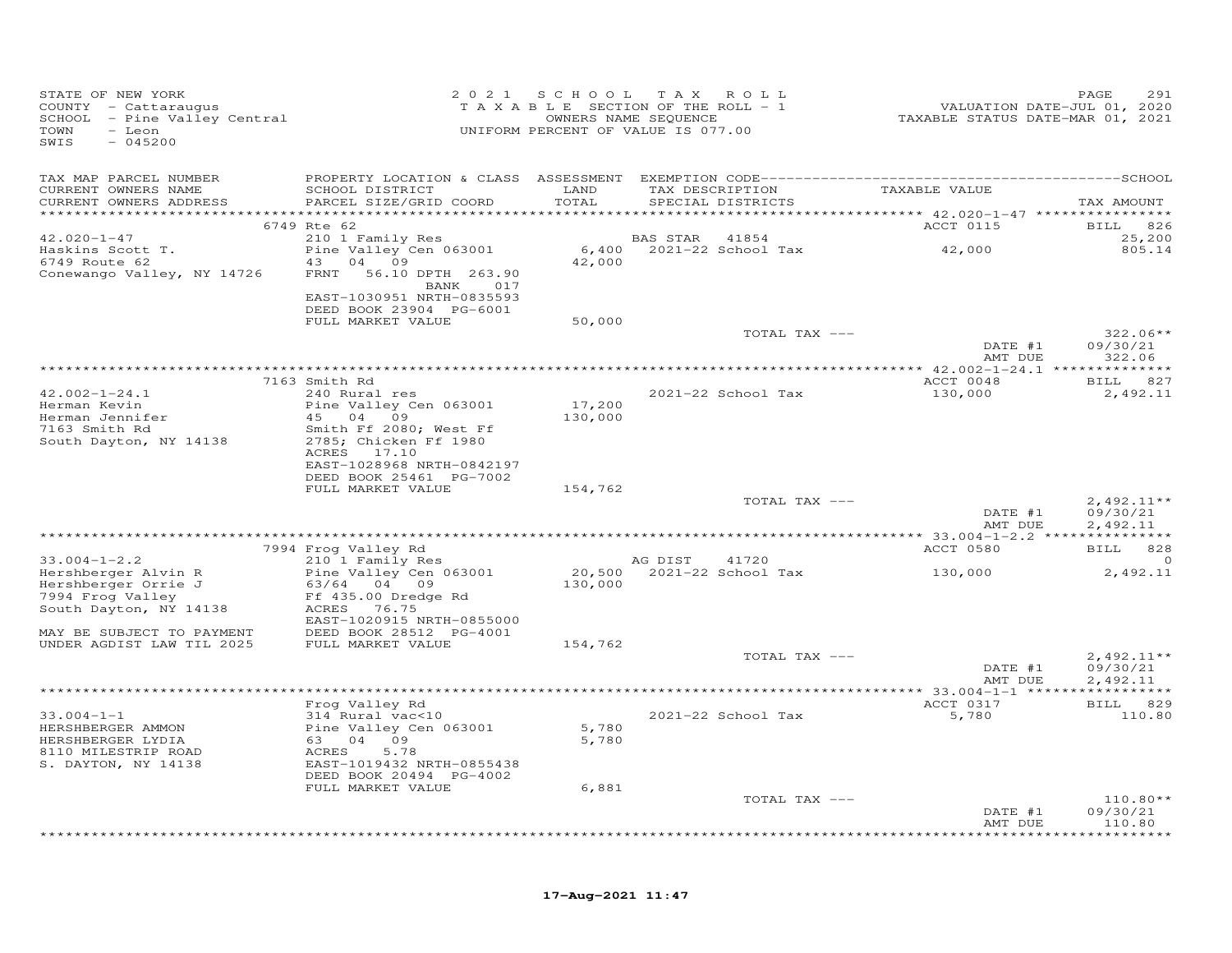| TAX MAP PARCEL NUMBER<br>TAX DESCRIPTION TAXABLE VALUE<br>CURRENT OWNERS NAME<br>SCHOOL DISTRICT<br>LAND<br>CURRENT OWNERS ADDRESS<br>PARCEL SIZE/GRID COORD<br>TOTAL<br>SPECIAL DISTRICTS<br>TAX AMOUNT<br>ACCT 0284<br>12083 Eldredge Rd<br><b>BILL</b><br>830<br>$52.001 - 1 - 31$<br>112 Dairy farm<br>BAS STAR 41854<br>25,200<br>$66,500$ 2021-22 School Tax 193,500<br>Hershberger Henry<br>Pine Valley Cen 063001<br>3,709.42<br>Hershberger Malinda<br>33 04 09<br>193,500<br>12083 Eldredge Rd<br>Ff 1520.00<br>Conewango Valley, NY 14726<br>ACRES 99.97<br>EAST-1033459 NRTH-0826404<br>DEED BOOK 00956 PG-00032<br>FULL MARKET VALUE<br>230,357<br>$3,226.33**$<br>TOTAL TAX ---<br>DATE #1<br>09/30/21<br>AMT DUE<br>3,226.33<br>7616 Frog Valley Rd<br>ACCT 0716<br>BILL 831<br>$33.004 - 1 - 22.4$<br>312 Vac w/imprv<br>2021-22 School Tax<br>28,000<br>536.76<br>Hershberger John R<br>Pine Valley Cen 063001<br>13,200<br>Hershberger Edna N<br>55 04 09<br>28,000<br>7616 Frog Valley Road<br>Life Use<br>S. Dayton, NY 14138<br>FRNT 300.00 DPTH<br>ACRES 13.90<br>EAST-1022550 NRTH-0849784<br>DEED BOOK 2020 PG-13832<br>FULL MARKET VALUE<br>33,333<br>TOTAL TAX ---<br>$536.76**$<br>DATE #1<br>09/30/21<br>536.76<br>AMT DUE<br>12620 Flat Iron Rd<br>ACCT 0388<br>BILL 832<br>$51.002 - 1 - 10$<br>311 Res vac land<br>2021-22 School Tax<br>6,900<br>132.27<br>Hershberger John R<br>Pine Valley Cen 063001<br>6,900<br>Hershberger Edna<br>50 04 09<br>6,900<br>12620 Flat Iron Rd<br>FRNT 270.00 DPTH 140.00<br>Conewango Valley, NY 14726<br>EAST-1025239 NRTH-0827114<br>DEED BOOK 00928 PG-00813<br>FULL MARKET VALUE<br>8,214<br>TOTAL TAX ---<br>$132.27**$<br>DATE #1<br>09/30/21<br>AMT DUE<br>132.27<br>ACCT 0475<br>12636 Flat Iron Rd<br><b>BILL</b><br>833<br>210 1 Family Res<br>$51.002 - 1 - 11.2$<br>25,200<br>BAS STAR 41854<br>9,200 2021-22 School Tax<br>49,300<br>Hershberger John R<br>Pine Valley Cen 063001<br>945.09<br>Hershberger Edna<br>49 04 09<br>49,300<br>12636 Flat Iron Rd<br>Ff 105.00<br>Conewango Valley, NY 14726<br>ACRES<br>2.11<br>EAST-1025183 NRTH-0827269<br>DEED BOOK 891<br>PG-01199<br>FULL MARKET VALUE<br>58,690<br>TOTAL TAX ---<br>$462.00**$<br>DATE #1<br>09/30/21<br>462.00<br>AMT DUE<br>******** | STATE OF NEW YORK<br>COUNTY - Cattaraugus<br>SCHOOL - Pine Valley Central<br>TOWN<br>- Leon<br>$-045200$<br>SWIS | 2 0 2 1 | SCHOOL | T A X<br>ROLL<br>TAXABLE SECTION OF THE ROLL - 1<br>OWNERS NAME SEQUENCE<br>UNIFORM PERCENT OF VALUE IS 077.00 | VALUATION DATE-JUL 01, 2020<br>TAXABLE STATUS DATE-MAR 01, 2021 | PAGE<br>292 |
|----------------------------------------------------------------------------------------------------------------------------------------------------------------------------------------------------------------------------------------------------------------------------------------------------------------------------------------------------------------------------------------------------------------------------------------------------------------------------------------------------------------------------------------------------------------------------------------------------------------------------------------------------------------------------------------------------------------------------------------------------------------------------------------------------------------------------------------------------------------------------------------------------------------------------------------------------------------------------------------------------------------------------------------------------------------------------------------------------------------------------------------------------------------------------------------------------------------------------------------------------------------------------------------------------------------------------------------------------------------------------------------------------------------------------------------------------------------------------------------------------------------------------------------------------------------------------------------------------------------------------------------------------------------------------------------------------------------------------------------------------------------------------------------------------------------------------------------------------------------------------------------------------------------------------------------------------------------------------------------------------------------------------------------------------------------------------------------------------------------------------------------------------------------------------------------------------------------------------------------------------------------------------------------|------------------------------------------------------------------------------------------------------------------|---------|--------|----------------------------------------------------------------------------------------------------------------|-----------------------------------------------------------------|-------------|
|                                                                                                                                                                                                                                                                                                                                                                                                                                                                                                                                                                                                                                                                                                                                                                                                                                                                                                                                                                                                                                                                                                                                                                                                                                                                                                                                                                                                                                                                                                                                                                                                                                                                                                                                                                                                                                                                                                                                                                                                                                                                                                                                                                                                                                                                                        |                                                                                                                  |         |        |                                                                                                                |                                                                 |             |
|                                                                                                                                                                                                                                                                                                                                                                                                                                                                                                                                                                                                                                                                                                                                                                                                                                                                                                                                                                                                                                                                                                                                                                                                                                                                                                                                                                                                                                                                                                                                                                                                                                                                                                                                                                                                                                                                                                                                                                                                                                                                                                                                                                                                                                                                                        |                                                                                                                  |         |        |                                                                                                                |                                                                 |             |
|                                                                                                                                                                                                                                                                                                                                                                                                                                                                                                                                                                                                                                                                                                                                                                                                                                                                                                                                                                                                                                                                                                                                                                                                                                                                                                                                                                                                                                                                                                                                                                                                                                                                                                                                                                                                                                                                                                                                                                                                                                                                                                                                                                                                                                                                                        |                                                                                                                  |         |        |                                                                                                                |                                                                 |             |
|                                                                                                                                                                                                                                                                                                                                                                                                                                                                                                                                                                                                                                                                                                                                                                                                                                                                                                                                                                                                                                                                                                                                                                                                                                                                                                                                                                                                                                                                                                                                                                                                                                                                                                                                                                                                                                                                                                                                                                                                                                                                                                                                                                                                                                                                                        |                                                                                                                  |         |        |                                                                                                                |                                                                 |             |
|                                                                                                                                                                                                                                                                                                                                                                                                                                                                                                                                                                                                                                                                                                                                                                                                                                                                                                                                                                                                                                                                                                                                                                                                                                                                                                                                                                                                                                                                                                                                                                                                                                                                                                                                                                                                                                                                                                                                                                                                                                                                                                                                                                                                                                                                                        |                                                                                                                  |         |        |                                                                                                                |                                                                 |             |
|                                                                                                                                                                                                                                                                                                                                                                                                                                                                                                                                                                                                                                                                                                                                                                                                                                                                                                                                                                                                                                                                                                                                                                                                                                                                                                                                                                                                                                                                                                                                                                                                                                                                                                                                                                                                                                                                                                                                                                                                                                                                                                                                                                                                                                                                                        |                                                                                                                  |         |        |                                                                                                                |                                                                 |             |
|                                                                                                                                                                                                                                                                                                                                                                                                                                                                                                                                                                                                                                                                                                                                                                                                                                                                                                                                                                                                                                                                                                                                                                                                                                                                                                                                                                                                                                                                                                                                                                                                                                                                                                                                                                                                                                                                                                                                                                                                                                                                                                                                                                                                                                                                                        |                                                                                                                  |         |        |                                                                                                                |                                                                 |             |
|                                                                                                                                                                                                                                                                                                                                                                                                                                                                                                                                                                                                                                                                                                                                                                                                                                                                                                                                                                                                                                                                                                                                                                                                                                                                                                                                                                                                                                                                                                                                                                                                                                                                                                                                                                                                                                                                                                                                                                                                                                                                                                                                                                                                                                                                                        |                                                                                                                  |         |        |                                                                                                                |                                                                 |             |
|                                                                                                                                                                                                                                                                                                                                                                                                                                                                                                                                                                                                                                                                                                                                                                                                                                                                                                                                                                                                                                                                                                                                                                                                                                                                                                                                                                                                                                                                                                                                                                                                                                                                                                                                                                                                                                                                                                                                                                                                                                                                                                                                                                                                                                                                                        |                                                                                                                  |         |        |                                                                                                                |                                                                 |             |
|                                                                                                                                                                                                                                                                                                                                                                                                                                                                                                                                                                                                                                                                                                                                                                                                                                                                                                                                                                                                                                                                                                                                                                                                                                                                                                                                                                                                                                                                                                                                                                                                                                                                                                                                                                                                                                                                                                                                                                                                                                                                                                                                                                                                                                                                                        |                                                                                                                  |         |        |                                                                                                                |                                                                 |             |
|                                                                                                                                                                                                                                                                                                                                                                                                                                                                                                                                                                                                                                                                                                                                                                                                                                                                                                                                                                                                                                                                                                                                                                                                                                                                                                                                                                                                                                                                                                                                                                                                                                                                                                                                                                                                                                                                                                                                                                                                                                                                                                                                                                                                                                                                                        |                                                                                                                  |         |        |                                                                                                                |                                                                 |             |
|                                                                                                                                                                                                                                                                                                                                                                                                                                                                                                                                                                                                                                                                                                                                                                                                                                                                                                                                                                                                                                                                                                                                                                                                                                                                                                                                                                                                                                                                                                                                                                                                                                                                                                                                                                                                                                                                                                                                                                                                                                                                                                                                                                                                                                                                                        |                                                                                                                  |         |        |                                                                                                                |                                                                 |             |
|                                                                                                                                                                                                                                                                                                                                                                                                                                                                                                                                                                                                                                                                                                                                                                                                                                                                                                                                                                                                                                                                                                                                                                                                                                                                                                                                                                                                                                                                                                                                                                                                                                                                                                                                                                                                                                                                                                                                                                                                                                                                                                                                                                                                                                                                                        |                                                                                                                  |         |        |                                                                                                                |                                                                 |             |
|                                                                                                                                                                                                                                                                                                                                                                                                                                                                                                                                                                                                                                                                                                                                                                                                                                                                                                                                                                                                                                                                                                                                                                                                                                                                                                                                                                                                                                                                                                                                                                                                                                                                                                                                                                                                                                                                                                                                                                                                                                                                                                                                                                                                                                                                                        |                                                                                                                  |         |        |                                                                                                                |                                                                 |             |
|                                                                                                                                                                                                                                                                                                                                                                                                                                                                                                                                                                                                                                                                                                                                                                                                                                                                                                                                                                                                                                                                                                                                                                                                                                                                                                                                                                                                                                                                                                                                                                                                                                                                                                                                                                                                                                                                                                                                                                                                                                                                                                                                                                                                                                                                                        |                                                                                                                  |         |        |                                                                                                                |                                                                 |             |
|                                                                                                                                                                                                                                                                                                                                                                                                                                                                                                                                                                                                                                                                                                                                                                                                                                                                                                                                                                                                                                                                                                                                                                                                                                                                                                                                                                                                                                                                                                                                                                                                                                                                                                                                                                                                                                                                                                                                                                                                                                                                                                                                                                                                                                                                                        |                                                                                                                  |         |        |                                                                                                                |                                                                 |             |
|                                                                                                                                                                                                                                                                                                                                                                                                                                                                                                                                                                                                                                                                                                                                                                                                                                                                                                                                                                                                                                                                                                                                                                                                                                                                                                                                                                                                                                                                                                                                                                                                                                                                                                                                                                                                                                                                                                                                                                                                                                                                                                                                                                                                                                                                                        |                                                                                                                  |         |        |                                                                                                                |                                                                 |             |
|                                                                                                                                                                                                                                                                                                                                                                                                                                                                                                                                                                                                                                                                                                                                                                                                                                                                                                                                                                                                                                                                                                                                                                                                                                                                                                                                                                                                                                                                                                                                                                                                                                                                                                                                                                                                                                                                                                                                                                                                                                                                                                                                                                                                                                                                                        |                                                                                                                  |         |        |                                                                                                                |                                                                 |             |
|                                                                                                                                                                                                                                                                                                                                                                                                                                                                                                                                                                                                                                                                                                                                                                                                                                                                                                                                                                                                                                                                                                                                                                                                                                                                                                                                                                                                                                                                                                                                                                                                                                                                                                                                                                                                                                                                                                                                                                                                                                                                                                                                                                                                                                                                                        |                                                                                                                  |         |        |                                                                                                                |                                                                 |             |
|                                                                                                                                                                                                                                                                                                                                                                                                                                                                                                                                                                                                                                                                                                                                                                                                                                                                                                                                                                                                                                                                                                                                                                                                                                                                                                                                                                                                                                                                                                                                                                                                                                                                                                                                                                                                                                                                                                                                                                                                                                                                                                                                                                                                                                                                                        |                                                                                                                  |         |        |                                                                                                                |                                                                 |             |
|                                                                                                                                                                                                                                                                                                                                                                                                                                                                                                                                                                                                                                                                                                                                                                                                                                                                                                                                                                                                                                                                                                                                                                                                                                                                                                                                                                                                                                                                                                                                                                                                                                                                                                                                                                                                                                                                                                                                                                                                                                                                                                                                                                                                                                                                                        |                                                                                                                  |         |        |                                                                                                                |                                                                 |             |
|                                                                                                                                                                                                                                                                                                                                                                                                                                                                                                                                                                                                                                                                                                                                                                                                                                                                                                                                                                                                                                                                                                                                                                                                                                                                                                                                                                                                                                                                                                                                                                                                                                                                                                                                                                                                                                                                                                                                                                                                                                                                                                                                                                                                                                                                                        |                                                                                                                  |         |        |                                                                                                                |                                                                 |             |
|                                                                                                                                                                                                                                                                                                                                                                                                                                                                                                                                                                                                                                                                                                                                                                                                                                                                                                                                                                                                                                                                                                                                                                                                                                                                                                                                                                                                                                                                                                                                                                                                                                                                                                                                                                                                                                                                                                                                                                                                                                                                                                                                                                                                                                                                                        |                                                                                                                  |         |        |                                                                                                                |                                                                 |             |
|                                                                                                                                                                                                                                                                                                                                                                                                                                                                                                                                                                                                                                                                                                                                                                                                                                                                                                                                                                                                                                                                                                                                                                                                                                                                                                                                                                                                                                                                                                                                                                                                                                                                                                                                                                                                                                                                                                                                                                                                                                                                                                                                                                                                                                                                                        |                                                                                                                  |         |        |                                                                                                                |                                                                 |             |
|                                                                                                                                                                                                                                                                                                                                                                                                                                                                                                                                                                                                                                                                                                                                                                                                                                                                                                                                                                                                                                                                                                                                                                                                                                                                                                                                                                                                                                                                                                                                                                                                                                                                                                                                                                                                                                                                                                                                                                                                                                                                                                                                                                                                                                                                                        |                                                                                                                  |         |        |                                                                                                                |                                                                 |             |
|                                                                                                                                                                                                                                                                                                                                                                                                                                                                                                                                                                                                                                                                                                                                                                                                                                                                                                                                                                                                                                                                                                                                                                                                                                                                                                                                                                                                                                                                                                                                                                                                                                                                                                                                                                                                                                                                                                                                                                                                                                                                                                                                                                                                                                                                                        |                                                                                                                  |         |        |                                                                                                                |                                                                 |             |
|                                                                                                                                                                                                                                                                                                                                                                                                                                                                                                                                                                                                                                                                                                                                                                                                                                                                                                                                                                                                                                                                                                                                                                                                                                                                                                                                                                                                                                                                                                                                                                                                                                                                                                                                                                                                                                                                                                                                                                                                                                                                                                                                                                                                                                                                                        |                                                                                                                  |         |        |                                                                                                                |                                                                 |             |
|                                                                                                                                                                                                                                                                                                                                                                                                                                                                                                                                                                                                                                                                                                                                                                                                                                                                                                                                                                                                                                                                                                                                                                                                                                                                                                                                                                                                                                                                                                                                                                                                                                                                                                                                                                                                                                                                                                                                                                                                                                                                                                                                                                                                                                                                                        |                                                                                                                  |         |        |                                                                                                                |                                                                 |             |
|                                                                                                                                                                                                                                                                                                                                                                                                                                                                                                                                                                                                                                                                                                                                                                                                                                                                                                                                                                                                                                                                                                                                                                                                                                                                                                                                                                                                                                                                                                                                                                                                                                                                                                                                                                                                                                                                                                                                                                                                                                                                                                                                                                                                                                                                                        |                                                                                                                  |         |        |                                                                                                                |                                                                 |             |
|                                                                                                                                                                                                                                                                                                                                                                                                                                                                                                                                                                                                                                                                                                                                                                                                                                                                                                                                                                                                                                                                                                                                                                                                                                                                                                                                                                                                                                                                                                                                                                                                                                                                                                                                                                                                                                                                                                                                                                                                                                                                                                                                                                                                                                                                                        |                                                                                                                  |         |        |                                                                                                                |                                                                 |             |
|                                                                                                                                                                                                                                                                                                                                                                                                                                                                                                                                                                                                                                                                                                                                                                                                                                                                                                                                                                                                                                                                                                                                                                                                                                                                                                                                                                                                                                                                                                                                                                                                                                                                                                                                                                                                                                                                                                                                                                                                                                                                                                                                                                                                                                                                                        |                                                                                                                  |         |        |                                                                                                                |                                                                 |             |
|                                                                                                                                                                                                                                                                                                                                                                                                                                                                                                                                                                                                                                                                                                                                                                                                                                                                                                                                                                                                                                                                                                                                                                                                                                                                                                                                                                                                                                                                                                                                                                                                                                                                                                                                                                                                                                                                                                                                                                                                                                                                                                                                                                                                                                                                                        |                                                                                                                  |         |        |                                                                                                                |                                                                 |             |
|                                                                                                                                                                                                                                                                                                                                                                                                                                                                                                                                                                                                                                                                                                                                                                                                                                                                                                                                                                                                                                                                                                                                                                                                                                                                                                                                                                                                                                                                                                                                                                                                                                                                                                                                                                                                                                                                                                                                                                                                                                                                                                                                                                                                                                                                                        |                                                                                                                  |         |        |                                                                                                                |                                                                 |             |
|                                                                                                                                                                                                                                                                                                                                                                                                                                                                                                                                                                                                                                                                                                                                                                                                                                                                                                                                                                                                                                                                                                                                                                                                                                                                                                                                                                                                                                                                                                                                                                                                                                                                                                                                                                                                                                                                                                                                                                                                                                                                                                                                                                                                                                                                                        |                                                                                                                  |         |        |                                                                                                                |                                                                 |             |
|                                                                                                                                                                                                                                                                                                                                                                                                                                                                                                                                                                                                                                                                                                                                                                                                                                                                                                                                                                                                                                                                                                                                                                                                                                                                                                                                                                                                                                                                                                                                                                                                                                                                                                                                                                                                                                                                                                                                                                                                                                                                                                                                                                                                                                                                                        |                                                                                                                  |         |        |                                                                                                                |                                                                 |             |
|                                                                                                                                                                                                                                                                                                                                                                                                                                                                                                                                                                                                                                                                                                                                                                                                                                                                                                                                                                                                                                                                                                                                                                                                                                                                                                                                                                                                                                                                                                                                                                                                                                                                                                                                                                                                                                                                                                                                                                                                                                                                                                                                                                                                                                                                                        |                                                                                                                  |         |        |                                                                                                                |                                                                 |             |
|                                                                                                                                                                                                                                                                                                                                                                                                                                                                                                                                                                                                                                                                                                                                                                                                                                                                                                                                                                                                                                                                                                                                                                                                                                                                                                                                                                                                                                                                                                                                                                                                                                                                                                                                                                                                                                                                                                                                                                                                                                                                                                                                                                                                                                                                                        |                                                                                                                  |         |        |                                                                                                                |                                                                 |             |
|                                                                                                                                                                                                                                                                                                                                                                                                                                                                                                                                                                                                                                                                                                                                                                                                                                                                                                                                                                                                                                                                                                                                                                                                                                                                                                                                                                                                                                                                                                                                                                                                                                                                                                                                                                                                                                                                                                                                                                                                                                                                                                                                                                                                                                                                                        |                                                                                                                  |         |        |                                                                                                                |                                                                 |             |
|                                                                                                                                                                                                                                                                                                                                                                                                                                                                                                                                                                                                                                                                                                                                                                                                                                                                                                                                                                                                                                                                                                                                                                                                                                                                                                                                                                                                                                                                                                                                                                                                                                                                                                                                                                                                                                                                                                                                                                                                                                                                                                                                                                                                                                                                                        |                                                                                                                  |         |        |                                                                                                                |                                                                 |             |
|                                                                                                                                                                                                                                                                                                                                                                                                                                                                                                                                                                                                                                                                                                                                                                                                                                                                                                                                                                                                                                                                                                                                                                                                                                                                                                                                                                                                                                                                                                                                                                                                                                                                                                                                                                                                                                                                                                                                                                                                                                                                                                                                                                                                                                                                                        |                                                                                                                  |         |        |                                                                                                                |                                                                 |             |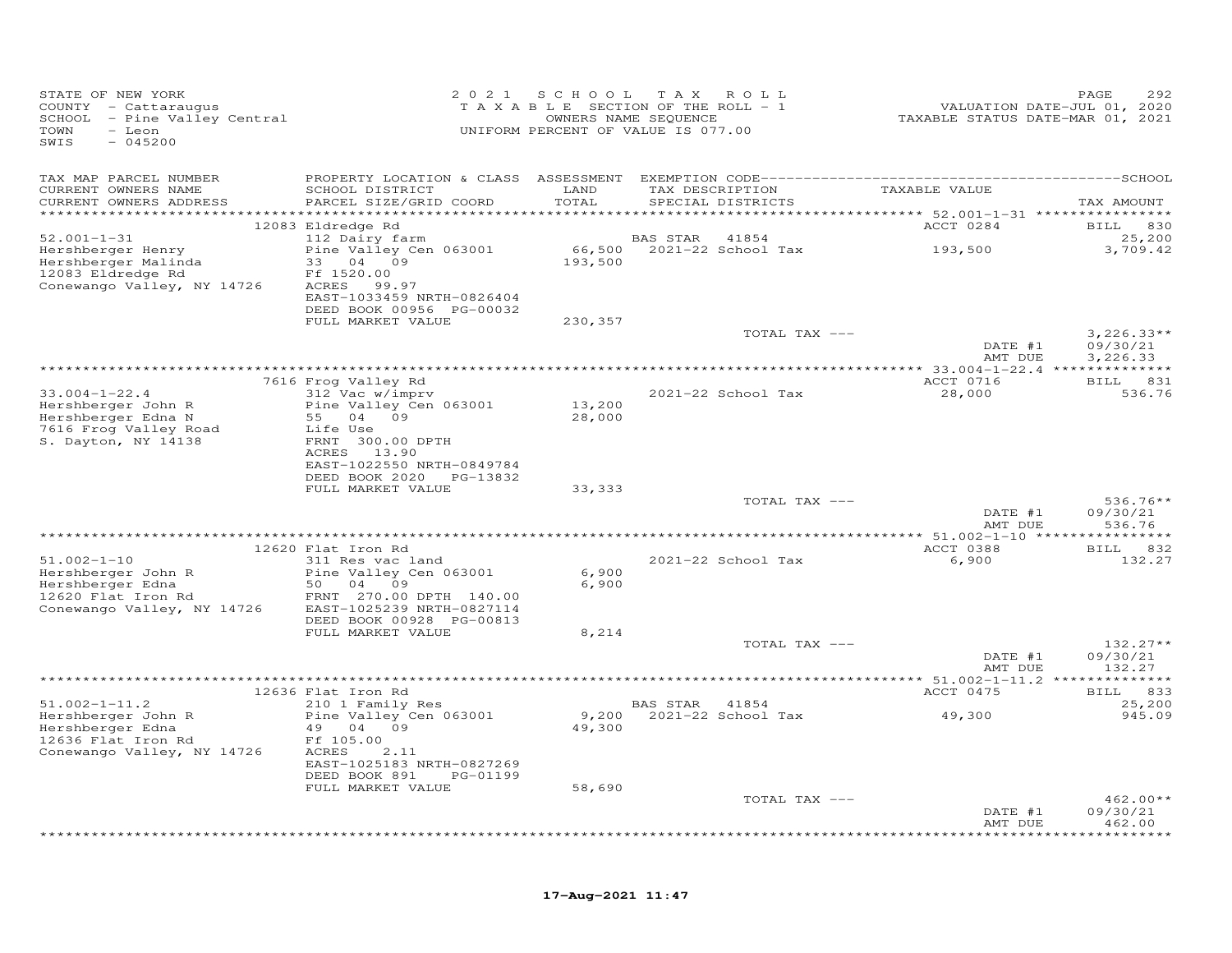| STATE OF NEW YORK<br>COUNTY - Cattaraugus<br>$SCHOOL$ - Pine Valley Central<br>TOWN<br>- Leon<br>SWIS<br>$-045200$ |                                                                                                                                 |                              | 2021 SCHOOL TAX ROLL<br>T A X A B L E SECTION OF THE ROLL - 1<br>OWNERS NAME SEQUENCE<br>UNIFORM PERCENT OF VALUE IS 077.00 | VALUATION DATE-JUL 01, 2020<br>TAXABLE STATUS DATE-MAR 01, 2021 | PAGE<br>293                          |
|--------------------------------------------------------------------------------------------------------------------|---------------------------------------------------------------------------------------------------------------------------------|------------------------------|-----------------------------------------------------------------------------------------------------------------------------|-----------------------------------------------------------------|--------------------------------------|
| TAX MAP PARCEL NUMBER<br>CURRENT OWNERS NAME<br>CURRENT OWNERS ADDRESS                                             | SCHOOL DISTRICT<br>PARCEL SIZE/GRID COORD                                                                                       | LAND<br>TOTAL<br>*********** | TAX DESCRIPTION<br>SPECIAL DISTRICTS                                                                                        | TAXABLE VALUE<br>*********** 34.003-1-32.2 **************       | TAX AMOUNT                           |
|                                                                                                                    | 7676 Rte 62                                                                                                                     |                              |                                                                                                                             | ACCT 0824                                                       | <b>BILL</b><br>834                   |
| $34.003 - 1 - 32.2$<br>Hershberger Raymond A.<br>Hershberger Ada E.<br>7676 Route 62<br>South Dayton, NY 14138     | 120 Field crops<br>Pine Valley Cen 063001<br>39 04 09<br>ACRES<br>69.50<br>EAST-1033170 NRTH-0850152<br>DEED BOOK 25986 PG-2001 | 125,000                      | AG DISTOUT 41730<br>46,000 2021-22 School Tax                                                                               | 125,000                                                         | $\circ$<br>2,396.26                  |
| MAY BE SUBJECT TO PAYMENT<br>UNDER AGDIST LAW TIL 2028                                                             | FULL MARKET VALUE                                                                                                               | 148,810                      |                                                                                                                             |                                                                 |                                      |
|                                                                                                                    |                                                                                                                                 |                              | TOTAL TAX ---                                                                                                               | DATE #1<br>AMT DUE                                              | $2,396.26**$<br>09/30/21<br>2,396.26 |
|                                                                                                                    | 7323 Rte 62                                                                                                                     |                              |                                                                                                                             | ACCT 0954                                                       | BILL 835                             |
| $42.002 - 1 - 15.10$<br>Hershberger Raymond J.                                                                     | 240 Rural res<br>Pine Valley Cen 063001                                                                                         |                              | BAS STAR 41854<br>15,500 2021-22 School Tax                                                                                 | 79,300                                                          | 25,200<br>1,520.19                   |
| Hershberger Emma<br>7323 Poute 62<br>7323 Route 62<br>South Dayton, NY 14138                                       | 46 04 09<br>8.65<br>ACRES<br>EAST-0103053 NRTH-0844564<br>DEED BOOK 24298 PG-5001                                               | 79,300                       |                                                                                                                             |                                                                 |                                      |
|                                                                                                                    | FULL MARKET VALUE                                                                                                               | 94,405                       | TOTAL TAX ---                                                                                                               |                                                                 | $1,037.10**$                         |
|                                                                                                                    |                                                                                                                                 |                              |                                                                                                                             | DATE #1<br>AMT DUE                                              | 09/30/21<br>1,037.10                 |
|                                                                                                                    | 12189 Leon-New Albion Rd                                                                                                        |                              |                                                                                                                             | ACCT 0082                                                       | BILL 836                             |
| $42.020 - 1 - 29$<br>Hill Adam P<br>12189 Leon-New Alboin Rd<br>Conewango Valley, NY 14726                         | 210 1 Family Res<br>Pine Valley Cen 063001<br>35 04 09<br>Ff 151.10<br>ACRES<br>5.04<br>EAST-1032268 NRTH-0835390               | 78,600                       | BAS STAR 41854                                                                                                              | 78,600                                                          | 25,200<br>1,506.77                   |
|                                                                                                                    | DEED BOOK 16757 PG-6001<br>FULL MARKET VALUE                                                                                    | 93,571                       |                                                                                                                             |                                                                 |                                      |
|                                                                                                                    |                                                                                                                                 |                              | TOTAL TAX ---                                                                                                               | DATE #1<br>AMT DUE                                              | $1,023.68**$<br>09/30/21<br>1,023.68 |
|                                                                                                                    |                                                                                                                                 |                              |                                                                                                                             |                                                                 |                                      |
| $42.020 - 1 - 28$<br>Hill Loris                                                                                    | 12173 Leon-New Albion Rd<br>220 2 Family Res<br>Pine Valley Cen 063001                                                          |                              | ENH STAR 41834<br>7,300 2021-22 School Tax                                                                                  | ACCT 0183<br>82,900                                             | BILL 837<br>59,390<br>1,589.20       |
| 12173 Leon-New Albion Rd<br>Conewango Valley, NY 14726                                                             | 35 04 09<br>Ff 315.00<br>ACRES<br>1.17<br>EAST-1032364 NRTH-0835645<br>DEED BOOK 740<br>PG-00164<br>FULL MARKET VALUE           | 82,900<br>98,690             |                                                                                                                             |                                                                 |                                      |
|                                                                                                                    |                                                                                                                                 |                              | TOTAL TAX ---                                                                                                               |                                                                 | $486.20**$                           |
|                                                                                                                    |                                                                                                                                 |                              |                                                                                                                             | DATE #1<br>AMT DUE                                              | 09/30/21<br>486.20<br>*******        |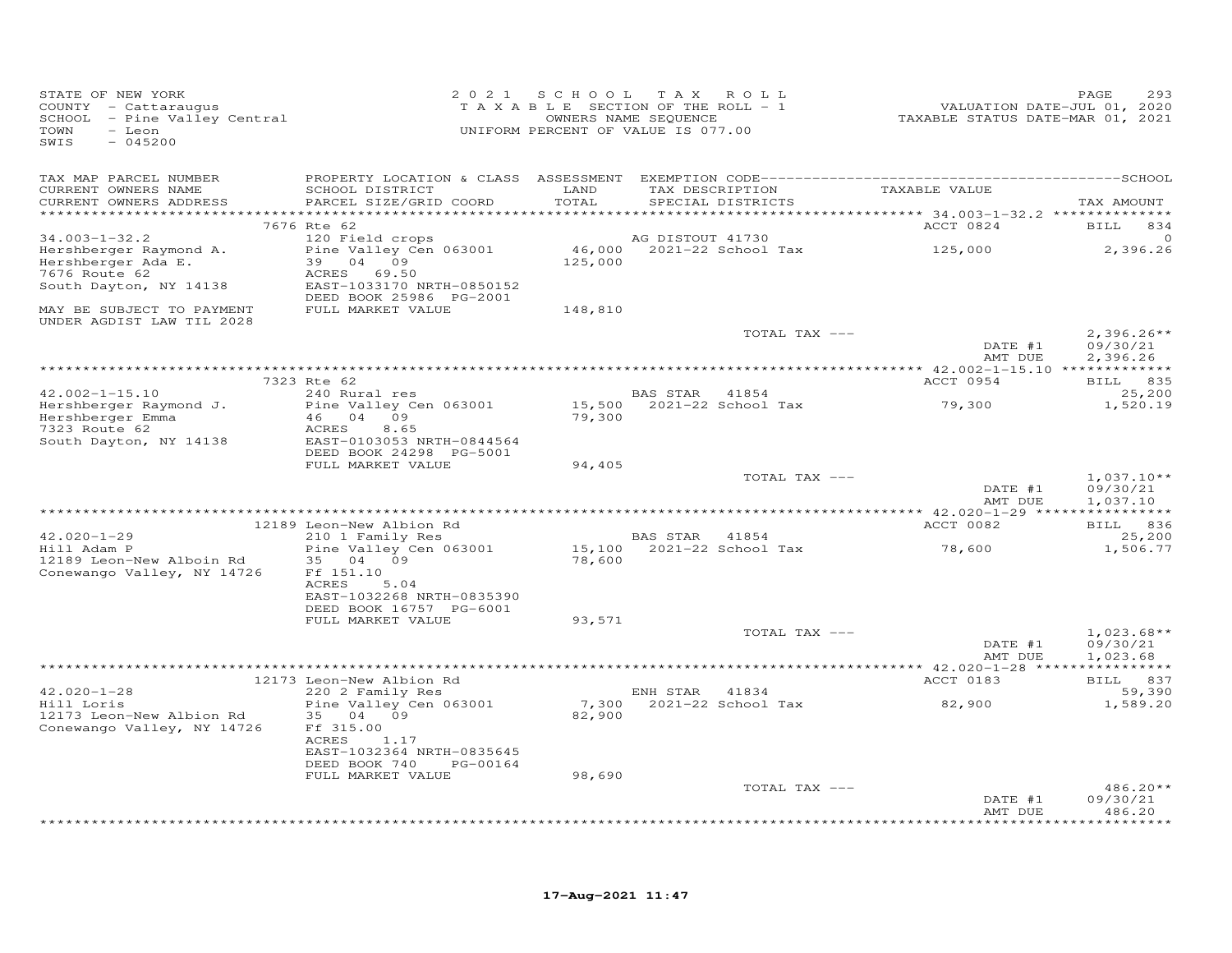| STATE OF NEW YORK<br>COUNTY - Cattaraugus<br>SCHOOL - Pine Valley Central<br>TOWN<br>- Leon<br>SWIS<br>$-045200$ |                                                                                                                                  |                  | 2021 SCHOOL TAX ROLL<br>T A X A B L E SECTION OF THE ROLL - 1<br>OWNERS NAME SEQUENCE<br>UNIFORM PERCENT OF VALUE IS 077.00 | 294 - 1892<br>701, VALUATION DATE-JUL<br>7020 - TAXABLE STATUS DATE-MAR | PAGE<br>294                      |
|------------------------------------------------------------------------------------------------------------------|----------------------------------------------------------------------------------------------------------------------------------|------------------|-----------------------------------------------------------------------------------------------------------------------------|-------------------------------------------------------------------------|----------------------------------|
| TAX MAP PARCEL NUMBER<br>CURRENT OWNERS NAME                                                                     | SCHOOL DISTRICT                                                                                                                  | LAND             | TAX DESCRIPTION TAXABLE VALUE                                                                                               |                                                                         |                                  |
| CURRENT OWNERS ADDRESS                                                                                           | PARCEL SIZE/GRID COORD                                                                                                           | TOTAL            | SPECIAL DISTRICTS                                                                                                           |                                                                         | TAX AMOUNT                       |
|                                                                                                                  | 12854 Cherry Creek Hill Rd                                                                                                       |                  |                                                                                                                             | ACCT 0136                                                               | <b>BILL</b> 838                  |
| $42.004 - 1 - 4$                                                                                                 | 210 1 Family Res                                                                                                                 |                  | BAS STAR 41854                                                                                                              |                                                                         | 25,200                           |
| Hilton Timothy T<br>Hilton Kathy L<br>12854 Leon-Cherry Creek Rd<br>Conewang Valley, NY 14726                    | Pine Valley Cen 063001<br>59 04 09<br>Ff 263.00<br>ACRES 10.22 BANK 017<br>EAST-1021593 NRTH-0836607<br>DEED BOOK 00958 PG-00856 |                  | BAS SIAR 11001<br>23,400 2021-22 School Tax 58,700<br>58,700                                                                |                                                                         | 1,125.29                         |
|                                                                                                                  | FULL MARKET VALUE                                                                                                                | 69,881           |                                                                                                                             |                                                                         |                                  |
|                                                                                                                  |                                                                                                                                  |                  | TOTAL TAX ---                                                                                                               | DATE #1<br>AMT DUE                                                      | $642.20**$<br>09/30/21<br>642.20 |
|                                                                                                                  |                                                                                                                                  |                  |                                                                                                                             |                                                                         |                                  |
|                                                                                                                  | 6844 Rte 62                                                                                                                      |                  |                                                                                                                             | ACCT 0521                                                               | BILL 839                         |
| $43.003 - 1 - 28.2$<br>Hinkley Karen M                                                                           | 270 Mfg housing<br>Pine Valley Cen 063001<br>36 04 09                                                                            | 38,000           | BAS STAR 41854<br>7,500 2021-22 School Tax 38,000                                                                           |                                                                         | 25,200<br>728.46                 |
| Hinkley Arthur H<br>PO Box 85<br>Leon, NY 14751                                                                  | FRNT 200.00 DPTH<br>ACRES 1.25<br>EAST-1031293 NRTH-0837168<br>DEED BOOK 1017 PG-758                                             |                  |                                                                                                                             |                                                                         |                                  |
|                                                                                                                  | FULL MARKET VALUE                                                                                                                | 45,238           |                                                                                                                             |                                                                         |                                  |
|                                                                                                                  |                                                                                                                                  |                  | TOTAL TAX ---                                                                                                               | DATE #1<br>AMT DUE                                                      | $245.38**$<br>09/30/21<br>245.38 |
|                                                                                                                  |                                                                                                                                  |                  |                                                                                                                             |                                                                         |                                  |
| $52.001 - 1 - 4$                                                                                                 | 6317 Town Hill Rd<br>210 1 Family Res                                                                                            |                  | ENH STAR 41834                                                                                                              | <b>ACCT 0316</b>                                                        | BILL 840<br>59,390               |
| Hintermeier Ann L<br>6317 Town Hill Rd<br>Conewango Valley, NY 14726                                             | Pine Valley Cen 063001<br>34 04 09<br>Ff 830.00<br>ACRES<br>2.65 BANK<br>089                                                     | 133,000          | $10,300$ 2021-22 School Tax 133,000                                                                                         |                                                                         | 2,549.62                         |
|                                                                                                                  | EAST-1034807 NRTH-0829480<br>DEED BOOK 994 PG-369                                                                                |                  |                                                                                                                             |                                                                         |                                  |
|                                                                                                                  | FULL MARKET VALUE                                                                                                                | 158,333          | TOTAL TAX ---                                                                                                               | DATE #1                                                                 | $1,446.62**$<br>09/30/21         |
|                                                                                                                  |                                                                                                                                  |                  |                                                                                                                             | AMT DUE                                                                 | 1,446.62                         |
|                                                                                                                  | Alderbottom Rd                                                                                                                   |                  |                                                                                                                             | ACCT 0695                                                               | BILL 841                         |
| $43.001 - 1 - 9.3$<br>Hipp Jeffrey P<br>4240 State Route 316 West<br>Ashville, OH 43132                          | 311 Res vac land<br>Pine Valley Cen 063001<br>22 04 09<br>ACRES 12.75<br>EAST-1041639 NRTH-0846019                               | 12,900<br>12,900 | 2021-22 School Tax                                                                                                          | 12,900                                                                  | 247.29                           |
|                                                                                                                  | DEED BOOK 20190 PG-9480                                                                                                          |                  |                                                                                                                             |                                                                         |                                  |
|                                                                                                                  | FULL MARKET VALUE                                                                                                                | 15,357           |                                                                                                                             |                                                                         |                                  |
|                                                                                                                  |                                                                                                                                  |                  | TOTAL TAX ---                                                                                                               | DATE #1<br>AMT DUE                                                      | $247.29**$<br>09/30/21<br>247.29 |
|                                                                                                                  |                                                                                                                                  |                  |                                                                                                                             |                                                                         | ********                         |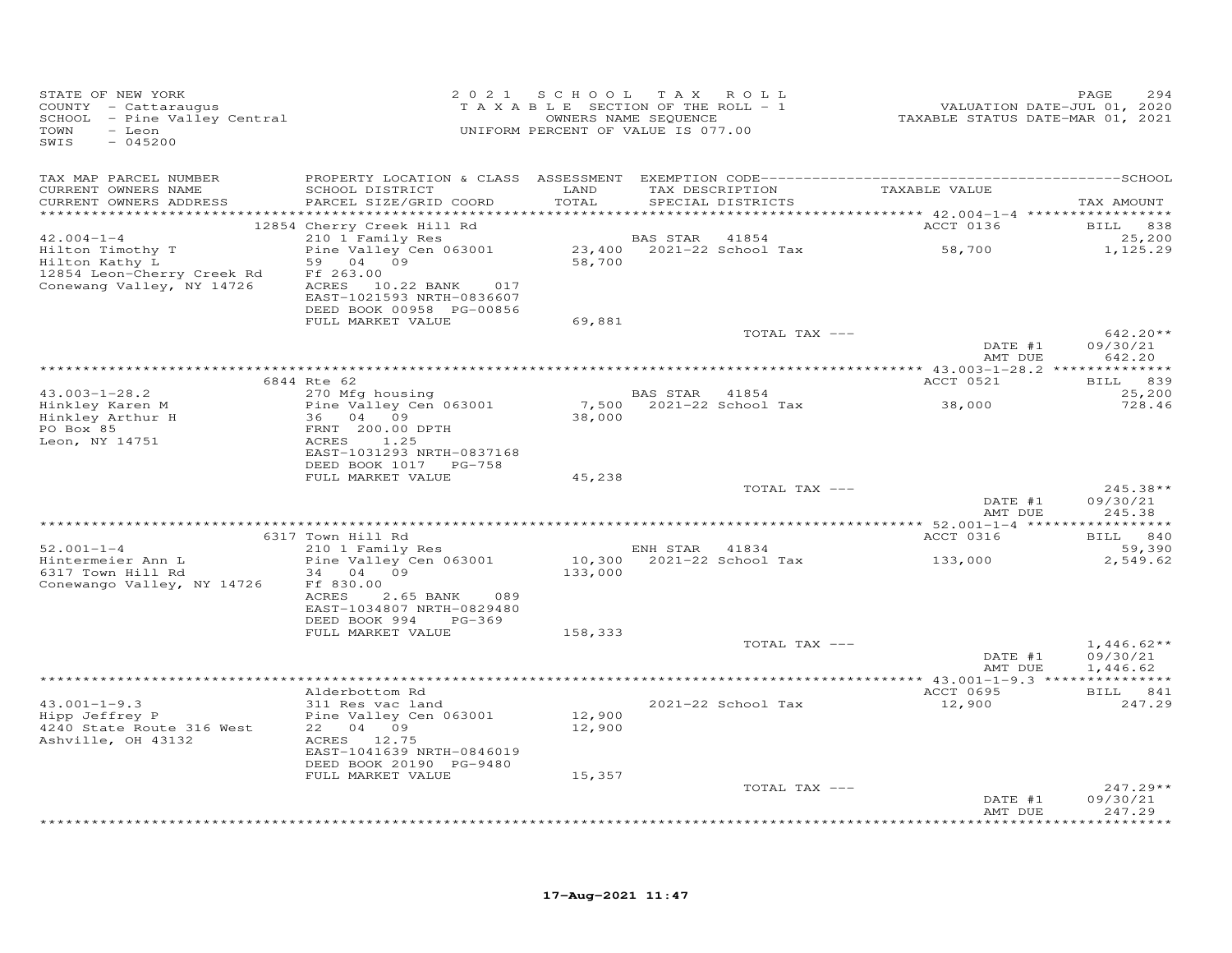| STATE OF NEW YORK<br>COUNTY - Cattaraugus<br>SCHOOL - Pine Valley Central<br>TOWN<br>$-$ Leon<br>SWIS<br>$-045200$ |                                                                                                                                                                | OWNERS NAME SEQUENCE | 2021 SCHOOL TAX ROLL<br>TAXABLE SECTION OF THE ROLL - 1<br>UNIFORM PERCENT OF VALUE IS 077.00 | VALUATION DATE-JUL 01, 2020<br>TAXABLE STATUS DATE-MAR 01, 2021 | PAGE<br>295                          |
|--------------------------------------------------------------------------------------------------------------------|----------------------------------------------------------------------------------------------------------------------------------------------------------------|----------------------|-----------------------------------------------------------------------------------------------|-----------------------------------------------------------------|--------------------------------------|
| TAX MAP PARCEL NUMBER<br>CURRENT OWNERS NAME<br>CURRENT OWNERS ADDRESS                                             | SCHOOL DISTRICT<br>PARCEL SIZE/GRID COORD                                                                                                                      | LAND<br>TOTAL        | TAX DESCRIPTION<br>SPECIAL DISTRICTS                                                          | TAXABLE VALUE                                                   | TAX AMOUNT                           |
|                                                                                                                    |                                                                                                                                                                |                      |                                                                                               |                                                                 |                                      |
| $43.001 - 1 - 9.4$<br>Hipp Jeffrey P<br>4240 Route 316 West<br>Ashville, OH 43103                                  | Alderbottom Rd<br>311 Res vac land<br>Pine Valley Cen 063001<br>22 04 09<br>ACRES 16.45<br>EAST-1041352 NRTH-0845663<br>DEED BOOK 14611 PG-6001                | 20,700<br>20,700     | 2021-22 School Tax                                                                            | ACCT 0696<br>20,700                                             | BILL 842<br>396.82                   |
|                                                                                                                    | FULL MARKET VALUE                                                                                                                                              | 24,643               |                                                                                               |                                                                 |                                      |
|                                                                                                                    |                                                                                                                                                                |                      | TOTAL TAX ---                                                                                 | DATE #1<br>AMT DUE                                              | $396.82**$<br>09/30/21<br>396.82     |
|                                                                                                                    |                                                                                                                                                                |                      |                                                                                               |                                                                 |                                      |
| $43.003 - 1 - 22.7$                                                                                                | 12025 Leon-New Albion Rd<br>449 Other Storag                                                                                                                   |                      | 2021-22 School Tax                                                                            | ACCT 0856<br>250,000                                            | <b>BILL</b><br>843<br>4,792.53       |
| Hirschman Development LLC<br>6585 Town Hill Rd<br>Conewango Valley, NY 14726                                       | Pine Valley Cen 063001<br>35 4 9<br>ACRES<br>4.85<br>EAST-1034663 NRTH-0835455<br>DEED BOOK 10346 PG-83545                                                     | 14,700<br>250,000    |                                                                                               |                                                                 |                                      |
|                                                                                                                    | FULL MARKET VALUE                                                                                                                                              | 324,675              |                                                                                               |                                                                 |                                      |
|                                                                                                                    |                                                                                                                                                                |                      | TOTAL TAX ---                                                                                 | DATE #1<br>AMT DUE                                              | $4,792.53**$<br>09/30/21<br>4,792.53 |
|                                                                                                                    | 12033 Leon-New Albion Rd                                                                                                                                       |                      |                                                                                               | ACCT 0778                                                       | BILL 844                             |
| $43.003 - 1 - 22.5$<br>Hirschman Development, Inc.<br>6585 Town Hill Rd<br>Conewango Valley, NY 14726              | 312 Vac w/imprv<br>Pine Valley Cen 063001<br>ACRES 1.00<br>EAST-1034640 NRTH-0835613<br>DEED BOOK 22816 PG-2001                                                | 7,000<br>10,000      | 2021-22 School Tax                                                                            | 10,000                                                          | 191.70                               |
|                                                                                                                    | FULL MARKET VALUE                                                                                                                                              | 11,905               |                                                                                               |                                                                 |                                      |
|                                                                                                                    |                                                                                                                                                                |                      | TOTAL TAX ---                                                                                 | DATE #1<br>AMT DUE                                              | $191.70**$<br>09/30/21<br>191.70     |
|                                                                                                                    |                                                                                                                                                                |                      |                                                                                               |                                                                 |                                      |
| $42.020 - 1 - 38$<br>Hitchcock Brenda L<br>50 Summervale Dr<br>Randolph, NY 14772                                  | 6732 Rte 62<br>210 1 Family Res<br>Pine Valley Cen 063001<br>35<br>04<br>09<br>FRNT<br>99.00 DPTH 92.00<br>EAST-1031183 NRTH-0835289<br>DEED BOOK 1187 PG-5001 | 5,200<br>36,200      | 2021-22 School Tax                                                                            | ACCT 0031<br>36,200                                             | BILL 845<br>693.96                   |
|                                                                                                                    | FULL MARKET VALUE                                                                                                                                              | 43,095               | TOTAL TAX ---                                                                                 | DATE #1<br>AMT DUE                                              | $693.96**$<br>09/30/21<br>693.96     |
|                                                                                                                    |                                                                                                                                                                |                      |                                                                                               |                                                                 |                                      |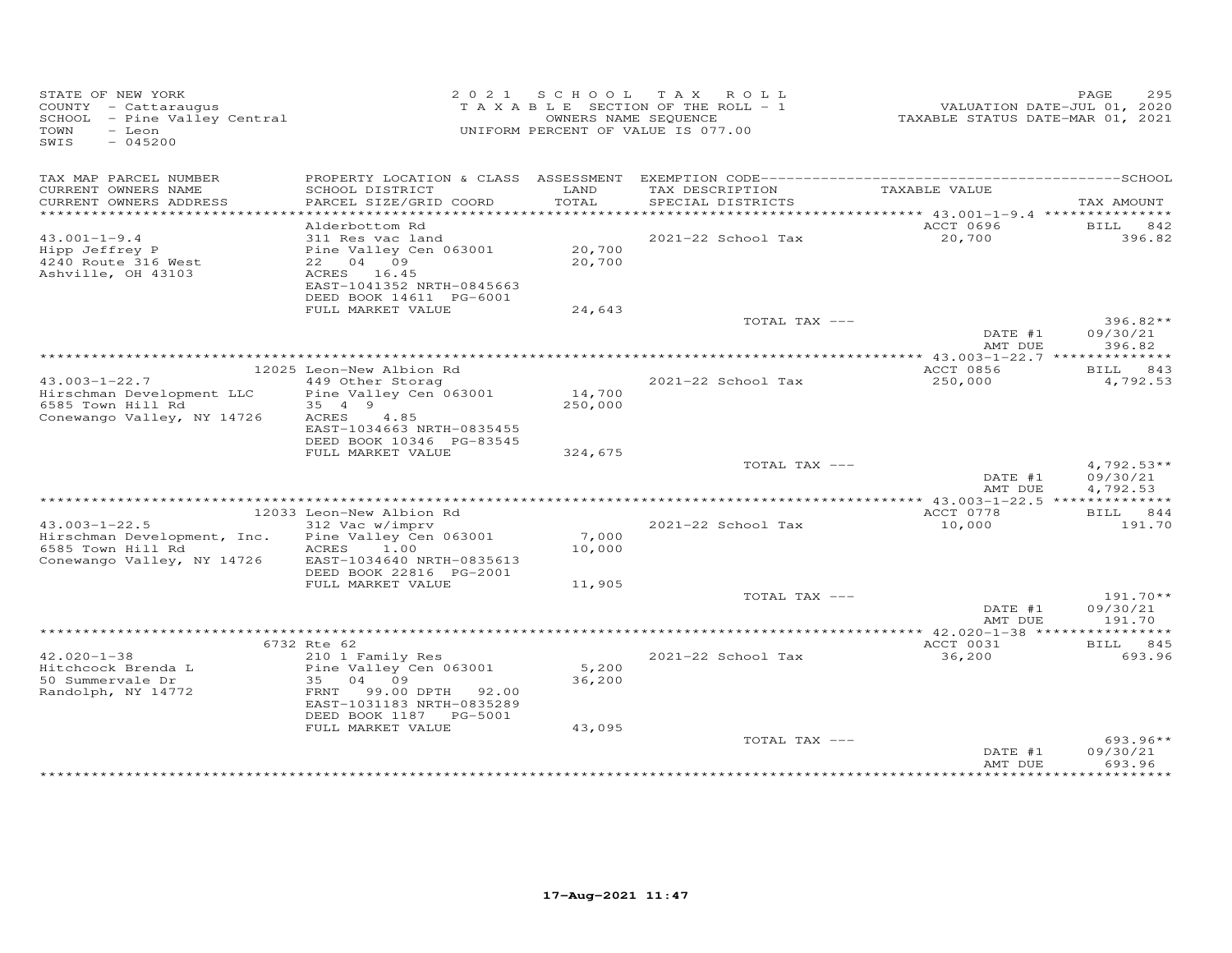| STATE OF NEW YORK<br>COUNTY - Cattaraugus<br>SCHOOL - Pine Valley Central<br>TOWN<br>- Leon<br>$-045200$<br>SWIS    |                                                                                                                                                                                  | 2021 SCHOOL TAX ROLL<br>TAXABLE SECTION OF THE ROLL - 1<br>OWNERS NAME SEQUENCE<br>UNIFORM PERCENT OF VALUE IS 077.00 |                            |                                      | VALUATION DATE-JUL 01, 2020<br>TAXABLE STATUS DATE-MAR 01, 2021 | PAGE<br>296                      |
|---------------------------------------------------------------------------------------------------------------------|----------------------------------------------------------------------------------------------------------------------------------------------------------------------------------|-----------------------------------------------------------------------------------------------------------------------|----------------------------|--------------------------------------|-----------------------------------------------------------------|----------------------------------|
| TAX MAP PARCEL NUMBER<br>CURRENT OWNERS NAME<br>CURRENT OWNERS ADDRESS                                              | SCHOOL DISTRICT<br>PARCEL SIZE/GRID COORD                                                                                                                                        | LAND<br>TOTAL<br>***********                                                                                          |                            | TAX DESCRIPTION<br>SPECIAL DISTRICTS | TAXABLE VALUE<br>********** 52.002-1-24.1 ***************       | TAX AMOUNT                       |
| $52.002 - 1 - 24.1$<br>Holevinski Richard A<br>Holevinski Steven<br>174 Delaware St<br>Tonawanda, NY 14150          | Pine Dr<br>314 Rural vac<10<br>Pine Valley Cen 063001<br>02  04  09<br>Lot 6<br>Ff 290 Larch; 410 Pike<br>ACRES<br>5.45<br>EAST-1050754 NRTH-0829577<br>DEED BOOK 00951 PG-00407 | 11,700<br>11,700                                                                                                      |                            | 2021-22 School Tax                   | ACCT 0443<br>11,700                                             | <b>BILL</b><br>846<br>224.29     |
|                                                                                                                     | FULL MARKET VALUE                                                                                                                                                                | 13,929                                                                                                                |                            | TOTAL TAX ---                        | DATE #1<br>AMT DUE                                              | $224.29**$<br>09/30/21<br>224.29 |
|                                                                                                                     |                                                                                                                                                                                  |                                                                                                                       |                            |                                      |                                                                 |                                  |
|                                                                                                                     | 6704 Riga Rd                                                                                                                                                                     |                                                                                                                       |                            |                                      | ACCT 0170                                                       | BILL 847                         |
| $42.004 - 2 - 10$<br>Hornburg Elmer A<br>Green Marla J<br>Attn: Marla Green<br>PO Box 293<br>Cherry Creek, NY 14723 | 270 Mfg housing<br>Pine Valley Cen 063001<br>43 04 09<br>Ff 200.00<br>ACRES<br>1.38<br>EAST-1027321 NRTH-0834914                                                                 | 23,600                                                                                                                | ENH STAR 41834             | 7,800 2021-22 School Tax             | 23,600                                                          | 23,600<br>452.41                 |
|                                                                                                                     | DEED BOOK 882<br>PG-00836<br>FULL MARKET VALUE                                                                                                                                   | 28,095                                                                                                                |                            |                                      |                                                                 |                                  |
|                                                                                                                     |                                                                                                                                                                                  |                                                                                                                       |                            | TOTAL TAX ---                        |                                                                 | $0.00**$                         |
|                                                                                                                     |                                                                                                                                                                                  |                                                                                                                       |                            |                                      |                                                                 |                                  |
| $52.001 - 1 - 7.2$                                                                                                  | 6440 Town Hill Rd<br>112 Dairy farm                                                                                                                                              |                                                                                                                       |                            | 2021-22 School Tax                   | ACCT 0950<br>78,200                                             | BILL 848<br>1,499.10             |
| Hostetler Andy<br>Hostetler Ada<br>6440 Town Hill Rd<br>Conewango Valley N, NY 14726 ACRES                          | Pine Valley Cen 063001<br>26 04 09<br>Ff 975.00<br>9.55<br>EAST-1036408 NRTH-0831233<br>DEED BOOK 28919 PG-7002<br>FULL MARKET VALUE                                             | 11,400<br>78,200<br>93,095                                                                                            |                            |                                      |                                                                 |                                  |
|                                                                                                                     |                                                                                                                                                                                  |                                                                                                                       |                            | TOTAL TAX ---                        |                                                                 | $1,499.10**$                     |
|                                                                                                                     |                                                                                                                                                                                  |                                                                                                                       |                            |                                      | DATE #1<br>AMT DUE                                              | 09/30/21<br>1,499.10             |
|                                                                                                                     |                                                                                                                                                                                  |                                                                                                                       |                            |                                      |                                                                 |                                  |
|                                                                                                                     | 6427 West Rd                                                                                                                                                                     |                                                                                                                       |                            |                                      | ACCT 0607                                                       | BILL 849                         |
| $51.002 - 1 - 1.3$<br>Hostetler Bennie B                                                                            | 112 Dairy farm<br>Pine Valley Cen 063001                                                                                                                                         |                                                                                                                       | AG DIST<br>54,100 BAS STAR | 41720<br>41854                       |                                                                 | 15,123<br>25,200                 |
| Hostetler Sarah                                                                                                     | 57 04 09                                                                                                                                                                         |                                                                                                                       |                            |                                      | 122,977                                                         | 2,357.48                         |
| 6427 West Rd                                                                                                        | Ff 675.00                                                                                                                                                                        |                                                                                                                       |                            |                                      |                                                                 |                                  |
| Conewango Valley, NY 14726                                                                                          | ACRES 76.07<br>EAST-1021840 NRTH-0830585                                                                                                                                         |                                                                                                                       |                            |                                      |                                                                 |                                  |
| MAY BE SUBJECT TO PAYMENT                                                                                           | DEED BOOK 903<br>PG-00443                                                                                                                                                        |                                                                                                                       |                            |                                      |                                                                 |                                  |
| UNDER AGDIST LAW TIL 2025                                                                                           | FULL MARKET VALUE                                                                                                                                                                | 164,405                                                                                                               |                            |                                      |                                                                 |                                  |
|                                                                                                                     |                                                                                                                                                                                  |                                                                                                                       |                            | TOTAL TAX ---                        | DATE #1                                                         | $1,874.40**$<br>09/30/21         |
|                                                                                                                     |                                                                                                                                                                                  |                                                                                                                       |                            |                                      | AMT DUE                                                         | 1,874.40                         |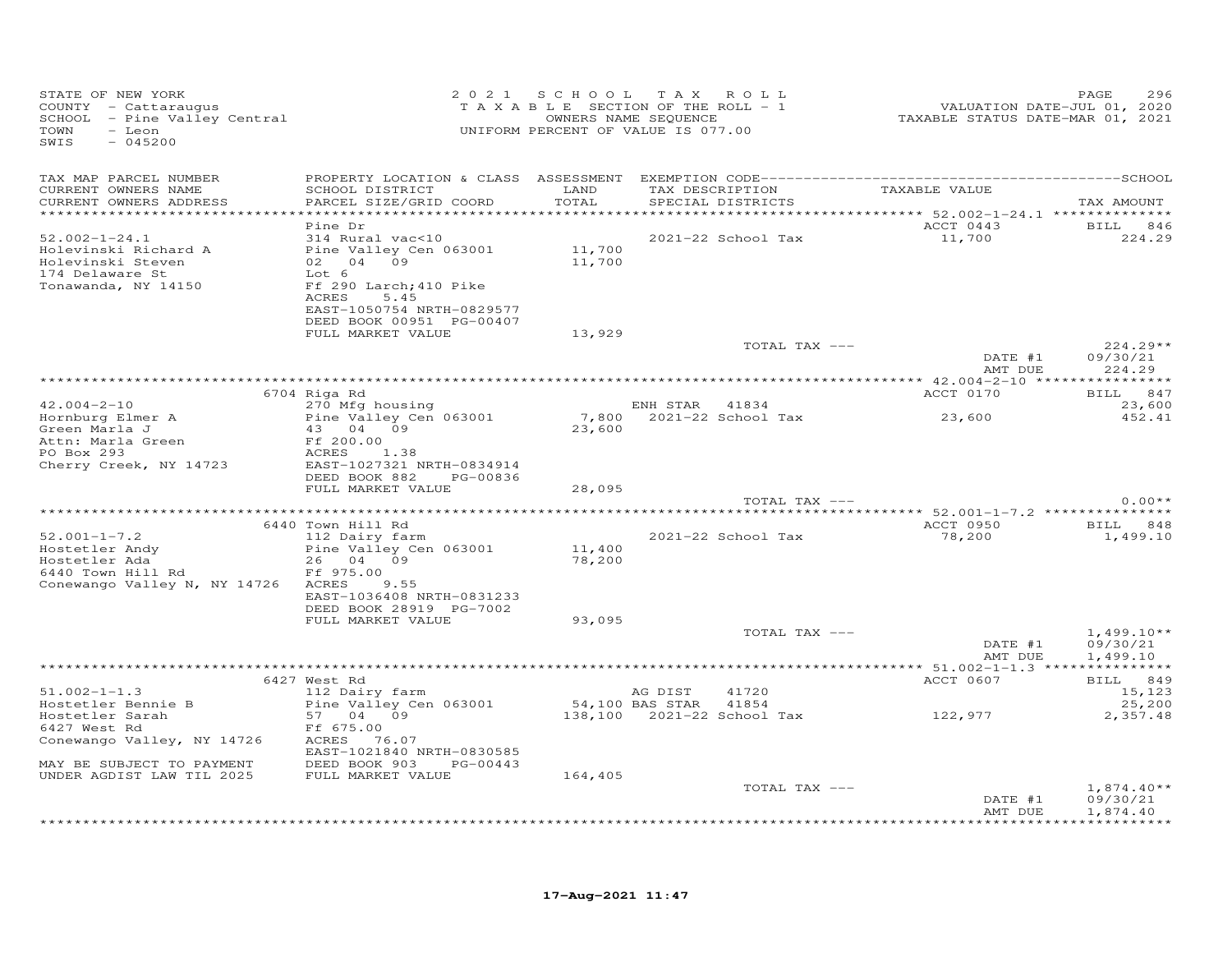| STATE OF NEW YORK<br>COUNTY - Cattaraugus<br>SCHOOL - Pine Valley Central<br>TOWN<br>- Leon<br>SWIS<br>$-045200$ |                                            |         | 2021 SCHOOL TAX ROLL<br>TAXABLE SECTION OF THE ROLL - 1<br>OWNERS NAME SEQUENCE<br>UNIFORM PERCENT OF VALUE IS 077.00 | VALUATION DATE-JUL 01, 2020<br>TAXABLE STATUS DATE-MAR 01, 2021 | 297<br>PAGE        |
|------------------------------------------------------------------------------------------------------------------|--------------------------------------------|---------|-----------------------------------------------------------------------------------------------------------------------|-----------------------------------------------------------------|--------------------|
| TAX MAP PARCEL NUMBER                                                                                            | PROPERTY LOCATION & CLASS ASSESSMENT       |         |                                                                                                                       |                                                                 |                    |
| CURRENT OWNERS NAME                                                                                              | SCHOOL DISTRICT                            | LAND    | TAX DESCRIPTION                                                                                                       | TAXABLE VALUE                                                   |                    |
| CURRENT OWNERS ADDRESS<br>************************                                                               | PARCEL SIZE/GRID COORD                     | TOTAL   | SPECIAL DISTRICTS                                                                                                     |                                                                 | TAX AMOUNT         |
|                                                                                                                  |                                            |         |                                                                                                                       |                                                                 |                    |
| $52.002 - 1 - 27.12$                                                                                             | 11030 Peters Rd<br>210 1 Family Res        |         | BAS STAR<br>41854                                                                                                     | ACCT 0752                                                       | BILL 850<br>25,200 |
| Hostetler Crist                                                                                                  | Pine Valley Cen 063001                     |         | 29,000 2021-22 School Tax                                                                                             | 99,500                                                          | 1,907.43           |
| Hostetler Susie                                                                                                  | 01 04 09                                   | 99,500  |                                                                                                                       |                                                                 |                    |
| 11030 Peters Rd                                                                                                  | $Lot$ #14                                  |         |                                                                                                                       |                                                                 |                    |
| Cattaraugus, NY 14719                                                                                            | Ff 340.00                                  |         |                                                                                                                       |                                                                 |                    |
|                                                                                                                  | ACRES<br>18.25                             |         |                                                                                                                       |                                                                 |                    |
|                                                                                                                  | EAST-1050376 NRTH-0826592                  |         |                                                                                                                       |                                                                 |                    |
|                                                                                                                  | DEED BOOK 11260 PG-3001                    |         |                                                                                                                       |                                                                 |                    |
|                                                                                                                  | FULL MARKET VALUE                          | 118,452 |                                                                                                                       |                                                                 |                    |
|                                                                                                                  |                                            |         | TOTAL TAX ---                                                                                                         |                                                                 | $1,424.34**$       |
|                                                                                                                  |                                            |         |                                                                                                                       | DATE #1                                                         | 09/30/21           |
|                                                                                                                  |                                            |         |                                                                                                                       | AMT DUE                                                         | 1,424.34           |
|                                                                                                                  | 6533 West Rd                               |         |                                                                                                                       | ************* 42.004-2-34 *****<br>ACCT 0405                    | <b>BILL</b> 851    |
| $42.004 - 2 - 34$                                                                                                |                                            |         | AG DISTOUT 41730                                                                                                      |                                                                 | 20,934             |
| Hostetler Eli                                                                                                    | 112 Dairy farm<br>Pine Valley Cen 063001   |         | 85,100 2021-22 School Tax                                                                                             | 117,066                                                         | 2,244.17           |
| Hostetler Emma                                                                                                   | 58 04 09                                   | 138,000 |                                                                                                                       |                                                                 |                    |
| 6533 West Rd                                                                                                     | FRNT 1380.00 DPTH                          |         |                                                                                                                       |                                                                 |                    |
| Conewango Valley, NY 14726                                                                                       | ACRES 121.80                               |         |                                                                                                                       |                                                                 |                    |
|                                                                                                                  | EAST-1021177 NRTH-0832827                  |         |                                                                                                                       |                                                                 |                    |
| MAY BE SUBJECT TO PAYMENT                                                                                        | DEED BOOK 25743 PG-6001                    |         |                                                                                                                       |                                                                 |                    |
| UNDER AGDIST LAW TIL 2028                                                                                        | FULL MARKET VALUE                          | 164,286 |                                                                                                                       |                                                                 |                    |
|                                                                                                                  |                                            |         | TOTAL TAX ---                                                                                                         |                                                                 | $2, 244.17**$      |
|                                                                                                                  |                                            |         |                                                                                                                       | DATE #1                                                         | 09/30/21           |
|                                                                                                                  |                                            |         |                                                                                                                       | AMT DUE                                                         | 2,244.17           |
|                                                                                                                  |                                            |         |                                                                                                                       |                                                                 |                    |
|                                                                                                                  | Flat Iron Rd                               |         |                                                                                                                       | ACCT 0192                                                       | BILL 852<br>954    |
| $51.002 - 1 - 13$<br>Hostetler Eli Y                                                                             | 105 Vac farmland<br>Pine Valley Cen 063001 |         | AG DISTOUT 41730<br>11,100 2021-22 School Tax                                                                         | 10,146                                                          | 194.50             |
| Hostetler Martha                                                                                                 | 49 04 09                                   | 11,100  |                                                                                                                       |                                                                 |                    |
| Flat Iron Rd                                                                                                     | Life Use                                   |         |                                                                                                                       |                                                                 |                    |
| Conewango Valley, NY 14726                                                                                       | Ff 950.00                                  |         |                                                                                                                       |                                                                 |                    |
|                                                                                                                  | ACRES<br>22.15                             |         |                                                                                                                       |                                                                 |                    |
| MAY BE SUBJECT TO PAYMENT                                                                                        | EAST-1023699 NRTH-0824366                  |         |                                                                                                                       |                                                                 |                    |
| UNDER AGDIST LAW TIL 2028                                                                                        | DEED BOOK 00926 PG-00518                   |         |                                                                                                                       |                                                                 |                    |
|                                                                                                                  | FULL MARKET VALUE                          | 13,214  |                                                                                                                       |                                                                 |                    |
|                                                                                                                  |                                            |         | TOTAL TAX ---                                                                                                         |                                                                 | $194.50**$         |
|                                                                                                                  |                                            |         |                                                                                                                       | DATE #1                                                         | 09/30/21           |
|                                                                                                                  |                                            |         |                                                                                                                       | AMT DUE                                                         | 194.50             |
|                                                                                                                  |                                            |         |                                                                                                                       |                                                                 |                    |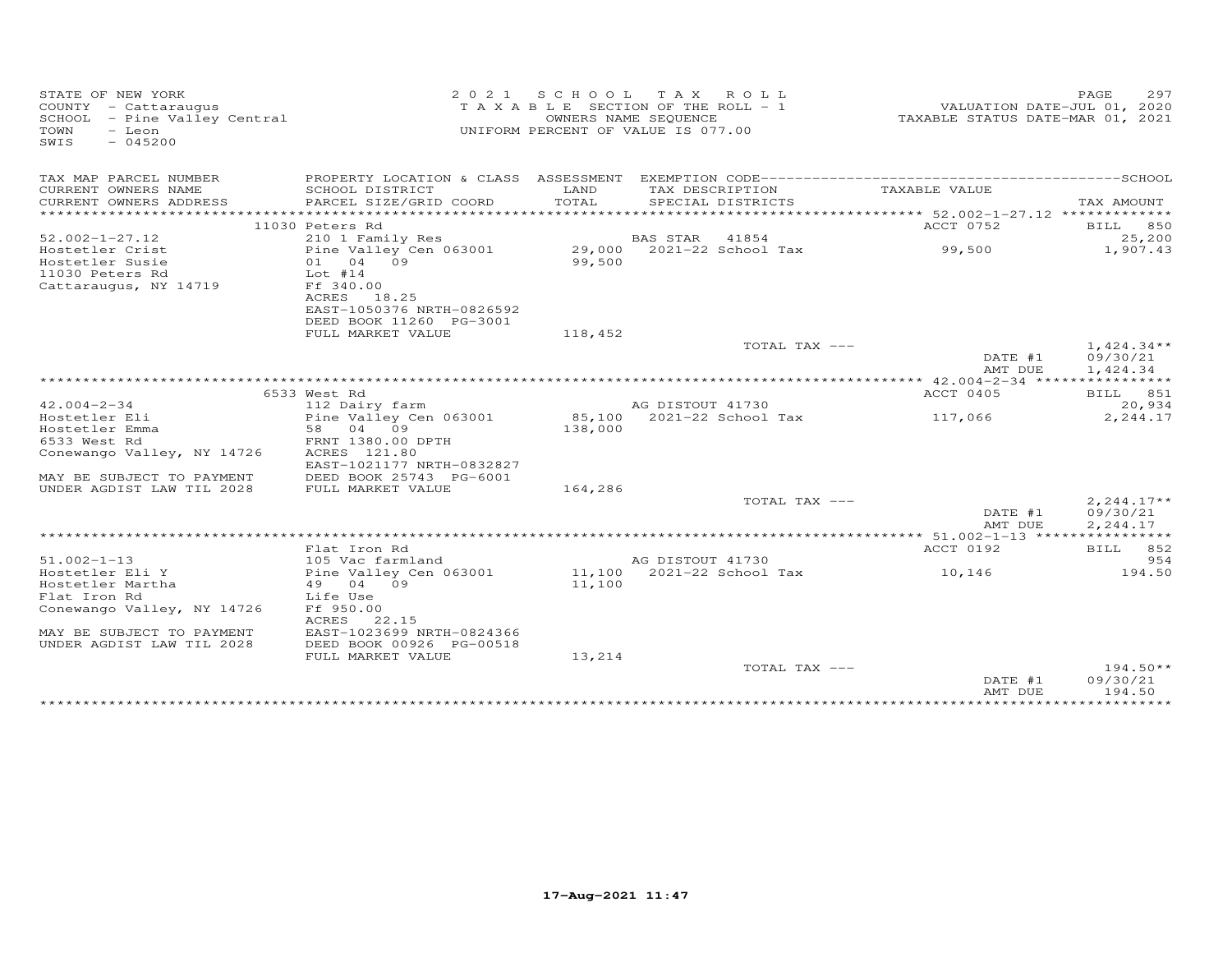| STATE OF NEW YORK<br>COUNTY - Cattaraugus<br>SCHOOL - Pine Valley Central<br>$-$ Leon<br>TOWN<br>SWIS<br>$-045200$ |                                            | 2021 SCHOOL<br>T A X A B L E SECTION OF THE ROLL - 1<br>UNIFORM PERCENT OF VALUE IS 077.00 | TAX ROLL<br>OWNERS NAME SEQUENCE |                    | VALUATION DATE-JUL 01, 2020<br>TAXABLE STATUS DATE-MAR 01, 2021 | 298<br>PAGE              |
|--------------------------------------------------------------------------------------------------------------------|--------------------------------------------|--------------------------------------------------------------------------------------------|----------------------------------|--------------------|-----------------------------------------------------------------|--------------------------|
| TAX MAP PARCEL NUMBER                                                                                              |                                            |                                                                                            |                                  |                    |                                                                 |                          |
| CURRENT OWNERS NAME                                                                                                | SCHOOL DISTRICT                            | LAND                                                                                       | TAX DESCRIPTION                  |                    | TAXABLE VALUE                                                   |                          |
| CURRENT OWNERS ADDRESS                                                                                             | PARCEL SIZE/GRID COORD                     | TOTAL                                                                                      | SPECIAL DISTRICTS                |                    |                                                                 | TAX AMOUNT               |
|                                                                                                                    | 12539 Youngs Rd                            |                                                                                            |                                  |                    | ACCT 0808                                                       | BILL 853                 |
| $51.002 - 1 - 12.3$                                                                                                | 314 Rural vac<10                           |                                                                                            |                                  | 2021-22 School Tax | 1,000                                                           | 19.17                    |
| Hostetler Harvey E                                                                                                 | Pine Valley Cen 063001                     | 1,000                                                                                      |                                  |                    |                                                                 |                          |
| Hostetler Drusilla L                                                                                               | 49/4/9                                     | 1,000                                                                                      |                                  |                    |                                                                 |                          |
| 12433 Youngs Rd<br>Conewango Valley, NY 14726                                                                      | ACRES<br>2.45<br>EAST-1025965 NRTH-0823991 |                                                                                            |                                  |                    |                                                                 |                          |
|                                                                                                                    | DEED BOOK 22116 PG-7002                    |                                                                                            |                                  |                    |                                                                 |                          |
|                                                                                                                    | FULL MARKET VALUE                          | 1,190                                                                                      |                                  |                    |                                                                 |                          |
|                                                                                                                    |                                            |                                                                                            |                                  | TOTAL TAX ---      |                                                                 | $19.17**$                |
|                                                                                                                    |                                            |                                                                                            |                                  |                    | DATE #1                                                         | 09/30/21                 |
|                                                                                                                    |                                            |                                                                                            |                                  |                    | AMT DUE                                                         | 19.17                    |
|                                                                                                                    | 6455 West Rd                               |                                                                                            |                                  |                    | ACCT 0606                                                       | BILL 854                 |
| $51.002 - 1 - 1.2$                                                                                                 | 112 Dairy farm                             |                                                                                            | AG DIST                          | 41720              |                                                                 | 10,142                   |
| Hostetler John                                                                                                     | Pine Valley Cen 063001                     | 42,500                                                                                     |                                  | 2021-22 School Tax | 89,158                                                          | 1,709.17                 |
| Hostetler Sarah                                                                                                    | 57 04 09                                   | 99,300                                                                                     |                                  |                    |                                                                 |                          |
| 6455 West Road                                                                                                     | Ff 615.00<br>ACRES 55.50                   |                                                                                            |                                  |                    |                                                                 |                          |
| Conewango Valley, NY 14726                                                                                         | EAST-1021148 NRTH-0831288                  |                                                                                            |                                  |                    |                                                                 |                          |
| MAY BE SUBJECT TO PAYMENT                                                                                          | DEED BOOK 2019<br>PG-11272                 |                                                                                            |                                  |                    |                                                                 |                          |
| UNDER AGDIST LAW TIL 2025                                                                                          | FULL MARKET VALUE                          | 118,214                                                                                    |                                  |                    |                                                                 |                          |
|                                                                                                                    |                                            |                                                                                            |                                  | TOTAL TAX ---      |                                                                 | $1,709.17**$             |
|                                                                                                                    |                                            |                                                                                            |                                  |                    | DATE #1                                                         | 09/30/21                 |
|                                                                                                                    |                                            |                                                                                            |                                  |                    | AMT DUE                                                         | 1,709.17                 |
|                                                                                                                    | 6514 West Rd                               |                                                                                            |                                  |                    | ACCT 0376                                                       | BILL 855                 |
| $51.002 - 1 - 2$                                                                                                   | 112 Dairy farm                             |                                                                                            | AG DIST                          | 41720              |                                                                 | 23,178                   |
| Hostetler John                                                                                                     | Pine Valley Cen 063001                     |                                                                                            | 67,200 BAS STAR                  | 41854              |                                                                 | 25,200                   |
| Hostetler Elizabeth                                                                                                | 50/51<br>04 09                             |                                                                                            | 120,000 2021-22 School Tax       |                    | 96,822                                                          | 1,856.09                 |
| 6514 West Rd<br>Conewango Valley, NY 14726                                                                         | Ff 1790.00<br>ACRES<br>79.28               |                                                                                            |                                  |                    |                                                                 |                          |
|                                                                                                                    | EAST-1024163 NRTH-0831193                  |                                                                                            |                                  |                    |                                                                 |                          |
| MAY BE SUBJECT TO PAYMENT                                                                                          | DEED BOOK 00965 PG-00073                   |                                                                                            |                                  |                    |                                                                 |                          |
| UNDER AGDIST LAW TIL 2025                                                                                          | FULL MARKET VALUE                          | 142,857                                                                                    |                                  |                    |                                                                 |                          |
|                                                                                                                    |                                            |                                                                                            |                                  | TOTAL TAX ---      | DATE #1                                                         | $1,373.00**$<br>09/30/21 |
|                                                                                                                    |                                            |                                                                                            |                                  |                    | AMT DUE                                                         | 1,373.00                 |
|                                                                                                                    |                                            |                                                                                            |                                  |                    |                                                                 |                          |
|                                                                                                                    | 12166 Eldredge Rd                          |                                                                                            |                                  |                    | ACCT 0403                                                       | BILL 856                 |
| $52.001 - 1 - 37$                                                                                                  | 112 Dairy farm                             |                                                                                            | AG DIST                          | 41720              |                                                                 | 16,052                   |
| Hostetler John B                                                                                                   | Pine Valley Cen 063001<br>09               |                                                                                            | 62,600 2021-22 School Tax        |                    | 58,948                                                          | 1,130.04                 |
| Hostetler Elizabeth M<br>12163 Eldredge Rd                                                                         | 33 04<br>Ff 1130.00                        | 75,000                                                                                     |                                  |                    |                                                                 |                          |
| Conewango Valley, NY 14726                                                                                         | ACRES 92.42                                |                                                                                            |                                  |                    |                                                                 |                          |
|                                                                                                                    | EAST-1031994 NRTH-0826280                  |                                                                                            |                                  |                    |                                                                 |                          |
| MAY BE SUBJECT TO PAYMENT                                                                                          | DEED BOOK 15698 PG-2001                    |                                                                                            |                                  |                    |                                                                 |                          |
| UNDER AGDIST LAW TIL 2025                                                                                          | FULL MARKET VALUE                          | 89,286                                                                                     |                                  |                    |                                                                 |                          |
|                                                                                                                    |                                            |                                                                                            |                                  | TOTAL TAX ---      | DATE #1                                                         | $1,130.04**$<br>09/30/21 |
|                                                                                                                    |                                            |                                                                                            |                                  |                    | AMT DUE                                                         | 1,130.04                 |
|                                                                                                                    |                                            |                                                                                            |                                  |                    |                                                                 | + + + + + + + + + + +    |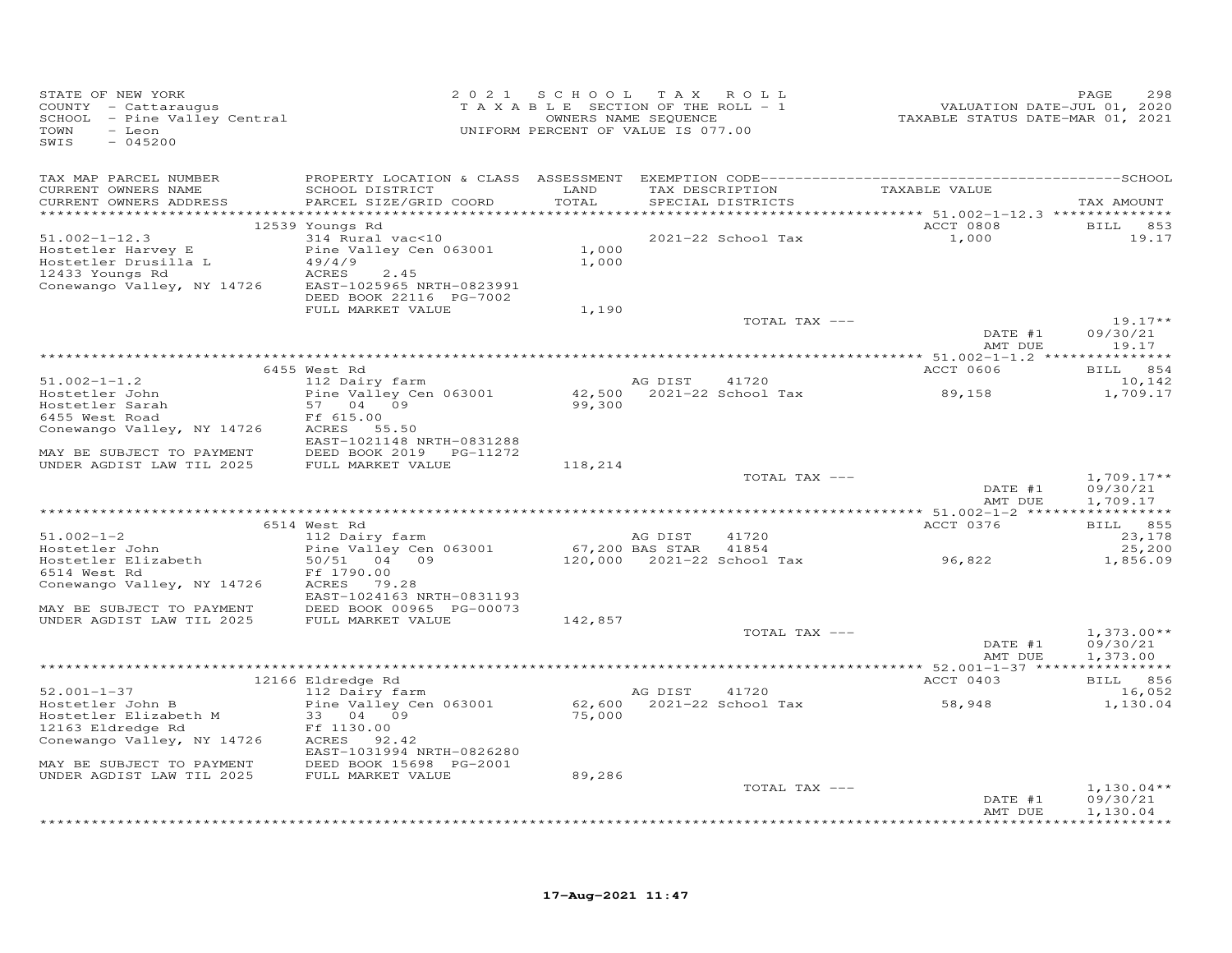| STATE OF NEW YORK<br>COUNTY - Cattaraugus<br>SCHOOL - Pine Valley Central<br>TOWN<br>- Leon<br>$-045200$<br>SWIS | 2 0 2 1                                                                   | S C H O O L<br>TAXABLE SECTION OF THE ROLL - 1<br>UNIFORM PERCENT OF VALUE IS 077.00 | T A X<br>OWNERS NAME SEQUENCE | ROLL                      | TAXABLE STATUS DATE-MAR 01, 2021 | PAGE<br>299<br>VALUATION DATE-JUL 01, 2020 |
|------------------------------------------------------------------------------------------------------------------|---------------------------------------------------------------------------|--------------------------------------------------------------------------------------|-------------------------------|---------------------------|----------------------------------|--------------------------------------------|
| TAX MAP PARCEL NUMBER                                                                                            |                                                                           |                                                                                      |                               |                           |                                  |                                            |
| CURRENT OWNERS NAME                                                                                              | SCHOOL DISTRICT                                                           | LAND                                                                                 |                               | TAX DESCRIPTION           | TAXABLE VALUE                    |                                            |
| CURRENT OWNERS ADDRESS                                                                                           | PARCEL SIZE/GRID COORD                                                    | TOTAL                                                                                |                               | SPECIAL DISTRICTS         |                                  | TAX AMOUNT                                 |
| *********************                                                                                            |                                                                           |                                                                                      |                               |                           |                                  |                                            |
|                                                                                                                  | 12163 Eldredge Rd                                                         |                                                                                      |                               |                           | ACCT 0404                        | BILL 857                                   |
| $52.001 - 1 - 38$<br>Hostetler John B                                                                            | 112 Dairy farm<br>Pine Valley Cen 063001                                  |                                                                                      | AG DIST<br>46,000 BAS STAR    | 41720<br>41854            |                                  | 12,422<br>25,200                           |
| Hostetler Elizabeth M                                                                                            | 34 04 09                                                                  |                                                                                      |                               | 89,000 2021-22 School Tax | 76,578                           | 1,468.01                                   |
| 12163 Eldredge Rd                                                                                                | Ff 2140.00                                                                |                                                                                      |                               |                           |                                  |                                            |
| Conewango Valley, NY 14726                                                                                       | ACRES 75.00                                                               |                                                                                      |                               |                           |                                  |                                            |
|                                                                                                                  | EAST-1032553 NRTH-0828716                                                 |                                                                                      |                               |                           |                                  |                                            |
| MAY BE SUBJECT TO PAYMENT                                                                                        | DEED BOOK 15698 PG-2001                                                   |                                                                                      |                               |                           |                                  |                                            |
| UNDER AGDIST LAW TIL 2025                                                                                        | FULL MARKET VALUE                                                         | 105,952                                                                              |                               |                           |                                  |                                            |
|                                                                                                                  |                                                                           |                                                                                      |                               | TOTAL TAX ---             | DATE #1<br>AMT DUE               | $984.92**$<br>09/30/21<br>984.92           |
|                                                                                                                  |                                                                           |                                                                                      |                               |                           | ************* 42.002-1-21 *****  | ********                                   |
|                                                                                                                  | 7137 Rte 62                                                               |                                                                                      |                               |                           | ACCT 0389                        | 858<br>BILL                                |
| $42.002 - 1 - 21$                                                                                                | 210 1 Family Res                                                          |                                                                                      | BAS STAR                      | 41854                     |                                  | 25,200                                     |
| Hostetler Joseph C                                                                                               | Pine Valley Cen 063001                                                    |                                                                                      |                               | 18,600 2021-22 School Tax | 80,000                           | 1,533.61                                   |
| Hostetler Christ J                                                                                               | 04 09<br>45                                                               | 80,000                                                                               |                               |                           |                                  |                                            |
| 7137 Rte 62<br>South Dayton, NY 14138                                                                            | West Rd Ff 410.00<br>Us Rte 62 Ff 990.00<br>ACRES<br>9.66                 |                                                                                      |                               |                           |                                  |                                            |
|                                                                                                                  | EAST-1030918 NRTH-0842139<br>DEED BOOK 22178 PG-5001<br>FULL MARKET VALUE | 95,238                                                                               |                               |                           |                                  |                                            |
|                                                                                                                  |                                                                           |                                                                                      |                               | TOTAL TAX ---             |                                  | $1,050.52**$                               |
|                                                                                                                  |                                                                           |                                                                                      |                               |                           | DATE #1<br>AMT DUE               | 09/30/21<br>1,050.52                       |
|                                                                                                                  |                                                                           |                                                                                      |                               |                           | ********** 33.004-1-22.5 ***     | ***********                                |
|                                                                                                                  | 7638 Frog Valley Rd                                                       |                                                                                      |                               |                           | ACCT 0845                        | BILL 859                                   |
| $33.004 - 1 - 22.5$                                                                                              | 210 1 Family Res                                                          |                                                                                      |                               | 2021-22 School Tax        | 59,000                           | 1,131.04                                   |
| Hostetler Lewis D.                                                                                               | Pine Valley Cen 063001                                                    | 14,700                                                                               |                               |                           |                                  |                                            |
| Hostetler Melinda                                                                                                | $55 - 4 - 9$                                                              | 59,000                                                                               |                               |                           |                                  |                                            |
| 7638 Frog Valley Road<br>South Dayton, NY 14138                                                                  | ACRES<br>4.85<br>EAST-1021992 NRTH-0850607                                |                                                                                      |                               |                           |                                  |                                            |
|                                                                                                                  | DEED BOOK 30479 PG-8001                                                   |                                                                                      |                               |                           |                                  |                                            |
|                                                                                                                  | FULL MARKET VALUE                                                         | 70,238                                                                               |                               |                           |                                  |                                            |
|                                                                                                                  |                                                                           |                                                                                      |                               | TOTAL TAX ---             |                                  | $1,131.04**$                               |
|                                                                                                                  |                                                                           |                                                                                      |                               |                           | DATE #1<br>AMT DUE               | 09/30/21<br>1,131.04                       |
|                                                                                                                  |                                                                           |                                                                                      |                               |                           |                                  |                                            |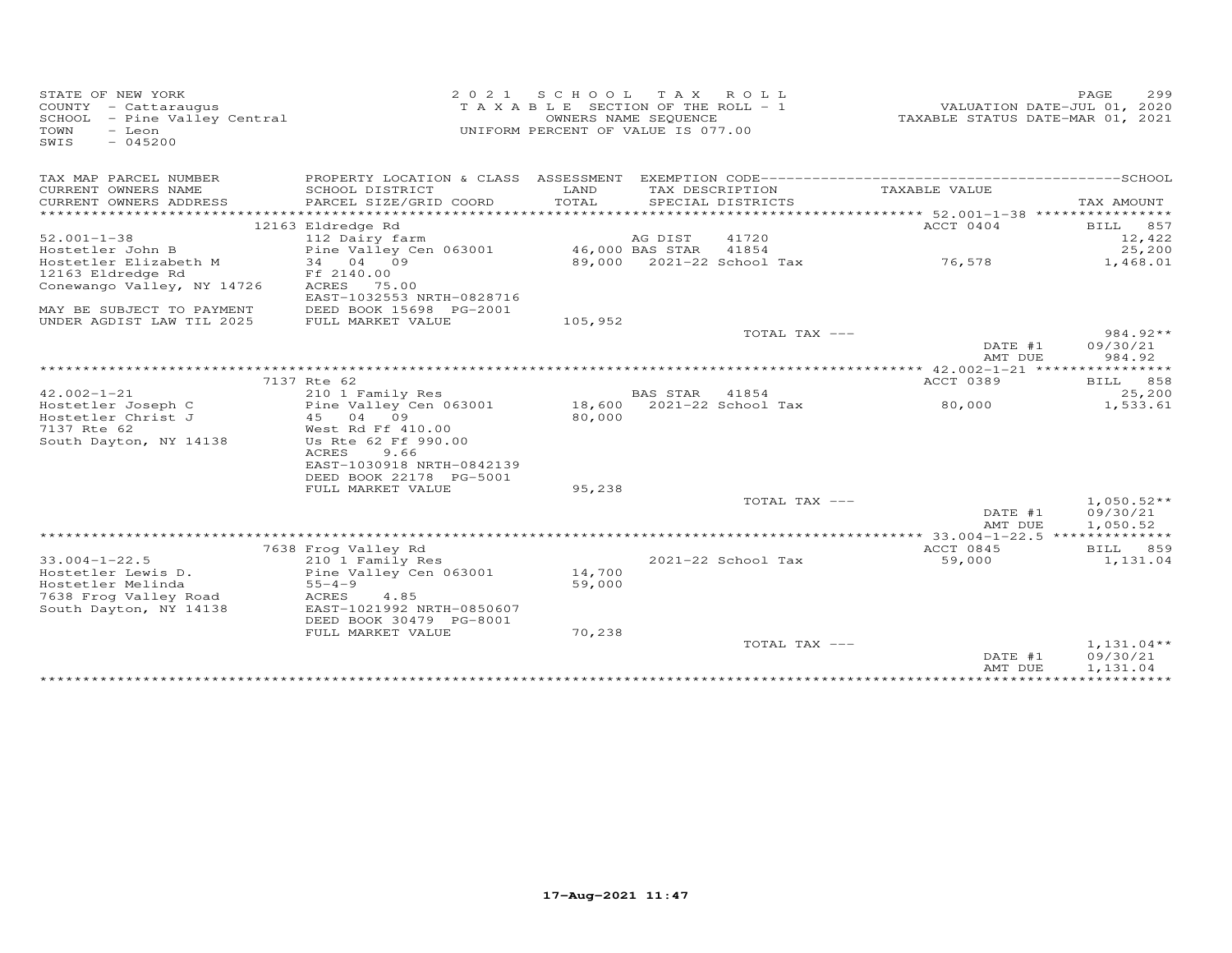| STATE OF NEW YORK<br>COUNTY - Cattaraugus<br>$SCHOOL$ - Pine Valley Central<br>TOWN<br>- Leon<br>$-045200$<br>SWIS                       |                                                                                                                                                 | 2021 SCHOOL TAX ROLL<br>TAXABLE SECTION OF THE ROLL - 1<br>OWNERS NAME SEQUENCE<br>UNIFORM PERCENT OF VALUE IS 077.00 |                |                          | VALUATION DATE-JUL 01, 2020<br>TAXABLE STATUS DATE-MAR 01, 2021 | PAGE<br>300                           |
|------------------------------------------------------------------------------------------------------------------------------------------|-------------------------------------------------------------------------------------------------------------------------------------------------|-----------------------------------------------------------------------------------------------------------------------|----------------|--------------------------|-----------------------------------------------------------------|---------------------------------------|
| TAX MAP PARCEL NUMBER<br>CURRENT OWNERS NAME<br>CURRENT OWNERS ADDRESS                                                                   | SCHOOL DISTRICT<br>PARCEL SIZE/GRID COORD                                                                                                       | LAND<br>TOTAL                                                                                                         |                | SPECIAL DISTRICTS        | TAX DESCRIPTION TAXABLE VALUE                                   | TAX AMOUNT                            |
|                                                                                                                                          | 6910 West Rd                                                                                                                                    |                                                                                                                       |                |                          | ACCT 0097                                                       | <b>BILL</b> 860                       |
| $42.004 - 1 - 6.1$<br>Hostetler Raymond B<br>Hostetler Mary N<br>6910 West Rd<br>Conewango Valley, NY 14726<br>MAY BE SUBJECT TO PAYMENT | 112 Dairy farm<br>Pine Valley Cen 063001<br>52 04 09<br>Raggie Rd Ff $-$ 990'<br>FRNT 3100.00 DPTH<br>ACRES 220.27<br>EAST-1024513 NRTH-0838970 | 125,400 BAS STAR 41854                                                                                                | AG DIST        | 41720                    | 164,600 2021-22 School Tax 133,779                              | 30,821<br>25,200<br>2,564.56          |
| UNDER AGDIST LAW TIL 2025                                                                                                                | DEED BOOK 996<br>$PG-154$<br>FULL MARKET VALUE                                                                                                  | 195,952                                                                                                               |                | TOTAL TAX ---            | DATE #1                                                         | $2,081.47**$<br>09/30/21              |
|                                                                                                                                          |                                                                                                                                                 |                                                                                                                       |                |                          | AMT DUE                                                         | 2,081.47                              |
|                                                                                                                                          | West Rd                                                                                                                                         |                                                                                                                       |                |                          | ACCT 0802                                                       | BILL 861                              |
| $42.004 - 1 - 37$<br>Hostetler Raymond B<br>6910 West Rd<br>Conewango Valley, NY 14726                                                   | 105 Vac farmland<br>Pine Valley Cen 063001<br>ACRES 25.34<br>EAST-1022211 NRTH-0839402                                                          | 7,600<br>7,600                                                                                                        |                | 2021-22 School Tax       | 7,600                                                           | 145.69                                |
|                                                                                                                                          | DEED BOOK 1004 PG-623<br>FULL MARKET VALUE                                                                                                      | 9,048                                                                                                                 |                |                          |                                                                 |                                       |
|                                                                                                                                          |                                                                                                                                                 |                                                                                                                       |                | TOTAL TAX ---            | DATE #1<br>AMT DUE                                              | $145.69**$<br>09/30/21<br>145.69      |
|                                                                                                                                          | 6491 West Rd                                                                                                                                    |                                                                                                                       |                |                          | ACCT 0282                                                       | BILL 862                              |
| $51.002 - 1 - 1.1$<br>Hostetler Raymond B<br>Hostetler Emma J<br>6491 West Rd<br>Conewango Valley, NY 14726                              | 112 Dairy farm<br>Pine Valley Cen 063001<br>57 04 09<br>Ff 500.00<br>ACRES 49.15<br>EAST-1021112 NRTH-0831893                                   | 38,100<br>120,600                                                                                                     |                | 2021-22 School Tax       | 120,600                                                         | 2,311.92                              |
|                                                                                                                                          | DEED BOOK 27038 PG-9001<br>FULL MARKET VALUE                                                                                                    | 143,571                                                                                                               |                |                          |                                                                 |                                       |
|                                                                                                                                          |                                                                                                                                                 |                                                                                                                       |                | TOTAL TAX ---            | DATE #1<br>AMT DUE                                              | $2,311.92**$<br>09/30/21<br>2,311.92  |
|                                                                                                                                          | 12322 Cherry Creek Hill Rd                                                                                                                      |                                                                                                                       |                |                          | ACCT 0833                                                       | BILL 863                              |
| $42.004 - 1 - 15.3$<br>Howard Alvin F<br>Howard Lucy<br>12322 Cherry Creek Hill Rd<br>Conewango Valley, NY 14726                         | 210 1 Family Res<br>Pine Valley Cen 063001<br>44/4/9<br>ACRES<br>2.00<br>EAST-1030082 NRTH-0836330<br>DEED BOOK 2154 PG-6001                    | 80,000                                                                                                                | ENH STAR 41834 | 9,000 2021-22 School Tax | 80,000                                                          | 59,390<br>1,533.61                    |
|                                                                                                                                          | FULL MARKET VALUE                                                                                                                               | 95,238                                                                                                                |                | TOTAL TAX ---            |                                                                 | $430.61**$                            |
|                                                                                                                                          |                                                                                                                                                 |                                                                                                                       |                |                          | DATE #1<br>AMT DUE                                              | 09/30/21<br>430.61<br>* * * * * * * * |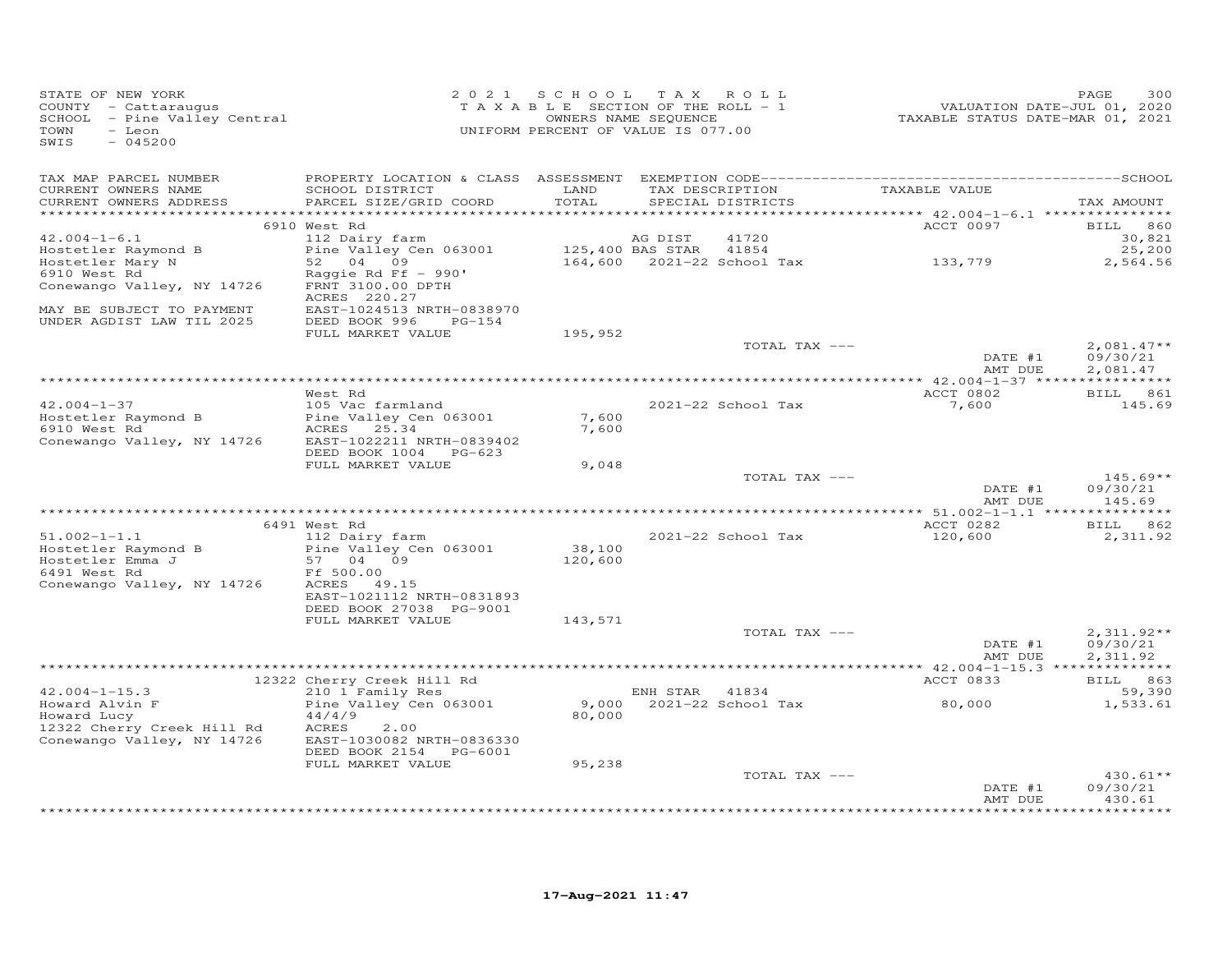| STATE OF NEW YORK<br>COUNTY - Cattaraugus<br>COUNIY - Cattaraugus<br>SCHOOL - Pine Valley Central<br>TOWN<br>- Leon<br>$-045200$<br>SWIS |                                                                                                                                                     | 2021 SCHOOL TAX ROLL<br>T A X A B L E SECTION OF THE ROLL - 1<br>OWNERS NAME SEQUENCE<br>UNIFORM PERCENT OF VALUE IS 077.00 |                |                          | VALUATION DATE-JUL 01, 2020<br>TAXABLE STATUS DATE-MAR 01, 2021 | 301<br>PAGE                      |
|------------------------------------------------------------------------------------------------------------------------------------------|-----------------------------------------------------------------------------------------------------------------------------------------------------|-----------------------------------------------------------------------------------------------------------------------------|----------------|--------------------------|-----------------------------------------------------------------|----------------------------------|
| TAX MAP PARCEL NUMBER<br>CURRENT OWNERS NAME<br>CURRENT OWNERS ADDRESS<br>************************                                       | SCHOOL DISTRICT<br>PARCEL SIZE/GRID COORD                                                                                                           | LAND<br>TOTAL                                                                                                               |                | SPECIAL DISTRICTS        | TAX DESCRIPTION TAXABLE VALUE                                   | TAX AMOUNT                       |
|                                                                                                                                          | 7280 Smith Rd                                                                                                                                       |                                                                                                                             |                |                          | ACCT 0476                                                       | <b>BILL</b> 864                  |
| $42.002 - 1 - 15.3$<br>Howard Scott<br>Howard Leslie A                                                                                   | 270 Mfg housing<br>Pine Valley Cen 063001<br>46 04 09                                                                                               | 66,000                                                                                                                      | BAS STAR 41854 | 8,700 2021-22 School Tax | 66,000                                                          | 25,200<br>1,265.23               |
| 7280 Xura Smith Rd<br>South Dayton, NY 14138                                                                                             | Ff 305.00<br>ACRES 1.87<br>EAST-1029361 NRTH-0843995<br>DEED BOOK 00980 PG-01157                                                                    |                                                                                                                             |                |                          |                                                                 |                                  |
|                                                                                                                                          | FULL MARKET VALUE                                                                                                                                   | 78,571                                                                                                                      |                |                          |                                                                 |                                  |
|                                                                                                                                          |                                                                                                                                                     |                                                                                                                             |                | TOTAL TAX ---            | DATE #1<br>AMT DUE                                              | $782.14**$<br>09/30/21<br>782.14 |
|                                                                                                                                          |                                                                                                                                                     |                                                                                                                             |                |                          |                                                                 |                                  |
|                                                                                                                                          | off US Route 62                                                                                                                                     |                                                                                                                             |                |                          | ACCT 0903                                                       | BILL 865                         |
| $42.002 - 1 - 15.7$<br>Howard Scott C<br>7280 Smith Hill Rd<br>South Dayton, NY 14138                                                    | 311 Res vac land<br>Pine Valley Cen 063001<br>5.72<br>ACRES<br>EAST-1029677 NRTH-0844123                                                            | 12,200<br>12,200                                                                                                            |                | 2021-22 School Tax       | 12,200                                                          | 233.88                           |
|                                                                                                                                          | DEED BOOK 12154 PG-5002                                                                                                                             |                                                                                                                             |                |                          |                                                                 |                                  |
|                                                                                                                                          | FULL MARKET VALUE                                                                                                                                   | 14,524                                                                                                                      |                | TOTAL TAX ---            | DATE #1<br>AMT DUE                                              | $233.88**$<br>09/30/21<br>233.88 |
|                                                                                                                                          |                                                                                                                                                     |                                                                                                                             |                |                          |                                                                 |                                  |
|                                                                                                                                          | 12692 Flat Iron Rd<br>210 1 Family Res                                                                                                              |                                                                                                                             |                |                          | ACCT 0329                                                       | BILL 866                         |
| $51.002 - 1 - 9.1$<br>Isler Norman C.<br>Isler Shila L.<br>31 Cattaraugus Street<br>Springville, NY 14141                                | Pine Valley Cen 063001<br>49 04 09<br>FRNT 450.00 DPTH<br>0.70<br>ACRES<br>EAST-1024075 NRTH-0827577                                                | 68,800                                                                                                                      | ENH STAR 41834 |                          |                                                                 | 59,390<br>1,318.90               |
|                                                                                                                                          | DEED BOOK 20190 PG-8971<br>FULL MARKET VALUE                                                                                                        | 81,905                                                                                                                      |                |                          |                                                                 |                                  |
|                                                                                                                                          |                                                                                                                                                     |                                                                                                                             |                | TOTAL TAX ---            | DATE #1                                                         | $215.90**$<br>09/30/21           |
|                                                                                                                                          |                                                                                                                                                     |                                                                                                                             |                |                          | AMT DUE                                                         | 215.90                           |
|                                                                                                                                          | 12698 Flat Iron Rd                                                                                                                                  |                                                                                                                             |                |                          | ACCT 0329                                                       | BILL 867                         |
| $51.002 - 1 - 9.2$<br>Isler Norman C.<br>Isler Shila L.<br>31 Cattaraugus Street<br>Springville, NY 14141                                | 210 1 Family Res<br>Pine Valley Cen 063001<br>49 04 09<br>FRNT 450.00 DPTH<br>ACRES<br>5.00<br>EAST-1024075 NRTH-0827577<br>DEED BOOK 20190 PG-8971 | 10,000<br>34,000                                                                                                            |                | 2021-22 School Tax       | 34,000                                                          | 651.78                           |
|                                                                                                                                          | FULL MARKET VALUE                                                                                                                                   | 40,476                                                                                                                      |                | TOTAL TAX ---            |                                                                 | $651.78**$                       |
|                                                                                                                                          |                                                                                                                                                     |                                                                                                                             |                |                          | DATE #1<br>AMT DUE                                              | 09/30/21<br>651.78               |
|                                                                                                                                          |                                                                                                                                                     |                                                                                                                             |                |                          |                                                                 | *******                          |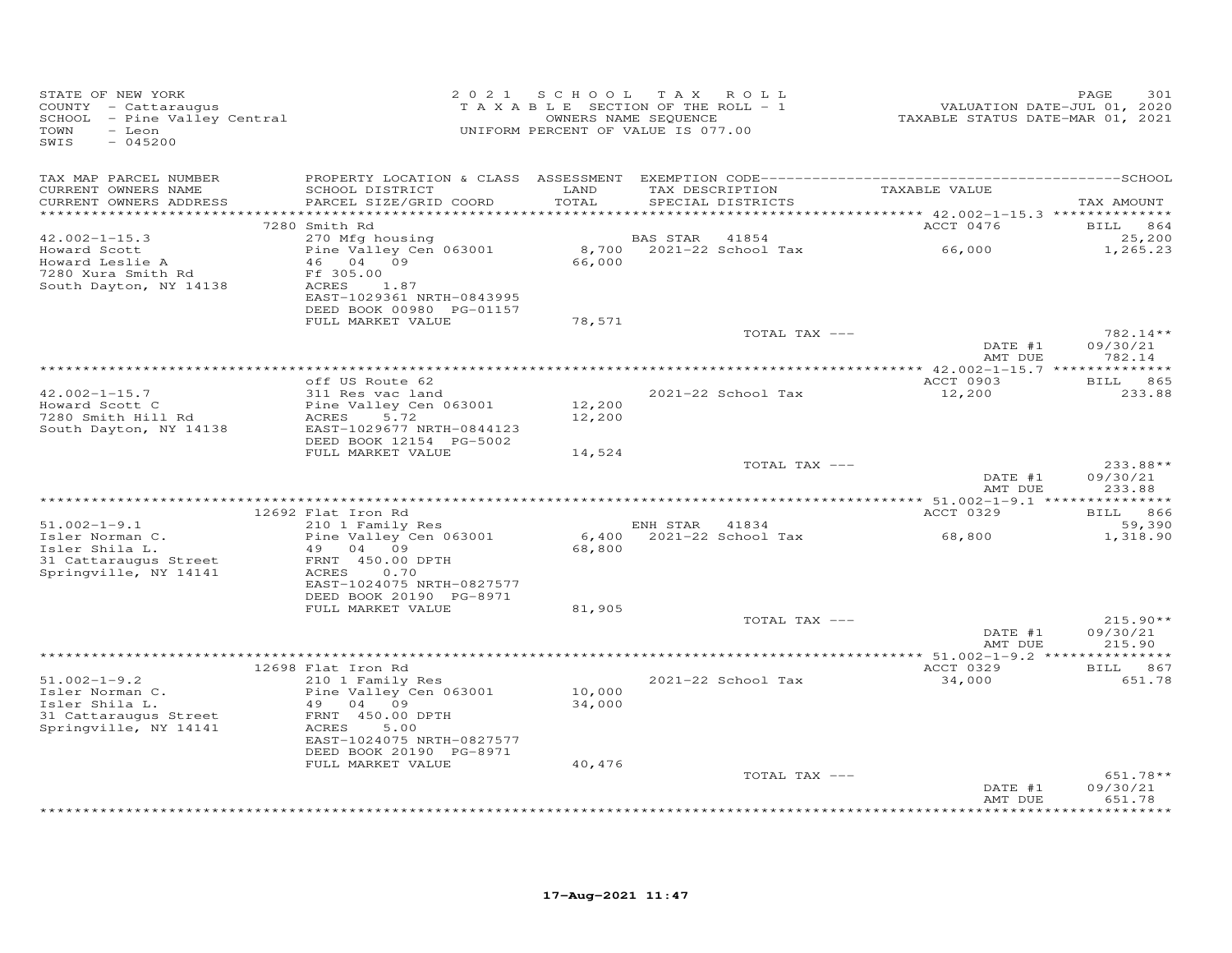| STATE OF NEW YORK<br>COUNTY - Cattaraugus<br>SCHOOL - Pine Valley Central<br>TOWN<br>- Leon<br>SWIS<br>$-045200$ |                                                   |                  | 2021 SCHOOL TAX ROLL<br>TAXABLE SECTION OF THE ROLL - 1<br>OWNERS NAME SEQUENCE<br>UNIFORM PERCENT OF VALUE IS 077.00 | VALUATION DATE-JUL 01, 2020<br>TAXABLE STATUS DATE-MAR 01, 2021 | PAGE<br>302            |
|------------------------------------------------------------------------------------------------------------------|---------------------------------------------------|------------------|-----------------------------------------------------------------------------------------------------------------------|-----------------------------------------------------------------|------------------------|
| TAX MAP PARCEL NUMBER                                                                                            |                                                   |                  |                                                                                                                       |                                                                 |                        |
| CURRENT OWNERS NAME<br>CURRENT OWNERS ADDRESS                                                                    | SCHOOL DISTRICT<br>PARCEL SIZE/GRID COORD         | LAND<br>TOTAL    | TAX DESCRIPTION<br>SPECIAL DISTRICTS                                                                                  | TAXABLE VALUE                                                   | TAX AMOUNT             |
|                                                                                                                  | 7424 Rte 62                                       |                  |                                                                                                                       | ACCT 0493                                                       | <b>BILL</b> 868        |
| $43.001 - 1 - 35$                                                                                                | 210 1 Family Res                                  |                  | CW_10_VET/ 41150                                                                                                      |                                                                 | $\circ$                |
|                                                                                                                  | Pine Valley Cen 063001                            |                  | 52,200 AG DISTOUT 41730                                                                                               |                                                                 | 13,610                 |
| Izzio Joseph E<br>Rizzo Lisa C<br>7424 Rte 62                                                                    | $38$ 04 09                                        |                  | 173,200 BAS STAR 41854                                                                                                |                                                                 | 25,200                 |
|                                                                                                                  | Ff 885.00                                         |                  | 2021-22 School Tax                                                                                                    | 159,590                                                         | 3,059.36               |
| South Dayton, NY 14138                                                                                           | ACRES 69.10 BANK 017<br>EAST-1032751 NRTH-0846130 |                  |                                                                                                                       |                                                                 |                        |
| MAY BE SUBJECT TO PAYMENT                                                                                        |                                                   |                  |                                                                                                                       |                                                                 |                        |
| UNDER AGDIST LAW TIL 2028                                                                                        | FULL MARKET VALUE                                 | 206,190          |                                                                                                                       |                                                                 |                        |
|                                                                                                                  |                                                   |                  | TOTAL TAX ---                                                                                                         |                                                                 | $2,576.27**$           |
|                                                                                                                  |                                                   |                  |                                                                                                                       | DATE #1<br>AMT DUE                                              | 09/30/21<br>2,576.27   |
|                                                                                                                  |                                                   |                  |                                                                                                                       |                                                                 |                        |
|                                                                                                                  | 6520 Riga Rd                                      |                  |                                                                                                                       | ACCT 0463                                                       | BILL 869               |
| $42.004 - 2 - 21$                                                                                                | 312 Vac w/imprv                                   |                  | 2021-22 School Tax                                                                                                    | 20,900                                                          | 400.66                 |
| Jaworek David                                                                                                    | Pine Valley Cen 063001                            | 18,200           |                                                                                                                       |                                                                 |                        |
| Jaworek Beverly A                                                                                                | $43$ 04 09                                        | 20,900           |                                                                                                                       |                                                                 |                        |
|                                                                                                                  | Raggie Rd Ff $-160'$<br>FRNT 200.00 DPTH          |                  |                                                                                                                       |                                                                 |                        |
| -- CLEEAVIEW Condoc<br>North Tonawanda, NY 14120                                                                 | ACRES 7.00                                        |                  |                                                                                                                       |                                                                 |                        |
|                                                                                                                  | EAST-1028146 NRTH-0832247                         |                  |                                                                                                                       |                                                                 |                        |
|                                                                                                                  | DEED BOOK 00935 PG-00628                          |                  |                                                                                                                       |                                                                 |                        |
|                                                                                                                  | FULL MARKET VALUE                                 | 24,881           |                                                                                                                       |                                                                 |                        |
|                                                                                                                  |                                                   |                  | TOTAL TAX ---                                                                                                         | DATE #1                                                         | $400.66**$<br>09/30/21 |
|                                                                                                                  |                                                   |                  |                                                                                                                       | AMT DUE                                                         | 400.66                 |
|                                                                                                                  |                                                   |                  |                                                                                                                       |                                                                 |                        |
|                                                                                                                  | Eldredge Rd                                       |                  |                                                                                                                       | ACCT 0736                                                       | BILL 870               |
| $52.001 - 1 - 15.3$                                                                                              | 314 Rural vac<10                                  |                  | 2021-22 School Tax                                                                                                    | 5,900                                                           | 113.10                 |
| Jennal John<br>Jennal Pamela J                                                                                   | Pine Valley Cen 063001                            | 5,900<br>5,900   |                                                                                                                       |                                                                 |                        |
| 6440 Stevens                                                                                                     | 17 04 09<br>Ff 582.00                             |                  |                                                                                                                       |                                                                 |                        |
| Hamburg, NY 14075                                                                                                | ACRES 2.45                                        |                  |                                                                                                                       |                                                                 |                        |
|                                                                                                                  | EAST-1042758 NRTH-0827635                         |                  |                                                                                                                       |                                                                 |                        |
|                                                                                                                  | DEED BOOK 00974 PG-00657                          |                  |                                                                                                                       |                                                                 |                        |
|                                                                                                                  | FULL MARKET VALUE                                 | 7,024            |                                                                                                                       |                                                                 |                        |
|                                                                                                                  |                                                   |                  | TOTAL TAX ---                                                                                                         | DATE #1                                                         | $113.10**$<br>09/30/21 |
|                                                                                                                  |                                                   |                  |                                                                                                                       | AMT DUE                                                         | 113.10                 |
|                                                                                                                  |                                                   |                  |                                                                                                                       |                                                                 |                        |
|                                                                                                                  | 7548 Frog Valley Rd                               |                  |                                                                                                                       | ACCT 0439                                                       | BILL 871               |
| $33.004 - 1 - 19$                                                                                                | 311 Res vac land                                  |                  | 2021-22 School Tax                                                                                                    | 10,500                                                          | 201.29                 |
| Johnson Charles M<br>Johnson Constance M                                                                         | Pine Valley Cen 063001<br>55 04 09                | 10,500<br>10,500 |                                                                                                                       |                                                                 |                        |
| 11578 Shaw Rd                                                                                                    | Xura Rd Ff $-215$ '                               |                  |                                                                                                                       |                                                                 |                        |
| Perrysburg, NY 14129                                                                                             | FRNT 700.00 DPTH                                  |                  |                                                                                                                       |                                                                 |                        |
|                                                                                                                  | ACRES 14.70                                       |                  |                                                                                                                       |                                                                 |                        |
|                                                                                                                  | EAST-1022181 NRTH-0848185                         |                  |                                                                                                                       |                                                                 |                        |
|                                                                                                                  | DEED BOOK 21438 PG-2001                           |                  |                                                                                                                       |                                                                 |                        |
|                                                                                                                  | FULL MARKET VALUE                                 | 12,500           |                                                                                                                       |                                                                 | 201.29**               |
|                                                                                                                  |                                                   |                  | TOTAL TAX ---                                                                                                         | DATE #1                                                         | 09/30/21               |
|                                                                                                                  |                                                   |                  |                                                                                                                       | AMT DUE                                                         | 201.29                 |
|                                                                                                                  |                                                   |                  |                                                                                                                       |                                                                 | ********               |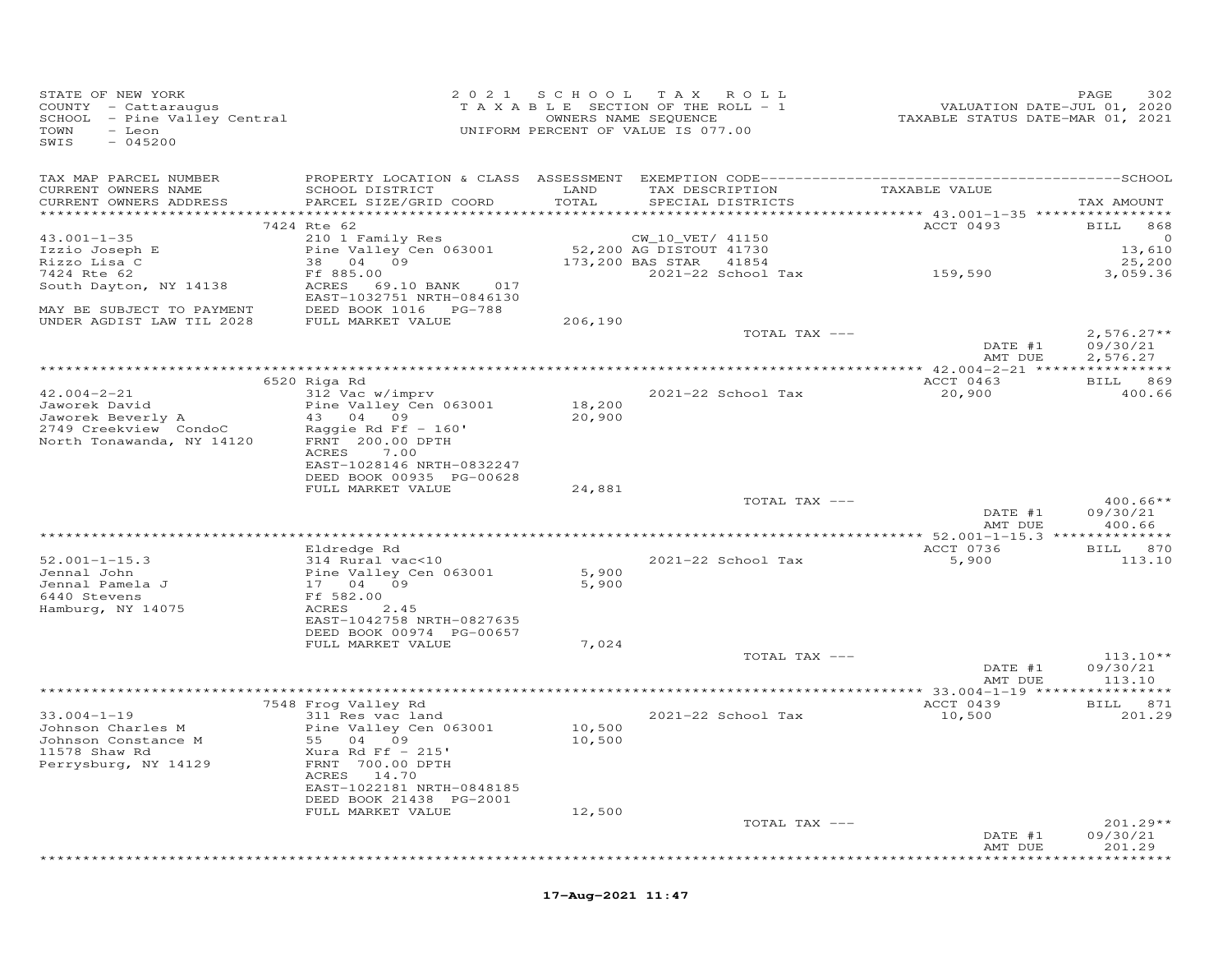| STATE OF NEW YORK<br>COUNTY - Cattaraugus<br>SCHOOL - Pine Valley Central<br>TOWN<br>- Leon<br>$-045200$<br>SWIS                  |                                                                                                                                    | 2021 SCHOOL        | TAX ROLL<br>T A X A B L E SECTION OF THE ROLL - 1<br>OWNERS NAME SEQUENCE<br>UNIFORM PERCENT OF VALUE IS 077.00 | VALUATION DATE-JUL 01, 2020<br>TAXABLE STATUS DATE-MAR 01, 2021 | PAGE<br>303                                |
|-----------------------------------------------------------------------------------------------------------------------------------|------------------------------------------------------------------------------------------------------------------------------------|--------------------|-----------------------------------------------------------------------------------------------------------------|-----------------------------------------------------------------|--------------------------------------------|
| TAX MAP PARCEL NUMBER<br>CURRENT OWNERS NAME<br>CURRENT OWNERS ADDRESS                                                            | SCHOOL DISTRICT<br>PARCEL SIZE/GRID COORD                                                                                          | LAND<br>TOTAL      | TAX DESCRIPTION TAXABLE VALUE<br>SPECIAL DISTRICTS                                                              |                                                                 | TAX AMOUNT                                 |
|                                                                                                                                   | Alderbottom Rd                                                                                                                     |                    |                                                                                                                 | ACCT 0694                                                       | BILL 872                                   |
| $43.001 - 1 - 9.2$<br>Johnson Sandra L<br>Harris Deborah<br>7529 Alderbottom Rd<br>Conewango Valley, NY 14726                     | 240 Rural res<br>Pine Valley Cen 063001<br>22 04 09<br>ACRES 38.30 BANK 017<br>EAST-1040928 NRTH-0846884                           | 118,300            | BAS STAR 41854<br>28,000 2021-22 School Tax 118,300                                                             |                                                                 | 25,200<br>2,267.82                         |
|                                                                                                                                   | DEED BOOK 00941 PG-00853<br>FULL MARKET VALUE                                                                                      | 140,833            |                                                                                                                 |                                                                 |                                            |
|                                                                                                                                   |                                                                                                                                    |                    | TOTAL TAX ---                                                                                                   | DATE #1<br>AMT DUE                                              | $1,784.74**$<br>09/30/21<br>1,784.74       |
|                                                                                                                                   | 6896 Bailey Hill Rd                                                                                                                |                    |                                                                                                                 | ACCT 0021                                                       | BILL 873                                   |
| $43.004 - 1 - 5$<br>Josh Bailey LLC<br>6896 Bailey Hill Rd                                                                        | 112 Dairy farm<br>Pine Valley Cen 063001<br>04  04  09                                                                             | 228,800            | AG DIST<br>41720<br>105,800 2021-22 School Tax                                                                  | 190,835                                                         | 37,965<br>3,658.33                         |
| Cattaraugus, NY 14719<br>MAY BE SUBJECT TO PAYMENT                                                                                | Ff 3265 Bailey Hill Rd<br>Ff 1595 Tug Hill Rd<br>ACRES 136.47                                                                      |                    |                                                                                                                 |                                                                 |                                            |
| UNDER AGDIST LAW TIL 2025                                                                                                         | EAST-1049992 NRTH-0837338<br>DEED BOOK 27018 PG-7003<br>FULL MARKET VALUE                                                          | 272,381            |                                                                                                                 |                                                                 |                                            |
|                                                                                                                                   |                                                                                                                                    |                    | TOTAL TAX ---                                                                                                   | DATE #1<br>AMT DUE                                              | $3,658.33**$<br>09/30/21<br>3,658.33       |
|                                                                                                                                   | Alderbottom Rd                                                                                                                     |                    |                                                                                                                 | ACCT 0690                                                       | BILL 874                                   |
| $43.003 - 1 - 7.2$<br>JT Allegheny Timberland, LLC<br>C/O<br>F&W Forestry Services, Inc.<br>PO Box 3610<br>Atlanta, GA 31706-3610 | 910 Priv forest<br>Pine Valley Cen 063001<br>20/28 04 09<br>Alderbottom Rd Ff - 4150'<br>ACRES 111.75<br>EAST-1038759 NRTH-0837804 | 134,000<br>134,000 | 2021-22 School Tax                                                                                              | 134,000                                                         | 2,568.80                                   |
|                                                                                                                                   | DEED BOOK 9327 PG-3001<br>FULL MARKET VALUE                                                                                        | 159,524            |                                                                                                                 |                                                                 |                                            |
|                                                                                                                                   |                                                                                                                                    |                    | TOTAL TAX ---                                                                                                   | DATE #1<br>AMT DUE                                              | $2,568.80**$<br>09/30/21<br>2,568.80       |
|                                                                                                                                   | 11077 Leon-New Albion Rd                                                                                                           |                    |                                                                                                                 | ACCT 0323                                                       | BILL 875                                   |
| $52.002 - 1 - 5$<br>Kashuba Keith<br>Kashuba Daniel<br>5541 Berg Rd                                                               | 270 Mfg housing<br>Pine Valley Cen 063001<br>02/03 04 09<br>Ff 770.00 Co Rd 6                                                      | 77,000             | FOREST/A74 47460<br>50,700 2021-22 School Tax                                                                   | 44,080                                                          | 32,920<br>845.02                           |
| Orchard Park, NY 14218<br>MAY BE SUBJECT TO PAYMENT                                                                               | ACRES 100.51<br>EAST-1049750 NRTH-0831122<br>DEED BOOK 23007 PG-7001                                                               |                    |                                                                                                                 |                                                                 |                                            |
| UNDER RPTL480A UNTIL 2030                                                                                                         | FULL MARKET VALUE                                                                                                                  | 91,667             |                                                                                                                 |                                                                 |                                            |
|                                                                                                                                   |                                                                                                                                    |                    | TOTAL TAX ---                                                                                                   | DATE #1<br>AMT DUE                                              | 845.02**<br>09/30/21<br>845.02<br>******** |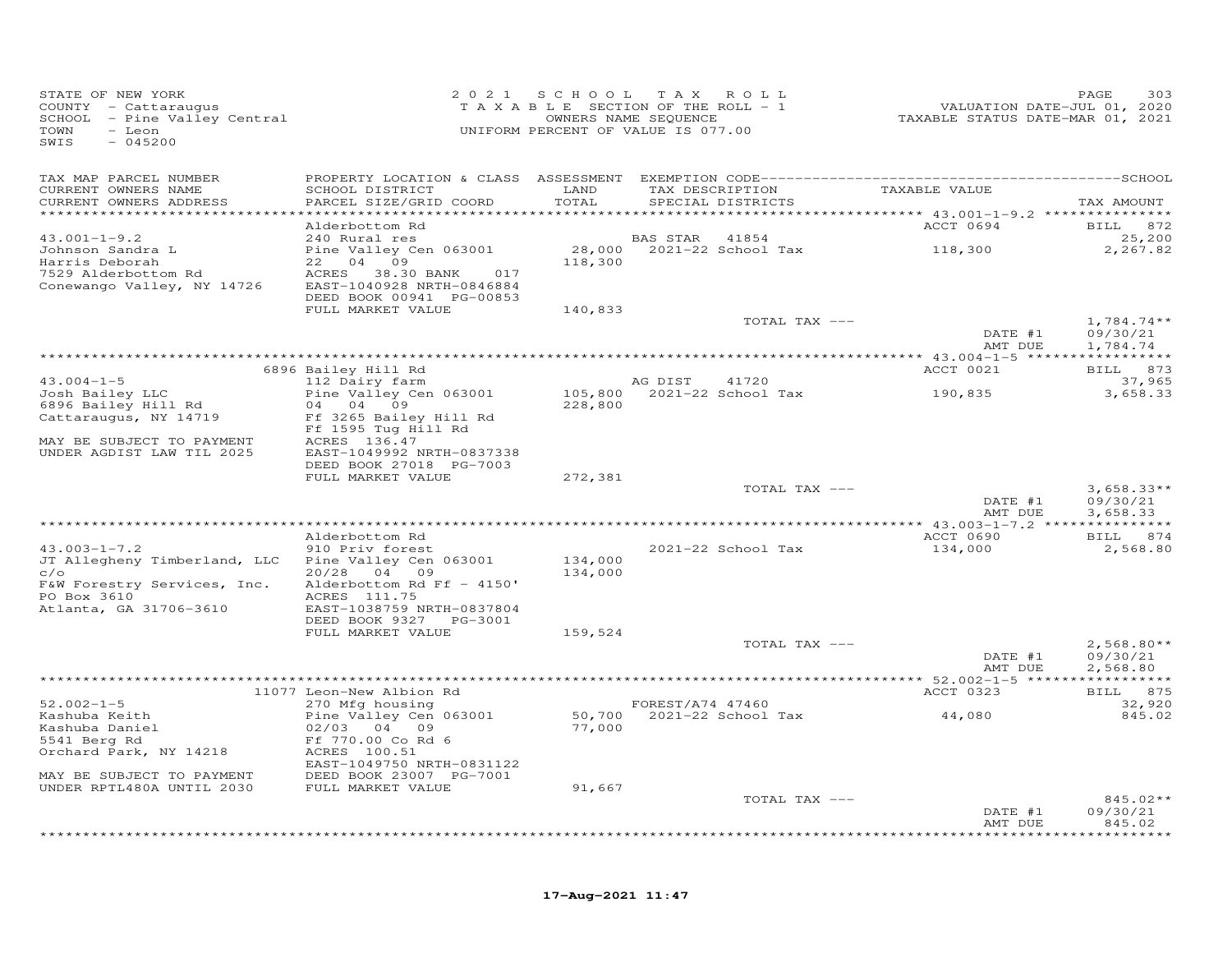| TAX MAP PARCEL NUMBER<br>CURRENT OWNERS NAME<br>SCHOOL DISTRICT<br>LAND<br>TAX DESCRIPTION<br>TAXABLE VALUE<br>TOTAL<br>CURRENT OWNERS ADDRESS<br>PARCEL SIZE/GRID COORD<br>SPECIAL DISTRICTS<br>TAX AMOUNT<br>*********<br>********************************** 52.001—1—2 *****************<br>ACCT 0009<br>Town Hill Rd<br>876<br>BILL<br>322 Rural vac>10<br>57,800<br>1,108.03<br>$52.001 - 1 - 2$<br>2021-22 School Tax<br>57,800<br>Kenneth L. Adams, Trustee of t Pine Valley Cen 063001<br>Kenneth L.Adams Revocable Trus 34<br>57,800<br>04 09<br>111292 Youngs Road<br>Ff 700.00<br>Cattaraugus, NY 14719<br>ACRES 88.95<br>EAST-1033798 NRTH-0830779<br>DEED BOOK 22346 PG-7001<br>FULL MARKET VALUE<br>68,810<br>$1,108.03**$<br>TOTAL TAX ---<br>09/30/21<br>DATE #1<br>AMT DUE<br>1,108.03<br>** $52.001 - 1 - 40$ **<br>Eldredge Rd<br>ACCT 0010<br>BILL 877<br>$52.001 - 1 - 40$<br>910 Priv forest<br>2021-22 School Tax<br>18,500<br>354.65<br>18,500<br>Kenneth L. Adams, Trustee of t Pine Valley Cen 063001<br>Kenneth L.Adams Revocable Trus 34 04 09<br>18,500<br>111292 Youngs Road<br>ACRES 22.07<br>Cattaraugus, NY 14719<br>EAST-1033250 NRTH-0829403<br>DEED BOOK 22346 PG-7001<br>FULL MARKET VALUE<br>22,024<br>TOTAL TAX ---<br>$354.65**$<br>DATE #1<br>09/30/21<br>AMT DUE<br>354.65<br>** 34.003-1-28 *****<br>* * * * * * * *<br>12122 Ruckh Hill Rd<br>ACCT 0038<br>878<br><b>BILL</b><br>$34.003 - 1 - 28$<br>2021-22 School Tax<br>210 1 Family Res<br>176,900<br>3,391.19<br>Kennison John M<br>Pine Valley Cen 063001<br>12,500<br>12122 Ruckh Hill Rd<br>39<br>04 09<br>176,900<br>South Dayton, NY 14138<br>FRNT 417.50 DPTH<br>ACRES<br>3.76<br>EAST-1033387 NRTH-0847827<br>DEED BOOK 26966 PG-4001<br>FULL MARKET VALUE<br>210,595<br>TOTAL TAX ---<br>$3,391.19**$<br>DATE #1<br>09/30/21<br>AMT DUE<br>3,391.19<br>* * * * * * * * * *<br>ACCT 0617<br>12122 Ruckh Hill Rd<br>879<br><b>BILL</b><br>57.51<br>$34.003 - 1 - 29.6$<br>2021-22 School Tax<br>3,000<br>314 Rural vac<10<br>Kennison John M<br>Pine Valley Cen 063001<br>3,000<br>12122 Ruckh Hill Rd<br>39 04 09<br>3,000<br>South Dayton, NY 14138<br>ACRES<br>1.10<br>EAST-1033108 NRTH-0847798<br>DEED BOOK 26966 PG-4001<br>FULL MARKET VALUE<br>3,571<br>$57.51**$<br>TOTAL TAX ---<br>DATE #1<br>09/30/21<br>AMT DUE<br>57.51<br>* * * * * * * * | STATE OF NEW YORK<br>COUNTY - Cattaraugus<br>SCHOOL - Pine Valley Central<br>TOWN<br>- Leon<br>SWIS<br>$-045200$ | 2 0 2 1 | S C H O O L | T A X<br>ROLL<br>TAXABLE SECTION OF THE ROLL - 1<br>OWNERS NAME SEQUENCE<br>UNIFORM PERCENT OF VALUE IS 077.00 | VALUATION DATE-JUL 01, 2020<br>TAXABLE STATUS DATE-MAR 01, 2021 | PAGE<br>304 |
|------------------------------------------------------------------------------------------------------------------------------------------------------------------------------------------------------------------------------------------------------------------------------------------------------------------------------------------------------------------------------------------------------------------------------------------------------------------------------------------------------------------------------------------------------------------------------------------------------------------------------------------------------------------------------------------------------------------------------------------------------------------------------------------------------------------------------------------------------------------------------------------------------------------------------------------------------------------------------------------------------------------------------------------------------------------------------------------------------------------------------------------------------------------------------------------------------------------------------------------------------------------------------------------------------------------------------------------------------------------------------------------------------------------------------------------------------------------------------------------------------------------------------------------------------------------------------------------------------------------------------------------------------------------------------------------------------------------------------------------------------------------------------------------------------------------------------------------------------------------------------------------------------------------------------------------------------------------------------------------------------------------------------------------------------------------------------------------------------------------------------------------------------------------------------------------------------------------------------------------------------------------------------------------------------------------------------------------------------------------|------------------------------------------------------------------------------------------------------------------|---------|-------------|----------------------------------------------------------------------------------------------------------------|-----------------------------------------------------------------|-------------|
|                                                                                                                                                                                                                                                                                                                                                                                                                                                                                                                                                                                                                                                                                                                                                                                                                                                                                                                                                                                                                                                                                                                                                                                                                                                                                                                                                                                                                                                                                                                                                                                                                                                                                                                                                                                                                                                                                                                                                                                                                                                                                                                                                                                                                                                                                                                                                                  |                                                                                                                  |         |             |                                                                                                                |                                                                 |             |
|                                                                                                                                                                                                                                                                                                                                                                                                                                                                                                                                                                                                                                                                                                                                                                                                                                                                                                                                                                                                                                                                                                                                                                                                                                                                                                                                                                                                                                                                                                                                                                                                                                                                                                                                                                                                                                                                                                                                                                                                                                                                                                                                                                                                                                                                                                                                                                  |                                                                                                                  |         |             |                                                                                                                |                                                                 |             |
|                                                                                                                                                                                                                                                                                                                                                                                                                                                                                                                                                                                                                                                                                                                                                                                                                                                                                                                                                                                                                                                                                                                                                                                                                                                                                                                                                                                                                                                                                                                                                                                                                                                                                                                                                                                                                                                                                                                                                                                                                                                                                                                                                                                                                                                                                                                                                                  |                                                                                                                  |         |             |                                                                                                                |                                                                 |             |
|                                                                                                                                                                                                                                                                                                                                                                                                                                                                                                                                                                                                                                                                                                                                                                                                                                                                                                                                                                                                                                                                                                                                                                                                                                                                                                                                                                                                                                                                                                                                                                                                                                                                                                                                                                                                                                                                                                                                                                                                                                                                                                                                                                                                                                                                                                                                                                  |                                                                                                                  |         |             |                                                                                                                |                                                                 |             |
|                                                                                                                                                                                                                                                                                                                                                                                                                                                                                                                                                                                                                                                                                                                                                                                                                                                                                                                                                                                                                                                                                                                                                                                                                                                                                                                                                                                                                                                                                                                                                                                                                                                                                                                                                                                                                                                                                                                                                                                                                                                                                                                                                                                                                                                                                                                                                                  |                                                                                                                  |         |             |                                                                                                                |                                                                 |             |
|                                                                                                                                                                                                                                                                                                                                                                                                                                                                                                                                                                                                                                                                                                                                                                                                                                                                                                                                                                                                                                                                                                                                                                                                                                                                                                                                                                                                                                                                                                                                                                                                                                                                                                                                                                                                                                                                                                                                                                                                                                                                                                                                                                                                                                                                                                                                                                  |                                                                                                                  |         |             |                                                                                                                |                                                                 |             |
|                                                                                                                                                                                                                                                                                                                                                                                                                                                                                                                                                                                                                                                                                                                                                                                                                                                                                                                                                                                                                                                                                                                                                                                                                                                                                                                                                                                                                                                                                                                                                                                                                                                                                                                                                                                                                                                                                                                                                                                                                                                                                                                                                                                                                                                                                                                                                                  |                                                                                                                  |         |             |                                                                                                                |                                                                 |             |
|                                                                                                                                                                                                                                                                                                                                                                                                                                                                                                                                                                                                                                                                                                                                                                                                                                                                                                                                                                                                                                                                                                                                                                                                                                                                                                                                                                                                                                                                                                                                                                                                                                                                                                                                                                                                                                                                                                                                                                                                                                                                                                                                                                                                                                                                                                                                                                  |                                                                                                                  |         |             |                                                                                                                |                                                                 |             |
|                                                                                                                                                                                                                                                                                                                                                                                                                                                                                                                                                                                                                                                                                                                                                                                                                                                                                                                                                                                                                                                                                                                                                                                                                                                                                                                                                                                                                                                                                                                                                                                                                                                                                                                                                                                                                                                                                                                                                                                                                                                                                                                                                                                                                                                                                                                                                                  |                                                                                                                  |         |             |                                                                                                                |                                                                 |             |
|                                                                                                                                                                                                                                                                                                                                                                                                                                                                                                                                                                                                                                                                                                                                                                                                                                                                                                                                                                                                                                                                                                                                                                                                                                                                                                                                                                                                                                                                                                                                                                                                                                                                                                                                                                                                                                                                                                                                                                                                                                                                                                                                                                                                                                                                                                                                                                  |                                                                                                                  |         |             |                                                                                                                |                                                                 |             |
|                                                                                                                                                                                                                                                                                                                                                                                                                                                                                                                                                                                                                                                                                                                                                                                                                                                                                                                                                                                                                                                                                                                                                                                                                                                                                                                                                                                                                                                                                                                                                                                                                                                                                                                                                                                                                                                                                                                                                                                                                                                                                                                                                                                                                                                                                                                                                                  |                                                                                                                  |         |             |                                                                                                                |                                                                 |             |
|                                                                                                                                                                                                                                                                                                                                                                                                                                                                                                                                                                                                                                                                                                                                                                                                                                                                                                                                                                                                                                                                                                                                                                                                                                                                                                                                                                                                                                                                                                                                                                                                                                                                                                                                                                                                                                                                                                                                                                                                                                                                                                                                                                                                                                                                                                                                                                  |                                                                                                                  |         |             |                                                                                                                |                                                                 |             |
|                                                                                                                                                                                                                                                                                                                                                                                                                                                                                                                                                                                                                                                                                                                                                                                                                                                                                                                                                                                                                                                                                                                                                                                                                                                                                                                                                                                                                                                                                                                                                                                                                                                                                                                                                                                                                                                                                                                                                                                                                                                                                                                                                                                                                                                                                                                                                                  |                                                                                                                  |         |             |                                                                                                                |                                                                 |             |
|                                                                                                                                                                                                                                                                                                                                                                                                                                                                                                                                                                                                                                                                                                                                                                                                                                                                                                                                                                                                                                                                                                                                                                                                                                                                                                                                                                                                                                                                                                                                                                                                                                                                                                                                                                                                                                                                                                                                                                                                                                                                                                                                                                                                                                                                                                                                                                  |                                                                                                                  |         |             |                                                                                                                |                                                                 |             |
|                                                                                                                                                                                                                                                                                                                                                                                                                                                                                                                                                                                                                                                                                                                                                                                                                                                                                                                                                                                                                                                                                                                                                                                                                                                                                                                                                                                                                                                                                                                                                                                                                                                                                                                                                                                                                                                                                                                                                                                                                                                                                                                                                                                                                                                                                                                                                                  |                                                                                                                  |         |             |                                                                                                                |                                                                 |             |
|                                                                                                                                                                                                                                                                                                                                                                                                                                                                                                                                                                                                                                                                                                                                                                                                                                                                                                                                                                                                                                                                                                                                                                                                                                                                                                                                                                                                                                                                                                                                                                                                                                                                                                                                                                                                                                                                                                                                                                                                                                                                                                                                                                                                                                                                                                                                                                  |                                                                                                                  |         |             |                                                                                                                |                                                                 |             |
|                                                                                                                                                                                                                                                                                                                                                                                                                                                                                                                                                                                                                                                                                                                                                                                                                                                                                                                                                                                                                                                                                                                                                                                                                                                                                                                                                                                                                                                                                                                                                                                                                                                                                                                                                                                                                                                                                                                                                                                                                                                                                                                                                                                                                                                                                                                                                                  |                                                                                                                  |         |             |                                                                                                                |                                                                 |             |
|                                                                                                                                                                                                                                                                                                                                                                                                                                                                                                                                                                                                                                                                                                                                                                                                                                                                                                                                                                                                                                                                                                                                                                                                                                                                                                                                                                                                                                                                                                                                                                                                                                                                                                                                                                                                                                                                                                                                                                                                                                                                                                                                                                                                                                                                                                                                                                  |                                                                                                                  |         |             |                                                                                                                |                                                                 |             |
|                                                                                                                                                                                                                                                                                                                                                                                                                                                                                                                                                                                                                                                                                                                                                                                                                                                                                                                                                                                                                                                                                                                                                                                                                                                                                                                                                                                                                                                                                                                                                                                                                                                                                                                                                                                                                                                                                                                                                                                                                                                                                                                                                                                                                                                                                                                                                                  |                                                                                                                  |         |             |                                                                                                                |                                                                 |             |
|                                                                                                                                                                                                                                                                                                                                                                                                                                                                                                                                                                                                                                                                                                                                                                                                                                                                                                                                                                                                                                                                                                                                                                                                                                                                                                                                                                                                                                                                                                                                                                                                                                                                                                                                                                                                                                                                                                                                                                                                                                                                                                                                                                                                                                                                                                                                                                  |                                                                                                                  |         |             |                                                                                                                |                                                                 |             |
|                                                                                                                                                                                                                                                                                                                                                                                                                                                                                                                                                                                                                                                                                                                                                                                                                                                                                                                                                                                                                                                                                                                                                                                                                                                                                                                                                                                                                                                                                                                                                                                                                                                                                                                                                                                                                                                                                                                                                                                                                                                                                                                                                                                                                                                                                                                                                                  |                                                                                                                  |         |             |                                                                                                                |                                                                 |             |
|                                                                                                                                                                                                                                                                                                                                                                                                                                                                                                                                                                                                                                                                                                                                                                                                                                                                                                                                                                                                                                                                                                                                                                                                                                                                                                                                                                                                                                                                                                                                                                                                                                                                                                                                                                                                                                                                                                                                                                                                                                                                                                                                                                                                                                                                                                                                                                  |                                                                                                                  |         |             |                                                                                                                |                                                                 |             |
|                                                                                                                                                                                                                                                                                                                                                                                                                                                                                                                                                                                                                                                                                                                                                                                                                                                                                                                                                                                                                                                                                                                                                                                                                                                                                                                                                                                                                                                                                                                                                                                                                                                                                                                                                                                                                                                                                                                                                                                                                                                                                                                                                                                                                                                                                                                                                                  |                                                                                                                  |         |             |                                                                                                                |                                                                 |             |
|                                                                                                                                                                                                                                                                                                                                                                                                                                                                                                                                                                                                                                                                                                                                                                                                                                                                                                                                                                                                                                                                                                                                                                                                                                                                                                                                                                                                                                                                                                                                                                                                                                                                                                                                                                                                                                                                                                                                                                                                                                                                                                                                                                                                                                                                                                                                                                  |                                                                                                                  |         |             |                                                                                                                |                                                                 |             |
|                                                                                                                                                                                                                                                                                                                                                                                                                                                                                                                                                                                                                                                                                                                                                                                                                                                                                                                                                                                                                                                                                                                                                                                                                                                                                                                                                                                                                                                                                                                                                                                                                                                                                                                                                                                                                                                                                                                                                                                                                                                                                                                                                                                                                                                                                                                                                                  |                                                                                                                  |         |             |                                                                                                                |                                                                 |             |
|                                                                                                                                                                                                                                                                                                                                                                                                                                                                                                                                                                                                                                                                                                                                                                                                                                                                                                                                                                                                                                                                                                                                                                                                                                                                                                                                                                                                                                                                                                                                                                                                                                                                                                                                                                                                                                                                                                                                                                                                                                                                                                                                                                                                                                                                                                                                                                  |                                                                                                                  |         |             |                                                                                                                |                                                                 |             |
|                                                                                                                                                                                                                                                                                                                                                                                                                                                                                                                                                                                                                                                                                                                                                                                                                                                                                                                                                                                                                                                                                                                                                                                                                                                                                                                                                                                                                                                                                                                                                                                                                                                                                                                                                                                                                                                                                                                                                                                                                                                                                                                                                                                                                                                                                                                                                                  |                                                                                                                  |         |             |                                                                                                                |                                                                 |             |
|                                                                                                                                                                                                                                                                                                                                                                                                                                                                                                                                                                                                                                                                                                                                                                                                                                                                                                                                                                                                                                                                                                                                                                                                                                                                                                                                                                                                                                                                                                                                                                                                                                                                                                                                                                                                                                                                                                                                                                                                                                                                                                                                                                                                                                                                                                                                                                  |                                                                                                                  |         |             |                                                                                                                |                                                                 |             |
|                                                                                                                                                                                                                                                                                                                                                                                                                                                                                                                                                                                                                                                                                                                                                                                                                                                                                                                                                                                                                                                                                                                                                                                                                                                                                                                                                                                                                                                                                                                                                                                                                                                                                                                                                                                                                                                                                                                                                                                                                                                                                                                                                                                                                                                                                                                                                                  |                                                                                                                  |         |             |                                                                                                                |                                                                 |             |
|                                                                                                                                                                                                                                                                                                                                                                                                                                                                                                                                                                                                                                                                                                                                                                                                                                                                                                                                                                                                                                                                                                                                                                                                                                                                                                                                                                                                                                                                                                                                                                                                                                                                                                                                                                                                                                                                                                                                                                                                                                                                                                                                                                                                                                                                                                                                                                  |                                                                                                                  |         |             |                                                                                                                |                                                                 |             |
|                                                                                                                                                                                                                                                                                                                                                                                                                                                                                                                                                                                                                                                                                                                                                                                                                                                                                                                                                                                                                                                                                                                                                                                                                                                                                                                                                                                                                                                                                                                                                                                                                                                                                                                                                                                                                                                                                                                                                                                                                                                                                                                                                                                                                                                                                                                                                                  |                                                                                                                  |         |             |                                                                                                                |                                                                 |             |
|                                                                                                                                                                                                                                                                                                                                                                                                                                                                                                                                                                                                                                                                                                                                                                                                                                                                                                                                                                                                                                                                                                                                                                                                                                                                                                                                                                                                                                                                                                                                                                                                                                                                                                                                                                                                                                                                                                                                                                                                                                                                                                                                                                                                                                                                                                                                                                  |                                                                                                                  |         |             |                                                                                                                |                                                                 |             |
|                                                                                                                                                                                                                                                                                                                                                                                                                                                                                                                                                                                                                                                                                                                                                                                                                                                                                                                                                                                                                                                                                                                                                                                                                                                                                                                                                                                                                                                                                                                                                                                                                                                                                                                                                                                                                                                                                                                                                                                                                                                                                                                                                                                                                                                                                                                                                                  |                                                                                                                  |         |             |                                                                                                                |                                                                 |             |
|                                                                                                                                                                                                                                                                                                                                                                                                                                                                                                                                                                                                                                                                                                                                                                                                                                                                                                                                                                                                                                                                                                                                                                                                                                                                                                                                                                                                                                                                                                                                                                                                                                                                                                                                                                                                                                                                                                                                                                                                                                                                                                                                                                                                                                                                                                                                                                  |                                                                                                                  |         |             |                                                                                                                |                                                                 |             |
|                                                                                                                                                                                                                                                                                                                                                                                                                                                                                                                                                                                                                                                                                                                                                                                                                                                                                                                                                                                                                                                                                                                                                                                                                                                                                                                                                                                                                                                                                                                                                                                                                                                                                                                                                                                                                                                                                                                                                                                                                                                                                                                                                                                                                                                                                                                                                                  |                                                                                                                  |         |             |                                                                                                                |                                                                 |             |
|                                                                                                                                                                                                                                                                                                                                                                                                                                                                                                                                                                                                                                                                                                                                                                                                                                                                                                                                                                                                                                                                                                                                                                                                                                                                                                                                                                                                                                                                                                                                                                                                                                                                                                                                                                                                                                                                                                                                                                                                                                                                                                                                                                                                                                                                                                                                                                  |                                                                                                                  |         |             |                                                                                                                |                                                                 |             |
|                                                                                                                                                                                                                                                                                                                                                                                                                                                                                                                                                                                                                                                                                                                                                                                                                                                                                                                                                                                                                                                                                                                                                                                                                                                                                                                                                                                                                                                                                                                                                                                                                                                                                                                                                                                                                                                                                                                                                                                                                                                                                                                                                                                                                                                                                                                                                                  |                                                                                                                  |         |             |                                                                                                                |                                                                 |             |
|                                                                                                                                                                                                                                                                                                                                                                                                                                                                                                                                                                                                                                                                                                                                                                                                                                                                                                                                                                                                                                                                                                                                                                                                                                                                                                                                                                                                                                                                                                                                                                                                                                                                                                                                                                                                                                                                                                                                                                                                                                                                                                                                                                                                                                                                                                                                                                  |                                                                                                                  |         |             |                                                                                                                |                                                                 |             |
|                                                                                                                                                                                                                                                                                                                                                                                                                                                                                                                                                                                                                                                                                                                                                                                                                                                                                                                                                                                                                                                                                                                                                                                                                                                                                                                                                                                                                                                                                                                                                                                                                                                                                                                                                                                                                                                                                                                                                                                                                                                                                                                                                                                                                                                                                                                                                                  |                                                                                                                  |         |             |                                                                                                                |                                                                 |             |
|                                                                                                                                                                                                                                                                                                                                                                                                                                                                                                                                                                                                                                                                                                                                                                                                                                                                                                                                                                                                                                                                                                                                                                                                                                                                                                                                                                                                                                                                                                                                                                                                                                                                                                                                                                                                                                                                                                                                                                                                                                                                                                                                                                                                                                                                                                                                                                  |                                                                                                                  |         |             |                                                                                                                |                                                                 |             |
|                                                                                                                                                                                                                                                                                                                                                                                                                                                                                                                                                                                                                                                                                                                                                                                                                                                                                                                                                                                                                                                                                                                                                                                                                                                                                                                                                                                                                                                                                                                                                                                                                                                                                                                                                                                                                                                                                                                                                                                                                                                                                                                                                                                                                                                                                                                                                                  |                                                                                                                  |         |             |                                                                                                                |                                                                 |             |
|                                                                                                                                                                                                                                                                                                                                                                                                                                                                                                                                                                                                                                                                                                                                                                                                                                                                                                                                                                                                                                                                                                                                                                                                                                                                                                                                                                                                                                                                                                                                                                                                                                                                                                                                                                                                                                                                                                                                                                                                                                                                                                                                                                                                                                                                                                                                                                  |                                                                                                                  |         |             |                                                                                                                |                                                                 |             |
|                                                                                                                                                                                                                                                                                                                                                                                                                                                                                                                                                                                                                                                                                                                                                                                                                                                                                                                                                                                                                                                                                                                                                                                                                                                                                                                                                                                                                                                                                                                                                                                                                                                                                                                                                                                                                                                                                                                                                                                                                                                                                                                                                                                                                                                                                                                                                                  |                                                                                                                  |         |             |                                                                                                                |                                                                 |             |
|                                                                                                                                                                                                                                                                                                                                                                                                                                                                                                                                                                                                                                                                                                                                                                                                                                                                                                                                                                                                                                                                                                                                                                                                                                                                                                                                                                                                                                                                                                                                                                                                                                                                                                                                                                                                                                                                                                                                                                                                                                                                                                                                                                                                                                                                                                                                                                  |                                                                                                                  |         |             |                                                                                                                |                                                                 |             |
|                                                                                                                                                                                                                                                                                                                                                                                                                                                                                                                                                                                                                                                                                                                                                                                                                                                                                                                                                                                                                                                                                                                                                                                                                                                                                                                                                                                                                                                                                                                                                                                                                                                                                                                                                                                                                                                                                                                                                                                                                                                                                                                                                                                                                                                                                                                                                                  |                                                                                                                  |         |             |                                                                                                                |                                                                 |             |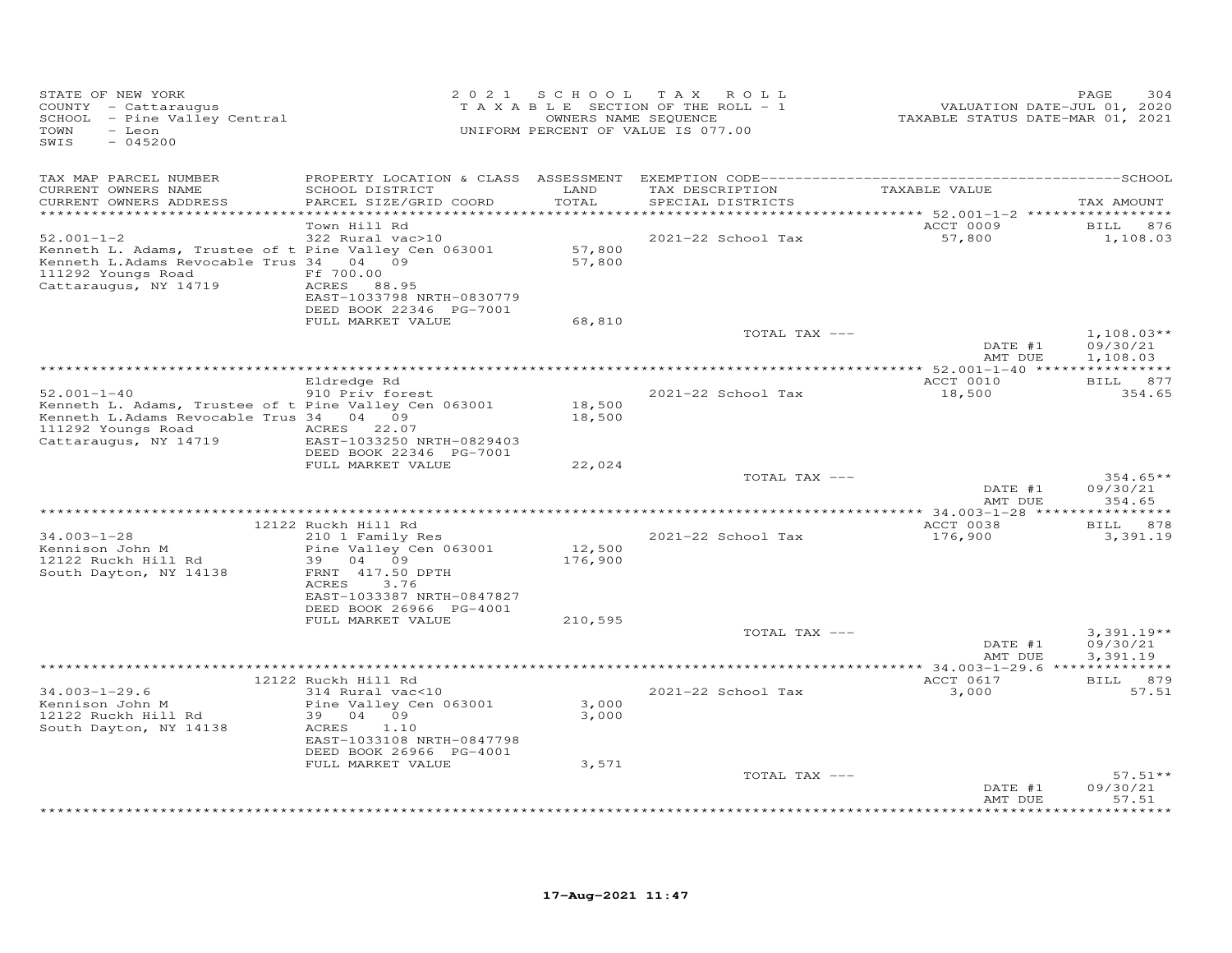| STATE OF NEW YORK<br>COUNTY - Cattaraugus<br>COUNII - Caccaraugus<br>SCHOOL - Pine Valley Central<br>- Leon<br>TOWN<br>SWIS<br>$-045200$ |                                                       | 2021 SCHOOL   | TAX ROLL<br>TAXABLE SECTION OF THE ROLL - 1<br>OWNERS NAME SEQUENCE<br>UNIFORM PERCENT OF VALUE IS 077.00 | VALUATION DATE-JUL 01, 2020<br>TAXABLE STATUS DATE-MAR 01, 2021 | 305<br>PAGE                              |
|------------------------------------------------------------------------------------------------------------------------------------------|-------------------------------------------------------|---------------|-----------------------------------------------------------------------------------------------------------|-----------------------------------------------------------------|------------------------------------------|
| TAX MAP PARCEL NUMBER                                                                                                                    |                                                       |               |                                                                                                           |                                                                 |                                          |
| CURRENT OWNERS NAME<br>CURRENT OWNERS ADDRESS                                                                                            | SCHOOL DISTRICT<br>PARCEL SIZE/GRID COORD             | LAND<br>TOTAL | TAX DESCRIPTION<br>SPECIAL DISTRICTS                                                                      | TAXABLE VALUE                                                   | TAX AMOUNT                               |
|                                                                                                                                          | 12148 Cherry Creek Hill Rd                            |               |                                                                                                           | ACCT 0574                                                       | BILL 880                                 |
| $42.004 - 1 - 18.2$                                                                                                                      | 210 1 Family Res                                      |               | 41834<br>ENH STAR                                                                                         |                                                                 | 59,390                                   |
| Keppel Douglas                                                                                                                           | Pine Valley Cen 063001                                |               | 6,500 2021-22 School Tax                                                                                  | 79,000                                                          | 1,514.44                                 |
| PO Box 125<br>Leon, NY 14751                                                                                                             | 44 04 09<br>FRNT 152.00 DPTH 125.00                   | 79,000        |                                                                                                           |                                                                 |                                          |
|                                                                                                                                          | EAST-1028393 NRTH-0835858<br>DEED BOOK 00953 PG-00558 |               |                                                                                                           |                                                                 |                                          |
|                                                                                                                                          | FULL MARKET VALUE                                     | 94,048        |                                                                                                           |                                                                 |                                          |
|                                                                                                                                          |                                                       |               | TOTAL TAX ---                                                                                             |                                                                 | $411.44**$                               |
|                                                                                                                                          |                                                       |               |                                                                                                           | DATE #1                                                         | 09/30/21                                 |
|                                                                                                                                          |                                                       |               |                                                                                                           | AMT DUE                                                         | 411.44                                   |
|                                                                                                                                          | 6345 Riga Rd                                          |               |                                                                                                           | ACCT 0491                                                       | BILL 881                                 |
| $51.002 - 2 - 25.3$                                                                                                                      | 210 1 Family Res                                      |               | ENH STAR 41834                                                                                            |                                                                 | 59,390                                   |
| Kickbush Jean M                                                                                                                          | Pine Valley Cen 063001                                |               | ENH SIAR 41634<br>40,000 2021-22 School Tax                                                               | 70,200                                                          | 1,345.74                                 |
| 6345 Riga Rd                                                                                                                             | 50 04 09                                              | 70,200        |                                                                                                           |                                                                 |                                          |
| Conewango Valley, NY 14726                                                                                                               | Ff 250.00<br>ACRES 51.96                              |               |                                                                                                           |                                                                 |                                          |
|                                                                                                                                          | EAST-1026193 NRTH-0829345                             |               |                                                                                                           |                                                                 |                                          |
|                                                                                                                                          | DEED BOOK 17717 PG-5001                               |               |                                                                                                           |                                                                 |                                          |
|                                                                                                                                          | FULL MARKET VALUE                                     | 83,571        |                                                                                                           |                                                                 |                                          |
|                                                                                                                                          |                                                       |               | TOTAL TAX ---                                                                                             | DATE #1                                                         | $242.74**$<br>09/30/21                   |
|                                                                                                                                          |                                                       |               |                                                                                                           | AMT DUE                                                         | 242.74                                   |
|                                                                                                                                          |                                                       |               |                                                                                                           |                                                                 |                                          |
|                                                                                                                                          | 12546 Flat Iron Rd                                    |               |                                                                                                           | ACCT 0207                                                       | BILL 882                                 |
| $51.002 - 2 - 18.1$                                                                                                                      | 312 Vac w/imprv                                       |               | AG DISTOUT 41730                                                                                          |                                                                 | 3,248                                    |
| Kickbush Stacy L<br>Kickbush Andrea G                                                                                                    | Pine Valley Cen 063001<br>49<br>04 09                 |               | AG DISIOUL TIPS<br>21,800 2021-22 School Tax<br>33,000                                                    | 29,752                                                          | 570.35                                   |
| 12532 Flatiron Rd                                                                                                                        | Life Use                                              |               |                                                                                                           |                                                                 |                                          |
| Conewango Valley, NY 14726                                                                                                               | Ff 1800 Flat Iron; 1260 Us                            |               |                                                                                                           |                                                                 |                                          |
|                                                                                                                                          | ACRES 25.94                                           |               |                                                                                                           |                                                                 |                                          |
| MAY BE SUBJECT TO PAYMENT<br>UNDER AGDIST LAW TIL 2028                                                                                   | EAST-1026209 NRTH-0827033<br>DEED BOOK 27583 PG-8001  |               |                                                                                                           |                                                                 |                                          |
|                                                                                                                                          | FULL MARKET VALUE                                     | 39,286        |                                                                                                           |                                                                 |                                          |
|                                                                                                                                          |                                                       |               | TOTAL TAX ---                                                                                             |                                                                 | $570.35**$                               |
|                                                                                                                                          |                                                       |               |                                                                                                           | DATE #1                                                         | 09/30/21                                 |
|                                                                                                                                          |                                                       |               |                                                                                                           | AMT DUE                                                         | 570.35                                   |
|                                                                                                                                          | 12532 Flat Iron Rd                                    |               |                                                                                                           | ACCT 0467                                                       | BILL 883                                 |
| $51.002 - 2 - 18.2$                                                                                                                      | $210$ 1 Family Res                                    |               | ENH STAR 41834                                                                                            |                                                                 | 59,390                                   |
| Kickbush Stacy L                                                                                                                         | Pine Valley Cen 063001                                |               | 7,100 2021-22 School Tax                                                                                  | 93,800                                                          | 1,798.16                                 |
| Kickbush Andrea                                                                                                                          | 49 04 09                                              | 93,800        |                                                                                                           |                                                                 |                                          |
| 12532 Flat Iron Rd<br>Conewango Valley, NY 14726                                                                                         | FRNT 160.00 DPTH 290.00<br>EAST-1026642 NRTH-0827666  |               |                                                                                                           |                                                                 |                                          |
|                                                                                                                                          | DEED BOOK 760<br>PG-01067                             |               |                                                                                                           |                                                                 |                                          |
|                                                                                                                                          | FULL MARKET VALUE                                     | 111,667       |                                                                                                           |                                                                 |                                          |
|                                                                                                                                          |                                                       |               | TOTAL TAX ---                                                                                             |                                                                 | $695.16**$                               |
|                                                                                                                                          |                                                       |               |                                                                                                           | DATE #1                                                         | 09/30/21                                 |
|                                                                                                                                          |                                                       |               |                                                                                                           | AMT DUE                                                         | 695.16<br>له باب باب باب باب باب باب باب |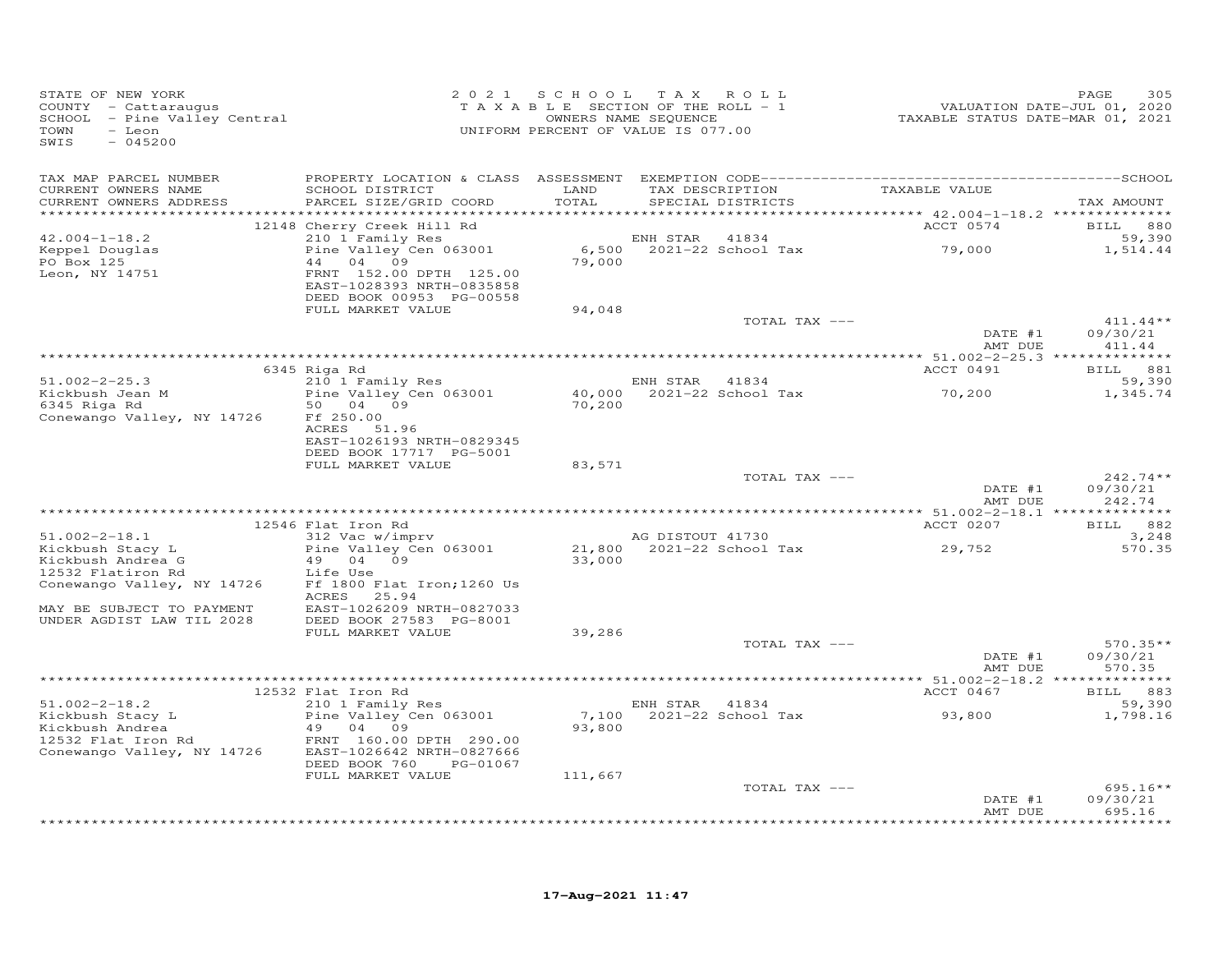| STATE OF NEW YORK<br>COUNTY - Cattaraugus<br>SCHOOL - Pine Valley Central<br>TOWN<br>- Leon<br>$-045200$<br>SWIS | 2 0 2 1                                                                   | S C H O O L       | T A X<br>ROLL<br>T A X A B L E SECTION OF THE ROLL - 1<br>OWNERS NAME SEQUENCE<br>UNIFORM PERCENT OF VALUE IS 077.00 | TAXABLE STATUS DATE-MAR 01, 2021 | 306<br>PAGE<br>VALUATION DATE-JUL 01, 2020 |
|------------------------------------------------------------------------------------------------------------------|---------------------------------------------------------------------------|-------------------|----------------------------------------------------------------------------------------------------------------------|----------------------------------|--------------------------------------------|
| TAX MAP PARCEL NUMBER                                                                                            |                                                                           |                   |                                                                                                                      |                                  |                                            |
| CURRENT OWNERS NAME<br>CURRENT OWNERS ADDRESS<br>*******************                                             | SCHOOL DISTRICT<br>PARCEL SIZE/GRID COORD<br>***************************  | LAND<br>TOTAL     | TAX DESCRIPTION<br>SPECIAL DISTRICTS                                                                                 | TAXABLE VALUE                    | TAX AMOUNT                                 |
|                                                                                                                  | 6360 Canyon Dr                                                            |                   |                                                                                                                      | ACCT 0448                        | BILL<br>884                                |
| $52.002 - 1 - 8$                                                                                                 | 314 Rural vac<10                                                          |                   | 2021-22 School Tax                                                                                                   | 10,700                           | 205.12                                     |
| Kiendl Stephen R<br>Box 503                                                                                      | Pine Valley Cen 063001<br>02 04 09                                        | 10,700<br>10,700  |                                                                                                                      |                                  |                                            |
| Ellington, NY 14732                                                                                              | $Lot-13$<br>Ff360 Canyon; 80 Blue Bird<br>4.86<br>ACRES                   |                   |                                                                                                                      |                                  |                                            |
|                                                                                                                  | EAST-1049190 NRTH-0829993<br>DEED BOOK 1016 PG-634                        |                   |                                                                                                                      |                                  |                                            |
|                                                                                                                  | FULL MARKET VALUE                                                         | 12,738            |                                                                                                                      |                                  |                                            |
|                                                                                                                  |                                                                           |                   | TOTAL TAX ---                                                                                                        | DATE #1<br>AMT DUE               | 205.12**<br>09/30/21<br>205.12             |
|                                                                                                                  |                                                                           |                   |                                                                                                                      | ** $51.002 - 2 - 21$ ****        |                                            |
|                                                                                                                  | 12512 Flat Iron Rd                                                        |                   |                                                                                                                      | ACCT 0015                        | 885<br>BILL                                |
| $51.002 - 2 - 21$<br>Kilmer Derek L<br>431 Arborshade Dr                                                         | 312 Vac w/imprv<br>Pine Valley Cen 063001<br>49 04<br>09                  | 4,200<br>9,000    | 2021-22 School Tax                                                                                                   | 9,000                            | 172.53                                     |
| Inwood, WV 25428                                                                                                 | Conewango Valley Plant<br>Ff 440.00<br>ACRES<br>1.34                      |                   |                                                                                                                      |                                  |                                            |
|                                                                                                                  | EAST-1026841 NRTH-0827757<br>DEED BOOK 22378 PG-8001<br>FULL MARKET VALUE | 10,714            |                                                                                                                      |                                  |                                            |
|                                                                                                                  |                                                                           |                   | TOTAL TAX ---                                                                                                        |                                  | $172.53**$                                 |
|                                                                                                                  |                                                                           |                   |                                                                                                                      | DATE #1<br>AMT DUE               | 09/30/21<br>172.53                         |
|                                                                                                                  | 7920 Kellogg Hill Rd                                                      |                   |                                                                                                                      | ACCT 0592                        | BILL 886                                   |
| $34.003 - 1 - 8.4$                                                                                               | 120 Field crops                                                           |                   | BAS STAR<br>41854                                                                                                    |                                  | 25,200                                     |
| Klaus Mary C<br>Slattery Kathleen                                                                                | Pine Valley Cen 063001<br>24 04 09                                        | 36,100<br>167,200 | 2021-22 School Tax                                                                                                   | 167,200                          | 3,205.24                                   |
| 7920 Kellogg Hill Rd<br>South Dayton, NY 14138                                                                   | Ff 1925.00<br>ACRES 48.15<br>EAST-1039689 NRTH-0854563                    |                   |                                                                                                                      |                                  |                                            |
|                                                                                                                  | DEED BOOK 00960 PG-00422<br>FULL MARKET VALUE                             | 199,048           |                                                                                                                      |                                  |                                            |
|                                                                                                                  |                                                                           |                   | TOTAL TAX ---                                                                                                        | DATE #1                          | $2,722.16**$<br>09/30/21                   |
|                                                                                                                  |                                                                           |                   |                                                                                                                      | AMT DUE                          | 2,722.16                                   |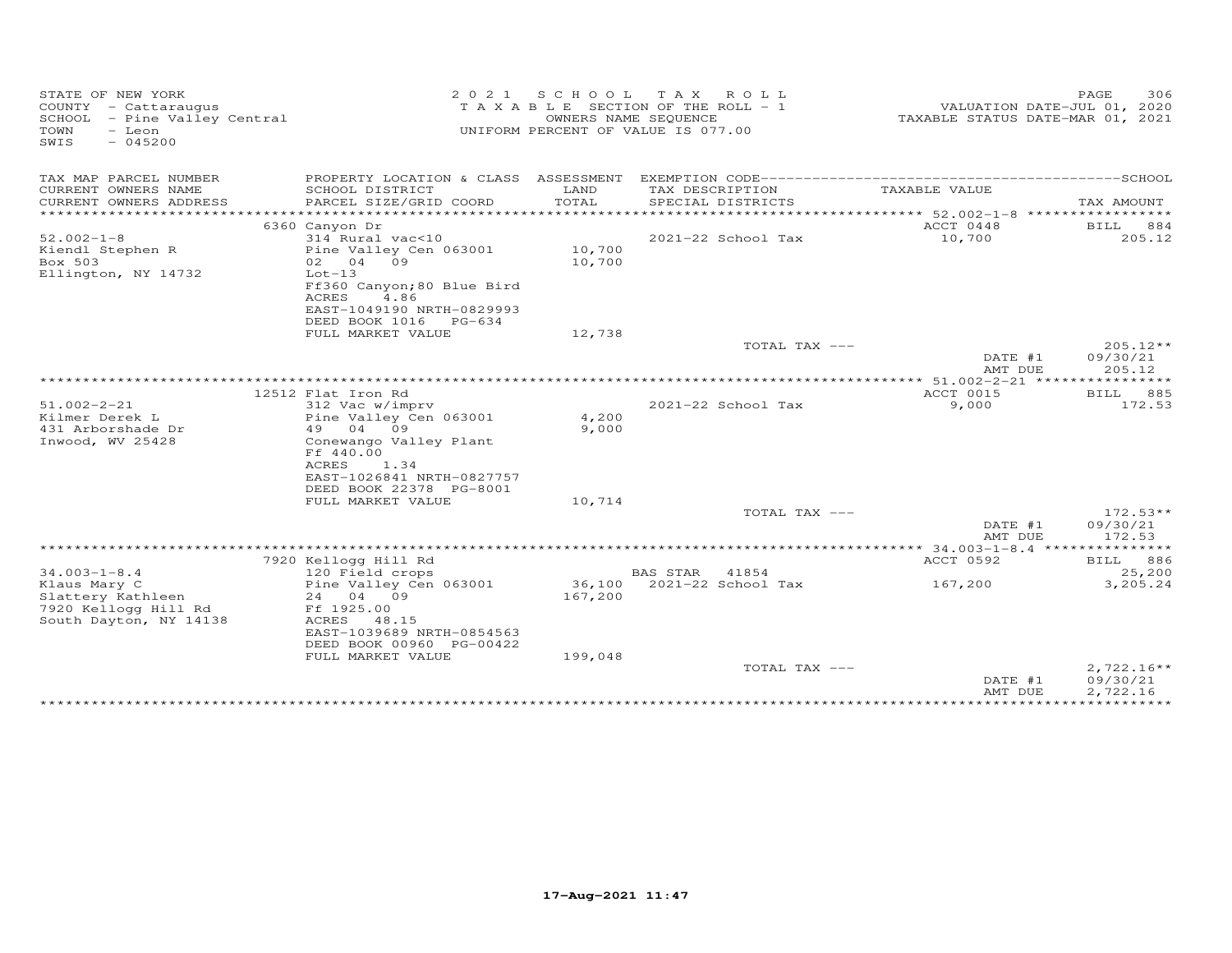| STATE OF NEW YORK<br>COUNTY - Cattaraugus<br>COUNTY - Cattaraugus<br>SCHOOL - Pine Valley Central<br>TOWN<br>- Leon<br>SWIS<br>$-045200$ |                                                                                                                   | 2021 SCHOOL      | TAX ROLL<br>T A X A B L E SECTION OF THE ROLL - 1<br>OWNERS NAME SEQUENCE<br>RCENT OF VALUE TO 200<br>UNIFORM PERCENT OF VALUE IS 077.00 | 2015<br>VALUATION DATE-JUL 01, 2020<br>TAXABLE STATUS DATE-MAR 01, 2021 | 307<br>PAGE            |
|------------------------------------------------------------------------------------------------------------------------------------------|-------------------------------------------------------------------------------------------------------------------|------------------|------------------------------------------------------------------------------------------------------------------------------------------|-------------------------------------------------------------------------|------------------------|
| TAX MAP PARCEL NUMBER                                                                                                                    |                                                                                                                   |                  |                                                                                                                                          |                                                                         |                        |
| CURRENT OWNERS NAME<br>CURRENT OWNERS ADDRESS                                                                                            | SCHOOL DISTRICT LAND<br>PARCEL SIZE/GRID COORD                                                                    | TOTAL            | TAX DESCRIPTION<br>SPECIAL DISTRICTS                                                                                                     | TAXABLE VALUE                                                           | TAX AMOUNT             |
|                                                                                                                                          |                                                                                                                   |                  |                                                                                                                                          |                                                                         |                        |
| $43.004 - 1 - 22.1$<br>Krysztof Rodney J<br>Krysztof Cynthia<br>1841 N Forest Rd                                                         | 11484 Leon-New Albion Rd<br>260 Seasonal res<br>Pine Valley Cen 063001<br>11/19 04 09<br>Ff 2875 Leon-New Albion  | 72,300<br>92,300 | 2021-22 School Tax                                                                                                                       | ACCT 0215<br>92,300                                                     | BILL 887<br>1,769.40   |
| Williamsville, NY 14221                                                                                                                  | Ff 1580 Kysor Hill Rd<br>ACRES 119.90<br>EAST-1043878 NRTH-0834235<br>DEED BOOK 804 PG-01050<br>FULL MARKET VALUE | 109,881          |                                                                                                                                          |                                                                         |                        |
|                                                                                                                                          |                                                                                                                   |                  | TOTAL TAX ---                                                                                                                            |                                                                         | $1,769.40**$           |
|                                                                                                                                          |                                                                                                                   |                  |                                                                                                                                          | DATE #1<br>AMT DUE                                                      | 09/30/21<br>1,769.40   |
|                                                                                                                                          | 11763 Ruckh Hill Rd 53 PCT OF VALUE USED FOR EXEMPTION PURPOSES ACCT 0249                                         |                  |                                                                                                                                          |                                                                         | BILL 888               |
| $43.001 - 1 - 6$                                                                                                                         | $210$ 1 Family Res                                                                                                |                  |                                                                                                                                          |                                                                         | 32,330                 |
| Krzanowicz Kathleen M                                                                                                                    | 210 1 Family Res<br>Pine Valley Cen 063001 36,900 ENH STAR 41834                                                  |                  |                                                                                                                                          |                                                                         | 59,390                 |
| 11763 Ruckh Hill Rd                                                                                                                      | 30  04  09                                                                                                        |                  | 122,000 2021-22 School Tax 89,670                                                                                                        |                                                                         | 1,718.98               |
| South Dayton, NY 14138                                                                                                                   | FRNT 1845.00 DPTH<br>ACRES 20.81 BANK<br>084<br>EAST-1038640 NRTH-0847051                                         |                  |                                                                                                                                          |                                                                         |                        |
|                                                                                                                                          | DEED BOOK 00925 PG-00922<br>FULL MARKET VALUE                                                                     | 145,238          |                                                                                                                                          |                                                                         |                        |
|                                                                                                                                          |                                                                                                                   |                  | TOTAL TAX ---                                                                                                                            | DATE #1                                                                 | $615.98**$<br>09/30/21 |
|                                                                                                                                          |                                                                                                                   |                  |                                                                                                                                          | AMT DUE                                                                 | 615.98                 |
|                                                                                                                                          |                                                                                                                   |                  |                                                                                                                                          |                                                                         |                        |
|                                                                                                                                          | Alderbottom Rd                                                                                                    |                  |                                                                                                                                          | ACCT 0238                                                               | BILL 889               |
| $43.001 - 1 - 12.1$                                                                                                                      | 312 Vac w/imprv                                                                                                   | 18,000           | 2021-22 School Tax                                                                                                                       | 27,000                                                                  | 517.59                 |
| Nuruzier Carolyn<br>7231 Alderbottom Rd 101 21 04 09<br>21 04 09<br>Conewango Valley, NY 14726                                           | Ff 690.00                                                                                                         | 27,000           |                                                                                                                                          |                                                                         |                        |
|                                                                                                                                          | ACRES 16.25<br>EAST-1042096 NRTH-0842363                                                                          |                  |                                                                                                                                          |                                                                         |                        |
|                                                                                                                                          | DEED BOOK 30142 PG-8001                                                                                           |                  |                                                                                                                                          |                                                                         |                        |
|                                                                                                                                          | FULL MARKET VALUE                                                                                                 | 32,143           | TOTAL TAX ---                                                                                                                            |                                                                         | $517.59**$             |
|                                                                                                                                          |                                                                                                                   |                  |                                                                                                                                          | DATE #1<br>AMT DUE                                                      | 09/30/21<br>517.59     |
|                                                                                                                                          |                                                                                                                   |                  |                                                                                                                                          |                                                                         |                        |
|                                                                                                                                          | 7231 Alderbottom Rd                                                                                               |                  |                                                                                                                                          | ACCT 0613                                                               | BILL 890               |
| $43.001 - 1 - 12.2$<br>Kurdziel Carolyn                                                                                                  | 240 Rural res<br>Pine Valley Cen 063001                                                                           | 25,700           | 2021-22 School Tax                                                                                                                       | 60,000                                                                  | 1,150.21               |
| 7231 Alderbottom Rd                                                                                                                      | 21 04 09                                                                                                          | 60,000           |                                                                                                                                          |                                                                         |                        |
| Conewango Valley, NY 14726                                                                                                               | FRNT 675.00 DPTH                                                                                                  |                  |                                                                                                                                          |                                                                         |                        |
|                                                                                                                                          | ACRES 27.15<br>EAST-1040794 NRTH-0842559                                                                          |                  |                                                                                                                                          |                                                                         |                        |
|                                                                                                                                          | DEED BOOK 30142 PG-8001                                                                                           |                  |                                                                                                                                          |                                                                         |                        |
|                                                                                                                                          | FULL MARKET VALUE                                                                                                 | 71,429           |                                                                                                                                          |                                                                         |                        |
|                                                                                                                                          |                                                                                                                   |                  | TOTAL TAX ---                                                                                                                            |                                                                         | $1,150.21**$           |
|                                                                                                                                          |                                                                                                                   |                  |                                                                                                                                          | DATE #1<br>AMT DUE                                                      | 09/30/21<br>1,150.21   |
|                                                                                                                                          |                                                                                                                   |                  |                                                                                                                                          |                                                                         | <b>+++++++++++++</b>   |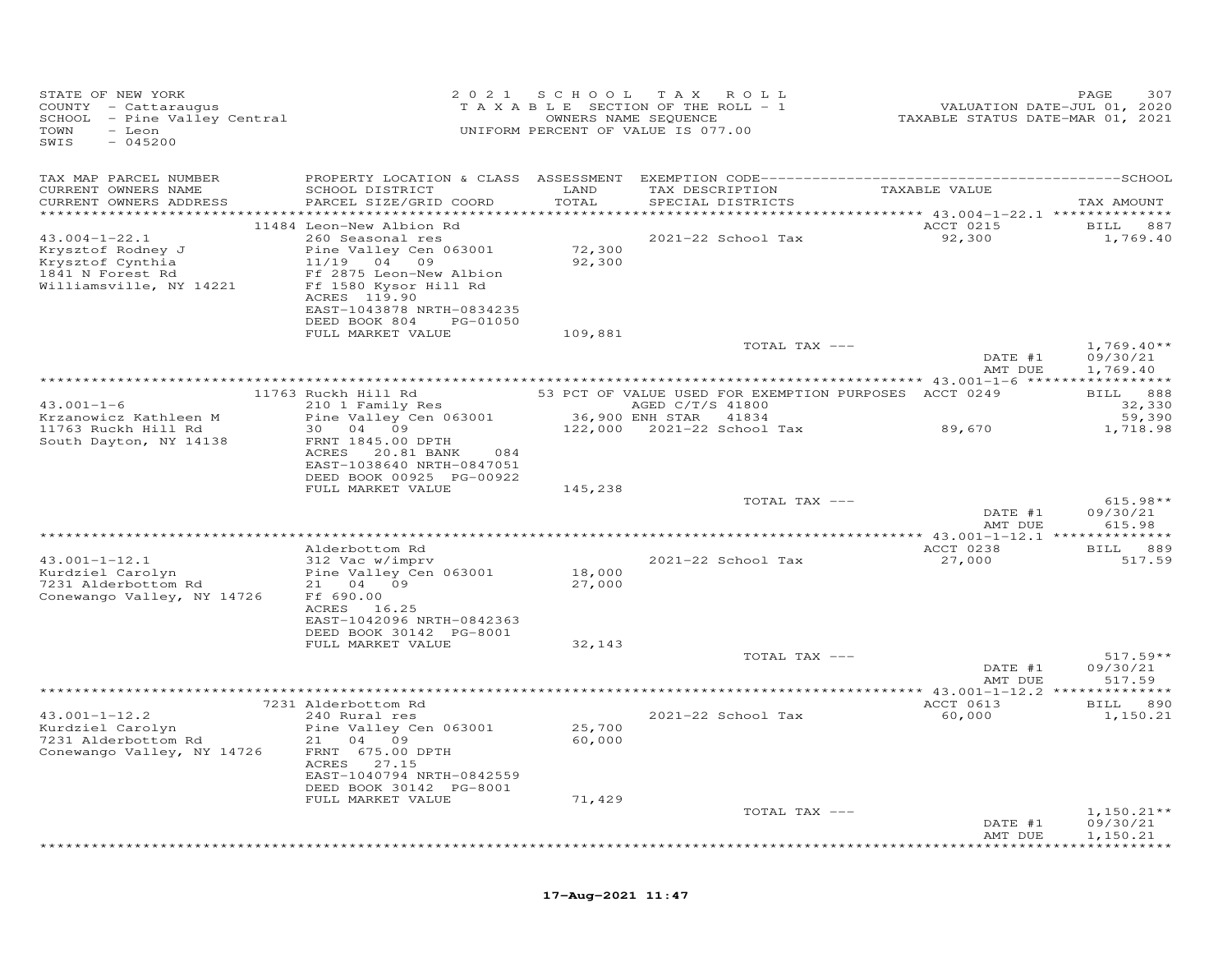| STATE OF NEW YORK<br>COUNTY - Cattaraugus<br>SCHOOL - Pine Valley Central<br>TOWN<br>- Leon<br>SWIS<br>$-045200$ |                                                                                                    | 2021 SCHOOL       | TAX ROLL<br>TAXABLE SECTION OF THE ROLL - 1<br>OWNERS NAME SEQUENCE<br>UNIFORM PERCENT OF VALUE IS 077.00 | VALUATION DATE-JUL 01, 2020<br>TAXABLE STATUS DATE-MAR 01, 2021 | 308<br>PAGE                      |
|------------------------------------------------------------------------------------------------------------------|----------------------------------------------------------------------------------------------------|-------------------|-----------------------------------------------------------------------------------------------------------|-----------------------------------------------------------------|----------------------------------|
| TAX MAP PARCEL NUMBER                                                                                            |                                                                                                    |                   |                                                                                                           |                                                                 |                                  |
| CURRENT OWNERS NAME<br>CURRENT OWNERS ADDRESS                                                                    | SCHOOL DISTRICT<br>PARCEL SIZE/GRID COORD                                                          | LAND<br>TOTAL     | TAX DESCRIPTION<br>SPECIAL DISTRICTS                                                                      | TAXABLE VALUE                                                   | TAX AMOUNT                       |
|                                                                                                                  | 12671 Cherry Creek Hill Rd                                                                         |                   |                                                                                                           | ACCT 0140                                                       | BILL<br>891                      |
| $42.004 - 2 - 7$                                                                                                 | 210 1 Family Res                                                                                   |                   | VETCOM CTS 41130                                                                                          |                                                                 | 0                                |
| Lampack Matthew R.                                                                                               | Pine Valley Cen 063001                                                                             |                   | 19,500 VETDIS CTS 41140                                                                                   |                                                                 | $\circ$                          |
| Lampack Denise E.<br>12671 Cherry Creek Hill Road<br>Conewango Valley (LeoNY 14726 ACRES                         | 51 04 09<br>Ff 270.00<br>7.79<br>EAST-1024510 NRTH-0835355                                         |                   | 197,800    2021-22    School Tax                                                                          | 197,800                                                         | 3,791.85                         |
|                                                                                                                  | DEED BOOK 27804 PG-6001<br>FULL MARKET VALUE                                                       | 235,476           |                                                                                                           |                                                                 |                                  |
|                                                                                                                  |                                                                                                    |                   | TOTAL TAX ---                                                                                             |                                                                 | $3,791.85**$                     |
|                                                                                                                  |                                                                                                    |                   |                                                                                                           | DATE #1<br>AMT DUE                                              | 09/30/21<br>3,791.85             |
|                                                                                                                  | 11850 Ruckh Hill Rd                                                                                |                   |                                                                                                           | ACCT 0219                                                       | BILL 892                         |
| $34.003 - 1 - 19$                                                                                                | 240 Rural res                                                                                      |                   | 2021-22 School Tax                                                                                        | 116,900                                                         | 2,240.99                         |
| Lamprecht James<br>Lamprecht Christine<br>7 Gregory Ct<br>Depew, NY 14043                                        | Pine Valley Cen 063001<br>31 04 09<br>FRNT 700.00 DPTH<br>ACRES 51.85<br>EAST-1037645 NRTH-0849120 | 46,900<br>116,900 |                                                                                                           |                                                                 |                                  |
|                                                                                                                  | DEED BOOK 793<br>PG-01066                                                                          |                   |                                                                                                           |                                                                 |                                  |
|                                                                                                                  | FULL MARKET VALUE                                                                                  | 139,167           |                                                                                                           |                                                                 |                                  |
|                                                                                                                  |                                                                                                    |                   | TOTAL TAX ---                                                                                             | DATE #1                                                         | $2,240.99**$<br>09/30/21         |
|                                                                                                                  |                                                                                                    |                   |                                                                                                           | AMT DUE                                                         | 2,240.99                         |
|                                                                                                                  | 11926 Ruckh Hill Rd                                                                                |                   |                                                                                                           | ACCT 0333                                                       | BILL 893                         |
| $34.003 - 1 - 25$                                                                                                | 312 Vac w/imprv                                                                                    |                   | 2021-22 School Tax                                                                                        | 84,700                                                          | 1,623.71                         |
| Lamprecht James<br>Lamprecht Christine                                                                           | Pine Valley Cen 063001<br>31 04 09                                                                 | 74,300<br>84,700  |                                                                                                           |                                                                 |                                  |
| 7 Gregory Ct<br>Depew, NY 14043                                                                                  | FRNT 1515.00 DPTH<br>ACRES 140.10                                                                  |                   |                                                                                                           |                                                                 |                                  |
|                                                                                                                  | EAST-1036146 NRTH-0849189                                                                          |                   |                                                                                                           |                                                                 |                                  |
|                                                                                                                  | DEED BOOK 760<br>PG-00147<br>FULL MARKET VALUE                                                     | 100,833           |                                                                                                           |                                                                 |                                  |
|                                                                                                                  |                                                                                                    |                   | TOTAL TAX ---                                                                                             | DATE #1                                                         | $1,623.71**$<br>09/30/21         |
|                                                                                                                  |                                                                                                    |                   |                                                                                                           | AMT DUE                                                         | 1,623.71                         |
|                                                                                                                  | Riga Rd                                                                                            |                   | *******************************                                                                           | ******** 42.004-2-28.1 ***************<br>ACCT 0088             | BILL 894                         |
| $42.004 - 2 - 28.1$                                                                                              | 323 Vacant rural                                                                                   |                   | 2021-22 School Tax                                                                                        | 9,200                                                           | 176.37                           |
| Lampson Louise H                                                                                                 | Pine Valley Cen 063001                                                                             | 9,200             |                                                                                                           |                                                                 |                                  |
| 12346 Eldredge Rd<br>Conewango Valley, NY 14726                                                                  | 43 04 09<br>ACRES 12.95                                                                            | 9,200             |                                                                                                           |                                                                 |                                  |
|                                                                                                                  | EAST-1028557 NRTH-0834419<br>DEED BOOK 00962 PG-00918                                              |                   |                                                                                                           |                                                                 |                                  |
|                                                                                                                  | FULL MARKET VALUE                                                                                  | 10,952            |                                                                                                           |                                                                 |                                  |
|                                                                                                                  |                                                                                                    |                   | TOTAL TAX ---                                                                                             | DATE #1<br>AMT DUE                                              | $176.37**$<br>09/30/21<br>176.37 |
|                                                                                                                  |                                                                                                    |                   |                                                                                                           |                                                                 | ********                         |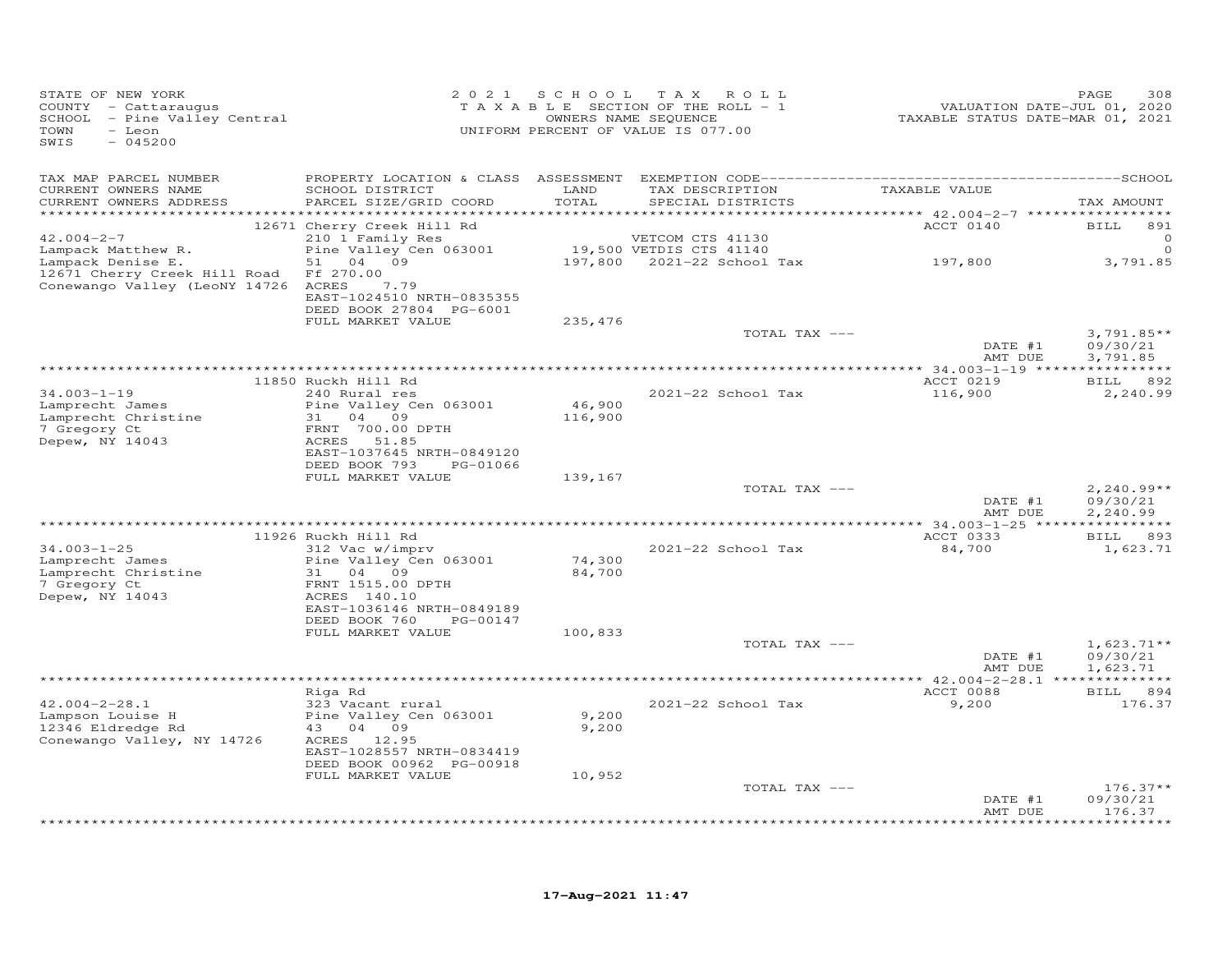| STATE OF NEW YORK<br>COUNTY - Cattaraugus<br>SCHOOL - Pine Valley Central<br>TOWN - Leon<br>TOWN<br>- Leon<br>$-045200$<br>SWIS |                                                                                                                                                                     |                  | 2021 SCHOOL TAX ROLL<br>T A X A B L E SECTION OF THE ROLL - 1<br>OWNERS NAME SEQUENCE<br>UNIFORM PERCENT OF VALUE IS 077.00 |               | VALUATION DATE-JUL 01, 2020<br>TAXABLE STATUS DATE-MAR 01, 2021  | 309<br>PAGE                          |
|---------------------------------------------------------------------------------------------------------------------------------|---------------------------------------------------------------------------------------------------------------------------------------------------------------------|------------------|-----------------------------------------------------------------------------------------------------------------------------|---------------|------------------------------------------------------------------|--------------------------------------|
| TAX MAP PARCEL NUMBER<br>CURRENT OWNERS NAME<br>CURRENT OWNERS ADDRESS                                                          | SCHOOL DISTRICT<br>PARCEL SIZE/GRID COORD                                                                                                                           | LAND<br>TOTAL    | TAX DESCRIPTION<br>SPECIAL DISTRICTS                                                                                        |               | TAXABLE VALUE                                                    | TAX AMOUNT                           |
| ***********************                                                                                                         |                                                                                                                                                                     |                  |                                                                                                                             |               | *********************************** 51.002–2–8.1 *************** |                                      |
| $51.002 - 2 - 8.1$<br>Lampson Louise H<br>$12346$ Eldridge Rd<br>Conewango Valley, NY 14726                                     | Eldredge Rd<br>314 Rural vac<10<br>Pine Valley Cen 063001<br>42 04 09<br>Life Use<br>Ff 600.00<br>ACRES 3.50<br>EAST-1029379 NRTH-0827981<br>DEED BOOK 843 PG-00398 | 8,000<br>8,000   | 2021-22 School Tax                                                                                                          |               | ACCT 0002<br>8,000                                               | BILL 895<br>153.36                   |
|                                                                                                                                 | FULL MARKET VALUE                                                                                                                                                   | 9,524            |                                                                                                                             |               |                                                                  |                                      |
|                                                                                                                                 |                                                                                                                                                                     |                  |                                                                                                                             | TOTAL TAX --- | DATE #1<br>AMT DUE                                               | $153.36**$<br>09/30/21<br>153.36     |
|                                                                                                                                 |                                                                                                                                                                     |                  |                                                                                                                             |               |                                                                  | BILL 896                             |
| $51.002 - 2 - 8.6$                                                                                                              | 12346 Eldredge Rd<br>240 Rural res                                                                                                                                  |                  | ENH STAR 41834                                                                                                              |               | ACCT 0583                                                        | 59,390                               |
| Lampson Louise H<br>Lampson Edmon D<br>$12346$ Eldredge Rd<br>Conewango Valley, NY 14726                                        | Pine Valley Cen 063001<br>42  04  09<br>Ff 1100.00<br>ACRES 27.33<br>EAST-1029583 NRTH-0828716                                                                      | 116,300          | 20,200 2021-22 School Tax                                                                                                   |               | 116,300                                                          | 2,229.48                             |
|                                                                                                                                 | DEED BOOK 00962 PG-00918                                                                                                                                            |                  |                                                                                                                             |               |                                                                  |                                      |
|                                                                                                                                 | FULL MARKET VALUE                                                                                                                                                   | 138,452          |                                                                                                                             | TOTAL TAX --- | DATE #1<br>AMT DUE                                               | $1,126.48**$<br>09/30/21<br>1,126.48 |
| **************************************                                                                                          |                                                                                                                                                                     |                  |                                                                                                                             |               |                                                                  | BILL 897                             |
| $51.002 - 2 - 23$<br>Lampson Louise H<br>12346 Eldredge Rd<br>Conewango Valley, NY 14726                                        | Riga Rd<br>105 Vac farmland<br>Pine Valley Cen 063001<br>50  04  09<br>Ff 680.00                                                                                    | 28,400<br>28,400 | 2021-22 School Tax                                                                                                          |               | <b>ACCT 0222</b><br>28,400                                       | 544.43                               |
|                                                                                                                                 | ACRES 37.60<br>EAST-1026148 NRTH-0828318<br>DEED BOOK 00962 PG-00918<br>FULL MARKET VALUE                                                                           | 33,810           |                                                                                                                             |               |                                                                  |                                      |
|                                                                                                                                 |                                                                                                                                                                     |                  |                                                                                                                             | TOTAL TAX --- | DATE #1<br>AMT DUE                                               | $544.43**$<br>09/30/21<br>544.43     |
|                                                                                                                                 |                                                                                                                                                                     |                  |                                                                                                                             |               |                                                                  |                                      |
| $42.020 - 1 - 46$<br>Lange Kevin M<br>6747 Rte 62<br>Leon, NY 14751                                                             | 6747 Rte 62<br>220 2 Family Res<br>Pine Valley Cen 063001<br>43 04 09<br>L/p 986-1054<br>FRNT 73.20 DPTH 122.70<br>BANK 017                                         | 5,200<br>40,000  | 2021-22 School Tax                                                                                                          |               | ACCT 0199<br>40,000                                              | BILL 898<br>766.80                   |
|                                                                                                                                 | EAST-1031019 NRTH-0835531<br>DEED BOOK 5108 PG-8002<br>FULL MARKET VALUE                                                                                            | 47,619           |                                                                                                                             | TOTAL TAX --- |                                                                  | $766.80**$                           |
|                                                                                                                                 |                                                                                                                                                                     |                  |                                                                                                                             |               | DATE #1<br>AMT DUE                                               | 09/30/21<br>766.80<br>*******        |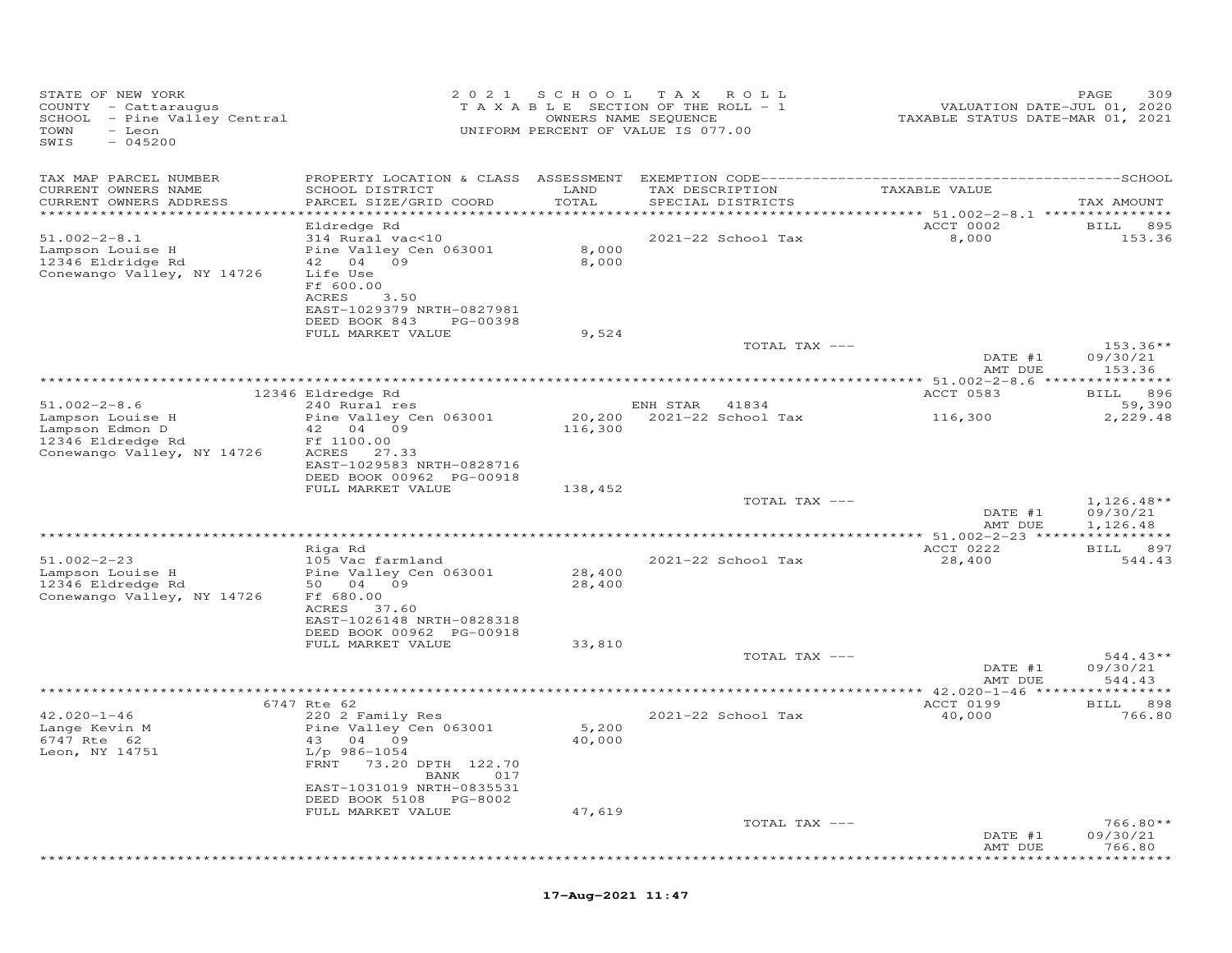| STATE OF NEW YORK<br>COUNTY<br>- Cattaraugus<br>SCHOOL - Pine Valley Central<br>TOWN<br>- Leon<br>SWIS<br>$-045200$ | 2021                                                    | SCHOOL          | TAX ROLL<br>T A X A B L E SECTION OF THE ROLL - 1<br>OWNERS NAME SEQUENCE<br>UNIFORM PERCENT OF VALUE IS 077.00 | TAXABLE STATUS DATE-MAR 01, 2021                | PAGE<br>310<br>VALUATION DATE-JUL 01, 2020 |
|---------------------------------------------------------------------------------------------------------------------|---------------------------------------------------------|-----------------|-----------------------------------------------------------------------------------------------------------------|-------------------------------------------------|--------------------------------------------|
| TAX MAP PARCEL NUMBER                                                                                               | PROPERTY LOCATION & CLASS ASSESSMENT                    |                 |                                                                                                                 |                                                 |                                            |
| CURRENT OWNERS NAME<br>CURRENT OWNERS ADDRESS                                                                       | SCHOOL DISTRICT<br>PARCEL SIZE/GRID COORD               | LAND<br>TOTAL   | TAX DESCRIPTION<br>SPECIAL DISTRICTS                                                                            | TAXABLE VALUE                                   | TAX AMOUNT                                 |
|                                                                                                                     |                                                         |                 |                                                                                                                 |                                                 |                                            |
|                                                                                                                     | 12778 Smith Rd                                          |                 |                                                                                                                 | ACCT 0367                                       | BILL 899                                   |
| $33.004 - 1 - 17.3$                                                                                                 | 210 1 Family Res                                        |                 | <b>BAS STAR</b><br>41854                                                                                        |                                                 | 25,200                                     |
| Langless Elizabeth M<br>12778 Smith Rd                                                                              | Pine Valley Cen 063001<br>04 09<br>54                   | 5,300<br>69,700 | $2021 - 22$ School Tax                                                                                          | 69,700                                          | 1,336.16                                   |
| South Dayton, NY 14138                                                                                              | Ff 950.00<br>1.15<br>ACRES<br>EAST-1022780 NRTH-0847569 |                 |                                                                                                                 |                                                 |                                            |
|                                                                                                                     | DEED BOOK 23412 PG-9001                                 |                 |                                                                                                                 |                                                 |                                            |
|                                                                                                                     | FULL MARKET VALUE                                       | 82,976          |                                                                                                                 |                                                 |                                            |
|                                                                                                                     |                                                         |                 | TOTAL TAX ---                                                                                                   |                                                 | 853.07**                                   |
|                                                                                                                     |                                                         |                 |                                                                                                                 | DATE #1<br>AMT DUE                              | 09/30/21<br>853.07                         |
|                                                                                                                     | Frog Valley Rd                                          |                 |                                                                                                                 | ACCT 0159                                       | <b>BILL</b><br>900                         |
| $33.004 - 1 - 11$                                                                                                   | 322 Rural vac>10                                        |                 | AG DIST<br>41720                                                                                                |                                                 | 126                                        |
| Legacy Acres, LLC                                                                                                   | Pine Valley Cen 063001                                  | 14,400          | 2021-22 School Tax                                                                                              | 14,274                                          | 273.63                                     |
| 8568 Silver CreeK Rd                                                                                                | 04 09<br>64                                             | 14,400          |                                                                                                                 |                                                 |                                            |
| South Dayton, NY 14138                                                                                              | Ff 455.00                                               |                 |                                                                                                                 |                                                 |                                            |
| MAY BE SUBJECT TO PAYMENT                                                                                           | ACRES<br>31.49<br>EAST-1022365 NRTH-0852810             |                 |                                                                                                                 |                                                 |                                            |
| UNDER AGDIST LAW TIL 2025                                                                                           | DEED BOOK 24310 PG-6002                                 |                 |                                                                                                                 |                                                 |                                            |
|                                                                                                                     | FULL MARKET VALUE                                       | 17,143          |                                                                                                                 |                                                 |                                            |
|                                                                                                                     |                                                         |                 | TOTAL TAX ---                                                                                                   |                                                 | $273.63**$                                 |
|                                                                                                                     |                                                         |                 |                                                                                                                 | DATE #1<br>AMT DUE                              | 09/30/21<br>273.63                         |
|                                                                                                                     |                                                         |                 |                                                                                                                 | **** 33.004-1-12.1 ***************<br>ACCT 0160 | 901<br>BILL                                |
| $33.004 - 1 - 12.1$                                                                                                 | 7815 Dredge Rd<br>105 Vac farmland                      |                 | AG DIST<br>41720                                                                                                |                                                 | 16,933                                     |
| Legacy Acres, LLC                                                                                                   | Pine Valley Cen 063001                                  | 36,200          | 2021-22 School Tax                                                                                              | 19,267                                          | 369.35                                     |
| 8568 Silver CreeK Rd                                                                                                | 64 04 09                                                | 36,200          |                                                                                                                 |                                                 |                                            |
| South Dayton, NY 14138                                                                                              | Dredge Rd Ff 455.22                                     |                 |                                                                                                                 |                                                 |                                            |
|                                                                                                                     | Frog Valley Ff 470.00                                   |                 |                                                                                                                 |                                                 |                                            |
| MAY BE SUBJECT TO PAYMENT<br>UNDER AGDIST LAW TIL 2025                                                              | ACRES 35.36<br>EAST-1022576 NRTH-0852366                |                 |                                                                                                                 |                                                 |                                            |
|                                                                                                                     | DEED BOOK 24310 PG-6002                                 |                 |                                                                                                                 |                                                 |                                            |
|                                                                                                                     | FULL MARKET VALUE                                       | 43,095          |                                                                                                                 |                                                 |                                            |
|                                                                                                                     |                                                         |                 | TOTAL TAX ---                                                                                                   | DATE #1                                         | $369.35**$<br>09/30/21                     |
|                                                                                                                     |                                                         |                 |                                                                                                                 | AMT DUE                                         | 369.35                                     |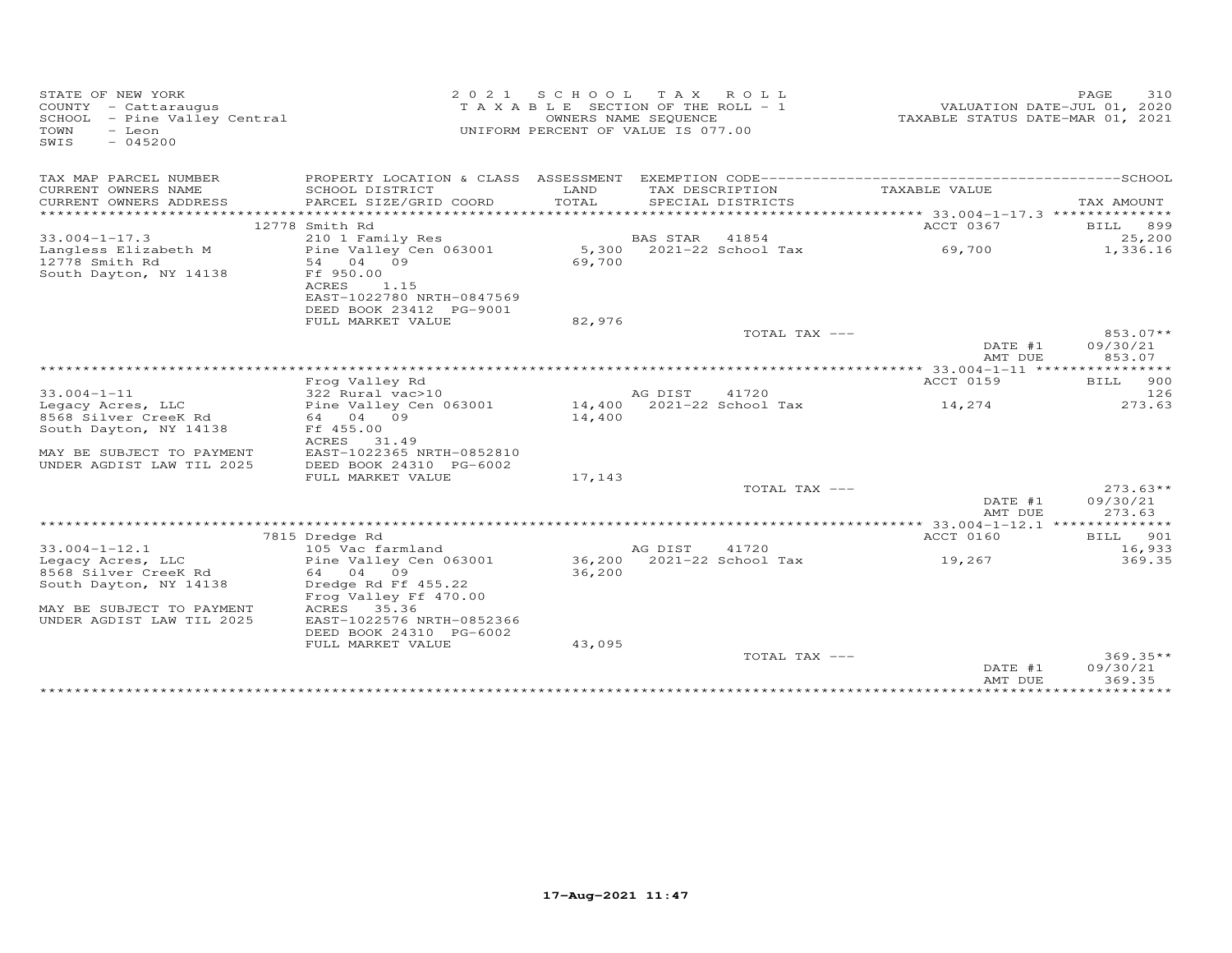| STATE OF NEW YORK<br>COUNTY - Cattaraugus<br>SCHOOL - Pine Valley Central<br>TOWN<br>- Leon<br>SWIS<br>$-045200$ |                                                                                                                                                  | 2021 SCHOOL TAX ROLL<br>TAXABLE SECTION OF THE ROLL - 1<br>OWNERS NAME SEQUENCE<br>UNIFORM PERCENT OF VALUE IS 077.00 |                      |                                              | VALUATION DATE-JUL 01, 2020<br>TAXABLE STATUS DATE-MAR 01, 2021 | 311<br>PAGE                          |
|------------------------------------------------------------------------------------------------------------------|--------------------------------------------------------------------------------------------------------------------------------------------------|-----------------------------------------------------------------------------------------------------------------------|----------------------|----------------------------------------------|-----------------------------------------------------------------|--------------------------------------|
| TAX MAP PARCEL NUMBER<br>CURRENT OWNERS NAME<br>CURRENT OWNERS ADDRESS<br>*************************              | SCHOOL DISTRICT<br>PARCEL SIZE/GRID COORD                                                                                                        | LAND<br>TOTAL                                                                                                         |                      | TAX DESCRIPTION<br>SPECIAL DISTRICTS         | TAXABLE VALUE                                                   | TAX AMOUNT                           |
|                                                                                                                  | 7784 Dredge Rd                                                                                                                                   |                                                                                                                       |                      |                                              | ACCT 0108                                                       | 902<br><b>BILL</b>                   |
| $33.004 - 1 - 13.1$<br>Legacy Acres, LLC<br>8568 Silver Creek Rd                                                 | 312 Vac w/imprv<br>Pine Valley Cen 063001<br>64 04 09                                                                                            |                                                                                                                       | AG DIST              | 41720<br>34,100 2021-22 School Tax<br>43,000 | 27, 217                                                         | 15,783<br>521.75                     |
| South Dayton, NY 14138                                                                                           | Ff 2750.00<br>ACRES 34.85                                                                                                                        |                                                                                                                       |                      |                                              |                                                                 |                                      |
| MAY BE SUBJECT TO PAYMENT<br>UNDER AGDIST LAW TIL 2025                                                           | EAST-1022803 NRTH-0851874<br>DEED BOOK 20855 PG-3001                                                                                             |                                                                                                                       |                      |                                              |                                                                 |                                      |
|                                                                                                                  | FULL MARKET VALUE                                                                                                                                | 51,190                                                                                                                |                      | TOTAL TAX ---                                |                                                                 | $521.75**$                           |
|                                                                                                                  |                                                                                                                                                  |                                                                                                                       |                      |                                              | DATE #1<br>AMT DUE                                              | 09/30/21<br>521.75                   |
|                                                                                                                  | 12269 Cherry Creek Hill Rd                                                                                                                       |                                                                                                                       |                      |                                              | ACCT 0169                                                       | 903<br><b>BILL</b>                   |
| $42.020 - 1 - 49$                                                                                                | 210 1 Family Res                                                                                                                                 |                                                                                                                       |                      | 2021-22 School Tax                           | 54,500                                                          | 1,044.77                             |
| LEISER PATRICIA A.<br>12269 Cherry Creek Hill Road 43 04 09                                                      | Pine Valley Cen 063001                                                                                                                           | 6,600<br>54,500                                                                                                       |                      |                                              |                                                                 |                                      |
| Conewango Valley, NY 14726<br>PRIOR OWNER ON 3/01/2021                                                           | FRNT 116.00 DPTH 175.00<br>EAST-1030803 NRTH-0835670<br>DEED BOOK 20210 PG-5622                                                                  |                                                                                                                       |                      |                                              |                                                                 |                                      |
| Grover Ruth E                                                                                                    | FULL MARKET VALUE                                                                                                                                | 64,881                                                                                                                |                      |                                              |                                                                 |                                      |
|                                                                                                                  |                                                                                                                                                  |                                                                                                                       |                      | TOTAL TAX ---                                | DATE #1<br>AMT DUE                                              | $1,044.77**$<br>09/30/21<br>1,044.77 |
|                                                                                                                  | 6531 Riga Rd                                                                                                                                     |                                                                                                                       |                      |                                              | ACCT 0572                                                       | BILL 904                             |
| $51.002 - 2 - 1.2$                                                                                               | 210 1 Family Res                                                                                                                                 |                                                                                                                       | AGED S               | 41804                                        |                                                                 | 34,850                               |
| Lengerich Alta<br>6531 Riga Rd                                                                                   | Pine Valley Cen 063001<br>51 04 09                                                                                                               |                                                                                                                       | 8,700 ENH STAR 41834 |                                              | 69,700  2021-22  School Tax  34,850                             | 34,850<br>668.08                     |
| Conewango Valley, NY 14726                                                                                       | Ff 250.00<br>ACRES<br>1.85<br>EAST-1026978 NRTH-0832375                                                                                          |                                                                                                                       |                      |                                              |                                                                 |                                      |
|                                                                                                                  | DEED BOOK 869<br>PG-00417<br>FULL MARKET VALUE                                                                                                   | 82,976                                                                                                                |                      |                                              |                                                                 |                                      |
|                                                                                                                  |                                                                                                                                                  |                                                                                                                       |                      | TOTAL TAX ---                                |                                                                 | $0.00**$                             |
|                                                                                                                  | Bluebird Ln                                                                                                                                      |                                                                                                                       |                      |                                              | ACCT 0450                                                       | BILL 905                             |
| $52.002 - 1 - 16$<br>Lewis Lale                                                                                  | 314 Rural vac<10<br>Pine Valley Cen 063001                                                                                                       | 13,700                                                                                                                |                      | 2021-22 School Tax                           | 13,700                                                          | 262.63                               |
| 97 Elaine Court<br>Cheektowaga, NY 14225                                                                         | 02 04 09<br>$Lot-11$<br>Ff 800 Bb Ln; 227 Pike Dr<br>ACRES<br>6.68<br>EAST-1049845 NRTH-0829400<br>DEED BOOK 00930 PG-00001<br>FULL MARKET VALUE | 13,700<br>16,310                                                                                                      |                      |                                              |                                                                 |                                      |
|                                                                                                                  |                                                                                                                                                  |                                                                                                                       |                      | TOTAL TAX ---                                |                                                                 | $262.63**$                           |
|                                                                                                                  |                                                                                                                                                  |                                                                                                                       |                      |                                              | DATE #1<br>AMT DUE                                              | 09/30/21<br>262.63<br>*********      |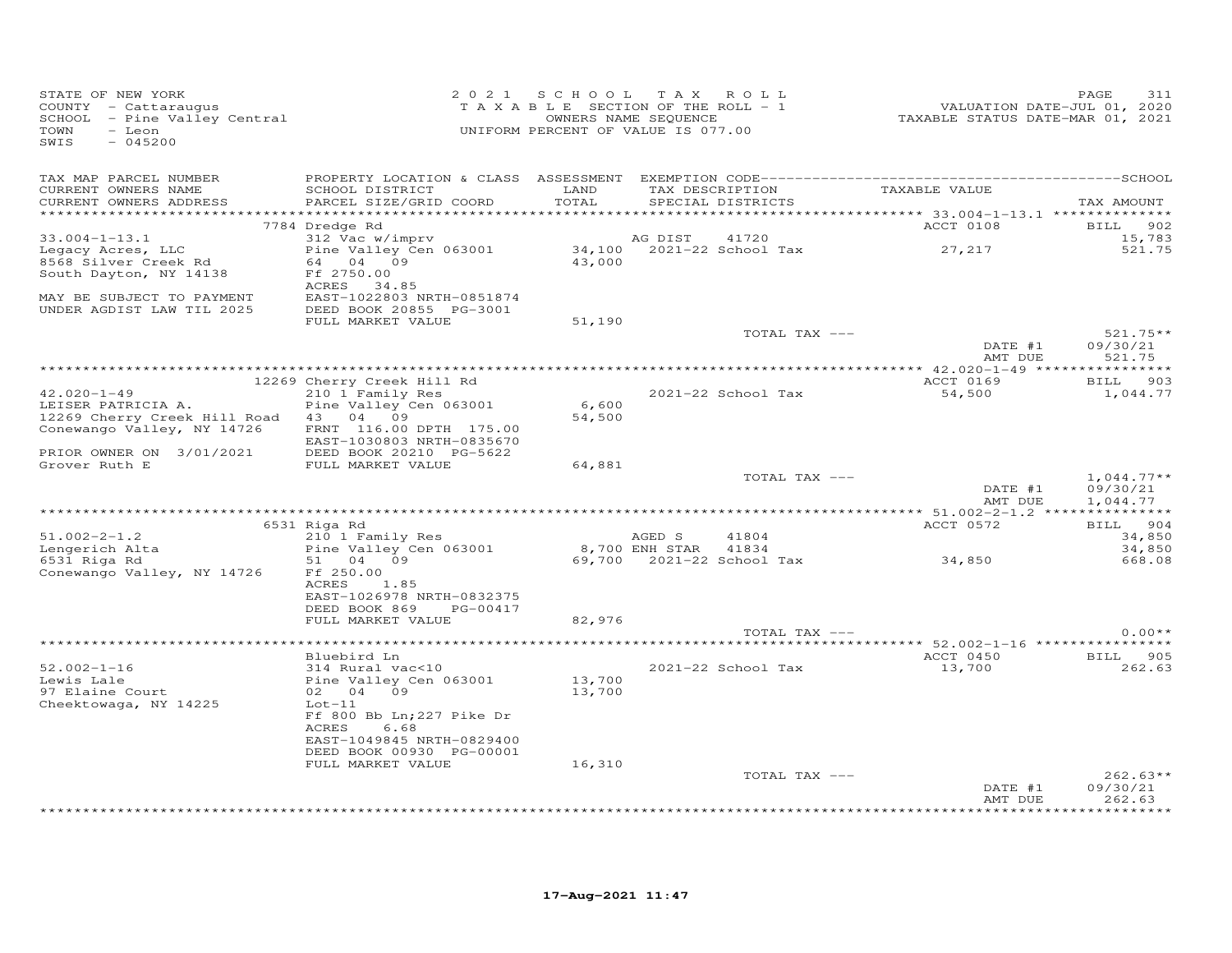| STATE OF NEW YORK<br>COUNTY - Cattaraugus<br>SCHOOL - Pine Valley Central<br>TOWN<br>- Leon<br>SWIS<br>$-045200$ |                                                                              |                  | 2021 SCHOOL TAX ROLL<br>TAXABLE SECTION OF THE ROLL - 1<br>OWNERS NAME SEQUENCE<br>UNIFORM PERCENT OF VALUE IS 077.00 | VALUATION DATE-JUL 01, 2020<br>TAXABLE STATUS DATE-MAR 01, 2021 | PAGE<br>312                  |
|------------------------------------------------------------------------------------------------------------------|------------------------------------------------------------------------------|------------------|-----------------------------------------------------------------------------------------------------------------------|-----------------------------------------------------------------|------------------------------|
| TAX MAP PARCEL NUMBER<br>CURRENT OWNERS NAME<br>CURRENT OWNERS ADDRESS                                           | SCHOOL DISTRICT<br>PARCEL SIZE/GRID COORD                                    | LAND<br>TOTAL    | TAX DESCRIPTION<br>SPECIAL DISTRICTS                                                                                  | TAXABLE VALUE                                                   | TAX AMOUNT                   |
| ***********************                                                                                          |                                                                              |                  |                                                                                                                       | ****************** 52.002-1-15.1 ***************                |                              |
| $52.002 - 1 - 15.1$<br>Lewis William                                                                             | 6329 Canyon Dr<br>260 Seasonal res<br>Pine Valley Cen 063001                 | 12,300           | 2021-22 School Tax                                                                                                    | ACCT 0454<br>46,500                                             | BILL 906<br>891.41           |
| Lewis Joseph<br>97 Elaine Court<br>Cheektowaga, NY 14225                                                         | 02 04 09<br>$Lot-14$<br>Ff 675.00<br>ACRES 2.88<br>EAST-1049065 NRTH-0829565 | 46,500           |                                                                                                                       |                                                                 |                              |
|                                                                                                                  | DEED BOOK 997<br>$PG-99$<br>FULL MARKET VALUE                                | 55,357           |                                                                                                                       |                                                                 |                              |
|                                                                                                                  |                                                                              |                  | TOTAL TAX ---                                                                                                         | DATE #1                                                         | 891.41**<br>09/30/21         |
|                                                                                                                  |                                                                              |                  |                                                                                                                       | AMT DUE                                                         | 891.41                       |
|                                                                                                                  | Alderbottom Rd                                                               |                  |                                                                                                                       | ACCT 0099                                                       | BILL 907                     |
| $43.001 - 1 - 19$                                                                                                | 312 Vac w/imprv                                                              |                  | 2021-22 School Tax                                                                                                    | 15,000                                                          | 287.55                       |
| Liszkiewicz Michael                                                                                              | Pine Valley Cen 063001                                                       | 5,200            |                                                                                                                       |                                                                 |                              |
| Laudisio Michael<br>9688 Dutch Hill Rd                                                                           | 21 04 09<br>FRNT 125.00 DPTH                                                 | 15,000           |                                                                                                                       |                                                                 |                              |
| West Valley, NY 14171                                                                                            | 1.26<br>ACRES<br>EAST-1040469 NRTH-0840200                                   |                  |                                                                                                                       |                                                                 |                              |
|                                                                                                                  | DEED BOOK 26567 PG-6001<br>FULL MARKET VALUE                                 | 17,857           |                                                                                                                       |                                                                 |                              |
|                                                                                                                  |                                                                              |                  | TOTAL TAX ---                                                                                                         |                                                                 | $287.55**$                   |
|                                                                                                                  |                                                                              |                  |                                                                                                                       | DATE #1<br>AMT DUE                                              | 09/30/21<br>287.55           |
|                                                                                                                  | Alderbottom Rd                                                               |                  |                                                                                                                       | ** 43.001-1-14 *****************<br>ACCT 0341                   | BILL 908                     |
| $43.001 - 1 - 14$                                                                                                | 322 Rural vac>10                                                             |                  | 2021-22 School Tax                                                                                                    | 39,400                                                          | 755.30                       |
| Liszkiewicz Michael P<br>Laudisio Michael                                                                        | Pine Valley Cen 063001<br>21 04 09                                           | 39,400<br>39,400 |                                                                                                                       |                                                                 |                              |
| 9688 Dutch Hill<br>West Valley, NY 14171                                                                         | Ff 975.00<br>ACRES 44.55<br>EAST-1041512 NRTH-0841639                        |                  |                                                                                                                       |                                                                 |                              |
|                                                                                                                  | DEED BOOK 12909 PG-2002                                                      |                  |                                                                                                                       |                                                                 |                              |
|                                                                                                                  | FULL MARKET VALUE                                                            | 46,905           | TOTAL TAX ---                                                                                                         |                                                                 | $755.30**$                   |
|                                                                                                                  |                                                                              |                  |                                                                                                                       | DATE #1<br>AMT DUE                                              | 09/30/21<br>755.30           |
|                                                                                                                  |                                                                              |                  |                                                                                                                       |                                                                 |                              |
| $42.004 - 2 - 19.5$                                                                                              | 6608 Rte 62<br>260 Seasonal res                                              |                  | 2021-22 School Tax                                                                                                    | ACCT 0601<br>18,700                                             | 909<br><b>BILL</b><br>358.48 |
| Lovallo Christopher<br>Mays Lauren A                                                                             | Pine Valley Cen 063001<br>43 04 09                                           | 4,900<br>18,700  |                                                                                                                       |                                                                 |                              |
| 46 Montfort Dr<br>Cheektowaga, NY 14225                                                                          | Ff 200.00<br>ACRES 1.70<br>EAST-1029813 NRTH-0833045                         |                  |                                                                                                                       |                                                                 |                              |
|                                                                                                                  | DEED BOOK 12274 PG-8002                                                      |                  |                                                                                                                       |                                                                 |                              |
|                                                                                                                  | FULL MARKET VALUE                                                            | 22,262           | TOTAL TAX ---                                                                                                         |                                                                 | 358.48**                     |
|                                                                                                                  |                                                                              |                  |                                                                                                                       | DATE #1<br>AMT DUE                                              | 09/30/21<br>358.48           |
|                                                                                                                  |                                                                              |                  |                                                                                                                       |                                                                 | ********                     |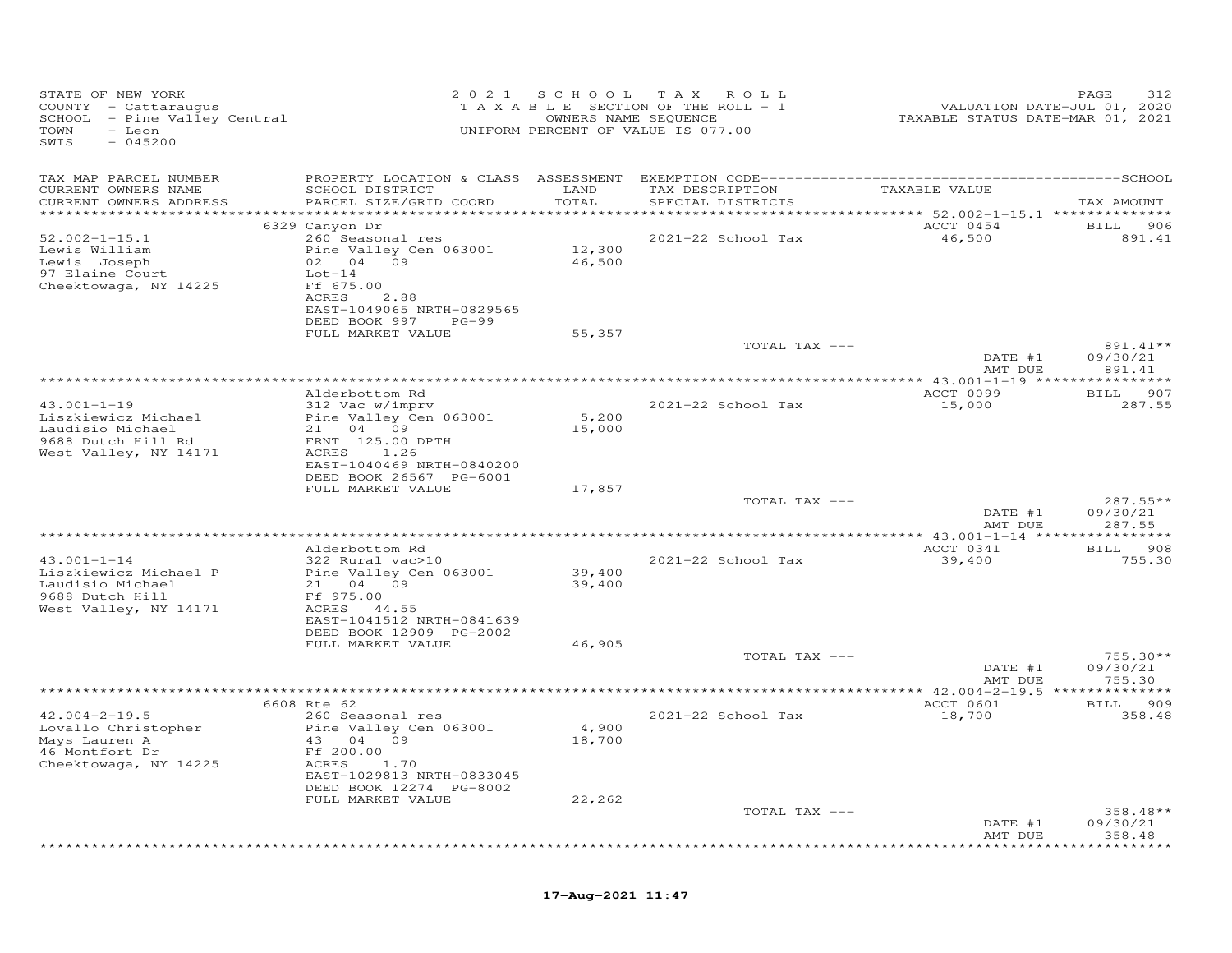| STATE OF NEW YORK<br>COUNTY - Cattaraugus<br>SCHOOL - Pine Valley Central<br>- Leon<br>TOWN<br>SWIS<br>$-045200$ | 2 0 2 1                                                                                                                                    | OWNERS NAME SEQUENCE | SCHOOL TAX ROLL<br>TAXABLE SECTION OF THE ROLL - 1<br>UNIFORM PERCENT OF VALUE IS 077.00 | VALUATION DATE-JUL 01, 2020<br>TAXABLE STATUS DATE-MAR 01, 2021 | PAGE<br>313                          |
|------------------------------------------------------------------------------------------------------------------|--------------------------------------------------------------------------------------------------------------------------------------------|----------------------|------------------------------------------------------------------------------------------|-----------------------------------------------------------------|--------------------------------------|
| TAX MAP PARCEL NUMBER                                                                                            |                                                                                                                                            |                      |                                                                                          |                                                                 |                                      |
| CURRENT OWNERS NAME<br>CURRENT OWNERS ADDRESS                                                                    | SCHOOL DISTRICT<br>PARCEL SIZE/GRID COORD                                                                                                  | LAND<br>TOTAL        | TAX DESCRIPTION<br>SPECIAL DISTRICTS                                                     | TAXABLE VALUE                                                   | TAX AMOUNT                           |
|                                                                                                                  | 7760 Kellogg Hill Rd                                                                                                                       |                      |                                                                                          | ACCT 0373                                                       | BILL 910                             |
| $34.003 - 1 - 13$<br>Luce Kale<br>Luce Christina                                                                 | 240 Rural res<br>Pine Valley Cen 063001<br>23 04 09                                                                                        | 47,000<br>77,600     | 2021-22 School Tax                                                                       | 77,600                                                          | 1,487.60                             |
| 104 South St<br>Cattaraugus, NY 14719                                                                            | Life Use<br>FRNT 785.00 DPTH<br>ACRES 51.90 BANK<br>017<br>EAST-1040592 NRTH-0851325<br>DEED BOOK 24399 PG-2002                            |                      |                                                                                          |                                                                 |                                      |
|                                                                                                                  | FULL MARKET VALUE                                                                                                                          | 92,381               |                                                                                          |                                                                 |                                      |
|                                                                                                                  |                                                                                                                                            |                      | TOTAL TAX ---                                                                            | DATE #1<br>AMT DUE                                              | $1,487.60**$<br>09/30/21<br>1,487.60 |
|                                                                                                                  |                                                                                                                                            |                      |                                                                                          |                                                                 |                                      |
|                                                                                                                  | 12681 Smith Rd                                                                                                                             |                      |                                                                                          | ACCT 0240                                                       | BILL 911                             |
| $42.002 - 1 - 4$<br>Luqowski Richard J<br>12681 Smith Rd<br>South Dayton, NY 14138                               | 105 Vac farmland<br>Pine Valley Cen 063001<br>54 04 09<br>Ff 550.00<br>ACRES 50.79<br>EAST-1024067 NRTH-0845639<br>DEED BOOK 16246 PG-4003 | 22,000<br>22,000     | $2021 - 22$ School Tax                                                                   | 22,000                                                          | 421.74                               |
|                                                                                                                  | FULL MARKET VALUE                                                                                                                          | 26,190               |                                                                                          |                                                                 |                                      |
|                                                                                                                  |                                                                                                                                            |                      | TOTAL TAX ---                                                                            | DATE #1<br>AMT DUE                                              | $421.74**$<br>09/30/21<br>421.74     |
|                                                                                                                  |                                                                                                                                            |                      |                                                                                          |                                                                 |                                      |
|                                                                                                                  | 12681 Smith Rd                                                                                                                             |                      |                                                                                          | ACCT 0239                                                       | 912<br>BILL                          |
| $42.002 - 1 - 5$                                                                                                 | 240 Rural res                                                                                                                              |                      | ENH STAR 41834                                                                           |                                                                 | 58,000                               |
| Lugowski Richard J<br>12681 Smith Rd<br>South Dayton, NY 14138                                                   | Pine Valley Cen 063001<br>54 04 09<br>Ff 555.00<br>ACRES<br>52.25<br>EAST-1024621 NRTH-0845629<br>DEED BOOK 16246 PG-4003                  | 58,000               | 41,900 2021-22 School Tax                                                                | 58,000                                                          | 1,111.87                             |
|                                                                                                                  | FULL MARKET VALUE                                                                                                                          | 69,048               | TOTAL TAX ---                                                                            | DATE #1                                                         | $8.87**$<br>09/30/21                 |
|                                                                                                                  |                                                                                                                                            |                      |                                                                                          | AMT DUE                                                         | 8.87                                 |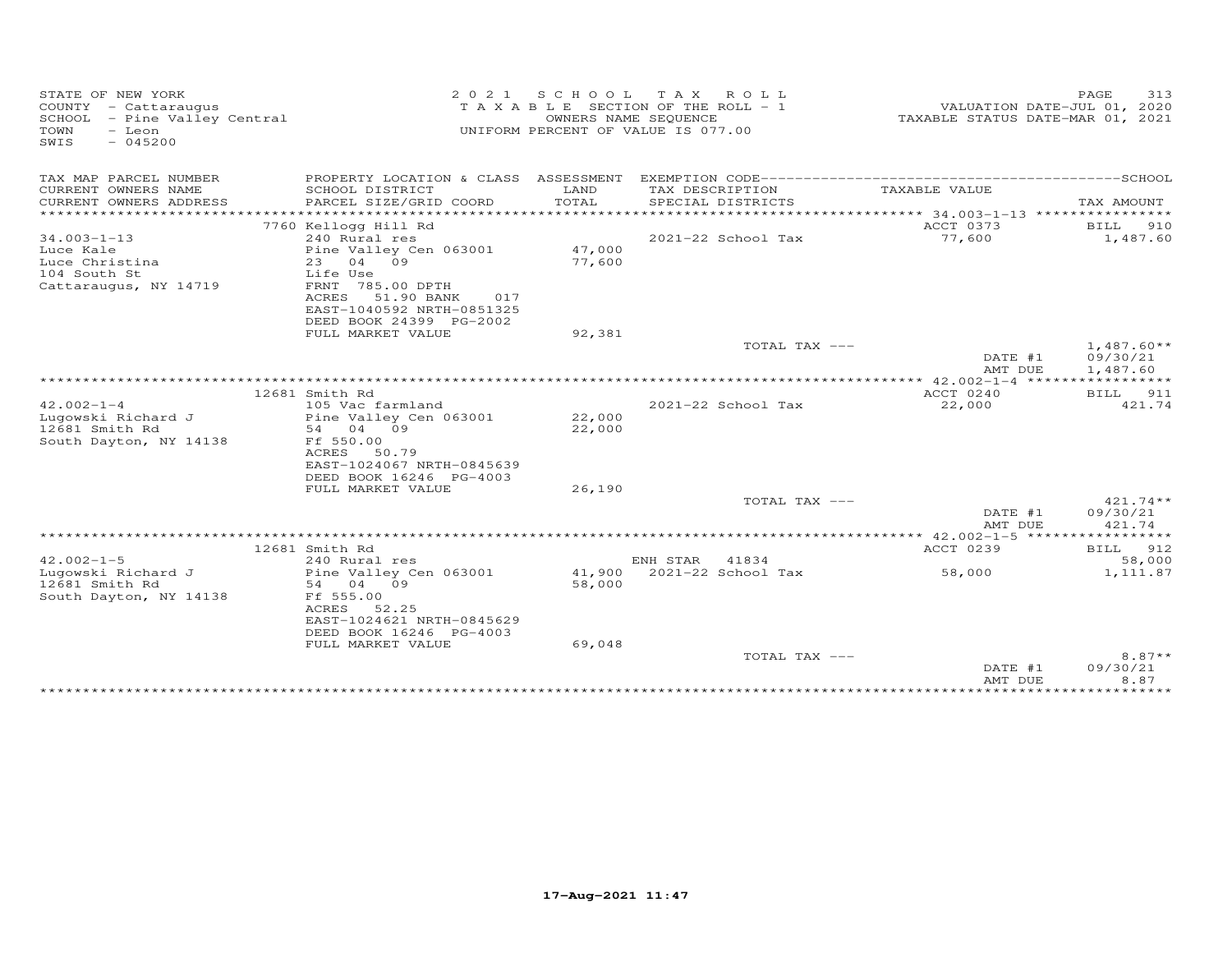| STATE OF NEW YORK<br>COUNTY - Cattaraugus<br>COONII - Cattaraugus<br>SCHOOL - Pine Valley Central<br>- Leon<br>TOWN<br>SWIS<br>$-045200$ | 2 0 2 1                                                                                                        | SCHOOL TAX ROLL<br>T A X A B L E SECTION OF THE ROLL - 1<br>UNIFORM PERCENT OF VALUE IS 077.00 | OWNERS NAME SEQUENCE |                                      | 21.<br>VALUATION DATE-JUL 01, 2020<br>TAXABLE STATUS DATE-MAR 01, 2021 | PAGE<br>314                          |
|------------------------------------------------------------------------------------------------------------------------------------------|----------------------------------------------------------------------------------------------------------------|------------------------------------------------------------------------------------------------|----------------------|--------------------------------------|------------------------------------------------------------------------|--------------------------------------|
| TAX MAP PARCEL NUMBER                                                                                                                    |                                                                                                                |                                                                                                |                      |                                      |                                                                        |                                      |
| CURRENT OWNERS NAME<br>CURRENT OWNERS ADDRESS                                                                                            | SCHOOL DISTRICT LAND<br>PARCEL SIZE/GRID COORD                                                                 | TOTAL                                                                                          |                      | TAX DESCRIPTION<br>SPECIAL DISTRICTS | TAXABLE VALUE                                                          | TAX AMOUNT                           |
|                                                                                                                                          | 6762 Leon-New Albion Rd                                                                                        |                                                                                                |                      |                                      | <b>ACCT 0086</b>                                                       | BILL 913                             |
| $42.020 - 1 - 9$<br>Lulas Donald L<br>PO Box 42                                                                                          | 485 >luse sm bld<br>Pine Valley Cen 063001                                                                     | 78,500                                                                                         | BAS STAR 41854       | $6,400$ 2021-22 School Tax           | 78,500                                                                 | 25,200<br>1,504.85                   |
| Leon, NY 14751                                                                                                                           | 36 04 09<br>Co Rd 6 Ff $-72'$<br>FRNT 207.01 DPTH 72.00<br>EAST-1031192 NRTH-0835887<br>DEED BOOK 2604 PG-8001 |                                                                                                |                      |                                      |                                                                        |                                      |
|                                                                                                                                          | FULL MARKET VALUE                                                                                              | 93,452                                                                                         |                      |                                      |                                                                        |                                      |
|                                                                                                                                          |                                                                                                                |                                                                                                |                      | TOTAL TAX ---                        | DATE #1<br>AMT DUE                                                     | $1,021.77**$<br>09/30/21<br>1,021.77 |
|                                                                                                                                          |                                                                                                                |                                                                                                |                      |                                      |                                                                        |                                      |
| $51.002 - 2 - 19$                                                                                                                        | 12570 Flat Iron Rd<br>240 Rural res                                                                            |                                                                                                | ENH STAR 41834       |                                      | ACCT 0189                                                              | BILL 914<br>59,390                   |
| Lumia Apryl<br>Mansfield Melodee A                                                                                                       | Pine Valley Cen 063001<br>49 04 09                                                                             | 99,600                                                                                         |                      | 25,100 2021-22 School Tax            | 99,600                                                                 | 1,909.34                             |
| 35 N Ralph Ave<br>Falconer, NY 14733                                                                                                     | FRNT 870.00 DPTH<br>ACRES 11.87<br>EAST-1025745 NRTH-0827504<br>DEED BOOK 20737 PG-9001                        |                                                                                                |                      |                                      |                                                                        |                                      |
|                                                                                                                                          | FULL MARKET VALUE                                                                                              | 118,571                                                                                        |                      |                                      |                                                                        |                                      |
|                                                                                                                                          |                                                                                                                |                                                                                                |                      | TOTAL TAX ---                        | DATE #1<br>AMT DUE                                                     | $806.34**$<br>09/30/21<br>806.34     |
|                                                                                                                                          |                                                                                                                |                                                                                                |                      |                                      |                                                                        |                                      |
|                                                                                                                                          | 12157 Leon-New Albion Rd                                                                                       |                                                                                                |                      |                                      | ACCT 0103                                                              | BILL 915                             |
| $42.020 - 1 - 27.1$<br>Lyndsley Christina L                                                                                              | 210 1 Family Res<br>Pine Valley Cen 063001                                                                     | 7,800                                                                                          | BAS STAR 41854       | 2021-22 School Tax                   | 82,700                                                                 | 25,200<br>1,585.37                   |
| 12157 Leon New albion Rd<br>Leon, NY 14726                                                                                               | 35 04 09<br>FRNT 305.00 DPTH                                                                                   | 82,700                                                                                         |                      |                                      |                                                                        |                                      |
|                                                                                                                                          | ACRES<br>1.39 BANK<br>017<br>EAST-1032685 NRTH-0835623<br>DEED BOOK 16165 PG-3001                              |                                                                                                |                      |                                      |                                                                        |                                      |
|                                                                                                                                          | FULL MARKET VALUE                                                                                              | 98,452                                                                                         |                      |                                      |                                                                        |                                      |
|                                                                                                                                          |                                                                                                                |                                                                                                |                      | TOTAL TAX ---                        | DATE #1<br>AMT DUE                                                     | $1,102.28**$<br>09/30/21<br>1,102.28 |
|                                                                                                                                          |                                                                                                                |                                                                                                |                      |                                      |                                                                        |                                      |
| $42.020 - 1 - 4$                                                                                                                         | 6771 Rte 62<br>210 1 Family Res                                                                                |                                                                                                |                      | 2021-22 School Tax                   | ACCT 0243<br>42,600                                                    | BILL 916<br>816.65                   |
| Lyons John K<br>Lyons Kirk N<br>9652 Rte 62<br>PO Box 124                                                                                | Pine Valley Cen 063001<br>44 04 09<br>FRNT 224.78 DPTH<br>ACRES<br>1.30                                        | 7,600<br>42,600                                                                                |                      |                                      |                                                                        |                                      |
| Dayton, NY 14041                                                                                                                         | EAST-1030964 NRTH-0835975<br>DEED BOOK 23084 PG-9001                                                           |                                                                                                |                      |                                      |                                                                        |                                      |
|                                                                                                                                          | FULL MARKET VALUE                                                                                              | 50,714                                                                                         |                      | TOTAL TAX ---                        |                                                                        | $816.65**$                           |
|                                                                                                                                          |                                                                                                                |                                                                                                |                      |                                      | DATE #1<br>AMT DUE                                                     | 09/30/21<br>816.65                   |
|                                                                                                                                          |                                                                                                                |                                                                                                |                      |                                      |                                                                        | ********                             |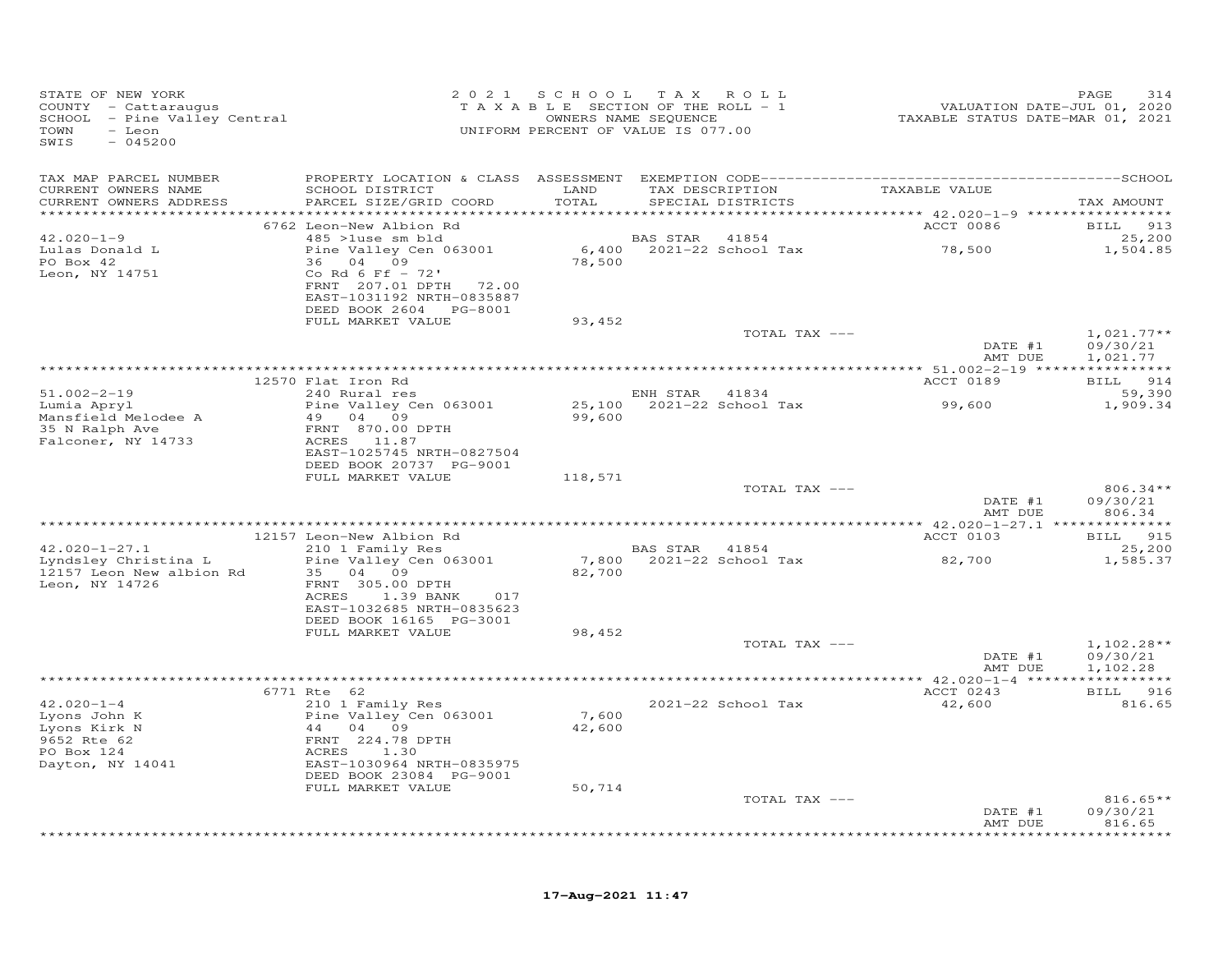| STATE OF NEW YORK<br>2 0 2 1<br>S C H O O L<br>TAXABLE SECTION OF THE ROLL - 1<br>COUNTY - Cattaraugus<br>SCHOOL - Pine Valley Central<br>OWNERS NAME SEQUENCE<br>UNIFORM PERCENT OF VALUE IS 077.00<br>TOWN<br>- Leon<br>SWIS<br>$-045200$ |                                                                                                                                                           |                  | TAX ROLL                             | PAGE<br>315<br>VALUATION DATE-JUL 01, 2020<br>TAXABLE STATUS DATE-MAR 01, 2021 |                                      |
|---------------------------------------------------------------------------------------------------------------------------------------------------------------------------------------------------------------------------------------------|-----------------------------------------------------------------------------------------------------------------------------------------------------------|------------------|--------------------------------------|--------------------------------------------------------------------------------|--------------------------------------|
| TAX MAP PARCEL NUMBER                                                                                                                                                                                                                       |                                                                                                                                                           |                  |                                      |                                                                                |                                      |
| CURRENT OWNERS NAME<br>CURRENT OWNERS ADDRESS                                                                                                                                                                                               | SCHOOL DISTRICT<br>PARCEL SIZE/GRID COORD                                                                                                                 | LAND<br>TOTAL    | TAX DESCRIPTION<br>SPECIAL DISTRICTS | TAXABLE VALUE                                                                  | TAX AMOUNT                           |
|                                                                                                                                                                                                                                             |                                                                                                                                                           |                  |                                      | ACCT 0157                                                                      | BILL 917                             |
| $33.004 - 1 - 3.1$<br>Machovina Timothy R<br>4053 Saponac Dr                                                                                                                                                                                | Dredge Rd<br>312 Vac w/imprv<br>Pine Valley Cen 063001<br>64 04 09                                                                                        | 16,100<br>21,000 | 2021-22 School Tax                   | 21,000                                                                         | 402.57                               |
| Crossville, TN 38572                                                                                                                                                                                                                        | Ff 480.00<br>ACRES<br>5.70<br>EAST-1023171 NRTH-0855047<br>DEED BOOK 3867<br>PG-3001                                                                      |                  |                                      |                                                                                |                                      |
|                                                                                                                                                                                                                                             | FULL MARKET VALUE                                                                                                                                         | 25,000           |                                      |                                                                                |                                      |
|                                                                                                                                                                                                                                             |                                                                                                                                                           |                  | TOTAL TAX ---                        | DATE #1<br>AMT DUE                                                             | $402.57**$<br>09/30/21<br>402.57     |
|                                                                                                                                                                                                                                             |                                                                                                                                                           |                  |                                      | ACCT 0745                                                                      |                                      |
| $52.002 - 1 - 27.5$                                                                                                                                                                                                                         | 11133 Eldredge Rd<br>260 Seasonal res                                                                                                                     |                  | 2021-22 School Tax                   | 40,700                                                                         | <b>BILL</b><br>918<br>780.22         |
| Maciuba Rodney R<br>Maciuba Colleen M<br>190 Broadway St<br>West Seneca, NY 14224                                                                                                                                                           | Pine Valley Cen 063001<br>01 04 09<br>$Lot$ #6<br>Ff 455.00<br>ACRES<br>3.30<br>EAST-1048793 NRTH-0827620                                                 | 11,600<br>40,700 |                                      |                                                                                |                                      |
|                                                                                                                                                                                                                                             | DEED BOOK 1007 PG-643<br>FULL MARKET VALUE                                                                                                                | 48,452           |                                      |                                                                                |                                      |
|                                                                                                                                                                                                                                             |                                                                                                                                                           |                  | TOTAL TAX ---                        | DATE #1<br>AMT DUE                                                             | 780.22**<br>09/30/21<br>780.22       |
|                                                                                                                                                                                                                                             |                                                                                                                                                           |                  |                                      | ************ 42.002-1-15.11 *************                                      |                                      |
| $42.002 - 1 - 15.11$<br>Mack Dakota<br>7238 Smith Road<br>South Dayton, NY 14738                                                                                                                                                            | 7238 Smith Rd<br>270 Mfg housing<br>Pine Valley Cen 063001<br>45/46<br>04 09<br>Smith Rd Ff $-$ 315'<br><b>ACRES</b><br>1.40<br>EAST-1030258 NRTH-0843436 | 7,800<br>57,800  | 2021-22 School Tax                   | ACCT 0298<br>57,800                                                            | 919<br>BILL<br>1,108.03              |
|                                                                                                                                                                                                                                             | DEED BOOK 20190 PG-8967<br>FULL MARKET VALUE                                                                                                              | 68,810           | TOTAL TAX ---                        | DATE #1<br>AMT DUE<br>* * * * * * * * * * * * * * * * *                        | $1,108.03**$<br>09/30/21<br>1,108.03 |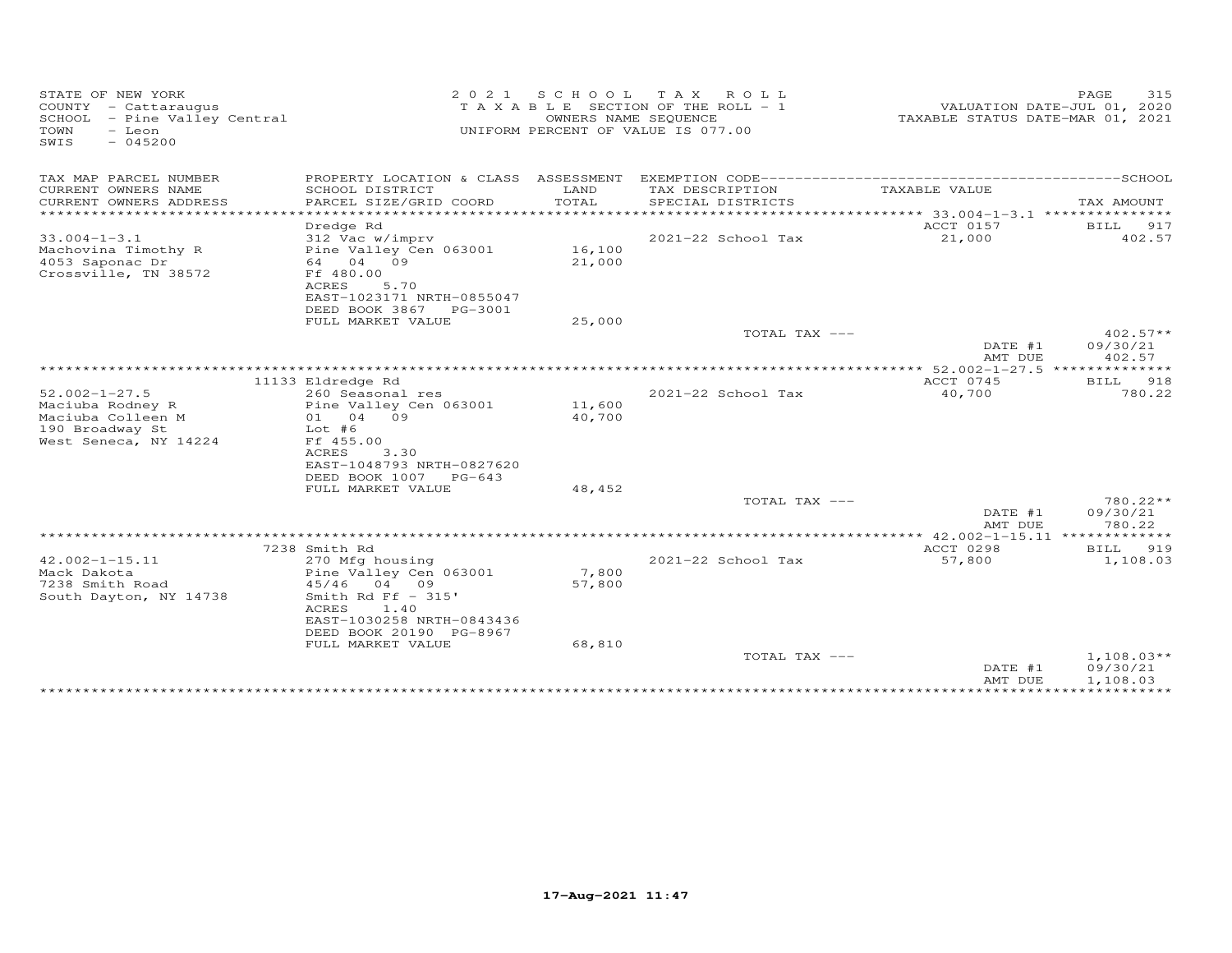| STATE OF NEW YORK<br>COUNTY - Cattaraugus<br>SCHOOL - Pine Valley Central<br>- Leon<br>TOWN<br>$-045200$<br>SWIS |                                                        |        | 2021 SCHOOL TAX ROLL<br>T A X A B L E SECTION OF THE ROLL - 1<br>OWNERS NAME SEQUENCE<br>UNIFORM PERCENT OF VALUE IS 077.00 | VALUATION DATE-JUL 01, 2020<br>TAXABLE STATUS DATE-MAR 01, 2021 | PAGE<br>316        |
|------------------------------------------------------------------------------------------------------------------|--------------------------------------------------------|--------|-----------------------------------------------------------------------------------------------------------------------------|-----------------------------------------------------------------|--------------------|
| TAX MAP PARCEL NUMBER                                                                                            |                                                        |        |                                                                                                                             |                                                                 |                    |
| CURRENT OWNERS NAME                                                                                              | SCHOOL DISTRICT                                        | LAND   | TAX DESCRIPTION                                                                                                             | TAXABLE VALUE                                                   |                    |
| CURRENT OWNERS ADDRESS                                                                                           | PARCEL SIZE/GRID COORD                                 | TOTAL  | SPECIAL DISTRICTS                                                                                                           |                                                                 | TAX AMOUNT         |
|                                                                                                                  | 7323 Rte 62                                            |        |                                                                                                                             | ACCT 0949                                                       | 920<br><b>BILL</b> |
| $42.002 - 1 - 15.9$                                                                                              | 120 Field crops                                        |        | AG DIST<br>41720                                                                                                            |                                                                 | 5,174              |
| Mammoser Gerald                                                                                                  | Pine Valley Cen 063001                                 |        |                                                                                                                             | $12,000$ 2021-22 School Tax 6,826                               | 130.86             |
| Mammoser Ronald<br>3940 Hardt Rd                                                                                 | 46 04 09<br>ACRES 11.95                                | 12,000 |                                                                                                                             |                                                                 |                    |
| Eden, NY 14057                                                                                                   | EAST-1030769 NRTH-0844256                              |        |                                                                                                                             |                                                                 |                    |
|                                                                                                                  | DEED BOOK 16112 PG-4002                                |        |                                                                                                                             |                                                                 |                    |
| MAY BE SUBJECT TO PAYMENT                                                                                        | FULL MARKET VALUE                                      | 14,286 |                                                                                                                             |                                                                 |                    |
| UNDER AGDIST LAW TIL 2025                                                                                        |                                                        |        | TOTAL TAX ---                                                                                                               |                                                                 | $130.86**$         |
|                                                                                                                  |                                                        |        |                                                                                                                             | DATE #1                                                         | 09/30/21           |
|                                                                                                                  |                                                        |        |                                                                                                                             | AMT DUE                                                         | 130.86             |
|                                                                                                                  |                                                        |        |                                                                                                                             |                                                                 |                    |
| $43.002 - 1 - 10.3$                                                                                              | 6960 Bailey Hill Rd<br>$260$ Seasonal res              |        | 2021-22 School Tax                                                                                                          | ACCT 0645<br>44,900                                             | BILL 921<br>860.74 |
| Marquardt James R                                                                                                | Pine Valley Cen 063001                                 | 21,200 |                                                                                                                             |                                                                 |                    |
| 9554 Keller Rd                                                                                                   | 04 04 09                                               | 44,900 |                                                                                                                             |                                                                 |                    |
| PO Box 291                                                                                                       | ACRES<br>8.90                                          |        |                                                                                                                             |                                                                 |                    |
| Clarence, NY 14031                                                                                               | EAST-1049975 NRTH-0840496<br>DEED BOOK 4175    PG-7001 |        |                                                                                                                             |                                                                 |                    |
|                                                                                                                  | FULL MARKET VALUE                                      | 53,452 |                                                                                                                             |                                                                 |                    |
|                                                                                                                  |                                                        |        | TOTAL TAX ---                                                                                                               |                                                                 | 860.74 **          |
|                                                                                                                  |                                                        |        |                                                                                                                             | DATE #1                                                         | 09/30/21           |
|                                                                                                                  |                                                        |        |                                                                                                                             | AMT DUE                                                         | 860.74             |
|                                                                                                                  | 6268 Canyon Dr & Blue Bird Ln                          |        |                                                                                                                             | ACCT 0440                                                       | BILL 922           |
| $52.002 - 1 - 19$                                                                                                | 260 Seasonal res                                       |        | 2021-22 School Tax                                                                                                          | 39,900                                                          | 764.89             |
| Martin Robert                                                                                                    | Pine Valley Cen 063001                                 | 13,800 |                                                                                                                             |                                                                 |                    |
| 6502 Omphalius Rd<br>Colden, NY 14033                                                                            | 02 04 09                                               | 39,900 |                                                                                                                             |                                                                 |                    |
|                                                                                                                  | Ff 720 Canyon; 760 Bb Lane<br>ACRES<br>4.38            |        |                                                                                                                             |                                                                 |                    |
|                                                                                                                  | EAST-1049140 NRTH-0828373                              |        |                                                                                                                             |                                                                 |                    |
|                                                                                                                  | DEED BOOK 801<br>PG-01018                              |        |                                                                                                                             |                                                                 |                    |
|                                                                                                                  | FULL MARKET VALUE                                      | 47,500 |                                                                                                                             |                                                                 | $764.89**$         |
|                                                                                                                  |                                                        |        | TOTAL TAX ---                                                                                                               | DATE #1                                                         | 09/30/21           |
|                                                                                                                  |                                                        |        |                                                                                                                             | AMT DUE                                                         | 764.89             |
|                                                                                                                  |                                                        |        |                                                                                                                             |                                                                 |                    |
| $52.002 - 1 - 25$                                                                                                | 11032 Eldredge Rd                                      |        |                                                                                                                             | ACCT 0461                                                       | BILL 923<br>59,390 |
| Mazauski Stephen J                                                                                               | 210 1 Family Res<br>Pine Valley Cen 063001             | 19,900 | ENH STAR 41834<br>2021-22 School Tax                                                                                        | 60,000                                                          | 1,150.21           |
| Mazauski Anne E                                                                                                  | 02 04 09                                               | 60,000 |                                                                                                                             |                                                                 |                    |
| 11032 Eldredge Rd                                                                                                | $Lot-E19$                                              |        |                                                                                                                             |                                                                 |                    |
| Cattaraugus, NY 14719                                                                                            | Ff 320 Eldredge; 415 Larch<br>ACRES<br>8.04            |        |                                                                                                                             |                                                                 |                    |
|                                                                                                                  | EAST-1050442 NRTH-0827670                              |        |                                                                                                                             |                                                                 |                    |
|                                                                                                                  | DEED BOOK 00931 PG-00822                               |        |                                                                                                                             |                                                                 |                    |
|                                                                                                                  | FULL MARKET VALUE                                      | 71,429 |                                                                                                                             |                                                                 |                    |
|                                                                                                                  |                                                        |        | TOTAL TAX ---                                                                                                               |                                                                 | $47.21**$          |
|                                                                                                                  |                                                        |        |                                                                                                                             | DATE #1<br>AMT DUE                                              | 09/30/21<br>47.21  |
|                                                                                                                  |                                                        |        |                                                                                                                             |                                                                 | ********           |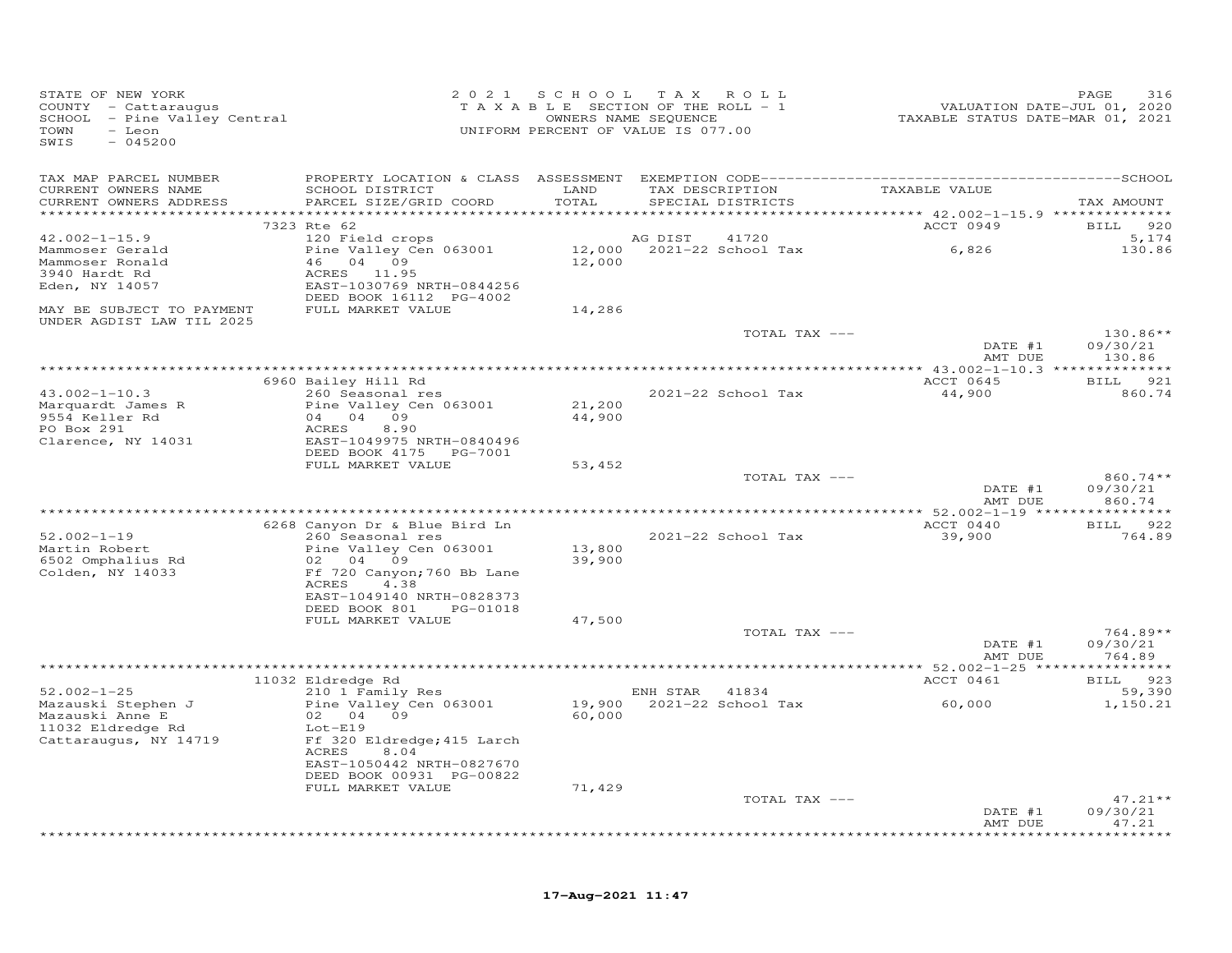| STATE OF NEW YORK<br>COUNTY - Cattaraugus<br>SCHOOL - Pine Valley Central<br>TOWN<br>- Leon<br>SWIS<br>$-045200$ |                                                                                                        |                   | 2021 SCHOOL TAX ROLL<br>TAXABLE SECTION OF THE ROLL - 1<br>OWNERS NAME SEQUENCE<br>UNIFORM PERCENT OF VALUE IS 077.00 | 71, VALUATION DATE-JUL 01, 2020<br>TAXABLE STATUS DATE-MAR 01, 2021 | 317<br>PAGE                          |
|------------------------------------------------------------------------------------------------------------------|--------------------------------------------------------------------------------------------------------|-------------------|-----------------------------------------------------------------------------------------------------------------------|---------------------------------------------------------------------|--------------------------------------|
| TAX MAP PARCEL NUMBER                                                                                            |                                                                                                        |                   |                                                                                                                       |                                                                     |                                      |
| CURRENT OWNERS NAME<br>CURRENT OWNERS ADDRESS                                                                    | SCHOOL DISTRICT<br>PARCEL SIZE/GRID COORD                                                              | LAND<br>TOTAL     | TAX DESCRIPTION TAXABLE VALUE<br>SPECIAL DISTRICTS                                                                    | ***********************************52.001-1-15.2 **************     | TAX AMOUNT                           |
|                                                                                                                  | 11529 Youngs Rd                                                                                        |                   |                                                                                                                       | ACCT 0589                                                           | BILL 924                             |
| $52.001 - 1 - 15.2$<br>Mccroskey George<br>Mccroskey Barbara<br>6 Parkway<br>Silver Creek, NY 14136              | 312 Vac w/imprv<br>Pine Valley Cen 063001<br>09/17 04 09<br>FRNT 115.00 DPTH<br>ACRES 182.60           | 87,100<br>109,100 | 2021-22 School Tax                                                                                                    | 109,100                                                             | 2,091.46                             |
|                                                                                                                  | EAST-1042916 NRTH-0826070<br>DEED BOOK 880 PG-00407                                                    |                   |                                                                                                                       |                                                                     |                                      |
|                                                                                                                  | FULL MARKET VALUE                                                                                      | 129,881           |                                                                                                                       |                                                                     |                                      |
|                                                                                                                  |                                                                                                        |                   | TOTAL TAX ---                                                                                                         | DATE #1<br>AMT DUE                                                  | $2,091.46**$<br>09/30/21<br>2,091.46 |
|                                                                                                                  |                                                                                                        |                   |                                                                                                                       |                                                                     |                                      |
|                                                                                                                  | 11466 Fancher Rd                                                                                       |                   |                                                                                                                       | ACCT 0605                                                           | BILL 925                             |
| $52.001 - 1 - 14.12$<br>McKeever Christopher M                                                                   | 105 Vac farmland<br>Pine Valley Cen 063001                                                             | 75,000            | 2021-22 School Tax                                                                                                    | 75,000                                                              | 1,437.76                             |
| McKeever Renee S<br>11466 Fancher Hill Rd<br>Cattaraugus, NY 14719                                               | 10/11/18/19 04 09<br>Ff 6960.00<br>ACRES 63.33<br>EAST-1043441 NRTH-0830720<br>DEED BOOK 2020 PG-17109 | 75,000            |                                                                                                                       |                                                                     |                                      |
|                                                                                                                  | FULL MARKET VALUE                                                                                      | 89,286            |                                                                                                                       |                                                                     |                                      |
|                                                                                                                  |                                                                                                        |                   | TOTAL TAX ---                                                                                                         | DATE #1<br>AMT DUE                                                  | $1,437.76**$<br>09/30/21<br>1,437.76 |
|                                                                                                                  |                                                                                                        |                   | **************************************                                                                                | *************** 34.003-1-27.3 ***************                       |                                      |
|                                                                                                                  | 12081 Ruckh Hill Rd                                                                                    |                   |                                                                                                                       | ACCT 0544                                                           | BILL 926                             |
| $34.003 - 1 - 27.3$<br>MCNERNEY JAIME L.                                                                         | 312 Vac w/imprv<br>Pine Valley Cen 063001                                                              | 22,900            | 2021-22 School Tax                                                                                                    | 24,900                                                              | 477.34                               |
| BUGMAN JAMES C., JR.<br>163 MARIEMONT<br>BUFFALO, NY 14220                                                       | 39 04 09<br>FRNT 10.00 DPTH<br>9.94<br>ACRES                                                           | 24,900            |                                                                                                                       |                                                                     |                                      |
|                                                                                                                  | EAST-1033499 NRTH-0848319<br>DEED BOOK 30671 PG-8002                                                   |                   |                                                                                                                       |                                                                     |                                      |
|                                                                                                                  | FULL MARKET VALUE                                                                                      | 29,643            |                                                                                                                       |                                                                     |                                      |
|                                                                                                                  |                                                                                                        |                   | TOTAL TAX ---                                                                                                         | DATE #1<br>AMT DUE                                                  | $477.34**$<br>09/30/21<br>477.34     |
|                                                                                                                  |                                                                                                        |                   |                                                                                                                       |                                                                     |                                      |
|                                                                                                                  | 12043 Gulf Rd                                                                                          |                   |                                                                                                                       | ACCT 0161                                                           | BILL 927                             |
| $42.002 - 1 - 10$<br>Metzger David A<br>Metzger Carolanne                                                        | 281 Multiple res<br>Pine Valley Cen 063001<br>46 04 09                                                 | 48,400<br>259,200 | 2021-22 School Tax                                                                                                    | 259,200                                                             | 4,968.89                             |
| 12403 Gulf Rd<br>South Dayton, NY 14138                                                                          | Ff 1065 Zura Smith Rd<br>Ff 1335 Gulf Rd<br>ACRES 28.98 BANK<br>012<br>EAST-1029012 NRTH-0846417       |                   |                                                                                                                       |                                                                     |                                      |
|                                                                                                                  | DEED BOOK 16679 PG-6002                                                                                |                   |                                                                                                                       |                                                                     |                                      |
|                                                                                                                  | FULL MARKET VALUE                                                                                      | 308,571           |                                                                                                                       |                                                                     |                                      |
|                                                                                                                  |                                                                                                        |                   | TOTAL TAX ---                                                                                                         | DATE #1<br>AMT DUE                                                  | $4,968.89**$<br>09/30/21<br>4,968.89 |
|                                                                                                                  |                                                                                                        |                   |                                                                                                                       |                                                                     | .                                    |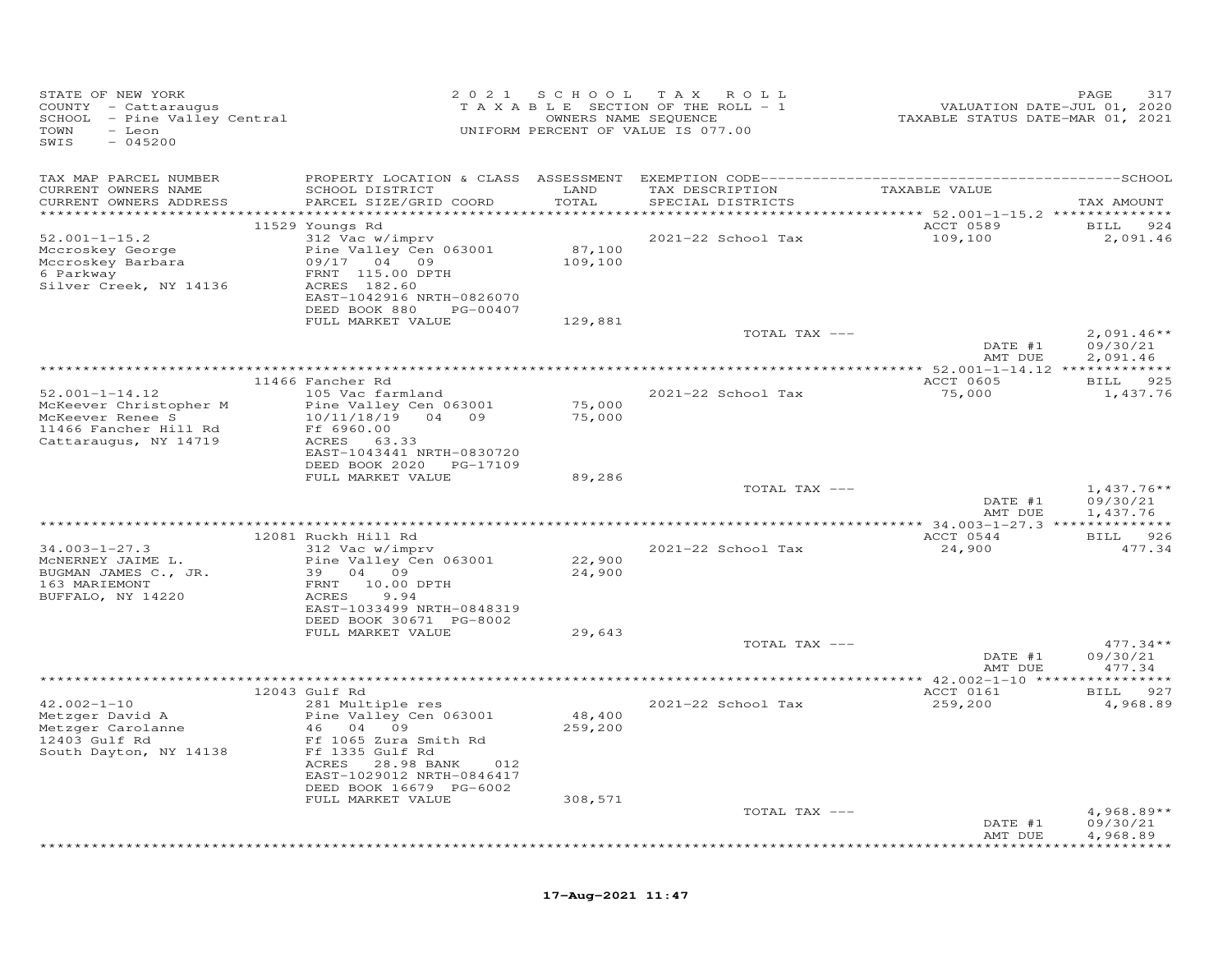| STATE OF NEW YORK<br>COUNTY - Cattaraugus<br>SCHOOL - Pine Valley Central<br>TOWN<br>- Leon<br>$-045200$<br>SWIS |                                                                              | OWNERS NAME SEQUENCE | 2021 SCHOOL TAX ROLL<br>TAXABLE SECTION OF THE ROLL - 1<br>UNIFORM PERCENT OF VALUE IS 077.00 | VALUATION DATE-JUL 01, 2020<br>TAXABLE STATUS DATE-MAR 01, 2021 | PAGE<br>318           |
|------------------------------------------------------------------------------------------------------------------|------------------------------------------------------------------------------|----------------------|-----------------------------------------------------------------------------------------------|-----------------------------------------------------------------|-----------------------|
| TAX MAP PARCEL NUMBER                                                                                            |                                                                              |                      |                                                                                               |                                                                 |                       |
| CURRENT OWNERS NAME<br>CURRENT OWNERS ADDRESS                                                                    | SCHOOL DISTRICT<br>PARCEL SIZE/GRID COORD                                    | LAND<br>TOTAL        | TAX DESCRIPTION<br>SPECIAL DISTRICTS                                                          | TAXABLE VALUE                                                   | TAX AMOUNT            |
|                                                                                                                  |                                                                              |                      |                                                                                               |                                                                 |                       |
| $42.002 - 1 - 12$                                                                                                | Rte 62<br>280 Res Multiple<br>Pine Valley Cen 063001                         | 44,900               | 2021-22 School Tax                                                                            | ACCT 0163<br>323,400                                            | BILL 928<br>6, 199.61 |
| Metzger David A<br>Metzger Carolanne<br>12403 Gulf Rd                                                            | 46 04 09<br>Rte 62 Ff - 835'                                                 | 323,400              |                                                                                               |                                                                 |                       |
| South Dayton, NY 14138                                                                                           | FRNT 1750.00 DPTH<br>ACRES<br>34.64 BANK<br>012<br>EAST-1030284 NRTH-0847175 |                      |                                                                                               |                                                                 |                       |
|                                                                                                                  | DEED BOOK 16679 PG-6002                                                      |                      |                                                                                               |                                                                 |                       |
|                                                                                                                  | FULL MARKET VALUE                                                            | 385,000              | TOTAL TAX ---                                                                                 |                                                                 | $6,199.61**$          |
|                                                                                                                  |                                                                              |                      |                                                                                               | DATE #1<br>AMT DUE                                              | 09/30/21<br>6,199.61  |
|                                                                                                                  |                                                                              |                      |                                                                                               |                                                                 |                       |
|                                                                                                                  | Gulf Rd                                                                      |                      |                                                                                               | ACCT 0646                                                       | <b>BILL</b><br>929    |
| $42.002 - 1 - 13.2$                                                                                              | 330 Vacant comm                                                              | 26,100               | 2021-22 School Tax                                                                            | 26,100                                                          | 500.34                |
| Metzger David A                                                                                                  | Pine Valley Cen 063001                                                       |                      |                                                                                               |                                                                 |                       |
| Metzger Carolanne<br>12403 Gulf Rd                                                                               | 46 04 09<br>24.20 BANK<br>ACRES<br>012                                       | 26,100               |                                                                                               |                                                                 |                       |
|                                                                                                                  |                                                                              |                      |                                                                                               |                                                                 |                       |
| South Dayton, NY 14138                                                                                           | EAST-1029694 NRTH-0845937<br>DEED BOOK 16679 PG-6002                         |                      |                                                                                               |                                                                 |                       |
|                                                                                                                  |                                                                              |                      |                                                                                               |                                                                 |                       |
|                                                                                                                  | FULL MARKET VALUE                                                            | 31,071               | TOTAL TAX ---                                                                                 |                                                                 | $500.34**$            |
|                                                                                                                  |                                                                              |                      |                                                                                               | DATE #1<br>AMT DUE                                              | 09/30/21<br>500.34    |
|                                                                                                                  |                                                                              |                      |                                                                                               |                                                                 |                       |
|                                                                                                                  | 12650 Smith Rd                                                               |                      |                                                                                               | ACCT 0759                                                       | BILL 930              |
| $42.002 - 1 - 34$                                                                                                | 270 Mfg housing                                                              |                      | <b>BAS STAR</b><br>41854                                                                      |                                                                 | 25,200                |
| Meyers Amy                                                                                                       | Pine Valley Cen 063001                                                       | 7,000                | 2021-22 School Tax                                                                            | 41,800                                                          | 801.31                |
| Granger Jason                                                                                                    | 54 04 09                                                                     | 41,800               |                                                                                               |                                                                 |                       |
| 12650 Smith Rd                                                                                                   | Ff 300.00                                                                    |                      |                                                                                               |                                                                 |                       |
| South Dayton, NY 14138                                                                                           | ACRES<br>1.00                                                                |                      |                                                                                               |                                                                 |                       |
|                                                                                                                  | EAST-1025069 NRTH-0847495<br>DEED BOOK 00985 PG-00553                        |                      |                                                                                               |                                                                 |                       |
|                                                                                                                  | FULL MARKET VALUE                                                            | 49,762               |                                                                                               |                                                                 |                       |
|                                                                                                                  |                                                                              |                      | TOTAL TAX ---                                                                                 |                                                                 | 318.22**              |
|                                                                                                                  |                                                                              |                      |                                                                                               | DATE #1                                                         | 09/30/21              |
|                                                                                                                  |                                                                              |                      |                                                                                               | AMT DUE                                                         | 318.22                |
|                                                                                                                  |                                                                              |                      |                                                                                               |                                                                 |                       |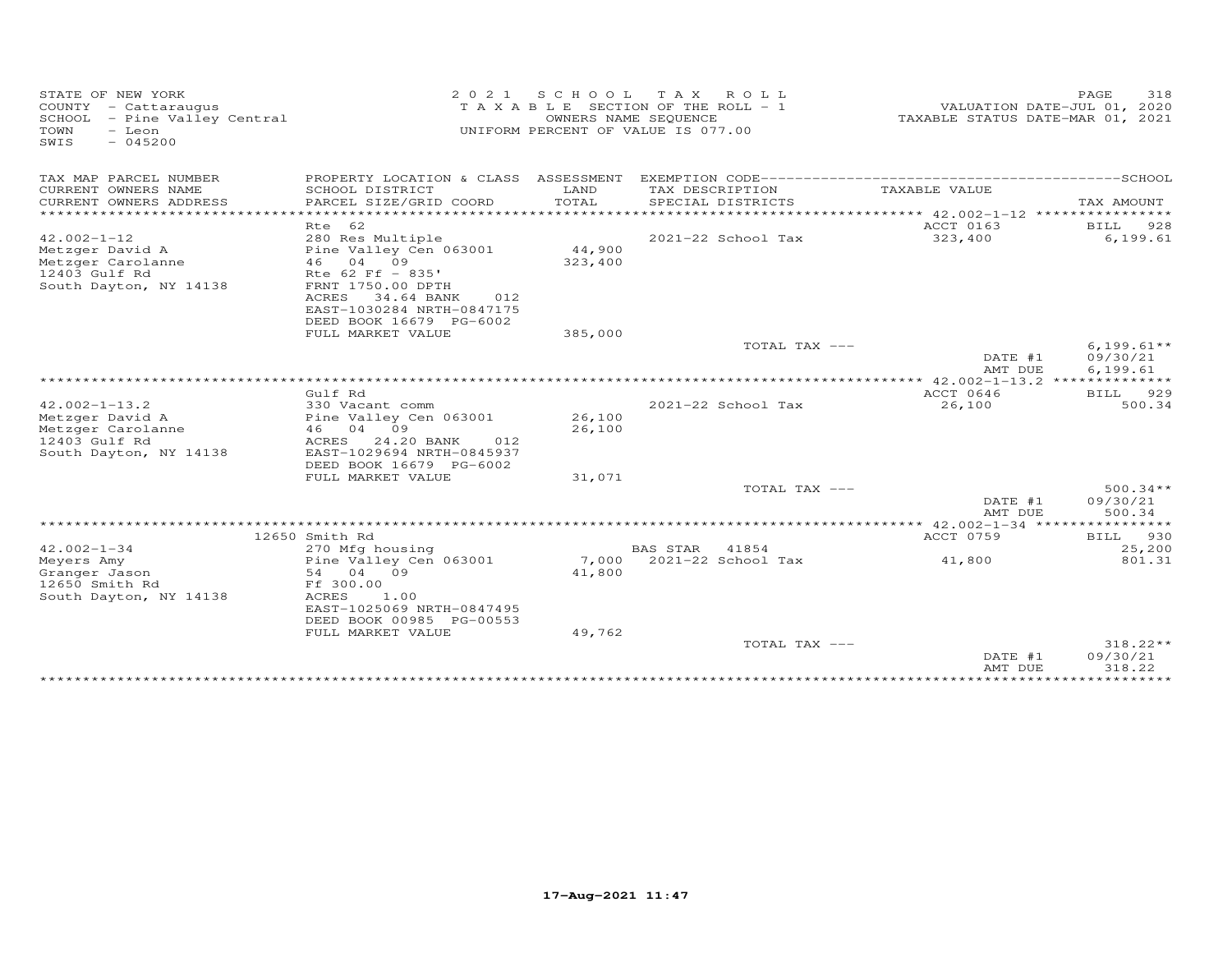| STATE OF NEW YORK<br>COUNTY - Cattaraugus<br>SCUNII - Calcaraugus<br>SCHOOL - Pine Valley Central<br>TOWN<br>- Leon<br>SWIS<br>$-045200$ |                                                      | 2021 SCHOOL TAX ROLL<br>T A X A B L E SECTION OF THE ROLL - 1<br>UNIFORM PERCENT OF VALUE IS 077.00 | OWNERS NAME SEQUENCE  |                            | 2020<br>2020, VALUATION DATE-JUL 01, 2020<br>2021, TAXABLE STATUS DATE-MAR 01 | PAGE<br>319                     |
|------------------------------------------------------------------------------------------------------------------------------------------|------------------------------------------------------|-----------------------------------------------------------------------------------------------------|-----------------------|----------------------------|-------------------------------------------------------------------------------|---------------------------------|
| TAX MAP PARCEL NUMBER<br>CURRENT OWNERS NAME                                                                                             | SCHOOL DISTRICT LAND                                 |                                                                                                     |                       | TAX DESCRIPTION            | TAXABLE VALUE                                                                 |                                 |
| CURRENT OWNERS ADDRESS                                                                                                                   | PARCEL SIZE/GRID COORD                               | TOTAL                                                                                               |                       | SPECIAL DISTRICTS          |                                                                               | TAX AMOUNT                      |
|                                                                                                                                          | 12756 Smith Rd                                       |                                                                                                     |                       |                            | <b>ACCT 0621</b>                                                              | <b>BILL</b> 931                 |
| $33.004 - 1 - 17.2$                                                                                                                      | 112 Dairy farm                                       |                                                                                                     | AG DIST               | 41720                      |                                                                               | 18,659                          |
| Meyers Matthew N.                                                                                                                        | Pine Valley Cen 063001                               |                                                                                                     | 61,850 BAS STAR 41854 |                            |                                                                               | 25,200                          |
| 12756 Smith Rd                                                                                                                           | 54/55/47 01 09                                       |                                                                                                     |                       | 200,750 2021-22 School Tax | 182,091                                                                       | 3,490.70                        |
| South Dayton, NY 14138                                                                                                                   | Ff 690.00                                            |                                                                                                     |                       |                            |                                                                               |                                 |
|                                                                                                                                          | ACRES 83.53 BANK 017                                 |                                                                                                     |                       |                            |                                                                               |                                 |
| MAY BE SUBJECT TO PAYMENT<br>UNDER AGDIST LAW TIL 2025                                                                                   | EAST-1023091 NRTH-0848743<br>DEED BOOK 21960 PG-2001 |                                                                                                     |                       |                            |                                                                               |                                 |
|                                                                                                                                          | FULL MARKET VALUE                                    | 238,988                                                                                             |                       |                            |                                                                               |                                 |
|                                                                                                                                          |                                                      |                                                                                                     |                       | TOTAL TAX ---              |                                                                               | $3,007.62**$                    |
|                                                                                                                                          |                                                      |                                                                                                     |                       |                            | DATE #1                                                                       | 09/30/21                        |
|                                                                                                                                          |                                                      |                                                                                                     |                       |                            | AMT DUE                                                                       | 3,007.62                        |
|                                                                                                                                          | Smith Rd                                             |                                                                                                     |                       |                            | ACCT 0260                                                                     | BILL 932                        |
| $42.002 - 1 - 3.1$                                                                                                                       | 910 Priv forest                                      |                                                                                                     |                       | 2021-22 School Tax         | 75,300                                                                        | 1,443.51                        |
| Michael L Meyers, trustee J & Pine Valley Cen 063001                                                                                     |                                                      | 75,300                                                                                              |                       |                            |                                                                               |                                 |
| Trust I u/a dtd 1-28-19                                                                                                                  | 54/60 04 09                                          | 75,300                                                                                              |                       |                            |                                                                               |                                 |
| 12615 Smith Road FRNT 440.00 I<br>South Dayton, NY 14138 ACRES 250.90                                                                    | FRNT 440.00 DPTH                                     |                                                                                                     |                       |                            |                                                                               |                                 |
|                                                                                                                                          |                                                      |                                                                                                     |                       |                            |                                                                               |                                 |
|                                                                                                                                          | EAST-1022463 NRTH-0844202<br>DEED BOOK 31083 PG-5001 |                                                                                                     |                       |                            |                                                                               |                                 |
|                                                                                                                                          | FULL MARKET VALUE                                    | 89,643                                                                                              |                       |                            |                                                                               |                                 |
|                                                                                                                                          |                                                      |                                                                                                     |                       | TOTAL TAX ---              |                                                                               | $1,443.51**$                    |
|                                                                                                                                          |                                                      |                                                                                                     |                       |                            | DATE #1                                                                       | 09/30/21                        |
|                                                                                                                                          |                                                      |                                                                                                     |                       |                            | AMT DUE                                                                       | 1,443.51                        |
|                                                                                                                                          | 12615 Smith Rd                                       |                                                                                                     |                       |                            | ACCT 0603                                                                     | BILL 933                        |
| $42.002 - 1 - 33$                                                                                                                        | 210 1 Family Res                                     |                                                                                                     |                       | 2021-22 School Tax         | 67,300                                                                        | 1,290.15                        |
| Michael L Meyers, trustee J & Pine Valley Cen 063001                                                                                     |                                                      | 17,000                                                                                              |                       |                            |                                                                               |                                 |
| Trust I u/a dtd January 28, L 54 04 09                                                                                                   |                                                      | 67,300                                                                                              |                       |                            |                                                                               |                                 |
| 12615 Smith Road<br>$-4138$                                                                                                              | FRNT 807.00 DPTH                                     |                                                                                                     |                       |                            |                                                                               |                                 |
| South Dayton, NY 14138                                                                                                                   | ACRES<br>6.25<br>EAST-1025304 NRTH-0847201           |                                                                                                     |                       |                            |                                                                               |                                 |
|                                                                                                                                          | DEED BOOK 31083 PG-5001                              |                                                                                                     |                       |                            |                                                                               |                                 |
|                                                                                                                                          | FULL MARKET VALUE                                    | 80,119                                                                                              |                       |                            |                                                                               |                                 |
|                                                                                                                                          |                                                      |                                                                                                     |                       | TOTAL TAX ---              |                                                                               | $1,290.15**$                    |
|                                                                                                                                          |                                                      |                                                                                                     |                       |                            | DATE #1                                                                       | 09/30/21                        |
|                                                                                                                                          |                                                      |                                                                                                     |                       |                            | AMT DUE                                                                       | 1,290.15                        |
|                                                                                                                                          | 11969 Ruckh Hill Rd                                  |                                                                                                     |                       |                            | ACCT 0125                                                                     | BILL 934                        |
| $43.001 - 1 - 2.3$                                                                                                                       | 240 Rural res                                        |                                                                                                     |                       | 2021-22 School Tax         | 3,000                                                                         | 57.51                           |
| Mihalko Paul J                                                                                                                           | Pine Valley Cen 063001                               | 3,000                                                                                               |                       |                            |                                                                               |                                 |
| 11969 Ruckh Hill Rd                                                                                                                      | 29/30 04 09                                          | 3,000                                                                                               |                       |                            |                                                                               |                                 |
| Leon, NY                                                                                                                                 | 1.38<br>ACRES                                        |                                                                                                     |                       |                            |                                                                               |                                 |
|                                                                                                                                          | EAST-1035650 NRTH-0845636                            |                                                                                                     |                       |                            |                                                                               |                                 |
| MAY BE SUBJECT TO PAYMENT<br>UNDER AGDIST LAW TIL 2025                                                                                   | DEED BOOK 2020 PG-2<br>FULL MARKET VALUE             | 3,571                                                                                               |                       |                            |                                                                               |                                 |
|                                                                                                                                          |                                                      |                                                                                                     |                       | TOTAL TAX ---              |                                                                               | $57.51**$                       |
|                                                                                                                                          |                                                      |                                                                                                     |                       |                            | DATE #1                                                                       | 09/30/21                        |
|                                                                                                                                          |                                                      |                                                                                                     |                       |                            | AMT DUE                                                                       | 57.51<br>به به به به به به به ب |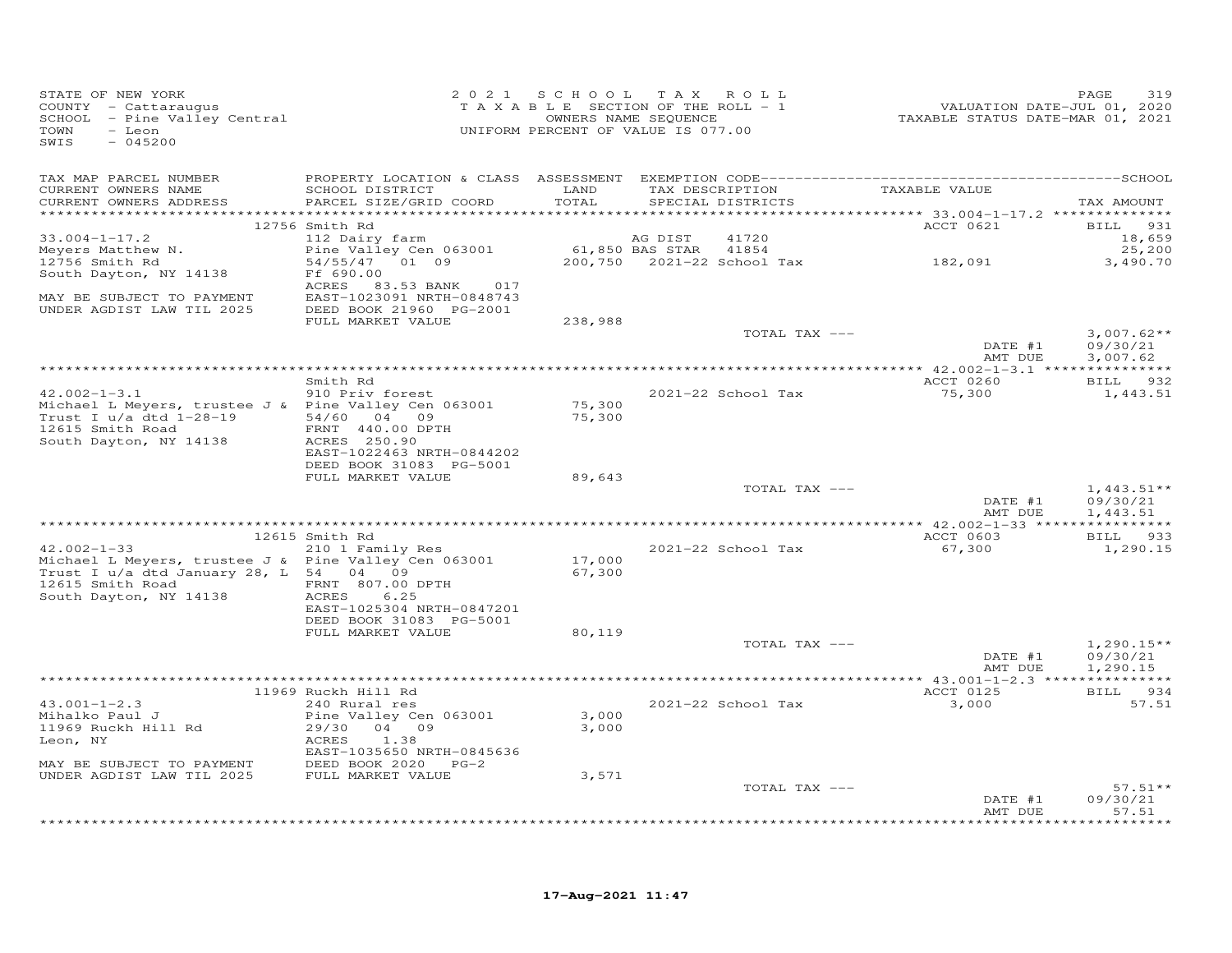| STATE OF NEW YORK<br>COUNTY - Cattaraugus<br>COONII - Cattaraugus<br>SCHOOL - Pine Valley Central<br>TOWN<br>- Leon<br>$-045200$<br>SWIS |                                                      |                  | 2021 SCHOOL TAX ROLL<br>TAXABLE SECTION OF THE ROLL - 1<br>OWNERS NAME SEQUENCE<br>UNIFORM PERCENT OF VALUE IS 077.00 | VALUATION DATE-JUL 01, 2020<br>TAXABLE STATUS DATE-MAR 01, 2021 | PAGE<br>320              |
|------------------------------------------------------------------------------------------------------------------------------------------|------------------------------------------------------|------------------|-----------------------------------------------------------------------------------------------------------------------|-----------------------------------------------------------------|--------------------------|
| TAX MAP PARCEL NUMBER                                                                                                                    |                                                      |                  |                                                                                                                       |                                                                 |                          |
| CURRENT OWNERS NAME<br>CURRENT OWNERS ADDRESS                                                                                            | SCHOOL DISTRICT<br>PARCEL SIZE/GRID COORD            | LAND<br>TOTAL    | TAX DESCRIPTION<br>SPECIAL DISTRICTS                                                                                  | TAXABLE VALUE                                                   | TAX AMOUNT               |
|                                                                                                                                          |                                                      |                  |                                                                                                                       |                                                                 |                          |
|                                                                                                                                          | 11939 Ruckh Hill Rd                                  |                  |                                                                                                                       | ACCT 0911                                                       | BILL 935                 |
| $43.001 - 1 - 2.2$                                                                                                                       | 210 1 Family Res                                     |                  | 2021-22 School Tax                                                                                                    | 161,600                                                         | 3,097.89                 |
| Mihalko Paul J.<br>Mihalko Kerry L.                                                                                                      | Pine Valley Cen 063001<br>29/30 04 09                | 8,800<br>161,600 |                                                                                                                       |                                                                 |                          |
| PO Box 174                                                                                                                               | ACRES<br>1.90 BANK 005                               |                  |                                                                                                                       |                                                                 |                          |
| Cherry Creek, NY 14723                                                                                                                   | EAST-1036124 NRTH-0847331                            |                  |                                                                                                                       |                                                                 |                          |
|                                                                                                                                          | DEED BOOK 20898 PG-4002                              |                  |                                                                                                                       |                                                                 |                          |
|                                                                                                                                          | FULL MARKET VALUE                                    | 192,381          |                                                                                                                       |                                                                 |                          |
|                                                                                                                                          |                                                      |                  | TOTAL TAX ---                                                                                                         | DATE #1                                                         | $3,097.89**$<br>09/30/21 |
|                                                                                                                                          |                                                      |                  |                                                                                                                       | AMT DUE                                                         | 3,097.89                 |
|                                                                                                                                          |                                                      |                  |                                                                                                                       |                                                                 |                          |
|                                                                                                                                          | 11969 Ruckh Hill Rd                                  |                  |                                                                                                                       | ACCT 0125                                                       | BILL 936                 |
| $43.001 - 1 - 2.4$<br>Mihalko Paul J.                                                                                                    | 240 Rural res                                        | 10,300           | 2021-22 School Tax                                                                                                    | 10,300                                                          | 197.45                   |
| Mihalko Kerry L.                                                                                                                         | Pine Valley Cen 063001<br>29/30 04 09                | 10,300           |                                                                                                                       |                                                                 |                          |
| 11939 Ruckh Hill Road                                                                                                                    | ACRES<br>3.60                                        |                  |                                                                                                                       |                                                                 |                          |
| Leon, NY 14751                                                                                                                           | EAST-1035650 NRTH-0845636                            |                  |                                                                                                                       |                                                                 |                          |
|                                                                                                                                          | DEED BOOK 2020 PG-12061                              |                  |                                                                                                                       |                                                                 |                          |
| MAY BE SUBJECT TO PAYMENT<br>UNDER AGDIST LAW TIL 2025                                                                                   | FULL MARKET VALUE                                    | 12,262           |                                                                                                                       |                                                                 |                          |
|                                                                                                                                          |                                                      |                  | TOTAL TAX ---                                                                                                         |                                                                 | $197.45**$               |
|                                                                                                                                          |                                                      |                  |                                                                                                                       | DATE #1                                                         | 09/30/21                 |
|                                                                                                                                          |                                                      |                  |                                                                                                                       | AMT DUE                                                         | 197.45                   |
|                                                                                                                                          | 7138 Rte 62                                          |                  |                                                                                                                       | ACCT 0022                                                       | BILL 937                 |
| $43.001 - 1 - 29.3$                                                                                                                      | 240 Rural res                                        |                  | 2021-22 School Tax                                                                                                    | 79,000                                                          | 1,514.44                 |
| Miller Adam J.                                                                                                                           | Pine Valley Cen 063001                               | 17,700           |                                                                                                                       |                                                                 |                          |
| 7138 Rte 62                                                                                                                              | 37/38 04 09                                          | 79,000           |                                                                                                                       |                                                                 |                          |
| South Dayton, NY                                                                                                                         | Ff 1600.00 Us Rte 62<br>Ff 170.00 Slew Rd            |                  |                                                                                                                       |                                                                 |                          |
|                                                                                                                                          | ACRES 13.41                                          |                  |                                                                                                                       |                                                                 |                          |
|                                                                                                                                          | EAST-1033144 NRTH-0842656                            |                  |                                                                                                                       |                                                                 |                          |
|                                                                                                                                          | DEED BOOK 27589 PG-3002                              |                  |                                                                                                                       |                                                                 |                          |
|                                                                                                                                          | FULL MARKET VALUE                                    | 94,048           |                                                                                                                       |                                                                 |                          |
|                                                                                                                                          |                                                      |                  | TOTAL TAX ---                                                                                                         | DATE #1                                                         | $1,514.44**$<br>09/30/21 |
|                                                                                                                                          |                                                      |                  |                                                                                                                       | AMT DUE                                                         | 1,514.44                 |
|                                                                                                                                          |                                                      |                  |                                                                                                                       |                                                                 |                          |
|                                                                                                                                          | 12106 Leon-New Albion Rd                             |                  |                                                                                                                       | ACCT 0056                                                       | BILL 938                 |
| $43.003 - 1 - 2$<br>Miller Andrew D                                                                                                      | 112 Dairy farm<br>Pine Valley Cen 063001             |                  | BAS STAR 41854<br>38,800 2021-22 School Tax                                                                           | 112,800                                                         | 25,200<br>2,162.39       |
| Miller Elizabeth A                                                                                                                       | 36 04 09                                             | 112,800          |                                                                                                                       |                                                                 |                          |
| 12106 Leon-New Albion Rd                                                                                                                 | Slew Rd Ff $-$ 340'                                  |                  |                                                                                                                       |                                                                 |                          |
| Conewango Valley, NY 14726                                                                                                               | FRNT 610.00 DPTH                                     |                  |                                                                                                                       |                                                                 |                          |
|                                                                                                                                          | ACRES 56.04                                          |                  |                                                                                                                       |                                                                 |                          |
|                                                                                                                                          | EAST-1033544 NRTH-0837445<br>DEED BOOK 12148 PG-2001 |                  |                                                                                                                       |                                                                 |                          |
|                                                                                                                                          | FULL MARKET VALUE                                    | 134,286          |                                                                                                                       |                                                                 |                          |
|                                                                                                                                          |                                                      |                  | TOTAL TAX ---                                                                                                         |                                                                 | $1,679.30**$             |
|                                                                                                                                          |                                                      |                  |                                                                                                                       | DATE #1                                                         | 09/30/21                 |
|                                                                                                                                          |                                                      |                  |                                                                                                                       | AMT DUE                                                         | 1,679.30<br>***********  |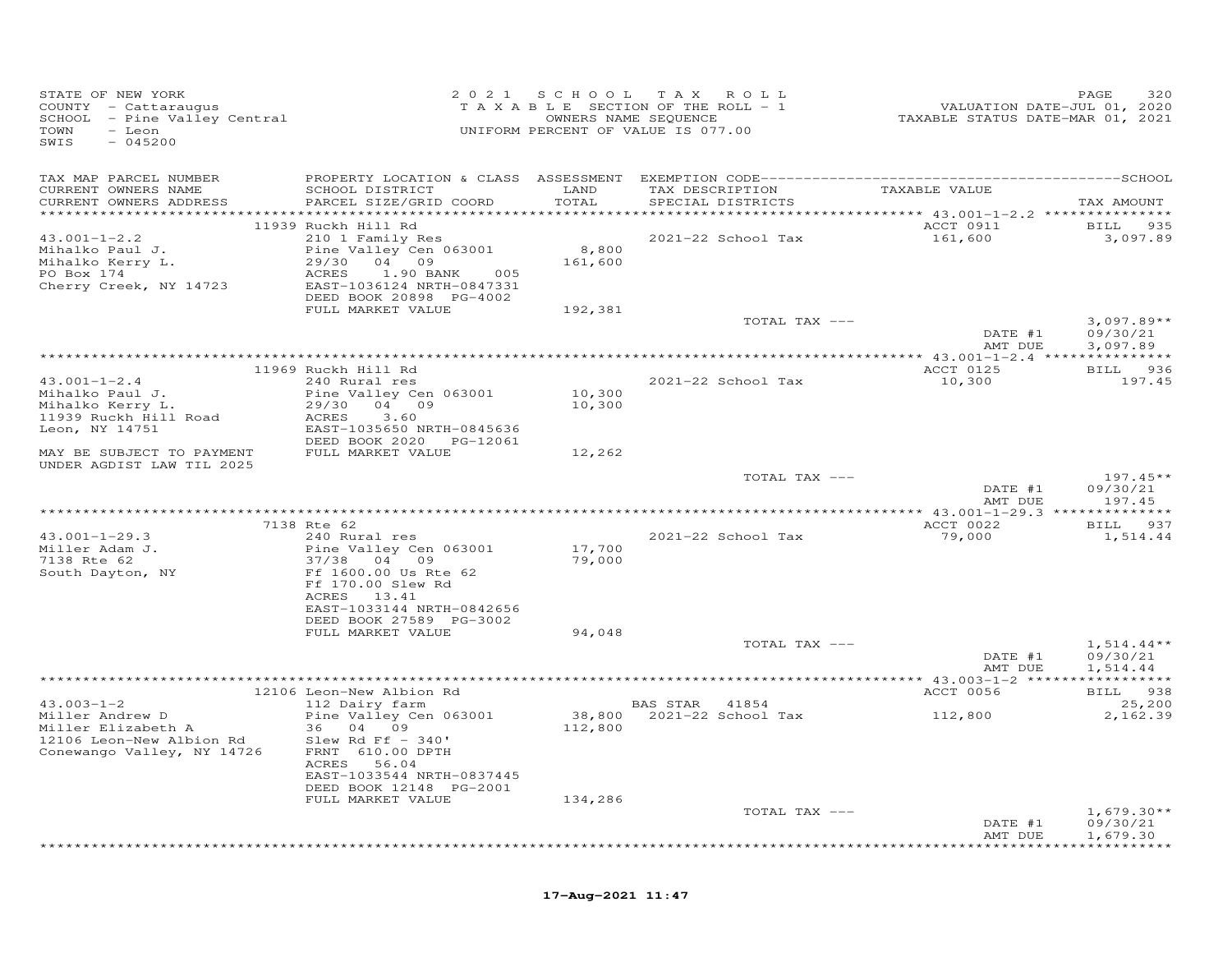| STATE OF NEW YORK<br>COUNTY - Cattaraugus<br>- Pine Valley Central<br>SCHOOL<br>TOWN<br>- Leon<br>SWIS<br>$-045200$                                              | 2 0 2 1                                                                                                                                                                                     | SCHOOL                    | T A X<br>ROLL<br>TAXABLE SECTION OF THE ROLL - 1<br>OWNERS NAME SEQUENCE<br>UNIFORM PERCENT OF VALUE IS 077.00 | VALUATION DATE-JUL 01, 2020<br>TAXABLE STATUS DATE-MAR 01, 2021 | PAGE<br>321                      |
|------------------------------------------------------------------------------------------------------------------------------------------------------------------|---------------------------------------------------------------------------------------------------------------------------------------------------------------------------------------------|---------------------------|----------------------------------------------------------------------------------------------------------------|-----------------------------------------------------------------|----------------------------------|
| TAX MAP PARCEL NUMBER<br>CURRENT OWNERS NAME<br>CURRENT OWNERS ADDRESS                                                                                           | SCHOOL DISTRICT<br>PARCEL SIZE/GRID COORD                                                                                                                                                   | LAND<br>TOTAL             | TAX DESCRIPTION<br>SPECIAL DISTRICTS                                                                           | TAXABLE VALUE                                                   | TAX AMOUNT                       |
| **********************                                                                                                                                           | *****************************                                                                                                                                                               | ************              |                                                                                                                |                                                                 |                                  |
| $43.003 - 1 - 24.2$<br>Miller Andrew D<br>Miller Elizabeth A<br>12106 Leon-New Albion Rd<br>Conewango Valley, NY 14726                                           | 12106 Leon-New Albion Rd<br>105 Vac farmland<br>Pine Valley Cen 063001<br>36 04 09<br>20.70<br>ACRES<br>EAST-1032374 NRTH-0836705<br>DEED BOOK 12148 PG-2001                                | 14,900<br>14,900          | 2021-22 School Tax                                                                                             | ACCT 0512<br>14,900                                             | <b>BILL</b><br>939<br>285.63     |
|                                                                                                                                                                  | FULL MARKET VALUE                                                                                                                                                                           | 17,738                    | TOTAL TAX ---                                                                                                  | DATE #1                                                         | $285.63**$<br>09/30/21           |
|                                                                                                                                                                  |                                                                                                                                                                                             |                           |                                                                                                                | AMT DUE                                                         | 285.63                           |
|                                                                                                                                                                  | 11644 Eldredge Rd                                                                                                                                                                           |                           |                                                                                                                | ACCT 0828                                                       | 940<br>BILL                      |
| $52.001 - 1 - 14.6$<br>Miller Andy A<br>Miller Tena A<br>11644 Eldredge Road<br>Conewango Valley, NY 14726                                                       | 210 1 Family Res<br>Pine Valley Cen 063001<br>18<br>04 09<br>Ff 1250.00<br>ACRES 13.85                                                                                                      | 13,400<br>70,000          | 2021-22 School Tax                                                                                             | 70,000                                                          | 1,341.91                         |
|                                                                                                                                                                  | EAST-1040564 NRTH-0828895<br>DEED BOOK 20190 PG-8688<br>FULL MARKET VALUE                                                                                                                   | 83,333                    | TOTAL TAX ---                                                                                                  |                                                                 | $1,341.91**$                     |
|                                                                                                                                                                  |                                                                                                                                                                                             |                           |                                                                                                                | DATE #1<br>AMT DUE                                              | 09/30/21<br>1,341.91             |
|                                                                                                                                                                  |                                                                                                                                                                                             |                           |                                                                                                                | ACCT 0089                                                       | <b>BILL</b><br>941               |
| $52.002 - 1 - 1$<br>Miller Andy D<br>Miller Elizabeth A<br>12106 Leon New Albion Road<br>Conewango Valley, NY 14726                                              | Duqway Rd<br>322 Rural vac>10<br>Pine Valley Cen 063001<br>11<br>04<br>09<br>Ff 970.00<br>ACRES 27.50<br>EAST-1046282 NRTH-0832277<br>DEED BOOK 22870 PG-3001                               | 25,000<br>25,000          | 2021-22 School Tax                                                                                             | 25,000                                                          | 479.25                           |
|                                                                                                                                                                  | FULL MARKET VALUE                                                                                                                                                                           | 29,762                    |                                                                                                                |                                                                 |                                  |
|                                                                                                                                                                  |                                                                                                                                                                                             |                           | TOTAL TAX ---                                                                                                  | DATE #1<br>AMT DUE                                              | $479.25**$<br>09/30/21<br>479.25 |
|                                                                                                                                                                  |                                                                                                                                                                                             |                           |                                                                                                                |                                                                 |                                  |
| $51.002 - 1 - 12.4$<br>Miller Clara J<br>Miller Abe J<br>12624 Youngs Rd<br>Conewango Valley, NY 14726<br>MAY BE SUBJECT TO PAYMENT<br>UNDER AGDIST LAW TIL 2023 | 12624 Youngs Rd<br>210 1 Family Res<br>Pine Valley Cen 063001<br>49<br>04<br>09<br>Ff 3200.00<br>4.85<br>ACRES<br>EAST-1024755 NRTH-0824847<br>DEED BOOK 27765 PG-3001<br>FULL MARKET VALUE | 9,300<br>50,000<br>59,524 | 2021-22 School Tax                                                                                             | ACCT 0200<br>50,000                                             | <b>BILL</b><br>942<br>958.51     |
|                                                                                                                                                                  |                                                                                                                                                                                             |                           | TOTAL TAX ---                                                                                                  | DATE #1<br>AMT DUE                                              | $958.51**$<br>09/30/21<br>958.51 |
|                                                                                                                                                                  |                                                                                                                                                                                             |                           |                                                                                                                |                                                                 | .                                |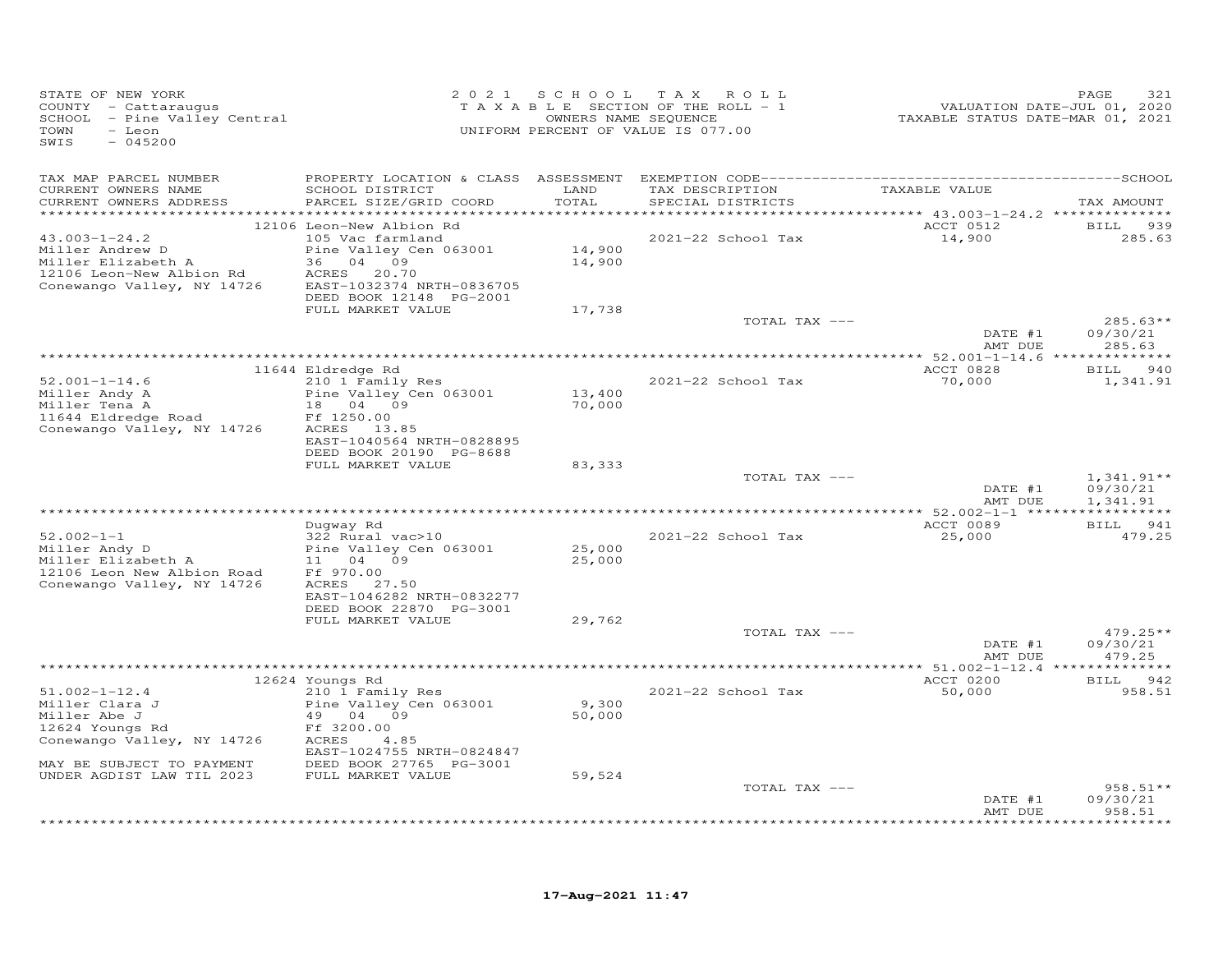| STATE OF NEW YORK<br>COUNTY - Cattaraugus<br>SCHOOL - Pine Valley Central<br>TOWN<br>- Leon<br>$-045200$<br>SWIS | 2 0 2 1                                     |         | SCHOOL TAX ROLL<br>TAXABLE SECTION OF THE ROLL - 1<br>OWNERS NAME SEQUENCE<br>UNIFORM PERCENT OF VALUE IS 077.00 | TAXABLE STATUS DATE-MAR 01, 2021 | 322<br>PAGE<br>VALUATION DATE-JUL 01, 2020 |
|------------------------------------------------------------------------------------------------------------------|---------------------------------------------|---------|------------------------------------------------------------------------------------------------------------------|----------------------------------|--------------------------------------------|
| TAX MAP PARCEL NUMBER                                                                                            |                                             |         |                                                                                                                  |                                  |                                            |
| CURRENT OWNERS NAME                                                                                              | SCHOOL DISTRICT                             | LAND    | TAX DESCRIPTION                                                                                                  | TAXABLE VALUE                    |                                            |
| CURRENT OWNERS ADDRESS                                                                                           | PARCEL SIZE/GRID COORD                      | TOTAL   | SPECIAL DISTRICTS                                                                                                |                                  | TAX AMOUNT                                 |
| ***********************                                                                                          |                                             |         |                                                                                                                  |                                  |                                            |
| $52.001 - 1 - 14.3$                                                                                              | 11598 Eldredge Rd<br>112 Dairy farm         |         | BAS STAR<br>41854                                                                                                | <b>ACCT 0608</b>                 | BILL 943<br>25,200                         |
| Miller Crist C                                                                                                   | Pine Valley Cen 063001                      |         | 57,700 2021-22 School Tax                                                                                        | 154,500                          | 2,961.78                                   |
| Miller Clara E                                                                                                   | 18  04  09                                  | 154,500 |                                                                                                                  |                                  |                                            |
| 11598 Eldredge Rd                                                                                                | Ff 1145.00                                  |         |                                                                                                                  |                                  |                                            |
| Conewango Valley, NY 14726                                                                                       | ACRES 75.35                                 |         |                                                                                                                  |                                  |                                            |
|                                                                                                                  | EAST-1041280 NRTH-0829216                   |         |                                                                                                                  |                                  |                                            |
|                                                                                                                  | DEED BOOK 903<br>PG-00001                   |         |                                                                                                                  |                                  |                                            |
|                                                                                                                  | FULL MARKET VALUE                           | 183,929 |                                                                                                                  |                                  |                                            |
|                                                                                                                  |                                             |         | TOTAL TAX ---                                                                                                    | DATE #1<br>AMT DUE               | $2,478.70**$<br>09/30/21<br>2,478.70       |
|                                                                                                                  |                                             |         |                                                                                                                  |                                  |                                            |
|                                                                                                                  | 6630 Riga Rd                                |         |                                                                                                                  | ACCT 0447                        | BILL 944                                   |
| $42.004 - 2 - 26$                                                                                                | 210 1 Family Res                            |         | 2021-22 School Tax                                                                                               | 70,400                           | 1,349.58                                   |
| Miller Dannie E                                                                                                  | Pine Valley Cen 063001                      | 20,400  |                                                                                                                  |                                  |                                            |
| Miller Lovina E                                                                                                  | 43 04 09                                    | 70,400  |                                                                                                                  |                                  |                                            |
| 6630 Riga Road                                                                                                   | Ff 232.60                                   |         |                                                                                                                  |                                  |                                            |
| Conewango Valley, NY 14726                                                                                       | ACRES<br>21.85<br>EAST-1028139 NRTH-0833856 |         |                                                                                                                  |                                  |                                            |
|                                                                                                                  | DEED BOOK 2020<br>PG-10936                  |         |                                                                                                                  |                                  |                                            |
|                                                                                                                  | FULL MARKET VALUE                           | 83,810  |                                                                                                                  |                                  |                                            |
|                                                                                                                  |                                             |         | TOTAL TAX ---                                                                                                    |                                  | $1,349.58**$                               |
|                                                                                                                  |                                             |         |                                                                                                                  | DATE #1                          | 09/30/21                                   |
|                                                                                                                  |                                             |         |                                                                                                                  | AMT DUE                          | 1,349.58                                   |
|                                                                                                                  |                                             |         |                                                                                                                  |                                  |                                            |
|                                                                                                                  | 11670 Eldredge Rd                           |         |                                                                                                                  | ACCT 0827                        | BILL 945                                   |
| $52.001 - 1 - 14.5$                                                                                              | 112 Dairy farm                              |         | 41720<br>AG DIST                                                                                                 |                                  | 12,848                                     |
| Miller Danny A                                                                                                   | Pine Valley Cen 063001                      |         | 51,600 BAS STAR<br>41854                                                                                         |                                  | 25,200                                     |
| Miller Edne L                                                                                                    | 18 04 09                                    |         | 151,200 2021-22 School Tax                                                                                       | 138,352                          | 2,652.22                                   |
| 11670 Elredge Rd                                                                                                 | Ff 1250.00                                  |         |                                                                                                                  |                                  |                                            |
| Conewango Valley, NY 14726                                                                                       | ACRES<br>61.98<br>EAST-1039526 NRTH-0827279 |         |                                                                                                                  |                                  |                                            |
| MAY BE SUBJECT TO PAYMENT                                                                                        | DEED BOOK 12585 PG-7001                     |         |                                                                                                                  |                                  |                                            |
| UNDER AGDIST LAW TIL 2025                                                                                        | FULL MARKET VALUE                           | 180,000 |                                                                                                                  |                                  |                                            |
|                                                                                                                  |                                             |         | TOTAL TAX ---                                                                                                    |                                  | $2,169.14**$                               |
|                                                                                                                  |                                             |         |                                                                                                                  | DATE #1                          | 09/30/21                                   |
|                                                                                                                  |                                             |         |                                                                                                                  | AMT DUE                          | 2,169.14                                   |
|                                                                                                                  |                                             |         |                                                                                                                  |                                  |                                            |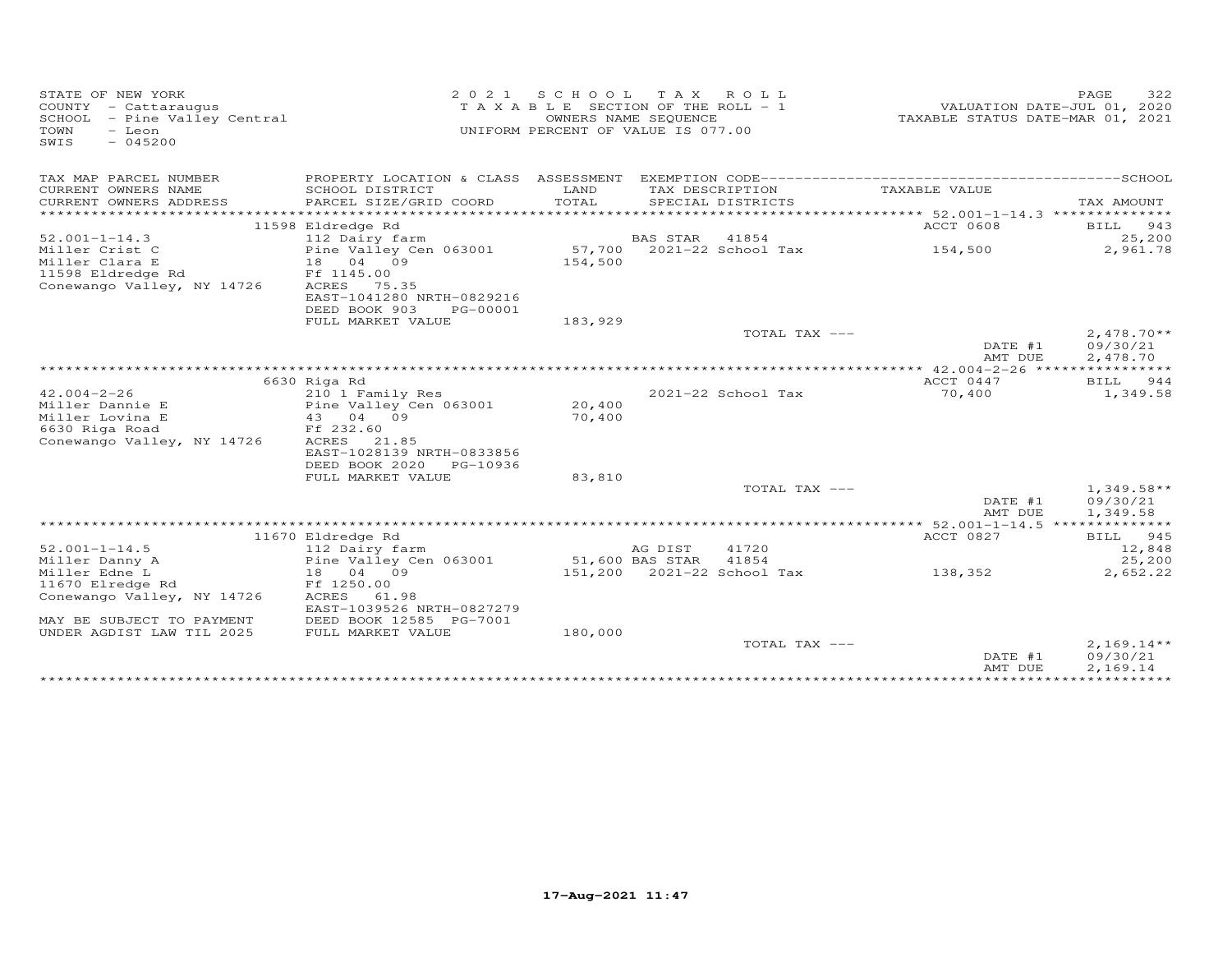| STATE OF NEW YORK<br>COUNTY - Cattaraugus<br>SCHOOL - Pine Valley Central<br>TOWN<br>- Leon<br>$-045200$<br>SWIS | 2 0 2 1                                       | SCHOOL TAX ROLL<br>TAXABLE SECTION OF THE ROLL - 1<br>UNIFORM PERCENT OF VALUE IS 077.00 | OWNERS NAME SEQUENCE    |                            | VALUATION DATE-JUL 01, 2020 | 323<br>PAGE<br>TAXABLE STATUS DATE-MAR 01, 2021 |
|------------------------------------------------------------------------------------------------------------------|-----------------------------------------------|------------------------------------------------------------------------------------------|-------------------------|----------------------------|-----------------------------|-------------------------------------------------|
| TAX MAP PARCEL NUMBER                                                                                            |                                               |                                                                                          |                         |                            |                             |                                                 |
| CURRENT OWNERS NAME                                                                                              | SCHOOL DISTRICT                               | LAND                                                                                     |                         | TAX DESCRIPTION            | TAXABLE VALUE               |                                                 |
| CURRENT OWNERS ADDRESS<br>***********************                                                                | PARCEL SIZE/GRID COORD                        | TOTAL                                                                                    |                         | SPECIAL DISTRICTS          |                             | TAX AMOUNT                                      |
|                                                                                                                  |                                               |                                                                                          |                         |                            |                             |                                                 |
| $51.002 - 1 - 16$                                                                                                | 6063 Flat Iron Rd<br>112 Dairy farm           |                                                                                          | AG DIST                 | 41720                      | ACCT 0286                   | BILL 946<br>10,566                              |
| Miller David E                                                                                                   | Pine Valley Cen 063001 111,600 BAS STAR 41854 |                                                                                          |                         |                            |                             | 25,200                                          |
| Miller Martha N                                                                                                  | 56 04 09                                      |                                                                                          |                         | 177,800 2021-22 School Tax | 167,234                     | 3,205.89                                        |
| 6063 Flat Iron Road                                                                                              | Ff 1975.00                                    |                                                                                          |                         |                            |                             |                                                 |
| Leon, NY 14726                                                                                                   | ACRES 188.46                                  |                                                                                          |                         |                            |                             |                                                 |
|                                                                                                                  | EAST-1021129 NRTH-0824948                     |                                                                                          |                         |                            |                             |                                                 |
| MAY BE SUBJECT TO PAYMENT                                                                                        | DEED BOOK 2020 PG-17215                       |                                                                                          |                         |                            |                             |                                                 |
| UNDER AGDIST LAW TIL 2025                                                                                        | FULL MARKET VALUE                             | 211,667                                                                                  |                         |                            |                             |                                                 |
|                                                                                                                  |                                               |                                                                                          |                         | TOTAL TAX ---              |                             | $2,722.81**$                                    |
|                                                                                                                  |                                               |                                                                                          |                         |                            | DATE #1                     | 09/30/21                                        |
|                                                                                                                  |                                               |                                                                                          |                         |                            | AMT DUE                     | 2,722.81                                        |
|                                                                                                                  |                                               |                                                                                          |                         |                            |                             |                                                 |
|                                                                                                                  | 6661 Riga Rd                                  |                                                                                          |                         |                            | ACCT 0267                   | 947<br>BILL                                     |
| $42.004 - 2 - 29$                                                                                                | 112 Dairy farm                                |                                                                                          | AG DIST                 | 41720                      |                             | 17,660                                          |
| Miller Eli DE                                                                                                    | Pine Valley Cen 063001                        | 73,200 BAS STAR 41854                                                                    |                         |                            |                             | 25,200                                          |
| Miller Rosa<br>6661 Riga Rd                                                                                      | 51 04 09<br>Ff 2335.00                        |                                                                                          | 156,300 B STAR MH 41864 | 2021-22 School Tax         | 138,640                     | 25,200<br>2,657.74                              |
| Conewango Valley, NY 14726                                                                                       | ACRES 99.64                                   |                                                                                          |                         |                            |                             |                                                 |
|                                                                                                                  | EAST-1026202 NRTH-0833762                     |                                                                                          |                         |                            |                             |                                                 |
| MAY BE SUBJECT TO PAYMENT                                                                                        | DEED BOOK 749<br>PG-3002                      |                                                                                          |                         |                            |                             |                                                 |
| UNDER AGDIST LAW TIL 2025                                                                                        | FULL MARKET VALUE                             | 186,071                                                                                  |                         |                            |                             |                                                 |
|                                                                                                                  |                                               |                                                                                          |                         | TOTAL TAX ---              |                             | $1,691.57**$                                    |
|                                                                                                                  |                                               |                                                                                          |                         |                            | DATE #1<br>AMT DUE          | 09/30/21<br>1,691.57                            |
|                                                                                                                  |                                               |                                                                                          |                         |                            |                             |                                                 |
|                                                                                                                  | 11935 Eldredge Rd                             |                                                                                          |                         |                            | ACCT 0643                   | BILL 948                                        |
| $52.001 - 1 - 27.2$                                                                                              | 112 Dairy farm                                |                                                                                          | AG DIST                 | 41720                      |                             | 28,321                                          |
| Miller Eli E.E.                                                                                                  | Pine Valley Cen 063001                        | 76,200 BAS STAR                                                                          |                         | 41854                      |                             | 25,200                                          |
| Miller Edna M                                                                                                    | 25 04 09                                      |                                                                                          |                         | 174,900 2021-22 School Tax | 146,579                     | 2,809.94                                        |
| 11935 Eldredge Rd                                                                                                | Ff 1400 Town Hill Rd                          |                                                                                          |                         |                            |                             |                                                 |
| Conewango Valley, NY 14726                                                                                       | FRNT 1640.00 DPTH<br>ACRES<br>93.40           |                                                                                          |                         |                            |                             |                                                 |
| MAY BE SUBJECT TO PAYMENT                                                                                        | EAST-1035896 NRTH-0826522                     |                                                                                          |                         |                            |                             |                                                 |
| UNDER AGDIST LAW TIL 2025                                                                                        | DEED BOOK 00919 PG-00506                      |                                                                                          |                         |                            |                             |                                                 |
|                                                                                                                  | FULL MARKET VALUE                             | 208,214                                                                                  |                         |                            |                             |                                                 |
|                                                                                                                  |                                               |                                                                                          |                         | TOTAL TAX ---              | DATE #1                     | $2,326.85**$<br>09/30/21                        |
|                                                                                                                  |                                               |                                                                                          |                         |                            | AMT DUE                     | 2,326.85                                        |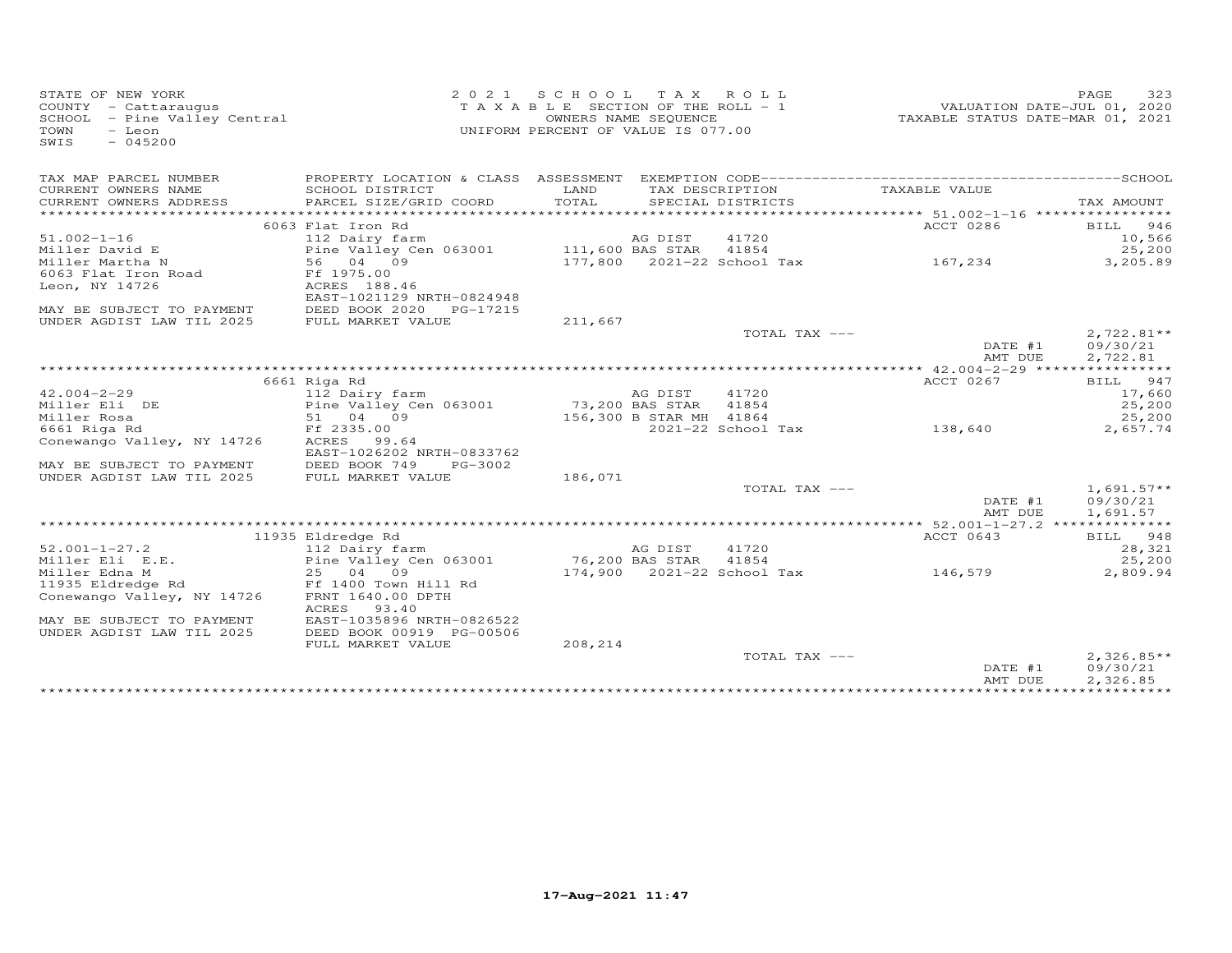| STATE OF NEW YORK<br>COUNTY - Cattaraugus<br>COUNTY - Cattaraugus<br>SCHOOL - Pine Valley Central<br>TOWN - Leon<br>TOWN<br>- Leon<br>$-045200$<br>SWIS |                                                                                                                | 2021 SCHOOL TAX ROLL<br>T A X A B L E SECTION OF THE ROLL - 1<br>UNIFORM PERCENT OF VALUE IS 077.00 | OWNERS NAME SEQUENCE |                    | 2013<br>VALUATION DATE-JUL 01, 2020<br>TAXABLE STATUS DATE-MAR 01, 2021 | PAGE<br>324          |
|---------------------------------------------------------------------------------------------------------------------------------------------------------|----------------------------------------------------------------------------------------------------------------|-----------------------------------------------------------------------------------------------------|----------------------|--------------------|-------------------------------------------------------------------------|----------------------|
| TAX MAP PARCEL NUMBER                                                                                                                                   |                                                                                                                |                                                                                                     |                      |                    |                                                                         |                      |
| CURRENT OWNERS NAME<br>CURRENT OWNERS ADDRESS                                                                                                           | SCHOOL DISTRICT<br>PARCEL SIZE/GRID COORD                                                                      | LAND<br>TOTAL                                                                                       |                      | SPECIAL DISTRICTS  | TAX DESCRIPTION TAXABLE VALUE                                           | TAX AMOUNT           |
|                                                                                                                                                         |                                                                                                                |                                                                                                     |                      |                    |                                                                         |                      |
|                                                                                                                                                         | 6793 West Rd                                                                                                   |                                                                                                     |                      |                    | ACCT 0265                                                               | BILL 949             |
| $42.004 - 1 - 7$                                                                                                                                        | 112 Dairy farm                                                                                                 |                                                                                                     | BAS STAR             | 41854              |                                                                         | 25,200               |
| Miller Eli C                                                                                                                                            | Pine Valley Cen 063001 57, 200 BAS STAR 41854<br>52 04 09                                                      |                                                                                                     |                      |                    | $118,000$ 2021-22 School Tax 118,000                                    | 25,200<br>2,262.07   |
| Miller Mattie N<br>6793 West Rd<br>Conewango Valley, NY 14726                                                                                           | Ff 1540.00 Co Rd 6<br>Ff 1830.00 West Rd<br>ACRES 79.33<br>EAST-1024304 NRTH-0836716<br>DEED BOOK 3635 PG-4001 |                                                                                                     |                      |                    |                                                                         |                      |
|                                                                                                                                                         | FULL MARKET VALUE                                                                                              | 140,476                                                                                             |                      |                    |                                                                         |                      |
|                                                                                                                                                         |                                                                                                                |                                                                                                     |                      | TOTAL TAX ---      |                                                                         | $1,295.90**$         |
|                                                                                                                                                         |                                                                                                                |                                                                                                     |                      |                    | DATE #1<br>AMT DUE                                                      | 09/30/21<br>1,295.90 |
|                                                                                                                                                         |                                                                                                                |                                                                                                     |                      |                    |                                                                         |                      |
|                                                                                                                                                         | 6773 Cherry Creek Hill Rd                                                                                      |                                                                                                     |                      |                    | ACCT 0780                                                               | BILL 950             |
| $42.004 - 1 - 5.4$                                                                                                                                      | 321 Abandoned ag                                                                                               | 20,000                                                                                              |                      | 2021-22 School Tax | 20,000                                                                  | 383.40               |
| Miller Eli C.<br>Miller Mattie N.                                                                                                                       | Pine Valley Cen 063001<br>59 04 09                                                                             | 20,000                                                                                              |                      |                    |                                                                         |                      |
| 6793 West Road                                                                                                                                          | West Rd Ff $-130'$                                                                                             |                                                                                                     |                      |                    |                                                                         |                      |
| Conewango Valley, NY 14726 ACRES 20.00                                                                                                                  |                                                                                                                |                                                                                                     |                      |                    |                                                                         |                      |
|                                                                                                                                                         | EAST-1022922 NRTH-0837515                                                                                      |                                                                                                     |                      |                    |                                                                         |                      |
|                                                                                                                                                         | DEED BOOK 20634 PG-7002                                                                                        |                                                                                                     |                      |                    |                                                                         |                      |
|                                                                                                                                                         | FULL MARKET VALUE                                                                                              | 23,810                                                                                              |                      |                    |                                                                         |                      |
|                                                                                                                                                         |                                                                                                                |                                                                                                     |                      | TOTAL TAX ---      |                                                                         | $383.40**$           |
|                                                                                                                                                         |                                                                                                                |                                                                                                     |                      |                    | DATE #1                                                                 | 09/30/21             |
|                                                                                                                                                         |                                                                                                                |                                                                                                     |                      |                    | AMT DUE                                                                 | 383.40               |
|                                                                                                                                                         |                                                                                                                |                                                                                                     |                      |                    |                                                                         |                      |
|                                                                                                                                                         | 7772 Rte 62                                                                                                    |                                                                                                     |                      |                    | ACCT 0499                                                               | BILL 951             |
| $34.003 - 1 - 33.2$                                                                                                                                     | 210 1 Family Res                                                                                               |                                                                                                     | AG BLDG              | 41700              |                                                                         | 60,000               |
|                                                                                                                                                         | Pine Valley Cen 063001<br>39 04 09                                                                             | 15,600 AG BLDG                                                                                      | 185,000 BAS STAR     | 41700<br>41854     |                                                                         | 46,300<br>25,200     |
| Miller Eli E<br>Miller Mary E<br>7772 Route 62                                                                                                          | FRNT 240.00 DPTH                                                                                               |                                                                                                     |                      |                    | 2021-22 School Tax 78,700                                               | 1,508.69             |
| S. Dayton, NY 14138                                                                                                                                     | ACRES<br>5.38                                                                                                  |                                                                                                     |                      |                    |                                                                         |                      |
|                                                                                                                                                         | EAST-1032005 NRTH-0851536                                                                                      |                                                                                                     |                      |                    |                                                                         |                      |
| MAY BE SUBJECT TO PAYMENT                                                                                                                               | DEED BOOK 15132 PG-9001                                                                                        |                                                                                                     |                      |                    |                                                                         |                      |
| UNDER RPTL483 UNTIL 2028                                                                                                                                | FULL MARKET VALUE                                                                                              | 220,238                                                                                             |                      |                    |                                                                         |                      |
|                                                                                                                                                         |                                                                                                                |                                                                                                     |                      | TOTAL TAX ---      |                                                                         | $1,025.60**$         |
|                                                                                                                                                         |                                                                                                                |                                                                                                     |                      |                    | DATE #1                                                                 | 09/30/21             |
|                                                                                                                                                         |                                                                                                                |                                                                                                     |                      |                    | AMT DUE                                                                 | 1,025.60             |
|                                                                                                                                                         |                                                                                                                |                                                                                                     |                      |                    |                                                                         |                      |
|                                                                                                                                                         | 12539 Cherry Creek Hill Rd                                                                                     |                                                                                                     |                      |                    | ACCT 0095                                                               | BILL 952             |
| $42.004 - 1 - 19$                                                                                                                                       | 105 Vac farmland                                                                                               |                                                                                                     |                      | 2021-22 School Tax | 19,000                                                                  | 364.23               |
| Miller Eli I<br>Miller Barbara Y                                                                                                                        | Pine Valley Cen 063001<br>44 04 09                                                                             | 19,000<br>19,000                                                                                    |                      |                    |                                                                         |                      |
| 12539 Leon-New Albion Rd                                                                                                                                | FRNT 400.00 DPTH                                                                                               |                                                                                                     |                      |                    |                                                                         |                      |
| Conewango Valley, NY 14726                                                                                                                              | ACRES 23.71                                                                                                    |                                                                                                     |                      |                    |                                                                         |                      |
|                                                                                                                                                         | EAST-1028181 NRTH-0836364                                                                                      |                                                                                                     |                      |                    |                                                                         |                      |
|                                                                                                                                                         | DEED BOOK 761 PG-00248                                                                                         |                                                                                                     |                      |                    |                                                                         |                      |
|                                                                                                                                                         | FULL MARKET VALUE                                                                                              | 22,619                                                                                              |                      |                    |                                                                         |                      |
|                                                                                                                                                         |                                                                                                                |                                                                                                     |                      | TOTAL TAX ---      |                                                                         | $364.23**$           |
|                                                                                                                                                         |                                                                                                                |                                                                                                     |                      |                    | DATE #1                                                                 | 09/30/21             |
|                                                                                                                                                         |                                                                                                                |                                                                                                     |                      |                    | AMT DUE                                                                 | 364.23               |
|                                                                                                                                                         |                                                                                                                |                                                                                                     |                      |                    |                                                                         | <b>++++++++</b>      |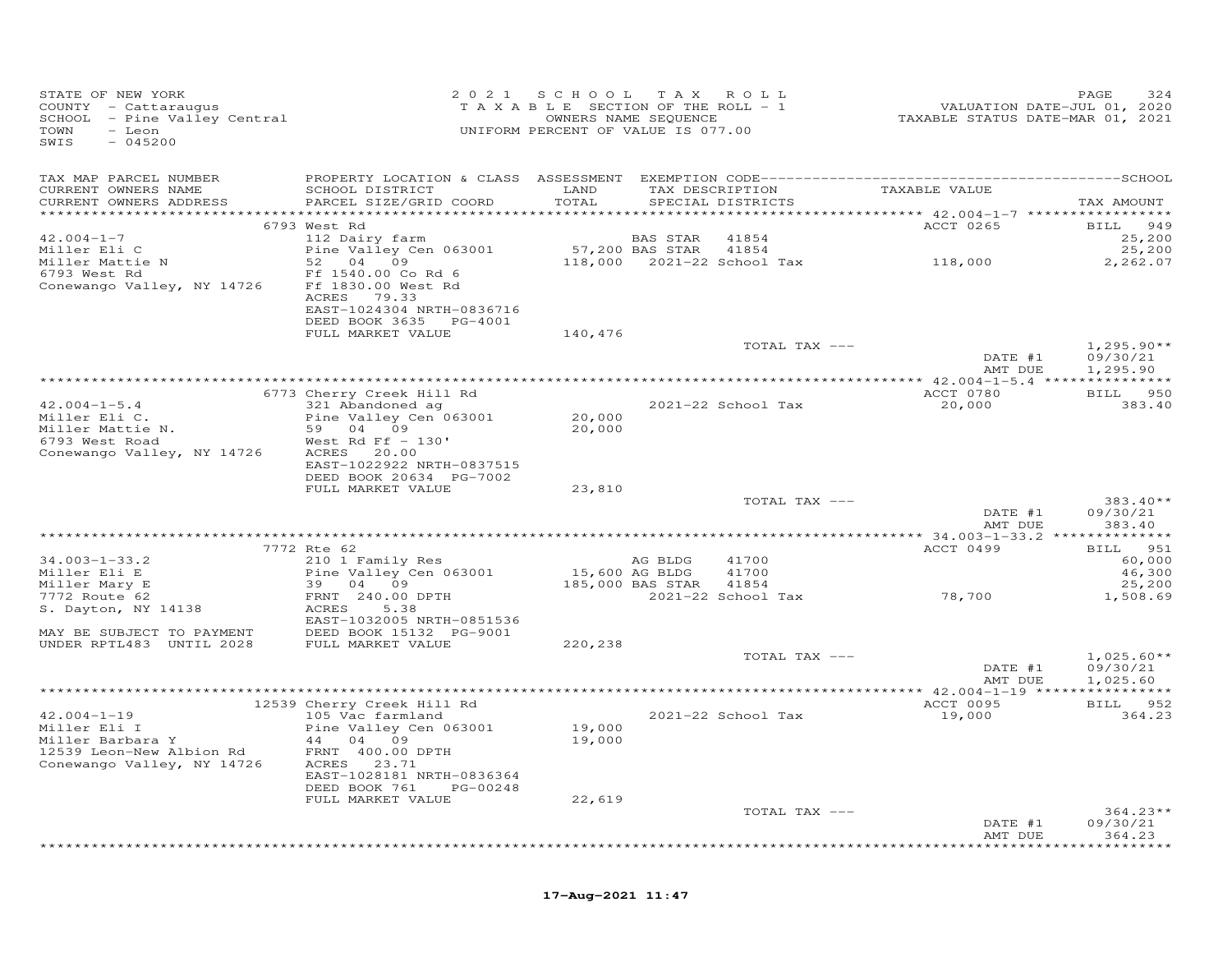| STATE OF NEW YORK<br>COUNTY - Cattaraugus<br>SCHOOL - Pine Valley Central<br>TOWN<br>- Leon<br>SWIS<br>$-045200$                            |                                                                                                                                                                         |                  | 2021 SCHOOL TAX ROLL<br>TAXABLE SECTION OF THE ROLL - 1<br>OWNERS NAME SEQUENCE<br>UNIFORM PERCENT OF VALUE IS 077.00 | VALUATION DATE-JUL 01, 2020<br>TAXABLE STATUS DATE-MAR 01, 2021 | PAGE<br>325                        |
|---------------------------------------------------------------------------------------------------------------------------------------------|-------------------------------------------------------------------------------------------------------------------------------------------------------------------------|------------------|-----------------------------------------------------------------------------------------------------------------------|-----------------------------------------------------------------|------------------------------------|
| TAX MAP PARCEL NUMBER<br>CURRENT OWNERS NAME<br>CURRENT OWNERS ADDRESS                                                                      | SCHOOL DISTRICT<br>PARCEL SIZE/GRID COORD                                                                                                                               | LAND<br>TOTAL    | TAX DESCRIPTION<br>SPECIAL DISTRICTS                                                                                  | TAXABLE VALUE                                                   | TAX AMOUNT                         |
| ************************<br>$42.004 - 1 - 21$<br>Miller Eli I<br>Miller Barbara Y<br>12539 Leon-New Albion Rd<br>Conewango Valley, NY 14726 | Cherry Creek Hill Rd<br>105 Vac farmland<br>Pine Valley Cen 063001<br>52 04 09<br>Raggie Rd Ff $-440'$<br>FRNT 2380.00 DPTH<br>ACRES 34.24<br>EAST-1025891 NRTH-0836114 | 20,300<br>20,300 | 2021-22 School Tax                                                                                                    | ACCT 0393<br>20,300                                             | BILL 953<br>389.15                 |
|                                                                                                                                             | DEED BOOK 785 PG-00478<br>FULL MARKET VALUE                                                                                                                             | 24,167           | TOTAL TAX ---                                                                                                         | DATE #1                                                         | $389.15**$<br>09/30/21             |
|                                                                                                                                             | 12539 Cherry Creek Hill Rd                                                                                                                                              |                  |                                                                                                                       | AMT DUE<br>ACCT 0094                                            | 389.15<br>BILL 954                 |
| $42.004 - 2 - 8.1$<br>Miller Eli I<br>12539 Cherry Creek Hill<br>Conewango Valley, NY 14726                                                 | 112 Dairy farm<br>Pine Valley Cen 063001<br>51 04 09<br>Ff 655.00 Raggie Rd<br>Ff 1675.00 Leon-Cherry Cr<br>ACRES 47.15                                                 |                  | AGED C/T/S 41810<br>27,000 BAS STAR 41854                                                                             | 31,250                                                          | 31,250<br>25,200<br>599.07         |
|                                                                                                                                             | EAST-1025915 NRTH-0835261<br>DEED BOOK 29942 PG-9002<br>FULL MARKET VALUE                                                                                               | 74,405           | TOTAL TAX ---                                                                                                         | DATE #1<br>AMT DUE                                              | $115.98**$<br>09/30/21<br>115.98   |
|                                                                                                                                             |                                                                                                                                                                         |                  |                                                                                                                       |                                                                 |                                    |
| $42.020 - 1 - 24.3$<br>Miller Eli I<br>Miller Saloma E<br>12539 Leon-Cherry Creek Rd<br>Conewango Valley, NY 14726                          | 12116 Leon-New Albion Rd<br>210 1 Family Res<br>Pine Valley Cen 063001<br>36 4 9<br>ACRES 1.00<br>EAST-1033247 NRTH-0835882                                             | 7,000<br>52,000  | 2021-22 School Tax                                                                                                    | ACCT 0835<br>52,000                                             | BILL 955<br>996.85                 |
|                                                                                                                                             | DEED BOOK 1476    PG-5003<br>FULL MARKET VALUE                                                                                                                          | 61,905           | TOTAL TAX ---                                                                                                         | DATE #1                                                         | $996.85**$<br>09/30/21             |
|                                                                                                                                             |                                                                                                                                                                         |                  |                                                                                                                       | AMT DUE                                                         | 996.85                             |
|                                                                                                                                             | 12684 Flat Iron Rd                                                                                                                                                      |                  |                                                                                                                       | ACCT 0402                                                       | BILL 956                           |
| $51.002 - 1 - 14$<br>Miller Emanuel D<br>Miller Ada E<br>6063 Flatiron Rd<br>Conewango Valley, NY 14726                                     | 105 Vac farmland<br>Pine Valley Cen 063001<br>49 04 09<br>Ff 510.00 Youngs Rd<br>Ff 1000.00 West Rd<br>ACRES<br>9.15                                                    | 4,600<br>4,600   | 2021-22 School Tax                                                                                                    | 4,600                                                           | 88.18                              |
|                                                                                                                                             | EAST-1023393 NRTH-0825312<br>DEED BOOK 11498 PG-6001<br>FULL MARKET VALUE                                                                                               | 5,476            | TOTAL TAX ---                                                                                                         |                                                                 | 88.18**                            |
|                                                                                                                                             |                                                                                                                                                                         |                  |                                                                                                                       | DATE #1<br>AMT DUE                                              | 09/30/21<br>88.18<br>* * * * * * * |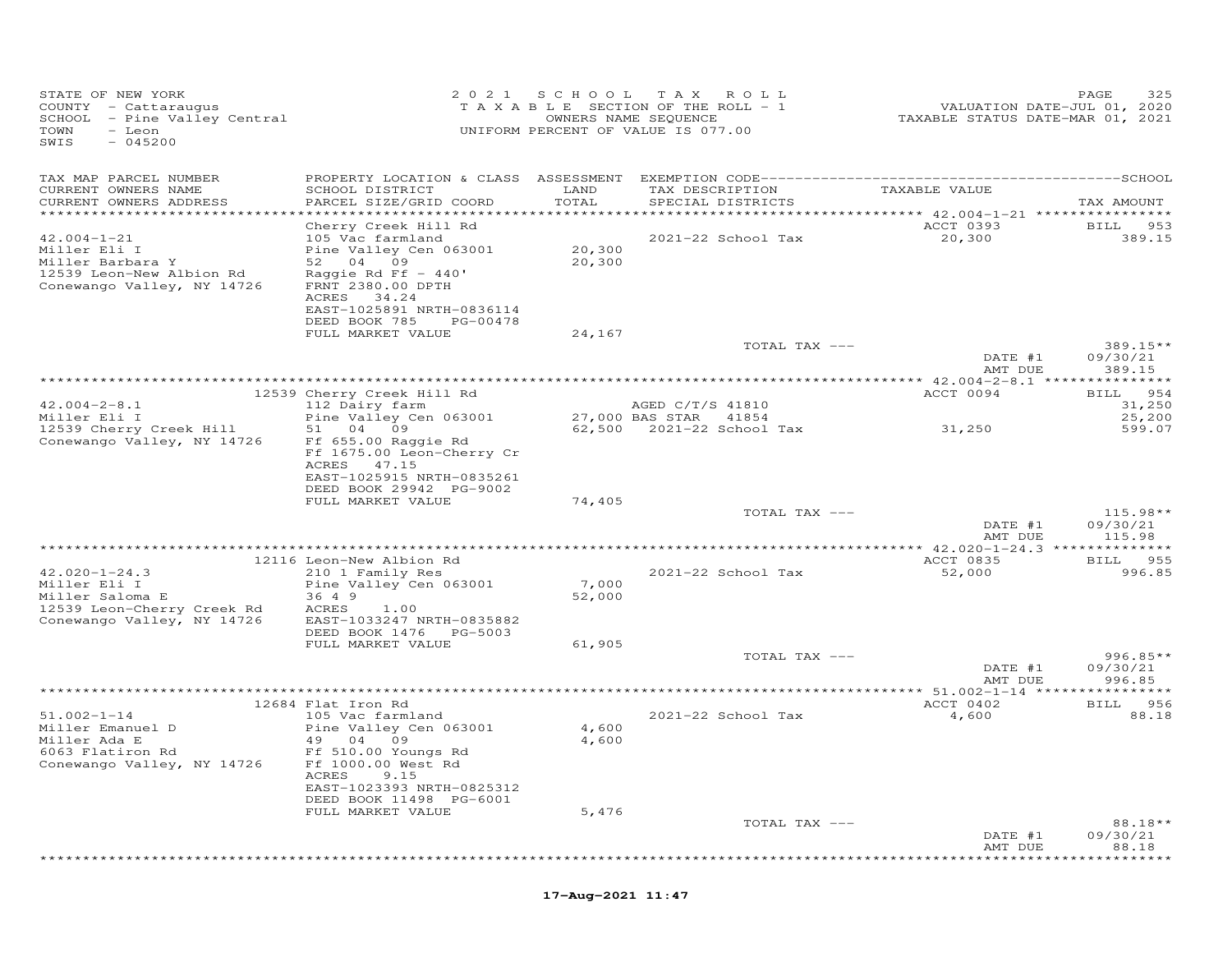| STATE OF NEW YORK<br>COUNTY - Cattaraugus<br>SCHOOL - Pine Valley Central<br>TOWN<br>- Leon<br>SWIS<br>$-045200$ |                                                                                                               |                  | 2021 SCHOOL TAX ROLL<br>T A X A B L E SECTION OF THE ROLL - 1<br>OWNERS NAME SEQUENCE<br>UNIFORM PERCENT OF VALUE IS 077.00 |               | VALUATION DATE-JUL 01, 2020<br>TAXABLE STATUS DATE-MAR 01, 2021 | PAGE<br>326                          |
|------------------------------------------------------------------------------------------------------------------|---------------------------------------------------------------------------------------------------------------|------------------|-----------------------------------------------------------------------------------------------------------------------------|---------------|-----------------------------------------------------------------|--------------------------------------|
| TAX MAP PARCEL NUMBER                                                                                            |                                                                                                               |                  |                                                                                                                             |               |                                                                 |                                      |
| CURRENT OWNERS NAME<br>CURRENT OWNERS ADDRESS                                                                    | SCHOOL DISTRICT<br>PARCEL SIZE/GRID COORD                                                                     | LAND<br>TOTAL    | TAX DESCRIPTION<br>SPECIAL DISTRICTS                                                                                        |               | TAXABLE VALUE                                                   | TAX AMOUNT                           |
|                                                                                                                  |                                                                                                               |                  |                                                                                                                             |               | ACCT 0401                                                       | <b>BILL</b><br>957                   |
| $51.002 - 1 - 15.1$<br>Miller Emanuel D<br>Miller Ada E                                                          | 12684 Youngs Rd<br>112 Dairy farm<br>Pine Valley Cen 063001<br>49 04 09                                       | 26,000<br>87,200 | 2021-22 School Tax                                                                                                          |               | 87,200                                                          | 1,671.63                             |
| 6063 Flatiron Rd<br>Conewango Valley, NY 14726                                                                   | Ff 215.00 West Rd<br>FRNT 1270.00 DPTH<br>ACRES 22.15<br>EAST-1023846 NRTH-0826018<br>DEED BOOK 11498 PG-6001 |                  |                                                                                                                             |               |                                                                 |                                      |
|                                                                                                                  | FULL MARKET VALUE                                                                                             | 103,810          |                                                                                                                             |               |                                                                 |                                      |
|                                                                                                                  |                                                                                                               |                  |                                                                                                                             | TOTAL TAX --- | DATE #1<br>AMT DUE                                              | $1,671.63**$<br>09/30/21<br>1,671.63 |
|                                                                                                                  |                                                                                                               |                  |                                                                                                                             |               |                                                                 |                                      |
|                                                                                                                  | 6896 Riga Rd                                                                                                  |                  |                                                                                                                             |               | ACCT 0275                                                       | BILL 958                             |
| $42.004 - 1 - 10$<br>Miller Emanuel J                                                                            | 112 Dairy farm<br>Pine Valley Cen 063001                                                                      |                  | AG DIST<br>41720<br>51,000 2021-22 School Tax                                                                               |               | 111,660                                                         | 12,340<br>2,140.53                   |
| Miller Elizabeth H                                                                                               | 44 04 09                                                                                                      | 124,000          |                                                                                                                             |               |                                                                 |                                      |
| 6896 Riga Rd                                                                                                     | FRNT 3450.00 DPTH                                                                                             |                  |                                                                                                                             |               |                                                                 |                                      |
| Conewango Valley, NY 14726                                                                                       | ACRES 72.20                                                                                                   |                  |                                                                                                                             |               |                                                                 |                                      |
| MAY BE SUBJECT TO PAYMENT                                                                                        | EAST-1027394 NRTH-0838550<br>DEED BOOK 31174 PG-6001                                                          |                  |                                                                                                                             |               |                                                                 |                                      |
| UNDER AGDIST LAW TIL 2025                                                                                        | FULL MARKET VALUE                                                                                             | 147,619          |                                                                                                                             |               |                                                                 |                                      |
|                                                                                                                  |                                                                                                               |                  |                                                                                                                             | TOTAL TAX --- |                                                                 | $2,140.53**$                         |
|                                                                                                                  |                                                                                                               |                  |                                                                                                                             |               | DATE #1<br>AMT DUE                                              | 09/30/21<br>2,140.53                 |
|                                                                                                                  | 12375 Dredge Rd                                                                                               |                  |                                                                                                                             |               | ACCT 0047                                                       | 959<br><b>BILL</b>                   |
| $33.004 - 2 - 7$                                                                                                 | 113 Cattle farm                                                                                               |                  | BAS STAR 41854                                                                                                              |               |                                                                 | 25,200                               |
| Miller Emanuel L                                                                                                 | Pine Valley Cen 063001                                                                                        |                  | 24,700 2021-22 School Tax                                                                                                   |               | 98,700                                                          | 1,892.09                             |
| Miller Lizzie J<br>12375 Dredge Rd                                                                               | 47 04 09<br>FRNT 1750.00 DPTH                                                                                 | 98,700           |                                                                                                                             |               |                                                                 |                                      |
| South Dayton, NY 14138                                                                                           | ACRES 47.47                                                                                                   |                  |                                                                                                                             |               |                                                                 |                                      |
|                                                                                                                  | EAST-1028161 NRTH-0851081                                                                                     |                  |                                                                                                                             |               |                                                                 |                                      |
|                                                                                                                  | DEED BOOK 18058 PG-5001                                                                                       |                  |                                                                                                                             |               |                                                                 |                                      |
|                                                                                                                  | FULL MARKET VALUE                                                                                             | 117,500          |                                                                                                                             | TOTAL TAX --- |                                                                 | $1,409.00**$                         |
|                                                                                                                  |                                                                                                               |                  |                                                                                                                             |               | DATE #1                                                         | 09/30/21                             |
|                                                                                                                  |                                                                                                               |                  |                                                                                                                             |               | AMT DUE                                                         | 1,409.00                             |
|                                                                                                                  |                                                                                                               |                  |                                                                                                                             |               | ACCT 0814                                                       | <b>BILL</b> 960                      |
| $42.004 - 2 - 3.2$                                                                                               | 12811 Cherry Creek Hill Rd<br>240 Rural res                                                                   |                  | 2021-22 School Tax                                                                                                          |               | 32,500                                                          | 623.03                               |
| Miller Emmanuel D.                                                                                               | Pine Valley Cen 063001                                                                                        | 8,100            |                                                                                                                             |               |                                                                 |                                      |
| Miller Ada E.                                                                                                    | 58/4/9                                                                                                        | 32,500           |                                                                                                                             |               |                                                                 |                                      |
| 12811 Youngs Road<br>Conewango Valley, NY 14726                                                                  | ACRES<br>1.55<br>EAST-1022496 NRTH-0835631                                                                    |                  |                                                                                                                             |               |                                                                 |                                      |
|                                                                                                                  | DEED BOOK 20200 PG-8459                                                                                       |                  |                                                                                                                             |               |                                                                 |                                      |
|                                                                                                                  | FULL MARKET VALUE                                                                                             | 38,690           |                                                                                                                             |               |                                                                 |                                      |
|                                                                                                                  |                                                                                                               |                  |                                                                                                                             | TOTAL TAX --- |                                                                 | $623.03**$                           |
|                                                                                                                  |                                                                                                               |                  |                                                                                                                             |               | DATE #1<br>AMT DUE                                              | 09/30/21<br>623.03                   |
|                                                                                                                  |                                                                                                               |                  |                                                                                                                             |               |                                                                 |                                      |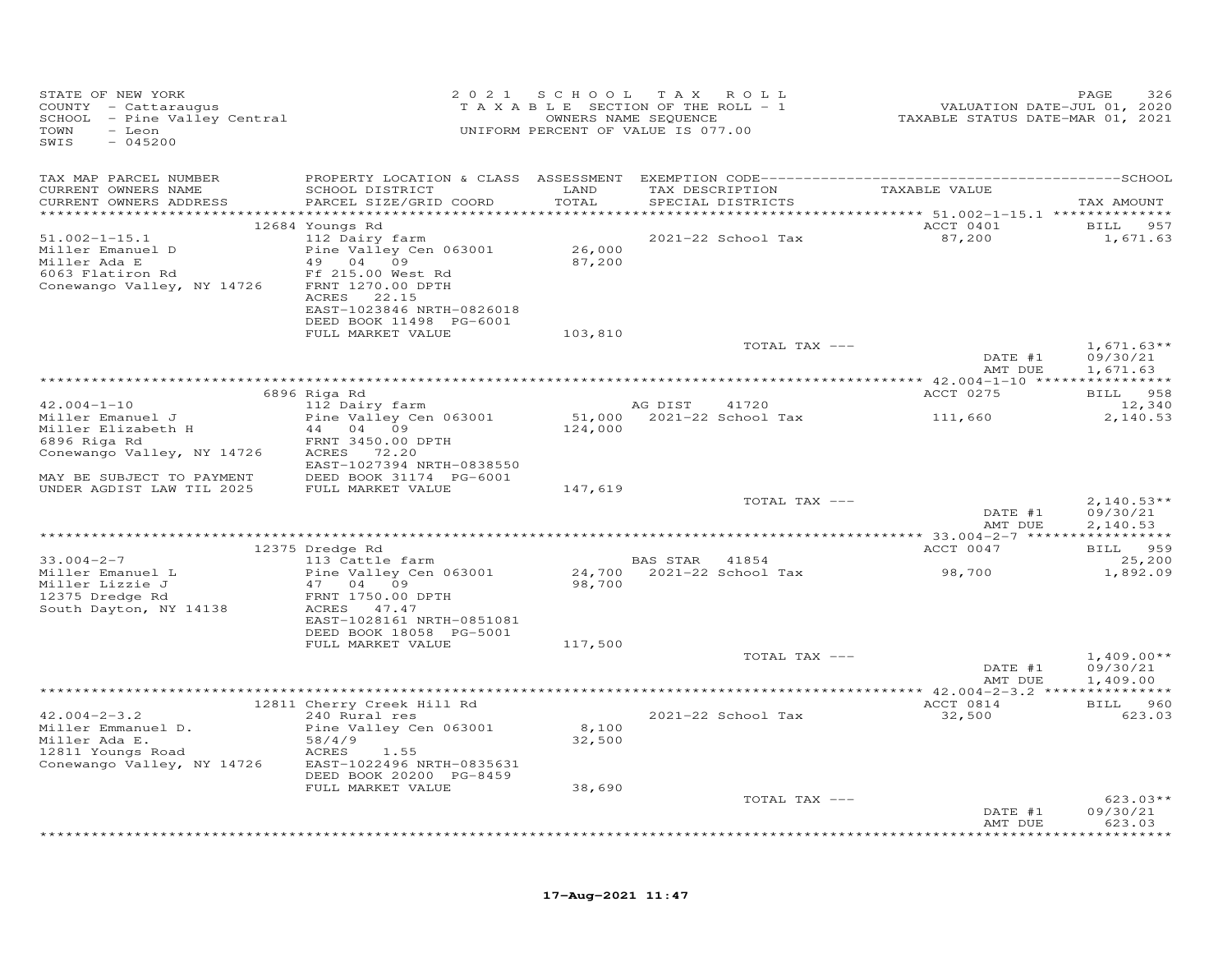| STATE OF NEW YORK<br>COUNTY - Cattaraugus<br>SCHOOL - Pine Valley Central<br>TOWN<br>- Leon<br>SWIS<br>$-045200$ |                                                                 | 2021 SCHOOL TAX ROLL<br>TAXABLE SECTION OF THE ROLL - 1<br>UNIFORM PERCENT OF VALUE IS 077.00 | OWNERS NAME SEQUENCE |                          | 72020<br>TAXABLE STATUS DATE-JUL 01, 2020<br>TAXABLE STATUS DATE-MAR 01, 2021 | 327<br>PAGE          |
|------------------------------------------------------------------------------------------------------------------|-----------------------------------------------------------------|-----------------------------------------------------------------------------------------------|----------------------|--------------------------|-------------------------------------------------------------------------------|----------------------|
| TAX MAP PARCEL NUMBER                                                                                            |                                                                 |                                                                                               |                      |                          |                                                                               |                      |
| CURRENT OWNERS NAME<br>CURRENT OWNERS ADDRESS                                                                    | SCHOOL DISTRICT<br>PARCEL SIZE/GRID COORD                       | LAND<br>TOTAL                                                                                 | TAX DESCRIPTION      | SPECIAL DISTRICTS        | TAXABLE VALUE                                                                 | TAX AMOUNT           |
|                                                                                                                  |                                                                 |                                                                                               |                      |                          |                                                                               |                      |
| $42.004 - 2 - 3.3$                                                                                               | 6733 West Road<br>314 Rural vac<10                              |                                                                                               |                      | 2021-22 School Tax       | <b>ACCT 0810</b><br>3,400                                                     | BILL 961<br>65.18    |
| Miller Emmanuel D.                                                                                               | Pine Valley Cen 063001                                          | 3,400                                                                                         |                      |                          |                                                                               |                      |
| Miller Ada E.                                                                                                    | $58 - 4 - 9$                                                    | 3,400                                                                                         |                      |                          |                                                                               |                      |
| 12811 Youngs Road                                                                                                | ACRES<br>1.20                                                   |                                                                                               |                      |                          |                                                                               |                      |
| Conewango Valley, NY 14726                                                                                       | EAST-1022234 NRTH-0835632                                       |                                                                                               |                      |                          |                                                                               |                      |
|                                                                                                                  | DEED BOOK 20200 PG-8459                                         |                                                                                               |                      |                          |                                                                               |                      |
|                                                                                                                  | FULL MARKET VALUE                                               | 4,048                                                                                         |                      |                          |                                                                               |                      |
|                                                                                                                  |                                                                 |                                                                                               |                      | TOTAL TAX ---            |                                                                               | $65.18**$            |
|                                                                                                                  |                                                                 |                                                                                               |                      |                          | DATE #1<br>AMT DUE                                                            | 09/30/21<br>65.18    |
|                                                                                                                  |                                                                 |                                                                                               |                      |                          |                                                                               |                      |
|                                                                                                                  | 6257 Town Hill Rd                                               |                                                                                               |                      |                          | ACCT 0268                                                                     | BILL 962             |
| $52.001 - 1 - 27.1$                                                                                              | 105 Vac farmland                                                |                                                                                               | AG DIST              | 41720                    |                                                                               | 3,376                |
| Miller Enos E.E.                                                                                                 | Pine Valley Cen 063001                                          |                                                                                               |                      | 9,600 2021-22 School Tax | 6,224                                                                         | 119.31               |
| Miller Jemima D                                                                                                  | 25 04 09                                                        | 9,600                                                                                         |                      |                          |                                                                               |                      |
| 6257 Town Hill Rd                                                                                                | Ff 1462.00                                                      |                                                                                               |                      |                          |                                                                               |                      |
| Conewango Valley, NY 14726                                                                                       | ACRES 12.00<br>EAST-1035186 NRTH-0825694                        |                                                                                               |                      |                          |                                                                               |                      |
| MAY BE SUBJECT TO PAYMENT                                                                                        | DEED BOOK 00919 PG-00504                                        |                                                                                               |                      |                          |                                                                               |                      |
| UNDER AGDIST LAW TIL 2025                                                                                        | FULL MARKET VALUE                                               | 11,429                                                                                        |                      |                          |                                                                               |                      |
|                                                                                                                  |                                                                 |                                                                                               |                      | TOTAL TAX ---            |                                                                               | $119.31**$           |
|                                                                                                                  |                                                                 |                                                                                               |                      |                          | DATE #1                                                                       | 09/30/21             |
|                                                                                                                  |                                                                 |                                                                                               |                      |                          | AMT DUE                                                                       | 119.31               |
|                                                                                                                  |                                                                 |                                                                                               |                      |                          |                                                                               |                      |
| $52.001 - 1 - 10$                                                                                                | 11883 Eldredge Rd<br>105 Vac farmland                           |                                                                                               | AG DIST 41720        |                          | ACCT 0253                                                                     | BILL 963<br>7,443    |
| Miller Enos E.E.                                                                                                 | Pine Valley Cen 063001                                          |                                                                                               |                      |                          | 33,000  2021-22  School Tax  25,557                                           | 489.93               |
| Miller Jemima D                                                                                                  | 26 04 09                                                        | 33,000                                                                                        |                      |                          |                                                                               |                      |
| 6257 Town Hill Rd                                                                                                | Ff 1235.00                                                      |                                                                                               |                      |                          |                                                                               |                      |
| Conewango Valley, NY 14726                                                                                       | ACRES 52.25                                                     |                                                                                               |                      |                          |                                                                               |                      |
|                                                                                                                  | EAST-1037021 NRTH-0828843                                       |                                                                                               |                      |                          |                                                                               |                      |
| MAY BE SUBJECT TO PAYMENT<br>UNDER AGDIST LAW TIL 2025                                                           | DEED BOOK 3834 PG-9001<br>DEED BOOK 3834 I<br>FULL MARKET VALUE | 39,286                                                                                        |                      |                          |                                                                               |                      |
|                                                                                                                  |                                                                 |                                                                                               |                      | TOTAL TAX ---            |                                                                               | $489.93**$           |
|                                                                                                                  |                                                                 |                                                                                               |                      |                          | DATE #1                                                                       | 09/30/21             |
|                                                                                                                  |                                                                 |                                                                                               |                      |                          | AMT DUE                                                                       | 489.93               |
|                                                                                                                  |                                                                 |                                                                                               |                      |                          |                                                                               |                      |
|                                                                                                                  | 6257 Town Hill Rd                                               |                                                                                               |                      |                          | ACCT 0269                                                                     | BILL 964             |
| $52.001 - 1 - 39$                                                                                                | 112 Dairy farm                                                  | AG DISI<br>35,700 BAS STAR                                                                    | AG DIST              | 41720                    |                                                                               | 8,915                |
| Miller Enos E.E.                                                                                                 | Pine Valley Cen 063001<br>34 04 09                              |                                                                                               |                      | 41854                    | 118,985                                                                       | 25,200               |
| Miller Jemima D                                                                                                  |                                                                 |                                                                                               |                      |                          |                                                                               | 2,280.96             |
|                                                                                                                  |                                                                 |                                                                                               |                      |                          |                                                                               |                      |
|                                                                                                                  | ACRES 49.39                                                     |                                                                                               |                      |                          |                                                                               |                      |
| MAY BE SUBJECT TO PAYMENT                                                                                        | EAST-1034315 NRTH-0828785                                       |                                                                                               |                      |                          |                                                                               |                      |
| UNDER AGDIST LAW TIL 2025                                                                                        | DEED BOOK 00919 PG-00504                                        |                                                                                               |                      |                          |                                                                               |                      |
|                                                                                                                  | FULL MARKET VALUE                                               | 152,262                                                                                       |                      |                          |                                                                               |                      |
|                                                                                                                  |                                                                 |                                                                                               |                      | TOTAL TAX ---            |                                                                               | $1,797.87**$         |
|                                                                                                                  |                                                                 |                                                                                               |                      |                          | DATE #1<br>AMT DUE                                                            | 09/30/21<br>1,797.87 |
|                                                                                                                  |                                                                 |                                                                                               |                      |                          |                                                                               | *************        |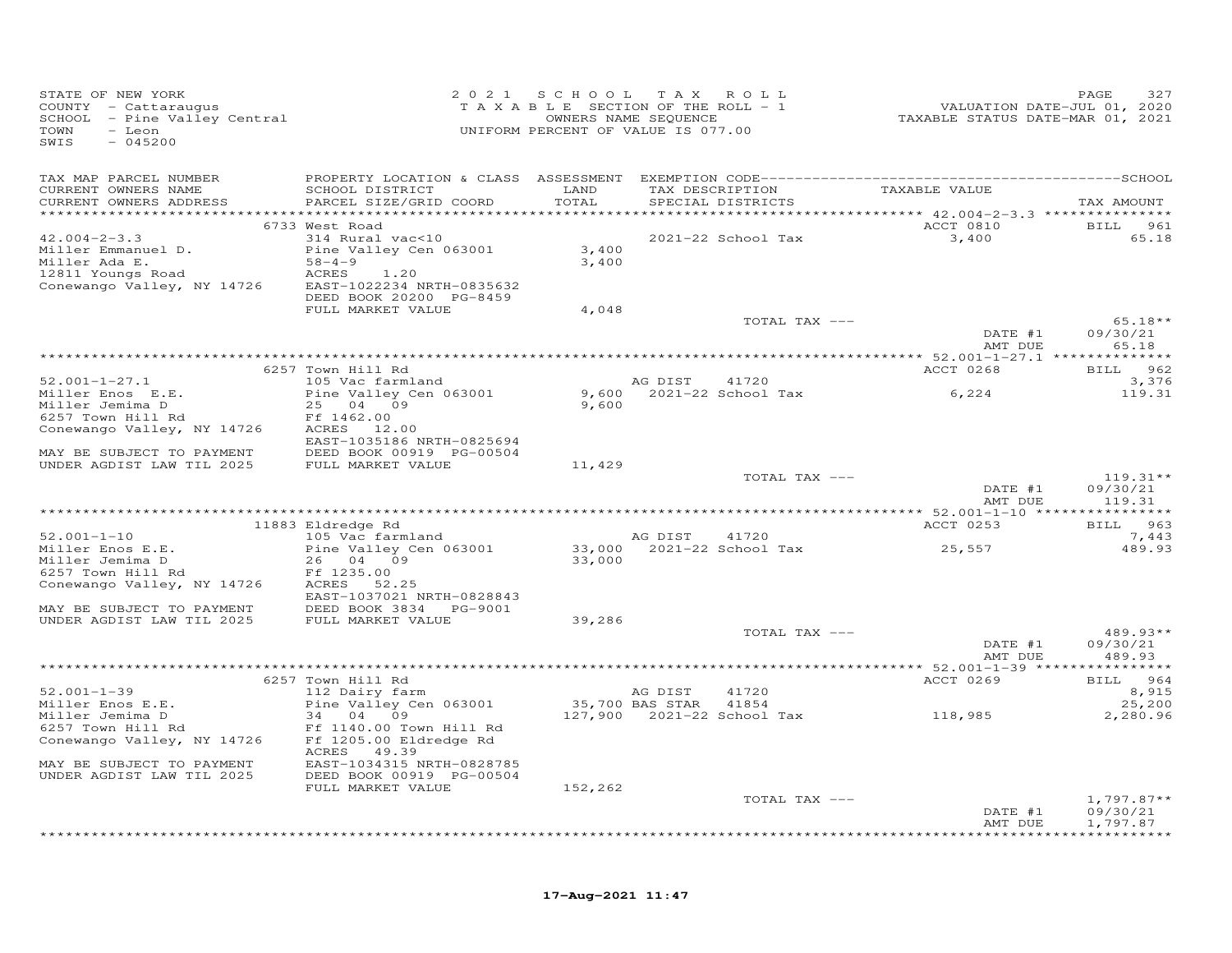| STATE OF NEW YORK<br>COUNTY - Cattaraugus<br>SCHOOL - Pine Valley Central<br>TAXABLE SECTION OF THE ROLL - 1<br>OWNERS NAME SEQUENCE<br>TOWN - Leon<br>UNIFORM PERCENT OF VALUE IS 077.00<br>$-045200$<br>SWIS                                       |                                                                                                                                       | 2021 SCHOOL TAX ROLL |                    | 2020<br>VALUATION DATE-JUL 01, 2020<br>TAXABLE STATUS DATE-MAR 01, 2021                                                                                                                                         | PAGE<br>328                                     |
|------------------------------------------------------------------------------------------------------------------------------------------------------------------------------------------------------------------------------------------------------|---------------------------------------------------------------------------------------------------------------------------------------|----------------------|--------------------|-----------------------------------------------------------------------------------------------------------------------------------------------------------------------------------------------------------------|-------------------------------------------------|
| CURRENT OWNERS NAME<br>CURRENT OWNERS ADDRESS PARCEL SIZE/GRID COORD                                                                                                                                                                                 | SCHOOL DISTRICT                                                                                                                       | LAND<br>TOTAL        | SPECIAL DISTRICTS  | TAX DESCRIPTION TAXABLE VALUE                                                                                                                                                                                   | TAX AMOUNT                                      |
|                                                                                                                                                                                                                                                      | 6846 Riga Rd                                                                                                                          |                      |                    | <b>ACCT 0278</b>                                                                                                                                                                                                | BILL 965                                        |
| $42.004 - 1 - 8$<br>Miller Rebecca M<br>Miller Rebecca M<br>6846 Riga Rd Canada ERNT 1975 00 DPT"<br>CODOUGLE M                                                                                                                                      | 112 Dairy farm                                                                                                                        |                      |                    |                                                                                                                                                                                                                 |                                                 |
| Conewango Valley, NY 14726 ACRES 75.30<br>MAY BE SUBJECT TO PAYMENT DEED BOOK 00930 PG-01151<br>UNDER AGDIST LAW TIL 2028 FULL MARKET VALUE                                                                                                          | EAST-1027002 NRTH-0837124                                                                                                             | 172,857              |                    |                                                                                                                                                                                                                 |                                                 |
|                                                                                                                                                                                                                                                      |                                                                                                                                       |                      | TOTAL TAX ---      | $\begin{tabular}{cc} \multicolumn{2}{c}{\textbf{DATE}} & \#1 \\ \multicolumn{2}{c}{\textbf{PATE}} & \#1 \\ \multicolumn{2}{c}{\textbf{PATE}} & \#1 \\ \multicolumn{2}{c}{\textbf{PATE}} & \#1 \\ \end{tabular}$ | $1,975.23**$<br>09/30/21<br>AMT DUE<br>1,975.23 |
|                                                                                                                                                                                                                                                      |                                                                                                                                       |                      |                    |                                                                                                                                                                                                                 |                                                 |
| $51.002 - 2 - 22$                                                                                                                                                                                                                                    | 6227 Riga Rd                                                                                                                          |                      |                    | ACCT 0285                                                                                                                                                                                                       | BILL 966<br>25,200<br>1,782.82                  |
| Conewango Valley, NY 14726 ACRES 2.57                                                                                                                                                                                                                | EAST-1026898 NRTH-0827952<br>DEED BOOK 27014 PG-5001                                                                                  |                      |                    |                                                                                                                                                                                                                 |                                                 |
|                                                                                                                                                                                                                                                      | FULL MARKET VALUE                                                                                                                     | 110,714              | TOTAL TAX ---      | DATE #1                                                                                                                                                                                                         | $1,299.73**$<br>09/30/21<br>AMT DUE 1,299.73    |
|                                                                                                                                                                                                                                                      |                                                                                                                                       |                      |                    |                                                                                                                                                                                                                 |                                                 |
| 33.004-1-6<br>Miller Henry E.<br>Miller Franey N.<br>12641 Dredge Rd<br>South Dayton, NY 14138<br>ERRIT 2225.00 DPTH<br>ERRIT 2225.00 DPTH<br>ERRIT 2225.00 DPTH<br>FRIT 2225.00 DPTH<br>FRIT 2225.00 DPTH<br>FRIT 2225.00 DPTH<br>FRIT 2225.00 DPTH | Dredge Rd                                                                                                                             | 32,500<br>32,500     | 2021-22 School Tax | ACCT 0118<br>32,500                                                                                                                                                                                             | BILL 967<br>623.03                              |
|                                                                                                                                                                                                                                                      | DEED BOOK 23941 PG-4001<br>FULL MARKET VALUE                                                                                          | 38,690               |                    |                                                                                                                                                                                                                 |                                                 |
|                                                                                                                                                                                                                                                      |                                                                                                                                       |                      | TOTAL TAX ---      | DATE #1<br>AMT DUE                                                                                                                                                                                              | $623.03**$<br>09/30/21<br>623.03                |
|                                                                                                                                                                                                                                                      |                                                                                                                                       |                      |                    |                                                                                                                                                                                                                 |                                                 |
| $33.004 - 1 - 14$<br>Miller Henry E.<br>Miller Francy N.<br>12641 Dredge Rd<br>South Dayton, NY 14138                                                                                                                                                | 12641 Dredge Rd<br>112 Dairy farm<br>Pine Valley Cen 063001<br>47 04 09<br>Deed Includes Parcel 4&6                                   | 37,900<br>117,800    | 2021-22 School Tax | ACCT 0117<br>117,800                                                                                                                                                                                            | BILL 968<br>2,258.24                            |
|                                                                                                                                                                                                                                                      | Crossroad Ff - 1090'<br>FRNT 1440.00 DPTH<br>ACRES 49.91<br>EAST-1025036 NRTH-0851048<br>DEED BOOK 23941 PG-4001<br>FULL MARKET VALUE | 140,238              |                    |                                                                                                                                                                                                                 |                                                 |
|                                                                                                                                                                                                                                                      |                                                                                                                                       |                      | TOTAL TAX ---      | DATE #1<br>AMT DUE                                                                                                                                                                                              | $2,258.24**$<br>09/30/21<br>2,258.24            |
|                                                                                                                                                                                                                                                      |                                                                                                                                       |                      |                    |                                                                                                                                                                                                                 | ************                                    |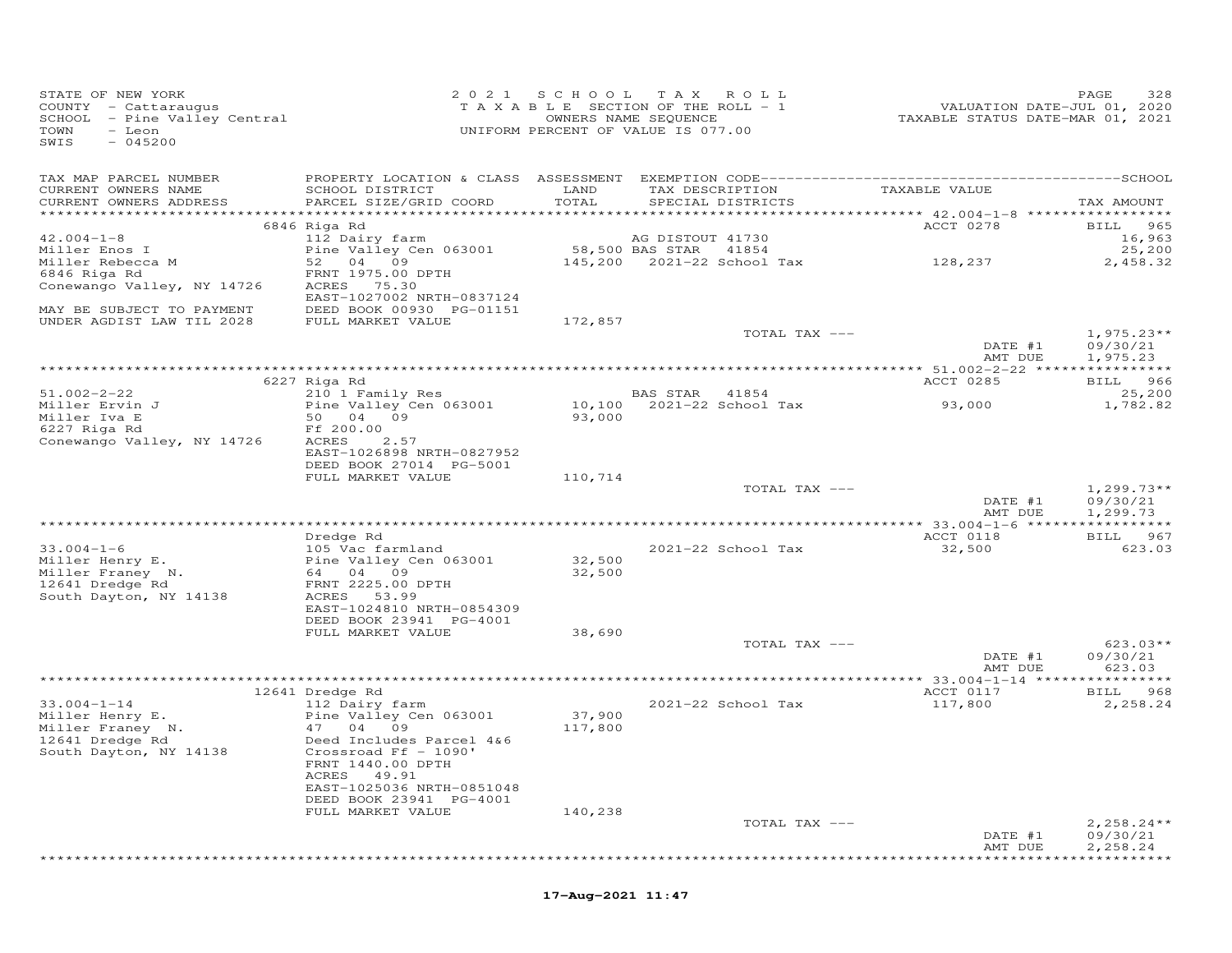| STATE OF NEW YORK<br>COUNTY - Cattaraugus<br>COUNTY - Cattaraugus<br>SCHOOL - Pine Valley Central<br>TOWN<br>- Leon<br>SWIS<br>$-045200$ |                                               | 2021 SCHOOL TAX ROLL<br>TAXABLE SECTION OF THE ROLL - 1<br>OWNERS NAME SEQUENCE<br>UNIFORM PERCENT OF VALUE IS 077.00 |                 |                           | VALUATION DATE-JUL 01, 2020<br>TAXABLE STATUS DATE-MAR 01, 2021 | 329<br>PAGE            |
|------------------------------------------------------------------------------------------------------------------------------------------|-----------------------------------------------|-----------------------------------------------------------------------------------------------------------------------|-----------------|---------------------------|-----------------------------------------------------------------|------------------------|
| TAX MAP PARCEL NUMBER<br>CURRENT OWNERS NAME                                                                                             | SCHOOL DISTRICT                               | LAND                                                                                                                  |                 | TAX DESCRIPTION           | TAXABLE VALUE                                                   |                        |
| CURRENT OWNERS ADDRESS                                                                                                                   | PARCEL SIZE/GRID COORD                        | TOTAL                                                                                                                 |                 | SPECIAL DISTRICTS         |                                                                 | TAX AMOUNT             |
| ***********************                                                                                                                  |                                               |                                                                                                                       |                 |                           |                                                                 |                        |
|                                                                                                                                          | Dredge Rd                                     |                                                                                                                       |                 |                           | ACCT 0804                                                       | BILL 969               |
| $33.004 - 2 - 15.2$<br>Miller Henry E.                                                                                                   | 105 Vac farmland<br>Pine Valley Cen 063001    | 6,200                                                                                                                 |                 | 2021-22 School Tax        | 6,200                                                           | 118.85                 |
| Miller Franey N.                                                                                                                         | ACRES<br>7.80                                 | 6,200                                                                                                                 |                 |                           |                                                                 |                        |
| 12641 Dredge Rd                                                                                                                          | EAST-1025232 NRTH-0851836                     |                                                                                                                       |                 |                           |                                                                 |                        |
| South Dayton, NY 14138                                                                                                                   | DEED BOOK 23941 PG-4001                       |                                                                                                                       |                 |                           |                                                                 |                        |
|                                                                                                                                          | FULL MARKET VALUE                             | 7,381                                                                                                                 |                 |                           |                                                                 |                        |
|                                                                                                                                          |                                               |                                                                                                                       |                 | TOTAL TAX ---             | DATE #1                                                         | $118.85**$<br>09/30/21 |
|                                                                                                                                          |                                               |                                                                                                                       |                 |                           | AMT DUE                                                         | 118.85                 |
|                                                                                                                                          |                                               |                                                                                                                       |                 |                           |                                                                 |                        |
| $43.001 - 1 - 34.2$                                                                                                                      | 7402 Rte 62<br>210 1 Family Res               |                                                                                                                       | BAS STAR 41854  |                           | ACCT 0852                                                       | BILL 970<br>25,200     |
| Miller Jacob J                                                                                                                           | Pine Valley Cen 063001                        |                                                                                                                       |                 | 26,600 2021-22 School Tax | 77,400                                                          | 1,483.77               |
| Miller Anna J.                                                                                                                           | $38 - 3 - 4$                                  | 77,400                                                                                                                |                 |                           |                                                                 |                        |
| 7402 Rte 62                                                                                                                              | ACRES 14.40                                   |                                                                                                                       |                 |                           |                                                                 |                        |
| South Dayton, NY 14138                                                                                                                   | EAST-1031953 NRTH-0845611                     |                                                                                                                       |                 |                           |                                                                 |                        |
|                                                                                                                                          | DEED BOOK 29941 PG-6001                       |                                                                                                                       |                 |                           |                                                                 |                        |
|                                                                                                                                          | FULL MARKET VALUE                             | 92,143                                                                                                                |                 | TOTAL TAX ---             |                                                                 | $1,000.68**$           |
|                                                                                                                                          |                                               |                                                                                                                       |                 |                           | DATE #1                                                         | 09/30/21               |
|                                                                                                                                          |                                               |                                                                                                                       |                 |                           | AMT DUE                                                         | 1,000.68               |
|                                                                                                                                          |                                               |                                                                                                                       |                 |                           | ************* 42.004-2-25.2 ***************                     |                        |
| $42.004 - 2 - 25.2$                                                                                                                      | 6584 Riga Rd                                  |                                                                                                                       |                 |                           | ACCT 0498                                                       | BILL 971               |
| Miller John D                                                                                                                            | 240 Rural res<br>Pine Valley Cen 063001       |                                                                                                                       | BAS STAR 41854  | 26,300 2021-22 School Tax | 91,800                                                          | 25,200<br>1,759.82     |
| Miller Katie J                                                                                                                           | 43 04 09                                      | 91,800                                                                                                                |                 |                           |                                                                 |                        |
| 6584 Riga Rd                                                                                                                             | Ff 240.00                                     |                                                                                                                       |                 |                           |                                                                 |                        |
| Conewango Valley, NY 14726                                                                                                               | ACRES 10.88                                   |                                                                                                                       |                 |                           |                                                                 |                        |
|                                                                                                                                          | EAST-1028181 NRTH-0833262                     |                                                                                                                       |                 |                           |                                                                 |                        |
|                                                                                                                                          | DEED BOOK 25912 PG-7001<br>FULL MARKET VALUE  | 109,286                                                                                                               |                 |                           |                                                                 |                        |
|                                                                                                                                          |                                               |                                                                                                                       |                 | TOTAL TAX ---             |                                                                 | $1,276.73**$           |
|                                                                                                                                          |                                               |                                                                                                                       |                 |                           | DATE #1                                                         | 09/30/21               |
|                                                                                                                                          |                                               |                                                                                                                       |                 |                           | AMT DUE                                                         | 1,276.73               |
|                                                                                                                                          |                                               |                                                                                                                       |                 |                           |                                                                 |                        |
| $51.002 - 1 - 15.3$                                                                                                                      | 6124 Flat Iron Rd                             |                                                                                                                       |                 | 41400                     | ACCT 0523                                                       | BILL 972               |
| Miller John M                                                                                                                            | 210 1 Family Res<br>Pine Valley Cen 063001    | 7,300 AGED S                                                                                                          | CLERGY          | 41804                     |                                                                 | 1,500<br>22,250        |
| Miller Gertrude J                                                                                                                        | 49 04 09                                      |                                                                                                                       | 46,000 ENH STAR | 41834                     |                                                                 | 22,250                 |
| 6124 Flat Iron Rd                                                                                                                        | Ff 140.00                                     |                                                                                                                       |                 | 2021-22 School Tax        | 22, 250                                                         | 426.53                 |
| Conewango Valley, NY 14726                                                                                                               | ACRES<br>1.15                                 |                                                                                                                       |                 |                           |                                                                 |                        |
|                                                                                                                                          | EAST-1023306 NRTH-0826253                     |                                                                                                                       |                 |                           |                                                                 |                        |
|                                                                                                                                          | DEED BOOK 00956 PG-00733<br>FULL MARKET VALUE | 54,762                                                                                                                |                 |                           |                                                                 |                        |
|                                                                                                                                          |                                               |                                                                                                                       |                 | TOTAL TAX ---             |                                                                 | $0.00**$               |
|                                                                                                                                          |                                               |                                                                                                                       |                 |                           | **************************************                          |                        |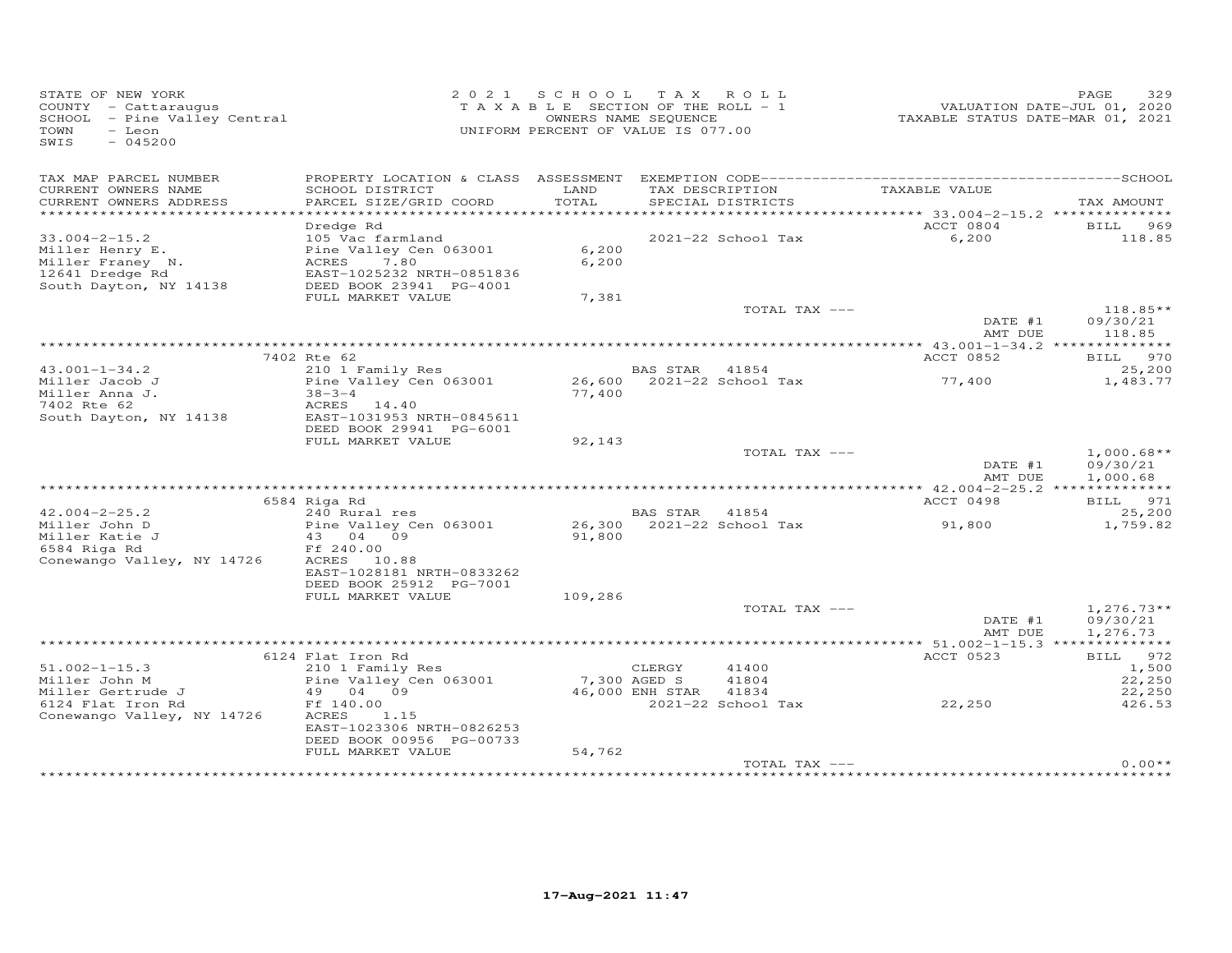| STATE OF NEW YORK<br>COUNTY - Cattaraugus<br>SCHOOL - Pine Valley Central<br>TOWN<br>- Leon<br>$-045200$<br>SWIS | 2 0 2 1                                                                                                          | S C H O O L<br>TAXABLE SECTION OF THE ROLL - 1<br>UNIFORM PERCENT OF VALUE IS 077.00 | T A X<br>OWNERS NAME SEQUENCE | ROLL              | TAXABLE STATUS DATE-MAR 01, 2021      | PAGE<br>330<br>VALUATION DATE-JUL 01, 2020 |
|------------------------------------------------------------------------------------------------------------------|------------------------------------------------------------------------------------------------------------------|--------------------------------------------------------------------------------------|-------------------------------|-------------------|---------------------------------------|--------------------------------------------|
| TAX MAP PARCEL NUMBER                                                                                            |                                                                                                                  |                                                                                      |                               |                   |                                       |                                            |
| CURRENT OWNERS NAME                                                                                              | SCHOOL DISTRICT                                                                                                  | LAND                                                                                 | TAX DESCRIPTION               |                   | TAXABLE VALUE                         |                                            |
| CURRENT OWNERS ADDRESS                                                                                           | PARCEL SIZE/GRID COORD                                                                                           | TOTAL                                                                                |                               | SPECIAL DISTRICTS |                                       | TAX AMOUNT                                 |
|                                                                                                                  | 6173 Flat Iron Rd                                                                                                |                                                                                      |                               |                   | ACCT 0280                             | 973<br>BILL                                |
| $51.002 - 1 - 18$                                                                                                | 112 Dairy farm                                                                                                   |                                                                                      | TMP GHOUSE 42120              |                   |                                       | 30,000                                     |
| Miller John M                                                                                                    | Pine Valley Cen 063001                                                                                           |                                                                                      | 35,800 BAS STAR               | 41854             |                                       | 25,200                                     |
| Miller Gertrude J                                                                                                | 56 04 09                                                                                                         |                                                                                      | 124,200 2021-22 School Tax    |                   | 94,200                                | 1,805.82                                   |
| 6124 Flat Iron Rd<br>Conewango Valley, NY 14726                                                                  | Rabers buying land contra<br>Ff 660.00<br>ACRES<br>60.53<br>EAST-1021169 NRTH-0827134<br>DEED BOOK 17855 PG-3001 |                                                                                      |                               |                   |                                       |                                            |
|                                                                                                                  | FULL MARKET VALUE                                                                                                | 147,857                                                                              |                               |                   |                                       |                                            |
|                                                                                                                  |                                                                                                                  |                                                                                      |                               | TOTAL TAX ---     | DATE #1                               | $1,322.74**$<br>09/30/21                   |
|                                                                                                                  |                                                                                                                  |                                                                                      |                               |                   | AMT DUE                               | 1,322.74                                   |
|                                                                                                                  |                                                                                                                  |                                                                                      |                               |                   |                                       |                                            |
| $42.004 - 2 - 5.2$                                                                                               | 6678 West Rd<br>112 Dairy farm                                                                                   |                                                                                      | BAS STAR 41854                |                   | ACCT 0472                             | BILL 974<br>25,200                         |
| Miller Joseph C                                                                                                  | Pine Valley Cen 063001                                                                                           |                                                                                      | 31,100 2021-22 School Tax     |                   | 88,600                                | 1,698.47                                   |
| Miller Edna J                                                                                                    | 51 04 09                                                                                                         | 88,600                                                                               |                               |                   |                                       |                                            |
| 6678 West Rd                                                                                                     | L/p 735-1058 Ff 1390 West                                                                                        |                                                                                      |                               |                   |                                       |                                            |
| Conewango Valley, NY 14726                                                                                       | Ff 1155 Co Rd 6<br>ACRES<br>34.85                                                                                |                                                                                      |                               |                   |                                       |                                            |
|                                                                                                                  | EAST-1023735 NRTH-0835110                                                                                        |                                                                                      |                               |                   |                                       |                                            |
|                                                                                                                  | DEED BOOK 487<br>PG-9001                                                                                         |                                                                                      |                               |                   |                                       |                                            |
|                                                                                                                  | FULL MARKET VALUE                                                                                                | 105,476                                                                              |                               |                   |                                       |                                            |
|                                                                                                                  |                                                                                                                  |                                                                                      |                               | TOTAL TAX ---     | DATE #1<br>AMT DUE                    | $1,215.39**$<br>09/30/21<br>1,215.39       |
|                                                                                                                  |                                                                                                                  |                                                                                      |                               |                   | ******* 42.002-1-32 ***************** |                                            |
|                                                                                                                  | 7024 West Rd                                                                                                     |                                                                                      |                               |                   | ACCT 5005                             | BILL 975                                   |
| $42.002 - 1 - 32$                                                                                                | 210 1 Family Res                                                                                                 |                                                                                      | AG BLDG                       | 41700             |                                       | 25,200                                     |
| Miller Levi                                                                                                      | Pine Valley Cen 063001                                                                                           |                                                                                      | 7,000 BAS STAR                | 41854             |                                       | 25,200                                     |
| Miller Edna                                                                                                      | 53<br>04<br>09                                                                                                   |                                                                                      | 85,200 2021-22 School Tax     |                   | 60,000                                | 1,150.21                                   |
| 7047 West Rd                                                                                                     | Ff 330.00                                                                                                        |                                                                                      |                               |                   |                                       |                                            |
| Conewango Valley, NY 14726                                                                                       | ACRES<br>1.15<br>EAST-1025612 NRTH-0840706                                                                       |                                                                                      |                               |                   |                                       |                                            |
| MAY BE SUBJECT TO PAYMENT                                                                                        | DEED BOOK 29518 PG-5001                                                                                          |                                                                                      |                               |                   |                                       |                                            |
| UNDER RPTL483 UNTIL 2029                                                                                         | FULL MARKET VALUE                                                                                                | 101,429                                                                              |                               |                   |                                       |                                            |
|                                                                                                                  |                                                                                                                  |                                                                                      |                               | TOTAL TAX ---     |                                       | 667.12**                                   |
|                                                                                                                  |                                                                                                                  |                                                                                      |                               |                   | DATE #1<br>AMT DUE                    | 09/30/21<br>667.12                         |
|                                                                                                                  |                                                                                                                  |                                                                                      |                               |                   |                                       |                                            |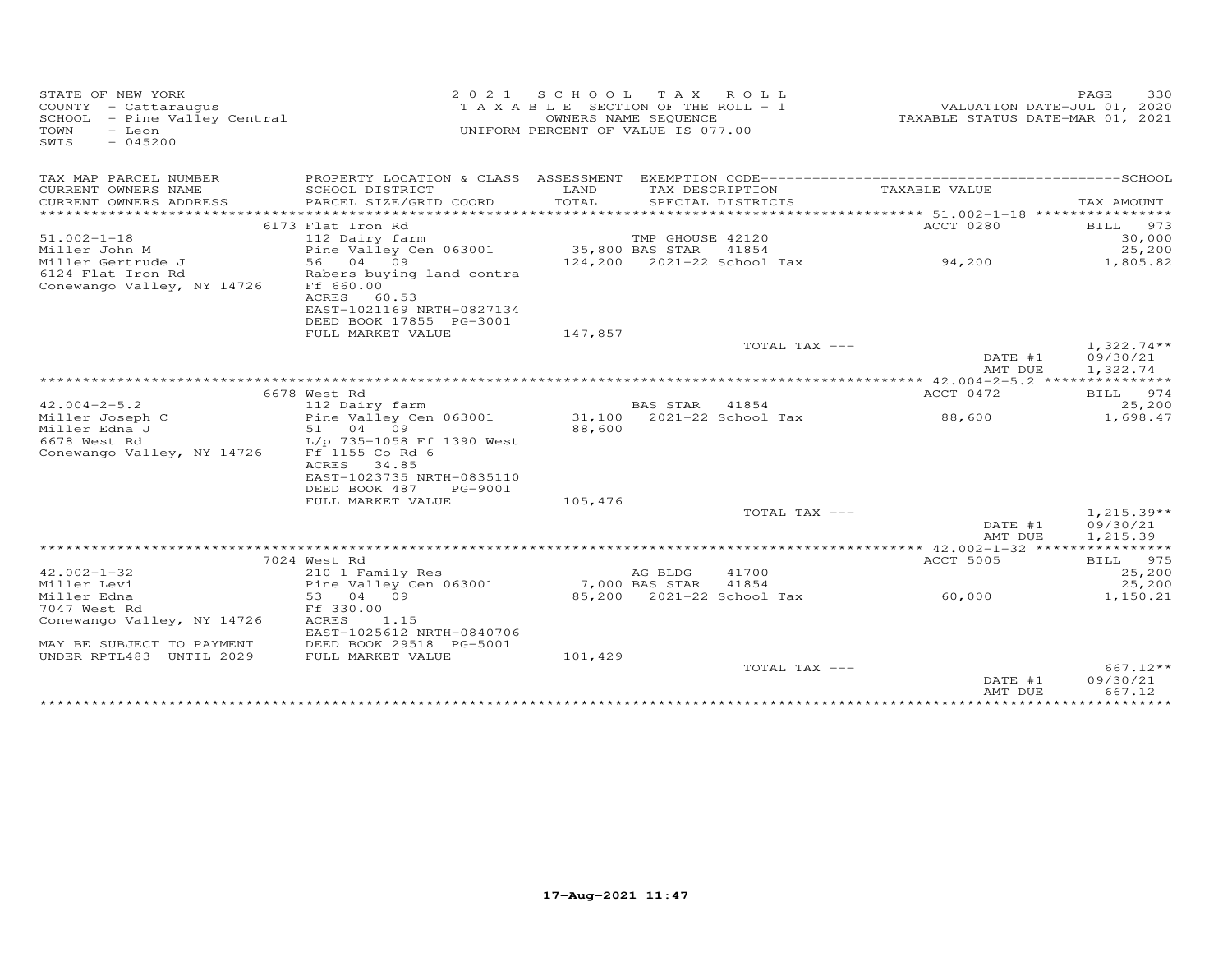| STATE OF NEW YORK<br>STATE OF NEW IORA<br>COUNTY - Cattaraugus<br>SCHOOL - Pine Valley Central<br>- Leon<br>TOWN<br>$-045200$<br>SWIS |                                                              |               | 2021 SCHOOL TAX ROLL<br>T A X A B L E SECTION OF THE ROLL - 1<br>OWNERS NAME SEQUENCE<br>UNIFORM PERCENT OF VALUE IS 077.00 | 2012<br>7200 VALUATION DATE-JUL<br>72020 TAXABLE STATUS DATE-MAR | 331<br>PAGE          |
|---------------------------------------------------------------------------------------------------------------------------------------|--------------------------------------------------------------|---------------|-----------------------------------------------------------------------------------------------------------------------------|------------------------------------------------------------------|----------------------|
| TAX MAP PARCEL NUMBER                                                                                                                 |                                                              |               |                                                                                                                             |                                                                  |                      |
| CURRENT OWNERS NAME<br>CURRENT OWNERS ADDRESS                                                                                         | SCHOOL DISTRICT<br>PARCEL SIZE/GRID COORD                    | LAND<br>TOTAL | TAX DESCRIPTION<br>SPECIAL DISTRICTS                                                                                        | TAXABLE VALUE                                                    | TAX AMOUNT           |
|                                                                                                                                       | 6602 Riga Rd                                                 |               |                                                                                                                             | ACCT 0459                                                        | BILL 976             |
| $42.004 - 2 - 25.1$                                                                                                                   | 210 1 Family Res                                             |               | TMP GHOUSE 42120                                                                                                            |                                                                  | 25,000               |
| Miller Levi D                                                                                                                         | Pine Valley Cen 063001                                       |               | 24,400 BAS STAR 41854                                                                                                       |                                                                  | 25,200               |
| Miller Mary D                                                                                                                         | 43 04 09                                                     |               | 24,400 BAS STAR 41854<br>101,600 2021-22 School Tax 76,600                                                                  |                                                                  | 1,468.43             |
| 6602 Riga Rd<br>Conewango Valley, NY 14726                                                                                            | FRNT 240.00 DPTH<br>ACRES 10.88<br>EAST-1028162 NRTH-0833501 |               |                                                                                                                             |                                                                  |                      |
|                                                                                                                                       | DEED BOOK 26955 PG-3001                                      |               |                                                                                                                             |                                                                  |                      |
|                                                                                                                                       | FULL MARKET VALUE                                            | 120,952       |                                                                                                                             |                                                                  |                      |
|                                                                                                                                       |                                                              |               | TOTAL TAX ---                                                                                                               |                                                                  | $985.34**$           |
|                                                                                                                                       |                                                              |               |                                                                                                                             | DATE #1<br>AMT DUE                                               | 09/30/21<br>985.34   |
|                                                                                                                                       | 6413 Riga Rd                                                 |               |                                                                                                                             | ACCT 0003                                                        | BILL 977             |
| $51.002 - 2 - 1.1$                                                                                                                    | 112 Dairy farm                                               |               | AG DIST<br>41720                                                                                                            |                                                                  | 20,373               |
|                                                                                                                                       | Pine Valley Cen 063001                                       |               | 75,300 BAS STAR 41854                                                                                                       |                                                                  | 25,200               |
| miller Levi E<br>Miller Sarah N<br>6413 Riga Rd                                                                                       | 50/51 04 09                                                  |               | 186,500 2021-22 School Tax 166,127                                                                                          |                                                                  | 3,184.67             |
|                                                                                                                                       | Ff 2280.00                                                   |               |                                                                                                                             |                                                                  |                      |
| Conewango Valley, NY 14726                                                                                                            | ACRES 106.10<br>EAST-1026218 NRTH-0831162                    |               |                                                                                                                             |                                                                  |                      |
| MAY BE SUBJECT TO PAYMENT                                                                                                             | DEED BOOK 877 PG-01014                                       |               |                                                                                                                             |                                                                  |                      |
| UNDER AGDIST LAW TIL 2025                                                                                                             | FULL MARKET VALUE                                            | 222,024       |                                                                                                                             |                                                                  |                      |
|                                                                                                                                       |                                                              |               | TOTAL TAX ---                                                                                                               |                                                                  | $2,701.59**$         |
|                                                                                                                                       |                                                              |               |                                                                                                                             | DATE #1<br>AMT DUE                                               | 09/30/21<br>2,701.59 |
|                                                                                                                                       | 12369 West Rd                                                |               |                                                                                                                             | ACCT 0495                                                        | BILL 978             |
| $42.002 - 1 - 23.3$                                                                                                                   | 210 1 Family Res                                             |               | BAS STAR 41854                                                                                                              |                                                                  | 25,200               |
| Miller Menno EE                                                                                                                       | Pine Valley Cen 063001                                       |               | 11,500 2021-22 School Tax 60,000                                                                                            |                                                                  | 1,150.21             |
| Miller Martha H                                                                                                                       | 45 04 09                                                     | 60,000        |                                                                                                                             |                                                                  |                      |
| 12369 West Rd                                                                                                                         | ACRES 10.40                                                  |               |                                                                                                                             |                                                                  |                      |
| Conewango Valley, NY 14726                                                                                                            | EAST-1029555 NRTH-0840618<br>DEED BOOK 00949 PG-01119        |               |                                                                                                                             |                                                                  |                      |
|                                                                                                                                       | FULL MARKET VALUE                                            | 71,429        |                                                                                                                             |                                                                  |                      |
|                                                                                                                                       |                                                              |               | TOTAL TAX ---                                                                                                               |                                                                  | $667.12**$           |
|                                                                                                                                       |                                                              |               |                                                                                                                             | DATE #1                                                          | 09/30/21             |
|                                                                                                                                       |                                                              |               |                                                                                                                             | AMT DUE                                                          | 667.12               |
|                                                                                                                                       | 11201 Leon-New Albion Rd                                     |               |                                                                                                                             | ACCT 0345                                                        | BILL 979             |
| $52.002 - 1 - 3$                                                                                                                      | 210 1 Family Res                                             |               | BAS STAR 41854                                                                                                              |                                                                  | 25,200               |
| Miller Michelle                                                                                                                       | Pine Valley Cen 063001                                       |               | BAS SIAR 1-3.<br>18,800 2021-22 School Tax<br>58,000                                                                        | 58,000                                                           | 1,111.87             |
| Rowland Genevieve                                                                                                                     | 03 04 09                                                     |               |                                                                                                                             |                                                                  |                      |
| 11201 Leon-New Albion Rd<br>Cattaraugus, NY 14719                                                                                     | Life Use<br>ACRES 7.35                                       |               |                                                                                                                             |                                                                  |                      |
|                                                                                                                                       | EAST-1047005 NRTH-0832817                                    |               |                                                                                                                             |                                                                  |                      |
|                                                                                                                                       | DEED BOOK 1984    PG-4002                                    |               |                                                                                                                             |                                                                  |                      |
|                                                                                                                                       | FULL MARKET VALUE                                            | 69,048        |                                                                                                                             |                                                                  |                      |
|                                                                                                                                       |                                                              |               | TOTAL TAX ---                                                                                                               |                                                                  | $628.78**$           |
|                                                                                                                                       |                                                              |               |                                                                                                                             | DATE #1<br>AMT DUE                                               | 09/30/21<br>628.78   |
|                                                                                                                                       |                                                              |               |                                                                                                                             |                                                                  | ********             |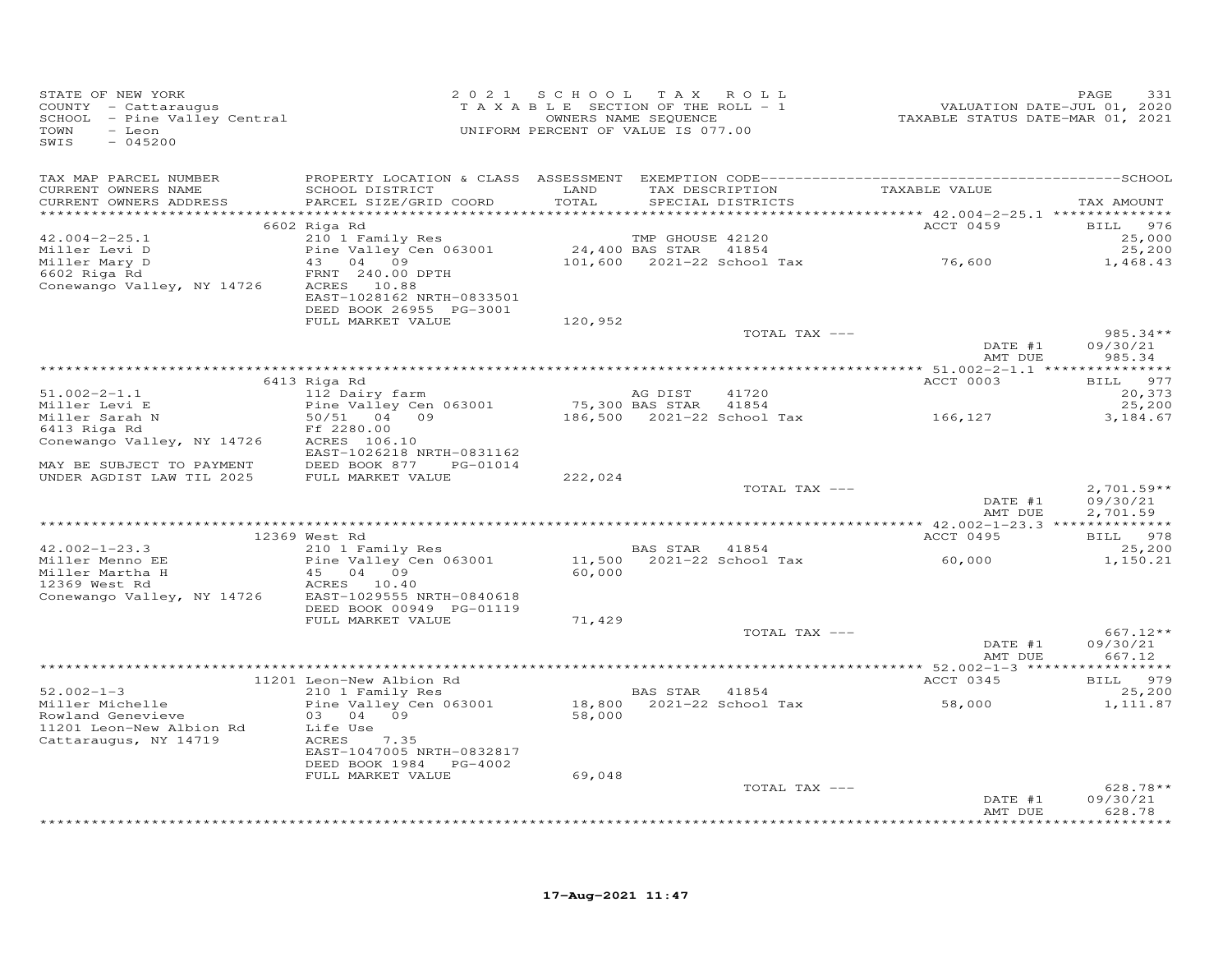| STATE OF NEW YORK<br>COUNTY - Cattaraugus<br>SCHOOL - Pine Valley Central<br>TOWN - Leon<br>- Leon<br>TOWN<br>SWIS<br>$-045200$                                | UNIFORM PERCENT OF VALUE IS 077.00                                                                                                            | 2021 SCHOOL TAX ROLL<br>TAXABLE SECTION OF THE ROLL - 1 | OWNERS NAME SEQUENCE | $OLL - 1$          | ۳ALUATION DATE-JUL 01, 2020<br>TAXABLE STATUS DATE-MAR 01, 2021 | 332<br>PAGE              |
|----------------------------------------------------------------------------------------------------------------------------------------------------------------|-----------------------------------------------------------------------------------------------------------------------------------------------|---------------------------------------------------------|----------------------|--------------------|-----------------------------------------------------------------|--------------------------|
| TAX MAP PARCEL NUMBER                                                                                                                                          |                                                                                                                                               |                                                         |                      |                    |                                                                 |                          |
| CURRENT OWNERS NAME                                                                                                                                            | SCHOOL DISTRICT LAND                                                                                                                          |                                                         |                      |                    | EXEMPTION CODE---<br>TAXABLE VALUE<br>CORCIAL DISTRICTS         |                          |
| CURRENT OWNERS ADDRESS                                                                                                                                         | PARCEL SIZE/GRID COORD                                                                                                                        | TOTAL                                                   |                      |                    |                                                                 | TAX AMOUNT               |
|                                                                                                                                                                | 11792 Eldredge Rd                                                                                                                             |                                                         |                      |                    | ACCT 0096                                                       | <b>BILL</b> 980          |
| $52.001 - 1 - 11$                                                                                                                                              |                                                                                                                                               |                                                         |                      |                    |                                                                 | 41,065                   |
| Miller Roman D<br>Miller Sarah D                                                                                                                               |                                                                                                                                               |                                                         |                      |                    |                                                                 | 2,189.90                 |
| The Sarah D<br>11806 Eldredge Rd<br>Concurs II                                                                                                                 |                                                                                                                                               |                                                         |                      |                    |                                                                 |                          |
|                                                                                                                                                                | Ff 1360.00                                                                                                                                    |                                                         |                      |                    |                                                                 |                          |
| Conewango Valley, NY 14726                                                                                                                                     | ACRES 118.70<br>EAST-1038969 NRTH-0829000                                                                                                     |                                                         |                      |                    |                                                                 |                          |
| MAY BE SUBJECT TO PAYMENT DEED BOOK 26022 PG-7001<br>UNDER AGDIST LAW TIL 2028 FULL MARKET VALUE                                                               |                                                                                                                                               | 184,881                                                 |                      |                    |                                                                 |                          |
|                                                                                                                                                                |                                                                                                                                               |                                                         |                      | TOTAL TAX ---      |                                                                 | $2,189.90**$             |
|                                                                                                                                                                |                                                                                                                                               |                                                         |                      |                    | DATE #1<br>AMT DUE                                              | 09/30/21<br>2,189.90     |
|                                                                                                                                                                |                                                                                                                                               |                                                         |                      |                    |                                                                 |                          |
|                                                                                                                                                                | 12654 Youngs Rd 6200 M and PCT OF VALUE USED FOR EXEMPTION PURPOSES ACCT 0200 M AG DIST 41720                                                 |                                                         |                      |                    |                                                                 | BILL 981                 |
| $51.002 - 1 - 12.1$                                                                                                                                            | 112 Dairy farm<br>Pine Valley Cen 063001 16,000 AGED C/T/S 41720<br>49 04 09 159,800 ENH STAR 41834<br>Ff 3200.00 2000 159,800 ENH STAR 41834 |                                                         |                      |                    |                                                                 | $\overline{\phantom{0}}$ |
| Miller Samuel D                                                                                                                                                |                                                                                                                                               |                                                         |                      |                    |                                                                 | 31,960                   |
| Niller Naomi<br>Miller Naomi<br>12654 Youngs Rd                                                                                                                |                                                                                                                                               |                                                         |                      |                    | 2021-22 School Tax 127,840                                      | 59,390<br>2,450.71       |
| 12654 Youngs Rd Ff 3200.00<br>Conewango Valley, NY 14726 ACRES 56.60                                                                                           |                                                                                                                                               |                                                         |                      |                    |                                                                 |                          |
|                                                                                                                                                                | EAST-1024755 NRTH-0824847                                                                                                                     |                                                         |                      |                    |                                                                 |                          |
| MAY BE SUBJECT TO PAYMENT                                                                                                                                      | DEED BOOK 1011 PO<br>FULL MARKET VALUE<br>DEED BOOK 1011    PG-1041                                                                           |                                                         |                      |                    |                                                                 |                          |
| UNDER AGDIST LAW TIL 2025                                                                                                                                      |                                                                                                                                               | 190,238                                                 |                      |                    |                                                                 |                          |
|                                                                                                                                                                |                                                                                                                                               |                                                         |                      | TOTAL TAX ---      | DATE #1                                                         | $1,347.71**$<br>09/30/21 |
|                                                                                                                                                                |                                                                                                                                               |                                                         |                      |                    | AMT DUE                                                         | 1,347.71                 |
|                                                                                                                                                                | 11884 Leon-New Albion Rd                                                                                                                      |                                                         |                      |                    | ACCT 0497                                                       | BILL 982                 |
|                                                                                                                                                                |                                                                                                                                               |                                                         |                      | 2021-22 School Tax | 9,000                                                           | 172.53                   |
|                                                                                                                                                                |                                                                                                                                               | 9,000                                                   |                      |                    |                                                                 |                          |
|                                                                                                                                                                |                                                                                                                                               | 9,000                                                   |                      |                    |                                                                 |                          |
| 43.003-1-16.3<br>Milliman Calvin<br>Milliman Ashley<br>6666 Town Hill Rd<br>Fine Valley Cen 063001<br>Milliman Ashley<br>27 04 09<br>Leon-New Albion Ff - 320' |                                                                                                                                               |                                                         |                      |                    |                                                                 |                          |
| Conewango Valley, NY 14726                                                                                                                                     | FRNT 800.00 DPTH<br>ACRES 15.30                                                                                                               |                                                         |                      |                    |                                                                 |                          |
| MAY BE SUBJECT TO PAYMENT                                                                                                                                      | EAST-1036901 NRTH-0835064                                                                                                                     |                                                         |                      |                    |                                                                 |                          |
| UNDER AGDIST LAW TIL 2026                                                                                                                                      | DEED BOOK 30192 PG-6001                                                                                                                       |                                                         |                      |                    |                                                                 |                          |
|                                                                                                                                                                | FULL MARKET VALUE                                                                                                                             | 10,714                                                  |                      |                    |                                                                 |                          |
|                                                                                                                                                                |                                                                                                                                               |                                                         |                      | TOTAL TAX ---      |                                                                 | $172.53**$               |
|                                                                                                                                                                |                                                                                                                                               |                                                         |                      |                    | DATE #1                                                         | 09/30/21                 |
|                                                                                                                                                                |                                                                                                                                               |                                                         |                      |                    |                                                                 | AMT DUE 172.53           |
|                                                                                                                                                                |                                                                                                                                               |                                                         |                      |                    | ACCT 0121                                                       | BILL 983                 |
|                                                                                                                                                                |                                                                                                                                               |                                                         |                      | 2021-22 School Tax | 4,900                                                           | 93.93                    |
|                                                                                                                                                                |                                                                                                                                               | 4,900                                                   |                      |                    |                                                                 |                          |
|                                                                                                                                                                |                                                                                                                                               | 4,900                                                   |                      |                    |                                                                 |                          |
| Access of the COFF)<br>Milliman Calvin M<br>Milliman Calvin M<br>Side Cone Consumer Calley Cen 063001<br>Conewango VAlley, NY 14726<br>Access 204 09           |                                                                                                                                               |                                                         |                      |                    |                                                                 |                          |
|                                                                                                                                                                | EAST-1031262 NRTH-0834153<br>DEED BOOK 43 PG-1001                                                                                             |                                                         |                      |                    |                                                                 |                          |
|                                                                                                                                                                | FULL MARKET VALUE                                                                                                                             | 5,833                                                   |                      |                    |                                                                 |                          |
|                                                                                                                                                                |                                                                                                                                               |                                                         |                      | TOTAL TAX ---      |                                                                 | $93.93**$                |
|                                                                                                                                                                |                                                                                                                                               |                                                         |                      |                    | DATE #1                                                         | 09/30/21                 |
|                                                                                                                                                                |                                                                                                                                               |                                                         |                      |                    | AMT DUE                                                         | 93.93                    |
|                                                                                                                                                                |                                                                                                                                               |                                                         |                      |                    |                                                                 | **********               |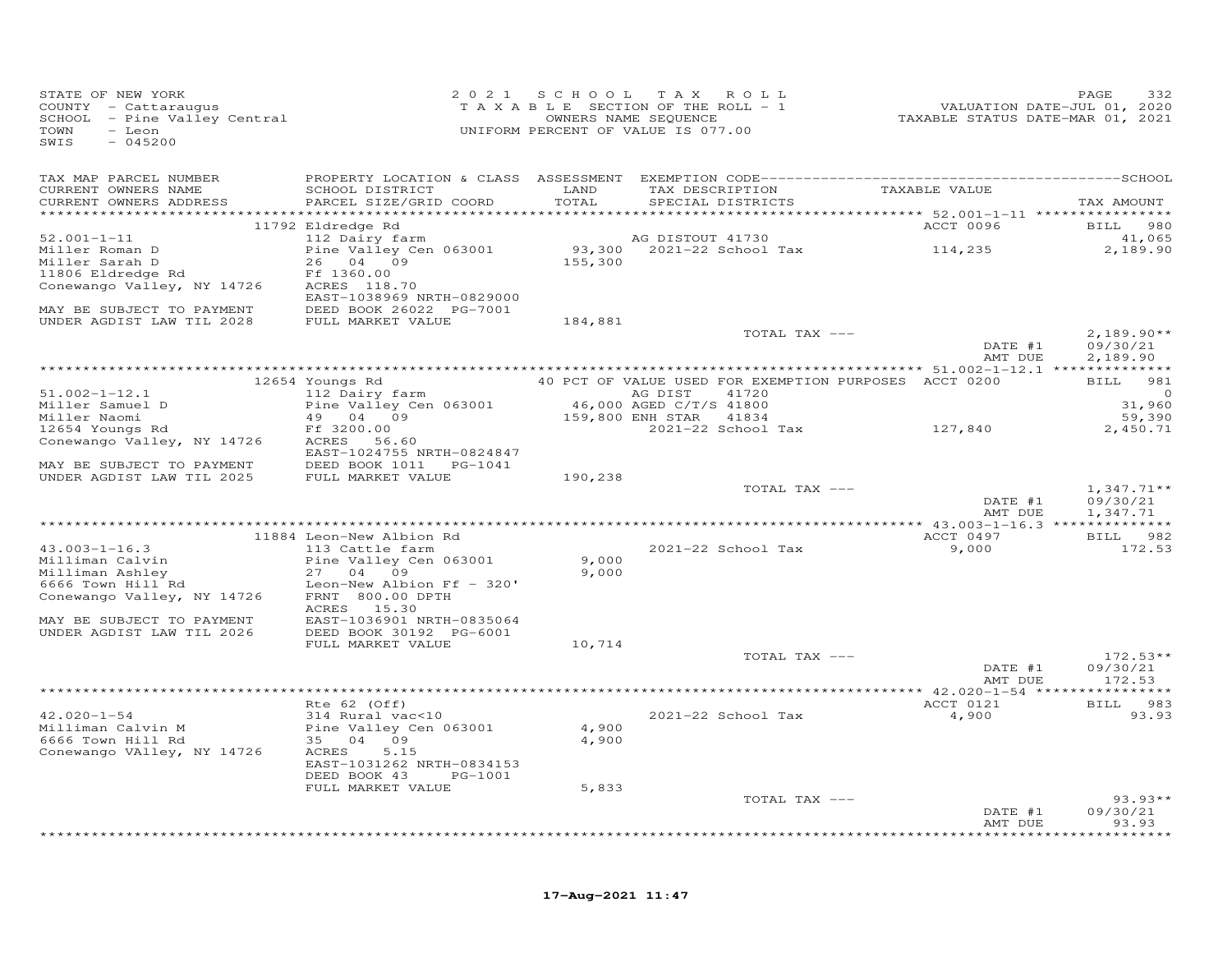| STATE OF NEW YORK<br>COUNTY - Cattaraugus<br>SCHOOL - Pine Valley Central<br>TOWN<br>- Leon<br>SWIS<br>$-045200$ |                                                       | 2021 SCHOOL               | T A X<br>ROLL<br>T A X A B L E SECTION OF THE ROLL - 1<br>OWNERS NAME SEQUENCE<br>UNIFORM PERCENT OF VALUE IS 077.00 | VALUATION DATE-JUL 01, 2020<br>TAXABLE STATUS DATE-MAR 01, 2021 | PAGE<br>333               |
|------------------------------------------------------------------------------------------------------------------|-------------------------------------------------------|---------------------------|----------------------------------------------------------------------------------------------------------------------|-----------------------------------------------------------------|---------------------------|
| TAX MAP PARCEL NUMBER                                                                                            |                                                       |                           |                                                                                                                      |                                                                 |                           |
| CURRENT OWNERS NAME<br>CURRENT OWNERS ADDRESS                                                                    | SCHOOL DISTRICT<br>PARCEL SIZE/GRID COORD             | LAND<br>TOTAL<br>******** | TAX DESCRIPTION<br>SPECIAL DISTRICTS                                                                                 | TAXABLE VALUE<br>*********** 42.020-1-34 *************          | TAX AMOUNT                |
|                                                                                                                  | 6756 Co Rd 6 & Us Rte 62                              |                           |                                                                                                                      | ACCT 0167                                                       | 984<br><b>BILL</b>        |
| $42.020 - 1 - 34$                                                                                                | $425$ Bar                                             |                           | 2021-22 School Tax                                                                                                   | 32,500                                                          | 623.03                    |
| Milliman Calvin M.                                                                                               | Pine Valley Cen 063001                                | 3,900                     |                                                                                                                      |                                                                 |                           |
| Milliman Ashley E.<br>6666 Town Hill Rd                                                                          | 35 04 09<br>84.48 DPTH 80.22<br>FRNT                  | 32,500                    |                                                                                                                      |                                                                 |                           |
| Conewango Valley, NY 14726                                                                                       | ACRES<br>0.56                                         |                           |                                                                                                                      |                                                                 |                           |
|                                                                                                                  | EAST-1031193 NRTH-0835688                             |                           |                                                                                                                      |                                                                 |                           |
|                                                                                                                  | DEED BOOK 30136 PG-9008                               |                           |                                                                                                                      |                                                                 |                           |
|                                                                                                                  | FULL MARKET VALUE                                     | 38,690                    |                                                                                                                      |                                                                 |                           |
|                                                                                                                  |                                                       |                           | TOTAL TAX ---                                                                                                        | DATE #1                                                         | $623.03**$<br>09/30/21    |
|                                                                                                                  |                                                       |                           |                                                                                                                      | AMT DUE                                                         | 623.03                    |
|                                                                                                                  |                                                       |                           |                                                                                                                      |                                                                 |                           |
|                                                                                                                  | 6666 Town Hill Rd                                     |                           |                                                                                                                      | ACCT 0862                                                       | <b>BILL</b><br>985        |
| $43.003 - 1 - 18.6$<br>Milliman Calvin M.                                                                        | 210 1 Family Res                                      |                           | BAS STAR<br>41854                                                                                                    |                                                                 | 25,200<br>2,963.70        |
| Milliman Ashley E.                                                                                               | Pine Valley Cen 063001<br>$27 - 4 - 9$                | 154,600                   | 17,200 2021-22 School Tax                                                                                            | 154,600                                                         |                           |
| 6666 Town Hill Road                                                                                              | ACRES 13.75                                           |                           |                                                                                                                      |                                                                 |                           |
| Conewango Valley, NY 14726                                                                                       | EAST-1036525 NRTH-0834285                             |                           |                                                                                                                      |                                                                 |                           |
|                                                                                                                  | DEED BOOK 23276 PG-2001                               |                           |                                                                                                                      |                                                                 |                           |
|                                                                                                                  | FULL MARKET VALUE                                     | 184,048                   | TOTAL TAX ---                                                                                                        |                                                                 | $2,480.61**$              |
|                                                                                                                  |                                                       |                           |                                                                                                                      | DATE #1                                                         | 09/30/21                  |
|                                                                                                                  |                                                       |                           |                                                                                                                      | AMT DUE                                                         | 2,480.61                  |
|                                                                                                                  |                                                       |                           |                                                                                                                      |                                                                 |                           |
|                                                                                                                  | 6627 Kysor Hill Rd                                    |                           |                                                                                                                      | ACCT 0668                                                       | 986<br><b>BILL</b>        |
| $43.003 - 1 - 11.5$<br>Milliman Lane C                                                                           | 240 Rural res<br>Pine Valley Cen 063001               |                           | BAS STAR 41854<br>24,800 2021-22 School Tax                                                                          | 109,000                                                         | 25,200<br>2,089.54        |
| 6627 Kysor Hill Rd                                                                                               | 19 04 09                                              | 109,000                   |                                                                                                                      |                                                                 |                           |
| Cattaraugus, NY 14719                                                                                            | Ff 1625.00                                            |                           |                                                                                                                      |                                                                 |                           |
|                                                                                                                  | ACRES 18.10                                           |                           |                                                                                                                      |                                                                 |                           |
|                                                                                                                  | EAST-1042466 NRTH-0834928<br>DEED BOOK 00953 PG-00071 |                           |                                                                                                                      |                                                                 |                           |
|                                                                                                                  | FULL MARKET VALUE                                     | 129,762                   |                                                                                                                      |                                                                 |                           |
|                                                                                                                  |                                                       |                           | TOTAL TAX ---                                                                                                        |                                                                 | $1,606.46**$              |
|                                                                                                                  |                                                       |                           |                                                                                                                      | DATE #1                                                         | 09/30/21                  |
|                                                                                                                  |                                                       |                           |                                                                                                                      | AMT DUE                                                         | 1,606.46                  |
|                                                                                                                  | 11664 Leon-New Albion Rd                              |                           |                                                                                                                      | ACCT 0054                                                       | BILL 987                  |
| $43.003 - 1 - 14$                                                                                                | 312 Vac w/imprv                                       |                           | 2021-22 School Tax                                                                                                   | 38,500                                                          | 738.05                    |
| MILLIMAN LEE                                                                                                     | Pine Valley Cen 063001                                | 3,000                     |                                                                                                                      |                                                                 |                           |
| MILLIMAN DEBORA                                                                                                  | 19 04<br>09                                           | 38,500                    |                                                                                                                      |                                                                 |                           |
| 11720 LEON-NEW ABLION ROAD                                                                                       | Ff 196.00                                             |                           |                                                                                                                      |                                                                 |                           |
| LEON, NY 14751                                                                                                   | 1.00<br>ACRES<br>EAST-1040289 NRTH-0834043            |                           |                                                                                                                      |                                                                 |                           |
|                                                                                                                  | DEED BOOK 26552 PG-9002                               |                           |                                                                                                                      |                                                                 |                           |
|                                                                                                                  | FULL MARKET VALUE                                     | 45,833                    |                                                                                                                      |                                                                 |                           |
|                                                                                                                  |                                                       |                           | TOTAL TAX ---                                                                                                        |                                                                 | $738.05**$                |
|                                                                                                                  |                                                       |                           |                                                                                                                      | DATE #1<br>AMT DUE                                              | 09/30/21                  |
|                                                                                                                  |                                                       |                           |                                                                                                                      |                                                                 | 738.05<br>* * * * * * * * |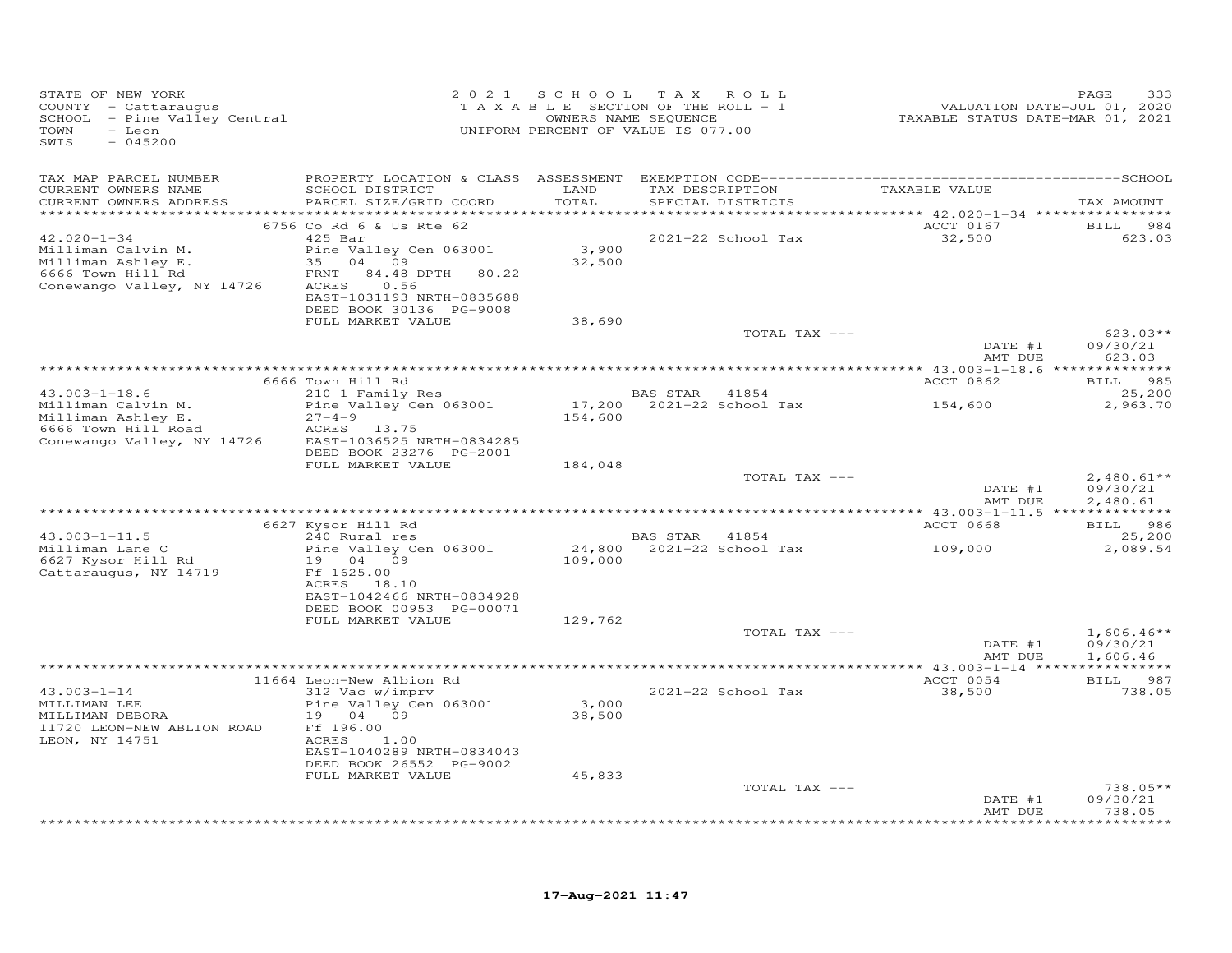| STATE OF NEW YORK<br>COUNTY - Cattaraugus<br>SCHOOL - Pine Valley Central<br>TOWN<br>- Leon<br>SWIS<br>$-045200$ | 2 0 2 1                                                | SCHOOL TAX ROLL<br>TAXABLE SECTION OF THE ROLL - 1<br>UNIFORM PERCENT OF VALUE IS 077.00 | OWNERS NAME SEQUENCE |                            | VALUATION DATE-JUL 01, 2020<br>TAXABLE STATUS DATE-MAR 01, 2021 | PAGE<br>334            |
|------------------------------------------------------------------------------------------------------------------|--------------------------------------------------------|------------------------------------------------------------------------------------------|----------------------|----------------------------|-----------------------------------------------------------------|------------------------|
| TAX MAP PARCEL NUMBER                                                                                            | PROPERTY LOCATION & CLASS ASSESSMENT                   |                                                                                          |                      |                            |                                                                 |                        |
| CURRENT OWNERS NAME                                                                                              | SCHOOL DISTRICT                                        | LAND<br>TOTAL                                                                            | TAX DESCRIPTION      |                            | TAXABLE VALUE                                                   |                        |
| CURRENT OWNERS ADDRESS                                                                                           | PARCEL SIZE/GRID COORD                                 |                                                                                          |                      | SPECIAL DISTRICTS          |                                                                 | TAX AMOUNT             |
|                                                                                                                  | 11720 Leon-New Albion Rd                               |                                                                                          |                      |                            | ACCT 0412                                                       | 988<br>BILL            |
| $43.003 - 1 - 11.1$                                                                                              | 105 Vac farmland                                       |                                                                                          | AG DIST              | 41720                      |                                                                 | 22,104                 |
| Milliman Lee C                                                                                                   | Pine Valley Cen 063001                                 |                                                                                          |                      | 59,100 2021-22 School Tax  | 36,996                                                          | 709.22                 |
| Milliman Debora A                                                                                                | 19/20 04 09                                            | 59,100                                                                                   |                      |                            |                                                                 |                        |
| 11720 Leon-New Albion Rd                                                                                         | Ff 1520'                                               |                                                                                          |                      |                            |                                                                 |                        |
| Cattaraugus, NY 14719                                                                                            | ACRES<br>90.45                                         |                                                                                          |                      |                            |                                                                 |                        |
|                                                                                                                  | EAST-1041436 NRTH-0835035                              |                                                                                          |                      |                            |                                                                 |                        |
| MAY BE SUBJECT TO PAYMENT                                                                                        | DEED BOOK 00932 PG-00751                               |                                                                                          |                      |                            |                                                                 |                        |
| UNDER AGDIST LAW TIL 2025                                                                                        | FULL MARKET VALUE                                      | 70,357                                                                                   |                      | TOTAL TAX ---              |                                                                 |                        |
|                                                                                                                  |                                                        |                                                                                          |                      |                            | DATE #1                                                         | $709.22**$<br>09/30/21 |
|                                                                                                                  |                                                        |                                                                                          |                      |                            | AMT DUE                                                         | 709.22                 |
|                                                                                                                  |                                                        |                                                                                          |                      |                            |                                                                 |                        |
|                                                                                                                  | 11720 Leon-New Albion Rd                               |                                                                                          |                      |                            | ACCT 0186                                                       | BILL 989               |
| $43.003 - 1 - 13$                                                                                                | 120 Field crops                                        |                                                                                          | AG DIST              | 41720                      |                                                                 | 27,921                 |
| Milliman Lee C                                                                                                   | Pine Valley Cen 063001                                 |                                                                                          | 88,200 BAS STAR      | 41854                      |                                                                 | 25,200                 |
| Milliman Debora                                                                                                  | 19 04 09                                               |                                                                                          |                      | 235,000 2021-22 School Tax | 207,079                                                         | 3,969.73               |
| 11720 Leon-New Albion Rd                                                                                         | FRNT 1300.00 DPTH                                      |                                                                                          |                      |                            |                                                                 |                        |
| Cattaraugus, NY 14719                                                                                            | ACRES 123.65                                           |                                                                                          |                      |                            |                                                                 |                        |
| MAY BE SUBJECT TO PAYMENT                                                                                        | EAST-1039672 NRTH-0833738<br>DEED BOOK 846<br>PG-00499 |                                                                                          |                      |                            |                                                                 |                        |
| UNDER AGDIST LAW TIL 2025                                                                                        | FULL MARKET VALUE                                      | 279,762                                                                                  |                      |                            |                                                                 |                        |
|                                                                                                                  |                                                        |                                                                                          |                      | TOTAL TAX ---              |                                                                 | $3,486.64**$           |
|                                                                                                                  |                                                        |                                                                                          |                      |                            | DATE #1                                                         | 09/30/21               |
|                                                                                                                  |                                                        |                                                                                          |                      |                            | AMT DUE                                                         | 3,486.64               |
|                                                                                                                  |                                                        |                                                                                          |                      |                            |                                                                 |                        |
|                                                                                                                  | 11720 Leon-New Albion Rd                               |                                                                                          |                      |                            | ACCT 0187                                                       | BILL 990               |
| $43.003 - 1 - 18.1$                                                                                              | 120 Field crops                                        |                                                                                          | AG DIST              | 41720                      |                                                                 | 33,339                 |
| Milliman Lee C                                                                                                   | Pine Valley Cen 063001<br>27 04 09                     | 107,400                                                                                  |                      | 2021-22 School Tax         | 74,061                                                          | 1,419.76               |
| Milliman Debora A<br>11720 Leon-New Albion Rd                                                                    | Alderbottom Rd Ff - 1350'                              | 107,400                                                                                  |                      |                            |                                                                 |                        |
| Cattaraugus, NY 14719                                                                                            | Town Hill Rd Ff $-$ 3320'                              |                                                                                          |                      |                            |                                                                 |                        |
|                                                                                                                  | FRNT 2880.00 DPTH                                      |                                                                                          |                      |                            |                                                                 |                        |
| MAY BE SUBJECT TO PAYMENT                                                                                        | ACRES 161.45                                           |                                                                                          |                      |                            |                                                                 |                        |
| UNDER AGDIST LAW TIL 2025                                                                                        | EAST-1037711 NRTH-0833298                              |                                                                                          |                      |                            |                                                                 |                        |
|                                                                                                                  | DEED BOOK 846<br>PG-00499                              |                                                                                          |                      |                            |                                                                 |                        |
|                                                                                                                  | FULL MARKET VALUE                                      | 127,857                                                                                  |                      |                            |                                                                 |                        |
|                                                                                                                  |                                                        |                                                                                          |                      | TOTAL TAX ---              |                                                                 | $1,419.76**$           |
|                                                                                                                  |                                                        |                                                                                          |                      |                            | DATE #1                                                         | 09/30/21               |
|                                                                                                                  |                                                        |                                                                                          |                      |                            | AMT DUE<br>*****************************                        | 1,419.76               |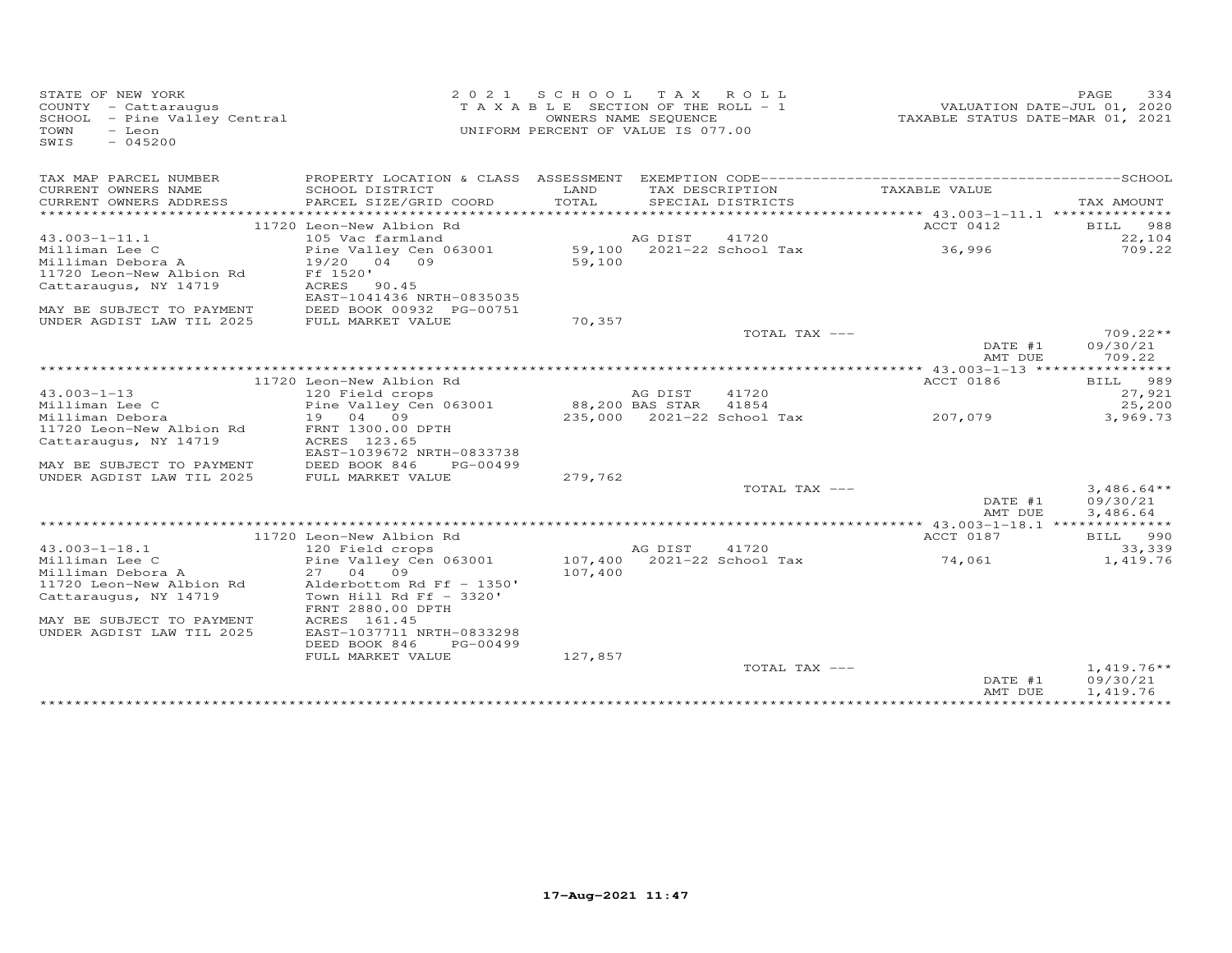| STATE OF NEW YORK<br>COUNTY - Cattaraugus<br>SCHOOL - Pine Valley Central<br>TOWN<br>- Leon<br>SWIS<br>$-045200$ |                                                                                                                                                       |                            | 2021 SCHOOL TAX ROLL<br>TAXABLE SECTION OF THE ROLL - 1<br>OWNERS NAME SEQUENCE<br>UNIFORM PERCENT OF VALUE IS 077.00 | VALUATION DATE-JUL 01, 2020<br>TAXABLE STATUS DATE-MAR 01, 2021 | 335<br>PAGE                          |
|------------------------------------------------------------------------------------------------------------------|-------------------------------------------------------------------------------------------------------------------------------------------------------|----------------------------|-----------------------------------------------------------------------------------------------------------------------|-----------------------------------------------------------------|--------------------------------------|
| TAX MAP PARCEL NUMBER<br>CURRENT OWNERS NAME<br>CURRENT OWNERS ADDRESS                                           | SCHOOL DISTRICT<br>PARCEL SIZE/GRID COORD                                                                                                             | LAND<br>TOTAL              | TAX DESCRIPTION<br>SPECIAL DISTRICTS                                                                                  | TAXABLE VALUE                                                   | TAX AMOUNT                           |
|                                                                                                                  | 7494 Rte 62                                                                                                                                           |                            |                                                                                                                       | ACCT 0595                                                       | BILL 991                             |
| $43.001 - 1 - 1.3$                                                                                               | 240 Rural res                                                                                                                                         |                            | <b>BAS STAR</b><br>41854                                                                                              |                                                                 | 25,200                               |
| Milliman Lyle C<br>Milliman Leslie J<br>7494 Rte 62<br>South Dayton, NY 14138                                    | Pine Valley Cen 063001<br>38 04 09<br>Ff 1990.00<br>ACRES 22.25<br>EAST-1031793 NRTH-0847171<br>DEED BOOK 895<br>PG-00730                             | 120,000                    | 31,400 2021-22 School Tax                                                                                             | 120,000                                                         | 2,300.41                             |
|                                                                                                                  | FULL MARKET VALUE                                                                                                                                     | 142,857                    |                                                                                                                       |                                                                 |                                      |
|                                                                                                                  |                                                                                                                                                       |                            | TOTAL TAX ---                                                                                                         | DATE #1<br>AMT DUE                                              | $1,817.33**$<br>09/30/21<br>1,817.33 |
|                                                                                                                  |                                                                                                                                                       |                            |                                                                                                                       |                                                                 |                                      |
|                                                                                                                  | Alderbottom Rd                                                                                                                                        |                            |                                                                                                                       | ACCT 0217                                                       | BILL 992                             |
| $43.003 - 1 - 10$<br>Milliman Lyle C<br>Milliman Leslie J<br>7494 Rte 62<br>South Dayton, NY 14138               | 323 Vacant rural<br>Pine Valley Cen 063001<br>20 04 09<br>ACRES 15.00<br>EAST-1041480 NRTH-0839050                                                    | 6,120<br>6,120             | 2021-22 School Tax                                                                                                    | 6,120                                                           | 117.32                               |
|                                                                                                                  | DEED BOOK 897 PG-00898                                                                                                                                |                            |                                                                                                                       |                                                                 |                                      |
|                                                                                                                  | FULL MARKET VALUE                                                                                                                                     | 7,286                      | TOTAL TAX ---                                                                                                         | DATE #1<br>AMT DUE                                              | $117.32**$<br>09/30/21<br>117.32     |
|                                                                                                                  |                                                                                                                                                       |                            |                                                                                                                       |                                                                 |                                      |
|                                                                                                                  | Kysor Hill Rd                                                                                                                                         |                            |                                                                                                                       | ACCT 0551                                                       | BILL 993                             |
| $43.003 - 1 - 30$<br>Milliman Lyle C<br>Milliman Leslie J<br>7494 Rte 62<br>South Dayton, NY 14138               | 105 Vac farmland<br>Pine Valley Cen 063001<br>20 04 09<br>ACRES 160.00<br>EAST-1041990 NRTH-0837573<br>DEED BOOK 897<br>PG-00898<br>FULL MARKET VALUE | 65,280<br>65,280<br>77,714 | 2021-22 School Tax                                                                                                    | 65,280                                                          | 1,251.42                             |
|                                                                                                                  |                                                                                                                                                       |                            | TOTAL TAX ---                                                                                                         |                                                                 | $1,251.42**$                         |
|                                                                                                                  |                                                                                                                                                       |                            |                                                                                                                       | DATE #1<br>AMT DUE                                              | 09/30/21<br>1,251.42                 |
|                                                                                                                  | Kysor Hill Rd                                                                                                                                         |                            |                                                                                                                       | ACCT 0552                                                       | BILL 994                             |
| $43.003 - 1 - 31$<br>Milliman Lyle C<br>Milliman Leslie J<br>7494 Rte 62<br>South Dayton, NY 14138               | 323 Vacant rural<br>Pine Valley Cen 063001<br>20 04 09<br>ACRES 22.35<br>EAST-1040618 NRTH-0837151<br>DEED BOOK 897<br>PG-00898<br>FULL MARKET VALUE  | 9,120<br>9,120<br>10,857   | 2021-22 School Tax                                                                                                    | 9,120                                                           | 174.83                               |
|                                                                                                                  |                                                                                                                                                       |                            | TOTAL TAX ---                                                                                                         | DATE #1                                                         | $174.83**$<br>09/30/21               |
|                                                                                                                  |                                                                                                                                                       |                            |                                                                                                                       | AMT DUE                                                         | 174.83                               |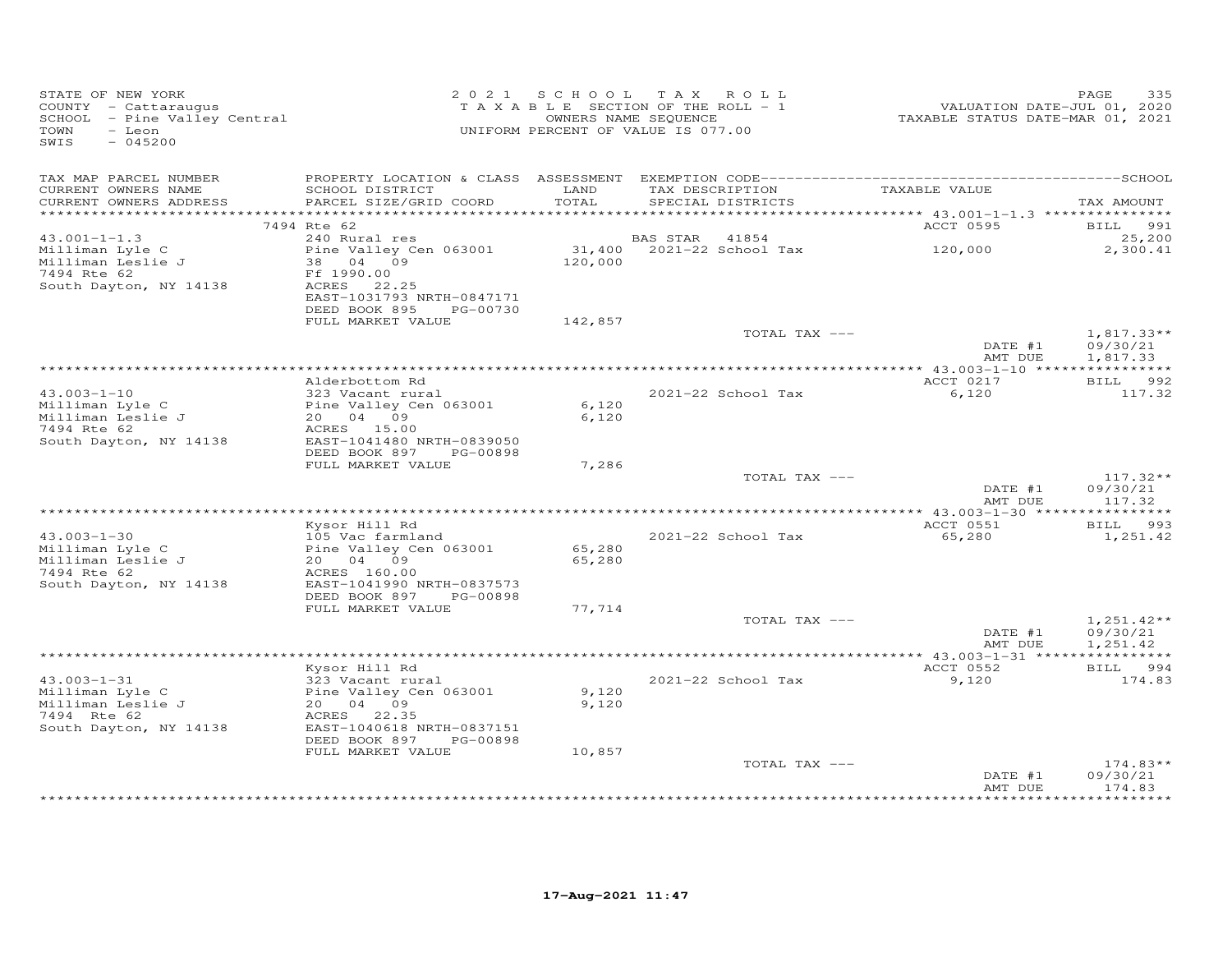| STATE OF NEW YORK<br>COUNTY - Cattaraugus<br>SCHOOL - Pine Valley Central<br>TOWN<br>- Leon<br>SWIS<br>$-045200$ | 2 0 2 1                                                                                                                       | S C H O O L       | TAX ROLL<br>TAXABLE SECTION OF THE ROLL - 1<br>OWNERS NAME SEQUENCE<br>UNIFORM PERCENT OF VALUE IS 077.00 | VALUATION DATE-JUL 01, 2020<br>TAXABLE STATUS DATE-MAR 01, 2021 | PAGE<br>336                    |
|------------------------------------------------------------------------------------------------------------------|-------------------------------------------------------------------------------------------------------------------------------|-------------------|-----------------------------------------------------------------------------------------------------------|-----------------------------------------------------------------|--------------------------------|
| TAX MAP PARCEL NUMBER                                                                                            | PROPERTY LOCATION & CLASS ASSESSMENT                                                                                          |                   |                                                                                                           |                                                                 |                                |
| CURRENT OWNERS NAME<br>CURRENT OWNERS ADDRESS<br>***********************                                         | SCHOOL DISTRICT<br>PARCEL SIZE/GRID COORD                                                                                     | LAND<br>TOTAL     | TAX DESCRIPTION<br>SPECIAL DISTRICTS                                                                      | TAXABLE VALUE                                                   | TAX AMOUNT                     |
|                                                                                                                  | 11600 Fancher Rd                                                                                                              |                   |                                                                                                           | ACCT 0667                                                       | 995                            |
| $43.003 - 1 - 11.4$                                                                                              | 240 Rural res                                                                                                                 |                   | BAS STAR<br>41854                                                                                         |                                                                 | BILL<br>25,200                 |
| Milliman Lynn<br>Milliman Lisa                                                                                   | Pine Valley Cen 063001<br>19 04<br>09                                                                                         | 37,000<br>135,000 | 2021-22 School Tax                                                                                        | 135,000                                                         | 2,587.97                       |
| 11600 Fancher Hill<br>Cattaraugus, NY 14719                                                                      | Ff 2100.00 Leon-New Albio<br>Ff 1230.00 Fancher Rd<br>ACRES<br>31.75<br>EAST-1042100 NRTH-0833390<br>DEED BOOK 00932 PG-00753 |                   |                                                                                                           |                                                                 |                                |
|                                                                                                                  | FULL MARKET VALUE                                                                                                             | 160,714           |                                                                                                           |                                                                 |                                |
|                                                                                                                  |                                                                                                                               |                   | TOTAL TAX ---                                                                                             | DATE #1                                                         | $2,104.88**$<br>09/30/21       |
|                                                                                                                  |                                                                                                                               |                   |                                                                                                           | AMT DUE                                                         | 2,104.88                       |
|                                                                                                                  | Fancher Rd                                                                                                                    |                   |                                                                                                           | ACCT 0112                                                       | 996                            |
| $52.001 - 1 - 14.1$                                                                                              | 314 Rural vac<10                                                                                                              |                   | 2021-22 School Tax                                                                                        | 2,400                                                           | BILL<br>46.01                  |
| Milliman Lynn<br>Milliman Lisa<br>11600 Fancher Hill Rd<br>Cattaraugus, NY 14719                                 | Pine Valley Cen 063001<br>19 04 09<br>Ff 640.00<br><b>ACRES</b><br>4.75<br>EAST-1042349 NRTH-0832768                          | 2,400<br>2,400    |                                                                                                           |                                                                 |                                |
|                                                                                                                  | DEED BOOK 26640 PG-6001                                                                                                       |                   |                                                                                                           |                                                                 |                                |
|                                                                                                                  | FULL MARKET VALUE                                                                                                             | 2,857             |                                                                                                           |                                                                 |                                |
|                                                                                                                  |                                                                                                                               |                   | TOTAL TAX ---                                                                                             | DATE #1<br>AMT DUE                                              | $46.01**$<br>09/30/21<br>46.01 |
|                                                                                                                  |                                                                                                                               |                   |                                                                                                           | ******* 34.003-1-14.1 **************                            |                                |
|                                                                                                                  | 7702 Kellogg Hill Rd                                                                                                          |                   |                                                                                                           | ACCT 0293                                                       | 997<br>BILL                    |
| $34.003 - 1 - 14.1$                                                                                              | 240 Rural res                                                                                                                 |                   | <b>BAS STAR</b><br>41854                                                                                  |                                                                 | 25,200                         |
| Moffit Eric L                                                                                                    | Pine Valley Cen 063001                                                                                                        | 36,900            | 2021-22 School Tax                                                                                        | 88,400                                                          | 1,694.64                       |
| Moffit Richard C                                                                                                 | 23<br>04 09                                                                                                                   | 88,400            |                                                                                                           |                                                                 |                                |
| 7702 Kellogg Hill Rd<br>South Dayton, NY 14138                                                                   | Life Use<br>FRNT 750.00 DPTH<br>45.86<br>ACRES<br>EAST-1040587 NRTH-0850558<br>DEED BOOK 910<br>PG-00939                      |                   |                                                                                                           |                                                                 |                                |
|                                                                                                                  | FULL MARKET VALUE                                                                                                             | 105,238           | TOTAL TAX ---                                                                                             |                                                                 | $1,211.55**$                   |
|                                                                                                                  |                                                                                                                               |                   |                                                                                                           | DATE #1<br>AMT DUE                                              | 09/30/21<br>1,211.55           |
|                                                                                                                  |                                                                                                                               |                   |                                                                                                           |                                                                 |                                |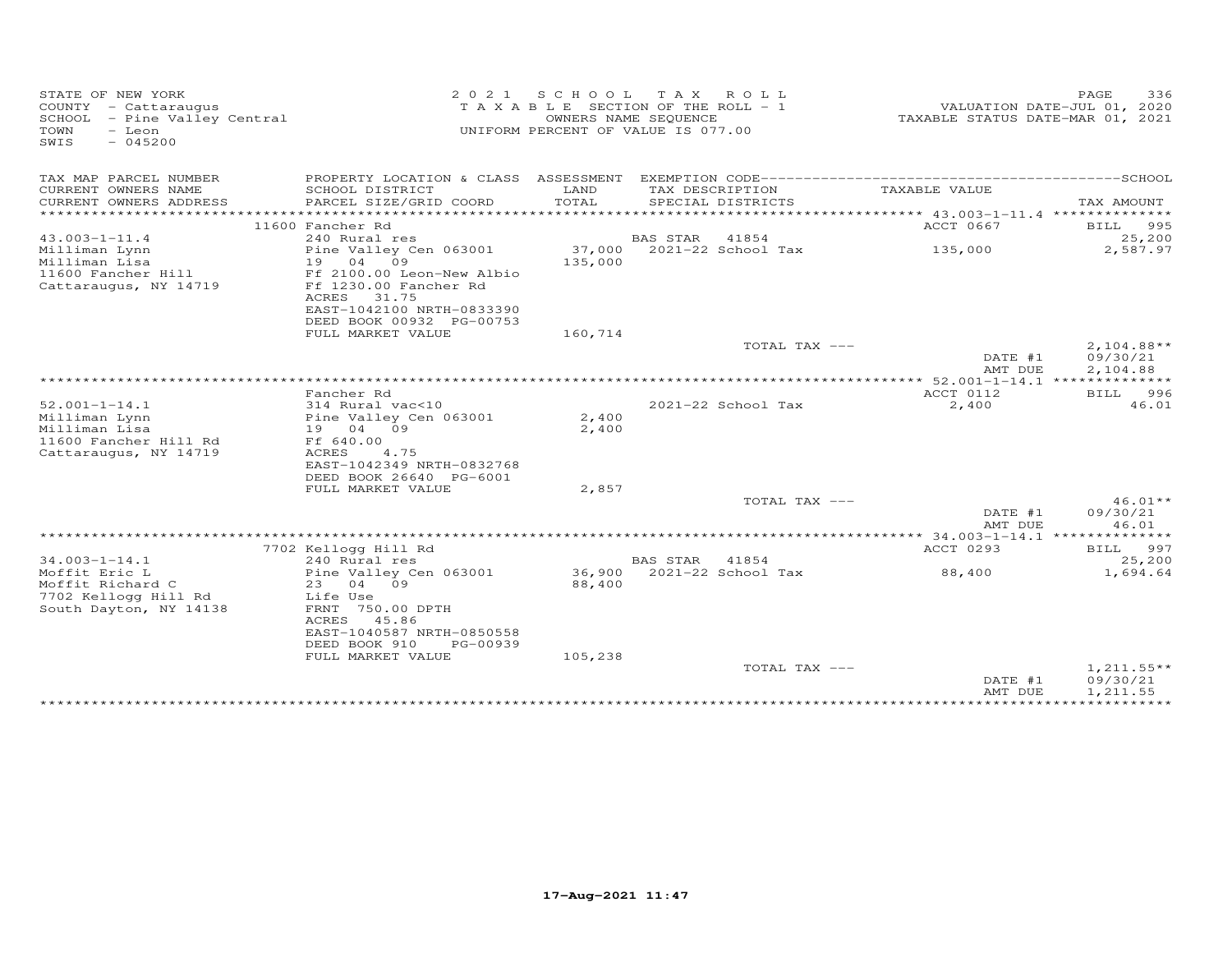| STATE OF NEW YORK<br>COUNTY - Cattaraugus<br>SCHOOL - Pine Valley Central<br>TOWN<br>- Leon<br>$-045200$<br>SWIS | 2 0 2 1                                  |        | SCHOOL TAX ROLL<br>T A X A B L E SECTION OF THE ROLL - 1<br>OWNERS NAME SEQUENCE<br>UNIFORM PERCENT OF VALUE IS 077.00 | TAXABLE STATUS DATE-MAR 01, 2021 | 337<br>PAGE<br>VALUATION DATE-JUL 01, 2020 |
|------------------------------------------------------------------------------------------------------------------|------------------------------------------|--------|------------------------------------------------------------------------------------------------------------------------|----------------------------------|--------------------------------------------|
| TAX MAP PARCEL NUMBER                                                                                            |                                          |        |                                                                                                                        |                                  |                                            |
| CURRENT OWNERS NAME                                                                                              | SCHOOL DISTRICT                          | LAND   | TAX DESCRIPTION                                                                                                        | TAXABLE VALUE                    |                                            |
| CURRENT OWNERS ADDRESS                                                                                           | PARCEL SIZE/GRID COORD                   | TOTAL  | SPECIAL DISTRICTS                                                                                                      |                                  | TAX AMOUNT                                 |
| ***********************                                                                                          |                                          |        |                                                                                                                        |                                  |                                            |
|                                                                                                                  | 7732 Kellogg Hill Rd                     |        |                                                                                                                        | ACCT 0293                        | BILL<br>998                                |
| $34.003 - 1 - 14.2$                                                                                              | 311 Res vac land                         |        | 2021-22 School Tax                                                                                                     | 8,600                            | 164.86                                     |
| Moffit Kyle                                                                                                      | Pine Valley Cen 063001                   | 8,600  |                                                                                                                        |                                  |                                            |
| 7702 Kellogg Hill Rd                                                                                             | 23 04 09<br>Life Use                     | 8,600  |                                                                                                                        |                                  |                                            |
| South Dayton, NY 14138                                                                                           | FRNT 750.00 DPTH                         |        |                                                                                                                        |                                  |                                            |
|                                                                                                                  | 3.03<br>ACRES                            |        |                                                                                                                        |                                  |                                            |
|                                                                                                                  | EAST-1040587 NRTH-0850558                |        |                                                                                                                        |                                  |                                            |
|                                                                                                                  | DEED BOOK 20210 PG-1585                  |        |                                                                                                                        |                                  |                                            |
|                                                                                                                  | FULL MARKET VALUE                        | 10,238 |                                                                                                                        |                                  |                                            |
|                                                                                                                  |                                          |        | TOTAL TAX ---                                                                                                          |                                  | $164.86**$                                 |
|                                                                                                                  |                                          |        |                                                                                                                        | DATE #1                          | 09/30/21                                   |
|                                                                                                                  |                                          |        |                                                                                                                        | AMT DUE                          | 164.86                                     |
|                                                                                                                  |                                          |        |                                                                                                                        | $*$ 42.004-2-19.1 **             | ***********                                |
|                                                                                                                  | 6612 Rte 62                              |        |                                                                                                                        | ACCT 0344                        | 999<br><b>BILL</b>                         |
| $42.004 - 2 - 19.1$                                                                                              | 105 Vac farmland                         |        | $2021 - 22$ School Tax                                                                                                 | 61,360                           | 1,176.28                                   |
| Moffit Richard C Jr                                                                                              | Pine Valley Cen 063001                   | 61,360 |                                                                                                                        |                                  |                                            |
| 6608 Rte 62                                                                                                      | 35/43<br>04 09                           | 61,360 |                                                                                                                        |                                  |                                            |
| Conewango Valley, NY 14726                                                                                       | Life Use - Genevieve<br>FRNT 760.00 DPTH |        |                                                                                                                        |                                  |                                            |
|                                                                                                                  | ACRES 121.80                             |        |                                                                                                                        |                                  |                                            |
|                                                                                                                  | EAST-1030995 NRTH-0832858                |        |                                                                                                                        |                                  |                                            |
|                                                                                                                  | DEED BOOK 00949 PG-00031                 |        |                                                                                                                        |                                  |                                            |
|                                                                                                                  | FULL MARKET VALUE                        | 73,048 |                                                                                                                        |                                  |                                            |
|                                                                                                                  |                                          |        | TOTAL TAX ---                                                                                                          |                                  | $1,176.28**$                               |
|                                                                                                                  |                                          |        |                                                                                                                        | DATE #1                          | 09/30/21                                   |
|                                                                                                                  |                                          |        |                                                                                                                        | AMT DUE                          | 1,176.28                                   |
|                                                                                                                  |                                          |        |                                                                                                                        |                                  |                                            |
|                                                                                                                  | 6608 Rte 62                              |        |                                                                                                                        | ACCT 0735                        | <b>BILL</b> 1000                           |
| $42.004 - 2 - 19.6$                                                                                              | 210 1 Family Res                         |        | BAS STAR 41854                                                                                                         |                                  | 25,200                                     |
| Moffit Richard C Jr<br>6608 Rte 62                                                                               | Pine Valley Cen 063001                   |        | 17,000 2021-22 School Tax                                                                                              | 62,700                           | 1,201.97                                   |
| Conewango Valley, NY 14726                                                                                       | 04 09<br>43<br>Ff 800.00                 | 62,700 |                                                                                                                        |                                  |                                            |
|                                                                                                                  | ACRES<br>6.70 BANK<br>017                |        |                                                                                                                        |                                  |                                            |
|                                                                                                                  | EAST-1030066 NRTH-0833478                |        |                                                                                                                        |                                  |                                            |
|                                                                                                                  | DEED BOOK 00973 PG-00998                 |        |                                                                                                                        |                                  |                                            |
|                                                                                                                  | FULL MARKET VALUE                        | 74,643 |                                                                                                                        |                                  |                                            |
|                                                                                                                  |                                          |        | TOTAL TAX ---                                                                                                          |                                  | 718.88**                                   |
|                                                                                                                  |                                          |        |                                                                                                                        | DATE #1                          | 09/30/21                                   |
|                                                                                                                  |                                          |        |                                                                                                                        | AMT DUE                          | 718.88                                     |
|                                                                                                                  |                                          |        |                                                                                                                        | *************                    | * * * * * * * * * * *                      |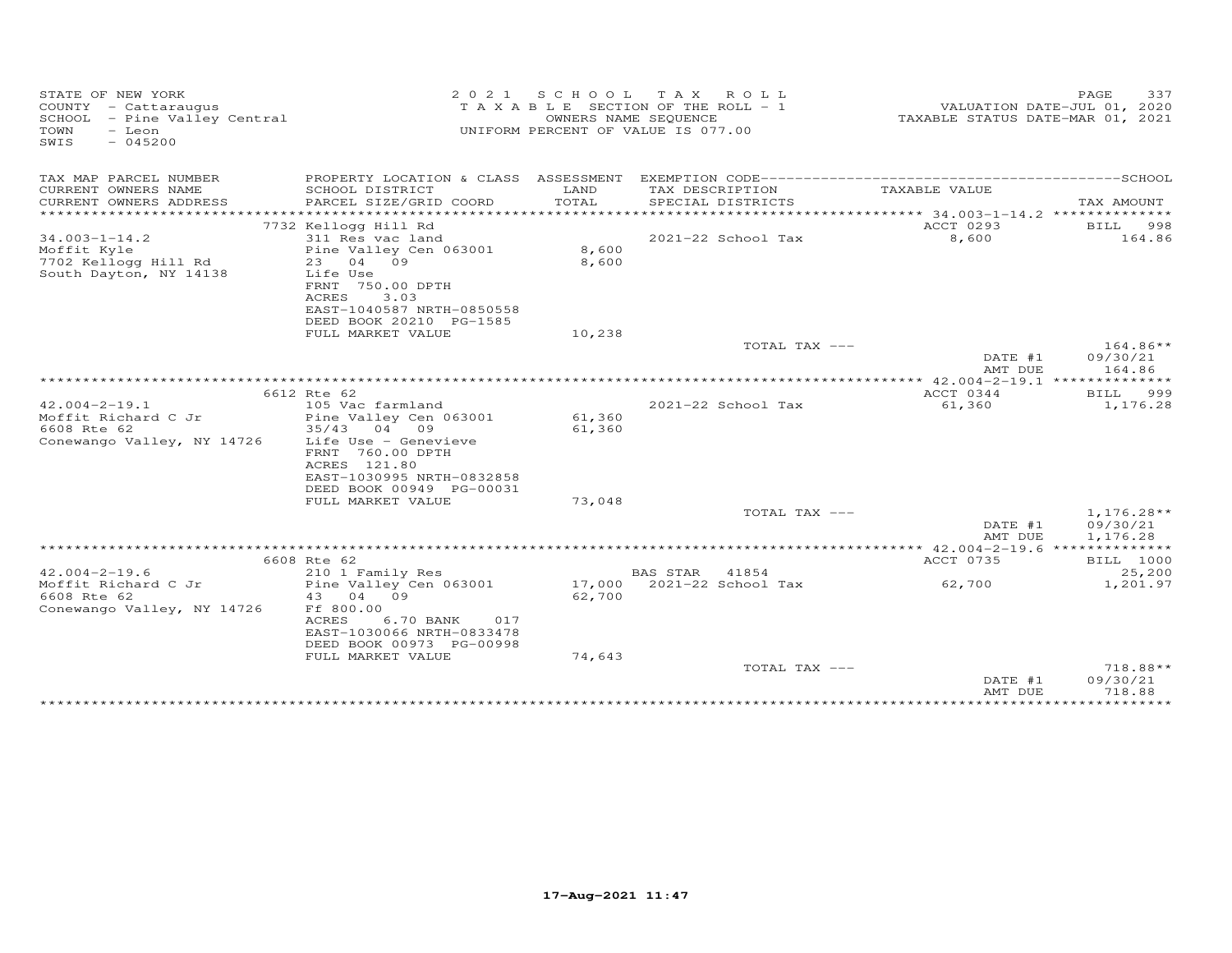| STATE OF NEW YORK<br>COUNTY - Cattaraugus<br>SCHOOL - Pine Valley Central<br>TOWN<br>- Leon<br>SWIS<br>$-045200$ |                                                       |         | 2021 SCHOOL TAX ROLL<br>T A X A B L E SECTION OF THE ROLL - 1<br>OWNERS NAME SEQUENCE<br>UNIFORM PERCENT OF VALUE IS 077.00 | VALUATION DATE-JUL 01, 2020<br>TAXABLE STATUS DATE-MAR 01, 2021 | 338<br>PAGE                  |
|------------------------------------------------------------------------------------------------------------------|-------------------------------------------------------|---------|-----------------------------------------------------------------------------------------------------------------------------|-----------------------------------------------------------------|------------------------------|
| TAX MAP PARCEL NUMBER                                                                                            |                                                       |         |                                                                                                                             |                                                                 |                              |
| CURRENT OWNERS NAME                                                                                              | SCHOOL DISTRICT                                       | LAND    | TAX DESCRIPTION                                                                                                             | TAXABLE VALUE                                                   |                              |
| CURRENT OWNERS ADDRESS                                                                                           | PARCEL SIZE/GRID COORD                                | TOTAL   | SPECIAL DISTRICTS                                                                                                           |                                                                 | TAX AMOUNT                   |
|                                                                                                                  | 7585 Kellogg Hill Rd                                  |         |                                                                                                                             | ACCT 0294                                                       | <b>BILL</b> 1001             |
| $34.003 - 1 - 18$                                                                                                | 270 Mfg housing                                       |         | <b>BAS STAR</b> 41854                                                                                                       |                                                                 | 25,200                       |
| Moffitt Richard L/U                                                                                              | Pine Valley Cen 063001                                |         |                                                                                                                             | 33,400 2021-22 School Tax 77,000                                | 1,476.10                     |
| Miller Michelle<br>7585 Kellog Hill Rd                                                                           | 31 04 09<br>FRNT 1000.00 DPTH                         | 77,000  |                                                                                                                             |                                                                 |                              |
| South Dayton, NY 14138                                                                                           | ACRES 25.63                                           |         |                                                                                                                             |                                                                 |                              |
|                                                                                                                  | EAST-1038566 NRTH-0850129                             |         |                                                                                                                             |                                                                 |                              |
|                                                                                                                  | DEED BOOK 22263 PG-9001                               |         |                                                                                                                             |                                                                 |                              |
|                                                                                                                  | FULL MARKET VALUE                                     | 91,667  | TOTAL TAX ---                                                                                                               |                                                                 | 993.01**                     |
|                                                                                                                  |                                                       |         |                                                                                                                             | DATE #1                                                         | 09/30/21                     |
|                                                                                                                  |                                                       |         |                                                                                                                             | AMT DUE                                                         | 993.01                       |
|                                                                                                                  |                                                       |         |                                                                                                                             |                                                                 |                              |
| $43.004 - 1 - 20$                                                                                                | 11276 Leon-New Albion Rd<br>210 1 Family Res          |         | 2021-22 School Tax                                                                                                          | ACCT 0355<br>37,000                                             | BILL 1002<br>709.29          |
| Morgan Tricia E<br>Morgan Tricia E                                                                               | Pine Valley Cen 063001                                | 7,700   |                                                                                                                             |                                                                 |                              |
| 11276 Leon Rd                                                                                                    | 11 04 09                                              | 37,000  |                                                                                                                             |                                                                 |                              |
| Cattaraugus, NY 14719                                                                                            | Ff 480.00<br>ACRES<br>1.35                            |         |                                                                                                                             |                                                                 |                              |
|                                                                                                                  | EAST-1046167 NRTH-0832982                             |         |                                                                                                                             |                                                                 |                              |
|                                                                                                                  | DEED BOOK 24549 PG-2001                               |         |                                                                                                                             |                                                                 |                              |
|                                                                                                                  | FULL MARKET VALUE                                     | 44,048  |                                                                                                                             | TOTAL TAX ---                                                   | $709.29**$                   |
|                                                                                                                  |                                                       |         |                                                                                                                             | DATE #1                                                         | 09/30/21                     |
|                                                                                                                  |                                                       |         |                                                                                                                             | AMT DUE                                                         | 709.29                       |
|                                                                                                                  |                                                       |         |                                                                                                                             |                                                                 |                              |
| $43.001 - 1 - 21$                                                                                                | Alderbottom Rd<br>260 Seasonal res                    |         | 2021-22 School Tax                                                                                                          | ACCT 0236<br>54,400                                             | <b>BILL</b> 1003<br>1,042.85 |
| Mortellaro Paul F                                                                                                | Pine Valley Cen 063001                                | 26,600  |                                                                                                                             |                                                                 |                              |
| Mortellaro Sheila                                                                                                | 21 04 09                                              | 54,400  |                                                                                                                             |                                                                 |                              |
| 5081 Stewart Rd                                                                                                  | Ff 720.00                                             |         |                                                                                                                             |                                                                 |                              |
| Blasdell, NY 14219                                                                                               | ACRES 14.40<br>EAST-1040627 NRTH-0841190              |         |                                                                                                                             |                                                                 |                              |
|                                                                                                                  | DEED BOOK 00991 PG-00205                              |         |                                                                                                                             |                                                                 |                              |
|                                                                                                                  | FULL MARKET VALUE                                     | 64,762  |                                                                                                                             |                                                                 |                              |
|                                                                                                                  |                                                       |         | TOTAL TAX ---                                                                                                               | DATE #1                                                         | $1,042.85**$<br>09/30/21     |
|                                                                                                                  |                                                       |         |                                                                                                                             | AMT DUE                                                         | 1,042.85                     |
|                                                                                                                  |                                                       |         |                                                                                                                             | *********** 33.004-2-10.2 **************                        |                              |
|                                                                                                                  | 12330 Gulf Rd                                         |         |                                                                                                                             | ACCT 0543                                                       | BILL 1004                    |
| $33.004 - 2 - 10.2$<br>Mosher Diana L                                                                            | 210 1 Family Res<br>Pine Valley Cen 063001            |         | BAS STAR 41854<br>$10,400$ $2021-22$ School Tax                                                                             | 106,000                                                         | 25,200<br>2,032.03           |
| 12330 Gulf Rd                                                                                                    | 47 04 09                                              | 106,000 |                                                                                                                             |                                                                 |                              |
| South Dayton, NY 14138                                                                                           | Ff 630.00                                             |         |                                                                                                                             |                                                                 |                              |
|                                                                                                                  | ACRES<br>2.70                                         |         |                                                                                                                             |                                                                 |                              |
|                                                                                                                  | EAST-1029826 NRTH-0847739<br>DEED BOOK 00982 PG-00344 |         |                                                                                                                             |                                                                 |                              |
|                                                                                                                  | FULL MARKET VALUE                                     | 126,190 |                                                                                                                             |                                                                 |                              |
|                                                                                                                  |                                                       |         | TOTAL TAX ---                                                                                                               |                                                                 | $1,548.95**$                 |
|                                                                                                                  |                                                       |         |                                                                                                                             | DATE #1<br>AMT DUE                                              | 09/30/21<br>1,548.95         |
|                                                                                                                  |                                                       |         |                                                                                                                             |                                                                 | ***********                  |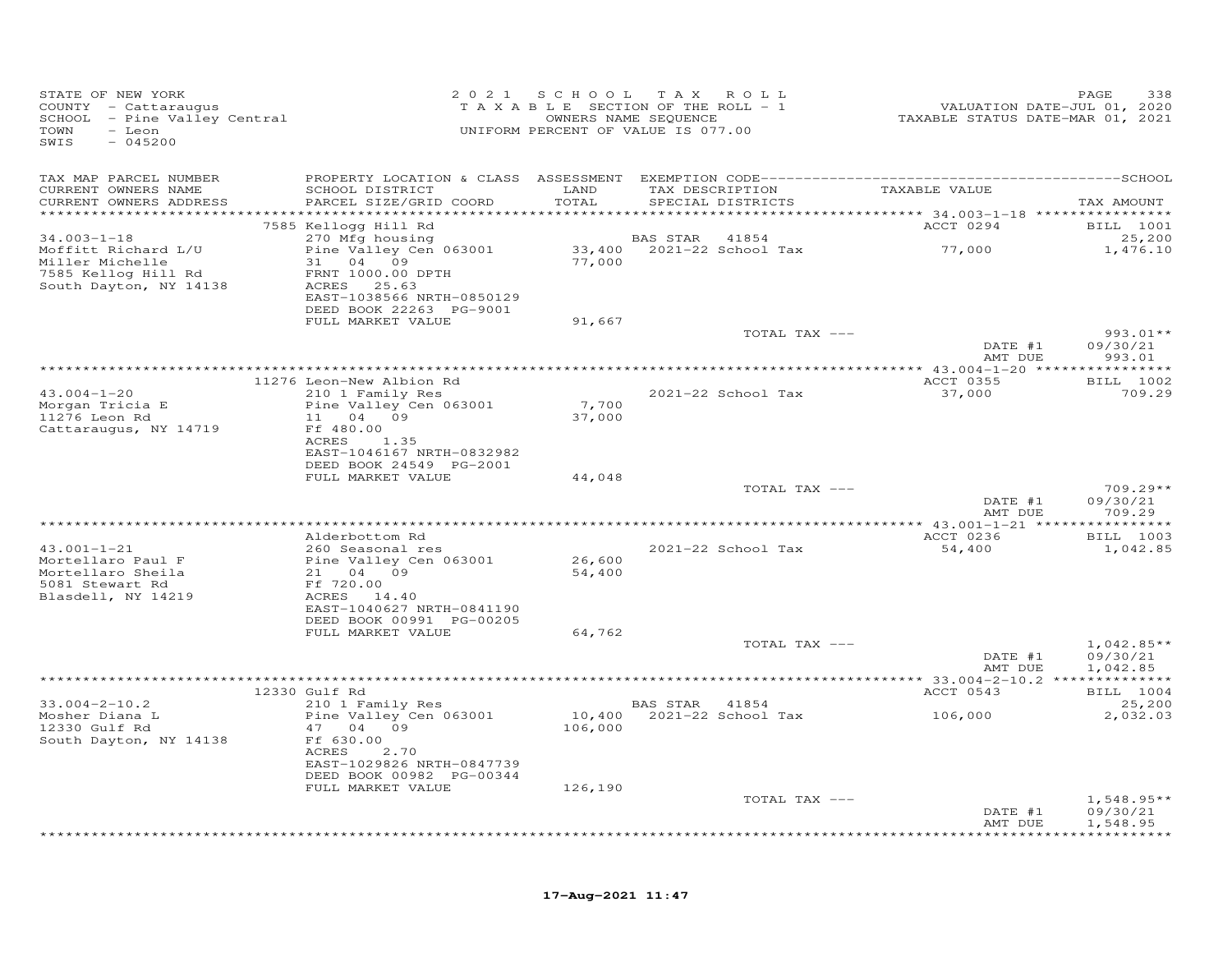| TAX MAP PARCEL NUMBER<br>LAND<br>CURRENT OWNERS NAME<br>SCHOOL DISTRICT<br>TAX DESCRIPTION<br>TAXABLE VALUE<br>TOTAL<br>CURRENT OWNERS ADDRESS<br>PARCEL SIZE/GRID COORD<br>SPECIAL DISTRICTS<br>12270 Dredge Rd<br>ACCT 0046<br>41720<br>$33.004 - 2 - 4.1$<br>112 Dairy farm<br>AG DIST<br>90,000 2021-22 School Tax<br>Pine Valley Cen 063001<br>99,108<br>Mosher Elizabeth O<br>48 04 09<br>12296 Gulf Rd<br>129,900<br>S. Dayton, NY 14138<br>Bromley<br>FRNT 2214.40 DPTH<br>ACRES 104.40<br>MAY BE SUBJECT TO PAYMENT<br>UNDER AGDIST LAW TIL 2025<br>EAST-1030011 NRTH-0852704<br>DEED BOOK 8152<br>PG-9004<br>FULL MARKET VALUE<br>154,643<br>TOTAL TAX ---<br>DATE #1<br>AMT DUE<br>************* 33.004-2-10.1 **************<br>12296 Rte 62<br>ACCT 0332<br>$33.004 - 2 - 10.1$<br>105 Vac farmland<br>AG DIST<br>41720<br>61,100 2021-22 School Tax<br>Mosher Elizabeth O<br>Pine Valley Cen 063001<br>39,559<br>12296 Gulf Rd<br>47 04 09<br>61,100<br>Rte $62$ Rr - 1000'<br>South Dayton, NY 14138<br>$Ff - 1035'$<br>ACRES<br>MAY BE SUBJECT TO PAYMENT<br>99.85<br>UNDER AGDIST LAW TIL 2025<br>EAST-1029036 NRTH-0848509<br>DEED BOOK 18324 PG-9001<br>72,738<br>FULL MARKET VALUE<br>TOTAL TAX --- | TAX AMOUNT<br>BILL 1005<br>30,792<br>1,899.91<br>$1,899.91**$<br>09/30/21<br>1,899.91 |
|-------------------------------------------------------------------------------------------------------------------------------------------------------------------------------------------------------------------------------------------------------------------------------------------------------------------------------------------------------------------------------------------------------------------------------------------------------------------------------------------------------------------------------------------------------------------------------------------------------------------------------------------------------------------------------------------------------------------------------------------------------------------------------------------------------------------------------------------------------------------------------------------------------------------------------------------------------------------------------------------------------------------------------------------------------------------------------------------------------------------------------------------------------------------------------------------------------------------------|---------------------------------------------------------------------------------------|
|                                                                                                                                                                                                                                                                                                                                                                                                                                                                                                                                                                                                                                                                                                                                                                                                                                                                                                                                                                                                                                                                                                                                                                                                                         |                                                                                       |
|                                                                                                                                                                                                                                                                                                                                                                                                                                                                                                                                                                                                                                                                                                                                                                                                                                                                                                                                                                                                                                                                                                                                                                                                                         |                                                                                       |
|                                                                                                                                                                                                                                                                                                                                                                                                                                                                                                                                                                                                                                                                                                                                                                                                                                                                                                                                                                                                                                                                                                                                                                                                                         |                                                                                       |
|                                                                                                                                                                                                                                                                                                                                                                                                                                                                                                                                                                                                                                                                                                                                                                                                                                                                                                                                                                                                                                                                                                                                                                                                                         |                                                                                       |
|                                                                                                                                                                                                                                                                                                                                                                                                                                                                                                                                                                                                                                                                                                                                                                                                                                                                                                                                                                                                                                                                                                                                                                                                                         |                                                                                       |
|                                                                                                                                                                                                                                                                                                                                                                                                                                                                                                                                                                                                                                                                                                                                                                                                                                                                                                                                                                                                                                                                                                                                                                                                                         |                                                                                       |
|                                                                                                                                                                                                                                                                                                                                                                                                                                                                                                                                                                                                                                                                                                                                                                                                                                                                                                                                                                                                                                                                                                                                                                                                                         |                                                                                       |
|                                                                                                                                                                                                                                                                                                                                                                                                                                                                                                                                                                                                                                                                                                                                                                                                                                                                                                                                                                                                                                                                                                                                                                                                                         |                                                                                       |
|                                                                                                                                                                                                                                                                                                                                                                                                                                                                                                                                                                                                                                                                                                                                                                                                                                                                                                                                                                                                                                                                                                                                                                                                                         |                                                                                       |
|                                                                                                                                                                                                                                                                                                                                                                                                                                                                                                                                                                                                                                                                                                                                                                                                                                                                                                                                                                                                                                                                                                                                                                                                                         |                                                                                       |
|                                                                                                                                                                                                                                                                                                                                                                                                                                                                                                                                                                                                                                                                                                                                                                                                                                                                                                                                                                                                                                                                                                                                                                                                                         |                                                                                       |
|                                                                                                                                                                                                                                                                                                                                                                                                                                                                                                                                                                                                                                                                                                                                                                                                                                                                                                                                                                                                                                                                                                                                                                                                                         |                                                                                       |
|                                                                                                                                                                                                                                                                                                                                                                                                                                                                                                                                                                                                                                                                                                                                                                                                                                                                                                                                                                                                                                                                                                                                                                                                                         |                                                                                       |
|                                                                                                                                                                                                                                                                                                                                                                                                                                                                                                                                                                                                                                                                                                                                                                                                                                                                                                                                                                                                                                                                                                                                                                                                                         |                                                                                       |
|                                                                                                                                                                                                                                                                                                                                                                                                                                                                                                                                                                                                                                                                                                                                                                                                                                                                                                                                                                                                                                                                                                                                                                                                                         |                                                                                       |
|                                                                                                                                                                                                                                                                                                                                                                                                                                                                                                                                                                                                                                                                                                                                                                                                                                                                                                                                                                                                                                                                                                                                                                                                                         | BILL 1006                                                                             |
|                                                                                                                                                                                                                                                                                                                                                                                                                                                                                                                                                                                                                                                                                                                                                                                                                                                                                                                                                                                                                                                                                                                                                                                                                         | 21,541                                                                                |
|                                                                                                                                                                                                                                                                                                                                                                                                                                                                                                                                                                                                                                                                                                                                                                                                                                                                                                                                                                                                                                                                                                                                                                                                                         | 758.35                                                                                |
|                                                                                                                                                                                                                                                                                                                                                                                                                                                                                                                                                                                                                                                                                                                                                                                                                                                                                                                                                                                                                                                                                                                                                                                                                         |                                                                                       |
|                                                                                                                                                                                                                                                                                                                                                                                                                                                                                                                                                                                                                                                                                                                                                                                                                                                                                                                                                                                                                                                                                                                                                                                                                         |                                                                                       |
|                                                                                                                                                                                                                                                                                                                                                                                                                                                                                                                                                                                                                                                                                                                                                                                                                                                                                                                                                                                                                                                                                                                                                                                                                         |                                                                                       |
|                                                                                                                                                                                                                                                                                                                                                                                                                                                                                                                                                                                                                                                                                                                                                                                                                                                                                                                                                                                                                                                                                                                                                                                                                         |                                                                                       |
|                                                                                                                                                                                                                                                                                                                                                                                                                                                                                                                                                                                                                                                                                                                                                                                                                                                                                                                                                                                                                                                                                                                                                                                                                         |                                                                                       |
|                                                                                                                                                                                                                                                                                                                                                                                                                                                                                                                                                                                                                                                                                                                                                                                                                                                                                                                                                                                                                                                                                                                                                                                                                         |                                                                                       |
|                                                                                                                                                                                                                                                                                                                                                                                                                                                                                                                                                                                                                                                                                                                                                                                                                                                                                                                                                                                                                                                                                                                                                                                                                         | 758.35**                                                                              |
| DATE #1<br>AMT DUE                                                                                                                                                                                                                                                                                                                                                                                                                                                                                                                                                                                                                                                                                                                                                                                                                                                                                                                                                                                                                                                                                                                                                                                                      | 09/30/21<br>758.35                                                                    |
|                                                                                                                                                                                                                                                                                                                                                                                                                                                                                                                                                                                                                                                                                                                                                                                                                                                                                                                                                                                                                                                                                                                                                                                                                         |                                                                                       |
| 12296 Gulf Rd<br>ACCT 0837                                                                                                                                                                                                                                                                                                                                                                                                                                                                                                                                                                                                                                                                                                                                                                                                                                                                                                                                                                                                                                                                                                                                                                                              | BILL 1007                                                                             |
| $33.004 - 2 - 10.3$<br>BAS STAR 41854<br>210 1 Family Res                                                                                                                                                                                                                                                                                                                                                                                                                                                                                                                                                                                                                                                                                                                                                                                                                                                                                                                                                                                                                                                                                                                                                               | 25,200                                                                                |
| Pine Valley Cen 063001<br>7,700 2021-22 School Tax<br>Mosher Everett N<br>104,800<br>$047 - 04 - 09$                                                                                                                                                                                                                                                                                                                                                                                                                                                                                                                                                                                                                                                                                                                                                                                                                                                                                                                                                                                                                                                                                                                    | 2,009.03                                                                              |
| 104,800<br>Mosher Elizabeth O<br>12296 Gulf Rd<br>split from 10.1 11/2000                                                                                                                                                                                                                                                                                                                                                                                                                                                                                                                                                                                                                                                                                                                                                                                                                                                                                                                                                                                                                                                                                                                                               |                                                                                       |
| South Dayton, NY 14138<br>ACRES<br>1.35                                                                                                                                                                                                                                                                                                                                                                                                                                                                                                                                                                                                                                                                                                                                                                                                                                                                                                                                                                                                                                                                                                                                                                                 |                                                                                       |
| EAST-0381938 NRTH-0847683                                                                                                                                                                                                                                                                                                                                                                                                                                                                                                                                                                                                                                                                                                                                                                                                                                                                                                                                                                                                                                                                                                                                                                                               |                                                                                       |
| DEED BOOK 00998 PG-00255                                                                                                                                                                                                                                                                                                                                                                                                                                                                                                                                                                                                                                                                                                                                                                                                                                                                                                                                                                                                                                                                                                                                                                                                |                                                                                       |
| FULL MARKET VALUE<br>124,762                                                                                                                                                                                                                                                                                                                                                                                                                                                                                                                                                                                                                                                                                                                                                                                                                                                                                                                                                                                                                                                                                                                                                                                            |                                                                                       |
| TOTAL TAX ---                                                                                                                                                                                                                                                                                                                                                                                                                                                                                                                                                                                                                                                                                                                                                                                                                                                                                                                                                                                                                                                                                                                                                                                                           | $1,525.94**$                                                                          |
| DATE #1<br>09/30/21<br>AMT DUE<br>1,525.94                                                                                                                                                                                                                                                                                                                                                                                                                                                                                                                                                                                                                                                                                                                                                                                                                                                                                                                                                                                                                                                                                                                                                                              |                                                                                       |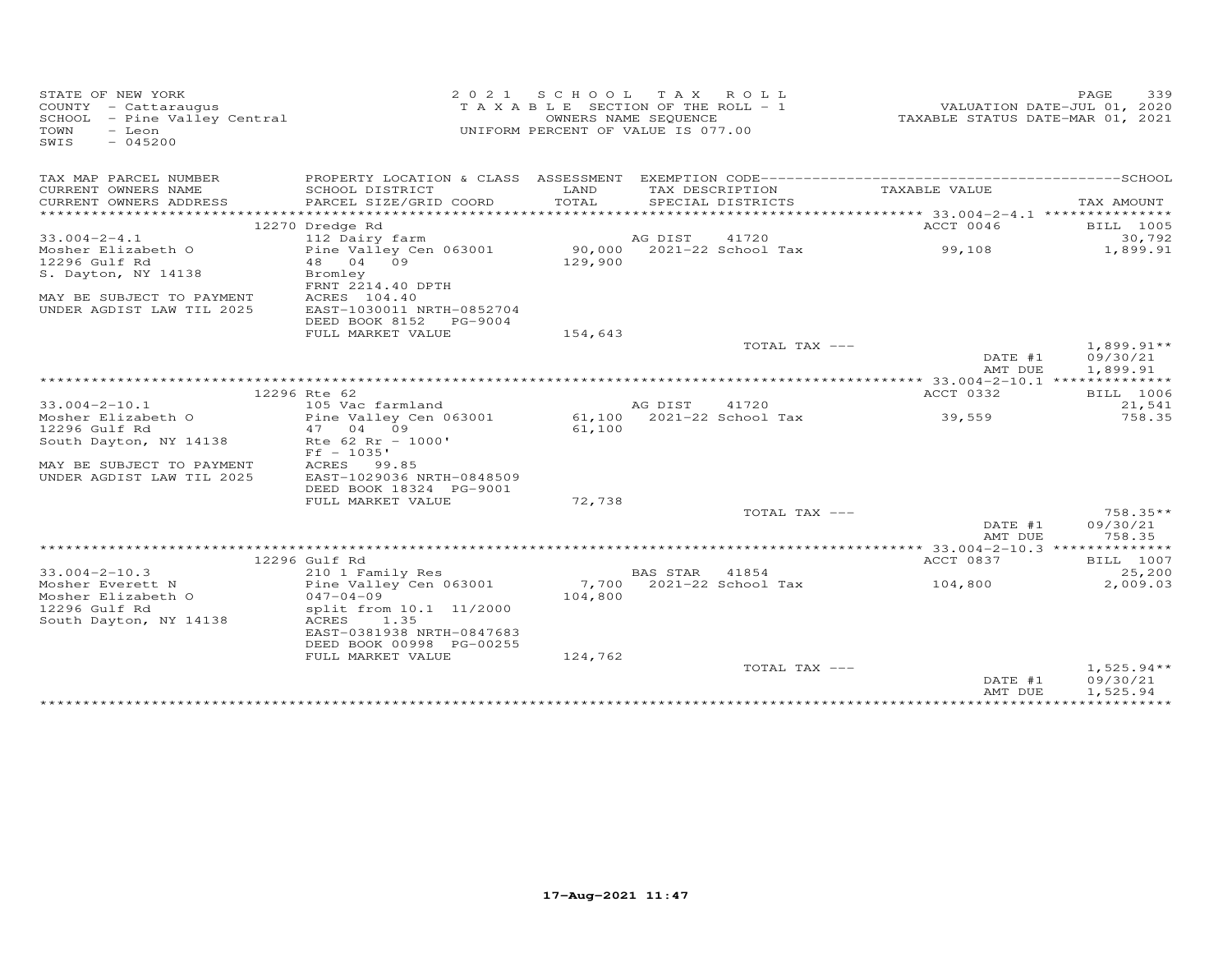| STATE OF NEW YORK<br>COUNTY - Cattaraugus<br>SCHOOL - Pine Valley Central<br>TOWN<br>- Leon<br>SWIS<br>$-045200$ |                                           | 2021 SCHOOL<br>TAXABLE SECTION OF THE ROLL - 1<br>OWNERS NAME SEQUENCE<br>UNIFORM PERCENT OF VALUE IS 077.00 |                | TAX ROLL                                           | VALUATION DATE-JUL 01, 2020<br>TAXABLE STATUS DATE-MAR 01, 2021 | PAGE<br>340            |
|------------------------------------------------------------------------------------------------------------------|-------------------------------------------|--------------------------------------------------------------------------------------------------------------|----------------|----------------------------------------------------|-----------------------------------------------------------------|------------------------|
| TAX MAP PARCEL NUMBER                                                                                            |                                           |                                                                                                              |                |                                                    |                                                                 |                        |
| CURRENT OWNERS NAME<br>CURRENT OWNERS ADDRESS                                                                    | SCHOOL DISTRICT<br>PARCEL SIZE/GRID COORD | LAND<br>TOTAL                                                                                                |                | TAX DESCRIPTION TAXABLE VALUE<br>SPECIAL DISTRICTS |                                                                 | TAX AMOUNT             |
|                                                                                                                  | 12504 Dredge Rd                           |                                                                                                              |                |                                                    | ACCT 0245                                                       | BILL 1008              |
| $33.004 - 2 - 6.1$                                                                                               | 112 Dairy farm                            |                                                                                                              | AG DIST        | 41720                                              |                                                                 | 2,929                  |
| Mosher Everett N Jr                                                                                              | Pine Valley Cen 063001                    | 15,950 BAS STAR                                                                                              |                | 41854                                              |                                                                 | 25,200                 |
| 12504 Dredge Rd                                                                                                  | 48 04 09                                  |                                                                                                              |                | 94,850    2021-22    School Tax                    | 91,921                                                          | 1,762.14               |
| S. Dayton, NY 14138                                                                                              | Ff 880.00<br>ACRES 12.30                  |                                                                                                              |                |                                                    |                                                                 |                        |
| MAY BE SUBJECT TO PAYMENT                                                                                        | EAST-1027755 NRTH-0852687                 |                                                                                                              |                |                                                    |                                                                 |                        |
| UNDER AGDIST LAW TIL 2025                                                                                        | DEED BOOK 8152 PG-9003                    |                                                                                                              |                |                                                    |                                                                 |                        |
|                                                                                                                  | FULL MARKET VALUE                         | 112,917                                                                                                      |                |                                                    |                                                                 |                        |
|                                                                                                                  |                                           |                                                                                                              |                | TOTAL TAX ---                                      |                                                                 | $1,279.05**$           |
|                                                                                                                  |                                           |                                                                                                              |                |                                                    | DATE #1<br>AMT DUE                                              | 09/30/21               |
|                                                                                                                  |                                           |                                                                                                              |                |                                                    |                                                                 | 1,279.05               |
|                                                                                                                  | 12042 Leon-New Albion Rd                  |                                                                                                              |                |                                                    | ACCT 0511                                                       | BILL 1009              |
| $43.003 - 1 - 4.2$                                                                                               | 117 Horse farm                            |                                                                                                              | BAS STAR 41854 |                                                    |                                                                 | 25,200                 |
| Mosher Mark K                                                                                                    | Pine Valley Cen 063001                    |                                                                                                              |                |                                                    | 210,000                                                         | 4,025.72               |
| Mosher Anita L                                                                                                   | 36 04 09                                  | 210,000                                                                                                      |                |                                                    |                                                                 |                        |
| 12042 Leon-New Albion Rd<br>Conewango Valley, NY 14726                                                           | Ff 750.00<br>ACRES 99.61                  |                                                                                                              |                |                                                    |                                                                 |                        |
|                                                                                                                  | EAST-1034472 NRTH-0837669                 |                                                                                                              |                |                                                    |                                                                 |                        |
|                                                                                                                  | DEED BOOK 00961 PG-00354                  |                                                                                                              |                |                                                    |                                                                 |                        |
|                                                                                                                  | FULL MARKET VALUE                         | 250,000                                                                                                      |                |                                                    |                                                                 |                        |
|                                                                                                                  |                                           |                                                                                                              |                | TOTAL TAX ---                                      | DATE #1                                                         | $3,542.64**$           |
|                                                                                                                  |                                           |                                                                                                              |                |                                                    | AMT DUE                                                         | 09/30/21<br>3,542.64   |
|                                                                                                                  |                                           |                                                                                                              |                |                                                    |                                                                 |                        |
|                                                                                                                  | 11753 Eldredge Rd                         |                                                                                                              |                |                                                    | ACCT 0254                                                       | <b>BILL</b> 1010       |
| $52.001 - 1 - 18.1$                                                                                              | 210 1 Family Res                          |                                                                                                              |                | 2021-22 School Tax                                 | 38,000                                                          | 728.46                 |
| Mosher Tammy M.                                                                                                  | Pine Valley Cen 063001                    | 8,500                                                                                                        |                |                                                    |                                                                 |                        |
| 12504 Dredge Rd<br>South Dayton, NY 14138                                                                        | 17/18 04 09<br>Ff 855.00                  | 38,000                                                                                                       |                |                                                    |                                                                 |                        |
|                                                                                                                  | 1.75<br>ACRES                             |                                                                                                              |                |                                                    |                                                                 |                        |
|                                                                                                                  | EAST-1039370 NRTH-0826609                 |                                                                                                              |                |                                                    |                                                                 |                        |
|                                                                                                                  | DEED BOOK 19796 PG-4006                   |                                                                                                              |                |                                                    |                                                                 |                        |
|                                                                                                                  | FULL MARKET VALUE                         | 45,238                                                                                                       |                |                                                    |                                                                 |                        |
|                                                                                                                  |                                           |                                                                                                              |                | TOTAL TAX ---                                      | DATE #1                                                         | $728.46**$<br>09/30/21 |
|                                                                                                                  |                                           |                                                                                                              |                |                                                    | AMT DUE                                                         | 728.46                 |
|                                                                                                                  |                                           |                                                                                                              |                |                                                    |                                                                 |                        |
|                                                                                                                  | Alderbottom Rd                            |                                                                                                              |                |                                                    | ACCT 0738                                                       | BILL 1011              |
| $43.001 - 1 - 9.5$                                                                                               | 311 Res vac land                          |                                                                                                              |                | 2021-22 School Tax                                 | 26,000                                                          | 498.42                 |
| Mossop Lucas A<br>8374 Southwestern Blvd                                                                         | Pine Valley Cen 063001<br>22 04 09        | 26,000<br>26,000                                                                                             |                |                                                    |                                                                 |                        |
| Angola, NY 14006                                                                                                 | FRNT 130.00 DPTH                          |                                                                                                              |                |                                                    |                                                                 |                        |
|                                                                                                                  | ACRES 42.75                               |                                                                                                              |                |                                                    |                                                                 |                        |
|                                                                                                                  | EAST-1042359 NRTH-0846859                 |                                                                                                              |                |                                                    |                                                                 |                        |
|                                                                                                                  | DEED BOOK 25584 PG-9002                   |                                                                                                              |                |                                                    |                                                                 |                        |
|                                                                                                                  | FULL MARKET VALUE                         | 30,952                                                                                                       |                |                                                    |                                                                 | 498.42**               |
|                                                                                                                  |                                           |                                                                                                              |                | TOTAL TAX ---                                      | DATE #1                                                         | 09/30/21               |
|                                                                                                                  |                                           |                                                                                                              |                |                                                    | AMT DUE                                                         | 498.42                 |
|                                                                                                                  |                                           |                                                                                                              |                |                                                    |                                                                 | *******                |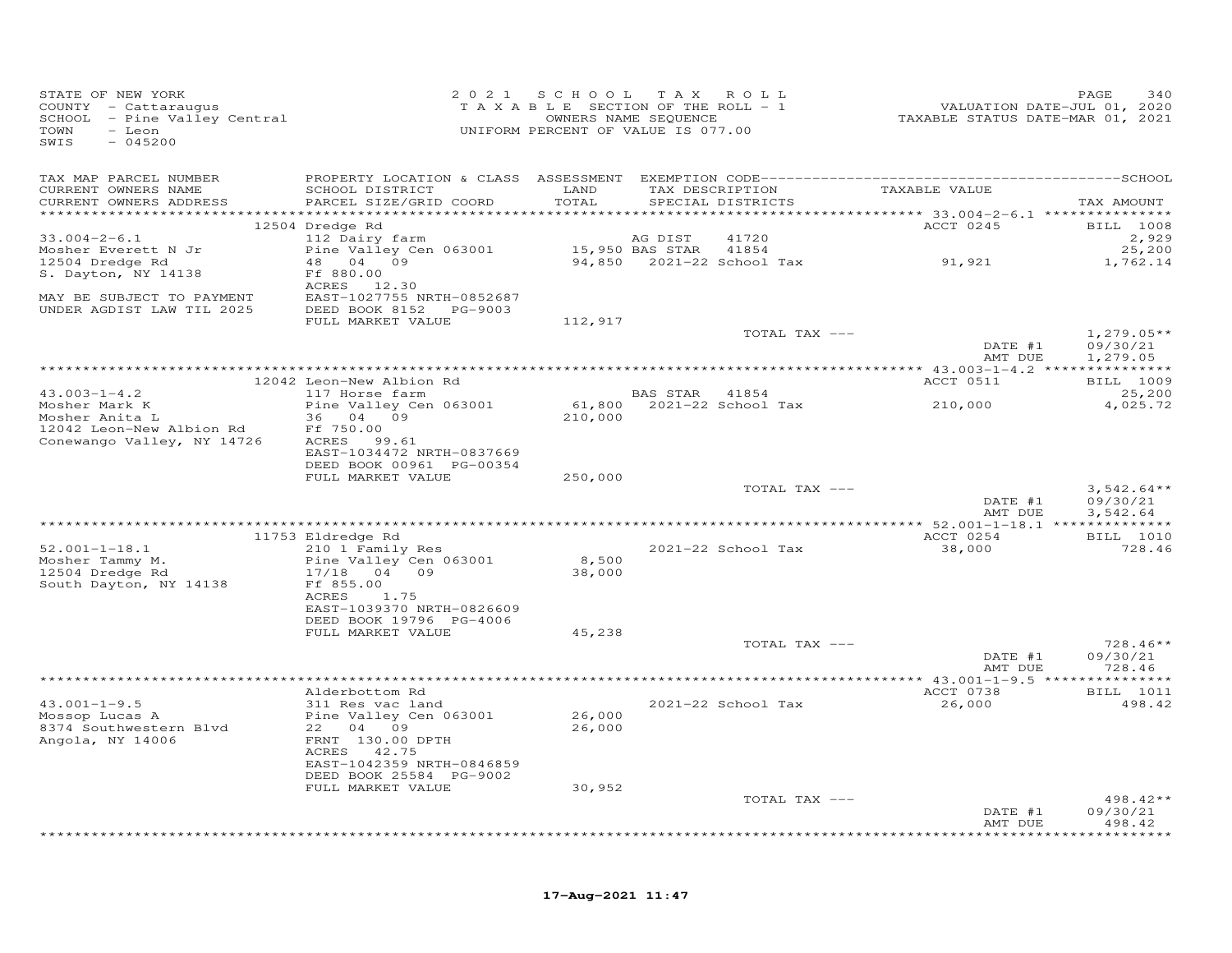| TAX MAP PARCEL NUMBER<br>LAND<br>TAXABLE VALUE<br>CURRENT OWNERS NAME<br>SCHOOL DISTRICT<br>TAX DESCRIPTION<br>TOTAL<br>CURRENT OWNERS ADDRESS<br>PARCEL SIZE/GRID COORD<br>SPECIAL DISTRICTS<br>*************************                                                                        | TAX AMOUNT<br>BILL 1012<br>251.13 |
|---------------------------------------------------------------------------------------------------------------------------------------------------------------------------------------------------------------------------------------------------------------------------------------------------|-----------------------------------|
|                                                                                                                                                                                                                                                                                                   |                                   |
| ACCT 0738<br>Alderbottom Rd                                                                                                                                                                                                                                                                       |                                   |
| $43.001 - 1 - 9.6$<br>2021-22 School Tax<br>13,100<br>311 Res vac land<br>13,100<br>Mossop Lucas A<br>Pine Valley Cen 063001<br>8374 Southwestern Blvd<br>04 09<br>13,100<br>22<br>Angola, NY 14006<br>FRNT 130.00 DPTH<br>ACRES<br>11.75<br>EAST-1042359 NRTH-0846859<br>DEED BOOK 25584 PG-9002 |                                   |
| FULL MARKET VALUE<br>15,595                                                                                                                                                                                                                                                                       |                                   |
| TOTAL TAX ---<br>DATE #1<br>AMT DUE                                                                                                                                                                                                                                                               | 251.13**<br>09/30/21<br>251.13    |
|                                                                                                                                                                                                                                                                                                   | *********                         |
| Bailey Hill Rd<br>ACCT 0687<br>$43.002 - 1 - 10.4$<br>322 Rural vac>10<br>2021-22 School Tax<br>21,500<br>Nadler Charles B<br>Pine Valley Cen 063001<br>21,500                                                                                                                                    | BILL 1013<br>412.16               |
| 12710 Brucker Rd<br>21,500<br>05 04 09<br>ACRES 12.50<br>Akron, NY 14001<br>EAST-1050077 NRTH-0840225<br>DEED BOOK 00936 PG-00036                                                                                                                                                                 |                                   |
| FULL MARKET VALUE<br>25,595                                                                                                                                                                                                                                                                       |                                   |
| TOTAL TAX ---<br>DATE #1<br>AMT DUE                                                                                                                                                                                                                                                               | $412.16**$<br>09/30/21<br>412.16  |
|                                                                                                                                                                                                                                                                                                   |                                   |
| ACCT 0720<br>6929 Bailey Hill Rd<br>$43.004 - 1 - 3.2$<br>$2021 - 22$ School Tax<br>105 Vac farmland<br>83,600<br>Pine Valley Cen 063001<br>83,600<br>Nagle Farm Lp<br>6929 Bailey Hill Rd<br>83,600<br>04 04 09<br>Cattaraugus, NY 14719<br>ACRES 190.45                                         | BILL 1014<br>1,602.62             |
| EAST-1047954 NRTH-0837536<br>DEED BOOK 00951 PG-00308<br>FULL MARKET VALUE<br>99,524                                                                                                                                                                                                              |                                   |
| TOTAL TAX ---                                                                                                                                                                                                                                                                                     | $1,602.62**$                      |
| DATE #1<br>AMT DUE                                                                                                                                                                                                                                                                                | 09/30/21<br>1,602.62              |
| 6929 Bailey Hill Rd<br>ACCT 0314                                                                                                                                                                                                                                                                  | <b>BILL</b> 1015                  |
| $43.004 - 1 - 3.1$<br>210 1 Family Res<br>41834<br>ENH STAR                                                                                                                                                                                                                                       | 59,390                            |
| 10,500<br>2021-22 School Tax<br>105,900<br>Nagle Helen S<br>Pine Valley Cen 063001<br>6929 Bailey Hill Rd<br>04 04 09<br>105,900<br>2.75<br>Cattaraugus, NY 14719<br>ACRES<br>EAST-1048926 NRTH-0838857<br>DEED BOOK 886<br>PG-00711                                                              | 2,030.11                          |
| FULL MARKET VALUE<br>126,071<br>TOTAL TAX ---                                                                                                                                                                                                                                                     | $927.11**$                        |
| DATE #1<br>AMT DUE                                                                                                                                                                                                                                                                                | 09/30/21<br>927.11                |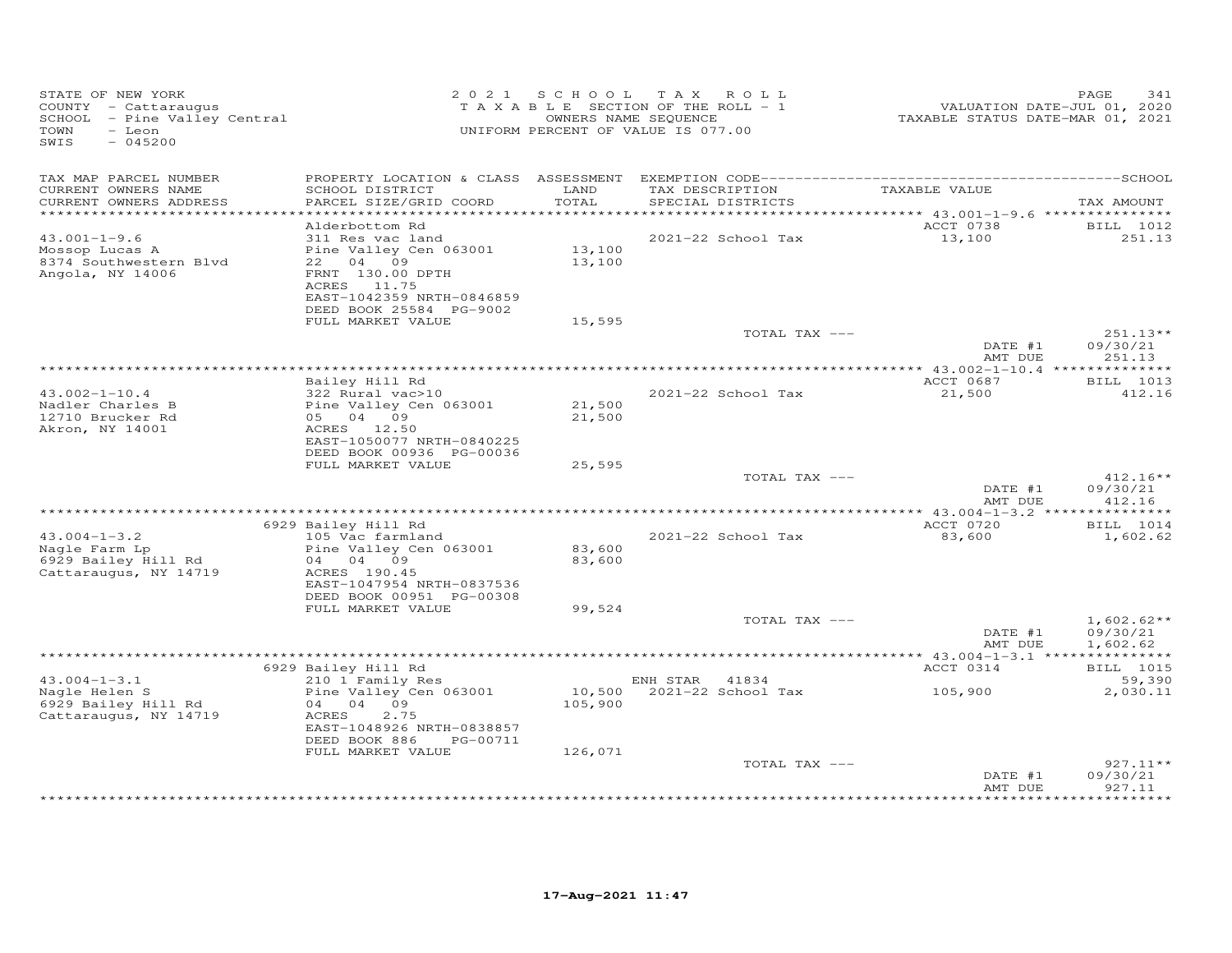| TAX MAP PARCEL NUMBER<br>CURRENT OWNERS NAME<br>SCHOOL DISTRICT<br>LAND<br>TAXABLE VALUE<br>TAX DESCRIPTION<br>CURRENT OWNERS ADDRESS<br>PARCEL SIZE/GRID COORD<br>TOTAL<br>SPECIAL DISTRICTS<br>TAX AMOUNT<br>************<br>**********************<br>ACCT 0142<br>6983 Bailey Hill Rd<br>BILL 1016<br>240 Rural res<br>$43.002 - 1 - 10.1$<br>2021-22 School Tax<br>210,100<br>4,027.64<br>42,900<br>Pine Valley Cen 063001<br>Nicholas John E<br>6940 Bailey Hill Rd<br>04/05<br>04 09<br>210,100<br>Cattaraugus, NY 14719-9546<br>ACRES<br>43.60<br>EAST-1050017 NRTH-0839543<br>DEED BOOK 00921 PG-01135<br>FULL MARKET VALUE<br>250,119<br>TOTAL TAX ---<br>$4,027.64**$<br>09/30/21<br>DATE #1<br>AMT DUE<br>4,027.64<br>BILL 1017<br>6281 Riga Rd<br>ACCT 0480<br>2021-22 School Tax<br>$51.002 - 2 - 25.2$<br>76.68<br>314 Rural vac<10<br>4,000<br>Pine Valley Cen 063001<br>4,000<br>Niedbalski Carol<br>4,000<br>662 Taunton Pl<br>50 04 09<br>Ff 270.00<br>Buffalo, NY 14216<br>ACRES<br>1.52<br>EAST-1027022 NRTH-0828893<br>DEED BOOK 767<br>PG-01041<br>4,762<br>FULL MARKET VALUE<br>$76.68**$<br>TOTAL TAX ---<br>09/30/21<br>DATE #1<br>76.68<br>AMT DUE<br>ACCT 0494<br>BILL 1018<br>Frog Valley Rd<br>$33.004 - 1 - 22.2$<br>105 Vac farmland<br>AG DIST<br>41720<br>16,747<br>Pine Valley Cen 063001<br>47,800 2021-22 School Tax<br>31,053<br>595.29<br>Nobles Nelson B<br>47,800<br>7690 Rte 83<br>62 04 09<br>ACRES<br>62.90<br>South Dayton, NY 14138<br>EAST-1020259 NRTH-0850259<br>MAY BE SUBJECT TO PAYMENT<br>DEED BOOK 10050 PG-3001<br>UNDER AGDIST LAW TIL 2025<br>FULL MARKET VALUE<br>56,905<br>TOTAL TAX ---<br>$595.29**$<br>DATE #1<br>09/30/21<br>AMT DUE<br>595.29<br>ACCT 0484<br>BILL 1019<br>7029 West Rd<br>$42.002 - 1 - 23.2$<br>105 Vac farmland<br>AG DIST<br>41720<br>14,739<br>2021-22 School Tax<br>Nobles Nelson B<br>Pine Valley Cen 063001<br>38,700<br>23,961<br>459.34<br>7724 83 Rte<br>45<br>04<br>09<br>38,700<br>South Dayton, NY 14138<br>Ff 2165.00 West Rd<br>Ff 1250.00 Us Rte 62<br>MAY BE SUBJECT TO PAYMENT<br>ACRES<br>52.00<br>UNDER AGDIST LAW TIL 2025<br>EAST-1030145 NRTH-0841099<br>DEED BOOK 25688 PG-9002<br>FULL MARKET VALUE<br>46,071<br>TOTAL TAX ---<br>$459.34**$<br>DATE #1<br>09/30/21<br>459.34<br>AMT DUE<br>+ + + + + + + + | STATE OF NEW YORK<br>COUNTY - Cattaraugus<br>SCHOOL - Pine Valley Central<br>TOWN<br>- Leon<br>SWIS<br>$-045200$ | 2021 SCHOOL<br>TAXABLE SECTION OF THE ROLL - 1<br>UNIFORM PERCENT OF VALUE IS 077.00 | T A X<br>OWNERS NAME SEQUENCE | ROLL | VALUATION DATE-JUL 01, 2020<br>TAXABLE STATUS DATE-MAR 01, 2021 | PAGE<br>342 |
|-----------------------------------------------------------------------------------------------------------------------------------------------------------------------------------------------------------------------------------------------------------------------------------------------------------------------------------------------------------------------------------------------------------------------------------------------------------------------------------------------------------------------------------------------------------------------------------------------------------------------------------------------------------------------------------------------------------------------------------------------------------------------------------------------------------------------------------------------------------------------------------------------------------------------------------------------------------------------------------------------------------------------------------------------------------------------------------------------------------------------------------------------------------------------------------------------------------------------------------------------------------------------------------------------------------------------------------------------------------------------------------------------------------------------------------------------------------------------------------------------------------------------------------------------------------------------------------------------------------------------------------------------------------------------------------------------------------------------------------------------------------------------------------------------------------------------------------------------------------------------------------------------------------------------------------------------------------------------------------------------------------------------------------------------------------------------------------------------------------------------------------------------------------------------------------------------------------------------------------------------------------------------------------------------------------------------|------------------------------------------------------------------------------------------------------------------|--------------------------------------------------------------------------------------|-------------------------------|------|-----------------------------------------------------------------|-------------|
|                                                                                                                                                                                                                                                                                                                                                                                                                                                                                                                                                                                                                                                                                                                                                                                                                                                                                                                                                                                                                                                                                                                                                                                                                                                                                                                                                                                                                                                                                                                                                                                                                                                                                                                                                                                                                                                                                                                                                                                                                                                                                                                                                                                                                                                                                                                       |                                                                                                                  |                                                                                      |                               |      |                                                                 |             |
|                                                                                                                                                                                                                                                                                                                                                                                                                                                                                                                                                                                                                                                                                                                                                                                                                                                                                                                                                                                                                                                                                                                                                                                                                                                                                                                                                                                                                                                                                                                                                                                                                                                                                                                                                                                                                                                                                                                                                                                                                                                                                                                                                                                                                                                                                                                       |                                                                                                                  |                                                                                      |                               |      |                                                                 |             |
|                                                                                                                                                                                                                                                                                                                                                                                                                                                                                                                                                                                                                                                                                                                                                                                                                                                                                                                                                                                                                                                                                                                                                                                                                                                                                                                                                                                                                                                                                                                                                                                                                                                                                                                                                                                                                                                                                                                                                                                                                                                                                                                                                                                                                                                                                                                       |                                                                                                                  |                                                                                      |                               |      |                                                                 |             |
|                                                                                                                                                                                                                                                                                                                                                                                                                                                                                                                                                                                                                                                                                                                                                                                                                                                                                                                                                                                                                                                                                                                                                                                                                                                                                                                                                                                                                                                                                                                                                                                                                                                                                                                                                                                                                                                                                                                                                                                                                                                                                                                                                                                                                                                                                                                       |                                                                                                                  |                                                                                      |                               |      |                                                                 |             |
|                                                                                                                                                                                                                                                                                                                                                                                                                                                                                                                                                                                                                                                                                                                                                                                                                                                                                                                                                                                                                                                                                                                                                                                                                                                                                                                                                                                                                                                                                                                                                                                                                                                                                                                                                                                                                                                                                                                                                                                                                                                                                                                                                                                                                                                                                                                       |                                                                                                                  |                                                                                      |                               |      |                                                                 |             |
|                                                                                                                                                                                                                                                                                                                                                                                                                                                                                                                                                                                                                                                                                                                                                                                                                                                                                                                                                                                                                                                                                                                                                                                                                                                                                                                                                                                                                                                                                                                                                                                                                                                                                                                                                                                                                                                                                                                                                                                                                                                                                                                                                                                                                                                                                                                       |                                                                                                                  |                                                                                      |                               |      |                                                                 |             |
|                                                                                                                                                                                                                                                                                                                                                                                                                                                                                                                                                                                                                                                                                                                                                                                                                                                                                                                                                                                                                                                                                                                                                                                                                                                                                                                                                                                                                                                                                                                                                                                                                                                                                                                                                                                                                                                                                                                                                                                                                                                                                                                                                                                                                                                                                                                       |                                                                                                                  |                                                                                      |                               |      |                                                                 |             |
|                                                                                                                                                                                                                                                                                                                                                                                                                                                                                                                                                                                                                                                                                                                                                                                                                                                                                                                                                                                                                                                                                                                                                                                                                                                                                                                                                                                                                                                                                                                                                                                                                                                                                                                                                                                                                                                                                                                                                                                                                                                                                                                                                                                                                                                                                                                       |                                                                                                                  |                                                                                      |                               |      |                                                                 |             |
|                                                                                                                                                                                                                                                                                                                                                                                                                                                                                                                                                                                                                                                                                                                                                                                                                                                                                                                                                                                                                                                                                                                                                                                                                                                                                                                                                                                                                                                                                                                                                                                                                                                                                                                                                                                                                                                                                                                                                                                                                                                                                                                                                                                                                                                                                                                       |                                                                                                                  |                                                                                      |                               |      |                                                                 |             |
|                                                                                                                                                                                                                                                                                                                                                                                                                                                                                                                                                                                                                                                                                                                                                                                                                                                                                                                                                                                                                                                                                                                                                                                                                                                                                                                                                                                                                                                                                                                                                                                                                                                                                                                                                                                                                                                                                                                                                                                                                                                                                                                                                                                                                                                                                                                       |                                                                                                                  |                                                                                      |                               |      |                                                                 |             |
|                                                                                                                                                                                                                                                                                                                                                                                                                                                                                                                                                                                                                                                                                                                                                                                                                                                                                                                                                                                                                                                                                                                                                                                                                                                                                                                                                                                                                                                                                                                                                                                                                                                                                                                                                                                                                                                                                                                                                                                                                                                                                                                                                                                                                                                                                                                       |                                                                                                                  |                                                                                      |                               |      |                                                                 |             |
|                                                                                                                                                                                                                                                                                                                                                                                                                                                                                                                                                                                                                                                                                                                                                                                                                                                                                                                                                                                                                                                                                                                                                                                                                                                                                                                                                                                                                                                                                                                                                                                                                                                                                                                                                                                                                                                                                                                                                                                                                                                                                                                                                                                                                                                                                                                       |                                                                                                                  |                                                                                      |                               |      |                                                                 |             |
|                                                                                                                                                                                                                                                                                                                                                                                                                                                                                                                                                                                                                                                                                                                                                                                                                                                                                                                                                                                                                                                                                                                                                                                                                                                                                                                                                                                                                                                                                                                                                                                                                                                                                                                                                                                                                                                                                                                                                                                                                                                                                                                                                                                                                                                                                                                       |                                                                                                                  |                                                                                      |                               |      |                                                                 |             |
|                                                                                                                                                                                                                                                                                                                                                                                                                                                                                                                                                                                                                                                                                                                                                                                                                                                                                                                                                                                                                                                                                                                                                                                                                                                                                                                                                                                                                                                                                                                                                                                                                                                                                                                                                                                                                                                                                                                                                                                                                                                                                                                                                                                                                                                                                                                       |                                                                                                                  |                                                                                      |                               |      |                                                                 |             |
|                                                                                                                                                                                                                                                                                                                                                                                                                                                                                                                                                                                                                                                                                                                                                                                                                                                                                                                                                                                                                                                                                                                                                                                                                                                                                                                                                                                                                                                                                                                                                                                                                                                                                                                                                                                                                                                                                                                                                                                                                                                                                                                                                                                                                                                                                                                       |                                                                                                                  |                                                                                      |                               |      |                                                                 |             |
|                                                                                                                                                                                                                                                                                                                                                                                                                                                                                                                                                                                                                                                                                                                                                                                                                                                                                                                                                                                                                                                                                                                                                                                                                                                                                                                                                                                                                                                                                                                                                                                                                                                                                                                                                                                                                                                                                                                                                                                                                                                                                                                                                                                                                                                                                                                       |                                                                                                                  |                                                                                      |                               |      |                                                                 |             |
|                                                                                                                                                                                                                                                                                                                                                                                                                                                                                                                                                                                                                                                                                                                                                                                                                                                                                                                                                                                                                                                                                                                                                                                                                                                                                                                                                                                                                                                                                                                                                                                                                                                                                                                                                                                                                                                                                                                                                                                                                                                                                                                                                                                                                                                                                                                       |                                                                                                                  |                                                                                      |                               |      |                                                                 |             |
|                                                                                                                                                                                                                                                                                                                                                                                                                                                                                                                                                                                                                                                                                                                                                                                                                                                                                                                                                                                                                                                                                                                                                                                                                                                                                                                                                                                                                                                                                                                                                                                                                                                                                                                                                                                                                                                                                                                                                                                                                                                                                                                                                                                                                                                                                                                       |                                                                                                                  |                                                                                      |                               |      |                                                                 |             |
|                                                                                                                                                                                                                                                                                                                                                                                                                                                                                                                                                                                                                                                                                                                                                                                                                                                                                                                                                                                                                                                                                                                                                                                                                                                                                                                                                                                                                                                                                                                                                                                                                                                                                                                                                                                                                                                                                                                                                                                                                                                                                                                                                                                                                                                                                                                       |                                                                                                                  |                                                                                      |                               |      |                                                                 |             |
|                                                                                                                                                                                                                                                                                                                                                                                                                                                                                                                                                                                                                                                                                                                                                                                                                                                                                                                                                                                                                                                                                                                                                                                                                                                                                                                                                                                                                                                                                                                                                                                                                                                                                                                                                                                                                                                                                                                                                                                                                                                                                                                                                                                                                                                                                                                       |                                                                                                                  |                                                                                      |                               |      |                                                                 |             |
|                                                                                                                                                                                                                                                                                                                                                                                                                                                                                                                                                                                                                                                                                                                                                                                                                                                                                                                                                                                                                                                                                                                                                                                                                                                                                                                                                                                                                                                                                                                                                                                                                                                                                                                                                                                                                                                                                                                                                                                                                                                                                                                                                                                                                                                                                                                       |                                                                                                                  |                                                                                      |                               |      |                                                                 |             |
|                                                                                                                                                                                                                                                                                                                                                                                                                                                                                                                                                                                                                                                                                                                                                                                                                                                                                                                                                                                                                                                                                                                                                                                                                                                                                                                                                                                                                                                                                                                                                                                                                                                                                                                                                                                                                                                                                                                                                                                                                                                                                                                                                                                                                                                                                                                       |                                                                                                                  |                                                                                      |                               |      |                                                                 |             |
|                                                                                                                                                                                                                                                                                                                                                                                                                                                                                                                                                                                                                                                                                                                                                                                                                                                                                                                                                                                                                                                                                                                                                                                                                                                                                                                                                                                                                                                                                                                                                                                                                                                                                                                                                                                                                                                                                                                                                                                                                                                                                                                                                                                                                                                                                                                       |                                                                                                                  |                                                                                      |                               |      |                                                                 |             |
|                                                                                                                                                                                                                                                                                                                                                                                                                                                                                                                                                                                                                                                                                                                                                                                                                                                                                                                                                                                                                                                                                                                                                                                                                                                                                                                                                                                                                                                                                                                                                                                                                                                                                                                                                                                                                                                                                                                                                                                                                                                                                                                                                                                                                                                                                                                       |                                                                                                                  |                                                                                      |                               |      |                                                                 |             |
|                                                                                                                                                                                                                                                                                                                                                                                                                                                                                                                                                                                                                                                                                                                                                                                                                                                                                                                                                                                                                                                                                                                                                                                                                                                                                                                                                                                                                                                                                                                                                                                                                                                                                                                                                                                                                                                                                                                                                                                                                                                                                                                                                                                                                                                                                                                       |                                                                                                                  |                                                                                      |                               |      |                                                                 |             |
|                                                                                                                                                                                                                                                                                                                                                                                                                                                                                                                                                                                                                                                                                                                                                                                                                                                                                                                                                                                                                                                                                                                                                                                                                                                                                                                                                                                                                                                                                                                                                                                                                                                                                                                                                                                                                                                                                                                                                                                                                                                                                                                                                                                                                                                                                                                       |                                                                                                                  |                                                                                      |                               |      |                                                                 |             |
|                                                                                                                                                                                                                                                                                                                                                                                                                                                                                                                                                                                                                                                                                                                                                                                                                                                                                                                                                                                                                                                                                                                                                                                                                                                                                                                                                                                                                                                                                                                                                                                                                                                                                                                                                                                                                                                                                                                                                                                                                                                                                                                                                                                                                                                                                                                       |                                                                                                                  |                                                                                      |                               |      |                                                                 |             |
|                                                                                                                                                                                                                                                                                                                                                                                                                                                                                                                                                                                                                                                                                                                                                                                                                                                                                                                                                                                                                                                                                                                                                                                                                                                                                                                                                                                                                                                                                                                                                                                                                                                                                                                                                                                                                                                                                                                                                                                                                                                                                                                                                                                                                                                                                                                       |                                                                                                                  |                                                                                      |                               |      |                                                                 |             |
|                                                                                                                                                                                                                                                                                                                                                                                                                                                                                                                                                                                                                                                                                                                                                                                                                                                                                                                                                                                                                                                                                                                                                                                                                                                                                                                                                                                                                                                                                                                                                                                                                                                                                                                                                                                                                                                                                                                                                                                                                                                                                                                                                                                                                                                                                                                       |                                                                                                                  |                                                                                      |                               |      |                                                                 |             |
|                                                                                                                                                                                                                                                                                                                                                                                                                                                                                                                                                                                                                                                                                                                                                                                                                                                                                                                                                                                                                                                                                                                                                                                                                                                                                                                                                                                                                                                                                                                                                                                                                                                                                                                                                                                                                                                                                                                                                                                                                                                                                                                                                                                                                                                                                                                       |                                                                                                                  |                                                                                      |                               |      |                                                                 |             |
|                                                                                                                                                                                                                                                                                                                                                                                                                                                                                                                                                                                                                                                                                                                                                                                                                                                                                                                                                                                                                                                                                                                                                                                                                                                                                                                                                                                                                                                                                                                                                                                                                                                                                                                                                                                                                                                                                                                                                                                                                                                                                                                                                                                                                                                                                                                       |                                                                                                                  |                                                                                      |                               |      |                                                                 |             |
|                                                                                                                                                                                                                                                                                                                                                                                                                                                                                                                                                                                                                                                                                                                                                                                                                                                                                                                                                                                                                                                                                                                                                                                                                                                                                                                                                                                                                                                                                                                                                                                                                                                                                                                                                                                                                                                                                                                                                                                                                                                                                                                                                                                                                                                                                                                       |                                                                                                                  |                                                                                      |                               |      |                                                                 |             |
|                                                                                                                                                                                                                                                                                                                                                                                                                                                                                                                                                                                                                                                                                                                                                                                                                                                                                                                                                                                                                                                                                                                                                                                                                                                                                                                                                                                                                                                                                                                                                                                                                                                                                                                                                                                                                                                                                                                                                                                                                                                                                                                                                                                                                                                                                                                       |                                                                                                                  |                                                                                      |                               |      |                                                                 |             |
|                                                                                                                                                                                                                                                                                                                                                                                                                                                                                                                                                                                                                                                                                                                                                                                                                                                                                                                                                                                                                                                                                                                                                                                                                                                                                                                                                                                                                                                                                                                                                                                                                                                                                                                                                                                                                                                                                                                                                                                                                                                                                                                                                                                                                                                                                                                       |                                                                                                                  |                                                                                      |                               |      |                                                                 |             |
|                                                                                                                                                                                                                                                                                                                                                                                                                                                                                                                                                                                                                                                                                                                                                                                                                                                                                                                                                                                                                                                                                                                                                                                                                                                                                                                                                                                                                                                                                                                                                                                                                                                                                                                                                                                                                                                                                                                                                                                                                                                                                                                                                                                                                                                                                                                       |                                                                                                                  |                                                                                      |                               |      |                                                                 |             |
|                                                                                                                                                                                                                                                                                                                                                                                                                                                                                                                                                                                                                                                                                                                                                                                                                                                                                                                                                                                                                                                                                                                                                                                                                                                                                                                                                                                                                                                                                                                                                                                                                                                                                                                                                                                                                                                                                                                                                                                                                                                                                                                                                                                                                                                                                                                       |                                                                                                                  |                                                                                      |                               |      |                                                                 |             |
|                                                                                                                                                                                                                                                                                                                                                                                                                                                                                                                                                                                                                                                                                                                                                                                                                                                                                                                                                                                                                                                                                                                                                                                                                                                                                                                                                                                                                                                                                                                                                                                                                                                                                                                                                                                                                                                                                                                                                                                                                                                                                                                                                                                                                                                                                                                       |                                                                                                                  |                                                                                      |                               |      |                                                                 |             |
|                                                                                                                                                                                                                                                                                                                                                                                                                                                                                                                                                                                                                                                                                                                                                                                                                                                                                                                                                                                                                                                                                                                                                                                                                                                                                                                                                                                                                                                                                                                                                                                                                                                                                                                                                                                                                                                                                                                                                                                                                                                                                                                                                                                                                                                                                                                       |                                                                                                                  |                                                                                      |                               |      |                                                                 |             |
|                                                                                                                                                                                                                                                                                                                                                                                                                                                                                                                                                                                                                                                                                                                                                                                                                                                                                                                                                                                                                                                                                                                                                                                                                                                                                                                                                                                                                                                                                                                                                                                                                                                                                                                                                                                                                                                                                                                                                                                                                                                                                                                                                                                                                                                                                                                       |                                                                                                                  |                                                                                      |                               |      |                                                                 |             |
|                                                                                                                                                                                                                                                                                                                                                                                                                                                                                                                                                                                                                                                                                                                                                                                                                                                                                                                                                                                                                                                                                                                                                                                                                                                                                                                                                                                                                                                                                                                                                                                                                                                                                                                                                                                                                                                                                                                                                                                                                                                                                                                                                                                                                                                                                                                       |                                                                                                                  |                                                                                      |                               |      |                                                                 |             |
|                                                                                                                                                                                                                                                                                                                                                                                                                                                                                                                                                                                                                                                                                                                                                                                                                                                                                                                                                                                                                                                                                                                                                                                                                                                                                                                                                                                                                                                                                                                                                                                                                                                                                                                                                                                                                                                                                                                                                                                                                                                                                                                                                                                                                                                                                                                       |                                                                                                                  |                                                                                      |                               |      |                                                                 |             |
|                                                                                                                                                                                                                                                                                                                                                                                                                                                                                                                                                                                                                                                                                                                                                                                                                                                                                                                                                                                                                                                                                                                                                                                                                                                                                                                                                                                                                                                                                                                                                                                                                                                                                                                                                                                                                                                                                                                                                                                                                                                                                                                                                                                                                                                                                                                       |                                                                                                                  |                                                                                      |                               |      |                                                                 |             |
|                                                                                                                                                                                                                                                                                                                                                                                                                                                                                                                                                                                                                                                                                                                                                                                                                                                                                                                                                                                                                                                                                                                                                                                                                                                                                                                                                                                                                                                                                                                                                                                                                                                                                                                                                                                                                                                                                                                                                                                                                                                                                                                                                                                                                                                                                                                       |                                                                                                                  |                                                                                      |                               |      |                                                                 |             |
|                                                                                                                                                                                                                                                                                                                                                                                                                                                                                                                                                                                                                                                                                                                                                                                                                                                                                                                                                                                                                                                                                                                                                                                                                                                                                                                                                                                                                                                                                                                                                                                                                                                                                                                                                                                                                                                                                                                                                                                                                                                                                                                                                                                                                                                                                                                       |                                                                                                                  |                                                                                      |                               |      |                                                                 |             |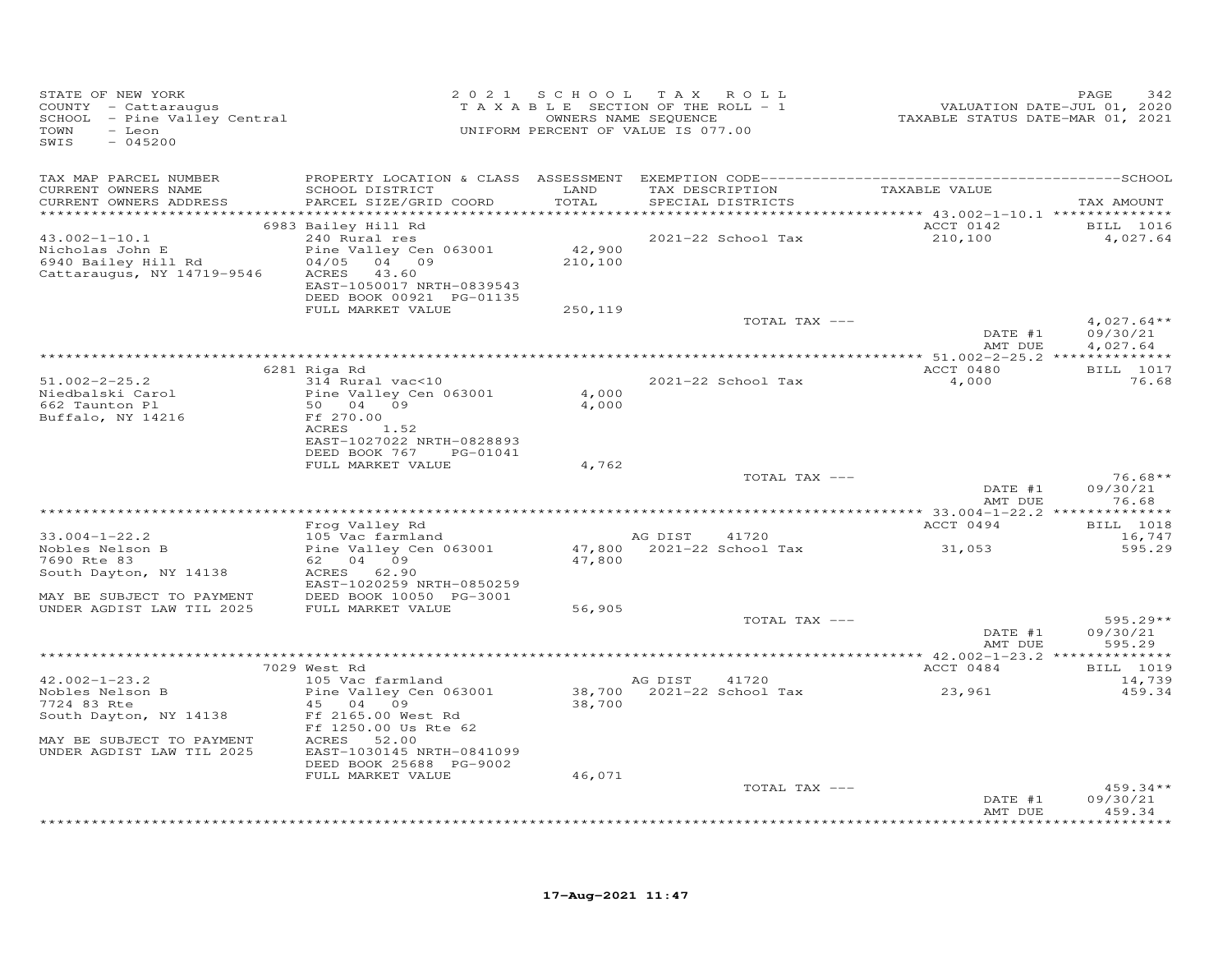| STATE OF NEW YORK<br>COUNTY - Cattaraugus<br>SCHOOL - Pine Valley Central<br>TOWN<br>- Leon<br>SWIS<br>$-045200$ | 2 0 2 1                                                                                        | SCHOOL                                 | TAX ROLL<br>TAXABLE SECTION OF THE ROLL - 1<br>OWNERS NAME SEQUENCE<br>UNIFORM PERCENT OF VALUE IS 077.00 | VALUATION DATE-JUL 01, 2020<br>TAXABLE STATUS DATE-MAR 01, 2021 | PAGE<br>343                          |
|------------------------------------------------------------------------------------------------------------------|------------------------------------------------------------------------------------------------|----------------------------------------|-----------------------------------------------------------------------------------------------------------|-----------------------------------------------------------------|--------------------------------------|
| TAX MAP PARCEL NUMBER<br>CURRENT OWNERS NAME<br>CURRENT OWNERS ADDRESS                                           | SCHOOL DISTRICT<br>PARCEL SIZE/GRID COORD                                                      | LAND<br>TOTAL<br>* * * * * * * * * * * | TAX DESCRIPTION<br>SPECIAL DISTRICTS                                                                      | TAXABLE VALUE<br>********** 42.002-1-24.4 ***************       | TAX AMOUNT                           |
|                                                                                                                  | West Rd                                                                                        |                                        |                                                                                                           | ACCT 0951                                                       | <b>BILL</b> 1020                     |
| $42.002 - 1 - 24.4$<br>Nobles Nelson B                                                                           | 120 Field crops<br>Pine Valley Cen 063001                                                      |                                        | AG DIST<br>41720<br>65,400 2021-22 School Tax                                                             | 29,056                                                          | 36,344<br>557.01                     |
| 7690 Rt 83<br>South Dayton, NY 14738                                                                             | 45 04 09<br>Smith Ff 2080; West Ff<br>2785; Chicken Ff 1980                                    | 65,400                                 |                                                                                                           |                                                                 |                                      |
| MAY BE SUBJECT TO PAYMENT<br>UNDER AGDIST LAW TIL 2025                                                           | ACRES 60.00<br>EAST-1028555 NRTH-0842673<br>DEED BOOK 16129 PG-5002                            |                                        |                                                                                                           |                                                                 |                                      |
|                                                                                                                  | FULL MARKET VALUE                                                                              | 77,857                                 | TOTAL TAX ---                                                                                             |                                                                 | 557.01**                             |
|                                                                                                                  |                                                                                                |                                        |                                                                                                           | DATE #1<br>AMT DUE                                              | 09/30/21<br>557.01                   |
|                                                                                                                  |                                                                                                |                                        |                                                                                                           |                                                                 |                                      |
| $43.001 - 1 - 16.1$<br>O'Connor Ida Jean                                                                         | 7094 Alderbottom Rd<br>312 Vac w/imprv<br>Pine Valley Cen 063001                               | 25,000                                 | 2021-22 School Tax                                                                                        | ACCT 0180<br>50,000                                             | BILL 1021<br>958.51                  |
| O'Connor Jason B.<br>30 Tremaine Ave<br>Kenmore, NY 14217                                                        | 21 04 09<br>FRNT 350.00 DPTH<br>ACRES 13.34<br>EAST-1041408 NRTH-0840384                       | 50,000                                 |                                                                                                           |                                                                 |                                      |
|                                                                                                                  | DEED BOOK 20200 PG-3544<br>FULL MARKET VALUE                                                   | 59,524                                 |                                                                                                           |                                                                 |                                      |
|                                                                                                                  |                                                                                                |                                        | TOTAL TAX ---                                                                                             | DATE #1                                                         | $958.51**$<br>09/30/21               |
|                                                                                                                  |                                                                                                |                                        |                                                                                                           | AMT DUE                                                         | 958.51                               |
| $43.001 - 1 - 15$                                                                                                | 7118 Alderbottom Rd<br>312 Vac w/imprv                                                         |                                        | 2021-22 School Tax                                                                                        | ACCT 0070<br>52,300                                             | BILL 1022<br>1,002.60                |
| $O'Connor$ Jean $(L/U)$<br>30 Tremaine Ave<br>Kenmore, NY 14217                                                  | Pine Valley Cen 063001<br>21 04 09<br>FRNT 700.00 DPTH<br>ACRES 23.80                          | 32,300<br>52,300                       |                                                                                                           |                                                                 |                                      |
|                                                                                                                  | EAST-1041784 NRTH-0840820<br>DEED BOOK 20533 PG-2001                                           |                                        |                                                                                                           |                                                                 |                                      |
|                                                                                                                  | FULL MARKET VALUE                                                                              | 62,262                                 | TOTAL TAX ---                                                                                             |                                                                 | $1,002.60**$                         |
|                                                                                                                  |                                                                                                |                                        |                                                                                                           | DATE #1<br>AMT DUE                                              | 09/30/21<br>1,002.60                 |
|                                                                                                                  | 7225 Rte 62                                                                                    |                                        |                                                                                                           | ACCT 0937                                                       | BILL 1023                            |
| $42.002 - 1 - 20.6$<br>O'Leary Mary<br>7225 Route 62 RR                                                          | 210 1 Family Res<br>Pine Valley Cen 063001<br>45 04 09                                         | 9,600<br>89,200                        | 2021-22 School Tax                                                                                        | 89,200                                                          | 1,709.97                             |
| South Dayton, NY 14138                                                                                           | Ff 360.30<br>ACRES<br>2.30 BANK<br>032<br>EAST-1030888 NRTH-0843032<br>DEED BOOK 24773 PG-5001 |                                        |                                                                                                           |                                                                 |                                      |
|                                                                                                                  | FULL MARKET VALUE                                                                              | 106,190                                |                                                                                                           |                                                                 |                                      |
|                                                                                                                  |                                                                                                |                                        | TOTAL TAX ---                                                                                             | DATE #1<br>AMT DUE                                              | $1,709.97**$<br>09/30/21<br>1,709.97 |
|                                                                                                                  |                                                                                                |                                        |                                                                                                           |                                                                 | **********                           |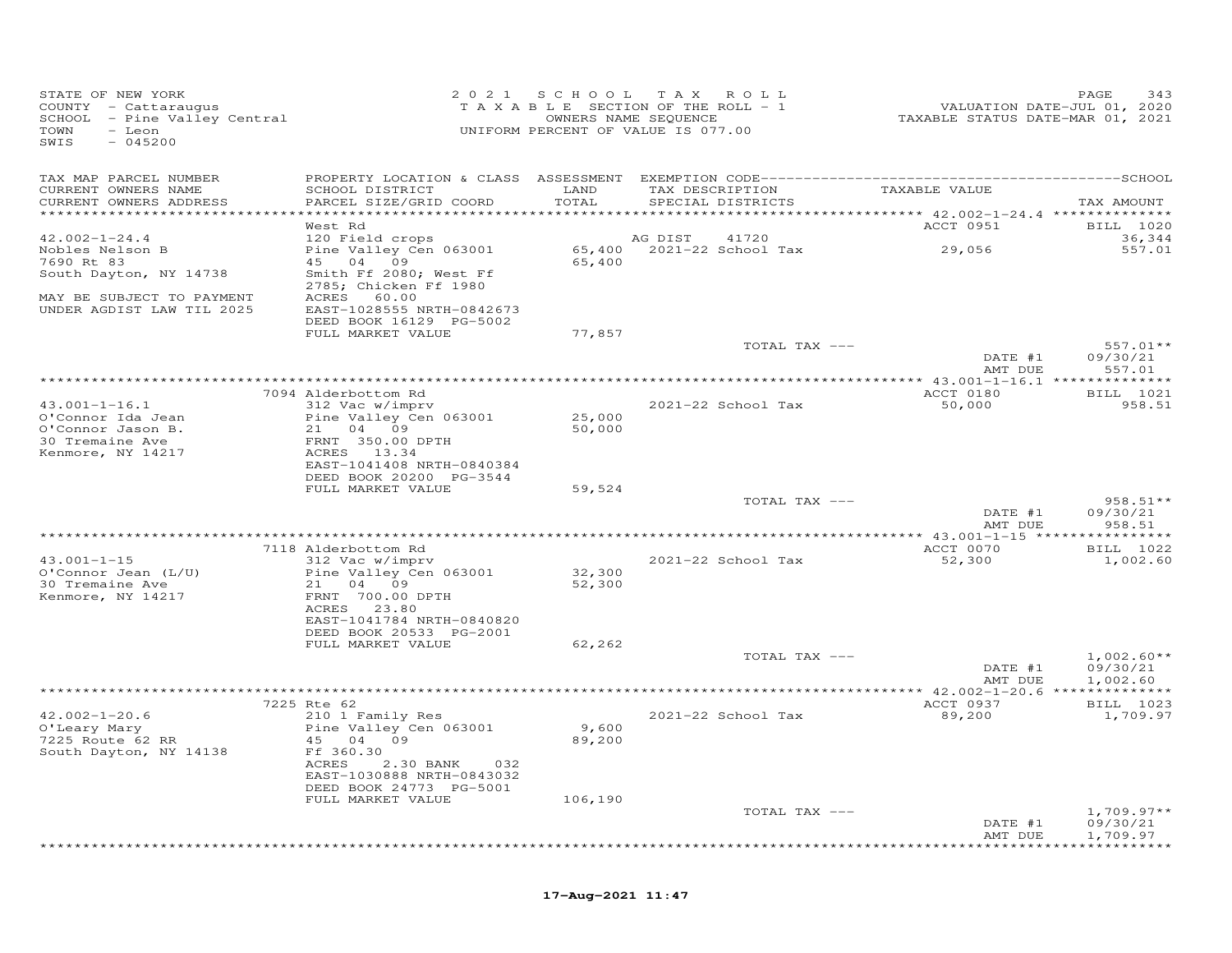| STATE OF NEW YORK<br>COUNTY - Cattaraugus<br>SCHOOL - Pine Valley Central<br>TOWN<br>- Leon<br>SWIS<br>$-045200$ |                                                       |               | 2021 SCHOOL TAX ROLL<br>TAXABLE SECTION OF THE ROLL - 1<br>OWNERS NAME SEQUENCE<br>UNIFORM PERCENT OF VALUE IS 077.00 | VALUATION DATE-JUL 01, 2020<br>TAXABLE STATUS DATE-MAR 01, 2021 | PAGE<br>344          |
|------------------------------------------------------------------------------------------------------------------|-------------------------------------------------------|---------------|-----------------------------------------------------------------------------------------------------------------------|-----------------------------------------------------------------|----------------------|
| TAX MAP PARCEL NUMBER                                                                                            |                                                       |               |                                                                                                                       |                                                                 |                      |
| CURRENT OWNERS NAME<br>CURRENT OWNERS ADDRESS                                                                    | SCHOOL DISTRICT<br>PARCEL SIZE/GRID COORD             | LAND<br>TOTAL | TAX DESCRIPTION TAXABLE VALUE<br>SPECIAL DISTRICTS                                                                    |                                                                 | TAX AMOUNT           |
|                                                                                                                  | 11823 Ruckh Hill Rd                                   |               |                                                                                                                       | ACCT 0320 BILL 1024                                             |                      |
| $43.001 - 1 - 5$                                                                                                 | 240 Rural res                                         |               | 2021-22 School Tax                                                                                                    | 105,600                                                         | 2,024.36             |
| Osswald Irene E L/U                                                                                              | Pine Valley Cen 063001                                | 59,800        |                                                                                                                       |                                                                 |                      |
| 40 Huth Rd                                                                                                       | 30 04 09                                              | 105,600       |                                                                                                                       |                                                                 |                      |
| Cheektawaga, NY 14225                                                                                            | Ff 935.00<br>ACRES 83.99<br>EAST-1037603 NRTH-0845457 |               |                                                                                                                       |                                                                 |                      |
|                                                                                                                  | DEED BOOK 1032    PG-1107<br>FULL MARKET VALUE        | 125,714       |                                                                                                                       |                                                                 |                      |
|                                                                                                                  |                                                       |               | TOTAL TAX ---                                                                                                         |                                                                 | $2,024.36**$         |
|                                                                                                                  |                                                       |               |                                                                                                                       | DATE #1<br>AMT DUE                                              | 09/30/21<br>2,024.36 |
|                                                                                                                  |                                                       |               |                                                                                                                       |                                                                 |                      |
|                                                                                                                  | 7265 Rte 62                                           |               |                                                                                                                       | ACCT 0298                                                       | BILL 1025            |
| $42.002 - 1 - 15.2$<br>Overturf Rodney A                                                                         | 240 Rural res<br>Pine Valley Cen 063001               |               | BAS STAR 41854<br>29,000 2021-22 School Tax                                                                           | 109,800                                                         | 25,200<br>2,104.88   |
| Overturf Roxanne                                                                                                 | $45/46$ 04 09                                         | 109,800       |                                                                                                                       |                                                                 |                      |
| 7265 Rte 62                                                                                                      | Smith Rd Ff $-315$ '                                  |               |                                                                                                                       |                                                                 |                      |
| South Dayton, NY 14138                                                                                           | ACRES 31.30                                           |               |                                                                                                                       |                                                                 |                      |
|                                                                                                                  | EAST-1030258 NRTH-0843436                             |               |                                                                                                                       |                                                                 |                      |
|                                                                                                                  | DEED BOOK 305<br>PG-7002<br>FULL MARKET VALUE         | 130,714       |                                                                                                                       |                                                                 |                      |
|                                                                                                                  |                                                       |               | TOTAL TAX ---                                                                                                         |                                                                 | $1,621.79**$         |
|                                                                                                                  |                                                       |               |                                                                                                                       | DATE #1<br>AMT DUE                                              | 09/30/21<br>1,621.79 |
|                                                                                                                  |                                                       |               |                                                                                                                       |                                                                 |                      |
|                                                                                                                  | Kellogg Hill Rd (Off)                                 |               |                                                                                                                       | ACCT 0147                                                       | BILL 1026            |
| $34.003 - 1 - 23$<br>Pagett Clarence G                                                                           | 322 Rural vac>10<br>Pine Valley Cen 063001            | 12,800        | 2021-22 School Tax                                                                                                    | 12,800                                                          | 245.38               |
| Snyder Hill Rd                                                                                                   | 32 04 09                                              | 12,800        |                                                                                                                       |                                                                 |                      |
| Cattaraugus, NY 14719                                                                                            | ACRES 23.52                                           |               |                                                                                                                       |                                                                 |                      |
|                                                                                                                  | EAST-1035717 NRTH-0852163                             |               |                                                                                                                       |                                                                 |                      |
|                                                                                                                  | DEED BOOK 904 PG-00454<br>FULL MARKET VALUE           | 15,238        |                                                                                                                       |                                                                 |                      |
|                                                                                                                  |                                                       |               | TOTAL TAX ---                                                                                                         |                                                                 | $245.38**$           |
|                                                                                                                  |                                                       |               |                                                                                                                       | DATE #1                                                         | 09/30/21             |
|                                                                                                                  |                                                       |               |                                                                                                                       | AMT DUE                                                         | 245.38               |
|                                                                                                                  | Kellogg Hill Rd                                       |               |                                                                                                                       | ACCT 0148                                                       | BILL 1027            |
| $34.003 - 1 - 24$                                                                                                | 322 Rural vac>10                                      |               | 2021-22 School Tax                                                                                                    | 14,300                                                          | 274.13               |
| Pagett Clarence G                                                                                                | Pine Valley Cen 063001                                | 14,300        |                                                                                                                       |                                                                 |                      |
| Snyder Hill Rd                                                                                                   | 31 04 09                                              | 14,300        |                                                                                                                       |                                                                 |                      |
| Cattaraugus, NY 14719                                                                                            | ACRES 26.60                                           |               |                                                                                                                       |                                                                 |                      |
|                                                                                                                  | EAST-1035631 NRTH-0851207<br>DEED BOOK 904 PG-00454   |               |                                                                                                                       |                                                                 |                      |
|                                                                                                                  | FULL MARKET VALUE                                     | 17,024        |                                                                                                                       |                                                                 |                      |
|                                                                                                                  |                                                       |               | TOTAL TAX ---                                                                                                         |                                                                 | $274.13**$           |
|                                                                                                                  |                                                       |               |                                                                                                                       | DATE #1                                                         | 09/30/21             |
|                                                                                                                  |                                                       |               |                                                                                                                       | AMT DUE                                                         | 274.13<br>********** |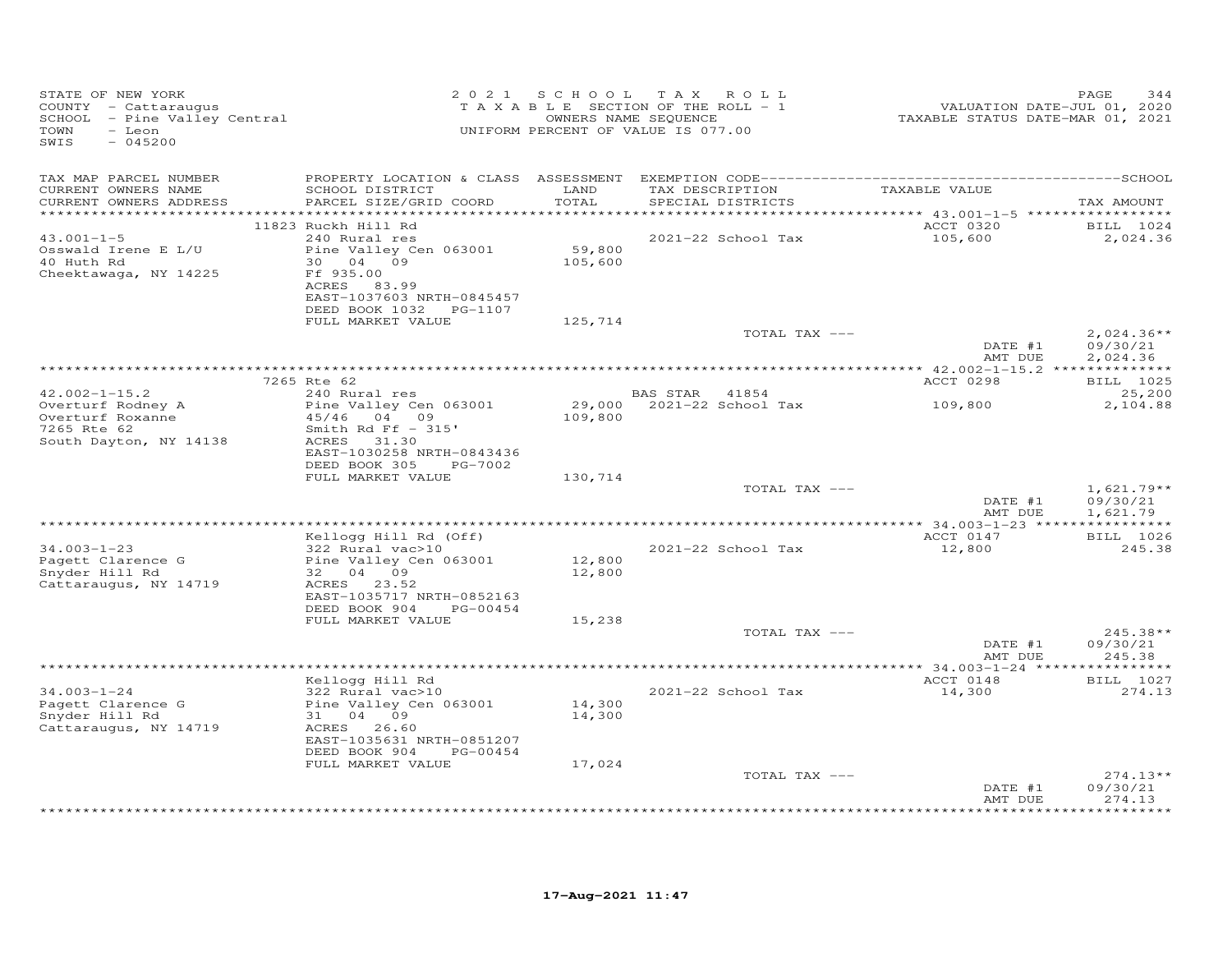| STATE OF NEW YORK<br>COUNTY - Cattaraugus<br>SCHOOL - Pine Valley Central<br>TOWN<br>- Leon<br>SWIS<br>$-045200$ |                                                                                                                | 2021 SCHOOL TAX ROLL<br>UNIFORM PERCENT OF VALUE IS 077.00 |                  | T A X A B L E SECTION OF THE ROLL - 1<br>OWNERS NAME SEQUENCE | r HALUATION DATE-JUL 01, 2020<br>TAXABLE STATUS DATE-MAR 01, 2021 | PAGE<br>345                     |
|------------------------------------------------------------------------------------------------------------------|----------------------------------------------------------------------------------------------------------------|------------------------------------------------------------|------------------|---------------------------------------------------------------|-------------------------------------------------------------------|---------------------------------|
| TAX MAP PARCEL NUMBER<br>CURRENT OWNERS NAME<br>CURRENT OWNERS ADDRESS                                           | SCHOOL DISTRICT<br>PARCEL SIZE/GRID COORD                                                                      | LAND<br>TOTAL                                              |                  | SPECIAL DISTRICTS                                             | TAX DESCRIPTION TAXABLE VALUE                                     | TAX AMOUNT                      |
|                                                                                                                  | 7839 Kellogg Hill Rd                                                                                           |                                                            |                  |                                                               |                                                                   | ACCT 0346 BILL 1028             |
| $34.003 - 1 - 12$                                                                                                | 120 Field crops                                                                                                |                                                            | AG DISTOUT 41730 |                                                               |                                                                   | 14,239                          |
| Pagett Clarence G Estate<br>Jefferson M. Pagett                                                                  | Pine Valley Cen 063001<br>24/32 04 09                                                                          |                                                            |                  |                                                               | 115,900 2021-22 School Tax 108,361<br>122,600                     | 2,077.29                        |
| 164 Main St ER                                                                                                   | FRNT 1900.00 DPTH                                                                                              |                                                            |                  |                                                               |                                                                   |                                 |
| Randolph, NY 14772                                                                                               | ACRES 232.13                                                                                                   |                                                            |                  |                                                               |                                                                   |                                 |
|                                                                                                                  | EAST-1038973 NRTH-0852683                                                                                      |                                                            |                  |                                                               |                                                                   |                                 |
| MAY BE SUBJECT TO PAYMENT DEED BOOK 904 PG-00454<br>UNDER AGDIST LAW TIL 2028 FULL MARKET VALUE                  |                                                                                                                | 145,952                                                    |                  |                                                               |                                                                   |                                 |
|                                                                                                                  |                                                                                                                |                                                            |                  | TOTAL TAX ---                                                 |                                                                   | $2,077.29**$                    |
|                                                                                                                  |                                                                                                                |                                                            |                  |                                                               | DATE $#1$                                                         | 09/30/21<br>AMT DUE<br>2,077.29 |
|                                                                                                                  | 7609 Rte 62                                                                                                    |                                                            |                  |                                                               | ACCT 0362                                                         | BILL 1029                       |
| $33.004 - 2 - 9$                                                                                                 |                                                                                                                |                                                            | ENH STAR 41834   |                                                               |                                                                   | 55,000                          |
| Palmer Robert D<br>7609 Rte 62                                                                                   | 210 1 Family Res<br>Pine Valley Cen 063001                                                                     |                                                            |                  |                                                               | $9,000$ 2021-22 School Tax 55,000<br>55,000                       | 1,054.36                        |
| 7609 Rte 62                                                                                                      | 47 04 09                                                                                                       | 55,000                                                     |                  |                                                               |                                                                   |                                 |
| South Dayton, NY 14138-9746                                                                                      | 330.00 Ff<br>ACRES<br>2.81<br>EAST-1030973 NRTH-0848812<br>DEED BOOK 00944 PG-00851                            |                                                            |                  |                                                               |                                                                   |                                 |
|                                                                                                                  | FULL MARKET VALUE                                                                                              | 65,476                                                     |                  |                                                               |                                                                   |                                 |
|                                                                                                                  |                                                                                                                |                                                            |                  |                                                               | TOTAL TAX ---                                                     | $0.00**$                        |
|                                                                                                                  | 7750 Frog Valley Rd                                                                                            |                                                            |                  |                                                               |                                                                   | ACCT 0616 BILL 1030             |
| $33.004 - 1 - 22.3$                                                                                              | 112 Dairy farm                                                                                                 |                                                            |                  | 2021-22 School Tax                                            | 94,700                                                            | 1,815.41                        |
| Pannella Georgio                                                                                                 | Pine Valley Cen 063001                                                                                         | 77,700                                                     |                  |                                                               |                                                                   |                                 |
| 7301 Milestrip Rd                                                                                                | 55 04 09                                                                                                       | 94,700                                                     |                  |                                                               |                                                                   |                                 |
| Orchard Park, NY 14127                                                                                           | Ff 1455.00                                                                                                     |                                                            |                  |                                                               |                                                                   |                                 |
|                                                                                                                  | ACRES 98.35<br>EAST-1022748 NRTH-0850815                                                                       |                                                            |                  |                                                               |                                                                   |                                 |
|                                                                                                                  | DEED BOOK 00947 PG-00641                                                                                       |                                                            |                  |                                                               |                                                                   |                                 |
|                                                                                                                  | FULL MARKET VALUE                                                                                              | 112,738                                                    |                  |                                                               |                                                                   |                                 |
|                                                                                                                  |                                                                                                                |                                                            |                  | TOTAL TAX ---                                                 |                                                                   | $1,815.41**$                    |
|                                                                                                                  |                                                                                                                |                                                            |                  |                                                               | DATE #1<br>AMT DUE                                                | 09/30/21<br>1,815.41            |
|                                                                                                                  |                                                                                                                |                                                            |                  |                                                               |                                                                   |                                 |
|                                                                                                                  | 7900 Frog Valley Rd                                                                                            |                                                            |                  |                                                               | ACCT 0471                                                         | BILL 1031                       |
| $33.004 - 1 - 24.1$                                                                                              | 210 1 Family Res<br>210 1 Family Res BAS STAR 41854<br>Pine Valley Cen 063001 17,760 2021-22 School Tax 39,000 |                                                            |                  |                                                               |                                                                   | 25,200                          |
| Peterson Klayton B<br>PO Box 1093                                                                                | 64 04 09                                                                                                       | 39,000                                                     |                  |                                                               |                                                                   | 747.63                          |
| Buffalo, NY 14207                                                                                                | Ff 250.00                                                                                                      |                                                            |                  |                                                               |                                                                   |                                 |
|                                                                                                                  | ACRES<br>9.85                                                                                                  |                                                            |                  |                                                               |                                                                   |                                 |
|                                                                                                                  | EAST-1021380 NRTH-0853344                                                                                      |                                                            |                  |                                                               |                                                                   |                                 |
|                                                                                                                  | DEED BOOK 1008 PG-513<br>FULL MARKET VALUE                                                                     | 46,429                                                     |                  |                                                               |                                                                   |                                 |
|                                                                                                                  |                                                                                                                |                                                            |                  | TOTAL TAX ---                                                 |                                                                   | $264.55**$                      |
|                                                                                                                  |                                                                                                                |                                                            |                  |                                                               | DATE #1                                                           | 09/30/21                        |
|                                                                                                                  |                                                                                                                |                                                            |                  |                                                               | AMT DUE                                                           | 264.55<br><b>++++++++++</b>     |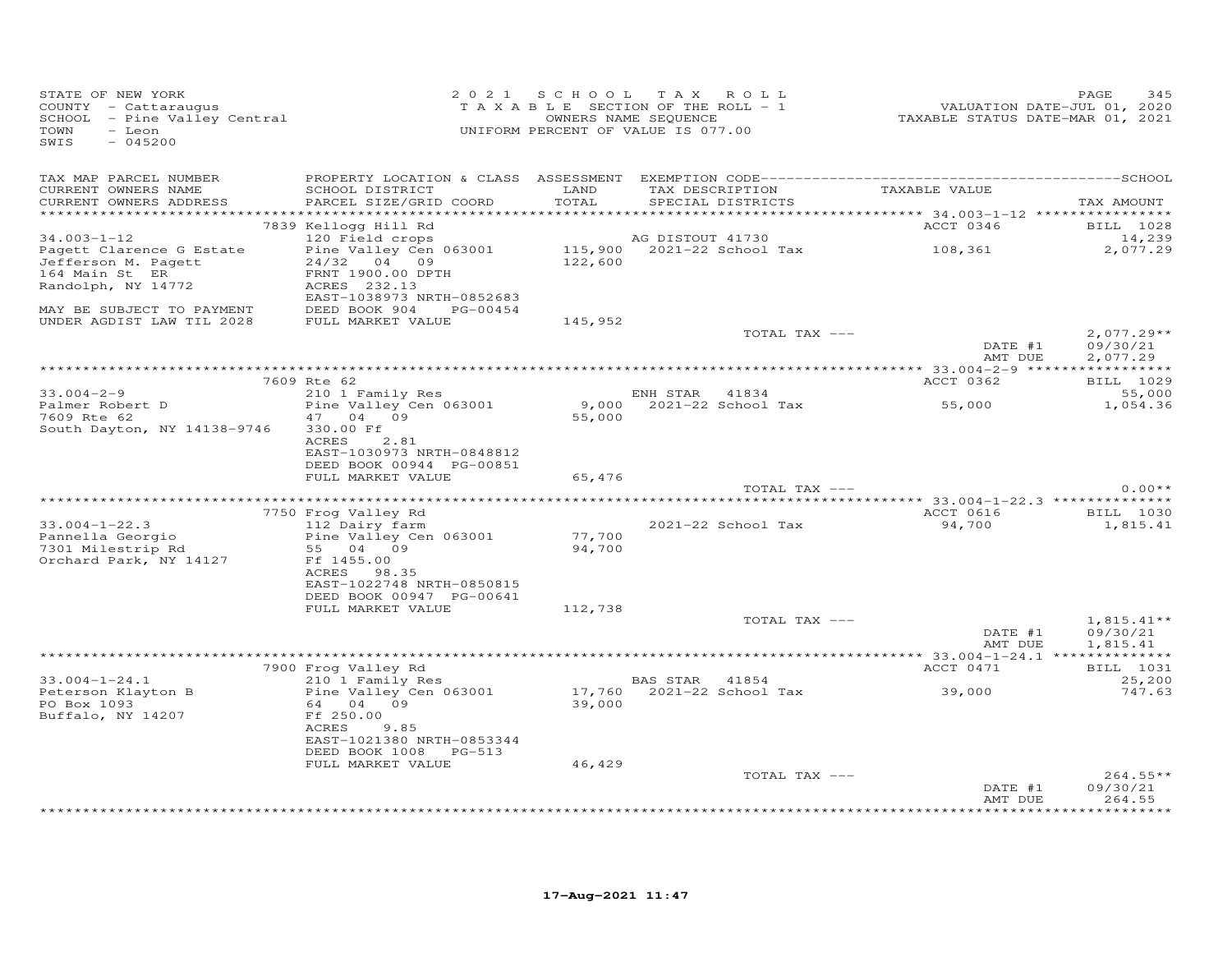| STATE OF NEW YORK<br>COUNTY - Cattaraugus<br>SCHOOL - Pine Valley Central<br>TOWN<br>- Leon<br>SWIS<br>$-045200$ | 2021                                                                                                                                            |                  | SCHOOL TAX ROLL<br>TAXABLE SECTION OF THE ROLL - 1<br>OWNERS NAME SEQUENCE<br>UNIFORM PERCENT OF VALUE IS 077.00 | TAXABLE STATUS DATE-MAR 01, 2021   | PAGE<br>346<br>VALUATION DATE-JUL 01, 2020 |
|------------------------------------------------------------------------------------------------------------------|-------------------------------------------------------------------------------------------------------------------------------------------------|------------------|------------------------------------------------------------------------------------------------------------------|------------------------------------|--------------------------------------------|
| TAX MAP PARCEL NUMBER                                                                                            |                                                                                                                                                 |                  |                                                                                                                  |                                    |                                            |
| CURRENT OWNERS NAME                                                                                              | SCHOOL DISTRICT                                                                                                                                 | LAND             | TAX DESCRIPTION                                                                                                  | TAXABLE VALUE                      |                                            |
| CURRENT OWNERS ADDRESS<br>***********************                                                                | PARCEL SIZE/GRID COORD                                                                                                                          | TOTAL            | SPECIAL DISTRICTS                                                                                                |                                    | TAX AMOUNT                                 |
|                                                                                                                  | 12276 Cherry Creek Hill Rd                                                                                                                      |                  |                                                                                                                  | ACCT 0182                          | BILL 1032                                  |
| $42.020 - 1 - 2.1$                                                                                               | 210 1 Family Res                                                                                                                                |                  | BAS STAR 41854                                                                                                   |                                    | 25,200                                     |
| Pickup Charles R<br>Pickup Marilyn J<br>PO Box 48                                                                | Pine Valley Cen 063001<br>04 09<br>44<br>FRNT 156.00 DPTH 290.00<br>EAST-1030679 NRTH-0835937                                                   | 7,100<br>60,500  | $2021 - 22$ School Tax                                                                                           | 60,500                             | 1,159.79                                   |
| Leon, NY 14751                                                                                                   | DEED BOOK 1007 PG-968                                                                                                                           |                  |                                                                                                                  |                                    |                                            |
|                                                                                                                  | FULL MARKET VALUE                                                                                                                               | 72,024           |                                                                                                                  |                                    |                                            |
|                                                                                                                  |                                                                                                                                                 |                  | TOTAL TAX ---                                                                                                    |                                    | $676.70**$                                 |
|                                                                                                                  |                                                                                                                                                 |                  |                                                                                                                  | DATE #1                            | 09/30/21                                   |
|                                                                                                                  |                                                                                                                                                 |                  |                                                                                                                  | AMT DUE                            | 676.70                                     |
|                                                                                                                  | 6741 Rte 62                                                                                                                                     |                  |                                                                                                                  | ACCT 0361                          | BILL 1033                                  |
| $42.020 - 1 - 51.1$                                                                                              | 322 Rural vac>10                                                                                                                                |                  | 2021-22 School Tax                                                                                               | 24,000                             | 460.08                                     |
| Pilarski Timothy<br>6741 Rte 62                                                                                  | Pine Valley Cen 063001<br>43 04<br>09                                                                                                           | 24,000<br>24,000 |                                                                                                                  |                                    |                                            |
| Conewango Valley, NY 14726                                                                                       | Co Rd 6 Ff 170.00<br>Ff 295.00<br>ACRES<br>24.65<br>EAST-1030177 NRTH-0835306<br>DEED BOOK 2020<br>PG-12219                                     |                  |                                                                                                                  |                                    |                                            |
|                                                                                                                  | FULL MARKET VALUE                                                                                                                               | 28,571           |                                                                                                                  |                                    |                                            |
|                                                                                                                  |                                                                                                                                                 |                  | TOTAL TAX ---                                                                                                    | DATE #1<br>AMT DUE                 | $460.08**$<br>09/30/21<br>460.08           |
|                                                                                                                  |                                                                                                                                                 |                  |                                                                                                                  | **** 42.020-1-51.2 *************** |                                            |
|                                                                                                                  | 6741 Rte 62                                                                                                                                     |                  |                                                                                                                  | ACCT 0361                          | BILL 1034                                  |
| $42.020 - 1 - 51.2$<br>Pilarski Timothy<br>6741 Route 62                                                         | 240 Rural res<br>Pine Valley Cen 063001<br>43 04 09                                                                                             | 11,700<br>86,000 | 2021-22 School Tax                                                                                               | 86,000                             | 1,648.63                                   |
| Conewango Valley, NY 14726                                                                                       | Co Rd 6 Ff 170.00<br>Ff 295.00<br><b>ACRES</b><br>4.85 BANK<br>017<br>EAST-1030177 NRTH-0835306<br>DEED BOOK 20190 PG-9904<br>FULL MARKET VALUE | 102,381          |                                                                                                                  |                                    |                                            |
|                                                                                                                  |                                                                                                                                                 |                  | TOTAL TAX ---                                                                                                    | DATE #1<br>AMT DUE                 | $1,648.63**$<br>09/30/21<br>1,648.63       |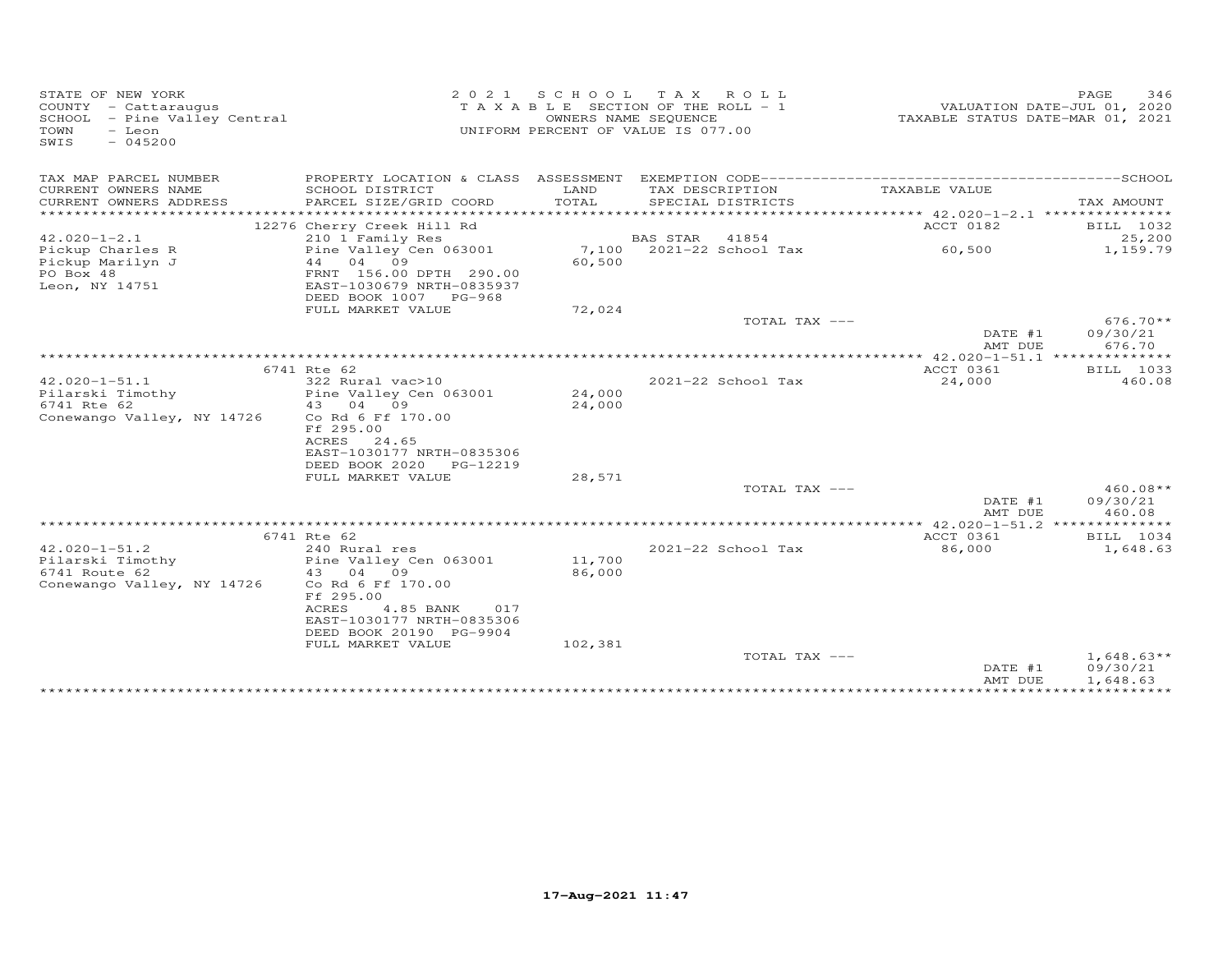| STATE OF NEW YORK<br>COUNTY - Cattaraugus<br>SCHOOL - Pine Valley Central<br>- Leon<br>TOWN<br>SWIS<br>$-045200$ |                                                     | 2021 SCHOOL TAX ROLL<br>TAXABLE SECTION OF THE ROLL - 1<br>OWNERS NAME SEQUENCE<br>UNIFORM PERCENT OF VALUE IS 077.00 |                      | $DLL - 1$                                          | VALUATION DATE-JUL 01, 2020<br>TAXABLE STATUS DATE-MAR 01, 2021 | PAGE<br>347                          |
|------------------------------------------------------------------------------------------------------------------|-----------------------------------------------------|-----------------------------------------------------------------------------------------------------------------------|----------------------|----------------------------------------------------|-----------------------------------------------------------------|--------------------------------------|
| TAX MAP PARCEL NUMBER                                                                                            |                                                     |                                                                                                                       |                      |                                                    |                                                                 |                                      |
| CURRENT OWNERS NAME<br>CURRENT OWNERS ADDRESS                                                                    | SCHOOL DISTRICT<br>PARCEL SIZE/GRID COORD           | LAND<br>TOTAL                                                                                                         |                      | TAX DESCRIPTION TAXABLE VALUE<br>SPECIAL DISTRICTS |                                                                 | TAX AMOUNT                           |
|                                                                                                                  | 6266 West Rd                                        |                                                                                                                       |                      |                                                    | <b>ACCT 0838</b>                                                | <b>BILL</b> 1035                     |
| $51.002 - 1 - 5.2$                                                                                               | 240 Rural res                                       |                                                                                                                       | AG BLDG              | 41700                                              |                                                                 | 11,100                               |
| Pimm Adelia                                                                                                      | Pine Valley Cen 063001                              |                                                                                                                       | 6,500 BAS STAR 41854 |                                                    |                                                                 | 25,200                               |
| 6266 West Rd                                                                                                     | $50 - 4 - 9$                                        |                                                                                                                       |                      | 56,000 2021-22 School Tax                          | 44,900                                                          | 860.74                               |
| Conewango Valley, NY 14726                                                                                       | FRNT 55.00 DPTH 313.20<br>EAST-0374983 NRTH-0828259 |                                                                                                                       |                      |                                                    |                                                                 |                                      |
| MAY BE SUBJECT TO PAYMENT                                                                                        | DEED BOOK 9427 PG-8001                              |                                                                                                                       |                      |                                                    |                                                                 |                                      |
| UNDER RPTL483 UNTIL 2027 FULL MARKET VALUE                                                                       |                                                     | 66,667                                                                                                                |                      |                                                    |                                                                 |                                      |
|                                                                                                                  |                                                     |                                                                                                                       |                      | TOTAL TAX ---                                      | DATE #1<br>AMT DUE                                              | $377.65**$<br>09/30/21<br>377.65     |
|                                                                                                                  |                                                     |                                                                                                                       |                      |                                                    |                                                                 |                                      |
|                                                                                                                  | 6309 West Rd                                        |                                                                                                                       |                      |                                                    | ACCT 0839                                                       | <b>BILL</b> 1036                     |
| $51.002 - 1 - 21.2$                                                                                              | 210 1 Family Res                                    |                                                                                                                       | AG DIST              | 41720                                              |                                                                 | 4,251                                |
| Pimm Fred E                                                                                                      | Pine Valley Cen 063001                              | 12,800 BAS STAR 41854                                                                                                 |                      |                                                    |                                                                 | 25,200                               |
| Pimm Alta A                                                                                                      | $57 - 4 - 9$                                        |                                                                                                                       |                      | 120,000 2021-22 School Tax 115,749                 |                                                                 | 2,218.92                             |
| 6309 West Rd                                                                                                     | ACRES<br>3.90                                       |                                                                                                                       |                      |                                                    |                                                                 |                                      |
| Conewango Valley, NY 14726                                                                                       | EAST-1022908 NRTH-0828767<br>DEED BOOK 3048 PG-4001 |                                                                                                                       |                      |                                                    |                                                                 |                                      |
| MAY BE SUBJECT TO PAYMENT                                                                                        | FULL MARKET VALUE                                   | 142,857                                                                                                               |                      |                                                    |                                                                 |                                      |
| UNDER AGDIST LAW TIL 2025                                                                                        |                                                     |                                                                                                                       |                      |                                                    |                                                                 |                                      |
|                                                                                                                  |                                                     |                                                                                                                       |                      | TOTAL TAX ---                                      | DATE #1<br>AMT DUE                                              | $1,735.83**$<br>09/30/21<br>1,735.83 |
|                                                                                                                  |                                                     |                                                                                                                       |                      |                                                    |                                                                 |                                      |
|                                                                                                                  | 6204 West Rd                                        |                                                                                                                       |                      |                                                    | ACCT 0128                                                       | <b>BILL</b> 1037                     |
| $51.002 - 1 - 5.1$                                                                                               | 112 Dairy farm                                      |                                                                                                                       | AG DIST              | 41720                                              |                                                                 | 50                                   |
| Pimmsview Holdings LLC<br>6266 West Rd                                                                           | Pine Valley Cen 063001<br>50 04 09                  | 478,400                                                                                                               |                      | 24,700 2021-22 School Tax                          | 478,350                                                         | 9,170.02                             |
| Conewango Valley, NY 14726                                                                                       | Ff 870.00                                           |                                                                                                                       |                      |                                                    |                                                                 |                                      |
| MAY BE SUBJECT TO PAYMENT                                                                                        | ACRES 41.65<br>EAST-1024231 NRTH-0828283            |                                                                                                                       |                      |                                                    |                                                                 |                                      |
| UNDER AGDIST LAW TIL 2025                                                                                        | DEED BOOK 2969 PG-7001                              |                                                                                                                       |                      |                                                    |                                                                 |                                      |
|                                                                                                                  | FULL MARKET VALUE                                   | 569,524                                                                                                               |                      |                                                    |                                                                 |                                      |
|                                                                                                                  |                                                     |                                                                                                                       |                      | TOTAL TAX ---                                      | DATE #1                                                         | $9,170.02**$<br>09/30/21             |
|                                                                                                                  |                                                     |                                                                                                                       |                      |                                                    | AMT DUE                                                         | 9,170.02                             |
|                                                                                                                  | 6309 West Rd                                        |                                                                                                                       |                      |                                                    | ACCT 0762                                                       | BILL 1038                            |
| $51.002 - 1 - 6.2$                                                                                               | 105 Vac farmland                                    |                                                                                                                       | AG DIST              | 41720                                              |                                                                 | 109                                  |
| Pimmsview Holdings LLC                                                                                           | Pine Valley Cen 063001                              |                                                                                                                       |                      | 3,800 2021-22 School Tax                           | 3,691                                                           | 70.76                                |
| 6266 West Rd                                                                                                     | 57 04 09                                            | 3,800                                                                                                                 |                      |                                                    |                                                                 |                                      |
| Conewango Valley, NY 14726                                                                                       | Ff 420.00<br>4.75<br>ACRES                          |                                                                                                                       |                      |                                                    |                                                                 |                                      |
| MAY BE SUBJECT TO PAYMENT                                                                                        | EAST-1023426 NRTH-0827650                           |                                                                                                                       |                      |                                                    |                                                                 |                                      |
| UNDER AGDIST LAW TIL 2025                                                                                        | DEED BOOK 2969 PG-7001<br>FULL MARKET VALUE         | 4,524                                                                                                                 |                      |                                                    |                                                                 |                                      |
|                                                                                                                  |                                                     |                                                                                                                       |                      | TOTAL TAX ---                                      |                                                                 | $70.76**$                            |
|                                                                                                                  |                                                     |                                                                                                                       |                      |                                                    | DATE #1                                                         | 09/30/21                             |
|                                                                                                                  |                                                     |                                                                                                                       |                      |                                                    | AMT DUE                                                         | 70.76<br>**********                  |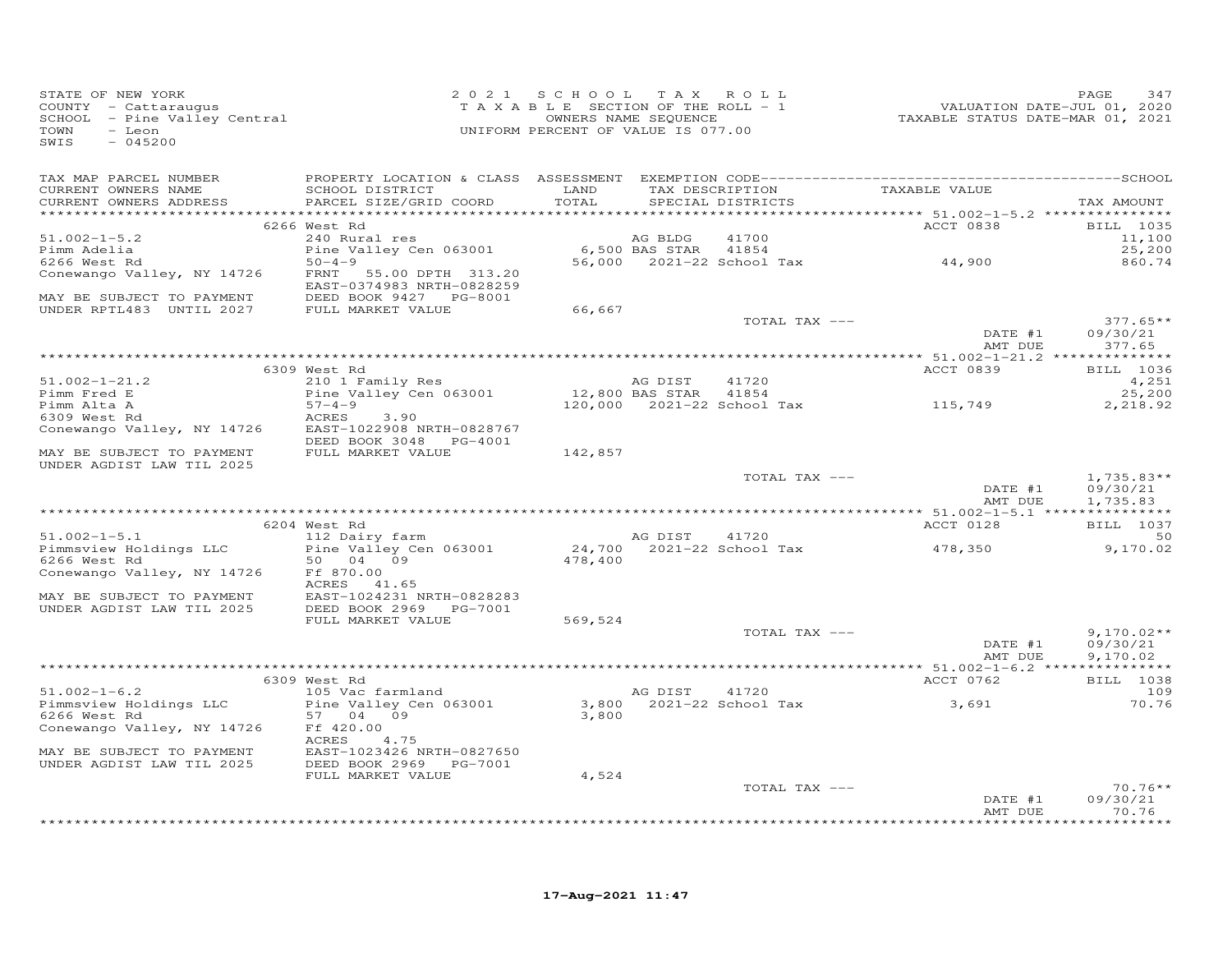| STATE OF NEW YORK<br>STATE OF NEW IONN<br>COUNTY - Cattaraugus<br>SCHOOL - Pine Valley Central<br>- Leon<br>TOWN<br>$-045200$<br>SWIS                                                                                                                |                                                                                                                | 2021 SCHOOL TAX ROLL<br>UNIFORM PERCENT OF VALUE IS 077.00 |               |                                                      | T A X A B L E SECTION OF THE ROLL - 1<br>T A X A B L E SECTION OF THE ROLL - 1<br>OWNERS NAME SEQUENCE TAXABLE STATUS DATE-MAR 01, 2021 | PAGE<br>348                      |
|------------------------------------------------------------------------------------------------------------------------------------------------------------------------------------------------------------------------------------------------------|----------------------------------------------------------------------------------------------------------------|------------------------------------------------------------|---------------|------------------------------------------------------|-----------------------------------------------------------------------------------------------------------------------------------------|----------------------------------|
| TAX MAP PARCEL NUMBER<br>CURRENT OWNERS NAME<br>CURRENT OWNERS ADDRESS                                                                                                                                                                               | SCHOOL DISTRICT LAND<br>PARCEL SIZE/GRID COORD                                                                 | TOTAL                                                      |               | SPECIAL DISTRICTS                                    | TAX DESCRIPTION TAXABLE VALUE                                                                                                           | TAX AMOUNT                       |
|                                                                                                                                                                                                                                                      | 6167 Flat Iron Rd                                                                                              |                                                            |               |                                                      | ACCT 0225                                                                                                                               | BILL 1039                        |
| $51.002 - 1 - 17.1$<br>Pimmsview Holdings LLC<br>6266 West Rd                                                                                                                                                                                        | 270 Mfg housing<br>Pine Valley Cen 063001 10,900 2021-22 School Tax 34,048<br>56-04-09 35,900<br>ACRES<br>5.85 |                                                            |               |                                                      |                                                                                                                                         | 1,852<br>652.70                  |
| Conewango Valley, NY 14726                                                                                                                                                                                                                           | EAST-1023001 NRTH-0826351                                                                                      |                                                            |               |                                                      |                                                                                                                                         |                                  |
| MAY BE SUBJECT TO PAYMENT DEED BOOK 2969 PG-7001<br>UNDER AGDIST LAW TIL 2025 FULL MARKET VALUE                                                                                                                                                      |                                                                                                                | 42,738                                                     |               |                                                      |                                                                                                                                         |                                  |
|                                                                                                                                                                                                                                                      |                                                                                                                |                                                            |               | TOTAL TAX ---                                        | DATE #1<br>AMT DUE                                                                                                                      | $652.70**$<br>09/30/21<br>652.70 |
|                                                                                                                                                                                                                                                      | 6167 Flat Iron Rd                                                                                              |                                                            |               |                                                      | ACCT 0772                                                                                                                               | BILL 1040                        |
| $51.002 - 1 - 17.2$                                                                                                                                                                                                                                  | 105 Vac farmland                                                                                               |                                                            | AG DIST 41720 |                                                      |                                                                                                                                         | 13,460                           |
| Pimmsview Holdings LLC<br>Pine Valley Cen 063001<br>6266 West Rd  2666 West Rd  26768.50<br>Conewango Valley, NY 14726 EAST-1021171 NRTH-0826386                                                                                                     |                                                                                                                | 50,300                                                     |               | 50,300 2021-22 School Tax                            | 36,840                                                                                                                                  | 706.23                           |
| MAY BE SUBJECT TO PAYMENT FULL MARKET VALUE<br>UNDER AGDIST LAW TIL 2025                                                                                                                                                                             | DEED BOOK 2969 PG-7001                                                                                         | 59,881                                                     |               |                                                      |                                                                                                                                         |                                  |
|                                                                                                                                                                                                                                                      |                                                                                                                |                                                            |               | TOTAL TAX ---                                        | DATE #1<br>AMT DUE                                                                                                                      | $706.23**$<br>09/30/21<br>706.23 |
|                                                                                                                                                                                                                                                      |                                                                                                                |                                                            |               |                                                      |                                                                                                                                         |                                  |
|                                                                                                                                                                                                                                                      | 6204 West Rd                                                                                                   |                                                            |               |                                                      | ACCT 0224                                                                                                                               | BILL 1041<br>3,096               |
| 91.002-1-19<br>Pimmsview Holdings LLC<br>6266 West Rd<br>Conewango Valley, NY 14726<br>Pimmsview Holdings LLC<br>56 04 09<br>The Sampson Section Section<br>1990<br>Pimmsview Section Section<br>1990<br>Pimmsview Nature Section<br>Pimmsview Secti |                                                                                                                |                                                            |               | AG DIST 41720<br>14,500 2021-22 School Tax<br>14,500 | 11,404                                                                                                                                  | 218.62                           |
| MAY BE SUBJECT TO PAYMENT<br>MAY BE SUBJECT TO PAYMENT<br>UNDER AGDIST LAW TIL 2025 DEED BOOK 2969 PG-7001                                                                                                                                           | EAST-1022051 NRTH-0827651<br>FULL MARKET VALUE                                                                 | 17,262                                                     |               |                                                      |                                                                                                                                         |                                  |
|                                                                                                                                                                                                                                                      |                                                                                                                |                                                            |               | TOTAL TAX ---                                        |                                                                                                                                         | $218.62**$                       |
|                                                                                                                                                                                                                                                      |                                                                                                                |                                                            |               |                                                      | DATE #1<br>AMT DUE                                                                                                                      | 09/30/21<br>218.62               |
|                                                                                                                                                                                                                                                      | West Rd (Off) (Co Rd 44)                                                                                       |                                                            |               |                                                      | ACCT 0127                                                                                                                               | BILL 1042                        |
| $51.002 - 1 - 20$                                                                                                                                                                                                                                    | 105 Vac farmland                                                                                               |                                                            |               |                                                      |                                                                                                                                         | 5,158                            |
| Pimmsview Holdings LLC<br>6266 West Rd<br>Conewango Valley, NY 14726                                                                                                                                                                                 | Pine Valley Cen 063001<br>56 04 09<br>ACRES 15.27<br>EAST-1020082 NRTH-0827655                                 |                                                            |               |                                                      | AG DIST 41720<br>11,400 2021-22 School Tax 6,242<br>11,400 6,292                                                                        | 119.66                           |
| MAY BE SUBJECT TO PAYMENT DEED BOOK 2969 PG-7001<br>UNDER AGDIST LAW TIL 2025 FULL MARKET VALUE                                                                                                                                                      |                                                                                                                |                                                            |               |                                                      |                                                                                                                                         |                                  |
|                                                                                                                                                                                                                                                      |                                                                                                                | 13,571                                                     |               | TOTAL TAX ---                                        | DATE #1<br>AMT DUE                                                                                                                      | $119.66**$<br>09/30/21<br>119.66 |
|                                                                                                                                                                                                                                                      |                                                                                                                |                                                            |               |                                                      |                                                                                                                                         |                                  |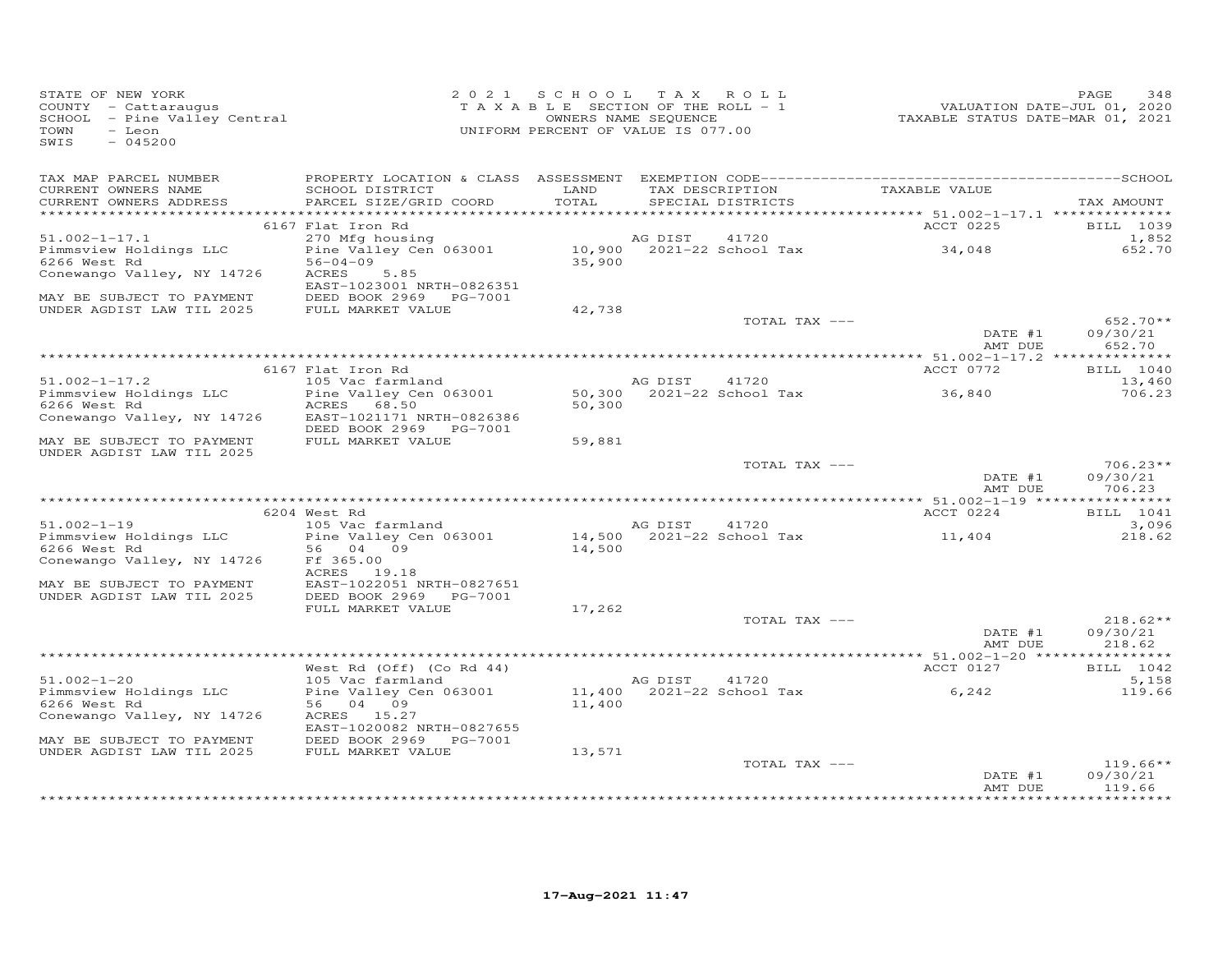| STATE OF NEW YORK<br>COUNTY - Cattaraugus<br>SCHOOL - Pine Valley Central<br>TOWN<br>- Leon<br>SWIS<br>$-045200$ |                                                               | 2021 SCHOOL TAX ROLL<br>T A X A B L E SECTION OF THE ROLL - 1<br>UNIFORM PERCENT OF VALUE IS 077.00 | OWNERS NAME SEQUENCE |                                    | VALUATION DATE-JUL 01, 2020<br>TAXABLE STATUS DATE-MAR 01, 2021 | 349<br>PAGE                      |
|------------------------------------------------------------------------------------------------------------------|---------------------------------------------------------------|-----------------------------------------------------------------------------------------------------|----------------------|------------------------------------|-----------------------------------------------------------------|----------------------------------|
| TAX MAP PARCEL NUMBER                                                                                            |                                                               |                                                                                                     |                      |                                    |                                                                 |                                  |
| CURRENT OWNERS NAME<br>CURRENT OWNERS ADDRESS                                                                    | SCHOOL DISTRICT<br>PARCEL SIZE/GRID COORD                     | LAND<br>TOTAL                                                                                       | TAX DESCRIPTION      | SPECIAL DISTRICTS                  | TAXABLE VALUE                                                   |                                  |
|                                                                                                                  |                                                               |                                                                                                     |                      |                                    |                                                                 | TAX AMOUNT                       |
|                                                                                                                  | 6309 West Rd                                                  |                                                                                                     |                      |                                    | ACCT 0129                                                       | BILL 1043                        |
| $51.002 - 1 - 21.1$                                                                                              | 105 Vac farmland                                              |                                                                                                     | AG DIST              | 41720                              |                                                                 | 34,084                           |
| Pimmsview Holdings LLC<br>6266 West Rd                                                                           | Pine Valley Cen 063001 114,100 2021-22 School Tax<br>57 04 09 | 114,100                                                                                             |                      |                                    | 80,016                                                          | 1,533.92                         |
| Conewango Valley, NY 14726                                                                                       | Ff 2390.00<br>ACRES 177.37                                    |                                                                                                     |                      |                                    |                                                                 |                                  |
| MAY BE SUBJECT TO PAYMENT<br>UNDER AGDIST LAW TIL 2025                                                           | EAST-1021493 NRTH-0828789<br>DEED BOOK 2969 PG-7001           |                                                                                                     |                      |                                    |                                                                 |                                  |
|                                                                                                                  | FULL MARKET VALUE                                             | 135,833                                                                                             |                      |                                    |                                                                 |                                  |
|                                                                                                                  |                                                               |                                                                                                     |                      | TOTAL TAX ---                      |                                                                 | $1,533.92**$                     |
|                                                                                                                  |                                                               |                                                                                                     |                      |                                    | DATE #1                                                         | 09/30/21                         |
|                                                                                                                  |                                                               |                                                                                                     |                      |                                    | AMT DUE                                                         | 1,533.92                         |
|                                                                                                                  | 6204 West Rd                                                  |                                                                                                     |                      |                                    | ACCT 0223                                                       | BILL 1044                        |
| $51.002 - 1 - 22$                                                                                                | 105 Vac farmland                                              |                                                                                                     | AG DIST              | 41720                              |                                                                 | 10,623                           |
| Pimmsview Holdings LLC                                                                                           | Pine Valley Cen 063001                                        |                                                                                                     |                      | 27,600 2021-22 School Tax          | 16,977                                                          | 325.45                           |
| 6266 West Rd                                                                                                     | 57 04 09                                                      | 27,600                                                                                              |                      |                                    |                                                                 |                                  |
| Conewango Valley, NY 14726                                                                                       | Ff 50.00 West Rd<br>Ff 200.00 Raggie Rd                       |                                                                                                     |                      |                                    |                                                                 |                                  |
| MAY BE SUBJECT TO PAYMENT                                                                                        | ACRES<br>41.39                                                |                                                                                                     |                      |                                    |                                                                 |                                  |
| UNDER AGDIST LAW TIL 2025                                                                                        | EAST-1020661 NRTH-0829976<br>DEED BOOK 2969 PG-7001           |                                                                                                     |                      |                                    |                                                                 |                                  |
|                                                                                                                  | FULL MARKET VALUE                                             | 32,857                                                                                              |                      |                                    |                                                                 |                                  |
|                                                                                                                  |                                                               |                                                                                                     |                      | TOTAL TAX ---                      | DATE #1                                                         | $325.45**$<br>09/30/21           |
|                                                                                                                  |                                                               |                                                                                                     |                      |                                    | AMT DUE                                                         | 325.45                           |
|                                                                                                                  |                                                               |                                                                                                     |                      |                                    |                                                                 |                                  |
|                                                                                                                  | 11883 Eldredge Rd                                             |                                                                                                     |                      |                                    | ACCT 0255                                                       | BILL 1045                        |
| $51.002 - 2 - 7$<br>Pimmsview Holdings LLC                                                                       | 105 Vac farmland<br>Pine Valley Cen 063001                    |                                                                                                     | AG DIST              | 41720<br>53,500 2021-22 School Tax | 29,977                                                          | 23,523<br>574.66                 |
| 6266 West Rd                                                                                                     | $34/42$ 04 09                                                 | 53,500                                                                                              |                      |                                    |                                                                 |                                  |
| Conewango Valley, NY 14726                                                                                       | Ff 1610.00<br>ACRES<br>73.10                                  |                                                                                                     |                      |                                    |                                                                 |                                  |
| MAY BE SUBJECT TO PAYMENT                                                                                        | EAST-1030832 NRTH-0828895                                     |                                                                                                     |                      |                                    |                                                                 |                                  |
| UNDER AGDIST LAW TIL 2025                                                                                        | DEED BOOK 2969<br>PG-7001<br>FULL MARKET VALUE                | 63,690                                                                                              |                      |                                    |                                                                 |                                  |
|                                                                                                                  |                                                               |                                                                                                     |                      | TOTAL TAX ---                      | DATE #1<br>AMT DUE                                              | $574.66**$<br>09/30/21<br>574.66 |
|                                                                                                                  |                                                               |                                                                                                     |                      |                                    |                                                                 |                                  |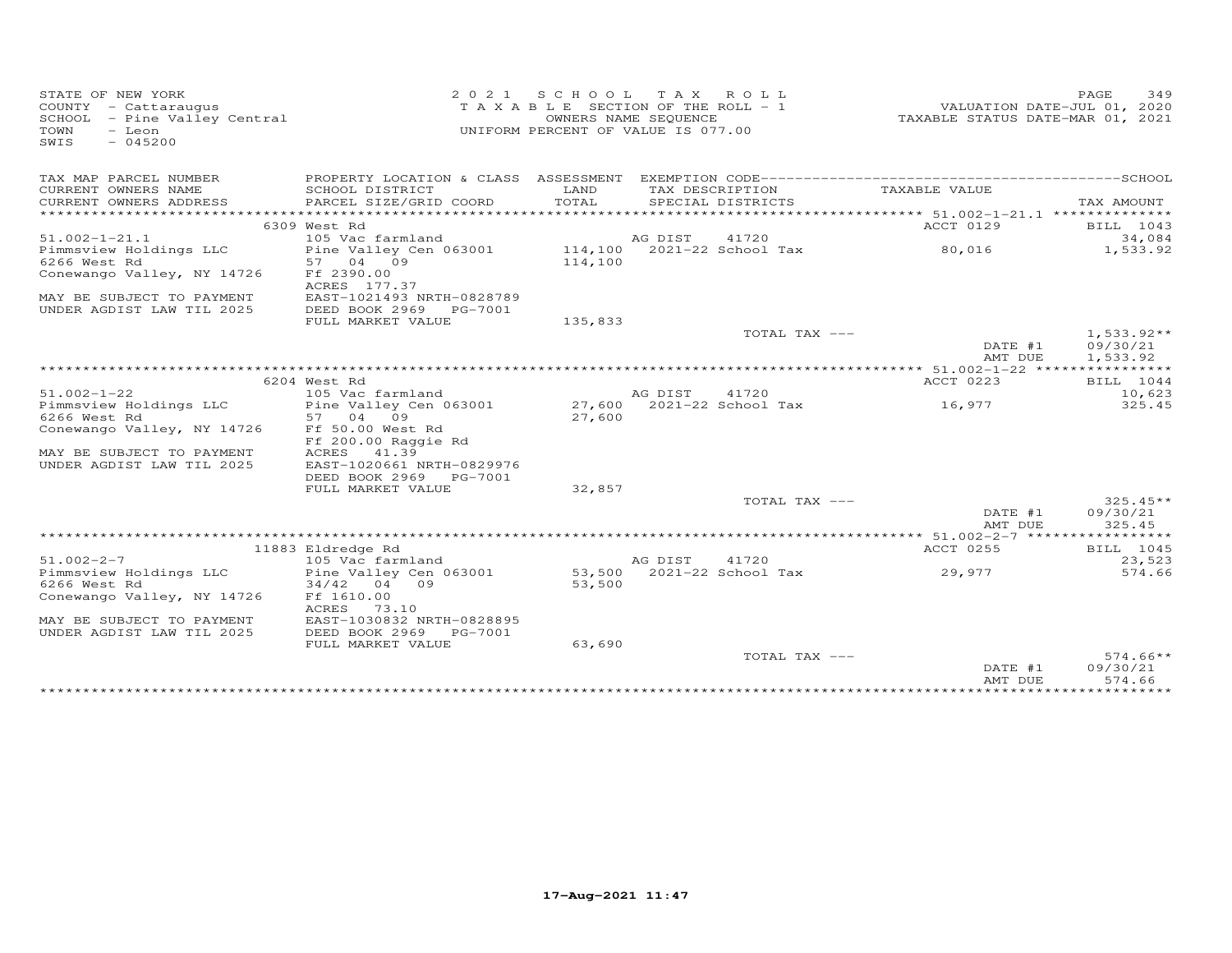| STATE OF NEW YORK<br>COUNTY - Cattaraugus<br>COONII - Cattaraugus<br>SCHOOL - Pine Valley Central<br>TOWN<br>- Leon<br>SWIS<br>$-045200$ |                                                                                                                         |                  | 2021 SCHOOL TAX ROLL<br>T A X A B L E SECTION OF THE ROLL - 1<br>OWNERS NAME SEQUENCE<br>UNIFORM PERCENT OF VALUE IS 077.00 | VALUATION DATE-JUL 01, 2020<br>TAXABLE STATUS DATE-MAR 01, 2021 | PAGE<br>350                      |
|------------------------------------------------------------------------------------------------------------------------------------------|-------------------------------------------------------------------------------------------------------------------------|------------------|-----------------------------------------------------------------------------------------------------------------------------|-----------------------------------------------------------------|----------------------------------|
| TAX MAP PARCEL NUMBER<br>CURRENT OWNERS NAME                                                                                             | SCHOOL DISTRICT                                                                                                         | LAND             | TAX DESCRIPTION                                                                                                             | TAXABLE VALUE                                                   |                                  |
| CURRENT OWNERS ADDRESS                                                                                                                   | PARCEL SIZE/GRID COORD                                                                                                  | TOTAL            | SPECIAL DISTRICTS                                                                                                           |                                                                 | TAX AMOUNT                       |
|                                                                                                                                          | 7752 Frog Valley Rd                                                                                                     |                  |                                                                                                                             | ACCT 0064                                                       | <b>BILL</b> 1046                 |
| $33.004 - 1 - 22.1$                                                                                                                      | 210 1 Family Res                                                                                                        |                  | ENH STAR 41834                                                                                                              |                                                                 | 59,390                           |
| Pionack Gerald M                                                                                                                         | Pine Valley Cen 063001                                                                                                  |                  | 7,000 2021-22 School Tax                                                                                                    | 65,200                                                          | 1,249.89                         |
| 7752 Frog Valley Rd<br>South Dayton, NY 14138                                                                                            | 55 04 09<br>FRNT 349.00 DPTH 117.00<br>EAST-1021211 NRTH-0851448<br>DEED BOOK 6687 PG-2003                              | 65,200           |                                                                                                                             |                                                                 |                                  |
|                                                                                                                                          | FULL MARKET VALUE                                                                                                       | 77,619           |                                                                                                                             |                                                                 |                                  |
|                                                                                                                                          |                                                                                                                         |                  | TOTAL TAX ---                                                                                                               | DATE #1<br>AMT DUE                                              | $146.89**$<br>09/30/21<br>146.89 |
|                                                                                                                                          |                                                                                                                         |                  |                                                                                                                             |                                                                 |                                  |
|                                                                                                                                          | 25237 Wutz 3                                                                                                            |                  |                                                                                                                             | ACCT 0942                                                       | BILL 1047                        |
| $42.002 - 1 - 2.71$<br>PPP Future Development, Inc                                                                                       | 733 Gas well<br>Pine Valley Cen 063001                                                                                  | $\overline{0}$   | 2021-22 School Tax                                                                                                          | 2,239                                                           | 42.92                            |
| 9489 Alexander Rd                                                                                                                        | ACRES<br>0.01                                                                                                           | 2,239            |                                                                                                                             |                                                                 |                                  |
| Alexander, NY 14005                                                                                                                      | FULL MARKET VALUE                                                                                                       | 2,665            |                                                                                                                             |                                                                 |                                  |
|                                                                                                                                          |                                                                                                                         |                  | TOTAL TAX ---                                                                                                               | DATE #1<br>AMT DUE                                              | $42.92**$<br>09/30/21<br>42.92   |
|                                                                                                                                          |                                                                                                                         |                  |                                                                                                                             |                                                                 |                                  |
|                                                                                                                                          | 12366 Gulf Rd                                                                                                           |                  |                                                                                                                             | ACCT 0251                                                       | BILL 1048                        |
| $42.002 - 1 - 11$<br>Prior George<br>12346 Gulf Rd<br>South Dayton, NY 14138                                                             | 270 Mfg housing<br>Pine Valley Cen 063001<br>46 04 09<br>FRNT 780.00 DPTH<br>ACRES<br>3.29<br>EAST-1029086 NRTH-0847452 | 11,600<br>29,600 | 2021-22 School Tax                                                                                                          | 29,600                                                          | 567.44                           |
|                                                                                                                                          | DEED BOOK 1014 PG-760                                                                                                   |                  |                                                                                                                             |                                                                 |                                  |
|                                                                                                                                          | FULL MARKET VALUE                                                                                                       | 35,238           | TOTAL TAX ---                                                                                                               | DATE #1                                                         | $567.44**$<br>09/30/21           |
|                                                                                                                                          |                                                                                                                         |                  |                                                                                                                             | AMT DUE                                                         | 567.44                           |
|                                                                                                                                          | 12346 Gulf Rd                                                                                                           |                  |                                                                                                                             | ACCT 0353                                                       | BILL 1049                        |
| $33.004 - 2 - 11$                                                                                                                        | 240 Rural res                                                                                                           |                  | ENH STAR<br>41834                                                                                                           |                                                                 | 59,390                           |
| Prior George T<br>Prior Sandra<br>12346 Gulf Rd<br>South Dayton, NY 14138                                                                | Pine Valley Cen 063001<br>47 04 09<br>ACRES<br>5.02<br>EAST-1029134 NRTH-0847773                                        | 78,600           | 15,000 2021-22 School Tax                                                                                                   | 78,600                                                          | 1,506.77                         |
|                                                                                                                                          | DEED BOOK 00984 PG-00518                                                                                                |                  |                                                                                                                             |                                                                 |                                  |
|                                                                                                                                          | FULL MARKET VALUE                                                                                                       | 93,571           | TOTAL TAX ---                                                                                                               |                                                                 | $403.77**$                       |
|                                                                                                                                          |                                                                                                                         |                  |                                                                                                                             | DATE #1<br>AMT DUE                                              | 09/30/21<br>403.77               |
|                                                                                                                                          |                                                                                                                         |                  |                                                                                                                             |                                                                 |                                  |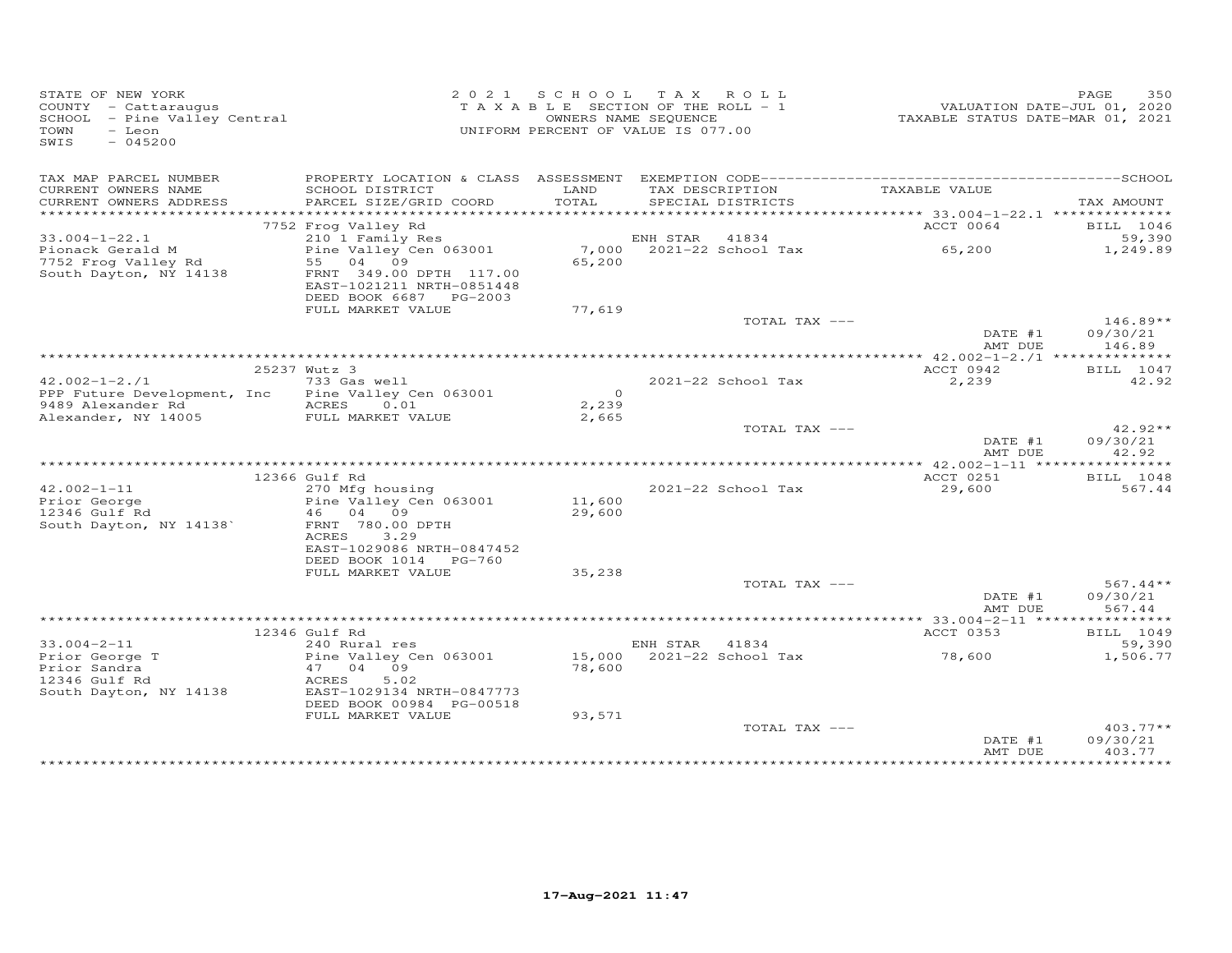| STATE OF NEW YORK<br>COUNTY - Cattaraugus<br>SCHOOL - Pine Valley Central<br>TOWN<br>- Leon<br>SWIS<br>$-045200$ |                                                                            |                  | 2021 SCHOOL TAX ROLL<br>TAXABLE SECTION OF THE ROLL - 1<br>OWNERS NAME SEQUENCE<br>UNIFORM PERCENT OF VALUE IS 077.00 |                    | PAGE<br>351                      |
|------------------------------------------------------------------------------------------------------------------|----------------------------------------------------------------------------|------------------|-----------------------------------------------------------------------------------------------------------------------|--------------------|----------------------------------|
| TAX MAP PARCEL NUMBER<br>CURRENT OWNERS NAME                                                                     | SCHOOL DISTRICT                                                            | LAND             | TAX DESCRIPTION                                                                                                       | TAXABLE VALUE      |                                  |
| CURRENT OWNERS ADDRESS<br>***********************                                                                | PARCEL SIZE/GRID COORD                                                     | TOTAL            | SPECIAL DISTRICTS                                                                                                     |                    | TAX AMOUNT                       |
|                                                                                                                  | 7060 Riga Rd                                                               |                  |                                                                                                                       | ACCT 0553          | <b>BILL</b> 1050                 |
| $42.002 - 1 - 23.6$<br>Pritchard Susan<br>7060 Riga Rd                                                           | 270 Mfg housing<br>Pine Valley Cen 063001<br>45 04 09                      | 20,000<br>42,000 | 2021-22 School Tax                                                                                                    | 42,000             | 805.14                           |
| Conewango Valley, NY 14726                                                                                       | FRNT 780.58 DPTH<br>ACRES<br>8.15                                          |                  |                                                                                                                       |                    |                                  |
|                                                                                                                  | EAST-1027397 NRTH-0840369<br>DEED BOOK 00923 PG-00410<br>FULL MARKET VALUE | 50,000           |                                                                                                                       |                    |                                  |
|                                                                                                                  |                                                                            |                  | TOTAL TAX ---                                                                                                         |                    | $805.14**$                       |
|                                                                                                                  |                                                                            |                  |                                                                                                                       | DATE #1<br>AMT DUE | 09/30/21<br>805.14               |
|                                                                                                                  | 6295 Canyon Dr                                                             |                  |                                                                                                                       | ACCT 0456          | BILL 1051                        |
| $52.002 - 1 - 14$<br>Probst Mark D                                                                               | 270 Mfg housing<br>Pine Valley Cen 063001                                  | 17,700           | 2021-22 School Tax                                                                                                    | 19,700             | 377.65                           |
| Probst Sarah R                                                                                                   | 02 04 09                                                                   | 19,700           |                                                                                                                       |                    |                                  |
| 122 Lemoine Ave<br>Cheektowaga, NY 14227                                                                         | $Lot-16$<br>Ff 426.00                                                      |                  |                                                                                                                       |                    |                                  |
|                                                                                                                  | ACRES<br>5.61<br>EAST-1048863 NRTH-0829172                                 |                  |                                                                                                                       |                    |                                  |
|                                                                                                                  | DEED BOOK 16014 PG-7001<br>FULL MARKET VALUE                               | 23,452           |                                                                                                                       |                    |                                  |
|                                                                                                                  |                                                                            |                  | TOTAL TAX ---                                                                                                         |                    | $377.65**$                       |
|                                                                                                                  |                                                                            |                  |                                                                                                                       | DATE #1<br>AMT DUE | 09/30/21<br>377.65               |
|                                                                                                                  | Rte 62                                                                     |                  |                                                                                                                       | ACCT 0337          | BILL 1052                        |
| $43.003 - 1 - 1.6$                                                                                               | 105 Vac farmland                                                           |                  | AG DISTOUT 41730                                                                                                      |                    | 5,674                            |
| Proefrock Kari<br>Proefrock Matthew<br>6924 Rt 62                                                                | Pine Valley Cen 063001<br>36 04 09<br>ACRES 45.40                          | 27,200           | 27,200 2021-22 School Tax                                                                                             | 21,526             | 412.66                           |
| Conewango Valley, NY 14726                                                                                       | EAST-1032206 NRTH-0838226<br>DEED BOOK 23979 PG-4001                       |                  |                                                                                                                       |                    |                                  |
| MAY BE SUBJECT TO PAYMENT<br>UNDER AGDIST LAW TIL 2028                                                           | FULL MARKET VALUE                                                          | 32,381           |                                                                                                                       |                    |                                  |
|                                                                                                                  |                                                                            |                  | TOTAL TAX ---                                                                                                         | DATE #1<br>AMT DUE | $412.66**$<br>09/30/21<br>412.66 |
|                                                                                                                  |                                                                            |                  |                                                                                                                       |                    |                                  |
|                                                                                                                  | Alderbottom Rd                                                             |                  |                                                                                                                       | ACCT 0694          | BILL 1053                        |
| $43.001 - 1 - 9.7$<br>Puleff Annette<br>Harris Emily                                                             | 314 Rural vac<10<br>Pine Valley Cen 063001<br>22 04 09                     | 12,300<br>12,300 | 2021-22 School Tax                                                                                                    | 12,300             | 235.79                           |
| 315 Pine Str<br>South Dayton, NY 14138                                                                           | 6.60 BANK<br>ACRES<br>017<br>EAST-1040928 NRTH-0846884                     |                  |                                                                                                                       |                    |                                  |
|                                                                                                                  | DEED BOOK 28956 PG-4001<br>FULL MARKET VALUE                               | 14,643           |                                                                                                                       |                    |                                  |
|                                                                                                                  |                                                                            |                  | TOTAL TAX ---                                                                                                         |                    | $235.79**$                       |
|                                                                                                                  |                                                                            |                  |                                                                                                                       | DATE #1<br>AMT DUE | 09/30/21<br>235.79               |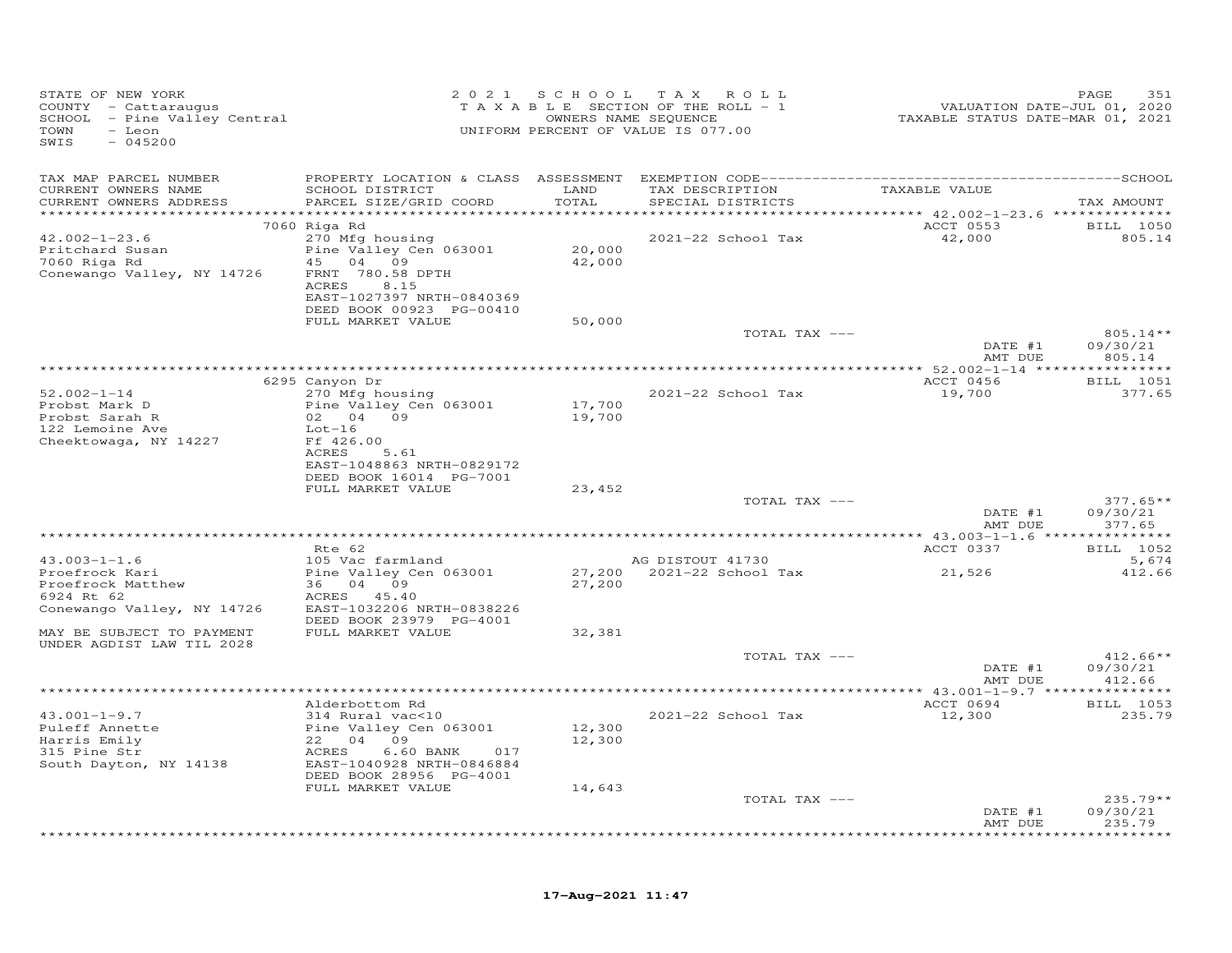| STATE OF NEW YORK<br>COUNTY - Cattaraugus<br>SCHOOL - Pine Valley Central<br>TOWN<br>$-$ Leon<br>$-045200$<br>SWIS |                                                                                                                  | 2021 SCHOOL      | T A X<br>ROLL<br>T A X A B L E SECTION OF THE ROLL - 1<br>OWNERS NAME SEQUENCE<br>UNIFORM PERCENT OF VALUE IS 077.00 | VALUATION DATE-JUL 01, 2020<br>TAXABLE STATUS DATE-MAR 01, 2021 | 352<br>PAGE                    |
|--------------------------------------------------------------------------------------------------------------------|------------------------------------------------------------------------------------------------------------------|------------------|----------------------------------------------------------------------------------------------------------------------|-----------------------------------------------------------------|--------------------------------|
| TAX MAP PARCEL NUMBER                                                                                              |                                                                                                                  |                  |                                                                                                                      |                                                                 |                                |
| CURRENT OWNERS NAME<br>CURRENT OWNERS ADDRESS<br>**********************                                            | SCHOOL DISTRICT<br>PARCEL SIZE/GRID COORD                                                                        | LAND<br>TOTAL    | TAX DESCRIPTION<br>SPECIAL DISTRICTS                                                                                 | TAXABLE VALUE                                                   | TAX AMOUNT                     |
|                                                                                                                    | Cherry Creek Hill Rd                                                                                             |                  |                                                                                                                      | ACCT 0017                                                       | BILL 1054                      |
| $42.004 - 1 - 15.1$                                                                                                | 314 Rural vac<10                                                                                                 |                  | 2021-22 School Tax                                                                                                   | 23,000                                                          | 440.91                         |
| Raber Adam<br>Raber Sarah<br>6370 Rte 62<br>Conewango Valley, NY 14726                                             | Pine Valley Cen 063001<br>44 04 09<br>Ff 1325.00<br>ACRES<br>44.05                                               | 23,000<br>23,000 |                                                                                                                      |                                                                 |                                |
|                                                                                                                    | EAST-1029869 NRTH-0836809<br>DEED BOOK 2345<br>PG-3001                                                           |                  |                                                                                                                      |                                                                 |                                |
|                                                                                                                    | FULL MARKET VALUE                                                                                                | 27,381           | TOTAL TAX ---                                                                                                        |                                                                 | $440.91**$                     |
|                                                                                                                    |                                                                                                                  |                  |                                                                                                                      | DATE #1<br>AMT DUE                                              | 09/30/21<br>440.91             |
|                                                                                                                    |                                                                                                                  |                  |                                                                                                                      |                                                                 |                                |
|                                                                                                                    | 6742 Kellogg Hill Rd                                                                                             |                  |                                                                                                                      | ACCT 0496                                                       | BILL 1055<br>5,479             |
| $43.003 - 1 - 16.2$<br>Raber Adam                                                                                  | 112 Dairy farm<br>Pine Valley Cen 063001                                                                         |                  | AG DISTOUT 41730<br>24,100 2021-22 School Tax                                                                        | 68,821                                                          | 1,319.31                       |
| Raber Mary                                                                                                         | 27 04 09                                                                                                         | 74,300           |                                                                                                                      |                                                                 |                                |
| 6742 Kellogg Hill Rd                                                                                               | Alderbottom Rd Ff - 430'                                                                                         |                  |                                                                                                                      |                                                                 |                                |
| Conewango Valley, NY 14726                                                                                         | Kellogg Hill Rd Ff - $690'$<br>FRNT 1155.00 DPTH                                                                 |                  |                                                                                                                      |                                                                 |                                |
| MAY BE SUBJECT TO PAYMENT                                                                                          | ACRES<br>25.34                                                                                                   |                  |                                                                                                                      |                                                                 |                                |
| UNDER AGDIST LAW TIL 2028                                                                                          | EAST-1037813 NRTH-0835315<br>DEED BOOK 30193 PG-2001                                                             |                  |                                                                                                                      |                                                                 |                                |
|                                                                                                                    | FULL MARKET VALUE                                                                                                | 88,452           |                                                                                                                      |                                                                 |                                |
|                                                                                                                    |                                                                                                                  |                  | TOTAL TAX ---                                                                                                        |                                                                 | $1,319.31**$                   |
|                                                                                                                    |                                                                                                                  |                  |                                                                                                                      | DATE #1                                                         | 09/30/21                       |
|                                                                                                                    |                                                                                                                  |                  |                                                                                                                      | AMT DUE                                                         | 1,319.31                       |
|                                                                                                                    | 6370 Rte 62 S Rd                                                                                                 |                  |                                                                                                                      | ACCT 0469                                                       | <b>BILL</b> 1056               |
| $51.002 - 2 - 6$                                                                                                   | 240 Rural res                                                                                                    |                  | AGED C/T/S 41800                                                                                                     |                                                                 | 54,000                         |
| Raber Adam                                                                                                         | Pine Valley Cen 063001                                                                                           |                  | 35,700 BAS STAR<br>41854                                                                                             |                                                                 | 25,200                         |
| Raber Sarah H                                                                                                      | 42 04<br>09                                                                                                      | 108,000          | 2021-22 School Tax                                                                                                   | 54,000                                                          | 1,035.19                       |
| 6370 Rte 62<br>Conewango Valley, NY 14726                                                                          | Cp 240-Blacksmith Shop<br>Ff 820.00<br>ACRES<br>58.35<br>EAST-1028693 NRTH-0829326<br>DEED BOOK 970<br>$PG-1044$ |                  |                                                                                                                      |                                                                 |                                |
|                                                                                                                    | FULL MARKET VALUE                                                                                                | 128,571          |                                                                                                                      |                                                                 |                                |
|                                                                                                                    |                                                                                                                  |                  | TOTAL TAX ---                                                                                                        | DATE #1<br>AMT DUE                                              | 552.10**<br>09/30/21<br>552.10 |
|                                                                                                                    |                                                                                                                  |                  |                                                                                                                      | **************                                                  | *********                      |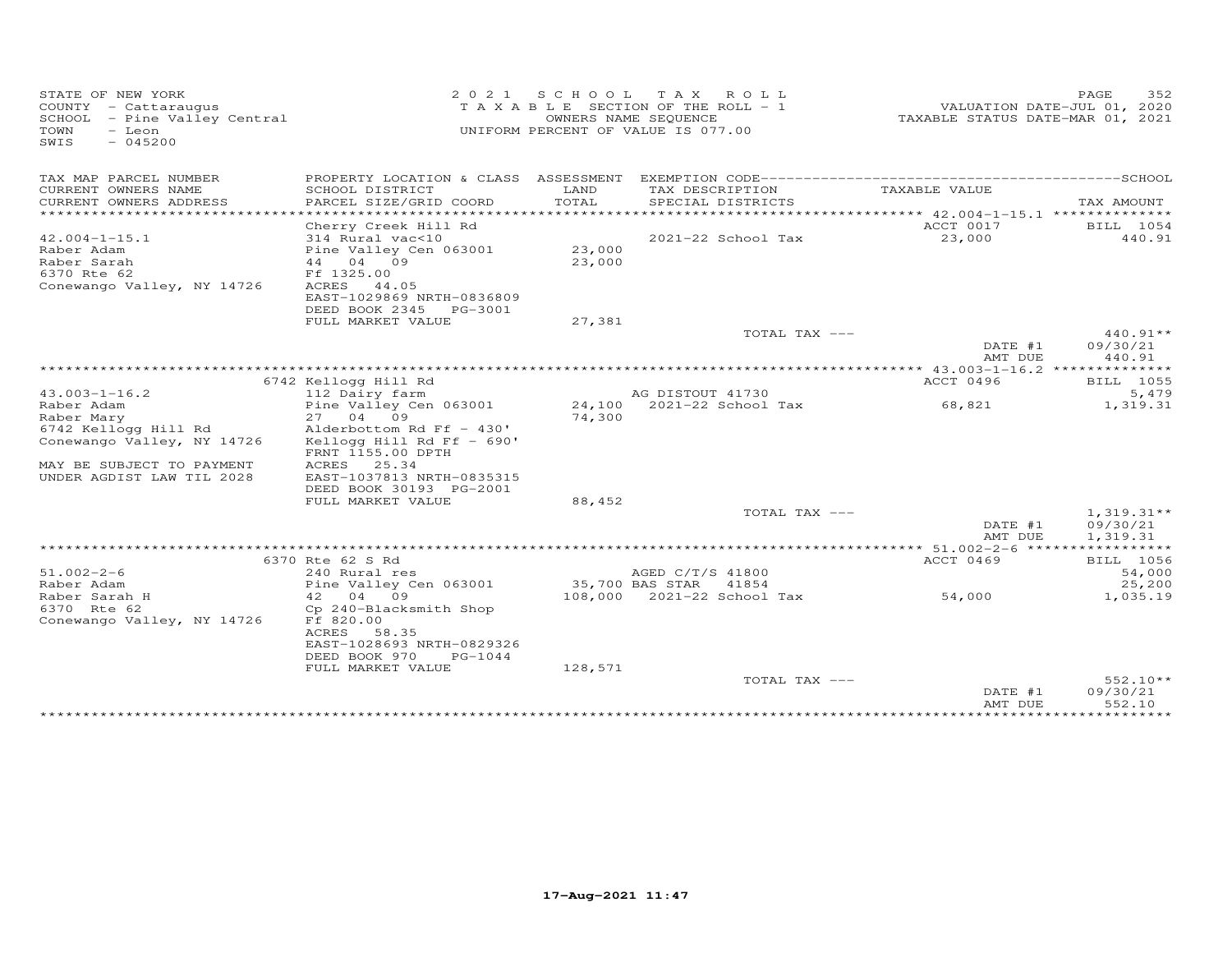| STATE OF NEW YORK<br>COUNTY - Cattaraugus<br>SCHOOL - Pine Valley Central<br>TOWN<br>- Leon<br>$-045200$<br>SWIS | 2 0 2 1                                                        | S C H O O L<br>T A X A B L E SECTION OF THE ROLL - 1<br>OWNERS NAME SEQUENCE<br>UNIFORM PERCENT OF VALUE IS 077.00 | T A X           | ROLL                               | TAXABLE STATUS DATE-MAR 01, 2021               | 353<br>PAGE<br>VALUATION DATE-JUL 01, 2020 |
|------------------------------------------------------------------------------------------------------------------|----------------------------------------------------------------|--------------------------------------------------------------------------------------------------------------------|-----------------|------------------------------------|------------------------------------------------|--------------------------------------------|
| TAX MAP PARCEL NUMBER<br>CURRENT OWNERS NAME                                                                     | SCHOOL DISTRICT                                                | LAND                                                                                                               |                 | TAX DESCRIPTION                    | TAXABLE VALUE                                  |                                            |
| CURRENT OWNERS ADDRESS<br>**********************                                                                 | PARCEL SIZE/GRID COORD                                         | TOTAL                                                                                                              |                 | SPECIAL DISTRICTS                  |                                                | TAX AMOUNT<br>*****                        |
|                                                                                                                  | 11858 Leon-New Albion Rd                                       |                                                                                                                    |                 |                                    | ACCT 0497                                      | BILL 1057                                  |
| $43.003 - 1 - 16.4$                                                                                              | 210 1 Family Res                                               |                                                                                                                    | <b>BAS STAR</b> | 41854                              |                                                | 25,200                                     |
| Raber Adam A<br>Raber Mary E                                                                                     | Pine Valley Cen 063001<br>27<br>04<br>09                       | 7,000<br>28,000                                                                                                    |                 | 2021-22 School Tax                 | 28,000                                         | 536.76                                     |
| 12369 Kellogg Road<br>Conewango Valley, NY 14726                                                                 | Leon-New Albion Ff - 320'<br>FRNT 800.00 DPTH<br>ACRES<br>0.86 |                                                                                                                    |                 |                                    |                                                |                                            |
| PRIOR OWNER ON 3/01/2021                                                                                         | EAST-1037149 NRTH-0834981                                      |                                                                                                                    |                 |                                    |                                                |                                            |
| Wengerd Noah N                                                                                                   | DEED BOOK 20210 PG-3929                                        |                                                                                                                    |                 |                                    |                                                |                                            |
| MAY BE SUBJECT TO PAYMENT<br>UNDER AGDIST LAW TIL 2023                                                           | FULL MARKET VALUE                                              | 33, 333                                                                                                            |                 |                                    |                                                |                                            |
|                                                                                                                  |                                                                |                                                                                                                    |                 | TOTAL TAX ---                      | DATE #1<br>AMT DUE                             | $53.68**$<br>09/30/21<br>53.68             |
|                                                                                                                  |                                                                |                                                                                                                    |                 |                                    | ********** 51.002-2-8.7 ***************        |                                            |
|                                                                                                                  | 12367 Eldredge Rd                                              |                                                                                                                    |                 |                                    | <b>ACCT 0859</b>                               | BILL 1058                                  |
| $51.002 - 2 - 8.7$<br>Raber Andy A                                                                               | 210 1 Family Res<br>Pine Valley Cen 063001                     |                                                                                                                    | <b>BAS STAR</b> | 41854<br>11,300 2021-22 School Tax | 78,000                                         | 25,200<br>1,495.27                         |
| Raber Malinda J                                                                                                  | $41$ $42$ $49 - 4 - 9$                                         | 78,000                                                                                                             |                 |                                    |                                                |                                            |
| 12367 Eldredge Rd                                                                                                | ACRES<br>3.15                                                  |                                                                                                                    |                 |                                    |                                                |                                            |
| Conewangao Valley, NY 14726                                                                                      | EAST-1028967 NRTH-0828097                                      |                                                                                                                    |                 |                                    |                                                |                                            |
|                                                                                                                  | DEED BOOK 20051 PG-2001<br>FULL MARKET VALUE                   | 92,857                                                                                                             |                 |                                    |                                                |                                            |
|                                                                                                                  |                                                                |                                                                                                                    |                 | TOTAL TAX ---                      |                                                | $1,012.18**$                               |
|                                                                                                                  |                                                                |                                                                                                                    |                 |                                    | DATE #1<br>AMT DUE                             | 09/30/21<br>1,012.18                       |
|                                                                                                                  | 11490 Eldredge Rd                                              |                                                                                                                    |                 |                                    | **** 52.001-1-14.7 **************<br>ACCT 0853 |                                            |
| $52.001 - 1 - 14.7$                                                                                              | 112 Dairy farm                                                 |                                                                                                                    | AG DIST         | 41720                              |                                                | BILL 1059<br>33,236                        |
| Raber Andy A.                                                                                                    | Pine Valley Cen 063001                                         | 81,900                                                                                                             |                 | 2021-22 School Tax                 | 186,764                                        | 3,580.29                                   |
| Raber Malinda J.                                                                                                 | $10 - 11 - 18$ , $19 - 4 - 9$                                  | 220,000                                                                                                            |                 |                                    |                                                |                                            |
| 11490 Eldredge Rd.<br>Conewango Valley, NY 14726                                                                 | ACRES 109.80<br>EAST-1042735 NRTH-0829263                      |                                                                                                                    |                 |                                    |                                                |                                            |
|                                                                                                                  | DEED BOOK 20190 PG-5936                                        |                                                                                                                    |                 |                                    |                                                |                                            |
| MAY BE SUBJECT TO PAYMENT<br>UNDER AGDIST LAW TIL 2025                                                           | FULL MARKET VALUE                                              | 261,905                                                                                                            |                 |                                    |                                                |                                            |
|                                                                                                                  |                                                                |                                                                                                                    |                 | TOTAL TAX ---                      | DATE #1<br>AMT DUE                             | $3,580.29**$<br>09/30/21<br>3,580.29       |
|                                                                                                                  |                                                                |                                                                                                                    |                 |                                    | ***************                                | ***********                                |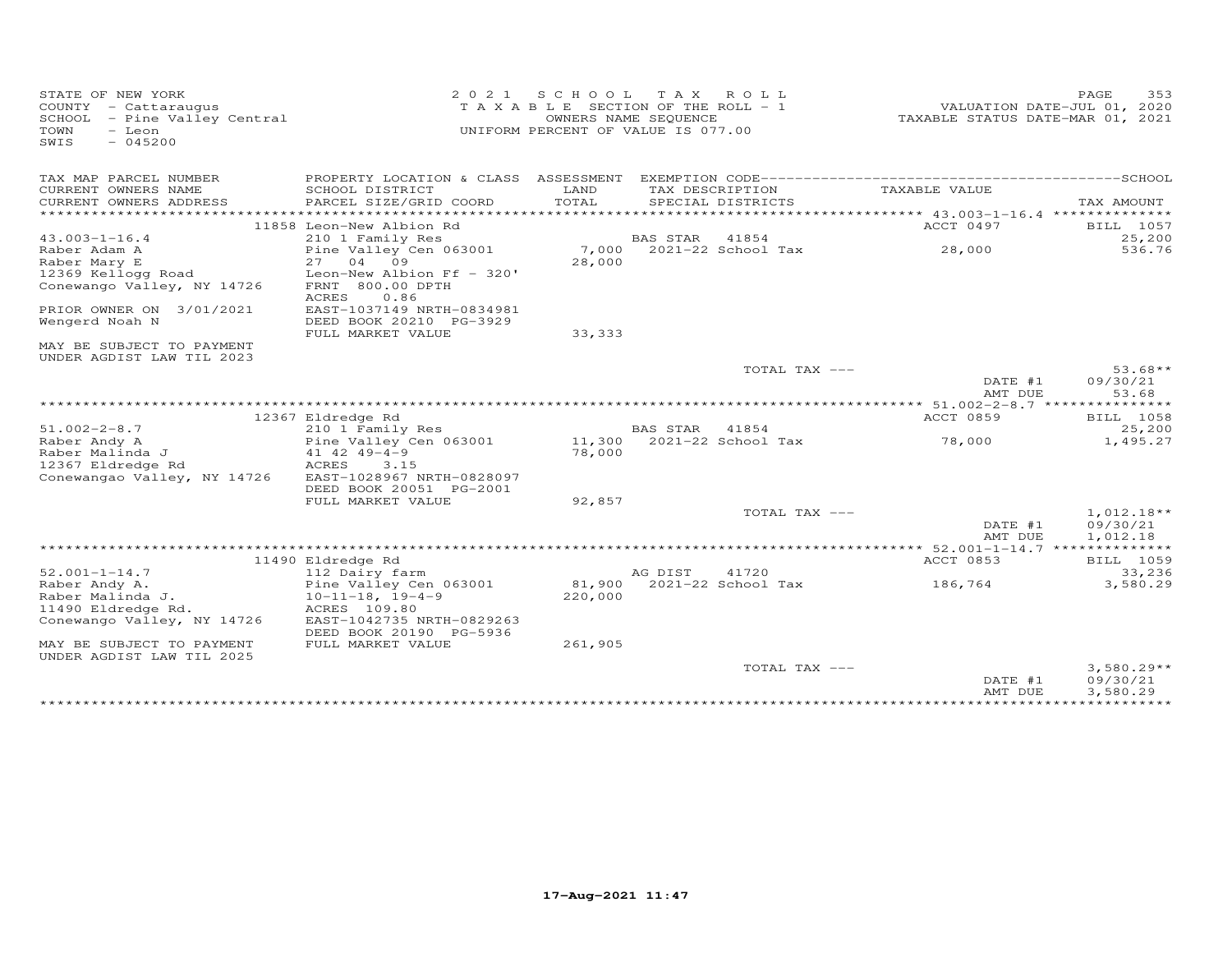| STATE OF NEW YORK<br>COUNTY - Cattaraugus<br>SCHOOL - Pine Valley Central<br>TOWN<br>- Leon<br>$-045200$<br>SWIS | 2 0 2 1                                                                   | S C H O O L<br>TAXABLE SECTION OF THE ROLL - 1<br>OWNERS NAME SEQUENCE<br>UNIFORM PERCENT OF VALUE IS 077.00 | T A X            | ROLL                        | TAXABLE STATUS DATE-MAR 01, 2021         | PAGE<br>VALUATION DATE-JUL 01, 2020 | 354                  |
|------------------------------------------------------------------------------------------------------------------|---------------------------------------------------------------------------|--------------------------------------------------------------------------------------------------------------|------------------|-----------------------------|------------------------------------------|-------------------------------------|----------------------|
| TAX MAP PARCEL NUMBER<br>CURRENT OWNERS NAME                                                                     | PROPERTY LOCATION & CLASS ASSESSMENT<br>SCHOOL DISTRICT                   | LAND                                                                                                         | TAX DESCRIPTION  |                             | TAXABLE VALUE                            |                                     |                      |
| CURRENT OWNERS ADDRESS<br>**********************                                                                 | PARCEL SIZE/GRID COORD                                                    | TOTAL                                                                                                        |                  | SPECIAL DISTRICTS           |                                          | TAX AMOUNT                          |                      |
|                                                                                                                  | 6151 Town Hill Rd                                                         |                                                                                                              |                  |                             | ACCT 0273                                |                                     | BILL 1060            |
| $52.001 - 1 - 30.1$                                                                                              | 280 Res Multiple                                                          |                                                                                                              | AG DISTOUT 41730 |                             |                                          |                                     | 4,363                |
| Raber Bennie A<br>Raber Ada                                                                                      | Pine Valley Cen 063001<br>33<br>04<br>09                                  | 122,000                                                                                                      |                  | 36,700 2021-22 School Tax   | 117,637                                  |                                     | 2,255.11             |
| 6151 Town Hill Rd<br>Conewango Valley, NY 14726                                                                  | Ff 1400.00 Town Hill Rd<br>Ff 425.00 Eldredge Rd<br>20.95<br>ACRES        |                                                                                                              |                  |                             |                                          |                                     |                      |
| MAY BE SUBJECT TO PAYMENT<br>UNDER AGDIST LAW TIL 2028                                                           | EAST-1034615 NRTH-0827049<br>DEED BOOK 30935 PG-4001                      |                                                                                                              |                  |                             |                                          |                                     |                      |
|                                                                                                                  | FULL MARKET VALUE                                                         | 145,238                                                                                                      |                  | TOTAL TAX ---               |                                          |                                     | $2,255.11**$         |
|                                                                                                                  |                                                                           |                                                                                                              |                  |                             | DATE #1<br>AMT DUE                       |                                     | 09/30/21<br>2,255.11 |
|                                                                                                                  |                                                                           |                                                                                                              |                  |                             |                                          |                                     |                      |
| $51.002 - 2 - 9.1$                                                                                               | 6156 Rte 62                                                               |                                                                                                              | <b>BAS STAR</b>  | 41854                       | ACCT 0201                                |                                     | BILL 1061<br>25,200  |
| Raber Crist A                                                                                                    | 112 Dairy farm<br>Pine Valley Cen 063001                                  |                                                                                                              |                  | 44,500 2021-22 School Tax   | 118,100                                  |                                     | 2,263.99             |
| Raber Mattie L                                                                                                   | 41/49 04 09                                                               | 118,100                                                                                                      |                  |                             |                                          |                                     |                      |
| 6156 Route 62                                                                                                    | Ff 80.00                                                                  |                                                                                                              |                  |                             |                                          |                                     |                      |
| Conewango Valley, NY 14726                                                                                       | ACRES<br>62.50                                                            |                                                                                                              |                  |                             |                                          |                                     |                      |
|                                                                                                                  | EAST-1028012 NRTH-0826581                                                 |                                                                                                              |                  |                             |                                          |                                     |                      |
|                                                                                                                  | DEED BOOK 15461 PG-5001                                                   |                                                                                                              |                  |                             |                                          |                                     |                      |
|                                                                                                                  | FULL MARKET VALUE                                                         | 140,595                                                                                                      |                  | TOTAL TAX ---               |                                          |                                     | $1,780.90**$         |
|                                                                                                                  |                                                                           |                                                                                                              |                  |                             | DATE #1                                  |                                     | 09/30/21             |
|                                                                                                                  |                                                                           |                                                                                                              |                  |                             | AMT DUE                                  | 1,780.90                            |                      |
|                                                                                                                  |                                                                           |                                                                                                              |                  |                             | *********** 51.002-2-24.1 ************** |                                     |                      |
|                                                                                                                  | 6241 Kelly Rd                                                             |                                                                                                              |                  |                             | ACCT 0081                                |                                     | BILL 1062            |
| $51.002 - 2 - 24.1$<br>Raber Dan                                                                                 | 210 1 Family Res<br>Pine Valley Cen 063001                                | 21,100                                                                                                       | BAS STAR         | 41854<br>2021-22 School Tax | 61,700                                   |                                     | 25,200<br>1,182.80   |
| Raber Lizzie Ann                                                                                                 | 42<br>04 09                                                               | 61,700                                                                                                       |                  |                             |                                          |                                     |                      |
| 6241 Kelly Rd                                                                                                    | Ff 290.00 Us Rte 62                                                       |                                                                                                              |                  |                             |                                          |                                     |                      |
| Conewango Valley, NY 14726                                                                                       | Ff 1260 Raggie Rd<br>ACRES<br>8.80                                        |                                                                                                              |                  |                             |                                          |                                     |                      |
|                                                                                                                  | EAST-1027391 NRTH-0828800<br>DEED BOOK 20831 PG-9001<br>FULL MARKET VALUE | 73,452                                                                                                       |                  |                             |                                          |                                     |                      |
|                                                                                                                  |                                                                           |                                                                                                              |                  | TOTAL TAX ---               |                                          |                                     | $699.71**$           |
|                                                                                                                  |                                                                           |                                                                                                              |                  |                             | DATE #1<br>AMT DUE                       | 09/30/21                            | 699.71               |
|                                                                                                                  |                                                                           |                                                                                                              |                  |                             | **************                           | ************                        |                      |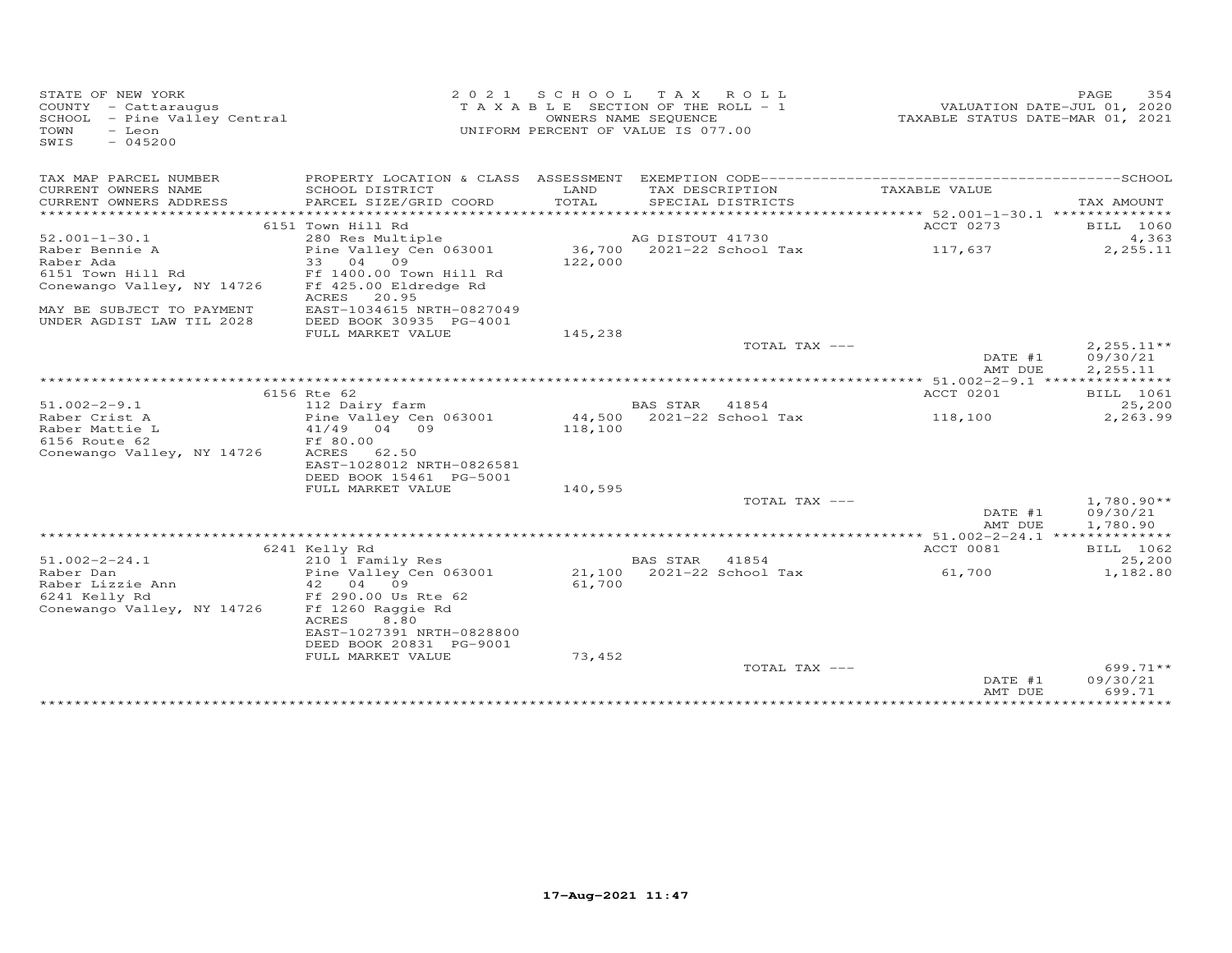| STATE OF NEW YORK<br>COUNTY - Cattaraugus<br>COUNII - Caccaraugus<br>SCHOOL - Pine Valley Central<br>TOWN<br>- Leon<br>$-045200$<br>SWIS |                                                                                                                                                      |                  | 2021 SCHOOL TAX ROLL<br>TAXABLE SECTION OF THE ROLL - 1<br>OWNERS NAME SEQUENCE<br>UNIFORM PERCENT OF VALUE IS 077.00 | VALUATION DATE-JUL 01, 2020<br>TAXABLE STATUS DATE-MAR 01, 2021 | PAGE<br>355                          |
|------------------------------------------------------------------------------------------------------------------------------------------|------------------------------------------------------------------------------------------------------------------------------------------------------|------------------|-----------------------------------------------------------------------------------------------------------------------|-----------------------------------------------------------------|--------------------------------------|
| TAX MAP PARCEL NUMBER<br>CURRENT OWNERS NAME<br>CURRENT OWNERS ADDRESS                                                                   | SCHOOL DISTRICT<br>PARCEL SIZE/GRID COORD                                                                                                            | LAND<br>TOTAL    | TAX DESCRIPTION<br>SPECIAL DISTRICTS                                                                                  | TAXABLE VALUE                                                   | TAX AMOUNT                           |
|                                                                                                                                          | 6535 Town Hill Rd                                                                                                                                    |                  |                                                                                                                       | <b>ACCT 0168</b>                                                | BILL 1063                            |
| $43.003 - 1 - 23$<br>Raber Emanuel E<br>Raber Emma A<br>6535 Town Hill Rd<br>Conewango Valley, NY 14726                                  | 112 Dairy farm<br>Pine Valley Cen 063001<br>27/35 04 09<br>FRNT 1360.00 DPTH<br>ACRES 82.84<br>EAST-1034062 NRTH-0832616<br>DEED BOOK 00980 PG-01170 |                  | <b>BAS STAR</b> 41854                                                                                                 |                                                                 | 25,200<br>1,871.00                   |
|                                                                                                                                          | FULL MARKET VALUE                                                                                                                                    | 116,190          |                                                                                                                       |                                                                 |                                      |
|                                                                                                                                          |                                                                                                                                                      |                  | TOTAL TAX ---                                                                                                         | DATE #1<br>AMT DUE                                              | $1,387.92**$<br>09/30/21<br>1,387.92 |
|                                                                                                                                          |                                                                                                                                                      |                  |                                                                                                                       |                                                                 |                                      |
|                                                                                                                                          | 11850 Eldredge Rd                                                                                                                                    |                  |                                                                                                                       | ACCT 0624                                                       | <b>BILL</b> 1064                     |
| $52.001 - 1 - 30.3$<br>Raber Henry A<br>Raber Katie S<br>11850 Eldredge Rd                                                               | 210 1 Family Res<br>Pine Valley Cen 063001<br>33 04 09<br>Ff 314.00                                                                                  | 10,600<br>38,600 | 2021-22 School Tax                                                                                                    | 38,600                                                          | 739.97                               |
| Conewango Valley, NY 14726                                                                                                               | ACRES 2.80<br>EAST-1034373 NRTH-0827631<br>DEED BOOK 20210 PG-2221<br>FULL MARKET VALUE                                                              | 45,952           |                                                                                                                       |                                                                 |                                      |
|                                                                                                                                          |                                                                                                                                                      |                  | TOTAL TAX ---                                                                                                         | DATE #1<br>AMT DUE                                              | $739.97**$<br>09/30/21<br>739.97     |
|                                                                                                                                          |                                                                                                                                                      |                  |                                                                                                                       |                                                                 |                                      |
| $42.002 - 1 - 6.3$<br>Raber Stephen N.<br>Raber Sarah D.<br>12580 Smith Hill Road<br>South Dayton, NY 14138                              | 12580 Smith Rd<br>210 1 Family Res<br>Pine Valley Cen 063001<br>54 04 09<br>Xura Smith Rd Ff-1160.00<br>Crossroad $Ff - 85'$                         | 7,700<br>40,100  | 2021-22 School Tax                                                                                                    | ACCT 0564<br>40,100                                             | <b>BILL</b> 1065<br>768.72           |
|                                                                                                                                          | ACRES<br>1.35<br>EAST-1026462 NRTH-0847352<br>DEED BOOK 30948 PG-5001<br>FULL MARKET VALUE                                                           | 47,738           |                                                                                                                       |                                                                 |                                      |
|                                                                                                                                          |                                                                                                                                                      |                  | TOTAL TAX ---                                                                                                         |                                                                 | $768.72**$                           |
|                                                                                                                                          |                                                                                                                                                      |                  |                                                                                                                       | DATE #1<br>AMT DUE                                              | 09/30/21<br>768.72                   |
|                                                                                                                                          | Alderbottom Rd                                                                                                                                       |                  |                                                                                                                       | ACCT 0958                                                       | <b>BILL</b> 1066                     |
| $43.001 - 1 - 11.3$<br>RANKUS LUCAS A.<br>1631 PONTIAC ROAD<br>ANGOLA, NY 14063                                                          | 322 Rural vac>10<br>Pine Valley Cen 063001<br>21/22 04 09<br>Ff 1080.00<br>ACRES 20.00<br>EAST-1040831 NRTH-0843369                                  | 26,000<br>26,000 | 2021-22 School Tax                                                                                                    | 26,000                                                          | 498.42                               |
|                                                                                                                                          | DEED BOOK 29208 PG-7001<br>FULL MARKET VALUE                                                                                                         | 30,952           |                                                                                                                       |                                                                 |                                      |
|                                                                                                                                          |                                                                                                                                                      |                  | TOTAL TAX ---                                                                                                         | DATE #1<br>AMT DUE                                              | 498.42**<br>09/30/21<br>498.42       |
|                                                                                                                                          |                                                                                                                                                      |                  |                                                                                                                       |                                                                 | ********                             |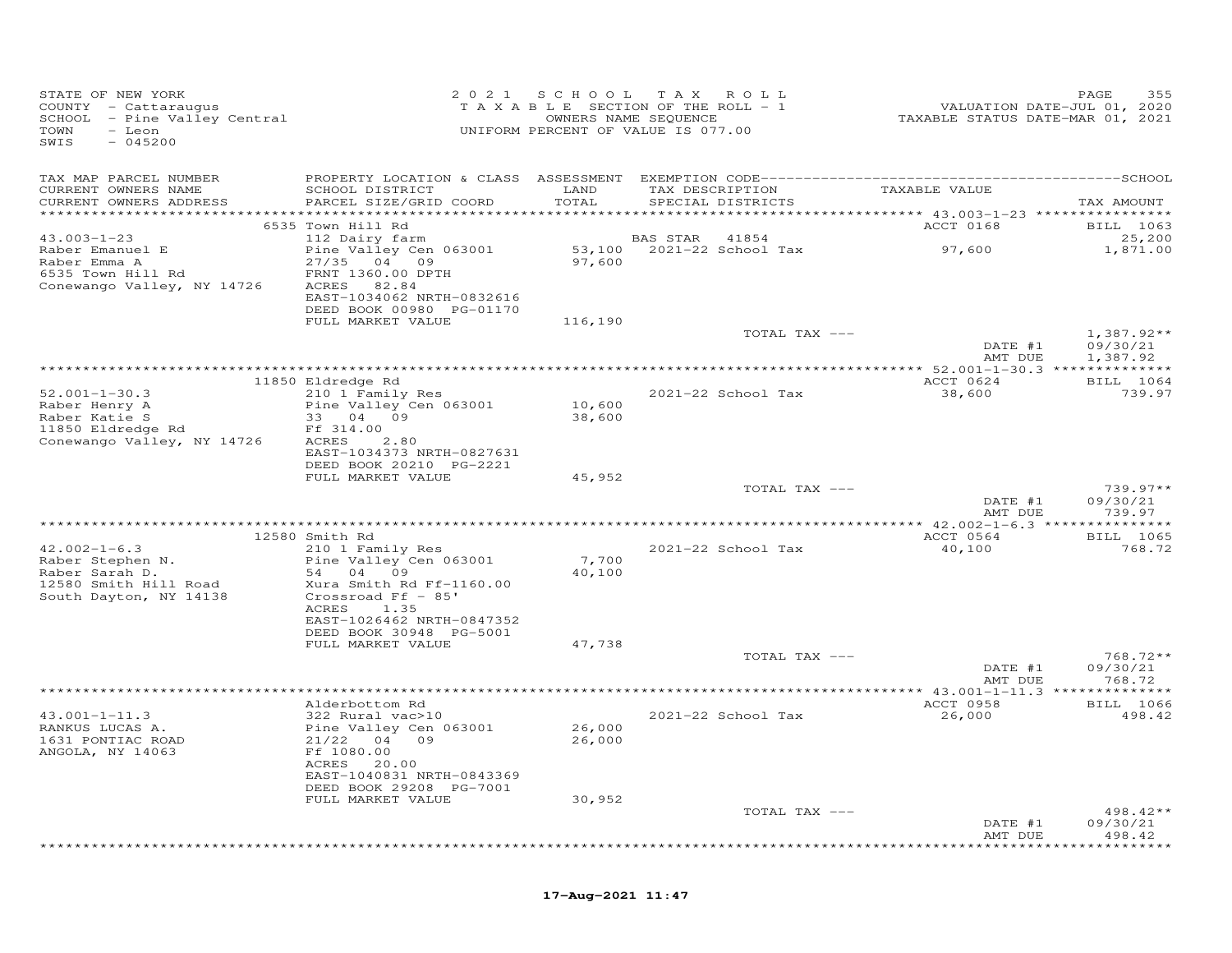| STATE OF NEW YORK<br>COUNTY - Cattaraugus<br>SCHOOL - Pine Valley Central<br>TOWN<br>- Leon<br>SWIS<br>$-045200$ |                                                                                                                                                                          |                   | 2021 SCHOOL TAX ROLL<br>TAXABLE SECTION OF THE ROLL - 1<br>OWNERS NAME SEQUENCE<br>UNIFORM PERCENT OF VALUE IS 077.00 | 2015<br>VALUATION DATE-JUL 01, 2020<br>TAXABLE STATUS DATE-MAR 01, 2021 | PAGE<br>356               |
|------------------------------------------------------------------------------------------------------------------|--------------------------------------------------------------------------------------------------------------------------------------------------------------------------|-------------------|-----------------------------------------------------------------------------------------------------------------------|-------------------------------------------------------------------------|---------------------------|
| TAX MAP PARCEL NUMBER<br>CURRENT OWNERS NAME                                                                     | SCHOOL DISTRICT                                                                                                                                                          | LAND              | TAX DESCRIPTION TAXABLE VALUE                                                                                         |                                                                         |                           |
| CURRENT OWNERS ADDRESS                                                                                           | PARCEL SIZE/GRID COORD                                                                                                                                                   | TOTAL             | SPECIAL DISTRICTS                                                                                                     | ******************** 43.001-1-11.2 **************                       | TAX AMOUNT                |
|                                                                                                                  | 7252 Alderbottom Rd                                                                                                                                                      |                   |                                                                                                                       | ACCT 0540                                                               | BILL 1067                 |
| $43.001 - 1 - 11.2$<br>Rankus Lukas<br>1631 Pontiac Rd<br>Angola, NY 14006                                       | 260 Seasonal res<br>Pine Valley Cen 063001<br>$21/22$ 04 09<br>Ff 1080.00<br>ACRES 36.30<br>EAST-1042122 NRTH-0843213<br>DEED BOOK 30360 PG-6001                         | 55,300<br>114,400 | 2021-22 School Tax                                                                                                    | 114,400                                                                 | 2,193.06                  |
|                                                                                                                  | FULL MARKET VALUE                                                                                                                                                        | 136,190           | TOTAL TAX ---                                                                                                         |                                                                         | $2,193.06**$              |
|                                                                                                                  |                                                                                                                                                                          |                   |                                                                                                                       | DATE #1<br>AMT DUE                                                      | 09/30/21<br>2,193.06      |
|                                                                                                                  |                                                                                                                                                                          |                   |                                                                                                                       |                                                                         |                           |
|                                                                                                                  | 11024 Pine Dr                                                                                                                                                            |                   |                                                                                                                       | ACCT 0451                                                               | BILL 1068                 |
| $52.002 - 1 - 10$<br>Reagle Stephen Lee<br>1532 Brant-N.Collins Rd<br>North Colllins, NY 14111                   | 314 Rural vac<10<br>Pine Valley Cen 063001<br>02 04 09<br>$Lot-10$<br>FRNT 200.00 DPTH<br>ACRES<br>6.04<br>EAST-1050157 NRTH-0829593                                     | 12,700<br>12,700  | 2021-22 School Tax                                                                                                    | 12,700                                                                  | 243.46                    |
|                                                                                                                  | DEED BOOK 00979 PG-00955                                                                                                                                                 |                   |                                                                                                                       |                                                                         |                           |
|                                                                                                                  | FULL MARKET VALUE                                                                                                                                                        | 15,119            | TOTAL TAX ---                                                                                                         |                                                                         | $243.46**$                |
|                                                                                                                  |                                                                                                                                                                          |                   |                                                                                                                       | DATE #1<br>AMT DUE                                                      | 09/30/21<br>243.46        |
|                                                                                                                  | 7662 Rte 62                                                                                                                                                              |                   |                                                                                                                       | ACCT 0235                                                               | BILL 1069                 |
| $34.003 - 1 - 32.1$                                                                                              | 240 Rural res                                                                                                                                                            |                   | BAS STAR 41854                                                                                                        |                                                                         | 25,200                    |
| Rebmann Joseph Scott<br>7662 Rte 62<br>South Dayton, NY 14138                                                    | Pine Valley Cen 063001<br>39 04 09<br>ACRES 10.25<br>EAST-1031766 NRTH-0849914                                                                                           | 98,000            | 23,400 2021-22 School Tax                                                                                             | 98,000                                                                  | 1,878.67                  |
|                                                                                                                  | DEED BOOK 23242 PG-4002                                                                                                                                                  |                   |                                                                                                                       |                                                                         |                           |
|                                                                                                                  | FULL MARKET VALUE                                                                                                                                                        | 116,667           | TOTAL TAX ---                                                                                                         |                                                                         | $1,395.58**$              |
|                                                                                                                  |                                                                                                                                                                          |                   |                                                                                                                       | DATE #1<br>AMT DUE                                                      | 09/30/21<br>1,395.58      |
|                                                                                                                  |                                                                                                                                                                          |                   |                                                                                                                       |                                                                         |                           |
|                                                                                                                  | 12483 West Rd                                                                                                                                                            |                   |                                                                                                                       | ACCT 0579                                                               | <b>BILL</b> 1070          |
| $42.002 - 1 - 23.5$<br>Rebmann William T<br>Rebmann John D<br>13863 Sara Lane<br>Collins, NY 14034               | 312 Vac w/imprv<br>Pine Valley Cen 063001<br>45 04 09<br>West Rd Ff $-455'$<br>FRNT 883.00 DPTH<br>ACRES<br>9.20<br>EAST-1027398 NRTH-0841202<br>DEED BOOK 20200 PG-3614 | 17,700<br>35,300  | 2021-22 School Tax                                                                                                    | 35,300                                                                  | 676.70                    |
|                                                                                                                  | FULL MARKET VALUE                                                                                                                                                        | 42,024            |                                                                                                                       |                                                                         |                           |
|                                                                                                                  |                                                                                                                                                                          |                   | TOTAL TAX ---                                                                                                         | DATE #1                                                                 | $676.70**$<br>09/30/21    |
|                                                                                                                  |                                                                                                                                                                          |                   |                                                                                                                       | AMT DUE                                                                 | 676.70<br><b>++++++++</b> |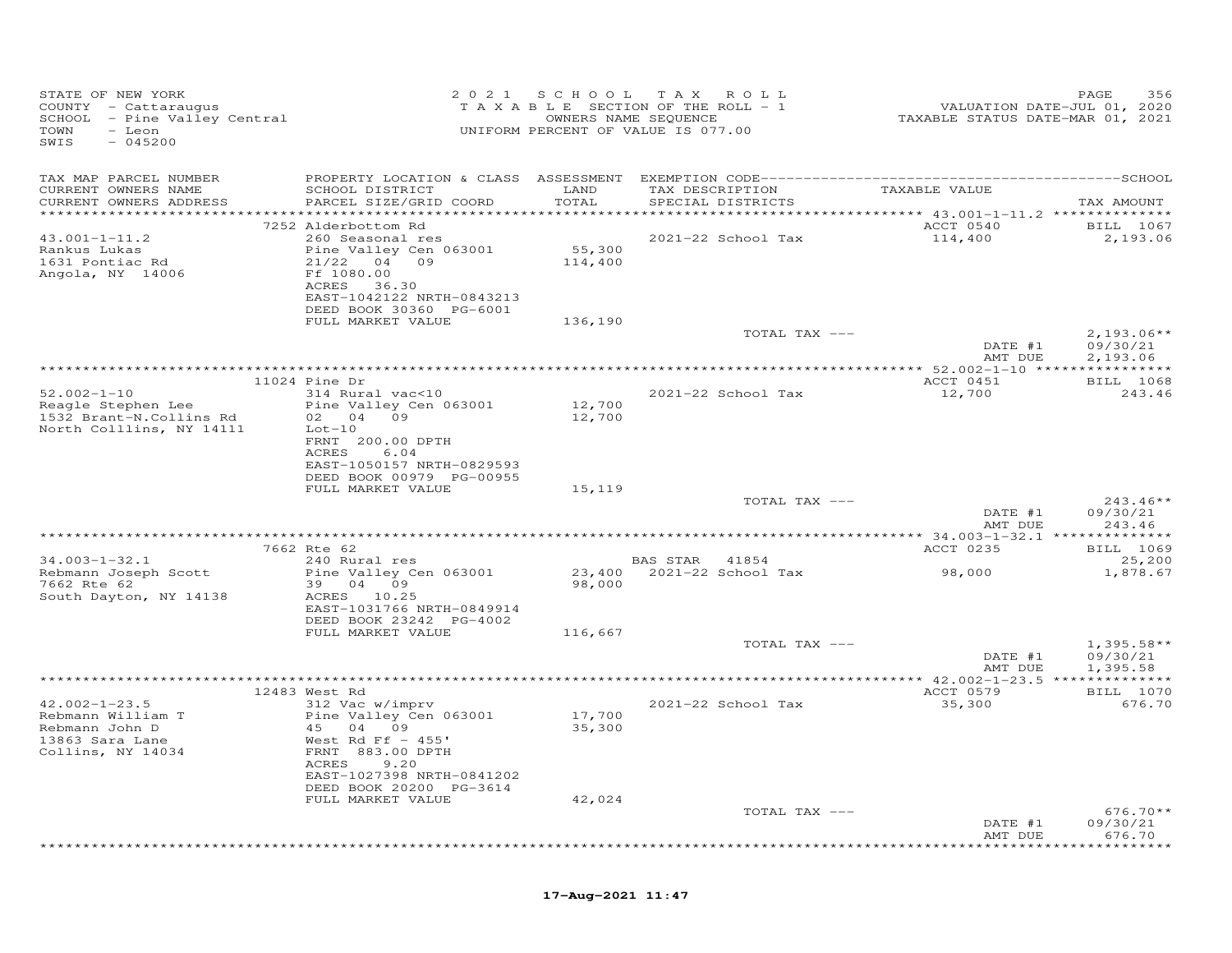| STATE OF NEW YORK<br>COUNTY - Cattaraugus<br>COUNIY - Cattaraugus<br>SCHOOL - Pine Valley Central<br>- Leon<br>TOWN<br>$-045200$<br>SWIS |                                                                                |               | 2021 SCHOOL TAX ROLL<br>TAXABLE SECTION OF THE ROLL - 1<br>OWNERS NAME SEQUENCE<br>UNIFORM PERCENT OF VALUE IS 077.00 | VALUATION DATE-JUL 01, 2020<br>TAXABLE STATUS DATE-MAR 01, 2021 | 357<br>PAGE                          |
|------------------------------------------------------------------------------------------------------------------------------------------|--------------------------------------------------------------------------------|---------------|-----------------------------------------------------------------------------------------------------------------------|-----------------------------------------------------------------|--------------------------------------|
| TAX MAP PARCEL NUMBER                                                                                                                    |                                                                                |               |                                                                                                                       |                                                                 |                                      |
| CURRENT OWNERS NAME<br>CURRENT OWNERS ADDRESS                                                                                            | SCHOOL DISTRICT<br>PARCEL SIZE/GRID COORD                                      | LAND<br>TOTAL | TAX DESCRIPTION<br>SPECIAL DISTRICTS                                                                                  | TAXABLE VALUE                                                   | TAX AMOUNT                           |
|                                                                                                                                          |                                                                                |               |                                                                                                                       |                                                                 |                                      |
|                                                                                                                                          | 11082 Tug Hill Rd                                                              |               |                                                                                                                       | ACCT 0436                                                       | BILL 1071                            |
| $43.004 - 1 - 6$                                                                                                                         | 210 1 Family Res                                                               |               | BAS STAR 41854                                                                                                        |                                                                 | 25,200                               |
| Reger Aaron J<br>11082 Tug Hill Rd                                                                                                       | Pine Valley Cen 063001<br>04 04 09                                             | 82,000        | 6,500 2021-22 School Tax                                                                                              | 82,000                                                          | 1,571.95                             |
| Cattaraugus, NY 14719                                                                                                                    | FRNT 150.00 DPTH 125.00<br>EAST-1049375 NRTH-0835717<br>DEED BOOK 1001 PG-1194 |               |                                                                                                                       |                                                                 |                                      |
|                                                                                                                                          | FULL MARKET VALUE                                                              | 97,619        |                                                                                                                       |                                                                 |                                      |
|                                                                                                                                          |                                                                                |               | TOTAL TAX ---                                                                                                         | DATE #1<br>AMT DUE                                              | $1,088.86**$<br>09/30/21<br>1,088.86 |
|                                                                                                                                          |                                                                                |               |                                                                                                                       |                                                                 |                                      |
|                                                                                                                                          | Bailey Hill Rd                                                                 |               |                                                                                                                       |                                                                 | BILL 1072                            |
| $43.004 - 1 - 7.2$<br>Reger Aaron J                                                                                                      | 321 Abandoned ag                                                               | 32,000        | 2021-22 School Tax                                                                                                    | 32,000                                                          | 613.44                               |
| Reger Robyn                                                                                                                              |                                                                                | 32,000        |                                                                                                                       |                                                                 |                                      |
| 11082 Tug Hill Rd                                                                                                                        | Pine Valley Cen 063001<br>ACRES 40.00<br>FULL MARKET VALUE                     | 38,095        |                                                                                                                       |                                                                 |                                      |
| Cattaraugus, NY 14719                                                                                                                    |                                                                                |               |                                                                                                                       |                                                                 |                                      |
|                                                                                                                                          |                                                                                |               | TOTAL TAX ---                                                                                                         | DATE #1<br>AMT DUE                                              | $613.44**$<br>09/30/21<br>613.44     |
|                                                                                                                                          |                                                                                |               |                                                                                                                       |                                                                 |                                      |
|                                                                                                                                          | 6705 Rte 62                                                                    |               |                                                                                                                       | ACCT 5009                                                       | BILL 1073                            |
| $42.020 - 1 - 43$<br>Reukauf John                                                                                                        | 312 Vac w/imprv<br>Pine Valley Cen 063001                                      | 2,000         | 2021-22 School Tax                                                                                                    | 9,000                                                           | 172.53                               |
| Reukauf Alicia                                                                                                                           | 43 04 09                                                                       | 9,000         |                                                                                                                       |                                                                 |                                      |
| 6708 Rte 62                                                                                                                              | FRNT 66.00 DPTH 140.00                                                         |               |                                                                                                                       |                                                                 |                                      |
| Conewango Valley, NY 14726                                                                                                               | EAST-1030866 NRTH-0834942                                                      |               |                                                                                                                       |                                                                 |                                      |
|                                                                                                                                          | DEED BOOK 00932 PG-00599                                                       |               |                                                                                                                       |                                                                 |                                      |
|                                                                                                                                          | FULL MARKET VALUE                                                              | 10,714        | TOTAL TAX ---                                                                                                         |                                                                 | $172.53**$                           |
|                                                                                                                                          |                                                                                |               |                                                                                                                       | DATE #1<br>AMT DUE                                              | 09/30/21<br>172.53                   |
|                                                                                                                                          |                                                                                |               |                                                                                                                       |                                                                 |                                      |
|                                                                                                                                          | 6708 Rte 62                                                                    |               |                                                                                                                       | ACCT 0138                                                       | BILL 1074                            |
| $42.020 - 1 - 44$<br>Reukauf John                                                                                                        | 210 1 Family Res<br>Pine Valley Cen 063001                                     |               | BAS STAR 41854<br>7,000 2021-22 School Tax                                                                            | 92,000                                                          | 25,200<br>1,763.65                   |
| Reukauf Alicia                                                                                                                           | 43 04 09                                                                       | 92,000        |                                                                                                                       |                                                                 |                                      |
| 6708 Rte 62                                                                                                                              | ACRES<br>1.01                                                                  |               |                                                                                                                       |                                                                 |                                      |
| Conewango Valley, NY 14726                                                                                                               | EAST-1030922 NRTH-0835076<br>DEED BOOK 00932 PG-00599                          |               |                                                                                                                       |                                                                 |                                      |
|                                                                                                                                          | FULL MARKET VALUE                                                              | 109,524       | TOTAL TAX ---                                                                                                         |                                                                 | $1,280.56**$                         |
|                                                                                                                                          |                                                                                |               |                                                                                                                       | DATE #1<br>AMT DUE                                              | 09/30/21<br>1,280.56                 |
|                                                                                                                                          |                                                                                |               |                                                                                                                       |                                                                 |                                      |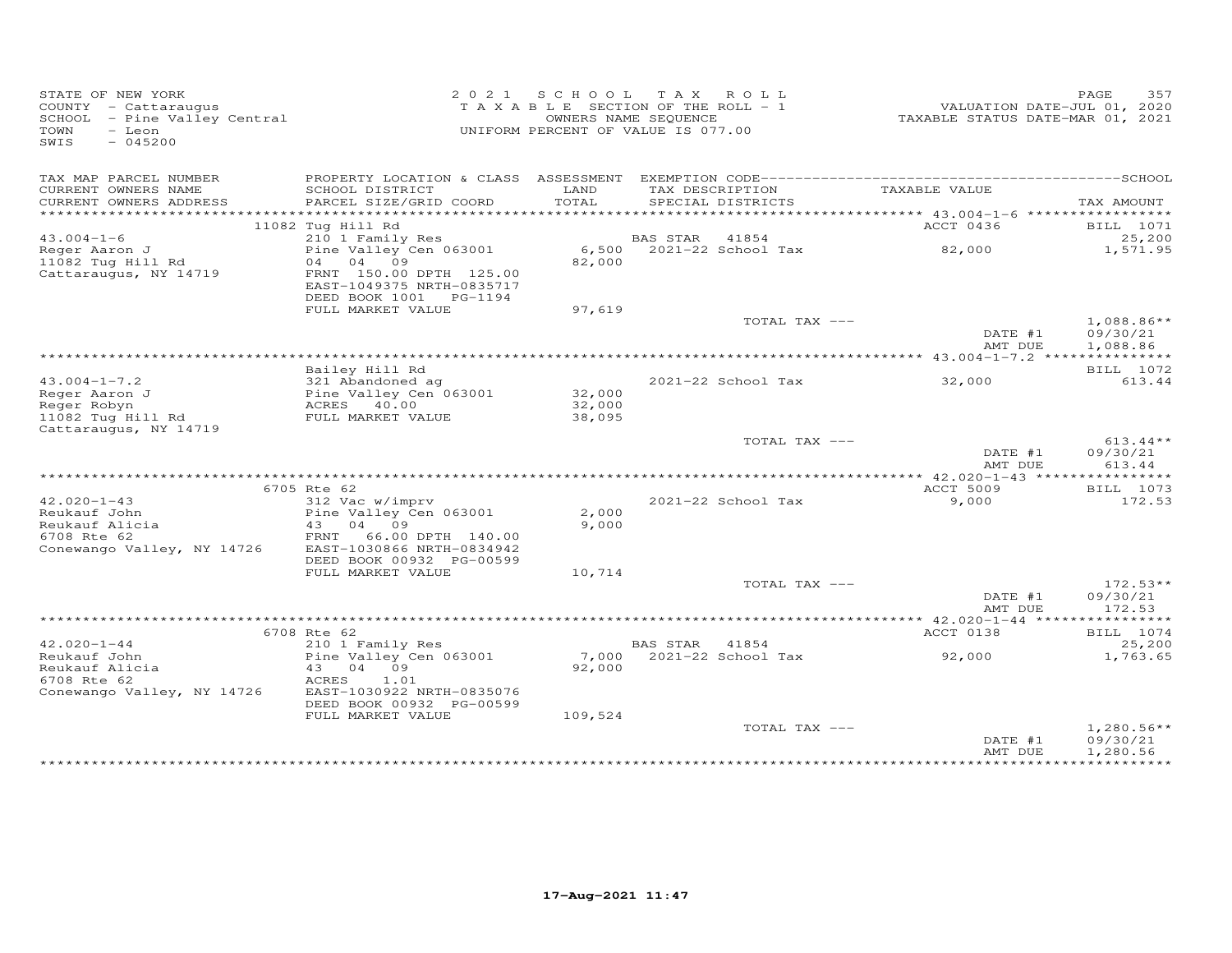| STATE OF NEW YORK<br>COUNTY - Cattaraugus<br>SCHOOL - Pine Valley Central<br>TOWN<br>- Leon<br>SWIS<br>$-045200$ | 2 0 2 1                                        |         | SCHOOL TAX ROLL<br>TAXABLE SECTION OF THE ROLL - 1<br>OWNERS NAME SEQUENCE<br>UNIFORM PERCENT OF VALUE IS 077.00 | VALUATION DATE-JUL 01, 2020<br>TAXABLE STATUS DATE-MAR 01, 2021 | 358<br>PAGE              |
|------------------------------------------------------------------------------------------------------------------|------------------------------------------------|---------|------------------------------------------------------------------------------------------------------------------|-----------------------------------------------------------------|--------------------------|
| TAX MAP PARCEL NUMBER                                                                                            |                                                |         |                                                                                                                  |                                                                 |                          |
| CURRENT OWNERS NAME                                                                                              | SCHOOL DISTRICT                                | LAND    | TAX DESCRIPTION                                                                                                  | TAXABLE VALUE                                                   |                          |
| CURRENT OWNERS ADDRESS                                                                                           | PARCEL SIZE/GRID COORD                         | TOTAL   | SPECIAL DISTRICTS                                                                                                |                                                                 | TAX AMOUNT               |
|                                                                                                                  | 6703 Rte 62                                    |         |                                                                                                                  | ACCT 0025                                                       | BILL 1075                |
| $42.020 - 1 - 42$                                                                                                | 311 Res vac land                               |         | 2021-22 School Tax                                                                                               | 3,500                                                           | 67.10                    |
| Reukauf John P                                                                                                   | Pine Valley Cen 063001                         | 3,500   |                                                                                                                  |                                                                 |                          |
| Reukauf Alicia A                                                                                                 | 43 04 09                                       | 3,500   |                                                                                                                  |                                                                 |                          |
| 6708 Rte 62                                                                                                      | FRNT 430.00 DPTH                               |         |                                                                                                                  |                                                                 |                          |
| Conewango Valley, NY 14726                                                                                       | ACRES<br>1.27                                  |         |                                                                                                                  |                                                                 |                          |
|                                                                                                                  | EAST-1030696 NRTH-0834798                      |         |                                                                                                                  |                                                                 |                          |
|                                                                                                                  | DEED BOOK 878<br>PG-00219<br>FULL MARKET VALUE | 4,167   |                                                                                                                  |                                                                 |                          |
|                                                                                                                  |                                                |         | TOTAL TAX ---                                                                                                    |                                                                 | $67.10**$                |
|                                                                                                                  |                                                |         |                                                                                                                  | DATE #1                                                         | 09/30/21                 |
|                                                                                                                  |                                                |         |                                                                                                                  | AMT DUE                                                         | 67.10                    |
|                                                                                                                  |                                                |         |                                                                                                                  |                                                                 |                          |
|                                                                                                                  | 6882 Rte 62                                    |         |                                                                                                                  | ACCT 0034                                                       | BILL 1076                |
| $43.003 - 1 - 29$<br>Richter Andrew P.                                                                           | 210 1 Family Res<br>Pine Valley Cen 063001     | 8,400   | $2021 - 22$ School Tax                                                                                           | 73,100                                                          | 1,401.34                 |
| 1065 Butcher Rd                                                                                                  | 36 04 09                                       | 73,100  |                                                                                                                  |                                                                 |                          |
| South Dayton, NY 14138                                                                                           | Ff 250.00                                      |         |                                                                                                                  |                                                                 |                          |
|                                                                                                                  | ACRES<br>1.70                                  |         |                                                                                                                  |                                                                 |                          |
|                                                                                                                  | EAST-1031305 NRTH-0837704                      |         |                                                                                                                  |                                                                 |                          |
|                                                                                                                  | DEED BOOK 26115 PG-5002                        |         |                                                                                                                  |                                                                 |                          |
|                                                                                                                  | FULL MARKET VALUE                              | 87,024  | TOTAL TAX ---                                                                                                    |                                                                 | $1,401.34**$             |
|                                                                                                                  |                                                |         |                                                                                                                  | DATE #1<br>AMT DUE                                              | 09/30/21<br>1,401.34     |
|                                                                                                                  |                                                |         |                                                                                                                  |                                                                 |                          |
|                                                                                                                  | 12218 Ruckh                                    |         |                                                                                                                  | ACCT 0486                                                       | BILL 1077                |
| $34.003 - 1 - 29.2$                                                                                              | 270 Mfg housing                                |         | AG DIST<br>41720                                                                                                 |                                                                 | 9,941                    |
| Richter Patrick H.                                                                                               | Pine Valley Cen 063001                         | 29,600  | 2021-22 School Tax                                                                                               | 89,159                                                          | 1,709.19                 |
| Richter Fatima                                                                                                   | 39 04 09                                       | 99,100  |                                                                                                                  |                                                                 |                          |
| 12218 Ruckh Hill Road<br>South Dayton, NY 14138                                                                  | Ff 895.00 Us Rte 62<br>Ff 898.00 Ruckh Rd      |         |                                                                                                                  |                                                                 |                          |
|                                                                                                                  | ACRES<br>30.60                                 |         |                                                                                                                  |                                                                 |                          |
| MAY BE SUBJECT TO PAYMENT                                                                                        | EAST-1031912 NRTH-0848216                      |         |                                                                                                                  |                                                                 |                          |
| UNDER AGDIST LAW TIL 2025                                                                                        | DEED BOOK 26115 PG-5001                        |         |                                                                                                                  |                                                                 |                          |
|                                                                                                                  | FULL MARKET VALUE                              | 117,976 |                                                                                                                  |                                                                 |                          |
|                                                                                                                  |                                                |         | TOTAL TAX ---                                                                                                    | DATE #1                                                         | $1,709.19**$<br>09/30/21 |
|                                                                                                                  |                                                |         |                                                                                                                  | AMT DUE                                                         | 1,709.19                 |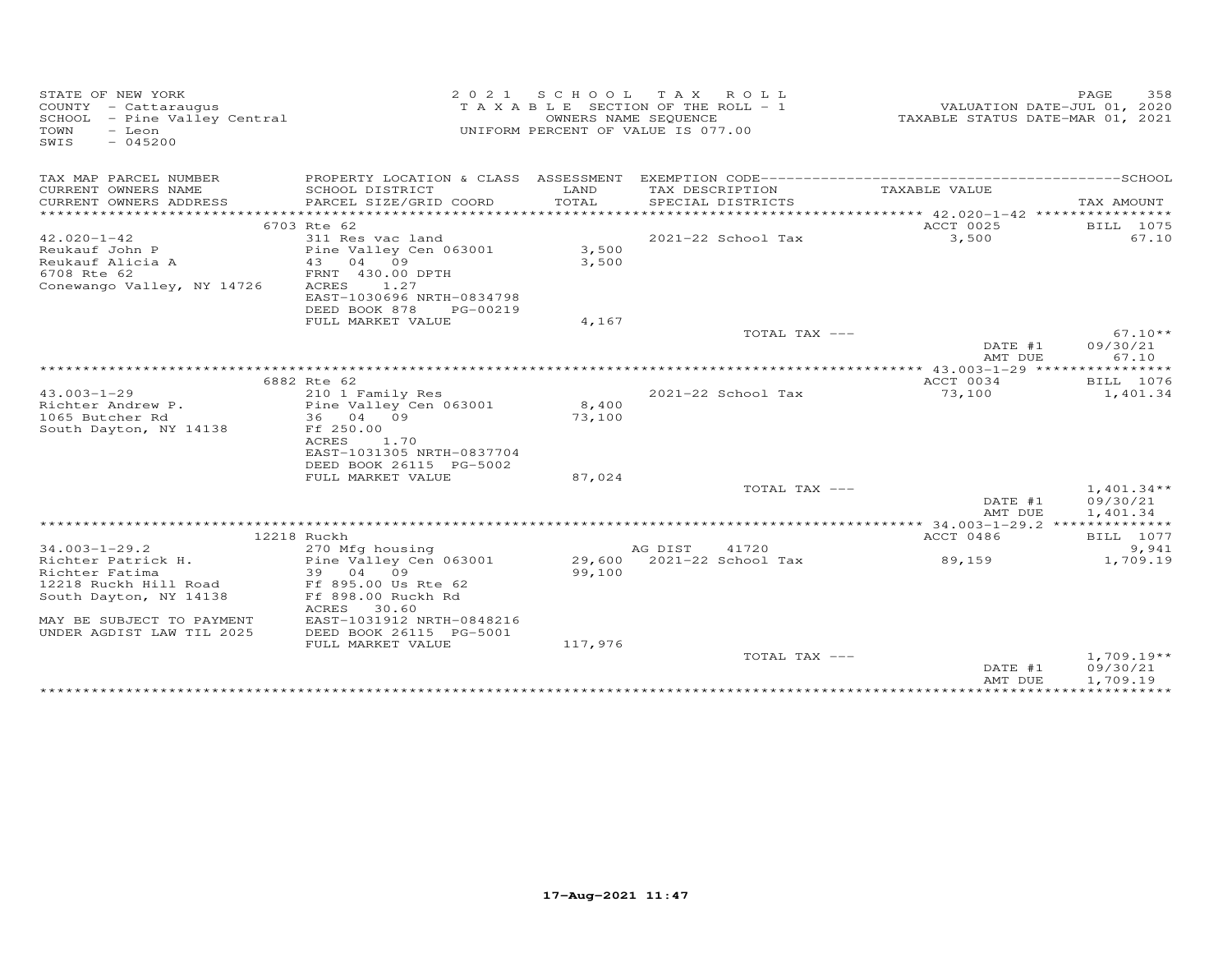| STATE OF NEW YORK<br>COUNTY - Cattaraugus<br>SCHOOL - Pine Valley Central<br>TOWN<br>- Leon<br>SWIS<br>$-045200$ |                                                                       | 2021 SCHOOL   | TAX ROLL<br>TAXABLE SECTION OF THE ROLL - 1<br>OWNERS NAME SEQUENCE<br>UNIFORM PERCENT OF VALUE IS 077.00 | VALUATION DATE-JUL 01, 2020<br>TAXABLE STATUS DATE-MAR 01, 2021 | 359<br>PAGE            |
|------------------------------------------------------------------------------------------------------------------|-----------------------------------------------------------------------|---------------|-----------------------------------------------------------------------------------------------------------|-----------------------------------------------------------------|------------------------|
| TAX MAP PARCEL NUMBER                                                                                            |                                                                       |               |                                                                                                           |                                                                 |                        |
| CURRENT OWNERS NAME<br>CURRENT OWNERS ADDRESS                                                                    | SCHOOL DISTRICT<br>PARCEL SIZE/GRID COORD                             | LAND<br>TOTAL | TAX DESCRIPTION<br>SPECIAL DISTRICTS                                                                      | TAXABLE VALUE                                                   | TAX AMOUNT             |
|                                                                                                                  | 11003 Eldredge Rd                                                     |               |                                                                                                           | ACCT 0750                                                       | BILL 1078              |
| $52.002 - 1 - 27.10$                                                                                             | 210 1 Family Res                                                      |               | <b>BAS STAR</b><br>41854                                                                                  |                                                                 | 25,200                 |
| Riddle James R<br>PO Box 54                                                                                      | Pine Valley Cen 063001<br>01 04 09                                    | 65,500        | $14,700$ $2021-22$ School Tax                                                                             | 65,500                                                          | 1,255.64               |
| Conewango Valley, NY 14726                                                                                       | $Lot$ #1<br>Ff 250.00<br>4.85<br>ACRES                                |               |                                                                                                           |                                                                 |                        |
|                                                                                                                  | EAST-1050715 NRTH-0827334<br>DEED BOOK 17434 PG-3001                  |               |                                                                                                           |                                                                 |                        |
|                                                                                                                  | FULL MARKET VALUE                                                     | 77,976        | TOTAL TAX ---                                                                                             |                                                                 | $772.56**$             |
|                                                                                                                  |                                                                       |               |                                                                                                           | DATE #1<br>AMT DUE                                              | 09/30/21<br>772.56     |
|                                                                                                                  |                                                                       |               |                                                                                                           |                                                                 |                        |
|                                                                                                                  | 6954 Rte 62<br>210 1 Family Res                                       |               |                                                                                                           | ACCT 0934                                                       | BILL 1079              |
| $43.003 - 1 - 1.1$<br>$43.003 + 1.00$<br>Riley Danny<br>$-2.52$                                                  | Pine Valley Cen 063001                                                |               | BAS STAR 41854<br>9,900 2021-22 School Tax                                                                | 54,800                                                          | 25,200<br>1,050.52     |
|                                                                                                                  | 36 04 09                                                              | 54,800        |                                                                                                           |                                                                 |                        |
| Conewango Valley, NY 14726                                                                                       | 2.45<br>ACRES<br>EAST-1031301 NRTH-0838980<br>DEED BOOK 13497 PG-3003 |               |                                                                                                           |                                                                 |                        |
|                                                                                                                  | FULL MARKET VALUE                                                     | 65,238        |                                                                                                           |                                                                 |                        |
|                                                                                                                  |                                                                       |               | TOTAL TAX ---                                                                                             | DATE #1                                                         | $567.44**$<br>09/30/21 |
|                                                                                                                  |                                                                       |               |                                                                                                           | AMT DUE                                                         | 567.44                 |
|                                                                                                                  | 6996 Slew Rd                                                          |               |                                                                                                           | ACCT 0585                                                       | <b>BILL</b> 1080       |
| $43.003 - 1 - 1.2$                                                                                               | 210 1 Family Res                                                      |               | 2021-22 School Tax                                                                                        | 66,900                                                          | 1,282.48               |
|                                                                                                                  | Pine Valley Cen 063001<br>36 04 09                                    | 6,900         |                                                                                                           |                                                                 |                        |
| 43.003-1-1.2<br>Riley Danny O<br>Riley Catherine<br>-                                                            | FRNT 123.20 DPTH 293.92                                               | 66,900        |                                                                                                           |                                                                 |                        |
| Conewango Valley, NY 14726                                                                                       | EAST-1031314 NRTH-0839565                                             |               |                                                                                                           |                                                                 |                        |
|                                                                                                                  | DEED BOOK 886<br>PG-00069                                             |               |                                                                                                           |                                                                 |                        |
|                                                                                                                  | FULL MARKET VALUE                                                     | 79,643        | TOTAL TAX ---                                                                                             |                                                                 | $1,282.48**$           |
|                                                                                                                  |                                                                       |               |                                                                                                           | DATE #1<br>AMT DUE                                              | 09/30/21<br>1,282.48   |
|                                                                                                                  |                                                                       |               |                                                                                                           |                                                                 |                        |
| $43.003 - 1 - 1.3$                                                                                               | Rte 62<br>314 Rural vac<10                                            |               | 2021-22 School Tax                                                                                        | ACCT 0614<br>3,500                                              | BILL 1081<br>67.10     |
| Riley Danny O                                                                                                    | Pine Valley Cen 063001                                                | 3,500         |                                                                                                           |                                                                 |                        |
| 6996 Rte 62                                                                                                      | 36 04 09                                                              | 3,500         |                                                                                                           |                                                                 |                        |
| Conewango Valley, NY 14726                                                                                       | FRNT 207.02 DPTH<br>ACRES 1.26                                        |               |                                                                                                           |                                                                 |                        |
|                                                                                                                  | EAST-1031304 NRTH-0839412<br>DEED BOOK 13497 PG-3003                  |               |                                                                                                           |                                                                 |                        |
|                                                                                                                  | FULL MARKET VALUE                                                     | 4,167         |                                                                                                           |                                                                 |                        |
|                                                                                                                  |                                                                       |               | TOTAL TAX ---                                                                                             | DATE #1                                                         | $67.10**$<br>09/30/21  |
|                                                                                                                  |                                                                       |               |                                                                                                           | AMT DUE                                                         | 67.10<br>*******       |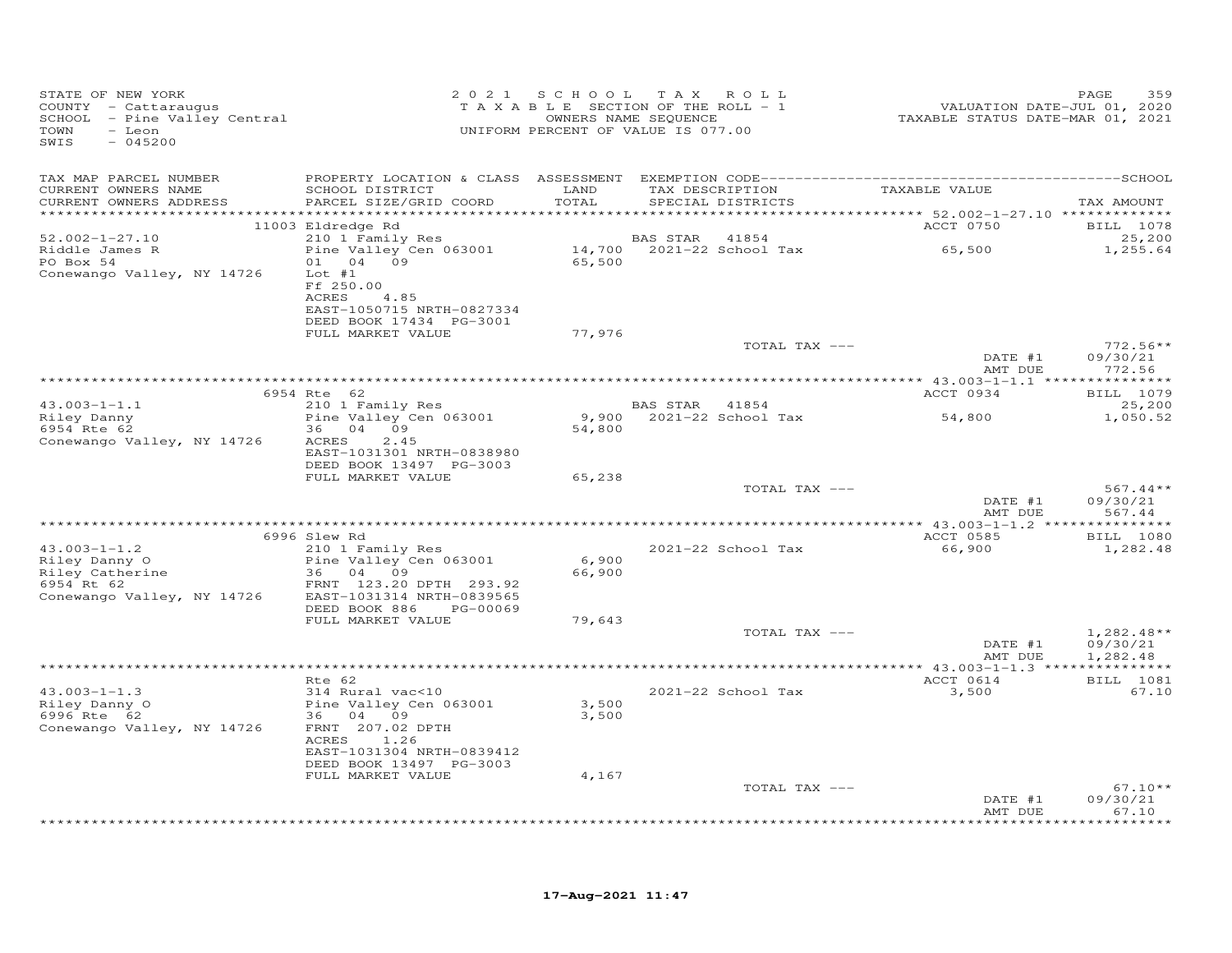| STATE OF NEW YORK<br>COUNTY - Cattaraugus<br>SCHOOL - Pine Valley Central<br>TOWN<br>- Leon<br>SWIS<br>$-045200$ |                                                                                                                                                  |                 | 2021 SCHOOL TAX ROLL<br>TAXABLE SECTION OF THE ROLL - 1<br>OWNERS NAME SEQUENCE<br>UNIFORM PERCENT OF VALUE IS 077.00 | VALUATION DATE-JUL 01, 2020<br>TAXABLE STATUS DATE-MAR 01, 2021 | 360<br>PAGE                             |
|------------------------------------------------------------------------------------------------------------------|--------------------------------------------------------------------------------------------------------------------------------------------------|-----------------|-----------------------------------------------------------------------------------------------------------------------|-----------------------------------------------------------------|-----------------------------------------|
| TAX MAP PARCEL NUMBER<br>CURRENT OWNERS NAME<br>CURRENT OWNERS ADDRESS                                           | SCHOOL DISTRICT<br>PARCEL SIZE/GRID COORD                                                                                                        | LAND<br>TOTAL   | TAX DESCRIPTION<br>SPECIAL DISTRICTS                                                                                  | TAXABLE VALUE                                                   | TAX AMOUNT                              |
|                                                                                                                  | Rte 62                                                                                                                                           |                 |                                                                                                                       | ACCT 0615                                                       | BILL 1082                               |
| $43.003 - 1 - 1.4$<br>Riley Danny O<br>6996 Rte 62<br>Conewango Valley, NY 14726                                 | 314 Rural vac<10<br>Pine Valley Cen 063001<br>36 04 09<br>FRNT 207.02 DPTH<br>ACRES 1.26<br>EAST-1031308 NRTH-0839224<br>DEED BOOK 13497 PG-3003 | 3,500<br>3,500  | 2021-22 School Tax                                                                                                    | 3,500                                                           | 67.10                                   |
|                                                                                                                  | FULL MARKET VALUE                                                                                                                                | 4,167           |                                                                                                                       |                                                                 |                                         |
|                                                                                                                  |                                                                                                                                                  |                 | TOTAL TAX ---                                                                                                         | DATE #1<br>AMT DUE                                              | $67.10**$<br>09/30/21<br>67.10          |
|                                                                                                                  |                                                                                                                                                  |                 |                                                                                                                       |                                                                 |                                         |
| $43.003 - 1 - 1.5$                                                                                               | 12201 Slew Rd<br>210 1 Family Res                                                                                                                |                 | AG DISTOUT 41730                                                                                                      | ACCT 0803                                                       | BILL 1083<br>6,544                      |
| Riley Michael J                                                                                                  | Pine Valley Cen 063001                                                                                                                           |                 | 37,700 BAS STAR<br>41854                                                                                              |                                                                 | 25,200                                  |
| PO Box 104<br>South Dayton, NY 14138                                                                             | ACRES 45.00<br>EAST-1032394 NRTH-0083908<br>DEED BOOK 1003 PG-851                                                                                |                 | 150,800 2021-22 School Tax                                                                                            | 144,256                                                         | 2,765.40                                |
| MAY BE SUBJECT TO PAYMENT<br>UNDER AGDIST LAW TIL 2028                                                           | FULL MARKET VALUE                                                                                                                                | 179,524         |                                                                                                                       |                                                                 |                                         |
|                                                                                                                  |                                                                                                                                                  |                 | TOTAL TAX ---                                                                                                         | DATE #1<br>AMT DUE                                              | $2,282.32**$<br>09/30/21<br>2,282.32    |
|                                                                                                                  | 6736 Rte 62                                                                                                                                      |                 |                                                                                                                       | ACCT 0093                                                       | BILL 1084                               |
| $42.020 - 1 - 37$<br>Riley Ryan<br>Riley Mercedes<br>6736 Route 62<br>Conewango Valley, N 14726                  | 210 1 Family Res<br>Pine Valley Cen 063001<br>04<br>09<br>35<br>FRNT<br>62.00 DPTH 84.00<br>EAST-1031190 NRTH-0835374                            | 3,000<br>35,000 | 2021-22 School Tax                                                                                                    | 35,000                                                          | 670.95                                  |
|                                                                                                                  | DEED BOOK 24801 PG-9001<br>FULL MARKET VALUE                                                                                                     | 41,667          |                                                                                                                       |                                                                 |                                         |
|                                                                                                                  |                                                                                                                                                  |                 | TOTAL TAX ---                                                                                                         | DATE #1<br>AMT DUE                                              | $670.95**$<br>09/30/21<br>670.95        |
|                                                                                                                  |                                                                                                                                                  |                 |                                                                                                                       |                                                                 |                                         |
| $43.001 - 1 - 23$<br>Ro Von Ltd<br>R. Volgenau<br>2867 Five Mile<br>Allegany, NY 14706                           | Slew Rd<br>910 Priv forest<br>Pine Valley Cen 063001<br>29/37 04 09<br>FRNT 5430.00 DPTH<br>ACRES 268.92<br>EAST-1036201 NRTH-0841232            | 304,800         | FOREST/A74 47460<br>304,800 2021-22 School Tax                                                                        | ACCT 0387<br>60,960                                             | <b>BILL</b> 1085<br>243,840<br>1,168.61 |
| MAY BE SUBJECT TO PAYMENT                                                                                        | DEED BOOK 859<br>PG-00607                                                                                                                        |                 |                                                                                                                       |                                                                 |                                         |
| UNDER RPTL480A UNTIL 2030                                                                                        | FULL MARKET VALUE                                                                                                                                | 362,857         | TOTAL TAX ---                                                                                                         | DATE #1                                                         | $1,168.61**$<br>09/30/21                |
|                                                                                                                  |                                                                                                                                                  |                 |                                                                                                                       | AMT DUE                                                         | 1,168.61<br>***********                 |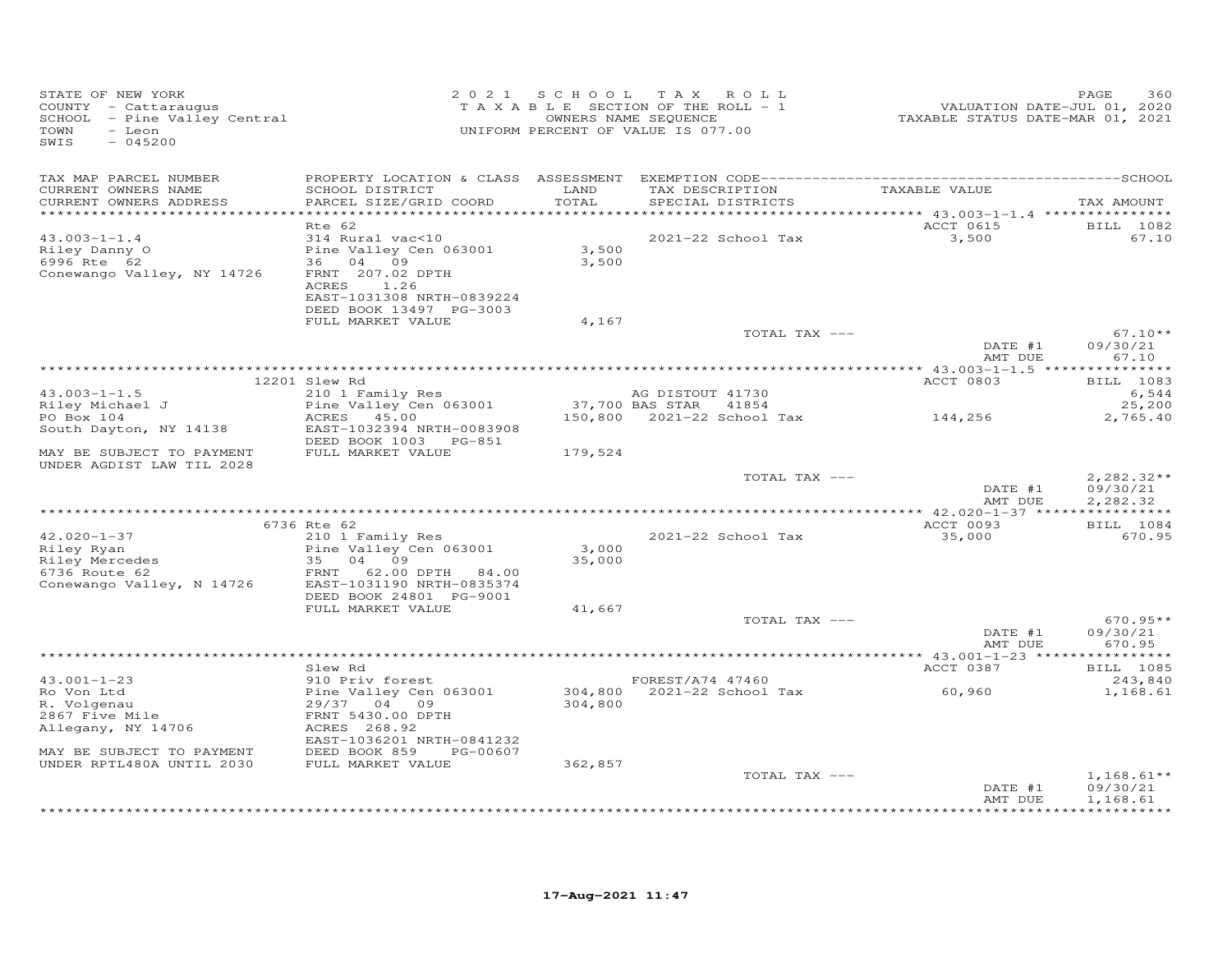| STATE OF NEW YORK<br>COUNTY - Cattaraugus<br>SCHOOL - Pine Valley Central<br>- Leon<br>TOWN<br>SWIS<br>$-045200$ | 2021                                        | SCHOOL TAX | ROLL<br>T A X A B L E SECTION OF THE ROLL - 1<br>OWNERS NAME SEQUENCE<br>UNIFORM PERCENT OF VALUE IS 077.00 |                                | PAGE<br>361<br>VALUATION DATE-JUL 01, 2020<br>TAXABLE STATUS DATE-MAR 01, 2021 |
|------------------------------------------------------------------------------------------------------------------|---------------------------------------------|------------|-------------------------------------------------------------------------------------------------------------|--------------------------------|--------------------------------------------------------------------------------|
| TAX MAP PARCEL NUMBER                                                                                            | PROPERTY LOCATION & CLASS ASSESSMENT        |            |                                                                                                             |                                |                                                                                |
| CURRENT OWNERS NAME                                                                                              | SCHOOL DISTRICT                             | LAND       | TAX DESCRIPTION                                                                                             | TAXABLE VALUE                  |                                                                                |
| CURRENT OWNERS ADDRESS<br>*************************                                                              | PARCEL SIZE/GRID COORD                      | TOTAL      | SPECIAL DISTRICTS                                                                                           |                                | TAX AMOUNT                                                                     |
|                                                                                                                  | Kysor Hill Rd                               |            |                                                                                                             | ACCT 0774                      | BILL 1086                                                                      |
| $43.002 - 1 - 13$                                                                                                | 910 Priv forest                             |            | FOREST/A74 47460                                                                                            |                                | 209,600                                                                        |
| Ro Von Ltd                                                                                                       | Pine Valley Cen 063001                      | 262,000    | $2021 - 22$ School Tax                                                                                      | 52,400                         | 1,004.51                                                                       |
| R Volegnau                                                                                                       | ACRES 305.29                                | 262,000    |                                                                                                             |                                |                                                                                |
| 2867 Five Mile Rd                                                                                                | EAST-1044503 NRTH-0841490                   |            |                                                                                                             |                                |                                                                                |
| Allegany, NY 14706                                                                                               | FULL MARKET VALUE                           | 311,905    |                                                                                                             |                                |                                                                                |
| MAY BE SUBJECT TO PAYMENT<br>UNDER RPTL480A UNTIL 2030                                                           |                                             |            |                                                                                                             |                                |                                                                                |
|                                                                                                                  |                                             |            | TOTAL TAX ---                                                                                               |                                | $1,004.51**$                                                                   |
|                                                                                                                  |                                             |            |                                                                                                             | DATE #1                        | 09/30/21                                                                       |
|                                                                                                                  |                                             |            |                                                                                                             | AMT DUE                        | 1,004.51                                                                       |
|                                                                                                                  |                                             |            |                                                                                                             |                                |                                                                                |
| $43.003 - 1 - 7.1$                                                                                               | Kellogg Hill Rd<br>910 Priv forest          |            | FOREST/A74 47460                                                                                            | ACCT 0386                      | BILL 1087<br>124,240                                                           |
| Ro Von Ltd                                                                                                       | Pine Valley Cen 063001                      | 155,300    | 2021-22 School Tax                                                                                          | 31,060                         | 595.42                                                                         |
| R Volgenau                                                                                                       | 28/29 04<br>09                              | 155,300    |                                                                                                             |                                |                                                                                |
| 2867 Five Mile Rd                                                                                                | Slew Rd Ff $-790$                           |            |                                                                                                             |                                |                                                                                |
| Allegany, NY 14706                                                                                               | FRNT 6210.00 DPTH                           |            |                                                                                                             |                                |                                                                                |
|                                                                                                                  | ACRES 146.00                                |            |                                                                                                             |                                |                                                                                |
| MAY BE SUBJECT TO PAYMENT                                                                                        | EAST-1037714 NRTH-0838857                   |            |                                                                                                             |                                |                                                                                |
| UNDER RPTL480A UNTIL 2030                                                                                        | DEED BOOK 859<br>PG-00603                   |            |                                                                                                             |                                |                                                                                |
|                                                                                                                  | FULL MARKET VALUE                           | 184,881    |                                                                                                             |                                |                                                                                |
|                                                                                                                  |                                             |            | TOTAL TAX ---                                                                                               | DATE #1                        | $595.42**$<br>09/30/21                                                         |
|                                                                                                                  |                                             |            |                                                                                                             | AMT DUE                        | 595.42                                                                         |
|                                                                                                                  |                                             |            |                                                                                                             | ************ 43.004-1-1 ****** | ********                                                                       |
|                                                                                                                  | Kysor Hill Rd                               |            |                                                                                                             | ACCT 0382                      | BILL 1088                                                                      |
| $43.004 - 1 - 1$                                                                                                 | 910 Priv forest                             |            | FOREST/A74 47460                                                                                            |                                | 82,400                                                                         |
| Ro Von Ltd                                                                                                       | Pine Valley Cen 063001                      | 103,000    | 2021-22 School Tax                                                                                          | 20,600                         | 394.90                                                                         |
| R Volgenau                                                                                                       | 04 09<br>12/13                              | 103,000    |                                                                                                             |                                |                                                                                |
| 2867 Five Mile Rd                                                                                                | FRNT 2665.00 DPTH                           |            |                                                                                                             |                                |                                                                                |
| Allegany, NY 14706                                                                                               | ACRES<br>93.94<br>EAST-1045812 NRTH-0839395 |            |                                                                                                             |                                |                                                                                |
| MAY BE SUBJECT TO PAYMENT                                                                                        | DEED BOOK 859<br>PG-00605                   |            |                                                                                                             |                                |                                                                                |
| UNDER RPTL480A UNTIL 2030                                                                                        | FULL MARKET VALUE                           | 122,619    |                                                                                                             |                                |                                                                                |
|                                                                                                                  |                                             |            | TOTAL TAX ---                                                                                               |                                | $394.90**$                                                                     |
|                                                                                                                  |                                             |            |                                                                                                             | DATE #1                        | 09/30/21                                                                       |
|                                                                                                                  |                                             |            |                                                                                                             | AMT DUE                        | 394.90                                                                         |
|                                                                                                                  |                                             |            |                                                                                                             |                                |                                                                                |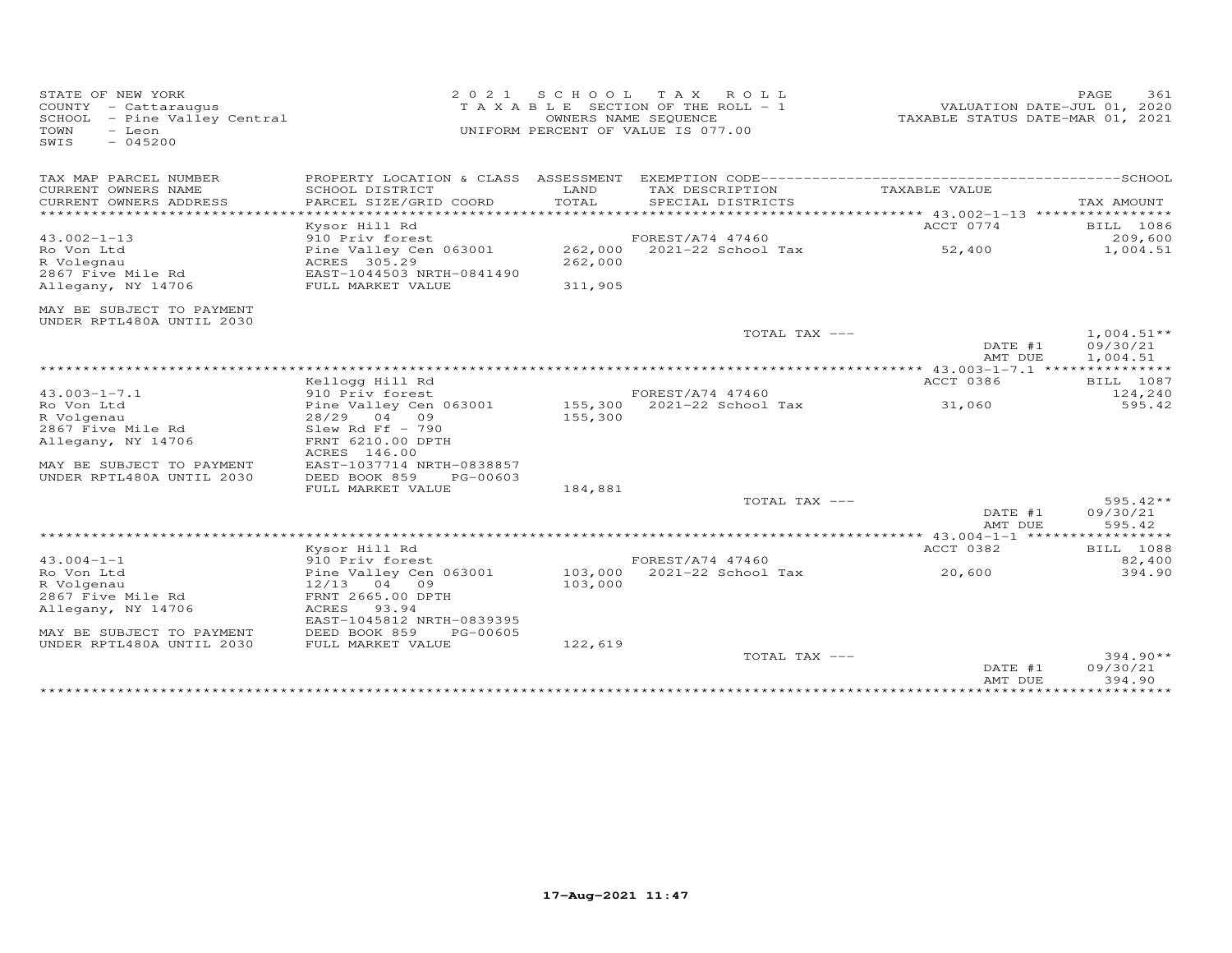| STATE OF NEW YORK<br>COUNTY - Cattaraugus<br>SCHOOL - Pine Valley Central<br>TOWN<br>- Leon<br>SWIS<br>$-045200$                             | 2 0 2 1                                                                            |                 | SCHOOL TAX ROLL<br>TAXABLE SECTION OF THE ROLL - 1<br>OWNERS NAME SEQUENCE<br>UNIFORM PERCENT OF VALUE IS 077.00 | VALUATION DATE-JUL 01, 2020<br>TAXABLE STATUS DATE-MAR 01, 2021 | PAGE<br>362                      |
|----------------------------------------------------------------------------------------------------------------------------------------------|------------------------------------------------------------------------------------|-----------------|------------------------------------------------------------------------------------------------------------------|-----------------------------------------------------------------|----------------------------------|
| TAX MAP PARCEL NUMBER<br>CURRENT OWNERS NAME<br>CURRENT OWNERS ADDRESS                                                                       | SCHOOL DISTRICT<br>PARCEL SIZE/GRID COORD                                          | LAND<br>TOTAL   | TAX DESCRIPTION<br>SPECIAL DISTRICTS                                                                             | TAXABLE VALUE                                                   | TAX AMOUNT                       |
| ************************                                                                                                                     |                                                                                    |                 |                                                                                                                  |                                                                 |                                  |
| $43.004 - 1 - 23$                                                                                                                            | Kysor Hill Rd<br>910 Priv forest                                                   |                 | FOREST/A74 47460                                                                                                 | ACCT 0383                                                       | <b>BILL</b> 1089<br>129,440      |
| Ro Von Ltd<br>R Volgenau<br>2867 Five Mile Rd                                                                                                | Pine Valley Cen 063001<br>12 04 09<br>FRNT 4805.00 DPTH                            | 161,800         | 161,800 2021-22 School Tax                                                                                       | 32,360                                                          | 620.34                           |
| Allegany, NY 14706<br>MAY BE SUBJECT TO PAYMENT                                                                                              | ACRES 161.41<br>EAST-1043941 NRTH-0837572<br>DEED BOOK 859 PG-00605                |                 |                                                                                                                  |                                                                 |                                  |
| UNDER RPTL480A UNTIL 2030                                                                                                                    | FULL MARKET VALUE                                                                  | 192,619         |                                                                                                                  |                                                                 |                                  |
|                                                                                                                                              |                                                                                    |                 | TOTAL TAX ---                                                                                                    | DATE #1<br>AMT DUE                                              | $620.34**$<br>09/30/21<br>620.34 |
|                                                                                                                                              |                                                                                    |                 |                                                                                                                  |                                                                 |                                  |
|                                                                                                                                              | 12161 Leon-New Albion Rd                                                           |                 |                                                                                                                  | ACCT 0177                                                       | BILL 1090                        |
| $42.020 - 1 - 26$<br>Rolfe Harold R<br>Rolfe Carol                                                                                           | 210 1 Family Res<br>Pine Valley Cen 063001<br>35 04<br>09                          | 8,800<br>61,000 | ENH STAR<br>41834<br>2021-22 School Tax                                                                          | 61,000                                                          | 59,390<br>1,169.38               |
| 12161 Leon Rd<br>Conewango Valley, NY 14726                                                                                                  | Ff 15.00<br>1.92<br>ACRES<br>EAST-1032756 NRTH-0835448<br>DEED BOOK 00953 PG-00326 |                 |                                                                                                                  |                                                                 |                                  |
|                                                                                                                                              | FULL MARKET VALUE                                                                  | 72,619          |                                                                                                                  |                                                                 |                                  |
|                                                                                                                                              |                                                                                    |                 | TOTAL TAX ---                                                                                                    | DATE #1<br>AMT DUE                                              | $66.38**$<br>09/30/21<br>66.38   |
|                                                                                                                                              |                                                                                    |                 |                                                                                                                  |                                                                 |                                  |
|                                                                                                                                              | Fox Turn Rd                                                                        |                 |                                                                                                                  | ACCT 0620                                                       | BILL 1091                        |
| $42.020 - 1 - 53$<br>Rowland Genevieve<br>Mofitt Richard                                                                                     | 311 Res vac land<br>Pine Valley Cen 063001<br>35 04 09                             | 600<br>600      | 2021-22 School Tax                                                                                               | 600                                                             | 11.50                            |
| Ellis Elliott Sr & Jr<br>6612 Rte 62                                                                                                         | FRNT 33.00 DPTH 428.34<br>EAST-1031123 NRTH-0834650                                |                 |                                                                                                                  |                                                                 |                                  |
| Conewango Valley, NY 14726                                                                                                                   | DEED BOOK 813<br>$PG-159$<br>FULL MARKET VALUE                                     | 714             |                                                                                                                  |                                                                 |                                  |
|                                                                                                                                              |                                                                                    |                 | TOTAL TAX ---                                                                                                    |                                                                 | $11.50**$                        |
|                                                                                                                                              |                                                                                    |                 |                                                                                                                  | DATE #1<br>AMT DUE                                              | 09/30/21<br>11.50                |
|                                                                                                                                              | 7385 Xura Smith Rd                                                                 |                 |                                                                                                                  | ACCT 0363                                                       | BILL 1092                        |
| $42.002 - 1 - 16.1$                                                                                                                          | 210 1 Family Res                                                                   |                 | BAS STAR<br>41854                                                                                                |                                                                 | 25,200                           |
| Roxanne Schell & Eric Herman, Pine Valley Cen 063001<br>Herman Family Trust I u/a Octo 46 04 09<br>7385 Smith Road<br>South Dayton, NY 14783 | FRNT 2060.00 DPTH<br>ACRES<br>5.00                                                 | 178,800         | 15,000  2021-22  School Tax                                                                                      | 178,800                                                         | 3,427.62                         |
|                                                                                                                                              | EAST-1028830 NRTH-0845446<br>DEED BOOK 28567 PG-8001<br>FULL MARKET VALUE          | 212,857         |                                                                                                                  |                                                                 |                                  |
|                                                                                                                                              |                                                                                    |                 | TOTAL TAX ---                                                                                                    |                                                                 | $2,944.53**$                     |
|                                                                                                                                              |                                                                                    |                 |                                                                                                                  | DATE #1<br>AMT DUE                                              | 09/30/21<br>2,944.53             |
|                                                                                                                                              |                                                                                    |                 |                                                                                                                  |                                                                 | .                                |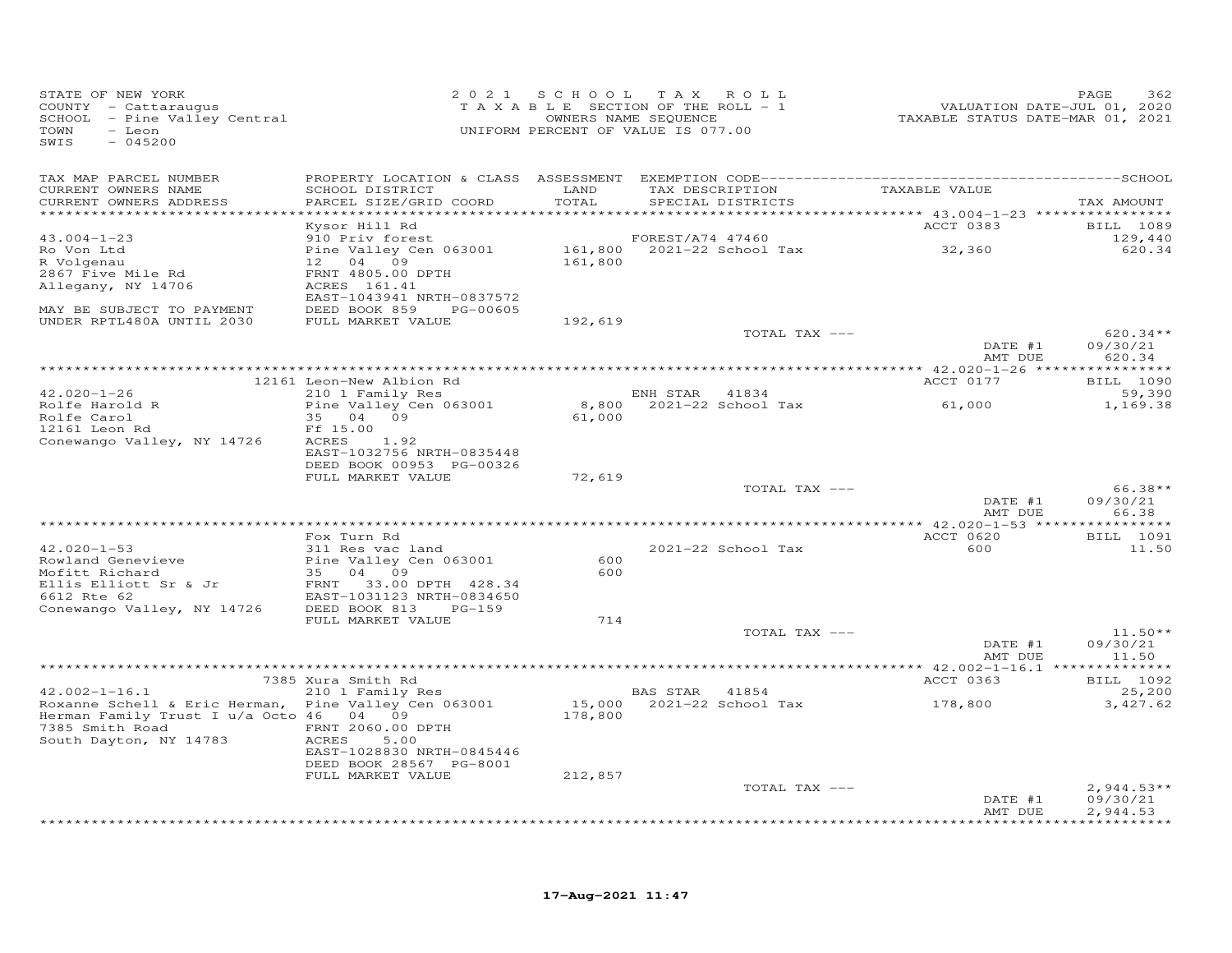| STATE OF NEW YORK<br>COUNTY - Cattaraugus<br>SCHOOL - Pine Valley Central<br>TOWN<br>- Leon<br>$-045200$<br>SWIS       | 2 0 2 1                                                                                                                                       | S C H O O L      | T A X<br>ROLL<br>TAXABLE SECTION OF THE ROLL - 1<br>OWNERS NAME SEQUENCE<br>UNIFORM PERCENT OF VALUE IS 077.00 |               | VALUATION DATE-JUL 01, 2020<br>TAXABLE STATUS DATE-MAR 01, 2021                                                                                                                                                               | PAGE<br>363                      |
|------------------------------------------------------------------------------------------------------------------------|-----------------------------------------------------------------------------------------------------------------------------------------------|------------------|----------------------------------------------------------------------------------------------------------------|---------------|-------------------------------------------------------------------------------------------------------------------------------------------------------------------------------------------------------------------------------|----------------------------------|
| TAX MAP PARCEL NUMBER<br>CURRENT OWNERS NAME<br>CURRENT OWNERS ADDRESS                                                 | SCHOOL DISTRICT<br>PARCEL SIZE/GRID COORD                                                                                                     | LAND<br>TOTAL    | TAX DESCRIPTION<br>SPECIAL DISTRICTS                                                                           |               | TAXABLE VALUE                                                                                                                                                                                                                 | TAX AMOUNT                       |
|                                                                                                                        | Rte 62                                                                                                                                        |                  |                                                                                                                |               | ACCT 0133                                                                                                                                                                                                                     | BILL 1093                        |
| $42.004 - 2 - 20$<br>Rublee Dale A<br>345 W 88th. St. 8th Floor Apt 43 04 09<br>New York, NY 10024                     | 312 Vac w/imprv<br>Pine Valley Cen 063001<br>Ff 1750.00<br>ACRES 19.10<br>EAST-1029388 NRTH-0833526<br>DEED BOOK 903<br>PG-00701              | 29,500<br>46,700 | 2021-22 School Tax                                                                                             |               | 46,700                                                                                                                                                                                                                        | 895.24                           |
|                                                                                                                        | FULL MARKET VALUE                                                                                                                             | 55,595           |                                                                                                                |               |                                                                                                                                                                                                                               |                                  |
|                                                                                                                        |                                                                                                                                               |                  |                                                                                                                | TOTAL TAX --- | DATE #1<br>AMT DUE                                                                                                                                                                                                            | $895.24**$<br>09/30/21<br>895.24 |
|                                                                                                                        |                                                                                                                                               |                  |                                                                                                                |               |                                                                                                                                                                                                                               |                                  |
|                                                                                                                        | Rte 62                                                                                                                                        |                  |                                                                                                                |               | ACCT 0587                                                                                                                                                                                                                     | BILL 1094                        |
| $42.004 - 2 - 36$<br>Rublee Dale A<br>345 W 88 St. 8th Floor Apt 8F 43 04 09<br>New York, NY 10024                     | 314 Rural vac<10<br>Pine Valley Cen 063001<br>Ff 370.00<br>ACRES<br>1.30<br>EAST-1029054 NRTH-0831952                                         | 3,600<br>3,600   | 2021-22 School Tax                                                                                             |               | 3,600                                                                                                                                                                                                                         | 69.01                            |
|                                                                                                                        | DEED BOOK 903<br>PG-00701<br>FULL MARKET VALUE                                                                                                | 4,286            |                                                                                                                |               |                                                                                                                                                                                                                               |                                  |
|                                                                                                                        |                                                                                                                                               |                  |                                                                                                                | TOTAL TAX --- |                                                                                                                                                                                                                               | 69.01**                          |
|                                                                                                                        |                                                                                                                                               |                  |                                                                                                                |               | DATE #1<br>AMT DUE                                                                                                                                                                                                            | 09/30/21<br>69.01                |
|                                                                                                                        |                                                                                                                                               |                  |                                                                                                                |               |                                                                                                                                                                                                                               |                                  |
| $33.004 - 2 - 15.3$                                                                                                    | 12566 Dredge Rd<br>210 1 Family Res                                                                                                           |                  | BAS STAR 41854                                                                                                 |               | ACCT 0962                                                                                                                                                                                                                     | BILL 1095<br>25,200              |
| Ruszkowski Brian R.<br>12566 Dredge Rd<br>South Dayton, NY 14138                                                       | Pine Valley Cen 063001<br>48,64/4/9<br>ACRES<br>1.50 BANK<br>017<br>EAST-1026703 NRTH-0851782<br>DEED BOOK 22581 PG-7001                      | 73,300           | 8,000 2021-22 School Tax                                                                                       |               | 73,300                                                                                                                                                                                                                        | 1,405.17                         |
|                                                                                                                        | FULL MARKET VALUE                                                                                                                             | 87,262           |                                                                                                                |               |                                                                                                                                                                                                                               |                                  |
|                                                                                                                        |                                                                                                                                               |                  |                                                                                                                | TOTAL TAX --- | DATE #1<br>AMT DUE                                                                                                                                                                                                            | $922.08**$<br>09/30/21<br>922.08 |
|                                                                                                                        |                                                                                                                                               |                  |                                                                                                                |               |                                                                                                                                                                                                                               |                                  |
|                                                                                                                        | 12427 Cherry Creek Hill Rd                                                                                                                    |                  |                                                                                                                |               | ACCT 0380                                                                                                                                                                                                                     | BILL 1096                        |
| $42.004 - 2 - 12$<br>Ruth Deryl J<br>12427 Cherry Creek Hill Rd<br>Conewango Valley, NY 14726                          | 210 1 Family Res<br>Pine Valley Cen 063001<br>43 04 09<br>Ff 639.54<br>ACRES<br>9.50<br>EAST-1028634 NRTH-0835415<br>DEED BOOK 00990 PG-01114 | 40,000           | ENH STAR 41834<br>22,200 2021-22 School Tax                                                                    |               | 40,000                                                                                                                                                                                                                        | 40,000<br>766.80                 |
|                                                                                                                        | FULL MARKET VALUE                                                                                                                             | 47,619           |                                                                                                                |               |                                                                                                                                                                                                                               |                                  |
| and an encouragement on the angels on the angels on the angels on the angels on the angels on the angels on the angels |                                                                                                                                               |                  |                                                                                                                | TOTAL TAX --- | ababas and an ababas and ababas an ababas an ababas an ababas an ababas an ababas an ababas an ababas an ababas an ababas an ababas an ababas an ababas an ababas an ababas an ababas an ababas an ababas an ababas an ababas | $0.00**$                         |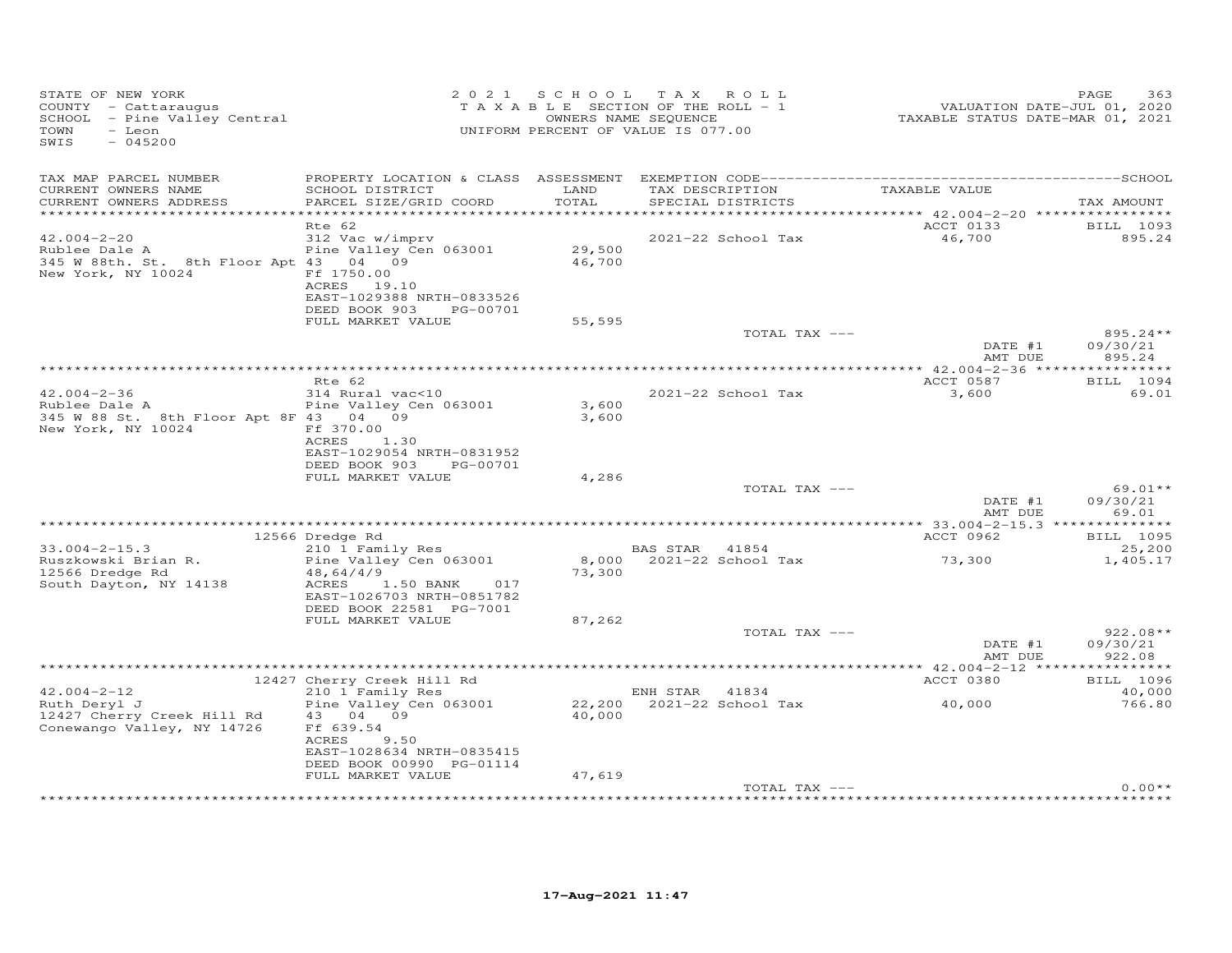| STATE OF NEW YORK<br>COUNTY - Cattaraugus<br>SCHOOL - Pine Valley Central<br>TOWN<br>- Leon<br>SWIS<br>$-045200$ |                                                                                             | 2021 SCHOOL      | TAX ROLL<br>TAXABLE SECTION OF THE ROLL - 1<br>OWNERS NAME SEQUENCE<br>UNIFORM PERCENT OF VALUE IS 077.00 |               | VALUATION DATE-JUL 01, 2020<br>TAXABLE STATUS DATE-MAR 01, 2021 | PAGE<br>364                    |
|------------------------------------------------------------------------------------------------------------------|---------------------------------------------------------------------------------------------|------------------|-----------------------------------------------------------------------------------------------------------|---------------|-----------------------------------------------------------------|--------------------------------|
| TAX MAP PARCEL NUMBER                                                                                            |                                                                                             |                  |                                                                                                           |               |                                                                 |                                |
| CURRENT OWNERS NAME<br>CURRENT OWNERS ADDRESS                                                                    | SCHOOL DISTRICT<br>PARCEL SIZE/GRID COORD                                                   | LAND<br>TOTAL    | TAX DESCRIPTION<br>SPECIAL DISTRICTS                                                                      |               | TAXABLE VALUE                                                   | TAX AMOUNT                     |
|                                                                                                                  | 7950 Rte 62                                                                                 |                  |                                                                                                           |               | ACCT 0153                                                       | BILL 1097                      |
| $34.003 - 1 - 3$                                                                                                 | 210 1 Family Res                                                                            |                  | BAS STAR                                                                                                  | 41854         |                                                                 | 25,200                         |
| Sadovsky Denice M                                                                                                | Pine Valley Cen 063001                                                                      |                  | 6,500 2021-22 School Tax                                                                                  |               | 56,400                                                          | 1,081.19                       |
| 7950 Route 62<br>S. Dayton, NY 14138                                                                             | 40 04 09<br>FRNT 121.00 DPTH 144.00<br>EAST-1034307 NRTH-0854299<br>DEED BOOK 14429 PG-7001 | 56,400           |                                                                                                           |               |                                                                 |                                |
|                                                                                                                  | FULL MARKET VALUE                                                                           | 67,143           |                                                                                                           | TOTAL TAX --- |                                                                 | 598.11**                       |
|                                                                                                                  |                                                                                             |                  |                                                                                                           |               | DATE #1<br>AMT DUE                                              | 09/30/21<br>598.11             |
|                                                                                                                  |                                                                                             |                  |                                                                                                           |               |                                                                 |                                |
|                                                                                                                  | 6849 Rte 62                                                                                 |                  |                                                                                                           |               | ACCT 0141                                                       | BILL 1098                      |
| $42.004 - 1 - 12$<br>Samuelson Michael                                                                           | 210 1 Family Res<br>Pine Valley Cen 063001                                                  | 6,800            | BAS STAR 41854<br>2021-22 School Tax                                                                      |               | 69,200                                                          | 25,200<br>1,326.57             |
| 6849 Rte 62                                                                                                      | 44 04 09                                                                                    | 69,200           |                                                                                                           |               |                                                                 |                                |
| Conewango Valley, NY 14726                                                                                       | FRNT 220.00 DPTH 140.00<br>084<br>BANK                                                      |                  |                                                                                                           |               |                                                                 |                                |
|                                                                                                                  | EAST-1031021 NRTH-0837238<br>DEED BOOK 183<br>PG-6001                                       |                  |                                                                                                           |               |                                                                 |                                |
|                                                                                                                  | FULL MARKET VALUE                                                                           | 82,381           |                                                                                                           |               |                                                                 |                                |
|                                                                                                                  |                                                                                             |                  |                                                                                                           | TOTAL TAX --- | DATE #1<br>AMT DUE                                              | 843.48**<br>09/30/21<br>843.48 |
|                                                                                                                  |                                                                                             |                  |                                                                                                           |               |                                                                 |                                |
|                                                                                                                  | Riga Rd                                                                                     |                  |                                                                                                           |               | ACCT 0445                                                       | BILL 1099                      |
| $42.004 - 2 - 22$                                                                                                | 312 Vac w/imprv                                                                             |                  | 2021-22 School Tax                                                                                        |               | 29,800                                                          | 571.27                         |
| Sawyer Edward N<br>6531 Riga Rd                                                                                  | Pine Valley Cen 063001<br>43 04 09                                                          | 18,700<br>29,800 |                                                                                                           |               |                                                                 |                                |
| Conewango Valley, NY 14726                                                                                       | Ff 160.00 Raggie Rd<br>Ff 100.00 Us Rte 62<br>ACRES<br>7.32                                 |                  |                                                                                                           |               |                                                                 |                                |
|                                                                                                                  | EAST-1028174 NRTH-0832415<br>DEED BOOK 00961 PG-00281                                       |                  |                                                                                                           |               |                                                                 |                                |
|                                                                                                                  | FULL MARKET VALUE                                                                           | 35,476           |                                                                                                           |               |                                                                 |                                |
|                                                                                                                  |                                                                                             |                  |                                                                                                           | TOTAL TAX --- |                                                                 | $571.27**$                     |
|                                                                                                                  |                                                                                             |                  |                                                                                                           |               | DATE #1<br>AMT DUE                                              | 09/30/21<br>571.27             |
|                                                                                                                  | 12440 Cherry Creek Hill Rd                                                                  |                  |                                                                                                           |               | ACCT 0407                                                       | BILL 1100                      |
| $42.004 - 1 - 18.1$                                                                                              | 270 Mfg housing                                                                             |                  | 2021-22 School Tax                                                                                        |               | 33,900                                                          | 649.87                         |
| Scanlon Samantha K                                                                                               | Pine Valley Cen 063001                                                                      | 6,800            |                                                                                                           |               |                                                                 |                                |
| 11705 East Leon Rd                                                                                               | 44 04 09                                                                                    | 33,900           |                                                                                                           |               |                                                                 |                                |
| Cattaraugus, NY 14719                                                                                            | FRNT 238.00 DPTH 125.00<br>EAST-1028197 NRTH-0835857                                        |                  |                                                                                                           |               |                                                                 |                                |
|                                                                                                                  | DEED BOOK 25232 PG-6001<br>FULL MARKET VALUE                                                | 40,357           |                                                                                                           |               |                                                                 |                                |
|                                                                                                                  |                                                                                             |                  |                                                                                                           | TOTAL TAX --- |                                                                 | $649.87**$                     |
|                                                                                                                  |                                                                                             |                  |                                                                                                           |               | DATE #1<br>AMT DUE                                              | 09/30/21<br>649.87             |
|                                                                                                                  |                                                                                             |                  |                                                                                                           |               |                                                                 | *********                      |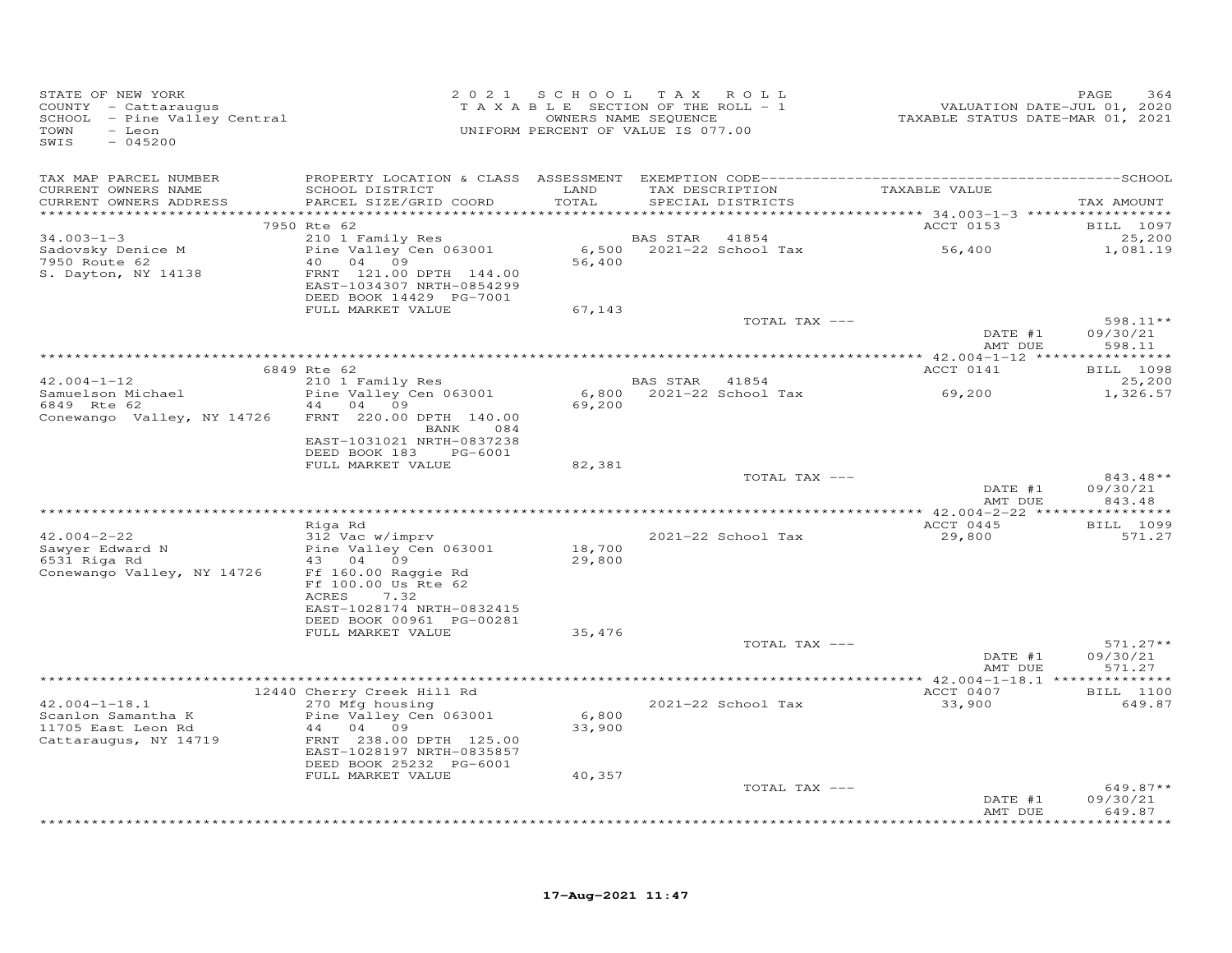| STATE OF NEW YORK<br>COUNTY - Cattaraugus<br>SCHOOL - Pine Valley Central<br>- Leon<br>TOWN<br>$-045200$<br>SWIS |                                                      |                 | 2021 SCHOOL TAX ROLL<br>TAXABLE SECTION OF THE ROLL - 1<br>OWNERS NAME SEQUENCE<br>UNIFORM PERCENT OF VALUE IS 077.00 | 01, 2020<br>71. VALUATION DATE-JUL 01, 2020<br>72021 TAXABLE STATUS DATE-MAR 01, | 365<br>PAGE              |
|------------------------------------------------------------------------------------------------------------------|------------------------------------------------------|-----------------|-----------------------------------------------------------------------------------------------------------------------|----------------------------------------------------------------------------------|--------------------------|
| TAX MAP PARCEL NUMBER                                                                                            |                                                      |                 |                                                                                                                       |                                                                                  |                          |
| CURRENT OWNERS NAME                                                                                              | SCHOOL DISTRICT                                      | LAND            | TAX DESCRIPTION TAXABLE VALUE                                                                                         |                                                                                  |                          |
| CURRENT OWNERS ADDRESS                                                                                           | PARCEL SIZE/GRID COORD                               | TOTAL           | SPECIAL DISTRICTS                                                                                                     |                                                                                  | TAX AMOUNT               |
|                                                                                                                  | 7895 Kellogg Hill Rd                                 |                 |                                                                                                                       | ACCT 0322                                                                        | BILL 1101                |
| $34.003 - 1 - 10$                                                                                                | 210 1 Family Res                                     |                 | BAS STAR 41854                                                                                                        |                                                                                  | 25,200                   |
| Scharf Lloyd P<br>Scharf Susan E                                                                                 | Pine Valley Cen 063001                               |                 | 6,600 2021-22 School Tax 40,800                                                                                       |                                                                                  | 782.14                   |
| 7895 Kellogg Hill Rd                                                                                             | 32 04 09<br>FRNT 150.00 DPTH 140.00                  | 40,800          |                                                                                                                       |                                                                                  |                          |
| South Dayton, NY 14138-9730 EAST-1039038 NRTH-0853694                                                            |                                                      |                 |                                                                                                                       |                                                                                  |                          |
|                                                                                                                  | DEED BOOK 00983 PG-01137                             |                 |                                                                                                                       |                                                                                  |                          |
|                                                                                                                  | FULL MARKET VALUE                                    | 48,571          |                                                                                                                       |                                                                                  |                          |
|                                                                                                                  |                                                      |                 | TOTAL TAX ---                                                                                                         | DATE #1                                                                          | $299.05**$<br>09/30/21   |
|                                                                                                                  |                                                      |                 |                                                                                                                       | AMT DUE                                                                          | 299.05                   |
|                                                                                                                  |                                                      |                 |                                                                                                                       |                                                                                  |                          |
|                                                                                                                  | 7111 West Rd                                         |                 |                                                                                                                       | ACCT 0191                                                                        | BILL 1102                |
| $42.002 - 1 - 25$<br>Scherman William Charles                                                                    | 240 Rural res<br>Pine Valley Cen 063001              |                 | ENH STAR 41834<br>35,200 2021-22 School Tax                                                                           | 120,600                                                                          | 59,390<br>2,311.92       |
| 7111 West Rd                                                                                                     | 53 04 09                                             | 120,600         |                                                                                                                       |                                                                                  |                          |
| Conewango Valley, NY 14726                                                                                       | West Rd - 625'                                       |                 |                                                                                                                       |                                                                                  |                          |
|                                                                                                                  | FRNT 1980.00 DPTH                                    |                 |                                                                                                                       |                                                                                  |                          |
|                                                                                                                  | ACRES 28.72<br>EAST-1026802 NRTH-0842679             |                 |                                                                                                                       |                                                                                  |                          |
|                                                                                                                  | DEED BOOK 811 PG-00567                               |                 |                                                                                                                       |                                                                                  |                          |
|                                                                                                                  | FULL MARKET VALUE                                    | 143,571         |                                                                                                                       |                                                                                  |                          |
|                                                                                                                  |                                                      |                 | TOTAL TAX ---                                                                                                         |                                                                                  | $1,208.92**$             |
|                                                                                                                  |                                                      |                 |                                                                                                                       | DATE #1<br>AMT DUE                                                               | 09/30/21<br>1,208.92     |
|                                                                                                                  |                                                      |                 |                                                                                                                       |                                                                                  |                          |
|                                                                                                                  | 12135 Leon-New Albion Rd                             |                 |                                                                                                                       | ACCT 0477                                                                        | <b>BILL</b> 1103         |
| $42.020 - 1 - 27.2$                                                                                              | 270 Mfg housing                                      |                 | 2021-22 School Tax                                                                                                    | 21,400                                                                           | 410.24                   |
| SCHULTZ ERIC<br>SCHULTZ LISA                                                                                     | Pine Valley Cen 063001<br>35 04 09                   | 6,900<br>21,400 |                                                                                                                       |                                                                                  |                          |
| 11962 LEON-NEW ALBION ROAD                                                                                       | rents trailer                                        |                 |                                                                                                                       |                                                                                  |                          |
| CONEWANGO VALLEY, NY 14726                                                                                       | FRNT 194.00 DPTH 200.00                              |                 |                                                                                                                       |                                                                                  |                          |
|                                                                                                                  | EAST-1032939 NRTH-0835623<br>DEED BOOK 30365 PG-9002 |                 |                                                                                                                       |                                                                                  |                          |
|                                                                                                                  | FULL MARKET VALUE                                    | 25,476          |                                                                                                                       |                                                                                  |                          |
|                                                                                                                  |                                                      |                 | TOTAL TAX ---                                                                                                         |                                                                                  | $410.24**$               |
|                                                                                                                  |                                                      |                 |                                                                                                                       | DATE #1                                                                          | 09/30/21                 |
|                                                                                                                  |                                                      |                 |                                                                                                                       | AMT DUE                                                                          | 410.24                   |
|                                                                                                                  | 11962 Leon-New Albion Rd                             |                 |                                                                                                                       | ACCT 0356                                                                        | <b>BILL</b> 1104         |
| $43.003 - 1 - 21$                                                                                                | 210 1 Family Res                                     |                 | 2021-22 School Tax                                                                                                    | 60,000                                                                           | 1,150.21                 |
| Schultz Eric E                                                                                                   | Pine Valley Cen 063001                               | 9,500           |                                                                                                                       |                                                                                  |                          |
| Schultz Lisa M<br>11962 Leon-New Albion Rd                                                                       | 27 04 09<br>FRNT 320.00 DPTH                         | 60,000          |                                                                                                                       |                                                                                  |                          |
| Conewango Valley, NY 14726                                                                                       | 2.24<br>ACRES                                        |                 |                                                                                                                       |                                                                                  |                          |
|                                                                                                                  | EAST-1035757 NRTH-0835588                            |                 |                                                                                                                       |                                                                                  |                          |
|                                                                                                                  | DEED BOOK 23198 PG-6002                              |                 |                                                                                                                       |                                                                                  |                          |
|                                                                                                                  | FULL MARKET VALUE                                    | 71,429          |                                                                                                                       |                                                                                  |                          |
|                                                                                                                  |                                                      |                 | TOTAL TAX ---                                                                                                         | DATE #1                                                                          | $1,150.21**$<br>09/30/21 |
|                                                                                                                  |                                                      |                 |                                                                                                                       | AMT DUE                                                                          | 1,150.21                 |
|                                                                                                                  |                                                      |                 |                                                                                                                       |                                                                                  | **********               |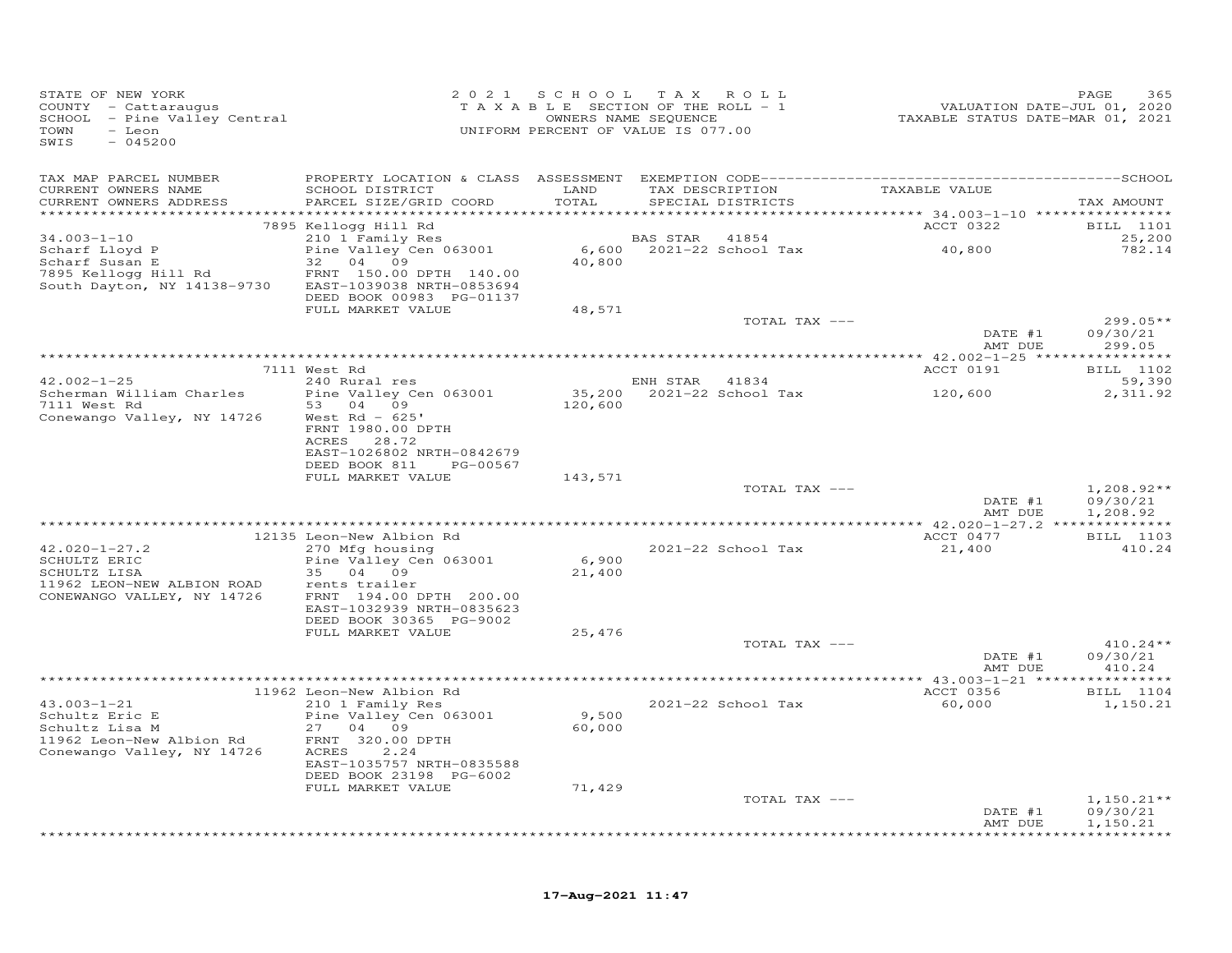| STATE OF NEW YORK<br>$COUNTY - Cattarauqus$<br>SCHOOL - Pine Valley Central<br>- Leon<br>TOWN<br>$-045200$<br>SWIS | 2 0 2 1                                                                                                                                                                                 | OWNERS NAME SEQUENCE | SCHOOL TAX ROLL<br>T A X A B L E SECTION OF THE ROLL - 1<br>UNIFORM PERCENT OF VALUE IS 077.00 | TAXABLE STATUS DATE-MAR 01, 2021 | PAGE<br>366<br>VALUATION DATE-JUL 01, 2020 |
|--------------------------------------------------------------------------------------------------------------------|-----------------------------------------------------------------------------------------------------------------------------------------------------------------------------------------|----------------------|------------------------------------------------------------------------------------------------|----------------------------------|--------------------------------------------|
| TAX MAP PARCEL NUMBER                                                                                              |                                                                                                                                                                                         |                      |                                                                                                |                                  |                                            |
| CURRENT OWNERS NAME<br>CURRENT OWNERS ADDRESS                                                                      | SCHOOL DISTRICT<br>PARCEL SIZE/GRID COORD                                                                                                                                               | LAND<br>TOTAL        | TAX DESCRIPTION<br>SPECIAL DISTRICTS                                                           | TAXABLE VALUE                    | TAX AMOUNT                                 |
| ***********************                                                                                            |                                                                                                                                                                                         |                      |                                                                                                |                                  |                                            |
|                                                                                                                    | 7396 Rte 62                                                                                                                                                                             |                      |                                                                                                | ACCT 0295                        | BILL 1105                                  |
| $43.001 - 1 - 34.1$                                                                                                | 240 Rural res                                                                                                                                                                           |                      | <b>BAS STAR</b><br>41854                                                                       |                                  | 25,200                                     |
| Scriven Janice M.<br>7396 Route 62<br>South Dayton, NY 14138                                                       | Pine Valley Cen 063001<br>38 03 04<br>FRNT 465.00 DPTH<br>ACRES<br>2.00 BANK<br>017                                                                                                     | 9,000<br>69,000      | 2021-22 School Tax                                                                             | 69,000                           | 1,322.74                                   |
|                                                                                                                    | EAST-1031344 NRTH-0845527                                                                                                                                                               |                      |                                                                                                |                                  |                                            |
|                                                                                                                    | DEED BOOK 27938 PG-2002                                                                                                                                                                 |                      |                                                                                                |                                  |                                            |
|                                                                                                                    | FULL MARKET VALUE                                                                                                                                                                       | 82,143               |                                                                                                |                                  |                                            |
|                                                                                                                    |                                                                                                                                                                                         |                      | TOTAL TAX ---                                                                                  | DATE #1<br>AMT DUE               | $839.65**$<br>09/30/21<br>839.65           |
|                                                                                                                    |                                                                                                                                                                                         |                      |                                                                                                |                                  |                                            |
|                                                                                                                    | 11465 Fancher Rd                                                                                                                                                                        |                      |                                                                                                | <b>ACCT 0605</b>                 | BILL 1106                                  |
| $52.002 - 1 - 41$<br>Searles Margit J.<br>11465 Fancher Hill Rd<br>Cattaraugus, NY 14719                           | 210 1 Family Res<br>Pine Valley Cen 063001<br>10/11/18/19 04 09<br>Ff 6960.00<br>ACRES<br>4.90 BANK<br>017<br>EAST-1043441 NRTH-0830720<br>DEED BOOK 28160 PG-5002                      | 10,400<br>87,000     | 2021-22 School Tax                                                                             | 87,000                           | 1,667.80                                   |
|                                                                                                                    | FULL MARKET VALUE                                                                                                                                                                       | 103,571              |                                                                                                |                                  |                                            |
|                                                                                                                    |                                                                                                                                                                                         |                      | TOTAL TAX ---                                                                                  | DATE #1<br>AMT DUE               | $1,667.80**$<br>09/30/21<br>1,667.80       |
|                                                                                                                    |                                                                                                                                                                                         |                      |                                                                                                |                                  |                                            |
|                                                                                                                    | 11268 Fancher Rd                                                                                                                                                                        |                      |                                                                                                | ACCT 0226                        | BILL 1107                                  |
| $52.002 - 1 - 35$<br>Senn Michael P<br>Senn Mary E<br>5676 Ellis Rd<br>Orchard Park, NY 14127                      | 270 Mfg housing<br>Pine Valley Cen 063001<br>10 04 09<br>Ff 410.00 Eldredge Rd<br>Ff 980 Dugway; 1000 Fanche<br>ACRES<br>21.85<br>EAST-1046334 NRTH-0828554<br>DEED BOOK 00960 PG-01179 | 31,100<br>38,800     | 2021-22 School Tax                                                                             | 38,800                           | 743.80                                     |
|                                                                                                                    | FULL MARKET VALUE                                                                                                                                                                       | 46,190               |                                                                                                |                                  |                                            |
|                                                                                                                    |                                                                                                                                                                                         |                      | TOTAL TAX ---                                                                                  | DATE #1<br>AMT DUE               | $743.80**$<br>09/30/21<br>743.80           |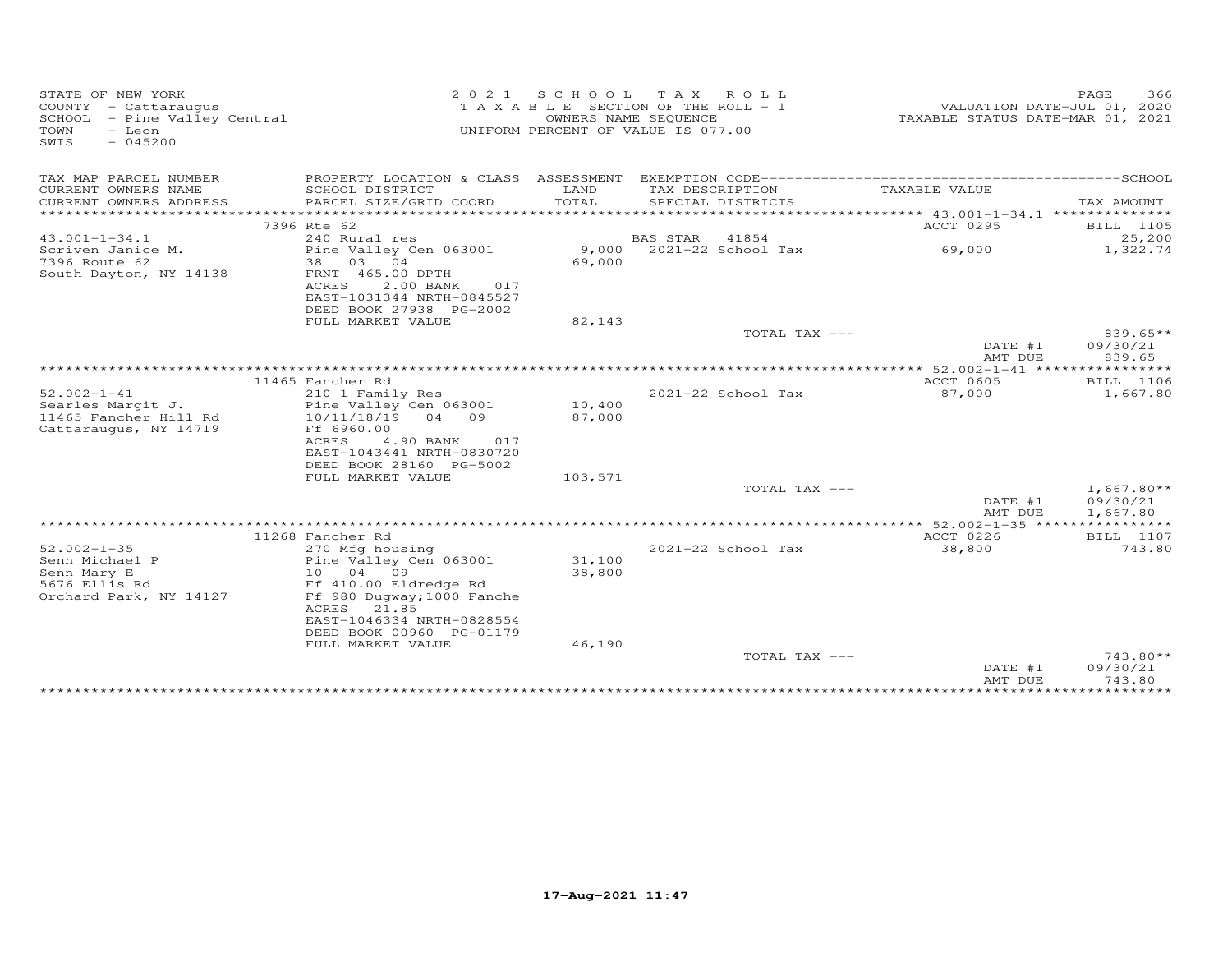| STATE OF NEW YORK<br>COUNTY - Cattaraugus<br>SCHOOL - Pine Valley Central<br>TOWN<br>- Leon<br>SWIS<br>$-045200$ |                                                                                                                                                     |                            | 2021 SCHOOL TAX ROLL<br>TAXABLE SECTION OF THE ROLL - 1<br>OWNERS NAME SEQUENCE<br>UNIFORM PERCENT OF VALUE IS 077.00 | VALUATION DATE-JUL 01, 2020<br>TAXABLE STATUS DATE-MAR 01, 2021 | PAGE<br>367                                 |
|------------------------------------------------------------------------------------------------------------------|-----------------------------------------------------------------------------------------------------------------------------------------------------|----------------------------|-----------------------------------------------------------------------------------------------------------------------|-----------------------------------------------------------------|---------------------------------------------|
| TAX MAP PARCEL NUMBER<br>CURRENT OWNERS NAME                                                                     | SCHOOL DISTRICT                                                                                                                                     | LAND                       | TAX DESCRIPTION                                                                                                       | TAXABLE VALUE                                                   |                                             |
| CURRENT OWNERS ADDRESS<br>***********************                                                                | PARCEL SIZE/GRID COORD                                                                                                                              | TOTAL                      | SPECIAL DISTRICTS                                                                                                     |                                                                 | TAX AMOUNT                                  |
|                                                                                                                  | 7857 Dredge Rd                                                                                                                                      |                            |                                                                                                                       | ACCT 0352                                                       | <b>BILL</b> 1108                            |
| $33.004 - 1 - 7$                                                                                                 | 240 Rural res                                                                                                                                       |                            | ENH STAR<br>41834                                                                                                     |                                                                 | 59,390                                      |
| Sercu Carol A<br>7841 Dredge Rd<br>South Dayton, NY 14138                                                        | Pine Valley Cen 063001<br>64 04 09<br>FRNT 895.00 DPTH<br>ACRES 39.81<br>EAST-1023380 NRTH-0853462                                                  | 81,400                     | 18,600 2021-22 School Tax                                                                                             | 81,400                                                          | 1,560.45                                    |
|                                                                                                                  | DEED BOOK 731 PG-00730<br>FULL MARKET VALUE                                                                                                         | 96,905                     |                                                                                                                       |                                                                 |                                             |
|                                                                                                                  |                                                                                                                                                     |                            | TOTAL TAX ---                                                                                                         | DATE #1<br>AMT DUE                                              | $457.45**$<br>09/30/21<br>457.45            |
|                                                                                                                  |                                                                                                                                                     |                            |                                                                                                                       |                                                                 |                                             |
|                                                                                                                  | 7841 Dredge Rd                                                                                                                                      |                            |                                                                                                                       | ACCT 0072                                                       | BILL 1109                                   |
| $33.004 - 1 - 10$<br>Sercu Carol A<br>7841 Dredge Rd<br>South Dayton, NY 14138                                   | 312 Vac w/imprv<br>Pine Valley Cen 063001<br>64 04 09<br>420.00<br>ACRES<br>4.02                                                                    | 9,400<br>11,000            | 2021-22 School Tax                                                                                                    | 11,000                                                          | 210.87                                      |
|                                                                                                                  | EAST-1024197 NRTH-0852802<br>DEED BOOK 00975 PG-00658                                                                                               |                            |                                                                                                                       |                                                                 |                                             |
|                                                                                                                  | FULL MARKET VALUE                                                                                                                                   | 13,095                     |                                                                                                                       |                                                                 |                                             |
|                                                                                                                  |                                                                                                                                                     |                            | TOTAL TAX ---                                                                                                         | DATE #1<br>AMT DUE                                              | $210.87**$<br>09/30/21<br>210.87            |
|                                                                                                                  |                                                                                                                                                     |                            |                                                                                                                       |                                                                 |                                             |
|                                                                                                                  | Rte 62                                                                                                                                              |                            |                                                                                                                       | ACCT 0296                                                       | <b>BILL</b> 1110                            |
| $42.002 - 1 - 15.1$<br>Serwon Michael<br>4 Creekside Dr<br>Lackawanna, NY 14218                                  | 105 Vac farmland<br>Pine Valley Cen 063001<br>46 04 09<br>7.78<br>ACRES<br>EAST-1030250 NRTH-0844182                                                | 5,000<br>5,000             | 2021-22 School Tax                                                                                                    | 5,000                                                           | 95.85                                       |
|                                                                                                                  | DEED BOOK 18922 PG-5004                                                                                                                             |                            |                                                                                                                       |                                                                 |                                             |
|                                                                                                                  | FULL MARKET VALUE                                                                                                                                   | 5,952                      |                                                                                                                       |                                                                 |                                             |
|                                                                                                                  |                                                                                                                                                     |                            | TOTAL TAX ---                                                                                                         | DATE #1<br>AMT DUE                                              | $95.85**$<br>09/30/21<br>95.85              |
|                                                                                                                  |                                                                                                                                                     |                            |                                                                                                                       |                                                                 |                                             |
| $43.001 - 1 - 10$                                                                                                | 7388 Alderbottom Rd<br>312 Vac w/imprv                                                                                                              |                            | 2021-22 School Tax                                                                                                    | ACCT 0354<br>62,800                                             | <b>BILL</b> 1111<br>1,203.88                |
| SHERER BARRY A.<br>SHERER-YOUNG CHRISTINE A.<br>11430 HIVIEW COURT<br>MARILLA, NY 14102                          | Pine Valley Cen 063001<br>22 04 09<br>FRNT 1445.00 DPTH<br>ACRES 79.02<br>EAST-1041544 NRTH-0844683<br>DEED BOOK 27083 PG-9001<br>FULL MARKET VALUE | 57,800<br>62,800<br>74,762 |                                                                                                                       |                                                                 |                                             |
|                                                                                                                  |                                                                                                                                                     |                            | TOTAL TAX ---                                                                                                         |                                                                 | $1,203.88**$                                |
|                                                                                                                  |                                                                                                                                                     |                            |                                                                                                                       | DATE #1<br>AMT DUE                                              | 09/30/21<br>1,203.88<br>* * * * * * * * * * |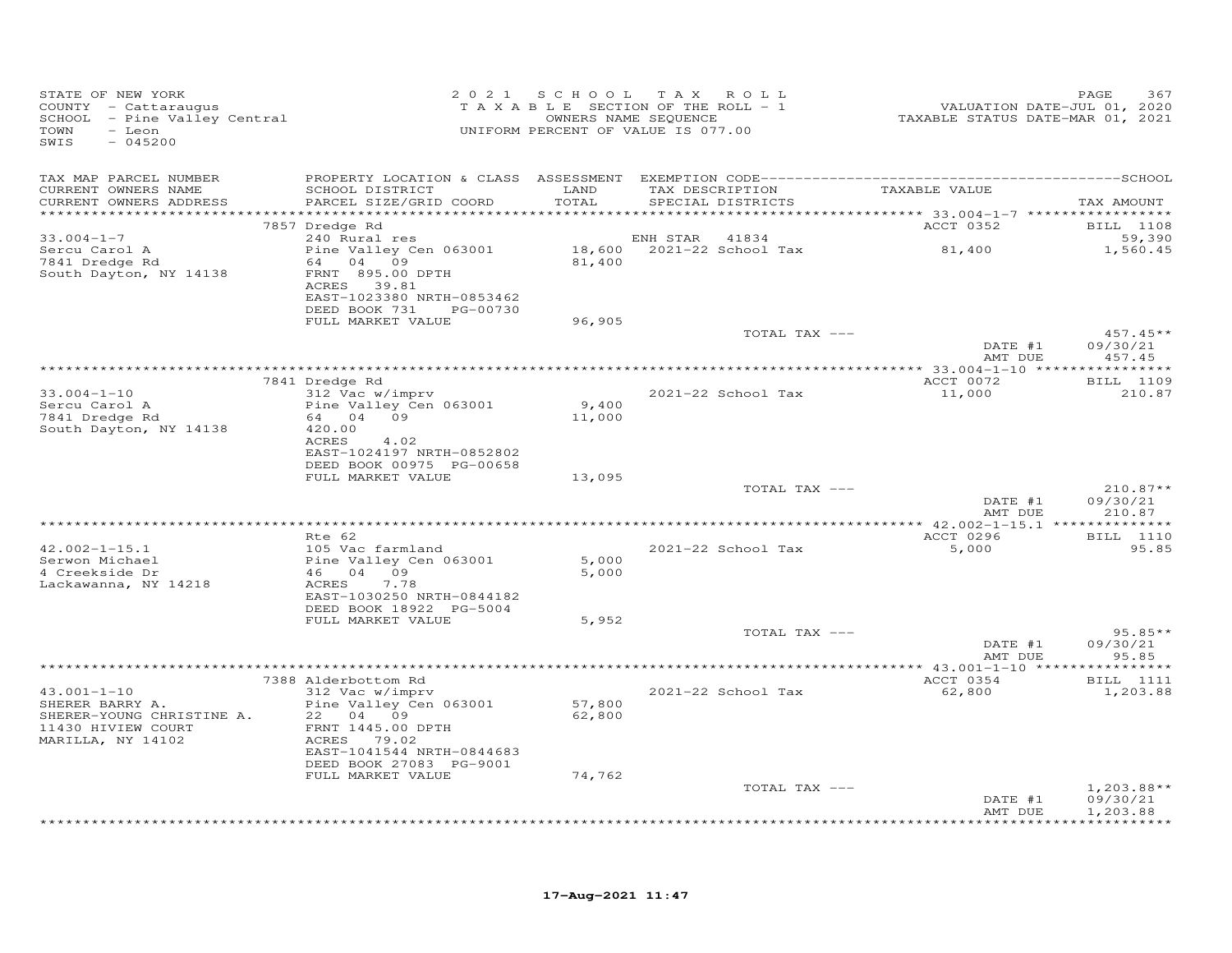| STATE OF NEW YORK<br>SIAIE OF NEW YORK UKA<br>COUNTY - Cattaraugus and the SALE of MEROLL - 1<br>SCHOOL - Pine Valuey Central TAXABLE TAXABLE SEQUENCE TAXABLE STATUS DATE-JUL 01, 2020<br>TAXABLE STATUS DATE-MAR 01, 2021<br>TOWN - Leon<br>SWIS<br>$-045200$  |                                                                                                                                                                                          | 2021 SCHOOL TAX ROLL |         |                   |                                                     | PAGE<br>368                      |
|------------------------------------------------------------------------------------------------------------------------------------------------------------------------------------------------------------------------------------------------------------------|------------------------------------------------------------------------------------------------------------------------------------------------------------------------------------------|----------------------|---------|-------------------|-----------------------------------------------------|----------------------------------|
|                                                                                                                                                                                                                                                                  |                                                                                                                                                                                          |                      |         |                   |                                                     |                                  |
| CURRENT OWNERS NAME<br>CURRENT OWNERS ADDRESS                                                                                                                                                                                                                    | SCHOOL DISTRICT LAND TAX DESCRIPTION TAXABLE VALUE<br>PARCEL SIZE/GRID COORD                                                                                                             | TOTAL                |         | SPECIAL DISTRICTS |                                                     | TAX AMOUNT                       |
|                                                                                                                                                                                                                                                                  | 6370 Town Hill Rd                                                                                                                                                                        |                      |         |                   | <b>ACCT 0279</b>                                    | <b>BILL</b> 1112                 |
| $52.001 - 1 - 9.1$                                                                                                                                                                                                                                               | 112 Dairy farm                                                                                                                                                                           |                      | AG DIST | 41720             |                                                     | 53,209                           |
| Shetler Dannie I                                                                                                                                                                                                                                                 |                                                                                                                                                                                          |                      |         |                   |                                                     | 25,200                           |
| Shetler Elizabeth D<br>6370 Town Hill Rd                                                                                                                                                                                                                         | 112 Dairy farm<br>Pine Valley Cen 063001 110,400 BAS STAR 41854<br>26 04 09 196,800 2021-22 School Tax 143,591                                                                           |                      |         |                   |                                                     | 2,752.66                         |
| Conewango Valley, NY 14726 ACRES 135.85                                                                                                                                                                                                                          | FRNT 4170.00 DPTH<br>EAST-1036173 NRTH-0830125                                                                                                                                           |                      |         |                   |                                                     |                                  |
| MAY BE SUBJECT TO PAYMENT                                                                                                                                                                                                                                        | EASI-1030173 NRTH-0030123<br>DEED BOOK 27671 PG-6004<br>FULL MARKET VALUE                                                                                                                |                      |         |                   |                                                     |                                  |
| UNDER AGDIST LAW TIL 2025                                                                                                                                                                                                                                        |                                                                                                                                                                                          | 255,584              |         |                   |                                                     |                                  |
|                                                                                                                                                                                                                                                                  |                                                                                                                                                                                          |                      |         | TOTAL TAX ---     | DATE #1                                             | $2,269.57**$<br>09/30/21         |
|                                                                                                                                                                                                                                                                  |                                                                                                                                                                                          |                      |         |                   | AMT DUE                                             | 2,269.57                         |
|                                                                                                                                                                                                                                                                  | Earl Hill Rd (Co Rd 35)                                                                                                                                                                  |                      |         |                   | <b>ACCT 0562</b>                                    | BILL 1113                        |
| 34.003-1-8.2<br>31.003-1-8.2<br>Silleman Charles L<br>Silleman Joan<br>32 04 09<br>32 04 09<br>32 04 09<br>45,900<br>45,900<br>45,900<br>2021-22 School Tax<br>45,900<br>2021-22 School Tax<br>45,900<br>2021-22 School Tax<br>45,900<br>45,900<br>2021-22 Schoo |                                                                                                                                                                                          |                      |         |                   |                                                     | 21,457                           |
|                                                                                                                                                                                                                                                                  |                                                                                                                                                                                          |                      |         |                   | 24,443                                              | 468.58                           |
|                                                                                                                                                                                                                                                                  |                                                                                                                                                                                          |                      |         |                   |                                                     |                                  |
|                                                                                                                                                                                                                                                                  |                                                                                                                                                                                          |                      |         |                   |                                                     |                                  |
|                                                                                                                                                                                                                                                                  | EAST-1035960 NRTH-0854601                                                                                                                                                                |                      |         |                   |                                                     |                                  |
| MAY BE SUBJECT TO PAYMENT<br>UNDER AGDIST LAW TIL 2025 FULL MARKET VALUE                                                                                                                                                                                         |                                                                                                                                                                                          |                      |         |                   |                                                     |                                  |
|                                                                                                                                                                                                                                                                  |                                                                                                                                                                                          | 54,643               |         |                   |                                                     |                                  |
|                                                                                                                                                                                                                                                                  |                                                                                                                                                                                          |                      |         | TOTAL TAX ---     | DATE #1<br>AMT DUE                                  | $468.58**$<br>09/30/21<br>468.58 |
|                                                                                                                                                                                                                                                                  |                                                                                                                                                                                          |                      |         |                   |                                                     |                                  |
|                                                                                                                                                                                                                                                                  | 11621 Fancher Rd                                                                                                                                                                         |                      |         |                   | ACCT 0556                                           | <b>BILL</b> 1114                 |
| $43.003 - 1 - 12.2$                                                                                                                                                                                                                                              | 210 1 Family Res                                                                                                                                                                         |                      |         |                   |                                                     | 25,200                           |
| Silleman Drew C<br>Pfaffenbach Darlene D                                                                                                                                                                                                                         | 210 1 Family Res<br>210 1 Family Res<br>Pine Valley Cen 063001 11,700 2021-22 School Tax<br>19 04 09 126,500<br>126,500<br>Pine Valley Cen 063001<br>19 04 09<br>Ff 450.00<br>ACRES 3.35 |                      |         |                   |                                                     | 2,425.02                         |
| 11621 Fancher Rd                                                                                                                                                                                                                                                 |                                                                                                                                                                                          |                      |         |                   |                                                     |                                  |
| Cattaraugus, NY 14719                                                                                                                                                                                                                                            |                                                                                                                                                                                          |                      |         |                   |                                                     |                                  |
|                                                                                                                                                                                                                                                                  | EAST-1041031 NRTH-0833345                                                                                                                                                                |                      |         |                   |                                                     |                                  |
|                                                                                                                                                                                                                                                                  | DEED BOOK 13090 PG-9001<br>FULL MARKET VALUE                                                                                                                                             | 150,595              |         |                   |                                                     |                                  |
|                                                                                                                                                                                                                                                                  |                                                                                                                                                                                          |                      |         | TOTAL TAX ---     |                                                     | $1,941.93**$                     |
|                                                                                                                                                                                                                                                                  |                                                                                                                                                                                          |                      |         |                   | DATE #1<br>סנות ייי                                 | 09/30/21                         |
|                                                                                                                                                                                                                                                                  |                                                                                                                                                                                          |                      |         |                   | AMT DUE                                             | 1,941.93                         |
|                                                                                                                                                                                                                                                                  |                                                                                                                                                                                          |                      |         |                   |                                                     |                                  |
| $34.003 - 1 - 8.6$                                                                                                                                                                                                                                               | 7990 Rte 62<br>240 Rural res                                                                                                                                                             |                      |         |                   | ACCT 0776                                           | <b>BILL</b> 1115<br>25,200       |
|                                                                                                                                                                                                                                                                  |                                                                                                                                                                                          |                      |         |                   | BAS STAR 41854<br>12,100 2021-22 School Tax 120,000 | 2,300.41                         |
|                                                                                                                                                                                                                                                                  |                                                                                                                                                                                          | 120,000              |         |                   |                                                     |                                  |
| South Dayton, NY 14138 off Earl hill Rd                                                                                                                                                                                                                          |                                                                                                                                                                                          |                      |         |                   |                                                     |                                  |
|                                                                                                                                                                                                                                                                  | 3.55 BANK 017<br>ACRES<br>EAST-1035398 NRTH-0855237                                                                                                                                      |                      |         |                   |                                                     |                                  |
|                                                                                                                                                                                                                                                                  | DEED BOOK 19265 PG-6001                                                                                                                                                                  |                      |         |                   |                                                     |                                  |
|                                                                                                                                                                                                                                                                  | FULL MARKET VALUE                                                                                                                                                                        | 142,857              |         |                   |                                                     |                                  |
|                                                                                                                                                                                                                                                                  |                                                                                                                                                                                          |                      |         | TOTAL TAX ---     |                                                     | $1,817.33**$                     |
|                                                                                                                                                                                                                                                                  |                                                                                                                                                                                          |                      |         |                   | DATE #1                                             | 09/30/21                         |
|                                                                                                                                                                                                                                                                  |                                                                                                                                                                                          |                      |         |                   | AMT DUE                                             | 1,817.33                         |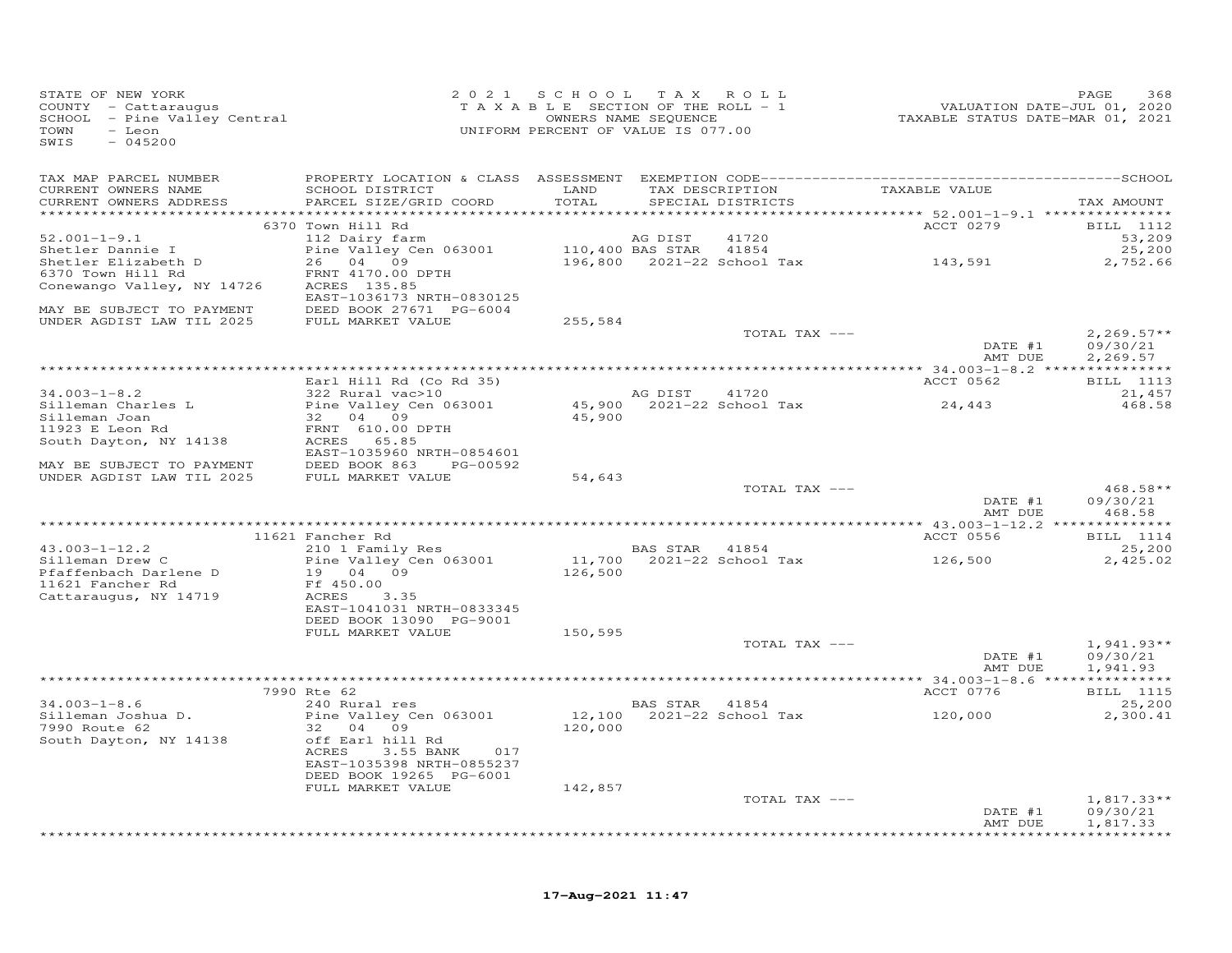| STATE OF NEW YORK<br>COUNTY - Cattaraugus<br>SCHOOL - Pine Valley Central<br>TOWN<br>- Leon<br>SWIS<br>$-045200$ |                                                      | 2021 SCHOOL   | TAX ROLL<br>T A X A B L E SECTION OF THE ROLL - 1<br>OWNERS NAME SEQUENCE<br>UNIFORM PERCENT OF VALUE IS 077.00 | VALUATION DATE-JUL 01, 2020<br>TAXABLE STATUS DATE-MAR 01, 2021 | PAGE<br>369                             |
|------------------------------------------------------------------------------------------------------------------|------------------------------------------------------|---------------|-----------------------------------------------------------------------------------------------------------------|-----------------------------------------------------------------|-----------------------------------------|
| TAX MAP PARCEL NUMBER                                                                                            |                                                      |               |                                                                                                                 |                                                                 |                                         |
| CURRENT OWNERS NAME<br>CURRENT OWNERS ADDRESS                                                                    | SCHOOL DISTRICT<br>PARCEL SIZE/GRID COORD            | LAND<br>TOTAL | TAX DESCRIPTION TAXABLE VALUE<br>SPECIAL DISTRICTS                                                              |                                                                 | TAX AMOUNT                              |
|                                                                                                                  | 7308 Alderbottom Rd                                  |               |                                                                                                                 | <b>ACCT 0152</b>                                                | <b>BILL</b> 1116                        |
| $43.001 - 1 - 11.1$                                                                                              | 322 Rural vac>10                                     |               | 2021-22 School Tax                                                                                              | 26,000                                                          | 498.42                                  |
| Sim William G                                                                                                    | Pine Valley Cen 063001                               | 26,000        |                                                                                                                 |                                                                 |                                         |
| 4307 Camp Rd                                                                                                     | 22 04 09                                             | 26,000        |                                                                                                                 |                                                                 |                                         |
| Hamburg, NY 14075                                                                                                | FRNT 340.00 DPTH                                     |               |                                                                                                                 |                                                                 |                                         |
|                                                                                                                  | ACRES 20.00<br>EAST-1041630 NRTH-0843886             |               |                                                                                                                 |                                                                 |                                         |
|                                                                                                                  | DEED BOOK 00939 PG-01180                             |               |                                                                                                                 |                                                                 |                                         |
|                                                                                                                  | FULL MARKET VALUE                                    | 30,952        |                                                                                                                 |                                                                 |                                         |
|                                                                                                                  |                                                      |               | TOTAL TAX ---                                                                                                   |                                                                 | 498.42**                                |
|                                                                                                                  |                                                      |               |                                                                                                                 | DATE #1                                                         | 09/30/21<br>498.42                      |
|                                                                                                                  |                                                      |               |                                                                                                                 | AMT DUE                                                         |                                         |
|                                                                                                                  | 11046 Eldredge Rd                                    |               |                                                                                                                 | ACCT 0584                                                       | BILL 1117                               |
| $52.002 - 1 - 21.2$                                                                                              | 210 1 Family Res                                     |               | 2021-22 School Tax                                                                                              | 94,400                                                          | 1,809.66                                |
| Simmons Robert II                                                                                                | Pine Valley Cen 063001                               | 11,000        |                                                                                                                 |                                                                 |                                         |
| 11046 Eldredge Road                                                                                              | 02 04 09                                             | 94,400        |                                                                                                                 |                                                                 |                                         |
| Cattaraugus, NY 14719                                                                                            | Ff 350.00<br>ACRES<br>$3.00$ BANK<br>017             |               |                                                                                                                 |                                                                 |                                         |
| PRIOR OWNER ON 3/01/2021                                                                                         | EAST-1050008 NRTH-0828018                            |               |                                                                                                                 |                                                                 |                                         |
| Korzen David R                                                                                                   | DEED BOOK 20210 PG-3296                              |               |                                                                                                                 |                                                                 |                                         |
|                                                                                                                  | FULL MARKET VALUE                                    | 112,381       |                                                                                                                 |                                                                 |                                         |
|                                                                                                                  |                                                      |               | TOTAL TAX ---                                                                                                   | DATE #1                                                         | $1,809.66**$<br>09/30/21                |
|                                                                                                                  |                                                      |               |                                                                                                                 | AMT DUE                                                         | 1,809.66                                |
|                                                                                                                  |                                                      |               |                                                                                                                 |                                                                 |                                         |
|                                                                                                                  | 7051 West Rd                                         |               |                                                                                                                 | ACCT 0359                                                       | <b>BILL</b> 1118                        |
| $42.002 - 1 - 28$                                                                                                | 112 Dairy farm                                       |               | AG DISTOUT 41730                                                                                                |                                                                 | 31,632                                  |
| Slabaugh David D<br>Slabaugh Verba A                                                                             | Pine Valley Cen 063001<br>53 04 09                   |               | 132,300 BAS STAR 41854<br>175,000    2021-22    School Tax                                                      | 143,368                                                         | 25,200<br>2,748.38                      |
| 7051 West Rd                                                                                                     | ACRES 230.39                                         |               |                                                                                                                 |                                                                 |                                         |
| Conewango Valley, NY 14726                                                                                       | EAST-1024714 NRTH-0842109                            |               |                                                                                                                 |                                                                 |                                         |
|                                                                                                                  | DEED BOOK 11263 PG-7001                              |               |                                                                                                                 |                                                                 |                                         |
| MAY BE SUBJECT TO PAYMENT                                                                                        | FULL MARKET VALUE                                    | 208,333       |                                                                                                                 |                                                                 |                                         |
| UNDER AGDIST LAW TIL 2028                                                                                        |                                                      |               | TOTAL TAX ---                                                                                                   |                                                                 | $2,265.29**$                            |
|                                                                                                                  |                                                      |               |                                                                                                                 | DATE #1                                                         | 09/30/21                                |
|                                                                                                                  |                                                      |               |                                                                                                                 | AMT DUE                                                         | 2,265.29                                |
|                                                                                                                  |                                                      |               |                                                                                                                 |                                                                 |                                         |
| $43.003 - 1 - 20$                                                                                                | 11925 Leon-New Albion Rd                             |               |                                                                                                                 | ACCT 0193                                                       | BILL 1119                               |
| Slabaugh Samuel A                                                                                                | 210 1 Family Res<br>Pine Valley Cen 063001           |               | BAS STAR 41854<br>6,800 2021-22 School Tax                                                                      | 90,000                                                          | 25,200<br>1,725.31                      |
| Slabaugh Ella B                                                                                                  | 27 04 09                                             | 90,000        |                                                                                                                 |                                                                 |                                         |
| 11926 Leon-New Ablion Rd                                                                                         | Slabaugh Land Contract                               |               |                                                                                                                 |                                                                 |                                         |
| Conewango Valley, NY 14726                                                                                       | Town Hill Rd Ff $-125'$                              |               |                                                                                                                 |                                                                 |                                         |
|                                                                                                                  | FRNT 253.00 DPTH 125.00                              |               |                                                                                                                 |                                                                 |                                         |
|                                                                                                                  | EAST-1036082 NRTH-0835037<br>DEED BOOK 16960 PG-4004 |               |                                                                                                                 |                                                                 |                                         |
|                                                                                                                  | FULL MARKET VALUE                                    | 107,143       |                                                                                                                 |                                                                 |                                         |
|                                                                                                                  |                                                      |               | TOTAL TAX ---                                                                                                   |                                                                 | $1,242.22**$                            |
|                                                                                                                  |                                                      |               |                                                                                                                 | DATE #1                                                         | 09/30/21                                |
|                                                                                                                  |                                                      |               |                                                                                                                 | AMT DUE                                                         | 1,242.22<br>لەنلەنلەنلەنلەنلەنلەنلەنلەن |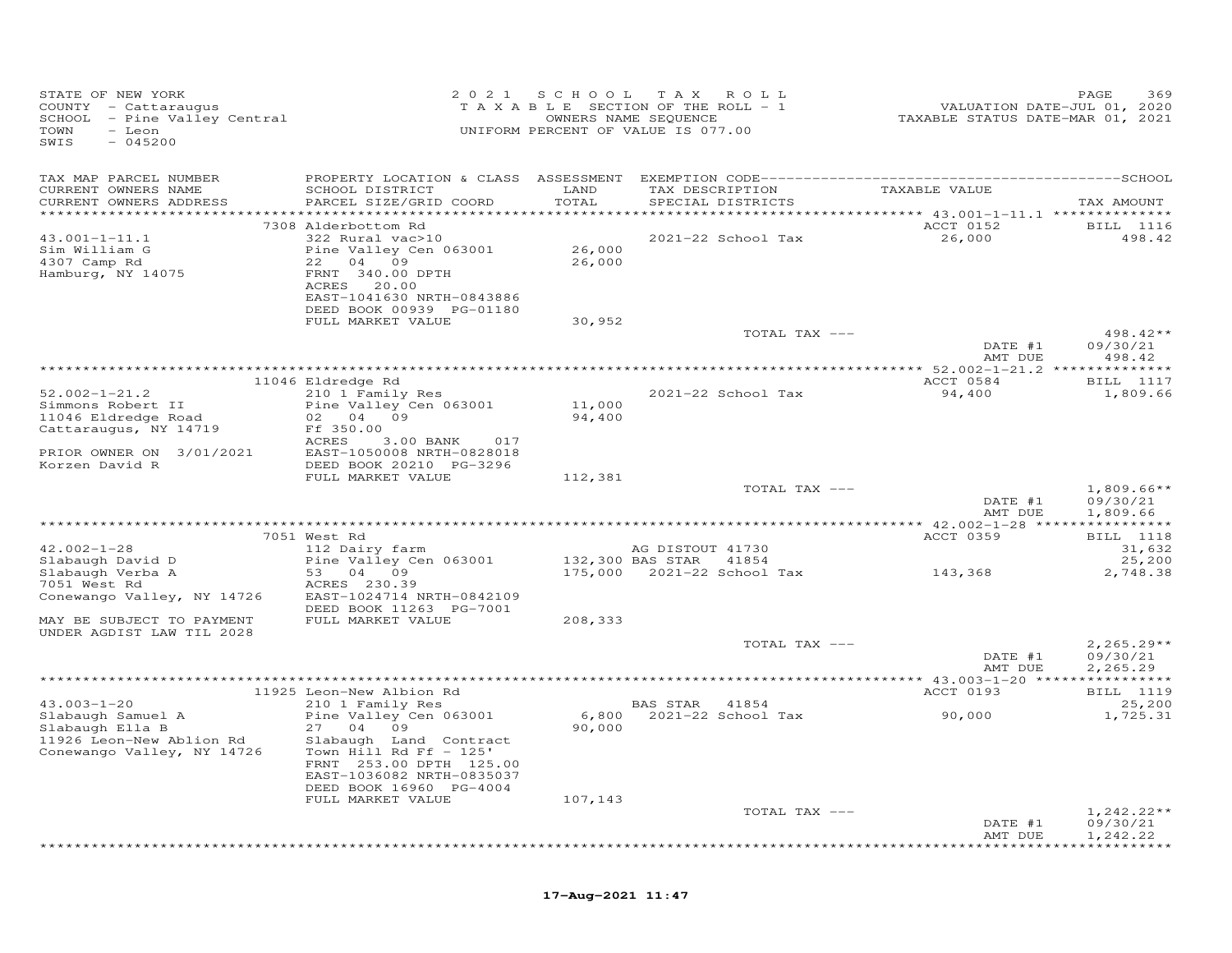| STATE OF NEW YORK<br>COUNTY - Cattaraugus<br>SCHOOL - Pine Valley Central<br>TOWN<br>- Leon<br>$-045200$<br>SWIS | 2 0 2 1                                                | S C H O O L | T A X<br>ROLL<br>T A X A B L E SECTION OF THE ROLL - 1<br>OWNERS NAME SEQUENCE<br>UNIFORM PERCENT OF VALUE IS 077.00 | VALUATION DATE-JUL 01, 2020<br>TAXABLE STATUS DATE-MAR 01, 2021 | PAGE<br>370         |
|------------------------------------------------------------------------------------------------------------------|--------------------------------------------------------|-------------|----------------------------------------------------------------------------------------------------------------------|-----------------------------------------------------------------|---------------------|
| TAX MAP PARCEL NUMBER<br>CURRENT OWNERS NAME                                                                     | SCHOOL DISTRICT                                        | LAND        | TAX DESCRIPTION                                                                                                      | TAXABLE VALUE                                                   |                     |
| CURRENT OWNERS ADDRESS<br>***********************                                                                | PARCEL SIZE/GRID COORD                                 | TOTAL       | SPECIAL DISTRICTS                                                                                                    |                                                                 | TAX AMOUNT          |
|                                                                                                                  | 11925 Leon-New Albion Rd                               |             |                                                                                                                      | ACCT 0581                                                       | BILL 1120           |
| $43.003 - 1 - 22.4$                                                                                              | 105 Vac farmland                                       |             | 2021-22 School Tax                                                                                                   | 6,200                                                           | 118.85              |
| Slabaugh Samuel A                                                                                                | Pine Valley Cen 063001                                 | 6,200       |                                                                                                                      |                                                                 |                     |
| Slabaugh Ella B<br>11926 Leon-New Ablion Rd                                                                      | 27<br>04<br>09                                         | 6,200       |                                                                                                                      |                                                                 |                     |
| Conewango Valley, NY 14726                                                                                       | Slabaugh buying land cont<br>Co Rd 6 Ff - 700'         |             |                                                                                                                      |                                                                 |                     |
|                                                                                                                  | FRNT 140.00 DPTH                                       |             |                                                                                                                      |                                                                 |                     |
|                                                                                                                  | <b>ACRES</b><br>7.70                                   |             |                                                                                                                      |                                                                 |                     |
|                                                                                                                  | EAST-1035709 NRTH-0835103                              |             |                                                                                                                      |                                                                 |                     |
|                                                                                                                  | DEED BOOK 16960 PG-4004<br>FULL MARKET VALUE           | 7,381       |                                                                                                                      |                                                                 |                     |
|                                                                                                                  |                                                        |             | TOTAL TAX ---                                                                                                        |                                                                 | $118.85**$          |
|                                                                                                                  |                                                        |             |                                                                                                                      | DATE #1                                                         | 09/30/21            |
|                                                                                                                  |                                                        |             |                                                                                                                      | AMT DUE                                                         | 118.85              |
|                                                                                                                  |                                                        |             |                                                                                                                      | ********** 52.002-1-27.16 **************                        |                     |
| $52.002 - 1 - 27.16$                                                                                             | 11098 Peters Rd<br>210 1 Family Res                    |             | <b>BAS STAR</b><br>41854                                                                                             | ACCT 0756                                                       | BILL 1121<br>25,200 |
| Slavey Sherry                                                                                                    | Pine Valley Cen 063001                                 | 14,600      | 2021-22 School Tax                                                                                                   | 61,600                                                          | 1,180.88            |
| 11098 Peters Rd                                                                                                  | 04<br>09<br>01                                         | 61,600      |                                                                                                                      |                                                                 |                     |
| Cattaraugus, NY 14719                                                                                            | $Lot$ #10                                              |             |                                                                                                                      |                                                                 |                     |
|                                                                                                                  | Ff 400.00                                              |             |                                                                                                                      |                                                                 |                     |
|                                                                                                                  | ACRES<br>4.80                                          |             |                                                                                                                      |                                                                 |                     |
|                                                                                                                  | EAST-1049285 NRTH-0827082<br>DEED BOOK 998<br>$PG-103$ |             |                                                                                                                      |                                                                 |                     |
|                                                                                                                  | FULL MARKET VALUE                                      | 73,333      |                                                                                                                      |                                                                 |                     |
|                                                                                                                  |                                                        |             | TOTAL TAX ---                                                                                                        |                                                                 | 697.79**            |
|                                                                                                                  |                                                        |             |                                                                                                                      | DATE #1                                                         | 09/30/21            |
|                                                                                                                  |                                                        |             |                                                                                                                      | AMT DUE                                                         | 697.79<br>********  |
|                                                                                                                  | 11022 Eldredge /Larch Lane Dr R                        |             |                                                                                                                      | ************ 52.002-1-22 *****<br>ACCT 0460                     | BILL 1122           |
| $52.002 - 1 - 22$                                                                                                | 260 Seasonal res                                       |             | 2021-22 School Tax                                                                                                   | 45,000                                                          | 862.66              |
| Slavinski Charles F                                                                                              | Pine Valley Cen 063001                                 | 16,700      |                                                                                                                      |                                                                 |                     |
| Slavinski Sharon L                                                                                               | 04 09<br>02                                            | 45,000      |                                                                                                                      |                                                                 |                     |
| 11022 Eldredge Rd/Larch Lane                                                                                     | Ff 370 Larch Ln<br>$Lot-5$                             |             |                                                                                                                      |                                                                 |                     |
| Cattaraugus, NY 14719                                                                                            | Ff 550 Pike; 350 Bb Lane<br>6.09<br><b>ACRES</b>       |             |                                                                                                                      |                                                                 |                     |
|                                                                                                                  | EAST-1050092 NRTH-0828686                              |             |                                                                                                                      |                                                                 |                     |
|                                                                                                                  | DEED BOOK 4516<br>PG-5001                              |             |                                                                                                                      |                                                                 |                     |
|                                                                                                                  | FULL MARKET VALUE                                      | 53,571      |                                                                                                                      |                                                                 |                     |
|                                                                                                                  |                                                        |             | TOTAL TAX ---                                                                                                        |                                                                 | $862.66**$          |
|                                                                                                                  |                                                        |             |                                                                                                                      | DATE #1                                                         | 09/30/21            |
|                                                                                                                  |                                                        |             |                                                                                                                      | AMT DUE<br>**********                                           | 862.66<br>********* |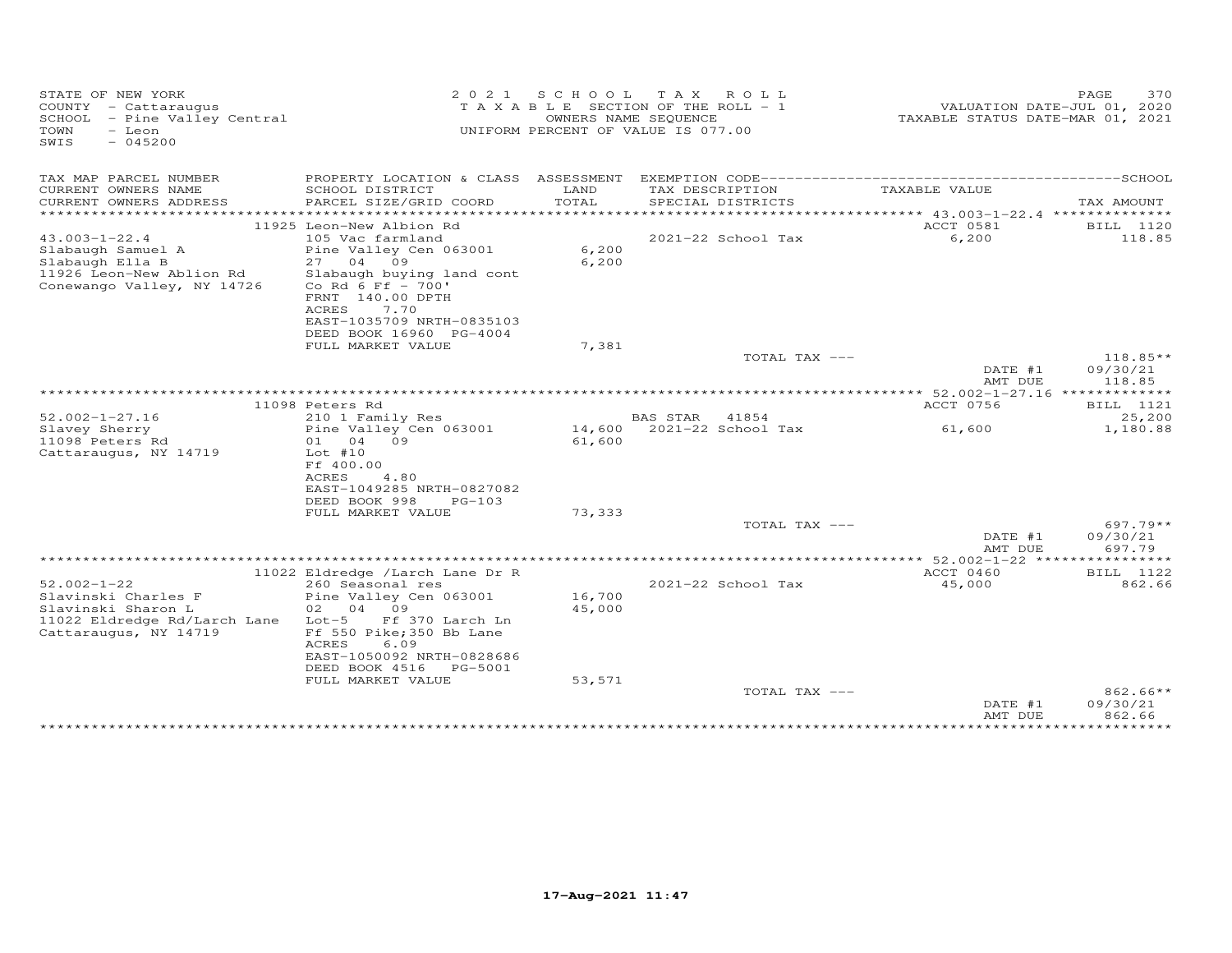| STATE OF NEW YORK<br>COUNTY - Cattaraugus<br>SCHOOL - Pine Valley Central<br>TOWN<br>- Leon<br>$-045200$<br>SWIS | 2 0 2 1                                                | OWNERS NAME SEQUENCE | SCHOOL TAX ROLL<br>TAXABLE SECTION OF THE ROLL - 1<br>UNIFORM PERCENT OF VALUE IS 077.00 | TAXABLE STATUS DATE-MAR 01, 2021                 | PAGE<br>371<br>VALUATION DATE-JUL 01, 2020 |
|------------------------------------------------------------------------------------------------------------------|--------------------------------------------------------|----------------------|------------------------------------------------------------------------------------------|--------------------------------------------------|--------------------------------------------|
| TAX MAP PARCEL NUMBER                                                                                            |                                                        |                      |                                                                                          |                                                  |                                            |
| CURRENT OWNERS NAME<br>CURRENT OWNERS ADDRESS                                                                    | SCHOOL DISTRICT<br>PARCEL SIZE/GRID COORD              | LAND<br>TOTAL        | TAX DESCRIPTION<br>SPECIAL DISTRICTS                                                     | TAXABLE VALUE                                    | TAX AMOUNT                                 |
|                                                                                                                  |                                                        |                      |                                                                                          |                                                  |                                            |
|                                                                                                                  | Leon-New Albion Rd                                     |                      |                                                                                          | ACCT 0914                                        | BILL 1123                                  |
| $43.003 - 1 - 6.5$                                                                                               | 312 Vac w/imprv                                        |                      | 2021-22 School Tax                                                                       | 30,000                                           | 575.10                                     |
| Slawek Mark                                                                                                      | Pine Valley Cen 063001                                 | 30,000               |                                                                                          |                                                  |                                            |
| Slawek Laura A.                                                                                                  | 28/27 04 09                                            | 30,000               |                                                                                          |                                                  |                                            |
| 9 Princess Drive                                                                                                 | Ff 460.00                                              |                      |                                                                                          |                                                  |                                            |
| Cheektowaga, NY 14225                                                                                            | ACRES<br>28.15                                         |                      |                                                                                          |                                                  |                                            |
|                                                                                                                  | EAST-1035430 NRTH-0837881                              |                      |                                                                                          |                                                  |                                            |
|                                                                                                                  | DEED BOOK 21714 PG-5001                                |                      |                                                                                          |                                                  |                                            |
|                                                                                                                  | FULL MARKET VALUE                                      | 35,714               |                                                                                          |                                                  | $575.10**$                                 |
|                                                                                                                  |                                                        |                      | TOTAL TAX ---                                                                            | DATE #1                                          | 09/30/21                                   |
|                                                                                                                  |                                                        |                      |                                                                                          | AMT DUE                                          | 575.10                                     |
|                                                                                                                  |                                                        |                      |                                                                                          | ************ 43.004-1-21 *****                   | ***********                                |
|                                                                                                                  | 11356 Leon-New Albion Rd                               |                      |                                                                                          | <b>ACCT 0360</b>                                 | BILL 1124                                  |
| $43.004 - 1 - 21$                                                                                                | 260 Seasonal res                                       |                      | 2021-22 School Tax                                                                       | 57,000                                           | 1,092.70                                   |
| Sloan Family Trust                                                                                               | Pine Valley Cen 063001                                 | 45,500               |                                                                                          |                                                  |                                            |
| 55 W Royal Pky                                                                                                   | 11 04 09                                               | 57,000               |                                                                                          |                                                  |                                            |
| Williamsville, NY 14221                                                                                          | Ff 820.00                                              |                      |                                                                                          |                                                  |                                            |
|                                                                                                                  | ACRES<br>48.86                                         |                      |                                                                                          |                                                  |                                            |
|                                                                                                                  | EAST-1045370 NRTH-0834330<br>DEED BOOK 6180<br>PG-5001 |                      |                                                                                          |                                                  |                                            |
|                                                                                                                  | FULL MARKET VALUE                                      | 67,857               |                                                                                          |                                                  |                                            |
|                                                                                                                  |                                                        |                      | TOTAL TAX ---                                                                            |                                                  | $1,092.70**$                               |
|                                                                                                                  |                                                        |                      |                                                                                          | DATE #1                                          | 09/30/21                                   |
|                                                                                                                  |                                                        |                      |                                                                                          | AMT DUE                                          | 1,092.70                                   |
|                                                                                                                  |                                                        |                      |                                                                                          | $****************43.001-1-17*******************$ |                                            |
|                                                                                                                  | Alderbottom Rd                                         |                      |                                                                                          | ACCT 0214                                        | BILL 1125                                  |
| $43.001 - 1 - 17$                                                                                                | 322 Rural vac>10                                       |                      | 2021-22 School Tax                                                                       | 23,500                                           | 450.50                                     |
| Smith Alice Kraus                                                                                                | Pine Valley Cen 063001                                 | 23,500               |                                                                                          |                                                  |                                            |
| PO Box 1030                                                                                                      | 04 09<br>21                                            | 23,500               |                                                                                          |                                                  |                                            |
| Lehigh Acres, FL 33970                                                                                           | FRNT 265.00 DPTH<br>ACRES 15.85                        |                      |                                                                                          |                                                  |                                            |
|                                                                                                                  | EAST-1041525 NRTH-0840069                              |                      |                                                                                          |                                                  |                                            |
|                                                                                                                  | DEED BOOK 00943 PG-00487                               |                      |                                                                                          |                                                  |                                            |
|                                                                                                                  | FULL MARKET VALUE                                      | 27,976               |                                                                                          |                                                  |                                            |
|                                                                                                                  |                                                        |                      | TOTAL TAX ---                                                                            |                                                  | $450.50**$                                 |
|                                                                                                                  |                                                        |                      |                                                                                          | DATE #1                                          | 09/30/21                                   |
|                                                                                                                  |                                                        |                      |                                                                                          | AMT DUE                                          | 450.50                                     |
|                                                                                                                  |                                                        |                      |                                                                                          |                                                  |                                            |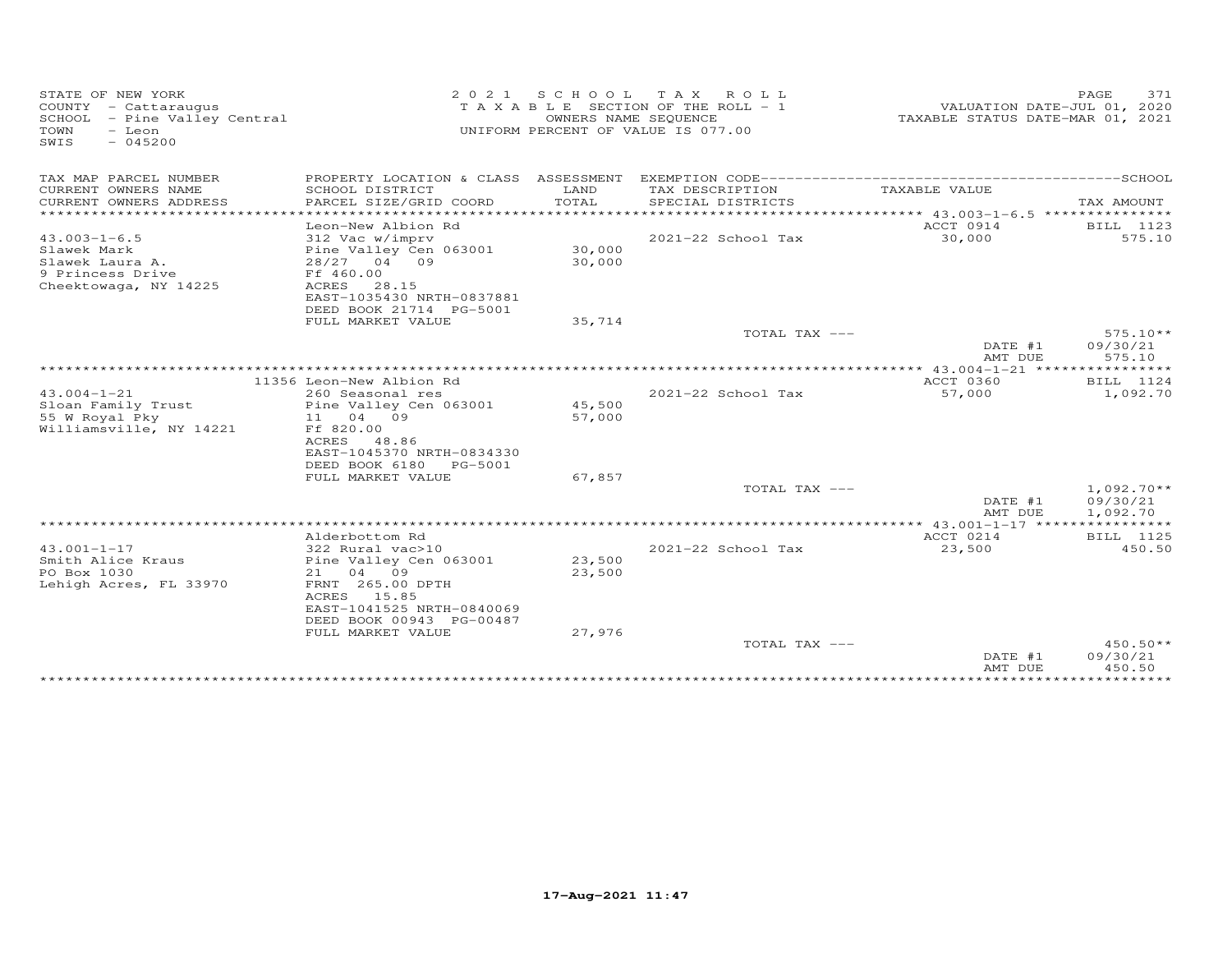| TAX MAP PARCEL NUMBER<br>TAX DESCRIPTION TAXABLE VALUE<br>CURRENT OWNERS NAME<br>SCHOOL DISTRICT<br>LAND<br>CURRENT OWNERS ADDRESS<br>PARCEL SIZE/GRID COORD<br>TOTAL<br>SPECIAL DISTRICTS<br>TAX AMOUNT<br>ACCT 0044<br>12929 Kent Switch Rd<br>BILL 1126<br>AG BLDG<br>$42.002 - 1 - 1.1$<br>112 Dairy farm<br>41700<br>25,000<br>Pine Valley Cen 063001 80,600 AG DISTOUT 41730<br>20,077<br>Smith Larry<br>61/62 04 09<br>12929 Kent Switch Rd<br>2,482.97<br>ACRES 110.55<br>South Dayton, NY 14138<br>EAST-1020055 NRTH-0846311<br>MAY BE SUBJECT TO PAYMENT<br>DEED BOOK 1017    PG-1181<br>UNDER AGDIST LAW TIL 2028<br>FULL MARKET VALUE<br>207,857<br>$2,482.97**$<br>TOTAL TAX ---<br>DATE #1<br>09/30/21<br>AMT DUE<br>2,482.97<br>ACCT 0444<br>BILL 1127<br>11116 Eldredge Rd & Canyon Dr<br>$52.002 - 1 - 17.1$<br>210 1 Family Res<br>ENH STAR 41834<br>59,390<br>ENH SIAK 41654<br>12,100 2021-22 School Tax<br>72,100<br>Pine Valley Cen 063001<br>Smith Ralph<br>1,382.17<br>Smith Anne E<br>11116 Eldredge Rd 11116 Eldredge Rd 11116 Eldredge Rd 11116 Eldredge Rd 11116 Eldredge Rd 11116 Eldredge Rd 11116 Eldredge Rd 11116 Eldredge Rd 11116 Eldredge Rd 11116 Eldredge Rd 11116 Eldredge Rd 11116 Eldr<br>02 04 09<br>72,100<br>ACRES<br>3.55<br>EAST-1048826 NRTH-0828225<br>DEED BOOK 864 PG-01095<br>FULL MARKET VALUE<br>85,833<br>TOTAL TAX ---<br>$279.17**$<br>DATE #1<br>09/30/21<br>AMT DUE<br>279.17<br><b>BILL</b> 1128<br>ACCT 0409<br>6717 Alderbottom Rd<br>260 Seasonal res<br>$43.003 - 1 - 15$<br>2021-22 School Tax<br>728.46<br>38,000<br>6,500<br>Snyder Daniel<br>Pine Valley Cen 063001<br>3521 Launcelot Way<br>27 04 09<br>38,000<br>Annandale, VA 22003<br>FRNT 200.00 DPTH 100.00<br>EAST-1038286 NRTH-0835215<br>DEED BOOK 8049 PG-5001<br>FULL MARKET VALUE<br>45,238<br>TOTAL TAX ---<br>$728.46**$<br>DATE #1<br>09/30/21<br>AMT DUE<br>728.46<br>ACCT 0364<br>12476 Cherry Creek Hill Rd<br>210 1 Family Res<br>BILL 1129<br>$42.004 - 1 - 20$<br>ENH STAR 41834<br>59,390<br>$14,700$ 2021-22 School Tax<br>94,400<br>Snyder David L<br>Pine Valley Cen 063001<br>1,809.66<br>Snyder Judith A<br>44 04 09<br>94,400<br>12476 Cherry Creek Hill Rd Ff 490.00 Leon-Cherry Cr<br>Conewango Valley, NY 14726<br>Ff 420.00 Raggie Rd<br>ACRES<br>4.85<br>EAST-1027420 NRTH-0836013<br>DEED BOOK 14169 PG-3001<br>FULL MARKET VALUE<br>112,381<br>TOTAL TAX ---<br>$706.66**$<br>DATE #1<br>09/30/21<br>706.66<br>AMT DUE | STATE OF NEW YORK<br>COUNTY - Cattaraugus<br>SCHOOL - Pine Valley Central<br>TOWN - Pine Valley Central<br>TOWN<br>- Leon<br>SWIS<br>$-045200$ | 2021 SCHOOL TAX ROLL<br>TAXABLE SECTION OF THE ROLL - 1<br>UNIFORM PERCENT OF VALUE IS 077.00 | OWNERS NAME SEQUENCE | 7.2020<br>TAXABLE STATUS DATE-JUL 01, 2020<br>TAXABLE STATUS DATE-MAR 01, 2021 | PAGE<br>372 |
|------------------------------------------------------------------------------------------------------------------------------------------------------------------------------------------------------------------------------------------------------------------------------------------------------------------------------------------------------------------------------------------------------------------------------------------------------------------------------------------------------------------------------------------------------------------------------------------------------------------------------------------------------------------------------------------------------------------------------------------------------------------------------------------------------------------------------------------------------------------------------------------------------------------------------------------------------------------------------------------------------------------------------------------------------------------------------------------------------------------------------------------------------------------------------------------------------------------------------------------------------------------------------------------------------------------------------------------------------------------------------------------------------------------------------------------------------------------------------------------------------------------------------------------------------------------------------------------------------------------------------------------------------------------------------------------------------------------------------------------------------------------------------------------------------------------------------------------------------------------------------------------------------------------------------------------------------------------------------------------------------------------------------------------------------------------------------------------------------------------------------------------------------------------------------------------------------------------------------------------------------------------------------------------------------------------------------------------------------------------------------------------------------------------------------------------------------------------------------|------------------------------------------------------------------------------------------------------------------------------------------------|-----------------------------------------------------------------------------------------------|----------------------|--------------------------------------------------------------------------------|-------------|
|                                                                                                                                                                                                                                                                                                                                                                                                                                                                                                                                                                                                                                                                                                                                                                                                                                                                                                                                                                                                                                                                                                                                                                                                                                                                                                                                                                                                                                                                                                                                                                                                                                                                                                                                                                                                                                                                                                                                                                                                                                                                                                                                                                                                                                                                                                                                                                                                                                                                              |                                                                                                                                                |                                                                                               |                      |                                                                                |             |
|                                                                                                                                                                                                                                                                                                                                                                                                                                                                                                                                                                                                                                                                                                                                                                                                                                                                                                                                                                                                                                                                                                                                                                                                                                                                                                                                                                                                                                                                                                                                                                                                                                                                                                                                                                                                                                                                                                                                                                                                                                                                                                                                                                                                                                                                                                                                                                                                                                                                              |                                                                                                                                                |                                                                                               |                      |                                                                                |             |
|                                                                                                                                                                                                                                                                                                                                                                                                                                                                                                                                                                                                                                                                                                                                                                                                                                                                                                                                                                                                                                                                                                                                                                                                                                                                                                                                                                                                                                                                                                                                                                                                                                                                                                                                                                                                                                                                                                                                                                                                                                                                                                                                                                                                                                                                                                                                                                                                                                                                              |                                                                                                                                                |                                                                                               |                      |                                                                                |             |
|                                                                                                                                                                                                                                                                                                                                                                                                                                                                                                                                                                                                                                                                                                                                                                                                                                                                                                                                                                                                                                                                                                                                                                                                                                                                                                                                                                                                                                                                                                                                                                                                                                                                                                                                                                                                                                                                                                                                                                                                                                                                                                                                                                                                                                                                                                                                                                                                                                                                              |                                                                                                                                                |                                                                                               |                      |                                                                                |             |
|                                                                                                                                                                                                                                                                                                                                                                                                                                                                                                                                                                                                                                                                                                                                                                                                                                                                                                                                                                                                                                                                                                                                                                                                                                                                                                                                                                                                                                                                                                                                                                                                                                                                                                                                                                                                                                                                                                                                                                                                                                                                                                                                                                                                                                                                                                                                                                                                                                                                              |                                                                                                                                                |                                                                                               |                      |                                                                                |             |
|                                                                                                                                                                                                                                                                                                                                                                                                                                                                                                                                                                                                                                                                                                                                                                                                                                                                                                                                                                                                                                                                                                                                                                                                                                                                                                                                                                                                                                                                                                                                                                                                                                                                                                                                                                                                                                                                                                                                                                                                                                                                                                                                                                                                                                                                                                                                                                                                                                                                              |                                                                                                                                                |                                                                                               |                      |                                                                                |             |
|                                                                                                                                                                                                                                                                                                                                                                                                                                                                                                                                                                                                                                                                                                                                                                                                                                                                                                                                                                                                                                                                                                                                                                                                                                                                                                                                                                                                                                                                                                                                                                                                                                                                                                                                                                                                                                                                                                                                                                                                                                                                                                                                                                                                                                                                                                                                                                                                                                                                              |                                                                                                                                                |                                                                                               |                      |                                                                                |             |
|                                                                                                                                                                                                                                                                                                                                                                                                                                                                                                                                                                                                                                                                                                                                                                                                                                                                                                                                                                                                                                                                                                                                                                                                                                                                                                                                                                                                                                                                                                                                                                                                                                                                                                                                                                                                                                                                                                                                                                                                                                                                                                                                                                                                                                                                                                                                                                                                                                                                              |                                                                                                                                                |                                                                                               |                      |                                                                                |             |
|                                                                                                                                                                                                                                                                                                                                                                                                                                                                                                                                                                                                                                                                                                                                                                                                                                                                                                                                                                                                                                                                                                                                                                                                                                                                                                                                                                                                                                                                                                                                                                                                                                                                                                                                                                                                                                                                                                                                                                                                                                                                                                                                                                                                                                                                                                                                                                                                                                                                              |                                                                                                                                                |                                                                                               |                      |                                                                                |             |
|                                                                                                                                                                                                                                                                                                                                                                                                                                                                                                                                                                                                                                                                                                                                                                                                                                                                                                                                                                                                                                                                                                                                                                                                                                                                                                                                                                                                                                                                                                                                                                                                                                                                                                                                                                                                                                                                                                                                                                                                                                                                                                                                                                                                                                                                                                                                                                                                                                                                              |                                                                                                                                                |                                                                                               |                      |                                                                                |             |
|                                                                                                                                                                                                                                                                                                                                                                                                                                                                                                                                                                                                                                                                                                                                                                                                                                                                                                                                                                                                                                                                                                                                                                                                                                                                                                                                                                                                                                                                                                                                                                                                                                                                                                                                                                                                                                                                                                                                                                                                                                                                                                                                                                                                                                                                                                                                                                                                                                                                              |                                                                                                                                                |                                                                                               |                      |                                                                                |             |
|                                                                                                                                                                                                                                                                                                                                                                                                                                                                                                                                                                                                                                                                                                                                                                                                                                                                                                                                                                                                                                                                                                                                                                                                                                                                                                                                                                                                                                                                                                                                                                                                                                                                                                                                                                                                                                                                                                                                                                                                                                                                                                                                                                                                                                                                                                                                                                                                                                                                              |                                                                                                                                                |                                                                                               |                      |                                                                                |             |
|                                                                                                                                                                                                                                                                                                                                                                                                                                                                                                                                                                                                                                                                                                                                                                                                                                                                                                                                                                                                                                                                                                                                                                                                                                                                                                                                                                                                                                                                                                                                                                                                                                                                                                                                                                                                                                                                                                                                                                                                                                                                                                                                                                                                                                                                                                                                                                                                                                                                              |                                                                                                                                                |                                                                                               |                      |                                                                                |             |
|                                                                                                                                                                                                                                                                                                                                                                                                                                                                                                                                                                                                                                                                                                                                                                                                                                                                                                                                                                                                                                                                                                                                                                                                                                                                                                                                                                                                                                                                                                                                                                                                                                                                                                                                                                                                                                                                                                                                                                                                                                                                                                                                                                                                                                                                                                                                                                                                                                                                              |                                                                                                                                                |                                                                                               |                      |                                                                                |             |
|                                                                                                                                                                                                                                                                                                                                                                                                                                                                                                                                                                                                                                                                                                                                                                                                                                                                                                                                                                                                                                                                                                                                                                                                                                                                                                                                                                                                                                                                                                                                                                                                                                                                                                                                                                                                                                                                                                                                                                                                                                                                                                                                                                                                                                                                                                                                                                                                                                                                              |                                                                                                                                                |                                                                                               |                      |                                                                                |             |
|                                                                                                                                                                                                                                                                                                                                                                                                                                                                                                                                                                                                                                                                                                                                                                                                                                                                                                                                                                                                                                                                                                                                                                                                                                                                                                                                                                                                                                                                                                                                                                                                                                                                                                                                                                                                                                                                                                                                                                                                                                                                                                                                                                                                                                                                                                                                                                                                                                                                              |                                                                                                                                                |                                                                                               |                      |                                                                                |             |
|                                                                                                                                                                                                                                                                                                                                                                                                                                                                                                                                                                                                                                                                                                                                                                                                                                                                                                                                                                                                                                                                                                                                                                                                                                                                                                                                                                                                                                                                                                                                                                                                                                                                                                                                                                                                                                                                                                                                                                                                                                                                                                                                                                                                                                                                                                                                                                                                                                                                              |                                                                                                                                                |                                                                                               |                      |                                                                                |             |
|                                                                                                                                                                                                                                                                                                                                                                                                                                                                                                                                                                                                                                                                                                                                                                                                                                                                                                                                                                                                                                                                                                                                                                                                                                                                                                                                                                                                                                                                                                                                                                                                                                                                                                                                                                                                                                                                                                                                                                                                                                                                                                                                                                                                                                                                                                                                                                                                                                                                              |                                                                                                                                                |                                                                                               |                      |                                                                                |             |
|                                                                                                                                                                                                                                                                                                                                                                                                                                                                                                                                                                                                                                                                                                                                                                                                                                                                                                                                                                                                                                                                                                                                                                                                                                                                                                                                                                                                                                                                                                                                                                                                                                                                                                                                                                                                                                                                                                                                                                                                                                                                                                                                                                                                                                                                                                                                                                                                                                                                              |                                                                                                                                                |                                                                                               |                      |                                                                                |             |
|                                                                                                                                                                                                                                                                                                                                                                                                                                                                                                                                                                                                                                                                                                                                                                                                                                                                                                                                                                                                                                                                                                                                                                                                                                                                                                                                                                                                                                                                                                                                                                                                                                                                                                                                                                                                                                                                                                                                                                                                                                                                                                                                                                                                                                                                                                                                                                                                                                                                              |                                                                                                                                                |                                                                                               |                      |                                                                                |             |
|                                                                                                                                                                                                                                                                                                                                                                                                                                                                                                                                                                                                                                                                                                                                                                                                                                                                                                                                                                                                                                                                                                                                                                                                                                                                                                                                                                                                                                                                                                                                                                                                                                                                                                                                                                                                                                                                                                                                                                                                                                                                                                                                                                                                                                                                                                                                                                                                                                                                              |                                                                                                                                                |                                                                                               |                      |                                                                                |             |
|                                                                                                                                                                                                                                                                                                                                                                                                                                                                                                                                                                                                                                                                                                                                                                                                                                                                                                                                                                                                                                                                                                                                                                                                                                                                                                                                                                                                                                                                                                                                                                                                                                                                                                                                                                                                                                                                                                                                                                                                                                                                                                                                                                                                                                                                                                                                                                                                                                                                              |                                                                                                                                                |                                                                                               |                      |                                                                                |             |
|                                                                                                                                                                                                                                                                                                                                                                                                                                                                                                                                                                                                                                                                                                                                                                                                                                                                                                                                                                                                                                                                                                                                                                                                                                                                                                                                                                                                                                                                                                                                                                                                                                                                                                                                                                                                                                                                                                                                                                                                                                                                                                                                                                                                                                                                                                                                                                                                                                                                              |                                                                                                                                                |                                                                                               |                      |                                                                                |             |
|                                                                                                                                                                                                                                                                                                                                                                                                                                                                                                                                                                                                                                                                                                                                                                                                                                                                                                                                                                                                                                                                                                                                                                                                                                                                                                                                                                                                                                                                                                                                                                                                                                                                                                                                                                                                                                                                                                                                                                                                                                                                                                                                                                                                                                                                                                                                                                                                                                                                              |                                                                                                                                                |                                                                                               |                      |                                                                                |             |
|                                                                                                                                                                                                                                                                                                                                                                                                                                                                                                                                                                                                                                                                                                                                                                                                                                                                                                                                                                                                                                                                                                                                                                                                                                                                                                                                                                                                                                                                                                                                                                                                                                                                                                                                                                                                                                                                                                                                                                                                                                                                                                                                                                                                                                                                                                                                                                                                                                                                              |                                                                                                                                                |                                                                                               |                      |                                                                                |             |
|                                                                                                                                                                                                                                                                                                                                                                                                                                                                                                                                                                                                                                                                                                                                                                                                                                                                                                                                                                                                                                                                                                                                                                                                                                                                                                                                                                                                                                                                                                                                                                                                                                                                                                                                                                                                                                                                                                                                                                                                                                                                                                                                                                                                                                                                                                                                                                                                                                                                              |                                                                                                                                                |                                                                                               |                      |                                                                                |             |
|                                                                                                                                                                                                                                                                                                                                                                                                                                                                                                                                                                                                                                                                                                                                                                                                                                                                                                                                                                                                                                                                                                                                                                                                                                                                                                                                                                                                                                                                                                                                                                                                                                                                                                                                                                                                                                                                                                                                                                                                                                                                                                                                                                                                                                                                                                                                                                                                                                                                              |                                                                                                                                                |                                                                                               |                      |                                                                                |             |
|                                                                                                                                                                                                                                                                                                                                                                                                                                                                                                                                                                                                                                                                                                                                                                                                                                                                                                                                                                                                                                                                                                                                                                                                                                                                                                                                                                                                                                                                                                                                                                                                                                                                                                                                                                                                                                                                                                                                                                                                                                                                                                                                                                                                                                                                                                                                                                                                                                                                              |                                                                                                                                                |                                                                                               |                      |                                                                                |             |
|                                                                                                                                                                                                                                                                                                                                                                                                                                                                                                                                                                                                                                                                                                                                                                                                                                                                                                                                                                                                                                                                                                                                                                                                                                                                                                                                                                                                                                                                                                                                                                                                                                                                                                                                                                                                                                                                                                                                                                                                                                                                                                                                                                                                                                                                                                                                                                                                                                                                              |                                                                                                                                                |                                                                                               |                      |                                                                                |             |
|                                                                                                                                                                                                                                                                                                                                                                                                                                                                                                                                                                                                                                                                                                                                                                                                                                                                                                                                                                                                                                                                                                                                                                                                                                                                                                                                                                                                                                                                                                                                                                                                                                                                                                                                                                                                                                                                                                                                                                                                                                                                                                                                                                                                                                                                                                                                                                                                                                                                              |                                                                                                                                                |                                                                                               |                      |                                                                                |             |
|                                                                                                                                                                                                                                                                                                                                                                                                                                                                                                                                                                                                                                                                                                                                                                                                                                                                                                                                                                                                                                                                                                                                                                                                                                                                                                                                                                                                                                                                                                                                                                                                                                                                                                                                                                                                                                                                                                                                                                                                                                                                                                                                                                                                                                                                                                                                                                                                                                                                              |                                                                                                                                                |                                                                                               |                      |                                                                                |             |
|                                                                                                                                                                                                                                                                                                                                                                                                                                                                                                                                                                                                                                                                                                                                                                                                                                                                                                                                                                                                                                                                                                                                                                                                                                                                                                                                                                                                                                                                                                                                                                                                                                                                                                                                                                                                                                                                                                                                                                                                                                                                                                                                                                                                                                                                                                                                                                                                                                                                              |                                                                                                                                                |                                                                                               |                      |                                                                                |             |
|                                                                                                                                                                                                                                                                                                                                                                                                                                                                                                                                                                                                                                                                                                                                                                                                                                                                                                                                                                                                                                                                                                                                                                                                                                                                                                                                                                                                                                                                                                                                                                                                                                                                                                                                                                                                                                                                                                                                                                                                                                                                                                                                                                                                                                                                                                                                                                                                                                                                              |                                                                                                                                                |                                                                                               |                      |                                                                                |             |
|                                                                                                                                                                                                                                                                                                                                                                                                                                                                                                                                                                                                                                                                                                                                                                                                                                                                                                                                                                                                                                                                                                                                                                                                                                                                                                                                                                                                                                                                                                                                                                                                                                                                                                                                                                                                                                                                                                                                                                                                                                                                                                                                                                                                                                                                                                                                                                                                                                                                              |                                                                                                                                                |                                                                                               |                      |                                                                                |             |
|                                                                                                                                                                                                                                                                                                                                                                                                                                                                                                                                                                                                                                                                                                                                                                                                                                                                                                                                                                                                                                                                                                                                                                                                                                                                                                                                                                                                                                                                                                                                                                                                                                                                                                                                                                                                                                                                                                                                                                                                                                                                                                                                                                                                                                                                                                                                                                                                                                                                              |                                                                                                                                                |                                                                                               |                      |                                                                                |             |
|                                                                                                                                                                                                                                                                                                                                                                                                                                                                                                                                                                                                                                                                                                                                                                                                                                                                                                                                                                                                                                                                                                                                                                                                                                                                                                                                                                                                                                                                                                                                                                                                                                                                                                                                                                                                                                                                                                                                                                                                                                                                                                                                                                                                                                                                                                                                                                                                                                                                              |                                                                                                                                                |                                                                                               |                      |                                                                                |             |
|                                                                                                                                                                                                                                                                                                                                                                                                                                                                                                                                                                                                                                                                                                                                                                                                                                                                                                                                                                                                                                                                                                                                                                                                                                                                                                                                                                                                                                                                                                                                                                                                                                                                                                                                                                                                                                                                                                                                                                                                                                                                                                                                                                                                                                                                                                                                                                                                                                                                              |                                                                                                                                                |                                                                                               |                      |                                                                                |             |
|                                                                                                                                                                                                                                                                                                                                                                                                                                                                                                                                                                                                                                                                                                                                                                                                                                                                                                                                                                                                                                                                                                                                                                                                                                                                                                                                                                                                                                                                                                                                                                                                                                                                                                                                                                                                                                                                                                                                                                                                                                                                                                                                                                                                                                                                                                                                                                                                                                                                              |                                                                                                                                                |                                                                                               |                      |                                                                                |             |
|                                                                                                                                                                                                                                                                                                                                                                                                                                                                                                                                                                                                                                                                                                                                                                                                                                                                                                                                                                                                                                                                                                                                                                                                                                                                                                                                                                                                                                                                                                                                                                                                                                                                                                                                                                                                                                                                                                                                                                                                                                                                                                                                                                                                                                                                                                                                                                                                                                                                              |                                                                                                                                                |                                                                                               |                      |                                                                                |             |
|                                                                                                                                                                                                                                                                                                                                                                                                                                                                                                                                                                                                                                                                                                                                                                                                                                                                                                                                                                                                                                                                                                                                                                                                                                                                                                                                                                                                                                                                                                                                                                                                                                                                                                                                                                                                                                                                                                                                                                                                                                                                                                                                                                                                                                                                                                                                                                                                                                                                              |                                                                                                                                                |                                                                                               |                      |                                                                                |             |
|                                                                                                                                                                                                                                                                                                                                                                                                                                                                                                                                                                                                                                                                                                                                                                                                                                                                                                                                                                                                                                                                                                                                                                                                                                                                                                                                                                                                                                                                                                                                                                                                                                                                                                                                                                                                                                                                                                                                                                                                                                                                                                                                                                                                                                                                                                                                                                                                                                                                              |                                                                                                                                                |                                                                                               |                      |                                                                                |             |
|                                                                                                                                                                                                                                                                                                                                                                                                                                                                                                                                                                                                                                                                                                                                                                                                                                                                                                                                                                                                                                                                                                                                                                                                                                                                                                                                                                                                                                                                                                                                                                                                                                                                                                                                                                                                                                                                                                                                                                                                                                                                                                                                                                                                                                                                                                                                                                                                                                                                              |                                                                                                                                                |                                                                                               |                      |                                                                                |             |
|                                                                                                                                                                                                                                                                                                                                                                                                                                                                                                                                                                                                                                                                                                                                                                                                                                                                                                                                                                                                                                                                                                                                                                                                                                                                                                                                                                                                                                                                                                                                                                                                                                                                                                                                                                                                                                                                                                                                                                                                                                                                                                                                                                                                                                                                                                                                                                                                                                                                              |                                                                                                                                                |                                                                                               |                      |                                                                                |             |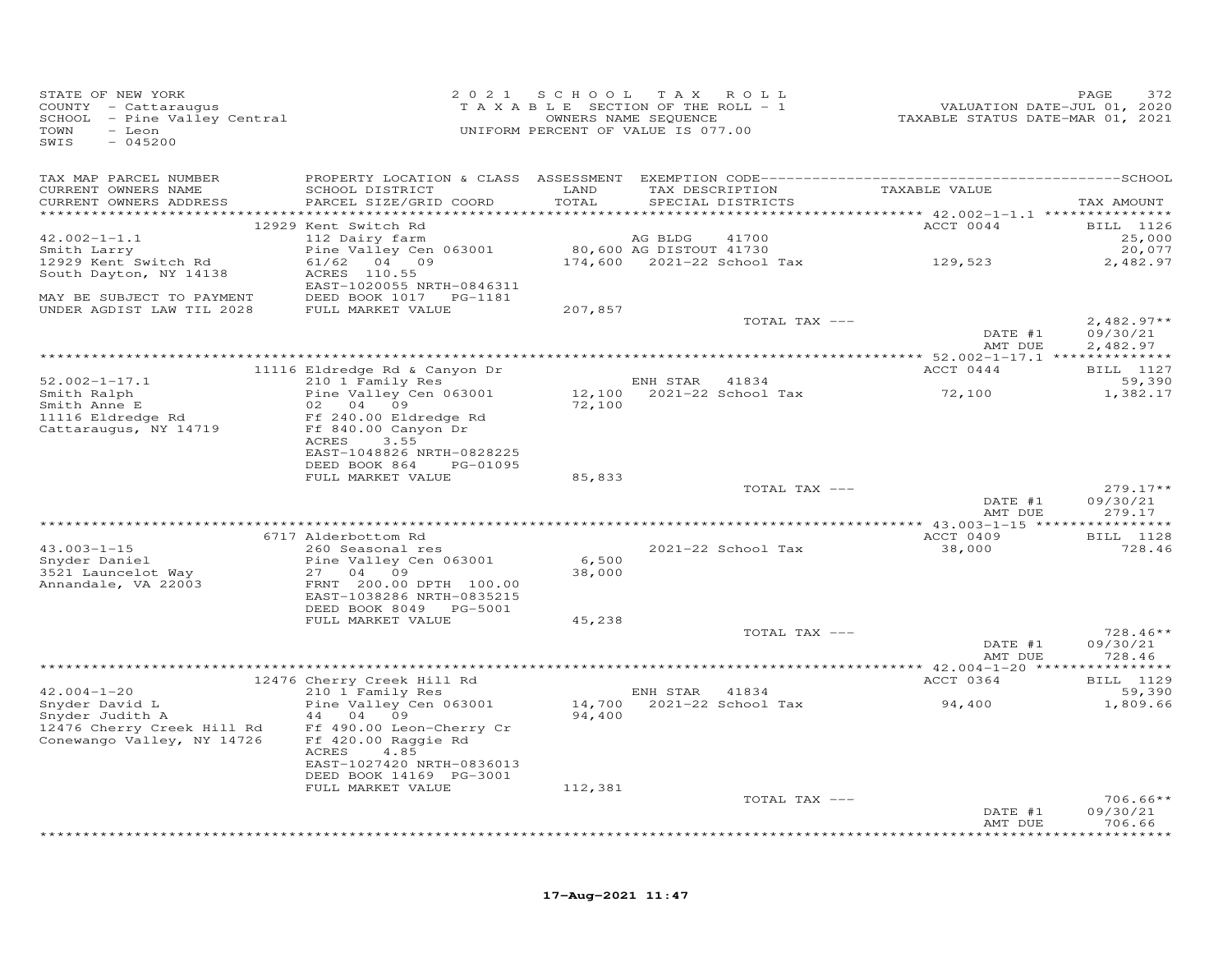| STATE OF NEW YORK<br>COUNTY - Cattaraugus<br>SCHOOL - Pine Valley Central<br>TOWN<br>- Leon<br>SWIS<br>$-045200$ |                                                                                                                                                                                         |                               | 2021 SCHOOL TAX ROLL<br>TAXABLE SECTION OF THE ROLL - 1<br>OWNERS NAME SEQUENCE<br>UNIFORM PERCENT OF VALUE IS 077.00 | VALUATION DATE-JUL 01, 2020<br>TAXABLE STATUS DATE-MAR 01, 2021 | PAGE<br>373                                      |
|------------------------------------------------------------------------------------------------------------------|-----------------------------------------------------------------------------------------------------------------------------------------------------------------------------------------|-------------------------------|-----------------------------------------------------------------------------------------------------------------------|-----------------------------------------------------------------|--------------------------------------------------|
| TAX MAP PARCEL NUMBER<br>CURRENT OWNERS NAME<br>CURRENT OWNERS ADDRESS                                           | SCHOOL DISTRICT<br>PARCEL SIZE/GRID COORD                                                                                                                                               | LAND<br>TOTAL<br>************ | TAX DESCRIPTION<br>SPECIAL DISTRICTS                                                                                  | TAXABLE VALUE<br>********** 51.002-2-2 *****************        | TAX AMOUNT                                       |
| $51.002 - 2 - 2$<br>Sobieraj Edward<br>Sobieraj Leona<br>127 Fieldcrest Ct<br>West Seneca, NY 14224              | Riga Rd<br>270 Mfg housing<br>Pine Valley Cen 063001<br>42/43 04 09<br>Ff 2360.00 Raggie Rd<br>Ff 2650 Us Rte 62<br>ACRES 71.56<br>EAST-1027870 NRTH-0831138<br>DEED BOOK 14236 PG-7001 | 54,800<br>77,900              | 2021-22 School Tax                                                                                                    | ACCT 0365<br>77,900                                             | BILL 1130<br>1,493.35                            |
|                                                                                                                  | FULL MARKET VALUE                                                                                                                                                                       | 92,738                        | TOTAL TAX ---                                                                                                         | DATE #1<br>AMT DUE                                              | $1,493.35**$<br>09/30/21<br>1,493.35             |
|                                                                                                                  |                                                                                                                                                                                         |                               |                                                                                                                       |                                                                 |                                                  |
| $42.020 - 1 - 48$<br>SPILLER BRIAN<br>6757 Route 62<br>Leon, NY 14726                                            | 6757 Co Rd 6 & Rte 62<br>210 1 Family Res<br>Pine Valley Cen 063001<br>43 04 09<br>FRNT 214.00 DPTH 118.80<br>EAST-1030967 NRTH-0835676<br>DEED BOOK 30802 PG-5001                      | 6,700<br>96,000               | 2021-22 School Tax                                                                                                    | ACCT 0135<br>96,000                                             | <b>BILL</b> 1131<br>1,840.33                     |
|                                                                                                                  | FULL MARKET VALUE                                                                                                                                                                       | 114,286                       | TOTAL TAX ---                                                                                                         | DATE #1<br>AMT DUE                                              | $1,840.33**$<br>09/30/21                         |
|                                                                                                                  |                                                                                                                                                                                         |                               |                                                                                                                       |                                                                 | 1,840.33                                         |
| $43.003 - 1 - 22.2$<br>Stankey Kathy A<br>6585 Town Hill Rd                                                      | 6585 Town Hill Rd<br>120 Field crops<br>Pine Valley Cen 063001<br>27/35 04 09                                                                                                           |                               | AG DIST<br>41720<br>142,600 BAS STAR<br>41854<br>339,000 2021-22 School Tax                                           | ACCT 0501<br>297,205                                            | <b>BILL</b> 1132<br>41,795<br>25,200<br>5,697.45 |
| Conewango Valley, NY 14726<br>MAY BE SUBJECT TO PAYMENT<br>UNDER AGDIST LAW TIL 2025                             | Ff 450.00<br>ACRES 211.49<br>EAST-1033950 NRTH-0834102<br>DEED BOOK 822<br>PG-00876<br>FULL MARKET VALUE                                                                                | 403,571                       |                                                                                                                       |                                                                 |                                                  |
|                                                                                                                  |                                                                                                                                                                                         |                               | TOTAL TAX ---                                                                                                         | DATE #1<br>AMT DUE                                              | $5,214.37**$<br>09/30/21<br>5, 214.37            |
|                                                                                                                  |                                                                                                                                                                                         |                               |                                                                                                                       |                                                                 |                                                  |
| $51.002 - 2 - 9.3$<br>Stankey Randy<br>12293 Eldredge Rd<br>Conewango Valley, NY 14726                           | Rte 62<br>105 Vac farmland<br>Pine Valley Cen 063001<br>41 49 4 9<br>1.50<br>ACRES<br>EAST-1029861 NRTH-0827740<br>DEED BOOK 14613 PG-2001<br>FULL MARKET VALUE                         | 1,200<br>1,200<br>1,429       | 2021-22 School Tax                                                                                                    | ACCT 0940<br>1,200                                              | <b>BILL</b> 1133<br>23.00                        |
|                                                                                                                  |                                                                                                                                                                                         |                               | TOTAL TAX ---                                                                                                         | DATE #1<br>AMT DUE                                              | $23.00**$<br>09/30/21<br>23.00                   |
|                                                                                                                  |                                                                                                                                                                                         |                               |                                                                                                                       |                                                                 | .                                                |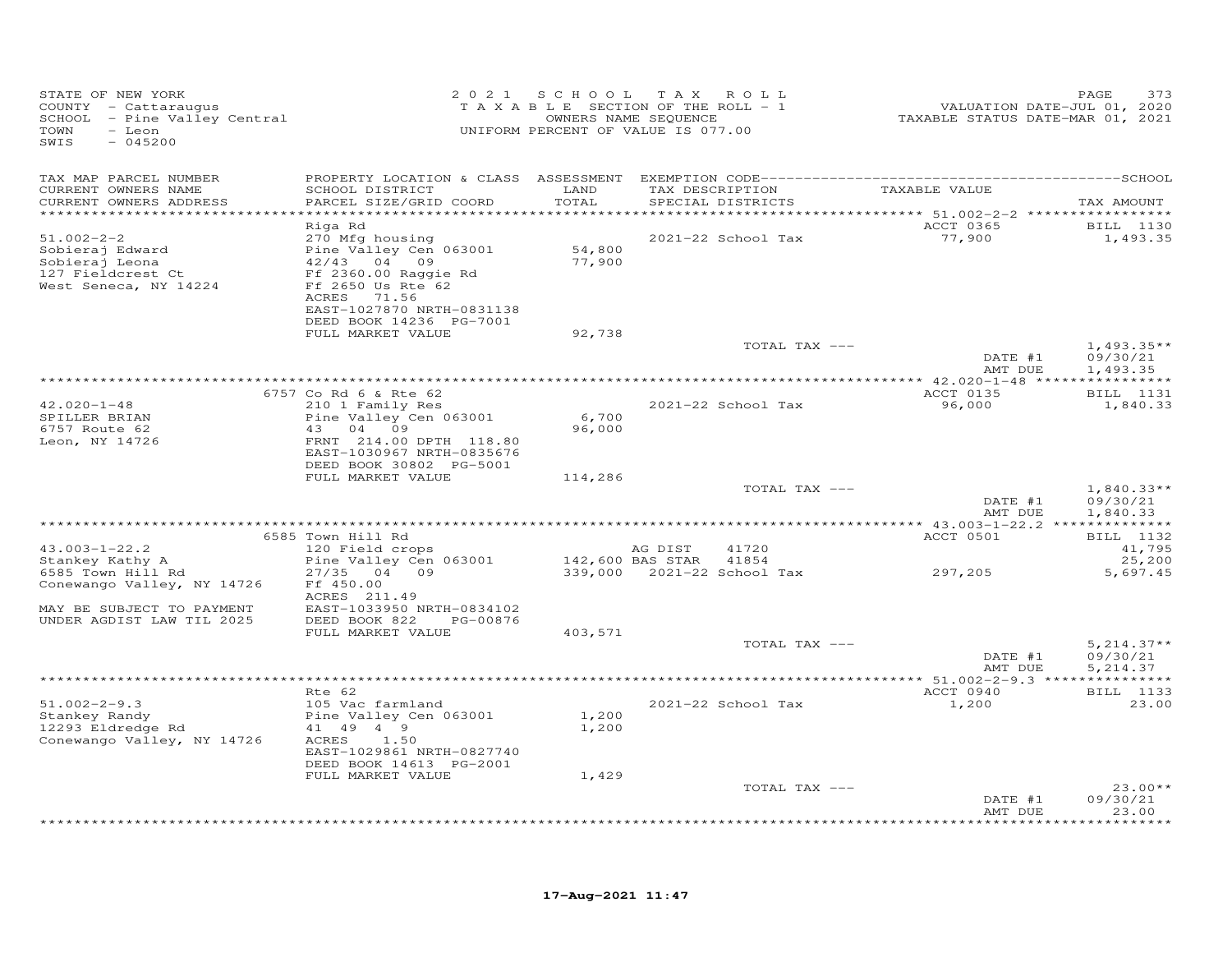| STATE OF NEW YORK<br>COUNTY - Cattaraugus<br>SCHOOL - Pine Valley Central<br>TOWN<br>- Leon<br>SWIS<br>$-045200$                                           |                                                                                |                  | 2021 SCHOOL TAX ROLL<br>T A X A B L E SECTION OF THE ROLL - 1<br>OWNERS NAME SEQUENCE<br>UNIFORM PERCENT OF VALUE IS 077.00 | 7,420<br>VALUATION DATE-JUL 01, 2020<br>TAXABLE STATUS DATE-MAR 01, 2021 | 374<br>PAGE                          |
|------------------------------------------------------------------------------------------------------------------------------------------------------------|--------------------------------------------------------------------------------|------------------|-----------------------------------------------------------------------------------------------------------------------------|--------------------------------------------------------------------------|--------------------------------------|
| TAX MAP PARCEL NUMBER                                                                                                                                      |                                                                                |                  |                                                                                                                             |                                                                          |                                      |
| CURRENT OWNERS NAME<br>CURRENT OWNERS ADDRESS                                                                                                              | SCHOOL DISTRICT LAND<br>PARCEL SIZE/GRID COORD                                 | TOTAL            | TAX DESCRIPTION TAXABLE VALUE<br>SPECIAL DISTRICTS                                                                          |                                                                          | TAX AMOUNT                           |
|                                                                                                                                                            | 12293 Eldredge Rd                                                              |                  |                                                                                                                             | ACCT 0287                                                                | BILL 1134                            |
| $51.002 - 2 - 10$                                                                                                                                          | 240 Rural res                                                                  |                  | <b>BAS STAR</b> 41854                                                                                                       |                                                                          | 25,200                               |
| Stankey Randy<br>12293 Eldredge Rd<br>Conewango Valley, NY 14726                                                                                           | Pine Valley Cen 063001<br>33/41/42 04 09<br>Ff 1400.00<br>ACRES 44.33          | 153,600          | 43,300 2021-22 School Tax 153,600                                                                                           |                                                                          | 2,944.53                             |
|                                                                                                                                                            | EAST-1030815 NRTH-0827277<br>DEED BOOK 764 PG-00541                            |                  |                                                                                                                             |                                                                          |                                      |
|                                                                                                                                                            | FULL MARKET VALUE                                                              | 182,857          |                                                                                                                             |                                                                          |                                      |
|                                                                                                                                                            |                                                                                |                  | TOTAL TAX ---                                                                                                               | DATE #1<br>AMT DUE                                                       | $2,461.44**$<br>09/30/21<br>2,461.44 |
|                                                                                                                                                            |                                                                                |                  |                                                                                                                             |                                                                          |                                      |
|                                                                                                                                                            | 6585 Town Hill Rd                                                              |                  |                                                                                                                             | ACCT 0501                                                                | <b>BILL</b> 1135                     |
| $43.003 - 1 - 22.8$<br>STANKEY Somer<br>6585 Town Hill Road                                                                                                | 120 Field crops<br>Pine Valley Cen 063001<br>27/35 04 09                       | 11,000<br>11,000 | 2021-22 School Tax                                                                                                          | 11,000                                                                   | 210.87                               |
| Conewango Valley, NY 14726                                                                                                                                 | Ff 450.00<br>ACRES<br>6.11                                                     |                  |                                                                                                                             |                                                                          |                                      |
| MAY BE SUBJECT TO PAYMENT<br>UNDER AGDIST LAW TIL 2025                                                                                                     | EAST-1033950 NRTH-0834102<br>DEED BOOK 20200 PG-7100                           |                  |                                                                                                                             |                                                                          |                                      |
|                                                                                                                                                            | FULL MARKET VALUE                                                              | 13,095           | TOTAL TAX ---                                                                                                               |                                                                          | $210.87**$                           |
|                                                                                                                                                            |                                                                                |                  |                                                                                                                             | DATE #1<br>AMT DUE                                                       | 09/30/21<br>210.87                   |
|                                                                                                                                                            |                                                                                |                  |                                                                                                                             |                                                                          |                                      |
| $52.002 - 1 - 27.17$                                                                                                                                       | Peters Rd<br>314 Rural vac<10                                                  |                  | 2021-22 School Tax                                                                                                          | ACCT 0757<br>7,100                                                       | <b>BILL</b> 1136<br>136.11           |
| 32.002-1-27.17<br>Starks Barry D. Pine Valley Cen 063001<br>Starks Brandy M. 01 04 09<br>102 Fourth Street Ff 340.00<br>Little Valley, NY 14755 ACRES 3.05 |                                                                                | 7,100<br>7,100   |                                                                                                                             |                                                                          |                                      |
|                                                                                                                                                            | EAST-1048984 NRTH-0827215                                                      |                  |                                                                                                                             |                                                                          |                                      |
|                                                                                                                                                            | DEED BOOK 20200 PG-9501                                                        |                  |                                                                                                                             |                                                                          |                                      |
|                                                                                                                                                            | FULL MARKET VALUE                                                              | 8,452            | TOTAL TAX ---                                                                                                               |                                                                          | $136.11**$                           |
|                                                                                                                                                            |                                                                                |                  |                                                                                                                             | DATE #1<br>AMT DUE                                                       | 09/30/21<br>136.11                   |
|                                                                                                                                                            |                                                                                |                  |                                                                                                                             |                                                                          |                                      |
|                                                                                                                                                            | 7544 Rte 62<br>210 1 Family Res                                                |                  |                                                                                                                             | ACCT 0371                                                                | <b>BILL</b> 1137                     |
| $34.003 - 1 - 30$<br>Stefanik Ryan<br>Stefanik Lynn<br>7544 Rte 62<br>South Dayton, NY 14138                                                               | Pine Valley Cen 063001<br>39 04 09<br>FRNT 180.00 DPTH 300.00<br>ACRES<br>1.24 | 78,900           | BAS STAR 41854<br>7,500 2021-22 School Tax                                                                                  | 78,900                                                                   | 25,200<br>1,512.52                   |
|                                                                                                                                                            | EAST-1031376 NRTH-0847735<br>DEED BOOK 00936 PG-00034                          |                  |                                                                                                                             |                                                                          |                                      |
|                                                                                                                                                            | FULL MARKET VALUE                                                              | 93,929           |                                                                                                                             |                                                                          |                                      |
|                                                                                                                                                            |                                                                                |                  | TOTAL TAX ---                                                                                                               | DATE #1<br>AMT DUE                                                       | $1,029.44**$<br>09/30/21<br>1,029.44 |
|                                                                                                                                                            |                                                                                |                  |                                                                                                                             |                                                                          | **********                           |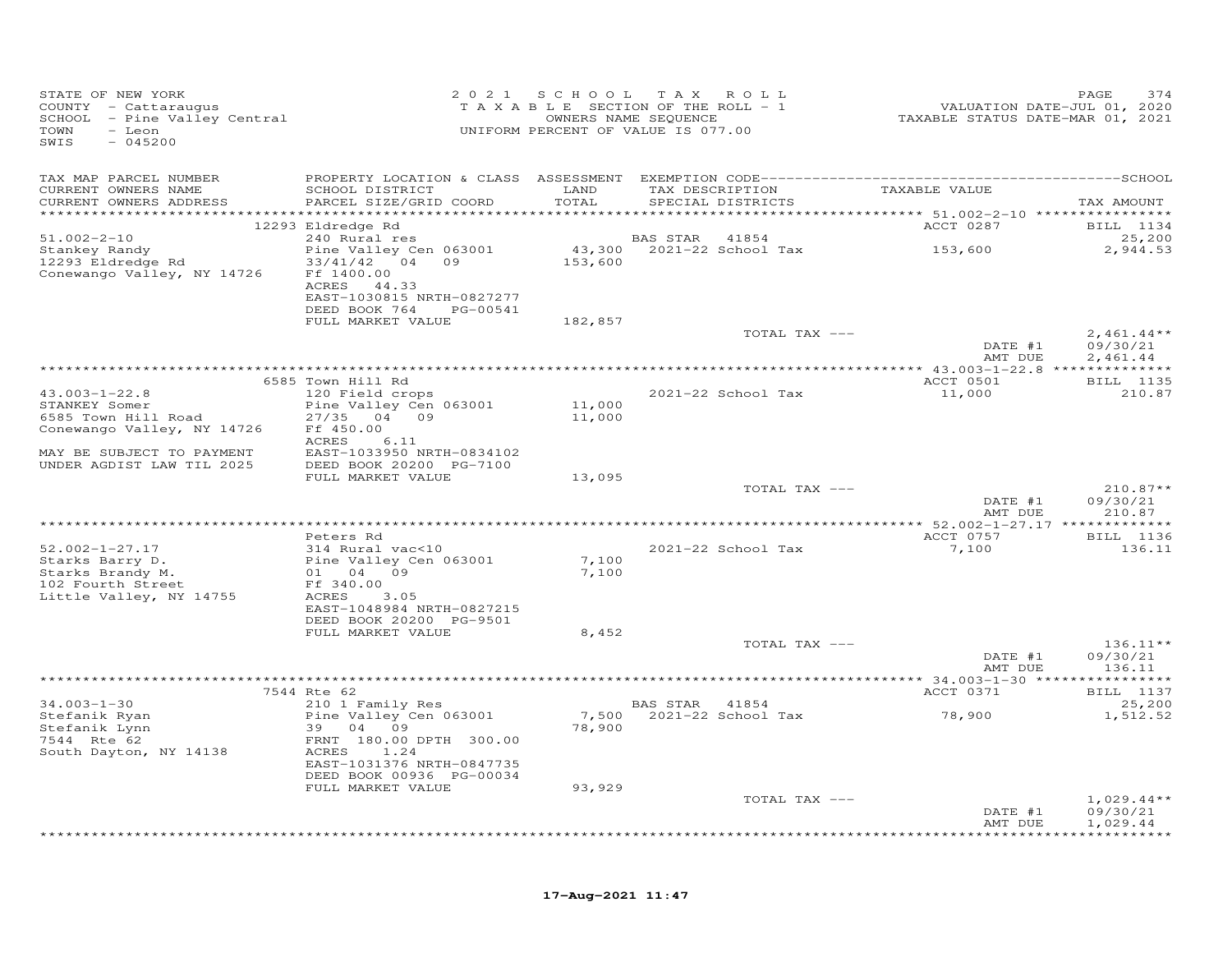| STATE OF NEW YORK<br>COUNTY - Cattaraugus<br>SCHOOL - Pine Valley Central<br>- Leon<br>TOWN<br>SWIS<br>$-045200$ | 2 0 2 1                                                                                                                                                       |                           | SCHOOL TAX ROLL<br>TAXABLE SECTION OF THE ROLL - 1<br>OWNERS NAME SEQUENCE<br>UNIFORM PERCENT OF VALUE IS 077.00 | VALUATION DATE-JUL 01, 2020<br>TAXABLE STATUS DATE-MAR 01, 2021 | PAGE<br>375                               |
|------------------------------------------------------------------------------------------------------------------|---------------------------------------------------------------------------------------------------------------------------------------------------------------|---------------------------|------------------------------------------------------------------------------------------------------------------|-----------------------------------------------------------------|-------------------------------------------|
| TAX MAP PARCEL NUMBER<br>CURRENT OWNERS NAME<br>CURRENT OWNERS ADDRESS                                           | SCHOOL DISTRICT<br>PARCEL SIZE/GRID COORD                                                                                                                     | LAND<br>TOTAL             | TAX DESCRIPTION TAXABLE VALUE<br>SPECIAL DISTRICTS                                                               |                                                                 | TAX AMOUNT                                |
|                                                                                                                  | 11027 Leon-New Albion Rd                                                                                                                                      |                           |                                                                                                                  | ACCT 0085                                                       | <b>BILL</b> 1138                          |
| $43.004 - 1 - 8.1$<br>Sterling Joan E<br>Sterling Misty L<br>11027 Leon-New Albion Rd<br>Cattaraugus, NY 14719   | 320 Rural vacant<br>Pine Valley Cen 063001<br>03 04 09<br>David Beck House<br>ACRES 10.85<br>EAST-1050805 NRTH-0833127<br>DEED BOOK 1765 PG-6003              | 17,200<br>17,200          | 2021-22 School Tax                                                                                               | 17,200                                                          | 329.73                                    |
|                                                                                                                  | FULL MARKET VALUE                                                                                                                                             | 20,476                    |                                                                                                                  |                                                                 |                                           |
|                                                                                                                  |                                                                                                                                                               |                           | TOTAL TAX ---                                                                                                    | DATE #1<br>AMT DUE                                              | $329.73**$<br>09/30/21<br>329.73          |
|                                                                                                                  |                                                                                                                                                               |                           |                                                                                                                  |                                                                 |                                           |
| $42.004 - 2 - 15$                                                                                                | 6696 Rte 62<br>270 Mfg housing                                                                                                                                |                           | 2021-22 School Tax                                                                                               | ACCT 0350<br>21,300                                             | BILL 1139<br>408.32                       |
| Sterling Kevin<br>10999 Leon Rd.<br>Cattaraugus, NY 14719                                                        | Pine Valley Cen 063001<br>43 04 09<br>FRNT 175.00 DPTH<br>ACRES<br>1.03<br>EAST-1030966 NRTH-0834660                                                          | 7,100<br>21,300           |                                                                                                                  |                                                                 |                                           |
|                                                                                                                  | DEED BOOK 30415 PG-8001                                                                                                                                       |                           |                                                                                                                  |                                                                 |                                           |
|                                                                                                                  | FULL MARKET VALUE                                                                                                                                             | 25,357                    | TOTAL TAX ---                                                                                                    |                                                                 | $408.32**$                                |
|                                                                                                                  |                                                                                                                                                               |                           |                                                                                                                  | DATE #1<br>AMT DUE                                              | 09/30/21<br>408.32                        |
|                                                                                                                  | 6702 Rte 62                                                                                                                                                   |                           |                                                                                                                  | *************** 42.004-2-19.4 ***************<br>ACCT 0479      | BILL 1140                                 |
| $42.004 - 2 - 19.4$<br>Sterling Kevin<br>10999 Leon Rd.<br>Cattaraugus, NY 14719                                 | 270 Mfg housing<br>Pine Valley Cen 063001<br>43 04<br>09<br>FRNT 295.00 DPTH 230.00<br>EAST-1031025 NRTH-0834839<br>DEED BOOK 30415 PG-8001                   | 8,100<br>21,100           | 2021-22 School Tax                                                                                               | 21,100                                                          | 404.49                                    |
|                                                                                                                  | FULL MARKET VALUE                                                                                                                                             | 25,119                    |                                                                                                                  |                                                                 |                                           |
|                                                                                                                  |                                                                                                                                                               |                           | TOTAL TAX ---                                                                                                    | DATE #1<br>AMT DUE                                              | $404.49**$<br>09/30/21<br>404.49          |
|                                                                                                                  |                                                                                                                                                               |                           |                                                                                                                  |                                                                 |                                           |
|                                                                                                                  | 12228 Leon-New Albion Rd                                                                                                                                      |                           |                                                                                                                  | ACCT 0083                                                       | BILL 1141                                 |
| $42.020 - 1 - 13$<br>Sterling Michelle M.<br>12228 Leon Rd.<br>Conewango Valley, NY 14726                        | 210 1 Family Res<br>Pine Valley Cen 063001<br>36 04 09<br>FRNT 95.70 DPTH 332.72<br>EAST-1031495 NRTH-0835966<br>DEED BOOK 30415 PG-8002<br>FULL MARKET VALUE | 6,800<br>30,000<br>35,714 | 2021-22 School Tax                                                                                               | 30,000                                                          | 575.10                                    |
|                                                                                                                  |                                                                                                                                                               |                           | TOTAL TAX ---                                                                                                    |                                                                 | $575.10**$                                |
|                                                                                                                  |                                                                                                                                                               |                           |                                                                                                                  | DATE #1<br>AMT DUE                                              | 09/30/21<br>575.10<br>* * * * * * * * * * |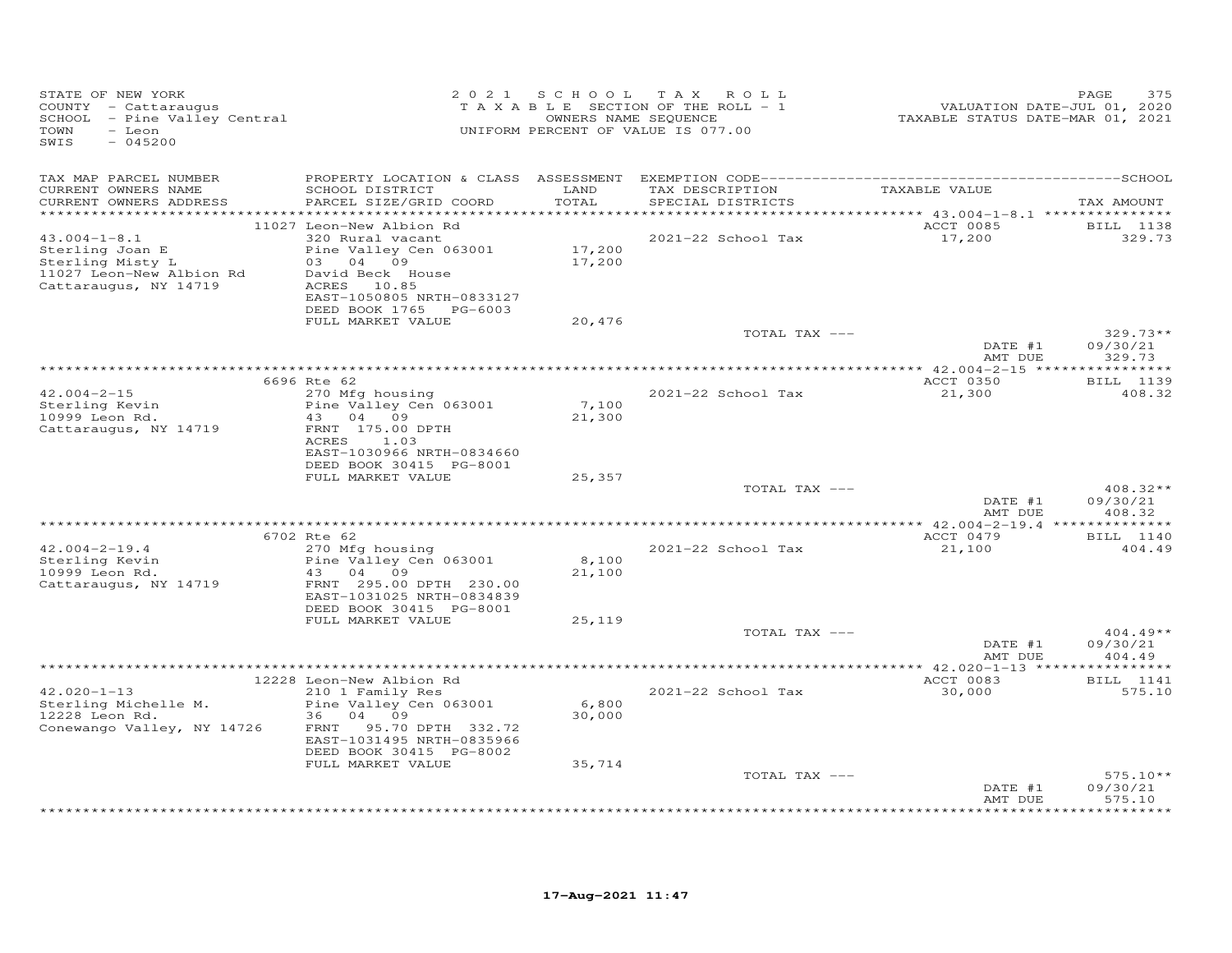| STATE OF NEW YORK<br>COUNTY - Cattaraugus<br>SCHOOL - Pine Valley Central<br>TOWN<br>- Leon<br>$-045200$<br>SWIS |                                                     |                  | 2021 SCHOOL TAX ROLL<br>T A X A B L E SECTION OF THE ROLL - 1<br>OWNERS NAME SEQUENCE<br>UNIFORM PERCENT OF VALUE IS 077.00 | VALUATION DATE-JUL 01, 2020<br>TAXABLE STATUS DATE-MAR 01, 2021 | PAGE<br>376                          |
|------------------------------------------------------------------------------------------------------------------|-----------------------------------------------------|------------------|-----------------------------------------------------------------------------------------------------------------------------|-----------------------------------------------------------------|--------------------------------------|
| TAX MAP PARCEL NUMBER                                                                                            |                                                     |                  |                                                                                                                             |                                                                 |                                      |
| CURRENT OWNERS NAME<br>CURRENT OWNERS ADDRESS                                                                    | SCHOOL DISTRICT<br>PARCEL SIZE/GRID COORD           | LAND<br>TOTAL    | TAX DESCRIPTION<br>SPECIAL DISTRICTS                                                                                        | TAXABLE VALUE                                                   | TAX AMOUNT                           |
|                                                                                                                  | 6868 Rte 62                                         |                  |                                                                                                                             | ACCT 0418                                                       |                                      |
| $43.003 - 1 - 28.1$                                                                                              | 210 1 Family Res                                    |                  | 2021-22 School Tax                                                                                                          | 20,000                                                          | BILL 1142<br>383.40                  |
| Stockman Troy J                                                                                                  | Pine Valley Cen 063001                              | 9,900            |                                                                                                                             |                                                                 |                                      |
| PO Box 195                                                                                                       | 36 04 09                                            | 20,000           |                                                                                                                             |                                                                 |                                      |
| Collins, NY 14034                                                                                                | FRNT 320.00 DPTH                                    |                  |                                                                                                                             |                                                                 |                                      |
|                                                                                                                  | ACRES<br>2.45<br>EAST-1031591 NRTH-0837621          |                  |                                                                                                                             |                                                                 |                                      |
|                                                                                                                  | DEED BOOK 25180 PG-6003                             |                  |                                                                                                                             |                                                                 |                                      |
|                                                                                                                  | FULL MARKET VALUE                                   | 23,810           |                                                                                                                             |                                                                 |                                      |
|                                                                                                                  |                                                     |                  | TOTAL TAX ---                                                                                                               |                                                                 | $383.40**$                           |
|                                                                                                                  |                                                     |                  |                                                                                                                             | DATE #1                                                         | 09/30/21                             |
|                                                                                                                  |                                                     |                  |                                                                                                                             | AMT DUE                                                         | 383.40                               |
|                                                                                                                  | 6868 Rte 62                                         |                  |                                                                                                                             | ACCT 0904                                                       | BILL 1143                            |
| $43.003 - 1 - 28.3$                                                                                              | 312 Vac w/imprv                                     |                  | 2021-22 School Tax                                                                                                          | 35,000                                                          | 670.95                               |
| Stockman Troy J                                                                                                  | Pine Valley Cen 063001                              | 29,700           |                                                                                                                             |                                                                 |                                      |
| PO Box 195                                                                                                       | 36 04 09                                            | 35,000           |                                                                                                                             |                                                                 |                                      |
| Collins, NY 14034                                                                                                | FRNT 320.00 DPTH<br>ACRES 26.20                     |                  |                                                                                                                             |                                                                 |                                      |
|                                                                                                                  | EAST-1032233 NRTH-0837380                           |                  |                                                                                                                             |                                                                 |                                      |
|                                                                                                                  | DEED BOOK 11458 PG-6002                             |                  |                                                                                                                             |                                                                 |                                      |
|                                                                                                                  | FULL MARKET VALUE                                   | 41,667           |                                                                                                                             |                                                                 |                                      |
|                                                                                                                  |                                                     |                  | TOTAL TAX ---                                                                                                               | DATE #1                                                         | $670.95**$<br>09/30/21               |
|                                                                                                                  |                                                     |                  |                                                                                                                             | AMT DUE                                                         | 670.95                               |
|                                                                                                                  |                                                     |                  |                                                                                                                             |                                                                 |                                      |
|                                                                                                                  | Alderbottom Rd                                      |                  |                                                                                                                             | ACCT 0915                                                       | BILL 1144                            |
| $43.003 - 1 - 7.4$                                                                                               | 311 Res vac land                                    |                  | 2021-22 School Tax                                                                                                          | 32,600                                                          | 624.95                               |
| Stone Michael C<br>Stone Dianne L                                                                                | Pine Valley Cen 063001<br>20/28 04 09               | 32,600<br>32,600 |                                                                                                                             |                                                                 |                                      |
| 2613 Stright Rd                                                                                                  | Alderbottom Rd Ff - 4150'                           |                  |                                                                                                                             |                                                                 |                                      |
| Fredonia, NY 14063                                                                                               | ACRES 31.00                                         |                  |                                                                                                                             |                                                                 |                                      |
|                                                                                                                  | EAST-1040331 NRTH-0838917                           |                  |                                                                                                                             |                                                                 |                                      |
|                                                                                                                  | DEED BOOK 13385 PG-5004                             |                  |                                                                                                                             |                                                                 |                                      |
|                                                                                                                  | FULL MARKET VALUE                                   | 38,810           | TOTAL TAX ---                                                                                                               |                                                                 | $624.95**$                           |
|                                                                                                                  |                                                     |                  |                                                                                                                             | DATE #1                                                         | 09/30/21                             |
|                                                                                                                  |                                                     |                  |                                                                                                                             | AMT DUE                                                         | 624.95                               |
|                                                                                                                  |                                                     |                  |                                                                                                                             |                                                                 |                                      |
| $52.002 - 1 - 34$                                                                                                | Eldredge Rd<br>314 Rural vac<10                     |                  | 2021-22 School Tax                                                                                                          | ACCT 0372<br>4,500                                              | BILL 1145<br>86.27                   |
| Sturm William F                                                                                                  | Pine Valley Cen 063001                              | 4,500            |                                                                                                                             |                                                                 |                                      |
| 7298 Erie Rd                                                                                                     | 10 04 09                                            | 4,500            |                                                                                                                             |                                                                 |                                      |
| Derby, NY 14047                                                                                                  | Ff 409.50                                           |                  |                                                                                                                             |                                                                 |                                      |
|                                                                                                                  | ACRES<br>2.86                                       |                  |                                                                                                                             |                                                                 |                                      |
|                                                                                                                  | EAST-1046128 NRTH-0827976<br>DEED BOOK 910 PG-00142 |                  |                                                                                                                             |                                                                 |                                      |
|                                                                                                                  | FULL MARKET VALUE                                   | 5,357            |                                                                                                                             |                                                                 |                                      |
|                                                                                                                  |                                                     |                  | TOTAL TAX ---                                                                                                               |                                                                 | $86.27**$                            |
|                                                                                                                  |                                                     |                  |                                                                                                                             | DATE #1                                                         | 09/30/21                             |
|                                                                                                                  |                                                     |                  |                                                                                                                             | AMT DUE                                                         | 86.27<br><b>اب بل بل بل بل بل بل</b> |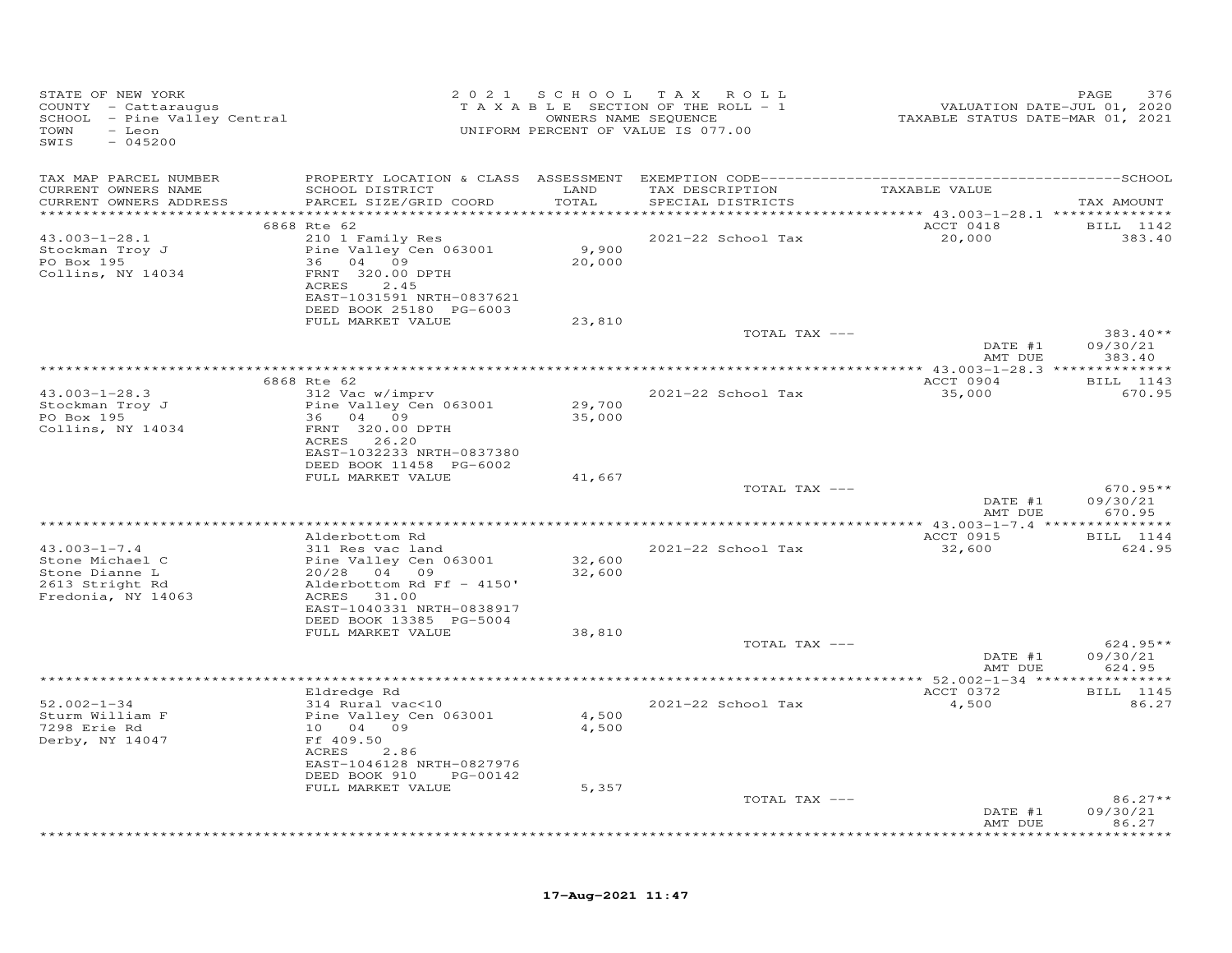| STATE OF NEW YORK<br>COUNTY - Cattaraugus<br>SCHOOL - Pine Valley Central<br>TOWN<br>- Leon<br>SWIS<br>$-045200$ | 2 0 2 1                                                                                                                                                                                           | S C H O O L<br>OWNERS NAME SEQUENCE | T A X<br>ROLL<br>TAXABLE SECTION OF THE ROLL - 1<br>UNIFORM PERCENT OF VALUE IS 077.00 | VALUATION DATE-JUL 01, 2020<br>TAXABLE STATUS DATE-MAR 01, 2021 | 377<br>PAGE                  |
|------------------------------------------------------------------------------------------------------------------|---------------------------------------------------------------------------------------------------------------------------------------------------------------------------------------------------|-------------------------------------|----------------------------------------------------------------------------------------|-----------------------------------------------------------------|------------------------------|
| TAX MAP PARCEL NUMBER                                                                                            | PROPERTY LOCATION & CLASS                                                                                                                                                                         | ASSESSMENT                          |                                                                                        |                                                                 |                              |
| CURRENT OWNERS NAME<br>CURRENT OWNERS ADDRESS<br>*******************                                             | SCHOOL DISTRICT<br>PARCEL SIZE/GRID COORD                                                                                                                                                         | LAND<br>TOTAL<br>******             | TAX DESCRIPTION<br>SPECIAL DISTRICTS                                                   | TAXABLE VALUE<br>************ 52.002-1-37 *****************     | TAX AMOUNT                   |
| $52.002 - 1 - 37$<br>Sturm William F<br>Sturm Carol A.<br>7298 Erie Road<br>Derby, NY 14047                      | Duqway Rd<br>314 Rural vac<10<br>Pine Valley Cen 063001<br>04<br>10<br>09<br>Ff 535.00 Fancher Rd<br>Ff 500.00 Dugway Rd<br>ACRES<br>2.83<br>EAST-1046603 NRTH-0829174<br>DEED BOOK 22331 PG-3001 | 52,700<br>52,700                    | 2021-22 School Tax                                                                     | ACCT 0470<br>52,700                                             | BILL 1146<br>1,010.26        |
|                                                                                                                  | FULL MARKET VALUE                                                                                                                                                                                 | 62,738                              | TOTAL TAX ---                                                                          | DATE #1                                                         | $1,010.26**$<br>09/30/21     |
|                                                                                                                  |                                                                                                                                                                                                   |                                     |                                                                                        | AMT DUE                                                         | 1,010.26                     |
| $52.001 - 1 - 15.1$<br>Stutzman Andy<br>Stutzman Ella<br>11545 Eldredge Road                                     | 11545 Eldredge Rd<br>210 1 Family Res<br>Pine Valley Cen 063001<br>04<br>09<br>17<br>Ff 166.00                                                                                                    | 7,400<br>98,800                     | 2021-22 School Tax                                                                     | ACCT 0196<br>98,800                                             | BILL 1147<br>1,894.01        |
| Conewango Valley, NY 14726                                                                                       | ACRES<br>1,20<br>EAST-1042255 NRTH-0827625<br>DEED BOOK 26093 PG-6001<br>FULL MARKET VALUE                                                                                                        | 117,619                             | TOTAL TAX ---                                                                          |                                                                 | $1,894.01**$                 |
|                                                                                                                  |                                                                                                                                                                                                   |                                     |                                                                                        | DATE #1<br>AMT DUE                                              | 09/30/21<br>1,894.01         |
|                                                                                                                  | Eldredge Rd                                                                                                                                                                                       |                                     |                                                                                        | **************** 52.001-1-15.4 **<br>ACCT 0737                  | BILL 1148                    |
| $52.001 - 1 - 15.4$<br>Stutzman Andy<br>Stutzman Ella<br>11545 Eldredge Road<br>Conewango Valley, NY 14726       | 314 Rural vac<10<br>Pine Valley Cen 063001<br>17<br>04 09<br>Ff 509.20<br>3.70<br>ACRES                                                                                                           | 7,400<br>7,400                      | 2021-22 School Tax                                                                     | 7,400                                                           | 141.86                       |
|                                                                                                                  | EAST-1041915 NRTH-0827626<br>DEED BOOK 26093 PG-6001<br>FULL MARKET VALUE                                                                                                                         | 8,810                               | TOTAL TAX ---                                                                          | DATE #1                                                         | $141.86**$<br>09/30/21       |
|                                                                                                                  |                                                                                                                                                                                                   |                                     |                                                                                        | AMT DUE                                                         | 141.86                       |
| $52.001 - 1 - 15.5$                                                                                              | Eldredge Rd<br>311 Res vac land                                                                                                                                                                   |                                     | 2021-22 School Tax                                                                     | ACCT 0900<br>3,500                                              | BILL 1149<br>67.10           |
| Stutzman Andy<br>Stutzman Ella<br>11545 Eldredge Road<br>Conewango Valley, NY 14726                              | Pine Valley Cen 063001<br>1.75<br>ACRES<br>EAST-1042788 NRTH-0827623<br>DEED BOOK 26093 PG-6001                                                                                                   | 3,500<br>3,500                      |                                                                                        |                                                                 |                              |
|                                                                                                                  | FULL MARKET VALUE                                                                                                                                                                                 | 4,167                               | TOTAL TAX ---                                                                          |                                                                 | $67.10**$                    |
|                                                                                                                  |                                                                                                                                                                                                   |                                     |                                                                                        | DATE #1<br>AMT DUE                                              | 09/30/21<br>67.10<br>******* |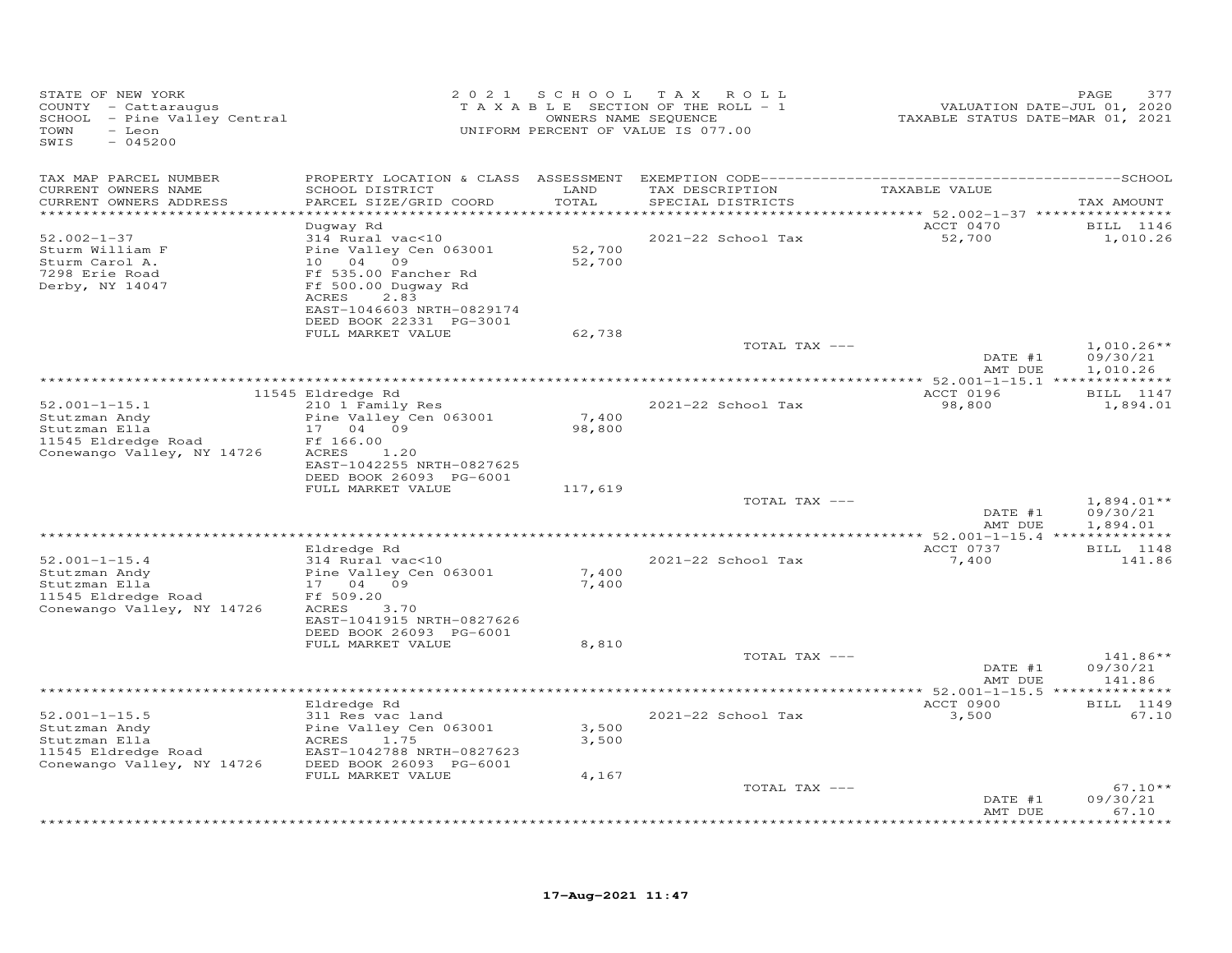| STATE OF NEW YORK<br>COUNTY - Cattaraugus<br>SCHOOL - Pine Valley Central<br>- Leon<br>TOWN<br>$-045200$<br>SWIS | 2 0 2 1                            | S C H O O L<br>TAXABLE SECTION OF THE ROLL - 1<br>UNIFORM PERCENT OF VALUE IS 077.00 | T A X<br>OWNERS NAME SEQUENCE | ROLL                       |                    | PAGE<br>378<br>VALUATION DATE-JUL 01, 2020<br>TAXABLE STATUS DATE-MAR 01, 2021 |
|------------------------------------------------------------------------------------------------------------------|------------------------------------|--------------------------------------------------------------------------------------|-------------------------------|----------------------------|--------------------|--------------------------------------------------------------------------------|
| TAX MAP PARCEL NUMBER                                                                                            |                                    |                                                                                      |                               |                            |                    |                                                                                |
| CURRENT OWNERS NAME                                                                                              | SCHOOL DISTRICT                    | LAND<br>TOTAL                                                                        | TAX DESCRIPTION               |                            | TAXABLE VALUE      |                                                                                |
| CURRENT OWNERS ADDRESS<br>***********************                                                                | PARCEL SIZE/GRID COORD             |                                                                                      |                               | SPECIAL DISTRICTS          |                    | TAX AMOUNT                                                                     |
|                                                                                                                  | 6627 West Rd                       |                                                                                      |                               |                            | ACCT 0272          | BILL 1150                                                                      |
| $42.004 - 2 - 31$                                                                                                | 105 Vac farmland                   |                                                                                      | AG DIST                       | 41720                      |                    | 4,873                                                                          |
| Stutzman Noah                                                                                                    | Pine Valley Cen 063001             |                                                                                      |                               | 20,300 2021-22 School Tax  | 15,427             | 295.74                                                                         |
| 6627 West Rd                                                                                                     | 51<br>04 09                        | 20,300                                                                               |                               |                            |                    |                                                                                |
| Conewango Valley, NY 14726                                                                                       | has no frontage<br>ACRES<br>34.20  |                                                                                      |                               |                            |                    |                                                                                |
| MAY BE SUBJECT TO PAYMENT                                                                                        | EAST-1024300 NRTH-0834138          |                                                                                      |                               |                            |                    |                                                                                |
| UNDER AGDIST LAW TIL 2025                                                                                        | DEED BOOK 13559 PG-2004            |                                                                                      |                               |                            |                    |                                                                                |
|                                                                                                                  | FULL MARKET VALUE                  | 24,167                                                                               |                               |                            |                    |                                                                                |
|                                                                                                                  |                                    |                                                                                      |                               | TOTAL TAX ---              |                    | $295.74**$                                                                     |
|                                                                                                                  |                                    |                                                                                      |                               |                            | DATE #1<br>AMT DUE | 09/30/21<br>295.74                                                             |
|                                                                                                                  |                                    |                                                                                      |                               |                            |                    |                                                                                |
|                                                                                                                  | 6627 West Rd                       |                                                                                      |                               |                            | ACCT 0274          | BILL 1151                                                                      |
| $42.004 - 2 - 35$                                                                                                | 112 Dairy farm                     |                                                                                      | AG DIST                       | 41720                      |                    | 18,776                                                                         |
| Stutzman Noah                                                                                                    | Pine Valley Cen 063001             |                                                                                      | 63,900 BAS STAR               | 41854                      |                    | 25,200                                                                         |
| 6627 West Rd                                                                                                     | 58 04 09<br>Ff 1045.00             |                                                                                      |                               | 106,100 2021-22 School Tax | 87,324             | 1,674.01                                                                       |
| Conewango Valley, NY 14726                                                                                       | ACRES<br>95.94                     |                                                                                      |                               |                            |                    |                                                                                |
| MAY BE SUBJECT TO PAYMENT                                                                                        | EAST-1021144 NRTH-0834035          |                                                                                      |                               |                            |                    |                                                                                |
| UNDER AGDIST LAW TIL 2025                                                                                        | DEED BOOK 13559 PG-2004            |                                                                                      |                               |                            |                    |                                                                                |
|                                                                                                                  | FULL MARKET VALUE                  | 126,310                                                                              |                               |                            |                    |                                                                                |
|                                                                                                                  |                                    |                                                                                      |                               | TOTAL TAX ---              |                    | $1,190.92**$                                                                   |
|                                                                                                                  |                                    |                                                                                      |                               |                            | DATE #1<br>AMT DUE | 09/30/21<br>1,190.92                                                           |
|                                                                                                                  |                                    |                                                                                      |                               |                            |                    |                                                                                |
|                                                                                                                  | Bailey Hill Rd                     |                                                                                      |                               |                            | ACCT 0381          | BILL 1152                                                                      |
| $43.004 - 1 - 7.3$                                                                                               | 260 Seasonal res                   |                                                                                      |                               | 2021-22 School Tax         | 10,000             | 191.70                                                                         |
| Sudbrook Larry D                                                                                                 | Pine Valley Cen 063001             | 8,800                                                                                |                               |                            |                    |                                                                                |
| Sudbrook Beverly A<br>419 Langmaid Ln                                                                            | 03 04 09<br>Ff 1240 Bailey Hill Rd | 10,000                                                                               |                               |                            |                    |                                                                                |
| Bradford, PA 16701                                                                                               | Ff 1735 Tug Hill Rd                |                                                                                      |                               |                            |                    |                                                                                |
|                                                                                                                  | ACRES<br>2.40                      |                                                                                      |                               |                            |                    |                                                                                |
|                                                                                                                  | EAST-1049820 NRTH-0835071          |                                                                                      |                               |                            |                    |                                                                                |
|                                                                                                                  | DEED BOOK 30840 PG-2002            |                                                                                      |                               |                            |                    |                                                                                |
|                                                                                                                  | FULL MARKET VALUE                  | 11,905                                                                               |                               | TOTAL TAX ---              |                    | $191.70**$                                                                     |
|                                                                                                                  |                                    |                                                                                      |                               |                            | DATE #1            | 09/30/21                                                                       |
|                                                                                                                  |                                    |                                                                                      |                               |                            | AMT DUE            | 191.70                                                                         |
|                                                                                                                  |                                    |                                                                                      |                               |                            |                    | **********                                                                     |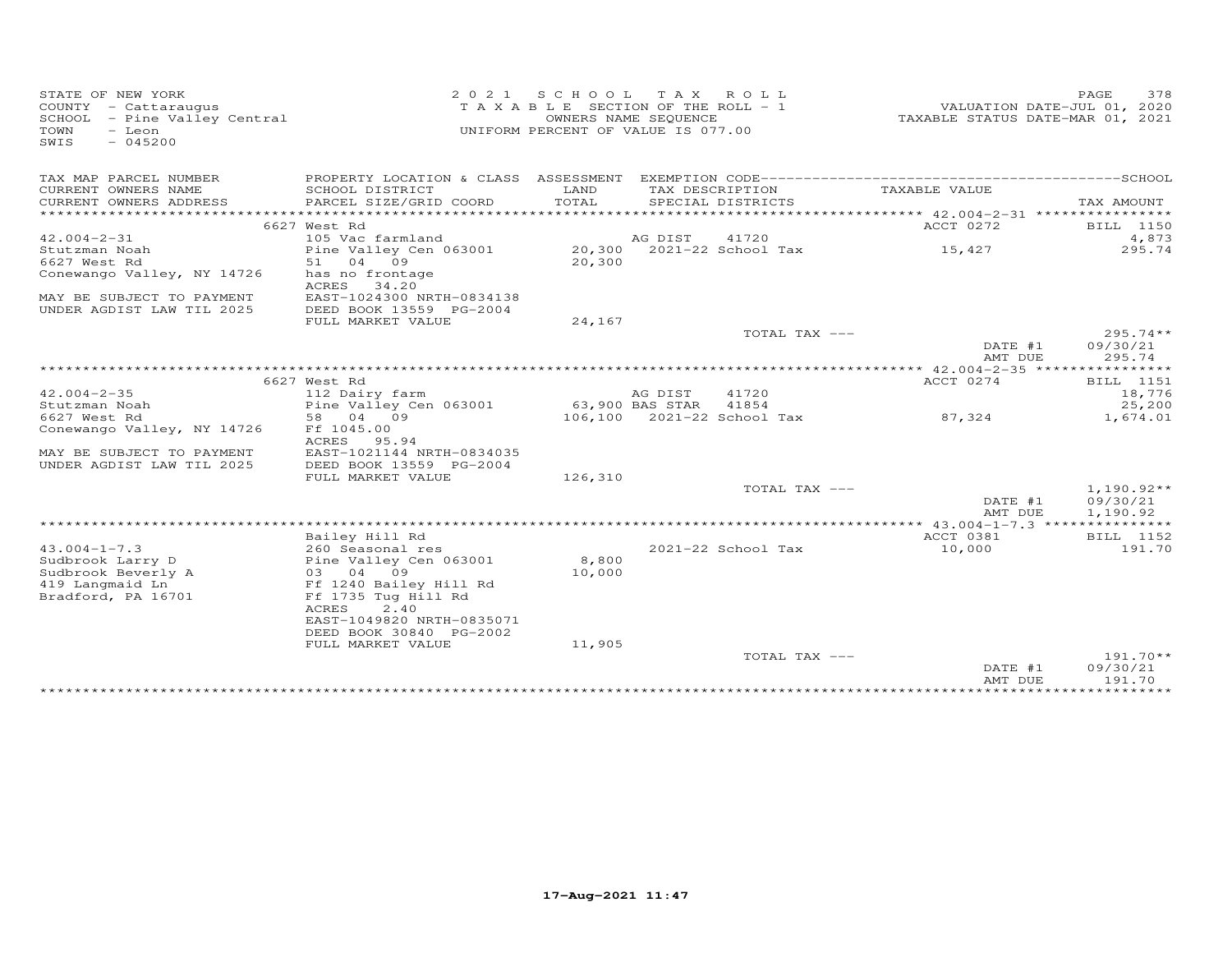| STATE OF NEW YORK<br>COUNTY - Cattaraugus<br>SCHOOL - Pine Valley Central<br>- Leon<br>TOWN<br>$-045200$<br>SWIS |                                                                                                                                                     |                    | 2021 SCHOOL TAX ROLL<br>TAXABLE SECTION OF THE ROLL - 1<br>OWNERS NAME SEQUENCE<br>UNIFORM PERCENT OF VALUE IS 077.00 | VALUATION DATE-JUL 01, 2020<br>TAXABLE STATUS DATE-MAR 01, 2021 | 379<br>PAGE                          |
|------------------------------------------------------------------------------------------------------------------|-----------------------------------------------------------------------------------------------------------------------------------------------------|--------------------|-----------------------------------------------------------------------------------------------------------------------|-----------------------------------------------------------------|--------------------------------------|
| TAX MAP PARCEL NUMBER<br>CURRENT OWNERS NAME<br>CURRENT OWNERS ADDRESS<br>***********************                | SCHOOL DISTRICT<br>PARCEL SIZE/GRID COORD                                                                                                           | LAND<br>TOTAL      | TAX DESCRIPTION<br>SPECIAL DISTRICTS                                                                                  | TAXABLE VALUE                                                   | TAX AMOUNT                           |
|                                                                                                                  | 6544 West Rd                                                                                                                                        |                    |                                                                                                                       | ACCT 0910                                                       | BILL 1153                            |
| $51.002 - 1 - 2.72$<br>Swartzentruber Joseph E<br>6544 West Rd<br>Conewango Valley, NY 14726 FULL MARKET VALUE   | 210 1 Family Res<br>Pine Valley Cen 063001<br>0.50<br>ACRES                                                                                         | 41,800<br>49,762   | BAS STAR 41854<br>3,500 2021-22 School Tax                                                                            | 41,800                                                          | 25,200<br>801.31                     |
|                                                                                                                  |                                                                                                                                                     |                    | TOTAL TAX ---                                                                                                         | DATE #1<br>AMT DUE                                              | $318.22**$<br>09/30/21<br>318.22     |
|                                                                                                                  |                                                                                                                                                     |                    |                                                                                                                       |                                                                 |                                      |
| $34.003 - 1 - 8.3$<br>Swierk Joseph A<br>7985 Kellogg Hill Road<br>Leon, NY 14138                                | 7985 Kellogg Hill Rd<br>120 Field crops<br>Pine Valley Cen 063001<br>32 04 09<br>Ff 1078.00<br>ACRES 46.47 BANK<br>017<br>EAST-1037911 NRTH-0854998 | 34,200<br>97,400   | 2021-22 School Tax                                                                                                    | ACCT 0567<br>97,400                                             | BILL 1154<br>1,867.17                |
|                                                                                                                  | DEED BOOK 2020 PG-11752                                                                                                                             |                    |                                                                                                                       |                                                                 |                                      |
|                                                                                                                  | FULL MARKET VALUE                                                                                                                                   | 115,952            | TOTAL TAX ---                                                                                                         | DATE #1<br>AMT DUE                                              | $1,867.17**$<br>09/30/21<br>1,867.17 |
|                                                                                                                  |                                                                                                                                                     |                    |                                                                                                                       |                                                                 |                                      |
| $34.003 - 1 - 29.7$<br>Szabo Peter<br>Szabo Barbara A<br>5465 Mapleton Rd<br>Lockport, NY 14094                  | 12140 Ruckh Hill Rd<br>312 Vac w/imprv<br>Pine Valley Cen 063001<br>39 04 09<br>FRNT 200.00 DPTH 175.00<br>EAST-1032568 NRTH-0847734                | 6,900<br>17,000    | 2021-22 School Tax                                                                                                    | ACCT 0623<br>17,000                                             | BILL 1155<br>325.89                  |
|                                                                                                                  | DEED BOOK 00985 PG-01004<br>FULL MARKET VALUE                                                                                                       | 20,238             |                                                                                                                       |                                                                 |                                      |
|                                                                                                                  |                                                                                                                                                     |                    | TOTAL TAX ---                                                                                                         | DATE #1<br>AMT DUE                                              | $325.89**$<br>09/30/21<br>325.89     |
|                                                                                                                  | 6715 Bailey Hill Rd                                                                                                                                 |                    |                                                                                                                       | ACCT 0935                                                       | <b>BILL</b> 1156                     |
| $43.004 - 1 - 12.71$<br>Tower Associates, LLC<br>700 Universe Blvd<br>Juno Beach, FL 33408                       | 871 Elec-Gas Fac<br>Pine Valley Cen 063001<br>03 04 09<br>ACRES<br>0.01<br>EAST-1048417 NRTH-0835205                                                | $\Omega$<br>29,500 | 2021-22 School Tax                                                                                                    | 29,500                                                          | 565.52                               |
|                                                                                                                  | DEED BOOK 1481 PG-8001<br>FULL MARKET VALUE                                                                                                         | 35,119             | TOTAL TAX ---                                                                                                         | DATE #1<br>AMT DUE                                              | $565.52**$<br>09/30/21<br>565.52     |
|                                                                                                                  |                                                                                                                                                     |                    |                                                                                                                       |                                                                 |                                      |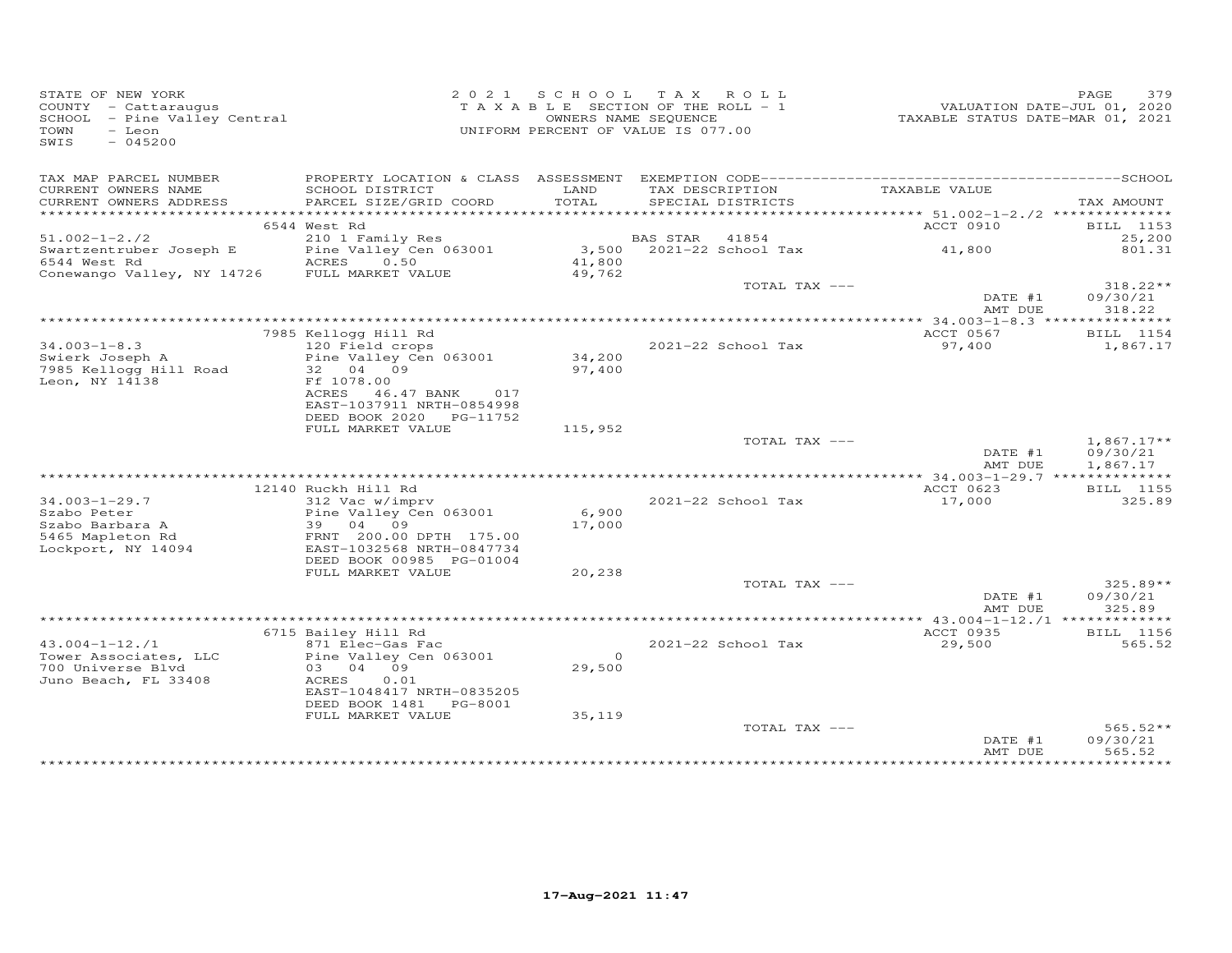| STATE OF NEW YORK<br>COUNTY - Cattaraugus<br>SCHOOL - Pine Valley Central<br>TOWN<br>- Leon<br>SWIS<br>$-045200$ |                                                                                                                                                                    | 2021 SCHOOL TAX              | ROLL<br>TAXABLE SECTION OF THE ROLL - 1<br>OWNERS NAME SEQUENCE<br>UNIFORM PERCENT OF VALUE IS 077.00 | VALUATION DATE-JUL 01, 2020<br>TAXABLE STATUS DATE-MAR 01, 2021 | PAGE<br>380                            |
|------------------------------------------------------------------------------------------------------------------|--------------------------------------------------------------------------------------------------------------------------------------------------------------------|------------------------------|-------------------------------------------------------------------------------------------------------|-----------------------------------------------------------------|----------------------------------------|
| TAX MAP PARCEL NUMBER<br>CURRENT OWNERS NAME<br>CURRENT OWNERS ADDRESS                                           | SCHOOL DISTRICT<br>PARCEL SIZE/GRID COORD                                                                                                                          | LAND<br>TOTAL                | TAX DESCRIPTION<br>SPECIAL DISTRICTS                                                                  | TAXABLE VALUE                                                   | TAX AMOUNT                             |
|                                                                                                                  |                                                                                                                                                                    |                              |                                                                                                       |                                                                 |                                        |
| $42.004 - 1 - 6.2$<br>Traber Daniel A<br>18914 2nd St<br>Eagle River, AK 99577                                   | 6927 Riga Rd<br>210 1 Family Res<br>Pine Valley Cen 063001<br>52 04 09<br>FRNT 270.00 DPTH<br>ACRES<br>1.84<br>EAST-1026973 NRTH-0838549<br>DEED BOOK 766 PG-00242 | 8,700<br>108,500             | 2021-22 School Tax                                                                                    | ACCT 0481<br>108,500                                            | BILL 1157<br>2,079.96                  |
|                                                                                                                  | FULL MARKET VALUE                                                                                                                                                  | 129,167                      |                                                                                                       |                                                                 |                                        |
|                                                                                                                  |                                                                                                                                                                    |                              | TOTAL TAX ---                                                                                         | DATE #1<br>AMT DUE                                              | $2,079.96**$<br>09/30/21<br>2,079.96   |
|                                                                                                                  |                                                                                                                                                                    |                              |                                                                                                       |                                                                 |                                        |
| $42.020 - 1 - 23$<br>Traber Richard                                                                              | 12138 Leon-New Albion Rd<br>210 1 Family Res<br>Pine Valley Cen 063001                                                                                             | 9,600                        | ENH STAR 41834<br>2021-22 School Tax                                                                  | ACCT 0379<br>75,800                                             | <b>BILL</b> 1158<br>59,390<br>1,453.09 |
| Traber Joan<br>12138 Leon-New Albion Rd<br>Conewango Valley, NY 14726                                            | 36 04 09<br>FRNT 95.00 DPTH<br>ACRES<br>2.30<br>EAST-1032987 NRTH-0836103<br>DEED BOOK 771<br>PG-00165                                                             | 75,800                       |                                                                                                       |                                                                 |                                        |
|                                                                                                                  | FULL MARKET VALUE                                                                                                                                                  | 90,238                       |                                                                                                       |                                                                 |                                        |
|                                                                                                                  |                                                                                                                                                                    |                              | TOTAL TAX ---                                                                                         | DATE #1<br>AMT DUE                                              | $350.09**$<br>09/30/21<br>350.09       |
|                                                                                                                  |                                                                                                                                                                    |                              |                                                                                                       |                                                                 |                                        |
|                                                                                                                  | 7004 Riga Rd                                                                                                                                                       |                              |                                                                                                       | ACCT 0514                                                       | BILL 1159                              |
| $42.002 - 1 - 23.4$<br>Traber Robert E<br>Traber Phyllis<br>7004 Riga Rd                                         | 210 1 Family Res<br>Pine Valley Cen 063001<br>45 04 09<br>Ff 300.00                                                                                                | 90,800                       | BAS STAR 41854<br>8,800 2021-22 School Tax                                                            | 90,800                                                          | 25,200<br>1,740.65                     |
| Conewango Valley, NY 14726                                                                                       | ACRES 1.90<br>EAST-1027310 NRTH-0839817<br>DEED BOOK 899<br>PG-00288                                                                                               |                              |                                                                                                       |                                                                 |                                        |
|                                                                                                                  | FULL MARKET VALUE                                                                                                                                                  | 108,095                      | TOTAL TAX ---                                                                                         | DATE #1                                                         | $1,257.56**$<br>09/30/21               |
|                                                                                                                  |                                                                                                                                                                    |                              |                                                                                                       | AMT DUE                                                         | 1,257.56                               |
|                                                                                                                  | 6528 Town Hill Rd                                                                                                                                                  |                              |                                                                                                       | ACCT 0779                                                       | <b>BILL</b> 1160                       |
| $43.003 - 1 - 18.3$<br>Trosterud Stephen D.<br>Trosterud Melissa<br>6528 Town Hill Rd<br>Leon, NY 14726          | 120 Field crops<br>Pine Valley Cen 063001<br>27 4 9<br>ACRES 41.40<br>EAST-1036107 NRTH-0832610<br>DEED BOOK 20210 PG-1282<br>FULL MARKET VALUE                    | 34,300<br>120,000<br>142,857 | 2021-22 School Tax                                                                                    | 120,000                                                         | 2,300.41                               |
|                                                                                                                  |                                                                                                                                                                    |                              | TOTAL TAX ---                                                                                         |                                                                 | $2,300.41**$                           |
|                                                                                                                  |                                                                                                                                                                    |                              |                                                                                                       | DATE #1<br>AMT DUE                                              | 09/30/21<br>2,300.41                   |
|                                                                                                                  |                                                                                                                                                                    |                              |                                                                                                       |                                                                 | <b>+++++++++++++</b>                   |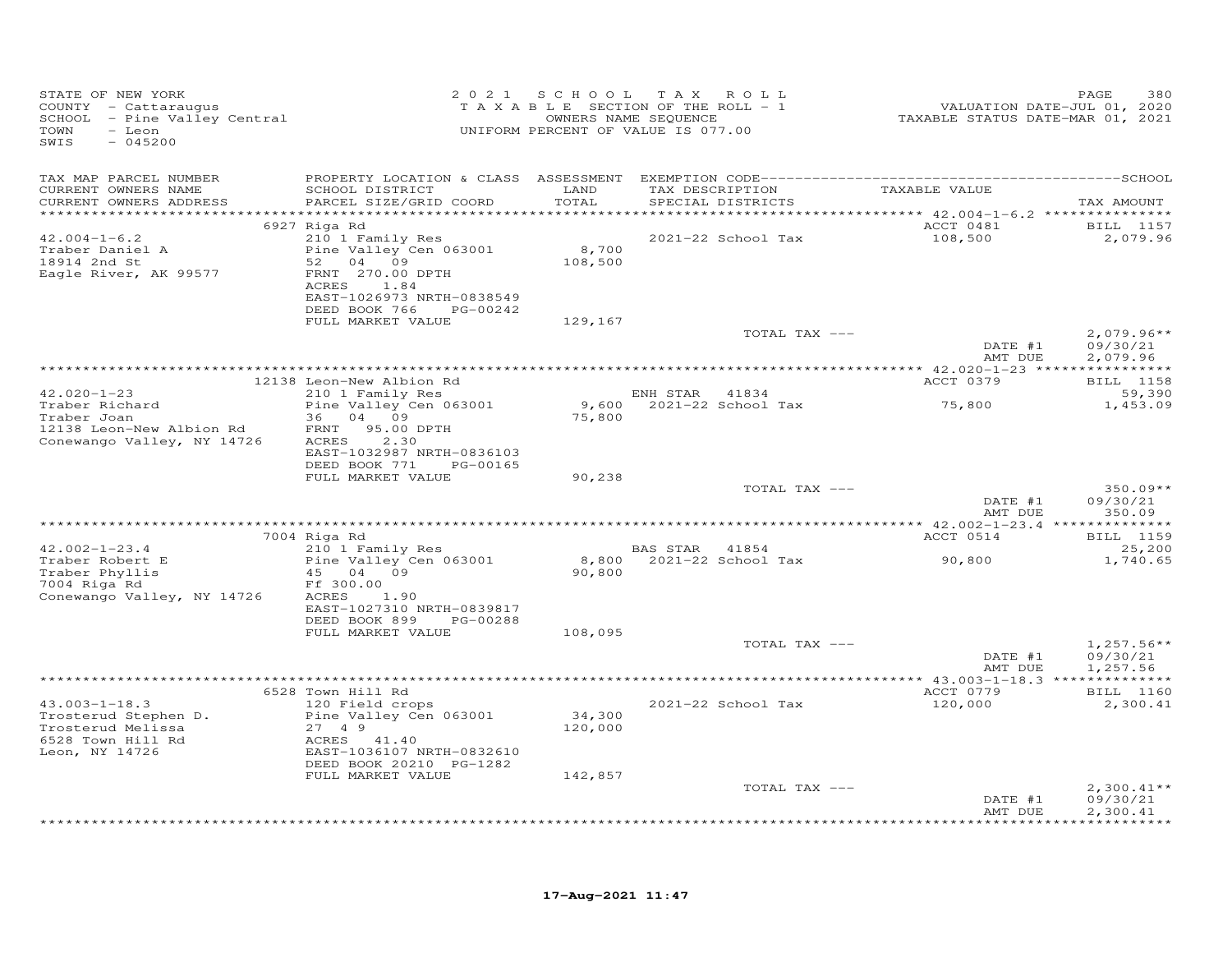| STATE OF NEW YORK<br>COUNTY - Cattaraugus<br>SCHOOL - Pine Valley Central<br>TOWN<br>- Leon<br>SWIS<br>$-045200$ |                                                                      | 2021 SCHOOL       | T A X<br>ROLL<br>T A X A B L E SECTION OF THE ROLL - 1<br>OWNERS NAME SEQUENCE<br>UNIFORM PERCENT OF VALUE IS 077.00 | VALUATION DATE-JUL 01, 2020<br>TAXABLE STATUS DATE-MAR 01, 2021 | PAGE<br>381           |
|------------------------------------------------------------------------------------------------------------------|----------------------------------------------------------------------|-------------------|----------------------------------------------------------------------------------------------------------------------|-----------------------------------------------------------------|-----------------------|
| TAX MAP PARCEL NUMBER                                                                                            |                                                                      |                   |                                                                                                                      |                                                                 |                       |
| CURRENT OWNERS NAME<br>CURRENT OWNERS ADDRESS                                                                    | SCHOOL DISTRICT<br>PARCEL SIZE/GRID COORD                            | LAND<br>TOTAL     | TAX DESCRIPTION<br>SPECIAL DISTRICTS                                                                                 | TAXABLE VALUE                                                   | TAX AMOUNT            |
|                                                                                                                  | Kellogg Hill Rd                                                      | * * * * * * * * * |                                                                                                                      | ********** 43.001-1-22.1 ***************<br>ACCT 0171           | <b>BILL</b> 1161      |
| $43.001 - 1 - 22.1$                                                                                              | 311 Res vac land                                                     |                   | 2021-22 School Tax                                                                                                   | 25,400                                                          | 486.92                |
| Troyer Jr. Walter                                                                                                | Pine Valley Cen 063001                                               | 25,400            |                                                                                                                      |                                                                 |                       |
| 1708 Pork Road                                                                                                   | 21 04 09                                                             | 25,400            |                                                                                                                      |                                                                 |                       |
| Clymer, NY 14724                                                                                                 | Alderbottom Rd Ff - 290'<br>ACRES 31.75<br>EAST-1039624 NRTH-0841548 |                   |                                                                                                                      |                                                                 |                       |
|                                                                                                                  | DEED BOOK 20190 PG-8788                                              |                   |                                                                                                                      |                                                                 |                       |
|                                                                                                                  | FULL MARKET VALUE                                                    | 30,238            |                                                                                                                      |                                                                 |                       |
|                                                                                                                  |                                                                      |                   | TOTAL TAX ---                                                                                                        |                                                                 | 486.92**              |
|                                                                                                                  |                                                                      |                   |                                                                                                                      | DATE #1<br>AMT DUE                                              | 09/30/21<br>486.92    |
|                                                                                                                  | Kellogg Hill Rd                                                      |                   |                                                                                                                      | ACCT 0171                                                       | BILL 1162             |
| $43.001 - 1 - 22.3$                                                                                              | 311 Res vac land                                                     |                   | 2021-22 School Tax                                                                                                   | 30,400                                                          | 582.77                |
| Troyer Jr. Walter                                                                                                | Pine Valley Cen 063001                                               | 30,400            |                                                                                                                      |                                                                 |                       |
| 1708 Pork Road                                                                                                   | 21 04 09                                                             | 30,400            |                                                                                                                      |                                                                 |                       |
| Clymer, NY 14724                                                                                                 | Alderbottom Rd Ff - 290'<br>ACRES 40.06<br>EAST-1039624 NRTH-0841548 |                   |                                                                                                                      |                                                                 |                       |
|                                                                                                                  | DEED BOOK 20190 PG-8788                                              |                   |                                                                                                                      |                                                                 |                       |
|                                                                                                                  | FULL MARKET VALUE                                                    | 36,190            |                                                                                                                      |                                                                 |                       |
|                                                                                                                  |                                                                      |                   | TOTAL TAX ---                                                                                                        |                                                                 | $582.77**$            |
|                                                                                                                  |                                                                      |                   |                                                                                                                      | DATE #1<br>AMT DUE                                              | 09/30/21<br>582.77    |
|                                                                                                                  | West Rd                                                              |                   |                                                                                                                      | ACCT 0335                                                       | <b>BILL</b> 1163      |
| $42.002 - 1 - 29$                                                                                                | 910 Priv forest                                                      |                   | 2021-22 School Tax                                                                                                   | 147,200                                                         | 2,821.84              |
| Two Dog Ranch LLC                                                                                                | Pine Valley Cen 063001                                               | 147,200           |                                                                                                                      |                                                                 |                       |
| 1540 Towerwood Rd                                                                                                | 59/60<br>04 09                                                       | 147,200           |                                                                                                                      |                                                                 |                       |
| Grand Island, NY 14072                                                                                           | ACRES 284.17                                                         |                   |                                                                                                                      |                                                                 |                       |
|                                                                                                                  | EAST-1020499 NRTH-0839839<br>DEED BOOK 27916 PG-5002                 |                   |                                                                                                                      |                                                                 |                       |
|                                                                                                                  | FULL MARKET VALUE                                                    | 175,238           |                                                                                                                      |                                                                 |                       |
|                                                                                                                  |                                                                      |                   | TOTAL TAX ---                                                                                                        |                                                                 | $2,821.84**$          |
|                                                                                                                  |                                                                      |                   |                                                                                                                      | DATE #1<br>AMT DUE                                              | 09/30/21<br>2,821.84  |
|                                                                                                                  |                                                                      |                   |                                                                                                                      |                                                                 |                       |
| $43.003 - 1 - 6.2$                                                                                               | 11988 Leon-New Albion Rd<br>312 Vac w/imprv                          |                   | 2021-22 School Tax                                                                                                   | ACCT 0913                                                       | BILL 1164<br>2,679.98 |
| Tyers Phil                                                                                                       | Pine Valley Cen 063001                                               | 50,000            |                                                                                                                      | 139,800                                                         |                       |
| 831 Partridge Dr                                                                                                 | 28/27<br>04 09                                                       | 139,800           |                                                                                                                      |                                                                 |                       |
| Burlington, Ont. Canada                                                                                          | Ff 460.00                                                            |                   |                                                                                                                      |                                                                 |                       |
| L7T2Z6                                                                                                           | 65.55<br>ACRES                                                       |                   |                                                                                                                      |                                                                 |                       |
|                                                                                                                  | EAST-1035561 NRTH-0838103<br>DEED BOOK 12828 PG-3002                 |                   |                                                                                                                      |                                                                 |                       |
|                                                                                                                  | FULL MARKET VALUE                                                    | 166,429           |                                                                                                                      |                                                                 |                       |
|                                                                                                                  |                                                                      |                   | TOTAL TAX ---                                                                                                        |                                                                 | $2,679.98**$          |
|                                                                                                                  |                                                                      |                   |                                                                                                                      | DATE #1<br>AMT DUE                                              | 09/30/21<br>2,679.98  |
|                                                                                                                  |                                                                      |                   |                                                                                                                      |                                                                 | * * * * * * * * *     |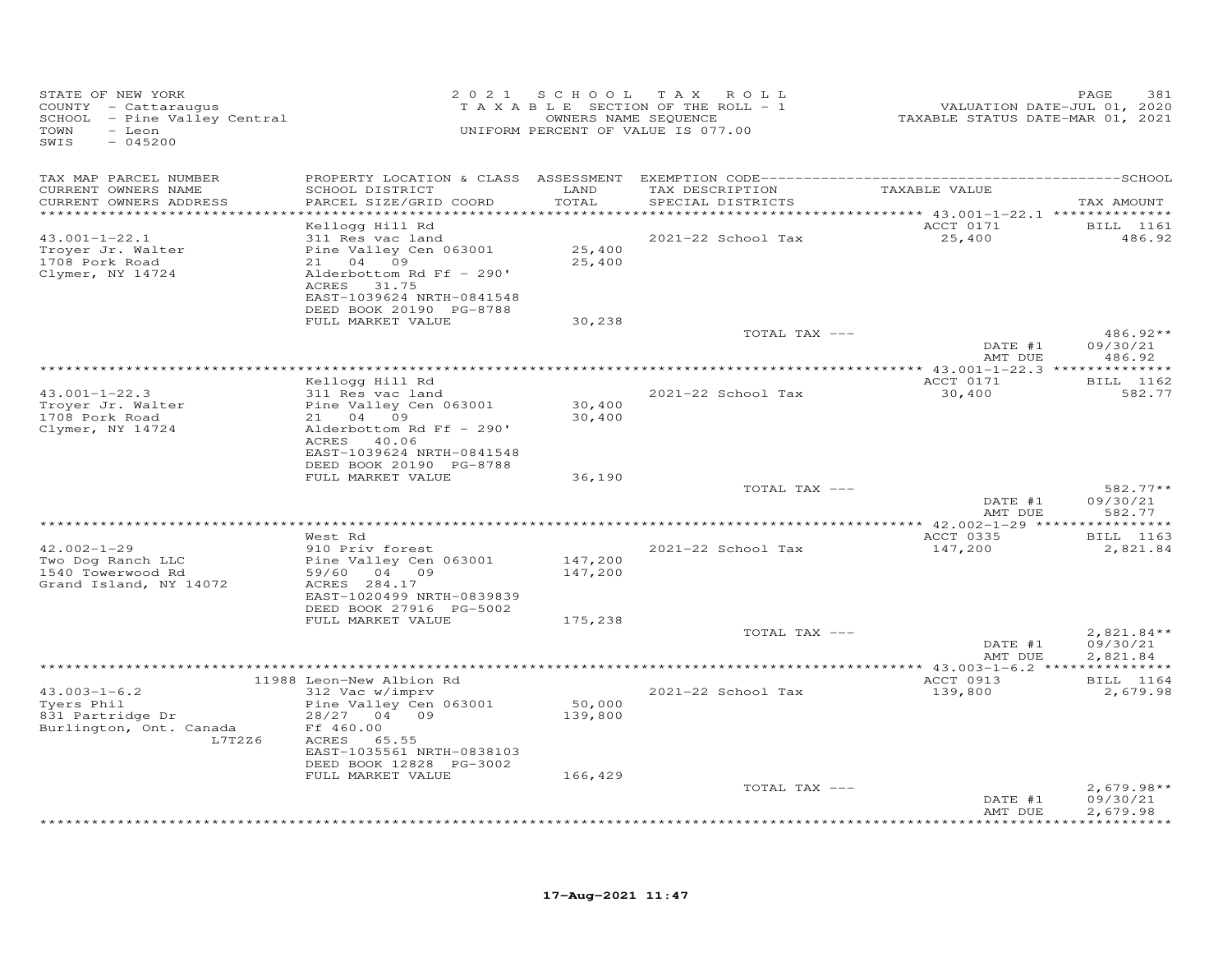| STATE OF NEW YORK<br>COUNTY - Cattaraugus<br>SCHOOL - Pine Valley Central<br>TOWN<br>- Leon<br>SWIS<br>$-045200$ |                                                                                                                                                  | 2021 SCHOOL       | TAX ROLL<br>TAXABLE SECTION OF THE ROLL - 1<br>OWNERS NAME SEQUENCE<br>UNIFORM PERCENT OF VALUE IS 077.00 | VALUATION DATE-JUL 01, 2020<br>TAXABLE STATUS DATE-MAR 01, 2021 | 382<br>PAGE                          |
|------------------------------------------------------------------------------------------------------------------|--------------------------------------------------------------------------------------------------------------------------------------------------|-------------------|-----------------------------------------------------------------------------------------------------------|-----------------------------------------------------------------|--------------------------------------|
| TAX MAP PARCEL NUMBER                                                                                            |                                                                                                                                                  |                   |                                                                                                           |                                                                 |                                      |
| CURRENT OWNERS NAME<br>CURRENT OWNERS ADDRESS                                                                    | SCHOOL DISTRICT<br>PARCEL SIZE/GRID COORD                                                                                                        | LAND<br>TOTAL     | TAX DESCRIPTION<br>SPECIAL DISTRICTS                                                                      | TAXABLE VALUE                                                   | TAX AMOUNT                           |
|                                                                                                                  | 6016 Rte 62                                                                                                                                      |                   |                                                                                                           | ACCT 0312                                                       | <b>BILL</b> 1165                     |
| $51.002 - 2 - 14.1$<br>Valley View Cheese Fund<br>6028 Rte 62<br>Conewango Valley, NY 14726                      | 210 1 Family Res<br>Pine Valley Cen 063001<br>49 04<br>09<br>FRNT 410.00 DPTH<br>30.00<br>EAST-1027090 NRTH-0824162<br>DEED BOOK 738<br>PG-00362 | 6,300<br>75,000   | 2021-22 School Tax                                                                                        | 75,000                                                          | 1,437.76                             |
|                                                                                                                  | FULL MARKET VALUE                                                                                                                                | 89,286            |                                                                                                           |                                                                 |                                      |
|                                                                                                                  |                                                                                                                                                  |                   | TOTAL TAX ---                                                                                             | DATE #1<br>AMT DUE                                              | $1,437.76**$<br>09/30/21<br>1,437.76 |
|                                                                                                                  |                                                                                                                                                  |                   |                                                                                                           |                                                                 |                                      |
|                                                                                                                  | 6028 Rte 62                                                                                                                                      |                   |                                                                                                           | ACCT 0517                                                       | BILL 1166                            |
| $51.002 - 2 - 14.2$<br>Valley View Cheese Fund<br>6016 Rte 62<br>Conewango Valley, NY 14726                      | 710 Manufacture<br>Pine Valley Cen 063001<br>49 04 09<br>Ff 1080.00<br>ACRES<br>8.65                                                             | 20,800<br>300,000 | 2021-22 School Tax                                                                                        | 300,000                                                         | 5,751.03                             |
|                                                                                                                  | EAST-1026958 NRTH-0825031                                                                                                                        |                   |                                                                                                           |                                                                 |                                      |
|                                                                                                                  | DEED BOOK 00978 PG-00799<br>FULL MARKET VALUE                                                                                                    | 357,143           |                                                                                                           |                                                                 |                                      |
|                                                                                                                  |                                                                                                                                                  |                   | TOTAL TAX ---                                                                                             | DATE #1<br>AMT DUE                                              | $5,751.03**$<br>09/30/21<br>5,751.03 |
|                                                                                                                  |                                                                                                                                                  |                   |                                                                                                           |                                                                 |                                      |
| $52.002 - 1 - 27.18$                                                                                             | Peters Rd<br>270 Mfg housing                                                                                                                     |                   | 2021-22 School Tax                                                                                        | ACCT 0758<br>9,900                                              | BILL 1167<br>189.78                  |
| Van Wie Michael<br>Van Wie Jean<br>2261 Oakley Pl<br>Lakeview, NY 14085                                          | Pine Valley Cen 063001<br>01 04 09<br>$1$ ot #8<br>Ff 340.00<br>ACRES<br>2.45<br>EAST-1048701 NRTH-0827357<br>DEED BOOK 14186 PG-4001            | 9,900<br>9,900    |                                                                                                           |                                                                 |                                      |
|                                                                                                                  | FULL MARKET VALUE                                                                                                                                | 11,786            |                                                                                                           |                                                                 |                                      |
|                                                                                                                  |                                                                                                                                                  |                   | TOTAL TAX ---                                                                                             | DATE #1<br>AMT DUE                                              | $189.78**$<br>09/30/21<br>189.78     |
|                                                                                                                  |                                                                                                                                                  |                   | *********************************                                                                         | *** $43.002 - 1 - 1$ ******                                     | **********                           |
| $43.002 - 1 - 1$<br>Vanhorn Mark<br>110 Royal Parkway East<br>Williamsville, NY 14221                            | Alderbottom Rd<br>312 Vac w/imprv<br>Pine Valley Cen 063001<br>13/14/22 04 09<br>ACRES 158.55<br>EAST-1043857 NRTH-0844904                       | 68,000<br>95,700  | 2021-22 School Tax                                                                                        | ACCT 0155<br>95,700                                             | BILL 1168<br>1,834.58                |
|                                                                                                                  | DEED BOOK 00960 PG-00652<br>FULL MARKET VALUE                                                                                                    | 113,929           |                                                                                                           |                                                                 |                                      |
|                                                                                                                  |                                                                                                                                                  |                   | TOTAL TAX ---                                                                                             | DATE #1<br>AMT DUE                                              | $1,834.58**$<br>09/30/21<br>1,834.58 |
|                                                                                                                  |                                                                                                                                                  |                   |                                                                                                           |                                                                 | **********                           |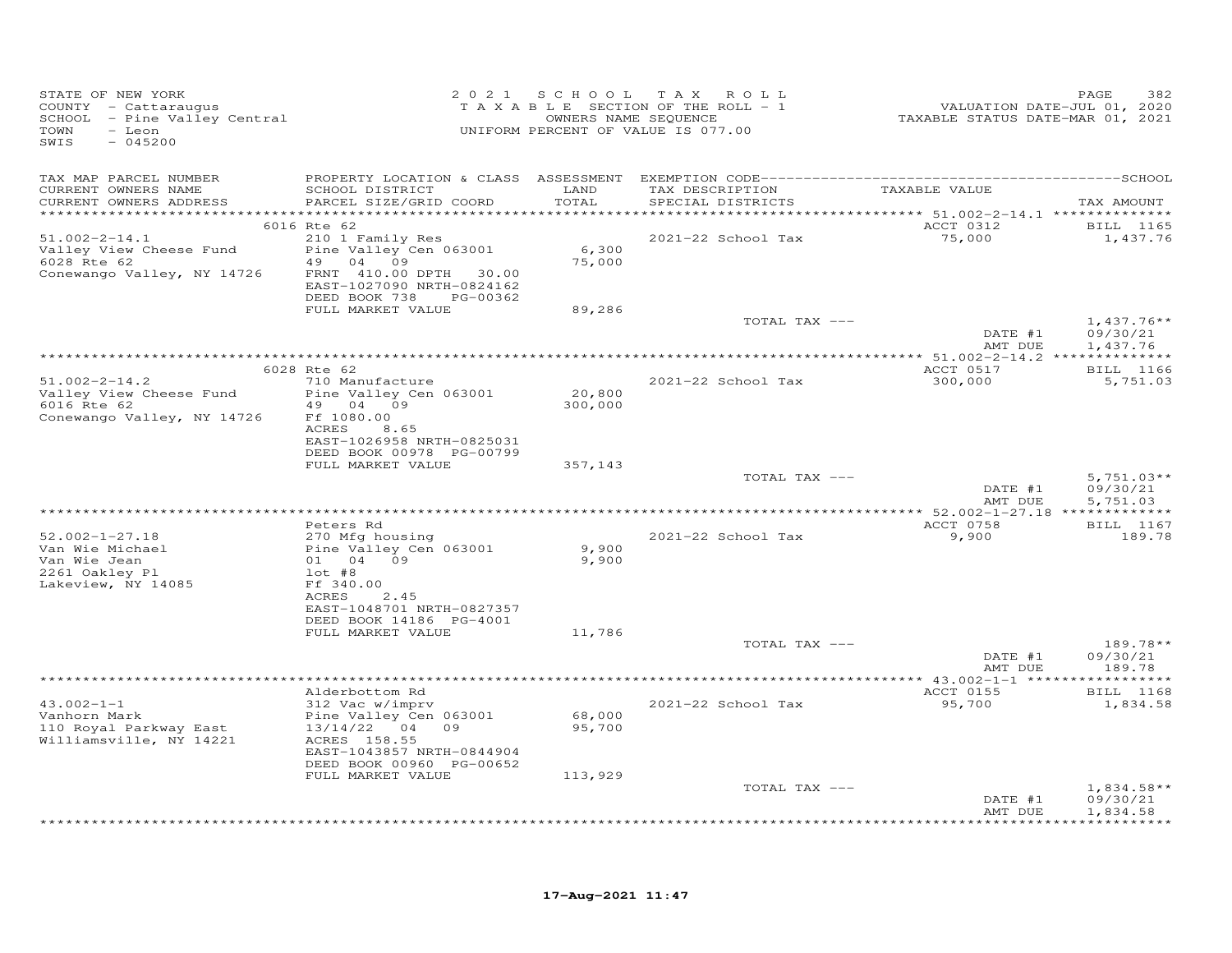| STATE OF NEW YORK<br>COUNTY - Cattaraugus<br>SCHOOL - Pine Valley Central<br>TOWN<br>- Leon<br>SWIS<br>$-045200$ | 2 0 2 1                                                                                                                                                                       | SCHOOL           | T A X<br>ROLL<br>T A X A B L E SECTION OF THE ROLL - 1<br>OWNERS NAME SEQUENCE<br>UNIFORM PERCENT OF VALUE IS 077.00 | VALUATION DATE-JUL 01, 2020<br>TAXABLE STATUS DATE-MAR 01, 2021 | PAGE<br>383                      |
|------------------------------------------------------------------------------------------------------------------|-------------------------------------------------------------------------------------------------------------------------------------------------------------------------------|------------------|----------------------------------------------------------------------------------------------------------------------|-----------------------------------------------------------------|----------------------------------|
| TAX MAP PARCEL NUMBER                                                                                            | PROPERTY LOCATION & CLASS ASSESSMENT                                                                                                                                          |                  |                                                                                                                      |                                                                 |                                  |
| CURRENT OWNERS NAME<br>CURRENT OWNERS ADDRESS                                                                    | SCHOOL DISTRICT<br>PARCEL SIZE/GRID COORD                                                                                                                                     | LAND<br>TOTAL    | TAX DESCRIPTION<br>SPECIAL DISTRICTS                                                                                 | TAXABLE VALUE                                                   | TAX AMOUNT                       |
| **********************                                                                                           |                                                                                                                                                                               |                  |                                                                                                                      |                                                                 |                                  |
| $33.004 - 1 - 23.1$<br>Velasquez James J                                                                         | 7829 Frog Valley Rd<br>312 Vac w/imprv<br>Pine Valley Cen 063001                                                                                                              | 24,300           | 2021-22 School Tax                                                                                                   | ACCT 0158<br>29,800                                             | BILL 1169<br>571.27              |
| Velasquez James R<br>23 Colton<br>Lackawanna, NY 14218                                                           | $62,63-4-9$<br>ACRES 42.80<br>EAST-1020097 NRTH-0851493                                                                                                                       | 29,800           |                                                                                                                      |                                                                 |                                  |
|                                                                                                                  | DEED BOOK 5136<br>PG-6002<br>FULL MARKET VALUE                                                                                                                                | 35,476           |                                                                                                                      |                                                                 |                                  |
|                                                                                                                  |                                                                                                                                                                               |                  | TOTAL TAX ---                                                                                                        | DATE #1                                                         | $571.27**$<br>09/30/21           |
|                                                                                                                  |                                                                                                                                                                               |                  |                                                                                                                      | AMT DUE                                                         | 571.27<br>***********            |
|                                                                                                                  | 11004 Eldredge Rd                                                                                                                                                             |                  |                                                                                                                      | ************ 52.002-1-26 ****<br>ACCT 0462                      | BILL 1170                        |
|                                                                                                                  | 312 Vac w/imprv                                                                                                                                                               |                  | 2021-22 School Tax                                                                                                   | 24,200                                                          | 463.92                           |
| $52.002 - 1 - 26$<br>Vicaretti Dominic G Sr<br>4222 Abbott Pkwy<br>Blasdell, NY 14219                            | Pine Valley Cen 063001<br>09<br>02 04<br>$Lot-E20$<br>Ff 270 Eldredge; 460 Larch<br><b>ACRES</b><br>8.67<br>EAST-1050708 NRTH-0828042<br>DEED BOOK 16975 PG-7001              | 22,200<br>24,200 |                                                                                                                      |                                                                 |                                  |
|                                                                                                                  | FULL MARKET VALUE                                                                                                                                                             | 28,810           |                                                                                                                      |                                                                 |                                  |
|                                                                                                                  |                                                                                                                                                                               |                  | TOTAL TAX ---                                                                                                        | DATE #1<br>AMT DUE                                              | $463.92**$<br>09/30/21<br>463.92 |
|                                                                                                                  |                                                                                                                                                                               |                  |                                                                                                                      | ** $43.004 - 1 - 7.1$                                           | ***************                  |
|                                                                                                                  | 6708 Bailey Hill Rd                                                                                                                                                           |                  |                                                                                                                      | ACCT 0381                                                       | BILL 1171                        |
| $43.004 - 1 - 7.1$                                                                                               | 210 1 Family Res                                                                                                                                                              |                  | ENH STAR<br>41834                                                                                                    |                                                                 | 59,390                           |
| Villa Edgar T II<br>6708 Bailey Hill Rd<br>Cattaraugus, NY 14719                                                 | Pine Valley Cen 063001<br>04 09<br>03<br>Ff 1240 Bailey Hill Rd<br>Ff 1735 Tug Hill Rd<br>ACRES<br>3.40 BANK<br>017<br>EAST-1049820 NRTH-0835071<br>DEED BOOK 888<br>PG-01001 | 10,000<br>68,000 | 2021-22 School Tax                                                                                                   | 68,000                                                          | 1,303.57                         |
|                                                                                                                  | FULL MARKET VALUE                                                                                                                                                             | 80,952           |                                                                                                                      |                                                                 |                                  |
|                                                                                                                  |                                                                                                                                                                               |                  | TOTAL TAX ---                                                                                                        | DATE #1<br>AMT DUE                                              | $200.57**$<br>09/30/21<br>200.57 |
|                                                                                                                  |                                                                                                                                                                               |                  |                                                                                                                      | * * * * * * * * * * * * * * * * * *                             | ***********                      |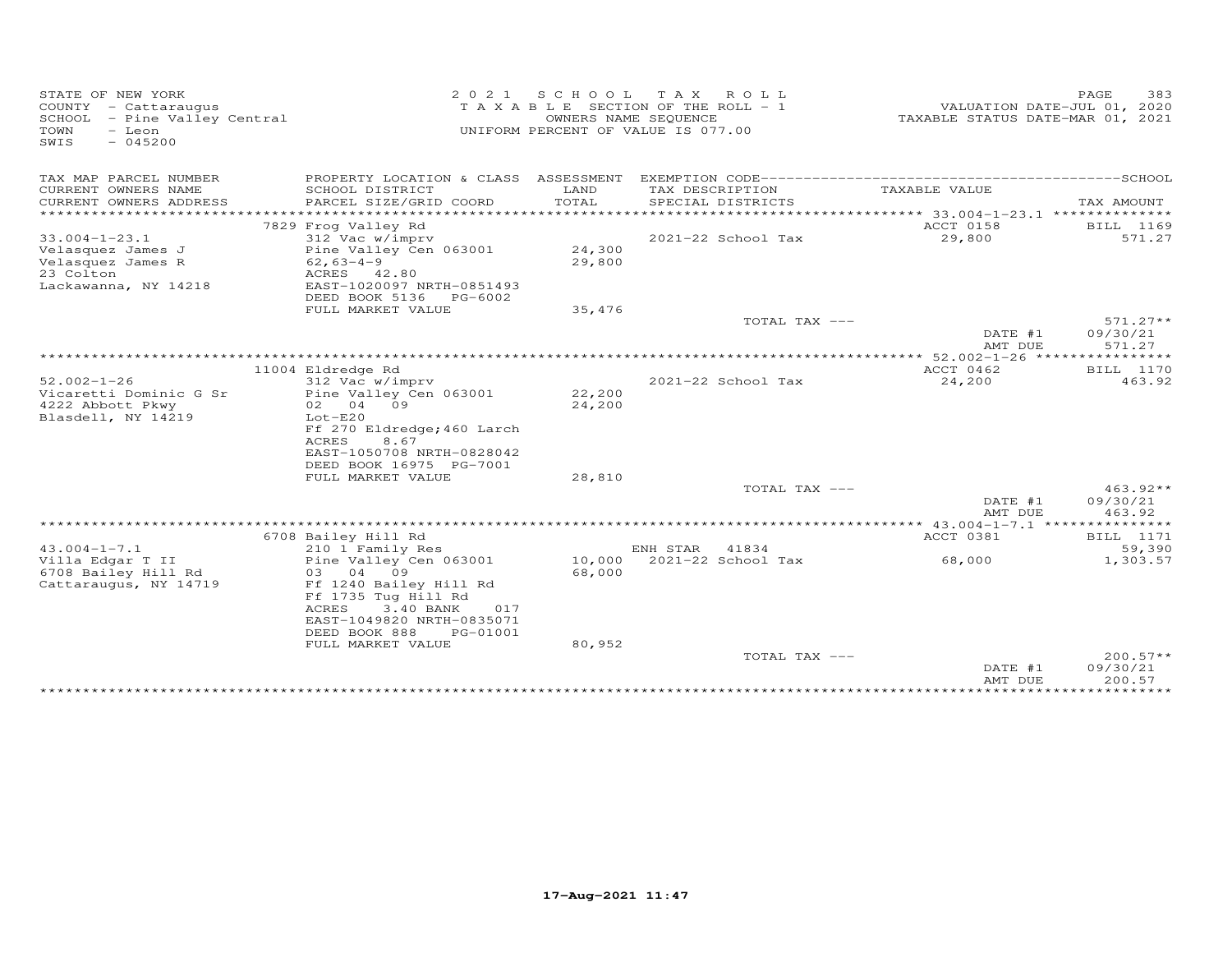| STATE OF NEW YORK<br>STATE OF NEW IORN<br>COUNTY - Cattaraugus<br>SCHOOL - Pine Valley Central<br>TOWN<br>- Leon<br>SWIS<br>$-045200$ |                                                                                                                      |                   | 2021 SCHOOL TAX ROLL<br>TAXABLE SECTION OF THE ROLL - 1<br>OWNERS NAME SEQUENCE<br>UNIFORM PERCENT OF VALUE IS 077.00 | 1, 1, 2020<br>TAXABLE STATUS DATE-JUL 01, 2020<br>TAXABLE STATUS DATE-MAR 01, 2021 | PAGE<br>384                          |
|---------------------------------------------------------------------------------------------------------------------------------------|----------------------------------------------------------------------------------------------------------------------|-------------------|-----------------------------------------------------------------------------------------------------------------------|------------------------------------------------------------------------------------|--------------------------------------|
| TAX MAP PARCEL NUMBER<br>CURRENT OWNERS NAME<br>CURRENT OWNERS ADDRESS                                                                | SCHOOL DISTRICT<br>PARCEL SIZE/GRID COORD                                                                            | LAND<br>TOTAL     | TAX DESCRIPTION<br>SPECIAL DISTRICTS                                                                                  | TAXABLE VALUE                                                                      | TAX AMOUNT                           |
|                                                                                                                                       | 12236 Leon-New Albion Rd                                                                                             |                   |                                                                                                                       | ACCT 0334                                                                          | <b>BILL</b> 1172                     |
| $42.020 - 1 - 11$                                                                                                                     | 210 1 Family Res                                                                                                     |                   | BAS STAR 41854                                                                                                        |                                                                                    | 25,200                               |
| Waite Timothy L<br>10 Coldspring Rd<br>Randolph, NY 14772                                                                             | Pine Valley Cen 063001<br>36 04 09<br>FRNT 56.10 DPTH 332.72<br>EAST-1031348 NRTH-0835952<br>DEED BOOK 30034 PG-4001 |                   | 6,500 - 2021–22 School Tax 42,700<br>42,700                                                                           |                                                                                    | 818.56                               |
|                                                                                                                                       | FULL MARKET VALUE                                                                                                    | 50,833            | TOTAL TAX ---                                                                                                         |                                                                                    | $335.48**$                           |
|                                                                                                                                       |                                                                                                                      |                   |                                                                                                                       | DATE #1<br>AMT DUE                                                                 | 09/30/21<br>335.48                   |
|                                                                                                                                       |                                                                                                                      |                   |                                                                                                                       |                                                                                    |                                      |
| $43.002 - 1 - 10.2$                                                                                                                   | Bailey Hill Rd<br>$322$ Rural vac > 10                                                                               |                   | 2021-22 School Tax                                                                                                    | ACCT 0644<br>20,500                                                                | <b>BILL</b> 1173<br>392.99           |
| Walters James                                                                                                                         | 322 Kural Vac>10<br>Pine Valley Cen 063001<br>05 04 09<br>ACRES 45.80<br>EAST-1047999 NRTH-0840062                   | 20,500            |                                                                                                                       |                                                                                    |                                      |
| Walters Patricia                                                                                                                      |                                                                                                                      | 20,500            |                                                                                                                       |                                                                                    |                                      |
| 105 October LN                                                                                                                        |                                                                                                                      |                   |                                                                                                                       |                                                                                    |                                      |
| Amherst, NY 14228                                                                                                                     | DEED BOOK 25451 PG-7001                                                                                              |                   |                                                                                                                       |                                                                                    |                                      |
|                                                                                                                                       | FULL MARKET VALUE                                                                                                    | 24,405            |                                                                                                                       |                                                                                    |                                      |
|                                                                                                                                       |                                                                                                                      |                   | TOTAL TAX ---                                                                                                         | DATE #1<br>AMT DUE                                                                 | 392.99**<br>09/30/21<br>392.99       |
|                                                                                                                                       |                                                                                                                      |                   |                                                                                                                       |                                                                                    |                                      |
|                                                                                                                                       | 6983 Bailey Hill Rd                                                                                                  |                   |                                                                                                                       | ACCT 0644                                                                          | BILL 1174                            |
| $43.002 - 1 - 10.5$                                                                                                                   | 240 Rural res<br>Aural re.<br>Pine Valley (<br>05 04 09<br>ACRES                                                     |                   | 2021-22 School Tax                                                                                                    | 179,500                                                                            | 3,441.04                             |
| Walters James J.<br>Walters Patricia L.                                                                                               | Pine Valley Cen 063001                                                                                               | 10,500<br>179,500 |                                                                                                                       |                                                                                    |                                      |
| 105 October Lane                                                                                                                      | 8.00 BANK<br>032                                                                                                     |                   |                                                                                                                       |                                                                                    |                                      |
| Amherst, NY 14228                                                                                                                     | EAST-1047999 NRTH-0840062<br>DEED BOOK 22480 PG-8003                                                                 |                   |                                                                                                                       |                                                                                    |                                      |
|                                                                                                                                       | FULL MARKET VALUE                                                                                                    | 213,690           |                                                                                                                       |                                                                                    |                                      |
|                                                                                                                                       |                                                                                                                      |                   | TOTAL TAX ---                                                                                                         | DATE #1                                                                            | $3,441.04**$<br>09/30/21             |
|                                                                                                                                       |                                                                                                                      |                   |                                                                                                                       | AMT DUE                                                                            | 3,441.04                             |
|                                                                                                                                       | 6861 Rte 62                                                                                                          |                   |                                                                                                                       | ACCT 0336                                                                          | <b>BILL</b> 1175                     |
| $42.004 - 1 - 11$                                                                                                                     | 112 Dairy farm                                                                                                       |                   | AG DIST<br>41720                                                                                                      |                                                                                    | 30,368                               |
| Waterman Daren E                                                                                                                      | Pine Valley Cen 063001 110,800 TMP GHOUSE 42120                                                                      |                   |                                                                                                                       |                                                                                    | 35,000                               |
| 9077 North Hill Rd                                                                                                                    | 44 04 09                                                                                                             |                   | $363,800$ 2021-22 School Tax 298,432                                                                                  |                                                                                    | 5,720.97                             |
| South Dayton, NY 14138                                                                                                                | Ff 2325.00<br>ACRES 152.53                                                                                           |                   |                                                                                                                       |                                                                                    |                                      |
| MAY BE SUBJECT TO PAYMENT<br>UNDER AGDIST LAW TIL 2025                                                                                | EAST-1029695 NRTH-0838432<br>DEED BOOK 20200 PG-5471                                                                 |                   |                                                                                                                       |                                                                                    |                                      |
|                                                                                                                                       | FULL MARKET VALUE                                                                                                    | 433,095           |                                                                                                                       |                                                                                    |                                      |
|                                                                                                                                       |                                                                                                                      |                   | TOTAL TAX ---                                                                                                         | DATE #1<br>AMT DUE                                                                 | $5,720.97**$<br>09/30/21<br>5,720.97 |
|                                                                                                                                       |                                                                                                                      |                   |                                                                                                                       |                                                                                    | *************                        |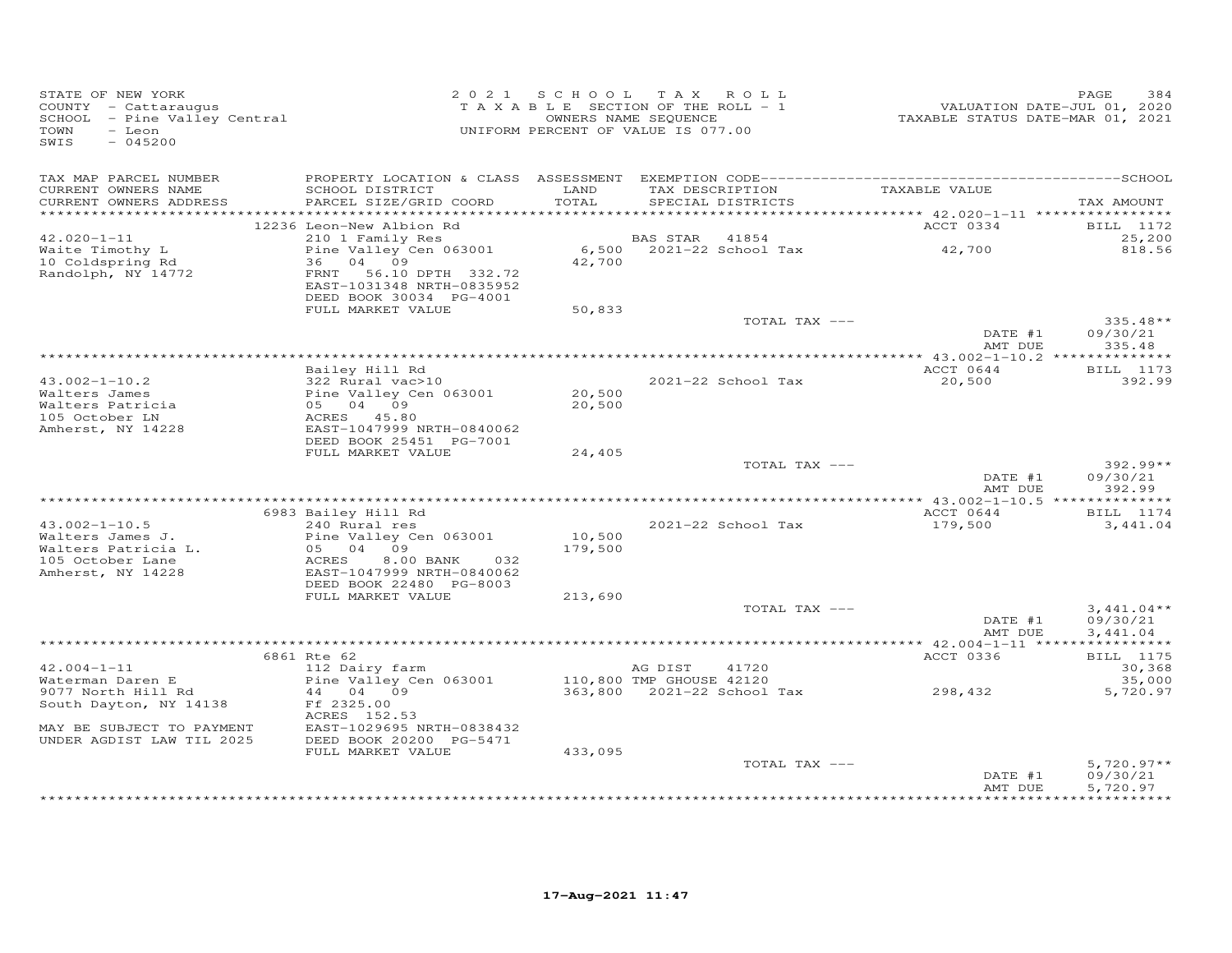| STATE OF NEW YORK<br>COUNTY - Cattaraugus<br>SCHOOL - Pine Valley Central<br>TOWN<br>- Leon<br>$-045200$<br>SWIS |                                                                                                                                                                                | 2021 SCHOOL<br>OWNERS NAME SEQUENCE | TAX ROLL<br>TAXABLE SECTION OF THE ROLL - 1<br>UNIFORM PERCENT OF VALUE IS 077.00 | VALUATION DATE-JUL 01, 2020<br>TAXABLE STATUS DATE-MAR 01, 2021 | 385<br>PAGE                          |
|------------------------------------------------------------------------------------------------------------------|--------------------------------------------------------------------------------------------------------------------------------------------------------------------------------|-------------------------------------|-----------------------------------------------------------------------------------|-----------------------------------------------------------------|--------------------------------------|
| TAX MAP PARCEL NUMBER<br>CURRENT OWNERS NAME<br>CURRENT OWNERS ADDRESS                                           | SCHOOL DISTRICT<br>PARCEL SIZE/GRID COORD                                                                                                                                      | LAND<br>TOTAL                       | TAX DESCRIPTION<br>SPECIAL DISTRICTS                                              | TAXABLE VALUE<br>********** 51.002-2-11 *****************       | TAX AMOUNT                           |
| $51.002 - 2 - 11$<br>Wawrzyniak Thomas J<br>Wawrzyniak Mary<br>145 Robert Dr<br>Lancaster, NY 14086              | Youngs Rd<br>105 Vac farmland<br>Pine Valley Cen 063001<br>41 04 09<br>Ff 600.00<br>ACRES 30.10<br>EAST-1030813 NRTH-0824999<br>DEED BOOK 870<br>PG-01005<br>FULL MARKET VALUE | 19,600<br>19,600<br>23,333          | 2021-22 School Tax                                                                | ACCT 0392<br>19,600                                             | BILL 1176<br>375.73                  |
|                                                                                                                  |                                                                                                                                                                                |                                     | TOTAL TAX ---                                                                     | DATE #1<br>AMT DUE                                              | $375.73**$<br>09/30/21<br>375.73     |
|                                                                                                                  |                                                                                                                                                                                |                                     |                                                                                   |                                                                 |                                      |
| $52.002 - 1 - 11$<br>Webb Kevin<br>519 Sweet Home Road<br>Amherst, NY                                            | 11016 Pine Dr<br>311 Res vac land<br>Pine Valley Cen 063001<br>02 04 09<br>Ff 200.00                                                                                           | 12,600<br>12,600                    | 2021-22 School Tax                                                                | ACCT 0452<br>12,600                                             | <b>BILL</b> 1177<br>241.54           |
|                                                                                                                  | ACRES<br>6.03<br>EAST-1050358 NRTH-0829591<br>DEED BOOK 27642 PG-2001<br>FULL MARKET VALUE                                                                                     | 15,000                              | TOTAL TAX ---                                                                     | DATE #1                                                         | $241.54**$<br>09/30/21               |
|                                                                                                                  |                                                                                                                                                                                |                                     |                                                                                   | AMT DUE                                                         | 241.54                               |
|                                                                                                                  | 11582 Fancher Rd                                                                                                                                                               |                                     |                                                                                   | *************** 52.001-1-14.10 *************<br>ACCT 0605       | BILL 1178                            |
| $52.001 - 1 - 14.10$<br>Wengerd Dan N<br>12176 Slew Road<br>Conewango Valley, NY 14726                           | 112 Dairy farm<br>Pine Valley Cen 063001<br>10/11/18/19 04 09<br>Ff 6960.00<br>41.53<br>ACRES<br>EAST-1043441 NRTH-0830720                                                     | 40,000<br>40,000                    | 2021-22 School Tax                                                                | 40,000                                                          | 766.80                               |
|                                                                                                                  | DEED BOOK 20200 PG-8175<br>FULL MARKET VALUE                                                                                                                                   | 47,619                              | TOTAL TAX ---                                                                     |                                                                 | $766.80**$                           |
|                                                                                                                  |                                                                                                                                                                                |                                     |                                                                                   | DATE #1<br>AMT DUE                                              | 09/30/21<br>766.80                   |
|                                                                                                                  | 11884 Leon-New Albion Rd                                                                                                                                                       |                                     |                                                                                   | ACCT 0497                                                       | BILL 1179                            |
| $43.003 - 1 - 16.5$                                                                                              | 113 Cattle farm                                                                                                                                                                |                                     | AG DISTOUT 41730                                                                  |                                                                 | $\circ$                              |
| Wengerd Daniel N<br>11884 Leon-New Albion Rd<br>Conewango Valley, NY 14726                                       | Pine Valley Cen 063001<br>27 04 09<br>Leon-New Albion Ff - 320'<br>FRNT 800.00 DPTH                                                                                            | 73,000                              | 13,000 2021-22 School Tax                                                         | 73,000                                                          | 1,399.42                             |
| MAY BE SUBJECT TO PAYMENT<br>UNDER AGDIST LAW TIL 2028                                                           | ACRES<br>7.50<br>EAST-1036901 NRTH-0835064<br>DEED BOOK 30192 PG-6001<br>FULL MARKET VALUE                                                                                     | 86,905                              |                                                                                   |                                                                 |                                      |
|                                                                                                                  |                                                                                                                                                                                |                                     | TOTAL TAX ---                                                                     |                                                                 | $1,399.42**$                         |
|                                                                                                                  |                                                                                                                                                                                |                                     |                                                                                   | DATE #1<br>AMT DUE                                              | 09/30/21<br>1,399.42<br>************ |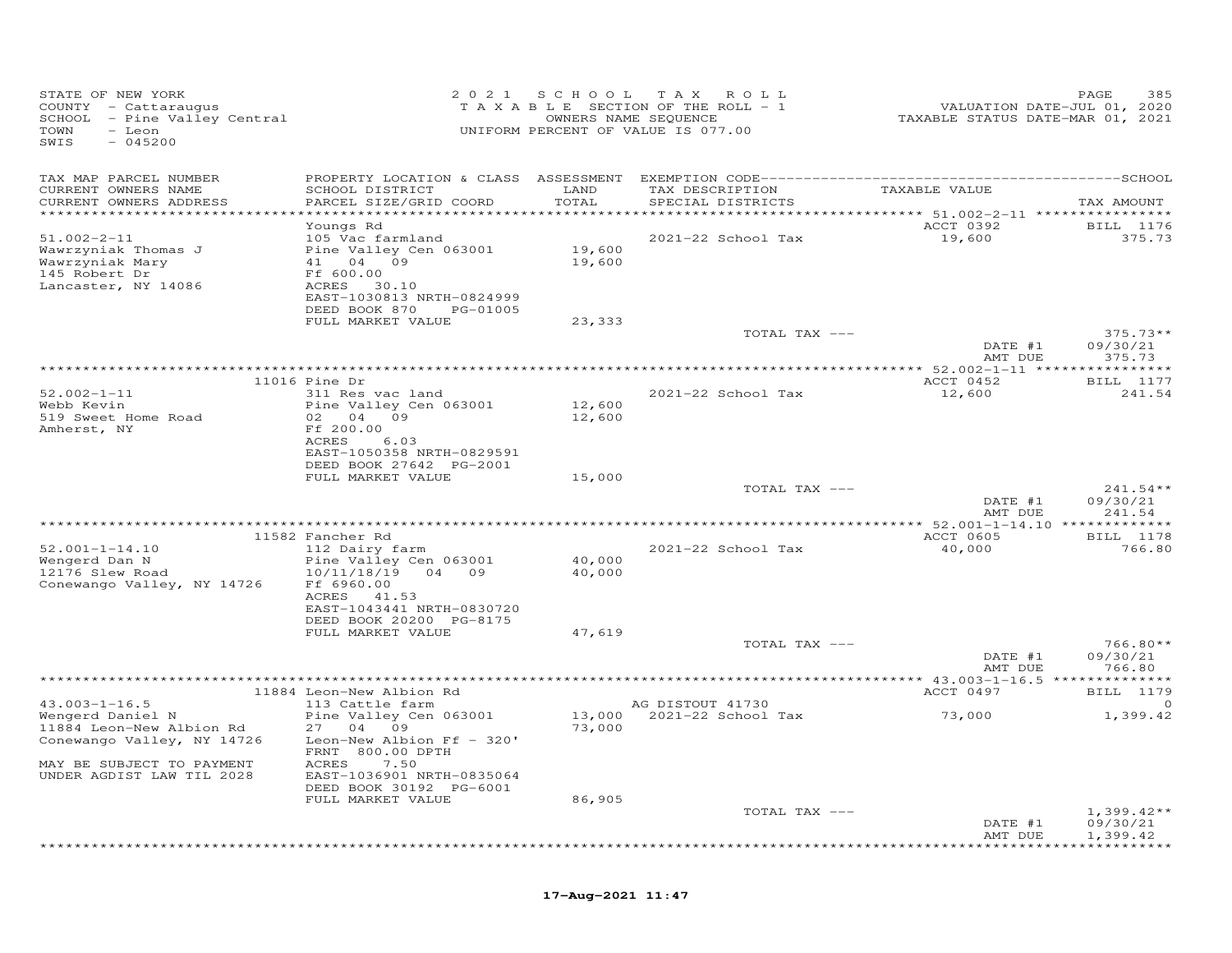| STATE OF NEW YORK<br>COUNTY - Cattaraugus<br>SCHOOL - Pine Valley Central<br>$-$ Leon<br>TOWN<br>$-045200$<br>SWIS |                                                                                                                                 | 2021 SCHOOL TAX ROLL<br>T A X A B L E SECTION OF THE ROLL - 1<br>UNIFORM PERCENT OF VALUE IS 077.00 | OWNERS NAME SEQUENCE |                                    | VALUATION DATE-JUL 01, 2020<br>TAXABLE STATUS DATE-MAR 01, 2021 | PAGE<br>386                          |
|--------------------------------------------------------------------------------------------------------------------|---------------------------------------------------------------------------------------------------------------------------------|-----------------------------------------------------------------------------------------------------|----------------------|------------------------------------|-----------------------------------------------------------------|--------------------------------------|
| TAX MAP PARCEL NUMBER<br>CURRENT OWNERS NAME<br>CURRENT OWNERS ADDRESS                                             | PROPERTY LOCATION & CLASS ASSESSMENT EXEMPTION CODE-------------------------<br>SCHOOL DISTRICT<br>PARCEL SIZE/GRID COORD       | LAND<br>TOTAL                                                                                       | TAX DESCRIPTION      | SPECIAL DISTRICTS                  | TAXABLE VALUE                                                   | --------------SCHOOL<br>TAX AMOUNT   |
|                                                                                                                    | 12176 Slew Rd                                                                                                                   |                                                                                                     |                      |                                    | ACCT 0849                                                       | BILL 1180                            |
| $43.001 - 1 - 25.2$                                                                                                | 113 Cattle farm                                                                                                                 |                                                                                                     | AG DIST              | 41720                              |                                                                 | 6,189                                |
| Wengerd David N<br>Wengerd Ada L<br>12176 Slew Rd                                                                  | Pine Valley Cen 063001<br>37 04 09<br>ACRES<br>20.85                                                                            |                                                                                                     | 20,400 BAS STAR      | 41854<br>90,300 2021-22 School Tax | 84, 111                                                         | 25,200<br>1,612.42                   |
| Conewango Valley, NY 14726                                                                                         | EAST-1032805 NRTH-0840166<br>DEED BOOK 23184 PG-6001                                                                            |                                                                                                     |                      |                                    |                                                                 |                                      |
| MAY BE SUBJECT TO PAYMENT<br>UNDER AGDIST LAW TIL 2025                                                             | FULL MARKET VALUE                                                                                                               | 107,500                                                                                             |                      |                                    |                                                                 |                                      |
|                                                                                                                    |                                                                                                                                 |                                                                                                     |                      | TOTAL TAX ---                      | DATE #1<br>AMT DUE                                              | $1,129.33**$<br>09/30/21             |
|                                                                                                                    |                                                                                                                                 |                                                                                                     |                      |                                    |                                                                 | 1,129.33                             |
|                                                                                                                    | Frog Valley Rd                                                                                                                  |                                                                                                     |                      |                                    | ACCT 0723                                                       | BILL 1181                            |
| $33.004 - 1 - 13.2$<br>Wengerd Eli W<br>8555 Mill Str                                                              | 314 Rural vac<10<br>Pine Valley Cen 063001<br>64 04 09                                                                          | 7,000<br>7,000                                                                                      |                      | 2021-22 School Tax                 | 7,000                                                           | 134.19                               |
| South Dayton, NY 14138                                                                                             | Ff 290.00<br>ACRES<br>3.00<br>EAST-1021177 NRTH-0852008                                                                         |                                                                                                     |                      |                                    |                                                                 |                                      |
|                                                                                                                    | DEED BOOK 20200 PG-5382<br>FULL MARKET VALUE                                                                                    | 8,333                                                                                               |                      |                                    |                                                                 |                                      |
|                                                                                                                    |                                                                                                                                 |                                                                                                     |                      | TOTAL TAX ---                      | DATE #1                                                         | 134.19**<br>09/30/21                 |
|                                                                                                                    |                                                                                                                                 |                                                                                                     |                      |                                    | AMT DUE<br>********** 42.002-1-26 ****                          | 134.19<br>***********                |
|                                                                                                                    | 7088 West Rd                                                                                                                    |                                                                                                     |                      |                                    | ACCT 0263                                                       | BILL 1182                            |
| $42.002 - 1 - 26$                                                                                                  | 112 Dairy farm                                                                                                                  |                                                                                                     | BAS STAR 41854       |                                    |                                                                 | 25,200                               |
| Wengerd Jacob N<br>Wengerd Mary D<br>7088 West Rd<br>Conewango Valley, NY 14726                                    | Pine Valley Cen 063001<br>53 04 09<br>Raggie Rd Ff $-$ 890'<br>FRNT 1930.00 DPTH<br>ACRES<br>27.05<br>EAST-1026460 NRTH-0841164 | 21,800<br>98,300                                                                                    |                      | 2021-22 School Tax                 | 98,300                                                          | 1,884.42                             |
|                                                                                                                    | DEED BOOK 899<br>PG-00135<br>FULL MARKET VALUE                                                                                  | 117,024                                                                                             |                      |                                    |                                                                 |                                      |
|                                                                                                                    |                                                                                                                                 |                                                                                                     |                      | TOTAL TAX ---                      | DATE #1<br>AMT DUE                                              | $1,401.34**$<br>09/30/21<br>1,401.34 |
|                                                                                                                    |                                                                                                                                 |                                                                                                     |                      |                                    |                                                                 |                                      |
| $51.002 - 2 - 13.2$<br>Wengerd Levi<br>12449 Youngs Rd                                                             | Youngs Rd<br>105 Vac farmland<br>Pine Valley Cen 063001<br>ACRES 17.75                                                          | 14,200<br>14,200                                                                                    |                      | 2021-22 School Tax                 | ACCT 0817<br>14,200                                             | <b>BILL</b> 1183<br>272.22           |
| Conewango Ny, NY 14726                                                                                             | FULL MARKET VALUE                                                                                                               | 16,905                                                                                              |                      | TOTAL TAX ---                      | DATE #1<br>AMT DUE                                              | $272.22**$<br>09/30/21<br>272.22     |
|                                                                                                                    |                                                                                                                                 |                                                                                                     |                      |                                    |                                                                 | ******                               |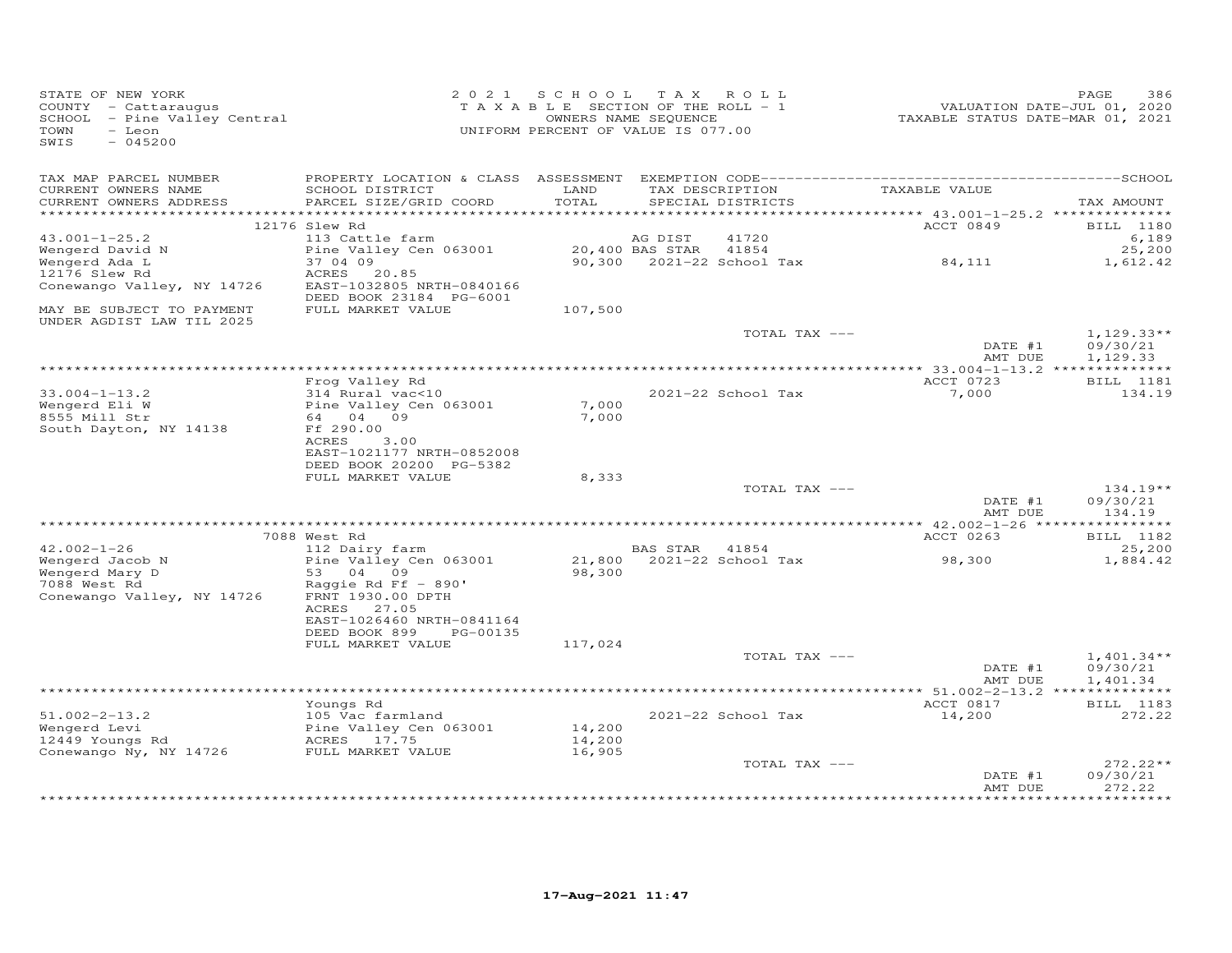| STATE OF NEW YORK<br>COUNTY - Cattaraugus<br>SCHOOL - Pine Valley Central<br>TOWN<br>- Leon<br>SWIS<br>$-045200$ |                                                                                                 | 2021 SCHOOL                    | T A X<br>ROLL<br>TAXABLE SECTION OF THE ROLL - 1<br>OWNERS NAME SEQUENCE<br>UNIFORM PERCENT OF VALUE IS 077.00 | TAXABLE STATUS DATE-MAR 01, 2021 | PAGE<br>387<br>VALUATION DATE-JUL 01, 2020 |
|------------------------------------------------------------------------------------------------------------------|-------------------------------------------------------------------------------------------------|--------------------------------|----------------------------------------------------------------------------------------------------------------|----------------------------------|--------------------------------------------|
| TAX MAP PARCEL NUMBER<br>CURRENT OWNERS NAME<br>CURRENT OWNERS ADDRESS                                           | SCHOOL DISTRICT<br>PARCEL SIZE/GRID COORD                                                       | LAND<br>TOTAL                  | TAX DESCRIPTION<br>SPECIAL DISTRICTS                                                                           | TAXABLE VALUE                    | TAX AMOUNT                                 |
| ***********************                                                                                          |                                                                                                 | ************                   |                                                                                                                |                                  |                                            |
| $43.003 - 1 - 6.1$                                                                                               | 11988 Leon-New Albion Rd<br>112 Dairy farm                                                      |                                | BAS STAR<br>41854                                                                                              | ACCT 0105                        | BILL 1184<br>25,200                        |
| Wengerd Levi N<br>Wengerd Lizzle A<br>11988 Leon-New Albion Rd                                                   | Pine Valley Cen 063001<br>28/27<br>04 09<br>Ff 460.00                                           | 70,000                         | 18,400 2021-22 School Tax                                                                                      | 70,000                           | 1,341.91                                   |
| Conewango Valley, NY 14726                                                                                       | ACRES 19.40<br>EAST-1036024 NRTH-0836028<br>DEED BOOK 14006 PG-5002                             |                                |                                                                                                                |                                  |                                            |
|                                                                                                                  | FULL MARKET VALUE                                                                               | 83,333                         | TOTAL TAX ---                                                                                                  |                                  | 858.82**                                   |
|                                                                                                                  |                                                                                                 |                                |                                                                                                                | DATE #1<br>AMT DUE               | 09/30/21<br>858.82                         |
|                                                                                                                  |                                                                                                 | ****************************** |                                                                                                                | ********** 43.003-1-6.4 ***      | ***********                                |
| $43.003 - 1 - 6.4$<br>Wengerd Levi N                                                                             | Leon-New Albion Rd<br>105 Vac farmland<br>Pine Valley Cen 063001                                | 3,100                          | 2021-22 School Tax                                                                                             | ACCT 0927<br>3,100               | BILL 1185<br>59.43                         |
| Wengerd Lizzle A<br>11988 Leon-New Albion Rd<br>Conewango Valley, NY 14726                                       | 28/27<br>04 09<br>Ff 460.00<br>ACRES<br>5.17<br>EAST-1035768 NRTH-0837746                       | 3,100                          |                                                                                                                |                                  |                                            |
|                                                                                                                  | DEED BOOK 14006 PG-5002                                                                         |                                |                                                                                                                |                                  |                                            |
|                                                                                                                  | FULL MARKET VALUE                                                                               | 3,690                          | TOTAL TAX ---                                                                                                  |                                  | $59.43**$                                  |
|                                                                                                                  |                                                                                                 |                                |                                                                                                                | DATE #1<br>AMT DUE               | 09/30/21<br>59.43                          |
|                                                                                                                  |                                                                                                 |                                |                                                                                                                | ******* 51.002-2-12.1 *          | *******                                    |
| $51.002 - 2 - 12.1$<br>Wengerd Levi N                                                                            | Youngs Rd<br>105 Vac farmland<br>Pine Valley Cen 063001                                         | 2,600                          | 2021-22 School Tax                                                                                             | ACCT 0264<br>2,600               | <b>BILL</b> 1186<br>49.84                  |
| Wengerd Amanda L<br>Youngs Rd<br>Conewango Valley, NY 14726                                                      | 41 04 09<br>Ff 680.50<br>ACRES<br>3.30                                                          | 2,600                          |                                                                                                                |                                  |                                            |
|                                                                                                                  | EAST-1028838 NRTH-0824383<br>DEED BOOK 820<br>$PG-71$<br>FULL MARKET VALUE                      | 3,095                          |                                                                                                                |                                  |                                            |
|                                                                                                                  |                                                                                                 |                                | TOTAL TAX ---                                                                                                  |                                  | $49.84**$                                  |
|                                                                                                                  |                                                                                                 |                                |                                                                                                                | DATE #1<br>AMT DUE               | 09/30/21<br>49.84                          |
|                                                                                                                  |                                                                                                 |                                |                                                                                                                |                                  |                                            |
| $51.002 - 2 - 13.4$                                                                                              | 12468 Youngs Rd<br>210 1 Family Res                                                             |                                | 2021-22 School Tax                                                                                             | ACCT 0818<br>48,000              | BILL 1187<br>920.17                        |
| Wengerd Levi N<br>Wengerd Amanda<br>12449 Youngs Rd<br>Conewango Valley, NY 14726                                | Pine Valley Cen 063001<br>ACRES<br>1.85<br>EAST-1027639 NRTH-0824061<br>DEED BOOK 29419 PG-5001 | 8,700<br>48,000                |                                                                                                                |                                  |                                            |
|                                                                                                                  | FULL MARKET VALUE                                                                               | 57,143                         |                                                                                                                |                                  |                                            |
|                                                                                                                  |                                                                                                 |                                | TOTAL TAX ---                                                                                                  | DATE #1<br>AMT DUE               | $920.17**$<br>09/30/21<br>920.17           |
|                                                                                                                  |                                                                                                 |                                |                                                                                                                |                                  | *********                                  |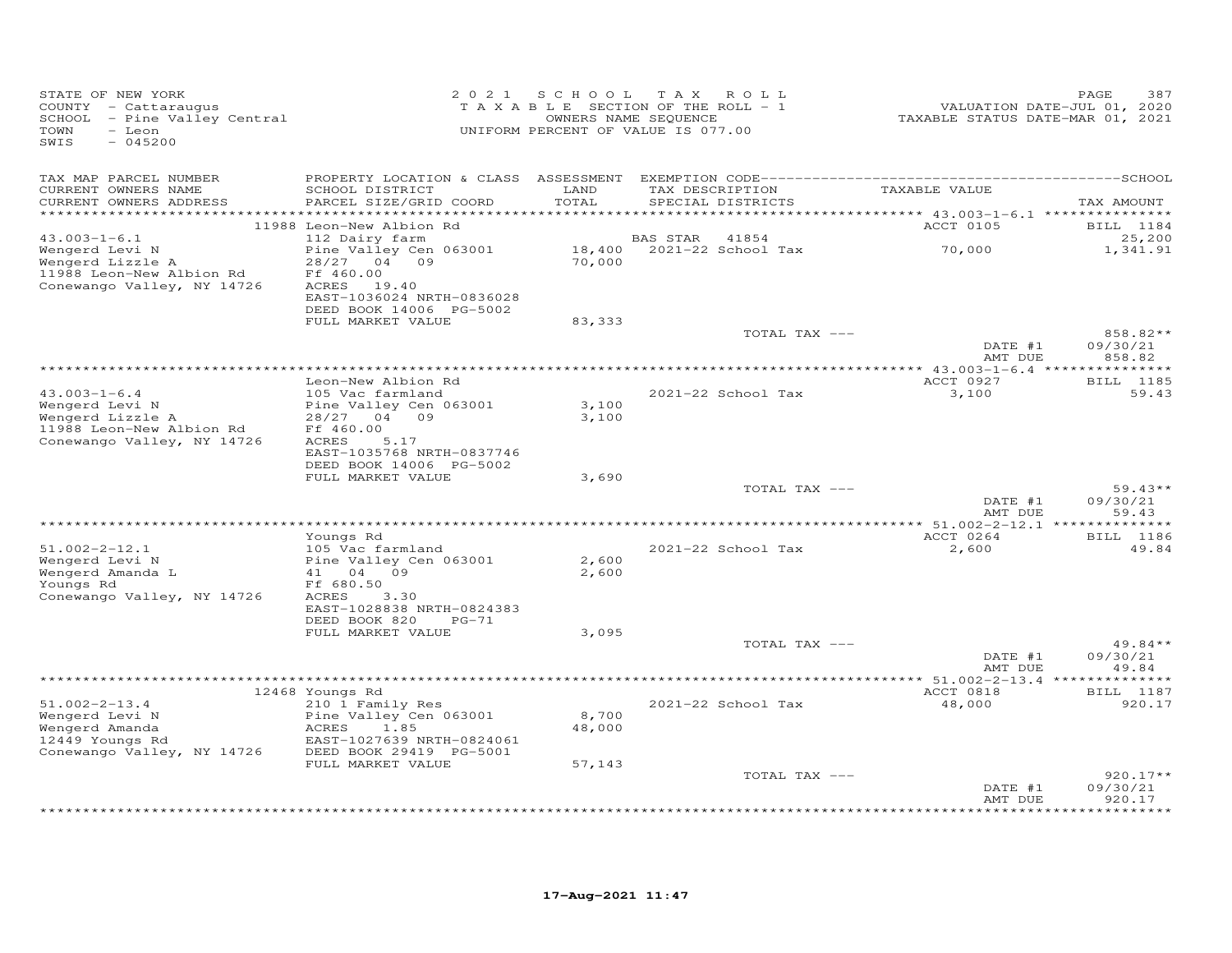| STATE OF NEW YORK<br>COUNTY - Cattaraugus<br>SCHOOL - Pine Valley Central<br>TOWN<br>$-$ Leon<br>$-045200$<br>SWIS | 2 0 2 1                                                              | S C H O O L<br>T A X A B L E SECTION OF THE ROLL - 1<br>OWNERS NAME SEQUENCE<br>UNIFORM PERCENT OF VALUE IS 077.00 | T A X           | ROLL                       | TAXABLE STATUS DATE-MAR 01, 2021           | PAGE<br>388<br>VALUATION DATE-JUL 01, 2020 |
|--------------------------------------------------------------------------------------------------------------------|----------------------------------------------------------------------|--------------------------------------------------------------------------------------------------------------------|-----------------|----------------------------|--------------------------------------------|--------------------------------------------|
| TAX MAP PARCEL NUMBER<br>CURRENT OWNERS NAME                                                                       | PROPERTY LOCATION & CLASS ASSESSMENT<br>SCHOOL DISTRICT              | LAND                                                                                                               |                 | TAX DESCRIPTION            | TAXABLE VALUE                              |                                            |
| CURRENT OWNERS ADDRESS                                                                                             | PARCEL SIZE/GRID COORD                                               | TOTAL                                                                                                              |                 | SPECIAL DISTRICTS          |                                            | TAX AMOUNT                                 |
|                                                                                                                    |                                                                      |                                                                                                                    |                 |                            |                                            |                                            |
|                                                                                                                    | 6988 West Rd                                                         |                                                                                                                    |                 |                            | ACCT 0208                                  | BILL 1188                                  |
| $42.002 - 1 - 27$                                                                                                  | 210 1 Family Res                                                     |                                                                                                                    | AG BLDG         | 41700                      |                                            | 50,400                                     |
| Wengerd Noah E                                                                                                     | Pine Valley Cen 063001                                               |                                                                                                                    | 30,900 BAS STAR | 41854                      |                                            | 25,200                                     |
| Wengerd Edna A                                                                                                     | 53<br>04<br>09                                                       |                                                                                                                    |                 | 176,500 2021-22 School Tax | 126,100                                    | 2,417.35                                   |
| 6988 West Rd<br>Conewango Valley, NY 14726                                                                         | FRNT 1090.00 DPTH<br>ACRES<br>46.75<br>EAST-1026171 NRTH-0840165     |                                                                                                                    |                 |                            |                                            |                                            |
| MAY BE SUBJECT TO PAYMENT                                                                                          | DEED BOOK 1005<br>PG-615                                             |                                                                                                                    |                 |                            |                                            |                                            |
| UNDER RPTL483 UNTIL 2029                                                                                           | FULL MARKET VALUE                                                    | 210,119                                                                                                            |                 |                            |                                            |                                            |
|                                                                                                                    |                                                                      |                                                                                                                    |                 | TOTAL TAX ---              |                                            | $1,934.26**$                               |
|                                                                                                                    |                                                                      |                                                                                                                    |                 |                            | DATE #1                                    | 09/30/21                                   |
|                                                                                                                    |                                                                      |                                                                                                                    |                 |                            | AMT DUE                                    | 1,934.26                                   |
|                                                                                                                    | Leon-New Albion Rd/bailey                                            |                                                                                                                    |                 |                            | *********** 43.004-1-10 *****<br>ACCT 0259 | BILL 1189                                  |
| $43.004 - 1 - 10$                                                                                                  | 321 Abandoned ag                                                     |                                                                                                                    |                 | 2021-22 School Tax         | 34,500                                     | 661.37                                     |
| West Daniel E                                                                                                      | Pine Valley Cen 063001                                               | 34,500                                                                                                             |                 |                            |                                            |                                            |
| West Stephanie                                                                                                     | 03 04 09                                                             | 34,500                                                                                                             |                 |                            |                                            |                                            |
| 6588 Bailey Hill Rd                                                                                                | Ff 700 Leon-New Albion Rd                                            |                                                                                                                    |                 |                            |                                            |                                            |
| Cattaraugus, NY 14719                                                                                              | Ff 350 Bailey Hill Rd<br>ACRES<br>68.54<br>EAST-1048961 NRTH-0833713 |                                                                                                                    |                 |                            |                                            |                                            |
|                                                                                                                    | DEED BOOK 16305 PG-7001                                              |                                                                                                                    |                 |                            |                                            |                                            |
|                                                                                                                    | FULL MARKET VALUE                                                    | 41,071                                                                                                             |                 |                            |                                            |                                            |
|                                                                                                                    |                                                                      |                                                                                                                    |                 | TOTAL TAX ---              |                                            | 661.37**                                   |
|                                                                                                                    |                                                                      |                                                                                                                    |                 |                            | DATE #1                                    | 09/30/21                                   |
|                                                                                                                    |                                                                      |                                                                                                                    |                 |                            | AMT DUE                                    | 661.37                                     |
|                                                                                                                    |                                                                      |                                                                                                                    |                 |                            |                                            |                                            |
|                                                                                                                    | 6588 Bailey Hill Rd                                                  |                                                                                                                    |                 |                            | ACCT 0319                                  | BILL 1190                                  |
| $43.004 - 1 - 13.1$<br>West Daniel E                                                                               | 210 1 Family Res                                                     |                                                                                                                    | <b>BAS STAR</b> | 41854                      |                                            | 25,200                                     |
| West Stephanie                                                                                                     | Pine Valley Cen 063001<br>09<br>03<br>04                             | 9,900<br>120,000                                                                                                   |                 | 2021-22 School Tax         | 120,000                                    | 2,300.41                                   |
| 6588 Bailey Hill Rd                                                                                                | Life Use Ff 240 Co Rd 6                                              |                                                                                                                    |                 |                            |                                            |                                            |
| Cattaraugus, NY 14719                                                                                              | Ff 443.00 Bailey Rd<br>ACRES<br>2.44                                 |                                                                                                                    |                 |                            |                                            |                                            |
|                                                                                                                    | EAST-1047591 NRTH-0833330                                            |                                                                                                                    |                 |                            |                                            |                                            |
|                                                                                                                    | DEED BOOK 16303 PG-2001                                              |                                                                                                                    |                 |                            |                                            |                                            |
|                                                                                                                    | FULL MARKET VALUE                                                    | 142,857                                                                                                            |                 |                            |                                            |                                            |
|                                                                                                                    |                                                                      |                                                                                                                    |                 | TOTAL TAX ---              | DATE #1<br>AMT DUE                         | $1,817.33**$<br>09/30/21<br>1,817.33       |
|                                                                                                                    |                                                                      |                                                                                                                    |                 |                            |                                            | ***************************                |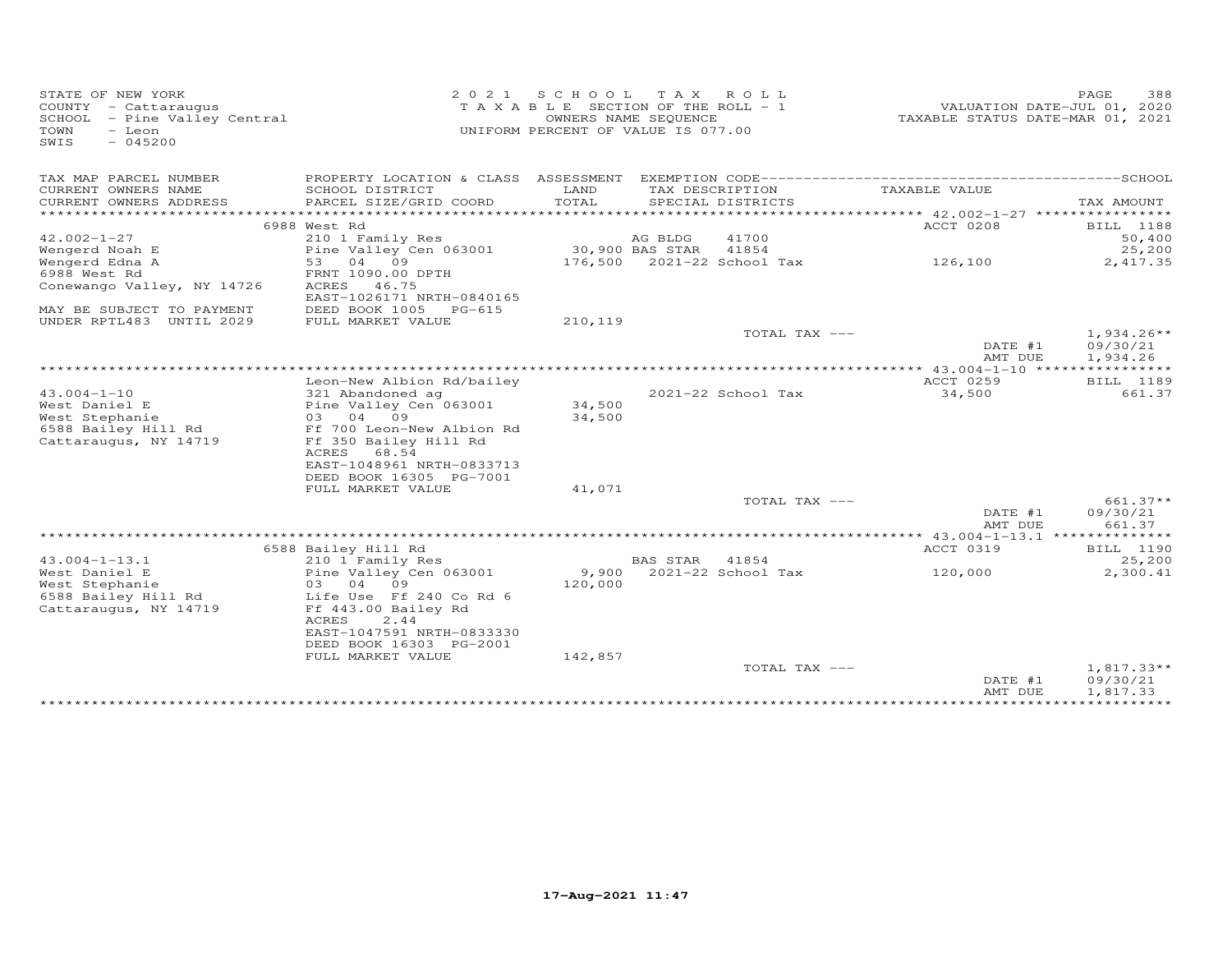| STATE OF NEW YORK<br>COUNTY - Cattaraugus<br>SCHOOL - Pine Valley Central<br>TOWN<br>- Leon<br>$-045200$<br>SWIS |                                             |                   | 2021 SCHOOL TAX ROLL<br>TAXABLE SECTION OF THE ROLL - 1<br>OWNERS NAME SEQUENCE<br>UNIFORM PERCENT OF VALUE IS 077.00 | TAXABLE STATUS DATE-MAR 01, 2021 | PAGE<br>389<br>VALUATION DATE-JUL 01, 2020 |
|------------------------------------------------------------------------------------------------------------------|---------------------------------------------|-------------------|-----------------------------------------------------------------------------------------------------------------------|----------------------------------|--------------------------------------------|
| TAX MAP PARCEL NUMBER                                                                                            |                                             |                   |                                                                                                                       |                                  |                                            |
| CURRENT OWNERS NAME                                                                                              | SCHOOL DISTRICT                             | LAND              | TAX DESCRIPTION                                                                                                       | TAXABLE VALUE                    |                                            |
| CURRENT OWNERS ADDRESS<br>*************************                                                              | PARCEL SIZE/GRID COORD                      | TOTAL             | SPECIAL DISTRICTS                                                                                                     |                                  | TAX AMOUNT                                 |
|                                                                                                                  | Leon-New Albion Rd                          |                   |                                                                                                                       | ACCT 0232                        | BILL 1191                                  |
| $43.004 - 1 - 17$                                                                                                | 321 Abandoned ag                            |                   | 2021-22 School Tax                                                                                                    | 24,700                           | 473.50                                     |
| West Daniel E                                                                                                    | Pine Valley Cen 063001                      | 24,700            |                                                                                                                       |                                  |                                            |
| 6588 Bailey Hill Rd                                                                                              | 03 04 09                                    | 24,700            |                                                                                                                       |                                  |                                            |
| Cattaraugus, NY 14719                                                                                            | Ff 230 Leon-New Albion Rd                   |                   |                                                                                                                       |                                  |                                            |
|                                                                                                                  | Ff 1030 Bailey Hill Rd                      |                   |                                                                                                                       |                                  |                                            |
|                                                                                                                  | ACRES<br>53.60<br>EAST-1047356 NRTH-0834612 |                   |                                                                                                                       |                                  |                                            |
|                                                                                                                  | DEED BOOK 1012 PG-452                       |                   |                                                                                                                       |                                  |                                            |
|                                                                                                                  | FULL MARKET VALUE                           | 29,405            |                                                                                                                       |                                  |                                            |
|                                                                                                                  |                                             |                   | TOTAL TAX ---                                                                                                         |                                  | $473.50**$                                 |
|                                                                                                                  |                                             |                   |                                                                                                                       | DATE #1                          | 09/30/21                                   |
|                                                                                                                  |                                             |                   |                                                                                                                       | AMT DUE                          | 473.50                                     |
|                                                                                                                  | 11210 Leon-New Albion Rd Rd                 |                   |                                                                                                                       | ACCT 0055                        | BILL 1192                                  |
| $43.004 - 1 - 16$                                                                                                | 210 1 Family Res                            |                   | 2021-22 School Tax                                                                                                    | 62,100                           | 1,190.46                                   |
| West Diane                                                                                                       | Pine Valley Cen 063001                      | 6,700             |                                                                                                                       |                                  |                                            |
| Buckhardt Cindy                                                                                                  | 03 04 09                                    | 62,100            |                                                                                                                       |                                  |                                            |
| 6606 Bailey Hill Rd                                                                                              | FRNT 124.99 DPTH 200.00                     |                   |                                                                                                                       |                                  |                                            |
| Cattaraugus, NY 14719                                                                                            | EAST-1047243 NRTH-0833228                   |                   |                                                                                                                       |                                  |                                            |
|                                                                                                                  | DEED BOOK 18343 PG-2001                     |                   |                                                                                                                       |                                  |                                            |
|                                                                                                                  | FULL MARKET VALUE                           | 73,929            | TOTAL TAX ---                                                                                                         |                                  | $1,190.46**$                               |
|                                                                                                                  |                                             |                   |                                                                                                                       | DATE #1                          | 09/30/21                                   |
|                                                                                                                  |                                             |                   |                                                                                                                       | AMT DUE                          | 1,190.46                                   |
|                                                                                                                  |                                             |                   |                                                                                                                       |                                  |                                            |
|                                                                                                                  | 6606 Bailey Hill Rd                         |                   |                                                                                                                       | ACCT 0500                        | BILL 1193                                  |
| $43.004 - 1 - 13.2$                                                                                              | 210 1 Family Res                            |                   | BAS STAR<br>41854                                                                                                     |                                  | 25,200                                     |
| West Randall R<br>West Diane E                                                                                   | Pine Valley Cen 063001<br>03 04 09          | 16,700<br>113,300 | 2021-22 School Tax                                                                                                    | 113,300                          | 2,171.97                                   |
| 6606 Bailey Hill Rd                                                                                              | Ff 1070.00                                  |                   |                                                                                                                       |                                  |                                            |
| Cattaraugus, NY 14719                                                                                            | ACRES<br>6.04                               |                   |                                                                                                                       |                                  |                                            |
|                                                                                                                  | EAST-1047811 NRTH-0833881                   |                   |                                                                                                                       |                                  |                                            |
|                                                                                                                  | DEED BOOK 794<br>PG-01121                   |                   |                                                                                                                       |                                  |                                            |
|                                                                                                                  | FULL MARKET VALUE                           | 134,881           |                                                                                                                       |                                  |                                            |
|                                                                                                                  |                                             |                   | TOTAL TAX ---                                                                                                         |                                  | $1,688.89**$<br>09/30/21                   |
|                                                                                                                  |                                             |                   |                                                                                                                       | DATE #1<br>AMT DUE               | 1,688.89                                   |
|                                                                                                                  |                                             |                   |                                                                                                                       |                                  |                                            |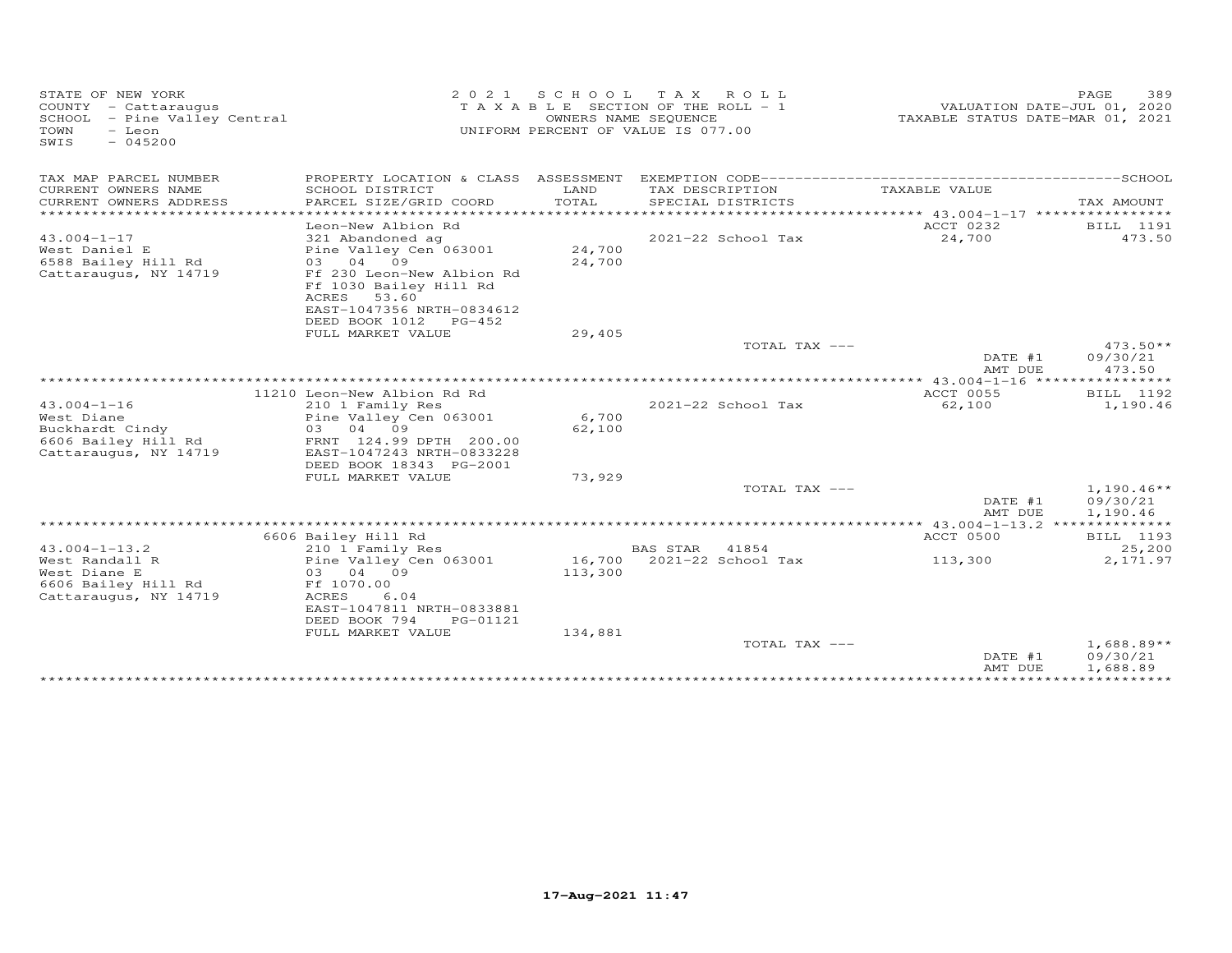| STATE OF NEW YORK<br>COUNTY - Cattaraugus<br>SCHOOL - Pine Valley Central<br>TOWN<br>- Leon<br>$-045200$<br>SWIS |                                                                    | 2021 SCHOOL TAX ROLL<br>T A X A B L E SECTION OF THE ROLL - 1<br>UNIFORM PERCENT OF VALUE IS 077.00 | OWNERS NAME SEQUENCE |                                      | VALUATION DATE-JUL 01, 2020<br>TAXABLE STATUS DATE-MAR 01, 2021 | PAGE<br>390                          |
|------------------------------------------------------------------------------------------------------------------|--------------------------------------------------------------------|-----------------------------------------------------------------------------------------------------|----------------------|--------------------------------------|-----------------------------------------------------------------|--------------------------------------|
| TAX MAP PARCEL NUMBER                                                                                            |                                                                    |                                                                                                     |                      |                                      |                                                                 |                                      |
| CURRENT OWNERS NAME<br>CURRENT OWNERS ADDRESS                                                                    | SCHOOL DISTRICT<br>PARCEL SIZE/GRID COORD                          | LAND<br>TOTAL                                                                                       |                      | TAX DESCRIPTION<br>SPECIAL DISTRICTS | TAXABLE VALUE                                                   | TAX AMOUNT                           |
|                                                                                                                  | 11246 Leon-New Albion Rd                                           |                                                                                                     |                      |                                      | ACCT 0416                                                       | BILL 1194                            |
| $43.004 - 1 - 2$                                                                                                 | 120 Field crops                                                    |                                                                                                     | AG DISTOUT 41730     |                                      |                                                                 | 7,922                                |
| Wickmark Bradley                                                                                                 | Pine Valley Cen 063001                                             |                                                                                                     |                      |                                      |                                                                 | 59,390                               |
| Wickmark Janet<br>11246 Leon-New Albion Rd<br>Cattaraugus, NY 14719                                              | 11/12 04 09<br>Ff 1970 Kysor Hill Rd<br>FRNT 1970.00 DPTH          |                                                                                                     |                      |                                      | 97,300 ENH STAR 41834<br>160,000 2021-22 School Tax 152,078     | 2,915.35                             |
| MAY BE SUBJECT TO PAYMENT<br>UNDER AGDIST LAW TIL 2028                                                           | ACRES 191.95<br>EAST-1046036 NRTH-0836122<br>DEED BOOK 760 PG-1984 |                                                                                                     |                      |                                      |                                                                 |                                      |
|                                                                                                                  | FULL MARKET VALUE                                                  | 190,476                                                                                             |                      |                                      |                                                                 |                                      |
|                                                                                                                  |                                                                    |                                                                                                     |                      | TOTAL TAX ---                        | DATE #1<br>AMT DUE                                              | $1,812.35**$<br>09/30/21<br>1,812.35 |
|                                                                                                                  |                                                                    |                                                                                                     |                      |                                      |                                                                 |                                      |
|                                                                                                                  | 7815 Dredge Rd                                                     |                                                                                                     |                      |                                      | ACCT 0160                                                       | <b>BILL</b> 1195                     |
| $33.004 - 1 - 12.2$                                                                                              | 240 Rural res                                                      |                                                                                                     |                      | 2021-22 School Tax                   | 74,400                                                          | 1,426.26                             |
| Wightman Rebecca J.                                                                                              | Pine Valley Cen 063001                                             | 8,400                                                                                               |                      |                                      |                                                                 |                                      |
| 7815 Dredge Rd.<br>S. Dayton, NY 14138                                                                           | 64 04 09<br>Dredge Rd Ff 455.22                                    | 74,400                                                                                              |                      |                                      |                                                                 |                                      |
|                                                                                                                  | Frog Valley Ff 470.00                                              |                                                                                                     |                      |                                      |                                                                 |                                      |
|                                                                                                                  | ACRES<br>4.25                                                      |                                                                                                     |                      |                                      |                                                                 |                                      |
|                                                                                                                  | EAST-1022576 NRTH-0852366                                          |                                                                                                     |                      |                                      |                                                                 |                                      |
|                                                                                                                  | DEED BOOK 24926 PG-7001                                            |                                                                                                     |                      |                                      |                                                                 |                                      |
|                                                                                                                  | FULL MARKET VALUE                                                  | 88,571                                                                                              |                      |                                      |                                                                 |                                      |
|                                                                                                                  |                                                                    |                                                                                                     |                      | TOTAL TAX ---                        | DATE #1                                                         | $1,426.26**$<br>09/30/21             |
|                                                                                                                  |                                                                    |                                                                                                     |                      |                                      | AMT DUE                                                         | 1,426.26                             |
|                                                                                                                  |                                                                    |                                                                                                     |                      |                                      |                                                                 |                                      |
|                                                                                                                  | 6793 Rte 62                                                        |                                                                                                     |                      |                                      | ACCT 0546                                                       | BILL 1196                            |
| $42.004 - 1 - 15.2$                                                                                              | 210 1 Family Res                                                   |                                                                                                     | ENH STAR 41834       |                                      |                                                                 | 55,000                               |
| Will Robert L                                                                                                    | Pine Valley Cen 063001                                             |                                                                                                     |                      | 22,500 2021-22 School Tax            | 55,000                                                          | 1,054.36                             |
| Will Bernice M<br>6793 Rte 62                                                                                    | 44 04 09<br>FRNT 622.38 DPTH                                       | 55,000                                                                                              |                      |                                      |                                                                 |                                      |
| Conewango Valley, NY 14726                                                                                       | 9.70<br>ACRES                                                      |                                                                                                     |                      |                                      |                                                                 |                                      |
|                                                                                                                  | EAST-1030851 NRTH-0836623                                          |                                                                                                     |                      |                                      |                                                                 |                                      |
|                                                                                                                  | DEED BOOK 837 PG-00985                                             |                                                                                                     |                      |                                      |                                                                 |                                      |
|                                                                                                                  | FULL MARKET VALUE                                                  | 65,476                                                                                              |                      |                                      |                                                                 |                                      |
|                                                                                                                  |                                                                    |                                                                                                     |                      | TOTAL TAX ---                        |                                                                 | $0.00**$                             |
|                                                                                                                  | 11062 Peters Rd                                                    |                                                                                                     |                      |                                      |                                                                 | ACCT 0754 BILL 1197                  |
| $52.002 - 1 - 27.14$                                                                                             | 270 Mfg housing                                                    |                                                                                                     |                      | 2021-22 School Tax                   | 16,000                                                          | 306.72                               |
| Williams Mark A.                                                                                                 | Pine Valley Cen 063001                                             | 15,200                                                                                              |                      |                                      |                                                                 |                                      |
| Williams Brenda K.                                                                                               | 01 04 09                                                           | 16,000                                                                                              |                      |                                      |                                                                 |                                      |
| 3043 Lebanon Rd                                                                                                  | Olrogg buying on cont fr                                           |                                                                                                     |                      |                                      |                                                                 |                                      |
| Randolph, NY 14772                                                                                               | Ff 300.00<br>ACRES<br>5.10                                         |                                                                                                     |                      |                                      |                                                                 |                                      |
|                                                                                                                  | EAST-1049825 NRTH-0826809                                          |                                                                                                     |                      |                                      |                                                                 |                                      |
|                                                                                                                  | DEED BOOK 23942 PG-5009                                            |                                                                                                     |                      |                                      |                                                                 |                                      |
|                                                                                                                  | FULL MARKET VALUE                                                  | 19,048                                                                                              |                      |                                      |                                                                 |                                      |
|                                                                                                                  |                                                                    |                                                                                                     |                      | TOTAL TAX ---                        |                                                                 | $306.72**$                           |
|                                                                                                                  |                                                                    |                                                                                                     |                      |                                      | DATE #1<br>AMT DUE                                              | 09/30/21<br>306.72                   |
|                                                                                                                  |                                                                    |                                                                                                     |                      |                                      |                                                                 | ********                             |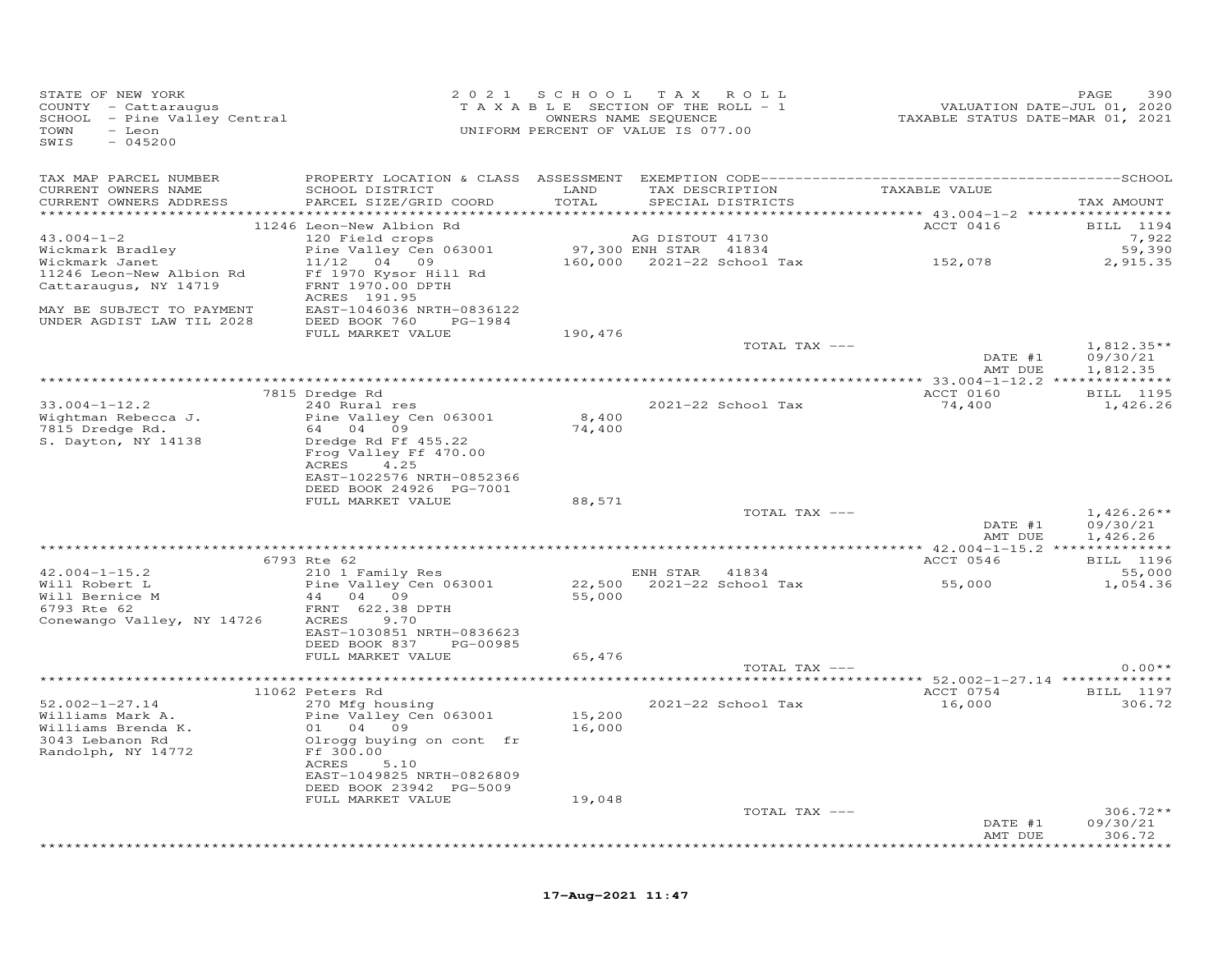| STATE OF NEW YORK<br>COUNTY - Cattaraugus<br>SCHOOL - Pine Valley Central<br>- Leon<br>TOWN<br>$-045200$<br>SWIS |                                                | 2021 SCHOOL | TAX ROLL<br>TAXABLE SECTION OF THE ROLL - 1<br>OWNERS NAME SEQUENCE<br>UNIFORM PERCENT OF VALUE IS 077.00 | VALUATION DATE-JUL 01, 2020<br>TAXABLE STATUS DATE-MAR 01, 2021 | 391<br>PAGE                 |
|------------------------------------------------------------------------------------------------------------------|------------------------------------------------|-------------|-----------------------------------------------------------------------------------------------------------|-----------------------------------------------------------------|-----------------------------|
| TAX MAP PARCEL NUMBER                                                                                            |                                                |             |                                                                                                           |                                                                 |                             |
| CURRENT OWNERS NAME                                                                                              | SCHOOL DISTRICT                                | LAND        | TAX DESCRIPTION                                                                                           | TAXABLE VALUE                                                   |                             |
| CURRENT OWNERS ADDRESS                                                                                           | PARCEL SIZE/GRID COORD                         | TOTAL       | SPECIAL DISTRICTS                                                                                         |                                                                 | TAX AMOUNT                  |
|                                                                                                                  | 11877 Ruckh Hill Rd                            |             |                                                                                                           | ACCT 0357                                                       | <b>BILL</b> 1198            |
| $43.001 - 1 - 4$                                                                                                 | 240 Rural res                                  |             | ENH STAR<br>41834                                                                                         |                                                                 | 59,390                      |
| Williams William                                                                                                 | Pine Valley Cen 063001                         |             | 30,000 2021-22 School Tax 86,300                                                                          |                                                                 | 1,654.38                    |
| Williams Katrina<br>11877 Ruckh Hill Rd                                                                          | 30 04 09<br>FRNT 350.00 DPTH                   | 86,300      |                                                                                                           |                                                                 |                             |
| South Dayton, NY 14138                                                                                           | ACRES 20.06                                    |             |                                                                                                           |                                                                 |                             |
|                                                                                                                  | EAST-1037127 NRTH-0846364                      |             |                                                                                                           |                                                                 |                             |
|                                                                                                                  | DEED BOOK 803 PG-00343<br>FULL MARKET VALUE    | 102,738     |                                                                                                           |                                                                 |                             |
|                                                                                                                  |                                                |             | TOTAL TAX ---                                                                                             |                                                                 | 551.38**                    |
|                                                                                                                  |                                                |             |                                                                                                           | DATE #1                                                         | 09/30/21                    |
|                                                                                                                  |                                                |             |                                                                                                           | AMT DUE                                                         | 551.38                      |
| 7016 Slew Rd                                                                                                     |                                                |             |                                                                                                           | ACCT 0847                                                       | BILL 1199                   |
| $43.001 - 1 - 25.3$                                                                                              | 105 Vac farmland                               |             | 2021-22 School Tax                                                                                        | 6,800                                                           | 130.36                      |
| Williams William C                                                                                               | Pine Valley Cen 063001                         | 6,800       |                                                                                                           |                                                                 |                             |
| William Katrina A<br>11877 Ruckh Hill Road                                                                       | 37 4 9<br>ACRES<br>8.45                        | 6,800       |                                                                                                           |                                                                 |                             |
| South Dayton, NY 14138                                                                                           | EAST-1033783 NRTH-0840255                      |             |                                                                                                           |                                                                 |                             |
|                                                                                                                  | DEED BOOK 24872 PG-9001                        |             |                                                                                                           |                                                                 |                             |
| MAY BE SUBJECT TO PAYMENT                                                                                        | FULL MARKET VALUE                              | 8,095       |                                                                                                           |                                                                 |                             |
| UNDER AGDIST LAW TIL 2022                                                                                        |                                                |             | TOTAL TAX ---                                                                                             |                                                                 | $130.36**$                  |
|                                                                                                                  |                                                |             |                                                                                                           | DATE #1                                                         | 09/30/21                    |
|                                                                                                                  |                                                |             |                                                                                                           | AMT DUE                                                         | 130.36                      |
|                                                                                                                  | Slew Rd                                        |             |                                                                                                           | ACCT 0861                                                       | <b>BILL</b> 1200            |
| $43.001 - 1 - 25.4$                                                                                              | 314 Rural vac<10                               |             | 2021-22 School Tax                                                                                        | 16,800                                                          | 322.06                      |
| Williams William C                                                                                               | Pine Valley Cen 063001                         | 16,800      |                                                                                                           |                                                                 |                             |
| Williams Katrina A<br>11877 Ruckh Hill Rd                                                                        | $37 - 4 - 9$<br>ACRES 33.45                    | 16,800      |                                                                                                           |                                                                 |                             |
| South Dayton, NY 14138                                                                                           | EAST-1033648 NRTH-0840917                      |             |                                                                                                           |                                                                 |                             |
|                                                                                                                  | DEED BOOK 12731 PG-6001                        |             |                                                                                                           |                                                                 |                             |
|                                                                                                                  | FULL MARKET VALUE                              | 20,000      |                                                                                                           |                                                                 | 322.06**                    |
|                                                                                                                  |                                                |             | TOTAL TAX ---                                                                                             | DATE #1                                                         | 09/30/21                    |
|                                                                                                                  |                                                |             |                                                                                                           | AMT DUE                                                         | 322.06                      |
|                                                                                                                  |                                                |             |                                                                                                           |                                                                 |                             |
| $52.002 - 1 - 18$                                                                                                | 6284 Canyon Dr<br>210 <sup>-1</sup> Family Res |             | BAS STAR 41854                                                                                            | ACCT 0455                                                       | BILL 1201<br>25,200         |
| Wilson Leo E                                                                                                     | Pine Valley Cen 063001                         |             | 22,500 2021-22 School Tax                                                                                 | 40,000                                                          | 766.80                      |
| PO Box 245                                                                                                       | 02 04 09                                       | 40,000      |                                                                                                           |                                                                 |                             |
| CATTARAUGUS, NY 14719                                                                                            | $Lot-15$<br>Ff 750 Canyon; 1050 Bb Ln          |             |                                                                                                           |                                                                 |                             |
|                                                                                                                  | ACRES<br>9.71 BANK<br>017                      |             |                                                                                                           |                                                                 |                             |
|                                                                                                                  | EAST-1049414 NRTH-0828953                      |             |                                                                                                           |                                                                 |                             |
|                                                                                                                  | DEED BOOK 1017 PG-812                          |             |                                                                                                           |                                                                 |                             |
|                                                                                                                  | FULL MARKET VALUE                              | 47,619      | TOTAL TAX ---                                                                                             |                                                                 | $283.72**$                  |
|                                                                                                                  |                                                |             |                                                                                                           | DATE #1                                                         | 09/30/21                    |
|                                                                                                                  |                                                |             |                                                                                                           | AMT DUE                                                         | 283.72<br>* * * * * * * * * |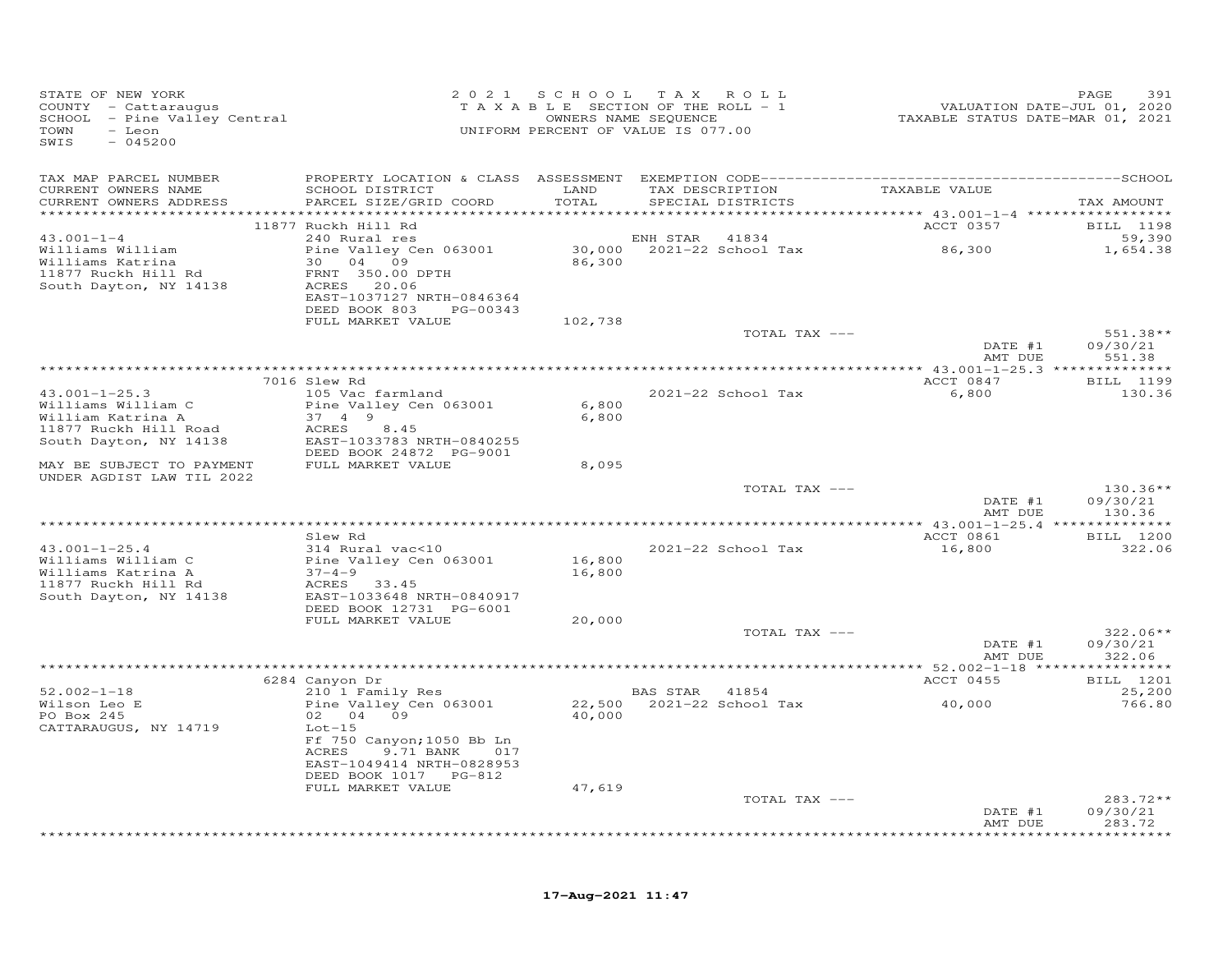| STATE OF NEW YORK<br>COUNTY - Cattaraugus<br>SCHOOL - Pine Valley Central<br>TOWN<br>- Leon<br>SWIS<br>$-045200$ | 2 0 2 1                                                                                                                                                                        | S C H O O L                     | T A X<br>ROLL<br>TAXABLE SECTION OF THE ROLL - 1<br>OWNERS NAME SEQUENCE<br>UNIFORM PERCENT OF VALUE IS 077.00 | VALUATION DATE-JUL 01, 2020<br>TAXABLE STATUS DATE-MAR 01, 2021 | PAGE<br>392                      |
|------------------------------------------------------------------------------------------------------------------|--------------------------------------------------------------------------------------------------------------------------------------------------------------------------------|---------------------------------|----------------------------------------------------------------------------------------------------------------|-----------------------------------------------------------------|----------------------------------|
| TAX MAP PARCEL NUMBER<br>CURRENT OWNERS NAME<br>CURRENT OWNERS ADDRESS<br>***********************                | SCHOOL DISTRICT<br>PARCEL SIZE/GRID COORD<br>************************                                                                                                          | LAND<br>TOTAL<br>************** | TAX DESCRIPTION<br>SPECIAL DISTRICTS                                                                           | TAXABLE VALUE                                                   | TAX AMOUNT                       |
| $42.004 - 1 - 5.3$<br>Wittmer Perry<br>Wittmer Gail<br>31 Roland Ave<br>Lackawanna, NY 14218                     | Cherry Creek Hill Rd<br>321 Abandoned ag<br>Pine Valley Cen 063001<br>59 04 09<br>West Rd Ff $-130'$<br>ACRES<br>80.00<br>EAST-1022164 NRTH-0837458<br>DEED BOOK 19720 PG-2001 | 46,300<br>46,300                | 2021-22 School Tax                                                                                             | ACCT 0277<br>46,300                                             | BILL 1202<br>887.58              |
|                                                                                                                  | FULL MARKET VALUE                                                                                                                                                              | 55,119                          | TOTAL TAX ---                                                                                                  | DATE #1                                                         | 887.58**<br>09/30/21             |
|                                                                                                                  |                                                                                                                                                                                |                                 |                                                                                                                | AMT DUE                                                         | 887.58                           |
| $42.004 - 1 - 5.1$                                                                                               | Cherry Creek Hill Rd<br>321 Abandoned ag                                                                                                                                       |                                 | 2021-22 School Tax                                                                                             | ACCT 0277<br>14,700                                             | BILL 1203<br>281.80              |
| Wittmer Perry C.<br>Wittmer Gail E.<br>31 Roland Avenue<br>Lackawanna, NY 14218                                  | Pine Valley Cen 063001<br>59 04 09<br>West Rd Ff $-130'$<br>ACRES 25.40<br>EAST-1022164 NRTH-0837458<br>DEED BOOK 23413 PG-4003                                                | 14,700<br>14,700                |                                                                                                                |                                                                 |                                  |
|                                                                                                                  | FULL MARKET VALUE                                                                                                                                                              | 17,500                          |                                                                                                                |                                                                 |                                  |
|                                                                                                                  |                                                                                                                                                                                |                                 | TOTAL TAX ---                                                                                                  | DATE #1<br>AMT DUE                                              | 281.80**<br>09/30/21<br>281.80   |
|                                                                                                                  |                                                                                                                                                                                |                                 |                                                                                                                |                                                                 |                                  |
| $42.004 - 1 - 3$                                                                                                 | 12864 Cherry Creek Hill Rd                                                                                                                                                     |                                 |                                                                                                                | ACCT 0026                                                       | BILL 1204                        |
| Wright Vern<br>Wright Tracie<br>12864 Cherry Creek Hill Rd<br>Conewango Valley, NY 14726                         | 210 1 Family Res<br>Pine Valley Cen 063001<br>59 04 09<br>FRNT 263.00 DPTH<br>ACRES 10.45<br>EAST-1021328 NRTH-0836604<br>DEED BOOK 856<br>PG-00766                            | 23,700<br>62,700                | BAS STAR 41854<br>2021-22 School Tax                                                                           | 62,700                                                          | 25,200<br>1,201.97               |
|                                                                                                                  | FULL MARKET VALUE                                                                                                                                                              | 74,643                          | TOTAL TAX ---                                                                                                  |                                                                 | 718.88**                         |
|                                                                                                                  |                                                                                                                                                                                |                                 |                                                                                                                | DATE #1<br>AMT DUE                                              | 09/30/21<br>718.88               |
|                                                                                                                  |                                                                                                                                                                                |                                 |                                                                                                                |                                                                 | * * * * * * * * * *              |
| $42.002 - 1 - 2$<br>Wutz David 1/4 int<br>Wutz Daniel 3/4 int<br>5029 Fairgrounds Rd<br>Hamburg, NY 14075        | Smith Rd<br>312 Vac w/imprv<br>Pine Valley Cen 063001<br>54 04 09<br>Ff 930.00<br>ACRES 142.20<br>EAST-1021125 NRTH-0845453<br>DEED BOOK 23406 PG-4001                         | 61,000<br>64,000                | 2021-22 School Tax                                                                                             | ACCT 0419<br>64,000                                             | <b>BILL</b> 1205<br>1,226.89     |
|                                                                                                                  | FULL MARKET VALUE                                                                                                                                                              | 76,190                          | TOTAL TAX ---                                                                                                  |                                                                 | $1,226.89**$                     |
|                                                                                                                  |                                                                                                                                                                                |                                 |                                                                                                                | DATE #1<br>AMT DUE                                              | 09/30/21<br>1,226.89<br>******** |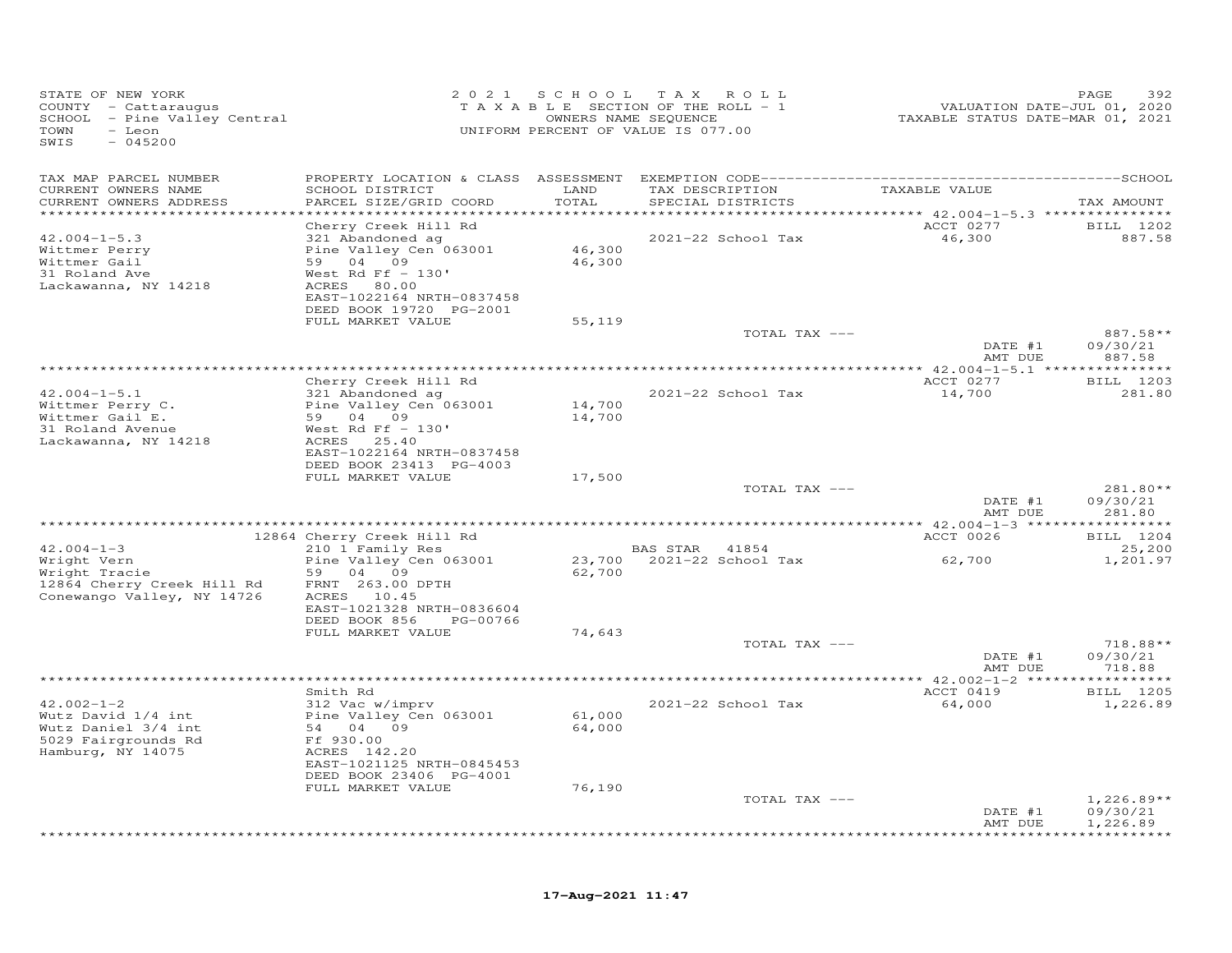| STATE OF NEW YORK<br>COUNTY - Cattaraugus<br>COUNIY - Cattaraugus<br>SCHOOL - Pine Valley Central<br>- Leon<br>TOWN<br>$-045200$<br>SWIS |                                                   |                 | 2021 SCHOOL TAX ROLL<br>T A X A B L E SECTION OF THE ROLL - 1<br>OWNERS NAME SEQUENCE<br>UNIFORM PERCENT OF VALUE IS 077.00 | VALUATION DATE-JUL 01, 2020<br>TAXABLE STATUS DATE-MAR 01, 2021 | PAGE<br>393          |
|------------------------------------------------------------------------------------------------------------------------------------------|---------------------------------------------------|-----------------|-----------------------------------------------------------------------------------------------------------------------------|-----------------------------------------------------------------|----------------------|
| TAX MAP PARCEL NUMBER                                                                                                                    |                                                   |                 |                                                                                                                             |                                                                 |                      |
| CURRENT OWNERS NAME<br>CURRENT OWNERS ADDRESS                                                                                            | SCHOOL DISTRICT<br>PARCEL SIZE/GRID COORD         | LAND<br>TOTAL   | TAX DESCRIPTION<br>SPECIAL DISTRICTS                                                                                        | TAXABLE VALUE                                                   | TAX AMOUNT           |
|                                                                                                                                          |                                                   |                 |                                                                                                                             |                                                                 |                      |
|                                                                                                                                          | Xura Smith Rd (Off)                               |                 |                                                                                                                             | ACCT 0420                                                       | BILL 1206            |
| $42.002 - 1 - 31$<br>Wutz David 1/4 int                                                                                                  | 323 Vacant rural<br>Pine Valley Cen 063001 33,200 |                 | 2021-22 School Tax                                                                                                          | 33,200                                                          | 636.45               |
| Wutz Daniel 3/4 int                                                                                                                      | 60 04 09                                          | 33,200          |                                                                                                                             |                                                                 |                      |
| 5029 Fairgrounds Rd                                                                                                                      | ACRES 52.50                                       |                 |                                                                                                                             |                                                                 |                      |
| Hamburg, NY 14075                                                                                                                        | EAST-1020085 NRTH-0842854                         |                 |                                                                                                                             |                                                                 |                      |
|                                                                                                                                          | DEED BOOK 23406 PG-4001                           |                 |                                                                                                                             |                                                                 |                      |
|                                                                                                                                          | FULL MARKET VALUE                                 | 39,524          |                                                                                                                             |                                                                 |                      |
|                                                                                                                                          |                                                   |                 | TOTAL TAX ---                                                                                                               |                                                                 | $636.45**$           |
|                                                                                                                                          |                                                   |                 |                                                                                                                             | DATE #1                                                         | 09/30/21             |
|                                                                                                                                          |                                                   |                 |                                                                                                                             | AMT DUE                                                         | 636.45               |
|                                                                                                                                          | 7016 Rte 62                                       |                 |                                                                                                                             | ACCT 0066                                                       |                      |
| $43.001 - 1 - 25.1$                                                                                                                      | 120 Field crops                                   |                 | 41700<br>AG BLDG                                                                                                            |                                                                 | BILL 1207<br>81,400  |
| Yoder David J                                                                                                                            | Pine Valley Cen 063001                            | 39,800 AG BLDG  | 41700                                                                                                                       |                                                                 | 6,800                |
| Yoder Elizabeth A                                                                                                                        | 37 04 09                                          | 206,400 AG DIST | 41720                                                                                                                       |                                                                 | 7,707                |
| 7016 Route 62                                                                                                                            | Ff 2635.00 Slew Rd                                |                 | BAS STAR<br>41854                                                                                                           |                                                                 | 25,200               |
| Conewango Valley, NY 14726                                                                                                               | Ff 965.00 Us Rte 62                               |                 | 2021-22 School Tax                                                                                                          | 110,493                                                         | 2,118.16             |
|                                                                                                                                          | ACRES 58.25                                       |                 |                                                                                                                             |                                                                 |                      |
| MAY BE SUBJECT TO PAYMENT                                                                                                                | EAST-1032152 NRTH-0840748                         |                 |                                                                                                                             |                                                                 |                      |
| UNDER AGDIST LAW TIL 2029                                                                                                                | DEED BOOK 16616 PG-7001                           |                 |                                                                                                                             |                                                                 |                      |
|                                                                                                                                          | FULL MARKET VALUE                                 | 245,714         |                                                                                                                             |                                                                 |                      |
|                                                                                                                                          |                                                   |                 | TOTAL TAX ---                                                                                                               |                                                                 | $1,635.08**$         |
|                                                                                                                                          |                                                   |                 |                                                                                                                             | DATE #1                                                         | 09/30/21             |
|                                                                                                                                          |                                                   |                 |                                                                                                                             | AMT DUE                                                         | 1,635.08             |
|                                                                                                                                          | 12745 Flat Iron Rd                                |                 |                                                                                                                             | ACCT 0421                                                       | BILL 1208            |
| $51.002 - 1 - 11.1$                                                                                                                      | 112 Dairy farm                                    |                 | AG DISTOUT 41730                                                                                                            |                                                                 | 7,694                |
| Yoder Ella E.                                                                                                                            | Pine Valley Cen 063001                            | 52,500 ENH STAR | 41834                                                                                                                       |                                                                 | 59,390               |
| Yoder John E. & Mattie E.                                                                                                                | 49 04 09                                          |                 | 236,800 2021-22 School Tax                                                                                                  | 229,106                                                         | 4,391.99             |
| 12745 Flat Iron Road                                                                                                                     | Ff 2200 Flat Iron Rd                              |                 |                                                                                                                             |                                                                 |                      |
| Conewango Valley, NY 14726                                                                                                               | Ff 980 West Rd                                    |                 |                                                                                                                             |                                                                 |                      |
|                                                                                                                                          | <b>ACRES</b><br>65.15                             |                 |                                                                                                                             |                                                                 |                      |
| MAY BE SUBJECT TO PAYMENT                                                                                                                | EAST-1024491 NRTH-0826835                         |                 |                                                                                                                             |                                                                 |                      |
| UNDER AGDIST LAW TIL 2028                                                                                                                | DEED BOOK 2020<br>PG-10570                        |                 |                                                                                                                             |                                                                 |                      |
|                                                                                                                                          | FULL MARKET VALUE                                 | 281,905         | TOTAL TAX ---                                                                                                               |                                                                 | $3,288.99**$         |
|                                                                                                                                          |                                                   |                 |                                                                                                                             | DATE #1<br>AMT DUE                                              | 09/30/21<br>3,288.99 |
|                                                                                                                                          |                                                   |                 |                                                                                                                             |                                                                 |                      |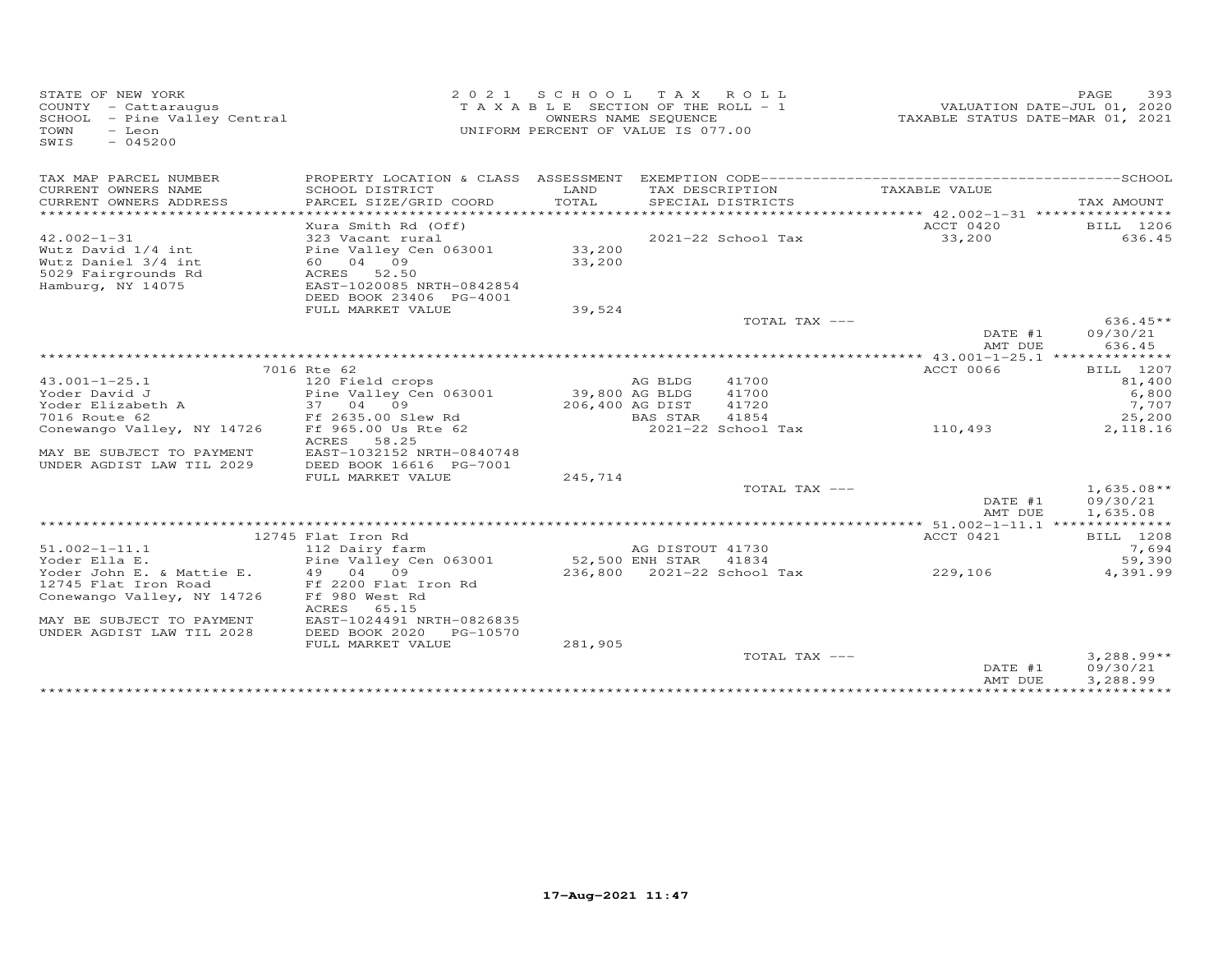| STATE OF NEW YORK<br>2 0 2 1<br>COUNTY - Cattaraugus<br>SCHOOL - Pine Valley Central<br>TOWN<br>- Leon<br>SWIS<br>$-045200$ | S C H O O L      | TAX ROLL<br>T A X A B L E SECTION OF THE ROLL - 1<br>OWNERS NAME SEQUENCE<br>UNIFORM PERCENT OF VALUE IS 077.00 | TAXABLE STATUS DATE-MAR 01, 2021 | PAGE<br>394<br>VALUATION DATE-JUL 01, 2020 |
|-----------------------------------------------------------------------------------------------------------------------------|------------------|-----------------------------------------------------------------------------------------------------------------|----------------------------------|--------------------------------------------|
| TAX MAP PARCEL NUMBER                                                                                                       |                  |                                                                                                                 |                                  |                                            |
| CURRENT OWNERS NAME<br>SCHOOL DISTRICT<br>PARCEL SIZE/GRID COORD<br>CURRENT OWNERS ADDRESS                                  | LAND<br>TOTAL    | TAX DESCRIPTION<br>SPECIAL DISTRICTS                                                                            | TAXABLE VALUE                    | TAX AMOUNT                                 |
|                                                                                                                             |                  |                                                                                                                 |                                  |                                            |
| Cherry Creek Hill Rd                                                                                                        |                  |                                                                                                                 | ACCT 0220                        | BILL 1209                                  |
| $42.004 - 2 - 2$<br>105 Vac farmland                                                                                        |                  | AG DISTOUT 41730                                                                                                |                                  | 794                                        |
| Yoder Harvey A<br>Pine Valley Cen 063001                                                                                    | 6,800            | 2021-22 School Tax                                                                                              | 6,006                            | 115.14                                     |
| Yoder Anna D<br>04 09<br>58<br>6733 West & county Rd 6<br>Ff 500.00                                                         | 6,800            |                                                                                                                 |                                  |                                            |
| Conewango Valley, NY 14726<br>ACRES 13.81                                                                                   |                  |                                                                                                                 |                                  |                                            |
| EAST-1021003 NRTH-0835148                                                                                                   |                  |                                                                                                                 |                                  |                                            |
| MAY BE SUBJECT TO PAYMENT<br>DEED BOOK 1019 PG-148                                                                          |                  |                                                                                                                 |                                  |                                            |
| UNDER AGDIST LAW TIL 2028<br>FULL MARKET VALUE                                                                              | 8,095            |                                                                                                                 |                                  |                                            |
|                                                                                                                             |                  | TOTAL TAX ---                                                                                                   |                                  | $115.14**$                                 |
|                                                                                                                             |                  |                                                                                                                 | DATE #1                          | 09/30/21                                   |
|                                                                                                                             |                  |                                                                                                                 | AMT DUE                          | 115.14                                     |
|                                                                                                                             |                  |                                                                                                                 |                                  |                                            |
| 6733 West Rd                                                                                                                |                  |                                                                                                                 | ACCT 0041                        | BILL 1210                                  |
| $42.004 - 2 - 3.1$<br>112 Dairy farm                                                                                        |                  | AG DISTOUT 41730                                                                                                |                                  | 1,612                                      |
| Pine Valley Cen 063001<br>Yoder Harvey A                                                                                    |                  | 29,600 BUS C/T/S 47610                                                                                          |                                  | 234                                        |
| 04 09<br>Yoder Anna D<br>58<br>6733 West Rd & Co Rd 6<br>West Rd Ff $-925'$                                                 |                  | 91,600 BAS STAR<br>41854<br>2021-22 School Tax                                                                  | 89,754                           | 25,200<br>1,720.59                         |
| Conewango Valley, NY 14726<br>FRNT 1590.00 DPTH                                                                             |                  |                                                                                                                 |                                  |                                            |
| ACRES<br>49.75                                                                                                              |                  |                                                                                                                 |                                  |                                            |
| EAST-1022188 NRTH-0835193<br>MAY BE SUBJECT TO PAYMENT                                                                      |                  |                                                                                                                 |                                  |                                            |
| UNDER AGDIST LAW TIL 2028<br>DEED BOOK 1019<br>$PG-148$                                                                     |                  |                                                                                                                 |                                  |                                            |
| FULL MARKET VALUE                                                                                                           | 109,048          |                                                                                                                 |                                  |                                            |
|                                                                                                                             |                  | TOTAL TAX ---                                                                                                   |                                  | $1,237.51**$                               |
|                                                                                                                             |                  |                                                                                                                 | DATE #1                          | 09/30/21                                   |
|                                                                                                                             |                  |                                                                                                                 | AMT DUE                          | 1,237.51                                   |
|                                                                                                                             |                  |                                                                                                                 |                                  |                                            |
| Town Hill Rd                                                                                                                |                  |                                                                                                                 | ACCT 0577                        | BILL 1211                                  |
| $52.001 - 1 - 30.2$<br>105 Vac farmland                                                                                     |                  | 2021-22 School Tax                                                                                              | 16,700                           | 320.14                                     |
| Yoder John J<br>Pine Valley Cen 063001<br>Yoder Elizabeth E<br>33 04 09                                                     | 16,700<br>16,700 |                                                                                                                 |                                  |                                            |
| 12060 Youngs Rd<br>Ff 1428.00                                                                                               |                  |                                                                                                                 |                                  |                                            |
| Conewango Valley, NY 14726<br>ACRES<br>24.20                                                                                |                  |                                                                                                                 |                                  |                                            |
| EAST-1034586 NRTH-0825686                                                                                                   |                  |                                                                                                                 |                                  |                                            |
| DEED BOOK 873<br>PG-00661                                                                                                   |                  |                                                                                                                 |                                  |                                            |
| FULL MARKET VALUE                                                                                                           | 19,881           |                                                                                                                 |                                  |                                            |
|                                                                                                                             |                  | TOTAL TAX ---                                                                                                   |                                  | $320.14**$                                 |
|                                                                                                                             |                  |                                                                                                                 | DATE #1                          | 09/30/21                                   |
|                                                                                                                             |                  |                                                                                                                 | AMT DUE                          | 320.14<br>***********                      |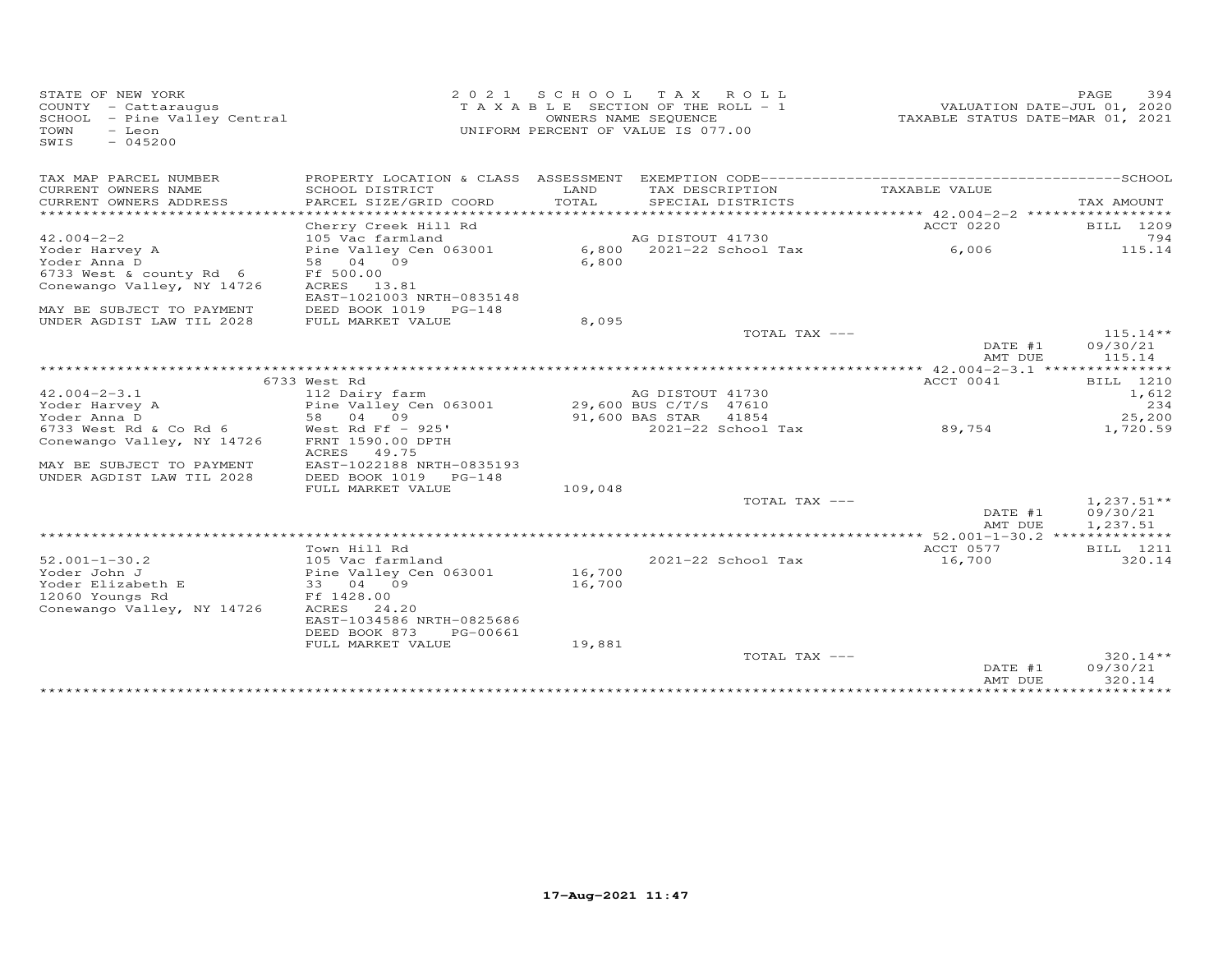| STATE OF NEW YORK<br>COUNTY - Cattaraugus<br>COONII - Cattaraugus<br>SCHOOL - Pine Valley Central<br>TOWN<br>- Leon<br>$-045200$<br>SWIS |                                                 |         | 2021 SCHOOL TAX ROLL<br>T A X A B L E SECTION OF THE ROLL - 1<br>OWNERS NAME SEQUENCE<br>UNIFORM PERCENT OF VALUE IS 077.00 |                                                                                           | 395<br>PAGE<br>VALUATION DATE-JUL 01, 2020<br>TAXABLE STATUS DATE-MAR 01, 2021 |
|------------------------------------------------------------------------------------------------------------------------------------------|-------------------------------------------------|---------|-----------------------------------------------------------------------------------------------------------------------------|-------------------------------------------------------------------------------------------|--------------------------------------------------------------------------------|
| TAX MAP PARCEL NUMBER                                                                                                                    |                                                 |         |                                                                                                                             |                                                                                           |                                                                                |
| CURRENT OWNERS NAME                                                                                                                      | SCHOOL DISTRICT                                 | LAND    | TAX DESCRIPTION                                                                                                             | TAXABLE VALUE                                                                             |                                                                                |
| CURRENT OWNERS ADDRESS                                                                                                                   | PARCEL SIZE/GRID COORD                          | TOTAL   | SPECIAL DISTRICTS                                                                                                           |                                                                                           | TAX AMOUNT                                                                     |
|                                                                                                                                          | 12326 Marsh Rd                                  |         |                                                                                                                             | ACCT 0276                                                                                 | BILL 1212                                                                      |
| $52.001 - 1 - 1$                                                                                                                         | 112 Dairy farm                                  |         | AG DISTOUT 41730                                                                                                            |                                                                                           | 28,500                                                                         |
| Yoder Levi A                                                                                                                             | Pine Valley Cen 063001 108,300 TMP GHOUSE 42120 |         |                                                                                                                             |                                                                                           | 12,000                                                                         |
| Yoder Rachel E                                                                                                                           | $34/42$ 04 09                                   |         |                                                                                                                             | 108,300 TMP GHOUSE 42120<br>191,000   2021-22 School Tax                          150,500 | 2,885.10                                                                       |
| 12326 Marsh Road                                                                                                                         | Ff 1520.00                                      |         |                                                                                                                             |                                                                                           |                                                                                |
| Conewango Valley, NY 14726                                                                                                               | ACRES 195.43<br>EAST-1030718 NRTH-0830835       |         |                                                                                                                             |                                                                                           |                                                                                |
| MAY BE SUBJECT TO PAYMENT                                                                                                                | DEED BOOK 20190 PG-3919                         |         |                                                                                                                             |                                                                                           |                                                                                |
| UNDER AGDIST LAW TIL 2028                                                                                                                | FULL MARKET VALUE                               | 227,381 |                                                                                                                             |                                                                                           |                                                                                |
|                                                                                                                                          |                                                 |         |                                                                                                                             | TOTAL TAX ---                                                                             | $2,885.10**$                                                                   |
|                                                                                                                                          |                                                 |         |                                                                                                                             |                                                                                           | DATE #1<br>09/30/21                                                            |
|                                                                                                                                          |                                                 |         |                                                                                                                             |                                                                                           | AMT DUE<br>2,885.10                                                            |
|                                                                                                                                          | 12609 Cherry Creek Hill Rd                      |         |                                                                                                                             | ACCT 0094                                                                                 | BILL 1213                                                                      |
| $42.004 - 2 - 8.4$                                                                                                                       | 112 Dairy farm                                  |         | 2021-22 School Tax                                                                                                          | 21,000                                                                                    | 402.57                                                                         |
| Yoder Levi J                                                                                                                             | Pine Valley Cen 063001                          | 1,300   |                                                                                                                             |                                                                                           |                                                                                |
| Yoder Barbara E                                                                                                                          | 51 04 09                                        | 21,000  |                                                                                                                             |                                                                                           |                                                                                |
| 12609 Cherry Creek Hill Rd                                                                                                               | Ff 655.00 Raggie Rd                             |         |                                                                                                                             |                                                                                           |                                                                                |
| Leon, NY                                                                                                                                 | Ff 1675.00 Leon-Cherry Cr                       |         |                                                                                                                             |                                                                                           |                                                                                |
|                                                                                                                                          | ACRES<br>1.40                                   |         |                                                                                                                             |                                                                                           |                                                                                |
|                                                                                                                                          | EAST-1025915 NRTH-0835261                       |         |                                                                                                                             |                                                                                           |                                                                                |
|                                                                                                                                          | DEED BOOK 29942 PG-1                            |         |                                                                                                                             |                                                                                           |                                                                                |
|                                                                                                                                          | FULL MARKET VALUE                               | 25,000  |                                                                                                                             |                                                                                           |                                                                                |
|                                                                                                                                          |                                                 |         | TOTAL TAX ---                                                                                                               |                                                                                           | $402.57**$<br>DATE #1<br>09/30/21                                              |
|                                                                                                                                          |                                                 |         |                                                                                                                             |                                                                                           | 402.57<br>AMT DUE                                                              |
|                                                                                                                                          |                                                 |         |                                                                                                                             |                                                                                           |                                                                                |
|                                                                                                                                          | 6580 West Rd                                    |         |                                                                                                                             | ACCT 0250                                                                                 | BILL 1214                                                                      |
| $42.004 - 2 - 30$                                                                                                                        | 112 Dairy farm                                  |         | 41720<br>AG DIST                                                                                                            |                                                                                           | 31,150                                                                         |
| Yoder Levi J                                                                                                                             | Pine Valley Cen 063001                          |         | 81,000 ENH STAR<br>41834                                                                                                    |                                                                                           | 59,390                                                                         |
| Yoder Sarah                                                                                                                              | 51 04 09                                        |         | 167,500 2021-22 School Tax                                                                                                  | 136,350                                                                                   | 2,613.84                                                                       |
| 6580 West Rd                                                                                                                             | FRNT 1500.00 DPTH                               |         |                                                                                                                             |                                                                                           |                                                                                |
| Conewango Valley, NY 14726                                                                                                               | ACRES<br>95.04<br>EAST-1024447 NRTH-0832832     |         |                                                                                                                             |                                                                                           |                                                                                |
| MAY BE SUBJECT TO PAYMENT                                                                                                                | DEED BOOK 763<br>PG-00895                       |         |                                                                                                                             |                                                                                           |                                                                                |
| UNDER AGDIST LAW TIL 2025                                                                                                                | FULL MARKET VALUE                               | 199,405 |                                                                                                                             |                                                                                           |                                                                                |
|                                                                                                                                          |                                                 |         | TOTAL TAX ---                                                                                                               |                                                                                           | $1,510.84**$<br>DATE #1<br>09/30/21<br>1,510.84<br>AMT DUE                     |
|                                                                                                                                          |                                                 |         |                                                                                                                             |                                                                                           |                                                                                |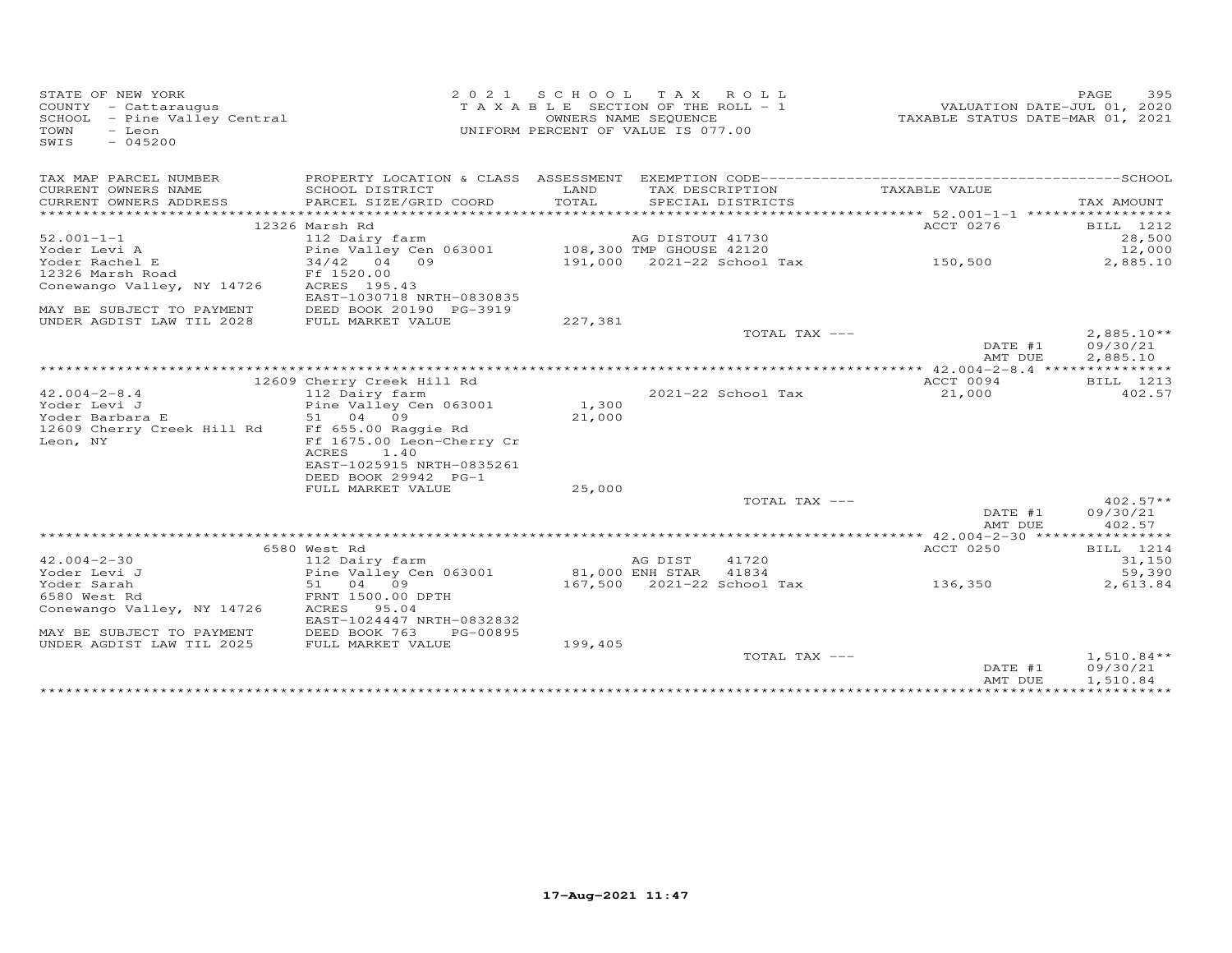| STATE OF NEW YORK<br>COUNTY - Cattaraugus<br>SCHOOL - Pine Valley Central<br>TOWN<br>- Leon<br>SWIS<br>$-045200$ |                                                      | 2021 SCHOOL<br>T A X A B L E SECTION OF THE ROLL - 1<br>UNIFORM PERCENT OF VALUE IS 077.00 | OWNERS NAME SEQUENCE | TAX ROLL                                          | VALUATION DATE-JUL 01, 2020<br>TAXABLE STATUS DATE-MAR 01, 2021 | PAGE<br>396               |
|------------------------------------------------------------------------------------------------------------------|------------------------------------------------------|--------------------------------------------------------------------------------------------|----------------------|---------------------------------------------------|-----------------------------------------------------------------|---------------------------|
| TAX MAP PARCEL NUMBER                                                                                            |                                                      |                                                                                            |                      |                                                   |                                                                 |                           |
| CURRENT OWNERS NAME<br>CURRENT OWNERS ADDRESS                                                                    | SCHOOL DISTRICT<br>PARCEL SIZE/GRID COORD            | LAND<br>TOTAL                                                                              |                      | SPECIAL DISTRICTS                                 | TAX DESCRIPTION TAXABLE VALUE                                   | TAX AMOUNT                |
|                                                                                                                  | 12609 Cherry Creek Hill Rd                           |                                                                                            |                      |                                                   | ACCT 0468                                                       | BILL 1215                 |
| $42.004 - 2 - 8.2$                                                                                               | 210 1 Family Res                                     |                                                                                            | AG BLDG              | 41700                                             |                                                                 | 28,600                    |
| Yoder Levi J.                                                                                                    | Pine Valley Cen 063001                               |                                                                                            |                      | 8,600 BAS STAR 41854<br>78,600 2021-22 School Tax | 50,000                                                          | 25,200                    |
| Yoder Barbara E.<br>12609 Cherry Creek Hill                                                                      | 51 04 09<br>$Cp-210$                                 |                                                                                            |                      |                                                   |                                                                 | 958.51                    |
| Conewango Valley, NY 14726                                                                                       | FRNT 520.00 DPTH                                     |                                                                                            |                      |                                                   |                                                                 |                           |
|                                                                                                                  | ACRES<br>1.78 BANK<br>027                            |                                                                                            |                      |                                                   |                                                                 |                           |
| MAY BE SUBJECT TO PAYMENT                                                                                        | EAST-1025635 NRTH-0835675                            |                                                                                            |                      |                                                   |                                                                 |                           |
| UNDER RPTL483 UNTIL 2029                                                                                         | DEED BOOK 29942 PG-9002<br>FULL MARKET VALUE         | 93,571                                                                                     |                      |                                                   |                                                                 |                           |
|                                                                                                                  |                                                      |                                                                                            |                      | TOTAL TAX ---                                     |                                                                 | $475.42**$                |
|                                                                                                                  |                                                      |                                                                                            |                      |                                                   | DATE #1<br>AMT DUE                                              | 09/30/21<br>475.42        |
|                                                                                                                  | 6092 Rte 62                                          | *************************************                                                      |                      |                                                   | *********** 51.002-2-17 ***<br>ACCT 0438                        | ************<br>BILL 1216 |
| $51.002 - 2 - 17$                                                                                                | 210 1 Family Res                                     |                                                                                            | BAS STAR 41854       |                                                   |                                                                 | 25,200                    |
| Yoder Lewis A                                                                                                    | Pine Valley Cen 063001                               |                                                                                            |                      | $15,500$ $2021-22$ School Tax                     | 85,500                                                          | 1,639.04                  |
| Yoder Emma E                                                                                                     | 49 04 09                                             | 85,500                                                                                     |                      |                                                   |                                                                 |                           |
| 6092 Route 62<br>Conewango Valley, NY 14726                                                                      | Ff 440.00<br>ACRES<br>4.00                           |                                                                                            |                      |                                                   |                                                                 |                           |
|                                                                                                                  | EAST-1026796 NRTH-0825678                            |                                                                                            |                      |                                                   |                                                                 |                           |
|                                                                                                                  | DEED BOOK 15742 PG-8001                              |                                                                                            |                      |                                                   |                                                                 |                           |
|                                                                                                                  | FULL MARKET VALUE                                    | 101,786                                                                                    |                      |                                                   |                                                                 |                           |
|                                                                                                                  |                                                      |                                                                                            |                      | TOTAL TAX ---                                     | DATE #1                                                         | $1,155.96**$<br>09/30/21  |
|                                                                                                                  |                                                      |                                                                                            |                      |                                                   | AMT DUE                                                         | 1,155.96                  |
|                                                                                                                  |                                                      |                                                                                            |                      |                                                   |                                                                 |                           |
|                                                                                                                  | 7457 Rte 62                                          |                                                                                            |                      |                                                   | ACCT 0197                                                       | <b>BILL</b> 1217          |
| $42.002 - 1 - 13.1$<br>Yoder Mosie J                                                                             | 210 1 Family Res<br>Pine Valley Cen 063001           |                                                                                            | BAS STAR 41854       | 14,400 2021-22 School Tax                         | 62,000                                                          | 25,200<br>1,188.55        |
| Yoder Elizabeth D                                                                                                | 46 04 09                                             | 62,000                                                                                     |                      |                                                   |                                                                 |                           |
| 7457 Route 62                                                                                                    | Ff 1625.00                                           |                                                                                            |                      |                                                   |                                                                 |                           |
| South Dayton, NY 14138                                                                                           | ACRES<br>4.70                                        |                                                                                            |                      |                                                   |                                                                 |                           |
|                                                                                                                  | EAST-1030958 NRTH-0846273<br>DEED BOOK 2019 PG-10300 |                                                                                            |                      |                                                   |                                                                 |                           |
|                                                                                                                  | FULL MARKET VALUE                                    | 73,810                                                                                     |                      |                                                   |                                                                 |                           |
|                                                                                                                  |                                                      |                                                                                            |                      | TOTAL TAX ---                                     |                                                                 | $705.46**$                |
|                                                                                                                  |                                                      |                                                                                            |                      |                                                   | DATE #1                                                         | 09/30/21                  |
|                                                                                                                  |                                                      |                                                                                            |                      |                                                   | AMT DUE                                                         | 705.46                    |
|                                                                                                                  | Rte 62                                               |                                                                                            |                      |                                                   | ACCT 0916                                                       | BILL 1218                 |
| $42.002 - 1 - 13.4$                                                                                              | 322 Rural vac>10                                     |                                                                                            |                      | 2021-22 School Tax                                | 10,000                                                          | 191.70                    |
| Yoder Mosie J                                                                                                    | Pine Valley Cen 063001                               | 10,000                                                                                     |                      |                                                   |                                                                 |                           |
| Yoder Elizabeth D<br>7457 Route 62                                                                               | 46 04 09<br>Ff 1625.00                               | 10,000                                                                                     |                      |                                                   |                                                                 |                           |
| South Dayton, NY 14138                                                                                           | ACRES 10.80                                          |                                                                                            |                      |                                                   |                                                                 |                           |
|                                                                                                                  | EAST-1030525 NRTH-0845664                            |                                                                                            |                      |                                                   |                                                                 |                           |
|                                                                                                                  | DEED BOOK 2019 PG-10300                              |                                                                                            |                      |                                                   |                                                                 |                           |
|                                                                                                                  | FULL MARKET VALUE                                    | 11,905                                                                                     |                      | TOTAL TAX ---                                     |                                                                 | 191.70**                  |
|                                                                                                                  |                                                      |                                                                                            |                      |                                                   | DATE #1                                                         | 09/30/21                  |
|                                                                                                                  |                                                      |                                                                                            |                      |                                                   | AMT DUE                                                         | 191.70                    |
|                                                                                                                  |                                                      |                                                                                            |                      |                                                   |                                                                 | ********                  |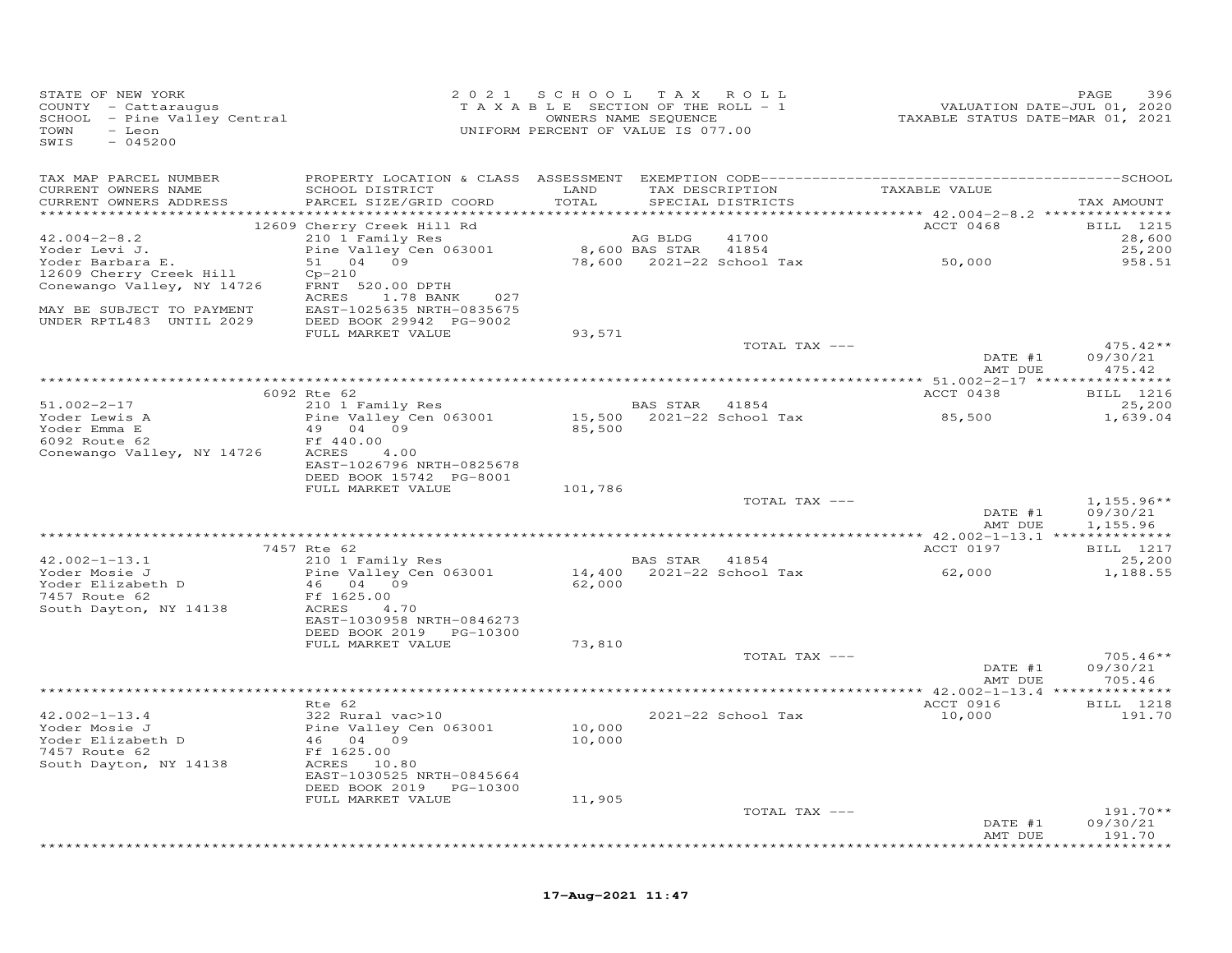| STATE OF NEW YORK<br>COUNTY - Cattaraugus<br>SCHOOL - Pine Valley Central<br>TOWN<br>- Leon<br>SWIS<br>$-045200$         |                                                                                                                                                                        | 2021 SCHOOL      | T A X<br>ROLL<br>TAXABLE SECTION OF THE ROLL - 1<br>OWNERS NAME SEQUENCE<br>UNIFORM PERCENT OF VALUE IS 077.00 | VALUATION DATE-JUL 01, 2020<br>TAXABLE STATUS DATE-MAR 01, 2021 | 397<br>PAGE                      |
|--------------------------------------------------------------------------------------------------------------------------|------------------------------------------------------------------------------------------------------------------------------------------------------------------------|------------------|----------------------------------------------------------------------------------------------------------------|-----------------------------------------------------------------|----------------------------------|
| TAX MAP PARCEL NUMBER<br>CURRENT OWNERS NAME<br>CURRENT OWNERS ADDRESS                                                   | SCHOOL DISTRICT<br>PARCEL SIZE/GRID COORD                                                                                                                              | LAND<br>TOTAL    | TAX DESCRIPTION<br>SPECIAL DISTRICTS                                                                           | TAXABLE VALUE                                                   | TAX AMOUNT                       |
| ***********************                                                                                                  |                                                                                                                                                                        |                  |                                                                                                                |                                                                 |                                  |
| $42.002 - 1 - 13.5$                                                                                                      | Rte 62<br>322 Rural vac>10                                                                                                                                             |                  | 2021-22 School Tax                                                                                             | ACCT 0916<br>12,000                                             | BILL 1219<br>230.04              |
| Yoder Mosie J<br>Yoder Elizabeth D<br>7457 Route 62<br>South Dayton, NY 14138                                            | Pine Valley Cen 063001<br>46 04 09<br>Ff 1625.00<br>ACRES 12.45<br>EAST-1030525 NRTH-0845664<br>DEED BOOK 2019 PG-10299                                                | 12,000<br>12,000 |                                                                                                                |                                                                 |                                  |
|                                                                                                                          | FULL MARKET VALUE                                                                                                                                                      | 14,286           |                                                                                                                |                                                                 |                                  |
|                                                                                                                          |                                                                                                                                                                        |                  | TOTAL TAX ---                                                                                                  | DATE #1<br>AMT DUE                                              | $230.04**$<br>09/30/21<br>230.04 |
|                                                                                                                          |                                                                                                                                                                        |                  |                                                                                                                |                                                                 |                                  |
|                                                                                                                          | 7288 Chicken Rd                                                                                                                                                        |                  |                                                                                                                | ACCT 0292                                                       | <b>BILL</b> 1220                 |
| $42.002 - 1 - 17$<br>Yoder Sam A                                                                                         | 240 Rural res<br>Pine Valley Cen 063001                                                                                                                                | 30,800           | BAS STAR<br>41854<br>2021-22 School Tax                                                                        | 105,000                                                         | 25,200<br>2,012.86               |
| Yoder Rachel J<br>7288 Chicken Rd<br>South Dayton, NY 14138                                                              | 46<br>04 09<br>FRNT 500.00 DPTH<br>ACRES 37.04<br>EAST-1027603 NRTH-0843367<br>DEED BOOK 12358 PG-3001                                                                 | 105,000          |                                                                                                                |                                                                 |                                  |
|                                                                                                                          | FULL MARKET VALUE                                                                                                                                                      | 125,000          |                                                                                                                |                                                                 |                                  |
|                                                                                                                          |                                                                                                                                                                        |                  | TOTAL TAX ---                                                                                                  | DATE #1                                                         | $1,529.77**$<br>09/30/21         |
|                                                                                                                          |                                                                                                                                                                        |                  |                                                                                                                | AMT DUE                                                         | 1,529.77                         |
|                                                                                                                          | Frog Valley Rd                                                                                                                                                         |                  |                                                                                                                | ACCT 0730                                                       | BILL 1221                        |
| $33.004 - 1 - 3.2$<br>Zollinger Lawrence A<br>Zollinger Ehrich R<br>4 Maple St                                           | 105 Vac farmland<br>Pine Valley Cen 063001<br>64 04 09<br>ACRES<br>17.80                                                                                               | 9,600<br>9,600   | 2021-22 School Tax                                                                                             | 9,600                                                           | 184.03                           |
| PO Box 123<br>South Dayton, NY 14138                                                                                     | EAST-0383090 NRTH-0855030<br>DEED BOOK 17501 PG-9001                                                                                                                   |                  |                                                                                                                |                                                                 |                                  |
|                                                                                                                          | FULL MARKET VALUE                                                                                                                                                      | 11,429           |                                                                                                                |                                                                 |                                  |
|                                                                                                                          |                                                                                                                                                                        |                  | TOTAL TAX ---                                                                                                  | DATE #1<br>AMT DUE                                              | $184.03**$<br>09/30/21<br>184.03 |
|                                                                                                                          |                                                                                                                                                                        |                  |                                                                                                                |                                                                 |                                  |
|                                                                                                                          | Frog Valley Rd                                                                                                                                                         |                  |                                                                                                                | ACCT 0173                                                       | BILL 1222                        |
| $33.004 - 1 - 24.2$<br>Zollinger Lawrence A<br>Zolllinger Ehrich R<br>4 Maple St<br>PO Box 123<br>South Dayton, NY 14138 | 105 Vac farmland<br>Pine Valley Cen 063001<br>64 04 09<br>FRNT 470.00 DPTH<br>ACRES 19.31<br>EAST-1021489 NRTH-0854590<br>DEED BOOK 17779 PG-9001<br>FULL MARKET VALUE | 17,200<br>18,700 | 2021-22 School Tax                                                                                             | 18,700                                                          | 358.48                           |
|                                                                                                                          |                                                                                                                                                                        | 22,262           | TOTAL TAX ---                                                                                                  |                                                                 | $358.48**$                       |
|                                                                                                                          |                                                                                                                                                                        |                  |                                                                                                                | DATE #1<br>AMT DUE                                              | 09/30/21<br>358.48               |
|                                                                                                                          |                                                                                                                                                                        |                  |                                                                                                                |                                                                 | ********                         |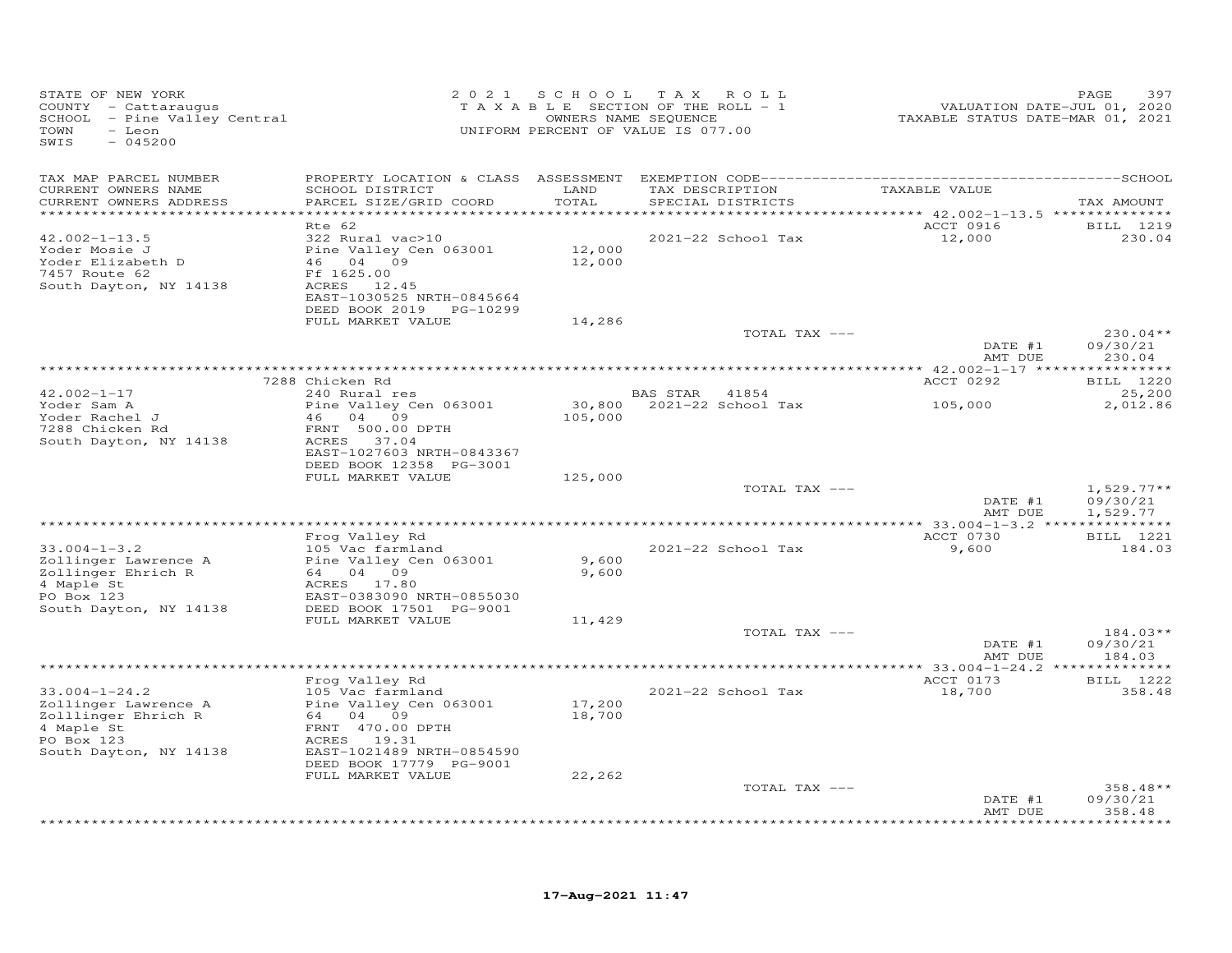| STATE OF NEW YORK            | 2021 SCHOOL TAX ROLL                  | 398<br><b>PAGE</b>               |
|------------------------------|---------------------------------------|----------------------------------|
| COUNTY - Cattaraugus         | T A X A B L E SECTION OF THE ROLL - 1 | VALUATION DATE-JUL 01, 2020      |
| SCHOOL - Pine Valley Central |                                       | TAXABLE STATUS DATE-MAR 01, 2021 |
| TOWN<br>- Leon               |                                       | RPS155/V04/L015                  |
| SWIS<br>$-045200$            |                                       | CURRENT DATE 8/17/2021           |
|                              |                                       |                                  |
|                              | ROLL SUB SECTION- - TOTALS            |                                  |

# \*\*\* S P E C I A L D I S T R I C T S U M M A R Y \*\*\*

|      |               | TOTAL   | EXTENSION | EXTENSION | VALOREM<br>AD | EXEMPT | "AXABLE | TOTAL      |
|------|---------------|---------|-----------|-----------|---------------|--------|---------|------------|
| CODE | DISTRICT NAME | PARCELS | TYPE.     | VALUE     | VALUE         | AMOUNT | VALUE   | max<br>⊥⇔∧ |

### NO SPECIAL DISTRICTS AT THIS LEVEL

#### \*\*\* S C H O O L D I S T R I C T S U M M A R Y \*\*\*

| CODE   | DISTRICT NAME                    | TOTAL<br>PARCELS | ASSESSED<br>LAND | ASSESSED<br>TOTAL | <b>EXEMPT</b><br>AMOUNT | TOTAL<br>TAXABLE |             |
|--------|----------------------------------|------------------|------------------|-------------------|-------------------------|------------------|-------------|
|        |                                  |                  |                  |                   | STAR AMOUNT             | STAR TAXABLE     | TOTAL TAX   |
|        | Pine Valley Central              | 618              | 16823,280        | 43087,249         | 3469,977                | 39,617,272       |             |
| 063001 |                                  |                  |                  |                   | 7488,351                | 32, 128, 921     | 615, 914.96 |
|        | $SUB-TOTAL$                      | 618              | 16823,280        | 43087,249         | 3469,977                | 39,617,272       |             |
|        | $S \cup B - T \cup T A L (CONT)$ |                  |                  |                   | 7488,351                | 32, 128, 921     | 615, 914.96 |
|        | TOTAL                            | 618              | 16823,280        | 43087,249         | 3469,977                | 39,617,272       |             |
|        | T O T A L (CONT)                 |                  |                  |                   | 7488,351                | 32, 128, 921     | 615, 914.96 |

# \*\*\* S Y S T E M C O D E S S U M M A R Y \*\*\*

# NO SYSTEM EXEMPTIONS AT THIS LEVEL

# \*\*\* E X E M P T I O N S U M M A R Y \*\*\*

|       |                | TOTAL   |         |
|-------|----------------|---------|---------|
| CODE  | DESCRIPTION    | PARCELS | SCHOOL  |
| 25130 | NON-PROFIT     |         | 213,000 |
| 41130 | VETCOM CTS     |         |         |
| 41140 | VETDIS CTS     |         |         |
| 41150 | $CW$ 10 $VET/$ |         |         |
| 41400 | CLERGY         |         | 1,500   |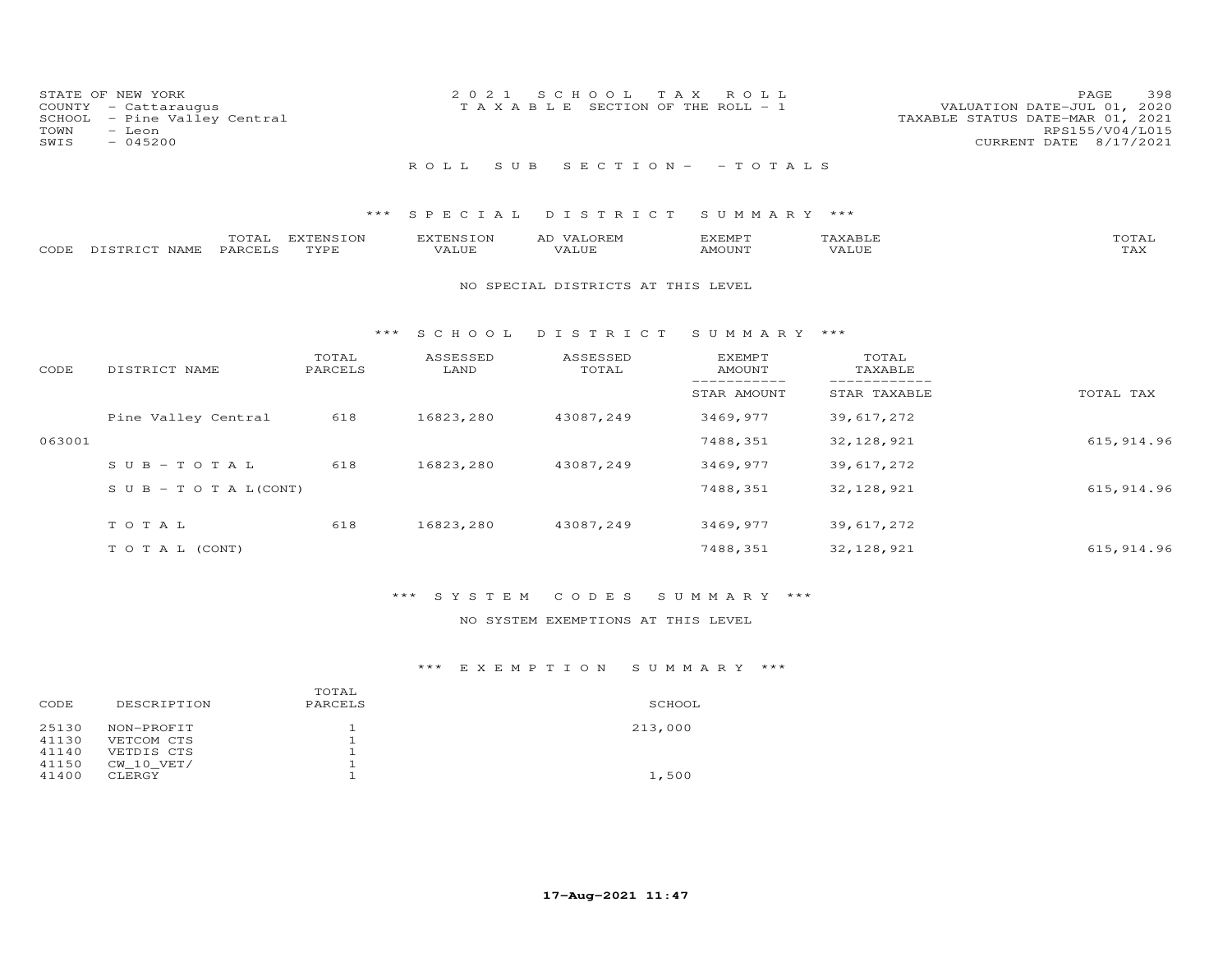|      | STATE OF NEW YORK            | 2021 SCHOOL TAX ROLL                  |  |  |                                  | PAGE            | 399 |
|------|------------------------------|---------------------------------------|--|--|----------------------------------|-----------------|-----|
|      | COUNTY - Cattaraugus         | T A X A B L E SECTION OF THE ROLL - 1 |  |  | VALUATION DATE-JUL 01, 2020      |                 |     |
|      | SCHOOL - Pine Valley Central |                                       |  |  | TAXABLE STATUS DATE-MAR 01, 2021 |                 |     |
| TOWN | – Leon                       |                                       |  |  |                                  | RPS155/V04/L015 |     |
| SWIS | $-045200$                    |                                       |  |  | CURRENT DATE 8/17/2021           |                 |     |
|      |                              |                                       |  |  |                                  |                 |     |
|      |                              | ROLL SUB SECTION- - TOTALS            |  |  |                                  |                 |     |

# \*\*\* E X E M P T I O N S U M M A R Y \*\*\*

| CODE  | DESCRIPTION      | TOTAL<br>PARCELS | SCHOOL    |
|-------|------------------|------------------|-----------|
| 41700 | AG BLDG          | 10               | 405,800   |
| 41720 | AG DIST          | 89               | 1452,243  |
| 41730 | AG DISTOUT       | 23               | 248,120   |
| 41800 | AGED C/T/S       | 3                | 118,290   |
| 41804 | AGED S           | 2                | 57,100    |
| 41810 | AGED C/T/S       |                  | 31,250    |
| 41834 | ENH STAR         | 64               | 3538,260  |
| 41854 | <b>BAS STAR</b>  | 155              | 3924,891  |
| 41864 | <b>B STAR MH</b> |                  | 25,200    |
| 42120 | TMP GHOUSE       | 5                | 120,000   |
| 47460 | FOREST/A74       | 6                | 822,440   |
| 47610 | BUS C/T/S        |                  | 234       |
|       | T O<br>T A L     | 365              | 10958,328 |

### \*\*\* G R A N D T O T A L S \*\*\*

| <b>ROLL</b><br><b>SEC</b> | DESCRIPTION                | TOTAL<br>PARCELS | ASSESSED<br>LAND | ASSESSED<br>TOTAL | <b>EXEMPT</b><br>AMOUNT<br>STAR AMOUNT | TOTAL<br>TAXABLE<br>STAR TAXABLE | TAX<br>RATE | TOTAL<br>TAX |
|---------------------------|----------------------------|------------------|------------------|-------------------|----------------------------------------|----------------------------------|-------------|--------------|
|                           | $2021-22$ School Tax       |                  | 16823,280        | 43087,249         | 3,469,977<br>7488,351                  | 39,617,272<br>32, 128, 921       |             | 615, 914.96  |
|                           | SPEC DIST TAXES<br>TAXABLE | 618              |                  |                   |                                        |                                  |             | 615, 914.96  |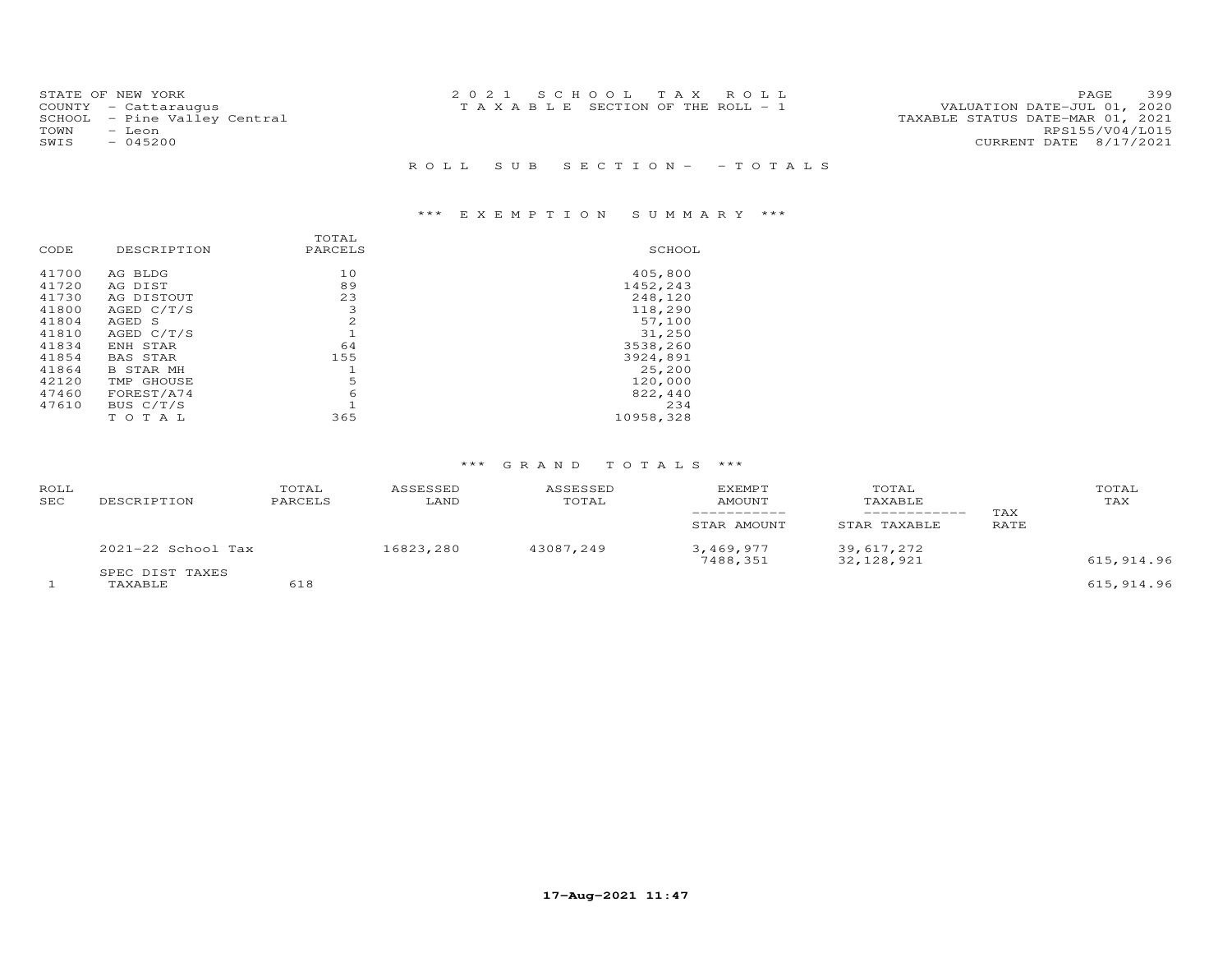| STATE OF NEW YORK<br>-COUNTY - Cattaraugus<br>SCHOOL - Pine Valley Central<br>TOWN<br>- Leon<br>$-045200$<br>SWIS |                                           |                | 2021 SCHOOL TAX ROLL<br>T A X A B L E SECTION OF THE ROLL - 1<br>OWNERS NAME SEQUENCE<br>UNIFORM PERCENT OF VALUE IS 077.00 | SUB-SECT - 1 VALUATION DATE-JUL 01, 2020<br>TAXABLE STATUS DATE-MAR 01, 2021 | 400<br>PAGE        |
|-------------------------------------------------------------------------------------------------------------------|-------------------------------------------|----------------|-----------------------------------------------------------------------------------------------------------------------------|------------------------------------------------------------------------------|--------------------|
| TAX MAP PARCEL NUMBER<br>CURRENT OWNERS NAME<br>CURRENT OWNERS ADDRESS                                            | SCHOOL DISTRICT<br>PARCEL SIZE/GRID COORD | LAND<br>TOTAL  | SPECIAL DISTRICTS                                                                                                           | TAX DESCRIPTION TAXABLE VALUE                                                | TAX AMOUNT         |
|                                                                                                                   |                                           |                |                                                                                                                             |                                                                              |                    |
|                                                                                                                   | 21789 Miller #1                           |                |                                                                                                                             | ACCT 0656                                                                    | BILL 1223          |
| $51.002 - 1 - 1.1/1$                                                                                              | 733 Gas well                              |                | 2021-22 School Tax                                                                                                          | 8,439                                                                        | 161.78             |
| Empire Energy E&P LLC                                                                                             | Pine Valley Cen 063001                    | $\overline{O}$ |                                                                                                                             |                                                                              |                    |
| PO Box 187                                                                                                        | 2188 Mcf<br>$31 - 009$                    | 8,439          |                                                                                                                             |                                                                              |                    |
| Mayville, NY 14757                                                                                                | ACRES<br>0.01                             |                |                                                                                                                             |                                                                              |                    |
|                                                                                                                   | EAST-1021190 NRTH-0831765                 |                |                                                                                                                             |                                                                              |                    |
|                                                                                                                   | FULL MARKET VALUE                         | 10,046         |                                                                                                                             |                                                                              |                    |
|                                                                                                                   |                                           |                | TOTAL TAX ---                                                                                                               |                                                                              | $161.78**$         |
|                                                                                                                   |                                           |                |                                                                                                                             | DATE #1<br>AMT DUE                                                           | 09/30/21<br>161.78 |
|                                                                                                                   | 21965 Miller S Unit #3                    |                |                                                                                                                             | ACCT 0534                                                                    |                    |
| $43.003 - 1 - 11.71$                                                                                              | 733 Gas well                              |                | $2021 - 22$ School Tax                                                                                                      | 0.00                                                                         | BILL 1224<br>0.00  |
| Great Lakes Energy Partners                                                                                       | Pine Valley Cen 063001                    | $\Omega$       |                                                                                                                             |                                                                              |                    |
| PO Box 550                                                                                                        | 4942 Mcf                                  | $\Omega$       |                                                                                                                             |                                                                              |                    |
| Hartville, OH 44632                                                                                               | $31 - 009$                                |                |                                                                                                                             |                                                                              |                    |
|                                                                                                                   | ACRES<br>0.01                             |                |                                                                                                                             |                                                                              |                    |
|                                                                                                                   | EAST-1041749 NRTH-0836365                 |                |                                                                                                                             |                                                                              |                    |
|                                                                                                                   | FULL MARKET VALUE                         | $\Omega$       |                                                                                                                             |                                                                              |                    |
|                                                                                                                   |                                           |                | TOTAL TAX ---                                                                                                               |                                                                              | $0.00**$           |
|                                                                                                                   | 22443 Yoder, amos #3                      |                |                                                                                                                             | ACCT 0701                                                                    | BILL 1225          |
| $52.001 - 1 - 1.71$                                                                                               | 733 Gas well                              |                | 2021-22 School Tax                                                                                                          | 365                                                                          | 7.00               |
| Masoodi Ghulam S                                                                                                  | Pine Valley Cen 063001                    | $\overline{O}$ |                                                                                                                             |                                                                              |                    |
| PO Box 2136                                                                                                       | 6206 Mcf                                  | 365            |                                                                                                                             |                                                                              |                    |
| Buffalo, NY 14240                                                                                                 | $31 - 009$                                |                |                                                                                                                             |                                                                              |                    |
|                                                                                                                   | ACRES<br>0.01                             |                |                                                                                                                             |                                                                              |                    |
|                                                                                                                   | EAST-1032199 NRTH-0830835                 |                |                                                                                                                             |                                                                              |                    |
|                                                                                                                   | DEED BOOK 00986 PG-00678                  |                |                                                                                                                             |                                                                              |                    |
|                                                                                                                   | FULL MARKET VALUE                         | 435            | TOTAL TAX ---                                                                                                               |                                                                              | $7.00**$           |
|                                                                                                                   |                                           |                |                                                                                                                             | DATE #1                                                                      | 09/30/21           |
|                                                                                                                   |                                           |                |                                                                                                                             | AMT DUE                                                                      | 7.00               |
|                                                                                                                   |                                           |                |                                                                                                                             |                                                                              |                    |
|                                                                                                                   | 22427 Yoder, amos #2                      |                |                                                                                                                             | ACCT 0702                                                                    | BILL 1226          |
| $52.001 - 1 - 1.72$                                                                                               | 733 Gas well                              |                | 2021-22 School Tax                                                                                                          | 331                                                                          | 6.35               |
| Masoodi Ghulam S                                                                                                  | Pine Valley Cen 063001                    | $\overline{0}$ |                                                                                                                             |                                                                              |                    |
| PO Box 2136                                                                                                       | 4146 Mcf                                  | 331            |                                                                                                                             |                                                                              |                    |
| Buffalo, NY 14240                                                                                                 | $31 - 009$<br>ACRES                       |                |                                                                                                                             |                                                                              |                    |
|                                                                                                                   | 0.01<br>EAST-1032199 NRTH-0830835         |                |                                                                                                                             |                                                                              |                    |
|                                                                                                                   | DEED BOOK 00986 PG-00678                  |                |                                                                                                                             |                                                                              |                    |
|                                                                                                                   | FULL MARKET VALUE                         | 394            |                                                                                                                             |                                                                              |                    |
|                                                                                                                   |                                           |                | TOTAL TAX ---                                                                                                               |                                                                              | $6.35**$           |
|                                                                                                                   |                                           |                |                                                                                                                             | DATE #1                                                                      | 09/30/21           |
|                                                                                                                   |                                           |                |                                                                                                                             | AMT DUE                                                                      | 6.35               |
|                                                                                                                   |                                           |                |                                                                                                                             |                                                                              |                    |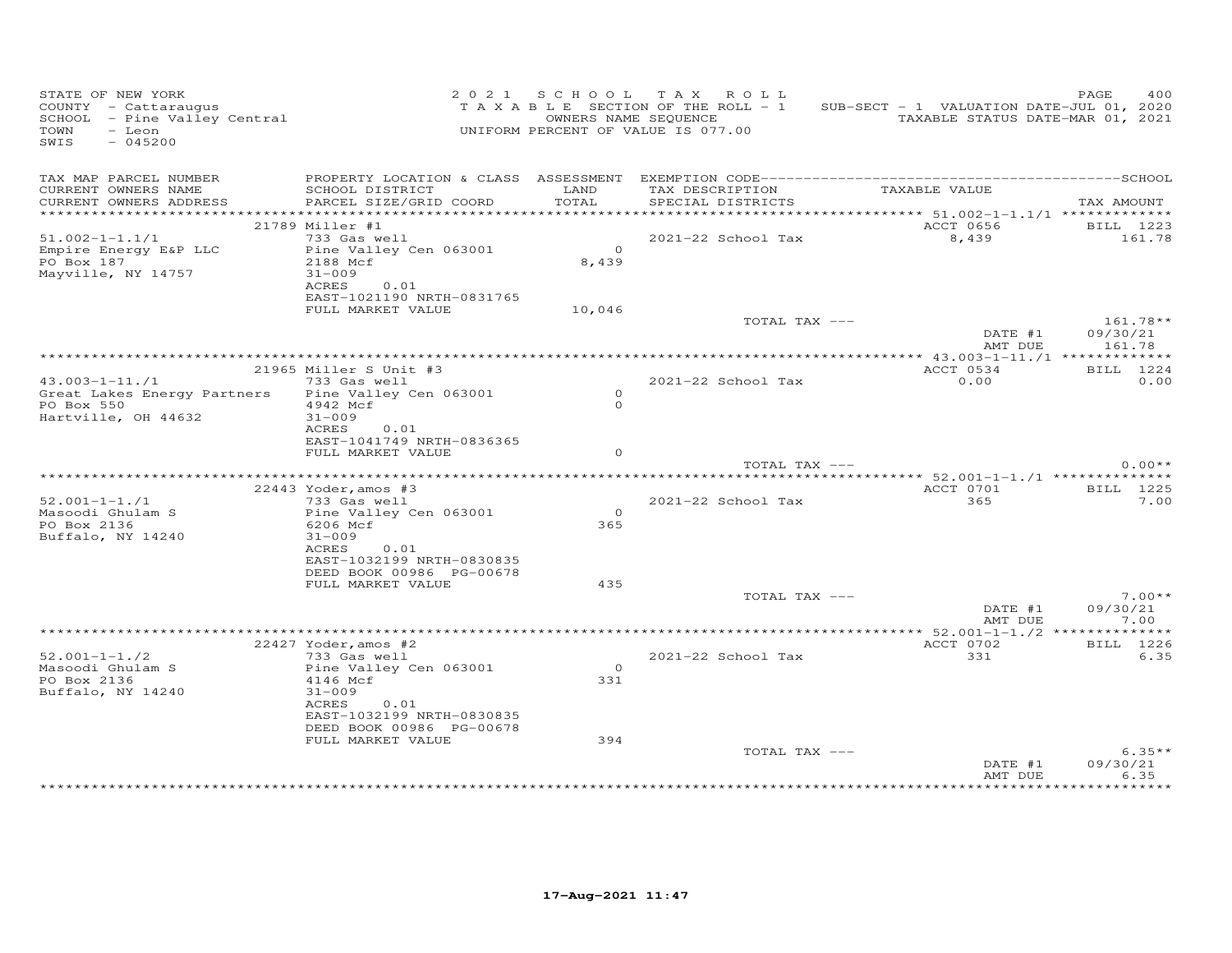| STATE OF NEW YORK<br>COUNTY - Cattaraugus<br>SCHOOL - Pine Valley Central<br>TOWN<br>- Leon<br>$-045200$<br>SWIS |                                                                                                                            |                  | 2021 SCHOOL TAX ROLL<br>TAXABLE SECTION OF THE ROLL - 1<br>OWNERS NAME SEQUENCE<br>UNIFORM PERCENT OF VALUE IS 077.00 | SUB-SECT - 1 VALUATION DATE-JUL 01, 2020<br>TAXABLE STATUS DATE-MAR 01, 2021 | 401<br>PAGE                  |
|------------------------------------------------------------------------------------------------------------------|----------------------------------------------------------------------------------------------------------------------------|------------------|-----------------------------------------------------------------------------------------------------------------------|------------------------------------------------------------------------------|------------------------------|
| TAX MAP PARCEL NUMBER<br>CURRENT OWNERS NAME<br>CURRENT OWNERS ADDRESS<br>************************               | SCHOOL DISTRICT<br>PARCEL SIZE/GRID COORD                                                                                  | LAND<br>TOTAL    | TAX DESCRIPTION<br>SPECIAL DISTRICTS                                                                                  | TAXABLE VALUE                                                                | TAX AMOUNT                   |
| $52.001 - 1 - 9.1/1$                                                                                             | 22304 Miller, alvin #1<br>733 Gas well                                                                                     |                  | 2021-22 School Tax                                                                                                    | ACCT 0703<br>147                                                             | BILL 1227<br>2.82            |
| Masoodi Ghulam S<br>PO Box 2136<br>Buffalo, NY 14240                                                             | Pine Valley Cen 063001<br>1342 Mcf<br>$31 - 009$<br>ACRES<br>0.01<br>EAST-1036289 NRTH-0830125<br>DEED BOOK 00986 PG-00678 | $\Omega$<br>147  |                                                                                                                       |                                                                              |                              |
|                                                                                                                  | FULL MARKET VALUE                                                                                                          | 175              | TOTAL TAX ---                                                                                                         | DATE #1                                                                      | $2.82**$<br>09/30/21         |
|                                                                                                                  |                                                                                                                            |                  |                                                                                                                       | AMT DUE                                                                      | 2.82                         |
|                                                                                                                  | 22301 Lamprecht #1                                                                                                         |                  |                                                                                                                       | ACCT 0670                                                                    | BILL 1228                    |
| $34.003 - 1 - 19.1$<br>Masoodi Mini Ventures Inc<br>PO Box 2136<br>Buffalo, NY 14240                             | 733 Gas well<br>Pine Valley Cen 063001<br>1139 Mcf<br>$31 - 009$<br>ACRES<br>0.01                                          | $\circ$<br>80    | 2021-22 School Tax                                                                                                    | 80                                                                           | 1.53                         |
|                                                                                                                  | EAST-1037680 NRTH-0849145<br>FULL MARKET VALUE                                                                             | 95               | TOTAL TAX ---                                                                                                         |                                                                              | $1.53**$                     |
|                                                                                                                  |                                                                                                                            |                  |                                                                                                                       | DATE #1<br>AMT DUE                                                           | 09/30/21<br>1.53             |
|                                                                                                                  | 22336 Lamprecht #3                                                                                                         |                  |                                                                                                                       | ACCT 0671                                                                    | BILL 1229                    |
| $34.003 - 1 - 19.72$                                                                                             | 733 Gas well                                                                                                               |                  | 2021-22 School Tax                                                                                                    | 264                                                                          | 5.06                         |
| Masoodi Mini Ventures Inc<br>PO Box 2136<br>Buffalo, NY 14240                                                    | Pine Valley Cen 063001<br>6782 Mcf<br>$31 - 009$<br>ACRES<br>0.01                                                          | $\Omega$<br>2.64 |                                                                                                                       |                                                                              |                              |
|                                                                                                                  | EAST-1037680 NRTH-0849145<br>FULL MARKET VALUE                                                                             | 314              |                                                                                                                       |                                                                              |                              |
|                                                                                                                  |                                                                                                                            |                  | TOTAL TAX ---                                                                                                         | DATE #1<br>AMT DUE                                                           | $5.06**$<br>09/30/21<br>5.06 |
|                                                                                                                  |                                                                                                                            |                  |                                                                                                                       |                                                                              |                              |
| $34.003 - 1 - 25. / 1$                                                                                           | 22335 Lamprecht #2<br>733 Gas well                                                                                         |                  | 2021-22 School Tax                                                                                                    | ACCT 0672<br>223                                                             | BILL 1230<br>4.27            |
| Masoodi Mini Ventures Inc<br>PO Box 2136<br>Buffalo, NY 14240                                                    | Pine Valley Cen 063001<br>3428 Mcf<br>$31 - 009$<br>ACRES<br>0.01                                                          | $\circ$<br>223   |                                                                                                                       |                                                                              |                              |
|                                                                                                                  | EAST-1036210 NRTH-0849205<br>FULL MARKET VALUE                                                                             | 265              |                                                                                                                       |                                                                              |                              |
|                                                                                                                  |                                                                                                                            |                  | TOTAL TAX ---                                                                                                         | DATE #1<br>AMT DUE                                                           | $4.27**$<br>09/30/21<br>4.27 |
|                                                                                                                  |                                                                                                                            |                  |                                                                                                                       |                                                                              |                              |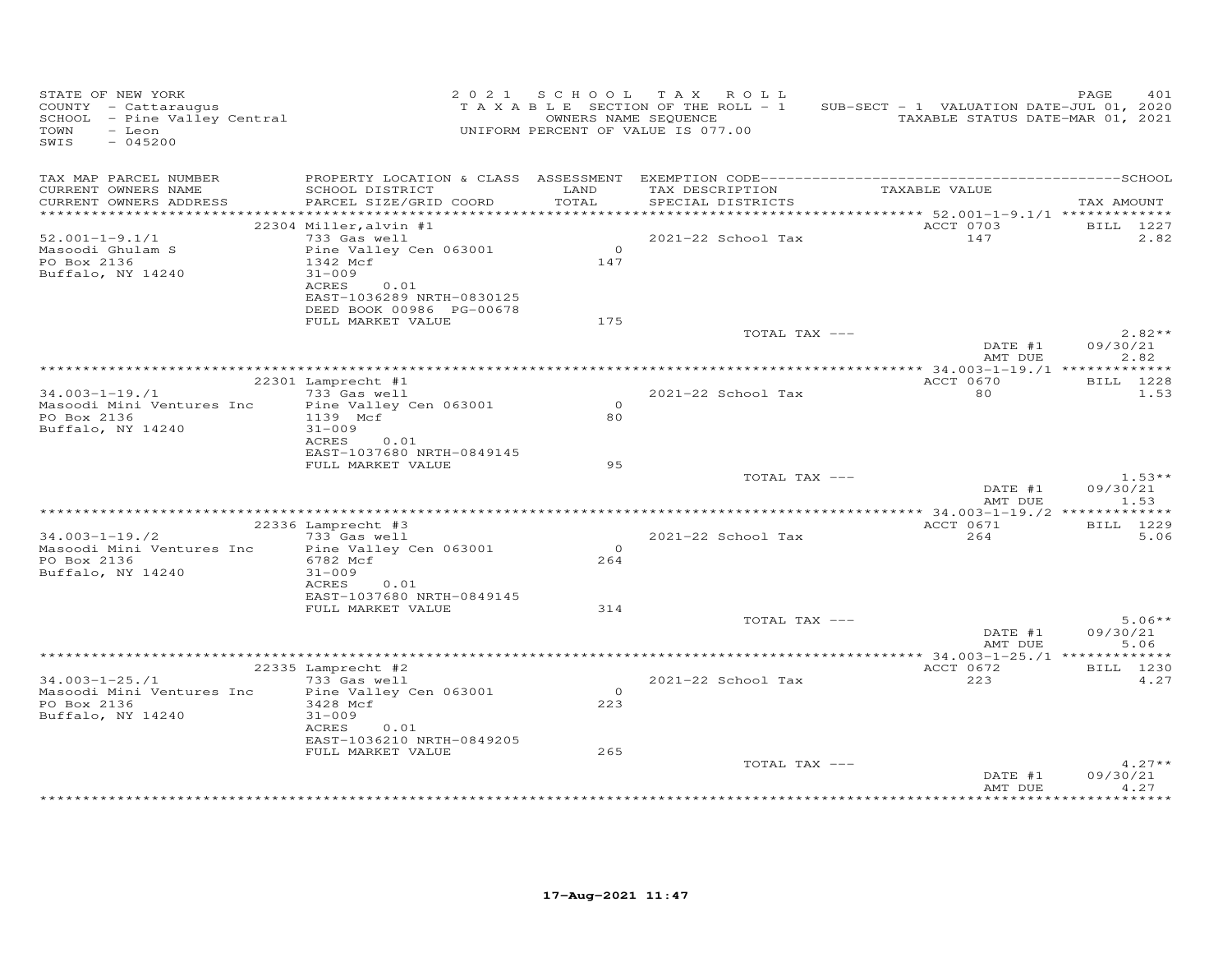| STATE OF NEW YORK<br>COUNTY - Cattaraugus<br>SCHOOL - Pine Valley Central<br>TOWN<br>- Leon<br>$-045200$<br>SWIS        |                                                                  |                       | 2021 SCHOOL TAX ROLL<br>T A X A B L E SECTION OF THE ROLL - 1<br>OWNERS NAME SEQUENCE<br>UNIFORM PERCENT OF VALUE IS 077.00 | SUB-SECT - 1 VALUATION DATE-JUL 01, 2020<br>TAXABLE STATUS DATE-MAR 01, 2021 | PAGE<br>402                    |
|-------------------------------------------------------------------------------------------------------------------------|------------------------------------------------------------------|-----------------------|-----------------------------------------------------------------------------------------------------------------------------|------------------------------------------------------------------------------|--------------------------------|
| TAX MAP PARCEL NUMBER<br>CURRENT OWNERS NAME<br>CURRENT OWNERS ADDRESS                                                  | SCHOOL DISTRICT LAND<br>PARCEL SIZE/GRID COORD                   | TOTAL                 | SPECIAL DISTRICTS                                                                                                           | TAX DESCRIPTION TAXABLE VALUE                                                | TAX AMOUNT                     |
|                                                                                                                         | 22315 Dustin #1                                                  |                       |                                                                                                                             | ACCT 0673                                                                    | BILL 1231                      |
| $34.003 - 1 - 27.1/1$                                                                                                   | 733 Gas well                                                     |                       | 2021-22 School Tax                                                                                                          | 56                                                                           | 1.07                           |
| Masoodi Mini Ventures Inc<br>PO Box 2136<br>Buffalo, NY 14240                                                           | Pine Valley Cen 063001<br>625 Mcf<br>$31 - 009$                  | $\overline{O}$<br>56  |                                                                                                                             |                                                                              |                                |
|                                                                                                                         | ACRES<br>0.01<br>EAST-1034310 NRTH-0848185<br>FULL MARKET VALUE  | 67                    |                                                                                                                             |                                                                              |                                |
|                                                                                                                         |                                                                  |                       | TOTAL TAX ---                                                                                                               |                                                                              | $1.07**$                       |
|                                                                                                                         |                                                                  |                       |                                                                                                                             | DATE #1<br>AMT DUE                                                           | 09/30/21<br>1.07               |
|                                                                                                                         | 22316 Seeloff #1                                                 |                       |                                                                                                                             | ACCT 0674                                                                    | BILL 1232                      |
| 34.003-1-29.1/1<br>Masoodi Mini Ventures Inc<br>PO Box 2136<br>Buffalo, NY 14240                                        | 733 Gas well<br>Pine Valley Cen 063001<br>997 Mcf<br>$31 - 009$  | $\overline{0}$<br>86  | 2021-22 School Tax                                                                                                          | 86                                                                           | 1.65                           |
|                                                                                                                         | ACRES<br>0.01<br>EAST-1032740 NRTH-0848055                       |                       |                                                                                                                             |                                                                              |                                |
|                                                                                                                         | FULL MARKET VALUE                                                | 102                   | TOTAL TAX ---                                                                                                               | DATE #1<br>AMT DUE                                                           | $1.65**$<br>09/30/21<br>1.65   |
|                                                                                                                         |                                                                  |                       |                                                                                                                             |                                                                              |                                |
|                                                                                                                         | 22160 Richter #1                                                 |                       |                                                                                                                             | ACCT 0648                                                                    | BILL 1233                      |
| $42.004 - 1 - 11.71$                                                                                                    | 733 Gas well                                                     | $\Omega$              | 2021-22 School Tax                                                                                                          | 5 <sup>5</sup>                                                               | 0.10                           |
| Masoodi Mini Ventures Inc Pine Valley Cen 063001<br>Empire Energy E&P LLC 1494 Mcf<br>PO Box 187<br>Mayville, NY 147577 | $31 - 009$<br>ACRES<br>0.01                                      | $\overline{5}$        |                                                                                                                             |                                                                              |                                |
|                                                                                                                         | EAST-1029700 NRTH-0838645<br>FULL MARKET VALUE                   | 6                     |                                                                                                                             |                                                                              |                                |
|                                                                                                                         |                                                                  |                       | TOTAL TAX ---                                                                                                               | DATE #1<br>AMT DUE                                                           | $0.10**$<br>09/30/21<br>0.10   |
|                                                                                                                         |                                                                  |                       |                                                                                                                             |                                                                              |                                |
| $43.001 - 1 - 1.1/1$                                                                                                    | 22166 Bromley K Unit #1<br>733 Gas well                          |                       | 2021-22 School Tax                                                                                                          | ACCT 0649<br>622                                                             | BILL 1234<br>11.92             |
| Masoodi Mini Ventures Inc Pine Valley Cen 063001<br>PO Box 2136<br>Buffalo, NY 14240                                    | 2124Mcf<br>$31 - 009$<br>ACRES 0.01<br>EAST-1033480 NRTH-0847115 | $\overline{0}$<br>622 |                                                                                                                             |                                                                              |                                |
|                                                                                                                         | FULL MARKET VALUE                                                | 740                   |                                                                                                                             |                                                                              |                                |
|                                                                                                                         |                                                                  |                       | TOTAL TAX ---                                                                                                               | DATE #1<br>AMT DUE                                                           | $11.92**$<br>09/30/21<br>11.92 |
|                                                                                                                         |                                                                  |                       |                                                                                                                             |                                                                              |                                |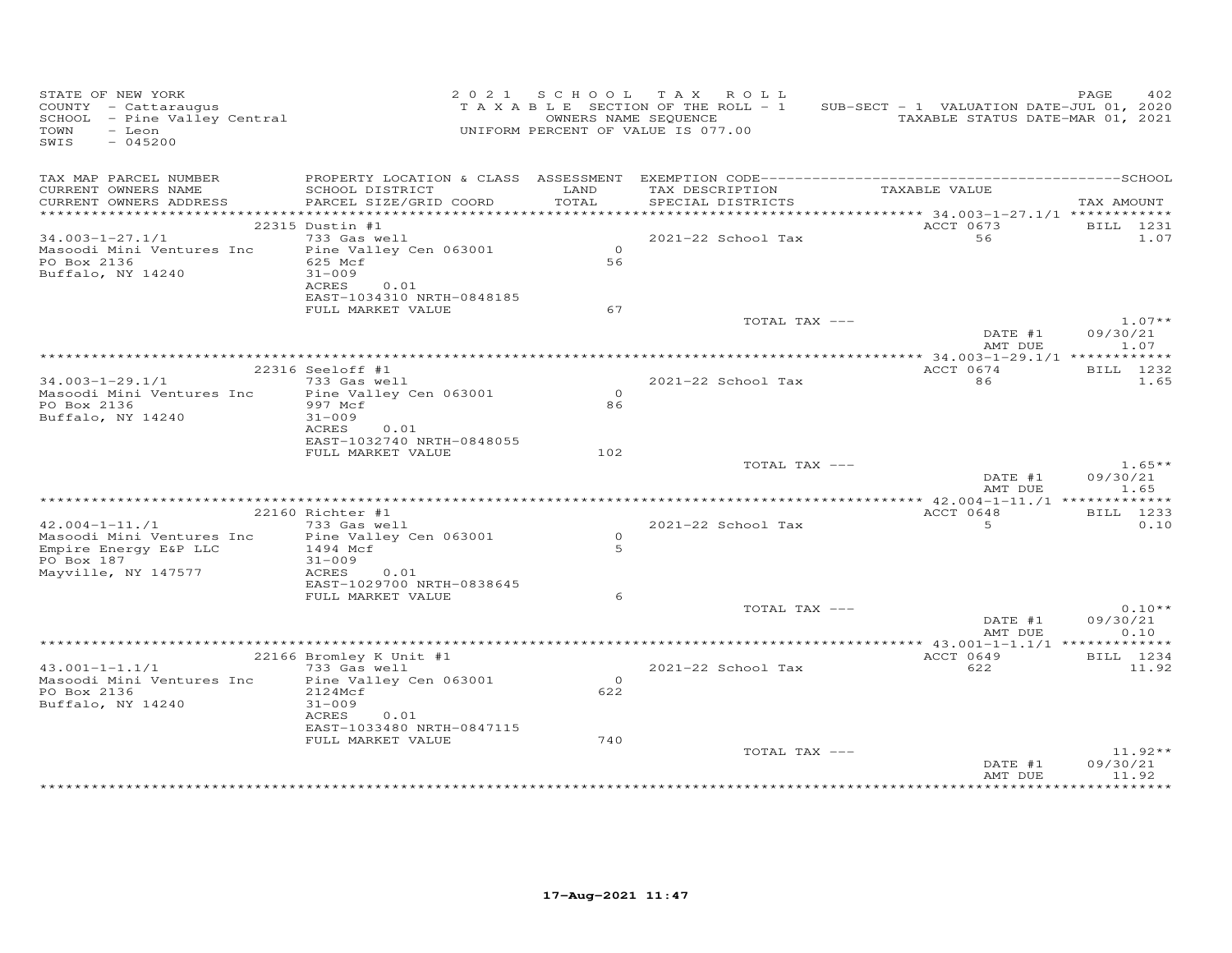| TAX MAP PARCEL NUMBER<br>TAX DESCRIPTION<br>TAXABLE VALUE<br>CURRENT OWNERS NAME<br>SCHOOL DISTRICT<br>LAND<br>PARCEL SIZE/GRID COORD<br>TOTAL<br>CURRENT OWNERS ADDRESS<br>SPECIAL DISTRICTS<br>TAX AMOUNT<br>ACCT 0650<br>22229 Milliman #1<br>BILL 1235<br>$43.001 - 1 - 1.3/1$<br>733 Gas well<br>2021-22 School Tax<br>99<br>1.90<br>$\overline{0}$<br>Masoodi Mini Ventures Inc<br>Pine Valley Cen 063001<br>99<br>PO Box 2136<br>23 Mcf<br>Buffalo, NY 14240<br>$31 - 009$<br>ACRES<br>0.01<br>EAST-1031780 NRTH-0847135<br>FULL MARKET VALUE<br>118<br>$1.90**$<br>TOTAL TAX ---<br>DATE #1<br>09/30/21<br>AMT DUE<br>1.90<br>ACCT 0651<br>22230 Ellis Unit #1<br>BILL 1236<br>$43.001 - 1 - 2.71$<br>733 Gas well<br>2021-22 School Tax<br>133<br>2.55<br>$\overline{0}$<br>Masoodi Mini Ventures Inc<br>Pine Valley Cen 063001<br>PO Box 2136<br>1941Mcf<br>133<br>Buffalo, NY 14240<br>$31 - 009$<br>0.01<br>ACRES<br>EAST-1035680 NRTH-0845215<br>FULL MARKET VALUE<br>158<br>TOTAL TAX ---<br>$2.55**$<br>09/30/21<br>DATE #1<br>AMT DUE<br>2.55<br>ACCT 0652<br>BILL 1237<br>22237 Ellis #2<br>4.62<br>$43.001 - 1 - 2.72$<br>733 Gas well<br>241<br>2021-22 School Tax<br>$\overline{0}$<br>Masoodi Mini Ventures Inc<br>Pine Valley Cen 063001<br>PO Box 2136<br>1393 Mcf<br>241<br>Buffalo, NY 14240<br>$31 - 009$<br>ACRES<br>0.01<br>EAST-1035680 NRTH-0845215<br>FULL MARKET VALUE<br>287<br>$4.62**$<br>TOTAL TAX ---<br>DATE #1<br>09/30/21<br>AMT DUE<br>4.62<br>$22303$ Flagg #1<br>ACCT 0697<br>BILL 1238<br>$43.001 - 1 - 3.71$<br>2021-22 School Tax<br>381<br>7.30<br>733 Gas well<br>Masoodi Mini Ventures Inc<br>Pine Valley Cen 063001<br>$\Omega$<br>PO Box 2136<br>4466 Mcf<br>381<br>Buffalo, NY 14227<br>$31 - 009$<br>ACRES<br>0.01<br>EAST-1036630 NRTH-0845565<br>FULL MARKET VALUE<br>454<br>TOTAL TAX ---<br>$7.30**$<br>DATE #1<br>09/30/21<br>AMT DUE<br>7.30 | STATE OF NEW YORK<br>COUNTY - Cattaraugus<br>SCHOOL - Pine Valley Central<br>TOWN<br>- Leon<br>$-045200$<br>SWIS |  | 2021 SCHOOL TAX ROLL<br>TAXABLE SECTION OF THE ROLL - 1<br>OWNERS NAME SEQUENCE<br>UNIFORM PERCENT OF VALUE IS 077.00 | SUB-SECT - 1 VALUATION DATE-JUL 01, 2020<br>TAXABLE STATUS DATE-MAR 01, 2021 | 403<br>PAGE |
|---------------------------------------------------------------------------------------------------------------------------------------------------------------------------------------------------------------------------------------------------------------------------------------------------------------------------------------------------------------------------------------------------------------------------------------------------------------------------------------------------------------------------------------------------------------------------------------------------------------------------------------------------------------------------------------------------------------------------------------------------------------------------------------------------------------------------------------------------------------------------------------------------------------------------------------------------------------------------------------------------------------------------------------------------------------------------------------------------------------------------------------------------------------------------------------------------------------------------------------------------------------------------------------------------------------------------------------------------------------------------------------------------------------------------------------------------------------------------------------------------------------------------------------------------------------------------------------------------------------------------------------------------------------------------------------------------------------------------------------------------------------------------------------------------------------------------------------------------------------------------------------------------------|------------------------------------------------------------------------------------------------------------------|--|-----------------------------------------------------------------------------------------------------------------------|------------------------------------------------------------------------------|-------------|
|                                                                                                                                                                                                                                                                                                                                                                                                                                                                                                                                                                                                                                                                                                                                                                                                                                                                                                                                                                                                                                                                                                                                                                                                                                                                                                                                                                                                                                                                                                                                                                                                                                                                                                                                                                                                                                                                                                         |                                                                                                                  |  |                                                                                                                       |                                                                              |             |
|                                                                                                                                                                                                                                                                                                                                                                                                                                                                                                                                                                                                                                                                                                                                                                                                                                                                                                                                                                                                                                                                                                                                                                                                                                                                                                                                                                                                                                                                                                                                                                                                                                                                                                                                                                                                                                                                                                         |                                                                                                                  |  |                                                                                                                       |                                                                              |             |
|                                                                                                                                                                                                                                                                                                                                                                                                                                                                                                                                                                                                                                                                                                                                                                                                                                                                                                                                                                                                                                                                                                                                                                                                                                                                                                                                                                                                                                                                                                                                                                                                                                                                                                                                                                                                                                                                                                         |                                                                                                                  |  |                                                                                                                       |                                                                              |             |
|                                                                                                                                                                                                                                                                                                                                                                                                                                                                                                                                                                                                                                                                                                                                                                                                                                                                                                                                                                                                                                                                                                                                                                                                                                                                                                                                                                                                                                                                                                                                                                                                                                                                                                                                                                                                                                                                                                         |                                                                                                                  |  |                                                                                                                       |                                                                              |             |
|                                                                                                                                                                                                                                                                                                                                                                                                                                                                                                                                                                                                                                                                                                                                                                                                                                                                                                                                                                                                                                                                                                                                                                                                                                                                                                                                                                                                                                                                                                                                                                                                                                                                                                                                                                                                                                                                                                         |                                                                                                                  |  |                                                                                                                       |                                                                              |             |
|                                                                                                                                                                                                                                                                                                                                                                                                                                                                                                                                                                                                                                                                                                                                                                                                                                                                                                                                                                                                                                                                                                                                                                                                                                                                                                                                                                                                                                                                                                                                                                                                                                                                                                                                                                                                                                                                                                         |                                                                                                                  |  |                                                                                                                       |                                                                              |             |
|                                                                                                                                                                                                                                                                                                                                                                                                                                                                                                                                                                                                                                                                                                                                                                                                                                                                                                                                                                                                                                                                                                                                                                                                                                                                                                                                                                                                                                                                                                                                                                                                                                                                                                                                                                                                                                                                                                         |                                                                                                                  |  |                                                                                                                       |                                                                              |             |
|                                                                                                                                                                                                                                                                                                                                                                                                                                                                                                                                                                                                                                                                                                                                                                                                                                                                                                                                                                                                                                                                                                                                                                                                                                                                                                                                                                                                                                                                                                                                                                                                                                                                                                                                                                                                                                                                                                         |                                                                                                                  |  |                                                                                                                       |                                                                              |             |
|                                                                                                                                                                                                                                                                                                                                                                                                                                                                                                                                                                                                                                                                                                                                                                                                                                                                                                                                                                                                                                                                                                                                                                                                                                                                                                                                                                                                                                                                                                                                                                                                                                                                                                                                                                                                                                                                                                         |                                                                                                                  |  |                                                                                                                       |                                                                              |             |
|                                                                                                                                                                                                                                                                                                                                                                                                                                                                                                                                                                                                                                                                                                                                                                                                                                                                                                                                                                                                                                                                                                                                                                                                                                                                                                                                                                                                                                                                                                                                                                                                                                                                                                                                                                                                                                                                                                         |                                                                                                                  |  |                                                                                                                       |                                                                              |             |
|                                                                                                                                                                                                                                                                                                                                                                                                                                                                                                                                                                                                                                                                                                                                                                                                                                                                                                                                                                                                                                                                                                                                                                                                                                                                                                                                                                                                                                                                                                                                                                                                                                                                                                                                                                                                                                                                                                         |                                                                                                                  |  |                                                                                                                       |                                                                              |             |
|                                                                                                                                                                                                                                                                                                                                                                                                                                                                                                                                                                                                                                                                                                                                                                                                                                                                                                                                                                                                                                                                                                                                                                                                                                                                                                                                                                                                                                                                                                                                                                                                                                                                                                                                                                                                                                                                                                         |                                                                                                                  |  |                                                                                                                       |                                                                              |             |
|                                                                                                                                                                                                                                                                                                                                                                                                                                                                                                                                                                                                                                                                                                                                                                                                                                                                                                                                                                                                                                                                                                                                                                                                                                                                                                                                                                                                                                                                                                                                                                                                                                                                                                                                                                                                                                                                                                         |                                                                                                                  |  |                                                                                                                       |                                                                              |             |
|                                                                                                                                                                                                                                                                                                                                                                                                                                                                                                                                                                                                                                                                                                                                                                                                                                                                                                                                                                                                                                                                                                                                                                                                                                                                                                                                                                                                                                                                                                                                                                                                                                                                                                                                                                                                                                                                                                         |                                                                                                                  |  |                                                                                                                       |                                                                              |             |
|                                                                                                                                                                                                                                                                                                                                                                                                                                                                                                                                                                                                                                                                                                                                                                                                                                                                                                                                                                                                                                                                                                                                                                                                                                                                                                                                                                                                                                                                                                                                                                                                                                                                                                                                                                                                                                                                                                         |                                                                                                                  |  |                                                                                                                       |                                                                              |             |
|                                                                                                                                                                                                                                                                                                                                                                                                                                                                                                                                                                                                                                                                                                                                                                                                                                                                                                                                                                                                                                                                                                                                                                                                                                                                                                                                                                                                                                                                                                                                                                                                                                                                                                                                                                                                                                                                                                         |                                                                                                                  |  |                                                                                                                       |                                                                              |             |
|                                                                                                                                                                                                                                                                                                                                                                                                                                                                                                                                                                                                                                                                                                                                                                                                                                                                                                                                                                                                                                                                                                                                                                                                                                                                                                                                                                                                                                                                                                                                                                                                                                                                                                                                                                                                                                                                                                         |                                                                                                                  |  |                                                                                                                       |                                                                              |             |
|                                                                                                                                                                                                                                                                                                                                                                                                                                                                                                                                                                                                                                                                                                                                                                                                                                                                                                                                                                                                                                                                                                                                                                                                                                                                                                                                                                                                                                                                                                                                                                                                                                                                                                                                                                                                                                                                                                         |                                                                                                                  |  |                                                                                                                       |                                                                              |             |
|                                                                                                                                                                                                                                                                                                                                                                                                                                                                                                                                                                                                                                                                                                                                                                                                                                                                                                                                                                                                                                                                                                                                                                                                                                                                                                                                                                                                                                                                                                                                                                                                                                                                                                                                                                                                                                                                                                         |                                                                                                                  |  |                                                                                                                       |                                                                              |             |
|                                                                                                                                                                                                                                                                                                                                                                                                                                                                                                                                                                                                                                                                                                                                                                                                                                                                                                                                                                                                                                                                                                                                                                                                                                                                                                                                                                                                                                                                                                                                                                                                                                                                                                                                                                                                                                                                                                         |                                                                                                                  |  |                                                                                                                       |                                                                              |             |
|                                                                                                                                                                                                                                                                                                                                                                                                                                                                                                                                                                                                                                                                                                                                                                                                                                                                                                                                                                                                                                                                                                                                                                                                                                                                                                                                                                                                                                                                                                                                                                                                                                                                                                                                                                                                                                                                                                         |                                                                                                                  |  |                                                                                                                       |                                                                              |             |
|                                                                                                                                                                                                                                                                                                                                                                                                                                                                                                                                                                                                                                                                                                                                                                                                                                                                                                                                                                                                                                                                                                                                                                                                                                                                                                                                                                                                                                                                                                                                                                                                                                                                                                                                                                                                                                                                                                         |                                                                                                                  |  |                                                                                                                       |                                                                              |             |
|                                                                                                                                                                                                                                                                                                                                                                                                                                                                                                                                                                                                                                                                                                                                                                                                                                                                                                                                                                                                                                                                                                                                                                                                                                                                                                                                                                                                                                                                                                                                                                                                                                                                                                                                                                                                                                                                                                         |                                                                                                                  |  |                                                                                                                       |                                                                              |             |
|                                                                                                                                                                                                                                                                                                                                                                                                                                                                                                                                                                                                                                                                                                                                                                                                                                                                                                                                                                                                                                                                                                                                                                                                                                                                                                                                                                                                                                                                                                                                                                                                                                                                                                                                                                                                                                                                                                         |                                                                                                                  |  |                                                                                                                       |                                                                              |             |
|                                                                                                                                                                                                                                                                                                                                                                                                                                                                                                                                                                                                                                                                                                                                                                                                                                                                                                                                                                                                                                                                                                                                                                                                                                                                                                                                                                                                                                                                                                                                                                                                                                                                                                                                                                                                                                                                                                         |                                                                                                                  |  |                                                                                                                       |                                                                              |             |
|                                                                                                                                                                                                                                                                                                                                                                                                                                                                                                                                                                                                                                                                                                                                                                                                                                                                                                                                                                                                                                                                                                                                                                                                                                                                                                                                                                                                                                                                                                                                                                                                                                                                                                                                                                                                                                                                                                         |                                                                                                                  |  |                                                                                                                       |                                                                              |             |
|                                                                                                                                                                                                                                                                                                                                                                                                                                                                                                                                                                                                                                                                                                                                                                                                                                                                                                                                                                                                                                                                                                                                                                                                                                                                                                                                                                                                                                                                                                                                                                                                                                                                                                                                                                                                                                                                                                         |                                                                                                                  |  |                                                                                                                       |                                                                              |             |
|                                                                                                                                                                                                                                                                                                                                                                                                                                                                                                                                                                                                                                                                                                                                                                                                                                                                                                                                                                                                                                                                                                                                                                                                                                                                                                                                                                                                                                                                                                                                                                                                                                                                                                                                                                                                                                                                                                         |                                                                                                                  |  |                                                                                                                       |                                                                              |             |
|                                                                                                                                                                                                                                                                                                                                                                                                                                                                                                                                                                                                                                                                                                                                                                                                                                                                                                                                                                                                                                                                                                                                                                                                                                                                                                                                                                                                                                                                                                                                                                                                                                                                                                                                                                                                                                                                                                         |                                                                                                                  |  |                                                                                                                       |                                                                              |             |
|                                                                                                                                                                                                                                                                                                                                                                                                                                                                                                                                                                                                                                                                                                                                                                                                                                                                                                                                                                                                                                                                                                                                                                                                                                                                                                                                                                                                                                                                                                                                                                                                                                                                                                                                                                                                                                                                                                         |                                                                                                                  |  |                                                                                                                       |                                                                              |             |
|                                                                                                                                                                                                                                                                                                                                                                                                                                                                                                                                                                                                                                                                                                                                                                                                                                                                                                                                                                                                                                                                                                                                                                                                                                                                                                                                                                                                                                                                                                                                                                                                                                                                                                                                                                                                                                                                                                         |                                                                                                                  |  |                                                                                                                       |                                                                              |             |
|                                                                                                                                                                                                                                                                                                                                                                                                                                                                                                                                                                                                                                                                                                                                                                                                                                                                                                                                                                                                                                                                                                                                                                                                                                                                                                                                                                                                                                                                                                                                                                                                                                                                                                                                                                                                                                                                                                         |                                                                                                                  |  |                                                                                                                       |                                                                              |             |
|                                                                                                                                                                                                                                                                                                                                                                                                                                                                                                                                                                                                                                                                                                                                                                                                                                                                                                                                                                                                                                                                                                                                                                                                                                                                                                                                                                                                                                                                                                                                                                                                                                                                                                                                                                                                                                                                                                         |                                                                                                                  |  |                                                                                                                       |                                                                              |             |
|                                                                                                                                                                                                                                                                                                                                                                                                                                                                                                                                                                                                                                                                                                                                                                                                                                                                                                                                                                                                                                                                                                                                                                                                                                                                                                                                                                                                                                                                                                                                                                                                                                                                                                                                                                                                                                                                                                         |                                                                                                                  |  |                                                                                                                       |                                                                              |             |
|                                                                                                                                                                                                                                                                                                                                                                                                                                                                                                                                                                                                                                                                                                                                                                                                                                                                                                                                                                                                                                                                                                                                                                                                                                                                                                                                                                                                                                                                                                                                                                                                                                                                                                                                                                                                                                                                                                         |                                                                                                                  |  |                                                                                                                       |                                                                              |             |
|                                                                                                                                                                                                                                                                                                                                                                                                                                                                                                                                                                                                                                                                                                                                                                                                                                                                                                                                                                                                                                                                                                                                                                                                                                                                                                                                                                                                                                                                                                                                                                                                                                                                                                                                                                                                                                                                                                         |                                                                                                                  |  |                                                                                                                       |                                                                              |             |
|                                                                                                                                                                                                                                                                                                                                                                                                                                                                                                                                                                                                                                                                                                                                                                                                                                                                                                                                                                                                                                                                                                                                                                                                                                                                                                                                                                                                                                                                                                                                                                                                                                                                                                                                                                                                                                                                                                         |                                                                                                                  |  |                                                                                                                       |                                                                              |             |
|                                                                                                                                                                                                                                                                                                                                                                                                                                                                                                                                                                                                                                                                                                                                                                                                                                                                                                                                                                                                                                                                                                                                                                                                                                                                                                                                                                                                                                                                                                                                                                                                                                                                                                                                                                                                                                                                                                         |                                                                                                                  |  |                                                                                                                       |                                                                              |             |
|                                                                                                                                                                                                                                                                                                                                                                                                                                                                                                                                                                                                                                                                                                                                                                                                                                                                                                                                                                                                                                                                                                                                                                                                                                                                                                                                                                                                                                                                                                                                                                                                                                                                                                                                                                                                                                                                                                         |                                                                                                                  |  |                                                                                                                       |                                                                              |             |
|                                                                                                                                                                                                                                                                                                                                                                                                                                                                                                                                                                                                                                                                                                                                                                                                                                                                                                                                                                                                                                                                                                                                                                                                                                                                                                                                                                                                                                                                                                                                                                                                                                                                                                                                                                                                                                                                                                         |                                                                                                                  |  |                                                                                                                       |                                                                              |             |
|                                                                                                                                                                                                                                                                                                                                                                                                                                                                                                                                                                                                                                                                                                                                                                                                                                                                                                                                                                                                                                                                                                                                                                                                                                                                                                                                                                                                                                                                                                                                                                                                                                                                                                                                                                                                                                                                                                         |                                                                                                                  |  |                                                                                                                       |                                                                              |             |
|                                                                                                                                                                                                                                                                                                                                                                                                                                                                                                                                                                                                                                                                                                                                                                                                                                                                                                                                                                                                                                                                                                                                                                                                                                                                                                                                                                                                                                                                                                                                                                                                                                                                                                                                                                                                                                                                                                         |                                                                                                                  |  |                                                                                                                       |                                                                              |             |
|                                                                                                                                                                                                                                                                                                                                                                                                                                                                                                                                                                                                                                                                                                                                                                                                                                                                                                                                                                                                                                                                                                                                                                                                                                                                                                                                                                                                                                                                                                                                                                                                                                                                                                                                                                                                                                                                                                         |                                                                                                                  |  |                                                                                                                       |                                                                              |             |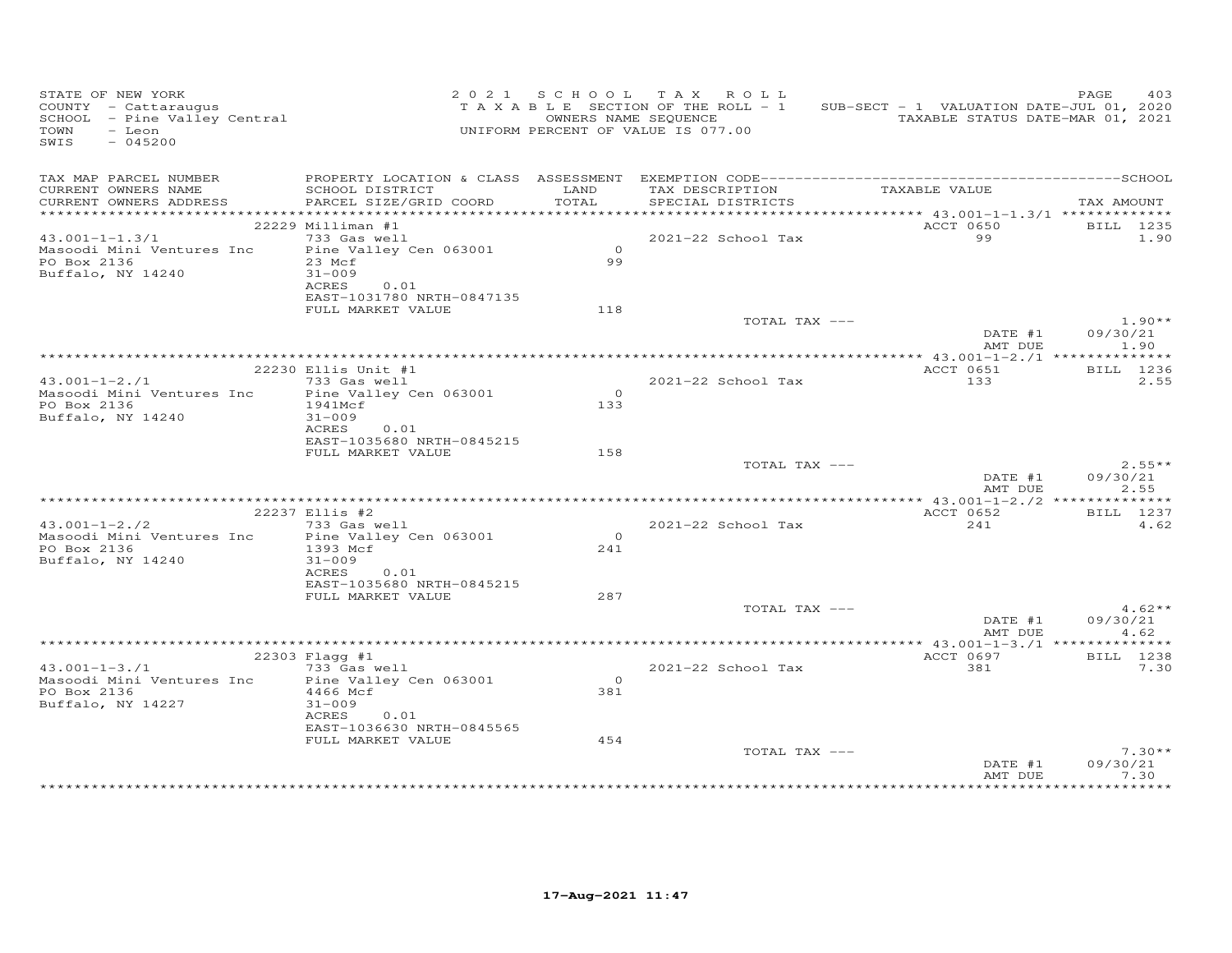| STATE OF NEW YORK<br>COUNTY - Cattaraugus<br>SCHOOL - Pine Valley Central<br>TOWN<br>- Leon<br>$-045200$<br>SWIS |                                                |                | 2021 SCHOOL TAX ROLL<br>T A X A B L E SECTION OF THE ROLL - 1<br>OWNERS NAME SEQUENCE<br>UNIFORM PERCENT OF VALUE IS 077.00 | SUB-SECT - 1 VALUATION DATE-JUL 01, 2020<br>TAXABLE STATUS DATE-MAR 01, 2021 | 404<br>PAGE                 |
|------------------------------------------------------------------------------------------------------------------|------------------------------------------------|----------------|-----------------------------------------------------------------------------------------------------------------------------|------------------------------------------------------------------------------|-----------------------------|
| TAX MAP PARCEL NUMBER<br>CURRENT OWNERS NAME                                                                     | SCHOOL DISTRICT                                | LAND           |                                                                                                                             | TAX DESCRIPTION TAXABLE VALUE                                                |                             |
| CURRENT OWNERS ADDRESS                                                                                           | PARCEL SIZE/GRID COORD TOTAL                   |                | SPECIAL DISTRICTS                                                                                                           |                                                                              | TAX AMOUNT                  |
|                                                                                                                  |                                                |                |                                                                                                                             |                                                                              |                             |
| $43.001 - 1 - 3.72$                                                                                              | $22309$ Flagg #2<br>733 Gas well               |                | 2021-22 School Tax                                                                                                          | 44                                                                           | ACCT 0679 BILL 1239<br>0.84 |
| Masoodi Mini Ventures Inc Pine Valley Cen 063001                                                                 |                                                | $\overline{0}$ |                                                                                                                             |                                                                              |                             |
| PO Box 2136                                                                                                      | 504 Mcf                                        | 44             |                                                                                                                             |                                                                              |                             |
| Buffalo, NY 14240                                                                                                | $31 - 009$                                     |                |                                                                                                                             |                                                                              |                             |
|                                                                                                                  | ACRES 0.01                                     |                |                                                                                                                             |                                                                              |                             |
|                                                                                                                  | EAST-1036630 NRTH-0845565<br>FULL MARKET VALUE | 52             |                                                                                                                             |                                                                              |                             |
|                                                                                                                  |                                                |                | TOTAL TAX ---                                                                                                               |                                                                              | $0.84**$                    |
|                                                                                                                  |                                                |                |                                                                                                                             | DATE #1                                                                      | 09/30/21                    |
|                                                                                                                  |                                                |                |                                                                                                                             | AMT DUE                                                                      | 0.84                        |
|                                                                                                                  |                                                |                |                                                                                                                             |                                                                              |                             |
| $43.001 - 1 - 5.71$                                                                                              | 22334 Osswald #1<br>733 Gas well               |                | 2021-22 School Tax                                                                                                          | ACCT 0680<br>65                                                              | BILL 1240<br>1.25           |
| Masoodi Mini Ventures Inc                                                                                        | Pine Valley Cen 063001                         | $\overline{0}$ |                                                                                                                             |                                                                              |                             |
| PO Box 2136                                                                                                      | 755 Mcf                                        | 65             |                                                                                                                             |                                                                              |                             |
| Buffalo, NY 14240                                                                                                | $31 - 009$                                     |                |                                                                                                                             |                                                                              |                             |
|                                                                                                                  | ACRES<br>0.01                                  |                |                                                                                                                             |                                                                              |                             |
|                                                                                                                  | EAST-1037660 NRTH-0845255<br>FULL MARKET VALUE | 77             |                                                                                                                             |                                                                              |                             |
|                                                                                                                  |                                                |                |                                                                                                                             | TOTAL TAX ---                                                                | $1.25**$                    |
|                                                                                                                  |                                                |                |                                                                                                                             | DATE #1                                                                      | 09/30/21                    |
|                                                                                                                  |                                                |                |                                                                                                                             | AMT DUE                                                                      | 1.25                        |
|                                                                                                                  |                                                |                |                                                                                                                             |                                                                              |                             |
| $43.001 - 1 - 25.1$                                                                                              | $22346$ Charles #1<br>733 Gas well             |                | 2021-22 School Tax                                                                                                          | 65                                                                           | ACCT 0698 BILL 1241<br>1.25 |
| Masoodi Mini Ventures Inc Pine Valley Cen 063001                                                                 |                                                | $\cap$         |                                                                                                                             |                                                                              |                             |
| PO Box 2136                                                                                                      | 825 Mcf                                        | 65             |                                                                                                                             |                                                                              |                             |
| Buffalo, NY 14240                                                                                                | $31 - 009$                                     |                |                                                                                                                             |                                                                              |                             |
|                                                                                                                  | ACRES 0.01                                     |                |                                                                                                                             |                                                                              |                             |
|                                                                                                                  | EAST-1031480 NRTH-0836425<br>FULL MARKET VALUE | 77             |                                                                                                                             |                                                                              |                             |
|                                                                                                                  |                                                |                |                                                                                                                             | TOTAL TAX ---                                                                | $1.25**$                    |
|                                                                                                                  |                                                |                |                                                                                                                             | DATE #1                                                                      | 09/30/21                    |
|                                                                                                                  |                                                |                |                                                                                                                             | AMT DUE                                                                      | 1.25                        |
|                                                                                                                  |                                                |                |                                                                                                                             |                                                                              |                             |
|                                                                                                                  | 22470 Hochstetler, jacob #1                    |                |                                                                                                                             | 214                                                                          | ACCT 0699 BILL 1242<br>4.10 |
| 43.001-1-29.1/1 733 Gas well                                                                                     |                                                | $\Omega$       | 2021-22 School Tax                                                                                                          |                                                                              |                             |
| Masoodi Mini Ventures Inc Pine Valley Cen 063001<br>PO Box 2136                                                  | 2005 Mcf                                       | 214            |                                                                                                                             |                                                                              |                             |
| Buffalo, NY 14240                                                                                                | $31 - 009$                                     |                |                                                                                                                             |                                                                              |                             |
|                                                                                                                  | ACRES 0.01                                     |                |                                                                                                                             |                                                                              |                             |
|                                                                                                                  | EAST-1031290 NRTH-0837715                      |                |                                                                                                                             |                                                                              |                             |
|                                                                                                                  | FULL MARKET VALUE                              | 255            | TOTAL TAX ---                                                                                                               |                                                                              | $4.10**$                    |
|                                                                                                                  |                                                |                |                                                                                                                             | DATE #1                                                                      | 09/30/21                    |
|                                                                                                                  |                                                |                |                                                                                                                             | AMT DUE                                                                      | 4.10                        |
|                                                                                                                  |                                                |                |                                                                                                                             |                                                                              |                             |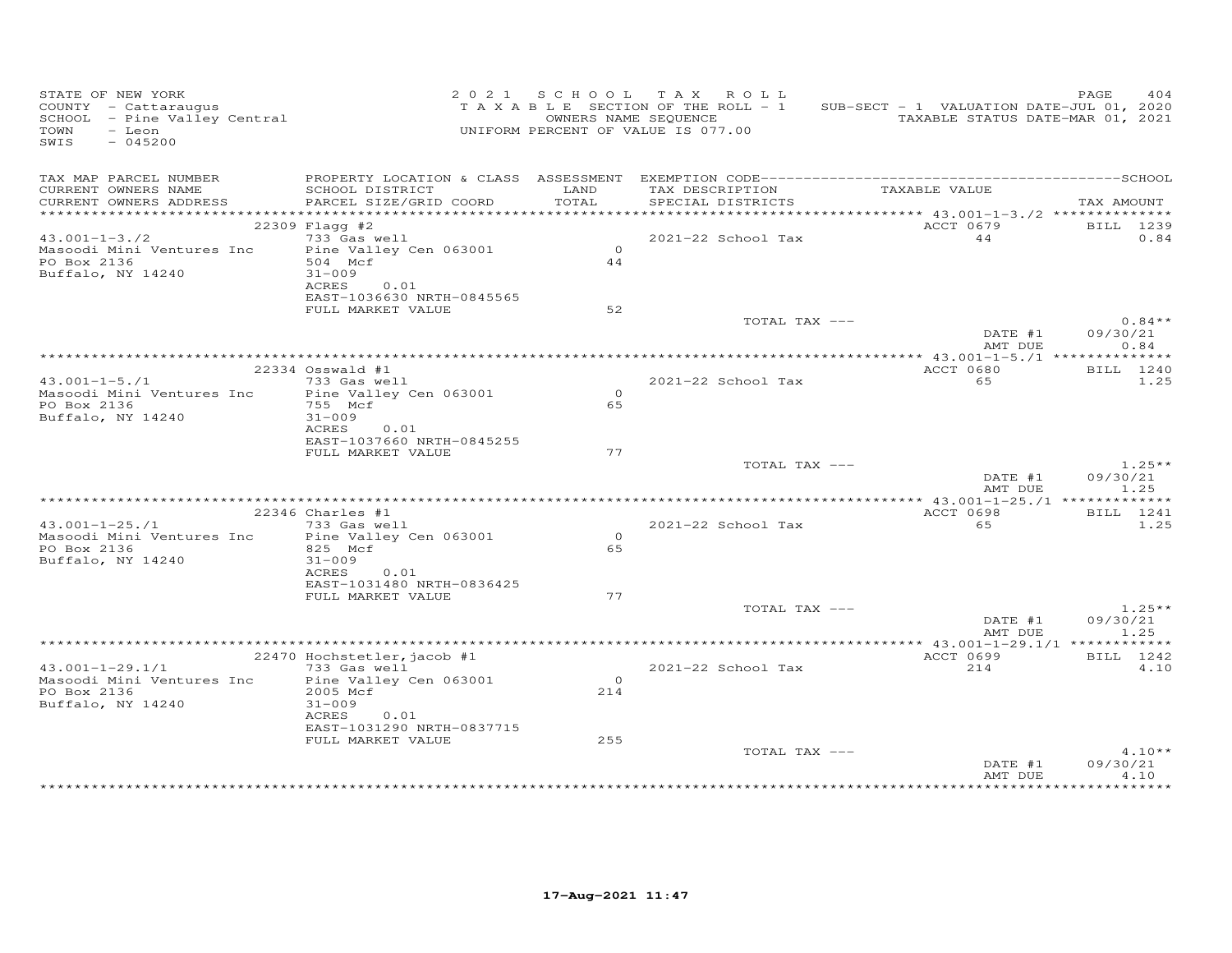| STATE OF NEW YORK<br>STATE OF NEW IONN<br>COUNTY - Cattaraugus<br>SCHOOL - Pine Valley Central<br>- Leon<br>TOWN<br>$-045200$<br>SWIS |                                                       |                | 2021 SCHOOL TAX ROLL<br>T A X A B L E SECTION OF THE ROLL - 1<br>OWNERS NAME SEQUENCE<br>UNIFORM PERCENT OF VALUE IS 077.00 | SUB-SECT - 1 VALUATION DATE-JUL 01, 2020<br>TAXABLE STATUS DATE-MAR 01, 2021 | 405<br>PAGE           |
|---------------------------------------------------------------------------------------------------------------------------------------|-------------------------------------------------------|----------------|-----------------------------------------------------------------------------------------------------------------------------|------------------------------------------------------------------------------|-----------------------|
|                                                                                                                                       |                                                       |                |                                                                                                                             |                                                                              |                       |
| CURRENT OWNERS NAME<br>CURRENT OWNERS ADDRESS                                                                                         | SCHOOL DISTRICT<br>PARCEL SIZE/GRID COORD             | LAND<br>TOTAL  | TAX DESCRIPTION<br>SPECIAL DISTRICTS                                                                                        | TAXABLE VALUE                                                                | TAX AMOUNT            |
|                                                                                                                                       |                                                       |                |                                                                                                                             |                                                                              |                       |
|                                                                                                                                       | 22272 Ruckh #1                                        |                |                                                                                                                             | ACCT 0700                                                                    | BILL 1243             |
| $43.001 - 1 - 32.71$                                                                                                                  | 733 Gas well                                          |                | 2021-22 School Tax                                                                                                          | 0.00                                                                         | 0.00                  |
| Masoodi Mini Ventures Inc                                                                                                             | Pine Valley Cen 063001                                | $\circ$        |                                                                                                                             |                                                                              |                       |
| PO Box 2136                                                                                                                           | $0$ Mcf                                               | $\Omega$       |                                                                                                                             |                                                                              |                       |
| Buffalo, NY 14240                                                                                                                     | $31 - 009$<br>ACRES 0.01<br>EAST-1034660 NRTH-0844935 |                |                                                                                                                             |                                                                              |                       |
|                                                                                                                                       | FULL MARKET VALUE                                     | $\Omega$       |                                                                                                                             |                                                                              |                       |
|                                                                                                                                       |                                                       |                | TOTAL TAX ---                                                                                                               |                                                                              | $0.00**$              |
|                                                                                                                                       |                                                       |                |                                                                                                                             |                                                                              |                       |
|                                                                                                                                       | 22268 Bell #2                                         |                |                                                                                                                             | ACCT 0653                                                                    | BILL 1244             |
| $43.001 - 1 - 33.71$<br>Masoodi Mini Ventures Inc Pine Valley Cen 063001                                                              | 733 Gas well                                          | $\circ$        | 2021-22 School Tax                                                                                                          | 0.00                                                                         | 0.00                  |
| PO Box 2136                                                                                                                           | Mcf                                                   | $\Omega$       |                                                                                                                             |                                                                              |                       |
| Buffalo, NY 14240                                                                                                                     | $31 - 009$                                            |                |                                                                                                                             |                                                                              |                       |
|                                                                                                                                       | ACRES<br>0.01                                         |                |                                                                                                                             |                                                                              |                       |
|                                                                                                                                       | EAST-1032600 NRTH-0844985                             |                |                                                                                                                             |                                                                              |                       |
|                                                                                                                                       | FULL MARKET VALUE                                     | $\circ$        |                                                                                                                             |                                                                              |                       |
|                                                                                                                                       |                                                       |                | TOTAL TAX ---                                                                                                               |                                                                              | $0.00**$              |
|                                                                                                                                       |                                                       |                |                                                                                                                             |                                                                              |                       |
|                                                                                                                                       | 22271 Bell #1                                         |                |                                                                                                                             | ACCT 0654                                                                    | BILL 1245             |
| $43.001 - 1 - 35.71$<br>Masoodi Mini Ventures Inc                                                                                     | 733 Gas well                                          | $\overline{O}$ | 2021-22 School Tax                                                                                                          | 164                                                                          | 3.14                  |
| PO Box 2136                                                                                                                           | Pine Valley Cen 063001<br>1577 Mcf                    | 164            |                                                                                                                             |                                                                              |                       |
| Buffalo, NY 14240                                                                                                                     | $31 - 009$                                            |                |                                                                                                                             |                                                                              |                       |
|                                                                                                                                       | ACRES<br>0.01                                         |                |                                                                                                                             |                                                                              |                       |
|                                                                                                                                       | EAST-1032580 NRTH-0845975                             |                |                                                                                                                             |                                                                              |                       |
|                                                                                                                                       | FULL MARKET VALUE                                     | 195            |                                                                                                                             |                                                                              |                       |
|                                                                                                                                       |                                                       |                | TOTAL TAX ---                                                                                                               |                                                                              | $3.14**$              |
|                                                                                                                                       |                                                       |                |                                                                                                                             | DATE #1                                                                      | 09/30/21              |
|                                                                                                                                       |                                                       |                |                                                                                                                             | AMT DUE                                                                      | 3.14                  |
|                                                                                                                                       | 22159 Riley #1                                        |                |                                                                                                                             | ACCT 0655                                                                    | BILL 1246             |
| $43.003 - 1 - 1.1/1$                                                                                                                  | 733 Gas well                                          |                | 2021-22 School Tax                                                                                                          | 529                                                                          | 10.14                 |
| Masoodi Mini Ventures Inc                                                                                                             | Pine Valley Cen 063001                                | $\Omega$       |                                                                                                                             |                                                                              |                       |
| PO Box 2136                                                                                                                           | 4504 Mcf                                              | 529            |                                                                                                                             |                                                                              |                       |
| Buffalo, NY 14240                                                                                                                     | $31 - 009$                                            |                |                                                                                                                             |                                                                              |                       |
|                                                                                                                                       | 0.01<br>ACRES                                         |                |                                                                                                                             |                                                                              |                       |
|                                                                                                                                       | EAST-1032310 NRTH-0838745                             |                |                                                                                                                             |                                                                              |                       |
|                                                                                                                                       | FULL MARKET VALUE                                     | 630            |                                                                                                                             |                                                                              |                       |
|                                                                                                                                       |                                                       |                | TOTAL TAX ---                                                                                                               | DATE #1                                                                      | $10.14**$<br>09/30/21 |
|                                                                                                                                       |                                                       |                |                                                                                                                             | AMT DUE                                                                      | 10.14                 |
|                                                                                                                                       |                                                       |                |                                                                                                                             |                                                                              |                       |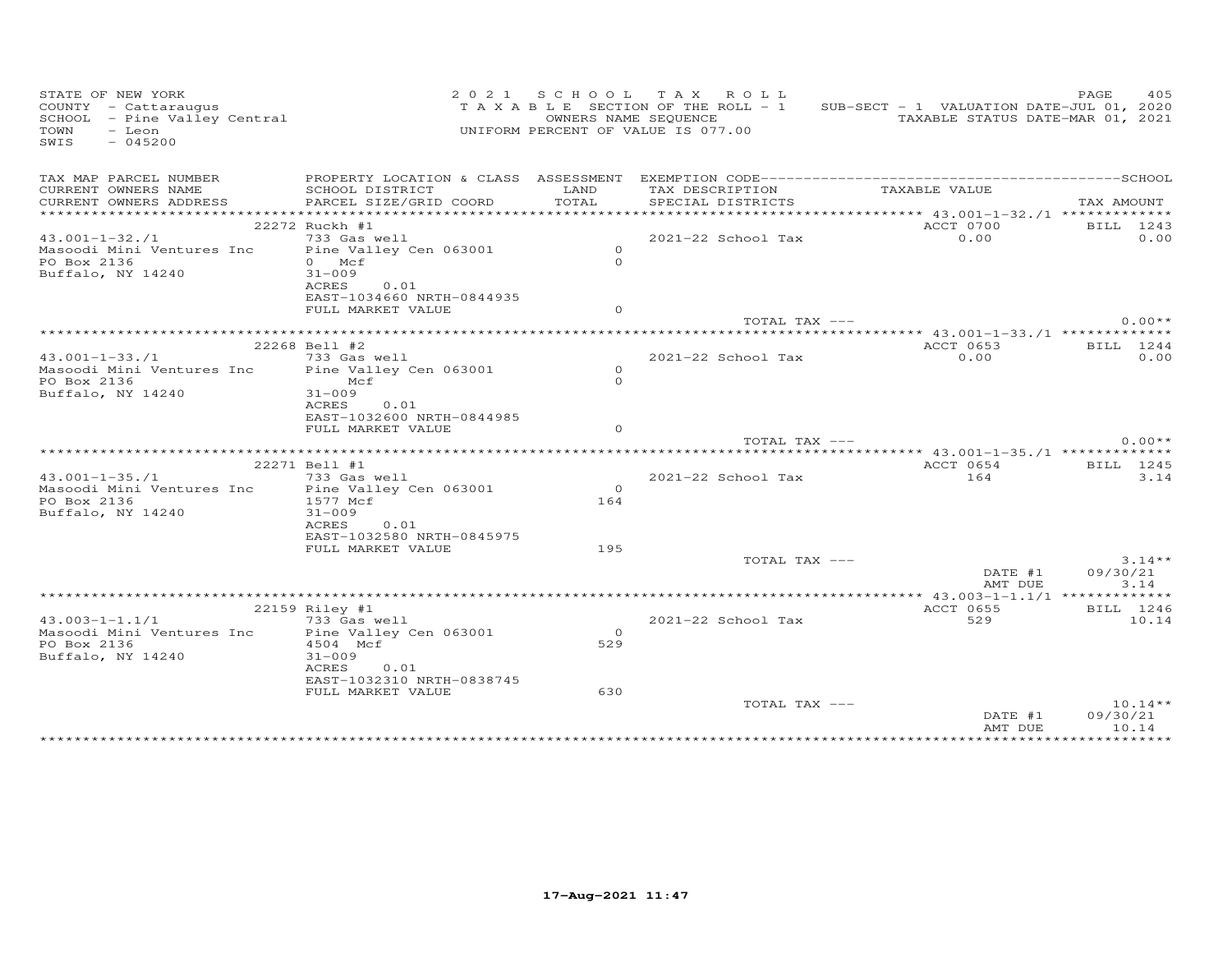| STATE OF NEW YORK<br>COUNTY - Cattaraugus<br>SCHOOL - Pine Valley Central<br>- Leon<br>TOWN<br>$-045200$<br>SWIS |                                                                                                                                                           |                                  | 2021 SCHOOL TAX ROLL<br>T A X A B L E SECTION OF THE ROLL - 1<br>OWNERS NAME SEQUENCE<br>UNIFORM PERCENT OF VALUE IS 077.00 | SUB-SECT - 1 VALUATION DATE-JUL 01, 2020        | 406<br>PAGE<br>TAXABLE STATUS DATE-MAR 01, 2021 |
|------------------------------------------------------------------------------------------------------------------|-----------------------------------------------------------------------------------------------------------------------------------------------------------|----------------------------------|-----------------------------------------------------------------------------------------------------------------------------|-------------------------------------------------|-------------------------------------------------|
| TAX MAP PARCEL NUMBER<br>CURRENT OWNERS NAME<br>CURRENT OWNERS ADDRESS                                           | SCHOOL DISTRICT<br>PARCEL SIZE/GRID COORD                                                                                                                 | LAND<br>TOTAL                    | TAX DESCRIPTION<br>SPECIAL DISTRICTS                                                                                        | TAXABLE VALUE                                   | TAX AMOUNT                                      |
|                                                                                                                  |                                                                                                                                                           |                                  |                                                                                                                             | ****************** 43.003-1-18.1/1 ************ |                                                 |
| $43.003 - 1 - 18.1/1$<br>Milliman Lee<br>Milliman Debora A<br>11720 Leon-New Albion Rd<br>Cattaraugus, NY 14719  | 16717 Hochstetler M #1<br>733 Gas well<br>Pine Valley Cen 063001<br>587 Mcf<br>$31 - 009$<br>ACRES<br>0.01<br>EAST-1037639 NRTH-0833575                   | $\Omega$<br>1,741                | 2021-22 School Tax                                                                                                          | ACCT 0535<br>1,741                              | BILL 1247<br>33.38                              |
|                                                                                                                  | FULL MARKET VALUE                                                                                                                                         | 2,073                            | TOTAL TAX ---                                                                                                               | DATE #1<br>AMT DUE                              | $33.38**$<br>09/30/21<br>33.38                  |
|                                                                                                                  |                                                                                                                                                           |                                  |                                                                                                                             |                                                 |                                                 |
| $34.003 - 1 - 8.2/1$<br>Nucomer Energy LLC<br>558 West 6th St Ste 100<br>Erie, PA 16507                          | 21777 Silleman #1<br>733 Gas well<br>Pine Valley Cen 063001<br>2689<br>Mcf<br>$31 - 009$<br>ACRES<br>0.01                                                 | $\overline{O}$<br>1,296          | 2021-22 School Tax                                                                                                          | ACCT 0598<br>1,296                              | BILL 1248<br>24.84                              |
|                                                                                                                  | EAST-1035930 NRTH-0854685<br>FULL MARKET VALUE                                                                                                            | 1,543                            | TOTAL TAX ---                                                                                                               | DATE #1<br>AMT DUE                              | $24.84**$<br>09/30/21<br>24.84                  |
|                                                                                                                  |                                                                                                                                                           |                                  |                                                                                                                             |                                                 |                                                 |
| $34.003 - 1 - 8.3/1$<br>Nucomer Energy LLC<br>558 West 6th St Ste 100<br>Erie, PA 16507                          | 21193 Shetler E #1<br>733 Gas well<br>Pine Valley Cen 063001<br>1327 mcf<br>$31 - 009$<br>ACRES<br>0.01<br>EAST-1038380 NRTH-0854705<br>FULL MARKET VALUE | $\Omega$<br>$\Omega$<br>$\Omega$ | 2021-22 School Tax                                                                                                          | ACCT 0590<br>0.00                               | BILL 1249<br>0.00                               |
|                                                                                                                  |                                                                                                                                                           |                                  | TOTAL TAX ---                                                                                                               |                                                 | $0.00**$                                        |
| $34.003 - 1 - 8.3/2$<br>Nucomer Energy LLC<br>558 West 6th St Ste 100<br>Erie, PA 16507                          | 21138 Shelter E #2<br>733 Gas well<br>Pine Valley Cen 063001<br>863 Mcf<br>$31 - 009$<br>ACRES<br>0.01<br>EAST-1038380 NRTH-0854705<br>FULL MARKET VALUE  | $\circ$<br>$\Omega$<br>$\circ$   | 2021-22 School Tax                                                                                                          | ACCT 0618<br>0.00                               | BILL 1250<br>0.00                               |
|                                                                                                                  |                                                                                                                                                           |                                  | TOTAL TAX ---                                                                                                               |                                                 | $0.00**$                                        |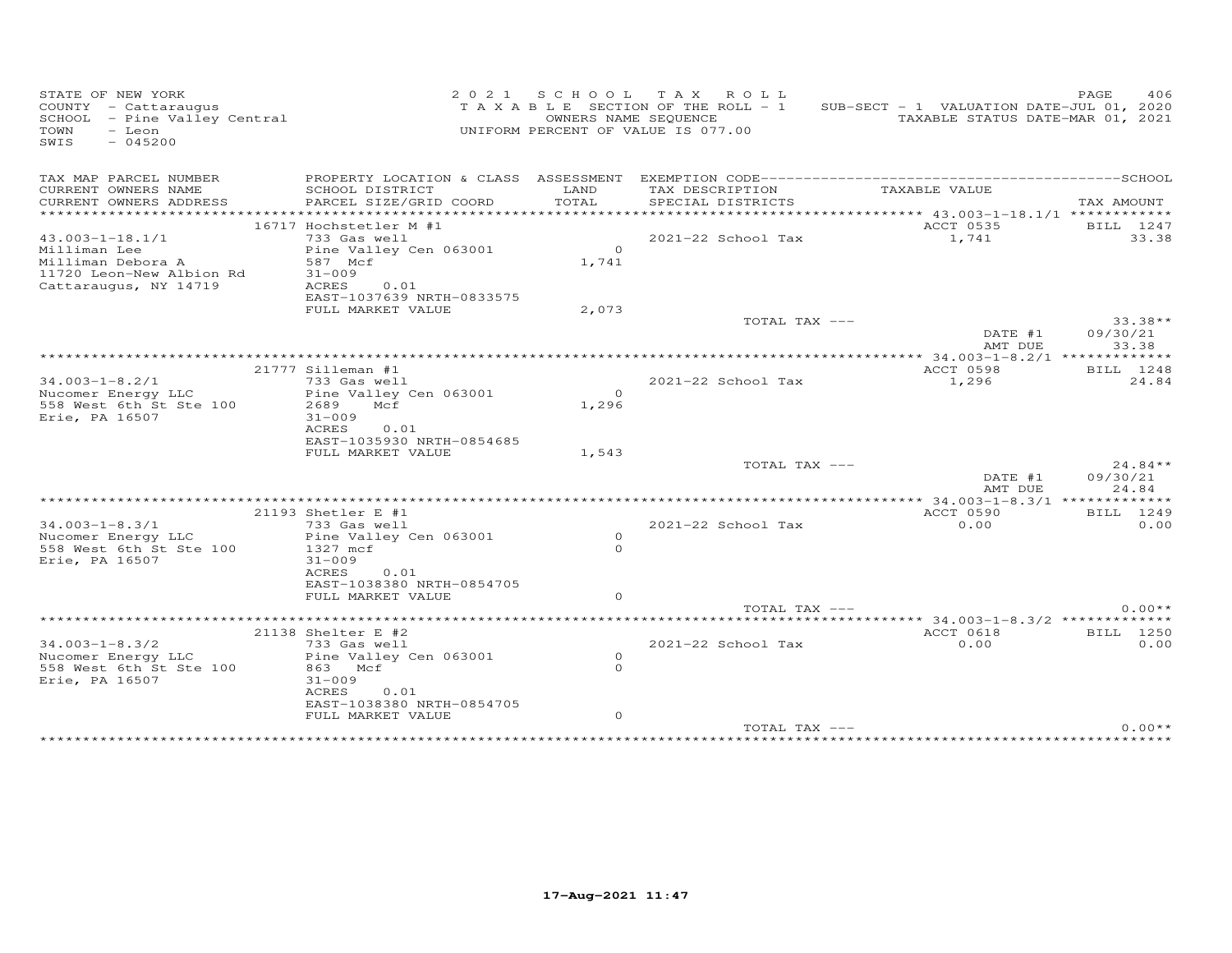| STATE OF NEW YORK<br>COUNTY - Cattaraugus<br>COONII - Cattaraugus<br>SCHOOL - Pine Valley Central<br>$-$ Leon<br>TOWN<br>$-045200$<br>SWIS |                                                                   |                       | 2021 SCHOOL TAX ROLL<br>TAXABLE SECTION OF THE ROLL - 1<br>OWNERS NAME SEQUENCE<br>UNIFORM PERCENT OF VALUE IS 077.00 | SUB-SECT - 1 VALUATION DATE-JUL 01, 2020<br>TAXABLE STATUS DATE-MAR 01, 2021 | PAGE<br>407      |
|--------------------------------------------------------------------------------------------------------------------------------------------|-------------------------------------------------------------------|-----------------------|-----------------------------------------------------------------------------------------------------------------------|------------------------------------------------------------------------------|------------------|
| TAX MAP PARCEL NUMBER                                                                                                                      |                                                                   |                       |                                                                                                                       |                                                                              |                  |
| CURRENT OWNERS NAME<br>CURRENT OWNERS ADDRESS                                                                                              | SCHOOL DISTRICT<br>PARCEL SIZE/GRID COORD                         | LAND<br>TOTAL         | TAX DESCRIPTION<br>SPECIAL DISTRICTS                                                                                  | TAXABLE VALUE                                                                | TAX AMOUNT       |
|                                                                                                                                            |                                                                   |                       |                                                                                                                       |                                                                              |                  |
|                                                                                                                                            | $21194$ Shetler E #4                                              |                       |                                                                                                                       | ACCT 0599                                                                    | BILL 1251        |
| $34.003 - 1 - 12$ ./1                                                                                                                      | 733 Gas well                                                      |                       | 2021-22 School Tax                                                                                                    | 143                                                                          | 2.74             |
| Nucomer Energy LLC<br>558 West 6th St Ste 100<br>Erie, PA 16507                                                                            | Pine Valley Cen 063001<br>1392 Mcf<br>$31 - 009$<br>ACRES<br>0.01 | $\overline{0}$<br>143 |                                                                                                                       |                                                                              |                  |
|                                                                                                                                            | EAST-1039070 NRTH-0852705                                         |                       |                                                                                                                       |                                                                              |                  |
|                                                                                                                                            | FULL MARKET VALUE                                                 | 170                   | TOTAL TAX ---                                                                                                         |                                                                              | $2.74**$         |
|                                                                                                                                            |                                                                   |                       |                                                                                                                       | DATE #1<br>AMT DUE                                                           | 09/30/21<br>2.74 |
|                                                                                                                                            |                                                                   |                       |                                                                                                                       |                                                                              |                  |
|                                                                                                                                            | 21173 Pagett #1                                                   |                       |                                                                                                                       | ACCT 0600                                                                    | BILL 1252        |
| $34.003 - 1 - 12.72$<br>Nucomer Energy LLC                                                                                                 | 733 Gas well<br>Pine Valley Cen 063001                            | $\circ$               | 2021-22 School Tax                                                                                                    | 0.00                                                                         | 0.00             |
| 558 West 6th St Ste 100                                                                                                                    | 1729 Mcf                                                          | $\circ$               |                                                                                                                       |                                                                              |                  |
| Erie, PA 16507                                                                                                                             | $31 - 009$                                                        |                       |                                                                                                                       |                                                                              |                  |
|                                                                                                                                            | ACRES<br>0.01                                                     |                       |                                                                                                                       |                                                                              |                  |
|                                                                                                                                            | EAST-1039070 NRTH-0852705                                         |                       |                                                                                                                       |                                                                              |                  |
|                                                                                                                                            | FULL MARKET VALUE                                                 | $\Omega$              | TOTAL TAX ---                                                                                                         |                                                                              | $0.00**$         |
|                                                                                                                                            | ***************                                                   |                       |                                                                                                                       | ********* 34.003-1-1./1 ***************                                      |                  |
|                                                                                                                                            | 21926 Mosher                                                      |                       |                                                                                                                       | ACCT 0634                                                                    | BILL 1253        |
| $34.003 - 1 - 1.71$                                                                                                                        | 733 Gas well                                                      |                       | 2021-22 School Tax                                                                                                    | 152                                                                          | 2.91             |
| Pan Energy Co.                                                                                                                             | Pine Valley Cen 063001                                            | $\overline{0}$        |                                                                                                                       |                                                                              |                  |
| 7301 Mile Strip Rd<br>Orchard Park, NY 14127                                                                                               | $0$ Mcf<br>$31 - 009$                                             | 152                   |                                                                                                                       |                                                                              |                  |
|                                                                                                                                            | ACRES<br>0.01                                                     |                       |                                                                                                                       |                                                                              |                  |
|                                                                                                                                            | EAST-1030110 NRTH-0852675                                         | 181                   |                                                                                                                       |                                                                              |                  |
|                                                                                                                                            | FULL MARKET VALUE                                                 |                       | TOTAL TAX ---                                                                                                         |                                                                              | $2.91**$         |
|                                                                                                                                            |                                                                   |                       |                                                                                                                       | DATE #1                                                                      | 09/30/21         |
|                                                                                                                                            |                                                                   |                       |                                                                                                                       | AMT DUE                                                                      | 2.91             |
|                                                                                                                                            |                                                                   |                       |                                                                                                                       |                                                                              |                  |
|                                                                                                                                            | 25501 Rte 62                                                      |                       |                                                                                                                       | ACCT 0905                                                                    | BILL 1254        |
| $34.003 - 1 - 2.72$<br>Pan Energy Company Inc.                                                                                             | 733 Gas well<br>Pine Valley Cen 063001                            | $\overline{0}$        | 2021-22 School Tax                                                                                                    | 39,734                                                                       | 761.71           |
| 7301 Mile Strip Rd                                                                                                                         | 31-009-25501                                                      | 39,734                |                                                                                                                       |                                                                              |                  |
| Orchard, NY 14127                                                                                                                          | Adams #3                                                          |                       |                                                                                                                       |                                                                              |                  |
|                                                                                                                                            | ACRES<br>0.01                                                     |                       |                                                                                                                       |                                                                              |                  |
|                                                                                                                                            | EAST-1033983 NRTH-0852373                                         |                       |                                                                                                                       |                                                                              |                  |
|                                                                                                                                            | FULL MARKET VALUE                                                 | 47,302                | TOTAL TAX ---                                                                                                         |                                                                              | 761.71**         |
|                                                                                                                                            |                                                                   |                       |                                                                                                                       | DATE #1                                                                      | 09/30/21         |
|                                                                                                                                            |                                                                   |                       |                                                                                                                       | AMT DUE                                                                      | 761.71           |
|                                                                                                                                            |                                                                   |                       |                                                                                                                       |                                                                              |                  |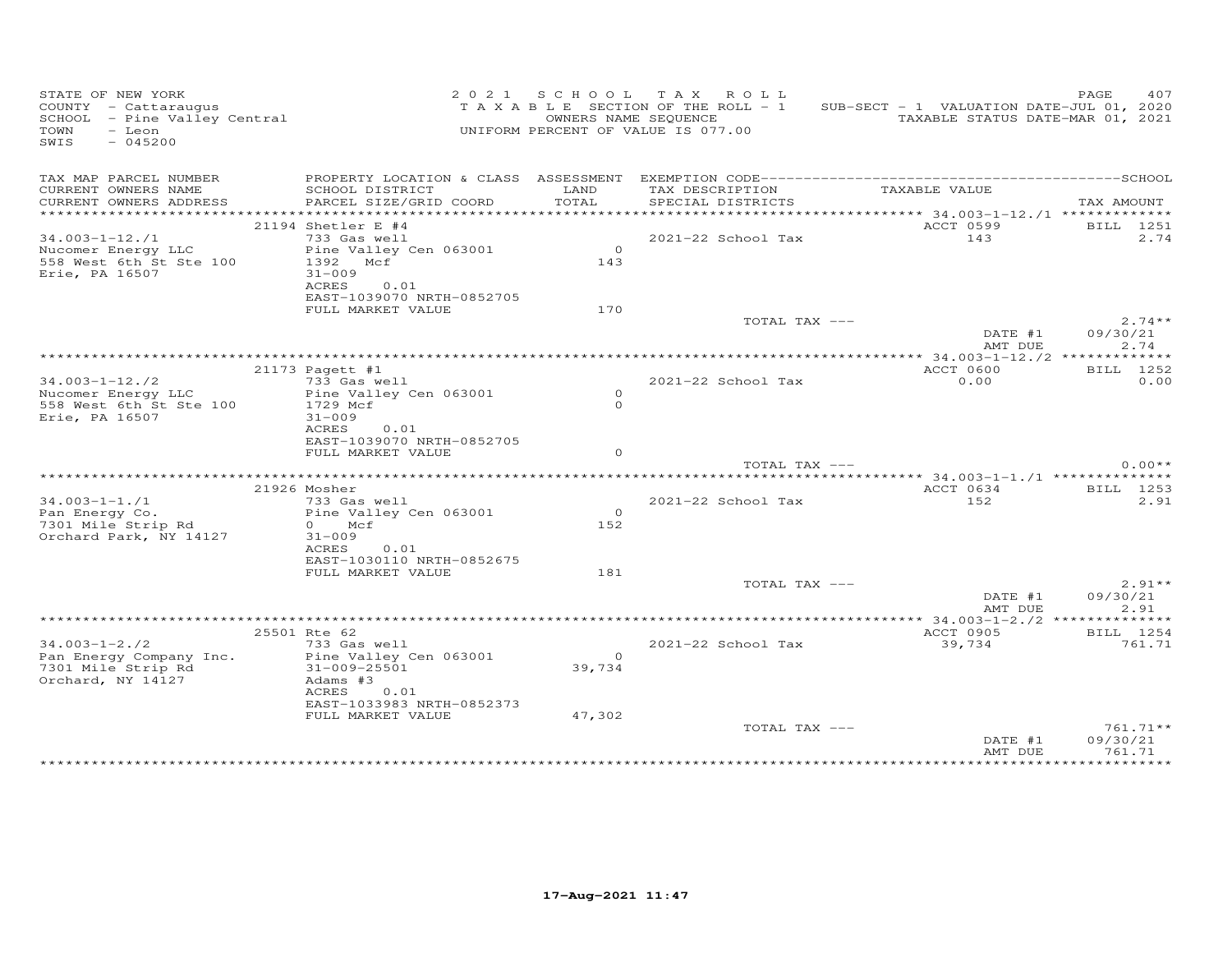| STATE OF NEW YORK<br>COUNTY - Cattaraugus<br>SCHOOL - Pine Valley Central<br>$-$ Leon<br>TOWN<br>SWIS<br>$-045200$ |                                                                                                                                                | OWNERS NAME SEQUENCE  | 2021 SCHOOL TAX ROLL<br>TAXABLE SECTION OF THE ROLL - 1<br>UNIFORM PERCENT OF VALUE IS 077.00 | SUB-SECT - 1 VALUATION DATE-JUL 01, 2020                         | PAGE<br>408<br>TAXABLE STATUS DATE-MAR 01, 2021 |
|--------------------------------------------------------------------------------------------------------------------|------------------------------------------------------------------------------------------------------------------------------------------------|-----------------------|-----------------------------------------------------------------------------------------------|------------------------------------------------------------------|-------------------------------------------------|
| TAX MAP PARCEL NUMBER<br>CURRENT OWNERS NAME<br>CURRENT OWNERS ADDRESS<br>****************                         | PROPERTY LOCATION & CLASS ASSESSMENT<br>SCHOOL DISTRICT<br>PARCEL SIZE/GRID COORD                                                              | LAND<br>TOTAL         | TAX DESCRIPTION<br>SPECIAL DISTRICTS                                                          | TAXABLE VALUE<br>****************** 34.003-1-33.1/1 ************ | TAX AMOUNT                                      |
| $34.003 - 1 - 33.1/1$<br>Pan Energy Company Inc.<br>7301 Mile Strip Rd<br>Orchard Park, NY 14127                   | Rte 62<br>733 Gas well<br>Pine Valley Cen 063001<br>2019 MCF 0<br>$31 - 009 - 25499$<br>David #1<br>ACRES<br>0.01<br>EAST-0006794 NRTH-0003003 | $\circ$<br>8,672      | 2021-22 School Tax                                                                            | ACCT 0906<br>8,672                                               | BILL 1255<br>166.24                             |
|                                                                                                                    | FULL MARKET VALUE                                                                                                                              | 10,324                | TOTAL TAX ---                                                                                 | DATE #1<br>AMT DUE                                               | $166.24**$<br>09/30/21<br>166.24                |
| $33.004 - 1 - 24.1/1$<br>PPP Future Development, Inc<br>9489 Alexander Rd<br>Alexander, NY 14005                   | 22675 Shetler, m #1<br>733 Gas well<br>Pine Valley Cen 063001<br>12946 Mcf<br>$31 - 009$<br><b>ACRES</b><br>0.01                               | $\Omega$<br>8,905     | 2021-22 School Tax                                                                            | ACCT 0765<br>8,905                                               | BILL 1256<br>170.71                             |
|                                                                                                                    | FULL MARKET VALUE                                                                                                                              | 10,601                | TOTAL TAX ---                                                                                 | DATE #1<br>AMT DUE                                               | $170.71**$<br>09/30/21<br>170.71                |
|                                                                                                                    |                                                                                                                                                |                       |                                                                                               |                                                                  | ***** 33.004-1-24.1/2 *************             |
| $33.004 - 1 - 24.1/2$<br>PPP Future Development, Inc<br>9489 Alexander Rd<br>Alexander, NY 14005                   | 23320 Shetler, m #2A<br>733 Gas well<br>Pine Valley Cen 063001<br>6775 Mcf<br>$31 - 009$<br>ACRES<br>0.01<br>EAST-1021541 NRTH-0853163         | $\Omega$<br>4,979     | 2021-22 School Tax                                                                            | ACCT 0769<br>4,979                                               | BILL 1257<br>95.45                              |
|                                                                                                                    | FULL MARKET VALUE                                                                                                                              | 5,927                 | TOTAL TAX ---                                                                                 | DATE #1                                                          | $95.45**$<br>09/30/21                           |
|                                                                                                                    |                                                                                                                                                |                       |                                                                                               | AMT DUE                                                          | 95.45<br>***** 34.004-2-8./1 ***************    |
| $34.004 - 2 - 8.71$<br>PPP Future Development, Inc<br>9489 Alexander Rd<br>Alexander, NY 14005                     | 92530 Borda<br>733 Gas well<br>Pine Valley Cen 063001<br>ACRES<br>0.01<br>FULL MARKET VALUE                                                    | $\circ$<br>743<br>885 | 2021-22 School Tax                                                                            | ACCT 0922<br>743                                                 | BILL 1258<br>14.24                              |
|                                                                                                                    |                                                                                                                                                |                       | TOTAL TAX ---                                                                                 | DATE #1<br>AMT DUE                                               | $14.24**$<br>09/30/21<br>14.24<br>*********     |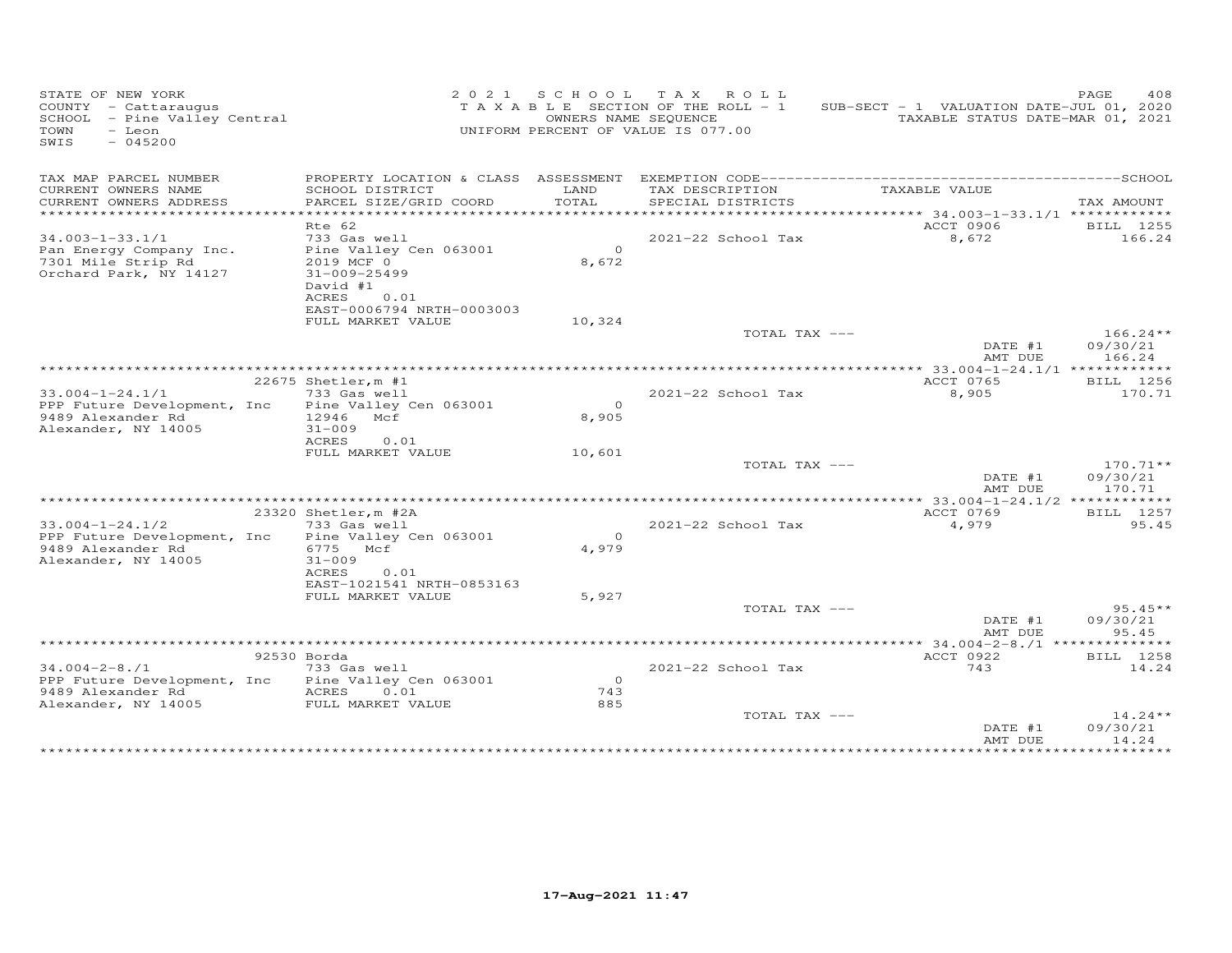| STATE OF NEW YORK<br>COUNTY - Cattaraugus<br>SCHOOL - Pine Valley Central<br>- Leon<br>TOWN<br>$-045200$<br>SWIS |                                         | 2 0 2 1 | S C H O O L<br>TAXABLE SECTION OF THE ROLL - 1<br>UNIFORM PERCENT OF VALUE IS 077.00 | TAX ROLL<br>OWNERS NAME SEQUENCE |                    | SUB-SECT - 1 VALUATION DATE-JUL 01, 2020<br>TAXABLE STATUS DATE-MAR 01, 2021 | PAGE | 409                |
|------------------------------------------------------------------------------------------------------------------|-----------------------------------------|---------|--------------------------------------------------------------------------------------|----------------------------------|--------------------|------------------------------------------------------------------------------|------|--------------------|
| TAX MAP PARCEL NUMBER                                                                                            |                                         |         |                                                                                      |                                  |                    |                                                                              |      |                    |
| CURRENT OWNERS NAME                                                                                              | SCHOOL DISTRICT                         |         | LAND                                                                                 | TAX DESCRIPTION                  |                    | TAXABLE VALUE                                                                |      |                    |
| CURRENT OWNERS ADDRESS                                                                                           | PARCEL SIZE/GRID COORD                  |         | TOTAL                                                                                |                                  | SPECIAL DISTRICTS  |                                                                              |      | TAX AMOUNT         |
| ***********************                                                                                          |                                         |         |                                                                                      |                                  |                    |                                                                              |      |                    |
| $34.004 - 2 - 8.72$                                                                                              | 925301 Bordea #2A<br>733 Gas well       |         |                                                                                      |                                  | 2021-22 School Tax | ACCT 0919<br>661                                                             |      | BILL 1259<br>12.67 |
| PPP Future Development, Inc                                                                                      | Pine Valley Cen 063001                  |         | $\circ$                                                                              |                                  |                    |                                                                              |      |                    |
| 9489 Alexander Rd                                                                                                | ACRES<br>0.01                           |         | 661                                                                                  |                                  |                    |                                                                              |      |                    |
| Alexander, NY 14005                                                                                              | FULL MARKET VALUE                       |         | 787                                                                                  |                                  |                    |                                                                              |      |                    |
|                                                                                                                  |                                         |         |                                                                                      |                                  | TOTAL TAX ---      |                                                                              |      | $12.67**$          |
|                                                                                                                  |                                         |         |                                                                                      |                                  |                    | DATE #1                                                                      |      | 09/30/21           |
|                                                                                                                  |                                         |         |                                                                                      |                                  |                    | AMT DUE                                                                      |      | 12.67              |
|                                                                                                                  |                                         |         |                                                                                      |                                  |                    |                                                                              |      |                    |
|                                                                                                                  | 27740 Smith 9                           |         |                                                                                      |                                  |                    | ACCT 0943                                                                    |      | BILL 1260          |
| $42.002 - 1 - 1.1/1$                                                                                             | 733 Gas well                            |         | $\overline{0}$                                                                       |                                  | 2021-22 School Tax | 3,964                                                                        |      | 75.99              |
| PPP Future Development, Inc<br>9489 Alexander Rd                                                                 | Pine Valley Cen 063001<br>ACRES<br>0.01 |         | 3,964                                                                                |                                  |                    |                                                                              |      |                    |
| Alexander, NY 14005                                                                                              | FULL MARKET VALUE                       |         | 4,719                                                                                |                                  |                    |                                                                              |      |                    |
|                                                                                                                  |                                         |         |                                                                                      |                                  | TOTAL TAX ---      |                                                                              |      | $75.99**$          |
|                                                                                                                  |                                         |         |                                                                                      |                                  |                    | DATE #1                                                                      |      | 09/30/21           |
|                                                                                                                  |                                         |         |                                                                                      |                                  |                    | AMT DUE                                                                      |      | 75.99              |
|                                                                                                                  |                                         |         |                                                                                      |                                  |                    |                                                                              |      |                    |
|                                                                                                                  | 23388 Mosher #1                         |         |                                                                                      |                                  |                    | ACCT 0770                                                                    |      | BILL 1261          |
| $42.002 - 1 - 1.2/1$                                                                                             | 733 Gas well                            |         |                                                                                      |                                  | 2021-22 School Tax | 7,300                                                                        |      | 139.94             |
| PPP Future Development, Inc                                                                                      | Pine Valley Cen 063001                  |         | $\Omega$                                                                             |                                  |                    |                                                                              |      |                    |
| 9489 Alexander Rd<br>Alexander, NY 14005                                                                         | Mcf<br>898<br>$31 - 009$                |         | 7,300                                                                                |                                  |                    |                                                                              |      |                    |
|                                                                                                                  | ACRES<br>0.01                           |         |                                                                                      |                                  |                    |                                                                              |      |                    |
|                                                                                                                  | EAST-1020560 NRTH-0848675               |         |                                                                                      |                                  |                    |                                                                              |      |                    |
|                                                                                                                  | FULL MARKET VALUE                       |         | 8,690                                                                                |                                  |                    |                                                                              |      |                    |
|                                                                                                                  |                                         |         |                                                                                      |                                  | TOTAL TAX ---      |                                                                              |      | $139.94**$         |
|                                                                                                                  |                                         |         |                                                                                      |                                  |                    | DATE #1                                                                      |      | 09/30/21           |
|                                                                                                                  |                                         |         |                                                                                      |                                  |                    | AMT DUE                                                                      |      | 139.94             |
|                                                                                                                  |                                         |         |                                                                                      |                                  |                    | ***** $42.002 - 1 - 13.1/1$ ************                                     |      |                    |
|                                                                                                                  | $25079$ wengard#1                       |         |                                                                                      |                                  |                    | ACCT 0907                                                                    |      | BILL 1262          |
| $42.002 - 1 - 13.1/1$<br>PPP Future Development, Inc                                                             | 733 Gas well<br>Pine Valley Cen 063001  |         | $\Omega$                                                                             |                                  | 2021-22 School Tax | 1,318                                                                        |      | 25.27              |
| 9489 Alexander Rd                                                                                                | 31009250790000                          |         | 1,318                                                                                |                                  |                    |                                                                              |      |                    |
| Alexander, NY 14005                                                                                              | 0.01<br>ACRES                           |         |                                                                                      |                                  |                    |                                                                              |      |                    |
|                                                                                                                  | EAST-1030517 NRTH-0845765               |         |                                                                                      |                                  |                    |                                                                              |      |                    |
|                                                                                                                  | FULL MARKET VALUE                       |         | 1,569                                                                                |                                  |                    |                                                                              |      |                    |
|                                                                                                                  |                                         |         |                                                                                      |                                  | TOTAL TAX ---      |                                                                              |      | $25.27**$          |
|                                                                                                                  |                                         |         |                                                                                      |                                  |                    | DATE #1                                                                      |      | 09/30/21           |
|                                                                                                                  |                                         |         |                                                                                      |                                  |                    | AMT DUE                                                                      |      | 25.27              |
|                                                                                                                  |                                         |         |                                                                                      |                                  |                    |                                                                              |      |                    |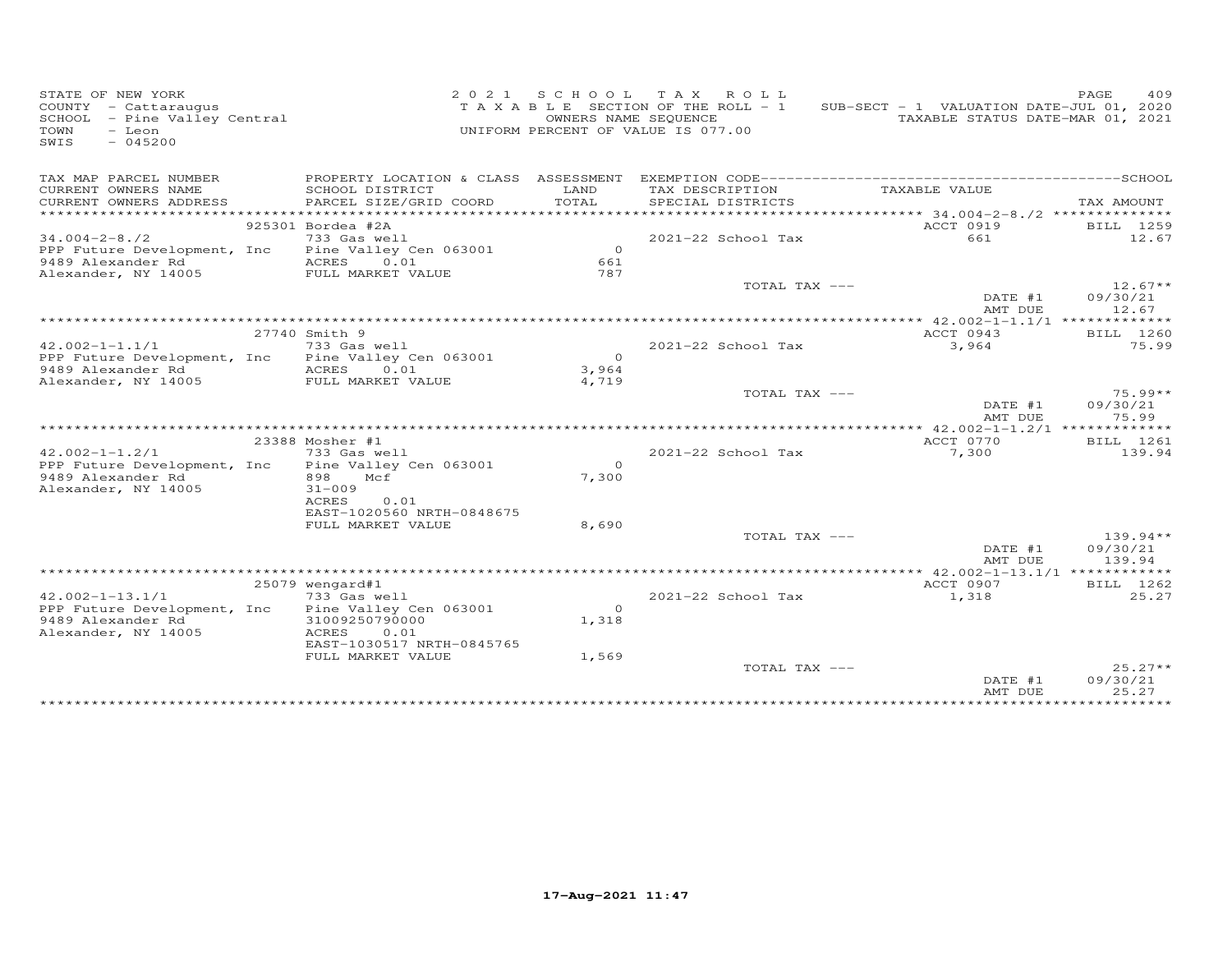| STATE OF NEW YORK<br>COUNTY - Cattaraugus<br>SCHOOL - Pine Valley Central<br>$-$ Leon<br>TOWN<br>$-045200$<br>SWIS |                                                                                                               |                                  | 2021 SCHOOL TAX ROLL<br>TAXABLE SECTION OF THE ROLL - 1<br>OWNERS NAME SEQUENCE<br>UNIFORM PERCENT OF VALUE IS 077.00 | SUB-SECT - 1 VALUATION DATE-JUL 01, 2020<br>TAXABLE STATUS DATE-MAR 01, 2021 | PAGE<br>410                    |
|--------------------------------------------------------------------------------------------------------------------|---------------------------------------------------------------------------------------------------------------|----------------------------------|-----------------------------------------------------------------------------------------------------------------------|------------------------------------------------------------------------------|--------------------------------|
| TAX MAP PARCEL NUMBER<br>CURRENT OWNERS NAME<br>CURRENT OWNERS ADDRESS                                             | SCHOOL DISTRICT<br>PARCEL SIZE/GRID COORD                                                                     | LAND<br>TOTAL                    | TAX DESCRIPTION<br>SPECIAL DISTRICTS                                                                                  | TAXABLE VALUE                                                                | TAX AMOUNT                     |
| $42.002 - 1 - 15.1/1$<br>PPP Future Development, Inc<br>9489 Alexander Rd                                          | 25075 hershberger #1<br>733 Gas well<br>Pine Valley Cen 063001<br>31009250750000                              | $\overline{0}$<br>2,187          | 2021-22 School Tax                                                                                                    | ACCT 0908<br>2,187                                                           | BILL 1263<br>41.93             |
| Alexander, NY 14005                                                                                                | ACRES<br>0.01<br>EAST-1030269 NRTH-0844362<br>FULL MARKET VALUE                                               | 2,604                            | TOTAL TAX ---                                                                                                         |                                                                              | $41.93**$                      |
|                                                                                                                    |                                                                                                               |                                  |                                                                                                                       | DATE #1<br>AMT DUE                                                           | 09/30/21<br>41.93              |
| $42.002 - 1 - 16.2/1$                                                                                              | 25074 Detweiler #2<br>733 Gas well<br>PPP Future Development, Inc Pine Valley Cen 063001                      | $\overline{0}$                   | 2021-22 School Tax                                                                                                    | ACCT 0917<br>819                                                             | BILL 1264<br>15.70             |
|                                                                                                                    |                                                                                                               | 819<br>975                       | TOTAL TAX ---                                                                                                         | DATE #1                                                                      | $15.70**$<br>09/30/21          |
|                                                                                                                    |                                                                                                               |                                  |                                                                                                                       | AMT DUE                                                                      | 15.70                          |
| $42.002 - 1 - 16.2/2$<br>9489 Alexander Rd MCRES 0.01<br>Alexander, NY 14005                                       | 25090 Detweiler #1<br>733 Gas well<br>PPP Future Development, Inc Pine Valley Cen 063001<br>FULL MARKET VALUE | $\overline{O}$<br>1,165<br>1,387 | 2021-22 School Tax                                                                                                    | ACCT 0923<br>1,165                                                           | BILL 1265<br>22.33             |
|                                                                                                                    |                                                                                                               |                                  | TOTAL TAX ---                                                                                                         | DATE #1<br>AMT DUE                                                           | $22.33**$<br>09/30/21<br>22.33 |
|                                                                                                                    | 27681 Wengerd 2                                                                                               |                                  |                                                                                                                       | ACCT 0953                                                                    | BILL 1266                      |
| $42.002 - 1 - 27.71$<br>9489 Alexander Rd<br>Alexander, NY 14005                                                   | 733 Gas well<br>PPP Future Development, Inc Pine Valley Cen 063001<br>ACRES<br>0.01<br>FULL MARKET VALUE      | $\overline{O}$<br>4,436<br>5,281 | 2021-22 School Tax                                                                                                    | 4,436                                                                        | 85.04                          |
|                                                                                                                    |                                                                                                               |                                  | TOTAL TAX ---                                                                                                         | DATE #1<br>AMT DUE                                                           | $85.04**$<br>09/30/21<br>85.04 |
| $42.002 - 1 - 28.71$                                                                                               | $25076$ Slabaugh $#1$<br>733 Gas well                                                                         |                                  | 2021-22 School Tax                                                                                                    | ACCT 0918<br>1,341                                                           | BILL 1267<br>25.71             |
| PPP Future Development, Inc<br>9489 Alexander Rd<br>Alexander, NY 14005                                            | Pine Valley Cen 063001<br>ACRES 0.01<br>FULL MARKET VALUE                                                     | $\overline{0}$<br>1,341<br>1,596 |                                                                                                                       |                                                                              |                                |
|                                                                                                                    |                                                                                                               |                                  | TOTAL TAX ---                                                                                                         | DATE #1<br>AMT DUE                                                           | $25.71**$<br>09/30/21<br>25.71 |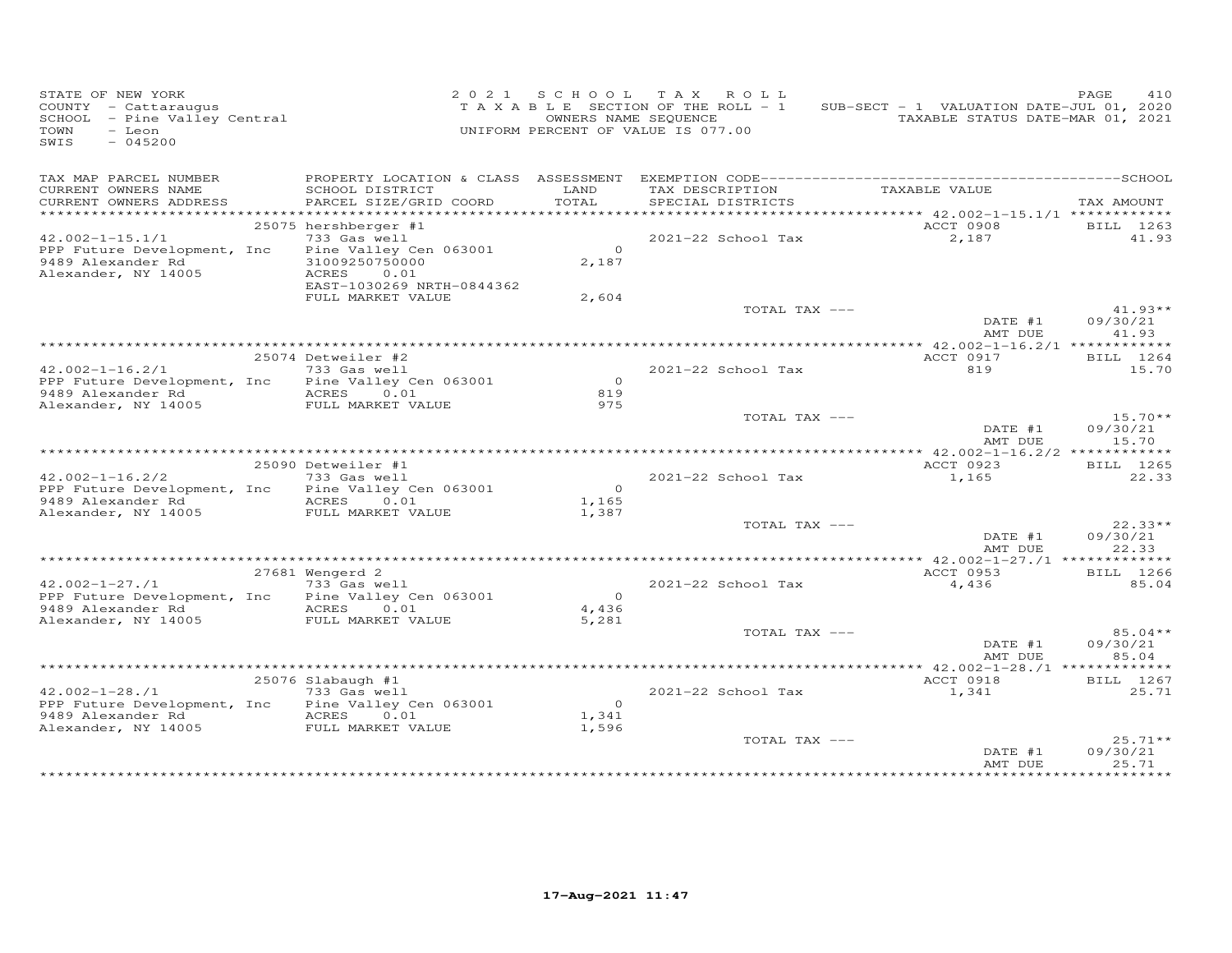| STATE OF NEW YORK<br>COUNTY - Cattaraugus<br>SCHOOL - Pine Valley Central<br>$-$ Leon<br>TOWN<br>SWIS<br>$-045200$ |                                           | OWNERS NAME SEQUENCE    | 2021 SCHOOL TAX ROLL<br>TAXABLE SECTION OF THE ROLL - 1<br>UNIFORM PERCENT OF VALUE IS 077.00 | SUB-SECT - 1 VALUATION DATE-JUL 01, 2020<br>TAXABLE STATUS DATE-MAR 01, 2021 | PAGE.<br>411          |
|--------------------------------------------------------------------------------------------------------------------|-------------------------------------------|-------------------------|-----------------------------------------------------------------------------------------------|------------------------------------------------------------------------------|-----------------------|
| TAX MAP PARCEL NUMBER                                                                                              |                                           |                         |                                                                                               |                                                                              |                       |
| CURRENT OWNERS NAME<br>CURRENT OWNERS ADDRESS<br>************************                                          | SCHOOL DISTRICT<br>PARCEL SIZE/GRID COORD | LAND<br>TOTAL           | TAX DESCRIPTION<br>SPECIAL DISTRICTS                                                          | TAXABLE VALUE                                                                | TAX AMOUNT            |
|                                                                                                                    | 25077 Slabaugh #2                         |                         |                                                                                               | ACCT 0920                                                                    | BILL 1268             |
| $42.002 - 1 - 28.72$<br>PPP Future Development, Inc                                                                | 733 Gas well<br>Pine Valley Cen 063001    | $\overline{0}$          | 2021-22 School Tax                                                                            | 2,943                                                                        | 56.42                 |
| 9489 Alexander Rd<br>Alexander, NY 14005                                                                           | ACRES 0.01<br>FULL MARKET VALUE           | 2,943<br>3,504          |                                                                                               |                                                                              |                       |
|                                                                                                                    |                                           |                         | TOTAL TAX ---                                                                                 | DATE #1                                                                      | $56.42**$<br>09/30/21 |
|                                                                                                                    |                                           |                         |                                                                                               | AMT DUE                                                                      | 56.42                 |
|                                                                                                                    | 25078 Slabaugh #3                         |                         |                                                                                               | ACCT 0921                                                                    | BILL 1269             |
| $42.002 - 1 - 28.73$                                                                                               | 733 Gas well                              |                         | $2021 - 22$ School Tax                                                                        | 6,151                                                                        | 117.92                |
| PPP Future Development, Inc                                                                                        | Pine Valley Cen 063001                    | $\circ$                 |                                                                                               |                                                                              |                       |
| 9489 Alexander Rd                                                                                                  | ACRES 0.01                                | 6,151                   |                                                                                               |                                                                              |                       |
| Alexander, NY 14005                                                                                                | FULL MARKET VALUE                         | 7,323                   |                                                                                               |                                                                              |                       |
|                                                                                                                    |                                           |                         | TOTAL TAX ---                                                                                 |                                                                              | $117.92**$            |
|                                                                                                                    |                                           |                         |                                                                                               | DATE #1<br>AMT DUE                                                           | 09/30/21<br>117.92    |
|                                                                                                                    |                                           |                         |                                                                                               | ***** $42.004 - 1 - 2.1$ **************                                      |                       |
|                                                                                                                    | 25015 Hackney #1                          |                         |                                                                                               | ACCT 0926                                                                    | BILL 1270             |
| $42.004 - 1 - 2.71$                                                                                                | 733 Gas well                              |                         | 2021-22 School Tax                                                                            | 4,779                                                                        | 91.61                 |
| PPP Future Development, Inc<br>9489 Alexander Rd                                                                   | Pine Valley Cen 063001<br>ACRES           | $\overline{0}$<br>4,779 |                                                                                               |                                                                              |                       |
| Alexander, NY 14005                                                                                                | 0.01<br>FULL MARKET VALUE                 | 5,689                   |                                                                                               |                                                                              |                       |
|                                                                                                                    |                                           |                         | TOTAL TAX ---                                                                                 | DATE #1                                                                      | $91.61**$<br>09/30/21 |
|                                                                                                                    |                                           |                         |                                                                                               | AMT DUE<br>***** $42.004 - 1 - 5.71$ **************                          | 91.61                 |
|                                                                                                                    | 25092 Miller #1                           |                         |                                                                                               | ACCT 0925                                                                    | BILL 1271             |
| $42.004 - 1 - 5.71$                                                                                                | 733 Gas well                              |                         | $2021 - 22$ School Tax                                                                        | 2,672                                                                        | 51.22                 |
| PPP Future Development, Inc                                                                                        | Pine Valley Cen 063001                    | $\overline{0}$          |                                                                                               |                                                                              |                       |
| 9489 Alexander Rd                                                                                                  | ACRES<br>0.01                             | 2,672                   |                                                                                               |                                                                              |                       |
| Alexander, NY 14005                                                                                                | FULL MARKET VALUE                         | 3,181                   |                                                                                               |                                                                              |                       |
|                                                                                                                    |                                           |                         | TOTAL TAX ---                                                                                 |                                                                              | $51.22**$             |
|                                                                                                                    |                                           |                         |                                                                                               | DATE #1<br>AMT DUE                                                           | 09/30/21<br>51.22     |
|                                                                                                                    |                                           |                         |                                                                                               | **** $42.004 - 2 - 3.1/1$ *************                                      |                       |
|                                                                                                                    | 25091 Yoder #!                            |                         |                                                                                               | ACCT 0924                                                                    | BILL 1272             |
| $42.004 - 2 - 3.1/1$                                                                                               | 733 Gas well                              |                         | 2021-22 School Tax                                                                            | 5,192                                                                        | 99.53                 |
| PPP Future Development, Inc                                                                                        | Pine Valley Cen 063001                    | $\overline{0}$          |                                                                                               |                                                                              |                       |
| 9489 Alexander Rd<br>Alexander, NY 14005                                                                           | ACRES 0.01<br>FULL MARKET VALUE           | 5,192<br>6,181          |                                                                                               |                                                                              |                       |
|                                                                                                                    |                                           |                         | TOTAL TAX ---                                                                                 |                                                                              | $99.53**$             |
|                                                                                                                    |                                           |                         |                                                                                               | DATE #1                                                                      | 09/30/21              |
|                                                                                                                    |                                           |                         |                                                                                               | AMT DUE                                                                      | 99.53                 |
|                                                                                                                    |                                           |                         |                                                                                               |                                                                              | *********             |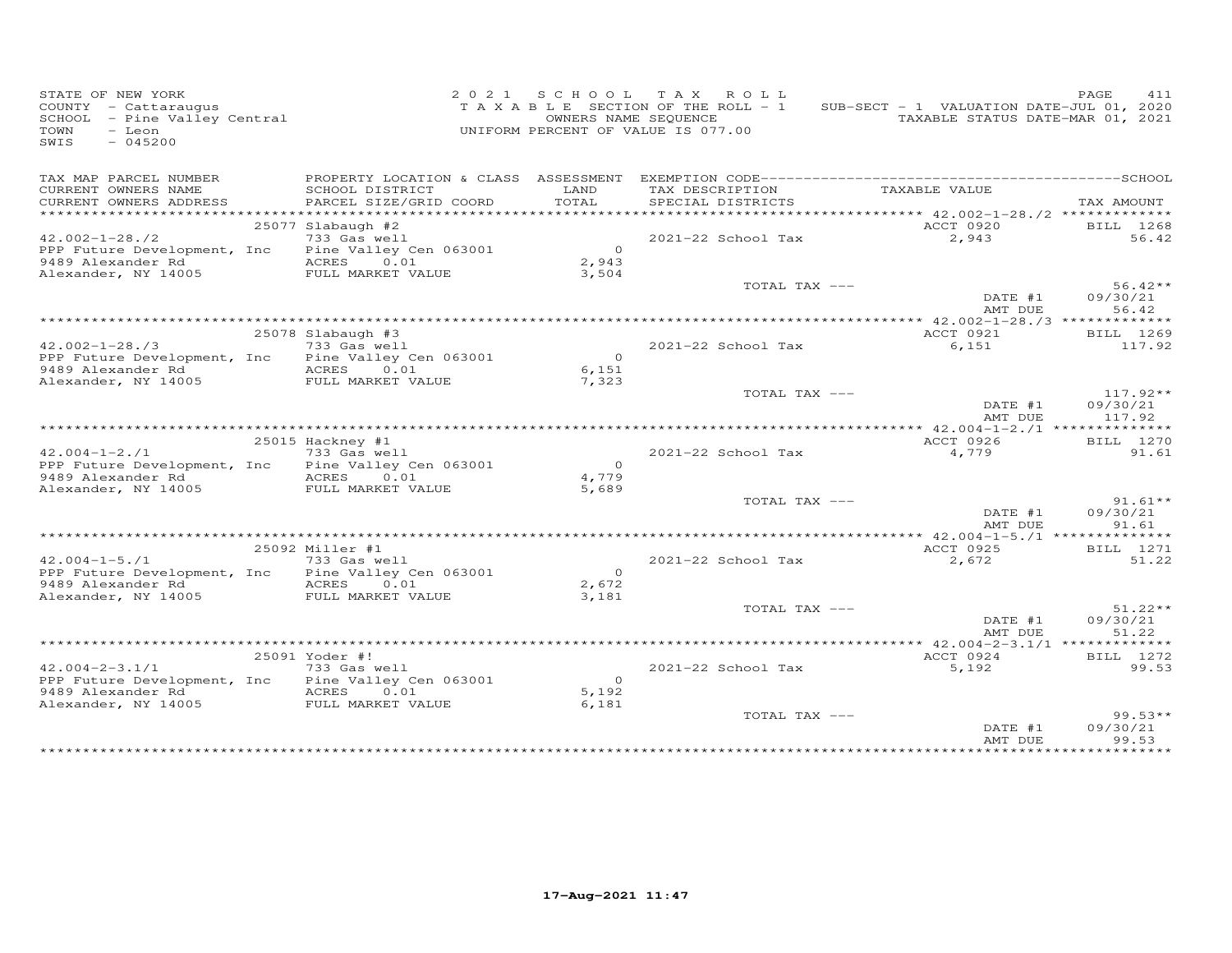| STATE OF NEW YORK<br>COUNTY - Cattaraugus<br>SCHOOL - Pine Valley Central<br>- Leon<br>TOWN<br>$-045200$<br>SWIS  |                                                                                                                                       |                              | 2021 SCHOOL TAX ROLL<br>TAXABLE SECTION OF THE ROLL - 1<br>OWNERS NAME SEQUENCE<br>UNIFORM PERCENT OF VALUE IS 077.00 | SUB-SECT - 1 VALUATION DATE-JUL 01, 2020 | PAGE<br>412<br>TAXABLE STATUS DATE-MAR 01, 2021 |
|-------------------------------------------------------------------------------------------------------------------|---------------------------------------------------------------------------------------------------------------------------------------|------------------------------|-----------------------------------------------------------------------------------------------------------------------|------------------------------------------|-------------------------------------------------|
| TAX MAP PARCEL NUMBER<br>CURRENT OWNERS NAME<br>CURRENT OWNERS ADDRESS                                            | PROPERTY LOCATION & CLASS ASSESSMENT<br>SCHOOL DISTRICT<br>PARCEL SIZE/GRID COORD                                                     | LAND<br>TOTAL                | TAX DESCRIPTION<br>SPECIAL DISTRICTS                                                                                  | TAXABLE VALUE                            | TAX AMOUNT                                      |
| $52.001 - 1 - 38.71$<br>PPP Future Development, Inc<br>9489 Alexander Rd<br>Alexander, NY 14005                   | 23381 N.Wengerd Eldredge Rd<br>733 Gas well<br>Pine Valley Cen 063001<br>#1<br>ACRES 0.01<br>FULL MARKET VALUE                        | $\Omega$<br>15,627<br>18,604 | 2021-22 School Tax<br>TOTAL TAX ---                                                                                   | ACCT 0806<br>15,627                      | BILL 1273<br>299.57<br>$299.57**$               |
|                                                                                                                   |                                                                                                                                       |                              |                                                                                                                       | DATE #1<br>AMT DUE                       | 09/30/21<br>299.57                              |
| $33.004 - 1 - 16. / 1$<br>Range Resources Appalachia<br>Empire Energy E&P LLC<br>PO Box 187<br>Mayville, NY 14757 | $16716$ Meyers B #1<br>733 Gas well<br>Pine Valley Cen 063001<br>1856 Mcf<br>$31 - 009$<br>ACRES<br>0.01<br>EAST-1025010 NRTH-0848375 | $\circ$<br>2,718             | 2021-22 School Tax                                                                                                    | ACCT 0528<br>2,718                       | BILL 1274<br>52.10                              |
|                                                                                                                   | FULL MARKET VALUE                                                                                                                     | 3,236                        | TOTAL TAX ---                                                                                                         | DATE #1<br>AMT DUE                       | $52.10**$<br>09/30/21<br>52.10                  |
|                                                                                                                   | 21935 Bell F                                                                                                                          |                              |                                                                                                                       | ACCT 0635                                | BILL 1275                                       |
| $33.004 - 2 - 6.71$<br>Range Resources Appalachia<br>Empire Energy E&P LLC<br>PO Box 187<br>Mayville, NY 14757    | 733 Gas well<br>Pine Valley Cen 063001<br>1243 Mcf<br>$31 - 009$<br>ACRES<br>0.01                                                     | $\Omega$<br>5,581            | 2021-22 School Tax                                                                                                    | 5,581                                    | 106.99                                          |
|                                                                                                                   | EAST-1027790 NRTH-0852695<br>FULL MARKET VALUE                                                                                        | 6,644                        | TOTAL TAX ---                                                                                                         | DATE #1                                  | $106.99**$<br>09/30/21                          |
|                                                                                                                   |                                                                                                                                       |                              |                                                                                                                       | AMT DUE                                  | 106.99                                          |
|                                                                                                                   | 21919 Bromley/lux #1                                                                                                                  |                              |                                                                                                                       | ACCT 0636                                | BILL 1276                                       |
| $33.004 - 2 - 14.71$<br>Range Resources Appalachia<br>Empire Energy E&P LLC<br>PO Box 187<br>Mayville, NY 14757   | 733 Gas well<br>Pine Valley Cen 063001<br>2070 Mcf<br>$31 - 009$<br>ACRES<br>0.01<br>EAST-1026680 NRTH-0850605<br>FULL MARKET VALUE   | $\Omega$<br>1,626<br>1,936   | 2021-22 School Tax                                                                                                    | 1,626                                    | 31.17                                           |
|                                                                                                                   |                                                                                                                                       |                              | TOTAL TAX ---                                                                                                         | DATE #1<br>AMT DUE                       | $31.17**$<br>09/30/21<br>31.17                  |
|                                                                                                                   |                                                                                                                                       |                              |                                                                                                                       |                                          | **********                                      |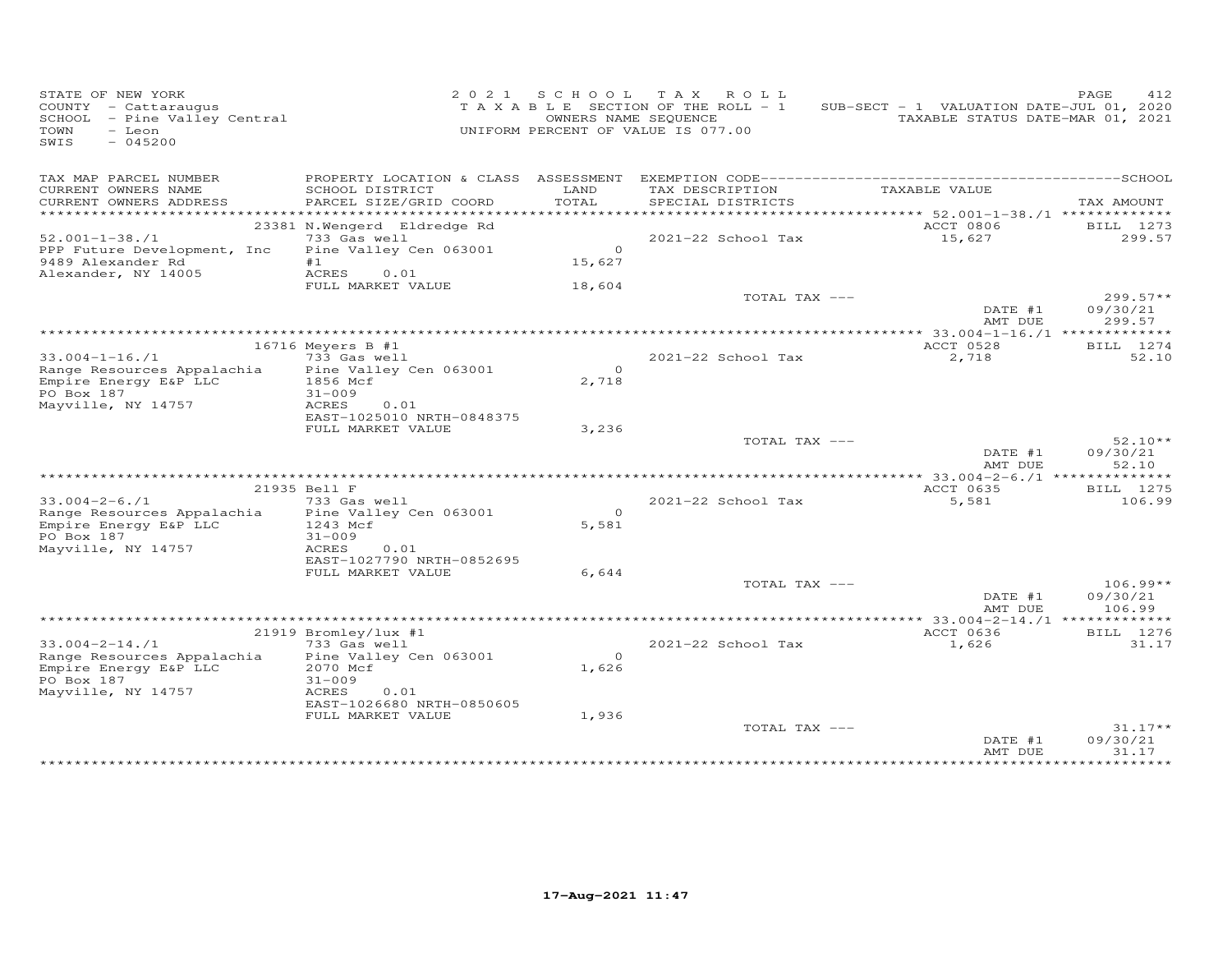| STATE OF NEW YORK<br>COUNTY - Cattaraugus<br>SCHOOL - Pine Valley Central<br>TOWN<br>- Leon<br>SWIS<br>$-045200$ |                                                   | 2021 SCHOOL      | TAX ROLL<br>TAXABLE SECTION OF THE ROLL - 1<br>OWNERS NAME SEQUENCE<br>UNIFORM PERCENT OF VALUE IS 077.00 | SUB-SECT - 1 VALUATION DATE-JUL 01, 2020<br>TAXABLE STATUS DATE-MAR 01, 2021 | PAGE<br>413                |
|------------------------------------------------------------------------------------------------------------------|---------------------------------------------------|------------------|-----------------------------------------------------------------------------------------------------------|------------------------------------------------------------------------------|----------------------------|
| TAX MAP PARCEL NUMBER                                                                                            |                                                   |                  |                                                                                                           |                                                                              |                            |
| CURRENT OWNERS NAME<br>CURRENT OWNERS ADDRESS                                                                    | SCHOOL DISTRICT<br>PARCEL SIZE/GRID COORD         | LAND<br>TOTAL    | TAX DESCRIPTION<br>SPECIAL DISTRICTS                                                                      | TAXABLE VALUE                                                                | TAX AMOUNT                 |
|                                                                                                                  | 16849 Meyers B #2                                 |                  |                                                                                                           | ********** 42.002-1-3.1/1 *************<br>ACCT 0530                         | BILL 1277                  |
| $42.002 - 1 - 3.1/1$                                                                                             | 733 Gas well                                      |                  | 2021-22 School Tax                                                                                        | 4,659                                                                        | 89.31                      |
| Range Resources Appalachia<br>Empire Energy E&P LLC<br>PO Box 187                                                | Pine Valley Cen 063001<br>3383 Mcf<br>$31 - 009$  | $\circ$<br>4,659 |                                                                                                           |                                                                              |                            |
| Mayville, NY 14757                                                                                               | <b>ACRES</b><br>0.01<br>EAST-1022990 NRTH-0845345 |                  |                                                                                                           |                                                                              |                            |
|                                                                                                                  | FULL MARKET VALUE                                 | 5,546            |                                                                                                           |                                                                              |                            |
|                                                                                                                  |                                                   |                  | TOTAL TAX ---                                                                                             | DATE #1                                                                      | $89.31**$<br>09/30/21      |
|                                                                                                                  |                                                   |                  |                                                                                                           | AMT DUE                                                                      | 89.31                      |
|                                                                                                                  |                                                   |                  |                                                                                                           |                                                                              |                            |
| $42.002 - 1 - 23.1/1$                                                                                            | 22322-23 Countryside S&g #1 & #2<br>733 Gas well  |                  | 2021-22 School Tax                                                                                        | ACCT 0675<br>4,465                                                           | BILL 1278<br>85.59         |
| Range Resources Appalachia                                                                                       | Pine Valley Cen 063001                            | $\Omega$         |                                                                                                           |                                                                              |                            |
| Empire Energy E&P LLC                                                                                            | 1826 Mcf                                          | 4,465            |                                                                                                           |                                                                              |                            |
| PO Box 187                                                                                                       | $31 - 009$                                        |                  |                                                                                                           |                                                                              |                            |
| Mayville, NY 14757                                                                                               | ACRES<br>0.01                                     |                  |                                                                                                           |                                                                              |                            |
|                                                                                                                  | EAST-1028260 NRTH-0840675<br>FULL MARKET VALUE    | 5,315            |                                                                                                           |                                                                              |                            |
|                                                                                                                  |                                                   |                  | TOTAL TAX ---                                                                                             |                                                                              | 85.59**                    |
|                                                                                                                  |                                                   |                  |                                                                                                           | DATE #1<br>AMT DUE                                                           | 09/30/21<br>85.59          |
|                                                                                                                  |                                                   |                  |                                                                                                           |                                                                              |                            |
|                                                                                                                  | 16782 Bromley J #1                                |                  |                                                                                                           | ACCT 0531                                                                    | BILL 1279                  |
| $42.002 - 1 - 24.71$                                                                                             | 733 Gas well                                      |                  | 2021-22 School Tax                                                                                        | 3,498                                                                        | 67.06                      |
| Range Resources Appalachia                                                                                       | Pine Valley Cen 063001                            | $\Omega$         |                                                                                                           |                                                                              |                            |
| Empire Energy E&P LLC<br>PO Box 187                                                                              | 2870 Mcf<br>$31 - 009$                            | 3,498            |                                                                                                           |                                                                              |                            |
| Mayville, NY 14757                                                                                               | ACRES<br>0.01                                     |                  |                                                                                                           |                                                                              |                            |
|                                                                                                                  | EAST-1030370 NRTH-0842985                         |                  |                                                                                                           |                                                                              |                            |
|                                                                                                                  | FULL MARKET VALUE                                 | 4,164            |                                                                                                           |                                                                              |                            |
|                                                                                                                  |                                                   |                  | TOTAL TAX ---                                                                                             | DATE #1                                                                      | $67.06**$<br>09/30/21      |
|                                                                                                                  |                                                   |                  |                                                                                                           | AMT DUE                                                                      | 67.06                      |
|                                                                                                                  |                                                   |                  |                                                                                                           |                                                                              |                            |
| $42.002 - 1 - 26.71$                                                                                             | 22228 Wengerd #1<br>733 Gas well                  |                  | 2021-22 School Tax                                                                                        | ACCT 0647<br>8,966                                                           | <b>BILL</b> 1280<br>171.88 |
| Range Resources Appalachia                                                                                       | Pine Valley Cen 063001                            | $\circ$          |                                                                                                           |                                                                              |                            |
| Empire Energy E&P LLC                                                                                            | 16353Mcf                                          | 8,966            |                                                                                                           |                                                                              |                            |
| PO Box 187                                                                                                       | $31 - 009$                                        |                  |                                                                                                           |                                                                              |                            |
| Mayville, NY 14757                                                                                               | ACRES<br>0.01                                     |                  |                                                                                                           |                                                                              |                            |
|                                                                                                                  | EAST-1026490 NRTH-0841225<br>FULL MARKET VALUE    | 10,674           |                                                                                                           |                                                                              |                            |
|                                                                                                                  |                                                   |                  | TOTAL TAX ---                                                                                             |                                                                              | 171.88**                   |
|                                                                                                                  |                                                   |                  |                                                                                                           | DATE #1                                                                      | 09/30/21                   |
|                                                                                                                  |                                                   |                  |                                                                                                           | AMT DUE                                                                      | 171.88                     |
|                                                                                                                  |                                                   |                  |                                                                                                           |                                                                              |                            |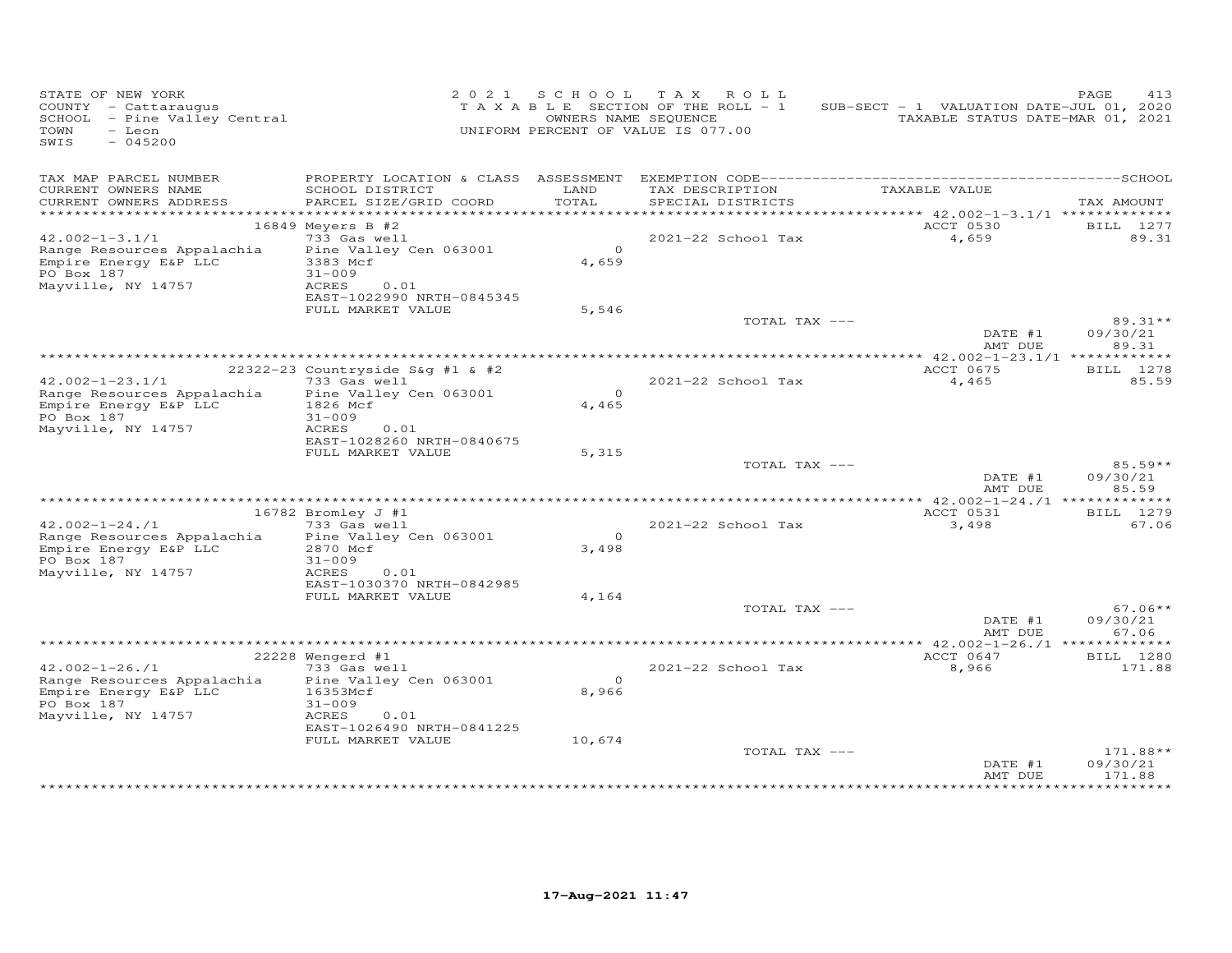| STATE OF NEW YORK<br>COUNTY - Cattaraugus<br>SCHOOL - Pine Valley Central<br>TOWN<br>- Leon<br>SWIS<br>$-045200$ |                                                                                                                | 2021 SCHOOL<br>OWNERS NAME SEQUENCE | TAX ROLL<br>TAXABLE SECTION OF THE ROLL - 1<br>UNIFORM PERCENT OF VALUE IS 077.00 | SUB-SECT - 1 VALUATION DATE-JUL 01, 2020<br>TAXABLE STATUS DATE-MAR 01, 2021 | PAGE<br>414                      |
|------------------------------------------------------------------------------------------------------------------|----------------------------------------------------------------------------------------------------------------|-------------------------------------|-----------------------------------------------------------------------------------|------------------------------------------------------------------------------|----------------------------------|
| TAX MAP PARCEL NUMBER<br>CURRENT OWNERS NAME<br>CURRENT OWNERS ADDRESS                                           | SCHOOL DISTRICT<br>PARCEL SIZE/GRID COORD                                                                      | LAND<br>TOTAL                       | TAX DESCRIPTION<br>SPECIAL DISTRICTS                                              | TAXABLE VALUE                                                                | TAX AMOUNT                       |
|                                                                                                                  | 22319 Detweiler N #1                                                                                           |                                     |                                                                                   | ACCT 0677                                                                    | BILL 1281                        |
| $42.004 - 1 - 6.1/1$<br>Range Resources Appalachia<br>Empire Energy E&P LLC<br>PO Box 187<br>Mayville, NY 14757  | 733 Gas well<br>Pine Valley Cen 063001<br>2436 Mcf<br>$31 - 009$<br>ACRES<br>0.01<br>EAST-1024950 NRTH-0838665 | $\overline{a}$<br>2,903             | 2021-22 School Tax                                                                | 2,903                                                                        | 55.65                            |
|                                                                                                                  | FULL MARKET VALUE                                                                                              | 3,456                               |                                                                                   |                                                                              |                                  |
|                                                                                                                  |                                                                                                                |                                     | TOTAL TAX ---                                                                     | DATE #1<br>AMT DUE                                                           | $55.65**$<br>09/30/21<br>55.65   |
|                                                                                                                  |                                                                                                                |                                     |                                                                                   | *************** $42.004 - 1 - 10$ ./1 **************                         |                                  |
|                                                                                                                  | 16784 Miller I #1                                                                                              |                                     |                                                                                   | ACCT 0532                                                                    | BILL 1282                        |
| $42.004 - 1 - 10.71$<br>Range Resources Appalachia<br>Empire Energy E&P LLC<br>PO Box 187                        | 733 Gas well<br>Pine Valley Cen 063001<br>$31 - 009$<br>ACRES<br>0.01                                          | $\Omega$<br>8,556                   | $2021-22$ School Tax                                                              | 8,556                                                                        | 164.02                           |
| Mayville, NY 14757                                                                                               | EAST-1027850 NRTH-0838115<br>FULL MARKET VALUE                                                                 | 10,186                              |                                                                                   |                                                                              |                                  |
|                                                                                                                  |                                                                                                                |                                     | TOTAL TAX ---                                                                     | DATE #1<br>AMT DUE                                                           | $164.02**$<br>09/30/21<br>164.02 |
|                                                                                                                  |                                                                                                                |                                     |                                                                                   |                                                                              |                                  |
|                                                                                                                  | 22452 Miller Eli #2                                                                                            |                                     |                                                                                   | ACCT 0704                                                                    | BILL 1283                        |
| $42.004 - 1 - 21.71$<br>Range Resources Appalachia<br>Empire Energy E&P LLC<br>PO Box 187<br>Mayville, NY 14757  | 733 Gas well<br>Pine Valley Cen 063001<br>1715 Mcf<br>$31 - 009$<br>ACRES<br>0.01                              | $\Omega$<br>2,545                   | 2021-22 School Tax                                                                | 2,545                                                                        | 48.79                            |
|                                                                                                                  | EAST-1025890 NRTH-0836085<br>FULL MARKET VALUE                                                                 | 3,030                               |                                                                                   |                                                                              |                                  |
|                                                                                                                  |                                                                                                                |                                     | TOTAL TAX ---                                                                     | DATE #1<br>AMT DUE                                                           | $48.79**$<br>09/30/21<br>48.79   |
|                                                                                                                  |                                                                                                                |                                     |                                                                                   |                                                                              |                                  |
|                                                                                                                  | 22449 Miller Eli #1<br>733 Gas well                                                                            |                                     | 2021-22 School Tax                                                                | ACCT 0705                                                                    | BILL 1284<br>53.43               |
| $42.004 - 2 - 8.1/1$<br>Range Resources Appalachia<br>Empire Energy E&P LLC<br>PO Box 187<br>Mayville, NY 14757  | Pine Valley Cen 063001<br>4787 Mcf<br>$31 - 009$<br>ACRES<br>0.01                                              | $\Omega$<br>2,787                   |                                                                                   | 2,787                                                                        |                                  |
|                                                                                                                  | EAST-1025880 NRTH-0835325<br>FULL MARKET VALUE                                                                 | 3,318                               | TOTAL TAX ---                                                                     | DATE #1<br>AMT DUE                                                           | $53.43**$<br>09/30/21<br>53.43   |
|                                                                                                                  |                                                                                                                |                                     |                                                                                   |                                                                              |                                  |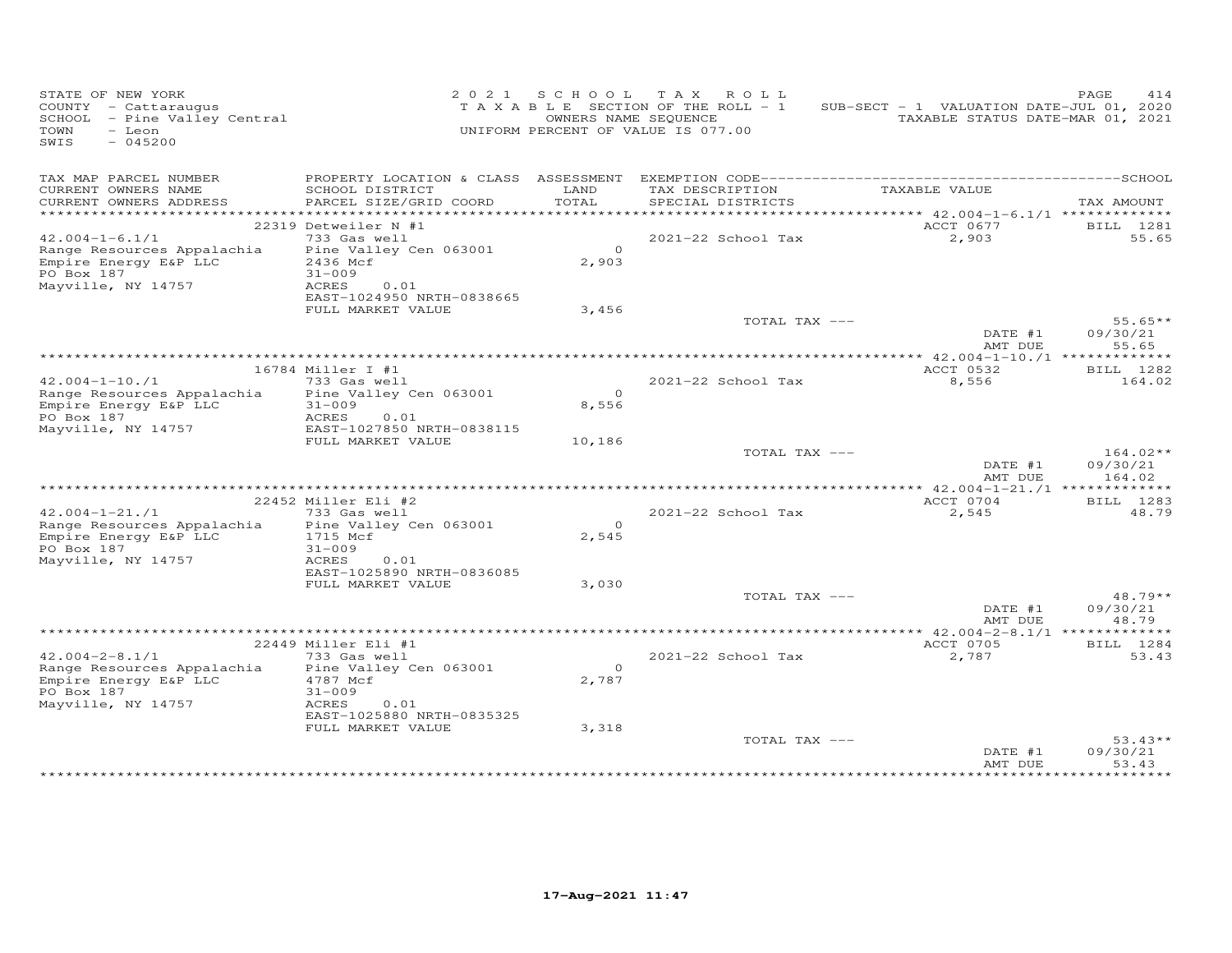| STATE OF NEW YORK<br>COUNTY - Cattaraugus<br>SCHOOL - Pine Valley Central<br>- Leon<br>TOWN<br>SWIS<br>$-045200$ |                                                    | 2021 SCHOOL | TAX ROLL<br>TAXABLE SECTION OF THE ROLL - 1<br>OWNERS NAME SEQUENCE<br>UNIFORM PERCENT OF VALUE IS 077.00 | SUB-SECT - 1 VALUATION DATE-JUL 01, 2020<br>TAXABLE STATUS DATE-MAR 01, 2021 | PAGE<br>415           |
|------------------------------------------------------------------------------------------------------------------|----------------------------------------------------|-------------|-----------------------------------------------------------------------------------------------------------|------------------------------------------------------------------------------|-----------------------|
| TAX MAP PARCEL NUMBER                                                                                            |                                                    | LAND        |                                                                                                           | TAXABLE VALUE                                                                |                       |
| CURRENT OWNERS NAME<br>CURRENT OWNERS ADDRESS                                                                    | SCHOOL DISTRICT<br>PARCEL SIZE/GRID COORD          | TOTAL       | TAX DESCRIPTION<br>SPECIAL DISTRICTS                                                                      |                                                                              | TAX AMOUNT            |
|                                                                                                                  |                                                    |             |                                                                                                           |                                                                              |                       |
| $42.004 - 2 - 19.1/1$                                                                                            | $22433-34$ Moffitt/stankey #1 & #2<br>733 Gas well |             | 2021-22 School Tax                                                                                        | ACCT 0706<br>7,906                                                           | BILL 1285<br>151.56   |
| Range Resources Appalachia                                                                                       | Pine Valley Cen 063001                             | $\Omega$    |                                                                                                           |                                                                              |                       |
| Empire Energy E&P LLC<br>PO Box 187                                                                              | 13603 Mcf<br>$31 - 009$                            | 7,906       |                                                                                                           |                                                                              |                       |
| Mayville, NY 14757                                                                                               | ACRES<br>0.01                                      |             |                                                                                                           |                                                                              |                       |
|                                                                                                                  | EAST-1030769 NRTH-0832925                          |             |                                                                                                           |                                                                              |                       |
|                                                                                                                  | FULL MARKET VALUE                                  | 9,412       |                                                                                                           |                                                                              |                       |
|                                                                                                                  |                                                    |             | TOTAL TAX ---                                                                                             |                                                                              | $151.56**$            |
|                                                                                                                  |                                                    |             |                                                                                                           | DATE #1<br>AMT DUE                                                           | 09/30/21<br>151.56    |
|                                                                                                                  |                                                    |             |                                                                                                           |                                                                              |                       |
| $42.004 - 2 - 30.71$                                                                                             | 22269 Levi Yoder #1<br>733 Gas well                |             | 2021-22 School Tax                                                                                        | ACCT 0678<br>6,809                                                           | BILL 1286<br>130.53   |
| Range Resources Appalachia                                                                                       | Pine Valley Cen 063001                             | $\Omega$    |                                                                                                           |                                                                              |                       |
| Empire Energy E&P LLC                                                                                            | 6096 Mcf                                           | 6,809       |                                                                                                           |                                                                              |                       |
| PO Box 187                                                                                                       | $31 - 009$                                         |             |                                                                                                           |                                                                              |                       |
| Mayville, NY 14757                                                                                               | <b>ACRES</b><br>0.01                               |             |                                                                                                           |                                                                              |                       |
|                                                                                                                  | EAST-1024500 NRTH-0832945<br>FULL MARKET VALUE     | 8,106       |                                                                                                           |                                                                              |                       |
|                                                                                                                  |                                                    |             | TOTAL TAX ---                                                                                             |                                                                              | $130.53**$            |
|                                                                                                                  |                                                    |             |                                                                                                           | DATE #1                                                                      | 09/30/21              |
|                                                                                                                  |                                                    |             |                                                                                                           | AMT DUE                                                                      | 130.53                |
|                                                                                                                  |                                                    |             |                                                                                                           |                                                                              |                       |
|                                                                                                                  | 21949 Hostetler                                    |             |                                                                                                           | ACCT 0637                                                                    | BILL 1287             |
| $43.003 - 1 - 4.2/1$<br>Range Resources Appalachia                                                               | 733 Gas well<br>Pine Valley Cen 063001             | $\Omega$    | 2021-22 School Tax                                                                                        | 3,967                                                                        | 76.05                 |
| Empire Energy E&P LLC                                                                                            | 5101 Mcf                                           | 3,967       |                                                                                                           |                                                                              |                       |
| PO Box 187                                                                                                       | $31 - 009$                                         |             |                                                                                                           |                                                                              |                       |
| Mayville, NY 14757                                                                                               | ACRES<br>0.01                                      |             |                                                                                                           |                                                                              |                       |
|                                                                                                                  | EAST-1034560 NRTH-0837655                          |             |                                                                                                           |                                                                              |                       |
|                                                                                                                  | FULL MARKET VALUE                                  | 4,723       | TOTAL TAX ---                                                                                             |                                                                              | $76.05**$             |
|                                                                                                                  |                                                    |             |                                                                                                           | DATE #1                                                                      | 09/30/21              |
|                                                                                                                  |                                                    |             |                                                                                                           | AMT DUE                                                                      | 76.05                 |
|                                                                                                                  |                                                    |             |                                                                                                           |                                                                              |                       |
|                                                                                                                  | 22448 Hostetler J #2                               |             |                                                                                                           | ACCT 0707                                                                    | <b>BILL</b> 1288      |
| $43.003 - 1 - 4.2/2$<br>Range Resources Appalachia                                                               | 733 Gas well                                       | $\Omega$    | 2021-22 School Tax                                                                                        | 1,813                                                                        | 34.76                 |
| Empire Energy E&P LLC                                                                                            | Pine Valley Cen 063001<br>2327 Mcf                 | 1,813       |                                                                                                           |                                                                              |                       |
| PO Box 187                                                                                                       | $31 - 009$                                         |             |                                                                                                           |                                                                              |                       |
| Mayville, NY 14757                                                                                               | ACRES<br>0.01                                      |             |                                                                                                           |                                                                              |                       |
|                                                                                                                  | EAST-1034560 NRTH-0837655                          |             |                                                                                                           |                                                                              |                       |
|                                                                                                                  | FULL MARKET VALUE                                  | 2,158       |                                                                                                           |                                                                              |                       |
|                                                                                                                  |                                                    |             | TOTAL TAX ---                                                                                             | DATE #1                                                                      | $34.76**$<br>09/30/21 |
|                                                                                                                  |                                                    |             |                                                                                                           | AMT DUE                                                                      | 34.76                 |
|                                                                                                                  |                                                    |             |                                                                                                           |                                                                              | ********              |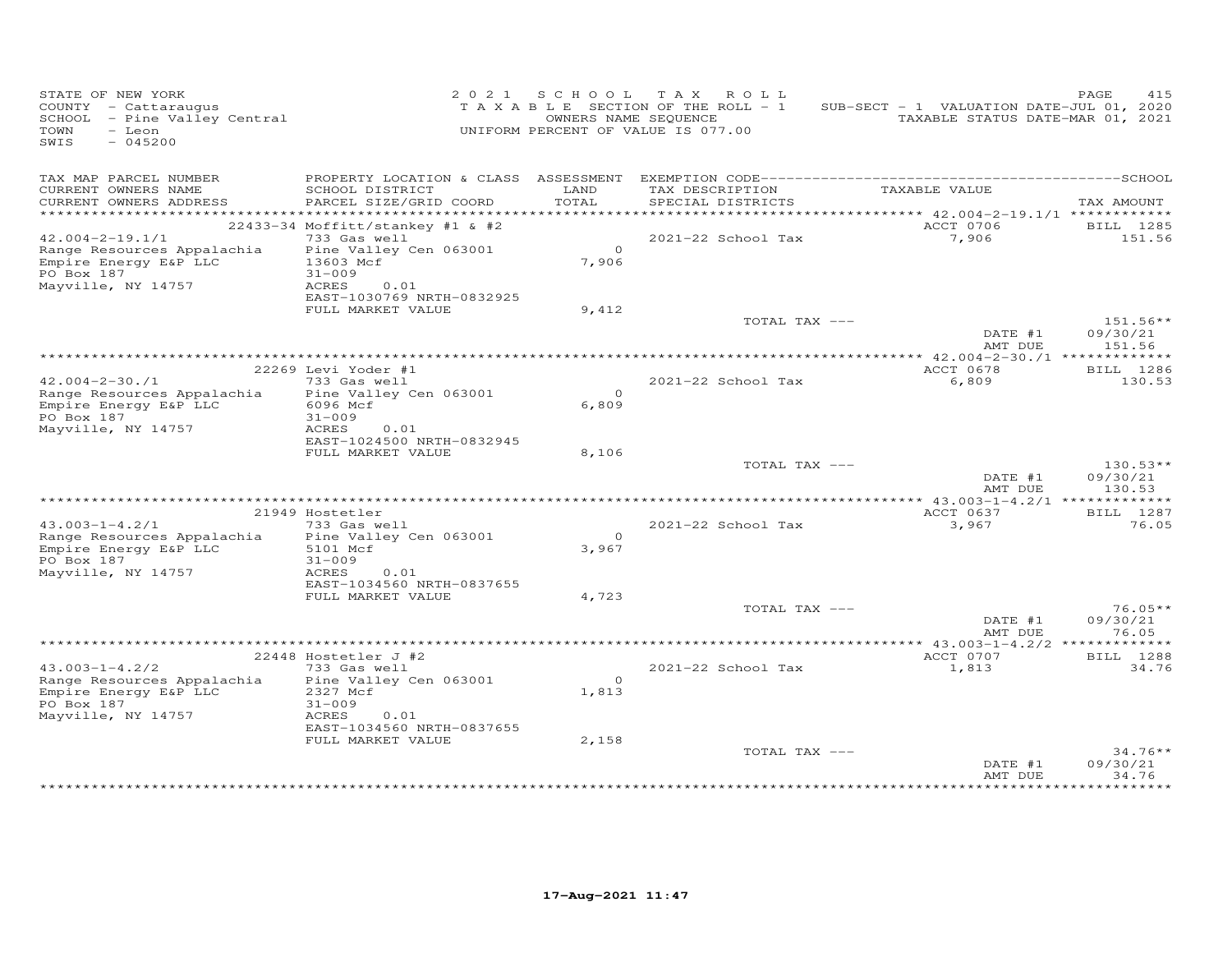| STATE OF NEW YORK<br>COUNTY - Cattaraugus<br>SCHOOL - Pine Valley Central<br>TOWN<br>- Leon<br>SWIS<br>$-045200$ |                                                                                                | 2021 SCHOOL             | TAX ROLL<br>TAXABLE SECTION OF THE ROLL - 1<br>OWNERS NAME SEQUENCE<br>UNIFORM PERCENT OF VALUE IS 077.00 | SUB-SECT - 1 VALUATION DATE-JUL 01, 2020<br>TAXABLE STATUS DATE-MAR 01, 2021 | PAGE<br>416                    |
|------------------------------------------------------------------------------------------------------------------|------------------------------------------------------------------------------------------------|-------------------------|-----------------------------------------------------------------------------------------------------------|------------------------------------------------------------------------------|--------------------------------|
| TAX MAP PARCEL NUMBER<br>CURRENT OWNERS NAME<br>CURRENT OWNERS ADDRESS                                           | PROPERTY LOCATION & CLASS ASSESSMENT<br>SCHOOL DISTRICT<br>PARCEL SIZE/GRID COORD              | LAND<br>TOTAL           | TAX DESCRIPTION<br>SPECIAL DISTRICTS                                                                      | TAXABLE VALUE                                                                | TAX AMOUNT                     |
|                                                                                                                  |                                                                                                |                         |                                                                                                           |                                                                              |                                |
| $43.003 - 1 - 6.71$                                                                                              | 22308 Slabaugh A $#1$<br>733 Gas well                                                          |                         | 2021-22 School Tax                                                                                        | ACCT 0681<br>3,441                                                           | BILL 1289<br>65.96             |
| Range Resources Appalachia<br>Empire Energy E&P LLC<br>PO Box 187<br>Mayville, NY 14757                          | Pine Valley Cen 063001<br>1632 Mcf<br>$31 - 009$<br>ACRES<br>0.01<br>EAST-1035929 NRTH-0837655 | $\overline{0}$<br>3,441 |                                                                                                           |                                                                              |                                |
|                                                                                                                  | FULL MARKET VALUE                                                                              | 4,096                   |                                                                                                           |                                                                              |                                |
|                                                                                                                  |                                                                                                |                         | TOTAL TAX ---                                                                                             | DATE #1                                                                      | $65.96**$<br>09/30/21          |
|                                                                                                                  |                                                                                                |                         |                                                                                                           | AMT DUE                                                                      | 65.96                          |
|                                                                                                                  | $22444$ Slabaugh A #2                                                                          |                         |                                                                                                           | *************** 43.003-1-6./2 ***************<br>ACCT 0708                   | BILL 1290                      |
| $43.003 - 1 - 6.72$                                                                                              | 733 Gas well                                                                                   |                         | 2021-22 School Tax                                                                                        | 2,256                                                                        | 43.25                          |
| Range Resources Appalachia<br>Empire Energy E&P LLC<br>PO Box 187                                                | Pine Valley Cen 063001<br>1391 Mcf<br>$31 - 009$                                               | $\Omega$<br>2,256       |                                                                                                           |                                                                              |                                |
| Mayville, NY 14757                                                                                               | EAST-1035929 NRTH-0837655                                                                      |                         |                                                                                                           |                                                                              |                                |
|                                                                                                                  | FULL MARKET VALUE                                                                              | 2,686                   | TOTAL TAX ---                                                                                             | DATE #1                                                                      | $43.25**$<br>09/30/21          |
|                                                                                                                  |                                                                                                |                         |                                                                                                           | AMT DUE                                                                      | 43.25                          |
|                                                                                                                  |                                                                                                |                         |                                                                                                           | ACCT 0537                                                                    |                                |
| $43.004 - 1 - 8.71$                                                                                              | 16718 Miller D Lp-1<br>733 Gas well                                                            |                         | 2021-22 School Tax                                                                                        | 2,766                                                                        | BILL 1291<br>53.02             |
| Range Resources Appalachia<br>Empire Energy E&P LLC<br>PO Box 187<br>Mayville, NY 14757                          | Pine Valley Cen 063001<br>4047 Mcf<br>$31 - 009$<br>ACRES<br>0.01                              | $\Omega$<br>2,766       |                                                                                                           |                                                                              |                                |
|                                                                                                                  | EAST-1050309 NRTH-0833235                                                                      |                         |                                                                                                           |                                                                              |                                |
|                                                                                                                  | FULL MARKET VALUE                                                                              | 3,293                   |                                                                                                           |                                                                              |                                |
|                                                                                                                  |                                                                                                |                         | TOTAL TAX ---                                                                                             | DATE #1<br>AMT DUE                                                           | $53.02**$<br>09/30/21<br>53.02 |
|                                                                                                                  |                                                                                                |                         |                                                                                                           |                                                                              |                                |
| $51.002 - 1 - 1.2/1$                                                                                             | 21967 Miller E #3<br>733 Gas well                                                              |                         | 2021-22 School Tax                                                                                        | ACCT 0657<br>3,836                                                           | BILL 1292<br>73.54             |
| Range Resources Appalachia<br>Empire Energy E&P LLC<br>PO Box 187                                                | Pine Valley Cen 063001<br>2078<br>$31 - 009$                                                   | $\Omega$<br>3,836       |                                                                                                           |                                                                              |                                |
| Mayville, NY 14757                                                                                               | ACRES<br>0.01<br>EAST-1021190 NRTH-0831315                                                     |                         |                                                                                                           |                                                                              |                                |
|                                                                                                                  | FULL MARKET VALUE                                                                              | 4,567                   | TOTAL TAX ---                                                                                             |                                                                              | $73.54**$                      |
|                                                                                                                  |                                                                                                |                         |                                                                                                           | DATE #1<br>AMT DUE                                                           | 09/30/21<br>73.54              |
|                                                                                                                  |                                                                                                |                         |                                                                                                           |                                                                              |                                |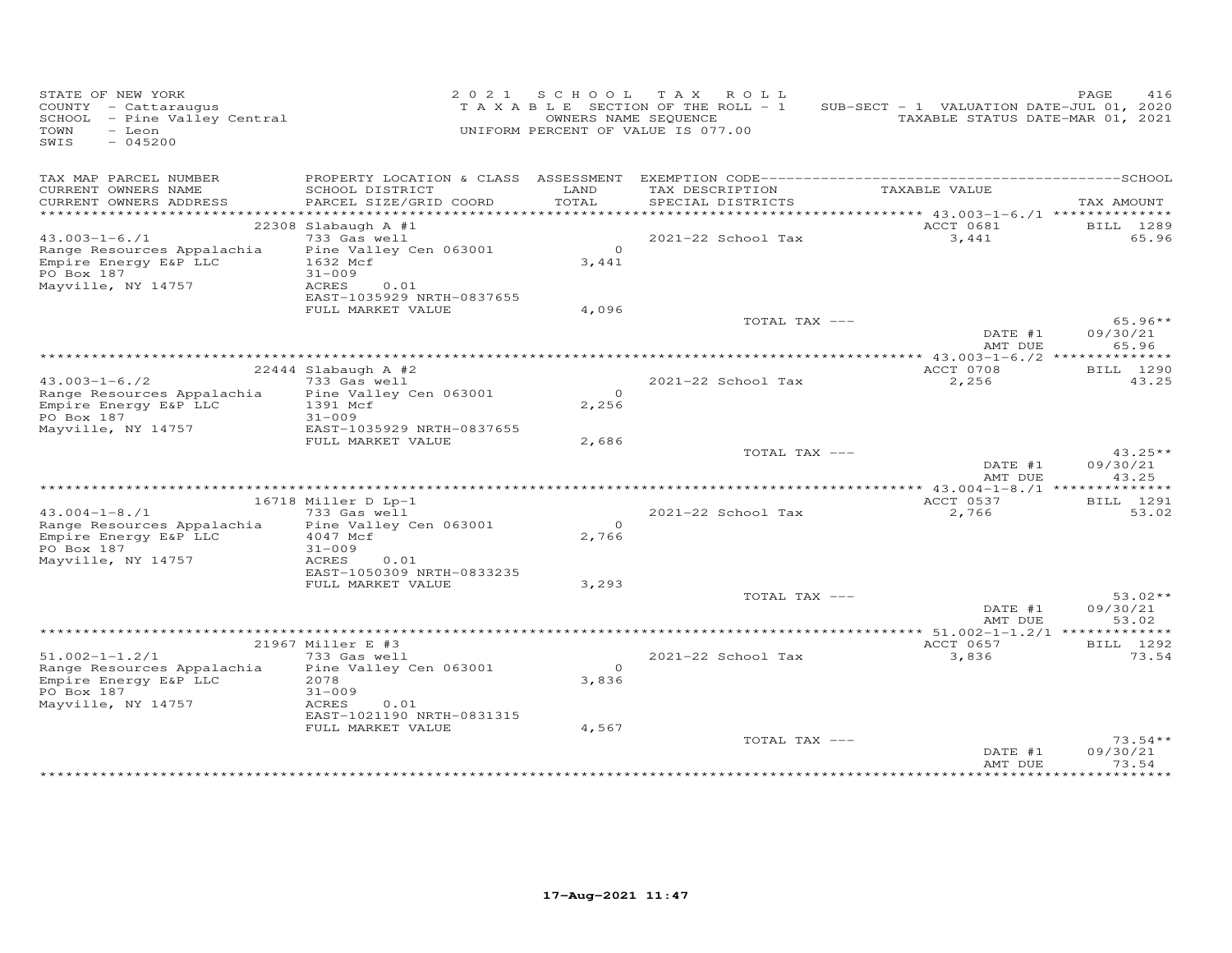| SWIS<br>$-045200$                                                                                                                                                     |                                  |
|-----------------------------------------------------------------------------------------------------------------------------------------------------------------------|----------------------------------|
| TAX MAP PARCEL NUMBER<br>TAX DESCRIPTION<br>TAXABLE VALUE<br>LAND<br>CURRENT OWNERS NAME<br>SCHOOL DISTRICT                                                           |                                  |
| TOTAL<br>PARCEL SIZE/GRID COORD<br>SPECIAL DISTRICTS<br>CURRENT OWNERS ADDRESS                                                                                        | TAX AMOUNT                       |
| ACCT 0682<br>22270 Swartzentruber #1                                                                                                                                  | BILL 1293                        |
| $51.002 - 1 - 2.71$<br>733 Gas well<br>2021-22 School Tax<br>3,394                                                                                                    | 65.06                            |
| $\Omega$<br>Range Resources Appalachia<br>Pine Valley Cen 063001<br>Empire Energy E&P LLC<br>3,394<br>3272 Mcf<br>$31 - 009$<br>PO Box 187                            |                                  |
| Mayville, NY 14757<br>ACRES<br>0.01<br>EAST-1024250 NRTH-0831145                                                                                                      |                                  |
| FULL MARKET VALUE<br>4,040                                                                                                                                            |                                  |
| TOTAL TAX ---<br>DATE #1<br>AMT DUE                                                                                                                                   | $65.06**$<br>09/30/21<br>65.06   |
|                                                                                                                                                                       |                                  |
| 22065 Ennis G #1<br>ACCT 0625                                                                                                                                         | BILL 1294                        |
| 733 Gas well<br>2021-22 School Tax<br>5,100<br>$51.002 - 1 - 5.71$<br>$\Omega$                                                                                        | 97.77                            |
| Range Resources Appalachia<br>Pine Valley Cen 063001<br>Empire Energy E&P LLC<br>1948 Mcf<br>5,100<br>PO Box 187<br>$31 - 009$<br>Mayville, NY 14757<br>ACRES<br>0.01 |                                  |
| EAST-1024209 NRTH-0828295                                                                                                                                             |                                  |
| FULL MARKET VALUE<br>6,071                                                                                                                                            |                                  |
| TOTAL TAX ---<br>DATE #1<br>AMT DUE                                                                                                                                   | $97.77**$<br>09/30/21<br>97.77   |
|                                                                                                                                                                       |                                  |
| ACCT 0658<br>22171 Yoder E Unit #1                                                                                                                                    | BILL 1295                        |
| $51.002 - 1 - 11.1/1$<br>733 Gas well<br>2021-22 School Tax<br>5,690<br>$\circ$                                                                                       | 109.08                           |
| Range Resources Appalachia<br>Pine Valley Cen 063001<br>Empire Energy E&P LLC<br>8703 Mcf<br>5,690                                                                    |                                  |
| PO Box 187<br>$31 - 009$<br>Mayville, NY 14757<br>ACRES<br>0.01                                                                                                       |                                  |
| EAST-1024639 NRTH-0826755                                                                                                                                             |                                  |
| FULL MARKET VALUE<br>6,774                                                                                                                                            |                                  |
| TOTAL TAX ---<br>DATE #1<br>AMT DUE                                                                                                                                   | $109.08**$<br>09/30/21<br>109.08 |
| *************** 51.002-1-16./1 *************                                                                                                                          |                                  |
| 21953 Miller P #2<br>ACCT 0631                                                                                                                                        | BILL 1296                        |
| $51.002 - 1 - 16.71$<br>733 Gas well<br>2021-22 School Tax<br>4,088                                                                                                   | 78.37                            |
| $\Omega$<br>Range Resources Appalachia<br>Pine Valley Cen 063001<br>Empire Energy E&P LLC<br>3889 Mcf<br>4,088<br>PO Box 187<br>$31 - 009$                            |                                  |
| Mayville, NY 14757<br>ACRES<br>0.01<br>EAST-1021169 NRTH-0824974                                                                                                      |                                  |
| FULL MARKET VALUE<br>4,867                                                                                                                                            |                                  |
| TOTAL TAX ---<br>DATE #1<br>AMT DUE                                                                                                                                   | $78.37**$<br>09/30/21<br>78.37   |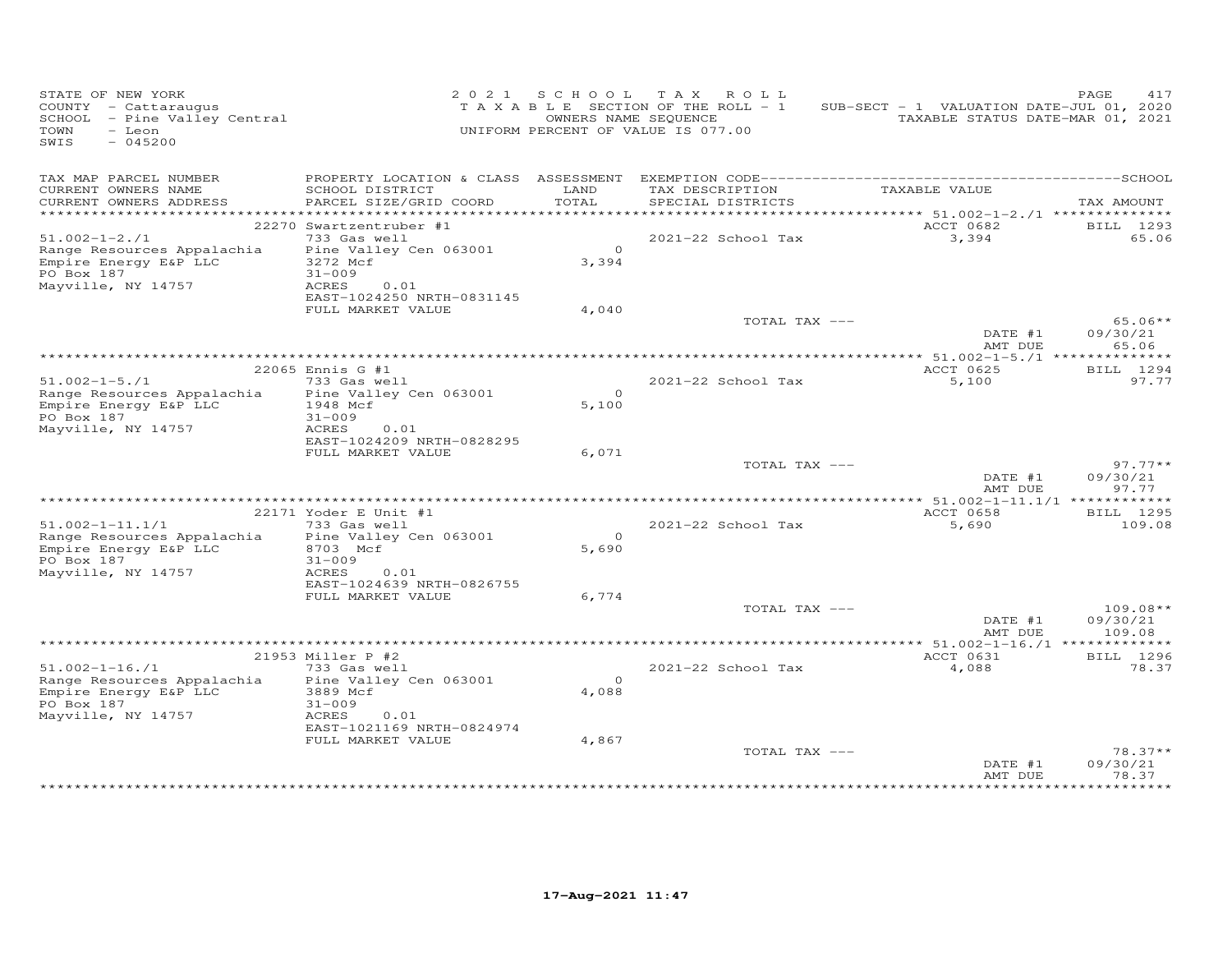| STATE OF NEW YORK<br>COUNTY - Cattaraugus<br>SCHOOL - Pine Valley Central<br>TOWN<br>- Leon<br>$-045200$<br>SWIS |                                                                   | OWNERS NAME SEQUENCE<br>UNIFORM PERCENT OF VALUE IS 077.00 | 2021 SCHOOL TAX ROLL<br>TAXABLE SECTION OF THE ROLL - 1 | SUB-SECT - 1 VALUATION DATE-JUL 01, 2020<br>TAXABLE STATUS DATE-MAR 01, 2021 | PAGE<br>418                    |
|------------------------------------------------------------------------------------------------------------------|-------------------------------------------------------------------|------------------------------------------------------------|---------------------------------------------------------|------------------------------------------------------------------------------|--------------------------------|
| TAX MAP PARCEL NUMBER                                                                                            |                                                                   |                                                            |                                                         |                                                                              |                                |
| CURRENT OWNERS NAME<br>CURRENT OWNERS ADDRESS                                                                    | SCHOOL DISTRICT<br>PARCEL SIZE/GRID COORD                         | LAND<br>TOTAL                                              | TAX DESCRIPTION<br>SPECIAL DISTRICTS                    | TAXABLE VALUE                                                                | TAX AMOUNT                     |
|                                                                                                                  | 21940 Lampson E #1                                                |                                                            |                                                         | *********** 51.002-1-17./1 *************<br>ACCT 0626                        | BILL 1297                      |
| $51.002 - 1 - 17.71$                                                                                             | 733 Gas well                                                      |                                                            | 2021-22 School Tax                                      | 7,826                                                                        | 150.03                         |
| Range Resources Appalachia<br>Empire Energy E&P LLC<br>PO Box 187<br>Mayville, NY 14757                          | Pine Valley Cen 063001<br>6129 Mcf<br>$31 - 009$<br>ACRES<br>0.01 | $\circ$<br>7,826                                           |                                                         |                                                                              |                                |
|                                                                                                                  | EAST-1021249 NRTH-0826404                                         |                                                            |                                                         |                                                                              |                                |
|                                                                                                                  | FULL MARKET VALUE                                                 | 9,317                                                      |                                                         |                                                                              |                                |
|                                                                                                                  |                                                                   |                                                            | TOTAL TAX ---                                           | DATE #1                                                                      | $150.03**$<br>09/30/21         |
|                                                                                                                  |                                                                   |                                                            |                                                         | AMT DUE                                                                      | 150.03                         |
|                                                                                                                  | 22045 Lampson/empire                                              |                                                            |                                                         | ACCT 0627                                                                    | BILL 1298                      |
| $51.002 - 1 - 17.72$                                                                                             | 733 Gas well                                                      |                                                            | 2021-22 School Tax                                      | 3,655                                                                        | 70.07                          |
| Range Resources Appalachia<br>Empire Energy E&P LLC<br>PO Box 187<br>Mayville, NY 14757                          | Pine Valley Cen 063001<br>6277 Mcf<br>$31 - 009$<br>ACRES<br>0.01 | $\overline{0}$<br>3,655                                    |                                                         |                                                                              |                                |
|                                                                                                                  | EAST-1028099 NRTH-0828985                                         |                                                            |                                                         |                                                                              |                                |
|                                                                                                                  | FULL MARKET VALUE                                                 | 4,351                                                      |                                                         |                                                                              |                                |
|                                                                                                                  |                                                                   |                                                            | TOTAL TAX ---                                           | DATE #1<br>AMT DUE                                                           | $70.07**$<br>09/30/21<br>70.07 |
|                                                                                                                  |                                                                   |                                                            |                                                         |                                                                              |                                |
|                                                                                                                  | 21933 Ennis G #2 & 3                                              |                                                            |                                                         | ACCT 0630                                                                    | BILL 1299                      |
| $51.002 - 1 - 21.71$                                                                                             | 733 Gas well                                                      | $\circ$                                                    | 2021-22 School Tax                                      | 8,508                                                                        | 163.10                         |
| Range Resources Appalachia<br>Empire Energy E&P LLC                                                              | Pine Valley Cen 063001<br>3196 Mcf                                | 8,508                                                      |                                                         |                                                                              |                                |
| PO Box 187                                                                                                       | $31 - 009$                                                        |                                                            |                                                         |                                                                              |                                |
| Mayville, NY 14757                                                                                               | ACRES<br>0.01                                                     |                                                            |                                                         |                                                                              |                                |
|                                                                                                                  | EAST-1021320 NRTH-0828824<br>FULL MARKET VALUE                    | 10,129                                                     |                                                         |                                                                              |                                |
|                                                                                                                  |                                                                   |                                                            | TOTAL TAX ---                                           |                                                                              | $163.10**$                     |
|                                                                                                                  |                                                                   |                                                            |                                                         | DATE #1<br>AMT DUE                                                           | 09/30/21<br>163.10             |
|                                                                                                                  |                                                                   |                                                            |                                                         | ************** 51.002-2-1.1/1 **************                                 |                                |
|                                                                                                                  | 21986 Miller-L #1                                                 |                                                            |                                                         | ACCT 0638                                                                    | BILL 1300                      |
| $51.002 - 2 - 1.1/1$<br>Range Resources Appalachia<br>Empire Energy E&P LLC                                      | 733 Gas well<br>Pine Valley Cen 063001<br>12957 Mcf               | $\Omega$<br>4,145                                          | 2021-22 School Tax                                      | 4,145                                                                        | 79.46                          |
| PO Box 187<br>Mayville, NY 14757                                                                                 | $31 - 009$<br>ACRES<br>0.01<br>EAST-1026320 NRTH-0830965          |                                                            |                                                         |                                                                              |                                |
|                                                                                                                  | FULL MARKET VALUE                                                 | 4,935                                                      |                                                         |                                                                              |                                |
|                                                                                                                  |                                                                   |                                                            | TOTAL TAX ---                                           | DATE #1<br>AMT DUE                                                           | $79.46**$<br>09/30/21<br>79.46 |
|                                                                                                                  |                                                                   |                                                            |                                                         |                                                                              |                                |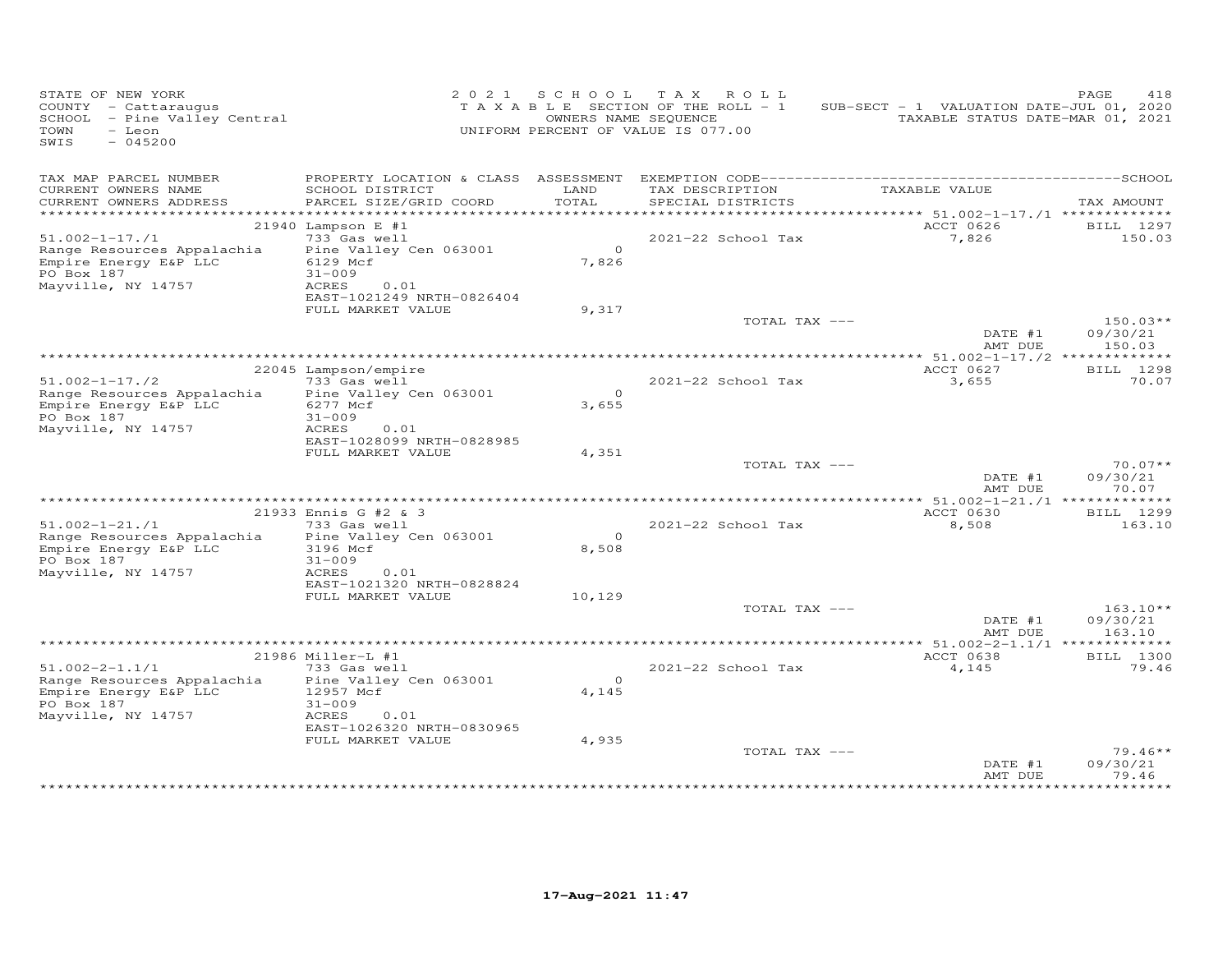| STATE OF NEW YORK<br>COUNTY - Cattaraugus<br>SCHOOL - Pine Valley Central<br>TOWN<br>- Leon<br>$-045200$<br>SWIS |                                                                   |                   | 2021 SCHOOL TAX ROLL<br>TAXABLE SECTION OF THE ROLL - 1<br>OWNERS NAME SEQUENCE<br>UNIFORM PERCENT OF VALUE IS 077.00 | SUB-SECT - 1 VALUATION DATE-JUL 01, 2020<br>TAXABLE STATUS DATE-MAR 01, 2021 | 419<br>PAGE                      |
|------------------------------------------------------------------------------------------------------------------|-------------------------------------------------------------------|-------------------|-----------------------------------------------------------------------------------------------------------------------|------------------------------------------------------------------------------|----------------------------------|
| TAX MAP PARCEL NUMBER                                                                                            |                                                                   |                   | TAX DESCRIPTION                                                                                                       | TAXABLE VALUE                                                                |                                  |
| CURRENT OWNERS NAME<br>CURRENT OWNERS ADDRESS                                                                    | SCHOOL DISTRICT<br>PARCEL SIZE/GRID COORD                         | LAND<br>TOTAL     | SPECIAL DISTRICTS                                                                                                     |                                                                              | TAX AMOUNT                       |
|                                                                                                                  |                                                                   |                   |                                                                                                                       |                                                                              |                                  |
| $51.002 - 2 - 2.71$                                                                                              | 22342 Sobieraj E #1<br>733 Gas well                               |                   | 2021-22 School Tax                                                                                                    | ACCT 0683<br>3,062                                                           | <b>BILL</b> 1301<br>58.70        |
| Range Resources Appalachia<br>Empire Energy E&P LLC<br>PO Box 187<br>Mayville, NY 14757                          | Pine Valley Cen 063001<br>1112 Mcf<br>$31 - 009$<br>ACRES<br>0.01 | $\Omega$<br>3,062 |                                                                                                                       |                                                                              |                                  |
|                                                                                                                  | EAST-1027849 NRTH-0831135                                         |                   |                                                                                                                       |                                                                              |                                  |
|                                                                                                                  | FULL MARKET VALUE                                                 | 3,645             | TOTAL TAX ---                                                                                                         |                                                                              | $58.70**$                        |
|                                                                                                                  |                                                                   |                   |                                                                                                                       | DATE #1<br>AMT DUE                                                           | 09/30/21<br>58.70                |
|                                                                                                                  |                                                                   |                   |                                                                                                                       | ACCT 0684                                                                    |                                  |
| $51.002 - 2 - 8.1/1$                                                                                             | 22318 Lampson/mckay #1<br>733 Gas well                            |                   | 2021-22 School Tax                                                                                                    | 5,899                                                                        | BILL 1302<br>113.08              |
| Range Resources Appalachia<br>Empire Energy E&P LLC<br>PO Box 187<br>Mayville, NY 14757                          | Pine Valley Cen 063001<br>1876 mcf<br>$31 - 009$<br>ACRES<br>0.01 | $\Omega$<br>5,899 |                                                                                                                       |                                                                              |                                  |
|                                                                                                                  | EAST-1029659 NRTH-0828085<br>FULL MARKET VALUE                    | 7,023             |                                                                                                                       |                                                                              |                                  |
|                                                                                                                  |                                                                   |                   | TOTAL TAX ---                                                                                                         | DATE #1<br>AMT DUE                                                           | 113.08**<br>09/30/21<br>113.08   |
|                                                                                                                  |                                                                   |                   |                                                                                                                       |                                                                              |                                  |
| $51.002 - 2 - 8.2/1$                                                                                             | 22003 Ghent #1<br>733 Gas well                                    |                   | 2021-22 School Tax                                                                                                    | ACCT 0629<br>8,030                                                           | <b>BILL</b> 1303<br>153.94       |
| Range Resources Appalachia                                                                                       | Pine Valley Cen 063001                                            | $\circ$           |                                                                                                                       |                                                                              |                                  |
| Empire Energy E&P LLC<br>PO Box 187<br>Mayville, NY 14757                                                        | 5565Mcf<br>$31 - 009$<br>ACRES<br>0.01                            | 8,030             |                                                                                                                       |                                                                              |                                  |
|                                                                                                                  | EAST-1027529 NRTH-0828635                                         |                   |                                                                                                                       |                                                                              |                                  |
|                                                                                                                  | FULL MARKET VALUE                                                 | 9,560             |                                                                                                                       |                                                                              |                                  |
|                                                                                                                  |                                                                   |                   | TOTAL TAX ---                                                                                                         | DATE #1<br>AMT DUE                                                           | $153.94**$<br>09/30/21<br>153.94 |
|                                                                                                                  |                                                                   |                   |                                                                                                                       | ************** 51.002-2-8.6/1 **************                                 |                                  |
| $51.002 - 2 - 8.6/1$                                                                                             | 22232 Lampson E #2<br>733 Gas well                                |                   | 2021-22 School Tax                                                                                                    | ACCT 0660<br>7,932                                                           | BILL 1304                        |
| Range Resources Appalachia<br>Empire Energy E&P LLC<br>PO Box 187<br>Mayville, NY 14757                          | Pine Valley Cen 063001<br>4535 Mcf<br>$31 - 009$<br>ACRES<br>0.01 | $\Omega$<br>7,932 |                                                                                                                       |                                                                              | 152.06                           |
|                                                                                                                  | EAST-1029619 NRTH-0828755<br>FULL MARKET VALUE                    | 9,443             |                                                                                                                       |                                                                              |                                  |
|                                                                                                                  |                                                                   |                   | TOTAL TAX ---                                                                                                         | DATE #1<br>AMT DUE                                                           | $152.06**$<br>09/30/21<br>152.06 |
|                                                                                                                  |                                                                   |                   |                                                                                                                       |                                                                              |                                  |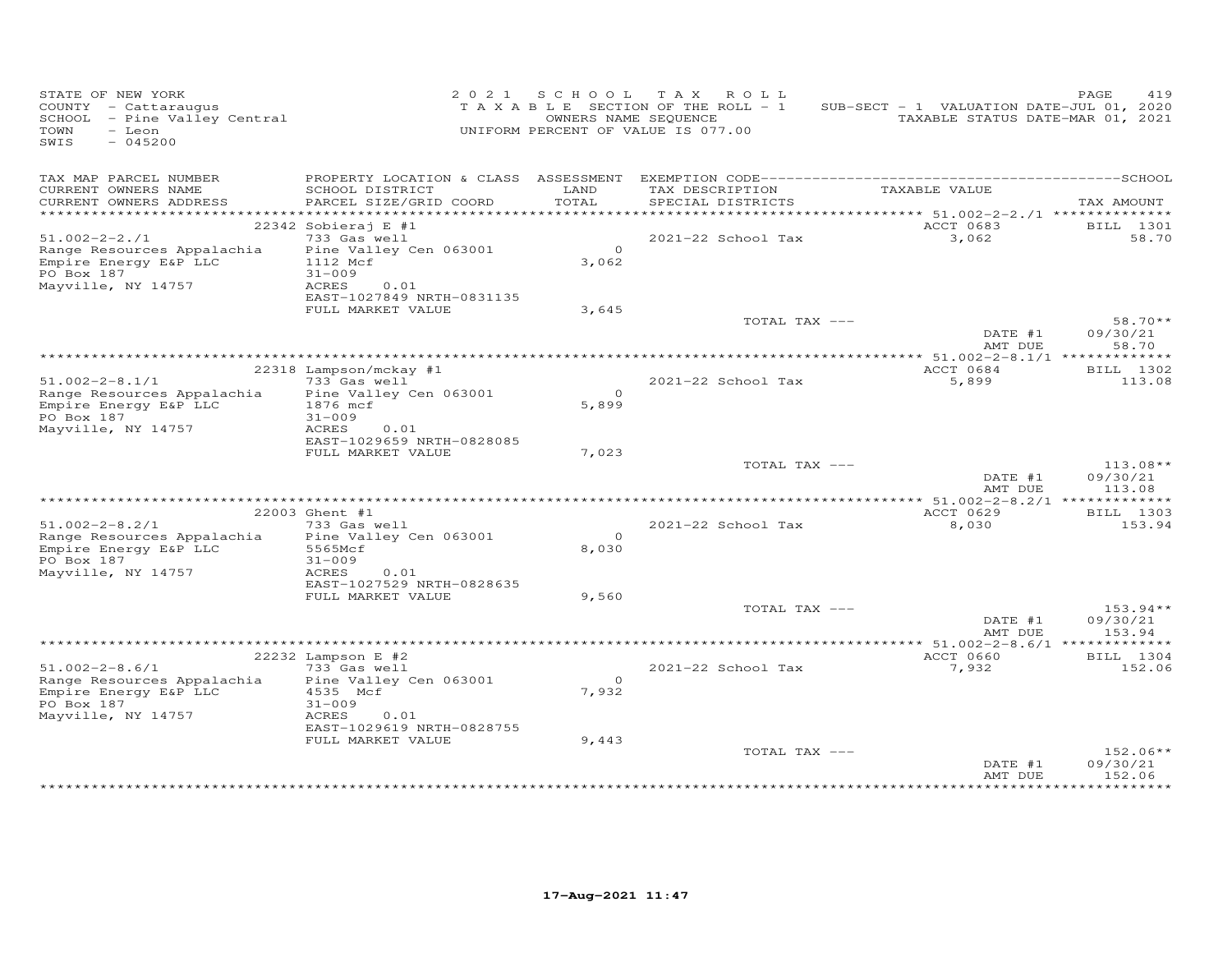| STATE OF NEW YORK<br>COUNTY - Cattaraugus<br>SCHOOL - Pine Valley Central<br>TOWN<br>$-$ Leon<br>$-045200$<br>SWIS |                                                                                                                    |                          | 2021 SCHOOL TAX ROLL<br>TAXABLE SECTION OF THE ROLL - 1<br>OWNERS NAME SEQUENCE<br>UNIFORM PERCENT OF VALUE IS 077.00 | SUB-SECT - 1 VALUATION DATE-JUL 01, 2020<br>TAXABLE STATUS DATE-MAR 01, 2021 | 420<br>PAGE                      |
|--------------------------------------------------------------------------------------------------------------------|--------------------------------------------------------------------------------------------------------------------|--------------------------|-----------------------------------------------------------------------------------------------------------------------|------------------------------------------------------------------------------|----------------------------------|
| TAX MAP PARCEL NUMBER<br>CURRENT OWNERS NAME<br>CURRENT OWNERS ADDRESS                                             | SCHOOL DISTRICT<br>PARCEL SIZE/GRID COORD                                                                          | LAND<br>TOTAL            | TAX DESCRIPTION<br>SPECIAL DISTRICTS                                                                                  | TAXABLE VALUE                                                                | TAX AMOUNT                       |
| $51.002 - 2 - 9.71$<br>Range Resources Appalachia<br>Empire Energy E&P LLC<br>PO Box 187<br>Mayville, NY 14757     | 22235 Kauffman #1<br>733 Gas well<br>Pine Valley Cen 063001<br>1362 Mcf<br>$31 - 009$<br>EAST-1028159 NRTH-0827235 | $\overline{O}$<br>13,561 | 2021-22 School Tax                                                                                                    | ACCT 0661<br>13,561                                                          | BILL 1305<br>259.97              |
|                                                                                                                    | FULL MARKET VALUE                                                                                                  | 16,144                   | TOTAL TAX ---                                                                                                         | DATE #1<br>AMT DUE                                                           | $259.97**$<br>09/30/21<br>259.97 |
|                                                                                                                    |                                                                                                                    |                          |                                                                                                                       |                                                                              |                                  |
| $51.002 - 2 - 10.71$<br>Range Resources Appalachia<br>Empire Energy E&P LLC                                        | 22445 Stankey R #1<br>733 Gas well<br>Pine Valley Cen 063001<br>1505 Mcf                                           | $\Omega$<br>1,697        | 2021-22 School Tax                                                                                                    | ACCT 0709<br>1,697                                                           | <b>BILL</b> 1306<br>32.53        |
| PO Box 187<br>Mayville, NY 14757                                                                                   | $31 - 009$<br>ACRES<br>0.01<br>EAST-1030809 NRTH-0827415<br>FULL MARKET VALUE                                      | 2,020                    | TOTAL TAX ---                                                                                                         |                                                                              | $32.53**$                        |
|                                                                                                                    |                                                                                                                    |                          |                                                                                                                       | DATE #1<br>AMT DUE                                                           | 09/30/21<br>32.53                |
|                                                                                                                    |                                                                                                                    |                          |                                                                                                                       |                                                                              |                                  |
| $51.002 - 2 - 13.71$                                                                                               | 21966 Miller E Unit #1<br>733 Gas well                                                                             |                          | 2021-22 School Tax                                                                                                    | ACCT 0632<br>2,057                                                           | BILL 1307<br>39.43               |
| Range Resources Appalachia<br>Empire Energy E&P LLC<br>PO Box 187<br>Mayville, NY 14757                            | Pine Valley Cen 063001<br>2785 Mcf<br>$31 - 009$<br>ACRES<br>0.01                                                  | $\Omega$<br>2,057        |                                                                                                                       |                                                                              |                                  |
|                                                                                                                    | EAST-1029099 NRTH-0825695<br>FULL MARKET VALUE                                                                     | 2,449                    | TOTAL TAX ---                                                                                                         |                                                                              | $39.43**$                        |
|                                                                                                                    |                                                                                                                    |                          |                                                                                                                       | DATE #1<br>AMT DUE                                                           | 09/30/21<br>39.43                |
|                                                                                                                    |                                                                                                                    |                          |                                                                                                                       | ************** 51.002-2-13./2 *************                                  |                                  |
|                                                                                                                    | 22278 Miller E #1                                                                                                  |                          |                                                                                                                       | ACCT 0685                                                                    | BILL 1308                        |
| $51.002 - 2 - 13.72$<br>Range Resources Appalachia<br>Empire Energy E&P LLC<br>PO Box 187<br>Mayville, NY 14757    | 733 Gas well<br>Pine Valley Cen 063001<br>2381Mcf<br>$31 - 009$<br>ACRES<br>0.01                                   | $\circ$<br>4,261         | 2021-22 School Tax                                                                                                    | 4,261                                                                        | 81.68                            |
|                                                                                                                    | EAST-1029099 NRTH-0825695<br>FULL MARKET VALUE                                                                     | 5,073                    |                                                                                                                       |                                                                              |                                  |
|                                                                                                                    |                                                                                                                    |                          | TOTAL TAX ---                                                                                                         | DATE #1<br>AMT DUE                                                           | $81.68**$<br>09/30/21<br>81.68   |
|                                                                                                                    |                                                                                                                    |                          |                                                                                                                       |                                                                              |                                  |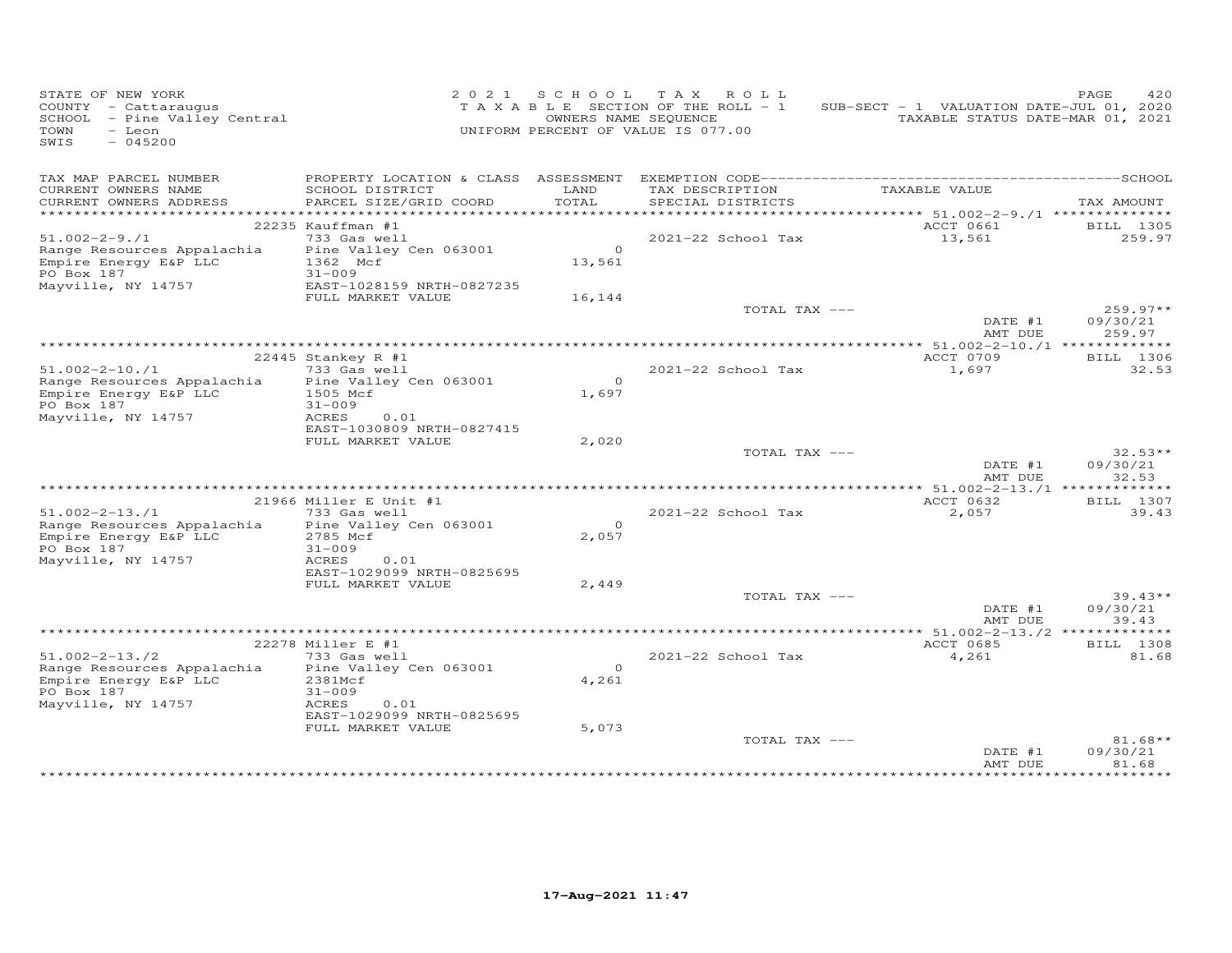| STATE OF NEW YORK<br>COUNTY - Cattaraugus<br>SCHOOL - Pine Valley Central<br>- Leon<br>TOWN<br>SWIS<br>$-045200$ |                                                                 | 2021 SCHOOL       | TAX ROLL<br>TAXABLE SECTION OF THE ROLL - 1<br>OWNERS NAME SEQUENCE<br>UNIFORM PERCENT OF VALUE IS 077.00 | SUB-SECT - 1 VALUATION DATE-JUL 01, 2020<br>TAXABLE STATUS DATE-MAR 01, 2021 | PAGE<br>421                    |
|------------------------------------------------------------------------------------------------------------------|-----------------------------------------------------------------|-------------------|-----------------------------------------------------------------------------------------------------------|------------------------------------------------------------------------------|--------------------------------|
| TAX MAP PARCEL NUMBER<br>CURRENT OWNERS NAME<br>CURRENT OWNERS ADDRESS                                           | SCHOOL DISTRICT<br>PARCEL SIZE/GRID COORD                       | LAND<br>TOTAL     | TAX DESCRIPTION<br>SPECIAL DISTRICTS                                                                      | TAXABLE VALUE                                                                | TAX AMOUNT                     |
| *************************                                                                                        |                                                                 |                   |                                                                                                           |                                                                              |                                |
|                                                                                                                  | 22064 Hershberger #1                                            |                   |                                                                                                           | ACCT 0633                                                                    | BILL 1309                      |
| $51.002 - 2 - 16.71$                                                                                             | 733 Gas well                                                    |                   | 2021-22 School Tax                                                                                        | 6,219                                                                        | 119.22                         |
| Range Resources Appalachia<br>Empire Energy E&P LLC<br>PO Box 187                                                | Pine Valley Cen 063001<br>6923 Mcf<br>$31 - 009$                | $\Omega$<br>6,219 |                                                                                                           |                                                                              |                                |
| Mayville, NY 14757                                                                                               | ACRES<br>0.01<br>EAST-1025999 NRTH-0825265<br>FULL MARKET VALUE | 7,404             |                                                                                                           |                                                                              |                                |
|                                                                                                                  |                                                                 |                   | TOTAL TAX ---                                                                                             | DATE #1                                                                      | $119.22**$<br>09/30/21         |
|                                                                                                                  |                                                                 |                   |                                                                                                           | AMT DUE                                                                      | 119.22                         |
|                                                                                                                  | 21932 Kickbush #2                                               |                   |                                                                                                           | ACCT 0628                                                                    | BILL 1310                      |
| $51.002 - 2 - 18.1/1$                                                                                            | 733 Gas well                                                    |                   | 2021-22 School Tax                                                                                        | 5,633                                                                        | 107.99                         |
| Range Resources Appalachia<br>Empire Energy E&P LLC<br>PO Box 187                                                | Pine Valley Cen 063001<br>4544 Mcf<br>$31 - 009$                | $\Omega$<br>5,633 |                                                                                                           |                                                                              |                                |
| Mayville, NY 14757                                                                                               | ACRES<br>0.01<br>EAST-1026219 NRTH-0829325                      |                   |                                                                                                           |                                                                              |                                |
|                                                                                                                  | FULL MARKET VALUE                                               | 6,706             | TOTAL TAX ---                                                                                             |                                                                              | $107.99**$                     |
|                                                                                                                  |                                                                 |                   |                                                                                                           | DATE #1<br>AMT DUE                                                           | 09/30/21<br>107.99             |
|                                                                                                                  | 22172 Kickbush #1                                               |                   |                                                                                                           | ACCT 0662                                                                    | <b>BILL</b> 1311               |
| $51.002 - 2 - 25.1/1$                                                                                            | 733 Gas well                                                    |                   | 2021-22 School Tax                                                                                        | 7,191                                                                        | 137.85                         |
| Range Resources Appalachia                                                                                       | Pine Valley Cen 063001                                          | $\circ$           |                                                                                                           |                                                                              |                                |
| Empire Energy E&P LLC<br>PO Box 187<br>Mayville, NY 14757                                                        | 4079 Mcf<br>$31 - 009$<br>ACRES<br>0.01                         | 7,191             |                                                                                                           |                                                                              |                                |
|                                                                                                                  | EAST-1026219 NRTH-0829325                                       |                   |                                                                                                           |                                                                              |                                |
|                                                                                                                  | FULL MARKET VALUE                                               | 8,561             |                                                                                                           |                                                                              |                                |
|                                                                                                                  |                                                                 |                   | TOTAL TAX ---                                                                                             | DATE #1<br>AMT DUE                                                           | 137.85**<br>09/30/21<br>137.85 |
|                                                                                                                  |                                                                 |                   |                                                                                                           | *********** 52.001-1-27./2 *************                                     |                                |
|                                                                                                                  | 21934 Miller E 1241                                             |                   |                                                                                                           | ACCT 0639                                                                    | BILL 1312                      |
| $52.001 - 1 - 27.72$<br>Range Resources Appalachia<br>Empire Energy E&P LLC                                      | 733 Gas well<br>Pine Valley Cen 063001<br>3561 Mcf              | $\Omega$<br>4,017 | 2021-22 School Tax                                                                                        | 4,017                                                                        | 77.01                          |
| PO Box 187<br>Mayville, NY 14757                                                                                 | $31 - 009$<br>ACRES<br>0.01<br>EAST-1035849 NRTH-0826485        |                   |                                                                                                           |                                                                              |                                |
|                                                                                                                  | FULL MARKET VALUE                                               | 4,782             |                                                                                                           |                                                                              |                                |
|                                                                                                                  |                                                                 |                   | TOTAL TAX ---                                                                                             | DATE #1<br>AMT DUE                                                           | $77.01**$<br>09/30/21<br>77.01 |
|                                                                                                                  |                                                                 |                   |                                                                                                           |                                                                              |                                |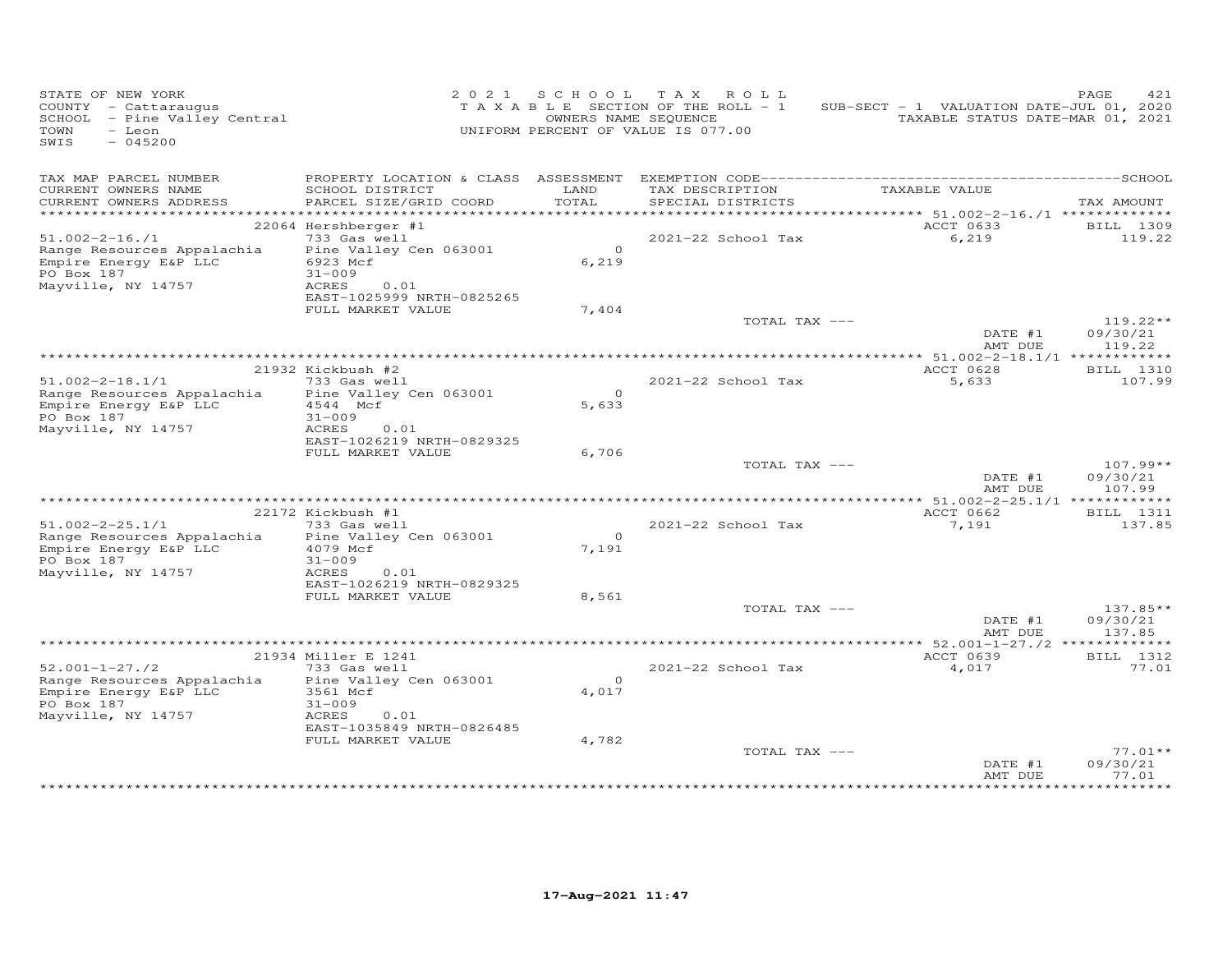| STATE OF NEW YORK<br>COUNTY - Cattaraugus<br>SCHOOL - Pine Valley Central<br>TOWN<br>- Leon<br>SWIS<br>$-045200$ |                                                                      | 2021 SCHOOL       | TAX ROLL<br>T A X A B L E SECTION OF THE ROLL - 1<br>OWNERS NAME SEQUENCE<br>UNIFORM PERCENT OF VALUE IS 077.00 | SUB-SECT - 1 VALUATION DATE-JUL 01, 2020<br>TAXABLE STATUS DATE-MAR 01, 2021 | PAGE<br>422                      |
|------------------------------------------------------------------------------------------------------------------|----------------------------------------------------------------------|-------------------|-----------------------------------------------------------------------------------------------------------------|------------------------------------------------------------------------------|----------------------------------|
| TAX MAP PARCEL NUMBER<br>CURRENT OWNERS NAME<br>CURRENT OWNERS ADDRESS                                           | SCHOOL DISTRICT<br>PARCEL SIZE/GRID COORD                            | LAND<br>TOTAL     | TAX DESCRIPTION<br>SPECIAL DISTRICTS                                                                            | TAXABLE VALUE                                                                | TAX AMOUNT                       |
|                                                                                                                  |                                                                      |                   |                                                                                                                 | ********** 52.001-1-31./1 **************                                     |                                  |
|                                                                                                                  | 22307 Miller M #1                                                    |                   |                                                                                                                 | ACCT 0686                                                                    | <b>BILL</b> 1313<br>116.40       |
| $52.001 - 1 - 31. / 1$<br>Range Resources Appalachia<br>Empire Energy E&P LLC<br>PO Box 187                      | 733 Gas well<br>Pine Valley Cen 063001<br>3687 Mcf<br>$31 - 009$     | $\Omega$<br>6,072 | 2021-22 School Tax                                                                                              | 6,072                                                                        |                                  |
| Mayville, NY 14757                                                                                               | ACRES<br>0.01<br>EAST-1033489 NRTH-0826405<br>FULL MARKET VALUE      | 7,229             |                                                                                                                 |                                                                              |                                  |
|                                                                                                                  |                                                                      |                   | TOTAL TAX ---                                                                                                   | DATE #1<br>AMT DUE                                                           | $116.40**$<br>09/30/21<br>116.40 |
|                                                                                                                  |                                                                      |                   |                                                                                                                 |                                                                              |                                  |
| $33.004 - 1 - 11.71$<br>Range Resources- Appalachia                                                              | 16850 Grapka E #1<br>733 Gas well<br>Pine Valley Cen 063001          | $\Omega$          | 2021-22 School Tax                                                                                              | ACCT 0527<br>3,877                                                           | BILL 1314<br>74.32               |
| Empire Energy E&P LLC<br>PO Box 187<br>Mayville, NY 14757                                                        | 4797 Mcf<br>$31 - 009$<br>ACRES<br>0.01<br>EAST-1022410 NRTH-0852825 | 3,877             |                                                                                                                 |                                                                              |                                  |
|                                                                                                                  | FULL MARKET VALUE                                                    | 4,615             |                                                                                                                 |                                                                              |                                  |
|                                                                                                                  |                                                                      |                   | TOTAL TAX ---                                                                                                   | DATE #1<br>AMT DUE                                                           | $74.32**$<br>09/30/21<br>74.32   |
|                                                                                                                  | 16718 Miller, dan #1                                                 |                   |                                                                                                                 | ACCT 0533                                                                    | <b>BILL</b> 1315                 |
| $42.004 - 2 - 29.11$                                                                                             | 733 Gas well                                                         |                   | 2021-22 School Tax                                                                                              | 2,766                                                                        | 53.02                            |
| Range Resources- Appalachia                                                                                      | Pine Valley Cen 063001                                               | $\Omega$          |                                                                                                                 |                                                                              |                                  |
| <b>KE</b> Andrews<br>PO Box 870849<br>Mesquite, TX 75187                                                         | 3827 Mcf<br>$31 - 009$<br>ACRES<br>0.01                              | 2,766             |                                                                                                                 |                                                                              |                                  |
|                                                                                                                  | EAST-1026420 NRTH-0833885                                            |                   |                                                                                                                 |                                                                              |                                  |
|                                                                                                                  | FULL MARKET VALUE                                                    | 3,293             | TOTAL TAX ---                                                                                                   |                                                                              | $53.02**$                        |
|                                                                                                                  |                                                                      |                   |                                                                                                                 | DATE #1<br>AMT DUE                                                           | 09/30/21<br>53.02                |
|                                                                                                                  |                                                                      |                   |                                                                                                                 | ACCT 0536                                                                    |                                  |
| $43.003 - 1 - 22.71$                                                                                             | 16719 Stankey V Lp-9<br>733 Gas well                                 |                   | 2021-22 School Tax                                                                                              | 5,425                                                                        | BILL 1316<br>104.00              |
| Range Resources- Appalachia<br>Empire Energy E&P LLC<br>PO Box 187<br>Mayville, NY 14757                         | Pine Valley Cen 063001<br>6903 Mcf<br>$31 - 009$<br>ACRES<br>0.01    | $\Omega$<br>5,425 |                                                                                                                 |                                                                              |                                  |
|                                                                                                                  | EAST-1034659 NRTH-0834535                                            |                   |                                                                                                                 |                                                                              |                                  |
|                                                                                                                  | FULL MARKET VALUE                                                    | 6,458             | TOTAL TAX ---                                                                                                   | DATE #1                                                                      | $104.00**$<br>09/30/21           |
|                                                                                                                  |                                                                      |                   |                                                                                                                 | AMT DUE                                                                      | 104.00                           |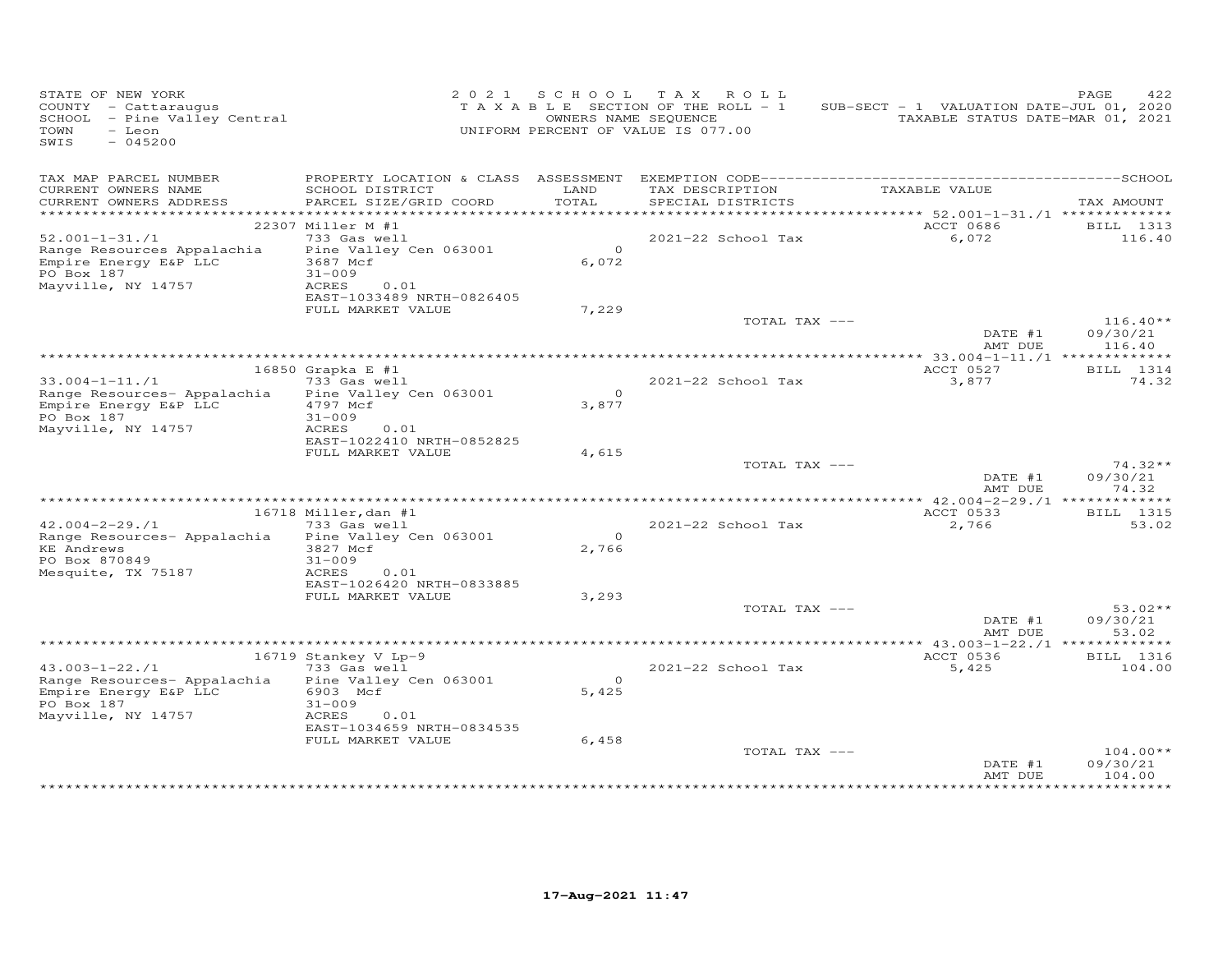| STATE OF NEW YORK<br>COUNTY - Cattaraugus<br>SCHOOL - Pine Valley Central<br>$-$ Leon<br>TOWN<br>SWIS<br>$-045200$ |                                                                                   |                     | 2021 SCHOOL TAX ROLL<br>TAXABLE SECTION OF THE ROLL - 1<br>OWNERS NAME SEQUENCE<br>UNIFORM PERCENT OF VALUE IS 077.00 | SUB-SECT - 1 VALUATION DATE-JUL 01, 2020<br>TAXABLE STATUS DATE-MAR 01, 2021 | PAGE<br>423                      |
|--------------------------------------------------------------------------------------------------------------------|-----------------------------------------------------------------------------------|---------------------|-----------------------------------------------------------------------------------------------------------------------|------------------------------------------------------------------------------|----------------------------------|
| TAX MAP PARCEL NUMBER                                                                                              |                                                                                   |                     |                                                                                                                       |                                                                              |                                  |
| CURRENT OWNERS NAME<br>CURRENT OWNERS ADDRESS<br>*****************                                                 | SCHOOL DISTRICT<br>PARCEL SIZE/GRID COORD                                         | LAND<br>TOTAL       | TAX DESCRIPTION<br>SPECIAL DISTRICTS                                                                                  | TAXABLE VALUE                                                                | TAX AMOUNT                       |
| $33.004 - 1 - 11.72$<br>Range Resources-Appalachia<br>Empire Energy E&P LLC                                        | 23376 Grapka E #2<br>733 Gas well<br>Pine Valley Cen 063001<br>23376 Grapka E. #2 | $\circ$<br>6,330    | 2021-22 School Tax                                                                                                    | ACCT 0857<br>6,330                                                           | BILL 1317<br>121.35              |
| PO Box 187<br>Mayville, NY 14757                                                                                   | ACRES<br>0.01<br>EAST-1022410 NRTH-0852825<br>FULL MARKET VALUE                   | 7,536               |                                                                                                                       |                                                                              |                                  |
|                                                                                                                    |                                                                                   |                     | TOTAL TAX ---                                                                                                         | DATE #1<br>AMT DUE                                                           | $121.35**$<br>09/30/21<br>121.35 |
|                                                                                                                    |                                                                                   |                     |                                                                                                                       |                                                                              |                                  |
| $33.004 - 2 - 22.3/1$                                                                                              | 23331 Panella, giorgio<br>733 Gas well                                            |                     | 2021-22 School Tax                                                                                                    | ACCT 0836<br>12,749                                                          | BILL 1318<br>244.40              |
| Seneca Resources Company, LLC Pine Valley Cen 063001<br>Empire Energy E&P LLC<br>PO Box 187<br>Mayville, NY 14757  | 28973 Mcf<br>$31 - 009$<br>ACRES<br>0.01                                          | $\Omega$<br>12,749  |                                                                                                                       |                                                                              |                                  |
|                                                                                                                    | EAST-1023730 NRTH-0850755<br>FULL MARKET VALUE                                    | 15,177              |                                                                                                                       |                                                                              |                                  |
|                                                                                                                    |                                                                                   |                     | TOTAL TAX ---                                                                                                         | DATE #1                                                                      | $244.40**$<br>09/30/21           |
|                                                                                                                    |                                                                                   |                     |                                                                                                                       | AMT DUE                                                                      | 244.40                           |
|                                                                                                                    | 22163 Adams, b #2                                                                 |                     |                                                                                                                       | ACCT 0669                                                                    | BILL 1319                        |
| $52.001 - 1 - 2.71$                                                                                                | 733 Gas well                                                                      |                     | 2021-22 School Tax                                                                                                    | 0.00                                                                         | 0.00                             |
| Seneca Resources Company, LLC Pine Valley Cen 063001<br>Empire Energy E&P LLC<br>PO Box 187<br>Mayville, NY 14757  | 0 Mcf<br>31-009 7355<br>ACRES<br>0.01                                             | $\circ$<br>$\Omega$ |                                                                                                                       |                                                                              |                                  |
|                                                                                                                    | EAST-1034079 NRTH-0830805<br>FULL MARKET VALUE                                    | $\Omega$            | TOTAL TAX ---                                                                                                         |                                                                              | $0.00**$                         |
|                                                                                                                    |                                                                                   |                     |                                                                                                                       | ***** 34.003-1-18./1 *************                                           |                                  |
|                                                                                                                    | 22653 Moffitt #1                                                                  |                     |                                                                                                                       | ACCT 0734                                                                    | BILL 1320                        |
| $34.003 - 1 - 18.1$<br>Wilkes Energy Inc<br>Greenridge Oil and Gas Company 2395mcf                                 | 733 Gas well<br>Pine Valley Cen 063001                                            | $\circ$<br>91       | 2021-22 School Tax                                                                                                    | 91                                                                           | 1.74                             |
| PO Box 970<br>Mill Valley, CA 94942                                                                                | $31 - 009$<br>ACRES<br>0.01<br>EAST-1038590 NRTH-0850195                          |                     |                                                                                                                       |                                                                              |                                  |
|                                                                                                                    | FULL MARKET VALUE                                                                 | 108                 | TOTAL TAX ---                                                                                                         | DATE #1<br>AMT DUE                                                           | $1.74**$<br>09/30/21<br>1.74     |
|                                                                                                                    |                                                                                   |                     |                                                                                                                       | ************                                                                 | ********                         |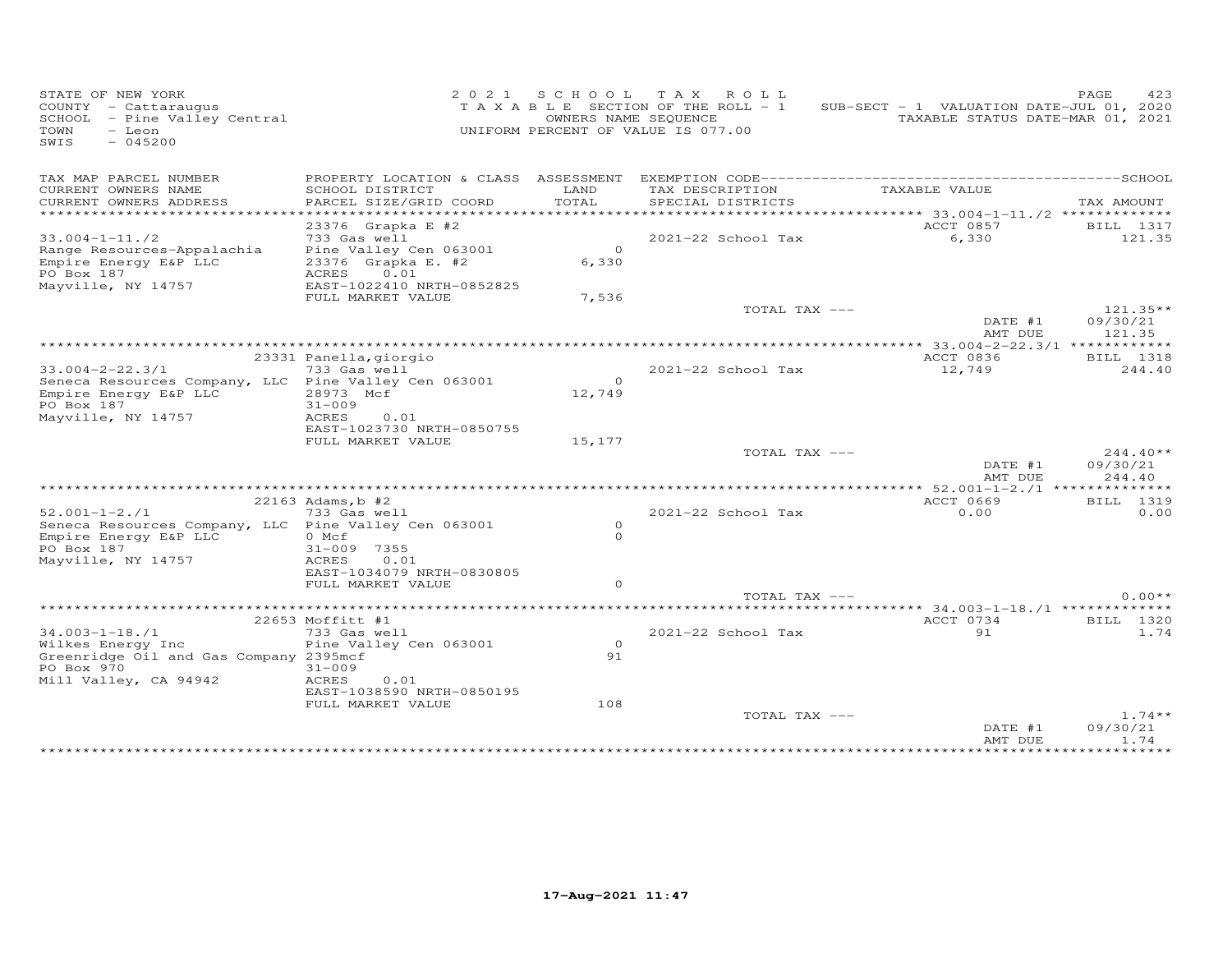| STATE OF NEW YORK<br>COUNTY<br>- Cattaraugus<br>SCHOOL<br>- Pine Valley Central<br>TOWN<br>- Leon<br>$-045200$<br>SWIS | 2 0 2 1                                        | OWNERS NAME SEQUENCE | SCHOOL TAX ROLL<br>T A X A B L E SECTION OF THE ROLL - 1<br>UNIFORM PERCENT OF VALUE IS 077.00 | SUB-SECT - 1 VALUATION DATE-JUL 01, 2020<br>TAXABLE STATUS DATE-MAR 01, 2021 | 424<br>PAGE       |
|------------------------------------------------------------------------------------------------------------------------|------------------------------------------------|----------------------|------------------------------------------------------------------------------------------------|------------------------------------------------------------------------------|-------------------|
| TAX MAP PARCEL NUMBER                                                                                                  | PROPERTY LOCATION & CLASS ASSESSMENT           |                      |                                                                                                |                                                                              |                   |
| CURRENT OWNERS NAME                                                                                                    | SCHOOL DISTRICT                                | LAND                 | TAX DESCRIPTION                                                                                | TAXABLE VALUE                                                                |                   |
| CURRENT OWNERS ADDRESS                                                                                                 | PARCEL SIZE/GRID COORD                         | TOTAL                | SPECIAL DISTRICTS                                                                              |                                                                              | TAX AMOUNT        |
|                                                                                                                        |                                                |                      |                                                                                                | ****************** 43.001-1-8./1 **************                              |                   |
| $43.001 - 1 - 8.71$                                                                                                    | $22612$ Gardner #1<br>733 Gas well             |                      | 2021-22 School Tax                                                                             | ACCT 0732<br>183                                                             | BILL 1321<br>3.51 |
| Wilkes Energy Inc                                                                                                      | Pine Valley Cen 063001                         | $\circ$              |                                                                                                |                                                                              |                   |
| Greenridge Oil and Gas Company 1398 Mcf                                                                                |                                                | 183                  |                                                                                                |                                                                              |                   |
| PO Box 970                                                                                                             | $31 - 009$                                     |                      |                                                                                                |                                                                              |                   |
| Mill Valley, CA 94942                                                                                                  | ACRES<br>0.01                                  |                      |                                                                                                |                                                                              |                   |
|                                                                                                                        | EAST-1039580 NRTH-0844385                      |                      |                                                                                                |                                                                              |                   |
|                                                                                                                        | FULL MARKET VALUE                              | 218                  |                                                                                                |                                                                              |                   |
|                                                                                                                        |                                                |                      | TOTAL TAX ---                                                                                  |                                                                              | $3.51**$          |
|                                                                                                                        |                                                |                      |                                                                                                | DATE #1<br>AMT DUE                                                           | 09/30/21<br>3.51  |
|                                                                                                                        |                                                |                      |                                                                                                |                                                                              |                   |
|                                                                                                                        | $22649$ Gardner #2                             |                      |                                                                                                | ACCT 0733                                                                    | BILL 1322         |
| $43.001 - 1 - 8.72$                                                                                                    | 733 Gas well                                   |                      | $2021 - 22$ School Tax                                                                         | 336                                                                          | 6.44              |
| Wilkes Energy Inc                                                                                                      | Pine Valley Cen 063001                         | $\circ$              |                                                                                                |                                                                              |                   |
| Greenridge Oli and Gas Company 9183 Mcf                                                                                |                                                | 336                  |                                                                                                |                                                                              |                   |
| PO Box 970                                                                                                             | $31 - 009$                                     |                      |                                                                                                |                                                                              |                   |
| Mill Vallet, CA 94942                                                                                                  | ACRES<br>0.01                                  |                      |                                                                                                |                                                                              |                   |
|                                                                                                                        | EAST-1039580 NRTH-0844385<br>FULL MARKET VALUE | 400                  |                                                                                                |                                                                              |                   |
|                                                                                                                        |                                                |                      | TOTAL TAX ---                                                                                  |                                                                              | $6.44**$          |
|                                                                                                                        |                                                |                      |                                                                                                | DATE #1                                                                      | 09/30/21          |
|                                                                                                                        |                                                |                      |                                                                                                | AMT DUE                                                                      | 6.44              |
|                                                                                                                        |                                                |                      |                                                                                                |                                                                              |                   |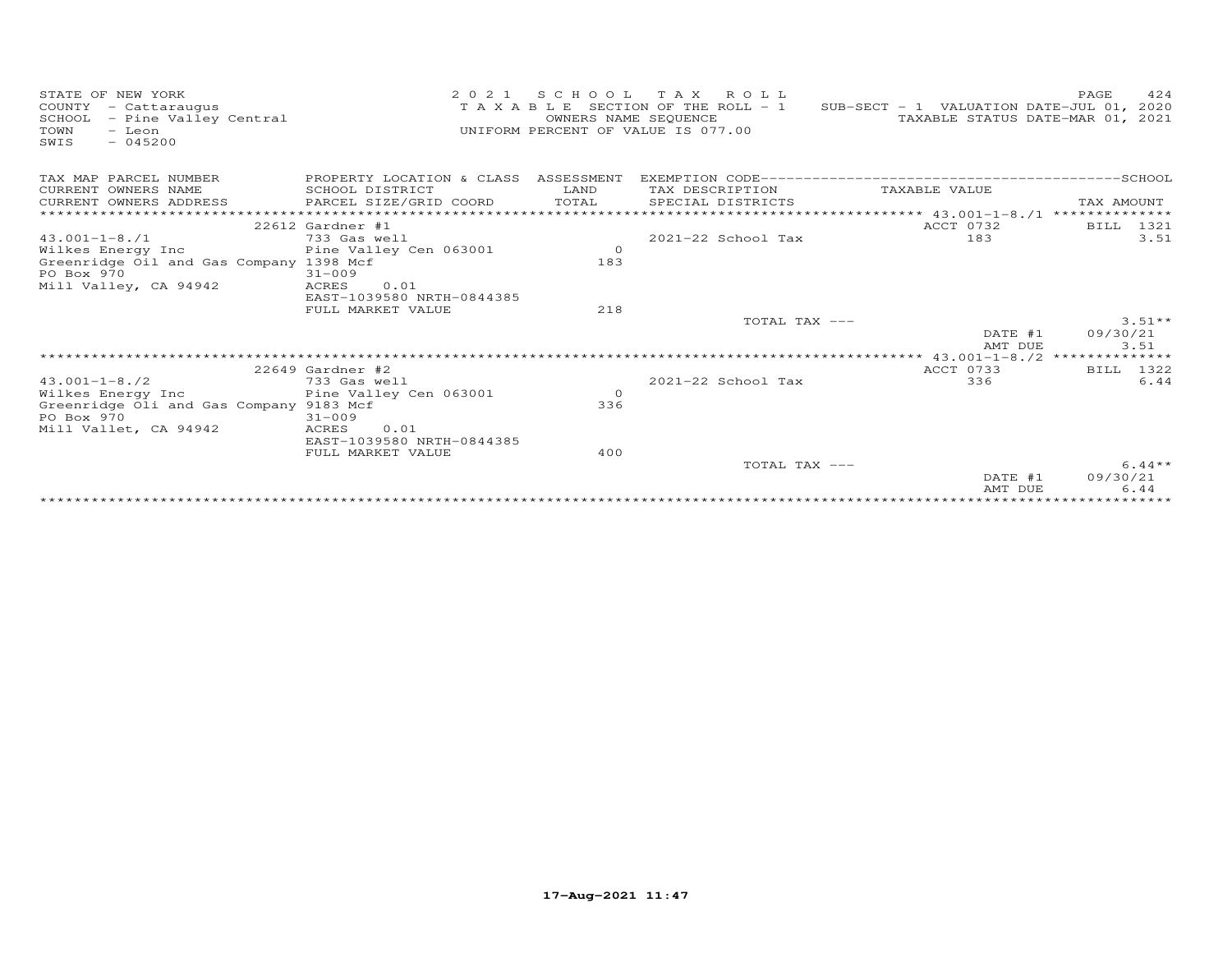| COUNTY<br>SCHOOL<br>TOWN<br>SWIS | STATE OF NEW YORK<br>- Cattaraugus<br>- Pine Valley Central<br>- Leon<br>$-045200$ |                   | 2 0 2 1<br>TAXABLE        | S C H O O L<br>UNIFORM PERCENT OF VALUE IS 077.00 | T A X<br>ROLL<br>SECTION OF THE ROLL - 1 |                              | 425<br>PAGE<br>SUB-SECT - 1 VALUATION DATE-JUL 01, 2020<br>TAXABLE STATUS DATE-MAR 01, 2021<br>RPS155/V04/L015<br>CURRENT DATE 8/17/2021 |
|----------------------------------|------------------------------------------------------------------------------------|-------------------|---------------------------|---------------------------------------------------|------------------------------------------|------------------------------|------------------------------------------------------------------------------------------------------------------------------------------|
|                                  |                                                                                    |                   | ROLL<br>S U B             |                                                   | SECTION - $1$ - TOTALS                   |                              |                                                                                                                                          |
|                                  |                                                                                    | ***               | SPECIAL                   | DISTRICT                                          | SUMMARY ***                              |                              |                                                                                                                                          |
| CODE                             | TOTAL<br>PARCELS<br>DISTRICT NAME                                                  | EXTENSION<br>TYPE | <b>EXTENSION</b><br>VALUE | AD VALOREM<br>VALUE                               | <b>EXEMPT</b><br>AMOUNT                  | TAXABLE<br>VALUE             | TOTAL<br>TAX                                                                                                                             |
|                                  |                                                                                    |                   |                           | NO SPECIAL DISTRICTS AT THIS LEVEL                |                                          |                              |                                                                                                                                          |
|                                  |                                                                                    | * * *             | S C H O O L               | DISTRICT                                          | SUMMARY ***                              |                              |                                                                                                                                          |
| CODE                             | DISTRICT NAME                                                                      | TOTAL<br>PARCELS  | ASSESSED<br>LAND          | ASSESSED<br>TOTAL                                 | <b>EXEMPT</b><br><b>AMOUNT</b>           | TOTAL<br>TAXABLE             |                                                                                                                                          |
|                                  |                                                                                    |                   |                           |                                                   | -----------<br>STAR AMOUNT               | ------------<br>STAR TAXABLE | TOTAL TAX                                                                                                                                |
|                                  | Pine Valley Central                                                                | 100               |                           | 370,365                                           |                                          | 370,365                      |                                                                                                                                          |
| 063001                           |                                                                                    |                   |                           |                                                   |                                          | 370,365                      | 7,099.95                                                                                                                                 |
|                                  | $S \cup B - TO T A L$                                                              | 100               |                           | 370,365                                           |                                          | 370,365                      |                                                                                                                                          |
|                                  | $S \cup B - T \cup T A L (CONT)$                                                   |                   |                           |                                                   |                                          | 370,365                      | 7,099.95                                                                                                                                 |
|                                  | TOTAL                                                                              | 100               |                           | 370,365                                           |                                          | 370,365                      |                                                                                                                                          |
|                                  | TO TAL (CONT)                                                                      |                   |                           |                                                   |                                          | 370,365                      | 7.099.95                                                                                                                                 |

\*\*\* S Y S T E M C O D E S S U M M A R Y \*\*\*

NO SYSTEM EXEMPTIONS AT THIS LEVEL

\*\*\* E X E M P T I O N S U M M A R Y \*\*\*

NO EXEMPTIONS AT THIS LEVEL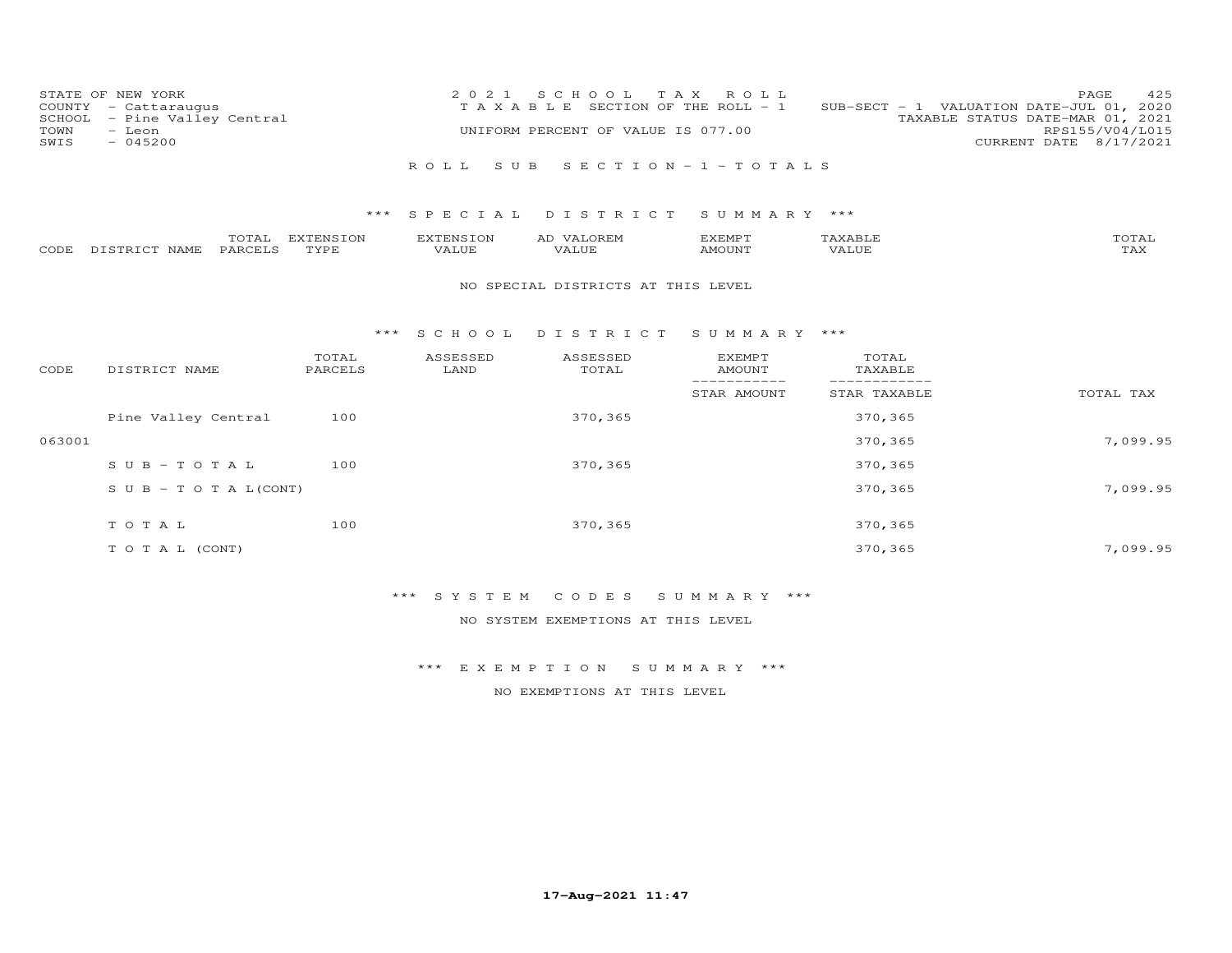| STATE OF NEW YORK            | 2021 SCHOOL TAX ROLL                  | 426<br>PAGE                              |
|------------------------------|---------------------------------------|------------------------------------------|
| COUNTY - Cattaraugus         | T A X A B L E SECTION OF THE ROLL - 1 | SUB-SECT - 1 VALUATION DATE-JUL 01, 2020 |
| SCHOOL - Pine Valley Central |                                       | TAXABLE STATUS DATE-MAR 01, 2021         |
| TOWN<br>- Leon               | UNIFORM PERCENT OF VALUE IS 077.00    | RPS155/V04/L015                          |
| $-045200$<br>SWIS            |                                       | CURRENT DATE 8/17/2021                   |
|                              |                                       |                                          |

R O L L S U B S E C T I O N - 1 - T O T A L S

# \*\*\* G R A N D T O T A L S \*\*\*

| ROLL<br>SEC | DESCRIPTION        | TOTAL<br>PARCELS | ASSESSED<br>LAND | ASSESSED<br>TOTAL | <b>EXEMPT</b><br>AMOUNT | TOTAL<br>TAXABLE<br>---------- | TAX  | TOTAL<br>TAX |
|-------------|--------------------|------------------|------------------|-------------------|-------------------------|--------------------------------|------|--------------|
|             |                    |                  |                  |                   | STAR AMOUNT             | STAR TAXABLE                   | RATE |              |
|             | 2021-22 School Tax |                  |                  | 370,365           |                         | 370,365<br>370,365             |      | 7,099.95     |
|             | SPEC DIST TAXES    |                  |                  |                   |                         |                                |      |              |
|             | TAXABLE            | 100              |                  |                   |                         |                                |      | 7,099.95     |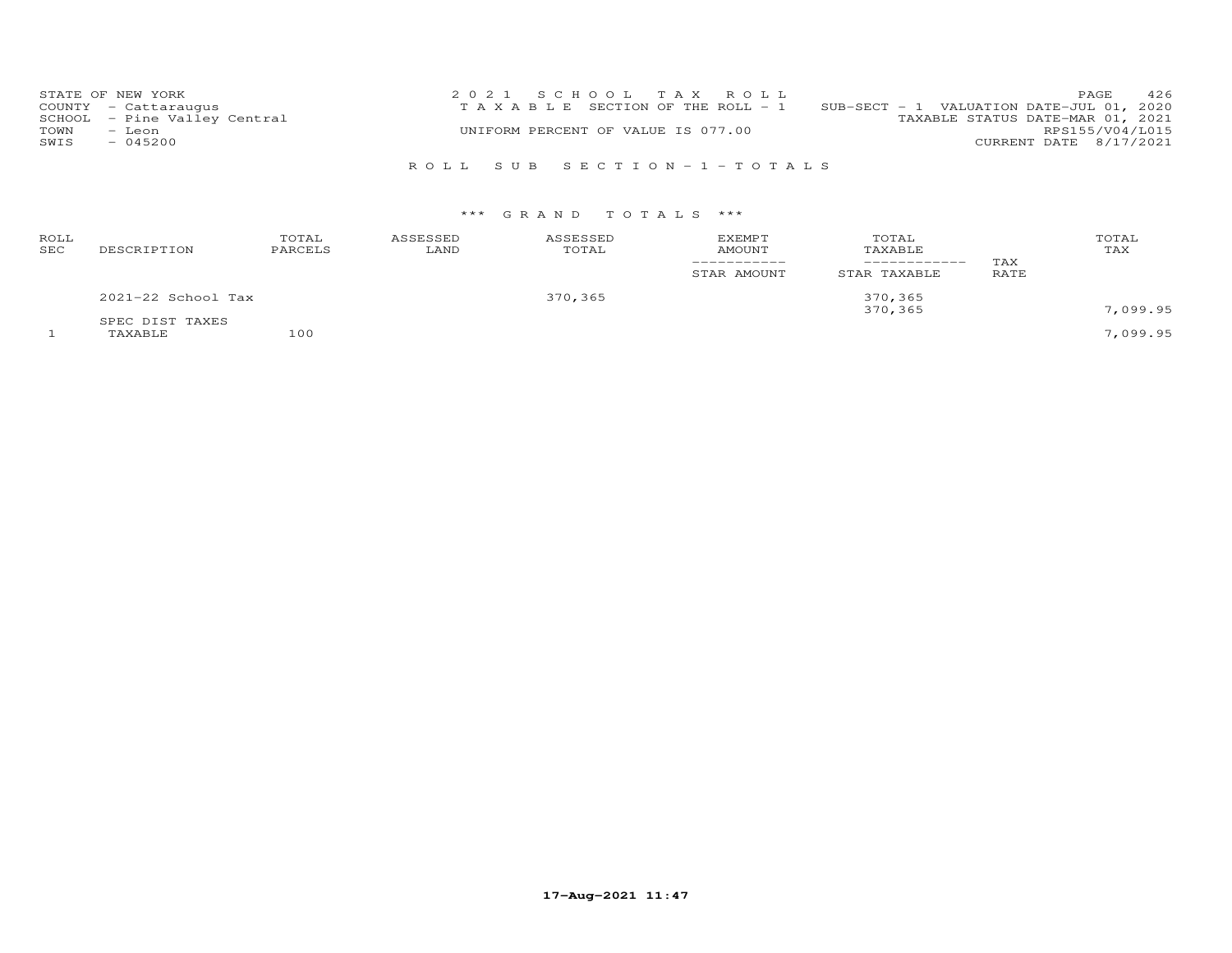| STATE OF NEW YORK            | 2021 SCHOOL TAX ROLL                  | 427<br>PAGE                      |
|------------------------------|---------------------------------------|----------------------------------|
| COUNTY - Cattaraugus         | T A X A B L E SECTION OF THE ROLL - 1 | VALUATION DATE-JUL 01, 2020      |
| SCHOOL - Pine Valley Central |                                       | TAXABLE STATUS DATE-MAR 01, 2021 |
| TOWN<br>– Leon               | UNIFORM PERCENT OF VALUE IS 077.00    | RPS155/V04/L015                  |
| $-045200$<br>SWIS            |                                       | CURRENT DATE 8/17/2021           |
|                              | ROLL SECTION TOTALS                   |                                  |

# \*\*\* S P E C I A L D I S T R I C T S U M M A R Y \*\*\*

|      |                  | $- - - -$<br>. U I A L | m<br><b>PIN</b> | EXTENSION | AL | EXEMPT | $\pi$ train $\tau$ $\tau$<br>AAABLE | momm.<br>- OTAL-    |
|------|------------------|------------------------|-----------------|-----------|----|--------|-------------------------------------|---------------------|
| CODE | DISTRICT<br>NAME | PARCELS                | TVDF            | VALUE     |    | MOUNT  | .<br>'ALUL                          | $m \times r$<br>⊥冖◠ |

#### NO SPECIAL DISTRICTS AT THIS LEVEL

#### \*\*\* S C H O O L D I S T R I C T S U M M A R Y \*\*\*

| CODE   | DISTRICT NAME                    | TOTAL<br>PARCELS | ASSESSED<br>LAND | ASSESSED<br>TOTAL | EXEMPT<br>AMOUNT | TOTAL<br>TAXABLE |            |
|--------|----------------------------------|------------------|------------------|-------------------|------------------|------------------|------------|
|        |                                  |                  |                  |                   | STAR AMOUNT      | STAR TAXABLE     | TOTAL TAX  |
|        | Pine Valley Central              | 718              | 16823,280        | 43457,614         | 3469,977         | 39,987,637       |            |
| 063001 |                                  |                  |                  |                   | 7488,351         | 32,499,286       | 623,014.91 |
|        | $SUB - TO T AL$                  | 718              | 16823,280        | 43457,614         | 3469,977         | 39,987,637       |            |
|        | $S \cup B - T \cup T A L (CONT)$ |                  |                  |                   | 7488,351         | 32,499,286       | 623,014.91 |
|        | TOTAL                            | 718              | 16823,280        | 43457,614         | 3469,977         | 39,987,637       |            |
|        | T O T A L (CONT)                 |                  |                  |                   | 7488,351         | 32,499,286       | 623,014.91 |

# \*\*\* S Y S T E M C O D E S S U M M A R Y \*\*\*

# NO SYSTEM EXEMPTIONS AT THIS LEVEL

# \*\*\* E X E M P T I O N S U M M A R Y \*\*\*

|       |                | TOTAL   |         |
|-------|----------------|---------|---------|
| CODE  | DESCRIPTION    | PARCELS | SCHOOL  |
| 25130 | NON-PROFIT     |         | 213,000 |
| 41130 | VETCOM CTS     |         |         |
| 41140 | VETDIS CTS     |         |         |
| 41150 | $CW$ 10 $VET/$ |         |         |
| 41400 | CLERGY         |         | 1,500   |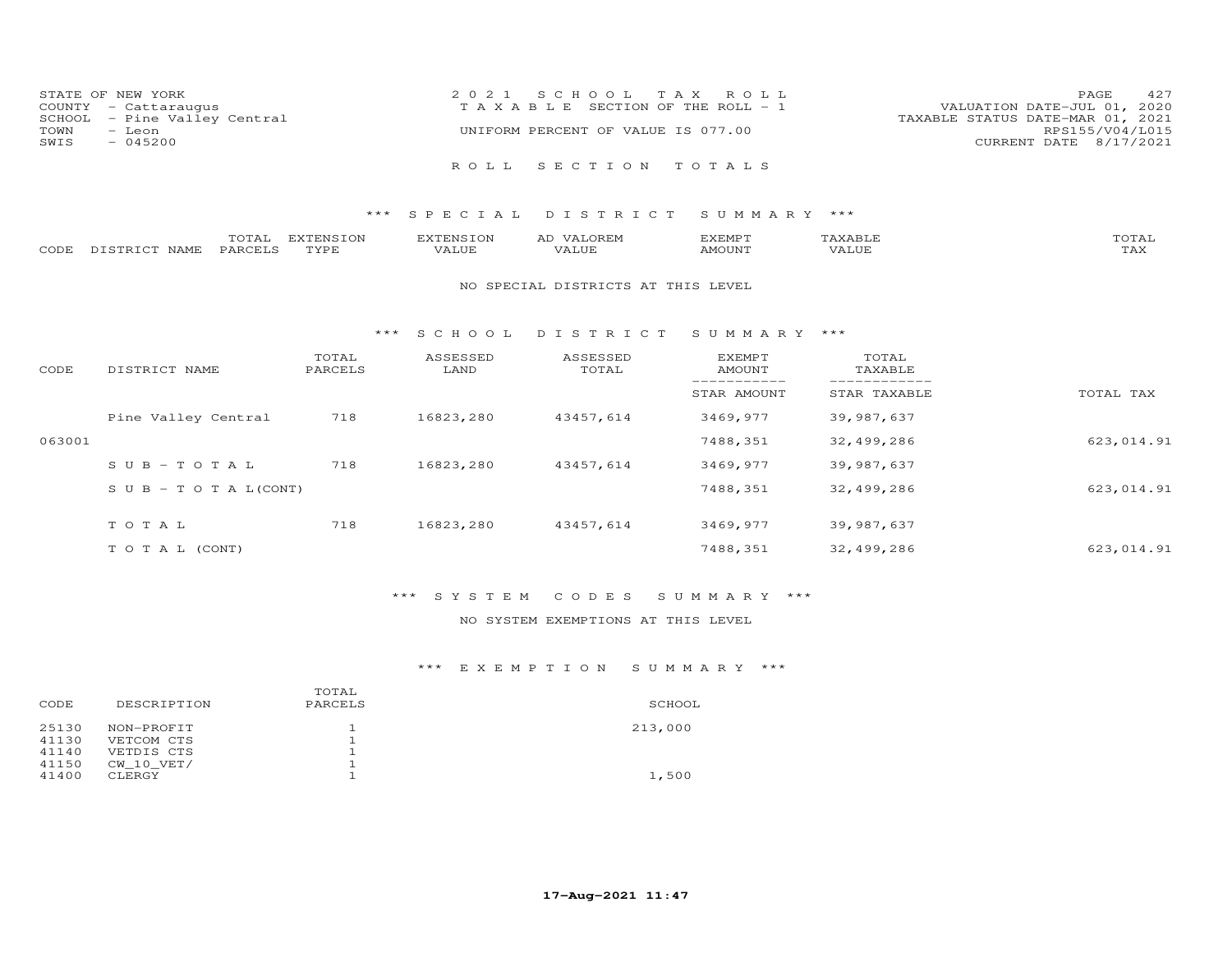| STATE OF NEW YORK |                              | 2021 SCHOOL TAX ROLL                                                 | 428<br><b>PAGE</b>     |
|-------------------|------------------------------|----------------------------------------------------------------------|------------------------|
|                   | COUNTY - Cattaraugus         | VALUATION DATE-JUL 01, 2020<br>T A X A B L E SECTION OF THE ROLL - 1 |                        |
|                   | SCHOOL - Pine Valley Central | TAXABLE STATUS DATE-MAR 01, 2021                                     |                        |
| TOWN              | – Leon                       | UNIFORM PERCENT OF VALUE IS 077.00                                   | RPS155/V04/L015        |
| SWIS              | $-045200$                    |                                                                      | CURRENT DATE 8/17/2021 |
|                   |                              | ROLL SECTION TOTALS                                                  |                        |

# \*\*\* E X E M P T I O N S U M M A R Y \*\*\*

| CODE           | DESCRIPTION          | TOTAL<br>PARCELS | SCHOOL              |
|----------------|----------------------|------------------|---------------------|
| 41700<br>41720 | AG BLDG<br>AG DIST   | 10<br>89         | 405,800<br>1452,243 |
| 41730          | AG DISTOUT           | 23               | 248,120             |
| 41800          | AGED C/T/S           | 3                | 118,290             |
| 41804<br>41810 | AGED S<br>AGED C/T/S | 2                | 57,100              |
| 41834          | ENH STAR             | 64               | 31,250<br>3538,260  |
| 41854          | <b>BAS STAR</b>      | 155              | 3924,891            |
| 41864          | <b>B STAR MH</b>     |                  | 25,200              |
| 42120          | TMP GHOUSE           | 5                | 120,000             |
| 47460          | FOREST/A74           | 6                | 822,440             |
| 47610          | BUS C/T/S            |                  | 234                 |
|                | T A L<br>T O         | 365              | 10958,328           |

### \*\*\* G R A N D T O T A L S \*\*\*

| <b>ROLL</b><br><b>SEC</b> | DESCRIPTION                | TOTAL<br>PARCELS | ASSESSED<br>LAND | ASSESSED<br>TOTAL | <b>EXEMPT</b><br>AMOUNT<br>STAR AMOUNT | TOTAL<br>TAXABLE<br>STAR TAXABLE | TAX<br>RATE | TOTAL<br>TAX |
|---------------------------|----------------------------|------------------|------------------|-------------------|----------------------------------------|----------------------------------|-------------|--------------|
|                           | $2021 - 22$ School Tax     |                  | 16823,280        | 43457.614         | 3,469,977<br>7488,351                  | 39,987,637<br>32,499,286         |             | 623,014.91   |
|                           | SPEC DIST TAXES<br>TAXABLE | 718              |                  |                   |                                        |                                  |             | 623,014.91   |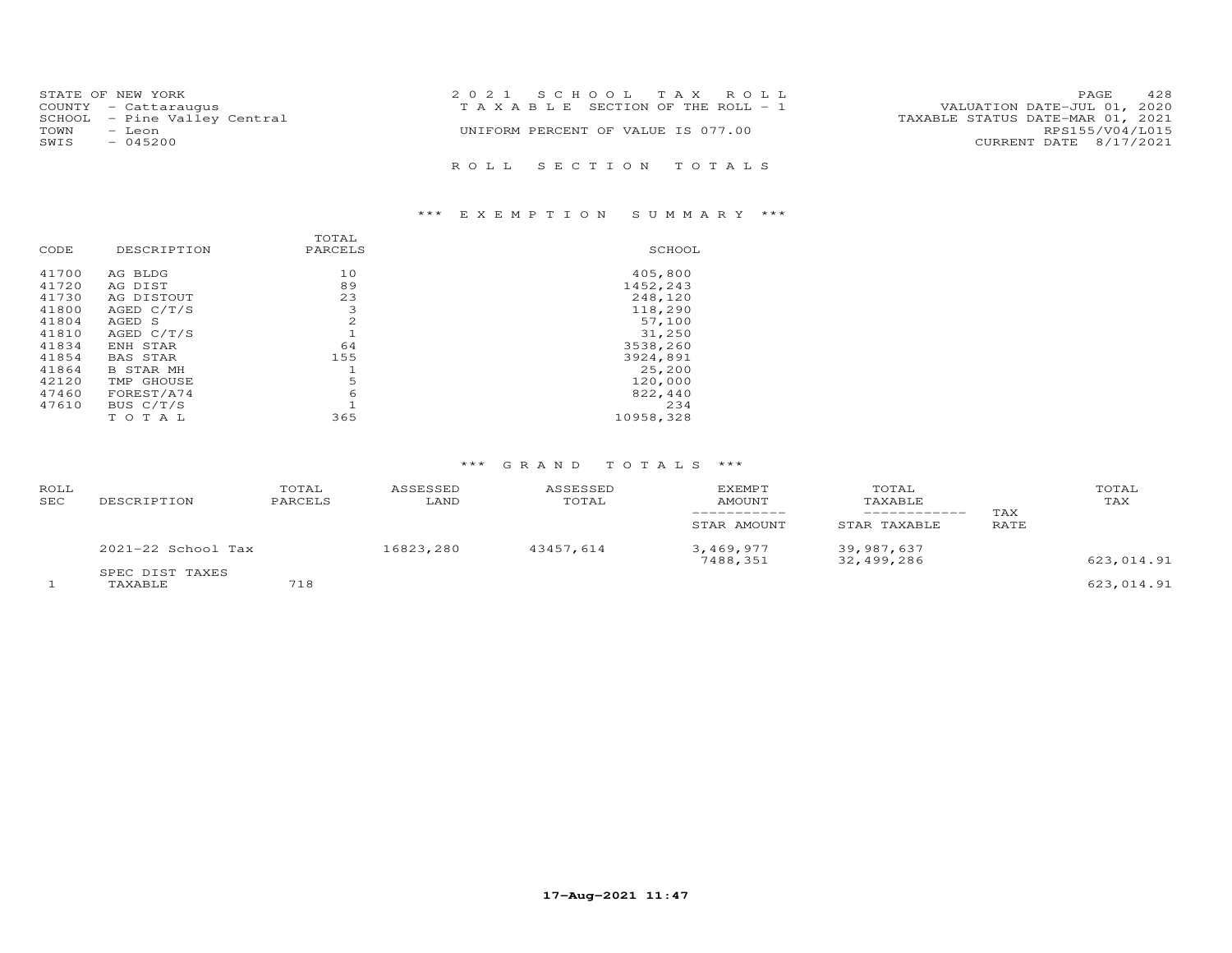| STATE OF NEW YORK<br>- Cattaraugus<br>COUNTY<br>SCHOOL<br>- Pine Valley Central<br>TOWN<br>- Leon<br>$-045200$<br>SWIS | 2 0 2 1                              | OWNERS NAME SEQUENCE | SCHOOL TAX ROLL<br>SPECIAL FRANCHISE SECTION OF THE ROLL - 5<br>UNIFORM PERCENT OF VALUE IS 077.00 | VALUATION DATE-JUL 01, 2020<br>TAXABLE STATUS DATE-MAR 01, 2021 | 429<br>PAGE  |
|------------------------------------------------------------------------------------------------------------------------|--------------------------------------|----------------------|----------------------------------------------------------------------------------------------------|-----------------------------------------------------------------|--------------|
| TAX MAP PARCEL NUMBER                                                                                                  | PROPERTY LOCATION & CLASS ASSESSMENT |                      |                                                                                                    |                                                                 |              |
| CURRENT OWNERS NAME                                                                                                    | SCHOOL DISTRICT                      | LAND                 | TAX DESCRIPTION                                                                                    | TAXABLE VALUE                                                   |              |
| CURRENT OWNERS ADDRESS                                                                                                 | PARCEL SIZE/GRID COORD               | TOTAL                | SPECIAL DISTRICTS                                                                                  |                                                                 | TAX AMOUNT   |
|                                                                                                                        |                                      |                      |                                                                                                    | ***************** 552.000-9910-131.600/188 ***                  |              |
|                                                                                                                        | Special Franchise                    |                      |                                                                                                    | ACCT 0433                                                       | BILL 1323    |
| 552.000-9910-131.600/188                                                                                               | 861 Elec & gas                       |                      | $2021 - 22$ School Tax                                                                             | 304,833                                                         | 5,843.68     |
| Nys Electric & Gas Corp                                                                                                | Pine Valley Cen 063001               | $\circ$              |                                                                                                    |                                                                 |              |
| 70 Farm View Dr                                                                                                        | Town Of Leon                         | 304,833              |                                                                                                    |                                                                 |              |
| New Gloucester, ME 04260                                                                                               | 1.0000 Pine Valley<br>ACRES<br>0.01  |                      |                                                                                                    |                                                                 |              |
|                                                                                                                        | FULL MARKET VALUE                    | 395,887              |                                                                                                    |                                                                 |              |
|                                                                                                                        |                                      |                      | TOTAL TAX ---                                                                                      |                                                                 | $5,843.68**$ |
|                                                                                                                        |                                      |                      |                                                                                                    | DATE #1                                                         | 09/30/21     |
|                                                                                                                        |                                      |                      |                                                                                                    | AMT DUE                                                         | 5,843.68     |
|                                                                                                                        |                                      |                      |                                                                                                    |                                                                 |              |
|                                                                                                                        | Special Franchise                    |                      |                                                                                                    | ACCT 0502                                                       | BILL 1324    |
| 552.000-9916-631.900/188                                                                                               | 866 Telephone                        |                      | 2021-22 School Tax                                                                                 | 25,267                                                          | 484.37       |
| Verizon New York Inc                                                                                                   | Pine Valley Cen 063001               | $\Omega$             |                                                                                                    |                                                                 |              |
| PO Box 152206                                                                                                          | Town Of Leon                         | 25,267               |                                                                                                    |                                                                 |              |
| Irving, TX 75015-2206                                                                                                  | 0.4100 Pine Valley                   |                      |                                                                                                    |                                                                 |              |
|                                                                                                                        | 0.01<br>ACRES                        |                      |                                                                                                    |                                                                 |              |
|                                                                                                                        | FULL MARKET VALUE                    | 32,814               | TOTAL TAX ---                                                                                      |                                                                 | $484.37**$   |
|                                                                                                                        |                                      |                      |                                                                                                    | DATE #1                                                         | 09/30/21     |
|                                                                                                                        |                                      |                      |                                                                                                    | AMT DUE                                                         | 484.37       |
|                                                                                                                        |                                      |                      |                                                                                                    | ***************************                                     |              |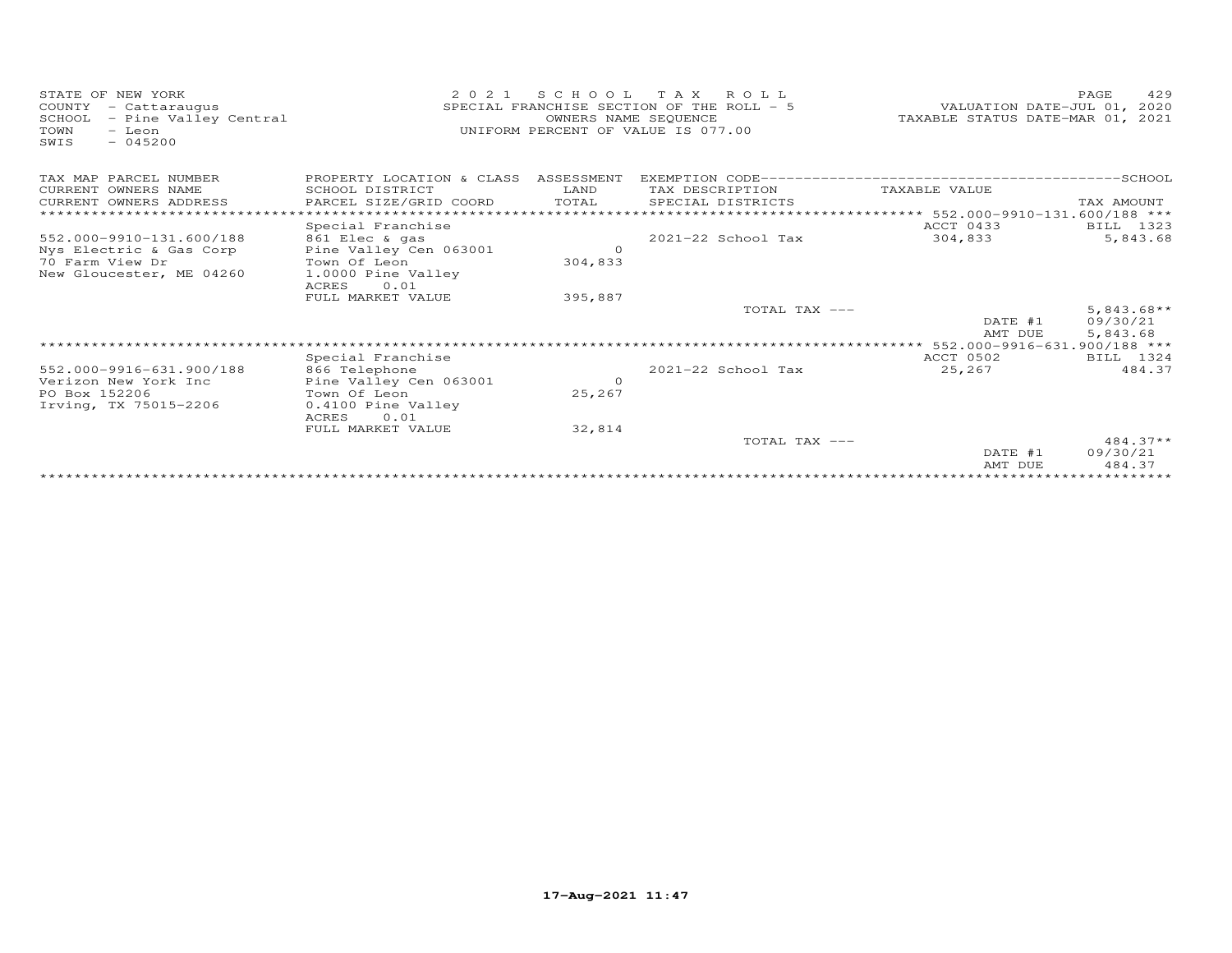| SCHOOL<br>TOWN<br>SWIS | STATE OF NEW YORK<br>COUNTY - Cattaraugus<br>- Pine Valley Central<br>- Leon<br>$-045200$ |                   | 2 0 2 1                   | S C H O O L<br>SPECIAL FRANCHISE SECTION OF THE ROLL - 5 | T A X<br>R O L L               |                  | 430<br>PAGE<br>VALUATION DATE-JUL 01, 2020<br>TAXABLE STATUS DATE-MAR 01, 2021<br>RPS155/V04/L015<br>CURRENT DATE 8/17/2021 |
|------------------------|-------------------------------------------------------------------------------------------|-------------------|---------------------------|----------------------------------------------------------|--------------------------------|------------------|-----------------------------------------------------------------------------------------------------------------------------|
|                        |                                                                                           |                   | ROLL<br>S U B             |                                                          | SECTION - - TOTALS             |                  |                                                                                                                             |
|                        |                                                                                           | $***$             | S P E C I A L             | DISTRICT                                                 | SUMMARY ***                    |                  |                                                                                                                             |
| CODE                   | TOTAL<br>PARCELS<br>DISTRICT NAME                                                         | EXTENSION<br>TYPE | <b>EXTENSION</b><br>VALUE | AD VALOREM<br><b>VALUE</b>                               | <b>EXEMPT</b><br><b>AMOUNT</b> | TAXABLE<br>VALUE | TOTAL<br>TAX                                                                                                                |
|                        |                                                                                           |                   |                           | NO SPECIAL DISTRICTS AT THIS LEVEL                       |                                |                  |                                                                                                                             |
|                        |                                                                                           | $***$             | S C H O O L               | DISTRICT                                                 | SUMMARY ***                    |                  |                                                                                                                             |
| CODE                   | DISTRICT NAME                                                                             | TOTAL<br>PARCELS  | ASSESSED<br>LAND          | ASSESSED<br>TOTAL                                        | <b>EXEMPT</b><br><b>AMOUNT</b> | TOTAL<br>TAXABLE |                                                                                                                             |
|                        |                                                                                           |                   |                           |                                                          | ------<br>STAR AMOUNT          | STAR TAXABLE     | TOTAL TAX                                                                                                                   |
|                        | Pine Valley Central                                                                       | 2                 |                           | 330,100                                                  |                                | 330,100          |                                                                                                                             |
| 063001                 |                                                                                           |                   |                           |                                                          |                                | 330,100          | 6,328.05                                                                                                                    |
|                        | $SUB - TO T AL$                                                                           | 2                 |                           | 330,100                                                  |                                | 330,100          |                                                                                                                             |
|                        | S U B - T O T A $L$ (CONT)                                                                |                   |                           |                                                          |                                | 330,100          | 6,328.05                                                                                                                    |
|                        | TOTAL                                                                                     | $\mathbf{2}$      |                           | 330,100                                                  |                                | 330,100          |                                                                                                                             |
|                        | TO TAL (CONT)                                                                             |                   |                           |                                                          |                                | 330,100          | 6,328.05                                                                                                                    |

\*\*\* S Y S T E M C O D E S S U M M A R Y \*\*\*

NO SYSTEM EXEMPTIONS AT THIS LEVEL

\*\*\* E X E M P T I O N S U M M A R Y \*\*\*

NO EXEMPTIONS AT THIS LEVEL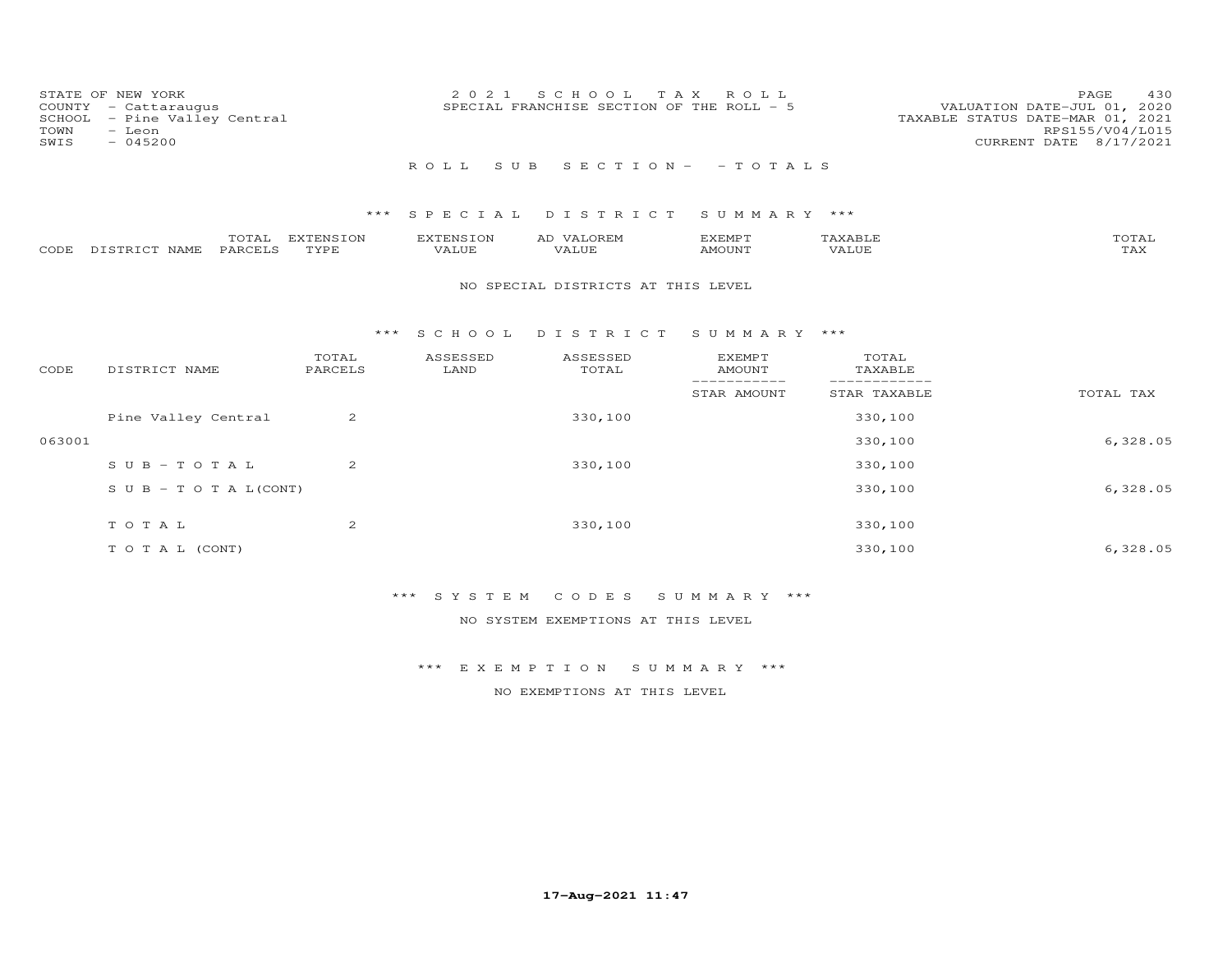| TOWN<br>SWIS | STATE OF NEW YORK<br>COUNTY - Cattaraugus<br>SCHOOL - Pine Valley Central<br>- Leon<br>$-045200$ | 2021 SCHOOL TAX ROLL<br>SPECIAL FRANCHISE SECTION OF THE ROLL - 5 | 431<br>PAGE<br>VALUATION DATE-JUL 01, 2020<br>TAXABLE STATUS DATE-MAR 01, 2021<br>RPS155/V04/L015 |
|--------------|--------------------------------------------------------------------------------------------------|-------------------------------------------------------------------|---------------------------------------------------------------------------------------------------|
|              |                                                                                                  | ROLL SUB SECTION- - TOTALS                                        | CURRENT DATE 8/17/2021                                                                            |

# \*\*\* G R A N D T O T A L S \*\*\*

| ROLL<br><b>SEC</b> | DESCRIPTION                                                                                                                                                                                                                                        | TOTAL<br>PARCELS | ASSESSED<br>LAND | ASSESSED<br>TOTAL | <b>EXEMPT</b><br><b>AMOUNT</b><br>STAR AMOUNT | TOTAL<br>TAXABLE<br>STAR TAXABLE | TAX<br>RATE | TOTAL<br>TAX  |
|--------------------|----------------------------------------------------------------------------------------------------------------------------------------------------------------------------------------------------------------------------------------------------|------------------|------------------|-------------------|-----------------------------------------------|----------------------------------|-------------|---------------|
|                    | $2021-22$ School Tax                                                                                                                                                                                                                               |                  |                  | 330,100           |                                               | 330,100                          |             |               |
|                    | SPEC DIST TAXES<br>$\sim$ . The contract of the contract of the contract of the contract of the contract of the contract of the contract of the contract of the contract of the contract of the contract of the contract of the contract of the co | $\sim$           |                  |                   |                                               | 330,100                          |             | 6,328.05<br>. |

5 SPECIAL FRANCHISE 2 6,328.05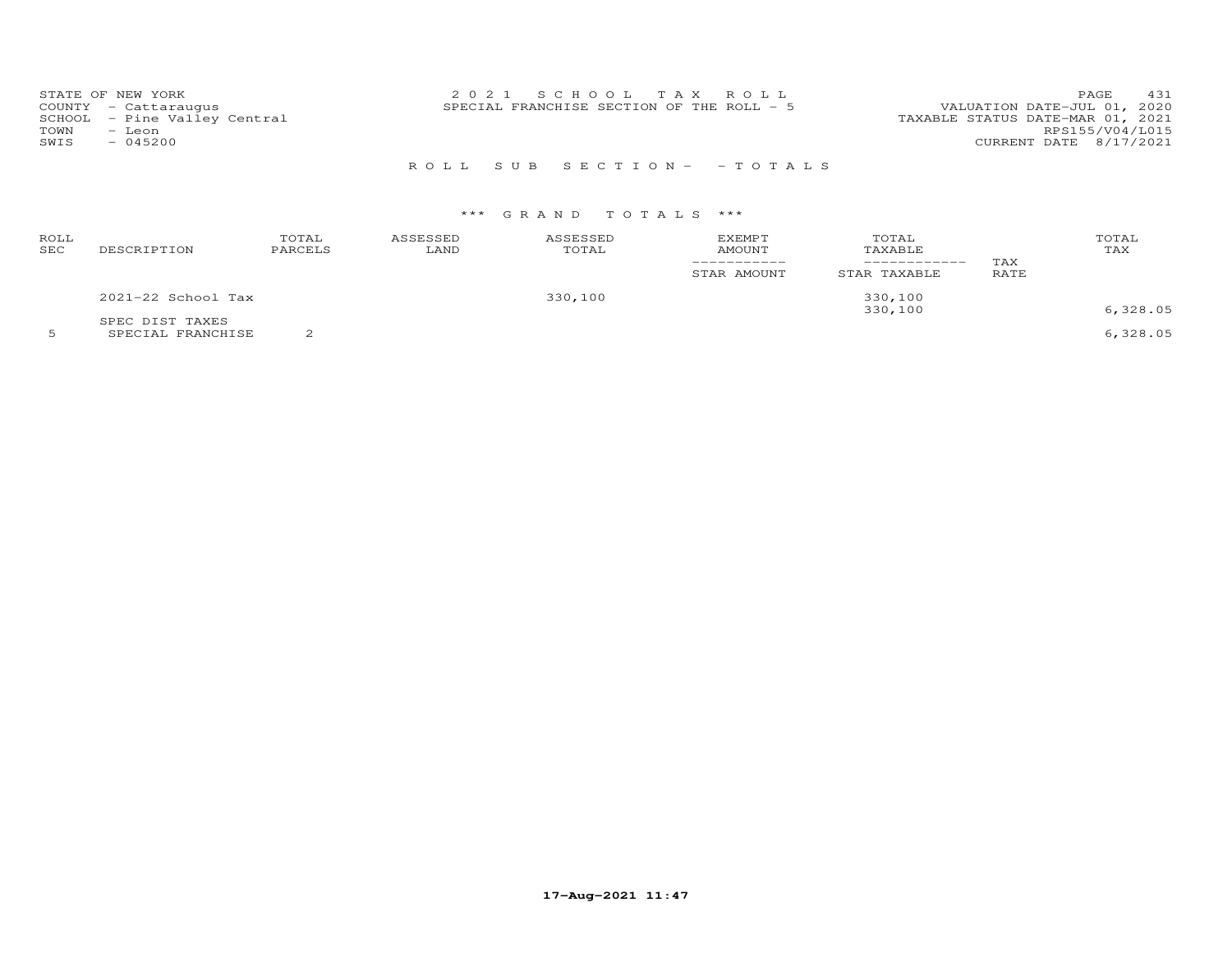| COUNTY<br>SCHOOL<br>TOWN<br>SWIS | STATE OF NEW YORK<br>- Cattaraugus<br>- Pine Valley Central<br>- Leon<br>$-045200$ |                   | 2 0 2 1                          | S C H O O L<br>T A X<br>SPECIAL FRANCHISE SECTION OF THE ROLL - 5 | ROLL                                        |                                 | 432<br>PAGE<br>2020<br>VALUATION DATE-JUL 01,<br>TAXABLE STATUS DATE-MAR 01, 2021<br>RPS155/V04/L015<br>CURRENT DATE 8/17/2021 |
|----------------------------------|------------------------------------------------------------------------------------|-------------------|----------------------------------|-------------------------------------------------------------------|---------------------------------------------|---------------------------------|--------------------------------------------------------------------------------------------------------------------------------|
|                                  |                                                                                    |                   | ROLL                             | SECTION                                                           | TOTALS                                      |                                 |                                                                                                                                |
|                                  |                                                                                    | * * *             | SPECIAL                          | DISTRICT                                                          | SUMMARY ***                                 |                                 |                                                                                                                                |
| CODE                             | TOTAL<br>DISTRICT NAME<br>PARCELS                                                  | EXTENSION<br>TYPE | <b>EXTENSION</b><br><b>VALUE</b> | AD VALOREM<br>VALUE                                               | <b>EXEMPT</b><br><b>AMOUNT</b>              | TAXABLE<br>VALUE                | TOTAL<br>TAX                                                                                                                   |
|                                  |                                                                                    |                   |                                  | NO SPECIAL DISTRICTS AT THIS LEVEL                                |                                             |                                 |                                                                                                                                |
|                                  |                                                                                    | ***               | S C H O O L                      | DISTRICT                                                          | SUMMARY ***                                 |                                 |                                                                                                                                |
| CODE                             | DISTRICT NAME                                                                      | TOTAL<br>PARCELS  | ASSESSED<br>LAND                 | ASSESSED<br>TOTAL                                                 | <b>EXEMPT</b><br><b>AMOUNT</b><br>_________ | TOTAL<br>TAXABLE<br>___________ |                                                                                                                                |
|                                  |                                                                                    |                   |                                  |                                                                   | STAR AMOUNT                                 | STAR TAXABLE                    | TOTAL TAX                                                                                                                      |
|                                  | Pine Valley Central                                                                | 2                 |                                  | 330,100                                                           |                                             | 330,100                         |                                                                                                                                |
| 063001                           |                                                                                    |                   |                                  |                                                                   |                                             | 330,100                         | 6,328.05                                                                                                                       |
|                                  | $SUB - TO TAL$                                                                     | 2                 |                                  | 330,100                                                           |                                             | 330,100                         |                                                                                                                                |

| $S \cup B - T \cup T A L (CONT)$ |   |         | 330,100 | 6,328.05 |
|----------------------------------|---|---------|---------|----------|
| TOTAL                            | ∠ | 330,100 | 330,100 |          |
| TO TAL (CONT)                    |   |         | 330,100 | 6,328.05 |

\*\*\* S Y S T E M C O D E S S U M M A R Y \*\*\*

NO SYSTEM EXEMPTIONS AT THIS LEVEL

\*\*\* E X E M P T I O N S U M M A R Y \*\*\*

NO EXEMPTIONS AT THIS LEVEL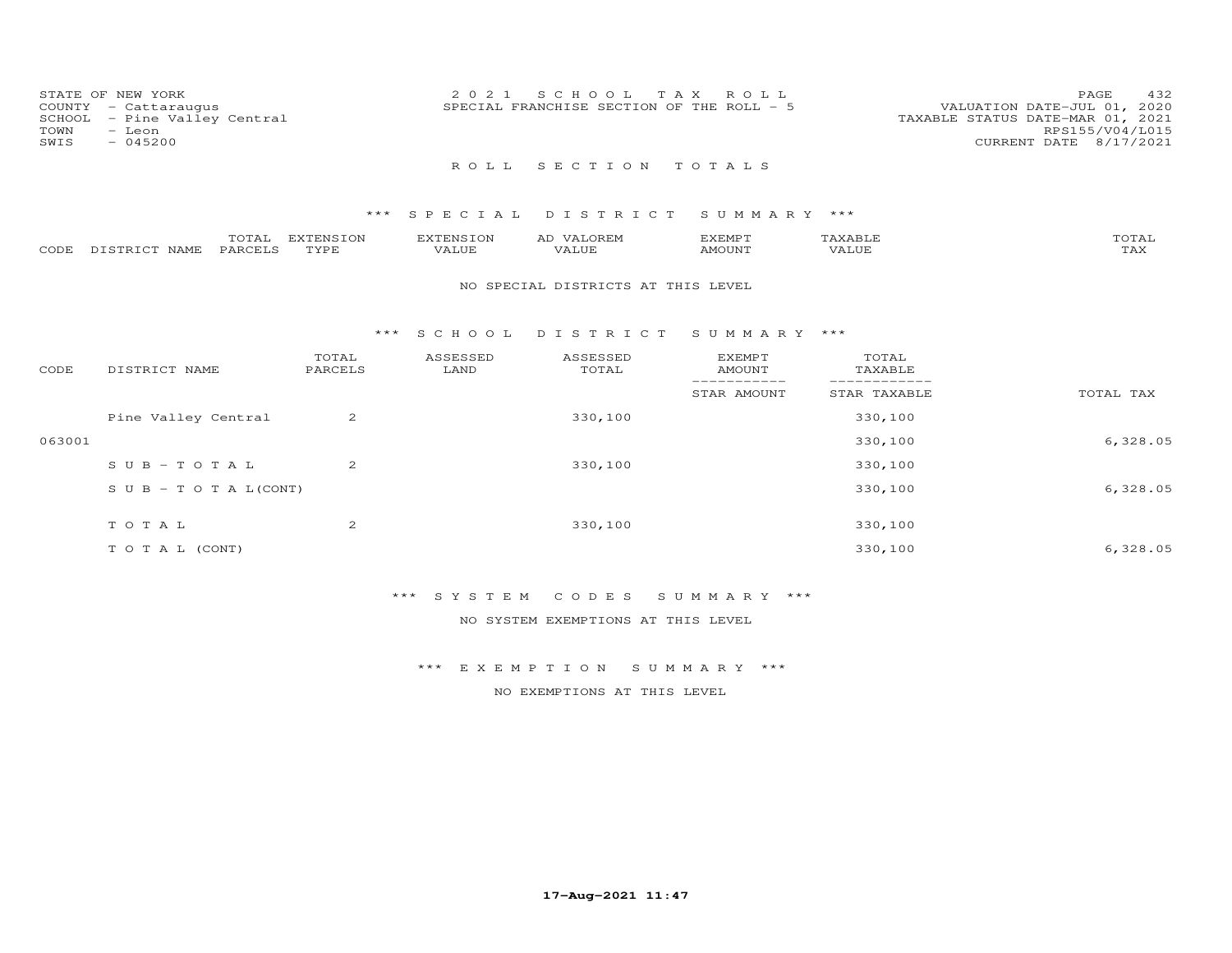| TOWN<br>SWIS | STATE OF NEW YORK<br>COUNTY - Cattaraugus<br>SCHOOL - Pine Valley Central<br>- Leon<br>$-045200$ | 2021 SCHOOL TAX ROLL<br>SPECIAL FRANCHISE SECTION OF THE ROLL - 5 | PAGE<br>VALUATION DATE-JUL 01, 2020<br>TAXABLE STATUS DATE-MAR 01, 2021<br>RPS155/V04/L015<br>CURRENT DATE 8/17/2021 | 433 |
|--------------|--------------------------------------------------------------------------------------------------|-------------------------------------------------------------------|----------------------------------------------------------------------------------------------------------------------|-----|
|              |                                                                                                  | ROLL SECTION TOTALS                                               |                                                                                                                      |     |

## \*\*\* G R A N D T O T A L S \*\*\*

| ROLL<br>SEC | DESCRIPTION                          | TOTAL<br>PARCELS | ASSESSED<br>LAND | ASSESSED<br>TOTAL | EXEMPT<br>AMOUNT<br>STAR AMOUNT | TOTAL<br>TAXABLE<br>___________<br>STAR TAXABLE | TAX<br>RATE | TOTAL<br>TAX |
|-------------|--------------------------------------|------------------|------------------|-------------------|---------------------------------|-------------------------------------------------|-------------|--------------|
|             | 2021-22 School Tax                   |                  |                  | 330,100           |                                 | 330,100<br>330,100                              |             | 6,328.05     |
|             | SPEC DIST TAXES<br>SPECIAL FRANCHISE |                  |                  |                   |                                 |                                                 |             | 6,328.05     |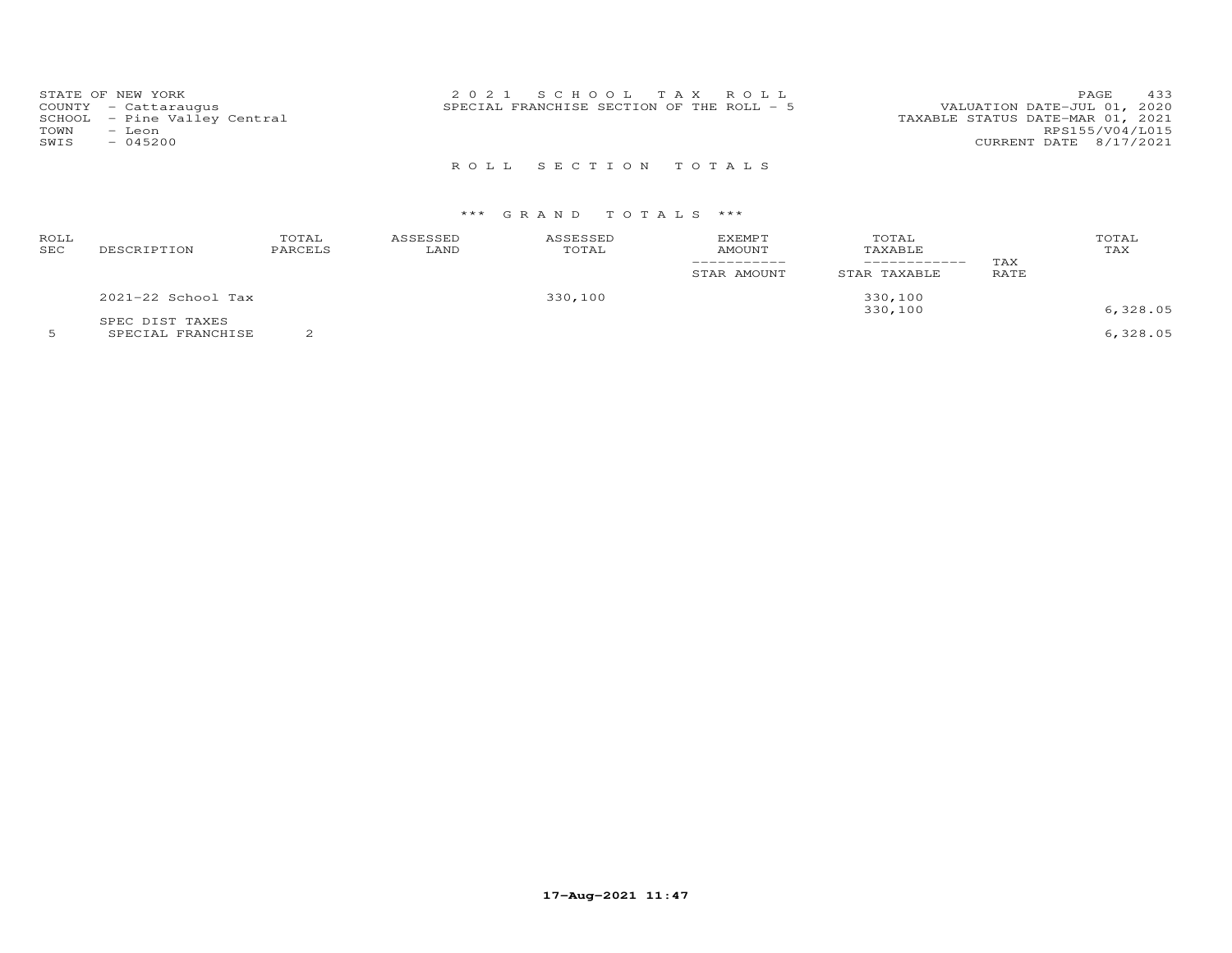| STATE OF NEW YORK<br>COUNTY - Cattaraugus<br>SCHOOL - Pine Valley Central<br>TOWN<br>- Leon<br>SWIS<br>$-045200$                   | 2 0 2 1                                                                                                                              | SCHOOL TAX                       | ROLL<br>UTILITY & R.R. SECTION OF THE ROLL - 6<br>OWNERS NAME SEQUENCE<br>UNIFORM PERCENT OF VALUE IS 077.00 | VALUATION DATE-JUL 01, 2020<br>TAXABLE STATUS DATE-MAR 01, 2021 | PAGE<br>434                          |
|------------------------------------------------------------------------------------------------------------------------------------|--------------------------------------------------------------------------------------------------------------------------------------|----------------------------------|--------------------------------------------------------------------------------------------------------------|-----------------------------------------------------------------|--------------------------------------|
| TAX MAP PARCEL NUMBER<br>CURRENT OWNERS NAME<br>CURRENT OWNERS ADDRESS                                                             | SCHOOL DISTRICT<br>PARCEL SIZE/GRID COORD                                                                                            | LAND<br>TOTAL                    | TAX DESCRIPTION<br>SPECIAL DISTRICTS                                                                         | TAXABLE VALUE                                                   | TAX AMOUNT                           |
| **********************                                                                                                             |                                                                                                                                      |                                  |                                                                                                              |                                                                 |                                      |
| 652.000-9916-830.000/203<br>EmKey Gathering<br>558 W 6th St Ste 200<br>Erie, PA 16507                                              | Meas. & Req. Station<br>873 Gas Meas Sta<br>Pine Valley Cen 063001<br>0.01<br>ACRES<br>FULL MARKET VALUE                             | $\overline{0}$<br>2,560<br>3,048 | 2021-22 School Tax                                                                                           | ACCT 0946<br>2,560                                              | BILL 1325<br>49.08                   |
|                                                                                                                                    |                                                                                                                                      |                                  | TOTAL TAX ---                                                                                                | DATE #1<br>AMT DUE                                              | $49.08**$<br>09/30/21<br>49.08       |
|                                                                                                                                    |                                                                                                                                      |                                  |                                                                                                              |                                                                 |                                      |
| 652.000-9916-830.000/200<br>EmKey Gathering LLC<br>558 W 6th St Ste 200<br>Erie, PA 16507                                          | Op & Mrs Equip<br>741 Gas pipeline<br>Pine Valley Cen 063001<br>Loc #888888 & 29600<br>1.0000 Pine Valley<br>Gas Trans (95000-97000) | $\overline{0}$<br>70,376         | 2021-22 School Tax                                                                                           | ACCT 0550<br>70,376                                             | BILL 1326<br>1,349.12                |
|                                                                                                                                    | 0.01<br>ACRES                                                                                                                        |                                  |                                                                                                              |                                                                 |                                      |
|                                                                                                                                    | FULL MARKET VALUE                                                                                                                    | 83,781                           | TOTAL TAX ---                                                                                                | DATE #1<br>AMT DUE                                              | $1,349.12**$<br>09/30/21             |
|                                                                                                                                    |                                                                                                                                      |                                  |                                                                                                              |                                                                 | 1,349.12                             |
| 652.000-9916-830.000/201<br>EmKey Gathering LLC<br>558 W 6th St Ste 200<br>Erie, PA 16507                                          | op & mis equip<br>873 Gas Meas Sta<br>Pine Valley Cen 063001<br>ACRES<br>0.01<br>FULL MARKET VALUE                                   | $\Omega$<br>2,668<br>3,176       | 2021-22 School Tax                                                                                           | ACCT 0944<br>2,668                                              | BILL 1327<br>51.15                   |
|                                                                                                                                    |                                                                                                                                      |                                  | TOTAL TAX ---                                                                                                | DATE #1<br>AMT DUE                                              | $51.15**$<br>09/30/21<br>51.15       |
|                                                                                                                                    |                                                                                                                                      |                                  |                                                                                                              |                                                                 |                                      |
| 652.000-9916-830.000/202                                                                                                           | Meas & req. station<br>873 Gas Meas Sta                                                                                              |                                  | 2021-22 School Tax                                                                                           | ACCT 0945<br>1,596                                              | BILL 1328<br>30.60                   |
| EmKey Gathering LLC<br>558 W 6th St Ste 200                                                                                        | Pine Valley Cen 063001<br>ACRES<br>0.01                                                                                              | $\Omega$<br>1,596                |                                                                                                              |                                                                 |                                      |
| Erie, PA 16507                                                                                                                     | FULL MARKET VALUE                                                                                                                    | 1,900                            | TOTAL TAX ---                                                                                                | DATE #1<br>AMT DUE                                              | $30.60**$<br>09/30/21<br>30.60       |
|                                                                                                                                    |                                                                                                                                      |                                  |                                                                                                              | $*$ 650.000-9916-825.150/288 ***                                |                                      |
|                                                                                                                                    | Outside Plant                                                                                                                        |                                  |                                                                                                              | ACCT 0430                                                       | BILL 1329                            |
| 650.000-9916-825.150/288<br>Kiantone Pipeline Corp<br>Attn: United Refining Co Of Pa Loc #888888<br>PO Box 599<br>Warren, PA 16365 | 883 Gas Trans Impr<br>Pine Valley Cen 063001<br>0.6667 Pine Valley<br>Gas Trans - Pipeline<br>ACRES<br>0.01                          | $\overline{O}$<br>197,356        | 2021-22 School Tax                                                                                           | 197,356                                                         | 3,783.34                             |
|                                                                                                                                    | FULL MARKET VALUE                                                                                                                    | 234,948                          |                                                                                                              |                                                                 |                                      |
|                                                                                                                                    |                                                                                                                                      |                                  | TOTAL TAX ---                                                                                                | DATE #1<br>AMT DUE                                              | $3,783.34**$<br>09/30/21<br>3,783.34 |
|                                                                                                                                    |                                                                                                                                      |                                  |                                                                                                              |                                                                 | * * * * * * * * * *                  |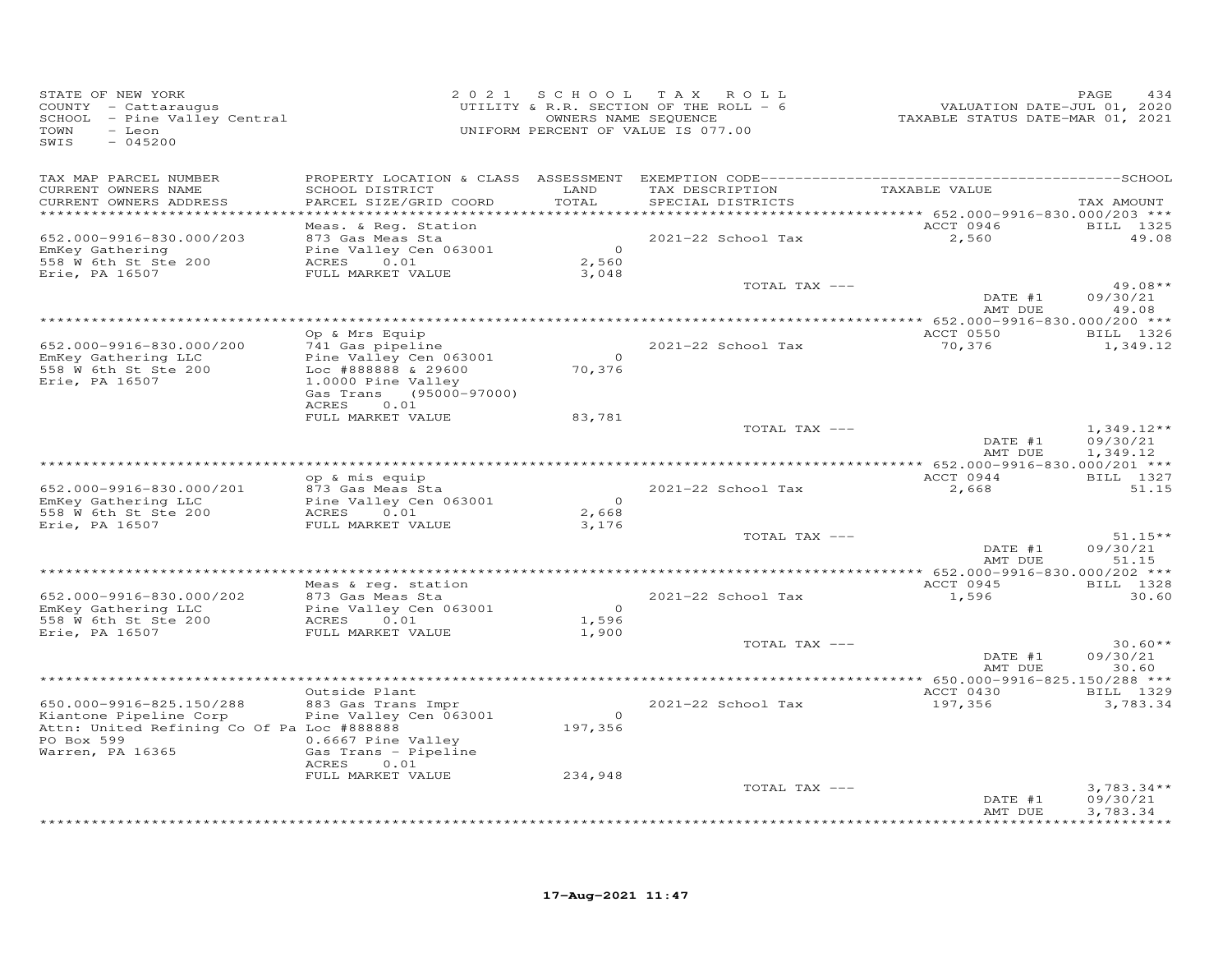| STATE OF NEW YORK<br>COUNTY - Cattaraugus<br>COONII - Caccaraugus<br>SCHOOL - Pine Valley Central<br>TOWN<br>$-$ Leon<br>SWIS<br>$-045200$ |                                                                                                                                                               |                           | 2021 SCHOOL TAX ROLL<br>UTILITY & R.R. SECTION OF THE ROLL - 6<br>OWNERS NAME SEQUENCE<br>UNIFORM PERCENT OF VALUE IS 077.00 | VALUATION DATE-JUL 01, 2020<br>TAXABLE STATUS DATE-MAR 01, 2021 | PAGE<br>435                            |
|--------------------------------------------------------------------------------------------------------------------------------------------|---------------------------------------------------------------------------------------------------------------------------------------------------------------|---------------------------|------------------------------------------------------------------------------------------------------------------------------|-----------------------------------------------------------------|----------------------------------------|
| TAX MAP PARCEL NUMBER<br>CURRENT OWNERS NAME<br>CURRENT OWNERS ADDRESS                                                                     | SCHOOL DISTRICT<br>PARCEL SIZE/GRID COORD                                                                                                                     | LAND<br>TOTAL             | TAX DESCRIPTION<br>SPECIAL DISTRICTS                                                                                         | TAXABLE VALUE                                                   | TAX AMOUNT                             |
|                                                                                                                                            |                                                                                                                                                               |                           |                                                                                                                              |                                                                 |                                        |
| 652.000-9916-131.600/188<br>Nys Electric & Gas Corp<br>70 Farmview Dr<br>New Gloucester, ME 04260                                          | Outside Plant<br>884 Elec Dist Out<br>Pine Valley Cen 063001<br>Loc #888888<br>0.7400 Pine Valley<br>Elec Dist<br>ACRES 0.01                                  | $\overline{0}$<br>311,522 | 2021-22 School Tax                                                                                                           | ACCT 0427<br>311,522                                            | BILL 1330<br>5,971.91                  |
|                                                                                                                                            | FULL MARKET VALUE                                                                                                                                             | 370,860                   |                                                                                                                              |                                                                 |                                        |
|                                                                                                                                            |                                                                                                                                                               |                           | TOTAL TAX ---                                                                                                                | DATE #1<br>AMT DUE                                              | $5,971.91**$<br>09/30/21<br>5,971.91   |
|                                                                                                                                            |                                                                                                                                                               |                           |                                                                                                                              |                                                                 |                                        |
| 652.000-9916-143.800<br>Steuben Rural Elec Coop<br>9 Wilson Ave<br>Bath, NY 14810                                                          | Special Franchise<br>861 Elec & gas<br>Pine Valley Cen 063001<br>Town Of Leon<br>1.0000 Pine Valley                                                           | $\overline{0}$<br>1,394   | 2021-22 School Tax                                                                                                           | ACCT 0764<br>1,394                                              | <b>BILL</b> 1331<br>26.72              |
|                                                                                                                                            | ACRES<br>0.01                                                                                                                                                 |                           |                                                                                                                              |                                                                 |                                        |
|                                                                                                                                            | FULL MARKET VALUE                                                                                                                                             | 1,660                     | TOTAL TAX ---                                                                                                                | DATE #1<br>AMT DUE                                              | $26.72**$<br>09/30/21<br>26.72         |
|                                                                                                                                            |                                                                                                                                                               |                           |                                                                                                                              |                                                                 |                                        |
|                                                                                                                                            | Outside Plant                                                                                                                                                 |                           |                                                                                                                              | ACCT 0424                                                       | BILL 1332                              |
| 652.000-9916-143.800/188<br>Steuben Rural Electric Co<br>9 Wilson Ave<br>Bath, NY 14810                                                    | 884 Elec Dist Out<br>Pine Valley Cen 063001<br>Loc #888888<br>0.9740 Pine Valley<br>Elec Dist<br>0.01<br>ACRES                                                | $\circ$<br>1153,377       | 2021-22 School Tax                                                                                                           | 1153,377                                                        | 22,110.37                              |
|                                                                                                                                            | FULL MARKET VALUE                                                                                                                                             | 1373,068                  |                                                                                                                              |                                                                 |                                        |
|                                                                                                                                            |                                                                                                                                                               |                           | TOTAL TAX ---                                                                                                                | DATE #1<br>AMT DUE                                              | $22,110.37**$<br>09/30/21<br>22,110.37 |
|                                                                                                                                            |                                                                                                                                                               |                           |                                                                                                                              |                                                                 |                                        |
| 652.000-0000-631.900/1883<br>Verizon New York Inc<br>PO Box 152206<br>Irving, TX 75015-2206                                                | Outside Plant<br>------- -----<br>836 Telecom. eq.<br>Pine Valley Cen 063001<br>Loc #888888<br>0.9130 Pine Valley<br>Poles, Wire, Cable, Etc<br>0.01<br>ACRES | 99,457                    |                                                                                                                              | ACCT 0426                                                       | <b>BILL</b> 1333<br>29,845<br>1,334.47 |
|                                                                                                                                            | FULL MARKET VALUE                                                                                                                                             | 129,165                   | TOTAL TAX ---                                                                                                                | DATE #1<br>AMT DUE                                              | $1,334.47**$<br>09/30/21<br>1,334.47   |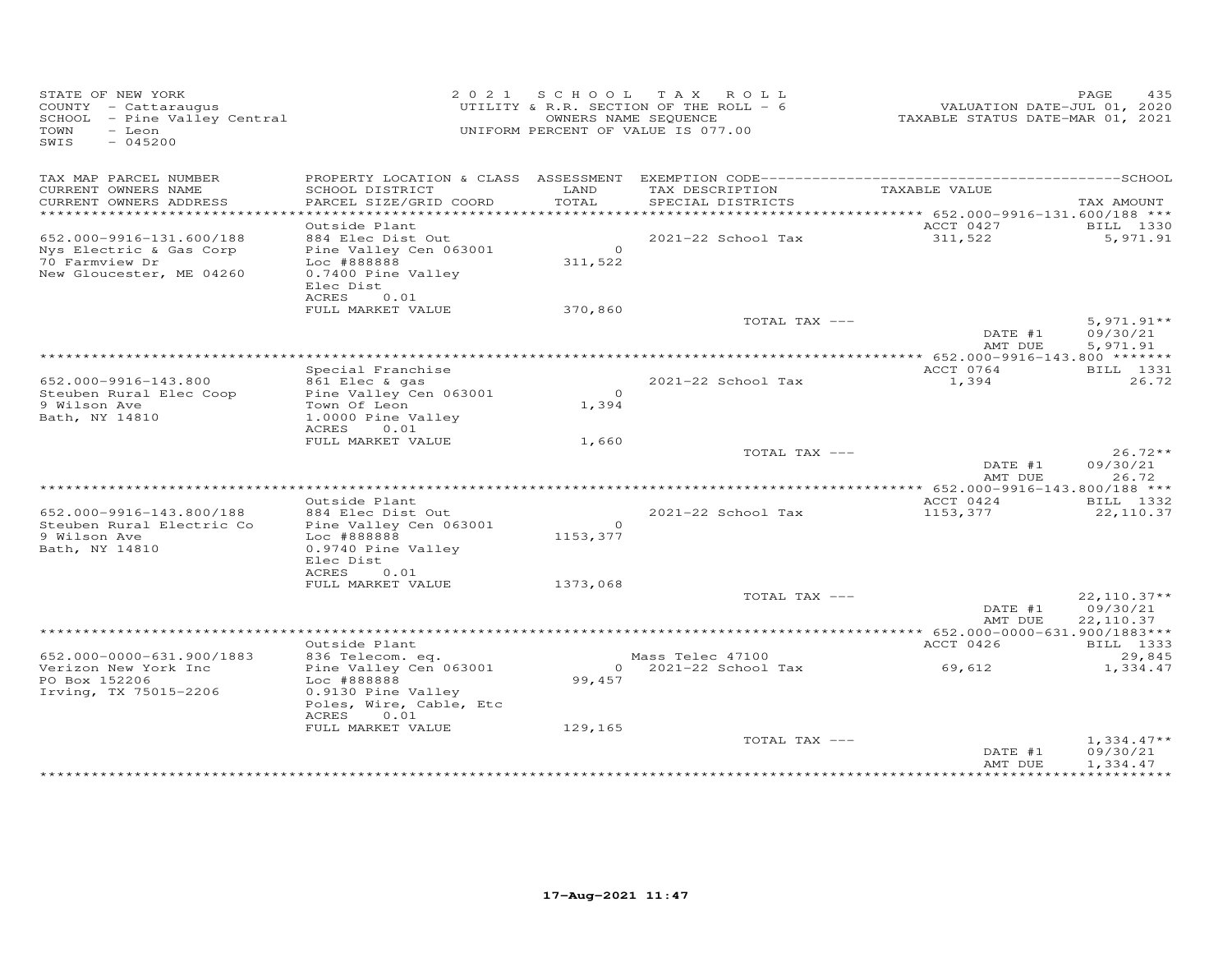| COUNTY<br>SCHOOL<br>TOWN<br>SWIS | STATE OF NEW YORK<br>- Cattaraugus<br>- Pine Valley Central<br>- Leon<br>$-045200$ |                   | 2 0 2 1                   | SCHOOL<br>UTILITY & R.R. SECTION OF THE ROLL - 6 | T A X<br>ROLL                   |                             | PAGE<br>436<br>VALUATION DATE-JUL 01, 2020<br>TAXABLE STATUS DATE-MAR 01, 2021<br>RPS155/V04/L015<br>CURRENT DATE 8/17/2021 |
|----------------------------------|------------------------------------------------------------------------------------|-------------------|---------------------------|--------------------------------------------------|---------------------------------|-----------------------------|-----------------------------------------------------------------------------------------------------------------------------|
|                                  |                                                                                    |                   | ROLL<br>S U B             |                                                  | $S E C T I O N - - T O T A L S$ |                             |                                                                                                                             |
|                                  |                                                                                    | ***               | SPECIAL                   | DISTRICT                                         | SUMMARY ***                     |                             |                                                                                                                             |
| CODE                             | TOTAL<br>PARCELS<br>DISTRICT NAME                                                  | EXTENSION<br>TYPE | <b>EXTENSION</b><br>VALUE | AD VALOREM<br>VALUE                              | EXEMPT<br>AMOUNT                | TAXABLE<br>VALUE            | TOTAL<br>TAX                                                                                                                |
|                                  |                                                                                    |                   |                           | NO SPECIAL DISTRICTS AT THIS LEVEL               |                                 |                             |                                                                                                                             |
|                                  |                                                                                    | * * *             | S C H O O L               | DISTRICT                                         | SUMMARY ***                     |                             |                                                                                                                             |
| CODE                             | DISTRICT NAME                                                                      | TOTAL<br>PARCELS  | ASSESSED<br>LAND          | ASSESSED<br>TOTAL                                | <b>EXEMPT</b><br><b>AMOUNT</b>  | TOTAL<br>TAXABLE            |                                                                                                                             |
|                                  |                                                                                    |                   |                           |                                                  | -----------<br>STAR AMOUNT      | ___________<br>STAR TAXABLE | TOTAL TAX                                                                                                                   |
|                                  | Pine Valley Central                                                                | 9                 |                           | 1840,306                                         | 29,845                          | 1,810,461                   |                                                                                                                             |
| 063001                           |                                                                                    |                   |                           |                                                  |                                 | 1,810,461                   | 34,706.76                                                                                                                   |
|                                  | $S \cup B - T \cup T A L$                                                          | 9                 |                           | 1840,306                                         | 29,845                          | 1,810,461                   |                                                                                                                             |
|                                  | $S \cup B - T \cup T A L (CONT)$                                                   |                   |                           |                                                  |                                 | 1,810,461                   | 34,706.76                                                                                                                   |
|                                  | TOTAL                                                                              | 9                 |                           | 1840,306                                         | 29,845                          | 1,810,461                   |                                                                                                                             |
|                                  | TO TAL (CONT)                                                                      |                   |                           |                                                  |                                 | 1,810,461                   | 34,706.76                                                                                                                   |

# \*\*\* S Y S T E M C O D E S S U M M A R Y \*\*\*

## NO SYSTEM EXEMPTIONS AT THIS LEVEL

| CODE  | DESCRIPTION         | TOTAL<br>PARCELS | SCHOOL           |
|-------|---------------------|------------------|------------------|
| 47100 | Mass Telec<br>тотац |                  | 29,845<br>29,845 |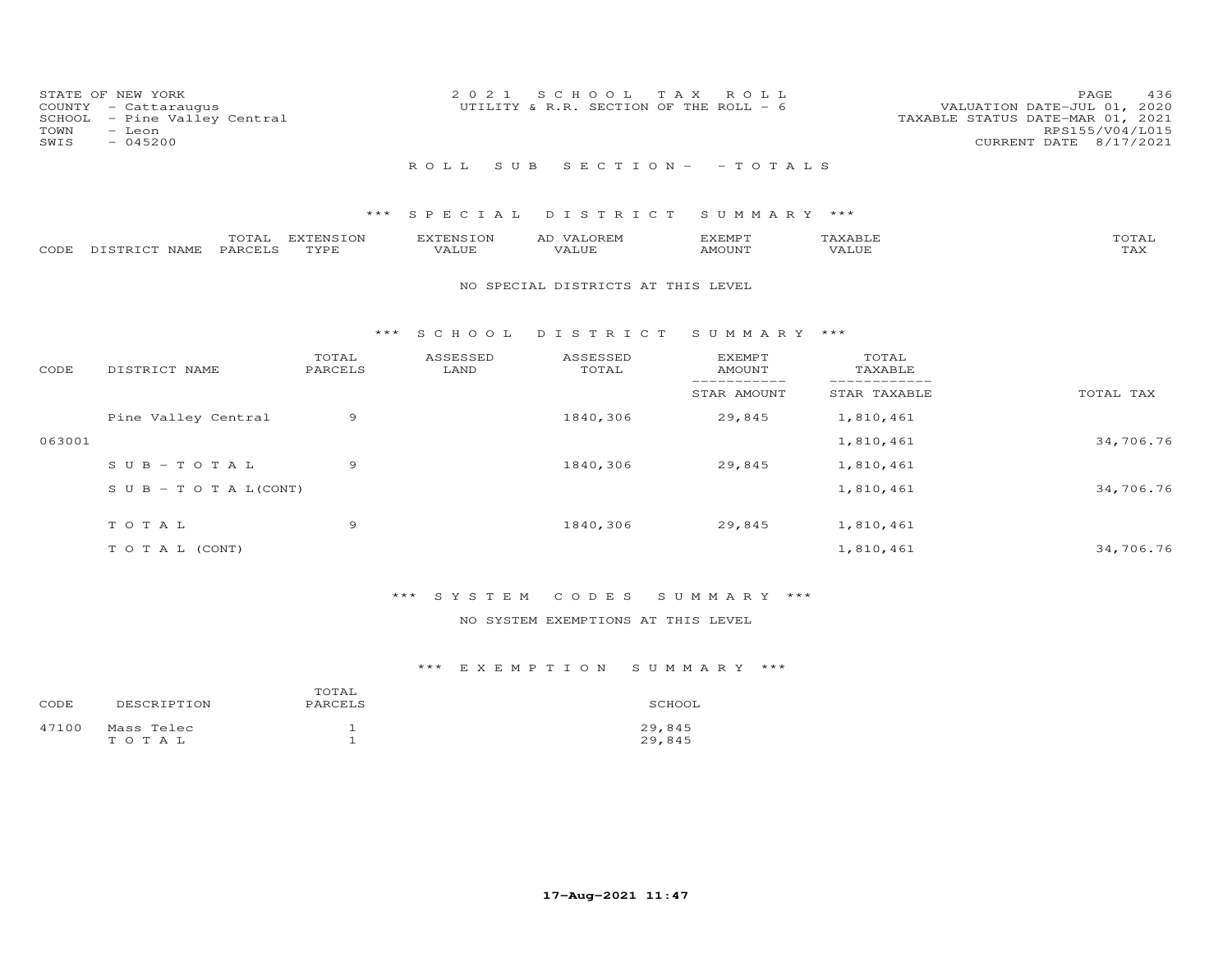| STATE OF NEW YORK            | 2021 SCHOOL TAX ROLL                     | 437<br><b>PAGE</b>               |
|------------------------------|------------------------------------------|----------------------------------|
| COUNTY - Cattaraugus         | UTILITY & R.R. SECTION OF THE ROLL - $6$ | VALUATION DATE-JUL 01, 2020      |
| SCHOOL - Pine Valley Central |                                          | TAXABLE STATUS DATE-MAR 01, 2021 |
| TOWN<br>- Leon               |                                          | RPS155/V04/L015                  |
| SWIS<br>$-045200$            |                                          | CURRENT DATE 8/17/2021           |
|                              |                                          |                                  |

R O L L S U B S E C T I O N - - T O T A L S

| ROLL<br>SEC | DESCRIPTION                         | TOTAL<br>PARCELS | ASSESSED<br>LAND | ASSESSED<br>TOTAL | <b>EXEMPT</b><br>AMOUNT<br>STAR AMOUNT | TOTAL<br>TAXABLE<br>STAR TAXABLE | TAX<br>RATE | TOTAL<br>TAX |
|-------------|-------------------------------------|------------------|------------------|-------------------|----------------------------------------|----------------------------------|-------------|--------------|
|             | $2021-22$ School Tax                |                  |                  | 1840,306          | 29,845                                 | 1,810,461<br>1,810,461           |             | 34,706.76    |
|             | SPEC DIST TAXES<br>UTILITIES & N.C. |                  |                  |                   |                                        |                                  |             | 34,706.76    |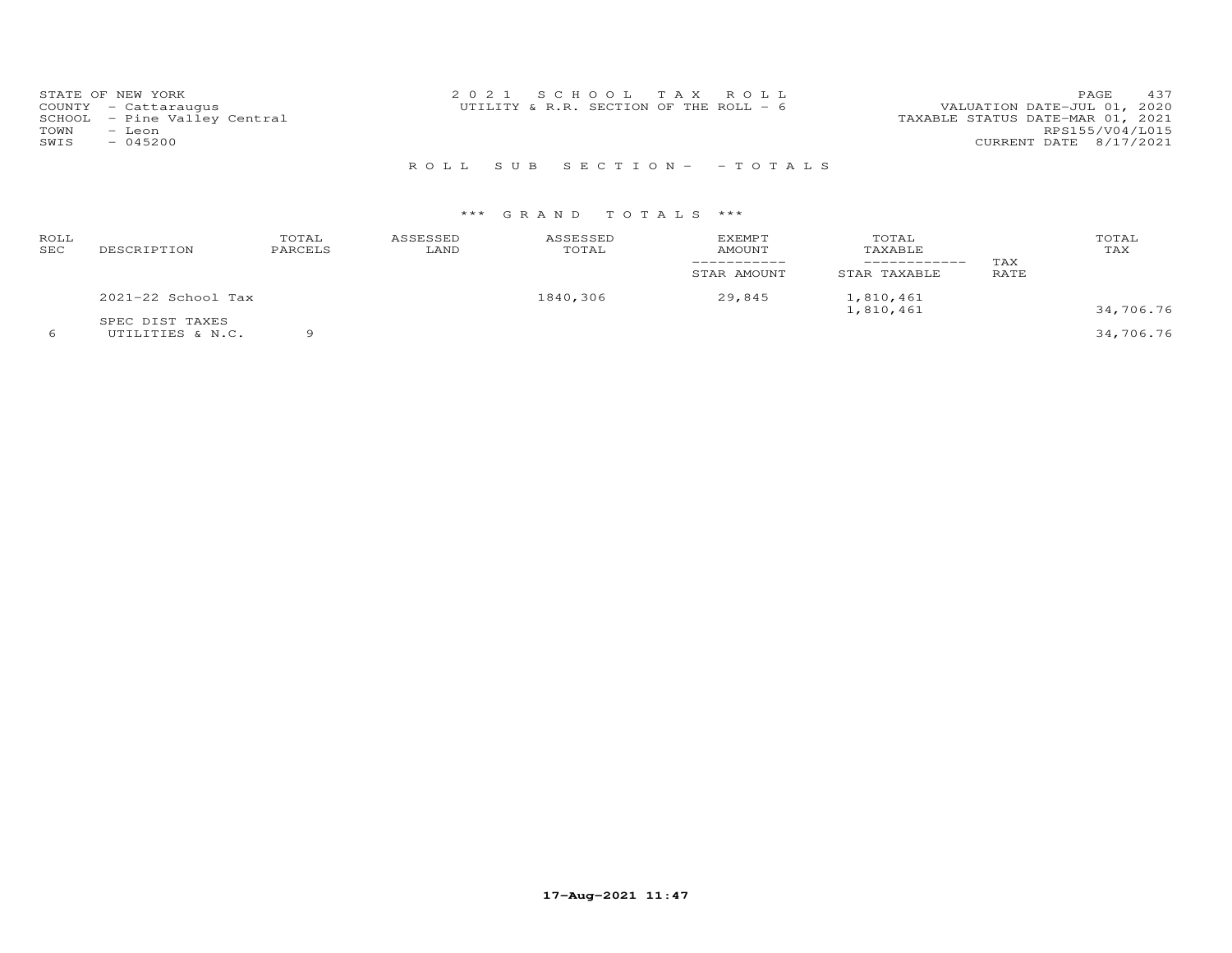| STATE OF NEW YORK            | 2021 SCHOOL TAX ROLL                   | 438<br>PAGE.                     |
|------------------------------|----------------------------------------|----------------------------------|
| COUNTY - Cattaraugus         |                                        | VALUATION DATE-JUL 01, 2020      |
|                              | UTILITY & R.R. SECTION OF THE ROLL - 6 |                                  |
| SCHOOL - Pine Valley Central |                                        | TAXABLE STATUS DATE-MAR 01, 2021 |
| TOWN<br>- Leon               |                                        | RPS155/V04/L015                  |
| SWIS<br>$-045200$            |                                        | CURRENT DATE 8/17/2021           |
|                              |                                        |                                  |
|                              | ROLL SECTION TOTALS                    |                                  |

|      |                   | m^m <u>a</u> | EXTENSION | .xTENSIO <sup>*</sup> | OREN<br>AD | <b>EXEMPT</b> |       | TOTAI |
|------|-------------------|--------------|-----------|-----------------------|------------|---------------|-------|-------|
| CODE | DISTRICT.<br>NAME | PARCELS      | TYPE      | 777<br>7 A LUF        |            | IMOUNT        | 'ALUE | ⊥冖⌒   |

## NO SPECIAL DISTRICTS AT THIS LEVEL

#### \*\*\* S C H O O L D I S T R I C T S U M M A R Y \*\*\*

| CODE   | DISTRICT NAME                    | TOTAL<br>PARCELS | ASSESSED<br>LAND | ASSESSED<br>TOTAL | <b>EXEMPT</b><br>AMOUNT | TOTAL<br>TAXABLE |           |
|--------|----------------------------------|------------------|------------------|-------------------|-------------------------|------------------|-----------|
|        |                                  |                  |                  |                   | STAR AMOUNT             | STAR TAXABLE     | TOTAL TAX |
|        | Pine Valley Central              | 9                |                  | 1840,306          | 29,845                  | 1,810,461        |           |
| 063001 |                                  |                  |                  |                   |                         | 1,810,461        | 34,706.76 |
|        | $SUB - TO T AL$                  | 9                |                  | 1840,306          | 29,845                  | 1,810,461        |           |
|        | $S \cup B - T \cup T A L (CONT)$ |                  |                  |                   |                         | 1,810,461        | 34,706.76 |
|        | TOTAL                            | 9                |                  | 1840,306          | 29,845                  | 1,810,461        |           |
|        | T O T A L (CONT)                 |                  |                  |                   |                         | 1,810,461        | 34,706.76 |

# \*\*\* S Y S T E M C O D E S S U M M A R Y \*\*\*

## NO SYSTEM EXEMPTIONS AT THIS LEVEL

| CODE  | DESCRIPTION         | TOTAL<br>PARCELS | SCHOOL           |
|-------|---------------------|------------------|------------------|
| 47100 | Mass Telec<br>TOTAL |                  | 29,845<br>29,845 |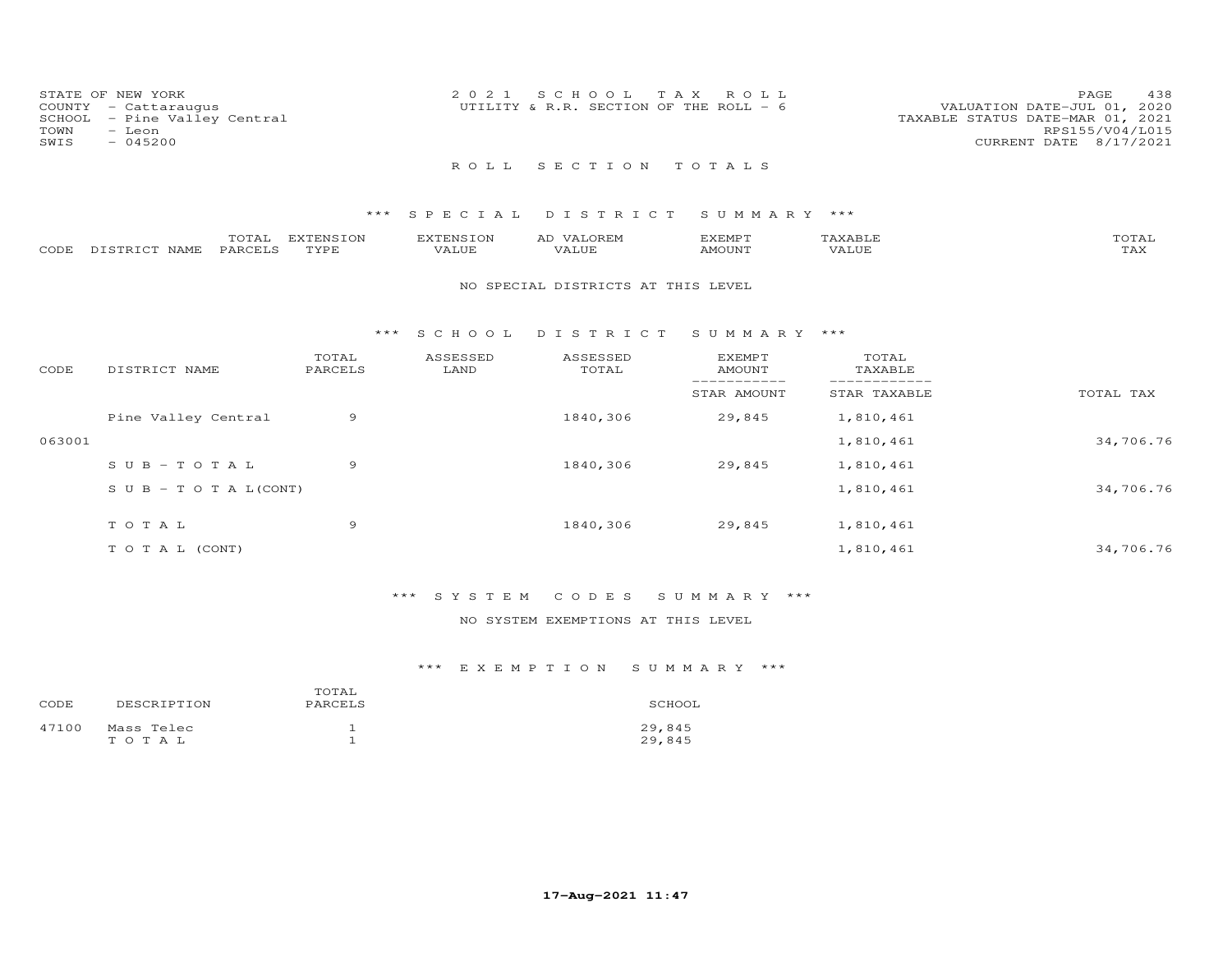| STATE OF NEW YORK            | 2021 SCHOOL TAX ROLL                   | 439<br>PAGE                      |
|------------------------------|----------------------------------------|----------------------------------|
| COUNTY - Cattaraugus         | UTILITY & R.R. SECTION OF THE ROLL - 6 | VALUATION DATE-JUL 01, 2020      |
| SCHOOL - Pine Valley Central |                                        | TAXABLE STATUS DATE-MAR 01, 2021 |
| TOWN<br>- Leon               |                                        | RPS155/V04/L015                  |
| SWIS<br>$-045200$            |                                        | CURRENT DATE 8/17/2021           |
|                              |                                        |                                  |

R O L L S E C T I O N T O T A L S

| ROLL<br>SEC | DESCRIPTION                         | TOTAL<br>PARCELS | ASSESSED<br>LAND | ASSESSED<br>TOTAL | EXEMPT<br>AMOUNT<br>STAR AMOUNT | TOTAL<br>TAXABLE<br>STAR TAXABLE | TAX<br>RATE | TOTAL<br>TAX |
|-------------|-------------------------------------|------------------|------------------|-------------------|---------------------------------|----------------------------------|-------------|--------------|
|             | 2021-22 School Tax                  |                  |                  | 1840,306          | 29,845                          | 1,810,461<br>1,810,461           |             | 34,706.76    |
|             | SPEC DIST TAXES<br>UTILITIES & N.C. |                  |                  |                   |                                 |                                  |             | 34,706.76    |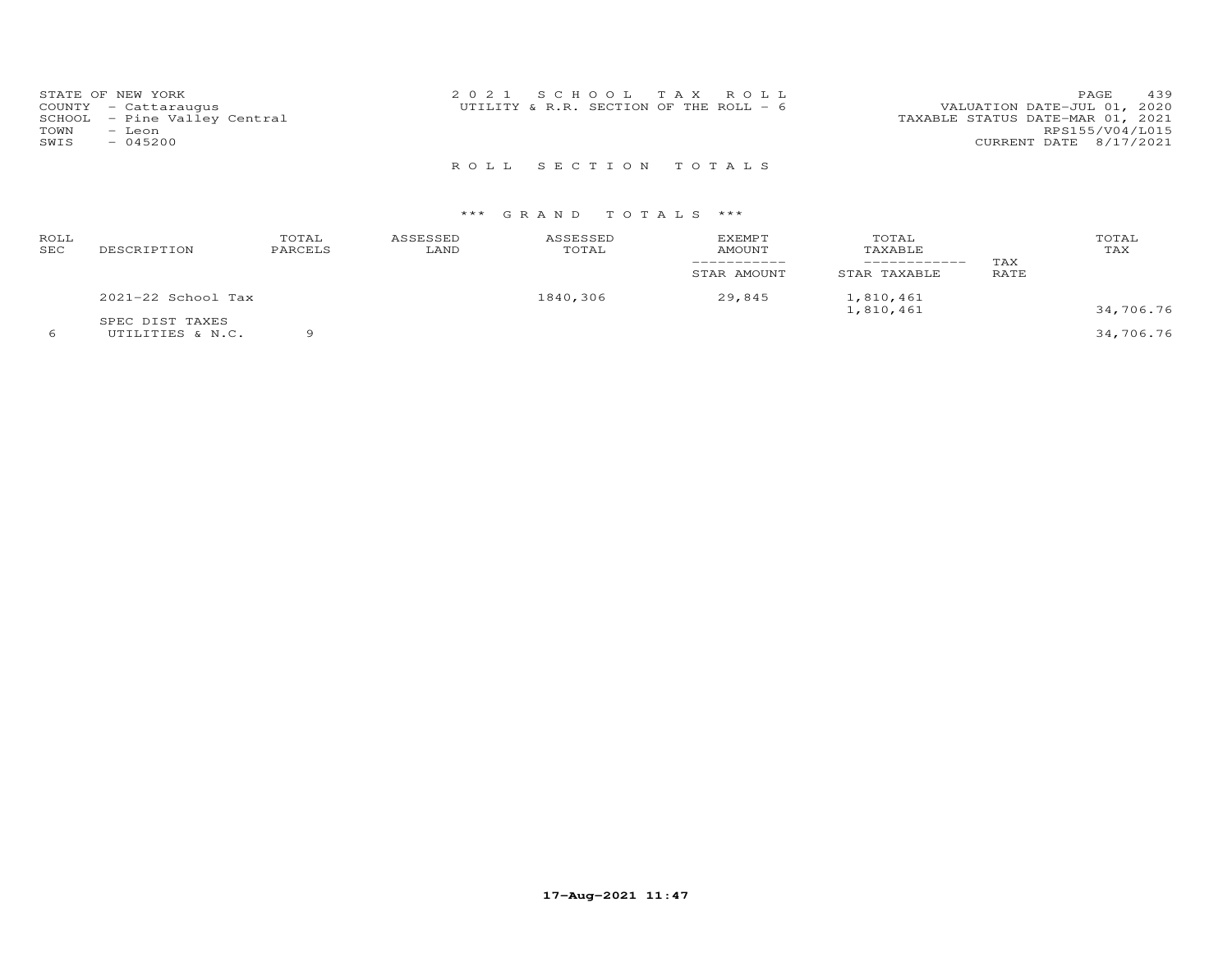| STATE OF NEW YORK<br>COUNTY - Cattaraugus<br>SCHOOL - Pine Valley Central<br>- Leon<br>TOWN<br>$-045200$<br>SWIS | 2 0 2 1                                                                                                                                         | S C H O O L<br>WHOLLY EXEMPT SECTION OF THE ROLL - 8<br>OWNERS NAME SEQUENCE<br>UNIFORM PERCENT OF VALUE IS 077.00 |                 | TAX ROLL                             |                                                                      | 440<br>PAGE<br>VALUATION DATE-JUL 01, 2020<br>TAXABLE STATUS DATE-MAR 01, 2021 |
|------------------------------------------------------------------------------------------------------------------|-------------------------------------------------------------------------------------------------------------------------------------------------|--------------------------------------------------------------------------------------------------------------------|-----------------|--------------------------------------|----------------------------------------------------------------------|--------------------------------------------------------------------------------|
| TAX MAP PARCEL NUMBER<br>CURRENT OWNERS NAME<br>CURRENT OWNERS ADDRESS                                           | SCHOOL DISTRICT<br>PARCEL SIZE/GRID COORD                                                                                                       | LAND<br>TOTAL                                                                                                      |                 | TAX DESCRIPTION<br>SPECIAL DISTRICTS | TAXABLE VALUE                                                        | TAX AMOUNT                                                                     |
| *********************                                                                                            | ***********************<br>Frog Valley Rd                                                                                                       |                                                                                                                    |                 |                                      | ACCT 0429                                                            |                                                                                |
| $33.004 - 1 - 25$                                                                                                | 340 Vacant indus                                                                                                                                |                                                                                                                    | IND DEV         | 18020                                |                                                                      | 6,700                                                                          |
| Catt Co Ida<br>PO Box 1749<br>Ellicottville, NY 14731                                                            | Pine Valley Cen 063001<br>Sch Dist 063001 100%<br>Gravel-Slag Base Ceme<br>2.86<br>ACRES<br>EAST-1019542 NRTH-0855214<br>DEED BOOK 823 PG-00486 | 6,700<br>6,700                                                                                                     |                 | 2021-22 School Tax                   | 0.00                                                                 | 0.00                                                                           |
|                                                                                                                  | FULL MARKET VALUE                                                                                                                               | 7,976                                                                                                              |                 |                                      |                                                                      |                                                                                |
|                                                                                                                  |                                                                                                                                                 |                                                                                                                    |                 | TOTAL TAX ---                        |                                                                      | $0.00**$                                                                       |
|                                                                                                                  |                                                                                                                                                 |                                                                                                                    |                 |                                      | ************************ 42.004-1-6.1/2 ************                 |                                                                                |
| $42.004 - 1 - 6.1/2$                                                                                             | West Rd<br>612 School                                                                                                                           |                                                                                                                    | SCH-DIST        | 13800                                | ACCT 0742                                                            | 26,000                                                                         |
| Conewango Valley Amish School Pine Valley Cen 063001<br>West Rd<br>Conewango Valley, NY 14726                    | 52 04 09<br>ACRES<br>0.01                                                                                                                       | 6,000<br>26,000                                                                                                    |                 | 2021-22 School Tax                   | 0.00                                                                 | 0.00                                                                           |
|                                                                                                                  | EAST-1024950 NRTH-0838665<br>FULL MARKET VALUE                                                                                                  | 30,952                                                                                                             |                 |                                      |                                                                      |                                                                                |
|                                                                                                                  |                                                                                                                                                 |                                                                                                                    |                 | TOTAL TAX ---                        |                                                                      | $0.00**$                                                                       |
|                                                                                                                  |                                                                                                                                                 |                                                                                                                    |                 |                                      | *********** 42.020-1-17 *************                                |                                                                                |
| $42.020 - 1 - 17$                                                                                                | Leon-New Albion Rd<br>662 Police/fire                                                                                                           |                                                                                                                    | FIRE-DEPT 26400 |                                      | <b>ACCT 5001</b>                                                     | 345,200                                                                        |
| Leon Fire Company #1 Inc<br>Leon, NY 14751                                                                       | Pine Valley Cen 063001<br>36 04 09<br>FRNT 165.00 DPTH<br>ACRES<br>1.38<br>EAST-1032019 NRTH-0835961                                            | 345,200                                                                                                            |                 | 7,600 2021-22 School Tax             | 0.00                                                                 | 0.00                                                                           |
|                                                                                                                  | DEED BOOK 742<br>PG-00449                                                                                                                       |                                                                                                                    |                 |                                      |                                                                      |                                                                                |
|                                                                                                                  | FULL MARKET VALUE                                                                                                                               | 410,952                                                                                                            |                 | TOTAL TAX ---                        |                                                                      | $0.00**$                                                                       |
|                                                                                                                  | ******************************                                                                                                                  |                                                                                                                    |                 |                                      | ************************************** 42.020-1-31.2 *************** |                                                                                |
|                                                                                                                  | 12209 Leon-New Albion Rd                                                                                                                        |                                                                                                                    |                 |                                      | ACCT 0596                                                            |                                                                                |
| $42.020 - 1 - 31.2$<br>Leon Fire Company #1, Inc<br>12194 Leon New Albion Rd<br>Conewango Valley, NY 14726       | 311 Res vac land<br>Pine Valley Cen 063001<br>35 04 09<br>FRNT 145.00 DPTH 307.50<br>EAST-1031712 NRTH-0835297<br>DEED BOOK 30134 PG-8001       | 7,000                                                                                                              | FIRE-DEPT 26400 | 7,000 2021-22 School Tax             | 0.00                                                                 | 7,000<br>0.00                                                                  |
|                                                                                                                  | FULL MARKET VALUE                                                                                                                               | 8,333                                                                                                              |                 | TOTAL TAX ---                        |                                                                      | $0.00**$                                                                       |
|                                                                                                                  |                                                                                                                                                 |                                                                                                                    |                 |                                      |                                                                      |                                                                                |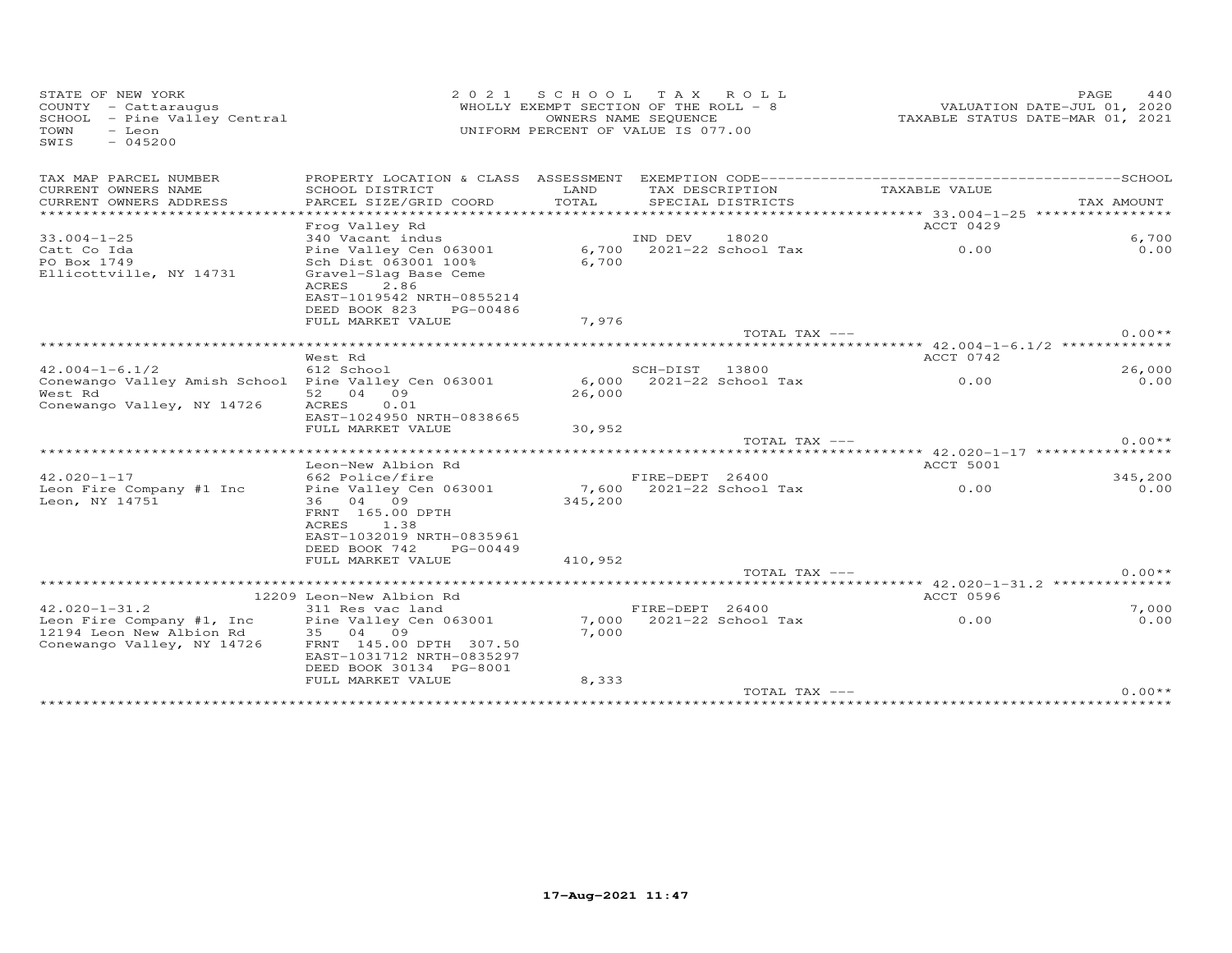| STATE OF NEW YORK<br>COUNTY - Cattaraugus<br>SCHOOL - Pine Valley Central<br>- Leon<br>TOWN<br>SWIS<br>$-045200$ |                                                                                            |               | 2021 SCHOOL TAX ROLL<br>WHOLLY EXEMPT SECTION OF THE ROLL - 8<br>OWNERS NAME SEQUENCE<br>UNIFORM PERCENT OF VALUE IS 077.00 | VALUATION DATE-JUL 01, 2020<br>TAXABLE STATUS DATE-MAR 01, 2021 | PAGE<br>441 |
|------------------------------------------------------------------------------------------------------------------|--------------------------------------------------------------------------------------------|---------------|-----------------------------------------------------------------------------------------------------------------------------|-----------------------------------------------------------------|-------------|
| TAX MAP PARCEL NUMBER                                                                                            |                                                                                            |               |                                                                                                                             |                                                                 |             |
| CURRENT OWNERS NAME<br>CURRENT OWNERS ADDRESS                                                                    | SCHOOL DISTRICT<br>PARCEL SIZE/GRID COORD                                                  | LAND<br>TOTAL | TAX DESCRIPTION<br>SPECIAL DISTRICTS                                                                                        | TAXABLE VALUE                                                   | TAX AMOUNT  |
|                                                                                                                  |                                                                                            |               |                                                                                                                             |                                                                 |             |
|                                                                                                                  | 12264 Cherry Creek Hill Rd                                                                 |               |                                                                                                                             | ACCT 5010                                                       |             |
| $42.020 - 1 - 5$                                                                                                 | 620 Religious                                                                              |               | NON-PROFIT 25300                                                                                                            |                                                                 | 164,500     |
| Leon Historical Society<br>PO Box 133                                                                            | Pine Valley Cen 063001<br>44 04 09<br>Rte $62$ Ff - $80.27'$                               | 164,500       | 7,600 2021-22 School Tax 0.00                                                                                               |                                                                 | 0.00        |
| Leon, NY 14751                                                                                                   | FRNT 247.50 DPTH 247.50<br>EAST-1030961 NRTH-0835830<br>DEED BOOK 00993 PG-00803           |               |                                                                                                                             |                                                                 |             |
|                                                                                                                  | FULL MARKET VALUE                                                                          | 195,833       |                                                                                                                             |                                                                 |             |
|                                                                                                                  |                                                                                            |               | TOTAL TAX ---                                                                                                               |                                                                 | $0.00**$    |
|                                                                                                                  | $Rte$ 62                                                                                   |               |                                                                                                                             |                                                                 |             |
| $42.020 - 1 - 6$                                                                                                 | 534 Social org.                                                                            |               |                                                                                                                             | ACCT 0156                                                       | 104,700     |
| Leon Historical Society                                                                                          | Pine Valley Cen 063001                                                                     |               | NON-PROFIT 25300<br>900 2021-22 School Tax 0.00                                                                             |                                                                 | 0.00        |
| PO Box 133                                                                                                       | 44 04 09                                                                                   | 104,700       |                                                                                                                             |                                                                 |             |
| Leon, NY 14751                                                                                                   | 10 Sq Rd<br>FRNT 33.00 DPTH 47.00<br>EAST-1031065 NRTH-0836099<br>DEED BOOK 00993 PG-00803 |               |                                                                                                                             |                                                                 |             |
|                                                                                                                  | FULL MARKET VALUE                                                                          | 124,643       | TOTAL TAX ---                                                                                                               |                                                                 | $0.00**$    |
|                                                                                                                  |                                                                                            |               |                                                                                                                             |                                                                 |             |
|                                                                                                                  | 6144 Town Hill Rd                                                                          |               |                                                                                                                             | ACCT 0597                                                       |             |
| $52.001 - 1 - 27.1$                                                                                              | 612 School                                                                                 |               | SCH-DIST 13800                                                                                                              |                                                                 | 15,900      |
| Miller Eli E                                                                                                     | Pine Valley Cen 063001                                                                     |               | 0 2021-22 School Tax                                                                                                        | 0.00                                                            | 0.00        |
| Attn: Enos E Miller<br>RD 1                                                                                      | 21 04 09<br>ACRES<br>0.01                                                                  | 15,900        |                                                                                                                             |                                                                 |             |
| Conewango Valley, NY 14726                                                                                       | EAST-1035849 NRTH-0826485<br>DEED BOOK 579<br>PG-00166                                     |               |                                                                                                                             |                                                                 |             |
|                                                                                                                  | FULL MARKET VALUE                                                                          | 18,929        |                                                                                                                             |                                                                 |             |
|                                                                                                                  |                                                                                            |               | TOTAL TAX ---                                                                                                               |                                                                 | $0.00**$    |
|                                                                                                                  |                                                                                            |               |                                                                                                                             | ACCT 0554                                                       |             |
| $42.004 - 2 - 8.3$                                                                                               | Cherry Creek Hill Rd<br>612 School                                                         |               | SCH-DIST 13800                                                                                                              |                                                                 | 27,900      |
| Miller Enos E                                                                                                    | Pine Valley Cen 063001 6,600 2021-22 School Tax                                            |               |                                                                                                                             | 0.00                                                            | 0.00        |
| Rfd 1                                                                                                            | 51 04 09                                                                                   | 27,900        |                                                                                                                             |                                                                 |             |
| Conewango Valley, NY 14726                                                                                       | School<br>FRNT 130.00 DPTH 325.00                                                          |               |                                                                                                                             |                                                                 |             |
|                                                                                                                  | ACRES<br>0.48<br>EAST-1024854 NRTH-0835582<br>DEED BOOK 846 PG-00547                       |               |                                                                                                                             |                                                                 |             |
|                                                                                                                  | FULL MARKET VALUE                                                                          | 33,214        |                                                                                                                             |                                                                 |             |
|                                                                                                                  |                                                                                            |               | TOTAL TAX ---                                                                                                               |                                                                 | $0.00**$    |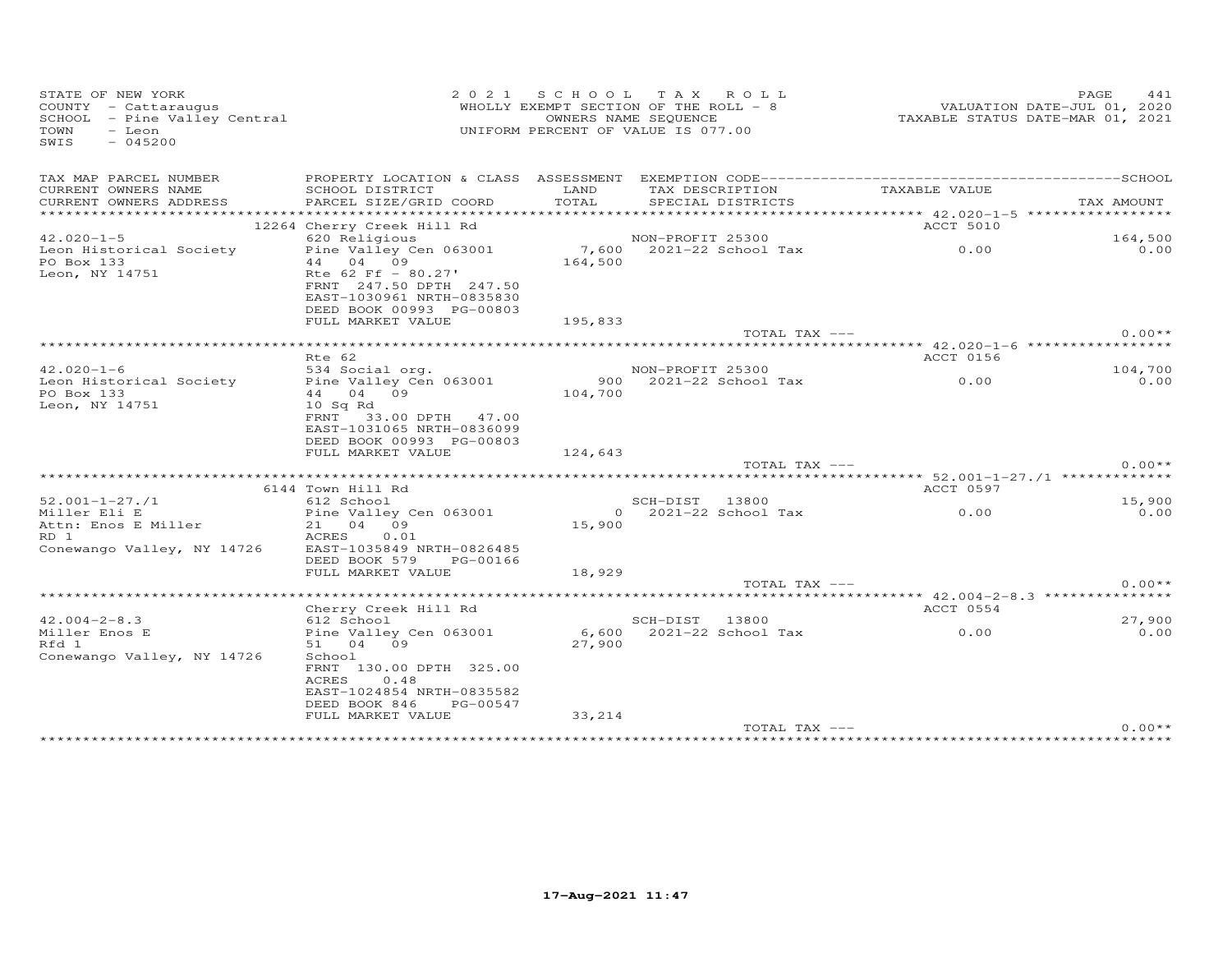| STATE OF NEW YORK<br>COUNTY - Cattaraugus<br>SCHOOL - Pine Valley Central<br>- Leon<br>TOWN<br>SWIS<br>$-045200$ | 2 0 2 1                                                                           | S C H O O L<br>WHOLLY EXEMPT SECTION OF THE ROLL - 8<br>OWNERS NAME SEQUENCE<br>UNIFORM PERCENT OF VALUE IS 077.00 |                  | TAX ROLL           |                                                                      | PAGE<br>442<br>VALUATION DATE-JUL 01, 2020<br>TAXABLE STATUS DATE-MAR 01, 2021 |
|------------------------------------------------------------------------------------------------------------------|-----------------------------------------------------------------------------------|--------------------------------------------------------------------------------------------------------------------|------------------|--------------------|----------------------------------------------------------------------|--------------------------------------------------------------------------------|
| TAX MAP PARCEL NUMBER                                                                                            |                                                                                   |                                                                                                                    |                  |                    |                                                                      |                                                                                |
| CURRENT OWNERS NAME<br>CURRENT OWNERS ADDRESS<br>**************************                                      | SCHOOL DISTRICT<br>PARCEL SIZE/GRID COORD                                         | LAND<br>TOTAL                                                                                                      | TAX DESCRIPTION  | SPECIAL DISTRICTS  | TAXABLE VALUE                                                        | TAX AMOUNT                                                                     |
|                                                                                                                  | Town Hill Rd                                                                      |                                                                                                                    |                  |                    | ACCT 0524                                                            |                                                                                |
| $43.003 - 1 - 18.2$                                                                                              | 612 School                                                                        |                                                                                                                    | SCH-DIST         | 13800              |                                                                      | 19,700                                                                         |
| Miller Enos E<br>Miller Enos J                                                                                   | Pine Valley Cen 063001<br>27 04 09                                                | 6,800<br>19,700                                                                                                    |                  | 2021-22 School Tax | 0.00                                                                 | 0.00                                                                           |
| RD 1<br>Conewango Valley, NY 14726                                                                               | FRNT 125.00 DPTH 245.00<br>EAST-1036333 NRTH-0834403<br>DEED BOOK 828<br>PG-01016 |                                                                                                                    |                  |                    |                                                                      |                                                                                |
|                                                                                                                  | FULL MARKET VALUE                                                                 | 23,452                                                                                                             |                  |                    |                                                                      |                                                                                |
|                                                                                                                  |                                                                                   |                                                                                                                    |                  | TOTAL TAX ---      |                                                                      | $0.00**$                                                                       |
|                                                                                                                  |                                                                                   |                                                                                                                    |                  |                    | ***************************** 51.002-1-12.2 *************            |                                                                                |
| $51.002 - 1 - 12.2$                                                                                              | Youngs Rd<br>612 School                                                           |                                                                                                                    | SCH-DIST         | 13800              | ACCT 0548                                                            | 21,700                                                                         |
| Miller Enos J                                                                                                    | Pine Valley Cen 063001                                                            | 7,200                                                                                                              |                  | 2021-22 School Tax | 0.00                                                                 | 0.00                                                                           |
| Miller Enos E                                                                                                    | 49 04 09                                                                          | 21,700                                                                                                             |                  |                    |                                                                      |                                                                                |
| RD 1 Chautauqua Rd                                                                                               | ACRES<br>1.10                                                                     |                                                                                                                    |                  |                    |                                                                      |                                                                                |
| Conewango Valley, NY 14726                                                                                       | EAST-1024144 NRTH-0824787                                                         |                                                                                                                    |                  |                    |                                                                      |                                                                                |
|                                                                                                                  | DEED BOOK 837<br>PG-00931<br>FULL MARKET VALUE                                    | 25,833                                                                                                             |                  |                    |                                                                      |                                                                                |
|                                                                                                                  |                                                                                   |                                                                                                                    |                  | TOTAL TAX ---      |                                                                      | $0.00**$                                                                       |
|                                                                                                                  | West Rd                                                                           |                                                                                                                    |                  |                    | ************************* 51.002-1-7 ******************<br>ACCT 5004 |                                                                                |
| $51.002 - 1 - 7$                                                                                                 | 612 School                                                                        |                                                                                                                    | SCH-DIST         | 13800              |                                                                      | 36,700                                                                         |
| Miller John J                                                                                                    | Pine Valley Cen 063001                                                            | 6,600                                                                                                              |                  | 2021-22 School Tax | 0.00                                                                 | 0.00                                                                           |
| Box 188A                                                                                                         | 49 04 09                                                                          | 36,700                                                                                                             |                  |                    |                                                                      |                                                                                |
| Conewango Valley, NY 14726                                                                                       | Amish School<br>Ff West 100, Co Rd 44 480                                         |                                                                                                                    |                  |                    |                                                                      |                                                                                |
|                                                                                                                  | FRNT 111.00 DPTH 187.00                                                           |                                                                                                                    |                  |                    |                                                                      |                                                                                |
|                                                                                                                  | EAST-1023278 NRTH-0827358                                                         |                                                                                                                    |                  |                    |                                                                      |                                                                                |
|                                                                                                                  | FULL MARKET VALUE                                                                 | 43,690                                                                                                             |                  |                    |                                                                      |                                                                                |
|                                                                                                                  |                                                                                   |                                                                                                                    |                  | TOTAL TAX ---      |                                                                      | $0.00**$                                                                       |
|                                                                                                                  | Frog Valley Rd                                                                    |                                                                                                                    |                  |                    | ACCT 0763                                                            |                                                                                |
| $33.004 - 1 - 24.4$                                                                                              | 322 Rural vac>10                                                                  |                                                                                                                    | NON-PROFIT 25300 |                    |                                                                      | 42,800                                                                         |
| Nature Sanctuary Soc WNY Inc                                                                                     | Pine Valley Cen 063001                                                            | 42,800                                                                                                             |                  | 2021-22 School Tax | 0.00                                                                 | 0.00                                                                           |
| St                                                                                                               | 64 04 09                                                                          | 42,800                                                                                                             |                  |                    |                                                                      |                                                                                |
| PO Box 828                                                                                                       | Ff 1085.00                                                                        |                                                                                                                    |                  |                    |                                                                      |                                                                                |
| West Seneca, NY 14224                                                                                            | ACRES 43.30<br>EAST-1021544 NRTH-0853829                                          |                                                                                                                    |                  |                    |                                                                      |                                                                                |
|                                                                                                                  | DEED BOOK 13661 PG-5001                                                           |                                                                                                                    |                  |                    |                                                                      |                                                                                |
|                                                                                                                  | FULL MARKET VALUE                                                                 | 50,952                                                                                                             |                  |                    |                                                                      |                                                                                |
|                                                                                                                  |                                                                                   |                                                                                                                    |                  | TOTAL TAX ---      |                                                                      | $0.00**$                                                                       |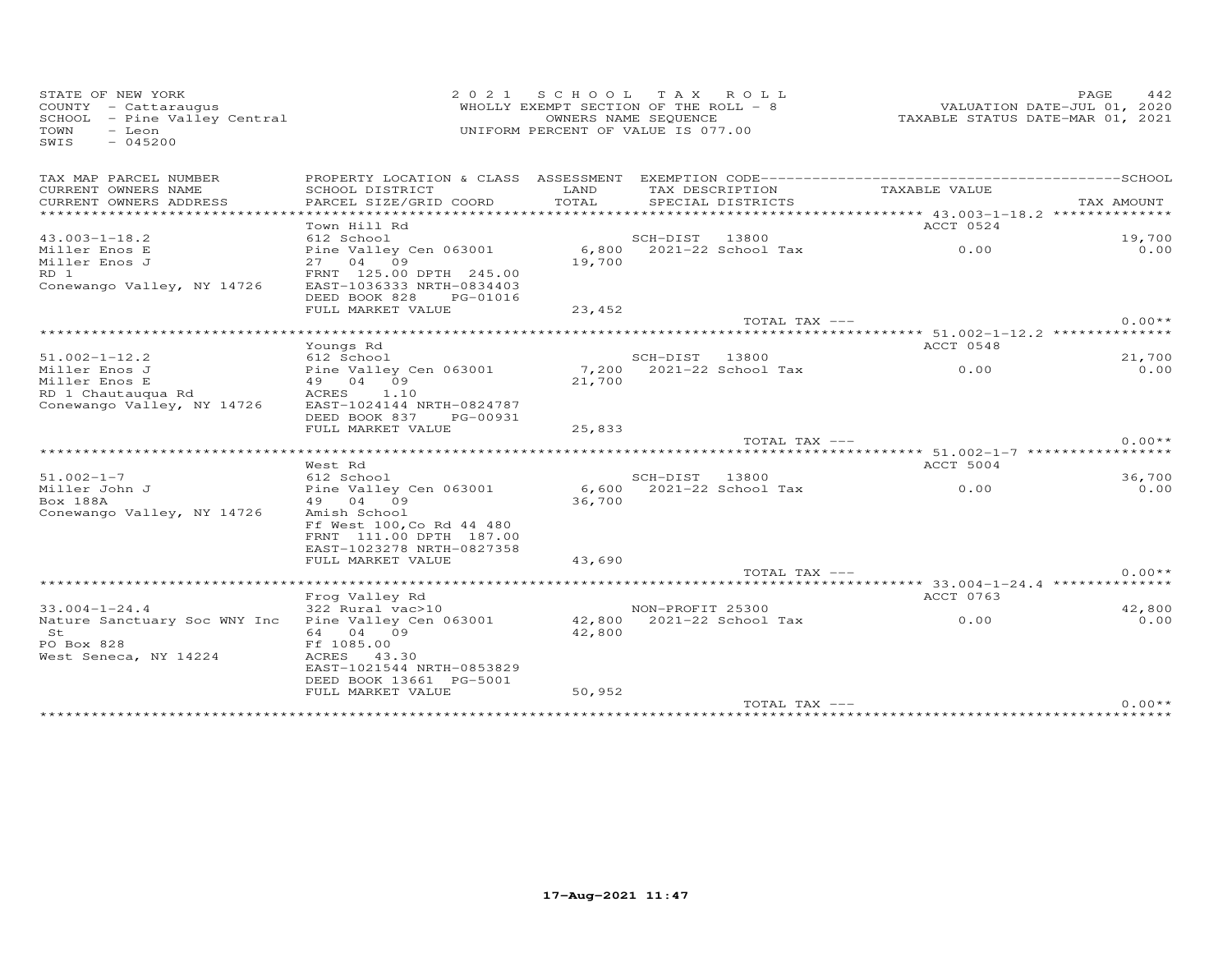| STATE OF NEW YORK<br>COUNTY - Cattaraugus<br>SCHOOL - Pine Valley Central<br>TOWN<br>- Leon<br>$-045200$<br>SWIS | 2 0 2 1                                                                                                                                                                         | S C H O O L<br>WHOLLY EXEMPT SECTION OF THE ROLL - 8<br>OWNERS NAME SEQUENCE<br>UNIFORM PERCENT OF VALUE IS 077.00 | T A X           | ROLL ROLL          |                                                                        | PAGE<br>443<br>VALUATION DATE-JUL 01, 2020<br>TAXABLE STATUS DATE-MAR 01, 2021 |
|------------------------------------------------------------------------------------------------------------------|---------------------------------------------------------------------------------------------------------------------------------------------------------------------------------|--------------------------------------------------------------------------------------------------------------------|-----------------|--------------------|------------------------------------------------------------------------|--------------------------------------------------------------------------------|
| TAX MAP PARCEL NUMBER                                                                                            | PROPERTY LOCATION & CLASS ASSESSMENT                                                                                                                                            |                                                                                                                    |                 |                    |                                                                        |                                                                                |
| CURRENT OWNERS NAME<br>CURRENT OWNERS ADDRESS<br>********************                                            | SCHOOL DISTRICT<br>PARCEL SIZE/GRID COORD                                                                                                                                       | LAND<br>TOTAL<br>**************                                                                                    | TAX DESCRIPTION | SPECIAL DISTRICTS  | TAXABLE VALUE                                                          | TAX AMOUNT                                                                     |
|                                                                                                                  | Youngs Rd                                                                                                                                                                       |                                                                                                                    |                 |                    | ********************** 51.002-2-26 ****************<br>ACCT 0715       |                                                                                |
| $51.002 - 2 - 26$                                                                                                | 695 Cemetery                                                                                                                                                                    |                                                                                                                    | CEMETERY        | 27350              |                                                                        | 6,900                                                                          |
| Old Order Amish Church<br>Attn: West Amish Cemetery<br>Youngs Rd<br>Conewango Valley, NY 14726                   | Pine Valley Cen 063001<br>49 04 09<br>Hershberger Farm<br>FRNT 330.00 DPTH 107.00<br>EAST-1026156 NRTH-0824129<br>DEED BOOK 725<br>$PG-889$                                     | 6,900<br>6,900                                                                                                     |                 | 2021-22 School Tax | 0.00                                                                   | 0.00                                                                           |
|                                                                                                                  | FULL MARKET VALUE                                                                                                                                                               | 8,214                                                                                                              |                 |                    |                                                                        |                                                                                |
|                                                                                                                  |                                                                                                                                                                                 |                                                                                                                    |                 | TOTAL TAX ---      |                                                                        | $0.00**$                                                                       |
|                                                                                                                  |                                                                                                                                                                                 |                                                                                                                    |                 |                    | ***** 33.004-1-8 *****                                                 |                                                                                |
|                                                                                                                  | Dredge Rd                                                                                                                                                                       |                                                                                                                    |                 |                    | <b>ACCT 5003</b>                                                       |                                                                                |
| $33.004 - 1 - 8$                                                                                                 | 323 Vacant rural                                                                                                                                                                |                                                                                                                    | TOWN-PROP 13500 |                    |                                                                        | 2,100                                                                          |
| Town Of Leon<br>Leon, NY 14751                                                                                   | Pine Valley Cen 063001<br>08 04 09<br>66.00 DPTH 145.00<br>FRNT<br>EAST-1024509 NRTH-0853048<br>FULL MARKET VALUE                                                               | 2,100<br>2,100                                                                                                     |                 | 2021-22 School Tax | 0.00                                                                   | 0.00                                                                           |
|                                                                                                                  |                                                                                                                                                                                 | 2,500                                                                                                              |                 | TOTAL TAX ---      |                                                                        | $0.00**$                                                                       |
|                                                                                                                  | Rte 62                                                                                                                                                                          |                                                                                                                    |                 |                    | **************************** 42.004-1-14 ****************<br>ACCT 5014 |                                                                                |
| $42.004 - 1 - 14$                                                                                                | 695 Cemetery                                                                                                                                                                    |                                                                                                                    | CEMETERY        | 27350              |                                                                        | 9,200                                                                          |
| Town Of Leon<br>Box 102<br>Leon, NY 14751                                                                        | Pine Valley Cen 063001<br>44 04 09<br>Fairview Cemetery<br>ACRES<br>2.08<br>EAST-1030294 NRTH-0836815<br>DEED BOOK 00979 PG-01052<br>FULL MARKET VALUE                          | 9,200<br>9,200<br>10,952                                                                                           |                 | 2021-22 School Tax | 0.00                                                                   | 0.00                                                                           |
|                                                                                                                  |                                                                                                                                                                                 |                                                                                                                    |                 | TOTAL TAX ---      |                                                                        | $0.00**$                                                                       |
|                                                                                                                  |                                                                                                                                                                                 |                                                                                                                    |                 |                    |                                                                        |                                                                                |
|                                                                                                                  | Leon-New Albion Rd                                                                                                                                                              |                                                                                                                    |                 |                    | ACCT 5002                                                              |                                                                                |
| $42.020 - 1 - 30$<br>Town Of Leon<br>Leon, NY 14751                                                              | 651 Highway gar<br>Pine Valley Cen 063001<br>35 04 09<br>FRNT 266.00 DPTH<br><b>ACRES</b><br>3.55<br>EAST-1031922 NRTH-0835434<br>DEED BOOK 00654 PG-00509<br>FULL MARKET VALUE | 11,800<br>378,400<br>450,476                                                                                       | TOWN-PROP 13500 | 2021-22 School Tax | 0.00                                                                   | 378,400<br>0.00                                                                |
|                                                                                                                  |                                                                                                                                                                                 |                                                                                                                    |                 | TOTAL TAX ---      |                                                                        | $0.00**$                                                                       |
|                                                                                                                  |                                                                                                                                                                                 |                                                                                                                    |                 |                    |                                                                        |                                                                                |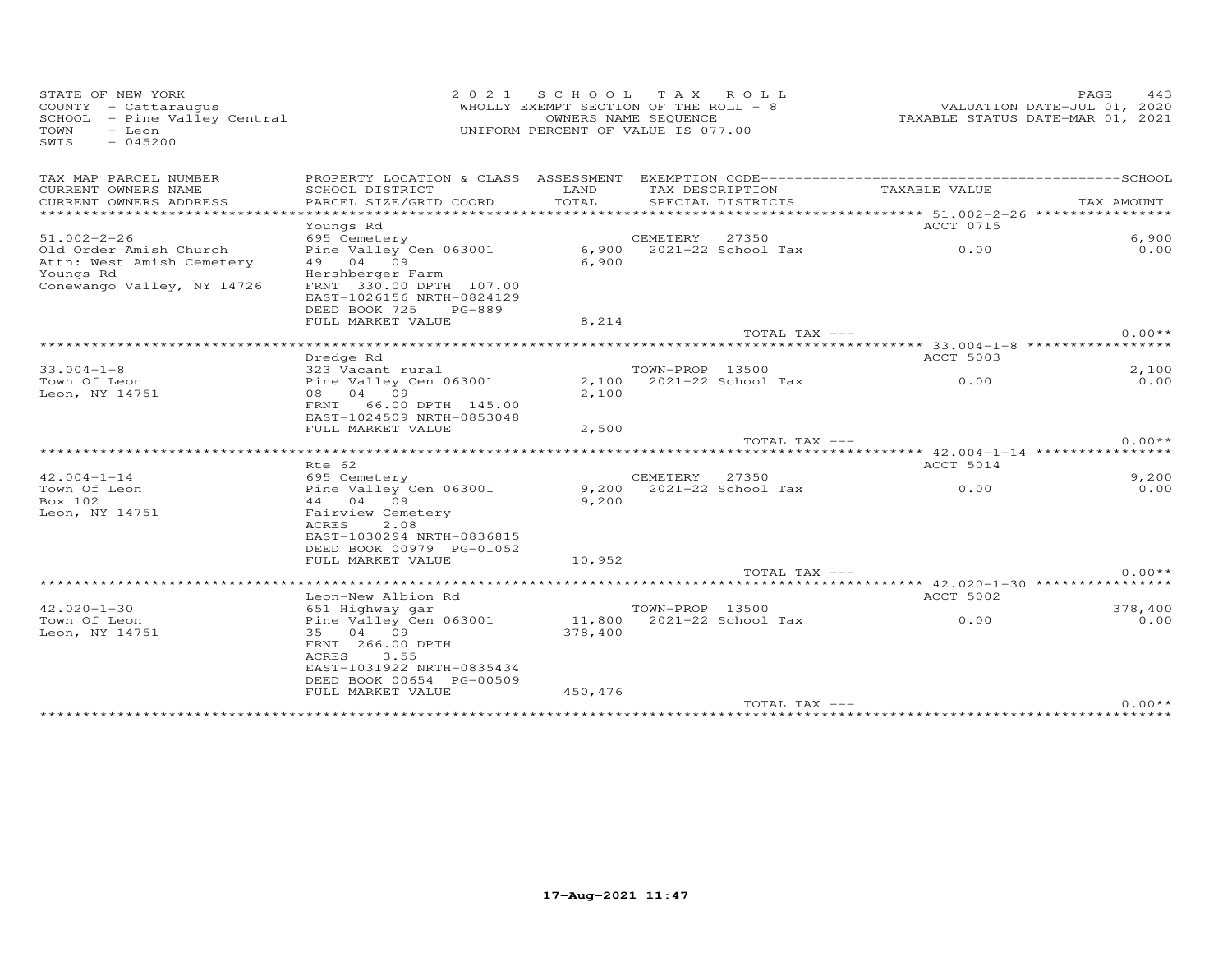| STATE OF NEW YORK<br>COUNTY<br>- Cattaraugus<br>SCHOOL<br>- Pine Valley Central<br>TOWN<br>- Leon<br>$-045200$<br>SWIS | 2 0 2 1                                                                                                                | S C H O O L<br>WHOLLY EXEMPT SECTION OF THE ROLL - 8<br>UNIFORM PERCENT OF VALUE IS 077.00 | OWNERS NAME SEQUENCE | TAX ROLL               |                                               | PAGE<br>VALUATION DATE-JUL 01, 2020<br>TAXABLE STATUS DATE-MAR 01, 2021 | 444  |
|------------------------------------------------------------------------------------------------------------------------|------------------------------------------------------------------------------------------------------------------------|--------------------------------------------------------------------------------------------|----------------------|------------------------|-----------------------------------------------|-------------------------------------------------------------------------|------|
| TAX MAP PARCEL NUMBER                                                                                                  | PROPERTY LOCATION & CLASS ASSESSMENT                                                                                   |                                                                                            |                      |                        |                                               |                                                                         |      |
| CURRENT OWNERS NAME                                                                                                    | SCHOOL DISTRICT                                                                                                        | LAND                                                                                       |                      | TAX DESCRIPTION        | TAXABLE VALUE                                 |                                                                         |      |
| CURRENT OWNERS ADDRESS                                                                                                 | PARCEL SIZE/GRID COORD                                                                                                 | TOTAL                                                                                      |                      | SPECIAL DISTRICTS      |                                               | TAX AMOUNT                                                              |      |
|                                                                                                                        |                                                                                                                        |                                                                                            |                      |                        |                                               | ****************                                                        |      |
|                                                                                                                        | Rte 62                                                                                                                 |                                                                                            |                      |                        | ACCT 5012                                     |                                                                         |      |
| $43.003 - 1 - 27$                                                                                                      | 695 Cemetery                                                                                                           |                                                                                            | CEMETERY             | 27350                  |                                               | 16,700                                                                  |      |
| Town Of Leon                                                                                                           | Pine Valley Cen 063001                                                                                                 | 16,700                                                                                     |                      | $2021 - 22$ School Tax | 0.00                                          |                                                                         | 0.00 |
| Box 102                                                                                                                | 36<br>04 09                                                                                                            | 16,700                                                                                     |                      |                        |                                               |                                                                         |      |
| Leon, NY 14751                                                                                                         | Treat Cemetery<br>515.00 DPTH<br>FRNT<br><b>ACRES</b><br>6.04<br>EAST-1031444 NRTH-0836756<br>DEED BOOK 00979 PG-01052 |                                                                                            |                      |                        |                                               |                                                                         |      |
|                                                                                                                        | FULL MARKET VALUE                                                                                                      | 19,881                                                                                     |                      |                        |                                               |                                                                         |      |
|                                                                                                                        |                                                                                                                        |                                                                                            |                      | $TOTAI$ , $TAX$ $---$  |                                               | $0.00**$                                                                |      |
|                                                                                                                        |                                                                                                                        |                                                                                            |                      |                        | *************** 52.002-1-39./1 ************** |                                                                         |      |
|                                                                                                                        | Eganski & Adams                                                                                                        |                                                                                            |                      |                        | ACCT 0555                                     |                                                                         |      |
| $52.002 - 1 - 39.71$                                                                                                   | 695 Cemetery                                                                                                           |                                                                                            | CEMETERY             | 27350                  |                                               |                                                                         | 900  |
| Town Of Leon                                                                                                           | Pine Valley Cen 063001                                                                                                 | 900                                                                                        |                      | 2021-22 School Tax     | 0.00                                          |                                                                         | 0.00 |
| Box 102                                                                                                                | $11/12$ 04 09                                                                                                          | 900                                                                                        |                      |                        |                                               |                                                                         |      |
| Leon, NY 14751                                                                                                         | Eldredge Rd Cemetery<br>0.01<br>ACRES<br>EAST-1041839 NRTH-0829895<br>DEED BOOK 00979 PG-01052<br>FULL MARKET VALUE    | 1,071                                                                                      |                      |                        |                                               |                                                                         |      |
|                                                                                                                        |                                                                                                                        |                                                                                            |                      | TOTAL TAX $---$        |                                               | $0.00**$                                                                |      |
|                                                                                                                        |                                                                                                                        |                                                                                            |                      |                        |                                               |                                                                         |      |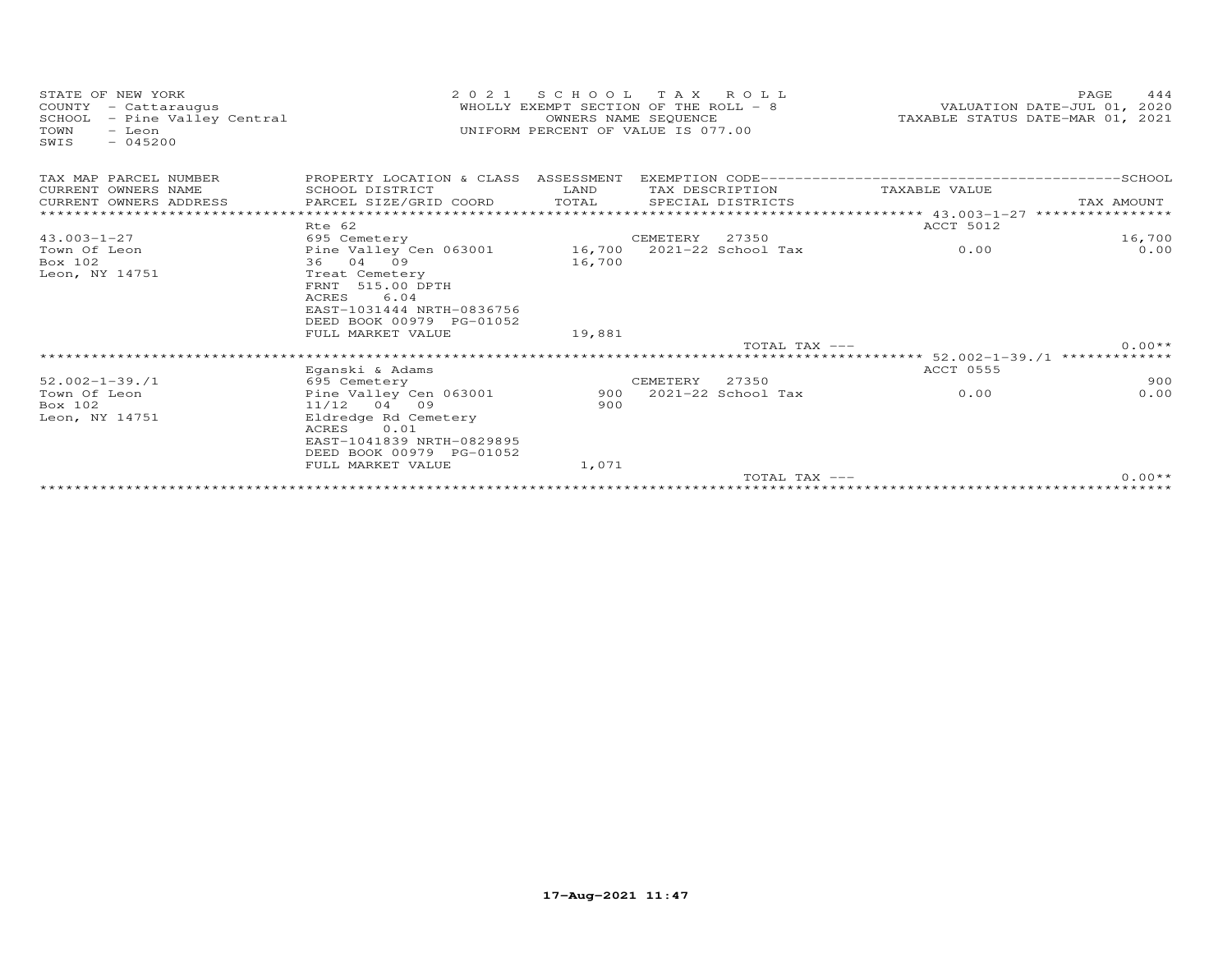| COUNTY<br>SCHOOL<br>TOWN<br>SWIS | STATE OF NEW YORK<br>- Cattaraugus<br>- Pine Valley Central<br>- Leon<br>$-045200$ |                   | 2 0 2 1            | S C H O O L<br>WHOLLY EXEMPT SECTION OF THE ROLL - 8<br>UNIFORM PERCENT OF VALUE IS 077.00 | T A X<br>ROLL              |                              | 445<br>PAGE<br>VALUATION DATE-JUL 01, 2020<br>TAXABLE STATUS DATE-MAR 01, 2021<br>RPS155/V04/L015<br>CURRENT DATE 8/17/2021 |
|----------------------------------|------------------------------------------------------------------------------------|-------------------|--------------------|--------------------------------------------------------------------------------------------|----------------------------|------------------------------|-----------------------------------------------------------------------------------------------------------------------------|
|                                  |                                                                                    |                   | S U B<br>ROLL.     |                                                                                            | SECTION - - TOTALS         |                              |                                                                                                                             |
|                                  |                                                                                    | ***               |                    | SPECIAL DISTRICT                                                                           | SUMMARY ***                |                              |                                                                                                                             |
| CODE                             | TOTAL<br>DISTRICT NAME<br>PARCELS                                                  | EXTENSION<br>TYPE | EXTENSION<br>VALUE | AD VALOREM<br>VALUE                                                                        | EXEMPT<br>AMOUNT           | TAXABLE<br>VALUE             | TOTAL<br>TAX                                                                                                                |
|                                  |                                                                                    |                   |                    | NO SPECIAL DISTRICTS AT THIS LEVEL                                                         |                            |                              |                                                                                                                             |
|                                  |                                                                                    | ***               | S C H O O L        | DISTRICT                                                                                   | SUMMARY ***                |                              |                                                                                                                             |
| CODE                             | DISTRICT NAME                                                                      | TOTAL<br>PARCELS  | ASSESSED<br>LAND   | ASSESSED<br>TOTAL                                                                          | <b>EXEMPT</b><br>AMOUNT    | TOTAL<br>TAXABLE             |                                                                                                                             |
|                                  |                                                                                    |                   |                    |                                                                                            | -----------<br>STAR AMOUNT | ------------<br>STAR TAXABLE | TOTAL TAX                                                                                                                   |
|                                  | Pine Valley Central                                                                | 18                | 153,400            | 1233,000                                                                                   | 1233,000                   |                              |                                                                                                                             |
| 063001                           |                                                                                    |                   |                    |                                                                                            |                            |                              |                                                                                                                             |
|                                  | $S \cup B - T \cup T A L$                                                          | 18                | 153,400            | 1233,000                                                                                   | 1233,000                   |                              |                                                                                                                             |
|                                  | S U B - T O T A $L$ (CONT)                                                         |                   |                    |                                                                                            |                            |                              |                                                                                                                             |
|                                  | TOTAL                                                                              | 18                | 153,400            | 1233,000                                                                                   | 1233,000                   |                              |                                                                                                                             |
|                                  | T O T A L (CONT)                                                                   |                   |                    |                                                                                            |                            |                              |                                                                                                                             |

# \*\*\* S Y S T E M C O D E S S U M M A R Y \*\*\*

## NO SYSTEM EXEMPTIONS AT THIS LEVEL

| DESCRIPTION<br>CODE                                                                                      | TOTAL<br>PARCELS        | SCHOOL                                            |
|----------------------------------------------------------------------------------------------------------|-------------------------|---------------------------------------------------|
| 13500<br>TOWN-PROP<br>13800<br>SCH-DIST<br>18020<br>IND DEV<br>25300<br>NON-PROFIT<br>26400<br>FIRE-DEPT | 2<br>b<br>∍<br>- 7<br>2 | 380,500<br>147,900<br>6,700<br>312,000<br>352,200 |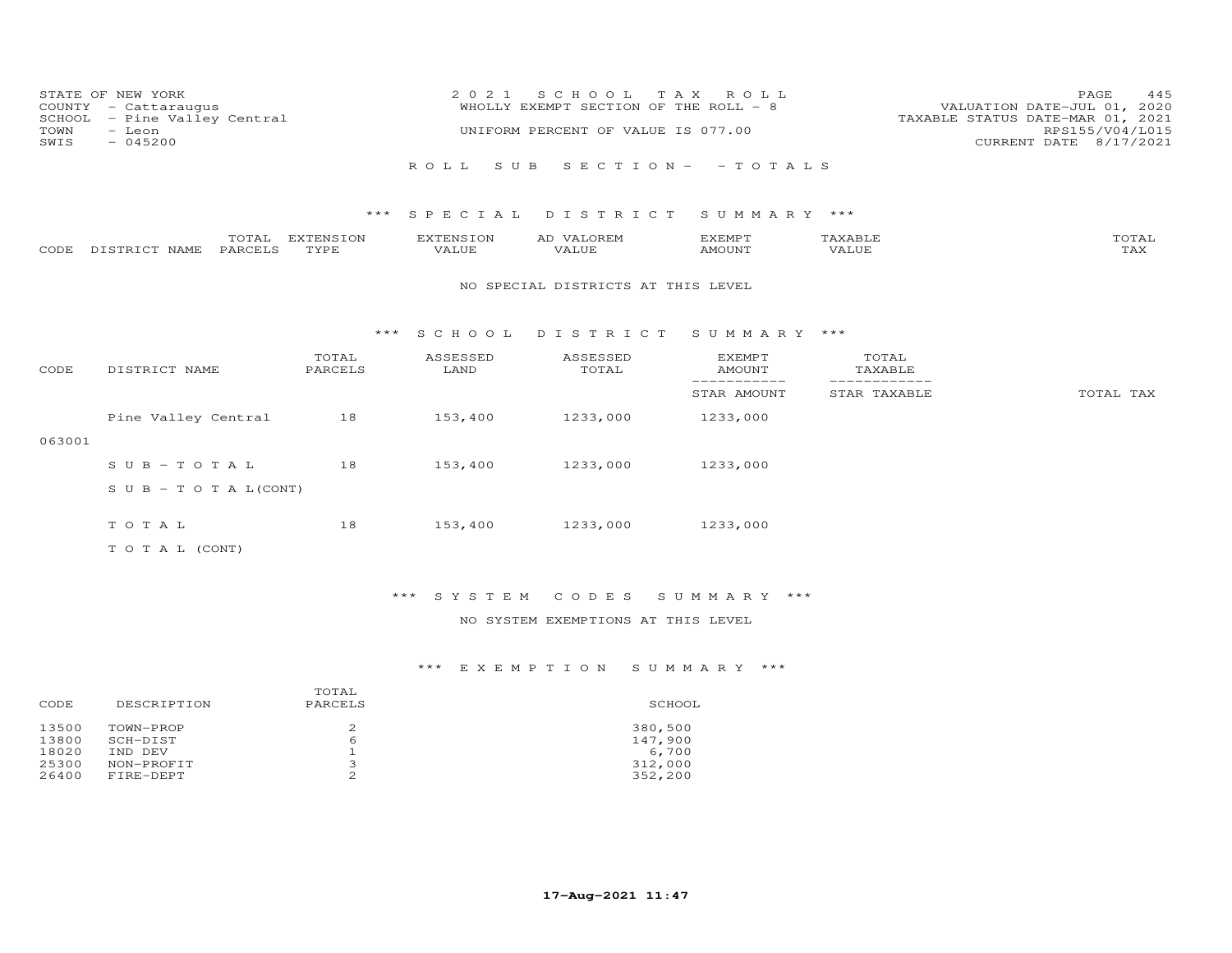|      | STATE OF NEW YORK            | 2021 SCHOOL TAX ROLL                                                 | PAGE.                  | 446 |
|------|------------------------------|----------------------------------------------------------------------|------------------------|-----|
|      | COUNTY - Cattaraugus         | VALUATION DATE-JUL 01, 2020<br>WHOLLY EXEMPT SECTION OF THE ROLL - 8 |                        |     |
|      | SCHOOL - Pine Valley Central | TAXABLE STATUS DATE-MAR 01, 2021                                     |                        |     |
| TOWN | - Leon                       | UNIFORM PERCENT OF VALUE IS 077.00                                   | RPS155/V04/L015        |     |
| SWIS | $-045200$                    |                                                                      | CURRENT DATE 8/17/2021 |     |
|      |                              |                                                                      |                        |     |
|      |                              | ROLL SUB SECTION- - TOTALS                                           |                        |     |

# \*\*\* E X E M P T I O N S U M M A R Y \*\*\*

| CODE  | DESCRIPTION | TOTAL<br>PARCELS | SCHOOL   |
|-------|-------------|------------------|----------|
| 27350 | CEMETERY    | Δ                | 33,700   |
|       | TOTAL       | 18               | 1233,000 |

| ROLL<br><b>SEC</b> | DESCRIPTION                                    | TOTAL<br>PARCELS | ASSESSED<br>LAND | ASSESSED<br>TOTAL | <b>EXEMPT</b><br><b>AMOUNT</b><br>STAR AMOUNT | TOTAL<br>TAXABLE<br>STAR TAXABLE | TAX<br><b>RATE</b> | TOTAL<br>TAX |
|--------------------|------------------------------------------------|------------------|------------------|-------------------|-----------------------------------------------|----------------------------------|--------------------|--------------|
| 8                  | RS 8 TOTAL<br>SPEC DIST TAXES<br>WHOLLY EXEMPT |                  | 153,400          | 1233,000          | 1,233,000                                     |                                  |                    |              |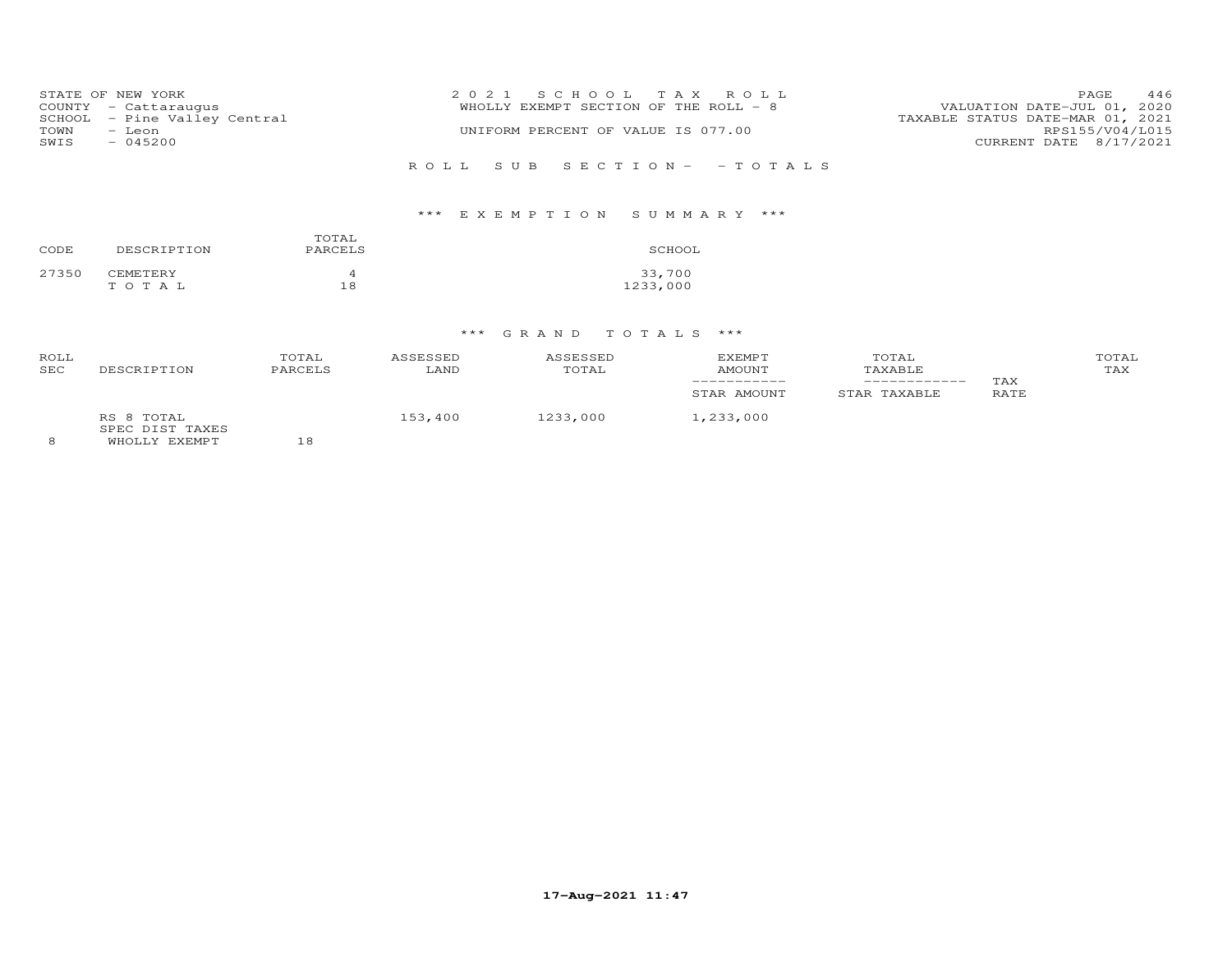| STATE OF NEW YORK            | 2021 SCHOOL TAX ROLL                  | 447<br><b>PAGE</b>               |
|------------------------------|---------------------------------------|----------------------------------|
| COUNTY - Cattarauqus         | WHOLLY EXEMPT SECTION OF THE ROLL - 8 | VALUATION DATE-JUL 01, 2020      |
| SCHOOL - Pine Valley Central |                                       | TAXABLE STATUS DATE-MAR 01, 2021 |
| TOWN<br>– Leon               | UNIFORM PERCENT OF VALUE IS 077.00    | RPS155/V04/L015                  |
| $-045200$<br>SWIS            |                                       | CURRENT DATE 8/17/2021           |
|                              |                                       |                                  |
|                              | ROLL SECTION TOTALS                   |                                  |

|      |               | TOTAL   | EXTENSION | <b>EXTENSION</b> | <b>OREM</b><br>AD | EXEMPT | AXABLE       | TOTAL               |
|------|---------------|---------|-----------|------------------|-------------------|--------|--------------|---------------------|
| CODE | DISTRICT NAME | PARCELS | TYPE.     | VALUE            | VALUE             | AMOUNT | <b>VALUE</b> | . <i>.</i><br>1 A X |

#### NO SPECIAL DISTRICTS AT THIS LEVEL

#### \*\*\* S C H O O L D I S T R I C T S U M M A R Y \*\*\*

| CODE   | DISTRICT NAME                    | TOTAL<br>PARCELS | ASSESSED<br>LAND | ASSESSED<br>TOTAL | <b>EXEMPT</b><br>AMOUNT | TOTAL<br>TAXABLE |           |
|--------|----------------------------------|------------------|------------------|-------------------|-------------------------|------------------|-----------|
|        |                                  |                  |                  |                   | STAR AMOUNT             | STAR TAXABLE     | TOTAL TAX |
|        | Pine Valley Central              | 18               | 153,400          | 1233,000          | 1233,000                |                  |           |
| 063001 |                                  |                  |                  |                   |                         |                  |           |
|        | SUB-TOTAL                        | 18               | 153,400          | 1233,000          | 1233,000                |                  |           |
|        | $S \cup B - T \cup T A L (CONT)$ |                  |                  |                   |                         |                  |           |
|        |                                  |                  |                  |                   |                         |                  |           |
|        | TOTAL                            | 18               | 153,400          | 1233,000          | 1233,000                |                  |           |
|        | T O T A L (CONT)                 |                  |                  |                   |                         |                  |           |

## \*\*\* S Y S T E M C O D E S S U M M A R Y \*\*\*

## NO SYSTEM EXEMPTIONS AT THIS LEVEL

| CODE           | DESCRIPTION           | TOTAL<br>PARCELS | SCHOOL             |
|----------------|-----------------------|------------------|--------------------|
| 13500<br>13800 | TOWN-PROP<br>SCH-DIST | 6                | 380,500<br>147,900 |
| 18020          | IND DEV               |                  | 6,700              |
| 25300          | NON-PROFIT            | ∍                | 312,000            |
| 26400          | FIRE-DEPT             |                  | 352,200            |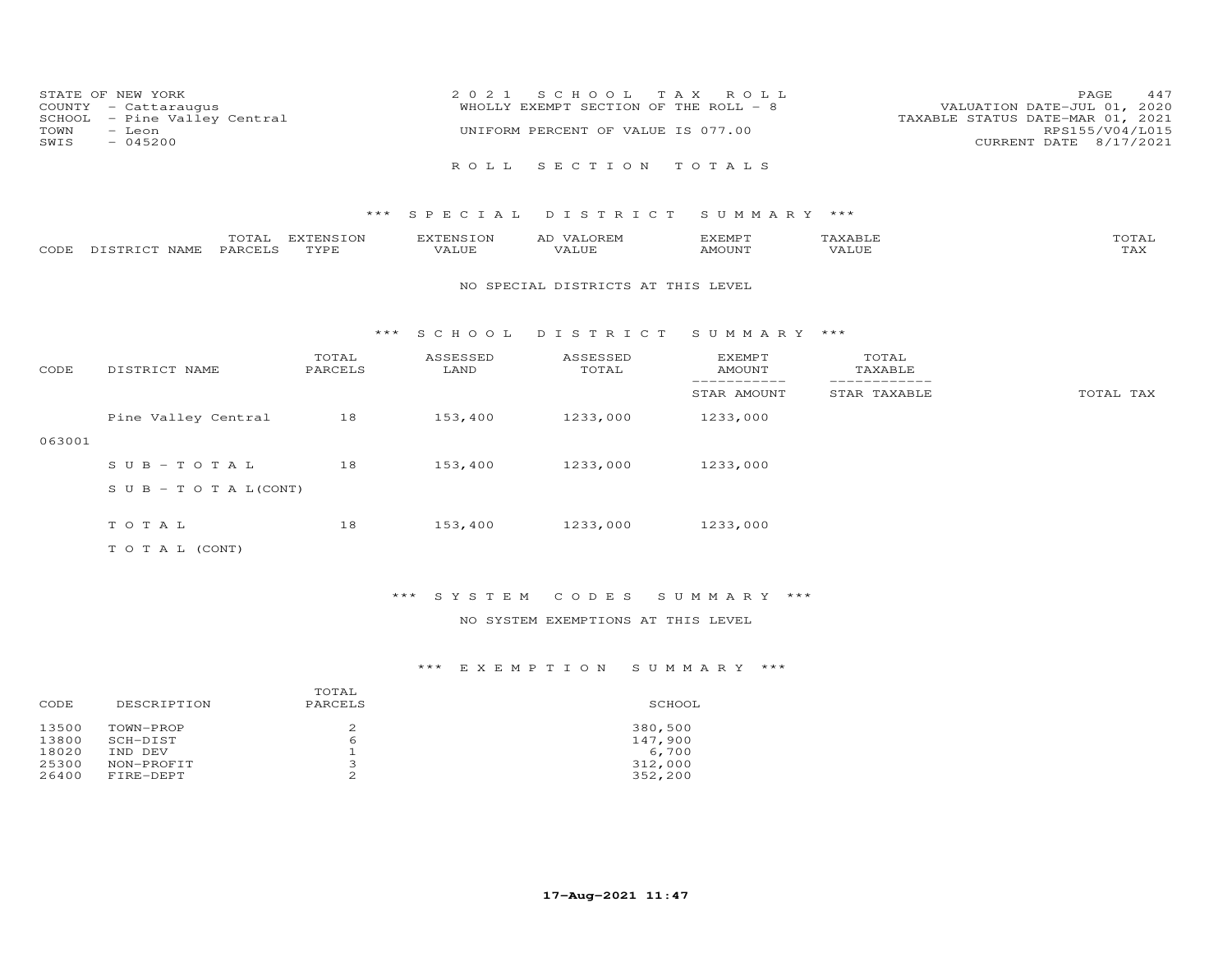| STATE OF NEW YORK<br>COUNTY - Cattaraugus<br>SCHOOL - Pine Valley Central<br>TOWN<br>- Leon<br>$-045200$<br>SWIS | 2021 SCHOOL TAX ROLL<br>WHOLLY EXEMPT SECTION OF THE ROLL - 8<br>UNIFORM PERCENT OF VALUE IS 077.00 | 448<br>PAGE<br>VALUATION DATE-JUL 01, 2020<br>TAXABLE STATUS DATE-MAR 01, 2021<br>RPS155/V04/L015<br>CURRENT DATE 8/17/2021 |
|------------------------------------------------------------------------------------------------------------------|-----------------------------------------------------------------------------------------------------|-----------------------------------------------------------------------------------------------------------------------------|
|                                                                                                                  | ROLL SECTION TOTALS                                                                                 |                                                                                                                             |

## \*\*\* E X E M P T I O N S U M M A R Y \*\*\*

| CODE  | DESCRIPTION | TOTAL<br>PARCELS | SCHOOL   |
|-------|-------------|------------------|----------|
| 27350 | CEMETERY    | 4                | 33,700   |
|       | TOTAL       | 18               | 1233,000 |

| ROLL<br><b>SEC</b> | DESCRIPTION                                    | TOTAL<br>PARCELS | ASSESSED<br>LAND | ASSESSED<br>TOTAL | <b>EXEMPT</b><br><b>AMOUNT</b><br>STAR AMOUNT | TOTAL<br>TAXABLE<br>STAR TAXABLE | TAX<br>RATE | TOTAL<br>TAX |
|--------------------|------------------------------------------------|------------------|------------------|-------------------|-----------------------------------------------|----------------------------------|-------------|--------------|
| 8                  | RS 8 TOTAL<br>SPEC DIST TAXES<br>WHOLLY EXEMPT | 18               | 153,400          | 1233,000          | 1,233,000                                     |                                  |             |              |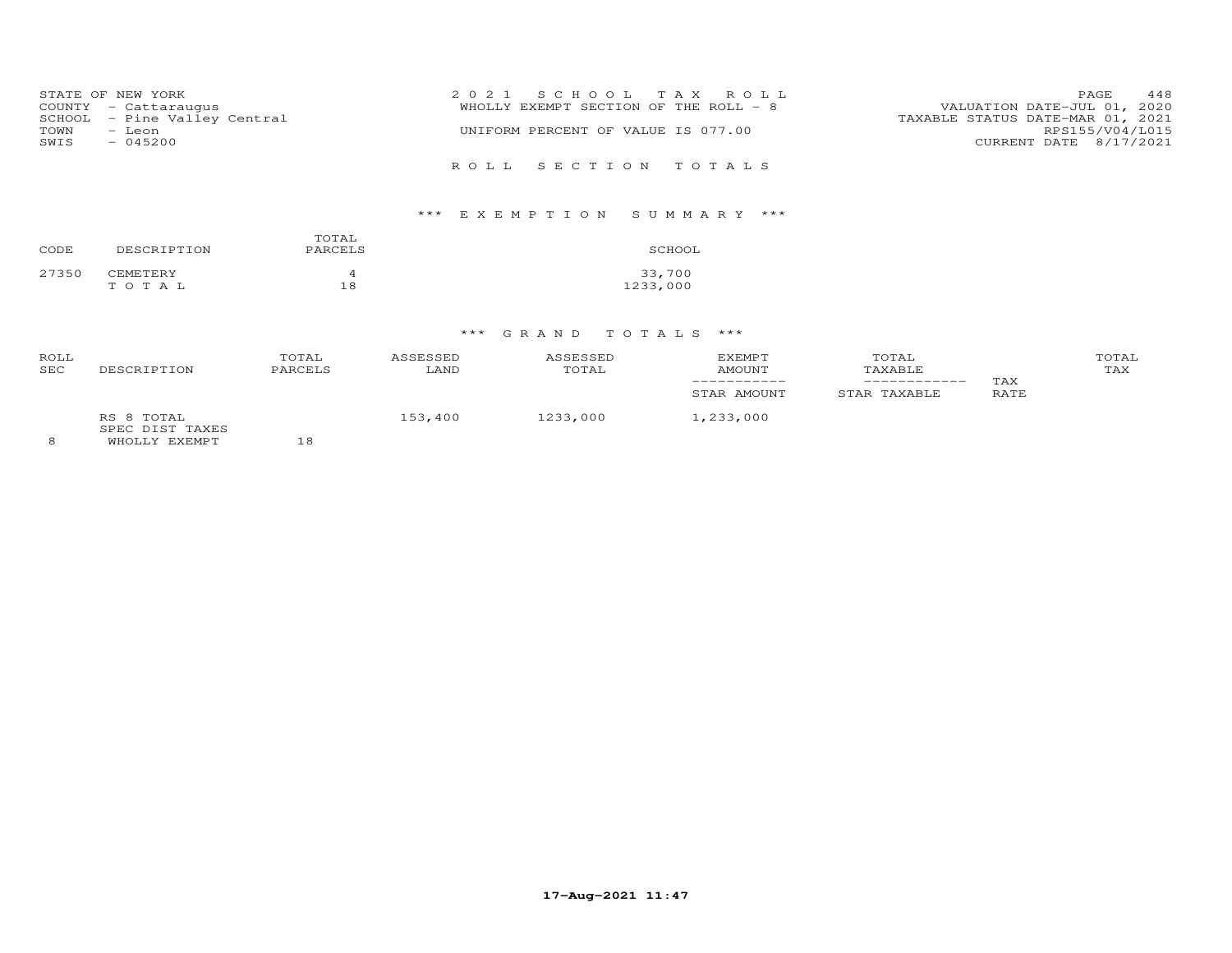|      | STATE OF NEW YORK            | 2021 SCHOOL TAX ROLL |             |  |                                  | PAGE            | 449 |
|------|------------------------------|----------------------|-------------|--|----------------------------------|-----------------|-----|
|      | COUNTY - Cattaraugus         |                      |             |  | VALUATION DATE-JUL 01, 2020      |                 |     |
|      | SCHOOL - Pine Valley Central |                      | SWIS TOTALS |  | TAXABLE STATUS DATE-MAR 01, 2021 |                 |     |
| TOWN | – Leon                       |                      |             |  |                                  | RPS155/V04/L015 |     |
| SWIS | $-045200$                    |                      |             |  | CURRENT DATE 8/17/2021           |                 |     |

| CODE   | DISTRICT NAME              | TOTAL<br><b>EXTENSION</b><br>PARCELS<br>TYPE |       | <b>EXTENSION</b><br>VALUE | AD VALOREM<br>VALUE                | <b>EXEMPT</b><br>AMOUNT | TAXABLE<br>VALUE | TAX<br>RATE | TOTAL<br>TAX |
|--------|----------------------------|----------------------------------------------|-------|---------------------------|------------------------------------|-------------------------|------------------|-------------|--------------|
|        |                            |                                              |       |                           | NO SPECIAL DISTRICTS AT THIS LEVEL |                         |                  |             |              |
|        |                            |                                              | $***$ | SCHOOL                    | DISTRICT                           | SUMMARY ***             |                  |             |              |
| CODE   | DISTRICT NAME              | TOTAL<br>PARCELS                             |       | ASSESSED<br>LAND          | ASSESSED<br>TOTAL                  | EXEMPT<br>AMOUNT        | TOTAL<br>TAXABLE |             |              |
|        |                            |                                              |       |                           |                                    | STAR AMOUNT             | STAR TAXABLE     | TAX RATE    | TOTAL TAX    |
|        | Pine Valley Central        | 747                                          |       | 16976,680                 | 46861,020                          | 4732,822                | 42, 128, 198     |             |              |
| 063001 |                            |                                              |       |                           |                                    | 7488,351                | 34,639,847       | 19.170112   | 664,049.72   |
|        | $SUB - TO T AL$            | 747                                          |       | 16976,680                 | 46861,020                          | 4732,822                | 42, 128, 198     |             |              |
|        | S U B - T O T A $L$ (CONT) |                                              |       |                           |                                    | 7488,351                | 34,639,847       |             | 664,049.72   |
|        | TOTAL                      | 747                                          |       | 16976,680                 | 46861,020                          | 4732,822                | 42,128,198       |             |              |
|        | TO TAL (CONT)              |                                              |       |                           |                                    | 7488,351                | 34,639,847       |             | 664,049.72   |
|        |                            |                                              |       |                           |                                    |                         |                  |             |              |

## \*\*\* S Y S T E M C O D E S S U M M A R Y \*\*\*

## NO SYSTEM EXEMPTIONS AT THIS LEVEL

| DESCRIPTION<br>CODE                                                                                       | TOTAL<br>PARCELS | SCHOOL                                            |
|-----------------------------------------------------------------------------------------------------------|------------------|---------------------------------------------------|
| 13500<br>TOWN-PROP<br>13800<br>SCH-DIST<br>18020<br>IND DEV<br>25130<br>NON-PROFIT<br>25300<br>NON-PROFIT | 2<br>6<br>∍      | 380,500<br>147,900<br>6,700<br>213,000<br>312,000 |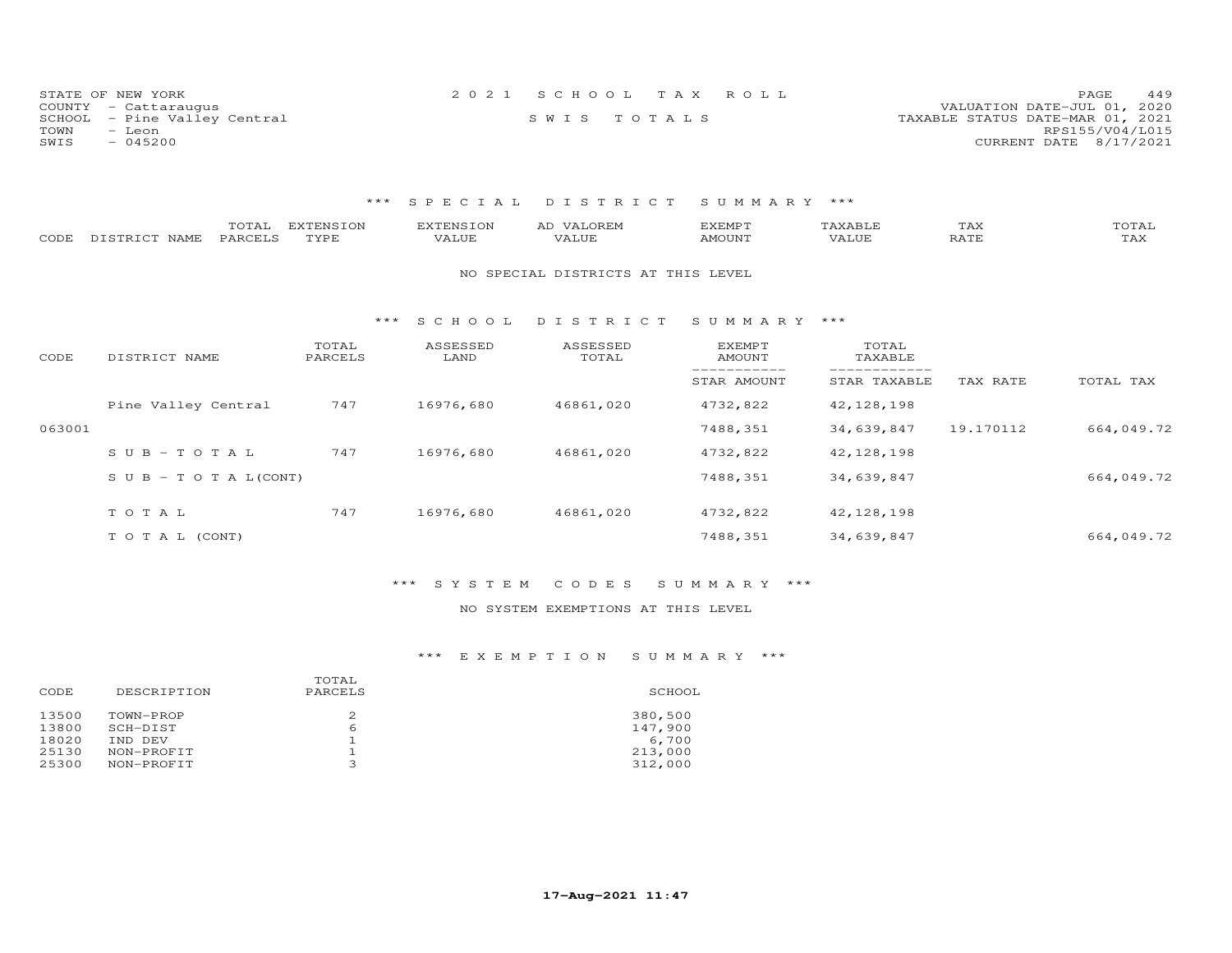| STATE OF NEW YORK            | 2021 SCHOOL TAX ROLL | 450<br>PAGE.                     |
|------------------------------|----------------------|----------------------------------|
| COUNTY - Cattaraugus         |                      | VALUATION DATE-JUL 01, 2020      |
| SCHOOL - Pine Valley Central | SWIS TOTALS          | TAXABLE STATUS DATE-MAR 01, 2021 |
| TOWN<br>- Leon               |                      | RPS155/V04/L015                  |
| SWIS<br>$-045200$            |                      | CURRENT DATE 8/17/2021           |

# \*\*\* E X E M P T I O N S U M M A R Y \*\*\*

|       |                  | TOTAL         |           |
|-------|------------------|---------------|-----------|
| CODE  | DESCRIPTION      | PARCELS       | SCHOOL    |
| 26400 | FIRE-DEPT        | 2             | 352,200   |
| 27350 | CEMETERY         | 4             | 33,700    |
| 41130 | VETCOM CTS       |               |           |
| 41140 | VETDIS CTS       |               |           |
| 41150 | CW 10 VET/       |               |           |
| 41400 | CLERGY           |               | 1,500     |
| 41700 | AG BLDG          | 10            | 405,800   |
| 41720 | AG DIST          | 89            | 1452,243  |
| 41730 | AG DISTOUT       | 23            | 248,120   |
| 41800 | AGED $C/T/S$     | 3             | 118,290   |
| 41804 | AGED S           | $\frac{2}{1}$ | 57,100    |
| 41810 | AGED $C/T/S$     |               | 31,250    |
| 41834 | ENH STAR         | 64            | 3538,260  |
| 41854 | BAS STAR         | 155           | 3924,891  |
| 41864 | <b>B STAR MH</b> | $\mathbf{1}$  | 25,200    |
| 42120 | TMP GHOUSE       | 5             | 120,000   |
| 47100 | Mass Telec       | $\mathbf 1$   | 29,845    |
| 47460 | FOREST/A74       | 6             | 822,440   |
| 47610 | BUS C/T/S        |               | 234       |
|       | TOTAL            | 384           | 12221,173 |

| ROLL<br>SEC | DESCRIPTION                | TOTAL<br>PARCELS | ASSESSED<br>LAND | ASSESSED<br>TOTAL | EXEMPT<br>AMOUNT      | TOTAL<br>TAXABLE<br>------------ | TAX       |            |
|-------------|----------------------------|------------------|------------------|-------------------|-----------------------|----------------------------------|-----------|------------|
|             |                            | STAR AMOUNT      | STAR TAXABLE     | RATE              |                       |                                  |           |            |
|             | $2021 - 22$ School Tax     |                  | 16823,280        | 43457,614         | 3,469,977<br>7488,351 | 39,987,637<br>32,499,286         | 19.170112 | 623,014.91 |
|             | SPEC DIST TAXES<br>TAXABLE | 718              |                  |                   |                       |                                  |           | 623,014.91 |
|             | $2021-22$ School Tax       |                  |                  | 330,100           |                       | 330,100<br>330,100               | 19.170112 | 6,328.05   |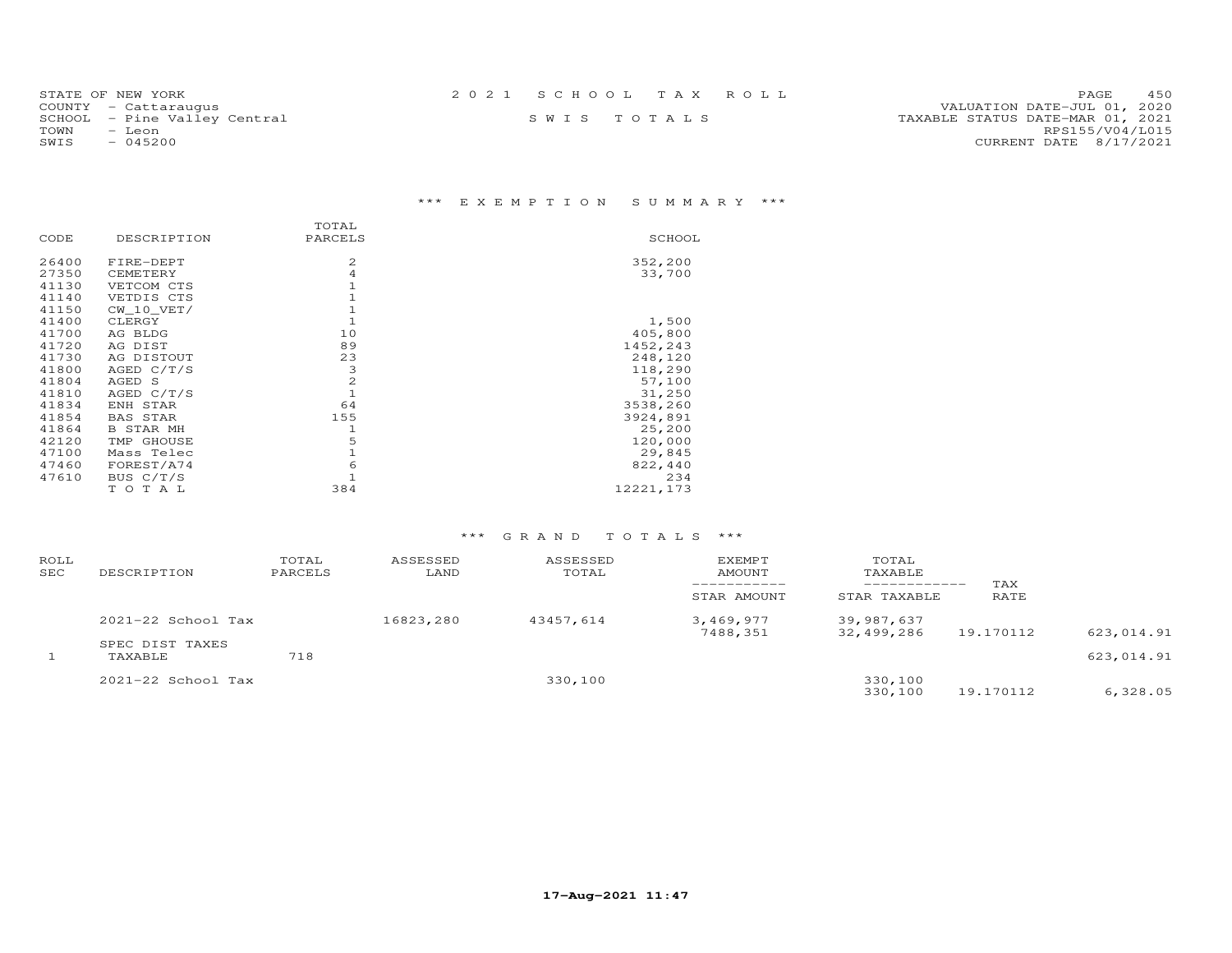| STATE OF NEW YORK            | 2021 SCHOOL TAX ROLL | 451<br>PAGE.                     |
|------------------------------|----------------------|----------------------------------|
| COUNTY - Cattaraugus         |                      | VALUATION DATE-JUL 01, 2020      |
| SCHOOL - Pine Valley Central | SWIS TOTALS          | TAXABLE STATUS DATE-MAR 01, 2021 |
| TOWN<br>- Leon               |                      | RPS155/V04/L015                  |
| $-045200$<br>SWIS            |                      | CURRENT DATE 8/17/2021           |

| ROLL<br><b>SEC</b> | DESCRIPTION                          | TOTAL<br>PARCELS | ASSESSED<br>LAND | ASSESSED<br>TOTAL | <b>EXEMPT</b><br>AMOUNT | TOTAL<br>TAXABLE<br>---------- |             |            |
|--------------------|--------------------------------------|------------------|------------------|-------------------|-------------------------|--------------------------------|-------------|------------|
|                    |                                      |                  |                  |                   | STAR AMOUNT             | STAR TAXABLE                   | TAX<br>RATE |            |
| 5                  | SPEC DIST TAXES<br>SPECIAL FRANCHISE | 2                |                  |                   |                         |                                |             | 6,328.05   |
|                    | 2021-22 School Tax                   |                  |                  | 1840,306          | 29,845                  | 1,810,461<br>1,810,461         | 19.170112   | 34,706.76  |
| 6                  | SPEC DIST TAXES<br>UTILITIES & N.C.  | 9                |                  |                   |                         |                                |             | 34,706.76  |
|                    |                                      |                  |                  |                   | 1233,000                |                                |             |            |
| 8                  | SPEC DIST TAXES<br>WHOLLY EXEMPT     | 18               |                  |                   |                         |                                |             |            |
|                    | 2021-22 School Tax                   |                  | 16976,680        | 46861,020         | 4,732,822               | 42,128,198                     |             |            |
|                    | SPEC DIST TAXES                      |                  |                  |                   | 7488,351                | 34,639,847                     | 19.170112   | 664,049.72 |
| $\star$            | TOTAL<br>SUB                         | 747              |                  |                   |                         |                                |             | 664,049.72 |
|                    | 2021-22 School Tax                   |                  | 16976,680        | 46861,020         | 4,732,822               | 42, 128, 198                   |             |            |
|                    | SPEC DIST TAXES                      |                  |                  |                   | 7488,351                | 34,639,847                     | 19.170112   | 664,049.72 |
| $\star\star$       | GRAND TOTAL                          | 747              |                  |                   |                         |                                |             | 664,049.72 |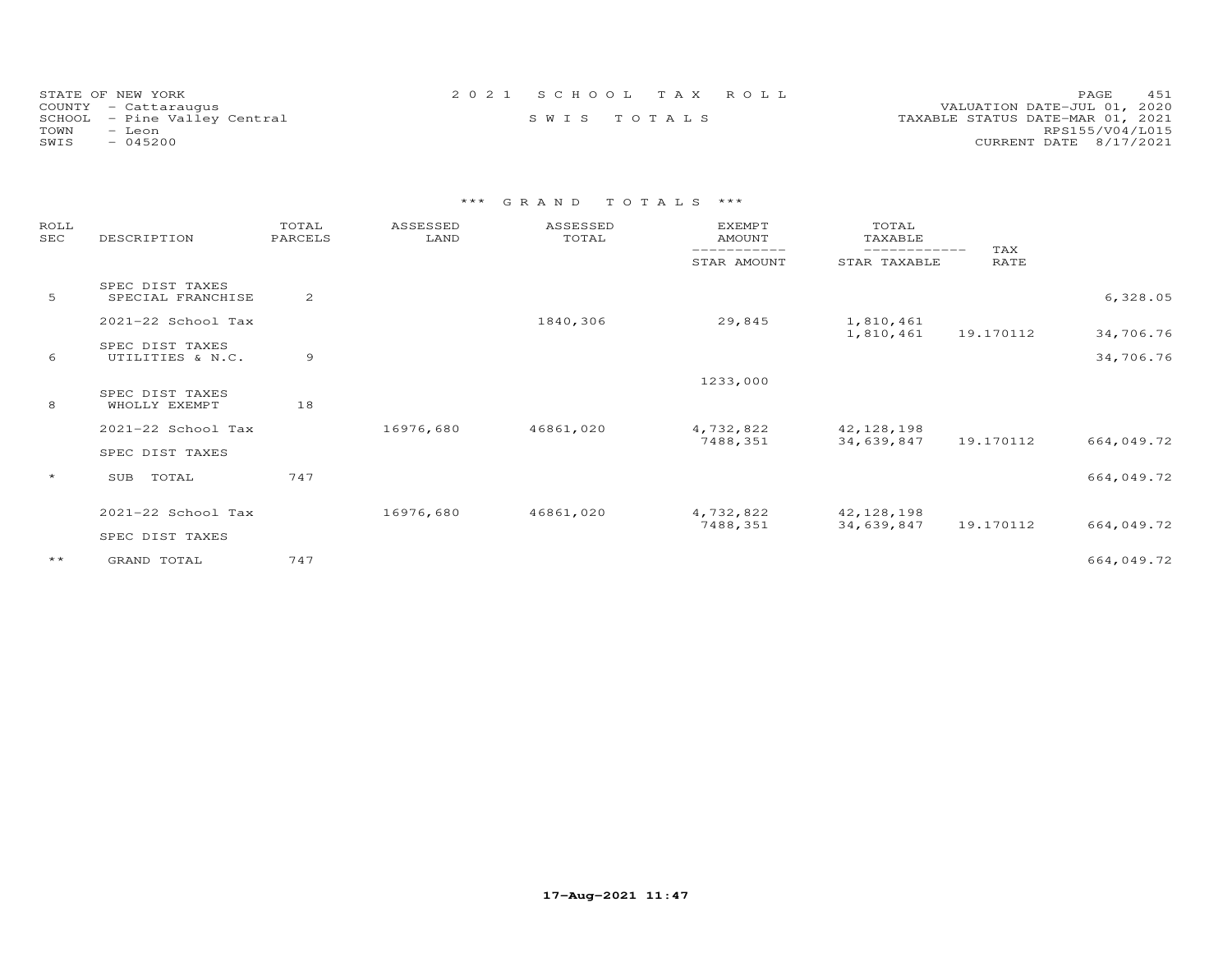| STATE OF NEW YORK<br>COUNTY - Cattaraugus<br>SCHOOL - Pine Valley Central<br>- New Albion<br>TOWN<br>SWIS<br>$-046489$ |                                                                                                                                |                  | 2021 SCHOOL TAX ROLL<br>TAXABLE SECTION OF THE ROLL - 1<br>OWNERS NAME SEQUENCE<br>UNIFORM PERCENT OF VALUE IS 056.00 | -------<br>2020 TAXABLE STATUS DATE-JUL 01, 2020<br>2021 TAXABLE STATUS DATE-MAR | PAGE<br>452                          |
|------------------------------------------------------------------------------------------------------------------------|--------------------------------------------------------------------------------------------------------------------------------|------------------|-----------------------------------------------------------------------------------------------------------------------|----------------------------------------------------------------------------------|--------------------------------------|
| TAX MAP PARCEL NUMBER<br>CURRENT OWNERS NAME                                                                           | SCHOOL DISTRICT                                                                                                                | LAND             | TAX DESCRIPTION                                                                                                       | TAXABLE VALUE                                                                    |                                      |
| CURRENT OWNERS ADDRESS                                                                                                 | PARCEL SIZE/GRID COORD                                                                                                         | TOTAL            | SPECIAL DISTRICTS                                                                                                     |                                                                                  | TAX AMOUNT                           |
|                                                                                                                        | Kickbush Rd                                                                                                                    |                  |                                                                                                                       | ACCT 1192                                                                        |                                      |
| $43.004 - 2 - 8.2$<br>Colvin Marie D<br>1270 Youngs Rd H<br>Williamsvillew, NY 14221                                   | 322 Rural vac>10<br>Pine Valley Cen 063001<br>59 04 08<br>ACRES 62.10<br>EAST-1052802 NRTH-0833709<br>DEED BOOK 18930 PG-7001  | 17,100<br>17,100 | 2021-22 School Tax                                                                                                    | 17,100                                                                           | BILL 1334<br>450.74                  |
|                                                                                                                        | FULL MARKET VALUE                                                                                                              | 29,483           |                                                                                                                       |                                                                                  |                                      |
|                                                                                                                        |                                                                                                                                |                  | TOTAL TAX ---                                                                                                         | DATE #1<br>AMT DUE                                                               | $450.74**$<br>09/30/21<br>450.74     |
|                                                                                                                        |                                                                                                                                |                  |                                                                                                                       |                                                                                  |                                      |
| $52.002 - 2 - 3.1$<br>Exford Brian<br>10813 Leon Road<br>Cattaraugus, NY 14719                                         | Leon Rd<br>322 Rural vac>10<br>Pine Valley Cen 063001<br>58 04 08<br>$L/p$ 657-401<br>ACRES 32.70<br>EAST-1054147 NRTH-0830341 | 20,000<br>20,000 | 2021-22 School Tax                                                                                                    | ACCT 0058<br>20,000                                                              | <b>BILL</b> 1335<br>527.18           |
|                                                                                                                        | DEED BOOK 2019 PG-14335<br>FULL MARKET VALUE                                                                                   | 34,483           |                                                                                                                       |                                                                                  |                                      |
|                                                                                                                        |                                                                                                                                |                  | TOTAL TAX ---                                                                                                         | DATE #1<br>AMT DUE                                                               | $527.18**$<br>09/30/21<br>527.18     |
|                                                                                                                        |                                                                                                                                |                  |                                                                                                                       |                                                                                  |                                      |
| $52.002 - 2 - 3.2$                                                                                                     | 10813 Leon Rd                                                                                                                  |                  |                                                                                                                       | ACCT 1469                                                                        | <b>BILL</b> 1336                     |
| Exford Brian<br>10813 Leon Rd<br>Cattaraugus, NY 14719                                                                 | 270 Mfg housing<br>Pine Valley Cen 063001<br>ACRES 52.60<br>EAST-1053367 NRTH-0831256                                          | 68,100           | BAS STAR 41854<br>28,100 2021-22 School Tax                                                                           | 68,100                                                                           | 17,400<br>1,795.04                   |
|                                                                                                                        | DEED BOOK 998 PG-197                                                                                                           |                  |                                                                                                                       |                                                                                  |                                      |
|                                                                                                                        | FULL MARKET VALUE                                                                                                              | 117,414          | TOTAL TAX ---                                                                                                         |                                                                                  | $1,336.40**$                         |
|                                                                                                                        |                                                                                                                                |                  |                                                                                                                       | DATE #1<br>AMT DUE                                                               | 09/30/21<br>1,336.40                 |
|                                                                                                                        |                                                                                                                                |                  |                                                                                                                       |                                                                                  |                                      |
| $52.002 - 2 - 1$<br>Frentz Kyle<br>10953 Leon Road<br>Cattaraugus, NY 14719                                            | 10953 Leon Rd<br>270 Mfg housing<br>Pine Valley Cen 063001<br>58 04 08<br>ACRES 68.50                                          | 33,800<br>56,200 | 2021-22 School Tax                                                                                                    | ACCT 0170<br>56,200                                                              | BILL 1337<br>1,481.37                |
|                                                                                                                        | EAST-1051642 NRTH-0830579<br>DEED BOOK 20190 PG-7830                                                                           |                  |                                                                                                                       |                                                                                  |                                      |
|                                                                                                                        | FULL MARKET VALUE                                                                                                              | 96,897           | TOTAL TAX ---                                                                                                         | DATE #1<br>AMT DUE                                                               | $1,481.37**$<br>09/30/21<br>1,481.37 |
|                                                                                                                        |                                                                                                                                |                  |                                                                                                                       |                                                                                  |                                      |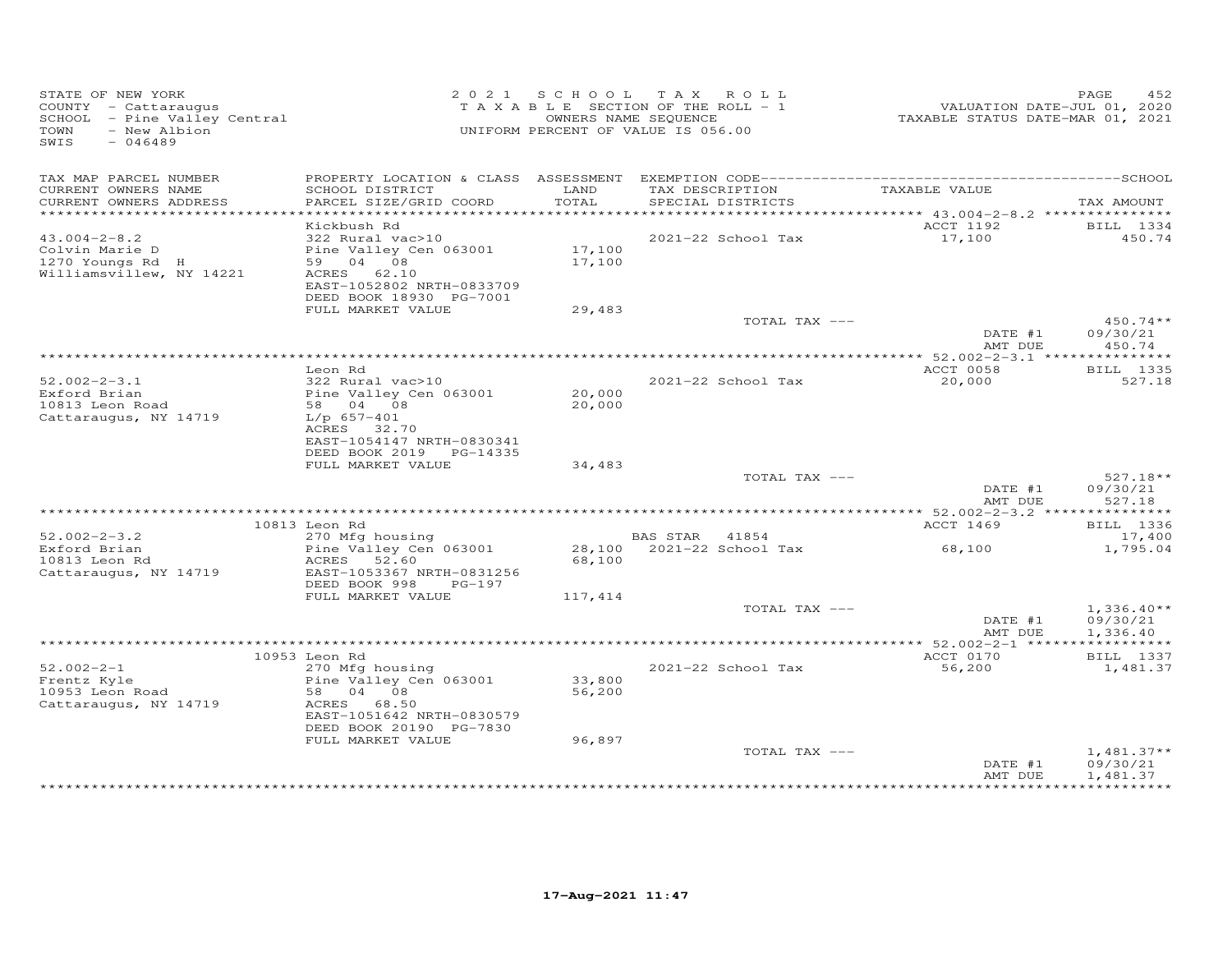| STATE OF NEW YORK<br>COUNTY - Cattaraugus<br>COUNTY - Cattaraugus<br>SCHOOL - Pine Valley Central<br>- New Albion<br>TOWN<br>SWIS<br>$-046489$ |                                                                                                           | 2021 SCHOOL TAX ROLL<br>TAXABLE SECTION OF THE ROLL - $1$<br>OWNERS NAME SEQUENCE<br>UNIFORM PERCENT OF VALUE IS 056.00 |                |                    | 2020<br>VALUATION DATE-JUL 01, 2020<br>TAXABLE STATUS DATE-MAR 01, 2021 | PAGE<br>453                                     |
|------------------------------------------------------------------------------------------------------------------------------------------------|-----------------------------------------------------------------------------------------------------------|-------------------------------------------------------------------------------------------------------------------------|----------------|--------------------|-------------------------------------------------------------------------|-------------------------------------------------|
| TAX MAP PARCEL NUMBER<br>CURRENT OWNERS NAME<br>CURRENT OWNERS ADDRESS                                                                         | SCHOOL DISTRICT<br>PARCEL SIZE/GRID COORD                                                                 | LAND<br>TOTAL                                                                                                           |                | SPECIAL DISTRICTS  | TAX DESCRIPTION TAXABLE VALUE                                           | TAX AMOUNT                                      |
|                                                                                                                                                | 10807 Scott Peddler Rd                                                                                    |                                                                                                                         |                |                    | ACCT 0057                                                               | BILL 1338                                       |
| $52.002 - 2 - 4$                                                                                                                               | 240 Rural res                                                                                             |                                                                                                                         | ENH STAR 41834 |                    |                                                                         | 41,010                                          |
| Huber D & B Family Trust I<br>10807 Scott Peddler Rd<br>Cattaraugus, NY 14719                                                                  | Pine Valley Cen 063001<br>58 04 08<br>ACRES 65.43<br>EAST-1054099 NRTH-0828790<br>DEED BOOK 31062 PG-3001 |                                                                                                                         |                |                    |                                                                         | 1,383.84                                        |
|                                                                                                                                                | FULL MARKET VALUE                                                                                         | 90,517                                                                                                                  |                |                    |                                                                         |                                                 |
|                                                                                                                                                |                                                                                                           |                                                                                                                         |                | TOTAL TAX ---      | DATE #1<br>AMT DUE                                                      | $302.86**$<br>09/30/21<br>302.86                |
|                                                                                                                                                | Tug Hill Rd                                                                                               |                                                                                                                         |                |                    | <b>ACCT 0025</b>                                                        | <b>BILL</b> 1339                                |
| $43.004 - 2 - 1$                                                                                                                               | 105 Vac farmland                                                                                          |                                                                                                                         | AG DIST 41720  |                    |                                                                         | 10,568                                          |
| Josh Bailey LLC                                                                                                                                | Pine Valley Cen 063001                                                                                    |                                                                                                                         |                |                    | 54,600 2021-22 School Tax 44,032                                        | 1,160.64                                        |
| 6896 Bailey Hill Rd                                                                                                                            | 61 04 08                                                                                                  | 54,600                                                                                                                  |                |                    |                                                                         |                                                 |
| Cattaraugus, NY 14719                                                                                                                          | ACRES 156.53<br>EAST-1052476 NRTH-0838316                                                                 |                                                                                                                         |                |                    |                                                                         |                                                 |
| MAY BE SUBJECT TO PAYMENT                                                                                                                      | DEED BOOK 27018 PG-7003                                                                                   |                                                                                                                         |                |                    |                                                                         |                                                 |
| UNDER AGDIST LAW TIL 2025                                                                                                                      | FULL MARKET VALUE                                                                                         | 94,138                                                                                                                  |                |                    |                                                                         |                                                 |
|                                                                                                                                                |                                                                                                           |                                                                                                                         |                | TOTAL TAX ---      | DATE #1                                                                 | $1,160.64**$<br>09/30/21<br>AMT DUE<br>1,160.64 |
|                                                                                                                                                |                                                                                                           |                                                                                                                         |                |                    |                                                                         |                                                 |
|                                                                                                                                                | 10970 Leon Rd                                                                                             |                                                                                                                         |                |                    | ACCT 0262                                                               | <b>BILL</b> 1340                                |
| $43.004 - 2 - 9$<br>Kilburn Thomas M                                                                                                           | 210 1 Family Res<br>Pine Valley Cen 063001                                                                | 5,900                                                                                                                   |                | 2021-22 School Tax | 9,400                                                                   | 247.77                                          |
| 63 Hastings Rd                                                                                                                                 | 59 04 08                                                                                                  | 9,400                                                                                                                   |                |                    |                                                                         |                                                 |
| Fredericktown, PA 15333                                                                                                                        | $3/09$ -merged $2-10.2$ into p<br>ACRES 1.35<br>EAST-1051390 NRTH-0831859<br>DEED BOOK 24440 PG-6001      |                                                                                                                         |                |                    |                                                                         |                                                 |
|                                                                                                                                                | FULL MARKET VALUE                                                                                         | 16,207                                                                                                                  |                | TOTAL TAX ---      |                                                                         | $247.77**$                                      |
|                                                                                                                                                |                                                                                                           |                                                                                                                         |                |                    | DATE #1<br>AMT DUE                                                      | 09/30/21<br>247.77                              |
|                                                                                                                                                |                                                                                                           |                                                                                                                         |                |                    |                                                                         |                                                 |
|                                                                                                                                                | Mosher Hollow Rd                                                                                          |                                                                                                                         |                |                    | ACCT 1380                                                               | BILL 1341                                       |
| $43.002 - 2 - 8.2$                                                                                                                             | 314 Rural vac<10                                                                                          |                                                                                                                         |                | 2021-22 School Tax | 4,400                                                                   | 115.98                                          |
| Marquardt James R<br>Robert Marquardt                                                                                                          | Pine Valley Cen 063001<br>61 04 08                                                                        | 4,400<br>4,400                                                                                                          |                |                    |                                                                         |                                                 |
| PO Box 291                                                                                                                                     | ACRES 14.65                                                                                               |                                                                                                                         |                |                    |                                                                         |                                                 |
| Clarence, NY 14031                                                                                                                             | EAST-1051194 NRTH-0840882<br>DEED BOOK 4175    PG-7001                                                    |                                                                                                                         |                |                    |                                                                         |                                                 |
|                                                                                                                                                | FULL MARKET VALUE                                                                                         | 7,586                                                                                                                   |                |                    |                                                                         |                                                 |
|                                                                                                                                                |                                                                                                           |                                                                                                                         |                | TOTAL TAX ---      | DATE #1<br>AMT DUE                                                      | $115.98**$<br>09/30/21<br>115.98                |
|                                                                                                                                                |                                                                                                           |                                                                                                                         |                |                    |                                                                         |                                                 |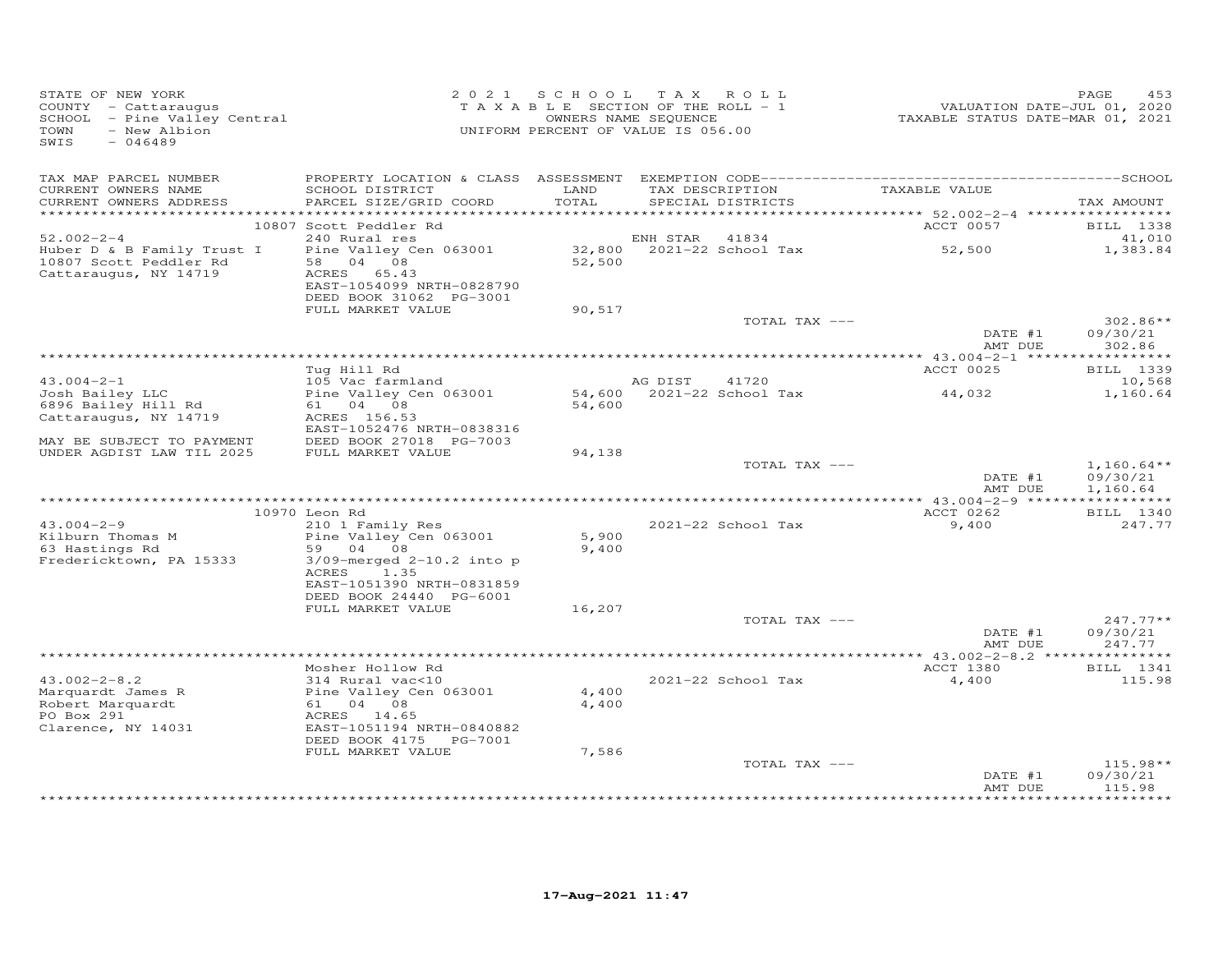| STATE OF NEW YORK<br>COUNTY - Cattaraugus<br>SCHOOL - Pine Valley Central<br>- New Albion<br>TOWN<br>SWIS<br>$-046489$ |                                                       |         | 2021 SCHOOL TAX ROLL<br>TAXABLE SECTION OF THE ROLL - 1<br>OWNERS NAME SEQUENCE<br>UNIFORM PERCENT OF VALUE IS 056.00 | VALUATION DATE-JUL 01, 2020<br>TAXABLE STATUS DATE-MAR 01, 2021 | 454<br>PAGE            |
|------------------------------------------------------------------------------------------------------------------------|-------------------------------------------------------|---------|-----------------------------------------------------------------------------------------------------------------------|-----------------------------------------------------------------|------------------------|
| TAX MAP PARCEL NUMBER<br>CURRENT OWNERS NAME                                                                           | SCHOOL DISTRICT                                       | LAND    | TAX DESCRIPTION                                                                                                       | TAXABLE VALUE                                                   |                        |
| CURRENT OWNERS ADDRESS<br>***********************                                                                      | PARCEL SIZE/GRID COORD                                | TOTAL   | SPECIAL DISTRICTS                                                                                                     |                                                                 | TAX AMOUNT             |
|                                                                                                                        |                                                       |         |                                                                                                                       | ACCT 1402                                                       |                        |
| $43.002 - 2 - 8.3$                                                                                                     | Kysor Hill Rd<br>314 Rural vac<10                     |         | 2021-22 School Tax                                                                                                    | 2,200                                                           | BILL 1342<br>57.99     |
| Nadler Charles B                                                                                                       | Pine Valley Cen 063001                                | 2,200   |                                                                                                                       |                                                                 |                        |
| 630 Casey Rd                                                                                                           | 61 04 08                                              | 2,200   |                                                                                                                       |                                                                 |                        |
| East Amerst, NY 14051                                                                                                  | ACRES<br>7.25                                         |         |                                                                                                                       |                                                                 |                        |
|                                                                                                                        | EAST-1051330 NRTH-0840221<br>DEED BOOK 00936 PG-00036 |         |                                                                                                                       |                                                                 |                        |
|                                                                                                                        | FULL MARKET VALUE                                     | 3,793   |                                                                                                                       |                                                                 |                        |
|                                                                                                                        |                                                       |         | TOTAL TAX ---                                                                                                         |                                                                 | $57.99**$              |
|                                                                                                                        |                                                       |         |                                                                                                                       | DATE #1                                                         | 09/30/21               |
|                                                                                                                        |                                                       |         |                                                                                                                       | AMT DUE                                                         | 57.99                  |
|                                                                                                                        | Mosher Hollow Rd                                      |         |                                                                                                                       | ACCT 0173                                                       | BILL 1343              |
| $43.002 - 2 - 8.1$                                                                                                     | 322 Rural vac>10                                      |         | 2021-22 School Tax                                                                                                    | 7,000                                                           | 184.51                 |
| Nicholas John E                                                                                                        | Pine Valley Cen 063001                                | 7,000   |                                                                                                                       |                                                                 |                        |
| 6940 Bailey Hill Rd<br>Cattaraugus, NY 14719                                                                           | 61 04 08<br>ACRES 23.25                               | 7,000   |                                                                                                                       |                                                                 |                        |
|                                                                                                                        | EAST-1051374 NRTH-0839570                             |         |                                                                                                                       |                                                                 |                        |
|                                                                                                                        | DEED BOOK 00921 PG-01135                              |         |                                                                                                                       |                                                                 |                        |
|                                                                                                                        | FULL MARKET VALUE                                     | 12,069  |                                                                                                                       |                                                                 |                        |
|                                                                                                                        |                                                       |         | TOTAL TAX ---                                                                                                         | DATE #1                                                         | $184.51**$<br>09/30/21 |
|                                                                                                                        |                                                       |         |                                                                                                                       | AMT DUE                                                         | 184.51                 |
|                                                                                                                        |                                                       |         |                                                                                                                       |                                                                 |                        |
|                                                                                                                        | Leon Rd                                               |         |                                                                                                                       | ACCT 0351                                                       | BILL 1344              |
| $43.004 - 2 - 8.1$<br>Schoonmaker Larry J                                                                              | 240 Rural res<br>Pine Valley Cen 063001               | 48,700  | 2021-22 School Tax                                                                                                    | 69,700                                                          | 1,837.22               |
| Schoonmaker James D                                                                                                    | 59 04 08                                              | 69,700  |                                                                                                                       |                                                                 |                        |
| 14 Pleasant Ave                                                                                                        | ACRES 121.60                                          |         |                                                                                                                       |                                                                 |                        |
| Orchard Park, NY 14127                                                                                                 | EAST-1053130 NRTH-0832551                             |         |                                                                                                                       |                                                                 |                        |
|                                                                                                                        | DEED BOOK 22479 PG-2001<br>FULL MARKET VALUE          | 120,172 |                                                                                                                       |                                                                 |                        |
|                                                                                                                        |                                                       |         | TOTAL TAX ---                                                                                                         |                                                                 | $1,837.22**$           |
|                                                                                                                        |                                                       |         |                                                                                                                       | DATE #1                                                         | 09/30/21               |
|                                                                                                                        |                                                       |         |                                                                                                                       | AMT DUE                                                         | 1,837.22               |
|                                                                                                                        | 11027 Leon Rd                                         |         |                                                                                                                       | ACCT 0116                                                       | BILL 1345              |
| $43.004 - 2 - 10.1$                                                                                                    | 240 Rural res                                         |         | BAS STAR 41854                                                                                                        |                                                                 | 17,400                 |
| Sterling Joan E                                                                                                        | Pine Valley Cen 063001                                |         | 16,100 2021-22 School Tax                                                                                             | 88,400                                                          | 2,330.13               |
| Sterling Misty L                                                                                                       | 59 04 08                                              | 88,400  |                                                                                                                       |                                                                 |                        |
| 11027 Leon-New Albion Rd                                                                                               | ACRES 24.15<br>EAST-1051181 NRTH-0832620              |         |                                                                                                                       |                                                                 |                        |
| Cattaraugus, NY 14719                                                                                                  | DEED BOOK 1765 PG-6003                                |         |                                                                                                                       |                                                                 |                        |
|                                                                                                                        | FULL MARKET VALUE                                     | 152,414 |                                                                                                                       |                                                                 |                        |
|                                                                                                                        |                                                       |         | TOTAL TAX ---                                                                                                         |                                                                 | $1,871.48**$           |
|                                                                                                                        |                                                       |         |                                                                                                                       | DATE #1<br>AMT DUE                                              | 09/30/21<br>1,871.48   |
|                                                                                                                        |                                                       |         |                                                                                                                       |                                                                 |                        |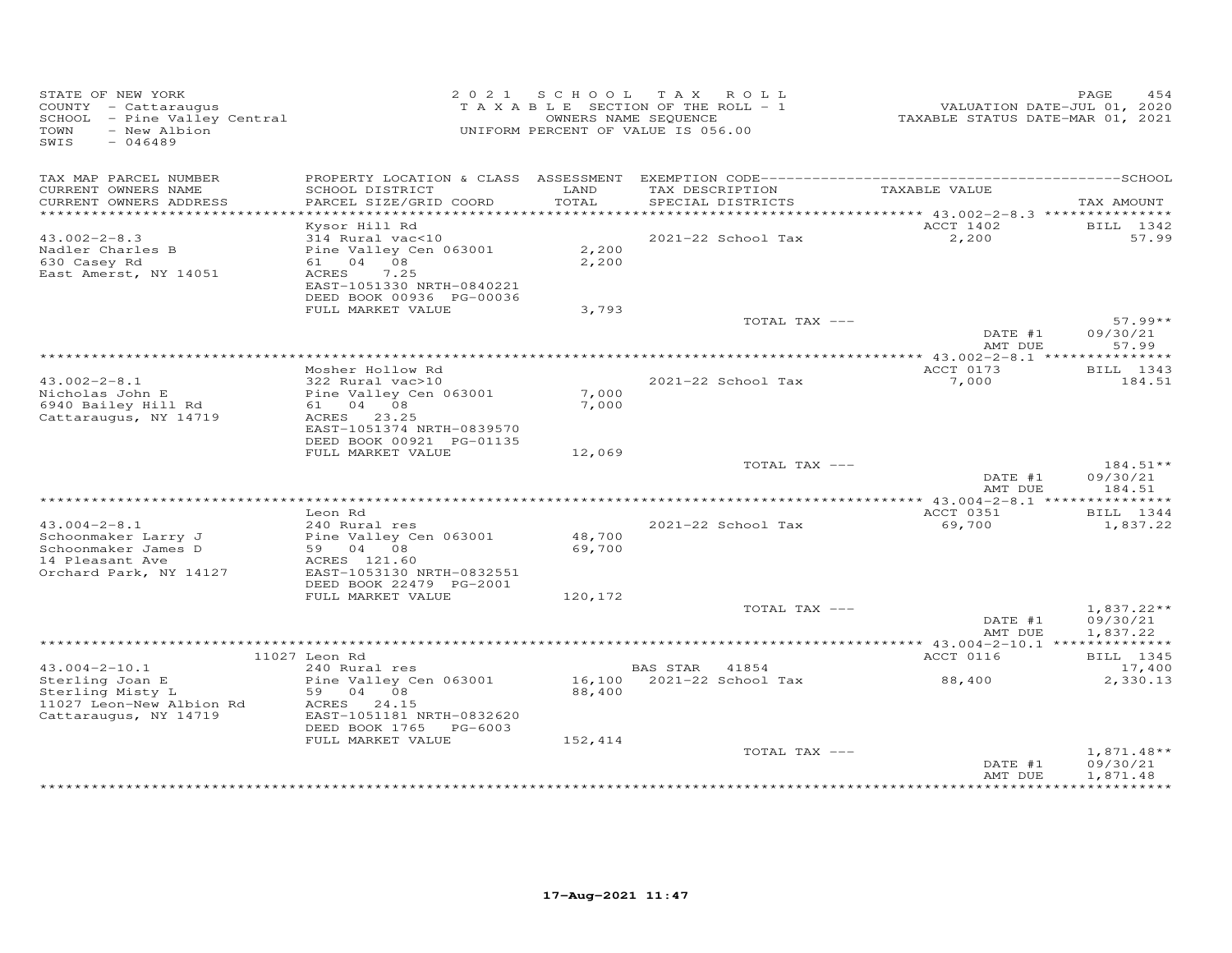| STATE OF NEW YORK<br>COUNTY - Cattaraugus<br>SCHOOL - Pine Valley Central<br>TOWN<br>- New Albion | 2021 SCHOOL TAX ROLL<br>T A X A B L E SECTION OF THE ROLL - 1 | 455<br>PAGE<br>VALUATION DATE-JUL 01, 2020<br>TAXABLE STATUS DATE-MAR 01, 2021<br>RPS155/V04/L015 |
|---------------------------------------------------------------------------------------------------|---------------------------------------------------------------|---------------------------------------------------------------------------------------------------|
| SWIS<br>$-046489$                                                                                 | ROLL SUB SECTION- -TOTALS                                     | CURRENT DATE 8/17/2021                                                                            |

|                    | TOTAL   | EXTENSION | <b>EXTENSION</b> | AD VALOREM | SXEMP T       |       | TOTAL                   |
|--------------------|---------|-----------|------------------|------------|---------------|-------|-------------------------|
| CODE DISTRICT NAME | PARCELS | TYPE      | VALUE            | VALUE      | <b>AMOUNT</b> | VALUE | <b>TT 7 3 7</b><br>- AX |

#### NO SPECIAL DISTRICTS AT THIS LEVEL

#### \*\*\* S C H O O L D I S T R I C T S U M M A R Y \*\*\*

| CODE   | DISTRICT NAME                    | TOTAL<br>PARCELS | ASSESSED<br>LAND | ASSESSED<br>TOTAL | <b>EXEMPT</b><br>AMOUNT | TOTAL<br>TAXABLE |           |
|--------|----------------------------------|------------------|------------------|-------------------|-------------------------|------------------|-----------|
|        |                                  |                  |                  |                   | STAR AMOUNT             | STAR TAXABLE     | TOTAL TAX |
|        | Pine Valley Central              | 12               | 270,700          | 449,600           | 10,568                  | 439,032          |           |
| 063001 |                                  |                  |                  |                   | 75,810                  | 363,222          | 9,574.14  |
|        | $SUB - TO T AL$                  | 12               | 270,700          | 449,600           | 10,568                  | 439,032          |           |
|        | $S \cup B - T \cup T A L (CONT)$ |                  |                  |                   | 75,810                  | 363,222          | 9,574.14  |
|        | TOTAL                            | 12               | 270,700          | 449,600           | 10,568                  | 439,032          |           |
|        | T O T A L (CONT)                 |                  |                  |                   | 75,810                  | 363,222          | 9,574.14  |

## \*\*\* S Y S T E M C O D E S S U M M A R Y \*\*\*

## NO SYSTEM EXEMPTIONS AT THIS LEVEL

| CODE                    | DESCRIPTION                                     | TOTAL<br>PARCELS | SCHOOL                               |
|-------------------------|-------------------------------------------------|------------------|--------------------------------------|
| 41720<br>41834<br>41854 | AG DIST<br>ENH STAR<br><b>BAS STAR</b><br>TOTAL | 2<br>4           | 10,568<br>41,010<br>34,800<br>86,378 |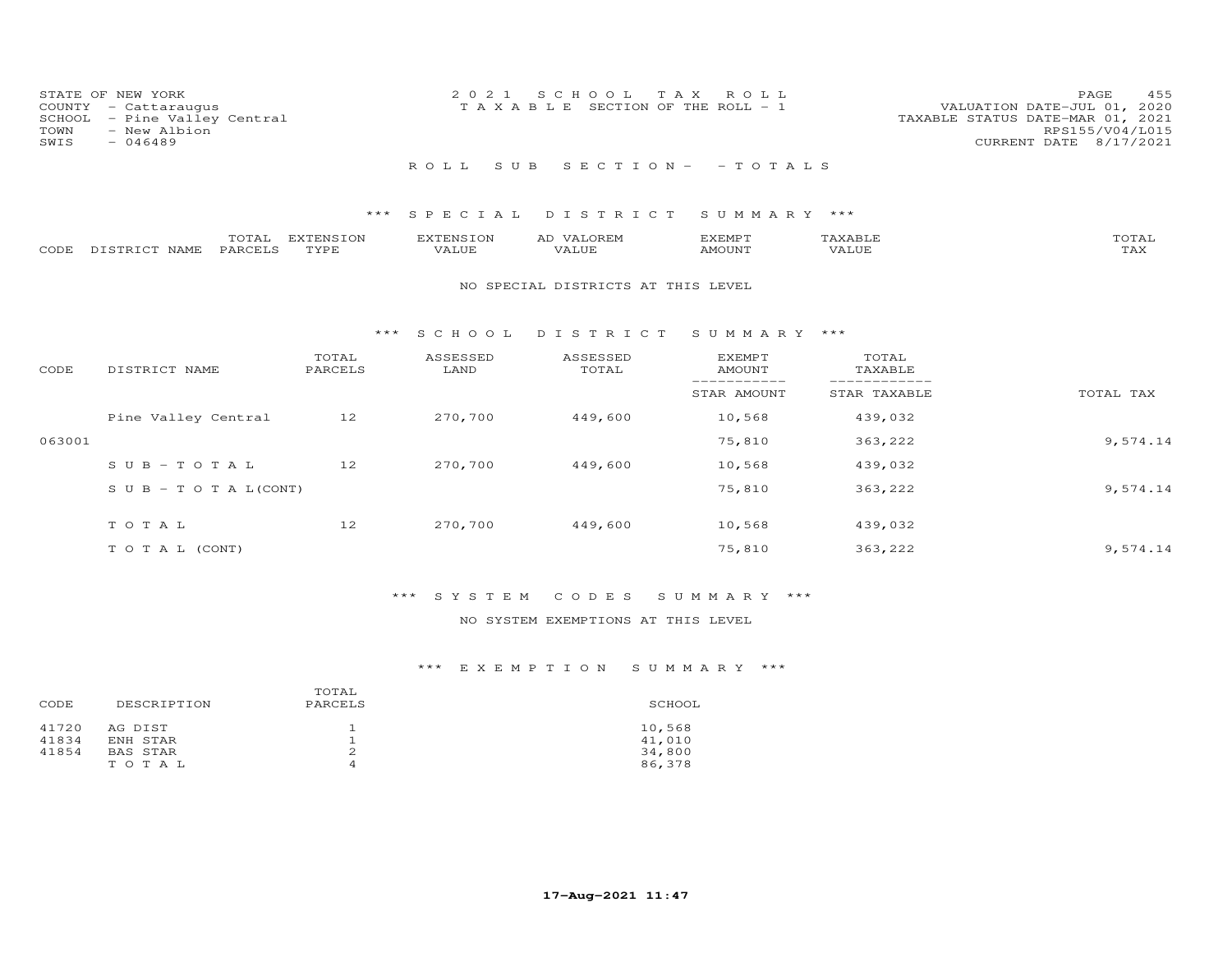| STATE OF NEW YORK            | 2021 SCHOOL TAX ROLL                  | 456<br>PAGE                      |
|------------------------------|---------------------------------------|----------------------------------|
| COUNTY - Cattaraugus         | T A X A B L E SECTION OF THE ROLL - 1 | VALUATION DATE-JUL 01, 2020      |
| SCHOOL - Pine Valley Central |                                       | TAXABLE STATUS DATE-MAR 01, 2021 |
| - New Albion<br>TOWN         |                                       | RPS155/V04/L015                  |
| $-046489$<br>SWIS            |                                       | CURRENT DATE 8/17/2021           |
|                              |                                       |                                  |

R O L L S U B S E C T I O N - - T O T A L S

| ROLL<br>SEC | DESCRIPTION                | TOTAL<br>PARCELS | ASSESSED<br>LAND | ASSESSED<br>TOTAL | <b>EXEMPT</b><br>AMOUNT | TOTAL<br>TAXABLE   | TAX  | TOTAL<br>TAX |
|-------------|----------------------------|------------------|------------------|-------------------|-------------------------|--------------------|------|--------------|
|             |                            |                  |                  |                   | STAR AMOUNT             | STAR TAXABLE       | RATE |              |
|             | 2021-22 School Tax         |                  | 270,700          | 449,600           | 10,568<br>75,810        | 439,032<br>363,222 |      | 9,574.14     |
|             | SPEC DIST TAXES<br>TAXABLE | $\sim$<br>∸      |                  |                   |                         |                    |      | 9,574.14     |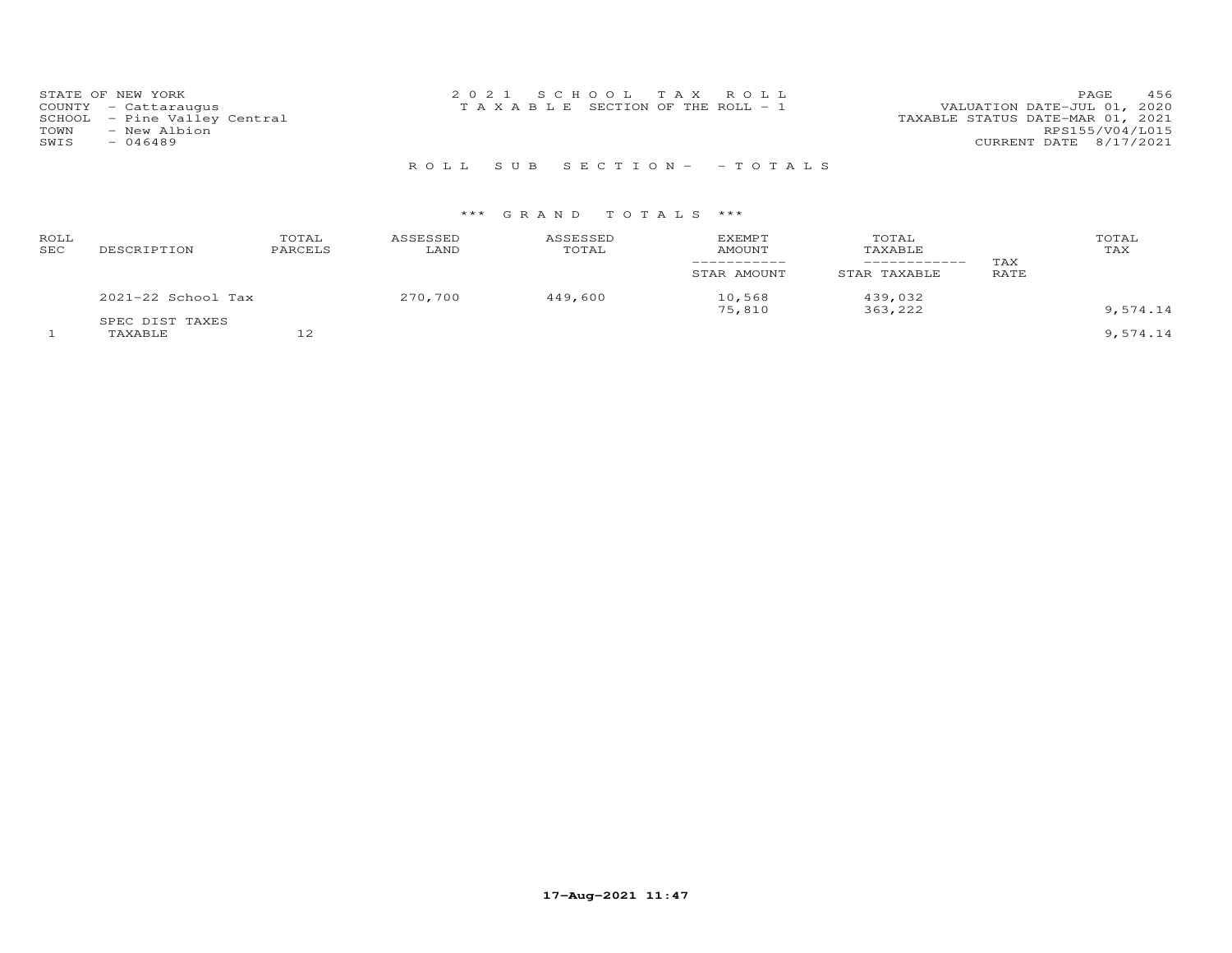|      | STATE OF NEW YORK            | 2021 SCHOOL TAX ROLL                  | 457<br>PAGE                      |
|------|------------------------------|---------------------------------------|----------------------------------|
|      | COUNTY - Cattaraugus         | T A X A B L E SECTION OF THE ROLL - 1 | VALUATION DATE-JUL 01, 2020      |
|      | SCHOOL - Pine Valley Central |                                       | TAXABLE STATUS DATE-MAR 01, 2021 |
| TOWN | - New Albion                 |                                       | RPS155/V04/L015                  |
| SWIS | $-046489$                    |                                       | CURRENT DATE 8/17/2021           |
|      |                              | ROLL SECTION TOTALS                   |                                  |

|      |               | TOTAL   | <b>EXTENSION</b> | EXTENSION | VALOREM<br>AD | KEMPT: | 'AXABLE | TOTAL                 |
|------|---------------|---------|------------------|-----------|---------------|--------|---------|-----------------------|
| CODE | DISTRICT NAME | PARCELS | TYPE.            | VALUE     | VALUE         | AMOUNT | 'Alue   | $m \times r$<br>1 A X |

#### NO SPECIAL DISTRICTS AT THIS LEVEL

#### \*\*\* S C H O O L D I S T R I C T S U M M A R Y \*\*\*

| CODE   | DISTRICT NAME                    | TOTAL<br>PARCELS | ASSESSED<br>LAND | ASSESSED<br>TOTAL | <b>EXEMPT</b><br>AMOUNT | TOTAL<br>TAXABLE |           |
|--------|----------------------------------|------------------|------------------|-------------------|-------------------------|------------------|-----------|
|        |                                  |                  |                  |                   | STAR AMOUNT             | STAR TAXABLE     | TOTAL TAX |
|        | Pine Valley Central              | 12               | 270,700          | 449,600           | 10,568                  | 439,032          |           |
| 063001 |                                  |                  |                  |                   | 75,810                  | 363,222          | 9,574.14  |
|        | $SUB - TO T AL$                  | 12               | 270,700          | 449,600           | 10,568                  | 439,032          |           |
|        | $S \cup B - T \cup T A L (CONT)$ |                  |                  |                   | 75,810                  | 363,222          | 9,574.14  |
|        | TOTAL                            | 12               | 270,700          | 449,600           | 10,568                  | 439,032          |           |
|        | T O T A L (CONT)                 |                  |                  |                   | 75,810                  | 363,222          | 9,574.14  |

# \*\*\* S Y S T E M C O D E S S U M M A R Y \*\*\*

## NO SYSTEM EXEMPTIONS AT THIS LEVEL

|       |                 | TOTAL   |        |
|-------|-----------------|---------|--------|
| CODE  | DESCRIPTION     | PARCELS | SCHOOL |
| 41720 | AG DIST         |         | 10,568 |
| 41834 | ENH STAR        |         | 41,010 |
| 41854 | <b>BAS STAR</b> |         | 34,800 |
|       | TOTAL           | 4       | 86,378 |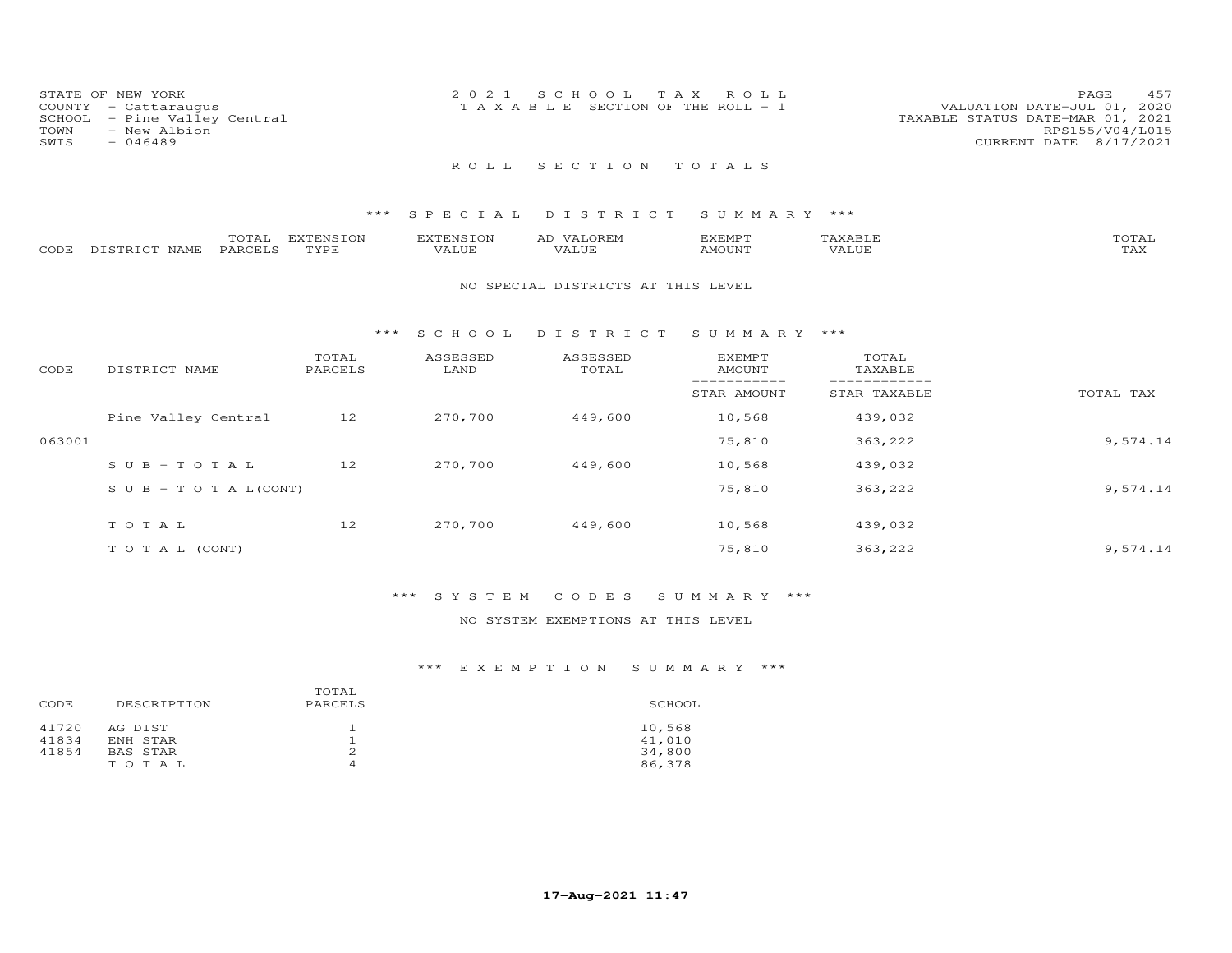|      | STATE OF NEW YORK            | 2021 SCHOOL TAX ROLL                  |  |  | 458<br>PAGE                      |
|------|------------------------------|---------------------------------------|--|--|----------------------------------|
|      | COUNTY - Cattaraugus         | T A X A B L E SECTION OF THE ROLL - 1 |  |  | VALUATION DATE-JUL 01, 2020      |
|      | SCHOOL - Pine Valley Central |                                       |  |  | TAXABLE STATUS DATE-MAR 01, 2021 |
| TOWN | - New Albion                 |                                       |  |  | RPS155/V04/L015                  |
| SWIS | $-046489$                    |                                       |  |  | CURRENT DATE 8/17/2021           |
|      |                              |                                       |  |  |                                  |

R O L L S E C T I O N T O T A L S

## \*\*\* G R A N D T O T A L S \*\*\*

| ROLL<br>SEC | DESCRIPTION        | TOTAL<br>PARCELS | ASSESSED<br>LAND | ASSESSED<br>TOTAL | <b>EXEMPT</b><br>AMOUNT | TOTAL<br>TAXABLE<br>_________ | TAX  | TOTAL<br>TAX |
|-------------|--------------------|------------------|------------------|-------------------|-------------------------|-------------------------------|------|--------------|
|             |                    |                  |                  |                   | STAR AMOUNT             | STAR TAXABLE                  | RATE |              |
|             | 2021-22 School Tax |                  | 270,700          | 449,600           | 10,568<br>75,810        | 439,032<br>363,222            |      | 9,574.14     |
|             | SPEC DIST TAXES    |                  |                  |                   |                         |                               |      |              |
|             | TAXABLE            | $\sim$<br>∸      |                  |                   |                         |                               |      | 9,574.14     |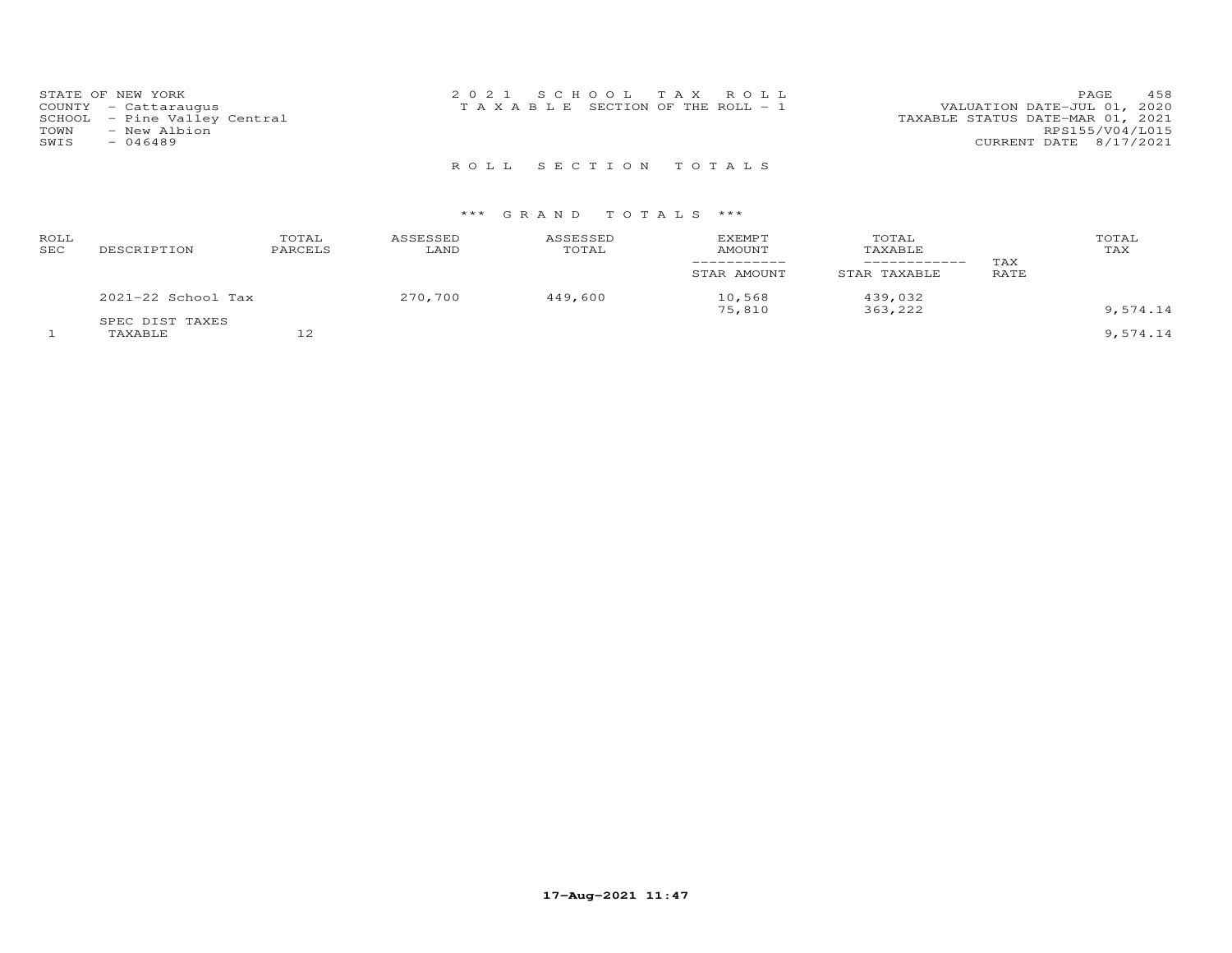| STATE OF NEW YORK                         | 2 0 2 1                   |            | SCHOOL TAX ROLL                           |                                  | 459<br>PAGE |
|-------------------------------------------|---------------------------|------------|-------------------------------------------|----------------------------------|-------------|
| COUNTY<br>- Cattaraugus                   |                           |            | SPECIAL FRANCHISE SECTION OF THE ROLL - 5 | VALUATION DATE-JUL 01, 2020      |             |
| - Pine Valley Central<br>SCHOOL           |                           |            | OWNERS NAME SEQUENCE                      | TAXABLE STATUS DATE-MAR 01, 2021 |             |
| - New Albion<br>TOWN<br>$-046489$<br>SWIS |                           |            | UNIFORM PERCENT OF VALUE IS 056.00        |                                  |             |
| TAX MAP PARCEL NUMBER                     | PROPERTY LOCATION & CLASS | ASSESSMENT |                                           |                                  |             |
| CURRENT OWNERS NAME                       | SCHOOL DISTRICT           | LAND       | TAX DESCRIPTION                           | TAXABLE VALUE                    |             |
| CURRENT OWNERS ADDRESS                    | PARCEL SIZE/GRID COORD    | TOTAL      | SPECIAL DISTRICTS                         |                                  | TAX AMOUNT  |
| *****************************             |                           |            |                                           |                                  |             |
|                                           | Special Franchise         |            |                                           | ACCT 1145                        | BILL 1346   |
| 564.089-9916-631.900/188                  | 866 Telephone             |            | $2021-22$ School Tax                      | 1,637                            | 43.15       |
| Verizon                                   | Pine Valley Cen 063001    | $\circ$    |                                           |                                  |             |
| $c/O$ Duff & Phelps                       | Town Of New Albion        | 1,637      |                                           |                                  |             |
| PO Box 2749                               | 2% PINE VALLEY            |            |                                           |                                  |             |
| Addison, TX 75001                         | 0.01<br>ACRES             |            |                                           |                                  |             |
|                                           | FULL MARKET VALUE         | 2,822      |                                           |                                  |             |
|                                           |                           |            | TOTAL TAX ---                             |                                  | $43.15**$   |
|                                           |                           |            |                                           | DATE #1                          | 09/30/21    |
|                                           |                           |            |                                           | AMT DUE                          | 43.15       |
|                                           |                           |            |                                           |                                  |             |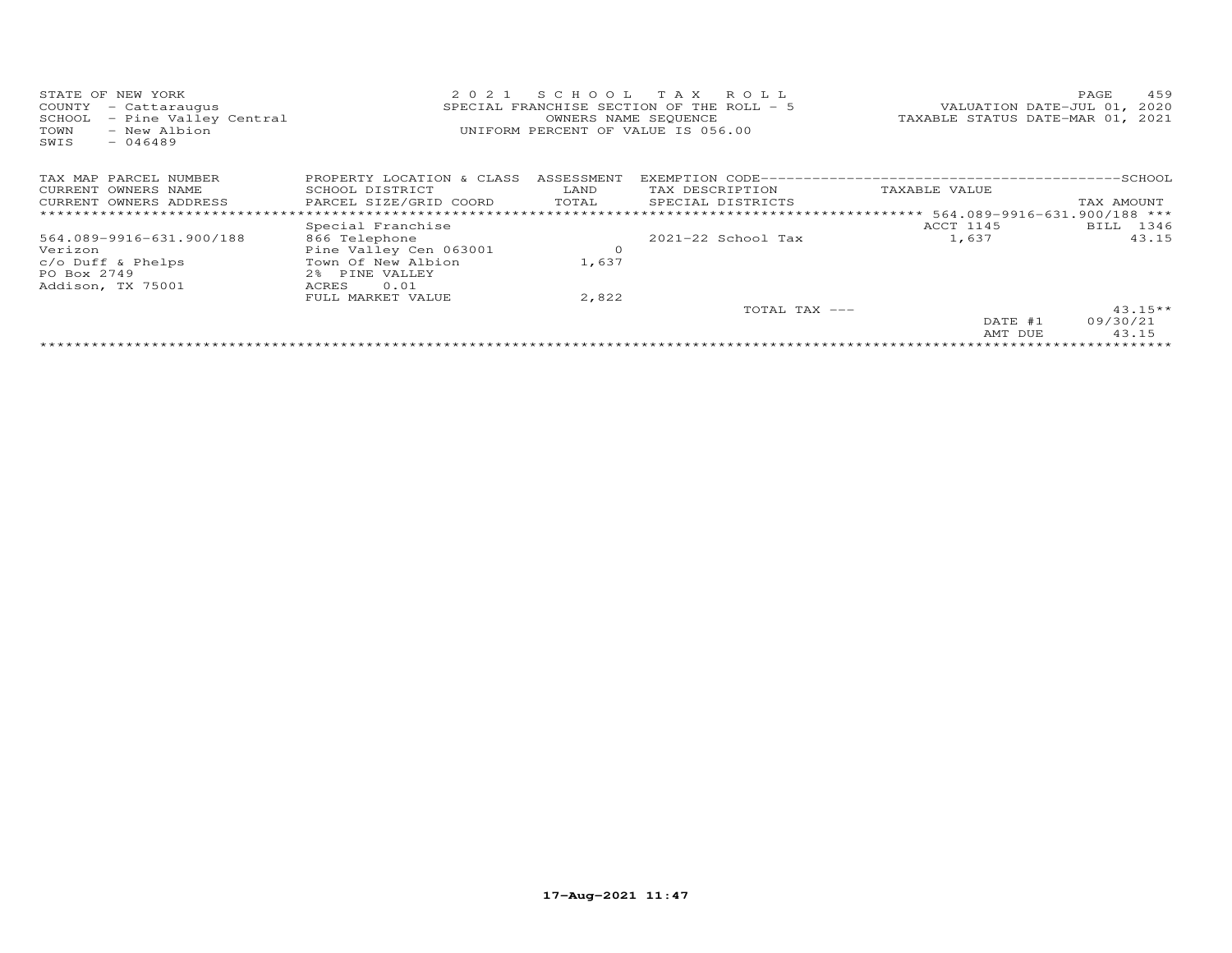| COUNTY<br>SCHOOL<br>TOWN<br>SWIS | STATE OF NEW YORK<br>- Cattaraugus<br>- Pine Valley Central<br>- New Albion<br>$-046489$ |                   | 2 0 2 1                          | S C H O O L<br>SPECIAL FRANCHISE SECTION OF THE ROLL - 5<br>UNIFORM PERCENT OF VALUE IS 056.00 | T A X<br>ROLL                   |                              | 460<br>PAGE<br>VALUATION DATE-JUL 01, 2020<br>TAXABLE STATUS DATE-MAR 01, 2021<br>RPS155/V04/L015<br>CURRENT DATE 8/17/2021 |
|----------------------------------|------------------------------------------------------------------------------------------|-------------------|----------------------------------|------------------------------------------------------------------------------------------------|---------------------------------|------------------------------|-----------------------------------------------------------------------------------------------------------------------------|
|                                  |                                                                                          |                   | ROLL<br>S U B                    |                                                                                                | $S E C T I O N - - T O T A L S$ |                              |                                                                                                                             |
|                                  |                                                                                          | ***               |                                  | SPECIAL DISTRICT                                                                               | SUMMARY ***                     |                              |                                                                                                                             |
| CODE                             | TOTAL<br>PARCELS<br>DISTRICT NAME                                                        | EXTENSION<br>TYPE | <b>EXTENSION</b><br><b>VALUE</b> | AD VALOREM<br>VALUE                                                                            | EXEMPT<br>AMOUNT                | TAXABLE<br>VALUE             | TOTAL<br>TAX                                                                                                                |
|                                  |                                                                                          |                   |                                  | NO SPECIAL DISTRICTS AT THIS LEVEL                                                             |                                 |                              |                                                                                                                             |
|                                  |                                                                                          |                   | *** SCHOOL                       | DISTRICT                                                                                       | SUMMARY ***                     |                              |                                                                                                                             |
| CODE                             | DISTRICT NAME                                                                            | TOTAL<br>PARCELS  | ASSESSED<br>LAND                 | ASSESSED<br>TOTAL                                                                              | <b>EXEMPT</b><br><b>AMOUNT</b>  | TOTAL<br>TAXABLE             |                                                                                                                             |
|                                  |                                                                                          |                   |                                  |                                                                                                | -----------<br>STAR AMOUNT      | ____________<br>STAR TAXABLE | TOTAL TAX                                                                                                                   |
|                                  | Pine Valley Central                                                                      | $\mathbf{1}$      |                                  | 1,637                                                                                          |                                 | 1,637                        |                                                                                                                             |
| 063001                           |                                                                                          |                   |                                  |                                                                                                |                                 | 1,637                        | 43.15                                                                                                                       |
|                                  | $SUB - TO T AL$                                                                          | $\mathbf{1}$      |                                  | 1,637                                                                                          |                                 | 1,637                        |                                                                                                                             |
|                                  | $S \cup B - T \cup T A L (CONT)$                                                         |                   |                                  |                                                                                                |                                 | 1,637                        | 43.15                                                                                                                       |
|                                  | TOTAL                                                                                    | $\mathbf{1}$      |                                  | 1,637                                                                                          |                                 | 1,637                        |                                                                                                                             |
|                                  | TO TAL (CONT)                                                                            |                   |                                  |                                                                                                |                                 | 1,637                        | 43.15                                                                                                                       |

\*\*\* S Y S T E M C O D E S S U M M A R Y \*\*\*

NO SYSTEM EXEMPTIONS AT THIS LEVEL

\*\*\* E X E M P T I O N S U M M A R Y \*\*\*

NO EXEMPTIONS AT THIS LEVEL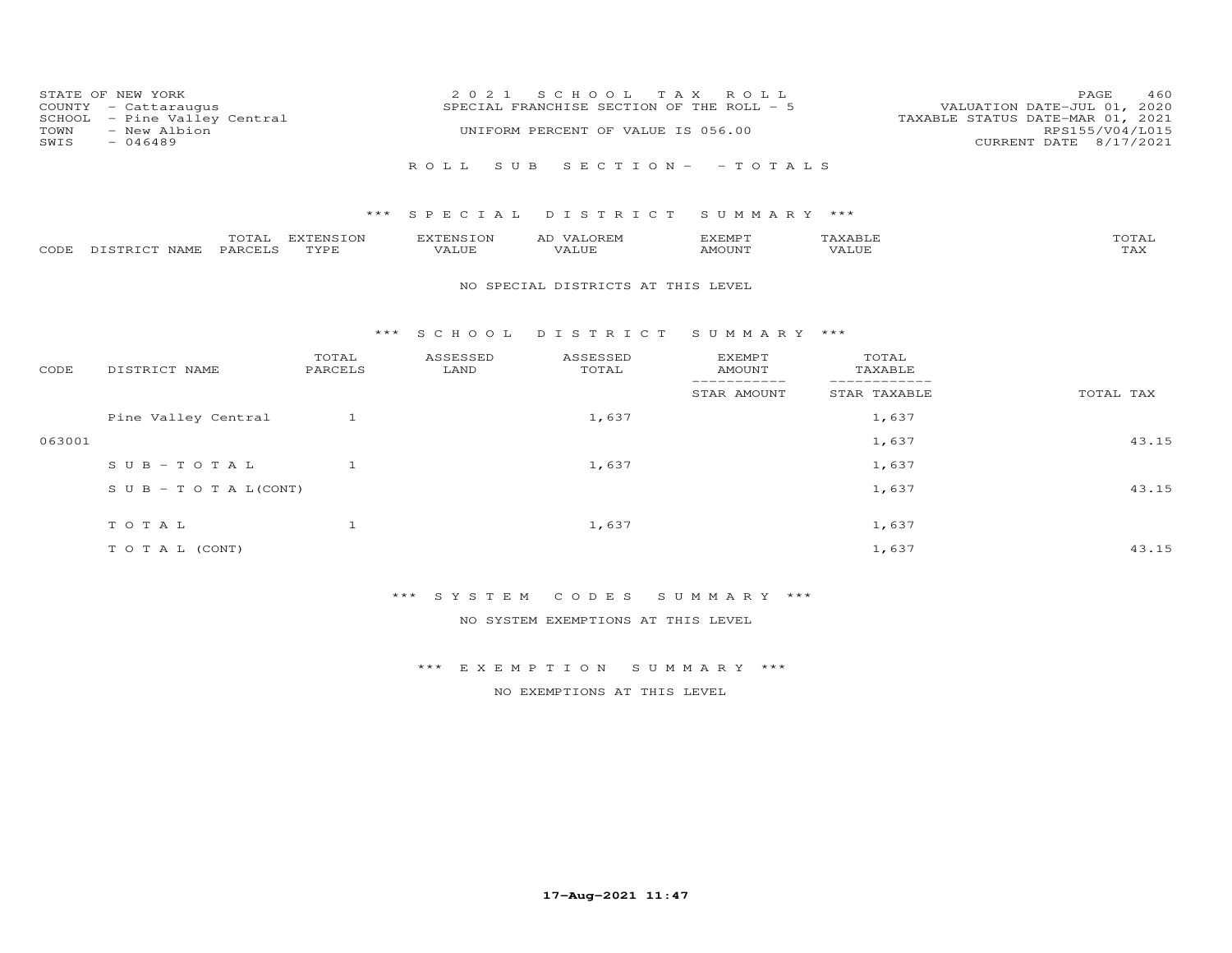|      | STATE OF NEW YORK            | 2021 SCHOOL TAX ROLL                      | <b>PAGE</b>                 | 461 |
|------|------------------------------|-------------------------------------------|-----------------------------|-----|
|      | COUNTY - Cattaraugus         | SPECIAL FRANCHISE SECTION OF THE ROLL - 5 | VALUATION DATE-JUL 01, 2020 |     |
|      | SCHOOL - Pine Valley Central | TAXABLE STATUS DATE-MAR 01, 2021          |                             |     |
| TOWN | - New Albion                 | UNIFORM PERCENT OF VALUE IS 056.00        | RPS155/V04/L015             |     |
| SWIS | $-046489$                    |                                           | CURRENT DATE 8/17/2021      |     |
|      |                              |                                           |                             |     |
|      |                              | ROLL SUB SECTION- - TOTALS                |                             |     |

# \*\*\* G R A N D T O T A L S \*\*\*

| ROLL<br><b>SEC</b> | DESCRIPTION        | TOTAL<br>PARCELS | ASSESSED<br>LAND | ASSESSED<br>TOTAL | EXEMPT<br><b>AMOUNT</b><br>STAR AMOUNT | TOTAL<br>TAXABLE<br>STAR TAXABLE | TAX<br>RATE | TOTAL<br>TAX |
|--------------------|--------------------|------------------|------------------|-------------------|----------------------------------------|----------------------------------|-------------|--------------|
|                    | 2021-22 School Tax |                  |                  | 1,637             |                                        | 1,637                            |             |              |
|                    | SPEC DIST TAXES    |                  |                  |                   | 1,637                                  |                                  |             | 43.15        |

5 SPECIAL FRANCHISE 1 43.15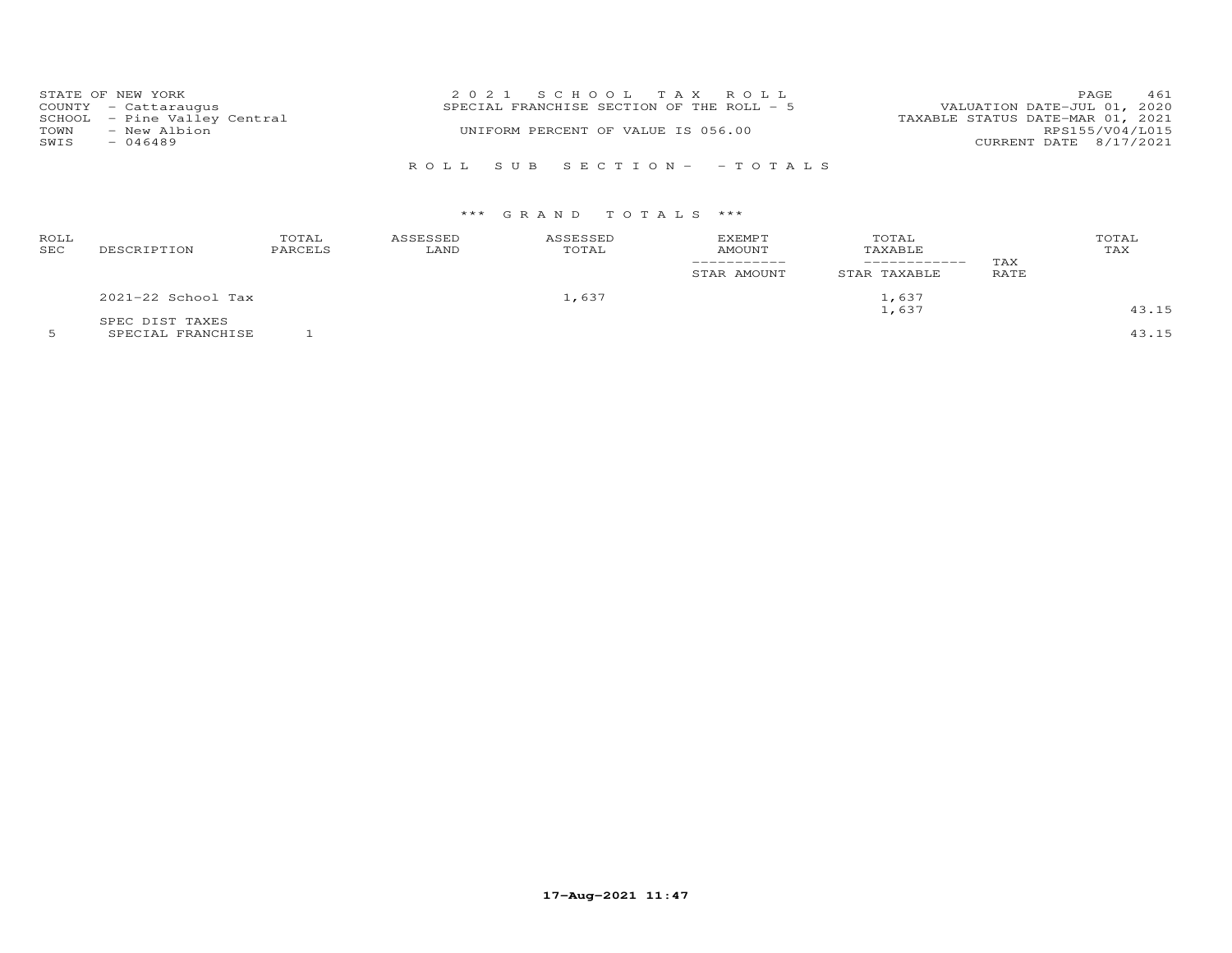|                      | STATE OF NEW YORK            | 2021 SCHOOL TAX ROLL                      | PAGE                             | 462 |  |
|----------------------|------------------------------|-------------------------------------------|----------------------------------|-----|--|
|                      | COUNTY - Cattaraugus         | SPECIAL FRANCHISE SECTION OF THE ROLL - 5 | VALUATION DATE-JUL 01, 2020      |     |  |
|                      | SCHOOL - Pine Valley Central |                                           | TAXABLE STATUS DATE-MAR 01, 2021 |     |  |
| TOWN<br>- New Albion |                              | UNIFORM PERCENT OF VALUE IS 056.00        | RPS155/V04/L015                  |     |  |
| SWIS                 | $-046489$                    |                                           | CURRENT DATE 8/17/2021           |     |  |
|                      |                              |                                           |                                  |     |  |
|                      |                              | ROLL SECTION TOTALS                       |                                  |     |  |

|      |               | $m \wedge m \wedge r$<br>JTAL- | EXTENSION | <b>EXTENSION</b> | VALOREM<br>AD                 | EXEMPT | 3373 D.T. T | TOTAL                 |
|------|---------------|--------------------------------|-----------|------------------|-------------------------------|--------|-------------|-----------------------|
| CODE | DISTRICT NAME | PARCELS                        | TVDF      | VALUE            | . <del>.</del><br><b>ALUF</b> | TUUOM1 | VALUF       | $m \times r$<br>1 A.X |

## NO SPECIAL DISTRICTS AT THIS LEVEL

#### \*\*\* S C H O O L D I S T R I C T S U M M A R Y \*\*\*

| CODE   | DISTRICT NAME                    | TOTAL<br>PARCELS | ASSESSED<br>LAND | ASSESSED<br>TOTAL | EXEMPT<br>AMOUNT | TOTAL<br>TAXABLE |           |
|--------|----------------------------------|------------------|------------------|-------------------|------------------|------------------|-----------|
|        |                                  |                  |                  |                   | STAR AMOUNT      | STAR TAXABLE     | TOTAL TAX |
|        | Pine Valley Central              |                  |                  | 1,637             |                  | 1,637            |           |
| 063001 |                                  |                  |                  |                   |                  | 1,637            | 43.15     |
|        | SUB-TOTAL                        |                  |                  | 1,637             |                  | 1,637            |           |
|        | $S \cup B - T \cup T A L (CONT)$ |                  |                  |                   |                  | 1,637            | 43.15     |
|        | TOTAL                            | <b>T</b>         |                  | 1,637             |                  | 1,637            |           |
|        | TO TAL (CONT)                    |                  |                  |                   |                  | 1,637            | 43.15     |

# \*\*\* S Y S T E M C O D E S S U M M A R Y \*\*\*

NO SYSTEM EXEMPTIONS AT THIS LEVEL

## \*\*\* E X E M P T I O N S U M M A R Y \*\*\*

NO EXEMPTIONS AT THIS LEVEL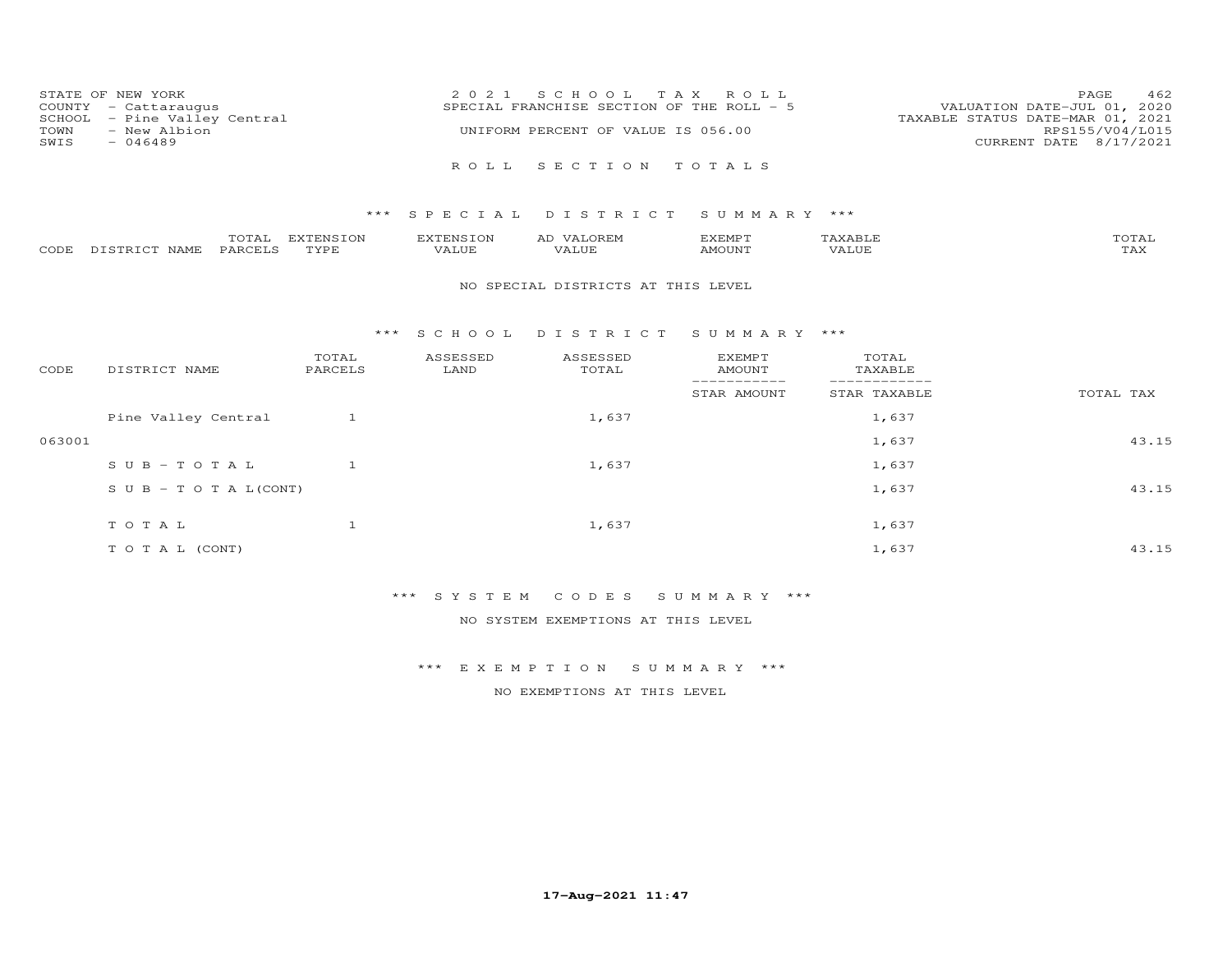|      | STATE OF NEW YORK            | 2021 SCHOOL TAX ROLL                       | 463<br>PAGE                      |
|------|------------------------------|--------------------------------------------|----------------------------------|
|      | COUNTY - Cattaraugus         | SPECIAL FRANCHISE SECTION OF THE ROLL $-5$ | VALUATION DATE-JUL 01, 2020      |
|      | SCHOOL - Pine Valley Central |                                            | TAXABLE STATUS DATE-MAR 01, 2021 |
| TOWN | - New Albion                 | UNIFORM PERCENT OF VALUE IS 056.00         | RPS155/V04/L015                  |
| SWIS | $-046489$                    |                                            | CURRENT DATE 8/17/2021           |
|      |                              | ROLL SECTION TOTALS                        |                                  |

## \*\*\* G R A N D T O T A L S \*\*\*

| ROLL<br>SEC | DESCRIPTION          | TOTAL<br>PARCELS | ASSESSED<br>LAND | ASSESSED<br>TOTAL | <b>EXEMPT</b><br>AMOUNT<br>STAR AMOUNT | TOTAL<br>TAXABLE<br>---------<br>STAR TAXABLE | TAX<br>RATE | TOTAL<br>TAX |
|-------------|----------------------|------------------|------------------|-------------------|----------------------------------------|-----------------------------------------------|-------------|--------------|
|             | $2021-22$ School Tax |                  |                  | 1,637             |                                        | 1,637                                         |             |              |
|             | SPEC DIST TAXES      |                  |                  |                   |                                        | 1,637                                         |             | 43.15        |

5 SPECIAL FRANCHISE 1 43.15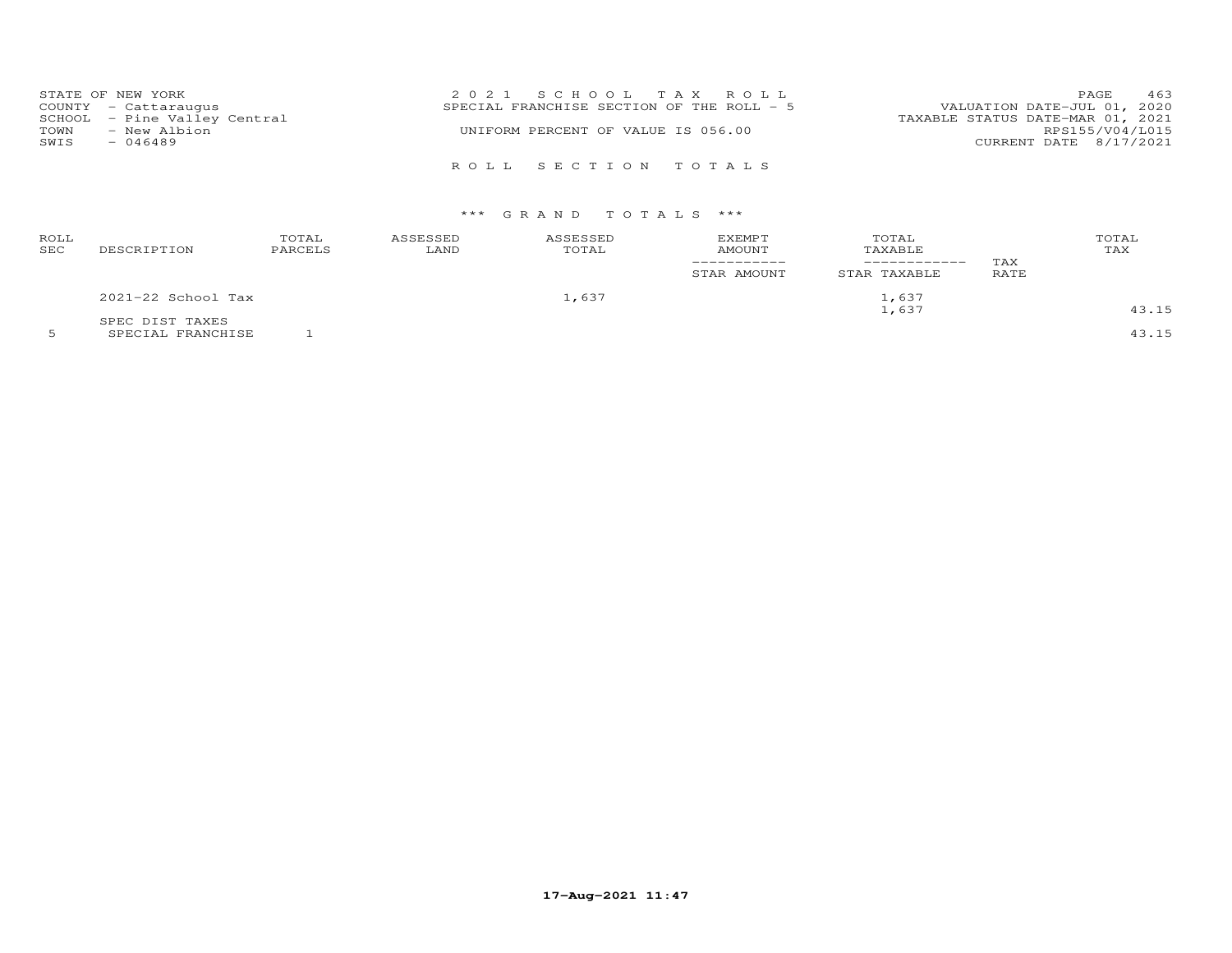| STATE OF NEW YORK<br>COUNTY - Cattaraugus<br>SCHOOL - Pine Valley Central<br>- New Albion<br>TOWN<br>$-046489$<br>SWIS |                                                         |                    | 2021 SCHOOL TAX ROLL<br>UTILITY & R.R. SECTION OF THE ROLL - 6<br>OWNERS NAME SEQUENCE<br>UNIFORM PERCENT OF VALUE IS 056.00 | VALUATION DATE-JUL 01, 2020<br>TAXABLE STATUS DATE-MAR 01, 2021 | PAGE<br>464              |
|------------------------------------------------------------------------------------------------------------------------|---------------------------------------------------------|--------------------|------------------------------------------------------------------------------------------------------------------------------|-----------------------------------------------------------------|--------------------------|
| TAX MAP PARCEL NUMBER<br>CURRENT OWNERS NAME                                                                           | PROPERTY LOCATION & CLASS ASSESSMENT<br>SCHOOL DISTRICT | LAND               | TAX DESCRIPTION                                                                                                              | TAXABLE VALUE                                                   |                          |
| CURRENT OWNERS ADDRESS<br>********************                                                                         | PARCEL SIZE/GRID COORD                                  | TOTAL              | SPECIAL DISTRICTS                                                                                                            |                                                                 | TAX AMOUNT               |
|                                                                                                                        | Telecommunications equip                                |                    |                                                                                                                              |                                                                 | BILL 1347                |
| 664.089-0000-638.000/1882                                                                                              | 836 Telecom. eq.                                        |                    | 2021-22 School Tax                                                                                                           | 94                                                              | 2.48                     |
| Empire Long Distance Corp.                                                                                             | Pine Valley Cen 063001                                  | $\Omega$           |                                                                                                                              |                                                                 |                          |
| 34 Main St                                                                                                             | 0.011800 Pine Valley                                    | 94                 |                                                                                                                              |                                                                 |                          |
| Plattsburgh, NY 14873                                                                                                  | Poles, Wire, Cable, Etc                                 |                    |                                                                                                                              |                                                                 |                          |
|                                                                                                                        | FULL MARKET VALUE                                       | 162                | TOTAL TAX ---                                                                                                                |                                                                 | $2.48**$                 |
|                                                                                                                        |                                                         |                    |                                                                                                                              | DATE #1<br>AMT DUE                                              | 09/30/21<br>2.48         |
|                                                                                                                        |                                                         |                    |                                                                                                                              | ************** 664.089-9916-143.800/188 ***                     |                          |
|                                                                                                                        | Outside Plant                                           |                    |                                                                                                                              | ACCT 1169                                                       | BILL 1348                |
| 664.089-9916-143.800/188                                                                                               | 884 Elec Dist Out                                       |                    | $2021 - 22$ School Tax                                                                                                       | 76,010                                                          | 2,003.54                 |
| Steuben Rural Electric Co<br>9 Wilson Ave                                                                              | Pine Valley Cen 063001<br>Loc #888888                   | $\Omega$<br>76,010 |                                                                                                                              |                                                                 |                          |
| Bath, NY 14810                                                                                                         | $0.1000 -$ Pine Valley                                  |                    |                                                                                                                              |                                                                 |                          |
|                                                                                                                        | Elec Dist                                               |                    |                                                                                                                              |                                                                 |                          |
|                                                                                                                        | 0.01<br>ACRES                                           |                    |                                                                                                                              |                                                                 |                          |
|                                                                                                                        | FULL MARKET VALUE                                       | 131,052            |                                                                                                                              |                                                                 |                          |
|                                                                                                                        |                                                         |                    | TOTAL TAX ---                                                                                                                | DATE #1<br>AMT DUE                                              | $2,003.54**$<br>09/30/21 |
|                                                                                                                        |                                                         |                    |                                                                                                                              |                                                                 | 2,003.54                 |
|                                                                                                                        | Telecommunications equip                                |                    |                                                                                                                              | ACCT 1155                                                       | BILL 1349                |
| 664.089-0000-631.900/1882                                                                                              | 836 Telecom. eq.                                        |                    | Mass Telec 47100                                                                                                             |                                                                 | 290                      |
| Verizon                                                                                                                | Pine Valley Cen 063001                                  |                    | $0$ 2021-22 School Tax                                                                                                       | 1,326                                                           | 34.95                    |
| $c$ / $o$ Duff & Phelps                                                                                                | Loc #888888                                             | 1,616              |                                                                                                                              |                                                                 |                          |
| PO Box 2749<br>Addison, TX 75001                                                                                       | .011800- Little Valley<br>Poles, Wire, Cable, Etc       |                    |                                                                                                                              |                                                                 |                          |
|                                                                                                                        | ACRES<br>0.01                                           |                    |                                                                                                                              |                                                                 |                          |
|                                                                                                                        | FULL MARKET VALUE                                       | 2,786              |                                                                                                                              |                                                                 |                          |
|                                                                                                                        |                                                         |                    | TOTAL TAX ---                                                                                                                |                                                                 | $34.95**$                |
|                                                                                                                        |                                                         |                    |                                                                                                                              | DATE #1                                                         | 09/30/21                 |
|                                                                                                                        |                                                         |                    |                                                                                                                              | AMT DUE                                                         | 34.95                    |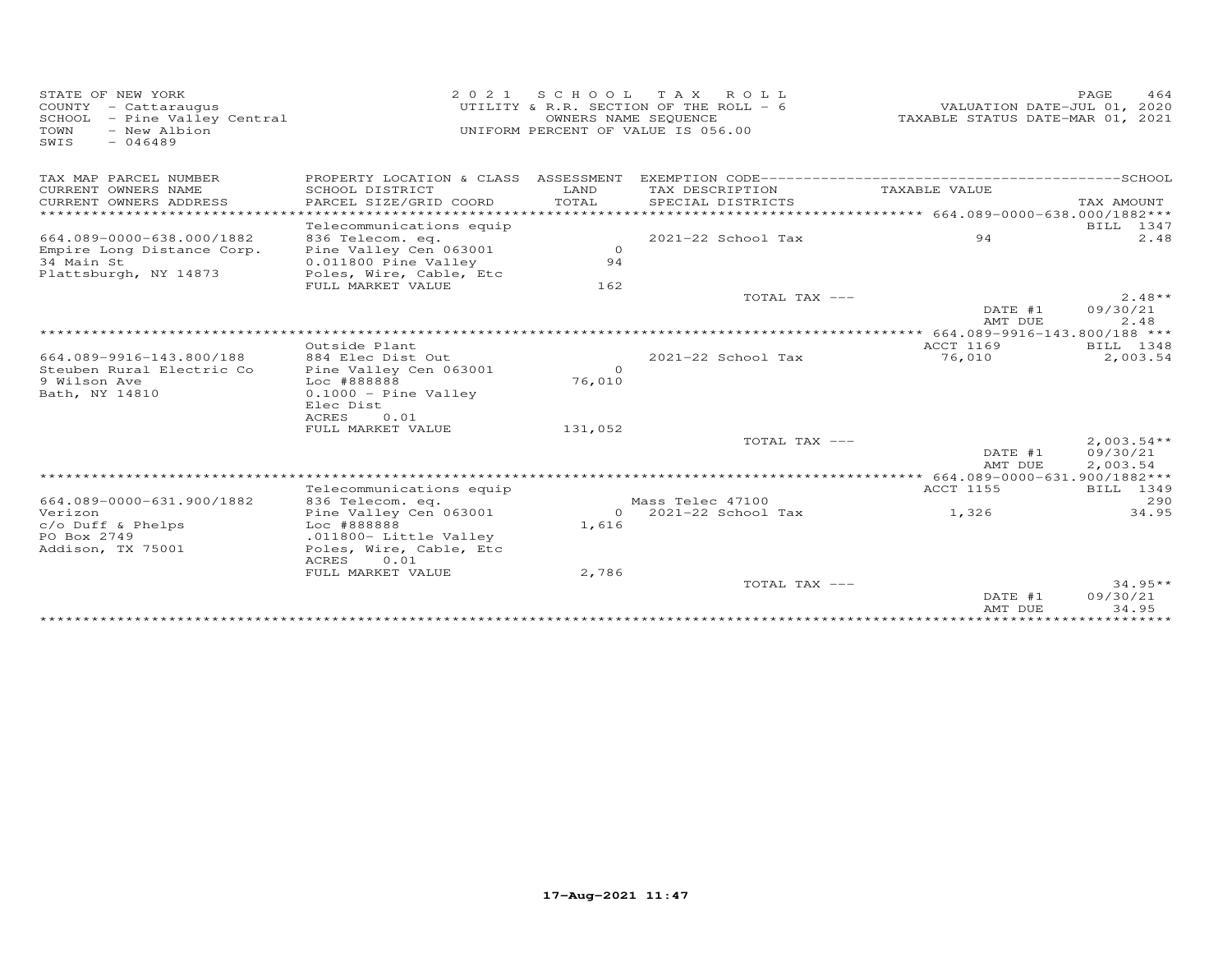| STATE OF NEW YORK<br>COUNTY - Cattaraugus<br>SCHOOL - Pine Valley Central<br>- New Albion<br>TOWN<br>$-046489$<br>SWIS | 2021 SCHOOL TAX ROLL<br>UTILITY & R.R. SECTION OF THE ROLL - 6 | 465<br>PAGE<br>VALUATION DATE-JUL 01, 2020<br>TAXABLE STATUS DATE-MAR 01, 2021<br>RPS155/V04/L015<br>CURRENT DATE 8/17/2021 |
|------------------------------------------------------------------------------------------------------------------------|----------------------------------------------------------------|-----------------------------------------------------------------------------------------------------------------------------|
|                                                                                                                        | ROLL SUB SECTION- - TOTALS                                     |                                                                                                                             |
|                                                                                                                        | *** CDDCTAI NTCTDTCT CHMMADV ***                               |                                                                                                                             |

|      |                  | $\sim$ $\sim$<br>UIAI | <b>EXTENSION</b> | EXTENSION | AD   | SXEMP T |       | COTAI                  |
|------|------------------|-----------------------|------------------|-----------|------|---------|-------|------------------------|
| CODE | ר מים דר<br>NAME | <b>PARCEL</b>         | TYPF             | /ALUE     | ALUF | AMOUNT  | VALUF | $m \times r$<br>L £∆∠^ |

## NO SPECIAL DISTRICTS AT THIS LEVEL

## \*\*\* S C H O O L D I S T R I C T S U M M A R Y \*\*\*

| CODE   | DISTRICT NAME                    | TOTAL<br>PARCELS | ASSESSED<br>LAND | ASSESSED<br>TOTAL | <b>EXEMPT</b><br>AMOUNT | TOTAL<br>TAXABLE |           |
|--------|----------------------------------|------------------|------------------|-------------------|-------------------------|------------------|-----------|
|        |                                  |                  |                  |                   | STAR AMOUNT             | STAR TAXABLE     | TOTAL TAX |
|        | Pine Valley Central              | 3                |                  | 77,720            | 290                     | 77,430           |           |
| 063001 |                                  |                  |                  |                   |                         | 77,430           | 2,040.97  |
|        | $SUB - TO T AL$                  | 3                |                  | 77,720            | 290                     | 77,430           |           |
|        | $S \cup B - T \cup T A L (CONT)$ |                  |                  |                   |                         | 77,430           | 2,040.97  |
|        | TOTAL                            | 3                |                  | 77,720            | 290                     | 77,430           |           |
|        | T O T A L (CONT)                 |                  |                  |                   |                         | 77,430           | 2,040.97  |

# \*\*\* S Y S T E M C O D E S S U M M A R Y \*\*\*

## NO SYSTEM EXEMPTIONS AT THIS LEVEL

| CODE  | DESCRIPTION             | TOTAL<br>PARCELS | SCHOOL     |
|-------|-------------------------|------------------|------------|
| 47100 | Mass Telec<br>T O T A L |                  | 290<br>290 |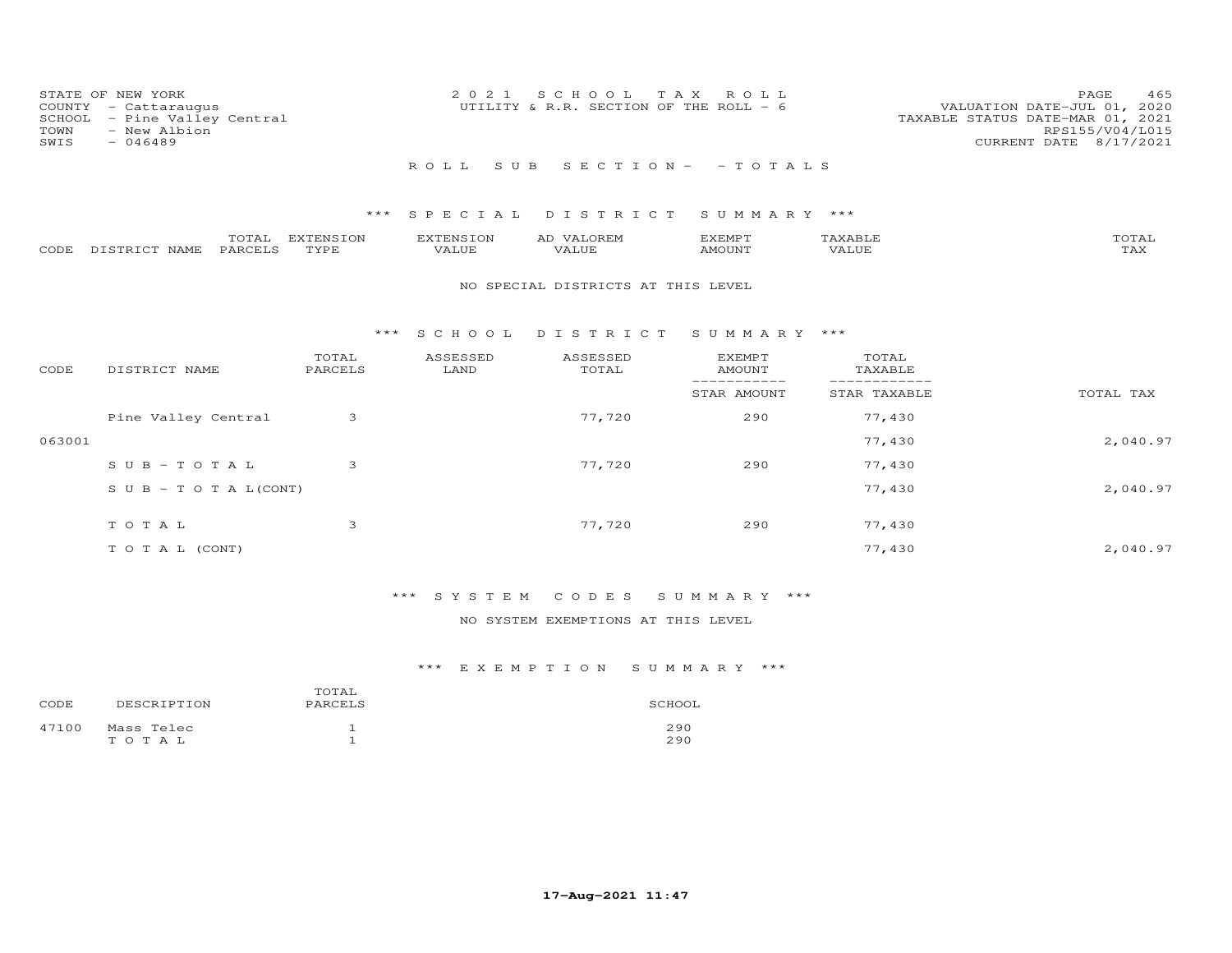| STATE OF NEW YORK            | 2021 SCHOOL TAX ROLL                   | 466<br>PAGE.                     |
|------------------------------|----------------------------------------|----------------------------------|
| COUNTY - Cattaraugus         | UTILITY & R.R. SECTION OF THE ROLL - 6 | VALUATION DATE-JUL 01, 2020      |
| SCHOOL - Pine Valley Central |                                        | TAXABLE STATUS DATE-MAR 01, 2021 |
| - New Albion<br>TOWN         |                                        | RPS155/V04/L015                  |
| SWIS<br>- 046489             |                                        | CURRENT DATE 8/17/2021           |
|                              |                                        |                                  |

R O L L S U B S E C T I O N - - T O T A L S

| ROLL<br>SEC | DESCRIPTION        | TOTAL<br>PARCELS | ASSESSED<br>LAND | ASSESSED<br>TOTAL | <b>EXEMPT</b><br>AMOUNT | TOTAL<br>TAXABLE<br>_________ | TAX  | TOTAL<br>TAX |
|-------------|--------------------|------------------|------------------|-------------------|-------------------------|-------------------------------|------|--------------|
|             |                    |                  |                  |                   | STAR AMOUNT             | STAR TAXABLE                  | RATE |              |
|             | 2021-22 School Tax |                  |                  | 77,720            | 290                     | 77,430<br>77,430              |      | 2,040.97     |
|             | SPEC DIST TAXES    |                  |                  |                   |                         |                               |      |              |
|             | UTILITIES & N.C.   |                  |                  |                   |                         |                               |      | 2,040.97     |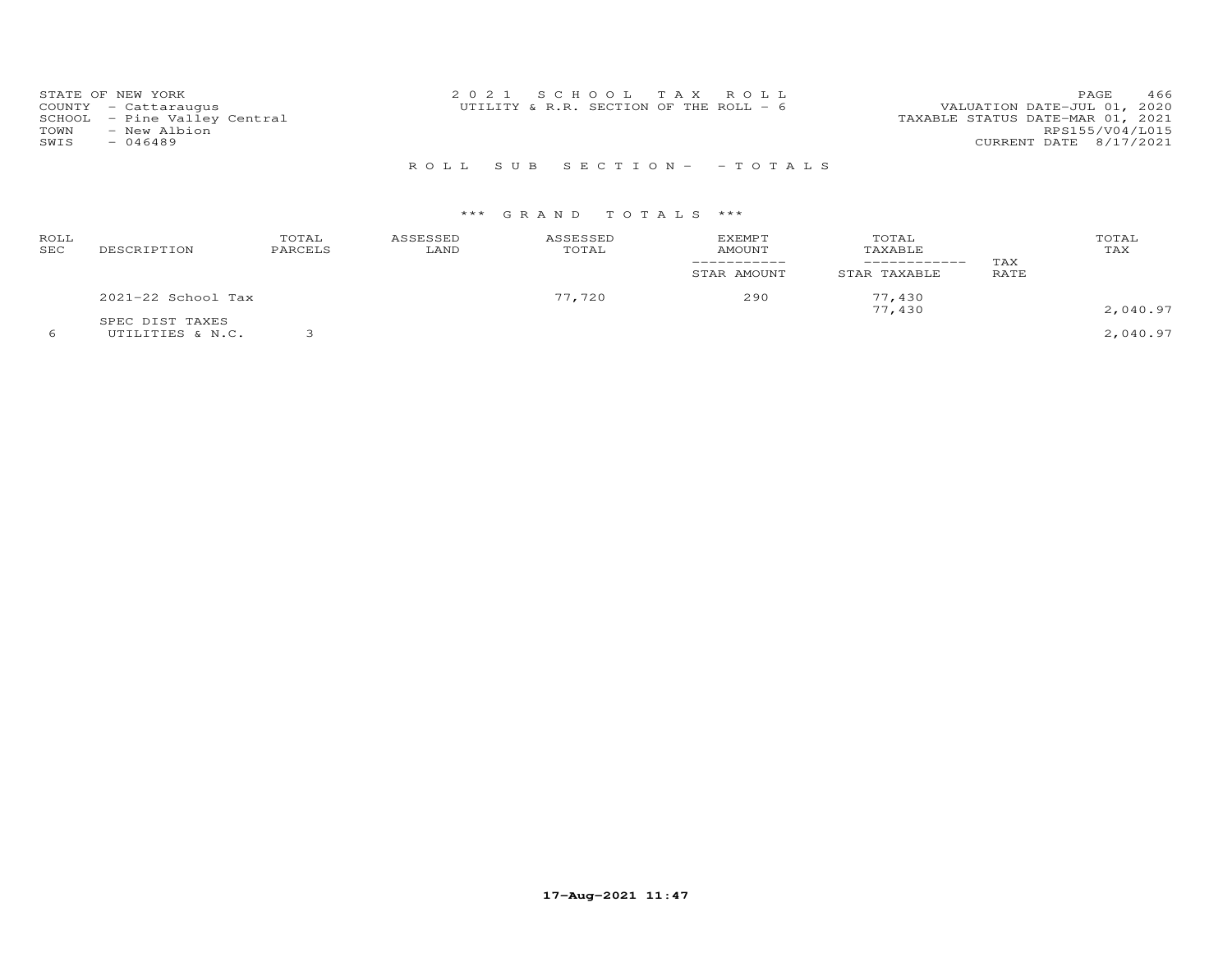| TOWN<br>SWIS | STATE OF NEW YORK<br>COUNTY - Cattaraugus<br>SCHOOL - Pine Valley Central<br>- New Albion<br>$-046489$ | 2021 SCHOOL TAX ROLL<br>UTILITY & R.R. SECTION OF THE ROLL $-$ 6 |  | 467<br>PAGE.<br>VALUATION DATE-JUL 01, 2020<br>TAXABLE STATUS DATE-MAR 01, 2021<br>RPS155/V04/L015<br>CURRENT DATE 8/17/2021 |
|--------------|--------------------------------------------------------------------------------------------------------|------------------------------------------------------------------|--|------------------------------------------------------------------------------------------------------------------------------|
|              |                                                                                                        | ROLL SECTION TOTALS                                              |  |                                                                                                                              |

|      |                  | $- - - -$<br>UIAL | <b>DYPRNCTOM</b><br>FNS. | EXTENSION                   | <b>OREM</b><br>AD.    | IXEMP T | 1 X A B I I            | TOTAI |
|------|------------------|-------------------|--------------------------|-----------------------------|-----------------------|---------|------------------------|-------|
| CODE | NAME<br>DISTRICT | PARCELS           | TVDE                     | -- - - <i>-</i> -<br>'A LUT | $- - - - - -$<br>ALUF | AMOUNT  | , 7 7 T T T T<br>JU E' | ⊥冖⌒   |

#### NO SPECIAL DISTRICTS AT THIS LEVEL

#### \*\*\* S C H O O L D I S T R I C T S U M M A R Y \*\*\*

| CODE   | DISTRICT NAME              | TOTAL<br>PARCELS | ASSESSED<br>LAND | ASSESSED<br>TOTAL | <b>EXEMPT</b><br>AMOUNT | TOTAL<br>TAXABLE |           |
|--------|----------------------------|------------------|------------------|-------------------|-------------------------|------------------|-----------|
|        |                            |                  |                  |                   | STAR AMOUNT             | STAR TAXABLE     | TOTAL TAX |
|        | Pine Valley Central        | 3                |                  | 77,720            | 290                     | 77,430           |           |
| 063001 |                            |                  |                  |                   |                         | 77,430           | 2,040.97  |
|        | $SUB - TO T AL$            | 3                |                  | 77,720            | 290                     | 77,430           |           |
|        | S U B - T O T A $L$ (CONT) |                  |                  |                   |                         | 77,430           | 2,040.97  |
|        | TOTAL                      | 3                |                  | 77,720            | 290                     | 77,430           |           |
|        | T O T A L (CONT)           |                  |                  |                   |                         | 77,430           | 2,040.97  |

# \*\*\* S Y S T E M C O D E S S U M M A R Y \*\*\*

## NO SYSTEM EXEMPTIONS AT THIS LEVEL

| CODE  | DESCRIPTION             | SCHOOL |            |
|-------|-------------------------|--------|------------|
| 47100 | Mass Telec<br>T O T A L |        | 290<br>290 |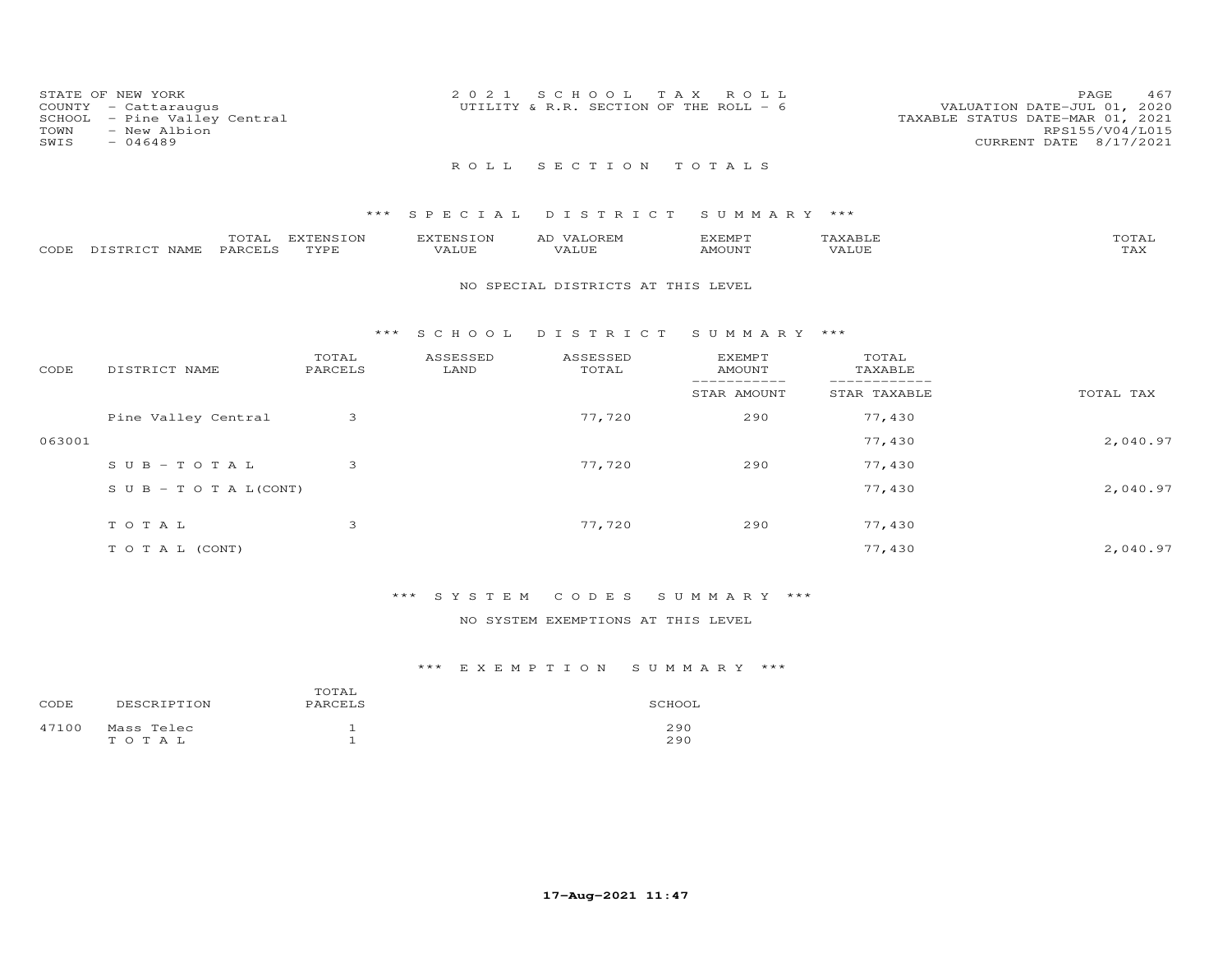| STATE OF NEW YORK            | 2021 SCHOOL TAX ROLL                     | 468<br>PAGE                      |
|------------------------------|------------------------------------------|----------------------------------|
| COUNTY - Cattaraugus         | UTILITY & R.R. SECTION OF THE ROLL - $6$ | VALUATION DATE-JUL 01, 2020      |
| SCHOOL - Pine Valley Central |                                          | TAXABLE STATUS DATE-MAR 01, 2021 |
| TOWN<br>- New Albion         |                                          | RPS155/V04/L015                  |
| SWIS<br>$-046489$            |                                          | CURRENT DATE 8/17/2021           |
|                              |                                          |                                  |

R O L L S E C T I O N T O T A L S

# \*\*\* G R A N D T O T A L S \*\*\*

| ROLL<br>SEC | DESCRIPTION                         | TOTAL<br>PARCELS | ASSESSED<br>LAND | ASSESSED<br>TOTAL | <b>EXEMPT</b><br>AMOUNT<br>STAR AMOUNT | TOTAL<br>TAXABLE<br>------------<br>STAR TAXABLE | TAX<br>RATE | TOTAL<br>TAX |
|-------------|-------------------------------------|------------------|------------------|-------------------|----------------------------------------|--------------------------------------------------|-------------|--------------|
|             | 2021-22 School Tax                  |                  |                  | 77,720            | 290                                    | 77,430<br>77,430                                 |             | 2,040.97     |
|             | SPEC DIST TAXES<br>UTILITIES & N.C. |                  |                  |                   |                                        |                                                  |             | 2,040.97     |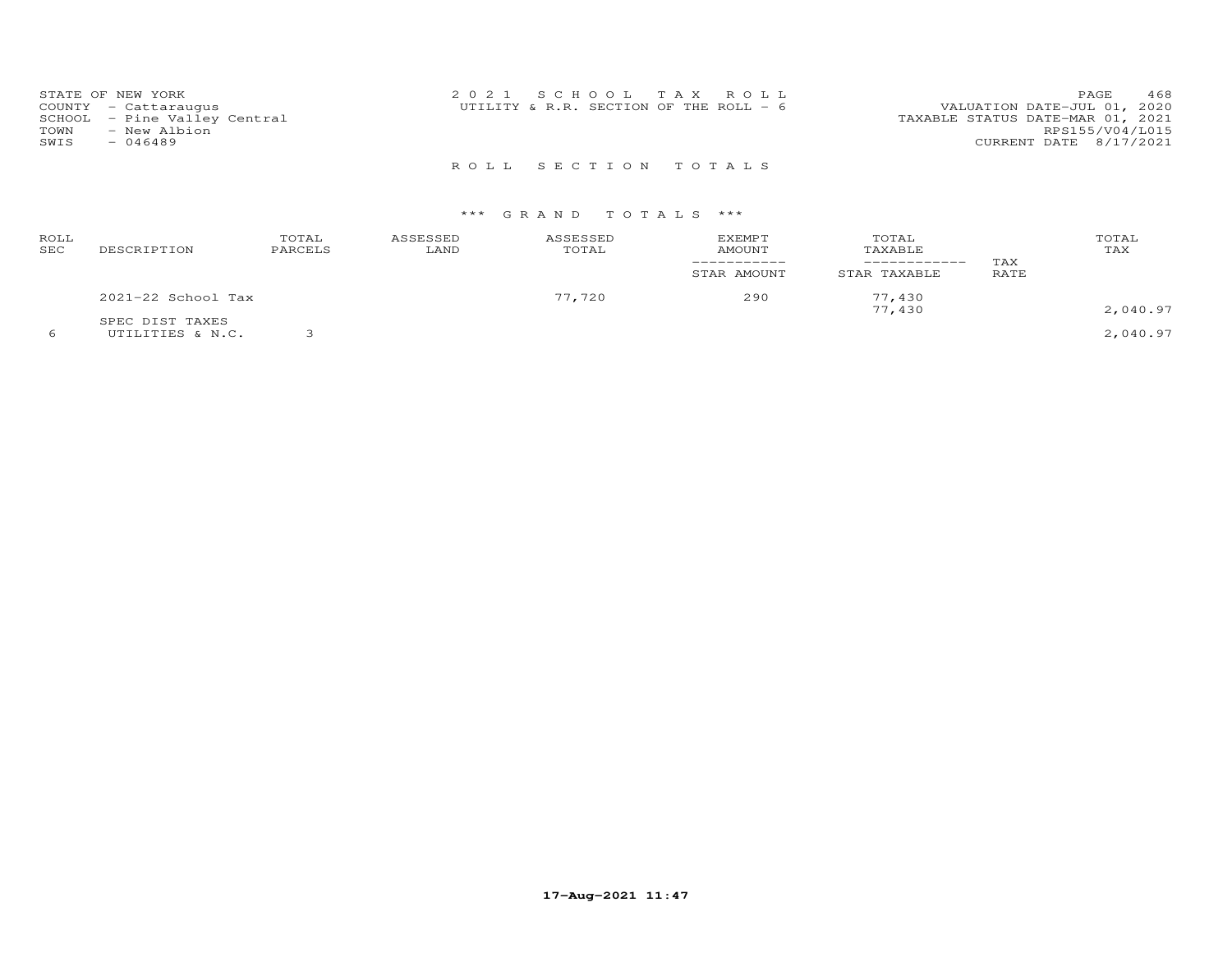| STATE OF NEW YORK            | 2021 SCHOOL TAX ROLL | 469<br>PAGE                      |
|------------------------------|----------------------|----------------------------------|
| COUNTY - Cattaraugus         |                      | VALUATION DATE-JUL 01, 2020      |
| SCHOOL - Pine Valley Central | SWIS TOTALS          | TAXABLE STATUS DATE-MAR 01, 2021 |
| TOWN<br>- New Albion         |                      | RPS155/V04/L015                  |
| $-046489$<br>SWIS            |                      | CURRENT DATE 8/17/2021           |

## \*\*\* S P E C I A L D I S T R I C T S U M M A R Y \*\*\*

| CODE   | TOTAL<br>PARCELS<br>DISTRICT NAME | <b>EXTENSION</b><br>TYPE | <b>EXTENSION</b><br>VALUE | AD VALOREM<br>VALUE                | <b>EXEMPT</b><br>AMOUNT | TAXABLE<br>VALUE | TAX<br>RATE | TOTAL<br>TAX |
|--------|-----------------------------------|--------------------------|---------------------------|------------------------------------|-------------------------|------------------|-------------|--------------|
|        |                                   |                          |                           | NO SPECIAL DISTRICTS AT THIS LEVEL |                         |                  |             |              |
|        |                                   | ***                      | S C H O O L               | DISTRICT                           | SUMMARY ***             |                  |             |              |
| CODE   | DISTRICT NAME                     | TOTAL<br>PARCELS         | ASSESSED<br>LAND          | ASSESSED<br>TOTAL                  | EXEMPT<br>AMOUNT        | TOTAL<br>TAXABLE |             |              |
|        |                                   |                          |                           |                                    | STAR AMOUNT             | STAR TAXABLE     | TAX RATE    | TOTAL TAX    |
|        | Pine Valley Central               | 16                       | 270,700                   | 528,957                            | 10,858                  | 518,099          |             |              |
| 063001 |                                   |                          |                           |                                    | 75,810                  | 442,289          | 26.358904   | 11,658.26    |
|        | $SUB - TO T AL$                   | 16                       | 270,700                   | 528,957                            | 10,858                  | 518,099          |             |              |
|        | S U B - T O T A $L$ (CONT)        |                          |                           |                                    | 75,810                  | 442,289          |             | 11,658.26    |
|        | TOTAL                             | 16                       | 270,700                   | 528,957                            | 10,858                  | 518,099          |             |              |
|        | TO TAL (CONT)                     |                          |                           |                                    | 75,810                  | 442,289          |             | 11,658.26    |
|        |                                   |                          |                           |                                    |                         |                  |             |              |

## \*\*\* S Y S T E M C O D E S S U M M A R Y \*\*\*

## NO SYSTEM EXEMPTIONS AT THIS LEVEL

## \*\*\* E X E M P T I O N S U M M A R Y \*\*\*

| DESCRIPTION<br>CODE                                                                        | TOTAL<br>PARCELS | SCHOOL                                      |
|--------------------------------------------------------------------------------------------|------------------|---------------------------------------------|
| 41720<br>AG DIST<br>41834<br>ENH STAR<br>41854<br>BAS STAR<br>47100<br>Mass Telec<br>TOTAL | 2<br>ь           | 10,568<br>41,010<br>34,800<br>290<br>86,668 |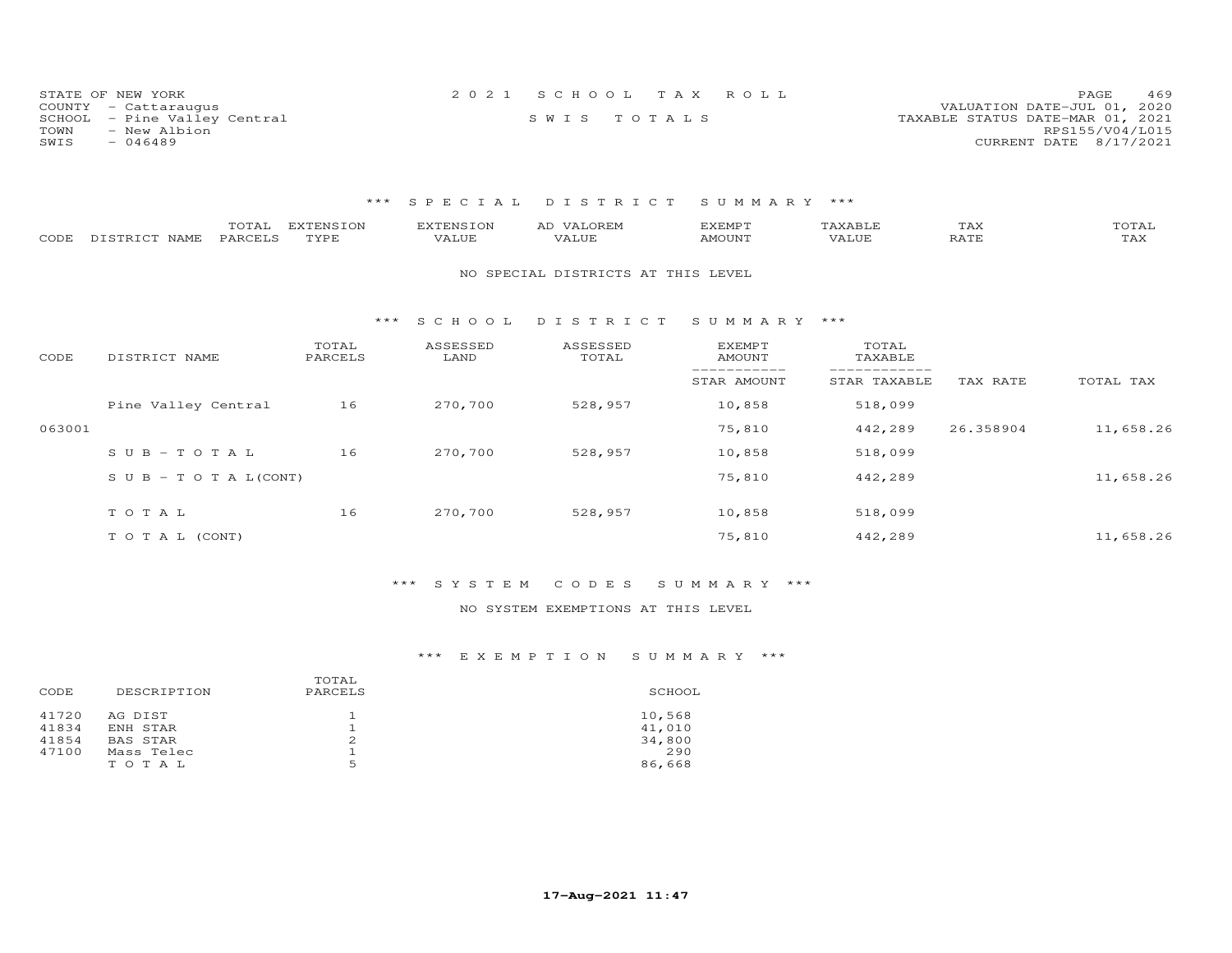| 2021 SCHOOL TAX ROLL<br>STATE OF NEW YORK                                       | 470<br><b>PAGE</b>     |
|---------------------------------------------------------------------------------|------------------------|
| VALUATION DATE-JUL 01, 2020<br>COUNTY - Cattaraugus                             |                        |
| SWIS TOTALS<br>TAXABLE STATUS DATE-MAR 01, 2021<br>SCHOOL - Pine Valley Central |                        |
| TOWN<br>- New Albion                                                            | RPS155/V04/L015        |
| SWIS<br>- 046489                                                                | CURRENT DATE 8/17/2021 |

# \*\*\* G R A N D T O T A L S \*\*\*

| ROLL<br><b>SEC</b> | DESCRIPTION                          | TOTAL<br>PARCELS | ASSESSED<br>LAND | ASSESSED<br>TOTAL | <b>EXEMPT</b><br><b>AMOUNT</b> | TOTAL<br>TAXABLE<br>------------ | TAX         |           |
|--------------------|--------------------------------------|------------------|------------------|-------------------|--------------------------------|----------------------------------|-------------|-----------|
|                    |                                      |                  |                  |                   | STAR AMOUNT                    | STAR TAXABLE                     | <b>RATE</b> |           |
|                    | 2021-22 School Tax                   |                  | 270,700          | 449,600           | 10,568<br>75,810               | 439,032<br>363,222               | 26.358904   | 9,574.14  |
| $\mathbf{1}$       | SPEC DIST TAXES<br>TAXABLE           | 12               |                  |                   |                                |                                  |             | 9,574.14  |
|                    | 2021-22 School Tax                   |                  |                  | 1,637             |                                | 1,637<br>1,637                   | 26.358904   | 43.15     |
| 5                  | SPEC DIST TAXES<br>SPECIAL FRANCHISE | $\mathbf{1}$     |                  |                   |                                |                                  |             | 43.15     |
|                    | 2021-22 School Tax                   |                  |                  | 77,720            | 290                            | 77,430<br>77,430                 | 26.358904   | 2,040.97  |
| 6                  | SPEC DIST TAXES<br>UTILITIES & N.C.  | 3                |                  |                   |                                |                                  |             | 2,040.97  |
|                    | 2021-22 School Tax                   |                  | 270,700          | 528,957           | 10,858<br>75,810               | 518,099<br>442,289               | 26.358904   | 11,658.26 |
|                    | SPEC DIST TAXES                      |                  |                  |                   |                                |                                  |             |           |
| $\star$            | TOTAL<br>SUB                         | 16               |                  |                   |                                |                                  |             | 11,658.26 |
|                    | 2021-22 School Tax                   |                  | 270,700          | 528,957           | 10,858<br>75,810               | 518,099<br>442,289               | 26.358904   | 11,658.26 |
|                    | SPEC DIST TAXES                      |                  |                  |                   |                                |                                  |             |           |
| $***$              | GRAND TOTAL                          | 16               |                  |                   |                                |                                  |             | 11,658.26 |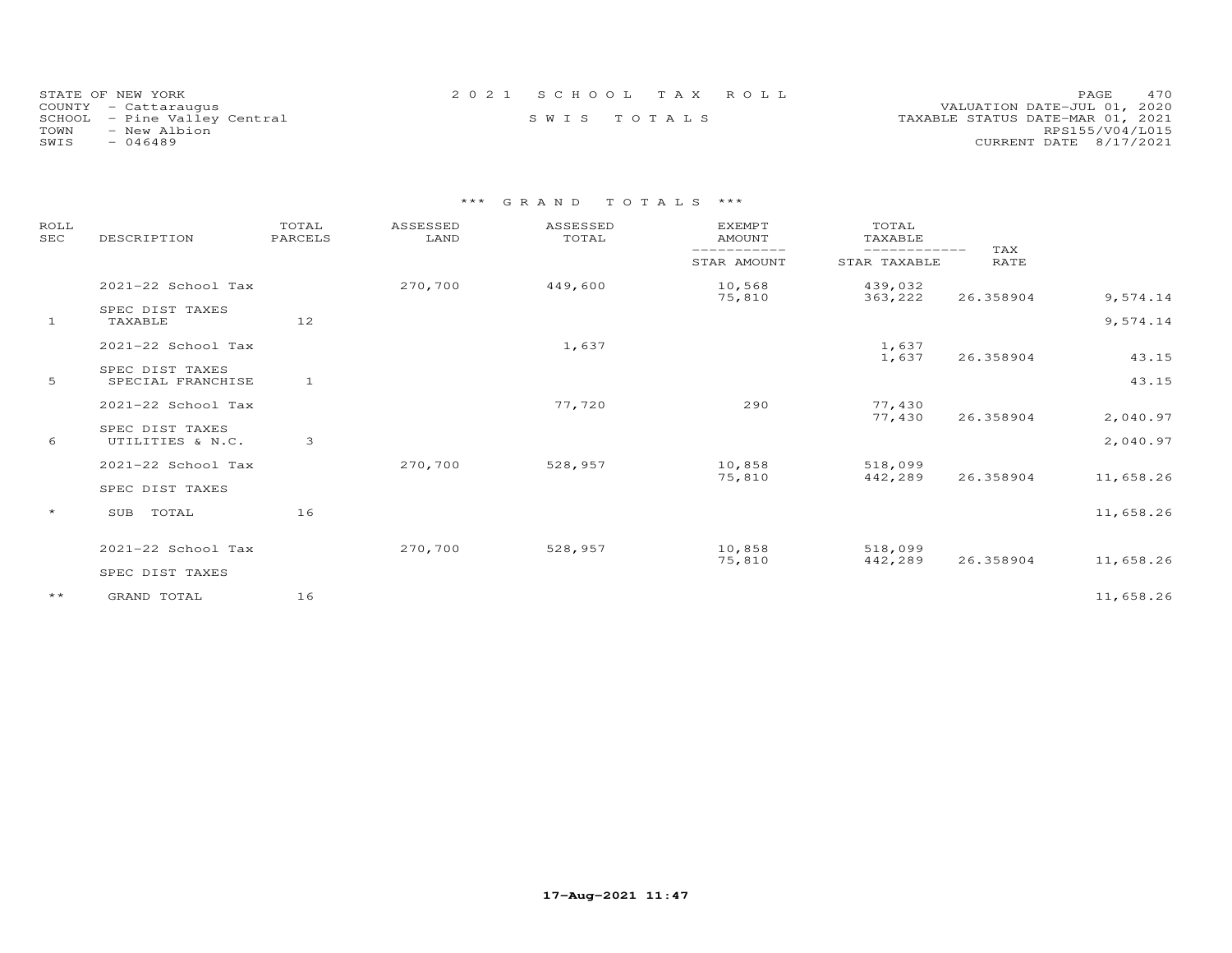| STATE OF NEW YORK            | 2021 SCHOOL TAX ROLL | 471<br>PAGE.                     |
|------------------------------|----------------------|----------------------------------|
| COUNTY - Cattarauqus         | SCHOOL TOTALS 063001 | VALUATION DATE-JUL 01, 2020      |
| SCHOOL - Pine Valley Central |                      | TAXABLE STATUS DATE-MAR 01, 2021 |
|                              |                      | RPS155/V04/L015                  |
|                              |                      | CURRENT DATE 8/17/2021           |

## \*\*\* S P E C I A L D I S T R I C T S U M M A R Y \*\*\*

| CODE | NAME                | <b>FNSTON</b><br>$\n  r$<br>TVDF<br>- - - - | <b>TNICTON</b><br>VALUE | OREM<br><b>TZATTTE</b> | EXEMP.<br>IMOUNT | 'AXABL<br>VALUE | mama<br>UIAI<br>$m \times r$<br>TAX |
|------|---------------------|---------------------------------------------|-------------------------|------------------------|------------------|-----------------|-------------------------------------|
|      | OT300 Omitted tax - | MOVTAX                                      |                         |                        |                  | 354<br>- - -    |                                     |

### \*\*\* S C H O O L D I S T R I C T S U M M A R Y \*\*\*

| CODE   | DISTRICT NAME                    | TOTAL<br>PARCELS | ASSESSED<br>LAND | ASSESSED<br>TOTAL | <b>EXEMPT</b><br>AMOUNT | TOTAL<br>TAXABLE |          |              |
|--------|----------------------------------|------------------|------------------|-------------------|-------------------------|------------------|----------|--------------|
|        |                                  |                  |                  |                   | STAR AMOUNT             | STAR TAXABLE     | TAX RATE | TOTAL TAX    |
|        | Pine Valley Central              | 1410             | 32057,530        | 91481,697         | 10188,910               | 81,292,787       |          |              |
| 063001 |                                  |                  |                  |                   | 15521,704               | 65,771,083       |          | 1,139,924.36 |
|        | $SUB - TO T AL$                  | 1410             | 32057,530        | 91481,697         | 10188,910               | 81,292,787       |          |              |
|        | $S \cup B - T \cup T A L (CONT)$ |                  |                  |                   | 15521,704               | 65,771,083       |          | 1,139,924.36 |
|        | TOTAL                            | 1410             | 32057,530        | 91481,697         | 10188,910               | 81,292,787       |          |              |
|        | T O T A L (CONT)                 |                  |                  |                   | 15521,704               | 65,771,083       |          | 1,139,924.36 |

## \*\*\* S Y S T E M C O D E S S U M M A R Y \*\*\*

| CODE  | DESCRIPTION        | TOTAL<br>PARCELS | SCHOOL             |
|-------|--------------------|------------------|--------------------|
| 50000 | WHOLLY EX<br>TOTAL | ∼                | 136,900<br>136,900 |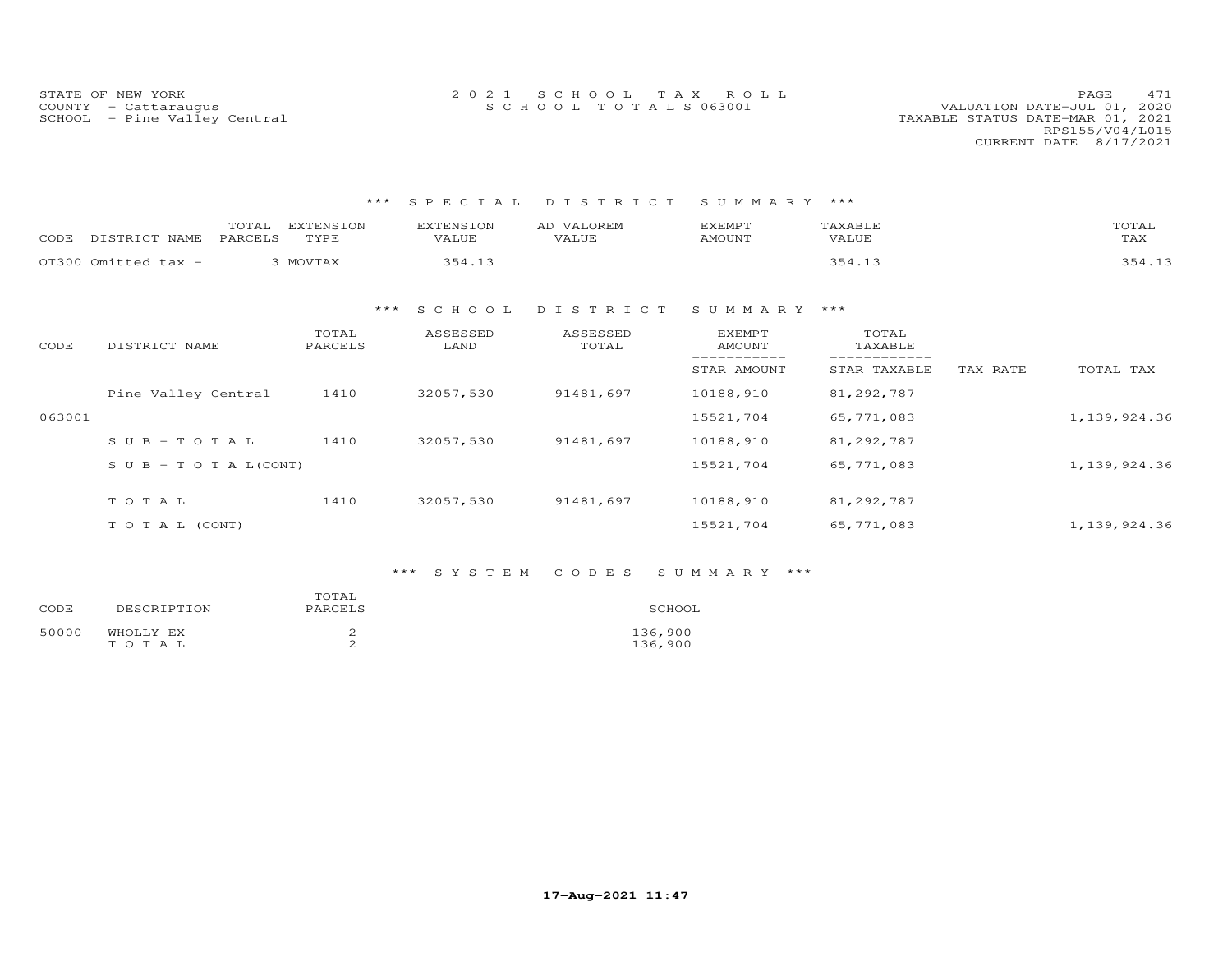PAGE 472<br>VALUATION DATE-JUL 01, 2020 SCHOOL – Pine Valley Central<br>RPS155/V04/L015<br>CURRENT DATE 8/17/2021

## \*\*\* E X E M P T I O N S U M M A R Y \*\*\*

|       |                  | TOTAL                   |           |
|-------|------------------|-------------------------|-----------|
| CODE  | DESCRIPTION      | PARCELS                 | SCHOOL    |
| 12100 | NYS OWNED        | 2                       | 326,600   |
| 13100 | COUNTY           | $1\,$                   | 99,000    |
| 13500 | TOWN-PROP        | 5                       | 631,200   |
| 13650 | VG-INSIDE        | 16                      | 982,200   |
| 13740 | VG-OUTSIDE       | 2                       | 36,900    |
| 13800 | SCH-DIST         | 7                       | 166,900   |
| 18020 | IND DEV          | 3                       | 101,833   |
| 25110 | RELIGIOUS        | 7                       | 436,100   |
| 25130 | NON-PROFIT       | $\overline{\mathbf{c}}$ | 397,700   |
| 25300 | NON-PROFIT       | 3                       | 312,000   |
| 26100 | VETORG CTS       | $\mathbf{1}$            | 70,000    |
| 26400 | FIRE-DEPT        | $\overline{4}$          | 658,200   |
| 27350 | CEMETERY         | 6                       | 52,800    |
| 29700 | Withdrawal       | $\mathbf{1}$            | 104,300   |
| 41130 | VETCOM CTS       | $\mathbf{1}$            |           |
| 41140 | VETDIS CTS       | $\mathbf{1}$            |           |
| 41150 | CW 10 VET/       | $1\,$                   |           |
| 41400 | CLERGY           | $\mathbf{1}$            | 1,500     |
| 41700 | AG BLDG          | 15                      | 557,800   |
| 41720 | AG DIST          | 146                     | 3376,874  |
| 41730 | AG DISTOUT       | 27                      | 348,259   |
| 41800 | AGED $C/T/S$     | 5                       | 155,863   |
| 41804 | AGED S           | 2                       | 57,100    |
| 41810 | AGED C/T/S       | $\mathbf{1}$            | 31,250    |
| 41834 | ENH STAR         | 132                     | 7381,013  |
| 41854 | <b>BAS STAR</b>  | 296                     | 8115,491  |
| 41864 | <b>B STAR MH</b> | 1                       | 25,200    |
| 42100 | SILO T/C/S       | 8                       | 16,990    |
| 42120 | TMP GHOUSE       | 7                       | 160,140   |
| 47100 | Mass Telec       | $\overline{4}$          | 147,827   |
| 47460 | FOREST/A74       | 6                       | 822,440   |
| 47610 | BUS C/T/S        | $\mathbf 1$             | 234       |
|       | TOTAL            | 715                     | 25573,714 |